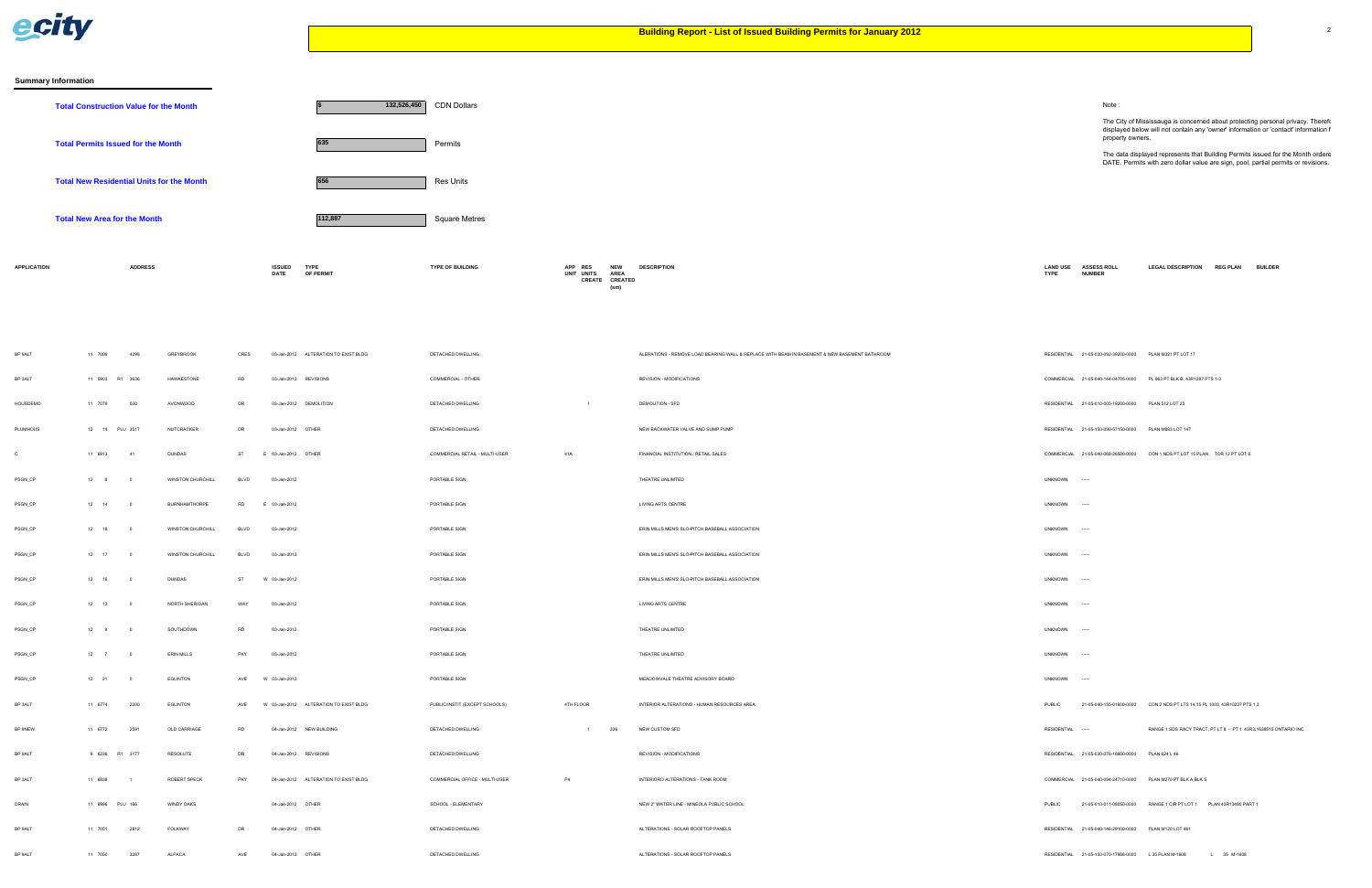| OOLAIN NOOI TOITTAINLEU        | <b>INCORDER LIME</b> | THE R. P. LEWIS CO., LANSING MICH.   | <b>I LAIR IN ITO I I LOT JU</b><br>$\mathbf{u}$<br><b>TUIVEIUI AILIU</b> |
|--------------------------------|----------------------|--------------------------------------|--------------------------------------------------------------------------|
| SOLAR ROOFTOP PANELS           |                      | RESIDENTIAL 21-05-150-070-16579-0000 | L 84 M-1735<br>L 84 PLAN M-1735                                          |
| SOLAR ROOFTOP PANELS           |                      | RESIDENTIAL 21-05-150-070-18026-0000 | L 54 PLAN M-1608<br>L 54 M-1608                                          |
| SOLAR ROOFTOP PANELS           |                      | RESIDENTIAL 21-05-070-164-02000-0000 | PLAN K22 E PT LOT 149                                                    |
| ENTRE                          | <b>UNKNOWN</b>       | $\cdots$                             |                                                                          |
| ENTRE                          | <b>UNKNOWN</b>       | $\cdots$                             |                                                                          |
| <b>GN CENTRE</b>               | <b>UNKNOWN</b>       | 21-05-060-155-00300-0000             | PLAN 915 LOT 309 LOT 310                                                 |
| NITY CHURCH                    | <b>UNKNOWN</b>       | $\cdots$                             |                                                                          |
| NITY CHURCH                    | <b>UNKNOWN</b>       | $\cdots$                             |                                                                          |
| UTIONS                         | <b>UNKNOWN</b>       | 21-05-050-113-06532-0000             | PSCP 884 - FORMERLY 43M1593 PT BLK 2 - PT 1 43R29338                     |
| UTIONS                         | <b>UNKNOWN</b>       | 21-05-050-113-06532-0000             | PSCP 884 - FORMERLY 43M1593 PT BLK 2 - PT 1 43R29338                     |
| ENTRE                          | <b>UNKNOWN</b>       | $\sim$                               |                                                                          |
| ENTRE                          | <b>UNKNOWN</b>       | $\cdots$                             |                                                                          |
| ENTRE                          | <b>UNKNOWN</b>       | $\cdots$                             |                                                                          |
| <b>NERS</b>                    | <b>UNKNOWN</b>       | 21-05-150-070-21818-0000             | B 169 PLAN M-1733<br>B 169 M-1733                                        |
|                                | <b>UNKNOWN</b>       | 21-05-040-093-12700-0000             | CON 2 NDS PT LT 9, 43R15782 PT 1                                         |
| DEMY OF MUSIC                  | <b>UNKNOWN</b>       | 21-05-040-155-41400-0000             | PLAN M635 BLK 174                                                        |
| ENTRE                          | <b>UNKNOWN</b>       | $\overline{\phantom{a}}$             |                                                                          |
| ENTRE                          | <b>UNKNOWN</b>       | $\overline{\phantom{a}}$             |                                                                          |
| ENTRE                          | <b>UNKNOWN</b>       | $\cdots$                             |                                                                          |
| ENTRE                          | <b>UNKNOWN</b>       | $\sim$                               |                                                                          |
| ENTRE                          | <b>UNKNOWN</b>       | $\cdots$                             |                                                                          |
| NITY CHURCH                    | <b>UNKNOWN</b>       | $\cdots$                             |                                                                          |
| ENTRE                          | <b>UNKNOWN</b>       | $\cdots$                             |                                                                          |
| ENTRE                          | <b>UNKNOWN</b>       | $\cdots$                             |                                                                          |
| ENTRE                          | <b>UNKNOWN</b>       | $\overline{\phantom{a}}$             |                                                                          |
| TOMAHAWKS LACROSSE ASSOCIATION | <b>UNKNOWN</b>       | $\cdots$                             |                                                                          |
| TOMAHAWKS LACROSSE ASSOCIATION | <b>UNKNOWN</b>       | $\cdots$                             |                                                                          |
| TOMAHAWKS LACROSSE ASSOCIATION | <b>UNKNOWN</b>       | $\cdots$                             |                                                                          |
| TOMAHAWKS LACROSSE ASSOCIATION | <b>UNKNOWN</b>       | $\cdots$                             |                                                                          |
| N                              |                      | RESIDENTIAL 21-05-040-159-47474-0000 | PLAN M892 LOT 40                                                         |
| & DEMO-EXISTING                |                      | RESIDENTIAL 21-05-010-012-07000-0000 | PLAN 485 PT LOTS 1,2                                                     |
| AR ADDITION                    |                      | RESIDENTIAL 21-05-040-145-60200-0000 | PLAN M121 LOT 518                                                        |
| - FIRE DAMAGE REPAIR           |                      | RESIDENTIAL 21-05-040-096-77008-0000 | PLAN M1070 PT BLK 104 RP 43R20090 PART 23,74                             |

| BP 9ALT                          | 11 7049          | 6258                     | ATHERLY              | CRES        | 04-Jan-2012 OTHER                  | DETACHED DWELLING                 | ALTERATIONS - SOLAR ROOFTOP PANELS         |                |                                                            | RESIDENTIAL 21-05-040-101-61100-0000 PLAN M148 PT LOT 38 RP 43R5416 PART 5        |
|----------------------------------|------------------|--------------------------|----------------------|-------------|------------------------------------|-----------------------------------|--------------------------------------------|----------------|------------------------------------------------------------|-----------------------------------------------------------------------------------|
| BP 9ALT                          | 11 7048          | 5481                     | VALHALLA             | CRES        | 04-Jan-2012 OTHER                  | DETACHED DWELLING                 | ALTERATIONS - SOLAR ROOFTOP PANELS         |                | RESIDENTIAL 21-05-150-070-16579-0000                       | L 84 PLAN M-1735<br>L 84 M-1735                                                   |
| BP 9ALT                          | 11 7047          | 3222                     | ALPACA               | AVE         | 04-Jan-2012 OTHER                  | DETACHED DWELLING                 | ALTERATIONS - SOLAR ROOFTOP PANELS         |                | RESIDENTIAL 21-05-150-070-18026-0000 L 54 PLAN M-1608      | L 54 M-1608                                                                       |
| BP 9ALT                          | 11 7045          | 994                      | GARRARD              | AVE         | 04-Jan-2012 OTHER                  | DETACHED DWELLING                 | ALTERATIONS - SOLAR ROOFTOP PANELS         |                | RESIDENTIAL 21-05-070-164-02000-0000 PLAN K22 E PT LOT 149 |                                                                                   |
| $\mathsf{PSGN\_CP}$              | 12 25            |                          | WINSTON CHURCHILL    | <b>BLVD</b> | 04-Jan-2012                        | PORTABLE SIGN                     | LIVING ARTS CENTRE                         | <b>UNKNOWN</b> | $\overline{\phantom{a}}$                                   |                                                                                   |
| PSGN_CP                          | 12 24            |                          | <b>DERRY</b>         | <b>RD</b>   | W 04-Jan-2012                      | PORTABLE SIGN                     | <b>LIVING ARTS CENTRE</b>                  | <b>UNKNOWN</b> | $\sim$                                                     |                                                                                   |
| PORT SGN                         | 12 26            | 2111                     | <b>DUNWIN</b>        | DR          | 04-Jan-2012                        | PORTABLE SIGN                     | FORGALI DESIGN CENTRE                      | <b>UNKNOWN</b> |                                                            | 21-05-060-155-00300-0000 PLAN 915 LOT 309 LOT 310                                 |
| PSGN_CP                          | 12 48            |                          | EGLINTON             | AVE         | W 04-Jan-2012                      | PORTABLE SIGN                     | HOPE COMMUNITY CHURCH                      | <b>UNKNOWN</b> | $\sim$                                                     |                                                                                   |
| PSGN_CP                          | 12 46            | $\Omega$                 | TENTH LINE WEST      |             | 04-Jan-2012                        | PORTABLE SIGN                     | HOPE COMMUNITY CHURCH                      | <b>UNKNOWN</b> | $\cdots$                                                   |                                                                                   |
| PORT SGN                         | $12 \t 6$        | 2980                     | DREW                 | <b>RD</b>   | 04-Jan-2012                        | PORTABLE SIGN                     | SAVE TAX SOLUTIONS                         | <b>UNKNOWN</b> |                                                            | 21-05-050-113-06532-0000 PSCP 884 - FORMERLY 43M1593 PT BLK 2 - PT 1 43R29338     |
| PORT SGN                         | 12 5             | 2980                     | DREW                 | <b>RD</b>   | 04-Jan-2012                        | PORTABLE SIGN                     | SAVE TAX SOLUTIONS                         | <b>UNKNOWN</b> |                                                            | 21-05-050-113-06532-0000 PSCP 884 - FORMERLY 43M1593 PT BLK 2 - PT 1 43R29338     |
| PSGN_CP                          | 12 36            |                          | MAVIS                | <b>RD</b>   | 04-Jan-2012                        | PORTABLE SIGN                     | LIVING ARTS CENTRE                         | <b>UNKNOWN</b> | $\sim$                                                     |                                                                                   |
| PSGN_CP                          | 12 32            | $\sim$                   | <b>DUNDAS</b>        | <b>ST</b>   | W 04-Jan-2012                      | PORTABLE SIGN                     | LIVING ARTS CENTRE                         | <b>UNKNOWN</b> | $\sim$                                                     |                                                                                   |
| $\ensuremath{\mathsf{PSGN\_CP}}$ | 12 29            | $\Omega$                 | HURONTARIO           | <b>ST</b>   | 04-Jan-2012                        | PORTABLE SIGN                     | LIVING ARTS CENTRE                         | <b>UNKNOWN</b> | $\sim$                                                     |                                                                                   |
| PORT SGN                         | 12 20            | 3955                     | ERIN CENTRE          | <b>BLVD</b> | 04-Jan-2012                        | PORTABLE SIGN                     | QUALITY CLEANERS                           | <b>UNKNOWN</b> | 21-05-150-070-21818-0000 B 169 PLAN M-1733                 | B 169 M-1733                                                                      |
| PORT SGN                         | 12 19            | 4926                     | <b>TOMKEN</b>        | <b>RD</b>   | 04-Jan-2012                        | PORTABLE SIGN                     | MR LUBE                                    | <b>UNKNOWN</b> |                                                            | 21-05-040-093-12700-0000 CON 2 NDS PT LT 9, 43R15782 PT 1                         |
| PORT SGN                         | $12 \qquad 1$    | 4646                     | HERITAGE HILLS       | <b>BLVD</b> | 04-Jan-2012                        | PORTABLE SIGN                     | NATIONAL ACADEMY OF MUSIC                  | <b>UNKNOWN</b> | 21-05-040-155-41400-0000 PLAN M635 BLK 174                 |                                                                                   |
| PSGN_CP                          | 12 23            | $\overline{0}$           | <b>EGLINTON</b>      | AVE         | W 04-Jan-2012                      | PORTABLE SIGN                     | <b>LIVING ARTS CENTRE</b>                  | <b>UNKNOWN</b> | $\cdots$                                                   |                                                                                   |
| PSGN_CP                          | 12 37            |                          | WINSTON CHURCHILL    | <b>BLVD</b> | 04-Jan-2012                        | PORTABLE SIGN                     | <b>LIVING ARTS CENTRE</b>                  | <b>UNKNOWN</b> | $\cdots$                                                   |                                                                                   |
| PSGN_CP                          | 12 34            |                          | EGLINTON             | AVE         | W 04-Jan-2012                      | PORTABLE SIGN                     | <b>LIVING ARTS CENTRE</b>                  | <b>UNKNOWN</b> | $\sim$                                                     |                                                                                   |
| PSGN_CP                          | 12 30 0          |                          | QUEENSWAY            |             | E 04-Jan-2012                      | PORTABLE SIGN                     | LIVING ARTS CENTRE                         | <b>UNKNOWN</b> | $\sim$                                                     |                                                                                   |
| PSGN_CP                          | 12 27            | $\overline{0}$           | TERRY FOX            | WAY         | 04-Jan-2012                        | PORTABLE SIGN                     | LIVING ARTS CENTRE                         | UNKNOWN -----  |                                                            |                                                                                   |
| PSGN_CP                          | 12 49            | $\sim$ 0                 | <b>BRITANNIA</b>     | <b>RD</b>   | W 04-Jan-2012                      | PORTABLE SIGN                     | HOPE COMMUNITY CHURCH                      | <b>UNKNOWN</b> | $\sim$                                                     |                                                                                   |
| PSGN_CP                          | 12 33            | $\overline{0}$           | MAVIS                | <b>RD</b>   | 04-Jan-2012                        | PORTABLE SIGN                     | LIVING ARTS CENTRE                         | UNKNOWN -----  |                                                            |                                                                                   |
| PSGN_CP                          | 12 31            | $\sim$ 0                 | <b>BURNHAMTHORPE</b> | <b>RD</b>   | E 04-Jan-2012                      | PORTABLE SIGN                     | LIVING ARTS CENTRE                         | UNKNOWN -----  |                                                            |                                                                                   |
| PSGN_CP                          | 12 28            | $\overline{0}$           | SOUTH SERVICE        | <b>RD</b>   | 04-Jan-2012                        | PORTABLE SIGN                     | LIVING ARTS CENTRE                         | <b>UNKNOWN</b> | $\overline{\phantom{a}}$                                   |                                                                                   |
| PSGN_CP                          | 12 44            | $\overline{0}$           | QUEENSWAY            |             | W 04-Jan-2012                      | PORTABLE SIGN                     | MISSISSAUGA TOMAHAWKS LACROSSE ASSOCIATION | <b>UNKNOWN</b> | $\sim$                                                     |                                                                                   |
| PSGN_CP                          | 12 47            | $\overline{\phantom{0}}$ | DUNDAS               | <b>ST</b>   | W 04-Jan-2012                      | PORTABLE SIGN                     | MISSISSAUGA TOMAHAWKS LACROSSE ASSOCIATION | <b>UNKNOWN</b> | $\sim$                                                     |                                                                                   |
| PSGN_CP                          | 12 42            | $\sim$ 0                 | MAVIS                | RD          | 04-Jan-2012                        | PORTABLE SIGN                     | MISSISSAUGA TOMAHAWKS LACROSSE ASSOCIATION | <b>UNKNOWN</b> | $\sim$                                                     |                                                                                   |
| PSGN_CP                          | 12 43            | $\sim$ 0                 | EASTGATE             | PKY         | 04-Jan-2012                        | PORTABLE SIGN                     | MISSISSAUGA TOMAHAWKS LACROSSE ASSOCIATION | <b>UNKNOWN</b> | $\overline{\phantom{a}}$                                   |                                                                                   |
| <b>HVACHOUS</b>                  | 11 4972 HEA 5314 |                          | <b>HILTON</b>        | CRT         | 04-Jan-2012 REVISIONS              | DETACHED DWELLING                 | <b>HVAC REVISION</b>                       |                | RESIDENTIAL 21-05-040-159-47474-0000 PLAN M892 LOT 40      |                                                                                   |
| BP 9NEW                          | 11 6875          | 1346                     | LOCHLIN              | TR          | 04-Jan-2012 NEW BUILDING           | DETACHED DWELLING<br>$1 -$<br>400 | SFD - CUSTOM & DEMO-EXISTING               |                | RESIDENTIAL 21-05-010-012-07000-0000 PLAN 485 PT LOTS 1,2  |                                                                                   |
| BP 9ALT                          | 11 6085          | 4281                     | THOM                 | <b>GDNS</b> | 05-Jan-2012 ADDITION TO EXIST BLDG | DETACHED DWELLING<br>12           | (1) STOREY REAR ADDITION                   |                | RESIDENTIAL 21-05-040-145-60200-0000 PLAN M121 LOT 518     |                                                                                   |
| BP 9ALT                          | 11 6381          | 5330                     | <b>BULLRUSH</b>      | DR          | 05-Jan-2012 FIRE DAMAGE REPAIR     | SEMI-DETACHED DWELLING            | ALTERATIONS - FIRE DAMAGE REPAIR           |                |                                                            | RESIDENTIAL 21-05-040-096-77008-0000 PLAN M1070 PT BLK 104 RP 43R20090 PART 23,74 |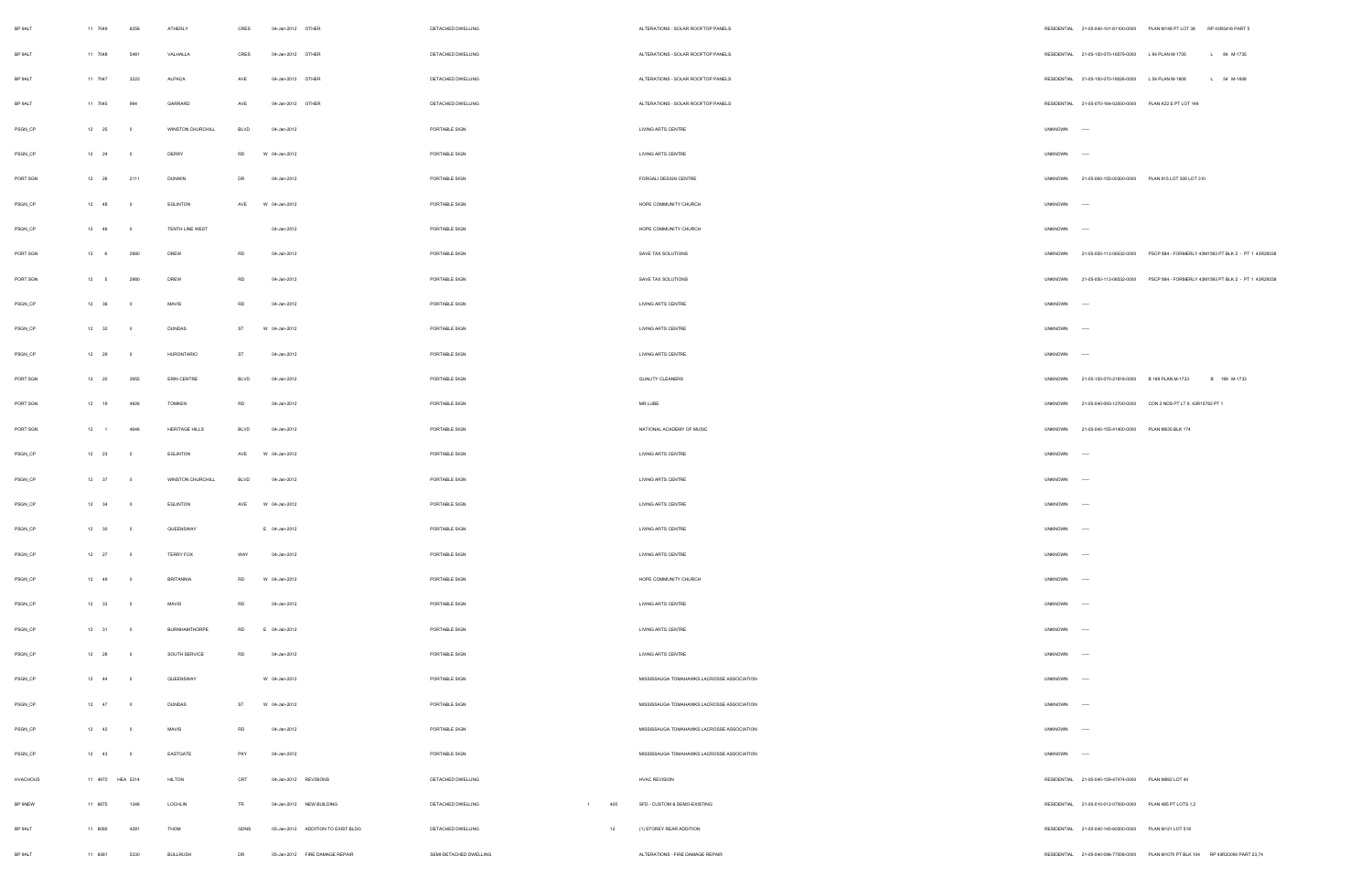| BP 3ALT  | 11 6908       | 2171       | <b>DUNDAS</b>     | <b>ST</b>   | E 05-Jan-2012 ALTERATION TO EXIST BLDG | COMMERCIAL - OTHER             |                 |     | ALTERATIONS - UPGRADE EXISTING PARTITION WALL (LAUNDRY & MECHANICAL ROOM)                          |                   |                                                         | COMMERCIAL 21-05-030-068-14400-0000 CON 1 NDS PT LOT A PLAN 43R11532 PARTS 1,2                  |
|----------|---------------|------------|-------------------|-------------|----------------------------------------|--------------------------------|-----------------|-----|----------------------------------------------------------------------------------------------------|-------------------|---------------------------------------------------------|-------------------------------------------------------------------------------------------------|
| BP 3ALT  | 11 6862       | 4470       | TUCANA            | CRT         | 05-Jan-2012 ALTERATION TO EXIST BLDG   | APARTMENT (> 6 UNITS)          |                 |     | ALTERATIONS - CHANGE ROOM FACILITIES RENO, PCC-400                                                 | RESIDENTIAL ----- |                                                         | PEEL CONDO PLAN 400                                                                             |
| BP 3ALT  | 11 6854       | 2273       | <b>DUNDAS</b>     | <b>ST</b>   | W 05-Jan-2012 ALTERATION TO EXIST BLDG | MULTI-TENANT INDUSTRIAL        |                 |     | INTERIOR ALTERATIONS - CANADA POST                                                                 |                   |                                                         | INDUSTRIAL 21-05-060-141-20400-0000 PLAN 915 LOTS 335 TO 337 CON 1 NDS PT LOT 35                |
| ZONBLD   | 11 6200       | 6150       | KENNEDY           | <b>RD</b>   | 05-Jan-2012 ALTERATION TO EXIST BLDG   | INDUSTRIAL - OTHER             | $\overline{1}$  |     | WAREHOUSE FACILITY                                                                                 |                   | INDUSTRIAL 21-05-040-117-04100-0000 PLAN M862 BLK 1     |                                                                                                 |
| ZONBLD   | 11 6341       | 1107       | <b>LORNE PARK</b> | <b>RD</b>   | 05-Jan-2012 ALTERATION TO EXIST BLDG   | COMMERCIAL RETAIL - MULTI-USER | $5\overline{5}$ |     | TAKE-OUT RESTAURANT                                                                                |                   |                                                         | COMMERCIAL 21-05-020-032-01700-0000 PLAN 579 BLKS A-C,E-I PT BLKS J,,X,,Z RP 43R16894 PT PART 2 |
| ZONBLD   | 6 225         | 7300       | TORBRAM           | <b>RD</b>   | 05-Jan-2012 ALTERATION TO EXIST BLDG   | INDUSTRIAL - OTHER             | A.              | 268 | INTERIOR ALTERATIONS & 2 MEZZANINES - WAREHOUSE/DISTRIBUTION FACILITY                              |                   | INDUSTRIAL 21-05-050-115-16700-0000 CON 5 EHS PT LOT 12 |                                                                                                 |
| BP 9ALT  | 5 4737        | 1281       | WESSON            | CRT         | 05-Jan-2012 ALTERATION TO EXIST BLDG   | DETACHED DWELLING              |                 |     | ALTERATIONS - SIDE ENTRANCE & FINISHED BASEMENT                                                    |                   | RESIDENTIAL 21-05-040-096-73117-0000 PLAN M1172 LOT 120 |                                                                                                 |
| BP 9ALT  | 11 6267       | 1979       | <b>BALSAM</b>     | AVE         | 05-Jan-2012 ADDITION AND ALTER         | DETACHED DWELLING              |                 | 95  | REAR ADDITION, INTERIOR ALTERATIONS, FINISHED BASEMENT, GARAGE ADDITION & DEMOLISH EXISTING GARAGE |                   | RESIDENTIAL 21-05-020-036-12600-0000 PL G-13, PT LT 26  |                                                                                                 |
| HOUSDEMO | 11 7114       | 5385       | <b>DURIE</b>      | <b>RD</b>   | 05-Jan-2012 DEMOLITION                 | DETACHED DWELLING              |                 |     | DEMOLITION - SFD & DETACHED GARAGE                                                                 |                   |                                                         | RESIDENTIAL 21-05-040-097-20322-0000 PL A15, PT LT 36 - PT 1 43R33847                           |
| BP 9ALT  | 11 6502       | 377        | <b>MARF</b>       | AVE         | 05-Jan-2012 OTHER                      | DETACHED DWELLING              |                 |     | ALTERATIONS - EXTEND ROOF OVER EXISTING FRONT PORCH/DECK ENCLOSURE                                 |                   | RESIDENTIAL 21-05-010-009-01900-0000 PLAN 337 LOT 91    |                                                                                                 |
| BP 9ALT  | 11 6967       | 153        | CEREMONIAL        | DR          | 05-Jan-2012 OTHER                      | DETACHED DWELLING              |                 |     | ALTERATIONS - (2) NEW WINDOW INSTALLATIONS                                                         |                   | RESIDENTIAL 21-05-040-163-61400-0000 PLAN M737 LOT 74   |                                                                                                 |
| BP 9ALT  | 11 7043       | 1869       | <b>FRIAR TUCK</b> | CRT         | 05-Jan-2012 OTHER                      | DETACHED DWELLING              |                 |     | ALTERATIONS - SOLAR ROOFTOP PANELS                                                                 |                   | RESIDENTIAL 21-05-060-130-45800-0000 PLAN M375 LOT 4    |                                                                                                 |
| SGNBLD   | 11 5576       | 1695       | THE COLLEGEWAY    |             | 05-Jan-2012 PYLON SIGN                 | COMMERCIAL - OTHER             |                 |     | (3) PYLON SIGNS - THE GLEN ERIN INN                                                                | COMMERCIAL -----  |                                                         | PL M-199, PT BLKS 00, PP - PTS 1-9 43R33735                                                     |
| SGNBLD   | 11 7001       | 34         | <b>BRISTOL</b>    | <b>RD</b>   | E 05-Jan-2012 FASCIA SIGN              | COMMERCIAL RETAIL - MULTI-USER | $\overline{4}$  |     | (1) FASCIA SIGN - LINK IT UP CELL PHONES                                                           |                   | COMMERCIAL 21-05-040-170-00100-0000 PLAN M782 BLK 179   |                                                                                                 |
| PORT SGN | 12 50         | 128        | QUEEN             | <b>ST</b>   | S 05-Jan-2012                          | PORTABLE SIGN                  |                 |     | <b>BANK OF NOVA SCOTIA</b>                                                                         | <b>UNKNOWN</b>    |                                                         | 21-05-120-004-17300-0000 CON 5 WHS PT LT 4, PLAN STR4 LTS 3, 4, PT LTS 1, 2, 5, 8               |
| PORT SGN | 12 15         | 785        | <b>BRITANNIA</b>  | <b>RD</b>   | W 05-Jan-2012                          | PORTABLE SIGN                  |                 |     | SOLUTIONS                                                                                          | <b>UNKNOWN</b>    |                                                         | 21-05-040-098-12910-0000 CON 2 WHS PT L 6, 43R25871 PTS 1-9, 13, 15, 20-23, 31, 39, 40          |
| PORT SGN | $12 \t 4$     | 1020       | JOHNSON'S         | LANE        | 05-Jan-2012                            | PORTABLE SIGN                  |                 |     | CALIFORNIA LASER MED SPA                                                                           | <b>UNKNOWN</b>    | 21-05-020-024-11600-0000                                | CON 2 SDS PT LOT 27 RP 43R3829 PART 1                                                           |
| PSGN_CP  | 12 59         |            | <b>ERIN MILLS</b> | PKY         | 05-Jan-2012                            | PORTABLE SIGN                  |                 |     | COMMUNITY SERVICES - SOUTH COMMON CC                                                               | <b>UNKNOWN</b>    | $\sim$                                                  |                                                                                                 |
| PSGN_CP  | 12 58         |            | WINSTON CHURCHILL | <b>BLVD</b> | 05-Jan-2012                            | PORTABLE SIGN                  |                 |     | COMMUNITY SERVICES - SOUTH COMMON CC                                                               | <b>UNKNOWN</b>    | $\sim$                                                  |                                                                                                 |
| PORT SGN | 12 45         | 5935       | MAVIS             | <b>RD</b>   | 05-Jan-2012                            | PORTABLE SIGN                  |                 |     | PEARLE VISION                                                                                      | <b>UNKNOWN</b>    |                                                         | 21-05-040-098-17805-0000 PL M967 PT BLK 1 - 43R20246 PTS 1-12, 14-24                            |
| PORT SGN | 12 40         | 3105       | DUNDAS            | <b>ST</b>   | W 05-Jan-2012                          | PORTABLE SIGN                  |                 |     | DECOR FLOOR                                                                                        | <b>UNKNOWN</b>    |                                                         | 21-05-150-010-03100-0000 PLAN 1542 LOTS 22,23 PLAN 380 LOTS 13,14,15                            |
| PORT SGN | $12 \qquad 2$ | 158        | LAKESHORE         | <b>RD</b>   | E 05-Jan-2012                          | PORTABLE SIGN                  |                 |     | SCOTIA BANK INC                                                                                    | <b>UNKNOWN</b>    |                                                         | 21-05-090-003-03500-0000 PLAN B10 LOTS 2,3 E 1/2 PT LOT 1                                       |
| PORT SGN | 12 41         | 3055       | <b>DUNDAS</b>     | <b>ST</b>   | W 05-Jan-2012                          | PORTABLE SIGN                  |                 |     | <b>CLASSIC BOWL</b>                                                                                | <b>UNKNOWN</b>    |                                                         | 21-05-150-010-03100-0000 PLAN 1542 LOTS 22,23 PLAN 380 LOTS 13,14,15                            |
| PORT SGN | $12 \qquad 3$ | 885        | <b>BRITANNIA</b>  | <b>RD</b>   | W 05-Jan-2012                          | PORTABLE SIGN                  |                 |     | <b>WENDY'S</b>                                                                                     | <b>UNKNOWN</b>    |                                                         | 21-05-040-098-12910-0000 CON 2 WHS PT L 6, 43R25871 PTS 1-9, 13, 15, 20-23, 31, 39, 40          |
| PSGN_CP  | 12 57         | - 0        | <b>ERIN MILLS</b> | PKY         | 05-Jan-2012                            | PORTABLE SIGN                  |                 |     | COMMUNITY SERVICES - SOUTH COMMON CC                                                               | <b>UNKNOWN</b>    | $\sim$                                                  |                                                                                                 |
| PORT SGN | 12 39         | 3030       | THOMAS            | <b>ST</b>   | 05-Jan-2012                            | PORTABLE SIGN                  |                 |     | FIRST CHOICE HAIRCUTTERS                                                                           | <b>UNKNOWN</b>    |                                                         | 21-05-150-070-16953-0000 CON 11 NS PT LOT 3 - 43R32749 PTS 1, 2, 5                              |
| PORT SGN | 12 35         | 3115       | <b>DUNDAS</b>     | <b>ST</b>   | W 05-Jan-2012                          | PORTABLE SIGN                  |                 |     | LA PEGAS FLOWER BOUTIQUE                                                                           | <b>UNKNOWN</b>    |                                                         | 21-05-150-010-03100-0000 PLAN 1542 LOTS 22,23 PLAN 380 LOTS 13,14,15                            |
| PORT SGN | 12 11         | 2225       | <b>ERIN MILLS</b> | PKY         | 05-Jan-2012                            | PORTABLE SIGN                  |                 |     | SHERIDAN DENTAL CENTRE                                                                             | <b>UNKNOWN</b>    | 21-05-060-131-01200-0000                                | RANGE 3 CIR PT LOT 14 RP 43R14677 PARTS 1 TO 7 RP 43R14677 PARTS 8 TO                           |
| PSGN_CP  | 12 51         |            | WINSTON CHURCHILL | <b>BLVD</b> | 05-Jan-2012                            | PORTABLE SIGN                  |                 |     | COMMUNITY SERVICES - SOUTH COMMON CC                                                               | <b>UNKNOWN</b>    | $\sim$                                                  |                                                                                                 |
| PORT SGN | 12 38         | 3115       | <b>DUNDAS</b>     | <b>ST</b>   | W 05-Jan-2012                          | PORTABLE SIGN                  |                 |     | LA PEGAS FLOWER BOUTIQUE                                                                           | <b>UNKNOWN</b>    |                                                         | 21-05-150-010-03100-0000 PLAN 1542 LOTS 22,23 PLAN 380 LOTS 13,14,15                            |
| PORT SGN | 12 10         | 7070       | SAINT BARBARA     | <b>BLVD</b> | 05-Jan-2012                            | PORTABLE SIGN                  |                 |     | <b>LITTLE CAESARS</b>                                                                              | <b>UNKNOWN</b>    |                                                         | 21-05-040-098-59501-0000 CON 1 WHS W PT LOT 11, 43R32120, PTS 1-17, 19-25                       |
| PORT SGN | 12 22         | 2835       | ARGENTIA          | <b>RD</b>   | 05-Jan-2012                            | PORTABLE SIGN                  |                 |     | DISTRIBUTION FLOOR N TECH                                                                          | <b>UNKNOWN</b>    |                                                         | 21-05-040-098-05020-0000 CON 6 WHS, PT L 12, 13 - PTS 4-6 43R28549                              |
| PSGN_CP  | 12 56         | $^{\circ}$ | WINSTON CHURCHILL | <b>BLVD</b> | 05-Jan-2012                            | PORTABLE SIGN                  |                 |     | COMMUNITY SERVICES - SOUTH COMMON CC                                                               | <b>UNKNOWN</b>    | $\overline{\phantom{a}}$                                |                                                                                                 |
| PSGN_CP  | 12 52 0       |            | <b>ERIN MILLS</b> | PKY         | 05-Jan-2012                            | PORTABLE SIGN                  |                 |     | COMMUNITY SERVICES - SOUTH COMMON CC                                                               | <b>UNKNOWN</b>    | 1000                                                    |                                                                                                 |

| RESIDENTIAL ----- |                                                         | PEEL CONDO PLAN 400                                                                             |
|-------------------|---------------------------------------------------------|-------------------------------------------------------------------------------------------------|
|                   | INDUSTRIAL 21-05-060-141-20400-0000                     | PLAN 915 LOTS 335 TO 337 CON 1 NDS PT LOT 35                                                    |
|                   | INDUSTRIAL 21-05-040-117-04100-0000 PLAN M862 BLK 1     |                                                                                                 |
|                   |                                                         | COMMERCIAL 21-05-020-032-01700-0000 PLAN 579 BLKS A-C,E-I PT BLKS J,,X,,Z RP 43R16894 PT PART 2 |
|                   | INDUSTRIAL 21-05-050-115-16700-0000 CON 5 EHS PT LOT 12 |                                                                                                 |
|                   | RESIDENTIAL 21-05-040-096-73117-0000 PLAN M1172 LOT 120 |                                                                                                 |
|                   | RESIDENTIAL 21-05-020-036-12600-0000 PL G-13, PT LT 26  |                                                                                                 |
|                   |                                                         | RESIDENTIAL 21-05-040-097-20322-0000 PL A15, PT LT 36 - PT 1 43R33847                           |
|                   | RESIDENTIAL 21-05-010-009-01900-0000                    | PLAN 337 LOT 91                                                                                 |
|                   | RESIDENTIAL 21-05-040-163-61400-0000 PLAN M737 LOT 74   |                                                                                                 |
|                   | RESIDENTIAL 21-05-060-130-45800-0000 PLAN M375 LOT 4    |                                                                                                 |
| COMMERCIAL -----  |                                                         | PL M-199, PT BLKS 00, PP - PTS 1-9 43R33735                                                     |
|                   | COMMERCIAL 21-05-040-170-00100-0000 PLAN M782 BLK 179   |                                                                                                 |
|                   |                                                         | UNKNOWN 21-05-120-004-17300-0000 CON 5 WHS PT LT 4, PLAN STR4 LTS 3, 4, PT LTS 1, 2, 5, 8       |
|                   |                                                         | UNKNOWN 21-05-040-098-12910-0000 CON 2 WHS PT L 6, 43R25871 PTS 1-9, 13, 15, 20-23, 31, 39, 40  |
| <b>UNKNOWN</b>    |                                                         | 21-05-020-024-11600-0000 CON 2 SDS PT LOT 27 RP 43R3829 PART 1                                  |
| <b>UNKNOWN</b>    |                                                         |                                                                                                 |
| <b>UNKNOWN</b>    |                                                         |                                                                                                 |
| <b>UNKNOWN</b>    |                                                         | 21-05-040-098-17805-0000 PL M967 PT BLK 1 - 43R20246 PTS 1-12, 14-24                            |
| <b>UNKNOWN</b>    |                                                         | 21-05-150-010-03100-0000 PLAN 1542 LOTS 22,23 PLAN 380 LOTS 13,14,15                            |
| <b>UNKNOWN</b>    |                                                         | 21-05-090-003-03500-0000 PLAN B10 LOTS 2.3 E 1/2 PT LOT 1                                       |
| <b>UNKNOWN</b>    |                                                         | 21-05-150-010-03100-0000 PLAN 1542 LOTS 22,23 PLAN 380 LOTS 13,14,15                            |
| <b>UNKNOWN</b>    |                                                         | 21-05-040-098-12910-0000 CON 2 WHS PT L 6, 43R25871 PTS 1-9, 13, 15, 20-23, 31, 39, 40          |
| <b>UNKNOWN</b>    |                                                         |                                                                                                 |
|                   |                                                         | UNKNOWN 21-05-150-070-16953-0000 CON 11 NS PT LOT 3 - 43R32749 PTS 1, 2, 5                      |
| <b>UNKNOWN</b>    |                                                         | 21-05-150-010-03100-0000 PLAN 1542 LOTS 22,23 PLAN 380 LOTS 13,14,15                            |
| <b>UNKNOWN</b>    | 21-05-060-131-01200-0000                                | RANGE 3 CIR PT LOT 14 RP 43R14677 PARTS 1 TO 7 RP 43R14677 PARTS 8 T                            |
| <b>UNKNOWN</b>    | $\cdots$                                                |                                                                                                 |
|                   |                                                         | UNKNOWN 21-05-150-010-03100-0000 PLAN 1542 LOTS 22,23 PLAN 380 LOTS 13,14,15                    |
| <b>UNKNOWN</b>    | 21-05-040-098-59501-0000                                | CON 1 WHS W PT LOT 11, 43R32120, PTS 1-17, 19-25                                                |
| <b>UNKNOWN</b>    | 21-05-040-098-05020-0000                                | CON 6 WHS, PT L 12, 13 - PTS 4-6 43R28549                                                       |
| <b>UNKNOWN</b>    |                                                         |                                                                                                 |
| <b>UNKNOWN</b>    | $\cdots$                                                |                                                                                                 |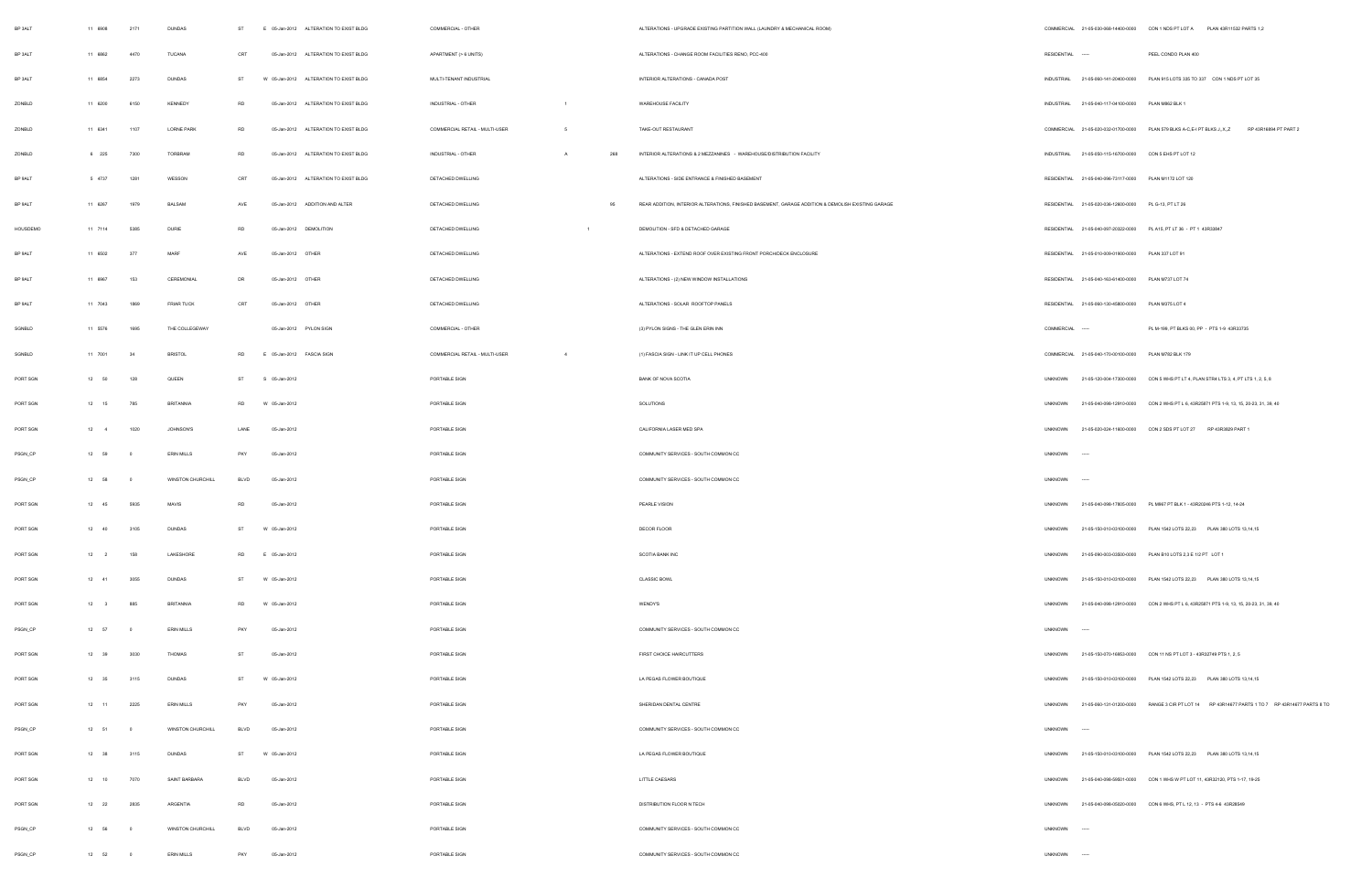| FIRE     | 11 6895          | 100            | QUEENSWAY                  |             | W 05-Jan-2012 ELECTROMAG LOCK DEVICE | PUBLIC - OTHER                 |            |     | FIRE ONLY - (1) MAGLOCK                                                                                                                      | <b>PUBLIC</b>    |                                                         | 21-05-060-127-14000-0000 CON 1 SDS PT LT 16, RANGE 3 CIR PT LT 1, PL E20 PT LTS 6, 7, PL 571 PT BLK A, 43R2            |
|----------|------------------|----------------|----------------------------|-------------|--------------------------------------|--------------------------------|------------|-----|----------------------------------------------------------------------------------------------------------------------------------------------|------------------|---------------------------------------------------------|------------------------------------------------------------------------------------------------------------------------|
| BP 3ALT  | 11 6905          | 6711           | MISSISSAUGA                | <b>RD</b>   | 05-Jan-2012 ALTERATION TO EXIST BLDG | COMMERCIAL OFFICE - MULTI-USER | 310        |     | INTERIOR ALTERATIONS - MODEL SUITE                                                                                                           |                  | COMMERCIAL 21-05-040-097-24500-0000 PLAN M10 PT LOT 4   |                                                                                                                        |
| BP 3NEW  | 11 6643 FTR 3120 |                | ARGENTIA                   | <b>RD</b>   | 06-Jan-2012 NEW BUILDING             | COMMERCIAL OFFICE- SINGLE USER |            | 557 | NEW - BANK FINANCIAL INSTITUTION, TD CANADA TRUST, FOUNDATION TO ROOF                                                                        |                  |                                                         | COMMERCIAL 21-05-150-080-13600-0000 CON 11 NS PT L 13 - PTS 5, 9, 10 43R25818                                          |
| BP 3NEW  | 11 6779          | 3447           | CAWTHRA                    | <b>RD</b>   | 06-Jan-2012 ADDITION AND ALTER       | COMMERCIAL - OTHER             | $1 -$      | 125 | ADDITION / ALT - 1 STY REAR SHOWROOM ADDITION (61.3 M2) WITH UNFINISHED BASEMENT & CONVERT 2ND FLOOR TO RESIDENTIAL DWELLING UNIT (63.37 M2) |                  | COMMERCIAL 21-05-040-089-17400-0000 PLAN A25 W PT LOT 7 |                                                                                                                        |
| SGNBLD   | 11 6922          | 5925           | <b>TOMKEN</b>              | <b>RD</b>   | 06-Jan-2012 FASCIA SIGN              | MULTI-TENANT INDUSTRIAL        | 13-16      |     | (1) FASCIA SIGN - ENCOMPASS                                                                                                                  |                  | INDUSTRIAL 21-05-050-117-14100-0000 PLAN M395 BLK 23    |                                                                                                                        |
| SGNBLD   | 11 6855          | 1067           | WESTPORT                   | CRES        | 06-Jan-2012 FASCIA SIGN              | SINGLE TENANT INDUSTRIAL       |            |     | (1) FASCIA SIGN - TORONTO TRACPARTS LTD                                                                                                      |                  | INDUSTRIAL 21-05-050-116-43000-0000 PLAN M240 LOT 49    |                                                                                                                        |
| PORT SGN | 12 53            | 7171           | GOREWAY                    | <b>DR</b>   | 06-Jan-2012                          | PORTABLE SIGN                  |            |     | CASH NOW                                                                                                                                     | <b>UNKNOWN</b>   | 21-05-050-107-12500-0000 PL 710 PT BLK B                |                                                                                                                        |
| POOL     | 11 17            | 1670           | <b>BRAMSEY</b>             | <b>DR</b>   | 06-Jan-2012 INGROUND POOL            | DETACHED DWELLING              |            |     |                                                                                                                                              |                  | RESIDENTIAL 21-05-020-036-02300-0000 PLAN 574 LOT 10    |                                                                                                                        |
| PORT SGN | 12 55            | 7171           | GOREWAY                    | <b>DR</b>   | 06-Jan-2012                          | PORTABLE SIGN                  |            |     | CASH NOW                                                                                                                                     | <b>UNKNOWN</b>   | 21-05-050-107-12500-0000 PL 710 PT BLK B                |                                                                                                                        |
| PORT SGN | 12 68            | 1590           | <b>DUNDAS</b>              | <b>ST</b>   | E 06-Jan-2012                        | PORTABLE SIGN                  |            |     | WYNN FITNESS                                                                                                                                 | <b>UNKNOWN</b>   |                                                         | 21-05-070-068-35100-0000 CON 1 SDS PT L 4, 43R15013 PTS 9, 24                                                          |
| PORT SGN | 12 60            | 5155           | MISSISSAUGA                | <b>RD</b>   | 06-Jan-2012                          | PORTABLE SIGN                  |            |     | OLD BARBER HOUSE                                                                                                                             | <b>UNKNOWN</b>   | 21-05-040-097-09900-0000                                | CON 4 WHS PT LOT 1 RP 43R8989 PART 1                                                                                   |
| POOL     | 11 144           | 6275           | MAPLE GATE                 | CIR         | 06-Jan-2012 INGROUND POOL            | DETACHED DWELLING              |            |     |                                                                                                                                              |                  | RESIDENTIAL 21-05-150-082-75586-0000 PLAN M1112 LOT 56  |                                                                                                                        |
| PORT SGN | 12 54            | 7171           | GOREWAY                    | <b>DR</b>   | 06-Jan-2012                          | PORTABLE SIGN                  |            |     | CASH NOW                                                                                                                                     | <b>UNKNOWN</b>   | 21-05-050-107-12500-0000 PL 710 PT BLK B                |                                                                                                                        |
| BP 9NEW  | 11 5919          | 945            | SILVERTHORN MILL           | AVE         | 09-Jan-2012 NEW BUILDING             | DETACHED DWELLING              | 1 319      |     | SFD - CUSTOM & FINISHED BASEMENT                                                                                                             |                  | RESIDENTIAL 21-05-040-096-12164-0000 L2 PLAN M-1843     | L 2 M-1843 HUSH HOMES INC                                                                                              |
| PORT SGN | 12 76            | 2273           | DUNDAS                     | <b>ST</b>   | W 09-Jan-2012                        | PORTABLE SIGN                  |            |     | PARADISE LIGHTING                                                                                                                            |                  |                                                         | UNKNOWN 21-05-060-141-20400-0000 PLAN 915 LOTS 335 TO 337 CON 1 NDS PT LOT 35                                          |
| BP 9ALT  | 11 5706          | 661            | <b>BYNGMOUNT</b>           | AVE         | 09-Jan-2012 ADDITION TO EXIST BLDG   | DETACHED DWELLING              |            | 26  | ADDITION - 1-STOREY ADDITION & DECK                                                                                                          |                  |                                                         | RESIDENTIAL 21-05-010-002-03100-0000 PLAN A26 PT LOT 22 PT LOT 23                                                      |
| ZONBLD   | 11 6977          | 6975           | MEADOWVALE TOWN CENTRE CIR |             | 09-Jan-2012 ALTERATION TO EXIST BLDG | COMMERCIAL RETAIL - MULTI-USER | N1A & N1B  |     | RETAIL STORE                                                                                                                                 |                  |                                                         | COMMERCIAL 21-05-040-098-56920-0000 PL M182 LT 4, PT LT 1, 43R6079 PTS 1-6, 43R6209 PTS 1-9                            |
| BP 3ALT  | 11 6880          | $\overline{4}$ | ROBERT SPECK               | PKY         | 09-Jan-2012 ALTERATION TO EXIST BLDG | COMMERCIAL OFFICE - MULTI-USER | 1600, 1620 |     | INTERIOR ALTERATIONS - LEYSER MASON BALL                                                                                                     |                  | COMMERCIAL 21-05-040-094-25000-0000                     | PLAN M270 BLK D                                                                                                        |
| BP 3ALT  | 11 6668          | 4559           | <b>HURONTARIO</b>          | ST          | 09-Jan-2012 ALTERATION TO EXIST BLDG | COMMERCIAL RETAIL - MULTI-USER | A-8A       |     | INTERIOR ALTERATIONS & NEW KITCHEN EXHAUST - EXTREME PITA                                                                                    |                  | COMMERCIAL 21-05-040-094-18100-0000 PLAN M897 BLK 1     |                                                                                                                        |
| ZONBLD   | 11 6888          | 6055           | <b>MAVIS</b>               | <b>RD</b>   | 09-Jan-2012 ALTERATION TO EXIST BLDG | COMMERCIAL RETAIL - MULTI-USER | 3B         |     | RETAIL                                                                                                                                       |                  |                                                         | COMMERCIAL 21-05-040-175-73400-0000 PL 43M1363 BLK 10 PT BLK 5 B 5 M-1363                                              |
| BP 3ALT  |                  | 3500           |                            |             | 09-Jan-2012 OTHER                    | MULTI-TENANT INDUSTRIAL        | $3-4$      |     | INTERIOR ALTERATIONS - CONCRETE SLAB REPAIRS - VACANT SUITE                                                                                  |                  |                                                         | INDUSTRIAL 21-05-150-084-00190-0000 REGISTRAR'S COMPILED PL 1542 PT LT 9 - PTS 1, 2 43R22747                           |
| OP       | 11 7026          | 1500           | <b>DUNDAS</b>              | <b>ST</b>   | E 09-Jan-2012 OTHER                  | COMMERCIAL RETAIL - MULTI-USER | BLD-A      |     | OCCUPANCY - PRIOR TO COMPLETION - COMMERCIAL RETAIL SPACE & ANCILLARY USES (14,526 m2 area)                                                  | COMMERCIAL ----- |                                                         | CON 1 SDS, PT LTS 4, 5 - PTS 1, 3-9, 14, 16 43R33993                                                                   |
| BP 3ALT  | 11 6953          | 1880           | COURTNEYPARK               | <b>DR</b>   | E 09-Jan-2012 OTHER                  | MULTI-TENANT INDUSTRIAL        |            |     | NEW OVERHEAD TRUCK LEVEL DOOR                                                                                                                |                  |                                                         | INDUSTRIAL 21-05-050-116-35000-0000 CON 4 EHS PT LT 7, 43R16887 PTS 1, 3, 7-13, 43R14339 PTS 1, 5, 7, 43R13312 PTS 1-9 |
|          | 11 6833          | 6495           | <b>TOMKEN</b>              | <b>RD</b>   | 09-Jan-2012 OTHER                    | SINGLE TENANT INDUSTRIAL       |            |     | WASTE PROCESSING FACILITY (WITH OUTDOOR STORAGE)                                                                                             |                  |                                                         | INDUSTRIAL 21-05-050-116-45690-0000 PL M310 PT BLK D, 43R9373 PTS 1, 2, 4                                              |
| PORT SGN | 12 74            | 71             | ADMIRAL                    | <b>BLVD</b> | 09-Jan-2012                          | PORTABLE SIGN                  |            |     | TROPHY FOODS INC                                                                                                                             | <b>UNKNOWN</b>   |                                                         | 21-05-040-117-07700-0000 PLAN M948 BLKS 6,7,9 & PT BLKS 5,8<br>RP 43R20784 PARTS 6,7,12.13                             |
| PORT SGN | 12 73            | 2970           | <b>DREW</b>                | <b>RD</b>   | 09-Jan-2012                          | PORTABLE SIGN                  |            |     | RAJIV MADAAN CGA                                                                                                                             | <b>UNKNOWN</b>   |                                                         | 21-05-050-113-06532-0000 PSCP 884 - FORMERLY 43M1593 PT BLK 2 - PT 1 43R29338                                          |
| PORT SGN | 12 72            | 2985           | <b>DREW</b>                | <b>RD</b>   | 09-Jan-2012                          | PORTABLE SIGN                  |            |     | GREATER TORONTO EXECUTIVE CENTER                                                                                                             | <b>UNKNOWN</b>   | $\cdots$                                                | PSCP 822 - FORMERLY PL M1593 PT BLK 1 - PT 3 43R28519                                                                  |
| PORT SGN | 12 77            | 3437           | <b>DERRY</b>               | <b>RD</b>   | E 09-Jan-2012                        | PORTABLE SIGN                  |            |     | STAG SHOP                                                                                                                                    | <b>UNKNOWN</b>   | 21-05-050-117-17200-0000                                | CON 7 EHS PT LOT 11                                                                                                    |
| PORT SGN | 12 75            | 5145           | DIXIE                      | <b>RD</b>   | 09-Jan-2012                          | PORTABLE SIGN                  |            |     | <b>HUSKY ENERGY</b>                                                                                                                          | <b>UNKNOWN</b>   | 21-05-050-115-19750-0000                                | PLAN 928 BLK A                                                                                                         |
| PORT SGN | 12 71            | 5885           | RODEO                      | DR          | 09-Jan-2012                          | PORTABLE SIGN                  |            |     | TRADE SECRETS                                                                                                                                | <b>UNKNOWN</b>   |                                                         | 21-05-040-098-17830-0000 PL M967 PT BLK 2 - 43R20150 PTS 1,2,5-7,10, 13-17,29-32,34-36                                 |
| PORT SGN | 12 70            | 5885           | RODEO                      | DR          | 09-Jan-2012                          | PORTABLE SIGN                  |            |     | TRADE SECRETS                                                                                                                                | <b>UNKNOWN</b>   |                                                         | 21-05-040-098-17830-0000 PL M967 PT BLK 2 - 43R20150 PTS 1,2,5-7,10, 13-17,29-32,34-36                                 |
| PORT SGN | 12 80            | 5885           | <b>RODEO</b>               | <b>DR</b>   | 09-Jan-2012                          | PORTABLE SIGN                  |            |     | TRADE SECRETS                                                                                                                                | <b>UNKNOWN</b>   |                                                         | 21-05-040-098-17830-0000 PL M967 PT BLK 2 - 43R20150 PTS 1,2,5-7,10, 13-17,29-32,34-36                                 |
| BP 9ALT  | 11 6841          | 1340           | <b>HICKORY</b>             | <b>DR</b>   | 09-Jan-2012 ADDITION TO EXIST BLDG   | DETACHED DWELLING              |            |     | ADDITION - COVERED PORCH                                                                                                                     |                  |                                                         | RESIDENTIAL 21-05-030-093-02602-0000 PLAN 381 PT LOTS 18,19 RP 43R4199 PART 1                                          |
| BP 3ALT  | 11 6942          | 1625           | TECH                       | AVE         | 10-Jan-2012 ALTERATION TO EXIST BLDG | SINGLE TENANT INDUSTRIAL       |            |     | INTERIOR ALTERATIONS - SYMCOR                                                                                                                |                  |                                                         | INDUSTRIAL 21-05-050-117-09110-0000 CON 4 EHS, PT L 1 - PT 1 43R25211                                                  |

|                                                                                                              | <b>LODFIC</b>     | 41-03-000-141-14000-0000             | CONT SUS FILITS, RANGE SURFILIT, FL EZU FILIS 0, 7, FL S/ I FIBLA A, 43N           |
|--------------------------------------------------------------------------------------------------------------|-------------------|--------------------------------------|------------------------------------------------------------------------------------|
| IITE                                                                                                         |                   | COMMERCIAL 21-05-040-097-24500-0000  | PLAN M10 PT LOT 4                                                                  |
| , TD CANADA TRUST, FOUNDATION TO ROOF                                                                        |                   | COMMERCIAL 21-05-150-080-13600-0000  | CON 11 NS PT L 13 - PTS 5, 9, 10 43R25818                                          |
| (200M ADDITION (61.3 M2) WITH UNFINISHED BASEMENT & CONVERT 2ND FLOOR TO RESIDENTIAL DWELLING UNIT (63.37 M2 |                   | COMMERCIAL 21-05-040-089-17400-0000  | PLAN A25 W PT LOT 7                                                                |
|                                                                                                              | INDUSTRIAL        | 21-05-050-117-14100-0000             | PLAN M395 BLK 23                                                                   |
| RTS LTD                                                                                                      | <b>INDUSTRIAL</b> | 21-05-050-116-43000-0000             | PLAN M240 LOT 49                                                                   |
|                                                                                                              | <b>UNKNOWN</b>    | 21-05-050-107-12500-0000             | PL 710 PT BLK B                                                                    |
|                                                                                                              |                   | RESIDENTIAL 21-05-020-036-02300-0000 | PLAN 574 LOT 10                                                                    |
|                                                                                                              | <b>UNKNOWN</b>    | 21-05-050-107-12500-0000             | PL 710 PT BLK B                                                                    |
|                                                                                                              | <b>UNKNOWN</b>    | 21-05-070-068-35100-0000             | CON 1 SDS PT L 4, 43R15013 PTS 9, 24                                               |
|                                                                                                              | <b>UNKNOWN</b>    | 21-05-040-097-09900-0000             | CON 4 WHS PT LOT 1 RP 43R8989 PART 1                                               |
|                                                                                                              |                   | RESIDENTIAL 21-05-150-082-75586-0000 | PLAN M1112 LOT 56                                                                  |
|                                                                                                              | <b>UNKNOWN</b>    | 21-05-050-107-12500-0000             | PL 710 PT BLK B                                                                    |
| ۹T                                                                                                           |                   | RESIDENTIAL 21-05-040-096-12164-0000 | L 2 PLAN M-1843<br>L 2 M-1843 HUSH HOMES INC                                       |
|                                                                                                              | <b>UNKNOWN</b>    | 21-05-060-141-20400-0000             | PLAN 915 LOTS 335 TO 337 CON 1 NDS PT LOT 35                                       |
| ECK                                                                                                          |                   | RESIDENTIAL 21-05-010-002-03100-0000 | PLAN A26 PT LOT 22 PT LOT 23                                                       |
|                                                                                                              |                   | COMMERCIAL 21-05-040-098-56920-0000  | PL M182 LT 4, PT LT 1, 43R6079 PTS 1-6, 43R6209 PTS 1-9                            |
| <b>ASON BALL</b>                                                                                             |                   | COMMERCIAL 21-05-040-094-25000-0000  | PLAN M270 BLK D                                                                    |
| HEN EXHAUST - EXTREME PITA                                                                                   |                   | COMMERCIAL 21-05-040-094-18100-0000  | PLAN M897 BLK 1                                                                    |
|                                                                                                              |                   | COMMERCIAL 21-05-040-175-73400-0000  | PL 43M1363 BLK 10 PT BLK 5 B 5 M-1363                                              |
| E SLAB REPAIRS - VACANT SUITE                                                                                |                   | INDUSTRIAL 21-05-150-084-00190-0000  | REGISTRAR'S COMPILED PL 1542 PT LT 9 - PTS 1, 2 43R22747                           |
| ON - COMMERCIAL RETAIL SPACE & ANCILLARY USES (14,526 m2 area)                                               | COMMERCIAL -----  |                                      | CON 1 SDS, PT LTS 4, 5 - PTS 1, 3-9, 14, 16 43R33993                               |
| Ŕ                                                                                                            | <b>INDUSTRIAL</b> | 21-05-050-116-35000-0000             | CON 4 EHS PT LT 7, 43R16887 PTS 1, 3, 7-13, 43R14339 PTS 1, 5, 7, 43R13312 PTS 1-9 |
| <b>OUTDOOR STORAGE)</b>                                                                                      | <b>INDUSTRIAL</b> | 21-05-050-116-45690-0000             | PL M310 PT BLK D, 43R9373 PTS 1, 2, 4                                              |
|                                                                                                              | <b>UNKNOWN</b>    | 21-05-040-117-07700-0000             | RP 43R20784 PARTS 6,7,12.13<br>PLAN M948 BLKS 6,7,9 & PT BLKS 5,8                  |
|                                                                                                              | <b>UNKNOWN</b>    | 21-05-050-113-06532-0000             | PSCP 884 - FORMERLY 43M1593 PT BLK 2 - PT 1 43R29338                               |
| <b>NTER</b>                                                                                                  | <b>UNKNOWN</b>    | $\cdots$                             | PSCP 822 - FORMERLY PL M1593 PT BLK 1 - PT 3 43R28519                              |
|                                                                                                              | <b>UNKNOWN</b>    | 21-05-050-117-17200-0000             | CON 7 EHS PT LOT 11                                                                |
|                                                                                                              | <b>UNKNOWN</b>    | 21-05-050-115-19750-0000             | PLAN 928 BLK A                                                                     |
|                                                                                                              | <b>UNKNOWN</b>    | 21-05-040-098-17830-0000             | PL M967 PT BLK 2 - 43R20150 PTS 1,2,5-7,10, 13-17,29-32,34-36                      |
|                                                                                                              | <b>UNKNOWN</b>    | 21-05-040-098-17830-0000             | PL M967 PT BLK 2 - 43R20150 PTS 1,2,5-7,10, 13-17,29-32,34-36                      |
|                                                                                                              | <b>UNKNOWN</b>    | 21-05-040-098-17830-0000             | PL M967 PT BLK 2 - 43R20150 PTS 1,2,5-7,10, 13-17,29-32,34-36                      |
|                                                                                                              |                   | RESIDENTIAL 21-05-030-093-02602-0000 | PLAN 381 PT LOTS 18,19 RP 43R4199 PART 1                                           |
|                                                                                                              | <b>INDUSTRIAL</b> | 21-05-050-117-09110-0000             | CON 4 EHS, PT L 1 - PT 1 43R25211                                                  |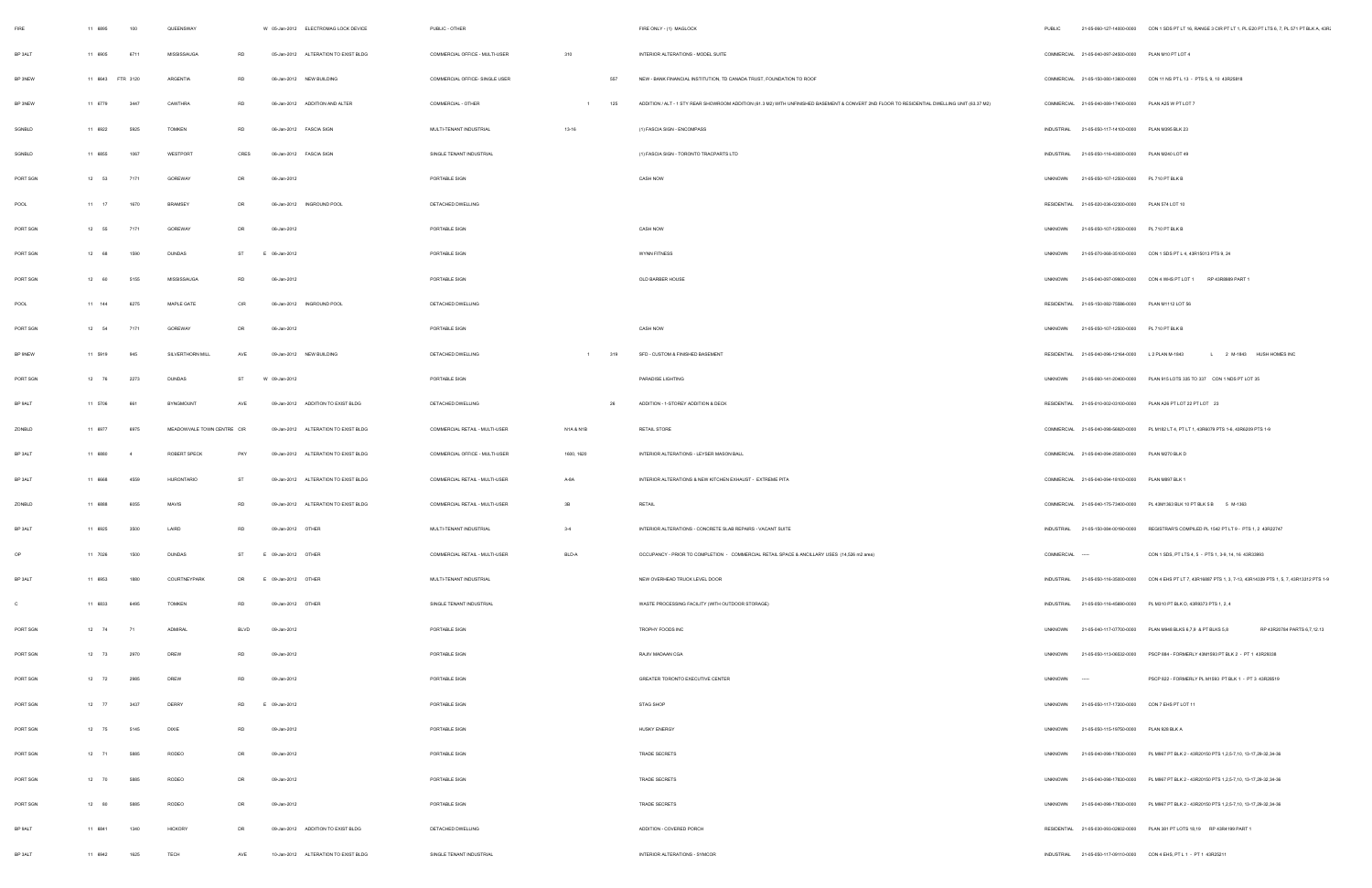| PORT SGN    | 12 61           | 1135 | CENTRAL                    | PKY       | W 10-Jan-2012                          | PORTABLE SIGN                  |                | SOMMERVILLE MANOR SCHOOL                                                           | <b>UNKNOWN</b> |                                                         | 21-05-040-144-09200-0000 RANGE 3 NDS PT LOTS 7,8                                                                      |
|-------------|-----------------|------|----------------------------|-----------|----------------------------------------|--------------------------------|----------------|------------------------------------------------------------------------------------|----------------|---------------------------------------------------------|-----------------------------------------------------------------------------------------------------------------------|
| <b>MECH</b> | 11 6832 MEC 100 |      | QUEENSWAY                  |           | W 10-Jan-2012 ALTERATION TO EXIST BLDG | PUBLIC/INSTIT (EXCEPT SCHOOLS) |                | REPLACEMENT OF AIR HANDLING UNIT                                                   | <b>PUBLIC</b>  |                                                         | 21-05-060-127-14000-0000 CON 1 SDS PT LT 16, RANGE 3 CIR PT LT 1, PL E20 PT LTS 6, 7, PL 571 PT BLK A, 43R2           |
| ZONBLD      | 11 6842         | 6345 | <b>DIXIE</b>               | <b>RD</b> | 10-Jan-2012 ALTERATION TO EXIST BLDG   | COMMERCIAL - OTHER             | $\overline{1}$ | OFFICE                                                                             |                |                                                         | COMMERCIAL 21-05-050-116-36000-0000 CON 4 EHS PT LT 7, 43R2675 PT 1                                                   |
| BP 9ALT     | 11 6619         | 2153 | SPRINGBANK                 | <b>RD</b> | 10-Jan-2012 ADDITION AND ALTER         | DETACHED DWELLING              | 24             | ADD & ALTS: REAR UNHEATED ADDITION & INTERIOR ALTERATIONS ON MAIN FLOOR & BASEMENT |                | RESIDENTIAL 21-05-060-130-08300-0000 PLAN 353 LOT 1     |                                                                                                                       |
| HOUSDEMO    | 12 37           | 959  | <b>HAMPTON</b>             | CRES      | 10-Jan-2012 DEMOLITION                 | DETACHED DWELLING              | $\overline{1}$ | DEMOLITION - SFD & DETACHED GARAGE                                                 |                | RESIDENTIAL 21-05-010-001-09600-0000 PLAN C19 PT LOT 84 |                                                                                                                       |
| PLUMHOUS    | 12 55 PLU 5175  |      | FOREST RIDGE               | DR        | 10-Jan-2012 OTHER                      | DETACHED DWELLING              |                | SANITARY SEWER REPAIR                                                              |                | RESIDENTIAL 21-05-040-159-43300-0000 PLAN M870 LOT 86   |                                                                                                                       |
| DRAIN       | 10 1793 SS 6801 |      | LOGANBERRY                 | CRT       | 10-Jan-2012 OTHER                      | DETACHED DWELLING              |                | SITE SERVICING                                                                     |                | RESIDENTIAL 21-05-040-096-12168-0000                    | L 4 PLAN M-1843<br>L 4 M-1843                                                                                         |
| ZONBLD      | 11 6853         | 2273 | <b>DUNDAS</b>              | <b>ST</b> | W 10-Jan-2012 CHANGE OF USE            | MULTI-TENANT INDUSTRIAL        | 18-19          | WAREHOUSE/DISTRIBUTION FACILITY                                                    |                |                                                         | INDUSTRIAL 21-05-060-141-20400-0000 PLAN 915 LOTS 335 TO 337 CON 1 NDS PT LOT 35                                      |
| SGNBLD      | 11 6891         | 6495 | <b>TOMKEN</b>              | <b>RD</b> | 10-Jan-2012 PYLON SIGN                 | SINGLE TENANT INDUSTRIAL       |                | 1 GROUND SIGN - SIMS RECYCLING SOLUTIONS                                           |                |                                                         | INDUSTRIAL 21-05-050-116-45690-0000 PL M310 PT BLK D, 43R9373 PTS 1, 2, 4                                             |
| SGNBLD      | 11 6944         | 3285 | MAVIS                      | <b>RD</b> | 10-Jan-2012 FASCIA SIGN                | COMMERCIAL - OTHER             |                | (2) FASCIA SIGN - QUICK LANE TIRE & AUTO CENTRE                                    |                |                                                         | COMMERCIAL 21-05-040-143-19010-0000 CON 1 NDS PT LOTS 18,19,20 RP43R15672 PTS 1 TO 36, RP43R17418 PTS 1 TO 3          |
| SGNBLD      | 11 6865         | 3135 | ARGENTIA                   | <b>RD</b> | 10-Jan-2012 FASCIA SIGN                | COMMERCIAL RETAIL - MULTI-USER | G9             | (1) FASCIA SIGN - THE SHOE COMPANY                                                 |                |                                                         | COMMERCIAL 21-05-150-080-13800-0000 CON 11 NS, PT L 13, 14 - PTS 2-4 43R28108                                         |
| SGNBLD      | 11 6809         | 333  | LAKESHORE                  | <b>RD</b> | W 10-Jan-2012 FASCIA SIGN              | COMMERCIAL OFFICE - MULTI-USER | A              | (3) FASCIA SIGNS - PHYSIOTHERAPHY ON LAKESHORE                                     |                |                                                         | COMMERCIAL 21-05-090-006-08105-0000 PL H22 BLK A LTS 66-72 PT LTS 73, 74, PT MAPLE AVE, 43R6908 PTS 1-3, 5, 7, PT PAR |
| PORT SGN    | 12 93           | 6410 | MILLCREEK                  | DR        | 10-Jan-2012                            | PORTABLE SIGN                  |                | MCDONALD'S                                                                         |                |                                                         | UNKNOWN 21-05-040-097-28800-0000 PLAN 927 LOT 14 PT LOT 13 RP 43R9070 PART 1                                          |
| PORT SGN    | 12 89           | 77   | MATHESON                   |           | BLVD E 10-Jan-2012                     | PORTABLE SIGN                  |                | MASTER MECHANIC                                                                    |                |                                                         | UNKNOWN 21-05-040-116-23800-0000 PL M364 BLK 18, 43R9565 PTS 3-9                                                      |
| PORT SGN    | 12 102          | 1125 | <b>BLOOR</b>               | <b>ST</b> | 10-Jan-2012                            | PORTABLE SIGN                  |                | SHOPPERS DRUG MART                                                                 | <b>UNKNOWN</b> | 21-05-030-082-01500-0000 PLAN 753 BLK B                 |                                                                                                                       |
| PORT SGN    | 12 84           | 660  | <b>EGLINTON</b>            | AVE       | W 10-Jan-2012                          | PORTABLE SIGN                  |                | ANYTIME FITNESS                                                                    | <b>UNKNOWN</b> | 21-05-040-155-43700-0000                                | CON 2 NDS PT LOT 20 RP 43R20153 PART 1                                                                                |
| PORT SGN    | 12 92           | 3476 | <b>GLEN ERIN</b>           | DR        | 10-Jan-2012                            | PORTABLE SIGN                  |                | GLENWAY DENTAL OFFICE                                                              | <b>UNKNOWN</b> | 21-05-060-156-84700-0000 PLAN 961 BLK J                 |                                                                                                                       |
| PORT SGN    | 12 91           | 405  | <b>BRITANNIA</b>           | <b>RD</b> | E 10-Jan-2012                          | PORTABLE SIGN                  |                | SPORTS THERAPY CLINIC                                                              | <b>UNKNOWN</b> |                                                         | 21-05-040-117-13810-0000 PL M425 PT BLKS 11, 12, CON 1 EHS PT LT 5, 43R13889 PTS 2-4                                  |
| PORT SGN    | 12 90           | 6677 | MEADOWVALE TOWN CENTRE CIR |           | 10-Jan-2012                            | PORTABLE SIGN                  |                | MATAR ENTERPRISE INC. T/A "U WEIGHT LOSS"                                          | <b>UNKNOWN</b> |                                                         | 21-05-040-098-56920-0000 PL M182 LT 4, PT LT 1, 43R6079 PTS 1-6, 43R6209 PTS 1-9                                      |
| PORT SGN    | 12 79           | 820  | BRITANNIA                  | <b>RD</b> | W 10-Jan-2012                          | PORTABLE SIGN                  |                | HERITAGE HOUSE DENTAL                                                              | <b>UNKNOWN</b> |                                                         | 21-05-040-098-17650-0000 PT LT 5 CON 2 WHS - PTS 1, 3 43R19916                                                        |
| PORT SGN    | 12 88           | 579  | LAKESHORE                  | <b>RD</b> | E 10-Jan-2012                          | PORTABLE SIGN                  |                | <b>XCEL FITNESS</b>                                                                |                | UNKNOWN 21-05-010-002-17200-0000 CON 2 SDS PT LOT 11    |                                                                                                                       |
| PORT SGN    | 12 87           | 579  | LAKESHORE                  |           | RD E 10-Jan-2012                       | PORTABLE SIGN                  |                | <b>XCEL FITNESS</b>                                                                |                | UNKNOWN 21-05-010-002-17200-0000 CON 2 SDS PT LOT 11    |                                                                                                                       |
| PORT SGN    | 12 86           | 4141 | <b>DIXIE</b>               | <b>RD</b> | 10-Jan-2012                            | PORTABLE SIGN                  |                | MARCA COLLEGE HAIR AND ESTHETICS                                                   | <b>UNKNOWN</b> |                                                         | 21-05-030-092-19500-0000 CON 2 NDS PT LT 5, 43R2782 PTS 1-7                                                           |
| PORT SGN    | 12 85           | 4141 | DIXIE                      | <b>RD</b> | 10-Jan-2012                            | PORTABLE SIGN                  |                | MARCA COLLEGE HAIR AND ESTHETICS                                                   | <b>UNKNOWN</b> |                                                         | 21-05-030-092-19500-0000 CON 2 NDS PT LT 5, 43R2782 PTS 1-7                                                           |
| PORT SGN    | 12 83           | 4141 | DIXIE                      | <b>RD</b> | 10-Jan-2012                            | PORTABLE SIGN                  |                | MARCA COLLEGE HAIR AND ESTHETICS                                                   | <b>UNKNOWN</b> |                                                         | 21-05-030-092-19500-0000 CON 2 NDS PT LT 5, 43R2782 PTS 1-7                                                           |
| PORT SGN    | 12 82           | 3899 | TRELAWNY                   | CIR       | 10-Jan-2012                            | PORTABLE SIGN                  |                | VISION CENTRE AT TRELAWNY                                                          | <b>UNKNOWN</b> |                                                         | 21-05-150-080-08582-0000 PSCP 836 - FORMERLY CON 10 NS PT LT 9, 43R14183 PT 1                                         |
| PORT SGN    | 12 81           | 733  | CENTRAL                    | PKY       | W 10-Jan-2012                          | PORTABLE SIGN                  |                | A & W FOOD SERVICES OF CANADA                                                      | <b>UNKNOWN</b> |                                                         | 21-05-040-143-32400-0000 PL 43M1393 BLK 3, 43R21901 PT 15                                                             |
| PORT SGN    | 12 78           | 3300 | <b>MAVIS</b>               | <b>RD</b> | 10-Jan-2012                            | PORTABLE SIGN                  |                | TRIPLE AUTOMOTIVE                                                                  | <b>UNKNOWN</b> |                                                         | 21-05-040-143-22600-0000 CON 1 NDS PT L 21 LESS 43R24739 PTS 8, 13                                                    |
| PORT SGN    | 12 95           | 3375 | LAIRD                      | <b>RD</b> | 10-Jan-2012                            | PORTABLE SIGN                  |                | LEATHER SOFA CENTRE                                                                | <b>UNKNOWN</b> | 21-05-150-084-02000-0000 PLAN M674 BLK 9                |                                                                                                                       |
| PORT SGN    | 12 69           | 1911 | <b>DUNDAS</b>              | <b>ST</b> | E 10-Jan-2012                          | PORTABLE SIGN                  |                | TILE PLUS LTD.                                                                     | <b>UNKNOWN</b> |                                                         | 21-05-030-068-15500-0000 CON 1 NDS PT LT 2, PL 680 BLK B, 43R1008 PTS 1, 2, 4                                         |
| PORT SGN    | 12 67           | 5610 | HEATHERLEIGH               | AVE       | 10-Jan-2012                            | PORTABLE SIGN                  |                | ST. VALENTINE SCHOOL                                                               | <b>UNKNOWN</b> |                                                         | 21-05-040-096-11100-0000 CON 2 WHS W PT L 4, 43R25227 PTS 1-9, PL 43M1502 B 83, 84                                    |
| PORT SGN    | 12 66           | 3270 | <b>TOMKEN</b>              | <b>RD</b> | 10-Jan-2012                            | PORTABLE SIGN                  |                | ST. THOMAS MOORE SCHOOL                                                            | <b>UNKNOWN</b> | 21-05-040-083-12200-0000 CON 1 NDS PT LOT 9             |                                                                                                                       |
| PORT SGN    | 12 65           | 4765 | HURON HEIGHTS              | DR        | 10-Jan-2012                            | PORTABLE SIGN                  |                | ST. PIO OF PIETRELCINA SCHOOL                                                      | <b>UNKNOWN</b> | 21-05-040-094-90770-0000 B 307 PLAN M-1509              | B 307 M-1509                                                                                                          |
| PORT SGN    | 12 64           | 1965 | BRITANNIA                  |           | RD W 10-Jan-2012                       | PORTABLE SIGN                  |                | AAA TEEN DRIVERS                                                                   |                | UNKNOWN 21-05-110-002-09610-0000 PLAN 548 PT BLK C      |                                                                                                                       |

| .                                                                     |                |                                                         |                                                                                                                       |
|-----------------------------------------------------------------------|----------------|---------------------------------------------------------|-----------------------------------------------------------------------------------------------------------------------|
| OF AIR HANDLING UNIT                                                  | PUBLIC         |                                                         | 21-05-060-127-14000-0000 CON 1 SDS PT LT 16, RANGE 3 CIR PT LT 1, PL E20 PT LTS 6, 7, PL 571 PT BLK A, 43R'.          |
|                                                                       |                |                                                         | COMMERCIAL 21-05-050-116-36000-0000 CON 4 EHS PT LT 7, 43R2675 PT 1                                                   |
| EAR UNHEATED ADDITION & INTERIOR ALTERATIONS ON MAIN FLOOR & BASEMENT |                | RESIDENTIAL 21-05-060-130-08300-0000                    | PLAN 353 LOT 1                                                                                                        |
| SFD & DETACHED GARAGE                                                 |                | RESIDENTIAL 21-05-010-001-09600-0000 PLAN C19 PT LOT 84 |                                                                                                                       |
| /ER REPAIR                                                            |                | RESIDENTIAL 21-05-040-159-43300-0000 PLAN M870 LOT 86   |                                                                                                                       |
| G                                                                     |                | RESIDENTIAL 21-05-040-096-12168-0000 L 4 PLAN M-1843    | L 4 M-1843                                                                                                            |
| <b>DISTRIBUTION FACILITY</b>                                          |                | INDUSTRIAL 21-05-060-141-20400-0000                     | PLAN 915 LOTS 335 TO 337 CON 1 NDS PT LOT 35                                                                          |
| N - SIMS RECYCLING SOLUTIONS                                          |                |                                                         | INDUSTRIAL 21-05-050-116-45690-0000 PL M310 PT BLK D, 43R9373 PTS 1, 2, 4                                             |
| N - QUICK LANE TIRE & AUTO CENTRE                                     |                |                                                         | COMMERCIAL 21-05-040-143-19010-0000 CON 1 NDS PT LOTS 18,19,20 RP43R15672 PTS 1 TO 36, RP43R17418 PTS 1 TO 3          |
| N - THE SHOE COMPANY                                                  |                | COMMERCIAL 21-05-150-080-13800-0000                     | CON 11 NS, PT L 13, 14 - PTS 2-4 43R28108                                                                             |
| NS - PHYSIOTHERAPHY ON LAKESHORE                                      |                |                                                         | COMMERCIAL 21-05-090-006-08105-0000 PL H22 BLK A LTS 66-72 PT LTS 73, 74, PT MAPLE AVE, 43R6908 PTS 1-3, 5, 7, PT PAR |
|                                                                       | <b>UNKNOWN</b> |                                                         | 21-05-040-097-28800-0000 PLAN 927 LOT 14 PT LOT 13 RP 43R9070 PART 1                                                  |
| <b>IANIC</b>                                                          | <b>UNKNOWN</b> |                                                         | 21-05-040-116-23800-0000 PL M364 BLK 18, 43R9565 PTS 3-9                                                              |
| UG MART                                                               | <b>UNKNOWN</b> | 21-05-030-082-01500-0000                                | PLAN 753 BLK B                                                                                                        |
| ESS                                                                   | <b>UNKNOWN</b> |                                                         | 21-05-040-155-43700-0000 CON 2 NDS PT LOT 20 RP 43R20153 PART 1                                                       |
| <b>TAL OFFICE</b>                                                     | <b>UNKNOWN</b> | 21-05-060-156-84700-0000 PLAN 961 BLK J                 |                                                                                                                       |
| <b>APY CLINIC</b>                                                     | <b>UNKNOWN</b> | 21-05-040-117-13810-0000                                | PL M425 PT BLKS 11, 12, CON 1 EHS PT LT 5, 43R13889 PTS 2-4                                                           |
| PRISE INC. T/A "U WEIGHT LOSS"                                        | <b>UNKNOWN</b> | 21-05-040-098-56920-0000                                | PL M182 LT 4, PT LT 1, 43R6079 PTS 1-6, 43R6209 PTS 1-9                                                               |
| JSE DENTAL                                                            | <b>UNKNOWN</b> |                                                         | 21-05-040-098-17650-0000 PT LT 5 CON 2 WHS - PTS 1, 3 43R19916                                                        |
|                                                                       | <b>UNKNOWN</b> | 21-05-010-002-17200-0000 CON 2 SDS PT LOT 11            |                                                                                                                       |
|                                                                       | <b>UNKNOWN</b> | 21-05-010-002-17200-0000                                | CON 2 SDS PT LOT 11                                                                                                   |
| GE HAIR AND ESTHETICS                                                 | <b>UNKNOWN</b> | 21-05-030-092-19500-0000                                | CON 2 NDS PT LT 5, 43R2782 PTS 1-7                                                                                    |
| GE HAIR AND ESTHETICS                                                 | <b>UNKNOWN</b> | 21-05-030-092-19500-0000                                | CON 2 NDS PT LT 5, 43R2782 PTS 1-7                                                                                    |
| GE HAIR AND ESTHETICS                                                 | <b>UNKNOWN</b> | 21-05-030-092-19500-0000                                | CON 2 NDS PT LT 5, 43R2782 PTS 1-7                                                                                    |
| E AT TRELAWNY                                                         | <b>UNKNOWN</b> | 21-05-150-080-08582-0000                                | PSCP 836 - FORMERLY CON 10 NS PT LT 9, 43R14183 PT 1                                                                  |
| <b>ERVICES OF CANADA</b>                                              | <b>UNKNOWN</b> | 21-05-040-143-32400-0000                                | PL 43M1393 BLK 3, 43R21901 PT 15                                                                                      |
| <b>IOTIVE</b>                                                         | <b>UNKNOWN</b> | 21-05-040-143-22600-0000                                | CON 1 NDS PT L 21 LESS 43R24739 PTS 8, 13                                                                             |
| <b>A CENTRE</b>                                                       | <b>UNKNOWN</b> | 21-05-150-084-02000-0000                                | PLAN M674 BLK 9                                                                                                       |
|                                                                       | <b>UNKNOWN</b> | 21-05-030-068-15500-0000                                | CON 1 NDS PT LT 2, PL 680 BLK B, 43R1008 PTS 1, 2, 4                                                                  |
| SCHOOL                                                                | <b>UNKNOWN</b> | 21-05-040-096-11100-0000                                | CON 2 WHS W PT L 4, 43R25227 PTS 1-9, PL 43M1502 B 83, 84                                                             |
| OORE SCHOOL                                                           | <b>UNKNOWN</b> | 21-05-040-083-12200-0000                                | CON 1 NDS PT LOT 9                                                                                                    |
| TRELCINA SCHOOL                                                       | <b>UNKNOWN</b> | 21-05-040-094-90770-0000                                | B 307 M-1509<br>B 307 PLAN M-1509                                                                                     |
| /ERS                                                                  | <b>UNKNOWN</b> | 21-05-110-002-09610-0000                                | PLAN 548 PT BLK C                                                                                                     |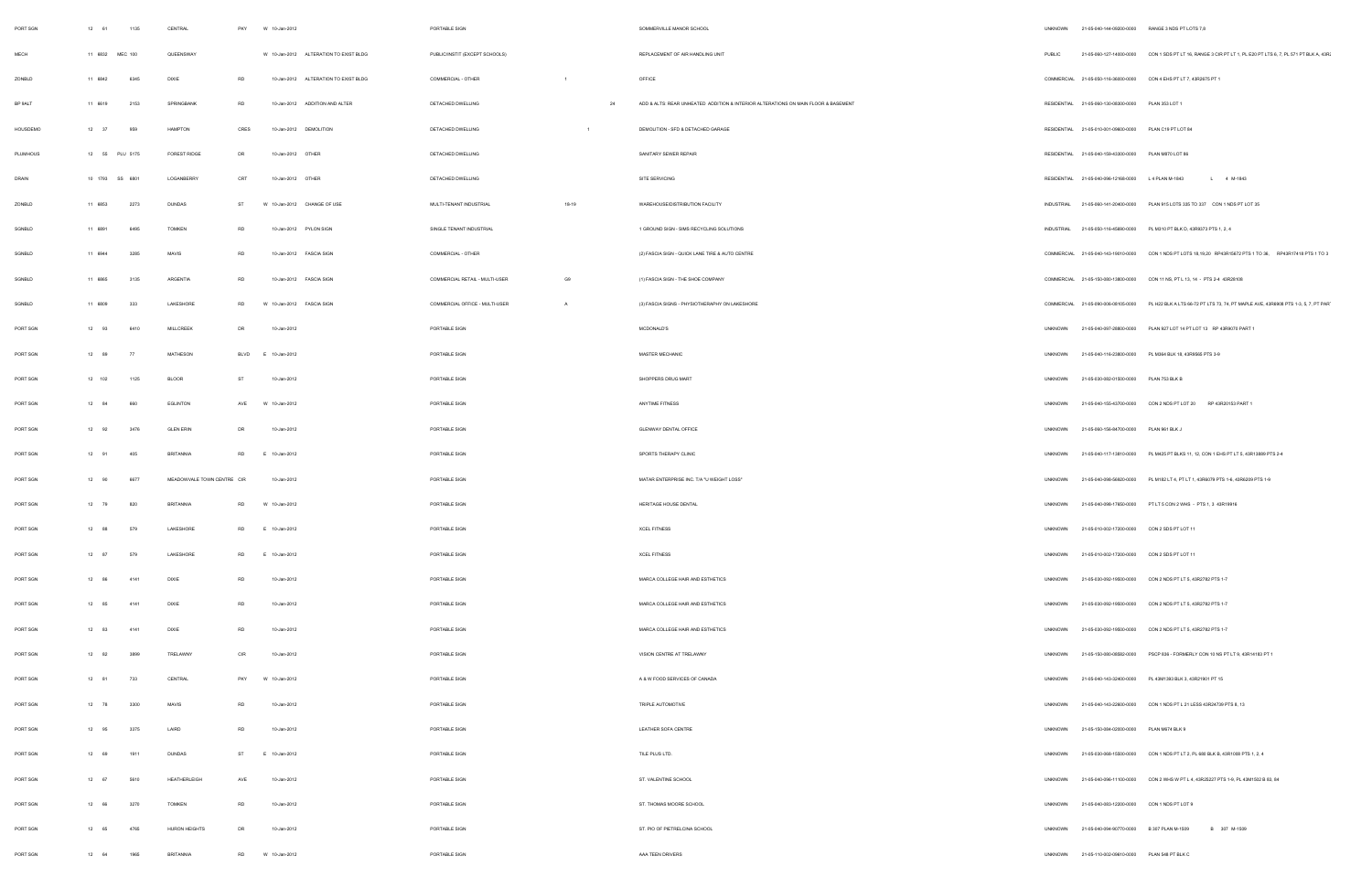| -------                               | ----------        | THE AND ARR TOTAL ARRAY              | <b>CONTRACT PRIZE</b>                                     |
|---------------------------------------|-------------------|--------------------------------------|-----------------------------------------------------------|
| <b>GA MAJORS BASEBELL ASSOCIATION</b> | <b>UNKNOWN</b>    | $\cdots$                             |                                                           |
| GA MAJORS BASEBELL ASSOCIATION        | <b>UNKNOWN</b>    | $\cdots$                             |                                                           |
| SION                                  | <b>UNKNOWN</b>    | 21-05-040-098-17805-0000             | PL M967 PT BLK 1 - 43R20246 PTS 1-12, 14-24               |
| P                                     | <b>UNKNOWN</b>    | 21-05-040-096-04300-0000             | CON 1 WHS PT LOT 6<br>RP 43R20185 PARTS 1,3,6,8,10        |
| IEY                                   | <b>UNKNOWN</b>    | 21-05-040-096-04300-0000             | CON 1 WHS PT LOT 6<br>RP 43R20185 PARTS 1,3,6,8,10        |
| SALON & SPA                           | <b>UNKNOWN</b>    | 21-05-040-098-56920-0000             | PL M182 LT 4, PT LT 1, 43R6079 PTS 1-6, 43R6209 PTS 1-9   |
| N INDIAN BISTRO                       | <b>UNKNOWN</b>    | 21-05-040-098-17930-0000             | CON 2 WHS PT LOT 4 - PT 3 43R22763                        |
| 'S CATERING                           | <b>UNKNOWN</b>    | $\sim$                               | RCP 1542, PT LT 9 - PTS 4-8, 11, 13, 14, PT OF 9 43R30181 |
| INS - REMOVE LOAD BEARING WALL        | RESIDENTIAL ----- |                                      | PSCP 762 - FORMERLY PT BLK II PLAN M199 - 43R21858 PT 8   |
| IC SCHOOL                             | <b>UNKNOWN</b>    | 21-05-010-006-00200-0000             | PLAN 372 PT BLK C PLAN 738 BLK A                          |
| INS - KIOSK REPLACEMENT, BELL         |                   | COMMERCIAL 21-05-040-154-00453-0000  | PL 43M1010 BLKS 19, 21, PT BLKS 1, 16, 20                 |
| WAREHOUSE                             | <b>INDUSTRIAL</b> | 21-05-040-144-09200-0000             | RANGE 3 NDS PT LOTS 7,8                                   |
| INS - SOLAR ROOFTOP PANELS            |                   | RESIDENTIAL 21-05-150-080-78132-0000 | L 192 PLAN M-1305<br>L 192 M-1305                         |
| INS - SOLAR ROOFTOP PANELS            | RESIDENTIAL       | 21-05-040-097-00302-0000             | PLAN M1035 LOT 26                                         |
| RESTAURANT                            | PUBLIC            | 21-05-040-155-01600-0000             | CON 2 NDS PT LTS 14,15 PL 1003, 43R10237 PTS 1,3          |
| PITA                                  | <b>UNKNOWN</b>    | 21-05-020-025-11650-0000             | CON 3 SDS, PT LT 31 - PT 1 43R25635                       |
| <b>PEEL</b>                           | <b>UNKNOWN</b>    | $\cdots$                             |                                                           |
| F PEEL                                | <b>UNKNOWN</b>    | $\cdots$                             |                                                           |
| <b>PEEL</b>                           | <b>UNKNOWN</b>    | $\sim$                               |                                                           |
| <b>PEEL</b>                           | <b>UNKNOWN</b>    | $\cdots$                             |                                                           |
| <b>PEEL</b>                           | <b>UNKNOWN</b>    | $\cdots$                             |                                                           |
| <b>PEEL</b>                           | <b>UNKNOWN</b>    | $\cdots$                             |                                                           |
| <b>PEEL</b>                           | <b>UNKNOWN</b>    | $\overline{\phantom{a}}$             |                                                           |
| <b>PEEL</b>                           | <b>UNKNOWN</b>    | $\overline{a}$                       |                                                           |
| <b>PEEL</b>                           | <b>UNKNOWN</b>    | $\cdots$                             |                                                           |
| & PAUL SCHOOL                         | <b>UNKNOWN</b>    | 21-05-040-094-49500-0000             | PL M257 PT BLKS W, X 43R11917 PTS 1, 2                    |
| ANCE BROKERS CANADA INC.              | <b>UNKNOWN</b>    | 21-05-040-116-26050-0000             | PLAN M364 PT BLK 1<br>RP 43R14241 PART 1                  |
| <b>IS CENTRE</b>                      | <b>UNKNOWN</b>    | $\cdots$                             |                                                           |
| CER CLUB INC.                         | <b>UNKNOWN</b>    | $\cdots$                             |                                                           |
| <b>I OPTICAL</b>                      | <b>UNKNOWN</b>    | 21-05-150-070-16953-0000             | CON 11 NS PT LOT 3 - 43R32749 PTS 1, 2, 5                 |
| HOME LAUNDRY                          | <b>UNKNOWN</b>    | 21-05-040-143-08425-0000             | PLAN M678 BLK 172                                         |
| OR - WARD 9                           | <b>UNKNOWN</b>    | $\overline{\phantom{a}}$             |                                                           |
| <b>PEEL</b>                           | <b>UNKNOWN</b>    | $\cdots$                             |                                                           |

| PORT SGN     | 12 63   | 2155           | LEANNE                     | <b>BLVD</b> | 10-Jan-2012                          | PORTABLE SIGN                  |                         | AAA TEEN DRIVERS                        |                   | UNKNOWN 21-05-060-132-23200-0000 PLAN M234 BLK B       |                                                                                          |
|--------------|---------|----------------|----------------------------|-------------|--------------------------------------|--------------------------------|-------------------------|-----------------------------------------|-------------------|--------------------------------------------------------|------------------------------------------------------------------------------------------|
| PSGN_CP      | 12 100  |                | <b>BURNHAMTHORPE</b>       | <b>RD</b>   | E 10-Jan-2012                        | PORTABLE SIGN                  |                         | MISSISSAUGA MAJORS BASEBELL ASSOCIATION | <b>UNKNOWN</b>    | $\sim$                                                 |                                                                                          |
| PSGN_CP      | 12 99   |                | <b>BURNHAMTHORPE</b>       | <b>RD</b>   | E 10-Jan-2012                        | PORTABLE SIGN                  |                         | MISSISSAUGA MAJORS BASEBELL ASSOCIATION | <b>UNKNOWN</b>    | $\sim$                                                 |                                                                                          |
| PORT SGN     | 12 94   | 5935           | MAVIS                      | <b>RD</b>   | 10-Jan-2012                          | PORTABLE SIGN                  |                         | PEARLE VISION                           | <b>UNKNOWN</b>    |                                                        | 21-05-040-098-17805-0000 PL M967 PT BLK 1 - 43R20246 PTS 1-12, 14-24                     |
| PORT SGN     | 12 105  | 6020           | HURONTARIO                 | ST          | 10-Jan-2012                          | PORTABLE SIGN                  |                         | STAG SHOP                               | <b>UNKNOWN</b>    |                                                        | 21-05-040-096-04300-0000 CON 1 WHS PT LOT 6 RP 43R20185 PARTS 1,3,6,8,10                 |
| PORT SGN     | 12 104  | 6020           | HURONTARIO                 | <b>ST</b>   | 10-Jan-2012                          | PORTABLE SIGN                  |                         | CASH MONEY                              |                   |                                                        | UNKNOWN 21-05-040-096-04300-0000 CON 1 WHS PT LOT 6 RP 43R20185 PARTS 1,3,6,8,10         |
| PORT SGN     | 12 101  | 6550           | MEADOWVALE TOWN CENTRE CIR |             | 10-Jan-2012                          | PORTABLE SIGN                  |                         | NARDINIS SALON & SPA                    |                   |                                                        | UNKNOWN 21-05-040-098-56920-0000 PL M182 LT 4, PT LT 1, 43R6079 PTS 1-6, 43R6209 PTS 1-9 |
| PORT SGN     | 12 97   | 801            | MATHESON                   | <b>BLVD</b> | W 10-Jan-2012                        | PORTABLE SIGN                  |                         | AVANI ASIAN INDIAN BISTRO               | <b>UNKNOWN</b>    |                                                        | 21-05-040-098-17930-0000 CON 2 WHS PT LOT 4 - PT 3 43R22763                              |
| PORT SGN     | 12 62   | 3400           | RIDGEWAY                   | DR          | 10-Jan-2012                          | PORTABLE SIGN                  |                         | MOLINARO'S CATERING                     | <b>UNKNOWN</b>    | $\overline{\phantom{a}}$                               | RCP 1542, PT LT 9 - PTS 4-8, 11, 13, 14, PT OF 9 43R30181                                |
| BP 9ALT      | 11 7105 | 1915           | BROAD HOLLOW               | GATE        | 10-Jan-2012 ALTERATION TO EXIST BLDG | ROW DWELLING                   | 108, BLD-4              | ALTERATIONS - REMOVE LOAD BEARING WALL  | RESIDENTIAL ----- |                                                        | PSCP 762 - FORMERLY PT BLK II PLAN M199 - 43R21858 PT 8                                  |
| PORT SGN     | 12 103  | 515            | HARTSDALE                  | AVE         | 11-Jan-2012                          | PORTABLE SIGN                  |                         | ST. DOMINIC SCHOOL                      | <b>UNKNOWN</b>    |                                                        | 21-05-010-006-00200-0000 PLAN 372 PT BLK C PLAN 738 BLK A                                |
| BP 3ALT      | 11 6928 | 100            | CITY CENTRE                | DR          | 11-Jan-2012 ALTERATION TO EXIST BLDG | COMMERCIAL RETAIL - MULTI-USER | 2-K07                   | ALTERATIONS - KIOSK REPLACEMENT, BELL   |                   |                                                        | COMMERCIAL 21-05-040-154-00453-0000 PL 43M1010 BLKS 19, 21, PT BLKS 1, 16, 20            |
| ZONBLD       | 11 6530 | 3558           | ERINDALE STATION           | <b>RD</b>   | 11-Jan-2012 ALTERATION TO EXIST BLDG | MULTI-TENANT INDUSTRIAL        | $\overline{2}$          | STORAGE WAREHOUSE                       |                   |                                                        | INDUSTRIAL 21-05-040-144-09200-0000 RANGE 3 NDS PT LOTS 7,8                              |
| BP 9ALT      | 11 7046 | 7485           | <b>BLACK WALNUT</b>        | <b>TR</b>   | 11-Jan-2012 OTHER                    | DETACHED DWELLING              |                         | ALTERATIONS - SOLAR ROOFTOP PANELS      |                   | RESIDENTIAL 21-05-150-080-78132-0000 L 192 PLAN M-1305 | L 192 M-1305                                                                             |
| BP 9ALT      | 11 7044 | 5061           | CREDITVIEW                 | <b>RD</b>   | 11-Jan-2012 OTHER                    | DETACHED DWELLING              |                         | ALTERATIONS - SOLAR ROOFTOP PANELS      |                   | RESIDENTIAL 21-05-040-097-00302-0000 PLAN M1035 LOT 26 |                                                                                          |
| $\mathbf{C}$ | 11 6648 | 2200           | <b>EGLINTON</b>            | AVE         | W 11-Jan-2012 OTHER                  | GOVERNMENTAL                   | $\overline{\mathbf{3}}$ | TAKE-OUT RESTAURANT                     | <b>PUBLIC</b>     |                                                        | 21-05-040-155-01600-0000 CON 2 NDS PT LTS 14,15 PL 1003, 43R10237 PTS 1,3                |
| PORT SGN     | 12 159  | 960            | SOUTHDOWN                  | <b>RD</b>   | 11-Jan-2012                          | PORTABLE SIGN                  |                         | <b>EXTREME PITA</b>                     | <b>UNKNOWN</b>    |                                                        | 21-05-020-025-11650-0000 CON 3 SDS, PT LT 31 - PT 1 43R25635                             |
| PSGN_CP      | 12 148  |                | DIXIE                      | <b>RD</b>   | 11-Jan-2012                          | PORTABLE SIGN                  |                         | REGION OF PEEL                          | <b>UNKNOWN</b>    | $\sim$                                                 |                                                                                          |
| PSGN_CP      | 12 142  |                | EGLINTON                   | AVE         | W 11-Jan-2012                        | PORTABLE SIGN                  |                         | REGION OF PEEL                          | <b>UNKNOWN</b>    | $\sim$                                                 |                                                                                          |
| PSGN_CP      | 12 141  |                | AIRPORT                    | <b>RD</b>   | 11-Jan-2012                          | PORTABLE SIGN                  |                         | REGION OF PEEL                          | <b>UNKNOWN</b>    | $\overline{\phantom{a}}$                               |                                                                                          |
| PSGN_CP      | 12 137  | $\overline{0}$ | BURNHAMTHORPE              | <b>RD</b>   | W 11-Jan-2012                        | PORTABLE SIGN                  |                         | REGION OF PEEL                          | <b>UNKNOWN</b>    | $\sim$ $\sim$                                          |                                                                                          |
| PSGN_CP      | 12 136  | $\Omega$       | <b>DUNDAS</b>              | <b>ST</b>   | W 11-Jan-2012                        | PORTABLE SIGN                  |                         | REGION OF PEEL                          | <b>UNKNOWN</b>    | $\sim$                                                 |                                                                                          |
| PSGN_CP      | 12 135  |                | MAVIS                      | <b>RD</b>   | 11-Jan-2012                          | PORTABLE SIGN                  |                         | REGION OF PEEL                          | <b>UNKNOWN</b>    | $\sim$                                                 |                                                                                          |
| PSGN_CP      | 12 131  | $\Omega$       | DIXIE                      | <b>RD</b>   | 11-Jan-2012                          | PORTABLE SIGN                  |                         | REGION OF PEEL                          | <b>UNKNOWN</b>    | $\sim$                                                 |                                                                                          |
| PSGN_CP      | 12 127  |                | PAISLEY                    | <b>BLVD</b> | W 11-Jan-2012                        | PORTABLE SIGN                  |                         | REGION OF PEEL                          | <b>UNKNOWN</b>    | $\sim$                                                 |                                                                                          |
| PSGN_CP      | 12 126  |                | QUEENSWAY                  |             | E 11-Jan-2012                        | PORTABLE SIGN                  |                         | REGION OF PEEL                          | <b>UNKNOWN</b>    | $\cdots$                                               |                                                                                          |
| PORT SGN     | 12 110  | 4205           | WOODINGTON                 | DR          | 11-Jan-2012                          | PORTABLE SIGN                  |                         | ST. PETER & PAUL SCHOOL                 |                   |                                                        | UNKNOWN 21-05-040-094-49500-0000 PL M257 PT BLKS W, X 43R11917 PTS 1, 2                  |
| PORT SGN     | 12 107  | 25             | WATLINE                    | AVE         | 11-Jan-2012                          | PORTABLE SIGN                  |                         | AAA INSURANCE BROKERS CANADA INC.       | <b>UNKNOWN</b>    |                                                        | 21-05-040-116-26050-0000 PLAN M364 PT BLK 1 RP 43R14241 PART 1                           |
| PSGN_CP      | 12 162  |                | <b>ERIN MILLS</b>          | PKY         | 11-Jan-2012                          | PORTABLE SIGN                  |                         | <b>LIVING ARTS CENTRE</b>               | <b>UNKNOWN</b>    | $\sim$                                                 |                                                                                          |
| PSGN_CP      | 12 154  |                | EASTGATE                   | PKY         | 11-Jan-2012                          | PORTABLE SIGN                  |                         | DIXIE SOCCER CLUB INC.                  | <b>UNKNOWN</b>    | $\sim$                                                 |                                                                                          |
| PORT SGN     | 12 152  | 3030           | THOMAS                     | <b>ST</b>   | 11-Jan-2012                          | PORTABLE SIGN                  |                         | LENZSMITH OPTICAL                       |                   |                                                        | UNKNOWN 21-05-150-070-16953-0000 CON 11 NS PT LOT 3 - 43R32749 PTS 1, 2, 5               |
| PORT SGN     | 12 98   | 325            | CENTRAL                    | PKY         | W 11-Jan-2012                        | PORTABLE SIGN                  |                         | JUST LIKE HOME LAUNDRY                  |                   | UNKNOWN 21-05-040-143-08425-0000 PLAN M678 BLK 172     |                                                                                          |
| PSGN_CP      | 12 151  |                | <b>BRITANNIA</b>           | <b>RD</b>   | W 11-Jan-2012                        | PORTABLE SIGN                  |                         | COUNCILLOR - WARD 9                     | <b>UNKNOWN</b>    | $\sim$                                                 |                                                                                          |
| PSGN_CP      | 12 150  | $\overline{0}$ | EGLINTON                   |             | AVE W 11-Jan-2012                    | PORTABLE SIGN                  |                         | REGION OF PEEL                          | <b>UNKNOWN</b>    | 1.122222                                               |                                                                                          |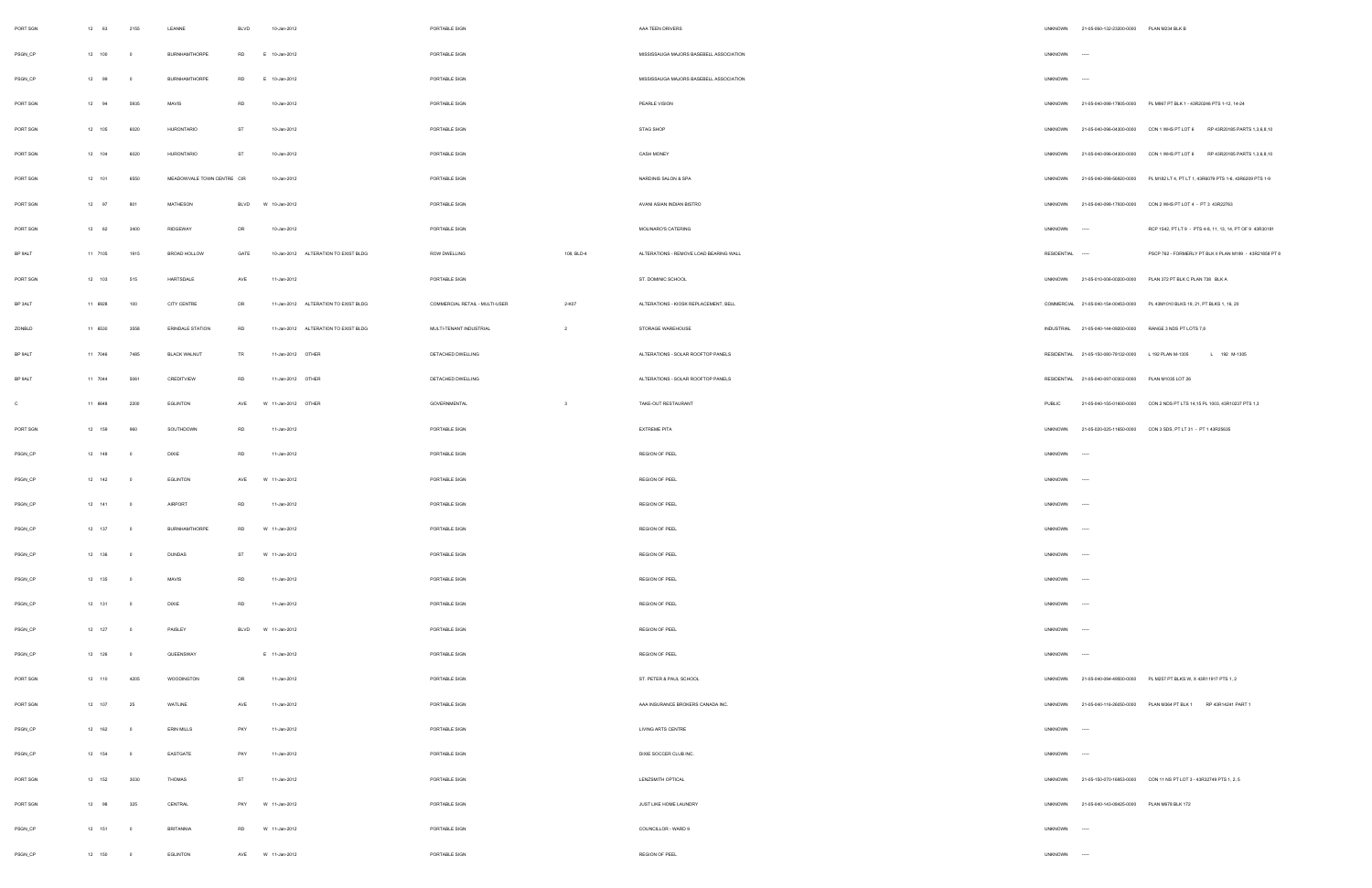| $\mathsf{PSGN\_CP}$              | 12 149                          | $\overline{\phantom{0}}$ | <b>BRITANNIA</b>  | <b>RD</b>       | W 11-Jan-2012      | PORTABLE SIGN | REGION OF PEEL         | UNKNOWN ------ |                                                    |                                                                                                                |
|----------------------------------|---------------------------------|--------------------------|-------------------|-----------------|--------------------|---------------|------------------------|----------------|----------------------------------------------------|----------------------------------------------------------------------------------------------------------------|
| PSGN_CP                          | 12 147                          | $^{\circ}$               | <b>FOWLER</b>     | DR              | 11-Jan-2012        | PORTABLE SIGN | REGION OF PEEL         | <b>UNKNOWN</b> | $\sim$                                             |                                                                                                                |
| PSGN_CP                          | 12 146 0                        |                          | TENTH LINE WEST   |                 | 11-Jan-2012        | PORTABLE SIGN | REGION OF PEEL         | UNKNOWN -----  |                                                    |                                                                                                                |
| PSGN_CP                          | 12 145 0                        |                          | LAKESHORE         | <b>RD</b>       | E 11-Jan-2012      | PORTABLE SIGN | REGION OF PEEL         | UNKNOWN -----  |                                                    |                                                                                                                |
| PSGN_CP                          | 12 144                          | $\overline{\phantom{0}}$ | CENTRAL           | PKY             | E 11-Jan-2012      | PORTABLE SIGN | REGION OF PEEL         | <b>UNKNOWN</b> | $\sim$                                             |                                                                                                                |
| PSGN_CP                          | 12 143                          | $\overline{\phantom{0}}$ | <b>DIXIE</b>      | <b>RD</b>       | 11-Jan-2012        | PORTABLE SIGN | REGION OF PEEL         | UNKNOWN ------ |                                                    |                                                                                                                |
| $\ensuremath{\mathsf{PSGN\_CP}}$ | 12 140                          | $\overline{\phantom{0}}$ | WINSTON CHURCHILL | <b>BLVD</b>     | 11-Jan-2012        | PORTABLE SIGN | REGION OF PEEL         | UNKNOWN ------ |                                                    |                                                                                                                |
| PSGN_CP                          | 12 139                          | $\overline{\phantom{0}}$ | NINTH LINE        |                 | 11-Jan-2012        | PORTABLE SIGN | REGION OF PEEL         | <b>UNKNOWN</b> | $\sim$                                             |                                                                                                                |
| PSGN_CP                          | 12 138                          | $\sim$ 0                 | DERRY             | <b>RD</b>       | W 11-Jan-2012      | PORTABLE SIGN | REGION OF PEEL         | <b>UNKNOWN</b> | 1000                                               |                                                                                                                |
| PSGN_CP                          | 12 134                          | $\overline{\phantom{0}}$ | BURNHAMTHORPE     | <b>RD</b>       | E 11-Jan-2012      | PORTABLE SIGN | REGION OF PEEL         | UNKNOWN -----  |                                                    |                                                                                                                |
| PSGN_CP                          | 12 133 0                        |                          | LAKESHORE         |                 | RD E 11-Jan-2012   | PORTABLE SIGN | REGION OF PEEL         | UNKNOWN -----  |                                                    |                                                                                                                |
| PSGN_CP                          | $12 \qquad 132 \qquad \qquad 0$ |                          | <b>ERIN MILLS</b> | PKY             | 11-Jan-2012        | PORTABLE SIGN | REGION OF PEEL         | UNKNOWN -----  |                                                    |                                                                                                                |
| PSGN_CP                          | 12 130                          | $\overline{\phantom{0}}$ | WINSTON CHURCHILL | <b>BLVD</b>     | 11-Jan-2012        | PORTABLE SIGN | REGION OF PEEL         | UNKNOWN -----  |                                                    |                                                                                                                |
| PSGN_CP                          | 12 129 0                        |                          | <b>EGLINTON</b>   | AVE             | W 11-Jan-2012      | PORTABLE SIGN | REGION OF PEEL         | UNKNOWN ------ |                                                    |                                                                                                                |
| PSGN_CP                          | 12 128                          | $\overline{\phantom{0}}$ | AIRPORT           | <b>RD</b>       | 11-Jan-2012        | PORTABLE SIGN | REGION OF PEEL         | UNKNOWN ------ |                                                    |                                                                                                                |
| PORT SGN                         | 12 113                          | 1310                     | <b>DUNDAS</b>     | <b>ST</b>       | E 11-Jan-2012      | PORTABLE SIGN | AUTO DENT MAGICIANS    | <b>UNKNOWN</b> |                                                    | 21-05-070-068-33500-0000 PLAN 894 PT BLK A RP 43R1580 PARTS 1,2 RP 43R1966 PARTS 1,3                           |
| PORT SGN                         | 12 112                          | 3100                     | WINSTON CHURCHILL | <b>BLVD</b>     | 11-Jan-2012        | PORTABLE SIGN | OH BOMBAY KITCHEN INC. |                | UNKNOWN 21-05-150-084-01800-0000 PLAN M674 BLK 38  |                                                                                                                |
| PORT SGN                         | 12 111                          | 5735                     | WHITEHORN         | AVE             | 11-Jan-2012        | PORTABLE SIGN | ST. RAYMOND SCHOOL     |                | UNKNOWN 21-05-040-096-74200-0000 B 134 PLAN M-1229 | B 134 M-1229                                                                                                   |
| PORT SGN                         | 12 108                          | 1250                     | <b>EGLINTON</b>   | AVE             | W 11-Jan-2012      | PORTABLE SIGN | <b>COMFORT NIGHT</b>   | <b>UNKNOWN</b> |                                                    | 21-05-040-144-06200-0000 RANGE 5 NDS PT LOT 7 RP 43R16932 PT OF PART 1 RP 43R17654 PARTS 1-4,                  |
| PORT SGN                         | 12 96                           | 1865                     | LAKESHORE         |                 | RD W 11-Jan-2012   | PORTABLE SIGN | LAKESHORE DENTAL       |                |                                                    | UNKNOWN 21-05-020-024-15300-0000 CON 2 SDS PT L 29, 43R4543 PT 3, 43R12090 PTS 1, 2, 7-11, 22                  |
| PORT SGN                         | 12 109                          | 2400                     | <b>DUNDAS</b>     | ST <sub>1</sub> | W 11-Jan-2012      | PORTABLE SIGN | NAIL CONCEPT           |                |                                                    | UNKNOWN 21-05-060-141-22300-0000 CON 1 SDS PT LTS 33, 34, 43R13606 PTS 5, 6, 8-12, 15-18, 22-26, 43R17153 PT 2 |
| PSGN_CP                          | 12 164                          | $\overline{\phantom{0}}$ | WINSTON CHURCHILL | <b>BLVD</b>     | 11-Jan-2012        | PORTABLE SIGN | LIVING ARTS CENTRE     | <b>UNKNOWN</b> | $\sim$                                             |                                                                                                                |
| PSGN_CP                          | 12 161                          | $\overline{\phantom{0}}$ | QUEENSWAY         |                 | W 11-Jan-2012      | PORTABLE SIGN | LIVING ARTS CENTRE     | <b>UNKNOWN</b> | $\sim$                                             |                                                                                                                |
| PSGN_CP                          | 12 156                          | $\overline{\phantom{0}}$ | <b>DUNDAS</b>     | <b>ST</b>       | E 11-Jan-2012      | PORTABLE SIGN | DIXIE SOCCER CLUB INC. | UNKNOWN ------ |                                                    |                                                                                                                |
| PSGN_CP                          | 12 153 0                        |                          | HURONTARIO        | ST              | 11-Jan-2012        | PORTABLE SIGN | DIXIE SOCCER CLUB INC. | UNKNOWN ------ |                                                    |                                                                                                                |
| PSGN_CP                          | 12 123                          | $\overline{\phantom{0}}$ | DIXIE             | <b>RD</b>       | 11-Jan-2012        | PORTABLE SIGN | REGION OF PEEL         | UNKNOWN -----  |                                                    |                                                                                                                |
| PSGN_CP                          | 12 120                          | $\overline{\phantom{0}}$ | BURNHAMTHORPE     | <b>RD</b>       | W 11-Jan-2012      | PORTABLE SIGN | REGION OF PEEL         | <b>UNKNOWN</b> | $\sim$                                             |                                                                                                                |
| PSGN_CP                          | 12 119 0                        |                          | QUEENSWAY         |                 | W 11-Jan-2012      | PORTABLE SIGN | REGION OF PEEL         | UNKNOWN -----  |                                                    |                                                                                                                |
| PSGN_CP                          | $12 \qquad 118 \qquad \qquad 0$ |                          | SOUTHDOWN         | <b>RD</b>       | 11-Jan-2012        | PORTABLE SIGN | REGION OF PEEL         | <b>UNKNOWN</b> | $\sim$                                             |                                                                                                                |
| PSGN_CP                          | 12 117                          | $\overline{\phantom{0}}$ | EASTGATE          | PKY             | 11-Jan-2012        | PORTABLE SIGN | REGION OF PEEL         | <b>UNKNOWN</b> | $\sim$                                             |                                                                                                                |
| PSGN_CP                          | 12 116                          | $\overline{\phantom{0}}$ | CAWTHRA           | <b>RD</b>       | 11-Jan-2012        | PORTABLE SIGN | REGION OF PEEL         | <b>UNKNOWN</b> | $\sim$                                             |                                                                                                                |
| PSGN_CP                          | 12 163                          | $\overline{\phantom{0}}$ | DIXIE             | <b>RD</b>       | 11-Jan-2012        | PORTABLE SIGN | LIVING ARTS CENTRE     | <b>UNKNOWN</b> | $\sim$                                             |                                                                                                                |
| PSGN_CP                          | 12 160                          | $\overline{\phantom{0}}$ | LAKESHORE         | <b>RD</b>       | W 11-Jan-2012      | PORTABLE SIGN | LIVING ARTS CENTRE     | UNKNOWN ------ |                                                    |                                                                                                                |
| PSGN_CP                          | 12 155 0                        |                          | MATHESON          |                 | BLVD E 11-Jan-2012 | PORTABLE SIGN | DIXIE SOCCER CLUB INC. | UNKNOWN ------ |                                                    |                                                                                                                |

| UNKNOWN -----  |                                           |                                                                                                                |
|----------------|-------------------------------------------|----------------------------------------------------------------------------------------------------------------|
| <b>UNKNOWN</b> | $\cdots$                                  |                                                                                                                |
| UNKNOWN -----  |                                           |                                                                                                                |
| UNKNOWN -----  |                                           |                                                                                                                |
| UNKNOWN -----  |                                           |                                                                                                                |
| UNKNOWN -----  |                                           |                                                                                                                |
| UNKNOWN -----  |                                           |                                                                                                                |
| UNKNOWN -----  |                                           |                                                                                                                |
| UNKNOWN -----  |                                           |                                                                                                                |
| UNKNOWN -----  |                                           |                                                                                                                |
| UNKNOWN -----  |                                           |                                                                                                                |
| UNKNOWN -----  |                                           |                                                                                                                |
| UNKNOWN -----  |                                           |                                                                                                                |
| UNKNOWN -----  |                                           |                                                                                                                |
| UNKNOWN -----  |                                           |                                                                                                                |
|                |                                           | UNKNOWN 21-05-070-068-33500-0000 PLAN 894 PT BLK A RP 43R1580 PARTS 1,2 RP 43R1966 PARTS 1,3                   |
| <b>UNKNOWN</b> | 21-05-150-084-01800-0000 PLAN M674 BLK 38 |                                                                                                                |
|                |                                           | UNKNOWN 21-05-040-096-74200-0000 B 134 PLAN M-1229 B 134 M-1229                                                |
|                |                                           | UNKNOWN 21-05-040-144-06200-0000 RANGE 5 NDS PT LOT 7 RP 43R16932 PT OF PART 1 RP 43R17654 PARTS 1-4,1         |
|                |                                           | UNKNOWN 21-05-020-024-15300-0000 CON 2 SDS PT L 29, 43R4543 PT 3, 43R12090 PTS 1, 2, 7-11, 22                  |
|                |                                           | UNKNOWN 21-05-060-141-22300-0000 CON 1 SDS PT LTS 33, 34, 43R13606 PTS 5, 6, 8-12, 15-18, 22-26, 43R17153 PT 2 |
| <b>UNKNOWN</b> | $\sim$                                    |                                                                                                                |
| <b>UNKNOWN</b> | $\sim$                                    |                                                                                                                |
| <b>UNKNOWN</b> | $\sim$                                    |                                                                                                                |
| <b>UNKNOWN</b> | $\sim$                                    |                                                                                                                |
| <b>UNKNOWN</b> | $\overline{\phantom{a}}$                  |                                                                                                                |
| <b>UNKNOWN</b> | $\overline{\phantom{a}}$                  |                                                                                                                |
| <b>UNKNOWN</b> | $\overline{\phantom{a}}$                  |                                                                                                                |
| <b>UNKNOWN</b> | $\sim$                                    |                                                                                                                |
| <b>UNKNOWN</b> | $\sim$                                    |                                                                                                                |
| <b>UNKNOWN</b> | $\overline{a}$                            |                                                                                                                |
| <b>UNKNOWN</b> |                                           |                                                                                                                |
|                | $\sim$                                    |                                                                                                                |
| <b>UNKNOWN</b> | $\overline{\phantom{a}}$                  |                                                                                                                |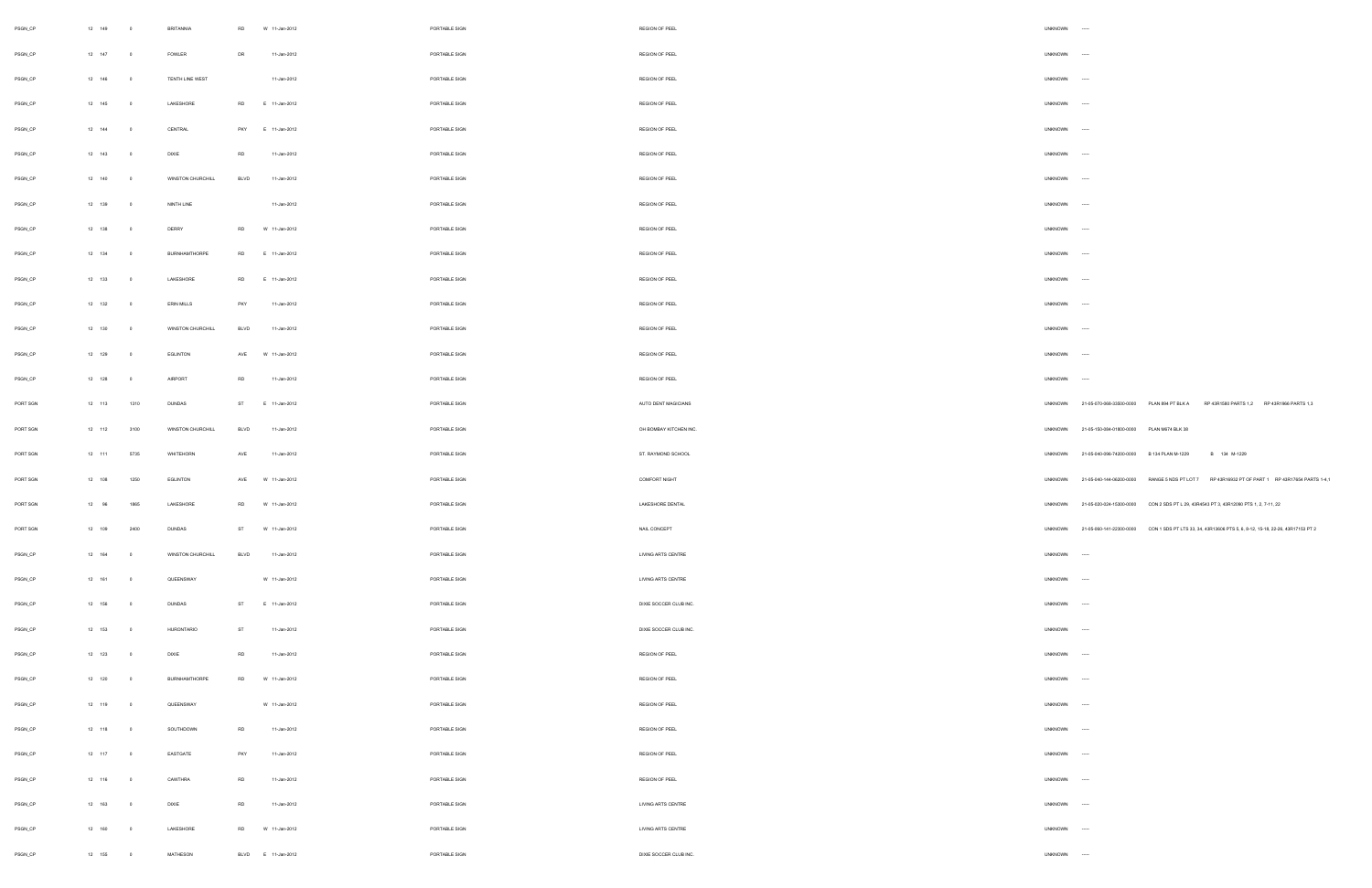| EEL                                          | <b>UNKNOWN</b>    | $\sim$                               |                                                                             |
|----------------------------------------------|-------------------|--------------------------------------|-----------------------------------------------------------------------------|
| EEL                                          | <b>UNKNOWN</b>    | $\cdots$                             |                                                                             |
| EEL                                          | <b>UNKNOWN</b>    | $\cdots$                             |                                                                             |
| 'EEL                                         | <b>UNKNOWN</b>    | $\cdots$                             |                                                                             |
| 'EEL                                         | <b>UNKNOWN</b>    | $\overline{\phantom{a}}$             |                                                                             |
| DE PAUL SCHOOL                               | <b>UNKNOWN</b>    | 21-05-040-093-29500-0000             | PL M360 BLK 177 PT BLK 179, 43R28284 PT 3                                   |
| М                                            | RESIDENTIAL ----- |                                      | PL TOR-7, PT LT 4, RANGE 2 SDS - PTS 5, 6 43R33547                          |
|                                              | <b>UNKNOWN</b>    | 21-05-040-096-85900-0000             | B 196 M-1422<br>B 196 PLAN M-1422                                           |
| TERATIONS - GARAGE ENTRANCE INTO LIVING AREA |                   | RESIDENTIAL 21-05-150-085-00959-0000 | PLAN 43M1437, PART LOT 50 - PART 52 43R25433                                |
| <b>IG FACILITY</b>                           | INDUSTRIAL        | 21-05-040-117-00820-0000             | CON 2 EHS PT L 3, 43R25072 PTS 1-13, 15-28, 30-55                           |
| TERATIONS - AMERICAN EAGLE                   |                   | COMMERCIAL 21-05-040-154-00453-0000  | PL 43M1010 BLKS 19, 21, PT BLKS 1, 16, 20                                   |
| N OF ABOVE-GROUND WASTE WATER FILLER SYSTEM  | INDUSTRIAL        | 21-05-040-116-20514-0000             | PLAN M706 PT LTS 12, 13, 14                                                 |
| FIRE PROTECTION ON HIGH VOLUME LOW SPEED FAN | INDUSTRIAL        | 21-05-050-108-02100-0000             | CON 7 EHS, PT LOT 7, PLAN 734 PT BLK F - 43R24723 PTS 7, 8, 11, 16, PT PT 1 |
| : - WARD 11                                  | <b>UNKNOWN</b>    | $\overline{\phantom{a}}$             |                                                                             |
| NTRE                                         | <b>UNKNOWN</b>    | $\sim$                               |                                                                             |
| L                                            | <b>UNKNOWN</b>    | $\overline{\phantom{a}}$             | PSCP 769 - FORMERLY PLAN M1161 BLK 79, PT BLK 78 - PTS 11 - 16 43R21392     |
| NTRE                                         | <b>UNKNOWN</b>    | $\cdots$                             |                                                                             |
| NTRE                                         | <b>UNKNOWN</b>    | $\sim$                               |                                                                             |
| NTRE                                         | <b>UNKNOWN</b>    | $\overline{\phantom{a}}$             |                                                                             |
| KITCHEN INC.                                 | <b>UNKNOWN</b>    | 21-05-150-084-01800-0000             | PLAN M674 BLK 38                                                            |
| <b>ITUTE</b>                                 | <b>UNKNOWN</b>    | 21-05-040-154-04830-0000             | CON 1 NDS PT LOT 21 RP 43R7388 PART 1 TO PART 4                             |
| <b>KRESTAURANT</b>                           | <b>UNKNOWN</b>    | 21-05-070-068-38110-0000             | CON 1 SDS PT LT A, 43R6356 PTS 1-9                                          |
| NTRE                                         | <b>UNKNOWN</b>    | $\cdots$                             |                                                                             |
| NTRE                                         | <b>UNKNOWN</b>    | $\sim$                               |                                                                             |
| - WARD 10                                    | <b>UNKNOWN</b>    | $\sim$                               |                                                                             |
| NTRE                                         | <b>UNKNOWN</b>    | $\overline{\phantom{a}}$             |                                                                             |
| NTRE                                         | <b>UNKNOWN</b>    | $\cdots$                             |                                                                             |
| r                                            |                   | COMMERCIAL 21-05-030-072-01200-0000  | PLAN 729 BLK A PLAN 733 BLK H                                               |
| GNS - CAR PRIDE AUTO SPA                     | INDUSTRIAL        | 21-05-020-025-11500-0000             | CON 3 SDS PT LOT 33                                                         |
| <b>ITERIOR MODIFICATIONS</b>                 | PUBLIC            | 21-05-010-006-00210-0000             | CON 2 SDS PT LOT 12 PLAN 372 PT BLK C RP 43R1189 PART 4 TO 7                |
| <b>T CREDIT</b>                              | <b>UNKNOWN</b>    | 21-05-010-002-18900-0000             | CON 2 SDS PT LOT 13 RP 43R11172 PARTS 3,4,5                                 |
| CENTRE                                       | <b>UNKNOWN</b>    | $\sim$                               |                                                                             |
| <b>SPA</b>                                   | <b>UNKNOWN</b>    | 21-05-040-095-88810-0000             | CON I NDS PT LT 15, PL M272 PT BLK A, 43R9523 PT 1                          |

| PSGN_CP  | 12 125         | $\overline{\phantom{0}}$ | LAKESHORE            | <b>RD</b>       | W 11-Jan-2012                        | PORTABLE SIGN                  |                | REGION OF PEEL                                           | <b>UNKNOWN</b>    | $\sim$                                                  |                                                                                                                 |
|----------|----------------|--------------------------|----------------------|-----------------|--------------------------------------|--------------------------------|----------------|----------------------------------------------------------|-------------------|---------------------------------------------------------|-----------------------------------------------------------------------------------------------------------------|
| PSGN_CP  | 12 124         |                          | MISSISSAUGA          | <b>RD</b>       | 11-Jan-2012                          | PORTABLE SIGN                  |                | REGION OF PEEL                                           | <b>UNKNOWN</b>    | $\overline{\phantom{a}}$                                |                                                                                                                 |
| PSGN_CP  | 12 122 0       |                          | <b>HURONTARIO</b>    | <b>ST</b>       | 11-Jan-2012                          | PORTABLE SIGN                  |                | REGION OF PEEL                                           | <b>UNKNOWN</b>    | $\sim$                                                  |                                                                                                                 |
| PSGN_CP  | 12 121         | $\sim$ 0                 | <b>DERRY</b>         | <b>RD</b>       | W 11-Jan-2012                        | PORTABLE SIGN                  |                | REGION OF PEEL                                           | <b>UNKNOWN</b>    | $\sim$                                                  |                                                                                                                 |
| PSGN_CP  | 12 115         |                          | <b>BURNHAMTHORPE</b> | <b>RD</b>       | W 11-Jan-2012                        | PORTABLE SIGN                  |                | REGION OF PEEL                                           | <b>UNKNOWN</b>    | $\sim$                                                  |                                                                                                                 |
| PSGN_CP  | 12 114         | $\sim$                   | <b>BRITANNIA</b>     | <b>RD</b>       | W 11-Jan-2012                        | PORTABLE SIGN                  |                | REGION OF PEEL                                           | <b>UNKNOWN</b>    | $\sim$                                                  |                                                                                                                 |
| PORT SGN | 12 106         | 665                      | WILLOWBANK           | <b>TR</b>       | 11-Jan-2012                          | PORTABLE SIGN                  |                | ST. VINCENT DE PAUL SCHOOL                               | <b>UNKNOWN</b>    |                                                         | 21-05-040-093-29500-0000 PL M360 BLK 177 PT BLK 179, 43R28284 PT 3                                              |
| BP 9NEW  | 11 6477        | 2560                     | <b>ROBINSON</b>      | <b>ST</b>       | 12-Jan-2012 NEW BUILDING             | DETACHED DWELLING              | $-1$<br>366    | SFD - CUSTOM                                             | RESIDENTIAL ----- |                                                         | PL TOR-7, PT LT 4, RANGE 2 SDS - PTS 5, 6 43R33547                                                              |
| PORT SGN | 12 166         | 735                      | TWAIN                | AVE             | 12-Jan-2012                          | PORTABLE SIGN                  |                | <b>GINO'S PIZZA</b>                                      | <b>UNKNOWN</b>    | 21-05-040-096-85900-0000 B 196 PLAN M-1422              | B 196 M-1422                                                                                                    |
| BP 9ALT  | 11 6876        | 3842                     | MANATEE              | WAY             | 12-Jan-2012 ALTERATION TO EXIST BLDG | SEMI-DETACHED DWELLING         |                | INTERIOR ALTERATIONS - GARAGE ENTRANCE INTO LIVING AREA  |                   |                                                         | RESIDENTIAL 21-05-150-085-00959-0000 PLAN 43M1437, PART LOT 50 - PART 52 43R25433                               |
| ZONBLD   | 11 6743        | 5655                     | <b>KENNEDY</b>       | <b>RD</b>       | 12-Jan-2012 ALTERATION TO EXIST BLDG | MULTI-TENANT INDUSTRIAL        | $\overline{2}$ | WHOLESALING FACILITY                                     |                   |                                                         | INDUSTRIAL 21-05-040-117-00820-0000 CON 2 EHS PT L 3, 43R25072 PTS 1-13, 15-28, 30-55                           |
| BP 3ALT  | 11 6941        | 100                      | <b>CITY CENTRE</b>   | <b>DR</b>       | 12-Jan-2012 ALTERATION TO EXIST BLDG | COMMERCIAL RETAIL - MULTI-USER | 2-833          | IINTERIOR ALTERATIONS - AMERICAN EAGLE                   |                   |                                                         | COMMERCIAL 21-05-040-154-00453-0000 PL 43M1010 BLKS 19, 21, PT BLKS 1, 16, 20                                   |
| BP 3NEW  | 11 6812        | 880                      | GANA                 | CRT             | 12-Jan-2012 OTHER                    | SINGLE TENANT INDUSTRIAL       |                | INSTALLATION OF ABOVE-GROUND WASTE WATER FILLER SYSTEM   |                   |                                                         | INDUSTRIAL 21-05-040-116-20514-0000 PLAN M706 PT LTS 12, 13, 14                                                 |
| FIRE     | 11 6994        | 3185                     | AMERICAN             | DR              | 12-Jan-2012 OTHER                    | SINGLE TENANT INDUSTRIAL       |                | FIRE ONLY - FIRE PROTECTION ON HIGH VOLUME LOW SPEED FAN |                   |                                                         | INDUSTRIAL 21-05-050-108-02100-0000 CON 7 EHS, PT LOT 7, PLAN 734 PT BLK F - 43R24723 PTS 7, 8, 11, 16, PT PT 1 |
| PSGN_CP  | 12 183         |                          | CREDITVIEW           | <b>RD</b>       | 12-Jan-2012                          | PORTABLE SIGN                  |                | COUNCILLOR - WARD 11                                     | <b>UNKNOWN</b>    | $\sim$                                                  |                                                                                                                 |
| PSGN_CP  | 12 176         |                          | DIXIE                | <b>RD</b>       | 12-Jan-2012                          | PORTABLE SIGN                  |                | HERSHEY CENTRE                                           | <b>UNKNOWN</b>    | $\sim$                                                  |                                                                                                                 |
| PORT SGN | 12 165         | 5380                     | <b>TERRY FOX</b>     | WAY             | 12-Jan-2012                          | PORTABLE SIGN                  |                | AKAL OPTICAL                                             | <b>UNKNOWN</b>    | $\sim$                                                  | PSCP 769 - FORMERLY PLAN M1161 BLK 79, PT BLK 78 - PTS 11 - 16 43R21392                                         |
| PSGN_CP  | 12 173         |                          | KENNEDY              | <b>RD</b>       | 12-Jan-2012                          | PORTABLE SIGN                  |                | HERSHEY CENTRE                                           | <b>UNKNOWN</b>    | $\sim$                                                  |                                                                                                                 |
| PSGN_CP  | 12 168         |                          | <b>MAVIS</b>         | <b>RD</b>       | 12-Jan-2012                          | PORTABLE SIGN                  |                | HERSHEY CENTRE                                           | <b>UNKNOWN</b>    | $\sim$                                                  |                                                                                                                 |
| PSGN_CP  | 12 167 0       |                          | MATHESON             |                 | BLVD E 12-Jan-2012                   | PORTABLE SIGN                  |                | HERSHEY CENTRE                                           | UNKNOWN ------    |                                                         |                                                                                                                 |
| PORT SGN | 12 158         | 3100                     | WINSTON CHURCHILL    | <b>BLVD</b>     | 12-Jan-2012                          | PORTABLE SIGN                  |                | OH BOMBAY KITCHEN INC.                                   |                   | UNKNOWN 21-05-150-084-01800-0000 PLAN M674 BLK 38       |                                                                                                                 |
| PORT SGN | 12 157         | 790                      | <b>BURNHAMTHORPE</b> | <b>RD</b>       | W 12-Jan-2012                        | PORTABLE SIGN                  |                | <b>BRITAIN INSTITUTE</b>                                 | <b>UNKNOWN</b>    |                                                         | 21-05-040-154-04830-0000 CON 1 NDS PT LOT 21 RP 43R7388 PART 1 TO PART 4                                        |
| PORT SGN | 12 174         | 2200                     | <b>DUNDAS</b>        | <b>ST</b>       | E 12-Jan-2012                        | PORTABLE SIGN                  |                | MUDDY DUCK RESTAURANT                                    | <b>UNKNOWN</b>    |                                                         | 21-05-070-068-38110-0000 CON 1 SDS PT LT A, 43R6356 PTS 1-9                                                     |
| PSGN_CP  | 12 171         | $\overline{0}$           | <b>EGLINTON</b>      | AVE             | W 12-Jan-2012                        | PORTABLE SIGN                  |                | HERSHEY CENTRE                                           | <b>UNKNOWN</b>    | $\sim$                                                  |                                                                                                                 |
| PSGN_CP  | 12 169         |                          | HURONTARIO           | <b>ST</b>       | 12-Jan-2012                          | PORTABLE SIGN                  |                | HERSHEY CENTRE                                           | <b>UNKNOWN</b>    | $\sim$                                                  |                                                                                                                 |
| PSGN_CP  | 12 177 0       |                          | TENTH LINE WEST      |                 | 12-Jan-2012                          | PORTABLE SIGN                  |                | COUNCILLOR - WARD 10                                     | <b>UNKNOWN</b>    | $\sim$                                                  |                                                                                                                 |
| PSGN_CP  | 12 172 0       |                          | MATHESON             |                 | BLVD E 12-Jan-2012                   | PORTABLE SIGN                  |                | HERSHEY CENTRE                                           | <b>UNKNOWN</b>    | $\sim$                                                  |                                                                                                                 |
| PSGN_CP  | 12 170 0       |                          | DIXIE                | <b>RD</b>       | 12-Jan-2012                          | PORTABLE SIGN                  |                | HERSHEY CENTRE                                           | <b>UNKNOWN</b>    | $\overline{\phantom{a}}$                                |                                                                                                                 |
| ZONBLD   | 11 6760        | 3415                     | DIXIE                | <b>RD</b>       | 12-Jan-2012 ALTERATION TO EXIST BLDG | COMMERCIAL RETAIL - MULTI-USER | 11B            | RESTAURANT                                               |                   |                                                         | COMMERCIAL 21-05-030-072-01200-0000 PLAN 729 BLK A PLAN 733 BLK H                                               |
| SGNBLD   | 11 6979        | 2380                     | ROYAL WINDSOR        | DR.             | 13-Jan-2012    FASCIA SIGN           | MULTI-TENANT INDUSTRIAL        | 10             | (2) FASCIA SIGNS - CAR PRIDE AUTO SPA                    |                   | INDUSTRIAL 21-05-020-025-11500-0000 CON 3 SDS PT LOT 33 |                                                                                                                 |
| BP 3ALT  | 10 2254 R1 498 |                          | HARTSDALE            | AVE             | 13-Jan-2012 REVISIONS                | SCHOOL - ELEMENTARY            |                | REVISION - INTERIOR MODIFICATIONS                        | <b>PUBLIC</b>     |                                                         | 21-05-010-006-00210-0000 CON 2 SDS PT LOT 12 PLAN 372 PT BLK C RP 43R1189 PART 4 TO 7                           |
| PORT SGN | 12 175         | 347                      | LAKESHORE            | <b>RD</b>       | E 13-Jan-2012                        | PORTABLE SIGN                  |                | T-ZONE PORT CREDIT                                       | <b>UNKNOWN</b>    |                                                         | 21-05-010-002-18900-0000 CON 2 SDS PT LOT 13 RP 43R11172 PARTS 3,4,5                                            |
| PSGN_CP  | 12 191         | $\sim$ 0                 | <b>MAVIS</b>         | <b>RD</b>       | 13-Jan-2012                          | PORTABLE SIGN                  |                | LIVING ARTS CENTRE                                       | <b>UNKNOWN</b>    | $\sim$                                                  |                                                                                                                 |
| PORT SGN | 12 185 3355    |                          | <b>HURONTARIO</b>    | ST <sub>2</sub> | 13-Jan-2012                          | PORTABLE SIGN                  |                | SOFT TOUCH SPA                                           |                   |                                                         | UNKNOWN 21-05-040-095-88810-0000 CON INDS PT LT 15, PL M272 PT BLK A, 43R9523 PT 1                              |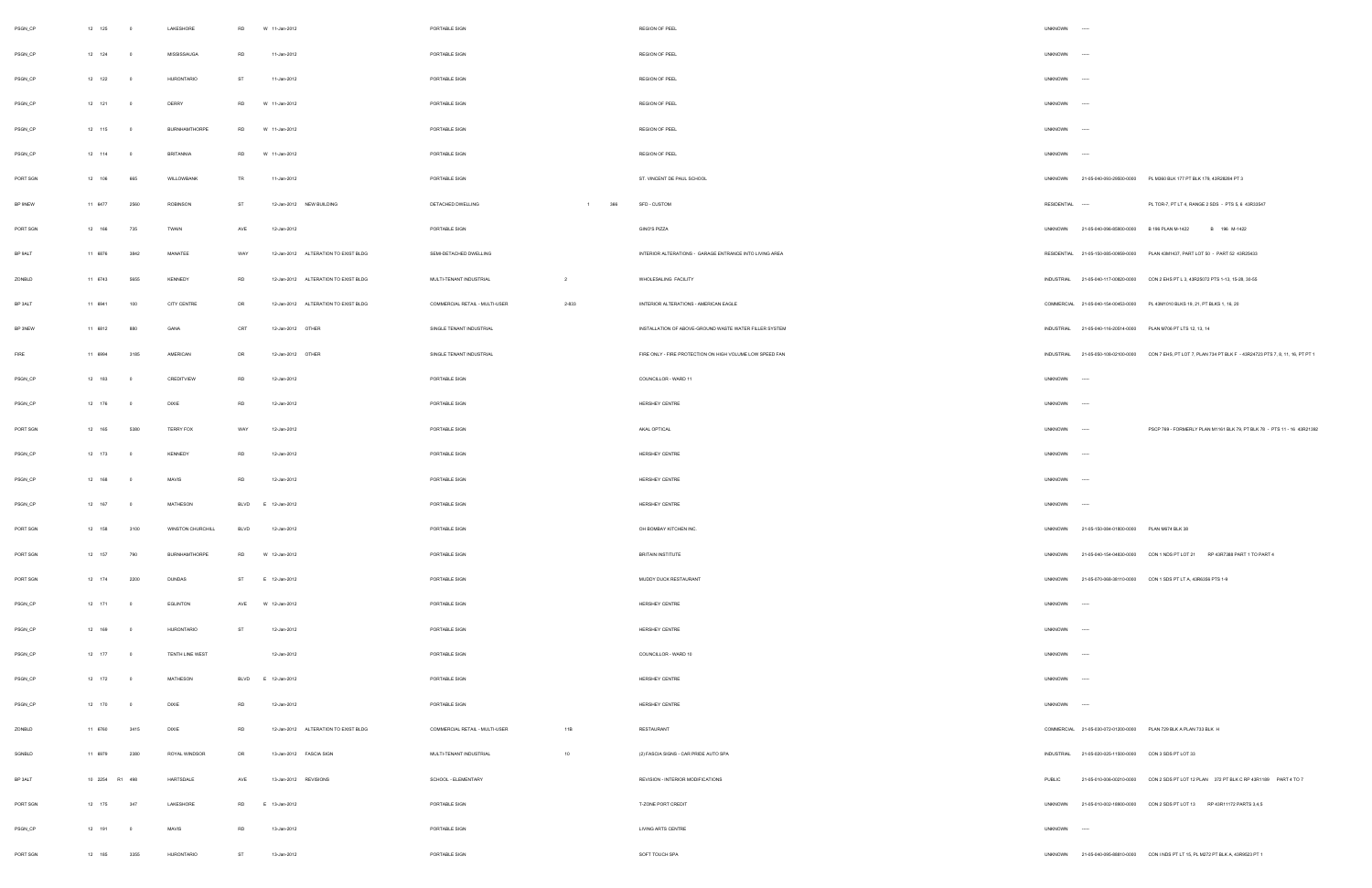| CENTRE                                                                        | <b>UNKNOWN</b> | $\sim$                                                                          |                                                               |                  |
|-------------------------------------------------------------------------------|----------------|---------------------------------------------------------------------------------|---------------------------------------------------------------|------------------|
| CENTRE                                                                        | <b>UNKNOWN</b> | $\cdots$                                                                        |                                                               |                  |
| CENTRE                                                                        | <b>UNKNOWN</b> | $\sim$                                                                          |                                                               |                  |
| CENTRE                                                                        | <b>UNKNOWN</b> | $\cdots$                                                                        |                                                               |                  |
| <b>NESS</b>                                                                   | <b>UNKNOWN</b> | 21-05-040-097-28710-0000 PLAN 927 PT LOT 20 RP 43R6132 PART 1                   |                                                               | RP 43R16892 PART |
| <b>NTAL CARE</b>                                                              | <b>UNKNOWN</b> | 21-05-040-098-17860-0000                                                        | PLAN M967 BLK 3                                               |                  |
| CENTRE                                                                        | <b>UNKNOWN</b> | $\cdots$                                                                        |                                                               |                  |
| N                                                                             | <b>UNKNOWN</b> | 21-05-040-068-20300-0000 CON 1 NDS PT LOT 10 RP 43R14243 PARTS 1,6,10,11, 17-20 |                                                               |                  |
| CENTRE                                                                        | <b>UNKNOWN</b> | $\cdots$                                                                        |                                                               |                  |
| 'n                                                                            | <b>UNKNOWN</b> | 21-05-070-068-32000-0000 CON 1 SDS PT LOT 9                                     |                                                               |                  |
| A DAYCARE NON-PROFIT INC                                                      | <b>UNKNOWN</b> | $\overline{\phantom{a}}$                                                        |                                                               |                  |
| <b>KRESTAURANT</b>                                                            | <b>UNKNOWN</b> | 21-05-070-068-38110-0000 CON 1 SDS PT LT A, 43R6356 PTS 1-9                     |                                                               |                  |
| L.                                                                            | <b>UNKNOWN</b> | 21-05-070-068-33900-0000                                                        | CON 1 SDS PT LOT 6 RP 43R570 PARTS 1 TO 22                    |                  |
| CENTRE                                                                        | <b>UNKNOWN</b> | $\cdots$                                                                        |                                                               |                  |
| RNITY                                                                         | <b>UNKNOWN</b> | 21-05-040-098-17830-0000                                                        | PL M967 PT BLK 2 - 43R20150 PTS 1,2,5-7,10, 13-17,29-32,34-36 |                  |
| RCH, THE UNITED CHURCH OF CANADA                                              | <b>UNKNOWN</b> | $\overline{\phantom{a}}$                                                        |                                                               |                  |
| A NORTH BASEBALL ASSOCIATION                                                  | <b>UNKNOWN</b> | $\cdots$                                                                        |                                                               |                  |
| A NORTH BASEBALL ASSOCIATION                                                  | <b>UNKNOWN</b> | $\cdots$                                                                        |                                                               |                  |
| A NORTH BASEBALL ASSOCIATION                                                  | <b>UNKNOWN</b> | $\cdots$                                                                        |                                                               |                  |
| A NORTH BASEBALL ASSOCIATION                                                  | <b>UNKNOWN</b> | $\cdots$                                                                        |                                                               |                  |
| A NORTH BASEBALL ASSOCIATION                                                  | <b>UNKNOWN</b> | $\sim$                                                                          |                                                               |                  |
| A NORTH BASEBALL ASSOCIATION                                                  | <b>UNKNOWN</b> | $\cdots$                                                                        |                                                               |                  |
| A NORTH BASEBALL ASSOCIATION                                                  | <b>UNKNOWN</b> | $\cdots$                                                                        |                                                               |                  |
| A GIRLS SOFTBALL ASSOC (MGSA)                                                 | <b>UNKNOWN</b> | $\cdots$                                                                        |                                                               |                  |
| A GIRLS SOFTBALL ASSOC (MGSA)                                                 | <b>UNKNOWN</b> | $\cdots$                                                                        |                                                               |                  |
| A NORTH BASEBALL ASSOCIATION                                                  | <b>UNKNOWN</b> | $\cdots$                                                                        |                                                               |                  |
| A NORTH BASEBALL ASSOCIATION                                                  | <b>UNKNOWN</b> | $\cdots$                                                                        |                                                               |                  |
| A GIRLS SOFTBALL ASSOC (MGSA)                                                 | <b>UNKNOWN</b> | $\overline{\phantom{a}}$                                                        |                                                               |                  |
| A GIRLS SOFTBALL ASSOC (MGSA)                                                 | <b>UNKNOWN</b> | $\overline{\phantom{a}}$                                                        |                                                               |                  |
| A NORTH BASEBALL ASSOCIATION                                                  | <b>UNKNOWN</b> | $\cdots$                                                                        |                                                               |                  |
| RCH, THE UNITED CHURCH OF CANADA                                              | <b>UNKNOWN</b> | $\cdots$                                                                        |                                                               |                  |
| S - DECORATIVE BULK HEAD, ZERO-EDGE FASHION                                   |                | COMMERCIAL 21-05-040-154-00453-0000 PL 43M1010 BLKS 19, 21, PT BLKS 1, 16, 20   |                                                               |                  |
| OOD FRAME CONSTRUCTION MODIFICATIONS                                          |                | RESIDENTIAL 21-05-060-131-20509-0000                                            | PLAN M-25 L 111                                               |                  |
| S - ABOVE GROUND WASTE OIL STORAGE & DISPENSING SYSTEM - WOODCHESTER INFINITI |                | COMMERCIAL 21-05-060-155-10600-0000                                             | PL 915 LTS 354, 355, PT LT 356                                |                  |

| PSGN_CP  | 12 199          | $\overline{0}$           | NORTH SHERIDAN       | WAY         | 13-Jan-2012                          | PORTABLE SIGN                  |           | LIVING ARTS CENTRE                                                                      | <b>UNKNOWN</b> | $\overline{\phantom{a}}$                             |                                                                                                |
|----------|-----------------|--------------------------|----------------------|-------------|--------------------------------------|--------------------------------|-----------|-----------------------------------------------------------------------------------------|----------------|------------------------------------------------------|------------------------------------------------------------------------------------------------|
| PSGN_CP  | 12 195          | $\overline{0}$           | WINSTON CHURCHILL    | <b>BLVD</b> | 13-Jan-2012                          | PORTABLE SIGN                  |           | <b>LIVING ARTS CENTRE</b>                                                               | <b>UNKNOWN</b> | $\overline{\phantom{a}}$                             |                                                                                                |
| PSGN_CP  | 12 194          | $\overline{\mathbf{0}}$  | MAVIS                | <b>RD</b>   | 13-Jan-2012                          | PORTABLE SIGN                  |           | LIVING ARTS CENTRE                                                                      | <b>UNKNOWN</b> | $\overline{\phantom{a}}$                             |                                                                                                |
| PSGN_CP  | 12 193          | $\overline{0}$           | EGLINTON             | AVE         | W 13-Jan-2012                        | PORTABLE SIGN                  |           | LIVING ARTS CENTRE                                                                      | <b>UNKNOWN</b> | $\sim$                                               |                                                                                                |
| PORT SGN | 12 179          | 6460                     | MILLCREEK            | DR          | 13-Jan-2012                          | PORTABLE SIGN                  |           | PREMIER FITNESS                                                                         | <b>UNKNOWN</b> |                                                      | 21-05-040-097-28710-0000 PLAN 927 PT LOT 20 RP 43R6132 PART 1 RP 43R16892 PART 4               |
| PORT SGN | 12 178          | 550                      | MATHESON             | <b>BLVD</b> | W 13-Jan-2012                        | PORTABLE SIGN                  |           | ELSHEIKH DENTAL CARE                                                                    |                | UNKNOWN 21-05-040-098-17860-0000 PLAN M967 BLK 3     |                                                                                                |
| PSGN_CP  | 12 200          | $\overline{0}$           | <b>BURNHAMTHORPE</b> | <b>RD</b>   | E 13-Jan-2012                        | PORTABLE SIGN                  |           | <b>LIVING ARTS CENTRE</b>                                                               | <b>UNKNOWN</b> | $\sim$                                               |                                                                                                |
| PORT SGN | 12 186          | 801                      | <b>DUNDAS</b>        | <b>ST</b>   | E 13-Jan-2012                        | PORTABLE SIGN                  |           | <b>EXTREME TAN</b>                                                                      |                |                                                      | UNKNOWN 21-05-040-068-20300-0000 CON 1 NDS PT LOT 10 RP 43R14243 PARTS 1,6,10,11, 17-20        |
| PSGN_CP  | 12 190          | $\overline{0}$           | <b>DUNDAS</b>        | <b>ST</b>   | W 13-Jan-2012                        | PORTABLE SIGN                  |           | LIVING ARTS CENTRE                                                                      | <b>UNKNOWN</b> | $\cdots$                                             |                                                                                                |
| PORT SGN | 12 182          | 918                      | <b>DUNDAS</b>        | <b>ST</b>   | E 13-Jan-2012                        | PORTABLE SIGN                  |           | DR. CAMINSCHI                                                                           |                | UNKNOWN 21-05-070-068-32000-0000 CON 1 SDS PT LOT 9  |                                                                                                |
| PSGN_CP  | 12 203          | $\overline{0}$           | EGLINTON             | AVE         | W 13-Jan-2012                        | PORTABLE SIGN                  |           | FORUM ITALIA DAYCARE NON-PROFIT INC                                                     | <b>UNKNOWN</b> | $\sim$                                               |                                                                                                |
| PORT SGN | 12 184          | 2200                     | <b>DUNDAS</b>        | ST          | E 13-Jan-2012                        | PORTABLE SIGN                  |           | MUDDY DUCK RESTAURANT                                                                   | <b>UNKNOWN</b> |                                                      | 21-05-070-068-38110-0000 CON 1 SDS PT LT A, 43R6356 PTS 1-9                                    |
| PORT SGN | 12 181          | 1370                     | <b>DUNDAS</b>        | ST          | E 13-Jan-2012                        | PORTABLE SIGN                  |           | WASH DEPOT                                                                              |                |                                                      | UNKNOWN 21-05-070-068-33900-0000 CON 1 SDS PT LOT 6 RP 43R570 PARTS 1 TO 22                    |
| PSGN_CP  | 12 201          | $\overline{0}$           | EGLINTON             | AVE         | W 13-Jan-2012                        | PORTABLE SIGN                  |           | <b>LIVING ARTS CENTRE</b>                                                               | <b>UNKNOWN</b> | $\sim$                                               |                                                                                                |
| PORT SGN | 12 180          | 5885                     | RODEO                | DR          | 13-Jan-2012                          | PORTABLE SIGN                  |           | THYME MATERNITY                                                                         |                |                                                      | UNKNOWN 21-05-040-098-17830-0000 PL M967 PT BLK 2 - 43R20150 PTS 1,2,5-7,10, 13-17,29-32,34-36 |
| PSGN_CP  | 12 207          | $\overline{0}$           | <b>ERIN MILLS</b>    | PKY         | 14-Jan-2012                          | PORTABLE SIGN                  |           | CHRIST CHURCH, THE UNITED CHURCH OF CANADA                                              | <b>UNKNOWN</b> | $\sim$                                               |                                                                                                |
| PSGN_CP  | 12 210          | $\overline{0}$           | <b>BRISTOL</b>       | <b>RD</b>   | W 14-Jan-2012                        | PORTABLE SIGN                  |           | MISSISSAUGA NORTH BASEBALL ASSOCIATION                                                  | UNKNOWN -----  |                                                      |                                                                                                |
| PSGN_CP  | 12 221          | $\overline{\mathbf{0}}$  | WINSTON CHURCHILL    | <b>BLVD</b> | 14-Jan-2012                          | PORTABLE SIGN                  |           | MISSISSAUGA NORTH BASEBALL ASSOCIATION                                                  | <b>UNKNOWN</b> | $\overline{\phantom{a}}$                             |                                                                                                |
| PSGN_CP  | 12 220          | $\overline{0}$           | <b>EGLINTON</b>      | AVE         | W 14-Jan-2012                        | PORTABLE SIGN                  |           | MISSISSAUGA NORTH BASEBALL ASSOCIATION                                                  | <b>UNKNOWN</b> | $\overline{\phantom{a}}$                             |                                                                                                |
| PSGN_CP  | 12 217          | $\overline{\mathbf{0}}$  | MISSISSAUGA          | <b>RD</b>   | 14-Jan-2012                          | PORTABLE SIGN                  |           | MISSISSAUGA NORTH BASEBALL ASSOCIATION                                                  | UNKNOWN -----  |                                                      |                                                                                                |
| PSGN_CP  | 12 216          | $\overline{\phantom{0}}$ | <b>EGLINTON</b>      |             | AVE W 14-Jan-2012                    | PORTABLE SIGN                  |           | MISSISSAUGA NORTH BASEBALL ASSOCIATION                                                  | <b>UNKNOWN</b> | $\cdots$                                             |                                                                                                |
| PSGN_CP  | 12 213          | $^{\circ}$               | DERRY                | <b>RD</b>   | W 14-Jan-2012                        | PORTABLE SIGN                  |           | MISSISSAUGA NORTH BASEBALL ASSOCIATION                                                  | UNKNOWN ------ |                                                      |                                                                                                |
| PSGN_CP  | 12 211          | $^{\circ}$               | MAVIS                | <b>RD</b>   | 14-Jan-2012                          | PORTABLE SIGN                  |           | MISSISSAUGA NORTH BASEBALL ASSOCIATION                                                  | <b>UNKNOWN</b> | $\sim$                                               |                                                                                                |
| PSGN_CP  | 12 209          | $\overline{0}$           | MAVIS                | <b>RD</b>   | 14-Jan-2012                          | PORTABLE SIGN                  |           | MISSISSAUGA GIRLS SOFTBALL ASSOC (MGSA)                                                 | UNKNOWN ------ |                                                      |                                                                                                |
| PSGN_CP  | 12 208          | $\overline{0}$           | TENTH LINE WEST      |             | 14-Jan-2012                          | PORTABLE SIGN                  |           | MISSISSAUGA GIRLS SOFTBALL ASSOC (MGSA)                                                 | UNKNOWN -----  |                                                      |                                                                                                |
| PSGN_CP  | 12 219          | $\overline{\mathbf{0}}$  | DERRY                | <b>RD</b>   | W 14-Jan-2012                        | PORTABLE SIGN                  |           | MISSISSAUGA NORTH BASEBALL ASSOCIATION                                                  | <b>UNKNOWN</b> | $\cdots$                                             |                                                                                                |
| PSGN_CP  | 12 218          | $\overline{\mathbf{0}}$  | MAVIS                | <b>RD</b>   | 14-Jan-2012                          | PORTABLE SIGN                  |           | MISSISSAUGA NORTH BASEBALL ASSOCIATION                                                  | <b>UNKNOWN</b> | $\overline{\phantom{a}}$                             |                                                                                                |
| PSGN_CP  | 12 215          | $\overline{\phantom{0}}$ | <b>ERIN MILLS</b>    | PKY         | 14-Jan-2012                          | PORTABLE SIGN                  |           | MISSISSAUGA GIRLS SOFTBALL ASSOC (MGSA)                                                 | <b>UNKNOWN</b> | $\sim$                                               |                                                                                                |
| PSGN_CP  | 12 214          | $\overline{\mathbf{0}}$  | MAVIS                | <b>RD</b>   | 14-Jan-2012                          | PORTABLE SIGN                  |           | MISSISSAUGA GIRLS SOFTBALL ASSOC (MGSA)                                                 | <b>UNKNOWN</b> | $\sim$                                               |                                                                                                |
| PSGN_CP  | 12 212          | $\overline{\mathbf{0}}$  | DERRY                | <b>RD</b>   | W 14-Jan-2012                        | PORTABLE SIGN                  |           | MISSISSAUGA NORTH BASEBALL ASSOCIATION                                                  | <b>UNKNOWN</b> | $\overline{\phantom{a}}$                             |                                                                                                |
| PSGN_CP  | 12 206          | $^{\circ}$               | SOUTH SHERIDAN       | WAY         | 14-Jan-2012                          | PORTABLE SIGN                  |           | CHRIST CHURCH, THE UNITED CHURCH OF CANADA                                              | UNKNOWN ------ |                                                      |                                                                                                |
| BP 3ALT  | 11 6901         | 100                      | CITY CENTRE          | DR          | 16-Jan-2012 ALTERATION TO EXIST BLDG | COMMERCIAL RETAIL - MULTI-USER | $1 - 119$ | ALTERATIONS - DECORATIVE BULK HEAD, ZERO-EDGE FASHION                                   |                |                                                      | COMMERCIAL 21-05-040-154-00453-0000 PL 43M1010 BLKS 19, 21, PT BLKS 1, 16, 20                  |
| BP 9ALT  | 10 1829 R1 2101 |                          | CHIPPEWA             | <b>TR</b>   | 16-Jan-2012 REVISIONS                | DETACHED DWELLING              |           | REVISION - WOOD FRAME CONSTRUCTION MODIFICATIONS                                        |                | RESIDENTIAL 21-05-060-131-20509-0000 PLAN M-25 L 111 |                                                                                                |
| BP 3ALT  | 11 6705         | 2560                     | MOTORWAY             | <b>BLVD</b> | 16-Jan-2012 OTHER                    | COMMERCIAL - OTHER             |           | ALTERATIONS - ABOVE GROUND WASTE OIL STORAGE & DISPENSING SYSTEM - WOODCHESTER INFINITI |                |                                                      | COMMERCIAL 21-05-060-155-10600-0000 PL 915 LTS 354, 355, PT LT 356                             |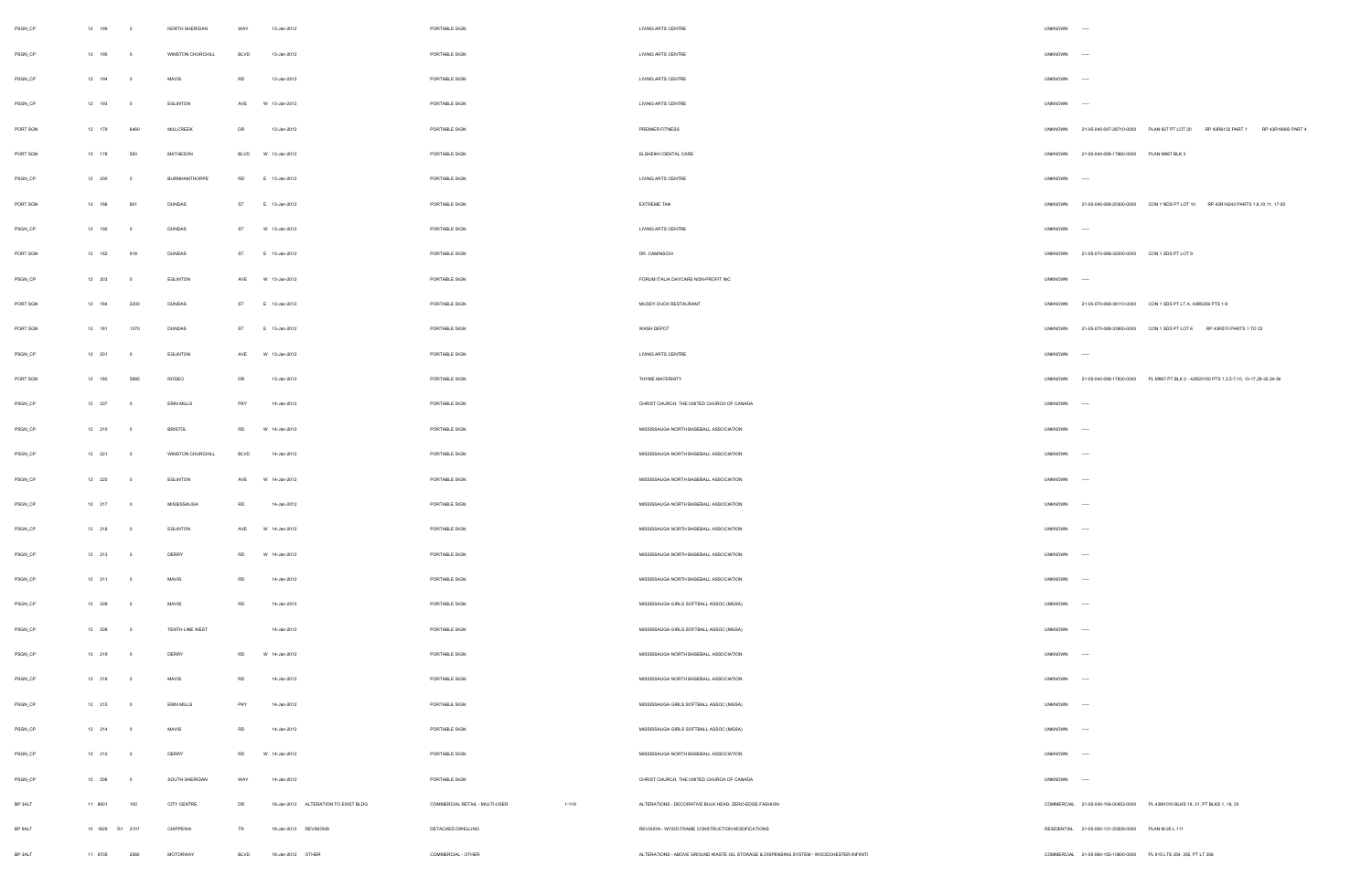| ROOFTOP PANELS                                                           |                   | RESIDENTIAL 21-05-120-005-50000-0000 | PLAN M994 LOT 1                                                                |
|--------------------------------------------------------------------------|-------------------|--------------------------------------|--------------------------------------------------------------------------------|
| ROOFTOP PANELS                                                           |                   | RESIDENTIAL 21-05-120-005-30800-0000 | PLAN M759 LOT 117                                                              |
| OR CONCRETE PAD FOR CONDENSER AND INTERIOR CONCRETE PAD FOR NEW FREEZER. | <b>INDUSTRIAL</b> | 21-05-050-113-01400-0000             | CON 7 EHS PT L 8, 43R13818 PTS 1, 2                                            |
| M                                                                        | PUBLIC            | 21-05-040-163-32500-0000             | PLAN M738 BLK 115<br>RP 43R18090 PART 1<br>PLAN M992 BLK 13                    |
| & JONES                                                                  |                   | COMMERCIAL 21-05-040-154-00453-0000  | PL 43M1010 BLKS 19, 21, PT BLKS 1, 16, 20                                      |
|                                                                          | <b>UNKNOWN</b>    | -----                                | PSCP 778 - FORMERLY CON 2 WHS PT L 5, 43R8711 PTS 8-11 LESS 43R23077 PT 1      |
|                                                                          | <b>UNKNOWN</b>    | 21-05-040-098-17860-0000             | PLAN M967 BLK 3                                                                |
| CIFIC CRCL, MISS)                                                        | <b>UNKNOWN</b>    | 21-05-040-116-30100-0000             | PLAN M404 PT BLK 7<br>RP 43R11778 PART 1                                       |
| ITRE                                                                     | <b>UNKNOWN</b>    | 21-05-040-098-08600-0000             | PLAN 465 LOT 2 PT LOT 1                                                        |
| GERIE                                                                    | <b>UNKNOWN</b>    | 21-05-060-141-23920-0000             | RANGE 1 SDS PT LOT 2 RP 43R4051 PART 12<br>RP 43R7072 PART 4                   |
|                                                                          | <b>UNKNOWN</b>    | 21-05-040-098-17900-0000             | CON 2 WHS PT LOT 4 - PTS 1, 9, 10, 18, 19, 24, 25, 36, 38, 39, 43R22763        |
|                                                                          | <b>UNKNOWN</b>    | 21-05-040-098-17900-0000             | CON 2 WHS PT LOT 4 - PTS 1, 9, 10, 18, 19, 24, 25, 36, 38, 39, 43R22763        |
|                                                                          | <b>UNKNOWN</b>    | 21-05-040-098-17860-0000             | PLAN M967 BLK 3                                                                |
|                                                                          | <b>UNKNOWN</b>    | $\cdots$                             |                                                                                |
|                                                                          | <b>UNKNOWN</b>    | $\cdots$                             |                                                                                |
| ATIVE PRESCHOOL INC.                                                     | <b>UNKNOWN</b>    | $\sim$                               |                                                                                |
|                                                                          | <b>UNKNOWN</b>    | 21-05-050-113-06532-0000             | PSCP 884 - FORMERLY 43M1593 PT BLK 2 - PT 1 43R29338                           |
|                                                                          | <b>UNKNOWN</b>    | 21-05-040-141-03300-0000             | PLAN M576 PT BLK 2<br>RP 43R14594 PART 4                                       |
| TAURANT                                                                  | <b>UNKNOWN</b>    | 21-05-150-080-76500-0000             | <b>B 159 PLAN M-1214</b><br>B 159 M-1214                                       |
| <b>ND VEIN CLINIC</b>                                                    | <b>UNKNOWN</b>    | 21-05-070-156-12500-0000             | PLAN C23 LOT 58,59                                                             |
|                                                                          | <b>UNKNOWN</b>    | 21-05-040-170-00100-0000             | PLAN M782 BLK 179                                                              |
| <b>LEAGUE</b>                                                            | <b>UNKNOWN</b>    | $\cdots$                             |                                                                                |
| <b>LEAGUE</b>                                                            | <b>UNKNOWN</b>    | $\cdots$                             |                                                                                |
| E LEAGUE                                                                 | <b>UNKNOWN</b>    | $\cdots$                             |                                                                                |
| E LEAGUE                                                                 | <b>UNKNOWN</b>    | $\cdots$                             |                                                                                |
|                                                                          | <b>UNKNOWN</b>    | $\cdots$                             |                                                                                |
| LEAGUE                                                                   | <b>UNKNOWN</b>    | $\sim$                               |                                                                                |
| LEAGUE                                                                   | <b>UNKNOWN</b>    | $\sim$                               |                                                                                |
| LEAGUE                                                                   | <b>UNKNOWN</b>    | $\sim$                               |                                                                                |
| <b>LEAGUE</b>                                                            | <b>UNKNOWN</b>    | $\cdots$                             |                                                                                |
| <b>LEAGUE</b>                                                            | <b>UNKNOWN</b>    | $\cdots$                             |                                                                                |
| TION & PARTIAL CANOPY                                                    |                   | COMMERCIAL 21-05-050-117-14600-0000  | CON 3 EHS PT L 5, 43R17762 PT 1                                                |
| S AND KITCHEN EXHAUST - PROMENADE GRILL CHICKEN & SHAWARMA               |                   |                                      | COMMERCIAL 21-05-070-156-09405-0000 CON 2 SDS PT LOT 9 RP 43R393 PARTS 2,18,21 |

| BP 3ALT                          | 11 6961    | 2255 | <b>ERIN MILLS</b>    | PKY         | 16-Jan-2012 OTHER                         | COMMERCIAL RETAIL - MULTI-USER          | INTERIOR ALTERATIONS & EXTERIOR FACADE IMPROVEMENTS - McDONALD'S                             |                |                                                        | COMMERCIAL 21-05-060-131-01200-0000 RANGE 3 CIR PT LOT 14 RP 43R14677 PARTS 1 TO 7 RP 43R14677 PARTS 8 TO |
|----------------------------------|------------|------|----------------------|-------------|-------------------------------------------|-----------------------------------------|----------------------------------------------------------------------------------------------|----------------|--------------------------------------------------------|-----------------------------------------------------------------------------------------------------------|
| BP 9ALT                          | 12 34      | 1732 | <b>BRISTOL</b>       | <b>RD</b>   | W 16-Jan-2012 OTHER                       | DETACHED DWELLING                       | ALTERATIONS - SOLAR ROOFTOP PANELS                                                           |                | RESIDENTIAL 21-05-120-005-50000-0000 PLAN M994 LOT 1   |                                                                                                           |
| BP 9ALT                          | 12 60      | 5679 | OLDCASTLE            | CRES        | 16-Jan-2012 OTHER                         | DETACHED DWELLING                       | ALTERATIONS - SOLAR ROOFTOP PANELS                                                           |                | RESIDENTIAL 21-05-120-005-30800-0000 PLAN M759 LOT 117 |                                                                                                           |
| BP 3ALT                          | 11 4604    | 6485 | AIRPORT              | <b>RD</b>   | 16-Jan-2012 OTHER                         | SINGLE TENANT INDUSTRIAL                | ALTERATIONS - EXTERIOR CONCRETE PAD FOR CONDENSER AND INTERIOR CONCRETE PAD FOR NEW FREEZER. |                |                                                        | INDUSTRIAL 21-05-050-113-01400-0000 CON 7 EHS PT L 8, 43R13818 PTS 1, 2                                   |
| FIRE                             | 11 5364    | 5070 | FAIRWIND             | DR          | 16-Jan-2012 OTHER                         | SCHOOL - ELEMENTARY                     | FIRE ONLY - FIRE ALARM                                                                       | PUBLIC         |                                                        | 21-05-040-163-32500-0000 PLAN M738 BLK 115 RP 43R18090 PART 1 PLAN M992 BLK 13                            |
| SIGN BP                          | 11 6894    | 100  | <b>CITY CENTRE</b>   | DR          | 16-Jan-2012  FASCIA SIGN                  | COMMERCIAL RETAIL - MULTI-USER<br>2-238 | (1) FASCIA SIGN - JACK & JONES                                                               |                |                                                        | COMMERCIAL 21-05-040-154-00453-0000 PL 43M1010 BLKS 19, 21, PT BLKS 1, 16, 20                             |
| PORT SGN                         | 12 192     | 812  | <b>BRITANNIA</b>     | <b>RD</b>   | W 16-Jan-2012                             | PORTABLE SIGN                           | KANDA OPTICAL                                                                                | <b>UNKNOWN</b> | $\overline{\phantom{a}}$                               | PSCP 778 - FORMERLY CON 2 WHS PT L 5, 43R8711 PTS 8-11 LESS 43R23077 PT 1                                 |
| PORT SGN                         | 12 187     | 550  | MATHESON             |             | BLVD W 16-Jan-2012                        | PORTABLE SIGN                           | PIEL SUAVE MEDISPA                                                                           | <b>UNKNOWN</b> | 21-05-040-098-17860-0000 PLAN M967 BLK 3               |                                                                                                           |
| PORT SGN                         | 12 198     | 6695 | PACIFIC              | CIR         | 16-Jan-2012                               | PORTABLE SIGN                           | JOHN G. HOFLAND (PACIFIC CRCL, MISS)                                                         | <b>UNKNOWN</b> |                                                        | 21-05-040-116-30100-0000 PLAN M404 PT BLK 7 RP 43R11778 PART 1                                            |
| PORT SGN                         | 12 196     | 1245 | <b>EGLINTON</b>      | AVE         | W 16-Jan-2012                             | PORTABLE SIGN                           | CANADIAN COPTIC CENTRE                                                                       | <b>UNKNOWN</b> |                                                        | 21-05-040-098-08600-0000 PLAN 465 LOT 2 PT LOT 1                                                          |
| PORT SGN                         | 12 189     | 1900 | <b>DUNDAS</b>        | <b>ST</b>   | W 16-Jan-2012                             | PORTABLE SIGN                           | INSIDE STORY FINE LINGERIE                                                                   | <b>UNKNOWN</b> | 21-05-060-141-23920-0000                               | RANGE 1 SDS PT LOT 2 RP 43R4051 PART 12 RP 43R7072 PART 4                                                 |
| PORT SGN                         | 12 236     | 5700 | <b>MAVIS</b>         | <b>RD</b>   | 16-Jan-2012                               | PORTABLE SIGN                           | SUNSET TAN                                                                                   | <b>UNKNOWN</b> |                                                        | 21-05-040-098-17900-0000 CON 2 WHS PT LOT 4 - PTS 1, 9, 10, 18, 19, 24, 25, 36, 38, 39, 43R22763          |
| PORT SGN                         | 12 235     | 5700 | <b>MAVIS</b>         | <b>RD</b>   | 16-Jan-2012                               | PORTABLE SIGN                           | SUNSET TAN                                                                                   | <b>UNKNOWN</b> |                                                        | 21-05-040-098-17900-0000 CON 2 WHS PT LOT 4 - PTS 1, 9, 10, 18, 19, 24, 25, 36, 38, 39, 43R22763          |
| PORT SGN                         | 12 188     | 550  | MATHESON             | <b>BLVD</b> | W 16-Jan-2012                             | PORTABLE SIGN                           | PIEL SUAVE MEDISPA                                                                           | <b>UNKNOWN</b> | 21-05-040-098-17860-0000 PLAN M967 BLK 3               |                                                                                                           |
| PSGN_CP                          | 12 241     |      | CREDITVIEW           | <b>RD</b>   | 16-Jan-2012                               | PORTABLE SIGN                           | COUNCILLOR - WARD 1                                                                          | <b>UNKNOWN</b> | $\overline{\phantom{a}}$                               |                                                                                                           |
| PSGN_CP                          | 12 228     |      | WINSTON CHURCHILL    | <b>BLVD</b> | 16-Jan-2012                               | PORTABLE SIGN                           | LIVING ARTS CENTRE                                                                           | <b>UNKNOWN</b> | $\overline{\phantom{a}}$                               |                                                                                                           |
| PSGN_CP                          | 12 242     |      | WINSTON CHURCHILL    | <b>BLVD</b> | 16-Jan-2012                               | PORTABLE SIGN                           | MEADOWEST CO-OPERATIVE PRESCHOOL INC.                                                        | <b>UNKNOWN</b> | $\sim$                                                 |                                                                                                           |
| PORT SGN                         | 12 222     | 2970 | <b>DREW</b>          | <b>RD</b>   | 16-Jan-2012                               | PORTABLE SIGN                           | RAJIV MADAAN CGA                                                                             | <b>UNKNOWN</b> |                                                        | 21-05-050-113-06532-0000 PSCP 884 - FORMERLY 43M1593 PT BLK 2 - PT 1 43R29338                             |
| PORT SGN                         | 12 204     | 10   | KINGSBRIDGE GARDEN   | CIR         | 16-Jan-2012                               | PORTABLE SIGN                           | CROCODILE ROCK                                                                               | <b>UNKNOWN</b> |                                                        | 21-05-040-141-03300-0000 PLAN M576 PT BLK 2 RP 43R14594 PART 4                                            |
| PORT SGN                         | 12 234     | 3221 | <b>DERRY</b>         | <b>RD</b>   | W 16-Jan-2012                             | PORTABLE SIGN                           | LIONHEART PUB & RESTAURANT                                                                   | <b>UNKNOWN</b> | 21-05-150-080-76500-0000 B 159 PLAN M-1214             | B 159 M-1214                                                                                              |
| PORT SGN                         |            |      | 12 197 755 LAKESHORE |             | RD E 16-Jan-2012                          | PORTABLE SIGN                           | TRILLIUM LASER HAIR AND VEIN CLINIC                                                          |                | UNKNOWN 21-05-070-156-12500-0000 PLAN C23 LOT 58,59    |                                                                                                           |
| PORT SGN                         | 12 202     | 70   | <b>BRISTOL</b>       |             | RD E 16-Jan-2012                          | PORTABLE SIGN                           | VALUE VILLAGE                                                                                |                | UNKNOWN 21-05-040-170-00100-0000 PLAN M782 BLK 179     |                                                                                                           |
| PSGN_CP                          | 12 237 0   |      | <b>EGLINTON</b>      |             | AVE W 16-Jan-2012                         | PORTABLE SIGN                           | ERINDALE LIONS LITTLE LEAGUE                                                                 | <b>UNKNOWN</b> | $\sim$                                                 |                                                                                                           |
| PSGN_CP                          | 12  232  0 |      | <b>EGLINTON</b>      |             | AVE W 16-Jan-2012                         | PORTABLE SIGN                           | ERINDALE LIONS LITTLE LEAGUE                                                                 | <b>UNKNOWN</b> | $\sim$                                                 |                                                                                                           |
| PSGN_CP                          | 12 229     |      | <b>EGLINTON</b>      |             | AVE W 16-Jan-2012                         | PORTABLE SIGN                           | ERINDALE LIONS LITTLE LEAGUE                                                                 | <b>UNKNOWN</b> | $\overline{\phantom{a}}$                               |                                                                                                           |
| PSGN_CP                          | 12 224     | - 0  | <b>DUNDAS</b>        | <b>ST</b>   | W 16-Jan-2012                             | PORTABLE SIGN                           | ERINDALE LIONS LITTLE LEAGUE                                                                 | <b>UNKNOWN</b> | $\sim$                                                 |                                                                                                           |
| PSGN_CP                          | 12 225     |      | <b>DERRY</b>         | <b>RD</b>   | W 16-Jan-2012                             | PORTABLE SIGN                           | LIVING ARTS CENTRE                                                                           | <b>UNKNOWN</b> | $\sim$                                                 |                                                                                                           |
| PSGN_CP                          | 12 231     |      | QUEENSWAY            |             | W 16-Jan-2012                             | PORTABLE SIGN                           | ERINDALE LIONS LITTLE LEAGUE                                                                 | <b>UNKNOWN</b> |                                                        |                                                                                                           |
| $\ensuremath{\mathsf{PSGN\_CP}}$ | 12 230     |      | <b>MAVIS</b>         | <b>RD</b>   | 16-Jan-2012                               | PORTABLE SIGN                           | ERINDALE LIONS LITTLE LEAGUE                                                                 | <b>UNKNOWN</b> | $\overline{\phantom{a}}$                               |                                                                                                           |
| PSGN_CP                          | 12 227 0   |      | CONFEDERATION        | PKY         | 16-Jan-2012                               | PORTABLE SIGN                           | ERINDALE LIONS LITTLE LEAGUE                                                                 | <b>UNKNOWN</b> | $\sim$                                                 |                                                                                                           |
| PSGN_CP                          | 12 226 0   |      | QUEENSWAY            |             | W 16-Jan-2012                             | PORTABLE SIGN                           | ERINDALE LIONS LITTLE LEAGUE                                                                 | <b>UNKNOWN</b> | $\overline{\phantom{a}}$                               |                                                                                                           |
| PSGN_CP                          | 12 223     |      | <b>EGLINTON</b>      |             | AVE W 16-Jan-2012                         | PORTABLE SIGN                           | ERINDALE LIONS LITTLE LEAGUE                                                                 | <b>UNKNOWN</b> | $\sim$                                                 |                                                                                                           |
| BP 9DEMO                         | 11 7035    | 1400 | <b>BRITANNIA</b>     | <b>RD</b>   | E 16-Jan-2012 DEMOLITION                  | COMMERCIAL RETAIL-SINGLE USER           | DEMOLITION - GAS STATION & PARTIAL CANOPY                                                    |                |                                                        | COMMERCIAL 21-05-050-117-14600-0000 CON 3 EHS PT L 5, 43R17762 PT 1                                       |
| BP 3ALT                          | 11 6196    | 939  | LAKESHORE            |             | RD E 17-Jan-2012 ALTERATION TO EXIST BLDG | COMMERCIAL RETAIL - MULTI-USER<br>B     | INTERIOR ALTERATIONS AND KITCHEN EXHAUST - PROMENADE GRILL CHICKEN & SHAWARMA                |                |                                                        | COMMERCIAL 21-05-070-156-09405-0000 CON 2 SDS PT LOT 9 RP 43R393 PARTS 2,18,21                            |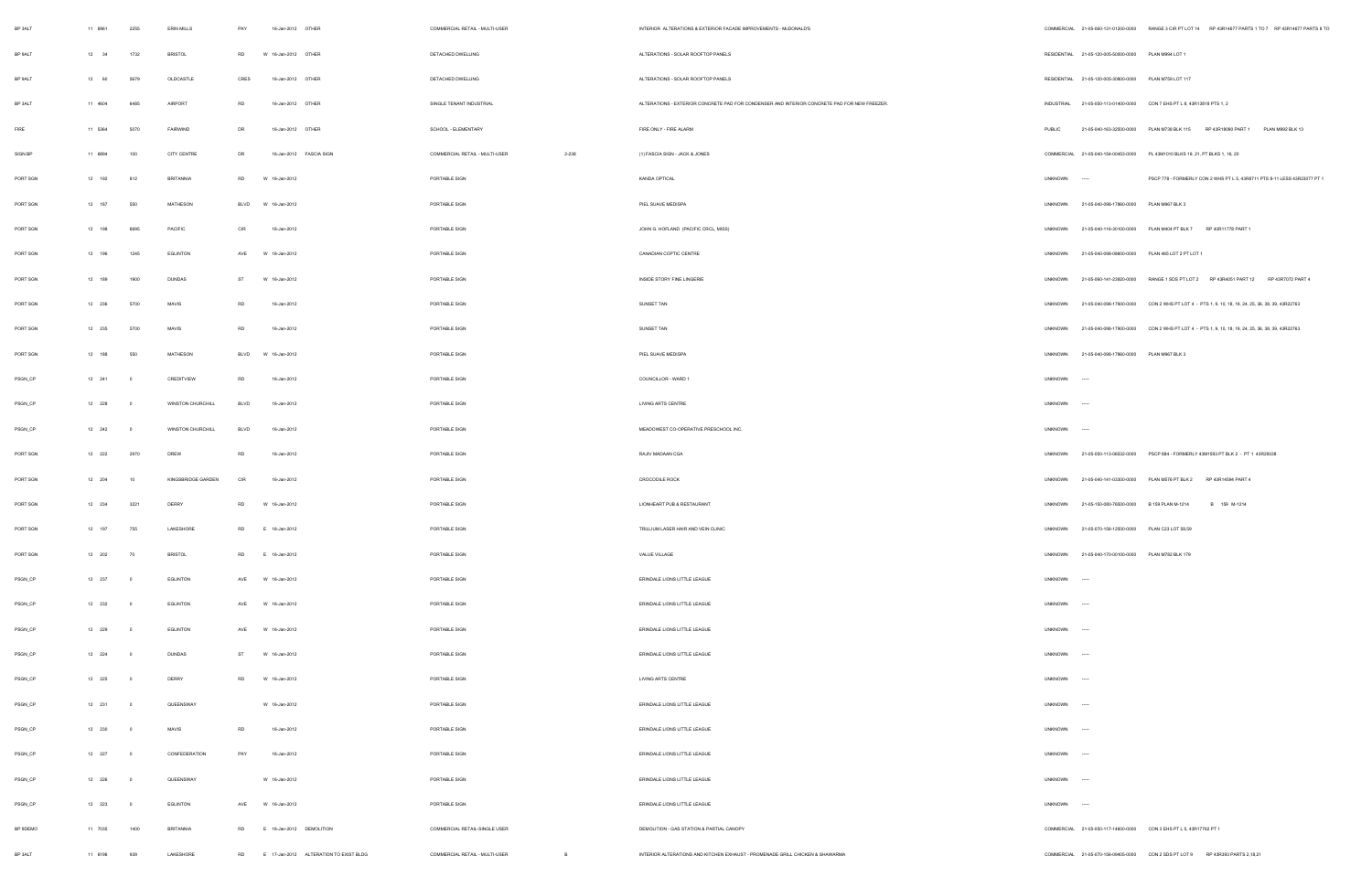| <b>ERATIONS - SEASONAL SPECIALTIES</b>               |                   | COMMERCIAL 21-05-050-115-63000-0000  | PT BLK 5 PLAN M-793 - PTS 1-5, 8-15 43R23735                      |
|------------------------------------------------------|-------------------|--------------------------------------|-------------------------------------------------------------------|
| - REMOVE LOAD BEARING WALL                           | RESIDENTIAL ----- |                                      | PEEL CONDO PLAN 182                                               |
| (2) STOREY SFD                                       |                   | RESIDENTIAL 21-05-090-001-05600-0000 | PLAN H21 LOT 81                                                   |
| SERVICING                                            | COMMERCIAL -----  |                                      | CON 1 SDS, PT LTS 4, 5 - PTS 1, 3-9, 14, 16 43R33993              |
| - BALCONY EXTENSION                                  | RESIDENTIAL ----- |                                      | PEEL CONDO PLAN 185                                               |
|                                                      | <b>UNKNOWN</b>    | 21-05-060-141-21700-0000             | CON 1 NDS PT LOT 35                                               |
|                                                      | <b>UNKNOWN</b>    | 21-05-030-068-17800-0000             | RP 43R9331 PART 1<br>CON 1 NDS PT LOT 5                           |
| ERVICES - FRANK MCKECHNIE CC                         | <b>UNKNOWN</b>    | $\sim$                               |                                                                   |
| ERVICES - FRANK MCKECHNIE CC                         | <b>UNKNOWN</b>    | $\sim$                               |                                                                   |
| AL.                                                  | <b>UNKNOWN</b>    | 21-05-040-098-12910-0000             | CON 2 WHS PT L 6, 43R25871 PTS 1-9, 13, 15, 20-23, 31, 39, 40     |
| G                                                    | <b>UNKNOWN</b>    | 21-05-070-068-38300-0000             | CON 1 SDS PT LOT A                                                |
| <b>MARTIAL ARTS</b>                                  | <b>UNKNOWN</b>    | 21-05-150-010-03100-0000             | PLAN 1542 LOTS 22,23 PLAN 380 LOTS 13,14,15                       |
| GIRLS SOFTBALL ASSOC (MGSA)                          | <b>UNKNOWN</b>    |                                      |                                                                   |
| GIRLS HOCKEY LEAGUE                                  | <b>UNKNOWN</b>    |                                      |                                                                   |
| CO-OPERATIVE PRESCHOOL INC.                          | <b>UNKNOWN</b>    | $\sim$                               |                                                                   |
|                                                      | <b>UNKNOWN</b>    | 21-05-030-094-10210-0000             | CON 2 NDS PT L 8 43R10751 PT PART 1, LESS 43R26012                |
| CAL.                                                 | <b>UNKNOWN</b>    | 21-05-040-098-12910-0000             | CON 2 WHS PT L 6, 43R25871 PTS 1-9, 13, 15, 20-23, 31, 39, 40     |
| ERVICES - FRANK MCKECHNIE CC                         | <b>UNKNOWN</b>    | $\sim$                               |                                                                   |
| <b>IMACY</b>                                         | <b>UNKNOWN</b>    | 21-05-010-002-19300-0000             | CON 3 SDS PT LOT 12                                               |
| <b>MARTIAL ARTS</b>                                  | <b>UNKNOWN</b>    | 21-05-150-010-03100-0000             | PLAN 1542 LOTS 22,23 PLAN 380 LOTS 13,14,15                       |
| orn                                                  | <b>UNKNOWN</b>    | 21-05-040-068-20300-0000             | CON 1 NDS PT LOT 10 RP 43R14243 PARTS 1,6,10,11, 17-20            |
|                                                      | <b>UNKNOWN</b>    | 21-05-150-081-17400-0000             | PLAN M407 BLK 9                                                   |
| WER BOUTIQUE                                         | <b>UNKNOWN</b>    | 21-05-070-068-36800-0000             | CON 1 SDS PT LT 2, 43R21580, PT 1                                 |
|                                                      |                   | RESIDENTIAL 21-05-070-059-06800-0000 | PLAN 638 LOT 42                                                   |
| SION                                                 |                   | RESIDENTIAL 21-05-020-024-07058-0000 | PLAN F21 PT LT 1 - PT 53 43R32782                                 |
| <b>ERATIONS - RESTRUCTURING OF LOAD BEARING WALL</b> |                   | RESIDENTIAL 21-05-010-061-21200-0000 | PLAN 480 LOT 38                                                   |
| MODEL                                                |                   | RESIDENTIAL 21-05-040-096-87542-0000 | L 113 PLAN M-1759<br>L 113 M-1759 CROSSPOINT ESTATES II           |
| N                                                    |                   | RESIDENTIAL 21-05-020-028-05200-0000 | PLAN 425 LOT 48                                                   |
| MODEL                                                |                   | RESIDENTIAL 21-05-040-096-87543-0000 | <b>CROSSPOINT ESTATES II</b><br>L 114 PLAN M-1759<br>L 114 M-1759 |
| MODEL                                                |                   | RESIDENTIAL 21-05-040-096-87541-0000 | <b>CROSSPOINT ESTATES II</b><br>L 112 PLAN M-1759<br>L 112 M-1759 |
| & FINISHED BASEMENT                                  |                   | RESIDENTIAL 21-05-150-090-16048-0000 | 43M878, PT B 315 - PTS 1-4 43R28342<br>NEW AGE HOMES LTD          |
| ERATIONS                                             |                   | RESIDENTIAL 21-05-090-001-04000-0000 | PLAN H21 LOT 188                                                  |
| XTURES AND EXHAUST FAN IN BASEMENT.                  |                   | RESIDENTIAL 21-05-060-149-02500-0000 | PLAN 550 LOT 285                                                  |

| SGNBLD          | 11 6929          | 6170 | BELGRAVE              | <b>RD</b>       | 17-Jan-2012 MULTIPLE SIGNS           | SINGLE TENANT INDUSTRIAL       |                       | (3) MULTIPLE SIGNS - (2) FASCIA & (1) GROUND - WESCO      |                   |                                                        | INDUSTRIAL 21-05-040-175-73150-0000 PL 43M1363 PT BLKS 3, 4 B 4 M-1363                        |
|-----------------|------------------|------|-----------------------|-----------------|--------------------------------------|--------------------------------|-----------------------|-----------------------------------------------------------|-------------------|--------------------------------------------------------|-----------------------------------------------------------------------------------------------|
| BP 3ALT         | 11 6970          | 5580 | <b>EXPLORER</b>       | DR              | 17-Jan-2012 ALTERATION TO EXIST BLDG | COMMERCIAL OFFICE - MULTI-USER | 501                   | INTERIOR ALTERATIONS - SEASONAL SPECIALTIES               |                   |                                                        | COMMERCIAL 21-05-050-115-63000-0000 PT BLK 5 PLAN M-793 - PTS 1-5, 8-15 43R23735              |
| BP 9ALT         | 11 5784          | 1055 | SHAWNMARF             | <b>RD</b>       | 17-Jan-2012 ALTERATION TO EXIST BLDG | ROW DWELLING                   | 158                   | ALTERATIONS - REMOVE LOAD BEARING WALL                    | RESIDENTIAL ----- |                                                        | PEEL CONDO PLAN 182                                                                           |
| HOUSDEMO        | 12 99            | 16   | <b>HIAWATHA</b>       | PKY             | 17-Jan-2012 DEMOLITION               | DETACHED DWELLING              | $\overline{1}$        | DEMOLITION - (2) STOREY SFD                               |                   | RESIDENTIAL 21-05-090-001-05600-0000 PLAN H21 LOT 81   |                                                                                               |
| <b>DRAIN</b>    | 9 6290 R1        | 1510 | <b>DUNDAS</b>         | <b>ST</b>       | E 17-Jan-2012 OTHER                  | COMMERCIAL - OTHER             |                       | REVISED SITE SERVICING                                    | COMMERCIAL -----  |                                                        | CON 1 SDS, PT LTS 4, 5 - PTS 1, 3-9, 14, 16 43R33993                                          |
| BP 9ALT         | 11 4112          | 1855 | MAPLE RIDGE           | DR              | 17-Jan-2012 OTHER                    | STREET ROW DWELLING            | 10                    | ALTERATIONS - BALCONY EXTENSION                           | RESIDENTIAL ----- |                                                        | PEEL CONDO PLAN 185                                                                           |
| PORT SGN        | 12 258           | 2661 | <b>DUNDAS</b>         | <b>ST</b>       | W 17-Jan-2012                        | PORTABLE SIGN                  |                       | MONEY MART                                                | <b>UNKNOWN</b>    | 21-05-060-141-21700-0000 CON 1 NDS PT LOT 35           |                                                                                               |
| PORT SGN        | 12 257           | 1403 | <b>DUNDAS</b>         | <b>ST</b>       | E 17-Jan-2012                        | PORTABLE SIGN                  |                       | CASH MONEY                                                | <b>UNKNOWN</b>    |                                                        | 21-05-030-068-17800-0000 CON 1 NDS PT LOT 5 RP 43R9331 PART 1                                 |
| PSGN_CP         | 12 263           |      | HURONTARIO            | <b>ST</b>       | 17-Jan-2012                          | PORTABLE SIGN                  |                       | COMMUNITY SERVICES - FRANK MCKECHNIE CC                   | <b>UNKNOWN</b>    | $\sim$                                                 |                                                                                               |
| PSGN_CP         | 12 261           |      | <b>KENNEDY</b>        | <b>RD</b>       | 17-Jan-2012                          | PORTABLE SIGN                  |                       | COMMUNITY SERVICES - FRANK MCKECHNIE CC                   | <b>UNKNOWN</b>    | $\sim$                                                 |                                                                                               |
| PORT SGN        | 12 240           | 905  | <b>BRITANNIA</b>      | <b>RD</b>       | W 17-Jan-2012                        | PORTABLE SIGN                  |                       | <b>LAURIER OPTICAL</b>                                    | <b>UNKNOWN</b>    |                                                        | 21-05-040-098-12910-0000 CON 2 WHS PT L 6, 43R25871 PTS 1-9, 13, 15, 20-23, 31, 39, 40        |
| PORT SGN        | 12 244           | 2206 | <b>DUNDAS</b>         | <b>ST</b>       | E 17-Jan-2012                        | PORTABLE SIGN                  |                       | <b>BOUNTY DINING</b>                                      | <b>UNKNOWN</b>    | 21-05-070-068-38300-0000 CON 1 SDS PT LOT A            |                                                                                               |
| PORT SGN        | 12 247           | 3055 | <b>DUNDAS</b>         | <b>ST</b>       | W 17-Jan-2012                        | PORTABLE SIGN                  |                       | UNITED FAMILY MARTIAL ARTS                                | <b>UNKNOWN</b>    |                                                        | 21-05-150-010-03100-0000 PLAN 1542 LOTS 22,23 PLAN 380 LOTS 13,14,15                          |
| PSGN_CP         | 12 250           |      | LAKESHORE             | <b>RD</b>       | W 17-Jan-2012                        | PORTABLE SIGN                  |                       | MISSISSAUGA GIRLS SOFTBALL ASSOC (MGSA)                   | <b>UNKNOWN</b>    | $\sim$                                                 |                                                                                               |
| PSGN_CP         | 12 249           |      | LAKESHORE             | <b>RD</b>       | E 17-Jan-2012                        | PORTABLE SIGN                  |                       | MISSISSAUGA GIRLS HOCKEY LEAGUE                           | <b>UNKNOWN</b>    | $\sim$                                                 |                                                                                               |
| PSGN_CP         | 12 248           |      | WINSTON CHURCHILL     | <b>BLVD</b>     | 17-Jan-2012                          | PORTABLE SIGN                  |                       | MEADOWEST CO-OPERATIVE PRESCHOOL INC.                     | <b>UNKNOWN</b>    | $\sim$                                                 |                                                                                               |
| PORT SGN        | 12 255           | 980  | <b>EGLINTON</b>       |                 | AVE E 17-Jan-2012                    | PORTABLE SIGN                  |                       | MONEY MART                                                | <b>UNKNOWN</b>    |                                                        | 21-05-030-094-10210-0000 CON 2 NDS PT L 8 43R10751 PT PART 1, LESS 43R26012                   |
| PORT SGN        | 12 239           | 905  | <b>BRITANNIA</b>      | <b>RD</b>       | W 17-Jan-2012                        | PORTABLE SIGN                  |                       | <b>LAURIER OPTICAL</b>                                    | <b>UNKNOWN</b>    |                                                        | 21-05-040-098-12910-0000 CON 2 WHS PT L 6, 43R25871 PTS 1-9, 13, 15, 20-23, 31, 39, 40        |
| PSGN_CP         | 12 262           |      | EGLINTON              | AVE             | E 17-Jan-2012                        | PORTABLE SIGN                  |                       | COMMUNITY SERVICES - FRANK MCKECHNIE CC                   | <b>UNKNOWN</b>    | $\cdots$                                               |                                                                                               |
| PORT SGN        | 12 205           | 374  | LAKESHORE             |                 | RD E 17-Jan-2012                     | PORTABLE SIGN                  |                       | MARCOS PHARMACY                                           |                   | UNKNOWN 21-05-010-002-19300-0000 CON 3 SDS PT LOT 12   |                                                                                               |
| PORT SGN        | 12 246           | 3055 | <b>DUNDAS</b>         | ST              | W 17-Jan-2012                        | PORTABLE SIGN                  |                       | UNITED FAMILY MARTIAL ARTS                                |                   |                                                        | UNKNOWN 21-05-150-010-03100-0000 PLAN 1542 LOTS 22,23 PLAN 380 LOTS 13,14,15                  |
| PORT SGN        | 12 233           | 803  | <b>DUNDAS</b>         |                 | ST E 17-Jan-2012                     | PORTABLE SIGN                  |                       | <b>TEXAS LONGHORN</b>                                     |                   |                                                        | UNKNOWN 21-05-040-068-20300-0000 CON 1 NDS PT LOT 10 RP 43R14243 PARTS 1,6,10,11, 17-20       |
| PORT SGN        | 12 256           | 6750 | WINSTON CHURCHILL     | <b>BLVD</b>     | 17-Jan-2012                          | PORTABLE SIGN                  |                       | MONEY MART                                                |                   | UNKNOWN 21-05-150-081-17400-0000 PLAN M407 BLK 9       |                                                                                               |
| PORT SGN        | 12 245           | 1900 | <b>DUNDAS</b>         |                 | ST E 17-Jan-2012                     | PORTABLE SIGN                  |                       | LA PEGAS FLOWER BOUTIQUE                                  |                   |                                                        | UNKNOWN 21-05-070-068-36800-0000 CON 1 SDS PT LT 2, 43R21580, PT 1                            |
| POOL            | 11 159           | 1062 | JOHNATHAN             | DR.             | 17-Jan-2012 SPA/WHIRLPOOL/HOTTUB     | DETACHED DWELLING              |                       |                                                           |                   | RESIDENTIAL 21-05-070-059-06800-0000 PLAN 638 LOT 42   |                                                                                               |
| <b>HVACHOUS</b> | 8 3108 HEA 989   |      | SOUTHDOWN             | <b>RD</b>       | 17-Jan-2012 REVISIONS                | DETACHED DWELLING              |                       | <b>HEATING REVISION</b>                                   |                   |                                                        | RESIDENTIAL 21-05-020-024-07058-0000 PLAN F21 PT LT 1 - PT 53 43R32782                        |
| BP 9ALT         | 12 106           | 2082 | <b>MUNDEN</b>         | <b>RD</b>       | 17-Jan-2012 ALTERATION TO EXIST BLDG | DETACHED DWELLING              |                       | INTERIOR ALTERATIONS - RESTRUCTURING OF LOAD BEARING WALL |                   | RESIDENTIAL 21-05-010-061-21200-0000 PLAN 480 LOT 38   |                                                                                               |
| REPEAT          | 11 6255          | 476  | <b>BRIGGS</b>         | CRT             | 18-Jan-2012 NEW BUILDING             | DETACHED DWELLING              | 1<br>256              | SFD - REPEAT MODEL                                        |                   | RESIDENTIAL 21-05-040-096-87542-0000 L 113 PLAN M-1759 | L 113 M-1759 CROSSPOINT ESTATES INC                                                           |
| HVACHOUS        | 11 4170 HEA 1437 |      | WOODEDEN              | <b>DR</b>       | 18-Jan-2012 REVISIONS                | DETACHED DWELLING              |                       | <b>HVAC REVISION</b>                                      |                   | RESIDENTIAL 21-05-020-028-05200-0000 PLAN 425 LOT 48   |                                                                                               |
| REPEAT          | 11 6247          | 480  | <b>BRIGGS</b>         | CRT             | 18-Jan-2012 NEW BUILDING             | DETACHED DWELLING              | $\overline{1}$<br>280 | SFD - REPEAT MODEL                                        |                   | RESIDENTIAL 21-05-040-096-87543-0000 L 114 PLAN M-1759 | L 114 M-1759 CROSSPOINT ESTATES INC                                                           |
| REPEAT          | 11 6246          | 472  | <b>BRIGGS</b>         | CRT             | 18-Jan-2012 NEW BUILDING             | DETACHED DWELLING              | $\blacksquare$<br>280 | SFD - REPEAT MODEL                                        |                   | RESIDENTIAL 21-05-040-096-87541-0000 L 112 PLAN M-1759 | L 112 M-1759 CROSSPOINT ESTATES INC                                                           |
| BP 9NEW         | 11 5369          | 5799 | PRAIRIE               | CIR             | 18-Jan-2012 NEW BUILDING             | DETACHED DWELLING              | $-1$<br>201           | SFD - CUSTOM & FINISHED BASEMENT                          |                   |                                                        | RESIDENTIAL 21-05-150-090-16048-0000 43M878, PT B 315 - PTS 1-4 43R28342<br>NEW AGE HOMES LTD |
| BP 9ALT         | 11 6971          | 27   | HIAWATHA              | PKY             | 18-Jan-2012 ALTERATION TO EXIST BLDG | DETACHED DWELLING              |                       | INTERIOR ALTERATIONS                                      |                   | RESIDENTIAL 21-05-090-001-04000-0000 PLAN H21 LOT 188  |                                                                                               |
| <b>MECHHOUS</b> | 12 125 MEC 3325  |      | <b>CREDIT HEIGHTS</b> | DR <sub>1</sub> | 18-Jan-2012 ALTERATION TO EXIST BLDG | DETACHED DWELLING              |                       | 4 PLUMBING FIXTURES AND EXHAUST FAN IN BASEMENT.          |                   | RESIDENTIAL 21-05-060-149-02500-0000 PLAN 550 LOT 285  |                                                                                               |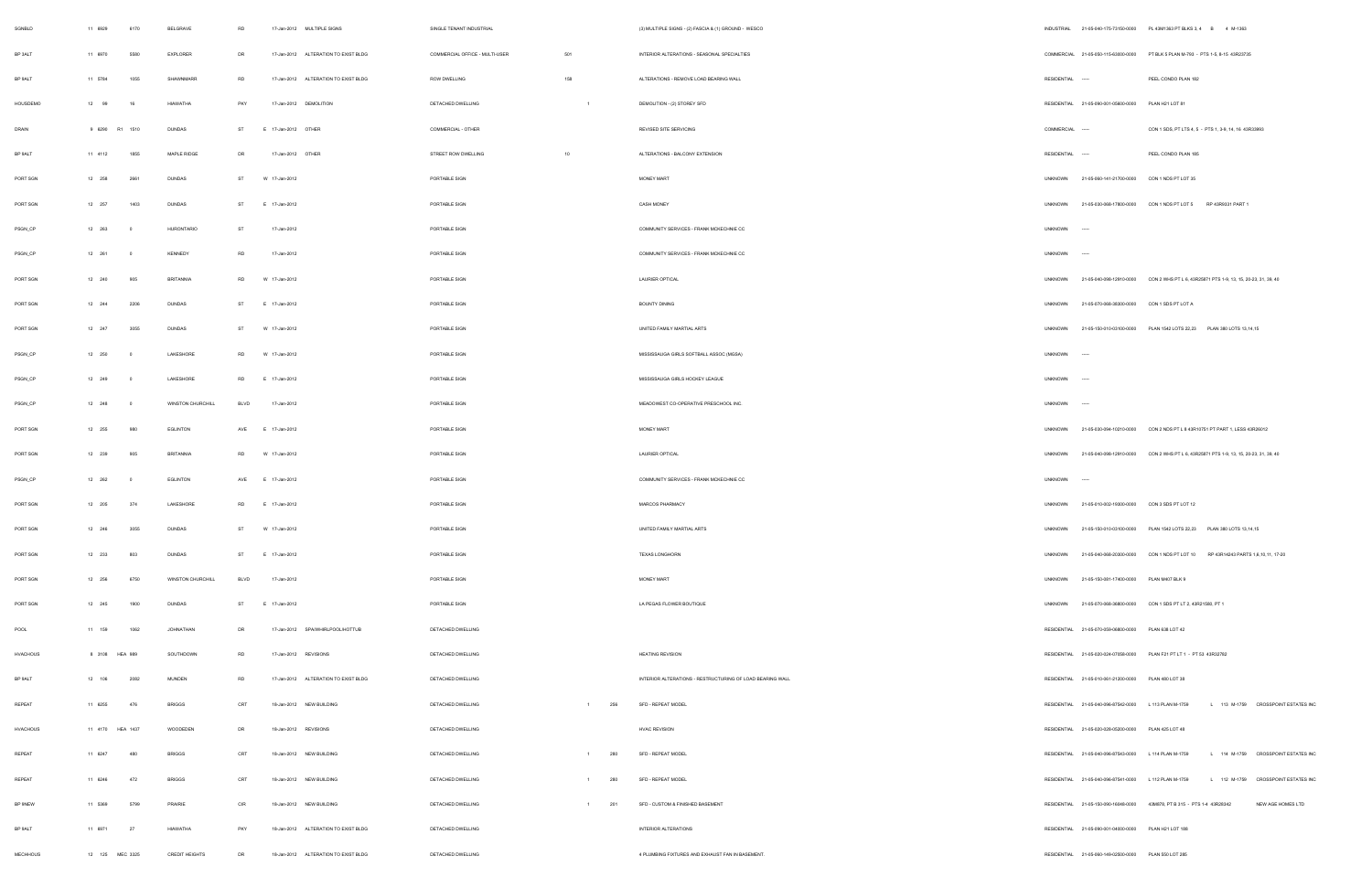| N - SFD                         |                   | RESIDENTIAL 21-05-010-007-11800-0000 PLAN 460 LOT 163  |                                                                                                       |
|---------------------------------|-------------------|--------------------------------------------------------|-------------------------------------------------------------------------------------------------------|
| N-SFD                           |                   | RESIDENTIAL 21-05-010-001-19900-0000                   | PLAN A26 LOT 71                                                                                       |
| DECK & SHED                     |                   | RESIDENTIAL 21-05-030-092-67000-0000                   | PLAN M357 PT LOT 47 RP 43R8782 PART 3                                                                 |
| FLER                            | <b>UNKNOWN</b>    | 21-05-050-117-11000-0000                               | CON 3 EHS PT LOT 1                                                                                    |
| RT                              | <b>UNKNOWN</b>    | 21-05-010-068-27500-0000                               | PL E19 PT LOT 1, PL TOR 12 PT VILLAGE LOTS 18, 19, 43R21500 PTS 1-7, 13, 14                           |
| <b>AR AND GRILL</b>             | <b>UNKNOWN</b>    | 21-05-110-002-07900-0000                               | CON 4 WHS PT L 8, PL M4 PT BLK A, 43R2494 PTS 16, 20, 24, 27, 43R15805 PT 1                           |
| <b>K CHIROPRACTIC</b>           | <b>UNKNOWN</b>    | 21-05-150-090-40400-0000                               | PL M878 BLK 314, 43R17881 PTS 2-12                                                                    |
| О                               | <b>UNKNOWN</b>    | 21-05-040-154-29800-0000                               | PLAN M247 BLK II                                                                                      |
| AIN SPORTS                      | <b>UNKNOWN</b>    |                                                        | 21-05-150-010-03100-0000 PLAN 1542 LOTS 22,23 PLAN 380 LOTS 13,14,15                                  |
| Œ                               | <b>UNKNOWN</b>    | 21-05-040-108-10000-0000                               | PLAN M1077 BLK 99                                                                                     |
| ROPRACTIC                       | <b>UNKNOWN</b>    | 21-05-040-108-10000-0000                               | PLAN M1077 BLK 99                                                                                     |
| AKI                             | <b>UNKNOWN</b>    | 21-05-060-155-52500-0000                               | PL M160 LOT C, 43R7880 PTS 1-3, 5-11                                                                  |
| <b>AT MODEL</b>                 |                   | RESIDENTIAL 21-05-040-096-87546-0000 L 117 PLAN M-1759 | L 117 M-1759 CROSSPOINT ESTATES INC                                                                   |
| <b>URING FACILITY</b>           | INDUSTRIAL        |                                                        | 21-05-150-010-00115-0000 PL M781 BLKS 6-8, 36-38 LESS 43R24548 PTS 1-3                                |
| - SPRINKLER UPGRADE             | <b>INDUSTRIAL</b> | 21-05-050-118-02000-0000 CON 7 EHS PCL 27 PT LOT 7     |                                                                                                       |
| SE DISTRIBUTION                 | INDUSTRIAL        |                                                        | 21-05-050-116-14400-0000 CON 3 EHS PT L 8, 43R9821 PTS 2, 3 LESS 43R23633 PTS 1, 3, LESS 43R9821 PT 1 |
| IAL SCHOOL                      | INDUSTRIAL        | 21-05-050-113-06532-0000                               | PSCP 884 - FORMERLY 43M1593 PT BLK 2 - PT 1 43R29338                                                  |
| SIGN - AMAZON FULFILLMENT       |                   | COMMERCIAL 21-05-040-097-29200-0000                    | PL 927 PT LTS 3, 15                                                                                   |
| LIFE LUTHERAN CHURCH            | <b>UNKNOWN</b>    | $\sim$                                                 |                                                                                                       |
| HAIR ZONE                       | <b>UNKNOWN</b>    |                                                        | 21-05-040-143-31500-0000 CON 1 NDS LOT 20 PL M1393 BLKS 1, 2 PT BLK 4 43R24554 PTS 1, 2               |
| LIFE LUTHERAN CHURCH            | <b>UNKNOWN</b>    | $\sim$                                                 |                                                                                                       |
| F ARC CATHOLIC SECONDARY SCHOOL | <b>UNKNOWN</b>    | 21-05-150-070-10499-0000                               | B 245 M-1495<br>B 245 PLAN M-1495                                                                     |
| <b>IDOWVALE HOTEL</b>           | <b>UNKNOWN</b>    | 21-05-040-097-12910-0000                               | PL M275 LTS 1, 2, 43R13587 PTS 3-5                                                                    |
| <b>DRUG MART</b>                | <b>UNKNOWN</b>    | 21-05-070-054-19700-0000                               | CON 1 SDS PT LOTS 7, 8, PLAN 439 LOTS 1, 2, BLK A, PT LOTS 3 TO 11, PLAN 520 PT                       |
| RT                              | <b>UNKNOWN</b>    | 21-05-020-023-54000-0000                               | PLAN 913 BLK A                                                                                        |
| <b>IESS FURNITURE</b>           | <b>UNKNOWN</b>    | 21-05-050-116-17200-0000 CON 3 EHS PT LOT 1            |                                                                                                       |
| A LTD (DUNDAS W, MISS)          | <b>UNKNOWN</b>    |                                                        | 21-05-060-141-20400-0000 PLAN 915 LOTS 335 TO 337 CON 1 NDS PT LOT 35                                 |
| LIFE LUTHERAN CHURCH            | <b>UNKNOWN</b>    | $\sim$                                                 |                                                                                                       |
| DENTAL OFFICE                   | <b>UNKNOWN</b>    | 21-05-060-156-84700-0000                               | PLAN 961 BLK J                                                                                        |
| LEANERS                         | <b>UNKNOWN</b>    | 21-05-040-159-40000-0000                               | PLAN M856 BLK 116                                                                                     |
| <b>HANGES</b>                   | <b>UNKNOWN</b>    | 21-05-040-117-04310-0000                               | PLAN M364 PT BLK 12<br>RP 43R8968 PART 2                                                              |
| <b>TIC KNEADS</b>               | <b>UNKNOWN</b>    | 21-05-040-098-05300-0000                               | CON 6 WHS PT L 13, 43R28710 PTS 1-6                                                                   |
| <b>RY CLEANERS</b>              | <b>I INKNOWN</b>  | 21-05-040-157-72710-0000 PLAN M905 RLK 194             |                                                                                                       |

| MECH     | 11 6316 HEA 241 |                          | QUEEN                |             | ST S 18-Jan-2012 ALTERATION TO EXIST BLDG | COMMERCIAL RETAIL - MULTI-USER | $-1$            | NEW KITCHEN EXHAUST - SAFARI GRILL        |                | COMMERCIAL 21-05-120-004-07100-0000 PLAN STR 4 PT LOTS 2,3,4 |                                                                                                                  |
|----------|-----------------|--------------------------|----------------------|-------------|-------------------------------------------|--------------------------------|-----------------|-------------------------------------------|----------------|--------------------------------------------------------------|------------------------------------------------------------------------------------------------------------------|
| HOUSDEMO | 12 115          | 568                      | LYND                 | AVE         | 18-Jan-2012 DEMOLITION                    | DETACHED DWELLING              | $\overline{1}$  | DEMOLITION - SFD                          |                | RESIDENTIAL 21-05-010-007-11800-0000 PLAN 460 LOT 163        |                                                                                                                  |
| HOUSDEMO | 12 111          | 734                      | MONTBECK             | CRES        | 18-Jan-2012 DEMOLITION                    | DETACHED DWELLING              | $\overline{1}$  | DEMOLITION - SFD                          |                | RESIDENTIAL 21-05-010-001-19900-0000 PLAN A26 LOT 71         |                                                                                                                  |
| BP 9ALT  | 10 3173         | 1265                     | <b>UNDERWOOD</b>     | <b>DR</b>   | 18-Jan-2012 OTHER                         | DETACHED DWELLING              |                 | ADDITION - DECK & SHED                    |                | RESIDENTIAL 21-05-030-092-67000-0000                         | PLAN M357 PT LOT 47 RP 43R8782 PART 3                                                                            |
| PORT SGN | 12 243          | 1025                     | <b>EGLINTON</b>      | AVE         | E 18-Jan-2012                             | PORTABLE SIGN                  |                 | MIDAS MUFFLER                             |                | UNKNOWN 21-05-050-117-11000-0000 CON 3 EHS PT LOT 1          |                                                                                                                  |
| PORT SGN | 12 254          | 40                       | <b>DUNDAS</b>        | <b>ST</b>   | E 18-Jan-2012                             | PORTABLE SIGN                  |                 | MONEY MART                                | <b>UNKNOWN</b> |                                                              | 21-05-010-068-27500-0000 PL E19 PT LOT 1, PL TOR 12 PT VILLAGE LOTS 18, 19, 43R21500 PTS 1-7, 13, 14             |
| PORT SGN | 12 259          | 6485                     | MISSISSAUGA          | <b>RD</b>   | 18-Jan-2012                               | PORTABLE SIGN                  |                 | ST LOUIS BAR AND GRILL                    | <b>UNKNOWN</b> |                                                              | 21-05-110-002-07900-0000 CON 4 WHS PT L 8, PL M4 PT BLK A, 43R2494 PTS 16, 20, 24, 27, 43R15805 PT 1             |
| PORT SGN | 12 252          | 5925                     | GROSSBEAK            | DR          | 18-Jan-2012                               | PORTABLE SIGN                  |                 | GROSSBEAK CHIROPRACTIC                    | <b>UNKNOWN</b> |                                                              | 21-05-150-090-40400-0000 PL M878 BLK 314, 43R17881 PTS 2-12                                                      |
| PORT SGN | 12 268          | 4099                     | <b>ERIN MILLS</b>    | PKY         | 18-Jan-2012                               | PORTABLE SIGN                  |                 | DR. VIVIANO                               | <b>UNKNOWN</b> | 21-05-040-154-29800-0000                                     | PLAN M247 BLK II                                                                                                 |
| PORT SGN | 12 260          | 3055                     | <b>DUNDAS</b>        | <b>ST</b>   | W 18-Jan-2012                             | PORTABLE SIGN                  |                 | PLAY IT AGAIN SPORTS                      | <b>UNKNOWN</b> |                                                              | 21-05-150-010-03100-0000 PLAN 1542 LOTS 22,23 PLAN 380 LOTS 13,14,15                                             |
| PORT SGN | 12 251          | 5636                     | <b>GLEN ERIN</b>     | DR          | 18-Jan-2012                               | PORTABLE SIGN                  |                 | MCDONALDS                                 | <b>UNKNOWN</b> | 21-05-040-108-10000-0000                                     | PLAN M1077 BLK 99                                                                                                |
| PORT SGN | 12 238          | 5636                     | <b>GLEN ERIN</b>     | DR          | 18-Jan-2012                               | PORTABLE SIGN                  |                 | ALIGN CHIROPRACTIC                        | <b>UNKNOWN</b> | 21-05-040-108-10000-0000 PLAN M1077 BLK 99                   |                                                                                                                  |
| PORT SGN | 12 253          | 2150                     | <b>BURNHAMTHORPE</b> | <b>RD</b>   | W 18-Jan-2012                             | PORTABLE SIGN                  |                 | MR.SOUVLAKI                               | <b>UNKNOWN</b> |                                                              | 21-05-060-155-52500-0000 PL M160 LOT C, 43R7880 PTS 1-3, 5-11                                                    |
| REPEAT   | 11 6248         | 492                      | <b>BRIGGS</b>        | CRT         | 18-Jan-2012 NEW BUILDING                  | DETACHED DWELLING              | 280<br>$\sim$ 1 | SFD - REPEAT MODEL                        |                |                                                              | RESIDENTIAL 21-05-040-096-87546-0000 L117 PLAN M-1759 L 117 M-1759 CROSSPOINT ESTATES INC                        |
| ZONBLD   | 11 6816         | 4060                     | SLADEVIEW            | CRES        | 19-Jan-2012 ALTERATION TO EXIST BLDG      | INDUSTRIAL - OTHER             | 2, BLDG C       | MANUFACTURING FACILITY                    |                |                                                              | INDUSTRIAL 21-05-150-010-00115-0000 PL M781 BLKS 6-8, 36-38 LESS 43R24548 PTS 1-3                                |
| FIRE     | 11 6803         | 3350                     | AIRWAY               | DR          | 19-Jan-2012 SPRINKLERS                    | SINGLE TENANT INDUSTRIAL       |                 | FIRE ONLY - SPRINKLER UPGRADE             |                |                                                              | INDUSTRIAL 21-05-050-118-02000-0000 CON 7 EHS PCL 27 PT LOT 7                                                    |
| ZONBLD   | 11 6770         | 6600                     | <b>DIXIE</b>         | <b>RD</b>   | 19-Jan-2012 ALTERATION TO EXIST BLDG      | MULTI-TENANT INDUSTRIAL        | 1-FLR           | WAREHOUSE DISTRIBUTION                    |                |                                                              | INDUSTRIAL 21-05-050-116-14400-0000 CON 3 EHS PT L 8, 43R9821 PTS 2, 3 LESS 43R23633 PTS 1, 3, LESS 43R9821 PT 1 |
| ZONBLD   | 11 4751         | 2960                     | <b>DREW</b>          | <b>RD</b>   | 19-Jan-2012 ALTERATION TO EXIST BLDG      | MULTI-TENANT INDUSTRIAL        | 152             | COMMERCIAL SCHOOL                         |                |                                                              | INDUSTRIAL 21-05-050-113-06532-0000 PSCP 884 - FORMERLY 43M1593 PT BLK 2 - PT 1 43R29338                         |
| SGNBLD   | 11 6281         | 6363                     | MILLCREEK            | DR          | 19-Jan-2012 FASCIA SIGN                   | COMMERCIAL - OTHER             |                 | (1) FASCIA SIGN - AMAZON FULFILLMENT      |                | COMMERCIAL 21-05-040-097-29200-0000 PL 927 PT LTS 3, 15      |                                                                                                                  |
| PSGN_CP  | 12 283          | $\overline{\phantom{0}}$ | <b>BRITANNIA</b>     | <b>RD</b>   | W 19-Jan-2012                             | PORTABLE SIGN                  |                 | CROSS OF LIFE LUTHERAN CHURCH             | UNKNOWN -----  |                                                              |                                                                                                                  |
| PORT SGN | 12 274          | 3920                     | Grand Park           | DR          | 19-Jan-2012                               | PORTABLE SIGN                  |                 | ANTONIO'S HAIR ZONE                       | <b>UNKNOWN</b> |                                                              | 21-05-040-143-31500-0000 CON 1 NDS LOT 20 PL M1393 BLKS 1, 2 PT BLK 4 43R24554 PTS 1, 2                          |
| PSGN_CP  | 12 284          | $^{\circ}$               | WINSTON CHURCHILL    | <b>BLVD</b> | 19-Jan-2012                               | PORTABLE SIGN                  |                 | CROSS OF LIFE LUTHERAN CHURCH             | <b>UNKNOWN</b> | $\sim$                                                       |                                                                                                                  |
| PORT SGN | 12 269          | 3801                     | THOMAS               | <b>ST</b>   | 19-Jan-2012                               | PORTABLE SIGN                  |                 | ST. JOAN OF ARC CATHOLIC SECONDARY SCHOOL | <b>UNKNOWN</b> |                                                              | 21-05-150-070-10499-0000 B 245 PLAN M-1495 B 245 M-1495                                                          |
| PORT SGN | 12 280          | 6750                     | MISSISSAUGA          | <b>RD</b>   | 19-Jan-2012                               | PORTABLE SIGN                  |                 | DELTA MEADOWVALE HOTEL                    | <b>UNKNOWN</b> |                                                              | 21-05-040-097-12910-0000 PL M275 LTS 1, 2, 43R13587 PTS 3-5                                                      |
| PORT SGN | 12 275          | 1077                     | NORTH SERVICE        | <b>RD</b>   | 19-Jan-2012                               | PORTABLE SIGN                  |                 | SHOPPERS DRUG MART                        | <b>UNKNOWN</b> |                                                              | 21-05-070-054-19700-0000 CON 1 SDS PT LOTS 7, 8, PLAN 439 LOTS 1, 2, BLK A, PT LOTS 3 TO 11, PLAN 520 PT E       |
| PORT SGN | 12 279          | 1900                     | LAKESHORE            | <b>RD</b>   | W 19-Jan-2012                             | PORTABLE SIGN                  |                 | MONEY MART                                | <b>UNKNOWN</b> | 21-05-020-023-54000-0000                                     | PLAN 913 BLK A                                                                                                   |
| PORT SGN | 12 278          | 5130                     | DIXIE                | <b>RD</b>   | 19-Jan-2012                               | PORTABLE SIGN                  |                 | MAP BUSINESS FURNITURE                    | <b>UNKNOWN</b> | 21-05-050-116-17200-0000 CON 3 EHS PT LOT 1                  |                                                                                                                  |
| PORT SGN | 12 277          | 2273                     | <b>DUNDAS</b>        | <b>ST</b>   | W 19-Jan-2012                             | PORTABLE SIGN                  |                 | PIZZA PIZZA LTD (DUNDAS W, MISS)          | <b>UNKNOWN</b> |                                                              | 21-05-060-141-20400-0000 PLAN 915 LOTS 335 TO 337 CON 1 NDS PT LOT 35                                            |
| PSGN_CP  | 12 276          | $\Omega$                 | <b>DERRY</b>         | <b>RD</b>   | W 19-Jan-2012                             | PORTABLE SIGN                  |                 | CROSS OF LIFE LUTHERAN CHURCH             | <b>UNKNOWN</b> | $\sim$                                                       |                                                                                                                  |
| PORT SGN | 12 272          | 3476                     | <b>GLEN ERIN</b>     | DR          | 19-Jan-2012                               | PORTABLE SIGN                  |                 | GLENWAY DENTAL OFFICE                     | <b>UNKNOWN</b> | 21-05-060-156-84700-0000 PLAN 961 BLK J                      |                                                                                                                  |
| PORT SGN | 12 270          | 2555                     | <b>ERIN CENTRE</b>   | <b>BLVD</b> | 19-Jan-2012                               | PORTABLE SIGN                  |                 | TOP HAT CLEANERS                          | <b>UNKNOWN</b> | 21-05-040-159-40000-0000 PLAN M856 BLK 116                   |                                                                                                                  |
| PORT SGN | 12 282          | 5580                     | <b>KENNEDY</b>       | <b>RD</b>   | 19-Jan-2012                               | PORTABLE SIGN                  |                 | POSITIVE CHANGES                          | <b>UNKNOWN</b> |                                                              | 21-05-040-117-04310-0000 PLAN M364 PT BLK 12 RP 43R8968 PART 2                                                   |
| PORT SGN | 12 281          | 2955                     | ARGENTIA             | <b>RD</b>   | 19-Jan-2012                               | PORTABLE SIGN                  |                 | THERAPEUTIC KNEADS                        | <b>UNKNOWN</b> |                                                              | 21-05-040-098-05300-0000 CON 6 WHS PT L 13, 43R28710 PTS 1-6                                                     |
| PORT SGN | 12 271          | 2980                     | CROSSCURRENT         | <b>DR</b>   | 19-Jan-2012                               | PORTABLE SIGN                  |                 | TOP HAT DRY CLEANERS                      |                | UNKNOWN 21-05-040-157-72710-0000 PLAN M905 BLK 194           |                                                                                                                  |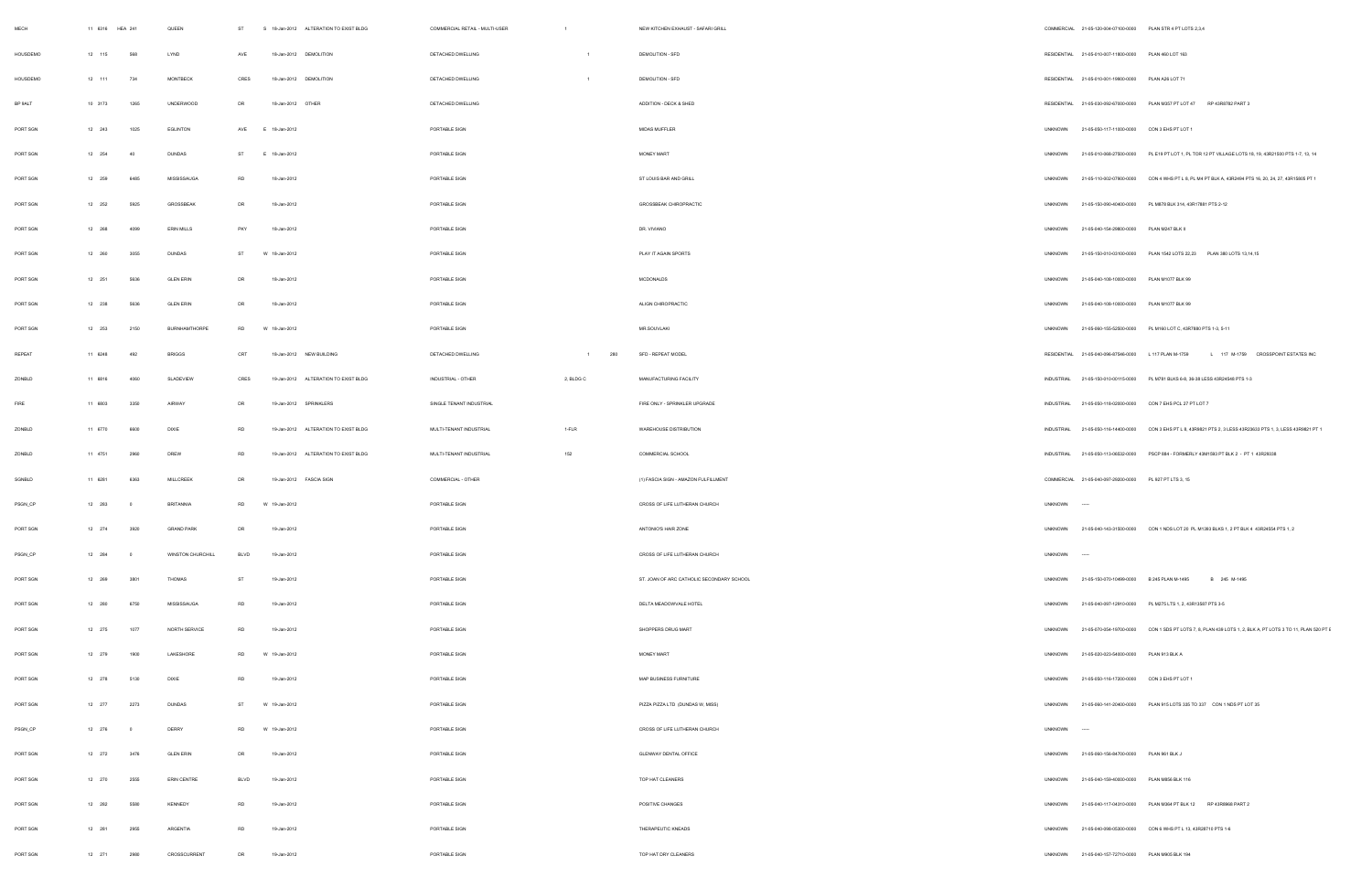|                                                                           | <b>INDUSTRIAL</b> | 21-05-060-141-01500-0000             | CON 1 SDS PT LTS 32, 33, PL 718 PT BLK A, 43R8025 PTS 2, 3, 5, 6 |
|---------------------------------------------------------------------------|-------------------|--------------------------------------|------------------------------------------------------------------|
|                                                                           | RESIDENTIAL ----- |                                      | RANGE 1 SDS RACY TRACT, PT LT 8 - PT 2 43R3 CUMBERLAND HOP       |
| H - COMPLETION                                                            | COMMERCIAL -----  |                                      | CON 1 SDS, PT LTS 4, 5 - PTS 1, 3-9, 14, 16 43R33993             |
| <b>IED GARAGE</b>                                                         |                   | RESIDENTIAL 21-05-010-005-25600-0000 | PLAN 412 LOT 79                                                  |
| L                                                                         | <b>INDUSTRIAL</b> | 21-05-040-144-08200-0000             | CON 1 NDS PT LOT 23                                              |
|                                                                           |                   | COMMERCIAL 21-05-150-080-76500-0000  | B 159 PLAN M-1214<br>B 159 M-1214                                |
| COOLER - LITTLE CAESARS                                                   |                   | COMMERCIAL 21-05-120-004-17300-0000  | CON 5 WHS PT LT 4, PLAN STR4 LTS 3, 4, PT LTS 1, 2, 5, 8         |
| E                                                                         |                   | COMMERCIAL 21-05-040-096-04602-0000  | CON 1 WHS PT LOT 4<br>RP 43R10393 PART 2                         |
| TS) UNITS #5401, 5402, 5403; 5404, 5405, 5406, 5407 & 5408                |                   | RESIDENTIAL 21-05-040-092-08810-0000 | CON 2 NDS PT LT 15, 43R32504 PTS 2-7, 43R32656 PTS 1-4           |
| VITS) UNITS #3001, 3002, 3003, 3004, 3005, 3006, 3007, 3008, 3009 & 3010  |                   | RESIDENTIAL 21-05-040-092-08810-0000 | CON 2 NDS PT LT 15, 43R32504 PTS 2-7, 43R32656 PTS 1-4           |
| NITS) UNITS #2901, 2902, 2903, 2904, 2905, 2906, 2907, 2908, 2909 & 2910  |                   | RESIDENTIAL 21-05-040-092-08810-0000 | CON 2 NDS PT LT 15, 43R32504 PTS 2-7, 43R32656 PTS 1-4           |
|                                                                           |                   | RESIDENTIAL 21-05-150-010-04976-0000 | L 84 PLAN M-1554<br>L 84 M-1554                                  |
|                                                                           |                   | RESIDENTIAL 21-05-150-070-16432-0000 | L 17 PLAN M-1701<br>$\mathsf L$<br>17 M-1701                     |
| NITS) UNITS #2801, 2802, 2803, 2804, 2805, 2806, 2807, 2808, 2809 & 2810  |                   | RESIDENTIAL 21-05-040-092-08810-0000 | CON 2 NDS PT LT 15, 43R32504 PTS 2-7, 43R32656 PTS 1-4           |
| UNITS) UNITS #2701, 2702, 2703, 2704, 2705, 2706, 2707, 2708, 2709 & 2710 |                   | RESIDENTIAL 21-05-040-092-08810-0000 | CON 2 NDS PT LT 15, 43R32504 PTS 2-7, 43R32656 PTS 1-4           |
| IITS) UNITS #2601, 2602, 2603, 2604, 2605, 2606, 2607, 2608, 2609 & 2610  |                   | RESIDENTIAL 21-05-040-092-08810-0000 | CON 2 NDS PT LT 15, 43R32504 PTS 2-7, 43R32656 PTS 1-4           |
| TS) UNITS #2401, 2402, 2403, 2404, 2405, 2406, 2407 & 2408                |                   | RESIDENTIAL 21-05-040-092-08810-0000 | CON 2 NDS PT LT 15, 43R32504 PTS 2-7, 43R32656 PTS 1-4           |
| ITS) UNITS #2301, 2302, 2303, 2304, 2305, 2306, 2307 & 2308               |                   | RESIDENTIAL 21-05-040-092-08810-0000 | CON 2 NDS PT LT 15, 43R32504 PTS 2-7, 43R32656 PTS 1-4           |
| TS) UNITS #2201, 2202, 2203, 2204, 2205, 2206, 2207& 2208                 |                   | RESIDENTIAL 21-05-040-092-08810-0000 | CON 2 NDS PT LT 15, 43R32504 PTS 2-7, 43R32656 PTS 1-4           |
| TS) UNITS #2501, 2502, 2503, 2504, 2505, 2506, 2507 & 2508                |                   | RESIDENTIAL 21-05-040-092-08810-0000 | CON 2 NDS PT LT 15, 43R32504 PTS 2-7, 43R32656 PTS 1-4           |
|                                                                           | <b>INDUSTRIAL</b> | 21-05-050-117-09175-0000             | CON 4 EHS, PART LOT 1 - PT 6 43R25211, LESS 43R27620             |
|                                                                           | COMMERCIAL        | 21-05-150-080-13800-0000             | CON 11 NS, PT L 13, 14 - PTS 2-4 43R28108                        |
|                                                                           | <b>UNKNOWN</b>    | $\cdots$                             |                                                                  |
|                                                                           | <b>UNKNOWN</b>    |                                      |                                                                  |
|                                                                           | <b>UNKNOWN</b>    | $\cdots$                             |                                                                  |
|                                                                           | <b>UNKNOWN</b>    | $\cdots$                             |                                                                  |
|                                                                           | <b>UNKNOWN</b>    | $\sim$                               |                                                                  |
|                                                                           | <b>UNKNOWN</b>    | -----                                |                                                                  |
|                                                                           | <b>UNKNOWN</b>    | ----                                 |                                                                  |
|                                                                           | <b>UNKNOWN</b>    | $\cdots$                             |                                                                  |
|                                                                           | <b>UNKNOWN</b>    | $\cdots$                             |                                                                  |
|                                                                           | <b>UNKNOWN</b>    |                                      |                                                                  |
|                                                                           | <b>UNKNOWN</b>    | $\cdots$                             |                                                                  |

| PORT SGN | 12 273           | 3018                     | WINSTON CHURCHILL | <b>BLVD</b> | 19-Jan-2012       |                                        | PORTABLE SIGN                  |                       | DRY CLEANERS ETC./TOP HAT CLEANERS                                                                                         |                  | UNKNOWN 21-05-150-010-08900-0000 PLAN 380 LOT 10        |                                                                                                      |
|----------|------------------|--------------------------|-------------------|-------------|-------------------|----------------------------------------|--------------------------------|-----------------------|----------------------------------------------------------------------------------------------------------------------------|------------------|---------------------------------------------------------|------------------------------------------------------------------------------------------------------|
| BP 3ALT  | 11 6954          | 2285                     | SPEAKMAN          | DR          |                   | 19-Jan-2012 ALTERATION TO EXIST BLDG   | INDUSTRIAL - OTHER             |                       | INTERIOR ALTERATIONS - CANDU ENERGY INC                                                                                    |                  |                                                         | INDUSTRIAL 21-05-060-141-01500-0000 CON 1 SDS PT LTS 32, 33, PL 718 PT BLK A, 43R8025 PTS 2, 3, 5, 6 |
| BP 9NEW  | 11 6771          | 2595                     | OLD CARRIAGE      | RD          |                   | 20-Jan-2012 NEW BUILDING               | DETACHED DWELLING              | 336<br>$\blacksquare$ | NEW CUSTOM SFD                                                                                                             | RESIDENTIAL      | $\cdots$                                                | RANGE 1 SDS RACY TRACT, PT LT 8 - PT 2 43R3: CUMBERLAND HOMES                                        |
| BP 9SMAL | 11 6540 COM 1540 |                          | <b>DUNDAS</b>     | ST          |                   | E 20-Jan-2012 NEW BUILDING             | COMMERCIAL OFFICE- SINGLE USER |                       | NEW COMMERCIAL BUILDING - TD CANADA TRUST BRANCH - COMPLETION                                                              | COMMERCIAL ----- |                                                         | CON 1 SDS, PT LTS 4, 5 - PTS 1, 3-9, 14, 16 43R33993                                                 |
| BP 9NEW  | 11 6995          | 558                      | ATWATER           | AVE         |                   | 20-Jan-2012 NEW BUILDING               | GARAGE/CARPORT                 |                       | NEW - DETACHED GARAGE & DEMOLISH EXISTING DETACHED GARAGE                                                                  |                  | RESIDENTIAL 21-05-010-005-25600-0000 PLAN 412 LOT 79    |                                                                                                      |
| BP 3ALT  | 11 7016          | 3451                     | ERINDALE STATION  | <b>RD</b>   |                   | 20-Jan-2012 ALTERATION TO EXIST BLDG   | SINGLE TENANT INDUSTRIAL       |                       | INTERIOR ALTERATIONS - REMOVE CONCRETE BRICK WALL                                                                          |                  | INDUSTRIAL 21-05-040-144-08200-0000 CON 1 NDS PT LOT 23 |                                                                                                      |
| ZONBLD   | 11 7004          | 3221                     | <b>DERRY</b>      | <b>RD</b>   |                   | W 20-Jan-2012 ALTERATION TO EXIST BLDG | COMMERCIAL - OTHER             | 15                    | RESTAURANT                                                                                                                 |                  | COMMERCIAL 21-05-150-080-76500-0000 B 159 PLAN M-1214   | B 159 M-1214                                                                                         |
| BP 3ALT  | 11 6815          | 128                      | QUEEN             | <b>ST</b>   |                   | S 20-Jan-2012 ALTERATION TO EXIST BLDG | COMMERCIAL RETAIL - MULTI-USER | 23                    | INTERIOR ALTERATIONS, KITCHEN EXHAUSTS & WALK-IN COOLER - LITTLE CAESARS                                                   |                  |                                                         | COMMERCIAL 21-05-120-004-17300-0000 CON 5 WHS PT LT 4, PLAN STR4 LTS 3, 4, PT LTS 1, 2, 5, 8         |
| BP 3ALT  | 11 7012          | 5650                     | <b>HURONTARIO</b> | <b>ST</b>   |                   | 20-Jan-2012 ALTERATION TO EXIST BLDG   | COMMERCIAL OFFICE- SINGLE USER | 1-FLR                 | INTERIOR ALTERATIONS - JHA BROWN EDUCATION CENTRE                                                                          |                  |                                                         | COMMERCIAL 21-05-040-096-04602-0000 CON 1 WHS PT LOT 4 RP 43R10393 PART 2                            |
| OP       | 12 66            | - 60                     | ABSOLUTE          | AVE         | 20-Jan-2012 OTHER |                                        | APARTMENT (> 6 UNITS)          | 5401-08               | OCCUPANCY PRIOR TO COMPLETION - 54th FLOOR (8 UNITS) UNITS #5401, 5402, 5403; 5404, 5405, 5406, 5407 & 5408                |                  |                                                         | RESIDENTIAL 21-05-040-092-08810-0000 CON 2 NDS PT LT 15, 43R32504 PTS 2-7, 43R32656 PTS 1-4          |
| OP       | 12 77            | 50                       | ABSOLUTE          | AVE         | 20-Jan-2012 OTHER |                                        | APARTMENT (> 6 UNITS)          | 3001-10               | OCCUPANCY PRIOR TO COMPLETION - 30th FLOOR (10 UNITS) UNITS #3001, 3002, 3003, 3004, 3005, 3006, 3007, 3008, 3009 & 3010   |                  |                                                         | RESIDENTIAL 21-05-040-092-08810-0000 CON 2 NDS PT LT 15, 43R32504 PTS 2-7, 43R32656 PTS 1-4          |
| OP       | 12 76            | 50                       | ABSOLUTE          | AVE         | 20-Jan-2012 OTHER |                                        | APARTMENT (> 6 UNITS)          | 2901-10               | OCCUPANCY PRIOR TO COMPLETION - 29th FLOOR (10-UNITS) UNITS #2901, 2902, 2903, 2904, 2905, 2906, 2907, 2908, 2909 & 2910   |                  |                                                         | RESIDENTIAL 21-05-040-092-08810-0000 CON 2 NDS PT LT 15, 43R32504 PTS 2-7, 43R32656 PTS 1-4          |
| BP 9ALT  | 12 90            | 4821                     | GLASSHILL         | GROV        | 20-Jan-2012 OTHER |                                        | DETACHED DWELLING              |                       | ALTERATIONS - SOLAR ROOFTOP PANELS                                                                                         |                  | RESIDENTIAL 21-05-150-010-04976-0000 L 84 PLAN M-1554   | L 84 M-1554                                                                                          |
| BP 9ALT  | 12 88            | 3433                     | <b>HIDEAWAY</b>   | PL          | 20-Jan-2012 OTHER |                                        | DETACHED DWELLING              |                       | ALTERATIONS - SOLAR ROOFTOP PANELS                                                                                         |                  | RESIDENTIAL 21-05-150-070-16432-0000 L 17 PLAN M-1701   | L 17 M-1701                                                                                          |
| OP       | 12 72            | 50                       | ABSOLUTE          | AVE         | 20-Jan-2012 OTHER |                                        | APARTMENT (> 6 UNITS)          | 2801-10               | OCCUPANCY PRIOR TO COMPLETION - 28th FLOOR (10-UNITS) UNITS #2801, 2802, 2803, 2804, 2805, 2806, 2807, 2808, 2809 & 2810   |                  |                                                         | RESIDENTIAL 21-05-040-092-08810-0000 CON 2 NDS PT LT 15, 43R32504 PTS 2-7, 43R32656 PTS 1-4          |
| OP       | 12 71            | 50                       | ABSOLUTE          | AVE         | 20-Jan-2012 OTHER |                                        | APARTMENT (> 6 UNITS)          | 2701-10               | OCCUPANCY - PRIOR TO COMPLETION - 27th FLOOR (10 UNITS) UNITS #2701, 2702, 2703, 2704, 2705, 2706, 2707, 2708, 2709 & 2710 |                  |                                                         | RESIDENTIAL 21-05-040-092-08810-0000 CON 2 NDS PT LT 15, 43R32504 PTS 2-7, 43R32656 PTS 1-4          |
| OP       | 12 70            | 50                       | ABSOLUTE          | AVE         | 20-Jan-2012 OTHER |                                        | APARTMENT (> 6 UNITS)          | 2601-10               | OCCUPANCY PRIOR TO COMPLETION - 26th FLOOR (10-UNITS) UNITS #2601, 2602, 2603, 2604, 2605, 2606, 2607, 2608, 2609 & 2610   |                  |                                                         | RESIDENTIAL 21-05-040-092-08810-0000 CON 2 NDS PT LT 15, 43R32504 PTS 2-7, 43R32656 PTS 1-4          |
| OP       | 12 92            | 50                       | ABSOLUTE          | AVE         | 20-Jan-2012 OTHER |                                        | APARTMENT (> 6 UNITS)          | 2401-08               | OCCUPANCY PRIOR TO COMPLETION - 24th FLOOR (8 UNITS) UNITS #2401, 2402, 2403, 2404, 2405, 2406, 2407 & 2408                |                  |                                                         | RESIDENTIAL 21-05-040-092-08810-0000 CON 2 NDS PT LT 15, 43R32504 PTS 2-7, 43R32656 PTS 1-4          |
| OP       | 12 83            | 50                       | ABSOLUTE          | AVE         | 20-Jan-2012 OTHER |                                        | APARTMENT (> 6 UNITS)          | 2301-08               | OCCUPANCY PRIOR TO COMPLETION - 23rd FLOOR (8 UNITS) UNITS #2301, 2302, 2303, 2304, 2305, 2306, 2307 & 2308                |                  |                                                         | RESIDENTIAL 21-05-040-092-08810-0000 CON 2 NDS PT LT 15, 43R32504 PTS 2-7, 43R32656 PTS 1-4          |
| OP       | 12 82            | 50                       | ABSOLUTE          | AVE         | 20-Jan-2012 OTHER |                                        | APARTMENT (> 6 UNITS)          | 2201-08               | OCCUPANCY PRIOR TO COMPLETION - 22th FLOOR (8 UNITS) UNITS #2201, 2202, 2203, 2204, 2205, 2206, 2207& 2208                 |                  |                                                         | RESIDENTIAL 21-05-040-092-08810-0000 CON 2 NDS PT LT 15, 43R32504 PTS 2-7, 43R32656 PTS 1-4          |
| OP       | 12 80            | 50                       | ABSOLUTE          | AVE         | 20-Jan-2012 OTHER |                                        | APARTMENT (> 6 UNITS)          | 2501-08               | OCCUPANCY PRIOR TO COMPLETION - 25th FLOOR (8 UNITS) UNITS #2501, 2502, 2503, 2504, 2505, 2506, 2507 & 2508                |                  |                                                         | RESIDENTIAL 21-05-040-092-08810-0000 CON 2 NDS PT LT 15, 43R32504 PTS 2-7, 43R32656 PTS 1-4          |
| SGNBLD   | 11 6973          | 1660                     | TECH              | AVE         |                   | 20-Jan-2012 FASCIA SIGN                | INDUSTRIAL - OTHER             | $1 - 2$               | (2) FASCIA SIGNS - FORESTERS                                                                                               |                  |                                                         | INDUSTRIAL 21-05-050-117-09175-0000 CON 4 EHS, PART LOT 1 - PT 6 43R25211, LESS 43R27620             |
| SGNBLD   | 11 7083          | 3115                     | ARGENTIA          | <b>RD</b>   |                   | 20-Jan-2012 FASCIA SIGN                | COMMERCIAL RETAIL-SINGLE USER  |                       | (1) FASCIA SIGN - RONA HOME & GARDEN                                                                                       |                  |                                                         | COMMERCIAL 21-05-150-080-13800-0000 CON 11 NS, PT L 13, 14 - PTS 2-4 43R28108                        |
| PSGN_CP  | 12 301           | $^{\circ}$               | ERIN MILLS        | PKY         | 20-Jan-2012       |                                        | PORTABLE SIGN                  |                       | MALTON LADIES SOFTBALL LEAGUE                                                                                              | <b>UNKNOWN</b>   | $\sim$                                                  |                                                                                                      |
| PSGN_CP  | 12 300           | $\overline{\phantom{0}}$ | ERIN MILLS        | PKY         | 20-Jan-2012       |                                        | PORTABLE SIGN                  |                       | MALTON LADIES SOFTBALL LEAGUE                                                                                              | <b>UNKNOWN</b>   | $\sim$                                                  |                                                                                                      |
| PSGN_CP  | 12 299           | $\overline{\phantom{0}}$ | WINSTON CHURCHILL | <b>BLVD</b> | 20-Jan-2012       |                                        | PORTABLE SIGN                  |                       | MISSISSAUGA SOUTHWEST BASEBALL ASSOC (MSBA)                                                                                | <b>UNKNOWN</b>   | $\sim$                                                  |                                                                                                      |
| PSGN_CP  | 12 298           | $\overline{\phantom{0}}$ | <b>EGLINTON</b>   | AVE         | W 20-Jan-2012     |                                        | PORTABLE SIGN                  |                       | MISSISSAUGA SOUTHWEST BASEBALL ASSOC (MSBA)                                                                                | <b>UNKNOWN</b>   | $\sim$                                                  |                                                                                                      |
| PSGN_CP  | 12 297           | $^{\circ}$               | WINSTON CHURCHILL | <b>BLVD</b> | 20-Jan-2012       |                                        | PORTABLE SIGN                  |                       | MISSISSAUGA SOUTHWEST BASEBALL ASSOC (MSBA)                                                                                | <b>UNKNOWN</b>   | $\overline{\phantom{a}}$                                |                                                                                                      |
| PSGN_CP  | 12 296           |                          | TRUSCOTT          | DR          | 20-Jan-2012       |                                        | PORTABLE SIGN                  |                       | MISSISSAUGA SOUTHWEST BASEBALL ASSOC (MSBA)                                                                                | <b>UNKNOWN</b>   | $\overline{\phantom{a}}$                                |                                                                                                      |
| PSGN_CP  | 12 295           | $\overline{\phantom{0}}$ | WINSTON CHURCHILL | <b>BLVD</b> | 20-Jan-2012       |                                        | PORTABLE SIGN                  |                       | MISSISSAUGA SOUTHWEST BASEBALL ASSOC (MSBA)                                                                                | <b>UNKNOWN</b>   | $\overline{\phantom{a}}$                                |                                                                                                      |
| PSGN_CP  | 12 294           | $^{\circ}$               | EGLINTON          | AVE         | W 20-Jan-2012     |                                        | PORTABLE SIGN                  |                       | MISSISSAUGA SOUTHWEST BASEBALL ASSOC (MSBA)                                                                                | <b>UNKNOWN</b>   | $\overline{\phantom{a}}$                                |                                                                                                      |
| PSGN_CP  | 12 293           | - 0                      | <b>EGLINTON</b>   | AVE         | W 20-Jan-2012     |                                        | PORTABLE SIGN                  |                       | MISSISSAUGA SOUTHWEST BASEBALL ASSOC (MSBA)                                                                                | <b>UNKNOWN</b>   | $\sim$                                                  |                                                                                                      |
| PSGN_CP  | 12 292           | $\overline{\phantom{0}}$ | <b>EGLINTON</b>   | AVE         | W 20-Jan-2012     |                                        | PORTABLE SIGN                  |                       | MISSISSAUGA SOUTHWEST BASEBALL ASSOC (MSBA)                                                                                | <b>UNKNOWN</b>   | $\sim$                                                  |                                                                                                      |
| PSGN_CP  | 12 302 0         |                          | <b>ERIN MILLS</b> | PKY         | 20-Jan-2012       |                                        | PORTABLE SIGN                  |                       | MISSISSAUGA WEST WOMEN'S SOFTBALL LEAGUE                                                                                   | <b>UNKNOWN</b>   | $\overline{\phantom{a}}$                                |                                                                                                      |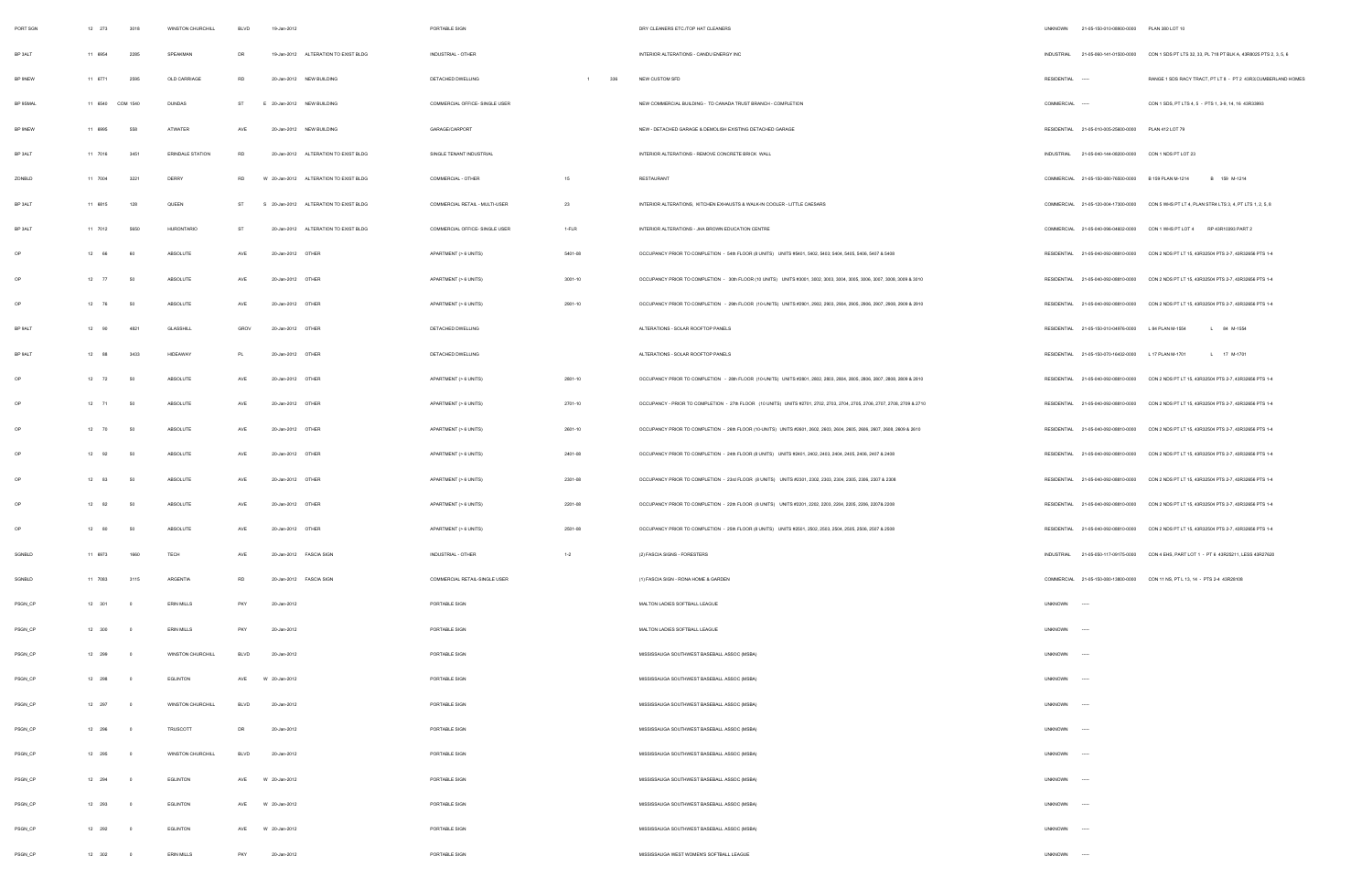|                                                                                                | <b>UNKNOWN</b> | 21-05-040-098-12910-0000                               | CON 2 WHS PT L 6, 43R25871 PTS 1-9, 13, 15, 20-23, 31, 39, 40         |
|------------------------------------------------------------------------------------------------|----------------|--------------------------------------------------------|-----------------------------------------------------------------------|
| <b>DENTAL</b>                                                                                  | <b>UNKNOWN</b> | 21-05-060-141-22000-0000                               | PL 824 BLK C, 43R2478 PTS 2, 3, 43R17153 PT 1, 43R21028 PTS 1-5       |
| RTS                                                                                            | <b>UNKNOWN</b> | 21-05-040-116-30310-0000                               | PLAN M475 BLK 3                                                       |
|                                                                                                | <b>UNKNOWN</b> | 21-05-040-098-12910-0000                               | CON 2 WHS PT L 6, 43R25871 PTS 1-9, 13, 15, 20-23, 31, 39, 40         |
|                                                                                                | <b>UNKNOWN</b> | 21-05-040-098-12910-0000                               | CON 2 WHS PT L 6, 43R25871 PTS 1-9, 13, 15, 20-23, 31, 39, 40         |
| AGIC                                                                                           | <b>UNKNOWN</b> | 21-05-030-075-17510-0000                               | CON 1 NDS PT LOT 6 PTS 1 - 8, 43R14171                                |
| IRE DAMAGE REPAIR - RESTORE TO ORIGINAL                                                        |                | RESIDENTIAL 21-05-050-108-19900-0000                   | PLAN 566 LOT 11                                                       |
| <b>ATIONS - BOSTON SCIENTIFIC INC</b>                                                          |                | INDUSTRIAL 21-05-050-116-33100-0000                    | PLAN M354 PT BLK E                                                    |
| SSIBLE WASHROOM RELOCATE                                                                       |                | COMMERCIAL 21-05-040-094-21500-0000 PLAN M143 BLKS I,J | PLAN M159 BLKS H,I,S                                                  |
| ATIONS - STORE FRONT ALTERATIONS - CLEO                                                        |                | COMMERCIAL 21-05-040-154-00453-0000                    | PL 43M1010 BLKS 19, 21, PT BLKS 1, 16, 20                             |
| PGRADE EXISTING CONCRETE FOOTINGS - TEMPORAL POWER LTD                                         | INDUSTRIAL     | $\sim$                                                 | RCP 1542, PT LT 9 - PTS 4-8, 11, 13, 14, PT OF 9 43R30181             |
| FACILITY                                                                                       | INDUSTRIAL     | 21-05-050-118-06200-0000                               | CON 7 EHS PCL 34 PT LOTS 7,8                                          |
| D, GARAGE & SHED                                                                               |                | RESIDENTIAL 21-05-090-005-13200-0000                   | PLAN 300W PT LOT 10                                                   |
| OLAR ROOFTOP PANELS                                                                            |                | RESIDENTIAL 21-05-150-070-10643-0000                   | L 137 PLAN M-1736<br>L 137 M-1736                                     |
| OLAR ROOFTOP PANEL                                                                             |                | RESIDENTIAL 21-05-150-085-06032-0000 L 31 PLAN M-1357  | L 31 M-1357                                                           |
| OR TO COMPLETION - 20th FLOOR (1-UNIT)                                                         |                | RESIDENTIAL 21-05-090-004-07902-0000                   | PCP 908 - FORMERLY CIR PT LT A - PTS 4-6, 9 43R32961                  |
| OR TO COMPLETION - 21st FLOOR (8 UNITS) UNITS #2101, 2102, 2103, 2104, 2105, 2106, 2107 & 2108 |                | RESIDENTIAL 21-05-040-092-08810-0000                   | CON 2 NDS PT LT 15, 43R32504 PTS 2-7, 43R32656 PTS 1-4                |
| MSGROVE)                                                                                       | <b>UNKNOWN</b> | 21-05-020-040-18210-0000                               | CON 2 SDS PT LOT 34<br>RP 43R1114 PART 1                              |
| Α                                                                                              | <b>UNKNOWN</b> | 21-05-040-117-04700-0000                               | CON 1 EHS PT LT 1 - 43R21489, PTS 1, 6, 7, 11, 12, 43R22278 PTS, 1, 2 |
|                                                                                                | <b>UNKNOWN</b> | 21-05-040-144-09000-0000                               | RANGE 3 NDS PT LOT 8 RP 43R7128 PARTS 3,4                             |
| RILL                                                                                           | <b>UNKNOWN</b> | 21-05-040-164-54690-0000                               | PLAN M1073 BLK 19 PT OF BLK 131 RP 43R865                             |
|                                                                                                | <b>UNKNOWN</b> | $\cdots$                                               |                                                                       |
|                                                                                                | <b>UNKNOWN</b> | 21-05-040-098-12460-0000                               | PL M1023 PT B 10, 11, 43R20960 PTS 1, 5, 9, 14, 26 - 28               |
| G                                                                                              | <b>UNKNOWN</b> | 21-05-020-032-01700-0000                               | PLAN 579 BLKS A-C,E-I PT BLKS J,,X,,Z<br>RP 43R16894 PT PART 2        |
| S & GIFTS                                                                                      | <b>UNKNOWN</b> | 21-05-020-024-14900-0000                               | CON 2 SDS PT LOT 29<br>RP 43R11865 PART 1<br>REAR LOT                 |
| UGA SOCCER CLUB                                                                                | <b>UNKNOWN</b> | $\cdots$                                               |                                                                       |
|                                                                                                | <b>UNKNOWN</b> | 21-05-040-116-30000-0000                               | CON 2 EHS PT L 9, PL M404 B 5, 43R15215 PTS 1-3, 43R11778 PTS 4-7     |
|                                                                                                | <b>UNKNOWN</b> |                                                        |                                                                       |
|                                                                                                | <b>UNKNOWN</b> | 21-05-040-098-05300-0000                               | CON 6 WHS PT L 13, 43R28710 PTS 1-6                                   |
| S & GIFTS                                                                                      | <b>UNKNOWN</b> | 21-05-020-024-14900-0000                               | CON 2 SDS PT LOT 29<br>RP 43R11865 PART 1<br><b>REAR LOT</b>          |
| ATIONS - CONSTRUCT PARTITION WALL - KABAN MONTESSORI PRESCHOOL                                 |                | COMMERCIAL 21-05-060-155-03500-0000                    | PLAN 915 LOTS 274 TO 280                                              |
| ITH FINISHED BASEMENT                                                                          |                | RESIDENTIAL 21-05-040-096-02654-0000                   | L 4 PLAN M-1814<br>4 M-1814 HUSH HOMES INC<br>L.                      |
| FD & DEMOLISH EXISTING SFD                                                                     |                | RESIDENTIAL 21-05-050-122-09100-0000                   | PLAN 436 LOT 199                                                      |

| PORT SGN                         | 12 286     | 2900                     | ARGENTIA             | <b>RD</b>   | 20-Jan-2012                          | PORTABLE SIGN                  |                |     | JUBILEE VICTORY CHURCH                                                                                      | <b>UNKNOWN</b>    |                                                              | 21-05-040-098-05100-0000 CON 6 WHS, PT L 12, 13 - PTS 1-10, 15-19 43R23938                             |
|----------------------------------|------------|--------------------------|----------------------|-------------|--------------------------------------|--------------------------------|----------------|-----|-------------------------------------------------------------------------------------------------------------|-------------------|--------------------------------------------------------------|--------------------------------------------------------------------------------------------------------|
| PORT SGN                         | 12 265     | 765                      | <b>BRITANNIA</b>     | <b>RD</b>   | W 20-Jan-2012                        | PORTABLE SIGN                  |                |     | MAYTAG                                                                                                      | <b>UNKNOWN</b>    |                                                              | 21-05-040-098-12910-0000 CON 2 WHS PT L 6, 43R25871 PTS 1-9, 13, 15, 20-23, 31, 39, 40                 |
| PORT SGN                         | 12 264     | 2458                     | <b>DUNDAS</b>        | <b>ST</b>   | W 20-Jan-2012                        | PORTABLE SIGN                  |                |     | WOODCHESTER DENTAL                                                                                          | <b>UNKNOWN</b>    |                                                              | 21-05-060-141-22000-0000 PL 824 BLK C, 43R2478 PTS 2, 3, 43R17153 PT 1, 43R21028 PTS 1-5               |
| PORT SGN                         | 12 285     | 980                      | PACIFIC              | GATE        | 20-Jan-2012                          | PORTABLE SIGN                  |                |     | ANDALOUS IMPORTS                                                                                            | <b>UNKNOWN</b>    | 21-05-040-116-30310-0000 PLAN M475 BLK 3                     |                                                                                                        |
| PORT SGN                         | 12 267     | 765                      | <b>BRITANNIA</b>     | <b>RD</b>   | W 20-Jan-2012                        | PORTABLE SIGN                  |                |     | MAYTAG                                                                                                      | <b>UNKNOWN</b>    |                                                              | 21-05-040-098-12910-0000 CON 2 WHS PT L 6, 43R25871 PTS 1-9, 13, 15, 20-23, 31, 39, 40                 |
| PORT SGN                         | 12 266     | 765                      | <b>BRITANNIA</b>     | <b>RD</b>   | W 20-Jan-2012                        | PORTABLE SIGN                  |                |     | MAYTAG                                                                                                      | <b>UNKNOWN</b>    |                                                              | 21-05-040-098-12910-0000 CON 2 WHS PT L 6, 43R25871 PTS 1-9, 13, 15, 20-23, 31, 39, 40                 |
| PORT SGN                         | 12 287     | 3100                     | <b>DIXIE</b>         | <b>RD</b>   | 20-Jan-2012                          | PORTABLE SIGN                  |                |     | TALIZE/THRIFT MAGIC                                                                                         | <b>UNKNOWN</b>    |                                                              | 21-05-030-075-17510-0000 CON 1 NDS PT LOT 6 PTS 1 - 8, 43R14171                                        |
| BP 9ALT                          | 11 6020    | 7074                     | <b>JUSTINE</b>       | <b>DR</b>   | 20-Jan-2012 FIRE DAMAGE REPAIR       | DETACHED DWELLING              |                |     | ALTERATIONS - FIRE DAMAGE REPAIR - RESTORE TO ORIGINAL                                                      |                   | RESIDENTIAL 21-05-050-108-19900-0000                         | PLAN 566 LOT 11                                                                                        |
| BP 3ALT                          | 11 6752    | 6430                     | VIPOND               | <b>DR</b>   | 23-Jan-2012 ALTERATION TO EXIST BLDG | SINGLE TENANT INDUSTRIAL       |                |     | INTERIOR ALTERATIONS - BOSTON SCIENTIFIC INC                                                                |                   | INDUSTRIAL 21-05-050-116-33100-0000 PLAN M354 PT BLK E       |                                                                                                        |
| BP 3ALT                          | 11 6211 R1 | 377                      | BURNHAMTHORPE        | <b>RD</b>   | E 23-Jan-2012 REVISIONS              | COMMERCIAL RETAIL - MULTI-USER | $\overline{2}$ |     | REVISION - ACCESSIBLE WASHROOM RELOCATE                                                                     |                   | COMMERCIAL 21-05-040-094-21500-0000                          | PLAN M143 BLKS I,J PLAN M159 BLKS H,I,S                                                                |
| BP 3ALT                          | 11 7061    | 100                      | CITY CENTRE          | <b>DR</b>   | 23-Jan-2012 ALTERATION TO EXIST BLDG | COMMERCIAL RETAIL - MULTI-USER | 2-147A         |     | INTERIOR ALTERATIONS - STORE FRONT ALTERATIONS - CLEO                                                       |                   |                                                              | COMMERCIAL 21-05-040-154-00453-0000 PL 43M1010 BLKS 19, 21, PT BLKS 1, 16, 20                          |
| BP 3ALT                          | 11 6962    | 3750                     | LAIRD                | <b>RD</b>   | 23-Jan-2012 ALTERATION TO EXIST BLDG | INDUSTRIAL - OTHER             | $\overline{2}$ |     | ALTERATIONS - UPGRADE EXISTING CONCRETE FOOTINGS - TEMPORAL POWER LTD                                       | <b>INDUSTRIAL</b> | $\sim$                                                       | RCP 1542, PT LT 9 - PTS 4-8, 11, 13, 14, PT OF 9 43R30181                                              |
| ZONBLD                           | 11 5716    | 6390                     | NORTHWEST            | DR          | 23-Jan-2012 ALTERATION TO EXIST BLDG | SINGLE TENANT INDUSTRIAL       |                |     | MANUFACTURING FACILITY                                                                                      |                   |                                                              | INDUSTRIAL 21-05-050-118-06200-0000 CON 7 EHS PCL 34 PT LOTS 7,8                                       |
| HOUSDEMO                         | 12 50      | 57                       | BAY                  | <b>ST</b>   | 23-Jan-2012 DEMOLITION               | DETACHED DWELLING              | $\overline{1}$ |     | DEMOLITION - SFD, GARAGE & SHED                                                                             |                   | RESIDENTIAL 21-05-090-005-13200-0000 PLAN 300W PT LOT 10     |                                                                                                        |
| BP 9ALT                          | 12 87      | 3244                     | TACC                 | DR          | 23-Jan-2012 OTHER                    | DETACHED DWELLING              |                |     | ALTERATIONS - SOLAR ROOFTOP PANELS                                                                          |                   | RESIDENTIAL 21-05-150-070-10643-0000 L 137 PLAN M-1736       | L 137 M-1736                                                                                           |
| BP 9ALT                          | 12 86      | 3846                     | TACC                 | DR          | 23-Jan-2012 OTHER                    | DETACHED DWELLING              |                |     | ALTERATIONS - SOLAR ROOFTOP PANEL                                                                           |                   | RESIDENTIAL 21-05-150-085-06032-0000 L 31 PLAN M-1357        | L 31 M-1357                                                                                            |
| OP                               | 11 6561    |                          | <b>HURONTARIO</b>    | <b>ST</b>   | 23-Jan-2012 OTHER                    | APARTMENT (> 6 UNITS)          | 2001           |     | OCCUPANCY PRIOR TO COMPLETION - 20th FLOOR (1-UNIT)                                                         |                   |                                                              | RESIDENTIAL 21-05-090-004-07902-0000 PCP 908 - FORMERLY CIR PT LT A - PTS 4-6, 9 43R32961              |
| OP                               | 12 81      | 50                       | ABSOLUTE             | AVE         | 23-Jan-2012 OTHER                    | APARTMENT (> 6 UNITS)          | 2101-08        |     | OCCUPANCY PRIOR TO COMPLETION - 21st FLOOR (8 UNITS) UNITS #2101, 2102, 2103, 2104, 2105, 2106, 2107 & 2108 |                   | RESIDENTIAL 21-05-040-092-08810-0000                         | CON 2 NDS PT LT 15, 43R32504 PTS 2-7, 43R32656 PTS 1-4                                                 |
| PORT SGN                         | 12 290     | 2488                     | <b>BROMSGROVE</b>    | <b>RD</b>   | 23-Jan-2012                          | PORTABLE SIGN                  |                |     | MINI SKOOL (BROMSGROVE)                                                                                     | <b>UNKNOWN</b>    |                                                              | 21-05-020-040-18210-0000 CON 2 SDS PT LOT 34 RP 43R1114 PART 1                                         |
| PORT SGN                         | 12 288     | 5035                     | <b>HURONTARIO</b>    | <b>ST</b>   | 23-Jan-2012                          | PORTABLE SIGN                  |                |     | FLOWERS BY MIRA                                                                                             |                   |                                                              | UNKNOWN 21-05-040-117-04700-0000 CON 1 EHS PT LT 1 - 43R21489, PTS 1, 6, 7, 11, 12, 43R22278 PTS, 1, 2 |
| PORT SGN                         | 12 303     | 1170                     | <b>BURNHAMTHORPE</b> | <b>RD</b>   | W 23-Jan-2012                        | PORTABLE SIGN                  |                |     | PIANOS PLUS                                                                                                 |                   |                                                              | UNKNOWN 21-05-040-144-09000-0000 RANGE 3 NDS PT LOT 8 RP 43R7128 PARTS 3,4                             |
| PORT SGN                         | 12 307     | 512                      | <b>BRISTOL</b>       | <b>RD</b>   | W 23-Jan-2012                        | PORTABLE SIGN                  |                |     | <b>BRISTOL BAR &amp; GRILL</b>                                                                              | <b>UNKNOWN</b>    |                                                              | 21-05-040-164-54690-0000 PLAN M1073 BLK 19 PT OF BLK 131 RP 43R865                                     |
| PSGN_CP                          | 12 314     | $\overline{\phantom{0}}$ | HURONTARIO           | <b>ST</b>   | 23-Jan-2012                          | PORTABLE SIGN                  |                |     | YMCA                                                                                                        | <b>UNKNOWN</b>    | $\cdots$                                                     |                                                                                                        |
| PORT SGN                         | 12 289     | 6155                     | FREEMONT             | <b>BLVD</b> | 23-Jan-2012                          | PORTABLE SIGN                  |                |     | MATTEL CANADA                                                                                               | <b>UNKNOWN</b>    |                                                              | 21-05-040-098-12460-0000 PL M1023 PT B 10, 11, 43R20960 PTS 1, 5, 9, 14, 26 - 28                       |
| PORT SGN                         | 12 306     | 1107                     | <b>LORNE PARK</b>    | <b>RD</b>   | 23-Jan-2012                          | PORTABLE SIGN                  |                |     | SYLVAN LEARNING                                                                                             | <b>UNKNOWN</b>    |                                                              | 21-05-020-032-01700-0000 PLAN 579 BLKS A-C,E-I PT BLKS J,,X,,Z RP 43R16894 PT PART                     |
| PORT SGN                         | 12 305     | 1801                     | LAKESHORE            | <b>RD</b>   | W 23-Jan-2012                        | PORTABLE SIGN                  |                |     | NADIA'S ANTIQUES & GIFTS                                                                                    | <b>UNKNOWN</b>    |                                                              | 21-05-020-024-14900-0000 CON 2 SDS PT LOT 29 RP 43R11865 PART 1 REAR LOT                               |
| $\ensuremath{\mathsf{PSGN\_CP}}$ | 12 313     | $\overline{\phantom{0}}$ | EGLINTON             | AVE         | W 23-Jan-2012                        | PORTABLE SIGN                  |                |     | NORTH MISSISSAUGA SOCCER CLUB                                                                               | <b>UNKNOWN</b>    | $\sim$                                                       |                                                                                                        |
| PORT SGN                         | 12 291     | 6650                     | <b>TOMKEN</b>        | <b>RD</b>   | 23-Jan-2012                          | PORTABLE SIGN                  |                |     | HOME DECOR INC                                                                                              | <b>UNKNOWN</b>    |                                                              | 21-05-040-116-30000-0000 CON 2 EHS PT L 9, PL M404 B 5, 43R15215 PTS 1-3, 43R11778 PTS 4-7             |
| PSGN_CP                          | 12 312     | $^{\circ}$               | MAVIS                | <b>RD</b>   | 23-Jan-2012                          | PORTABLE SIGN                  |                |     | YMCA                                                                                                        | <b>UNKNOWN</b>    | $\overline{\phantom{a}}$                                     |                                                                                                        |
| PORT SGN                         | 12 308     | 2969                     | ARGENTIA             | <b>RD</b>   | 23-Jan-2012                          | PORTABLE SIGN                  |                |     | <b>LICKS BURGERS</b>                                                                                        | <b>UNKNOWN</b>    |                                                              | 21-05-040-098-05300-0000 CON 6 WHS PT L 13, 43R28710 PTS 1-6                                           |
| PORT SGN                         | 12 304     | 1801                     | LAKESHORE            | <b>RD</b>   | W 23-Jan-2012                        | PORTABLE SIGN                  |                |     | NADIA'S ANTIQUES & GIFTS                                                                                    | <b>UNKNOWN</b>    |                                                              | 21-05-020-024-14900-0000 CON 2 SDS PT LOT 29 RP 43R11865 PART 1 REAR LOT                               |
| BP 3ALT                          | 11 7021    | 2449                     | <b>DUNWIN</b>        | DR          | 23-Jan-2012 ALTERATION TO EXIST BLDG | COMMERCIAL - OTHER             |                |     | INTERIOR ALTERATIONS - CONSTRUCT PARTITION WALL - KABAN MONTESSORI PRESCHOOL                                |                   | COMMERCIAL 21-05-060-155-03500-0000 PLAN 915 LOTS 274 TO 280 |                                                                                                        |
| BP 9NEW                          | 11 6393    | 6990                     | RAYAH                | CRT         | 24-Jan-2012 NEW BUILDING             | DETACHED DWELLING              | $1 -$          | 656 | SFD - CUSTOM WITH FINISHED BASEMENT                                                                         |                   | RESIDENTIAL 21-05-040-096-02654-0000 L 4 PLAN M-1814         | L 4 M-1814 HUSH HOMES INC                                                                              |
| BP 9NEW                          | 11 6405    | 7157                     | LANCASTER            | AVE         | 24-Jan-2012 NEW BUILDING             | DETACHED DWELLING              | $\overline{1}$ | 246 | NEW - CUSTOM SFD & DEMOLISH EXISTING SFD                                                                    |                   | RESIDENTIAL 21-05-050-122-09100-0000 PLAN 436 LOT 199        |                                                                                                        |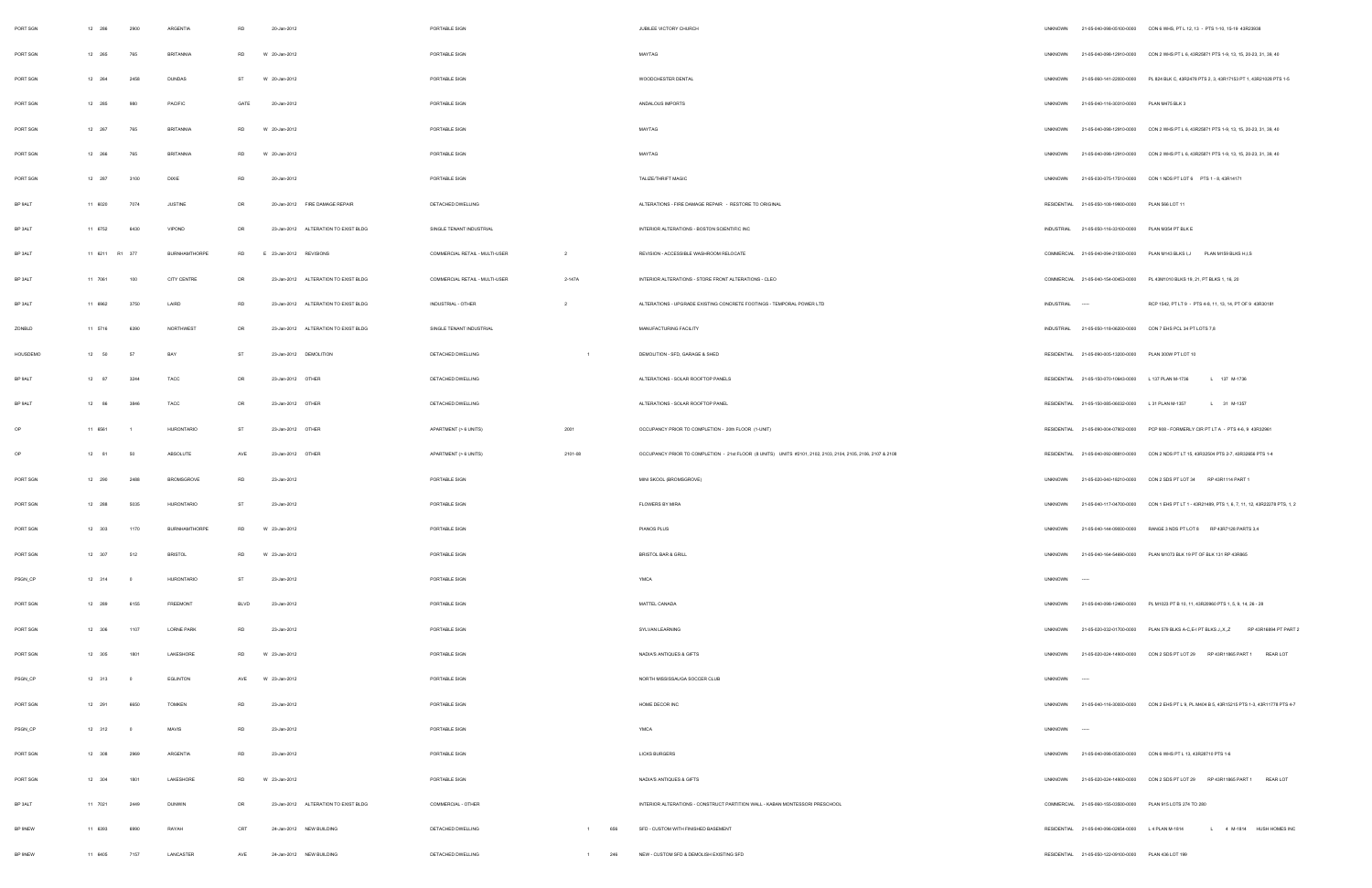| BP 9NEW  | 11 5918        | 6809 | SECOND LINE WEST           |             | 24-Jan-2012 NEW BUILDING               | DETACHED DWELLING              | 357            | SFD - CUSTOM                                                                                   |                    | RESIDENTIAL 21-05-040-096-12184-0000 L 12 PLAN M-1843   | L 12 M-1843 HUSH HOMES ING                                                                      |
|----------|----------------|------|----------------------------|-------------|----------------------------------------|--------------------------------|----------------|------------------------------------------------------------------------------------------------|--------------------|---------------------------------------------------------|-------------------------------------------------------------------------------------------------|
| BP 9ALT  | 11 6878        | 3546 | <b>BURNINGELM</b>          | CRES        | 24-Jan-2012 ALTERATION TO EXIST BLDG   | DETACHED DWELLING              |                | INTERIOR ALTERATIONS - REMOVE CEILING JOISTS TO CREATE CATHEDRAL CEILING WITHIN EXISTING ROOF. |                    | RESIDENTIAL 21-05-040-089-05000-0000 PLAN 785 LOT 94    |                                                                                                 |
| BP 3NEW  | 10 3102        | 225  | <b>EXPORT</b>              | <b>BLVD</b> | 24-Jan-2012 ALTERATION TO EXIST BLDG   | SINGLE TENANT INDUSTRIAL       |                | ALTS - COVERED LOADING AREA & (2) O.H. DOORS                                                   |                    | INDUSTRIAL 21-05-040-117-24294-0000 PLAN M957 BLK 40    |                                                                                                 |
| BP 3ALT  | 10 2905 HEA 12 |      | FALCONER                   | DR          | 24-Jan-2012 REVISIONS                  | INDUSTRIAL - OTHER             | 12             | REVISION TO HVAC DUCT LAYOUT                                                                   | INDUSTRIAL         | $\sim$                                                  | PEEL CONDO PLAN 287                                                                             |
| BP 3ALT  | 11 5143 R1     | 72   | <b>JOYMAR</b>              | DR          | 24-Jan-2012 OTHER                      | SCHOOL - SECONDARY             | SCIENCE-RM     | FIRE ONLY - STREETSVILLE SECONDARY SCHOOL.                                                     | <b>PUBLIC</b>      |                                                         | 21-05-130-008-24400-0000 CON 5 WHS PT LT 4, PL 916 BLK B                                        |
| PORT SGN | 12 310         | 6970 | LISGAR                     | DR          | 24-Jan-2012                            | PORTABLE SIGN                  |                | LISGAR WOOD MEDICAL CENTRE                                                                     | <b>UNKNOWN</b>     | 21-05-150-082-62100-0000 PLAN M1105 BLK 150             |                                                                                                 |
| PORT SGN | 12 309         | 4900 | <b>TOMKEN</b>              | <b>RD</b>   | 24-Jan-2012                            | PORTABLE SIGN                  |                | NORTH STAR MONTESSORI                                                                          | <b>UNKNOWN</b>     |                                                         | 21-05-040-093-12700-0000 CON 2 NDS PT LT 9, 43R15782 PT 1                                       |
| PORT SGN | 12 321         | 7330 | GOREWAY                    | DR          | 24-Jan-2012                            | PORTABLE SIGN                  |                | HEAR NOW HEARING CENTRE INC.                                                                   | <b>UNKNOWN</b>     |                                                         | 21-05-050-107-18210-0000 CON 7 EHS PT LOT 12 RP 43R13640 PART 2                                 |
| PORT SGN | 12 311         | 6677 | MEADOWVALE TOWN CENTRE CIR |             | 24-Jan-2012                            | PORTABLE SIGN                  |                | SOFTRON TAX                                                                                    | <b>UNKNOWN</b>     |                                                         | 21-05-040-098-56920-0000 PL M182 LT 4, PT LT 1, 43R6079 PTS 1-6, 43R6209 PTS 1-9                |
| BP 9ALT  | 11 5720        | 1647 | CORAM                      | CRES        | 24-Jan-2012 ADDITION AND ALTER         | DETACHED DWELLING              | 32             | ADDITION/ALTERATION - COVERED PORCH, GARAGE-DETACH & SUNROOM                                   |                    | RESIDENTIAL 21-05-070-054-03000-0000 PLAN 664 PT LOT 21 |                                                                                                 |
| BP 9NEW  | 11 6018        | 2570 | <b>ROBINSON</b>            | <b>ST</b>   | 25-Jan-2012 NEW BUILDING               | DETACHED DWELLING              | 374<br>$1 -$   | SFD - CUSTOM                                                                                   | <b>RESIDENTIAL</b> | $\sim$                                                  | PL TOR-7, PT LTS 3, 4, RANGE 2 SDS - PTS 1, 2 43R33547                                          |
| BP 3ALT  | 11 5628 R1     | 100  | CITY CENTRE                | DR          | 25-Jan-2012 REVISIONS                  | COMMERCIAL RETAIL - MULTI-USER | 2-425A         | REVISION - ROOFTOP UNIT RE-INFORCEMENT                                                         |                    |                                                         | COMMERCIAL 21-05-040-154-00453-0000 PL 43M1010 BLKS 19, 21, PT BLKS 1, 16, 20                   |
| BP 3ALT  | 11 6945        | 2200 | <b>EGLINTON</b>            | AVE         | W 25-Jan-2012 ALTERATION TO EXIST BLDG | PUBLIC - OTHER                 | G1-WING, 2-FLR | INTERIOR ALTERATIONS - CENTRAL REGISTRATION/SECURITY - CREDIT VALLEY HOSPITAL                  | <b>PUBLIC</b>      |                                                         | 21-05-040-155-01600-0000 CON 2 NDS PT LTS 14,15 PL 1003, 43R10237 PTS 1,3                       |
| BP 3ALT  | 11 7064        | 6725 | <b>AIRPORT</b>             | <b>RD</b>   | 25-Jan-2012 ALTERATION TO EXIST BLDG   | COMMERCIAL OFFICE - MULTI-USER | 300, 302       | INTERIOR ALTERATIONS - SPEC SUITE                                                              |                    |                                                         | COMMERCIAL 21-05-050-118-05710-0000 CON 7 EHS PT LOT 9 RP 43R13201 PARTS 1-8                    |
| ZONBLD   | 11 6910        | 1855 | <b>DUNDAS</b>              | <b>ST</b>   | E 25-Jan-2012 ALTERATION TO EXIST BLDG | MULTI-TENANT INDUSTRIAL        | 8              | RETAIL STORE                                                                                   |                    |                                                         | INDUSTRIAL 21-05-030-068-15500-0000 CON 1 NDS PT LT 2, PL 680 BLK B, 43R1008 PTS 1, 2, 4        |
| BP 3ALT  | 11 6986        | 110  | MATHESON                   | <b>BLVD</b> | W 25-Jan-2012 ALTERATION TO EXIST BLDG | COMMERCIAL OFFICE - MULTI-USER | 160 & 4TH FLR  | INTERIOR ALTERATIONS & DEMISING WALL - NATIONAL BANK                                           |                    |                                                         | COMMERCIAL 21-05-040-115-00950-0000 PLAN M832 PT BLK 2 RP 43R17361 PARTS 1-3                    |
| ZONBLD   | 11 7041        | 3180 | LAIRD                      | <b>RD</b>   | 25-Jan-2012 ALTERATION TO EXIST BLDG   | COMMERCIAL RETAIL-SINGLE USER  |                | MEDICAL OFFICE                                                                                 |                    | COMMERCIAL 21-05-150-084-01200-0000 PLAN M674 BLK 23    |                                                                                                 |
| BP 9ALT  | 11 6053        | 1406 | LOCHLIN                    | <b>TR</b>   | 25-Jan-2012 ADDITION AND ALTER         | DETACHED DWELLING              | 10             | ADDITION - 2ND STOREY REAR ADDITION & INTERIOR ALTERATIONS                                     |                    | RESIDENTIAL 21-05-010-012-06200-0000 PLAN 485 LOT 10    |                                                                                                 |
| BP 9DEMO | 11 7010        | 5725 | AIRPORT                    | <b>RD</b>   | 25-Jan-2012 DEMOLITION                 | SINGLE TENANT INDUSTRIAL       |                | DEMOLITION - GAS STATION, CANOPY & STORAGE SHED                                                |                    |                                                         | INDUSTRIAL 21-05-050-113-00199-0000 CON 7 EHS PT LOT 4 PT LOT 5                                 |
| OP       | 11 5993        | 208  | <b>ENFIELD</b>             | PL          | 25-Jan-2012 OTHER                      | APARTMENT (> 6 UNITS)          | 3806, 38-FLR   | OCCUPANCY PRIOR TO COMPLETION - 38th FLOOR (1-UNIT)                                            |                    |                                                         | RESIDENTIAL 21-05-040-154-06700-0000 PSCP 913 - FORMERLY PL 43M492 PT BLK 21, 43R12738 PTS 3, 4 |
|          | 11 7072        | 7080 | PACIFIC                    | CIR         | 25-Jan-2012 OTHER                      | MULTI-TENANT INDUSTRIAL        | $-1$           | WHOLESALING - MOTOR VEHICLE SALES, LEASING AND/OR RENTAL - COMMERCIAL MOTOR VEHICLES           |                    | INDUSTRIAL 21-05-040-116-31230-0000 PLAN M475 BLK 19    |                                                                                                 |
| PORT SGN | 12 329         | 720  | <b>BRISTOL</b>             |             | RD W 25-Jan-2012                       | PORTABLE SIGN                  |                | PUBLIC MOBILE                                                                                  |                    | UNKNOWN 21-05-040-164-53600-0000 B 30 PLAN M-1370       | B 30 M-1370                                                                                     |
| PORT SGN | 12 328         | 2979 | <b>UNITY</b>               | GATE        | 25-Jan-2012                            | PORTABLE SIGN                  |                | PREMIER CLEANERS                                                                               | <b>UNKNOWN</b>     | 21-05-040-145-01000-0000 PLAN M118 BLK B                |                                                                                                 |
| PORT SGN | 12 324         | 3415 | DIXIE                      | <b>RD</b>   | 25-Jan-2012                            | PORTABLE SIGN                  |                | TAXWIDE                                                                                        | <b>UNKNOWN</b>     |                                                         | 21-05-030-072-01200-0000 PLAN 729 BLK A PLAN 733 BLK H                                          |
| PORT SGN | 12 319         | 6040 | <b>GLEN ERIN</b>           | <b>DR</b>   | 25-Jan-2012                            | PORTABLE SIGN                  |                | TAXWIDE                                                                                        | <b>UNKNOWN</b>     | 21-05-040-100-50100-0000 PLAN M43 BLK N                 |                                                                                                 |
| PORT SGN | 12 332         | 950  | SOUTHDOWN                  | <b>RD</b>   | 25-Jan-2012                            | PORTABLE SIGN                  |                | <b>HERBAL MAGIC</b>                                                                            | <b>UNKNOWN</b>     |                                                         | 21-05-020-025-11650-0000 CON 3 SDS, PT LT 31 - PT 1 43R25635                                    |
| PORT SGN | 12 326         | 1375 | SOUTHDOWN                  | <b>RD</b>   | 25-Jan-2012                            | PORTABLE SIGN                  |                | SOUTHDOWN DENTAL                                                                               | <b>UNKNOWN</b>     | 21-05-020-040-12600-0000 PLAN 681 BLK F                 |                                                                                                 |
| PORT SGN | 12 322         | 3415 | DIXIE                      | <b>RD</b>   | 25-Jan-2012                            | PORTABLE SIGN                  |                | TAXWIDE                                                                                        | <b>UNKNOWN</b>     |                                                         | 21-05-030-072-01200-0000 PLAN 729 BLK A PLAN 733 BLK H                                          |
| PORT SGN | 12 320         | 6040 | <b>GLEN ERIN</b>           | DR          | 25-Jan-2012                            | PORTABLE SIGN                  |                | TAXWIDE                                                                                        | <b>UNKNOWN</b>     | 21-05-040-100-50100-0000 PLAN M43 BLK N                 |                                                                                                 |
| PORT SGN | 12 316         | 6040 | <b>GLEN ERIN</b>           | DR          | 25-Jan-2012                            | PORTABLE SIGN                  |                | TAXWIDE                                                                                        | <b>UNKNOWN</b>     | 21-05-040-100-50100-0000 PLAN M43 BLK N                 |                                                                                                 |
| PORT SGN | 12 330         | 3663 | MAVIS                      | <b>RD</b>   | 25-Jan-2012                            | PORTABLE SIGN                  |                | ON A BUN                                                                                       | <b>UNKNOWN</b>     | 21-05-040-143-19800-0000 CON 1 NDS PT LOT 20            |                                                                                                 |
| PORT SGN | 12 331         | 6991 | MILLCREEK                  | <b>DR</b>   | 25-Jan-2012                            | PORTABLE SIGN                  |                | UNIVERSAL FLOORING                                                                             | <b>UNKNOWN</b>     | 21-05-040-098-22301-0000 PLAN M802 BLK 1                |                                                                                                 |
| PORT SGN | 12 340         | 1865 | LAKESHORE                  | <b>RD</b>   | W 25-Jan-2012                          | PORTABLE SIGN                  |                | LAKESHORE DENTAL                                                                               | <b>UNKNOWN</b>     |                                                         | 21-05-020-024-15300-0000 CON 2 SDS PT L 29, 43R4543 PT 3, 43R12090 PTS 1, 2, 7-11, 22           |
| PORT SGN | 12 334         | 950  | SOUTHDOWN                  | <b>RD</b>   | 25-Jan-2012                            | PORTABLE SIGN                  |                | FIRST CHOICE HAIRCUTTERS                                                                       | <b>UNKNOWN</b>     |                                                         | 21-05-020-025-11650-0000 CON 3 SDS, PT LT 31 - PT 1 43R25635                                    |

| M                                                                                   | <b>KESILJEN I IAL</b> | 21-00-040-090-12104-0000             | LIZ PLAN M-1043<br><b>L</b><br>12 M-1043<br>HUSH HUMES INC   |
|-------------------------------------------------------------------------------------|-----------------------|--------------------------------------|--------------------------------------------------------------|
| TERATIONS - REMOVE CEILING JOISTS TO CREATE CATHEDRAL CEILING WITHIN EXISTING ROOF. |                       | RESIDENTIAL 21-05-040-089-05000-0000 | PLAN 785 LOT 94                                              |
| RED LOADING AREA & (2) O.H. DOORS                                                   |                       | INDUSTRIAL 21-05-040-117-24294-0000  | PLAN M957 BLK 40                                             |
| HVAC DUCT LAYOUT                                                                    | <b>INDUSTRIAL</b>     | $\sim$                               | PEEL CONDO PLAN 287                                          |
| STREETSVILLE SECONDARY SCHOOL.                                                      | PUBLIC                | 21-05-130-008-24400-0000             | CON 5 WHS PT LT 4, PL 916 BLK B                              |
| <b>D MEDICAL CENTRE</b>                                                             | <b>UNKNOWN</b>        | 21-05-150-082-62100-0000             | PLAN M1105 BLK 150                                           |
| MONTESSORI                                                                          | <b>UNKNOWN</b>        | 21-05-040-093-12700-0000             | CON 2 NDS PT LT 9, 43R15782 PT 1                             |
| EARING CENTRE INC.                                                                  | <b>UNKNOWN</b>        | 21-05-050-107-18210-0000             | CON 7 EHS PT LOT 12 RP 43R13640 PART 2                       |
| X                                                                                   | <b>UNKNOWN</b>        | 21-05-040-098-56920-0000             | PL M182 LT 4, PT LT 1, 43R6079 PTS 1-6, 43R6209 PTS 1-9      |
| TERATION - COVERED PORCH, GARAGE-DETACH & SUNROOM                                   |                       | RESIDENTIAL 21-05-070-054-03000-0000 | PLAN 664 PT LOT 21                                           |
| М                                                                                   | RESIDENTIAL -----     |                                      | PL TOR-7, PT LTS 3, 4, RANGE 2 SDS - PTS 1, 2 43R33547       |
| ROOFTOP UNIT RE-INFORCEMENT                                                         |                       | COMMERCIAL 21-05-040-154-00453-0000  | PL 43M1010 BLKS 19, 21, PT BLKS 1, 16, 20                    |
| TERATIONS - CENTRAL REGISTRATION/SECURITY - CREDIT VALLEY HOSPITAL                  | PUBLIC                | 21-05-040-155-01600-0000             | CON 2 NDS PT LTS 14,15 PL 1003, 43R10237 PTS 1,3             |
| TERATIONS - SPEC SUITE                                                              |                       | COMMERCIAL 21-05-050-118-05710-0000  | CON 7 EHS PT LOT 9<br>RP 43R13201 PARTS 1-8                  |
| :E                                                                                  | INDUSTRIAL            | 21-05-030-068-15500-0000             | CON 1 NDS PT LT 2, PL 680 BLK B, 43R1008 PTS 1, 2, 4         |
| TERATIONS & DEMISING WALL - NATIONAL BANK                                           |                       | COMMERCIAL 21-05-040-115-00950-0000  | PLAN M832 PT BLK 2<br>RP 43R17361 PARTS 1-3                  |
| FICE                                                                                |                       | COMMERCIAL 21-05-150-084-01200-0000  | PLAN M674 BLK 23                                             |
| ND STOREY REAR ADDITION & INTERIOR ALTERATIONS                                      |                       | RESIDENTIAL 21-05-010-012-06200-0000 | PLAN 485 LOT 10                                              |
| - GAS STATION, CANOPY & STORAGE SHED                                                |                       | INDUSTRIAL 21-05-050-113-00199-0000  | CON 7 EHS PT LOT 4 PT LOT 5                                  |
| PRIOR TO COMPLETION - 38th FLOOR (1-UNIT)                                           |                       | RESIDENTIAL 21-05-040-154-06700-0000 | PSCP 913 - FORMERLY PL 43M492 PT BLK 21, 43R12738 PTS 3, 4   |
| IG - MOTOR VEHICLE SALES, LEASING AND/OR RENTAL - COMMERCIAL MOTOR VEHICLES         |                       | INDUSTRIAL 21-05-040-116-31230-0000  | PLAN M475 BLK 19                                             |
| LE                                                                                  | <b>UNKNOWN</b>        | 21-05-040-164-53600-0000             | B 30 PLAN M-1370<br>B.<br>30 M-1370                          |
| EANERS                                                                              | <b>UNKNOWN</b>        | 21-05-040-145-01000-0000             | PLAN M118 BLK B                                              |
|                                                                                     | <b>UNKNOWN</b>        | 21-05-030-072-01200-0000             | PLAN 729 BLK A PLAN 733 BLK H                                |
|                                                                                     | <b>UNKNOWN</b>        | 21-05-040-100-50100-0000             | PLAN M43 BLK N                                               |
| ilC                                                                                 | <b>UNKNOWN</b>        | 21-05-020-025-11650-0000             | CON 3 SDS, PT LT 31 - PT 1 43R25635                          |
| <b>DENTAL</b>                                                                       | <b>UNKNOWN</b>        | 21-05-020-040-12600-0000             | PLAN 681 BLK F                                               |
|                                                                                     | <b>UNKNOWN</b>        | 21-05-030-072-01200-0000             | PLAN 729 BLK A PLAN 733 BLK H                                |
|                                                                                     | <b>UNKNOWN</b>        | 21-05-040-100-50100-0000             | PLAN M43 BLK N                                               |
|                                                                                     | <b>UNKNOWN</b>        | 21-05-040-100-50100-0000             | PLAN M43 BLK N                                               |
|                                                                                     | <b>UNKNOWN</b>        | 21-05-040-143-19800-0000             | CON 1 NDS PT LOT 20                                          |
| LOORING                                                                             | <b>UNKNOWN</b>        | 21-05-040-098-22301-0000             | PLAN M802 BLK 1                                              |
| DENTAL                                                                              | <b>UNKNOWN</b>        | 21-05-020-024-15300-0000             | CON 2 SDS PT L 29, 43R4543 PT 3, 43R12090 PTS 1, 2, 7-11, 22 |
| E HAIRCUTTERS                                                                       | <b>UNKNOWN</b>        | 21-05-020-025-11650-0000             | CON 3 SDS, PT LT 31 - PT 1 43R25635                          |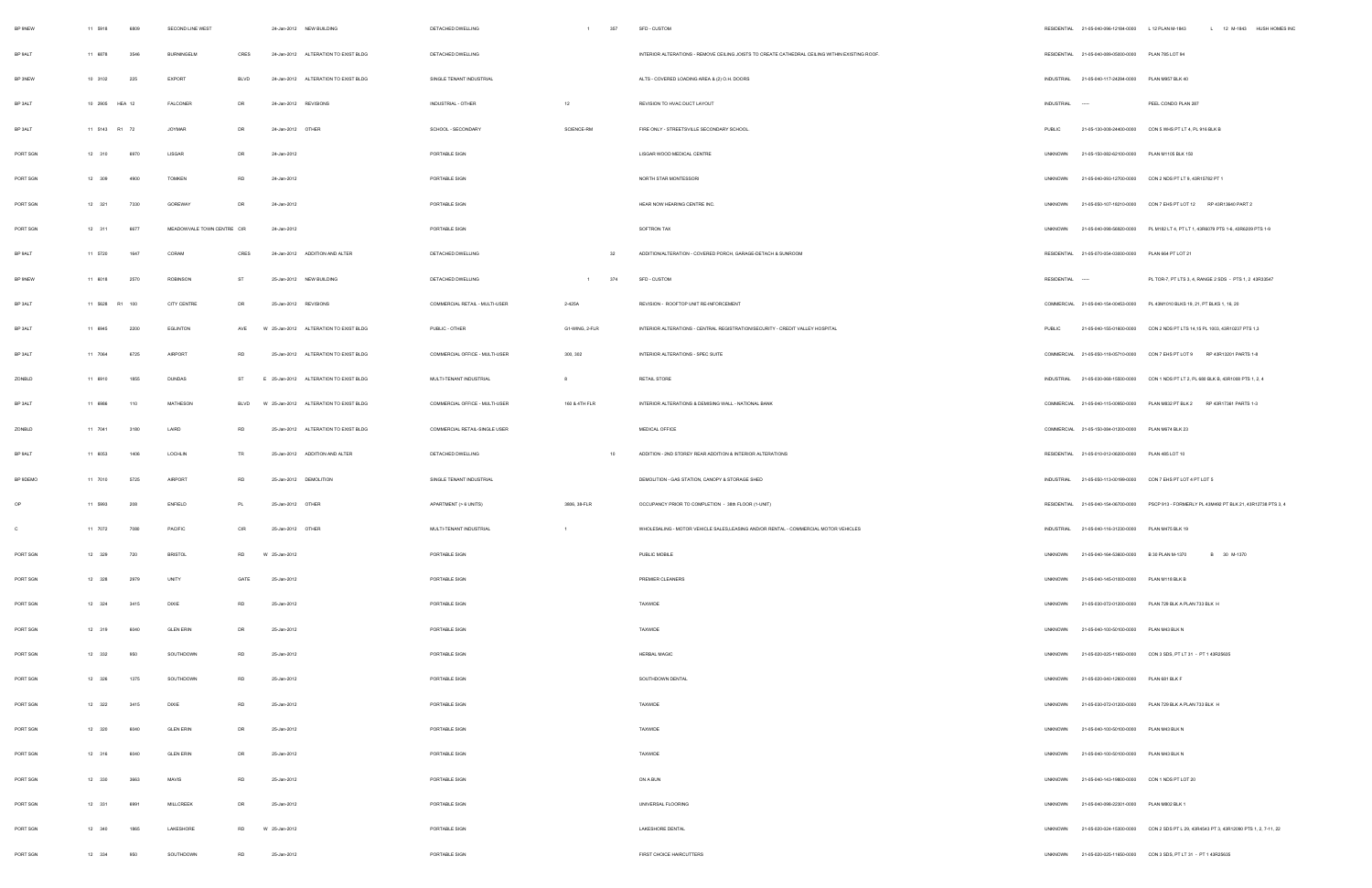| PORT SGN                         | 12 325           | 3415                     | DIXIE                   | <b>RD</b> | 25-Jan-2012                           | PORTABLE SIGN                          | TAXWIDE                                                                               |                  |                                                  | UNKNOWN 21-05-030-072-01200-0000 PLAN 729 BLK A PLAN 733 BLK H                                              |
|----------------------------------|------------------|--------------------------|-------------------------|-----------|---------------------------------------|----------------------------------------|---------------------------------------------------------------------------------------|------------------|--------------------------------------------------|-------------------------------------------------------------------------------------------------------------|
| PORT SGN                         | 12 323           | 3415                     | <b>DIXIE</b>            | <b>RD</b> | 25-Jan-2012                           | PORTABLE SIGN                          | TAXWIDE                                                                               | <b>UNKNOWN</b>   |                                                  | 21-05-030-072-01200-0000 PLAN 729 BLK A PLAN 733 BLK H                                                      |
| PORT SGN                         | 12 318           | 3200                     | <b>ERIN MILLS</b>       | PKY       | 25-Jan-2012                           | PORTABLE SIGN                          | BENBROS CLEANERS                                                                      | <b>UNKNOWN</b>   |                                                  | 21-05-060-155-51701-0000 PLAN 915 PT BLKS N, G, X RP 43R4553 PARTS 1,3,5                                    |
| PORT SGN                         | 12 317           | 6040                     | <b>GLEN ERIN</b>        | DR        | 25-Jan-2012                           | PORTABLE SIGN                          | TAXWIDE                                                                               | <b>UNKNOWN</b>   | 21-05-040-100-50100-0000 PLAN M43 BLK N          |                                                                                                             |
| PORT SGN                         | 12 315           | 5425                     | CREDITVIEW              | <b>RD</b> | 25-Jan-2012                           | PORTABLE SIGN                          | EXOTIC FLORAL DESIGN INC                                                              | <b>UNKNOWN</b>   | 21-05-040-097-00830-0000 CON 3 WHS PT LOT 3      |                                                                                                             |
| BP 3NEW                          | 11 6914          | 1530                     | <b>DUNDAS</b>           | <b>ST</b> | E 25-Jan-2012 NEW BUILDING            | COMMERCIAL OFFICE- SINGLE USER<br>439  | NEW - BANK FINANCIAL INSTITUTION WITH DRIVE-THRU, RBC ROYAL BANK                      | COMMERCIAL ----- |                                                  | CON 1 SDS, PT LTS 4, 5 - PTS 1, 3-9, 14, 16 43R33993                                                        |
| BP 3NEW                          | 10 2269 FDN 3985 |                          | <b>GRAND PARK</b>       | <b>DR</b> | 26-Jan-2012 NEW BUILDING              | APARTMENT (> 6 UNITS)<br>321<br>###### | NEW - 30 STOREY CONDO / 6-LEVEL U/G PARKING, GRAND PARK CONDOMINIUM - FOUNDATION ONLY |                  |                                                  | RESIDENTIAL 21-05-040-143-25950-0000 CON 1 NDS, PT LOT 20 - PTS 1-8 43R24764 PINNACLE INTERNATIONAL         |
| BP 3ALT                          | 11 6229 R1 6941  |                          | <b>KENNEDY</b>          | <b>RD</b> | 26-Jan-2012 REVISIONS                 | COMMERCIAL - OTHER                     | REVISIONS - REMOVE VAULT FOUNDATION                                                   |                  |                                                  | COMMERCIAL 21-05-040-117-24901-0000 CON 2 EHS PT LT 10 - 43R30566 PTS 1, 2                                  |
| BP 9ALT                          | 11 7011          | 3306                     | WEATHERFORD             | <b>RD</b> | 26-Jan-2012 OTHER                     | DETACHED DWELLING                      | ALTERATIONS - MOTOR VEHICLE IMPACT REPAIR                                             |                  | RESIDENTIAL 21-05-150-070-18872-0000             | L 37 PLAN M-1636<br>L 37 M-1636                                                                             |
| SGNBLD                           | 11 6889          | 6055                     | MAVIS                   | <b>RD</b> | 26-Jan-2012 FASCIA SIGN               | COMMERCIAL RETAIL - MULTI-USER         | (2) FASCIA SIGNS - SKETCHERS FACTORY OUTLET                                           |                  |                                                  | COMMERCIAL 21-05-040-175-73400-0000 PL 43M1363 BLK 10 PT BLK 5 B 5 M-1363                                   |
| PORT SGN                         | 12 346           | 3045                     | MAVIS                   | <b>RD</b> | 26-Jan-2012                           | PORTABLE SIGN                          | LOBLAWS                                                                               | <b>UNKNOWN</b>   |                                                  | 21-05-040-142-32000-0000 PL 43M-1332, PT B 3 LESS 43 B 3 M-1332                                             |
| PORT SGN                         | 12 361           | 5985                     | RODEO                   | DR        | 26-Jan-2012                           | PORTABLE SIGN                          | JUST WHITE SHIRTS                                                                     | <b>UNKNOWN</b>   |                                                  | 21-05-040-098-17881-0000 PL 43M-967, PT BL 4, 43R21789, PTS 1-3, 5-7, 17-22, 25-33, PART PTS 4, 23          |
| $\ensuremath{\mathsf{PSGN\_CP}}$ | 12 352           |                          | <b>MAVIS</b>            | <b>RD</b> | 26-Jan-2012                           | PORTABLE SIGN                          | CITY CENTRE BAPTIST CHURCH                                                            | <b>UNKNOWN</b>   | 1.12222                                          |                                                                                                             |
| PORT SGN                         | 12 344           | 158                      | LAKESHORE               | <b>RD</b> | E 26-Jan-2012                         | PORTABLE SIGN                          | <b>SCOTIA BANK INC</b>                                                                | <b>UNKNOWN</b>   |                                                  | 21-05-090-003-03500-0000 PLAN B10 LOTS 2,3 E 1/2 PT LOT 1                                                   |
| PORT SGN                         | 12 347           | 4025                     | <b>BRANDON GATE</b>     | <b>DR</b> | 26-Jan-2012                           | PORTABLE SIGN                          | MALTON FLORIST                                                                        | <b>UNKNOWN</b>   | 21-05-050-107-23265-0000 PLAN 946 BLKS E,F       |                                                                                                             |
| PORT SGN                         | 12 339           | 377                      | <b>BURNHAMTHORPE</b>    | <b>RD</b> | E 26-Jan-2012                         | PORTABLE SIGN                          | TAXWIDE INC                                                                           | <b>UNKNOWN</b>   |                                                  | 21-05-040-094-21500-0000 PLAN M143 BLKS I,J PLAN M159 BLKS H,I,S                                            |
| PORT SGN                         | 12 350           | 4060                     | RIDGEWAY                | DR        | 26-Jan-2012                           | PORTABLE SIGN                          | CARPE DIEM FITNESS & WELLNESS                                                         | <b>UNKNOWN</b>   |                                                  | 21-05-150-010-00158-0000 PL 43M781 BLKS 12-14, 28-30                                                        |
| PORT SGN                         | 12 337           | 377                      | <b>BURNHAMTHORPE</b>    | <b>RD</b> | E 26-Jan-2012                         | PORTABLE SIGN                          | TAXWIDE INC                                                                           | <b>UNKNOWN</b>   | 21-05-040-094-21500-0000                         | PLAN M143 BLKS I,J PLAN M159 BLKS H,I,S                                                                     |
| PORT SGN                         | 12 342           | 3100                     | DIXIE                   | <b>RD</b> | 26-Jan-2012                           | PORTABLE SIGN                          | PREMIER FITNESS/PHYSIOMED                                                             | <b>UNKNOWN</b>   |                                                  | 21-05-030-075-17510-0000 CON 1 NDS PT LOT 6 PTS 1 - 8, 43R14171                                             |
| PORT SGN                         | 12 353           | 1230                     | <b>EGLINTON</b>         | AVE       | W 26-Jan-2012                         | PORTABLE SIGN                          | FLOWERS UNLIMITED                                                                     |                  |                                                  | UNKNOWN 21-05-040-144-06200-0000 RANGE 5 NDS PT LOT 7 RP 43R16932 PT OF PART 1 RP 43R17654 PARTS 1-4,1      |
| PORT SGN                         |                  |                          | 12 341 600 MATHESON     |           | BLVD W 26-Jan-2012                    | PORTABLE SIGN                          | FITNESS SOURCE                                                                        |                  | UNKNOWN 21-05-040-098-17860-0000 PLAN M967 BLK 3 |                                                                                                             |
| PORT SGN                         | 12 327           | 6980                     | MARITZ                  | <b>DR</b> | 26-Jan-2012                           | PORTABLE SIGN                          | HEAR NOW HEARING HEALTH CENTRE                                                        |                  |                                                  | UNKNOWN 21-05-040-099-50000-0000 PSCP 805 - FORMERLY BLK + B 4 M-1447                                       |
| PORT SGN                         | 12 333           | 3631                     | DIXIE                   | <b>RD</b> | 26-Jan-2012                           | PORTABLE SIGN                          | <b>GALERIA FLOWERS</b>                                                                | <b>UNKNOWN</b>   |                                                  | 21-05-030-075-16300-0000   CON 1 NDS PT LOT 5   RP 43R16505 PARTS 1,2                                       |
| PSGN_CP                          | 12 369           | $^{\circ}$               | <b>EGLINTON</b>         | AVE       | W 26-Jan-2012                         | PORTABLE SIGN                          | FORUM ITALIA DAYCARE NON-PROFIT INC                                                   | <b>UNKNOWN</b>   | $\overline{\phantom{a}}$                         |                                                                                                             |
| PORT SGN                         | 12 360           | 30                       | <b>JOHN</b>             | <b>ST</b> | N 26-Jan-2012                         | PORTABLE SIGN                          | RIVERSIDE PUBLIC SCHOOL                                                               | <b>UNKNOWN</b>   |                                                  | 21-05-090-007-07600-0000 PLAN 300W LOT 1 TO LOT 7 RD ALLCE PT                                               |
| PSGN_CP                          | 12 351           | $\overline{\phantom{0}}$ | CAWTHRA                 | <b>RD</b> | 26-Jan-2012                           | PORTABLE SIGN                          | CITY CENTRE BAPTIST CHURCH                                                            | <b>UNKNOWN</b>   | $\sim$                                           |                                                                                                             |
| PORT SGN                         | 12 365           | 405                      | <b>BRITANNIA</b>        | <b>RD</b> | E 26-Jan-2012                         | PORTABLE SIGN                          | SPORTS THERAPY CLINIC                                                                 | <b>UNKNOWN</b>   |                                                  | 21-05-040-117-13810-0000 PL M425 PT BLKS 11, 12, CON 1 EHS PT LT 5, 43R13889 PTS 2-4                        |
| PORT SGN                         | 12 338           | 377                      | <b>BURNHAMTHORPE</b>    | <b>RD</b> | E 26-Jan-2012                         | PORTABLE SIGN                          | TAXWIDE INC                                                                           | <b>UNKNOWN</b>   | 21-05-040-094-21500-0000                         | PLAN M143 BLKS I,J PLAN M159 BLKS H,I,S                                                                     |
| PORT SGN                         | 12 336           | 377                      | <b>BURNHAMTHORPE</b>    | <b>RD</b> | E 26-Jan-2012                         | PORTABLE SIGN                          | <b>TAXWIDE INC</b>                                                                    | <b>UNKNOWN</b>   |                                                  | 21-05-040-094-21500-0000 PLAN M143 BLKS I,J PLAN M159 BLKS H,I,S                                            |
| PORT SGN                         | 12 335           | 3173                     | <b>ERINDALE STATION</b> | <b>RD</b> | 26-Jan-2012                           | PORTABLE SIGN                          | ULTIMATE DRIVERS                                                                      | <b>UNKNOWN</b>   |                                                  | 21-05-060-144-07100-0000 CON 1 NDS PT LOT 23 RP 43R3048 PART 2                                              |
| PORT SGN                         | 12 345           | 3045                     | <b>MAVIS</b>            | <b>RD</b> | 26-Jan-2012                           | PORTABLE SIGN                          | LOBLAWS                                                                               | <b>UNKNOWN</b>   |                                                  | 21-05-040-142-32000-0000 PL 43M-1332, PT B 3 LESS 43 B 3 M-1332                                             |
| PORT SGN                         | 12 364           | 2050                     | <b>DUNDAS</b>           | <b>ST</b> | E 26-Jan-2012                         | PORTABLE SIGN                          | SPORTS EXPERTS(FITNESS SOURCE)                                                        | <b>UNKNOWN</b>   |                                                  | 21-05-070-068-37600-0000 CON 1 SDS PT LOT 1 RP 43R12583 PARTS 1,2                                           |
| <b>FIRE</b>                      | 11 6228          | 100                      | QUEENSWAY               |           | W 26-Jan-2012 TENTS/AIR SUPPORT STRUC | PUBLIC - OTHER                         | FIRE ONLY - (1) MAGLOCK                                                               | <b>PUBLIC</b>    |                                                  | 21-05-060-127-14000-0000 CON 1 SDS PT LT 16, RANGE 3 CIR PT LT 1, PL E20 PT LTS 6, 7, PL 571 PT BLK A, 43R2 |
| $\mathbf{C}$                     | 11 6823          | 720                      | <b>BRISTOL</b>          |           | RD W 26-Jan-2012 OTHER                | COMMERCIAL RETAIL - MULTI-USER<br>8    | RESTAURANT                                                                            |                  |                                                  | COMMERCIAL 21-05-040-164-53600-0000 B 30 PLAN M-1370 B 30 M-1370                                            |

|                                                                   | <b>DIAINAOAAIA</b> | THE R. LEWIS CO., LANSING CONTRACTOR | <b>I LAIV / 20 DEIVA LEAIV / 00 DEIV 11</b>                                       |
|-------------------------------------------------------------------|--------------------|--------------------------------------|-----------------------------------------------------------------------------------|
|                                                                   | <b>UNKNOWN</b>     | 21-05-030-072-01200-0000             | PLAN 729 BLK A PLAN 733 BLK H                                                     |
|                                                                   | <b>UNKNOWN</b>     | 21-05-060-155-51701-0000             | PLAN 915 PT BLKS N, G, X RP 43R4553 PARTS 1,3,5                                   |
|                                                                   | <b>UNKNOWN</b>     | 21-05-040-100-50100-0000             | PLAN M43 BLK N                                                                    |
| INC                                                               | <b>UNKNOWN</b>     | 21-05-040-097-00830-0000             | CON 3 WHS PT LOT 3                                                                |
| NSTITUTION WITH DRIVE-THRU, RBC ROYAL BANK                        | COMMERCIAL -----   |                                      | CON 1 SDS, PT LTS 4, 5 - PTS 1, 3-9, 14, 16 43R33993                              |
| O / 6-LEVEL U/G PARKING, GRAND PARK CONDOMINIUM - FOUNDATION ONLY |                    | RESIDENTIAL 21-05-040-143-25950-0000 | CON 1 NDS, PT LOT 20 - PTS 1-8 43R24764<br>PINNACLE INTERNATIONAL                 |
| <b>NULT FOUNDATION</b>                                            |                    | COMMERCIAL 21-05-040-117-24901-0000  | CON 2 EHS PT LT 10 - 43R30566 PTS 1, 2                                            |
| VEHICLE IMPACT REPAIR                                             |                    | RESIDENTIAL 21-05-150-070-18872-0000 | L 37 M-1636<br>L 37 PLAN M-1636                                                   |
| CHERS FACTORY OUTLET                                              |                    | COMMERCIAL 21-05-040-175-73400-0000  | PL 43M1363 BLK 10 PT BLK 5 B 5 M-1363                                             |
|                                                                   | <b>UNKNOWN</b>     | 21-05-040-142-32000-0000             | PL 43M-1332, PT B 3 LESS 43 B 3 M-1332                                            |
|                                                                   | <b>UNKNOWN</b>     | 21-05-040-098-17881-0000             | PL 43M-967, PT BL 4, 43R21789, PTS 1-3, 5-7, 17-22, 25-33, PART PTS 4, 23         |
| <b>HURCH</b>                                                      | <b>UNKNOWN</b>     | $\cdots$                             |                                                                                   |
|                                                                   | <b>UNKNOWN</b>     | 21-05-090-003-03500-0000             | PLAN B10 LOTS 2,3 E 1/2 PT LOT 1                                                  |
|                                                                   | <b>UNKNOWN</b>     | 21-05-050-107-23265-0000             | PLAN 946 BLKS E,F                                                                 |
|                                                                   | <b>UNKNOWN</b>     | 21-05-040-094-21500-0000             | PLAN M143 BLKS I, J<br>PLAN M159 BLKS H, I,S                                      |
| WELLNESS                                                          | <b>UNKNOWN</b>     | 21-05-150-010-00158-0000             | PL 43M781 BLKS 12-14, 28-30                                                       |
|                                                                   | <b>UNKNOWN</b>     | 21-05-040-094-21500-0000             | PLAN M143 BLKS I,J<br>PLAN M159 BLKS H,I,S                                        |
| <b>IOMED</b>                                                      | <b>UNKNOWN</b>     | 21-05-030-075-17510-0000             | CON 1 NDS PT LOT 6 PTS 1 - 8, 43R14171                                            |
|                                                                   | <b>UNKNOWN</b>     | 21-05-040-144-06200-0000             | RANGE 5 NDS PT LOT 7 RP 43R16932 PT OF PART 1 RP 43R17654 PARTS 1-4,              |
|                                                                   | <b>UNKNOWN</b>     | 21-05-040-098-17860-0000             | PLAN M967 BLK 3                                                                   |
| ALTH CENTRE                                                       | <b>UNKNOWN</b>     | 21-05-040-099-50000-0000             | PSCP 805 - FORMERLY BLK + B 4 M-1447                                              |
|                                                                   | <b>UNKNOWN</b>     | 21-05-030-075-16300-0000             | CON 1 NDS PT LOT 5<br>RP 43R16505 PARTS 1,2                                       |
| NON-PROFIT INC                                                    | <b>UNKNOWN</b>     | $\cdots$                             |                                                                                   |
| OC                                                                | <b>UNKNOWN</b>     | 21-05-090-007-07600-0000             | PLAN 300W LOT 1 TO LOT 7 RD ALLCE PT                                              |
| <b>HURCH</b>                                                      | <b>UNKNOWN</b>     | ----                                 |                                                                                   |
| C                                                                 | <b>UNKNOWN</b>     | 21-05-040-117-13810-0000             | PL M425 PT BLKS 11, 12, CON 1 EHS PT LT 5, 43R13889 PTS 2-4                       |
|                                                                   | <b>UNKNOWN</b>     | 21-05-040-094-21500-0000             | PLAN M159 BLKS H,I,S<br>PLAN M143 BLKS I,J                                        |
|                                                                   | <b>UNKNOWN</b>     | 21-05-040-094-21500-0000             | PLAN M143 BLKS I,J<br>PLAN M159 BLKS H, I,S                                       |
|                                                                   | <b>UNKNOWN</b>     | 21-05-060-144-07100-0000             | CON 1 NDS PT LOT 23<br>RP 43R3048 PART 2                                          |
|                                                                   | <b>UNKNOWN</b>     | 21-05-040-142-32000-0000             | PL 43M-1332, PT B 3 LESS 43 B 3 M-1332                                            |
| <b>ESS SOURCE)</b>                                                | <b>UNKNOWN</b>     | 21-05-070-068-37600-0000             | CON 1 SDS PT LOT 1<br>RP 43R12583 PARTS 1,2                                       |
| κ                                                                 | PUBLIC             | 21-05-060-127-14000-0000             | CON 1 SDS PT LT 16, RANGE 3 CIR PT LT 1, PL E20 PT LTS 6, 7, PL 571 PT BLK A, 43R |
|                                                                   |                    | COMMERCIAL 21-05-040-164-53600-0000  | <b>B 30 PLAN M-1370</b><br>B 30 M-1370                                            |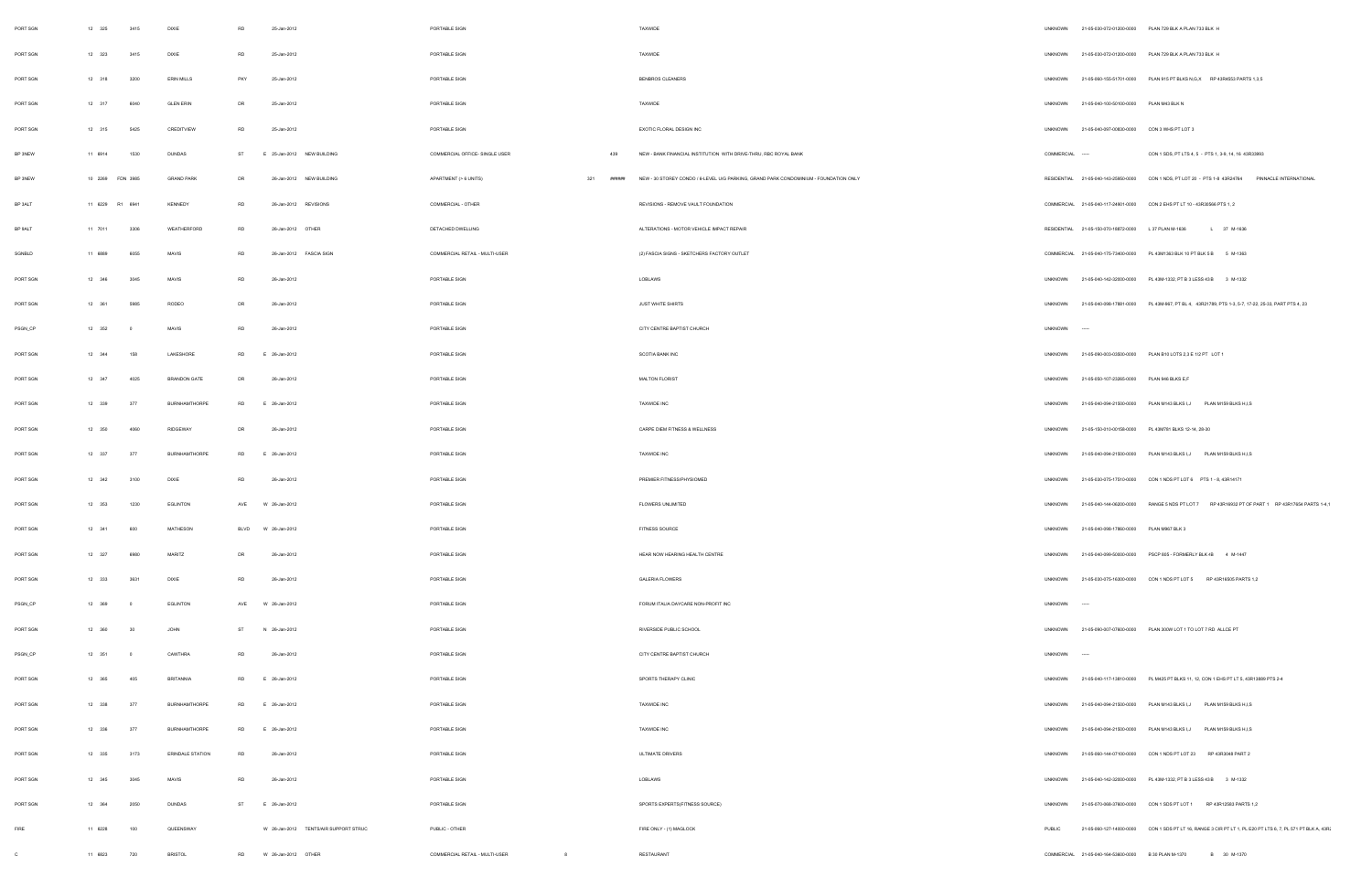| 2 RETAIL - FOUNDATION TO ROOF, PARKSIDE VILLAGE |                   | RESIDENTIAL 21-05-040-154-01260-0000 | <b>B 4 PLAN M-1808</b><br>в<br>4 M-1808<br>AMACON DEVELOPMENT (C     |
|-------------------------------------------------|-------------------|--------------------------------------|----------------------------------------------------------------------|
|                                                 | <b>UNKNOWN</b>    | 21-05-060-125-08700-0000             | CON 1 SDS, PT LT 16, PL C-24, PT LTS 1, 2, 21 - PTS 2, 3, 4 43R23843 |
|                                                 |                   | RESIDENTIAL 21-05-150-080-77520-0000 | L 137 PLAN M-1214<br>L 137 M-1214                                    |
|                                                 |                   | COMMERCIAL 21-05-040-164-53600-0000  | B 30 PLAN M-1370<br>B 30 M-1370                                      |
| W                                               |                   | RESIDENTIAL 21-05-040-175-23134-0000 | LOT 48 PLAN M-1195<br>L 48 M-1195                                    |
| CRONE GEOPHYSICS & EXPLORATION LTD              | <b>INDUSTRIAL</b> | 21-05-040-098-01955-0000             | PLAN M886 BLK 12                                                     |
|                                                 |                   | COMMERCIAL 21-05-050-113-06532-0000  | PSCP 884 - FORMERLY 43M1593 PT BLK 2 - PT 1 43R29338                 |
|                                                 |                   | COMMERCIAL 21-05-040-098-56920-0000  | PL M182 LT 4, PT LT 1, 43R6079 PTS 1-6, 43R6209 PTS 1-9              |
|                                                 |                   | COMMERCIAL 21-05-060-154-11800-0000  | CON 1 NDS PT LT 35, 43R15105 PTS 1-3                                 |
|                                                 |                   | COMMERCIAL 21-05-050-115-63000-0000  | PT BLK 5 PLAN M-793 - PTS 1-5, 8-15 43R23735                         |
|                                                 |                   | COMMERCIAL 21-05-090-003-03802-0000  | PLAN B10 PT BLK A                                                    |
|                                                 | <b>UNKNOWN</b>    | 21-05-020-025-11650-0000             | CON 3 SDS, PT LT 31 - PT 1 43R25635                                  |
|                                                 | <b>UNKNOWN</b>    | 21-05-040-143-31500-0000             | CON 1 NDS LOT 20 PL M1393 BLKS 1, 2 PT BLK 4 43R24554 PTS 1, 2       |
|                                                 | <b>UNKNOWN</b>    | 21-05-060-155-52500-0000             | PL M160 LOT C, 43R7880 PTS 1-3, 5-11                                 |
|                                                 | <b>UNKNOWN</b>    | 21-05-150-085-10100-0000             | <b>B 1 PLAN M-1493</b><br>B 1 M-1493                                 |
|                                                 | <b>UNKNOWN</b>    | 21-05-070-068-37500-0000             | PT LT 1 CON 1 SDS - PT 2 43R12339                                    |
|                                                 | <b>UNKNOWN</b>    | $\cdots$                             |                                                                      |
|                                                 | <b>UNKNOWN</b>    | $\overline{\phantom{a}}$             |                                                                      |
|                                                 | <b>UNKNOWN</b>    | $\cdots$                             |                                                                      |
|                                                 | <b>UNKNOWN</b>    | $\cdots$                             |                                                                      |
|                                                 | <b>UNKNOWN</b>    | 21-05-090-006-14100-0000             | RANGE 1 CIR PT LOT 12 RP RE412081 PARTS 8,9                          |
|                                                 | <b>UNKNOWN</b>    | $\cdots$                             |                                                                      |
|                                                 | <b>UNKNOWN</b>    | 21-05-060-141-17100-0000             | PLAN 745 BLK G                                                       |
|                                                 | <b>UNKNOWN</b>    | 21-05-110-002-06000-0000             | PLAN 548 PT BLK C                                                    |
|                                                 | <b>UNKNOWN</b>    | 21-05-060-141-17100-0000             | PLAN 745 BLK G                                                       |
|                                                 | <b>UNKNOWN</b>    | 21-05-060-141-17100-0000             | PLAN 745 BLK G                                                       |
|                                                 | <b>UNKNOWN</b>    | 21-05-060-141-17100-0000             | PLAN 745 BLK G                                                       |
|                                                 | <b>UNKNOWN</b>    | 21-05-060-155-52500-0000             | PL M160 LOT C, 43R7880 PTS 1-3, 5-11                                 |
|                                                 | <b>UNKNOWN</b>    | 21-05-040-141-14400-0000             | RANGE 1 NDS PT LOT 11                                                |
|                                                 | <b>UNKNOWN</b>    | $\cdots$                             |                                                                      |
|                                                 | <b>UNKNOWN</b>    | 21-05-050-116-08200-0000             | PL M339 PT BLK 3, 43R12539 PTS 5, 7, 8, 43R27196 PT 1                |
|                                                 | <b>UNKNOWN</b>    | 21-05-040-095-88810-0000             | CON I NDS PT LT 15, PL M272 PT BLK A, 43R9523 PT 1                   |
|                                                 | <b>UNKNOWN</b>    | $\overline{\phantom{a}}$             |                                                                      |
|                                                 | <b>UNKNOWN</b>    | 21-05-040-108-10000-0000             | PLAN M1077 BLK 99                                                    |

| BP 3NEW  | 10 714 FTR 4099 |                | BRICKSTONE                 | <b>MEWS</b> | 27-Jan-2012 NEW BUILDING               | APARTMENT (> 6 UNITS)          | PHASE-3 305<br>##### | NEW - 36 STOREY APT, 7 STY OFFICE, 5 LEVELS U/G PKG, 995.2m2 RETAIL - FOUNDATION TO ROOF, PARKSIDE VILLAGE |                | RESIDENTIAL 21-05-040-154-01260-0000 B 4 PLAN M-1808    | B 4 M-1808 AMACON DEVELOPMENT (CIT                                                                    |
|----------|-----------------|----------------|----------------------------|-------------|----------------------------------------|--------------------------------|----------------------|------------------------------------------------------------------------------------------------------------|----------------|---------------------------------------------------------|-------------------------------------------------------------------------------------------------------|
| PORT SGN | 12 349          | 2090           | <b>HURONTARIO</b>          | <b>ST</b>   | 27-Jan-2012                            | PORTABLE SIGN                  |                      | HARBORN DENTAL                                                                                             |                |                                                         | UNKNOWN 21-05-060-125-08700-0000 CON 1 SDS, PT LT 16, PL C-24, PT LTS 1, 2, 21 - PTS 2, 3, 4 43R23843 |
| BP 9ALT  | 12 105          | 7174           | <b>BLACK WALNUT</b>        | <b>TR</b>   | 27-Jan-2012 ALTERATION TO EXIST BLDG   | DETACHED DWELLING              |                      | ALTERATIONS - SOLAR ROOFTOP PANELS                                                                         |                | RESIDENTIAL 21-05-150-080-77520-0000 L 137 PLAN M-1214  | L 137 M-1214                                                                                          |
| BP 3ALT  | 11 7109         | 720            | <b>BRISTOL</b>             | <b>RD</b>   | W 27-Jan-2012 ALTERATION TO EXIST BLDG | COMMERCIAL RETAIL - MULTI-USER | 8                    | INTERIOR ALTERATIONS - SUBWAY                                                                              |                | COMMERCIAL 21-05-040-164-53600-0000 B 30 PLAN M-1370    | B 30 M-1370                                                                                           |
| BP 9ALT  | 12 43           | 983            | MANTLE                     | CRES        | 27-Jan-2012 ALTERATION TO EXIST BLDG   | DETACHED DWELLING              |                      | INTERIOR ALTERATIONS - FINISHED BASEMENT & (1) NEW WINDOW                                                  |                | RESIDENTIAL 21-05-040-175-23134-0000 LOT 48 PLAN M-1195 | L 48 M-1195                                                                                           |
| BP 3ALT  | 11 6955         | 2135           | MEADOWPINE                 | <b>BLVD</b> | 27-Jan-2012 ALTERATION TO EXIST BLDG   | SINGLE TENANT INDUSTRIAL       |                      | INTERIOR ALTERATIONS AND SHELF & RACK STORAGE SYSTEM, CRONE GEOPHYSICS & EXPLORATION LTD                   |                | INDUSTRIAL 21-05-040-098-01955-0000 PLAN M886 BLK 12    |                                                                                                       |
| ZONBLD   | 11 7054         | 2970           | <b>DREW</b>                | <b>RD</b>   | 27-Jan-2012 ALTERATION TO EXIST BLDG   | COMMERCIAL OFFICE - MULTI-USER | 110                  | WAREHOUSE OFFICE                                                                                           |                |                                                         | COMMERCIAL 21-05-050-113-06532-0000 PSCP 884 - FORMERLY 43M1593 PT BLK 2 - PT 1 43R29338              |
|          | 11 7000         | 6740           | MEADOWVALE TOWN CENTRE CIR |             | 27-Jan-2012 OTHER                      | COMMERCIAL RETAIL - MULTI-USER | $\mathsf{A}$         | RECREATIONAL ESTABLISHMENT WITH ACCESSORY RETAIL                                                           |                |                                                         | COMMERCIAL 21-05-040-098-56920-0000 PL M182 LT 4, PT LT 1, 43R6079 PTS 1-6, 43R6209 PTS 1-9           |
| SGNBLD   | 11 7102         | 3163           | WINSTON CHURCHILL          | BLVD        | 27-Jan-2012 FASCIA SIGN                | COMMERCIAL RETAIL - MULTI-USER | $\overline{1}$       | (3) FASCIA SIGNS - SHOPPERS DRUG MART                                                                      |                |                                                         | COMMERCIAL 21-05-060-154-11800-0000 CON 1 NDS PT LT 35, 43R15105 PTS 1-3                              |
| SGNBLD   | 11 6827         | 5570           | <b>EXPLORER</b>            | DR          | 27-Jan-2012 FASCIA SIGN                | COMMERCIAL - OTHER             |                      | (1) FASCIA SIGN - TARGET                                                                                   |                |                                                         | COMMERCIAL 21-05-050-115-63000-0000 PT BLK 5 PLAN M-793 - PTS 1-5, 8-15 43R23735                      |
| SGNBLD   | 11 7094         | 150            | LAKESHORE                  | <b>RD</b>   | E 27-Jan-2012 FASCIA SIGN              | COMMERCIAL RETAIL - MULTI-USER |                      | (7) FASCIA SIGNS - CLEAN EXPRESS CARWASH                                                                   |                | COMMERCIAL 21-05-090-003-03802-0000 PLAN B10 PT BLK A   |                                                                                                       |
| PORT SGN | 12 373          | 970            | SOUTHDOWN                  | <b>RD</b>   | 27-Jan-2012                            | PORTABLE SIGN                  |                      | MERIDIAN CREDIT UNION                                                                                      |                |                                                         | UNKNOWN 21-05-020-025-11650-0000 CON 3 SDS, PT LT 31 - PT 1 43R25635                                  |
| PORT SGN | 12 368          | 3920           | <b>GRAND PARK</b>          | DR          | 27-Jan-2012                            | PORTABLE SIGN                  |                      | ANTONIO'S HAIR ZONE                                                                                        |                |                                                         | UNKNOWN 21-05-040-143-31500-0000 CON 1 NDS LOT 20 PL M1393 BLKS 1, 2 PT BLK 4 43R24554 PTS 1, 2       |
| PORT SGN | 12 356          | 2150           | <b>BURNHAMTHORPE</b>       | <b>RD</b>   | W 27-Jan-2012                          | PORTABLE SIGN                  |                      | PIZZA PIZZA                                                                                                | <b>UNKNOWN</b> |                                                         | 21-05-060-155-52500-0000 PL M160 LOT C, 43R7880 PTS 1-3, 5-11                                         |
| PORT SGN | 12 354          | 5602           | TENTH LINE WEST            |             | 27-Jan-2012                            | PORTABLE SIGN                  |                      | <b>FLORAL CREST</b>                                                                                        | <b>UNKNOWN</b> | 21-05-150-085-10100-0000 B 1 PLAN M-1493                | B 1 M-1493                                                                                            |
| PORT SGN | 12 367          | 1970           | <b>DUNDAS</b>              | <b>ST</b>   | E 27-Jan-2012                          | PORTABLE SIGN                  |                      | PENNINGTONS                                                                                                | <b>UNKNOWN</b> |                                                         | 21-05-070-068-37500-0000 PT LT 1 CON 1 SDS - PT 2 43R12339                                            |
| PSGN_CP  | 12 385          |                | <b>EGLINTON</b>            | AVE         | W 27-Jan-2012                          | PORTABLE SIGN                  |                      | COMMUNITY SERVICES - PARKS & REC                                                                           | <b>UNKNOWN</b> | $\sim$                                                  |                                                                                                       |
| PSGN_CP  | 12 383          |                | MCLAUGHLIN                 | <b>RD</b>   | 27-Jan-2012                            | PORTABLE SIGN                  |                      | COMMUNITY SERVICES - REC. & PARKS                                                                          | <b>UNKNOWN</b> | $\sim$                                                  |                                                                                                       |
| PSGN_CP  | 12 382          |                | BURNHAMTHORPE              | <b>RD</b>   | E 27-Jan-2012                          | PORTABLE SIGN                  |                      | COMMUNITY SERVICES - REC. & PARKS                                                                          | <b>UNKNOWN</b> | 1.121                                                   |                                                                                                       |
| PSGN_CP  | 12 384          |                | <b>MAVIS</b>               | <b>RD</b>   | 27-Jan-2012                            | PORTABLE SIGN                  |                      | COMMUNITY SERVICES - PARKS & REC                                                                           | <b>UNKNOWN</b> | $\sim$                                                  |                                                                                                       |
| PORT SGN |                 |                | 12 372 356 LAKESHORE       |             | RD W 27-Jan-2012                       | PORTABLE SIGN                  |                      | FUR BABIES DOG GROOMING                                                                                    |                |                                                         | UNKNOWN 21-05-090-006-14100-0000 RANGE 1 CIR PT LOT 12 RP RE412081 PARTS 8,9                          |
| PSGN_CP  | 12 371 0        |                | EASTGATE                   | PKY         | 27-Jan-2012                            | PORTABLE SIGN                  |                      | MOHAWK PARK TENNIS CLUB                                                                                    | UNKNOWN ------ |                                                         |                                                                                                       |
| PORT SGN | 12 362          | 1151           | <b>DUNDAS</b>              |             | ST W 27-Jan-2012                       | PORTABLE SIGN                  |                      | <b>TAX WIDE</b>                                                                                            |                | UNKNOWN 21-05-060-141-17100-0000 PLAN 745 BLK G         |                                                                                                       |
| PORT SGN | 12 370          | 31             | QUEEN                      |             | ST N 27-Jan-2012                       | PORTABLE SIGN                  |                      | BEST CANADIAN LIQUIDATION INC.                                                                             | <b>UNKNOWN</b> | 21-05-110-002-06000-0000 PLAN 548 PT BLK C              |                                                                                                       |
| PORT SGN | 12 359          | 1151           | <b>DUNDAS</b>              |             | ST W 27-Jan-2012                       | PORTABLE SIGN                  |                      | <b>TAX WIDE</b>                                                                                            |                | UNKNOWN 21-05-060-141-17100-0000 PLAN 745 BLK G         |                                                                                                       |
| PORT SGN | 12 358          | 1151           | <b>DUNDAS</b>              |             | ST W 27-Jan-2012                       | PORTABLE SIGN                  |                      | <b>TAX WIDE</b>                                                                                            |                | UNKNOWN 21-05-060-141-17100-0000 PLAN 745 BLK G         |                                                                                                       |
| PORT SGN | 12 357          | 1151           | <b>DUNDAS</b>              |             | ST W 27-Jan-2012                       | PORTABLE SIGN                  |                      | <b>TAX WIDE</b>                                                                                            |                | UNKNOWN 21-05-060-141-17100-0000 PLAN 745 BLK G         |                                                                                                       |
| PORT SGN | 12 355          | 2150           | <b>BURNHAMTHORPE</b>       | <b>RD</b>   | W 27-Jan-2012                          | PORTABLE SIGN                  |                      | SOFTRON TAX                                                                                                |                |                                                         | UNKNOWN 21-05-060-155-52500-0000 PL M160 LOT C, 43R7880 PTS 1-3, 5-11                                 |
| PORT SGN | 12 348          | 777            | <b>DUNDAS</b>              |             | ST W 27-Jan-2012                       | PORTABLE SIGN                  |                      | OIL CHANGERS                                                                                               |                | UNKNOWN 21-05-040-141-14400-0000 RANGE 1 NDS PT LOT 11  |                                                                                                       |
| PSGN_CP  | 12 381          | $\overline{0}$ | <b>EGLINTON</b>            |             | AVE W 27-Jan-2012                      | PORTABLE SIGN                  |                      | COMMUNITY SERVICES - REC. & PARKS                                                                          | <b>UNKNOWN</b> | $\sim$                                                  |                                                                                                       |
| PORT SGN | 12 363          | 6435           | DIXIE                      | <b>RD</b>   | 27-Jan-2012                            | PORTABLE SIGN                  |                      | NARULAS RESTAURANT                                                                                         |                |                                                         | UNKNOWN 21-05-050-116-08200-0000 PL M339 PT BLK 3, 43R12539 PTS 5, 7, 8, 43R27196 PT 1                |
| PORT SGN | 12 343          | 3355           | <b>HURONTARIO</b>          | <b>ST</b>   | 27-Jan-2012                            | PORTABLE SIGN                  |                      | SOFT TOUCH SPA                                                                                             |                |                                                         | UNKNOWN 21-05-040-095-88810-0000 CON I NDS PT LT 15, PL M272 PT BLK A, 43R9523 PT 1                   |
| PSGN_CP  | 12 378 0        |                | <b>ERIN MILLS</b>          | PKY         | 27-Jan-2012                            | PORTABLE SIGN                  |                      | MISSISSAUGA BASEBALL ASSOCIATION                                                                           | UNKNOWN ------ |                                                         |                                                                                                       |
| PORT SGN | 12 375          | 5636           | <b>GLEN ERIN</b>           | <b>DR</b>   | 27-Jan-2012                            | PORTABLE SIGN                  |                      | LAVIDA MASSAGE                                                                                             |                | UNKNOWN 21-05-040-108-10000-0000 PLAN M1077 BLK 99      |                                                                                                       |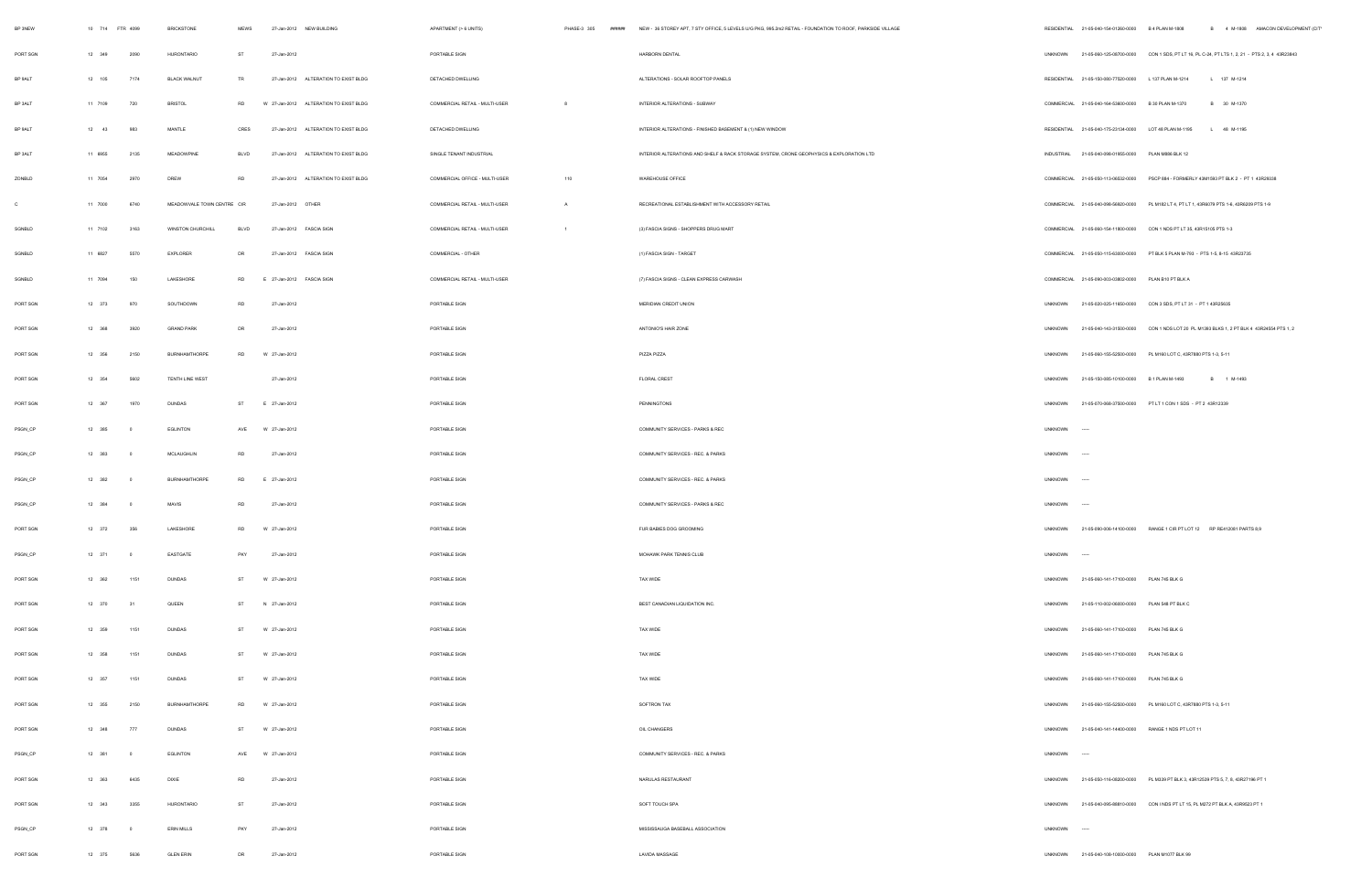|                                                                          | ---------      | E . OU UUUU UULUU UUUU               | 0011011011101110                                                                                |
|--------------------------------------------------------------------------|----------------|--------------------------------------|-------------------------------------------------------------------------------------------------|
|                                                                          | <b>UNKNOWN</b> |                                      | 21-05-040-116-23800-0000 PL M364 BLK 18, 43R9565 PTS 3-9                                        |
| ED GARAGE & DECK & DEMOLISH EXISITING DETACHED GARAGE                    |                | RESIDENTIAL 21-05-020-032-24706-0000 | PLAN M209 PT BLK W RP 43R7242 PARTS 19,22,43                                                    |
| MODEL                                                                    |                | RESIDENTIAL 21-05-040-096-87545-0000 | L 116 PLAN M-1759<br>L 116 M-1759 CROSSPOINT ESTATES INC                                        |
| BULANCE                                                                  | <b>UNKNOWN</b> | $\sim$                               |                                                                                                 |
| - REMOVE LOAD BEARING WALL & REPLACE WITH BEAMS                          |                |                                      | RESIDENTIAL 21-05-150-083-99137-0000 PLAN M822 LOT 94 PT LOT 93 RP 43R16743 PARTS 11,13,22 & 31 |
| RIOR WATER SERVICE                                                       |                | RESIDENTIAL 21-05-040-161-29800-0000 | PLAN M711 LOT 69                                                                                |
| - FINISHED BASEMENT                                                      |                | RESIDENTIAL 21-05-040-164-53410-0000 | PT LT 41 PLAN M1234 - PT 15 43R22981                                                            |
| ERATIONS - DEMISING WALL TO SEPARATE (2) SUITES & CREATE PUBLIC CORRIDOR |                |                                      | COMMERCIAL 21-05-050-115-63000-0000 PT BLK 5 PLAN M-793 - PTS 1-5, 8-15 43R23735                |
| ERATIONS - SECOND & THIRD FLOOR AND PART OF THE GROUND FLOOR             |                |                                      | COMMERCIAL 21-05-050-115-67000-0000 PL M793 BLK 14, PT BLK 16 - 43R25928 PTS 1-9                |
| ERATIONS & (1) ROOFTOP UNIT                                              |                | COMMERCIAL 21-05-040-116-35298-0000  | PLAN M425 PT BLK 12 - 1/9 INTEREST, PT BLK 14 - RP 43R16297 PARTS 67-69,71,8                    |
|                                                                          |                | COMMERCIAL 21-05-030-094-19100-0000  | CON 2 NDS PT LOT 6 RP 43E5843 PARTS 1,2                                                         |
| ERATIONS - FINISHED BASEMENT & RELOCATE STAIRS                           |                | RESIDENTIAL 21-05-040-155-01820-0000 | PLAN M718 LOT 51                                                                                |
| <b>ELOCATE KITCHEN EXHAUST</b>                                           |                | COMMERCIAL 21-05-040-144-09200-0000  | RANGE 3 NDS PT LOTS 7,8                                                                         |
| ICE                                                                      |                | COMMERCIAL 21-05-050-115-60040-0000  | CON 5 EHS PT LTS 1 & 2 - EXCLUDING PTS 1 - 11, 43R22053 AND PTS 21 - 66, 43R                    |
| DISTRIBUTION FACILITY - ACCESSORY OFFICE                                 |                |                                      | INDUSTRIAL 21-05-020-025-09110-0000 CON 2 SDS PT LOT 32 RP 43R7291 PART 1                       |
| Ġ                                                                        |                | INDUSTRIAL 21-05-040-098-61400-0000  | <b>B 2 PLAN M-1780</b><br>B 2 M-1780                                                            |
| GN - CROSSROADS CORPORATE CENTRE                                         |                | COMMERCIAL 21-05-040-098-21210-0000  | CON 5 WHS PT LT 11, 43R14863 PT PARTS 11-13, 15, 23, 25, 26                                     |
| N - RBC ROYAL BANK                                                       |                | COMMERCIAL 21-05-090-004-07902-0000  | PCP 908 - FORMERLY CIR PT LT A - PTS 4-6, 9 43R32961                                            |
| N - THE SERNAS GROUP                                                     |                | COMMERCIAL 21-05-040-097-28510-0000  | PLAN 981 LOT 9                                                                                  |
| PERATIVE NURSERY SCHOOL                                                  | <b>UNKNOWN</b> | $\sim$                               |                                                                                                 |
| SOUTHWEST BASEBALL ASSOC (MSBA)                                          | <b>UNKNOWN</b> | $\cdots$                             |                                                                                                 |
| SOUTHWEST BASEBALL ASSOC (MSBA)                                          | <b>UNKNOWN</b> | $\cdots$                             |                                                                                                 |
| GNOSTIC                                                                  | <b>UNKNOWN</b> | $\cdots$                             | PEEL CONDO PLAN 224                                                                             |
| E RESTAURANT & CHEF SCHOOL                                               | <b>UNKNOWN</b> | 21-05-040-117-04300-0000             | CON 1 EHS PT LOT 4                                                                              |
| BULANCE                                                                  | <b>UNKNOWN</b> | $\sim$                               |                                                                                                 |
|                                                                          | <b>UNKNOWN</b> | 21-05-040-098-12800-0000             | CON 1 WHS S PART LOT 6 RP 43R18684 PART 1<br>RP 43R18541 PTS 1,2,3,4,                           |
|                                                                          | <b>UNKNOWN</b> | 21-05-040-164-00100-0000             | PLAN M790 BLK 259                                                                               |
|                                                                          | <b>UNKNOWN</b> | 21-05-050-116-07400-0000             | CON 4 EHS PT LOT 5                                                                              |
| ONAL COMPLIANCE CENTRE INC                                               | <b>UNKNOWN</b> | 21-05-040-116-23900-0000             | PLAN M364 PT BLK 19 43R14332 PARTS 1-6                                                          |
|                                                                          | <b>UNKNOWN</b> | 21-05-050-116-09500-0000             | CON 4 EHS PT LOT 10                                                                             |
|                                                                          | <b>UNKNOWN</b> | 21-05-120-005-02500-0000             | CON 4 WHS PT LOT 2                                                                              |
|                                                                          | <b>UNKNOWN</b> | 21-05-010-054-24500-0000             | PLAN B27 PT LOT 6 - 43R29062 PT 7                                                               |
| <b>RIAL SHELL BUILDING, SPEC</b>                                         | INDUSTRIAL     | 21-05-040-098-61400-0000             | <b>B 2 PLAN M-1780</b><br>B 2 M-1780                                                            |

| PORT SGN     | 12 374             | 7470                     |                   | <b>RD</b>   | 27-Jan-2012                          | PORTABLE SIGN                  |                | CASH SHOP                                                                            |                | UNKNOWN 21-05-050-113-06200-0000 CON 6 EHS PT LOT 13        |                                                                                                                  |
|--------------|--------------------|--------------------------|-------------------|-------------|--------------------------------------|--------------------------------|----------------|--------------------------------------------------------------------------------------|----------------|-------------------------------------------------------------|------------------------------------------------------------------------------------------------------------------|
| PORT SGN     | 12 366             | 49                       | MATHESON          |             | BLVD E 27-Jan-2012                   | PORTABLE SIGN                  |                | POMODORO                                                                             | <b>UNKNOWN</b> |                                                             | 21-05-040-116-23800-0000 PL M364 BLK 18, 43R9565 PTS 3-9                                                         |
| BP 9ALT      | 7 7951             | 1127                     | KOS               | <b>BLVD</b> | 27-Jan-2012 ADDITION TO EXIST BLDG   | SEMI-DETACHED DWELLING         |                | NEW - ATTACHED GARAGE & DECK & DEMOLISH EXISITING DETACHED GARAGE                    |                |                                                             | RESIDENTIAL 21-05-020-032-24706-0000 PLAN M209 PT BLK W RP 43R7242 PARTS 19,22,43                                |
| REPEAT       | 11 6256            | 488                      | <b>BRIGGS</b>     | CRT         | 30-Jan-2012 NEW BUILDING             | DETACHED DWELLING              | 256<br>$1 -$   | SFD - REPEAT MODEL                                                                   |                | RESIDENTIAL 21-05-040-096-87545-0000 L 116 PLAN M-1759      | L 116 M-1759 CROSSPOINT ESTATES INC                                                                              |
| PSGN_CP      | 12 402             | $^{\circ}$               | CAWTHRA           | <b>RD</b>   | 30-Jan-2012                          | PORTABLE SIGN                  |                | ST. JOHN'S AMBULANCE                                                                 | <b>UNKNOWN</b> | $\sim$                                                      |                                                                                                                  |
| BP 9ALT      | 12 29              | 3395                     | <b>FENWICK</b>    | CRES        | 30-Jan-2012 ALTERATION TO EXIST BLDG | ROW DWELLING                   |                | ALTERATIONS - REMOVE LOAD BEARING WALL & REPLACE WITH BEAMS                          |                |                                                             | RESIDENTIAL 21-05-150-083-99137-0000 PLAN M822 LOT 94 PT LOT 93 RP 43R16743 PARTS 11,13,22 & 31                  |
| PLUMHOUS     | 12  221  PLU  1490 |                          | <b>STILLRIVER</b> | CRES        | 30-Jan-2012 ALTERATION TO EXIST BLDG | DETACHED DWELLING              |                | REPLACE INTERIOR WATER SERVICE                                                       |                | RESIDENTIAL 21-05-040-161-29800-0000 PLAN M711 LOT 69       |                                                                                                                  |
| BP 9ALT      | 12 32              | 692                      | MIRAGE            | <b>PL</b>   | 30-Jan-2012 ALTERATION TO EXIST BLDG | SEMI-DETACHED DWELLING         |                | ALTERATIONS - FINISHED BASEMENT                                                      |                |                                                             | RESIDENTIAL 21-05-040-164-53410-0000 PT LT 41 PLAN M1234 - PT 15 43R22981                                        |
| BP 3ALT      | 11 7123            | 5600                     | <b>EXPLORER</b>   | <b>DR</b>   | 30-Jan-2012 ALTERATION TO EXIST BLDG | COMMERCIAL OFFICE - MULTI-USER | 300, 301       | INTERIOR ALTERATIONS - DEMISING WALL TO SEPARATE (2) SUITES & CREATE PUBLIC CORRIDOR |                |                                                             | COMMERCIAL 21-05-050-115-63000-0000 PT BLK 5 PLAN M-793 - PTS 1-5, 8-15 43R23735                                 |
| BP 3ALT      | 11 6884            | 5825                     | <b>EXPLORER</b>   | <b>DR</b>   | 30-Jan-2012 ALTERATION TO EXIST BLDG | COMMERCIAL OFFICE- SINGLE USER |                | INTERIOR ALTERATIONS - SECOND & THIRD FLOOR AND PART OF THE GROUND FLOOR             |                |                                                             | COMMERCIAL 21-05-050-115-67000-0000 PL M793 BLK 14, PT BLK 16 - 43R25928 PTS 1-9                                 |
| BP 3ALT      | 11 6181            | 5757                     | COOPERS           | AVE         | 30-Jan-2012 ALTERATION TO EXIST BLDG | COMMERCIAL OFFICE- SINGLE USER |                | INTERIOR ALTERATIONS & (1) ROOFTOP UNIT                                              |                |                                                             | COMMERCIAL 21-05-040-116-35298-0000 PLAN M425 PT BLK 12 - 1/9 INTEREST, PT BLK 14 - RP 43R16297 PARTS 67-69,71,8 |
| ZONBLD       | 11 5352            | 4800                     | DIXIE             | <b>RD</b>   | 30-Jan-2012 ALTERATION TO EXIST BLDG | COMMERCIAL RETAIL-SINGLE USER  |                | RETAIL SALES                                                                         |                |                                                             | COMMERCIAL 21-05-030-094-19100-0000 CON 2 NDS PT LOT 6 RP 43E5843 PARTS 1,2                                      |
| BP 9ALT      | 11 5122            | 534                      | TURNBRIDGE        | <b>RD</b>   | 30-Jan-2012 ALTERATION TO EXIST BLDG | DETACHED DWELLING              |                | INTERIOR ALTERATIONS - FINISHED BASEMENT & RELOCATE STAIRS                           |                | RESIDENTIAL 21-05-040-155-01820-0000 PLAN M718 LOT 51       |                                                                                                                  |
| FIRE         | 11 7119            | 1177                     | CENTRAL           | PKY         | W 30-Jan-2012 OTHER                  | COMMERCIAL RETAIL - MULTI-USER | 22 A/B         | FIRE-ONLY - RELOCATE KITCHEN EXHAUST                                                 |                | COMMERCIAL 21-05-040-144-09200-0000 RANGE 3 NDS PT LOTS 7,8 |                                                                                                                  |
| C.           | 12 205             | 5060                     | SPECTRUM          | WAY         | 30-Jan-2012 OTHER                    | COMMERCIAL OFFICE - MULTI-USER | 301-02         | <b>BUSINESS OFFICE</b>                                                               |                |                                                             | COMMERCIAL 21-05-050-115-60040-0000 CON 5 EHS PT LTS 1 & 2 - EXCLUDING PTS 1 - 11, 43R22053 AND PTS 21 - 66, 43R |
|              | 11 6563            | 2245                     | ROYAL WINDSOR     | <b>DR</b>   | 30-Jan-2012 OTHER                    | MULTI-TENANT INDUSTRIAL        | $\overline{4}$ | WAREHOUSE/DISTRIBUTION FACILITY - ACCESSORY OFFICE                                   |                |                                                             | INDUSTRIAL 21-05-020-025-09110-0000 CON 2 SDS PT LOT 32 RP 43R7291 PART 1                                        |
| <b>DRAIN</b> | 11 5186 SS 6275    |                          | MILLCREEK         | <b>DR</b>   | 30-Jan-2012 OTHER                    | INDUSTRIAL - OTHER             |                | SITE SERVICING                                                                       |                | INDUSTRIAL 21-05-040-098-61400-0000 B 2 PLAN M-1780         | B 2 M-1780                                                                                                       |
| SGNBLD       | 11 6707 VAR 2050   |                          | <b>DERRY</b>      | <b>RD</b>   | W 30-Jan-2012 PYLON SIGN             | COMMERCIAL RETAIL - MULTI-USER |                | (1) GROUND SIGN - CROSSROADS CORPORATE CENTRE                                        |                |                                                             | COMMERCIAL 21-05-040-098-21210-0000 CON 5 WHS PT LT 11, 43R14863 PT PARTS 11-13, 15, 23, 25, 26                  |
| SGNBLD       | 11 6418 VAR        |                          | <b>HURONTARIO</b> | ST          | 30-Jan-2012 FASCIA SIGN              | COMMERCIAL - OTHER             |                | (1) FASCIA SIGN - RBC ROYAL BANK                                                     |                |                                                             | COMMERCIAL 21-05-090-004-07902-0000 PCP 908 - FORMERLY CIR PT LT A - PTS 4-6, 9 43R32961                         |
| SGNBLD       | 12 91              | 6705                     | MILLCREEK         | DR          | 30-Jan-2012 FASCIA SIGN              | COMMERCIAL - OTHER             |                | (1) FASCIA SIGN - THE SERNAS GROUP                                                   |                | COMMERCIAL 21-05-040-097-28510-0000 PLAN 981 LOT 9          |                                                                                                                  |
| PSGN_CP      | 12 396 0           |                          | <b>DUNDAS</b>     |             | ST W 30-Jan-2012                     | PORTABLE SIGN                  |                | ERINDALE COOPERATIVE NURSERY SCHOOL                                                  | UNKNOWN ------ |                                                             |                                                                                                                  |
| PSGN_CP      | 12 394             | $\overline{\phantom{0}}$ | SOUTHDOWN         | <b>RD</b>   | 30-Jan-2012                          | PORTABLE SIGN                  |                | MISSISSAUGA SOUTHWEST BASEBALL ASSOC (MSBA)                                          | <b>UNKNOWN</b> | $\sim$                                                      |                                                                                                                  |
| PSGN_CP      | 12 393             | $\sim$                   | WINSTON CHURCHILL | <b>BLVD</b> | 30-Jan-2012                          | PORTABLE SIGN                  |                | MISSISSAUGA SOUTHWEST BASEBALL ASSOC (MSBA)                                          | <b>UNKNOWN</b> | $\sim$                                                      |                                                                                                                  |
| PORT SGN     | 12 380             | 2133                     | ROYAL WINDSOR     | <b>DR</b>   | 30-Jan-2012                          | PORTABLE SIGN                  |                | SILS AUTO DIAGNOSTIC                                                                 | <b>UNKNOWN</b> | $\cdots$                                                    | PEEL CONDO PLAN 224                                                                                              |
| PORT SGN     | 12 376             | 5732                     | <b>KENNEDY</b>    | <b>RD</b>   | 30-Jan-2012                          | PORTABLE SIGN                  |                | ELLIOTT HOUSE RESTAURANT & CHEF SCHOOL                                               | <b>UNKNOWN</b> | 21-05-040-117-04300-0000 CON 1 EHS PT LOT 4                 |                                                                                                                  |
| PSGN_CP      | 12 403             |                          | <b>EGLINTON</b>   | AVE         | W 30-Jan-2012                        | PORTABLE SIGN                  |                | ST. JOHN'S AMBULANCE                                                                 | <b>UNKNOWN</b> | $\sim$                                                      |                                                                                                                  |
| PORT SGN     | 12 389             | 6015                     | MCLAUGHLIN        | <b>RD</b>   | 30-Jan-2012                          | PORTABLE SIGN                  |                | <b>HUSKY</b>                                                                         | <b>UNKNOWN</b> |                                                             | 21-05-040-098-12800-0000 CON 1 WHS S PART LOT 6 RP 43R18684 PART 1 RP 43R18541 PTS 1,2,3,4,                      |
| PORT SGN     | 12 388             | 5020                     | MCLAUGHLIN        | <b>RD</b>   | 30-Jan-2012                          | PORTABLE SIGN                  |                | HUSKY                                                                                | <b>UNKNOWN</b> | 21-05-040-164-00100-0000 PLAN M790 BLK 259                  |                                                                                                                  |
| PORT SGN     | 12 387             | 5965                     | DIXIE             | <b>RD</b>   | 30-Jan-2012                          | PORTABLE SIGN                  |                | HUSKY (REID)                                                                         | <b>UNKNOWN</b> | 21-05-050-116-07400-0000 CON 4 EHS PT LOT 5                 |                                                                                                                  |
| PORT SGN     | 12 386             | 205                      | MATHESON          |             | BLVD E 30-Jan-2012                   | PORTABLE SIGN                  |                | ICC INTERNATIONAL COMPLIANCE CENTRE INC                                              | <b>UNKNOWN</b> |                                                             | 21-05-040-116-23900-0000 PLAN M364 PT BLK 19 43R14332 PARTS 1-6                                                  |
| PORT SGN     | 12 379             | 1700                     | <b>DERRY</b>      | <b>RD</b>   | E 30-Jan-2012                        | PORTABLE SIGN                  |                | <b>HUSKY</b>                                                                         | <b>UNKNOWN</b> | 21-05-050-116-09500-0000 CON 4 EHS PT LOT 10                |                                                                                                                  |
| PORT SGN     | 12 377             | 371                      | QUEEN             | <b>ST</b>   | S 30-Jan-2012                        | PORTABLE SIGN                  |                | <b>HUSKY</b>                                                                         | <b>UNKNOWN</b> | 21-05-120-005-02500-0000 CON 4 WHS PT LOT 2                 |                                                                                                                  |
| PORT SGN     | 12 400             | 155                      | NORTH SERVICE     | <b>RD</b>   | 30-Jan-2012                          | PORTABLE SIGN                  |                | <b>HUSKY</b>                                                                         | <b>UNKNOWN</b> |                                                             | 21-05-010-054-24500-0000 PLAN B27 PT LOT 6 - 43R29062 PT 7                                                       |
| BP 3NEW      | 11 5186            | 6275                     | MILLCREEK         | DR          | 30-Jan-2012 NEW BUILDING             | INDUSTRIAL - OTHER             |                | ###### NEW - INDUSTRIAL SHELL BUILDING, SPEC                                         |                | INDUSTRIAL 21-05-040-098-61400-0000 B 2 PLAN M-1780         | B 2 M-1780                                                                                                       |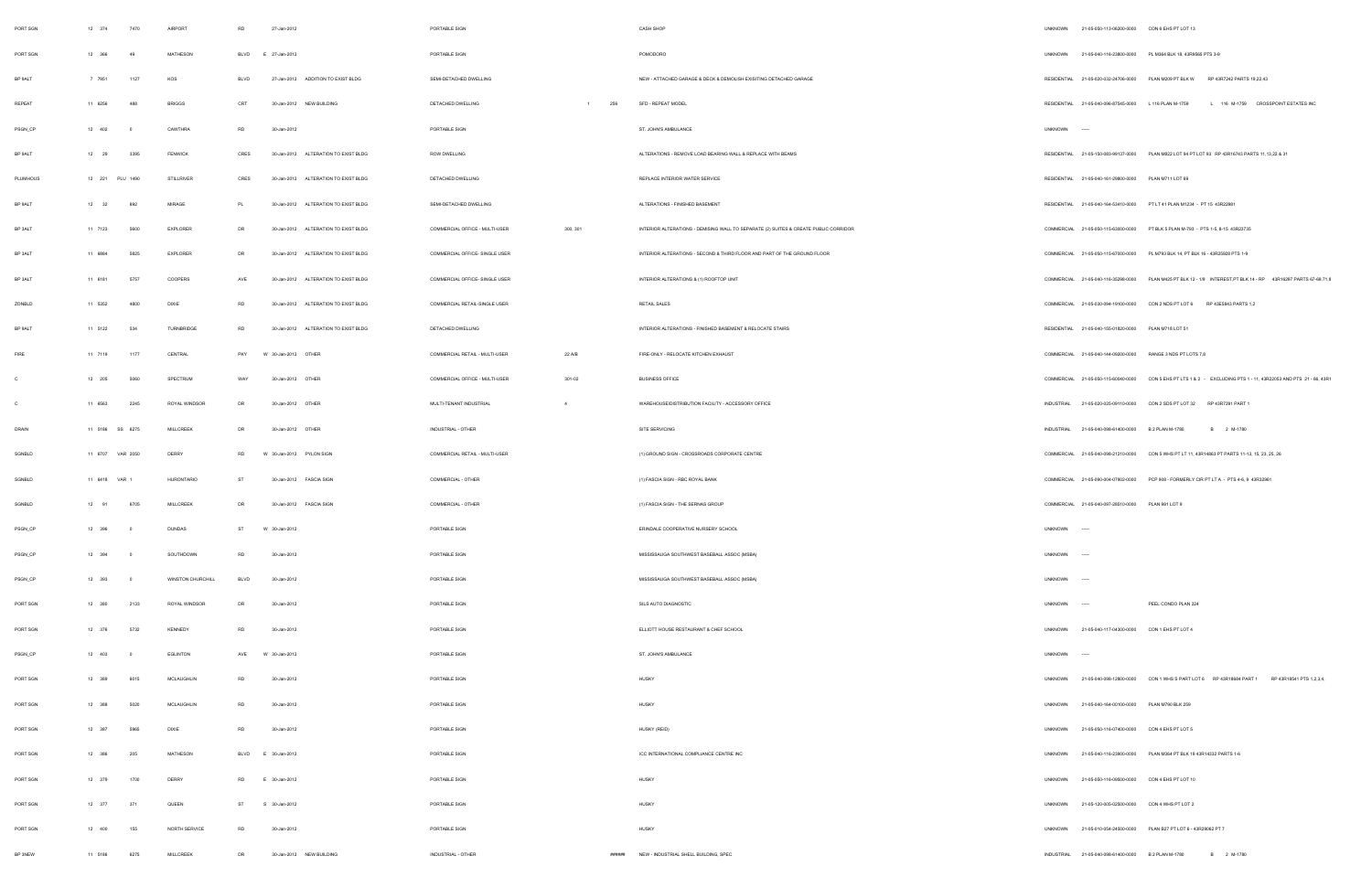| ION TO BP #09-5217 FTR - ADDITIONAL 5 SUITES ON 44TH FLOOR - PARKSIDE VILLAGE (45 STY APT-PKG LEV 1-5 - 1281.3m2) |                | RESIDENTIAL 21-05-040-154-01260-0000 B 4 PLAN M-1808     | B 4 M-1808                                                                                                        |
|-------------------------------------------------------------------------------------------------------------------|----------------|----------------------------------------------------------|-------------------------------------------------------------------------------------------------------------------|
| <b>IESS OFFICE</b>                                                                                                |                |                                                          | COMMERCIAL 21-05-040-141-03100-0000 CON 2 NDS PT LOT 16 RP 43R14629 PARTS 4,5,22 RP 43R14923 PARTS 6-9,14-        |
| <b>IOR ALTERATIONS - FOX CONTRACTING LTD</b>                                                                      |                |                                                          | COMMERCIAL 21-05-050-115-60040-0000 CON 5 EHS PT LTS 1 & 2 - EXCLUDING PTS 1 - 11, 43R22053 AND PTS 21 - 66, 43R1 |
| E (UNITS - 191, 204, 202, 200)                                                                                    |                |                                                          | COMMERCIAL 21-05-040-097-27900-0000 PLAN 927 PT LOTS 16,17 RP 43R8441 PART 1<br>RP 43R16892 PART 1                |
| NOR ALTERATIONS - MRS FIELDS & PRETZEL MAKERS                                                                     |                |                                                          | COMMERCIAL 21-05-040-154-00453-0000 PL 43M1010 BLKS 19, 21, PT BLKS 1, 16, 20                                     |
| IOR ALTERATIONS - CT SIMULATOR MACHINE REPLACEMENT, CONCRETE SLAB REPAIRS & EYEWASH HOOK-UP                       | PUBLIC         |                                                          | 21-05-040-155-01600-0000 CON 2 NDS PT LTS 14,15 PL 1003, 43R10237 PTS 1,3                                         |
| IOR ALTERATIONS - CENTRE FOR EDUCATION & TRAINING (CET)                                                           |                | COMMERCIAL 21-05-040-154-06660-0000                      | PLAN M492 PT BLK 17                                                                                               |
| HOUSE FACILITY                                                                                                    |                | INDUSTRIAL 21-05-050-115-29200-0000 PLAN M276 LOT 52     |                                                                                                                   |
| IANICAL AND FIRE COMPONENTS TO SCIENCE LAB AS PER FIRE MARSHALL - T.L. KENNEDY SECONDARY SCHOOL                   | PUBLIC         |                                                          | 21-05-040-141-08200-0000 CON 1 NDS PT LOT 16 PLAN TOR 12 LOT 10                                                   |
| TON - NEW DETACHED GARAGE & DEMOLISH EXISTING GARAGE                                                              |                | RESIDENTIAL 21-05-050-106-08900-0000 PLAN 867 PT LOT 3   |                                                                                                                   |
| LITION - SFD & PORCH                                                                                              |                | RESIDENTIAL 21-05-010-011-06600-0000                     | PLAN C20 LOT 67                                                                                                   |
| ACE REPLACEMENT                                                                                                   |                | RESIDENTIAL 21-05-060-128-40100-0000 PLAN 906 PT LOT 159 |                                                                                                                   |
| RATIONS - DUST COLLECTOR, CIBA VISION                                                                             |                |                                                          | INDUSTRIAL 21-05-110-002-37700-0000 PL M4 PT BLK B, CON 4 WHS PT L 7, 8, 43R1181 PTS 2, 3                         |
| ROUND SIGN - CLEAN MAX CAR WASH                                                                                   |                | COMMERCIAL 21-05-030-068-14700-0000                      | CON 1 NDS PT LOT A PLAN 43R-13881                                                                                 |
| SCIA SIGN - EMILIAN JEWELLERY                                                                                     |                |                                                          | COMMERCIAL 21-05-060-131-00200-0000 CON 1 SDS PT LOT 30 RANGE 3 CIR PT LOT 14 PT RD ALLCE                         |
| SSAUGA WARRIORS FOOTBALL CLUB                                                                                     | <b>UNKNOWN</b> | $\sim$                                                   |                                                                                                                   |
| <b>LAR PIZZA</b>                                                                                                  | <b>UNKNOWN</b> | $\sim$                                                   | PSCP 769 - FORMERLY PLAN M1161 BLK 79, PT BLK 78 - PTS 11 - 16 43R21392                                           |
|                                                                                                                   | <b>UNKNOWN</b> | 21-05-040-116-32310-0000                                 | PSCP 817 - FORMERLY PL M425 PT BLK 43, PLAN M364 PT BLK 2, 43R13391 PTS 1, 2                                      |
| M'S BOUTIQUE & SALON                                                                                              | <b>UNKNOWN</b> | $\hspace{0.05cm}\hspace{0.05cm}$                         | PSCP 778 - FORMERLY CON 2 WHS PT L 5, 43R8711 PTS 8-11 LESS 43R23077 PT 1                                         |
| RIO COLON HYDROTHERAPY & WELLNESS CENTRE                                                                          | <b>UNKNOWN</b> | 21-05-150-084-02600-0000                                 | PLAN M674 BLK 15 PT LT 12-14,16                                                                                   |
| Y                                                                                                                 | <b>UNKNOWN</b> | 21-05-040-096-03100-0000                                 | CON 1 WHS PT LOT 10 RP 43R12732 PART 3<br>RP 43R18360 PART 2 PT 4                                                 |
| Y                                                                                                                 | <b>UNKNOWN</b> | 21-05-030-075-15100-0000                                 | PLAN 729 BLK B                                                                                                    |
| <b>IAT CLEANERS</b>                                                                                               | <b>UNKNOWN</b> | 21-05-060-155-12400-0000                                 | PLAN 915 BLK S                                                                                                    |
| 3 / RBJT AUTOMOTIVE INC.                                                                                          | <b>UNKNOWN</b> | 21-05-060-141-22900-0000                                 | CON 1 SDS PT LOT 32                                                                                               |
| <b>IPS STORE</b>                                                                                                  | <b>UNKNOWN</b> | 21-05-040-098-13500-0000                                 | CON 3 WHS PT LT 6, 43R18735 PT 2, 43R19876 PT 1                                                                   |
| PHYSIOTHERAPY                                                                                                     | <b>UNKNOWN</b> | 21-05-150-070-21818-0000                                 | B 169 PLAN M-1733<br>B 169 M-1733                                                                                 |
| SSAUGA WARRIORS FOOTBALL CLUB                                                                                     | <b>UNKNOWN</b> | $\cdots$                                                 |                                                                                                                   |
| SSAUGA WARRIORS FOOTBALL CLUB                                                                                     | <b>UNKNOWN</b> | $\cdots$                                                 |                                                                                                                   |
| SSAUGA WARRIORS FOOTBALL CLUB                                                                                     | <b>UNKNOWN</b> | $\cdots$                                                 |                                                                                                                   |
| ER YEARS CO-OPERATIVE NURSERY SCHOOL                                                                              | <b>UNKNOWN</b> | $\cdots$                                                 |                                                                                                                   |
| ER YEARS CO-OPERATIVE NURSERY SCHOOL                                                                              | <b>UNKNOWN</b> | $\sim$                                                   |                                                                                                                   |
| E PARK BAPTIST CHURCH                                                                                             | <b>UNKNOWN</b> | $\sim$                                                   |                                                                                                                   |
| RIO COLON HYDROTHERAPY & WELLNESS CENTRE                                                                          | <b>UNKNOWN</b> |                                                          | 21-05-150-084-02600-0000 PLAN M674 BLK 15 PT LT 12-14,16                                                          |

| BP 9NEW         | 11 5170          | 6817       | SECOND LINE WEST  |           | 31-Jan-2012 NEW BUILDING               | DETACHED DWELLING              | $\blacksquare$<br>344 | SFD - CUSTOM / PARTIAL FINISHED BASEMENT (REVIEWED & APPROVED AS A ONE UNIT DWELLING)                                  |                | RESIDENTIAL 21-05-040-096-12186-0000 L 13 PLAN M-1843    | L 13 M-1843 HUSH HOMES INC                                                                                       |
|-----------------|------------------|------------|-------------------|-----------|----------------------------------------|--------------------------------|-----------------------|------------------------------------------------------------------------------------------------------------------------|----------------|----------------------------------------------------------|------------------------------------------------------------------------------------------------------------------|
| BP 3ALT         | 9 5217 R1 4070   |            | CONFEDERATION     | PKY       | 31-Jan-2012 REVISIONS                  | APARTMENT (> 6 UNITS)          | 44TH FLR 5            | REVISION TO BP #09-5217 FTR - ADDITIONAL 5 SUITES ON 44TH FLOOR - PARKSIDE VILLAGE (45 STY APT-PKG LEV 1-5 - 1281.3m2) |                | RESIDENTIAL 21-05-040-154-01260-0000 B 4 PLAN M-1808     | B 4 M-1808                                                                                                       |
| ZONBLD          | 12 5             | 30         | <b>EGLINTON</b>   | AVE       | W 31-Jan-2012 ALTERATION TO EXIST BLDG | COMMERCIAL OFFICE - MULTI-USER | 202                   | <b>BUSINESS OFFICE</b>                                                                                                 |                |                                                          | COMMERCIAL 21-05-040-141-03100-0000 CON 2 NDS PT LOT 16 RP 43R14629 PARTS 4,5,22 RP 43R14923 PARTS 6-9,14        |
| BP 3ALT         | 11 7013          | 5060       | SPECTRUM          | WAY       | 31-Jan-2012 ALTERATION TO EXIST BLDG   | COMMERCIAL OFFICE - MULTI-USER | 302                   | INTERIOR ALTERATIONS - FOX CONTRACTING LTD                                                                             |                |                                                          | COMMERCIAL 21-05-050-115-60040-0000 CON 5 EHS PT LTS 1 & 2 - EXCLUDING PTS 1 - 11, 43R22053 AND PTS 21 - 66, 43R |
| ZONBLD          | 11 7075          | 6465       | MILLCREEK         | DR        | 31-Jan-2012 ALTERATION TO EXIST BLDG   | COMMERCIAL OFFICE - MULTI-USER | AS-NOTED              | OFFICE (UNITS - 191, 204, 202, 200)                                                                                    |                |                                                          | COMMERCIAL 21-05-040-097-27900-0000 PLAN 927 PT LOTS 16,17 RP 43R8441 PART 1 RP 43R16892 PART 1                  |
| BP 3ALT         | $12 \qquad 8$    | 100        | CITY CENTRE       | DR        | 31-Jan-2012 ALTERATION TO EXIST BLDG   | COMMERCIAL RETAIL - MULTI-USER | 1-816                 | INTERIOR ALTERATIONS - MRS FIELDS & PRETZEL MAKERS                                                                     |                |                                                          | COMMERCIAL 21-05-040-154-00453-0000 PL 43M1010 BLKS 19, 21, PT BLKS 1, 16, 20                                    |
| BP 3ALT         | 11 7027          | 2200       | <b>EGLINTON</b>   | AVE       | W 31-Jan-2012 ALTERATION TO EXIST BLDG | PUBLIC/INSTIT (EXCEPT SCHOOLS) |                       | INTERIOR ALTERATIONS - CT SIMULATOR MACHINE REPLACEMENT, CONCRETE SLAB REPAIRS & EYEWASH HOOK-UP                       | PUBLIC         |                                                          | 21-05-040-155-01600-0000 CON 2 NDS PT LTS 14,15 PL 1003, 43R10237 PTS 1,3                                        |
| BP 3ALT         | 11 6810          | 50         | BURNHAMTHORPE     | <b>RD</b> | W 31-Jan-2012 ALTERATION TO EXIST BLDG | COMMERCIAL OFFICE - MULTI-USER | 421                   | INTERIOR ALTERATIONS - CENTRE FOR EDUCATION & TRAINING (CET)                                                           |                | COMMERCIAL 21-05-040-154-06660-0000 PLAN M492 PT BLK 17  |                                                                                                                  |
| ZONBLD          | 11 3947          | 7445       | TRANMERE          | <b>DR</b> | 31-Jan-2012 ALTERATION TO EXIST BLDG   | SINGLE TENANT INDUSTRIAL       |                       | WAREHOUSE FACILITY                                                                                                     |                | INDUSTRIAL 21-05-050-115-29200-0000 PLAN M276 LOT 52     |                                                                                                                  |
| MECH            | 11 4636 MEC 3100 |            | <b>HURONTARIO</b> | ST        | 31-Jan-2012 ALTERATION TO EXIST BLDG   | SCHOOL - SECONDARY             |                       | MECHANICAL AND FIRE COMPONENTS TO SCIENCE LAB AS PER FIRE MARSHALL - T.L. KENNEDY SECONDARY SCHOOL                     | PUBLIC         |                                                          | 21-05-040-141-08200-0000 CON 1 NDS PT LOT 16 PLAN TOR 12 LOT 10                                                  |
| BP 9ALT         | 11 6354          | 3781       | TEESWATER         | <b>RD</b> | 31-Jan-2012 ADDITION AND ALTER         | SEMI-DETACHED DWELLING         |                       | ADDITION - NEW DETACHED GARAGE & DEMOLISH EXISTING GARAGE                                                              |                | RESIDENTIAL 21-05-050-106-08900-0000 PLAN 867 PT LOT 3   |                                                                                                                  |
| HOUSDEMO        | 12 192           | 214        | ANGELENE          | <b>ST</b> | 31-Jan-2012 DEMOLITION                 | DETACHED DWELLING              | $\overline{1}$        | DEMOLITION - SFD & PORCH                                                                                               |                | RESIDENTIAL 21-05-010-011-06600-0000 PLAN C20 LOT 67     |                                                                                                                  |
| <b>HVACHOUS</b> | 12 156 HEA 352   |            | THRACE            | AVE       | 31-Jan-2012 OTHER                      | DETACHED DWELLING              |                       | FURNACE REPLACEMENT                                                                                                    |                | RESIDENTIAL 21-05-060-128-40100-0000 PLAN 906 PT LOT 159 |                                                                                                                  |
| BP 3ALT         | 11 6978          | 6515       | KITIMAT           | <b>RD</b> | 31-Jan-2012 OTHER                      | INDUSTRIAL - OTHER             |                       | ALTERATIONS - DUST COLLECTOR, CIBA VISION                                                                              |                |                                                          | INDUSTRIAL 21-05-110-002-37700-0000 PL M4 PT BLK B, CON 4 WHS PT L 7, 8, 43R1181 PTS 2, 3                        |
| SIGN            | 11 6539 VAR 2141 |            | <b>DUNDAS</b>     | <b>ST</b> | E 31-Jan-2012 PYLON SIGN               | COMMERCIAL RETAIL-SINGLE USER  |                       | (1) GROUND SIGN - CLEAN MAX CAR WASH                                                                                   |                |                                                          | COMMERCIAL 21-05-030-068-14700-0000 CON 1 NDS PT LOT A PLAN 43R-13881                                            |
| SGNBLD          | 11 6740          | 1900       | <b>FOWLER</b>     | DR        | 31-Jan-2012 FASCIA SIGN                | COMMERCIAL - OTHER             | D 100                 | (2) FASCIA SIGN - EMILIAN JEWELLERY                                                                                    |                |                                                          | COMMERCIAL 21-05-060-131-00200-0000 CON 1 SDS PT LOT 30 RANGE 3 CIR PT LOT 14 PT RD ALLCE                        |
| PSGN_CP         | 12 413           |            | <b>ERIN MILLS</b> | PKY       | 31-Jan-2012                            | PORTABLE SIGN                  |                       | MISSISSAUGA WARRIORS FOOTBALL CLUB                                                                                     | <b>UNKNOWN</b> | $\sim$                                                   |                                                                                                                  |
| PORT SGN        | 12 404           | 5380       | <b>TERRY FOX</b>  | WAY       | 31-Jan-2012                            | PORTABLE SIGN                  |                       | POPULAR PIZZA                                                                                                          | <b>UNKNOWN</b> | $\sim$                                                   | PSCP 769 - FORMERLY PLAN M1161 BLK 79, PT BLK 78 - PTS 11 - 16 43R21392                                          |
| PORT SGN        | 12 401           | 120        | TRADERS           |           | BLVD E 31-Jan-2012                     | PORTABLE SIGN                  |                       | CJ'S                                                                                                                   |                |                                                          | UNKNOWN 21-05-040-116-32310-0000 PSCP 817 - FORMERLY PL M425 PT BLK 43, PLAN M364 PT BLK 2, 43R13391 PTS 1, 2    |
| PORT SGN        | 12 397           | 808        | <b>BRITANNIA</b>  | <b>RD</b> | W 31-Jan-2012                          | PORTABLE SIGN                  |                       | SANAM'S BOUTIQUE & SALON                                                                                               | <b>UNKNOWN</b> | $\sim$                                                   | PSCP 778 - FORMERLY CON 2 WHS PT L 5, 43R8711 PTS 8-11 LESS 43R23077 PT 1                                        |
| PORT SGN        | 12 398           | 3190       | <b>RIDGEWAY</b>   | <b>DR</b> | 31-Jan-2012                            | PORTABLE SIGN                  |                       | ONTARIO COLON HYDROTHERAPY & WELLNESS CENTRE                                                                           |                |                                                          | UNKNOWN 21-05-150-084-02600-0000 PLAN M674 BLK 15 PT LT 12-14,16                                                 |
| PORT SGN        | 12 406           | 6990       | <b>HURONTARIO</b> | <b>ST</b> | 31-Jan-2012                            | PORTABLE SIGN                  |                       | <b>HUSKY</b>                                                                                                           |                |                                                          | UNKNOWN 21-05-040-096-03100-0000 CON 1 WHS PT LOT 10 RP 43R12732 PART 3 RP 43R18360 PART 2 PT 4                  |
| PORT SGN        | 12 405           | 3405       | DIXIE             | <b>RD</b> | 31-Jan-2012                            | PORTABLE SIGN                  |                       | <b>HUSKY</b>                                                                                                           | <b>UNKNOWN</b> | 21-05-030-075-15100-0000 PLAN 729 BLK B                  |                                                                                                                  |
| PORT SGN        | 12 395           | 2340       | COUNCIL RING      | <b>RD</b> | 31-Jan-2012                            | PORTABLE SIGN                  |                       | TOP HAT CLEANERS                                                                                                       | <b>UNKNOWN</b> | 21-05-060-155-12400-0000                                 | PLAN 915 BLK S                                                                                                   |
| PORT SGN        | 12 391           | 2292       | <b>DUNDAS</b>     | ST        | W 31-Jan-2012                          | PORTABLE SIGN                  |                       | MIDAS / RBJT AUTOMOTIVE INC.                                                                                           | <b>UNKNOWN</b> | 21-05-060-141-22900-0000 CON 1 SDS PT LOT 32             |                                                                                                                  |
| PORT SGN        | 12 392           | 6045       | CREDITVIEW        | RD        | 31-Jan-2012                            | PORTABLE SIGN                  |                       | THE UPS STORE                                                                                                          | <b>UNKNOWN</b> |                                                          | 21-05-040-098-13500-0000 CON 3 WHS PT LT 6, 43R18735 PT 2, 43R19876 PT 1                                         |
| PORT SGN        | 12 390           | 3955       | ERIN CENTRE       | BLVD      | 31-Jan-2012                            | PORTABLE SIGN                  |                       | <b>BABU PHYSIOTHERAPY</b>                                                                                              | <b>UNKNOWN</b> | 21-05-150-070-21818-0000 B 169 PLAN M-1733               | B 169 M-1733                                                                                                     |
| PSGN_CP         | 12 416           | - 0        | <b>EGLINTON</b>   | AVE       | W 31-Jan-2012                          | PORTABLE SIGN                  |                       | MISSISSAUGA WARRIORS FOOTBALL CLUB                                                                                     | <b>UNKNOWN</b> | $\sim$                                                   |                                                                                                                  |
| PSGN_CP         | 12 415 0         |            | MISSISSAUGA       | <b>RD</b> | 31-Jan-2012                            | PORTABLE SIGN                  |                       | MISSISSAUGA WARRIORS FOOTBALL CLUB                                                                                     | UNKNOWN -----  |                                                          |                                                                                                                  |
| PSGN_CP         | 12 412 0         |            | <b>ERIN MILLS</b> | PKY       | 31-Jan-2012                            | PORTABLE SIGN                  |                       | MISSISSAUGA WARRIORS FOOTBALL CLUB                                                                                     | <b>UNKNOWN</b> | $\sim$                                                   |                                                                                                                  |
| PSGN_CP         | 12 410 0         |            | <b>ERIN MILLS</b> | PKY       | 31-Jan-2012                            | PORTABLE SIGN                  |                       | TENDER YEARS CO-OPERATIVE NURSERY SCHOOL                                                                               | <b>UNKNOWN</b> | $\sim$                                                   |                                                                                                                  |
| PSGN_CP         | 12 409           | $^{\circ}$ | WINSTON CHURCHILL | BLVD      | 31-Jan-2012                            | PORTABLE SIGN                  |                       | TENDER YEARS CO-OPERATIVE NURSERY SCHOOL                                                                               | <b>UNKNOWN</b> | $\sim$                                                   |                                                                                                                  |
| PSGN_CP         | 12 411 0         |            | SOUTH SHERIDAN    | WAY       | 31-Jan-2012                            | PORTABLE SIGN                  |                       | LORNE PARK BAPTIST CHURCH                                                                                              | <b>UNKNOWN</b> | $\overline{\phantom{a}}$                                 |                                                                                                                  |
| PORT SGN        | 12 399           | 3190       | RIDGEWAY          | DR        | 31-Jan-2012                            | PORTABLE SIGN                  |                       | ONTARIO COLON HYDROTHERAPY & WELLNESS CENTRE                                                                           |                |                                                          | UNKNOWN 21-05-150-084-02600-0000 PLAN M674 BLK 15 PT LT 12-14,16                                                 |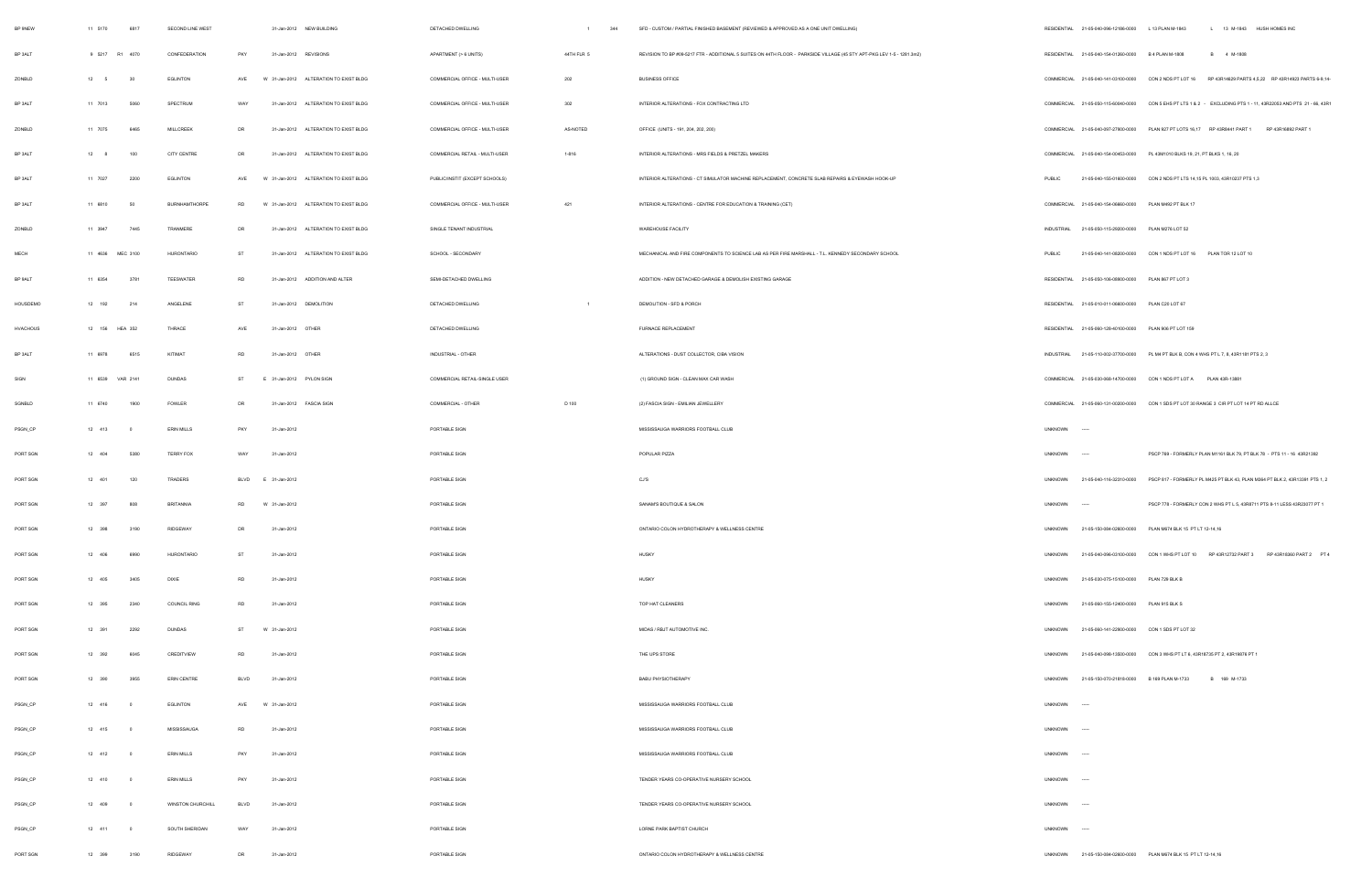| BP 3ALT | 3689 | R <sub>2</sub><br>5165 | <b>DIXIF</b> | R <sub>D</sub> | 31-Jan-2012<br>A | <b>REVISIONS</b> |  |
|---------|------|------------------------|--------------|----------------|------------------|------------------|--|

COMMERCIAL - OTHER

**ZONBLD**  RD7058 2000 ARGENTIA 31-Jan-2012 102, BLDG 3 BUSINESS OFFICE COMMERCIAL PLAN M30 BLK C RP 43R3506 PART 1 RP 43R2278 PART 1 RP 43R2838 PART 1 21-05-040-097-34800-0000 RD 31-Jan-2012 ALTERATION TO EXIST BLDG COMMERCIAL OFFICE - MULTI-USER

Page 18 of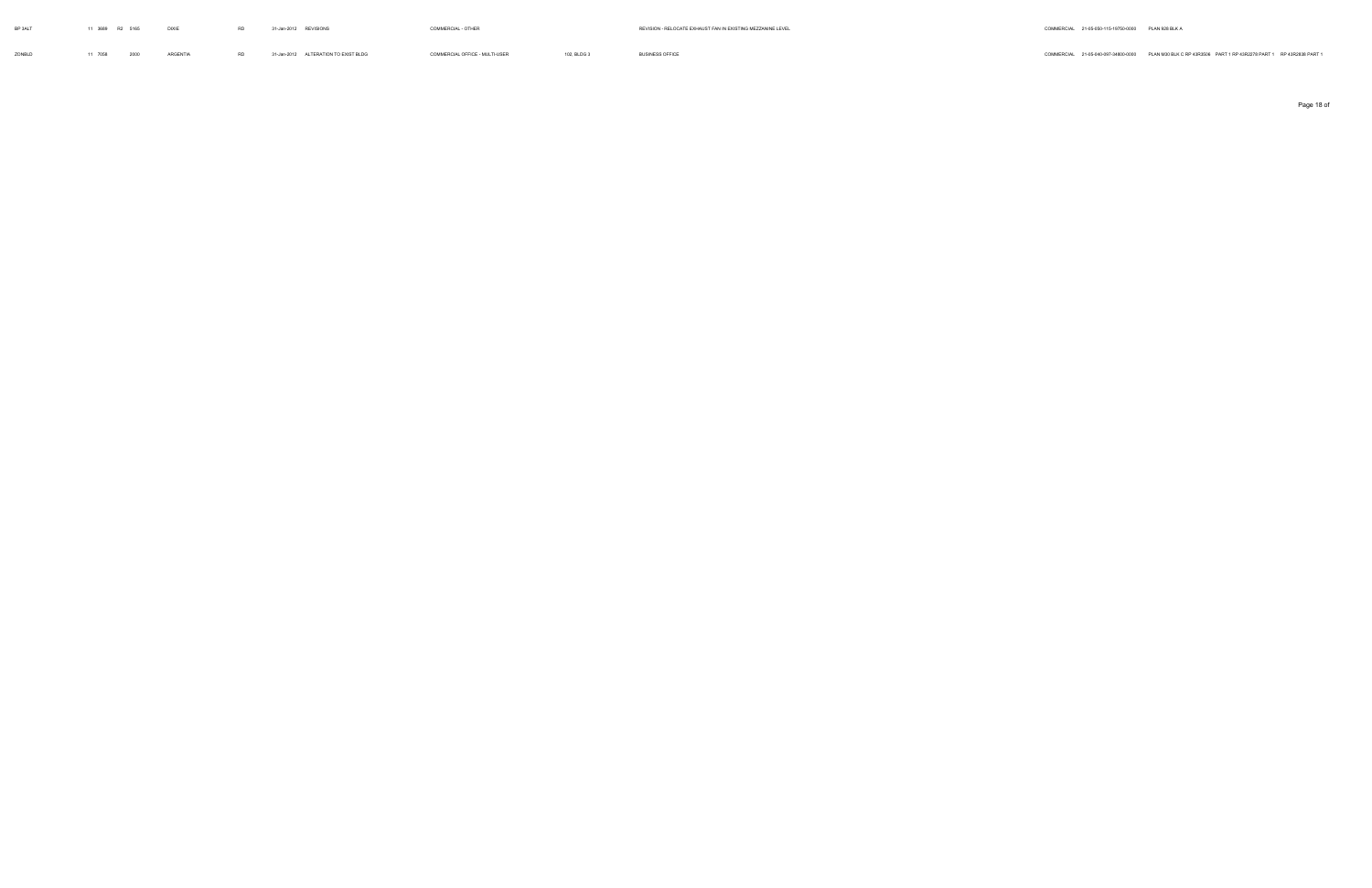\$26,000

\$26,000

# \$26,000

# \$482,000

# \$0

\$0

\$26,000

\$0

\$0

# \$0\$0

\$0

\$0

\$0

\$0

\$0

# \$0 \$20,000 \$0

**CONSTR VALUE**

# \$21,000

ore the data for applicants and

# ed by the ISSUED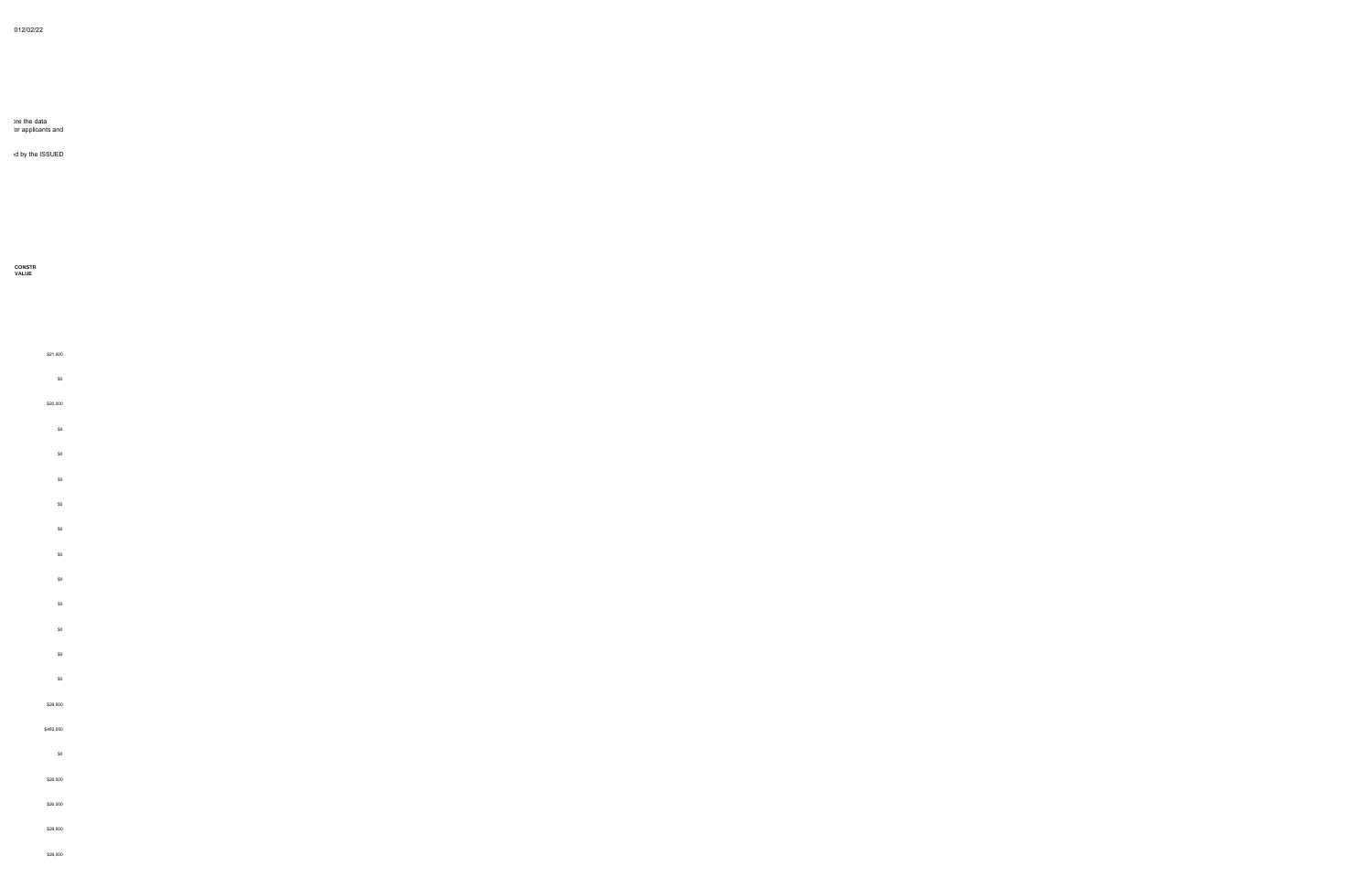\$16,000

\$0

- \$26,000
- 
- \$0
- 
- \$0
- \$0
- 
- \$0
- \$0
- \$0
- \$0
- 
- \$0
- \$0
- \$0
- 
- \$0
- \$0
- \$0
- $$0$
- 
- \$0
- \$0
- \$0
- \$0
- $\epsilon$
- 
- \$0
- \$0
- \$0
- \$0
- $sn$ \$0
- 
- \$0
- \$601,000
	-
- \$104,000
- \$26,000
- 
- \$26,000

### \$26,000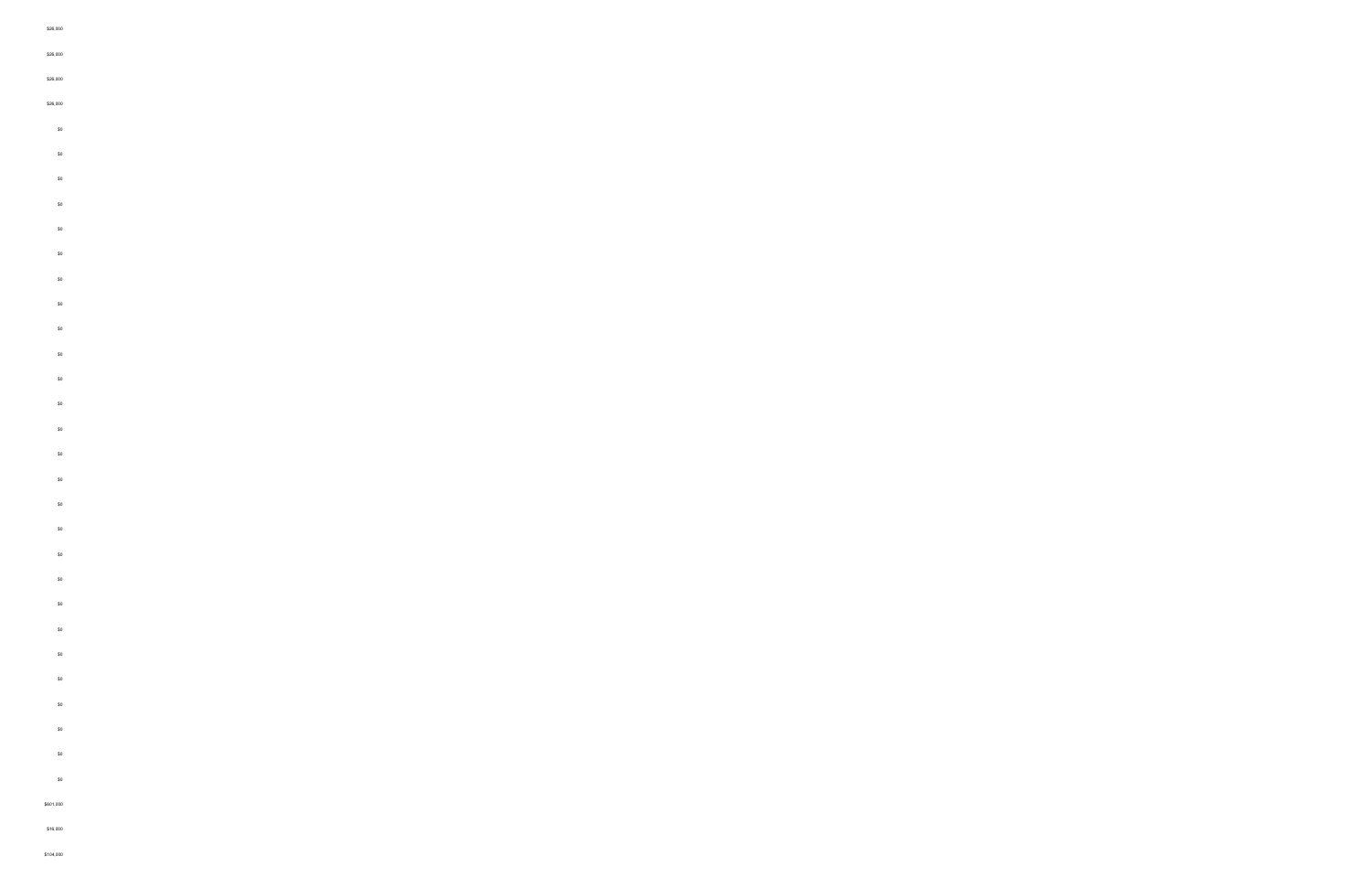- \$32,000
- 
- \$71,000
- 
- \$73,000
- 
- \$31,000
- 
- \$97,000
- 
- \$36,000
- \$278,000
- 
- \$25,000
- 
- \$16,000
- \$16,000
- 
- \$26,000
- 
- \$60,000
- \$20,000
- 
- \$0
- \$0
- \$0
- 
- \$0
- \$0
- \$0
- 
- \$0
- \$0
- \$0
- \$0
- \$0
- 
- \$0
- $$0$
- \$0
- \$0
- \$0
- 
- \$0
- \$0
- 
- \$0

### \$26,000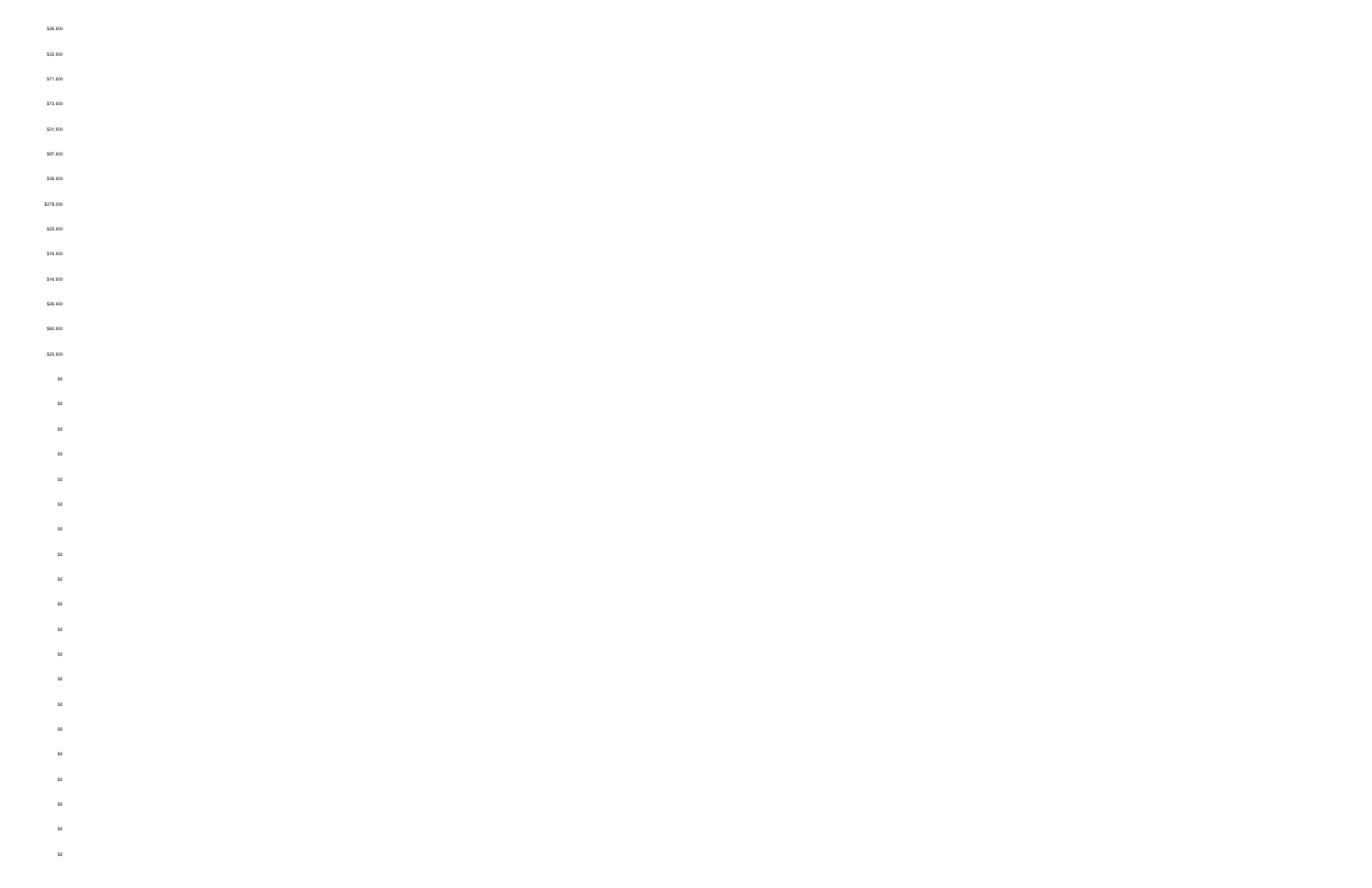### \$26,000

\$13,000

# \$0

# \$0

# \$0

\$0

\$0

\$0

### \$0

### \$0

\$0

### \$26,000

### \$0

### \$489,060

### \$112,000

### \$54,000

### \$39,000

# \$46,000

### \$45,000

### \$537,000

\$0

\$0

\$0

### \$0

### \$0

\$0

\$0

\$0

### \$20,000

### \$25,000

## \$150,000

### \$888,000

\$46,000

### \$20,000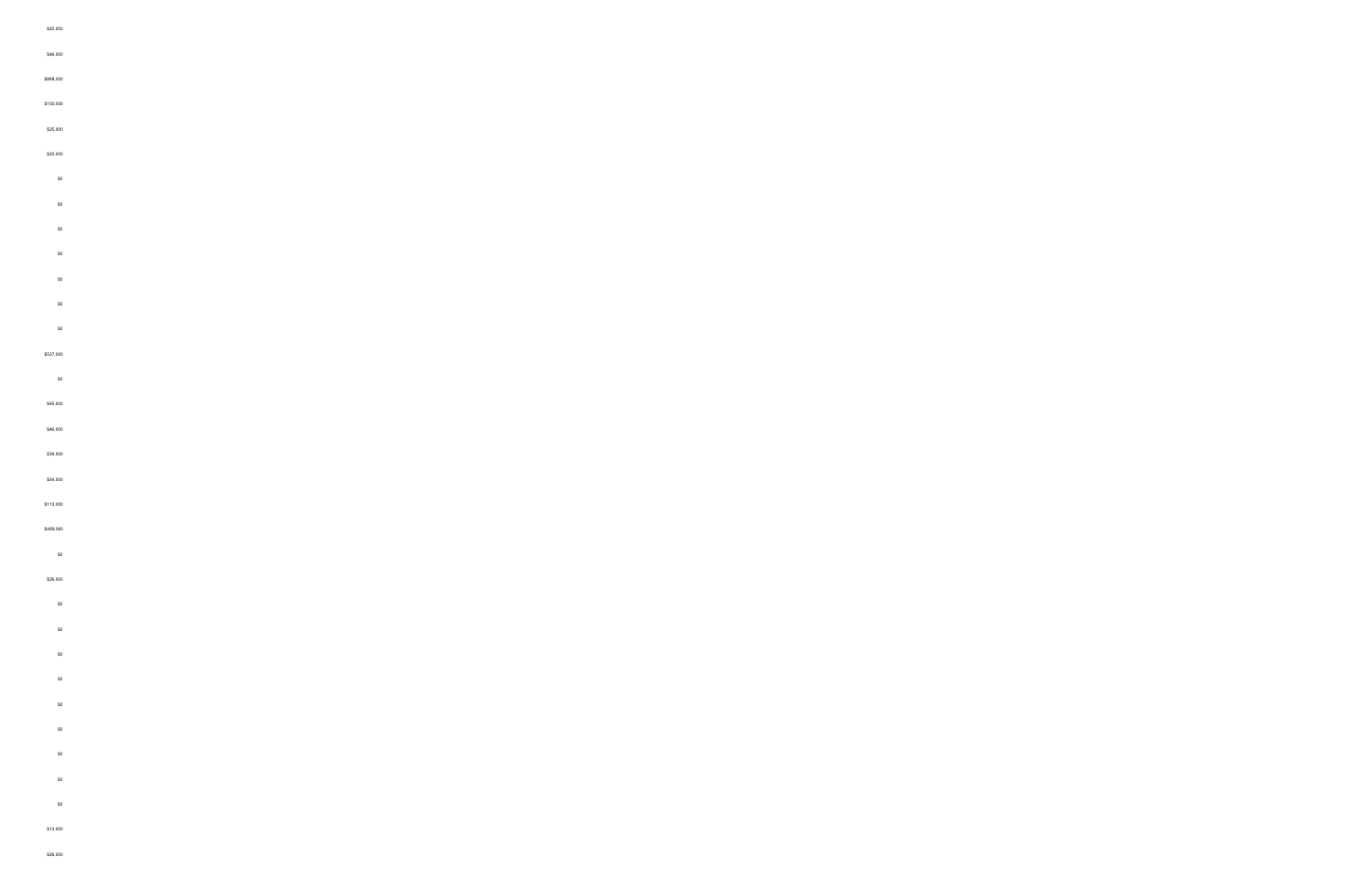\$0

\$0

\$0

\$0\$0

\$0

\$0

\$0

\$0

\$0

\$0

\$0

 $\mathbf{s}$ 0

\$0

\$0

**so** 

 $\mathbf{s}_0$  $$0$ 

\$0

\$0

\$0

\$60,000

\$36,000

\$40,000

\$20,000

\$26,000

\$200,000

\$7,000

\$25,000

\$26,000

\$59,000

\$0

\$300,000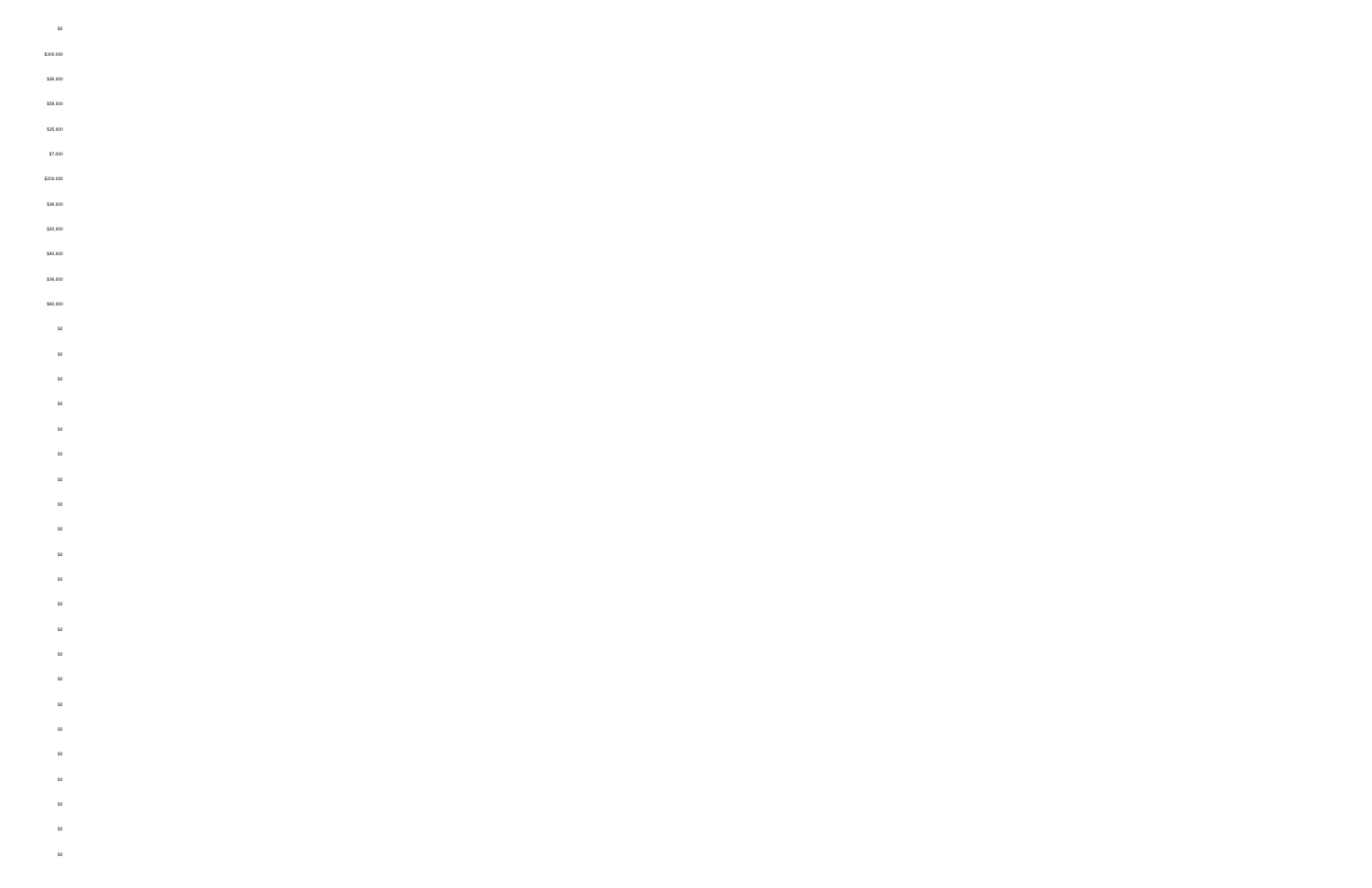- \$0
- \$0
- \$0

- \$0
- \$0
- \$0
- 
- \$0
- \$0
- 
- \$0
- \$0
- \$0
- 
- \$0
- \$16,000
- \$0
- \$26,000
- \$153,000
- \$26,000
- \$26,000
- \$0
- \$0
- \$0
- \$0
- \$0
- \$0
- 
- \$0\$0
- \$0
- \$0
- \$0
- \$0
- \$0
- \$0
- \$0
-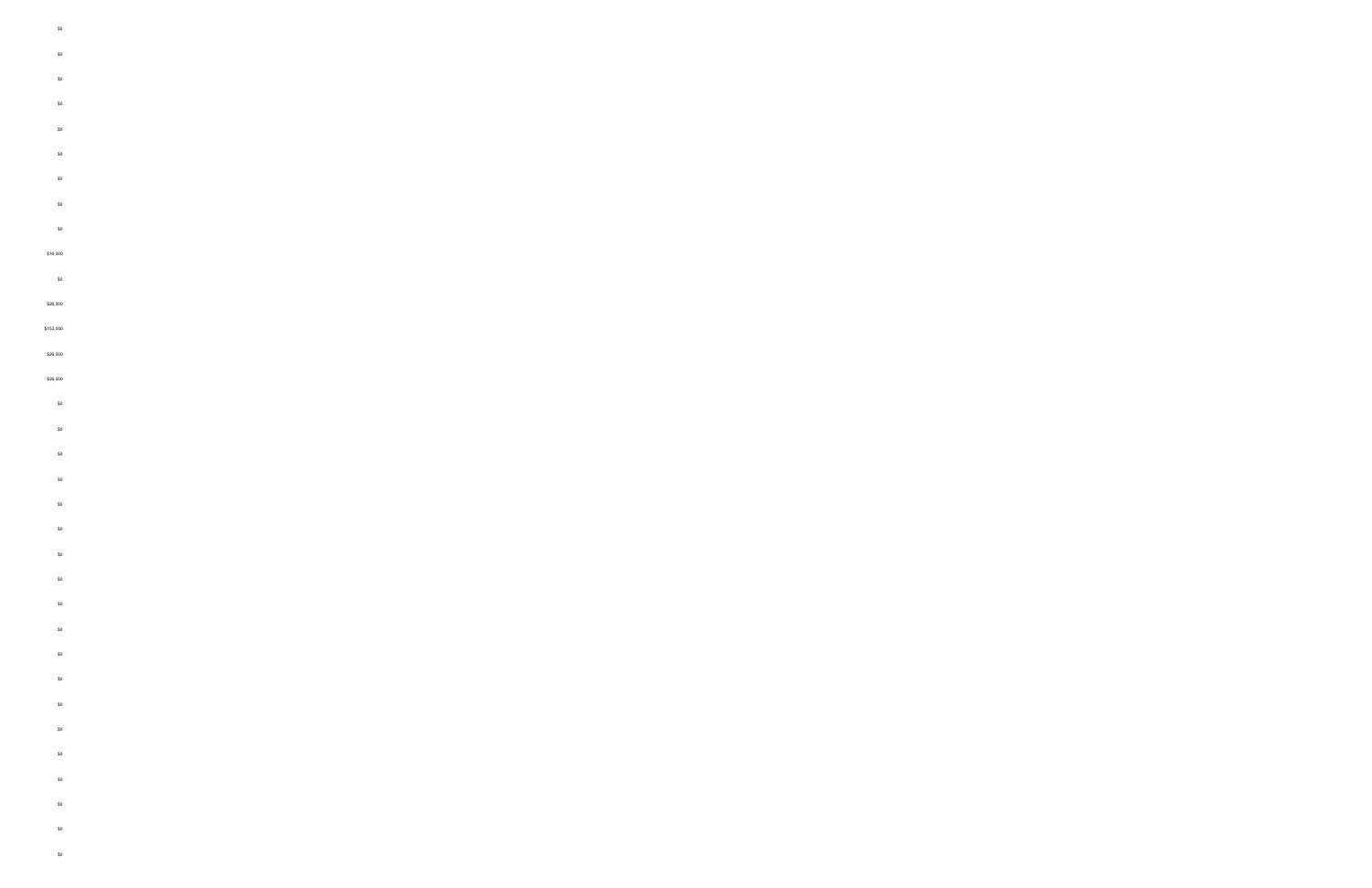- 
- \$0
- \$0

\$0

\$0

\$0

\$0

\$0

- \$0
- \$0
- \$0
- \$0
- \$0
- 
- \$0
- \$0
- \$0
- \$0
- 
- 
- \$0
- \$0
- \$0
- 
- \$0
- 
- \$0
- \$0
- \$0
- \$0
- \$0\$0
- 
- \$0
- \$0
- \$0\$0
- \$0
- 

\$0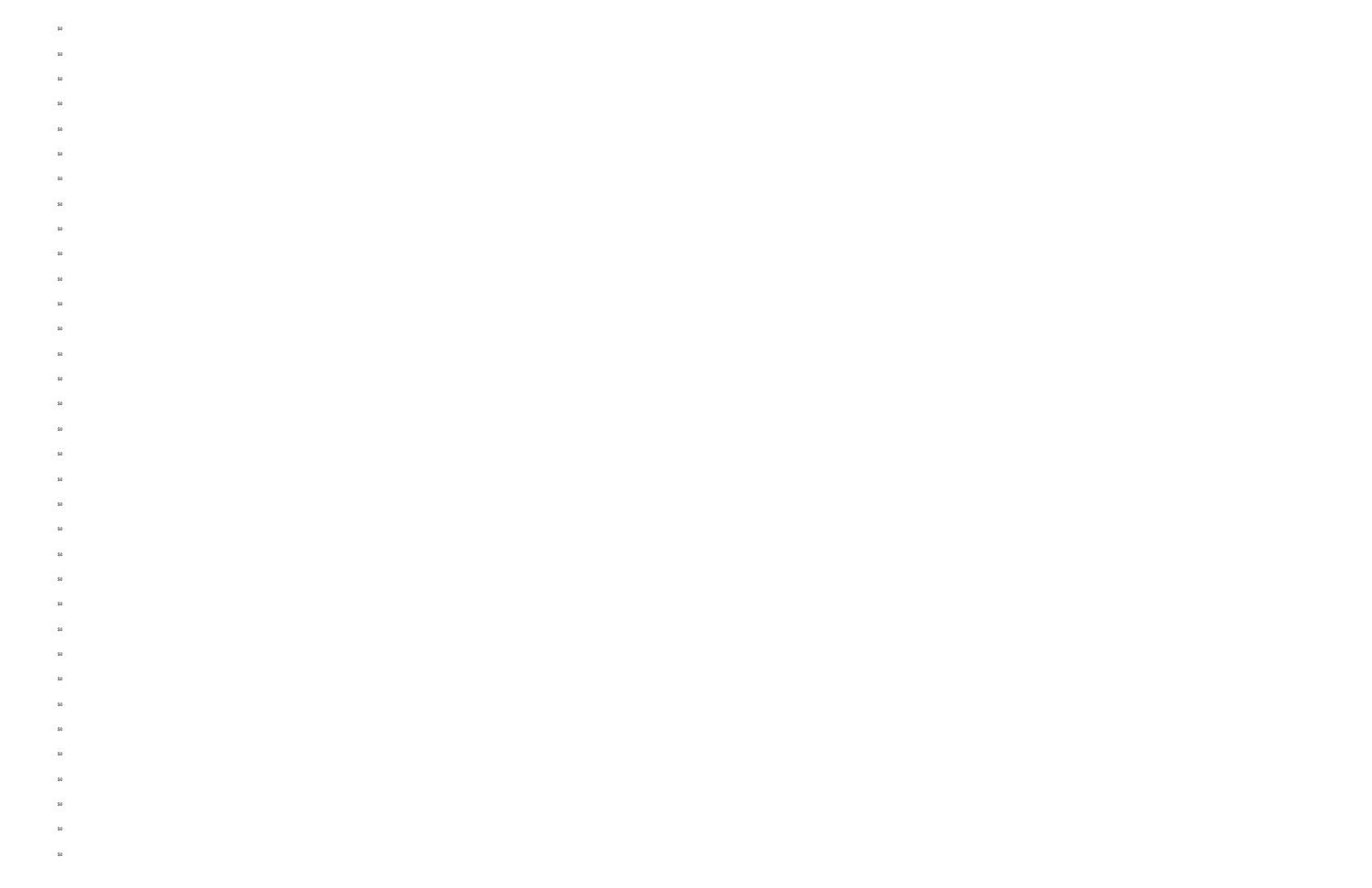- \$45,000
- \$0
- \$0
- 
- \$0
	-
- 
- -
	-
- 
- -
	-

# \$84,000

- \$0
- 
- \$0
- 
- \$0
- $\mathsf{so}$
- 
- \$0
- \$0
- 
- \$0
- $$0$
- $\epsilon$
- \$0
- \$0
- \$0
- \$0
- \$0
- 
- \$0
- 
- \$0
- \$0
- 
- \$0
- $$0$
- 
- $\mathbf{s}$ <sup>0</sup>
- $\mathbf{S}$

\$0

\$295,000

\$243,000

# \$39,000

\$16,000

- \$526,000
- \$0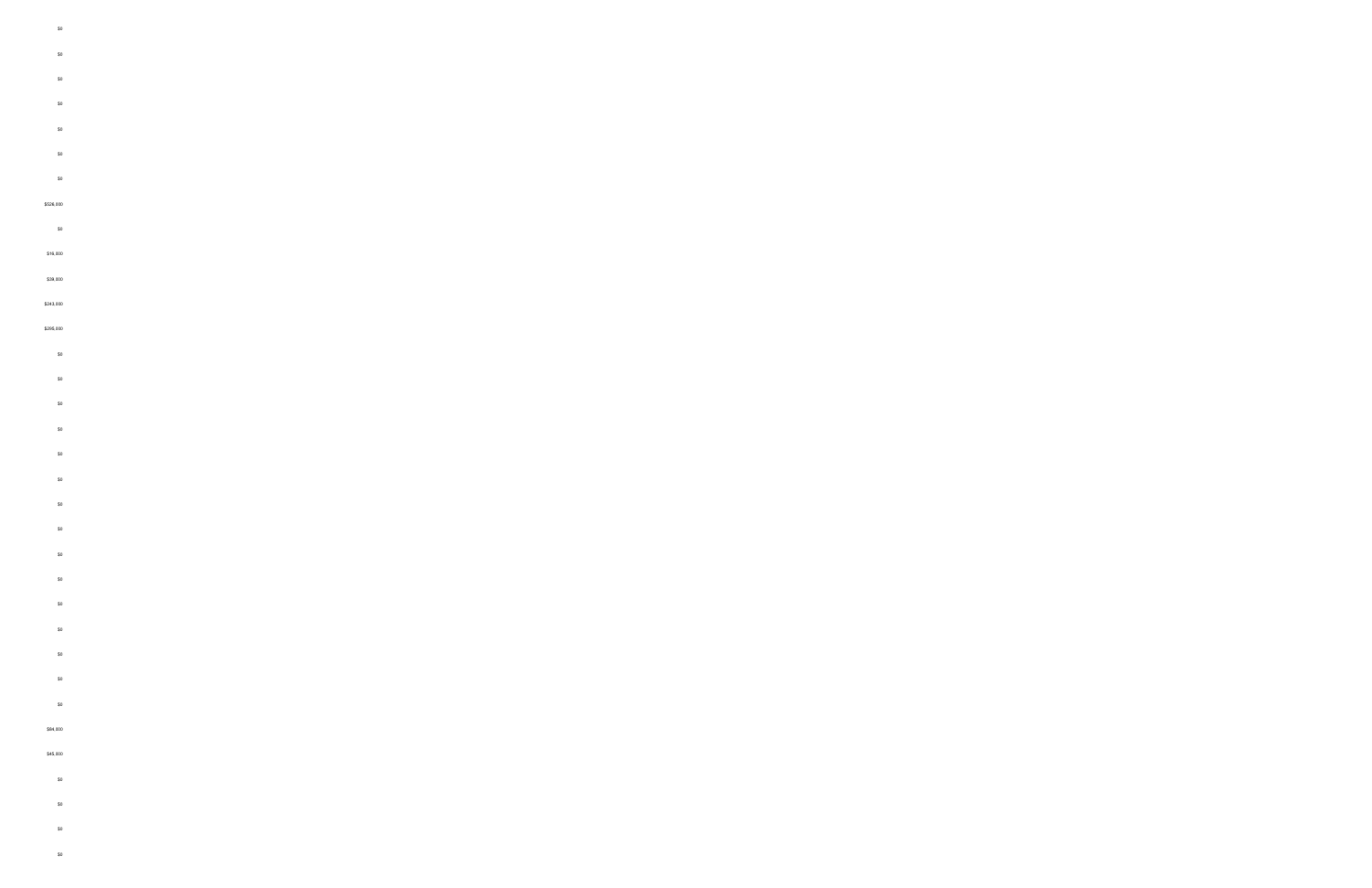\$26,000

\$0

\$0

\$0

\$0

\$0

\$0

\$0

\$0

- \$0
- \$0
- \$0
- \$0
- 
- \$0
- \$0
- \$0
- 
- 
- 
- 
- \$0
- 
- \$0
- \$0
- 
- 
- 
- 
- 
- \$0
- \$0
- \$0
- \$0\$0
- 
- 
- \$0
- 
- 
- \$33,000

\$0

\$0

\$0

\$0

\$0

\$0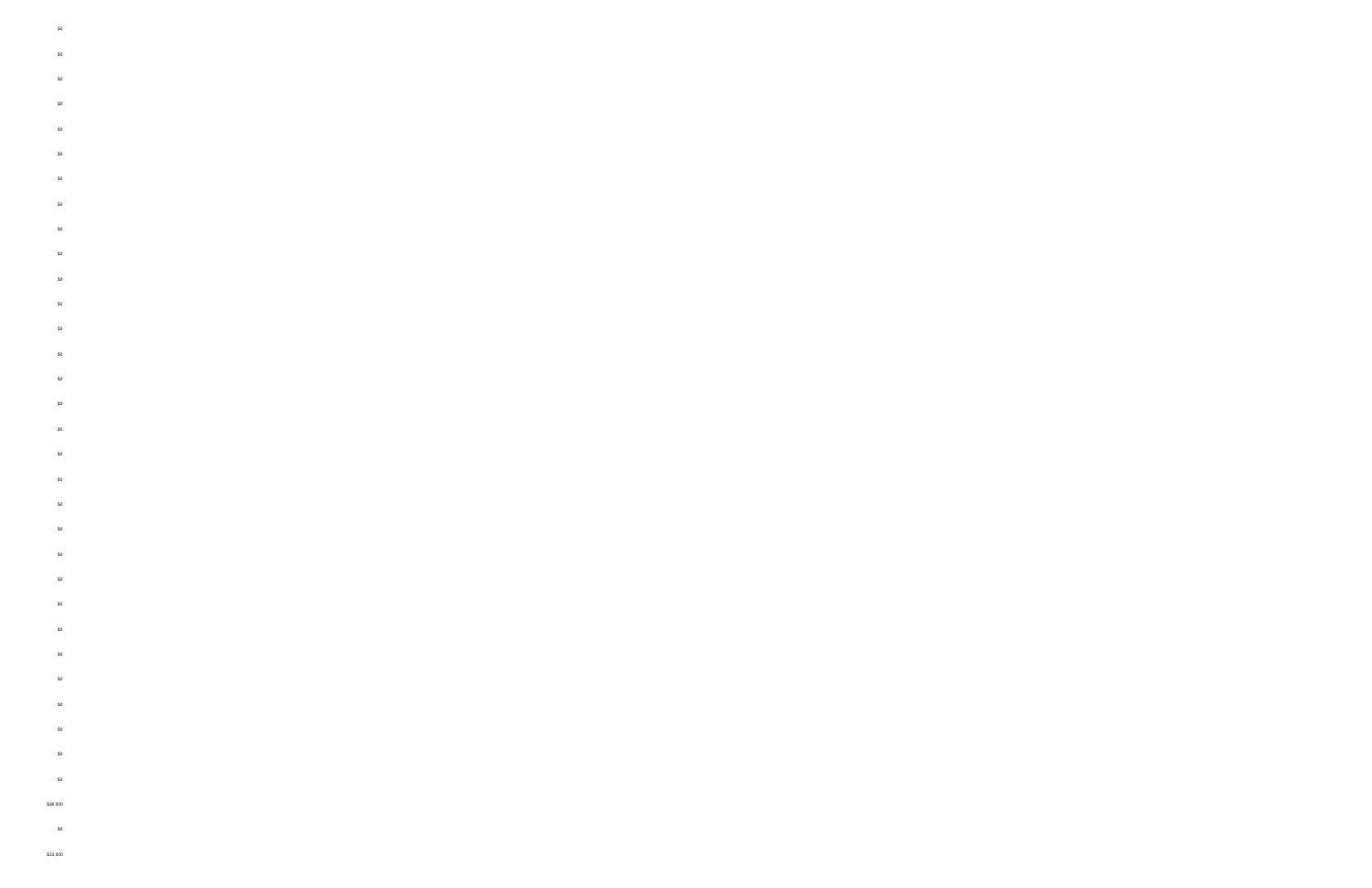- 
- \$0
- 
- \$0
- 
- $$0$
- \$0
- 
- \$0
- \$0
- 
- \$0
- 
- \$0
- \$0
- \$0
- 
- \$0
- $\mathsf{so}$
- 
- \$0
- **so**
- 
- **so**
- \$0
- $\epsilon$
- \$0
- 
- \$0
- \$0
- \$0
- \$0
- \$0
- \$0
- \$0
- \$0
- \$20,000
- \$72,000

# \$20,000

### \$65,000

- \$27,000
- 
- \$27,000
- 
- \$65,000
- 

### \$77,000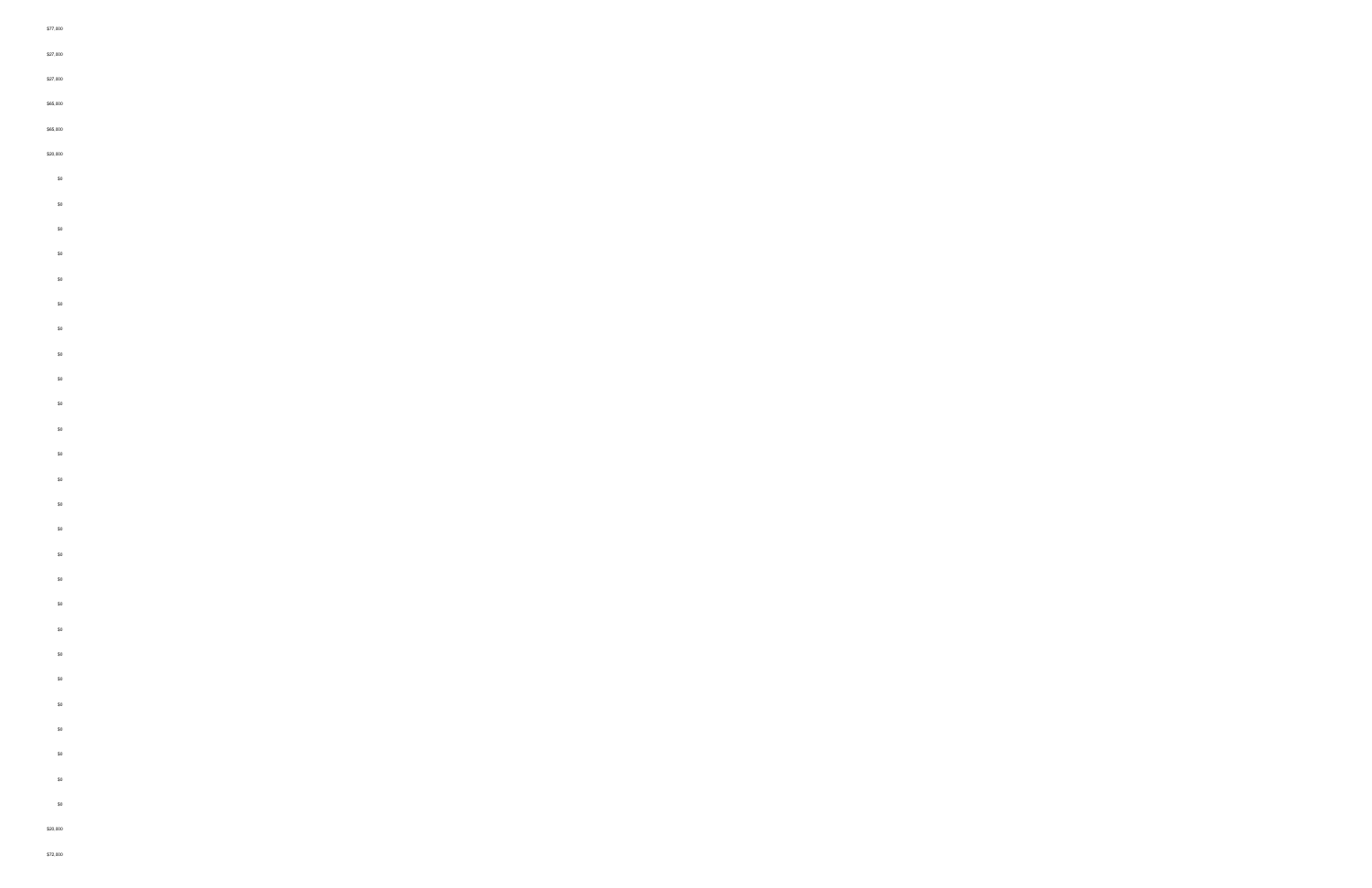- 
- \$0
- 
- \$0
- \$0
- 
- $$0$
- 
- \$0
- \$0
- 
- \$0
- \$0
- 
- \$0
- \$0
- 
- \$0
- \$0
- \$0
- 
- \$0
- 
- \$0
- \$0
- \$0
- \$0
- 
- \$0
- \$0
- \$16,000
- 
- \$319,000
- \$0
- 
- \$349,000
- 
- \$349,000
- \$290,000
- 
- \$16,000
- \$12,000

# \$16,000

\$234,000

- \$83,000
- 
- \$16,000
- 
- \$21,000

### \$57,000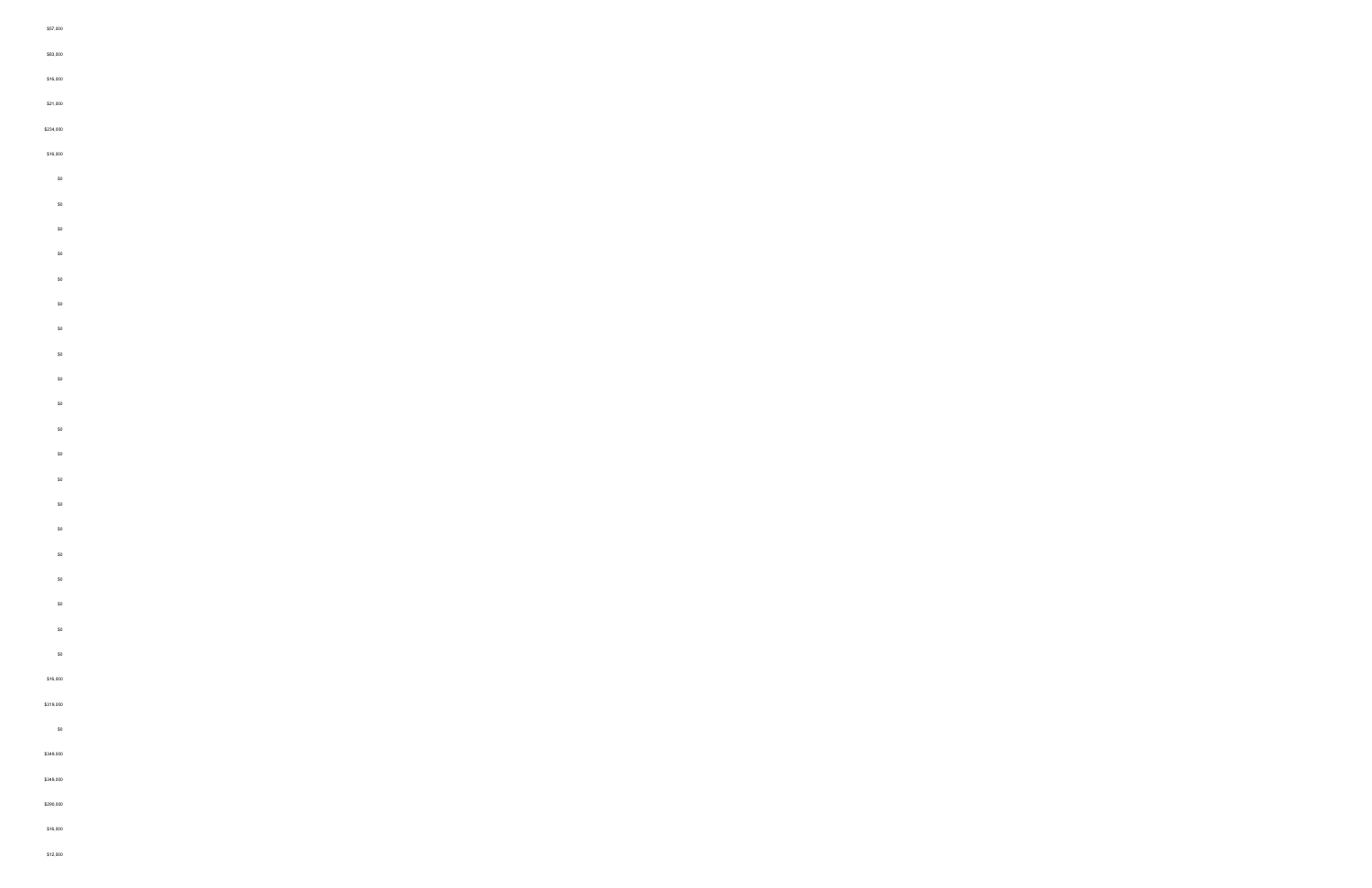- \$0
- 
- \$0
- 
- \$0
- $\mathbf{s}$ 0
- 
- \$0
- 
- \$0
- \$0
- 
- \$0
- \$0
- \$0
- \$0
- \$0
- 
- \$0
- \$0
- \$0

### \$61,000

### \$95,000

### \$456,000

# \$493,000

### \$27,000

\$349,000

- \$0
- 
- \$0
- 
- **so**
- $$0$
- 
- \$0
- \$0
- 
- \$0
- 
- \$0

### \$0

### \$20,000

\$20,000

### \$20,000

### \$9,000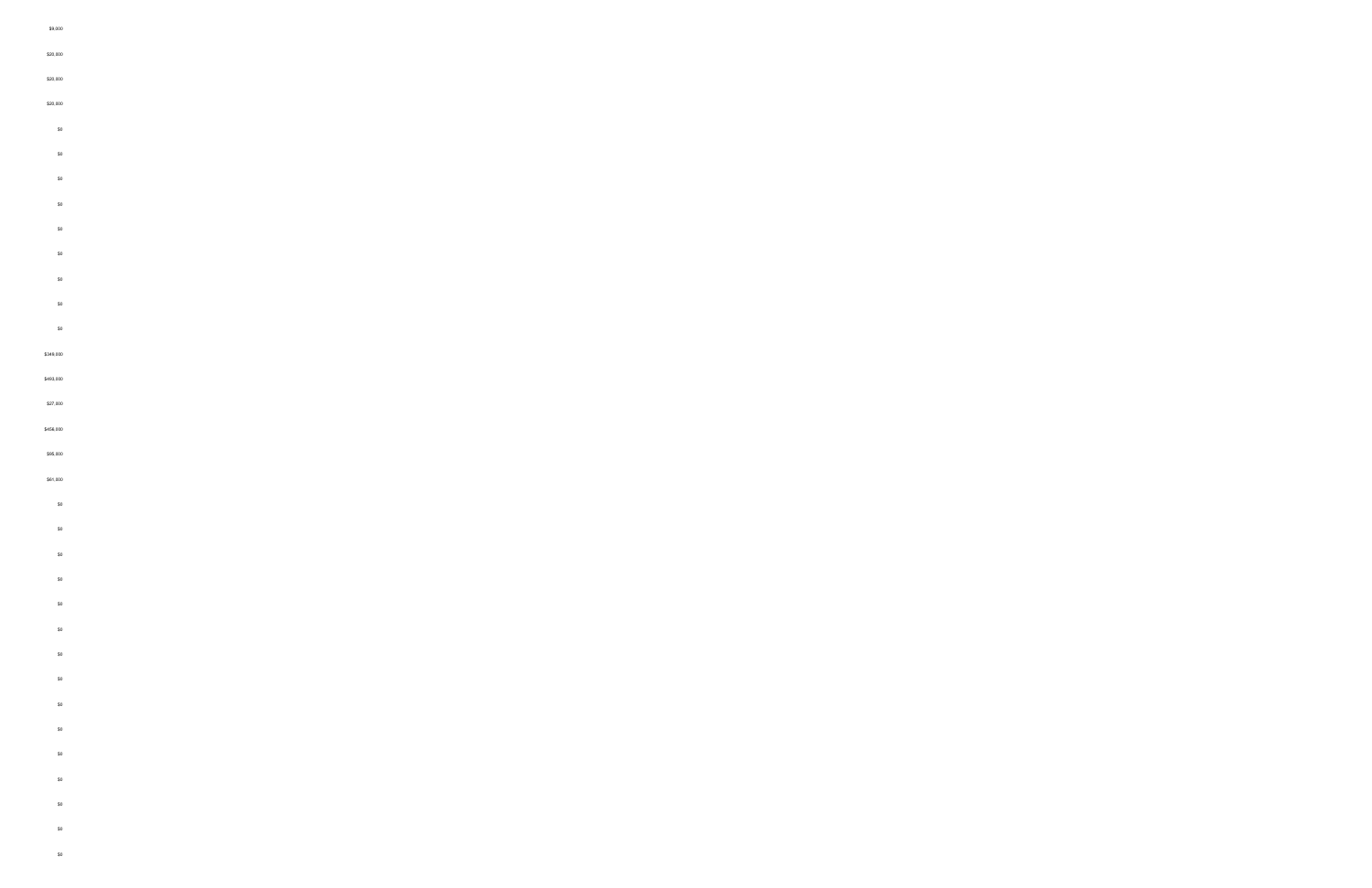\$0

# \$0

\$0

# \$0

\$0

# \$0

 $\epsilon$ 

**so** 

# \$0

\$0

### \$74,000

### \$40,000

\$0

# \$0

 $\overline{50}$ 

 $$0$ 

### \$0

### \$0

\$0

\$27,000

### \$27,000

\$0

\$0

\$0

### \$26,000

# \$76,000

\$52,000

\$26,000

\$42,000

### \$482,000

\$0

### \$59,000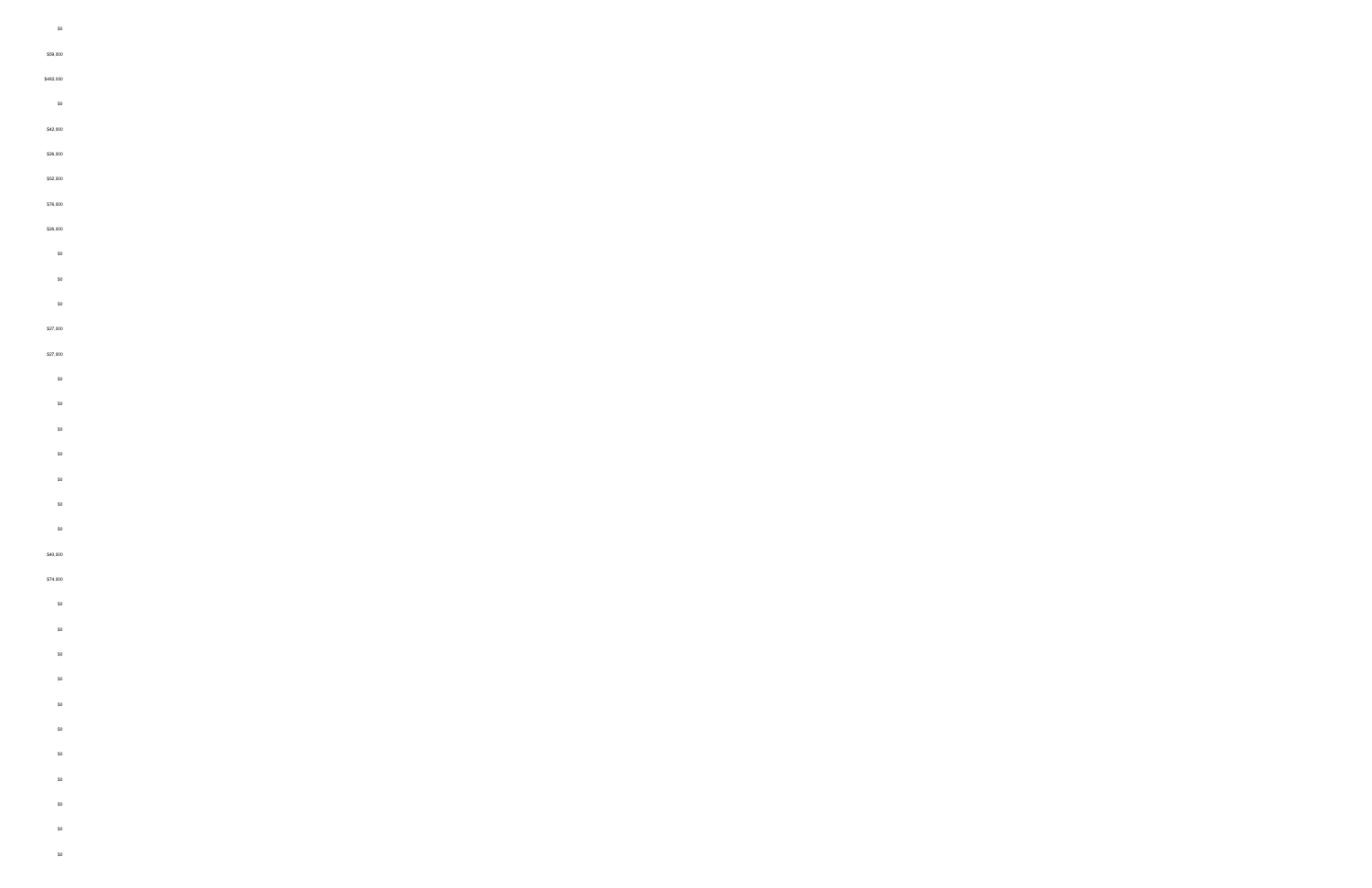# \$1,282,000

\$379,000

\$26,000

- 
- \$0
- $\mathbf{s}$ 0
- 
- \$0
- 
- \$0
- 
- \$0
- $$0$
- \$0
- \$0
- \$0
- \$0
- \$0
- \$0
- \$0
- $$0$

# \$0

# \$27,000

\$27,000

\$25,000

\$6,073,000

\$26,000

# \$26,000

# \$0

# \$163,000

# \$16,000

- 
- \$0
- \$0
- 
- \$0
- 
- \$0
- \$0
- 
- \$0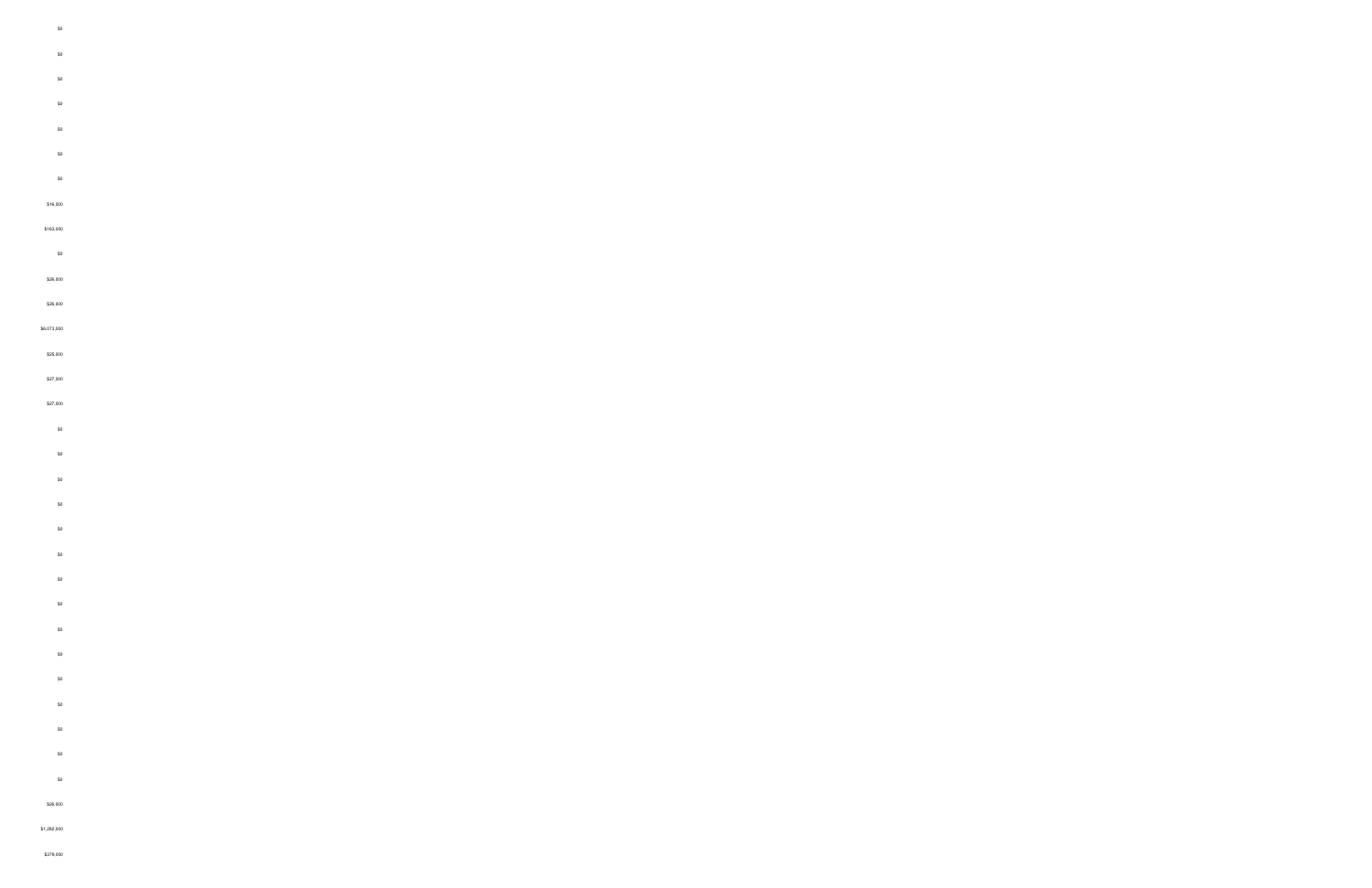- 
- \$0
- \$0
- 
- \$0
- \$0
- 
- \$0
- \$0
- \$0
- \$0
- 
- \$0
- \$0
- \$0
- 
- \$0

- - -
		-
	- -
	-
- 
- -
- 
- -
	-
- 
- 
- 
- -
- 
- -
- 
- 
- - -
- 
- - - -
			-

- 
- 
- \$0

### \$0

\$40,000

\$31,000

### \$26,000

## \$942,000

\$26,000

\$26,000

## \$158,000

## \$0

\$537,000

\$83,000

- 
- \$0
- 
- \$0
- \$0
- 
- \$0
- 
- \$0

# \$0

\$16,000

### \$210,000

### \$512,000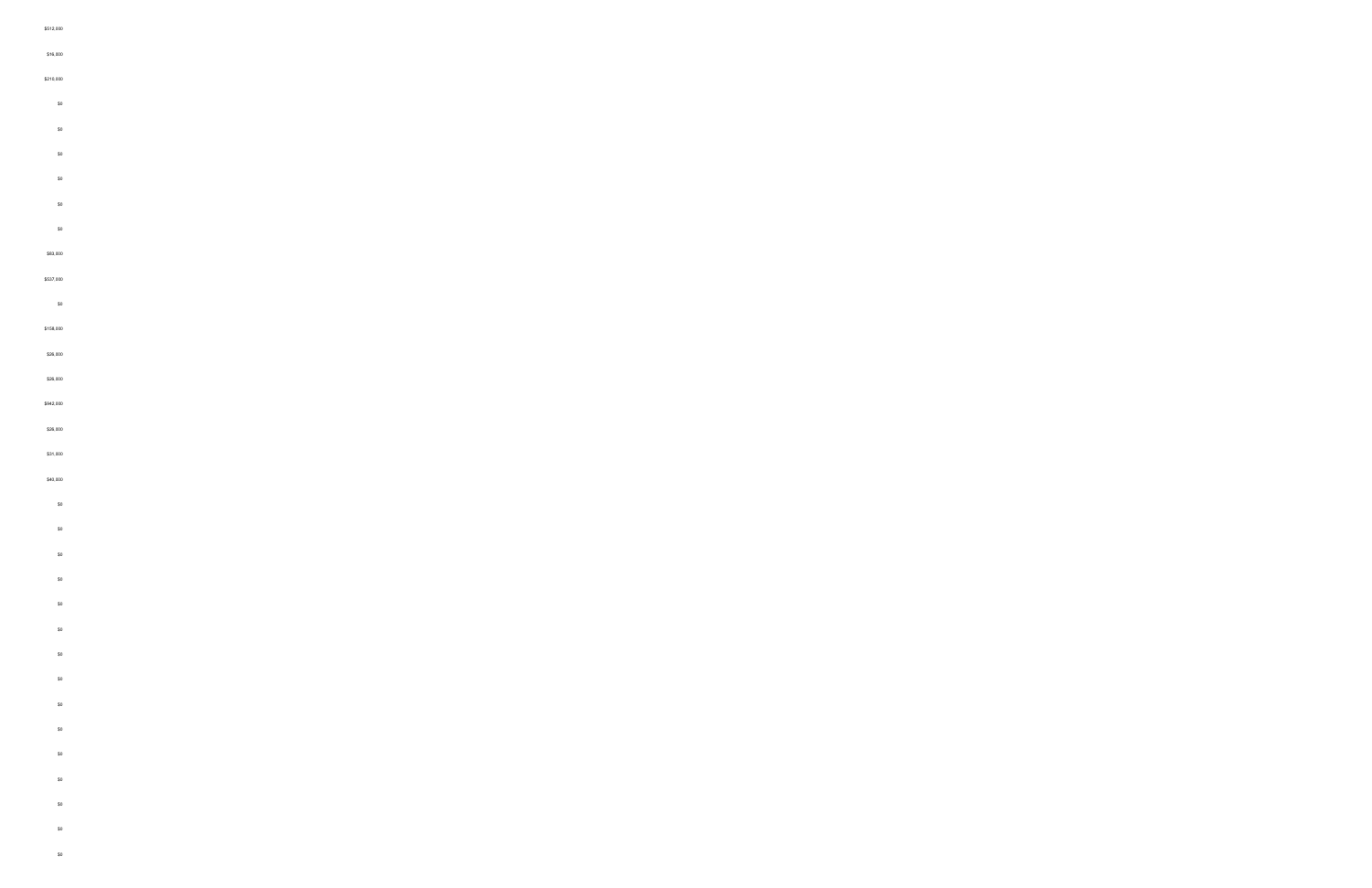# \$20,000

- 
- \$0
- 
- \$0
- \$0
- \$0
- 
- \$0
- \$0
- \$0
- 
- \$0
- \$0
- \$0
- 
- \$0
- \$0
- \$0
- \$0
- \$0
- \$0
- \$0
- \$0
- \$0
- \$0
- \$0
- \$0

# \$57,000

\$21,000

## \$40,162,000

- 
- \$0

# \$699,000

- \$0
- 
- \$0
- \$0
- 
- \$0
- \$0
-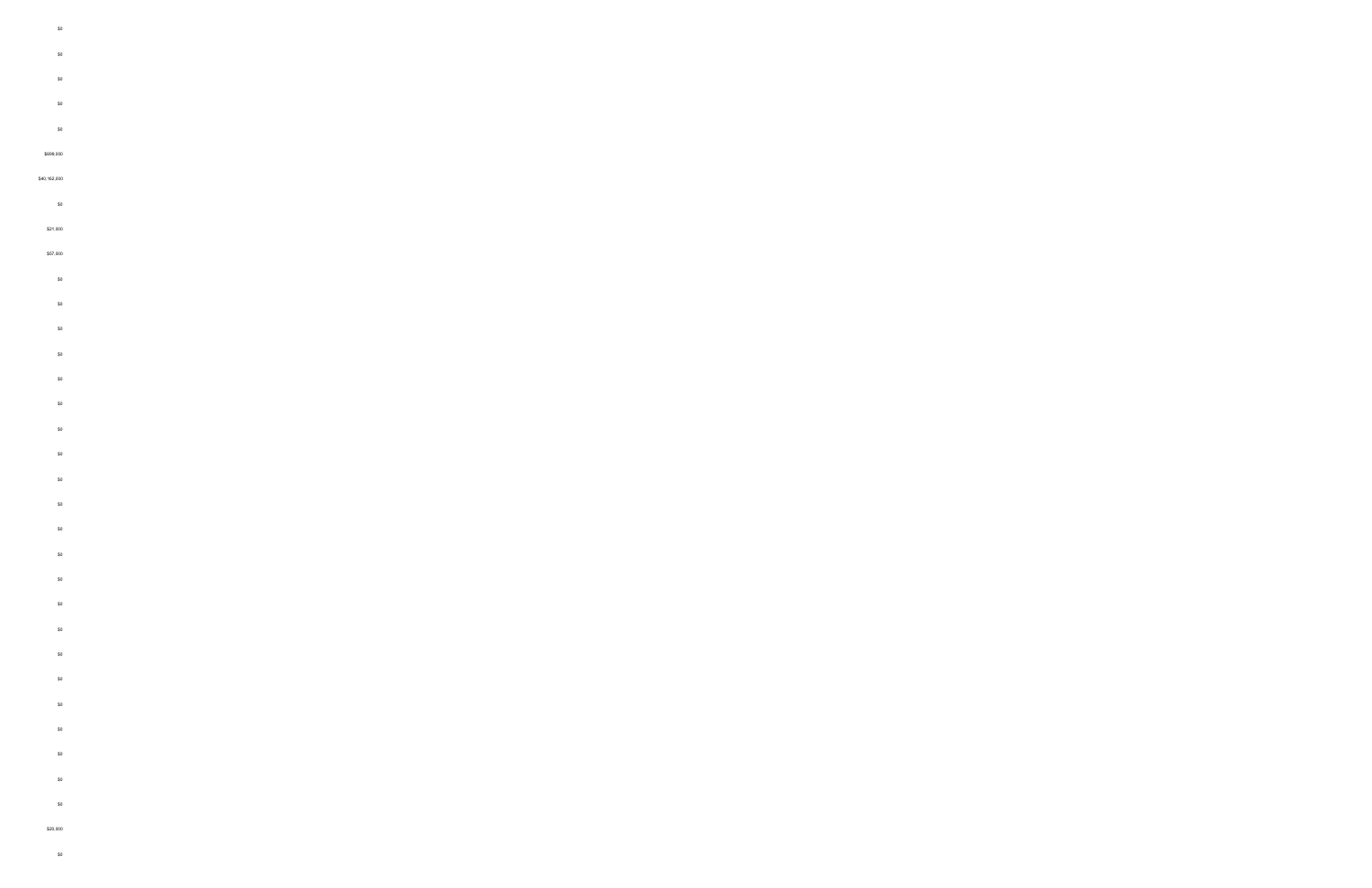- \$0
- 
- \$0
- 
- \$0
- 
- \$0
- \$0
- 
- \$0
- 
- \$0
- 
- \$0
- \$0
- 
- \$0
- 
- \$0
- \$0
- 
- \$0
- \$0
- \$0
- 
- \$0
- \$0
- 
- \$0
- \$0

- 
- \$0
- 
- 
- \$0
- 
- \$0
- 
- \$0

### \$61,000

## \$170,000

\$90,000

\$0

## \$37,000

### \$26,000

## \$48,000

- \$31,000
- 
- 

## \$35,976,000

- \$0
- 
- \$26,000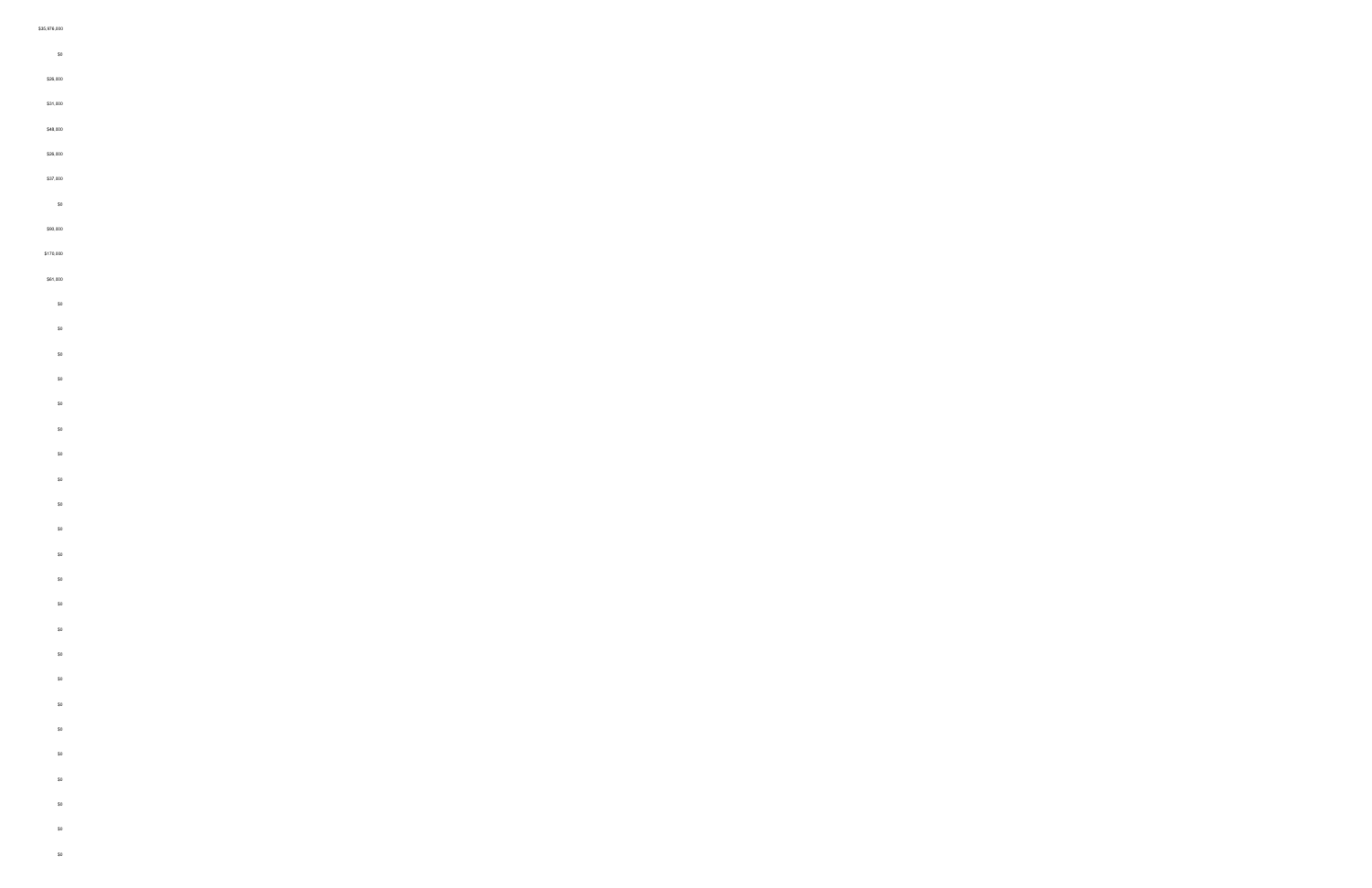### \$27,123,000

\$0

- \$0
- 
- \$0
- \$0
- 
- \$0
- \$0
- 
- $\epsilon$
- **so**
- \$0
- \$0
	-
- \$0
- 
- \$0

## \$0

# \$21,000

# \$23,000

# \$40,000

## \$0

## \$0

### \$0

# \$33,000

\$47,000

\$230,000

\$311,000

\$2,335,000

\$70,000

## \$21,000

- \$0
- 
- \$16,000
- 

## \$16,000

- 
- \$0
- 
- \$26,000

\$319,000

## \$0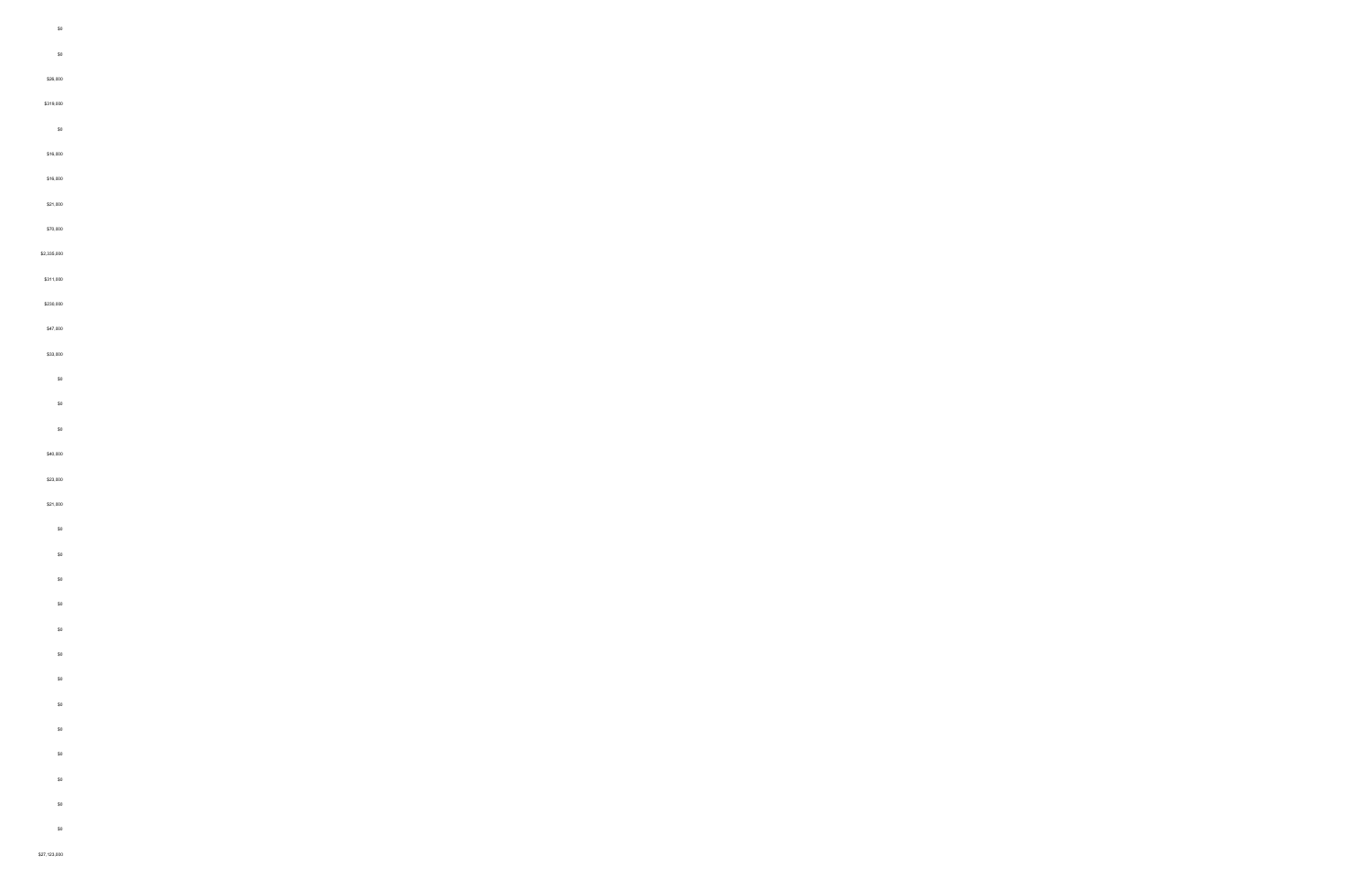- \$0
- 
- \$112,000
- 
- \$58,000
- 
- \$273,390
- 
- \$27,000
- 
- \$26,000
- \$57,000
- 
- \$681,000
- 
- \$0
- \$48,000
- 
- \$20,000
- 
- \$20,000
- \$33,000
- 
- \$1,000
- 
- \$45,000
- \$0
- 
- \$0
- \$0
- 
- $\mathsf{s}_0$
- 
- \$0
- \$0
- \$0
- \$0
- \$0
- 
- \$0
- \$0
- \$0
- \$0
- \$0
- \$0
- 
- \$0
- \$0
- \$0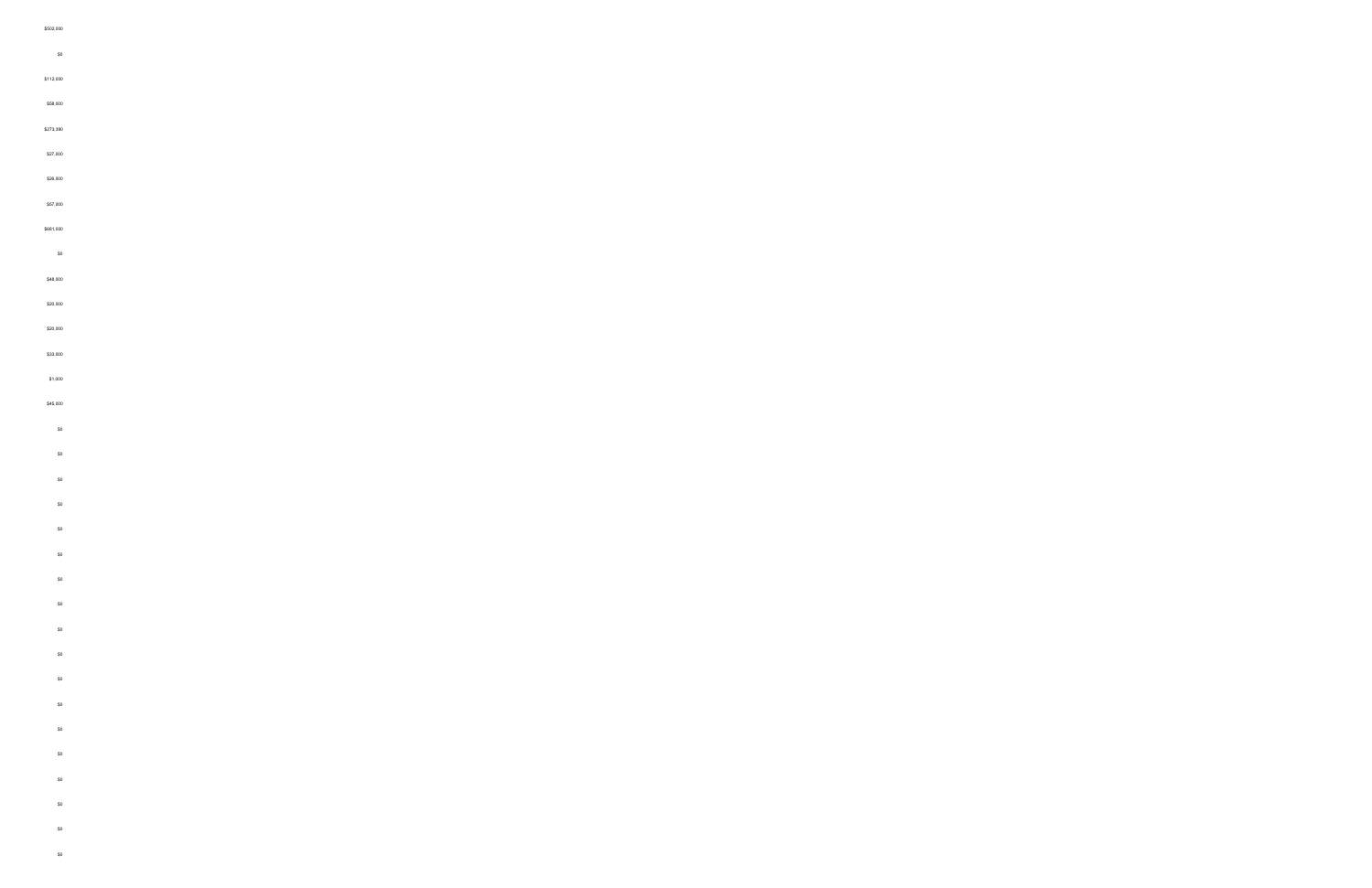18

\$85,000

### \$0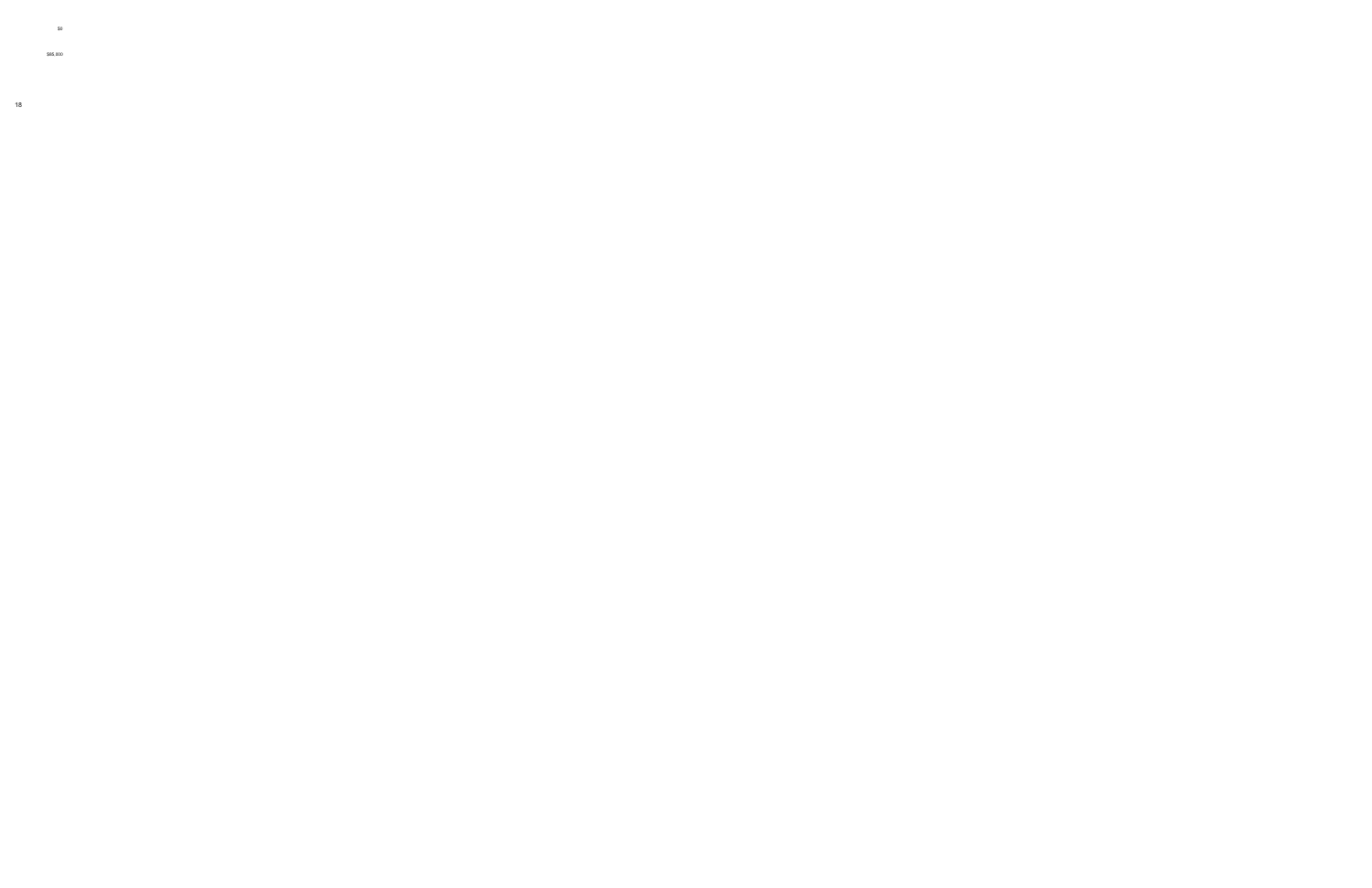| <b>APPLICATION</b>            |                  | <b>ADDRESS</b> |                      | <b>ISSUED</b><br><b>DATE</b> | <b>TYPE</b><br>OF PERMIT | <b>TYPE OF BUILDING</b>        | <b>RES</b><br><b>APP</b><br>UNIT UNITS<br>CREATE | <b>NEW</b><br>AREA<br><b>CREATED</b><br>(s <sub>m</sub> ) | <b>DESCRIPTION</b>                                                                                          | <b>TYPE</b>    | LAND USE ASSESS ROLL<br><b>NUMBER</b> | <b>LEGAL DESCRIPTION</b>                    | <b>REG PLAN</b> |
|-------------------------------|------------------|----------------|----------------------|------------------------------|--------------------------|--------------------------------|--------------------------------------------------|-----------------------------------------------------------|-------------------------------------------------------------------------------------------------------------|----------------|---------------------------------------|---------------------------------------------|-----------------|
|                               |                  |                |                      |                              |                          |                                |                                                  |                                                           |                                                                                                             |                |                                       |                                             |                 |
| ZONBLD                        | 11 7015          | 2411           | ANSON                | DR 01-Feb-2012               | ALTERATION TO EXIST BLDG | MULTI-TENANT INDUSTRIAL        | B                                                |                                                           | WAREHOUSING & OFFICE                                                                                        |                | INDUSTRIAL 21-05-050-115-21606-0000   | PLAN M167 PT BLK A RP 43R4885 PART 4        |                 |
| HVACHOUS                      | 11 5863 HEA 486  |                | MEADOW WOOD          | RD 01-Feb-2012               | <b>REVISIONS</b>         | DETACHED DWELLING              |                                                  |                                                           | <b>HVAC REVISION</b>                                                                                        |                | RESIDENTIAL 21-05-020-021-14600-0000  | PLAN 333 PT LOT 76                          |                 |
| BP 9ALT                       | 12 42            | 623            | HARTFORDSHIRE        | LANE 01-Feb-2012             | ADDITION AND ALTER       | DETACHED DWELLING              |                                                  |                                                           | ALTERATIONS - BALCONY ABOVE GARAGE, 2 NEW WINDOWS, 1 NEW DOOR                                               |                | RESIDENTIAL 21-05-040-155-15600-0000  | PLAN M307 PT LOT 8                          |                 |
| BP 9ALT                       | 12 85            | 3233           | <b>ESCADA</b>        | DR 01-Feb-2012               | OTHER                    | DETACHED DWELLING              |                                                  |                                                           | ALTERATIONS - SOLAR ROOFTOP PANEL                                                                           |                | RESIDENTIAL 21-05-150-070-18364-0000  | L 83 PLAN M-1609                            | L 83 M-160      |
| BP 9ALT                       | 12 144           | 3961           | PARKGATE             | DR 01-Feb-2012               | OTHER                    | DETACHED DWELLING              |                                                  |                                                           | ALTERATIONS - SOLAR ROOFTOP PANELS                                                                          |                | RESIDENTIAL 21-05-150-082-75416-0000  | PLAN M1111 LOT 6                            |                 |
| SGNBLD                        | 11 6541          | VAR 6375       | SHAWSON              | DR 01-Feb-2012               | <b>FASCIA SIGN</b>       | SINGLE TENANT INDUSTRIAL       |                                                  |                                                           | (1) FASCIA SIGN - ATOS                                                                                      |                | INDUSTRIAL 21-05-050-116-39110-0000   | PLAN M310 PT BLK B                          |                 |
| PORT SGN 12 417               |                  | 2110           | <b>DUNDAS</b>        | ST E 01-Feb-2012             |                          | PORTABLE SIGN                  |                                                  |                                                           | DUNDAS CARPET                                                                                               | <b>UNKNOWN</b> | 21-05-070-068-37900-0000              | CON 1 SDS PT LOT A                          |                 |
| PORT SGN 12 420               |                  | 3437           | DERRY                | RD E 01-Feb-2012             |                          | PORTABLE SIGN                  |                                                  |                                                           | HAKIM OPTICAL                                                                                               | <b>UNKNOWN</b> | 21-05-050-117-17200-0000              | CON 7 EHS PT LOT 11                         |                 |
| PSGN_CP                       | 12 454           |                | <b>BRITANNIA</b>     | RD W 01-Feb-2012             |                          | PORTABLE SIGN                  |                                                  |                                                           | REGION OF PEEL                                                                                              | <b>UNKNOWN</b> | $\sim$                                |                                             |                 |
| PSGN_CP                       | 12 452           | $\overline{0}$ | FOWLER               | DR 01-Feb-2012               |                          | PORTABLE SIGN                  |                                                  |                                                           | REGION OF PEEL                                                                                              | <b>UNKNOWN</b> | $\sim$                                |                                             |                 |
| PSGN_CP                       | 12 451           | $\overline{0}$ | TENTH LINE WEST      | 01-Feb-2012                  |                          | PORTABLE SIGN                  |                                                  |                                                           | REGION OF PEEL                                                                                              | UNKNOWN -----  |                                       |                                             |                 |
| PSGN_CP                       | 12 450           | $\sim$         | LAKESHORE            | RD E 01-Feb-2012             |                          | PORTABLE SIGN                  |                                                  |                                                           | REGION OF PEEL                                                                                              | <b>UNKNOWN</b> | $\sim$                                |                                             |                 |
| PSGN_CP                       | 12 447           | $\overline{0}$ | EGLINTON             | AVE W 01-Feb-2012            |                          | PORTABLE SIGN                  |                                                  |                                                           | REGION OF PEEL                                                                                              | <b>UNKNOWN</b> | - - - - -                             |                                             |                 |
| PSGN_CP                       | 12 446           | $\overline{0}$ | AIRPORT              | RD 01-Feb-2012               |                          | PORTABLE SIGN                  |                                                  |                                                           | REGION OF PEEL                                                                                              | <b>UNKNOWN</b> | - - - - -                             |                                             |                 |
| PSGN_CP                       | 12 445           | $\overline{0}$ | NINTH LINE           | 01-Feb-2012                  |                          | PORTABLE SIGN                  |                                                  |                                                           | REGION OF PEEL                                                                                              | <b>UNKNOWN</b> | $\sim$                                |                                             |                 |
| PSGN_CP                       | 12 444           | $\overline{0}$ | DERRY                | RD W 01-Feb-2012             |                          | PORTABLE SIGN                  |                                                  |                                                           | REGION OF PEEL                                                                                              | <b>UNKNOWN</b> | $\sim$                                |                                             |                 |
| PSGN_CP                       | 12 438           | $\overline{0}$ | <b>ERIN MILLS</b>    | PKY 01-Feb-2012              |                          | PORTABLE SIGN                  |                                                  |                                                           | REGION OF PEEL                                                                                              | <b>UNKNOWN</b> | $\sim$                                |                                             |                 |
| PSGN_CP                       | 12 436           | $\sim$         | WINSTON CHURCHILL    | BLVD 01-Feb-2012             |                          | PORTABLE SIGN                  |                                                  |                                                           | REGION OF PEEL                                                                                              | <b>UNKNOWN</b> | $\sim$                                |                                             |                 |
| PSGN_CP                       | 12 435           | $\sim$         | WINSTON CHURCHILL    | BLVD 01-Feb-2012             |                          | PORTABLE SIGN                  |                                                  |                                                           | REGION OF PEEL                                                                                              | <b>UNKNOWN</b> | $\sim$                                |                                             |                 |
| PSGN_CP                       | 12 434           | $\overline{0}$ | MISSISSAUGA          | RD 01-Feb-2012               |                          | PORTABLE SIGN                  |                                                  |                                                           | REGION OF PEEL                                                                                              | <b>UNKNOWN</b> | - -                                   |                                             |                 |
| PSGN_CP                       | 12 432           | $\overline{0}$ | AIRPORT              | RD 01-Feb-2012               |                          | PORTABLE SIGN                  |                                                  |                                                           | REGION OF PEEL                                                                                              | <b>UNKNOWN</b> | $\sim$                                |                                             |                 |
| PSGN_CP                       | 12 429           | $\circ$        | LAKESHORE            | RD W 01-Feb-2012             |                          | PORTABLE SIGN                  |                                                  |                                                           | REGION OF PEEL                                                                                              | <b>UNKNOWN</b> | $\sim$                                |                                             |                 |
| PSGN_CP                       | 12 428           | $\circ$        | DIXIE                | RD 01-Feb-2012               |                          | PORTABLE SIGN                  |                                                  |                                                           | REGION OF PEEL                                                                                              | <b>UNKNOWN</b> | $\sim$                                |                                             |                 |
| PSGN_CP                       | 12 425           | $\sim$ 0       | DERRY                | RD W 01-Feb-2012             |                          | PORTABLE SIGN                  |                                                  |                                                           | REGION OF PEEL                                                                                              | <b>UNKNOWN</b> | <b><i><u>Participate</u></i></b>      |                                             |                 |
| PSGN_CP                       | 12 424           | $\sim$         | <b>BURNHAMTHORPE</b> | RD W 01-Feb-2012             |                          | PORTABLE SIGN                  |                                                  |                                                           | REGION OF PEEL                                                                                              | <b>UNKNOWN</b> | $\sim$                                |                                             |                 |
| PSGN_CP                       | 12 423           | $\overline{0}$ | SOUTHDOWN            | RD 01-Feb-2012               |                          | PORTABLE SIGN                  |                                                  |                                                           | REGION OF PEEL                                                                                              | <b>UNKNOWN</b> | $\sim$                                |                                             |                 |
| PSGN_CP                       | 12 422           | $\overline{0}$ | CAWTHRA              | RD 01-Feb-2012               |                          | PORTABLE SIGN                  |                                                  |                                                           | REGION OF PEEL                                                                                              | <b>UNKNOWN</b> | $\sim$                                |                                             |                 |
| PSGN_CP                       | 12 418           | $\overline{0}$ | <b>BRITANNIA</b>     | RD W 01-Feb-2012             |                          | PORTABLE SIGN                  |                                                  |                                                           | REGION OF PEEL                                                                                              | <b>UNKNOWN</b> | $\sim$                                |                                             |                 |
| PSGN_CP                       | 12 455           | $\circ$        | EGLINTON             | AVE W 01-Feb-2012            |                          | PORTABLE SIGN                  |                                                  |                                                           | REGION OF PEEL                                                                                              | <b>UNKNOWN</b> | $\sim$                                |                                             |                 |
| PSGN_CP                       | 12 453           |                | DIXIE                | RD 01-Feb-2012               |                          | PORTABLE SIGN                  |                                                  |                                                           | REGION OF PEEL                                                                                              | <b>UNKNOWN</b> | $\sim$                                |                                             |                 |
| PSGN_CP                       | 12 449           | $\Omega$       | CENTRAL              | PKY E 01-Feb-2012            |                          | PORTABLE SIGN                  |                                                  |                                                           | REGION OF PEEL                                                                                              | <b>UNKNOWN</b> | $\sim$                                |                                             |                 |
| PSGN_CP                       | 12 448           | $\overline{0}$ | DIXIE                | RD 01-Feb-2012               |                          | PORTABLE SIGN                  |                                                  |                                                           | REGION OF PEEL                                                                                              | <b>UNKNOWN</b> | $\sim$                                |                                             |                 |
| PSGN_CP                       | 12 443           | $^{\circ}$     | <b>BURNHAMTHORPE</b> | RD W 01-Feb-2012             |                          | PORTABLE SIGN                  |                                                  |                                                           | REGION OF PEEL                                                                                              | <b>UNKNOWN</b> | $\sim$                                |                                             |                 |
| PSGN_CP                       | 12 442           |                | <b>DUNDAS</b>        | ST W 01-Feb-2012             |                          | PORTABLE SIGN                  |                                                  |                                                           | REGION OF PEEL                                                                                              | <b>UNKNOWN</b> |                                       |                                             |                 |
| PSGN_CP 12 441 0              |                  |                | MAVIS                | RD 01-Feb-2012               |                          | PORTABLE SIGN                  |                                                  |                                                           | REGION OF PEEL                                                                                              | UNKNOWN -----  |                                       |                                             |                 |
| PSGN_CP 12 440 0              |                  |                | <b>BURNHAMTHORPE</b> | RD E 01-Feb-2012             |                          | PORTABLE SIGN                  |                                                  |                                                           | REGION OF PEEL                                                                                              | UNKNOWN -----  |                                       |                                             |                 |
| PSGN_CP                       | 12 439           | $\sim$ 0       | LAKESHORE            | RD E 01-Feb-2012             |                          | PORTABLE SIGN                  |                                                  |                                                           | REGION OF PEEL                                                                                              | <b>UNKNOWN</b> | --                                    |                                             |                 |
| PSGN_CP                       | 12 437           | $\overline{0}$ | <b>DIXIE</b>         | RD 01-Feb-2012               |                          | PORTABLE SIGN                  |                                                  |                                                           | REGION OF PEEL                                                                                              | <b>UNKNOWN</b> | --                                    |                                             |                 |
|                               |                  |                |                      |                              |                          |                                |                                                  |                                                           |                                                                                                             |                |                                       |                                             |                 |
| PSGN_CP                       | 12 433           | $\overline{0}$ | EGLINTON             | AVE W 01-Feb-2012            |                          | PORTABLE SIGN                  |                                                  |                                                           | REGION OF PEEL                                                                                              | <b>UNKNOWN</b> | --                                    |                                             |                 |
| PSGN_CP                       | 12 431           | $\overline{0}$ | PAISLEY              | BLVDW 01-Feb-2012            |                          | PORTABLE SIGN                  |                                                  |                                                           | REGION OF PEEL                                                                                              | <b>UNKNOWN</b> | $\sim$                                |                                             |                 |
| PSGN_CP                       | 12 430           | $\overline{0}$ | QUEENSWAY            | E 01-Feb-2012                |                          | PORTABLE SIGN                  |                                                  |                                                           | REGION OF PEEL                                                                                              | <b>UNKNOWN</b> | $\sim$                                |                                             |                 |
| PSGN_CP                       | 12 427           | $\overline{0}$ | <b>HURONTARIO</b>    | ST 01-Feb-2012               |                          | PORTABLE SIGN                  |                                                  |                                                           | REGION OF PEEL                                                                                              | <b>UNKNOWN</b> | $\sim$                                |                                             |                 |
| PSGN_CP                       | 12 426           | $\sim$ 0       | EASTGATE             | PKY 01-Feb-2012              |                          | PORTABLE SIGN                  |                                                  |                                                           | REGION OF PEEL                                                                                              | <b>UNKNOWN</b> | $\sim$                                |                                             |                 |
| PSGN_CP                       | 12 421           | $\sim$ 0       | <b>BURNHAMTHORPE</b> | RD W 01-Feb-2012             |                          | PORTABLE SIGN                  |                                                  |                                                           | REGION OF PEEL                                                                                              | <b>UNKNOWN</b> | $\sim$                                |                                             |                 |
| PORT SGN 12 408               |                  | 5715           | COOPERS              | AVE 01-Feb-2012              |                          | PORTABLE SIGN                  |                                                  |                                                           | PASTA INTERNATIONAL                                                                                         | <b>UNKNOWN</b> | 21-05-040-116-35190-0000              | PLAN M425 PT BLK 15 RP 43R12086 PART 1      |                 |
| PORT SGN 12 407               |                  | 720            | <b>BRISTOL</b>       | RD W 01-Feb-2012             |                          | PORTABLE SIGN                  |                                                  |                                                           | LITTLE CAESARS PIZZA                                                                                        | <b>UNKNOWN</b> | 21-05-040-164-53600-0000              | B 30 PLAN M-1370                            | B 30 M-137      |
| MECH                          | 11 4634 MEC 3545 |                | MORNING STAR         | DR 01-Feb-2012               | ALTERATION TO EXIST BLDG | SCHOOL - SECONDARY             |                                                  |                                                           | MECHANICAL AND FIRE COMPONENTS TO SCIENCE LAB AS PER FIRE MARSHALL - LINCOLN M. ALEXANDER SECONDARY SCHOOL. | PUBLIC         | 21-05-050-105-03500-0000              | CON 8 EHS PT LOT 13 PLAN 752 BLK H          |                 |
| ZONBLD                        | 11 7108          | 3145           | <b>DUNDAS</b>        | ST W 02-Feb-2012             | ALTERATION TO EXIST BLDG | COMMERCIAL RETAIL - MULTI-USER | 10A                                              |                                                           | PERSONAL SERVICE ESTABLISHMENT                                                                              |                | COMMERCIAL 21-05-150-084-03100-0000   | PLAN M674 BLKS 21,35                        |                 |
| BP 3ALT                       | 11 3764 R2 2500  |                | <b>HURONTARIO</b>    | ST 02-Feb-2012               | <b>REVISIONS</b>         | COMMERCIAL RETAIL - MULTI-USER |                                                  |                                                           | REVISIONS - SUITE-SEPARATION, RELOCATE DEMISING WALL                                                        |                | COMMERCIAL 21-05-060-125-05700-0000   | CON 1 SDS PT LOT 16                         |                 |
| ZONBLD                        | 11 6902          | 1224           | <b>DUNDAS</b>        | ST E 02-Feb-2012             | ALTERATION TO EXIST BLDG | COMMERCIAL RETAIL - MULTI-USER | 13-15                                            |                                                           | PRIVATE SCHOOL                                                                                              |                | COMMERCIAL 21-05-070-068-33300-0000   | CON 1 SDS PT LOT 7                          |                 |
| BP 3ALT 12 21 151 CITY CENTRE |                  |                |                      | DR 02-Feb-2012               | ALTERATION TO EXIST BLDG | COMMERCIAL OFFICE - MULTI-USER | $300 + 301$                                      |                                                           | INTERIOR ALTERATIONS - COMBINE (2) UNITS & CONVERT KITCHEN TO OFFICES - KINGSWAY REAL ESTATE                |                | COMMERCIAL 21-05-040-154-00440-0000   | CON 2 NDS PT LOT 17 RP 43R13128 PARTS 50,51 |                 |

**BUILDER**

**Total New Residential Units for the Month**

ecity

**Summary Information**

**Total Construction Value for the Month**

The City of Mississauga is concerned about protecting personal privacy. Therefore the data displayed below will not contain any 'owner' information or 'contact' information for applic property owners.

The data displayed represents that Building Permits issued for the Month ordered by the ISSUED DATE. Permits with zero dollar value are sign, pool, partial permits or revisions.

**PREG PLAN** 

**Total Permits Issued for the Month**

**534** Permits

**6,794** Square Metres

Res Units

**\$** 35,501,000 CDN Dollars Note:

**Total New Area for the Month**

**h** 11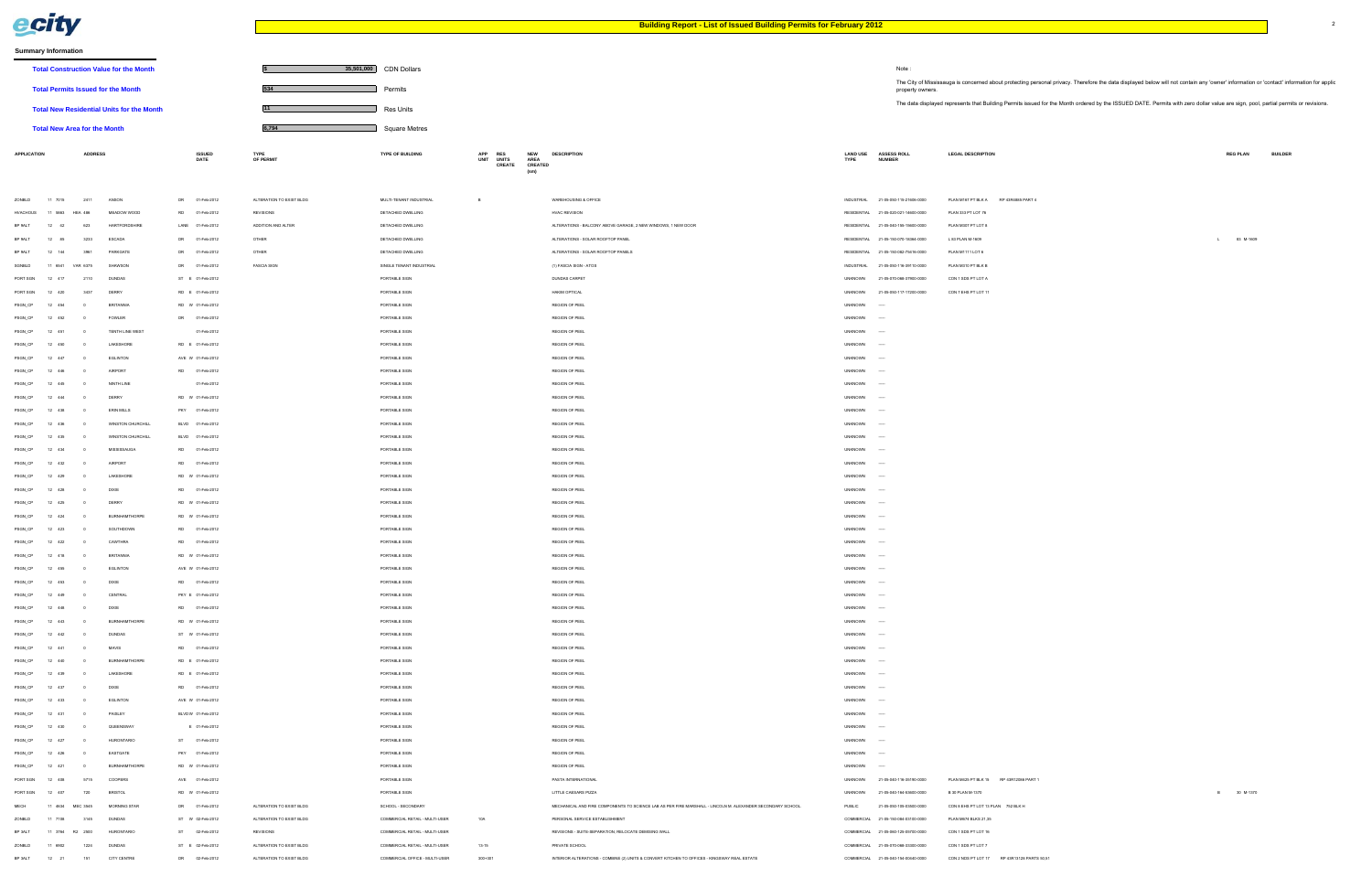| <b>FIRE</b>         | 11 6935             | 6275           | MILLCREEK                               | 02-Feb-2012<br><b>DR</b>             | OTHER                      | SINGLE TENANT INDUSTRIAL                            |                  | FIRE ONLY - FIRE-HOSE INSTALLATION                                          | INDUSTRIAL 21-05-040-098-61400-0000                                               | B 2 PLAN M-1780                                                 | B 2 M-178  |
|---------------------|---------------------|----------------|-----------------------------------------|--------------------------------------|----------------------------|-----------------------------------------------------|------------------|-----------------------------------------------------------------------------|-----------------------------------------------------------------------------------|-----------------------------------------------------------------|------------|
| <b>FIRE</b>         | 11 6934             | 2300           | <b>HOGAN</b>                            | DR 02-Feb-2012                       | OTHER                      | SINGLE TENANT INDUSTRIAL                            |                  | FIRE ONLY - FIRE-HOSE INSTALLATION                                          | INDUSTRIAL 21-05-040-098-61000-0000                                               | B 1 PLAN M-1780                                                 | B 1 M-178  |
| SGNBLD              | 11 6972             | 6811           | PACIFIC                                 | CIR<br>02-Feb-2012                   | PYLON SIGN                 | INDUSTRIAL - OTHER                                  |                  | (2) PYLON SIGNS - MULTI TENANT SIGNAGE                                      | 21-05-040-116-30260-0000<br><b>INDUSTRIAL</b>                                     | PLAN M404 PT BLK 3 RP 43R14985 PARTS 2,9,10                     |            |
| SIGN BP             | 12<br>117           | 1250           | SOUTH SERVICE                           | RD 02-Feb-2012                       | <b>FASCIA SIGN</b>         | COMMERCIAL RETAIL - MULTI-USER                      | 64               | (1) FASCIA SIGN - FRUITS & PASSION                                          | COMMERCIAL 21-05-070-167-17500-0000                                               | CON 2 SDS PT LOT 6 PLAN 305 PT BLKS A,B                         |            |
| SIGN BP             | 12                  | 100            | CITY CENTRE                             | DR 02-Feb-2012                       | <b>FASCIA SIGN</b>         | COMMERCIAL RETAIL - MULTI-USER                      | 2-147A           | (1) FASCIA SIGN - CLEO                                                      | COMMERCIAL 21-05-040-154-00453-0000                                               | PL 43M1010 BLKS 19, 21, PT BLKS 1, 16, 20                       |            |
| PSGN_CP             | 12<br>468           | $\circ$        | LAKESHORE                               | RD W 02-Feb-2012                     |                            | PORTABLE SIGN                                       |                  | MISSISSAUGA GIRLS SOFTBALL ASSOC (MGSA)                                     | <b>UNKNOWN</b><br>$\sim$                                                          |                                                                 |            |
| PORT SGN            | 12<br>465           | 600            | MATHESON                                | BLVDW 02-Feb-2012                    |                            | PORTABLE SIGN                                       |                  | FITNESS SOURCE                                                              | 21-05-040-098-17860-0000<br><b>UNKNOWN</b>                                        | PLAN M967 BLK 3                                                 |            |
| PORT SGN            | 12<br>457           | 3145           | <b>DUNDAS</b>                           | ST W 02-Feb-2012                     |                            | PORTABLE SIGN                                       |                  | DR. B. DABROWSKI                                                            | 21-05-150-084-03100-0000<br><b>UNKNOWN</b>                                        | PLAN M674 BLKS 21,35                                            |            |
| PORT SGN            | 12<br>463           | 5910           | DIXIE                                   | RD 02-Feb-2012                       |                            | PORTABLE SIGN                                       |                  | MONEY MART                                                                  | 21-05-050-116-15210-0000<br><b>UNKNOWN</b>                                        | CON 3 EHS PT LOT 5 RP 43R7133 PARTS 5,6                         |            |
| PORT SGN            | 12<br>462           | 5910           | DIXIE                                   | RD 02-Feb-2012                       |                            | PORTABLE SIGN                                       |                  | MONEY MART                                                                  | <b>UNKNOWN</b><br>21-05-050-116-15210-0000                                        | CON 3 EHS PT LOT 5 RP 43R7133 PARTS 5,6                         |            |
| PORT SGN            | 12<br>456           | 6981           | MILLCREEK                               | DR 02-Feb-2012                       |                            | PORTABLE SIGN                                       |                  | FIRST CLASS AUTO SPA                                                        | <b>UNKNOWN</b><br>21-05-040-098-22301-0000                                        | PLAN M802 BLK 1                                                 |            |
| PSGN_CP             | 12<br>464           | $\Omega$       | MAVIS                                   | RD 02-Feb-2012                       |                            | PORTABLE SIGN                                       |                  | MISSISSAUGA WARRIORS FOOTBALL CLUE                                          | <b>UNKNOWN</b><br>$\sim$                                                          |                                                                 |            |
| PORT SGN            | 12<br>461           | 6850           | PACIFIC                                 | CIR 02-Feb-2012                      |                            | PORTABLE SIGN                                       |                  | <b>GATTO FLOWERS</b>                                                        | 21-05-040-116-31425-0000<br><b>UNKNOWN</b>                                        | PLAN M475 BLK 10                                                |            |
| PORT SGN            | 12 419              | 2980           | CROSSCURRENT                            | DR 02-Feb-2012                       |                            | PORTABLE SIGN                                       |                  | 241 PIZZA                                                                   | 21-05-040-157-72710-0000<br><b>UNKNOWN</b>                                        | PLAN M905 BLK 194                                               |            |
| PORT SGN            | 459<br>12           | 5925           | GROSSBEAK                               | DR 02-Feb-2012                       |                            | PORTABLE SIGN                                       |                  | BRITANNIA ITALIAN BAKERY                                                    | 21-05-150-090-40400-0000<br><b>UNKNOWN</b>                                        | PL M878 BLK 314, 43R17881 PTS 2-12                              |            |
| PORT SGN            | 12 414              | 6971           | COLUMBUS                                | RD 02-Feb-2012                       |                            | PORTABLE SIGN                                       |                  | ROYAL MATTRESS                                                              | 21-05-050-116-49220-0000<br><b>UNKNOWN</b>                                        | PLAN M346 PT BLK 3 RP 43R8318 PART 1                            |            |
| ZONBLD              | 11 6758             | 5636           | <b>GLEN ERIN</b>                        | DR 02-Feb-2012                       | ALTERATION TO EXIST BLDG   | COMMERCIAL RETAIL - MULTI-USER                      | 2B               | RESTAURANT with PATIO                                                       | COMMERCIAL 21-05-040-108-10000-0000                                               | PLAN M1077 BLK 99                                               |            |
| BP 3NEW             | 11 6506             | 1520           | <b>DUNDAS</b>                           | ST E 03-Feb-2012                     | <b>NEW BUILDING</b>        | COMMERCIAL - OTHER                                  | BLDG C5<br>1,150 | NEW - COMMERCIAL SHELL BUILDING - LCBO                                      | COMMERCIAL<br>$\sim$                                                              | CON 1 SDS PT LTS 4 5 - PTS 1 3-9 14 16 43R33993                 |            |
| PSGN_CP             | 12<br>482           | $\Omega$       | QUEENSWAY                               | E 03-Feb-2012                        |                            | PORTABLE SIGN                                       |                  | APPLEWOOD CO-OPERATIVE PRESCHOOL                                            | <b>UNKNOWN</b><br>$\sim$                                                          |                                                                 |            |
| ZONBLD              | 11 7096             | 3350           | RIDGEWAY                                | DR 03-Feb-2012                       | ALTERATION TO EXIST BLDG   | MULTI-TENANT INDUSTRIAL                             |                  | TRUCK TERMINAL                                                              | INDUSTRIAL 21-05-150-084-01860-0000                                               | RCP 1542, PT L 9 - PTS 7-9 43R27494                             |            |
| ZONBLD              | 11 5746             | 1180           | <b>BRITANNIA</b>                        | RD E 03-Feb-2012                     | ALTERATION TO EXIST BLDG   | MULTI-TENANT INDUSTRIAL                             | $\overline{1}$   | MANUFACTURING FACIILITY W/ ACCESSORY RETAIL (MAX. 20%)                      | 21-05-050-117-14400-0000<br><b>INDUSTRIAL</b>                                     | PLAN M395 PT BLK 18 RP 43R13338 PARTS 1 TO 4                    |            |
| PSGN_CP             | 12<br>484           |                | EASTGATE                                | PKY 03-Feb-2012                      |                            | PORTABLE SIGN                                       |                  | MISSISSAUGA TOMAHAWKS LACROSSE ASSOCIATION                                  | <b>UNKNOWN</b><br>$\sim$                                                          |                                                                 |            |
| PORT SGN            | 12                  | 5170           | DIXIE                                   | RD 03-Feb-2012                       |                            | PORTABLE SIGN                                       |                  | AIR COMBAT ZONE                                                             | <b>UNKNOWN</b><br>21-05-050-116-16900-0000                                        | CON 3 PT L 1, 43R24715 PTS 3-6                                  |            |
| PSGN_CP             | 12<br>477           |                | DERRY                                   | RD E 03-Feb-2012                     |                            | PORTABLE SIGN                                       |                  | CORPORATE SERVICES                                                          | <b>UNKNOWN</b>                                                                    |                                                                 |            |
| PSGN_CP             | 12 476              | $\circ$        | DERRY                                   | RD E 03-Feb-2012                     |                            | PORTABLE SIGN                                       |                  | CORPORATE SERVICES                                                          | <b>UNKNOWN</b><br>$\sim$                                                          |                                                                 |            |
| PSGN_CP             | 12<br>475           | $^{\circ}$     | SOUTHDOWN                               | RD 03-Feb-2012                       |                            | PORTABLE SIGN                                       |                  | CORPORATE SERVICES                                                          | <b>UNKNOWN</b><br>$\sim$                                                          |                                                                 |            |
| PSGN_CP             | 12<br>474           | $^{\circ}$     | <b>ERIN MILLS</b>                       | PKY 03-Feb-2012                      |                            | PORTABLE SIGN                                       |                  | CORPORATE SERVICES                                                          | <b>UNKNOWN</b><br>$\sim$                                                          |                                                                 |            |
| PSGN_CP             | 12 473              | $\overline{0}$ | <b>ERIN MILLS</b>                       | PKY 03-Feb-2012                      |                            | PORTABLE SIGN                                       |                  | CORPORATE SERVICES                                                          | <b>UNKNOWN</b><br>$\sim$                                                          |                                                                 |            |
| PSGN_CP             | 12<br>472           | $\circ$        | LAKESHORE                               | RD W 03-Feb-2012                     |                            | PORTABLE SIGN                                       |                  | CORPORATE SERVICES                                                          | <b>UNKNOWN</b><br>$\sim$                                                          |                                                                 |            |
| PSGN_CP             | 12<br>471           | $\circ$        | <b>HURONTARIO</b>                       | ST .<br>03-Feb-2012                  |                            | PORTABLE SIGN                                       |                  | CORPORATE SERVICES                                                          | <b>UNKNOWN</b>                                                                    |                                                                 |            |
| PSGN_CP             | 12<br>470           | $\circ$        | CAWTHRA                                 | RD 03-Feb-2012                       |                            | PORTABLE SIGN                                       |                  | CORPORATE SERVICES                                                          | <b>UNKNOWN</b><br>$\sim$                                                          |                                                                 |            |
| PORT SGN            | 12<br>460           | 510            | DRIFTCURRENT                            | DR 03-Feb-2012                       |                            | PORTABLE SIGN                                       |                  | FAMILY DENTAL CENTRE                                                        | 21-05-040-117-50982-0000<br><b>UNKNOWN</b>                                        | B 10 PLAN M-1450                                                | B 10 M-145 |
| PORT SGN            | 12<br>467           | 1911           | <b>DUNDAS</b>                           | ST E 03-Feb-2012                     |                            | PORTABLE SIGN                                       |                  | KIDDIES WORLD                                                               | 21-05-030-068-15500-0000<br><b>UNKNOWN</b>                                        | CON 1 NDS PT LT 2, PL 680 BLK B, 43R1008 PTS 1, 2, 4            |            |
| PORT SGN            | 12<br>458           | 1870           | MATHESON                                | BLVD 03-Feb-2012                     |                            | PORTABLE SIGN                                       |                  | HILTON GARDEN INN                                                           | 21-05-050-116-05420-0000<br><b>UNKNOWN</b>                                        | CON 4 EHS, PT LT 1 - PTS 1, 2 43R31056                          |            |
| PSGN_CP             | 12                  |                | WINSTON CHURCHILL                       | BLVD 03-Feb-2012                     |                            | PORTABLE SIGN                                       |                  | CORPORATE SERVICES                                                          | <b>UNKNOWN</b><br>$\overline{\phantom{a}}$                                        |                                                                 |            |
| PSGN_CP             | 12<br>480           |                | EGLINTON                                | AVE W 03-Feb-2012                    |                            | PORTABLE SIGN                                       |                  | CORPORATE SERVICES                                                          | <b>UNKNOWN</b>                                                                    |                                                                 |            |
| PSGN_CP             | 12 479              | $\Omega$       | BRITANNIA                               | RD W 03-Feb-2012                     |                            | PORTABLE SIGN                                       |                  | <b>CORPORATE SERVICES</b>                                                   | <b>UNKNOWN</b>                                                                    |                                                                 |            |
| PSGN_CP 12 478      |                     | $\overline{0}$ | DIXIE                                   | RD 03-Feb-2012                       |                            | PORTABLE SIGN                                       |                  | <b>CORPORATE SERVICES</b>                                                   | <b>UNKNOWN</b><br>$\sim$                                                          |                                                                 |            |
| BP 3ALT             | 12 46               | 6755           | MISSISSAUGA                             | RD 03-Feb-2012                       | ALTERATION TO EXIST BLDG   | COMMERCIAL OFFICE - MULTI-USER                      | 4TH FLOOR        | INTERIOR ALTERATIONS, NEW PUBLIC CORRIDOR & (2) DEMISING WALLS              | COMMERCIAL 21-05-040-097-26000-0000                                               | PLAN M10 LOT 3                                                  |            |
| PSGN_CP 12 494      |                     | $^{\circ}$     | <b>ERIN MILLS</b>                       | PKY 05-Feb-2012                      |                            | PORTABLE SIGN                                       |                  | MEADOWVALE BINGO SPONSORS' ASSOCIATION                                      | <b>UNKNOWN</b><br>$\sim$                                                          |                                                                 |            |
| PSGN_CP             | 12 493              | $^{\circ}$     | <b>ERIN MILLS</b>                       | PKY 05-Feb-2012                      |                            | PORTABLE SIGN                                       |                  | KNIGHTS OF COLUMBUS - CREDIT VALLEY                                         | <b>UNKNOWN</b><br>-----                                                           |                                                                 |            |
| PSGN_CP             | 12<br>490           |                | <b>ERIN MILLS</b>                       | PKY 05-Feb-2012                      |                            | PORTABLE SIGN                                       |                  | MEADOWVALE BINGO SPONSORS' ASSOCIATION                                      | <b>UNKNOWN</b>                                                                    |                                                                 |            |
| PSGN_CP             | 12<br>492           | $^{\circ}$     | <b>ERIN MILLS</b>                       | PKY 05-Feb-2012                      |                            | PORTABLE SIGN                                       |                  | MEADOWVALE BINGO SPONSORS' ASSOCIATION                                      | <b>UNKNOWN</b><br>$\sim$                                                          |                                                                 |            |
| PSGN_CP             | 12<br>486           | $\circ$        | <b>ERIN MILLS</b>                       | PKY 05-Feb-2012                      |                            | PORTABLE SIGN                                       |                  | MEADOWVALE BINGO SPONSORS' ASSOCIATION                                      | <b>UNKNOWN</b><br>$\sim$                                                          |                                                                 |            |
| PSGN_CP             | 12<br>489           |                | <b>ERIN MILLS</b>                       | PKY 05-Feb-2012                      |                            | PORTABLE SIGN                                       |                  | KNIGHTS OF COLUMBUS - CREDIT VALLEY                                         | <b>UNKNOWN</b><br>1.123                                                           |                                                                 |            |
| PSGN_CP             | 12<br>488           | $\circ$        | <b>ERIN MILLS</b>                       | PKY 05-Feb-2012                      |                            | PORTABLE SIGN                                       |                  | MEADOWVALE BINGO SPONSORS' ASSOCIATION                                      | <b>UNKNOWN</b><br>--                                                              |                                                                 |            |
| PSGN_CP             | 12<br>487           | $\circ$        | <b>ERIN MILLS</b>                       | PKY 05-Feb-2012                      |                            | PORTABLE SIGN                                       |                  | KNIGHTS OF COLUMBUS - CREDIT VALLEY                                         | <b>UNKNOWN</b>                                                                    |                                                                 |            |
| PSGN_CP             | 12                  | $\circ$        | <b>ERIN MILLS</b>                       | PKY 05-Feb-2012                      |                            | PORTABLE SIGN                                       |                  | KNIGHTS OF COLUMBUS - CREDIT VALLEY                                         | <b>UNKNOWN</b>                                                                    |                                                                 |            |
| BP 9NEW             | 11 6636             | 939            | SILVERTHORN MILL                        | AVE 06-Feb-2012                      | NEW BUILDING               | DETACHED DWELLING                                   | 377              | NEW - SFD CUSTOM WITH FINISHED BASEMENT                                     | RESIDENTIAL 21-05-040-096-12162-0000                                              | L 1 PLAN M-1843                                                 | L 1 M-184  |
| BP 3NEW             | 98 #####            | 6010           | EDWARDS                                 | BLVD 06-Feb-2012                     | <b>REVISIONS</b>           | SINGLE TENANT INDUSTRIAL                            |                  | <b>INTERIOR REVISIONS</b>                                                   | INDUSTRIAL 21-05-040-117-04010-0000                                               | PLAN M980 BLK9 - PTS 3 & 5 43R22972                             |            |
| BP 9ALT             | 12                  | 2850           | ANDORRA                                 | CIR 06-Feb-2012                      | ALTERATION TO EXIST BLDG   | DETACHED DWELLING                                   |                  | ALTERATIONS - CONVERT EXISTING GARAGE INTO LIVING SPACE                     | RESIDENTIAL 21-05-040-101-34000-0000                                              | PLAN M148 LOT 90                                                |            |
| BP 9ALT             | 11 7005             | 5404           | <b>BESTVIEW</b>                         | WAY 06-Feb-2012                      | ALTERATION TO EXIST BLDG   | DETACHED DWELLING                                   | 11               | PARTIAL SECOND FLOOR ADDITION                                               | RESIDENTIAL 21-05-150-070-27038-0000                                              | L 20 PLAN M-1702                                                | L 20 M-170 |
| ZONBLD              | 11 6307             | 3087           | WINSTON CHURCHILL                       | BLVD 06-Feb-2012                     | ALTERATION TO EXIST BLDG   | COMMERCIAL RETAIL - MULTI-USER                      |                  | RESTAURANT / OUT-DOOR PATIO "A"380/11 EXPIRES JANUARY 31, 2017              | COMMERCIAL 21-05-060-154-11400-0000                                               | CON 1 NDS PT LOT 35                                             |            |
| ZONBLD              | 12                  | 6725           | AIRPORT                                 | RD 06-Feb-2012                       | ALTERATION TO EXIST BLDG   | COMMERCIAL OFFICE - MULTI-USER                      |                  | <b>BUSINESS OFFICE</b>                                                      | COMMERCIAL 21-05-050-118-05710-0000                                               | CON 7 EHS PT LOT 9 RP 43R13201 PARTS 1-8                        |            |
| ZONBLD              | 12                  | 6755           | MISSISSAUGA                             | RD 06-Feb-2012                       | ALTERATION TO EXIST BLDG   | COMMERCIAL OFFICE - MULTI-USER                      | #400             | OFFICE                                                                      | COMMERCIAL 21-05-040-097-26000-0000                                               | PLAN M10 LOT 3                                                  |            |
| BP 9DEMO<br>BP 9ALT | 12 236<br>12<br>157 | 2120<br>220    | <b>BROMSGROVE</b><br><b>LECH WALESA</b> | RD 06-Feb-2012<br>DR 06-Feb-2012     | <b>DEMOLITION</b><br>OTHER | COMMERCIAL RETAIL-SINGLE USER<br>DETACHED DWELLING  |                  | DEMOLITION - COMMERCIAL BUILDING<br>ALTERATIONS - VEHICLE IMPACT REPAIR     | COMMERCIAL 21-05-020-040-19010-0000<br>RESIDENTIAL 21-05-040-143-24419-0000       | PLAN 587 PT BLK P RP 43R6883 PART 3 PART 4<br>PLAN M595 LOT 162 |            |
|                     |                     |                |                                         | DR 06-Feb-2012                       | OTHER                      |                                                     |                  | ALTERATIONS - SOLAR ROOFTOP PANELS                                          | RESIDENTIAL 21-05-150-085-09904-0000                                              | L 9 PLAN M-1428                                                 |            |
| BP 9ALT             | 12<br>143           | 5466           | <b>TASHA</b>                            |                                      |                            | DETACHED DWELLING<br>COMMERCIAL RETAIL - MULTI-USER | $10 - 12$        | EXTERIOR ALTERATIONS - 6 FOOT OPENING FOR FRONT DOOR - HABITAT FOR HUMANITY |                                                                                   | PLAN M8 PT BLK V                                                | L 9 M-142  |
| BP 3ALT<br>PORT SGN | 12<br>12            | 1705<br>3130   | ARGENTIA<br>DIXIE                       | RD 06-Feb-2012<br>RD 06-Feb-2012     | OTHER                      | PORTABLE SIGN                                       |                  | VALUE VILLAGE                                                               | COMMERCIAL 21-05-040-097-24412-0000<br><b>UNKNOWN</b><br>21-05-030-075-17600-0000 | RP 43R8606 PARTS 1,2<br>CON 1 NDS PT LOT 6                      |            |
| PORT SGN            | 12<br>499           | 980            | <b>BURNHAMTHORPE</b>                    | RD E 06-Feb-2012                     |                            | PORTABLE SIGN                                       |                  | <b>EXCEL TAX SERVICE</b>                                                    | <b>UNKNOWN</b><br>21-05-030-092-12100-0000                                        | CON 1 NDS PT LOT 8                                              |            |
| PORT SGN            | 12<br>498           | 980            | <b>BURNHAMTHORPE</b>                    |                                      |                            | PORTABLE SIGN                                       |                  | <b>EXCEL TAX SERVICE</b>                                                    | <b>UNKNOWN</b><br>21-05-030-092-12100-0000                                        | CON 1 NDS PT LOT 8                                              |            |
| PORT SGN            | 12<br>497           | 980            | <b>BURNHAMTHORPE</b>                    | RD E 06-Feb-2012                     |                            | PORTABLE SIGN                                       |                  | <b>EXCEL TAX SERVICE</b>                                                    | <b>UNKNOWN</b><br>21-05-030-092-12100-0000                                        | CON 1 NDS PT LOT 8                                              |            |
| PORT SGN 12 496     |                     | 980            | <b>BURNHAMTHORPE</b>                    | RD E 06-Feb-2012<br>RD E 06-Feb-2012 |                            | PORTABLE SIGN                                       |                  | <b>EXCEL TAX SERVICE</b>                                                    | 21-05-030-092-12100-0000<br><b>UNKNOWN</b>                                        | CON 1 NDS PT LOT 8                                              |            |
| PORT SGN 12 495     |                     | 1960           | <b>DUNDAS</b>                           | ST W 06-Feb-2012                     |                            | PORTABLE SIGN                                       |                  | <b>HAIR TEMPTATIONS</b>                                                     | UNKNOWN 21-05-060-132-10510-0000                                                  | RANGE 1 SDS PT LOT 2 RP 43R18003 PARTS 3,5,6                    |            |
|                     |                     |                |                                         |                                      |                            |                                                     |                  |                                                                             |                                                                                   |                                                                 |            |

| R | 2 M-1780       |
|---|----------------|
|   | <b>14.4700</b> |

21-05-040-096-01-05-040-0000 HUSH HOMES INC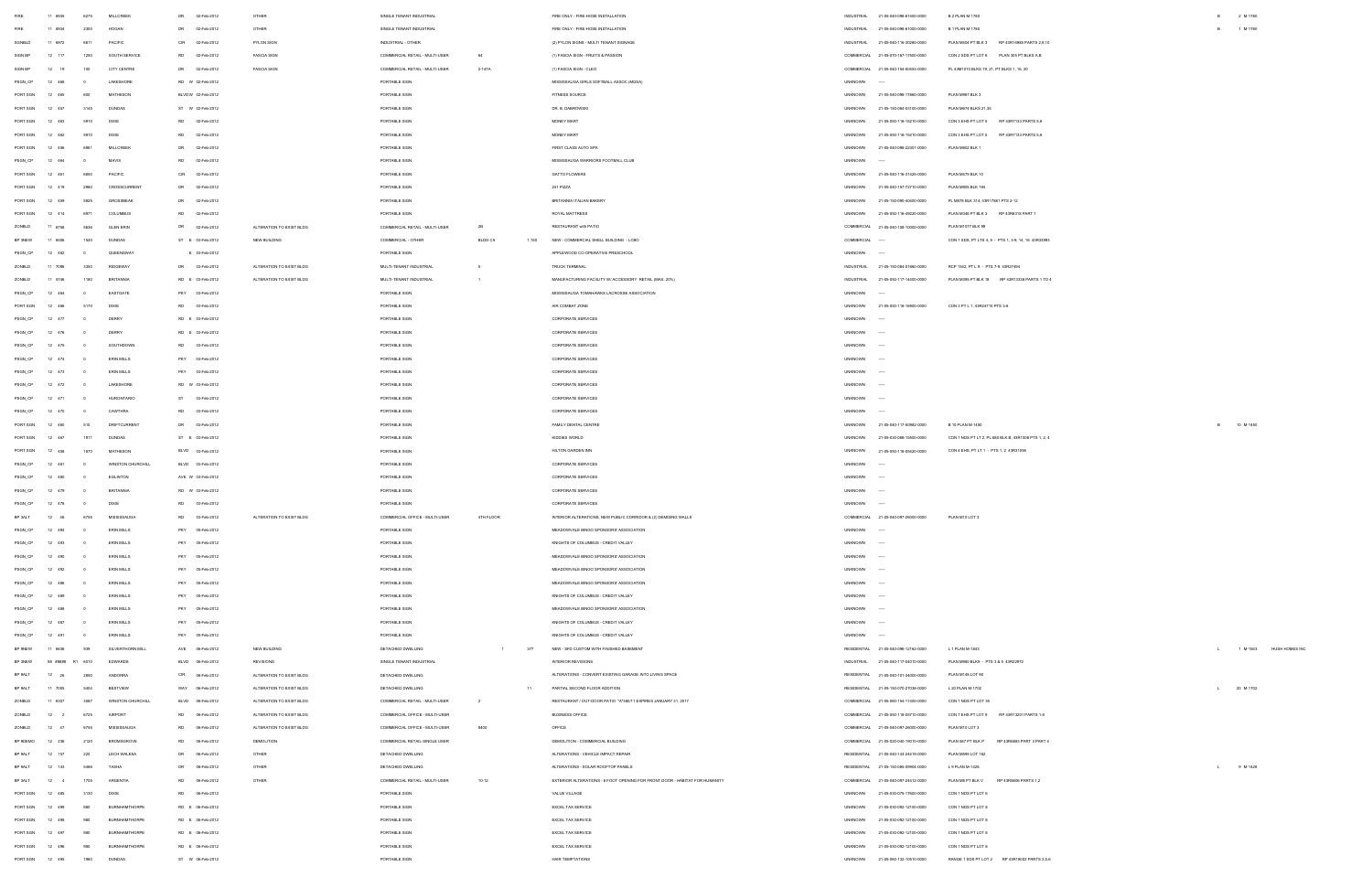| PORT SGN        | 12 508    | 1695              | THE COLLEGEWAY         | 06-Feb-2012              |                          | PORTABLE SIGN                  |                | <b>GLENERIN INN</b>                                                                             | <b>UNKNOWN</b><br>21-05-060-155-52489-0000     | PL M-199, PT BLKS 00, PP - PTS 1-9 43R33735                                                                                 |                        |
|-----------------|-----------|-------------------|------------------------|--------------------------|--------------------------|--------------------------------|----------------|-------------------------------------------------------------------------------------------------|------------------------------------------------|-----------------------------------------------------------------------------------------------------------------------------|------------------------|
| PSGN_CP 12 510  |           | $^{\circ}$        | MATHESON               | BLVDE 06-Feb-2012        |                          | PORTABLE SIGN                  |                | COMMUNITY LIVING MISSISSAUGA                                                                    | <b>UNKNOWN</b><br>$\sim$                       |                                                                                                                             |                        |
| PSGN_CP         | 12<br>509 | $\Omega$          | KENNEDY                | RD 06-Feb-2012           |                          | PORTABLE SIGN                  |                | COMMUNITY LIVING MISSISSAUGA                                                                    | <b>UNKNOWN</b><br>$\sim$                       |                                                                                                                             |                        |
| PORT SGN        |           | 5425              | CREDITVIEW             | RD 06-Feb-2012           |                          | PORTABLE SIGN                  |                | BEAUSKIN LASER CLINIC                                                                           | <b>UNKNOWN</b><br>21-05-040-097-00830-0000     | CON 3 WHS PT LOT 3                                                                                                          |                        |
| PORT SGN        | 12        | 626               | <b>BURNHAMTHORPE</b>   | RD W 06-Feb-2012         |                          | PORTABLE SIGN                  |                | BIG BIRD'S BALLROOM                                                                             | 21-05-040-154-05100-0000<br><b>UNKNOWN</b>     | CON 1 NDS PT LOT 20 - PT 1 43R24756                                                                                         |                        |
| PSGN_CP         | 12        |                   | TRUSCOTT               | DR 06-Feb-2012           |                          | PORTABLE SIGN                  |                | CLARKSON SHERIDAN SOCCER CLUB                                                                   | <b>UNKNOWN</b>                                 |                                                                                                                             |                        |
| PSGN_CP         | 12        |                   | <b>LORNE PARK</b>      | RD 06-Feb-2012           |                          | PORTABLE SIGN                  |                | CLARKSON SHERIDAN SOCCER CLUB                                                                   | <b>UNKNOWN</b><br>$\sim$                       |                                                                                                                             |                        |
|                 |           |                   |                        |                          |                          |                                |                |                                                                                                 |                                                |                                                                                                                             |                        |
| PORT SGN        | 12        | 3221              | DERRY                  | RD W 06-Feb-2012         |                          | PORTABLE SIGN                  |                | <b>WINE RACK</b>                                                                                | <b>UNKNOWN</b><br>21-05-150-080-76500-0000     | B 159 PLAN M-1214                                                                                                           | B 159 M-1214           |
| PSGN_CP         | 12        |                   | <b>TOMKEN</b>          | RD 06-Feb-2012           |                          | PORTABLE SIGN                  |                | MISSISSAUGA CHORAL SOCIETY                                                                      | <b>UNKNOWN</b><br>$\sim$                       |                                                                                                                             |                        |
| PSGN_CP         | 12        |                   | QUEENSWAY              | E 06-Feb-2012            |                          | PORTABLE SIGN                  |                | MISSISSAUGA CHORAL SOCIETY                                                                      | <b>UNKNOWN</b><br>----                         |                                                                                                                             |                        |
| PSGN_CP         | 12        |                   | WINSTON CHURCHILL      | BLVD 06-Feb-2012         |                          | PORTABLE SIGN                  |                | CLARKSON SHERIDAN SOCCER CLUB                                                                   | <b>UNKNOWN</b><br>----                         |                                                                                                                             |                        |
| PSGN_CP         |           |                   | SOUTH SHERIDAN         | WAY 06-Feb-2012          |                          | PORTABLE SIGN                  |                | CLARKSON SHERIDAN SOCCER CLUB                                                                   | <b>UNKNOWN</b>                                 |                                                                                                                             |                        |
| PORT SGN        | 12        | 5390              | <b>TERRY FOX</b>       | WAY 06-Feb-2012          |                          | PORTABLE SIGN                  |                | CREATIVE NAIL AND SPA                                                                           | <b>UNKNOWN</b>                                 | PSCP 769 - FORMERLY PLAN M1161 BLK 79, PT BLK 78 - PTS 11 - 16 43R21392                                                     |                        |
| PORT SGN        | 12        | 3355              | THE COLLEGEWAY         | 06-Feb-2012              |                          | PORTABLE SIGN                  |                | <b>KUMON</b>                                                                                    | <b>UNKNOWN</b><br>21-05-150-083-00900-0000     | PLAN M695 BLK 1                                                                                                             |                        |
| BP 9ALT         |           | 754               | <b>GLENLEVEN</b>       | CRES 06-Feb-2012         | ADDITION TO EXIST BLDG   | DETACHED DWELLING              | 49             | ADDITION - 1 STOREY REAR ADDITION / CRAWL-SPACE                                                 | 21-05-020-019-19900-0000<br><b>RESIDENTIAL</b> | PLAN 631 LOT 14                                                                                                             |                        |
| ZONBLD          | 11 6528   | 2960              | <b>DREW</b>            | RD 07-Feb-2012           | ALTERATION TO EXIST BLDG | MULTI-TENANT INDUSTRIAL        | 147            | MEDICAL OFFICE                                                                                  | 21-05-050-113-06532-0000<br><b>INDUSTRIAL</b>  | PSCP 884 - FORMERLY 43M1593 PT BLK 2 - PT 1 43R29338                                                                        |                        |
| BP 3TEN         |           |                   | MCLAUGHLIN             | RD 07-Feb-2012           | TENTS/AIR SUPPORT STRUC  | COMMERCIAL - OTHER             |                | (1) TEMPORARY TENT - INSTALL APRIL 17th & REMOVE APRIL 23rd, 2012 (30x70)                       | COMMERCIAL 21-05-040-115-00395-0000            | PLAN M832 PT BLK 8, 43R15961 PTS 1-9, 43R16226 PTS 3, 6                                                                     |                        |
| ZONBLD          |           | 129               | LAKESHORE              | RD E 07-Feb-2012         | ALTERATION TO EXIST BLDG | COMMERCIAL RETAIL - MULTI-USER |                | TAKE OUT RESTAURANT                                                                             | COMMERCIAL<br>$\overline{\phantom{a}}$         | PSCP 760 - FORMERLY 43M1463 BLKS 4, 11, 13, 16, PT BLK 12, PL PC1 PT LT 1 & ST - PTS 1-3, 6, 7, 24-28, 39, 40 ETC. 43R29941 |                        |
|                 |           |                   |                        |                          |                          |                                |                |                                                                                                 |                                                |                                                                                                                             |                        |
| BP 3ALT         | 12        | 2330              | MILLRACE               | CRT 07-Feb-2012          | ALTERATION TO EXIST BLDG | COMMERCIAL OFFICE - MULTI-USER |                | INTERIOR ALTERATIONS - ENLARGE BOARDROOM & RELOCATE OFFICE DOORS - SKYLINE                      | COMMERCIAL 21-05-040-097-34600-0000            | PLAN 947 BLKS C,D                                                                                                           |                        |
| BP 3ALT         |           | 2630              | <b>SKYMARK</b>         | AVE 07-Feb-2012          | ALTERATION TO EXIST BLDG | COMMERCIAL OFFICE - MULTI-USER | 100, 2,3,6-FLR | INTERIOR ALTERATIONS - COLLEGE OF FAMILY PHYSICIANS OF CANADA                                   | COMMERCIAL 21-05-050-115-79520-0000            | PLAN M533 PT BLK 10 RP 43R14656 PARTS 1 & 2                                                                                 |                        |
| BP 3ALT         |           | 2085              | HURONTARIO             | ST 07-Feb-2012           | ALTERATION TO EXIST BLDG | COMMERCIAL OFFICE - MULTI-USER | 5TH FLOOR      | INTERIOR ALTERATIONS - STRATEGIC INITIATIVIES                                                   | COMMERCIAL 21-05-010-068-10200-0000            | PLAN B27 PT LOT 3 RP43R15510 PRTS 27,31,33,35,36,37, & 38                                                                   |                        |
| BP 9ALT         | 12        | 657               | SANTEE                 | GATE 07-Feb-2012         | ADDITION AND ALTER       | DETACHED DWELLING              | 60             | ADDITION - 2ND STOREY ADDITION OVER FRONT GARAGE, REAR 2 STOREY ADDITION & INTERIOR ALTERATIONS | RESIDENTIAL 21-05-040-095-09500-0000           | PLAN 883 LOT 71                                                                                                             |                        |
| SGNBLD          |           | <b>VAR 35</b>     | COURTNEYPARK           | DR W 07-Feb-2012         | <b>FASCIA SIGN</b>       | COMMERCIAL - OTHER             |                | (2) FASCIA SIGNS - FAIRFIELD INN & SUITES MARRIOTT                                              | COMMERCIAL 21-05-040-099-56802-0000            | PL 43M1544 PT BLK 4 - PT 6 43R31456                                                                                         |                        |
| PORT SGN        | 12        | 3920              | <b>GRAND PARK</b>      | DR 07-Feb-2012           |                          | PORTABLE SIGN                  |                | ANTONIO'S HAIR ZONE                                                                             | 21-05-040-143-31500-0000<br><b>UNKNOWN</b>     | CON 1 NDS LOT 20 PL M1393 BLKS 1, 2 PT BLK 4 43R24554 PTS 1, 2                                                              |                        |
| PORT SGN        | 12        | 3045              | CLAYHILL               | RD 07-Feb-2012           |                          | PORTABLE SIGN                  |                | SAN FRANCISCO FOOD                                                                              | 21-05-040-142-31200-0000<br><b>UNKNOWN</b>     | B 11 PLAN M-1319                                                                                                            | B 11 M-1319            |
| PORT SGN        | 12        | 1170              | TYNEGROVE              | RD 07-Feb-2012           |                          | PORTABLE SIGN                  |                | GOLDEN ORCHARD MONTESSORI SCHOOL                                                                | <b>UNKNOWN</b><br>21-05-030-092-06000-0000     | CON 2 NDS PT LT 7, 43R12708 PT 1                                                                                            |                        |
| PORT SGN        | 12        | 1248              | <b>DUNDAS</b>          | ST E 07-Feb-2012         |                          | PORTABLE SIGN                  |                | DIXIE PAINT & WALLPAPER                                                                         | <b>UNKNOWN</b><br>21-05-070-068-33400-0000     | CON 1 SDS PT LOT 6                                                                                                          |                        |
| PORT SGN        | 12<br>514 | 60                | <b>BRISTOL</b>         | RD E 07-Feb-2012         |                          | PORTABLE SIGN                  |                | ACADEMY FOR MATHEMATICS & SCIENCE                                                               | 21-05-040-170-00100-0000<br><b>UNKNOWN</b>     | PLAN M782 BLK 179                                                                                                           |                        |
| PORT SGN        |           | 3955              | ERIN CENTRE            | BLVD 07-Feb-2012         |                          | PORTABLE SIGN                  |                | QUALITY CLEANERS                                                                                | <b>UNKNOWN</b><br>21-05-150-070-21818-0000     | B 169 PLAN M-1733                                                                                                           | B 169 M-1733           |
|                 | 12        | 2655              | NORTH SHERIDAN         | WAY 07-Feb-2012          | ELECTROMAG LOCK DEVICE   | COMMERCIAL - OTHER             |                | FIRE ONLY - (1) MAGLOCK                                                                         | COMMERCIAL 21-05-060-131-06050-0000            | CON 1 SDS PT LOT 35 RP 43R16136 PARTS 1-33                                                                                  |                        |
|                 |           |                   |                        |                          |                          |                                |                |                                                                                                 |                                                |                                                                                                                             |                        |
| POOL            |           | 1298              | RAVINE                 | DR 07-Feb-2012           | INGROUND POOL            | DETACHED DWELLING              |                |                                                                                                 | <b>RESIDENTIAL</b><br>21-05-020-033-19000-0000 | PLAN 389 PT LOT 67 RP 43R5476 PART 1                                                                                        |                        |
| BP 3ALT         |           |                   | CATERPILLAR            | RD 07-Feb-2012           | ALTERATION TO EXIST BLDG | INDUSTRIAL - OTHER             |                | INTERIOR ALTERATIONS - REMOVE EXIT CORRIDORS & CREATE NEW OPENINGS - RAYA KITCHENS & BATHS      | INDUSTRIAL<br>21-05-070-053-13000-0000         | CON 1 SDS PT L 4, 43R16585 PTS 4-20, 25-28                                                                                  |                        |
| ZONBLD          |           | 1919              | MINNESOTA              | CRT 08-Feb-2012          | ALTERATION TO EXIST BLDG | COMMERCIAL OFFICE - MULTI-USER | 400, 2-3 FLR   | <b>BUSINESS OFFICE</b>                                                                          | COMMERCIAL 21-05-040-097-25810-0000            | PL M10 PT LT 2 - 43R7908 PT 1                                                                                               |                        |
|                 |           |                   |                        |                          |                          |                                |                |                                                                                                 |                                                |                                                                                                                             |                        |
| SGNBLD          |           | 3015              | THOMAS                 | ST 08-Feb-2012           | MULTIPLE SIGNS           | COMMERCIAL - OTHER             |                | (6) MULTIPLE SIGNS - PIONEER, 4-FASCIA, 2-GROUND                                                | COMMERCIAL 21-05-150-070-20450-0000            | B 4 PLAN M-1762                                                                                                             | B 4 M-1762             |
| BP 9ALT         |           |                   | TRELLIS                | CRES 08-Feb-2012         | ADDITION AND ALTER       | SEMI-DETACHED DWELLING         |                | ADD & ALTS - HEATED ADDITION REPLACING EXISTING PORCH                                           | RESIDENTIAL 21-05-040-145-88100-0000           | PLAN M122 PT LOT 572                                                                                                        |                        |
| BP 3ALT         |           | 6390              | NORTHWEST              | DR 08-Feb-2012           | OTHER                    | SINGLE TENANT INDUSTRIAL       |                | CONSTRUCT EXTERIOR CONCRETE PAD FOR DUST COLLECTOR MITSUBISHI MHI CANADA AEROSPACE              | <b>INDUSTRIAL</b><br>21-05-050-118-06200-0000  | CON 7 EHS PCL 34 PT LOTS 7,8                                                                                                |                        |
| BP 3ALT         |           |                   | <b>HILLCREST</b>       | AVE 08-Feb-2012          | OTHER                    | APARTMENT (> 6 UNITS)          |                | ALTERATIONS - PARKING GARAGE REPAIRS                                                            | <b>RESIDENTIAL</b>                             | PEEL CONDO PLAN 388                                                                                                         |                        |
| SGNBLD          | 12 110    | 775               | BRITANNIA              | RD W 08-Feb-2012         | <b>FASCIA SIGN</b>       | COMMERCIAL RETAIL - MULTI-USER |                | (2) FASCIA SIGN - TOMMY HILFIGER                                                                | COMMERCIAL 21-05-040-098-12910-0000            | CON 2 WHS PT L 6, 43R25871 PTS 1-9, 13, 15, 20-23, 31, 39, 40                                                               |                        |
| PORT SGN 12 520 |           | 5195              | <b>TOMKEN</b>          | <b>RD</b><br>08-Feb-2012 |                          | PORTABLE SIGN                  |                | MIDNIGHT FLAME LIGHTING ATT: MR. HANS LOHSE                                                     | <b>UNKNOWN</b><br>21-05-050-116-17806-0000     | PLAN M267 LOT 6                                                                                                             |                        |
| PORT SGN 12 527 |           | 2835              | ARGENTIA               | RD 08-Feb-2012           |                          | PORTABLE SIGN                  |                | DISTRIBUTION FLOOR N TECH                                                                       | <b>UNKNOWN</b><br>21-05-040-098-05020-0000     | CON 6 WHS, PT L 12, 13 - PTS 4-6 43R28549                                                                                   |                        |
|                 | 12 532    | 4141              | <b>DIXIE</b>           |                          |                          |                                |                |                                                                                                 | 21-05-030-092-19500-0000<br><b>UNKNOWN</b>     |                                                                                                                             |                        |
| PORT SGN        |           |                   |                        | RD 08-Feb-2012           |                          | PORTABLE SIGN                  |                | KUMON MATH & READING                                                                            |                                                | CON 2 NDS PT LT 5, 43R2782 PTS 1-7                                                                                          |                        |
| PORT SGN        | 12<br>530 | 1100              | <b>BURNHAMTHORPE</b>   | RD W 08-Feb-2012         |                          | PORTABLE SIGN                  |                | BEAM & ALARM SUPERSTORE LTD                                                                     | <b>UNKNOWN</b><br>21-05-040-144-09000-0000     | RANGE 3 NDS PT LOT 8 RP 43R7128 PARTS 3,4                                                                                   |                        |
| PSGN_CP         | 12 536    |                   | QUEENSWAY              | E 08-Feb-2012            |                          | PORTABLE SIGN                  |                | ART GALLERY OF MISSISSAUGA                                                                      | <b>UNKNOWN</b><br>$\sim$                       |                                                                                                                             |                        |
| PSGN_CP         | 12<br>535 |                   | MAVIS                  | RD 08-Feb-2012           |                          | PORTABLE SIGN                  |                | ART GALLERY OF MISSISSAUGA                                                                      | <b>UNKNOWN</b><br>$\sim$                       |                                                                                                                             |                        |
| PSGN_CP         | 12 534    |                   | WINSTON CHURCHILL      | BLVD 08-Feb-2012         |                          | PORTABLE SIGN                  |                | ART GALLERY OF MISSISSAUGA                                                                      | <b>UNKNOWN</b><br>$\sim$                       |                                                                                                                             |                        |
| PORT SGN        | 12        | 2555              | ERIN CENTRE            | BLVD 08-Feb-2012         |                          | PORTABLE SIGN                  |                | SKINN LASER CLINIC                                                                              | 21-05-040-159-40000-0000<br><b>UNKNOWN</b>     | PLAN M856 BLK 116                                                                                                           |                        |
| PORT SGN        | 12<br>522 | 335               | <b>BRITANNIA</b>       | RD E 08-Feb-2012         |                          | PORTABLE SIGN                  |                | SMITH AND SMITH SALES / SHARP ELECTRONICS OF CANADA LTD                                         | 21-05-040-117-13830-0000<br><b>UNKNOWN</b>     | CON 1 EHS PT LOT 6 PLAN M425 PT BLK 10 RP 43R10875 PARTS 6 TO 9                                                             |                        |
| PORT SGN        | 12        | 2421              | CAWTHRA                | RD 08-Feb-2012           |                          | PORTABLE SIGN                  |                | MUSKET TRANSPORT (CAWTHRA RD, MISS)                                                             | 21-05-070-060-06200-0000<br><b>UNKNOWN</b>     | CON 1 SDS PT LT 10 - PT 1, 43R21666                                                                                         |                        |
| PORT SGN        | 12        | 2895              | ARGENTIA               | RD 08-Feb-2012           |                          | PORTABLE SIGN                  |                | NORMAND WOODWORKING MACHINERY LT                                                                | <b>UNKNOWN</b><br>21-05-040-098-05060-0000     | CON 6 WHS, PT LTS 12, 13 - PTS 1-10, 13, 14 43R30620                                                                        |                        |
| PORT SGN        | 12<br>531 | 1170              | BURNHAMTHORPE          | RD W 08-Feb-2012         |                          | PORTABLE SIGN                  |                | QUALITY REST MATTRESS                                                                           | <b>UNKNOWN</b><br>21-05-040-144-09000-0000     | RANGE 3 NDS PT LOT 8 RP 43R7128 PARTS 3,4                                                                                   |                        |
| PORT SGN        | 12<br>526 | 989               | DERRY                  | RD E 08-Feb-2012         |                          | PORTABLE SIGN                  |                | AZTRIX SOLUTION / 2100458 ONT. LTD                                                              | 21-05-040-116-20519-0000<br><b>UNKNOWN</b>     | PLAN M706 LOT 19                                                                                                            |                        |
| PORT SGN        | 12 515    | 3065              | MAVIS                  | RD 08-Feb-2012           |                          | PORTABLE SIGN                  |                | HOME DEPOT                                                                                      | <b>UNKNOWN</b><br>21-05-040-142-31700-0000     | BLKS 1, 2, PL M1332                                                                                                         |                        |
| PORT SGN        | 12<br>529 | 4099              | <b>ERIN MILLS</b>      | PKY 08-Feb-2012          |                          | PORTABLE SIGN                  |                | THE FRAMING EDGE                                                                                | 21-05-040-154-29800-0000<br><b>UNKNOWN</b>     | PLAN M247 BLK II                                                                                                            |                        |
|                 |           | 3264              | MISSISSAUGA            |                          |                          |                                | 38             |                                                                                                 |                                                |                                                                                                                             |                        |
| BP 9ALT         |           |                   |                        | RD 08-Feb-2012           | <b>REVISIONS</b>         | DETACHED DWELLING              |                | REVISIONS - SLIDING DOOR ADDED TO PLAYROOM AT EAST ELEVATION                                    | RESIDENTIAL 21-05-060-153-20610-0000           | RANGE 3 NDS PT LOT 3 RP 43R5742 PART 2                                                                                      |                        |
| BP 3ALT         |           |                   | DIXIE                  | RD 08-Feb-2012           | ALTERATION TO EXIST BLDG | MULTI-TENANT INDUSTRIAL        | 8/8B           | INTERIOR ALTERAITONS - DEMISING WALL, SPEC-SUITE                                                | <b>INDUSTRIAL</b><br>21-05-050-116-15210-0000  | CON 3 EHS PT LOT 5 RP 43R7133 PARTS 5,6                                                                                     |                        |
| ZONBLD          | 11 6757   | 4141              | <b>DIXIE</b>           | RD 09-Feb-2012           | ALTERATION TO EXIST BLDG | COMMERCIAL RETAIL - MULTI-USER | 8 BLD-A        | TAKE-OUT RESTAURANT                                                                             | COMMERCIAL 21-05-030-092-19500-0000            | CON 2 NDS PT LT 5, 43R2782 PTS 1-7                                                                                          |                        |
| BP 9ALT         | 11 4416   | <b>R1</b><br>1199 | <b>LORNE PARK</b>      | RD 09-Feb-2012           | <b>REVISIONS</b>         | CONDOMINIUM ROW DWELLING       | 56             | REVISIONS - ADD GFA ON 2ND FLOOR, ROOF SYSTEM, LARGER DECK - UNIT 6 ONLY                        | RESIDENTIAL 21-05-020-032-02350-0000           | CON 2 SDS PT LOT 25                                                                                                         | SEDONA DEVELOPMENT GRO |
| SGNBLD          | 12        | 6677              | MEADOWVALE TOWN CENTRE | CIR 09-Feb-2012          | <b>FASCIA SIGN</b>       | COMMERCIAL RETAIL - MULTI-USER | 8 - BLDG M     | (1) FASCIA SIGN - THE SOURCE                                                                    | COMMERCIAL 21-05-040-098-56920-0000            | PL M182 LT 4, PT LT 1, 43R6079 PTS 1-6, 43R6209 PTS 1-9                                                                     |                        |
| PORT SGN        | 12<br>528 | 1020              | JOHNSON'S              | LANE 09-Feb-2012         |                          | PORTABLE SIGN                  |                | CALIFORNIA LASER MED SPA                                                                        | 21-05-020-024-11600-0000<br><b>UNKNOWN</b>     | CON 2 SDS PT LOT 27 RP 43R3829 PART 1                                                                                       |                        |
| PSGN_CP         | 12        |                   | <b>BURNHAMTHORPE</b>   | RD W 09-Feb-2012         |                          | PORTABLE SIGN                  |                | VISUAL ARTS MISSISSAUGA                                                                         | <b>UNKNOWN</b><br>-----                        |                                                                                                                             |                        |
| PSGN_CP         | 12        |                   | ERIN MILLS             | PKY 09-Feb-2012          |                          | PORTABLE SIGN                  |                | STREETSVILLE MEADOWVALE FIGURE SKATING CLUB                                                     | <b>UNKNOWN</b><br>--                           |                                                                                                                             |                        |
| PORT SGN        | 12<br>538 | 1224              | <b>DUNDAS</b>          | ST W 09-Feb-2012         |                          | PORTABLE SIGN                  |                | SUSAN'S FINE LINGERIE                                                                           | <b>UNKNOWN</b><br>21-05-060-141-27400-0000     | RANGE 1 SDS PT LOT 7 RP 43R12380 PARTS 6,7,8,9,10 & 11                                                                      |                        |
| PORT SGN        | 12        | 3000              | THOMAS                 | ST 09-Feb-2012           |                          | PORTABLE SIGN                  |                | SCOTIABANK                                                                                      | <b>UNKNOWN</b><br>21-05-150-070-16953-0000     | CON 11 NS PT LOT 3 - 43R32749 PTS 1, 2, 5                                                                                   |                        |
| PORT SGN        | 12 539    | 1230              | <b>EGLINTON</b>        | AVE W 09-Feb-2012        |                          | PORTABLE SIGN                  |                | <b>FLOWERS UNLIMITED</b>                                                                        | <b>UNKNOWN</b><br>21-05-040-144-06200-0000     | RANGE 5 NDS PT LOT 7 RP 43R16932 PT OF PART 1 RP 43R17654 PARTS 1-4,12, 28-31,35                                            |                        |
| PORT SGN 12 537 |           | 5900              | MAVIS                  | RD 09-Feb-2012           |                          | PORTABLE SIGN                  |                | STAPLES BUSINESS DEPOT                                                                          | <b>UNKNOWN</b><br>21-05-040-098-17450-0000     | CON 2 WHS, PT L 5, 43R23913 PTS 9,20,29,37,43,45,46,57 43R24274 PTS 14-23                                                   |                        |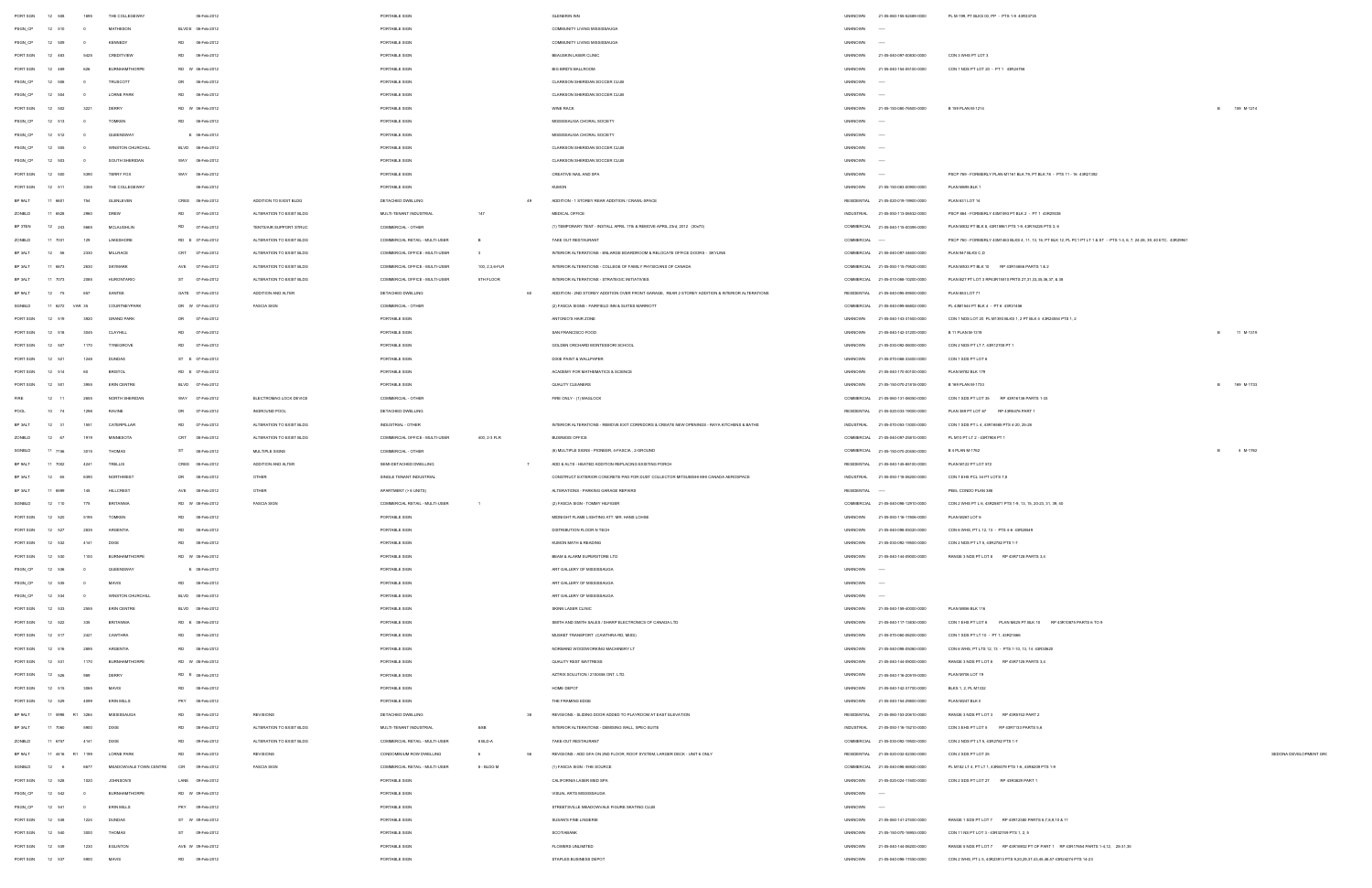| PORT SGN        | 12<br>525          | 1250           | EGLINTON               | AVE W 09-Feb-2012        |                          | PORTABLE SIGN                  |                         | THE PIANO PLACE INC                                                                         | <b>UNKNOWN</b><br>21-05-040-144-06200-0000    | RANGE 5 NDS PT LOT 7 RP 43R16932 PT OF PART 1 RP 43R17654 PARTS 1-4,12, 28-31,35                     |            |
|-----------------|--------------------|----------------|------------------------|--------------------------|--------------------------|--------------------------------|-------------------------|---------------------------------------------------------------------------------------------|-----------------------------------------------|------------------------------------------------------------------------------------------------------|------------|
| PORT SGN        | 12<br>524          | 816            | BRITANNIA              | RD W 09-Feb-2012         |                          | PORTABLE SIGN                  |                         | DRUMSTICKS                                                                                  | <b>UNKNOWN</b>                                | PSCP 778 - FORMERLY CON 2 WHS PT L 5, 43R8711 PTS 8-11 LESS 43R23077 PT 1                            |            |
| PORT SGN        | 12<br>523          | 724            | LAKESHORE              | RD E 09-Feb-2012         |                          | PORTABLE SIGN                  |                         | <b>GRAVITY WEAR &amp; BOARDSPORTS</b>                                                       | 21-05-010-002-22600-0000<br><b>UNKNOWN</b>    | PLAN A26 PT LOTS 8,9,17,18 RP 43R10958 PARTS 2,3,4                                                   |            |
|                 | 12                 | 5660           | MCADAM                 | RD 09-Feb-2012           | ELECTROMAG LOCK DEVICE   | SINGLE TENANT INDUSTRIAL       |                         | FIRE ONLY - (2) MAGLOCKS                                                                    | 21-05-040-116-28500-0000<br><b>INDUSTRIAL</b> | PLAN M364 BLK 8, PLAN M453 BLK 19                                                                    |            |
| FIRE            | 11 6896            | 2200           | <b>EGLINTON</b>        | AVE W 09-Feb-2012        | ELECTROMAG LOCK DEVICE   | PUBLIC - OTHER                 |                         | FIRE ONLY - (7) MAGLOCKS                                                                    | 21-05-040-155-01600-0000<br>PUBLIC            | CON 2 NDS PT LTS 14,15 PL 1003, 43R10237 PTS 1,3                                                     |            |
| SGNBLD          | 12<br>132          | 6975           | MEADOWVALE TOWN CENTRE | CIR<br>09-Feb-2012       | <b>FASCIA SIGN</b>       | COMMERCIAL RETAIL - MULTI-USER | N1A-N1B                 | (1) FASCIA SIGN - THE DOLLAR STORE WITH MORE                                                | COMMERCIAL 21-05-040-098-56920-0000           | PL M182 LT 4, PT LT 1, 43R6079 PTS 1-6, 43R6209 PTS 1-9                                              |            |
| ZONBLD          | 12<br>- 73         | $\overline{1}$ | <b>HURONTARIO</b>      | ST 10-Feb-2012           | ALTERATION TO EXIST BLDG | APARTMENT (> 6 UNITS)          | 223                     | OFFICE                                                                                      | RESIDENTIAL 21-05-090-004-07902-0000          | PCP 908 - FORMERLY CIR PT LT A - PTS 4-6, 9 43R32961                                                 |            |
| <b>HVACHOUS</b> | 11 3756            | HFA 1467       | WOODEDEN               | DR 10-Feb-2012           | <b>REVISIONS</b>         | DETACHED DWELLING              |                         | <b>HVAC REVISION</b>                                                                        | RESIDENTIAL 21-05-020-028-05500-0000          | PLAN 425 LOT 51                                                                                      |            |
| ZONBLD          | 11 6998            | 6141           | VIPOND                 | DR 10-Feb-2012           | ALTERATION TO EXIST BLDG | SINGLE TENANT INDUSTRIAL       |                         | WAREHOUSE DISTRIBUTION FACILITY                                                             | INDUSTRIAL 21-05-050-116-33340-0000           | PLAN M687 BLK 5                                                                                      |            |
| ZONBLD          | 11 7063            | 2170           | <b>DUNWIN</b>          | DR.<br>10-Feb-2012       | ALTERATION TO EXIST BLDG | MULTI-TENANT INDUSTRIAL        |                         | OFFICE                                                                                      | 21-05-060-155-06700-0000<br><b>INDUSTRIAL</b> | PLAN 915 LOTS 314 TO 318                                                                             |            |
| BP 9ALT         | 11 676             | 6827           | GRACEFIELD             | DR.<br>10-Feb-2012       | OTHER                    | DETACHED DWELLING              |                         | ALTERATIONS - BAEMENT WALKOUT                                                               | RESIDENTIAL 21-05-150-082-52110-0000          | PLAN M1052 LOT 27                                                                                    |            |
| BP 9ALT         | 12 225             | 5106           | TERRY FOX              | WAY 10-Feb-2012          | OTHER                    | DETACHED DWELLING              |                         | ALTERATIONS - SOLAR ROOFTOP PANELS                                                          | RESIDENTIAL 21-05-040-096-20810-0000          | CON 3 WHS PT LOT 1 RP 43R7264 PART 2                                                                 |            |
| BP 9ALT         | 12 212             | 3031           | <b>ILOMAR</b>          | CRT 10-Feb-2012          | OTHER                    | SEMI-DETACHED DWELLING         |                         | ALTERATIONS - SOLAR ROOFTOP PANEL                                                           | RESIDENTIAL 21-05-150-081-80900-0000          | PLAN M424 PT LOT 119                                                                                 |            |
| PORT SGN        | 12<br>547          | 6225           | MISSISSAUGA            | RD 10-Feb-2012           |                          | PORTABLE SIGN                  |                         | STREETSVILLE HYUNDAI                                                                        | <b>UNKNOWN</b><br>21-05-110-002-06611-0000    | CON 4 WHS PT LT 7, 43R1731 PT 6                                                                      |            |
| PORT SGN        | 12<br>548          | 350            | <b>BURNHAMTHORPE</b>   | RD E 10-Feb-2012         |                          | PORTABLE SIGN                  |                         | MISSISSAUGA DENTAL ARTS                                                                     | <b>UNKNOWN</b><br>21-05-040-092-09600-0000    | CON 1 NDS PT LOT 13 RP 43R674 PART 1                                                                 |            |
| PORT SGN        |                    | 350            | <b>BURNHAMTHORPE</b>   | RD E 10-Feb-2012         |                          | PORTABLE SIGN                  |                         | MONEY DIRECT BURNHAMTHORPE INC                                                              | <b>UNKNOWN</b><br>21-05-040-092-09600-0000    | CON 1 NDS PT LOT 13 RP 43R674 PART 1                                                                 |            |
|                 | 12                 |                |                        |                          |                          |                                |                         |                                                                                             |                                               |                                                                                                      |            |
| PORT SGN        | 12                 | 2601           | MATHESON               | BLVDE 10-Feb-2012        |                          | PORTABLE SIGN                  |                         | LA SCALA RESTAURANT                                                                         | <b>UNKNOWN</b><br>$\sim$                      | PEEL CONDO PLAN 380                                                                                  |            |
| PORT SGN        | 12                 | 2283           | ARGENTIA               | RD 10-Feb-2012           |                          | PORTABLE SIGN                  |                         | ARGENTIA PHYSIOTHERAPY & WELLNESS CLINIC                                                    | <b>UNKNOWN</b><br>21-05-040-097-34728-0000    | PLAN M288 LOT 4                                                                                      |            |
| PORT SGN        | 12                 | 30             | EGLINTON               | AVE W 10-Feb-2012        |                          | PORTABLE SIGN                  |                         | SCRUFFY'S IRISH PUB                                                                         | <b>UNKNOWN</b><br>21-05-040-141-03100-0000    | CON 2 NDS PT LOT 16 RP 43R14629 PARTS 4,5,22 RP 43R14923 PARTS 6-9,14-16 RP 43R14629 PTS 4-7 9,15-21 |            |
| PORT SGN        | 12<br>5A0          | 7070           | SAINT BARBARA          | BLVD 10-Feb-2012         |                          | PORTABLE SIGN                  |                         | PET VALU                                                                                    | 21-05-040-098-59501-0000<br><b>UNKNOWN</b>    | CON 1 WHS W PT LOT 11, 43R32120, PTS 1-17, 19-25                                                     |            |
| BP 3ALT         | 11 7033            | 5985           | <b>EXPLORER</b>        | DR 10-Feb-2012           | ALTERATION TO EXIST BLDG | COMMERCIAL OFFICE- SINGLE USER | 3RD FLOOR               | INTERIOR ALTERATIONS - FEDERAL EXPRESS                                                      | COMMERCIAL 21-05-050-115-66000-0000           | PLAN M793 BLK 2                                                                                      |            |
| BP 3NEW         | 11 6508            | 1510           | <b>DUNDAS</b>          | ST E 13-Feb-2012         | <b>NEW BUILDING</b>      | COMMERCIAL RETAIL - MULTI-USER | C <sub>6</sub><br>2.166 | NEW- COMMERCIAL SHELL BLDG & 7-DEMISING WALLS. 1500 DUNDAS EAST HOLDINGS LTD                | COMMERCIAL<br>$\sim$                          | CON 1 SDS, PT LTS 4, 5 - PTS 1, 3-9, 14, 16 43R33993                                                 |            |
| BP 3ALT         |                    | 2970           | DREW                   | <b>RD</b><br>13-Feb-2012 | <b>REVISIONS</b>         | COMMERCIAL - OTHER             | 109                     | REVISION - RELOCATE COOKING FACILITIES & ALTERATIONS ON 2ND FLOOR                           | COMMERCIAL 21-05-050-113-06532-0000           | PSCP 884 - FORMERLY 43M1593 PT BLK 2 - PT 1 43R29338                                                 |            |
| BP 9ALT         |                    | 1466           | <b>ROMETOWN</b>        | <b>DR</b><br>13-Feb-2012 | ADDITION TO EXIST BLDG   | DETACHED DWELLING              | 14                      | ADDITON - (1) STOREY                                                                        | RESIDENTIAL 21-05-070-158-19900-0000          | PLAN 444 LOT 41                                                                                      |            |
| BP 3ALT         | 12                 | 1250           | SOUTH SERVICE          | <b>RD</b><br>13-Feb-2012 | ALTERATION TO EXIST BLDG | COMMERCIAL RETAIL - MULTI-USER | 64                      | INTERIOR ALTERATIONS - FRUITS & PASSION                                                     | COMMERCIAL<br>21-05-070-167-17500-0000        | CON 2 SDS PT LOT 6 PLAN 305 PT BLKS A,B                                                              |            |
| ZONBLD          | 11 6650            | 5359           | TIMBERLEA              | BLVD 13-Feb-2012         | ALTERATION TO EXIST BLDG | MULTI-TENANT INDUSTRIAL        | 21                      | MANUFACTURING FACILITY- NO RETAIL                                                           | <b>INDUSTRIAL</b><br>$\sim$                   | PEEL CONDO PLAN 297                                                                                  |            |
| BP 3ALT         | 11 6739            | 7333           | MISSISSAUGA            | RD 13-Feb-2012           | ALTERATION TO EXIST BLDG | COMMERCIAL RETAIL-SINGLE USER  |                         | INTERIOR ALTERATIONS - GLAXO SMITH KLINE INC                                                | COMMERCIAL 21-05-040-097-11460-0000           | CON 4 WHS PT LOTS 11,12 RP 43R16448 PART 1                                                           |            |
| BP 9ALT         | 12<br>143          | 2341           | HENSALL                | <b>ST</b><br>13-Feb-2012 | ADDITION AND ALTER       | DETACHED DWELLING              | 54                      | ADD & ALTS - 2ND FLR ADDITION ABOVE EXISTING GARAGE, FIRST FLOOR ALTERATIONS & RECLAD FRONT | RESIDENTIAL 21-05-010-063-20505-0000          | PLAN TOR 14 PT LOT 17 PCL 4                                                                          |            |
| BP 9ALT         | 11 460             |                | WANITA                 | <b>RD</b><br>13-Feb-2012 | ADDITION AND ALTER       | DETACHED DWELLING              | 170                     | ADD & ALTS - ADDITION, CONCRETE DECK & FRONT PORCH COVER                                    | RESIDENTIAL 21-05-090-002-11000-0000          | PLAN H21 LOT 299                                                                                     |            |
| PLUMHOUS        | 12<br>338          | DRA 1465       | SPRING                 | <b>RD</b><br>13-Feb-2012 | OTHER                    | DETACHED DWELLING              |                         | SEWER CONVERSION                                                                            | RESIDENTIAL 21-05-020-034-00600-0000          | PLAN 725 LOT 19                                                                                      |            |
| BP 9ALT         | 12                 | 1400           | GOLDTHORPE             | <b>RD</b><br>13-Feb-2012 | OTHER                    | DETACHED DWELLING              |                         | ADDITION - FRONT AND REAR YARD DECK                                                         | RESIDENTIAL 21-05-010-012-17100-0000          | PLAN 328 LOT R                                                                                       |            |
| BP 3ALT         | 12<br>113          | 220            | ADMIRAL                | BLVD 13-Feb-2012         | <b>OTHER</b>             | SINGLE TENANT INDUSTRIAL       |                         | EXTERIOR CLADDING ALTERATIONS & NEW WINDOWS ON WEST ELEVATION                               | 21-05-040-117-09472-0000<br>INDUSTRIAL        | PLAN M948 BLKS 17.18                                                                                 |            |
| BP 9ALT         | 11 648             | 874            | NINTH                  | ST 13-Feb-2012           | <b>OTHER</b>             | DETACHED DWELLING              |                         | ADDITION - DECK                                                                             | RESIDENTIAL 21-05-070-167-05700-0000          | PLAN D23 LOT 69                                                                                      |            |
| SGNBLD          | 12                 | 1800           | BRITANNIA              | RD E 13-Feb-2012         | PYLON SIGN               | COMMERCIAL - OTHER             |                         | (1) PYLON SIGN - SHIFT RECYCLING INC                                                        | COMMERCIAL 21-05-050-117-16100-0000           | CON 4 EHS PT LOT 5                                                                                   |            |
| SIGN BP         | 12                 | 1250           | SOUTH SERVICE          | RD 13-Feb-2012           | <b>FASCIA SIGN</b>       | COMMERCIAL RETAIL - MULTI-USER | 89                      | (2) FASCIA SIGNS - DIXIE SMOKE & GIFT                                                       | COMMERCIAL 21-05-070-167-17500-0000           | CON 2 SDS PT LOT 6 PLAN 305 PT BLKS A,B                                                              |            |
|                 | 12<br>$20^{\circ}$ | 930            | DERRY                  |                          |                          | COMMERCIAL - OTHER             |                         | (4) FASCIA SIGNS - McDONALD'S                                                               | COMMERCIAL 21-05-040-117-25210-0000           |                                                                                                      |            |
| SGNBLD          |                    |                |                        | RD E 13-Feb-2012         | <b>FASCIA SIGN</b>       | COMMERCIAL RETAIL - MULTI-USER |                         |                                                                                             |                                               | PLAN M933 BLK 12, CON 2 EHS, E PT LT 10                                                              |            |
| <b>SIGN BP</b>  | 12                 | 100            | CITY CENTRE            | DR 13-Feb-2012           | <b>FASCIA SIGN</b>       |                                | 1-816                   | (2) FASCIA SIGNS - MRS FIELDS                                                               | COMMERCIAL 21-05-040-154-00453-0000           | PL 43M1010 BLKS 19, 21, PT BLKS 1, 16, 20                                                            |            |
| PSGN_CP         | 12 563             | $\circ$        | TENTH LINE WEST        | 13-Feb-2012              |                          | PORTABLE SIGN                  |                         | MISSISSAUGA GIRLS SOFTBALL ASSOC (MGSA)                                                     | <b>UNKNOWN</b><br>$\sim$                      |                                                                                                      |            |
| PORT SGN        | 12 560             | 5029           | <b>HURONTARIO</b>      | ST<br>13-Feb-2012        |                          | PORTABLE SIGN                  |                         | NATURE'S SOURCE                                                                             | <b>UNKNOWN</b><br>21-05-040-117-04700-0000    | CON 1 EHS PT LT 1 - 43R21489, PTS 1, 6, 7, 11, 12, 43R22278 PTS, 1, 2                                |            |
| PORT SGN 12 550 |                    | 6750           | WINSTON CHURCHILL      | BLVD 13-Feb-2012         |                          | PORTABLE SIGN                  |                         | OXFORD LEARNING CENTRE                                                                      | <b>UNKNOWN</b><br>21-05-150-081-17400-0000    | PLAN M407 BLK 9                                                                                      |            |
| PORT SGN        | 12<br>553          | 7070           | SAINT BARBARA          | BLVD 13-Feb-2012         |                          | PORTABLE SIGN                  |                         | <b>GREAT CLIPS</b>                                                                          | 21-05-040-098-59501-0000<br><b>UNKNOWN</b>    | CON 1 WHS W PT LOT 11, 43R32120, PTS 1-17, 19-25                                                     |            |
| PORT SGN        | 12<br>557          | 7091           | <b>HURONTARIO</b>      | ST 13-Feb-2012           |                          | PORTABLE SIGN                  |                         | ECONOMY LUBE                                                                                | <b>UNKNOWN</b><br>21-05-040-117-07900-0000    | PLAN M957 BLK 53                                                                                     |            |
| PORT SGN        | 12<br>556          | 2310           | BATTLEFORD             | RD 13-Feb-2012           |                          | PORTABLE SIGN                  |                         | ECONOMY LUBE                                                                                | <b>UNKNOWN</b><br>21-05-040-097-26800-0000    | PLAN 927 LOT 9                                                                                       |            |
| PORT SGN        | 12<br>554          | 2150           | <b>BURNHAMTHORPE</b>   | RD W 13-Feb-2012         |                          | PORTABLE SIGN                  |                         | FAMOUS OPTICAL                                                                              | <b>UNKNOWN</b><br>21-05-060-155-52500-0000    | PL M160 LOT C, 43R7880 PTS 1-3, 5-11                                                                 |            |
| PSGN_CP         | 12<br>551          | $\Omega$       | <b>HURONTARIO</b>      | ST 13-Feb-2012           |                          | PORTABLE SIGN                  |                         | REGION OF PEEL                                                                              | <b>UNKNOWN</b><br>$\sim$                      |                                                                                                      |            |
| PORT SGN        | 12<br>561          | 5950           | RODEO                  | DR 13-Feb-2012           |                          | PORTABLE SIGN                  |                         | GEOX                                                                                        | 21-05-040-098-17815-0000<br><b>UNKNOWN</b>    | PL 43M967 PT BLK 1, 43R20537 PARTS 1, 3-14, PART PT 2                                                |            |
| PORT SGN        | 12<br>559          | 5029           | <b>HURONTARIO</b>      | <b>ST</b><br>13-Feb-2012 |                          | PORTABLE SIGN                  |                         | NATURE'S SOURCE                                                                             | 21-05-040-117-04700-0000<br><b>UNKNOWN</b>    | CON 1 EHS PT LT 1 - 43R21489, PTS 1, 6, 7, 11, 12, 43R22278 PTS, 1, 2                                |            |
| BP 9NEW         | 11 5572            | 93             | <b>VISTA</b>           | DR.<br>13-Feb-2012       | NEW BUILDING             | DETACHED DWELLING              | 241                     | NEW - SFD CUSTOM                                                                            | RESIDENTIAL 21-05-130-007-11300-0000          | PLAN 513 LOT 26                                                                                      |            |
| BP 3NEW         | 11 6643            | COM 3120       | ARGENTIA               | <b>RD</b><br>14-Feb-2012 | NEW BUILDING             | COMMERCIAL - OTHER             |                         | NEW - FINANCIAL INSTITUTION, TD CANADA TRUST, COMPLETION                                    | COMMERCIAL 21-05-150-080-13600-0000           | CON 11 NS PT L 13 - PTS 5, 9, 10 43R25818                                                            |            |
| PORT SGN        | 12<br>552          | 7015           | TRANMER                | DR.<br>14-Feb-2012       |                          | PORTABLE SIGN                  |                         | ADVANTAGE PERSONNEL                                                                         | <b>UNKNOWN</b>                                | PEEL CONDO PLAN 324                                                                                  |            |
| BP 3ALT         | 12<br>108          | 3750           | LAIRD                  | RD 14-Feb-2012           | ALTERATION TO EXIST BLDG | MULTI-TENANT INDUSTRIAL        | $\overline{2}$          | ALTERATIONS - (2) INTERIOR FOUNDATIONS FOR FLYWHEEL VAULTS                                  | 21-05-150-010-00863-0000<br>INDUSTRIAL        | RCP 1542, PT LT 9 - PTS 4-8, 11, 13, 14, PT OF 9 43R30181                                            |            |
| BP 3ALT         | 12 119             | 2233           | ARGENTIA               | RD 14-Feb-2012           | ALTERATION TO EXIST BLDG | COMMERCIAL OFFICE - MULTI-USER | 104                     | INTERIOR ALTERATIONS - IFM EFECTOR                                                          | COMMERCIAL 21-05-040-097-34727-0000           | PLAN M288 LOT 5                                                                                      |            |
| SGNBLD          | 11 7101            | 7070           | MCLAUGHLIN             | <b>RD</b><br>14-Feb-2012 | <b>FASCIA SIGN</b>       | COMMERCIAL RETAIL - MULTI-USER | <b>B1</b>               | (2) FASCIA SIGNS - FOOD ESSENTIALS                                                          | COMMERCIAL 21-05-040-096-87100-0000           | B 96 PLAN M-1483                                                                                     | B 96 M-148 |
| SGNBLD          | 11 5700            | VAR 1944       | FOWLER                 | DR<br>14-Feb-2012        | <b>FASCIA SIGN</b>       | COMMERCIAL - OTHER             |                         | (3) FASCIA SIGNS - VANDYK GROUP OF COMPANIES                                                | COMMERCIAL 21-05-060-131-00200-0000           | CON 1 SDS PT LOT 30 RANGE 3 CIR PT LOT 14 PT RD ALLCE                                                |            |
| PSGN_CP         | 12<br>571          | $\circ$        | ERIN MILLS             | PKY 14-Feb-2012          |                          | PORTABLE SIGN                  |                         | ERIN MILLS CO-OPERATIVE NURSERY SCHOOL INC.                                                 | <b>UNKNOWN</b><br>-----                       |                                                                                                      |            |
| PSGN_CP         | 12                 |                | CREDITVIEW             | RD 14-Feb-2012           |                          | PORTABLE SIGN                  |                         | COUNCILLOR - WARD 11                                                                        | <b>UNKNOWN</b>                                |                                                                                                      |            |
|                 |                    |                | WINSTON CHURCHILL      |                          |                          | PORTABLE SIGN                  |                         |                                                                                             |                                               |                                                                                                      |            |
| PSGN_CP         | 12 574             | $\overline{0}$ |                        | BLVD 14-Feb-2012         |                          |                                |                         | COUNCILLOR - WARD 9                                                                         | <b>UNKNOWN</b><br>$\sim$                      |                                                                                                      |            |
| PSGN_CP         | 12 573             | $^{\circ}$     | <b>TENTH LINE WEST</b> | 14-Feb-2012              |                          | PORTABLE SIGN                  |                         | COUNCILLOR - WARD 9                                                                         | <b>UNKNOWN</b><br>$\sim$                      |                                                                                                      |            |
| PSGN_CP         | 12 572             | $^{\circ}$     | <b>BRITANNIA</b>       | RD W 14-Feb-2012         |                          | PORTABLE SIGN                  |                         | COUNCILLOR - WARD 9                                                                         | <b>UNKNOWN</b><br>$\sim$                      |                                                                                                      |            |
| PORT SGN        | 12<br>577          | 3050           | ARTESIAN               | DR 14-Feb-2012           |                          | PORTABLE SIGN                  |                         | MONTESSORI WORKS                                                                            | 21-05-150-010-16801-0000<br><b>UNKNOWN</b>    | RCP 1542, PT LT 4 - PTS 2, 3, 4, 6 43R27406                                                          |            |
| PORT SGN        | 12<br>564          | 1077           | NORTH SERVICE          | RD 14-Feb-2012           |                          | PORTABLE SIGN                  |                         | APPLEWOOD BAKERY                                                                            | <b>UNKNOWN</b><br>21-05-070-054-19700-0000    | CON 1 SDS PT LOTS 7, 8, PLAN 439 LOTS 1, 2, BLK A, PT LOTS 3 TO 11, PLAN 520 PT BLK A                |            |
| PSGN_CP         | 12<br>569          |                | <b>ERIN MILLS</b>      | PKY 14-Feb-2012          |                          | PORTABLE SIGN                  |                         | CITY CENTRE MUSICAL PRODUCTIONS                                                             | <b>UNKNOWN</b>                                |                                                                                                      |            |
| PSGN_CP         | 12<br>582          |                | <b>GLEN ERIN</b>       | DR 14-Feb-2012           |                          | PORTABLE SIGN                  |                         | ERIN MILLS TENNIS CLUB                                                                      | <b>UNKNOWN</b>                                |                                                                                                      |            |
| PSGN_CP         | 12<br>581          |                | WINSTON CHURCHILL      | BLVD 14-Feb-2012         |                          | PORTABLE SIGN                  |                         | ERIN MILLS TENNIS CLUB                                                                      | <b>UNKNOWN</b><br>$\sim$                      |                                                                                                      |            |
| PORT SGN 12 555 |                    | 7070           | MCLAUGHLIN             | RD 14-Feb-2012           |                          | PORTABLE SIGN                  |                         | SHOPPERS DRUG MART                                                                          | UNKNOWN 21-05-040-096-87100-0000              | B 96 PLAN M-1483                                                                                     | B 96 M-148 |

RP 43R16932 PT OF PART 1 RP 43R17654 PARTS 1-4,12, 28-31,35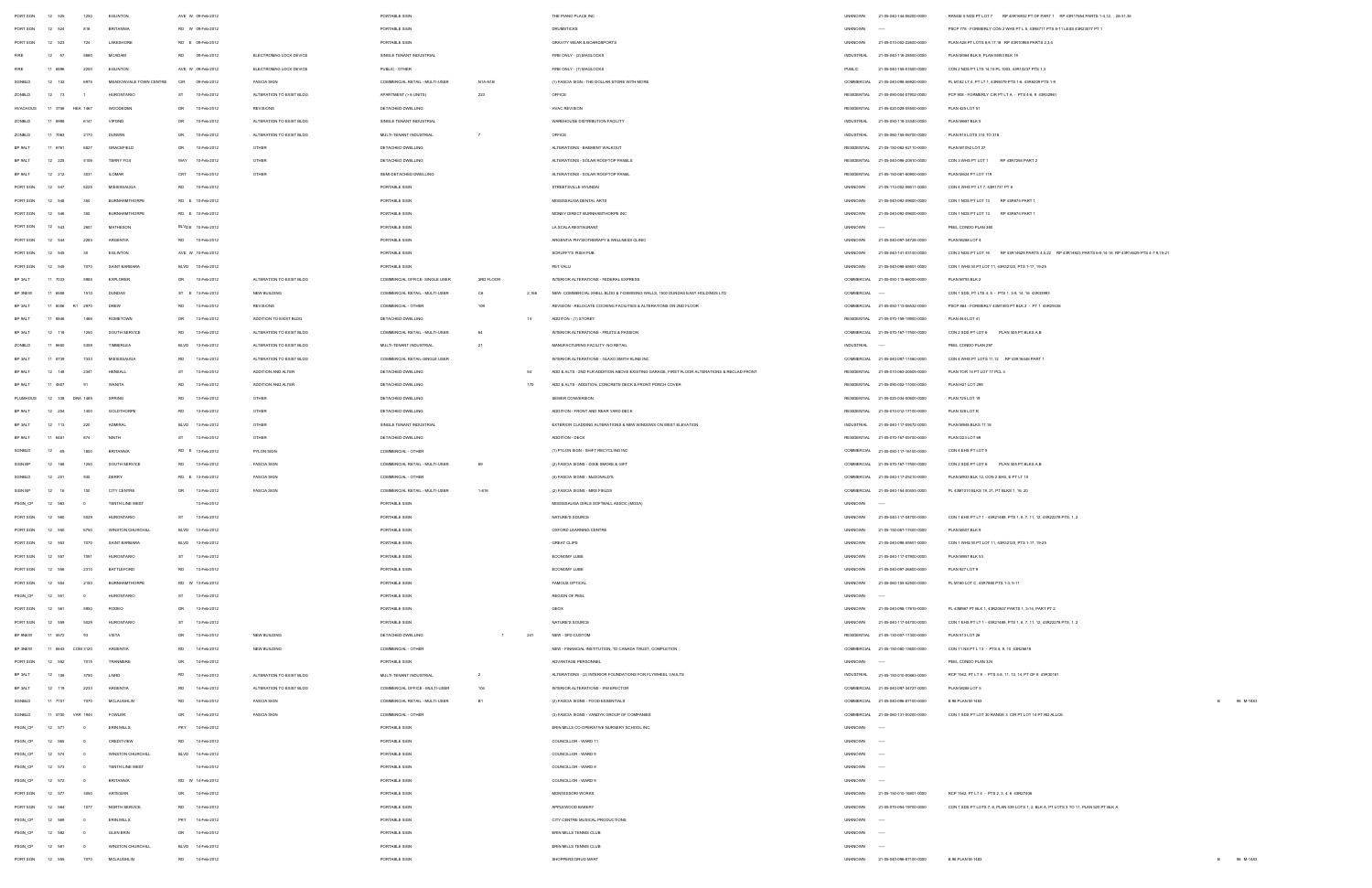| PORT SGN         | 12<br>566   | 3300             | RIDGEWAY               | DR 14-Feb-2012            |                          | PORTABLE SIGN                  |                |     | <b>ITALTILE</b>                                                                                    | <b>UNKNOWN</b>     | 21-05-150-084-01870-0000             | REG COMP PLAN 1542 PT LT 9 - PTS 2, 3, 8 43R25148                                                                           |              |                                     |
|------------------|-------------|------------------|------------------------|---------------------------|--------------------------|--------------------------------|----------------|-----|----------------------------------------------------------------------------------------------------|--------------------|--------------------------------------|-----------------------------------------------------------------------------------------------------------------------------|--------------|-------------------------------------|
| PORT SGN         | 12<br>580   | 775              | BRITANNIA              | RD W 14-Feb-2012          |                          | PORTABLE SIGN                  |                |     | HAKIM OPTICAL                                                                                      | <b>UNKNOWN</b>     | 21-05-040-098-12910-0000             | CON 2 WHS PT L 6, 43R25871 PTS 1-9, 13, 15, 20-23, 31, 39, 40                                                               |              |                                     |
| PSGN_CP          | -12<br>579  |                  | <b>BURNHAMTHORPE</b>   | RD W 14-Feb-2012          |                          | PORTABLE SIGN                  |                |     | ERIN MILLS TENNIS CLUB                                                                             | <b>UNKNOWN</b>     |                                      |                                                                                                                             |              |                                     |
| PSGN_CP          | -12<br>578  | $\Omega$         | <b>BURNHAMTHORPE</b>   | RD W 14-Feb-2012          |                          | PORTABLE SIGN                  |                |     | ERIN MILLS TENNIS CLUB                                                                             | <b>UNKNOWN</b>     | $\sim$                               |                                                                                                                             |              |                                     |
|                  |             |                  |                        |                           |                          |                                |                |     |                                                                                                    |                    |                                      |                                                                                                                             |              |                                     |
| PSGN_CP          | 12 576      | $\Omega$         | <b>UNITY</b>           | DR 14-Feb-2012            |                          | PORTABLE SIGN                  |                |     | ERIN MILLS SOCCER CLUB                                                                             | <b>UNKNOWN</b>     | $\sim$                               |                                                                                                                             |              |                                     |
| PSGN CP          | - 12<br>570 | $\Omega$         | <b>BRITANNIA</b>       | RD W 14-Feb-2012          |                          | PORTABLE SIGN                  |                |     | CITY CENTRE MUSICAL PRODUCTIONS                                                                    | <b>UNKNOWN</b>     | $\sim$                               |                                                                                                                             |              |                                     |
| BP 9NEW          |             | 1124             | <b>HALLIDAY</b>        | AVE 14-Feb-2012           | ADDITION TO EXIST BLDG   | DETACHED DWELLING              |                | 159 | ADDITION - TWO 1 STOREY ADDITIONS, ATTACHED GARAGE AND REAR DECK                                   |                    | RESIDENTIAL 21-05-070-162-10100-0000 | CON 2 SDS PT LOT 7                                                                                                          |              |                                     |
| REPEAT           | 6252        |                  | <b>BRIGGS</b>          | CRT 15-Feb-2012           | NEW BUILDING             | DETACHED DWELLING              | 1              | 261 | SFD - REPEAT MODEL                                                                                 |                    | RESIDENTIAL 21-05-040-096-87547-0000 | L 118 PLAN M-1759                                                                                                           |              | L 118 M-1759 CROSSPOINT ESTATES INC |
| BP 9ALT          | 6755        | 352              | THRACE                 | AVE 15-Feb-2012           | FIRE DAMAGE REPAIR       | SEMI-DETACHED DWELLING         |                |     | ALTERATIONS - FIRE DAMAGE REPAIR                                                                   |                    | RESIDENTIAL 21-05-060-128-40100-0000 | PLAN 906 PT LOT 159                                                                                                         |              |                                     |
| BP 9ALT          | 5255        | 583              | EXBURY                 | CRES 15-Feb-2012          | ADDITION TO EXIST BLDG   | DETACHED DWELLING              |                |     | ADDITION - FRONT PORCH ENCLOSURE                                                                   |                    | RESIDENTIAL 21-05-010-006-14400-0000 | PLAN 460 LOT 22                                                                                                             |              |                                     |
| BP 3ALT          | - 12<br>116 |                  | <b>STANDISH</b>        | CRT 15-Feb-2012           | ALTERATION TO EXIST BLDG | COMMERCIAL OFFICE - MULTI-USER | 8TH FLOOR      |     | INTERIOR ALTERATIONS - REVERA INC                                                                  |                    | COMMERCIAL 21-05-040-098-12360-0000  | PLAN M1023 BLK 3                                                                                                            |              |                                     |
| ZONBLD           | - 12        |                  | <b>HURONTARIO</b>      | ST 15-Feb-2012            | ALTERATION TO EXIST BLDG | COMMERCIAL - OTHER             | 202-03         |     | <b>BUSINESS OFFICE</b>                                                                             |                    | COMMERCIAL 21-05-090-004-07902-0000  | PCP 908 - FORMERLY CIR PT LT A - PTS 4-6, 9 43R32961                                                                        |              |                                     |
| BP 3ALT          | - 12        | 4600             | <b>DIXIE</b>           | RD 15-Feb-2012            | ALTERATION TO EXIST BLDG | <b>GOVERNMENTAL</b>            |                |     | INTERIOR ALTERATIONS - ROOM ACOUSTIC UPGRADE - PEEL REGIONAL POLICE 12 DIVISION                    | PUBLIC             | 21-05-030-094-19150-0000             | PT LT 6 C2NDS - PTS. 1 - 6, 43R21336                                                                                        |              |                                     |
| BP 9ALT          | -12         | 7284             | <b>BELLSHIRE</b>       | GATE 15-Feb-2012          | ALTERATION TO EXIST BLDG | ROW DWELLING                   |                |     | ALTERATIONS - FINISHED BASEMENT                                                                    | <b>RESIDENTIAL</b> | -----                                | PCP 645 FORMERLY - B 346 PLAN M-1301                                                                                        | B 346 M-1301 |                                     |
|                  |             |                  |                        |                           |                          |                                |                |     |                                                                                                    |                    |                                      |                                                                                                                             |              |                                     |
| BP 9ALT          |             | 2079             | THE COLLEGEWAY         | 15-Feb-2012               | ALTERATION TO EXIST BLDG | ROW DWELLING                   | 50             |     | ALTERATIONS - NEW PARTITION WALL                                                                   | <b>RESIDENTIAL</b> |                                      | PEEL CONDO PLAN 254                                                                                                         |              |                                     |
| BP 9DEMO         | 12          | 3359             | MISSISSAUGA            | RD 15-Feb-2012            | DEMOLITION               | SCHOOL - OTHER                 |                |     | DEMOLITION - MODULAR UNIT                                                                          | PUBLIC             | 21-05-060-153-10000-0000             | RANGE 1 TO 3 NDS PT LTS 3-5 PLAN 550 PT BLK M, 43R31817 PARTS 4 5 AND 6                                                     |              |                                     |
|                  | 12<br>255   | 6465             | AIRPORT                | RD 15-Feb-2012            | OTHER                    | COMMERCIAL OFFICE - MULTI-USER | 1-2, LOBBY     |     | MOTOR-VEHICLE RENTAL FACILITY                                                                      |                    | COMMERCIAL 21-05-050-113-01900-0000  | CON 7 EHS PT LOT 8                                                                                                          |              |                                     |
| PLUMHOUS         | 12<br>374   | 1141             | CLOVERBRAE             | CRES 15-Feb-2012          | OTHER                    | DETACHED DWELLING              |                |     | SEWER CONVERSION                                                                                   |                    | RESIDENTIAL 21-05-020-029-08000-0000 | PLAN 799 LOT 44                                                                                                             |              |                                     |
| BP 9ALT          | 12          | 3480             | <b>JOAN</b>            | DR 15-Feb-2012            | OTHER                    | DETACHED DWELLING              |                |     | ADDITION - REAR DECK                                                                               |                    | RESIDENTIAL 21-05-040-142-18600-0000 | PLAN 386 LOT 66                                                                                                             |              |                                     |
| SGNBLD           | -12         | 6591             | <b>KITIMA</b>          | RD 15-Feb-2012            | <b>FASCIA SIGN</b>       | COMMERCIAL - OTHER             |                |     | (1) FASCIA SIGN - ROCKTENN                                                                         |                    | COMMERCIAL 21-05-040-097-25410-0000  | PL M9 BLK U, PL M4 PT BLK C, 43R8740 PTS 3, 4, 12                                                                           |              |                                     |
| SGNBLD           | 11 6055     | VAR 6855         | MEADOWVALE TOWN CENTRE | <b>CIR</b><br>15-Feb-2012 | <b>FASCIA SIGN</b>       | COMMERCIAL - OTHER             | 111            |     | (2) FASCIA SIGN - MEADOWVALE PROFESSIONAL CENTRE, 1-PLASTIC LETTERS, 1-ILLUMINATED BOX             | COMMERCIAL         | 21-05-040-098-56930-0000             | PLAN M182 PT LT 6, 43R-19620 PT 1, 43R22073 PTS 14, 17                                                                      |              |                                     |
| PORT SGN         | 12          | 1150             | <b>LORNE PARK</b>      | 15-Feb-2012<br><b>RD</b>  |                          | PORTABLE SIGN                  |                |     | ARROW PHARMACY                                                                                     | <b>UNKNOWN</b>     | 21-05-020-032-08800-0000             | CON 2 SDS PT LOT 25                                                                                                         |              |                                     |
|                  | 12<br>567   | 1599             | <b>HURONTARIO</b>      |                           |                          |                                |                |     | CANADIAN ACADEMY OF DENTAL HYGIENE                                                                 | <b>UNKNOWN</b>     | 21-05-010-014-04800-0000             |                                                                                                                             |              |                                     |
| PORT SGN         |             |                  |                        | ST 15-Feb-2012            |                          | PORTABLE SIGN                  |                |     |                                                                                                    |                    |                                      | RANGE 2 CIR PT LOT 1 RP 43R2708 PARTS 1,2                                                                                   |              |                                     |
| PORT SGN         | 12<br>558   | 3050             | VEGA                   | BLVD 15-Feb-2012          |                          | PORTABLE SIGN                  |                |     | END OF THE ROLL                                                                                    | <b>UNKNOWN</b>     | 21-05-150-084-00500-0000             | PLAN M674 BLK 1, 2, 28, 32, 36 PT BLK3, PL 154 PT LTS 11,12 RP 43R970 PTS 1,2                                               |              |                                     |
| PORT SGN         | 12<br>585   | 5602             | TENTH LINE WEST        | 15-Feb-2012               |                          | PORTABLE SIGN                  |                |     | SHOPPERS BEST BARGAIN                                                                              | <b>UNKNOWN</b>     | 21-05-150-085-10100-0000             | B 1 PLAN M-1493                                                                                                             | B 1 M-1493   |                                     |
| PORT SGN         | 12          | 2301             | ROYAL WINDSOR          | DR 15-Feb-2012            |                          | PORTABLE SIGN                  |                |     | STUDIO PAVAS                                                                                       | <b>UNKNOWN</b>     | 21-05-020-025-09310-0000             | CON 2 SDS PT LOT 32 RP 43R3924 PARTS 1,2,3,5                                                                                |              |                                     |
| PORT SGN         | 12          | 2325             | <b>HURONTARIO</b>      | ST 15-Feb-2012            |                          | PORTABLE SIGN                  |                |     | ONTARIO HEARING AID CENTRE                                                                         | <b>UNKNOWN</b>     | 21-05-010-068-12210-0000             | CON 1 SDS PT LOT 15 RP 43R11702 PARTS 2,7,10 RP 43R12371 PARTS 5 TO 8                                                       |              |                                     |
| PSGN_CP          | 12<br>590   | $\circ$          | BURNHAMTHORPE          | RD W 15-Feb-2012          |                          | PORTABLE SIGN                  |                |     | ERIN MILLS TENNIS CLUB                                                                             | <b>UNKNOWN</b>     |                                      |                                                                                                                             |              |                                     |
| PORT SGN         | 12 575      | 3045             | CLAYHILL               | RD 15-Feb-2012            |                          | PORTABLE SIGN                  |                |     | <b>FLOWER PARADE</b>                                                                               | <b>UNKNOWN</b>     | 21-05-040-142-31200-0000             | B 11 PLAN M-1319                                                                                                            | B 11 M-1319  |                                     |
| <b>FIRE</b>      | 11 6900     | 5099             | CREEKBANK              | RD 15-Feb-2012            | ELECTROMAG LOCK DEVICE   | APARTMENT (> 6 UNITS)          | P2             |     | FIRE ONLY - (1) MAGLOCK                                                                            |                    | RESIDENTIAL 21-05-050-117-09003-0000 | CONS 4 AND 5 EHS PT LT 1, PT RD ALLOW, 43R25755 PTS 2, 13-23, 43-45, 47-87, 93-110, 43R31621 PTS 10-46, 52                  |              |                                     |
| POOL             | 12          | 5118             | <b>MONTCLAIR</b>       | DR 15-Feb-2012            | INGROUND POOL            | DETACHED DWELLING              |                |     |                                                                                                    |                    | RESIDENTIAL 21-05-040-159-13600-0000 | PLAN M857 LOT 80                                                                                                            |              |                                     |
| POOL             | 179         | 5842             | TAYSIDE                | CRES 15-Feb-2012          | INGROUND POOL            | DETACHED DWELLING              |                |     |                                                                                                    |                    | RESIDENTIAL 21-05-040-108-02191-0000 | PLAN M1001 LOT 142                                                                                                          |              |                                     |
|                  |             |                  |                        |                           |                          |                                |                |     |                                                                                                    |                    |                                      |                                                                                                                             |              |                                     |
| <b>HVACHOUS</b>  | 11<br>5009  | HEA <sub>3</sub> | ARCH                   | RD 15-Feb-2012            | <b>REVISIONS</b>         | DETACHED DWELLING              |                |     | REVISION TO BP #11-5009 - ADD FURNACE ON 2ND FLOOR                                                 |                    | RESIDENTIAL 21-05-120-005-23000-0000 | PLAN 476 LOT 17                                                                                                             |              |                                     |
| REPEAT           | 6251        | 484              | <b>BRIGGS</b>          | CRT 15-Feb-2012           | NEW BUILDING             | DETACHED DWELLING              | $-1$           | 253 | SFD - REPEAT MODEL                                                                                 |                    | RESIDENTIAL 21-05-040-096-87544-0000 | L 115 PLAN M-1759                                                                                                           |              | L 115 M-1759 CROSSPOINT ESTATES INC |
| BP 9NEW          | 11 6872     | -51              | VERONICA               | DR 16-Feb-2012            | <b>NEW BUILDING</b>      | DETACHED DWELLING              | $\overline{1}$ | 545 | SFD - CUSTOM WITH FINISHED BASEMENT                                                                |                    | RESIDENTIAL 21-05-010-016-09100-0000 | R 1-CIR PT 2                                                                                                                |              |                                     |
| PORT SGN         | 12          | 3899             | TRELAWNY               | CIR 16-Feb-2012           |                          | PORTABLE SIGN                  |                |     | LEARNA TUTORING AND LEARNING CENTRE                                                                | <b>UNKNOWN</b>     | 21-05-150-080-08582-0000             | PSCP 836 - FORMERLY CON 10 NS PT LT 9, 43R14183 PT 1                                                                        |              |                                     |
| ZONBLD           | 11 7053     | 5570             | <b>EXPLORER</b>        | DR 16-Feb-2012            | ALTERATION TO EXIST BLDG | COMMERCIAL OFFICE - MULTI-USER | 4TH FLOOR      |     | <b>BUSINESS OFFICE</b>                                                                             |                    | COMMERCIAL 21-05-050-115-63000-0000  | PT BLK 5 PLAN M-793 - PTS 1-5, 8-15 43R23735                                                                                |              |                                     |
| BP 3ALT          | 12 137      | 350              | BURNHAMTHORPE          | RD W 16-Feb-2012          | ALTERATION TO EXIST BLDG | COMMERCIAL OFFICE - MULTI-USER | 900.1000       |     | INTERIOR ALTERATIONS - PROPHIX SOFTWARE INC                                                        |                    | COMMERCIAL 21-05-040-143-25800-0000  | PLAN M677 PT BLK 2 RP 43R14549 PART 1                                                                                       |              |                                     |
| ZONBLD           | 11 6463     | 1220             | AEROWOOD               | <b>DR</b><br>16-Feb-2012  | ALTERATION TO EXIST BLDG | COMMERCIAL - OTHER             |                |     | MOTOR VEHICLE REPAIR FACILITY-RESTRICTED                                                           |                    | COMMERCIAL 21-05-050-116-01660-0000  | CON 3 EHS PT LOT 3                                                                                                          |              |                                     |
| BP 3ALT          | 11 7158     | $\overline{4}$   | ROBERT SPECK           | PKY 16-Feb-2012           | ALTERATION TO EXIST BLDG | COMMERCIAL OFFICE - MULTI-USER | 310            |     | INTERIOR ALTERATIONS - BIBBY FINANCIAL SERVICES CANADA                                             |                    | COMMERCIAL 21-05-040-094-25000-0000  | PLAN M270 BLK D                                                                                                             |              |                                     |
| BP 9ALT          | 10 1664     | 1444             | GOLDTHORPE             | RD 16-Feb-2012            | ALTERATION TO EXIST BLDG | DETACHED DWELLING              |                |     | ALTERATION - FRONT DORMER                                                                          |                    | RESIDENTIAL 21-05-010-012-16600-0000 | PLAN 328 LOT M                                                                                                              |              |                                     |
|                  |             |                  |                        |                           |                          |                                |                |     |                                                                                                    |                    |                                      |                                                                                                                             |              |                                     |
|                  | 11 6974     | 480              | SOUTH SERVICE          | RD 16-Feb-2012            | OTHER                    | COMMERCIAL RETAIL - MULTI-USER |                |     | OFFICE (NO OUTDOOR STORAGE)                                                                        |                    | COMMERCIAL 21-05-010-014-08000-0000  | PL 564 PT BLK B, RD82 PTS 12-14                                                                                             |              |                                     |
|                  | 12<br>27    | 3415             | DIXIE                  | RD 16-Feb-2012            | OTHER                    | COMMERCIAL - OTHER             |                |     | CONCESSION STAND/ FOOD VENDING CART/ TRAILER                                                       |                    | COMMERCIAL 21-05-030-072-01200-0000  | PLAN 729 BLK A PLAN 733 BLK H                                                                                               |              |                                     |
|                  | 12<br>364   | 100              | CITY CENTRE            | DR 16-Feb-2012            | OTHER                    | COMMERCIAL RETAIL - MULTI-USER | 2-K20          |     | RETAIL STORE KIOSK                                                                                 |                    | COMMERCIAL 21-05-040-154-00453-0000  | PL 43M1010 BLKS 19, 21, PT BLKS 1, 16, 20                                                                                   |              |                                     |
|                  | 12<br>355   |                  | ROBERT SPECK           | PKY 16-Feb-2012           | OTHER                    | COMMERCIAL OFFICE - MULTI-USER | 310            |     | FINANCIAL INSTITUTION                                                                              |                    | COMMERCIAL 21-05-040-094-25000-0000  | PLAN M270 BLK D                                                                                                             |              |                                     |
| PORT SGN         | 12<br>593   | 252              | LAKESHORE              | RD W 16-Feb-2012          |                          | PORTABLE SIGN                  |                |     | <b>BULK BARN</b>                                                                                   | <b>UNKNOWN</b>     | 21-05-090-006-11801-0000             | RANGE 1 CIR PT LTS 9, 10 - 43R20063 PTS 1-5, 7-16, 18                                                                       |              |                                     |
| PORT SGN         | 12<br>597   | 5155             | MISSISSAUGA            | RD 16-Feb-2012            |                          | PORTABLE SIGN                  |                |     | OLD BARBER HOUSE                                                                                   | <b>UNKNOWN</b>     | 21-05-040-097-09900-0000             | CON 4 WHS PT LOT 1 RP 43R8989 PART 1                                                                                        |              |                                     |
| PORT SGN         | 12<br>586   | 2850             | ARGENTIA               | RD 16-Feb-2012            |                          | PORTABLE SIGN                  |                |     | BEANIES CHILDRENS CENTRE                                                                           | <b>UNKNOWN</b>     | 21-05-040-098-05080-0000             | CON 6 WHS, PT L 12 - PTS 1-3, 7-9, 13-15, 27, 28 43R25811                                                                   |              |                                     |
| PORT SGN         | - 12        | -80              | COURTNEYPARK           | DR E 16-Feb-2012          |                          | PORTABLE SIGN                  |                |     | TADKA THE INDIAN FLAVOUR / 2224728 ONTARIO INC.                                                    | <b>UNKNOWN</b>     | 21-05-040-117-07405-0000             | PL 43M915 BLKS 11-13, 43R19175 PTS 1-11                                                                                     |              |                                     |
| PORT SGN         | 12          | 4500             | DIXIE                  | RD 16-Feb-2012            |                          | PORTABLE SIGN                  |                |     | FUEL FITNESS                                                                                       | <b>UNKNOWN</b>     | 21-05-030-092-22900-0000             | CON 2 NDS PT LOT 6                                                                                                          |              |                                     |
|                  |             |                  |                        |                           |                          |                                |                |     |                                                                                                    |                    |                                      |                                                                                                                             |              |                                     |
| PORT SGN         | 12          | 120              | TRADERS                | BLVDE 16-Feb-2012         |                          | PORTABLE SIGN                  |                |     | <b>CJ'S</b>                                                                                        | <b>UNKNOWN</b>     | 21-05-040-116-32310-0000             | PSCP 817 - FORMERLY PL M425 PT BLK 43, PLAN M364 PT BLK 2, 43R13391 PTS 1, 2                                                |              |                                     |
| PORT SGN         | 12          | 5700             | MAVIS                  | RD 16-Feb-2012            |                          | PORTABLE SIGN                  |                |     | RED APPLE CONVIENIENCE                                                                             | <b>UNKNOWN</b>     | 21-05-040-098-17900-0000             | CON 2 WHS PT LOT 4 - PTS 1, 9, 10, 18, 19, 24, 25, 36, 38, 39, 43R22763                                                     |              |                                     |
| BP 3NEW          | 11 6849     | FTR 5050         | ORBITOR                | DR 16-Feb-2012            | ADDITION TO EXIST BLDG   | COMMERCIAL - OTHER             |                | 139 | ADD & ALTS - POOL ENCLOSURE & INTER-ALTS TO EXISTING SPA - SANDALWOOD HOTEL, FOUNDATION TO ROOF    | COMMERCIAL         | 21-05-050-115-70000-0000             | PLAN M533 BLK 9 PT BLK 8 PART RD ALLOWANCE BETWEEN CON 5 & 6 EHS RP 43R14769 PT 1 TO 4 RP 43R15181 PT 1 TO 3                |              |                                     |
| BP 3ALT          | 12 134      | ALT 201          | <b>CITY CENTRE</b>     | DR 17-Feb-2012            | ALTERATION TO EXIST BLDG | COMMERCIAL OFFICE - MULTI-USER | 400            |     | INTERIOR ALTERATIONS - NEWPORT SPORTS                                                              |                    | COMMERCIAL 21-05-040-154-00449-0000  | CON 2 NDS PT LOTS 17,18 RP 43R5845 PARTS 1 TO 7 PLAN M1010 BLK 7                                                            |              |                                     |
| BP 3ALT          | 11 6956     | 310              | <b>BRISTOL</b>         | RD E 17-Feb-2012          | ALTERATION TO EXIST BLDG | CITY                           |                |     | INTERIOR ALTERATIONS & NEW HVAC SYSTEM TO SERVE POOL HALL - FRANK McKECHNIE C.C.                   | PUBLIC             | 21-05-040-170-00300-0000             | PLAN M1108 BLK 212                                                                                                          |              |                                     |
| ZONBLD           | 11 6822     | 1065             | CANADIAN               | PL 17-Feb-2012            | ALTERATION TO EXIST BLDG | COMMERCIAL OFFICE - MULTI-USER | 129            |     | WAREHOUSE/DISTRIBUTION FACILITY WITH 20% ACCESSORY RETAIL SALES                                    |                    | COMMERCIAL 21-05-030-093-00301-0000  | PSCP 883 - FORMERLY CON 2 NDS, PT LT 8 - PTS 3-13, 17 43R33211                                                              |              |                                     |
| HOUSDEMO 12      |             | 2613             | FIFTH LINE WEST        | 17-Feb-2012               | DEMOLITION               | DETACHED DWELLING              | $-1$           |     | DEMOLITION - SFD, DETACHED GARAGE & SHED                                                           |                    | RESIDENTIAL 21-05-060-132-15900-0000 | PLAN 396 S PT LOT 1                                                                                                         |              |                                     |
| HOUSDEMO 12 326  |             | 1184             | CAWTHRA                | RD 17-Feb-2012            | DEMOLITION               | DETACHED DWELLING              | $-1$           |     | DEMOLITION - SFD & DETACHED GARAGE                                                                 |                    | RESIDENTIAL 21-05-010-003-08800-0000 | PLAN B19 LOT 136 RP 43R12562 PART 7                                                                                         |              |                                     |
|                  |             |                  |                        |                           |                          |                                |                |     |                                                                                                    |                    |                                      |                                                                                                                             |              |                                     |
| HOUSDEMO         | 12<br>324   | 1188             | CAWTHRA                | RD 17-Feb-2012            | DEMOLITION               | DETACHED DWELLING              | $\overline{1}$ |     | DEMOLITION - SFD & (2) DETACHED GARAGES                                                            |                    | RESIDENTIAL 21-05-010-003-08700-0000 | PLAN B19 LOT 137                                                                                                            |              |                                     |
|                  | 12<br>164   | 5550             | <b>EXPLORER</b>        | DR 17-Feb-2012            | OTHER                    | COMMERCIAL OFFICE - MULTI-USER | 100(LOBBY)     |     | TAKE-OUT RESTAURANT (MAX 6 SEATS)                                                                  |                    | COMMERCIAL 21-05-050-115-63000-0000  | PT BLK 5 PLAN M-793 - PTS 1-5, 8-15 43R23735                                                                                |              |                                     |
| BP 9ALT          | 11 4336     | 1791             | PRINCELEA              | PL 17-Feb-2012            | OTHER                    | DETACHED DWELLING              |                |     | ALTERATIONS - SIDE ENTRANCE                                                                        |                    | RESIDENTIAL 21-05-040-097-09279-0000 | PLAN M642 LOT 80                                                                                                            |              |                                     |
| <b>FIRE</b>      | - 12        | 2735             | MATHESON               | BLVDE 17-Feb-2012         | SPRINKLERS               | INDUSTRIAL - OTHER             |                |     | FIRE-ONLY - SPRINKLERS                                                                             | <b>INDUSTRIAL</b>  | 21-05-050-115-81400-0000             | PLAN M584 PT BLK 5 RP 43R14182 PART 1                                                                                       |              |                                     |
| <b>FIRE</b>      | 11 7039     | 1771             | AIMCO                  | BLVD 17-Feb-2012          | SPRINKLERS               | SINGLE TENANT INDUSTRIAL       |                |     | FIRE ONLY - SPRINKLER SYSTEM UPGRADE                                                               | <b>INDUSTRIAL</b>  | 21-05-050-115-19730-0000             | PLAN 928 BLK G PT BLK F RP 43R786 PARTS 1,2                                                                                 |              |                                     |
| BP 3ALT          | 11 6378     | 100              | QUEENSWAY              | W 21-Feb-2012             | ALTERATION TO EXIST BLDG | PUBLIC - OTHER                 | 1-3 FLR        |     | INT ALTS & REMOVE AND INFILL EXISTING SKYLIGHT ON THIRD FLOOR TO CREATE SHELL SPACE FOR FUTURE USE | PUBLIC             | 21-05-060-127-14000-0000             | CON 1 SDS PT LT 16, RANGE 3 CIR PT LT 1, PL E20 PT LTS 6, 7, PL 571 PT BLK A, 43R28265 PT 1                                 |              |                                     |
| HVAC PT3 11 7031 |             | <b>HEA 129</b>   | LAKESHORE              | RD E 21-Feb-2012          | <b>REVISIONS</b>         | COMMERCIAL RETAIL - MULTI-USER | в              |     | HVAC REVISION - CHANGE IN CEILING HEIGHT - THE SOCIAL CUPCAKE RESTAURANT                           | COMMERCIAL         | $\overline{\phantom{a}}$             | PSCP 760 - FORMERLY 43M1463 BLKS 4, 11, 13, 16, PT BLK 12, PL PC1 PT LT 1 & ST - PTS 1-3, 6, 7, 24-28, 39, 40 ETC. 43R29941 |              |                                     |
|                  |             |                  |                        |                           |                          |                                |                |     |                                                                                                    |                    |                                      |                                                                                                                             |              |                                     |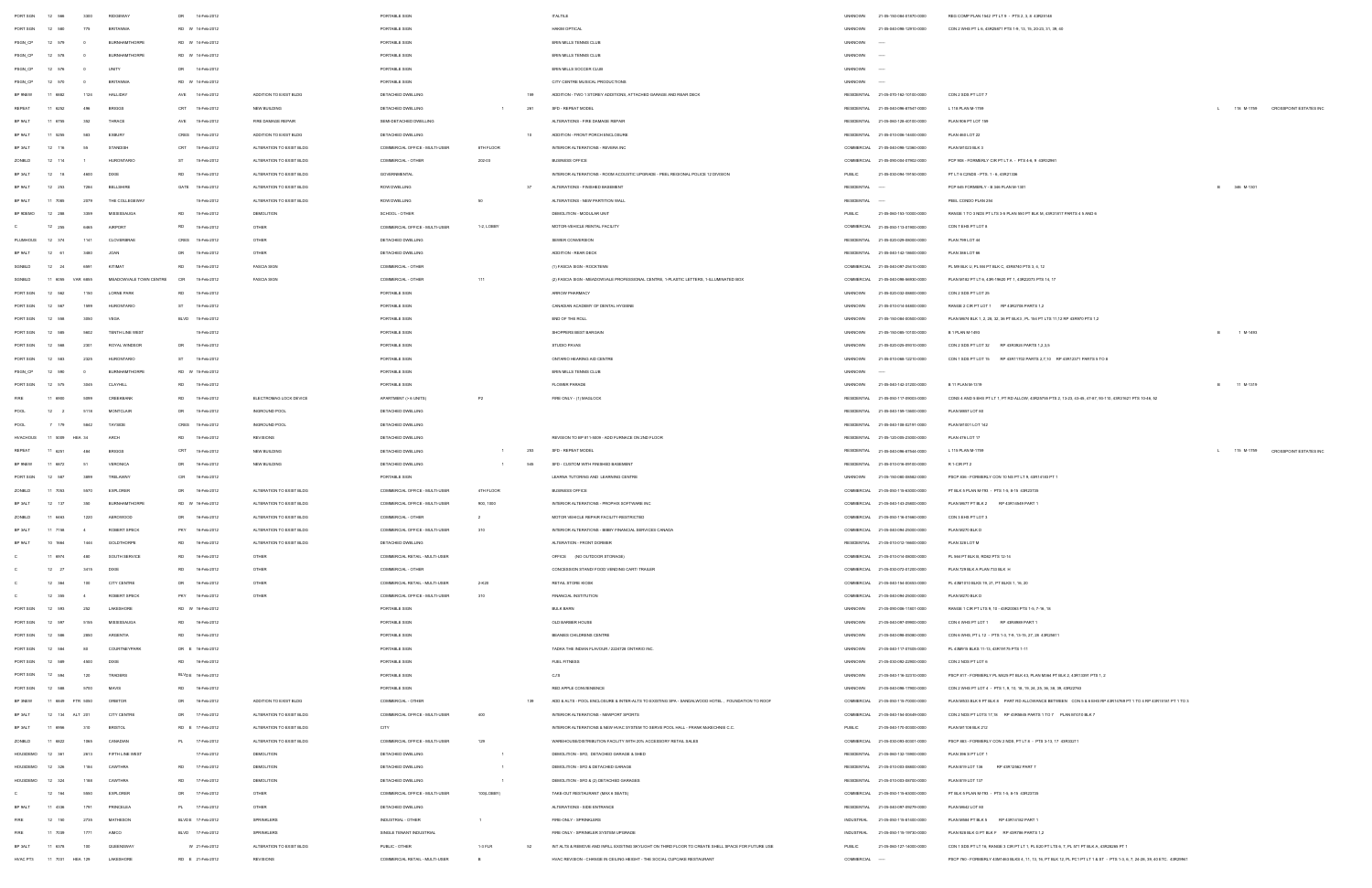| BP 3ALT         | 12 161           | 100            | <b>MILVERTON</b>       | DR 21-Feb-2012           | ALTERATION TO EXIST BLDG | COMMERCIAL OFFICE - MULTI-USER | GRD, 2&9-FLR            | INTERIOR ALTERATIONS - ORACLE CANADA ULC                                 | COMMERCIAL 21-05-040-115-00950-0000            | PLAN M832 PT BLK 2 RP 43R17361 PARTS 1-3                                     |                      |
|-----------------|------------------|----------------|------------------------|--------------------------|--------------------------|--------------------------------|-------------------------|--------------------------------------------------------------------------|------------------------------------------------|------------------------------------------------------------------------------|----------------------|
| ZONBLD          |                  | 2360           | MEADOWPINE             | BLVD 21-Feb-2012         | ALTERATION TO EXIST BLDG | COMMERCIAL OFFICE - MULTI-USER | 184                     | OFFICE                                                                   | COMMERCIAL 21-05-040-098-02604-0000            | PL 43M852 B 28, PT B 27                                                      |                      |
| ZONBLD          | -12              | 5602           | TENTH LINE WEST        | 21-Feb-2012              | ALTERATION TO EXIST BLDG | COMMERCIAL RETAIL - MULTI-USER | 107-109                 | RECREATIONAL ESTABLISHMENT                                               | COMMERCIAL 21-05-150-085-10100-0000            | B 1 PLAN M-1493                                                              | B 1 M-1493           |
| BP 3ALT         | 12<br>179        | 2885           | ARGENTIA               | RD 21-Feb-2012           | ALTERATION TO EXIST BLDG | MULTI-TENANT INDUSTRIAL        | $\overline{1}$          | INTERIOR ALTERATIONS - DANIELS CORP                                      | INDUSTRIAL 21-05-040-098-05060-0000            | CON 6 WHS, PT LTS 12, 13 - PTS 1-10, 13, 14 43R30620                         |                      |
| BP 3ALT         | 12               | 5618           | TENTH LINE WEST        | 21-Feb-2012              | ALTERATION TO EXIST BLDG | COMMERCIAL RETAIL - MULTI-USER | E1, E2                  | INTERIOR ALTERATIONS - NEW DEMISING WALL                                 | COMMERCIAL 21-05-150-085-10100-0000            | B 1 PLAN M-1493                                                              | 1 M-1493<br><b>B</b> |
| BP 3ALT         |                  | 5602           | TENTH LINE WEST        | 21-Feb-2012              | ALTERATION TO EXIST BLDG | COMMERCIAL RETAIL - MULTI-USER | 107-109                 | INTERIOR ALTERATIONS - NEW DEMISING WALL - SPEC SUITE                    | COMMERCIAL 21-05-150-085-10100-0000            | <b>B 1 PLAN M-1493</b>                                                       | 1 M-1493             |
| BP 9ALT         | 12<br>263        | 598            | MATISSE                | PL 21-Feb-2012           | ALTERATION TO EXIST BLDG | DETACHED DWELLING              |                         | ALTERATIONS - REMOVE LOAD BEARING WALL & MINOR PLUMBING WORK             | RESIDENTIAL 21-05-040-096-86418-0000           | L 86 PLAN M-1452                                                             | 86 M-1452            |
| PLUMHOUS        | 12<br>417        | <b>PLU 685</b> | NETHERTON              | CRES 21-Feb-2012         | OTHER                    | DETACHED DWELLING              |                         | ONE BACKWATER VALVE                                                      | <b>RESIDENTIAL</b><br>21-05-040-086-02800-0000 | PLAN 701 LOT 114                                                             |                      |
| PLUMHOUS        | 12<br>368        | PLU 130        | <b>INDIAN VALLEY</b>   | TR 21-Feb-2012           | OTHER                    | DETACHED DWELLING              |                         | REPLACE PLUMBING FIXTURES (12 FIXTURES)                                  | 21-05-010-017-18100-0000<br>RESIDENTIAL        | PLAN G20 PT LOTS 14,15                                                       |                      |
|                 | 11 7028          | 1180           | BRITANNIA              | RD E 21-Feb-2012         | OTHER                    | MULTI-TENANT INDUSTRIAL        |                         | FIRE ONLY - (1) SPRAY BOOTH & (1) DUST COLLECTOR - VALUE KITCHEN CABINET | <b>INDUSTRIAL</b><br>21-05-050-117-14400-0000  | PLAN M395 PT BLK 18 RP 43R13338 PARTS 1 TO 4                                 |                      |
| BP 9ALT         | 11 6993          | 1388           | <b>LORNE PARK</b>      | RD 21-Feb-2012           | OTHER                    | DETACHED DWELLING              |                         | ADDITION - NEW FRONT CANOPY, SIDE YARD WOOD DECK & EXTERIOR CLADDING     | <b>RESIDENTIAL</b><br>21-05-020-032-07210-0000 | CON 2 SDS PT LOT 26 RP 43R5989 PART 1                                        |                      |
| PORT SGN        | 12               | 20             | KINGSBRIDGE GARDEN     | CIR 21-Feb-2012          |                          | PORTABLE SIGN                  |                         | SEEMA MAKHIJA CGA                                                        | <b>UNKNOWN</b><br>21-05-040-141-03300-0000     | PLAN M576 PT BLK 2 RP 43R14594 PART 4                                        |                      |
| PORT SGN        | 12<br>607        | 707            | LAKESHORE              | RD E 21-Feb-2012         |                          | PORTABLE SIGN                  |                         | PIZZA PIZZA                                                              | <b>UNKNOWN</b><br>21-05-070-156-13700-0000     | PL C23 PT LTS 104-106 - 43R29625 PT 5                                        |                      |
| PORT SGN        | 12<br>605        | 1585           | MISSISSAUGA VALLEY     | BLVD 21-Feb-2012         |                          | PORTABLE SIGN                  |                         | PIZZA PIZZA                                                              | 21-05-040-095-60700-0000<br><b>UNKNOWN</b>     | PLAN 957 BLK I                                                               |                      |
| PSGN_CP         | 12 627           |                | ARGENTIA               | RD 21-Feb-2012           |                          | PORTABLE SIGN                  |                         | CITY CENTRE MUSICAL PRODUCTIONS                                          | <b>UNKNOWN</b><br>$\sim$                       |                                                                              |                      |
| PORT SGN 12 624 |                  | 1403           | <b>DUNDAS</b>          | ST E 21-Feb-2012         |                          | PORTABLE SIGN                  |                         | PIZZA PIZZA                                                              | <b>UNKNOWN</b><br>21-05-030-068-17800-0000     | CON 1 NDS PT LOT 5 RP 43R9331 PART 1                                         |                      |
| PORT SGN 12 622 |                  | 3155           | ARGENTIA               | RD 21-Feb-2012           |                          | PORTABLE SIGN                  |                         | <b>STAPLES</b>                                                           | 21-05-150-080-13800-0000<br><b>UNKNOWN</b>     | CON 11 NS, PT L 13, 14 - PTS 2-4 43R28108                                    |                      |
| PORT SGN        | 12 608           | 2760           | DERRY                  | RD W 21-Feb-2012         |                          | PORTABLE SIGN                  |                         | PIZZA PIZZA LTD                                                          | <b>UNKNOWN</b><br>21-05-040-098-58900-0000     | PLAN M20 PT LOT 1 RP 43R10835 PARTS 1,2,3                                    |                      |
| PORT SGN        | 12 606           | 2500           | <b>HURONTARIO</b>      | ST 21-Feb-2012           |                          | PORTABLE SIGN                  |                         | PIZZA PIZZA                                                              | 21-05-060-125-05700-0000<br><b>UNKNOWN</b>     | CON 1 SDS PT LOT 16                                                          |                      |
| PORT SGN        | 12 600           | 3400           | RIDGEWAY               | DR 21-Feb-2012           |                          | PORTABLE SIGN                  |                         | MOLINARO'S CATERING                                                      | <b>UNKNOWN</b><br>21-05-150-010-00864-0000     | RCP 1542, PT LT 9 - PTS 1-3, 12 43R30181                                     |                      |
| PORT SGN        | 12 599           | 966            | <b>DUNDAS</b>          | ST E 21-Feb-2012         |                          | PORTABLE SIGN                  |                         | MY MOVIE STORE                                                           | <b>UNKNOWN</b><br>21-05-070-068-32300-0000     | CON 1 SDS PT LOTS 8,9 RP 43R15482 PARTS 1,2,83                               |                      |
| PORT SGN        | 12<br>598        | 6677           | MEADOWVALE TOWN CENTRE | CIR 21-Feb-2012          |                          | PORTABLE SIGN                  |                         | JOHNATHAN LENARD OPTICIANS                                               | 21-05-040-098-56920-0000<br><b>UNKNOWN</b>     | PL M182 LT 4, PT LT 1, 43R6079 PTS 1-6, 43R6209 PTS 1-9                      |                      |
| PSGN CP         | 12 612           |                | CAWTHRA                | RD 21-Feb-2012           |                          | PORTABLE SIGN                  |                         | MOHAWK PARK TENNIS CLUB                                                  | <b>UNKNOWN</b><br>$\sim$                       |                                                                              |                      |
| PSGN CP         | 12<br>626        |                | WINSTON CHURCHILL      | BLVD 21-Feb-2012         |                          | PORTABLE SIGN                  |                         | LIVING ARTS CENTRE                                                       | <b>UNKNOWN</b><br>$\sim$                       |                                                                              |                      |
| PSGN_CP         | 12               |                | <b>BURNHAMTHORPE</b>   | RD E 21-Feb-2012         |                          | PORTABLE SIGN                  |                         | LIVING ARTS CENTRE                                                       | <b>UNKNOWN</b><br>$\sim$                       |                                                                              |                      |
| PORT SGN        | 12<br>501        | 3045           | CLAYHILL               | RD 21-Feb-2012           |                          | PORTABLE SIGN                  |                         | SUBWAY SANDWICH                                                          | <b>UNKNOWN</b><br>21-05-040-142-31200-0000     | B 11 PLAN M-1319                                                             | B 11 M-1319          |
| PSGN_CP         | 12<br>618        |                | <b>HURONTARIO</b>      | <b>ST</b><br>21-Feb-2012 |                          | PORTABLE SIGN                  |                         | MISSISSAUGA BASEBALL ASSOCIATION                                         | <b>UNKNOWN</b><br>$\sim$                       |                                                                              |                      |
| PSGN_CP         | 625<br>12        |                | MAVIS                  | RD 21-Feb-2012           |                          | PORTABLE SIGN                  |                         | LIVING ARTS CENTRE                                                       | <b>UNKNOWN</b><br>$\sim$                       |                                                                              |                      |
| PSGN CP         | 12<br>621        |                | SOUTH SERVICE          | RD 21-Feb-2012           |                          | PORTABLE SIGN                  |                         | LIVING ARTS CENTRE                                                       | <b>UNKNOWN</b><br>$\sim$                       |                                                                              |                      |
| PORT SGN        | 12<br>609        | 2225           | <b>ERIN MILLS</b>      | PKY 21-Feb-2012          |                          | PORTABLE SIGN                  |                         | PIZZA PIZZA                                                              | 21-05-060-131-01200-0000<br><b>UNKNOWN</b>     | RANGE 3 CIR PT LOT 14 RP 43R14677 PARTS 1 TO 7 RP 43R14677 PARTS 8 TO 36     |                      |
|                 |                  | 3899           |                        |                          |                          | PORTABLE SIGN                  |                         | VISION CENTRE AT TRELAWNY                                                |                                                | PSCP 836 - FORMERLY CON 10 NS PT LT 9, 43R14183 PT 1                         |                      |
| PORT SGN        |                  |                | TRELAWNY               | CIR 21-Feb-2012          |                          |                                |                         |                                                                          | <b>UNKNOWN</b><br>21-05-150-080-08582-0000     |                                                                              |                      |
| PORT SGN        | 12<br>595        | 4141           | DIXIE                  | RD 21-Feb-2012           |                          | PORTABLE SIGN                  |                         | MARCA COLLEGE HAIR AND ESTHETICS                                         | <b>UNKNOWN</b><br>21-05-030-092-19500-0000     | CON 2 NDS PT LT 5, 43R2782 PTS 1-7                                           |                      |
| PSGN_CP         | 12<br>620        |                | CAWTHRA                | RD 21-Feb-2012           |                          | PORTABLE SIGN                  |                         | LIVING ARTS CENTRE                                                       | <b>UNKNOWN</b>                                 |                                                                              |                      |
| PSGN_CP         | 12 619           |                | <b>HURONTARIO</b>      | ST 21-Feb-2012           |                          | PORTABLE SIGN                  |                         | LIVING ARTS CENTRE                                                       | <b>UNKNOWN</b><br>$\sim$                       |                                                                              |                      |
| PORT SGN        | 12<br>-604       | 1500           | <b>DUNDAS</b>          | ST E 21-Feb-2012         |                          | PORTABLE SIGN                  |                         | URGENT CARE CENTRE (INSIDE WALMART)                                      | <b>UNKNOWN</b><br>$\sim$                       | CON 1 SDS, PT LTS 4, 5 - PTS 1, 3-9, 14, 16 43R33993                         |                      |
| PORT SGN        | 12 592           | 1585           | MISSISSAUGA VALLEY     | BLVD 21-Feb-2012         |                          | PORTABLE SIGN                  |                         | <b>WINE RACK</b>                                                         | 21-05-040-095-60700-0000<br><b>UNKNOWN</b>     | PLAN 957 BLK I                                                               |                      |
| PORT SGN        | 12 613           | 4120           | <b>DIXIE</b>           | RD 21-Feb-2012           |                          | PORTABLE SIGN                  |                         | PIZZA PIZZA                                                              | 21-05-030-092-24600-0000<br><b>UNKNOWN</b>     | PLAN 381 PT LTS 11-15, 43R16092 PTS 1, 2                                     |                      |
| PORT SGN 12 602 |                  | 3427           | DERRY                  | RD E 21-Feb-2012         |                          | PORTABLE SIGN                  |                         | DERRY COIN LAUNDRY                                                       | 21-05-050-117-17500-0000<br><b>UNKNOWN</b>     | CON 7 EHS PT LOT 11 RP 43R14875 PART 4                                       |                      |
| PORT SGN 12 616 |                  | 6065           | CREDITVIEW             | RD 21-Feb-2012           |                          | PORTABLE SIGN                  |                         | PIZZA PIZZA                                                              | <b>UNKNOWN</b><br>21-05-040-098-13500-0000     | CON 3 WHS PT LT 6, 43R18735 PT 2, 43R19876 PT 1                              |                      |
| PORT SGN 12 614 |                  | 1093           | <b>DUNDAS</b>          | ST W 21-Feb-2012         |                          | PORTABLE SIGN                  |                         | PIZZA PIZZA                                                              | <b>UNKNOWN</b><br>21-05-060-141-17000-0000     | RANGE 1 NDS PT LOT 8                                                         |                      |
| PORT SGN 12 603 |                  | 84             | SOUTH SERVICE          | RD 21-Feb-2012           |                          | PORTABLE SIGN                  |                         | TINY TREASURES MONTESSORI SCHOOL                                         | 21-05-010-014-05500-0000<br><b>LINKNOWN</b>    | CON 2 SDS PT LOT 15                                                          |                      |
| PORT SGN 12 601 |                  | 5980           | CHURCHILL MEADOWS      | BLVD 21-Feb-2012         |                          | PORTABLE SIGN                  |                         | LUCA PIZZA                                                               | 21-05-150-085-08870-0000<br><b>UNKNOWN</b>     | B 446 PLAN M-1437                                                            | B 446 M-1437         |
| BP 3ALT         | 12<br>165        | 100            | CITY CENTRE            | DR 21-Feb-2012           | ALTERATION TO EXIST BLDG | COMMERCIAL RETAIL - MULTI-USER | $1 - K12$               | ALTERATIONS - KIOSK INSTALLATION, CHAT-R                                 | COMMERCIAL 21-05-040-154-00453-0000            | PL 43M1010 BLKS 19, 21, PT BLKS 1, 16, 20                                    |                      |
| BP 9NEW         | 11 6612          |                | <b>HARRISON</b>        | AVE 22-Feb-2012          | NEW BUILDING             | SEMI-DETACHED DWELLING         | $\overline{2}$<br>308   | NEW CUSTOM SEMI-DETACHED DWELLING                                        | RESIDENTIAL 21-05-090-007-10400-0000           | PLAN G22 N PT LOT 61                                                         | WOODCASTLE HOMES LTD |
| PSGN_CP         | 12 676           |                | <b>ERIN MILLS</b>      | PKY 22-Feb-2012          |                          | PORTABLE SIGN                  |                         | MISSISSAUGA FOOTBALL LEAGUE                                              | <b>UNKNOWN</b><br>$\sim$                       |                                                                              |                      |
| BP 3ALT         | 12<br>124        | 6645           | <b>KITIMAT</b>         | RD 22-Feb-2012           | ALTERATION TO EXIST BLDG | COMMERCIAL OFFICE - MULTI-USER | 14-16                   | INTERIOR ALTERATIONS - LANGLOIS KONRAD INKSTER LLP                       | COMMERCIAL ----                                | PEEL CONDO PLAN 430                                                          |                      |
| BP 3ALT         | -12<br>169       | 150            | COURTNEYPARK           | DR W 22-Feb-2012         | ALTERATION TO EXIST BLDG | MULTI-TENANT INDUSTRIAL        | $\overline{\mathbf{3}}$ | INTERIOR ALTERATIONS - LIVINGSTON INTERNATIONAL INC                      | INDUSTRIAL 21-05-040-099-56200-0000            | PL 43M1544 PT BLK 2, 43R27694 PTS 1, 2                                       |                      |
| BP 9ALT         | 12<br>290        | 5312           | THORNWOOD              | DR 22-Feb-2012           | ALTERATION TO EXIST BLDG | DETACHED DWELLING              |                         | INTERIOR ALTERATIONS - FINISHED BASEMENT                                 | RESIDENTIAL 21-05-040-170-14000-0000           | PLAN M782 LOT 119                                                            |                      |
| BP 3ALT         | 12               | 381            | AMBASSADOR             | DR 22-Feb-2012           | ALTERATION TO EXIST BLDG | SINGLE TENANT INDUSTRIAL       |                         | INTERIOR ALTERATIONS - GREEN BELTING INDUSTRIES                          | INDUSTRIAL 21-05-040-117-09058-0000            | PLAN M869 BLK 18                                                             |                      |
| BP 9ALT         |                  | 1629           | CREDITON               | PKY 22-Feb-2012          | ALTERATION TO EXIST BLDG | DETACHED DWELLING              |                         | WASHROOM ALTERATIONS ON MAIN FLOOR & FINISHED BASEMENT                   | RESIDENTIAL 21-05-010-012-01100-0000           | PLAN 528 LOT 27                                                              |                      |
| BP 3ALT         |                  | 3160           | DERRY                  | RD E 22-Feb-2012         | ALTERATION TO EXIST BLDG | MULTI-TENANT INDUSTRIAL        | $\overline{1}$          | ALTERATIONS - WASHROOM ADDITION, MACGELLAN AEROSPACE                     | <b>INDUSTRIAL</b><br>21-05-050-117-26201-0000  | CON 7 SD PT LT 9, 10, 43R14933 PT 3, PART PTS 1, 2, 4, 6                     |                      |
| BP 9ALT         | 12               | 5649           | TOPAZ                  | PL 22-Feb-2012           | OTHER                    | DETACHED DWELLING              |                         | ALTERATIONS - SOLAR ROOFTOP PANELS                                       | RESIDENTIAL 21-05-150-085-10808-0000           | PLAN 43M1461, PART LOT 325 - PT 21 43R27363                                  |                      |
| PLUMHOUS        | 12 426           | DRA 7105       | POND                   | <b>ST</b><br>22-Feb-2012 | OTHER                    | DETACHED DWELLING              |                         | SEWER CONVERSION                                                         | RESIDENTIAL 21-05-040-099-03500-0000           | PL TOR 5 PT LTS 15-19 PT RD ALLOW, 43R5829 PTS 3, 4                          |                      |
| PLUM PT3        | 12 432           | PLU 7315       | DAVID HUNTING          | DR 22-Feb-2012           | OTHER                    | MULTI-TENANT INDUSTRIAL        |                         | INSTALL ONE BACKFLOW PREVENTER (DCVA)                                    | <b>INDUSTRIAL</b><br>21-05-050-115-17905-0000  | CON 5 EHS, PT LT 12 - PTS 3, 4 43R32904                                      |                      |
| SGNBLD          | 12<br>152        | 1665           | SHAWSON                | DR 22-Feb-2012           | <b>FASCIA SIGN</b>       | COMMERCIAL - OTHER             |                         | (1) FASCIA SIGN - DRIVE PRODUCTS                                         | COMMERCIAL 21-05-050-116-02635-0000            | CON 4 EHS PT L 5, 43R4319 PT 2, LESS 43R20652 PTS 1, 2 LESS 43R22910 PTS 1,2 |                      |
| PSGN_CP         | 12 670           |                | <b>EGLINTON</b>        | AVE W 22-Feb-2012        |                          | PORTABLE SIGN                  |                         | REGION OF PEEL                                                           | <b>UNKNOWN</b><br>$\sim$ 0.000 $\mu$           |                                                                              |                      |
| PSGN_CP         |                  |                | <b>BRITANNIA</b>       | RD W 22-Feb-2012         |                          | PORTABLE SIGN                  |                         | REGION OF PEEL                                                           | <b>UNKNOWN</b><br>$\sim$                       |                                                                              |                      |
| PSGN_CP         | 12<br>666        | $\circ$        | FOWLER                 | DR 22-Feb-2012           |                          | PORTABLE SIGN                  |                         | REGION OF PEEL                                                           | <b>UNKNOWN</b><br>$\sim$                       |                                                                              |                      |
| PSGN_CP         | 12 665           |                | TENTH LINE WEST        | 22-Feb-2012              |                          | PORTABLE SIGN                  |                         | <b>REGION OF PEEL</b>                                                    | <b>UNKNOWN</b><br>$\sim$                       |                                                                              |                      |
| PSGN_CP         | 12 663           |                | LAKESHORE              | RD E 22-Feb-2012         |                          | PORTABLE SIGN                  |                         | REGION OF PEEL                                                           | <b>UNKNOWN</b><br>$\sim$                       |                                                                              |                      |
| PSGN CP         | 12 662           | $\Omega$       | CENTRAL                | PKY E 22-Feb-2012        |                          | PORTABLE SIGN                  |                         | REGION OF PEEL                                                           | <b>UNKNOWN</b><br>$\sim$                       |                                                                              |                      |
| PSGN_CP         | 12 661           |                | <b>DIXIE</b>           | RD 22-Feb-2012           |                          | PORTABLE SIGN                  |                         | REGION OF PEEL                                                           | <b>UNKNOWN</b><br>$\sim$                       |                                                                              |                      |
| PSGN_CP         | 12 657           |                | NINTH LINE             | 22-Feb-2012              |                          | PORTABLE SIGN                  |                         | REGION OF PEEL                                                           | <b>UNKNOWN</b><br>$\sim$                       |                                                                              |                      |
| PSGN_CP 12 655  |                  | $\Omega$       | DERRY                  | RD W 22-Feb-2012         |                          | PORTABLE SIGN                  |                         | REGION OF PEEL                                                           | <b>UNKNOWN</b><br>$\sim$                       |                                                                              |                      |
|                 | PSGN_CP 12 647 0 |                | <b>DIXIE</b>           | RD 22-Feb-2012           |                          | PORTABLE SIGN                  |                         | REGION OF PEEL                                                           | UNKNOWN -----                                  |                                                                              |                      |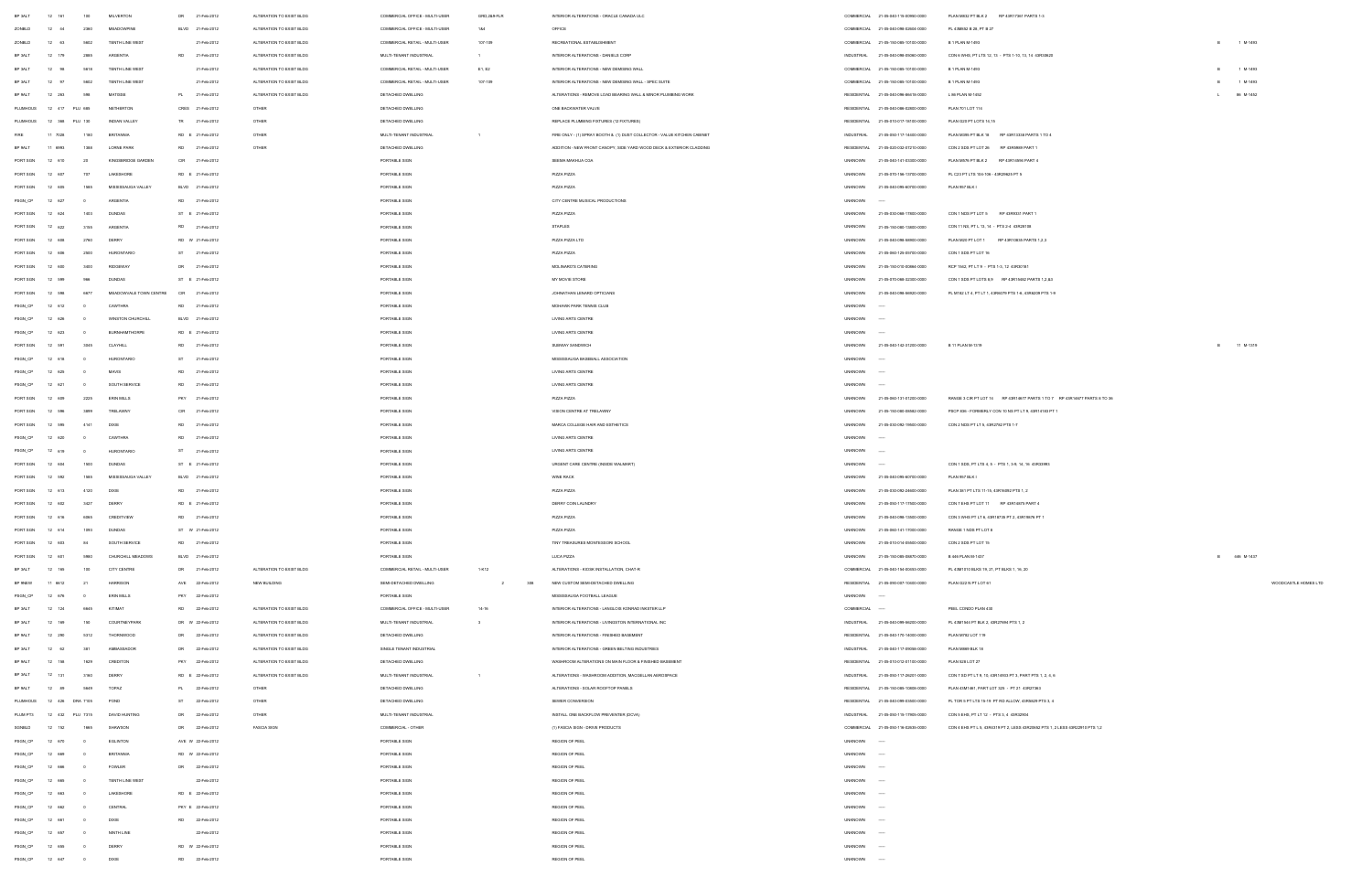| PSGN_CP         | 12 642    | $\overline{0}$ | PAISLEY                | BLVDW 22-Feb-2012        |                          | PORTABLE SIGN                  |                | REGION OF PEEL                                                | <b>UNKNOWN</b>           | --                                   |                                                                                    |             |
|-----------------|-----------|----------------|------------------------|--------------------------|--------------------------|--------------------------------|----------------|---------------------------------------------------------------|--------------------------|--------------------------------------|------------------------------------------------------------------------------------|-------------|
| PSGN_CP         | 12        |                | QUEENSWAY              | E 22-Feb-2012            |                          | PORTABLE SIGN                  |                | REGION OF PEEL                                                | <b>UNKNOWN</b>           | ------                               |                                                                                    |             |
| PSGN_CP         | 12<br>638 |                | <b>HURONTARIO</b>      | ST 22-Feb-2012           |                          | PORTABLE SIGN                  |                | REGION OF PEEL                                                | <b>UNKNOWN</b>           | $\sim$                               |                                                                                    |             |
| PSGN_CP         | 12 637    |                | DERRY                  | RD W 22-Feb-2012         |                          | PORTABLE SIGN                  |                | REGION OF PEEL                                                | <b>UNKNOWN</b>           | $\sim$                               |                                                                                    |             |
| PSGN_CP         | 12 635    | $\Omega$       | QUEENSWAY              | W 22-Feb-2012            |                          | PORTABLE SIGN                  |                | REGION OF PEEL                                                | <b>UNKNOWN</b>           | $\sim$                               |                                                                                    |             |
| PSGN_CP         | 12 634    | $\overline{0}$ | SOUTHDOWN              | RD 22-Feb-2012           |                          | PORTABLE SIGN                  |                | REGION OF PEEL                                                | <b>UNKNOWN</b>           | $\sim$                               |                                                                                    |             |
| PSGN_CP         | 12<br>633 |                | EASTGATE               | PKY 22-Feb-2012          |                          | PORTABLE SIGN                  |                | REGION OF PEEL                                                | <b>UNKNOWN</b>           | $\sim$                               |                                                                                    |             |
| PSGN_CP         | 12<br>632 |                | CAWTHRA                | RD 22-Feb-2012           |                          | PORTABLE SIGN                  |                | REGION OF PEEL                                                | <b>UNKNOWN</b>           | $\sim$                               |                                                                                    |             |
| PSGN_CP         | 12 631    |                | <b>BURNHAMTHORPE</b>   | RD W 22-Feb-2012         |                          | PORTABLE SIGN                  |                | REGION OF PEEL                                                | <b>UNKNOWN</b>           |                                      |                                                                                    |             |
| PSGN_CP         | 12 630    |                | BRITANNIA              | RD W 22-Feb-2012         |                          | PORTABLE SIGN                  |                | REGION OF PEEL                                                | <b>UNKNOWN</b>           | $\sim$                               |                                                                                    |             |
| PORT SGN 12 656 |           | 1375           | SOUTHDOWN              | RD 22-Feb-2012           |                          | PORTABLE SIGN                  |                | PIZZA PIZZA                                                   | <b>UNKNOWN</b>           | 21-05-020-040-12600-0000             | PLAN 681 BLK F                                                                     |             |
| PORT SGN 12 653 |           | 1375           | SOUTHDOWN              | RD 22-Feb-2012           |                          | PORTABLE SIGN                  |                | WILD WING                                                     | <b>UNKNOWN</b>           | 21-05-020-040-12600-0000             | PLAN 681 BLK F                                                                     |             |
| PORT SGN 12 628 |           | 2290           | BATTLEFORD             | RD 22-Feb-2012           |                          | PORTABLE SIGN                  |                | DIRECT MAZDA                                                  | <b>UNKNOWN</b>           | 21-05-040-098-00810-0000             | PLAN M1025 PT BLK 1 43R19501 PTS 1, 3-8                                            |             |
| PORT SGN        | 12<br>629 |                | <b>BRITANNIA</b>       | RD E 22-Feb-2012         |                          | PORTABLE SIGN                  |                | LEONS FURNITURE LTD                                           | <b>UNKNOWN</b>           | 21-05-040-117-06820-0000             | PT L 6, CON 1 EHS - PT 1, 43R21196                                                 |             |
| PSGN_CP         | 12 668    |                | DIXIE                  | RD 22-Feb-2012           |                          | PORTABLE SIGN                  |                | REGION OF PEEL                                                | <b>UNKNOWN</b>           | $\sim$                               |                                                                                    |             |
| PSGN_CP         | 12 659    |                | <b>EGLINTON</b>        | AVE W 22-Feb-2012        |                          | PORTABLE SIGN                  |                | REGION OF PEEL                                                | <b>UNKNOWN</b>           | $\sim$                               |                                                                                    |             |
| PSGN_CP         | 12<br>658 |                | AIRPORT                | RD 22-Feb-2012           |                          | PORTABLE SIGN                  |                | REGION OF PEEL                                                | <b>UNKNOWN</b>           | $\sim$                               |                                                                                    |             |
| PSGN_CP         | 12 654    |                | <b>BURNHAMTHORPE</b>   | RD W 22-Feb-2012         |                          | PORTABLE SIGN                  |                | REGION OF PEEL                                                | <b>UNKNOWN</b>           | $\sim$                               |                                                                                    |             |
| PSGN_CP         | 12 652    |                | <b>DUNDAS</b>          | ST W 22-Feb-2012         |                          | PORTABLE SIGN                  |                | REGION OF PEEL                                                | <b>UNKNOWN</b>           | $\sim$                               |                                                                                    |             |
| PSGN_CP         | 12        |                | <b>MAVIS</b>           | RD 22-Feb-2012           |                          | PORTABLE SIGN                  |                | REGION OF PEEL                                                | <b>UNKNOWN</b>           | $\sim$                               |                                                                                    |             |
| PSGN_CP         | 12<br>650 |                | <b>BURNHAMTHORPE</b>   | RD E 22-Feb-2012         |                          | PORTABLE SIGN                  |                | REGION OF PEEL                                                | <b>UNKNOWN</b>           | $\sim$                               |                                                                                    |             |
| PSGN_CP         | 12<br>649 |                | LAKESHORE              | RD E 22-Feb-2012         |                          | PORTABLE SIGN                  |                | REGION OF PEEL                                                | <b>UNKNOWN</b>           | $\sim$                               |                                                                                    |             |
|                 | 12        |                | <b>ERIN MILLS</b>      | PKY 22-Feb-2012          |                          |                                |                |                                                               | <b>UNKNOWN</b>           | $\sim$                               |                                                                                    |             |
| PSGN_CP         |           |                |                        |                          |                          | PORTABLE SIGN                  |                | REGION OF PEEL                                                |                          |                                      |                                                                                    |             |
| PSGN_CP         | 12        |                | WINSTON CHURCHILL      | BLVD 22-Feb-2012         |                          | PORTABLE SIGN                  |                | REGION OF PEEL                                                | <b>UNKNOWN</b>           | $\sim$                               |                                                                                    |             |
| PSGN_CP         | 12<br>645 |                | WINSTON CHURCHILL      | BLVD 22-Feb-2012         |                          | PORTABLE SIGN                  |                | REGION OF PEEL                                                | <b>UNKNOWN</b>           | $\sim$                               |                                                                                    |             |
| PSGN_CP         | 12        |                | EGLINTON               | AVE W 22-Feb-2012        |                          | PORTABLE SIGN                  |                | REGION OF PEEL                                                | <b>UNKNOWN</b>           | $\sim$                               |                                                                                    |             |
| PSGN_CP         | 12<br>643 |                | AIRPORT                | RD 22-Feb-2012           |                          | PORTABLE SIGN                  |                | REGION OF PEEL                                                | <b>UNKNOWN</b>           | $\sim$                               |                                                                                    |             |
| PSGN_CP         | 12<br>640 |                | LAKESHORE              | RD W 22-Feb-2012         |                          | PORTABLE SIGN                  |                | REGION OF PEEL                                                | <b>UNKNOWN</b>           | $\sim$                               |                                                                                    |             |
| PSGN_CP         | 12 639    | $\overline{0}$ | MISSISSAUGA            | RD 22-Feb-2012           |                          | PORTABLE SIGN                  |                | REGION OF PEEL                                                | <b>UNKNOWN</b>           | $\sim$                               |                                                                                    |             |
| PSGN_CP         | 12 636    |                | <b>BURNHAMTHORPE</b>   | RD W 22-Feb-2012         |                          | PORTABLE SIGN                  |                | REGION OF PEEL                                                | <b>UNKNOWN</b>           | $\sim$                               |                                                                                    |             |
| PSGN_CP         | 12 678    |                | MAVIS                  | RD 22-Feb-2012           |                          | PORTABLE SIGN                  |                | PAKMEN VOLLEYBALL CLUB                                        | <b>UNKNOWN</b>           | $\sim$                               |                                                                                    |             |
| PORT SGN 12     |           | 720            | <b>BURNHAMTHORPE</b>   | RD W 22-Feb-2012         |                          | PORTABLE SIGN                  |                | THE PAINT PEOPLE DECORATIVE CENTRE                            | <b>UNKNOWN</b>           | 21-05-040-154-04850-0000             | CON 1 NDS PT LOT 21 RP 43R2799 PART 2                                              |             |
| PORT SGN 12     |           | 720            | <b>BURNHAMTHORPE</b>   | RD W 22-Feb-2012         |                          | PORTABLE SIGN                  |                | THE PAINT PEOPLE DECORATIVE CENTRE                            | <b>UNKNOWN</b>           | 21-05-040-154-04850-0000             | CON 1 NDS PT LOT 21 RP 43R2799 PART 2                                              |             |
| PORT SGN        | 12        | 7070           | MCLAUGHLIN             | RD 22-Feb-2012           |                          | PORTABLE SIGN                  |                | SHOPPERS DRUG MART                                            | <b>UNKNOWN</b>           | 21-05-040-096-87100-0000             | B 96 PLAN M-1483                                                                   | B 96 M-148  |
| PORT SGN 12 617 |           | 6155           | <b>FREEMONT</b>        | BLVD 22-Feb-2012         |                          | PORTABLE SIGN                  |                | MATTEL CANADA                                                 | <b>UNKNOWN</b>           | 21-05-040-098-12460-0000             | PL M1023 PT B 10, 11, 43R20960 PTS 1, 5, 9, 14, 26 - 28                            |             |
| PORT SGN 12 615 |           | 3476           | <b>GLEN ERIN</b>       | DR 22-Feb-2012           |                          | PORTABLE SIGN                  |                | ASSURED PLUS DRIVING SCHOOL                                   | <b>UNKNOWN</b>           | 21-05-060-156-84700-0000             | PLAN 961 BLK J                                                                     |             |
| PSGN_CP 12 677  |           |                | <b>EGLINTON</b>        | AVE W 22-Feb-2012        |                          | PORTABLE SIGN                  |                | MISSISSAUGA FOOTBALL LEAGUE                                   | <b>UNKNOWN</b>           | $\sim$                               |                                                                                    |             |
| ZONBLD 11 6834  |           | 6275           | MILLCREEK              | DR 22-Feb-2012           | ALTERATION TO EXIST BLDG | INDUSTRIAL - OTHER             |                | DISTRIBUTION WAREHOUSE                                        |                          | INDUSTRIAL 21-05-040-098-61400-0000  | B 2 PLAN M-1780                                                                    | B 2 M-178   |
| BP 9NEW         | 11 6408   | 77             | FAIRVIEW               | RD W 23-Feb-2012         | NEW BUILDING             | DETACHED DWELLING              | $1 -$<br>355   | SFD - CUSTOM                                                  |                          | RESIDENTIAL 21-05-040-143-04410-0000 | PL 334, PT L 21 - PT 2 43R27916                                                    |             |
| PORT SGN        | 12 611    | 2425           | TRUSCOTT               | DR 23-Feb-2012           |                          | PORTABLE SIGN                  |                | TAX RITE INC                                                  | <b>UNKNOWN</b>           | 21-05-020-044-12700-0000             | PLAN 627 BLK B                                                                     |             |
| BP 3ALT         | 12 267    | 1065           | CANADIAN               | 23-Feb-2012<br>PL.       | ALTERATION TO EXIST BLDG | MULTI-TENANT INDUSTRIAL        | 116            | INTERIOR ALTERATIONS - RETURN UNIT TO BASE BUILDING CONDITION | <b>INDUSTRIAL</b>        | 21-05-030-093-00301-0000             | PSCP 883 - FORMERLY CON 2 NDS, PT LT 8 - PTS 3-13, 17 43R33211                     |             |
| ZONBLD          | 12 184    | 100            | CITY CENTRE            | DR 23-Feb-2012           | ALTERATION TO EXIST BLDG | COMMERCIAL RETAIL - MULTI-USER | 2-KO8          | <b>RETAIL (KIOSK)</b>                                         |                          | COMMERCIAL 21-05-040-154-00453-0000  | PL 43M1010 BLKS 19, 21, PT BLKS 1, 16, 20                                          |             |
| BP 3ALT         | 12        | 100            | CITY CENTRE            | DR 23-Feb-2012           | ALTERATION TO EXIST BLDG | COMMERCIAL RETAIL - MULTI-USER | $1 - 144$      | INTERIOR ALTERATIONS - CLAIRES                                |                          | COMMERCIAL 21-05-040-154-00453-0000  | PL 43M1010 BLKS 19, 21, PT BLKS 1, 16, 20                                          |             |
| PLUMHOUS        | 12<br>448 | DRA 2          | ARCH                   | RD 23-Feb-2012           | OTHER                    | DETACHED DWELLING              |                | INSTALL ONE BACKWATER VALVE                                   |                          | RESIDENTIAL 21-05-120-005-22500-0000 | PLAN 476 LOT 12                                                                    |             |
|                 | 12        | 1940           | ARGENTIA               | RD 23-Feb-2012           | OTHER                    | COMMERCIAL OFFICE- SINGLE USER |                | FIRE ONLY - FIRE ALARM SYSTEM                                 |                          | COMMERCIAL 21-05-040-097-24600-0000  | CONS 4, 5 WHS PT LTS 8, 9, PL M9 PT BLK S 43R5987 PTS 1-4, 6-8, 43R8228 PT 1       |             |
|                 | 12<br>141 | 1365           | MID-WAY                | BLVD 23-Feb-2012         | OTHER                    | INDUSTRIAL - OTHER             | 13             | WAREHOUSE DISTRIBUTION                                        | <b>INDUSTRIAL</b>        | $\sim$                               | PEEL CONDO PLAN 365                                                                |             |
| BP 3ALT         | 11 5358   | 250            | WEBB                   | <b>DR</b><br>23-Feb-2012 | OTHER                    | APARTMENT (> 6 UNITS)          |                | ALTERATIONS - PARKING GARAGE REPAIRS, PCC-412                 | RESIDENTIAL<br>- - - - - |                                      | PEEL CONDO PLAN 412                                                                |             |
| SGNBLD          | 12<br>166 | 1330           | COURTNEYPARK           | DR E 23-Feb-2012         | PYLON SIGN               | COMMERCIAL - OTHER             |                | (1) GROUND SIGN FOR ARIVA                                     |                          | COMMERCIAL 21-05-050-116-31800-0000  | CON 3 EHS PT LT 7, 43R5073 PTS 2, 3, PART PT 1, 43R8588 PTS 1-3, 43R12652 PTS 1-15 |             |
| SIGN BP         | 12 272    | 5471           | TENTH LINE WEST        | 23-Feb-2012              | PYLON SIGN               | COMMERCIAL RETAIL-SINGLE USER  |                | (1) GROUND SIGN - CONSTRUCTION SIGNAGE                        |                          | COMMERCIAL 21-05-150-070-20200-0000  | CON 11 NS, PT LT 3 - PT 3 43R31171                                                 |             |
| SGNBLD          | 11 7103   | 3051           | VEGA                   | BLVD 23-Feb-2012         | <b>FASCIA SIGN</b>       | COMMERCIAL RETAIL-SINGLE USER  |                | (3) FASCIA SIGNS - MILESTONES BAR & GRILL                     |                          | COMMERCIAL 21-05-150-084-01000-0000  | PL M674 PT BLK 3, BLKS 4, 6, 43R20569 PTS 6-13                                     |             |
| SIGN BP         | 12<br>129 | 100            | CITY CENTRE            | 23-Feb-2012<br>DR.       | <b>FASCIA SIGN</b>       | COMMERCIAL RETAIL - MULTI-USER | CRU-2-710      | (1) FASCIA SIGN - EXPRESS                                     |                          | COMMERCIAL 21-05-040-154-00453-0000  | PL 43M1010 BLKS 19, 21, PT BLKS 1, 16, 20                                          |             |
| SGNBLD          | 12<br>178 | 720            | <b>BRISTOL</b>         | RD W 23-Feb-2012         | <b>FASCIA SIGN</b>       | COMMERCIAL RETAIL - MULTI-USER | $A1-1$         | (7) MULTIPLE SIGNS - (4) FASCIA & (3) AWNING - FOODPORT       |                          | COMMERCIAL 21-05-040-164-53600-0000  | B 30 PLAN M-1370                                                                   | B 30 M-137  |
| SGNBLD          | 12<br>301 | 600            | MATHESON               | BLVDW 23-Feb-2012        | <b>FASCIA SIGN</b>       | COMMERCIAL RETAIL - MULTI-USER | $\overline{2}$ | (3) FASCIA SIGNS - PARTY CITY                                 |                          | COMMERCIAL 21-05-040-098-17860-0000  | PLAN M967 BLK 3                                                                    |             |
| PORT SGN        | 12<br>687 | 3119           | CONSTITUTION           | BLVD 23-Feb-2012         |                          | PORTABLE SIGN                  |                | COUNCILLOR CHRIS FONSECA - WARD-3                             | <b>UNKNOWN</b>           | 21-05-030-076-12200-0000             | PLAN 611 BLK E                                                                     |             |
| PORT SGN        | 12<br>686 | 3200           | <b>TOMKEN</b>          | RD 23-Feb-2012           |                          | PORTABLE SIGN                  |                | COUNCILLOR CHRIS FONSECA - WARD-3                             | <b>UNKNOWN</b>           | 21-05-040-083-12400-0000             | CON 1 NDS PT LOT 9                                                                 |             |
| PORT SGN        | 12<br>684 | 3055           | <b>DUNDAS</b>          | ST W 23-Feb-2012         |                          | PORTABLE SIGN                  |                | SYMPOSIUM CAFE                                                | <b>UNKNOWN</b>           | 21-05-150-010-03100-0000             | PLAN 1542 LOTS 22,23 PLAN 380 LOTS 13,14,15                                        |             |
| PORT SGN        | 12        | 735            | TWAIN                  | AVE 23-Feb-2012          |                          | PORTABLE SIGN                  |                | MOTIMAHAL RESTAURANT                                          | <b>UNKNOWN</b>           | 21-05-040-096-85900-0000             | B 196 PLAN M-1422                                                                  | B 196 M-142 |
| PORT SGN        | 12        | 6677           | MEADOWVALE TOWN CENTRE | CIR<br>23-Feb-2012       |                          | PORTABLE SIGN                  |                | SOFTRON TAX                                                   | <b>UNKNOWN</b>           | 21-05-040-098-56920-0000             | PL M182 LT 4, PT LT 1, 43R6079 PTS 1-6, 43R6209 PTS 1-9                            |             |
| PORT SGN        | 12<br>674 | 5985           | RODEO                  | DR 23-Feb-2012           |                          | PORTABLE SIGN                  |                | GERORGE RICHARD'S MENS WEAR                                   | <b>UNKNOWN</b>           | 21-05-040-098-17881-0000             | PL 43M-967, PT BL 4, 43R21789, PTS 1-3, 5-7, 17-22, 25-33, PART PTS 4, 23          |             |
| PORT SGN        | 12 673    | 5985           | RODEC                  | DR 23-Feb-2012           |                          | PORTABLE SIGN                  |                | GERORGE RICHARD'S MENS WEAR                                   | <b>UNKNOWN</b>           | 21-05-040-098-17881-0000             | PL 43M-967, PT BL 4, 43R21789, PTS 1-3, 5-7, 17-22, 25-33, PART PTS 4, 23          |             |
| PORT SGN        | 12 672    | 3300           | MAVIS                  | RD 23-Feb-2012           |                          | PORTABLE SIGN                  |                | TRIPLE AUTOMOTIVE                                             | <b>UNKNOWN</b>           | 21-05-040-143-22600-0000             | CON 1 NDS PT L 21 LESS 43R24739 PTS 8, 13                                          |             |
| PORT SGN 12 679 |           | 5950           | RODEO                  | DR 23-Feb-2012           |                          | PORTABLE SIGN                  |                | <b>DANIER LEATHER</b>                                         | <b>UNKNOWN</b>           | 21-05-040-098-17815-0000             | PL 43M967 PT BLK 1, 43R20537 PARTS 1, 3-14, PART PT 2                              |             |
| PORT SGN 12 671 |           | 1201           | BRITANNIA              | RD W 23-Feb-2012         |                          | PORTABLE SIGN                  |                | <b>BOMBAY MEAT SHOP</b>                                       | <b>UNKNOWN</b>           | 21-05-040-098-13300-0000             | CON 3 WHS PT LOT 6 RP 43R14964 PART 1                                              |             |
| PORT SGN        | 12        | 5950           | RODEO                  | DR 23-Feb-2012           |                          | PORTABLE SIGN                  |                | <b>DANIER LEATHER</b>                                         | <b>UNKNOWN</b>           | 21-05-040-098-17815-0000             | PL 43M967 PT BLK 1, 43R20537 PARTS 1, 3-14, PART PT 2                              |             |
| PORT SGN 12 675 |           | 3055           | <b>DUNDAS</b>          | ST W 23-Feb-2012         |                          | PORTABLE SIGN                  |                | PLAY IT AGAIN SPORTS                                          |                          | UNKNOWN 21-05-150-010-03100-0000     | PLAN 1542 LOTS 22,23 PLAN 380 LOTS 13,14,15                                        |             |
|                 |           |                |                        |                          |                          |                                |                |                                                               |                          |                                      |                                                                                    |             |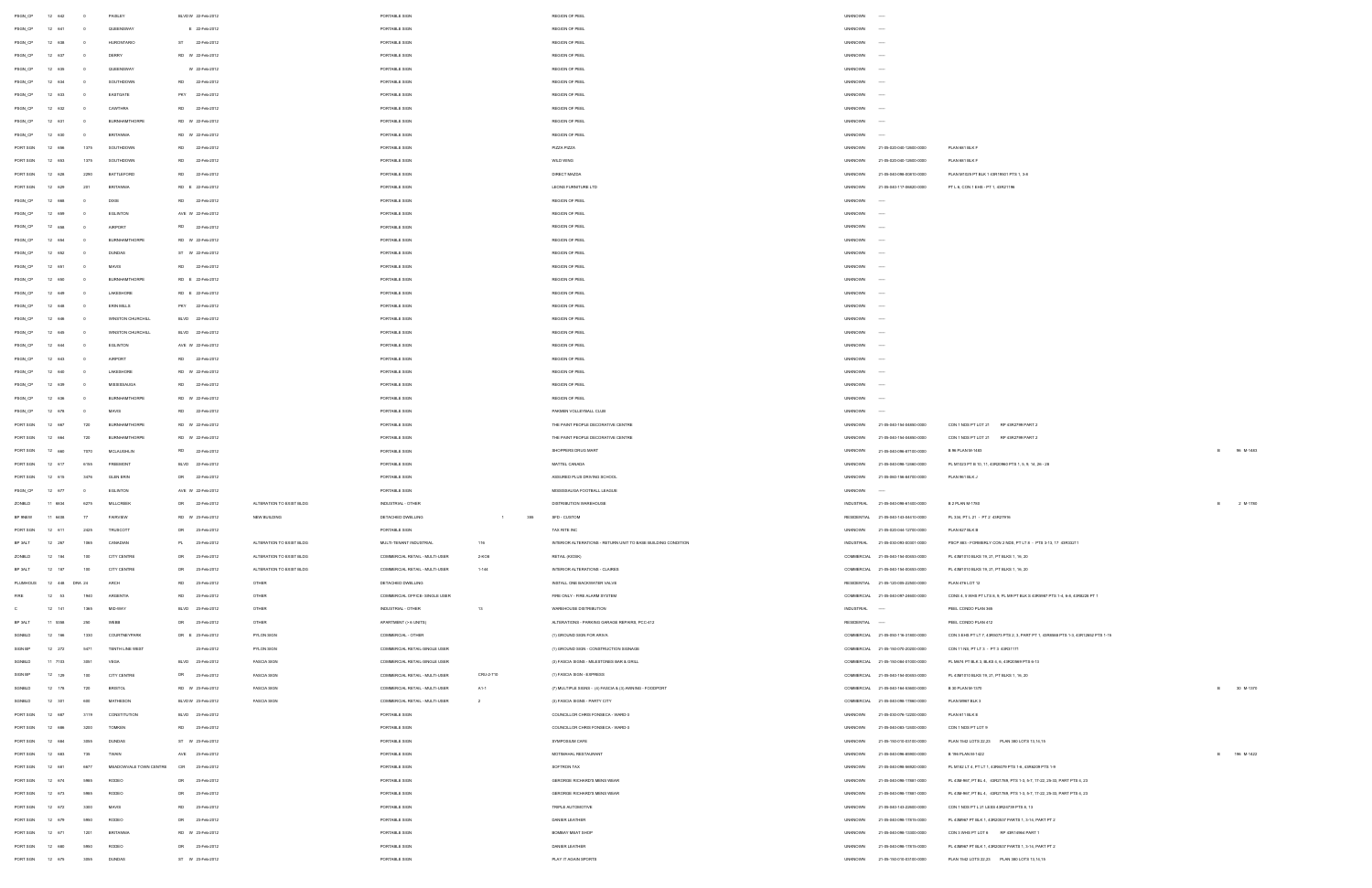| BP 9ALT         | 11 6621             | 403            | LOLITA               | GDNS 23-Feb-2012                   | ADDITION TO EXIST BLDG   | DETACHED DWELLING                              | 30                 | SECOND STOREY ADDITION OVER EXISTING GARAGE & FAMILY ROOM                                                          | RESIDENTIAL 21-05-040-095-28600-0000                                         | PLAN 903 LOT 101                                                                                                 |             |
|-----------------|---------------------|----------------|----------------------|------------------------------------|--------------------------|------------------------------------------------|--------------------|--------------------------------------------------------------------------------------------------------------------|------------------------------------------------------------------------------|------------------------------------------------------------------------------------------------------------------|-------------|
| BP 9ALT         | 12 202              | 1579           | OGDEN                | AVE 24-Feb-2012                    | ADDITION TO EXIST BLDG   | DETACHED DWELLING                              | 23                 | UNHEATED ADDITION                                                                                                  | RESIDENTIAL 21-05-070-161-16600-0000                                         | PLAN 633 LOT 10                                                                                                  |             |
| PORT SGN        | 12                  | 1705           | ARGENTIA             | <b>RD</b><br>24-Feb-2012           |                          | PORTABLE SIGN                                  |                    | MEADOWVALE AUTO                                                                                                    | <b>UNKNOWN</b><br>21-05-040-097-24412-0000                                   | RP 43R8606 PARTS 1,2<br>PLAN M8 PT BLK V                                                                         |             |
| BP 9ALT         | 12 379              | 2078           | STANFIELD            | RD 24-Feb-2012                     | ALTERATION TO EXIST BLDG | DETACHED DWELLING                              |                    | INTERIOR ALTERATIONS - CONVERT BEDROOM TO WASHROOM                                                                 | RESIDENTIAL 21-05-070-056-19500-0000                                         | PLAN 520 PT BLK B                                                                                                |             |
|                 | 12<br>344           | 3145           | <b>DUNDAS</b>        | ST W 24-Feb-2012                   | OTHER                    | COMMERCIAL - OTHER                             | 12 A               | RETAIL SALES / REPAIR ESTABLISHMENT                                                                                | COMMERCIAL 21-05-150-084-03100-0000                                          | PLAN M674 BLKS 21,35                                                                                             |             |
| BP 3ALT         | 12 197              | 3145           | <b>DUNDAS</b>        | ST W 24-Feb-2012                   | OTHER                    |                                                | 12A                | ALTERATIONS - CONVERT (3) OVERHEAD DOORS TO WINDOWS                                                                | INDUSTRIAL 21-05-150-084-03100-0000                                          | PLAN M674 BLKS 21,35                                                                                             |             |
|                 |                     |                |                      |                                    |                          | MULTI-TENANT INDUSTRIAL                        |                    |                                                                                                                    |                                                                              |                                                                                                                  |             |
| BP 3ALT         | 12 353              | 350            | RATHBURN             | RD W 24-Feb-2012                   | OTHER                    | APARTMENT (> 6 UNITS)                          |                    | ALTERATIONS - RESTORATION & PROTECTION OF BUILDING CLADDING                                                        | RESIDENTIAL -----                                                            | PEEL CONDO PLAN 417                                                                                              |             |
| BP 3ALT         | 12 352              | 330            | RATHBURN             | RD W 24-Feb-2012                   | OTHER                    | APARTMENT (> 6 UNITS)                          |                    | ALTERATIONS - RESTORATION & PROTECTION OF BUILDING CLADDING                                                        | RESIDENTIAL -----                                                            | PEEL CONDO PLAN 417                                                                                              |             |
| BP 9ALT         | 11 3900             | 2501           | POPLAR               | CRES 24-Feb-2012                   | OTHER                    | DETACHED DWELLING                              |                    | ADDITION - PATIO ROOF COVER                                                                                        | RESIDENTIAL 21-05-020-048-34300-0000                                         | PLAN M49 LOT 165                                                                                                 |             |
| SGNBLD          | 12 309              | 7150           | DERRYCREST           | DR 24-Feb-2012                     | <b>FASCIA SIGN</b>       | COMMERCIAL OFFICE - MULTI-USER                 |                    | (1) FASCIA SIGN - UNICA INSURANCE                                                                                  | COMMERCIAL 21-05-040-098-95310-0000                                          | PL 43M1704, PT BLK 1 - PTS 1-3 43R32715                                                                          |             |
| PORT SGN        | 12<br>690           | 600            | MATHESON             | BLVDW 24-Feb-2012                  |                          | PORTABLE SIGN                                  |                    | COVERS                                                                                                             | <b>UNKNOWN</b><br>21-05-040-098-17860-0000                                   | PLAN M967 BLK 3                                                                                                  |             |
| PSGN_CP         | 12<br>695           |                | LAKESHORE            | RD W 24-Feb-2012                   |                          | PORTABLE SIGN                                  |                    | COMMUNITY SERVICES - MUSEUMS                                                                                       | <b>UNKNOWN</b><br>$\sim$                                                     |                                                                                                                  |             |
| PSGN_CP         | 12<br>694           |                | ERIN MILLS           | PKY 24-Feb-2012                    |                          | PORTABLE SIGN                                  |                    | COMMUNITY SERVICES - MUSEUMS                                                                                       | <b>UNKNOWN</b><br>$\sim$                                                     |                                                                                                                  |             |
| PSGN_CP         | 12<br>693           |                | SOUTHDOWN            | RD 24-Feb-2012                     |                          | PORTABLE SIGN                                  |                    | COMMUNITY SERVICES - MUSEUMS                                                                                       | <b>UNKNOWN</b><br>$\sim$                                                     |                                                                                                                  |             |
| PORT SGN        | 12                  | 1075           | CEREMONIAL           | DR 24-Feb-2012                     |                          | PORTABLE SIGN                                  |                    | HEARTLAND WELLNESS CLINIC                                                                                          | <b>UNKNOWN</b><br>$\sim$                                                     | PSCP 691 - FORMERLY PLAN M804 BLK 210                                                                            |             |
| PORT SGN        | 12                  | 1338           | CLARKSON             | RD N 24-Feb-2012                   |                          | PORTABLE SIGN                                  |                    | WHITE OAKS MONTESSORI SCHOOL LTD                                                                                   | <b>UNKNOWN</b><br>21-05-020-033-07400-0000                                   | CON 2 SDS PT LOT 29                                                                                              |             |
|                 |                     |                |                      |                                    |                          |                                                |                    |                                                                                                                    |                                                                              |                                                                                                                  |             |
| PORT SGN        | 12<br>688           | 108            | COURTNEYPARK         | DR E 24-Feb-2012                   |                          | PORTABLE SIGN                                  |                    | TURTLE JACKS RESTAURANT                                                                                            | <b>UNKNOWN</b><br>21-05-040-117-07405-0000                                   | PL 43M915 BLKS 11-13, 43R19175 PTS 1-11                                                                          |             |
| BP 3ALT         | 12<br>153           | 2433           | MEADOWVALE           | BLVD 24-Feb-2012                   | ALTERATION TO EXIST BLDG | SINGLE TENANT INDUSTRIAL                       |                    | CONCRETE PAD & INTERIOR ALTERATIONS                                                                                | INDUSTRIAL<br>21-05-040-097-12765-0000                                       | CON 5 WHS PT LOTS 11.12 RP 43R14527 PART 1                                                                       |             |
| BP 3ALT         | 12 217              | 2700           | MATHESON             | BLVDE 27-Feb-2012                  | ALTERATION TO EXIST BLDG | COMMERCIAL - OTHER                             | 7TH FLOOR          | INTERIOR ALTERATIONS - DEALERTRACK CANADA                                                                          | COMMERCIAL 21-05-050-115-78000-0000                                          | PL 43M533, PT BLK 4 - PTS 1, 2, 11 43R27430                                                                      |             |
| <b>HVACHOUS</b> | 9 6857              | <b>HEA 507</b> | MEADOWRIDGE          | CRT 27-Feb-2012                    | <b>REVISIONS</b>         | SEMI-DETACHED DWELLING                         |                    | <b>HEATING REVISION</b>                                                                                            | RESIDENTIAL 21-05-040-096-07835-0000                                         | PLAN 43M1788 PT LT 2 - PT 2 43R33472                                                                             |             |
| BP 3ALT         | 12<br>176           | 800            | <b>DUNDAS</b>        | ST E 27-Feb-2012                   | OTHER                    | COMMERCIAL RETAIL - MULTI-USER                 |                    | ALTERATIONS - EXPLOSION DAMAGE REPAIR, THE DOMINION                                                                | COMMERCIAL 21-05-070-068-31300-0000                                          | PLAN G14 PT LOTS 7,8,9                                                                                           |             |
|                 | 12<br>443           | 1725           | <b>DUNDAS</b>        | ST E 27-Feb-2012                   | OTHER                    | COMMERCIAL - OTHER                             |                    | TRANSPORTATION FACILITY                                                                                            | COMMERCIAL 21-05-030-068-16300-0000                                          | CON 1 NDS PT LOT 3                                                                                               |             |
| SGNBLD          | 12<br>313           | 3087           | WINSTON CHURCHILL    | BLVD 27-Feb-2012                   | <b>FASCIA SIGN</b>       | COMMERCIAL RETAIL - MULTI-USER                 |                    | (2) FASCIA SIGNS - DI SAVINO'S PANNINI BAR                                                                         | COMMERCIAL 21-05-060-154-11400-0000                                          | CON 1 NDS PT LOT 35                                                                                              |             |
| PSGN_CP         | 12<br>709           |                | ERIN MILLS           | PKY 27-Feb-2012                    |                          | PORTABLE SIGN                                  |                    | ERIN MILLS SOCCER CLUB                                                                                             | <b>UNKNOWN</b>                                                               |                                                                                                                  |             |
|                 |                     | $\Omega$       |                      |                                    |                          |                                                |                    | ERIN MILLS SOCCER CLUB                                                                                             | <b>UNKNOWN</b><br>$\sim$                                                     |                                                                                                                  |             |
| PSGN_CP         | 12<br>708           |                | <b>EGLINTON</b>      | AVE W 27-Feb-2012                  |                          | PORTABLE SIGN                                  |                    |                                                                                                                    |                                                                              |                                                                                                                  |             |
| PSGN_CP         | 12<br>- 705         |                | QUEENSWAY            | E 27-Feb-2012                      |                          | PORTABLE SIGN                                  |                    | MISSISSAUGA SOCCER CLUB                                                                                            | <b>UNKNOWN</b><br>$\sim$                                                     |                                                                                                                  |             |
| PSGN_CP         | 12<br>707           |                | MAVIS                | RD 27-Feb-2012                     |                          | PORTABLE SIGN                                  |                    | CREDIT VALLEY LAWN TENNIS CLUB                                                                                     | <b>UNKNOWN</b><br>$\sim$                                                     |                                                                                                                  |             |
| PSGN_CP         | 12<br>706           | $\overline{0}$ | QUEENSWAY            | E 27-Feb-2012                      |                          | PORTABLE SIGN                                  |                    | CREDIT VALLEY LAWN TENNIS CLUB                                                                                     | <b>UNKNOWN</b><br>--                                                         |                                                                                                                  |             |
| PSGN_CP         | 12                  |                | <b>BURNHAMTHORPE</b> | RD W 27-Feb-2012                   |                          | PORTABLE SIGN                                  |                    | MUSLIM COMMUNITY SERVICES                                                                                          | <b>UNKNOWN</b>                                                               |                                                                                                                  |             |
| PSGN_CP         | 12                  |                | <b>BURNHAMTHORPE</b> | RD W 27-Feb-2012                   |                          | PORTABLE SIGN                                  |                    | MUSLIM COMMUNITY SERVICES                                                                                          | <b>UNKNOWN</b>                                                               |                                                                                                                  |             |
| PSGN_CP         | 12<br>702           |                | <b>ERIN MILLS</b>    | PKY 27-Feb-2012                    |                          | PORTABLE SIGN                                  |                    | ERIN MILLS TENNIS CLUB                                                                                             | <b>UNKNOWN</b><br>$\sim$                                                     |                                                                                                                  |             |
| PSGN_CP         | 12<br>704           |                | <b>DUNDAS</b>        | ST W 27-Feb-2012                   |                          | PORTABLE SIGN                                  |                    | MISSISSAUGA SOCCER CLUB                                                                                            | <b>UNKNOWN</b><br>$\sim$                                                     |                                                                                                                  |             |
| PSGN CP         | 12<br>703           |                | PAISLEY              | BLVDW 27-Feb-2012                  |                          | PORTABLE SIGN                                  |                    | MISSISSAUGA SOCCER CLUB                                                                                            | <b>UNKNOWN</b><br>$\sim$                                                     |                                                                                                                  |             |
|                 |                     |                |                      |                                    |                          |                                                |                    |                                                                                                                    |                                                                              |                                                                                                                  |             |
|                 |                     |                |                      |                                    |                          |                                                |                    |                                                                                                                    |                                                                              |                                                                                                                  |             |
| ZONBLD          | 12<br>163           | 5618           | TENTH LINE WEST      | 27-Feb-2012                        | ALTERATION TO EXIST BLDG | COMMERCIAL RETAIL - MULTI-USER                 | E1                 | TAKE-OUT RESTAURANT                                                                                                | COMMERCIAL 21-05-150-085-10100-0000                                          | <b>B 1 PLAN M-1493</b>                                                                                           | B 1 M-149   |
| BP 3ALT         | 11 6671             | 100            | QUEENSWAY            | W 28-Feb-2012                      | ALTERATION TO EXIST BLDG | PUBLIC - OTHER                                 | LEVEL 3            | INTERIOR ALTERATIONS - NEW ICN UNIT                                                                                | PUBLIC<br>21-05-060-127-14000-0000                                           | CON 1 SDS PT LT 16, RANGE 3 CIR PT LT 1, PL E20 PT LTS 6, 7, PL 571 PT BLK A, 43R28265 PT 1                      |             |
| FIRE            | 12<br>214           | 2700           | MATHESON             | BLVDE 28-Feb-2012                  | ELECTROMAG LOCK DEVICE   | COMMERCIAL - OTHER                             | #300E              | FIRE ONLY - (2) MAGLOCKS                                                                                           | COMMERCIAL 21-05-050-115-78000-0000                                          | PL 43M533, PT BLK 4 - PTS 1, 2, 11 43R27430                                                                      |             |
| ZONBLD          | 12 237              | 2000           | ARGENTIA             | RD 28-Feb-2012                     | ALTERATION TO EXIST BLDG | COMMERCIAL OFFICE - MULTI-USER                 | 306                | OFFICE                                                                                                             | COMMERCIAL 21-05-040-097-34800-0000                                          | PLAN M30 BLK C RP 43R3506 PART 1 RP 43R2278 PART 1 RP 43R2838 PART 1                                             |             |
| BP 9ALT         | 12 244              | 1250           | <b>BROADMOOR</b>     | AVE 28-Feb-2012                    | OTHER                    | DETACHED DWELLING                              |                    | ALTERATIONS - PROPOSED CANOPY & ROOF ALTERATIONS                                                                   | RESIDENTIAL 21-05-010-012-13900-0000                                         | PLAN 788 LOT 15                                                                                                  |             |
| BP 9ALT         | 12 317              | 668            | STAPLEFORD           | TERR 28-Feb-2012                   | OTHER                    | DETACHED DWELLING                              |                    | ALTERATIONS - SOLAR ROOFTOP PANELS                                                                                 | RESIDENTIAL 21-05-040-164-53129-0000                                         | PLAN M865 LOT 52                                                                                                 |             |
| PLUMHOUS 12 490 |                     | DRA 1247       | CLOVERBRAE           | CRES 28-Feb-2012                   | OTHER                    | DETACHED DWELLING                              |                    | SEWER CONVERSION                                                                                                   | RESIDENTIAL 21-05-020-029-08700-0000                                         | PLAN 623 L 13                                                                                                    |             |
| BP 3ALT         | 12<br>211           | 6600           | <b>DIXIE</b>         | RD 28-Feb-2012                     | OTHER                    | MULTI-TENANT INDUSTRIAL                        |                    | ALTERATIONS - ROOFTOP UNIT WITH STURCTURAL REINFORCING, IVOCLAR                                                    | INDUSTRIAL 21-05-050-116-14400-0000                                          | CON 3 EHS PT L 8, 43R9821 PTS 2, 3 LESS 43R23633 PTS 1, 3, LESS 43R9821 PT 1                                     |             |
| BP 9ALT         | 10 3046             | 7007           | <b>ESTORIL</b>       | <b>RD</b><br>28-Feb-2012           | OTHER                    | DETACHED DWELLING                              |                    | ADDITION - REAR DECK                                                                                               | RESIDENTIAL 21-05-040-098-40100-0000                                         | PLAN M20 LOT 32                                                                                                  |             |
| SGNBLD          | 12                  | 2515           | MEADOWPINE           | BLVD 28-Feb-2012                   | PYLON SIGN               | MULTI-TENANT INDUSTRIAL                        |                    | (1) GROUND SIGN - MEADOWPINE BLVD                                                                                  | 21-05-040-098-02682-0000<br>INDUSTRIAL                                       | PL 43M852 PT BLK 45, 43R16783 PTS 3, 6, 7, 10, 12 PT PART 14                                                     |             |
|                 |                     |                |                      |                                    |                          |                                                |                    |                                                                                                                    |                                                                              |                                                                                                                  |             |
| SGNBLD          | 9 3729              |                | <b>BURNHAMTHORPE</b> | RD W 28-Feb-2012                   | <b>FASCIA SIGN</b>       | COMMERCIAL OFFICE - MULTI-USER                 |                    | FASCIA SIGNS - MULTI TENANT. (4) AWNING                                                                            | COMMERCIAL 21-05-040-154-06690-0000                                          | PL M492 PT BLK 17, 43R14746 PTS 3, 4, 6, 7                                                                       |             |
| SGNBLD          | 9 3728              |                | <b>BURNHAMTHORPE</b> | RD W 28-Feb-2012                   | <b>FASCIA SIGN</b>       | COMMERCIAL OFFICE - MULTI-USER                 |                    | FASCIA SIGN - MULTI TENANT, (7) AWNING                                                                             | COMMERCIAL 21-05-040-154-06660-0000                                          | PLAN M492 PT BLK 17                                                                                              |             |
| PORT SGN        | 12                  | 7125           | GOREWAY              | DR 28-Feb-2012                     |                          | PORTABLE SIGN                                  |                    | PIZZA PIZZA                                                                                                        | <b>UNKNOWN</b><br>21-05-050-107-12300-0000                                   | PLAN 710 PT BLK D RP 43R14025 PART 1 & 2                                                                         |             |
| PORT SGN        | 12                  | 3030           | THOMAS               | ST 28-Feb-2012                     |                          | PORTABLE SIGN                                  |                    | PANAGO PIZZA                                                                                                       | <b>UNKNOWN</b><br>21-05-150-070-16953-0000                                   | CON 11 NS PT LOT 3 - 43R32749 PTS 1, 2, 5                                                                        |             |
| PORT SGN        | 12<br>697           | 1590           | <b>DUNDAS</b>        | ST E 28-Feb-2012                   |                          | PORTABLE SIGN                                  |                    | NAUGHTY NADZ                                                                                                       | <b>UNKNOWN</b><br>21-05-070-068-35100-0000                                   | CON 1 SDS PT L 4, 43R15013 PTS 9, 24                                                                             |             |
| PORT SGN        | 12<br>692           | 7200           | GOREWAY              | DR 28-Feb-2012                     |                          | PORTABLE SIGN                                  |                    | CIMT COLLEGE                                                                                                       | <b>UNKNOWN</b><br>21-05-050-107-18500-0000                                   | CON 7 EHS PT LOT 11                                                                                              |             |
| PORT SGN        | 12<br>691           | 2155           | LEANNE               | BLVD 28-Feb-2012                   |                          | PORTABLE SIGN                                  |                    | 241 PIZZA                                                                                                          | <b>UNKNOWN</b><br>21-05-060-132-23200-0000                                   | PLAN M234 BLK B                                                                                                  |             |
| PORT SGN        | 12<br>699           | 3221           | DERRY                | RD W 28-Feb-2012                   |                          | PORTABLE SIGN                                  |                    | PACE FITNESS                                                                                                       | 21-05-150-080-76500-0000<br><b>UNKNOWN</b>                                   | B 159 PLAN M-1214                                                                                                | B 159 M-121 |
| PORT SGN        | 12 715              |                | ADMIRAL              | BLVD 28-Feb-2012                   |                          | PORTABLE SIGN                                  |                    | TROPHY FOODS INC                                                                                                   | 21-05-040-117-07700-0000<br><b>UNKNOWN</b>                                   | PLAN M948 BLKS 6,7,9 & PT BLKS 5,8<br>RP 43R20784 PARTS 6,7,12.13                                                |             |
|                 | 12<br>700           |                |                      |                                    |                          |                                                |                    |                                                                                                                    |                                                                              |                                                                                                                  |             |
| PORT SGN        |                     | 2150           | <b>DUNDAS</b>        | ST W 28-Feb-2012                   |                          | PORTABLE SIGN                                  |                    | CHRIST OUR KING                                                                                                    | <b>UNKNOWN</b><br>21-05-060-141-23000-0000                                   | CON 1 SDS PT LOT 31 PLAN 739 PT BLK A<br>RP 43R8268 PARTS 1,3,4                                                  |             |
| PORT SGN        | 12<br>701           | 640            | EGLINTON             | AVE W 28-Feb-2012                  |                          | PORTABLE SIGN                                  |                    | TAXWIDE                                                                                                            | <b>UNKNOWN</b><br>21-05-040-155-43700-0000                                   | CON 2 NDS PT LOT 20 RP 43R20153 PART 1                                                                           |             |
| BP 3ALT         | 12<br>223           |                | COURTNEYPARK         | DR E 28-Feb-2012                   | ALTERATION TO EXIST BLDG | COMMERCIAL RETAIL - MULTI-USER                 | K1                 | INTEIROR ALTERATIONS - DEMOLITION OF PARTITION WALLS - SHOELESS JOES                                               | COMMERCIAL 21-05-040-117-07405-0000                                          | PL 43M915 BLKS 11-13, 43R19175 PTS 1-11                                                                          |             |
| BP 3NEW         | 11 6382             | COM 5725       | <b>ROSE CHERRY</b>   | PL 29-Feb-2012                     | NEW BUILDING             | CITY                                           |                    | NEW - AIR SUPPORT STRUCTURE OVER EXISTING ARTIFICIAL TURF SOCCER FIELD, HERSHEY CENTRE - COMPLETION                | 21-05-040-116-22370-0000<br>PUBLIC                                           | CON 2 EHS, PART LOTS 3, 4, 5 - PTS 1, 3 43R23229                                                                 |             |
| PSGN_CP         | 12 733              | $\Omega$       | TRUSCOTT             | DR 29-Feb-2012                     |                          | PORTABLE SIGN                                  |                    | MISSISSAUGA BASEBALL ASSOCIATION                                                                                   | <b>UNKNOWN</b><br>1.121                                                      |                                                                                                                  |             |
| BP 9ALT         | 12 401              | 1167           | BANCROFT             | DR 29-Feb-2012                     | ALTERATION TO EXIST BLDG | DETACHED DWELLING                              |                    | ALTERATIONS - REMOVE A LOAD BEARING WALL AND REPLACE WITH BEAM                                                     | RESIDENTIAL 21-05-040-175-27700-0000                                         | PLAN M848 LOT 202                                                                                                |             |
| ZONBLD          | 11 7081             | 1140           | <b>BURNHAMTHORPE</b> | RD W 29-Feb-2012                   | ALTERATION TO EXIST BLDG | COMMERCIAL - OTHER                             | 206-209            | REAL ESTATE OFFICE                                                                                                 | COMMERCIAL 21-05-040-144-09000-0000                                          | RANGE 3 NDS PT LOT 8 RP 43R7128 PARTS 3,4                                                                        |             |
| ZONBLD          | 12<br>181           | 5315           | <b>TOMKEN</b>        | RD 29-Feb-2012                     | ALTERATION TO EXIST BLDG | MULTI-TENANT INDUSTRIAL                        | 8                  | OFFICE                                                                                                             | <b>INDUSTRIAL</b><br>21-05-050-115-34700-0000                                | PLAN M267 PT BLK A RP 43R7063 PARTS 17,46                                                                        |             |
| BP 3ALT         | 11 6866             | 1705           | ARGENTIA             | RD 29-Feb-2012                     | ALTERATION TO EXIST BLDG | MULTI-TENANT INDUSTRIAL                        |                    | INTERIOR ALTERATIONS - CHANGE OF USE TO MERCANTILE - HABITAT FOR HUMANITY                                          | <b>INDUSTRIAL</b><br>21-05-040-097-24412-0000                                | PLAN M8 PT BLK V RP 43R8606 PARTS 1,2                                                                            |             |
| BP 3ALT         | 12 229              | 100            | CITY CENTRE          | DR 29-Feb-2012                     | ALTERATION TO EXIST BLDG | COMMERCIAL RETAIL - MULTI-USER                 | 2-411A             | INTERIOR ALTERATIONS - PANDORA                                                                                     | COMMERCIAL 21-05-040-154-00453-0000                                          | PL 43M1010 BLKS 19, 21, PT BLKS 1, 16, 20                                                                        |             |
| BP 3NEW         | 11 7057             |                | SUBURBAN             |                                    | ADDITION AND ALTER       |                                                |                    |                                                                                                                    |                                                                              | PLAN 548 BLK B                                                                                                   |             |
|                 |                     |                |                      | DR 29-Feb-2012                     |                          | SCHOOL - ELEMENTARY                            | 215                | ADDITION/ALTERATIONS - 1-STOREY KINDERGARTEN ADD & INTERIOR-RENOVATIONS TO FRONT EXIT, RAY UNDERHILL PUBLIC SCHOOL | PUBLIC<br>21-05-110-001-18800-0000                                           |                                                                                                                  |             |
| OP<br>OP        | 12<br>413<br>12 412 | 50             | ABSOLUTE<br>ABSOLUTE | AVE 29-Feb-2012<br>AVE 29-Feb-2012 | OTHER<br>OTHER           | APARTMENT (> 6 UNITS)<br>APARTMENT (> 6 UNITS) | 3701-10<br>3501-10 | OCCUPANCY PRIOR TO COMPLETION - 37th FLOOR (10-UNITS)<br>OCCUPANCY PRIOR TO COMPLETION - 36th FLOOR (10-UNITS)     | RESIDENTIAL 21-05-040-092-08810-0000<br>RESIDENTIAL 21-05-040-092-08810-0000 | CON 2 NDS PT LT 15, 43R32504 PTS 2-7, 43R32656 PTS 1-4<br>CON 2 NDS PT LT 15, 43R32504 PTS 2-7, 43R32656 PTS 1-4 |             |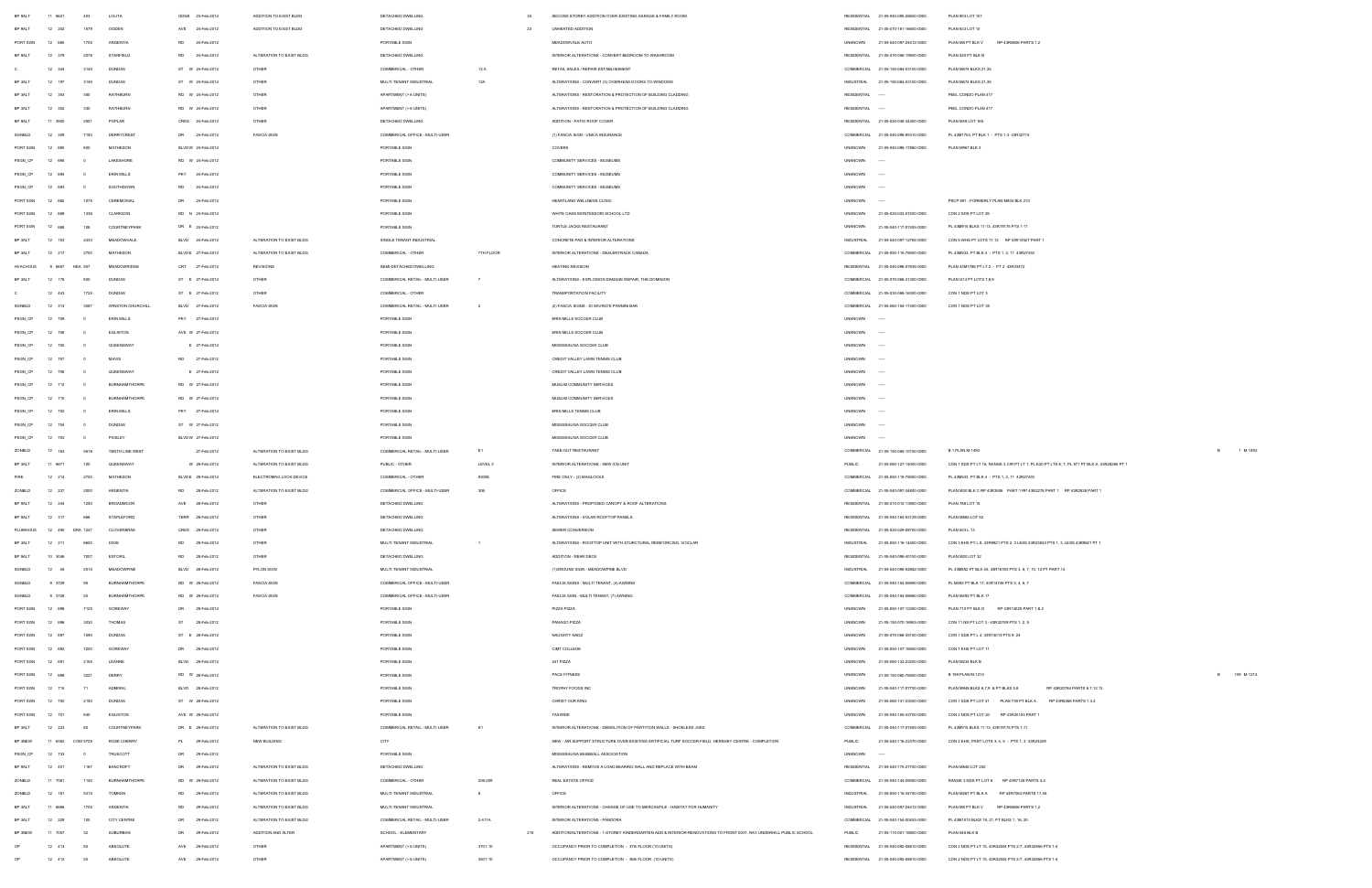| OP        | 12 411       | 50   | ABSOLUTE             | AVE 29-Feb-2012          | OTHER                  | APARTMENT (> 6 UNITS)    | 3501-10         | OCCUPANCY PRIOR TO COMPLETION - 35th FLOOR (10-UNITS) |                | RESIDENTIAL 21-05-040-092-08810-0000 | CON 2 NDS PT LT 15, 43R32504 PTS 2-7, 43R32656 PTS 1-4                                         |                |         |
|-----------|--------------|------|----------------------|--------------------------|------------------------|--------------------------|-----------------|-------------------------------------------------------|----------------|--------------------------------------|------------------------------------------------------------------------------------------------|----------------|---------|
| OP        | 12           | 50   | ABSOLUTE             | AVE 29-Feb-2012          | OTHER                  | APARTMENT (> 6 UNITS)    | 3401-03&3404-08 | OCCUPANCY PRIOR TO COMPLETION - 34th FLOOR (7-UNITS)  |                | RESIDENTIAL 21-05-040-092-08810-0000 | CON 2 NDS PT LT 15, 43R32504 PTS 2-7, 43R32656 PTS 1-4                                         |                |         |
| <b>OP</b> | 12 409       | 50   | ABSOLUTE             | AVE 29-Feb-2012          | OTHER                  | APARTMENT (> 6 UNITS)    | 3301-08         | OCCUPANCY PRIOR TO COMPLETION - 33rd FLOOR (8-UNITS)  |                | RESIDENTIAL 21-05-040-092-08810-0000 | CON 2 NDS PT LT 15, 43R32504 PTS 2-7, 43R32656 PTS 1-4                                         |                |         |
| OP        |              | 50   | ABSOLUTE             | AVE 29-Feb-2012          | OTHER                  | APARTMENT (> 6 UNITS)    | 3201-10         | OCCUPANCY PRIOR TO COMPLETION - 32nd FLOOR (10-UNITS) |                | RESIDENTIAL 21-05-040-092-08810-0000 | CON 2 NDS PT LT 15, 43R32504 PTS 2-7, 43R32656 PTS 1-4                                         |                |         |
| OP        | AD           | 50   | ABSOLUTE             | AVE 29-Feb-2012          | OTHER                  | APARTMENT (> 6 UNITS)    | 3101-10         | OCCUPANCY PRIOR TO COMPLETION - 31st FLOOR (10-UNITS) |                | RESIDENTIAL 21-05-040-092-08810-0000 | CON 2 NDS PT LT 15, 43R32504 PTS 2-7, 43R32656 PTS 1-4                                         |                |         |
|           | 12 406       | 50   | ABSOLUTE             | AVE 29-Feb-2012          | OTHER                  | APARTMENT (> 6 UNITS)    | 1306            | OCCUPANCY PRIOR TO COMPLETION - 13th FLOOR (1-UNIT)   |                | RESIDENTIAL 21-05-040-092-08810-0000 | CON 2 NDS PT LT 15, 43R32504 PTS 2-7, 43R32656 PTS 1-4                                         |                |         |
| FIRE      | 12<br>250    | 2196 | <b>DUNWIN</b>        | DR 29-Feb-2012           | OTHER                  | SINGLE TENANT INDUSTRIAL |                 | FIRE ONLY - DELETE FIRE ALARM SYSTEM                  | INDUSTRIAL     | 21-05-060-155-06600-0000             | PLAN 915 LOT 319                                                                               |                |         |
| BP 9ALT   | 12<br>280    | 1517 | ROYAL OAKS           | <b>RD</b><br>29-Feb-2012 | OTHER                  | DETACHED DWELLING        |                 | ALTERATIONS - SOLAR-ROOF PANELS                       | RESIDENTIAL    | 21-05-020-030-18710-0000             | CON 2 SDS PT LT 25, 43R17774 PTS 7-12, 43R21342 PT 2                                           |                |         |
| BP 3ALT   | 11 6932      | 2515 | MEADOWPINE           | BLVD 29-Feb-2012         | OTHER                  | MULTI-TENANT INDUSTRIAL  | $\overline{1}$  | ALTERATIONS - DUST COLLECTOR (1), HENKEL CANADA       | INDUSTRIAL     | 21-05-040-098-02682-0000             | PL 43M852 PT BLK 45, 43R16783 PTS 3, 6, 7, 10, 12 PT PART 14                                   |                |         |
| PORT SGN  | 720<br>12    | 2150 | <b>BURNHAMTHORPE</b> | RD W 29-Feb-2012         |                        | PORTABLE SIGN            |                 | <b>FAMOUS OPTICAL</b>                                 | <b>UNKNOWN</b> | 21-05-060-155-52500-0000             | PL M160 LOT C, 43R7880 PTS 1-3, 5-11                                                           |                |         |
| PORT SGN  | 716<br>12    | 5170 | DIXIE                | RD 29-Feb-2012           |                        | PORTABLE SIGN            |                 | HITCH CITY                                            | <b>UNKNOWN</b> | 21-05-050-116-16900-0000             | CON 3 PT L 1, 43R24715 PTS 3-6                                                                 |                |         |
| PORT SGN  | 725<br>12    | 4141 | <b>DIXIE</b>         | RD 29-Feb-2012           |                        | PORTABLE SIGN            |                 | JET FOX BAR & GRILL                                   | <b>UNKNOWN</b> | 21-05-030-092-19500-0000             | CON 2 NDS PT LT 5, 43R2782 PTS 1-7                                                             |                |         |
| PORT SGN  | 12 722       | 2150 | <b>BURNHAMTHORPE</b> | RD W 29-Feb-2012         |                        | PORTABLE SIGN            |                 | PIZZA PIZZA                                           | <b>UNKNOWN</b> | 21-05-060-155-52500-0000             | PL M160 LOT C, 43R7880 PTS 1-3, 5-11                                                           |                |         |
| PORT SGN  | 718<br>12    | 5170 | DIXIE                | RD 29-Feb-2012           |                        | PORTABLE SIGN            |                 | HITCH CITY                                            | <b>UNKNOWN</b> | 21-05-050-116-16900-0000             | CON 3 PT L 1, 43R24715 PTS 3-6                                                                 |                |         |
| PORT SGN  | 12 717       | 5170 | DIXIE                | RD 29-Feb-2012           |                        | PORTABLE SIGN            |                 | HITCH CITY                                            | <b>UNKNOWN</b> | 21-05-050-116-16900-0000             | CON 3 PT L 1, 43R24715 PTS 3-6                                                                 |                |         |
| PORT SGN  | 713<br>12    | 2200 | <b>DUNDAS</b>        | ST E 29-Feb-2012         |                        | PORTABLE SIGN            |                 | MUDDY DUCK RESTAURANT                                 | <b>UNKNOWN</b> | 21-05-070-068-38110-0000             | CON 1 SDS PT LT A, 43R6356 PTS 1-9                                                             |                |         |
| PORT SGN  | 724<br>12    | 5602 | TENTH LINE WEST      | 29-Feb-2012              |                        | PORTABLE SIGN            |                 | BRITTANY DENTAL                                       | <b>UNKNOWN</b> | 21-05-150-085-10100-0000             | <b>B 1 PLAN M-1493</b>                                                                         | $\overline{B}$ | 1 M-149 |
| PORT SGN  | 723<br>12    | 5602 | TENTH LINE WEST      | 29-Feb-2012              |                        | PORTABLE SIGN            |                 | PIZZA PIZZA                                           | <b>UNKNOWN</b> | 21-05-150-085-10100-0000             | <b>B 1 PLAN M-1493</b>                                                                         | B              | 1 M-149 |
| PORT SGN  | 12 721       | 2150 | <b>BURNHAMTHORPE</b> | RD W 29-Feb-2012         |                        | PORTABLE SIGN            |                 | SOFTRON TAX                                           | <b>UNKNOWN</b> | 21-05-060-155-52500-0000             | PL M160 LOT C, 43R7880 PTS 1-3, 5-11                                                           |                |         |
| PORT SGN  | 719<br>$-12$ | 3437 | DERRY                | RD E 29-Feb-2012         |                        | PORTABLE SIGN            |                 | STAG SHOP                                             | <b>UNKNOWN</b> | 21-05-050-117-17200-0000             | CON 7 EHS PT LOT 11                                                                            |                |         |
| PSGN CP   | 730<br>12    |      | THOMAS               | ST 29-Feb-2012           |                        | PORTABLE SIGN            |                 | COMMUNITY SERVICES - MUSEUMS                          | <b>UNKNOWN</b> | 1.11                                 |                                                                                                |                |         |
| PORT SGN  | 12 727       | 2340 | <b>COUNCIL RING</b>  | RD 29-Feb-2012           |                        | PORTABLE SIGN            |                 | TOP HAT CLEANERS                                      | <b>UNKNOWN</b> | 21-05-060-155-12400-0000             | PLAN 915 BLK S                                                                                 |                |         |
| PORT SGN  | 729<br>12    | 5955 | LATIMER              | DR 29-Feb-2012           |                        | PORTABLE SIGN            |                 | <b>BAR BURRITO</b>                                    | <b>UNKNOWN</b> | 21-05-040-098-17500-0000             | CON 2 WHS PT L 5, 43R8711 PT PTS 1-3, 43R25225 PTS 11, 14 LESS 43R9138 PT 1, 43R25997 PTS 1, 2 |                |         |
| PORT SGN  | 726<br>12    | 117  | QUEEN                | ST S 29-Feb-2012         |                        | PORTABLE SIGN            |                 | STREETSVILLE DENTAL                                   | <b>UNKNOWN</b> | 21-05-120-004-09900-0000             | PLAN STR 4 LOTS 1,2 5TH BLK N MAIN RP 43R2845 PART 1                                           |                |         |
| PSGN_CP   | 12 732       |      | WINSTON CHURCHILL    | BLVD 29-Feb-2012         |                        | PORTABLE SIGN            |                 | MISSISSAUGA SOUTHWEST BASEBALL ASSOC (MSBA)           | <b>UNKNOWN</b> | $\sim$                               |                                                                                                |                |         |
| PORT SGN  | 711          | 980  | SOUTHDOWN            | RD 29-Feb-2012           |                        | PORTABLE SIGN            |                 | TURTLE JACKS                                          | <b>UNKNOWN</b> | 21-05-020-025-11650-0000             | CON 3 SDS, PT LT 31 - PT 1 43R25635                                                            |                |         |
| PORT SGN  | 12 714       | 2901 | EGLINTON             | AVE W 29-Feb-2012        |                        | PORTABLE SIGN            |                 | GLOBAL PET FOODS                                      | <b>UNKNOWN</b> | 21-05-040-098-10825-0000             | RCP 1003 PT LT 2, 43R23352 PT PARTS 18, 20, PTS 19, 30, 43R29505 PTS 1-4                       |                |         |
| BP 9ALT   | 12 126       | 2150 | PEAR TREE            | RD 29-Feb-2012           | ADDITION TO EXIST BLDG | DETACHED DWELLING        | 15              | ADDITION - NEW REAR UNHEATED SUNROOM                  |                | RESIDENTIAL 21-05-010-061-17700-0000 | PLAN 480 LOT 56                                                                                |                |         |
|           |              |      |                      |                          |                        |                          |                 |                                                       |                |                                      |                                                                                                |                |         |

Page 15 of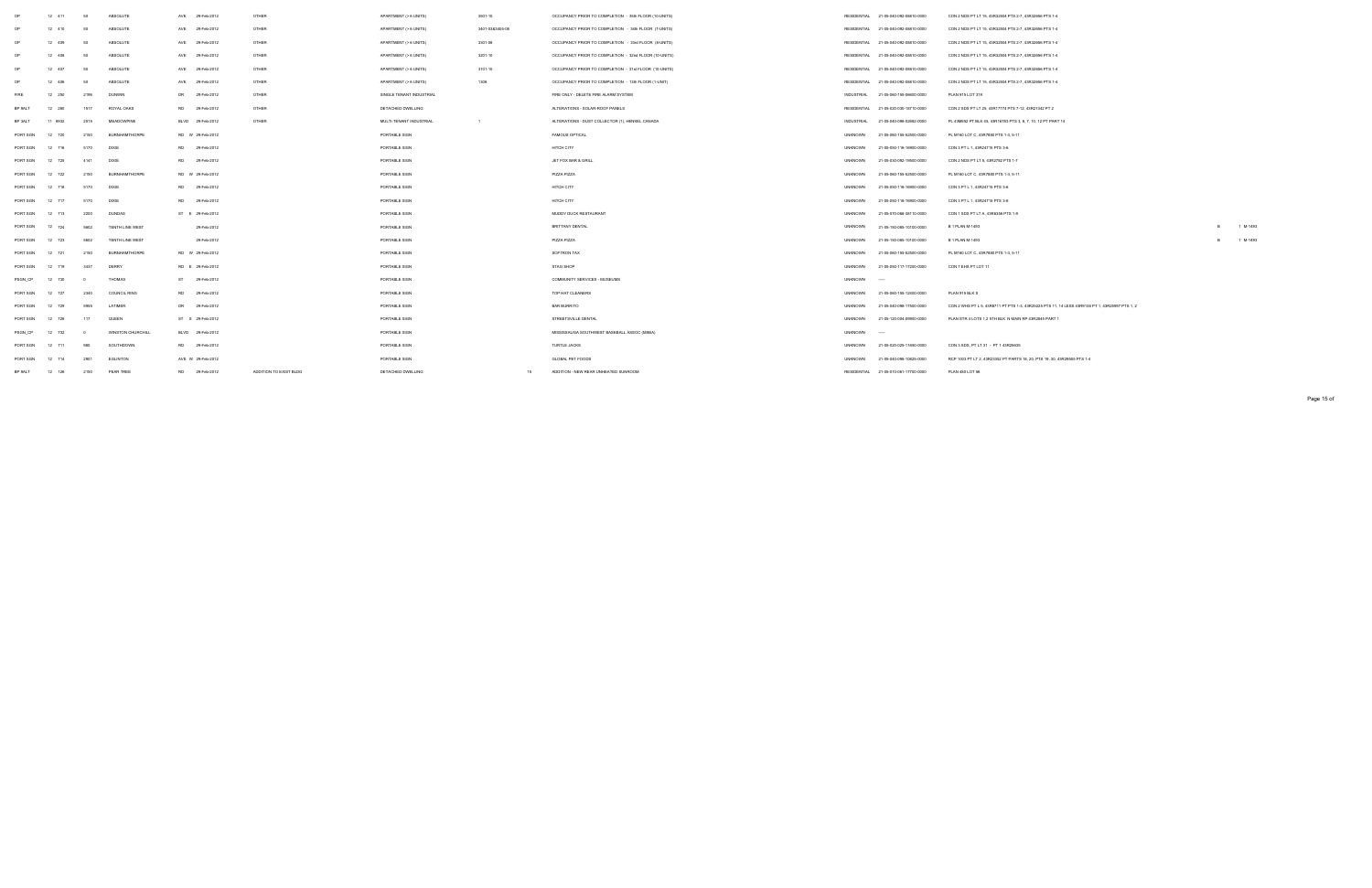\$38,000

\$610,000\$0

\$36,000

\$0

\$0\$0

\$0

\$0

\$0

\$0

\$0\$0

\$0

\$0

\$0\$0

\$0

\$0

\$0

\$0

\$0

\$0\$0

\$0

\$0

\$0

\$0

\$0

\$0

\$0\$0

\$0

\$0

\$0

\$0

\$0

\$0\$0

\$0

\$0

\$0

\$0

\$0

\$0

\$0

\$26,000

\$0

\$27,0 \$33.0

**CONSTR VALUE**

\$55,000

## cants and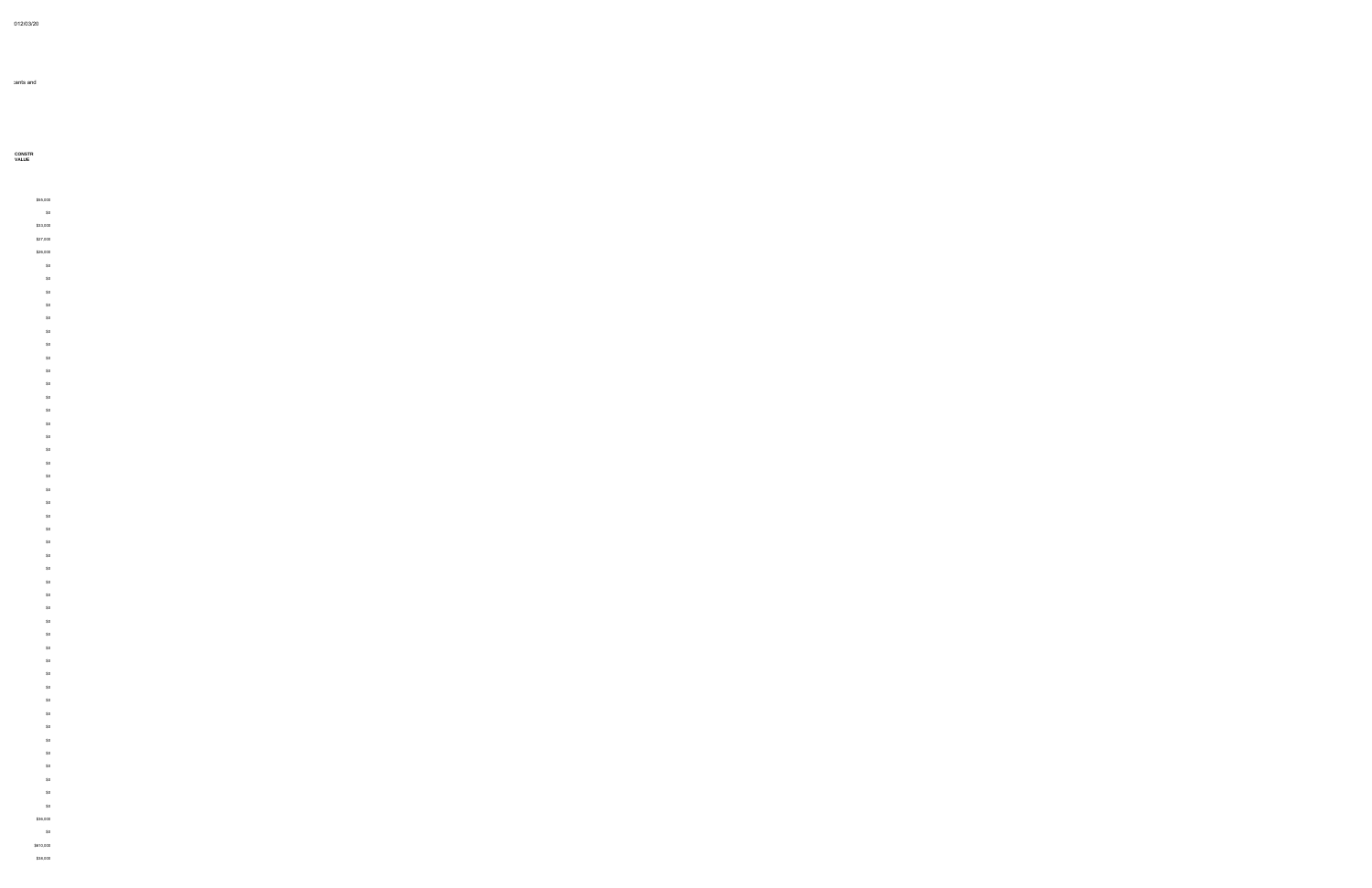- $\cos$
- \$20.0
- \$0\$0
- \$0
- \$0
- \$0
- \$0
- \$0\$0
- \$0
- \$0
- \$0
- \$52,000
- \$1,308,000
- \$0
- \$26,000 \$190,00
- \$0
- \$0
- \$0
- \$0
- \$0
- \$0\$0
- \$0
- \$0
- \$0\$0
- \$0
- \$0
- \$0
- \$0\$0
- \$0
- \$55,000
- \$0
- \$0\$0
- \$0
- \$0
- \$0
- \$0\$0
- \$0
- \$609,000
- \$0
- \$16,000
- \$96,000 \$16,000
- \$512,000
- \$40,000 \$337,000
- \$16,000
- \$26,000
- \$0\$26,00
- \$0
- \$0
- \$0\$0
- \$0

\$40,000\$0\$0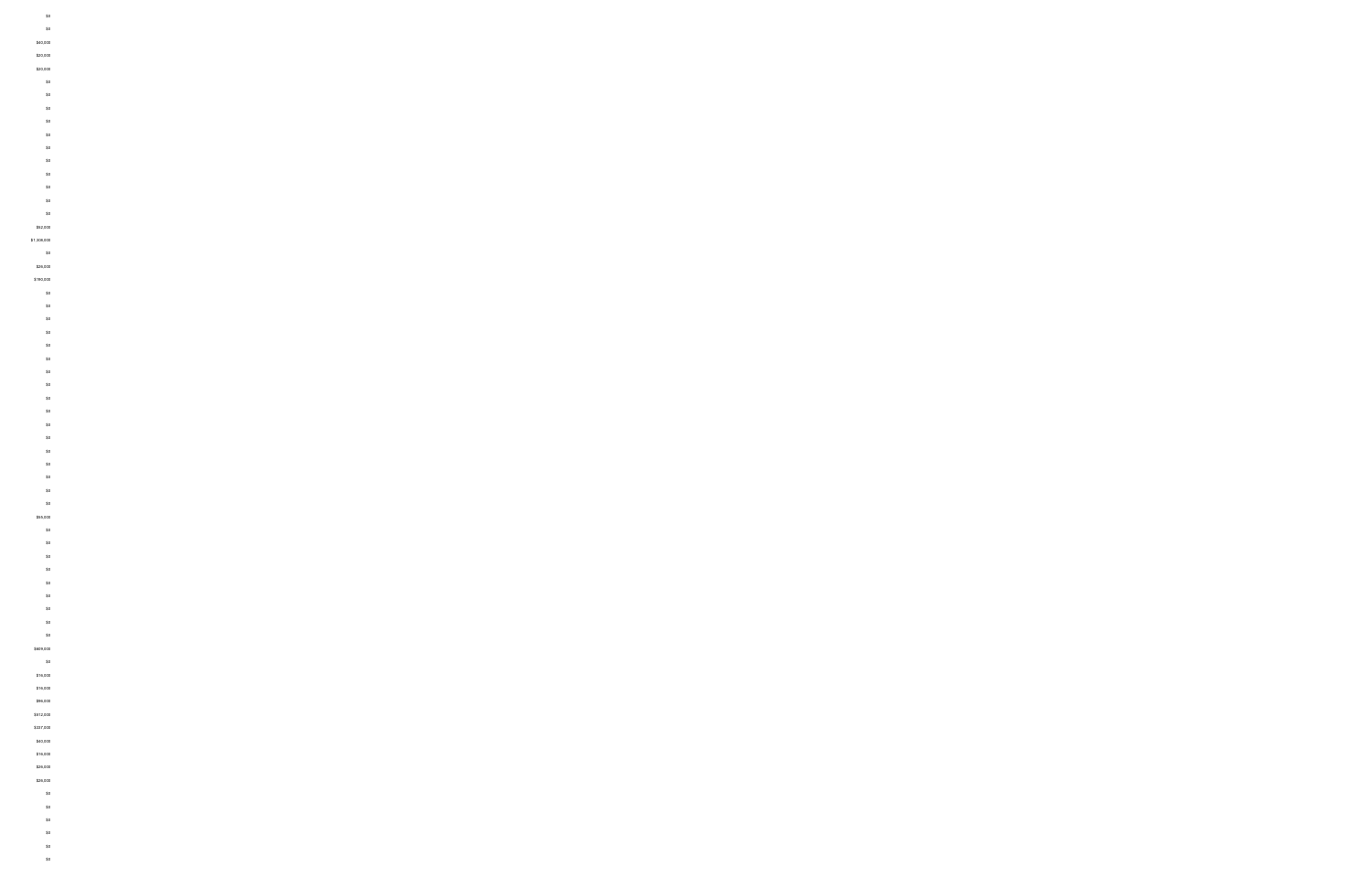- \$0
- 
- \$0
- \$0
- \$0
- \$0
- \$0
- \$0
- \$0
- \$0\$0
- \$0
- \$0
- \$75,000
- \$242,000
- \$15,000
- \$31,000
- \$29,000
- \$1,449,000
- \$92,000 \$60,000
- \$51,000
- \$0
- \$0
- \$0
- \$0\$0
- \$0
- \$21,000
- $\mathsf{sc}$
- \$2,203,000 \$27,000
- \$103,000
- \$16,000
- \$26,000 \$34,000
- \$60,000
- \$0
- \$0
- \$0
- \$0\$0
- \$0
- \$0
- \$0\$0
- \$0
- \$0
- \$0
- \$0\$0
- \$0
- \$52,000 \$0
- \$99,000 \$40,000
- \$27,000
- \$0\$0
- \$0
- \$0
- \$0\$0
- \$0

\$0\$0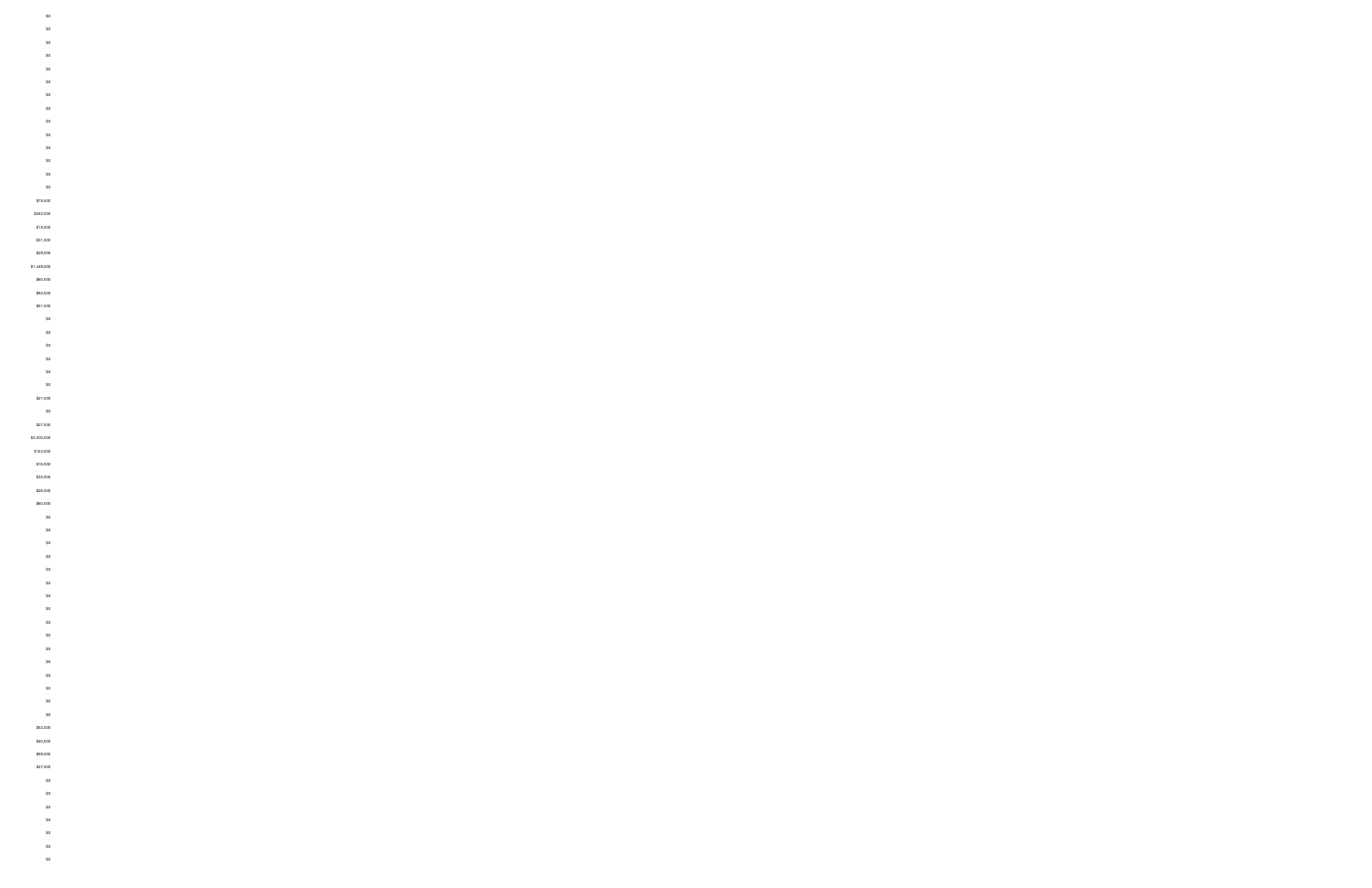\$0

\$0\$0

\$0

\$0\$0

\$0

\$0

\$0

\$0\$0

 $\mathbf{s}$ c \$0

\$60,000\$20,000

\$170,000 \$65,000

\$0\$0

\$0\$0

\$0\$0

\$360,00

\$0\$0

\$0\$0

\$42,000 \$80,000

\$40,000 \$31,000 \$10,000

\$26,000 \$20,000 \$16,000 \$239,000 \$81,000 \$46,000 \$91,000 \$26,000

\$17,000 \$2,646,000  $$0$ \$298,000

\$0 \$0\$0

\$0\$0\$0\$0\$20,000 \$26,000 \$13,000 \$90,000\$1,349,000  $\mathbf{s}$ \$45,000 \$72,000 \$100,000 \$42,000\$0\$0\$0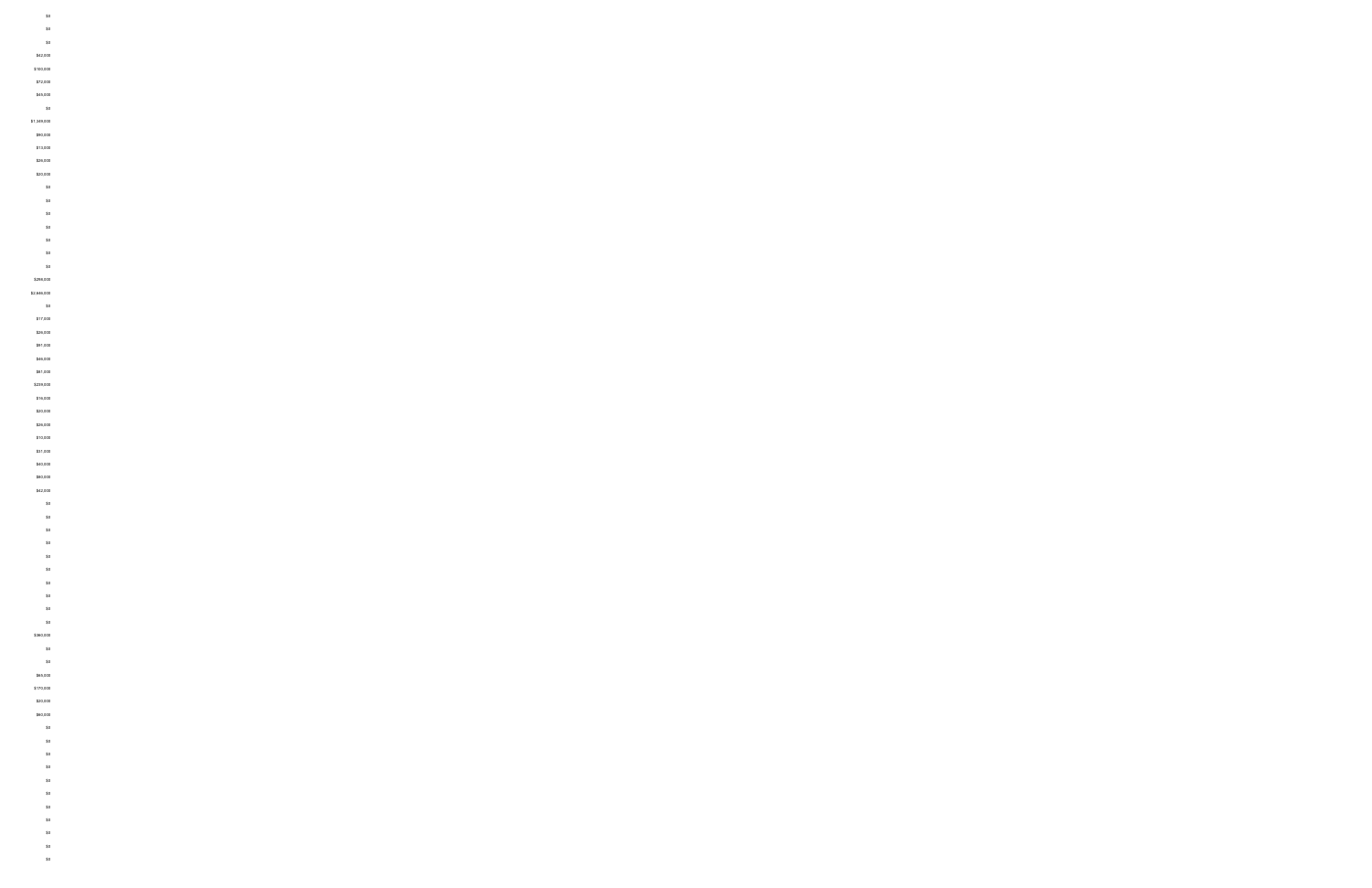\$26,000 \$209,000

\$291,000 \$20,000 \$16,000 \$0\$30,000 \$25,000 \$25,000 \$38,000 \$36,000 \$60,000 \$0\$263,000 \$0 \$0 **so** \$0 \$0  $\overline{\phantom{0}}\mathbf{s}_0$ \$0\$0\$0\$0 \$10,000 \$47,000 \$26,000 \$1,408,000 \$308,000 \$0 \$325,000 \$1,072,000 \$0  $\alpha$ \$0\$20,000 $\mathsf{so}$ \$0\$0\$0 \$0  $\overline{50}$ \$0 $\mathbf{s}$ \$40,000 \$21,000 \$13,000 \$16,000  $\mathsf{s}_0$ \$30,000 \$16,000 \$17,000 \$30,000 \$136,000 \$337,000 \$16,000 \$325,000 \$78,000 \$0\$229,000 \$0\$0\$0\$0\$0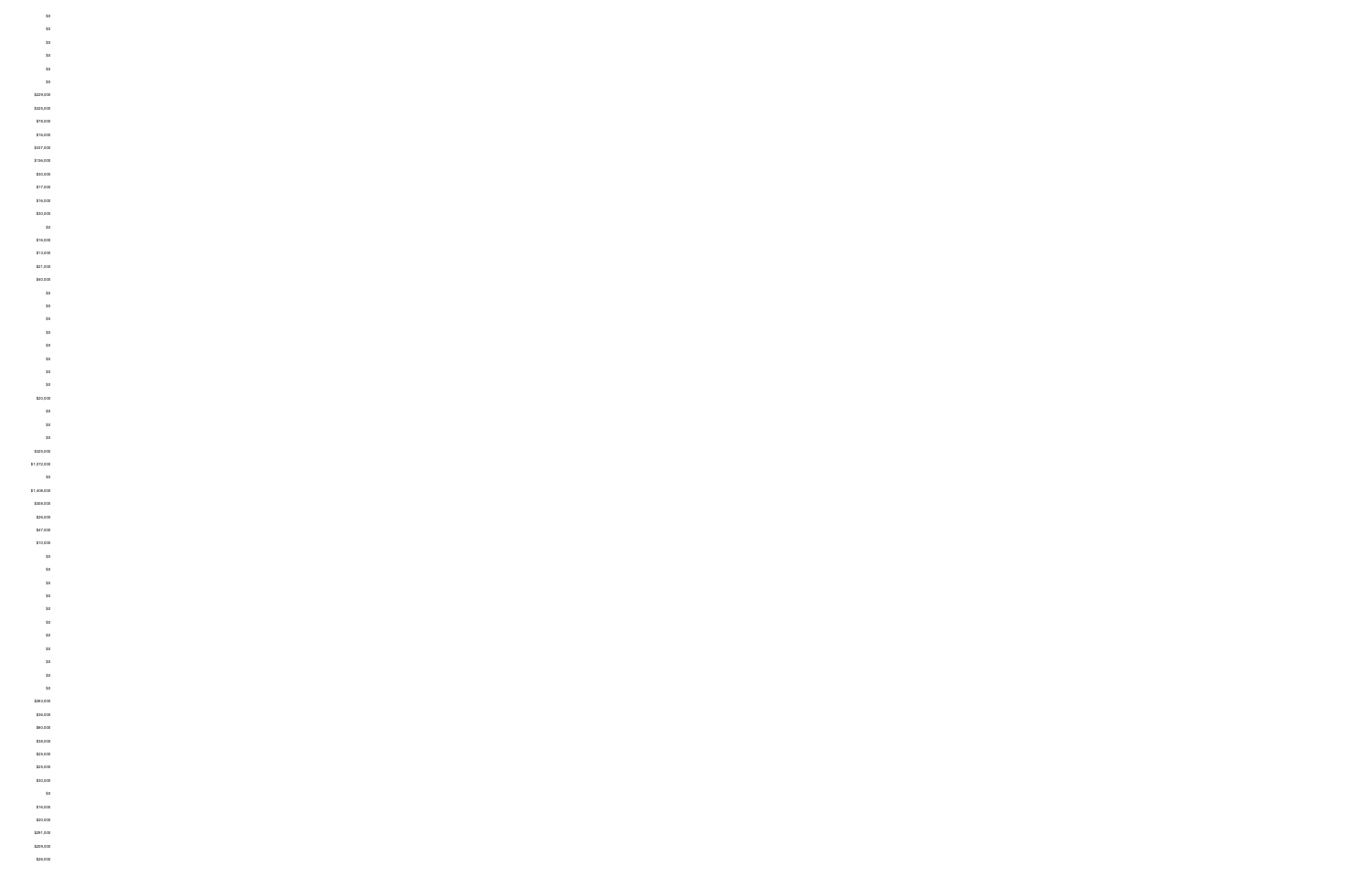\$0

\$0\$0

\$0

\$0

\$0\$0

\$0

\$0

\$0

\$21,000

\$33,000\$16,000

\$27,000 \$26,000

\$78,000

\$56,000

\$38,000

\$92,000 \$26,000

\$26,000

\$442,000

 $s$ 

\$65,000 \$39,000

\$0

\$0\$0

\$0

\$0

\$0

\$0\$0

\$0

\$0

\$0

\$0\$0

\$0

\$0

\$0

\$0\$0

\$0

\$0

\$0

\$0

\$0\$0

\$0

\$0

\$0

\$0\$0

\$0

\$0

\$42,000

\$16,000

 $\alpha$ 

\$27,000

\$27,000

\$37,000

\$178,000 \$831,000 \$127,000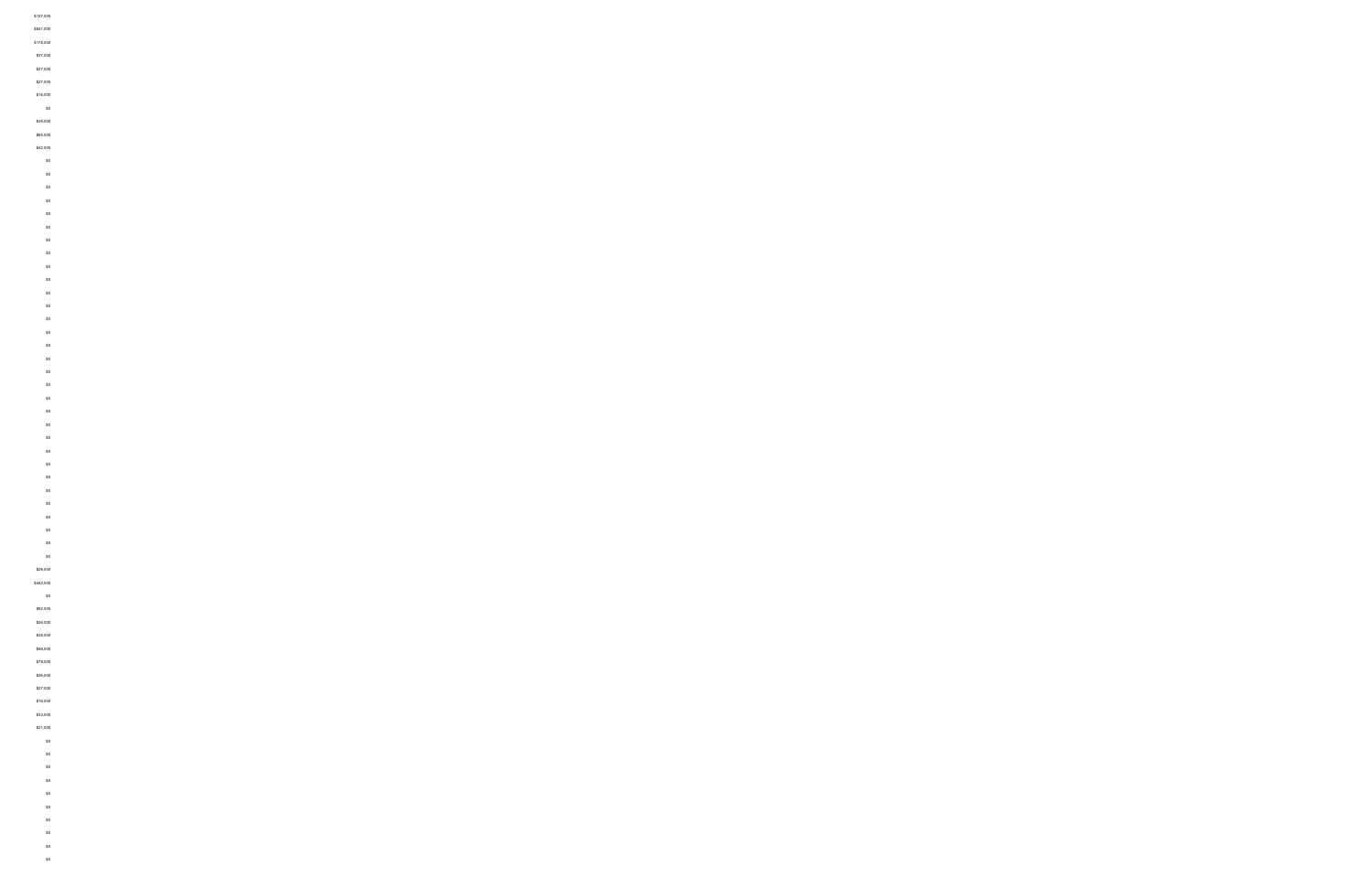- \$0
- \$0
- \$0
- \$0\$0
- \$0
- \$0
- \$0
- \$0
- \$0
- \$0\$0
- \$0
- \$0
- \$0
- \$0
- \$0\$0
- \$0
- \$0
- \$0
- \$0\$0
- \$0
- \$0
- \$0\$0
- \$0
- \$0\$0
- \$0
- \$0
- \$0\$0
- \$8,037,000
- \$510,000
- \$26,000 \$0
- \$26,000
- \$20,000 \$50,000
- \$68,000
- \$45,000 \$0
- \$20,000
- \$89,000
- \$26,000
- \$203,000 \$20,000
- \$0\$76,000
- \$0
- \$0\$0
- \$0
- \$0\$0
- \$0
- \$0\$0
- \$0
- \$0

\$0\$0\$0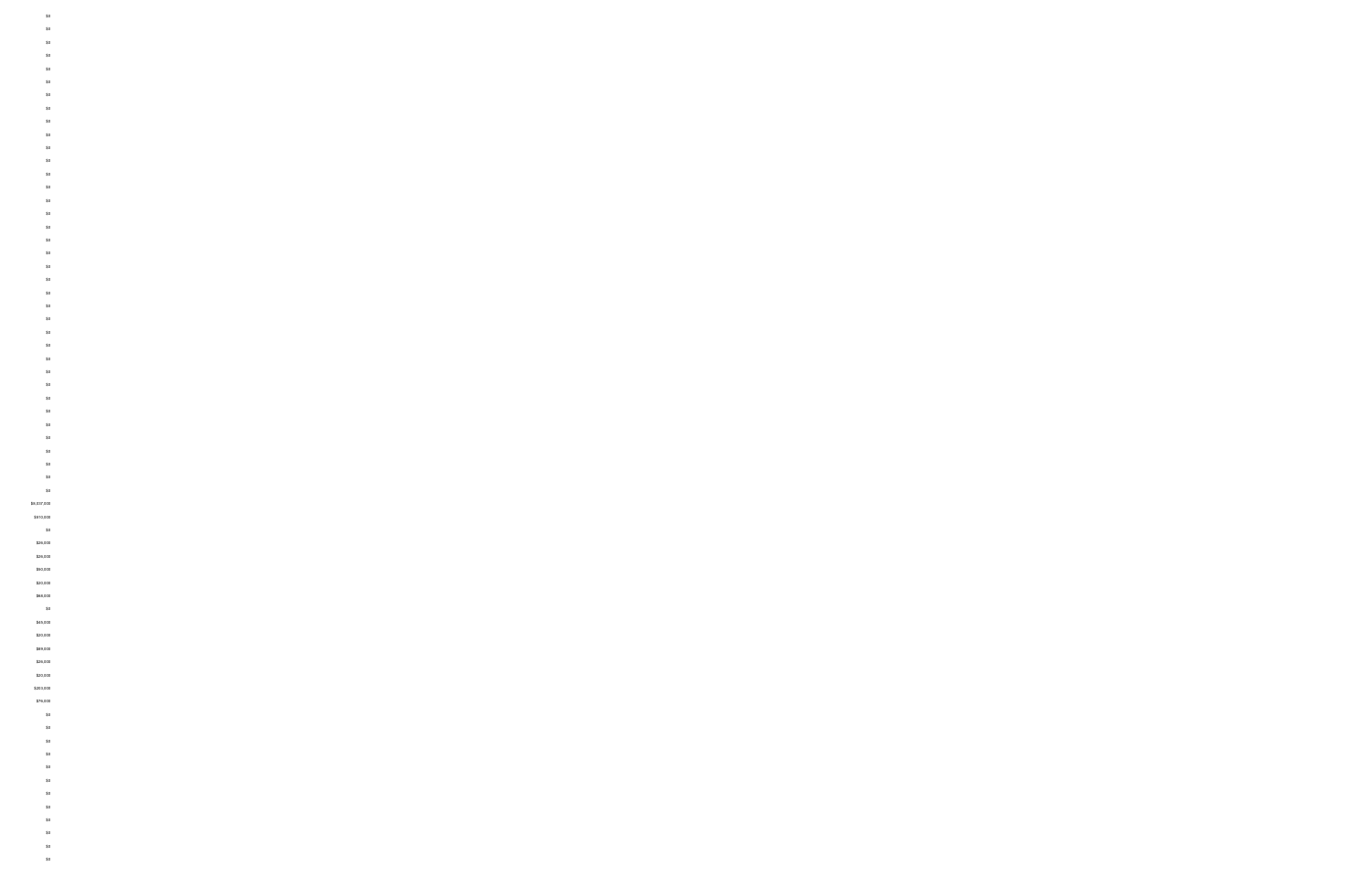\$0\$0

\$411,000 \$26,000 \$649,000 \$44,000 \$16,000 \$137,000 \$0\$26,000 \$0\$0\$0\$0\$0\$0\$0\$0\$0\$0\$142,000 \$93,000 \$21,000 \$10,000 \$46,000 \$16,000 \$26,000 \$16,000 \$67,000 \$40,000 \$225,000 \$43,000 \$0\$0\$0\$0\$0\$0\$0\$0\$0\$0\$52,000 \$0\$26,000 \$73,000 \$0 \$0\$282,000 \$0\$0\$0\$0\$0\$0\$20,000\$13,000 \$293,000 \$293,000  $s$ \$26,000 \$0\$26,000 \$24,000 \$50,000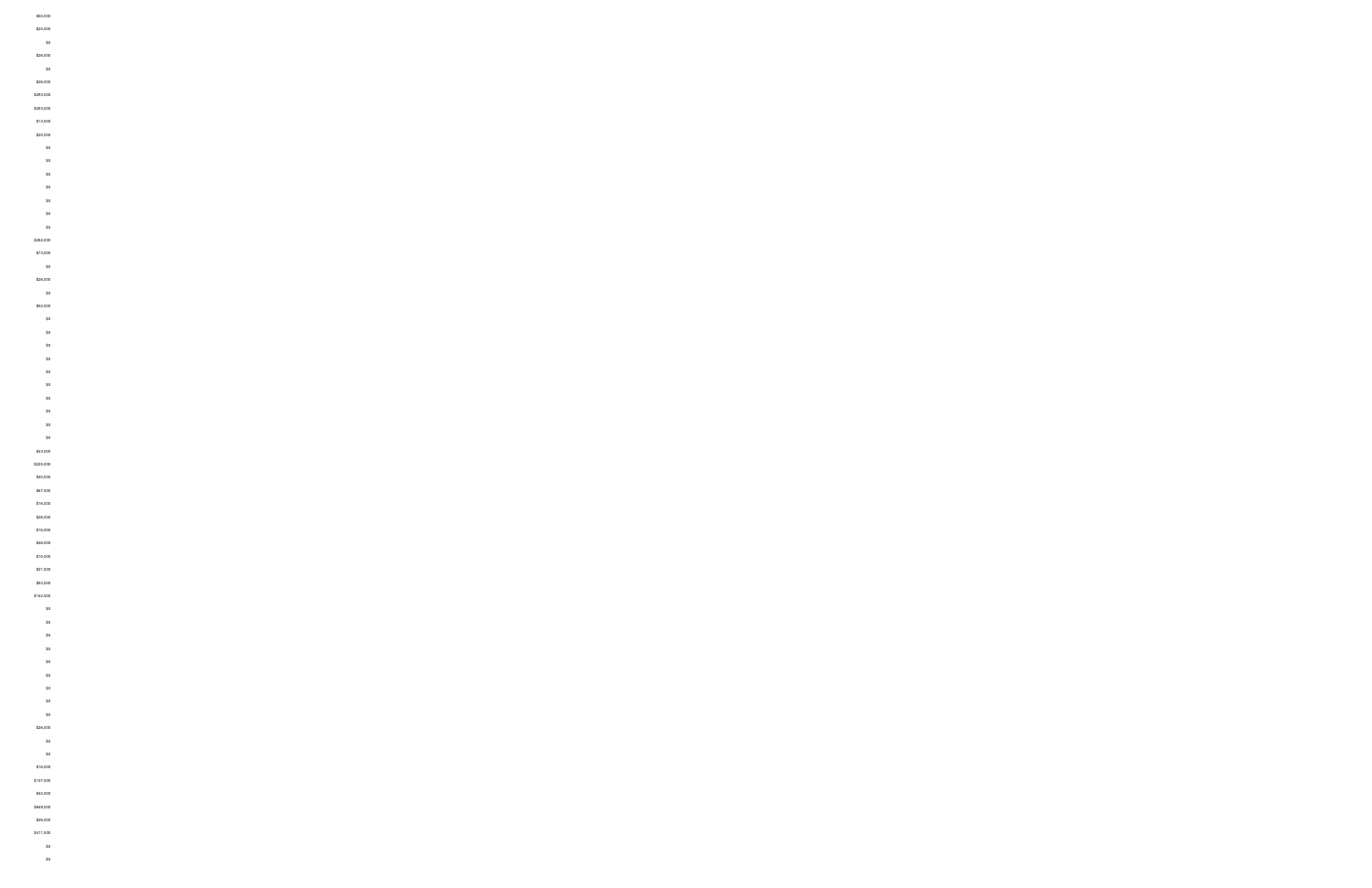15

\$16,000

- \$0
- \$0
- \$0
- \$0
- \$0
- \$26,0
- \$26,000
- \$33,000
- \$0
- \$0
- \$0\$0
- \$0
- \$0
- \$0
- \$0
- \$0
- \$0
- \$0
- \$0
- \$0
- \$0
- \$0
- \$0
- \$0
- \$0

\$0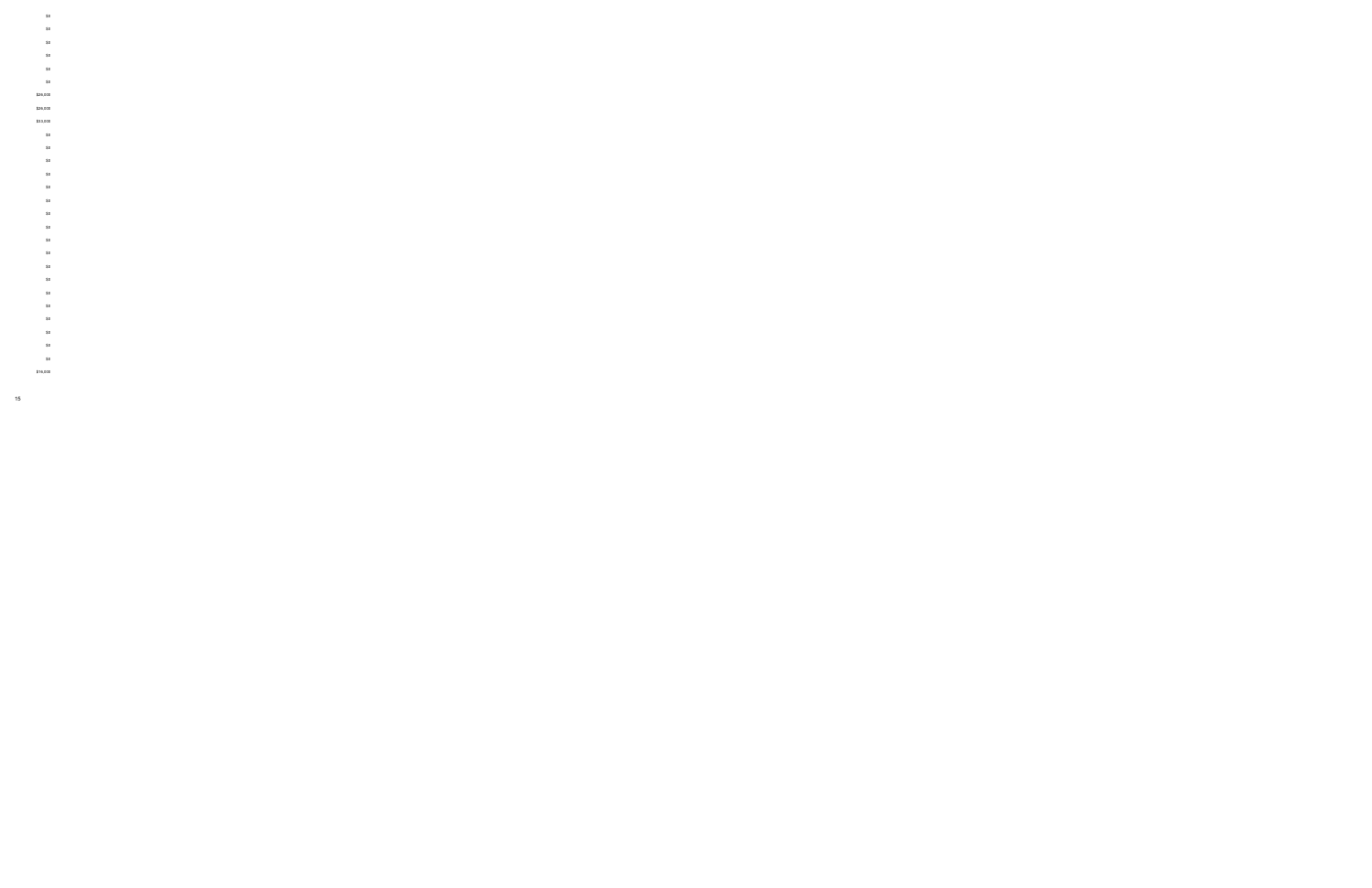ecity

**Summary Info** 

| BP 3NEW            |        |                              |                       |                            |                                  |                                          |                                                                 |                          |            |                                                                                                                          |                    |                                                      |                                                                                                                  |             |
|--------------------|--------|------------------------------|-----------------------|----------------------------|----------------------------------|------------------------------------------|-----------------------------------------------------------------|--------------------------|------------|--------------------------------------------------------------------------------------------------------------------------|--------------------|------------------------------------------------------|------------------------------------------------------------------------------------------------------------------|-------------|
|                    |        | 11 3941 FTR 1907             | LAKESHORE             |                            | RD W 01-Mar-2012                 | NEW BUILDING                             | APARTMENT (> 6 UNITS)                                           |                          | 121 10,663 | NEW - 8 STOREY RETIREMENT RESIDENCE BUILDING WITH 1 LEVEL U/G PARKING, WALDEN CIRCLE RETIREMENT HOME - FDN TO ROOF ONLY  | RESIDENTIAL        | 21-05-020-024-15800-0000                             | CON 2 SDS PT LOT 29 PT LOT 30                                                                                    |             |
| ZONBLD             | 12     | 249<br>6503                  | MISSISSAUGA           | <b>RD</b>                  | 01-Mar-2012                      | ALTERATION TO EXIST BLDG                 | COMMERCIAL - OTHER                                              | B                        |            | OFFICE                                                                                                                   | COMMERCIAL         | 21-05-040-097-13200-0000                             | CON 5 WHS PT LTS 8, 9, PT RD ALLCE PL M9 PT BLKS N, S, 43R17865 PTS 1-22                                         |             |
|                    | 12     | 314                          | MATHESON              |                            |                                  | ALTERATION TO EXIST BLDG                 | COMMERCIAL OFFICE - MULTI-USER                                  |                          |            | INTERIOR ALTERATIONS - (2) DEMISING WALLS ON GROUND FLOOR (ONE TO CREATE NEW PUBLIC CORRIDOR & FOR REVISION TO UNIT 160) | COMMERCIAL         | 21-05-040-115-00950-0000                             |                                                                                                                  |             |
| BP 3ALT            |        | 110                          |                       |                            | BLVD W 01-Mar-2012               |                                          |                                                                 |                          |            |                                                                                                                          |                    |                                                      | PLAN M832 PT BLK 2 RP 43R17361 PARTS 1-3                                                                         |             |
| HOUSDEMO           | 12     | 480<br>2100                  | PARKER                | $\ensuremath{\mathsf{DR}}$ | 01-Mar-2012                      | DEMOLITION                               | DETACHED DWELLING                                               |                          |            | DEMOLITION - SFD & POOL SHED                                                                                             | <b>RESIDENTIAL</b> | 21-05-060-125-19100-0000                             | PLAN E20 PT LOT 22                                                                                               |             |
| BP 3ALT            | 12     | 213<br>100                   | CITY CENTRE           | DR                         | 01-Mar-2012                      | OTHER                                    | COMMERCIAL RETAIL - MULTI-USER                                  | 2-901                    |            | ALTERATIONS - 1 ROOFTOP UNIT, EUROPEAN JEWELLERY                                                                         | COMMERCIAL         | 21-05-040-154-00453-0000                             | PL 43M1010 BLKS 19, 21, PT BLKS 1, 16, 20                                                                        |             |
| PORT SGN           | 12     | 3476<br>734                  | <b>GLEN ERIN</b>      | DR.                        | 01-Mar-2012                      |                                          | PORTABLE SIGN                                                   |                          |            | GLENWAY DENTAL OFFICE                                                                                                    | <b>UNKNOWN</b>     | 21-05-060-156-84700-0000                             | PLAN 961 BLK J                                                                                                   |             |
| PSGN_CP            | 12     | 741<br>$\circ$               | BURNHAMTHORP          | $RD$ $W$                   | 01-Mar-2012                      |                                          | PORTABLE SIGN                                                   |                          |            | MISSISSAUGA SOCCER CLUB                                                                                                  | UNKNOWN            |                                                      |                                                                                                                  |             |
|                    | 12     | 770<br>$\circ$               |                       |                            |                                  |                                          |                                                                 |                          |            | FORUM ITALIA DAYCARE NON-PROFIT INC                                                                                      |                    |                                                      |                                                                                                                  |             |
| PSGN_CP            |        |                              | WINSTON CHURCHILL     | BLVD                       | 01-Mar-2012                      |                                          | PORTABLE SIGN                                                   |                          |            |                                                                                                                          | <b>UNKNOWN</b>     |                                                      |                                                                                                                  |             |
| PORT SGN           |        | 728<br>3105                  | UNITY                 | $\mathsf{DR}$              | 01-Mar-2012                      |                                          | PORTABLE SIGN                                                   |                          |            | EVOLUTION MARTIAL ARTS                                                                                                   | <b>UNKNOWN</b>     | 21-05-150-010-10740-0000                             | PLAN M592 BLKS 8,9                                                                                               |             |
| PORT SGN           | 12     | 731<br>3018                  | WINSTON CHURCHILL     | BLVD                       | 01-Mar-2012                      |                                          | PORTABLE SIGN                                                   |                          |            | DRY CLEANERS ETC./TOP HAT CLEANERS                                                                                       | <b>UNKNOWN</b>     | 21-05-150-010-08900-0000                             | PLAN 380 LOT 10                                                                                                  |             |
| SIGN BP            | 12     | 228<br>100                   | CITY CENTRE           | $\mathsf{DR}$              | 01-Mar-2012                      | <b>FASCIA SIGN</b>                       | COMMERCIAL RETAIL - MULTI-USER                                  | 2-134B, 2-401            |            | (2) FASCIA SIGNS - ARITZIA                                                                                               | COMMERCIAL         | 21-05-040-154-00453-0000                             | PL 43M1010 BLKS 19, 21, PT BLKS 1, 16, 20                                                                        |             |
| BP 3ALT            | 12     | 257<br>2425                  | MATHESON              | BLVD E                     | 02-Mar-2012                      | ALTERATION TO EXIST BLDG                 | COMMERCIAL OFFICE - MULTI-USER                                  | 7TH FLOOR                |            | INTERIOR ALTERATIONS - REGUS BUSINESS OFFICE                                                                             | COMMERCIAL         | 21-05-050-115-62100-0000                             | PLAN M793 PT BLK 7 CON 5 EHS PT LOT 1PT RD ALLOW BETWEEN CON 5 & 6 EHS RP 43R15703 PARTS 1,2,10                  |             |
| FIRE               | $-11$  | 6313                         | MILLRACE              |                            |                                  | ELECTROMAG LOCK DEVICE                   | COMMERCIAL - OTHER                                              |                          |            | FIRE ONLY - (2) MAGLOCKS                                                                                                 | COMMERCIAL         | 21-05-040-097-34400-0000                             | PLAN 947 BLKS A,B                                                                                                |             |
|                    |        | 2360                         |                       | CRT                        | 02-Mar-2012                      |                                          |                                                                 |                          |            |                                                                                                                          |                    |                                                      |                                                                                                                  |             |
| BP 3ALT            | 12     | 256<br>100                   | CITY CENTRE           | DR                         | 02-Mar-2012                      | ALTERATION TO EXIST BLDG                 | COMMERCIAL RETAIL - MULTI-USER                                  | 2-K20                    |            | ALTERATIONS - KIOSK INSTALLATION, GLENTEL T-BOOTH WIRELESS                                                               | <b>COMMERCIAL</b>  | 21-05-040-154-00453-0000                             | PL 43M1010 BLKS 19, 21, PT BLKS 1, 16, 20                                                                        |             |
| BP 9ALT            | $-11$  | 6830<br>44                   | SUBURBAN              | DR.                        | 02-Mar-2012                      | ADDITION AND ALTER                       | DETACHED DWELLING                                               |                          |            | ADD/ALTER - DECK , BASEMENT-FINISHED & INTERIOR ALTERATION                                                               | <b>RESIDENTIAL</b> | 21-05-110-001-18500-0000                             | PLAN 548 LOT 114                                                                                                 |             |
| BP 3ALT            | 12     | 398<br>2300                  | CONFEDERATION         | PKY                        | 02-Mar-2012                      | OTHER                                    | APARTMENT (> 6 UNITS)                                           |                          |            | ALTERATIONS - REPAIR & RESTORATION OF CONCRETE BALCONIES                                                                 | <b>RESIDENTIAL</b> | 21-05-060-125-02500-0000                             | RANGE 2 SDS PT LOT 16                                                                                            |             |
| BP 9ALT            | 12     | 145<br>391                   | LOLITA                | GDNS                       | 02-Mar-2012                      | OTHER                                    | DETACHED DWELLING                                               |                          |            | ALTERATIONS - SOLAR ROOFTOP PANELS                                                                                       | <b>RESIDENTIAL</b> | 21-05-040-095-28800-0000                             | PLAN 903 LOT 99                                                                                                  |             |
| FIRE               |        | 1177                         | CENTRAL               |                            | PKY W 02-Mar-2012                | OTHER                                    |                                                                 |                          |            | FIRE ONLY - FIRE SUPPRESSION SYSTEM                                                                                      |                    |                                                      | RANGE 3 NDS PT LOTS 7,8                                                                                          |             |
|                    | 12     | 291                          |                       |                            |                                  |                                          | COMMERCIAL RETAIL - MULTI-USER                                  | 22A/B                    |            |                                                                                                                          | COMMERCIAL         | 21-05-040-144-09200-0000                             |                                                                                                                  |             |
| PORT SGN           | 12     | 738<br>2273                  | DUNDAS                | ST W 02-Mar-2012           |                                  |                                          | PORTABLE SIGN                                                   |                          |            | PIZZA PIZZA LTD (DUNDAS W, MISS)                                                                                         | <b>UNKNOWN</b>     | 21-05-060-141-20400-0000                             | PLAN 915 LOTS 335 TO 337 CON 1 NDS PT LOT 35                                                                     |             |
| PORT SGN           |        | 748<br>2969                  | ARGENTI               | <b>RD</b>                  | 02-Mar-2012                      |                                          | PORTABLE SIGN                                                   |                          |            | <b>LICKS BURGERS</b>                                                                                                     | <b>UNKNOWN</b>     | 21-05-040-098-05300-0000                             | CON 6 WHS PT L 13, 43R28710 PTS 1-6                                                                              |             |
| PORT SGN           |        | 769<br>7470                  | AIRPOR                | <b>RD</b>                  | 02-Mar-2012                      |                                          | PORTABLE SIGN                                                   |                          |            | CASH SHOP                                                                                                                | <b>UNKNOWN</b>     | 21-05-050-113-06200-0000                             | CON 6 EHS PT LOT 13                                                                                              |             |
| PORT SGN           |        | 768<br>2969                  | ARGENTI               | <b>RD</b>                  | 02-Mar-201                       |                                          | PORTABLE SIGN                                                   |                          |            | CENTURY NAILS                                                                                                            | <b>UNKNOWN</b>     | 21-05-040-098-05300-0000                             | CON 6 WHS PT L 13, 43R28710 PTS 1-6                                                                              |             |
|                    |        |                              |                       |                            |                                  |                                          |                                                                 |                          |            |                                                                                                                          |                    |                                                      |                                                                                                                  |             |
| PORT SGN           | 12     | 745<br>5980                  | CHURCHILL MEADOW      | BLVD                       | 02-Mar-2012                      |                                          | PORTABLE SIGN                                                   |                          |            | CANADIAN MUSCLE & JOINT CLINIC                                                                                           | <b>UNKNOWN</b>     | 21-05-150-085-08870-0000                             | B 446 PLAN M-1437                                                                                                | B 446 M-143 |
| PSGN_CP            | 12     | 854<br>$\circ$               | ERIN MILLS            | PKY                        | 02-Mar-2012                      |                                          | PORTABLE SIGN                                                   |                          |            | NORTH MISSISSAUGA SOCCER CLUB                                                                                            | <b>UNKNOWN</b>     |                                                      |                                                                                                                  |             |
| PSGN_CP            | 12     | 853<br>$\circ$               | ARGENTIA              | <b>RD</b>                  | 02-Mar-2012                      |                                          | PORTABLE SIGN                                                   |                          |            | NORTH MISSISSAUGA SOCCER CLUB                                                                                            | <b>UNKNOWN</b>     |                                                      |                                                                                                                  |             |
| PSGN_CP            | 12     | 852<br>$\circ$               | <b>EGLINTON</b>       | AVE W                      | 02-Mar-2012                      |                                          | PORTABLE SIGN                                                   |                          |            | NORTH MISSISSAUGA SOCCER CLUB                                                                                            | <b>UNKNOWN</b>     |                                                      |                                                                                                                  |             |
|                    |        |                              |                       |                            |                                  |                                          |                                                                 |                          |            |                                                                                                                          |                    |                                                      |                                                                                                                  |             |
| PSGN_CP            | 12     | 851<br>$\circ$               | MCLAUGHLIN            | <b>RD</b>                  | 02-Mar-2012                      |                                          | PORTABLE SIGN                                                   |                          |            | NORTH MISSISSAUGA SOCCER CLUB                                                                                            | <b>UNKNOWN</b>     |                                                      |                                                                                                                  |             |
| PORT SGN           | 12     | 793<br>6991                  | MILLCREEK             | DR                         | 02-Mar-2012                      |                                          | PORTABLE SIGN                                                   |                          |            | <b>GOOD LIFE FITNESS</b>                                                                                                 | <b>UNKNOWN</b>     | 21-05-040-098-22301-0000                             | PLAN M802 BLK 1                                                                                                  |             |
| PORT SGN           | 12     | 739<br>2273                  | <b>DUNDAS</b>         | $ST$ W                     | 02-Mar-2012                      |                                          | PORTABLE SIGN                                                   |                          |            | PARADISE LIGHTING                                                                                                        | <b>UNKNOWN</b>     | 21-05-060-141-20400-0000                             | PLAN 915 LOTS 335 TO 337 CON 1 NDS PT LOT 35                                                                     |             |
| PORT SGN           | 12     | 735<br>6020                  | <b>HURONTARIO</b>     | ST.                        | 02-Mar-2012                      |                                          | PORTABLE SIGN                                                   |                          |            | STAG SHOP                                                                                                                | <b>UNKNOWN</b>     | 21-05-040-096-04300-0000                             | CON 1 WHS PT LOT 6 RP 43R20185 PARTS 1,3,6,8,10                                                                  |             |
|                    |        |                              |                       |                            |                                  |                                          |                                                                 |                          |            |                                                                                                                          |                    |                                                      |                                                                                                                  |             |
| PORT SGN           | 12     | 740<br>3355                  | <b>HURONTARIO</b>     | ST                         | 02-Mar-2012                      |                                          | PORTABLE SIGN                                                   |                          |            | VIA TRAVEL                                                                                                               | <b>UNKNOWN</b>     | 21-05-040-095-88810-0000                             | CON I NDS PT LT 15, PL M272 PT BLK A, 43R9523 PT 1                                                               |             |
| PORT SGN           |        | 1125<br>737                  | <b>BLOOR</b>          | ST                         | 02-Mar-2012                      |                                          | PORTABLE SIGN                                                   |                          |            | HERBAL MAGIC                                                                                                             | <b>UNKNOWN</b>     | 21-05-030-082-01500-0000                             | PLAN 753 BLK B                                                                                                   |             |
| PORT SGN           | 12     | 736<br>6020                  | HURONTARIO            | ST                         | 02-Mar-2012                      |                                          | PORTABLE SIGN                                                   |                          |            | CASH MONEY                                                                                                               | UNKNOWN            | 21-05-040-096-04300-0000                             | CON 1 WHS PT LOT 6 RP 43R20185 PARTS 1,3,6,8,10                                                                  |             |
| PORT SGN           |        | 771<br>5025                  | HEATHERLEIGH          | AVE                        | 02-Mar-2012                      |                                          | PORTABLE SIGN                                                   |                          |            | SPOT FREE CLEANERS                                                                                                       | <b>UNKNOWN</b>     | 21-05-040-164-68800-0000                             | PL M975 PT BLKS 139, 140, 43R24477 PTS 1, 3-7                                                                    |             |
|                    |        |                              |                       |                            |                                  |                                          |                                                                 |                          |            |                                                                                                                          |                    |                                                      |                                                                                                                  |             |
| PORT SGN           |        | 758<br>136                   | QUEEN                 | $ST$ $S$                   | 02-Mar-2012                      |                                          | PORTABLE SIGN                                                   |                          |            | STREETSVILLE CLEANERS                                                                                                    | <b>UNKNOWN</b>     | 21-05-120-004-16800-0000                             | CON 5 WHS PT LOT 4                                                                                               |             |
| BP 3ALT            | 12     | 219<br>4141                  | DIXIE                 | RD                         | 02-Mar-2012                      | ALTERATION TO EXIST BLDG                 | COMMERCIAL RETAIL - MULTI-USER                                  | 5-6, BLD-B               |            | INTERIOR ALTERATIONS - RBC ROYAL BANK                                                                                    | COMMERCIAL         | 21-05-030-092-04100-0000                             | CON 2 NDS PT LT 5, 43R2945 PT OF PTS 1-4, 43R3451 PT OF PT 1                                                     |             |
| BP 3ALT            | 12     | 248<br>5625                  | TIMBERLEA             | BLVD                       | 05-Mar-2012                      | ALTERATION TO EXIST BLDG                 | SINGLE TENANT INDUSTRIAL                                        |                          |            | INTERIOR ALTERATIONS - DRYWALL DEMOLITION - PANERA BREAD                                                                 | <b>INDUSTRIAL</b>  | 21-05-040-116-23620-0000                             | PLAN M699 BLK 9                                                                                                  |             |
| BP 3ALT            | $-11$  | 7095<br>720                  | <b>BRISTOL</b>        |                            | RD W 05-Mar-2012                 | ALTERATION TO EXIST BLDG                 | COMMERCIAL RETAIL-SINGLE USER                                   | A1-1                     |            | INTERIOR ALTERATIONS & (1) KITCHEN EXHAUST - FOOD PORT MISSISSAUGA                                                       | COMMERCIAL         | 21-05-040-164-53600-0000                             | B 30 PLAN M-1370                                                                                                 | B 30 M-137  |
| BP 3ALT            | 12     | 258<br>3520                  | LAIRD                 | <b>RD</b>                  | 05-Mar-2012                      | ALTERATION TO EXIST BLDG                 | MULTI-TENANT INDUSTRIAL                                         | $1-4$                    |            | INTERIOR ALTERATIONS - TRANS CANADA DISTRIBUTION                                                                         | <b>INDUSTRIAL</b>  | 21-05-150-084-00170-0000                             | RCP 1542, PT LT 9 - 43R23862 PTS 1, 2, 43R25148 PTS 12, 13                                                       |             |
|                    |        |                              |                       |                            |                                  |                                          |                                                                 |                          |            |                                                                                                                          |                    |                                                      |                                                                                                                  |             |
| BP 3ALT            | $-11$  |                              |                       |                            |                                  |                                          |                                                                 |                          |            |                                                                                                                          |                    |                                                      |                                                                                                                  |             |
| BP 9ALT            |        | 6920<br>100                  | CITY CENTRE           | DR.                        | 05-Mar-2012                      | ALTERATION TO EXIST BLDG                 | COMMERCIAL RETAIL - MULTI-USER                                  | 2-709                    |            | INTERIOR ALTERATIONS - DONATO SALON & SPA                                                                                | <b>COMMERCIAL</b>  | 21-05-040-154-00453-0000                             | PL 43M1010 BLKS 19, 21, PT BLKS 1, 16, 20                                                                        |             |
|                    | $-11$  | 7037<br>1525                 | CARMEN                | $\mathsf{DR}$              | 05-Mar-2012                      | ADDITION AND ALTER                       | DETACHED DWELLING                                               |                          | 68         | (1) STOREY REAR ADDITION & INTERIOR ALTERATIONS                                                                          | <b>RESIDENTIAL</b> | 21-05-010-008-13400-0000                             | PLAN 321 LOT 30                                                                                                  |             |
| PSGN_CP            | 12     | 855<br>$\circ$               | GOREWAY               | DR .                       | 05-Mar-2012                      |                                          | PORTABLE SIGN                                                   |                          |            | MALTON SOCCER CLUB                                                                                                       | <b>UNKNOWN</b>     | -----                                                |                                                                                                                  |             |
|                    |        |                              |                       |                            |                                  |                                          |                                                                 |                          |            |                                                                                                                          |                    |                                                      |                                                                                                                  |             |
| BP 9ALT            | 12     | 3411<br>295                  | TESTIMONY             | SQ                         | 05-Mar-2012                      | OTHER                                    | DETACHED DWELLING                                               |                          |            | ALTERATIONS - VEHICLE DAMAGE REPAIR                                                                                      | <b>RESIDENTIAL</b> | 21-05-040-143-24086-0000                             | PLAN M595 LOT 44                                                                                                 |             |
| c                  | 12     | 465<br>1625                  | TRINITY               | DR.                        | 05-Mar-2012                      | OTHER                                    | MULTI-TENANT INDUSTRIAL                                         | $7-8$                    |            | MOTOR VEHICLE REPAIR FACILITY                                                                                            | <b>INDUSTRIAL</b>  | 21-05-050-116-51200-0000                             | PLAN M363 LOT 9                                                                                                  |             |
| PORT SGN           |        | 772<br>2760                  | DERRY                 | $RD$ $W$                   | 05-Mar-2012                      |                                          | PORTABLE SIGN                                                   |                          |            | HAIRWORKS                                                                                                                | <b>UNKNOWN</b>     | 21-05-040-098-58900-0000                             | PLAN M20 PT LOT 1 RP 43R10835 PARTS 1,2,3                                                                        |             |
| PSGN_CP            | 12     | 856<br>$\circ$               | WINSTON CHURCHILI     | BLVD                       | 05-Mar-2012                      |                                          | PORTABLE SIGN                                                   |                          |            | MEADOWVALE WEST TENNIS CLUB                                                                                              | UNKNOWN            |                                                      |                                                                                                                  |             |
|                    |        | 858<br>$\circ$               | DERRY                 |                            |                                  |                                          |                                                                 |                          |            |                                                                                                                          | <b>UNKNOWN</b>     |                                                      |                                                                                                                  |             |
| PSGN_CP            |        |                              |                       |                            | RD W 05-Mar-2012                 |                                          | PORTABLE SIGN                                                   |                          |            | MEADOWVALE WEST TENNIS CLUB                                                                                              |                    |                                                      |                                                                                                                  |             |
| BP 3DEMO           | 12     | 497<br>6627                  | TENTH LINE WEST       |                            | 05-Mar-2012                      | DEMOLITION                               | INDUSTRIAL - OTHER                                              |                          |            | DEMOLITION - WAREHOUSE, COMPRESSOR BUILDING & MISCELLANEOUS EQUIPMENT                                                    | <b>INDUSTRIAL</b>  | 21-05-150-080-08600-0000                             | CON 11 N/S PT LOT 9, BLK 173 PLAN M408                                                                           |             |
| BP 9NEW            | $-11$  | 6525<br>45                   | WENONAH               | DR.                        | 06-Mar-2012                      | NEW BUILDING                             | DETACHED DWELLING                                               |                          | 1352       | NEW - SFD CUSTOM WITH FINISHED BASEMENT AREA                                                                             | <b>RESIDENTIAL</b> | 21-05-090-001-00200-0000                             | PLAN H21 LOT 270                                                                                                 |             |
| FIRE               | 12 190 | 4926                         | <b>TOMKEN</b>         | <b>RD</b>                  | 06-Mar-2012                      | SPRINKLERS                               | SINGLE TENANT INDUSTRIAL                                        |                          |            | FIRE ONLY - SPRINKLER MODIFICATIONS                                                                                      | <b>INDUSTRIAL</b>  | 21-05-040-093-12700-0000                             | CON 2 NDS PT LT 9, 43R15782 PT 1                                                                                 |             |
| BP 3NEW            |        | 12 121 FTR 620               | TWAIN                 | AVE                        | 06-Mar-2012                      | ADDITION TO EXIST BLDG                   | SCHOOL - ELEMENTARY                                             |                          | 263        | ADDITION - 1 STOREY ADD FOR 2 KINDERGARTEN CLASSROOMS, DERRY WEST JUNIOR P.S. - FOUNDATION TO ROOF                       | PUBLIC             | 21-05-040-096-85755-0000                             | B 193 PLAN M-1452                                                                                                | B 193 M-145 |
| BP 3ALT            | $-11$  | 7040                         | LAIRD                 | <b>RD</b>                  | 06-Mar-2012                      | ALTERATION TO EXIST BLDG                 | COMMERCIAL RETAILSING E USER                                    |                          |            | INTERIOR ALTERATIONS - (2) WALK-IN COOLERS - COSTO                                                                       | COMMERCIAL         | 21-05-150-084-01200-0000                             | PLAN M674 BLK 23                                                                                                 |             |
|                    |        | 3180                         |                       |                            |                                  |                                          |                                                                 |                          |            |                                                                                                                          |                    |                                                      |                                                                                                                  |             |
| BP 9ALT            | $-11$  | 6375                         | 4410 SAWMILL VALLEY   | DR                         | 06-Mar-2012                      | ADDITION AND ALTER                       | DETACHED DWELLING                                               |                          | 76         | ADDITION/ALTERATIONS - REAR ADDITION, DECK. & BASEMENT-ENTRANCE                                                          | <b>RESIDENTIAL</b> | 21-05-040-154-29725-0000                             | PLAN M248 LOT 523                                                                                                |             |
| BP 9ALT            | $11 -$ | 4080<br>3873                 | <b>BARBICAN</b>       | DR.                        | 06-Mar-2012                      | ADDITION AND ALTER                       | DETACHED DWELLING                                               |                          | 19         | UNHEATED SUNROOM ADDITION WITH CANOPY                                                                                    | <b>RESIDENTIAL</b> | 21-05-040-146-21400-0000                             | PLAN M123 LOT 845                                                                                                |             |
| PLUMHOUS           | 12     | 551 DRA<br>580               | COMANCHE              | <b>RD</b>                  | 06-Mar-2012                      | OTHER                                    | DETACHED DWELLING                                               |                          |            | SEWER CONVERSION                                                                                                         | <b>RESIDENTIAL</b> | 21-05-020-026-17500-0000                             | PLAN 667 LOT 24                                                                                                  |             |
|                    | 12     | 224<br>3662                  | <b>HURONTARIO</b>     | ST.                        | 06-Mar-2012                      | OTHER                                    | APARTMENT (> 6 UNITS)                                           | $\overline{1}$           |            | PERSONAL SERVICE ESTABLISHMENT                                                                                           | <b>RESIDENTIAL</b> | 21-05-040-154-06700-0000                             | PSCP 913 - FORMERLY PL 43M492 PT BLK 21, 43R12738 PTS 3, 4                                                       |             |
|                    |        |                              |                       |                            |                                  |                                          |                                                                 |                          |            |                                                                                                                          |                    |                                                      |                                                                                                                  |             |
| BP 9ALT            | 12     | 28<br>762                    | WOBURN WOODS          | LANE                       | 06-Mar-2012                      | OTHER                                    | DETACHED DWELLING                                               |                          |            | ALTERATIONS - REAR BASEMENT WALKOUT & ENLARGE BASEMENT WINDOWS                                                           | <b>RESIDENTIAL</b> | 21-05-040-152-82746-0000                             | PLAN M503 LOT 72                                                                                                 |             |
| SGNBLD             | 12     | 393<br>720                   | BRISTOL               | $RD$ $W$                   | 06-Mar-2012                      | <b>FASCIA SIGN</b>                       | COMMERCIAL OFFICE - MULTI-USER                                  | $\overline{\phantom{a}}$ |            | (1) FASCIA SIGN - SUBWAY                                                                                                 | <b>COMMERCIAL</b>  | 21-05-040-164-53600-0000                             | B 30 PLAN M-1370                                                                                                 | B 30 M-137  |
| PSGN_CP            | 12     | 874<br>$\circ$               | BRITANNIA             |                            | RD W 06-Mar-2012                 |                                          | PORTABLE SIGN                                                   |                          |            | CROSS OF LIFE LUTHERAN CHURCH                                                                                            | UNKNOWN            |                                                      |                                                                                                                  |             |
|                    | 12     | 872<br>$\circ$               |                       |                            |                                  |                                          |                                                                 |                          |            |                                                                                                                          |                    |                                                      |                                                                                                                  |             |
| PSGN_CP            | 12     | 871                          | SOUTH SHERIDAN        | WAY                        | 06-Mar-2012                      |                                          | PORTABLE SIGN                                                   |                          |            | LORNE PARK HOCKEY ASSOCIATION                                                                                            | UNKNOWN            |                                                      |                                                                                                                  |             |
| PSGN_CP            |        | $\circ$                      | SOUTH SHERIDAN        | WAY                        | 06-Mar-2012                      |                                          | PORTABLE SIGN                                                   |                          |            | LORNE PARK HOCKEY ASSOCIATION                                                                                            | <b>UNKNOWN</b>     |                                                      |                                                                                                                  |             |
| PSGN_CP            | 12     | 870<br>$\circ$               | SOUTH SHERIDAN        | WAY                        | 06-Mar-2012                      |                                          | PORTABLE SIGN                                                   |                          |            | LORNE PARK HOCKEY ASSOCIATION                                                                                            | <b>UNKNOWN</b>     |                                                      |                                                                                                                  |             |
| PSGN_CP            | 12     | 869<br>$\circ$               | SOUTH SHERIDAN        | WAY                        | 06-Mar-2012                      |                                          | PORTABLE SIGN                                                   |                          |            | LORNE PARK HOCKEY ASSOCIATION                                                                                            | <b>UNKNOWN</b>     |                                                      |                                                                                                                  |             |
| PSGN_CP            | 12     | 868<br>$\circ$               | LORNE PARK            | <b>RD</b>                  | 06-Mar-2012                      |                                          | PORTABLE SIGN                                                   |                          |            | LORNE PARK HOCKEY ASSOCIATION                                                                                            | <b>UNKNOWN</b>     |                                                      |                                                                                                                  |             |
| PSGN_CP            | 12     | 867<br>$\circ$               | <b>LORNE PARK</b>     | <b>RD</b>                  | 06-Mar-2012                      |                                          | PORTABLE SIGN                                                   |                          |            | LORNE PARK HOCKEY ASSOCIATION                                                                                            | <b>UNKNOWN</b>     |                                                      |                                                                                                                  |             |
|                    |        |                              |                       |                            |                                  |                                          |                                                                 |                          |            |                                                                                                                          |                    |                                                      |                                                                                                                  |             |
| PSGN_CP            | 12     | 879<br>$\circ$               | QUEENSWAY             |                            | W 06-Mar-2012                    |                                          | PORTABLE SIGN                                                   |                          |            | CHILD DEVELOPMENT RESOURCE CONNECTION PEEL                                                                               | <b>UNKNOWN</b>     |                                                      |                                                                                                                  |             |
| PSGN_CP            | 12     | 866<br>$\sim$                | EGLINTON              | AVE W 06-Mar-2012          |                                  |                                          | PORTABLE SIGN                                                   |                          |            | COMMUNITY SERVICES - MUSEUMS                                                                                             | <b>UNKNOWN</b>     |                                                      |                                                                                                                  |             |
| PSGN_CP            | 12     | 877<br>$\circ$               | BRITANNIA             | RD W 06-Mar-2012           |                                  |                                          | PORTABLE SIGN                                                   |                          |            | COUNCILLOR - WARD 9                                                                                                      | <b>UNKNOWN</b>     | -----                                                |                                                                                                                  |             |
| BP 3ALT            | $-11$  | 6429 R1 945                  | <b>FLAGSHIP</b>       | DR.                        | 06-Mar-2012                      | <b>REVISIONS</b>                         | CHURCH                                                          |                          |            | REVISION - ROOF-TOP UNIT RELOCATE MODIFICATIONS                                                                          | PUBLIC             | 21-05-040-080-10300-0000                             | PLAN 837 BLK C                                                                                                   |             |
|                    |        | 6072                         | EGLINTON              |                            |                                  |                                          |                                                                 |                          | 60         |                                                                                                                          | <b>COMMERCIAL</b>  |                                                      |                                                                                                                  |             |
| BP 3NEW<br>BP 3ALT | 12     | 2805<br>149<br>$\rightarrow$ | <b>GLENN HAWTHORN</b> | BLVD                       | AVE W 06-Mar-2012<br>07-Mar-2012 | NEW BUILDING<br>ALTERATION TO EXIST BLDG | COMMERCIAL RETAIL-SINGLE USER<br>COMMERCIAL OFFICE - MULTI-USER |                          |            | NEW - (6) PUMP GAS STATION WITH CANOPY & KIOSK - LOBLAWS GAS BAR<br>INTERIOR ALTERATIONS - GLENN HURON MEDICAL           | <b>COMMERCIAL</b>  | 21-05-040-098-10700-0000<br>21-05-040-163-01505-0000 | RCP 1003 PT LT 2, 43R23352 PTS 13, 15, 16, 26, 33-37, 41<br>CON 1 WHS PT LT 2, PL M723 BLK 152, 43R19348 PTS 1-6 |             |

s concerned about protecting personal privacy. Therefore the data displayed below will not contain any 'owner' information or 'contact' information for applicants and property owners. sents that Building Permits issued for the Month ordered by the ISSUED DATE. Permits with zero dollar value are sign, pool, partial permits or revisions.

| <b>TYPE OF BUILDING</b> | <b>APP</b> | RES NEW AREA |               | <b>DESCRIPTION</b> | <b>LAND USE</b> | <b>ASSESS ROLL</b> | <b>LEGAL DESCRIPTION</b> | <b>REG PLAN</b> | <b>BUILDER</b> | <b>CONSTR</b> |
|-------------------------|------------|--------------|---------------|--------------------|-----------------|--------------------|--------------------------|-----------------|----------------|---------------|
|                         |            | CREATE (sm)  | UNITS CREATED |                    | <b>TYPE</b>     | <b>NUMBER</b>      |                          |                 |                | VALUE         |
|                         |            |              |               |                    |                 |                    |                          |                 |                |               |

**APPLICATION ADDRESS ISSUED**

**DATE TYPE OF PERMIT**

| <b>Total Construction Value for the Month</b>    | 77,022,000 CDN Dollars         | Note:                      |
|--------------------------------------------------|--------------------------------|----------------------------|
|                                                  |                                | The City of Mississauga is |
| <b>Total Permits Issued for the Month</b>        | Permits                        | The data displayed represe |
| <b>Total New Residential Units for the Month</b> | Res Units                      |                            |
| <b>Total New Area for the Month</b>              | 52,920<br><b>Square Metres</b> |                            |
|                                                  |                                |                            |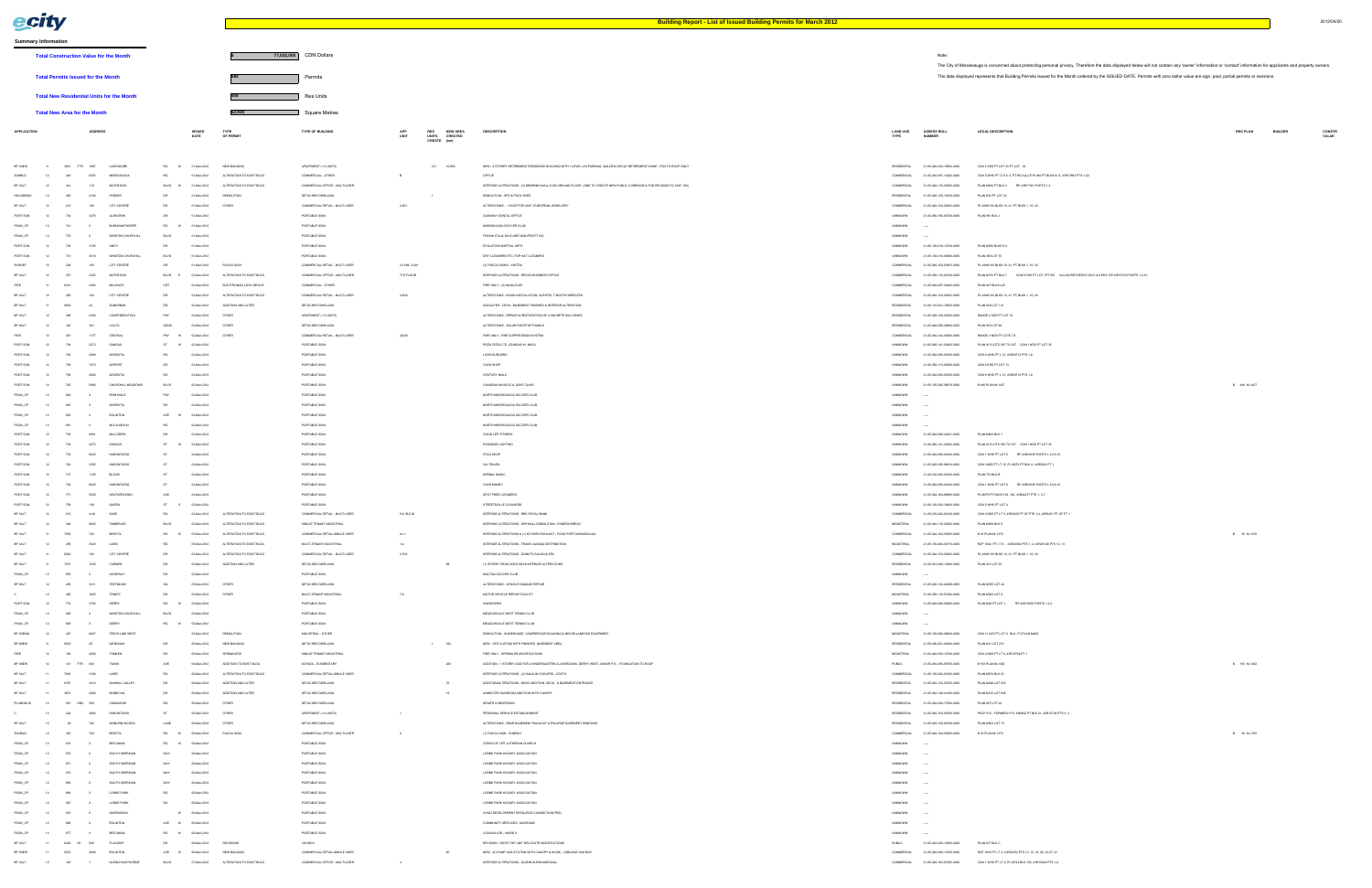| <b>HVACHOUS</b>                        |               |                          |                    |                  |                            |                                                      |                                                           |                |                                                                                                               |                    |                                                      |                                                                                                                                             |                         |
|----------------------------------------|---------------|--------------------------|--------------------|------------------|----------------------------|------------------------------------------------------|-----------------------------------------------------------|----------------|---------------------------------------------------------------------------------------------------------------|--------------------|------------------------------------------------------|---------------------------------------------------------------------------------------------------------------------------------------------|-------------------------|
|                                        | 11. 11. 11.   | 5136 HEA 1438 WOODEDEN   |                    | DR.              | 07-Mar-2012                | <b>REVISIONS</b>                                     | DETACHED DWELLING                                         |                | REVISION TO BP #11-5136 - ADD 2ND FURNACE IN BASEMENT                                                         |                    | RESIDENTIAL 21-05-020-028-06600-0000                 | PLAN 425 LOT 40                                                                                                                             | MEADOW WOOD HOLDINGS II |
| BP 3ALT                                | 12<br>282     | 6985                     | FINANCIAL          | DR               | 07-Mar-2012                | ALTERATION TO EXIST BLDG                             | COMMERCIAL - OTHER                                        | $1,3,5-FLR$    | INTERIOR ALTERATIONS - MAPLE LEAF FOODS LTD                                                                   | COMMERCIAL         | 21-05-040-097-11334-0000                             | PL 43M964 PT LT 2, PT BLKS 11, 13-15, 43R30252 PTS 3-6, 9-12, 24-28, 55, 57                                                                 |                         |
| $\mathbb{C}$                           | 12<br>498     | 5815                     | COOPERS            | AVE              | 07-Mar-2012                | OTHER                                                | SINGLE TENANT INDUSTRIAL                                  |                | MANUFACTURING FACILITY                                                                                        | <b>INDUSTRIAL</b>  | 21-05-040-116-35312-0000                             | PLAN M425 PT BLK 14 PR 43R12034 PART 1                                                                                                      |                         |
|                                        | $-11$<br>6852 | 562                      | LAKESHORE          | RD E             | 07-Mar-2012                | OTHER                                                | COMMERCIAL RETAIL - MULTI-USER                            |                | TAKE-OUT RESTAURANT - MAXIMUM 6 SEATS                                                                         | COMMERCIAL         | 21-05-010-002-20900-0000                             | PLAN C19 PT BLK A                                                                                                                           |                         |
| PSGN_CP                                | 12<br>890     | $\overline{\phantom{a}}$ | CAWTHRA            | <b>RD</b>        | 07-Mar-2012                |                                                      | PORTABLE SIGN                                             |                | LORNE PARK HOCKEY ASSOCIATION                                                                                 | UNKNOWN            |                                                      |                                                                                                                                             |                         |
|                                        |               |                          |                    |                  |                            |                                                      |                                                           |                |                                                                                                               |                    |                                                      |                                                                                                                                             |                         |
| PSGN_CP                                | 12<br>889     | $\circ$                  | <b>CAWTHRA</b>     | <b>RD</b>        | 07-Mar-2012                |                                                      | PORTABLE SIGN                                             |                | LORNE PARK HOCKEY ASSOCIATION                                                                                 | UNKNOWN            |                                                      |                                                                                                                                             |                         |
| PSGN_CP                                | 12<br>888     | $\sim$                   | <b>GOREWA</b>      | DR               | 07-Mar-2012                |                                                      | PORTABLE SIGN                                             |                | MALTON SOCCER CLUB                                                                                            | <b>UNKNOWN</b>     |                                                      |                                                                                                                                             |                         |
| PORT SGN                               | 875<br>12     | 80                       | COURTNEYPAR        |                  | DR E 07-Mar-2012           |                                                      | PORTABLE SIGN                                             |                | MUCHO BURRITO                                                                                                 | <b>UNKNOWN</b>     | 21-05-040-117-07405-0000                             | PL 43M915 BLKS 11-13, 43R19175 PTS 1-11                                                                                                     |                         |
| PORT SGN                               | 12<br>881     | 2666                     | ROYAL WINDSOR      | DR               | 07-Mar-2012                |                                                      | PORTABLE SIGN                                             |                | BODY MAINTENANCE FITNESS CENTRE                                                                               | <b>UNKNOWN</b>     | 21-05-020-025-10600-0000                             | CON 3 SDS PT LT 35                                                                                                                          |                         |
| PORT SGN                               | 12<br>876     | 2575                     | <b>DUNDAS</b>      |                  | ST W 07-Mar-2012           |                                                      | PORTABLE SIGN                                             |                | <b>HEARTH MANOR</b>                                                                                           | <b>UNKNOWN</b>     | 21-05-060-141-21410-0000                             | PLAN M432 BLK 12                                                                                                                            |                         |
| PORT SGN                               | 12<br>865     | 1535                     | MEYERSIDE          | DR.              | 07-Mar-2012                |                                                      | PORTABLE SIGN                                             |                | <b>D.K INTERNATIONAL</b>                                                                                      | <b>UNKNOWN</b>     | 21-05-050-116-31600-0000                             | CON 4 EHS PT LT 7, 43R1147 PTS 10, 23                                                                                                       |                         |
|                                        |               |                          |                    |                  |                            |                                                      |                                                           |                |                                                                                                               |                    |                                                      |                                                                                                                                             |                         |
| PORT SGN                               | 12<br>880     | 2666                     | ROYAL WINDSOR      | DR.              | 07-Mar-2012                |                                                      | PORTABLE SIGN                                             |                | BODY MAINTENANCE FITNESS CENTRE                                                                               | <b>UNKNOWN</b>     | 21-05-020-025-10600-0000                             | CON 3 SDS PT LT 35                                                                                                                          |                         |
| PORT SGN                               | 12<br>857     | 720                      | <b>BRISTOL</b>     |                  | RD W 07-Mar-2012           |                                                      | PORTABLE SIGN                                             |                | SUBWAY                                                                                                        | <b>UNKNOWN</b>     | 21-05-040-164-53600-0000                             | B 30 PLAN M-1370                                                                                                                            | B 30 M-1370             |
| PORT SGN                               | 12<br>863     | 808                      | BRITANNIA          |                  | RD W 07-Mar-2012           |                                                      | PORTABLE SIGN                                             |                | ROGERS                                                                                                        | <b>UNKNOWN</b>     |                                                      | PSCP 778 - FORMERLY CON 2 WHS PT L 5, 43R8711 PTS 8-11 LESS 43R23077 PT 1                                                                   |                         |
| PORT SGN<br>12                         | 862           | 6085                     | CREDITVIEW         | <b>RD</b>        | 07-Mar-2012                |                                                      | PORTABLE SIGN                                             |                | CREDITVIEW DENTAL                                                                                             | <b>UNKNOWN</b>     | 21-05-040-098-13500-0000                             | CON 3 WHS PT LT 6, 43R18735 PT 2, 43R19876 PT 1                                                                                             |                         |
|                                        |               |                          |                    |                  |                            |                                                      |                                                           |                |                                                                                                               |                    |                                                      |                                                                                                                                             |                         |
| PORT SGN                               | 861<br>12     | 180                      | DERRY              |                  | RD E 07-Mar-2012           |                                                      | PORTABLE SIGN                                             |                | PEEL REGIONAL POLICE                                                                                          | <b>UNKNOWN</b>     | 21-05-040-117-24700-0000                             | CON 1 EHS PT LOT 10                                                                                                                         |                         |
| PORT SGN<br>12                         | 860           | 1125                     | <b>BLOOR</b>       | ST               | 07-Mar-2012                |                                                      | PORTABLE SIGN                                             |                | SHOPPERS DRUG MART                                                                                            | <b>UNKNOWN</b>     | 21-05-030-082-01500-0000                             | PLAN 753 BLK B                                                                                                                              |                         |
| PORT SGN                               | 859           | 1125                     | <b>BLOOR</b>       | ST               | 07-Mar-2012                |                                                      | PORTABLE SIGN                                             |                | SHOPPERS DRUG MART                                                                                            | <b>UNKNOWN</b>     | 21-05-030-082-01500-0000                             | PLAN 753 BLK B                                                                                                                              |                         |
| BP 9ALT                                |               | 486                      | MEADOW WOOD        | <b>RD</b>        | 07-Mar-2012                | <b>REVISIONS</b>                                     | DETACHED DWELLING                                         |                | REVISION TO ROOF TRUSS SYSTEM                                                                                 | RESIDENTIAL        | 21-05-020-021-14600-0000                             | PLAN 333 PT LOT 76                                                                                                                          |                         |
|                                        |               |                          |                    |                  |                            |                                                      |                                                           |                |                                                                                                               |                    |                                                      |                                                                                                                                             |                         |
| BP 9ALT                                |               | 3900                     | PERIWINKLE         | CRES             | 07-Mar-2012                | ALTERATION TO EXIST BLDG                             | DETACHED DWELLING                                         |                | ALTERATIONS - REMOVE LOAD BEARING WALLS ON GROUND FLOOR                                                       | RESIDENTIAL        | 21-05-150-082-70915-0000                             | PLAN M1066 LOT 83                                                                                                                           |                         |
| BP 9ALT                                | 12<br>289     | 2070                     | THE CHASE          |                  | 08-Mar-2012                | ADDITION TO EXIST BLDG                               | DETACHED DWELLING                                         | 29             | ADDITION - REAR HEATED SUNROOM                                                                                | <b>RESIDENTIAL</b> | 21-05-040-154-83013-0000                             | PLAN M549 LOT 58                                                                                                                            |                         |
| BP 3ALT                                | 10<br>2028    | 2560                     | SHEPARD            | AVE              | 08-Mar-2012                | <b>REVISIONS</b>                                     | COMMERCIAL RETAIL - MULTI-USER                            | 5              | REVISION - STORAGE, WASHROOM MODIFICATIONS, MECHANICAL SYSTEM & KITCHEN EXHAUST                               | COMMERCIAL         | 21-05-010-068-07600-0000                             | CON 1 NDS PT LOTS 14,15,16 RP 43R11667 PART 2,6 RP 43R12599 PART 1                                                                          |                         |
| BP 3ALT                                | 12<br>127     | 5815                     | COOPERS            | AVE              | 08-Mar-2012                | ALTERATION TO EXIST BLDG                             | SINGLE TENANT INDUSTRIAL                                  | 70             | INTERIOR ALTERATIONS, ROOF MEMBRANE REPLACEMENT, (1) ROOFTOP UNIT, MEZZANINE ADDITION IN WAREHOUSE            | <b>INDUSTRIAL</b>  | 21-05-040-116-35312-0000                             | PLAN M425 PT BLK 14 PR 43R12034 PART 1                                                                                                      |                         |
|                                        |               |                          |                    |                  |                            |                                                      |                                                           |                |                                                                                                               |                    |                                                      |                                                                                                                                             |                         |
| BP 3ALT                                | 12<br>$-41$   | 3359                     | MISSISSAUGA        | <b>RD</b>        | 08-Mar-2012                | ALTERATION TO EXIST BLDG                             | SCHOOL - OTHER                                            | DV-5029-33,    | INTERIOR ALTERATIONS - EXISTING RESEARCH LAB                                                                  | PUBLIC             | 21-05-060-153-10000-0000                             | RANGE 1 TO 3 NDS PT LTS 3-5 PLAN 550 PT BLK M, 43R31817 PARTS 4 5 AND 6                                                                     |                         |
| BP 3ALT                                | 12<br>395     | 2177                     | SHEROBEE           | <b>RD</b>        | 08-Mar-2012                | ALTERATION TO EXIST BLDG                             | APARTMENT (> 6 UNITS)                                     |                | ALTERATIONS - REPAIR & RESTORATION OF BALCONIES                                                               | <b>RESIDENTIAL</b> | 21-05-010-054-25400-0000                             | PLAN 942 BLK D                                                                                                                              |                         |
| BP 3ALT                                | 12<br>333     | 5600                     | <b>EXPLORER</b>    | DR.              | 08-Mar-2012                | ALTERATION TO EXIST BLDG                             | COMMERCIAL OFFICE - MULTI-USER                            | 300, 4TH FLOOR | INTERIOR ALTERATIONS - CERIDIAN CANADA LTD                                                                    | COMMERCIAL         | 21-05-050-115-63000-0000                             | PT BLK 5 PLAN M-793 - PTS 1-5, 8-15 43R23735                                                                                                |                         |
| BP 3ALT                                | 12<br>54      | 2200                     | EGLINTON           |                  | AVE W 08-Mar-2012          | ALTERATION TO EXIST BLDG                             | PUBLIC - OTHER                                            | CAFETERIA      | INTERIOR ALTERATIONS - CREDIT VALLEY HOSPITAL                                                                 | PUBLIC             | 21-05-040-155-01600-0000                             | CON 2 NDS PT LTS 14,15 PL 1003, 43R10237 PTS 1,3                                                                                            |                         |
| BP 9ALT                                | 12            | 687                      | SIR RICHARD'S      |                  | 08-Mar-2012                | ADDITION AND ALTER                                   | DETACHED DWELLING                                         |                | 2ND STOREY ADDITION, (2)DOMERS. (2)WINDOWS & INTERIOR ALTERATIONS                                             |                    | 21-05-060-126-21000-0000                             | R 3-CIR PT A PCL-3                                                                                                                          |                         |
|                                        | 350           |                          |                    | <b>RD</b>        |                            |                                                      |                                                           | 35             |                                                                                                               | <b>RESIDENTIAL</b> |                                                      |                                                                                                                                             |                         |
| BP 9ALT                                | $-11$<br>5138 | 1116                     | MISSISSAUGA VALLEY | <b>BLVD</b>      | 08-Mar-2012                | ADDITION AND ALTER                                   | DETACHED DWELLING                                         | 192            | (2) STOREY ADDITION & INTERIOR ALTERATIONS                                                                    | <b>RESIDENTIAL</b> | 21-05-040-095-60874-0000                             | PLAN 935 LOT 97                                                                                                                             |                         |
| BP 3DEMO                               | 12<br>532     | 3447                     | <b>CAWTHRA</b>     | RD               | 08-Mar-2012                | DEMOLITION                                           | $\texttt{COMMERICAL}$ - $\texttt{OTHER}$                  |                | DEMOLITION - FIRST FLOOR COMMERCIAL & 2ND STOREY RESIDENTIAL UNIT                                             | <b>COMMERCIAL</b>  | 21-05-040-089-17400-0000                             | PL A25 PT LT 7 - 43R34248 PT 3                                                                                                              |                         |
| HOUSDEMO                               | 526           | 1557                     | SPRING             | RD               | 08-Mar-2012                | DEMOLITION                                           | DETACHED DWELLING                                         |                | DEMOLITION - SFD & WOOD DECK                                                                                  | RESIDENTIAL        | 21-05-020-034-01300-0000                             | PLAN 389 LOT 55                                                                                                                             |                         |
| HOUSDEMO                               | 529           | 225                      | MAPLEWOOD          | <b>RD</b>        |                            |                                                      |                                                           |                |                                                                                                               |                    |                                                      |                                                                                                                                             |                         |
|                                        |               |                          |                    |                  | 08-Mar-2012                | DEMOLITION                                           | DETACHED DWELLING                                         |                | DEMOLITION - SFD & WOOD SHED                                                                                  | RESIDENTIAL        | 21-05-010-013-12700-0000                             | PLAN 384 LOT 34 PT LOT 33                                                                                                                   |                         |
| BP 9ALT                                | 12<br>297     | 3427                     | TRELAWNY           | $_{\rm CIR}$     | 08-Mar-2012                | OTHER                                                | DETACHED DWELLING                                         |                | ADDITION - DECK                                                                                               | <b>RESIDENTIAL</b> | 21-05-150-082-09651-0000                             | PLAN M954 LOT 57                                                                                                                            |                         |
| BP 3ALT                                | 12<br>397     | 2170                     | SHEROBEE           | <b>RD</b>        | 08-Mar-2012                | OTHER                                                | APARTMENT (> 6 UNITS)                                     |                | ALTERATIONS - REPAIR & RESTORATION OF BALCONIES                                                               | RESIDENTIAL        | 21-05-010-054-25700-0000                             | PLAN 942 L PT BLK A                                                                                                                         |                         |
| BP 3ALT                                | 12<br>394     | 2211                     | SHEROBEE           | RD               | 08-Mar-2012                | OTHER                                                | APARTMENT (> 6 UNITS)                                     |                | ALTERATIONS - REPAIR & RESTORATION OF BALCONIES                                                               | <b>RESIDENTIAL</b> | 21-05-010-054-25600-0000                             | CON 1 SDS PT LOT 15                                                                                                                         |                         |
| PORT SGN                               | 12<br>873     | 6655                     | AIRPORT            | <b>RD</b>        | 08-Mar-2012                |                                                      | PORTABLE SIGN                                             |                | <b>MINACS</b>                                                                                                 | <b>UNKNOWN</b>     | 21-05-050-118-05800-0000                             | CON 7 EHS PT LOT 9 RP 43R11552 PARTS 1,2,3,4,5 RP 43R15587 SAVE & EXCEPT PARTS 1-9                                                          |                         |
|                                        |               |                          |                    |                  |                            |                                                      |                                                           |                |                                                                                                               |                    |                                                      |                                                                                                                                             |                         |
| PORT SGN                               | 12<br>891     | 1646                     | <b>DUNDAS</b>      |                  | ST W 08-Mar-2012           |                                                      | PORTABLE SIGN                                             |                | PIATTO BISTRO                                                                                                 | <b>UNKNOWN</b>     | 21-05-060-141-24900-0000                             | PL TOR 7 PT L 1-5, 43R11072 PTS 2, 3                                                                                                        |                         |
| PSGN_CP                                | 12<br>905     | $\circ$                  | CONFEDERATION      | PKY              | 08-Mar-2012                |                                                      | PORTABLE SIGN                                             |                | KALAYAAN FILIPINO CULTURAL ORGANIZATION                                                                       | <b>UNKNOWN</b>     |                                                      |                                                                                                                                             |                         |
| PSGN_CP                                | 12<br>903     | $\circ$                  | MAVIS              | <b>RD</b>        | 08-Mar-2012                |                                                      | PORTABLE SIGN                                             |                | KALAYAAN FILIPINO CULTURAL ORGANIZATION                                                                       | <b>UNKNOWN</b>     |                                                      |                                                                                                                                             |                         |
| PSGN_CP                                | 12<br>902     | $\circ$                  | <b>QUEENSWAY</b>   |                  | W 08-Mar-2012              |                                                      | PORTABLE SIGN                                             |                | KALAYAAN FILIPINO CULTURAL ORGANIZATION                                                                       | <b>UNKNOWN</b>     |                                                      |                                                                                                                                             |                         |
|                                        |               |                          |                    |                  |                            |                                                      |                                                           |                |                                                                                                               |                    |                                                      |                                                                                                                                             |                         |
| PORT SGN<br>12                         | 878           | 930                      | DERRY              |                  | RD E 08-Mar-2012           |                                                      | PORTABLE SIGN                                             |                | MCDONALDS                                                                                                     | <b>UNKNOWN</b>     | 21-05-040-117-25210-0000                             | PLAN M933 BLK 12, CON 2 EHS, E PT LT 10                                                                                                     |                         |
| PORT SGN<br>12                         | 897           | 649                      | QUEENSWA           |                  | W 08-Mar-2012              |                                                      | PORTABLE SIGN                                             |                | MEADOW GREEN ACADEMY                                                                                          | <b>UNKNOWN</b>     | 21-05-060-127-09900-0000                             | RANGE 2 SDS PT L 12, 43R13898 PTS 1, 2, 4, 6                                                                                                |                         |
| PORT SGN                               | 892<br>12     | 1370                     | <b>DUNDAS</b>      |                  | ST E 08-Mar-2012           |                                                      | PORTABLE SIGN                                             |                | WASH DEPOT                                                                                                    | <b>UNKNOWN</b>     | 21-05-070-068-33900-0000                             | CON 1 SDS PT LOT 6 RP 43R570 PARTS 1 TO 22                                                                                                  |                         |
| PORT SGN                               | 12<br>886     | 5732                     | KENNED             | <b>RD</b>        | 08-Mar-2012                |                                                      | PORTABLE SIGN                                             |                | ELLIOTT HOUSE RESTAURANT & CHEF SCHOOL                                                                        | <b>UNKNOWN</b>     | 21-05-040-117-04300-0000                             | CON 1 EHS PT LOT 4                                                                                                                          |                         |
|                                        |               |                          |                    |                  |                            |                                                      |                                                           |                |                                                                                                               |                    |                                                      |                                                                                                                                             |                         |
| PORT SGN<br>12                         | 885           | 347                      | LAKESHOR           |                  | RD E 08-Mar-2012           |                                                      | PORTABLE SIGN                                             |                | THYMERISTORANTE                                                                                               | <b>UNKNOWN</b>     | 21-05-010-002-18900-0000                             | CON 2 SDS PT LOT 13 RP 43R11172 PARTS 3,4,5                                                                                                 |                         |
| PORT SGN<br>12                         |               |                          |                    |                  |                            |                                                      |                                                           |                |                                                                                                               |                    |                                                      |                                                                                                                                             |                         |
|                                        | 898           | 1225                     | <b>DUNDAS</b>      | ST E 08-Mar-2012 |                            |                                                      | PORTABLE SIGN                                             |                | <b>STITCHES</b>                                                                                               | <b>UNKNOWN</b>     | 21-05-030-068-18000-0000                             | CON 1 NDS PT LOT 7                                                                                                                          |                         |
| PORT SGN                               | 12<br>896     | 1880                     | LAKESHORE          |                  | RD W 08-Mar-2012           |                                                      | PORTABLE SIGN                                             |                | MEADOW GREEN ACADEMY                                                                                          | <b>UNKNOWN</b>     | 21-05-020-024-17100-0000                             | CON 3 SDS PT LOT 29                                                                                                                         |                         |
|                                        | 12            |                          |                    |                  |                            |                                                      |                                                           |                |                                                                                                               | <b>UNKNOWN</b>     |                                                      |                                                                                                                                             |                         |
| PORT SGN                               | 884           | 6920                     | MILLCREEK          | DR.              | 08-Mar-2012                |                                                      | PORTABLE SIGN                                             |                | PLAY & LEARN CHILDREN'S CENTRE                                                                                |                    | 21-05-040-097-28550-0000                             | PT ROAD ALLOW BET CONS 5 AND 6 WHS, PLAN 981 PT LOT 5, PT BLK AX, PLAN M127 LOT 78, RP 43R7739 PART 2, 5                                    |                         |
| PORT SGN<br>12                         | 882           | 5380                     | <b>TERRY FOX</b>   | WAY              | 08-Mar-2012                |                                                      | PORTABLE SIGN                                             |                | AKAL OPTICAL                                                                                                  | <b>UNKNOWN</b>     |                                                      | PSCP 769 - FORMERLY PLAN M1161 BLK 79, PT BLK 78 - PTS 11 - 16 43R21392                                                                     |                         |
| PSGN_CP 12 908 0 ERIN MILLS            |               |                          |                    | PKY              | 08-Mar-2012                |                                                      | PORTABLE SIGN                                             |                | ERINDALE HOCKEY ASSOCIATION                                                                                   | <b>UNKNOWN</b>     | $\sim$                                               |                                                                                                                                             |                         |
| PORT SGN                               | 12<br>894     | 512                      | <b>BRISTOL</b>     |                  | RD W 08-Mar-2012           |                                                      | PORTABLE SIGN                                             |                | BRISTOL BAR & GRILL                                                                                           | <b>UNKNOWN</b>     | 21-05-040-164-54690-0000                             | PLAN M1073 BLK 19 PT OF BLK 131 RP 43R865                                                                                                   |                         |
| PSGN_CP                                | 12<br>910     | $\sim$                   | EGLINTON           |                  | AVE W 08-Mar-2012          |                                                      | PORTABLE SIGN                                             |                | ERINDALE HOCKEY ASSOCIATION                                                                                   | <b>UNKNOWN</b>     |                                                      |                                                                                                                                             |                         |
|                                        |               |                          |                    |                  |                            |                                                      |                                                           |                |                                                                                                               |                    |                                                      |                                                                                                                                             |                         |
| PORT SGN                               | 893<br>12     | 3150                     | RIDGEWAY           | DR 1             | 08-Mar-2012                |                                                      | PORTABLE SIGN                                             |                | HOT SHOTS                                                                                                     | <b>UNKNOWN</b>     | 21-05-150-084-02700-0000                             | PLAN M674 BLK 16                                                                                                                            |                         |
| PSGN_CP                                | 904<br>12     | $\circ$                  | EGLINTON           |                  | AVE E 08-Mar-2012          |                                                      | PORTABLE SIGN                                             |                | KALAYAAN FILIPINO CULTURAL ORGANIZATION                                                                       | <b>UNKNOWN</b>     |                                                      |                                                                                                                                             |                         |
| PORT SGN                               | 895<br>12     | 80                       | COURTNEYPARK       |                  | DR E 08-Mar-2012           |                                                      | PORTABLE SIGN                                             |                | SHOELESS JOE'S                                                                                                | <b>UNKNOWN</b>     | 21-05-040-117-07405-0000                             | PL 43M915 BLKS 11-13, 43R19175 PTS 1-11                                                                                                     |                         |
| PORT SGN                               | 883           | 3437                     | DERRY              |                  | RD E 08-Mar-2012           |                                                      | PORTABLE SIGN                                             |                | HAKIM OPTICAL                                                                                                 | <b>UNKNOWN</b>     | 21-05-050-117-17200-0000                             | CON 7 EHS PT LOT 11                                                                                                                         |                         |
|                                        | 906<br>12     | $\sim$                   |                    |                  |                            |                                                      |                                                           |                |                                                                                                               |                    |                                                      |                                                                                                                                             |                         |
| PSGN_CP                                |               |                          | EGLINTON           |                  | AVE W 08-Mar-2012          |                                                      | PORTABLE SIGN                                             |                | KALAYAAN FILIPINO CULTURAL ORGANIZATION                                                                       | <b>UNKNOWN</b>     |                                                      |                                                                                                                                             |                         |
| BP 3NEW                                | 11            | 5851 COM 3577            | WOLFEDALE          |                  | 08-Mar-2012                | ADDITION TO EXIST BLDG                               | SINGLE TENANT INDUSTRIAL                                  |                | (1) STOREY ADDITION - COMPLETION                                                                              | <b>INDUSTRIAL</b>  | 21-05-040-144-04200-0000                             | CON 1 NDS PT LOT 21                                                                                                                         |                         |
| BP 9NEW                                | 6504<br>$-11$ | 1417                     | BIRCHVIEW          | DR.              | 09-Mar-2012                | NEW BUILDING                                         | DETACHED DWELLING                                         | $1 - 441$      | NEW CUSTOM SFD                                                                                                | <b>RESIDENTIAL</b> | 21-05-020-030-02800-0000                             | PLAN 336 LOT 32                                                                                                                             |                         |
| <b>HVACHOUS</b>                        | 4415          | 1201<br><b>HEA</b>       | LORNE PARK         | <b>RD</b>        | 09-Mar-2012                | <b>REVISIONS</b>                                     | SEMI-DETACHED DWELLING                                    |                | HVAC REVISION - LOT 3 ONLY                                                                                    | <b>RESIDENTIAL</b> | 21-05-020-032-02550-0000                             | CON 2-SDS PT 25                                                                                                                             | SEDONA DEVELOPMENT GRO  |
| BP 3ALT                                | 306<br>12     | 3359                     | MISSISSAUGA        | <b>RD</b>        | 09-Mar-2012                | ALTERATION TO EXIST BLDG                             | PUBLIC - OTHER                                            | 4TH FLOOR      | INTERIOR DEMOLITION - LAB RENOVATIONS - WILLIAM DAVIS BUILDING, BLOCK A. UNIVERSITY OF TORONO (UFT)           | PUBLIC             | 21-05-060-153-10000-0000                             | RANGE 1 TO 3 NDS PT LTS 3-5 PLAN 550 PT BLK M, 43R31817 PARTS 4 5 AND 6                                                                     |                         |
| BP 9ALT                                | 12<br>241     | 3385                     | STONEY             | CRES             | 09-Mar-2012                | ALTERATION TO EXIST BLDG                             | SEMI-DETACHED DWELLING                                    |                | ALTERATIONS - FINISHED BASEMENT WITH WALKOUT & (1) NEW WINDOW                                                 | <b>RESIDENTIAL</b> | 21-05-150-070-27678-0000                             | L 235 PLAN M-1772                                                                                                                           | L 235 M-1772            |
| BP 3ALT                                | 12<br>287     | 5600                     | <b>EXPLORER</b>    | DR.              | 09-Mar-2012                | ALTERATION TO EXIST BLDG                             | COMMERCIAL OFFICE - MULTI-USER                            | MAIN FLOOR     | ALTERATIONS TO CORRIDOR                                                                                       | COMMERCIAL         | 21-05-050-115-63000-0000                             | PT BLK 5 PLAN M-793 - PTS 1-5, 8-15 43R23735                                                                                                |                         |
|                                        |               |                          |                    |                  |                            |                                                      |                                                           |                |                                                                                                               |                    |                                                      |                                                                                                                                             |                         |
| PLUM PT3                               | 12            | 543 PLU<br>100           | CITY CENTRE        | DR.              | 09-Mar-2012                | ALTERATION TO EXIST BLDG                             | COMMERCIAL RETAIL - MULTI-USER                            | 2-426          | TWO (2) PLUMBING FIXTURES - OLD NAVY                                                                          | COMMERCIAL         | 21-05-040-154-00453-0000                             | PL 43M1010 BLKS 19, 21, PT BLKS 1, 16, 20                                                                                                   |                         |
| ZONBLD                                 | 4936          | 3635                     | <b>CAWTHR/</b>     | <b>RD</b>        | 09-Mar-2012                | ALTERATION TO EXIST BLDG                             | COMMERCIAL RETAIL - MULTI-USER                            | 9A & 9B        | TAKE-OUT RESTAURANT (NO SEATING)                                                                              | COMMERCIAL         | 21-05-040-089-19800-0000                             | PLAN 357 PT LOT 4                                                                                                                           |                         |
| 94                                     | 6564          | 2050                     | <b>DUNDAS</b>      |                  | ST E 09-Mar-2012           | ALTERATION TO EXIST BLDG                             | COMMERCIAL RETAIL - MULTI-USER                            | #104           | CHANGE OF USE                                                                                                 | COMMERCIAL         | 21-05-070-068-37600-0000                             | CON 1 SDS PT LOT 1 RP 43R12583 PARTS 1,2                                                                                                    |                         |
| BP 3NEW                                | 195<br>12     | 3700                     | <b>DUNRANKI</b>    | DR.              | 09-Mar-2012                | ADDITION AND ALTER                                   | SCHOOL - ELEMENTARY                                       | 520            | (1) STOREY ADDITION & INTERIOR ALTERATIONS - DUNRANKIN JUNIOR PUBLIC SCHOOL                                   | PUBLIC             | 21-05-050-104-14200-0000                             | PLAN 710 BLK J                                                                                                                              |                         |
|                                        |               |                          |                    |                  |                            |                                                      |                                                           |                |                                                                                                               |                    |                                                      |                                                                                                                                             |                         |
| BP 9ALT                                | 6813          | 96                       | OAKES              | DR.              | 09-Mar-2012                | ADDITION AND ALTER                                   | DETACHED DWELLING                                         | 219            | ADD/ALTER - 2ND-FLOOR ADDITION, (2) STOREY REAR ADDITION, GARAGE ADDITION, FRONT & REAR PORCH & INTERIOR-RENO | <b>RESIDENTIAL</b> | 21-05-010-012-19100-0000                             | PLAN 405 LOT 10                                                                                                                             |                         |
| HOUSDEMO                               |               | 1745                     | SUNNINGDALE BENI   |                  | 09-Mar-2012                | DEMOLITION                                           | DETACHED DWELLING                                         |                | DEMOLITION - SFD & DETACHED GARAGE                                                                            | <b>RESIDENTIAL</b> | 21-05-020-023-19000-0000                             | CON 3 SDS PT LOT 28                                                                                                                         |                         |
| PORT SGN                               |               | 6970                     | LISGAR             | DR.              | 09-Mar-2012                |                                                      | PORTABLE SIGN                                             |                | DR. DALIA HENIEN                                                                                              | <b>UNKNOWN</b>     | 21-05-150-082-62100-0000                             | PLAN M1105 BLK 150                                                                                                                          |                         |
| PSGN_CP                                | 12<br>914     | $\circ$                  | SOUTH SHERIDAN     | WAY              | 09-Mar-2012                |                                                      | PORTABLE SIGN                                             |                | LORNE PARK BAPTIST CHURCH                                                                                     | <b>UNKNOWN</b>     |                                                      |                                                                                                                                             |                         |
|                                        | 921           |                          |                    |                  |                            |                                                      |                                                           |                |                                                                                                               |                    |                                                      |                                                                                                                                             |                         |
| PSGN_CP                                | 12            | $\circ$                  | <b>ERIN MILLS</b>  | PKY              | 09-Mar-2012                |                                                      | PORTABLE SIGN                                             |                | TENNIS EVERYONE                                                                                               | <b>UNKNOWN</b>     |                                                      |                                                                                                                                             |                         |
| PSGN_CP                                | 919<br>12     | $\sim$                   | MAVIS              | RD               | 09-Mar-2012                |                                                      | PORTABLE SIGN                                             |                | <b>TENNIS EVERYONE</b>                                                                                        | <b>UNKNOWN</b>     |                                                      |                                                                                                                                             |                         |
| PSGN_CP                                | 12<br>916     | $\sim$                   | BURNHAMTHORPE      | RD E             | 09-Mar-2012                |                                                      | PORTABLE SIGN                                             |                | MISSISSAUGA MAJORS BASEBELL ASSOCIATION                                                                       | <b>UNKNOWN</b>     |                                                      |                                                                                                                                             |                         |
| PSGN_CP                                | 12<br>915     | $\sim$                   | WINSTON CHURCHILL  | <b>BLVD</b>      | 09-Mar-2012                |                                                      | PORTABLE SIGN                                             |                | CROSS OF LIFE LUTHERAN CHURCH                                                                                 | <b>UNKNOWN</b>     |                                                      |                                                                                                                                             |                         |
|                                        | 12<br>920     | $\sim$                   | WINSTON CHURCHILL  |                  | 09-Mar-2012                |                                                      | PORTABLE SIGN                                             |                | <b>TENNIS EVERYONE</b>                                                                                        | <b>UNKNOWN</b>     | $\sim$                                               |                                                                                                                                             |                         |
| PSGN_CP                                |               |                          |                    | <b>BLVD</b>      |                            |                                                      |                                                           |                |                                                                                                               |                    |                                                      |                                                                                                                                             |                         |
| PSGN_CP                                | 918<br>12     | $\circ$                  | SOUTH SHERIDAN     | WAY              | 09-Mar-2012                |                                                      | PORTABLE SIGN                                             |                | <b>TENNIS EVERYONE</b>                                                                                        | <b>UNKNOWN</b>     |                                                      |                                                                                                                                             |                         |
| ZONBLD                                 | 310<br>12     | 1077                     | NORTH SERVICE      | <b>RD</b>        | 09-Mar-2012                | ALTERATION TO EXIST BLDG                             | COMMERCIAL RETAIL - MULTI-USER                            | 17             | PERSONAL SERVICE ESTABLISHMENT                                                                                | COMMERCIAL         | 21-05-070-054-19700-0000                             | CON 1 SDS PT LOTS 7, 8, PLAN 439 LOTS 1, 2, BLK A, PT LOTS 3 TO 11, PLAN 520 PT BLK A                                                       |                         |
| ZONBLD                                 | 12            | 6696                     | FINANCIAL          | DR               | 12-Mar-2012                | ALTERATION TO EXIST BLDG                             | COMMERCIAL OFFICE - MULTI-USER                            | 3              | BUSINESS OFFICE                                                                                               | COMMERCIAL         | 21-05-040-097-11265-0000                             | PL M965 PT LTS 2-4, 43R20668 PTS 14, 31, 43R21554 PTS 4-11, 43R22246 PTS 9, 11                                                              |                         |
| BP 3ALT                                |               | 1324<br>5140 R1          | <b>LORNE PARK</b>  | RD               | 12-Mar-2012                | SPRINKLERS                                           | SCHOOL - SECONDARY                                        | SCIENCE-RM     | FIRE ONLY - LORNE PARK SECONDARY SCHOOL                                                                       | PUBLIC             | 21-05-020-032-07600-0000                             | CON 2 SDS PT LOT 26                                                                                                                         |                         |
|                                        |               |                          |                    |                  |                            |                                                      |                                                           |                |                                                                                                               |                    |                                                      |                                                                                                                                             |                         |
| BP 3ALT                                |               | 5915                     | <b>AIRPORT</b>     | RD               | 12-Mar-2012                | ALTERATION TO EXIST BLDG                             | COMMERCIAL OFFICE - MULTI-USER                            | 200            | INTERIOR ALTERATIONS - GRANITE CLAIMS SOLUTIONS                                                               | <b>COMMERCIAL</b>  | 21-05-050-113-00701-0000                             | CON 7 EHS PT LOT 5 RP 43R13291 PARTS 3,12,13,14 16,20,21,22,23                                                                              |                         |
| BP 3ALT                                | 7024          | 3035                     | JARROW             | AVE              | 12-Mar-2012                | ALTERATION TO EXIST BLDG                             | SINGLE TENANT INDUSTRIAL                                  |                | ALTERATIONS - WASHROOM RENOVATIONS & OFFICE EXPANSION INTO WAREHOUSE AREA - TECHNICIAL ADHESIVES INC          | <b>INDUSTRIAL</b>  | 21-05-030-069-09600-0000                             | PLAN 728 LOT 15 PT LOT 14                                                                                                                   |                         |
| BP 3ALT                                | 12<br>332     | 115                      | MATHESON           | BLVD W           | 12-Mar-2012                | ALTERATION TO EXIST BLDG                             | COMMERCIAL OFFICE - MULTI-USER                            |                | ALTERATIONS - NEW INTERIOR VESTIBULE                                                                          | COMMERCIAL         | 21-05-040-115-00102-0000                             | PL 43M832, PT BLK 10 - PTS 2, 4 43R33076                                                                                                    |                         |
|                                        | 11            | 1549<br>6863 BAS         | WILLOW             | WAY              | 12-Mar-2012                | ALTERATION TO EXIST BLDG                             | DETACHED DWELLING                                         |                | BASEMENT APARTMENT AND BASEMENT WALKOUT                                                                       | <b>RESIDENTIAL</b> | 21-05-040-161-66800-0000                             | PLAN M711 LOT 174                                                                                                                           |                         |
|                                        | 12<br>319     | $-1$                     |                    | DR               |                            |                                                      |                                                           |                |                                                                                                               | COMMERCIAL         |                                                      |                                                                                                                                             |                         |
| BP 3ALT<br>ZONBLD<br><b>CONTRACTOR</b> | 6081          | 3770 LAIRD               | CITY CENTRE        |                  | 12-Mar-2012<br>12-Mar-2012 | ALTERATION TO EXIST BLDG<br>ALTERATION TO EXIST BLDG | COMMERCIAL OFFICE - MULTI-USER<br>MULTI-TENANT INDUSTRIAL | $9-FLR$        | INTERIOR ALTERATIONS - SYNOPSYS INC<br>WHOLESALE DISTRIBUTION FACILITY                                        | <b>INDUSTRIAL</b>  | 21-05-040-154-00420-0000<br>21-05-150-010-00863-0000 | CON 2 NDS PT LT 16, 43R18147 PTS 1-4, PT PART 5, 43R19350 PT 1, 43R30009 PT 14<br>RCP 1542, PT LT 9 - PTS 4-8, 11, 13, 14, PT OF 9 43R30181 |                         |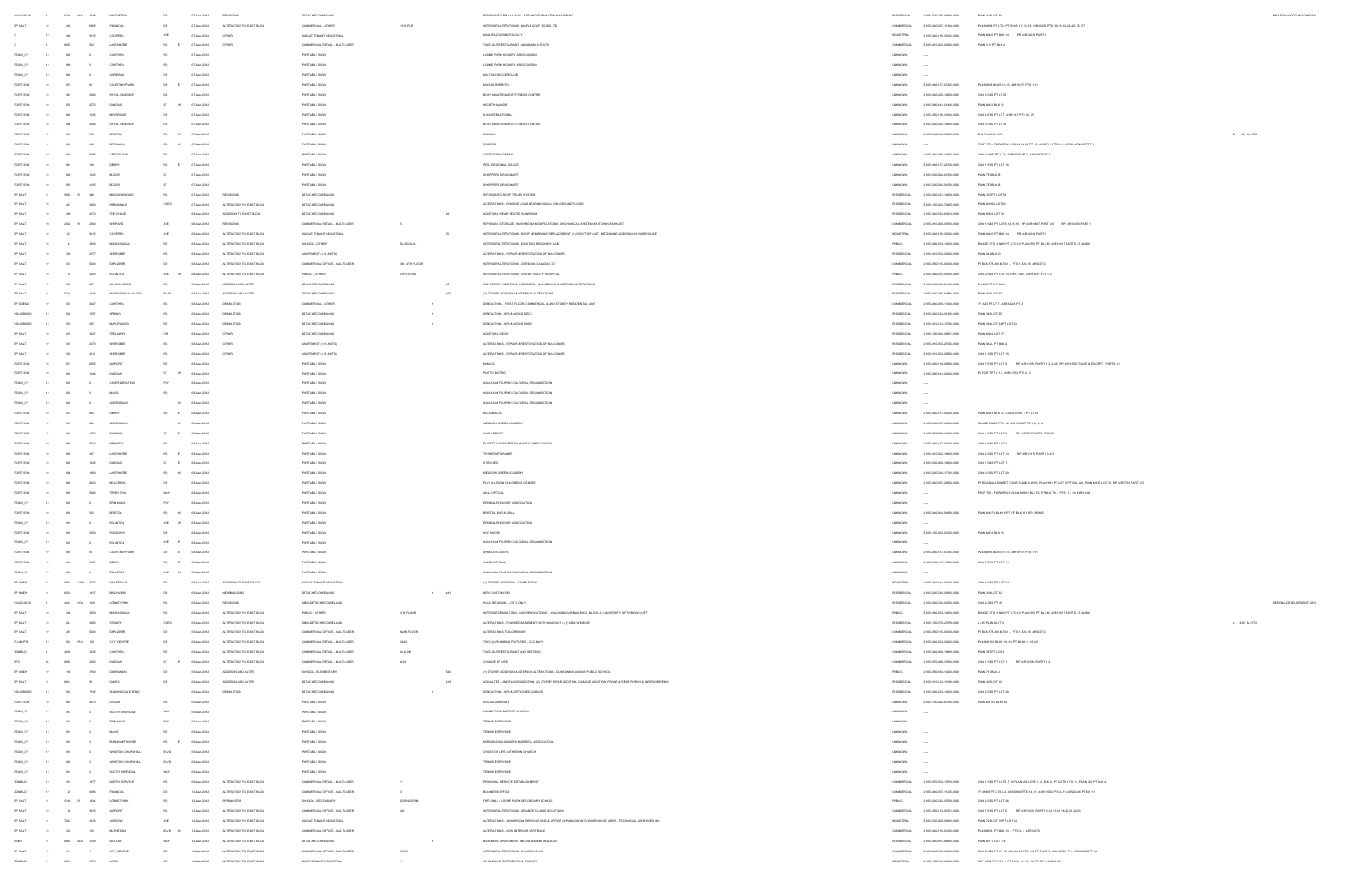| BP 3ALT                          |        |               |                                            |                                                               |                            |                                          |                                                                          |                                           |                      |                                                                                                                                       |                                 |                                                      |                                                                                                                                     |                |
|----------------------------------|--------|---------------|--------------------------------------------|---------------------------------------------------------------|----------------------------|------------------------------------------|--------------------------------------------------------------------------|-------------------------------------------|----------------------|---------------------------------------------------------------------------------------------------------------------------------------|---------------------------------|------------------------------------------------------|-------------------------------------------------------------------------------------------------------------------------------------|----------------|
|                                  | $-11$  | 6887          | 1695<br>THE COLLEGEWAY                     |                                                               | 12-Mar-2012                | ALTERATION TO EXIST BLDG                 | COMMERCIAL - OTHER                                                       | $\operatorname{\mathsf{BLDG}}\nolimits$ B |                      | INTERIOR ALTERATIONS TO STAIRCASE -GLENERIN INN                                                                                       | COMMERCIAL                      | 21-05-060-155-52489-0000                             | PL M-199, PT BLKS 00, PP - PTS 1-9 43R33735                                                                                         |                |
| BP 3ALT                          | 12     | 294           | 100<br>CITY CENTRE                         | DR.                                                           | 12-Mar-2012                | ALTERATION TO EXIST BLDG.                | COMMERCIAL RETAIL - MULTI-USER                                           | 2-129                                     |                      | INTERIOR ALTERATIONS - SMART SET                                                                                                      | COMMERCIAL                      | 21-05-040-154-00453-0000                             | PL 43M1010 BLKS 19, 21, PT BLKS 1, 16, 20                                                                                           |                |
| BP 3ALT                          | 12     | 175           | 6735<br>SHELTER BAY                        | <b>RD</b>                                                     | 12-Mar-2012                | ALTERATION TO EXIST BLDG                 | SCHOOL - ELEMENTARY                                                      |                                           |                      | INTERIOR ALTERATIONS - NEW KINDERGARTEN, SHELTER BAY P.S.                                                                             | PUBLIC                          | 21-05-040-098-62800-0000                             | PLAN M28 LOT 84                                                                                                                     |                |
| BP 3ALT                          | 12     | 363           | 1250<br>SOUTH SERVICE                      | <b>RD</b>                                                     | 12-Mar-2012                | ALTERATION TO EXIST BLDG                 | COMMERCIAL RETAIL - MULTI-USER                                           | 156A                                      |                      | ALTERATIONS - DOOR ENTRANCE INTO MALL CORRIDOR - SPEC SUITE - DIXIE OUTLET MALL                                                       | <b>COMMERCIAL</b>               | 21-05-070-167-17500-0000                             | CON 2 SDS PT LOT 6 PLAN 305 PT BLKS A,B                                                                                             |                |
| ZONBLD                           | 12     | 285           | CITY CENTRE<br>100                         | $_{\rm DR}$                                                   | 12-Mar-2012                | ALTERATION TO EXIST BLDG                 | COMMERCIAL RETAIL - MULTI-USER                                           | 2-K18                                     |                      | RETAIL SALES                                                                                                                          | COMMERCIAL                      | 21-05-040-154-00453-0000                             | PL 43M1010 BLKS 19, 21, PT BLKS 1, 16, 20                                                                                           |                |
|                                  |        |               |                                            |                                                               |                            |                                          |                                                                          |                                           |                      |                                                                                                                                       |                                 |                                                      |                                                                                                                                     |                |
| ZONBLD                           | $-11$  | 5236          | ROYAL WINDSOR<br>2666                      | DR.                                                           | 12-Mar-2012                | ALTERATION TO EXIST BLDG                 | MULTI-TENANT INDUSTRIAL                                                  | $1C-D$                                    |                      | RECREATIONAL ESTABLISHMENT                                                                                                            | <b>INDUSTRIAL</b>               | 21-05-020-025-10600-0000                             | CON 3 SDS PT LT 35                                                                                                                  |                |
| BP 3NEW                          | $-11$  | 6692          | 2200<br>EGLINTON                           | AVE W                                                         | 12-Mar-2012                | ADDITION AND ALTER                       | PUBLIC - OTHER                                                           |                                           |                      | INTERIOR ALTERATIONS & A MECHANICAL EXHAUST AIRWAY - BRACHYTHERAPY SUITE, CREDIT VALLEY HOSPITAL.                                     | PUBLIC                          | 21-05-040-155-01600-0000                             | CON 2 NDS PT LTS 14,15 PL 1003, 43R10237 PTS 1,3                                                                                    |                |
|                                  | 12     | 462           | 5100<br><b>ERIN MILLS</b>                  | PKY                                                           | 12-Mar-2012                | OTHER                                    | COMMERCIAL RETAIL - MULTI-USER                                           | $_{\rm{C4}}$                              |                      | RETAIL - KIOSK                                                                                                                        | COMMERCIAL                      | 21-05-040-098-10600-0000                             | PL M823 BLKS 4, 6, 17, PT BLKS 1, 5, 18, 20, RCP 1003 PT LT 2, 43R15700 PTS 1, 3-28, 30, 31, 33-35, 43R20654 PTS 2, 4, 7, 8, 11, 14 |                |
| SGNBLD                           | 12     | 423           | 7070<br>SAINT BARBARA                      | BLVD                                                          | 12-Mar-2012                | <b>FASCIA SIGN</b>                       | COMMERCIAL RETAIL - MULTI-USER                                           | $48-50$                                   |                      | (1) FASCIA SIGN - GURU LUKSHMI SOUTH INDIAN CUISINE                                                                                   | COMMERCIAL                      | 21-05-040-098-59501-0000                             | CON 1 WHS W PT LOT 11, 43R32120, PTS 1-17, 19-25                                                                                    |                |
| SGNBLD                           | $12\,$ |               | 5618<br>TENTH LINE WES                     |                                                               | 12-Mar-2012                | <b>FASCIA SIGN</b>                       | $\begin{array}{ll} \texttt{COMMERICAL} \cdot \texttt{OTHER} \end{array}$ | $E-1$                                     |                      | (4) FASCIA SIGNS - DQ (2 LOGOS) & ORANGE JULIUS (2 FASCIA)                                                                            | COMMERCIAL                      | 21-05-150-085-10100-0000                             | B 1 PLAN M-1493                                                                                                                     | B 1 M-149      |
|                                  |        |               |                                            |                                                               |                            |                                          |                                                                          |                                           |                      |                                                                                                                                       |                                 |                                                      |                                                                                                                                     |                |
| SGNBLD                           | 12     | 328           | FOSTER<br>180                              | ${\tt CRES}$                                                  | 12-Mar-2012                | <b>FASCIA SIGN</b>                       | COMMERCIAL RETAIL-SINGLE USER                                            |                                           |                      | 1 GROUND SIGN - KIA                                                                                                                   | COMMERCIAL                      | 21-05-040-098-12390-0000                             | PL M1023 PT BLKS 4, 5, 43R22732 PTS 1-17                                                                                            |                |
| SGNBLD                           | 12     | 216           | <b>DUNDAS</b><br>160                       | $\texttt{ST} \qquad \quad \texttt{E}$                         | 12-Mar-2012                | <b>FASCIA SIGN</b>                       | COMMERCIAL OFFICE - MULTI-USER                                           |                                           |                      | (2) FASCIA SIGNS - WALK-IN DENTAL CLINIC                                                                                              | COMMERCIAL                      | 21-05-010-068-28300-0000                             | PL TOR 12 BLK 1 LT 5, PT LT 6 BLK 1,LTS 1,2 BLK 1,RP 43R540 PT 2,PT LT 9 RP 43R19801 PT 1                                           |                |
| SGNBLD                           | 11.    | 6683          | <b>HURONTARI</b><br>$\rightarrow$          | ST                                                            | 12-Mar-2012                | <b>FASCIA SIGN</b>                       | COMMERCIAL - OTHER                                                       | $\scriptstyle{\text{8}}$                  |                      | (1) FASCIA SIGN - SUBWAY                                                                                                              | COMMERCIAL                      | 21-05-090-004-07902-0000                             | PCP 908 - FORMERLY CIR PT LT A - PTS 4-6, 9 43R32961                                                                                |                |
| SIGN BP                          | 12     | 354           | CITY CENTRE<br>100                         | DR                                                            | 12-Mar-2012                | <b>FASCIA SIGN</b>                       | COMMERCIAL - OTHER                                                       | $\overline{2}$                            |                      | (1) FASCIA SIGN - SMART SET                                                                                                           | COMMERCIAL                      | 21-05-040-154-00453-0000                             | PL 43M1010 BLKS 19, 21, PT BLKS 1, 16, 20                                                                                           |                |
| PORT SGN                         | 12     | 922           | 5885<br>RODEO                              | DR.                                                           | 12-Mar-2012                |                                          | PORTABLE SIGN                                                            |                                           |                      | TRADE SECRETS                                                                                                                         | <b>UNKNOWN</b>                  | 21-05-040-098-17830-0000                             | PL M967 PT BLK 2 - 43R20150 PTS 1.2.5-7.10. 13-17.29-32.34-36                                                                       |                |
|                                  |        |               |                                            |                                                               |                            |                                          |                                                                          |                                           |                      |                                                                                                                                       |                                 |                                                      |                                                                                                                                     |                |
| PORT SGN                         | 12     | 911           | 6625<br>MILLCREEK                          | DR.                                                           | 12-Mar-2012                |                                          | PORTABLE SIGN                                                            |                                           |                      | DIRECT LIQUIDATORS                                                                                                                    | <b>UNKNOWN</b>                  | 21-05-040-097-28200-0000                             | PLAN 947 BLK E                                                                                                                      |                |
| PORT SGN                         | 12     | 899           | 2111<br><b>DUNWIN</b>                      | DR.                                                           | 12-Mar-2012                |                                          | PORTABLE SIGN                                                            |                                           |                      | LITE DEPOT INC.                                                                                                                       | <b>UNKNOWN</b>                  | 21-05-060-155-00300-0000                             | PLAN 915 LOT 309 LOT 310                                                                                                            |                |
| PORT SGN                         | 12     | 907           | 117<br>QUEEN                               | $\begin{array}{ccc} \texttt{ST} & \texttt{S} \end{array}$     | 12-Mar-2012                |                                          | PORTABLE SIGN                                                            |                                           |                      | STREETSVILLE DENTAL                                                                                                                   | <b>UNKNOWN</b>                  | 21-05-120-004-09900-0000                             | PLAN STR 4 LOTS 1,2 5TH BLK N MAIN RP 43R2845 PART 1                                                                                |                |
| PORT SGN                         | 12     | 927           | MAVIS<br>3045                              | RD                                                            | 12-Mar-2012                |                                          | PORTABLE SIGN                                                            |                                           |                      | LOBLAWS                                                                                                                               | <b>UNKNOWN</b>                  | 21-05-040-142-32000-0000                             | PL 43M-1332, PT B 3 LESS 43R27004, PTS 1-6                                                                                          | B 3 M-133      |
|                                  |        |               |                                            |                                                               |                            |                                          |                                                                          |                                           |                      |                                                                                                                                       |                                 |                                                      |                                                                                                                                     |                |
| PORT SGN                         | 12     | 923           | 3425<br>LAIRD                              | <b>RD</b>                                                     | 12-Mar-2012                |                                          | PORTABLE SIGN                                                            |                                           |                      | THE PICTURE SHOPPE INC.                                                                                                               | <b>UNKNOWN</b>                  | 21-05-150-084-02100-0000                             | PLAN M674 BLKS 10,11                                                                                                                |                |
| $\ensuremath{\mathsf{PSGN\_CP}}$ | $12\,$ |               | LAKESHOR                                   |                                                               | 12-Mar-2012                |                                          | PORTABLE SIGN                                                            |                                           |                      | CLARKSON LORNE PARK T-BALL/ROOKIE BALL ASSOCIATION                                                                                    | <b>UNKNOWN</b>                  | $\cdots$                                             |                                                                                                                                     |                |
| PORT SGN                         | 12     | 925           | 720<br><b>BRISTO</b>                       |                                                               | 12-Mar-2012                |                                          | PORTABLE SIGN                                                            |                                           |                      | LITTLE CAESARS PIZZA                                                                                                                  | <b>UNKNOWN</b>                  | 21-05-040-164-53600-0000                             | B 30 PLAN M-1370                                                                                                                    | B 30 M-137     |
| PORT SGN                         | 12     | 917           | 25<br>WATLIN                               | AVE                                                           | 12-Mar-2012                |                                          | PORTABLE SIGN                                                            |                                           |                      | NURSES EDUCATION INC.                                                                                                                 | <b>UNKNOWN</b>                  | 21-05-040-116-26050-0000                             | PLAN M364 PT BLK 1 RP 43R14241 PART 1                                                                                               |                |
| PORT SGN                         | 12     | 913           | 2979<br>UNITY                              | GATE                                                          | 12-Mar-2012                |                                          | PORTABLE SIGN                                                            |                                           |                      | PREMIER CLEANERS                                                                                                                      | <b>UNKNOWN</b>                  | 21-05-040-145-01000-0000                             | PLAN M118 BLK B                                                                                                                     |                |
|                                  |        |               |                                            |                                                               |                            |                                          |                                                                          |                                           |                      |                                                                                                                                       |                                 |                                                      |                                                                                                                                     |                |
| PORT SGN                         | 12     | 926           | 5977<br>DIXIE                              | <b>RD</b>                                                     | 12-Mar-2012                |                                          | PORTABLE SIGN                                                            |                                           |                      | CASH 4 YOU                                                                                                                            | UNKNOWN                         | 21-05-050-116-07500-0000                             | CON 4 EHS PT LOT 5 RP 43R8174 PART 3                                                                                                |                |
| PORT SGN                         | 12     | 924           | 2170<br>TOROHA                             | MEWS                                                          | 12-Mar-2012                |                                          | PORTABLE SIGN                                                            |                                           |                      | ANDERSON SINCLAIR                                                                                                                     | <b>UNKNOWN</b>                  | 21-05-040-097-35010-0000                             | PLAN M30 PT BLK B RP 43R15339 PARTS 7,8 1/4 INTEREST IN PART 9                                                                      |                |
| PORT SGN                         | 12     | 909           | 3100<br>DIXIE                              | <b>RD</b>                                                     | 12-Mar-2012                |                                          | PORTABLE SIGN                                                            |                                           |                      | CASH 4 U CORP                                                                                                                         | <b>UNKNOWN</b>                  | 21-05-030-075-17510-0000                             | CON 1 NDS PT LOT 6  PTS 1 - 8.43R14171                                                                                              |                |
| PORT SGN                         | 12     | 901           | 5425<br>CREDITVIEW                         | RD                                                            | 12-Mar-2012                |                                          | PORTABLE SIGN                                                            |                                           |                      | CREDITVIEW EYECARE                                                                                                                    | <b>UNKNOWN</b>                  | 21-05-040-097-00830-0000                             | CON 3 WHS PT LOT 3                                                                                                                  |                |
| PORT SGN                         | 12     | 912           | <b>DUNDAS</b>                              | ST E                                                          | 12-Mar-2012                |                                          | PORTABLE SIGN                                                            |                                           |                      | IN STYLE FURNITURE                                                                                                                    | <b>UNKNOWN</b>                  | 21-05-070-068-37500-0000                             | PT LT 1 CON 1 SDS - PT 2 43R12339                                                                                                   |                |
|                                  |        |               | 1970                                       |                                                               |                            |                                          |                                                                          |                                           |                      |                                                                                                                                       |                                 |                                                      |                                                                                                                                     |                |
| PORT SGN                         | 12     | 900           | 2980<br>CROSSCURREN                        | DR.                                                           | 12-Mar-2012                |                                          | PORTABLE SIGN                                                            |                                           |                      | ELIZEE BEAUTY SALON                                                                                                                   | <b>UNKNOWN</b>                  | 21-05-040-157-72710-0000                             | PLAN M905 BLK 194                                                                                                                   |                |
| <b>HVACHOUS</b>                  | 11     | 5796 HEA 2802 | TERMIN                                     | TERR                                                          | 12-Mar-2012                | <b>REVISIONS</b>                         | DETACHED DWELLING                                                        |                                           |                      | HVAC REVISION - FURNACE AND DUCT REPLACEMENT                                                                                          | <b>RESIDENTIAL</b>              | 21-05-040-108-11233-0000                             | PLAN M1082 LOT 85                                                                                                                   |                |
| PLUM PT3                         | 11     | 7053<br>PLU   | EXPLORER<br>5570                           | $_{\rm DR}$                                                   | 12-Mar-2012                | <b>REVISIONS</b>                         | COMMERCIAL OFFICE - MULTI-USER                                           | 4TH FLR                                   |                      | PLUMBING REVISION - ADD ECO-SAFE DIGESTER - TARGET CANADA                                                                             | <b>COMMERCIAL</b>               | 21-05-050-115-63000-0000                             | PT BLK 5 PLAN M-793 - PTS 1-5, 8-15 43R23735                                                                                        |                |
| BP 9ALT                          | 11     | 6756          | <b>ACUMEN</b><br>434                       | CRT                                                           | 12-Mar-2012                | ALTERATION TO EXIST BLDG                 | DETACHED DWELLING                                                        |                                           |                      | ALTERATIONS - BASEMENT WALKOUT ONLY.                                                                                                  | RESIDENTIAL                     | 21-05-040-098-59564-0000                             | L 62 PLAN M-1758                                                                                                                    | $L = 62$ M-175 |
|                                  |        |               |                                            |                                                               |                            |                                          |                                                                          |                                           |                      |                                                                                                                                       |                                 |                                                      |                                                                                                                                     |                |
| BP 9NEW                          | $-11$  | 7112          | 614<br><b>MONTBECK</b>                     | ${\tt CRES}$                                                  | 13-Mar-2012                | NEW BUILDING                             | DETACHED DWELLING                                                        |                                           | $1 \qquad \quad 425$ | NEW CUSTOM SFD/ DEMOLISH EXISTING SFD                                                                                                 | RESIDENTIAL                     | 21-05-010-001-18600-0000                             | PLAN C19 LOT 154 PT LOT 153                                                                                                         |                |
|                                  | $12\,$ | 390           | 250<br>WEBB                                | DR                                                            | 13-Mar-2012                | FIRE CODE RETROFIT                       | APARTMENT (> 6 UNITS)                                                    |                                           |                      | FIRE ONLY - (1) FIRE ALARM PANEL                                                                                                      | RESIDENTIAL                     |                                                      | PEEL CONDO PLAN 412                                                                                                                 |                |
| ZONBLD                           | 12     | 365           | 5100<br><b>ERIN MILLS</b>                  | PKY                                                           | 13-Mar-2012                | ALTERATION TO EXIST BLDG                 | COMMERCIAL RETAIL - MULTI-USER                                           | $B-104$                                   |                      | RETAIL                                                                                                                                | COMMERCIAL                      | 21-05-040-098-10600-0000                             | PL M823 BLKS 4, 6, 17, PT BLKS 1, 5, 18, 20, RCP 1003 PT LT 2, 43R15700 PTS 1, 3-28, 30, 31, 33-35, 43R20654 PTS 2, 4, 7, 8, 11, 14 |                |
| ZONBLD                           | 12     | 384           | BRITANNIA<br>420                           | $\mathsf{RD}$ $\qquad \quad \mathsf{E}$                       | 13-Mar-2012                | ALTERATION TO EXIST BLDG                 | COMMERCIAL OFFICE - MULTI-USER                                           | 200                                       |                      | BUSINESS OFFICE                                                                                                                       | COMMERCIAL                      | 21-05-040-116-34800-0000                             | PT BLK 9 PLAN M-425 - PT 1, 43R15605                                                                                                |                |
|                                  |        |               |                                            |                                                               |                            |                                          |                                                                          |                                           |                      |                                                                                                                                       |                                 |                                                      |                                                                                                                                     |                |
| BP 3ALT                          | 12     | 128           | 3233<br>BRANDON GAT                        | DR                                                            | 13-Mar-2012                | ALTERATION TO EXIST BLDG                 | COMMERCIAL OFFICE - MULTI-USER                                           | 1A-B, 2A                                  |                      | INTERIOR ALTERATIONS - SPEC UNIT                                                                                                      | COMMERCIAL                      | 21-05-050-119-12700-0000                             | PLAN 806 LOTS 222 TO 224 BLK E<br>CON 7 EHS PT LOT 14                                                                               |                |
| ZONBLD                           | $-11$  | 6412          | 1919<br><b>MINNESOTA</b>                   | CRT                                                           | 13-Mar-2012                | ALTERATION TO EXIST BLDG                 | COMMERCIAL - OTHER                                                       | <b>GR FLR</b>                             |                      | BUSINESS OFFICE                                                                                                                       | COMMERCIAL                      | 21-05-040-097-25810-0000                             | PL M10 PT LT 2 - 43R7908 PT 1                                                                                                       |                |
| BP 9ALT                          | 12     | 367           | 1482<br><b>TILLINGHAM</b>                  | <b>GDNS</b>                                                   | 13-Mar-2012                | OTHER                                    | DETACHED DWELLING                                                        |                                           |                      | ALTERATIONS - BASEMENT-ENTRANCE                                                                                                       | RESIDENTIAL                     | 21-05-040-160-39500-0000                             | PLAN M657 LOT 101                                                                                                                   |                |
| PLUMHOUS                         | 12     | 610 DRA 1609  | BIRCHWOOD                                  | DR.                                                           | 13-Mar-2012                | OTHER                                    | DETACHED DWELLING                                                        |                                           |                      | SEWER CONVERSION                                                                                                                      | RESIDENTIAL                     | 21-05-020-034-09400-0000                             | PLAN 389 LOT 24                                                                                                                     |                |
|                                  |        |               |                                            |                                                               |                            |                                          |                                                                          |                                           |                      |                                                                                                                                       |                                 |                                                      |                                                                                                                                     |                |
| PLUMHOUS                         | 12     | 611 DRA       | 1613<br>BIRCHWOOD                          | DR.                                                           | 13-Mar-2012                | OTHER                                    | DETACHED DWELLING                                                        |                                           |                      | SEWER CONVERSION                                                                                                                      | <b>RESIDENTIAL</b>              | 21-05-020-034-09500-0000                             | PLAN 389 LOT 25                                                                                                                     |                |
| PORT SGN                         | 12     | 928           | QUEEN<br>117                               | ${\hbox{\footnotesize\rm ST}}$ ${\hbox{\footnotesize\rm ST}}$ | 13-Mar-2012                |                                          | PORTABLE SIGN                                                            |                                           |                      | STREETSVILLE DENTAL                                                                                                                   | <b>UNKNOWN</b>                  | 21-05-120-004-09900-0000                             | PLAN STR 4 LOTS 1,2 5TH BLK N MAIN RP 43R2845 PART 1                                                                                |                |
| PORT SGN                         | 12     | 929           | <b>TOMKEN</b><br>6650                      | <b>RD</b>                                                     | 13-Mar-2012                |                                          | PORTABLE SIGN                                                            |                                           |                      | HOME DECOR INC                                                                                                                        | <b>UNKNOWN</b>                  | 21-05-040-116-30000-0000                             | CON 2 EHS PT L 9, PL M404 B 5, 43R15215 PTS 1-3, 43R11778 PTS 4-7                                                                   |                |
|                                  |        | 975           | $\circ$<br><b>EGLINTON</b>                 | AVE W                                                         | 13-Mar-2012                |                                          | PORTABLE SIGN                                                            |                                           |                      | REGION OF PEEL                                                                                                                        | <b>UNKNOWN</b>                  | 1.1223                                               |                                                                                                                                     |                |
| PSGN_CP                          | 12     |               |                                            |                                                               |                            |                                          |                                                                          |                                           |                      |                                                                                                                                       |                                 |                                                      |                                                                                                                                     |                |
|                                  |        |               |                                            |                                                               |                            |                                          |                                                                          |                                           |                      |                                                                                                                                       |                                 |                                                      |                                                                                                                                     |                |
| PSGN_CP                          | 12     | 973           | $\circ$<br>FOWLER                          | $_{\rm DR}$                                                   | 13-Mar-2012                |                                          | PORTABLE SIGN                                                            |                                           |                      | REGION OF PEEL                                                                                                                        | <b>UNKNOWN</b>                  |                                                      |                                                                                                                                     |                |
| PSGN_CP                          | 12     | 972           | $\circ$<br>TENTH LINE WEST                 |                                                               | 13-Mar-2012                |                                          | PORTABLE SIGN                                                            |                                           |                      | REGION OF PEEL                                                                                                                        | <b>UNKNOWN</b>                  |                                                      |                                                                                                                                     |                |
| PSGN_CP                          | 12     |               | LAKESHORI<br>$\circ$                       | RD E                                                          | 13-Mar-2012                |                                          | PORTABLE SIGN                                                            |                                           |                      | REGION OF PEEL                                                                                                                        | <b>UNKNOWN</b>                  |                                                      |                                                                                                                                     |                |
| PSGN_CP                          | 12     | 970           | CENTRA<br>$\circ$                          | PKY E                                                         | 13-Mar-2012                |                                          | PORTABLE SIGN                                                            |                                           |                      | REGION OF PEEL                                                                                                                        | <b>UNKNOWN</b>                  |                                                      |                                                                                                                                     |                |
|                                  |        |               |                                            |                                                               |                            |                                          |                                                                          |                                           |                      |                                                                                                                                       |                                 |                                                      |                                                                                                                                     |                |
| PSGN_CP 12                       |        | 969           | $\sim$ 0<br>DIXIE                          | <b>RD</b>                                                     | 13-Mar-2012                |                                          | PORTABLE SIGN                                                            |                                           |                      | REGION OF PEEL                                                                                                                        | UNKNOWN                         | $\overline{\phantom{a}}$                             |                                                                                                                                     |                |
| PSGN_CP                          | 12     |               |                                            |                                                               | 13-Mar-201                 |                                          | PORTABLE SIGN                                                            |                                           |                      | REGION OF PEEL                                                                                                                        | NKNOWN                          |                                                      |                                                                                                                                     |                |
| PSGN_CP                          | 12     | 965           | DERRY<br>$\sim$ 0                          |                                                               | RD W 13-Mar-2012           |                                          | PORTABLE SIGN                                                            |                                           |                      | REGION OF PEEL                                                                                                                        | <b>UNKNOWN</b>                  | $\sim$                                               |                                                                                                                                     |                |
| PSGN_CP                          | 12     | 958           | $\circ$<br>DIXIE                           | <b>RD</b>                                                     | 13-Mar-2012                |                                          | PORTABLE SIGN                                                            |                                           |                      | REGION OF PEEL                                                                                                                        | <b>UNKNOWN</b>                  |                                                      |                                                                                                                                     |                |
| PSGN_CP                          | 12     | 956           | $\circ$<br>WINSTON CHURCHILL               | BLVD                                                          | 13-Mar-2012                |                                          | PORTABLE SIGN                                                            |                                           |                      | REGION OF PEEL                                                                                                                        | <b>UNKNOWN</b>                  |                                                      |                                                                                                                                     |                |
| PSGN_CP                          | 12     | 952           | PAISLEY<br>$\circ$                         | BLVD W                                                        | 13-Mar-2012                |                                          | PORTABLE SIGN                                                            |                                           |                      | REGION OF PEEL                                                                                                                        | <b>UNKNOWN</b>                  |                                                      |                                                                                                                                     |                |
|                                  |        | 951           |                                            |                                                               |                            |                                          |                                                                          |                                           |                      |                                                                                                                                       |                                 |                                                      |                                                                                                                                     |                |
| PSGN_CP                          | 12     |               | QUEENSWAY<br>$\circ$                       |                                                               | 13-Mar-2012<br>E           |                                          | PORTABLE SIGN                                                            |                                           |                      | REGION OF PEEL                                                                                                                        | <b>UNKNOWN</b>                  |                                                      |                                                                                                                                     |                |
| PSGN_CP                          | 12     | 948           | $\circ$<br><b>HURONTARIO</b>               | ST                                                            | 13-Mar-2012                |                                          | PORTABLE SIGN                                                            |                                           |                      | REGION OF PEEL                                                                                                                        | <b>UNKNOWN</b>                  |                                                      |                                                                                                                                     |                |
| PSGN_CP                          | 12     | 947           | $\circ$<br>DIXIE                           | <b>RD</b>                                                     | 13-Mar-2012                |                                          | PORTABLE SIGN                                                            |                                           |                      | REGION OF PEEL                                                                                                                        | <b>UNKNOWN</b>                  |                                                      |                                                                                                                                     |                |
| PSGN_CP                          | 12     |               | QUEENSWA<br>$\circ$                        |                                                               | 13-Mar-2012<br>W.          |                                          | PORTABLE SIGN                                                            |                                           |                      | REGION OF PEEL                                                                                                                        | <b>UNKNOWN</b>                  |                                                      |                                                                                                                                     |                |
| PSGN_CP                          | 12     | 942           | $\circ$<br>SOUTHDOWN                       | <b>RD</b>                                                     | 13-Mar-2012                |                                          | PORTABLE SIGN                                                            |                                           |                      | REGION OF PEEL                                                                                                                        | <b>UNKNOWN</b>                  |                                                      |                                                                                                                                     |                |
|                                  | 12     |               | $\circ$                                    | PKY                                                           |                            |                                          |                                                                          |                                           |                      |                                                                                                                                       | <b>UNKNOWN</b>                  |                                                      |                                                                                                                                     |                |
| $\ensuremath{\mathsf{PSGN\_CP}}$ |        |               | EASTGATE                                   |                                                               | 13-Mar-2012                |                                          | PORTABLE SIGN                                                            |                                           |                      | REGION OF PEEL                                                                                                                        |                                 |                                                      |                                                                                                                                     |                |
| PSGN_CP                          | 12     | 940           | CAWTHRA<br>$\circ$                         | RD                                                            | 13-Mar-2012                |                                          | PORTABLE SIGN                                                            |                                           |                      | REGION OF PEEL                                                                                                                        | <b>UNKNOWN</b>                  |                                                      |                                                                                                                                     |                |
| $\ensuremath{\mathsf{PSGN\_CP}}$ | 12     | 974           | DIXIE<br>$\circ$                           | RD                                                            | 13-Mar-2012                |                                          | PORTABLE SIGN                                                            |                                           |                      | REGION OF PEEL                                                                                                                        | <b>UNKNOWN</b>                  |                                                      |                                                                                                                                     |                |
| PSGN_CP                          | 12     | 968           | $\circ$<br>BRITANNIA                       | $RD$ $W$                                                      | 13-Mar-2012                |                                          | PORTABLE SIGN                                                            |                                           |                      | REGION OF PEEL                                                                                                                        | <b>UNKNOWN</b>                  |                                                      |                                                                                                                                     |                |
| PSGN_CP                          | 12     | 966           | $\circ$<br>NINTH LINE                      |                                                               | 13-Mar-2012                |                                          | PORTABLE SIGN                                                            |                                           |                      | REGION OF PEEL                                                                                                                        | <b>UNKNOWN</b>                  |                                                      |                                                                                                                                     |                |
|                                  | 12     | 964           | $\circ$<br>BURNHAMTHORP                    | RD W                                                          | 13-Mar-2012                |                                          |                                                                          |                                           |                      |                                                                                                                                       | <b>UNKNOWN</b>                  |                                                      |                                                                                                                                     |                |
| PSGN_CP                          |        |               |                                            |                                                               |                            |                                          | PORTABLE SIGN                                                            |                                           |                      | REGION OF PEEL                                                                                                                        |                                 |                                                      |                                                                                                                                     |                |
| PSGN_CP                          | 12     | 963           | $\circ$<br><b>DUNDAS</b>                   | ST W                                                          | 13-Mar-2012                |                                          | PORTABLE SIGN                                                            |                                           |                      | REGION OF PEEL                                                                                                                        | <b>UNKNOWN</b>                  |                                                      |                                                                                                                                     |                |
| PSGN_CP                          | 12     | 962           | $\circ$<br>MAVIS                           | <b>RD</b>                                                     | 13-Mar-2012                |                                          | PORTABLE SIGN                                                            |                                           |                      | REGION OF PEEL                                                                                                                        | <b>UNKNOWN</b>                  |                                                      |                                                                                                                                     |                |
| PSGN_CP                          | 12     |               | BURNHAMTHORP<br>$\circ$                    | $RD$ $E$                                                      | 13-Mar-2012                |                                          | PORTABLE SIGN                                                            |                                           |                      | REGION OF PEEL                                                                                                                        | <b>UNKNOWN</b>                  |                                                      |                                                                                                                                     |                |
| PSGN_CP                          | 12     | 960           | LAKESHORI<br>$\circ$                       | RD E                                                          | 13-Mar-2012                |                                          | PORTABLE SIGN                                                            |                                           |                      | REGION OF PEEL                                                                                                                        | <b>UNKNOWN</b>                  |                                                      |                                                                                                                                     |                |
|                                  |        |               |                                            |                                                               |                            |                                          |                                                                          |                                           |                      |                                                                                                                                       |                                 |                                                      |                                                                                                                                     |                |
| PSGN_CP                          | $12$   |               | <b>ERIN MILLS</b><br>$\circ$               | PKY                                                           | 13-Mar-2012                |                                          | PORTABLE SIGN                                                            |                                           |                      | REGION OF PEEL                                                                                                                        | <b>UNKNOWN</b>                  |                                                      |                                                                                                                                     |                |
| PSGN_CP                          | $12$   |               | AIRPORT<br>$\circ$                         | RD                                                            | 13-Mar-2012                |                                          | PORTABLE SIGN                                                            |                                           |                      | REGION OF PEEL                                                                                                                        | <b>UNKNOWN</b>                  |                                                      |                                                                                                                                     |                |
| PSGN_CP                          |        |               | LAKESHOR<br>$\circ$                        | $RD$ $\qquad W$                                               | 13-Mar-2012                |                                          | PORTABLE SIGN                                                            |                                           |                      | REGION OF PEEL                                                                                                                        | <b>UNKNOWN</b>                  |                                                      |                                                                                                                                     |                |
| PSGN_CP                          | 12     | 949           | MISSISSAUG<br>$\circ$                      | RD                                                            | 13-Mar-2012                |                                          | PORTABLE SIGN                                                            |                                           |                      | REGION OF PEEL                                                                                                                        | <b>UNKNOWN</b>                  |                                                      |                                                                                                                                     |                |
|                                  | 12     |               | DERRY<br>$\circ$                           |                                                               |                            |                                          |                                                                          |                                           |                      |                                                                                                                                       | <b>UNKNOWN</b>                  |                                                      |                                                                                                                                     |                |
| PSGN_CP                          |        |               |                                            | $RD$ W                                                        | 13-Mar-2012                |                                          | PORTABLE SIGN                                                            |                                           |                      | REGION OF PEEL                                                                                                                        |                                 |                                                      |                                                                                                                                     |                |
| PSGN_CP                          | 12     | 939           | BURNHAMTHORP<br>$\circ$                    | RD                                                            | 13-Mar-2012                |                                          | PORTABLE SIGN                                                            |                                           |                      | REGION OF PEEL                                                                                                                        | UNKNOWN                         |                                                      |                                                                                                                                     |                |
| PSGN_CP                          | 12     | 938           | $\circ$<br>BRITANNIA                       | RD W                                                          | 13-Mar-2012                |                                          | PORTABLE SIGN                                                            |                                           |                      | REGION OF PEEL                                                                                                                        | <b>UNKNOWN</b>                  |                                                      |                                                                                                                                     |                |
| PORT SGN                         | 12     | 930           | 6075<br>MAVIS                              | <b>RD</b>                                                     | 13-Mar-2012                |                                          | PORTABLE SIGN                                                            |                                           |                      | PENNINGTONS                                                                                                                           | <b>UNKNOWN</b>                  | 21-05-040-175-73400-0000                             | PL 43M1363 BLK 10 PT BLK 5, 43R24920 PTS 1-11                                                                                       | B 5 M-136      |
| PSGN_CP                          | 12     | 955           | $\circ$<br><b>WINSTON CHURCHILL</b>        | BLVD                                                          | 13-Mar-2012                |                                          | PORTABLE SIGN                                                            |                                           |                      | <b>TENNIS EVERYONE</b>                                                                                                                | <b>UNKNOWN</b>                  |                                                      |                                                                                                                                     |                |
|                                  |        | 954           |                                            |                                                               |                            |                                          |                                                                          |                                           |                      |                                                                                                                                       |                                 |                                                      |                                                                                                                                     |                |
| PSGN_CP                          | 12     |               | EGLINTON<br>$\circ$                        | AVE W                                                         | 13-Mar-2012                |                                          | PORTABLE SIGN                                                            |                                           |                      | REGION OF PEEL                                                                                                                        | <b>UNKNOWN</b>                  | $\cdots$                                             |                                                                                                                                     |                |
| PSGN_CP                          | 12     | 944           | BURNHAMTHORPE<br>$\circ$                   |                                                               | RD W 13-Mar-2012           |                                          | PORTABLE SIGN                                                            |                                           |                      | REGION OF PEEL                                                                                                                        | <b>UNKNOWN</b>                  | $\sim$                                               |                                                                                                                                     |                |
| BP 9ALT                          | 12     | 456           | 3351<br><b>FOLKWAY</b>                     | DR                                                            | 13-Mar-2012                | ADDITION TO EXIST BLDG                   | DETACHED DWELLING                                                        |                                           | 23                   | SECOND STOREY ADDITION                                                                                                                | RESIDENTIAL                     | 21-05-040-146-52600-0000                             | PLAN M123 LOT 886                                                                                                                   |                |
| BP 3ALT                          | 12     | 467           | 301<br>BURNHAMTHORP                        |                                                               | RD W 14-Mar-2012           | ALTERATION TO EXIST BLDG                 | CITY                                                                     | $3\mathsf{R}\mathsf{D}$ FLR               |                      | INTERIOR ALTERATIONS - CENTRAL LIBRARY                                                                                                | PUBLIC                          | 21-05-040-154-00809-0000                             | CON 2 NDS PT LT 18, 43R9721 PT OF PARTS 1-3, 43R13128 PT 36, 43R13393 PT 2                                                          |                |
| ZONBLD                           | $12$   |               | 6299<br><b>AIRPOR</b>                      | RD                                                            | 14-Mar-2012                | ALTERATION TO EXIST BLDG                 | MULTI-TENANT INDUSTRIAL                                                  | 402                                       |                      | BUSINESS OFFICE                                                                                                                       | <b>INDUSTRIAL</b>               | 21-05-050-113-00900-0000                             | PL 734 PT BLK H, I, 43R9418 PT 2, 43R22622 PT 1                                                                                     |                |
|                                  |        |               |                                            |                                                               |                            |                                          |                                                                          |                                           |                      |                                                                                                                                       |                                 |                                                      |                                                                                                                                     |                |
| BP 3NEW<br>BP 3NEW 11            | 12     | 138<br>6047   | 7050<br>$\sf MCLALIGHLIN$<br>5500<br>DIXIE | <b>RD</b><br>RD                                               | 14-Mar-2012<br>14-Mar-2012 | ADDITION AND ALTER<br>ADDITION AND ALTER | COMMERCIAL RETAIL-SINGLE USER<br>COMMERCIAL - OTHER                      | F                                         | 58<br>477            | ADDITION/ALTERATIONS - FRONT ADDITION, 1 ROOFTOP UNIT & INTERIOR ALTERATIONS<br>ADDITION/ALTERATIONS - 401-DIXIE MAZDA CAR DEALERSHIP | <b>COMMERCIAL</b><br>COMMERCIAL | 21-05-040-096-87100-0000<br>21-05-050-116-16000-0000 | B 96 PLAN M-1483<br>CON 3 EHS PT LT 3 - 43R14814 PT PART 11, PTS 5-7, 12-14, 16-26                                                  | B 96 M-148     |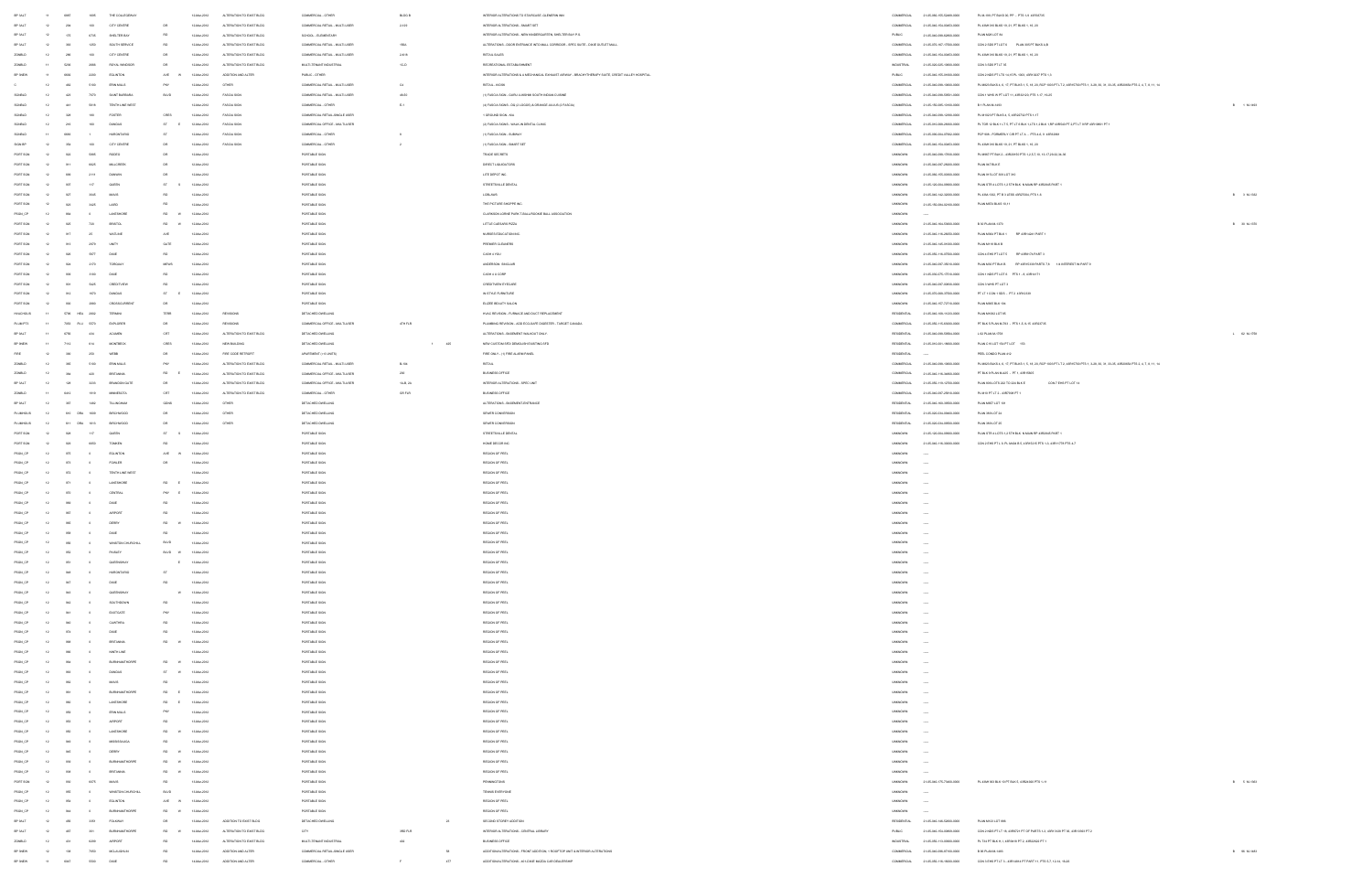| PSGN_CP          | 12       | 987<br>$\sim$             | BRITANNIA            |                                       | RD W 14-Mar-2012   |                          | PORTABLE SIGN                  |                |                           | STREETSVILLE FOUNDERS' BREAD AND HONEY FESTIVAL                                                                             | <b>UNKNOWN</b>                   |                          |                                                                                                                                |              |                       |
|------------------|----------|---------------------------|----------------------|---------------------------------------|--------------------|--------------------------|--------------------------------|----------------|---------------------------|-----------------------------------------------------------------------------------------------------------------------------|----------------------------------|--------------------------|--------------------------------------------------------------------------------------------------------------------------------|--------------|-----------------------|
| PSGN_CP          | 12       | 986<br>$\sim$ 0           | BRITANNIA            |                                       | RD W 14-Mar-2012   |                          | PORTABLE SIGN                  |                |                           | STREETSVILLE FOUNDERS' BREAD AND HONEY FESTIVAL                                                                             | <b>UNKNOWN</b>                   |                          |                                                                                                                                |              |                       |
| PSGN_CP          | 12       | 985<br>$\sim$             | <b>ERIN MILLS</b>    | PKY                                   | 14-Mar-2012        |                          | PORTABLE SIGN                  |                |                           | STREETSVILLE FOUNDERS' BREAD AND HONEY FESTIVAL                                                                             | <b>UNKNOWN</b>                   |                          |                                                                                                                                |              |                       |
|                  |          |                           |                      |                                       |                    |                          |                                |                |                           |                                                                                                                             |                                  |                          |                                                                                                                                |              |                       |
| PSGN_CP          | 12       | 984<br>$\sim$             | <b>ERIN MILLS</b>    | PKY                                   | 14-Mar-2012        |                          | PORTABLE SIGN                  |                |                           | STREETSVILLE FOUNDERS' BREAD AND HONEY FESTIVAL                                                                             | <b>UNKNOWN</b>                   | $\sim$                   |                                                                                                                                |              |                       |
| PORT SGN         | 12       | 1119<br>933               | DERRY                | $RD$ $E$                              | 14-Mar-2012        |                          | PORTABLE SIGN                  |                |                           | GOLF CLEARANCE WAREHOUSE                                                                                                    | <b>UNKNOWN</b>                   | 21-05-050-116-65100-0000 | PL M435 PT LTS 58, 59, 43R12971 PTS 1, 3, 7-9                                                                                  |              |                       |
| PORT SGN         | 12       | 937<br>4141               | DIXIE                | RD                                    | 14-Mar-2012        |                          | PORTABLE SIGN                  |                |                           | LITTLE CAESARS                                                                                                              | <b>UNKNOWN</b>                   | 21-05-030-092-19500-0000 | CON 2 NDS PT LT 5, 43R2782 PTS 1-7                                                                                             |              |                       |
| PORT SGN         | 12       | 1125<br>982               | <b>BLOOR</b>         | $^{\rm ST}$                           | 14-Mar-2012        |                          | PORTABLE SIGN                  |                |                           | VISION DEPOT                                                                                                                | <b>UNKNOWN</b>                   | 21-05-030-082-01500-0000 | PLAN 753 BLK B                                                                                                                 |              |                       |
| PORT SGN         | 12       | 5645                      | <b>HURONTARK</b>     | $^{\rm ST}$                           | 14-Mar-2012        |                          | PORTABLE SIGN                  |                |                           | <b>BURGER KING</b>                                                                                                          | <b>UNKNOWN</b>                   | 21-05-040-116-23800-0000 | PL M364 BLK 18, 43R9565 PTS 3-9                                                                                                |              |                       |
| PORT SGN         | 12       | 4141                      | <b>DIXII</b>         | $\mathsf{RD}$                         | 14-Mar-2012        |                          | PORTABLE SIGN                  |                |                           | <b>LITTLE CAESARS</b>                                                                                                       | <b>UNKNOWN</b>                   | 21-05-030-092-19500-0000 | CON 2 NDS PT LT 5, 43R2782 PTS 1-7                                                                                             |              |                       |
| PORT SGN         | 12       | 935<br>3955               | ERIN CENTRI          | BLVD                                  | 14-Mar-2012        |                          | PORTABLE SIGN                  |                |                           | DR. MIRJAN                                                                                                                  | <b>UNKNOWN</b>                   | 21-05-150-070-21818-0000 | B 169 PLAN M-1733                                                                                                              | B 169 M-1733 |                       |
|                  |          | 993<br>$\sim$ 0.1         | MAVIS                |                                       |                    |                          |                                |                |                           |                                                                                                                             |                                  |                          |                                                                                                                                |              |                       |
| PSGN_CP          | 12       |                           |                      | $\mathsf{RD}$                         | 14-Mar-2012        |                          | PORTABLE SIGN                  |                |                           | CLARKSON MUSIC THEATRE INC                                                                                                  | UNKNOWN                          |                          |                                                                                                                                |              |                       |
| PSGN_CP          | 12       | 983<br>$\sim$             | <b>ERIN MILLS</b>    | PKY                                   | 14-Mar-2012        |                          | PORTABLE SIGN                  |                |                           | <b>TENNIS EVERYONE</b>                                                                                                      | UNKNOWN                          |                          |                                                                                                                                |              |                       |
| BP 9ALT          | $-11$    | 6276<br>1650<br><b>R1</b> | RUSCOMBE CLOSE       |                                       | 14-Mar-2012        | <b>REVISIONS</b>         | DETACHED DWELLING              |                |                           | REVISIONS - TRUSS DESIGN, BASEMENT & GROUND FLOOR BEAMS, FOUNDATION WALL CONSTRUCTION, REAR ELELVATION & FURNACE RELOCATION | <b>RESIDENTIAL</b>               | 21-05-020-034-14500-0000 | PLAN 748 LOT 10                                                                                                                |              |                       |
| BP 9ALT          | 12       | 1050<br>312               | <b>BRISTOL</b>       | $RD$ W                                | 14-Mar-2012        | FIRE DAMAGE REPAIR       | CONDOMINIUM ROW DWELLING       |                |                           | ALTERATIONS - FIRE DAMAGE REPAIR                                                                                            | <b>RESIDENTIAL</b>               |                          | PCP 519 FORMERLY - PLAN M1161 BLK 78 PTS 1 - 10 43R21392                                                                       |              |                       |
| BP 9ALT          | 12       | 489<br>6161               | <b>MILLER'S</b>      | GROV                                  | 14-Mar-2012        | FIRE DAMAGE REPAIR       | DETACHED DWELLING              | $-1$           |                           | ALTERATIONS - FIRE DAMAGE REPAIR                                                                                            | RESIDENTIAL                      | 21-05-150-080-61005-0000 | PLAN M382 LOT 126                                                                                                              |              |                       |
| BP 9NEW          | 12       | 1043<br>403               | <b>ALEXANDR</b>      | AVE                                   | 15-Mar-2012        | NEW BUILDING             | DETACHED DWELLING              |                | 1 225                     | SFD - CUSTOM                                                                                                                | <b>RESIDENTIAL</b>               | 21-05-070-163-00800-0000 | PLAN B21 LOT 52                                                                                                                |              | 1812108 ONTARIO INC   |
| PORT SGN         | 12       | 977<br>5700               | MAVIS                | <b>RD</b>                             | 15-Mar-2012        |                          | PORTABLE SIGN                  |                |                           | RED APPLE CONVIENIENCE                                                                                                      | <b>UNKNOWN</b>                   | 21-05-040-098-17900-0000 | CON 2 WHS PT LOT 4 - PTS 1, 9, 10, 18, 19, 24, 25, 36, 38, 39, 43R22763                                                        |              |                       |
| ZONBLD           | 12       | 2970                      | DREW                 | <b>RD</b>                             | 15-Mar-2012        | ALTERATION TO EXIST BLDG | COMMERCIAL OFFICE - MULTI-USER |                |                           | OFFICE                                                                                                                      | COMMERCIAL                       | 21-05-050-113-06532-0000 | PSCP 884 - FORMERLY 43M1593 PT BLK 2 - PT 1 43R29338                                                                           |              |                       |
|                  |          |                           |                      |                                       |                    |                          |                                |                |                           |                                                                                                                             |                                  |                          |                                                                                                                                |              |                       |
| ZONBLD           | 12       | 100<br>265                | CITY CENTRE          | DR.                                   | 15-Mar-2012        | ALTERATION TO EXIST BLDG | COMMERCIAL RETAIL - MULTI-USER | 1-703          |                           | <b>BUSINESS OFFICE</b>                                                                                                      | COMMERCIAL                       | 21-05-040-154-00453-0000 | PL 43M1010 BLKS 19, 21, PT BLKS 1, 16, 20                                                                                      |              |                       |
| BP 3ALT          | 12       | 2680<br>400               | <b>SKYMARK</b>       | AVE                                   | 15-Mar-2012        | ALTERATION TO EXIST BLDG | COMMERCIAL OFFICE - MULTI-USER |                |                           | INTER ALTER - EXISTING OFFICE, INVESTMENT PLANNING COUNSEL LTD                                                              | COMMERCIAL                       | 21-05-050-115-79530-0000 | PLAN M533 PT BLK 10 RP 43R14673 PARTS 1,2                                                                                      |              |                       |
| <b>BSMT</b>      | 12       | 7715<br>BAS               | REDSTON              | RD                                    | 15-Mar-2012        | ALTERATION TO EXIST BLDG | DETACHED DWELLING              |                |                           | BASEMENT APARTMENT                                                                                                          | <b>RESIDENTIAL</b>               | 21-05-050-112-22000-0000 | PLAN 806 PT LOT 211                                                                                                            |              |                       |
| PSGN_CP          | 12       | 1006                      | EGLINTON             |                                       | AVE W 15-Mar-2012  |                          | PORTABLE SIGN                  |                |                           | VISUAL ARTS MISSISSAUGA                                                                                                     | <b>UNKNOWN</b>                   |                          |                                                                                                                                |              |                       |
| PSGN_CP          | 12       | 1005                      | <b>DUNDAS</b>        |                                       | ST W 15-Mar-2012   |                          | PORTABLE SIGN                  |                |                           | VISUAL ARTS MISSISSAUGA                                                                                                     | <b>UNKNOWN</b>                   | $\sim$                   |                                                                                                                                |              |                       |
| PSGN_CP          | 12       | 1000                      | <b>DUNDAS</b>        |                                       | ST W 15-Mar-2012   |                          | PORTABLE SIGN                  |                |                           | <b>TENNIS EVERYONE</b>                                                                                                      | <b>UNKNOWN</b>                   |                          |                                                                                                                                |              |                       |
| PORT SGN         | 12       | 800<br>991                | MATHESON             |                                       | BLVD W 15-Mar-2012 |                          | PORTABLE SIGN                  |                |                           | WINE RACK                                                                                                                   | <b>UNKNOWN</b>                   | 21-05-040-098-17421-0000 | CON 2 WHS, PT LT 5 - PT 3, 43R31266                                                                                            |              |                       |
|                  | 12       | 989                       | WINSTON CHURCHIL     |                                       |                    |                          |                                |                |                           | MIRROR IMAGES INC                                                                                                           |                                  |                          |                                                                                                                                |              |                       |
| PORT SGN         |          | 3100                      |                      | BLVD                                  | 15-Mar-2012        |                          | PORTABLE SIGN                  |                |                           |                                                                                                                             | <b>UNKNOWN</b>                   | 21-05-150-084-01800-0000 | PLAN M674 BLK 38                                                                                                               |              |                       |
| PORT SGN         | 12       | 3100<br>GRR               | WINSTON CHURCHILL    | <b>BLVD</b>                           | 15-Mar-2012        |                          | PORTABLE SIGN                  |                |                           | MIRROR IMAGES INC.                                                                                                          | <b>UNKNOWN</b>                   | 21-05-150-084-01800-0000 | PLAN M674 BLK 38                                                                                                               |              |                       |
| PORT SGN         | 12       | 1003<br>2100              | SYNTEX               | CRT                                   | 15-Mar-2012        |                          | PORTABLE SIGN                  |                |                           | PATHEON INC                                                                                                                 | <b>UNKNOWN</b>                   | 21-05-040-098-22410-0000 | CON 5 WHS PT LTS 10, 11, PT RD ALLOW BET LTS 10, 11 (CLOSED), 43R6595 PTS 1-3, 43R6596 PTS 1-3 EXCEPT 43R25746 PTS 6-8, 12, 13 |              |                       |
| PORT SGN         | 12       | 980<br>1201               | BRITANNIA            |                                       | RD W 15-Mar-2012   |                          | PORTABLE SIGN                  |                |                           | RIVERGROVE ANIMAL HOSPITAL                                                                                                  | <b>UNKNOWN</b>                   | 21-05-040-098-13300-0000 | CON 3 WHS PT LOT 6 RP 43R14964 PART 1                                                                                          |              |                       |
| PORT SGN         | 12       | 1201<br>979               | BRITANNIA            |                                       | RD W 15-Mar-2012   |                          | PORTABLE SIGN                  |                |                           | RIVERGROVE ANIMAL HOSPITAL                                                                                                  | <b>UNKNOWN</b>                   | 21-05-040-098-13300-0000 | CON 3 WHS PT LOT 6 RP 43R14964 PART                                                                                            |              |                       |
| PORT SGN         | 12       | 6465<br>1002              | MILLCREEK            | DR.                                   | 15-Mar-2012        |                          | PORTABLE SIGN                  |                |                           | MISSISSAUGA CRUISESHIP CENTRES                                                                                              | <b>UNKNOWN</b>                   | 21-05-040-097-27900-0000 | PLAN 927 PT LOTS 16,17 RP 43R8441 PART 1 RP 43R16892 PART                                                                      |              |                       |
| PORT SGN         | 12       | 3221                      | DERRY                |                                       | RD W 15-Mar-2012   |                          | PORTABLE SIGN                  |                |                           | MEADOWVALE WEST FAMILY CHIROPRACTIC                                                                                         | <b>UNKNOWN</b>                   | 21-05-150-080-76500-0000 | B 159 PLAN M-1214                                                                                                              | B 159 M-1214 |                       |
| PORT SGN         | 12       | 6465                      | MISSISSAUG           | <b>RD</b>                             | 15-Mar-2012        |                          | PORTABLE SIGN                  |                |                           | BURGER KING                                                                                                                 | <b>UNKNOWN</b>                   | 21-05-110-002-07800-0000 | CON 4 WHS PT LOT 8 RP 43R2494 PART 17,21,25,28                                                                                 |              |                       |
|                  |          |                           |                      |                                       |                    |                          |                                |                |                           |                                                                                                                             |                                  |                          |                                                                                                                                |              |                       |
| PORT SGN         | 12       | 1010                      | DREAM CREST          | RD                                    | 15-Mar-2012        |                          | PORTABLE SIGN                  |                |                           | KUMON LEARNING CENTRE                                                                                                       | <b>UNKNOWN</b>                   | 21-05-040-096-60240-0000 | PLAN M1033 BLK 102                                                                                                             |              |                       |
| PORT SGN         | 12       | 1087                      | MEYERSIDE            | DR                                    | 15-Mar-2012        |                          | PORTABLE SIGN                  |                |                           | TAX & ACCOUNTING EXPERTS INC.                                                                                               | <b>UNKNOWN</b>                   | 21-05-050-116-31918-0000 | PLAN M241 PT BLK A RP 43R7837 PART 2                                                                                           |              |                       |
| PORT SGN         | 12       | 5700<br>976               | MAVIS                | $\mathsf{RD}$                         | 15-Mar-2012        |                          | PORTABLE SIGN                  |                |                           | RED APPLE CONVIENIENCE                                                                                                      | <b>UNKNOWN</b>                   | 21-05-040-098-17900-0000 | CON 2 WHS PT LOT 4 - PTS 1, 9, 10, 18, 19, 24, 25, 36, 38, 39, 43R22763                                                        |              |                       |
| PORT SGN         | 12       | 5636<br>ggs               | <b>GLEN ERIM</b>     | $_{\rm DR}$                           | 15-Mar-2012        |                          | PORTABLE SIGN                  |                |                           | FANTASTIC SALON& SPA                                                                                                        | <b>UNKNOWN</b>                   | 21-05-040-108-10000-0000 | PLAN M1077 BLK 99                                                                                                              |              |                       |
| BP 3NEW          |          | 2210<br>7067              | SPEAKMAN             | $_{\rm DR}$                           | 15-Mar-2012        | NEW BUILDING             | SINGLE TENANT INDUSTRIAL       |                | 415                       | NEW - DATA-CENTRE BLD & 5-CONCRETE PADS, SNC LAVALIN INC (SCIENCE & TECHNOLOGY FACILITY)                                    | <b>INDUSTRIAL</b>                | 21-05-060-141-01100-0000 | PLAN 718 PT BLK D                                                                                                              |              |                       |
| BP 9NEW          | $-11$    | 6982<br>29                | ALPHA MILLS          | $\mathsf{RD}$                         | 16-Mar-2012        | NEW BUILDING             | DETACHED DWELLING              |                | $1 \hspace{1.5cm} 231$    | NEW CUSTOM SFD WITH FINISHED BASEMENT.                                                                                      | <b>RESIDENTIAL</b>               | 21-05-110-002-10400-0000 | CON 4 WHS, PT LT 7 - PT 2 43R33430                                                                                             |              | CESTA DEVELOPMENTS IN |
| BP 3ALT          | $-11$    | 5977<br>6170<br><b>R1</b> | BELGRAVE             | <b>RD</b>                             | 16-Mar-2012        | <b>REVISIONS</b>         | SINGLE TENANT INDUSTRIAL       |                |                           | HVAC REVISION - ROOFTOP UNIT                                                                                                | <b>INDUSTRIAL</b>                | 21-05-040-175-73150-0000 | PL 43M1363 PT BLKS 3, 4                                                                                                        | B 4 M-1363   |                       |
| BP 9ALT          | $-11$    | 7059<br>1643              | PRINCELEA            |                                       |                    | ADDITION TO EXIST BLDG   | DETACHED DWELLING              |                |                           | ADDITION - REAR HEATED SUNROOM                                                                                              | <b>RESIDENTIAL</b>               | 21-05-040-097-09242-0000 | PLAN M642 LOT 43                                                                                                               |              |                       |
|                  |          |                           |                      | PL                                    | 16-Mar-2012        |                          |                                |                | 21                        |                                                                                                                             |                                  |                          |                                                                                                                                |              |                       |
| BP 9ALT          | 12       | 537<br>485                | <b>ISABELLA</b>      | AVE                                   | 16-Mar-2012        | ALTERATION TO EXIST BLDG | DETACHED DWELLING              |                |                           | ALTERATIONS - FINISH BASEMENT/ REMOVE LOAD BEARING WALLS                                                                    | <b>RESIDENTIAL</b>               | 21-05-060-126-03624-0000 | PLAN M6 LOT 12                                                                                                                 |              |                       |
| ZONBLD           | 12       | 325<br>231                | CENTRAL              | PKY W                                 | 16-Mar-2012        | ALTERATION TO EXIST BLDG | COMMERCIAL RETAIL - MULTI-USER | 34             |                           | COMMERCIAL SCHOOL                                                                                                           | COMMERCIAL                       | 21-05-040-143-08425-0000 | PLAN M678 BLK 172                                                                                                              |              |                       |
| BP 3ALT          | 12       | 2500<br>389               | OLD CARRIAGE         | <b>RD</b>                             | 16-Mar-2012        | ALTERATION TO EXIST BLDG | CITY                           |                |                           | DEMOLITION OF EXISTING EXTERIOR CONVENIENCE STAIRS                                                                          | PUBLIC                           | 21-05-060-129-05410-0000 | RANGES 1, 2 SDS PT LTS 6-8, RANGE 3 PT LT 9, 43R8645 PT 1, 43R33928 PT 2                                                       |              |                       |
| BP 3ALT          | 9        | 6704<br>3413              | WOLFEDALE            | <b>RD</b>                             | 16-Mar-2012        | ALTERATION TO EXIST BLDG | MULTI-TENANT INDUSTRIAL        | 13-14          |                           | INTERIOR & EXTERIOR ALTERATIONS - MISSISSAUGA SOCCER CLUB                                                                   | <b>INDUSTRIAL</b>                | 21-05-040-144-02800-0000 | CON 1 NDS PT LOT 21                                                                                                            |              |                       |
| BP 3ALT          | 12       | 399<br>1145               | FORESTWOOD           | ${\tt DR}$                            | 16-Mar-2012        | OTHER                    | APARTMENT (> 6 UNITS)          |                |                           | ALTERATIONS - BALCONY REPAIRS, VALFOREST APARTMENTS                                                                         | <b>RESIDENTIAL</b>               | 21-05-060-146-16700-0000 | PLAN 745 PCL 5 PT BLK E                                                                                                        |              |                       |
| BP 3ALT          | 12       | 30                        | HIGH                 | $\texttt{ST} \qquad \quad \texttt{E}$ | 16-Mar-2012        | OTHER                    | APARTMENT (> 6 UNITS)          |                |                           | ALTERATIONS - (3) NEW ROOFTOP ANTENNAS - MOBILICITY                                                                         | <b>RESIDENTIAL</b>               | 21-05-090-004-19800-0000 | PLAN 300E LOT 13 TO 16                                                                                                         |              |                       |
|                  | 12       | 487                       | REXWOOD              | <b>RD</b>                             |                    | <b>FASCIA SIGN</b>       |                                |                |                           |                                                                                                                             | <b>COMMERCIAL</b>                |                          |                                                                                                                                |              |                       |
| SGNBLD           |          | 6675                      |                      |                                       | 16-Mar-2012        |                          | COMMERCIAL - OTHER             |                |                           | (2) FASCIA SIGNS - BOTHWELL-ACCURATE                                                                                        |                                  | 21-05-050-117-27790-0000 | PLAN M35 PT BLK B PLAN 919 PT BLK C RP 43R11912 PARTS 1 TO 4                                                                   |              |                       |
|                  |          |                           |                      |                                       | 16-Mar-2012        |                          | PORTABLE SIGN                  |                |                           | SHELL                                                                                                                       | <b>UNKNOWN</b>                   | 21-05-150-080-13801-0000 | CON 11 NS PT LT 13, 43R21350 PT PART 1, 43R28958 PT 1                                                                          |              |                       |
| PORT SGN         | 12       | 7540<br>992               | WINSTON CHURCHIL     | BLVD                                  |                    |                          |                                |                |                           | WILD WINGS                                                                                                                  | <b>UNKNOWN</b>                   | 21-05-040-098-17500-0000 | CON 2 WHS PT L 5, 43R8711 PT PTS 1-3, 43R25225 PTS 11, 14 LESS 43R9138 PT 1, 43R25997 PTS 1, 2                                 |              |                       |
| PORT SGN 12 990  |          |                           | 5955 LATIMER         | ${\tt DR}$                            | 16-Mar-2012        |                          | PORTABLE SIGN                  |                |                           |                                                                                                                             |                                  |                          |                                                                                                                                |              |                       |
| PSGN_CP 12 1017  |          |                           |                      | <b>BLVD</b>                           |                    |                          |                                |                |                           |                                                                                                                             |                                  |                          |                                                                                                                                |              |                       |
| PORT SGN         | 12       | 998                       | 3375 LAIRD           | RD                                    | 16-Mar-2012        |                          | PORTABLE SIGN                  |                |                           | EGLINTON CARPET                                                                                                             | <b>UNKNOWN</b>                   | 21-05-150-084-02000-0000 | PLAN M674 BLK 9                                                                                                                |              |                       |
| PORT SGN         | 12       | 1001<br>7895              | TRANMERI             | <b>DR</b>                             | 16-Mar-2012        |                          | PORTABLE SIGN                  |                |                           | VIKRAM GULATI CGA                                                                                                           | <b>UNKNOWN</b>                   | 21-05-050-115-31870-0000 | CON 4 EHS PT LOT 11 PLAN M789 BLK 4                                                                                            |              |                       |
| PORT SGN         | 12       | 999<br>3615               | <b>DIXIE</b>         | RD                                    | 16-Mar-2012        |                          | PORTABLE SIGN                  |                |                           | COURTESEY CLEANERS                                                                                                          | <b>UNKNOWN</b>                   | 21-05-030-075-16300-0000 | CON 1 NDS PT LOT 5 RP 43R16505 PARTS 1.2                                                                                       |              |                       |
| PORT SGN         | 12       | 1007<br>3663              | MAVIS                | <b>RD</b>                             | 16-Mar-2012        |                          | PORTABLE SIGN                  |                |                           | <b>LIBERTY TIRES</b>                                                                                                        | <b>UNKNOWN</b>                   | 21-05-040-143-19800-0000 | CON 1 NDS PT LOT 20                                                                                                            |              |                       |
|                  |          |                           |                      |                                       |                    |                          |                                |                |                           |                                                                                                                             |                                  |                          |                                                                                                                                |              |                       |
| PORT SGN         | 12       | 1016<br>600               | MATHESON             |                                       | BLVD W 16-Mar-2012 |                          | PORTABLE SIGN                  |                |                           | COVERS                                                                                                                      | <b>UNKNOWN</b>                   | 21-05-040-098-17860-0000 | PLAN M967 BLK 3                                                                                                                |              |                       |
| PORT SGN         | 12       | 6970<br>1012              | LISGAR               | $_{\rm DR}$                           | 16-Mar-2012        |                          | PORTABLE SIGN                  |                |                           | SHORTY'S MEAT COMPANY                                                                                                       | <b>UNKNOWN</b>                   | 21-05-150-082-62100-0000 | PLAN M1105 BLK 150                                                                                                             |              |                       |
| PORT SGN         | 12       | 1015<br>6930              | PACIFIC              | $_{\rm CIR}$                          | 16-Mar-2012        |                          | PORTABLE SIGN                  |                |                           | FLORIAD CANADA INC.                                                                                                         | <b>UNKNOWN</b>                   | -                        | PEEL CONDO PLAN 453                                                                                                            |              |                       |
| BP 9NEW          |          | 6983<br>27                | ALPHA MILLS          | <b>RD</b>                             | 16-Mar-2012        | NEW BUILDING             | DETACHED DWELLING              |                | $1 \qquad \qquad 246$     | NEW CUSTOM SFD WITH FINISHED BASEMENT                                                                                       | <b>RESIDENTIAL</b>               | 21-05-110-002-10400-0000 | CON 4 WHS, PT LT 7 - PT 1 43R33430                                                                                             |              | CESTA DEVELOPMENTS IN |
| CONBLD           | 12       | 510                       | DRIFTCURREN          | DR                                    | 19-Mar-2012        | ALTERATION TO EXIST BLDG | COMMERCIAL RETAIL - MULTI-USER | 12             |                           | TAKE-OUT RESTAURANT                                                                                                         | <b>COMMERCIAL</b>                | 21-05-040-117-50982-0000 | B 10 PLAN M-1450                                                                                                               | B 10 M-1450  |                       |
| <b>BPC</b>       |          | 2050<br>6565              | <b>DUNDAS</b>        | $\texttt{ST} \qquad \quad \texttt{E}$ | 19-Mar-2012        | ALTERATION TO EXIST BLDG | INDUSTRIAL - OTHER             | #106<br>$\sim$ |                           | INTERIOR ALTERATIONS - CLOSE EXISTING OPENING                                                                               | <b>INDUSTRIAL</b>                | 21-05-070-068-37600-0000 | CON 1 SDS PT LOT 1 RP 43R12583 PARTS 1,2                                                                                       |              |                       |
| BP 9ALT          | 12       | 321<br>75                 | <b>BEN MACHREE</b>   | DR                                    | 19-Mar-2012        | ADDITION AND ALTER       | DETACHED DWELLING              |                | 52                        | ADDITION/ALTERATIONS - NEW THIRD FLOOR IN EXISTING ATTIC SPACE AND INTERIOR ALTERATIONS                                     | <b>RESIDENTIAL</b>               | 21-05-090-006-00310-0000 | PLAN F22 LOT 33                                                                                                                |              |                       |
| SGNBLD           | 12       | 3425<br>172               | LAIRD                | $\mathsf{RD}$                         | 19-Mar-2012        | <b>FASCIA SIGN</b>       | MULTI-TENANT INDUSTRIAL        | $\overline{2}$ |                           | (1) FASCIA SIGN - FURNACES, AIR-CONDITIONER , WATER-HEATERS, HOME-SECURITY                                                  | <b>INDUSTRIAL</b>                | 21-05-150-084-02100-0000 | PLAN M674 BLKS 10,11                                                                                                           |              |                       |
|                  |          |                           |                      |                                       |                    |                          |                                |                |                           |                                                                                                                             |                                  |                          |                                                                                                                                |              |                       |
| PSGN_CP          | 12<br>12 | 1018<br>1014              | TRUSCOTT<br>ARGENTIA | $_{\rm DR}$                           | 19-Mar-2012        |                          | PORTABLE SIGN                  |                |                           | CLARKSON CO-OP NURSERY SCHOOL INC.                                                                                          | <b>UNKNOWN</b><br><b>UNKNOWN</b> |                          |                                                                                                                                |              |                       |
| PORT SGN         |          | 2885                      |                      | <b>RD</b>                             | 19-Mar-2012        |                          | PORTABLE SIGN                  |                |                           | KIDS PARADISE PLAYGROUND                                                                                                    |                                  | 21-05-040-098-05060-0000 | CON 6 WHS, PT LTS 12, 13 - PTS 1-10, 13, 14 43R30620                                                                           |              |                       |
| BP 3TEN          | 12       | 925<br>527                | RATHBURN             | $RD$ $E$                              | 19-Mar-2012        | TENTS/AIR SUPPORT STRUC  | COMMERCIAL - OTHER             |                |                           | (2) TEMPORARY TENTS (APRIL 12 - JUNE 30, 2012)                                                                              | <b>COMMERCIAL</b>                | 21-05-040-093-36700-0000 | PLAN M367 BLK 30                                                                                                               |              |                       |
| PORT SGN         | 12       | 1011<br>801               | <b>DUNDAS</b>        |                                       | ST E 19-Mar-2012   |                          | PORTABLE SIGN                  |                |                           | <b>EXTREME TAN</b>                                                                                                          | <b>UNKNOWN</b>                   | 21-05-040-068-20300-0000 | CON 1 NDS PT LOT 10 RP 43R14243 PARTS 1,6,10,11, 17-20                                                                         |              |                       |
| PORT SGN         | 12       | 1010<br>3495              | LAIRD                | <b>RD</b>                             | 19-Mar-2012        |                          | PORTABLE SIGN                  |                |                           | DESIGN CARPET AND HARDWOOD LTD                                                                                              | <b>UNKNOWN</b>                   | 21-05-150-084-02300-0000 | PLAN M674 BLKS 12,13,14                                                                                                        |              |                       |
| PORT SGN         | 12       | 1008<br>2555              | <b>ERIN CENTRE</b>   | BLVD                                  | 19-Mar-2012        |                          | PORTABLE SIGN                  |                |                           | SPACE AGE SHELVING                                                                                                          | <b>UNKNOWN</b>                   | 21-05-040-159-40000-0000 | PLAN M856 BLK 116                                                                                                              |              |                       |
| FIRE             | 12       | 7111<br>428               | SYNTEX               | DR.                                   | 19-Mar-2012        | ELECTROMAG LOCK DEVICE   | COMMERCIAL - OTHER             |                |                           | FIRE ONLY - (1) MAGLOCK - ATRENS-COUNSEL                                                                                    | COMMERCIAL                       | 21-05-040-097-12856-0000 | PL M589 PT BLK 1, 43R15682 PTS 1, 3                                                                                            |              |                       |
| POOL             | $-11$    | 157<br>7155               | ASPEN                | AVE                                   | 19-Mar-2012        | INGROUND POOL            | DETACHED DWELLING              |                |                           |                                                                                                                             | <b>RESIDENTIAL</b>               | 21-05-150-082-30000-0000 | PLAN M669 LOT 136                                                                                                              |              |                       |
|                  | 12       | 1013                      | ARGENTIA             |                                       |                    |                          |                                |                |                           |                                                                                                                             |                                  |                          |                                                                                                                                |              |                       |
| PORT SGN         |          | 2915                      |                      | RD                                    | 19-Mar-2012        |                          | PORTABLE SIGN                  |                |                           | SHAWF APPLIANCES AND PARTS                                                                                                  | <b>UNKNOWN</b>                   | 21-05-040-098-05060-0000 | CON 6 WHS, PT LTS 12, 13 - PTS 1-10, 13, 14 43R30620                                                                           |              |                       |
| BP 9NEW          | 12       | 425<br>2370               | <b>MISSISSAUGA</b>   | RD                                    | 20-Mar-2012        | NEW BUILDING             | DETACHED DWELLING              |                | $1$ 808                   | NEW CUSTOM SFD WITH FINISHED BASEMENT                                                                                       | <b>RESIDENTIAL</b>               | 21-05-060-131-11100-0000 | R 3-CIR PT 11 RP 43R7783 PART 8                                                                                                |              |                       |
| PORT SGN         | 12       | 1019<br>1900              | <b>DUNDAS</b>        | ST E                                  | 20-Mar-2012        |                          | PORTABLE SIGN                  |                |                           | LA PEGAS FLOWER BOUTIQUE                                                                                                    | <b>UNKNOWN</b>                   | 21-05-070-068-36800-0000 | CON 1 SDS PT LT 2, 43R21580, PT 1                                                                                              |              |                       |
| BP 9NEW          | $-11$    | 6903<br>266               | <b>HILLCREST</b>     | AVE                                   | 20-Mar-2012        | NEW BUILDING             | DETACHED DWELLING              |                | $1\qquad \quad \  \  297$ | NEW CUSTOM SFD                                                                                                              | <b>RESIDENTIAL</b>               |                          | PL B25, PT LT 4 - PTS 2, 3 43R32927                                                                                            |              |                       |
| BP 3ALT          | $-11$    | 6205<br>6293              | AIRPORT              | $\mathsf{RD}$                         | 20-Mar-2012        | ALTERATION TO EXIST BLDG | COMMERCIAL - OTHER             |                |                           | INTERIOR ALTERATIONS - RBC                                                                                                  | COMMERCIAL                       | 21-05-050-108-00600-0000 | PLAN 734 BLK A                                                                                                                 |              |                       |
| BP 9ALT          | 12       | 463<br>1021               | CALDWELL             | AVE                                   | 20-Mar-2012        | ALTERATION TO EXIST BLDG | DETACHED DWELLING              |                |                           | ALTERATIONS - REMOVE (2) LOAD BEARING WALLS AND REPLACE WITH BEAMS.                                                         | <b>RESIDENTIAL</b>               | 21-05-020-028-20100-0000 | PLAN 781 L 34                                                                                                                  |              |                       |
| ZONBLD           | $-11$    | 6699<br>3450              | <b>RIDGEWAY</b>      | DR                                    | 20-Mar-2012        | ALTERATION TO EXIST BLDG | MULTI-TENANT INDUSTRIAL        |                |                           | OFFICE                                                                                                                      | <b>INDUSTRIAL</b>                | 21-05-150-010-00864-0000 | RCP 1542, PT LT 9 - PTS 1-3, 12 43R30181                                                                                       |              |                       |
| BP 3ALT          | 12       | 130<br>2300               | <b>HOGAN</b>         | DR                                    | 20-Mar-2012        | ALTERATION TO EXIST BLDG | SINGLE TENANT INDUSTRIAL       |                |                           |                                                                                                                             | <b>INDUSTRIAL</b>                | 21-05-040-098-61000-0000 | B 1 PLAN M-1780                                                                                                                |              |                       |
|                  |          |                           |                      |                                       |                    |                          |                                |                |                           | ALTERATIONS - INTERIOR ALTS, (7) ROOFTOP UNITS & EXTERIOR CONCRETE PAD - KUEHNE + NAGEL.                                    |                                  |                          |                                                                                                                                | B 1 M-1780   |                       |
| BP 3ALT          | 12       | 332<br>268                | LAKESHORE            |                                       | RD E 20-Mar-2012   | ADDITION AND ALTER       | COMMERCIAL RETAIL-SINGLE USER  |                |                           | ADDITION/ALT - FRONT ADD & INT. ALTERATIONS - BELLES & BEAUS SALON & SPA                                                    | COMMERCIAL                       | 21-05-090-003-00300-0000 | PLAN F12 PT LOT 362                                                                                                            |              |                       |
| BP 3ALT          | $-11$    | 2375<br>6090              | THE COLLEGEWAY       |                                       | 20-Mar-2012        | OTHER                    | APARTMENT (> 6 UNITS)          |                |                           | ALTERATIONS - UNDERGROUND PARKING GARAGE REPAIRS                                                                            | RESIDENTIAL                      | $\sim$                   | PEEL CONDO PLAN 210                                                                                                            |              |                       |
|                  | 12       | 2290<br>559               | DIXIE                | <b>RD</b>                             | 20-Mar-2012        | OTHER                    | SINGLE TENANT INDUSTRIAL       |                |                           | MOTOR VEHICLE SALES FACILITY - RESTRICTED                                                                                   | <b>INDUSTRIAL</b>                | 21-05-070-054-14600-0000 | CON 1 SDS PT LOT 6                                                                                                             |              |                       |
| BP 3ALT          | $-11$    | 7087<br>1551              | CATERPILLAR          | <b>RD</b>                             | 20-Mar-2012        |                          | SINGLE TENANT INDUSTRIAL       |                |                           | ALTERATIONS - EXTERIOR CONCRETE FOUNDATION PAD FOR EQUIPMENT - AYA KITCHENS & BATHS                                         | <b>INDUSTRIAL</b>                | 21-05-070-053-13000-0000 | CON 1 SDS PT L 4, 43R16585 PTS 4-20, 25-28                                                                                     |              |                       |
| PORT SGN         | 12       | 1036<br>321               | LAKESHOR             |                                       | RD W 20-Mar-2012   |                          | PORTABLE SIGN                  |                |                           | DENTISTRY ON LAKESHORE                                                                                                      | <b>UNKNOWN</b>                   | 21-05-090-006-08105-0000 | PL H22 BLK A LTS 66-72 PT LTS 73, 74, PT MAPLE AVE, 43R6908 PTS 1-3, 5, 7, PT PART 8                                           |              |                       |
| PORT SGN         | 12       | 1035<br>1140              | BURNHAMTHORF         |                                       | RD W 20-Mar-2012   |                          | PORTABLE SIGN                  |                |                           | EUROPEAN MASSAGE CENTRE                                                                                                     | <b>UNKNOWN</b>                   | 21-05-040-144-09000-0000 | RANGE 3 NDS PT LOT 8 RP 43R7128 PARTS 3,4                                                                                      |              |                       |
| PORT SGN 12 1023 |          |                           | 6435 ERIN MILLS      | PKY T                                 | 20-Mar-2012        |                          | PORTABLE SIGN                  |                |                           | ERIN MILLS OPTICAL                                                                                                          | <b>UNKNOWN</b>                   | 21-05-040-097-27700-0000 | PLAN 927 LOTS 11,12 PT LOT 13 RP 43R9070 PART 2 PLAN 927 PT BLK DX RP 43R12517 PART 1                                          |              |                       |

erin Millot 13 RP 43R9070 PART 2 PLAN 927 PT BLK DX RP 43R12517 PART 1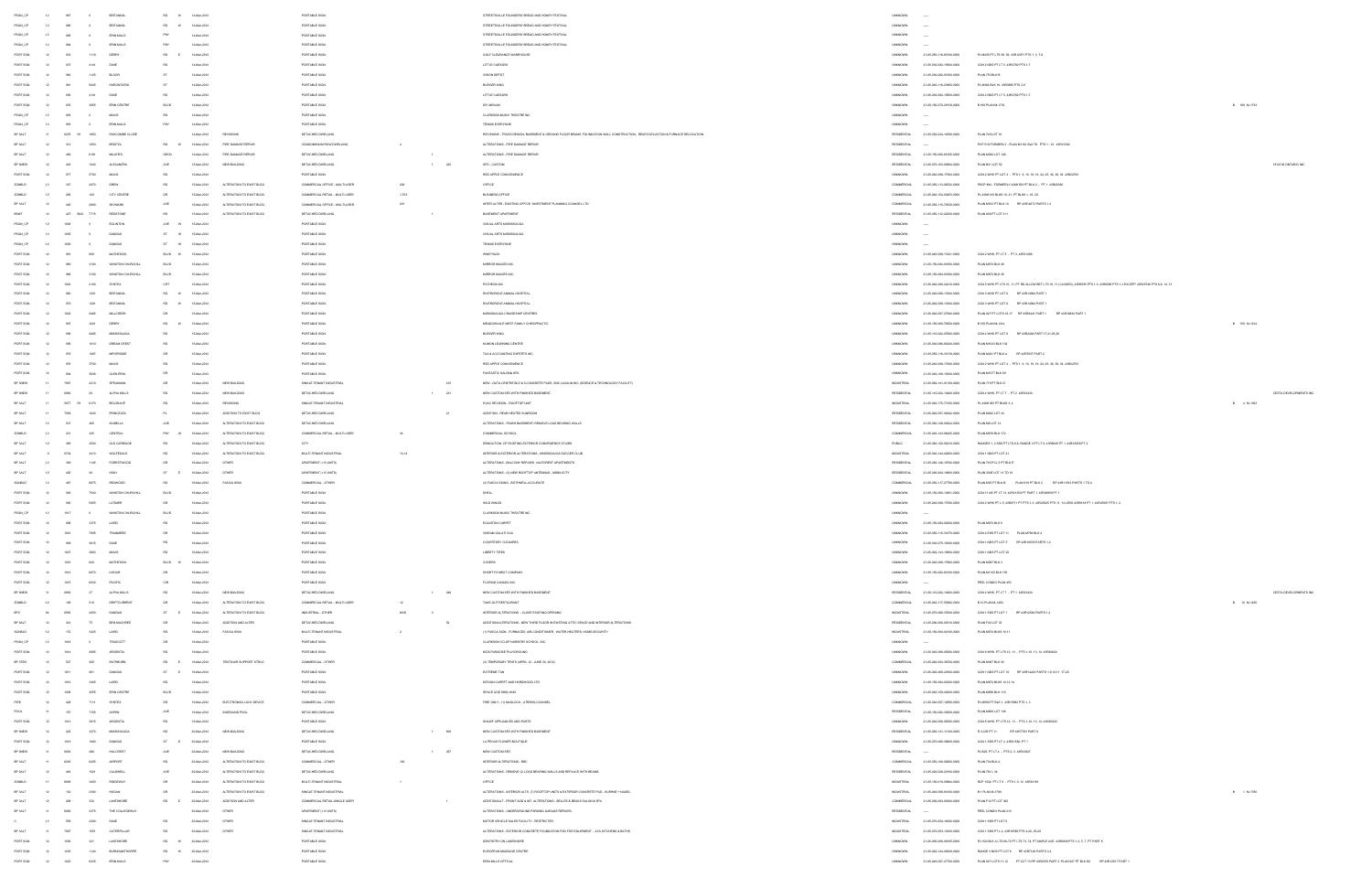| PORT SGN                   | 12              | 7070<br>1037                 | SAINT BARBARA                     | BLVD                                  | 20-Mar-2012                |                                                      | PORTABLE SIGN                                              |             |                | MEENA CLEANERS                                                                                                               | UNKNOWN                                 | 21-05-040-098-59501-0000                             | CON 1 WHS W PT LOT 11, 43R32120, PTS 1-17, 19-25                                                                                         |                                       |                               |
|----------------------------|-----------------|------------------------------|-----------------------------------|---------------------------------------|----------------------------|------------------------------------------------------|------------------------------------------------------------|-------------|----------------|------------------------------------------------------------------------------------------------------------------------------|-----------------------------------------|------------------------------------------------------|------------------------------------------------------------------------------------------------------------------------------------------|---------------------------------------|-------------------------------|
| PORT SGN                   | 12              | 1038<br>3415                 | DIXIE                             | <b>RD</b>                             | 20-Mar-2012                |                                                      | PORTABLE SIGN                                              |             |                | DIXIE & BLOOR COIN LAUNDRY                                                                                                   | <b>UNKNOWN</b>                          | 21-05-030-072-01200-0000                             | PLAN 729 BLK A PLAN 733 BLK H                                                                                                            |                                       |                               |
| PORT SGN                   | 12              | 3050<br>1032                 | ARTESIA                           | DR                                    | 20-Mar-2012                |                                                      | PORTABLE SIGN                                              |             |                | VELVET SALON & SPA                                                                                                           | <b>UNKNOWN</b>                          | 21-05-150-010-16801-0000                             | RCP 1542, PT LT 4 - PTS 2, 3, 4, 6 43R27406                                                                                              |                                       |                               |
| PORT SGN                   | 12              | 2470                         | LUCKNOW                           | DR                                    | 20-Mar-2012                |                                                      | PORTABLE SIGN                                              |             |                | THE PLACEMENT OFFICE                                                                                                         | <b>UNKNOWN</b>                          | 21-05-050-115-24000-0000                             | PLAN M167 BLK H                                                                                                                          |                                       |                               |
| PORT SGN<br>PORT SGN       | 12              | 5935<br>1025<br>1024<br>3100 | MAVIS<br><b>DIXIE</b>             | RD<br><b>RD</b>                       | 20-Mar-2012<br>20-Mar-2012 |                                                      | PORTABLE SIGN<br>PORTABLE SIGN                             |             |                | INTERNATIONAL CLOTHIERS<br>TALIZE/THRIFT MAGIC                                                                               | <b>UNKNOWN</b><br><b>UNKNOWN</b>        | 21-05-040-098-17805-0000<br>21-05-030-075-17510-0000 | PL M967 PT BLK 1 - 43R20246 PTS 1-12, 14-24<br>CON 1 NDS PT LOT 6  PTS 1 - 8.43R14171                                                    |                                       |                               |
| PORT SGN                   | 12              | 2835<br>1022                 | ARGENTIA                          | <b>RD</b>                             | 20-Mar-2012                |                                                      | PORTABLE SIGN                                              |             |                | DISTRIBUTION FLOOR N TECH                                                                                                    | <b>UNKNOWN</b>                          | 21-05-040-098-05020-0000                             | CON 6 WHS, PT L 12, 13 - PTS 4-6 43R28549                                                                                                |                                       |                               |
| PORT SGN                   |                 | 820<br>1034                  | BRITANNIA                         |                                       | RD W 20-Mar-2012           |                                                      | PORTABLE SIGN                                              |             |                | HERITAGE HOUSE DENTAL                                                                                                        | <b>UNKNOWN</b>                          | 21-05-040-098-17650-0000                             | PT LT 5 CON 2 WHS - PTS 1, 3 43R19916                                                                                                    |                                       |                               |
| PORT SGN                   |                 | 1075                         | <b>QUEENSWAY</b>                  | E                                     | 20-Mar-2012                |                                                      | PORTABLE SIGN                                              |             |                | MEGA WHEELZ                                                                                                                  | <b>UNKNOWN</b>                          | 21-05-070-056-17200-0000                             | CON 1 SDS PT LT 8 - 43R4650 PT 1                                                                                                         |                                       |                               |
| BP 9NEW                    |                 | 270<br>6904                  | <b>HILLCREST</b>                  | AVE                                   | 20-Mar-2012                | NEW BUILDING                                         | DETACHED DWELLING                                          |             | 1297           | NEW CUSTOM SFD                                                                                                               | <b>RESIDENTIAL</b>                      | $\cdots$                                             | PL B25, PT LT 4 - PT 1 43R32927                                                                                                          |                                       |                               |
| BP 9NEW                    |                 | 2891                         | <b>RIO</b>                        | CRT                                   | 21-Mar-2012                | NEW BUILDING                                         | RESIDENTIAL - OTHER                                        |             | 20             | NEW - GREEN HOUSE (19.5 SQ-M)                                                                                                | RESIDENTIAL                             | 21-05-040-098-10880-0000                             | RCP 1003, PT LT 2 - PT 2 43R25449                                                                                                        |                                       |                               |
| BP 3ALT                    |                 | 385                          | SOUTHDOWN                         | <b>RD</b>                             | 21-Mar-2012                | STORAGE TANK                                         | SINGLE TENANT INDUSTRIAL                                   |             |                | ALTERATIONS - NEW OUTDOOR STORAGE TANK (REPLACEMENT)                                                                         | <b>INDUSTRIAL</b>                       | 21-05-020-024-02400-0000                             | PLAN 312, BLK A, ALL PLAN 324, TORONTO CON 4 SDS LOT 29 AND PT LOT 28, TORONTO CON 3 SDS PT LOTS 28-30, PT RD ALLOW BET CONS 3 AND 4 SDS |                                       |                               |
| REPEAT                     |                 | 7115                         | WRIGLE                            | CRT                                   | 21-Mar-2012                | NEW BUILDING                                         | DETACHED DWELLING                                          |             | 1 280          | SFD - REPEAT MODEL                                                                                                           | <b>RESIDENTIAL</b>                      | 21-05-040-096-87481-0000                             | L 52 PLAN M-1759                                                                                                                         | L 52 M-1759                           | <b>CROSSPOINT ESTATES INC</b> |
| REPEAT                     |                 | 7171                         | WRIGLE                            | CRT                                   | 21-Mar-2012                | NEW BUILDING                                         | DETACHED DWELLING                                          |             | 1 280          | SFD - REPEAT MODEL                                                                                                           | <b>RESIDENTIAL</b>                      | 21-05-040-096-87467-0000                             | L 38 PLAN M-1759                                                                                                                         | L 38 M-1759                           | CROSSPOINT ESTATES INC        |
| REPEAT                     |                 | 7119<br>7150                 | WRIGLEY                           | CRT                                   | 21-Mar-2012                | NEW BUILDING                                         | DETACHED DWELLING                                          |             | $1$ $261$      | SFD - REPEAT MODEL                                                                                                           | RESIDENTIAL                             | 21-05-040-096-87480-0000                             | L 51 PLAN M-1759                                                                                                                         | $L = 51 \quad \mathrm{M}\text{-}1759$ | CROSSPOINT ESTATES INC        |
| REPEAT                     |                 | 7163<br>7145                 | WRIGLEY                           | CRT                                   | 21-Mar-2012                | NEW BUILDING                                         | DETACHED DWELLING                                          |             | $-1$<br>270    | SFD - REPEAT MODEL                                                                                                           | RESIDENTIAL                             | 21-05-040-096-87469-0000                             | L 40 PLAN M-1759                                                                                                                         | $L = 40$ M-1759                       | CROSSPOINT ESTATES INC        |
| BP 3ALT                    | 12              |                              | ROBERT SPECK                      | PKY                                   | 21-Mar-2012                | ALTERATION TO EXIST BLDG                             | COMMERCIAL OFFICE - MULTI-USER                             | 900         |                | INTERIOR ALTERATIONS - DEMISING WALL, SPEC UNIT                                                                              | <b>COMMERCIAL</b>                       | 21-05-040-094-24500-0000                             | PLAN M270 BLKS C,T                                                                                                                       |                                       |                               |
| BP 3ALT<br>BP 9ALT         | 12              | 100<br>419<br>6546<br>5980   | CITY CENTRE<br>TURNEY             | DR.<br>DR.                            | 21-Mar-2012<br>21-Mar-2012 | ALTERATION TO EXIST BLDG<br>ALTERATION TO EXIST BLDG | COMMERCIAL RETAIL - MULTI-USER<br>CONDOMINIUM ROW DWELLING | 2-901<br>23 |                | INTERIOR ALTERATIONS - EUROPEAN JEWELLERS<br>ALTERATIONS - FINISHED BASEMENT                                                 | <b>COMMERCIAL</b><br><b>RESIDENTIAL</b> | 21-05-040-154-00453-0000                             | PL 43M1010 BLKS 19, 21, PT BLKS 1, 16, 20<br>PSCP 924 - FORMERLY CON 5 WHS, PT LT 5, RP 363 PT LT 9 - PT 2 43R34298                      |                                       |                               |
| BP 3ALT                    |                 | 1290<br>7062                 | CENTRA                            | PKY W                                 | 21-Mar-2012                | ALTERATION TO EXIST BLDG                             | COMMERCIAL OFFICE - MULTI-USER                             | 12-FLR GYM  |                | INTERIOR ALTERATIONS TO EXISTING PRIVATE GYM                                                                                 | COMMERCIAL                              | 21-05-040-154-04030-0000                             | RANGE 3 NDS PT LOTS 7,8 RP 43R16525 PARTS 8,9,10,14                                                                                      |                                       |                               |
| MECH                       | 12              | 101<br>381 MEC               | CHURCH                            | ST                                    | 21-Mar-2012                | ALTERATION TO EXIST BLDG                             | COMMERCIAL - OTHER                                         |             |                | MECHANICAL ONLY - KITCHEN EXHAUST HOOD, ROYAL CANADIAN LEGION                                                                | COMMERCIAL                              | 21-05-120-004-02100-0000                             | PL STR 2 PT LTS 99-103, PL STR 4 PT LTS 4, 5, 43R19498 PTS 1-6, 43R19813 PT 2                                                            |                                       |                               |
| ZONBLD                     |                 | 2896                         | SLOUGH                            | ST                                    | 21-Mar-2012                | ALTERATION TO EXIST BLDG                             | MULTI-TENANT INDUSTRIAL                                    |             |                | <b>BUSINESS OFFICE</b>                                                                                                       | <b>INDUSTRIAL</b>                       | 21-05-050-115-09500-0000                             | PLAN 737 PT BLK B                                                                                                                        |                                       |                               |
| BP 3ALT                    | 12              | 2000                         | ARGENTIA                          | <b>RD</b>                             | 21-Mar-2012                | ALTERATION TO EXIST BLDG                             | COMMERCIAL - OTHER                                         | 300         |                | INTERIOR ALTERATIONS - SPEC-UNIT                                                                                             | COMMERCIAL                              | 21-05-040-097-34800-0000                             | PLAN M30 BLK C RP 43R3506 PART 1 RP 43R2278 PART 1 RP 43R2838 PART 1                                                                     |                                       |                               |
| BP 9ALT                    |                 | 6142                         | FORD                              | RD                                    | 21-Mar-2012                | ALTERATION TO EXIST BLDG                             | DETACHED DWELLING                                          |             |                | ALTERATION - STRUCTURAL OPENING INCREASE                                                                                     | <b>RESIDENTIAL</b>                      | 21-05-040-175-72140-0000                             | PLAN M1063 LOT 61                                                                                                                        |                                       |                               |
|                            |                 | 50                           | ABSOLUTE                          | AVE                                   | 21-Mar-2012                | OTHER                                                | APARTMENT (> 6 UNITS)                                      | $4001 - 10$ |                | OCCUPANCY - PRIOR TO COMPLETION - 40th FLOOR (10-UNITS)                                                                      | <b>RESIDENTIAL</b>                      | 21-05-040-092-08810-0000                             | CON 2 NDS PT LT 15, 43R32504 PTS 2-7, 43R32656 PTS 1-4                                                                                   |                                       |                               |
|                            |                 | 50                           | ABSOLUTE                          | AVE                                   | 21-Mar-2012                | OTHER                                                | APARTMENT (> 6 UNITS)                                      | 3901-10     |                | OCCUPANCY - PRIOR TO COMPLETION - 39th FLOOR (10-UNITS)                                                                      | <b>RESIDENTIAL</b>                      | 21-05-040-092-08810-0000                             | CON 2 NDS PT LT 15, 43R32504 PTS 2-7, 43R32656 PTS 1-4                                                                                   |                                       |                               |
|                            | 12              | <b>GOS</b><br>50             | ABSOLUTE                          | AVE                                   | 21-Mar-2012                | OTHER                                                | APARTMENT (> 6 UNITS)                                      | 3801-10     |                | OCCUPANCY - PRIOR TO COMPLETION - 38th FLOOR (10-UNITS)                                                                      | <b>RESIDENTIAL</b>                      | 21-05-040-092-08810-0000                             | CON 2 NDS PT LT 15, 43R32504 PTS 2-7, 43R32656 PTS 1-4                                                                                   |                                       |                               |
| BP 3ALT                    | $-11$           | 165<br>6392                  | <b>DUNDAS</b>                     | ST W                                  | 21-Mar-2012                | OTHER                                                | COMMERCIAL - OTHER                                         |             |                | ALTERATIONS - EXTERIOR CLADDING-ENTIRE BUILDING                                                                              | COMMERCIAL                              | 21-05-040-141-12000-0000                             | CON 1 NDS PT LT 17 - 43R2754 PTS 1, 4-8, 10, 43R2833 PTS 1, 3, 4, 5                                                                      |                                       |                               |
|                            | $-11$           | 3320<br>5403                 | ELMBANK                           | <b>RD</b>                             | 21-Mar-2012                | OTHER                                                | SINGLE TENANT INDUSTRIAL                                   |             |                | MOTOR VEHICLE REPAIR FACILITY RESTRICTED-COMMERCIAL MOTOR VEHICLES                                                           | <b>INDUSTRIAL</b>                       | 21-05-050-100-06100-0000                             | CON 7 EHS PT LOT 5 PLAN UNREGISTERED PT LOT 6                                                                                            |                                       |                               |
| BP 9ALT                    | $\mathbb{R}$    | 1515<br>1469                 | <b>HURONTARIO</b>                 | ST                                    | 21-Mar-2012                | CHANGE OF USE                                        | COMMERCIAL - OTHER                                         |             | 96             | INTERIOR ALTERATIONS - CHANGE OF USE                                                                                         | <b>COMMERCIAL</b>                       | 21-05-010-014-04000-0000                             | RANGE 2 CIR PT L 1, 43R-19252 PT 1                                                                                                       |                                       |                               |
| SGNBLD                     |                 | 4635                         | METCALFE                          | AVE                                   | 21-Mar-2012                | PYLON SIGN                                           | COMMERCIAL RETAIL-SINGLE USER                              |             |                | (1) GROUND SIGN - CONSTRUCTION SIGNAGE, GREAT GULF HOMES                                                                     | COMMERCIAL                              | 21-05-040-158-95420-0000                             | RCP 1003 PT IT 12 - PTS 1 2 43R32479                                                                                                     |                                       |                               |
| SGNBLD                     |                 | 3136                         | MAVIS                             | <b>RD</b>                             | 21-Mar-2012                | <b>FASCIA SIGN</b>                                   | SINGLE TENANT INDUSTRIAL                                   |             |                | (1) FASCIA SIGN - SMARTSHOP SELF STORAGE                                                                                     | <b>INDUSTRIAL</b>                       | 21-05-040-143-23200-0000                             | CON 1 NDS PT LOT 21                                                                                                                      |                                       |                               |
| SGNBLD                     | 12              | 325                          | CENTRA                            | PKY W                                 | 21-Mar-2012                | <b>FASCIA SIGN</b>                                   | COMMERCIAL RETAIL - MULTI-USER                             | 34          |                | (1) FASCIA SIGN - ACADEMY FOR MATHEMATICS & ENGLISH                                                                          | COMMERCIAL                              | 21-05-040-143-08425-0000                             | PLAN M678 BLK 172                                                                                                                        |                                       |                               |
| SGNBLD<br>SGNBLD           |                 | 4100<br>3470                 | SLADEVIEW                         | CRES<br><b>RD</b>                     | 21-Mar-2012<br>21-Mar-2012 | <b>FASCIA SIGN</b><br><b>FASCIA SIGN</b>             | COMMERCIAL - OTHER<br>COMMERCIAL - OTHER                   | $1-3$       |                | (1) FASCIA SIGN - MD CHARLTON LAW ENFORCEMENT & SECURITY<br>(1) FASCIA SIGN - REFLEX MEDICAL CENTRE                          | COMMERCIAL                              | 21-05-150-010-00108-0000<br>21-05-150-084-00200-0000 | PL M781 BLKS 5, 35 AND PT BLKS 4, 6, 34, 36, 43R24548 PTS 1-9<br>PLAN M674 BLKS 25, 26, 27, 29, 30, 31                                   |                                       |                               |
| PSGN_CP                    |                 |                              | LAIRD<br>WINSTON CHURCHILL        | BLVD                                  | 21-Mar-2012                |                                                      | PORTABLE SIGN                                              |             |                | LIVING ARTS CENTRE                                                                                                           | COMMERCIAL<br>UNKNOWN                   |                                                      |                                                                                                                                          |                                       |                               |
| PORT SGN                   |                 | 3050                         | VEGA                              | <b>BLVD</b>                           | 21-Mar-2012                |                                                      | PORTABLE SIGN                                              |             |                | SEARS CANADA INC.                                                                                                            | <b>UNKNOWN</b>                          | 21-05-150-084-00500-0000                             | PLAN M674 BLK 1, 2, 28, 32, 36 PT BLK3, PL 154 PT LTS 11,12 RP 43R970 PTS 1,2                                                            |                                       |                               |
| PORT SGN                   |                 | 1480                         | DUNDAS                            |                                       | ST E 21-Mar-2012           |                                                      | PORTABLE SIGN                                              |             |                | TABANGI ELECTRONICS                                                                                                          | <b>UNKNOWN</b>                          | 21-05-070-068-34400-0000                             | CON 1 SDS PT LOT 5                                                                                                                       |                                       |                               |
| PORT SGN                   |                 | 2110                         | DUNDAS                            |                                       | ST E 21-Mar-2012           |                                                      | PORTABLE SIGN                                              |             |                | CRYSTAL BANQUET HALL                                                                                                         | UNKNOWN                                 | 21-05-070-068-37900-0000                             | CON 1 SDS PT LOT A                                                                                                                       |                                       |                               |
| PORT SGN                   |                 | 3155                         | ARGENTIA                          | RD                                    | 21-Mar-2012                |                                                      | PORTABLE SIGN                                              |             |                | STAPLES                                                                                                                      | <b>UNKNOWN</b>                          | 21-05-150-080-13800-0000                             | CON 11 NS, PT L 13, 14 - PTS 2-4 43R28108                                                                                                |                                       |                               |
| PORT SGN                   | 12              | 2050                         | DUNDAS                            |                                       | ST E 21-Mar-2012           |                                                      | PORTABLE SIGN                                              |             |                | NEVADA BOB'S GOLF                                                                                                            | <b>UNKNOWN</b>                          | 21-05-070-068-37600-0000                             | CON 1 SDS PT LOT 1 RP 43R12583 PARTS 1,2                                                                                                 |                                       |                               |
| PSGN_CP                    | 12              | $\sim$                       | QUEENSWAY                         |                                       | E 21-Mar-2012              |                                                      | PORTABLE SIGN                                              |             |                | LIVING ARTS CENTRE                                                                                                           | <b>UNKNOWN</b>                          |                                                      |                                                                                                                                          |                                       |                               |
| PSGN_CP                    | 12              | 1058<br>$\circ$              | WINSTON CHURCHILL                 | <b>BLVD</b>                           | 21-Mar-2012                |                                                      | PORTABLE SIGN                                              |             |                | LIVING ARTS CENTRE                                                                                                           | <b>UNKNOWN</b>                          | $\sim$                                               |                                                                                                                                          |                                       |                               |
| PSGN_CP                    | 12              | $\sim$<br>1064               | TENTH LINE WEST                   |                                       | 21-Mar-2012                |                                                      | PORTABLE SIGN                                              |             |                | LIVING ARTS CENTRE                                                                                                           | <b>UNKNOWN</b>                          | $\sim$                                               |                                                                                                                                          |                                       |                               |
| PSGN_CP                    | 12              | 1062<br>$\circ$              | <b>ERIN MILLS</b>                 | PKY                                   | 21-Mar-2012                |                                                      | PORTABLE SIGN                                              |             |                | LIVING ARTS CENTRE                                                                                                           | <b>UNKNOWN</b>                          | $\sim$                                               |                                                                                                                                          |                                       |                               |
| PSGN_CP                    | 12              | $\circ$<br>1059              | MCLAUGHLIN                        | <b>RD</b>                             | 21-Mar-2012                |                                                      | PORTABLE SIGN                                              |             |                | LIVING ARTS CENTRE                                                                                                           | <b>UNKNOWN</b>                          | $\sim$                                               |                                                                                                                                          |                                       |                               |
| PSGN_CP                    | 12              | 1056<br>$\circ$              | <b>HURONTARIO</b>                 | ST                                    | 21-Mar-2012                |                                                      | PORTABLE SIGN                                              |             |                | LIVING ARTS CENTRE                                                                                                           | <b>UNKNOWN</b>                          | $\sim$                                               |                                                                                                                                          |                                       |                               |
| PORT SGN                   | 12              | 3050<br>1050                 | VEGA                              | <b>BLVD</b>                           | 21-Mar-2012                |                                                      | PORTABLE SIGN                                              |             |                | END OF THE ROLL                                                                                                              | <b>UNKNOWN</b>                          | 21-05-150-084-00500-0000                             | PLAN M674 BLK 1, 2, 28, 32, 36 PT BLK3, PL 154 PT LTS 11, 12 RP 43R970 PTS 1,2                                                           |                                       |                               |
| PSGN_CP<br>PSGN_CP 12      |                 | 1055<br>$\sim$ 0 $\sim$ 0    | EGLINTON<br>WINSTON CHURCHILL     | $\mathsf{AVE}$ . $\mathsf{W}$<br>BLVD | 21-Mar-2012<br>21-Mar-2012 |                                                      | PORTABLE SIGN<br>PORTABLE SIGN                             |             |                | MISSISSAUGA MUSLIM YOUTH SPORTS LEAGUE<br>LIVING ARTS CENTRE                                                                 | UNKNOWN<br>UNKNOWN                      | $\sim$<br>$\sim$                                     |                                                                                                                                          |                                       |                               |
| SGN_CP                     |                 |                              |                                   |                                       |                            |                                                      | PORTABLE SIGN                                              |             |                |                                                                                                                              |                                         |                                                      |                                                                                                                                          |                                       |                               |
| PORT SGN                   | 12              | 1039<br>3415                 | DIXIE                             | <b>RD</b>                             | 21-Mar-2012                |                                                      | PORTABLE SIGN                                              |             |                | DIXIE & BLOOR COIN LAUNDRY                                                                                                   | <b>UNKNOWN</b>                          | 21-05-030-072-01200-0000                             | PLAN 729 BLK A PLAN 733 BLK H                                                                                                            |                                       |                               |
| PORT SGN                   | 12              | 335<br>1033                  | BRUNEL                            | <b>RD</b>                             | 21-Mar-2012                |                                                      | PORTABLE SIGN                                              |             |                | <b>CONSUMERS TIRE</b>                                                                                                        | <b>UNKNOWN</b>                          | 21-05-040-116-34220-0000                             | PLAN M425 PT BLK 8 RP 43R10832 PART 1                                                                                                    |                                       |                               |
| PORT SGN                   | 12              | 2500<br>1030                 | HURONTARIO                        | ST.                                   | 21-Mar-2012                |                                                      | PORTABLE SIGN                                              |             |                | PRICE CHOPPER                                                                                                                | <b>UNKNOWN</b>                          | 21-05-060-125-05700-0000                             | CON 1 SDS PT LOT 16                                                                                                                      |                                       |                               |
| PORT SGN                   | 12              | 1057<br>3050                 | ARGENTIA                          | RD                                    | 21-Mar-2012                |                                                      | PORTABLE SIGN                                              |             |                | THE REAL CANADIAN SUPERSTORE                                                                                                 | <b>UNKNOWN</b>                          | 21-05-150-080-13804-0000                             | CON 11 NS PT L 13 - PTS 1-4 43R25818                                                                                                     |                                       |                               |
| PSGN_CP                    | 12              | 1004<br>$\circ$              | MISSISSAUGA                       | <b>RD</b>                             | 21-Mar-2012                |                                                      | PORTABLE SIGN                                              |             |                | STREETSVILLE FOUNDERS' BREAD AND HONEY FESTIVAL                                                                              | <b>UNKNOWN</b>                          |                                                      |                                                                                                                                          |                                       |                               |
| PSGN_CP                    | 12              | $\sim$<br>1063               | MAVIS                             | <b>RD</b>                             | 21-Mar-2012                |                                                      | PORTABLE SIGN                                              |             |                | LIVING ARTS CENTRE                                                                                                           | <b>UNKNOWN</b>                          |                                                      |                                                                                                                                          |                                       |                               |
| PSGN_CP                    | 12              | 1061<br>$\circ$              | BURNHAMTHORPE                     | RD E                                  | 21-Mar-2012                |                                                      | PORTABLE SIGN                                              |             |                | LIVING ARTS CENTRE                                                                                                           | <b>UNKNOWN</b>                          | $\sim$                                               |                                                                                                                                          |                                       |                               |
| PSGN_CP                    | 12              | $\circ$<br>1047              | <b>ERIN MILLS</b>                 | PKY                                   | 21-Mar-2012                |                                                      | PORTABLE SIGN                                              |             |                | MISSISSAUGA MUSLIM YOUTH SPORTS LEAGUE                                                                                       | <b>UNKNOWN</b>                          | $\sim$                                               |                                                                                                                                          |                                       |                               |
| PORT SGN                   | 12              | 3190<br>1045                 | RIDGEWAY                          | DR.                                   | 21-Mar-2012                |                                                      | PORTABLE SIGN                                              |             |                | PRO-DOOR & DOCK SYSTEMS                                                                                                      | <b>UNKNOWN</b>                          | 21-05-150-084-02600-0000                             | PLAN M674 BLK 15 PT LT 12-14,16                                                                                                          |                                       |                               |
| PSGN_CP<br><b>HVACHOUS</b> |                 | 1914<br>105<br><b>HEA</b>    | BURNHAMTHORE<br>VISTA             | $RD$ $E$<br>$_{\rm DR}$               | 21-Mar-2012<br>21-Mar-2012 | <b>REVISIONS</b>                                     | PORTABLE SIGN<br>DETACHED DWELLING                         |             |                | LIVING ARTS CENTRE<br>REVISION - FURNACE & DUCTWORK MODIFICATIONS                                                            | UNKNOWN<br>RESIDENTIAL                  | 21-05-130-007-10700-0000                             | PLAN 513 LOT 20                                                                                                                          |                                       |                               |
| BP 9NEW                    |                 | 1159                         | ALEXANDRA                         | AVE                                   | 21-Mar-2012                | NEW BUILDING                                         | DETACHED DWELLING                                          |             | 1272           | SFD - CUSTOM & DEMOLISH EXISTING SFD                                                                                         | <b>RESIDENTIAL</b>                      | 21-05-070-163-02300-0000                             | PLAN CON 21 S PT LOT 23                                                                                                                  |                                       | BIOCCA HOMES INC              |
| BP 9NEW                    |                 | 3987                         | WOODCHUCK                         | LANE                                  | 22-Mar-2012                | NEW BUILDING                                         | DETACHED DWELLING                                          |             | $-1$<br>503    | NEW CUSTOM SFD WITH FINISHED BASEMENT/ DEMOLISH EXISTING SFD & DETACHED GARAGE                                               | <b>RESIDENTIAL</b>                      | 21-05-060-154-17700-0000                             | RCP 1003, PT LT 42 - PT 1 43R24582                                                                                                       |                                       | EAGLECREST NEW HOMES II       |
| MECH                       |                 | 8 MEC<br>100                 | CITY CENTRE                       | DR                                    | 22-Mar-2012                | REVISIONS                                            | COMMERCIAL RETAIL - MULTI-USER                             | 1-816       |                | HVAC & PLUMBING REVISION                                                                                                     | <b>COMMERCIAL</b>                       | 21-05-040-154-00453-0000                             | PL 43M1010 BLKS 19, 21, PT BLKS 1, 16, 20                                                                                                |                                       |                               |
| BP 3NEW                    | 10 <sub>1</sub> | 1555<br>1007<br><b>ETR</b>   | SOUTH PARAD                       | CRT                                   | 22-Mar-2012                | NEW BUILDING                                         | APARTMENT (> 6 UNITS)                                      |             | $125 \t10,404$ | NEW - 10 STOREY APARTMENT & LINKED 2 LEVEL PARKING GARAGE TO 1535 SOUTH PARADE CRT. (APARTMENT BUILDING), FOUNDATION TO ROOF | RESIDENTIAL                             | 21-05-040-144-25006-0000                             | RANGE 5 NDS PT LT 6, 43R22365 PTS 1-4, 6, 8-15                                                                                           |                                       |                               |
| BP 3ALT                    | 12              | 5550                         | EXPLORER                          | DR                                    | 22-Mar-2012                | ALTERATION TO EXIST BLDG                             | COMMERCIAL RETAIL - MULTI-USER                             | 100(LOBBY)  |                | INTERIOR ALTERATIONS - DRUXY'S                                                                                               | <b>COMMERCIAL</b>                       | 21-05-050-115-63000-0000                             | PT BLK 5 PLAN M-793 - PTS 1-5, 8-15 43R23735                                                                                             |                                       |                               |
| ZONBLD                     |                 | 6673<br>6291                 | ORDAN                             | DR                                    | 22-Mar-2012                | ALTERATION TO EXIST BLDG                             | SINGLE TENANT INDUSTRIAL                                   |             |                | DISTRIBUTION FACILITY                                                                                                        | <b>INDUSTRIAL</b>                       | 21-05-050-116-31700-0000                             | CON 3 EHS PT LOT 7 RP 43R6672 PARTS 1,2,3,4 RP 43R6504 PARTS 1,2,3,4                                                                     |                                       |                               |
| ZONBLD                     | 12              | 5770<br>392                  | <b>HURONTARIO</b>                 | ST.                                   | 22-Mar-2012                | ALTERATION TO EXIST BLDG                             | COMMERCIAL OFFICE - MULTI-USER                             | 102         |                | MEDICAL OFFICE                                                                                                               | COMMERCIAL                              | 21-05-040-115-01000-0000                             | PLAN M832 BLK 1 PLAN M900 PT BLK 12 43R23390 PTS 1-10, 15-18, 23, 24, 29, 31-34, 39, 41, 42, 47                                          |                                       |                               |
| ZONBLD                     | 12              | 115<br>330                   | MATHESON                          | BLVD W                                | 22-Mar-2012                | ALTERATION TO EXIST BLDG                             | COMMERCIAL OFFICE - MULTI-USER                             | 102, 214    |                | BUSINESS OFFICE - REAL ESTATE                                                                                                | COMMERCIAL                              | 21-05-040-115-00102-0000                             | PL 43M832, PT BLK 10 - PTS 2, 4 43R33076                                                                                                 |                                       |                               |
| BP 9ALT                    | 12              | 5688<br>279                  | PEGASUS                           | ST                                    | 22-Mar-2012                | ALTERATION TO EXIST BLDG                             | DETACHED DWELLING                                          |             |                | ALTERATIONS - FINISHED BASEMENT & REAR WALKOUT                                                                               | RESIDENTIAL                             | 21-05-150-070-12099-0000                             | L 44 PLAN M-1495                                                                                                                         | L 44 M-1495                           |                               |
| BP 3ALT                    | 12              | 6055                         | MAVIS                             | <b>RD</b>                             | 22-Mar-2012                | ALTERATION TO EXIST BLDG                             | COMMERCIAL RETAIL - MULTI-USER                             | 3 & 3A      |                | INTERIOR ALTERATIONS - REMOVE DEMISING WALL BETWEEN UNITS                                                                    | COMMERCIAL                              | 21-05-040-175-73400-0000                             | PL 43M1363 BLK 10 PT BLK 5, 43R24920 PTS 1-11                                                                                            | B 5 M-1363                            |                               |
| BP 9ALT                    |                 | 5922<br>6767                 | COUPLES                           | <b>ST</b>                             | 22-Mar-2012                | ALTERATION TO EXIST BLDG                             | DETACHED DWELLING                                          |             |                | ALTERATIONS - SIDE DOOR ENTRANCE & (2) SIDE WINDOWS                                                                          | RESIDENTIAL                             | 21-05-040-096-79446-0000                             | L 117 PLAN M-1522                                                                                                                        | L 117 M-1522                          |                               |
| BP 3ALT                    | 12              |                              | ROBERT SPECK                      | PKY                                   | 22-Mar-2012                | ALTERATION TO EXIST BLDG                             | COMMERCIAL OFFICE - MULTI-USER                             | 960         |                | INTERIOR ALTERATIONS - TSI INTERNATIONAL GORUP INC                                                                           | <b>COMMERCIAL</b>                       | 21-05-040-094-24710-0000                             | PLAN M270 PT BLK A,BLK S                                                                                                                 |                                       |                               |
| BP 3ALT                    |                 | 6150                         | KENNED                            | <b>RD</b>                             | 22-Mar-2012                | ALTERATION TO EXIST BLDG                             | MULTI-TENANT INDUSTRIAL                                    |             |                | ALTERATIONS - SHELF & RACK STORAGE SYSTEM - TOA CANADA CORP                                                                  | <b>INDUSTRIAL</b>                       | 21-05-040-117-04100-0000                             | PLAN M862 BLK 1                                                                                                                          |                                       |                               |
| BP 9ALT<br>HOUSDEMO        | 12              | 1187<br>6830                 | NORTH SERVICE<br>SECOND LINE WEST | RD                                    | 22-Mar-2012<br>22-Mar-2012 | ADDITION AND ALTER<br>DEMOLITION                     | DETACHED DWELLING<br>DETACHED DWELLING                     |             | 63             | ADDITION, COVERED PORCH & CONVERT GARAGE TO LIVING SPACE<br>DEMOLITION - SFD & ALL STRUCTURES                                | RESIDENTIAL<br><b>RESIDENTIAL</b>       | 21-05-070-054-19200-0000<br>21-05-040-096-18300-0000 | PLAN 439 LOT 15<br>CON 3 WHS, PT L 10 - PT 1 43R27071                                                                                    |                                       |                               |
| <b>HOUSDEMO</b>            | 12              | 2555                         | CLIFF                             | RD                                    | 22-Mar-2012                | DEMOLITION                                           | DETACHED DWELLING                                          |             |                | DEMOLITION - SFD                                                                                                             | <b>RESIDENTIAL</b>                      | 21-05-010-064-15400-0000                             | CON 1 SDS PT LOT 13                                                                                                                      |                                       |                               |
| BP 3ALT                    | 12              | 3015<br>465                  | PARKERHIL                         | <b>RD</b>                             | 22-Mar-2012                | OTHER                                                | APARTMENT (> 6 UNITS)                                      |             |                | ALTERATIONS - INSTALL SOLAR PANELS ON SIDE OF BUILDING                                                                       | <b>RESIDENTIAL</b>                      | 21-05-040-141-12501-0000                             | CON 1 NDS PT LOT 17 RP 43R20657 PARTS 1,25 99 YEAR LEASE                                                                                 |                                       |                               |
|                            | $-11$           | 5975<br>40                   | <b>DUNDAS</b>                     | ST W                                  | 22-Mar-2012                | OTHER                                                | COMMERCIAL RETAIL - MULTI-USER                             |             |                | TAKE-OUT RESTAURANT (Maximum 6 seats)                                                                                        | <b>COMMERCIAL</b>                       | 21-05-060-141-32500-0000                             | CON 1 SDS PT L 16, PLAN TOR 12 PT L 17                                                                                                   |                                       |                               |
| PORT SGN                   | 12              | 1072<br>30                   | <b>BRISTOL</b>                    |                                       | RD E 22-Mar-2012           |                                                      | PORTABLE SIGN                                              |             |                | CIBC                                                                                                                         | <b>UNKNOWN</b>                          | 21-05-040-170-00100-0000                             | PLAN M782 BLK 179                                                                                                                        |                                       |                               |
| PORT SGN                   | 12              | 1070<br>1599                 | <b>HURONTARIO</b>                 | <b>ST</b>                             | 22-Mar-2012                |                                                      | PORTABLE SIGN                                              |             |                | CANADIAN ACADEMY OF DENTAL HYGIENE                                                                                           | <b>UNKNOWN</b>                          | 21-05-010-014-04800-0000                             | RANGE 2 CIR PT LOT 1 RP 43R2708 PARTS 1,2                                                                                                |                                       |                               |
| PORT SGN                   | 12              | 3130<br>1067                 | DIXIE                             | <b>RD</b>                             | 22-Mar-2012                |                                                      | PORTABLE SIGN                                              |             |                | VALUE VILLAGE                                                                                                                | <b>UNKNOWN</b>                          | 21-05-030-075-17600-0000                             | CON 1 NDS PT LOT 6                                                                                                                       |                                       |                               |
| PORT SGN                   | 12              | 1150<br>1043                 | <b>LORNE PARK</b>                 | RD                                    | 22-Mar-2012                |                                                      | PORTABLE SIGN                                              |             |                | BATTAGLIA'S MARKET                                                                                                           | <b>UNKNOWN</b>                          | 21-05-020-032-08800-0000                             | CON 2 SDS PT LOT 25                                                                                                                      |                                       |                               |
| PORT SGN                   | 12              | 1044                         | 1150 LORNE PARK                   | <b>RD</b>                             | 22-Mar-2012                |                                                      | PORTABLE SIGN                                              |             |                | LORNE PARK CHIROPRACTIC                                                                                                      | <b>UNKNOWN</b>                          | 21-05-020-032-08800-0000                             | CON 2 SDS PT LOT 25                                                                                                                      |                                       |                               |
| PORT SGN 12                |                 | 1041<br>2601                 | MATHESON                          |                                       | BLVD E 22-Mar-2012         |                                                      | PORTABLE SIGN                                              |             |                | SUNGLASS SAFARI                                                                                                              | <b>UNKNOWN</b>                          | $\sim$                                               | PEEL CONDO PLAN 380                                                                                                                      |                                       |                               |

| п. | 52 M-1759 | <b>CROSSPOINT ESTATES IN</b> |
|----|-----------|------------------------------|
|    | 38 M-1759 | <b>CROSSPOINT ESTATES IN</b> |

|  | <b>DI M-1/02</b> | <b>UNUSSEUINI COIA</b><br>the contract of the contract of |
|--|------------------|-----------------------------------------------------------|
|  |                  |                                                           |
|  |                  |                                                           |
|  |                  |                                                           |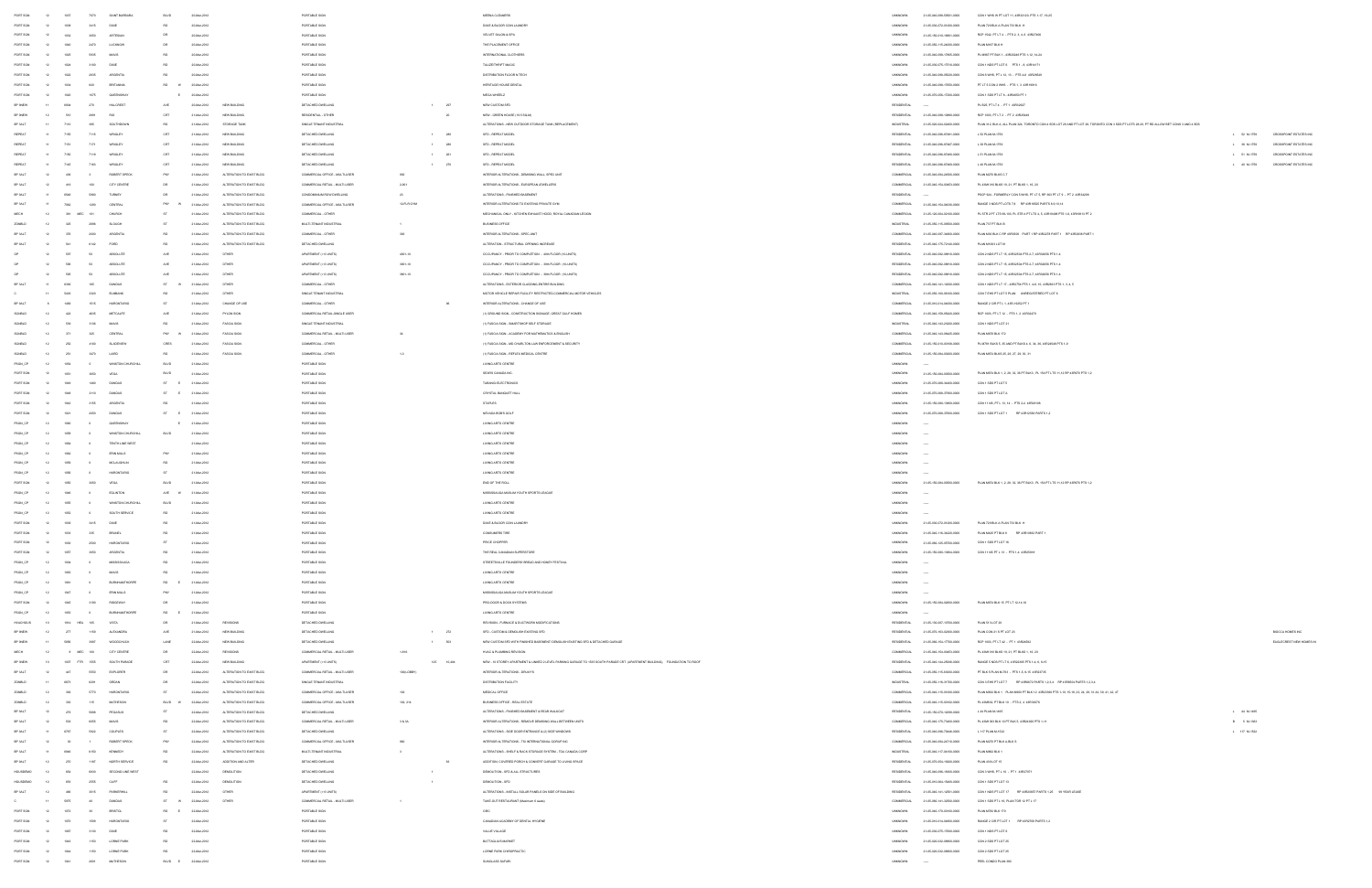### OMAC TAEKWONDO UNKNOWN RANGE 5 NDS PT LOT 7 RP 43R16932 PT OF PART 1 RP 43R17654 PARTS 1-4,12, 28-31,35

### 2, 43R2759 PTS 4, 5, 43R-24789 PTS 19-22, LESS 43R24789, PTS 15-18

## 5 RP 43R13291 PARTS 2,6,8,10, 11,15,17,18,19

| PORT SGN<br>PORT SGN<br>PORT SGN<br>PORT SGN<br>PORT SGN<br>PORT SGN<br>BP 3NEW<br>BP 9NEW<br>PORT SGN<br>12<br>BP 3ALT<br>BP 9ALT<br>BP 9ALT<br>BP 9ALT<br>SGNBLD<br>SGNBLD<br>SGNBLD                                                                                                                                          | 12 1028<br>1071<br>12<br>12<br>1031<br>1029<br>12<br>12<br>1027<br>12<br>1026 | 6085           | 2760<br>DERRY<br>CREDITVIET    |              | RD W 22-Mar-2012   |                          |                                |            |            |                                                                                                                                     |                    |                          |                                                                                                                                |                                   |
|---------------------------------------------------------------------------------------------------------------------------------------------------------------------------------------------------------------------------------------------------------------------------------------------------------------------------------|-------------------------------------------------------------------------------|----------------|--------------------------------|--------------|--------------------|--------------------------|--------------------------------|------------|------------|-------------------------------------------------------------------------------------------------------------------------------------|--------------------|--------------------------|--------------------------------------------------------------------------------------------------------------------------------|-----------------------------------|
|                                                                                                                                                                                                                                                                                                                                 |                                                                               |                |                                |              |                    |                          | PORTABLE SIGN                  |            |            | GLENDERRY PHARMACY                                                                                                                  | <b>UNKNOWN</b>     | 21-05-040-098-58900-0000 | PLAN M20 PT LOT 1 RP 43R10835 PARTS 1,2,3                                                                                      |                                   |
|                                                                                                                                                                                                                                                                                                                                 |                                                                               |                |                                | <b>RD</b>    | 22-Mar-2012        |                          | PORTABLE SIGN                  |            |            | HEARTLAND PET HOSPITAL                                                                                                              | <b>UNKNOWN</b>     | 21-05-040-098-13500-0000 | CON 3 WHS PT LT 6, 43R18735 PT 2, 43R19876 PT 1                                                                                |                                   |
|                                                                                                                                                                                                                                                                                                                                 |                                                                               |                | 1245<br>EGLINTON               |              | AVE W 22-Mar-2012  |                          | PORTABLE SIGN                  |            |            | CANADIAN COPTIC CENTRE                                                                                                              | <b>UNKNOWN</b>     | 21-05-040-098-08600-0000 | PLAN 465 LOT 2 PT LOT 1                                                                                                        |                                   |
|                                                                                                                                                                                                                                                                                                                                 |                                                                               | 2760           | DERRY                          |              | RD W 22-Mar-2012   |                          | PORTABLE SIGN                  |            |            | <b>GLENDERRY PHARMACY</b>                                                                                                           | <b>UNKNOWN</b>     | 21-05-040-098-58900-0000 | PLAN M20 PT LOT 1 RP 43R10835 PARTS 1,2,3                                                                                      |                                   |
|                                                                                                                                                                                                                                                                                                                                 |                                                                               | 628            | BURNHAMTHORP                   |              | RD W 22-Mar-2012   |                          | PORTABLE SIGN                  |            |            | MR LUBE                                                                                                                             | <b>UNKNOWN</b>     | 21-05-040-154-05000-0000 | CON 1 NDS PT LOT 20                                                                                                            |                                   |
|                                                                                                                                                                                                                                                                                                                                 |                                                                               | 655            | QUEENSWA'                      |              | E 22-Mar-2012      |                          | PORTABLE SIGN                  |            |            | MISSISSAUGA KAR KARE CENTRES                                                                                                        | <b>UNKNOWN</b>     | 21-05-010-060-08605-0000 | CON 1 SDS PT LOT 11 RP 43R5663 PART 7                                                                                          |                                   |
|                                                                                                                                                                                                                                                                                                                                 | 10                                                                            | 1008 FTR 1535  | SOUTH PARADI                   | CRT          | 22-Mar-2012        | NEW BUILDING             | APARTMENT (> 6 UNITS)          |            | 125 20,190 | NEW - 12 STOREY APARTMENT BUILDING & LINKED 2 LEVEL PARKING GARAGE TO 1555 SOUTH PARADE CRT (SENIORS APARTMENT), FOUNDATION TO ROOF | <b>RESIDENTIAL</b> | 21-05-040-144-25010-0000 | <b>B 2 PLAN M-1237</b>                                                                                                         | B 2 M-1237                        |
|                                                                                                                                                                                                                                                                                                                                 | 7157<br>11                                                                    | 1271           | <b>MINEOLA</b>                 | <b>GDNS</b>  | 23-Mar-2012        | NEW BUILDING             | DETACHED DWELLING              |            | 1 386      | NEW CUSTOM SFD WITH FINISHED BASEMENT & DEMOLISH EXISTING SFD                                                                       | RESIDENTIAL        | 21-05-010-008-18200-0000 | PLAN 337 LOT 43                                                                                                                |                                   |
|                                                                                                                                                                                                                                                                                                                                 | 1066                                                                          | 1              | DERRY                          |              | RD E 23-Mar-2012   |                          | PORTABLE SIGN                  |            |            | OLYMPIA GRILL                                                                                                                       | <b>UNKNOWN</b>     | 21-05-040-117-24400-0000 | CON 1 EHS PT LOT 11                                                                                                            |                                   |
|                                                                                                                                                                                                                                                                                                                                 |                                                                               |                |                                |              |                    |                          |                                |            |            |                                                                                                                                     |                    |                          |                                                                                                                                |                                   |
|                                                                                                                                                                                                                                                                                                                                 | 12<br>10                                                                      |                | 3100<br>DIXIE                  | <b>RD</b>    | 23-Mar-2012        | ALTERATION TO EXIST BLDG | COMMERCIAL - OTHER             | 9,11A & 11 |            | INTERIOR & EXTERIOR ALTERATIONS - SPEC UNIT                                                                                         | COMMERCIAL         | 21-05-030-075-17510-0000 | CON 1 NDS PT LOT 6 PTS 1 - 8, 43R14171                                                                                         |                                   |
|                                                                                                                                                                                                                                                                                                                                 | $-11$<br>6773                                                                 | 2086           | TEESIDE                        | CRT          | 23-Mar-2012        | ALTERATION TO EXIST BLDG | DETACHED DWELLING              |            |            | ALTERATIONS - FINISHED BASEMENT & WALKOUT                                                                                           | RESIDENTIAL        | 21-05-040-154-84656-0000 | PLAN M548 LOT 7                                                                                                                |                                   |
|                                                                                                                                                                                                                                                                                                                                 | 638<br>12                                                                     | 317            | KENOLLIE                       | AVE          | 23-Mar-2012        | OTHER                    | DETACHED DWELLING              |            |            | ALTERATIONS - TREE DAMAGE REPAIR - RESTORE TO ORIGINAL CONDITION                                                                    | <b>RESIDENTIAL</b> | 21-05-010-017-12200-0000 | PLAN 565 LOT 11                                                                                                                |                                   |
|                                                                                                                                                                                                                                                                                                                                 | $-11$<br>5770                                                                 | 783            | MILLWORKS                      | CRES         | 23-Mar-2012        | OTHER                    | SEMI-DETACHED DWELLING         |            |            | ADDITION - SECOND STOREY REAR DECK WITH ACCESS TO GROUND                                                                            | RESIDENTIAL        | 21-05-040-155-31274-0000 | PLAN M1786 PT LT 20 - PT 12 43R32900                                                                                           |                                   |
|                                                                                                                                                                                                                                                                                                                                 | 10<br>3280                                                                    | 5165           | DIXIE                          | <b>RD</b>    | 23-Mar-2012        | PYLON SIGN               | COMMERCIAL RETAIL - MULTI-USER |            |            | (1) GROUND SIGN - MULTI TENANT                                                                                                      | <b>COMMERCIAL</b>  | 21-05-050-115-19750-0000 | PLAN 928 BLK A                                                                                                                 |                                   |
|                                                                                                                                                                                                                                                                                                                                 | 12<br>558                                                                     | 60             | COURTNEYPARK                   | $DR$ $W$     | 23-Mar-2012        | <b>FASCIA SIGN</b>       | COMMERCIAL - OTHER             |            |            | (1) FASCIA SIGN - KAO BRANDS CANADA INC                                                                                             | COMMERCIAL         | 21-05-040-099-09643-0000 | PL 43M1544, PT BLK 1 - PTS 1, 3 43R30653, 43R31858, PT 1                                                                       |                                   |
|                                                                                                                                                                                                                                                                                                                                 | 12<br>562                                                                     |                | 1750<br>BRITANNIA              | $RD$ $E$     | 23-Mar-2012        | FASCIA SIGN              | MULTI-TENANT INDUSTRIAL        |            |            | (2) FASCIA SIGNS - GOOD YEAR DUNLOP                                                                                                 | <b>INDUSTRIAL</b>  | 21-05-050-117-15900-0000 | CON 4 EHS PT LOT 5, PT 1 43R-15060, EXCEPT PT 1 43R-18340                                                                      |                                   |
| SGNBLD                                                                                                                                                                                                                                                                                                                          | 6474<br>$-11$                                                                 |                | 2525<br>THOMAS                 |              | 23-Mar-2012        | DIRECTIONAL SIGN         | COMMERCIAL RETAIL-SINGLE USER  |            |            | (3) PYLON SIGNS - DIRECTIONAL SIGNAGE                                                                                               | COMMERCIAL         | 21-05-040-108-20000-0000 | PLAN M1000 BLK 133                                                                                                             |                                   |
| PORT SGN                                                                                                                                                                                                                                                                                                                        | 12<br>1083                                                                    | 3100           | DIXIE                          | <b>RD</b>    | 23-Mar-2012        |                          | PORTABLE SIGN                  |            |            | PIZZA NOVA                                                                                                                          | <b>UNKNOWN</b>     | 21-05-030-075-17510-0000 | CON 1 NDS PT LOT 6 PTS 1 - 8, 43R14171                                                                                         |                                   |
| PSGN_CP                                                                                                                                                                                                                                                                                                                         | 12<br>1081                                                                    | $\circ$        | WINSTON CHURCHILI              | <b>BLVD</b>  | 23-Mar-2012        |                          | PORTABLE SIGN                  |            |            | FORUM ITALIA DAYCARE NON-PROFIT INC                                                                                                 | <b>UNKNOWN</b>     |                          |                                                                                                                                |                                   |
|                                                                                                                                                                                                                                                                                                                                 | 12<br>1080                                                                    | $\sim$         | EGLINTON                       |              |                    |                          | PORTABLE SIGN                  |            |            | FORUM ITALIA DAYCARE NON-PROFIT INC                                                                                                 | <b>UNKNOWN</b>     | $\sim$                   |                                                                                                                                |                                   |
| PSGN_CP                                                                                                                                                                                                                                                                                                                         |                                                                               |                |                                |              | AVE W 23-Mar-2012  |                          |                                |            |            |                                                                                                                                     |                    |                          |                                                                                                                                |                                   |
| PORT SGN                                                                                                                                                                                                                                                                                                                        | 12<br>1065                                                                    | 5636           | <b>GLEN ERIN</b>               | <b>DR</b>    | 23-Mar-2012        |                          | PORTABLE SIGN                  |            |            | DRYCLEANING DEPOT                                                                                                                   | <b>UNKNOWN</b>     | 21-05-040-108-10000-0000 | PLAN M1077 BLK 99                                                                                                              |                                   |
| PORT SGN                                                                                                                                                                                                                                                                                                                        | 12<br>1087                                                                    |                | 7205<br>GOREWAY                | <b>DR</b>    | 23-Mar-2012        |                          | PORTABLE SIGN                  |            |            | CIBC                                                                                                                                | <b>UNKNOWN</b>     | 21-05-050-107-12600-0000 | PLAN 710 BLK A PT LT 12 CON 8 EHS                                                                                              |                                   |
| PORT SGN                                                                                                                                                                                                                                                                                                                        | 1086<br>12                                                                    | 7205           | GOREWAY                        | <b>DR</b>    | 23-Mar-2012        |                          | PORTABLE SIGN                  |            |            | CIBC                                                                                                                                | <b>UNKNOWN</b>     | 21-05-050-107-12600-0000 | PLAN 710 BLK A PT LT 12 CON 8 EHS                                                                                              |                                   |
| PORT SGN                                                                                                                                                                                                                                                                                                                        | 1084<br>12                                                                    |                | 6677<br>MEADOWVALE TOWN CENTRE | CIR          | 23-Mar-2012        |                          | PORTABLE SIGN                  |            |            | SOFTRON TAX                                                                                                                         | UNKNOWN            | 21-05-040-098-56920-0000 | PL M182 LT 4, PT LT 1, 43R6079 PTS 1-6, 43R6209 PTS 1-9                                                                        |                                   |
| PORT SGN                                                                                                                                                                                                                                                                                                                        | 1079<br>12                                                                    | 4181           | SLADEVIEW                      | CRES         | 23-Mar-2012        |                          | PORTABLE SIGN                  |            |            | ALASKAN WATER SEAFOOD INC                                                                                                           | <b>UNKNOWN</b>     | 21-05-150-010-00140-0000 | PLAN M781 BLKS 20,21                                                                                                           |                                   |
| PORT SGN                                                                                                                                                                                                                                                                                                                        | 12<br>1078                                                                    |                | 1865<br>LAKESHOR               |              | RD W 23-Mar-2012   |                          | PORTABLE SIGN                  |            |            | LAKESHORE DENTAL                                                                                                                    | <b>UNKNOWN</b>     | 21-05-020-024-15300-0000 | CON 2 SDS PT L 29, 43R4543 PT 3, 43R12090 PTS 1, 2, 7-11, 22                                                                   |                                   |
| PORT SGN                                                                                                                                                                                                                                                                                                                        | 1076<br>12                                                                    | 579            | LAKESHORE                      |              | RD E 23-Mar-2012   |                          | PORTABLE SIGN                  |            |            | XCEL FITNESS                                                                                                                        | UNKNOWN            | 21-05-010-002-17200-0000 | CON 2 SDS PT LOT 11                                                                                                            |                                   |
| PORT SGN                                                                                                                                                                                                                                                                                                                        | 1075<br>12                                                                    |                | 1240<br>EGLINTON               |              | AVE W 23-Mar-2012  |                          | PORTABLE SIGN                  |            |            | OMAC TAEKWONDO                                                                                                                      | UNKNOWN            | 21-05-040-144-06200-0000 | RANGE 5 NDS PT LOT 7 RP 43R16932 PT OF PART 1 RP 43R17654 PARTS 1-4,12, 28-31,35                                               |                                   |
| PORT SGN                                                                                                                                                                                                                                                                                                                        | 1074<br>12                                                                    |                | 3955<br>ERIN CENTRE            | BLVD         | 23-Mar-2012        |                          | PORTABLE SIGN                  |            |            | QUALITY CLEANERS                                                                                                                    | <b>UNKNOWN</b>     | 21-05-150-070-21818-0000 | B 169 PLAN M-1733                                                                                                              | B 169 M-1733                      |
| PORT SGN                                                                                                                                                                                                                                                                                                                        | 12<br>1077                                                                    | 1515           | MATHESON                       |              | BLVD E 23-Mar-2012 |                          | PORTABLE SIGN                  |            |            | OFFCO TOWERCOR AND BURBAN INTERNATIONAL                                                                                             | <b>UNKNOWN</b>     | 21-05-050-115-20510-0000 | CON 4 EHS PT LT 2, 43R2759 PTS 4, 5, 43R-24789 PTS 19-22, LESS 43R24789, PTS 15-18                                             |                                   |
| PORT SGN                                                                                                                                                                                                                                                                                                                        | 12<br>1073                                                                    | 1965           | BRITANNIA                      |              | RD W 23-Mar-2012   |                          | PORTABLE SIGN                  |            |            | RANDHAWA LAW OFFICE                                                                                                                 | <b>UNKNOWN</b>     | 21-05-110-002-09610-0000 | PLAN 548 PT BLK C                                                                                                              |                                   |
|                                                                                                                                                                                                                                                                                                                                 | 12<br>1069                                                                    |                | CAWTHRA                        |              |                    |                          |                                |            |            |                                                                                                                                     | <b>UNKNOWN</b>     |                          | PLAN G14 LOT 19 CON 1 SDS PT LOT 10                                                                                            |                                   |
| PORT SGN                                                                                                                                                                                                                                                                                                                        |                                                                               |                | 2531                           | <b>RD</b>    | 23-Mar-2012        |                          | PORTABLE SIGN                  |            |            | FRANCESCHINI BROS. AGGREGATES                                                                                                       |                    | 21-05-070-060-06600-0000 |                                                                                                                                |                                   |
| PORT SGN                                                                                                                                                                                                                                                                                                                        | 12<br>1068                                                                    | 1900           | <b>DUNDAS</b>                  |              | ST W 23-Mar-2012   |                          | PORTABLE SIGN                  |            |            | SHERWOOD VILLAGE SPA                                                                                                                | <b>UNKNOWN</b>     | 21-05-060-141-23920-0000 | RANGE 1 SDS PT LOT 2 RP 43R4051 PART 12 RP 43R7072 PART 4                                                                      |                                   |
| BP 9ALT                                                                                                                                                                                                                                                                                                                         | 177<br>12                                                                     | 2231           | BUTTONBUSH                     | CRES         | 23-Mar-2012        | ADDITION TO EXIST BLDG   | DETACHED DWELLING              |            | 17         | (1) STOREY HEATED ADDITION                                                                                                          | RESIDENTIAL        | 21-05-060-155-39100-0000 | PLAN 915 LOT 212                                                                                                               |                                   |
| PSGN_CP                                                                                                                                                                                                                                                                                                                         | 1093<br>12                                                                    | $\sim$         | <b>ERIN MILLS</b>              | PKY          | 24-Mar-2012        |                          | PORTABLE SIGN                  |            |            | COMMUNITY SERVICES - HERSHEY CENTRE                                                                                                 | <b>UNKNOWN</b>     |                          |                                                                                                                                |                                   |
| PSGN_CP                                                                                                                                                                                                                                                                                                                         | 1096<br>12                                                                    | $\circ$        | CAWTHRA                        | <b>RD</b>    | 24-Mar-2012        |                          | PORTABLE SIGN                  |            |            | COMMUNITY SERVICES - HERSHEY CENTRE                                                                                                 | UNKNOWN            | $\sim$                   |                                                                                                                                |                                   |
| PSGN_CP                                                                                                                                                                                                                                                                                                                         | 1095<br>12                                                                    | $\sim$         | DIXIE                          | <b>RD</b>    | 24-Mar-2012        |                          | PORTABLE SIGN                  |            |            | COMMUNITY SERVICES - HERSHEY CENTRE                                                                                                 | UNKNOWN            | -                        |                                                                                                                                |                                   |
| PSGN_CP                                                                                                                                                                                                                                                                                                                         | 1089<br>12                                                                    | $\overline{0}$ | MATHESON                       |              | BLVD E 24-Mar-2012 |                          | PORTABLE SIGN                  |            |            | COMMUNITY SERVICES - HERSHEY CENTRE                                                                                                 | <b>UNKNOWN</b>     |                          |                                                                                                                                |                                   |
| PSGN_CP                                                                                                                                                                                                                                                                                                                         | 1092<br>12                                                                    | $\sim$         | DIXIE                          | <b>RD</b>    | 24-Mar-2012        |                          | PORTABLE SIGN                  |            |            | COMMUNITY SERVICES - HERSHEY CENTRE                                                                                                 | <b>UNKNOWN</b>     |                          |                                                                                                                                |                                   |
| PSGN_CP                                                                                                                                                                                                                                                                                                                         | 1091<br>12                                                                    | $\circ$        | KENNEDY                        | <b>RD</b>    | 24-Mar-2012        |                          | PORTABLE SIGN                  |            |            | COMMUNITY SERVICES - HERSHEY CENTRE                                                                                                 | <b>UNKNOWN</b>     |                          |                                                                                                                                |                                   |
| PSGN_CP                                                                                                                                                                                                                                                                                                                         | 1090<br>12                                                                    | $\circ$        | MAVIS                          | <b>RD</b>    | 24-Mar-2012        |                          | PORTABLE SIGN                  |            |            | COMMUNITY SERVICES - HERSHEY CENTRE                                                                                                 | <b>UNKNOWN</b>     |                          |                                                                                                                                |                                   |
| PSGN_CP                                                                                                                                                                                                                                                                                                                         | 1094<br>12                                                                    | $\sim$         | BURNHAMTHORPE                  | RD W         | 24-Mar-2012        |                          | PORTABLE SIGN                  |            |            | COMMUNITY SERVICES - HERSHEY CENTRE                                                                                                 | <b>UNKNOWN</b>     |                          |                                                                                                                                |                                   |
| REPEAT                                                                                                                                                                                                                                                                                                                          | $-11$<br>7141                                                                 |                | 7123<br>WRIGLEY                | CRT          | 26-Mar-2012        | NEW BUILDING             | DETACHED DWELLING              |            | 1253       | SFD - REPEAT MODEL                                                                                                                  | RESIDENTIAL        | 21-05-040-096-87479-0000 | L 50 PLAN M-1759                                                                                                               | L 50 M-1759 CROSSPOINT ESTATES IN |
|                                                                                                                                                                                                                                                                                                                                 | $-11$                                                                         |                | SPRINGBANK                     |              |                    | <b>REVISIONS</b>         |                                |            |            |                                                                                                                                     | <b>RESIDENTIAL</b> |                          |                                                                                                                                |                                   |
| <b>HVACHOUS</b>                                                                                                                                                                                                                                                                                                                 |                                                                               | 6619 HEA 2153  |                                | <b>RD</b>    | 26-Mar-2012        |                          | DETACHED DWELLING              |            |            | NEW HVAC SYSTEM - REVISION TO BP # 11-6619                                                                                          |                    | 21-05-060-130-08300-0000 | PLAN 353 LOT 1                                                                                                                 |                                   |
| BP 9ALT                                                                                                                                                                                                                                                                                                                         | $-11$<br>6545                                                                 | 2288           | BRITANNIA                      |              | RD W 26-Mar-2012   | ALTERATION TO EXIST BLDG | CONDOMINIUM ROW DWELLING       | 35         |            | ALTERATIONS - BASEMENT-FINISHED                                                                                                     | <b>RESIDENTIAL</b> | $\sim$                   | CON 5 WHS, PT LT 5 - PT 1 43R34298                                                                                             |                                   |
| BP 3ALT                                                                                                                                                                                                                                                                                                                         | $-11$<br>6981                                                                 | 1850           | DERRY                          |              | RD E 26-Mar-2012   | ALTERATION TO EXIST BLDG | SINGLE TENANT INDUSTRIAL       |            | 127        | INTERIOR ALTERATIONS, 2ND FLOOR ADDITION & MEZZANINE                                                                                | <b>INDUSTRIAL</b>  | 21-05-050-117-25616-0000 | PT LT 16 & 17 PLAN M805 - PTS 1 - 7, 10, 11, 25 - 33 43R22106                                                                  |                                   |
| BP 3ALT                                                                                                                                                                                                                                                                                                                         | 12<br>387                                                                     | 400            | COURTNEYPARK                   |              | DR E 26-Mar-2012   | ALTERATION TO EXIST BLDG | COMMERCIAL OFFICE - MULTI-USER |            |            | INTERIOR ALTERATIONS - CHAMBERLAIN GROUP CANADA COMPANY                                                                             | COMMERCIAL         | 21-05-040-117-07440-0000 | PL M915 PT BLK 6, 8, 43R19174 PTS 2,3,7,8,10 13,14 LESS 43R29578 PTS 1, 2                                                      |                                   |
| <b>HOUSDEMO</b>                                                                                                                                                                                                                                                                                                                 | 12<br>666                                                                     |                |                                |              | 26-Mar-2012        | DEMOLITION               | DETACHED DWELLING              | $-1$       |            | DEMOLITION - SFD & CABANA                                                                                                           |                    | 21-05-020-028-08700-0000 | PLAN 392 PT 37                                                                                                                 |                                   |
|                                                                                                                                                                                                                                                                                                                                 | 12<br>664                                                                     |                | 1242<br>WOODEDEN               | DR.          |                    |                          |                                |            |            |                                                                                                                                     | RESIDENTIAL        |                          |                                                                                                                                |                                   |
| BP 9ALT                                                                                                                                                                                                                                                                                                                         |                                                                               | 734            | <b>GREEN MEADOW</b>            | ${\tt CRES}$ | 26-Mar-2012        | OTHER                    | SEMI-DETACHED DWELLING         |            |            | ALTERATIONS - SOLAR ROOFTOP PANELS                                                                                                  | RESIDENTIAL        | 21-05-040-095-06403-0000 | PLAN 903 PT LOT 8                                                                                                              |                                   |
| $\mathbb C$ and $\mathbb C$ and $\mathbb C$ and $\mathbb C$ and $\mathbb C$ and $\mathbb C$ and $\mathbb C$ and $\mathbb C$ and $\mathbb C$ and $\mathbb C$ and $\mathbb C$ and $\mathbb C$ and $\mathbb C$ and $\mathbb C$ and $\mathbb C$ and $\mathbb C$ and $\mathbb C$ and $\mathbb C$ and $\mathbb C$ and $\mathbb C$ and | 12 440                                                                        |                | 1788<br>DREW                   | <b>RD</b>    | 26-Mar-2012        | OTHER                    | MULTI-TENANT INDUSTRIAL        |            |            | MOTOR VEHICLE RENTAL FACILITY, MOTOR VEHICLE REPAIR FACILITY-RESTRICTED                                                             | <b>INDUSTRIAL</b>  | $\sim$                   | PEEL CONDO PLAN 270                                                                                                            |                                   |
| PORT SGN                                                                                                                                                                                                                                                                                                                        | 12<br>1103                                                                    |                | 4040<br>CREDITVIEV             |              | 26-Mar-2012        |                          | PORTABLE SIGN                  |            |            |                                                                                                                                     | <b>UNKNOWN</b>     | 21-05-040-154-02204-0000 | RANGE 4 NDS PT LOT 7 PLAN M317 PT BLK 145 RP 43R10501 PART 4                                                                   |                                   |
| PORT SGN                                                                                                                                                                                                                                                                                                                        | 12<br>1088                                                                    | 950            | SOUTHDOWN                      | <b>RD</b>    | 26-Mar-2012        |                          | PORTABLE SIGN                  |            |            | HERBAL MAGIC                                                                                                                        | <b>UNKNOWN</b>     | 21-05-020-025-11650-0000 | CON 3 SDS, PT LT 31 - PT 1 43R25635                                                                                            |                                   |
| PSGN_CP                                                                                                                                                                                                                                                                                                                         | 12<br>1105                                                                    | $\circ$        | DERRY                          |              | RD W 26-Mar-2012   |                          | PORTABLE SIGN                  |            |            | <b>GRACE COMMUNITY CHURCH</b>                                                                                                       | UNKNOWN            |                          |                                                                                                                                |                                   |
| PORT SGN                                                                                                                                                                                                                                                                                                                        | 1085<br>12                                                                    | 426            | WATLINE                        | AVE          | 26-Mar-2012        |                          | PORTABLE SIGN                  |            |            | DAVID ROBERTS FOOD CORPORATION                                                                                                      | <b>UNKNOWN</b>     | 21-05-040-116-25010-0000 | PT BLK 9 PLAN M-453 - PTS 3, 5 43R22525                                                                                        |                                   |
| PORT SGN                                                                                                                                                                                                                                                                                                                        | 12<br>1082                                                                    | 150            | LAKESHORE                      |              | RD E 26-Mar-2012   |                          | PORTABLE SIGN                  |            |            | PIONEER PETROLEUM                                                                                                                   | <b>UNKNOWN</b>     | 21-05-090-003-03802-0000 | PLAN B10 PT BLK A                                                                                                              |                                   |
| PORT SGN                                                                                                                                                                                                                                                                                                                        | 12<br>1107                                                                    | 5580           | KENNEDY                        | <b>RD</b>    | 26-Mar-2012        |                          | PORTABLE SIGN                  |            |            | POSITIVE CHANGES                                                                                                                    | <b>UNKNOWN</b>     | 21-05-040-117-04310-0000 | PLAN M364 PT BLK 12 RP 43R8968 PART 2                                                                                          |                                   |
| PORT SGN                                                                                                                                                                                                                                                                                                                        | 12<br>1097                                                                    | 6677           | MEADOWVALE TOWN CENTRE         | CIR          | 26-Mar-2012        |                          | PORTABLE SIGN                  |            |            | CIBC                                                                                                                                | <b>UNKNOWN</b>     | 21-05-040-098-56920-0000 | PL M182 LT 4, PT LT 1, 43R6079 PTS 1-6, 43R6209 PTS 1-9                                                                        |                                   |
| PSGN_CP                                                                                                                                                                                                                                                                                                                         | 1106<br>12                                                                    | $\sim$         | MISSISSAUGA                    | <b>RD</b>    | 26-Mar-2012        |                          | PORTABLE SIGN                  |            |            | GRACE COMMUNITY CHURCH                                                                                                              | <b>UNKNOWN</b>     | $\sim$                   |                                                                                                                                |                                   |
|                                                                                                                                                                                                                                                                                                                                 |                                                                               |                |                                |              |                    |                          |                                |            |            |                                                                                                                                     |                    |                          |                                                                                                                                |                                   |
| BP 9ALT                                                                                                                                                                                                                                                                                                                         | 12<br>547                                                                     | 1515           | <b>GLENWATSON</b>              | <b>DR</b>    | 26-Mar-2012        | ADDITION TO EXIST BLDG   | DETACHED DWELLING              |            | 18         | ADDITION - UNHEATED GARAGE                                                                                                          | RESIDENTIAL        | 21-05-070-159-00700-0000 | PLAN 444 LOT 93                                                                                                                |                                   |
| BP 9SMAL                                                                                                                                                                                                                                                                                                                        | 103<br>12                                                                     | 5497           | TENTH LINE WEST                |              | 27-Mar-2012        | NEW BUILDING             | COMMERCIAL OFFICE- SINGLE USER |            | 203        | NEW SALES TRAILER FOR GREENPARK HOMES                                                                                               | COMMERCIAL         | 21-05-150-070-20200-0000 | CON 11 NS, PT LT 3 - PT 3 43R31171                                                                                             |                                   |
| SGNBLD                                                                                                                                                                                                                                                                                                                          | 266<br>12                                                                     |                | 3120<br>ARGENTIA               | <b>RD</b>    | 27-Mar-2012        | MULTIPLE SIGNS           | COMMERCIAL - OTHER             |            |            | (15) MULTIPLE SIGNS - TD BANK, (FASCIA & GROUND SIGNAGE)                                                                            | <b>COMMERCIAL</b>  | 21-05-150-080-13600-0000 | CON 11 NS PT L 13 - PTS 5, 9, 10 43R25818                                                                                      |                                   |
| BP 9NEW                                                                                                                                                                                                                                                                                                                         | 12<br>95                                                                      |                | 1264<br>WOODLAND               | AVE          | 27-Mar-2012        | NEW BUILDING             | DETACHED DWELLING              |            | 1 526      | NEW CUSTOM SFD WITH FINISHED BASEMENT AND REAR YARD ACCESSORY STRUCTURE.                                                            | RESIDENTIAL        | 21-05-010-015-11500-0000 | RANGE 1 CIR PT LOTS 4,5                                                                                                        |                                   |
| BP 9ALT                                                                                                                                                                                                                                                                                                                         | 12<br>147                                                                     |                | 1745<br>HOLLOW OAK             | TERR         | 27-Mar-2012        | ADDITION TO EXIST BLDG   | DETACHED DWELLING              |            | $24\,$     | HEATED SUNROOM ADDITION                                                                                                             | <b>RESIDENTIAL</b> | 21-05-020-033-23600-0000 | PLAN M265 LOT 2                                                                                                                |                                   |
| ZONBLD                                                                                                                                                                                                                                                                                                                          | 6763                                                                          | 5359           | TIMBERLEA                      | BLVD         | 27-Mar-2012        | ALTERATION TO EXIST BLDG | MULTI-TENANT INDUSTRIAL        | 53         |            | WAREHOUSING/WHOLESALING/DISTRIBUTION/MANUFACTURE                                                                                    | <b>INDUSTRIAL</b>  |                          | PEEL CONDO PLAN 297                                                                                                            |                                   |
| BP 3ALT                                                                                                                                                                                                                                                                                                                         | 12<br>342                                                                     |                | 6733<br>MISSISSAUGA            | <b>RD</b>    | 27-Mar-2012        | ALTERATION TO EXIST BLDG | COMMERCIAL OFFICE - MULTI-USER |            |            | INTERIOR ALTERATIONS - EGENGIA CANADA CORP                                                                                          | COMMERCIAL         | 21-05-040-097-26000-0000 | PLAN M10 LOT 3                                                                                                                 |                                   |
| BP 3ALT                                                                                                                                                                                                                                                                                                                         | 160<br>12                                                                     | 7060           | AIRPORT                        | <b>RD</b>    | 27-Mar-2012        | ALTERATION TO EXIST BLDG | COMMERCIAL - OTHER             |            |            | INTER ALTER -ELEVATOR LIFT INSTALLATION & INTERIO-RENO, MISS EAST MALTON FOOD BANK C/R 11-C6892                                     | COMMERCIAL         | 21-05-050-113-10400-0000 | PLAN TOR4 PT LOT 289 PT LOT 288 PT LOT 287 ALLCE PT RP 43R17662 PARTS 30,40                                                    |                                   |
| BP 3ALT                                                                                                                                                                                                                                                                                                                         | 502<br>12                                                                     | 40             | <b>BRISTOL</b>                 | $RD$ $E$     | 27-Mar-2012        | ALTERATION TO EXIST BLDG | COMMERCIAL RETAIL - MULTI-USER |            |            | INTERIOR ALTERATIONS - BMO BANK OF MONTREAL                                                                                         | COMMERCIAL         | 21-05-040-170-00100-0000 | PLAN M782 BLK 179                                                                                                              |                                   |
| BP 3NEW                                                                                                                                                                                                                                                                                                                         | $-11$<br>6089                                                                 |                | 2100<br>SYNTEX                 | CRT          | 27-Mar-2012        | ADDITION AND ALTER       | SINGLE TENANT INDUSTRIAL       |            | 446        | ADDITION/ALTERATIONS - 3RD FLR ADD FOR MECHANICAL ROOM, DUST COLLECTION ROOM & INT.ALTERATIONS FOR GRANULATION SUITE, PATHEON       | <b>INDUSTRIAL</b>  | 21-05-040-098-22410-0000 | CON 5 WHS PT LTS 10, 11, PT RD ALLOW BET LTS 10, 11 (CLOSED), 43R6595 PTS 1-3, 43R6596 PTS 1-3 EXCEPT 43R25746 PTS 6-8, 12, 13 |                                   |
| <b>HOUSDEMO</b>                                                                                                                                                                                                                                                                                                                 | 12<br>640                                                                     | 279            | ANGELENE                       | ST           | 27-Mar-2012        | DEMOLITION               | DETACHED DWELLING              | $-1$       |            | DEMOLITION - SFD & DETACHED GARAGE                                                                                                  | RESIDENTIAL        | 21-05-010-011-00300-0000 | PLAN 510 LOT 5                                                                                                                 |                                   |
|                                                                                                                                                                                                                                                                                                                                 |                                                                               |                |                                |              |                    |                          |                                | $-1$       |            |                                                                                                                                     |                    |                          |                                                                                                                                |                                   |
| <b>HOUSDEMO</b>                                                                                                                                                                                                                                                                                                                 | 12<br>726                                                                     | 62             | ONAWAY                         | <b>RD</b>    | 27-Mar-2012        | DEMOLITION               | DETACHED DWELLING              |            |            | DEMOLITION - SFD & GARAGE                                                                                                           | RESIDENTIAL        | 21-05-090-002-02300-0000 | LT 290 PL H21                                                                                                                  |                                   |
| BP 9ALT                                                                                                                                                                                                                                                                                                                         | 12<br>663                                                                     | 2092           | SPRINGBAN                      | <b>RD</b>    | 27-Mar-2012        | OTHER                    | DETACHED DWELLING              |            |            | ALTERATIONS - SOLAR ROOFTOP PANELS                                                                                                  | RESIDENTIAL        | 21-05-060-130-09300-0000 | RANGE 3 CIR PT LOT 13 PLAN 395 LOT I                                                                                           |                                   |
|                                                                                                                                                                                                                                                                                                                                 | 315<br>12                                                                     | 28             | MAIN                           | <b>ST</b>    | 27-Mar-2012        | OTHER                    | DETACHED DWELLING              |            |            | BUSINESS OFFICE (HOME OCCUPATION)                                                                                                   | RESIDENTIAL        | 21-05-120-005-11300-0000 | PLAN STR 4 PT LOT 2 PLAN 43R18132 PART 3                                                                                       |                                   |
| SIGN BP                                                                                                                                                                                                                                                                                                                         | $-11 -$<br>6915                                                               |                | 2375<br>TRUSCOTT               | <b>DR</b>    | 27-Mar-2012        | PYLON SIGN               | COMMERCIAL - OTHER             |            |            | (1) CONSTRUCTION SITE SIGN - CLARKSON VILLAGE                                                                                       | COMMERCIAL         | 21-05-020-044-12600-0000 | CON 2 SDS PT LOTS 32, 33                                                                                                       |                                   |
| SGNBLD                                                                                                                                                                                                                                                                                                                          | 12<br>322                                                                     |                | 5925<br>AIRPORT                | <b>RD</b>    | 27-Mar-2012        | <b>FASCIA SIGN</b>       | COMMERCIAL OFFICE - MULTI-USER |            |            | (1) FASCIA SIGN - CDW                                                                                                               | <b>COMMERCIAL</b>  | 21-05-050-113-00703-0000 | CON 7 EHS PT LOT 5 RP 43R13291 PARTS 2,6,8,10, 11,15,17,18,19                                                                  |                                   |
| PSGN_CP                                                                                                                                                                                                                                                                                                                         | 12<br>1126                                                                    | $\overline{0}$ | MISSISSAUGA VALLE              | BLVD         | 27-Mar-2012        |                          | PORTABLE SIGN                  |            |            | COMMUNITY SERVICES                                                                                                                  | <b>UNKNOWN</b>     |                          |                                                                                                                                |                                   |
| PORT SGN                                                                                                                                                                                                                                                                                                                        | 12<br>1109                                                                    | 622            | <b>BLOOR</b>                   |              | 27-Mar-2012        |                          | PORTABLE SIGN                  |            |            | HOT IN ROLL                                                                                                                         | <b>UNKNOWN</b>     | 21-05-040-095-99104-0000 | CON 1 NDS PT LOT 11 PLAN 922 BLK B RP 43R4537 PART 1 TO PART 3 PART 36 TO PART 39                                              |                                   |
| PORT SGN                                                                                                                                                                                                                                                                                                                        | 1104<br>12                                                                    |                | 2500<br><b>HURONTARIO</b>      | <b>ST</b>    | 27-Mar-2012        |                          | PORTABLE SIGN                  |            |            | PRICE CHOPPER                                                                                                                       | <b>UNKNOWN</b>     | 21-05-060-125-05700-0000 | CON 1 SDS PT LOT 16                                                                                                            |                                   |
| PSGN_CP                                                                                                                                                                                                                                                                                                                         | 1121<br>12                                                                    | $\sim$         | DERRY                          |              | RD E 27-Mar-2012   |                          | PORTABLE SIGN                  |            |            | COMMUNITY SERVICES - PARKS & REC                                                                                                    | UNKNOWN            |                          |                                                                                                                                |                                   |
| PSGN_CP                                                                                                                                                                                                                                                                                                                         | 1118<br>12                                                                    | $\sim$         | EGLINTON                       |              | AVE W 27-Mar-2012  |                          | PORTABLE SIGN                  |            |            | COMMUNITY SERVICES - REC. & PARKS                                                                                                   | <b>UNKNOWN</b>     |                          |                                                                                                                                |                                   |
| PSGN_CP                                                                                                                                                                                                                                                                                                                         | 12<br>1116                                                                    | $\sim$         | <b>HURONTARIO</b>              | ST.          | 27-Mar-2012        |                          | PORTABLE SIGN                  |            |            | COMMUNITY SERVICES                                                                                                                  | <b>UNKNOWN</b>     | $\sim$                   |                                                                                                                                |                                   |
| PSGN_CP                                                                                                                                                                                                                                                                                                                         | 12<br>1115                                                                    | $\sim$ 0       | TENTH LINE WEST                |              | 27-Mar-2012        |                          | PORTABLE SIGN                  |            |            | COMMUNITY SERVICES                                                                                                                  | <b>UNKNOWN</b>     | $\sim$                   |                                                                                                                                |                                   |
| PORT SGN                                                                                                                                                                                                                                                                                                                        | 12<br>1100                                                                    |                | 2150<br>BURNHAMTHORPE          |              | RD W 27-Mar-2012   |                          | PORTABLE SIGN                  |            |            | SOFTRON TAX                                                                                                                         | <b>UNKNOWN</b>     | 21-05-060-155-52500-0000 | PL M160 LOT C. 43R7880 PTS 1-3, 5-11                                                                                           |                                   |
| PORT SGN                                                                                                                                                                                                                                                                                                                        | 1112<br>12                                                                    | 20             | KINGSBRIDGE GARDEN             | <b>CIR</b>   | 27-Mar-2012        |                          | PORTABLE SIGN                  |            |            | DR. POWELL/BASRA                                                                                                                    | <b>UNKNOWN</b>     | 21-05-040-141-03300-0000 | PLAN M576 PT BLK 2 RP 43R14594 PART 4                                                                                          |                                   |
| PORT SGN                                                                                                                                                                                                                                                                                                                        | 1098<br>12                                                                    | 1865           | LAKESHORE                      |              | RD W 27-Mar-2012   |                          | PORTABLE SIGN                  |            |            | <b>GREAT GLASSES</b>                                                                                                                | <b>UNKNOWN</b>     | 21-05-020-024-15300-0000 | CON 2 SDS PT L 29, 43R4543 PT 3, 43R12090 PTS 1, 2, 7-11, 22                                                                   |                                   |
| PSGN_CP                                                                                                                                                                                                                                                                                                                         | 12 1120                                                                       | $\sim$ 0       | DERRY                          |              | RD W 27-Mar-2012   |                          | PORTABLE SIGN                  |            |            | COMMUNITY SERVICES - REC. & PARKS                                                                                                   | <b>UNKNOWN</b>     | $\sim$                   |                                                                                                                                |                                   |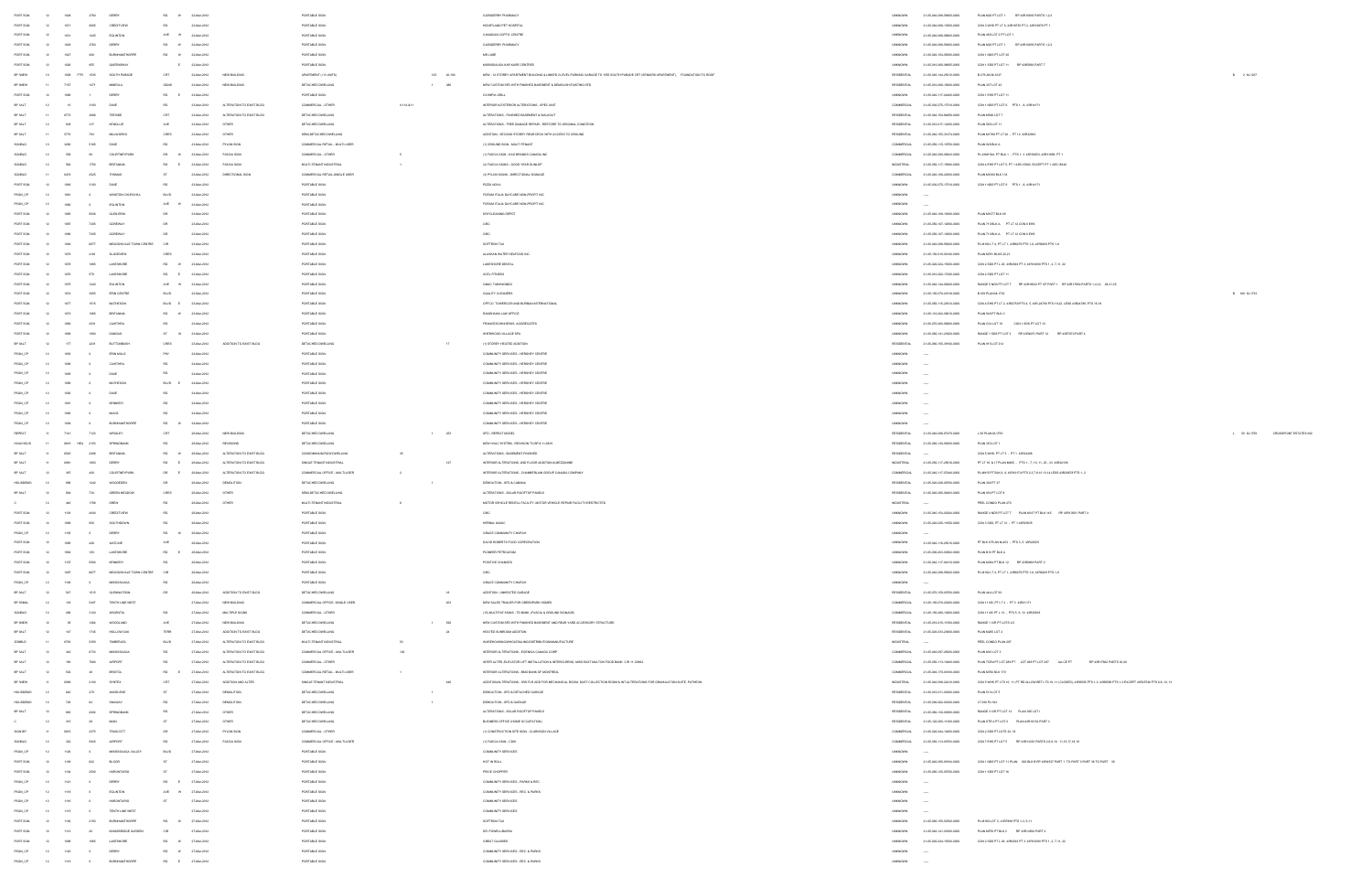### PEARSON DRYCLEANING AND LAUNDRY SERVICES INC. UNKNOWN PLAN TOR-4 LOTS 258 259 260 265 266 PT LOTS 257 267 RP 43R17320 PT OF PART 1 PARTS 2,3

## FIRE ONLY - (10) MAGLOCKS PUBLIC CON 1 SDS PT LT 16, RANGE 3 CIR PT LT 1, PL E20 PT LTS 6, 7, PL 571 PT BLK A, 43R28265 PT 1

| PORT SGN            | 12       | 1110                    | 4665<br><b>CENTRAL</b>                 |                         | PKY E 27-Mar-2012          |                                                    | PORTABLE SIGN                                   |                          |                      | MUMS FLOWERS                                                                                                                                                                                                                                         | <b>UNKNOWN</b>                          | 21-05-040-094-09510-0000                             | <b>PLAN M578 BLK 287</b>                                                                    |                                   |  |
|---------------------|----------|-------------------------|----------------------------------------|-------------------------|----------------------------|----------------------------------------------------|-------------------------------------------------|--------------------------|----------------------|------------------------------------------------------------------------------------------------------------------------------------------------------------------------------------------------------------------------------------------------------|-----------------------------------------|------------------------------------------------------|---------------------------------------------------------------------------------------------|-----------------------------------|--|
| PORT SGN            | 12       | 1108                    | 1119<br>DERRY                          |                         | RD E 27-Mar-2012           |                                                    | PORTABLE SIGN                                   |                          |                      | GOLF CLEARANCE WAREHOUSE                                                                                                                                                                                                                             | <b>UNKNOWN</b>                          | 21-05-050-116-65100-0000                             | PL M435 PT LTS 58, 59, 43R12971 PTS 1, 3, 7-9                                               |                                   |  |
| PSGN_CP             | 12       | 1114<br>$\circ$         | <b>HURONTARIC</b>                      | ST                      | 27-Mar-2012                |                                                    | PORTABLE SIGN                                   |                          |                      | COMMUNITY SERVICES                                                                                                                                                                                                                                   | <b>UNKNOWN</b>                          |                                                      |                                                                                             |                                   |  |
| PORT SGN            | 12       | 1102                    | 3173<br><b>ERINDALE STATION</b>        | <b>RD</b>               | 27-Mar-2012                |                                                    | PORTABLE SIGN                                   |                          |                      | ERINDALE VILLAGE DENTAL                                                                                                                                                                                                                              | <b>UNKNOWN</b>                          | 21-05-060-144-07100-0000                             | CON 1 NDS PT LOT 23 RP 43R3048 PART 2                                                       |                                   |  |
| PORT SGN            | 12       | 1101                    | 7070<br>SAINT BARBARA                  | <b>BLVD</b>             | 27-Mar-2012                |                                                    | PORTABLE SIGN                                   |                          |                      | LITTLE CAESARS                                                                                                                                                                                                                                       | <b>UNKNOWN</b>                          | 21-05-040-098-59501-0000                             | CON 1 WHS W PT LOT 11, 43R32120, PTS 1-17, 19-25                                            |                                   |  |
| PORT SGN            | 12       | 1099                    | <b>BRISTOL</b><br>1525                 |                         | RD W 27-Mar-2012           |                                                    | PORTABLE SIGN                                   |                          |                      | NICE ONE NAILS                                                                                                                                                                                                                                       | <b>UNKNOWN</b>                          | 21-05-040-161-00100-0000                             | PLAN M710 BLK 248                                                                           |                                   |  |
| BP 9SMAL            | 12       | 102                     | 5471<br>TENTH LINE WEST                |                         | 27-Mar-2012                | NEW BUILDING                                       | COMMERCIAL OFFICE- SINGLE USER                  |                          | 203                  | NEW SALES TRAILER FOR STARLANE HOMES                                                                                                                                                                                                                 | COMMERCIAL                              | 21-05-150-070-20200-0000                             | CON 11 NS, PT LT 3 - PT 3 43R31171                                                          |                                   |  |
| REPEAT              |          | 7144                    | 7127<br>WRIGLEY                        | CRT                     | 28-Mar-2012                | NEW BUILDING                                       | DETACHED DWELLING                               |                          | $1\qquad \qquad 256$ | SFD - REPEAT MODEL                                                                                                                                                                                                                                   | <b>RESIDENTIAL</b>                      | 21-05-040-096-87478-0000                             | L 49 PLAN M-1759                                                                            | L 49 M-1759 CROSSPOINT ESTATES IN |  |
| BP 9ALT             |          |                         | 2438<br>YORKTOWN                       | CIR                     | 28-Mar-2012                | FIRE DAMAGE REPAIR                                 | DETACHED DWELLING                               |                          |                      | ALTERATIONS - FIRE DAMAGE REPAIR                                                                                                                                                                                                                     | <b>RESIDENTIAL</b>                      | 21-05-040-159-65702-0000                             | PLAN M1128 LOT 26                                                                           |                                   |  |
| BP 9ALT             |          | 6275 ZON 2359           | 1142<br>ALGONQUIN                      | DR                      | 28-Mar-2012                | ADDITION TO EXIST BLDG<br>ALTERATION TO EXIST BLDG | DETACHED DWELLING                               | 19-21                    | 46<br>627            | ADDITION - UNHEATED ADDITION & FRONT PORCH                                                                                                                                                                                                           | <b>RESIDENTIAL</b>                      | 21-05-020-030-12500-0000                             | PLAN 508 LOT 9                                                                              |                                   |  |
| BP 9ALT             |          | 627                     | ROYAL WINDSOR<br>APPLE BLOSSON<br>4654 | DR<br>CIR               | 28-Mar-2012<br>28-Mar-2012 | ALTERATION TO EXIST BLDG                           | MULTI-TENANT INDUSTRIAL<br>DETACHED DWELLING    |                          |                      | COMMERICAL SCHOOL (INCLUDING RENTAL OF FILM & MUSIC PRACTICE SPACE) AND MANUFACTURING FACILITY and ENTERTAINMENT ESTABLISHMENT* (NO SALE & CONSUMPTION OF FOOD OR ALCOHOLIC BEVERAGES ON THE PREMISES)*******<br>INTERIOR ALTERATIONS - REPLACE BEAM | <b>INDUSTRIAL</b><br><b>RESIDENTIAL</b> | 21-05-040-155-01112-0000                             | PEEL CONDO PLAN 475<br>L 247 PLAN M-1596                                                    | $L = 247$ M-1596                  |  |
| BP 9ALT             |          |                         | <b>BRISTOL</b><br>363                  | $RD$ $W$                | 28-Mar-2012                | ALTERATION TO EXIST BLDG                           | DETACHED DWELLING                               |                          |                      | INTERIOR ALTERATIONS                                                                                                                                                                                                                                 | <b>RESIDENTIAL</b>                      | 21-05-040-163-41417-0000                             | PLAN M1006 LOT 18                                                                           |                                   |  |
| BP 3ALT             | 11.      | 6784                    | 5937<br><b>DIXIE</b>                   | <b>RD</b>               | 28-Mar-2012                | ALTERATION TO EXIST BLDG                           | SINGLE TENANT INDUSTRIAL                        |                          |                      | INTERIOR ALTERATIONS & 3 ROOF TOP UNITS, CISCO INDUSTRIAL SALES                                                                                                                                                                                      | <b>INDUSTRIAL</b>                       | 21-05-050-116-07200-0000                             | CON 4 EHS PT LOT 5                                                                          |                                   |  |
| BP 9ALT             | 12       | 359                     | 1428<br><b>BUNSDEN</b>                 | AVE                     | 28-Mar-2012                | ADDITION AND ALTER                                 | DETACHED DWELLING                               |                          | 83                   | 2ND STOREY ADDITION, FRONT & REAR ADDITION, FINISHED BASEMENT, INTERIOR ALTERATIONS, NEW ROOF & RE-CLADDING                                                                                                                                          | RESIDENTIAL                             | 21-05-060-130-05000-0000                             | PLAN 697 LOT 98                                                                             |                                   |  |
|                     |          | 524                     | 1160<br>CRESTLAWN                      | DR                      | 28-Mar-2012                | OTHER                                              | MULTI-TENANT INDUSTRIAL                         | 6                        |                      | MOTOR-VEHICLE REPAIR FACILITY RESTRICTED + OFFICE (WHOLESALE OF CARS)                                                                                                                                                                                | <b>INDUSTRIAL</b>                       | 21-05-030-094-19930-0000                             | CON 2 NDS PT LOT 7 RP 43R6582 PARTS 3,4,6,7                                                 |                                   |  |
| BP 9ALT             | 11       | 6486                    | 3134<br>PLUM TREE                      | CRES                    | 28-Mar-2012                | OTHER                                              | DETACHED DWELLING                               |                          |                      | ALTERATIONS - REPAIRS EXISTING BASEMENT STAIRS-ENTRANCE                                                                                                                                                                                              | RESIDENTIAL                             | 21-05-150-081-31200-0000                             | PLAN M408 PT LOT 109 RP 43R11258 PARTS 1 & 2                                                |                                   |  |
| BP 9ALT             | 12       | 639                     | 5864<br>LEESIDE                        | CRES                    | 28-Mar-2012                | OTHER                                              | DETACHED DWELLING                               |                          |                      | ALTERATIONS - VEHICLE DAMAGE REPAIR                                                                                                                                                                                                                  | RESIDENTIAL                             | 21-05-040-108-01504-0000                             | PLAN M1004 LOT 131                                                                          |                                   |  |
| PORT SGN            | 12       | 1134                    | <b>DERRY</b><br>2855                   | $RD$ $E$                | 28-Mar-201                 |                                                    | PORTABLE SIGN                                   |                          |                      | PEARSON DRYCLEANING AND LAUNDRY SERVICES INC                                                                                                                                                                                                         | <b>UNKNOWN</b>                          | 21-05-050-114-09801-0000                             | PLAN TOR-4 LOTS 258 259 260 265 266 PT LOTS 257 267 RP 43R17320 PT OF PART 1 PARTS 2,3      |                                   |  |
| PORT SGN            | 12       | 1113                    | 2301<br>DIXIE                          | <b>RD</b>               | 28-Mar-2012                |                                                    | PORTABLE SIGN                                   |                          |                      | NIGHTINGALE CORP                                                                                                                                                                                                                                     | <b>UNKNOWN</b>                          | 21-05-070-054-12800-0000                             | CON 1 SDS PT LOT 5 RP 43R18279 PART 1                                                       |                                   |  |
| PORT SGN            |          | 75                      | DERR                                   | $RD$ $W$                | 28-Mar-201                 |                                                    | PORTABLE SIGN                                   |                          |                      | MISSISSAUGA CONVENTION CENTRE (DERRY RD, MISS)                                                                                                                                                                                                       | UNKNOWN                                 | 21-05-040-098-18200-0000                             | CON 1 WHS PT LOT 11 43R20834 PARTS 1, 2, 3, 11, 12, 13                                      |                                   |  |
| PORT SGN            | 12       |                         | 3030<br>THOM                           | ST                      | 28-Mar-201                 |                                                    | PORTABLE SIGN                                   |                          |                      | WINGS UP                                                                                                                                                                                                                                             | UNKNOWN                                 | 21-05-150-070-16953-0000                             | CON 11 NS PT LOT 3 - 43R32749 PTS 1, 2, 5                                                   |                                   |  |
| PORT SGN            |          | 1122                    | 1710<br>LAKESHORE                      | $RD$ $W$                | 28-Mar-201                 |                                                    | PORTABLE SIGN                                   |                          |                      | <b>BISTRO MATISSE</b>                                                                                                                                                                                                                                | UNKNOWN                                 | 21-05-020-024-19000-0000                             | CON 3 SDS PT LOT 28                                                                         |                                   |  |
| PORT SGN            | $12$     | 1125                    | 5715<br><b>COOPERS</b>                 | AVE                     | 28-Mar-201                 |                                                    | PORTABLE SIGN                                   |                          |                      | PASTA INTERNATIONAL                                                                                                                                                                                                                                  | UNKNOWN                                 | 21-05-040-116-35190-0000                             | PLAN M425 PT BLK 15 RP 43R12086 PART 1                                                      |                                   |  |
| PORT SGN            |          | 1131                    | 3045<br><b>GLEN ERIN</b>               | DR                      | 28-Mar-2012                |                                                    | PORTABLE SIGN                                   |                          |                      | LAURIE WILLIAMSON MOTORS LTD.                                                                                                                                                                                                                        | <b>UNKNOWN</b>                          | 21-05-060-155-08000-0000                             | PLAN 915 LOT 333                                                                            |                                   |  |
| PSGN_CP             | 12       | 1127<br>$\circ$         | ERIN MILLI                             | PKY                     | 28-Mar-2012                |                                                    | PORTABLE SIGN                                   |                          |                      | COMMUNITY SERVICES                                                                                                                                                                                                                                   | <b>UNKNOWN</b>                          |                                                      |                                                                                             |                                   |  |
| <b>HVACHOUS</b>     | $-11$    | 4972 R1 5314            | <b>HILTON</b>                          | CRT                     | 28-Mar-2012                | <b>REVISIONS</b>                                   | DETACHED DWELLING                               |                          |                      | HVAC REVISION TO BP #11-4972 - ADDITIONAL BOILER                                                                                                                                                                                                     | RESIDENTIAL                             | 21-05-040-159-47474-0000                             | PLAN M892 LOT 40                                                                            |                                   |  |
| BP 3NEW             | 12       | 191                     | 6160<br>MAVIS                          | <b>RD</b>               | 28-Mar-2012                | ADDITION TO EXIST BLDG                             | COMMERCIAL RETAIL SINGLE USER                   |                          | 80                   | ADDITION - 1 STOREY MANUAL WASH/DETAILING BAY, MISSISSAUGA SUBARU                                                                                                                                                                                    | <b>COMMERCIAL</b>                       | 21-05-040-098-12915-0000                             | CON 2 WHS, PT L 6 - PTS 6, 20 43R25898                                                      |                                   |  |
| BP 9NEW             | 11       | 6893                    | 262<br><b>HILLCRES</b>                 | AVE                     | 29-Mar-2012                | NEW BUILDING                                       | DETACHED DWELLING                               |                          | 1 297                | SFD - CUSTOM                                                                                                                                                                                                                                         | RESIDENTIAL                             |                                                      | PL B25, PT LT 4 - PT 4 43R32927                                                             |                                   |  |
| BP 3ALT             | $-11$    | 6155 R1                 | 2985<br>DREW                           | <b>RD</b>               | 29-Mar-2012                | <b>REVISIONS</b>                                   | MULTI-TENANT INDUSTRIAL                         | 103                      |                      | REVISION - INTERIOR MODIFICATIONS                                                                                                                                                                                                                    | <b>INDUSTRIAL</b>                       | -----                                                | PSCP 822 - FORMERLY PL M1593 PT BLK 1 - PT 3 43R28519                                       |                                   |  |
| BP 3ALT             | $-11$    | 7136                    | 925<br>RATHBURN                        |                         | RD E 29-Mar-2012           | ALTERATION TO EXIST BLDG                           | COMMERCIAL RETAIL - MULTI-USER                  |                          |                      | ALTERATIONS - INTERIOR-RENO & (2) ROOF-TOP UNITS, LOBLAWS                                                                                                                                                                                            | COMMERCIAL                              | 21-05-040-093-36700-0000                             | PLAN M367 BLK 30                                                                            |                                   |  |
| ZONBLD              | 12       |                         | 2110<br>MATHESON                       | BLVD E                  | 29-Mar-2012                | ALTERATION TO EXIST BLDG                           | COMMERCIAL - OTHER                              | 100                      |                      | BUSINESS OFFICE (NO RETAIL)                                                                                                                                                                                                                          | COMMERCIAL                              | 21-05-050-115-65030-0000                             | PL M793 PT BLKS 3, 24, 43R20099 PTS 1, 8                                                    |                                   |  |
| BP 3ALT             | 12       |                         | 985<br><b>DUNDAS</b>                   |                         | ST E 29-Mar-2012           | ALTERATION TO EXIST BLDG                           | COMMERCIAL RETAIL-SINGLE USER                   |                          |                      | INTERIOR ALTERATIONS - BMO BANK OF MONTREAL                                                                                                                                                                                                          | <b>COMMERCIAL</b>                       | 21-05-030-068-19100-0000                             | CON 1 NDS PT LOT 8                                                                          |                                   |  |
| ZONBLD              |          |                         | 3400<br><b>RIDGEWA</b>                 | DR                      | 29-Mar-2012                | ALTERATION TO EXIST BLDG                           | MULTI-TENANT INDUSTRIAL                         | 10                       |                      | WAREHOUSE DISTRIBUTION FACILITY                                                                                                                                                                                                                      | <b>INDUSTRIAL</b>                       | 21-05-150-010-00864-0000                             | RCP 1542, PT LT 9 - PTS 1-3, 12 43R30181                                                    |                                   |  |
| BP 3ALT             | 12       | 516                     | 190<br>WYNDHA                          | ST                      | 29-Mar-2012                | OTHER                                              | APARTMENT (> 6 UNITS)                           |                          |                      | ALTERATIONS - BALCONY REPAIRS, WINDSOR PROPERTY MGMT LTD                                                                                                                                                                                             | <b>RESIDENTIAL</b>                      | 21-05-120-005-19600-0000                             | PLAN STR 4 PT LOT 3 WYNDHAM L CHURCH MAIN                                                   |                                   |  |
| <b>PLUMHOUS</b>     | 12       | 790<br><b>DRA</b>       | BIRCHWOOD<br>1612                      | $\mathsf{DR}$           | 29-Mar-2012                | OTHER                                              | DETACHED DWELLING                               |                          |                      | SEWER CONVERSION                                                                                                                                                                                                                                     | <b>RESIDENTIAL</b>                      | 21-05-020-034-10400-0000                             | PLAN 389 PT LOT 31 PT LOT 32                                                                |                                   |  |
| PLUMHOUS            |          | 791 DRA                 | BIRCHWOOD<br>1607                      | DR                      | 29-Mar-2012                | OTHER                                              | DETACHED DWELLING                               |                          |                      | SEWER CONVERSION                                                                                                                                                                                                                                     | <b>RESIDENTIAL</b>                      | 21-05-020-034-09300-0000                             | PLAN 389 LOT 23                                                                             |                                   |  |
| <b>HOUSDEMO</b>     |          | 4861                    | PARKER<br>2191                         | DR                      | 29-Mar-2012                | TRANSFE                                            | DETACHED DWELLING                               |                          |                      | CHANGE OF OWNERSHIP - DEMOLITION - SFD                                                                                                                                                                                                               | <b>RESIDENTIAL</b>                      | 21-05-060-125-17600-0000                             | PLAN E-20 PT 16                                                                             |                                   |  |
| SGNBLD<br>PORT SGN  | 12       | 546<br>1143             | 6075<br>MAVIS<br>6543<br>AIRPORT       | <b>RD</b><br><b>RD</b>  | 29-Mar-2012<br>29-Mar-201  | <b>FASCIA SIGN</b>                                 | COMMERCIAL RETAIL - MULTI-USER<br>PORTABLE SIGN | 18                       |                      | (1) FASCIA SIGN - ARDENE<br>CIBC                                                                                                                                                                                                                     | COMMERCIAL<br><b>UNKNOWN</b>            | 21-05-040-175-73400-0000<br>21-05-050-113-02010-0000 | PL 43M1363 BLK 10 PT BLK 5, 43R24920 PTS 1-11<br>CON 7 EHS PCL 57 PT LOT 8                  | B 5 M-1363                        |  |
| PORT SGN            | 12       | 1142                    | 6695<br>PACIFIC                        | CIR                     | 29-Mar-2012                |                                                    | PORTABLE SIGN                                   |                          |                      | JOHN G. HOFLAND (PACIFIC CRCL, MISS)                                                                                                                                                                                                                 | <b>UNKNOWN</b>                          | 21-05-040-116-30100-0000                             | PLAN M404 PT BLK 7 RP 43R11778 PART 1                                                       |                                   |  |
| PORT SGN            | 12       | 1138                    | 1170<br>BURNHAMTHORPE                  | RD W                    | 29-Mar-2012                |                                                    | PORTABLE SIGN                                   |                          |                      | QUALITY REST MATTRESS                                                                                                                                                                                                                                | UNKNOWN                                 | 21-05-040-144-09000-0000                             | RANGE 3 NDS PT LOT 8 RP 43R7128 PARTS 3,4                                                   |                                   |  |
| PORT SGN            | 12       | 1133                    | ROBERT SPECK<br>100                    | PKY                     | 29-Mar-2012                |                                                    | PORTABLE SIGN                                   |                          |                      | CHARTWELL CLASSIC ROBERT SPECK                                                                                                                                                                                                                       | <b>UNKNOWN</b>                          | 21-05-040-094-25300-0000                             | PL M270 BLK G, PL M256 BLK V                                                                |                                   |  |
| PORT SGN            | 12       | 1132                    | 2292<br><b>DUNDAS</b>                  | ST W                    | 29-Mar-2012                |                                                    | PORTABLE SIGN                                   |                          |                      | MIDAS / RBJT AUTOMOTIVE INC                                                                                                                                                                                                                          | <b>UNKNOWN</b>                          | 21-05-060-141-22900-0000                             | CON 1 SDS PT LOT 32                                                                         |                                   |  |
| PORT SGN            | 12       | 1130                    | 1310<br><b>DUNDAS</b>                  | ST E                    | 29-Mar-2012                |                                                    | PORTABLE SIGN                                   |                          |                      | AUTO DENT MAGICIANS                                                                                                                                                                                                                                  | <b>UNKNOWN</b>                          | 21-05-070-068-33500-0000                             | PLAN 894 PT BLK A RP 43R1580 PARTS 1,2 RP 43R1966 PARTS 1,3                                 |                                   |  |
| PORT SGN            |          | 1128                    | 6981<br>MILLCREE                       | $\mathbb{D} \mathsf{R}$ | 29-Mar-2012                |                                                    | PORTABLE SIGN                                   |                          |                      | KINDER KAMPUS                                                                                                                                                                                                                                        | UNKNOWN                                 | 21-05-040-098-22301-0000                             | PLAN M802 BLK 1                                                                             |                                   |  |
| PORT SGN            | 12       |                         | MATHESO                                | BLVD E                  | 29-Mar-201                 |                                                    | PORTABLE SIGN                                   |                          |                      | MASTER MECHANIC                                                                                                                                                                                                                                      | <b>UNKNOWN</b>                          | 21-05-040-116-23800-0000                             | PL M364 BLK 18, 43R9565 PTS 3-9                                                             |                                   |  |
| PORT SGN            |          |                         | 3100<br><b>HURONTARK</b>               | ST                      | 29-Mar-201                 |                                                    | PORTABLE SIGN                                   |                          |                      | THOMAS L. KENNEDY SCHOOL                                                                                                                                                                                                                             | <b>UNKNOWN</b>                          | 21-05-040-141-08200-0000                             | CON 1 NDS PT LOT 16 PLAN TOR 12 LOT 10                                                      |                                   |  |
| PORT SGN            | 12       | 1129                    | 1474<br><b>PICKWICK</b>                | DR                      | 29-Mar-201                 |                                                    | PORTABLE SIGN                                   |                          |                      | YOUR CHOICE HAIR AND BEAUTY SALON                                                                                                                                                                                                                    | UNKNOW                                  | 21-05-040-096-73700-0000                             | PLAN M1047 BLK 189                                                                          |                                   |  |
| PORT SGN            | 12       | 1141                    | 6465<br>MILLCREEK                      | DR.                     | 29-Mar-2012                |                                                    | PORTABLE SIGN                                   |                          |                      | SUBWAY                                                                                                                                                                                                                                               | <b>UNKNOWN</b>                          | 21-05-040-097-27900-0000                             | PLAN 927 PT LOTS 16,17 RP 43R8441 PART 1 RP 43R16892 PART 1                                 |                                   |  |
| PORT SGN            |          |                         | 4099<br>ERIN MILLI                     |                         | 29-Mar-20                  |                                                    | PORTABLE SIGN                                   |                          |                      | PIZZA NOV                                                                                                                                                                                                                                            | <b>UNKNOW!</b>                          | 21-05-040-154-29800-000                              | PLAN M247 BLK                                                                               |                                   |  |
| PORT SGN            | 12       | 1135                    | 1145<br>SWINBOURNE                     | DR.                     | 29-Mar-2012                |                                                    | PORTABLE SIGN                                   |                          |                      | BRITANNIA PUBLIC SCHOOL;                                                                                                                                                                                                                             | <b>UNKNOWN</b>                          | 21-05-040-175-37800-0000                             | PLAN M848 BLK 213                                                                           |                                   |  |
| <b>FIRE</b>         | 12       | 656                     | 2300<br>MEADOWVALE                     | <b>BLVD</b>             | 29-Mar-2012                | ELECTROMAG LOCK DEVICE                             | COMMERCIAL - OTHER                              |                          |                      | FIRE ONLY - (2) MAGLOCKS                                                                                                                                                                                                                             | COMMERCIAL                              | 21-05-040-097-12830-0000                             | CON 5 WHS PT LTS 11, 12, 43R13332 PT 1, 43R13436 PT 3 LESS RP 43R20870 PT 8                 |                                   |  |
| <b>FIRE</b>         | 9        | 5132                    | 100<br>QUEENSWAY                       |                         | W 29-Mar-2012              | ELECTROMAG LOCK DEVICE                             | PUBLIC - OTHER                                  |                          |                      | FIRE ONLY - (10) MAGLOCKS                                                                                                                                                                                                                            | PUBLIC                                  | 21-05-060-127-14000-0000                             | CON 1 SDS PT LT 16, RANGE 3 CIR PT LT 1, PL E20 PT LTS 6, 7, PL 571 PT BLK A, 43R28265 PT 1 |                                   |  |
| BP 3ALT             | $-11$    | 6738                    | 1150<br><b>LORNE PARK</b>              | <b>RD</b>               | 29-Mar-2012                | ALTERATION TO EXIST BLDG                           | COMMERCIAL OFFICE- SINGLE USER                  |                          | 15                   | ALTERATIONS - NEW VESTIBULES                                                                                                                                                                                                                         | COMMERCIAL                              | 21-05-020-032-08800-0000                             | CON 2 SDS PT LOT 25                                                                         |                                   |  |
| BP 9ALT             | 12       | 730                     | 5566<br>SHORECRES'                     | CRES                    | 30-Mar-2012                | ADDITION TO EXIST BLDG                             | DETACHED DWELLING                               |                          |                      | ADDITION - PARTIAL ROOF CANOPY OVER EXISTING-DECK                                                                                                                                                                                                    | RESIDENTIAL                             | 21-05-040-161-52400-0000                             | PLAN M712 LOT 42                                                                            |                                   |  |
| BP 3NEW             | 9        | 4712 R1                 | 2200<br>SHERIDAN PARK                  | DR.                     | 30-Mar-2012                | <b>REVISIONS</b>                                   | <b>GOVERNMENTAL</b>                             |                          |                      | REVISION - VENT-HOUSE MODIFICATIONS REFER TO DRAWING PROVIDED                                                                                                                                                                                        | PUBLIC                                  | 21-05-060-131-17800-0000                             | CON 1 SDS PT LT 32. PL 718 PT BLK C. 43R32837 PT 1                                          |                                   |  |
| ZONBLD              |          | 7038                    | 2785<br>SKYMARK                        | AVE                     | 30-Mar-2012                | ALTERATION TO EXIST BLDG                           | MULTI-TENANT INDUSTRIAL                         | 17                       |                      | RECREATIONAL ESTABLISHMENT (NO RETAIL SALES OR MANUFACTURING PERMITTED)                                                                                                                                                                              | <b>INDUSTRIAL</b>                       | 21-05-050-115-81000-0000                             | PLAN M584 BLK 6                                                                             |                                   |  |
| ZONBLD              |          | 7122                    | 3087<br>WINSTON CHURCHIL               | BLVD                    | 30-Mar-2012                | ALTERATION TO EXIST BLDG                           | COMMERCIAL RETAIL - MULTI-USER                  | $\overline{\phantom{a}}$ | 91                   | RETAIL SALES                                                                                                                                                                                                                                         | <b>COMMERCIAL</b>                       | 21-05-060-154-11400-0000                             | CON 1 NDS PT LOT 35                                                                         |                                   |  |
| BP 3ALT             |          | 509                     | 5520<br>EXPLORER                       | $\mathsf{DR}$           | 30-Mar-2012                | ALTERATION TO EXIST BLDG                           | COMMERCIAL OFFICE - MULTI-USER                  | $4-FLR$                  |                      | INTERIOR ALTERATIONS - LAUNCH                                                                                                                                                                                                                        | <b>COMMERCIAL</b>                       | 21-05-050-115-63000-0000                             | PT BLK 5 PLAN M-793 - PTS 1-5, 8-15 43R23735                                                |                                   |  |
| BP 9ALT             | 12       | 455                     | 4619<br>SANDFORD FARM                  | $\mathsf{DR}$           | 30-Mar-2012                | OTHER                                              | DETACHED DWELLING                               |                          |                      | ALTERATIONS - VEHICLE IMPACT REPAIR                                                                                                                                                                                                                  | <b>RESIDENTIAL</b>                      | 21-05-040-155-31049-0000                             | L 49 PLAN M-1786                                                                            | L 49 M-1786                       |  |
| BP 9ALT             | 12       | 592                     | 2502<br>POLLARD                        | DR                      | 30-Mar-2012                | OTHER                                              | GARAGE/CARPORT                                  |                          |                      | ALTERATIONS - SLOPED GARAGE ROOF                                                                                                                                                                                                                     | <b>RESIDENTIAL</b>                      | 21-05-060-127-65100-0000                             | PLAN M222 LOT 1                                                                             |                                   |  |
| DRAIN               | $-11$    | 7088                    | 3136<br>MAVIS                          | <b>RD</b>               | 30-Mar-2012                | OTHER                                              | SINGLE TENANT INDUSTRIA                         |                          |                      | SITE SERVICING (4 NEW BUILDINGS & 1 ADDITION)                                                                                                                                                                                                        | <b>INDUSTRIAL</b>                       | 21-05-040-143-23200-0000                             | CON 1 NDS PT LOT 21                                                                         |                                   |  |
| BP 9ALT             | 44.      | 6026                    | 30<br>THEODORE                         | DR                      | 30-Mar-2012                | OTHER                                              | DETACHED DWELLING                               |                          |                      | ADDITION - REAR DECK                                                                                                                                                                                                                                 | <b>RESIDENTIAL</b>                      | 21-05-130-009-05200-0000                             | PLAN 529 LOT 5                                                                              |                                   |  |
| SGNBLD              | 12       | 609                     | 150<br><b>COURTNEYPARK</b>             | DR W                    | 30-Mar-2012                | <b>FASCIA SIGN</b>                                 | COMMERCIAL - OTHER                              | $\overline{2}$           |                      | (1) FASIA SIGN - LIVINGSTON                                                                                                                                                                                                                          | COMMERCIAL                              | 21-05-040-099-56200-0000                             | PL 43M1544 PT BLK 2, 43R27694 PTS 1, 2                                                      |                                   |  |
| SGNBLD              | 12       | 482                     | 1250<br>SOUTH SERVICE                  | <b>RD</b>               | 30-Mar-2012                | <b>FASCIA SIGN</b>                                 | COMMERCIAL RETAIL - MULTI-USER                  | 88A                      |                      | (1) FASIA SIGN - SIRENS                                                                                                                                                                                                                              | COMMERCIAL                              | 21-05-070-167-17500-0000                             | CON 2 SDS PT LOT 6 PLAN 305 PT BLKS A,B                                                     |                                   |  |
| SIGN BP             | 12       | 582                     | 100<br>CITY CENTRE                     | DR                      | 30-Mar-2012                | <b>FASCIA SIGN</b>                                 | COMMERCIAL RETAIL - MULTI-USER                  | 2-901                    |                      | (2) FASCIA SIGNS - EUROPEAN JEWELLERY                                                                                                                                                                                                                | COMMERCIAL                              | 21-05-040-154-00453-0000                             | PL 43M1010 BLKS 19, 21, PT BLKS 1, 16, 20                                                   |                                   |  |
| PSGN_CP             | 12       | 1155<br>$\circ$         | <b>WINSTON CHURCHILL</b>               | BLVD                    | 30-Mar-2012                |                                                    | PORTABLE SIGN                                   |                          |                      | LIVING ARTS CENTRE                                                                                                                                                                                                                                   | <b>UNKNOWN</b>                          |                                                      |                                                                                             |                                   |  |
| PSGN_CP             | 12       | 1153<br>$\circ$         | BURNHAMTHORPE                          | $RD$ $E$                | 30-Mar-2012                |                                                    | PORTABLE SIGN                                   |                          |                      | LIVING ARTS CENTRE                                                                                                                                                                                                                                   | <b>UNKNOWN</b>                          |                                                      |                                                                                             |                                   |  |
| PSGN_CP             | 12       | $\overline{0}$<br>1152  | <b>ERIN MILLS</b>                      | PKY                     | 30-Mar-2012                |                                                    | PORTABLE SIGN                                   |                          |                      | <b>LIVING ARTS CENTRE</b>                                                                                                                                                                                                                            | <b>UNKNOWN</b>                          |                                                      |                                                                                             |                                   |  |
| PORT SGN            |          | 1136                    | 5985<br>RODEO                          | DR                      | 30-Mar-2012                |                                                    | PORTABLE SIGN                                   |                          |                      | GERORGE RICHARD'S MENS WEAR                                                                                                                                                                                                                          | <b>UNKNOWN</b>                          | 21-05-040-098-17881-0000                             | PL 43M-967, PT BL 4, 43R21789, PTS 1-3, 5-7, 17-22, 25-33, PART PTS 4, 23                   |                                   |  |
| PSGN_CP             | 12       | 1156<br>$\circ$         | WINSTON CHURCHIL                       | BLVD                    | 30-Mar-2012                |                                                    | PORTABLE SIGN                                   |                          |                      | LIVING ARTS CENTRE                                                                                                                                                                                                                                   | UNKNOWN                                 |                                                      |                                                                                             |                                   |  |
| PORT SGN            |          |                         | 3075<br>RIDGEWA<br><b>DUNDAS</b>       | DR                      | 30-Mar-2012<br>30-Mar-2012 |                                                    | PORTABLE SIGN                                   |                          |                      | 403 DUNDAS SPAY & NEUTER CLINIC                                                                                                                                                                                                                      | UNKNOWN<br>UNKNOWN                      | $\sim$<br>21-05-070-068-31100-0000                   | PEEL CONDO PLAN 313                                                                         |                                   |  |
| PORT SGN            | 12<br>12 | 1148<br>1154<br>$\circ$ | 776<br><b>HURONTARK</b>                | $ST$ $E$                |                            |                                                    | PORTABLE SIGN                                   |                          |                      | SLEEP COUNTRY                                                                                                                                                                                                                                        |                                         |                                                      | PLAN G14 LOT 5 RP 43R10807 PARTS 1 TO 7                                                     |                                   |  |
| PSGN_CP<br>PORT SGN | 12       | 1151                    | LAKESHORE<br>1834                      | ST<br>$RD$ $W$          | 30-Mar-2012<br>30-Mar-2012 |                                                    | PORTABLE SIGN<br>PORTABLE SIGN                  |                          |                      | LIVING ARTS CENTRE<br>LA FELICITA RESTAURANT AND BAKERY LTD.                                                                                                                                                                                         | <b>UNKNOWN</b><br>UNKNOWN               | 21-05-020-024-17500-0000                             | PLAN 503 LOT 2 LOT 3 RP 43R12016 PART 13                                                    |                                   |  |
| PORT SGN            | 12       | 1149                    | 980<br>SOUTHDOWN                       | <b>RD</b>               | 30-Mar-2012                |                                                    | PORTABLE SIGN                                   |                          |                      | PET VALUE                                                                                                                                                                                                                                            | <b>UNKNOWN</b>                          | 21-05-020-025-11650-0000                             | CON 3 SDS, PT LT 31 - PT 1 43R25635                                                         |                                   |  |
| PORT SGN            | 12       | 1146                    | 6055<br>MAVIS                          | <b>RD</b>               | 30-Mar-2012                |                                                    | PORTABLE SIGN                                   |                          |                      | MANE SOCIETY SALON                                                                                                                                                                                                                                   | <b>UNKNOWN</b>                          | 21-05-040-175-73400-0000                             | PL 43M1363 BLK 10 PT BLK 5, 43R24920 PTS 1-11                                               | B 5 M-1363                        |  |
| BP 3TEN             | 12       | 577                     | 5010<br><b>GLEN ERIN</b>               | DR.                     | 30-Mar-2012                | TENTS/AIR SUPPORT STRUC                            | COMMERCIAL - OTHER                              |                          |                      | (1) TEMPORARY TENT FOR LOBLAWS GARDEN CENTRE, INSTALL APRIL 15th & REMOVE JULY 15th 2012                                                                                                                                                             | COMMERCIAL                              | 21-05-040-098-10700-0000                             | RCP 1003 PT LT 2, 43R23352 PTS 13, 15, 16, 26, 33-37, 41                                    |                                   |  |
| BP 3TEN             | 12       | 575                     | 5970<br>MCLAUGHLIN                     | <b>RD</b>               | 30-Mar-2012                | TENTS/AIR SUPPORT STRUC                            | COMMERCIAL - OTHER                              |                          |                      | (4) TEMPORARY TENTS - FOR LOBLAWS GARDEN CENTRE, INSTALL APRIL 15th & REMOVE JULY 15th, 2012                                                                                                                                                         | COMMERCIAL                              | 21-05-040-098-17885-0000                             | PT BL 4 PLAN M-967 - PTS 8-16, 24, 43R21789                                                 |                                   |  |
| BP 9ALT 12          |          | 298                     | 5070<br>TERRY FOX                      | WAY                     | 30-Mar-2012                | ALTERATION TO EXIST BLDG                           | DETACHED DWELLING                               |                          |                      | INTERIOR ALTERATIONS                                                                                                                                                                                                                                 | <b>RESIDENTIAL</b>                      | 21-05-040-096-20807-0000                             | PLAN M1034 LOT 98                                                                           |                                   |  |
|                     |          |                         |                                        |                         |                            |                                                    |                                                 |                          |                      |                                                                                                                                                                                                                                                      |                                         |                                                      |                                                                                             |                                   |  |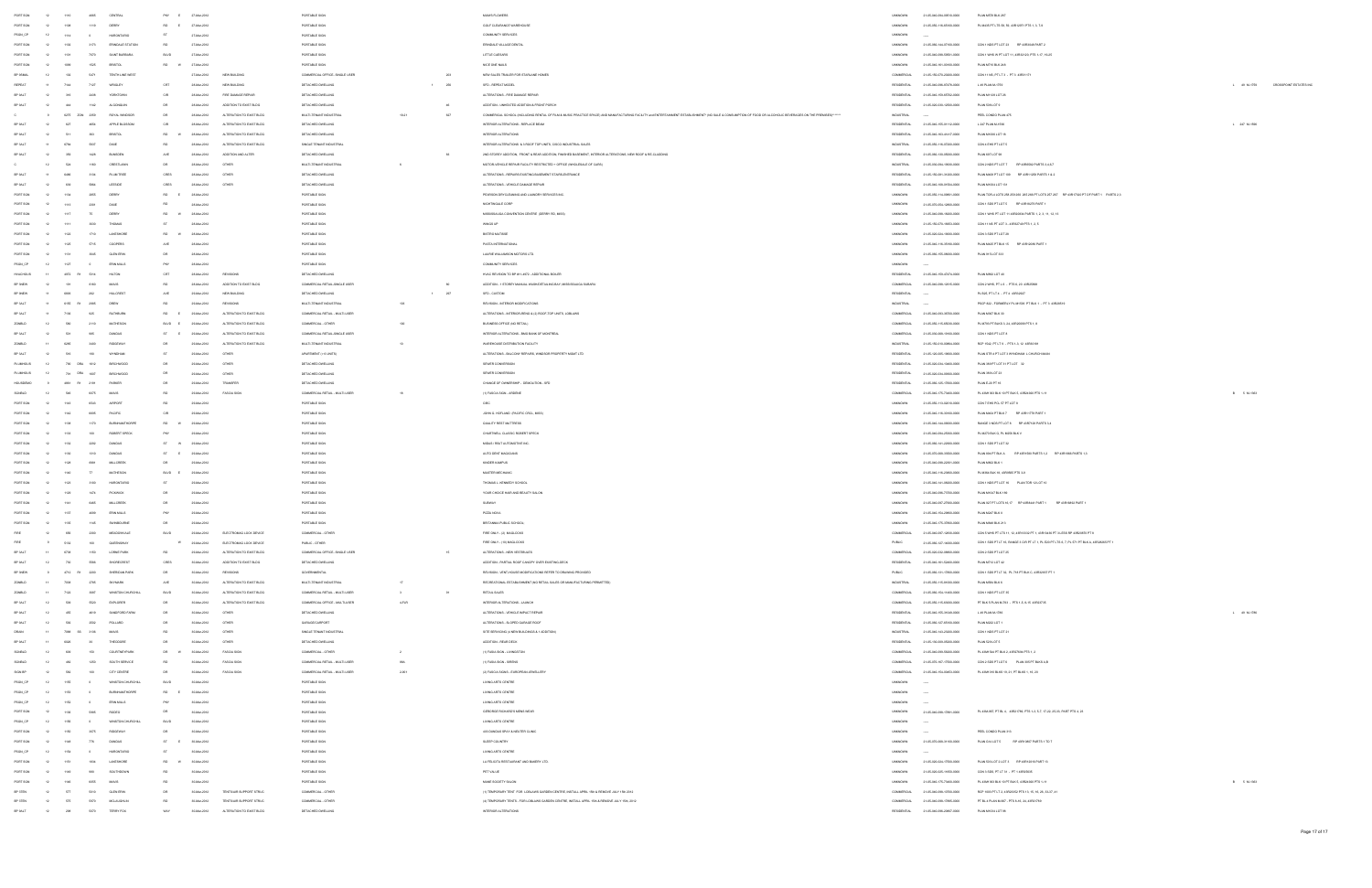\$26,000 \$272,000

\$0 \$0 \$0 \$0 \$0 \$0 \$0 \$0 \$0 \$0 \$0 \$20,000 \$33,000 \$0 \$16,000 \$32,000 \$118,000 \$61,000 \$497,000 \$590,000 \$20,000 \$0 \$40,000 \$0 \$0 \$0 \$0 \$16,000 \$98,000 \$63,000 \$104,000 \$29,000 \$150,000 \$0 \$40,000 \$0 \$0 \$0 \$0 \$0 \$0 \$0 \$0 \$0 \$0 \$0 \$0 \$0 \$0 \$0 \$0 \$39,000 \$26,000 \$156,000 \$114,000 \$26,000 \$48,000 \$40,000 \$0 \$40,000 \$0 \$0 \$0 \$0 \$46,000 \$25,000 \$52,000 \$156,000 \$15,160,000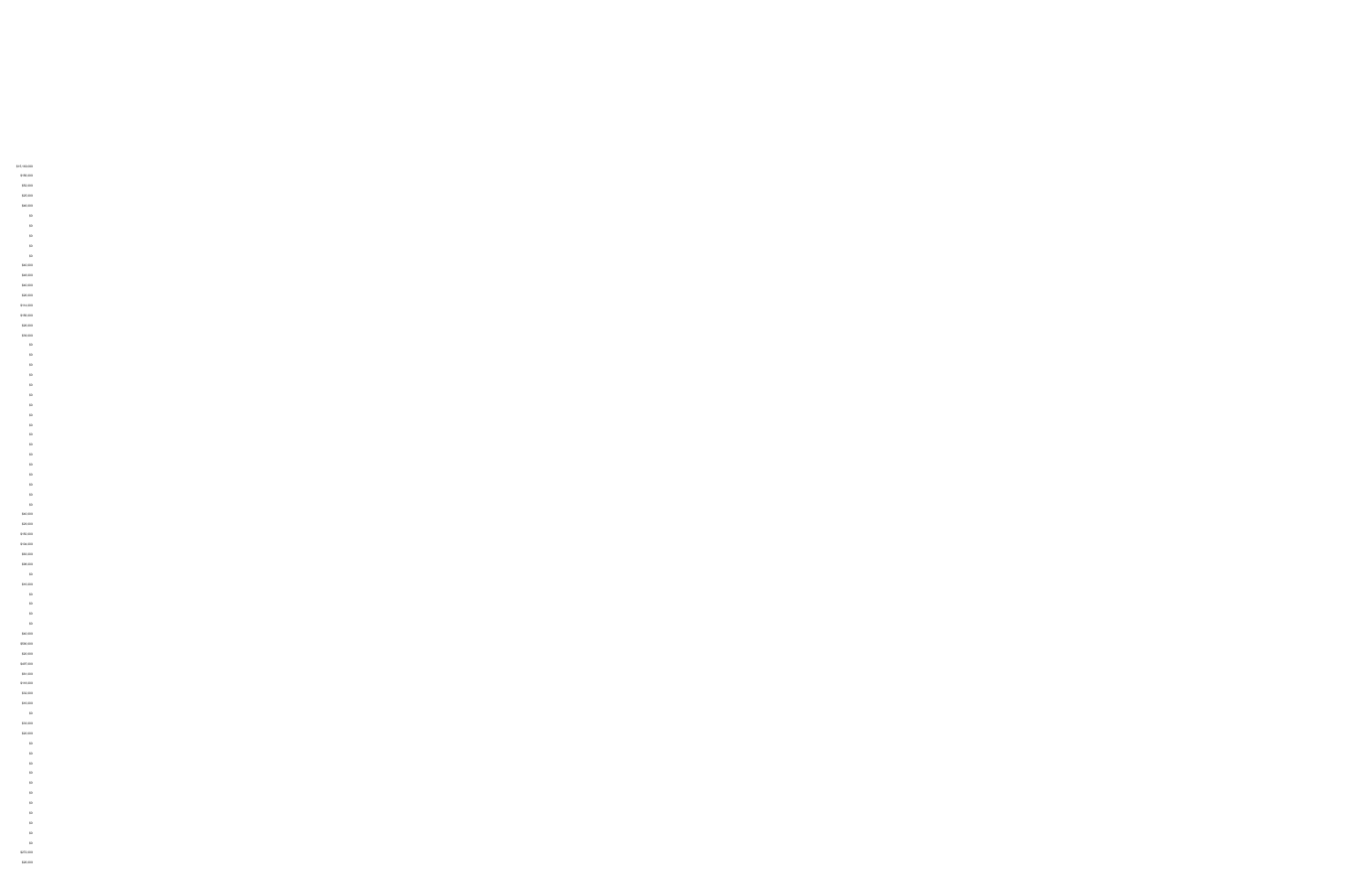\$323,000

\$26,000 \$35,000 \$26,000 \$31,000 \$473,000 \$0 \$502,000 \$26,000 \$0 \$0 \$0 \$0 \$0 \$0 \$0 \$0 \$25,000 \$419,000 \$1,138,000 \$0 \$59,000 \$26,000 \$26,000 \$38,000 \$0 \$33,000 \$769,000 \$0 \$0 \$0 \$0 \$0 \$0 \$0 \$0 \$0 \$0 \$0 \$0 \$0 \$0 \$0 \$0 \$0 \$0 \$0 \$0 \$0 \$0 \$0 \$165,000 \$172,000 \$10,000 \$20,000 \$20,000 \$20,000 \$290,000 \$59,000 \$27,000 \$328,000 \$156,000 \$79,000 \$485,000 \$0 \$36,000 \$16,000 \$0 \$0 \$0 \$0 \$0 \$0 \$0 \$0 \$0 \$0 \$0 \$0 \$0 \$0 \$0 \$0 \$0 \$16,000 \$26,000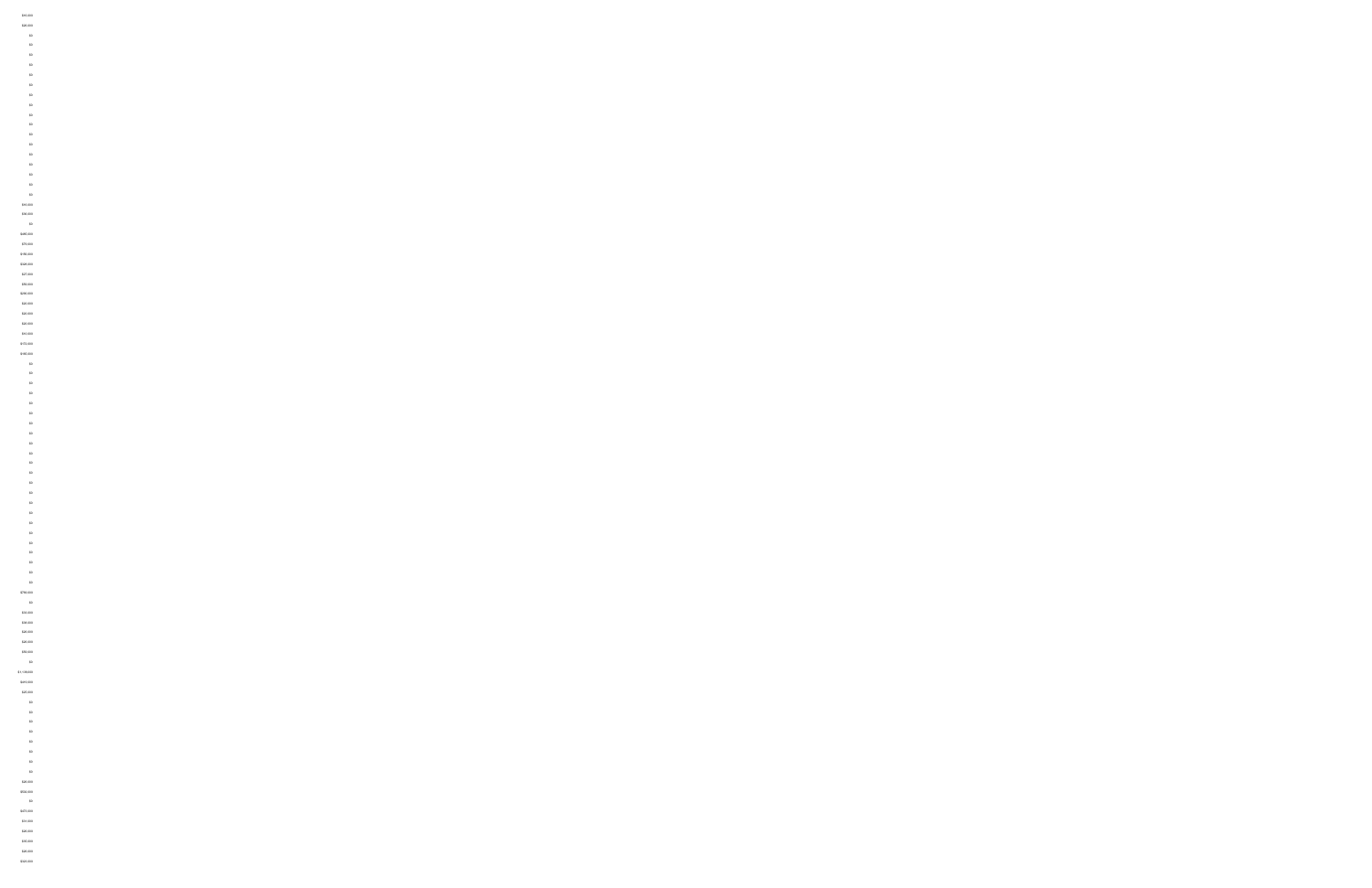\$894,000 \$493,000 \$60,000 \$135,000 \$0 \$28,000 \$0 \$0 \$0 \$0 \$0 \$0 \$0 \$0 \$0\$0 \$0 \$0\$0 \$0 \$0\$0 \$0 \$0\$0 \$0 \$0 \$0\$0 \$0\$0 \$0 \$0 \$0 \$0 \$0\$0 \$0 \$0 \$0 \$0 \$0 \$0 \$0 \$16,000 \$16,000 \$13,000 \$715,000 \$135,000 \$64,000 \$57,000 \$65,000 \$766,000 \$13,000 \$0 \$20,000 \$0 \$0 \$0 \$0 \$0 \$0 \$0 \$0 \$0 \$0 \$0 \$0 \$0 \$0 \$0 \$0 \$20,000 \$20,000 \$40,000 \$29,000 \$40,000 \$23,000 \$0 \$276,000 \$169,000 \$26,000 \$26,000 \$84,000 \$115,000 \$26,000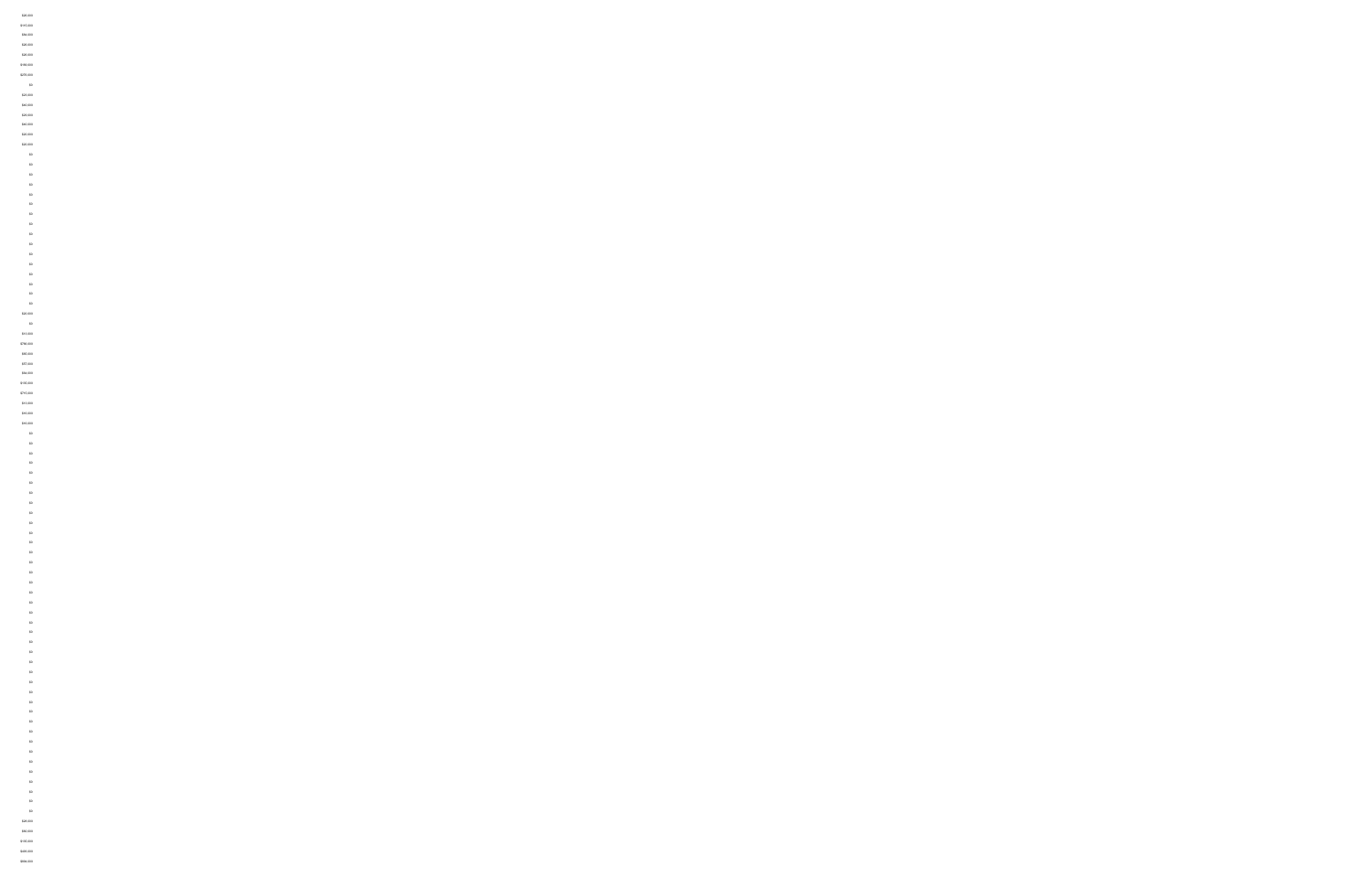\$0

\$0 \$0 \$32,000 \$0 \$390,000 \$80,000 \$195,000 \$33,000 \$16,000 \$26,000 \$371,000 \$1,581,000 \$0 \$0 \$20,000 \$0 \$0 \$0 \$0 \$30,000 \$0 \$0 \$20,000 \$100,000 \$1,000 \$414,000 \$69,000 \$0 \$0 \$0 \$0 \$0 \$0 \$0 \$0 \$0 \$0 \$40,000 \$33,000 \$130,000 \$198,000 \$20,000 \$26,000 \$27,000 \$25,000 \$389,000 \$0 \$584,000 \$0 \$0 \$0 \$0 \$0 \$0 \$0 \$0 \$0 \$0 \$0 \$0 \$0 \$0 \$0 \$0 \$61,000 \$277,000 \$127,000 \$29,000 \$323,000 \$0 \$163,000 \$101,000 \$0 \$0 \$0 \$0 \$0 \$0 \$0 \$0 \$0 \$0\$0 \$0\$0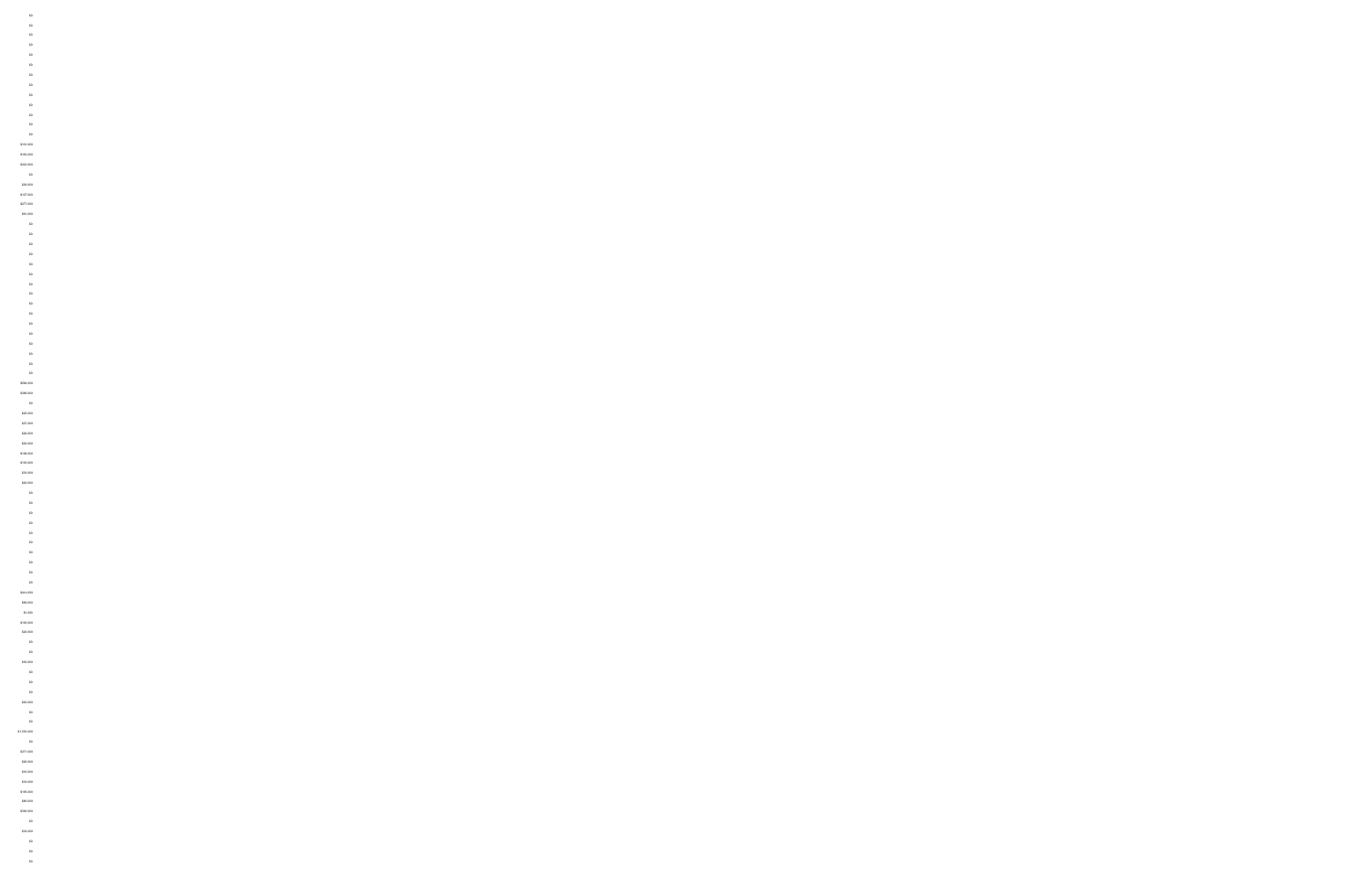\$0 \$0 \$0 \$0 \$0 \$0 \$0 \$52,000 \$20,000 \$25,000 \$97,000 \$32,000 \$51,000 \$16,000 \$26,000 \$47,000 \$221,000 \$93,000 \$746,000 \$26,000 \$9,650,000 \$29,000 \$417,000 \$1,042,000 \$20,000 \$0 \$0 \$0 \$0 \$0 \$0 \$0 \$0 \$0 \$0 \$0 \$0 \$0 \$0 \$0 \$0 \$0 \$0 \$0 \$0 \$0 \$0 \$0 \$0 \$0 \$0 \$36,000 \$29,000 \$20,000 \$25,000 \$20,000 \$28,000 \$0 \$75,000 \$0 \$0 \$0 \$16,000 \$52,000 \$26,000 \$30,000 \$34,000 \$18,000 \$41,000 \$52,000 \$325,000 \$337,000 \$349,000 \$349,000 \$33,000 \$16,000 \$371,000 \$0 \$0 \$0 \$0 \$0 \$0 \$0 \$0 \$0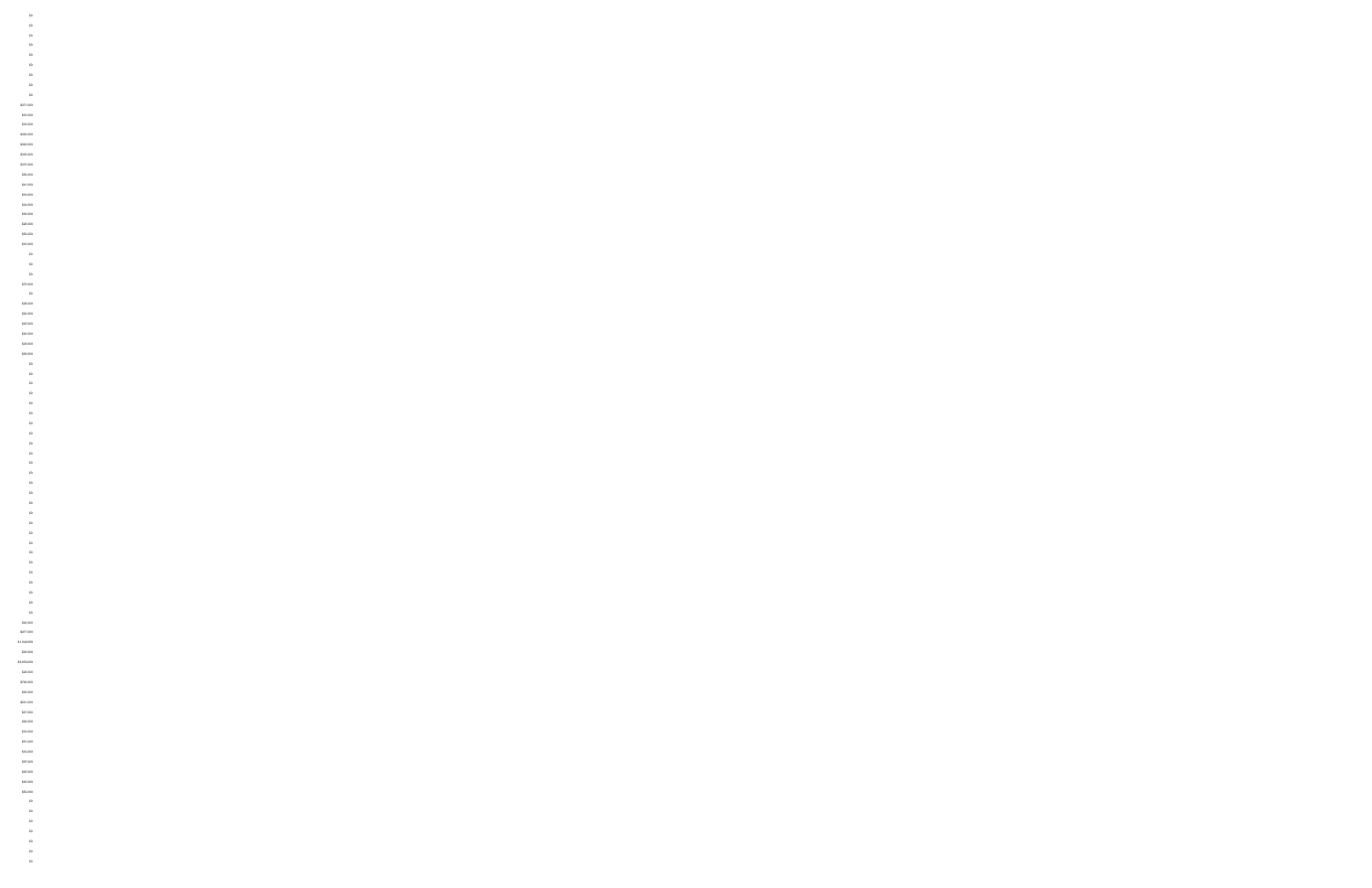\$0 \$0

\$0 \$0 \$0 \$0 \$0 \$0 \$0 \$0 \$0 \$0 \$112,000 \$45,000 \$0 \$26,000 \$25,000 \$25,000 \$686,000 \$126,000 \$59,000 \$26,000 \$125,000 \$29,000 \$1,083,000 \$340,000 \$221,000 \$19,000 \$0 \$0 \$0 \$0 \$0 \$0 \$0 \$0 \$0 \$26,000 \$20,000 \$80,000 \$186,000 \$16,000 \$285,000 \$16,000 \$0 \$0 \$0 \$0 \$0 \$0 \$0 \$0 \$21,000 \$0 \$0 \$0 \$0 \$0 \$0 \$0 \$0 \$0 \$0 \$0 \$0 \$0 \$0 \$0 \$0 \$20,000 \$40,000 \$20,000 \$28,000 \$10,000 \$13,000 \$58,000 \$0 \$351,000 \$663,000 \$17,750,000 \$0 \$0 \$0 \$0 \$0 \$0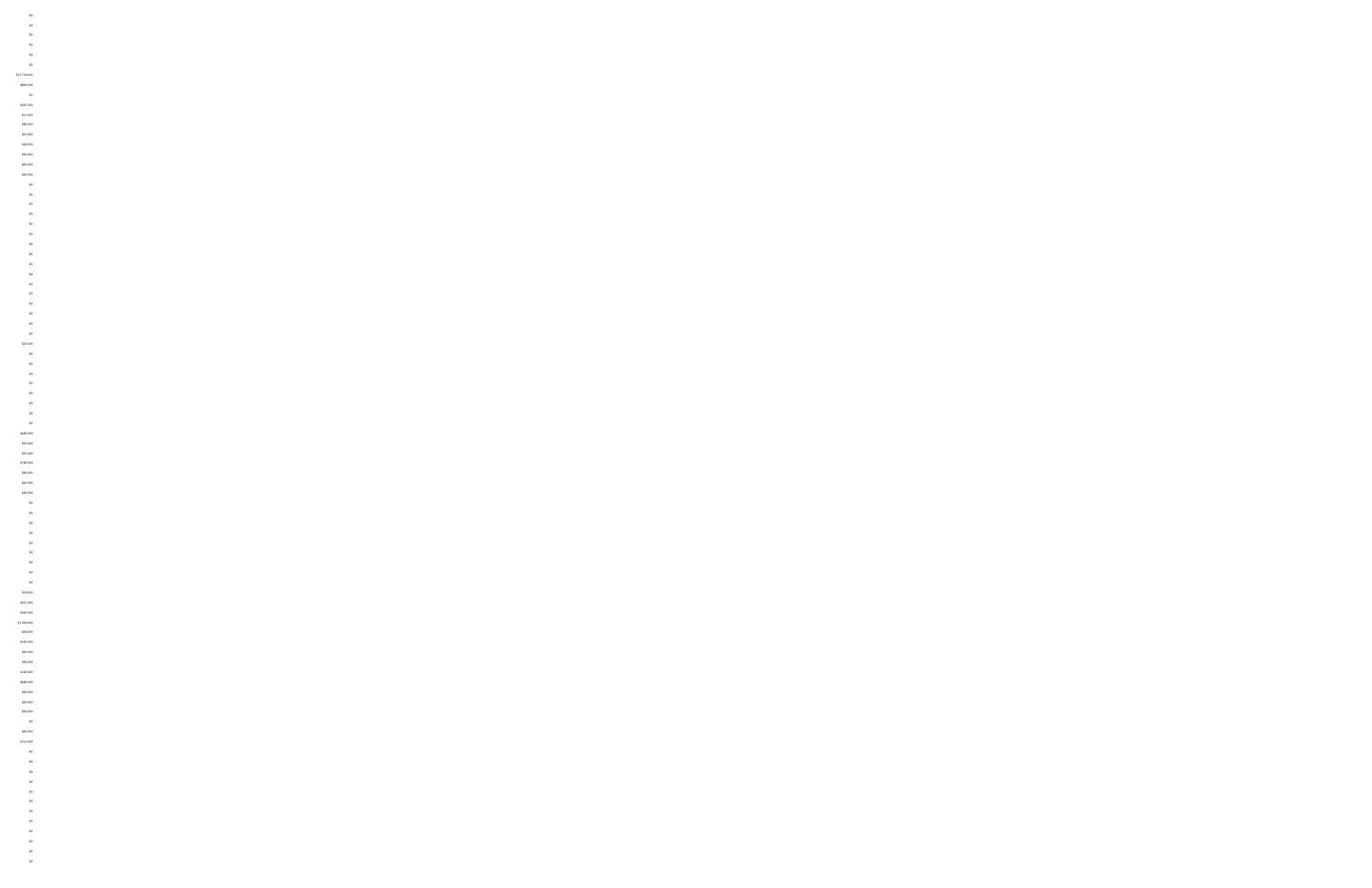\$60,000 \$13,000 \$0 \$15,000 \$0 \$0 \$0 \$0 \$0 \$0 \$0 \$0 \$0 \$0 \$40,000 \$20,000 \$20,000 \$10,000 \$195,000 \$27,000 \$20,000 \$856,000 \$551,000 \$312,000 \$0 \$13,000 \$60,000 \$26,000 \$0 \$40,000 \$0 \$0 \$0 \$0 \$0 \$0 \$0 \$0 \$0 \$0 \$0 \$0 \$36,000 \$0 \$16,000 \$16,000 \$78,000 \$26,000 \$203,000 \$415,000 \$138,000 \$0 \$427,000 \$92,000 \$0 \$0 \$0 \$0 \$0 \$0 \$0 \$0 \$0 \$28,000 \$13,000 \$0 \$329,000 \$418,000 \$16,000 \$16,000 \$0 \$62,000 \$319,000 \$65,000 \$221,000 \$0 \$0 \$0 \$0 \$0 \$0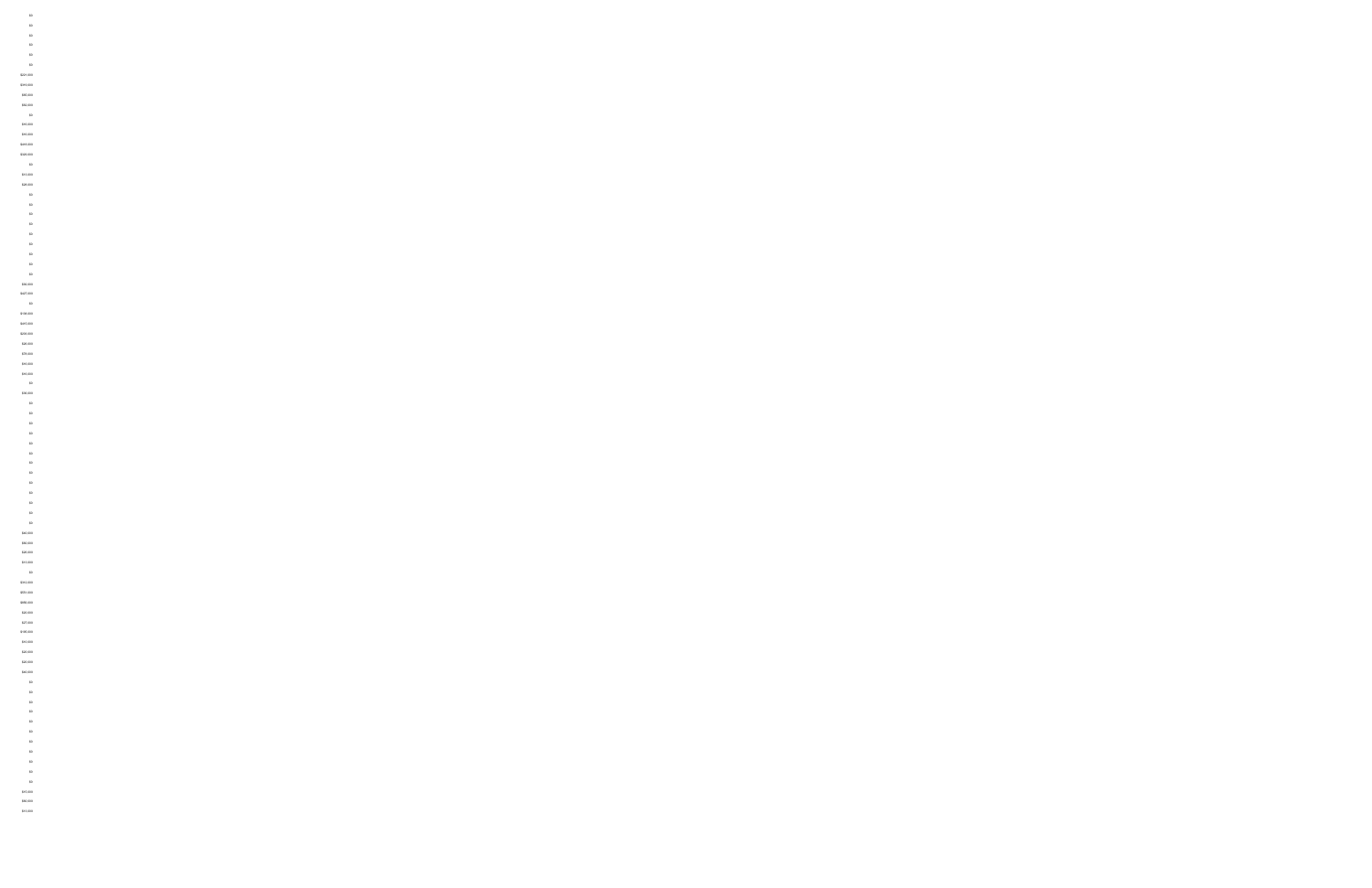ecity

|                      | Summary Information                                                                     |                                             |                                              |                                         |                                 |                                    |                                                                                                                                          |                                  |                                                                              |                                                                                                                                                                                                 |                                    |                             |
|----------------------|-----------------------------------------------------------------------------------------|---------------------------------------------|----------------------------------------------|-----------------------------------------|---------------------------------|------------------------------------|------------------------------------------------------------------------------------------------------------------------------------------|----------------------------------|------------------------------------------------------------------------------|-------------------------------------------------------------------------------------------------------------------------------------------------------------------------------------------------|------------------------------------|-----------------------------|
|                      | <b>Total Construction Value for the Month</b>                                           |                                             |                                              | 37,811,040 CDN Dollars                  |                                 |                                    |                                                                                                                                          |                                  | Note:                                                                        | The City of Mississauga is concerned about protecting personal privacy. Therefore the data displayed below will not contain any 'owner' information or 'contact' information for applicants and |                                    |                             |
|                      | <b>Total Permits Issued for the Month</b>                                               |                                             |                                              | <b>Example 2016</b> Permits             |                                 |                                    |                                                                                                                                          |                                  | property owners.                                                             |                                                                                                                                                                                                 |                                    |                             |
|                      | <b>Total New Residential Units for the Month</b>                                        |                                             |                                              | Res Units                               |                                 |                                    |                                                                                                                                          |                                  |                                                                              | The data displayed represents that Building Permits issued for the Month ordered by the ISSUED DATE. Permits with zero dollar value are sign, pool, partial permits or revisions.               |                                    |                             |
|                      | <b>Total New Area for the Month</b>                                                     |                                             | 47,979                                       | <b>Square Metres</b>                    |                                 |                                    |                                                                                                                                          |                                  |                                                                              |                                                                                                                                                                                                 |                                    |                             |
|                      |                                                                                         |                                             |                                              |                                         |                                 |                                    |                                                                                                                                          |                                  |                                                                              |                                                                                                                                                                                                 |                                    |                             |
| APPLICATION          | <b>ADDRESS</b>                                                                          | <b>ISSUED</b><br><b>DATE</b>                | <b>TYPE</b><br>OF PERMIT                     | <b>TYPE OF BUILDING</b>                 | APP RES<br>UNIT UNITS<br>CREATE | <b>NEW AREA</b><br>CREATED<br>(sm) | <b>DESCRIPTION</b>                                                                                                                       | <b>LAND USE</b><br>TYPE          | <b>ASSESS ROLL</b><br><b>NUMBER</b>                                          | <b>LEGAL DESCRIPTION</b>                                                                                                                                                                        | <b>REG PLAN</b><br><b>BUILDER</b>  | <b>CONSTR</b><br>VALUE      |
|                      |                                                                                         |                                             |                                              |                                         |                                 |                                    |                                                                                                                                          |                                  |                                                                              |                                                                                                                                                                                                 |                                    |                             |
| REPEAT               | 11 7142<br>7167<br>WRIGLEY                                                              | CRT 02-Apr-2012                             | <b>NEW BUILDING</b>                          | DETACHED DWELLING                       | $\overline{1}$                  | 253                                | SFD - REPEAT MODEL                                                                                                                       |                                  | RESIDENTIAL 21-05-040-096-87468-0000                                         | L 39 PLAN M-1759                                                                                                                                                                                | L 39 M-1759 CROSSPOINT ESTATES INC | \$316,000                   |
| BP 3ALT              | 11 5997<br>40<br>ADMIRAL                                                                | BLVD 02-Apr-2012                            | SPAWHIRLPOOL/HOTTUB                          | COMMERCIAL - OTHER                      |                                 |                                    | ALTERATIONS -WHIRLPOOL INSTALLATION, BEST WESTERN HOTEL                                                                                  |                                  | COMMERCIAL 21-05-040-117-07670-0000                                          | PLAN M948 PT LT 10 - PTS 1-11 43R23675                                                                                                                                                          |                                    | \$26,000                    |
| BP 9ALT              | 12<br>WENONAH<br>739<br>39                                                              | DR 02-Apr-2012                              | ALTERATION TO EXIST BLDG                     | DETACHED DWELLING                       |                                 |                                    | INTERIOR ALTERATIONS - CONVERT CLOSET TO (2) PIECE WASHROOM                                                                              |                                  | RESIDENTIAL 21-05-090-001-00300-0000                                         | PLAN H-21 LOT 271                                                                                                                                                                               |                                    | \$16,000                    |
| HOUSDEMO             | 12<br>770<br>6575<br>NINTH LINE                                                         | 02-Apr-2012                                 | DEMOLITION                                   | DETACHED DWELLING                       | $\overline{1}$                  |                                    | DEMOLITION - SFD                                                                                                                         |                                  | RESIDENTIAL 21-05-150-080-05910-0000                                         | CON 10 NS PT LT 9, 43R7023 PT 2                                                                                                                                                                 |                                    | \$20,000                    |
| BP 9ALT<br>BP 9ALT   | 12<br><b>MISSION HILL</b><br>662<br>3092<br><b>BISHOP STRACHAN</b><br>12<br>669<br>3725 | DR 02-Apr-2012<br>CRT 02-Apr-2012           | OTHER<br>OTHER                               | DETACHED DWELLING<br>DETACHED DWELLING  |                                 |                                    | ADDITION - SOLAR ROOFTOP PANELS<br>ADDITION - SOLAR ROOFTOP PANELS                                                                       |                                  | RESIDENTIAL 21-05-150-070-22258-0000<br>RESIDENTIAL 21-05-150-082-09716-0000 | L 180 PLAN M-1700<br>PLAN M1052 LOT 338                                                                                                                                                         | L 180 M-1700                       | \$26,000<br>\$26,000        |
| PSGN_CP              | 12 1162<br><b>EGLINTON</b><br>$\sim$                                                    | AVE W 02-Apr-2012                           |                                              | PORTABLE SIGN                           |                                 |                                    | 3RD STREETSVILLE SCOUTING GROUP                                                                                                          | <b>UNKNOWN</b>                   | ----                                                                         |                                                                                                                                                                                                 |                                    | S <sub>D</sub>              |
| PSGN_CP              | 12 1163<br>DERRY<br>$^{\circ}$                                                          | RD W 02-Apr-2012                            |                                              | PORTABLE SIGN                           |                                 |                                    | 3RD STREETSVILLE SCOUTING GROUP                                                                                                          | <b>UNKNOWN</b>                   | ----                                                                         |                                                                                                                                                                                                 |                                    |                             |
| PSGN_CP              | 12 1170<br>BURNHAMTHORPE<br>$\circ$                                                     | RD W 02-Apr-2012                            |                                              | PORTABLE SIGN                           |                                 |                                    | COMMUNITY SERVICES - SOUTH COMMON CO                                                                                                     | <b>UNKNOWN</b>                   |                                                                              |                                                                                                                                                                                                 |                                    |                             |
| PSGN_CP              | 12 1166<br>CAWTHRA                                                                      | RD 02-Apr-2012                              |                                              | PORTABLE SIGN                           |                                 |                                    | 3RD STREETSVILLE SCOUTING GROUP                                                                                                          | <b>UNKNOWN</b>                   |                                                                              |                                                                                                                                                                                                 |                                    |                             |
| PSGN_CP              | 12 1165<br>QUEENSWAY<br>$\sim$                                                          | W 02-Apr-2012                               |                                              | PORTABLE SIGN                           |                                 |                                    | 3RD STREETSVILLE SCOUTING GROUP                                                                                                          | <b>UNKNOWN</b>                   |                                                                              |                                                                                                                                                                                                 |                                    |                             |
| PSGN_CP              | 12 1164<br><b>ERIN MILLS</b>                                                            | PKY 02-Apr-2012                             |                                              | PORTABLE SIGN                           |                                 |                                    | 55 PLUS GOANS ASSOCIATION-GTA                                                                                                            | <b>UNKNOWN</b>                   |                                                                              |                                                                                                                                                                                                 |                                    |                             |
| PSGN_CP              | 12 1169<br><b>ERIN MILLS</b>                                                            | PKY 02-Apr-2012                             |                                              | PORTABLE SIGN                           |                                 |                                    | COMMUNITY SERVICES - SOUTH COMMON CO                                                                                                     | <b>UNKNOWN</b>                   |                                                                              |                                                                                                                                                                                                 |                                    |                             |
| BP 3TEN              | 572<br>ARGENTIA<br>12<br>3050                                                           | <b>RD</b><br>02-Apr-2012                    | TENTS/AIR SUPPORT STRUC                      | COMMERCIAL - OTHER                      |                                 |                                    | TEMPORARY TENT FOR LOBLAWS GARDEN CENTRE FROM APRIL 13th TO JULY 15th, 2012                                                              |                                  | COMMERCIAL 21-05-150-080-13804-0000                                          | CON 11 NS PT L 13 - PTS 1-4 43R25818                                                                                                                                                            |                                    | \$20,000                    |
| BP 3ALT              | CITY CENTRE<br>12<br>450<br>100                                                         | <b>DR</b><br>02-Apr-2012                    | ALTERATION TO EXIST BLDG                     | COMMERCIAL RETAIL - MULTI-USER          | 2-824, 826, 827                 |                                    | INTERIOR ALTERATIONS - INTER-DEMO, DEMSING WALL, (3) SPEC-UNIT                                                                           |                                  | COMMERCIAL 21-05-040-154-00453-0000                                          | PL 43M1010 BLKS 19, 21, PT BLKS 1, 16, 20                                                                                                                                                       |                                    | \$52,000                    |
| BP 9NEW              | 10<br>688<br>1469<br>CRESCENT                                                           | <b>RD</b><br>03-Apr-2012                    | NEW BUILDING                                 | DETACHED DWELLING                       |                                 | 511                                | SFD - CUSTOM                                                                                                                             | RESIDENTIAL                      | 21-05-020-035-00900-0000                                                     | PLAN 365 PT LOT 11                                                                                                                                                                              |                                    | \$665,000                   |
| HVACHOUS<br>ZONBLD   | 10 1034<br>HEA 6970<br>RAYAH<br>12<br>553<br>4005<br><b>HICKORY</b>                     | CRT 03-Apr-2012<br><b>DR</b><br>03-Apr-2012 | <b>REVISIONS</b><br>ALTERATION TO EXIST BLDG | DETACHED DWELLING<br>COMMERCIAL - OTHER | LOT 5                           |                                    | REVISION TO HVAC LAYOUT<br>OFFICE                                                                                                        |                                  | RESIDENTIAL 21-05-040-096-02655-0000<br>COMMERCIAL 21-05-030-092-04900-0000  | L 5 PLAN M-1814<br>CON 2 NDS PT LOT 6 PLAN 381 PT LOT 43 RP 43R10636 PARTS 1,2                                                                                                                  | $L = 5 M-1814$                     | S <sub>0</sub><br>\$496,000 |
| ZONBLD               | MATHESON<br>12<br>556<br>2560                                                           | BLVD E 03-Apr-2012                          | ALTERATION TO EXIST BLDG                     | COMMERCIAL OFFICE - MULTI-USER          | 320                             |                                    | <b>BUSINESS OFFICE</b>                                                                                                                   | COMMERCIAL                       |                                                                              | PEEL CONDO PLAN 438                                                                                                                                                                             |                                    | \$127,000                   |
| BP 3ALT              | 12<br>7145<br>500<br><b>GOREWA</b>                                                      | <b>DR</b><br>03-Apr-2012                    | ALTERATION TO EXIST BLDG                     | COMMERCIAL - OTHER                      |                                 |                                    | INTERIOR ALTERATIONS - BMO BANK OF MONTREAL                                                                                              |                                  | COMMERCIAL 21-05-050-110-12700-0000                                          | PLAN 710 PT BLK C                                                                                                                                                                               |                                    | \$141,000                   |
| BP 9ALT              | 11 6949<br>5223<br><b>FAIRFORD</b>                                                      | CRES 03-Apr-2012                            | ALTERATION TO EXIST BLDG                     | <b>ROW DWELLING</b>                     | $\overline{\mathbf{3}}$         |                                    | INTERIOR ALTERATIONS - FINISH BASEMENT                                                                                                   | <b>RESIDENTIAL</b>               | $\cdots$                                                                     | PCC 595 FORMERLY - PT BLK127 PLAN M1097 - PTS 1-3, 6-9, 15-18, 21-53 43R23531                                                                                                                   |                                    | \$33,000                    |
| BP 9ALT              | 11 6988<br>1196<br>STREAMBAN                                                            | <b>DR</b><br>03-Apr-2012                    | ADDITION AND ALTER                           | DETACHED DWELLING                       |                                 | 185                                | ADD/ALTER - 2 STOREY REAR ADDITION, FRONT PORCH, REAR DECK, NEW ROOF, RECLAD.                                                            |                                  | RESIDENTIAL 21-05-020-031-08500-0000                                         | PLAN 457 LOT 40                                                                                                                                                                                 |                                    | \$357,000                   |
| BP 9ALT              | FOURTH<br>10 2545<br>R1 833                                                             | <b>ST</b><br>03-Apr-2012                    | ADDITION AND ALTER                           | DETACHED DWELLING                       |                                 |                                    | REVISED - CHANGE OF OWNERSHIP - 2ND STOREY ADDITION OVER EXISTING, NEW SIDE 2 STOREY ADDITION, NEW FRONT PORCH AND INTERIOR ALTERATIONS. |                                  | RESIDENTIAL 21-05-070-166-03300-0000                                         | PLAN C22 PT LOTS 163,164 PCL L PCL M                                                                                                                                                            |                                    | S <sub>D</sub>              |
| PLUMHOUS             | 12<br>827<br><b>ALDERWOOD</b><br>PLU 6603                                               | <b>TR</b><br>03-Apr-2012                    | OTHER                                        | DETACHED DWELLING                       |                                 |                                    | NEW BACKWATER VALVE                                                                                                                      |                                  | RESIDENTIAL 21-05-150-082-70744-0000                                         | PLAN M1066 LOT 262                                                                                                                                                                              |                                    | S <sub>0</sub>              |
| PLUM PT3             | CONFEDERATION<br>12<br>795 PLU 2300                                                     | PKY 03-Apr-2012                             | OTHER                                        | COMMERCIAL - OTHER                      |                                 |                                    | NEW BACKFLOW PREVENTER                                                                                                                   |                                  | COMMERCIAL 21-05-060-125-02500-0000                                          | RANGE 2 SDS PT LOT 16                                                                                                                                                                           |                                    | \$30,000                    |
| BP 9ALT              | 11 5901<br>5840<br>WHITEHORN                                                            | AVE 03-Apr-2012                             | OTHER                                        | SEMI-DETACHED DWELLING                  |                                 |                                    | ALTERATIONS - FINISHED BASEMENT & WALKOUT                                                                                                |                                  | RESIDENTIAL 21-05-040-096-79299-0000                                         | PLAN 43M1470, PART LOT 175 - PT 24 43R27099                                                                                                                                                     |                                    | \$39,000                    |
| SGNBLD               | 12 93<br>2495<br>HAINES                                                                 | <b>RD</b><br>03-Apr-2012                    | PYLON SIGN                                   | COMMERCIAL - OTHER                      |                                 |                                    | (1) PYLON SIGN - IDENTIFICATION SIGNAGE                                                                                                  |                                  | COMMERCIAL 21-05-070-060-00750-0000                                          | PL G14 PT LTS 34, 35 - PTS 1-4, 12-14 43R31790                                                                                                                                                  |                                    | \$21,000                    |
| PORT SGN             | 12 1147<br>325<br>CENTRAL                                                               | PKY W 03-Apr-2012                           |                                              | PORTABLE SIGN                           |                                 |                                    | JUST LIKE HOME LAUNDRY                                                                                                                   | <b>UNKNOWN</b>                   | 21-05-040-143-08425-0000                                                     | PLAN M678 BLK 172                                                                                                                                                                               |                                    |                             |
| PORT SGN<br>PORT SGN | 12 1174<br>4141<br><b>DIXIE</b><br>12 1161<br>579<br>LAKESHORE                          | RD 03-Apr-2012<br>RD E 03-Apr-2012          |                                              | PORTABLE SIGN<br>PORTABLE SIGN          |                                 |                                    | CIBC<br><b>XCEL FITNESS</b>                                                                                                              | <b>UNKNOWN</b><br><b>UNKNOWN</b> | 21-05-030-092-19500-0000<br>21-05-010-002-17200-0000                         | CON 2 NDS PT LT 5, 43R2782 PTS 1-7<br>CON 2 SDS PT LOT 11                                                                                                                                       |                                    |                             |
|                      | PORT SGN 12 1158<br>1020 JOHNSON'S                                                      | LANE 03-Apr-2012                            |                                              | PORTABLE SIGN                           |                                 |                                    | CALIFORNIA LASER MED SPA                                                                                                                 | <b>UNKNOWN</b>                   | 21-05-020-024-11600-0000                                                     | CON 2 SDS PT LOT 27 RP 43R3829 PART 1                                                                                                                                                           |                                    |                             |
|                      | PORT SGN 12 1157 6980 MARITZ                                                            | DR 03-Apr-2012                              |                                              | PORTABLE SIGN                           |                                 |                                    | DAAL ROTL                                                                                                                                | <b>LINKNOWN</b>                  | 21-05-040-099-50000-0000                                                     | PSCP 805 - FORMERLY BLK 4 PLAN M-1447                                                                                                                                                           | R 4 M-1447                         |                             |
| PORT SGN             | 12 1172 1135 CENTRAL                                                                    | PKY W 03-Apr-2012                           |                                              | PORTABLE SIGN                           |                                 |                                    | SOMMERVILLE MANOR SCHOOL                                                                                                                 | <b>UNKNOWN</b>                   | 21-05-040-144-09200-0000                                                     | RANGE 3 NDS PT LOTS 7,8                                                                                                                                                                         |                                    |                             |
| PORT SGN             | 12 1145<br>966<br><b>DUNDAS</b>                                                         | ST E 03-Apr-2012                            |                                              | PORTABLE SIGN                           |                                 |                                    | <b>COMPUTER CITY PLUS</b>                                                                                                                | <b>UNKNOWN</b>                   | 21-05-070-068-32300-0000                                                     | CON 1 SDS PT LOTS 8,9 RP 43R15482 PARTS 1,2,83                                                                                                                                                  |                                    |                             |
| PORT SGN             | 12 1144<br>755<br>LAKESHORE                                                             | RD E 03-Apr-2012                            |                                              | PORTABLE SIGN                           |                                 |                                    | TRILLIUM LASER HAIR AND VEIN CLINIC                                                                                                      | <b>UNKNOWN</b>                   | 21-05-070-156-12500-0000                                                     | PLAN C23 LOT 58.59                                                                                                                                                                              |                                    |                             |
| PORT SGN             | 12 1171<br>6685<br>KENNEDY                                                              | RD 03-Apr-2012                              |                                              | PORTABLE SIGN                           |                                 |                                    | PREMIER GIFT                                                                                                                             | <b>UNKNOWN</b>                   | 21-05-040-117-01900-0000                                                     | PLAN M1011 BLKS 18,19,20 PART BLKS 15,16,17 RP43R20859 PARTS 2,3,4                                                                                                                              |                                    |                             |
| PSGN_CP              | 12 795<br><b>EGLINTON</b><br>$\sim$                                                     | AVE W 03-Apr-2012                           |                                              | PORTABLE SIGN                           |                                 |                                    | CARASSAUGA FESTIVAL INC                                                                                                                  | <b>UNKNOWN</b>                   | $\cdots$                                                                     |                                                                                                                                                                                                 |                                    |                             |
| PSGN_CP              | 12 775<br>BURNHAMTHORPE<br>$\sim$ 0                                                     | RD E 03-Apr-2012                            |                                              | PORTABLE SIGN                           |                                 |                                    | CARASSAUGA FESTIVAL INC.                                                                                                                 | <b>UNKNOWN</b>                   |                                                                              |                                                                                                                                                                                                 |                                    |                             |
| PSGN_CP              | 12<br>774<br>CAWTHRA                                                                    | RD 03-Apr-2012                              |                                              | PORTABLE SIGN                           |                                 |                                    | CARASSAUGA FESTIVAL INC.                                                                                                                 | <b>UNKNOWN</b>                   |                                                                              |                                                                                                                                                                                                 |                                    |                             |
| PSGN_CP<br>PORT SGN  | 12 773<br>MISSISSAUGA VALLEY<br>12 1167<br>660<br><b>EGLINTON</b>                       | BLVD 03-Apr-2012<br>AVE W 03-Apr-2012       |                                              | PORTABLE SIGN<br>PORTABLE SIGN          |                                 |                                    | CARASSAUGA FESTIVAL INC.<br>ANYTIME FITNESS                                                                                              | <b>UNKNOWN</b><br><b>UNKNOWN</b> | $\cdots$<br>21-05-040-155-43700-0000                                         | CON 2 NDS PT LOT 20 RP 43R20153 PART 1                                                                                                                                                          |                                    |                             |
| PORT SGN             | 12 1160<br>3041<br>ARGENTIA                                                             | RD 03-Apr-2012                              |                                              | PORTABLE SIGN                           |                                 |                                    | TRADE SECRETS                                                                                                                            | <b>UNKNOWN</b>                   | 21-05-150-080-13700-0000                                                     | CON 11 NS, PT L 13, 14 - PT PT 1 43R28108, 43R28958 PTS 2, 4                                                                                                                                    |                                    |                             |
| PORT SGN             | 12 1159<br>5606<br>TENTH LINE WEST                                                      | 03-Apr-2012                                 |                                              | PORTABLE SIGN                           |                                 |                                    | WILD WINGS                                                                                                                               | <b>UNKNOWN</b>                   | 21-05-150-085-10100-0000                                                     | B 1 PLAN M-1493                                                                                                                                                                                 | B 1 M-1493                         |                             |
| POOL                 | 12<br>$-1$<br>1522<br><b>GLENHILL</b>                                                   | CRES 03-Apr-2012                            | SPA/WHIRLPOOL/HOTTUB                         | DETACHED DWELLING                       |                                 |                                    |                                                                                                                                          |                                  | RESIDENTIAL 21-05-020-031-05000-0000                                         | PLAN 457 LOT 50                                                                                                                                                                                 |                                    |                             |
| BP 3ALT              | 12 219 R1 4141<br><b>DIXIE</b>                                                          | RD 03-Apr-2012                              | <b>REVISIONS</b>                             | COMMERCIAL RETAIL - MULTI-USER          | 5-6, BLD-B                      |                                    | <b>REVISION - MODIFICATIONS</b>                                                                                                          |                                  | COMMERCIAL 21-05-030-092-04100-0000                                          | CON 2 NDS PT LT 5, 43R2945 PT OF PTS 1-4, 43R3451 PT OF PT 1                                                                                                                                    |                                    |                             |
| ZONBLD               | 12 538<br>2680<br><b>SKYMARK</b>                                                        | AVE 03-Apr-2012                             | ALTERATION TO EXIST BLDG                     | COMMERCIAL OFFICE - MULTI-USER          | 501                             |                                    | OFFICE                                                                                                                                   |                                  | COMMERCIAL 21-05-050-115-79530-0000                                          | PLAN M533 PT BLK 10 RP 43R14673 PARTS 1,2                                                                                                                                                       |                                    | \$26,000                    |
| ZONBLD               | 11 6754<br>3476<br><b>GLEN ERIN</b>                                                     | DR 04-Apr-2012                              | ALTERATION TO EXIST BLDG                     | COMMERCIAL RETAIL - MULTI-USER          | 13B                             |                                    | RESTAURANT - 'A' 420/11 - PERMIT A RESTAURANT WITHIN 60m OF RESIDENTIAL ZONE                                                             |                                  | COMMERCIAL 21-05-060-156-84700-0000                                          | PLAN 961 BLK J                                                                                                                                                                                  |                                    | \$59,000                    |
| BP 3TEN              | 12 573<br>3045<br>MAVIS                                                                 | RD 04-Apr-2012                              | TENTS/AIR SUPPORT STRUC                      | COMMERCIAL - OTHER                      |                                 |                                    | (2) TEMPORARY TENTS FOR LOBLAWS GARDEN CENTRE, INSTALL APRIL 15th & REMOVE JULY 15th, 2012                                               |                                  | COMMERCIAL 21-05-040-142-32000-0000                                          | PL 43M-1332, PT B 3 LESS 43R27004, PTS 1-6                                                                                                                                                      | B 3 M-1332                         | \$30,000                    |
| BP 3ALT              | CEDARGLEN<br>10 2950<br>1000                                                            | GATE 04-Apr-2012                            | ALTERATION TO EXIST BLDG                     | APARTMENT (> 6 UNITS)                   | 1, 4-FLR                        |                                    | INTERIOR ALTERATIONS - LAUNDRY-ROOM                                                                                                      | RESIDENTIAL                      | -----                                                                        | PSCP 716 - FORMERLY PL M500 B 2, RANGE 1 SDS PT L 9                                                                                                                                             |                                    | \$19,900                    |
| BP 9ALT              | 12 507<br>1189<br><b>LORNE PARK</b>                                                     | RD 04-Apr-2012                              | ADDITION AND ALTER                           | DETACHED DWELLING                       |                                 |                                    | ADD/ALTS - NEW FRONT ENTRANCE & PORCH, SHORTEN EXISTING WOOD DECK & MINOR ALTERATIONS.                                                   |                                  | RESIDENTIAL 21-05-020-032-02200-0000                                         | PLAN M-154 LOT 6                                                                                                                                                                                |                                    | \$42,000                    |
| BP 9ALT<br>HOUSDEMO  | 11 6669<br>7074<br><b>JUSTINE</b><br>12<br>623<br>832<br>PARKLAND                       | DR 04-Apr-2012                              | ADDITION AND ALTER<br>DEMOLITION             | DETACHED DWELLING<br>DETACHED DWELLING  | 1                               | 98                                 | ADDITION/ALTERATIONS - 2ND STOREY ADDITION, FINISHED BASEMENT, INTERIOR ALTERATIONS ON MAIN FLOOR & REAR DECK.<br>DEMOLITION - SFD       |                                  | RESIDENTIAL 21-05-050-108-19900-0000<br>RESIDENTIAL 21-05-020-019-13600-0000 | PLAN 566 LOT 11<br>PLAN 417 LOT 25                                                                                                                                                              |                                    | \$223,000<br>\$20,000       |
| HOUSDEMO             | 12<br>772<br>6565<br>NINTH LINE                                                         | 04-Apr-2012                                 | DEMOLITION                                   | DETACHED DWELLING                       | $\overline{1}$                  |                                    | DEMOLITION - SFD                                                                                                                         |                                  | RESIDENTIAL 21-05-150-080-05901-0000                                         | CON 10 NS PT LT 9, 43R7023 PT 1                                                                                                                                                                 |                                    | \$20,000                    |
| PLUM PT3             | 12 845 PLU 7150<br><b>MISSISSAUGA</b>                                                   | RD 04-Apr-2012                              | OTHER                                        | COMMERCIAL OFFICE- SINGLE USER          |                                 |                                    | INSTALL ONE BACKFLOW PREVENTER (DCVA)                                                                                                    |                                  | COMMERCIAL 21-05-040-097-12886-0000                                          | PLAN M589 PT BLK 5 - PTS 2, 3, 4, 8 43R24646                                                                                                                                                    |                                    | \$33,000                    |
| BP 9ALT              | 12 586<br>2587<br>PINKWELL                                                              | DR 04-Apr-2012                              | OTHER                                        | DETACHED DWELLING                       |                                 |                                    | ADDITION - SOLAR ROOFTOP PANELS                                                                                                          |                                  | RESIDENTIAL 21-05-060-135-13400-0000                                         | PLAN 874 LOT 101                                                                                                                                                                                |                                    | \$26,000                    |
| BP 9ALT              | 12 685<br>41<br>CLANSMAN                                                                | TR 04-Apr-2012                              | OTHER                                        | DETACHED DWELLING                       |                                 |                                    | ADDITION - SOLAR ROOFTOP PANELS                                                                                                          |                                  | RESIDENTIAL 21-05-040-170-08400-0000                                         | PLAN M782 LOT 63                                                                                                                                                                                |                                    | \$26,000                    |
| PORT SGN             | 12 1168<br>731<br>CENTRAL                                                               | PKY W 04-Apr-2012                           |                                              | PORTABLE SIGN                           |                                 |                                    | <b>ARBY'S</b>                                                                                                                            | <b>UNKNOWN</b>                   | 21-05-040-143-32400-0000                                                     | PL 43M1393 BLK 3, 43R21901 PT 15                                                                                                                                                                |                                    | S <sub>D</sub>              |
| PORT SGN             | 12 1176<br>918<br><b>DUNDAS</b>                                                         | ST E 04-Apr-2012                            |                                              | PORTABLE SIGN                           |                                 |                                    | DR. CAMINSCHI                                                                                                                            | <b>UNKNOWN</b>                   | 21-05-070-068-32000-0000                                                     | CON 1 SDS PT LOT 9                                                                                                                                                                              |                                    |                             |
| PORT SGN             | 12 1182<br>3200 ERIN MILLS                                                              | PKY 04-Apr-2012                             |                                              | PORTABLE SIGN                           |                                 |                                    | PIZZA N JOY                                                                                                                              |                                  | UNKNOWN 21-05-060-155-51701-0000                                             | PLAN 915 PT BLKS N, G, X RP 43R4553 PARTS 1,3,5                                                                                                                                                 |                                    | S <sub>0</sub>              |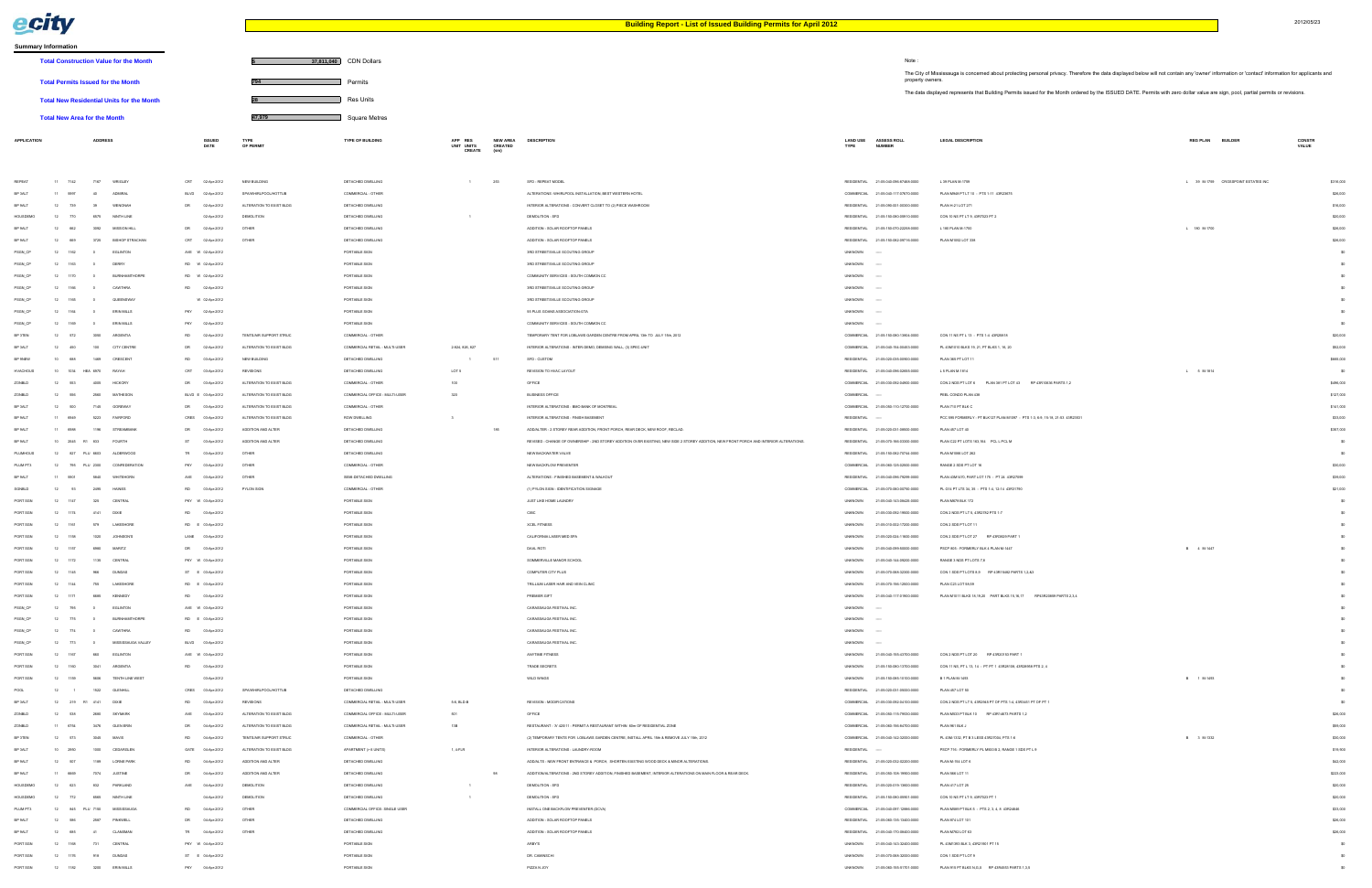| PORT SGN                         | 12 1173            |                      | 4141 DIXIE                   | RD 04-Apr-2012                       |                                          | PORTABLE SIGN                                       |          |        | CIBC                                                                                                                                                                  | <b>UNKNOWN</b>                            | 21-05-030-092-19500-0000                                        | CON 2 NDS PT LT 5, 43R2782 PTS 1-7                                                                         |                |
|----------------------------------|--------------------|----------------------|------------------------------|--------------------------------------|------------------------------------------|-----------------------------------------------------|----------|--------|-----------------------------------------------------------------------------------------------------------------------------------------------------------------------|-------------------------------------------|-----------------------------------------------------------------|------------------------------------------------------------------------------------------------------------|----------------|
| PORT SGN                         | 12<br>1175         | 2900                 | ARGENTIA                     | RD 04-Apr-2012                       |                                          | PORTABLE SIGN                                       |          |        | JUBILEE VICTORY CHURCH                                                                                                                                                | <b>UNKNOWN</b>                            | 21-05-040-098-05100-0000                                        | CON 6 WHS, PT L 12, 13 - PTS 1-10, 15-19 43R23938                                                          |                |
| PSGN_CP                          | 12<br>757          | $\sim$               | LAKESHORE                    | RD W 04-Apr-2012                     |                                          | PORTABLE SIGN                                       |          |        | CARASSAUGA FESTIVAL INC.                                                                                                                                              | <b>UNKNOWN</b>                            | ----                                                            |                                                                                                            |                |
| PSGN_CP                          | 12<br>756          | $\overline{0}$       | WINSTON CHURCHILL            | BLVD 04-Apr-2012                     |                                          | PORTABLE SIGN                                       |          |        | CARASSAUGA FESTIVAL INC.                                                                                                                                              | <b>UNKNOWN</b>                            | $\sim$                                                          |                                                                                                            |                |
| PSGN_CP                          | 12<br>755          | $\sim$               | <b>BROMSGROVE</b>            | RD 04-Apr-2012                       |                                          | PORTABLE SIGN                                       |          |        | CARASSAUGA FESTIVAL INC.                                                                                                                                              | <b>UNKNOWN</b>                            | $\sim$                                                          |                                                                                                            |                |
| PSGN_CP                          | 12<br>754          | $\circ$              | <b>ERIN MILLS</b>            | PKY 04-Apr-2012                      |                                          | PORTABLE SIGN                                       |          |        | CARASSAUGA FESTIVAL INC.                                                                                                                                              | <b>UNKNOWN</b>                            | $\sim$                                                          |                                                                                                            |                |
| PSGN_CP                          | 12<br>753          | $\sim$               | SHERIDAN                     | CRES 04-Apr-2012                     |                                          | PORTABLE SIGN                                       |          |        | CARASSAUGA FESTIVAL INC.                                                                                                                                              | <b>UNKNOWN</b>                            | $\sim$                                                          |                                                                                                            |                |
| PSGN_CP                          | 12<br>752          | $\bullet$            | TRUSCOTT                     | DR 04-Apr-2012                       |                                          | PORTABLE SIGN                                       |          |        | CARASSAUGA FESTIVAL INC.                                                                                                                                              | <b>UNKNOWN</b>                            | $\sim$                                                          |                                                                                                            |                |
| PSGN_CP                          | 12<br>751          | $\sim$ 0             | <b>LORNE PARK</b>            | RD 04-Apr-2012                       |                                          | PORTABLE SIGN                                       |          |        | CARASSAUGA FESTIVAL INC.                                                                                                                                              | <b>UNKNOWN</b>                            |                                                                 |                                                                                                            |                |
| $\ensuremath{\mathsf{PSGN\_CP}}$ | 12                 | $\circ$              | SOUTHDOWN                    | RD 04-Apr-2012                       |                                          | PORTABLE SIGN                                       |          |        | CARASSAUGA FESTIVAL INC.                                                                                                                                              | <b>UNKNOWN</b>                            | --                                                              |                                                                                                            |                |
| PSGN_CP                          | 12<br>749          | $\overline{0}$       | LAKESHORE                    | RD W 04-Apr-2012                     |                                          | PORTABLE SIGN                                       |          |        | CARASSAUGA FESTIVAL INC.                                                                                                                                              | <b>UNKNOWN</b>                            |                                                                 |                                                                                                            |                |
| PSGN_CP                          | 12<br>1188         | $\circ$              | MAVIS                        | RD 04-Apr-2012                       |                                          | PORTABLE SIGN                                       |          |        | TENNIS EVERYONE                                                                                                                                                       | <b>UNKNOWN</b>                            | ----                                                            |                                                                                                            |                |
| PORT SGN                         | 1177<br>12         | 3087                 | WINSTON CHURCHILL            | BLVD 04-Apr-2012                     |                                          | PORTABLE SIGN                                       |          |        | MASSIMO'S FINE MEATS                                                                                                                                                  | <b>UNKNOWN</b>                            | 21-05-060-154-11400-0000                                        | CON 1 NDS PT LOT 35                                                                                        |                |
| PSGN_CP                          | 12<br>802          | $\overline{0}$       | <b>BRISTOL</b>               | RD W 04-Apr-2012                     |                                          | PORTABLE SIGN                                       |          |        | CARASSAUGA FESTIVAL INC.                                                                                                                                              | <b>UNKNOWN</b>                            |                                                                 |                                                                                                            |                |
| PSGN_CP                          | 12<br>801          | $\sim$               | DUNDAS                       | ST W 04-Apr-2012                     |                                          | PORTABLE SIGN                                       |          |        | CARASSAUGA FESTIVAL INC.                                                                                                                                              | <b>UNKNOWN</b>                            | --                                                              |                                                                                                            |                |
| PSGN_CP                          | 12<br>800          | $\overline{0}$       | MAVIS                        | RD 04-Apr-2012                       |                                          | PORTABLE SIGN                                       |          |        | CARASSAUGA FESTIVAL INC.                                                                                                                                              | <b>UNKNOWN</b>                            |                                                                 |                                                                                                            |                |
| PSGN CP                          | 12<br>798          | $\overline{0}$       | EGLINTON                     | AVE W 04-Apr-2012                    |                                          | PORTABLE SIGN                                       |          |        | CARASSAUGA FESTIVAL INC.                                                                                                                                              | <b>UNKNOWN</b>                            | ----                                                            |                                                                                                            |                |
| PSGN_CP                          | 12<br>797          | $\sim$               | MAVIS                        | RD 04-Apr-2012                       |                                          | PORTABLE SIGN                                       |          |        | CARASSAUGA FESTIVAL INC.                                                                                                                                              | <b>UNKNOWN</b>                            |                                                                 |                                                                                                            |                |
| PORT SGN                         | 1178<br>12         | 3025                 | <b>RIDGEWAY</b>              | DR 04-Apr-2012                       |                                          | PORTABLE SIGN                                       |          |        | THE BRICK                                                                                                                                                             | <b>UNKNOWN</b>                            | 21-05-150-084-03100-0000                                        | PLAN M674 BLKS 21,35                                                                                       |                |
| PSGN_CP                          | 12<br>776          | $\sim$               | BURNHAMTHORPE                | RD W 04-Apr-2012                     |                                          | PORTABLE SIGN                                       |          |        | CARASSAUGA FESTIVAL INC.                                                                                                                                              | <b>UNKNOWN</b>                            | ----                                                            |                                                                                                            |                |
| BP 3TEN                          | 576<br>12          | 250                  | LAKESHORE                    | RD W 04-Apr-2012                     | TENTS/AIR SUPPORT STRUC                  | COMMERCIAL - OTHER                                  |          |        | (2) TEMPORARY TENTS FOR LOBLAWS GARDEN CENTRE. INSTALL APRIL 15th & REMOVE JULY 15th, 2012                                                                            |                                           | COMMERCIAL 21-05-090-006-11801-0000                             | RANGE 1 CIR PT LTS 9, 10 - 43R20063 PTS 1-5, 7-16, 18                                                      | \$30,000       |
| ZONBLD                           | 12<br>300          | 6535                 | MILLCREEK<br>EAST            | DR 04-Apr-2012                       | ALTERATION TO EXIST BLDG<br>NEW BUILDING | MULTI-TENANT INDUSTRIAL<br>SINGLE TENANT INDUSTRIAL | 56,58    | 12.655 | <b>BUSINESS OFFICE</b><br>NEW - TREATMENT BLDG, LAKEVIEW WTP, REGION OF PEEL, FOUNDATION ONLY                                                                         | <b>INDUSTRIAL</b>                         | INDUSTRIAL 21-05-040-097-28000-0000<br>21-05-070-164-19700-0000 | PLAN 927 PT LOTS 16,17 RP 43R8441 PARTS 2,4 TO 22 & 24 TO 34<br>CON 3 SDS PT LTS 9, 10, 43R298 PTS 3-13    | \$158,000      |
| BP 3NEW                          | 10<br>3482<br>5148 | FDN 920<br>R1 1891   | RATHBURN                     | AVE 05-Apr-2012                      | <b>REVISIONS</b>                         |                                                     |          |        |                                                                                                                                                                       |                                           | COMMERCIAL 21-05-030-096-77700-0000                             | PLAN M59 BLK AAA                                                                                           | \$7,767,00     |
| BP 3ALT<br>BP 9ALT               | 560<br>$12-12$     | 1727                 | HOLLOW OAK                   | RD E 05-Apr-2012<br>TERR 05-Apr-2012 | ADDITION AND ALTER                       | COMMERCIAL - OTHER<br>DETACHED DWELLING             | $2 - 4$  | 36     | REVISION - RELOCATE FREEZER/COOLER, SPRINKLER HEADS, TRENCH DRAW & REVISED PARTITION PLAN.<br>PARTIAL 2ND STOREY ADDITION OVER EXISTING GARAGE & INTERIOR ALTERATIONS |                                           | RESIDENTIAL 21-05-020-033-23500-0000                            | PLAN M265 LOT 3                                                                                            | SC<br>\$50,000 |
| <b>DRAIN</b>                     | 5464               | CON 2389             | CAMILLA                      | RD 05-Apr-2012                       | OTHER                                    | CONDOMINIUM ROW DWELLING                            |          |        | CONDITIONAL PERMIT - SITE SERVICING, COMPLIANCE BY JUNE 1, 2012                                                                                                       |                                           | RESIDENTIAL 21-05-010-067-17100-0000                            | PLAN A27 PCL 17 PT BLK A                                                                                   |                |
| BP 9ALT                          | 12<br>668          | 3358                 | ANGEL PASS                   |                                      | OTHER                                    | STREET ROW DWELLING                                 | - 6      |        | ADDITION - SOLAR ROOFTOP PANELS                                                                                                                                       |                                           | RESIDENTIAL 21-05-150-010-17272-0000                            | PLAN M1499 PT BLK 249 - PTS 46, 47 43R28587                                                                | \$26,000       |
| PSGN_CP                          | 12<br>1202         | $\sim$               | <b>HURONTARIO</b>            | DR 05-Apr-2012<br>ST 05-Apr-2012     |                                          | PORTABLE SIGN                                       |          |        | REGION OF PEEL                                                                                                                                                        | <b>UNKNOWN</b>                            | --                                                              |                                                                                                            |                |
| PSGN_CP                          | 12<br>1201         | $\sim$               | DIXIE                        | RD 05-Apr-2012                       |                                          | PORTABLE SIGN                                       |          |        | REGION OF PEEL                                                                                                                                                        | <b>UNKNOWN</b>                            | $\sim$                                                          |                                                                                                            |                |
| PSGN_CP                          | 12<br>1200         | $\sim$               | DERRY                        | RD W 05-Apr-2012                     |                                          | PORTABLE SIGN                                       |          |        | <b>REGION OF PEEL</b>                                                                                                                                                 | <b>UNKNOWN</b>                            | $\sim$                                                          |                                                                                                            |                |
| PSGN_CP                          | 12<br>1236         | $\sim$               | MAVIS                        | RD 05-Apr-2012                       |                                          | PORTABLE SIGN                                       |          |        | MISSISSAUGA BOARD OF CHINESE PROFESSIONALS                                                                                                                            | <b>UNKNOWN</b>                            | $\sim$                                                          |                                                                                                            |                |
| PSGN_CP                          | 1228<br>12         | $\circ$              | <b>DIXIE</b>                 | RD 05-Apr-2012                       |                                          | PORTABLE SIGN                                       |          |        | <b>REGION OF PEEL</b>                                                                                                                                                 | <b>UNKNOWN</b>                            | $\sim$                                                          |                                                                                                            |                |
| PSGN_CP                          | 12<br>1221         | $\sim$               | <b>LORNE PARK</b>            | RD 05-Apr-2012                       |                                          | PORTABLE SIGN                                       |          |        | LORNE PARK BAPTIST CHURCH                                                                                                                                             | <b>UNKNOWN</b>                            | $\sim$                                                          |                                                                                                            |                |
| PORT SGN                         | 12<br>1181         | 7015                 | TRANMERE                     | DR 05-Apr-2012                       |                                          | PORTABLE SIGN                                       |          |        | ADVANTAGE PERSONNEL                                                                                                                                                   | <b>UNKNOWN</b>                            | $\sim$                                                          | PEEL CONDO PLAN 324                                                                                        |                |
| PORT SGN                         | 12<br>1180         | 2385                 | ROYAL WINDSOR                | DR 05-Apr-2012                       |                                          | PORTABLE SIGN                                       |          |        | BELL SPORTS                                                                                                                                                           | <b>UNKNOWN</b>                            | 21-05-020-025-09700-0000                                        | CON 2 SDS PT LOT 33                                                                                        |                |
| PORT SGN                         | 1179<br>12         | 201                  | LAKESHORE                    | RD E 05-Apr-2012                     |                                          | PORTABLE SIGN                                       |          |        | PET VALU                                                                                                                                                              | <b>UNKNOWN</b>                            | 21-05-090-002-22900-0000                                        | PLAN 313 LOTS 7 TO 10                                                                                      |                |
| PSGN_CP                          | 12<br>1220         | $\overline{0}$       | DIXIE                        | RD 05-Apr-2012                       |                                          | PORTABLE SIGN                                       |          |        | REGION OF PEEL                                                                                                                                                        | <b>UNKNOWN</b>                            | ----                                                            |                                                                                                            |                |
| PSGN_CP                          | 1218<br>12         | $\overline{0}$       | EGLINTON                     | AVE W 05-Apr-2012                    |                                          | PORTABLE SIGN                                       |          |        | REGION OF PEEL                                                                                                                                                        | <b>UNKNOWN</b>                            | --                                                              |                                                                                                            |                |
| PSGN_CP                          | 1217<br>12         | $\overline{0}$       | AIRPORT                      | RD 05-Apr-2012                       |                                          | PORTABLE SIGN                                       |          |        | REGION OF PEEL                                                                                                                                                        | <b>UNKNOWN</b>                            |                                                                 |                                                                                                            |                |
| PSGN CP                          | 12<br>1209         | $\circ$              | <b>DIXIE</b>                 | RD 05-Apr-2012                       |                                          | PORTABLE SIGN                                       |          |        | REGION OF PEEL                                                                                                                                                        | <b>UNKNOWN</b>                            |                                                                 |                                                                                                            |                |
| PSGN_CP                          | 12<br>1208         | $\sim$               | EGLINTON                     | AVE W 05-Apr-2012                    |                                          | PORTABLE SIGN                                       |          |        | REGION OF PEEL                                                                                                                                                        | <b>UNKNOWN</b>                            | ----                                                            |                                                                                                            |                |
| PSGN_CP                          | 12 1207            | $\sim$ 0             | <b>AIRPORT</b>               | RD 05-Apr-2012                       |                                          | PORTABLE SIGN                                       |          |        | REGION OF PEEL                                                                                                                                                        | $\text{UNKNOWN} \qquad \qquad \text{---}$ |                                                                 |                                                                                                            |                |
| PSGN_CP                          |                    |                      | 12 1204 0 LAKESHORE          | RD W 05-Apr-2012                     |                                          | PORTABLE SIGN                                       |          |        | REGION OF PEEL                                                                                                                                                        | <b>UNKNOWN</b>                            | ----                                                            |                                                                                                            |                |
| PSGN_CP                          | 12 1199            | $\sim$ 0 $\sim$      | BURNHAMTHORPE                | RD W 05-Apr-2012                     |                                          | PORTABLE SIGN                                       |          |        | REGION OF PEEL                                                                                                                                                        | <b>UNKNOWN</b>                            | ----                                                            |                                                                                                            |                |
| PSGN_CP                          | 12<br>1198         | $\sim$ 0             | QUEENSWAY                    | W 05-Apr-2012                        |                                          | PORTABLE SIGN                                       |          |        | REGION OF PEEL                                                                                                                                                        | <b>UNKNOWN</b>                            |                                                                 |                                                                                                            |                |
| PSGN_CP                          | 12<br>1197         | $\sim$ 0             | SOUTHDOWN                    | RD 05-Apr-2012                       |                                          | PORTABLE SIGN                                       |          |        | REGION OF PEEL                                                                                                                                                        | <b>UNKNOWN</b>                            | --                                                              |                                                                                                            |                |
| PSGN_CP                          | 12<br>1196         | $\sim$               | EASTGATE                     | PKY 05-Apr-2012                      |                                          | PORTABLE SIGN                                       |          |        | <b>REGION OF PEEL</b>                                                                                                                                                 | <b>UNKNOWN</b>                            | --                                                              |                                                                                                            |                |
| PSGN_CP                          | 12<br>1195         | $\sim$               | CAWTHRA                      | RD 05-Apr-2012                       |                                          | PORTABLE SIGN                                       |          |        | REGION OF PEEL                                                                                                                                                        | <b>UNKNOWN</b>                            |                                                                 |                                                                                                            |                |
| PSGN_CP                          | 12<br>1222         | $\sim$ 0             | CENTRAL                      | PKY E 05-Apr-2012                    |                                          | PORTABLE SIGN                                       |          |        | REGION OF PEEL                                                                                                                                                        | <b>UNKNOWN</b>                            |                                                                 |                                                                                                            |                |
| PSGN_CP                          | 12<br>1219         | $\sim$ 0             | <b>WINSTON CHURCHILL</b>     | BLVD 05-Apr-2012                     |                                          | PORTABLE SIGN                                       |          |        | REGION OF PEEL                                                                                                                                                        | <b>UNKNOWN</b>                            |                                                                 |                                                                                                            |                |
| PSGN_CP                          | 12<br>1216         | 0                    | NINTH LINE                   | 05-Apr-2012                          |                                          | PORTABLE SIGN                                       |          |        | REGION OF PEEL                                                                                                                                                        | <b>UNKNOWN</b>                            |                                                                 |                                                                                                            |                |
| PSGN_CP                          | 12<br>1215         | $\sim$ 0             | BURNHAMTHORPE                | RD W 05-Apr-2012                     |                                          | PORTABLE SIGN                                       |          |        | REGION OF PEEL                                                                                                                                                        | <b>UNKNOWN</b>                            |                                                                 |                                                                                                            |                |
| PSGN_CP                          | 1214<br>12         | $\overline{0}$       | DUNDAS                       | ST W 05-Apr-2012                     |                                          | PORTABLE SIGN                                       |          |        | REGION OF PEEL                                                                                                                                                        | <b>UNKNOWN</b>                            |                                                                 |                                                                                                            |                |
| PSGN_CP                          | 12<br>1213         | $\sim$ 0             | MAVIS                        | RD 05-Apr-2012                       |                                          | PORTABLE SIGN                                       |          |        | REGION OF PEEL                                                                                                                                                        | <b>UNKNOWN</b>                            |                                                                 |                                                                                                            |                |
| PSGN_CP                          | 1212<br>12         | $\sim$ 0             | BURNHAMTHORPE                | RD E 05-Apr-2012                     |                                          | PORTABLE SIGN                                       |          |        | REGION OF PEEL                                                                                                                                                        | <b>UNKNOWN</b>                            | $\sim$                                                          |                                                                                                            |                |
| PSGN_CP                          | 1211<br>12         | $\sim$               | LAKESHORE                    | RD E 05-Apr-2012                     |                                          | PORTABLE SIGN                                       |          |        | REGION OF PEEL                                                                                                                                                        | <b>UNKNOWN</b>                            |                                                                 |                                                                                                            |                |
| PSGN_CP                          | 1210<br>12         | $\overline{0}$       | <b>ERIN MILLS</b>            | PKY 05-Apr-2012                      |                                          | PORTABLE SIGN                                       |          |        | REGION OF PEEL                                                                                                                                                        | <b>UNKNOWN</b>                            | $\sim$                                                          |                                                                                                            |                |
| PSGN_CP                          | 12<br>1206         | $\sim$               | PAISLEY                      | BLVD W 05-Apr-2012                   |                                          | PORTABLE SIGN                                       |          |        | REGION OF PEEL                                                                                                                                                        | <b>UNKNOWN</b>                            |                                                                 |                                                                                                            |                |
| PSGN_CP                          | 12<br>1205         | $\bullet$            | QUEENSWAY                    | E 05-Apr-2012                        |                                          | PORTABLE SIGN                                       |          |        | REGION OF PEEL                                                                                                                                                        | <b>UNKNOWN</b>                            |                                                                 |                                                                                                            |                |
| PSGN_CP                          | 12<br>1194         | $\sim$               | BURNHAMTHORPE                | RD W 05-Apr-2012                     |                                          | PORTABLE SIGN                                       |          |        | REGION OF PEEL                                                                                                                                                        | <b>UNKNOWN</b>                            |                                                                 |                                                                                                            |                |
| PSGN_CP                          | 12<br>1193         | $\overline{0}$       | BRITANNIA                    | RD W 05-Apr-2012                     |                                          | PORTABLE SIGN                                       |          |        | REGION OF PEEL                                                                                                                                                        | <b>UNKNOWN</b>                            |                                                                 |                                                                                                            |                |
| PSGN_CP                          | 12<br>1237         | $\sim$               | EGLINTON                     | AVE E 05-Apr-2012                    |                                          | PORTABLE SIGN                                       |          |        | MISSISSAUGA BOARD OF CHINESE PROFESSIONALS                                                                                                                            | <b>UNKNOWN</b>                            |                                                                 |                                                                                                            |                |
| PSGN_CP                          | 12<br>1230         | $\bullet$            | EGLINTON                     | AVE W 05-Apr-2012                    |                                          | PORTABLE SIGN                                       |          |        | REGION OF PEEL                                                                                                                                                        | <b>UNKNOWN</b>                            | --                                                              |                                                                                                            |                |
| PSGN_CP                          | 12<br>1229         | $\bullet$            | BRITANNIA                    | RD W 05-Apr-2012                     |                                          | PORTABLE SIGN                                       |          |        | REGION OF PEEL                                                                                                                                                        | <b>UNKNOWN</b>                            |                                                                 |                                                                                                            |                |
| PSGN_CP                          | 1227<br>12<br>12   | $\bullet$<br>$\circ$ | TENTH LINE WEST<br>LAKESHORE | 05-Apr-2012                          |                                          | PORTABLE SIGN<br>PORTABLE SIGN                      |          |        | REGION OF PEEL<br>REGION OF PEEL                                                                                                                                      | <b>UNKNOWN</b><br><b>UNKNOWN</b>          |                                                                 |                                                                                                            |                |
| PSGN_CP<br>BP 9ALT               | 1226<br>630<br>12  | 3906                 | ZENITH                       | RD E 05-Apr-2012<br>CRT 05-Apr-2012  | ALTERATION TO EXIST BLDG                 | SEMI-DETACHED DWELLING                              |          | 46     | ALTERATIONS - FINISHED BASEMENT                                                                                                                                       |                                           | ----<br>RESIDENTIAL 21-05-150-082-59460-0000                    | PLAN M1149 BLK 9 RP 43R20875 PART 89                                                                       | \$21,000       |
| BP 9NEW                          | 3221               | 1362                 | STAVEBANK                    | RD 09-Apr-2012                       | NEW BUILDING                             | DETACHED DWELLING                                   | $\sim$ 1 | 368    | NEW CUSTOM SFD WITH FINISHED BASEMENT                                                                                                                                 |                                           | RESIDENTIAL 21-05-010-015-20000-0000                            | R 2-CIR PT 3                                                                                               | \$443,000      |
| BP 3NEW                          | 1349<br>8          | 4505<br><b>R1</b>    | DIXIE                        | RD 09-Apr-2012                       | <b>REVISIONS</b>                         | COMMERCIAL - OTHER                                  |          |        | REVISION - INTERIOR LAYOUT AND NEW CANOPY                                                                                                                             |                                           | COMMERCIAL 21-05-030-092-21700-0000                             | PT LT 5 CON 2 NDS - PTS 3, 13, 14, 20 43R22725                                                             | SC             |
| BP 3ALT                          | 7029               | 5099                 | CREEKBANK                    | RD 09-Apr-2012                       | ALTERATION TO EXIST BLDG                 | COMMERCIAL OFFICE - MULTI-USER                      |          |        | INTERIOR ALTERATIONS - H&R OFFICES                                                                                                                                    |                                           | COMMERCIAL 21-05-050-117-09003-0000                             | CONS 4 AND 5 EHS PT LT 1, PT RD ALLOW, 43R25755 PTS 2, 13-23, 43-45, 47-87, 93-110, 43R31621 PTS 10-46, 52 | \$49,140       |
| $\mathbb{C}$                     | 12<br>749          | 636                  | <b>HAZELHURST</b>            | RD 09-Apr-2012                       | OTHER                                    | INDUSTRIAL - OTHER                                  |          |        | Contractors Yard & uncovered outdoor storage of particulate material as legally existing on Dec.9/09                                                                  |                                           | INDUSTRIAL 21-05-020-025-01200-0000                             | CON 3 SDS PT LOT 34                                                                                        | SC             |
| SGNBLD                           | 12 691             |                      | 2980 DREW                    | RD 09-Apr-2012                       | <b>FASCIA SIGN</b>                       | COMMERCIAL - OTHER                                  | 120      |        | (2) FASCIA SIGN - SHERE PUNJAB EXCHANGE                                                                                                                               |                                           | COMMERCIAL 21-05-050-113-06532-0000                             | PSCP 884 - FORMERLY 43M1593 PT BLK 2 - PT 1 43R29338                                                       | \$40,000       |
|                                  |                    |                      |                              |                                      |                                          |                                                     |          |        |                                                                                                                                                                       |                                           |                                                                 |                                                                                                            |                |

|   |                                                | \$0       |
|---|------------------------------------------------|-----------|
|   |                                                | \$0       |
|   |                                                | \$0       |
|   |                                                | \$0       |
|   |                                                | \$0       |
|   |                                                | \$0       |
|   |                                                | \$0       |
|   |                                                | \$0       |
|   |                                                | \$0       |
|   |                                                | \$0       |
|   |                                                | \$ű       |
|   |                                                | \$0       |
|   |                                                | \$0       |
|   |                                                | \$0       |
|   |                                                | \$0       |
|   |                                                | \$0       |
|   |                                                | \$0       |
|   |                                                | \$0       |
|   |                                                | \$0       |
|   |                                                | \$0       |
|   |                                                | \$0       |
|   |                                                | \$0       |
|   |                                                | \$0       |
|   |                                                | \$0       |
|   |                                                | \$0       |
|   |                                                | \$0       |
| 0 | <b>PLAN M1149 BLK 9</b><br>RP 43R20875 PART 89 | \$21,000  |
| o | R 2-CIR PT 3                                   | \$443,000 |
| o | PT LT 5 CON 2 NDS - PTS 3, 13, 14, 20 43R22725 | \$0       |
|   |                                                |           |

\$0 \$0

\$0\$0\$0\$0\$0

\$0\$0\$0\$0

\$0\$0\$0

\$0

\$0\$0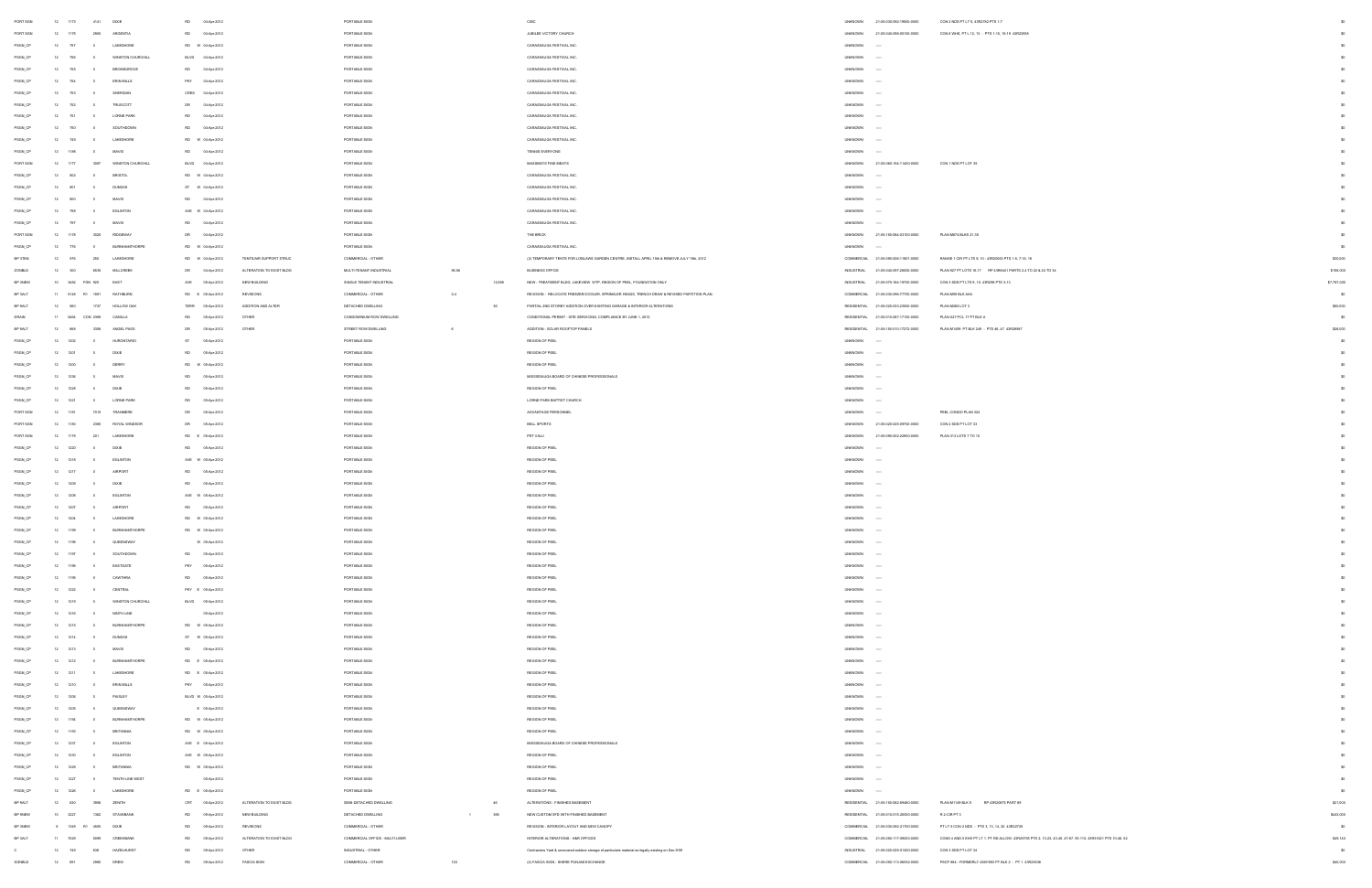| SGNBLD       | 341<br>12  | 4120           | <b>RIDGEWAY</b>            | DR 09-Apr-2012    | <b>FASCIA SIGN</b>       | COMMERCIAL OFFICE - MULTI-USER | 42-43 | (2) FASCIA SIGN - SETTLEMENT & EMPLOYMENT SERVICES              |                | COMMERCIAL 21-05-150-010-00144-0000  | PLAN M781 BLKS 18,19,22 TO 24                                        | \$40,00                |
|--------------|------------|----------------|----------------------------|-------------------|--------------------------|--------------------------------|-------|-----------------------------------------------------------------|----------------|--------------------------------------|----------------------------------------------------------------------|------------------------|
| PSGN_CP      | 12<br>931  | $\bullet$      | MISSISSAUGA HEIGHTS        | DR 09-Apr-2012    |                          | PORTABLE SIGN                  |       | CARASSAUGA FESTIVAL INC.                                        | <b>UNKNOWN</b> | --                                   |                                                                      |                        |
|              |            |                |                            |                   |                          |                                |       |                                                                 |                |                                      |                                                                      |                        |
| PORT SGN     | 12<br>1225 | 950            | SOUTHDOWN                  | RD 09-Apr-2012    |                          | PORTABLE SIGN                  |       | CLARKSON FLOWERS & GIFTS                                        | <b>UNKNOWN</b> | 21-05-020-025-11650-0000             | CON 3 SDS, PT LT 31 - PT 1 43R25635                                  |                        |
| PORT SGN     | 1223<br>12 | 960            | SOUTHDOWN                  | RD 09-Apr-2012    |                          | PORTABLE SIGN                  |       | CHORIZO MEXICAN GRILL                                           | <b>UNKNOWN</b> | 21-05-020-025-11650-0000             | CON 3 SDS, PT LT 31 - PT 1 43R25635                                  |                        |
| PORT SGN     | 1232<br>12 | 3300           | <b>MAVIS</b>               | RD 09-Apr-2012    |                          | PORTABLE SIGN                  |       | TRIPLE AUTOMOTIVE                                               | <b>UNKNOWN</b> | 21-05-040-143-22600-0000             | CON 1 NDS PT L 21 LESS 43R24739 PTS 8, 13                            |                        |
| PSGN_CP      | 766<br>12  | $\sim$ 0       | EASTGATE                   | PKY 09-Apr-2012   |                          | PORTABLE SIGN                  |       | CARASSAUGA FESTIVAL INC.                                        | <b>UNKNOWN</b> |                                      |                                                                      |                        |
| PSGN_CP      | 12<br>765  | $\bullet$      | BURNHAMTHORPE              | RD E 09-Apr-2012  |                          | PORTABLE SIGN                  |       | CARASSAUGA FESTIVAL INC.                                        | <b>UNKNOWN</b> | $\sim$                               |                                                                      |                        |
| PSGN_CP      | 763<br>12  | $\circ$        | <b>DUNDAS</b>              | ST E 09-Apr-2012  |                          | PORTABLE SIGN                  |       | CARASSAUGA FESTIVAL INC.                                        | <b>UNKNOWN</b> | ---                                  |                                                                      |                        |
| PSGN_CP      | 12<br>762  | $\circ$        | EASTGATE                   | PKY 09-Apr-2012   |                          | PORTABLE SIGN                  |       | CARASSAUGA FESTIVAL INC.                                        | <b>UNKNOWN</b> | $\sim$                               |                                                                      |                        |
| PSGN_CP      | 12<br>761  | $\circ$        | <b>TOMKEN</b>              | RD 09-Apr-2012    |                          | PORTABLE SIGN                  |       | CARASSAUGA FESTIVAL INC.                                        | <b>UNKNOWN</b> | ----                                 |                                                                      |                        |
| PSGN_CP      | 12<br>760  | $\circ$        | <b>TOMKEN</b>              | RD 09-Apr-2012    |                          | PORTABLE SIGN                  |       | CARASSAUGA FESTIVAL INC.                                        | <b>UNKNOWN</b> | $\sim$                               |                                                                      |                        |
| PSGN CP      | 759<br>12  | $\sim$ 0       | CAWTHRA                    | RD 09-Apr-2012    |                          | PORTABLE SIGN                  |       | CARASSAUGA FESTIVAL INC.                                        | <b>UNKNOWN</b> | $\sim$                               |                                                                      |                        |
|              | 12<br>934  | $\circ$        | LAIRD                      |                   |                          | PORTABLE SIGN                  |       | CARASSAUGA FESTIVAL INC.                                        | <b>UNKNOWN</b> | -----                                |                                                                      |                        |
| PSGN_CP      |            |                |                            | RD 09-Apr-2012    |                          |                                |       |                                                                 |                |                                      |                                                                      |                        |
| PSGN CP      | 932<br>12  | $\sim$ 0       | QUEENSWAY                  | W 09-Apr-2012     |                          | PORTABLE SIGN                  |       | CARASSAUGA FESTIVAL INC.                                        | <b>UNKNOWN</b> | ----                                 |                                                                      |                        |
| PORT SGN     | 12<br>1235 | 3417           | DERRY                      | RD E 09-Apr-2012  |                          | PORTABLE SIGN                  |       | PIZZA NOVA                                                      | <b>UNKNOWN</b> | 21-05-050-117-17500-0000             | CON 7 EHS PT LOT 11 RP 43R14875 PART 4                               |                        |
| PORT SGN     | 12<br>1231 | 3030           | THOMAS                     | ST 09-Apr-2012    |                          | PORTABLE SIGN                  |       | LENZSMITH OPTICAL                                               | <b>UNKNOWN</b> | 21-05-150-070-16953-0000             | CON 11 NS PT LOT 3 - 43R32749 PTS 1, 2, 5                            |                        |
| PORT SGN     | 1234<br>12 | 6040           | <b>GLEN ERIN</b>           | DR 09-Apr-2012    |                          | PORTABLE SIGN                  |       | PIZZA NOVA                                                      | <b>UNKNOWN</b> | 21-05-040-100-50100-0000             | PLAN M43 BLK N                                                       |                        |
| PORT SGN     | 1233<br>12 | 4601           | <b>TOMKEN</b>              | RD 09-Apr-2012    |                          | PORTABLE SIGN                  |       | PIZZA NOVA                                                      | <b>UNKNOWN</b> | 21-05-030-093-12100-0000             | CON 2 NDS PT LOTS 7,8 43R28444 PTS 10,12 PT PT 13                    |                        |
| PSGN_CP      | 957<br>12  | $\bullet$      | <b>DIXIE</b>               | RD 09-Apr-2012    |                          | PORTABLE SIGN                  |       | CARASSAUGA FESTIVAL INC.                                        | <b>UNKNOWN</b> | $\sim$                               |                                                                      |                        |
| PSGN_CP      | 12<br>839  | $\sim$         | <b>EGLINTON</b>            | AVE W 09-Apr-2012 |                          | PORTABLE SIGN                  |       | CARASSAUGA FESTIVAL INC.                                        | <b>UNKNOWN</b> | $\sim$                               |                                                                      |                        |
| PSGN_CP      | 823<br>12  | $\bullet$      | <b>ERIN MILLS</b>          | PKY 09-Apr-2012   |                          | PORTABLE SIGN                  |       | CARASSAUGA FESTIVAL INC.                                        | <b>UNKNOWN</b> | $\sim$                               |                                                                      |                        |
| PSGN_CP      | 822        | $\bullet$      | WINSTON CHURCHILL          | BLVD 09-Apr-2012  |                          | PORTABLE SIGN                  |       | CARASSAUGA FESTIVAL INC.                                        | <b>UNKNOWN</b> | ----                                 |                                                                      |                        |
|              |            |                |                            |                   |                          |                                |       |                                                                 |                |                                      |                                                                      |                        |
| PSGN_CP      | 820<br>12  | $\bullet$      | <b>ERIN MILLS</b>          | PKY 09-Apr-2012   |                          | PORTABLE SIGN                  |       | CARASSAUGA FESTIVAL INC.                                        | <b>UNKNOWN</b> |                                      |                                                                      |                        |
| PSGN_CP      | 12<br>819  | $\overline{0}$ | NORTH SHERIDAN             | WAY 09-Apr-2012   |                          | PORTABLE SIGN                  |       | CARASSAUGA FESTIVAL INC.                                        | <b>UNKNOWN</b> |                                      |                                                                      |                        |
| PSGN_CP      | 12<br>818  | $\circ$        | BURNHAMTHORPE              | RD W 09-Apr-2012  |                          | PORTABLE SIGN                  |       | CARASSAUGA FESTIVAL INC.                                        | <b>UNKNOWN</b> |                                      |                                                                      |                        |
| PSGN_CP      | 12<br>817  | $\circ$        | RIDGEWAY                   | DR 09-Apr-2012    |                          | PORTABLE SIGN                  |       | CARASSAUGA FESTIVAL INC.                                        | <b>UNKNOWN</b> |                                      |                                                                      |                        |
| PSGN_CP      | 816<br>12  | $\overline{0}$ | <b>UNITY</b>               | DR 09-Apr-2012    |                          | PORTABLE SIGN                  |       | CARASSAUGA FESTIVAL INC.                                        | <b>UNKNOWN</b> | --                                   |                                                                      |                        |
| PSGN_CP      | 12<br>815  | $\bullet$      | <b>EGLINTON</b>            | AVE W 09-Apr-2012 |                          | PORTABLE SIGN                  |       | CARASSAUGA FESTIVAL INC.                                        | <b>UNKNOWN</b> | --                                   |                                                                      |                        |
| PSGN_CP      | 814<br>12  | $\sim$ 0       | <b>EGLINTON</b>            | AVE W 09-Apr-2012 |                          | PORTABLE SIGN                  |       | CARASSAUGA FESTIVAL INC.                                        | <b>UNKNOWN</b> |                                      |                                                                      |                        |
| PSGN_CP      | 813<br>12  | $\sim$ 0       | <b>ERIN MILLS</b>          | PKY 09-Apr-2012   |                          | PORTABLE SIGN                  |       | CARASSAUGA FESTIVAL INC.                                        | <b>UNKNOWN</b> | ---                                  |                                                                      |                        |
| PSGN_CP      | 812        | $\sim$ 0       | BURNHAMTHORPE              | RD W 09-Apr-2012  |                          | PORTABLE SIGN                  |       | CARASSAUGA FESTIVAL INC.                                        | <b>UNKNOWN</b> |                                      |                                                                      |                        |
|              | 12         |                |                            |                   |                          |                                |       |                                                                 |                | --                                   |                                                                      |                        |
| PSGN_CP      | 12<br>811  | $\sim$ 0       | <b>DUNDAS</b>              | ST W 09-Apr-2012  |                          | PORTABLE SIGN                  |       | CARASSAUGA FESTIVAL INC.                                        | <b>UNKNOWN</b> | --                                   |                                                                      |                        |
| PSGN_CP      | 810<br>12  | $\sim$ 0       | THE COLLEGEWAY             | 09-Apr-2012       |                          | PORTABLE SIGN                  |       | CARASSAUGA FESTIVAL INC.                                        | <b>UNKNOWN</b> |                                      |                                                                      |                        |
| PSGN_CP      | 12<br>808  | $\circ$        | CONFEDERATION              | PKY 09-Apr-2012   |                          | PORTABLE SIGN                  |       | CARASSAUGA FESTIVAL INC.                                        | <b>UNKNOWN</b> | $\sim$                               |                                                                      |                        |
| PSGN_CP      | 12<br>807  | $\circ$        | NORTH SERVICE              | RD 09-Apr-2012    |                          | PORTABLE SIGN                  |       | CARASSAUGA FESTIVAL INC.                                        | <b>UNKNOWN</b> | ----                                 |                                                                      |                        |
| PSGN_CP      | 12<br>805  | $\circ$        | <b>MAVIS</b>               | RD 09-Apr-2012    |                          | PORTABLE SIGN                  |       | CARASSAUGA FESTIVAL INC.                                        | <b>UNKNOWN</b> | $\sim$                               |                                                                      |                        |
| PSGN_CP      | 12<br>804  | $\sim$         | QUEENSWAY                  | E 09-Apr-2012     |                          | PORTABLE SIGN                  |       | CARASSAUGA FESTIVAL INC.                                        | <b>UNKNOWN</b> | -----                                |                                                                      |                        |
| PSGN_CP      | 12<br>803  | $\circ$        | NORTH SERVICE              | RD 09-Apr-2012    |                          | PORTABLE SIGN                  |       | CARASSAUGA FESTIVAL INC.                                        | <b>UNKNOWN</b> | -----                                |                                                                      |                        |
| PORT SGN     | 1203<br>12 | 735            | <b>TWAIN</b>               | AVE 09-Apr-2012   |                          | PORTABLE SIGN                  |       | MOTIMAHAL RESTAURANT                                            | <b>UNKNOWN</b> | 21-05-040-096-85900-0000             | B 196 PLAN M-1422                                                    | B 196 M-1422           |
|              | 12<br>1247 | $\bullet$      | TENTH LINE WEST            |                   |                          |                                |       | COUNCILLOR - WARD 10                                            | <b>UNKNOWN</b> | $\sim$                               |                                                                      |                        |
| PSGN_CP      |            |                |                            | 09-Apr-2012       |                          | PORTABLE SIGN                  |       |                                                                 |                |                                      |                                                                      |                        |
| PSGN_CP      | 12<br>1244 | $^{\circ}$     | <b>WINSTON CHURCHILL</b>   | BLVD 09-Apr-2012  |                          | PORTABLE SIGN                  |       | COMMUNITY SERVICES - ICELAND                                    | <b>UNKNOWN</b> | $\sim$                               |                                                                      |                        |
| PSGN_CP      | 12 1243    | $\sim$ 0       | BURNHAMTHORPE              | RD W 09-Apr-2012  |                          | PORTABLE SIGN                  |       | COMMUNITY SERVICES - ICELAND                                    | <b>UNKNOWN</b> | $\sim$                               |                                                                      |                        |
| PSGN_CP      | 12<br>1242 | $\overline{0}$ | BRITANNIA                  | RD W 09-Apr-2012  |                          | PORTABLE SIGN                  |       | COMMUNITY SERVICES - ICELAND                                    | <b>UNKNOWN</b> | $\sim$                               |                                                                      |                        |
| PSGN_CP      | 12 1241    | $\sim$         | <b>HURONTARIO</b>          | ST 09-Apr-2012    |                          | PORTABLE SIGN                  |       | COMMUNITY SERVICES - ICELAND                                    | <b>UNKNOWN</b> | $\sim$                               |                                                                      |                        |
| PSGN_CP      | 12<br>1240 | $\bullet$      | QUEENSWAY                  | E 09-Apr-2012     |                          | PORTABLE SIGN                  |       | COMMUNITY SERVICES - ICELAND                                    | <b>UNKNOWN</b> | $\sim$                               |                                                                      |                        |
| PORT SGN     | 1224<br>12 | 2090           | <b>HURONTARIO</b>          | ST 09-Apr-2012    |                          | PORTABLE SIGN                  |       | <b>HARBORN DENTAL</b>                                           | <b>UNKNOWN</b> | 21-05-060-125-08700-0000             | CON 1 SDS, PT LT 16, PL C-24, PT LTS 1, 2, 21 - PTS 2, 3, 4 43R23843 |                        |
| PORT SGN     | 1192<br>12 | 2301           | ROYAL WINDSOR              | DR 09-Apr-2012    |                          | PORTABLE SIGN                  |       | STUDIO PAVAS                                                    | <b>UNKNOWN</b> | 21-05-020-025-09310-0000             | CON 2 SDS PT LOT 32 RP 43R3924 PARTS 1,2,3,5                         |                        |
| POOL         | 142        | 4305           | THOM                       | GDNS 09-Apr-2012  | INGROUND POOL            | DETACHED DWELLING              |       |                                                                 |                | RESIDENTIAL 21-05-040-145-60800-0000 | PLAN M121 LOT 512                                                    |                        |
| BP 9ALT      | 628<br>12  | 3071           | <b>DOVER</b>               | CRES 09-Apr-2012  | ALTERATION TO EXIST BLDG | DETACHED DWELLING              |       | ALTERATIONS - BASEMENT FINISH & WALKOUT                         | RESIDENTIAL    | 21-05-150-083-99671-0000             | PLAN M986 LOT 22                                                     |                        |
|              | 1952<br>10 | COM 1355       | WINDING                    |                   | NEW BUILDING             | CITY                           |       | NEW - FIRE STATION #106 / EMS SATELLITE STATION #5, COMPLETION  |                |                                      |                                                                      |                        |
| BP 3NEW      |            |                |                            | TR 10-Apr-2012    |                          |                                |       |                                                                 | PUBLIC         | 21-05-030-078-17900-0000             | PLAN 750 BLK C                                                       |                        |
| BP 9ALT      | 6298       | 1047           | EASTMOUNT                  | AVE 10-Apr-2012   | FIRE DAMAGE REPAIR       | DETACHED DWELLING              |       | ALTERATIONS - FIRE DAMAGE REPAIR                                | RESIDENTIAL    | 21-05-070-164-08500-0000             | PLAN C22 LOT 32 PT LOT 33                                            | \$26,00                |
| PLUMHOUS     | 12         |                | 874 PLU 2613 CREDIT VALLEY | RD 10-Apr-2012    | ALTERATION TO EXIST BLDG | DETACHED DWELLING              |       | RELOCATE KITCHEN SINK                                           |                | RESIDENTIAL 21-05-040-158-14900-0000 | PLAN M685 LOT 10                                                     | \$16,00                |
| $\mathbf{C}$ | 605        | 193            | LAKESHORE                  | RD E 10-Apr-2012  | OTHER                    | COMMERCIAL RETAIL-SINGLE USER  |       | RETAIL STORE                                                    |                | COMMERCIAL 21-05-090-002-22900-0000  | PLAN 313 LOTS 7 TO 10                                                |                        |
| BP 3ALT      | 759<br>12  | 66             | <b>HIGH</b>                | ST E 10-Apr-2012  | OTHER                    | APARTMENT (> 6 UNITS)          |       | ALTERATIONS - RESTORATION & PROTECTION OF THE BUILDING CLADDING | RESIDENTIAL    | ----                                 | PEEL CONDO PLAN 275                                                  | \$30,00                |
| DRAIN        | 794        |                | SS 5633 OSCAR PETERSON     | BLVD 10-Apr-2012  | OTHER                    | CONDOMINIUM ROW DWELLING       |       | SITE SERVICING                                                  |                | RESIDENTIAL 21-05-150-070-20460-0000 | <b>B 5 PLAN M-1762</b>                                               | B 5 M-1762<br>\$137,00 |
| SGNBLD       | 11         |                | 6918 VAR 5636 GLEN ERIN    | DR 10-Apr-2012    | <b>FASCIA SIGN</b>       | COMMERCIAL RETAIL-SINGLE USER  |       | (1) FASCIA SIGN - MCDONALDS, ROOF-SIGNAGE                       |                | COMMERCIAL 21-05-040-108-10000-0000  | PLAN M1077 BLK 99                                                    | \$20,00                |
| PSGN_CP      | 1257<br>12 | $\bullet$      | <b>EGLINTON</b>            | AVE W 10-Apr-2012 |                          | PORTABLE SIGN                  |       | <b>LIVING ARTS CENTRE</b>                                       | <b>UNKNOWN</b> | -----                                |                                                                      |                        |
| PSGN_CP      | 1255<br>12 | $\sim$ 0       | <b>MAVIS</b>               | RD 10-Apr-2012    |                          | PORTABLE SIGN                  |       | <b>LIVING ARTS CENTRE</b>                                       | <b>UNKNOWN</b> | -----                                |                                                                      |                        |
| PSGN_CP      | 12<br>1253 | $\sim$ 0       | QUEENSWAY                  | E 10-Apr-2012     |                          | PORTABLE SIGN                  |       | <b>LIVING ARTS CENTRE</b>                                       | <b>UNKNOWN</b> | ----                                 |                                                                      |                        |
|              |            |                |                            |                   |                          |                                |       |                                                                 |                |                                      |                                                                      |                        |
| PSGN_CP      | 12<br>1273 | $\sim$ 0       | LAKESHORE                  | RD W 10-Apr-2012  |                          | PORTABLE SIGN                  |       | PLANNING AND BUILDING                                           | <b>UNKNOWN</b> | ----                                 |                                                                      |                        |
| PSGN_CP      | 12<br>1272 | $\sim$ 0       | <b>HURONTARIO</b>          | ST 10-Apr-2012    |                          | PORTABLE SIGN                  |       | PLANNING AND BUILDING                                           | <b>UNKNOWN</b> | $\sim$                               |                                                                      |                        |
| PORT SGN     | 12<br>1246 | 2760           | <b>DERRY</b>               | RD W 10-Apr-2012  |                          | PORTABLE SIGN                  |       | <b>GLOSS NAILS &amp; SPA</b>                                    | <b>UNKNOWN</b> | 21-05-040-098-58900-0000             | PLAN M20 PT LOT 1 RP 43R10835 PARTS 1,2,3                            |                        |
| PSGN_CP      | 12<br>1254 | $\bullet$      | <b>BURNHAMTHORPE</b>       | RD E 10-Apr-2012  |                          | PORTABLE SIGN                  |       | <b>LIVING ARTS CENTRE</b>                                       | <b>UNKNOWN</b> | $\cdots$                             |                                                                      |                        |
| PORT SGN     | 12<br>1270 | 5675           | <b>KENNEDY</b>             | RD 10-Apr-2012    |                          | PORTABLE SIGN                  |       | SAPA CANADA                                                     | <b>UNKNOWN</b> | 21-05-040-117-00900-0000             | CON 2 EHS PT LT 4, PL M425 PT BLK 48 (LESS 43R25314 PT 2)            |                        |
| PORT SGN     | 1269<br>12 | 6550           | MEADOWVALE TOWN CENTRE     | CIR 10-Apr-2012   |                          | PORTABLE SIGN                  |       | NARDINIS SALON & SPA                                            | <b>UNKNOWN</b> | 21-05-040-098-56920-0000             | PL M182 LT 4, PT LT 1, 43R6079 PTS 1-6, 43R6209 PTS 1-9              |                        |
| PORT SGN     | 1268<br>12 | 710            | GANA                       | CRT 10-Apr-2012   |                          | PORTABLE SIGN                  |       | <b>CHRISTMAS TRADITIONS</b>                                     | <b>UNKNOWN</b> | 21-05-040-116-20502-0000             | PLAN M706 LOT 2                                                      |                        |
| PORT SGN     | 1267<br>12 | 4500           | <b>DIXIE</b>               | RD 10-Apr-2012    |                          | PORTABLE SIGN                  |       | <b>FUEL FITNESS</b>                                             | <b>UNKNOWN</b> | 21-05-030-092-22900-0000             | CON 2 NDS PT LOT 6                                                   |                        |
| PORT SGN     | 1266<br>12 | 7091           | <b>HURONTARIO</b>          | ST 10-Apr-2012    |                          | PORTABLE SIGN                  |       | ECONOMY LUBE                                                    | <b>UNKNOWN</b> | 21-05-040-117-07900-0000             | PLAN M957 BLK 53                                                     |                        |
|              | 12         |                | <b>BURNHAMTHORPE</b>       |                   |                          |                                |       |                                                                 |                |                                      |                                                                      |                        |
| PORT SGN     | 1265       | 1140           |                            | RD W 10-Apr-2012  |                          | PORTABLE SIGN                  |       | THE UPS STORE                                                   | <b>UNKNOWN</b> | 21-05-040-144-09000-0000             | RANGE 3 NDS PT LOT 8 RP 43R7128 PARTS 3,4                            |                        |
| PORT SGN     | 12<br>1264 | 2310           | BATTLEFORD                 | RD 10-Apr-2012    |                          | PORTABLE SIGN                  |       | ECONOMY LUBE                                                    | <b>UNKNOWN</b> | 21-05-040-097-26800-0000             | PLAN 927 LOT 9                                                       |                        |
| PORT SGN     | 12<br>1263 | 7235           | <b>BELLSHIRE</b>           | GATE 10-Apr-2012  |                          | PORTABLE SIGN                  |       | H & M HAIR & SPA                                                | <b>UNKNOWN</b> | 21-05-040-225-28630-0000             | B 337 PLAN M-1301                                                    | B 337 M-1301           |
| PSGN_CP      | 12<br>946  | $\sim$         | EGLINTON                   | AVE W 10-Apr-2012 |                          | PORTABLE SIGN                  |       | CARASSAUGA FESTIVAL INC.                                        | <b>UNKNOWN</b> |                                      |                                                                      |                        |
| PSGN_CP      |            | 12 850 0       | BRITANNIA                  | RD W 10-Apr-2012  |                          | PORTABLE SIGN                  |       | CARASSAUGA FESTIVAL INC.                                        | <b>UNKNOWN</b> |                                      |                                                                      |                        |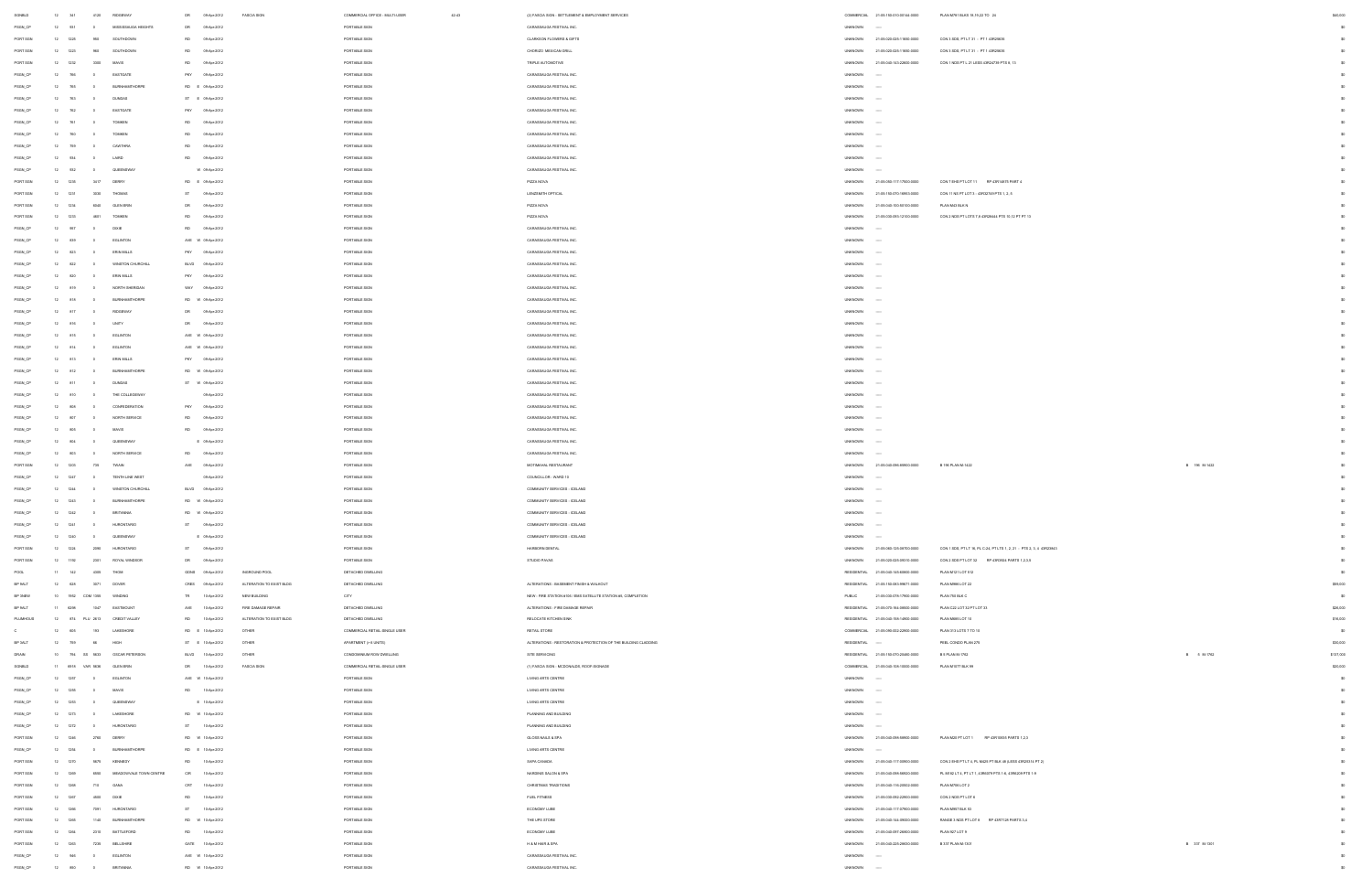| PSGN_CP                          | 12<br>849              | $\sim$          | BRITANNIA              | RD W 10-Apr-2012         |                          | PORTABLE SIGN                  |                 | CARASSAUGA FESTIVAL INC.                                                                                               | <b>UNKNOWN</b>    | $\sim$                               |                                                                                                      |          |
|----------------------------------|------------------------|-----------------|------------------------|--------------------------|--------------------------|--------------------------------|-----------------|------------------------------------------------------------------------------------------------------------------------|-------------------|--------------------------------------|------------------------------------------------------------------------------------------------------|----------|
| PSGN_CP                          | 12                     | $\circ$         | DERRY                  | RD W 10-Apr-2012         |                          | PORTABLE SIGN                  |                 | CARASSAUGA FESTIVAL INC.                                                                                               | <b>UNKNOWN</b>    | $\sim$                               |                                                                                                      |          |
| PSGN_CP                          | 12                     | $\circ$         | MCLAUGHLIN             | RD 10-Apr-2012           |                          | PORTABLE SIGN                  |                 | CARASSAUGA FESTIVAL INC.                                                                                               | <b>UNKNOWN</b>    |                                      |                                                                                                      |          |
| PSGN_CP                          |                        | $\circ$         | <b>ERIN MILLS</b>      | PKY 10-Apr-2012          |                          | PORTABLE SIGN                  |                 | CARASSAUGA FESTIVAL INC.                                                                                               | <b>UNKNOWN</b>    |                                      |                                                                                                      |          |
| PSGN_CP                          |                        | $\circ$         | CREDITVIEW             | RD 10-Apr-2012           |                          | PORTABLE SIGN                  |                 | CARASSAUGA FESTIVAL INC.                                                                                               | <b>UNKNOWN</b>    |                                      |                                                                                                      |          |
| PSGN_CP                          | 12                     | $\bullet$       | MISSISSAUGA            | RD 10-Apr-2012           |                          | PORTABLE SIGN                  |                 | CARASSAUGA FESTIVAL INC.                                                                                               | <b>UNKNOWN</b>    |                                      |                                                                                                      |          |
|                                  |                        | $\circ$         | CREDITVIEW             |                          |                          | PORTABLE SIGN                  |                 |                                                                                                                        | <b>UNKNOWN</b>    |                                      |                                                                                                      |          |
| PSGN_CP                          |                        |                 |                        | RD 10-Apr-2012           |                          |                                |                 | CARASSAUGA FESTIVAL INC.                                                                                               |                   |                                      |                                                                                                      |          |
| $\ensuremath{\mathsf{PSGN\_CP}}$ | 1250                   | $\circ$         | EGLINTON               | AVE W 10-Apr-2012        |                          | PORTABLE SIGN                  |                 | MALTON TENNIS CLUB                                                                                                     | <b>UNKNOWN</b>    |                                      |                                                                                                      |          |
| PSGN_CP                          | -12<br>824             | $\bullet$       | <b>EGLINTON</b>        | AVE W 10-Apr-2012        |                          | PORTABLE SIGN                  |                 | CARASSAUGA FESTIVAL INC.                                                                                               | <b>UNKNOWN</b>    | $\sim$                               |                                                                                                      |          |
| PSGN_CP                          | 12                     | $\bullet$       | MISSISSAUGA            | RD 10-Apr-2012           |                          | PORTABLE SIGN                  |                 | CARASSAUGA FESTIVAL INC.                                                                                               | <b>UNKNOWN</b>    | ----                                 |                                                                                                      |          |
| PSGN_CP                          | 12<br>125              | $\bullet$       | LAKESHORE              | RD W 10-Apr-2012         |                          | PORTABLE SIGN                  |                 | <b>LIVING ARTS CENTRE</b>                                                                                              | <b>UNKNOWN</b>    | $-$                                  |                                                                                                      |          |
| POOL                             | 136                    | 1542            | CARMEN                 | DR 10-Apr-2012           | INGROUND POOL            | DETACHED DWELLING              |                 |                                                                                                                        |                   | RESIDENTIAL 21-05-010-008-15400-0000 | PLAN 321 LOT 11                                                                                      |          |
|                                  | 6829                   |                 |                        |                          |                          |                                |                 |                                                                                                                        |                   | RESIDENTIAL 21-05-040-161-48452-0000 |                                                                                                      |          |
| <b>HVACHOUS</b>                  |                        | <b>HEA 1654</b> | <b>RIVERWAY</b>        | CRES 10-Apr-2012         | <b>REVISIONS</b>         | DETACHED DWELLING              |                 | REVISION TO BP #11-6829 - REDESIGN HVAC SYSTEM                                                                         |                   |                                      | PLAN M721 LOT 121                                                                                    |          |
| BP 3ALT                          | 12                     | 6897            | <b>FINANCIAL</b>       | DR 10-Apr-2012           | ALTERATION TO EXIST BLDG | COMMERCIAL OFFICE - MULTI-USER | 2ND & 5TH FLOOR | INTERIOR ALTERATIONS - MAPLE LEAF FOODS LTD                                                                            |                   | COMMERCIAL 21-05-040-097-11331-0000  | CON 4 WHS PT LTS, 10, 11, PT RD ALLOW, PL 43M964 PT LTS 1, 12, 43R24410 PTS 10, 11, 13, 15-20, 23-25 | \$26,00  |
| BP 9NEW                          | 11<br>5325             | 2278            | COURRIER               | LANE 11-Apr-2012         | NEW BUILDING             | DETACHED DWELLING              | 487<br>$\sim$ 1 | SFD - CUSTOM                                                                                                           |                   | RESIDENTIAL 21-05-060-126-18820-0000 | RANGE 3 CIR, PT LT A - PTS 1-4 43R33611                                                              | \$848,00 |
| BP 9SMAL                         | 12<br>103<br><b>R1</b> | 5497            | <b>TENTH LINE WEST</b> | 11-Apr-2012              | <b>REVISIONS</b>         | COMMERCIAL OFFICE- SINGLE USER |                 | REVISION TO FOUNDATION FOR TEMPORARY SALES TRAILER FOR GREENPARK HOMES                                                 |                   | COMMERCIAL 21-05-150-070-20200-0000  | CON 11 NS, PT LT 3 - PT 3 43R31171                                                                   |          |
| BP 3ALT                          | 12                     | 1930            | <b>FOWLER</b>          | DR 11-Apr-2012           | ALTERATION TO EXIST BLDG | COMMERCIAL RETAIL - MULTI-USER | $C-101$         | INTERIOR DEMOLITION - STARBUCKS                                                                                        |                   | COMMERCIAL 21-05-060-131-00200-0000  | CON 1 SDS PT LOT 30 RANGE 3 CIR PT LOT 14 PT RD ALLCE                                                | \$26,00  |
| BP 3ALT                          | 12<br>276              | 723             | CENTRAL                | PKY W 11-Apr-2012        | ALTERATION TO EXIST BLDG | COMMERCIAL RETAIL - MULTI-USER | $\mathbf{3}$    | INTERIOR ALTERATIONS & KITCHEN EXHAUST                                                                                 |                   | COMMERCIAL 21-05-040-143-32400-0000  | PL 43M1393 BLK 3, 43R21901 PT 15                                                                     | \$72,00  |
|                                  |                        |                 |                        |                          |                          |                                |                 |                                                                                                                        |                   |                                      |                                                                                                      |          |
| BP 3ALT                          | 7069                   | 5060            | SPECTRUM               | WAY 11-Apr-2012          | ALTERATION TO EXIST BLDG | COMMERCIAL OFFICE - MULTI-USER | 405 & 410       | INTERIOR ALTERATIONS & DEMISING WALL                                                                                   |                   | COMMERCIAL 21-05-050-115-60040-0000  | CON 5 EHS PT LT 1, 43R23854 PTS 2-7, PART PT 1                                                       | \$80,00  |
| BP 3ALT                          | 11<br>5342             | 2585            | MEADOWPINE             | BLVD 11-Apr-2012         | ALTERATION TO EXIST BLDG | SINGLE TENANT INDUSTRIAL       |                 | INTERIOR ALTERATIONS - ADDITION OF CLEANROOMS & MECHANICAL SERVICE PLATFORM IN WAREHOUSE AREA                          |                   | INDUSTRIAL 21-05-040-098-02674-0000  | PLAN M936 B 1.2                                                                                      | \$94,00  |
| BP 9ALT                          | 12<br>517              | 2088            | <b>HARVEST</b>         | DR 11-Apr-2012           | ADDITION AND ALTER       | DETACHED DWELLING              |                 | INTERIOR ALTERATIONS & (2) NEW DORMERS                                                                                 |                   | RESIDENTIAL 21-05-070-055-10200-0000 | PLAN 463 LOT 22                                                                                      | \$49,00  |
| FIRE                             | 12<br>571              | 2323            | CONFEDERATION          | PKY 11-Apr-2012          | <b>OTHER</b>             | COMMERCIAL - OTHER             |                 | FIRE-ONLY - FIRE PANEL REPLACEMENT                                                                                     | COMMERCIAL -----  |                                      | PEEL CONDO PLAN 22                                                                                   | \$65,00  |
| SGNBLD                           | 5368                   | 2254            | SOUTH SHERIDAN         | WAY 11-Apr-2012          | PYLON SIGN               | COMMERCIAL - OTHER             |                 | (1) PYLON SIGN - NAV BHATIA'S HYUNDAI                                                                                  |                   | COMMERCIAL 21-05-020-048-14800-0000  | CON 2 SDS PT LOT 32                                                                                  | \$93,00  |
| PORT SGN                         | 12<br>1248             | 1900            | <b>FOWLER</b>          | DR 11-Apr-2012           |                          | PORTABLE SIGN                  |                 | DR.DEMARCHI/VAN MILLS DENTAL                                                                                           | <b>UNKNOWN</b>    | 21-05-060-131-00200-0000             | CON 1 SDS PT LOT 30 RANGE 3 CIR PT LOT 14 PT RD ALLCE                                                |          |
|                                  |                        |                 |                        |                          |                          |                                |                 |                                                                                                                        |                   |                                      |                                                                                                      |          |
| PSGN_CP                          | 12<br>1290             | $\Omega$        | BRITANNIA              | RD W 11-Apr-2012         |                          | PORTABLE SIGN                  |                 | COMMUNITY SERVICES - REC. & PARKS                                                                                      | <b>UNKNOWN</b>    | $\cdots$                             |                                                                                                      |          |
| PSGN_CP                          | 12<br>1288             | $\sim$          | <b>HURONTARIO</b>      | ST 11-Apr-2012           |                          | PORTABLE SIGN                  |                 | COMMUNITY SERVICES - REC. & PARKS                                                                                      | <b>UNKNOWN</b>    | $\sim$                               |                                                                                                      |          |
| PSGN_CP                          | 1280<br>12             | $\sim$          | <b>ERIN MILLS</b>      | PKY 11-Apr-2012          |                          | PORTABLE SIGN                  |                 | BIG BROTHERS/SISTERS OF PEEL                                                                                           | <b>UNKNOWN</b>    |                                      |                                                                                                      |          |
| $\ensuremath{\mathsf{PSGN\_CP}}$ | 12<br>1275             | $\sim$          | MAVIS                  | RD 11-Apr-2012           |                          | PORTABLE SIGN                  |                 | BIG BROTHERS/SISTERS OF PEEL                                                                                           | <b>UNKNOWN</b>    |                                      |                                                                                                      |          |
| $\ensuremath{\mathsf{PSGN\_CP}}$ | 12<br>1274             | $\sim$          | MATHESON               | BLVD E 11-Apr-2012       |                          | PORTABLE SIGN                  |                 | COMMUNITY SERVICES - ICELAND                                                                                           | <b>UNKNOWN</b>    |                                      |                                                                                                      |          |
| PORT SGN                         | 12<br>1239             | 3045            | MAVIS                  |                          |                          |                                |                 | COURIER DEPOT                                                                                                          | <b>UNKNOWN</b>    | 21-05-040-142-32000-0000             |                                                                                                      |          |
|                                  |                        |                 |                        | RD 11-Apr-2012           |                          | PORTABLE SIGN                  |                 |                                                                                                                        |                   |                                      | PL 43M-1332, PT B 3 LESS 43R27004, PTS 1-6<br>B 3 M-1332                                             |          |
| PORT SGN                         | 12<br>1249             | 5155            | MISSISSAUGA            | RD 11-Apr-2012           |                          | PORTABLE SIGN                  |                 | OLD BARBER HOUSE                                                                                                       | <b>UNKNOWN</b>    | 21-05-040-097-09900-0000             | CON 4 WHS PT LOT 1 RP 43R8989 PART 1                                                                 |          |
| PORT SGN                         | 12<br>1278             | 5636            | <b>GLEN ERIN</b>       | DR<br>11-Apr-2012        |                          | PORTABLE SIGN                  |                 | DRYCLEANING DEPOT                                                                                                      | <b>UNKNOWN</b>    | 21-05-040-108-10000-0000             | PLAN M1077 BLK 99                                                                                    |          |
| PSGN_CP                          | 12<br>1282             | $\circ$         | MAVIS                  | RD 11-Apr-2012           |                          | PORTABLE SIGN                  |                 | COMMUNITY SERVICES - BRAEBEN GOLF COURSE                                                                               | <b>UNKNOWN</b>    |                                      |                                                                                                      |          |
| PSGN_CP                          | 12<br>1281             | $\circ$         | MAVIS                  | RD 11-Apr-2012           |                          | PORTABLE SIGN                  |                 | BIG BROTHERS/SISTERS OF PEEL                                                                                           | <b>UNKNOWN</b>    | $-$                                  |                                                                                                      |          |
| PSGN CP                          | 12<br>1279             | $\sim$          | <b>ERIN MILLS</b>      | PKY 11-Apr-2012          |                          | PORTABLE SIGN                  |                 | BIG BROTHERS/SISTERS OF PEEL                                                                                           | <b>UNKNOWN</b>    | ----                                 |                                                                                                      |          |
|                                  | 12                     | $\sim$          |                        |                          |                          |                                |                 | BIG BROTHERS/SISTERS OF PEEL                                                                                           |                   |                                      |                                                                                                      |          |
| PSGN_CP                          | 1277                   |                 | DERRY                  | RD E 11-Apr-2012         |                          | PORTABLE SIGN                  |                 |                                                                                                                        | <b>UNKNOWN</b>    | $\sim$                               |                                                                                                      |          |
| PSGN_CP                          | 1276<br>12             | $\sim$          | MAVIS                  | RD 11-Apr-2012           |                          | PORTABLE SIGN                  |                 | BIG BROTHERS/SISTERS OF PEEL                                                                                           | <b>UNKNOWN</b>    | -----                                |                                                                                                      |          |
| PORT SGN                         | 12<br>1245             | 2400            | MOTORWAY               | BLVD 11-Apr-2012         |                          | PORTABLE SIGN                  |                 | ERIN MILLS MAZDA                                                                                                       | <b>UNKNOWN</b>    | 21-05-060-155-10100-0000             | PLAN 915 LOT 360 & LOT 361                                                                           |          |
| PSGN_CP                          | 12<br>1291             | $\sim$          | BURNHAMTHORPE          | RD E 11-Apr-2012         |                          | PORTABLE SIGN                  |                 | COMMUNITY SERVICES - PARKS & REC                                                                                       | <b>UNKNOWN</b>    | $\sim$                               |                                                                                                      |          |
| PSGN_CP                          | 12<br>1287             | $\bullet$       | THOMAS                 | ST 11-Apr-2012           |                          | PORTABLE SIGN                  |                 | COMMUNITY SERVICES - REC. & PARKS                                                                                      | <b>UNKNOWN</b>    | $-$                                  |                                                                                                      |          |
| PSGN CP                          | 12<br>1285             | $\Omega$        | <b>BURNHAMTHORPE</b>   | RD E 11-Apr-2012         |                          | PORTABLE SIGN                  |                 | COMMUNITY SERVICES - REC. & PARKS                                                                                      | <b>UNKNOWN</b>    | $\sim$                               |                                                                                                      |          |
|                                  |                        |                 |                        |                          |                          | PORTABLE SIGN                  |                 |                                                                                                                        |                   |                                      |                                                                                                      |          |
| PSGN_CP                          | 12 1289                | $\sim$ 0        | MAVIS                  | RD 11-Apr-2012           |                          |                                |                 | COMMUNITY SERVICES - REC. & PARKS                                                                                      | <b>UNKNOWN</b>    | ----                                 |                                                                                                      |          |
| PSGN_CP                          | 12 1286                | $\sim$ 0        | CAWTHRA                | RD 11-Apr-2012           |                          | PORTABLE SIGN                  |                 | COMMUNITY SERVICES - REC. & PARKS                                                                                      | <b>UNKNOWN</b>    | 1.111                                |                                                                                                      |          |
| PORT SGN                         | 12 1238                | 350             | <b>BURNHAMTHORPE</b>   | RD E 11-Apr-2012         |                          | PORTABLE SIGN                  |                 | MISSISSAUGA DENTAL ARTS                                                                                                |                   | UNKNOWN 21-05-040-092-09600-0000     | CON 1 NDS PT LOT 13 RP 43R674 PART 1                                                                 |          |
| BP 9SMAL                         | 12<br>102              | R1 5471         | TENTH LINE WEST        | 11-Apr-2012              | <b>REVISIONS</b>         | COMMERCIAL OFFICE- SINGLE USER |                 | REVISION TO FOUNDATION FOR TEMPORARY SALES TRAILER FOR STARLANE HOMES                                                  |                   | COMMERCIAL 21-05-150-070-20200-0000  | CON 11 NS, PT LT 3 - PT 3 43R31171                                                                   |          |
| ZONBLD                           | 12<br>594              | 110             | MATHESON               | BLVD W 11-Apr-2012       | ALTERATION TO EXIST BLDG | COMMERCIAL OFFICE - MULTI-USER | 301             | <b>BUSINESS OFFICE</b>                                                                                                 |                   | COMMERCIAL 21-05-040-115-00950-0000  | PLAN M832 PT BLK 2 RP 43R17361 PARTS 1-3                                                             | \$373,00 |
| BP 9ALT                          | 12<br>698              | 4244            | <b>STARLIGHT</b>       | CRES 12-Apr-2012         | ADDITION TO EXIST BLDG   | DETACHED DWELLING              |                 | ADDITION - CONCRETE PORCH                                                                                              |                   | RESIDENTIAL 21-05-030-092-69233-0000 | PLAN M632 LOT 31                                                                                     | \$13,00  |
|                                  |                        |                 |                        |                          |                          |                                |                 | REVISION - RASEMENT-STAIR RELOCATE MOFICATIONS                                                                         |                   |                                      |                                                                                                      |          |
| BP 9ALT                          | 266                    | R1 1347         | <b>MARTLEY</b>         | DR 12-Apr-2012           | <b>REVISIONS</b>         | DETACHED DWELLING              | 134             |                                                                                                                        |                   | RESIDENTIAL 21-05-020-032-04100-0000 | CON 2 SDS PT LT 25, 43R4209 PT 2                                                                     |          |
| BP 3ALT                          | 12<br>521              | 6733            | MISSISSAUGA            | RD 12-Apr-2012           | ALTERATION TO EXIST BLDG | COMMERCIAL OFFICE - MULTI-USER | SEE BELOW       | INTERIOR ALTERATIONS - PARTITION WALLS IN WASHROOM                                                                     |                   | COMMERCIAL 21-05-040-097-26000-0000  | PLAN M10 LOT 3                                                                                       | \$156,00 |
| BP 3ALT                          | 12<br>520              | 6711            | MISSISSAUGA            | RD 12-Apr-2012           | ALTERATION TO EXIST BLDG | COMMERCIAL OFFICE - MULTI-USER | SEE BELOW       | INTERIOR ALTERATIONS - PARTITION WALLS IN WASHROOMS                                                                    |                   | COMMERCIAL 21-05-040-097-24500-0000  | PLAN M10 PT LOT 4                                                                                    | \$156,00 |
| BP 3ALT                          | 12<br>499              | 6075            | <b>MAVIS</b>           | RD 12-Apr-2012           | ALTERATION TO EXIST BLDG | COMMERCIAL RETAIL - MULTI-USER | 18              | INTERIOR ALTERATIONS - ARDENE                                                                                          |                   | COMMERCIAL 21-05-040-175-73400-0000  | PL 43M1363 BLK 10 PT BLK 5, 43R24920 PTS 1-11<br>B 5 M-1363                                          | \$26,00  |
| BP 9ALT                          | 12                     | 27              | HIAWATHA               | PKY 12-Apr-2012          | ADDITION AND ALTER       | DETACHED DWELLING              | 72              | ADDITION/ALTERATIONS - REAR (1) STOREY ADDITION, REAR WOOD DECK, SIDE & REAR BASEMENT WALKOUT AND FRONT COVERED PORCH. |                   | RESIDENTIAL 21-05-090-001-04000-0000 | PLAN H21 LOT 188                                                                                     | \$146,00 |
| BP 9ALT                          | 10<br>1770             | 2025            | <b>MISSISSAUG</b>      | <b>RD</b><br>12-Apr-2012 | ADDITION AND ALTER       | DETACHED DWELLING              | 63              | ADDITION/ALTERATIONS - 1 STOREY ADDITION WITH GARAGE & RENOVATIONS TO EXISTING SFD                                     |                   | RESIDENTIAL 21-05-060-131-06607-0000 | PT LT 9 RANGE 3 CIR - PT 3, 43R20984, PT 1, 43R-21036                                                | \$132,00 |
| PLUMHOUS                         | 12<br>915              | PLU 6           | WANITA                 | RD 12-Apr-2012           | OTHER                    | DETACHED DWELLING              |                 | SANITARY SEWER REPLACEMENT, WATER SERVICE UPGRADE, NEW BACKFLOW PREVENTER (DCVA)                                       | RESIDENTIAL       | 21-05-090-002-08300-0000             | PLAN D09 PT LOTS 14,15                                                                               | \$38,00  |
|                                  |                        |                 |                        |                          |                          |                                |                 |                                                                                                                        |                   |                                      |                                                                                                      |          |
| SGNBLD                           |                        | 150             | LAKESHORE              | RD E 12-Apr-2012         | <b>FASCIA SIGN</b>       | MULTI-TENANT INDUSTRIAL        |                 | (1) FASCIA SIGN - COLD STONE CREAMERY                                                                                  | <b>INDUSTRIAL</b> | 21-05-090-003-03802-0000             | PLAN B10 PT BLK A                                                                                    | \$20,00  |
| PSGN_CP                          | 12<br>1300             | $\circ$         | <b>ERIN MILLS</b>      | PKY 12-Apr-2012          |                          | PORTABLE SIGN                  |                 | ST. STEPHEN'S ON THE HILL UNITED CHURCH                                                                                | <b>UNKNOWN</b>    | $\cdots$                             |                                                                                                      |          |
| PORT SGN                         |                        | 5602            | TENTH LINE WEST        | 12-Apr-2012              |                          | PORTABLE SIGN                  |                 | SUBWAY                                                                                                                 | <b>UNKNOWN</b>    | 21-05-150-085-10100-0000             | B 1 PLAN M-1493<br>B 1 M-1493                                                                        |          |
| PORT SGN                         | 12<br>1259             | 2955            | ARGENTIA               | RD 12-Apr-2012           |                          | PORTABLE SIGN                  |                 | THERAPEUTIC KNEADS                                                                                                     | <b>UNKNOWN</b>    | 21-05-040-098-05300-0000             | CON 6 WHS PT L 13, 43R28710 PTS 1-6                                                                  |          |
| PORT SGN                         | 12<br>1283             | 5425            | CREDITVIEW             | RD 12-Apr-2012           |                          | PORTABLE SIGN                  |                 | BEAUSKIN LASER CLINIC                                                                                                  | <b>UNKNOWN</b>    | 21-05-040-097-00830-0000             | CON 3 WHS PT LOT 3                                                                                   |          |
| PSGN CP                          | 12<br>1305             | $\sim$          | <b>DUNDAS</b>          | ST W 12-Apr-2012         |                          | PORTABLE SIGN                  |                 | COMMUNITY SERVICES - REC. & PARKS                                                                                      | <b>UNKNOWN</b>    | -----                                |                                                                                                      |          |
|                                  |                        |                 |                        |                          |                          |                                |                 |                                                                                                                        |                   |                                      |                                                                                                      |          |
| PORT SGN                         | 12<br>1271             | 3285            | MAVIS                  | RD 12-Apr-2012           |                          | PORTABLE SIGN                  |                 | WHITEOAK FORD LINCOLN                                                                                                  | <b>UNKNOWN</b>    | 21-05-040-143-19010-0000             | CON 1 NDS PT LOTS 18,19,20 RP43R15672 PTS 1 TO 36, RP43R17418 PTS 1 TO 3                             |          |
| PORT SGN                         | 12<br>1292             | 5390            | <b>TERRY FOX</b>       | WAY 12-Apr-2012          |                          | PORTABLE SIGN                  |                 | CREATIVE NAIL AND SPA                                                                                                  | <b>UNKNOWN</b>    | -----                                | PSCP 769 - FORMERLY PLAN M1161 BLK 79, PT BLK 78 - PTS 11 - 16 43R21392                              |          |
| PSGN_CP                          | 12<br>1315             | $\bullet$       | DERRY                  | RD W 12-Apr-2012         |                          | PORTABLE SIGN                  |                 | ROTARY CLUB OF STREETSVILLE                                                                                            | <b>UNKNOWN</b>    | ----                                 |                                                                                                      |          |
| PSGN CP                          | 12<br>1314             | $\sim$          | EASTGATE               | PKY 12-Apr-2012          |                          | PORTABLE SIGN                  |                 | ROTARY CLUB OF STREETSVILLE                                                                                            | <b>UNKNOWN</b>    | --                                   |                                                                                                      |          |
| PSGN_CP                          | 12<br>1313             | $\bullet$       | <b>MAVIS</b>           | RD 12-Apr-2012           |                          | PORTABLE SIGN                  |                 | ROTARY CLUB OF STREETSVILLE                                                                                            | <b>UNKNOWN</b>    | $\sim$                               |                                                                                                      |          |
|                                  |                        |                 |                        |                          |                          |                                |                 | ROTARY CLUB OF STREETSVILLE                                                                                            |                   |                                      |                                                                                                      |          |
| PSGN CP                          | 12<br>1312             | $\bullet$       | <b>HURONTARIO</b>      | ST 12-Apr-2012           |                          | PORTABLE SIGN                  |                 |                                                                                                                        | <b>UNKNOWN</b>    | $\sim$                               |                                                                                                      |          |
| PSGN_CP                          | 12<br>1311             | $\bullet$       | BRITANNIA              | RD W 12-Apr-2012         |                          | PORTABLE SIGN                  |                 | ROTARY CLUB OF STREETSVILLE                                                                                            | <b>UNKNOWN</b>    | $\sim$                               |                                                                                                      |          |
| PSGN_CP                          | 12<br>1310             | $\sim$          | <b>EGLINTON</b>        | AVE W 12-Apr-2012        |                          | PORTABLE SIGN                  |                 | ROTARY CLUB OF STREETSVILLE                                                                                            | <b>UNKNOWN</b>    | $\sim$                               |                                                                                                      |          |
| PSGN_CP                          | 12<br>1309             | $\sim$          | <b>BURNHAMTHORPE</b>   | RD W 12-Apr-2012         |                          | PORTABLE SIGN                  |                 | ROTARY CLUB OF STREETSVILLE                                                                                            | <b>UNKNOWN</b>    | $\sim$                               |                                                                                                      |          |
| PSGN CP                          | 12<br>1308             | $\bullet$       | MISSISSAUGA            | RD 12-Apr-2012           |                          | PORTABLE SIGN                  |                 | ROTARY CLUB OF STREETSVILLE                                                                                            | <b>UNKNOWN</b>    | $-$                                  |                                                                                                      |          |
| PSGN_CP                          | 12<br>1307             | $\sim$          | <b>EGLINTON</b>        | AVE W 12-Apr-2012        |                          | PORTABLE SIGN                  |                 | ROTARY CLUB OF STREETSVILLE                                                                                            | <b>UNKNOWN</b>    | $\sim$                               |                                                                                                      |          |
|                                  |                        |                 |                        |                          |                          |                                |                 |                                                                                                                        |                   |                                      |                                                                                                      |          |
| PSGN_CP                          | 12 1306                | $\sim$ 0        | WINSTON CHURCHILL      | BLVD 12-Apr-2012         |                          | PORTABLE SIGN                  |                 | ROTARY CLUB OF STREETSVILLE                                                                                            | <b>UNKNOWN</b>    | --                                   |                                                                                                      |          |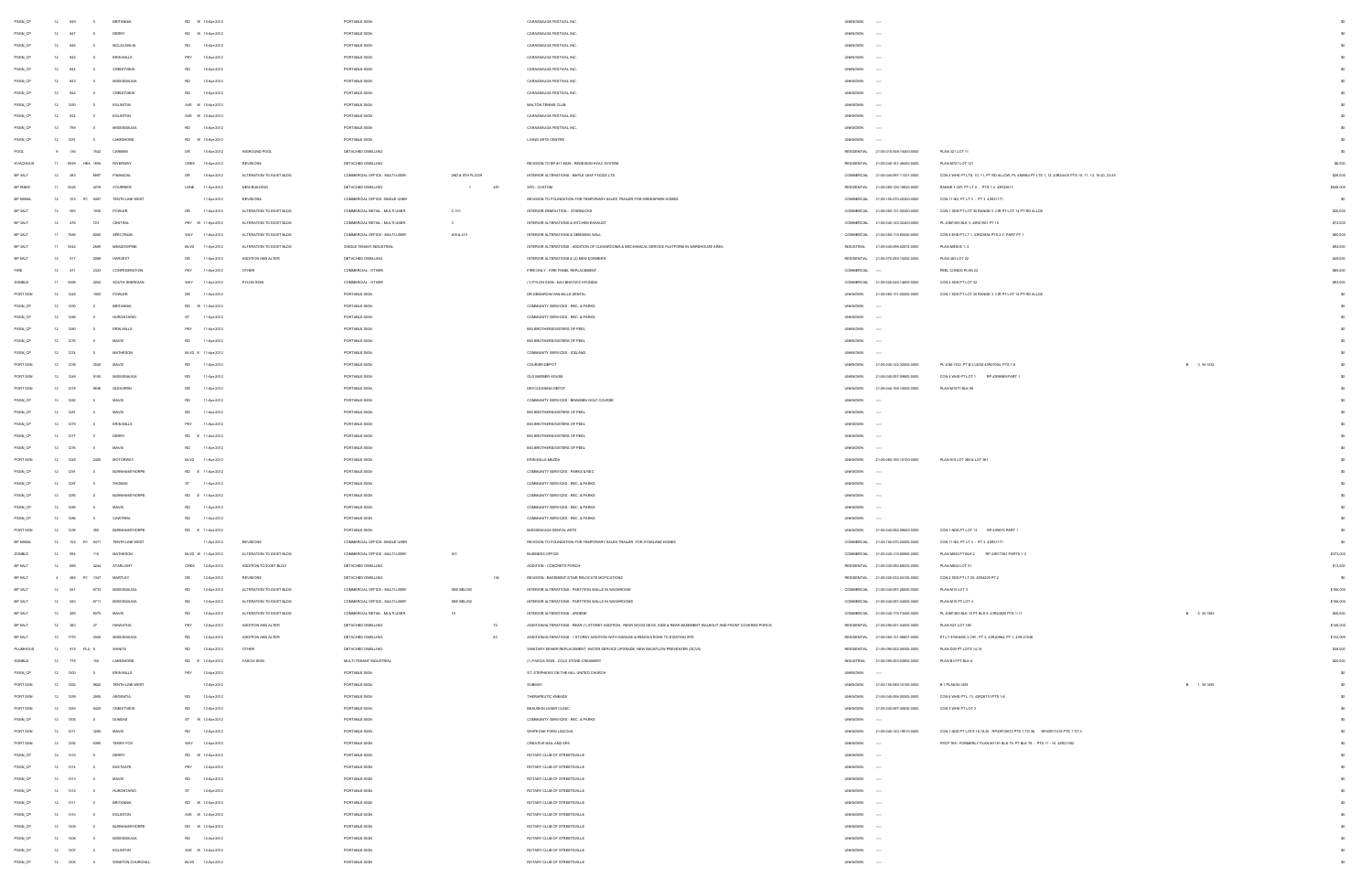| PORT SGN               | 12 1261                  | 7125                 | GOREWAY                    | DR 12-Apr-2012                       |                          | PORTABLE SIGN                          |                |       | PIZZA PIZZA                                                                                 | <b>UNKNOWN</b>                      | 21-05-050-107-12300-0000             | PLAN 710 PT BLK D RP 43R14025 PART 1 & 2                                                                                            |                           |                |
|------------------------|--------------------------|----------------------|----------------------------|--------------------------------------|--------------------------|----------------------------------------|----------------|-------|---------------------------------------------------------------------------------------------|-------------------------------------|--------------------------------------|-------------------------------------------------------------------------------------------------------------------------------------|---------------------------|----------------|
| PORT SGN               | 12<br>1256               | 2520                 | <b>BRITANNIA</b>           | RD W 12-Apr-2012                     |                          | PORTABLE SIGN                          |                |       | MR. LUBE                                                                                    | <b>UNKNOWN</b>                      | 21-05-040-108-19900-0000             | PLAN M1004 PT BLK 249 RP 43R20005 PARTS 2,3,4,5,8, 9,11                                                                             |                           |                |
| PORT SGN               | 12<br>1252               | 224                  | LAKESHORE                  | RD W 12-Apr-2012                     |                          | PORTABLE SIGN                          |                |       | CREDIT LANDING VETERINARY CLINIC                                                            | <b>UNKNOWN</b>                      | 21-05-090-006-11801-0000             | RANGE 1 CIR PT LTS 9, 10 - 43R20063 PTS 1-5, 7-16, 18                                                                               |                           |                |
| PORT SGN               | 12<br>1258               | 6991                 | MILLCREEK                  | DR 12-Apr-2012                       |                          | PORTABLE SIGN                          |                |       | UNIVERSAL FLOORING                                                                          | <b>UNKNOWN</b>                      | 21-05-040-098-22301-0000             | PLAN M802 BLK 1                                                                                                                     |                           |                |
| PSGN_CP                | 12<br>1302               | $\bullet$            | WINSTON CHURCHILL          | BLVD 12-Apr-2012                     |                          | PORTABLE SIGN                          |                |       | COMMUNITY SERVICES - REC. & PARKS                                                           | <b>UNKNOWN</b>                      | -                                    |                                                                                                                                     |                           |                |
| PSGN_CP                | 12<br>1293               | $\sim$               | DIXIE                      | RD 12-Apr-2012                       |                          | PORTABLE SIGN                          |                |       | BIG BROTHERS/SISTERS OF PEEL                                                                | <b>UNKNOWN</b>                      | ----                                 |                                                                                                                                     |                           |                |
| PORT SGN<br>PSGN_CP    | 12<br>1260<br>12<br>1304 | 3221<br>$\sim$       | DERRY<br>WINSTON CHURCHILL | RD W 12-Apr-2012<br>BLVD 12-Apr-2012 |                          | PORTABLE SIGN<br>PORTABLE SIGN         |                |       | ARCO BUSINESS SOLUTIONS<br>COMMUNITY SERVICES - REC. & PARKS                                | <b>UNKNOWN</b><br><b>UNKNOWN</b>    | 21-05-150-080-76500-0000             | B 159 PLAN M-1214                                                                                                                   | B 159 M-1214              |                |
|                        | 12                       | $\sim$               | <b>DERRY</b>               | RD E 12-Apr-2012                     |                          |                                        |                |       | COMMUNITY SERVICES - REC. & PARKS                                                           |                                     | $\cdots$                             |                                                                                                                                     |                           |                |
| PSGN CP<br><b>FIRE</b> | 1303<br>12<br>514        | 3577                 | DERRY                      | RD E 12-Apr-2012                     | ELECTROMAG LOCK DEVICE   | PORTABLE SIGN<br>APARTMENT (> 6 UNITS) |                |       | FIRE ONLY - (4) MAGLOCKS                                                                    | <b>UNKNOWN</b><br>RESIDENTIAL ----- | ----                                 | PEEL CONDO PLAN 30                                                                                                                  |                           | \$80,000       |
| BP 9ALT                | 12<br>254                | 1043                 | ROOSEVELT                  | RD 12-Apr-2012                       | ADDITION TO EXIST BLDG   | DETACHED DWELLING                      |                | 51    | (1) STOREY REAR ADDITION & DETACHED GARAGE                                                  |                                     | RESIDENTIAL 21-05-010-004-00600-0000 | PLAN 371 LOT 23                                                                                                                     |                           | \$76,000       |
| BP 9SMAL               | 11<br>7036               | 1400                 | BRITANNIA                  | RD E 13-Apr-2012                     | <b>NEW BUILDING</b>      | COMMERCIAL RETAIL-SINGLE USER          |                | 466   | NEW GAS STATION & CANOPY, NEW FOUNDATION FOR SCALE & GARBAGE STRUCTURE - FLYING "J" GAS BAR |                                     | COMMERCIAL 21-05-050-117-14600-0000  | CON 3 EHS PT L 5, 43R17762 PT 1                                                                                                     |                           | \$822,000      |
| PSGN CP                | 12<br>742                | $\sim$               | <b>ATWATER</b>             | AVE 13-Apr-2012                      |                          | PORTABLE SIGN                          |                |       | CARASSAUGA FESTIVAL INC.                                                                    | <b>UNKNOWN</b>                      | -----                                |                                                                                                                                     |                           | S <sub>0</sub> |
| ZONBLD                 | 12<br>304                | 2150                 | MEADOWVALE                 | BLVD 13-Apr-2012                     | ALTERATION TO EXIST BLDG | COMMERCIAL OFFICE - MULTI-USER         | $\blacksquare$ |       | RECREATIONAL ESTABLISHMENT (NO RETAIL SALES PERMITTED)                                      | COMMERCIAL -----                    |                                      | PEEL CONDO PLAN 467                                                                                                                 |                           | \$143,000      |
| BP 3ALT                | 12<br>634                | 100                  | <b>CITY CENTRE</b>         | DR 13-Apr-2012                       | ALTERATION TO EXIST BLDG | COMMERCIAL RETAIL - MULTI-USER         | $2 - 411$      |       | INTERIOR ALTERATIONS - LA SWISS                                                             |                                     | COMMERCIAL 21-05-040-154-00453-0000  | PL 43M1010 BLKS 19, 21, PT BLKS 1, 16, 20                                                                                           |                           | \$58,000       |
| ZONBLD                 | 12<br>429                | 1119                 | MATHESON                   | BLVD E 13-Apr-2012                   | ALTERATION TO EXIST BLDG | SINGLE TENANT INDUSTRIAL               |                |       | WAREHOUSE & DISTRIBUTION FACILITY, WHOLESALING FACILITY                                     |                                     | INDUSTRIAL 21-05-050-115-19960-0000  | PLAN 904 PT BLK B RP 43R1060 PARTS 20,21                                                                                            |                           | \$55,000       |
| BP 9ALT                | 732<br>12                | 1421                 | SAMUELSON                  | CIR 13-Apr-2012                      | ALTERATION TO EXIST BLDG | DETACHED DWELLING                      |                |       | INTERIOR ALTERATIONS - CONVERT ATTIC SPACE TO LIVING SPACE                                  |                                     | RESIDENTIAL 21-05-040-225-27104-0000 | L 205 PLAN M-1301                                                                                                                   | L 205 M-1301              | \$16,000       |
| BP 3ALT                | $11 -$<br>5470           | $\sim$ 4             | ROBERT SPECK               | PKY 13-Apr-2012                      | ALTERATION TO EXIST BLDG | COMMERCIAL - OTHER                     |                |       | INTERIOR ALTERATIONS - GROUND FLOOR LOBBY & NEW ENTRANCE CANOPY                             |                                     | COMMERCIAL 21-05-040-094-25000-0000  | PLAN M270 BLK D                                                                                                                     |                           | \$128,000      |
| BP 3NEW                | $11 -$<br>6348           | 5500                 | <b>DIXIE</b>               | RD 13-Apr-2012                       | ADDITION AND ALTER       | COMMERCIAL RETAIL-SINGLE USER          | BLD-G          | 1,034 | ADDITION/ALTERATIONS - (2) STOREY ADD. & INTERIOR ALTERATIONS - 401 DIXIE VOLKSWAGEN        |                                     | COMMERCIAL 21-05-050-116-20100-0000  | CON 3 EHS PT LT 3, 43R14814 PTS 1, 2, 4                                                                                             |                           | \$1,521,000    |
| BP 9ALT                | 10<br>2143               | 1830                 | <b>BICKFORD</b>            | DR 13-Apr-2012                       | ADDITION AND ALTER       | DETACHED DWELLING                      |                | 140   | ADDITION/ALTERATIONS - 2ND FLOOR, 2 STY & 1 STY ADDITIONS & INT.ALTERATIONS                 |                                     | RESIDENTIAL 21-05-020-039-08700-0000 | PLAN 531 LOT 34                                                                                                                     |                           | \$159,000      |
| BP 9ALT                | 12<br>629                | 1449                 | NORTHMOUNT                 | AVE 13-Apr-2012                      | OTHER                    | DETACHED DWELLING                      |                |       | ALTERATIONS - FIRE DAMAGE REPAIR                                                            |                                     | RESIDENTIAL 21-05-070-165-19100-0000 | PLAN D23 PT LOT 29                                                                                                                  |                           | \$33,000       |
|                        | 11<br>5906               | 7095                 | PACIFIC                    | CIR 13-Apr-2012                      | OTHER                    | INDUSTRIAL - OTHER                     |                |       | TRANSPORTATION FACILITY                                                                     | <b>INDUSTRIAL</b>                   | 21-05-040-116-31005-0000             | PLAN M475 BLK 29                                                                                                                    |                           |                |
| PSGN_CP                | 12<br>1329               | $\bullet$            | QUEENSWAY                  | W 13-Apr-2012                        |                          | PORTABLE SIGN                          |                |       | LIVING ARTS CENTRE                                                                          | <b>UNKNOWN</b>                      | $\cdots$                             |                                                                                                                                     |                           |                |
| PSGN_CP                | 12<br>1326               |                      | WINSTON CHURCHILL          | BLVD 13-Apr-2012                     |                          | PORTABLE SIGN                          |                |       | LIVING ARTS CENTRE                                                                          | <b>UNKNOWN</b>                      | $\sim$                               |                                                                                                                                     |                           |                |
| PSGN_CP                | 12<br>1319               | $\bullet$            | MISSISSAUGA                | RD 13-Apr-2012                       |                          | PORTABLE SIGN                          |                |       | REGION OF PEEL                                                                              | <b>UNKNOWN</b>                      | $\cdots$                             |                                                                                                                                     |                           |                |
| PORT SGN               | 12<br>1284               | 120                  | TRADERS                    | BLVD E 13-Apr-2012                   |                          | PORTABLE SIGN                          |                |       | CJ'S                                                                                        | <b>UNKNOWN</b>                      | 21-05-040-116-32310-0000             | PSCP 817 - FORMERLY PL M425 PT BLK 43, PLAN M364 PT BLK 2, 43R13391 PTS 1, 2                                                        |                           |                |
| PSGN_CP                | 1327<br>12               | $\bullet$            | EGLINTON                   | AVE W 13-Apr-2012                    |                          | PORTABLE SIGN                          |                |       | <b>LIVING ARTS CENTRE</b>                                                                   | <b>UNKNOWN</b>                      | $\cdots$                             |                                                                                                                                     |                           |                |
| PSGN_CP                | 12<br>764                | $\sim$               | EGLINTON                   | AVE E 13-Apr-2012                    |                          | PORTABLE SIGN                          |                |       | CARASSAUGA FESTIVAL INC.                                                                    | <b>UNKNOWN</b>                      | -----                                |                                                                                                                                     |                           |                |
| PSGN CP                | 747<br>12                | $\sim$ 0             | QUEENSWAY                  | E 13-Apr-2012                        |                          | PORTABLE SIGN                          |                |       | CARASSAUGA FESTIVAL INC.                                                                    | <b>UNKNOWN</b>                      | ----                                 |                                                                                                                                     |                           |                |
| PSGN_CP                | 12<br>746                |                      | HURONTARIO                 | ST 13-Apr-2012                       |                          | PORTABLE SIGN                          |                |       | CARASSAUGA FESTIVAL INC.                                                                    | <b>UNKNOWN</b>                      | ----                                 |                                                                                                                                     |                           |                |
| PSGN CP                | 744<br>12                | $\sim$ 0             | CAWTHRA                    | RD 13-Apr-2012                       |                          | PORTABLE SIGN                          |                |       | CARASSAUGA FESTIVAL INC.                                                                    | <b>UNKNOWN</b>                      | ----                                 |                                                                                                                                     |                           |                |
| PSGN_CP                | 12<br>1328               | $\sim$               | EGLINTON                   | AVE W 13-Apr-2012                    |                          | PORTABLE SIGN                          |                |       | <b>LIVING ARTS CENTRE</b>                                                                   | <b>UNKNOWN</b>                      | -----                                |                                                                                                                                     |                           |                |
| PSGN CP                | 12<br>1325               | $\sim$ 0             | <b>EGLINTON</b>            | AVE W 13-Apr-2012                    |                          | PORTABLE SIGN                          |                |       | LIVING ARTS CENTRE                                                                          | <b>UNKNOWN</b>                      | ----                                 |                                                                                                                                     |                           |                |
| PSGN CP                | 12<br>841                | $\circ$              | <b>ERIN MILLS</b>          | PKY 13-Apr-2012                      |                          | PORTABLE SIGN                          |                |       | CARASSAUGA FESTIVAL INC.                                                                    | <b>UNKNOWN</b>                      | -----                                |                                                                                                                                     |                           |                |
| PSGN CP                | 12<br>840                | $\sim$ 0             | <b>WINSTON CHURCHILL</b>   | BLVD 13-Apr-2012                     |                          | PORTABLE SIGN                          |                |       | CARASSAUGA FESTIVAL INC.                                                                    | <b>UNKNOWN</b>                      | -----                                |                                                                                                                                     |                           |                |
| PSGN_CP                | 12<br>838                | $\sim$               | <b>WINSTON CHURCHILL</b>   | BLVD 13-Apr-2012                     |                          | PORTABLE SIGN                          |                |       | CARASSAUGA FESTIVAL INC.                                                                    | <b>UNKNOWN</b>                      | -----                                |                                                                                                                                     |                           |                |
| PSGN CP                | 12<br>837                | $\sim$               | BRITANNIA                  | RD W 13-Apr-2012                     |                          | PORTABLE SIGN                          |                |       | CARASSAUGA FESTIVAL INC.                                                                    | <b>UNKNOWN</b>                      | ----                                 |                                                                                                                                     |                           |                |
| PSGN CP                | 12<br>836                | $\sim$ 0             | DERRY                      | RD W 13-Apr-2012                     |                          | PORTABLE SIGN                          |                |       | CARASSAUGA FESTIVAL INC.                                                                    | <b>UNKNOWN</b>                      | $\overline{\phantom{a}}$             |                                                                                                                                     |                           |                |
| PSGN CP                | 12<br>835                | $\sim$ 0             | BRITANNIA                  | RD W 13-Apr-2012                     |                          | PORTABLE SIGN                          |                |       | CARASSAUGA FESTIVAL INC.                                                                    | <b>UNKNOWN</b>                      | $\sim$                               |                                                                                                                                     |                           |                |
| PSGN_CP                | 12<br>792                | $\sim$               | <b>HURONTARIO</b>          | ST 13-Apr-2012                       |                          | PORTABLE SIGN                          |                |       | CARASSAUGA FESTIVAL INC.                                                                    | <b>UNKNOWN</b>                      |                                      |                                                                                                                                     |                           |                |
| PSGN_CP                | 12<br>791                | $\sim$               | <b>KENNEDY</b>             | RD 13-Apr-2012                       |                          | PORTABLE SIGN                          |                |       | CARASSAUGA FESTIVAL INC.                                                                    | <b>UNKNOWN</b>                      | --                                   |                                                                                                                                     |                           |                |
| PSGN_CP                | 12<br>790                | $\sim$ 0             | DERRY                      | RD E 13-Apr-2012                     |                          | PORTABLE SIGN                          |                |       | CARASSAUGA FESTIVAL INC.                                                                    | <b>UNKNOWN</b>                      |                                      |                                                                                                                                     |                           |                |
| PSGN_CP                | 12<br>834                | $\sim$ 0             | WINSTON CHURCHILL          | BLVD 13-Apr-2012                     |                          | PORTABLE SIGN                          |                |       | CARASSAUGA FESTIVAL INC.                                                                    | <b>UNKNOWN</b>                      | $\sim$                               |                                                                                                                                     |                           |                |
| PSGN_CP                | 12<br>833                | $\sim$ 0             | <b>DERRY</b>               | RD W 13-Apr-2012                     |                          | PORTABLE SIGN                          |                |       | CARASSAUGA FESTIVAL INC.                                                                    | <b>UNKNOWN</b>                      | $\sim$                               |                                                                                                                                     |                           |                |
| PSGN_CP                | 12<br>832                | $\sim$ 0             | TENTH LINE WEST            | 13-Apr-2012                          |                          | PORTABLE SIGN                          |                |       | CARASSAUGA FESTIVAL INC.                                                                    | <b>UNKNOWN</b>                      | $\cdots$                             |                                                                                                                                     |                           |                |
| PSGN_CP                | 12<br>831                | $\sim$ 0             | TENTH LINE WEST            | 13-Apr-2012                          |                          | PORTABLE SIGN                          |                |       | CARASSAUGA FESTIVAL INC.                                                                    | <b>UNKNOWN</b>                      | $\sim$                               |                                                                                                                                     |                           |                |
| PSGN_CP                | 12<br>830                |                      | MEADOWPINE                 | BLVD 13-Apr-2012                     |                          | PORTABLE SIGN                          |                |       | CARASSAUGA FESTIVAL INC.                                                                    | <b>UNKNOWN</b>                      |                                      |                                                                                                                                     |                           |                |
| PSGN_CP                | 12<br>829                |                      | AQUITAINE                  | AVE 13-Apr-2012                      |                          | PORTABLE SIGN                          |                |       | CARASSAUGA FESTIVAL INC.                                                                    | <b>UNKNOWN</b>                      | $\cdots$                             |                                                                                                                                     |                           |                |
| PSGN_CP                | 12<br>828                | $\bullet$            | TENTH LINE WEST            | 13-Apr-2012                          |                          | PORTABLE SIGN                          |                |       | CARASSAUGA FESTIVAL INC.                                                                    | <b>UNKNOWN</b>                      |                                      |                                                                                                                                     |                           |                |
| PSGN_CP                | 12<br>827                | $\sim$ 0             | DERRY                      | RD W 13-Apr-2012                     |                          | PORTABLE SIGN                          |                |       | CARASSAUGA FESTIVAL INC.                                                                    | <b>UNKNOWN</b>                      |                                      |                                                                                                                                     |                           |                |
| PSGN_CP                | 12<br>826                | $\bullet$            | <b>ERIN MILLS</b>          | PKY 13-Apr-2012                      |                          | PORTABLE SIGN                          |                |       | CARASSAUGA FESTIVAL INC.                                                                    | <b>UNKNOWN</b>                      |                                      |                                                                                                                                     |                           |                |
| PSGN_CP                | 12<br>825                |                      | WINSTON CHURCHILL          | BLVD 13-Apr-2012                     |                          | PORTABLE SIGN                          |                |       | CARASSAUGA FESTIVAL INC.                                                                    | <b>UNKNOWN</b>                      |                                      |                                                                                                                                     |                           |                |
| PSGN_CP                | 12<br>796                |                      | EGLINTON                   | AVE W 13-Apr-2012                    |                          | PORTABLE SIGN                          |                |       | CARASSAUGA FESTIVAL INC.                                                                    | <b>UNKNOWN</b>                      | ----                                 |                                                                                                                                     |                           |                |
| PSGN_CP                | 12<br>794                | $\sim$               | WOLFEDALE                  | RD 13-Apr-2012                       |                          | PORTABLE SIGN                          |                |       | CARASSAUGA FESTIVAL INC.                                                                    | <b>UNKNOWN</b>                      | -----                                |                                                                                                                                     |                           |                |
| PSGN_CP                | 12<br>789<br>788         | $\circ$<br>$\sim$    | TORBRAM                    | RD 13-Apr-2012                       |                          | PORTABLE SIGN                          |                |       | CARASSAUGA FESTIVAL INC.                                                                    | <b>UNKNOWN</b>                      | ----                                 |                                                                                                                                     |                           |                |
| PSGN_CP                | 12<br>787                | $\sim$ 0             | BRAMALEA<br>COURTNEYPARK   | RD 13-Apr-2012                       |                          | PORTABLE SIGN<br>PORTABLE SIGN         |                |       | CARASSAUGA FESTIVAL INC.<br>CARASSAUGA FESTIVAL INC.                                        | <b>UNKNOWN</b>                      | -----                                |                                                                                                                                     |                           |                |
| PSGN_CP<br>PSGN_CP     | 12<br>12<br>786          | $\sim$               | DERRY                      | DR E 13-Apr-2012<br>RD E 13-Apr-2012 |                          | PORTABLE SIGN                          |                |       | CARASSAUGA FESTIVAL INC.                                                                    | <b>UNKNOWN</b><br><b>UNKNOWN</b>    | ----<br>-----                        |                                                                                                                                     |                           |                |
|                        | 12<br>785                | $\sim$ 0             | MCLAUGHLIN                 |                                      |                          | PORTABLE SIGN                          |                |       | CARASSAUGA FESTIVAL INC.                                                                    | <b>UNKNOWN</b>                      |                                      |                                                                                                                                     |                           |                |
| PSGN_CP                |                          |                      |                            | RD 13-Apr-2012                       |                          |                                        |                |       |                                                                                             |                                     | ----                                 |                                                                                                                                     |                           |                |
| PSGN_CP<br>PSGN_CP     | 12<br>784<br>12<br>783   | $\sim$ 0<br>$\sim$ 0 | <b>KENNEDY</b><br>MATHESON | RD 13-Apr-2012<br>BLVD E 13-Apr-2012 |                          | PORTABLE SIGN<br>PORTABLE SIGN         |                |       | CARASSAUGA FESTIVAL INC.<br>CARASSAUGA FESTIVAL INC.                                        | <b>UNKNOWN</b><br><b>UNKNOWN</b>    | $\sim$<br>-----                      |                                                                                                                                     |                           |                |
| PSGN_CP                | 12<br>782                | $\sim$ 0             | DIXIE                      |                                      |                          | PORTABLE SIGN                          |                |       | CARASSAUGA FESTIVAL INC.                                                                    | <b>UNKNOWN</b>                      | ----                                 |                                                                                                                                     |                           |                |
| PSGN_CP                | 12<br>781                | $\sim$ 0             | <b>TOMKEN</b>              | RD 13-Apr-2012<br>RD 13-Apr-2012     |                          | PORTABLE SIGN                          |                |       | CARASSAUGA FESTIVAL INC.                                                                    | <b>UNKNOWN</b>                      | -----                                |                                                                                                                                     |                           |                |
| PSGN_CP                | 12<br>780                | $\sim$               | DIXIE                      | RD 13-Apr-2012                       |                          | PORTABLE SIGN                          |                |       | CARASSAUGA FESTIVAL INC.                                                                    | <b>UNKNOWN</b>                      | -----                                |                                                                                                                                     |                           |                |
| PSGN_CP                | 779<br>12                | $\sim$ 0             | <b>EGLINTON</b>            | AVE E 13-Apr-2012                    |                          | PORTABLE SIGN                          |                |       | CARASSAUGA FESTIVAL INC.                                                                    | <b>UNKNOWN</b>                      | $\cdots$                             |                                                                                                                                     |                           |                |
| PSGN_CP                | 12<br>778                | $\sim$ 0             | MATHESON                   | BLVD E 13-Apr-2012                   |                          | PORTABLE SIGN                          |                |       | CARASSAUGA FESTIVAL INC.                                                                    | <b>UNKNOWN</b>                      |                                      |                                                                                                                                     |                           |                |
| PSGN_CP                | 12<br>777                | $\sim$ 0             | AIRPORT                    | RD 13-Apr-2012                       |                          | PORTABLE SIGN                          |                |       | CARASSAUGA FESTIVAL INC.                                                                    | <b>UNKNOWN</b>                      |                                      |                                                                                                                                     |                           | S <sub>0</sub> |
| PSGN_CP                | 12<br>743                | $\sim$ 0             | QUEENSWAY                  | E 13-Apr-2012                        |                          | PORTABLE SIGN                          |                |       | CARASSAUGA FESTIVAL INC.                                                                    | <b>UNKNOWN</b>                      | $\cdots$                             |                                                                                                                                     |                           |                |
| BP 9NEW                | 11<br>6410               | 6911                 | <b>HICKLING</b>            | CRES 13-Apr-2012                     | NEW BUILDING             | DETACHED DWELLING                      | BLD-C 1        | 214   | SFD - CUSTOM                                                                                |                                     | RESIDENTIAL 21-05-150-081-37525-0000 | CON 11 NS, PT LT 10 - PT 1 43R32557                                                                                                 | M.J. AMS DEVELOPMENT CORP | \$307,000      |
| BP 9NEW                | $11 -$<br>7019           | 350                  | <b>INDIAN VALLEY</b>       | TR 16-Apr-2012                       | <b>NEW BUILDING</b>      | DETACHED DWELLING                      | $-1$           | 405   | SFD - CUSTOM                                                                                |                                     | RESIDENTIAL 21-05-010-015-16820-0000 | PL B09, PT BLK E - PT 2 43R33283                                                                                                    |                           | \$706,000      |
| FIRE                   | 139<br>12                | 5570                 | <b>EXPLORER</b>            | DR 16-Apr-2012                       | ELECTROMAG LOCK DEVICE   | COMMERCIAL - OTHER                     |                |       | FIRE ONLY - (13) MAGLOCKS                                                                   |                                     | COMMERCIAL 21-05-050-115-63000-0000  | PT BLK 5 PLAN M-793 - PTS 1-5, 8-15 43R23735                                                                                        |                           | \$100,000      |
| BP 3ALT                | 12                       | 5100                 | <b>ERIN MILLS</b>          | PKY 16-Apr-2012                      | ALTERATION TO EXIST BLDG | COMMERCIAL RETAIL - MULTI-USER         | 4200/N-007     |       | INTERIOR ALTERATIONS - LaSENZA                                                              |                                     | COMMERCIAL 21-05-040-098-10600-0000  | PL M823 BLKS 4, 6, 17, PT BLKS 1, 5, 18, 20, RCP 1003 PT LT 2, 43R15700 PTS 1, 3-28, 30, 31, 33-35, 43R20654 PTS 2, 4, 7, 8, 11, 14 |                           | \$130,000      |
| BP 3ALT                | 12<br>652                | 719                  | CENTRAL                    | PKY W 16-Apr-2012                    | ALTERATION TO EXIST BLDG | COMMERCIAL OFFICE - MULTI-USER         | 208            |       | INTERIOR ALTERATIONS - NEW EXAM ROOM & STORAGE AREA - GRAND PARK MEDICAL                    |                                     | COMMERCIAL 21-05-040-143-32400-0000  | PL 43M1393 BLK 3, 43R21901 PT 15                                                                                                    |                           | \$26,000       |
|                        |                          |                      |                            |                                      |                          |                                        |                |       |                                                                                             |                                     |                                      |                                                                                                                                     |                           |                |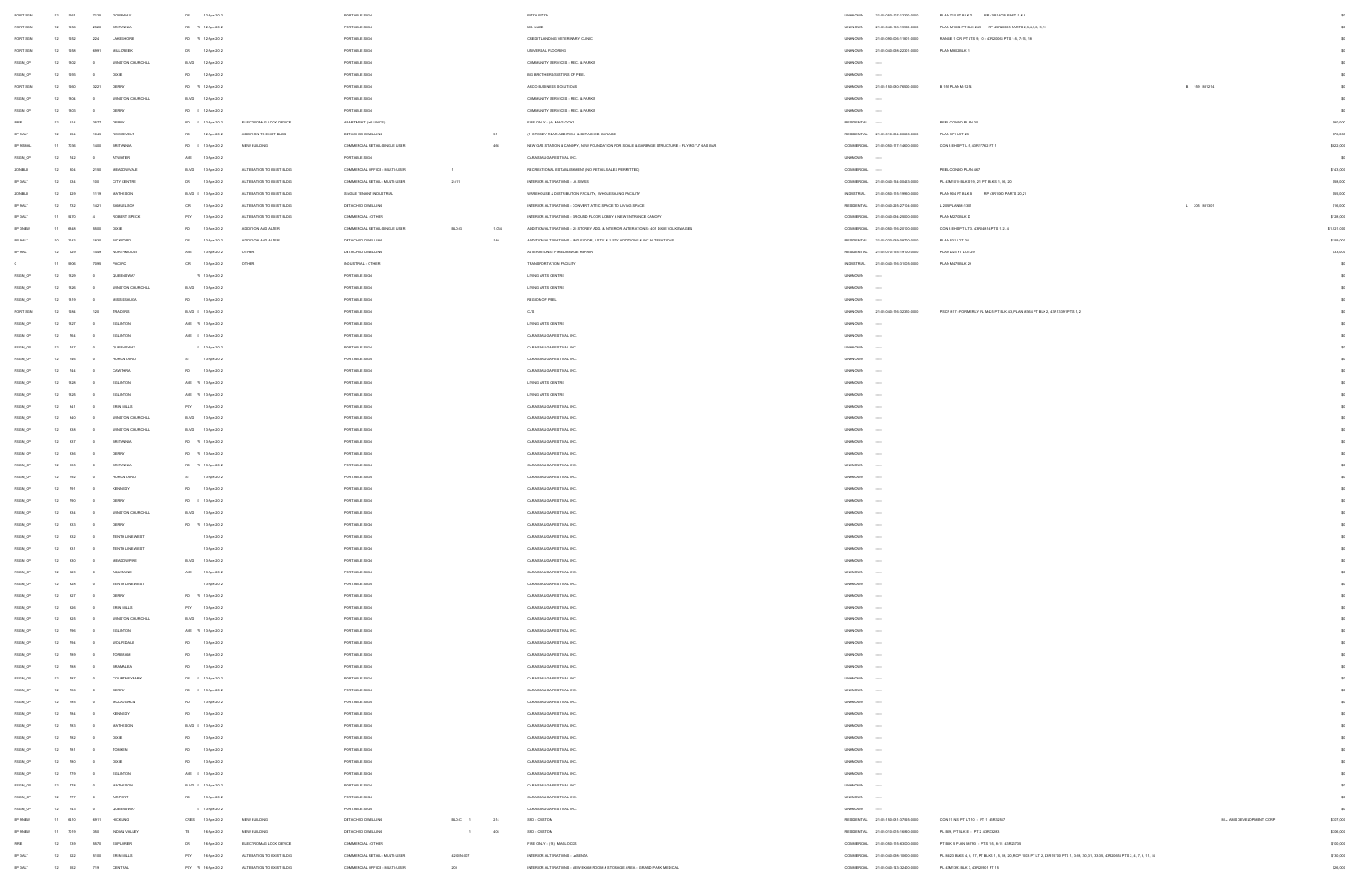| ZONBLD       | 12<br>486        | 25                        | WATLINE                  | AVE 16-Apr-2012     | ALTERATION TO EXIST BLDG | MULTI-TENANT INDUSTRIAL        | 203       | OFFICE                                                                                      | <b>INDUSTRIAL</b>                | 21-05-040-116-26050-0000             | PLAN M364 PT BLK 1 RP 43R14241 PART 1                                                                                               |              | \$108,000       |
|--------------|------------------|---------------------------|--------------------------|---------------------|--------------------------|--------------------------------|-----------|---------------------------------------------------------------------------------------------|----------------------------------|--------------------------------------|-------------------------------------------------------------------------------------------------------------------------------------|--------------|-----------------|
| ZONBLD       | 12<br>612        | 966                       | PANTERA                  | DR 16-Apr-2012      | ALTERATION TO EXIST BLDG | MULTI-TENANT INDUSTRIAL        | 33-36     | WAREHOUSE FACILITY                                                                          | <b>INDUSTRIAL</b>                | -----                                | PEEL CONDO PLAN 226                                                                                                                 |              | \$189,000       |
|              | 12<br>530        | 6905                      | MILLCREEK                | DR 16-Apr-2012      | OTHER                    | COMMERCIAL - OTHER             | $\sim$    | <b>RETAIL STORE</b>                                                                         |                                  | COMMERCIAL 21-05-040-098-22325-0000  | PLAN M802 BLK 8                                                                                                                     |              | SC <sub>1</sub> |
| $\mathbf{C}$ | 11<br>5756       | 3065                      | <b>RIDGEWAY</b>          | DR 16-Apr-2012      | OTHER                    | COMMERCIAL - OTHER             | 35-39 854 | PLACE OF RELIGIOUS ASSEMBLY                                                                 | COMMERCIAL                       | -----                                | PEEL CONDO PLAN 313                                                                                                                 |              | \$26,000        |
| SGNBLD       | 12<br>540        | 3900                      | <b>GRAND PARK</b>        | DR 1<br>16-Apr-2012 | <b>FASCIA SIGN</b>       | COMMERCIAL RETAIL - MULTI-USER | $E-3$     | (4) FASCIA SIGNS - DOT PATIO FURNISHINGS                                                    |                                  | COMMERCIAL 21-05-040-143-31500-0000  | CON 1 NDS LOT 20 PL M1393 BLKS 1, 2 PT BLK 4 43R24554 PTS 1, 2                                                                      |              | \$24,000        |
| PORT SGN     | 12<br>1299       | 5665                      | MCLAUGHLIN               | RD 16-Apr-2012      |                          | PORTABLE SIGN                  |           | GREENHAWK HARNESS AND ESQUESTRIAN SUPPLIES                                                  | <b>UNKNOWN</b>                   | 21-05-040-115-00395-0000             | PLAN M832 PT BLK 8, 43R15961 PTS 1-9, 43R16226 PTS 3, 6                                                                             |              |                 |
| PORT SGN     | 12<br>1297       | 2150                      | <b>DUNDAS</b>            | ST E 16-Apr-2012    |                          | PORTABLE SIGN                  |           | MOORES SUITS                                                                                | <b>UNKNOWN</b>                   | 21-05-070-068-38100-0000             | CON 1 SDS PT LOT A                                                                                                                  |              |                 |
| PORT SGN     | 12<br>1295       | 4646                      | HERITAGE HILLS           | BLVD 16-Apr-2012    |                          | PORTABLE SIGN                  |           | HERITAGE HILLS MEDICAL CLINIC                                                               | <b>UNKNOWN</b>                   | 21-05-040-155-41400-0000             | PLAN M635 BLK 174                                                                                                                   |              |                 |
| PORT SGN     | 12<br>1301       | 1420                      | <b>BURNHAMTHORPE</b>     | RD E 16-Apr-2012    |                          | PORTABLE SIGN                  |           | DIPIKA DARNERLA, MPP                                                                        | <b>UNKNOWN</b>                   | 21-05-030-092-14200-0000             | CON 1 NDS PT LOT 5 RP 43R17102 PART 1                                                                                               |              |                 |
| PORT SGN     | 12<br>1318       | 3476                      | <b>GLEN ERIN</b>         | DR 16-Apr-2012      |                          | PORTABLE SIGN                  |           | GLENWAY DENTAL OFFICE                                                                       | <b>UNKNOWN</b>                   | 21-05-060-156-84700-0000             | PLAN 961 BLK J                                                                                                                      |              |                 |
| PORT SGN     | 12<br>1298       | 128                       | QUEEN                    | ST S 16-Apr-2012    |                          | PORTABLE SIGN                  |           | SHOPPERS DRUG MART                                                                          | <b>UNKNOWN</b>                   | 21-05-120-004-17300-0000             | CON 5 WHS PT LT 4, PLAN STR4 LTS 3, 4, PT LTS 1, 2, 5, 8                                                                            |              |                 |
| PORT SGN     | 12<br>1294       | 1036                      | LAKESHORE                | RD E 16-Apr-2012    |                          | PORTABLE SIGN                  |           | MEDLEY AUCTIONS                                                                             | <b>UNKNOWN</b>                   | 21-05-070-156-15000-0000             | CON 3 SDS PT LOT 8                                                                                                                  |              |                 |
| PORT SGN     | 12<br>1316       | 3100                      | <b>RIDGEWAY</b>          | DR 16-Apr-2012      |                          | PORTABLE SIGN                  |           | MOMIJI SUSHI RESTAURANT                                                                     | <b>UNKNOWN</b>                   |                                      | PEEL CONDO PLAN 311                                                                                                                 |              |                 |
| PORT SGN     | 12<br>1296       | 2150                      | <b>DUNDAS</b>            | ST E 16-Apr-2012    |                          | PORTABLE SIGN                  |           | MOORES SUITS                                                                                | <b>UNKNOWN</b>                   | 21-05-070-068-38100-0000             | CON 1 SDS PT LOT A                                                                                                                  |              |                 |
| PORT SGN     | 12<br>1317       | 201                       | <b>BRITANNIA</b>         | RD E 16-Apr-2012    |                          | PORTABLE SIGN                  |           | LEONS FURNITURE LTD                                                                         | <b>UNKNOWN</b>                   | 21-05-040-117-06820-0000             | PT L 6, CON 1 EHS - PT 1, 43R21196                                                                                                  |              |                 |
| BP 3ALT      | 12<br>349        | 5995                      | <b>AVEBURY</b>           | RD 16-Apr-2012      | ALTERATION TO EXIST BLDG | COMMERCIAL OFFICE - MULTI-USER | 801       | INTERIOR ALTERATIONS - PUROLATOR INC                                                        |                                  | COMMERCIAL 21-05-040-115-01350-0000  | PL 43M900 PT BLK 9, 43R17532 PTS 2-4, PT PART 1                                                                                     |              | \$225,000       |
| BP 9NEW      | 11<br>6976       | 592                       | VANESSA                  | CRES 17-Apr-2012    | NEW BUILDING             | DETACHED DWELLING              | 279<br>1  | SFD - CUSTOM ON EXISTING FOUNDATION & BASEMENT-FINISHED/DEMOLISH EXISTING SFD TO FOUNDATION | RESIDENTIAL                      | 21-05-020-027-06100-0000             | PLAN 599 LOT 76                                                                                                                     |              | \$530,000       |
| FIRE         | 12               | 60                        | ABSOLUTE                 | AVE 17-Apr-2012     | SPRINKLERS               | APARTMENT (> 6 UNITS)          |           | FIRE ONLY - SPRINKLERS                                                                      | RESIDENTIAL                      | $\cdots$                             | CON 2 NDS, PT LT 15 - PT 7 43R34213                                                                                                 |              | \$20,000        |
| BP 3ALT      | 12               | 3355                      | HURONTARIO               | ST 17-Apr-2012      | ALTERATION TO EXIST BLDG | COMMERCIAL RETAIL - MULTI-USER |           | INTERIOR ALTERATIONS - N-TI GTA INC                                                         |                                  | COMMERCIAL 21-05-040-095-88810-0000  | CON I NDS PT LT 15, PL M272 PT BLK A, 43R9523 PT 1                                                                                  |              | \$41,000        |
| ZONBLD       | 11<br>6634       | 3750                      | LAIRD                    | RD 17-Apr-2012      | ALTERATION TO EXIST BLDG | INDUSTRIAL - OTHER             | 12        | WAREHOUSE FACILITY                                                                          | <b>INDUSTRIAL</b>                | 21-05-150-010-00863-0000             | RCP 1542, PT LT 9 - PTS 4-8, 11, 13, 14, PT OF 9 43R30181                                                                           |              | \$194,000       |
| $\mathbf{C}$ | 12<br>675        | 7071                      | AIRPORT                  | RD 17-Apr-2012      | OTHER                    | COMMERCIAL RETAIL - MULTI-USER | 207A      | COMMERCIAL SCHOOL                                                                           |                                  | COMMERCIAL 21-05-050-113-04000-0000  | CON 7 SD PT LT 11 - 43R11526 PTS 1-4, 6, 8-42, 44,46-48                                                                             |              | \$0             |
| SGNBLD       | 12<br>701        | 1829                      | LAKESHORE                | RD W 17-Apr-2012    | <b>FASCIA SIGN</b>       | COMMERCIAL - OTHER             |           | (3) FASCIA SIGNS - McDONALD'S                                                               |                                  | COMMERCIAL 21-05-020-024-15200-0000  | CON 2 SDS PT LOT 29 RP 43R12090 PARTS 5,6                                                                                           |              | \$60,000        |
| SGNBLD       | 11<br>4930       | 7020                      | SAINT BARBARA            | BLVD 17-Apr-2012    | <b>FASCIA SIGN</b>       | COMMERCIAL OFFICE- SINGLE USER |           | (6) FASCIA SIGNS - RBC ROYAL BANK                                                           |                                  | COMMERCIAL 21-05-040-098-59501-0000  | CON 1 WHS W PT LOT 11, 43R32120, PTS 1-17, 19-25                                                                                    |              | \$160,000       |
| PORT SGN     | 12<br>1323       | 3955                      | <b>ERIN CENTRE</b>       | BLVD 17-Apr-2012    |                          | PORTABLE SIGN                  |           | <b>BABU PHYSIOTHERAPY</b>                                                                   | <b>UNKNOWN</b>                   | 21-05-150-070-21818-0000             | B 169 PLAN M-1733                                                                                                                   | B 169 M-1733 |                 |
| PSGN_CP      | 12<br>1339       |                           | NINTH LINE               | 17-Apr-2012         |                          | PORTABLE SIGN                  |           | COUNCILLOR - WARD 10                                                                        | <b>UNKNOWN</b>                   | -----                                |                                                                                                                                     |              |                 |
| PORT SGN     | 12<br>1335       | 6981                      | MILLCREEK                | DR 17-Apr-2012      |                          | PORTABLE SIGN                  |           | QUALITY TOUCH PHYSIOTHERAPY                                                                 | <b>UNKNOWN</b>                   | 21-05-040-098-22301-0000             | PLAN M802 BLK 1                                                                                                                     |              |                 |
| PORT SGN     | 12<br>1334       | 730                       | LAKESHORE                | RD E 17-Apr-2012    |                          | PORTABLE SIGN                  |           | SAUCY KITCHEN INC                                                                           | <b>UNKNOWN</b>                   | 21-05-010-002-22600-0000             | PLAN A26 PT LOTS 8,9,17,18 RP 43R10958 PARTS 2,3,4                                                                                  |              |                 |
| PSGN CP      | 12<br>1372       | $\sim$                    | DERRY                    | RD W 17-Apr-2012    |                          | PORTABLE SIGN                  |           | REGION OF PEEL                                                                              | <b>UNKNOWN</b>                   | -----                                |                                                                                                                                     |              |                 |
| PORT SGN     | 12<br>1329       | 1590                      | <b>DUNDAS</b>            | ST E 17-Apr-2012    |                          | PORTABLE SIGN                  |           | DEWITHS BOXING STUDIO                                                                       | <b>UNKNOWN</b>                   | 21-05-070-068-35100-0000             | CON 1 SDS PT L 4, 43R15013 PTS 9, 24                                                                                                |              |                 |
| PORT SGN     | 12<br>1333       | 3611                      | <b>MAVIS</b>             | RD 17-Apr-2012      |                          | PORTABLE SIGN                  |           | LIATA COMPUTER CO. LTD.                                                                     | <b>UNKNOWN</b>                   | 21-05-040-143-19800-0000             | CON 1 NDS PT LOT 20                                                                                                                 |              |                 |
| PSGN_CP      | 12<br>1369       | $\sim$                    | SOUTHDOWN                | RD 17-Apr-2012      |                          | PORTABLE SIGN                  |           | COMMUNITY SERVICES - CLARKSON C C                                                           | <b>UNKNOWN</b>                   | -----                                |                                                                                                                                     |              |                 |
| PSGN CP      | 12<br>1346       | $\sim$                    | <b>WINSTON CHURCHILL</b> | BLVD 17-Apr-2012    |                          | PORTABLE SIGN                  |           | CROSS OF LIFE LUTHERAN CHURCH                                                               | <b>UNKNOWN</b>                   | $\cdots$                             |                                                                                                                                     |              |                 |
| PSGN_CP      | 12<br>1344       |                           | <b>WINSTON CHURCHILL</b> | BLVD 17-Apr-2012    |                          | PORTABLE SIGN                  |           | CROSS OF LIFE LUTHERAN CHURCH                                                               | <b>UNKNOWN</b>                   | -----                                |                                                                                                                                     |              |                 |
| PSGN_CP      | 12<br>1342       |                           | <b>BRITANNIA</b>         | RD W 17-Apr-2012    |                          | PORTABLE SIGN                  |           | CROSS OF LIFE LUTHERAN CHURCH                                                               | <b>UNKNOWN</b>                   | $\sim$                               |                                                                                                                                     |              |                 |
| PORT SGN     | 12<br>1320       | 71                        | <b>ADMIRAL</b>           | BLVD 17-Apr-2012    |                          | PORTABLE SIGN                  |           | TROPHY FOODS INC                                                                            | <b>UNKNOWN</b>                   | 21-05-040-117-07700-0000             | PLAN M948 BLKS 6,7,9 & PT BLKS 5,8<br>RP 43R20784 PARTS 6,7,12.13                                                                   |              |                 |
| PORT SGN     | 12<br>1330       | 806                       | SOUTHDOWN                | RD 17-Apr-2012      |                          | PORTABLE SIGN                  |           | ERIN MILLS CONVENTION CENTRE AND BANQUET HALL                                               | <b>UNKNOWN</b>                   | 21-05-020-024-04300-0000             | CON 3 SDS PT LOT 31                                                                                                                 |              |                 |
| PORT SGN     | 12<br>1322       | 1310                      | <b>DUNDAS</b>            | ST E 17-Apr-2012    |                          | PORTABLE SIGN                  |           | AUTO DENT MAGICIANS                                                                         | <b>UNKNOWN</b>                   | 21-05-070-068-33500-0000             | PLAN 894 PT BLK A RP 43R1580 PARTS 1,2 RP 43R1966 PARTS 1,3                                                                         |              |                 |
| PORT SGN     | 12<br>1321       | 1390                      | OGDEN                    | AVE 17-Apr-2012     |                          | PORTABLE SIGN                  |           | ALLAN A MARTIN SENIOR PUBLIC SCHOOL                                                         | <b>UNKNOWN</b>                   | 21-05-070-161-19400-0000             | PLAN E88 LOT 8 PT LOT 9                                                                                                             |              |                 |
| PSGN_CP      | 12<br>1340       | $\sim$                    | DERRY                    | RD W 17-Apr-2012    |                          | PORTABLE SIGN                  |           | COUNCILLOR - WARD 10                                                                        | <b>UNKNOWN</b>                   | $\sim$                               |                                                                                                                                     |              |                 |
| PORT SGN     | 12<br>1332       | 1744                      | LAKESHORE                | RD W 17-Apr-2012    |                          | PORTABLE SIGN                  |           | PIZZA NOVA                                                                                  | <b>UNKNOWN</b>                   | 21-05-020-024-18000-0000             | CON 3 SDS PT LOT 28                                                                                                                 |              |                 |
| PORT SGN     | 12<br>1324       | 40                        | MATHESON                 | BLVD W 17-Apr-2012  |                          | PORTABLE SIGN                  |           | CATHOLIC EDUCATION CENTRE                                                                   | <b>UNKNOWN</b>                   | 21-05-040-096-04601-0000             | CON 1 WHS PT L 4, 43R10393 PT 1, 43R13403 PT 1                                                                                      |              |                 |
| PORT SGN     | 12 1331          |                           | 755 DUNDAS               | ST W 17-Apr-2012    |                          | PORTABLE SIGN                  |           | PIZZA NOVA                                                                                  | <b>UNKNOWN</b>                   | 21-05-040-141-14400-0000             | RANGE 1 NDS PT LOT 11                                                                                                               |              |                 |
| <b>FIRE</b>  | 12 633           |                           | 2200 EGLINTON            | AVE W 17-Apr-2012   | ELECTROMAG LOCK DEVICE   | INDUSTRIAL - OTHER             |           | FIRE ONLY - (1) MAGLOCK                                                                     | <b>INDUSTRIAL</b>                | 21-05-040-155-01600-0000             | CON 2 NDS PT LTS 14,15 PL 1003, 43R10237 PTS 1,3                                                                                    |              |                 |
| BP 9ALT      |                  | 11 6911 R1 1159 WILDFIELD |                          | CRES 17-Apr-2012    | <b>REVISIONS</b>         | DETACHED DWELLING              |           | <b>REVISION - MODIFICATIONS</b>                                                             |                                  | RESIDENTIAL 21-05-020-029-19100-0000 | PLAN 623 LOT 48                                                                                                                     |              |                 |
| PLUMHOUS     | 12               | 974 DRA 1036              | WENLEIGH                 | CRT 17-Apr-2012     | ALTERATION TO EXIST BLDG | DETACHED DWELLING              |           | SEWER CONVERSION                                                                            |                                  | RESIDENTIAL 21-05-020-029-11000-0000 | PLAN 799 LOT 34                                                                                                                     |              | \$16,000        |
| ZONBLD       | 12<br>622        | 5100                      | <b>ERIN MILLS</b>        | PKY 18-Apr-2012     | ALTERATION TO EXIST BLDG | COMMERCIAL RETAIL - MULTI-USER | E220      | RETAIL & PERSONAL SERVICE ESTABLISHMENT                                                     |                                  | COMMERCIAL 21-05-040-098-10600-0000  | PL M823 BLKS 4, 6, 17, PT BLKS 1, 5, 18, 20, RCP 1003 PT LT 2, 43R15700 PTS 1, 3-28, 30, 31, 33-35, 43R20654 PTS 2, 4, 7, 8, 11, 14 |              | \$26,000        |
| BP 3ALT      | 12<br>215        | 6100                      | <b>KENWAY</b>            | DR 18-Apr-2012      | ALTERATION TO EXIST BLDG | SINGLE TENANT INDUSTRIAL       |           | INTERIOR ALTERATIONS TO WAREHOUSE/DISTRIBUTION FACILITY - AUTHENTIC T-SHIRT CO              | <b>INDUSTRIAL</b>                | 21-05-040-117-04191-0000             | PL 43M862 PT BLK 8, 43R19688 PT 1 PART PT 2                                                                                         |              | \$26,000        |
| BP 3ALT      | 12<br>246        | 6100                      | <b>KENWA</b>             | DR 18-Apr-2012      | ALTERATION TO EXIST BLDG | SINGLE TENANT INDUSTRIAL       |           | INTERIOR ALTERATIONS - SHELF & RACK STORAGE SYSTEM                                          | <b>INDUSTRIAL</b>                | 21-05-040-117-04191-0000             | PL 43M862 PT BLK 8, 43R19688 PT 1 PART PT 2                                                                                         |              | \$687,000       |
| BP 3ALT      | 679<br>12        | 6295                      | NORTHAM                  | DR 18-Apr-2012      | ALTERATION TO EXIST BLDG | COMMERCIAL OFFICE - MULTI-USER |           | INTERIOR ALTERATIONS - MUELLER WATER PRODUCTS LTD                                           |                                  | COMMERCIAL 21-05-050-108-01800-0000  | PL 734 PT BLK E, 43R10551 PTS 1,2                                                                                                   |              | \$26,000        |
| BP 3ALT      | 12<br>693        | 6750                      | MISSISSAUGA              | RD 18-Apr-2012      | ALTERATION TO EXIST BLDG | COMMERCIAL - OTHER             |           | INTERIOR ALTERATIONS - BARRIER-FREE DOORS - DELTA MEADOWVALE                                |                                  | COMMERCIAL 21-05-040-097-12910-0000  | PL M275 LTS 1, 2, 43R13587 PTS 3-5                                                                                                  |              | \$26,000        |
| BP 9ALT      | 11<br>6538       | 902                       | KNOTTY PINE GROVE        | 18-Apr-2012         | OTHER                    | DETACHED DWELLING              |           | ADDITION - REAR WOOD DECK                                                                   |                                  | RESIDENTIAL 21-05-040-096-85139-0000 | L 71 PLAN M-1420                                                                                                                    | L 71 M-1420  | \$10,000        |
| BP 9ALT      | 12<br>798        | 5261                      | <b>DURIE</b>             | RD 18-Apr-2012      | OTHER                    | DETACHED DWELLING              |           | ADDITION - SOLAR ROOFTOP PANELS                                                             |                                  | RESIDENTIAL 21-05-040-097-21149-0000 | PLAN M703 BLK 42 PT BLK 43 PLAN M713 PT BLK 34 RP 43R16501 PARTS 1 & 3                                                              |              | \$26,000        |
| BP 9ALT      | 11 7120          | 2767                      | <b>GALLEON</b>           | CRES 18-Apr-2012    | OTHER                    | DETACHED DWELLING              |           | ALTERATIONS - SIDE ENTRANCE                                                                 |                                  | RESIDENTIAL 21-05-040-108-10898-0000 | PLAN M1078 LOT 83                                                                                                                   |              | \$13,000        |
| SGNBLD       | 12<br>822        | 153                       | LAKESHORE                | RD E 18-Apr-2012    | <b>FASCIA SIGN</b>       | COMMERCIAL - OTHER             | 153       | (1) FASCIA SIGN - ROGERS WIRELESS                                                           | COMMERCIAL -----                 |                                      | PSCP 694 - FORMERLY PLAN 43M-1463, PT BLK 1 - PTS 4, 13, 15, 16, 43R27003                                                           |              | \$20,000        |
| PORT SGN     | 12<br>1381       | 6970                      | LISGAR                   | DR 18-Apr-2012      |                          | PORTABLE SIGN                  |           | DR. DALIA HENIEN                                                                            | <b>UNKNOWN</b>                   | 21-05-150-082-62100-0000             | PLAN M1105 BLK 150                                                                                                                  |              |                 |
| PSGN_CP      | 12<br>1443       |                           | DIXIE                    | RD 18-Apr-2012      |                          | PORTABLE SIGN                  |           | REGION OF PEEL                                                                              | <b>UNKNOWN</b>                   | -----                                |                                                                                                                                     |              |                 |
| PSGN CP      | 12<br>1441       | $\sim$                    | DIXIE                    | RD 18-Apr-2012      |                          | PORTABLE SIGN                  |           | REGION OF PEEL                                                                              | <b>UNKNOWN</b>                   | ----                                 |                                                                                                                                     |              |                 |
| PSGN_CP      | 12<br>1432       | $\sim$                    | AIRPORT                  | RD 18-Apr-2012      |                          | PORTABLE SIGN                  |           | <b>REGION OF PEEL</b>                                                                       | <b>UNKNOWN</b>                   | -----                                |                                                                                                                                     |              |                 |
| PSGN_CP      | 12<br>1430       | $\sim$                    | PAISLEY                  | BLVD W 18-Apr-2012  |                          | PORTABLE SIGN                  |           | REGION OF PEEL                                                                              | <b>UNKNOWN</b>                   | $\sim$                               |                                                                                                                                     |              |                 |
| PSGN_CP      | 12<br>1429       | $\sim$                    | PAISLEY                  | BLVD W 18-Apr-2012  |                          | PORTABLE SIGN                  |           | REGION OF PEEL                                                                              | <b>UNKNOWN</b>                   | $\sim$                               |                                                                                                                                     |              |                 |
| PSGN_CP      | 12<br>1428       | $\sim$                    | PAISLEY                  | BLVD W 18-Apr-2012  |                          | PORTABLE SIGN                  |           | REGION OF PEEL                                                                              | <b>UNKNOWN</b>                   | -----                                |                                                                                                                                     |              |                 |
|              | 1427             | $\sim$                    |                          |                     |                          |                                |           |                                                                                             |                                  |                                      |                                                                                                                                     |              |                 |
| PSGN_CP      | 12<br>12<br>1425 | $\bullet$                 | QUEENSWAY<br>QUEENSWAY   | E 18-Apr-2012       |                          | PORTABLE SIGN<br>PORTABLE SIGN |           | REGION OF PEEL<br>REGION OF PEEL                                                            | <b>UNKNOWN</b><br><b>UNKNOWN</b> | ----<br>-----                        |                                                                                                                                     |              |                 |
| PSGN_CP      | 1423             | $\overline{0}$            | LAKESHORE                | E 18-Apr-2012       |                          |                                |           |                                                                                             | <b>UNKNOWN</b>                   | $\sim$                               |                                                                                                                                     |              |                 |
| PSGN_CP      | 12               |                           |                          | RD W 18-Apr-2012    |                          | PORTABLE SIGN                  |           | REGION OF PEEL                                                                              |                                  |                                      |                                                                                                                                     |              |                 |
| PSGN_CP      | 12               |                           | LAKESHORE                | RD W 18-Apr-2012    |                          | PORTABLE SIGN                  |           | REGION OF PEEL                                                                              | <b>UNKNOWN</b>                   | $\cdots$                             |                                                                                                                                     |              |                 |
| PSGN_CP      | 12<br>1420       |                           | MISSISSAUGA              | RD 18-Apr-2012      |                          | PORTABLE SIGN                  |           | REGION OF PEEL                                                                              | <b>UNKNOWN</b>                   |                                      |                                                                                                                                     |              |                 |
| PSGN_CP      | 12<br>1419       |                           | MISSISSAUGA              | RD 18-Apr-2012      |                          | PORTABLE SIGN                  |           | REGION OF PEEL                                                                              | <b>UNKNOWN</b>                   |                                      |                                                                                                                                     |              |                 |
| PSGN_CP      | 12<br>1414       |                           | HURONTARIO               | ST 18-Apr-2012      |                          | PORTABLE SIGN                  |           | REGION OF PEEL                                                                              | <b>UNKNOWN</b>                   |                                      |                                                                                                                                     |              |                 |
| PSGN_CP      | 12<br>1413       |                           | DIXIE                    | RD 18-Apr-2012      |                          | PORTABLE SIGN                  |           | REGION OF PEEL                                                                              | <b>UNKNOWN</b>                   |                                      |                                                                                                                                     |              |                 |
| PSGN_CP      | 12<br>1412       | $\bullet$                 | DIXIE                    | RD 18-Apr-2012      |                          | PORTABLE SIGN                  |           | REGION OF PEEL                                                                              | <b>UNKNOWN</b>                   | ----                                 |                                                                                                                                     |              |                 |
| PSGN_CP      | 12<br>1410       |                           | WINSTON CHURCHILL        | BLVD 18-Apr-2012    |                          | PORTABLE SIGN                  |           | REGION OF PEEL                                                                              | <b>UNKNOWN</b>                   | ----                                 |                                                                                                                                     |              |                 |
| PSGN_CP      | 12 1409          | $\sim$ 0                  | WINSTON CHURCHILL        | BLVD 18-Apr-2012    |                          | PORTABLE SIGN                  |           | REGION OF PEEL                                                                              | UNKNOWN ------                   |                                      |                                                                                                                                     |              |                 |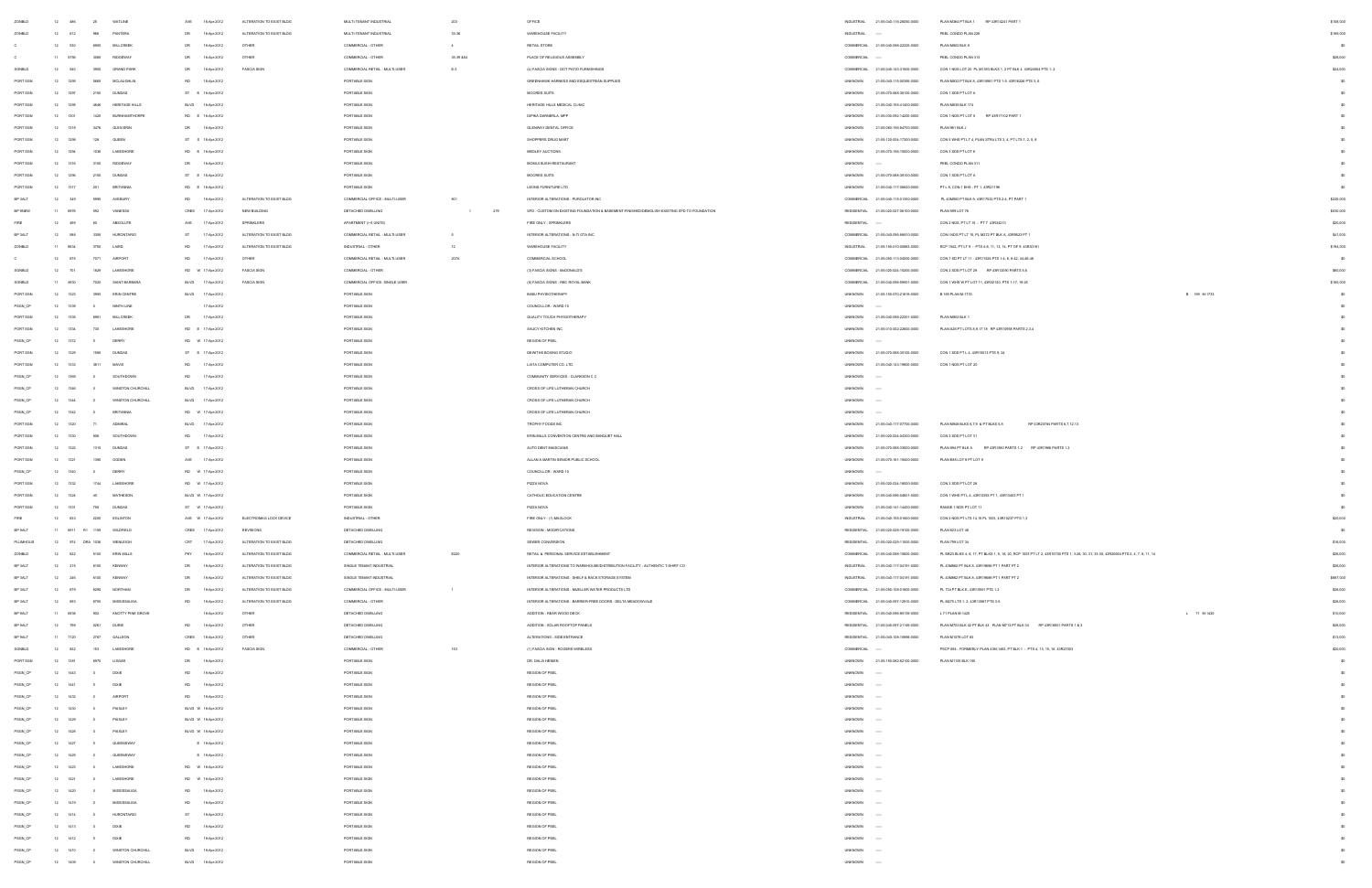| PSGN_CP                    | 12<br>1408                                    | $\sim$ 0       | WINSTON CHURCHILL    | BLVD 18-Apr-2012                   |                                         | PORTABLE SIGN             | REGION OF PEEL                                                                                                  | UNKNOWN -----  |                                                                  |                                                                |         |
|----------------------------|-----------------------------------------------|----------------|----------------------|------------------------------------|-----------------------------------------|---------------------------|-----------------------------------------------------------------------------------------------------------------|----------------|------------------------------------------------------------------|----------------------------------------------------------------|---------|
| PSGN_CP                    | 12<br>1406                                    | $\bullet$      | DERRY                | RD W 18-Apr-2012                   |                                         | PORTABLE SIGN             | REGION OF PEEL                                                                                                  | <b>UNKNOWN</b> | $\sim$                                                           |                                                                |         |
| PSGN_CP                    | 12<br>1403                                    | $\sim$ 0       | <b>BURNHAMTHORPE</b> | RD W 18-Apr-2012                   |                                         | PORTABLE SIGN             | REGION OF PEEL                                                                                                  | <b>UNKNOWN</b> | --                                                               |                                                                |         |
| PSGN_CP                    | 1402<br>12                                    | $\sim$ 0       | BURNHAMTHORPE        | RD W 18-Apr-2012                   |                                         | PORTABLE SIGN             | REGION OF PEEL                                                                                                  | <b>UNKNOWN</b> | --                                                               |                                                                |         |
|                            | 12<br>1401                                    | $\sim$         | QUEENSWAY            | W 18-Apr-2012                      |                                         | PORTABLE SIGN             | REGION OF PEEL                                                                                                  | <b>UNKNOWN</b> | --                                                               |                                                                |         |
| PSGN_CP                    |                                               |                |                      |                                    |                                         |                           |                                                                                                                 |                |                                                                  |                                                                |         |
| PSGN_CP                    | 12<br>1400                                    | $\sim$         | QUEENSWAY            | W 18-Apr-2012                      |                                         | PORTABLE SIGN             | REGION OF PEEL                                                                                                  | <b>UNKNOWN</b> | --                                                               |                                                                |         |
| PSGN_CP                    | 12<br>1399                                    | $\sim$         | QUEENSWAY            | W 18-Apr-2012                      |                                         | PORTABLE SIGN             | REGION OF PEEL                                                                                                  | <b>UNKNOWN</b> |                                                                  |                                                                |         |
| PSGN_CP                    | 12<br>1398                                    | $\sim$ 0       | SOUTHDOWN            | RD 18-Apr-2012                     |                                         | PORTABLE SIGN             | REGION OF PEEL                                                                                                  | UNKNOWN ----   |                                                                  |                                                                |         |
| PSGN_CP                    | 1397<br>12                                    | $\sim$ 0       | SOUTHDOWN            | RD 18-Apr-2012                     |                                         | PORTABLE SIGN             | REGION OF PEEL                                                                                                  | <b>UNKNOWN</b> | $\sim$                                                           |                                                                |         |
| PSGN_CP                    | 12<br>1396                                    | $\sim$ 0       | SOUTHDOWN            | RD 18-Apr-2012                     |                                         | PORTABLE SIGN             | REGION OF PEEL                                                                                                  | <b>UNKNOWN</b> | $\sim$                                                           |                                                                |         |
| PSGN_CP                    | 1395<br>12                                    | $\sim$ 0       | EASTGATE             | PKY 18-Apr-2012                    |                                         | PORTABLE SIGN             | REGION OF PEEL                                                                                                  | <b>UNKNOWN</b> | $\sim$                                                           |                                                                |         |
| PSGN_CP                    | 12<br>1393                                    | $\sim$ 0       | EASTGATE             | PKY 18-Apr-2012                    |                                         | PORTABLE SIGN             | REGION OF PEEL                                                                                                  | <b>UNKNOWN</b> | $\sim$                                                           |                                                                |         |
| PSGN_CP                    | 12<br>1391                                    | $\sim$ 0       | CAWTHRA              | RD 18-Apr-2012                     |                                         | PORTABLE SIGN             | REGION OF PEEL                                                                                                  | <b>UNKNOWN</b> | $\sim$                                                           |                                                                |         |
| PSGN_CP                    | 12<br>1389                                    | $\sim$ 0       | <b>BURNHAMTHORPE</b> | RD W 18-Apr-2012                   |                                         | PORTABLE SIGN             | REGION OF PEEL                                                                                                  | <b>UNKNOWN</b> | $\sim$                                                           |                                                                |         |
| PSGN_CP                    | 12<br>1388                                    | $\bullet$      | BURNHAMTHORPE        | RD W 18-Apr-2012                   |                                         | PORTABLE SIGN             | REGION OF PEEL                                                                                                  | <b>UNKNOWN</b> | $\sim$                                                           |                                                                |         |
| PSGN_CP                    | 12<br>1384                                    | $\bullet$      | BRITANNIA            | RD W 18-Apr-2012                   |                                         | PORTABLE SIGN             | REGION OF PEEL                                                                                                  | <b>UNKNOWN</b> | $\sim$                                                           |                                                                |         |
| PORT SGN                   | 1370<br>12                                    | 1338           | CLARKSON             | RD N 18-Apr-2012                   |                                         | PORTABLE SIGN             | WHITE OAKS MONTESSORI SCHOOL LTD                                                                                | <b>UNKNOWN</b> | 21-05-020-033-07400-0000                                         | CON 2 SDS PT LOT 29                                            |         |
| PORT SGN                   | 1378<br>12                                    | 6435           | DIXIE                | RD 18-Apr-2012                     |                                         | PORTABLE SIGN             | NARULAS RESTAURANT                                                                                              | <b>UNKNOWN</b> | 21-05-050-116-08200-0000                                         | PL M339 PT BLK 3, 43R12539 PTS 5, 7, 8, 43R27196 PT 1          |         |
|                            |                                               |                |                      |                                    |                                         |                           |                                                                                                                 |                |                                                                  |                                                                |         |
| PORT SGN                   | 1374<br>12                                    | 3437           | DERRY                | RD E 18-Apr-2012                   |                                         | PORTABLE SIGN             | STAG SHOP                                                                                                       | <b>UNKNOWN</b> | 21-05-050-117-17200-0000                                         | CON 7 EHS PT LOT 11                                            |         |
| PSGN_CP                    | 12<br>1458                                    | $\bullet$      | <b>DUNDAS</b>        | ST W 18-Apr-2012                   |                                         | PORTABLE SIGN             | REGION OF PEEL                                                                                                  | <b>UNKNOWN</b> | $\sim$                                                           |                                                                |         |
| PSGN_CP                    | 12<br>1457                                    | $\bullet$      | DUNDAS               | ST W 18-Apr-2012                   |                                         | PORTABLE SIGN             | REGION OF PEEL                                                                                                  | <b>UNKNOWN</b> | $\sim$                                                           |                                                                |         |
| PSGN_CP                    | 12<br>1456                                    | $\bullet$      | DUNDAS               | ST W 18-Apr-2012                   |                                         | PORTABLE SIGN             | REGION OF PEEL                                                                                                  | <b>UNKNOWN</b> | $\sim$                                                           |                                                                |         |
| PSGN_CP                    | 1455<br>12                                    | $\bullet$      | MAVIS                | RD 18-Apr-2012                     |                                         | PORTABLE SIGN             | REGION OF PEEL                                                                                                  | <b>UNKNOWN</b> |                                                                  |                                                                |         |
| PSGN_CP                    | 1454<br>12                                    | $\sim$         | MAVIS                | RD 18-Apr-2012                     |                                         | PORTABLE SIGN             | REGION OF PEEL                                                                                                  | <b>UNKNOWN</b> | $\sim$                                                           |                                                                |         |
| PSGN_CP                    | 1453<br>12                                    | $\bullet$      | MAVIS                | RD 18-Apr-2012                     |                                         | PORTABLE SIGN             | REGION OF PEEL                                                                                                  | <b>UNKNOWN</b> | $\sim$                                                           |                                                                |         |
| PSGN_CP                    | 1452<br>12                                    | $\bullet$      | BURNHAMTHORPE        | RD E 18-Apr-2012                   |                                         | PORTABLE SIGN             | REGION OF PEEL                                                                                                  | <b>UNKNOWN</b> | ----                                                             |                                                                |         |
| PSGN_CP                    | 12<br>1451                                    | $\overline{0}$ | BURNHAMTHORPE        | RD E 18-Apr-2012                   |                                         | PORTABLE SIGN             | REGION OF PEEL                                                                                                  | <b>UNKNOWN</b> |                                                                  |                                                                |         |
| PSGN_CP                    | 12<br>1450                                    | $\overline{0}$ | BURNHAMTHORPE        | RD E 18-Apr-2012                   |                                         | PORTABLE SIGN             | REGION OF PEEL                                                                                                  | <b>UNKNOWN</b> |                                                                  |                                                                |         |
| PSGN_CP                    | 12<br>1445                                    | $\overline{0}$ | <b>ERIN MILLS</b>    | PKY 18-Apr-2012                    |                                         | PORTABLE SIGN             | REGION OF PEEL                                                                                                  | UNKNOWN -----  |                                                                  |                                                                |         |
| PORT SGN                   | 12<br>1375                                    | 550            | PENDANT              | DR 18-Apr-2012                     |                                         | PORTABLE SIGN             | STAPLES H/O                                                                                                     |                | UNKNOWN 21-05-040-117-04045-0000                                 | PL M980, BLKS 3, 4                                             |         |
| PSGN_CP                    | 12<br>1404                                    | $\sim$         | <b>BURNHAMTHORPE</b> | RD W 18-Apr-2012                   |                                         | PORTABLE SIGN             | REGION OF PEEL                                                                                                  | <b>UNKNOWN</b> |                                                                  |                                                                |         |
|                            | 12<br>1460                                    | $\overline{0}$ | BURNHAMTHORPE        | RD W 18-Apr-2012                   |                                         | PORTABLE SIGN             | REGION OF PEEL                                                                                                  | <b>UNKNOWN</b> | --                                                               |                                                                |         |
| PSGN_CP                    |                                               |                |                      |                                    |                                         |                           |                                                                                                                 |                |                                                                  |                                                                |         |
| PSGN_CP                    | 1459<br>12                                    | $\sim$ 0       | <b>FOWLER</b>        | DR 18-Apr-2012                     |                                         | PORTABLE SIGN             | REGION OF PEEL                                                                                                  | UNKNOWN -----  |                                                                  |                                                                |         |
| PSGN_CP                    | 1449<br>12                                    | $\sim$ 0       | LAKESHORE            | RD E 18-Apr-2012                   |                                         | PORTABLE SIGN             | REGION OF PEEL                                                                                                  | <b>UNKNOWN</b> | $\sim$                                                           |                                                                |         |
| PSGN_CP                    | 12<br>1448                                    | $\sim$ 0       | LAKESHORE            | RD E 18-Apr-2012                   |                                         | PORTABLE SIGN             | REGION OF PEEL                                                                                                  | <b>UNKNOWN</b> | $\sim$                                                           |                                                                |         |
| PSGN_CP                    | 1447<br>12                                    | $\sim$ 0       | LAKESHORE            | RD E 18-Apr-2012                   |                                         | PORTABLE SIGN             | REGION OF PEEL                                                                                                  | <b>UNKNOWN</b> | $\sim$                                                           |                                                                |         |
| PSGN_CP                    | 12<br>1446                                    | $\sim$         | <b>ERIN MILLS</b>    | PKY 18-Apr-2012                    |                                         | PORTABLE SIGN             | REGION OF PEEL                                                                                                  | <b>UNKNOWN</b> | $\sim$                                                           |                                                                |         |
| PSGN_CP                    | 12<br>1444                                    | $\sim$ 0       | <b>ERIN MILLS</b>    | PKY 18-Apr-2012                    |                                         | PORTABLE SIGN             | REGION OF PEEL                                                                                                  | <b>UNKNOWN</b> | $\sim$                                                           |                                                                |         |
| PSGN_CP                    | 12<br>1442                                    | $\sim$         | DIXIE                | RD 18-Apr-2012                     |                                         | PORTABLE SIGN             | REGION OF PEEL                                                                                                  | <b>UNKNOWN</b> | $\sim$                                                           |                                                                |         |
| PSGN_CP                    | 12<br>1440                                    | $\bullet$      | WINSTON CHURCHILL    | BLVD 18-Apr-2012                   |                                         | PORTABLE SIGN             | REGION OF PEEL                                                                                                  | <b>UNKNOWN</b> | ----                                                             |                                                                |         |
| PSGN_CP                    | 12<br>1439                                    | $\bullet$      | WINSTON CHURCHILL    | BLVD 18-Apr-2012                   |                                         | PORTABLE SIGN             | REGION OF PEEL                                                                                                  | <b>UNKNOWN</b> | $\sim$                                                           |                                                                |         |
| PSGN_CP                    | 12 1438                                       | $\sim$ 0       | WINSTON CHURCHILL    | BLVD 18-Apr-2012                   |                                         | PORTABLE SIGN             | REGION OF PEEL                                                                                                  | UNKNOWN ------ |                                                                  |                                                                |         |
| PSGN_CP                    | 12 1437                                       | $\sim$ 0       | WINSTON CHURCHILL    | BLVD<br>18-Apr-2012                |                                         | PORTABLE SIGN             | REGION OF PEEL                                                                                                  | <b>UNKNOWN</b> | $\sim$                                                           |                                                                |         |
| PSGN_CP                    | 12 1436                                       | $\sim$ 0       | <b>EGLINTON</b>      | AVE W 18-Apr-2012                  |                                         | PORTABLE SIGN             | REGION OF PEEL                                                                                                  | <b>UNKNOWN</b> | $\sim$                                                           |                                                                |         |
| PSGN_CP                    | 12<br>1435                                    | $\sim$ 0       | EGLINTON             | AVE W 18-Apr-2012                  |                                         | PORTABLE SIGN             | REGION OF PEEL                                                                                                  | <b>UNKNOWN</b> | $\sim$                                                           |                                                                |         |
|                            |                                               |                |                      |                                    |                                         |                           |                                                                                                                 |                |                                                                  |                                                                |         |
| PSGN_CP                    | 1434<br>12                                    | $\sim$ 0       | EGLINTON             | AVE W 18-Apr-2012                  |                                         | PORTABLE SIGN             | REGION OF PEEL                                                                                                  | <b>UNKNOWN</b> |                                                                  |                                                                |         |
| PSGN_CP                    | 1433<br>12                                    | $\sim$ 0       | AIRPORT              | RD 18-Apr-2012                     |                                         | PORTABLE SIGN             | REGION OF PEEL                                                                                                  | <b>UNKNOWN</b> | ----                                                             |                                                                |         |
| PSGN_CP                    | 1431<br>12                                    | $\sim$ 0       | AIRPORT              | RD 18-Apr-2012                     |                                         | PORTABLE SIGN             | REGION OF PEEL                                                                                                  | <b>UNKNOWN</b> | ----                                                             |                                                                |         |
| PSGN_CP                    | 1426<br>12                                    | $\sim$ 0       | QUEENSWAY            | E 18-Apr-2012                      |                                         | PORTABLE SIGN             | REGION OF PEEL                                                                                                  | <b>UNKNOWN</b> | ----                                                             |                                                                |         |
| PSGN_CP                    | 1422<br>12                                    |                | 0 LAKESHORE          | RD W 18-Apr-2012                   |                                         | PORTABLE SIGN             | REGION OF PEEL                                                                                                  | <b>UNKNOWN</b> | ----                                                             |                                                                |         |
| PSGN_CP                    | 1418<br>12                                    | $\sim$ 0       | MISSISSAUGA          | RD 18-Apr-2012                     |                                         | PORTABLE SIGN             | REGION OF PEEL                                                                                                  | <b>UNKNOWN</b> | ----                                                             |                                                                |         |
| PSGN_CP                    | 1417<br>12                                    | $\sim$ 0       | HURONTARIO           | ST 18-Apr-2012                     |                                         | PORTABLE SIGN             | REGION OF PEEL                                                                                                  | <b>UNKNOWN</b> | ----                                                             |                                                                |         |
| PSGN_CP                    | 12<br>1416                                    | $\sim$ 0       | HURONTARIO           | ST 18-Apr-2012                     |                                         | PORTABLE SIGN             | REGION OF PEEL                                                                                                  | <b>UNKNOWN</b> |                                                                  |                                                                |         |
| PSGN_CP                    | 1411<br>12                                    | $\sim$ 0       | DIXIE                | RD 18-Apr-2012                     |                                         | PORTABLE SIGN             | REGION OF PEEL                                                                                                  | UNKNOWN -----  |                                                                  |                                                                |         |
| PSGN_CP                    | 1407<br>12                                    | $\sim$ 0       | DERRY                | RD W 18-Apr-2012                   |                                         | PORTABLE SIGN             | REGION OF PEEL                                                                                                  | UNKNOWN -----  |                                                                  |                                                                |         |
| PSGN_CP                    | 12<br>1394                                    | $\sim$ 0       | <b>EASTGATE</b>      | PKY 18-Apr-2012                    |                                         | PORTABLE SIGN             | REGION OF PEEL                                                                                                  | <b>UNKNOWN</b> | --                                                               |                                                                |         |
| PSGN_CP                    | 12<br>1392                                    | $\sim$ 0       | CAWTHRA              | RD 18-Apr-2012                     |                                         | PORTABLE SIGN             | REGION OF PEEL                                                                                                  | <b>UNKNOWN</b> |                                                                  |                                                                |         |
|                            | 1390<br>12                                    |                | 0 CAWTHRA            |                                    |                                         | PORTABLE SIGN             | REGION OF PEEL                                                                                                  | <b>UNKNOWN</b> | --                                                               |                                                                |         |
| PSGN_CP                    |                                               |                |                      | RD 18-Apr-2012                     |                                         |                           |                                                                                                                 |                |                                                                  |                                                                |         |
| PSGN_CP                    | 12<br>1385                                    | $\sim$ 0       | BRITANNIA            | RD W 18-Apr-2012                   |                                         | PORTABLE SIGN             | REGION OF PEEL                                                                                                  | <b>UNKNOWN</b> | $\sim$                                                           |                                                                |         |
| PSGN_CP                    | 12<br>1383                                    | $\bullet$      | BRITANNIA            | RD W 18-Apr-2012                   |                                         | PORTABLE SIGN             | REGION OF PEEL                                                                                                  | <b>UNKNOWN</b> | $\sim$                                                           |                                                                |         |
| PORT SGN                   | 12<br>1371                                    | 6075           | <b>MAVIS</b>         | RD 18-Apr-2012                     |                                         | PORTABLE SIGN             | <b>RICKI'S</b>                                                                                                  | <b>UNKNOWN</b> | 21-05-040-175-73400-0000                                         | B 5 M-1363<br>PL 43M1363 BLK 10 PT BLK 5, 43R24920 PTS 1-11    |         |
| PORT SGN                   | 12<br>1338                                    |                | 1107 LORNE PARK      | RD 18-Apr-2012                     |                                         | PORTABLE SIGN             | EAST WEST KARATE                                                                                                | <b>UNKNOWN</b> | 21-05-020-032-01700-0000                                         | PLAN 579 BLKS A-C,E-I PT BLKS J,,X,,Z RP 43R16894 PT PART 2    |         |
| PORT SGN                   | 12<br>1337                                    | 3300           | <b>RIDGEWAY</b>      | DR 18-Apr-2012                     |                                         | PORTABLE SIGN             | <b>GENESIS MASSAGE THERAPY</b>                                                                                  | <b>UNKNOWN</b> | 21-05-150-084-01870-0000                                         | REG COMP PLAN 1542 PT LT 9 - PTS 2, 3, 8 43R25148              |         |
| PORT SGN                   | 12<br>1376                                    | 3980           | <b>GRAND PARK</b>    | DR 18-Apr-2012                     |                                         | PORTABLE SIGN             | SHOPPERS DRUG MART                                                                                              | <b>UNKNOWN</b> | 21-05-040-143-31500-0000                                         | CON 1 NDS LOT 20 PL M1393 BLKS 1, 2 PT BLK 4 43R24554 PTS 1, 2 |         |
| PORT SGN                   | 1373<br>12                                    | 991            | MATHESON             | BLVD E 18-Apr-2012                 |                                         | PORTABLE SIGN             | FITNESS NATION                                                                                                  | <b>UNKNOWN</b> | 21-05-040-116-22310-0000                                         | PLAN M219 PT BLK D RP 43R5694 PARTS 68,77                      |         |
| PORT SGN                   | 1387<br>12                                    | 2385           | BURNHAMTHORPE        | RD W 18-Apr-2012                   |                                         | PORTABLE SIGN             | NICE ONE NAILS                                                                                                  | <b>UNKNOWN</b> | 21-05-040-146-60400-0000                                         | RA BET CONS 1&2 NDS - 43R5421 PT 2, PL M-123 BLKS AAAA, SSS    |         |
| PORT SGN                   | 1377<br>12                                    | 2979           | <b>UNITY</b>         | GATE 18-Apr-2012                   |                                         | PORTABLE SIGN             | PREMIER CLEANERS                                                                                                | <b>UNKNOWN</b> | 21-05-040-145-01000-0000                                         | PLAN M118 BLK B                                                |         |
| PORT SGN                   | 1336<br>12                                    | 3300           | RIDGEWAY             | DR 18-Apr-2012                     |                                         | PORTABLE SIGN             | <b>GENESIS MASSAGE THERAPY</b>                                                                                  | <b>UNKNOWN</b> | 21-05-150-084-01870-0000                                         | REG COMP PLAN 1542 PT LT 9 - PTS 2, 3, 8 43R25148              |         |
| PSGN_CP                    | 1405<br>12                                    | $\bullet$      | DERRY                | RD W 18-Apr-2012                   |                                         | PORTABLE SIGN             | REGION OF PEEL                                                                                                  | <b>UNKNOWN</b> | $\sim$                                                           |                                                                |         |
|                            |                                               | $\sim$ 0       | BURNHAMTHORPE        | RD W 18-Apr-2012                   |                                         | PORTABLE SIGN             | REGION OF PEEL                                                                                                  | <b>UNKNOWN</b> | $\sim$                                                           |                                                                |         |
|                            |                                               |                |                      |                                    |                                         |                           |                                                                                                                 |                |                                                                  |                                                                |         |
| PSGN_CP                    | 12<br>1386                                    |                |                      |                                    |                                         |                           |                                                                                                                 |                |                                                                  |                                                                |         |
| PORT SGN                   | 12<br>1341                                    |                | 1075 QUEENSWAY       | E 18-Apr-2012                      |                                         | PORTABLE SIGN             | MEGA WHEELZ                                                                                                     |                | UNKNOWN 21-05-070-056-17200-0000                                 | CON 1 SDS PT LT 8 - 43R4650 PT 1                               |         |
| <b>HVACHOUS</b><br>BP 3TEN | 10 2347 HEA 1039 EASTMOUNT<br>12 815 2891 RIO |                |                      | AVE 18-Apr-2012<br>CRT 19-Apr-2012 | <b>REVISIONS</b><br>TEMPORARY STRUCTURE | DETACHED DWELLING<br>CITY | HEATING-ONLY - HVAC LAYOUT REVISION<br>(1) TEMPORARY TENT - INSTALL APRIL 4th & REMOVE APRIL 16th, 2012 (30x75) | PUBLIC         | RESIDENTIAL 21-05-070-164-08300-0000<br>21-05-040-098-10880-0000 | PLAN C22 LOT 30<br>RCP 1003, PT LT 2 - PT 2 43R25449           | \$15,00 |

\$0\$0\$0\$0\$0\$0\$0\$0\$0\$0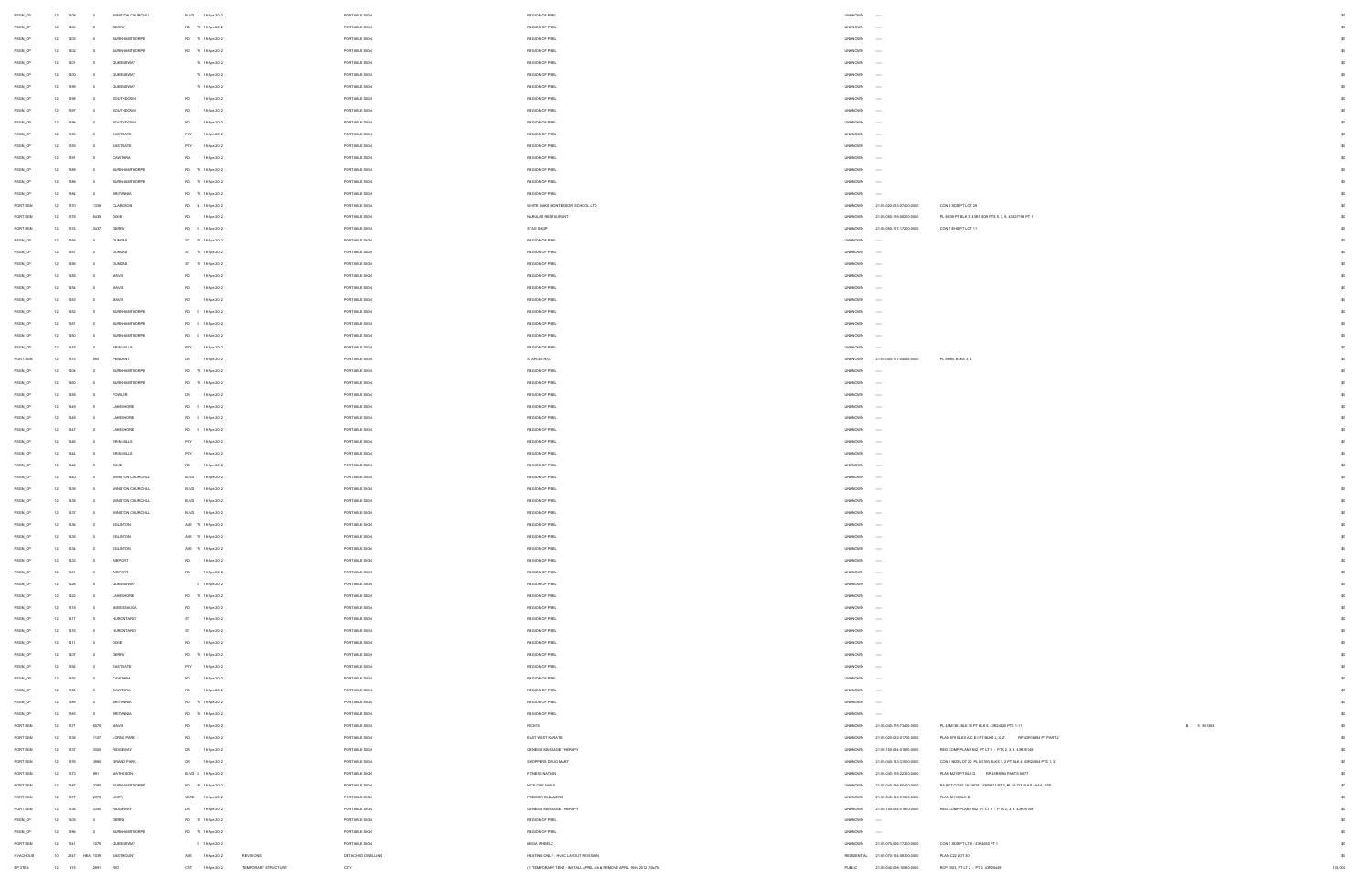| BP 3TEN                     | 813<br>12      | 335                      | CHURCH              | ST 19-Apr-2012           |             | TEMPORARY STRUCTURE      | CITY                           |              |     | (1) TEMPORARY TENT - INSTALL JUNE 9th, 2012 & REMOVE JUNE 10th, 2012 (40x60) | PUBLIC                           | 21-05-120-004-00500-0000             | CON 4 WHS PT LOT 3                                                       |              | \$15,000   |
|-----------------------------|----------------|--------------------------|---------------------|--------------------------|-------------|--------------------------|--------------------------------|--------------|-----|------------------------------------------------------------------------------|----------------------------------|--------------------------------------|--------------------------------------------------------------------------|--------------|------------|
| <b>FIRE</b>                 | 658<br>12      | 2495                     | <b>MEADOWPINE</b>   | BLVD 19-Apr-2012         |             | ELECTROMAG LOCK DEVICE   | INDUSTRIAL - OTHER             |              |     | FIRE ONLY - (5) MAGLOCKS                                                     |                                  | INDUSTRIAL 21-05-040-098-02684-0000  | PL 43M852 BLK 44 PT BLK 45, 43R28379 PTS 1-22                            |              | \$100,000  |
| POOL                        | 12             | 3055                     | PEPPER MILI         | CRT 19-Apr-2012          |             | INGROUND POOL            | COMMERCIAL - OTHER             |              |     |                                                                              |                                  | COMMERCIAL 21-05-150-010-10620-0000  | PLAN M592 BLK 21                                                         |              |            |
| BP 9ALT                     | 7002<br>$11 -$ | R1 4241                  | TRELLIS             | CRES 19-Apr-2012         |             | <b>REVISIONS</b>         | SEMI-DETACHED DWELLING         |              | 7   | REVISION - ADD 2ND STOREY OVER PROPOSED 1 STOREY ADDITION                    |                                  | RESIDENTIAL 21-05-040-145-88100-0000 | PLAN M122 PT LOT 572                                                     |              |            |
| BP 9NEW                     | 100<br>12      | 16                       | <b>HIAWATHA</b>     | PKY 19-Apr-2012          |             | <b>NEW BUILDING</b>      | DETACHED DWELLING              | $\mathbf{1}$ | 446 | SFD - CUSTOM WITH FINISHED BASEMENT                                          |                                  | RESIDENTIAL 21-05-090-001-05600-0000 | PLAN H21 LOT 81                                                          |              | \$902,000  |
| BP 3ALT                     | 689<br>12      | 120                      | <b>MATHESON</b>     | BLVD E 19-Apr-2012       |             | ALTERATION TO EXIST BLDG | COMMERCIAL OFFICE - MULTI-USER | 103          |     | INTERIOR ALTERATIONS - WASHROOM RENO, ASSOCIATED YOUTH SERVICES OF PEEL      |                                  | COMMERCIAL 21-05-040-116-24500-0000  | PLAN M364 PT BLK 16 RP 43R18674 PART 3                                   |              | \$26,000   |
| BP 9ALT                     | 754<br>12      | 4381                     | <b>FULL MOON</b>    | CIR 19-Apr-2012          |             | ALTERATION TO EXIST BLDG | DETACHED DWELLING              |              |     | ALTERATIONS - REMOVE LOAD BEARING WALL & REPLACE WITH LVL                    |                                  | RESIDENTIAL 21-05-040-094-09795-0000 | PLAN M586 LOT 154                                                        |              | \$16,000   |
| ZONBLD                      | 695<br>12      | 5925                     | AIRPORT             | <b>RD</b><br>19-Apr-2012 |             | ALTERATION TO EXIST BLDG | COMMERCIAL OFFICE - MULTI-USER | 500, 605     |     | OFFICE                                                                       |                                  | COMMERCIAL 21-05-050-113-00703-0000  | CON 7 EHS PT LOT 5 RP 43R13291 PARTS 2,6,8,10, 11,15,17,18,19            |              | \$728,000  |
| BP 3ALT                     | 686            | 6711                     | MISSISSAUGA         | <b>RD</b><br>19-Apr-2012 |             | ALTERATION TO EXIST BLDG | MULTI-TENANT INDUSTRIAL        | 200          |     | INTERIOR ALTERATIONS - DEMISING WALL - SPEC SUITE                            | <b>INDUSTRIAL</b>                | 21-05-040-097-24500-0000             | PLAN M10 PT LOT 4                                                        |              | \$52,000   |
| PLUM PT3                    | 978<br>12      | PLU 6300                 | <b>KENNEDY</b>      | <b>RD</b><br>19-Apr-2012 |             | ALTERATION TO EXIST BLDG | MULTI-TENANT INDUSTRIAL        |              |     | <b>NEW SINK</b>                                                              | <b>INDUSTRIAL</b>                | 21-05-040-117-04030-0000             | PLAN M980 B 11, 12                                                       |              | \$27,000   |
| BP 9ALT                     | 472            | 3436                     | INGRAM              | RD 19-Apr-2012           |             | ALTERATION TO EXIST BLDG | DETACHED DWELLING              |              |     | ALTERATIONS - FINISHED BASEMENT & SIDE ENTRANCE                              |                                  | RESIDENTIAL 21-05-150-083-89000-0000 | PLAN M696 LOT 48                                                         |              | \$42,000   |
|                             | 12<br>892      | 50                       | ABSOLUTE            | AVE 19-Apr-2012          |             | OTHER                    | APARTMENT (> 6 UNITS)          | 4401 - 4408  |     | OCCUPANCY - PRIOR TO COMPLETION - 44th FLOOR (8-UNITS)                       | RESIDENTIAL                      | 21-05-040-092-08810-0000             | CON 2 NDS PT LT 15, 43R32504 PTS 2-7, 43R32656 PTS 1-4                   |              |            |
|                             | 890<br>12      | 50                       | ABSOLUTE            | AVE 19-Apr-2012          |             | OTHER                    | APARTMENT (> 6 UNITS)          | 4101 - 4108  |     | OCCUPANCY - PRIOR TO COMPLETION - 42nd FLOOR (8-UNITS)                       | RESIDENTIAL                      | 21-05-040-092-08810-0000             | CON 2 NDS PT LT 15, 43R32504 PTS 2-7, 43R32656 PTS 1-4                   |              |            |
|                             | 889            | 50                       | ABSOLUTE            | AVE 19-Apr-2012          |             | OTHER                    | APARTMENT (> 6 UNITS)          | 4101 - 4110  |     | OCCUPANCY - PRIOR TO COMPLETION - 41st FLOOR (10-UNITS)                      | RESIDENTIAL                      | 21-05-040-092-08810-0000             | CON 2 NDS PT LT 15, 43R32504 PTS 2-7, 43R32656 PTS 1-4                   |              |            |
|                             | 888            | 60                       | ABSOLUTE            | AVE 19-Apr-2012          |             | OTHER                    | APARTMENT (> 6 UNITS)          | 5305         |     | OCCUPANCY - PRIOR TO COMPLETION - 53rd FLOOR                                 | RESIDENTIAL -----                |                                      | CON 2 NDS, PT LT 15 - PT 7 43R34213                                      |              |            |
| BP 9ALT                     | 859            | 3578                     | PALGRAVE            | RD 19-Apr-2012           |             | OTHER                    | DETACHED DWELLING              |              |     | ADDITION - SOLAR ROOFTOP PANELS                                              |                                  | RESIDENTIAL 21-05-040-143-03611-0000 | PLAN M22 LOT 2                                                           |              | \$26,000   |
|                             |                |                          |                     |                          |             |                          |                                |              |     | SITE SERVICING                                                               |                                  |                                      | PT BLK B, PLAN 919 - PTS 1 - 4, 43R13526                                 |              |            |
| <b>DRAIN</b>                | 585            | SS 6995                  | REXWOOD             | RD 19-Apr-2012           |             | OTHER                    | COMMERCIAL RETAIL-SINGLE USER  |              |     |                                                                              |                                  | COMMERCIAL 21-05-050-117-27210-0000  |                                                                          |              | \$78,000   |
| ZONBLD                      | 428<br>10      | 7150                     | EDWARDS             | BLVD 19-Apr-2012         |             | CHANGE OF USE            | MULTI-TENANT INDUSTRIAL        |              |     | PLACE OF RELIGIOUS ASSEMBLY                                                  | <b>INDUSTRIAL</b>                | 21-05-040-117-24314-0000             | PLAN M957 BLKS 7, 8                                                      |              | \$1,517,00 |
| PSGN_CP                     | 1477<br>12     | $\bullet$                | <b>EGLINTON</b>     | AVE W 19-Apr-2012        |             |                          | PORTABLE SIGN                  |              |     | REGION OF PEEL                                                               | <b>UNKNOWN</b>                   | $\cdots$                             |                                                                          |              |            |
| PSGN_CP                     | 1476<br>12     | $\circ$                  | <b>EGLINTON</b>     | AVE W 19-Apr-2012        |             |                          | PORTABLE SIGN                  |              |     | REGION OF PEEL                                                               | <b>UNKNOWN</b>                   | --                                   |                                                                          |              |            |
| PSGN CP                     | 1474<br>12     | $\bullet$                | <b>AIRPORT</b>      | RD 19-Apr-2012           |             |                          | PORTABLE SIGN                  |              |     | REGION OF PEEL                                                               | <b>UNKNOWN</b>                   | ----                                 |                                                                          |              |            |
| PSGN_CP                     | 12<br>1472     | $\circ$                  | <b>AIRPORT</b>      | RD 19-Apr-2012           |             |                          | PORTABLE SIGN                  |              |     | REGION OF PEEL                                                               | <b>UNKNOWN</b>                   | ----                                 |                                                                          |              |            |
| PSGN CP                     | 1471<br>12     | $\sim$ 0                 | NINTH LINE          |                          | 19-Apr-2012 |                          | PORTABLE SIGN                  |              |     | REGION OF PEEL                                                               | <b>UNKNOWN</b>                   | ----                                 |                                                                          |              |            |
| PSGN_CP                     | 12<br>1468     | $\circ$                  | <b>DERRY</b>        | RD W 19-Apr-2012         |             |                          | PORTABLE SIGN                  |              |     | REGION OF PEEL                                                               | <b>UNKNOWN</b>                   | ----                                 |                                                                          |              |            |
| PSGN CP                     | 1467<br>12     | $\circ$                  | DERRY               | RD W 19-Apr-2012         |             |                          | PORTABLE SIGN                  |              |     | REGION OF PEEL                                                               | <b>UNKNOWN</b>                   | ----                                 |                                                                          |              |            |
| PORT SGN                    | 12<br>1463     | 2565                     | ARGENTIA            | RD 19-Apr-2012           |             |                          | PORTABLE SIGN                  |              |     | HOLIDAY INN SELECT                                                           | <b>UNKNOWN</b>                   | 21-05-040-098-21600-0000             | CON 5 WHS PT LT 11 SAVE & EXCEPT 43R21463 PTS 1.2 PLAN M529 BLK 2        |              |            |
| PORT SGN                    | 12<br>1379     | 2077                     | ROYAL WINDSOR       | DR 19-Apr-2012           |             |                          | PORTABLE SIGN                  |              |     | <b>HARVEY'S</b>                                                              | <b>UNKNOWN</b>                   | 21-05-020-025-08400-0000             | CON 2 SDS PT LOT 31                                                      |              |            |
| PSGN_CP                     | 12<br>1478     | $\bullet$                | LAKESHORE           | RD E 19-Apr-2012         |             |                          | PORTABLE SIGN                  |              |     | ST. STEPHEN'S ON THE HILL UNITED CHURCH                                      | <b>UNKNOWN</b>                   | $\sim$                               |                                                                          |              |            |
| PORT SGN                    | 12<br>1424     | 1705                     | ARGENTIA            | RD 19-Apr-2012           |             |                          | PORTABLE SIGN                  |              |     | HABITAT FOR HUMANITY                                                         | <b>UNKNOWN</b>                   | 21-05-040-097-24412-0000             | PLAN M8 PT BLK V RP 43R8606 PARTS 1,2                                    |              |            |
| PSGN_CP                     | 1512<br>12     | $\circ$                  | BRITANNIA           | RD W 19-Apr-2012         |             |                          | PORTABLE SIGN                  |              |     | REGION OF PEEL                                                               | <b>UNKNOWN</b>                   | ----                                 |                                                                          |              |            |
| PSGN_CP                     | 12<br>1509     | $\sim$ 0                 | <b>DIXIE</b>        | RD 19-Apr-2012           |             |                          | PORTABLE SIGN                  |              |     | REGION OF PEEL                                                               | <b>UNKNOWN</b>                   | ----                                 |                                                                          |              |            |
| PSGN_CP                     | 1488<br>12     | $\bullet$                | <b>DIXIE</b>        | RD 19-Apr-2012           |             |                          | PORTABLE SIGN                  |              |     | REGION OF PEEL                                                               | <b>UNKNOWN</b>                   | ----                                 |                                                                          |              |            |
| PSGN_CP                     | 12<br>1475     | $\sim$ 0                 | <b>EGLINTON</b>     | AVE W 19-Apr-2012        |             |                          | PORTABLE SIGN                  |              |     | REGION OF PEEL                                                               | <b>UNKNOWN</b>                   | ----                                 |                                                                          |              |            |
| PSGN_CP                     | 1473<br>12     | $\bullet$                | AIRPORT             | RD 19-Apr-2012           |             |                          | PORTABLE SIGN                  |              |     | REGION OF PEEL                                                               | <b>UNKNOWN</b>                   | ----                                 |                                                                          |              |            |
| PSGN_CP                     | 12<br>1464     | $\circ$                  | BURNHAMTHORPE       | RD W 19-Apr-2012         |             |                          | PORTABLE SIGN                  |              |     | REGION OF PEEL                                                               | <b>UNKNOWN</b>                   | --                                   |                                                                          |              |            |
|                             |                |                          |                     |                          |             |                          |                                |              |     |                                                                              |                                  |                                      |                                                                          |              |            |
| PSGN_CP                     | 1515<br>12     | $\bullet$                | EGLINTON            | AVE W 19-Apr-2012        |             |                          | PORTABLE SIGN                  |              |     | REGION OF PEEL                                                               | <b>UNKNOWN</b>                   | ----                                 |                                                                          |              |            |
| PSGN_CP                     | 1514<br>12     | $\overline{0}$           | <b>EGLINTON</b>     | AVE W 19-Apr-2012        |             |                          | PORTABLE SIGN                  |              |     | REGION OF PEEL                                                               | <b>UNKNOWN</b>                   | $\sim$                               |                                                                          |              |            |
| PSGN_CP                     | 1500<br>12     | $\circ$                  | FOWLER              | DR 19-Apr-2012           |             |                          | PORTABLE SIGN                  |              |     | REGION OF PEEL                                                               | <b>UNKNOWN</b>                   | ----                                 |                                                                          |              |            |
| PSGN_CP                     | 12<br>1499     | $\sim$ 0                 | FOWLER              | DR 19-Apr-2012           |             |                          | PORTABLE SIGN                  |              |     | REGION OF PEEL                                                               | <b>UNKNOWN</b>                   | --                                   |                                                                          |              |            |
| PSGN CP                     | 1497<br>12     | $\sim$ 0                 | TENTH LINE WEST     |                          | 19-Apr-2012 |                          | PORTABLE SIGN                  |              |     | REGION OF PEEL                                                               | <b>UNKNOWN</b>                   | -----                                |                                                                          |              |            |
| PSGN_CP                     | 12<br>1496     | $\circ$                  | TENTH LINE WEST     |                          | 19-Apr-2012 |                          | PORTABLE SIGN                  |              |     | REGION OF PEEL                                                               | <b>UNKNOWN</b>                   | --                                   |                                                                          |              |            |
| PSGN_CP                     |                |                          | 12 1494 0 LAKESHORE | RD E 19-Apr-2012         |             |                          | PORTABLE SIGN                  |              |     | REGION OF PEEL                                                               | UNKNOWN ------                   |                                      |                                                                          |              |            |
| PSGN CP 12 1493 0 LAKESHORE |                |                          |                     | RD F 19-Anr-2012         |             |                          | PORTABLE SIGN                  |              |     | REGION OF PEEL                                                               | UNKNOWN -----                    |                                      |                                                                          |              |            |
| PSGN_CP                     | 12 1491        |                          | 0 CENTRAL           | PKY E 19-Apr-2012        |             |                          | PORTABLE SIGN                  |              |     | REGION OF PEEL                                                               | UNKNOWN ------                   |                                      |                                                                          |              |            |
| PSGN_CP                     | 12<br>1490     | $\bullet$                | CENTRAL             | PKY E 19-Apr-2012        |             |                          | PORTABLE SIGN                  |              |     | REGION OF PEEL                                                               | <b>UNKNOWN</b>                   | --                                   |                                                                          |              |            |
| PORT SGN                    | 1461<br>12     | 2225                     | <b>ERIN MILLS</b>   | PKY 19-Apr-2012          |             |                          | PORTABLE SIGN                  |              |     | SHERIDAN CENTRE                                                              | <b>UNKNOWN</b>                   | 21-05-060-131-01200-0000             | RANGE 3 CIR PT LOT 14 RP 43R14677 PARTS 1 TO 7 RP 43R14677 PARTS 8 TO 36 |              |            |
| PSGN_CP                     | 12<br>1516     | $\circ$                  | <b>EGLINTON</b>     | AVE W 19-Apr-2012        |             |                          | PORTABLE SIGN                  |              |     | REGION OF PEEL                                                               | <b>UNKNOWN</b>                   | -----                                |                                                                          |              |            |
| PSGN_CP                     | 12<br>1513     | $\sim$                   | BRITANNIA           | RD W 19-Apr-2012         |             |                          | PORTABLE SIGN                  |              |     | REGION OF PEEL                                                               | <b>UNKNOWN</b>                   | ----                                 |                                                                          |              |            |
| PSGN_CP                     | 12<br>1511     | $\circ$                  | BRITANNIA           | RD W 19-Apr-2012         |             |                          | PORTABLE SIGN                  |              |     | REGION OF PEEL                                                               | <b>UNKNOWN</b>                   | --                                   |                                                                          |              |            |
| PSGN_CP                     | 12<br>1510     | $\circ$                  | <b>DIXIE</b>        | RD 19-Apr-2012           |             |                          | PORTABLE SIGN                  |              |     | REGION OF PEEL                                                               | <b>UNKNOWN</b>                   | ----                                 |                                                                          |              |            |
| PSGN_CP                     | 12<br>1508     | $\bullet$                | <b>DIXIE</b>        | RD 19-Apr-2012           |             |                          | PORTABLE SIGN                  |              |     | REGION OF PEEL                                                               | <b>UNKNOWN</b>                   | ----                                 |                                                                          |              |            |
| PORT SGN                    | 1503<br>12     | 2350                     | CAWTHRA             | RD 19-Apr-2012           |             |                          | PORTABLE SIGN                  |              |     | EURO TILE FLOORING                                                           | <b>UNKNOWN</b>                   | 21-05-010-060-07900-0000             | CON 1 SDS PT LOT 11 PLAN TOR 14 PT LOT 16 RP 43R3348 PART 22             |              |            |
| PSGN_CP                     | 1501<br>12     | $\bullet$                | <b>FOWLER</b>       | DR 19-Apr-2012           |             |                          | PORTABLE SIGN                  |              |     | REGION OF PEEL                                                               | <b>UNKNOWN</b>                   |                                      |                                                                          |              |            |
| PSGN_CP                     | 1498<br>12     | $\overline{0}$           | TENTH LINE WEST     |                          | 19-Apr-2012 |                          | PORTABLE SIGN                  |              |     | REGION OF PEEL                                                               | <b>UNKNOWN</b>                   | ----                                 |                                                                          |              |            |
| PSGN_CP                     | 1495           | $\circ$                  | LAKESHORE           | RD E 19-Apr-2012         |             |                          | PORTABLE SIGN                  |              |     | REGION OF PEEL                                                               | <b>UNKNOWN</b>                   | $\sim$                               |                                                                          |              |            |
|                             | 1492<br>12     | $\bullet$                | CENTRAL             |                          |             |                          |                                |              |     | REGION OF PEEL                                                               | <b>UNKNOWN</b>                   |                                      |                                                                          |              |            |
| PSGN_CP                     | 1489<br>12     |                          | <b>DIXIE</b>        | PKY E 19-Apr-2012        |             |                          | PORTABLE SIGN                  |              |     |                                                                              |                                  | $\sim$                               |                                                                          |              |            |
| PSGN_CP                     | 1487<br>12     | $\overline{0}$<br>$\sim$ | <b>DIXIE</b>        | RD 19-Apr-2012           |             |                          | PORTABLE SIGN<br>PORTABLE SIGN |              |     | REGION OF PEEL<br>REGION OF PEEL                                             | <b>UNKNOWN</b><br><b>UNKNOWN</b> | ----                                 |                                                                          |              |            |
| PSGN_CP                     |                |                          |                     | RD 19-Apr-2012           |             |                          |                                |              |     |                                                                              |                                  |                                      |                                                                          |              |            |
| PORT SGN                    | 1415           | 1585                     | MISSISSAUGA VALLEY  | BLVD 19-Apr-2012         |             |                          | PORTABLE SIGN                  |              |     | SHOPPERS DRUG MART                                                           | <b>UNKNOWN</b>                   | 21-05-040-095-60700-0000             | <b>PLAN 957 BLK I</b>                                                    |              |            |
| PORT SGN                    | 1382           | 84                       | SOUTH SERVICE       | RD 19-Apr-2012           |             |                          | PORTABLE SIGN                  |              |     | TINY TREASURES MONTESSORI SCHOOL                                             | <b>UNKNOWN</b>                   | 21-05-010-014-05500-0000             | CON 2 SDS PT LOT 15                                                      |              |            |
| PORT SGN                    | 1380           | 5980                     | CHURCHILL MEADOWS   | BLVD 19-Apr-2012         |             |                          | PORTABLE SIGN                  |              |     | CANADIAN MUSCLE & JOINT CLINIC                                               | <b>UNKNOWN</b>                   | 21-05-150-085-08870-0000             | B 446 PLAN M-1437                                                        | B 446 M-1437 |            |
| PORT SGN                    | 1479           | 7235                     | <b>BELLSHIRE</b>    | GATE 19-Apr-2012         |             |                          | PORTABLE SIGN                  |              |     | SHOPPERS DRUG MART                                                           | <b>UNKNOWN</b>                   | 21-05-040-225-28630-0000             | B 337 PLAN M-1301                                                        | B 337 M-1301 |            |
| PORT SGN                    | 1483           | 579                      | LAKESHORE           | RD E 19-Apr-2012         |             |                          | PORTABLE SIGN                  |              |     | SHOPPERS DRUG MART                                                           | <b>UNKNOWN</b>                   | 21-05-010-002-17200-0000             | CON 2 SDS PT LOT 11                                                      |              |            |
| PORT SGN                    | 1462           | 2180                     | CREDIT VALLEY       | RD 19-Apr-2012           |             |                          | PORTABLE SIGN                  |              |     | SUPER CREDIT VALLEY CLEANERS                                                 | <b>UNKNOWN</b>                   | 21-05-040-154-84470-0000             | PLAN M547 BLK 144 PT BLK 143 RP 43R11848 PART 1                          |              |            |
| PSGN_CP                     | 1470<br>12     | $\sim$ 0                 | NINTH LINE          |                          | 19-Apr-2012 |                          | PORTABLE SIGN                  |              |     | REGION OF PEEL                                                               | <b>UNKNOWN</b>                   | ----                                 |                                                                          |              |            |
| PSGN_CP                     | 12<br>1469     | $\circ$                  | NINTH LINE          |                          | 19-Apr-2012 |                          | PORTABLE SIGN                  |              |     | REGION OF PEEL                                                               | <b>UNKNOWN</b>                   | --                                   |                                                                          |              |            |
| PSGN_CP                     | 1466<br>12     | $\sim$                   | DERRY               | RD W 19-Apr-2012         |             |                          | PORTABLE SIGN                  |              |     | REGION OF PEEL                                                               | <b>UNKNOWN</b>                   | ----                                 |                                                                          |              |            |
| PSGN_CP                     | 1465           | $\bullet$                | BURNHAMTHORPE       | RD W 19-Apr-2012         |             |                          | PORTABLE SIGN                  |              |     | REGION OF PEEL                                                               | <b>UNKNOWN</b>                   | ----                                 |                                                                          |              |            |
| BP 9NEW                     | 6573<br>11     | 9                        | HIAWATHA            | PKY 20-Apr-2012          |             | <b>NEW BUILDING</b>      | GARAGE/CARPORT                 |              |     | NEW DETACHED GARAGE & DEMOLISH EXISITNG GARAGE                               |                                  | RESIDENTIAL 21-05-090-001-04800-0000 | PLAN H21 LOT 159                                                         |              | \$40,000   |
| BP 9ALT                     | 745            | 6236                     | MULBERRY            | CRES 20-Apr-2012         |             | FIRE DAMAGE REPAIR       | DETACHED DWELLING              |              |     | ALTERATIONS - FIRE DAMAGE REPAIR                                             |                                  | RESIDENTIAL 21-05-040-096-54028-0000 | PLAN M940 LOT 18                                                         |              | \$260,000  |
| BP 3ALT                     | 12<br>644      | 6515                     | KITIMAT             | RD 20-Apr-2012           |             | ALTERATION TO EXIST BLDG | SINGLE TENANT INDUSTRIAL       |              |     | INTERIOR ALTERATIONS - DISPENSING AREA, CIBA VISION STERILE MFG              | INDUSTRIAL                       | 21-05-110-002-37700-0000             | PL M4 PT BLK B, CON 4 WHS PT L 7, 8, 43R1181 PTS 2, 3                    |              | \$26,000   |
| BP 9NEW                     | 12 935         |                          | 476 ARROWHEAD       | RD 20-Apr-2012           |             | DEMOLITION               | DETACHED DWELLING              | $-1$         |     | DEMOLITION - SFD & POOL SHED                                                 |                                  | RESIDENTIAL 21-05-020-026-16700-0000 | PLAN 361 LOT 8                                                           |              | \$20,000   |
|                             |                |                          |                     |                          |             |                          |                                |              |     |                                                                              |                                  |                                      |                                                                          |              |            |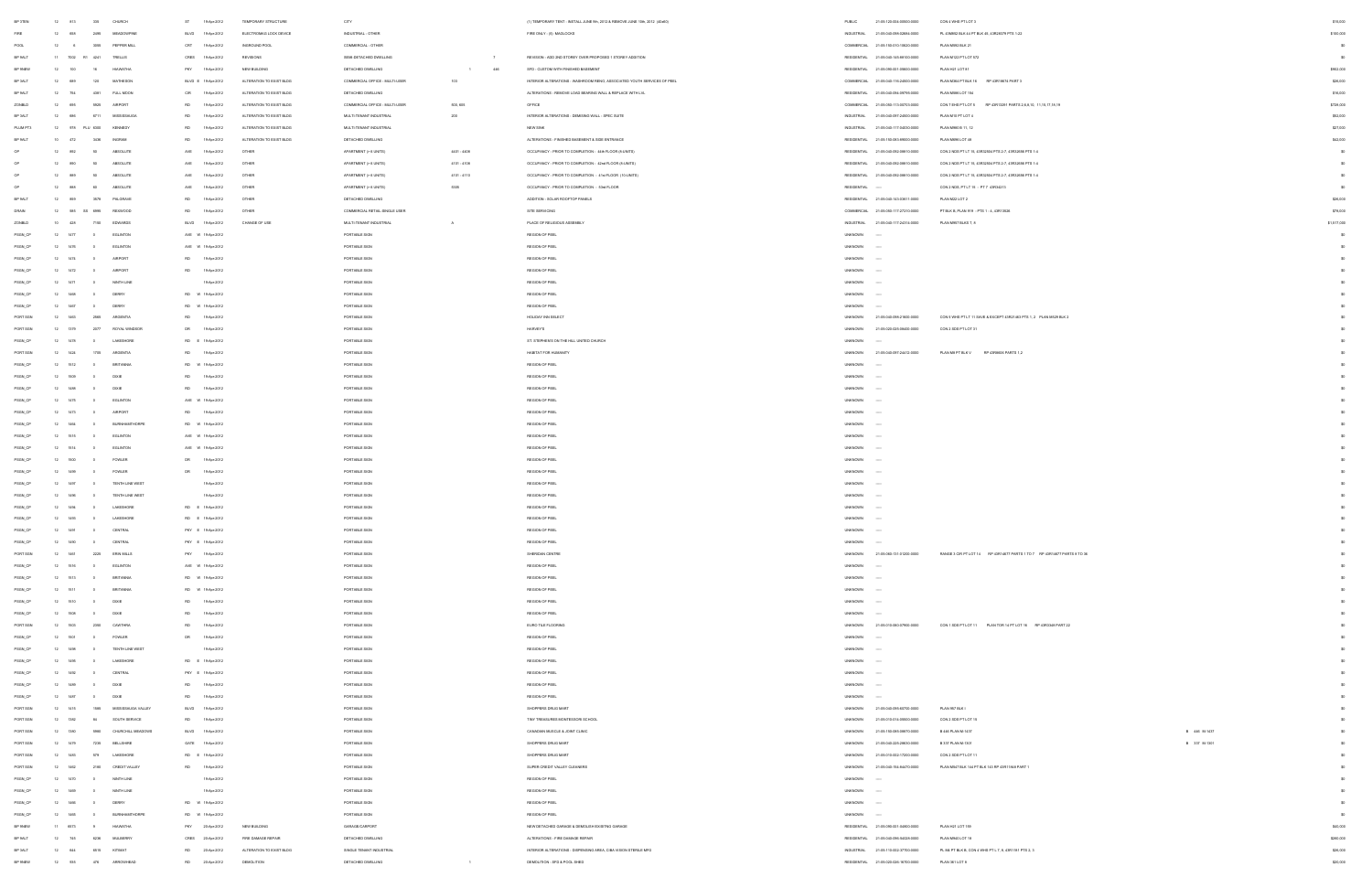| BP 3ALT            | 716<br>190<br>12               | QUEEN                                  | ST S 20-Apr-2012                 | OTHER                    | APARTMENT (> 6 UNITS)          |               | ALTERATIONS - BALCONY REPAIRS                                                                                            |                                  | RESIDENTIAL 21-05-120-004-17600-0000 | PLAN STR 4 LOT 3 PT LOT 5                                                             |             | \$130,000       |
|--------------------|--------------------------------|----------------------------------------|----------------------------------|--------------------------|--------------------------------|---------------|--------------------------------------------------------------------------------------------------------------------------|----------------------------------|--------------------------------------|---------------------------------------------------------------------------------------|-------------|-----------------|
|                    |                                |                                        |                                  |                          |                                |               |                                                                                                                          |                                  |                                      |                                                                                       |             |                 |
| PORT SGN           | 12<br>760<br>1521              | <b>DUNDAS</b>                          | ST E 20-Apr-2012                 |                          | PORTABLE SIGN                  |               | DISCOUNTER'S POOL AND SPA WAREHOUSE                                                                                      | <b>UNKNOWN</b>                   | 21-05-070-068-31000-0000             | PLAN G14 LOT 4 RP 43R2927 PART 1 TO PART 3                                            |             |                 |
| PORT SGN           | 12<br>1522<br>4099             | <b>ERIN MILLS</b>                      | PKY 20-Apr-2012                  |                          | PORTABLE SIGN                  |               | PALMA PASTA                                                                                                              | <b>UNKNOWN</b>                   | 21-05-040-154-29800-0000             | PLAN M247 BLK II                                                                      |             |                 |
| PSGN_CP            | 12<br>1526                     | TRUSCOTT                               | DR 20-Apr-2012                   |                          | PORTABLE SIGN                  |               | MINI SKOOL "A CHILD'S PLACE" INC.                                                                                        | <b>UNKNOWN</b>                   |                                      |                                                                                       |             |                 |
|                    |                                |                                        |                                  |                          |                                |               |                                                                                                                          |                                  |                                      |                                                                                       |             |                 |
| PORT SGN           | 3535<br>12<br>1523             | SOUTH COMMON                           | CRT 20-Apr-2012                  |                          | PORTABLE SIGN                  |               | ST. THOMAS A. BECKET ANGLICAN CHURCH                                                                                     | <b>UNKNOWN</b>                   | 21-05-060-155-51805-0000             | PLAN M160 LOT A                                                                       |             |                 |
| PORT SGN           | 12<br>1520                     | QUEEN                                  | ST N 20-Apr-2012                 |                          | PORTABLE SIGN                  |               | BEST CANADIAN LIQUIDATION INC.                                                                                           | <b>UNKNOWN</b>                   | 21-05-110-002-06000-0000             | PLAN 548 PT BLK C                                                                     |             |                 |
| PORT SGN           | 5130<br>12<br>1485             | DIXIE                                  | RD 20-Apr-2012                   |                          | PORTABLE SIGN                  |               | MAP BUSINESS FURNITURE                                                                                                   |                                  | 21-05-050-116-17200-0000             | CON 3 EHS PT LOT 1                                                                    |             |                 |
|                    |                                |                                        |                                  |                          |                                |               |                                                                                                                          | <b>UNKNOWN</b>                   |                                      |                                                                                       |             |                 |
| PORT SGN           | 12<br>720                      | <b>BRISTO</b>                          | RD W 20-Apr-2012                 |                          | PORTABLE SIGN                  |               | MODEL CLEANERS                                                                                                           | <b>UNKNOWN</b>                   | 21-05-040-164-53600-0000             | B 30 PLAN M-1370                                                                      | B 30 M-1370 |                 |
| PORT SGN           | 5602<br>12<br>1481             | TENTH LINE WEST                        | 20-Apr-2012                      |                          | PORTABLE SIGN                  |               | FLORAL CREST                                                                                                             | <b>UNKNOWN</b>                   | 21-05-150-085-10100-0000             | B 1 PLAN M-1493                                                                       | B 1 M-1493  |                 |
|                    |                                |                                        |                                  |                          |                                |               |                                                                                                                          |                                  |                                      |                                                                                       |             |                 |
| PSGN_CP            | 12<br>1528<br>$\sim$           | LAKESHORE                              | RD E 20-Apr-2012                 |                          | PORTABLE SIGN                  |               | LORNE PARK HOCKEY ASSOCIATION                                                                                            | <b>UNKNOWN</b>                   |                                      |                                                                                       |             |                 |
| PSGN_CP            | 12<br>1527<br>$\sim$           | LAKESHORE                              | RD E 20-Apr-2012                 |                          | PORTABLE SIGN                  |               | LORNE PARK HOCKEY ASSOCIATION                                                                                            | <b>UNKNOWN</b>                   | ----                                 |                                                                                       |             |                 |
|                    |                                |                                        |                                  |                          |                                |               |                                                                                                                          |                                  |                                      |                                                                                       |             |                 |
| PORT SGN           | 12<br>5165<br>1486             | <b>DIXIE</b>                           | RD 20-Apr-2012                   |                          | PORTABLE SIGN                  |               | SWISS CHALET                                                                                                             | <b>UNKNOWN</b>                   | 21-05-050-115-19750-0000             | PLAN 928 BLK A                                                                        |             |                 |
| PORT SGN           | 12<br>1482<br>6020             | <b>HURONTARIO</b>                      | ST 20-Apr-2012                   |                          | PORTABLE SIGN                  |               | STAG SHOP                                                                                                                | <b>UNKNOWN</b>                   | 21-05-040-096-04300-0000             | CON 1 WHS PT LOT 6 RP 43R20185 PARTS 1.3.6.8.10                                       |             |                 |
| PORT SGN           | 2150<br>12<br>1480             | BURNHAMTHORPE                          | RD W 20-Apr-2012                 |                          | PORTABLE SIGN                  |               | MR.SOUVLAKI                                                                                                              | <b>UNKNOWN</b>                   | 21-05-060-155-52500-0000             | PL M160 LOT C. 43R7880 PTS 1-3, 5-11                                                  |             |                 |
|                    |                                |                                        |                                  |                          |                                |               |                                                                                                                          |                                  |                                      |                                                                                       |             |                 |
| PSGN_CP            | 12<br>1538<br>$\sim$           | <b>ERIN MILLS</b>                      | PKY 20-Apr-2012                  |                          | PORTABLE SIGN                  |               | COUNCILLOR - WARD 8                                                                                                      | <b>UNKNOWN</b>                   |                                      |                                                                                       |             |                 |
| PSGN_CP            | 12<br>1537                     | <b>WINSTON CHURCHILL</b>               | BLVD 20-Apr-2012                 |                          | PORTABLE SIGN                  |               | COUNCILLOR - WARD 8                                                                                                      | <b>UNKNOWN</b>                   |                                      |                                                                                       |             |                 |
|                    | 12<br>1540<br>$\sim$           | <b>ERIN MILLS</b>                      |                                  |                          |                                |               | COMMUNITY SERVICES - REC. & PARKS                                                                                        | <b>UNKNOWN</b>                   | $\sim$                               |                                                                                       |             |                 |
| PSGN_CP            |                                |                                        | PKY 20-Apr-2012                  |                          | PORTABLE SIGN                  |               |                                                                                                                          |                                  |                                      |                                                                                       |             |                 |
| PORT SGN           | 12<br>1535<br>1150             | <b>EGLINTON</b>                        | AVE E 20-Apr-2012                |                          | PORTABLE SIGN                  |               | SMALL WUNDERS CHILD CARE                                                                                                 | <b>UNKNOWN</b>                   | 21-05-030-094-19910-0000             | CON 2 NDS PT LOT 7                                                                    |             |                 |
| <b>HVACHOUS</b>    | 11<br>6381                     | HEA 5330 BUILRUSH                      | DR 20-Apr-2012                   | <b>REVISIONS</b>         | SEMI-DETACHED DWELLING         |               | <b>HVAC REVISION</b>                                                                                                     |                                  | RESIDENTIAL 21-05-040-096-77008-0000 | PLAN M1070 PT BLK 104 RP 43R20090 PART 23,74                                          |             |                 |
|                    |                                |                                        |                                  |                          |                                |               |                                                                                                                          |                                  |                                      |                                                                                       |             |                 |
| BP 3ALT            | 2700<br>12<br>707              | <b>MATHESON</b>                        | BLVD E 20-Apr-2012               | ALTERATION TO EXIST BLDG | MULTI-TENANT INDUSTRIAL        | 400           | INTERIOR ALTERATIONS - MONTSHIP INC                                                                                      | <b>INDUSTRIAL</b>                | 21-05-050-115-78000-0000             | PL 43M533, PT BLK 4 - PTS 1, 2, 11 43R27430                                           |             | \$26,000        |
| BP 3ALT            | 12<br>471<br>5625              | TIMBERLEA                              | BLVD 23-Apr-2012                 | ALTERATION TO EXIST BLDG | SINGLE TENANT INDUSTRIAL       |               | ALTERATIONS - INTERIOR-RENO & (12) ROOF TOP UNITS, PANERA BREAD                                                          | <b>INDUSTRIAL</b>                | 21-05-040-116-23620-0000             | PLAN M699 BLK 9                                                                       |             | \$686,000       |
|                    |                                |                                        |                                  |                          |                                |               |                                                                                                                          |                                  |                                      |                                                                                       |             |                 |
| BP 9ALT            | R1 4180<br>10<br>2855          | CAWTHRA                                | RD 23-Apr-2012                   | <b>REVISIONS</b>         | GARAGE/CARPORT                 |               | REVISION - RELOCATE GARAGE                                                                                               | RESIDENTIAL                      | 21-05-040-093-20600-0000             | PLAN A24 PT LOT 9                                                                     |             | SO <sub>1</sub> |
| BP 3ALT            | 475                            | COURTNEYPARK                           | DR E 23-Apr-2012                 | ALTERATION TO EXIST BLDG | SINGLE TENANT INDUSTRIAL       |               | ALTERATIONS - INTER-ALTERATIONS, TIM HORTONS                                                                             | <b>INDUSTRIAL</b>                | 21-05-040-117-09127-0000             | PT BLK 5 PLAN M-915 - PTS 1, 3, 7, 8 43R22349                                         |             | \$112,000       |
| BP 9ALT            | 12                             | 4625<br>CROSSCREEK                     | CRT 23-Apr-2012                  | ADDITION AND ALTER       | DETACHED DWELLING              | 48            | ADD/ALTS - 2 STOREY ADDITION ON EXISTING PORCH FOUNDATION , REMOVE LOAD BEARING WALL ON 2ND FLOOR & INTERIOR ALTERATIONS |                                  | RESIDENTIAL 21-05-040-144-15502-0000 | PLAN M889 LOT 112                                                                     |             | \$88,000        |
|                    |                                |                                        |                                  |                          |                                |               |                                                                                                                          |                                  |                                      |                                                                                       |             |                 |
| BP 3ALT            | 1369                           | <b>DUNDAS</b>                          | ST E 23-Apr-2012                 | OTHER                    | MULTI-TENANT INDUSTRIAL        |               | ALTERATIONS - NEW FRONT FACADE (UPPER PORTION).                                                                          | <b>INDUSTRIAL</b>                | 21-05-030-075-17700-0000             | CON 1 NDS PT LOT 6                                                                    |             | \$26,000        |
| FIRE               | 12<br>717<br>2560              | SHEPARD                                | AVE 23-Apr-2012                  | OTHER                    | COMMERCIAL RETAIL - MULTI-USER |               | FIRE ONLY - FIRE ALARM SYSTEM                                                                                            |                                  | COMMERCIAL 21-05-010-068-07600-0000  | CON 1 NDS PT LOTS 14,15,16 RP 43R11667 PART 2,6 RP 43R12599 PART 1                    |             | \$65,000        |
| PLUMHOUS           | 12<br>1038<br>DRA 2390         | MISSISSAUG                             |                                  | OTHER                    |                                |               | SEWER CONVERSION                                                                                                         |                                  | RESIDENTIAL 21-05-060-131-11000-0000 | RANGE 3 CIR PT LOT 11 RP 43R10466 PART 1                                              |             |                 |
|                    |                                |                                        | RD 23-Apr-2012                   |                          | DETACHED DWELLING              |               |                                                                                                                          |                                  |                                      |                                                                                       |             | \$16,000        |
| PLUMHOUS           | 1037<br>DRA 2380<br>12         | MISSISSAUG/                            | RD 23-Apr-2012                   | OTHER                    | DETACHED DWELLING              |               | SEWER CONVERSION                                                                                                         |                                  | RESIDENTIAL 21-05-060-131-11010-0000 | RANGE 3 CIR PT LOT 11 RP 43R10466 PART 2                                              |             | \$16,000        |
| PSGN_CP            | 12<br>1542                     | LAKESHORE                              | RD E 23-Apr-2012                 |                          | PORTABLE SIGN                  |               | LORNE PARK BAPTIST CHURCH                                                                                                | <b>UNKNOWN</b>                   | -                                    |                                                                                       |             |                 |
|                    |                                |                                        |                                  |                          |                                |               |                                                                                                                          |                                  |                                      |                                                                                       |             |                 |
| PORT SGN           | 6085<br>12<br>1518             | <b>BELGRAVE</b>                        | RD 23-Apr-2012                   |                          | PORTABLE SIGN                  |               | RMP ATHLETIC LOCKER                                                                                                      | <b>UNKNOWN</b>                   | 21-05-040-175-73425-0000             | PL 43M1363 PT BLKS 6, 8, 43R33498 PTS 8, 9                                            |             |                 |
| PORT SGN           | 6275<br>12<br>1541             | MILLCREEK                              | DR 23-Apr-2012                   |                          | PORTABLE SIGN                  |               | STANLEY TOOLS WAREHOUSE                                                                                                  | <b>UNKNOWN</b>                   | 21-05-040-098-61400-0000             | <b>B 2 PLAN M-1780</b>                                                                | B 2 M-1780  |                 |
| PORT SGN           | 550                            | <b>MATHESON</b>                        | BLVD W 23-Apr-2012               |                          | PORTABLE SIGN                  |               | ELSHEIKH DENTAL CARE                                                                                                     |                                  | 21-05-040-098-17860-0000             | PLAN M967 BLK 3                                                                       |             |                 |
|                    | 12<br>1506                     |                                        |                                  |                          |                                |               |                                                                                                                          | <b>UNKNOWN</b>                   |                                      |                                                                                       |             |                 |
| PORT SGN           | 5885<br>12                     | RODEO                                  | DR 23-Apr-2012                   |                          | PORTABLE SIGN                  |               | MOORES                                                                                                                   | <b>UNKNOWN</b>                   | 21-05-040-098-17830-0000             | PL M967 PT BLK 2 - 43R20150 PTS 1,2,5-7,10, 13-17,29-32,34-36                         |             |                 |
| PSGN_CP            | 12<br>1545<br>$\sim$           | <b>ERIN MILLS</b>                      | PKY 23-Apr-2012                  |                          | PORTABLE SIGN                  |               | COMMUNITY SERVICES - REC. & PARKS                                                                                        | <b>UNKNOWN</b>                   | $\cdots$                             |                                                                                       |             |                 |
|                    |                                |                                        |                                  |                          |                                |               |                                                                                                                          |                                  |                                      |                                                                                       |             |                 |
| PORT SGN           | 12<br>6460<br>1507             | MILLCREEK                              | DR 23-Apr-2012                   |                          | PORTABLE SIGN                  |               | CHURCH OF ST. ANTHONY & MARCORIOUS                                                                                       | <b>UNKNOWN</b>                   | 21-05-040-097-28710-0000             | PLAN 927 PT LOT 20 RP 43R6132 PART 1 RP 43R16892 PART 4                               |             |                 |
| PORT SGN           | 3185<br>12<br>1505             | <b>UNITY</b>                           | DR 23-Apr-2012                   |                          | PORTABLE SIGN                  |               | OXFORD LEARNING CENTRE                                                                                                   | <b>UNKNOWN</b>                   | 21-05-150-010-10800-0000             | PLAN M592 BLK 5                                                                       |             |                 |
|                    |                                |                                        |                                  |                          |                                |               | SHOPPERS DRUG MART                                                                                                       |                                  |                                      |                                                                                       |             |                 |
| PORT SGN           | 12<br>1517                     | 7205<br><b>GOREWAY</b>                 | DR 23-Apr-2012                   |                          | PORTABLE SIGN                  |               |                                                                                                                          | <b>UNKNOWN</b>                   | 21-05-050-107-12600-0000             | PLAN 710 BLK A. PT LT 12 CON 8 EHS                                                    |             |                 |
| PORT SGN           | 6085<br>12<br>1519             | <b>BELGRAVE</b>                        | RD 23-Apr-2012                   |                          | PORTABLE SIGN                  |               | RMP ATHLETIC LOCKER                                                                                                      | <b>UNKNOWN</b>                   | 21-05-040-175-73425-0000             | PL 43M1363 PT BLKS 6, 8, 43R33498 PTS 8, 9                                            |             |                 |
| PORT SGN           | 12<br>1502<br>5425             | CREDITVIEW                             | RD 23-Apr-2012                   |                          | PORTABLE SIGN                  |               | EXOTIC FLORAL DESIGN INC                                                                                                 | <b>UNKNOWN</b>                   | 21-05-040-097-00830-0000             | CON 3 WHS PT LOT 3                                                                    |             |                 |
|                    |                                |                                        |                                  |                          |                                |               |                                                                                                                          |                                  |                                      |                                                                                       |             |                 |
| PSGN_CP            | 12<br>1544                     | BURNHAMTHORPE                          | RD W 23-Apr-2012                 |                          | PORTABLE SIGN                  |               | COMMUNITY SERVICES - REC. & PARKS                                                                                        | <b>UNKNOWN</b>                   |                                      |                                                                                       |             |                 |
| PSGN_CP            | 12 1543                        | <b>BURNHAMTHORPE</b>                   | RD W 23-Apr-2012                 |                          | PORTABLE SIGN                  |               | COMMUNITY SERVICES - REC. & PARKS                                                                                        | <b>UNKNOWN</b>                   |                                      |                                                                                       |             |                 |
|                    |                                |                                        |                                  |                          |                                |               |                                                                                                                          |                                  |                                      |                                                                                       |             |                 |
| PORT SGN           | 12 1529                        | 128 QUEEN                              | ST S 23-Apr-2012                 |                          | PORTABLE SIGN                  |               | LITTLE CAESAR'S PIZZA                                                                                                    |                                  | UNKNOWN 21-05-120-004-17300-0000     | CON 5 WHS PT LT 4, PLAN STR4 LTS 3, 4, PT LTS 1, 2, 5, 8                              |             |                 |
|                    |                                | PORT SGN 12 1536 10 KINGSBRIDGE GARDEN | CIR 23-Apr-2012                  |                          | PORTABLE SIGN                  |               | CROCODILE ROCK                                                                                                           | <b>LINKNOWN</b>                  | 21-05-040-141-03300-0000             | PLAN M576 PT BLK 2 RP 43R14594 PART 4                                                 |             |                 |
| PORT SGN           | 12 1533<br>579                 | LAKESHORE                              | RD E 23-Apr-2012                 |                          | PORTABLE SIGN                  |               | SHOPPERS DRUG MART                                                                                                       | <b>UNKNOWN</b>                   | 21-05-010-002-17200-0000             | CON 2 SDS PT LOT 11                                                                   |             |                 |
|                    |                                |                                        |                                  |                          |                                |               |                                                                                                                          |                                  |                                      |                                                                                       |             |                 |
| PORT SGN           | 12<br>1531                     | 1077 NORTH SERVICE                     | RD 23-Apr-2012                   |                          | PORTABLE SIGN                  |               | SHOPPERS DRUG MART                                                                                                       | <b>UNKNOWN</b>                   | 21-05-070-054-19700-0000             | CON 1 SDS PT LOTS 7, 8, PLAN 439 LOTS 1, 2, BLK A, PT LOTS 3 TO 11, PLAN 520 PT BLK A |             |                 |
| PORT SGN           | 1530<br>6750<br>12             | MISSISSAUGA                            | RD 23-Apr-2012                   |                          | PORTABLE SIGN                  |               | DELTA MEADOWVALE HOTEL                                                                                                   | <b>UNKNOWN</b>                   | 21-05-040-097-12910-0000             | PL M275 LTS 1, 2, 43R13587 PTS 3-5                                                    |             |                 |
|                    |                                |                                        |                                  |                          |                                |               |                                                                                                                          |                                  |                                      |                                                                                       |             |                 |
|                    | 730<br>12<br>518               | COURTNEYPARK                           | DR W 23-Apr-2012                 | FIRE CODE RETROFIT       | SCHOOL - SECONDARY             |               | FIRE-ONLY - FIRE SUPPRESSION SYSTEM                                                                                      | PUBLIC                           | 21-05-040-099-33000-0000             | <b>B 6 PLAN M-1476</b>                                                                | B 6 M-1476  | \$36,000        |
| ZONBLD             | 6770<br>12<br>688              | DAVAND                                 | DR 23-Apr-2012                   | ALTERATION TO EXIST BLDG | MULTI-TENANT INDUSTRIAL        | 43-44         | <b>BUSINESS OFFICE</b>                                                                                                   | <b>INDUSTRIAL</b>                |                                      | PEEL CONDO PLAN 384                                                                   |             | \$55,000        |
| BP 9ALT            | 11<br>6813<br>CON 96           | OAKES                                  | DR 24-Apr-2012                   | NEW BUILDING             | DETACHED DWELLING              | 219           | CONDITIONAL PERMIT - REVISED P#11-6813 to NEW CUSTOM SFD & DEMOLISH EXISTING SFD - FOUNDATION TO ROOF ONLY               |                                  | RESIDENTIAL 21-05-010-012-19100-0000 | PLAN 405 LOT 10                                                                       |             | S <sub>0</sub>  |
|                    |                                |                                        |                                  |                          |                                |               |                                                                                                                          |                                  |                                      |                                                                                       |             |                 |
| PORT SGN           | 12<br>1547                     | DERRY<br>1119                          | RD E 24-Apr-2012                 |                          | PORTABLE SIGN                  |               | GOLF CLEARANCE WAREHOUSE                                                                                                 | <b>UNKNOWN</b>                   | 21-05-050-116-65100-0000             | PL M435 PT LTS 58, 59, 43R12971 PTS 1, 3, 7-9                                         |             |                 |
| ZONBLD             | 12<br>563<br>5060              | SPECTRUM                               | WAY 24-Apr-2012                  | ALTERATION TO EXIST BLDG | COMMERCIAL OFFICE - MULTI-USER | 410           | <b>BUSINESS OFFICE</b>                                                                                                   | COMMERCIAL                       | 21-05-050-115-60040-0000             | CON 5 EHS PT LT 1, 43R23854 PTS 2-7, PART PT 1                                        |             | \$84,000        |
| BP 3ALT            | 12<br>608<br>2000              | ARGENTIA                               | RD 24-Apr-2012                   | ALTERATION TO EXIST BLDG | COMMERCIAL OFFICE - MULTI-USER | 200, 220, 320 | INTERIOR DEMOLITION, SPEC-UNITS                                                                                          |                                  | COMMERCIAL 21-05-040-097-34800-0000  | PLAN M30 BLK C RP 43R3506 PART 1 RP 43R2278 PART 1 RP 43R2838 PART 1                  |             | \$27,000        |
|                    |                                |                                        |                                  |                          |                                |               |                                                                                                                          |                                  |                                      |                                                                                       |             |                 |
| BP 3ALT            | 2345<br>11 6781                | STANFIELD                              | RD 24-Apr-2012                   | ALTERATION TO EXIST BLDG | INDUSTRIAL - OTHER             | 2B            | INTERIOR ALTERATIONS & ROOF FRAMING REINFORCEMENT - GROUP 4 SECURICOR                                                    |                                  | INDUSTRIAL 21-05-070-056-15000-0000  | CON 1 SDS, PT L 7 - PTS 3-16 43R29108                                                 |             | \$309,000       |
| BP 9ALT            | 7112<br>12                     | BASKERVILLE                            | RUN 24-Apr-2012                  | OTHER                    | DETACHED DWELLING              |               | ADDITION - SOLAR ROOFTOP PANELS                                                                                          |                                  | RESIDENTIAL 21-05-040-096-89056-0000 | L 46 PLAN M-1497                                                                      | L 46 M-1497 | \$26,000        |
|                    |                                |                                        |                                  |                          |                                |               |                                                                                                                          |                                  |                                      |                                                                                       |             |                 |
| BP 9ALT            | 4250<br>12<br>872              | TOMKEN                                 | RD 24-Apr-2012                   | OTHER                    | DETACHED DWELLING              |               | ADDITION - SOLAR ROOFTOP PANELS                                                                                          |                                  | RESIDENTIAL 21-05-040-093-15310-0000 | CON 2 NDS PT LOT 9 RP 43R11495 PART 4                                                 |             | \$26,000        |
|                    |                                |                                        |                                  |                          |                                |               |                                                                                                                          |                                  |                                      | CON 1 NDS PT LT 22 - 43R29832 PTS 2-4, 7-12                                           |             | S <sub>0</sub>  |
| SGNBLD             | 3360<br>12<br>725              | WOLFEDALE                              | RD 24-Apr-2012                   | OTHER                    | INDUSTRIAL - OTHER             | <b>BLDG B</b> | RECREATIONAL ESTABLISHMENT                                                                                               | <b>INDUSTRIAL</b>                | 21-05-040-144-05000-0000             |                                                                                       |             |                 |
|                    |                                |                                        |                                  |                          |                                |               |                                                                                                                          |                                  |                                      |                                                                                       |             |                 |
|                    | 2785<br>12<br>755              | SKYMARK                                | AVE 24-Apr-2012                  | PYLON SIGN               | COMMERCIAL - OTHER             |               | (2) GROUND SIGNS - MULTI-TENANT SIGNAGE                                                                                  |                                  | COMMERCIAL 21-05-050-115-81000-0000  | PLAN M584 BLK 6                                                                       |             | \$40,000        |
| SGNBLD             | 746<br>VAR 5170<br>6           | DIXIE                                  | RD 24-Apr-2012                   | <b>FASCIA SIGN</b>       | COMMERCIAL OFFICE - MULTI-USER | 104           | (1) FASCIA SIGN - MUCHO BURRITO                                                                                          |                                  | COMMERCIAL 21-05-050-116-16900-0000  | CON 3 PT L 1, 43R24715 PTS 3-6                                                        |             | \$20,000        |
| PORT SGN           | 12<br>1548<br>2901             | <b>EGLINTON</b>                        |                                  |                          | PORTABLE SIGN                  |               |                                                                                                                          | <b>UNKNOWN</b>                   | 21-05-040-098-10825-0000             |                                                                                       |             |                 |
|                    |                                |                                        | AVE W 24-Apr-2012                |                          |                                |               | AKAL OPTICAL                                                                                                             |                                  |                                      | RCP 1003 PT LT 2, 43R23352 PT PARTS 18, 20, PTS 19, 30, 43R29505 PTS 1-4              |             |                 |
| PORT SGN           | 7070<br>12<br>1546             | MCLAUGHLIN                             | RD 24-Apr-2012                   |                          | PORTABLE SIGN                  |               | SHOPPERS DRUG MART                                                                                                       | <b>UNKNOWN</b>                   | 21-05-040-096-87100-0000             | B 96 PLAN M-1483                                                                      | B 96 M-1483 |                 |
| PORT SGN           | 12<br>1558<br>158              | LAKESHORE                              | RD E 24-Apr-2012                 |                          | PORTABLE SIGN                  |               | SCOTIA BANK INC                                                                                                          | <b>UNKNOWN</b>                   | 21-05-090-003-03500-0000             | PLAN B10 LOTS 2,3 E 1/2 PT LOT 1                                                      |             |                 |
|                    |                                |                                        |                                  |                          |                                |               |                                                                                                                          |                                  |                                      |                                                                                       |             |                 |
| PSGN CP            | 12<br>1556                     | CONFEDERATION                          | PKY 24-Apr-2012                  |                          | PORTABLE SIGN                  |               | CANADIAN CANCER SOCIETY                                                                                                  | <b>UNKNOWN</b>                   |                                      |                                                                                       |             |                 |
| PSGN CP            | 12<br>1555<br>$\sim$           | QUEENSWAY                              | W 24-Apr-2012                    |                          | PORTABLE SIGN                  |               | CANADIAN CANCER SOCIETY                                                                                                  | <b>UNKNOWN</b>                   | -----                                |                                                                                       |             |                 |
|                    | 12<br>1554<br>$\sim$           | CAWTHRA                                |                                  |                          | PORTABLE SIGN                  |               | CANADIAN CANCER SOCIETY                                                                                                  | <b>UNKNOWN</b>                   | -----                                |                                                                                       |             |                 |
| PSGN_CP            |                                |                                        | RD 24-Apr-2012                   |                          |                                |               |                                                                                                                          |                                  |                                      |                                                                                       |             |                 |
| PORT SGN           | 12<br>1552<br>2970             | <b>DREW</b>                            | RD 24-Apr-2012                   |                          | PORTABLE SIGN                  |               | CHINA TOWN RESTAURANT                                                                                                    | <b>UNKNOWN</b>                   | 21-05-050-113-06532-0000             | PSCP 884 - FORMERLY 43M1593 PT BLK 2 - PT 1 43R29338                                  |             |                 |
| PSGN_CP            | 1584<br>12<br>$\circ$          | BURNHAMTHORPE                          | RD E 24-Apr-2012                 |                          | PORTABLE SIGN                  |               | <b>COMMUNITY SERVICES</b>                                                                                                | <b>UNKNOWN</b>                   |                                      |                                                                                       |             |                 |
|                    |                                |                                        |                                  |                          |                                |               |                                                                                                                          |                                  |                                      |                                                                                       |             |                 |
| PSGN_CP            | 12<br>1575<br>$\sim$ 0         | <b>WINSTON CHURCHILL</b>               | BLVD 24-Apr-2012                 |                          | PORTABLE SIGN                  |               | <b>COMMUNITY SERVICES</b>                                                                                                | <b>UNKNOWN</b>                   |                                      |                                                                                       |             |                 |
| PSGN_CP            | 12<br>1574                     | <b>WINSTON CHURCHILI</b>               | BLVD 24-Apr-2012                 |                          | PORTABLE SIGN                  |               | COMMUNICATIONS/PUBLIC AFFAIRS                                                                                            | <b>UNKNOWN</b>                   | $\cdots$                             |                                                                                       |             |                 |
|                    | 12<br>1569<br>$\sim$           | <b>MAVIS</b>                           |                                  |                          | PORTABLE SIGN                  |               | <b>COMMUNITY SERVICES</b>                                                                                                | <b>UNKNOWN</b>                   |                                      |                                                                                       |             |                 |
| PSGN_CP            |                                |                                        | RD 24-Apr-2012                   |                          |                                |               |                                                                                                                          |                                  |                                      |                                                                                       |             |                 |
| PSGN_CP            | 12<br>1568<br>$\sim$           | <b>WINSTON CHURCHILI</b>               | BLVD 24-Apr-2012                 |                          | PORTABLE SIGN                  |               | <b>COMMUNITY SERVICES</b>                                                                                                | <b>UNKNOWN</b>                   |                                      |                                                                                       |             |                 |
| PSGN_CP            | 12<br>1566<br>$\sim$ 0         | BURNHAMTHORPE                          | RD E 24-Apr-2012                 |                          | PORTABLE SIGN                  |               | <b>COMMUNITY SERVICES</b>                                                                                                | <b>UNKNOWN</b>                   |                                      |                                                                                       |             |                 |
|                    |                                |                                        |                                  |                          |                                |               |                                                                                                                          |                                  |                                      |                                                                                       |             |                 |
| PSGN_CP<br>PSGN_CP | 12 1565<br>$\sim$ 0<br>12 1564 | <b>MAVIS</b><br>0 HURONTARIO           | RD 24-Apr-2012<br>ST 24-Apr-2012 |                          | PORTABLE SIGN<br>PORTABLE SIGN |               | COMMUNITY SERVICES<br>COMMUNICATIONS/PUBLIC AFFAIRS                                                                      | <b>UNKNOWN</b><br><b>UNKNOWN</b> | $\cdots$                             |                                                                                       |             | \$0<br>\$0      |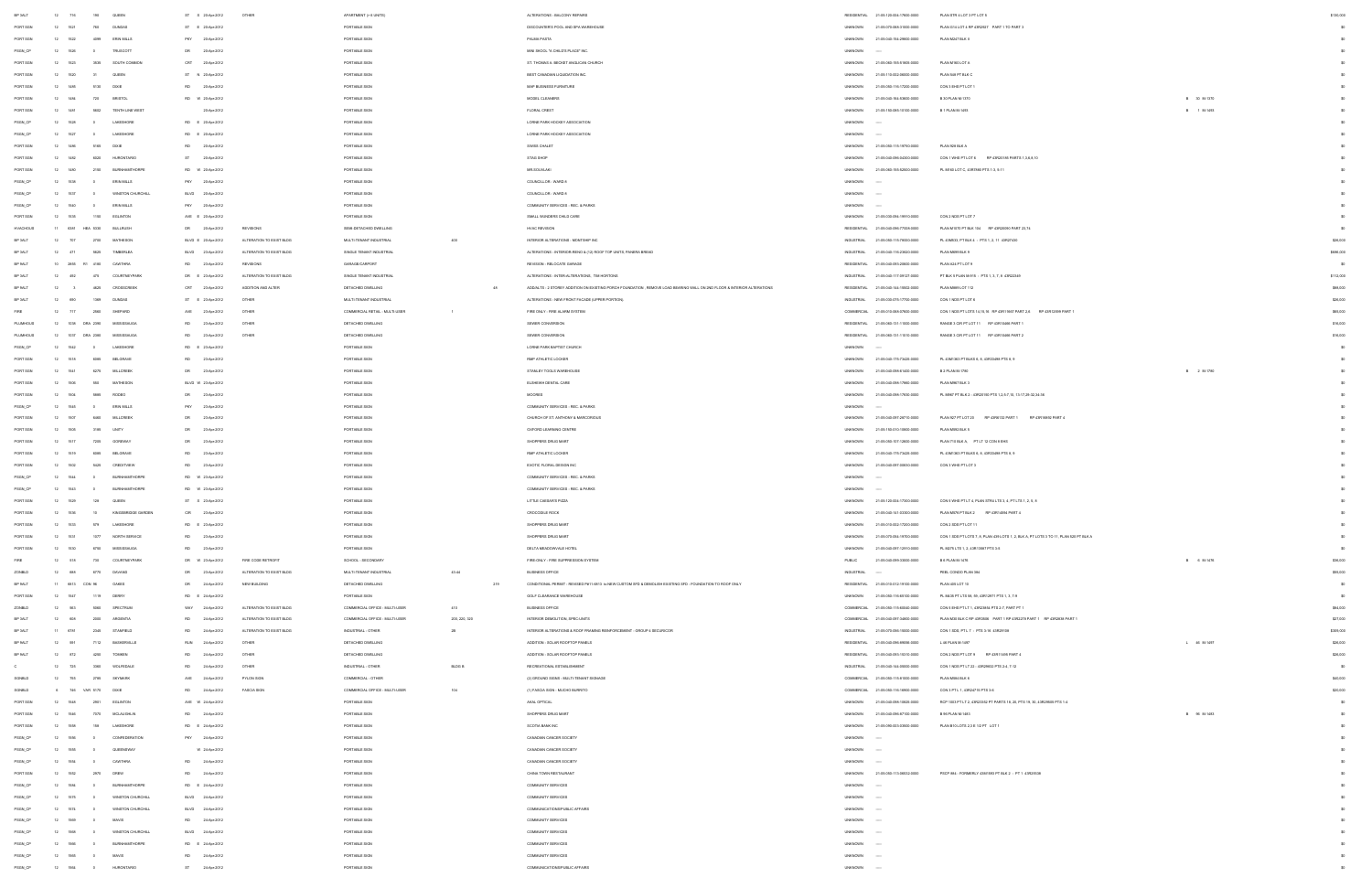|              | 12 1563        | $\sim$ 0        | CAWTHRA                            | RD 24-Apr-2012           |                           | PORTABLE SIGN                  |                |     | COMMUNICATIONS/PUBLIC AFFAIRS                                                                                        | UNKNOWN -----      |                                      |                                                                                      |                      |            |
|--------------|----------------|-----------------|------------------------------------|--------------------------|---------------------------|--------------------------------|----------------|-----|----------------------------------------------------------------------------------------------------------------------|--------------------|--------------------------------------|--------------------------------------------------------------------------------------|----------------------|------------|
| PSGN_CP      |                |                 |                                    |                          |                           |                                |                |     |                                                                                                                      |                    |                                      |                                                                                      |                      |            |
| PSGN_CP      | 12<br>1562     | $\circ$         | LAKESHORE                          | RD W 24-Apr-2012         |                           | PORTABLE SIGN                  |                |     | COMMUNICATIONS/PUBLIC AFFAIRS                                                                                        | <b>UNKNOWN</b>     | $\sim$                               |                                                                                      |                      |            |
| PORT SGN     | 1525<br>12     | 980             | <b>BURNHAMTHORPE</b>               | RD E 24-Apr-2012         |                           | PORTABLE SIGN                  |                |     | TINA'S SPA & SALON                                                                                                   | <b>UNKNOWN</b>     | 21-05-030-092-12100-0000             | CON 1 NDS PT LOT 8                                                                   |                      |            |
| PORT SGN     | 1524<br>12     | 980             | <b>BURNHAMTHORPE</b>               | RD E 24-Apr-2012         |                           | PORTABLE SIGN                  |                |     | TINA'S SPA & SALON                                                                                                   | <b>UNKNOWN</b>     | 21-05-030-092-12100-0000             | CON 1 NDS PT LOT 8                                                                   |                      |            |
| PSGN_CP      | 12<br>1589     | $^{\circ}$      | BRITANNIA                          | RD W 24-Apr-2012         |                           | PORTABLE SIGN                  |                |     | COMMUNICATIONS/PUBLIC AFFAIRS                                                                                        | <b>UNKNOWN</b>     |                                      |                                                                                      |                      |            |
| PSGN_CP      | 1582<br>12     | $\circ$         | <b>MAVIS</b>                       | RD 24-Apr-2012           |                           | PORTABLE SIGN                  |                |     | CORPORATE SERVICES - PUBLIC AFFAIRS                                                                                  | <b>UNKNOWN</b>     | $\sim$                               |                                                                                      |                      |            |
|              |                |                 |                                    |                          |                           |                                |                |     |                                                                                                                      |                    |                                      |                                                                                      |                      |            |
| PSGN_CP      | 12<br>1579     | $\bullet$       | TRUSCOTT                           | DR 24-Apr-2012           |                           | PORTABLE SIGN                  |                |     | CORPORATE SERVICES - PUBLIC AFFAIRS                                                                                  | <b>UNKNOWN</b>     | $\sim$                               |                                                                                      |                      |            |
| PSGN_CP      | 1578<br>12     | $\circ$         | NORTH SERVICE                      | RD 24-Apr-2012           |                           | PORTABLE SIGN                  |                |     | CORPORATE SERVICES - PUBLIC AFFAIRS                                                                                  | <b>UNKNOWN</b>     | $\sim$                               |                                                                                      |                      |            |
| PSGN_CP      | 1571           |                 | CREDITVIEW                         | RD 24-Apr-2012           |                           | PORTABLE SIGN                  |                |     | COMMUNICATIONS/PUBLIC AFFAIRS                                                                                        | <b>UNKNOWN</b>     | ----                                 |                                                                                      |                      |            |
| PSGN_CP      | 12<br>1585     | $\circ$         | <b>MAVIS</b>                       | RD 24-Apr-2012           |                           | PORTABLE SIGN                  |                |     | YMCA                                                                                                                 | <b>UNKNOWN</b>     | ----                                 |                                                                                      |                      |            |
| PSGN_CP      | 12<br>1583     | $\circ$         | MAVIS                              | RD 24-Apr-2012           |                           | PORTABLE SIGN                  |                |     | YMCA                                                                                                                 | <b>UNKNOWN</b>     |                                      |                                                                                      |                      |            |
|              |                |                 |                                    |                          |                           |                                |                |     |                                                                                                                      |                    |                                      |                                                                                      |                      |            |
| PSGN_CP      | 1580           | $\circ$         | DERRY                              | RD E 24-Apr-2012         |                           | PORTABLE SIGN                  |                |     | YMCA                                                                                                                 | <b>UNKNOWN</b>     |                                      |                                                                                      |                      |            |
| PSGN_CP      | 1590           | $\circ$         | BRITANNIA                          | RD W 24-Apr-2012         |                           | PORTABLE SIGN                  |                |     | COMMUNICATIONS/PUBLIC AFFAIRS                                                                                        | <b>UNKNOWN</b>     |                                      |                                                                                      |                      |            |
| PSGN_CP      | 1586           | $\circ$         | EGLINTON                           | AVE W 24-Apr-2012        |                           | PORTABLE SIGN                  |                |     | COMMUNICATIONS/PUBLIC AFFAIRS                                                                                        | <b>UNKNOWN</b>     |                                      |                                                                                      |                      |            |
| PSGN_CP      | 1577<br>12     | $\circ$         | SOUTHDOWN                          | RD 24-Apr-2012           |                           | PORTABLE SIGN                  |                |     | COMMUNICATIONS/PUBLIC AFFAIRS                                                                                        | <b>UNKNOWN</b>     | 1.111                                |                                                                                      |                      |            |
| PSGN_CP      | 1573<br>12     | $\circ$         | DERRY                              | RD E 24-Apr-2012         |                           | PORTABLE SIGN                  |                |     | <b>COMMUNITY SERVICES</b>                                                                                            | <b>UNKNOWN</b>     | 1.111                                |                                                                                      |                      |            |
|              |                |                 |                                    |                          |                           |                                |                |     |                                                                                                                      |                    |                                      |                                                                                      |                      |            |
| PORT SGN     | 1559           | 720             | <b>BRISTOL</b>                     | RD W 24-Apr-2012         |                           | PORTABLE SIGN                  |                |     | PUBLIC MOBILE                                                                                                        | <b>UNKNOWN</b>     | 21-05-040-164-53600-0000             | B 30 PLAN M-1370                                                                     | B 30 M-1370          |            |
| PSGN_CP      | 1557<br>12     | $\circ$         | QUEENSWAY                          | W 24-Apr-2012            |                           | PORTABLE SIGN                  |                |     | CANADIAN CANCER SOCIETY                                                                                              | <b>UNKNOWN</b>     | ----                                 |                                                                                      |                      |            |
| PORT SGN     | 12<br>1553     | 7330            | <b>GOREWAY</b>                     | DR 24-Apr-2012           |                           | PORTABLE SIGN                  |                |     | NEXT OPTICAL                                                                                                         | <b>UNKNOWN</b>     | 21-05-050-107-18210-0000             | CON 7 EHS PT LOT 12 RP 43R13640 PART 2                                               |                      |            |
| PORT SGN     | 1551           | 6465            | MILLCREEK                          | DR 24-Apr-2012           |                           | PORTABLE SIGN                  |                |     | ALL-RISKS INSURANCE                                                                                                  | <b>UNKNOWN</b>     | 21-05-040-097-27900-0000             | PLAN 927 PT LOTS 16,17 RP 43R8441 PART 1 RP 43R16892 PART 1                          |                      |            |
| PORT SGN     | 12<br>1534     | 3221            | <b>DERRY</b>                       | RD W 24-Apr-2012         |                           | PORTABLE SIGN                  |                |     | M & M MEAT SHOP (DERRY W, MISS)                                                                                      | <b>UNKNOWN</b>     | 21-05-150-080-76500-0000             | B 159 PLAN M-1214                                                                    | B 159 M-1214         |            |
|              |                |                 |                                    |                          |                           |                                |                |     |                                                                                                                      |                    |                                      |                                                                                      |                      |            |
| PORT SGN     | 12<br>1532     | 321             | LAKESHORE                          | RD W 24-Apr-2012         |                           | PORTABLE SIGN                  |                |     | SHOPPERS DRUG MART                                                                                                   | <b>UNKNOWN</b>     | 21-05-090-006-08105-0000             | PL H22 BLK A LTS 66-72 PT LTS 73, 74, PT MAPLE AVE, 43R6908 PTS 1-3, 5, 7, PT PART 8 |                      |            |
| BP 9SMAL     | 1874<br>10     | FTR 960         | <b>BLOOR</b>                       | ST 24-Apr-2012           | NEW BUILDING              | APARTMENT (> 6 UNITS)          | 12             | 954 | NEW - (2) STOREY APARTMENT. TERRACES ON BLOOR, FOUNDATION TO ROOF                                                    |                    | RESIDENTIAL 21-05-040-086-11800-0000 | PLAN 879 BLK A                                                                       | SENTREX HOMES INC    | \$1,007,00 |
| <b>MECH</b>  | 6307<br>$11 -$ | <b>HEA 3087</b> | WINSTON CHURCHILL                  | BLVD 25-Apr-2012         | ALTERATION TO EXIST BLDG  | COMMERCIAL RETAIL - MULTI-USER | $\overline{2}$ |     | NEW KITCHEN EXHAUST - DI SAVINNO'S PANINI BAR                                                                        | COMMERCIAL         | 21-05-060-154-11400-0000             | CON 1 NDS PT LOT 35                                                                  |                      | \$39,00    |
| PORT SGN     | 12<br>1593     | 1970            | <b>DUNDAS</b>                      | ST E 25-Apr-2012         |                           | PORTABLE SIGN                  |                |     | IN STYLE FURNITURE                                                                                                   | <b>UNKNOWN</b>     | 21-05-070-068-37500-0000             | PT LT 1 CON 1 SDS - PT 2 43R12339                                                    |                      | SI         |
| ZONBLD       | 699<br>12      | 5580            | <b>EXPLORER</b>                    | DR 25-Apr-2012           | ALTERATION TO EXIST BLDG  | COMMERCIAL OFFICE - MULTI-USER | 502            |     | <b>BUSINESS OFFICE</b>                                                                                               |                    | COMMERCIAL 21-05-050-115-63000-0000  | PT BLK 5 PLAN M-793 - PTS 1-5, 8-15 43R23735                                         |                      | \$289,00   |
|              |                |                 |                                    |                          |                           |                                |                |     |                                                                                                                      |                    |                                      |                                                                                      |                      |            |
| ZONBLD       | 655<br>12      | 6711            | MISSISSAUGA                        | RD 25-Apr-2012           | ALTERATION TO EXIST BLDG  | COMMERCIAL OFFICE - MULTI-USER | 202            |     | <b>BUSINESS OFFICE</b>                                                                                               |                    | COMMERCIAL 21-05-040-097-24500-0000  | PLAN M10 PT LOT 4                                                                    |                      | \$270,00   |
| BP 9ALT      | 748            | 1455            | <b>GLENBURNIE</b>                  | <b>RD</b><br>25-Apr-2012 | ALTERATION TO EXIST BLDG  | DETACHED DWELLING              |                |     | INTERIOR ALTERATIONS - FINISHED BASEMENT                                                                             |                    | RESIDENTIAL 21-05-010-016-18700-0000 | PLAN G20 LOT 17 PT LOT 16                                                            |                      | \$60,00    |
| BP 9ALT      | 721<br>12      | 3560            | CAWTHRA                            | RD 25-Apr-2012           | ADDITION AND ALTER        | DETACHED DWELLING              |                | 144 | ADD/ALTER - 2ND STOREY & GARAGE ADDITION & INTERIOR ALTERATIONS                                                      |                    | RESIDENTIAL 21-05-040-089-22000-0000 | PLAN 326 PT BLK A                                                                    |                      | \$274,00   |
| <b>DRAIN</b> | $11 -$         | 7140 SS<br>5045 | <b>GLEN ERIN</b>                   | DR 25-Apr-2012           | OTHER                     | COMMERCIAL OFFICE- SINGLE USER |                |     | SITE SERVICING                                                                                                       |                    | COMMERCIAL 21-05-040-098-10601-0000  | PL M823 PT BLK 1, 43R16736 PTS 1, 2 & 5                                              |                      | \$39,00    |
| BP 3ALT      | 561<br>12      | 1300            | <b>BLOOR</b>                       | ST 25-Apr-2012           | OTHER                     | APARTMENT (> 6 UNITS)          |                |     | ALTERATIONS - GARAGE WATERPROOFING REPAIRS, PCC-171                                                                  | <b>RESIDENTIAL</b> | -----                                | PEEL CONDO PLAN 171                                                                  |                      | \$683,00   |
|              |                |                 |                                    |                          |                           |                                |                |     |                                                                                                                      |                    |                                      |                                                                                      |                      |            |
| $\mathbf{C}$ | 936<br>12      | 6055            | <b>MAVIS</b>                       | <b>RD</b><br>25-Apr-2012 | OTHER                     | COMMERCIAL RETAIL - MULTI-USER | 3, 3A          |     | <b>RETAIL STORE</b>                                                                                                  |                    | COMMERCIAL 21-05-040-175-73400-0000  | PL 43M1363 BLK 10 PT BLK 5, 43R24920 PTS 1-11                                        | B 5 M-1363           |            |
| PORT SGN     | 1591<br>12     | 730             | COURTNEYPARK                       | DR W 25-Apr-2012         |                           | PORTABLE SIGN                  |                |     | ST. MARCELLINUS S.S.                                                                                                 | <b>UNKNOWN</b>     | 21-05-040-099-33000-0000             | B 6 PLAN M-1476                                                                      | B 6 M-1476           |            |
| PORT SGN     | 1588           | 6040            | <b>GLEN ERIN</b>                   | DR 25-Apr-2012           |                           | PORTABLE SIGN                  |                |     | SHOPPERS DRUG MART                                                                                                   | <b>UNKNOWN</b>     | 21-05-040-100-50100-0000             | PLAN M43 BLK N                                                                       |                      |            |
| PORT SGN     | 1587           | 6040            | <b>GLEN ERIN</b>                   | DR 25-Apr-2012           |                           | PORTABLE SIGN                  |                |     | SHOPPERS DRUG MART                                                                                                   | <b>UNKNOWN</b>     | 21-05-040-100-50100-0000             | PLAN M43 BLK N                                                                       |                      |            |
| PORT SGN     | 1572           | 5030            | TENTH LINE WEST                    | 25-Apr-2012              |                           | PORTABLE SIGN                  |                |     | DR. STRAZZERI                                                                                                        | <b>UNKNOWN</b>     | 21-05-150-070-17746-0000             | B 120 PLAN M-1606                                                                    | B 120 M-1606         |            |
|              |                |                 |                                    |                          |                           |                                |                |     |                                                                                                                      |                    |                                      |                                                                                      |                      |            |
| PORT SGN     | 12<br>1561     | 6075            | <b>MAVIS</b>                       | RD 25-Apr-2012           |                           | PORTABLE SIGN                  |                |     | <b>RICKI'S</b>                                                                                                       | <b>UNKNOWN</b>     | 21-05-040-175-73400-0000             | PL 43M1363 BLK 10 PT BLK 5, 43R24920 PTS 1-11                                        | B 5 M-1363           |            |
| PORT SGN     | 12<br>1576     | 2470            | HURONTARIO                         | ST<br>25-Apr-2012        |                           | PORTABLE SIGN                  |                |     | SHOPPERS DRUG MART                                                                                                   | <b>UNKNOWN</b>     | 21-05-060-125-05900-0000             | PLAN 500 PT BLK B - 43R33162 PTS 1, 2                                                |                      |            |
| PORT SGN     | 1581<br>12     | 6750            | WINSTON CHURCHILL                  | BLVD 25-Apr-2012         |                           | PORTABLE SIGN                  |                |     | OXFORD LEARNING CENTRE                                                                                               | <b>UNKNOWN</b>     | 21-05-150-081-17400-0000             | PLAN M407 BLK 9                                                                      |                      |            |
| PORT SGN     | 1567<br>12     | 3030            | THOMAS                             | ST 25-Apr-2012           |                           | PORTABLE SIGN                  |                |     | <b>BISTRO NARRA</b>                                                                                                  | <b>UNKNOWN</b>     | 21-05-150-070-16953-0000             | CON 11 NS PT LOT 3 - 43R32749 PTS 1, 2, 5                                            |                      |            |
| PSGN CP      | 1592<br>12     | $\circ$         | SPEAKMAN                           | DR 25-Apr-2012           |                           | PORTABLE SIGN                  |                |     | REGION OF PEEL                                                                                                       | <b>UNKNOWN</b>     | ----                                 |                                                                                      |                      |            |
| PSGN_CP      | 12<br>1597     | $\sim$ 0        | HURONTARIO                         | ST 25-Apr-2012           |                           | PORTABLE SIGN                  |                |     | COMMUNITY SERVICES - FRANK MCKECHNIE CC                                                                              | <b>UNKNOWN</b>     | $\cdots$                             |                                                                                      |                      |            |
|              |                |                 |                                    |                          |                           |                                |                |     |                                                                                                                      |                    |                                      |                                                                                      |                      |            |
| PSGN_CP      | 12<br>1595     | $\sim$ 0        | <b>KENNEDY</b>                     | RD 25-Apr-2012           |                           | PORTABLE SIGN                  |                |     | COMMUNITY SERVICES - FRANK MCKECHNIE CC                                                                              | <b>UNKNOWN</b>     | ----                                 |                                                                                      |                      |            |
| PSGN_CP      | 12<br>1596     | $\bullet$       | <b>EGLINTON</b>                    | AVE E 25-Apr-2012        |                           | PORTABLE SIGN                  |                |     | COMMUNITY SERVICES - FRANK MCKECHNIE CC                                                                              | <b>UNKNOWN</b>     | ----                                 |                                                                                      |                      |            |
| PORT SGN     | 1594<br>12     | 1201            | BRITANNIA                          | RD W 25-Apr-2012         |                           | PORTABLE SIGN                  |                |     | <b>VINTNERS CELLAR</b>                                                                                               | <b>UNKNOWN</b>     | 21-05-040-098-13300-0000             | CON 3 WHS PT LOT 6 RP 43R14964 PART 1                                                |                      |            |
| PORT SGN     | 12<br>1560     | 2225            | <b>ERIN MILLS</b>                  | PKY 25-Apr-2012          |                           | PORTABLE SIGN                  |                |     | <b>WINE RACK</b>                                                                                                     | <b>UNKNOWN</b>     | 21-05-060-131-01200-0000             | RANGE 3 CIR PT LOT 14 RP 43R14677 PARTS 1 TO 7 RP 43R14677 PARTS 8 TO 36             |                      |            |
| PORT SGN     | 12<br>1550     | 2575            | <b>DUNDAS</b>                      | ST W 25-Apr-2012         |                           | PORTABLE SIGN                  |                |     | MISSISSAUGA HOME AND DESIGN CENTRE                                                                                   | <b>UNKNOWN</b>     | 21-05-060-141-21410-0000             | PLAN M432 BLK 12                                                                     |                      |            |
|              |                |                 |                                    |                          |                           |                                |                |     |                                                                                                                      |                    |                                      |                                                                                      |                      |            |
| PORT SGN     | 12<br>1549     | 6460            | MILLCREEK                          | DR 25-Apr-2012           |                           | PORTABLE SIGN                  |                |     | PREMIER FITNESS                                                                                                      | <b>UNKNOWN</b>     | 21-05-040-097-28710-0000             | PLAN 927 PT LOT 20 RP 43R6132 PART 1 RP 43R16892 PART 4                              |                      |            |
| PSGN CP      | 12<br>1601     | $\circ$         | <b>BURNHAMTHORPE</b>               | RD E 25-Apr-2012         |                           | PORTABLE SIGN                  |                |     | COUNCILLOR - WARD 3                                                                                                  | <b>UNKNOWN</b>     | -----                                |                                                                                      |                      |            |
| ZONBLD       | 700<br>12      | 1510            | <b>DUNDAS</b>                      | ST E 25-Apr-2012         | ALTERATION TO EXIST BLDG  | COMMERCIAL RETAIL - MULTI-USER | 9, BLD-C6      |     | PERSONAL SERVICE ESTABLISHMENT                                                                                       |                    | COMMERCIAL 21-05-070-068-34611-0000  | CON 1 SDS, PT LTS 4, 5 - PTS 1, 3-9, 14, 16 43R33993                                 |                      | \$43,00    |
| BP 9NEW      | 11<br>7080     | 500             | AVONWOOD                           | DR 26-Apr-2012           | NEW BUILDING              | DETACHED DWELLING              | $\overline{1}$ | 297 | SFD - CUSTOM                                                                                                         |                    | RESIDENTIAL 21-05-010-005-19200-0000 | PLAN 512 LOT 25                                                                      | WOODCASTLE HOMES LTD | \$427,00   |
| PORT SGN     | 12<br>1602     | 1900            | <b>FOWLER</b>                      | DR 26-Apr-2012           |                           | PORTABLE SIGN                  |                |     | ALICJA SPA                                                                                                           | <b>UNKNOWN</b>     | 21-05-060-131-00200-0000             | CON 1 SDS PT LOT 30 RANGE 3 CIR PT LOT 14 PT RD ALLCE                                |                      |            |
| BP 3ALT      | 12<br>865      |                 | SHEROBEE                           |                          | ALTERATION TO EXIST BLDG. |                                |                |     | ALTERATIONS - UNDERGROUND PARKING GARAGE REPAIRS.                                                                    | <b>RESIDENTIAL</b> |                                      | PEEL CONDO PLAN 278                                                                  |                      |            |
|              |                | 2100            |                                    | RD 26-Apr-2012           |                           | APARTMENT (> 6 UNITS)          |                |     |                                                                                                                      |                    | -----                                |                                                                                      |                      | \$644,00   |
| BP 9ALT      | 923<br>12      | 3133            | CANTELON                           | CRES 26-Apr-2012         | ALTERATION TO EXIST BLDG  | DETACHED DWELLING              |                |     | ALTERATIONS - PARTIAL REMOVAL OF LOAD BEARING WALL & REPLACE WITH WOOD BEAM - MAIN FLOOR                             | <b>RESIDENTIAL</b> | 21-05-150-080-62811-0000             | PM 384 PT BLK 128 RP 43R10044 PARTS 8,9,10                                           |                      | \$16,00    |
| BP 3ALT      | 673<br>12      | 2076            | SHEROBEE                           | RD 26-Apr-2012           | ALTERATION TO EXIST BLDG  | APARTMENT (> 6 UNITS)          |                |     | ALTERATIONS - UNDERGROUND PARKING GARAGE REPAIRS.                                                                    | <b>RESIDENTIAL</b> | $\cdots$                             | PEEL CONDO PLAN 300                                                                  |                      | \$644,00   |
| BP 9ALT      | 937<br>12      | 58              | MAPLEWOOD                          | RD 26-Apr-2012           | ALTERATION TO EXIST BLDG  | DETACHED DWELLING              |                |     | ADDITION/ALTERATIONS - NEW ROOF OVER EXISTING GARAGE & PARTIAL 2ND FLR., THREE (3) NEW DORMERS, AND NEW FRONT PORCH. |                    | RESIDENTIAL 21-05-010-013-14900-0000 | PLAN 856 LOT 9                                                                       |                      | \$85,00    |
| HOUSDEMO     | 1012<br>12     | 1220            | <b>ARGREEN</b>                     | RD 26-Apr-2012           | DEMOLITION                | GARAGE/CARPORT                 |                |     | DEMOLISH EXISTING DETACHED GARAGE                                                                                    |                    | RESIDENTIAL 21-05-010-010-01200-0000 | PLAN 451 LOT 3                                                                       |                      | \$6,00     |
| BP 9ALT      | 863<br>12      | 6331            | CRICKADORN                         | CRT 26-Apr-2012          | OTHER                     | DETACHED DWELLING              |                |     | CANC MAY 10/2012 - ADDITION - REAR DECK                                                                              |                    | RESIDENTIAL 21-05-040-101-46700-0000 | PLAN M147 LOT 59                                                                     |                      | \$10,00    |
|              |                |                 |                                    |                          |                           |                                |                |     |                                                                                                                      |                    |                                      |                                                                                      |                      |            |
| PLUMHOUS     | 12             |                 | 1066 DRA 1271 BRAMBLEWOOD          | LANE 26-Apr-2012         | OTHER                     | DETACHED DWELLING              |                |     | SEWER CONVERSION                                                                                                     |                    | RESIDENTIAL 21-05-020-032-13700-0000 | PLAN 820 LOT 8                                                                       |                      | \$16,00    |
| PLUMHOUS     | 1077<br>12     | 2416            | MISSISSAUGA                        | RD 26-Apr-2012           | OTHER                     | DETACHED DWELLING              |                |     | SEWER CONVERSION                                                                                                     |                    | RESIDENTIAL 21-05-060-131-10800-0000 | PLAN 967 LOT 22                                                                      |                      | \$16,00    |
| PSGN_CP      | 1633<br>12     | $\circ$         | DIXIE                              | RD 26-Apr-2012           |                           | PORTABLE SIGN                  |                |     | COMMUNITY SERVICES                                                                                                   | <b>UNKNOWN</b>     | ----                                 |                                                                                      |                      |            |
| PSGN_CP      | 1632<br>12     | $\overline{0}$  | CAWTHRA                            | RD 26-Apr-2012           |                           | PORTABLE SIGN                  |                |     | COMMUNITY SERVICES                                                                                                   | <b>UNKNOWN</b>     |                                      |                                                                                      |                      |            |
| PSGN_CP      | 12<br>1631     | $\circ$         | HURONTARIO                         | ST 26-Apr-2012           |                           | PORTABLE SIGN                  |                |     | COMMUNITY SERVICES                                                                                                   | <b>UNKNOWN</b>     | --                                   |                                                                                      |                      |            |
|              |                |                 |                                    |                          |                           |                                |                |     |                                                                                                                      |                    |                                      |                                                                                      |                      |            |
| PSGN_CP      | 12<br>1630     | $\circ$         | <b>DUNDAS</b>                      | ST W 26-Apr-2012         |                           | PORTABLE SIGN                  |                |     | COMMUNITY SERVICES                                                                                                   | <b>UNKNOWN</b>     | --                                   |                                                                                      |                      |            |
| PSGN_CP      | 12<br>1629     | $\bullet$       | CENTRAL                            | PKY W 26-Apr-2012        |                           | PORTABLE SIGN                  |                |     | <b>COMMUNITY SERVICES</b>                                                                                            | <b>UNKNOWN</b>     | --                                   |                                                                                      |                      |            |
| PSGN_CP      | 1628<br>12     | $\overline{0}$  | THOMAS                             | ST 26-Apr-2012           |                           | PORTABLE SIGN                  |                |     | <b>COMMUNITY SERVICES</b>                                                                                            | <b>UNKNOWN</b>     | --                                   |                                                                                      |                      |            |
| PSGN_CP      | 1627<br>12     | $\sim$ 0        | LAKESHORE                          | RD W 26-Apr-2012         |                           | PORTABLE SIGN                  |                |     | COMMUNITY SERVICES                                                                                                   | <b>UNKNOWN</b>     | 1.111                                |                                                                                      |                      |            |
| PSGN_CP      | 1604<br>12     | $\sim$ 0        | MATHESON                           | BLVD E 26-Apr-2012       |                           | PORTABLE SIGN                  |                |     | MISSISSAUGA FOOTBALL LEAGUE                                                                                          | <b>UNKNOWN</b>     | ----                                 |                                                                                      |                      |            |
|              |                |                 |                                    |                          |                           |                                |                |     |                                                                                                                      |                    |                                      |                                                                                      |                      |            |
| PORT SGN     | 12<br>1598     | 2501            | ARGENTIA                           | RD 26-Apr-2012           |                           | PORTABLE SIGN                  |                |     | FOUR POINTS BY SHERATON                                                                                              | <b>UNKNOWN</b>     | 21-05-040-097-34734-0000             | PLAN M499 BLK 1 PLAN M284 PT BLK D RP 43R13938 PARTS 1,2                             |                      |            |
| PORT SGN     | 1620<br>12     | 1764            | LAKESHORE                          | RD W 26-Apr-2012         |                           | PORTABLE SIGN                  |                |     | PAINTSCAPES INC.                                                                                                     | <b>UNKNOWN</b>     | 21-05-020-024-17900-0000             | CON 3 SDS PT LOT 28                                                                  |                      |            |
| PORT SGN     | 12<br>1599     | 1616            | MATHESON                           | BLVD 26-Apr-2012         |                           | PORTABLE SIGN                  |                |     | SINSATIONS                                                                                                           | <b>UNKNOWN</b>     | 21-05-050-115-20320-0000             | PLAN 924 PT BLK A<br>RP 43R1023 PARTS 8 TO 16                                        |                      |            |
|              |                |                 | PORT SGN 12 1570 700 BURNHAMTHORPE | RD E 26-Apr-2012         |                           | PORTABLE SIGN                  |                |     | SHOPPERS DRUG MART                                                                                                   |                    | UNKNOWN 21-05-040-092-10500-0000     | PLAN 357 LOTS 5,6                                                                    |                      |            |
|              |                |                 |                                    |                          |                           |                                |                |     |                                                                                                                      |                    |                                      |                                                                                      |                      |            |

|                                                                                              |                                                                                      |              | $\$0$                             |
|----------------------------------------------------------------------------------------------|--------------------------------------------------------------------------------------|--------------|-----------------------------------|
|                                                                                              |                                                                                      |              |                                   |
|                                                                                              |                                                                                      |              | $\$0$                             |
| 05-030-092-12100-0000                                                                        | CON 1 NDS PT LOT 8                                                                   |              | $\$0$                             |
| 05-030-092-12100-0000                                                                        | CON 1 NDS PT LOT 8                                                                   |              | $\$0$                             |
| í                                                                                            |                                                                                      |              | $\$0$                             |
| í                                                                                            |                                                                                      |              | $\$0$                             |
|                                                                                              |                                                                                      |              | $\$0$                             |
|                                                                                              |                                                                                      |              |                                   |
|                                                                                              |                                                                                      |              | $\$0$                             |
|                                                                                              |                                                                                      |              | $$0\,$                            |
|                                                                                              |                                                                                      |              | $\$0$                             |
|                                                                                              |                                                                                      |              | $$0\,$                            |
|                                                                                              |                                                                                      |              | $$0\,$                            |
|                                                                                              |                                                                                      |              |                                   |
|                                                                                              |                                                                                      |              | $$0\,$                            |
|                                                                                              |                                                                                      |              | $$0\,$                            |
|                                                                                              |                                                                                      |              | S <sub>0</sub>                    |
|                                                                                              |                                                                                      |              | S <sub>0</sub>                    |
| 05-040-164-53600-0000                                                                        | B 30 PLAN M-1370                                                                     | B 30 M-1370  | $$0\,$                            |
|                                                                                              |                                                                                      |              |                                   |
|                                                                                              |                                                                                      |              | S <sub>0</sub>                    |
| 05-050-107-18210-0000                                                                        | CON 7 EHS PT LOT 12 RP 43R13640 PART 2                                               |              | S <sub>0</sub>                    |
| 05-040-097-27900-0000                                                                        | PLAN 927 PT LOTS 16,17 RP 43R8441 PART 1<br>RP 43R16892 PART 1                       |              | S <sub>0</sub>                    |
| 05-150-080-76500-0000                                                                        | B 159 PLAN M-1214                                                                    | B 159 M-1214 | $$0$                              |
| 05-090-006-08105-0000                                                                        | PL H22 BLK A LTS 66-72 PT LTS 73, 74, PT MAPLE AVE, 43R6908 PTS 1-3, 5, 7, PT PART 8 |              | $$0\,$                            |
|                                                                                              |                                                                                      |              |                                   |
| 05-040-086-11800-0000                                                                        | PLAN 879 BLK A                                                                       |              | SENTREX HOMES INC<br>\$1,007,000  |
| 05-060-154-11400-0000                                                                        | CON 1 NDS PT LOT 35                                                                  |              | \$39,000                          |
| 05-070-068-37500-0000                                                                        | PT LT 1 CON 1 SDS - PT 2 43R12339                                                    |              | $$0\,$                            |
| 05-050-115-63000-0000                                                                        | PT BLK 5 PLAN M-793 - PTS 1-5, 8-15 43R23735                                         |              | \$289,000                         |
| 05-040-097-24500-0000                                                                        | PLAN M10 PT LOT 4                                                                    |              | \$270,000                         |
| 05-010-016-18700-0000                                                                        | PLAN G20 LOT 17 PT LOT 16                                                            |              | \$60,000                          |
|                                                                                              |                                                                                      |              |                                   |
| 05-040-089-22000-0000                                                                        | PLAN 326 PT BLK A                                                                    |              | \$274,000                         |
| 05-040-098-10601-0000                                                                        | PL M823 PT BLK 1, 43R16736 PTS 1, 2 & 5                                              |              | \$39,000                          |
|                                                                                              | PEEL CONDO PLAN 171                                                                  |              | \$683,000                         |
| 05-040-175-73400-0000                                                                        | PL 43M1363 BLK 10 PT BLK 5, 43R24920 PTS 1-11<br>$\mathsf B$                         | 5 M-1363     | $\$0$                             |
| 05-040-099-33000-0000                                                                        | <b>B 6 PLAN M-1476</b><br>$\mathsf B$                                                | 6 M-1476     | $\$0$                             |
|                                                                                              |                                                                                      |              |                                   |
| 05-040-100-50100-0000                                                                        | PLAN M43 BLK N                                                                       |              | $$0\,$                            |
| 05-040-100-50100-0000                                                                        | PLAN M43 BLK N                                                                       |              | $$0\,$                            |
| 05-150-070-17746-0000                                                                        | B 120 PLAN M-1606                                                                    | B 120 M-1606 | $$0\,$                            |
| 05-040-175-73400-0000                                                                        | PL 43M1363 BLK 10 PT BLK 5, 43R24920 PTS 1-11                                        | B 5 M-1363   | $$0\,$                            |
| 05-060-125-05900-0000                                                                        | PLAN 500 PT BLK B - 43R33162 PTS 1, 2                                                |              | $$0\,$                            |
| 05-150-081-17400-0000                                                                        | PLAN M407 BLK 9                                                                      |              | $\$0$                             |
|                                                                                              |                                                                                      |              |                                   |
| 05-150-070-16953-0000                                                                        | CON 11 NS PT LOT 3 - 43R32749 PTS 1, 2, 5                                            |              | S <sub>0</sub>                    |
|                                                                                              |                                                                                      |              | S <sub>0</sub>                    |
|                                                                                              |                                                                                      |              | sn.                               |
|                                                                                              |                                                                                      |              | S <sub>0</sub>                    |
|                                                                                              |                                                                                      |              | S <sub>0</sub>                    |
| 05-040-098-13300-0000                                                                        | CON 3 WHS PT LOT 6<br>RP 43R14964 PART 1                                             |              | S <sub>0</sub>                    |
|                                                                                              |                                                                                      |              |                                   |
| 05-060-131-01200-0000                                                                        | RANGE 3 CIR PT LOT 14 RP 43R14677 PARTS 1 TO 7 RP 43R14677 PARTS 8 TO 36             |              | $\$0$                             |
| 05-060-141-21410-0000                                                                        | PLAN M432 BLK 12                                                                     |              | \$0                               |
| 05-040-097-28710-0000                                                                        | PLAN 927 PT LOT 20 RP 43R6132 PART 1 RP 43R16892 PART 4                              |              | $$0\,$                            |
|                                                                                              |                                                                                      |              | $$0\,$                            |
| 05-070-068-34611-0000                                                                        | CON 1 SDS, PT LTS 4, 5 - PTS 1, 3-9, 14, 16 43R33993                                 |              | \$43,000                          |
|                                                                                              |                                                                                      |              |                                   |
| 05-010-005-19200-0000                                                                        | PLAN 512 LOT 25                                                                      |              | WOODCASTLE HOMES LTD<br>\$427,000 |
| 05-060-131-00200-0000                                                                        | CON 1 SDS PT LOT 30 RANGE 3 CIR PT LOT 14 PT RD ALLCE                                |              | $\$0$                             |
|                                                                                              | PEEL CONDO PLAN 278                                                                  |              | \$644,000                         |
| 05-150-080-62811-0000                                                                        | PM 384 PT BLK 128<br>RP 43R10044 PARTS 8,9,10                                        |              | \$16,000                          |
| í                                                                                            | PEEL CONDO PLAN 300                                                                  |              | \$644,000                         |
| 05-010-013-14900-0000                                                                        | PLAN 856 LOT 9                                                                       |              | \$85,000                          |
|                                                                                              |                                                                                      |              |                                   |
| 05-010-010-01200-0000                                                                        | PLAN 451 LOT 3                                                                       |              | \$6,000                           |
| 05-040-101-46700-0000                                                                        | PLAN M147 LOT 59                                                                     |              | \$10,000                          |
| 05-020-032-13700-0000                                                                        | PLAN 820 LOT 8                                                                       |              | \$16,000                          |
| 05-060-131-10800-0000                                                                        |                                                                                      |              |                                   |
|                                                                                              | PLAN 967 LOT 22                                                                      |              | \$16,000                          |
|                                                                                              |                                                                                      |              | \$0                               |
|                                                                                              |                                                                                      |              |                                   |
|                                                                                              |                                                                                      |              | \$0                               |
|                                                                                              |                                                                                      |              | $$0\,$                            |
|                                                                                              |                                                                                      |              | $$0\,$                            |
|                                                                                              |                                                                                      |              | S <sub>0</sub>                    |
|                                                                                              |                                                                                      |              | S <sub>0</sub>                    |
|                                                                                              |                                                                                      |              | S <sub>0</sub>                    |
|                                                                                              |                                                                                      |              |                                   |
|                                                                                              |                                                                                      |              | S <sub>0</sub>                    |
|                                                                                              | PLAN M284 PT BLK D RP 43R13938 PARTS 1,2<br>PLAN M499 BLK 1                          |              | S <sub>0</sub>                    |
|                                                                                              | CON 3 SDS PT LOT 28                                                                  |              | S <sub>0</sub>                    |
| í<br>ł,<br>í<br>í<br>05-040-097-34734-0000<br>05-020-024-17900-0000<br>05-050-115-20320-0000 | PLAN 924 PT BLK A<br>RP 43R1023 PARTS 8 TO 16                                        |              | $\$0$                             |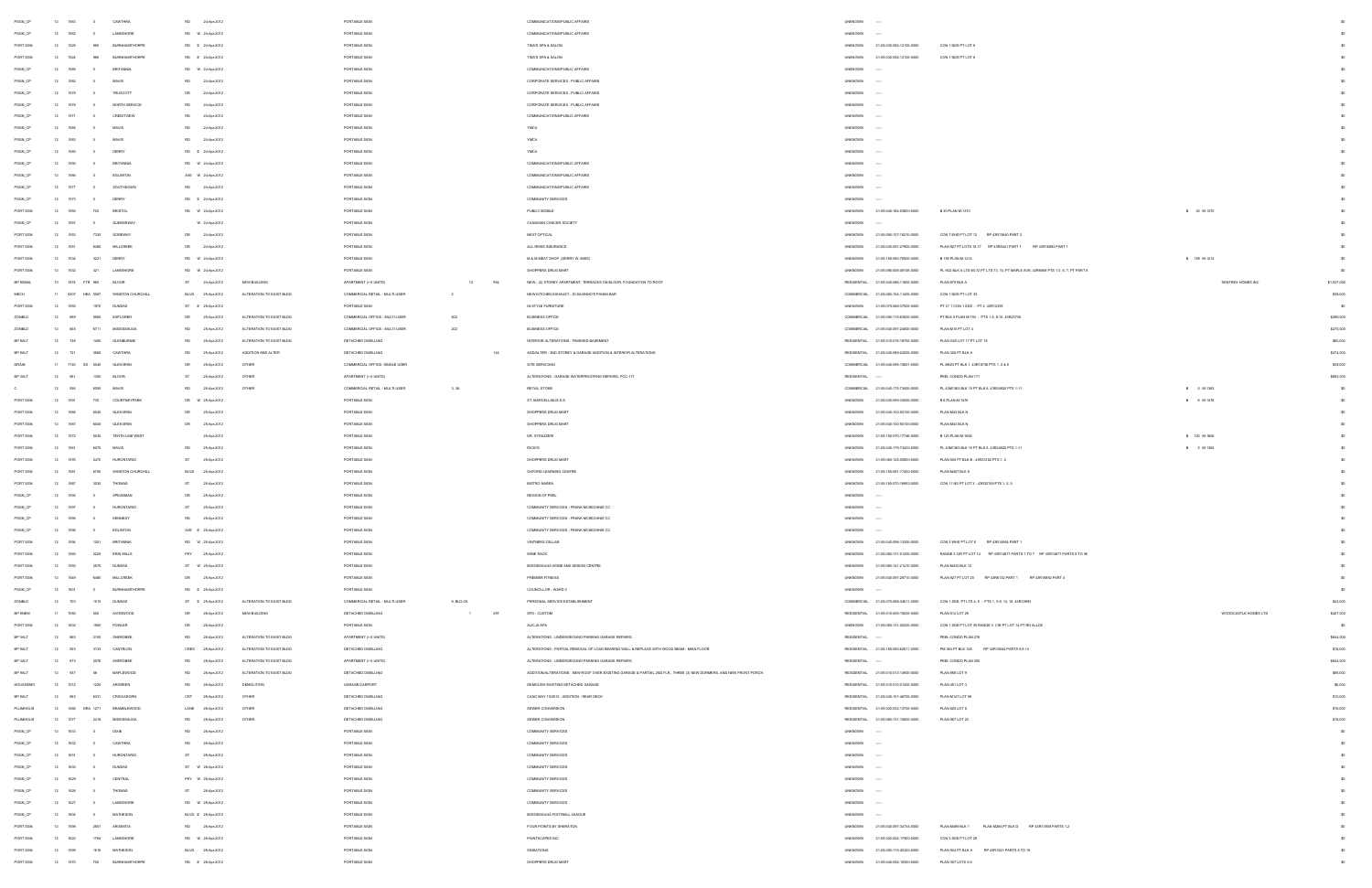| PSGN_CP                          | 12<br>1605            | $\sim$              | <b>MAVIS</b>                     | RD 26-Apr-2012                        |                          | PORTABLE SIGN                       |                |        | MISSISSAUGA FOOTBALL LEAGUE                                                                                       | <b>UNKNOWN</b>                  | $\sim$                               |                                                                        |                                          |
|----------------------------------|-----------------------|---------------------|----------------------------------|---------------------------------------|--------------------------|-------------------------------------|----------------|--------|-------------------------------------------------------------------------------------------------------------------|---------------------------------|--------------------------------------|------------------------------------------------------------------------|------------------------------------------|
| PSGN_CP                          | 12<br>1603            | $^{\circ}$          | <b>ERIN MILLS</b>                | PKY 26-Apr-2012                       |                          | PORTABLE SIGN                       |                |        | MISSISSAUGA FOOTBALL LEAGUE                                                                                       | <b>UNKNOWN</b>                  | $\sim$                               |                                                                        |                                          |
| PSGN_CP                          | 12<br>1615            |                     | EGLINTON                         | AVE W 26-Apr-2012                     |                          | PORTABLE SIGN                       |                |        | COMMUNITY SERVICES - FRANK MCKECHNIE CC                                                                           | <b>UNKNOWN</b>                  |                                      |                                                                        |                                          |
| PSGN_CP                          | 12<br>1614            |                     | HURONTARIO                       | ST 26-Apr-2012                        |                          | PORTABLE SIGN                       |                |        | COMMUNITY SERVICES - FRANK MCKECHNIE CC                                                                           | <b>UNKNOWN</b>                  |                                      |                                                                        |                                          |
| $\ensuremath{\mathsf{PSGN\_CP}}$ | 12<br>1613            |                     | EGLINTON                         | AVE E 26-Apr-2012                     |                          | PORTABLE SIGN                       |                |        | COMMUNITY SERVICES - FRANK MCKECHNIE CC                                                                           | <b>UNKNOWN</b>                  |                                      |                                                                        |                                          |
| $\ensuremath{\mathsf{PSGN\_CP}}$ | 12<br>1612            |                     | KENNEDY                          | RD 26-Apr-2012                        |                          | PORTABLE SIGN                       |                |        | COMMUNITY SERVICES - FRANK MCKECHNIE CC                                                                           | <b>UNKNOWN</b>                  |                                      |                                                                        |                                          |
| $\ensuremath{\mathsf{PSGN\_CP}}$ | 12                    |                     | EGLINTON                         | AVE W 26-Apr-2012                     |                          | PORTABLE SIGN                       |                |        | COMMUNITY SERVICES - FRANK MCKECHNIE CC                                                                           | <b>UNKNOWN</b>                  |                                      |                                                                        |                                          |
| $\ensuremath{\mathsf{PSGN\_CP}}$ | 12<br>1610            |                     | HURONTARIO                       | ST 26-Apr-2012                        |                          | PORTABLE SIGN                       |                |        | COMMUNITY SERVICES - FRANK MCKECHNIE CC                                                                           | <b>UNKNOWN</b>                  |                                      |                                                                        |                                          |
| PSGN_CP                          | 12<br>1609            |                     | EGLINTON                         | AVE E 26-Apr-2012                     |                          | PORTABLE SIGN                       |                |        | COMMUNITY SERVICES - FRANK MCKECHNIE CC                                                                           | <b>UNKNOWN</b>                  | ----                                 |                                                                        |                                          |
| PSGN CP                          | 12<br>1608            |                     | KENNEDY                          | RD 26-Apr-2012                        |                          | PORTABLE SIGN                       |                |        | COMMUNITY SERVICES - FRANK MCKECHNIE CC                                                                           | <b>UNKNOWN</b>                  | -----                                |                                                                        |                                          |
| PORT SGN                         | 12<br>1626            | 151                 | CITY CENTRE                      | DR 26-Apr-2012                        |                          | PORTABLE SIGN                       |                |        | YMCA                                                                                                              | <b>UNKNOWN</b>                  | 21-05-040-154-00440-0000             | CON 2 NDS PT LOT 17 RP 43R13128 PARTS 50,51                            |                                          |
| PORT SGN                         | 12<br>1625            | 151                 | CITY CENTRE                      | DR 26-Apr-2012                        |                          | PORTABLE SIGN                       |                |        | YMCA                                                                                                              | <b>UNKNOWN</b>                  | 21-05-040-154-00440-0000             | CON 2 NDS PT LOT 17 RP 43R13128 PARTS 50,51                            |                                          |
| PORT SGN                         | 12<br>1623            | 325                 | BURNHAMTHORPE                    | RD W 26-Apr-2012                      |                          | PORTABLE SIGN                       |                |        | YMCA                                                                                                              | <b>UNKNOWN</b>                  | 21-05-040-154-00850-0000             | CON 2 NDS PT LT 18, 43R13007 PTS 6, 16                                 |                                          |
| PORT SGN                         | 12<br>1600            | 6625                | MILLCREEK                        | DR 26-Apr-2012                        |                          | PORTABLE SIGN                       |                |        | DIRECT LIQUIDATORS                                                                                                | <b>UNKNOWN</b>                  | 21-05-040-097-28200-0000             | PLAN 947 BLK E                                                         |                                          |
| BP 3ALT                          | 12<br>203             | 562                 | LAKESHORE                        | RD E 26-Apr-2012                      | ALTERATION TO EXIST BLDG | COMMERCIAL RETAIL - MULTI-USER      |                |        | INTERIOR ALTERATIONS - FRESH FOODS INC                                                                            | COMMERCIAL                      | 21-05-010-002-20900-0000             | PLAN C19 PT BLK A                                                      | \$45,000                                 |
| BP 9ALT                          | 12<br>756             | 3062                | FRANZE                           | DR 27-Apr-2012                        | <b>NEW BUILDING</b>      | GARAGE/CARPORT                      |                |        | NEW - DETACHED GARAGE                                                                                             |                                 | RESIDENTIAL 21-05-040-090-15100-0000 | PLAN 375 LOT 12 AND PLAN 43R 19537 PART 1                              | \$17,000                                 |
| BP 3ALT                          | 12<br>175             | R1 6735             | SHELTER BAY                      | RD 27-Apr-2012                        | <b>REVISIONS</b>         | SCHOOL - ELEMENTARY                 |                |        | REVISION - CONVERT 3 CLASSROOMS INTO 2 KINDERGARTEN ROOMS.                                                        | PUBLIC                          | 21-05-040-098-62800-0000             | PLAN M28 LOT 84                                                        | \$44,000                                 |
| BP 9NEW                          | 11<br>6391            | 162                 | INDIAN VALLEY                    | TR 27-Apr-2012                        | <b>NEW BUILDING</b>      | DETACHED DWELLING                   | $\overline{1}$ | 402    | NEW CUSTOM SFD WITH FINISHED BASEMENT                                                                             | RESIDENTIAL                     | 21-05-010-017-17750-0000             | PL B-09 PT BLK F. 43R17822 PT 1                                        | \$795,000                                |
| BP 9NEW                          | 11<br>4753            | 1524                | <b>DOUGLAS</b>                   | DR 27-Apr-2012                        | <b>NEW BUILDING</b>      | DETACHED DWELLING                   | 1              | 644    | NEW CUSTOM SFD WITH FINISHED BASEMENT                                                                             | RESIDENTIAL                     | 21-05-010-018-01600-0000             | PLAN B9 PT BLK D                                                       | \$1,273,00                               |
| BP 3NEW                          | 12<br>619             | 2307                | LAKESHORE                        |                                       | ADDITION TO EXIST BLDG   |                                     |                | 345    | NEW UNDERGROUND SERVICE CONNECTION, VENTILATION STACK & TWO MAN-DOOR (LEAF) - CLARKSON WASTEWATER TREATMENT PLANT |                                 | 21-05-020-025-05100-0000             | CON 3 SDS PT LTS 31, 32, 43R20036 PTS 1, 2                             |                                          |
| BP 9ALT                          |                       | 3076                | <b>O'HAGAN</b>                   | RD W 27-Apr-2012                      | ADDITION TO EXIST BLDG   | PUBLIC - OTHER<br>DETACHED DWELLING |                |        | ADD/ALTS - 1 & 2-STOREY FRONT ADDITION, 2ND FLOOR ADDITION & REAR COVERED PORCH                                   | PUBLIC                          | RESIDENTIAL 21-05-060-150-19200-0000 | PLAN 550 LOT 81                                                        | \$305,000                                |
|                                  | 12<br>452             |                     |                                  | DR 27-Apr-2012                        |                          |                                     |                |        |                                                                                                                   |                                 |                                      |                                                                        | \$71,000                                 |
| BP 3ALT                          | 12<br>762             | 1250                | SOUTH SERVICE                    | RD 27-Apr-2012                        | ALTERATION TO EXIST BLDG | COMMERCIAL RETAIL - MULTI-USER      | 163            |        | INTERIOR ALTERATIONS - RICKIS STORE                                                                               |                                 | COMMERCIAL 21-05-070-167-17500-0000  | CON 2 SDS PT LOT 6 PLAN 305 PT BLKS A,B                                | \$26,000                                 |
| ZONBLD                           | 11<br>6950            | 1362                | <b>BLUNDELL</b>                  | RD 27-Apr-2012                        | ALTERATION TO EXIST BLDG | INDUSTRIAL - OTHER                  |                |        | WAREHOUSE DISTRIBUTION                                                                                            | <b>INDUSTRIAL</b>               | 21-05-070-054-16512-0000             | PLAN 894 PT BLK B                                                      | \$35,000                                 |
| BP 3ALT                          | 12<br>736             | 100                 | <b>MILVERTON</b>                 | DR 27-Apr-2012                        | ALTERATION TO EXIST BLDG | COMMERCIAL OFFICE - MULTI-USER      | 5TH FLR        |        | INTERIOR ALTERATIONS - CONVERT EXISTING STAFF ROOM INTO BOARDROOM - BASF CANADA INC                               | COMMERCIAL                      | 21-05-040-115-00950-0000             | PLAN M832 PT BLK 2 RP 43R17361 PARTS 1-3                               | \$26,000                                 |
| BP 3NEW                          | 11<br>6831            | 7207                | CAMBRET                          | DR 27-Apr-2012                        | ADDITION AND ALTER       | SCHOOL - OTHER                      |                | 1,027  | ADDITION/ALTERATIONS - 1 STOREY ADDITION & INT.ALTERATIONS, RIDGEWOOD P.S.                                        | PUBLIC                          | 21-05-050-108-11500-0000             | PLAN 566 PT BLK B                                                      | \$1,969,00                               |
| BP 9ALT                          | 12<br>621             | 19                  | ROSEWOOD                         | AVE 27-Apr-2012                       | OTHER                    | DETACHED DWELLING                   |                |        | ALTERATIONS - FOUNDATION UNDERPINNING                                                                             | RESIDENTIAL                     | 21-05-090-004-03500-0000             | PLAN F12 LOT 31                                                        | \$16,000                                 |
| OP                               | 12<br>893             | 50                  | ABSOLUTE                         | AVE 27-Apr-2012                       | OTHER                    | APARTMENT (> 6 UNITS)               | 4501-08        |        | OCCUPANCY PRIOR TO COMPLETION - 45th FLOOR (8-UNITS)                                                              | RESIDENTIAL                     | 21-05-040-092-08810-0000             | CON 2 NDS PT LT 15, 43R32504 PTS 2-7, 43R32656 PTS 1-4                 |                                          |
| OP                               | 12                    | 50                  | ABSOLUTE                         | AVE 27-Apr-2012                       | OTHER                    | APARTMENT (> 6 UNITS)               | 4301-08        |        | OCCUPANCY PRIOR TO COMPLETION - 43rd FLOOR (8-UNITS)                                                              | RESIDENTIAL                     | 21-05-040-092-08810-0000             | CON 2 NDS PT LT 15, 43R32504 PTS 2-7, 43R32656 PTS 1-4                 |                                          |
| BP 9ALT                          | 12<br>868             | 3947                | HONEY LOCUST                     | TR 27-Apr-2012                        | OTHER                    | SEMI-DETACHED DWELLING              |                |        | ALTERATIONS - VEHICLE DAMAGE REPAIR                                                                               |                                 | RESIDENTIAL 21-05-150-082-71418-0000 | PLAN M1109 LOT 12                                                      |                                          |
| SGNBLD                           | 11<br>6943            | <b>VAR 20</b>       | KINGSBRIDGE GARDEN               | CIR 27-Apr-2012                       | <b>FASCIA SIGN</b>       | COMMERCIAL OFFICE - MULTI-USER      |                |        | (1) FASCIA SIGN - KINGSBRIDGE MEDICAL CENTRE                                                                      |                                 | COMMERCIAL 21-05-040-141-03300-0000  | PLAN M576 PT BLK 2 RP 43R14594 PART 4                                  | \$20,000                                 |
| PORT SGN                         | 12<br>1622            | 660                 | EGLINTON                         | AVE W 27-Apr-2012                     |                          | PORTABLE SIGN                       |                |        | ANGELO'S FLOWERS AND GIFTS                                                                                        | <b>UNKNOWN</b>                  | 21-05-040-155-43700-0000             | CON 2 NDS PT LOT 20 RP 43R20153 PART 1                                 |                                          |
| PORT SGN                         | 12<br>1606            | 7070                | MCLAUGHLIN                       | RD 27-Apr-2012                        |                          | PORTABLE SIGN                       |                |        | FIRST CHOICE HAIRCUTTERS                                                                                          | <b>UNKNOWN</b>                  | 21-05-040-096-87100-0000             | B 96 PLAN M-1483                                                       | B 96 M-1483                              |
| PORT SGN                         | 12<br>1638            | 60                  | <b>BRISTO</b>                    | RD E 27-Apr-2012                      |                          | PORTABLE SIGN                       |                |        | ACADEMY FOR MATHEMATICS & SCIENCE                                                                                 | <b>UNKNOWN</b>                  | 21-05-040-170-00100-0000             | PLAN M782 BLK 179                                                      |                                          |
| PORT SGN                         | 12<br>1616            | 3631                | <b>DIXIE</b>                     | RD 27-Apr-2012                        |                          | PORTABLE SIGN                       |                |        | <b>GALERIA FLOWERS</b>                                                                                            | <b>UNKNOWN</b>                  | 21-05-030-075-16300-0000             | CON 1 NDS PT LOT 5 RP 43R16505 PARTS 1,2                               |                                          |
| PORT SGN                         | 12<br>1621            | 1585                | MISSISSAUGA VALLEY               | BLVD 27-Apr-2012                      |                          | PORTABLE SIGN                       |                |        | WINE RACK                                                                                                         | <b>UNKNOWN</b>                  | 21-05-040-095-60700-0000             | <b>PLAN 957 BLK I</b>                                                  |                                          |
| PORT SGN                         | 12<br>1618            | 6085                | CREDITVIEW                       | RD 27-Apr-2012                        |                          | PORTABLE SIGN                       |                |        | UNIQUE OPTICAL                                                                                                    | <b>UNKNOWN</b>                  | 21-05-040-098-13500-0000             | CON 3 WHS PT LT 6, 43R18735 PT 2, 43R19876 PT 1                        |                                          |
| PORT SGN                         | 12<br>1637            | 5636                | <b>GLEN ERIN</b>                 | DR 27-Apr-2012                        |                          | PORTABLE SIGN                       |                |        | THOMAS GLEN ERIN ANIMAL HOSPITAL                                                                                  | <b>UNKNOWN</b>                  | 21-05-040-108-10000-0000             | PLAN M1077 BLK 99                                                      |                                          |
| PORT SGN                         | 12<br>1634            | 6677                | MEADOWVALE TOWN CENTRE           | CIR 27-Apr-2012                       |                          | PORTABLE SIGN                       |                |        | TURTLE JACK'S                                                                                                     | <b>UNKNOWN</b>                  | 21-05-040-098-56920-0000             | PL M182 LT 4, PT LT 1, 43R6079 PTS 1-6, 43R6209 PTS 1-9                |                                          |
| PORT SGN                         | 12<br>1624            | 645                 | LAKESHORE                        | RD E 27-Apr-2012                      |                          | PORTABLE SIGN                       |                |        | <b>DOMINO'S PIZZA</b>                                                                                             | <b>UNKNOWN</b>                  | 21-05-010-002-16400-0000             | PLAN B19 PT LOTS 2 TO 5 PT LOTS 76 TO 80 RP43R 11510 PART 1 PART 6     |                                          |
| PORT SGN                         | 12<br>1619            | 5170                | <b>DIXIE</b>                     | RD 27-Apr-2012                        |                          | PORTABLE SIGN                       |                |        | AIR COMBAT ZONE                                                                                                   | <b>UNKNOWN</b>                  | 21-05-050-116-16900-0000             | CON 3 PT L 1, 43R24715 PTS 3-6                                         |                                          |
| PORT SGN                         | 12 1617               | 128                 | QUEEN                            | ST S 27-Apr-2012                      |                          | PORTABLE SIGN                       |                |        | FIDALGO SALON & SPA                                                                                               | <b>UNKNOWN</b>                  | 21-05-120-004-17300-0000             | CON 5 WHS PT LT 4, PLAN STR4 LTS 3, 4, PT LTS 1, 2, 5, 8               |                                          |
| PORT SGN                         | 12 1607               | 6055 MAVIS          |                                  | RD 27-Apr-2012                        |                          | PORTABLE SIGN                       |                |        | MANE SOCIETY SALON                                                                                                | <b>UNKNOWN</b>                  | 21-05-040-175-73400-0000             | PL 43M1363 BLK 10 PT BLK 5, 43R24920 PTS 1-11                          | B 5 M-1363                               |
| <b>POOL</b>                      |                       | 6781                | KAZOO                            |                                       | <b>INGROUND POOL</b>     | DETACHED DWELLING                   |                |        |                                                                                                                   |                                 | RESIDENTIAL 21-05-040-099-30306-0000 | L 64 PLAN M-1474                                                       |                                          |
| BP 3NEW                          |                       |                     | 5785 WHITEHORN                   | CRT 27-Apr-2012<br>AVE 27-Apr-2012    | <b>NEW BUILDING</b>      |                                     |                | 25.304 | ADDITION - NEW (1) STOREY KINDERGARTEN ADDITION - WHITEHORN PUBLIC SCHOOL                                         | PUBLIC                          | 21-05-040-096-72500-0000             | B 133 PLAN M-1229                                                      | L 64 M-1474<br>\$479,000<br>B 133 M-1229 |
|                                  | 12 218                |                     |                                  |                                       |                          | SCHOOL - ELEMENTARY                 |                |        | NEW CUSTOM SED/ DEMOLISH EXISTING SED AND DETACHED GARAGE - PARTIAL EXISTING FOUNDATION TO REMAIN                 |                                 |                                      |                                                                        |                                          |
| BP 9NEW                          | 12<br>101             | 154                 | EAGLEWOOD                        | BLVD 30-Apr-2012                      | <b>NEW BUILDING</b>      | DETACHED DWELLING                   | 1              | 275    |                                                                                                                   |                                 | RESIDENTIAL 21-05-010-010-19000-0000 | PLAN C20 LOT 144                                                       | \$447,000                                |
| BP 9ALT                          | 12<br>913             | 5332                | <b>BULLRUSH</b>                  | DR 30-Apr-2012                        | FIRE DAMAGE REPAIR       | SEMI-DETACHED DWELLING              |                |        | ALTERATIONS - FIRE DAMAGE REPAIR TO WOOD DECK AT REAR                                                             |                                 | RESIDENTIAL 21-05-040-096-77007-0000 | PLAN M1070 PT BLK 104 RP 43R20090 PART 24,75                           | \$16,000                                 |
| BP 9ALT                          | 12<br>984             | 13                  | COMPASS                          | WAY 30-Apr-2012                       | ALTERATION TO EXIST BLDG | CONDOMINIUM ROW DWELLING            |                |        | ALTERATIONS - CONVERT ONE BATHROOM INTO TWO SEPARATE BATHROOMS ON THE SECOND FLOOR                                | <b>RESIDENTIAL</b>              | ----                                 | PSCP 670 - FORMERLY PLAN 43M-1463, PT BLK 1 - PARTS 3, 12, 21 43R27003 | \$16,000                                 |
| BP 9ALT                          | 12<br>659             | 615                 | VANESSA                          | CRES 30-Apr-2012                      | ADDITION AND ALTER       | DETACHED DWELLING                   |                | 9      | ADDITION/ALTERATIONS - FRONT ADDITION, PORCH & NEW CEILING                                                        |                                 | RESIDENTIAL 21-05-020-027-04600-0000 | PLAN 599 L 29                                                          | \$43,000                                 |
| BP 9ALT                          | 12<br>274             | 3393                | SONJA                            | RD 30-Apr-2012                        | ADDITION AND ALTER       | DETACHED DWELLING                   |                | 70     | ADDN/ALTS - TWO STOREY REAR ADDITION AND WOOD DECK                                                                |                                 | RESIDENTIAL 21-05-050-109-00200-0000 | PLAN 566 LOT 152                                                       | \$98,000                                 |
| BP 9ALT                          | 11<br>6906            | 1490                | LOCHLIN                          | TR 30-Apr-2012                        | ADDITION AND ALTER       | DETACHED DWELLING                   |                | 243    | ADD/ALTS - NEW REAR (2) STOREY ADDITION & DECK, 2ND FLOOR ADDITION, FRONT PORCH, BASEMENT FINISHING AND WALKOUT.  |                                 | RESIDENTIAL 21-05-010-012-05500-0000 | PLAN 464 LOT 6                                                         | \$470,000                                |
| BP 3ALT                          | 12<br>760             | 45                  | <b>KINGSBRIDGE GARDEN</b>        | CIR 30-Apr-2012                       | OTHER                    | APARTMENT (> 6 UNITS)               |                |        | ALTERATIONS - RESTORATION & PROTECTION OF THE EXPANSION JOINT & UPTURN AT THE REAR BUILDING EXIT                  | RESIDENTIAL                     | -----                                | PEEL CONDO PLAN 421                                                    | \$26,000                                 |
| PLUM PT3                         | 12 1107 PLU 2740      |                     | MATHESON                         | BLVD E 30-Apr-2012                    | OTHER                    | INDUSTRIAL - OTHER                  |                |        | ONE (1) BACKFLOW PREVENTER (DCVA)                                                                                 | <b>INDUSTRIAL</b>               | 21-05-050-115-86000-0000             | PLAN M584 PT BLK 1 RP 43R12395 PART 1                                  | \$30,000                                 |
| PLUM PT3                         | 12<br>1106            | PLU 2735            | MATHESON                         | BLVD E 30-Apr-2012                    | OTHER                    | INDUSTRIAL - OTHER                  |                |        | ONE (1) BACKFLOW PREVENTER (DCVA)                                                                                 | <b>INDUSTRIAL</b>               | 21-05-050-115-81400-0000             | PLAN M584 PT BLK 5 RP 43R14182 PART 1                                  | \$30,000                                 |
| BP 9ALT                          | 12<br>951             | 6003                | TENTH LINE WEST                  | 30-Apr-2012                           | OTHER                    | DETACHED DWELLING                   |                |        | ADDITION - SOLAR ROOFTOP PANELS                                                                                   |                                 | RESIDENTIAL 21-05-150-080-07909-0000 | PLAN M750 LOT 152                                                      | \$29,000                                 |
| SGNBLD                           | 12                    | 5935                | MAVIS                            | RD 30-Apr-2012                        | <b>FASCIA SIGN</b>       | COMMERCIAL RETAIL - MULTI-USER      | 6A             |        | (1) FASCIA SIGN - FAIRWEATHER                                                                                     |                                 | COMMERCIAL 21-05-040-098-17805-0000  | PL M967 PT BLK 1 - 43R20246 PTS 1-12, 14-24                            | \$43,000                                 |
| SGNBLD                           | 11<br>6890            | 2970                | DREW                             | 30-Apr-2012<br><b>RD</b>              | <b>FASCIA SIGN</b>       | COMMERCIAL RETAIL - MULTI-USER      | 103-04         |        | (4) FASCIA SIGNS - CHINA TOWN                                                                                     | COMMERCIAL                      | 21-05-050-113-06532-0000             | PSCP 884 - FORMERLY 43M1593 PT BLK 2 - PT 1 43R29338                   | \$20,000                                 |
| PORT SGN                         | 12<br>1636            | 6750                | WINSTON CHURCHILL                | BLVD 30-Apr-2012                      |                          | PORTABLE SIGN                       |                |        | OXFORD LEARNING CENTRE                                                                                            | <b>UNKNOWN</b>                  | 21-05-150-081-17400-0000             | PLAN M407 BLK 9                                                        |                                          |
| PORT SGN                         | 12<br>1635            | 2905                | ARGENTIA                         | RD 30-Apr-2012                        |                          | PORTABLE SIGN                       |                |        | CARPET ONE FLOOR & HOME                                                                                           | <b>UNKNOWN</b>                  | 21-05-040-098-05060-0000             | CON 6 WHS, PT LTS 12, 13 - PTS 1-10, 13, 14 43R30620                   |                                          |
| PSGN_CP                          | 12<br>1660            |                     | EGLINTON                         | AVE E 30-Apr-2012                     |                          | PORTABLE SIGN                       |                |        | PAKISTANI INDEPENDENCE DAY (PAKISTAN INDEPENDENCE DAY COMMITTEE                                                   | <b>UNKNOWN</b>                  | ----                                 |                                                                        |                                          |
| PSGN_CP                          |                       |                     |                                  |                                       |                          |                                     |                |        |                                                                                                                   |                                 |                                      |                                                                        |                                          |
| PSGN CP                          | 12<br>1657            |                     | MAVIS                            | RD 30-Apr-2012                        |                          | PORTABLE SIGN                       |                |        | CANADIAN COMMUNITY ARTS INITIATIVE                                                                                | <b>UNKNOWN</b>                  | ----                                 |                                                                        |                                          |
|                                  | 12<br>1655            |                     | EGLINTON                         | AVE W 30-Apr-2012                     |                          | PORTABLE SIGN                       |                |        | CANADIAN COMMUNITY ARTS INITIATIVE                                                                                | <b>UNKNOWN</b>                  | ----                                 |                                                                        |                                          |
| PSGN_CP                          | 12<br>1659            | $\circ$             | EGLINTON                         | AVE W 30-Apr-2012                     |                          | PORTABLE SIGN                       |                |        | PAKISTANI INDEPENDENCE DAY (PAKISTAN INDEPENDENCE DAY COMMITTEE                                                   | <b>UNKNOWN</b>                  | ----                                 |                                                                        |                                          |
| PSGN_CP                          | 12<br>1658            | $\circ$             | <b>DUNDAS</b>                    | ST W 30-Apr-2012                      |                          | PORTABLE SIGN                       |                |        | CANADIAN COMMUNITY ARTS INITIATIVE                                                                                | <b>UNKNOWN</b>                  | -----                                |                                                                        |                                          |
| PSGN_CP                          | 12<br>1656            | $\circ$             | WINSTON CHURCHILL                | BLVD 30-Apr-2012                      |                          | PORTABLE SIGN                       |                |        | CANADIAN COMMUNITY ARTS INITIATIVE                                                                                | <b>UNKNOWN</b>                  | ----                                 |                                                                        |                                          |
| PSGN_CP                          | 12<br>1653            | $^{\circ}$          | <b>ERIN MILLS</b>                | PKY 30-Apr-2012                       |                          | PORTABLE SIGN                       |                |        | CANADIAN COMMUNITY ARTS INITIATIVE                                                                                | <b>UNKNOWN</b>                  | -----                                |                                                                        |                                          |
|                                  | 12<br>1652            | $\sim$              | DUNDAS                           | ST W 30-Apr-2012                      |                          | PORTABLE SIGN                       |                |        | CANADIAN COMMUNITY ARTS INITIATIVE                                                                                | <b>UNKNOWN</b>                  | $\cdots$                             |                                                                        |                                          |
| PSGN_CP                          | 12<br>1650            | $\sim$              | <b>EGLINTON</b>                  |                                       |                          | PORTABLE SIGN                       |                |        | CANADIAN COMMUNITY ARTS INITIATIVE                                                                                | <b>UNKNOWN</b>                  | -----                                |                                                                        |                                          |
| PSGN_CP                          |                       | $^{\circ}$          |                                  | AVE W 30-Apr-2012                     |                          |                                     |                |        |                                                                                                                   |                                 |                                      |                                                                        |                                          |
| PSGN_CP                          | 12<br>1649            | $\sim$              | <b>MAVIS</b>                     | RD 30-Apr-2012                        |                          | PORTABLE SIGN                       |                |        | CANADIAN COMMUNITY ARTS INITIATIVE                                                                                | <b>UNKNOWN</b>                  | ----                                 |                                                                        |                                          |
| PSGN_CP                          | 12<br>1648            |                     | MEADOWVALE                       | BLVD 30-Apr-2012                      |                          | PORTABLE SIGN                       |                |        | CANADIAN COMMUNITY ARTS INITIATIVE                                                                                | <b>UNKNOWN</b>                  | ----                                 |                                                                        |                                          |
| PSGN_CP                          | 12<br>1646            | $^{\circ}$          | MISSISSAUGA                      | RD 30-Apr-2012                        |                          | PORTABLE SIGN                       |                |        | CANADIAN COMMUNITY ARTS INITIATIVE                                                                                | <b>UNKNOWN</b>                  | ----                                 |                                                                        |                                          |
| PSGN_CP                          | 12<br>1654            |                     | RIDGEWAY                         | DR 30-Apr-2012                        |                          | PORTABLE SIGN                       |                |        | PLASP CHILD CARE                                                                                                  | <b>UNKNOWN</b>                  | -----                                |                                                                        |                                          |
| PSGN_CP<br>PSGN_CP               | 12<br>1357<br>12 1356 | $\circ$<br>$\sim$ 0 | <b>DUNDAS</b><br><b>EGLINTON</b> | ST W 30-Apr-2012<br>AVE W 30-Apr-2012 |                          | PORTABLE SIGN<br>PORTABLE SIGN      |                |        | MISSISSAUGA ROTARY RIBFEST<br>MISSISSAUGA ROTARY RIBFEST                                                          | <b>UNKNOWN</b><br>UNKNOWN ----- | $\sim$                               |                                                                        |                                          |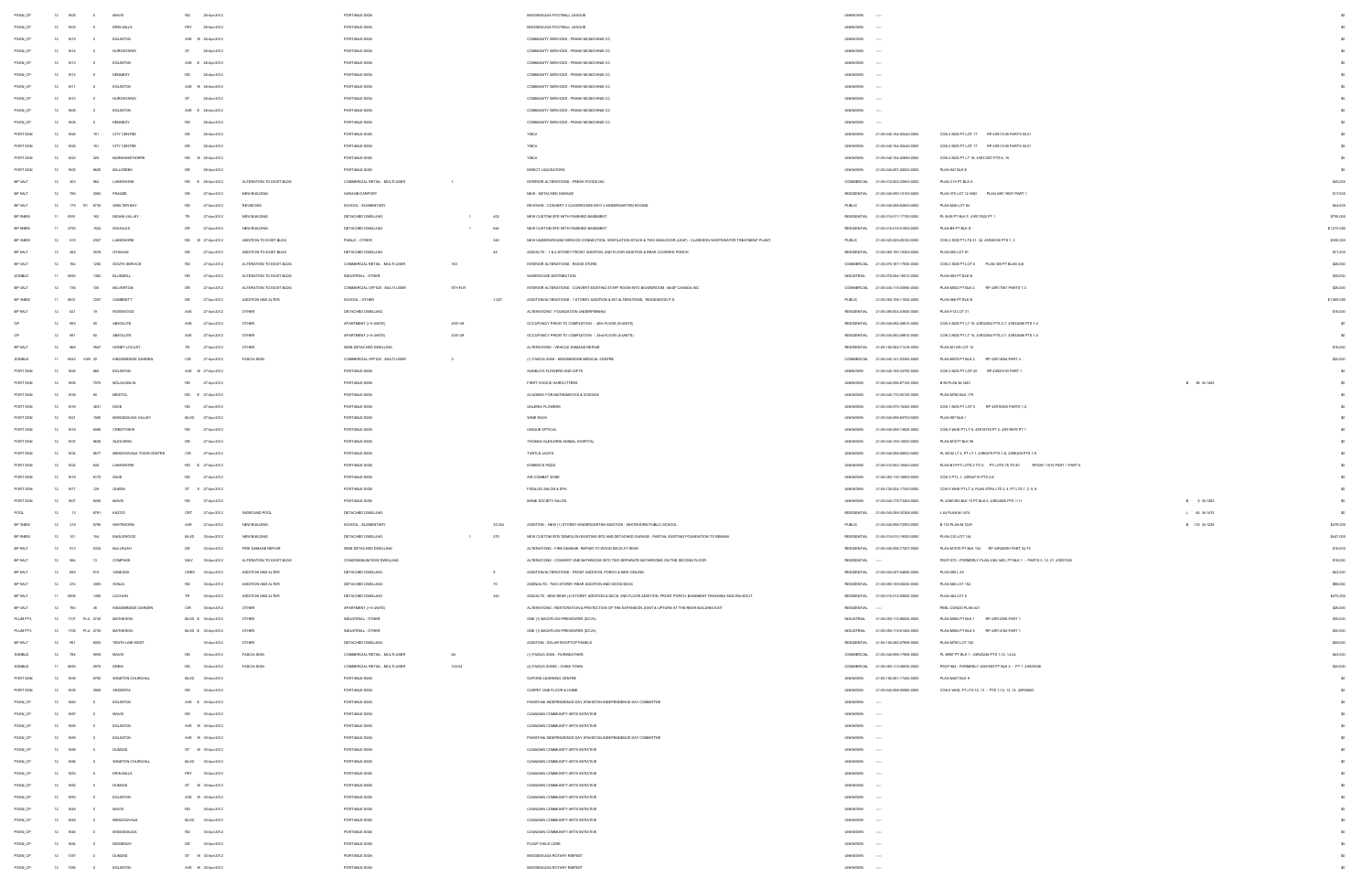| PSGN_CP  |    | 1350                 | <b>BURNHAMTHORPE</b> | RD E 30-Apr-2012 |                          | PORTABLE SIGN                  | MISSISSAUGA ROTARY RIBFEST                                           | <b>UNKNOWN</b><br>-----                 |                                                |         |
|----------|----|----------------------|----------------------|------------------|--------------------------|--------------------------------|----------------------------------------------------------------------|-----------------------------------------|------------------------------------------------|---------|
| PSGN_CP  |    | 1349                 | <b>DUNDAS</b>        | ST E 30-Apr-2012 |                          | PORTABLE SIGN                  | MISSISSAUGA ROTARY RIBFEST                                           | UNKNOWN -----                           |                                                |         |
| PSGN_CP  | 12 | 1348                 | BURNHAMTHORPE        | RD E 30-Apr-2012 |                          | PORTABLE SIGN                  | MISSISSAUGA ROTARY RIBFEST                                           | <b>UNKNOWN</b><br>-----                 |                                                |         |
| PSGN_CP  |    | 1347                 | CAWTHRA              | RD 30-Apr-2012   |                          | PORTABLE SIGN                  | MISSISSAUGA ROTARY RIBFEST                                           | UNKNOWN -----                           |                                                |         |
| PSGN_CP  |    | 1345                 | SOUTHDOWN            | RD 30-Apr-2012   |                          | PORTABLE SIGN                  | MISSISSAUGA ROTARY RIBFEST                                           | <b>UNKNOWN</b><br>-----                 |                                                |         |
| PSGN_CP  |    | 1343                 | QUEENSWAY            | E 30-Apr-2012    |                          | PORTABLE SIGN                  | MISSISSAUGA ROTARY RIBFEST                                           | <b>UNKNOWN</b><br>-----                 |                                                |         |
| BP 3TEN  | 12 | 1023<br>335          | CHURCH               | ST 30-Apr-2012   | TENTS/AIR SUPPORT STRUC  | CITY                           | (1) TEMPORARY TENT - INSTALL MAY 5th & REMOVE MAY 6th, 2012 (30x50)  | PUBLIC<br>21-05-120-004-00500-0000      | CON 4 WHS PT LOT 3                             | \$16,00 |
| BP 3TEN  |    | 2800<br>952          | SPEAKMAN             | DR 30-Apr-2012   | TENTS/AIR SUPPORT STRUC  | SINGLE TENANT INDUSTRIAL       | (1) TEMPORARY TENT - INSTALL MAY 9th & REMOVE MAY 11th, 2012 (40x80) | 21-05-060-141-00600-0000<br>INDUSTRIAL  | PLAN 823 PT BLK B & C RP 43R17528 PARTS 1 TO 4 | \$16,00 |
| HVACHOUS |    | 537 HEA 485 ISABELLA |                      | AVE 30-Apr-2012  | <b>REVISIONS</b>         | DETACHED DWELLING              | <b>HVAC REVISION - BASEMENT</b>                                      | 21-05-060-126-03624-0000<br>RESIDENTIAL | PLAN M6 LOT 12                                 |         |
| ZONBLD   |    | 1960<br>696          | <b>DUNDAS</b>        | ST W 30-Apr-2012 | ALTERATION TO EXIST BLDG | COMMERCIAL RETAIL - MULTI-USER | MEDICAL OFFICE & RETAIL SALES                                        | COMMERCIAL 21-05-060-132-10510-0000     | RANGE 1 SDS PT LOT 2 RP 43R18003 PARTS 3,5,6   | \$28,00 |

Page 22 of 22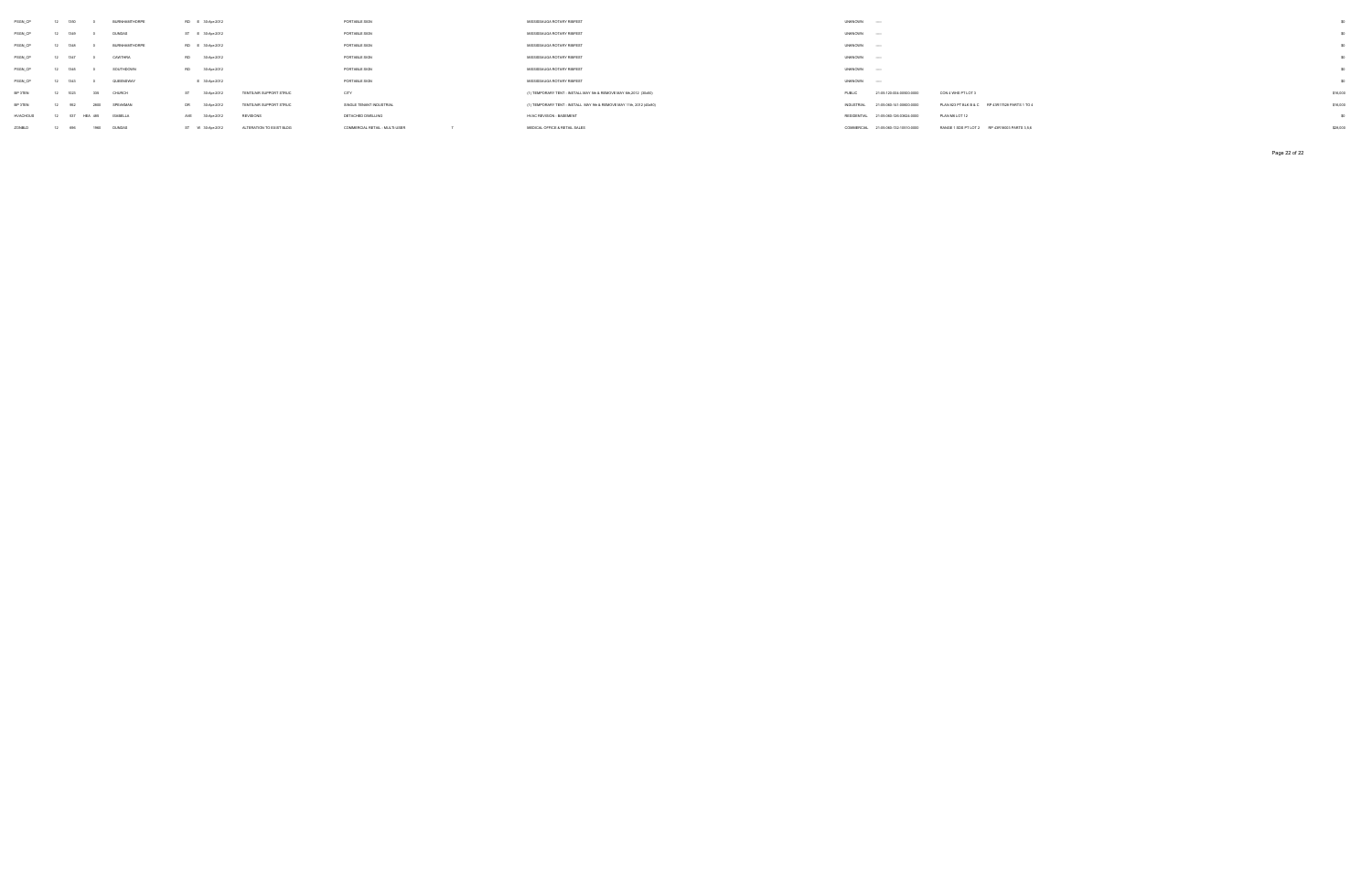ecity

| <b>APPLICATION</b>                          |                   |         | <b>ADDRESS</b> |                                     |                        | <b>DATE</b>                  | <b>TYPE</b><br>OF PERMIT                     | <b>TYPE OF BUILDING</b>                                    | APP<br><b>UNIT</b> | <b>RES</b><br><b>NEW</b><br>UNITS AREA<br>CREATE CREATED<br>(sm) | <b>DESCRIPTION</b>                                                       | <b>ASSESS ROLL</b><br><b>LAND USE</b><br>TYPE<br><b>NUMBER</b>              | <b>LEGAL DESCRIPTION</b>                                                                                                             | <b>REG PLAN BUILDER</b> | <b>CONSTR</b><br>VALUE |
|---------------------------------------------|-------------------|---------|----------------|-------------------------------------|------------------------|------------------------------|----------------------------------------------|------------------------------------------------------------|--------------------|------------------------------------------------------------------|--------------------------------------------------------------------------|-----------------------------------------------------------------------------|--------------------------------------------------------------------------------------------------------------------------------------|-------------------------|------------------------|
|                                             |                   |         |                |                                     |                        |                              |                                              |                                                            |                    |                                                                  |                                                                          |                                                                             |                                                                                                                                      |                         |                        |
| BP 9NEW                                     | 870<br>12         |         | 734            | MONTBECK                            | ${\tt CRES}$           | 01-May-2012                  | NEW BUILDING                                 | DETACHED DWELLING                                          |                    | 1366                                                             | NEW - SFD CUSTOM                                                         | RESIDENTIAL 21-05-010-001-19900-0000                                        | PLAN A26 LOT 71                                                                                                                      |                         | \$525,000              |
| <b>MECH</b><br>ZONBLD                       | 195<br>12 753     | MEC     | 3700           | <b>DUNRANKIN</b><br><b>EXPLORER</b> | <b>DR</b><br><b>DR</b> | 01-May-2012                  | <b>REVISIONS</b><br>ALTERATION TO EXIST BLDG | SCHOOL - ELEMENTARY<br>COMMERCIAL OFFICE - MULTI-USER      | 601                |                                                                  | DUCT LAYOUT REVISION - DUNRANKIN PUBLIC SCHOOL<br><b>BUSINESS OFFICE</b> | PUBLIC<br>21-05-050-104-14200-0000<br>COMMERCIAL 21-05-050-115-63000-0000   | PLAN 710 BLK J<br>PT BLK 5 PLAN M-793 - PTS 1-5, 8-15 43R23735                                                                       |                         | \$0<br>\$130,000       |
| BP 3ALT                                     | 12 660            |         | 5580<br>3330   | <b>RIDGEWAY</b>                     | <b>DR</b>              | 01-May-2012<br>01-May-2012   | ALTERATION TO EXIST BLDG                     | MULTI-TENANT INDUSTRIAL                                    | 12                 |                                                                  | ALTERATIONS - WALK-IN REFRIGERATION UNIT                                 | INDUSTRIAL 21-05-150-084-01860-0000                                         | RCP 1542, PT L 9 - PTS 7-9 43R27494                                                                                                  |                         | \$26,000               |
| BP 3ALT                                     | 12<br>801         |         | 1900           | THE COLLEGEWAY                      |                        | 01-May-2012                  | ALTERATION TO EXIST BLDG                     | APARTMENT (> 6 UNITS)                                      | 2305               |                                                                  | INTERIOR ALTERATIONS                                                     | <b>RESIDENTIAL</b>                                                          | PSCC 671 - FORMERLY PLAN M199 PT BLK JJ 43R-23548 PT 2 AND 43R21858 PTS 4,5,6,7 EXCEPT 43R23548 PART 1 ) AND PART PT 4 43R23548 PT 2 |                         | \$53,000               |
| BP 9ALT                                     | 12 835            |         | 5876           | SHAY DOWNS                          |                        | 01-May-2012                  | ALTERATION TO EXIST BLDG                     | DETACHED DWELLING                                          |                    |                                                                  | ALTERATIONS - REMOVE LOAD BEARING WALL & REPLACE WITH STEEL              | RESIDENTIAL 21-05-040-098-90800-0000                                        | PLAN M445 PT LOT 37 RP 43R11030 PART 2                                                                                               |                         | \$16,000               |
| BP 3ALT                                     | 12 787            |         | 2425           | MATHESON                            | BLVD                   | E 01-May-2012                | ALTERATION TO EXIST BLDG                     | COMMERCIAL OFFICE - MULTI-USER                             | 7-8 FLR-PARTIAL    |                                                                  | INTERIOR ALTERAITONS - REGUS BUSINESS CENTRE                             | COMMERCIAL 21-05-050-115-62100-0000                                         | PLAN M793 PT BLK 7 CON 5 EHS PT LOT 1PT RD ALLOW BETWEEN CON 5 & 6 EHS RP 43R15703 PARTS 1,2,10                                      |                         | \$31,000               |
| ZONBLD                                      | 697<br>12         |         | 377            | BURNHAMTHORPE                       | <b>RD</b>              | E 01-May-2012                | ALTERATION TO EXIST BLDG                     | COMMERCIAL OFFICE - MULTI-USER                             | 121-22             |                                                                  | MEDICAL OFFICE                                                           | COMMERCIAL 21-05-040-094-21500-0000                                         | PLAN M143 BLKS I,J PLAN M159 BLKS H,I,S                                                                                              |                         | \$34,000               |
| HOUSDEMO                                    | 565<br>12         |         | 1084           | ENOLA                               | AVE                    | 01-May-2012                  | DEMOLITION                                   | DETACHED DWELLING                                          |                    | $\overline{1}$                                                   | DEMOLITION - SFD & SHED                                                  | RESIDENTIAL 21-05-010-003-17800-0000                                        | PLAN F20 PT LOTS 18,19                                                                                                               |                         | \$26,000               |
| BP 3ALT                                     | 12 796            |         | 970            | <b>VERBENA</b>                      | <b>RD</b>              | 01-May-2012                  | OTHER                                        | COMMERCIAL - OTHER                                         |                    |                                                                  | ALTERATIONS - VEHICLE DAMAGE REPAIR                                      | COMMERCIAL 21-05-040-116-40600-0000                                         | PLAN M449 PT BLK 25 RP 43R 12301 PARTS 4 TO 6                                                                                        |                         | \$30,000               |
| BP 3ALT                                     | 809<br>12         |         | 5600           | EXPLORER                            | <b>DR</b>              | 01-May-2012                  | OTHER                                        | MULTI-TENANT INDUSTRIAL                                    |                    |                                                                  | ALTERATIONS - LOADING DOCK EXTENSION                                     | INDUSTRIAL 21-05-050-115-63000-0000                                         | PT BLK 5 PLAN M-793 - PTS 1-5, 8-15 43R23735                                                                                         |                         | \$26,000               |
| BP 3ALT                                     | 12<br>805         |         | 3425           | <b>MORNING STAI</b>                 | DR                     | 01-May-2012                  | OTHER                                        | APARTMENT (> 6 UNITS)                                      |                    |                                                                  | ADDITION - (4) ROOFTOP ANTENNAE INSTALLATION                             | RESIDENTIAL 21-05-050-105-03800-0000                                        | PLAN 804 BLK D                                                                                                                       |                         | \$26,000               |
| SIGN BP                                     | 632<br>12         |         | 5100           | <b>ERIN MILLS</b>                   | PKY                    | 01-May-2012                  | <b>FASCIA SIGN</b>                           | COMMERCIAL RETAIL - MULTI-USER                             | CRU-4200           |                                                                  | (1) FASCIA SIGN - LaSENZA                                                | COMMERCIAL 21-05-040-098-10600-0000                                         | PL M823 BLKS 4, 6, 17, PT BLKS 1, 5, 18, 20, RCP 1003 PT LT 2, 43R15700 PTS 1, 3-28, 30, 31, 33-35, 43R20654 PTS 2, 4, 7, 8, 11, 14  |                         | \$26,000               |
| SIGN BP                                     | 900<br>12         |         | 100            | CITY CENTRE                         | <b>DR</b>              | 01-May-2012                  | <b>FASCIA SIGN</b>                           | COMMERCIAL RETAIL - MULTI-USER                             | $1 - 833$          |                                                                  | (1) FASCIA SIGN - DISNEY                                                 | COMMERCIAL 21-05-040-154-00453-0000                                         | PL 43M1010 BLKS 19, 21, PT BLKS 1, 16, 20                                                                                            |                         | \$20,000               |
| PORT SGN                                    | 1639<br>12        |         | 5855           | TERRY FOX                           | WAY                    | 01-May-2012                  |                                              | PORTABLE SIGN                                              |                    |                                                                  | ELECTROLUX HOME CARE PRODUCTS CANADA INC.                                | 21-05-040-098-17400-0000<br><b>UNKNOWN</b>                                  | CON 2 WHS PT LT 5 - PTS 1, 2, 6-9 43R29794                                                                                           |                         |                        |
| PSGN_CP                                     | 12 1670           |         |                | TENTH LINE WEST                     |                        | 01-May-2012                  |                                              | PORTABLE SIGN                                              |                    |                                                                  | COUNCILLOR - WARD 10                                                     | <b>UNKNOWN</b>                                                              |                                                                                                                                      |                         |                        |
| PORT SGN                                    | 12<br>1640        |         | 5855           | <b>TERRY FOX</b>                    | WAY                    | 01-May-2012                  |                                              | PORTABLE SIGN                                              |                    |                                                                  | ELECTROLUX HOME CARE PRODUCTS CANADA INC.                                | UNKNOWN 21-05-040-098-17400-0000                                            | CON 2 WHS PT LT 5 - PTS 1, 2, 6-9 43R29794                                                                                           |                         |                        |
| PSGN_CP                                     | 1664<br>12        |         |                | <b>BRISTOL</b>                      | <b>RD</b>              | W 01-May-2012                |                                              | PORTABLE SIGN                                              |                    |                                                                  | REGION OF PEEL                                                           | <b>UNKNOWN</b>                                                              |                                                                                                                                      |                         |                        |
| PORT SGN                                    | 12<br>1662        |         | 5636           | <b>GLEN ERIP</b>                    | <b>DR</b>              | 01-May-2012                  |                                              | PORTABLE SIGN                                              |                    |                                                                  | ALIGN CHIROPRACTIC                                                       | <b>UNKNOWN</b><br>21-05-040-108-10000-0000                                  | PLAN M1077 BLK 99                                                                                                                    |                         |                        |
| PORT SGN                                    | 1661<br>12        |         | 6650           | <b>TOMKEN</b>                       | <b>RD</b>              | 01-May-2012                  |                                              | PORTABLE SIGN                                              |                    |                                                                  | HOME DECOR INC                                                           | <b>UNKNOWN</b><br>21-05-040-116-30000-0000                                  | CON 2 EHS PT L 9, PL M404 B 5, 43R15215 PTS 1-3, 43R11778 PTS 4-7<br>PLM182 LT 4 PT LT 1 43R6079 PTS 1-6 43R6209 PTS 1-9             |                         |                        |
| PORT SGN                                    | 12 1641<br>1645   |         | 6875           | MEADOWVALE TOWN CENTE CIR           |                        | 01-May-2012                  |                                              | PORTABLE SIGN                                              |                    |                                                                  | <b>GOODLIVE FITNESS</b>                                                  | 21-05-040-098-56920-0000<br><b>UNKNOWN</b>                                  |                                                                                                                                      |                         |                        |
| PORT SGN                                    | 12<br>12 1669     |         | 2340           | <b>COUNCIL RING</b><br>EASTGATE     | <b>RD</b><br>PKY       | 01-May-2012<br>01-May-2012   |                                              | PORTABLE SIGN<br>PORTABLE SIGN                             |                    |                                                                  | TOP HAT CLEANERS<br>MOHAWK PARK TENNIS CLUB                              | 21-05-060-155-12400-0000<br><b>UNKNOWN</b><br><b>UNKNOWN</b>                | PLAN 915 BLK S                                                                                                                       |                         |                        |
| $\ensuremath{\mathsf{PSGN\_CP}}$<br>PSGN_CP | 12<br>1666        |         | $\Omega$       | <b>DUNDAS</b>                       | <b>ST</b>              | W 01-May-2012                |                                              | PORTABLE SIGN                                              |                    |                                                                  | INDIA RAINBOW COMMUNITY SERVICES OF PEEL                                 | <b>UNKNOWN</b><br>----                                                      |                                                                                                                                      |                         |                        |
| PORT SGN                                    | 1651<br>12        |         | 1245           | <b>EGLINTON</b>                     | AVE                    | W 01-May-2012                |                                              | PORTABLE SIGN                                              |                    |                                                                  | CANADIAN COPTIC CENTRE                                                   | UNKNOWN 21-05-040-098-08600-0000                                            | PLAN 465 LOT 2 PT LOT 1                                                                                                              |                         |                        |
| PORT SGN                                    | 12<br>1647        |         | 3018           | WINSTON CHURCHILL                   | BLVD                   | 01-May-2012                  |                                              | PORTABLE SIGN                                              |                    |                                                                  | DRY CLEANERS ETC/TOP HAT CLEANERS                                        | <b>UNKNOWN</b><br>21-05-150-010-08900-0000                                  | PLAN 380 LOT 10                                                                                                                      |                         |                        |
| PSGN_CP                                     | 12 1665           |         | $\Omega$       | <b>GOREWAY</b>                      | <b>DR</b>              | 01-May-2012                  |                                              | PORTABLE SIGN                                              |                    |                                                                  | MALTON SOCCER CLUB                                                       | <b>UNKNOWN</b><br>-----                                                     |                                                                                                                                      |                         |                        |
| BP 3TEN                                     | 12 1024           |         | 5800           | <b>MCLAUGHLIN</b>                   | - RD                   | 01-May-2012                  | TENTS/AIR SUPPORT STRUC                      | COMMERCIAL - OTHER                                         |                    |                                                                  | (1) TEMPORARY TENT - INSTALL MAY 9th & REMOVE MAY 22nd, 2012 (30x60)     | COMMERCIAL 21-05-040-098-17860-0000                                         | PLAN M967 BLK 3                                                                                                                      |                         | \$2,000                |
| BP 9NEW                                     | 12 847            |         | 972            | THE GREENWAY                        |                        | 01-May-2012                  | NEW BUILDING                                 | DETACHED DWELLING                                          |                    | $\overline{1}$<br>294                                            | NEW CUSTOM SFD/ DEMOLISH EXISTING SFD - EXISTING FOUNDATION TO REMAIN.   | RESIDENTIAL 21-05-010-002-15000-0000                                        | PLAN 377 LOT 21                                                                                                                      |                         | \$449,000              |
| BP 9NEW                                     | 12<br>731         |         | 1242           | <b>NOODEDEN</b>                     | <b>DR</b>              | 02-May-2012                  | NEW BUILDING                                 | DETACHED DWELLING                                          |                    | 390                                                              | NEW CUSTOM SFD WITH FINISHED BASEMENT                                    | RESIDENTIAL 21-05-020-028-08700-0000                                        | PLAN 392 PT 37                                                                                                                       | SHOWCASE HOMES INC      | \$646,000              |
| POOL                                        | 12 25             |         | 1053           | ROOSEVELT                           | <b>RD</b>              | 02-May-2012                  | SPA/WHIRLPOOL/HOTTUB                         | DETACHED DWELLING                                          |                    |                                                                  |                                                                          | RESIDENTIAL 21-05-010-004-00800-0000                                        | PLAN 371 LOT 21                                                                                                                      |                         | \$0                    |
| BP 9ALT                                     | 11 4977           |         | 3272           | DRAGON                              | <b>DR</b>              | 02-May-2012                  | ADDITION TO EXIST BLDG                       | DETACHED DWELLING                                          |                    | 30                                                               | ADDITION - HEATED SUNROOM, FINISHED BASEMENT & WALKOUT                   | RESIDENTIAL 21-05-040-143-24590-0000                                        | PLAN M595 LOT 135                                                                                                                    |                         | \$32,000               |
| BP 3ALT                                     | 12<br>442         |         | 6750           | WINSTON CHURCHILL                   | BLVD                   | 02-May-2012                  | ALTERATION TO EXIST BLDG                     | COMMERCIAL RETAIL - MULTI-USER                             | $#1-3$             |                                                                  | INTERIOR ALTERATIONS - RE-LOCATE DEMISING WALLS - SPEC UNIT              | COMMERCIAL 21-05-150-081-17400-0000                                         | PLAN M407 BLK 9                                                                                                                      |                         | \$52,000               |
| ZONBLD                                      | 554<br>12         |         | 1919           | MINNESOTA                           | CRT                    | 02-May-2012                  | ALTERATION TO EXIST BLDG                     | COMMERCIAL OFFICE - MULTI-USER                             | 500                |                                                                  | <b>BUSINESS OFFICE</b>                                                   | COMMERCIAL 21-05-040-097-25810-0000                                         | PL M10 PT LT 2 - 43R7908 PT 1                                                                                                        |                         | \$861,000              |
| BP 3ALT                                     | 12 493            |         | 333            | COURTNEYPARK                        | <b>DR</b>              | E 02-May-2012                | ALTERATION TO EXIST BLDG                     | INDUSTRIAL - OTHER                                         |                    |                                                                  | INTERIOR ALTERATIONS - CONCRETE PAD, MAPLE LEAF FOODS INC.               | INDUSTRIAL 21-05-040-117-07470-0000                                         | BLK 3 PLAN M915 - PTS 6 - 10 43R22195                                                                                                |                         | \$675,000              |
| ZONBLD                                      | 142<br>12         |         | 1065           | CANADIAN                            |                        | 02-May-2012                  | ALTERATION TO EXIST BLDG                     | COMMERCIAL OFFICE - MULTI-USER                             | 301                |                                                                  | MEDICAL OFFICE                                                           | COMMERCIAL 21-05-030-093-00301-0000                                         | PSCP 883 - FORMERLY CON 2 NDS, PT LT 8 - PTS 3-13, 17 43R33211                                                                       |                         | \$38,000               |
| <b>HVACHOUS</b>                             | 12                | 875 HEA |                | <b>MINEOLA</b>                      | <b>RD</b>              | E 02-May-2012                | ALTERATION TO EXIST BLDG                     | CONDOMINIUM ROW DWELLING                                   | 35                 |                                                                  | FURNACE REPLACEMENT                                                      | <b>RESIDENTIAL</b>                                                          | PEEL CONDO PLAN 154                                                                                                                  |                         | \$15,000               |
|                                             | 896               |         | 50             | ABSOLUTE                            | AVE                    | 02-May-2012                  | OTHER                                        | APARTMENT (> 6 UNITS)                                      | 4801-05            |                                                                  | OCCUPANCY PRIOR TO COMPLETION - 48th FLOOR (5-UNITS)                     | RESIDENTIAL 21-05-040-092-08810-0000                                        | CON 2 NDS PT LT 15, 43R32504 PTS 2-7, 43R32656 PTS 1-4                                                                               |                         |                        |
|                                             | 895               |         | 50             | ABSOLUTE                            | AVE                    | 02-May-2012                  | OTHER                                        | APARTMENT (> 6 UNITS)                                      | 4701-08            |                                                                  | OCCUPANCY PRIOR TO COMPLETION - 47th FLOOR (8-UNITS)                     | RESIDENTIAL 21-05-040-092-08810-0000                                        | CON 2 NDS PT LT 15, 43R32504 PTS 2-7, 43R32656 PTS 1-4                                                                               |                         |                        |
|                                             | 12 894            |         | 50             | ABSOLUTE                            | AVE                    | 02-May-2012                  | OTHER                                        | APARTMENT (> 6 UNITS)                                      | 4601-08            |                                                                  | OCCUPANCY PRIOR TO COMPLETION - 46th FLOOR (8-UNITS)                     | RESIDENTIAL 21-05-040-092-08810-0000                                        | CON 2 NDS PT LT 15, 43R32504 PTS 2-7, 43R32656 PTS 1-4                                                                               |                         |                        |
| DRAIN                                       | 8 268 SS<br>12    |         | 6750           | MCLAUGHLIN<br>COURTNEYPARK          | RD<br><b>DR</b>        | 02-May-2012<br>E 02-May-2012 | OTHER<br><b>FASCIA SIGN</b>                  | CONDOMINIUM ROW DWELLING<br>COMMERCIAL RETAIL - MULTI-USER | K1                 |                                                                  | SITE SERVICING<br>(4) FASCIA SIGN - SHOELESS JOE'S                       | RESIDENTIAL 21-05-040-096-14164-0000<br>COMMERCIAL 21-05-040-117-07405-0000 | B 82 PLAN M-1710<br>PL 43M915 BLKS 11-13, 43R19175 PTS 1-11                                                                          | B 82 M-1710             |                        |
| SGNBLD<br>PORT SGN                          | 667<br>1676<br>12 |         | 80<br>1020     | JOHNSON'S                           | LANE                   | 02-May-2012                  |                                              | PORTABLE SIGN                                              |                    |                                                                  | CALIFORNIA LASER MED SPA                                                 | UNKNOWN 21-05-020-024-11600-0000                                            | CON 2 SDS PT LOT 27 RP 43R3829 PART 1                                                                                                |                         | \$20,000               |
| PORT SGN                                    | 1675<br>12        |         | 3105           | WINSTON CHURCHILL                   | BLVD                   | 02-May-2012                  |                                              | PORTABLE SIGN                                              |                    |                                                                  | HAUSERS COMPANY STORE                                                    | 21-05-060-154-11500-0000<br><b>UNKNOWN</b>                                  | CON 1 NDS PT LOT 35 RP 43R10840 PARTS 1,2,3 RP 43R15535 PARTS 1 TO 4, 7 TO 10                                                        |                         |                        |
| $\ensuremath{\mathsf{PSGN\_CP}}$            | 12 1679           |         | $\overline{0}$ | <b>ERIN MILLS</b>                   | PKY                    | 02-May-2012                  |                                              | PORTABLE SIGN                                              |                    |                                                                  | ANIMAL AID FOUNDATION                                                    | <b>UNKNOWN</b>                                                              |                                                                                                                                      |                         |                        |
| PORT SGN                                    | 1677<br>12        |         | 325            | CENTRAL                             | PKY                    | W 02-May-2012                |                                              | PORTABLE SIGN                                              |                    |                                                                  | ACADEMY FOR MATH                                                         | 21-05-040-143-08425-0000<br><b>UNKNOWN</b>                                  | PLAN M678 BLK 172                                                                                                                    |                         |                        |
| PSGN_CP                                     | 12<br>1684        |         |                | EGLINTON                            | AVE                    | W 02-May-2012                |                                              | PORTABLE SIGN                                              |                    |                                                                  | COMMUNICATIONS/PUBLIC AFFAIRS                                            | <b>UNKNOWN</b>                                                              |                                                                                                                                      |                         |                        |
| $\ensuremath{\mathsf{PSGN\_CP}}$            | 1683<br>12        |         |                | MAVIS                               | <b>RD</b>              | 02-May-2012                  |                                              | PORTABLE SIGN                                              |                    |                                                                  | COMMUNICATIONS/PUBLIC AFFAIRS                                            | <b>UNKNOWN</b>                                                              |                                                                                                                                      |                         |                        |
| PORT SGN                                    | 12<br>1682        |         | 5985           | RODEO                               | <b>DR</b>              | 02-May-2012                  |                                              | PORTABLE SIGN                                              |                    |                                                                  | <b>GERORGE RICHARD'S MENS WEAR</b>                                       | 21-05-040-098-17881-0000<br><b>UNKNOWN</b>                                  | PL 43M-967, PT BL 4, 43R21789, PTS 1-3, 5-7, 17-22, 25-33, PART PTS 4, 23                                                            |                         |                        |
| PORT SGN                                    | 1672<br>12        |         | 3045           | MAVIS                               | <b>RD</b>              | 02-May-2012                  |                                              | PORTABLE SIGN                                              |                    |                                                                  | ALTERED IMAGE                                                            | 21-05-040-142-32000-0000<br><b>UNKNOWN</b>                                  | PL 43M-1332, PT B 3 LESS 43R27004, PTS 1-6                                                                                           | B 3 M-1332              |                        |
| PSGN_CP                                     | 12 1678           |         |                | <b>ERIN MILLS</b>                   | PKY                    | 02-May-2012                  |                                              | PORTABLE SIGN                                              |                    |                                                                  | ANIMAL AID FOUNDATION                                                    | <b>UNKNOWN</b>                                                              |                                                                                                                                      |                         |                        |
| PORT SGN                                    | 12<br>1644        |         | 3413           | <b>FIELDGATE</b>                    | <b>DR</b>              | 02-May-2012                  |                                              | PORTABLE SIGN                                              |                    |                                                                  | TAEKWONDO CANADA                                                         | <b>UNKNOWN</b><br>21-05-030-072-09000-0000                                  | PLAN 719 BLK J                                                                                                                       |                         |                        |
| PORT SGN                                    | 12<br>1643        |         | 7070           | SAINT BARBARA                       | BLVD                   | 02-May-2012                  |                                              | PORTABLE SIGN                                              |                    |                                                                  | <b>GREAT CLIPS</b>                                                       | 21-05-040-098-59501-0000<br><b>UNKNOWN</b>                                  | CON 1 WHS W PT LOT 11, 43R32120, PTS 1-17, 19-25                                                                                     |                         |                        |
| PORT SGN                                    | 1642<br>12        |         | 6550           | MEADOWVALE TOWN CENTF CIR           |                        | 02-May-2012                  |                                              | PORTABLE SIGN                                              |                    |                                                                  | PIZZA PIZZA                                                              | 21-05-040-098-56920-0000<br><b>UNKNOWN</b>                                  | PL M182 LT 4, PT LT 1, 43R6079 PTS 1-6, 43R6209 PTS 1-9                                                                              |                         |                        |
| PSGN_CP                                     | 12<br>1680        |         |                | <b>MAVIS</b>                        |                        | 02-May-2012                  |                                              | PORTABLE SIGN                                              |                    |                                                                  | ANIMAL AID FOUNDATION                                                    | <b>UNKNOWN</b>                                                              |                                                                                                                                      |                         |                        |
| PORT SGN                                    | 12 1674           |         | 7330           | <b>GOREWAY</b>                      | <b>DR</b>              | 02-May-2012                  |                                              | PORTABLE SIGN                                              |                    |                                                                  | HEAR NOW HEARING CENTRE INC                                              | UNKNOWN 21-05-050-107-18210-0000                                            | CON 7 EHS PT LOT 12 RP 43R13640 PART 2                                                                                               |                         |                        |
| PORT SGN                                    | 12 1673           |         | 6980           | <b>MARITZ</b>                       | <b>DR</b>              | 02-May-2012                  |                                              | PORTABLE SIGN                                              |                    |                                                                  | HEAR NOW HEARING HEALTH CENTRE                                           | UNKNOWN 21-05-040-099-50000-0000                                            | PSCP 805 - FORMERLY BLK 4 PLAN M-1447                                                                                                | B 4 M-1447              |                        |
| PORT SGN                                    | 12<br>1663        |         | 1280           | MATHESON                            | BLVD                   | E 02-May-2012                |                                              | PORTABLE SIGN                                              |                    |                                                                  | JERUSALEM RESTAURANT                                                     | 21-05-050-115-19900-0000<br><b>UNKNOWN</b>                                  | CON 3 EHS PT LOT 2 RP 43R7672 PART 1                                                                                                 |                         |                        |
| BP 9NEW                                     | 566<br>12         |         | 417            | ORANO                               | AVE                    | 02-May-2012                  | <b>NEW BUILDING</b>                          | DETACHED DWELLING                                          |                    | 272<br>1                                                         | NEW CUSTOM SFD/ DEMOLISH EXISTING SFD                                    | RESIDENTIAL 21-05-010-009-11800-0000                                        | PLAN F20 PT LOT 215                                                                                                                  |                         | \$443,000              |
| BP 9NEW                                     | 12 768            |         | 3114           | <b>O'HAGAN</b>                      | <b>DR</b>              | 03-May-2012                  | NEW BUILDING                                 | DETACHED DWELLING                                          |                    | 1 241                                                            | NEW CUSTOM SFD WITH FINISHED BASEMENT/ DEMOLISH EXISTING SFD             | RESIDENTIAL 21-05-060-150-18700-0000                                        | PLAN 550 LOT 49                                                                                                                      |                         | \$425,000              |
| BP 3TEN                                     | 1022<br>12        |         | 3025           | <b>RIDGEWA</b>                      |                        | 03-May-2012                  | TENTS/AIR SUPPORT STRUC                      | COMMERCIAL RETAIL - MULTI-USER                             |                    |                                                                  | (1) TEMPORARY TENT - INSTALL MAY 9th & REMOVE MAY 22nd, 2012 (30x60)     | COMMERCIAL 21-05-150-084-03100-0000                                         | PLAN M674 BLKS 21,35                                                                                                                 |                         | \$2,000                |
| BP 9NEW                                     | 12<br>377         |         | 1038           | WESTMOUN                            | AVE                    | 03-May-2012                  | NEW BUILDING                                 | DETACHED DWELLING                                          |                    | 1 183                                                            | NEW CUSTOM SFD & DEMOLISH EXISTING SFD & DETACHED GARAGE                 | RESIDENTIAL 21-05-070-164-16100-0000                                        | PLAN C22 LOT 111                                                                                                                     | TRIMARK HOMES LTD       | \$314,000              |

cerned about protecting personal privacy. Therefore the data displayed below will not contain any 'owner' information or 'contact' information for applicants and property owners.

| <b>Summary Information</b> |     |                                                  |                  |           |                       |                          |                                |                    |                                                                                 |      |                                                             |                                |                                      |                                                                                                                                                                                      |                  |
|----------------------------|-----|--------------------------------------------------|------------------|-----------|-----------------------|--------------------------|--------------------------------|--------------------|---------------------------------------------------------------------------------|------|-------------------------------------------------------------|--------------------------------|--------------------------------------|--------------------------------------------------------------------------------------------------------------------------------------------------------------------------------------|------------------|
|                            |     | <b>Total Construction Value for the Month</b>    |                  |           |                       |                          | 42,664,000 CDN Dollars         |                    |                                                                                 |      |                                                             |                                | Note:                                |                                                                                                                                                                                      |                  |
|                            |     | <b>Total Permits Issued for the Month</b>        |                  |           |                       | 675 Permits              |                                |                    |                                                                                 |      |                                                             |                                |                                      | The City of Mississauga is concerned about protecting personal privacy. Therefore the data displayed below will not contain any 'owner' information or 'contact' information for app |                  |
|                            |     |                                                  |                  |           |                       |                          |                                |                    |                                                                                 |      |                                                             |                                |                                      | The data displayed represents that Building Permits issued for the Month ordered by the ISSUED DATE. Permits with zero dollar value are sign, pool, partial permits or revisions.    |                  |
|                            |     | <b>Total New Residential Units for the Month</b> |                  |           |                       | 26                       | <b>Res Units</b>               |                    |                                                                                 |      |                                                             |                                |                                      |                                                                                                                                                                                      |                  |
|                            |     | <b>Total New Area for the Month</b>              |                  |           |                       | 15,654                   | <b>Square Metres</b>           |                    |                                                                                 |      |                                                             |                                |                                      |                                                                                                                                                                                      |                  |
|                            |     |                                                  |                  |           |                       |                          |                                |                    |                                                                                 |      |                                                             |                                |                                      |                                                                                                                                                                                      |                  |
| <b>APPLICATION</b>         |     | <b>ADDRESS</b>                                   |                  |           | <b>ISSUED</b><br>DATE | <b>TYPE</b><br>OF PERMIT | <b>TYPE OF BUILDING</b>        | APP<br><b>UNIT</b> | <b>RES</b><br><b>NEW</b><br><b>UNITS</b><br>CREATE CREATED<br>(s <sub>m</sub> ) | AREA | <b>DESCRIPTION</b>                                          | <b>LAND USE</b><br><b>TYPE</b> | <b>ASSESS ROLL</b><br><b>NUMBER</b>  | <b>LEGAL DESCRIPTION</b>                                                                                                                                                             | REG PLAN BUILDER |
| BP 9NEW                    | 870 | 734                                              | MONTBECK         | CRES      | 01-May-2012           | NEW BUILDING             | DETACHED DWELLING              |                    | 1 366                                                                           |      | NEW - SFD CUSTOM                                            |                                | RESIDENTIAL 21-05-010-001-19900-0000 | PLAN A26 LOT 71                                                                                                                                                                      |                  |
| MECH                       | 195 | <b>MEC</b><br>3700                               | <b>DUNRANKIN</b> | <b>DR</b> | 01-May-2012           | <b>REVISIONS</b>         | SCHOOL - ELEMENTARY            |                    |                                                                                 |      | DUCT LAYOUT REVISION - DUNRANKIN PUBLIC SCHOOL              | PUBLIC                         | 21-05-050-104-14200-0000             | PLAN 710 BLK J                                                                                                                                                                       |                  |
| ZONBLD                     | 753 | 5580                                             | EXPLORER         | <b>DR</b> | 01-May-2012           | ALTERATION TO EXIST BLDG | COMMERCIAL OFFICE - MULTI-USER | 601                |                                                                                 |      | <b>BUSINESS OFFICE</b>                                      |                                | COMMERCIAL 21-05-050-115-63000-0000  | PT BLK 5 PLAN M-793 - PTS 1-5, 8-15 43R23735                                                                                                                                         |                  |
| BP 3ALT                    | 660 | 3330                                             | RIDGEWAY         | <b>DR</b> | 01-May-2012           | ALTERATION TO EXIST BLDG | MULTI-TENANT INDUSTRIAL        | 12                 |                                                                                 |      | ALTERATIONS - WALK-IN REFRIGERATION UNIT                    | INDUSTRIAL                     | 21-05-150-084-01860-0000             | RCP 1542, PT L 9 - PTS 7-9 43R27494                                                                                                                                                  |                  |
| BP 3ALT                    | 801 | 1900                                             | THE COLLEGEWAY   |           | 01-May-2012           | ALTERATION TO EXIST BLDG | APARTMENT (> 6 UNITS)          | 2305               |                                                                                 |      | INTERIOR ALTERATIONS                                        | RESIDENTIAL -----              |                                      | PSCC 671 - FORMERLY PLAN M199 PT BLK JJ 43R-23548 PT 2 AND 43R21858 PTS 4,5,6,7 EXCEPT 43R23548 PART 1 ) AND PART PT 4 43R23548 PT 2                                                 |                  |
| BP 9ALT                    | 835 | 5876                                             | SHAY DOWNS       |           | 01-May-2012           | ALTERATION TO EXIST BLDG | DETACHED DWELLING              |                    |                                                                                 |      | ALTERATIONS - REMOVE LOAD BEARING WALL & REPLACE WITH STEEL |                                | RESIDENTIAL 21-05-040-098-90800-0000 | PLAN M445 PT LOT 37 RP 43R11030 PART 2                                                                                                                                               |                  |
| BP 3ALT                    | 787 | 2425                                             | MATHESON         | BLVD      | E 01-May-2012         | ALTERATION TO EXIST BLDG | COMMERCIAL OFFICE - MULTI-USER | 7-8 FLR-PARTIAL    |                                                                                 |      | INTERIOR ALTERAITONS - REGUS BUSINESS CENTRE                |                                | COMMERCIAL 21-05-050-115-62100-0000  | CON 5 EHS PT LOT 1PT RD ALLOW BETWEEN CON 5 & 6 EHS RP 43R15703 PARTS 1,2,10<br>PLAN M793 PT BLK 7                                                                                   |                  |
| ZONBLD                     | 697 | 377                                              | BURNHAMTHORPE    | <b>RD</b> | E 01-May-2012         | ALTERATION TO EXIST BLDG | COMMERCIAL OFFICE - MULTI-USER | 121-22             |                                                                                 |      | MEDICAL OFFICE                                              |                                | COMMERCIAL 21-05-040-094-21500-0000  | PLAN M143 BLKS I,J PLAN M159 BLKS H,I,S                                                                                                                                              |                  |
| <b>HOUSDEMO</b>            | 565 | 1084                                             | ENOLA            | AVE       | 01-May-2012           | DEMOLITION               | DETACHED DWELLING              |                    |                                                                                 |      | DEMOLITION - SFD & SHED                                     |                                | RESIDENTIAL 21-05-010-003-17800-0000 | PLAN F20 PT LOTS 18,19                                                                                                                                                               |                  |
| BP 3ALT                    | 796 | 970                                              | VERBENA          | <b>RD</b> | 01-May-2012           | OTHER                    | COMMERCIAL - OTHER             |                    |                                                                                 |      | ALTERATIONS - VEHICLE DAMAGE REPAIR                         |                                | COMMERCIAL 21-05-040-116-40600-0000  | PLAN M449 PT BLK 25 RP 43R 12301 PARTS 4 TO 6                                                                                                                                        |                  |
|                            |     |                                                  |                  |           |                       |                          |                                |                    |                                                                                 |      |                                                             |                                |                                      |                                                                                                                                                                                      |                  |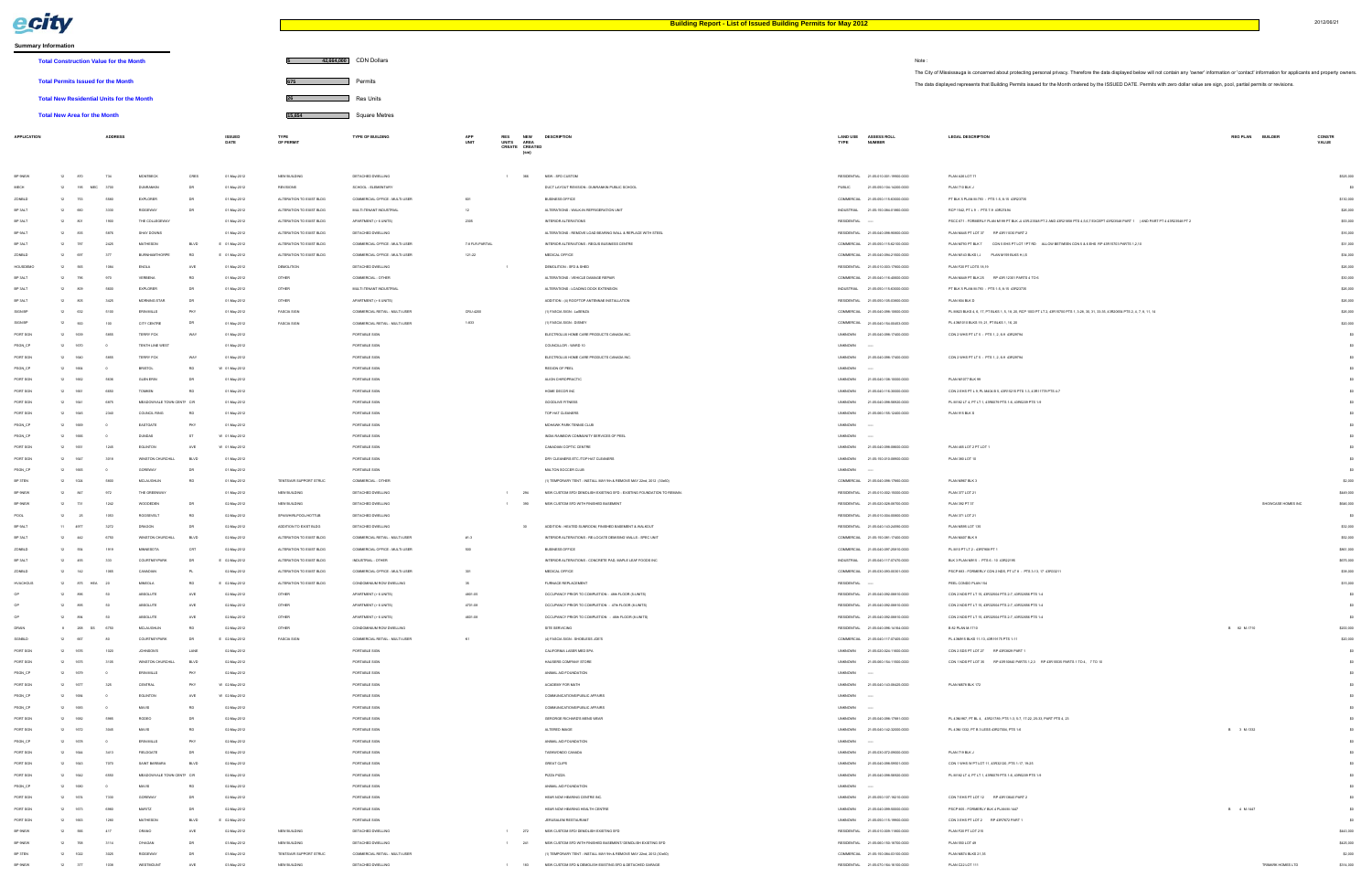\$0 \$0 \$0 \$0 \$281,000 \$0 \$0  $$0$ \$0 \$0\$0\$0  $\mathbf{s}$ \$0\$0\$0\$0 \$0 \$0  $$0$ 

| BP 3NEW                          | 121 COM<br>12         | 620          | TWAIN                     | AVE                    | 03-May-2012                | ADDITION TO EXIST BLDG    | SCHOOL - ELEMENTARY            |                         | ADDITION - 1 STOREY ADD FOR 2 KINDERGARTEN CLASSROOMS, DERRY WEST JUNIOR P.S, COMPLETION                                           | PUBLIC<br>21-05-040-096-85755-0000                                   | B 193 PLAN M-1452                                                                               | B 193 M-1452                  |
|----------------------------------|-----------------------|--------------|---------------------------|------------------------|----------------------------|---------------------------|--------------------------------|-------------------------|------------------------------------------------------------------------------------------------------------------------------------|----------------------------------------------------------------------|-------------------------------------------------------------------------------------------------|-------------------------------|
| BP 3ALT                          |                       |              |                           |                        | E 03-May-2012              | ALTERATION TO EXIST BLDG  | INDUSTRIAL - OTHER             | GRND FLR & MEZZ         | INTERIOR ALTERATIONS - INTRIA TWPC CONSOLIDATION                                                                                   | 21-05-040-117-06800-0000<br><b>INDUSTRIAL</b>                        | CON 1 EHS PT LT 6, 43R21196 PTS 3, 5, 43R22547 PTS 1, 3 - LESS 43R24738 PT 1, 43R32240 PTS 1, 2 | \$550,00                      |
|                                  | 853                   | 1521         | ASGARD                    | <b>DR</b>              |                            |                           | DETACHED DWELLING              |                         | INTERIOR ALTERATIONS & FINISHED BASEMENT                                                                                           | RESIDENTIAL 21-05-070-165-10600-0000                                 | PLAN 461 LOT 1                                                                                  |                               |
| BP 9ALT                          |                       |              |                           |                        | 03-May-2012                | ALTERATION TO EXIST BLDG  |                                |                         |                                                                                                                                    |                                                                      |                                                                                                 | \$66,00                       |
| MECHHOUS                         | 12<br>1120            | MEC<br>2355  | FIFTH LINE WEST           |                        | 03-May-2012                | ALTERATION TO EXIST BLDG  | STREET ROW DWELLING            |                         | NEW WASHROOM IN BASEMENT                                                                                                           | RESIDENTIAL -----                                                    | PEEL CONDO PLAN 301                                                                             | \$16,00                       |
| BP 3ALT                          | 724                   |              | <b>BRITANNIA</b>          | <b>RD</b>              | W 03-May-2012              | ALTERATION TO EXIST BLDG  | COMMERCIAL RETAIL - MULTI-USER |                         | INTERIOR ALTERATIONS - SPORT CHEK                                                                                                  | COMMERCIAL 21-05-040-098-12910-0000                                  | CON 2 WHS PT L 6, 43R25871 PTS 1-9, 13, 15, 20-23, 31, 39, 40                                   | \$26,00                       |
|                                  |                       |              |                           |                        |                            |                           |                                |                         |                                                                                                                                    |                                                                      |                                                                                                 |                               |
| BP 9ALT                          | 6656                  |              | ELLESBORO                 | <b>DR</b>              | 03-May-2012                | ADDITION AND ALTER        | DETACHED DWELLING              | 51                      | ADD & ALTS - 2ND FLOOR ADDITION, NEW PORCH & INTERIOR ALTERATIONS                                                                  | RESIDENTIAL 21-05-110-001-04800-0000                                 | PLAN 548 LOT 198                                                                                | \$268,00                      |
| BP 9ALT                          | 6845                  | 1347         | <b>ALEXANDRA</b>          | AVE                    | 03-May-2012                | ADDITION AND ALTER        | DETACHED DWELLING              | 245                     | ADD & ALTS - 2 STOREY REAR ADDITION WITH FINISHED BASEMENT, REAR DECK & BASEMENT W/O                                               | RESIDENTIAL 21-05-070-163-05600-0000                                 | PLAN D23 N PT LOT 13                                                                            | \$387,00                      |
|                                  |                       |              |                           |                        |                            |                           |                                |                         |                                                                                                                                    |                                                                      |                                                                                                 |                               |
| BP 9ALT                          | 996                   | 7284         | <b>BENDIGO</b>            | CIR                    | 03-May-2012                | OTHER                     | DETACHED DWELLING              |                         | ADDITION - SOLAR ROOFTOP PANELS                                                                                                    | RESIDENTIAL 21-05-040-157-40200-0000                                 | PLAN M53 PT LOT 28 RP 43R4227 PART 13 PART 14                                                   | \$29,00                       |
| BP 9ALT                          | 997                   |              | DRIFTCURREN               | <b>DF</b>              | 03-May-2012                | OTHER                     | DETACHED DWELLING              |                         | ALTERATIONS - REMOVE (2) GARAGE DOORS & REPLACE WITH SINGLE GARAGE DOOR                                                            | RESIDENTIAL 21-05-040-117-51079-0000                                 | L 21 PLAN M-1238                                                                                | L 21 M-1238<br>\$16,00        |
|                                  |                       |              |                           |                        |                            |                           |                                |                         |                                                                                                                                    |                                                                      |                                                                                                 |                               |
| BP 9NEW                          | 880<br>12             | 1490         | LOCHLIN                   | <b>TR</b>              | 03-May-2012                | OTHER                     | DETACHED DWELLING              | 20                      | NEW - SHED                                                                                                                         | RESIDENTIAL 21-05-010-012-05500-0000                                 | PLAN 464 LOT 6                                                                                  | \$15,00                       |
| BP 9ALT                          | 677<br>-12            | 1905         | BROAD HOLLOW              | GATE                   | 03-May-2012                | OTHER                     | STREET ROW DWELLING            | 47                      | ALTERATIONS - DECK EXTENSION                                                                                                       | RESIDENTIAL -----                                                    | PEEL CONDO PLAN 505                                                                             | \$13,00                       |
|                                  |                       |              |                           |                        |                            |                           |                                |                         |                                                                                                                                    |                                                                      |                                                                                                 |                               |
| SGNBLD                           | 606                   | 475          | COURTNEYPARK              | <b>DR</b>              | E 03-May-2012              | <b>FASCIA SIGN</b>        | COMMERCIAL RETAIL-SINGLE USER  |                         | (5) FASCIA SIGNS - TIM HORTONS                                                                                                     | COMMERCIAL 21-05-040-117-09127-0000                                  | PT BLK 5 PLAN M-915 - PTS 1, 3, 7, 8 43R22349                                                   | \$50,00                       |
| PSGN_CP                          | 1705<br>12            |              | LAKESHORE                 | <b>RD</b>              | E 03-May-2012              |                           | PORTABLE SIGN                  |                         | TOWN OF PORT CREDIT ASSOCIATION (TOPCA)                                                                                            | <b>UNKNOWN</b>                                                       |                                                                                                 |                               |
|                                  |                       |              |                           |                        |                            |                           |                                |                         |                                                                                                                                    |                                                                      |                                                                                                 |                               |
| PSGN_CP                          | 1704<br>12            |              | LAKESHORE                 | <b>RD</b>              | W 03-May-2012              |                           | PORTABLE SIGN                  |                         | TOWN OF PORT CREDIT ASSOCIATION (TOPCA)                                                                                            | <b>UNKNOWN</b>                                                       |                                                                                                 |                               |
| PSGN_CP                          | 1695<br>-12           |              | <b>HURONTARIO</b>         | ST                     | 03-May-2012                |                           | PORTABLE SIGN                  |                         | ICELAND MISSISSAUGA                                                                                                                | <b>UNKNOWN</b><br><b>STATISTICS</b>                                  |                                                                                                 |                               |
|                                  |                       |              |                           |                        |                            |                           |                                |                         |                                                                                                                                    |                                                                      |                                                                                                 |                               |
| PORT SGN                         | 1691<br>12            |              | QUEENSWA                  |                        | W 03-May-2012              |                           | PORTABLE SIGN                  |                         | CIBC                                                                                                                               | 21-05-060-127-07300-0000<br><b>UNKNOWN</b>                           | CON 1 SDS PT LOT 16 RP 43R12321 PARTS 2,3,4                                                     |                               |
| PORT SGN                         | 1694<br>12            | 2200         | <b>DUNDAS</b>             | <b>ST</b>              | E 03-May-2012              |                           | PORTABLE SIGN                  |                         | MUDDY DUCK RESTAURANT                                                                                                              | <b>UNKNOWN</b><br>21-05-070-068-38110-0000                           | CON 1 SDS PT LT A, 43R6356 PTS 1-9                                                              |                               |
|                                  |                       |              |                           |                        |                            |                           |                                |                         |                                                                                                                                    |                                                                      |                                                                                                 |                               |
| PORT SGN                         | 12<br>1692            | 2601         | MATHESON                  | BLVD                   | E 03-May-2012              |                           | PORTABLE SIGN                  |                         | SUNGLASS SAFARI                                                                                                                    | <b>UNKNOWN</b>                                                       | PEEL CONDO PLAN 380                                                                             |                               |
| PSGN_CP                          | 1697<br>12            |              | BURNHAMTHORPE             | <b>RD</b>              | W 03-May-2012              |                           | PORTABLE SIGN                  |                         | ICELAND MISSISSAUGA                                                                                                                | <b>UNKNOWN</b><br><b>SERVICE</b>                                     |                                                                                                 |                               |
|                                  |                       |              |                           |                        |                            |                           |                                |                         |                                                                                                                                    |                                                                      |                                                                                                 |                               |
| PORT SGN                         | 169                   | 1161         |                           |                        | E 03-May-2012              |                           | PORTABLE SIGN                  |                         | CIBO                                                                                                                               | 21-05-030-068-18400-0000<br><b>UNKNOWN</b>                           | PLAN 455 LOT 4 PT LOT 7                                                                         |                               |
| PORT SGN                         | 1688                  | 5330         | <b>DIXIE</b>              | <b>RD</b>              | 03-May-2012                |                           | PORTABLE SIGN                  |                         | CIBC                                                                                                                               | <b>UNKNOWN</b><br>21-05-050-116-16500-0000                           | CON 3 EHS PT LOT 2 PCL 5 PT R-P RD-224 PART 6                                                   |                               |
|                                  |                       |              |                           |                        |                            |                           |                                |                         |                                                                                                                                    |                                                                      |                                                                                                 |                               |
| PORT SGN                         | 12<br>1687            | 1745         | LAKESHORE                 | <b>RD</b>              | W 03-May-2012              |                           | PORTABLE SIGN                  |                         | CIBC                                                                                                                               | <b>UNKNOWN</b><br>21-05-020-024-14400-0000                           | CON 2 SDS PT LOT 28 PLAN 538 BLK A                                                              |                               |
| PORT SGN                         | 1686                  |              | <b>AIRPORT</b>            | <b>RD</b>              | 03-May-2012                |                           | PORTABLE SIGN                  |                         | CIBC                                                                                                                               | <b>UNKNOWN</b><br>21-05-050-113-02010-0000                           | CON 7 EHS PCL 57 PT LOT 8                                                                       |                               |
|                                  |                       |              |                           |                        |                            |                           |                                |                         |                                                                                                                                    |                                                                      |                                                                                                 |                               |
| PORT SGN                         | 1668                  | 1695         | THE COLLEGEWAY            |                        | 03-May-2012                |                           | PORTABLE SIGN                  |                         | <b>GLENERIN INN</b>                                                                                                                | <b>UNKNOWN</b><br>21-05-060-155-52489-0000                           | PL M-199, PT BLKS 00, PP - PTS 1-9 43R33735                                                     |                               |
| PSGN_CP                          | 1368<br>12            |              | MISSISSAUGA               | <b>RD</b>              | 03-May-2012                |                           | PORTABLE SIGN                  |                         | MISSISSAUGA ROTARY RIREEST                                                                                                         | <b>UNKNOWN</b>                                                       |                                                                                                 |                               |
|                                  |                       |              |                           |                        |                            |                           |                                |                         |                                                                                                                                    |                                                                      |                                                                                                 |                               |
| $\ensuremath{\mathsf{PSGN\_CP}}$ | 1367<br>-12           |              | <b>ERIN MILLS</b>         | <b>PKY</b>             | 03-May-2012                |                           | PORTABLE SIGN                  |                         | MISSISSAUGA ROTARY RIBFEST                                                                                                         | <b>UNKNOWN</b><br><b>STATISTICS</b>                                  |                                                                                                 |                               |
| PSGN_CP                          | 1366                  |              | WINSTON CHURCHILL         | BLVD                   | 03-May-2012                |                           | PORTABLE SIGN                  |                         | MISSISSAUGA ROTARY RIBFEST                                                                                                         | <b>UNKNOWN</b>                                                       |                                                                                                 |                               |
|                                  |                       |              |                           |                        |                            |                           |                                |                         |                                                                                                                                    |                                                                      |                                                                                                 |                               |
| $\ensuremath{\mathsf{PSGN\_CP}}$ | 1365<br>12            | $\Omega$     | WINSTON CHURCHILL         | <b>BLVD</b>            | 03-May-2012                |                           | PORTABLE SIGN                  |                         | MISSISSAUGA ROTARY RIBFEST                                                                                                         | <b>UNKNOWN</b>                                                       |                                                                                                 |                               |
| PSGN_CP                          | 12<br>1364            | $\Omega$     | <b>WINSTON CHURCHILL</b>  | BLVD                   | 03-May-2012                |                           | PORTABLE SIGN                  |                         | MISSISSAUGA ROTARY RIBFEST                                                                                                         | <b>UNKNOWN</b><br><b>CONTRACTOR</b>                                  |                                                                                                 |                               |
|                                  |                       |              |                           |                        |                            |                           |                                |                         |                                                                                                                                    |                                                                      |                                                                                                 |                               |
| PSGN_CP                          | 1363<br>-12           | $^{\circ}$   | EGLINTON                  | AVE                    | W 03-May-2012              |                           | PORTABLE SIGN                  |                         | MISSISSAUGA ROTARY RIBFEST                                                                                                         | <b>UNKNOWN</b><br>--                                                 |                                                                                                 |                               |
| PSGN_CP                          | 1362                  |              | <b>BURNHAMTHORPE</b>      | <b>RD</b>              | W 03-May-2012              |                           | PORTABLE SIGN                  |                         | MISSISSAUGA ROTARY RIBFEST                                                                                                         | <b>UNKNOWN</b>                                                       |                                                                                                 |                               |
|                                  |                       |              |                           |                        |                            |                           |                                |                         |                                                                                                                                    |                                                                      |                                                                                                 |                               |
| PSGN_CP                          | 1361<br>12            | $\Omega$     | <b>ERIN MILLS</b>         | PKY                    | 03-May-2012                |                           | PORTABLE SIGN                  |                         | MISSISSAUGA ROTARY RIBFEST                                                                                                         | UNKNOWN -----                                                        |                                                                                                 |                               |
| PSGN_CP                          | 1360                  | $^{\circ}$   | <b>ERIN MILLS</b>         | PKY                    | 03-May-2012                |                           | PORTABLE SIGN                  |                         | MISSISSAUGA ROTARY RIBFEST                                                                                                         | <b>UNKNOWN</b><br>--                                                 |                                                                                                 |                               |
|                                  |                       |              |                           |                        |                            |                           |                                |                         |                                                                                                                                    |                                                                      |                                                                                                 |                               |
| PSGN_CP                          | 1359                  |              | <b>DUNDAS</b>             |                        | W 03-May-2012              |                           | PORTABLE SIGN                  |                         | MISSISSAUGA ROTARY RIBFEST                                                                                                         | <b>UNKNOWN</b>                                                       |                                                                                                 |                               |
| $\ensuremath{\mathsf{PSGN\_CP}}$ | 1358<br>12            |              | NORTH SERVICE             | <b>RD</b>              | 03-May-2012                |                           | PORTABLE SIGN                  |                         | MISSISSAUGA ROTARY RIBFEST                                                                                                         | <b>UNKNOWN</b>                                                       |                                                                                                 |                               |
|                                  |                       |              |                           |                        |                            |                           |                                |                         |                                                                                                                                    |                                                                      |                                                                                                 |                               |
| PSGN_CP                          | 12<br>1355            | $\Omega$     | <b>MATHESON</b>           | BLVD                   | 03-May-2012                |                           | PORTABLE SIGN                  |                         | MISSISSAUGA ROTARY RIBFEST                                                                                                         | <b>UNKNOWN</b><br><b>CONTRACTOR</b>                                  |                                                                                                 |                               |
| PSGN_CP                          | 1354                  |              | EGLINTON                  | AVE                    | E 03-May-2012              |                           | PORTABLE SIGN                  |                         | MISSISSAUGA ROTARY RIBFEST                                                                                                         | <b>UNKNOWN</b><br>----                                               |                                                                                                 |                               |
|                                  |                       |              |                           |                        |                            |                           |                                |                         |                                                                                                                                    |                                                                      |                                                                                                 |                               |
| PSGN_CP                          | 1353                  |              | <b>HURONTARIO</b>         | <b>ST</b>              | 03-May-2012                |                           | PORTABLE SIGN                  |                         | MISSISSAUGA ROTARY RIBFEST                                                                                                         | <b>UNKNOWN</b>                                                       |                                                                                                 |                               |
|                                  |                       |              |                           |                        |                            |                           |                                |                         |                                                                                                                                    |                                                                      |                                                                                                 |                               |
| PSGN_CP                          | 1352                  |              | MAVIS                     | <b>RD</b>              | 03-May-2012                |                           | PORTABLE SIGN                  |                         | MISSISSAUGA ROTARY RIBFEST                                                                                                         | <b>UNKNOWN</b>                                                       |                                                                                                 |                               |
|                                  |                       |              |                           |                        |                            |                           |                                |                         |                                                                                                                                    |                                                                      |                                                                                                 |                               |
| PSGN_CP                          | 1351                  |              | <b>DIXIE</b>              | <b>RD</b>              | 03-May-2012                |                           | PORTABLE SIGN                  |                         | MISSISSAUGA ROTARY RIBFEST                                                                                                         | <b>UNKNOWN</b>                                                       |                                                                                                 |                               |
| PSGN_CP                          | 1696<br>12            |              | BRITANNIA                 | <b>RD</b>              | W 03-May-2012              |                           | PORTABLE SIGN                  |                         | ICELAND MISSISSAUGA                                                                                                                | <b>UNKNOWN</b>                                                       |                                                                                                 |                               |
|                                  |                       |              |                           |                        |                            |                           |                                |                         |                                                                                                                                    |                                                                      |                                                                                                 |                               |
| PORT SGN                         | 1681                  | 2885         | ARGENTIA                  | <b>RD</b>              | 03-May-2012                |                           | PORTABLE SIGN                  |                         | COUNTERFITTERS OF ONTARIO INC                                                                                                      | <b>UNKNOWN</b><br>21-05-040-098-05060-0000                           | CON 6 WHS, PT LTS 12, 13 - PTS 1-10, 13, 14 43R30620                                            |                               |
| BP 9NEW                          | 12<br>378             | 1042         | WESTMOUNT                 | AVE                    | 03-May-2012                | NEW BUILDING              | DETACHED DWELLING              | $-1$<br>195             | NEW CUSTOM SFD                                                                                                                     | RESIDENTIAL 21-05-070-164-16000-0000                                 | PLAN C22 LOT 110                                                                                | TRIMARK HOMES LTD<br>\$281,00 |
|                                  |                       |              |                           |                        |                            |                           |                                |                         |                                                                                                                                    |                                                                      |                                                                                                 |                               |
| BP 9NEW                          | 625<br>12             | 1745         | SUNNINGDALE BEND          |                        | 04-May-2012                | NEW BUILDING              | DETACHED DWELLING              | 331<br>$-1$             | SFD - CUSTOM & FINISHED BASEMENT                                                                                                   | RESIDENTIAL 21-05-020-023-19000-0000                                 | CON 3 SDS PT LOT 28                                                                             | \$554,00                      |
| BP 3TEN                          |                       |              | PROMENAD                  |                        | 04-May-2012                | TENTS/AIR SUPPORT STRUC   | PUBLIC - OTHER                 |                         | (2) TENT - TEMPORARY (INSTALL MAY-4 / REMOVE MAY-7/2012), 2-20x20, MISSISSAUGA MARATHON                                            | PUBLIC<br>21-05-070-164-19700-0000                                   | CON 3 SDS PT LTS 9, 10, 43R298 PTS 3-13                                                         |                               |
|                                  |                       |              |                           |                        |                            |                           |                                |                         |                                                                                                                                    |                                                                      |                                                                                                 |                               |
| BP 3NEW                          | 4590                  | 240          | <b>TRADERS</b>            | BLVD                   | E 04-May-2012              | ADDITION TO EXIST BLDG    | SINGLE TENANT INDUSTRIAL       | 125                     | ADDITION - 1 STOREY REAR STORAGE ADDITION, TECHNISONIC INDUSTRIES (AVIONICS MANUFACTURING)                                         | INDUSTRIAL 21-05-040-116-32400-0000                                  | PLAN M425 PT BLK 44 & PLAN M453 PT BLK 6 - RP 43R11119 PTS 2 - 5                                | \$120,00                      |
| BP 9ALT                          | 939                   | 1395         | <b>BRAMBLEWOOD</b>        | LANE                   | 04-May-2012                | ALTERATION TO EXIST BLDG. | DETACHED DWELLING              |                         | ALTERATIONS - REMOVAL OF LOAD BEARING WALL                                                                                         | RESIDENTIAL 21-05-020-032-14700-0000                                 | PLAN 820 LOT 18                                                                                 | \$16,00                       |
|                                  |                       |              |                           |                        |                            |                           |                                |                         |                                                                                                                                    |                                                                      |                                                                                                 |                               |
| ZONBLD                           | 816                   | 2967         | ARGENTIA                  | <b>RD</b>              | 04-May-2012                | ALTERATION TO EXIST BLDG  | COMMERCIAL - OTHER             | BLD-J                   | RESTAURANT                                                                                                                         | COMMERCIAL 21-05-040-098-05300-0000                                  | CON 6 WHS PT L 13, 43R28710 PTS 1-6                                                             | \$26,00                       |
| ZONBLD                           | 713                   | 3750         | LAIRD                     | <b>RD</b>              | 04-May-2012                | ALTERATION TO EXIST BLDG  | MULTI-TENANT INDUSTRIAL        | $10 - 11$               | WAREHOUSE & DISTRIBUTION FACILITY                                                                                                  | INDUSTRIAL 21-05-150-010-00863-0000                                  | RCP 1542, PT LT 9 - PTS 4-8, 11, 13, 14, PT OF 9 43R30181                                       | \$302,00                      |
|                                  |                       |              |                           |                        |                            |                           |                                |                         |                                                                                                                                    |                                                                      |                                                                                                 |                               |
| ZONBLD                           | 752                   | 5580         | <b>EXPLORER</b>           | <b>DR</b>              | 04-May-2012                | ALTERATION TO EXIST BLDG. | COMMERCIAL OFFICE - MULTI-USER | 600                     | OFFICE                                                                                                                             | COMMERCIAL 21-05-050-115-63000-0000                                  | PT BLK 5 PLAN M-793 - PTS 1-5, 8-15 43R23735                                                    | \$415,00                      |
| ZONBLD                           | 174                   | 1225         | <b>DUNDAS</b>             | <b>ST</b>              | E 04-May-2012              | ALTERATION TO EXIST BLDG  | COMMERCIAL RETAIL - MULTI-USER |                         | RETAIL SALES                                                                                                                       | COMMERCIAL 21-05-030-068-18000-0000                                  | CON 1 NDS PT LOT 7                                                                              | \$204,00                      |
|                                  |                       |              |                           |                        |                            |                           |                                |                         |                                                                                                                                    |                                                                      |                                                                                                 |                               |
| SGNBLD                           | 967                   | 2273         | DUNDAS                    | ST                     | W 04-May-2012              | <b>FASCIA SIGN</b>        | COMMERCIAL RETAIL - MULTI-USER | 8                       | (2) FASCIA SIGNS - THE LOVE SHOP                                                                                                   | COMMERCIAL 21-05-060-141-20400-0000                                  | PLAN 915 LOTS 335 TO 337 CON 1 NDS PT LOT 35                                                    | \$62,00                       |
| PORT SGN                         | 1771                  | 1840         | ARGENTIA                  | <b>RD</b>              | 04-May-2012                |                           | PORTABLE SIGN                  |                         | FUN TO LEARN                                                                                                                       | UNKNOWN 21-05-040-097-24610-0000                                     | PLAN M9 PT BLK S RP 43R8228 PARTS 2,3                                                           |                               |
| PSGN_CF                          | 12<br>1783            | $\Omega$     | SOUTHDOWN                 | <b>RD</b>              | 04-May-2012                |                           | PORTABLE SIGN                  |                         | <b>COMMUNITY SERVICES</b>                                                                                                          | UNKNOWN -----                                                        |                                                                                                 |                               |
|                                  |                       |              |                           |                        |                            |                           |                                |                         |                                                                                                                                    |                                                                      |                                                                                                 |                               |
| PSGN CP                          | 1782<br>12            | $^{\circ}$   | <b>LORNE PARK</b>         | RD                     | 04-May-2012                |                           | PORTABLE SIGN                  |                         | COMMUNICATIONS/PUBLIC AFFAIRS                                                                                                      | <b>UNKNOWN</b><br>----                                               |                                                                                                 |                               |
| PSGN_CP                          | 1781                  |              | LAKESHORE                 | <b>RD</b>              | W 04-May-2012              |                           | PORTABLE SIGN                  |                         | <b>COMMUNITY SERVICES</b>                                                                                                          | <b>UNKNOWN</b>                                                       |                                                                                                 |                               |
|                                  |                       |              |                           |                        |                            |                           |                                |                         |                                                                                                                                    |                                                                      |                                                                                                 |                               |
| PSGN_CF                          | 1780<br>12            | $^{\circ}$   | CAWTHRA                   | <b>RD</b>              | 04-May-2012                |                           | PORTABLE SIGN                  |                         | CORPORATE SERVICES - PUBLIC AFFAIRS                                                                                                | <b>UNKNOWN</b><br><b>CONTRACTOR</b>                                  |                                                                                                 |                               |
| PORT SGN                         | 1689<br>-12           | 6400         | MILLCREEK                 | <b>DR</b>              | 04-May-2012                |                           | PORTABLE SIGN                  |                         | JUST LIKE HOME COIN LAUNDRY                                                                                                        | 21-05-040-097-28800-0000<br><b>UNKNOWN</b>                           | PLAN 927 LOT 14 PT LOT 13 RP 43R9070 PART 1                                                     |                               |
|                                  |                       |              |                           |                        |                            |                           |                                |                         |                                                                                                                                    |                                                                      |                                                                                                 |                               |
| PORT SGN                         | 1685                  | 7205         | <b>GOREWAY</b>            | DR                     | 04-May-2012                |                           | PORTABLE SIGN                  |                         | CIBC                                                                                                                               | UNKNOWN 21-05-050-107-12600-0000                                     | PLAN 710 BLK A, PT LT 12 CON 8 EHS                                                              |                               |
| FIRE                             | 849                   | 2700         | MATHESON                  |                        |                            | ELECTROMAG LOCK DEVICE    |                                | 600W                    |                                                                                                                                    | COMMERCIAL 21-05-050-115-78000-0000                                  |                                                                                                 |                               |
|                                  |                       |              |                           | BLVD                   | E 04-May-2012              |                           | COMMERCIAL OFFICE - MULTI-USER |                         | FIRE ONLY - (2) MAGLOCKS                                                                                                           |                                                                      | PL 43M533, PT BLK 4 - PTS 1, 2, 11 43R27430                                                     |                               |
| BP 9NEW                          | 720                   | 6837         | <b>EARLY SETTLER</b>      | ROW                    | 04-May-2012                | NEW BUILDING              | DETACHED DWELLING              | 1 479                   | NEW - CUSTOM SFD                                                                                                                   | RESIDENTIAL 21-05-040-096-18325-0000                                 | CON 3 WHS, PT LT 10 - PT 2 43R28959                                                             | \$835,00                      |
| BP 3ALT                          | 383                   | 6685         | MILLCREEK                 | <b>DR</b>              | 07-May-2012                | ALTERATION TO EXIST BLDG  | INDUSTRIAL - OTHER             | $7-9$                   | INTERIOR ALTERATIONS                                                                                                               | INDUSTRIAL 21-05-040-097-28500-0000                                  | PLAN 981 LOT 10                                                                                 | \$26,00                       |
|                                  |                       |              |                           |                        |                            |                           |                                |                         |                                                                                                                                    |                                                                      |                                                                                                 |                               |
| FIRE                             | 862                   | 1625         | TECH                      | AVE                    | 07-May-2012                | ELECTROMAG LOCK DEVICE    | SINGLE TENANT INDUSTRIAL       |                         | FIRE ONLY - (1) MAGLOCK                                                                                                            | INDUSTRIAL 21-05-050-117-09110-0000                                  | CON 4 EHS, PT L 1 - PT 1 43R25211                                                               | \$20,00                       |
| BP 3ALT                          | 828                   | 300          | CITY CENTRE               | <b>DR</b>              | 07-May-2012                | ALTERATION TO EXIST BLDG  | CITY                           | GROUND FLOOR            | INTERIOR ALTERATIONS - CIVIC CENTRE FOOD & BEVERAGE ESTABLISHMENT (CONSERVATORY CAFE)                                              | PUBLIC<br>21-05-040-154-00810-0000                                   | CON 2 NDS PT LT 18, 43R9721 PT OF PART 1                                                        | \$71,00                       |
|                                  |                       |              |                           |                        |                            |                           |                                |                         |                                                                                                                                    |                                                                      |                                                                                                 |                               |
| BP 9ALT                          | 1047                  | 1297         | WATERSEDGE                | <b>RD</b>              | 07-May-2012                | ALTERATION TO EXIST BLDG  | DETACHED DWELLING              |                         | ALTERATIONS - (1) NEW WINDOW & REPLACE (1) WINDOW WITH A LARGER WINDOW                                                             | RESIDENTIAL 21-05-020-022-16100-0000                                 | PLAN 802 LOT 69                                                                                 | \$12,00                       |
| BP 3NEW                          | 6987                  | 5220         | ERIN MILLS                | PKY                    | 07-May-2012                | ADDITION AND ALTER        | PUBLIC - OTHER                 | 1,669                   | ADD & ALTS - STREETSVILLE PUMPING STATION & RESERVOIR EXPANSION (ADDITION & ROOF REPLACEMENT, DEMO ACCESS HOUSE & NEW ACCESS HOUSE | PUBLIC 21-05-040-098-04001-0000                                      | CON 6 WHS PT LT 2, 43R323 PT 1                                                                  | \$1,992,00                    |
|                                  |                       |              |                           |                        |                            |                           |                                |                         |                                                                                                                                    |                                                                      |                                                                                                 |                               |
| <b>HVACHOUS</b>                  | 1157<br>12            | HEA<br>-20   | MINEOLA                   | <b>RD</b>              | E 07-May-2012              | OTHER                     | CONDOMINIUM ROW DWELLING       | #50                     | <b>FURNACE REPLACEMENT</b>                                                                                                         | RESIDENTIAL -----                                                    | PEEL CONDO PLAN 154                                                                             | \$17,00                       |
|                                  | 988                   | 1310         | <b>DUNDAS</b>             | ST                     | E 07-May-2012              | OTHER                     | COMMERCIAL RETAIL - MULTI-USER | 15                      | MOTOR VEHICLE SALES FACILITY & WHOLESALE                                                                                           | COMMERCIAL 21-05-070-068-33500-0000                                  | PLAN 894 PT BLK A RP 43R1580 PARTS 1,2 RP 43R1966 PARTS 1,3                                     |                               |
|                                  |                       |              |                           |                        |                            |                           |                                |                         |                                                                                                                                    |                                                                      |                                                                                                 |                               |
|                                  | 615                   | 1010         | DREAM CREST               | <b>RD</b>              | 07-May-2012                | OTHER                     | COMMERCIAL RETAIL - MULTI-USER | $\overline{\mathbf{3}}$ | TAKE-OUT RESTUARANT                                                                                                                | COMMERCIAL 21-05-040-096-60240-0000                                  | PLAN M1033 BLK 102                                                                              |                               |
|                                  | 642                   | 1235         | SHAWSON                   | <b>DF</b>              | 07-May-2012                | OTHER                     | INDUSTRIAL - OTHER             |                         | MOTOR VEHICLE REPAIR FACILITY-RESTRICTED                                                                                           | INDUSTRIAL 21-05-050-116-03700-0000                                  | CON 3 EHS PT LOT 5 5                                                                            |                               |
|                                  |                       |              |                           |                        |                            |                           |                                |                         |                                                                                                                                    |                                                                      |                                                                                                 |                               |
| BP 9ALT                          | 972                   | 7260         | SEABREEZE                 | <b>DR</b>              | 07-May-2012                | OTHER                     | DETACHED DWELLING              |                         | ADDITION - SOLAR ROOFTOP PANELS                                                                                                    | RESIDENTIAL 21-05-040-157-72335-0000                                 | PLAN M905 LOT 160                                                                               | \$30,00                       |
| BP 9ALT                          | 4981                  | 786          | MILLWORKS                 | CRES                   | 07-May-2012                | OTHER                     | SEMI-DETACHED DWELLING         |                         | ALTERATIONS - SIDE ENTRANCE                                                                                                        | RESIDENTIAL 21-05-040-155-31281-0000                                 | PLAN M1786 PT LT 24 - PTS 19, 20 43R32900                                                       | \$16,00                       |
|                                  |                       |              |                           |                        |                            |                           |                                |                         |                                                                                                                                    |                                                                      |                                                                                                 |                               |
| SGNBLD                           | 823                   | 1705         | ARGENTIA                  | <b>RD</b>              | 07-May-2012                | <b>FASCIA SIGN</b>        | COMMERCIAL - OTHER             | $10 - 12$               | (1) FASCIA SIGN - RESTORE                                                                                                          | COMMERCIAL 21-05-040-097-24412-0000                                  | PLAN M8 PT BLK V RP 43R8606 PARTS 1,2                                                           | \$20,00                       |
| SGNBLD                           | 600                   | 1369         | <b>DUNDAS</b>             | ST                     | E 07-May-2012              | <b>FASCIA SIGN</b>        | COMMERCIAL RETAIL - MULTI-USER | $-1$                    | (2) FASCIA SIGNS - ECONOMY LUBE                                                                                                    | COMMERCIAL 21-05-030-075-17700-0000                                  | CON 1 NDS PT LOT 6                                                                              | \$51,00                       |
|                                  |                       |              |                           |                        |                            |                           |                                |                         |                                                                                                                                    |                                                                      |                                                                                                 |                               |
| PORT SGN<br>PORT SGN             | 12<br>1709<br>12 1707 | 2250<br>3041 | CREDIT VALLEY<br>ARGENTIA | <b>RD</b><br><b>RD</b> | 07-May-2012<br>07-May-2012 |                           | PORTABLE SIGN<br>PORTABLE SIGN |                         | MISSISSAUGA SEVENTH-DAY ADVENTIST CHURCH (MISS)<br>TRADE SECRETS                                                                   | UNKNOWN 21-05-040-158-07100-0000<br>UNKNOWN 21-05-150-080-13700-0000 | PLAN M681 BLK 201, LOT 141<br>CON 11 NS, PT L 13, 14 - PT PT 1 43R28108, 43R28958 PTS 2, 4      |                               |

# 0. CON 3 WHS, PT LT 10 - PT 2 43R28959 SASS,000 SASS,000 SASS,000 SASS,000 SASS,000 SASS,000 SASS,000 SASS,000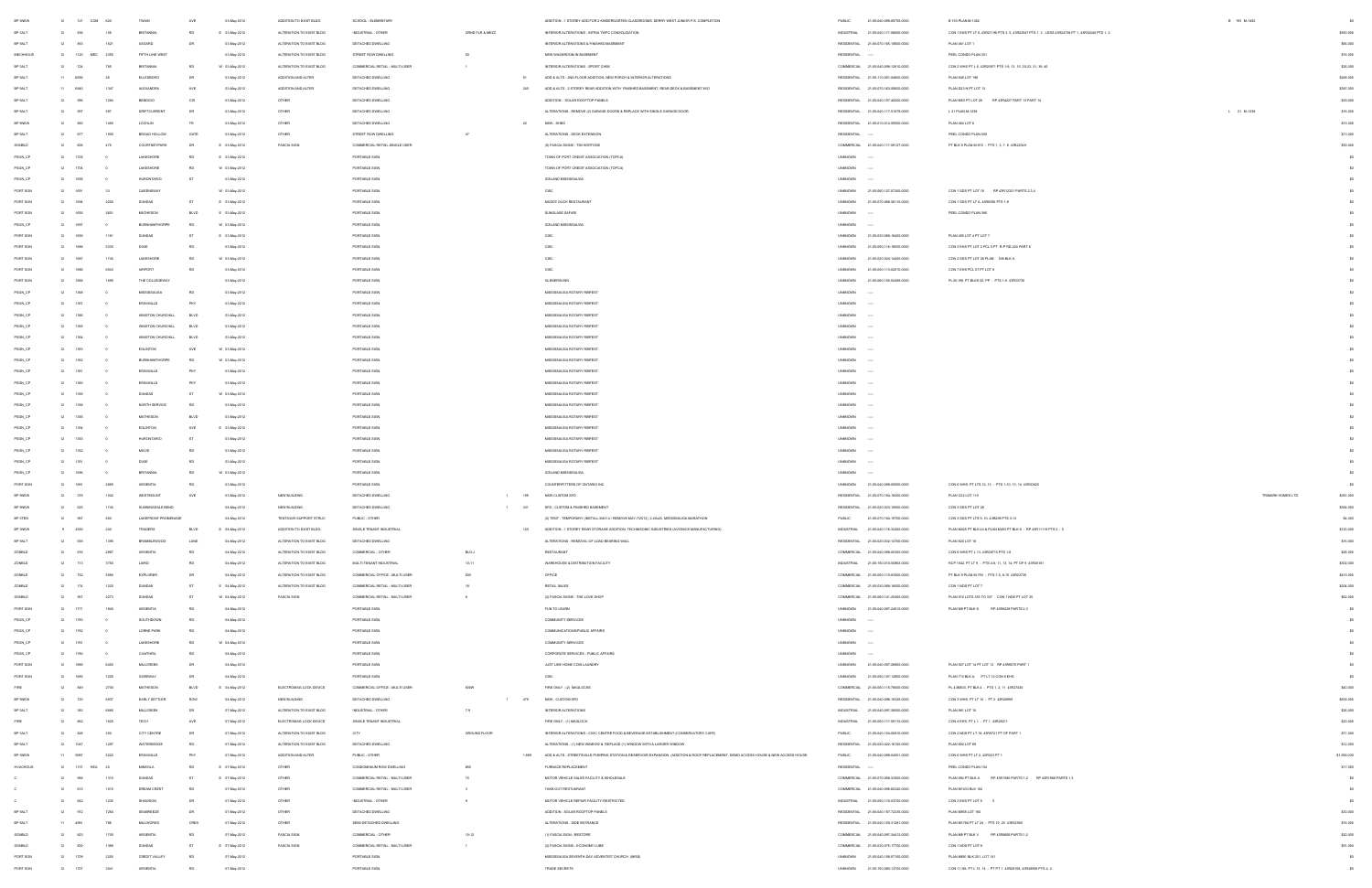| PORT SGN                         | 1799<br>12 | 40             | <b>BRISTOL</b>           | <b>RD</b>   | E 07-May-2012 |                           | PORTABLE SIGN                  |             | ARIZONA TAN                                                                   | <b>UNKNOWN</b><br>21-05-040-170-00100-0000 | PLAN M782 BLK 179                                                                              |                              |
|----------------------------------|------------|----------------|--------------------------|-------------|---------------|---------------------------|--------------------------------|-------------|-------------------------------------------------------------------------------|--------------------------------------------|------------------------------------------------------------------------------------------------|------------------------------|
| PSGN_CP                          | 1784<br>12 |                | TRUSCOTT                 | <b>DR</b>   | 07-May-2012   |                           | PORTABLE SIGN                  |             | BFM (CLARKSON) ENTERPRISES                                                    | <b>UNKNOWN</b><br><b>CONTRACTOR</b>        |                                                                                                |                              |
| PORT SGN                         | 1778<br>12 | 1150           | <b>LORNE PARK</b>        | <b>RD</b>   | 07-May-2012   |                           | PORTABLE SIGN                  |             | ANYTIME FITNESS                                                               | 21-05-020-032-08800-0000<br><b>UNKNOWN</b> | CON 2 SDS PT LOT 25                                                                            |                              |
| PORT SGN                         | 1798       | 3145           | <b>DUNDAS</b>            |             | W 07-May-2012 |                           | PORTABLE SIGN                  |             | ARTISANO BAKERY                                                               | 21-05-150-084-03100-0000<br><b>UNKNOWN</b> | PLAN M674 BLKS 21,35                                                                           |                              |
| $\mathsf{PSGN\_CP}$              | 1796<br>12 |                | <b>TOMKEN</b>            | <b>RD</b>   | 07-May-2012   |                           | PORTABLE SIGN                  |             | COMMUNICATIONS/PUBLIC AFFAIRS                                                 | <b>UNKNOWN</b>                             |                                                                                                |                              |
| PSGN_CP                          | 1792<br>12 |                | <b>KENNEDY</b>           | <b>RD</b>   | 07-May-2012   |                           | PORTABLE SIGN                  |             | COMMUNICATIONS/PUBLIC AFFAIRS                                                 | <b>UNKNOWN</b><br>--                       |                                                                                                |                              |
| PSGN_CP                          | 1791       |                | MATHESON                 | BLVD        | E 07-May-2012 |                           | PORTABLE SIGN                  |             | COMMUNITY SERVICES                                                            | <b>UNKNOWN</b>                             |                                                                                                |                              |
| PORT SGN                         | 1702<br>12 | 2555           | ERIN CENTRE              | BLVD        | 07-May-2012   |                           | PORTABLE SIGN                  |             | SKINN LASER CLINIC                                                            | UNKNOWN 21-05-040-159-40000-0000           | PLAN M856 BLK 116                                                                              |                              |
| PORT SGN                         | 12<br>1701 | 2150           | BURNHAMTHORPE            | <b>RD</b>   | W 07-May-2012 |                           | PORTABLE SIGN                  |             | FAMOUS OPTICAL                                                                | 21-05-060-155-52500-0000<br><b>UNKNOWN</b> | PL M160 LOT C, 43R7880 PTS 1-3, 5-11                                                           |                              |
| PORT SGN                         | 1700<br>12 | 7070           | SAINT BARBARA            | BLVD        | 07-May-2012   |                           | PORTABLE SIGN                  |             | LITTLE CAESARS                                                                | 21-05-040-098-59501-0000<br><b>UNKNOWN</b> | CON 1 WHS W PT LOT 11, 43R32120, PTS 1-17, 19-25                                               |                              |
| PORT SGN                         | 1699       | 7070           | SAINT BARBARA            | BLVD        | 07-May-2012   |                           | PORTABLE SIGN                  |             | PET VALU                                                                      | 21-05-040-098-59501-0000<br><b>UNKNOWN</b> | CON 1 WHS W PT LOT 11, 43R32120, PTS 1-17, 19-25                                               |                              |
| PORT SGN                         | 1698<br>12 | 1100           | <b>BURNHAMTHORPE</b>     | <b>RD</b>   | W 07-May-2012 |                           | PORTABLE SIGN                  |             | THE CURRENCY EXCHANGE                                                         | <b>UNKNOWN</b><br>21-05-040-144-09000-0000 | RANGE 3 NDS PT LOT 8 RP 43R7128 PARTS 3,4                                                      |                              |
| PORT SGN                         | 12<br>1788 | 2800           | <b>SKYMARK</b>           | AVE         | 07-May-2012   |                           | PORTABLE SIGN                  |             | CIBC                                                                          | <b>UNKNOWN</b>                             | PEEL CONDO PLAN 437                                                                            |                              |
| PORT SGN                         | 1787<br>12 | 1077           | NORTH SERVICE            | <b>RD</b>   | 07-May-2012   |                           | PORTABLE SIGN                  |             | PLANNING & BUILDING                                                           | 21-05-070-054-19700-0000<br><b>UNKNOWN</b> | CON 1 SDS PT LOTS 7, 8, PLAN 439 LOTS 1, 2, BLK A, PT LOTS 3 TO 11, PLAN 520 PT BLK A          |                              |
| PORT SGN                         | 1785<br>12 |                | CHURCHILL MEADOWS        | <b>BLVD</b> | 07-May-2012   |                           | PORTABLE SIGN                  |             | LUCA PIZZA                                                                    | <b>UNKNOWN</b><br>21-05-150-085-08870-0000 | B 446 PLAN M-1437                                                                              | B 446 M-1437                 |
| PORT SGN                         | 12<br>1703 | 3364           | MAVIS                    | <b>RD</b>   | 07-May-2012   |                           | PORTABLE SIGN                  |             | LAHORE AUTOMOTIVE                                                             | <b>UNKNOWN</b><br>21-05-040-143-22500-0000 | CON 1 NDS PCL 1 PT LOT 21                                                                      |                              |
| PORT SGN                         | 1693<br>12 | 2000           | <b>CREDIT VALLEY</b>     | <b>RD</b>   | 07-May-2012   |                           | PORTABLE SIGN                  |             | PEEL CONDOMINIUM CORPORATION 294                                              | <b>UNKNOWN</b>                             | PEEL CONDO PLAN 294                                                                            |                              |
|                                  |            |                |                          |             |               |                           |                                |             |                                                                               | <b>STATISTICS</b>                          |                                                                                                |                              |
| PORT SGN                         | 1706       |                | BURNHAMTHORPE            | <b>RD</b>   | W 07-May-2012 |                           | PORTABLE SIGN                  |             | BIG BIRD'S BALLROOM                                                           | <b>UNKNOWN</b><br>21-05-040-154-05100-0000 | CON 1 NDS PT LOT 20 - PT 1 43R24756                                                            |                              |
| $\mathsf{PSGN\_CP}$              | 1795<br>12 |                | <b>HURONTARIO</b>        | <b>ST</b>   | 07-May-2012   |                           | PORTABLE SIGN                  |             | <b>COMMUNITY SERVICES</b>                                                     | <b>UNKNOWN</b>                             |                                                                                                |                              |
| $\mathsf{PSGN\_CP}$              | 12<br>1794 |                | KENNEDY                  | <b>RD</b>   | 07-May-2012   |                           | PORTABLE SIGN                  |             | <b>COMMUNITY SERVICES</b>                                                     | <b>UNKNOWN</b>                             |                                                                                                |                              |
| PSGN_CP                          | 1793<br>12 |                | <b>EGLINTON</b>          | AVE         | E 07-May-2012 |                           | PORTABLE SIGN                  |             | COMMUNITY SERVICES                                                            | <b>UNKNOWN</b><br>----                     |                                                                                                |                              |
| PORT SGN                         | 1708       |                | <b>MILLCREEK</b>         |             | 07-May-2012   |                           | PORTABLE SIGN                  |             | MISSISSAUGA CRUISESHIP CENTRES                                                | 21-05-040-097-27900-0000<br><b>UNKNOWN</b> | PLAN 927 PT LOTS 16,17 RP 43R8441 PART 1 RP 43R16892 PART 1                                    |                              |
| ZONBLD                           | 650        | 3075           | <b>RIDGEWAY</b>          | <b>DR</b>   | 07-May-2012   | ALTERATION TO EXIST BLDG. | COMMERCIAL OFFICE - MULTI-USER | 18          | MEDICAL OFFICE - DENTIST                                                      | COMMERCIAL -----                           | PEEL CONDO PLAN 313                                                                            | \$77,00                      |
| BP 9NEW                          | 710        | 1353           | <b>DUNDAS</b>            | CRES        | 08-May-2012   | NEW BUILDING              | DETACHED DWELLING              | 1 287       | SFD - CUSTOM SFD                                                              | RESIDENTIAL 21-05-060-150-12900-0000       | PL 550 PT BLK I, 43R11540 PT 9                                                                 | POLMAT GROUP INC<br>\$413,00 |
| BP 3ALT                          | 6242<br>R1 |                | DUNDAS                   |             | E 08-May-2012 | <b>REVISIONS</b>          | COMMERCIAL - OTHER             | $C2-C3$     | REVISION - KITCHEN EXHAUST MODIFICATIONS                                      | COMMERCIAL 21-05-070-068-32000-0000        | CON 1 SDS PT LOT 9                                                                             |                              |
| BP 3NEW                          | 5946 COM   | 1855           | MINNESOTA                | CRT         | 08-May-2012   | ADDITION TO EXIST BLDG    | SINGLE TENANT INDUSTRIAL       |             | ADDITION - TWO STOREY, STREETSVILLE DATA CENTRE, COMPLETION                   | INDUSTRIAL 21-05-040-097-25700-0000        | PLAN M10 LOT 1                                                                                 |                              |
| BP 9ALT                          | 814<br>12  |                | <b>TROY</b>              | ST          | 08-May-2012   | ALTERATION TO EXIST BLDG  | DETACHED DWELLING              |             | ALTERATIONS - REMOVE LOAD BEARING WALL BETWEEN KITCHEN AND DINING ROOM        | RESIDENTIAL 21-05-010-010-11200-0000       | PLAN C20 LOT 223                                                                               | \$16,00                      |
| BP 3ALT                          | 684<br>12  | 3615           | LAIRD                    | <b>RD</b>   | 08-May-2012   | ALTERATION TO EXIST BLDG  | MULTI-TENANT INDUSTRIAL        |             | INTERIOR ALTERATIONS - SPRINGBANK MECHANICAL LTD                              | INDUSTRIAL 21-05-150-084-01860-0000        | RCP 1542, PT L 9 - PTS 7-9 43R27494                                                            | \$40,00                      |
| BP 9ALT                          | 983        | 1526           | APPLEWOOD                | <b>RD</b>   | 08-May-2012   | ALTERATION TO EXIST BLDG  | DETACHED DWELLING              |             | ALTERATIONS - PARTIAL FOUNDATION WALL UNDERPINNING                            | RESIDENTIAL 21-05-070-160-07300-0000       | PLAN 414 LOT 39                                                                                | \$20,00                      |
| BP 9ALT                          | 1050       | 5979           | <b>BELL HARBOUR</b>      | <b>DR</b>   | 08-May-2012   | ALTERATION TO EXIST BLDG  | DETACHED DWELLING              |             | ALTERATIONS - REMOVE (2) LOAD BEARING WALLS BETWEEN KITCHEN AND DINING ROOM   | RESIDENTIAL 21-05-040-108-00222-0000       | PLAN M1005 LOT 5                                                                               | \$19,00                      |
| HOUSDEMO                         | 1087<br>12 | 1953           | HINDHEAD                 |             | 08-May-2012   | DEMOLITION                | DETACHED DWELLING              |             | DEMOLITION - SFD TO FOUNDATION ONLY (DUE TO FIRE)                             | RESIDENTIAL 21-05-020-037-09200-0000       | PLAN 547 LOT 59                                                                                | \$21,00                      |
| BP 3ALT                          | 873        | 7110           | DARCEL                   | AVE         | 08-May-2012   | OTHER                     | APARTMENT (> 6 UNITS)          |             | ALTERATIONS - EXTERIOR WALLS & BALCONY REPAIRS                                | RESIDENTIAL 21-05-050-100-28100-0000       | PLAN 710 BLK F                                                                                 | \$400,00                     |
|                                  | 846<br>12  |                | FALCONER                 | <b>DR</b>   | 08-May-2012   | OTHER                     | MULTI-TENANT INDUSTRIAL        | $14 - 15$   | MEDICAL OFFICE + RECREATIONAL ESTABLISHMENT                                   | INDUSTRIAL -----                           | PEEL CONDO PLAN 287                                                                            |                              |
| BP 9ALT                          | 1043       | 7193           | <b>TERRAGAR</b>          | BLVD        | 08-May-2012   | OTHER                     | SEMI-DETACHED DWELLING         |             | ADDITION - SOLAR ROOFTOP PANELS                                               | RESIDENTIAL 21-05-150-080-76732-0000       | L 15 PLAN M-1213                                                                               | L 15 M-1213<br>\$55,00       |
| BP 3ALT                          | 807        | - 75           | ANNAGEM                  | BLVD        | 08-May-2012   | OTHER                     | COMMERCIAL RETAIL-SINGLE USER  |             | ALTERATIONS - OUTDOOR PATIO BEVERAGE STATION - MOXIE'S CLASSIC GRILL          | COMMERCIAL 21-05-040-117-07405-0000        | PL 43M915 BLKS 11-13, 43R19175 PTS 1-11                                                        | \$26,00                      |
|                                  |            |                |                          |             |               |                           |                                |             |                                                                               |                                            |                                                                                                |                              |
| BP 3ALT                          | 723        | 1400           | DIXIE                    |             | 08-May-2012   | OTHER                     | APARTMENT (> 6 UNITS)          |             | ALTERATIONS - PARKING GARAGE REPAIRS, THE FAIRWAYS CONDOS                     | RESIDENTIAL -----                          | PEEL CONDO PLAN 199                                                                            | \$870,00                     |
| BP 9ALT                          | 1064       | 3443           | <b>ASHCROFT</b>          | CRES        | 08-May-2012   | OTHER                     | SEMI-DETACHED DWELLING         |             | ADDITION - DECK                                                               | RESIDENTIAL 21-05-060-152-03900-0000       | PLAN 597 PT LOT 39                                                                             | \$13,00                      |
| BP 9ALT                          | 631<br>12  | 1059           | SIERRA                   | BLVD        | 08-May-2012   | OTHER                     | DETACHED DWELLING              |             | ADDITION - ROOF OVER EXISTING CONCRETE PATIO                                  | RESIDENTIAL 21-05-030-081-03800-0000       | PLAN 624 L 78                                                                                  | \$10,00                      |
| SIGN BP                          | 661        |                | CITY CENTRE              | <b>DR</b>   | 08-May-2012   | <b>FASCIA SIGN</b>        | COMMERCIAL RETAIL - MULTI-USER | 2-833       | (1) FASCIA SIGN - AMERICAN EAGLE OUTFITTERS                                   | COMMERCIAL 21-05-040-154-00453-0000        | PL 43M1010 BLKS 19, 21, PT BLKS 1, 16, 20                                                      | \$20,00                      |
| $\ensuremath{\mathsf{PSGN\_CP}}$ | 1816<br>12 |                | MATHESON                 | BLVD        | E 08-May-2012 |                           | PORTABLE SIGN                  |             | COMMUNITY SERVICES - HERSHEY CENTRE                                           | <b>UNKNOWN</b><br>$\sim$                   |                                                                                                |                              |
| PSGN_CP                          | 1815<br>12 | $\Omega$       | MATHESON                 | BLVD        | E 08-May-2012 |                           | PORTABLE SIGN                  |             | COMMUNITY SERVICES - HERSHEY CENTRE                                           | <b>UNKNOWN</b><br>-----                    |                                                                                                |                              |
| PSGN_CP                          | 1814<br>12 |                | <b>KENNEDY</b>           | <b>RD</b>   | 08-May-2012   |                           | PORTABLE SIGN                  |             | COMMUNITY SERVICES - HERSHEY CENTRE                                           | UNKNOWN -----                              |                                                                                                |                              |
| $\ensuremath{\mathsf{PSGN\_CP}}$ | 1813<br>12 |                | <b>TOMKEN</b>            | <b>RD</b>   | 08-May-2012   |                           | PORTABLE SIGN                  |             | COMMUNITY SERVICES - HERSHEY CENTRE                                           | <b>UNKNOWN</b>                             |                                                                                                |                              |
| PSGN_CP                          | 12 1812    | $\overline{0}$ | BRITANNIA                | <b>RD</b>   | W 08-May-2012 |                           | PORTABLE SIGN                  |             | COMMUNITY SERVICES - HERSHEY CENTRE                                           | UNKNOWN -----                              |                                                                                                |                              |
| PSGN CP                          | 12 1804    | $^{\circ}$     | KENNEDY                  | <b>RD</b>   | 08-May-2012   |                           | PORTABLE SIGN                  |             | COMMUNITY SERVICES - HERSHEY CENTRE                                           | <b>LINKNOWN</b>                            |                                                                                                |                              |
| PORT SGN                         | 1776<br>12 |                |                          |             |               |                           | PORTABLE SIGN                  |             |                                                                               |                                            |                                                                                                |                              |
| PORT SGN                         | 1773       | 5950           | RODEO                    | <b>DR</b>   | 08-May-2012   |                           |                                |             | DANIER LEATHER                                                                | UNKNOWN 21-05-040-098-17815-0000           | PL 43M967 PT BLK 1, 43R20537 PARTS 1, 3-14, PART PT 2                                          |                              |
| PORT SGN                         |            | 3130           | DIXIE                    |             | 08-May-2012   |                           | PORTABLE SIGN                  |             | VALUE VILLAGE                                                                 | 21-05-030-075-17600-0000<br><b>UNKNOWN</b> | CON 1 NDS PT LOT 6                                                                             |                              |
| $\ensuremath{\mathsf{PSGN\_CP}}$ | 12<br>1754 | 6266           | DIXIE                    | <b>RD</b>   | 08-May-2012   |                           | PORTABLE SIGN                  |             | CIBC                                                                          | 21-05-050-116-31730-0000<br><b>UNKNOWN</b> | CON 3 EHS PT LOT 7 RP 43R5072 PARTS 1,2,3                                                      |                              |
|                                  | 1818       |                | QUEENSWAY                |             | W 08-May-2012 |                           | PORTABLE SIGN                  |             | ERINDALE COOPERATIVE NURSERY SCHOOL                                           | <b>UNKNOWN</b><br>--                       |                                                                                                |                              |
|                                  | 12         |                |                          | <b>RD</b>   |               |                           |                                |             |                                                                               |                                            |                                                                                                |                              |
| PSGN_CP                          | 1808<br>12 |                | <b>MCLAUGHLIN</b>        |             | 08-May-2012   |                           | PORTABLE SIGN                  |             | COMMUNITY SERVICES - HERSHEY CENTRE                                           | <b>UNKNOWN</b>                             |                                                                                                |                              |
| $\ensuremath{\mathsf{PSGN\_CP}}$ | 1805<br>12 |                | <b>KENNEDY</b>           | <b>RD</b>   | 08-May-2012   |                           | PORTABLE SIGN                  |             | COMMUNITY SERVICES - HERSHEY CENTRE                                           | <b>UNKNOWN</b>                             |                                                                                                |                              |
| PORT SGN                         | 1790<br>12 | 600            | MATHESON                 | BLVD        | W 08-May-2012 |                           | PORTABLE SIGN                  |             | PARTY PACKAGERS                                                               | UNKNOWN 21-05-040-098-17860-0000           | PLAN M967 BLK 3                                                                                |                              |
| PORT SGN                         | 1789       |                | MATHESON                 | BLVD        | W 08-May-2012 |                           | PORTABLE SIGN                  |             | PARTY PACKAGERS                                                               | 21-05-040-098-17860-0000<br><b>UNKNOWN</b> | PLAN M967 BLK 3                                                                                |                              |
| PORT SGN                         | 1779       | 1090           | <b>DUNDAS</b>            | <b>ST</b>   | E 08-May-2012 |                           | PORTABLE SIGN                  |             | TREBOR PERSONNEL INC                                                          | 21-05-070-068-33000-0000<br><b>UNKNOWN</b> | CON 1 SDS PT LOT 8 RP 43R1164 PART 2 RP 43R4508 PART 4                                         |                              |
| $\mathsf{PSGN\_CP}$              | 1811<br>12 |                | MAVIS                    | <b>RD</b>   | 08-May-2012   |                           | PORTABLE SIGN                  |             | VISUAL ARTS MISSISSAUGA                                                       | <b>UNKNOWN</b>                             |                                                                                                |                              |
| PSGN_CP                          | 1809<br>12 |                | <b>WINSTON CHURCHILL</b> | BLVD        | 08-May-2012   |                           | PORTABLE SIGN                  |             | VISUAL ARTS MISSISSAUGA                                                       | <b>UNKNOWN</b><br>----                     |                                                                                                |                              |
| PORT SGN                         | 1777<br>12 | 2200           | CREDIT VALLEY            | <b>RD</b>   | 08-May-2012   |                           | PORTABLE SIGN                  |             | PETRO CANADA                                                                  | 21-05-040-154-84450-0000<br><b>UNKNOWN</b> | PLAN M547 PT BLK 143                                                                           |                              |
| PORT SGN                         | 1775<br>12 | 6965           | LATIMER                  | <b>DR</b>   | 08-May-2012   |                           | PORTABLE SIGN                  |             | WILD WINGS                                                                    | <b>UNKNOWN</b><br>21-05-040-098-17500-0000 | CON 2 WHS PT L 5, 43R8711 PT PTS 1-3, 43R25225 PTS 11, 14 LESS 43R9138 PT 1, 43R25997 PTS 1, 2 |                              |
| PORT SGN                         | 1774<br>12 | 1599           | <b>HURONTARIO</b>        | <b>ST</b>   | 08-May-2012   |                           | PORTABLE SIGN                  |             | CANADIAN ACADEMY OF DENTAL HYGIENE                                            | 21-05-010-014-04800-0000<br><b>UNKNOWN</b> | RANGE 2 CIR PT LOT 1 RP 43R2708 PARTS 1.2                                                      |                              |
| PSGN_CP                          | 1810<br>12 | $\overline{0}$ | HURONTARIO               | <b>ST</b>   | 08-May-2012   |                           | PORTABLE SIGN                  |             | VISUAL ARTS MISSISSAUGA                                                       | <b>UNKNOWN</b>                             |                                                                                                |                              |
| PSGN_CP                          | 1807       |                | <b>ERIN MILLS</b>        | PK)         | 08-May-2012   |                           | PORTABLE SIGN                  |             | VISUAL ARTS MISSISSAUGA                                                       | <b>UNKNOWN</b>                             |                                                                                                |                              |
| PSGN_CP                          | 1801<br>12 |                | <b>HURONTARIO</b>        | <b>ST</b>   | 08-May-2012   |                           | PORTABLE SIGN                  |             | REGION OF PEEL                                                                | <b>UNKNOWN</b><br>1000                     |                                                                                                |                              |
| PORT SGN                         | 1800<br>12 | 6965           | DAVAND                   | <b>DR</b>   | 08-May-2012   |                           | PORTABLE SIGN                  |             | INTERNATIONAL WHOLESALE                                                       | UNKNOWN 21-05-050-116-49200-0000           | PLAN M346 PT BLK 3 RP 43R 14948 PARTS 1-4                                                      |                              |
| PORT SGN                         | 1786       |                | CHURCHILL MEADOWS        | BLVD        | 08-May-2012   |                           | PORTABLE SIGN                  |             | DR. PATEL                                                                     | UNKNOWN 21-05-150-085-08870-0000           | B 446 PLAN M-1437                                                                              | B 446 M-1437                 |
| BP 9NEW                          | 709        | 1359           | <b>DUNDAS</b>            | CRES        | 08-May-2012   | NEW BUILDING              | DETACHED DWELLING              | 1287        | NEW CUSTOM SFD                                                                | RESIDENTIAL 21-05-060-150-12910-0000       | PLAN 550 PT BLK I RP 43R11540 PART 8                                                           | POLMAT GROUP INC<br>\$412,00 |
| ZONBLD                           | 6633       | 3770           | LAIRD                    | <b>RD</b>   | 09-May-2012   | ALTERATION TO EXIST BLDG  | INDUSTRIAL - OTHER             | 8-10, BLD-A | MANUFACTURING FACILITY - WAREHOUSE/DISTRIBUTION FACILITY                      | INDUSTRIAL 21-05-150-010-00863-0000        | RCP 1542, PT LT 9 - PTS 4-8, 11, 13, 14, PT OF 9 43R30181                                      | \$180,00                     |
| <b>HVACHOUS</b>                  | 10<br>HEA  | 1421           | MISSISSAUGA              | <b>RD</b>   |               | <b>REVISIONS</b>          |                                |             |                                                                               |                                            |                                                                                                |                              |
|                                  | 2435       |                |                          |             | 09-May-2012   |                           | DETACHED DWELLING              |             | REVISION TO BP # 10-2345 - RELOCATE FURNACE                                   | RESIDENTIAL 21-05-020-025-14500-0000       | PLAN 361 PT 13                                                                                 |                              |
| BP 9ALT                          | 6814       | 3472           | <b>FENWICK</b>           | CRES        | 09-May-2012   | ADDITION AND ALTER        | SEMI-DETACHED DWELLING         |             | INTERIOR ALTERATIONS, WINDOWS, FINISHED BASEMENT & WALKOUT                    | RESIDENTIAL 21-05-150-083-99243-0000       | PLAN M822 PT LOT 46 RP43R 16702 PARTS 16,18,26                                                 | \$64,00                      |
| BP 3DEMO                         | 1207<br>12 | 1770           | <b>BARRERTOWN</b>        | <b>RD</b>   | 09-May-2012   | DEMOLITION                | SINGLE TENANT INDUSTRIAL       |             | DEMOLITION - SILO #4 (SUPER STRUCTURE ONLY)                                   | INDUSTRIAL 21-05-040-097-16600-0000        | CON 4 WHS PT LTS 1, 2, 43R18608 PTS 2, 3                                                       | \$29,00                      |
| BP 3ALT                          | 910<br>12  |                | CITY CENTRE              | <b>DR</b>   | 09-May-2012   | OTHER                     | COMMERCIAL RETAIL - MULTI-USER |             | ALTS - REPLACE EXISTING ROOFTOP MECHANICAL UNITS WITH (9) BASE BUILDING RTU'S | COMMERCIAL 21-05-040-154-00453-0000        | PL 43M1010 BLKS 19, 21, PT BLKS 1, 16, 20                                                      | \$176,00                     |
| FIRE                             | 273        | 3300           | CAROGA                   | DR          | 09-May-2012   | OTHER                     | INDUSTRIAL - OTHER             |             | FIRE ONLY - FIRE ALARM SYSTEM                                                 | INDUSTRIAL 21-05-050-100-05100-0000        | CON 7 EHS PT LOT 5 RP 43R1325 PART 1                                                           | \$50,00                      |
| SGNBLD                           | 943        | 6745           | PACIFIC                  | CIR         | 09-May-2012   | PYLON SIGN                | SINGLE TENANT INDUSTRIAL       |             | (1) PYLON SIGN - VANHOF & BLOKKER                                             | INDUSTRIAL 21-05-040-116-30220-0000        | PLAN M404 PT BLK 3 RP 43R11756 PART 2                                                          | \$21,00                      |
| SIGN BP                          | 12<br>284  | 100            | CITY CENTRE              | <b>DR</b>   | 09-May-2012   | <b>FASCIA SIGN</b>        | COMMERCIAL RETAIL - MULTI-USER | 2-906A      | (1) FASCIA SIGN - CALL IT SPRING                                              | COMMERCIAL 21-05-040-154-00453-0000        | PL 43M1010 BLKS 19, 21, PT BLKS 1, 16, 20                                                      | \$26,00                      |
| PSGN CP                          | 12 1726    | $\overline{0}$ | EASTGATE                 | PKY         | 09-May-2012   |                           | PORTABLE SIGN                  |             | MISSISSAUGA WATERFRONT FESTIVAL                                               | UNKNOWN ------                             |                                                                                                |                              |
| PSGN_CP                          | 12<br>1723 |                | SPEAKMAN                 | <b>DR</b>   | 09-May-2012   |                           | PORTABLE SIGN                  |             | MISSISSAUGA WATERFRONT FESTIVAL                                               | UNKNOWN -----                              |                                                                                                |                              |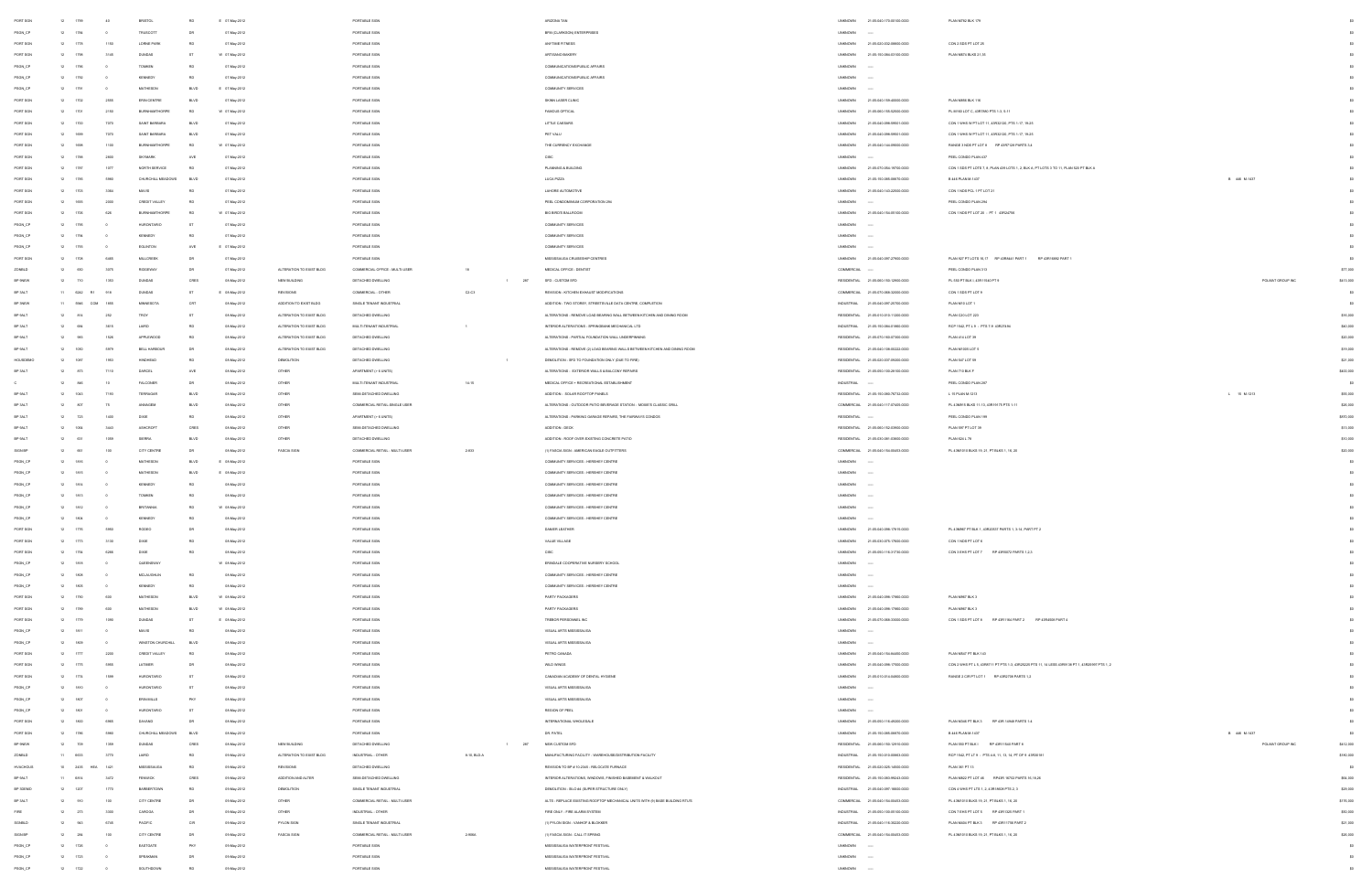| PSGN_CP                          | 12      | 1721 | $\overline{0}$ | SOUTH SHERIDAN       | WAY            | 09-May-2012   |                          | PORTABLE SIGN                  |                                | MISSISSAUGA WATERFRONT FESTIVAL                                       | <b>UNKNOWN</b>                             |                                                                                                                                               |          |
|----------------------------------|---------|------|----------------|----------------------|----------------|---------------|--------------------------|--------------------------------|--------------------------------|-----------------------------------------------------------------------|--------------------------------------------|-----------------------------------------------------------------------------------------------------------------------------------------------|----------|
| PSGN_CP                          | 12 1720 |      |                | SOUTH SHERIDAN       | WAY            | 09-May-2012   |                          | PORTABLE SIGN                  |                                | MISSISSAUGA WATERFRONT FESTIVAL                                       | <b>UNKNOWN</b>                             |                                                                                                                                               |          |
| $\ensuremath{\mathsf{PSGN\_CP}}$ | 12 1719 |      | $\overline{0}$ | SOUTHDOWN            | RD             | 09-May-2012   |                          | PORTABLE SIGN                  |                                | MISSISSAUGA WATERFRONT FESTIVAL                                       | <b>UNKNOWN</b>                             |                                                                                                                                               |          |
| PSGN_CP                          | 12 1715 |      | $\overline{0}$ | LAKESHORE            | <b>RD</b>      | E 09-May-2012 |                          | PORTABLE SIGN                  |                                | MISSISSAUGA WATERFRONT FESTIVAL                                       | <b>UNKNOWN</b><br>--                       |                                                                                                                                               |          |
| PSGN_CP                          | 12 1714 |      | $\circ$        | LAKESHORE            | <b>RD</b>      | W 09-May-2012 |                          | PORTABLE SIGN                  |                                | MISSISSAUGA WATERFRONT FESTIVAL                                       | <b>UNKNOWN</b><br>--                       |                                                                                                                                               |          |
| PORT SGN                         | 12 1806 |      | 1119           | <b>DERRY</b>         | <b>RD</b>      | E 09-May-2012 |                          | PORTABLE SIGN                  |                                | GOLF CLEARANCE WAREHOUSE                                              | <b>UNKNOWN</b><br>21-05-050-116-65100-0000 | PL M435 PT LTS 58, 59, 43R12971 PTS 1, 3, 7-9                                                                                                 |          |
| PORT SGN                         | 12 1797 |      | 2400           | <b>DUNDAS</b>        | <b>ST</b>      | W 09-May-2012 |                          | PORTABLE SIGN                  |                                | NAIL CONCEPT                                                          | 21-05-060-141-22300-0000<br><b>UNKNOWN</b> | CON 1 SDS PT LTS 33, 34, 43R13606 PTS 5, 6, 8-12, 15-18, 22-26, 43R17153 PT 2                                                                 |          |
|                                  |         |      |                |                      |                |               |                          |                                |                                |                                                                       |                                            |                                                                                                                                               |          |
| PORT SGN                         | 12      | 1823 | 2325           | HURONTARIO           |                | 09-May-2012   |                          | PORTABLE SIGN                  |                                | ARIZONA TAN                                                           | 21-05-010-068-12210-0000<br><b>UNKNOWN</b> | CON 1 SDS PT LOT 15 RP 43R11702 PARTS 2,7,10 RP 43R12371 PARTS 5 TO 8                                                                         |          |
| PORT SGN                         | 12      | 1803 | 812            | <b>BRITANNIA</b>     | <b>RD</b>      | W 09-May-2012 |                          | PORTABLE SIGN                  |                                | KANDA OPTICAL                                                         | <b>UNKNOWN</b>                             | PSCP 778 - FORMERLY CON 2 WHS PT L 5, 43R8711 PTS 8-11 LESS 43R23077 PT 1                                                                     |          |
| PORT SGN                         | 12      | 1802 | 3065           | MAVIS                | <b>RD</b>      | 09-May-2012   |                          | PORTABLE SIGN                  |                                | SUBWAY                                                                | <b>UNKNOWN</b><br>21-05-040-142-31700-0000 | BLKS 1, 2, PL M1332                                                                                                                           |          |
| PSGN_CP                          | 12 1716 |      | $\circ$        | WINSTON CHURCHILL    | <b>BLVD</b>    | 09-May-2012   |                          | PORTABLE SIGN                  |                                | MISSISSAUGA WATERFRONT FESTIVAL                                       | <b>UNKNOWN</b><br><b>STATE</b>             |                                                                                                                                               |          |
| ZONBLD                           | 12      | 262  | 3750           | LAIRD                | <b>RD</b>      | 09-May-2012   | ALTERATION TO EXIST BLDG | MULTI-TENANT INDUSTRIAL        | $2 - 3$                        | MANUFACTURING FACILITY                                                | INDUSTRIAL 21-05-150-010-00863-0000        | RCP 1542, PT LT 9 - PTS 4-8, 11, 13, 14, PT OF 9 43R30181                                                                                     | \$150.00 |
| PSGN_CP                          | 12 1710 |      |                | ATWATER              | AVE            | 10-May-2012   |                          | PORTABLE SIGN                  |                                | MISSISSAUGA WATERFRONT FESTIVAL                                       | <b>UNKNOWN</b><br>-                        |                                                                                                                                               |          |
| PORT SGN                         | 12      | 1820 | 1535           | MEYERSIDE            | <b>DR</b>      | 10-May-2012   |                          | PORTABLE SIGN                  |                                | D.K INTERNATIONAL                                                     | UNKNOWN 21-05-050-116-31600-0000           | CON 4 EHS PT LT 7, 43R1147 PTS 10, 23                                                                                                         |          |
| BP 3TEN                          | 12 1144 |      | 7333           | MISSISSAUGA          | <b>RD</b>      | 10-May-2012   | TENTS/AIR SUPPORT STRUC  | INDUSTRIAL - OTHER             |                                | (1) TEMPORARY TENT - INSTALL MAY 22nd & REMOVE MAY 24th, 2012 (60x90) | INDUSTRIAL 21-05-040-097-11460-0000        | CON 4 WHS PT LOTS 11,12 RP 43R16448 PART 1                                                                                                    | \$2.00   |
|                                  |         |      |                |                      |                |               |                          |                                |                                |                                                                       |                                            |                                                                                                                                               |          |
| BP 9ALT                          | 12      | 925  | 3872           | <b>SEEBRIN</b>       | CRES           | 10-May-2012   | FIRE DAMAGE REPAIR       | DETACHED DWELLING              |                                | ALTERATIONS - FIRE DAMAGE REPAIR                                      | RESIDENTIAL 21-05-150-010-11334-0000       | PLAN M602 LOT 96                                                                                                                              | \$198,00 |
| BP 9NEW                          | 12      | 741  | 883            | RIBSTON              | <b>RD</b>      | 10-May-2012   | NEW BUILDING             | DETACHED DWELLING              |                                | 1 344 NEW CUSTOM SFD & DEMOLISH EXISTING SFD                          | RESIDENTIAL 21-05-070-057-04800-0000       | PLAN 481 LOT 139                                                                                                                              | \$520,00 |
| BP 3ALT                          | 12      | 876  | 2275           | SPEAKMAN             | <b>DR</b>      | 10-May-2012   | ALTERATION TO EXIST BLDG | MULTI-TENANT INDUSTRIAL        | $3 - 5$                        | ALTERATIONS - CHANGE ROOM USE (FROM PRE-SCHOOL TO INFANTS)            | INDUSTRIAL 21-05-060-141-01400-0000        | CON 1 SDS PT LOTS 32,33 PLAN 718 PT BLK A RP 43R8025 PARTS 1,4                                                                                | \$26,00  |
| BP 3ALT                          | 12      | 418  | 6055           | MAVIS                | <b>RD</b>      | 10-May-2012   | ALTERATION TO EXIST BLDG | COMMERCIAL RETAIL - MULTI-USER | 3, 3A                          | INTERIOR ALTERATIONS - JUSTICE                                        | COMMERCIAL 21-05-040-175-73400-0000        | PL 43M1363 BLK 10 PT BLK 5, 43R24920 PTS 1-11<br>B 5 M-1363                                                                                   | \$223,00 |
| BP 9ALT                          | 12      | 947  | 6313           | CULMORE              | ${\tt CRES}$   | 10-May-2012   | ALTERATION TO EXIST BLDG | DETACHED DWELLING              |                                | INTERIOR KITCHEN ALTERATIONS & REMOVE LOAD BEARING WALL               | RESIDENTIAL 21-05-040-175-56800-0000       | PLAN M927 LOT 14                                                                                                                              | \$34,00  |
| BP 9ALT                          | 12 1027 |      | 1879           | ORR                  | <b>RD</b>      | 10-May-2012   | ALTERATION TO EXIST BLDG | DETACHED DWELLING              |                                | ALTERATIONS - REMOVE LOAD BEARING IN KITCHEN                          | RESIDENTIAL 21-05-020-024-06408-0000       | PLAN 912 LOT 10                                                                                                                               | \$20,00  |
| ZONBLD                           | 12      | 819  | 80             | COURTNEYPARK         | <b>DR</b>      | E 10-May-2012 | ALTERATION TO EXIST BLDG | COMMERCIAL RETAIL - MULTI-USER | K6                             | TAKE-OUT RESTAURANT                                                   | COMMERCIAL 21-05-040-117-07405-0000        | PL 43M915 BLKS 11-13, 43R19175 PTS 1-11                                                                                                       | \$26,00  |
|                                  | 12      | 476  | 80             | PORT                 |                | E 10-May-2012 | ALTERATION TO EXIST BLDG | COMMERCIAL - OTHER             | $\mathsf{A}\text{-}\mathsf{B}$ | OFFICE (Real Estate)                                                  | <b>COMMERCIAL</b><br>$\cdots$              | PSCP 745 & PT OF PSCP 760 - FORMERLY 43M1463 BLKS 4, 11, 13, 16, PT BLK 12, PL PC1 PT LT 1 & ST - PTS 4, 5, 11-13, 99, 176, 187 ETC. 43R29941 | \$45,00  |
| ZONBLD                           |         |      |                |                      |                |               |                          |                                |                                |                                                                       |                                            |                                                                                                                                               |          |
| ZONBLD                           | 11      | 4598 | 3250           | <b>RIDGEWA</b>       | <b>DR</b>      | 10-May-2012   | ALTERATION TO EXIST BLDG | MULTI-TENANT INDUSTRIAL        | 6                              | MANUFACTURING FACILITY                                                | INDUSTRIAL 21-05-150-084-02580-0000        | RCP 1542, PT LT 9 - PTS 5-7 43R23862                                                                                                          | \$26,00  |
| BP 9ALT                          | 12 598  |      | 11             | <b>HARRISON</b>      | AVE            | 10-May-2012   | OTHER                    | DETACHED DWELLING              |                                | ADDITION - DECK                                                       | RESIDENTIAL 21-05-090-007-10100-0000       | PLAN G22 S PT LOT 63                                                                                                                          | \$13,00  |
| BP 9ALT                          | 12      | 856  | 1184           | STRATHY              | AVE            | 10-May-2012   | OTHER                    | DETACHED DWELLING              |                                | ADDITION - PORCH                                                      | RESIDENTIAL 21-05-070-160-20700-0000       | PLAN K22 LOT 59                                                                                                                               | \$13,00  |
| BP 3ALT                          | 12      | 803  | 3333           | UNITY                | <b>DR</b>      | 10-May-2012   | OTHER                    | SINGLE TENANT INDUSTRIAL       |                                | ADDITION - (2) NEW CONCRETE PADS                                      | INDUSTRIAL 21-05-150-010-10850-0000        | PLAN M592 BLKS 1,2,3,4,30,31                                                                                                                  | \$65,00  |
| BP 9ALT                          | 12      | 680  | 331            | YOUNGSTOWN           | AVE            | 10-May-2012   | OTHER                    | DETACHED DWELLING              |                                | ALTERATIONS - BASEMENT WALKOUT                                        | RESIDENTIAL 21-05-040-094-76200-0000       | PLAN M410 LOT 2                                                                                                                               | \$16,00  |
| SGNBLD                           | 12      | 848  | 4010           | SLADEVIEW            | CRES           | 10-May-2012   | PYLON SIGN               | SCHOOL - SECONDARY             |                                | (1) GROUND SIGN - LOYOLA CATHOLIC S.S.                                | PUBLIC<br>21-05-150-010-00160-0000         | PLAN M781 BLK 10                                                                                                                              | \$39,00  |
| SGNBLD                           | 12      | 1055 | 3611           | MAVIS                |                | 10-May-2012   | <b>FASCIA SIGN</b>       | COMMERCIAL - OTHER             |                                | (1) FASCIA SIGN - METAL WORKS                                         | COMMERCIAL 21-05-040-143-19800-0000        | CON 1 NDS PT LOT 20                                                                                                                           | \$21,00  |
|                                  |         |      |                |                      |                |               |                          |                                |                                |                                                                       |                                            |                                                                                                                                               |          |
| SGNBLD                           | 12      | 1033 | 3135           | ARGENTIA             | <b>RD</b>      | 10-May-2012   | <b>FASCIA SIGN</b>       | COMMERCIAL RETAIL - MULTI-USER | $\overline{7}$                 | (1) FASCIA SIGN - MARKS WORK WEARHOUSE                                | COMMERCIAL 21-05-150-080-13800-0000        | CON 11 NS, PT L 13, 14 - PTS 2-4 43R28108                                                                                                     | \$27,00  |
| PSGN_CP                          | 12 1772 |      | $\Omega$       | HURONTARIO           | <b>ST</b>      | 10-May-2012   |                          | PORTABLE SIGN                  |                                | MISSISSAUGA WATERFRONT FESTIVAL                                       | <b>UNKNOWN</b><br>--                       |                                                                                                                                               |          |
| PSGN_CP                          | 12 1770 |      |                | MAVIS                |                | 10-May-2012   |                          | PORTABLE SIGN                  |                                | MISSISSAUGA WATERFRONT FESTIVAL                                       | <b>UNKNOWN</b><br>--                       |                                                                                                                                               |          |
| PSGN_CP                          | 12      | 1768 | $\overline{0}$ | HURONTARIO           |                | 10-May-2012   |                          | PORTABLE SIGN                  |                                | MISSISSAUGA WATERFRONT FESTIVAL                                       | <b>UNKNOWN</b><br>$\cdots$                 |                                                                                                                                               |          |
| $\mathsf{PSGN\_CP}$              | 12      | 1767 |                | <b>DUNDAS</b>        | <b>ST</b>      | E 10-May-2012 |                          | PORTABLE SIGN                  |                                | MISSISSAUGA WATERFRONT FESTIVAL                                       | <b>UNKNOWN</b><br>$\sim$                   |                                                                                                                                               |          |
| PSGN_CP                          | 12 1766 |      | $\circ$        | LAKESHORE            | <b>RD</b>      | W 10-May-2012 |                          | PORTABLE SIGN                  |                                | MISSISSAUGA WATERFRONT FESTIVAL                                       | <b>UNKNOWN</b><br>$-$                      |                                                                                                                                               |          |
| PSGN_CP                          | 12      | 1765 | $\circ$        | ERIN MILLS           | PKY            | 10-May-2012   |                          | PORTABLE SIGN                  |                                | MISSISSAUGA WATERFRONT FESTIVAL                                       | <b>UNKNOWN</b><br>----                     |                                                                                                                                               |          |
| PSGN_CP                          | 12      | 1764 |                | MISSISSAUGA          | RD             | 10-May-2012   |                          | PORTABLE SIGN                  |                                | MISSISSAUGA WATERFRONT FESTIVAL                                       | <b>UNKNOWN</b><br>-                        |                                                                                                                                               |          |
|                                  |         |      |                |                      |                |               |                          |                                |                                |                                                                       |                                            |                                                                                                                                               |          |
| $\mathsf{PSGN\_CP}$              | 12 1763 |      | $\overline{0}$ | CREDITVIEW           | <b>RD</b>      | 10-May-2012   |                          | PORTABLE SIGN                  |                                | MISSISSAUGA WATERFRONT FESTIVAL                                       | <b>UNKNOWN</b>                             |                                                                                                                                               |          |
| PSGN_CP                          | 12 1762 |      | $\circ$        | EGLINTON             | AVE            | W 10-May-2012 |                          | PORTABLE SIGN                  |                                | MISSISSAUGA WATERFRONT FESTIVAL                                       | <b>UNKNOWN</b><br>-----                    |                                                                                                                                               |          |
| PSGN_CP                          | 12      | 1761 |                | EGLINTON             | AVE            | W 10-May-2012 |                          | PORTABLE SIGN                  |                                | MISSISSAUGA WATERFRONT FESTIVAL                                       | <b>UNKNOWN</b>                             |                                                                                                                                               |          |
| $\ensuremath{\mathsf{PSGN\_CP}}$ | 12 1760 |      | $\overline{0}$ | <b>BURNHAMTHORPE</b> | <b>RD</b>      | W 10-May-2012 |                          | PORTABLE SIGN                  |                                | MISSISSAUGA WATERFRONT FESTIVAL                                       | <b>UNKNOWN</b>                             |                                                                                                                                               |          |
| PSGN_CP                          | 12 1759 |      | $\overline{0}$ | <b>DUNDAS</b>        | <b>ST</b>      | W 10-May-2012 |                          | PORTABLE SIGN                  |                                | MISSISSAUGA WATERFRONT FESTIVAL                                       | <b>UNKNOWN</b><br>1.12333                  |                                                                                                                                               |          |
| PSGN_CP                          | 12 1758 |      | $\overline{0}$ | SOUTH SHERIDAN       | WAY            | 10-May-2012   |                          | PORTABLE SIGN                  |                                | MISSISSAUGA WATERFRONT FESTIVAL                                       | <b>UNKNOWN</b><br>--                       |                                                                                                                                               |          |
| PSGN_CP                          | 12 1757 |      | $\sim$         | MAVIS                | RD             | 10-May-2012   |                          | PORTABLE SIGN                  |                                | MISSISSAUGA WATERFRONT FESTIVAL                                       | <b>UNKNOWN</b>                             |                                                                                                                                               |          |
| $\ensuremath{\mathsf{PSGN\_CP}}$ | 12      | 1756 | $\overline{0}$ | CONFEDERATION        | PKY            | 10-May-2012   |                          | PORTABLE SIGN                  |                                | MISSISSAUGA WATERFRONT FESTIVAL                                       | UNKNOWN -----                              |                                                                                                                                               |          |
|                                  |         |      |                |                      |                |               |                          |                                |                                |                                                                       |                                            |                                                                                                                                               |          |
| PSGN_CP                          | 12      | 1755 |                | MISSISSAUGA HEIGHTS  | DR <sub></sub> | 10-May-2012   |                          | PORTABLE SIGN                  |                                | MISSISSAUGA WATERFRONT FESTIVAL                                       | <b>UNKNOWN</b><br>1.12333                  |                                                                                                                                               |          |
| PSGN_CP                          | 12 1752 |      | $\overline{0}$ | MAVIS                | <b>RD</b>      | 10-May-2012   |                          | PORTABLE SIGN                  |                                | MISSISSAUGA WATERFRONT FESTIVAL                                       | <b>UNKNOWN</b><br>1.111                    |                                                                                                                                               |          |
| $\ensuremath{\mathsf{PSGN\_CP}}$ | 12      | 1751 | $\overline{0}$ | PAISLEY              | BLVD           | W 10-May-2012 |                          | PORTABLE SIGN                  |                                | MISSISSAUGA WATERFRONT FESTIVAL                                       | <b>UNKNOWN</b><br>-                        |                                                                                                                                               |          |
| PSGN_CP                          | 12 1750 |      | $\overline{0}$ | NORTH SERVICE        | <b>RD</b>      | 10-May-2012   |                          | PORTABLE SIGN                  |                                | MISSISSAUGA WATERFRONT FESTIVAL                                       | <b>UNKNOWN</b><br>-----                    |                                                                                                                                               |          |
| PSGN_CP                          | 12 1749 |      | $\overline{0}$ | NORTH SERVICE        | RD             | 10-May-2012   |                          | PORTABLE SIGN                  |                                | MISSISSAUGA WATERFRONT FESTIVAL                                       | UNKNOWN -----                              |                                                                                                                                               |          |
| PSGN_CP                          | 12 1748 |      | $\circ$        | BURNHAMTHORPE        | <b>RD</b>      | W 10-May-2012 |                          | PORTABLE SIGN                  |                                | MISSISSAUGA WATERFRONT FESTIVAL                                       | <b>UNKNOWN</b><br>$\sim$                   |                                                                                                                                               |          |
| $\ensuremath{\mathsf{PSGN\_CP}}$ | 12 1747 |      | $\overline{0}$ | DUNDAS               | <b>ST</b>      | W 10-May-2012 |                          | PORTABLE SIGN                  |                                | MISSISSAUGA WATERFRONT FESTIVAL                                       | <b>UNKNOWN</b><br>$\sim$                   |                                                                                                                                               |          |
| $\ensuremath{\mathsf{PSGN\_CP}}$ | 12 1746 |      | $\overline{0}$ | WOLFEDALE            | <b>RD</b>      | 10-May-2012   |                          | PORTABLE SIGN                  |                                | MISSISSAUGA WATERFRONT FESTIVAL                                       | <b>UNKNOWN</b><br>$\cdots$                 |                                                                                                                                               |          |
| PSGN_CP                          | 12 1745 |      | $\circ$        | TOMKEN               | <b>RD</b>      | 10-May-2012   |                          | PORTABLE SIGN                  |                                | MISSISSAUGA WATERFRONT FESTIVAL                                       | <b>UNKNOWN</b><br>-----                    |                                                                                                                                               |          |
|                                  |         |      |                |                      |                |               |                          |                                |                                |                                                                       |                                            |                                                                                                                                               |          |
| $\ensuremath{\mathsf{PSGN\_CP}}$ | 12 1743 |      | $\overline{0}$ | DIXIE                | RD             | 10-May-2012   |                          | PORTABLE SIGN                  |                                | MISSISSAUGA WATERFRONT FESTIVAL                                       | <b>UNKNOWN</b><br>$\sim$                   |                                                                                                                                               |          |
| PSGN_CP                          | 12 1742 |      | $\circ$        | HURONTARIO           | <b>ST</b>      | 10-May-2012   |                          | PORTABLE SIGN                  |                                | MISSISSAUGA WATERFRONT FESTIVAL                                       | UNKNOWN -----                              |                                                                                                                                               |          |
| PSGN_CP                          | 12 1741 |      |                | AIRPORT              | <b>RD</b>      | 10-May-2012   |                          | PORTABLE SIGN                  |                                | MISSISSAUGA WATERFRONT FESTIVAL                                       | <b>UNKNOWN</b><br>----                     |                                                                                                                                               |          |
| PSGN_CP                          | 12 1740 |      |                | AIRPORT              | <b>RD</b>      | 10-May-2012   |                          | PORTABLE SIGN                  |                                | MISSISSAUGA WATERFRONT FESTIVAL                                       | <b>UNKNOWN</b>                             |                                                                                                                                               |          |
| $\mathsf{PSGN\_CP}$              | 12 1739 |      | $\Omega$       | MAVIS                | <b>RD</b>      | 10-May-2012   |                          | PORTABLE SIGN                  |                                | MISSISSAUGA WATERFRONT FESTIVAL                                       | <b>UNKNOWN</b><br>$\sim$                   |                                                                                                                                               |          |
| PSGN_CP                          | 12 1738 |      | $\Omega$       | MAVIS                | <b>RD</b>      | 10-May-2012   |                          | PORTABLE SIGN                  |                                | MISSISSAUGA WATERFRONT FESTIVAL                                       | <b>UNKNOWN</b><br>$\cdots$                 |                                                                                                                                               |          |
| PSGN CP                          | 12 1737 |      | $\circ$        | <b>TOMKEN</b>        | RD             | 10-May-2012   |                          | PORTABLE SIGN                  |                                | MISSISSAUGA WATERFRONT FESTIVAL                                       | <b>UNKNOWN</b><br>-----                    |                                                                                                                                               |          |
| PSGN_CP                          | 12 1736 |      |                | MATHESON             | BLVD           | 10-May-2012   |                          | PORTABLE SIGN                  |                                | MISSISSAUGA WATERFRONT FESTIVAL                                       | <b>UNKNOWN</b><br>$\sim$                   |                                                                                                                                               |          |
|                                  |         |      |                |                      |                |               |                          |                                |                                |                                                                       |                                            |                                                                                                                                               |          |
| $\mathsf{PSGN\_CP}$              | 12 1735 |      | $\overline{0}$ | TOMKEN               | RD             | 10-May-2012   |                          | PORTABLE SIGN                  |                                | MISSISSAUGA WATERFRONT FESTIVAL                                       | <b>UNKNOWN</b><br>$\cdots$                 |                                                                                                                                               |          |
| PSGN CP                          | 12 1734 |      | $\circ$        | EGLINTON             | AVE            | E 10-May-2012 |                          | PORTABLE SIGN                  |                                | MISSISSAUGA WATERFRONT FESTIVAL                                       | <b>UNKNOWN</b><br>----                     |                                                                                                                                               |          |
| PSGN_CP                          | 12 1733 |      |                | BURNHAMTHORPE        | <b>RD</b>      | E 10-May-2012 |                          | PORTABLE SIGN                  |                                | MISSISSAUGA WATERFRONT FESTIVAL                                       | <b>UNKNOWN</b><br>--                       |                                                                                                                                               |          |
| $\mathsf{PSGN\_CP}$              | 12 1732 |      | $\overline{0}$ | CAWTHRA              | <b>RD</b>      | 10-May-2012   |                          | PORTABLE SIGN                  |                                | MISSISSAUGA WATERFRONT FESTIVAL                                       | <b>UNKNOWN</b><br>$\sim$                   |                                                                                                                                               |          |
| PSGN_CP                          | 12 1731 |      | $\circ$        | <b>BURNHAMTHORPE</b> | <b>RD</b>      | E 10-May-2012 |                          | PORTABLE SIGN                  |                                | MISSISSAUGA WATERFRONT FESTIVAL                                       | <b>UNKNOWN</b><br>--                       |                                                                                                                                               |          |
| PSGN_CP                          | 12 1730 |      | $\circ$        | CAWTHRA              | <b>RD</b>      | 10-May-2012   |                          | PORTABLE SIGN                  |                                | MISSISSAUGA WATERFRONT FESTIVAL                                       | <b>UNKNOWN</b><br>----                     |                                                                                                                                               |          |
| PSGN_CP                          | 12 1729 |      | $\circ$        | TOMKEN               | <b>RD</b>      | 10-May-2012   |                          | PORTABLE SIGN                  |                                | MISSISSAUGA WATERFRONT FESTIVAL                                       | <b>UNKNOWN</b><br>$\cdots$                 |                                                                                                                                               |          |
| $\ensuremath{\mathsf{PSGN\_CP}}$ | 12 1728 |      | $\Omega$       | CAWTHRA              | <b>RD</b>      | 10-May-2012   |                          | PORTABLE SIGN                  |                                | MISSISSAUGA WATERFRONT FESTIVAL                                       | <b>UNKNOWN</b><br>$\sim$                   |                                                                                                                                               |          |
|                                  | 12 1727 |      | $\overline{0}$ | <b>TOMKEN</b>        | <b>RD</b>      | 10-May-2012   |                          | PORTABLE SIGN                  |                                | MISSISSAUGA WATERFRONT FESTIVAL                                       | <b>UNKNOWN</b><br>--                       |                                                                                                                                               |          |
| $\mathsf{PSGN\_CP}$              |         |      |                |                      |                |               |                          |                                |                                |                                                                       |                                            |                                                                                                                                               |          |
| PSGN_CP                          | 12 1725 |      | $\circ$        | EASTGATE             | PKY            | 10-May-2012   |                          | PORTABLE SIGN                  |                                | MISSISSAUGA WATERFRONT FESTIVAL                                       | <b>UNKNOWN</b><br>-                        |                                                                                                                                               |          |
| PSGN_CP                          | 12 1724 |      | $\overline{0}$ | <b>DUNDAS</b>        | ST             | E 10-May-2012 |                          | PORTABLE SIGN                  |                                | MISSISSAUGA WATERFRONT FESTIVAL                                       | <b>UNKNOWN</b><br>$\sim$                   |                                                                                                                                               |          |
| $\ensuremath{\mathsf{PSGN\_CP}}$ | 12 1713 |      | $\overline{0}$ | QUEENSWAY            |                | E 10-May-2012 |                          | PORTABLE SIGN                  |                                | MISSISSAUGA WATERFRONT FESTIVAL                                       | <b>UNKNOWN</b><br>--                       |                                                                                                                                               |          |
| PSGN_CP                          | 12 1712 |      | $\sim$ 0       | QUEENSWAY            |                | E 10-May-2012 |                          | PORTABLE SIGN                  |                                | MISSISSAUGA WATERFRONT FESTIVAL                                       | UNKNOWN ------                             |                                                                                                                                               |          |
|                                  |         |      |                |                      |                |               |                          |                                |                                |                                                                       |                                            |                                                                                                                                               |          |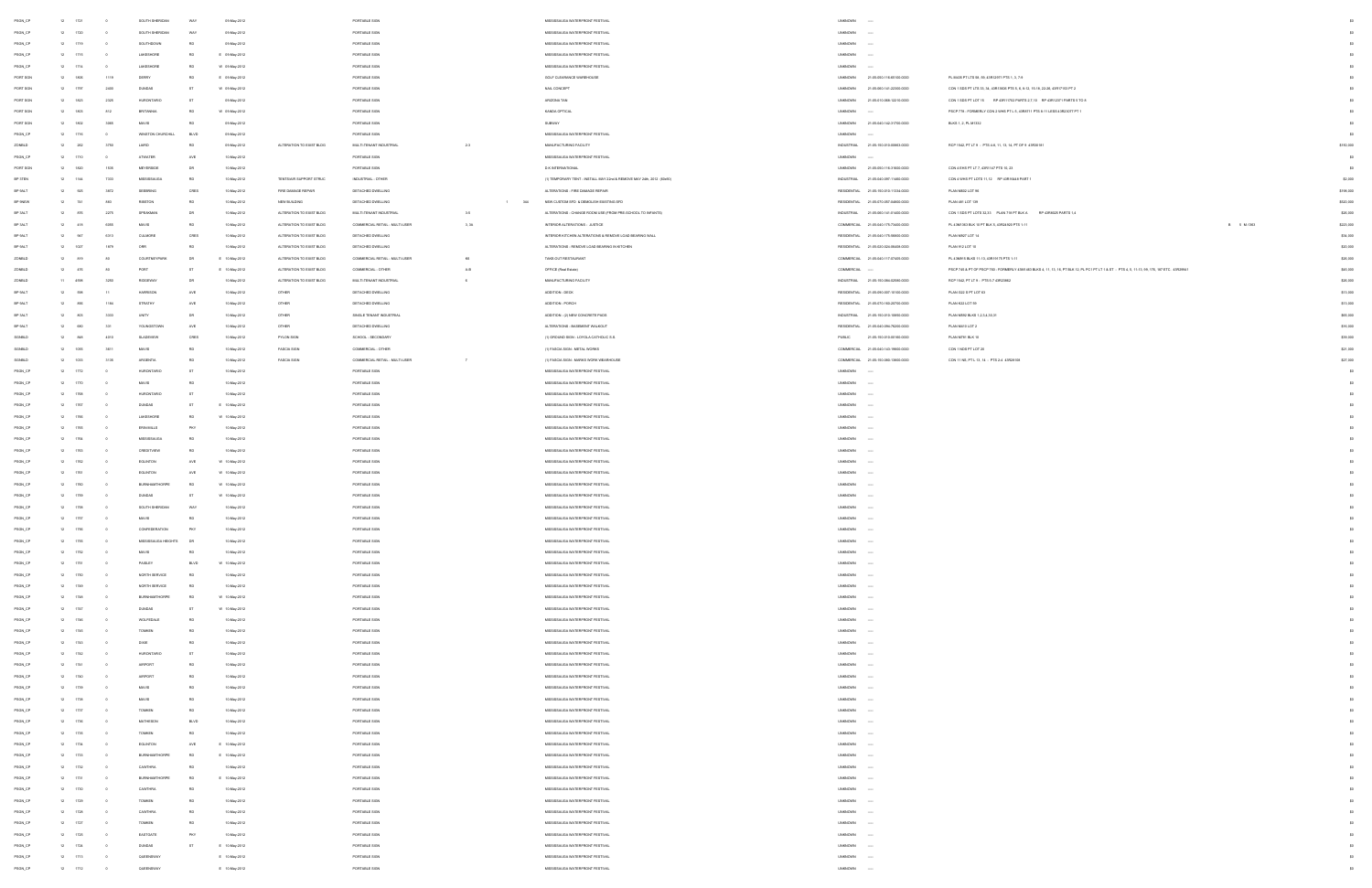| PSGN CP                  | 1711<br>12                 | $\circ$            | HAIG                                 | BLVD                    | 10-May-2012                    |                                                      | PORTABLE SIGN                                        |                |          | MISSISSAUGA WATERFRONT FESTIVAL                                                                                         | <b>UNKNOWN</b><br>--                                                                     |                                                                                                                        |                       |
|--------------------------|----------------------------|--------------------|--------------------------------------|-------------------------|--------------------------------|------------------------------------------------------|------------------------------------------------------|----------------|----------|-------------------------------------------------------------------------------------------------------------------------|------------------------------------------------------------------------------------------|------------------------------------------------------------------------------------------------------------------------|-----------------------|
| PORT SGN                 | 12<br>1819                 | 3100               | DIXIE                                |                         | 10-May-2012                    |                                                      | PORTABLE SIGN                                        |                |          | CASH 4 U CORP                                                                                                           | 21-05-030-075-17510-0000<br><b>UNKNOWN</b>                                               | CON 1 NDS PT LOT 6  PTS 1 - 8, 43R14171                                                                                |                       |
| PORT SGN                 | 12 1824                    | 1607               | <b>DUNDAS</b>                        | <b>ST</b>               | E 10-May-2012                  |                                                      | PORTABLE SIGN                                        |                |          | THE BRICK                                                                                                               | <b>UNKNOWN</b><br>21-05-030-068-16900-0000                                               | CON 1 NDS PT LOT 4 RP 43R1701 PART 1 PART 2 RP43R6994 PART 2                                                           |                       |
| PORT SGN                 | 12 1817                    | 2901               | <b>EGLINTON</b>                      | AVE                     | W 10-May-2012                  |                                                      | PORTABLE SIGN                                        |                |          | CENTENNIAL WINDOWS                                                                                                      | UNKNOWN 21-05-040-098-10825-0000                                                         | RCP 1003 PT LT 2, 43R23352 PT PARTS 18, 20, PTS 19, 30, 43R29505 PTS 1-4                                               |                       |
| BP 9NEW                  | 11 4355                    | 3299               | <b>JOAN</b>                          | <b>DR</b>               | 11-May-2012                    | NEW BUILDING                                         | DETACHED DWELLING                                    |                | $1$ 383  | SFD - CUSTOM WITH FINISHED BASEMENT                                                                                     | RESIDENTIAL 21-05-040-142-13400-0000                                                     | PLAN 433 LOT 15                                                                                                        | \$437.00              |
| FIRE<br>BP 9ALT          | 12<br>904<br>11 4226       | 2170<br>1648       | SHEROBEE<br>CASABLANCA               | <b>RD</b><br><b>CIR</b> | 11-May-2012<br>11-May-2012     | ELECTROMAG LOCK DEVICE<br>ADDITION TO EXIST BLDG     | APARTMENT (> 6 UNITS)<br>DETACHED DWELLING           |                | 5        | FIRE ONLY - MAGLOCKS (5) - PARKING GARAGE<br>ADDITION/ALTERATIONS - UNHEATED VESTIBULE ADDITION                         | RESIDENTIAL 21-05-010-054-25700-0000<br>RESIDENTIAL 21-05-040-225-01629-0000             | PLAN 942 L PT BLK A<br>PLAN M1423 PT BLK 5 - PTS 1.2 43R25218                                                          | \$25,00<br>\$29,00    |
| BP 3ALT                  | 12<br>906                  | 101                | QUEENSWAY                            |                         | W 11-May-2012                  | ALTERATION TO EXIST BLDG                             | COMMERCIAL OFFICE - MULTI-USER                       | 301            |          | INTERIOR ALTERATIONS - DR. AZAR BAHRAMI MEDICAL OFFICE                                                                  | COMMERCIAL 21-05-060-127-07700-0000                                                      | CON 1 SDS PT LOT 16 RANGE 2 SDS PT LOT 16 RP 43R8389 PARTS 1 T0 11                                                     | \$40,00               |
| ZONBLD                   | 12<br>930                  | 100                | QUEEM                                |                         | S 11-May-2012                  | ALTERATION TO EXIST BLDG                             | COMMERCIAL - OTHER                                   | 201            |          | OFFICE                                                                                                                  | COMMERCIAL 21-05-120-004-16300-0000                                                      | PLAN STR 2 LOT 1                                                                                                       | \$28,00               |
| BP 3ALT                  | 11 6843                    | 6515               | <b>KITIMA</b>                        | <b>RD</b>               | 11-May-2012                    | ALTERATION TO EXIST BLDG                             | SINGLE TENANT INDUSTRIAL                             |                |          | INTERIOR ALTERATIONS - CONSTRUCT INTERIOR PRODUCT SAMPLING SUITE - CIRA VISION                                          | INDUSTRIAL 21-05-110-002-37700-0000                                                      | PL M4 PT BLK B, CON 4 WHS PT L 7, 8, 43R1181 PTS 2, 3                                                                  | \$26,00               |
| BP 9ALT                  | 12 1081                    | 6359               | SNOWFLAKE                            | LANE                    | 11-May-2012                    | ALTERATION TO EXIST BLDG                             | DETACHED DWELLING                                    |                |          | ALTERATIONS - REMOVE LOAD BEARING WALL & ADD STEEL BEAM ON 2ND FLOOR.                                                   | RESIDENTIAL 21-05-150-090-56232-0000                                                     | PLAN M883 LOT 486                                                                                                      | \$13,00               |
| ZONBLD                   | 11 4727                    | 2980               | DREW                                 | <b>RD</b>               | 11-May-2012                    | ALTERATION TO EXIST BLDG                             | MULTI-TENANT INDUSTRIAL                              | 132-36, BLD-A  |          | RESTAURANT                                                                                                              | INDUSTRIAL 21-05-050-113-06532-0000                                                      | PSCP 884 - FORMERLY 43M1593 PT BLK 2 - PT 1 43R29338                                                                   | \$304,00              |
| BP 9AL<br>HOUSDEMO       | 12<br>1001<br>1225<br>12   | 601<br>1554        | <b>DRYMEN</b><br><b>GLENHILL</b>     | CRES<br>CRES            | 11-May-2012<br>11-May-2012     | ADDITION AND ALTER<br>DEMOLITION                     | DETACHED DWELLING<br>DETACHED DWELLING               |                | 187<br>1 | ADDITION - 2ND STY ADDITION OVER EXISTING 1 STY, SIDE & REAR 2 STY ADDITION AND FRONT PORCH.<br>DEMOLITION - SFD & SHED | RESIDENTIAL 21-05-010-006-06300-0000<br>RESIDENTIAL 21-05-020-031-04600-0000             | PLAN 460 LOT 108<br>PLAN 457 LOT 54                                                                                    | \$255,00<br>\$26,00   |
| BP 9ALT                  | 671<br>12                  | 3135               | ORLEANS                              | <b>RD</b>               | 11-May-2012                    | OTHER                                                | DETACHED DWELLING                                    |                |          | ALTERATIONS - ROOFTOP SOLAR PANELS                                                                                      | RESIDENTIAL 21-05-150-083-98726-0000                                                     | PLAN M741 LOT 28                                                                                                       | \$20,00               |
| BP 9NEW                  | 12<br>33                   | 1861               | <b>IVYGATE</b>                       | CRT                     | 11-May-2012                    | OTHER                                                | DETACHED DWELLING                                    |                | 20       | NEW - REAR CABANA                                                                                                       | RESIDENTIAL 21-05-060-153-10175-0000                                                     | L 13 PLAN M-1777<br>L 13 M-1777                                                                                        | \$15,00               |
| BP 3ALT                  | 6857<br>11                 | 1848               | MATTAWA                              | AVE                     | 11-May-2012                    | OTHER                                                | SINGLE TENANT INDUSTRIAL                             |                |          | ALTERATIONS - ROOFTOP SOLAR PANELS - G. BRANDT MEAT PACKERS LTD                                                         | INDUSTRIAL 21-05-070-053-19700-0000                                                      | PLAN 598 PT LOTS 11,12                                                                                                 | \$52,00               |
| PORT SGN                 | 12<br>1826                 | 600                | MATHESON                             | <b>BLVD</b>             | W 11-May-2012                  |                                                      | PORTABLE SIGN                                        |                |          | COVERS                                                                                                                  | <b>UNKNOWN</b><br>21-05-040-098-17860-0000                                               | PLAN M967 BLK 3                                                                                                        |                       |
| PORT SGN<br>PORT SGN     | 1831<br>12<br>12<br>1830   | 925<br>3955        | RATHBURN<br>ERIN CENTRE              | <b>RD</b><br>BLVD       | E 11-May-2012<br>11-May-2012   |                                                      | PORTABLE SIGN<br>PORTABLE SIGN                       |                |          | OXFORD LEARNING CENTRE<br>QUALITY CLEANERS                                                                              | 21-05-040-093-36700-0000<br><b>UNKNOWN</b><br>21-05-150-070-21818-0000<br><b>UNKNOWN</b> | PLAN M367 BLK 30<br>B 169 PLAN M-1733<br>B 169 M-1733                                                                  |                       |
| PORT SGN                 | 12<br>1829                 | 49                 | MATHESON                             | BLVD                    | E 11-May-2012                  |                                                      | PORTABLE SIGN                                        |                |          | POMODORO                                                                                                                | <b>UNKNOWN</b><br>21-05-040-116-23800-0000                                               | PL M364 BLK 18, 43R9565 PTS 3-9                                                                                        |                       |
| PORT SGN                 | 12 1827                    | 960                | SOUTHDOWN                            | <b>RD</b>               | 11-May-2012                    |                                                      | PORTABLE SIGN                                        |                |          | <b>EXTREME PITA</b>                                                                                                     | 21-05-020-025-11650-0000<br><b>UNKNOWN</b>                                               | CON 3 SDS, PT LT 31 - PT 1 43R25635                                                                                    |                       |
| PORT SGN                 | 12<br>1844                 | 405                | <b>BRITANNIA</b>                     | <b>RD</b>               | E 11-May-2012                  |                                                      | PORTABLE SIGN                                        |                |          | SPORTS THERAPY CLINIC                                                                                                   | 21-05-040-117-13810-0000<br><b>UNKNOWN</b>                                               | PL M425 PT BLKS 11, 12, CON 1 EHS PT LT 5, 43R13889 PTS 2-4                                                            |                       |
| PORT SGN                 | 12<br>1841                 | 3355               | THE COLLEGEWAY                       |                         | 11-May-2012                    |                                                      | PORTABLE SIGN                                        |                |          | ANJUMAN SALON & SPA                                                                                                     | <b>UNKNOWN</b><br>21-05-150-083-00900-0000                                               | PLAN M695 BLK 1                                                                                                        |                       |
| PORT SGN                 | 12 1822                    | 5935               | MAVIS                                | <b>RD</b>               | 11-May-2012                    |                                                      | PORTABLE SIGN                                        |                |          | PEARLE VISION                                                                                                           | 21-05-040-098-17805-0000<br><b>UNKNOWN</b>                                               | PL M967 PT BLK 1 - 43R20246 PTS 1-12, 14-24                                                                            |                       |
| PORT SGN<br>PORT SGN     | 12 1821<br>1832<br>12      | 5935<br>1370       | MAVIS<br>DUNDA                       | <b>RD</b>               | 11-May-2012<br>E 11-May-2012   |                                                      | PORTABLE SIGN<br>PORTABLE SIGN                       |                |          | PEARLE VISION<br>WASH DEPOT                                                                                             | 21-05-040-098-17805-0000<br><b>UNKNOWN</b><br>21-05-070-068-33900-0000<br><b>UNKNOWN</b> | PL M967 PT BLK 1 - 43R20246 PTS 1-12, 14-24<br>CON 1 SDS PT LOT 6 RP 43R570 PARTS 1 TO 22                              |                       |
| PORT SGN                 | 12 1825                    | 2050               | <b>DUNDAS</b>                        | <b>ST</b>               | E 11-May-2012                  |                                                      | PORTABLE SIGN                                        |                |          | CASA LEATHER LINE                                                                                                       | <b>UNKNOWN</b><br>21-05-070-068-37600-0000                                               | CON 1 SDS PT LOT 1 RP 43R12583 PARTS 1,2                                                                               |                       |
| BP 9ALT                  | 12 854                     | 1610               | <b>NORTHMOUNT</b>                    | AVE                     | 11-May-2012                    | ADDITION TO EXIST BLDG                               | DETACHED DWELLING                                    |                | 182      | ADDITION - 1 STOREY ADDITION (HOUSING INDOOR POOL AND LINKING GARAGE)                                                   | RESIDENTIAL 21-05-070-165-22200-0000                                                     | PLAN 308 LOT 44                                                                                                        | \$221,00              |
| BP 9ALT                  | 949<br>12                  | 5296               | <b>HILTON</b>                        | CRT                     | 14-May-2012                    | ADDITION TO EXIST BLDG                               | DETACHED DWELLING                                    |                | 26       | ADDITION - 1 STOREY REAR ADDITION                                                                                       | RESIDENTIAL 21-05-040-159-47478-0000                                                     | PLAN M892 LOT 37                                                                                                       | \$33,00               |
| FIRE                     | 12<br>902                  | 3575               | KANFFI                               | CRES                    | 14-May-2012                    | ELECTROMAG LOCK DEVICE                               | APARTMENT (> 6 UNITS)                                |                |          | FIRE ONLY - (6) MAGLOCKS                                                                                                | RESIDENTIAL                                                                              | PEEL CONDO PLAN 265                                                                                                    | \$30,00               |
| BP 3NEW<br>BP 3ALT       | 11 4901<br>843<br>12       | 6820<br>5825       | CREDITVIEW<br>EXPLORER               | <b>RD</b><br><b>DR</b>  | 14-May-2012<br>14-May-2012     | ADDITION TO EXIST BLDG<br>ALTERATION TO EXIST BLDG   | SINGLE TENANT INDUSTRIAL<br>SINGLE TENANT INDUSTRIAL | $1-FLR$        |          | 1.698 ADDITION - TO EXISTING WAREHOUSE - CREATION TECHNOLOGIES INC<br>INTERIOR ALTERATIONS - GENERAL MILLS CANADA INC   | INDUSTRIAL 21-05-040-097-07550-0000<br>INDUSTRIAL 21-05-050-115-67000-0000               | CON 4 PT L 10, 43R22415 PTS 17, 25-30, 57, 61, 43R22254 PTS 6-9, 12-14<br>PL M793 BLK 14, PT BLK 16 - 43R25928 PTS 1-9 | \$1,722,00<br>\$26,00 |
| BP 3ALT                  | 12<br>929                  | 100                | CITY CENTRI                          | DR                      | 14-May-2012                    | ALTERATION TO EXIST BLDG                             | COMMERCIAL RETAIL - MULTI-USER                       | $2 - 840$      |          | INTERIOR ALTERATIONS - JOSEPPI & MIMMO                                                                                  | COMMERCIAL 21-05-040-154-00453-0000                                                      | PL 43M1010 BLKS 19, 21, PT BLKS 1, 16, 20                                                                              | \$88,00               |
| BP 3ALT                  | 692<br>12                  | 6515               | KITIMAT                              | <b>RD</b>               | 14-May-2012                    | ALTERATION TO EXIST BLDG                             | SINGLE TENANT INDUSTRIAL                             |                |          | INTERIOR ALTERATIONS - COMPRESSOR ROOM                                                                                  | INDUSTRIAL 21-05-110-002-37700-0000                                                      | PL M4 PT BLK B, CON 4 WHS PT L 7, 8, 43R1181 PTS 2, 3                                                                  | \$26,00               |
| BP 3ALT                  | 12 519                     | 3145               | <b>DUNDAS</b>                        | <b>ST</b>               | W 14-May-2012                  | ALTERATION TO EXIST BLDG                             | MULTI-TENANT INDUSTRIAL                              | 12A            |          | INTERIOR ALTERATIONS - NEW PARTITION WALL - KARCHER CANADA LTD                                                          | INDUSTRIAL 21-05-150-084-03100-0000                                                      | PLAN M674 BLKS 21.35                                                                                                   | \$26,00               |
| BP 3ALT                  | 961<br>12                  | 2300               | MEADOWVALE                           | BLVD                    | 14-May-2012                    | ALTERATION TO EXIST BLDG                             | COMMERCIAL RETAIL-SINGLE USER                        | 3-FLR          |          | INTERIOR ALTERATIONS - GE CANADA HEAD OFFICE                                                                            | COMMERCIAL 21-05-040-097-12830-0000                                                      | CON 5 WHS PT LTS 11, 12, 43R13332 PT 1, 43R13436 PT 3 LESS RP 43R20870 PT 8                                            | \$53,00               |
| ZONBLD                   | 12<br>905                  | 2980               | DREW                                 | <b>RD</b>               | 14-May-2012                    | ALTERATION TO EXIST BLDG                             | MULTI-TENANT INDUSTRIAL                              | 240            |          | OFFICE                                                                                                                  | INDUSTRIAL 21-05-050-113-06532-0000                                                      | PSCP 884 - FORMERLY 43M1593 PT BLK 2 - PT 1 43R29338                                                                   | \$40,00               |
| PLUMHOUS<br>PLUMHOUS     | 12 1267 DRA<br>12 1266 DRA | 2406<br>1560       | MISSISSALIGA<br>CALUMET              | <b>RD</b><br>PL         | 14-May-2012<br>14-May-2012     | OTHER<br>OTHER                                       | DETACHED DWELLING<br>DETACHED DWELLING               |                |          | SEWER CONVERSION<br>SEWER CONVERSION                                                                                    | RESIDENTIAL 21-05-060-131-10900-0000<br>RESIDENTIAL 21-05-020-035-06300-0000             | RANGE 3 CIR PT LOT 11<br>PLAN 850 LOT 9                                                                                | \$16,00<br>\$16,00    |
| BP 3ALT                  | 12 928                     | 6515               | KITIMAT                              | <b>RD</b>               | 14-May-2012                    | OTHER                                                | SINGLE TENANT INDUSTRIAL                             |                |          | ALTERATIONS - REPLACE SERVICE PLATFORM                                                                                  | INDUSTRIAL 21-05-110-002-37700-0000                                                      | PL M4 PT BLK B, CON 4 WHS PT L 7, 8, 43R1181 PTS 2, 3                                                                  |                       |
| BP 9ALT                  | 1108<br>12                 | 3840               | SWIFTDALE                            | <b>DR</b>               | 14-May-2012                    | OTHER                                                | DETACHED DWELLING                                    |                |          | ADDITION - SOLAR ROOFTOP PANELS                                                                                         | RESIDENTIAL 21-05-150-085-07018-0000                                                     | L 401 PLAN M-1357<br>L 401 M-1357                                                                                      | \$23,00               |
| PLUMHOUS                 | 12<br>1259                 | DRA<br>1242        | KANE                                 | <b>RD</b>               | 14-May-2012                    | OTHER                                                | DETACHED DWELLING                                    |                |          | SEWER CONVERSION                                                                                                        | RESIDENTIAL 21-05-020-025-21500-0000                                                     | R <sub>1</sub> -CIRPT9                                                                                                 | \$16,00               |
|                          | 461<br>12                  | 2225               | ERIN MILLS                           |                         | 14-May-2012                    | OTHER                                                | COMMERCIAL RETAIL - MULTI-USER                       | KIOSK 3C       |          | FINANCIAL INSTITUTION                                                                                                   | COMMERCIAL 21-05-060-131-01200-0000                                                      | RANGE 3 CIR PT LOT 14 RP 43R14677 PARTS 1 TO 7 RP 43R14677 PARTS 8 TO 36                                               |                       |
| BP 9ALT                  | 5013                       | 3339               | CROMPTON                             | CRES                    | 14-May-2012                    | OTHER                                                | DETACHED DWELLING                                    |                |          | CANCELLED 2012-06-07 - ALTERATIONS - BASEMENT ENTRANCE                                                                  | RESIDENTIAL 21-05-040-143-28809-0000                                                     | L 54 PLAN M-1218<br>L 54 M-1218                                                                                        | \$13,00               |
| <b>DRAIN</b><br>PORT SGN | 4901<br>11<br>12<br>1852   | 6820<br>SS<br>5602 | CREDITVIEW<br><b>TENTH LINE WEST</b> | <b>RD</b>               | 14-May-2012<br>14-May-2012     | OTHER                                                | SINGLE TENANT INDUSTRIAL<br>PORTABLE SIGN            |                |          | SITE SERVICING - STORM & WATERMAIN ONLY<br>M&M MEAT SHOPS                                                               | INDUSTRIAL 21-05-040-097-07550-0000<br>21-05-150-085-10100-0000<br><b>UNKNOWN</b>        | CON 4 PT L 10, 43R22415 PTS 17, 25-30, 57, 61, 43R22254 PTS 6-9, 12-14<br>B 1 PLAN M-1493<br>B 1 M-1493                |                       |
| PORT SGN                 | 12<br>1851                 | 719                | CENTRAL                              | PKY                     | W 14-May-2012                  |                                                      | PORTABLE SIGN                                        |                |          | <b>GRAND PARK PHARMACY</b>                                                                                              | 21-05-040-143-32400-0000<br><b>UNKNOWN</b>                                               | PL 43M1393 BLK 3, 43R21901 PT 15                                                                                       |                       |
| PORT SGN                 | 1845<br>12                 | 1375               | SOUTHDOW                             | <b>RD</b>               | 14-May-2012                    |                                                      | PORTABLE SIGN                                        |                |          | UPS STORE                                                                                                               | <b>UNKNOWN</b><br>21-05-020-040-12600-0000                                               | PLAN 681 BLK F                                                                                                         |                       |
| PORT SGN                 | 12<br>1843                 | 3041               | ARGENTIA                             |                         | 14-May-2012                    |                                                      | PORTABLE SIGN                                        |                |          | <b>ROGERS WIRELESS</b>                                                                                                  | 21-05-150-080-13700-0000<br><b>UNKNOWN</b>                                               | CON 11 NS, PT L 13, 14 - PT PT 1 43R28108, 43R28958 PTS 2, 4                                                           |                       |
| PORT SGN                 | 12<br>1842                 | 1403               | <b>DUNDAS</b>                        | <b>ST</b>               | E 14-May-2012                  |                                                      | PORTABLE SIGN                                        |                |          | PIZZA PIZZA                                                                                                             | 21-05-030-068-17800-0000<br><b>UNKNOWN</b>                                               | CON 1 NDS PT LOT 5 RP 43R9331 PART 1                                                                                   |                       |
| PORT SGN<br>PORT SGN     | 12<br>1840<br>1839<br>12   | 1170<br>707        | BURNHAMTHORP<br>LAKESHORE            | <b>RD</b><br><b>RD</b>  | W 14-May-2012<br>E 14-May-2012 |                                                      | PORTABLE SIGN<br>PORTABLE SIGN                       |                |          | ONE HOUR MARTINIZING<br>PIZZA PIZZA                                                                                     | <b>UNKNOWN</b><br>21-05-040-144-09000-0000<br><b>UNKNOWN</b><br>21-05-070-156-13700-0000 | RANGE 3 NDS PT LOT 8 RP 43R7128 PARTS 3,4<br>PL C23 PT LTS 104-106 - 43R29625 PT 5                                     |                       |
| PORT SGN                 | 12 1838                    | 1093               | <b>DUNDAS</b>                        | <b>ST</b>               | W 14-May-2012                  |                                                      | PORTABLE SIGN                                        |                |          | PIZZA PIZZA                                                                                                             | <b>UNKNOWN</b><br>21-05-060-141-17000-0000                                               | RANGE 1 NDS PT LOT 8                                                                                                   |                       |
| PORT SGN                 | 1837<br>12                 | 1500               | DUNDAS                               |                         | E 14-May-2012                  |                                                      | PORTABLE SIGN                                        |                |          | URGENT CARE CENTRE (INSIDE WALMART)                                                                                     | 21-05-070-068-34611-0000<br><b>UNKNOWN</b>                                               | CON 1 SDS, PT LTS 4, 5 - PTS 1, 3-9, 14, 16 43R33993                                                                   |                       |
| PORT SGN                 | 1833<br>12                 | 10                 | KINGSBRIDGE GARDEN                   | CIR                     | 14-May-2012                    |                                                      | PORTABLE SIGN                                        |                |          | CROCODILE ROCK                                                                                                          | <b>UNKNOWN</b><br>21-05-040-141-03300-0000                                               | PLAN M576 PT BLK 2 RP 43R14594 PART 4                                                                                  |                       |
| PORT SGN                 | 12<br>1835                 | 2970               | DREW                                 | <b>RD</b>               | 14-May-2012                    |                                                      | PORTABLE SIGN                                        |                |          | CHINA TOWN RESTAURANT                                                                                                   | <b>UNKNOWN</b><br>21-05-050-113-06532-0000                                               | PSCP 884 - FORMERLY 43M1593 PT BLK 2 - PT 1 43R29338                                                                   |                       |
| PSGN_CP<br>PORT SGN      | 1847<br>12<br>12<br>1846   | 5885               | DUNDAS<br>RODEO                      | DR                      | W 14-May-2012                  |                                                      | PORTABLE SIGN                                        |                |          | MISSISSAUGA FOOTBALL LEAGUE<br>6844896 (SURPLUS) CANADA LTD.                                                            | <b>UNKNOWN</b><br>-<br><b>UNKNOWN</b><br>21-05-040-098-17830-0000                        | PL M967 PT BLK 2 - 43R20150 PTS 1,2,5-7,10, 13-17,29-32,34-36                                                          |                       |
| BP 9ALT                  | 12 733                     | 2198               | HIGHRIVER                            | CRT                     | 14-May-2012<br>14-May-2012     | ADDITION TO EXIST BLDG                               | PORTABLE SIGN<br>DETACHED DWELLING                   |                | 69       | ADDITION - BEDROOM ABOVE GARAGE                                                                                         | RESIDENTIAL 21-05-060-130-11600-0000                                                     | PLAN 868 LOT 3                                                                                                         | \$83,00               |
| BP 9NEW                  | 11 6174                    | 2102               | SHAWANAGA                            | TR.                     | 15-May-2012                    | <b>NEW BUILDING</b>                                  | DETACHED DWELLING                                    |                | 1 600    | SFD - CUSTOM                                                                                                            | RESIDENTIAL 21-05-060-129-09500-0000                                                     | PLAN 352 LOT 13                                                                                                        | \$862.00              |
| FIRE                     | 945<br>12                  | 365                | PRINCE OF WALES                      | <b>DR</b>               | 15-May-2012                    | ELECTROMAG LOCK DEVICE                               | APARTMENT (> 6 UNITS)                                |                |          | FIRE ONLY - (5) MAGLOCKS                                                                                                | RESIDENTIAL 21-05-040-154-00600-0000                                                     | CON 2 NDS, PT LT 18 - PTS 1, 6, 7 43R31917                                                                             | \$30,00               |
| ZONBLD                   | 616<br>12                  | 2700               | MATHESON                             | BLVD                    | E 15-May-2012                  | ALTERATION TO EXIST BLDG                             | COMMERCIAL OFFICE - MULTI-USER                       | 600W, 5-FLR    |          | OFFICE                                                                                                                  | COMMERCIAL 21-05-050-115-78000-0000                                                      | PL 43M533, PT BLK 4 - PTS 1, 2, 11 43R27430                                                                            | \$439,00              |
| BP 3ALT                  | 957<br>12                  | 1801               | <b>COURTNEYPARK</b>                  | <b>DR</b>               | E 15-May-2012                  | ALTERATION TO EXIST BLDG                             | SINGLE TENANT INDUSTRIAL                             |                |          | REPLACEMENT OF CONCRETE PAD                                                                                             | INDUSTRIAL 21-05-050-116-48500-0000                                                      | PLAN M339 BLK 1                                                                                                        | \$39,00               |
| BP 3ALT<br>BP 9ALT       | 6768<br>11<br>742<br>12    | 60<br>1262         | DUNDAS<br><b>MISSISSAUG</b>          |                         | E 15-May-2012<br>15-May-2012   | ALTERATION TO EXIST BLDG<br>ALTERATION TO EXIST BLDG | COMMERCIAL RETAIL - MULTI-USER<br>DETACHED DWELLING  |                |          | INTERIOR ALTERATIONS - KFC STORE-1367<br>INTERIOR ALTERATIONS                                                           | COMMERCIAL 21-05-010-068-27600-0000<br>RESIDENTIAL 21-05-020-025-17500-0000              | PLAN E19 PT LOTS 1,20 RP 43R16703 PT 1 & 2<br>RANGE 1 CIR PT LOT 8 RP 43R6762 PART 1                                   | \$37,00<br>\$16,00    |
| HOUSDEMO                 | 1180<br>12                 | 1369               | WILSON                               | AVE                     | 15-May-2012                    | DEMOLITION                                           | DETACHED DWELLING                                    |                | 1        | DEMOLITION - SFD & DETACHED GARAGE                                                                                      | RESIDENTIAL 21-05-010-012-20400-0000                                                     | PLAN C25 LOT 59                                                                                                        | \$30,00               |
| SGNBLD                   | 12<br>1088                 | 3087               | <b>WINSTON CHURCHILL</b>             | <b>BLVD</b>             | 15-May-2012                    | OTHER                                                | COMMERCIAL RETAIL - MULTI-USER                       | $\overline{1}$ |          | 1 INFLATABLE SIGN - MASSIMO'S FINE MEATS ROOFTOP SIGNAGE                                                                | COMMERCIAL 21-05-060-154-11400-0000                                                      | CON 1 NDS PT LOT 35                                                                                                    | \$27,00               |
| <b>SIGN BP</b>           | 12<br>773                  | 100                | CITY CENTRI                          | <b>DR</b>               | 15-May-2012                    | <b>FASCIA SIGN</b>                                   | COMMERCIAL RETAIL - MULTI-USER                       | $1 - 107$      |          | (1) FASCIA SIGN - ANGEL BOUTIQUE                                                                                        | COMMERCIAL 21-05-040-154-00453-0000                                                      | PL 43M1010 BLKS 19, 21, PT BLKS 1, 16, 20                                                                              | \$26,00               |
| SGNBLD                   | 989<br>12                  | 6150               | <b>KENNEDY</b>                       |                         | 15-May-2012                    | <b>FASCIA SIGN</b>                                   | MULTI-TENANT INDUSTRIAL                              | 3              |          | (1) FASCIA SIGN - TOA CANADA CORP                                                                                       | INDUSTRIAL 21-05-040-117-04100-0000                                                      | PLAN M862 BLK 1                                                                                                        | \$21,00               |
| SGNBLD                   | 12<br>302                  | 3050               | <b>VEGA</b>                          | BLVD                    | 15-May-2012                    | <b>FASCIA SIGN</b>                                   | COMMERCIAL RETAIL - MULTI-USER                       | <b>5B</b>      |          | (2) FASCIA SIGNS - PARTY CITY                                                                                           | COMMERCIAL 21-05-150-084-00500-0000                                                      | PLAN M674 BLK 1, 2, 28, 32, 36 PT BLK3, PL 154 PT LTS 11,12 RP 43R970 PTS 1,2                                          | \$52,00               |
| PORT SGN<br>PORT SGN     | 12<br>1836<br>1834<br>12   | 966<br>5980        | <b>DUNDAS</b><br>CHURCHILL MEADOWS   | <b>ST</b><br>BLVD       | E 15-May-2012<br>15-May-2012   |                                                      | PORTABLE SIGN<br>PORTABLE SIGN                       |                |          | COMPUTER CITY PLUS<br>CANADIAN MUSCLE & JOINT CLINIC                                                                    | 21-05-070-068-32300-0000<br><b>UNKNOWN</b><br>21-05-150-085-08870-0000<br><b>UNKNOWN</b> | CON 1 SDS PT LOTS 8,9 RP 43R15482 PARTS 1,2,83<br>B 446 PLAN M-1437<br>B 446 M-1437                                    |                       |
| PORT SGN                 | 1853<br>12                 | 1051               | <b>EGLINTON</b>                      | AVE                     | W 15-May-2012                  |                                                      | PORTABLE SIGN                                        |                |          | SPIRIT OF MATH SCHOOL MISSISSAUGA WEST                                                                                  | <b>UNKNOWN</b><br>21-05-040-098-07600-0000                                               | PLAN 465 LOT 9                                                                                                         |                       |
| BP 9NEW                  | 12<br>944                  | 832                | PARKLAND                             | AVE                     | 15-May-2012                    | <b>NEW BUILDING</b>                                  | DETACHED DWELLING                                    |                | 1        | NEW - SFD CUSTOM                                                                                                        | RESIDENTIAL 21-05-020-019-13600-0000                                                     | PLAN 417 LOT 25                                                                                                        | \$772,00              |
| BP 3NEW                  |                            | 30                 | TOPFLIGHT                            | <b>DR</b>               | 16-May-2012                    | NEW BUILDING                                         | COMMERCIAL OFFICE - MULTI-USER                       |                |          | 3,363 NEW - 2 STOREY SHELL OFFICE BUILDING & (9) RTU's                                                                  | COMMERCIAL 21-05-040-117-08300-0000                                                      | CON 1 EHS PT LT 11, 43R19159 PTS 1, 3-9                                                                                | \$4,416,00            |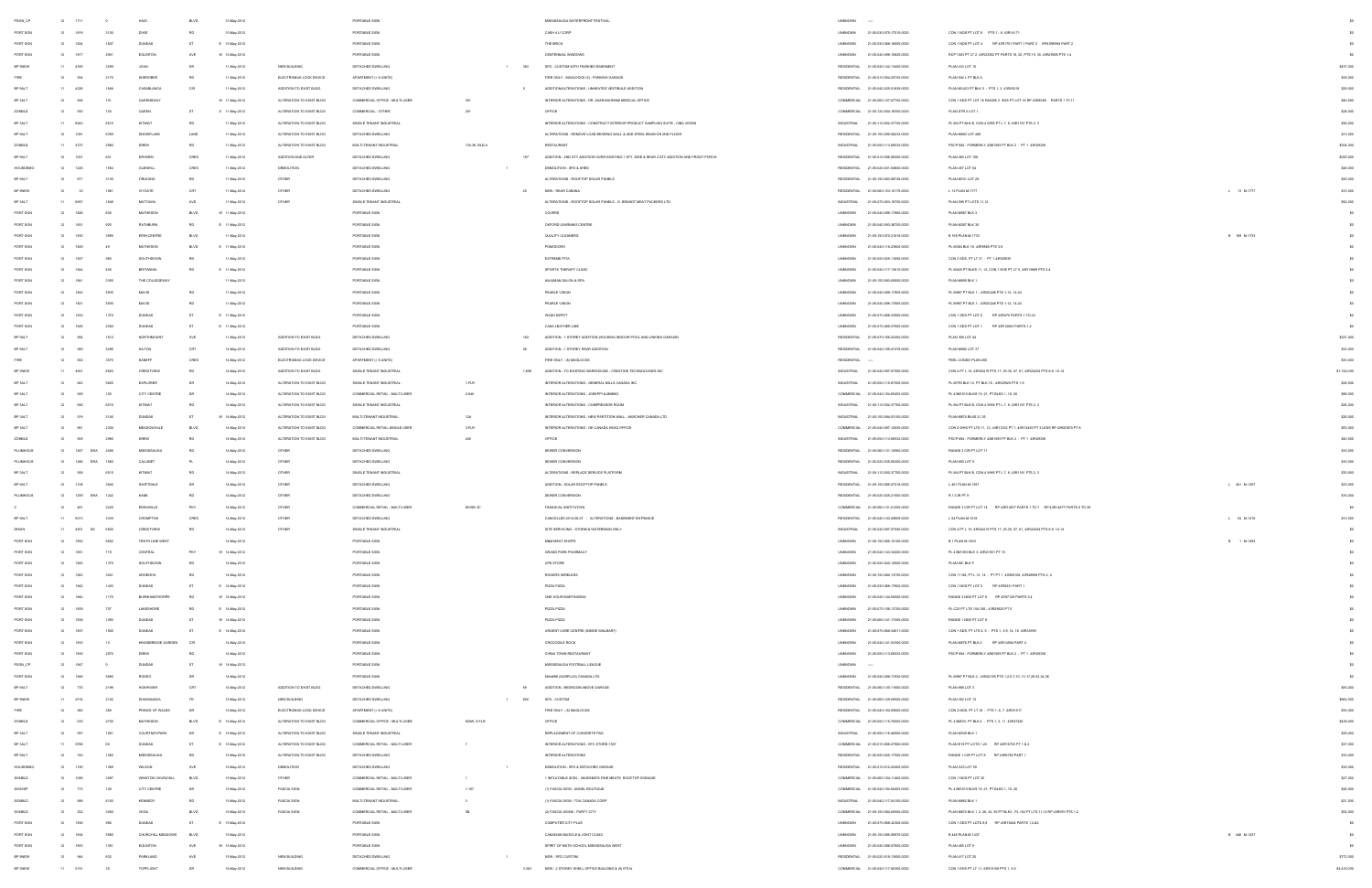| SGNBLD              | 4554              | 2163 | <b>DUNDAS</b>        | <b>ST</b>  | E 16-May-2012 | MULTIPLE SIGNS           | COMMERCIAL - OTHER                       |                 | (7) MULTIPLE SIGNS - SHELL GAS STATION, 6-FASCIA, 1-PYLON                                                           | COMMERCIAL 21-05-030-068-14500-0000        | CON 1 NDS PT LOT A                                                                      | \$180,000   |
|---------------------|-------------------|------|----------------------|------------|---------------|--------------------------|------------------------------------------|-----------------|---------------------------------------------------------------------------------------------------------------------|--------------------------------------------|-----------------------------------------------------------------------------------------|-------------|
| ZONBLD              |                   | 3100 | DIXIE                |            | 16-May-2012   | ALTERATION TO EXIST BLDG | COMMERCIAL RETAIL - MULTI-USER           | 11, 11A         | RETAIL STORE                                                                                                        | COMMERCIAL 21-05-030-075-17510-0000        | CON 1 NDS PT LOT 6 PTS 1 - 8, 43R14171                                                  | \$172,000   |
| BP 3ALT             |                   |      | CITY CENTRI          | <b>DR</b>  | 16-May-2012   | ALTERATION TO EXIST BLDG | COMMERCIAL RETAIL - MULTI-USER           | $1 - 813$       | INTERIOR ALTERATIONS - SPEC SUITE                                                                                   | COMMERCIAL 21-05-040-154-00453-0000        | PL 43M1010 BLKS 19, 21, PT BLKS 1, 16, 20                                               | \$26,000    |
| ZONBLD              |                   |      | WATLINE              | AVE        | 16-May-2012   | ALTERATION TO EXIST BLDG | COMMERCIAL - OTHER                       | 138             | OFFICE                                                                                                              | COMMERCIAL 21-05-040-116-26000-0000        | PLAN M364 PT BLK 1 RP 43R14387 PART 1                                                   | \$130,000   |
|                     |                   |      |                      |            |               |                          |                                          |                 |                                                                                                                     |                                            |                                                                                         |             |
| BP 3ALT             | 839               | 100  | CITY CENTRE          | <b>DR</b>  | 16-May-2012   | ALTERATION TO EXIST BLDG | COMMERCIAL RETAIL - MULTI-USER           | 2-907A          | INTERIOR ALTERATIONS - SPEC SUITE                                                                                   | COMMERCIAL 21-05-040-154-00453-0000        | PL 43M1010 BLKS 19, 21, PT BLKS 1, 16, 20                                               | \$26,000    |
| ZONBLD              | 879               | 5560 | EXPLORER             | <b>DR</b>  | 16-May-2012   | ALTERATION TO EXIST BLDG | COMMERCIAL OFFICE - MULTI-USER           |                 | OFFICE                                                                                                              | COMMERCIAL 21-05-050-115-63000-0000        | PT BLK 5 PLAN M-793 - PTS 1-5, 8-15 43R23735                                            | \$1,600,000 |
| ZONBLD              | 837               | 377  | <b>BURNHAMTHORPE</b> | <b>RD</b>  | E 16-May-2012 | ALTERATION TO EXIST BLDG | COMMERCIAL RETAIL - MULTI-USER           | 17              | MEDICAL OFFICE / RETAIL                                                                                             | COMMERCIAL 21-05-040-094-21500-0000        | PLAN M143 BLKS I,J PLAN M159 BLKS H,I,S                                                 | \$26,000    |
| BP 9ALT             | 6 3778            | 4180 | <b>FOREST FIRE</b>   | CRES       | 16-May-2012   | ALTERATION TO EXIST BLDG | SEMI-DETACHED DWELLING                   |                 | ALTERATIONS - BASEMENT ENTRANCE                                                                                     | RESIDENTIAL 21-05-040-093-66000-0000       | PLAN M360 PT LOT 161                                                                    | \$10,000    |
| BP 3ALT             | 973               | 925  | RATHBURN             | <b>RD</b>  | E 16-May-2012 | OTHER                    | COMMERCIAL RETAIL - MULTI-USER           |                 | ALTERATIONS - EXTERIOR RECLADDING - NO FRILLS                                                                       | COMMERCIAL 21-05-040-093-36700-0000        | PLAN M367 BLK 30                                                                        | \$103,000   |
| BP 9AL              | 968               | 3265 | SOUTH MILLWA         |            | 16-May-2012   | OTHER                    | ROW DWELLING                             |                 | ADDITION - NEW DECK & SLIDING GLASS DOOR                                                                            | RESIDENTIAL -----                          | PEEL CONDO PLAN 387                                                                     | \$20,000    |
| DRAIN               | 11 5151           |      | <b>TOPFLIGHT</b>     | <b>DR</b>  | 16-May-2012   | OTHER                    | COMMERCIAL OFFICE - MULTI-USER           |                 | SITE SERVICING- STORM, SANITARY & WATER                                                                             | COMMERCIAL 21-05-040-117-08300-0000        | CON 1 EHS PT LT 11, 43R19159 PTS 1, 3-9                                                 | \$75,000    |
| BP 9ALT             | 797               | 5765 | <b>GLEN ERIN</b>     | <b>DR</b>  | 16-May-2012   | OTHER                    | DETACHED DWELLING                        |                 | ADDITION - SOLAR ROOFTOP PANELS                                                                                     | RESIDENTIAL 21-05-040-108-04621-0000       | PLAN M1001 LOT 9                                                                        | \$26,000    |
|                     | 1026              | 6347 | OSPREY               |            |               |                          |                                          |                 |                                                                                                                     |                                            |                                                                                         |             |
| BP 9ALT             |                   |      |                      | BLVD       | 16-May-2012   | OTHER                    | DETACHED DWELLING                        |                 | ALTERATIONS - BASEMENT WALKOUT                                                                                      | RESIDENTIAL 21-05-150-090-33706-0000       | PLAN M883 LOT 531                                                                       | \$16,000    |
| SIGN BF             |                   | 100  | CITY CENTRE          | DR         | 16-May-2012   | <b>FASCIA SIGN</b>       | COMMERCIAL RETAIL - MULTI-USER           | $2 - 840$       | (1) FASCIA SIGN - J&M HAIR SALON & SPA                                                                              | COMMERCIAL 21-05-040-154-00453-0000        | PL 43M1010 BLKS 19, 21, PT BLKS 1, 16, 20                                               | \$21,000    |
| SGNBLD              | 782               | 2515 | <b>MEADOWPINE</b>    | BLVD       | 16-May-2012   | <b>FASCIA SIGN</b>       | COMMERCIAL RETAIL - MULTI-USER           | $-1$            | (1) FASCIA SIGN - HENKEL                                                                                            | COMMERCIAL 21-05-040-098-02682-0000        | PL 43M852 PT BLK 45, 43R16783 PTS 3, 6, 7, 10, 12 PT PART 14                            | \$20,000    |
| SGNBLD              | 1031              | 6950 | RODEO                | <b>DR</b>  | 16-May-2012   | <b>FASCIA SIGN</b>       | COMMERCIAL RETAIL - MULTI-USER           | 6 <sup>5</sup>  | (1) FASCIA SIGN - MARK'S WORK WEARHOUSE                                                                             | COMMERCIAL 21-05-040-098-17815-0000        | PL 43M967 PT BLK 1, 43R20537 PARTS 1, 3-14, PART PT 2                                   | \$50,000    |
| SGNBLD              | 1025              | 6055 |                      |            | 16-May-2012   | <b>FASCIA SIGN</b>       | COMMERCIAL RETAIL - MULTI-USER           | 3, 3A           | (2) FASCIA SIGN - JUSTICE                                                                                           | COMMERCIAL 21-05-040-175-73400-0000        | PL 43M1363 BLK 10 PT BLK 5, 43R24920 PTS 1-11<br>B 5 M-1363                             | \$42,000    |
| SGNBLD              | 1013              | 6075 | MAVIS                | <b>RD</b>  | 16-May-2012   | <b>FASCIA SIGN</b>       | COMMERCIAL RETAIL - MULTI-USER           | 10 <sup>1</sup> | (1) FASCIA SIGNS - PENNINGTON'S                                                                                     | COMMERCIAL 21-05-040-175-73400-0000        | PL 43M1363 BLK 10 PT BLK 5, 43R24920 PTS 1-11<br>B 5 M-1363                             | \$45,000    |
| PORT SGN            | 1865              | 6950 | RODEO                | <b>DR</b>  | 16-May-2012   |                          | PORTABLE SIGN                            |                 | CHATTERS                                                                                                            | UNKNOWN 21-05-040-098-17815-0000           | PL 43M967 PT BLK 1, 43R20537 PARTS 1, 3-14, PART PT 2                                   |             |
| PORT SGN            | 1849              |      | <b>DERR</b>          | <b>RD</b>  | E 16-May-2012 |                          | PORTABLE SIGN                            |                 | AZTRIX SOLUTION / 2100458 ONT. LTD.                                                                                 | 21-05-040-116-20519-0000<br><b>UNKNOWN</b> | PLAN M706 LOT 19                                                                        |             |
| PORT SGN            |                   | 1475 |                      |            | E 16-May-2012 |                          | PORTABLE SIGN                            |                 | FUTURE SHOP                                                                                                         | 21-05-030-068-17400-0000<br><b>UNKNOWN</b> | CON 1 NDS PT LT 5, 43R10104 PTS 11-15                                                   |             |
|                     |                   |      |                      |            |               |                          |                                          |                 |                                                                                                                     |                                            |                                                                                         |             |
| PORT SGN            | 1850              | 3300 | MAVIS                | <b>RD</b>  | 16-May-2012   |                          | PORTABLE SIGN                            |                 | TRIPLE AUTOMOTIVE                                                                                                   | <b>UNKNOWN</b><br>21-05-040-143-22600-0000 | CON 1 NDS PT L 21 LESS 43R24739 PTS 8, 13                                               |             |
| PORT SGN            | 1848              | 6155 | <b>FREEMON</b>       | BLVD       | 16-May-2012   |                          | PORTABLE SIGN                            |                 | MATTEL CANADA                                                                                                       | 21-05-040-098-12460-0000<br><b>UNKNOWN</b> | PL M1023 PT B 10, 11, 43R20960 PTS 1, 5, 9, 14, 26 - 28                                 |             |
| PORT SGN            | 1855              |      | DUNDAS               |            | E 16-May-2012 |                          | PORTABLE SIGN                            |                 | <b>TEXAS LONGHORN</b>                                                                                               | 21-05-040-068-20300-0000<br><b>UNKNOWN</b> | CON 1 NDS PT LOT 10 RP 43R14243 PARTS 1,6,10,11, 17-20                                  |             |
| PORT SGN            | 1854              | 733  | CENTRA               | <b>PKY</b> | W 16-May-2012 |                          | PORTABLE SIGN                            |                 | A & W FOOD SERVICES OF CANADA                                                                                       | <b>UNKNOWN</b><br>21-05-040-143-32400-0000 | PL 43M1393 BLK 3, 43R21901 PT 15                                                        |             |
| PORT SGN            | 1864              | 475  | COURTNEYPARK         | <b>DR</b>  | E 16-May-2012 |                          | PORTABLE SIGN                            |                 | TIM HORTONS                                                                                                         | 21-05-040-117-09127-0000<br><b>UNKNOWN</b> | PT BLK 5 PLAN M-915 - PTS 1, 3, 7, 8 43R22349                                           |             |
| PORT SGN            | 1863              | 3476 | <b>GLEN ERIN</b>     | <b>DR</b>  | 16-May-2012   |                          | PORTABLE SIGN                            |                 | GLENWAY DENTAL OFFICE                                                                                               | 21-05-060-156-84700-0000<br><b>UNKNOWN</b> | PLAN 961 BLK J                                                                          |             |
| BP 3TEN             | 1167              | 5600 | <b>ROSE CHERR</b>    | PL         | 16-May-2012   | TEMPORARY STRUCTURE      | CITY                                     |                 | TEMPORARY TENTS - INSTALL MAY 23rd & REMOVE MAY 28th, 2012 (3)40x120, (1)60x120                                     | PUBLIC<br>21-05-040-116-22370-0000         | CON 2 EHS, PART LOTS 3, 4, 5 - PTS 1, 3 43R23229                                        |             |
| BP 3TEN             | 1200              | 5685 | MCLAUGHLIN           | <b>RD</b>  | 16-May-2012   | TENTS/AIR SUPPORT STRUC  | MULTI-TENANT INDUSTRIAL                  |                 | (2) TEMPORARY TENTS - INSTALL MAY 31st & REMOVE JUNE 4th, 2012 (40x80)                                              | INDUSTRIAL 21-05-040-115-00395-0000        | PLAN M832 PT BLK 8, 43R15961 PTS 1-9, 43R16226 PTS 3, 6                                 | \$4,000     |
|                     | 1196              | 6900 | AIRPORT              | <b>RD</b>  |               | TENTS/AIR SUPPORT STRUC  | INDUSTRIAL - OTHER                       |                 | (1) TEMPORARY TENT - INSTALL MAY 21st & REMOVE MAY 25th 2012 (30x60)                                                | INDUSTRIAL 21-05-050-113-02800-0000        | CON 7 EHS PT LT 10, 43R3786 PTS 8, 9, 13                                                | \$2,000     |
| BP 3TEN             |                   |      |                      |            | 16-May-2012   |                          |                                          |                 |                                                                                                                     |                                            |                                                                                         |             |
| SGNBLD              | 123               | 1540 | <b>DUNDAS</b>        | ST         | E 16-May-2012 | MULTIPLE SIGNS           | COMMERCIAL - OTHER                       |                 | (15) MULTIPLE SIGNS - TD BANK, 2-DIRECTIONAL, 13-FASCIA                                                             | COMMERCIAL 21-05-070-068-34611-0000        | CON 1 SDS, PT LTS 4, 5 - PTS 1, 3-9, 14, 16 43R33993                                    | \$325,000   |
| BP 3ALT             | 533               | 700  | <b>BURNHAMTHORPE</b> | <b>RD</b>  | W 16-May-2012 | ALTERATION TO EXIST BLDG | MULTI-TENANT INDUSTRIAL                  |                 | INTERIOR ALTERATIONS - SPEC SUITE                                                                                   | INDUSTRIAL 21-05-040-154-04900-0000        | CON 1 NDS PT LOT 21                                                                     | \$52,000    |
| BP 9NEW             | 567               | 4174 | CAWTHRA              | <b>RD</b>  | 17-May-2012   | NEW BUILDING             | DETACHED DWELLING                        | 1 407           | NEW CUSTOM SFD                                                                                                      | RESIDENTIAL 21-05-040-093-20750-0000       | RP A24, PT LT 9 - PT 2 43R32674                                                         | \$709,000   |
| BP 9ALT             | 1090              |      | OAKWOOD              | AVE        | S 17-May-2012 | FIRE DAMAGE REPAIR       | APARTMENT (> 6 UNITS)                    | 8,9,11,12       | ALTERATIONS - FIRE DAMAGE REPAIR AND WOOD DECK                                                                      | RESIDENTIAL 21-05-090-001-19400-0000       | PLAN 313 PT LOT 2 RP 43R15205 PART 2                                                    | \$46,000    |
| BP 9NEW             | 2243              | 2221 |                      |            | 17-May-2012   | NEW BUILDING             | DETACHED DWELLING                        | 366             | NEW - SFD CUSTOM                                                                                                    | RESIDENTIAL 21-05-070-054-12310-0000       | CON 1 SDS, PT LT 5 - PT 2 43R31289                                                      | \$490,000   |
| BP 9ALT             | 599               | 1079 | <b>FAST</b>          | AVE        | 17-May-2012   | ADDITION TO EXIST BLDG   | DETACHED DWELLING                        |                 | ADDITION                                                                                                            | RESIDENTIAL 21-05-070-164-18000-0000       | PLAN C23 PT LOT 14                                                                      | \$40,000    |
|                     | 1164              |      | KIRKWALL             |            |               |                          | DETACHED DWELLING                        |                 |                                                                                                                     | RESIDENTIAL 21-05-030-069-22200-0000       |                                                                                         |             |
| BP 9ALT             |                   | 1824 |                      | CRES       | 17-May-2012   | ADDITION TO EXIST BLDG   |                                          | 15              | ADDITION - UNHEATED SUNROOM                                                                                         |                                            | PLAN 723 LOT 65                                                                         |             |
|                     |                   |      |                      |            |               |                          |                                          |                 |                                                                                                                     |                                            |                                                                                         | \$27,000    |
| BP 3ALT             | 864               | 5602 | TENTH LINE WEST      |            | 17-May-2012   | ALTERATION TO EXIST BLDG | COMMERCIAL RETAIL - MULTI-USER           | 120-21 BLD-AB   | INTERIOR ALTERATIONS - DEMISING WALL & EXTERIOR DOOR, SPEC-UNIT                                                     | COMMERCIAL 21-05-150-085-10100-0000        | B 1 PLAN M-1493<br>B 1 M-1493                                                           | \$52,000    |
| BP 9ALT             | 1152              | 1554 | SIR MONTY'S          | <b>DR</b>  | 17-May-2012   | ALTERATION TO EXIST BLDG | DETACHED DWELLING                        |                 | ALTERATIONS - BASEMENT-FINISHED                                                                                     | RESIDENTIAL 21-05-040-098-99532-0000       | PLAN M619 LOT 183                                                                       | \$50,000    |
| BP 3ALT             | 844               | 1930 | FOWLER               | <b>DR</b>  | 17-May-2012   | ALTERATION TO EXIST BLDG | COMMERCIAL - OTHER                       | $C-101$         | INTERIOR ALTERATIONS - STARBUCKS COFFEE CO.                                                                         | COMMERCIAL 21-05-060-131-00200-0000        | CON 1 SDS PT LOT 30 RANGE 3 CIR PT LOT 14 PT RD ALLCE                                   | \$75,000    |
| BP 3ALT             | 528               | 3050 | ARGENTIA             | <b>RD</b>  | 17-May-2012   | ALTERATION TO EXIST BLDG | COMMERCIAL RETAIL-SINGLE USER            |                 | INTERIOR ALTERATIONS - CANADIAN SUPERSTORE                                                                          | COMMERCIAL 21-05-150-080-13804-0000        | CON 11 NS PT L 13 - PTS 1-4 43R25818                                                    | \$26,000    |
| ZONBLD              | 670               | 3171 | LENWORT              | <b>DR</b>  | 17-May-2012   | ALTERATION TO EXIST BLDG | INDUSTRIAL - OTHER                       |                 | MANUFACTURING FACILITY                                                                                              | INDUSTRIAL 21-05-030-069-01500-0000        | PLAN 680 PT BLK D                                                                       | \$120,000   |
| ZONBLD              | 5103              |      | SOUTHDOWN            | <b>RD</b>  | 17-May-2012   | ALTERATION TO EXIST BLDG | MULTI-TENANT INDUSTRIA                   | C1              | COMMERCIAL SCHOOL                                                                                                   | INDUSTRIAL 21-05-020-024-04300-0000        | CON 3 SDS PT LOT 31                                                                     | \$39,000    |
| BP 9ALT             | 11 6453           | 7303 | BARBARA ANN          | CRT        | 17-May-2012   | OTHER                    | DETACHED DWELLING                        |                 | ADDITION - PATIO CANOPY                                                                                             | RESIDENTIAL 21-05-040-096-20373-0000       | L 73 PLAN M-1760<br>L 73 M-1760                                                         | \$33,000    |
|                     |                   |      |                      |            | Mav-201-      |                          | APARTMENT (> 6 UNITS                     |                 | ALTERATIONS - BALCONY REPAIRS                                                                                       | RESIDENTIAL 21-05-020-046-03500-0000       | CON 2 SDS PT LOT 32 PT LOT 33 43R1298 PT 2                                              |             |
|                     |                   |      |                      |            |               |                          |                                          |                 |                                                                                                                     |                                            |                                                                                         |             |
| BP 3ALT             | 938               | 1801 | COURTNEYPARK         | <b>DR</b>  | E 17-May-2012 | OTHER                    | SINGLE TENANT INDUSTRIAL                 |                 | ALTERATIONS - (1) ROOFTOP UNIT REPLACEMENT                                                                          | INDUSTRIAL 21-05-050-116-48500-0000        | PLAN M339 BLK 1                                                                         | \$22,000    |
| BP 9ALT             | 672               | 7012 | <b>HICKLING</b>      | CRES       | 17-May-2012   | OTHER                    | DETACHED DWELLING                        |                 | ADDITION - SOLAR ROOFTOP PANELS                                                                                     | RESIDENTIAL 21-05-150-081-43700-0000       | PLAN M409 PT LOT 57                                                                     | \$26,000    |
| SGNBLD              | 818               | 1400 | <b>BRITANNIA</b>     | <b>RD</b>  | E 17-May-2012 | PYLON SIGN               | INDUSTRIAL - OTHER                       |                 | (1) PYLON SIGN - CAT CERTIFIED SCALES                                                                               | INDUSTRIAL 21-05-050-117-14600-0000        | CON 3 EHS PT L 5, 43R17762 PT 1                                                         | \$50,000    |
| PSGN_CP             | 1876              |      | BURNHAMTHORPE        | <b>RD</b>  | E 17-May-2012 |                          | PORTABLE SIGN                            |                 | COMMUNITY SERVICES - PARKS & REC                                                                                    | <b>UNKNOWN</b>                             |                                                                                         |             |
| $\mathsf{PSGN\_CP}$ | 1875              |      | <b>EGLINTON</b>      | AVE        | W 17-May-2012 |                          | PORTABLE SIGN                            |                 | COMMUNITY SERVICES - PARKS & REC                                                                                    | <b>UNKNOWN</b><br>$\sim$                   |                                                                                         |             |
| PSGN_CP             | 1874<br>12        |      | <b>ERIN MILLS</b>    | PKY        | 17-May-2012   |                          | PORTABLE SIGN                            |                 | COMMUNITY SERVICES - REC. & PARKS                                                                                   | <b>UNKNOWN</b>                             |                                                                                         |             |
| PORT SGN            | 1870              | 775  | <b>BRITANNIA</b>     | <b>RD</b>  | W 17-May-2012 |                          | PORTABLE SIGN                            |                 | HAKIM OPTICAL                                                                                                       | UNKNOWN 21-05-040-098-12910-0000           | CON 2 WHS PT L 6, 43R25871 PTS 1-9, 13, 15, 20-23, 31, 39, 40                           |             |
| PORT SGN            | 1858              | 1140 | BURNHAMTHORPE        | <b>RD</b>  | W 17-May-2012 |                          | PORTABLE SIGN                            |                 | THE UPS STORE                                                                                                       | 21-05-040-144-09000-0000<br><b>UNKNOWN</b> | RANGE 3 NDS PT LOT 8 RP 43R7128 PARTS 3,4                                               |             |
| PORT SGN            | 1871              | 6085 | CREDITVIEW           | <b>RD</b>  |               |                          | PORTABLE SIGN                            |                 | <b>BANK OF MONTREAL</b>                                                                                             | <b>UNKNOWN</b><br>21-05-040-098-13500-0000 | CON 3 WHS PT LT 6, 43R18735 PT 2, 43R19876 PT 1                                         |             |
|                     |                   |      |                      |            | 17-May-2012   |                          |                                          |                 |                                                                                                                     |                                            |                                                                                         |             |
| PORT SGN            | 1862              |      | WATLINE              | AVE        | 17-May-2012   |                          | PORTABLE SIGN                            |                 | AAA INSURANCE BROKERS CANADA INC                                                                                    | 21-05-040-116-26050-0000<br><b>UNKNOWN</b> | PLAN M364 PT BLK 1 RP 43R14241 PART 1                                                   |             |
| PORT SGN            | 1860              | 1105 | QUEENSWAY            |            | E 17-May-2012 |                          | PORTABLE SIGN                            |                 | AGS AUTO GLASS SPECIALISTS INC.                                                                                     | 21-05-070-056-17200-0000<br><b>UNKNOWN</b> | CON 1 SDS PT LT 8 - 43R4650 PT 1                                                        |             |
| PORT SGN            | 1868              | 650  | <b>BLOOR</b>         | <b>ST</b>  | 17-May-2012   |                          | PORTABLE SIGN                            |                 | <b>GOLD &amp; TIME JEWELLERY</b>                                                                                    | <b>UNKNOWN</b><br>21-05-040-095-99104-0000 | CON 1 NDS PT LOT 11 PLAN 922 BLK B RP 43R4537 PART 1 TO PART 3 PART 36 TO PART 39       |             |
| PSGN_CP             | 1877              |      | CAWTHRA              | <b>RD</b>  | 17-May-2012   |                          | PORTABLE SIGN                            |                 | COMMUNITY SERVICES - PARKS & REC                                                                                    | <b>UNKNOWN</b><br>$\sim$                   |                                                                                         |             |
| PSGN_CP             | 1873              |      | SOUTHDOWN            | <b>RD</b>  | 17-May-2012   |                          | PORTABLE SIGN                            |                 | COMMUNITY SERVICES - PARKS & REC                                                                                    | <b>UNKNOWN</b><br>--                       |                                                                                         |             |
| PORT SGN            | 1869              | 775  | <b>BRITANNIA</b>     |            | W 17-May-2012 |                          | PORTABLE SIGN                            |                 | HAKIM OPTICAL                                                                                                       | UNKNOWN 21-05-040-098-12910-0000           | CON 2 WHS PT L 6, 43R25871 PTS 1-9, 13, 15, 20-23, 31, 39, 40                           |             |
| PORT SGN            | 1857              | 777  | <b>DUNDAS</b>        | ST         | W 17-May-2012 |                          | PORTABLE SIGN                            |                 | SUPERIOR TIRE                                                                                                       | <b>UNKNOWN</b><br>21-05-040-141-14400-0000 | RANGE 1 NDS PT LOT 11                                                                   |             |
| PORT SGN            | 1856              | 1480 | <b>DUNDAS</b>        | <b>ST</b>  |               |                          | PORTABLE SIGN                            |                 | <b>BAD BOY FURNITURE</b>                                                                                            | UNKNOWN 21-05-070-068-34400-0000           | CON 1 SDS PT LOT 5                                                                      |             |
|                     |                   |      |                      |            | E 17-May-2012 |                          |                                          |                 |                                                                                                                     |                                            |                                                                                         |             |
| PORT SGN            | 1867              | 2950 | ARGENTIA             | <b>RD</b>  | 17-May-2012   |                          | PORTABLE SIGN                            |                 | MEADOWVALE TOYOTA                                                                                                   | UNKNOWN 21-05-040-098-05107-0000           | CON 6 WHS, PT L 13 - PTS 1-3, 16, 30, 31 43R24278                                       |             |
| PORT SGN            | 1859              | 4926 | <b>TOMKEN</b>        | <b>RD</b>  | 17-May-2012   |                          | PORTABLE SIGN                            |                 | MR LUBE                                                                                                             | 21-05-040-093-12700-0000<br><b>UNKNOWN</b> | CON 2 NDS PT LT 9, 43R15782 PT 1                                                        |             |
| FIRE                | 651               | 6941 | <b>KENNEDY</b>       | <b>RD</b>  | 17-May-2012   | ELECTROMAG LOCK DEVICE   | SINGLE TENANT INDUSTRIAL                 |                 | FIRE ONLY - (4) MAGLOCKS                                                                                            | INDUSTRIAL 21-05-040-117-24901-0000        | CON 2 EHS PT LT 10 - 43R30566 PTS 1, 2                                                  | \$40,000    |
| FIRE                | 536               | 6430 | VIPOND               | <b>DR</b>  | 17-May-2012   | ELECTROMAG LOCK DEVICE   | SINGLE TENANT INDUSTRIAL                 |                 | FIRE ONLY - (1) MAGLOCK                                                                                             | INDUSTRIAL 21-05-050-116-33100-0000        | PLAN M354 PT BLK E                                                                      | \$20,000    |
| HVACHOUS            | 6612<br>HEA       |      | <b>HARRISON</b>      | AVE        | 17-May-2012   | <b>REVISIONS</b>         | SEMI-DETACHED DWELLING                   |                 | REVISION TO BP # 11-6612 - HVAC DUCT LAYOUT CHANGE                                                                  | RESIDENTIAL 21-05-090-007-10400-0000       | PLAN G22 N PT LOT 61                                                                    | \$0         |
| BP 9ALT             | 1129              | 2657 | <b>CANRERRA</b>      | <b>RD</b>  | 17-May-2012   | FIRE DAMAGE REPAIR       | SEMI-DETACHED DWELLING                   |                 | ALTERATIONS - FIRE DAMAGE GARAGE REPAIR                                                                             | RESIDENTIAL 21-05-040-098-53800-0000       | PLAN M21 PT LOT 196 RP 43R2083 PARTS 8 TO 10                                            | \$16,000    |
| BP 9ALT             | 869               | 6936 | YARROW               | AVE        | 17-May-2012   | FIRE DAMAGE REPAIR       | SEMI-DETACHED DWELLING                   |                 | ALTERATIONS - FIRE DAMAGE REPAIR                                                                                    | RESIDENTIAL 21-05-150-082-61310-0000       | PLAN M1105 PT LOT 115 RP 43R20582 PART 4                                                | \$80,000    |
| BP 9SMAL            | 812               | 5660 | HEATHERLEIGH         | AVE        | 17-May-2012   | NEW BUILDING             | COMMERCIAL - OTHER                       |                 | NEW - SALES TRAILER, SUMMITVIEW HOMES                                                                               | COMMERCIAL 21-05-040-165-00950-0000        | B 82 PLAN M-1502<br>B 82 M-1502                                                         | \$94,000    |
| BP 9NEW             | 4194              | 177  | TROY                 |            | 18-May-2012   | NEW BUILDING             | DETACHED DWELLING                        | 270             | NEW - SFD CUSTOM WITH FINISHED BASEMENT                                                                             | RESIDENTIAL 21-05-010-010-03300-0000       | PLAN C20 LOT 201                                                                        | \$399,000   |
|                     | 1621              |      | <b>DUNDAS</b>        | <b>ST</b>  |               |                          |                                          |                 |                                                                                                                     |                                            |                                                                                         |             |
| BP 9SMAL            |                   | 2163 |                      |            | E 18-May-2012 | NEW BUILDING             | COMMERCIAL RETAIL-SINGLE USER            | 200             | NEW - GAS BAR, CANOPY & STORE - SHELL CANADA                                                                        | COMMERCIAL 21-05-030-068-14500-0000        | CON 1 NDS PT LOT A                                                                      | \$378,000   |
| BP 3NEW             | 826<br><b>FTR</b> | 235  | NAHANI               | WAY        | 18-May-2012   | ADDITION TO EXIST BLDG   | SCHOOL - ELEMENTARY                      | 290             | ADDITON/ALTERATIONS - 1 STOREY 2 KINDERGARTEN ROOMS ADDITION & CORRIDOR ALTERATIONS, NAHANI P.S, FOUNDATION TO ROOF | 21-05-040-117-11510-0000<br>PUBLIC         | CON 1 EHS PT LT 1, BLK 107 PL M1228, 43R12862 PTS 1-3, 43R18504 PTS 7, 10-13, 15, 26 27 | \$550,000   |
| BP 3ALT             | 1008              |      | BURNHAMTHORPE        | <b>RD</b>  | W 18-May-2012 | ALTERATION TO EXIST BLDG | COMMERCIAL OFFICE - MULTI-USER           | 1402            | INTERIOR ALTERATIONS - KIMBERLY-CLARK                                                                               | COMMERCIAL 21-05-040-154-06660-0000        | PLAN M492 PT BLK 17                                                                     | \$330,000   |
| BP 3TEN             | 1168              | 2200 | SOUTH SHERIDAN       | WAY        | 18-May-2012   | TEMPORARY STRUCTURE      | CHURCH<br>COMMERCIAL OFFICE - MULTI-USER |                 | (1) TEMPORARY TENT - INSTALL MAY 15th & REMOVE MAY 22nd, 2012 (40x150)                                              | PUBLIC<br>21-05-020-048-14900-0000         | CON 2 SDS PT LOT 32                                                                     | \$2,000     |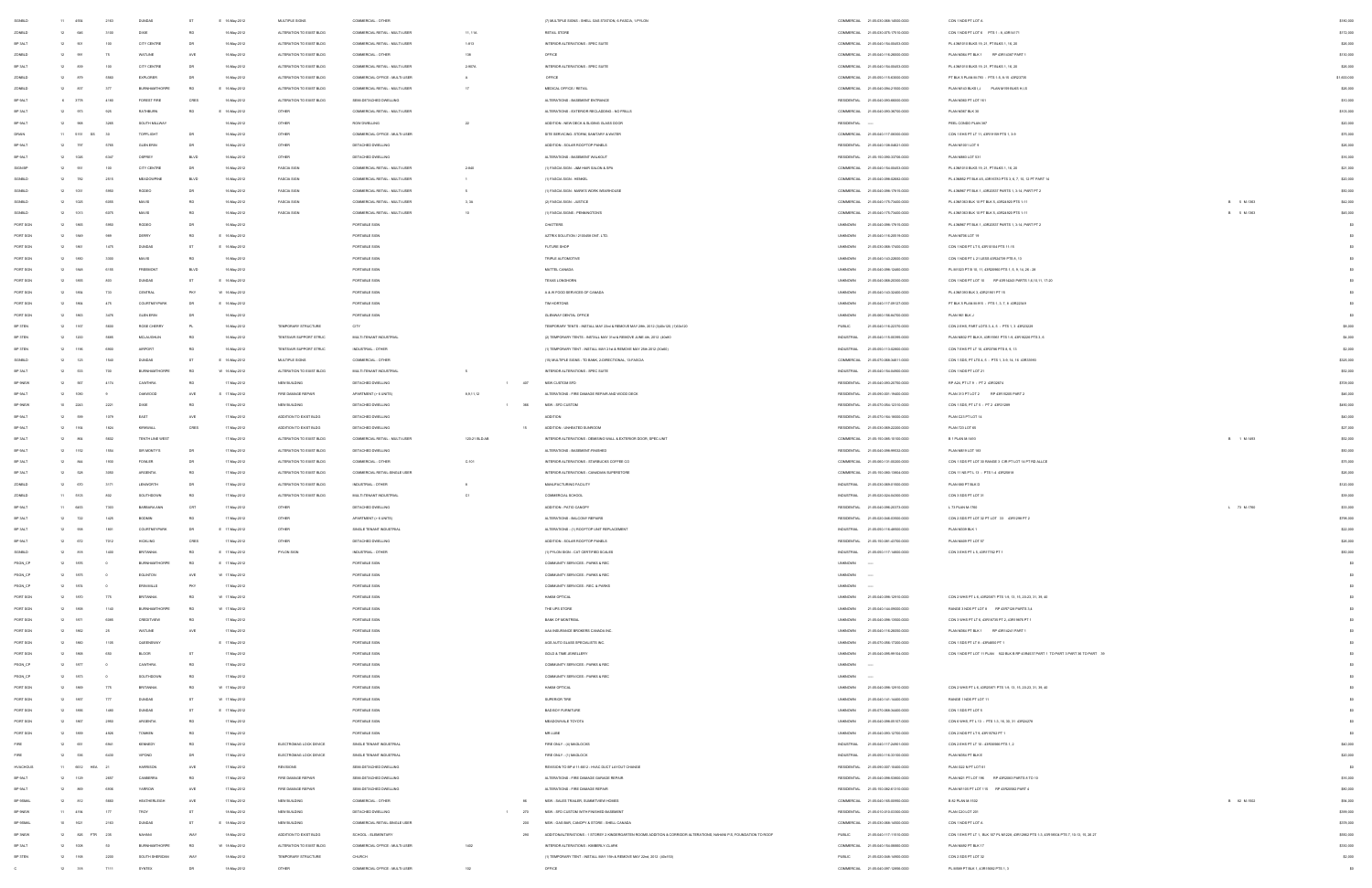| BP 9ALT        | 12      | 1102               | 816            | MISSISSAUGA VALLEY        | <b>BLVD</b> | 18-May-2012   | OTHER                          | DETACHED DWELLING              |                | ADD & ALTS - NEW BALCONY AT REAR, CONVERT EXISTING WINDOW TO SLIDING DOOR & EXTERIOR STUCCO FINISH  | RESIDENTIAL 21-05-040-090-01800-0000       | CON 1 NDS PT LOT 11                                                         | \$17,000  |
|----------------|---------|--------------------|----------------|---------------------------|-------------|---------------|--------------------------------|--------------------------------|----------------|-----------------------------------------------------------------------------------------------------|--------------------------------------------|-----------------------------------------------------------------------------|-----------|
| RAPID          |         | 1284               |                | HEDGE                     |             | 18-May-2012   | OTHER                          | DETACHED DWELLING              |                | ADDITION - NEW WOOD DECK IN REAR                                                                    | RESIDENTIAL 21-05-070-057-12300-0000       | PLAN 481 LOT 32                                                             | \$12,000  |
| BP 3ALT        |         | 1036               | 2177           | <b>BURNHAMTHORPE</b>      | <b>RD</b>   | W 18-May-2012 | OTHER                          | APARTMENT (> 6 UNITS)          |                | ALTERATIONS - GARAGE RAMP REPAIRS                                                                   | RESIDENTIAL -----                          | PEEL CONDO PLAN 429                                                         | \$27,000  |
|                |         |                    |                |                           |             |               |                                |                                |                |                                                                                                     |                                            |                                                                             |           |
| BP 9ALT        |         | 1186               |                | <b>FLAGSHIP</b>           | <b>DR</b>   | 18-May-2012   | OTHER                          | DETACHED DWELLING              |                | ALTERATIONS - CONVERT EXISTING WINDOW TO SLIDING DOOR AT REAF                                       | RESIDENTIAL 21-05-040-080-11100-0000       | PLAN 837 PT LOT 32                                                          | \$5,00    |
| BP 9ALT        |         | 477                | 2529           | <b>BURSLEM</b>            |             | 22-May-2012   | NEW BUILDING                   | DETACHED DWELLING              | 10             | NEW - POOL CABANA WITH PLUMBING                                                                     | RESIDENTIAL 21-05-010-064-04010-0000       | PLAN 446 PT LOT 5 RP 43R13690 PART 1                                        | \$16,000  |
| BP 3ALT        |         | 268<br><b>R1</b>   | 332            | LAKESHORE                 | <b>RD</b>   | E 22-May-2012 | <b>REVISIONS</b>               | COMMERCIAL RETAIL-SINGLE USER  |                | REVISIONS - ROOF FRAMING & INTERIOR WALL                                                            | COMMERCIAL 21-05-090-003-00300-0000        | PLAN F12 PT LOT 362                                                         |           |
|                |         |                    |                |                           |             |               |                                |                                |                | INTERIOR ALTERATIONS - PCL CONSTRUCTORS CANADA                                                      |                                            |                                                                             |           |
| BP 3ALT        |         | 1005               | 2085           | <b>HURONTARIO</b>         | <b>ST</b>   | 22-May-2012   | ALTERATION TO EXIST BLDG       | COMMERCIAL - OTHER             | 4-5 FLR        |                                                                                                     | COMMERCIAL 21-05-010-068-10200-0000        | PLAN B27 PT LOT 3 RP43R15510 PRTS 27,31,33,35,36,37, & 38                   | \$990,000 |
| BP 9ALT        |         | 589                |                | WORTHVIEW                 |             | 22-May-2012   | ALTERATION TO EXIST BLDG       | DETACHED DWELLING              |                | ALTERATIONS - FINISHED BASEMENT AND WALKOUT & (3) WINDOWS                                           | RESIDENTIAL 21-05-150-082-51076-0000       | PLAN M1052 LOT 301                                                          | \$55,000  |
| BP 3ALT        |         | 1041               | 6075           | MAVIS                     |             | 22-May-2012   | ALTERATION TO EXIST BLDG       | COMMERCIAL RETAIL - MULTI-USER |                | CANCELLED 2012-05-31 - INTERIOR ALTERATIONS - REITMANS (CANADA) LTD                                 | COMMERCIAL 21-05-040-175-73400-0000        | PL 43M1363 BLK 10 PT BLK 5, 43R24920 PTS 1-11<br>B 5 M-1363                 | \$402,000 |
|                |         |                    |                |                           |             |               |                                |                                |                |                                                                                                     |                                            |                                                                             |           |
| ZONBLD         |         | 1018               | 100            | CITY CENTRE               | <b>DR</b>   | 22-May-2012   | ALTERATION TO EXIST BLDG       | COMMERCIAL - OTHER             | 2-826 B        | <b>BUSINESS OFFICE</b>                                                                              | COMMERCIAL 21-05-040-154-00453-0000        | PL 43M1010 BLKS 19, 21, PT BLKS 1, 16, 20                                   | \$48,00   |
| PLUMHOUS       | 12      | 1333<br><b>DRA</b> | 2046           | SPRINGBANK                | <b>RD</b>   | 22-May-2012   | OTHER                          | DETACHED DWELLING              |                | SEWER CONVERSION                                                                                    | RESIDENTIAL 21-05-060-130-09800-0000       | RANGE 3 CIR PT LOT 13 PLAN 395 LOT D                                        | \$6,00    |
| BP 9ALT        |         | 1122               | 5284           | CHARNWOOD                 | CRES        | 22-May-2012   | OTHER                          | DETACHED DWELLING              |                | ADDITION - REAR DECK                                                                                | RESIDENTIAL 21-05-040-097-45400-0000       | PLAN M355 LOT 78                                                            | \$12,000  |
|                |         |                    |                |                           |             |               |                                |                                |                |                                                                                                     |                                            |                                                                             |           |
| ZONBLD         |         | 806                |                | TRUSCOTT                  |             | 22-May-2012   | CHANGE OF USE                  | COMMERCIAL RETAIL - MULTI-USER | <b>13B</b>     | COMMERCIAL SCHOOL                                                                                   | COMMERCIAL 21-05-020-044-12700-0000        | PLAN 627 BLK B                                                              | \$47,000  |
| SIGN BP        |         | 617                | 100            | CITY CENTRE               |             | 22-May-2012   | <b>FASCIA SIGN</b>             | COMMERCIAL RETAIL - MULTI-USER | $2 - 807$      | (1) FASCIA SIGN - LaSENZA                                                                           | COMMERCIAL 21-05-040-154-00453-0000        | PL 43M1010 BLKS 19, 21, PT BLKS 1, 16, 20                                   | \$20.00   |
| SIGN BP        |         | 824                |                | CITY CENTRE               | <b>DR</b>   | 22-May-2012   | <b>FASCIA SIGN</b>             | COMMERCIAL RETAIL - MULTI-USER | 2-428          | (1) FASCIA SIGN - ROGERS                                                                            | COMMERCIAL 21-05-040-154-00453-0000        | PL 43M1010 BLKS 19, 21, PT BLKS 1, 16, 20                                   | \$20,000  |
|                |         |                    |                |                           |             |               |                                |                                |                |                                                                                                     |                                            |                                                                             |           |
| SIGN BF        |         | 1202               |                | CITY CENTRE               |             | 22-May-2012   | <b>FASCIA SIGN</b>             | COMMERCIAL RETAIL - MULTI-USER | 2-709          | (1) FASCIA SIGN - DONATO SALON & SPA                                                                | COMMERCIAL 21-05-040-154-00453-0000        | PL 43M1010 BLKS 19, 21, PT BLKS 1, 16, 20                                   | \$21,000  |
| SGNBLD         |         | 704                | 1530           | <b>DUNDAS</b>             |             | E 22-May-2012 | <b>FASCIA SIGN</b>             | COMMERCIAL RETAIL-SINGLE USER  |                | (9) FASCIA SIGNS - RBC                                                                              | COMMERCIAL 21-05-070-068-34611-0000        | CON 1 SDS, PT LTS 4, 5 - PTS 1, 3-9, 14, 16 43R33993                        | \$180,00  |
| PSGN_CP        |         | 1886               | $\Omega$       | <b>ERIN MILLS</b>         | PKY         | 22-May-2012   |                                | PORTABLE SIGN                  |                | <b>COMMUNITY SERVICES - MUSEUMS</b>                                                                 | <b>UNKNOWN</b><br>--                       |                                                                             |           |
|                |         |                    |                |                           |             |               |                                |                                |                |                                                                                                     |                                            |                                                                             |           |
| PSGN_CP        |         | 1885               |                | <b>ERIN MILLS</b>         | PKY         | 22-May-2012   |                                | PORTABLE SIGN                  |                | COMMUNITY SERVICES - MUSEUMS                                                                        | <b>UNKNOWN</b><br>--                       |                                                                             |           |
| PORT SGN       |         | 1866               | 1135           | CENTRAL                   | PKY         | W 22-May-2012 |                                | PORTABLE SIGN                  |                | SOMMERVILLE MANOR SCHOOL                                                                            | 21-05-040-144-09200-0000<br><b>UNKNOWN</b> | RANGE 3 NDS PT LOTS 7,8                                                     |           |
| PSGN_CP        |         | 1887               |                | <b>ERIN MILLS</b>         | PKY         | 22-May-2012   |                                | PORTABLE SIGN                  |                | COMMUNITY SERVICES - MUSEUMS                                                                        | <b>UNKNOWN</b><br>$\sim$                   |                                                                             |           |
|                |         |                    |                |                           |             |               |                                |                                |                |                                                                                                     |                                            |                                                                             |           |
| PSGN_CP        |         | 1892               |                | <b>DUNDAS</b>             | <b>ST</b>   | W 22-May-2012 |                                | PORTABLE SIGN                  |                | <b>COMMUNITY SERVICES - MUSEUMS</b>                                                                 | <b>UNKNOWN</b><br>-----                    |                                                                             |           |
| PSGN_CP        |         | 1888               |                | <b>ERIN MILLS</b>         | PK)         | 22-May-2012   |                                | PORTABLE SIGN                  |                | COMMUNITY SERVICES - MUSEUMS                                                                        | <b>UNKNOWN</b><br>----                     |                                                                             |           |
| PSGN_CP        |         | 1891               |                | <b>ERIN MILLS</b>         | PKY         | 22-May-2012   |                                | PORTABLE SIGN                  |                | COMMUNITY SERVICES - MUSEUMS                                                                        | <b>UNKNOWN</b><br>-----                    |                                                                             |           |
|                |         |                    |                |                           |             |               |                                |                                |                |                                                                                                     |                                            |                                                                             |           |
| PSGN_CP        |         | 1890               |                | <b>ERIN MILLS</b>         | PKY         | 22-May-2012   |                                | PORTABLE SIGN                  |                | <b>COMMUNITY SERVICES - MUSEUMS</b>                                                                 | <b>UNKNOWN</b><br>1000                     |                                                                             |           |
| PSGN CP        | - 12    | 1889               |                | SOUTHDOWN                 | <b>RD</b>   | 22-May-2012   |                                | PORTABLE SIGN                  |                | COMMUNITY SERVICES - MUSEUMS                                                                        | <b>UNKNOWN</b><br>----                     |                                                                             |           |
| PORT SGN       |         | 1872               |                |                           |             | 22-May-2012   |                                | PORTABLE SIGN                  |                | STAPLES BUSINESS DEPOT                                                                              | 21-05-040-098-17450-0000<br><b>UNKNOWN</b> | CON 2 WHS, PT L 5, 43R23913 PTS 9,20,29,37,43,45,46,57 43R24274 PTS 14-23   |           |
|                |         |                    |                |                           |             |               |                                |                                |                |                                                                                                     |                                            |                                                                             |           |
| BP 9ALT        |         | 1076               |                | PAISLEY                   | BLVD        | W 22-May-2012 | ADDITION TO EXIST BLDG         | DETACHED DWELLING              |                | UNHEATED REAR ADDITION WITH BALCONY & COLD CELLAR                                                   | RESIDENTIAL 21-05-060-125-04121-0000       | PLAN M54 LOT 207                                                            | \$35,000  |
| BP 9NEW        | 12      | 719                | 1422           | CRESCENT                  | <b>RD</b>   | 23-May-2012   | <b>NEW BUILDING</b>            | DETACHED DWELLING              | 1 334          | NEW CUSTOM SFD WITH FINISHED BASEMENT                                                               | RESIDENTIAL 21-05-020-035-02000-0000       | PLAN F13 PT LOT 2                                                           | \$554,000 |
| ZONBLD         |         | 6666               |                | SOUTHDOWN                 | <b>RD</b>   | 23-May-2012   | ALTERATION TO EXIST BLDG       | COMMERCIAL RETAIL - MULTI-USER | A <sup>d</sup> | PERSONAL SERVICE ESTABLISHMENT                                                                      | COMMERCIAL 21-05-020-024-04300-0000        | CON 3 SDS PT LOT 31                                                         | \$90,000  |
|                |         |                    |                |                           |             |               |                                |                                |                |                                                                                                     |                                            |                                                                             |           |
| BP 9ALT        |         | 1046               | 2274           | SPRINGFIELD               | CRT         | 23-May-2012   | ALTERATION TO EXIST BLDG       | DETACHED DWELLING              | 18             | ADDITION - 1 STOREY FAMILY REAR ADDITION                                                            | RESIDENTIAL 21-05-060-133-05900-0000       | PLAN 786 LOT 34                                                             | \$23,000  |
| BP 9ALT        |         | 1147               | 733            | MERLOT                    | CRT         | 23-May-2012   | ALTERATION TO EXIST BLDG       | DETACHED DWELLING              |                | INTERIOR ALTERATIONS - NEW INTERIOR BASEMENT STAIRS. & HVAC CHANGES                                 | RESIDENTIAL 21-05-020-026-11122-0000       | L 160 PLAN M-1565<br>L 160 M-1565                                           | \$31,000  |
| BP 9ALT        |         | 1006               |                | APPLECROFT                | CIR         | 23-May-2012   | ALTERATION TO EXIST BLDG       | SEMI-DETACHED DWELLING         |                | ALTERATIONS - RE-LOCATE KITCHEN WALL                                                                | RESIDENTIAL 21-05-040-164-80570-0000       | PLAN M1107 PT LOT 61 RP 43R20378 PART 110                                   | \$16,000  |
|                |         |                    |                |                           |             |               |                                |                                |                |                                                                                                     |                                            |                                                                             |           |
| BP 9ALT        |         | 1233               | 1744           | SHERWOOD FORREST          | CIR         | 23-May-2012   | ADDITION AND ALTER             | DETACHED DWELLING              | 27             | SECOND FLOOR ADDITION IN REAR                                                                       | RESIDENTIAL 21-05-060-130-25415-0000       | PLAN M151 LOT 87                                                            | \$74,000  |
| BP 3ALT        |         | 832                |                | QUEEN                     |             | S 23-May-2012 | ADDITION AND ALTER             | COMMERCIAL OFFICE- SINGLE USER | 81             | ADD & ALTS - 2 STOREY REAR ADDITION WITH PORCH & BSMT AND INTERIOR ALTERATIONS - COLLETTE VACATIONS | COMMERCIAL 21-05-120-004-14800-0000        | PLAN STR 4 PT LOT 13                                                        | \$167,000 |
| PLUMHOUS       | 12      | 1337<br>PLU        | 24             | <b>ARCH</b>               | <b>RD</b>   | 23-May-2012   | OTHER                          | DETACHED DWELLING              |                | PLUMBING ONLY - NEW TOILET IN BASEMENT                                                              | RESIDENTIAL 21-05-120-005-22500-0000       | PLAN 476 LOT 12                                                             | \$2,000   |
|                |         |                    |                |                           |             |               |                                |                                |                |                                                                                                     |                                            |                                                                             |           |
| BP 3ALT        |         | 1057               |                | HIGH                      | ST          | E 23-May-2012 | OTHER                          | APARTMENT (> 6 UNITS)          |                | ALTERATIONS - BALCONY REPAIRS                                                                       | RESIDENTIAL 21-05-090-004-19800-0000       | PLAN 300E LOT 13 TO 16                                                      | \$160,000 |
|                |         | 508                | 3233           | <b>BRANDON GAT</b>        |             | 23-May-2012   | OTHER                          | COMMERCIAL - OTHER             | 1A-B, 2A, 9    | MEDICAL OFFICE                                                                                      | COMMERCIAL 21-05-050-119-12700-0000        | PLAN 806 LOTS 222 TO 224 BLK E<br>CON 7 EHS PT LOT 14                       |           |
|                |         | 1110               | 2586           | <b>DUNWIN</b>             |             | 23-May-2012   | OTHER                          | MULTI-TENANT INDUSTRIAL        | $\overline{7}$ | MOTOR VEHICLE REPAIR FACILITY                                                                       | INDUSTRIAL 21-05-060-155-04204-0000        | PLAN M432 LOT 9                                                             |           |
|                |         |                    |                |                           |             |               |                                |                                |                |                                                                                                     |                                            |                                                                             |           |
| SIGN BP        |         | 343                | 100            | CITY CENTRE               | <b>DR</b>   | 23-May-2012   | <b>FASCIA SIGN</b>             | COMMERCIAL RETAIL - MULTI-USER | $1 - 715$      | (1) FASCIA SIGN - INTERNATIONAL NEWS                                                                | COMMERCIAL 21-05-040-154-00453-0000        | PL 43M1010 BLKS 19, 21, PT BLKS 1, 16, 20                                   | \$20,000  |
| PSGN_CP        |         | 189                |                | LAKESHORE                 |             | E 23-May-2012 |                                | PORTABLE SIGN                  |                | LORNE PARK BAPTIST CHURCH                                                                           | <b>UNKNOWN</b>                             |                                                                             |           |
| PORT SGN       | 12      | 1884               |                | LAKESHORE                 | <b>RD</b>   | W 23-May-2012 |                                | PORTABLE SIGN                  |                | <b>GLOBAL PET FOODS</b>                                                                             | <b>UNKNOWN</b><br>21-05-090-006-11801-0000 | RANGE 1 CIR PT LTS 9, 10 - 43R20063 PTS 1-5, 7-16, 18                       |           |
|                |         |                    |                |                           |             |               |                                |                                |                |                                                                                                     |                                            |                                                                             |           |
| PORT SGN       | 12      | 1883               | 2225           | <b>ERIN MILLS</b>         | PKY         | 23-May-2012   |                                | PORTABLE SIGN                  |                | SHERIDAN DENTAL CENTRE                                                                              | <b>UNKNOWN</b><br>21-05-060-131-01200-0000 | RANGE 3 CIR PT LOT 14 RP 43R14677 PARTS 1 TO 7 RP 43R14677 PARTS 8 TO 36    |           |
| PORT SGN       | 12      |                    |                |                           |             | E 23-May-2012 |                                |                                |                |                                                                                                     |                                            | PL 43M915 BLKS 11-13, 43R19175 PTS 1-11                                     |           |
| PORT SGN       |         | 1881               | 80             | COURTNEYPARK              | DR          |               |                                | PORTABLE SIGN                  |                | SHOELESS JOE'S                                                                                      | 21-05-040-117-07405-0000<br><b>UNKNOWN</b> |                                                                             |           |
|                |         |                    |                |                           |             |               |                                |                                |                |                                                                                                     |                                            |                                                                             |           |
| PORT SGN       |         | 1896               | 1334           | <b>DUNDAS</b>             |             | E 23-May-2012 |                                | PORTABLE SIGN                  |                | PETRO CANADA                                                                                        | 21-05-070-068-33700-0000<br><b>UNKNOWN</b> | CON 1 SDS PT LOT 6                                                          |           |
|                |         | 1879               | 2969           | ARGENTIA                  | <b>RD</b>   | 23-May-2012   |                                | PORTABLE SIGN                  |                | <b>LICKS BURGERS</b>                                                                                | <b>UNKNOWN</b><br>21-05-040-098-05300-0000 | CON 6 WHS PT L 13, 43R28710 PTS 1-6                                         |           |
| PORT SGN       | 12      | 1882               | 2225           | <b>ERIN MILLS</b>         | PKY         | 23-May-2012   |                                | PORTABLE SIGN                  |                | SHERIDAN DENTAL CENTRE                                                                              | <b>UNKNOWN</b><br>21-05-060-131-01200-0000 | RANGE 3 CIR PT LOT 14 RP 43R14677 PARTS 1 TO 7 RP 43R14677 PARTS 8 TO 36    |           |
|                |         |                    |                |                           |             |               |                                |                                |                |                                                                                                     |                                            |                                                                             |           |
| PORT SGN       |         | 1878               |                | MILLCREEK                 |             | 23-May-2012   |                                | PORTABLE SIGN                  |                | PREMIER FITNESS                                                                                     | 21-05-040-097-28710-0000<br><b>UNKNOWN</b> | PLAN 927 PT LOT 20 RP 43R6132 PART 1 RP 43R16892 PART 4                     |           |
| PORT SGN       |         | 1880               | 117            | <b>OUFFN</b>              | ST          | S 23-May-2012 |                                | PORTABLE SIGN                  |                | STREETSVILLE DENTAL                                                                                 | <b>UNKNOWN</b><br>21-05-120-004-09900-0000 | PLAN STR 4 LOTS 1.2 5TH BLK N MAIN RP 43R2845 PART 1                        |           |
| BP 3TEN        |         | 1281               | 335            | CHURCH                    | <b>ST</b>   | 23-May-2012   | <b>TENTS/AIR SUPPORT STRUC</b> | CITY                           |                | (3) TEMPORARY TENTS - INSTALL MAY 31st & REMOVE JUNE 4th, 2012, 1(60x30), 1(40x60), 1(20x40)        | PUBLIC<br>21-05-120-004-00500-0000         | CON 4 WHS PT LOT 3                                                          | \$6,00    |
|                | 12      |                    |                |                           |             |               |                                |                                |                |                                                                                                     |                                            |                                                                             |           |
| BP 3TEN        |         | 1265               | 1785           | MATHESON                  | BLVD        | 23-May-2012   | TENTS/AIR SUPPORT STRUC        | CHURCH                         |                | (4) TEMPORARY TENTS - INSTALL JULY 19th & REMOVE JULY 22nd, 2012 (2)15x40 & (2)40x60                | 21-05-050-115-20480-0000<br>PUBLIC         | PLAN 928 PT BLK D RP 43R919 PART 1                                          | \$8,000   |
| BP 9ALT        |         | 867                | 6699           | FALCONER                  |             | 24-May-2012   | ALTERATION TO EXIST BLDG       | <b>ROW DWELLING</b>            |                | INTERIOR ALTERATIONS - FINISHED BASEMENT                                                            | <b>RESIDENTIAL</b>                         | PEEL CONDO PLAN 131                                                         | \$17,000  |
| PORT SGN       |         | 1899               | 2460           | THE COLLEGEWAY            |             | 24-May-2012   |                                | PORTABLE SIGN                  |                | THE SALVATION ARMY ERIN MILLS DAYCARE                                                               | <b>UNKNOWN</b><br>21-05-060-154-16600-0000 | PLAN 938 BLK H                                                              |           |
| ZONBLD         |         | 485                | 2980           | DREW                      | <b>RD</b>   | 24-May-2012   | ALTERATION TO EXIST BLDG.      | COMMERCIAL RETAIL - MULTI-USER | 121            | WAREHOUSE & DISTRIBUTION FACILITY W/ ACCESSORY RETAIL MAX 20%                                       | COMMERCIAL 21-05-050-113-06532-0000        | PSCP 884 - FORMERLY 43M1593 PT BLK 2 - PT 1 43R29338                        | \$45,000  |
|                |         |                    |                |                           |             |               |                                |                                |                |                                                                                                     |                                            |                                                                             |           |
| DRAIN          |         | 620<br>SS          | 3126           | ARGENTIA                  |             | 24-May-2012   | OTHER                          | COMMERCIAL RETAIL-SINGLE USER  |                | SITE SERVICING                                                                                      | COMMERCIAL 21-05-150-080-13600-0000        | CON 11 NS PT L 13 - PTS 5, 9, 10 43R25818                                   | \$78,000  |
| BP 9ALT        |         | 1091               | 3302           | <b>ALPACA</b>             | AVE         | 24-May-2012   | OTHER                          | DETACHED DWELLING              |                | ALTERATIONS - VEHICLE DAMAGE REPAIR                                                                 | RESIDENTIAL 21-05-150-070-18066-0000       | L 74 PLAN M-1608<br>L 74 M-1608                                             | \$16,000  |
| <b>BP PLUM</b> |         | 11 3764 PLU        | 2500           | <b>HURONTARIO</b>         | <b>ST</b>   | 24-May-2012   | OTHER                          | COMMERCIAL RETAIL - MULTI-USER |                | REVISION - NEW WATER LINE AND BACKFLOW PREVENTER                                                    | COMMERCIAL 21-05-060-125-05700-0000        | CON 1 SDS PT LOT 16                                                         | \$30,00   |
|                |         |                    |                |                           |             |               |                                |                                |                |                                                                                                     |                                            |                                                                             |           |
| PLUMHOUS       | 12      | 1363<br><b>DRA</b> | 1050           | GREENOAKS                 | <b>DR</b>   | 24-May-2012   | OTHER                          | DETACHED DWELLING              |                | SEWER CONVERSION                                                                                    | RESIDENTIAL 21-05-020-033-15000-0000       | PLAN 725 L 55                                                               | \$16,000  |
| SGNBLD         |         | 1218               | 1119           | MATHESON                  | BLVD        | E 24-May-2012 | PYLON SIGN                     | SINGLE TENANT INDUSTRIAL       |                | (1) GROUND SIGN - MARKS SUPPLY INC                                                                  | INDUSTRIAL 21-05-050-115-19960-0000        | PLAN 904 PT BLK B RP 43R1060 PARTS 20,21                                    | \$21,000  |
| SGNBLD         |         | 1213               | 6677           | MEADOWVALE TOWN CENTE CIR |             | 24-May-2012   | <b>FASCIA SIGN</b>             | COMMERCIAL RETAIL - MULTI-USER | <b>R13R</b>    | (1) FASCIA SIGN - ROGERS                                                                            | COMMERCIAL 21-05-040-098-56920-0000        | PL M182 LT 4, PT LT 1, 43R6079 PTS 1-6, 43R6209 PTS 1-9                     | \$30,000  |
|                |         |                    |                |                           |             |               |                                |                                |                |                                                                                                     |                                            |                                                                             |           |
| PORT SGN       | 12      | 1895               | 4646           | HERITAGE HILLS            | <b>BLVD</b> | 24-May-2012   |                                | PORTABLE SIGN                  |                | MAD HATTER                                                                                          | UNKNOWN 21-05-040-155-41400-0000           | PLAN M635 BLK 174                                                           |           |
| PORT SGN       | -12     | 1893               | 5920           | ATLANTIC                  | <b>DR</b>   | 24-May-2012   |                                | PORTABLE SIGN                  |                | HELPFAST PERSONNEL INC                                                                              | 21-05-050-116-05231-0000<br><b>UNKNOWN</b> | CON 4 EHS PT LOT 5 RP 43R15366 PARTS 1 & 2                                  |           |
| PORT SGN       |         | 1903               | 5580           | KENNEDY                   |             | 24-May-2012   |                                | PORTABLE SIGN                  |                | POSITIVE CHANGES                                                                                    | 21-05-040-117-04310-0000<br><b>UNKNOWN</b> | PLAN M364 PT BLK 12 RP 43R8968 PART 2                                       |           |
|                |         |                    |                |                           |             |               |                                |                                |                |                                                                                                     |                                            |                                                                             |           |
| PSGN_CP        | 12      | 1910               |                | <b>BURNHAMTHORPE</b>      | <b>RD</b>   | W 24-May-2012 |                                | PORTABLE SIGN                  |                | VISUAL ARTS MISSISSAUGA                                                                             | <b>UNKNOWN</b><br>1000                     |                                                                             |           |
| PORT SGN       | -12     | 1898               | 3425           | LAIRD                     | <b>RD</b>   | 24-May-2012   |                                | PORTABLE SIGN                  |                | THE PICTURE SHOPPE INC.                                                                             | 21-05-150-084-02100-0000<br><b>UNKNOWN</b> | PLAN M674 BLKS 10,11                                                        |           |
| PSGN_CP        |         | 1912               |                | HURONTARIO                | <b>ST</b>   | 24-May-2012   |                                | PORTABLE SIGN                  |                | COMMUNITY SERVICES - MUSEUMS                                                                        | <b>UNKNOWN</b>                             |                                                                             |           |
|                |         |                    |                |                           |             |               |                                |                                |                |                                                                                                     |                                            |                                                                             |           |
| PORT SGN       | 12      | 1897               | 3100           | DIXIE                     | RD          | 24-May-2012   |                                | PORTABLE SIGN                  |                | CASH 4 U CORP                                                                                       | <b>UNKNOWN</b><br>21-05-030-075-17510-0000 | CON 1 NDS PT LOT 6 PTS 1 - 8, 43R14171                                      |           |
| PSGN_CP        | 12      | 1905               | $\Omega$       | SOUTHDOWN                 | <b>RD</b>   | 24-May-2012   |                                | PORTABLE SIGN                  |                | LORNE PARK BAPTIST CHURCH                                                                           | <b>UNKNOWN</b><br>--                       |                                                                             |           |
| PORT SGN       | 12      | 1902               | 815            | BRITANNIA                 | <b>RD</b>   | W 24-May-2012 |                                | PORTABLE SIGN                  |                | TERIYAKI EXPERIENCE                                                                                 | 21-05-040-098-12910-0000<br><b>UNKNOWN</b> | CON 2 WHS PT L 6, 43R25871 PTS 1-9, 13, 15, 20-23, 31, 39, 40               |           |
|                |         |                    |                |                           |             |               |                                |                                |                |                                                                                                     |                                            |                                                                             |           |
| PORT SGN       |         | 1901               |                | BRITANNIA                 |             | E 24-May-2012 |                                | PORTABLE SIGN                  |                | SMITH AND SMITH SALES / SHARP ELECTRONICS OF CANADA LTD                                             | 21-05-040-117-13830-0000<br><b>UNKNOWN</b> | CON 1 EHS PT LOT 6 PLAN M425 PT BLK 10 RP 43R10875 PARTS 6 TO 9             |           |
| PORT SGN       |         | 1900               | 970            | SOUTHDOWN                 | <b>RD</b>   | 24-May-2012   |                                | PORTABLE SIGN                  |                | <b>CASH MONEY</b>                                                                                   | <b>UNKNOWN</b><br>21-05-020-025-11650-0000 | CON 3 SDS, PT LT 31 - PT 1 43R25635                                         |           |
| BP 3ALT        | 12      | 971                | 6515           | KITIMAT                   | <b>RD</b>   | 24-May-2012   | ALTERATION TO EXIST BLDG       | SINGLE TENANT INDUSTRIAL       |                | INTERIOR ALTERATIONS - CREATE (3) NEW AIR-LOCKS AND REVISE AIR FLOW IN PRODUCTION AREAS             | INDUSTRIAL 21-05-110-002-37700-0000        | PL M4 PT BLK B, CON 4 WHS PT L 7, 8, 43R1181 PTS 2, 3                       | \$30,000  |
|                |         |                    |                |                           |             |               |                                |                                |                |                                                                                                     |                                            |                                                                             |           |
| BP 9NEW        |         | 1214               | 1053           | ROOSEVELT                 |             | 25-May-2012   | NEW BUILDING                   | GARAGE/CARPORT                 |                | NEW - DETACHED GARAGE                                                                               | RESIDENTIAL 21-05-010-004-00800-0000       | PLAN 371 LOT 21                                                             | \$33,000  |
| PORT SGN       | 12      | 1904               | 918            | <b>DUNDAS</b>             | ST          | E 25-May-2012 |                                | PORTABLE SIGN                  |                | DR. CAMINSCHI                                                                                       | <b>UNKNOWN</b><br>21-05-070-068-32000-0000 | CON 1 SDS PT LOT 9                                                          |           |
| SGNBLD         | 12      | 921                | 3185           | <b>AMERICAN</b>           | <b>DR</b>   | 25-May-2012   | <b>FASCIA SIGN</b>             | INDUSTRIAL - OTHER             | BLD-A          | (1) FASCIA SIGN - TJX CANADA                                                                        | INDUSTRIAL 21-05-050-108-02100-0000        | CON 7 EHS, PT LOT 7, PLAN 734 PT BLK F - 43R24723 PTS 7, 8, 11, 16, PT PT 1 | \$26,000  |
| PSGN_CP        | 12 1929 |                    | $\overline{0}$ | <b>EGLINTON</b>           | AVE         | W 25-May-2012 |                                | PORTABLE SIGN                  |                | STREETSVILLE BIA                                                                                    | UNKNOWN ------                             |                                                                             | \$0       |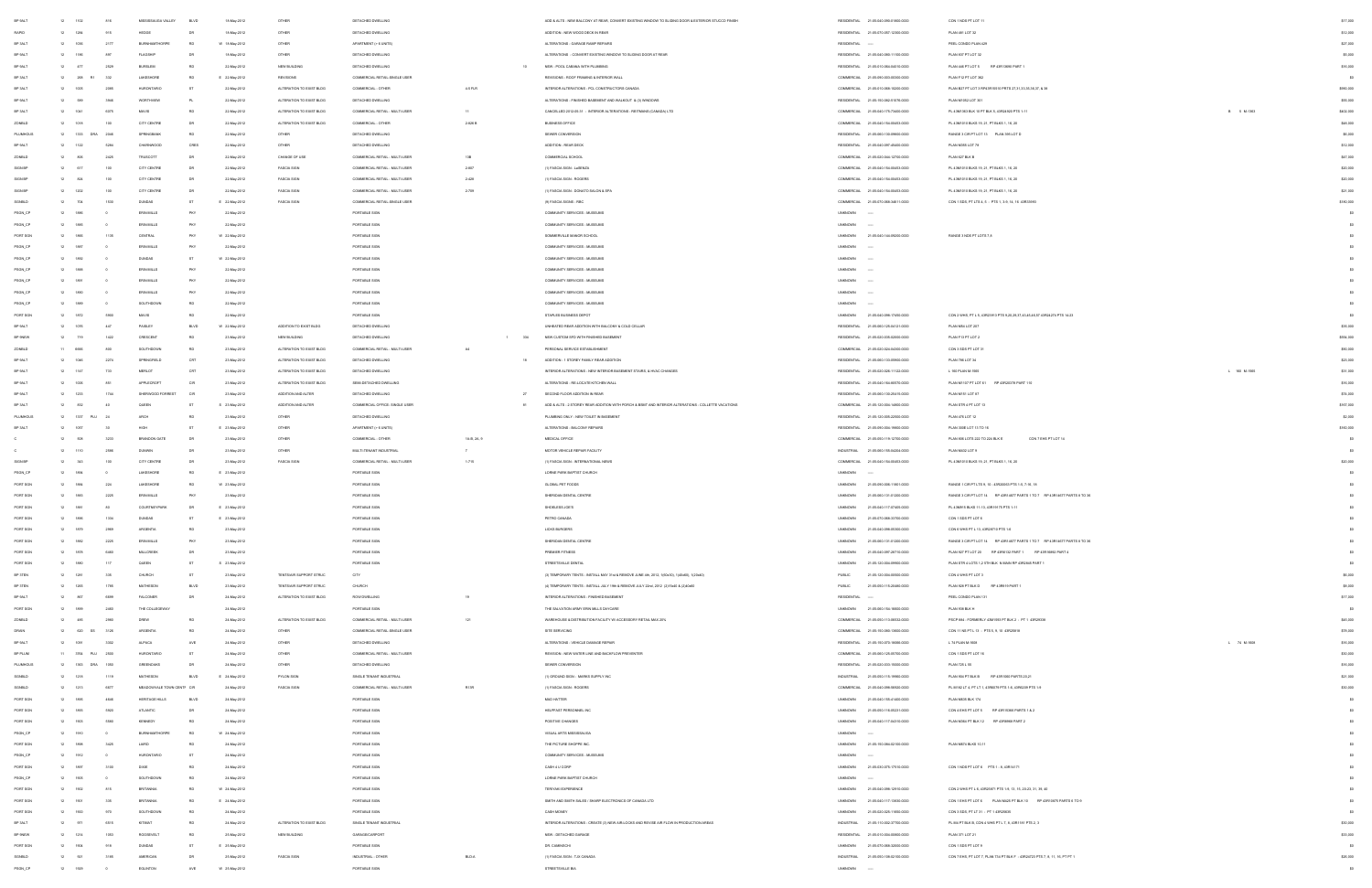| PSGN_CP     | 1919                    |           |      | MAVIS                    |             | 25-May-2012   |                          | PORTABLE SIGN                  |                | COMMUNITY SERVICES - MUSEUMS                                                                                     | <b>UNKNOWN</b>       | -                                    |                                                                                                                                               |                |                    |
|-------------|-------------------------|-----------|------|--------------------------|-------------|---------------|--------------------------|--------------------------------|----------------|------------------------------------------------------------------------------------------------------------------|----------------------|--------------------------------------|-----------------------------------------------------------------------------------------------------------------------------------------------|----------------|--------------------|
|             | 1918                    |           |      | LAKESHORE                |             |               |                          | PORTABLE SIGN                  |                | COMMUNITY SERVICES - MUSEUMS                                                                                     | <b>UNKNOWN</b>       |                                      |                                                                                                                                               |                |                    |
| PSGN_CP     |                         |           |      |                          |             | W 25-May-2012 |                          |                                |                |                                                                                                                  |                      |                                      |                                                                                                                                               |                |                    |
| PSGN_CP     | 12<br>1917              |           |      | <b>ERIN MILLS</b>        | PKY         | 25-May-2012   |                          | PORTABLE SIGN                  |                | COMMUNITY SERVICES - MUSEUMS                                                                                     | <b>UNKNOWN</b><br>-- |                                      |                                                                                                                                               |                |                    |
| PORT SGN    | 1916<br>12              |           | 3030 | THOMAS                   | ST          | 25-May-2012   |                          | PORTABLE SIGN                  |                | LENZSMITH OPTICAL                                                                                                |                      | UNKNOWN 21-05-150-070-16953-0000     | CON 11 NS PT LOT 3 - 43R32749 PTS 1, 2, 5                                                                                                     |                |                    |
| PORT SGN    | 1920                    |           | 6970 | LISGAR                   |             | 25-May-2012   |                          | PORTABLE SIGN                  |                | KLIP'SO HAIR STUDIO                                                                                              | <b>UNKNOWN</b>       | 21-05-150-082-62100-0000             | PLAN M1105 BLK 150                                                                                                                            |                |                    |
| PORT SGN    | 1924<br>12              |           | 765  | BRITANNIA                | - RD        | W 25-May-2012 |                          | PORTABLE SIGN                  |                | MAYTAG                                                                                                           | <b>UNKNOWN</b>       | 21-05-040-098-12910-0000             | CON 2 WHS PT L 6, 43R25871 PTS 1-9, 13, 15, 20-23, 31, 39, 40                                                                                 |                |                    |
| PORT SGN    | 1923<br>12              |           | 765  | BRITANNIA                | <b>RD</b>   | W 25-May-2012 |                          | PORTABLE SIGN                  |                | MAYTAG                                                                                                           | <b>UNKNOWN</b>       | 21-05-040-098-12910-0000             | CON 2 WHS PT L 6, 43R25871 PTS 1-9, 13, 15, 20-23, 31, 39, 40                                                                                 |                |                    |
| PORT SGN    | 1908                    |           | 3105 | WINSTON CHURCHILI        | BLVD        | 25-May-2012   |                          | PORTABLE SIGN                  |                | HAUSERS COMPANY STORE                                                                                            | <b>UNKNOWN</b>       | 21-05-060-154-11500-0000             | CON 1 NDS PT LOT 35 RP 43R10840 PARTS 1,2,3 RP 43R15535 PARTS 1 TO 4, 7 TO 10                                                                 |                |                    |
| PORT SGN    | 1927<br>12              |           | 5985 | <b>RODEO</b>             |             | 25-May-2012   |                          | PORTABLE SIGN                  |                | <b>GRAFTON FRASER</b>                                                                                            | <b>UNKNOWN</b>       | 21-05-040-098-17881-0000             | PL 43M-967, PT BL 4, 43R21789, PTS 1-3, 5-7, 17-22, 25-33, PART PTS 4, 23                                                                     |                |                    |
| PORT SGN    | 12<br>1926              |           | 5985 | RODEO                    |             | 25-May-2012   |                          | PORTABLE SIGN                  |                | <b>GRAFTON FRASER</b>                                                                                            | <b>UNKNOWN</b>       | 21-05-040-098-17881-0000             | PL 43M-967, PT BL 4. 43R21789, PTS 1-3, 5-7, 17-22, 25-33, PART PTS 4, 23                                                                     |                |                    |
|             |                         |           |      |                          |             |               |                          |                                |                |                                                                                                                  |                      |                                      |                                                                                                                                               |                |                    |
| PORT SGN    | 1925                    |           | 765  | BRITANNIA                |             | W 25-May-2012 |                          | PORTABLE SIGN                  |                | MAYTAG                                                                                                           | <b>UNKNOWN</b>       | 21-05-040-098-12910-0000             | CON 2 WHS PT L 6, 43R25871 PTS 1-9, 13, 15, 20-23, 31, 39, 40                                                                                 |                |                    |
| PSGN_CP     | 1922                    |           |      | <b>ERIN MILLS</b>        | PKY         | 25-May-2012   |                          | PORTABLE SIGN                  |                | COMMUNITY SERVICES - MUSEUMS                                                                                     | <b>UNKNOWN</b>       |                                      |                                                                                                                                               |                |                    |
| PORT SGN    | 1913                    |           | 3045 | MAVIS                    |             | 25-May-2012   |                          | PORTABLE SIGN                  |                | COURIER DEPOT                                                                                                    | <b>UNKNOWN</b>       | 21-05-040-142-32000-0000             | PL 43M-1332, PT B 3 LESS 43R27004, PTS 1-6                                                                                                    | B 3 M-1332     |                    |
| PORT SGN    | 1911<br>12              |           | 1585 | MISSISSAUGA VALLEY       | <b>BLVD</b> | 25-May-2012   |                          | PORTABLE SIGN                  |                | SHOPPERS DRUG MART                                                                                               | <b>UNKNOWN</b>       | 21-05-040-095-60700-0000             | PLAN 957 BLK I                                                                                                                                |                |                    |
| PORT SGN    | 1909                    |           | 7089 |                          |             | 25-May-2012   |                          | PORTABLE SIGN                  |                | NU-WAY AUTO                                                                                                      | <b>UNKNOWN</b>       | 21-05-050-115-14205-0000             | CON 6 EHS PT LOT 11 RP 43R14975 PARTS 1,2                                                                                                     |                |                    |
| PORT SGN    | 1907                    |           | 1201 | <b>BRITANNIA</b>         |             | W 25-May-2012 |                          | PORTABLE SIGN                  |                | <b>BOMBAY MEAT SHOP</b>                                                                                          | <b>UNKNOWN</b>       | 21-05-040-098-13300-0000             | CON 3 WHS PT LOT 6 RP 43R14964 PART 1                                                                                                         |                |                    |
| PORT SGN    | 12<br>1915              |           | 5380 | <b>TERRY FOX</b>         | WAY         | 25-May-2012   |                          | PORTABLE SIGN                  |                | AKAL OPTICAL                                                                                                     | <b>UNKNOWN</b>       |                                      | PSCP 769 - FORMERLY PLAN M1161 BLK 79, PT BLK 78 - PTS 11 - 16 43R21392                                                                       |                |                    |
| PORT SGN    | 1914<br>12              |           | 5380 | <b>TERRY FOX</b>         | WAY         | 25-May-2012   |                          | PORTABLE SIGN                  |                | POPULAR PIZZA                                                                                                    | <b>UNKNOWN</b>       | -----                                | PSCP 769 - FORMERLY PLAN M1161 BLK 79, PT BLK 78 - PTS 11 - 16 43R21392                                                                       |                |                    |
| ZONBLE      | 1017                    |           | 6711 | MISSISSAUG               |             | 25-May-2012   | ALTERATION TO EXIST BLDG | COMMERCIAL OFFICE - MULTI-USER | 700            | <b>BUSINESS OFFICE</b>                                                                                           |                      | COMMERCIAL 21-05-040-097-24500-0000  | PLAN M10 PT LOT 4                                                                                                                             |                | \$235,00           |
|             |                         |           |      |                          |             |               |                          |                                |                |                                                                                                                  |                      |                                      |                                                                                                                                               |                |                    |
| BP 9NEW     | 728<br>12               |           | 62   | ONAWAY                   |             | 28-May-2012   | NEW BUILDING             | DETACHED DWELLING              | 1 382          | SFD - CUSTOM & FINISHED BASEMENT                                                                                 |                      | RESIDENTIAL 21-05-090-002-02300-0000 | LT 290 PL H21                                                                                                                                 | PRESTIGE HOMES | \$630,00           |
| <b>FIRE</b> | 579                     |           | 4600 | DIXIE                    |             | 28-May-2012   | SPRINKLERS               | COMMERCIAL - OTHER             |                | FIRE ONLY - SPRINKLERS - HOLDING CELLS ON BASEMENT & GROUND FLOOR                                                |                      | COMMERCIAL 21-05-030-094-19150-0000  | PT LT 6 C2NDS - PTS. 1 - 6, 43R21336                                                                                                          |                | \$26,00            |
| BP 3NEW     | 249<br>8                | COM       | 4880 | <b>TOMKEN</b>            |             | 28-May-2012   | NEW BUILDING             | MULTI-TENANT INDUSTRIAL        |                | NEW - INDUSTRIAL SPEC BLDG 'G' - COMPLETION                                                                      |                      | INDUSTRIAL 21-05-040-093-12700-0000  | CON 2 NDS PT LT 9, 43R15782 PT 1                                                                                                              |                |                    |
| BP 9ALT     | 6310                    |           | 3057 | WINDWOOD                 | <b>DR</b>   | 28-May-2012   | ADDITION TO EXIST BLDG   | DETACHED DWELLING              | 17             | REAR HEATED ADDITION & BASEMENT WALKOUT                                                                          |                      | RESIDENTIAL 21-05-040-100-03300-0000 | PLAN M147 LOT 135                                                                                                                             |                | \$44,00            |
| BP 9ALT     | 800<br>12               |           | 2031 | RUSSETT                  | <b>RD</b>   | 28-May-2012   | ADDITION TO EXIST BLDG   | DETACHED DWELLING              | 67             | 2 STOREY REAR ADDITION, SECOND STOREY ADDITION & FRONT PORCH                                                     |                      | RESIDENTIAL 21-05-070-055-13300-0000 | PLAN 439 LOT 147                                                                                                                              |                | \$94,00            |
| ZONBLE      | 682                     |           |      | ADMIRAL                  | BLVD        | 28-May-2012   | ALTERATION TO EXIST BLDG | SINGLE TENANT INDUSTRIAL       |                | WAREHOUSE                                                                                                        |                      | INDUSTRIAL 21-05-040-117-07671-0000  | PT LT 10 PLAN M948 - PTS 1 - 3 43R22952                                                                                                       |                | \$110,00           |
| BP 3ALT     | 1048                    |           | 830  | <b>PAISLE</b>            | BLVD        | W 28-May-2012 | ALTERATION TO EXIST BLDG | <b>GOVERNMENTAL</b>            |                | ALTERATIONS - METAL STAIR REPLACEMENT, HURON PARK C.C.                                                           | PUBLIC               | 21-05-060-125-04160-0000             | RANGE 1 SDS PT LT 10 43R1896 PTS 2, 7, 8                                                                                                      |                | \$27,00            |
|             |                         |           |      | MAVIS                    |             |               |                          |                                | $\overline{7}$ | INTERIOR ALTERATIONS - THE CHILDRENS PLACE OUTLET                                                                |                      | COMMERCIAL 21-05-040-175-73400-0000  |                                                                                                                                               |                |                    |
| BP 3ALT     | 1010                    |           | 6075 |                          |             | 28-May-2012   | ALTERATION TO EXIST BLDG | COMMERCIAL RETAIL - MULTI-USER |                |                                                                                                                  |                      |                                      | PL 43M1363 BLK 10 PT BLK 5, 43R24920 PTS 1-11                                                                                                 | B 5 M-1363     | \$462,00           |
| BP 3ALT     | 995<br>12               |           | 100  | CITY CENTRE              | <b>DR</b>   | 28-May-2012   | ALTERATION TO EXIST BLDG | COMMERCIAL RETAIL - MULTI-USER | $2 - 403$      | INTERIOR ALTERATIONS - APPLE RETAIL STORE                                                                        |                      | COMMERCIAL 21-05-040-154-00453-0000  | PL 43M1010 BLKS 19, 21, PT BLKS 1, 16, 20                                                                                                     |                | \$180,00           |
| ZONBLD      | 194                     |           | 2025 | <b>DUNDAS</b>            | ST          | E 28-May-2012 | ALTERATION TO EXIST BLDG | COMMERCIAL RETAIL - MULTI-USER | <b>6</b>       | WAREHOUSE DISTRIBUTION, WHOLESALE                                                                                |                      | COMMERCIAL 21-05-030-068-15100-0000  | CON 1 NDS PT LOT 1                                                                                                                            |                | \$46,00            |
| BP 3ALT     | 1030                    |           | 5935 |                          |             | 28-May-2012   | ALTERATION TO EXIST BLDG | COMMERCIAL RETAIL - MULTI-USER | 2B             | INTERIOR ALTERATIONS - BELL                                                                                      |                      | COMMERCIAL 21-05-040-098-17805-0000  | PL M967 PT BLK 1 - 43R20246 PTS 1-12, 14-24                                                                                                   |                | \$73,00            |
| FIRE        | 877                     |           | 6100 | VIPOND                   |             | 28-May-2012   | OTHER                    | SINGLE TENANT INDUSTRIAL       |                | FIRE ONLY - DUST COLLECTOR                                                                                       |                      | INDUSTRIAL 21-05-050-116-33240-0000  | PLAN M687 BLK 1                                                                                                                               |                | \$33,00            |
| BP 9ALT     | 1051                    |           | 63   | FOREST                   | AVE         | 28-May-2012   | OTHER                    | DETACHED DWELLING              |                | ADDITION - REAR DECK                                                                                             |                      | RESIDENTIAL 21-05-090-004-09600-0000 | PLAN F12 LOT 338 PT LOT 337                                                                                                                   |                | \$13,00            |
| SGNBLD      | 912                     |           | 2055 | FLAVELLE                 | BLVD        | 28-May-2012   | <b>FASCIA SIGN</b>       | INDUSTRIAL - OTHER             |                | (1) FASCIA SIGN - SHERIDAN PARK                                                                                  |                      | INDUSTRIAL 21-05-060-141-02100-0000  | CON 1 SDS PT LOT 33 PLAN UNREGISTERED BLK F PT BLK E                                                                                          |                | \$20,00            |
|             |                         |           |      |                          |             |               |                          |                                |                |                                                                                                                  |                      |                                      |                                                                                                                                               |                |                    |
| SGNBLD      | 12<br>421               |           | 150  | <b>COURTNEYPARK</b>      | <b>DR</b>   | W 28-May-2012 | <b>FASCIA SIGN</b>       | MULTI-TENANT INDUSTRIAL        |                | (1) FASCIA SIGN - COLE                                                                                           |                      | INDUSTRIAL 21-05-040-099-56200-0000  | PL 43M1544 PT BLK 2, 43R27694 PTS 1, 2                                                                                                        |                | \$20,00            |
| SGNBLD      | 12<br>1280              |           | 920  | SOUTHDOWN                | <b>RD</b>   | 28-May-2012   | <b>FASCIA SIGN</b>       | COMMERCIAL RETAIL - MULTI-USER | H2             | (1) FASCIA SIGN - MARK'S WORK WAREHOUSE                                                                          |                      | COMMERCIAL 21-05-020-025-11650-0000  | CON 3 SDS, PT LT 31 - PT 1 43R25635                                                                                                           |                | \$44,00            |
| PORT SGN    | 1935<br>12              |           | 2125 | <b>DUNDAS</b>            |             | W 28-May-2012 |                          | PORTABLE SIGN                  |                | PETRO                                                                                                            | <b>UNKNOWN</b>       | 21-05-060-141-19900-0000             | CON 1 NDS PT LOT 31                                                                                                                           |                |                    |
| PORT SGN    | 1930                    |           | 3030 | <b>ARTESIAN</b>          | <b>DR</b>   | 28-May-2012   |                          | PORTABLE SIGN                  |                | PETRO                                                                                                            | <b>UNKNOWN</b>       | 21-05-150-010-16800-0000             | RCP 1542, PT LT 4 - PTS 1, 5 43R27406                                                                                                         |                |                    |
| PSGN_CP     | 1769                    |           |      | SOUTHDOWN                | <b>RD</b>   | 28-May-2012   |                          | PORTABLE SIGN                  |                | MISSISSAUGA WATERFRONT FESTIVAL                                                                                  | <b>UNKNOWN</b>       |                                      |                                                                                                                                               |                |                    |
| PSGN_CP     | 1753<br>12              |           |      | NORTH SERVICE            | <b>RD</b>   | 28-May-2012   |                          | PORTABLE SIGN                  |                | MISSISSAUGA WATERERONT FESTIVAL                                                                                  | <b>UNKNOWN</b><br>-- |                                      |                                                                                                                                               |                |                    |
| PSGN_CP     | 1718                    |           |      | SHERIDAN PARI            | DR          | 28-May-2012   |                          | PORTABLE SIGN                  |                | MISSISSAUGA WATERFRONT FESTIVAL                                                                                  | <b>UNKNOWN</b>       | -                                    |                                                                                                                                               |                |                    |
|             |                         |           |      |                          |             |               |                          |                                |                |                                                                                                                  |                      |                                      |                                                                                                                                               |                |                    |
| PSGN_CP     | 1942                    |           |      | MAVIS                    | <b>RD</b>   | 28-May-2012   |                          | PORTABLE SIGN                  |                | <b>COMMUNITY SERVICES - MUSEUMS</b>                                                                              | <b>UNKNOWN</b>       |                                      |                                                                                                                                               |                |                    |
| PSGN_CP     | 1717<br>12              |           |      | SOUTH SHERIDAN           | WAY         | 28-May-2012   |                          | PORTABLE SIGN                  |                | MISSISSAUGA WATERERONT FESTIVAL                                                                                  | <b>UNKNOWN</b>       |                                      |                                                                                                                                               |                |                    |
| PSGN CP     | 12<br>1951              |           |      | WINSTON CHURCHILL        | BLVD        | 28-May-2012   |                          | PORTABLE SIGN                  |                | COUNCILLOR - WARD 9                                                                                              | <b>UNKNOWN</b>       | -----                                |                                                                                                                                               |                |                    |
| PSGN_CP     | 12<br>1956              |           |      | MISSISSAUGA              | RD          | 28-May-2012   |                          | PORTABLE SIGN                  |                | COMMUNITY SERVICES                                                                                               | <b>UNKNOWN</b>       |                                      |                                                                                                                                               |                |                    |
| PSGN_CP     | 1955                    |           |      | CREDITVIEW               |             | 28-May-2012   |                          | PORTABLE SIGN                  |                | <b>COMMUNITY SERVICES</b>                                                                                        | <b>UNKNOWN</b>       |                                      |                                                                                                                                               |                |                    |
| PSGN CP     | 12 1940                 |           |      | LAKESHORE                | <b>RD</b>   | W 28-May-2012 |                          | PORTABLE SIGN                  |                | <b>COMMUNITY SERVICES - MUSEUMS</b>                                                                              | <b>UNKNOWN</b><br>-- |                                      |                                                                                                                                               |                |                    |
| PSGN CP     | 12<br>1960              |           |      | <b>ERIN MILLS</b>        | PKY         | 28-May-2012   |                          | PORTABLE SIGN                  |                | MEADOWVALE BINGO SPONSORS' ASSOCIATION                                                                           | <b>UNKNOWN</b>       |                                      |                                                                                                                                               |                |                    |
| PSGN_CP     | 12 1959                 |           |      | <b>ERIN MILLS</b>        | PKY         | 28-May-2012   |                          | PORTABLE SIGN                  |                | UTOPIA LODGE #27                                                                                                 | <b>UNKNOWN</b>       |                                      |                                                                                                                                               |                |                    |
|             |                         |           |      |                          |             |               |                          |                                |                |                                                                                                                  |                      |                                      |                                                                                                                                               |                |                    |
| PSGN CP     | 12 1958                 |           |      | <b>ERIN MILLS</b>        | PKY         | 28-May-2012   |                          | PORTABLE SIGN                  |                | MISSISSAGUA CLUB ITALIA                                                                                          | <b>UNKNOWN</b>       | ----                                 |                                                                                                                                               |                |                    |
| PORT SGN    | 12<br>1934              |           | 2100 | BURNHAMTHORPE            | <b>RD</b>   | W 28-May-2012 |                          | PORTABLE SIGN                  |                | PETRO                                                                                                            | <b>UNKNOWN</b>       | 21-05-060-155-53110-0000             | PLAN M198 BLK C, PT BLK D, PT BLK S, 43R9842 PARTS 1,2 43R9100 PARTS 1,2                                                                      |                |                    |
| PORT SGN    | 1933                    |           | 1520 | <b>BRITANNIA</b>         | <b>RD</b>   | W 28-May-2012 |                          | PORTABLE SIGN                  |                | PETRO                                                                                                            | <b>UNKNOWN</b>       | 21-05-040-098-16900-0000             | CON 4 WHS PT LOT 5 RP 43R 16004 PART 2                                                                                                        |                |                    |
| PORT SGN    | 1932<br>12              |           | 6035 | CREDITVIEW               | <b>RD</b>   | 28-May-2012   |                          | PORTABLE SIGN                  |                | PETRO                                                                                                            | <b>UNKNOWN</b>       | 21-05-040-098-13700-0000             | CON 3 WHS PT L 6, 43R24680 PT 5                                                                                                               |                |                    |
| PORT SGN    | 1931<br>12              |           | 6400 | <b>ERIN MILLS</b>        | PKY         | 28-May-2012   |                          | PORTABLE SIGN                  |                | PETRO                                                                                                            | <b>UNKNOWN</b>       | 21-05-040-097-26500-0000             | PLAN 927 PT LOT 10 BLKS F,G PLAN M187 PT LOT 1 PT BLK A RP 43R9479 PARTS 3,4,5,6                                                              |                |                    |
| PSGN CP     | 12 1944                 |           |      | WINSTON CHURCHILL        | BLVD        | 28-May-2012   |                          | PORTABLE SIGN                  |                | COMMUNITY SERVICES - MUSEUMS                                                                                     | <b>UNKNOWN</b>       |                                      |                                                                                                                                               |                |                    |
| PSGN_CP     | 1943                    |           |      | <b>HURONTARIO</b>        | ST          | 28-May-2012   |                          | PORTABLE SIGN                  |                | COMMUNITY SERVICES - MUSEUMS                                                                                     | <b>UNKNOWN</b>       |                                      |                                                                                                                                               |                |                    |
| PSGN_CP     | 12<br>1952              |           |      | <b>WINSTON CHURCHILL</b> | BLVD        | 28-May-2012   |                          | PORTABLE SIGN                  |                | COUNCILLOR - WARD 9                                                                                              | <b>UNKNOWN</b><br>-- |                                      |                                                                                                                                               |                |                    |
| PORT SGN    | 1946<br>12              |           | 6745 | PACIFIC                  | <b>CIR</b>  | 28-May-2012   |                          | PORTABLE SIGN                  |                | VANHOF & BLOKKER                                                                                                 |                      | UNKNOWN 21-05-040-116-30220-0000     | PLAN M404 PT BLK 3 RP 43R11756 PART 2                                                                                                         |                |                    |
|             |                         |           |      |                          |             |               |                          |                                |                |                                                                                                                  |                      |                                      |                                                                                                                                               |                |                    |
| PSGN_CP     | 1953                    |           |      | <b>ERIN MILLS</b>        | PKY         | 28-May-2012   |                          | PORTABLE SIGN                  |                | COMMUNITY SERVICES - MUSEUMS                                                                                     | <b>UNKNOWN</b>       |                                      |                                                                                                                                               |                |                    |
| PORT SGN    | 1921<br>12              |           | 1015 | <b>MATHESON</b>          | <b>BLVD</b> | E 28-May-2012 |                          | PORTABLE SIGN                  |                | ELIZABETH STUART DISCOUNT BRIDAL                                                                                 | <b>UNKNOWN</b>       | ----                                 | PEEL CONDO PLAN 229                                                                                                                           |                |                    |
| BP 3TEN     | 12 1313                 |           | 263  | QUEEN                    | <b>ST</b>   | S 28-May-2012 | TENTS/AIR SUPPORT STRUC  | COMMERCIAL - OTHER             |                | (1) TEMPORARY TENT - INSTALL JUNE 1st & REMOVE JUNE 4th, 2012 (20x40)                                            |                      | COMMERCIAL 21-05-120-004-06700-0000  | PLAN STR 3 PT LOTS 21.22                                                                                                                      |                |                    |
| BP 3NEW     | 250<br>8                | COM       | 4890 | <b>TOMKEN</b>            |             | 28-May-2012   | NEW BUILDING             | MULTI-TENANT INDUSTRIAL        |                | NEW - INDUSTRIAL SPEC BLDG 'F' - COMPLETION                                                                      |                      | INDUSTRIAL 21-05-040-093-12700-0000  | CON 2 NDS PT LT 9, 43R15782 PT 1                                                                                                              |                |                    |
| BP 3NEW     | 1065                    |           | 4635 | METCALFE                 | AVE         | 29-May-2012   | NEW BUILDING             | COMMERCIAL - OTHER             | 240            | NEW - SALES CENTRE - METCALFE & EGLINTON DEV. PHASE I                                                            |                      | COMMERCIAL 21-05-040-158-95420-0000  | RCP 1003, PT LT 12 - PTS 1, 2 43R32479                                                                                                        |                | \$280,00           |
| FIRE        | 11 5788                 | R1        | 5050 | ORBITOR                  |             | 29-May-2012   | SPRINKLERS               | COMMERCIAL - OTHER             |                | FIRE ONLY - SPRINKLERS & FIRE ALARM                                                                              |                      | COMMERCIAL 21-05-050-115-70000-0000  | PL 43M533 BLK 9 PL 43M793 PT BLK 8 PT RD ALL BET CONS 5, 6 EHS 43R14769 PTS 3, 4 PART PT 1 43R15181 PT 2 PART PT 1, EXP PL PR1954625 PTS 1-37 |                | \$30,00            |
| BP 9ALT     | 898<br>12               |           | - 54 | CUMBERLAND               | <b>DR</b>   | 29-May-2012   | ALTERATION TO EXIST BLDG | DETACHED DWELLING              |                | ALTERATIONS - FINISHED BASEMENT & UNDERPINNING                                                                   |                      | RESIDENTIAL 21-05-090-001-13800-0000 | PLAN H21 PT LOTS 25,26 WATER LOTS 367, 368                                                                                                    |                | \$47,00            |
|             |                         |           |      |                          |             |               |                          |                                |                |                                                                                                                  |                      |                                      |                                                                                                                                               |                |                    |
| BP 3ALT     | 1105                    |           | 100  | CITY CENTR               |             | 29-May-2012   | ALTERATION TO EXIST BLDG | COMMERCIAL - OTHER             | CRU1-720       | INTERIOR ALTERATIONS - DEMOLITION ONLY, SPEC-UNIT                                                                |                      | COMMERCIAL 21-05-040-154-00453-0000  | PL 43M1010 BLKS 19, 21, PT BLKS 1, 16, 20                                                                                                     |                | \$30,00            |
| ZONBLE      | 1049                    |           | 3585 | LAIRD                    |             | 29-May-2012   | ALTERATION TO EXIST BLDG | MULTI-TENANT INDUSTRIAL        | $15 - 16$      | BUSINESS OFFICE & WAREHOUSE FACILITY                                                                             |                      | INDUSTRIAL 21-05-150-084-01870-0000  | REG COMP PLAN 1542 PT LT 9 - PTS 2, 3, 8 43R25148                                                                                             |                | \$91,00            |
| BP 3ALT     |                         |           | 515  | HARTSDALE                | AVE         | 29-May-2012   | ALTERATION TO EXIST BLDG | SCHOOL - ELEMENTARY            |                | INTERIOR ALTERATIONS - (3) KINDERGARTEN CLASSROOMS & WASHROOM FIXTURE REPLACEMENT - ST DOMINIC E.S.              | PUBLIC               | 21-05-010-006-00200-0000             | PLAN 372 PT BLK C PLAN 738 BLK A                                                                                                              |                | \$200,00           |
|             | 12 1127                 |           | 100  | CITY CENTRE              | <b>DR</b>   | 29-May-2012   | ALTERATION TO EXIST BLDG | COMMERCIAL RETAIL - MULTI-USER | $2 - 827$      | INTERIOR ALTERATIONS - TUXEDO ROYALE                                                                             |                      | COMMERCIAL 21-05-040-154-00453-0000  | PL 43M1010 BLKS 19, 21, PT BLKS 1, 16, 20                                                                                                     |                | \$50,00            |
| BP 3ALT     | 1093                    |           |      |                          |             | 29-May-2012   | ADDITION AND ALTER       | COMMERCIAL - OTHER             |                | ADD /ALTER - POOL ENCLOSURE & INTER-ALTS TO EXISTING SPA - SANDALWOOD HOTEL, COMPLETION                          |                      | COMMERCIAL 21-05-050-115-70000-0000  | PL 43M533 BLK 9 PL 43M793 PT BLK 8 PT RD ALL BET CONS 5, 6 EHS 43R14769 PTS 3, 4 PART PT 1 43R15181 PT 2 PART PT 1, EXP PL PR1954625 PTS 1-37 |                |                    |
| BP 3NEW     | 6849                    | COM       | 5050 | ORBITOR                  |             |               |                          |                                |                | ADD/ALTER - ADDITION, NEW DETACHED GARAGE & CONVERT EXIST ATTACHED GARAGE TO LIVING SPACE & INTERIOR ALTERATIONS |                      | RESIDENTIAL 21-05-060-130-10600-0000 | PLAN 868 LOT 13                                                                                                                               |                |                    |
| BP 9ALT     | 6958                    |           | 2261 | HIGHRIVER                | CRT         | 29-May-2012   | ADDITION AND ALTER       | DETACHED DWELLING              |                |                                                                                                                  |                      |                                      |                                                                                                                                               |                | \$48,00            |
| BP 9ALT     | 11 6813                 | <b>R1</b> |      | OAKES                    |             | 29-May-2012   | ADDITION AND ALTER       | DETACHED DWELLING              |                | REVISE PERMIT#11-6813 to NEW CUSTOM SFD & DEMOLISH EXISTING SFD                                                  |                      | RESIDENTIAL 21-05-010-012-19100-0000 | PLAN 405 LOT 10                                                                                                                               |                |                    |
|             |                         |           |      |                          |             |               |                          |                                |                |                                                                                                                  |                      |                                      |                                                                                                                                               |                |                    |
| HOUSDEMC    | 1343                    |           | 2561 | CLIFF                    |             | 29-May-2012   | DEMOLITION               | DETACHED DWELLING              | $-1$           | <b>DEMOLITION - SFD</b>                                                                                          |                      | RESIDENTIAL 21-05-010-064-15500-0000 | PLAN 446 LOT 13                                                                                                                               |                |                    |
| FIRE        | 1073<br>12              |           | 5576 | <b>HURONTARIO</b>        | <b>ST</b>   | 29-May-2012   | OTHER                    | SCHOOL - ELEMENTARY            |                | FIRE-ONLY - FIRE ALARM SYSTEM & POWER PANEL REPLACEMENT                                                          | PUBLIC               | 21-05-040-096-04800-0000             | CON 1 WHS PT LOT 3                                                                                                                            |                | \$26,00<br>\$55,00 |
| BP 3ALT     | 1274                    |           | 2565 | <b>ERIN CENTRE</b>       | BLVD        | 29-May-2012   | OTHER                    | APARTMENT (> 6 UNITS)          |                | ALTERATIONS - RESTORATION & PROTECTION OF THE GARAGE EXIT RAMP                                                   | RESIDENTIAL -----    |                                      | PCC 656 FORMERLY PLAN M-908 PT BLK 6 -PTS 11 - 19 43R25673                                                                                    |                | \$20,00            |
| BP 3ALT     | 1082<br>12 475 VAR 2515 |           | 2500 | OLD CARRIAGE             | <b>RD</b>   | 29-May-2012   | OTHER                    | COMMERCIAL - OTHER             |                | ALTERATIONS - WINDOW INSTALLATION, CREDIT VALLEY GOLF & COUNTRY CLUB                                             |                      | COMMERCIAL 21-05-060-129-05410-0000  | RANGES 1, 2 SDS PT LTS 6-8, RANGE 3 PT LT 9, 43R8645 PT 1, 43R33928 PT 2                                                                      |                | \$27,00            |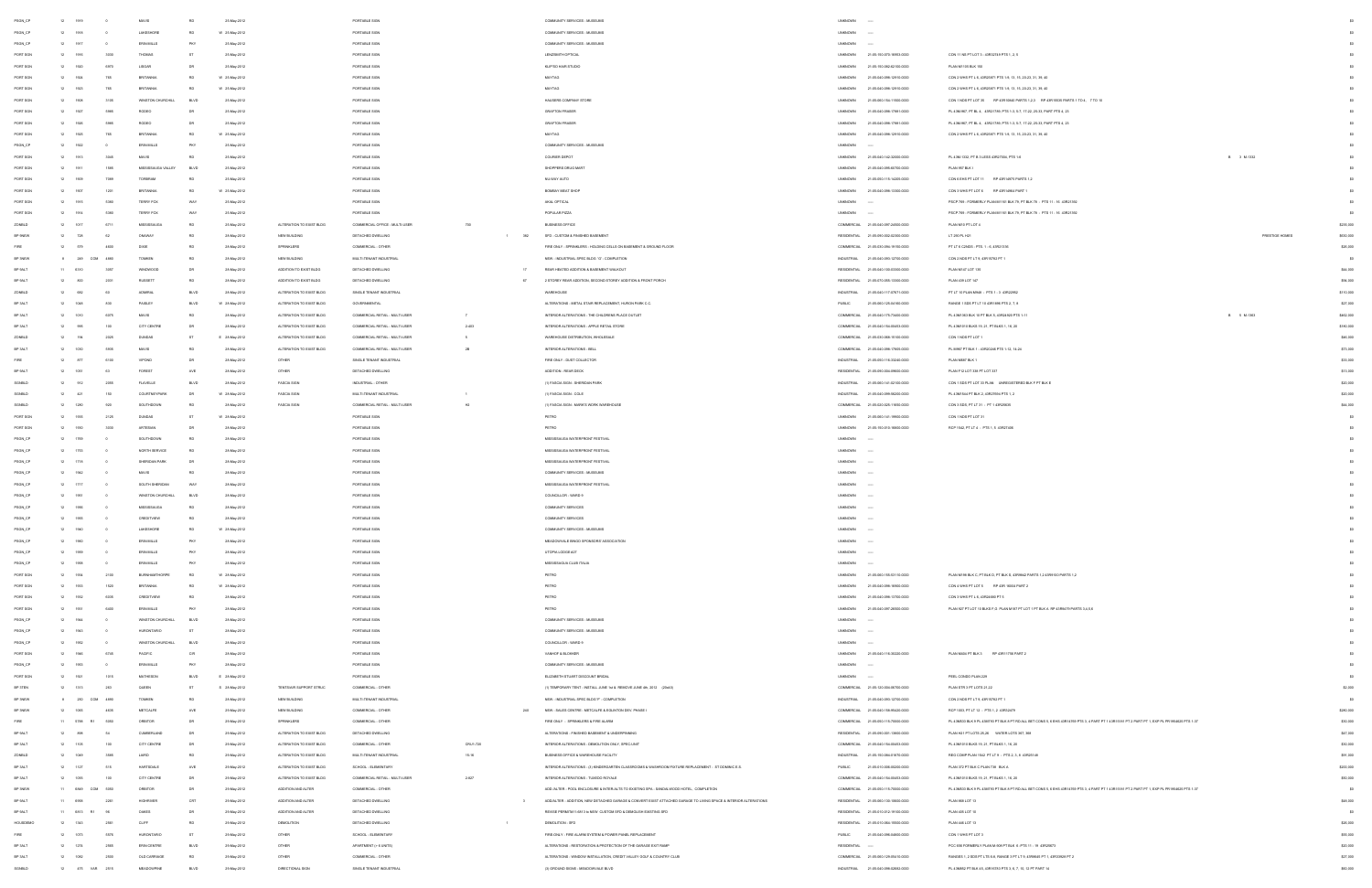| PORT SGN            | 1939              | 1119        | <b>DERRY</b>            | <b>RD</b>        | E 29-May-2012              |                          | PORTABLE SIGN                  |           |     | GOLF CLEARANCE WAREHOUSE                                                                           | <b>UNKNOWN</b>                      | 21-05-050-116-65100-0000                             | PL M435 PT LTS 58, 59, 43R12971 PTS 1, 3, 7-9                                                                                                 |              |          |
|---------------------|-------------------|-------------|-------------------------|------------------|----------------------------|--------------------------|--------------------------------|-----------|-----|----------------------------------------------------------------------------------------------------|-------------------------------------|------------------------------------------------------|-----------------------------------------------------------------------------------------------------------------------------------------------|--------------|----------|
| PORT SGN            | 1938              | 5195        | <b>TOMKEN</b>           |                  | 29-May-2012                |                          | PORTABLE SIGN                  |           |     | MIDNIGHT FLAME LIGHTING ATT: MR. HANS LOHSE                                                        | <b>UNKNOWN</b>                      | 21-05-050-116-17806-0000                             | PLAN M267 LOT 6                                                                                                                               |              |          |
| PORT SGN            | 1976              | 2150        | BURNHAMTHORPE           | <b>RD</b>        | W 29-May-2012              |                          | PORTABLE SIGN                  |           |     | FAMOUS OPTICAL                                                                                     | <b>UNKNOWN</b>                      | 21-05-060-155-52500-0000                             | PL M160 LOT C, 43R7880 PTS 1-3, 5-11                                                                                                          |              |          |
| PORT SGN            | 1975<br>12        | 2150        | <b>BURNHAMTHORPE</b>    | <b>RD</b>        | W 29-May-2012              |                          | PORTABLE SIGN                  |           |     | PIZZA PIZZA                                                                                        | <b>UNKNOWN</b>                      | 21-05-060-155-52500-0000                             | PL M160 LOT C, 43R7880 PTS 1-3, 5-11                                                                                                          |              |          |
| PORT SGN            | 1974<br>12        | 1125        | <b>BLOOR</b>            | - ST             | 29-May-2012                |                          | PORTABLE SIGN                  |           |     | <b>HERBAL MAGIC</b>                                                                                | <b>UNKNOWN</b>                      | 21-05-030-082-01500-0000                             | PLAN 753 BLK B                                                                                                                                |              |          |
| PORT SGN            | 1973              | 1125        | <b>BLOOR</b>            |                  | 29-May-2012                |                          | PORTABLE SIGN                  |           |     | HERBAL MAGIC                                                                                       | <b>UNKNOWN</b>                      | 21-05-030-082-01500-0000                             | PLAN 753 BLK B                                                                                                                                |              |          |
| PORT SGN            | 1972              | 2655        | <b>LIRUMA</b>           |                  | 29-May-2012                |                          | PORTABLE SIGN                  |           |     | BIKINI INTERNATIONAL                                                                               | <b>UNKNOWN</b>                      | 21-05-060-137-01200-0000                             | PLAN 467 BLK A                                                                                                                                |              |          |
| PORT SGN            | 1971<br>12        | 2655        | <b>LIRUMA</b>           | <b>RD</b>        | 29-May-2012                |                          | PORTABLE SIGN                  |           |     | <b>BIKINI INTERNATIONAL</b>                                                                        | <b>UNKNOWN</b>                      | 21-05-060-137-01200-0000                             | PLAN 467 BLK A                                                                                                                                |              |          |
| PORT SGN            | 1970<br>12        | 3135        | ARGENTIA                | RD               | 29-May-2012                |                          | PORTABLE SIGN                  |           |     | MOORES THE SUIT PEOPLE                                                                             | <b>UNKNOWN</b>                      | 21-05-150-080-13800-0000                             | CON 11 NS, PT L 13, 14 - PTS 2-4 43R28108                                                                                                     |              |          |
| PORT SGN            | 1969              | 6020        | <b>HURONTARK</b>        |                  | 29-May-2012                |                          | PORTABLE SIGN                  |           |     | CASH MONEY                                                                                         | <b>UNKNOWN</b>                      | 21-05-040-096-04300-0000                             | CON 1 WHS PT LOT 6 RP 43R20185 PARTS 1,3,6,8,10                                                                                               |              |          |
| PORT SGN            | 1968<br>12        | 4141        | DIXIE                   | <b>RD</b>        | 29-May-2012                |                          | PORTABLE SIGN                  |           |     | <b>LITTLE CAESARS</b>                                                                              | <b>UNKNOWN</b>                      | 21-05-030-092-19500-0000                             | CON 2 NDS PT LT 5, 43R2782 PTS 1-7                                                                                                            |              |          |
| PORT SGN            | 1928              |             | BURNHAMTHORPE           | <b>RD</b>        | E 29-May-2012              |                          | PORTABLE SIGN                  |           |     | TINA'S SPA & SALON                                                                                 | <b>UNKNOWN</b>                      | 21-05-030-092-12100-0000                             | CON 1 NDS PT LOT 8                                                                                                                            |              |          |
| PORT SGN            | 1954              |             | <b>DUNDAS</b>           |                  | E 29-May-2012              |                          | PORTABLE SIGN                  |           |     | KENNEDY FLOORING                                                                                   | <b>UNKNOWN</b>                      | 21-05-070-068-35100-0000                             | CON 1 SDS PT L 4, 43R15013 PTS 9, 24                                                                                                          |              |          |
| PORT SGN            | 1950              | 5700        |                         | <b>RD</b>        | 29-May-2012                |                          | PORTABLE SIGN                  |           |     | TORONTO BEAUTY SUPPLY                                                                              | <b>UNKNOWN</b>                      | 21-05-040-098-17900-0000                             | CON 2 WHS PT LOT 4 - PTS 1, 9, 10, 18, 19, 24, 25, 36, 38, 39, 43R22763                                                                       |              |          |
| PORT SGN            | 1949              |             | <b>BURNHAMTHORPE</b>    | <b>RD</b>        | E 29-May-2012              |                          | PORTABLE SIGN                  |           |     | MISSISSAUGA DENTAL ARTS                                                                            | <b>UNKNOWN</b>                      | 21-05-040-092-09600-0000                             | CON 1 NDS PT LOT 13 RP 43R674 PART 1                                                                                                          |              |          |
| PORT SGN            | 1948              | 5602        | TENTH LINE WEST         |                  | 29-May-2012                |                          | PORTABLE SIGN                  |           |     | PIZZA PIZZA                                                                                        | <b>UNKNOWN</b>                      | 21-05-150-085-10100-0000                             | B 1 PLAN M-1493                                                                                                                               | B 1 M-1493   |          |
| PORT SGN            | 1947              | 2150        |                         | <b>RD</b>        | W 29-May-2012              |                          | PORTABLE SIGN                  |           |     | SHOPPERS DRUG MART                                                                                 | <b>UNKNOWN</b>                      | 21-05-060-155-52500-0000                             | PL M160 LOT C, 43R7880 PTS 1-3, 5-11                                                                                                          |              |          |
| PORT SGN            | 1945              | 1125        | <b>BLOOR</b>            |                  | 29-May-2012                |                          | PORTABLE SIGN                  |           |     | VISION DEPOT                                                                                       | <b>UNKNOWN</b>                      | 21-05-030-082-01500-0000                             | PLAN 753 BLK B                                                                                                                                |              |          |
| PORT SGN            | 1967              |             | BRITANNIA               | <b>RD</b>        | E 29-May-2012              |                          | PORTABLE SIGN                  |           |     | LEONS FURNITURE LTD                                                                                | <b>UNKNOWN</b>                      | 21-05-040-117-06820-0000                             | PT L 6, CON 1 EHS - PT 1, 43R21196                                                                                                            |              |          |
| PORT SGN            | 1966              | 2200        | <b>DUNDAS</b>           | ST               | E 29-May-2012              |                          | PORTABLE SIGN                  |           |     | SEARS FLOOR COVERING                                                                               | <b>UNKNOWN</b>                      | 21-05-070-068-38110-0000                             | CON 1 SDS PT LT A, 43R6356 PTS 1-9                                                                                                            |              |          |
| PORT SGN            | 1957              | 3050        | ARTESIAN                | DF               | 29-May-2012                |                          | PORTABLE SIGN                  |           |     | ARTESIAN ALTERATIONS                                                                               | <b>UNKNOWN</b>                      | 21-05-150-010-16801-0000                             | RCP 1542, PT LT 4 - PTS 2, 3, 4, 6 43R27406                                                                                                   |              |          |
| PORT SGN            | 1941              | 1744        | LAKESHORE               | <b>RD</b>        | W 29-May-2012              |                          | PORTABLE SIGN                  |           |     | YOUNG MINDS MONTESSORI PRESCHOOL LTD.                                                              | <b>UNKNOWN</b>                      | 21-05-020-024-18000-0000                             | CON 3 SDS PT LOT 28                                                                                                                           |              |          |
| BP 3TEN             | 1249              | 1245        | <b>EGLINTON</b>         | AVE              | W 29-May-2012              | TENTS/AIR SUPPORT STRUC  | CHURCH                         |           |     | (1) TEMPORARY TENT - INSTALL MAY 24th & REMOVE MAY 28th, 2012 (40x80)                              | PUBLIC                              | 21-05-040-098-08600-0000                             | PLAN 465 LOT 2 PT LOT 1                                                                                                                       |              |          |
| BP 3TEN             | 1264              |             | LAKEFRONT PROMENAD      |                  | 29-May-2012                | TENTS/AIR SUPPORT STRUC  | COMMERCIAL - OTHER             |           |     | (1) TEMPORARY TENT - INSTALL JUNE 7th & REMOVE JUNE 11th, 2012 (30x45)                             |                                     | COMMERCIAL 21-05-010-001-00300-0000                  | CON 3 SDS PT LOTS 9-12                                                                                                                        |              |          |
| BP 9ALT             | 11 6625           | 1321        | <b>MINEOLA</b>          | GDNS             | 29-May-2012                | <b>REVISIONS</b>         | DETACHED DWELLING              |           |     | REVISIONS - FOUNDATION WALLS                                                                       |                                     | RESIDENTIAL 21-05-010-008-19000-0000                 | PLAN 337 LOT 35                                                                                                                               |              |          |
| BP 3ALT             | 5788<br><b>R2</b> | 5050        | ORBITOR                 | <b>DR</b>        | 29-May-2012                | <b>REVISIONS</b>         | COMMERCIAL - OTHER             |           |     | REVISION - REPLACE KITCHEN & BATHROOM EXHAUSTS. ADD HEAT PUMPS                                     |                                     | COMMERCIAL 21-05-050-115-70000-0000                  | PL 43M533 BLK 9 PL 43M793 PT BLK 8 PT RD ALL BET CONS 5, 6 EHS 43R14769 PTS 3, 4 PART PT 1 43R15181 PT 2 PART PT 1, EXP PL PR1954625 PTS 1-37 |              |          |
| BP 3ALT             | 5788              | 5050        | ORBITOR                 | <b>DF</b>        | 29-May-2012                | <b>REVISIONS</b>         | COMMERCIAL - OTHER             |           |     | REVISION - BUILDING-RECLASS MODIFICATIONS                                                          |                                     | COMMERCIAL 21-05-050-115-70000-0000                  | PL 43M533 BLK 9 PL 43M793 PT BLK 8 PT RD ALL BET CONS 5, 6 EHS 43R14769 PTS 3, 4 PART PT 1 43R15181 PT 2 PART PT 1, EXP PL PR1954625 PTS 1-37 |              |          |
| BP 9ALT             | 1220              | 7031        | CADL                    | CRES             | 29-May-2012                | ADDITION TO EXIST BLDG   | DETACHED DWELLING              |           |     | ADDITION - PORCH CANOPY                                                                            |                                     | RESIDENTIAL 21-05-040-157-02300-0000                 | PLAN M61 LOT 18                                                                                                                               |              |          |
| BP 9ALT             | 2631              | 4201        | WILCOX                  | <b>RF</b>        | 30-May-2012                | ADDITION TO EXIST BLDG   | DETACHED DWELLING              |           |     | ADDITION - REAR PORCH & CANOPY                                                                     |                                     | RESIDENTIAL 21-05-040-094-02000-0000                 | PLAN A24 PT LOT 10                                                                                                                            |              | \$10,00  |
| PORT SGN            | 1984              | 695         | BURNHAMTHORPE           | <b>RD</b>        | W 30-May-2012              |                          | PORTABLE SIGN                  |           |     | PETRO CANADA                                                                                       |                                     | UNKNOWN 21-05-040-154-01302-0000                     | PLAN B22 PT LOT 7 RP 43R9332 PARTS 1,2,3                                                                                                      |              |          |
| BP 9ALT             | 1216              | 5632        | LILA                    | TR               | 30-May-2012                | ALTERATION TO EXIST BLDG | DETACHED DWELLING              |           |     | ALTERATIONS - FINISHED BASEMENT                                                                    |                                     | RESIDENTIAL 21-05-150-085-12010-0000                 | L 306 PLAN M-1494                                                                                                                             | L 306 M-1494 | \$70,00  |
| BP 3ALT             | 1138              |             | <b>BLIRNHAMTHORPE</b>   | <b>RD</b>        | W 30-May-2012              | ALTERATION TO EXIST BLDG | COMMERCIAL OFFICE - MULTI-USER | 1500      |     | INTERIOR ALTERATIONS - TRAVEL UNDERWRITERS                                                         |                                     | COMMERCIAL 21-05-040-154-06690-0000                  | PL M492 PT BLK 17, 43R14746 PTS 3, 4, 6, 7                                                                                                    |              | \$175,00 |
| BP 9ALT             | 878               | 5093        | CHURCHILL MEADOWS       | <b>BLVD</b>      | 30-May-2012                | ALTERATION TO EXIST BLDG | SEMI-DETACHED DWELLING         |           |     | ALTERATIONS - FINISHED BASEMENT AND WALKOUT                                                        |                                     | RESIDENTIAL 21-05-150-070-12806-0000                 | PLAN 43M1663 PT LT 3 - PTS 6, 7 43R30191                                                                                                      |              | \$45,00  |
| ZONBLD              | 804               |             | KINGSBRIDGE GARDEN      | CIR              | 30-May-2012                | ALTERATION TO EXIST BLDG | COMMERCIAL OFFICE - MULTI-USER | 102       |     | OFFICE                                                                                             |                                     | COMMERCIAL 21-05-040-141-03300-0000                  | PLAN M576 PT BLK 2 RP 43R14594 PART 4                                                                                                         |              | \$30,00  |
| BP 3AL              | 323               | 5130        |                         |                  | 30-May-2012                | ALTERATION TO EXIST BLDG | COMMERCIAL - OTHER             | $13 - 14$ |     | INTERIOR ALTERATIONS - EAT MORE RESTAURANT CAFE                                                    |                                     | COMMERCIAL 21-05-050-116-17200-0000                  | CON 3 EHS PT LOT 1                                                                                                                            |              | \$277,00 |
| ZONBLD              | 7074              |             | <b>DUNDAS</b>           | <b>ST</b>        | W 30-May-2012              | ADDITION AND ALTER       | COMMERCIAL RETAIL - MULTI-USER |           | 121 | INTERIOR ALTERATIONS & MEZZANINE, RETAIL FOOD STORE WITH TAKE-OUT COUNTER                          |                                     | COMMERCIAL 21-05-060-141-32500-0000                  | CON 1 SDS PT L 16, PLAN TOR 12 PT L 17                                                                                                        |              | \$325,00 |
|                     | 438               | 5810        | SHAWSON                 | <b>DR</b>        | 30-May-2012                | OTHER                    | MULTI-TENANT INDUSTRIAL        |           |     | MOTOR VEHICLE REPAIR FACILITY-COMMERCIAL MOTOR VEHICLES AND TRANSPORTATION FACILITY /              |                                     | INDUSTRIAL 21-05-050-116-03892-0000                  | PL M395 BLKS 2.3                                                                                                                              |              |          |
|                     | 1074              |             | TRADER                  | BLVD             | E 30-May-2012              | OTHER                    | MULTI-TENANT INDUSTRIAL        | 200       |     | OFFICE                                                                                             |                                     | INDUSTRIAL 21-05-040-116-32350-0000                  | PLAN M425 PT BLK 43 RP 43R12973 PARTS 1,2,& 3                                                                                                 |              |          |
|                     |                   |             |                         |                  |                            |                          |                                |           |     |                                                                                                    |                                     |                                                      |                                                                                                                                               |              |          |
| DRAIN               |                   | 2210        | DREV                    |                  | 30-May-2012                | OTHER                    | INDUSTRIAL - OTHER             |           |     | PLUMBING ONLY - WATER SERVICE LINE                                                                 | <b>INDUSTRIAL</b>                   | 21-05-050-115-35400-0000                             | PLAN M637 BLK 1                                                                                                                               |              |          |
| $\mathbf{c}$        | 6742              | 5130        | DIXIE                   | <b>RD</b>        | 30-May-2012                | OTHER                    | COMMERCIAL - OTHER             | $13 - 14$ |     | RESTAURANT                                                                                         |                                     | COMMERCIAL 21-05-050-116-17200-0000                  | CON 3 EHS PT LOT 1                                                                                                                            |              |          |
| PORT SGN            | 1962              | 6025        | HEATHERLEIGH            | AVE              | 30-May-2012                |                          | PORTABLE SIGN                  |           |     | DR. JOHN BUBANOVICH                                                                                | <b>UNKNOWN</b>                      | 21-05-040-164-68800-0000                             | PL M975 PT BLKS 139, 140, 43R24477 PTS 1, 3-7                                                                                                 |              |          |
| PORT SGN            | 1963              | 5025        | <b>HEATHERLEIGH</b>     | AVE              | 30-May-2012                |                          | PORTABLE SIGN                  |           |     | DR. JOHN BUBANOVICH                                                                                | <b>UNKNOWN</b>                      | 21-05-040-164-68800-0000                             | PL M975 PT BLKS 139, 140, 43R24477 PTS 1, 3-7                                                                                                 |              |          |
| PORT SGN            | 1937<br>12        |             | RRITANNIA               |                  | W 30-May-2012              |                          | PORTABLE SIGN                  |           |     | <b>LIVING LIGHTING</b>                                                                             | <b>UNKNOWN</b>                      | 21-05-040-098-12910-0000                             | CON 2 WHS PT L 6, 43R25871 PTS 1-9, 13, 15, 20-23, 31, 39, 40                                                                                 |              |          |
| PORT SGN            | 12 1978           | 3950        | <b>GRAND PARK</b>       | <b>DR</b>        | 30-May-2012                |                          | PORTABLE SIGN                  |           |     | PHYSIO FIX FITNESS                                                                                 |                                     | UNKNOWN 21-05-040-143-31500-0000                     | CON 1 NDS LOT 20 PL M1393 BLKS 1, 2 PT BLK 4 43R24554 PTS 1, 2                                                                                |              |          |
| PORT SGN            |                   |             |                         |                  | W 30-May-201               |                          | PORTABLE SIGN                  |           |     | MAVIS BRISTOL DENTAL CARE                                                                          | <b>UNKNOWN</b>                      | 21-05-040-164-53600-0000                             | B 30 PLAN M-1370                                                                                                                              | B 30 M-1370  |          |
| PORT SGN            | 1981              | 2900        | ARGENTIA                | <b>RD</b>        | 30-May-2012                |                          | PORTABLE SIGN                  |           |     | <b>B &amp; W MACHINING COMPANY</b>                                                                 |                                     | UNKNOWN 21-05-040-098-05100-0000                     | CON 6 WHS, PT L 12, 13 - PTS 1-10, 15-19 43R23938                                                                                             |              |          |
| PSGN_CP             | 1998<br>12        |             | <b>ERIN MILLS</b>       | PKY              | 30-May-2012                |                          | PORTABLE SIGN                  |           |     | PAKMEN VOLLEYBALL CLUB                                                                             | <b>UNKNOWN</b>                      |                                                      |                                                                                                                                               |              |          |
| PORT SGN            | 1961              | 5025        | HEATHERLEIGH            | AVE              | 30-May-2012                |                          | PORTABLE SIGN                  |           |     | DR. JOHN BUBANOVICH                                                                                | <b>UNKNOWN</b>                      | 21-05-040-164-68800-0000                             | PL M975 PT BLKS 139, 140, 43R24477 PTS 1, 3-7                                                                                                 |              |          |
| PORT SGN            | 1936              |             | BRITANNIA               | <b>RD</b>        | W 30-May-2012              |                          | PORTABLE SIGN                  |           |     | <b>LIVING LIGHTING</b>                                                                             | <b>UNKNOWN</b>                      | 21-05-040-098-12910-0000                             | CON 2 WHS PT L 6, 43R25871 PTS 1-9, 13, 15, 20-23, 31, 39, 40                                                                                 |              |          |
| PORT SGN            | 1965<br>12        | 5425        | CREDITVIEW              | <b>RD</b>        | 30-May-2012                |                          | PORTABLE SIGN                  |           |     | CREDITVIEW CREEK DENTAL CARE                                                                       | <b>UNKNOWN</b>                      | 21-05-040-097-00830-0000                             | CON 3 WHS PT LOT 3                                                                                                                            |              |          |
| PORT SGN            | 12<br>1983        | 5885        | RODEO                   | <b>DR</b>        | 30-May-2012                |                          | PORTABLE SIGN                  |           |     | TRADE SECRETS                                                                                      | <b>UNKNOWN</b>                      | 21-05-040-098-17830-0000                             | PL M967 PT BLK 2 - 43R20150 PTS 1,2,5-7,10, 13-17,29-32,34-36                                                                                 |              |          |
| PORT SGN            | 1980              | 6980        | <b>MARITZ</b>           | <b>DR</b>        | 30-May-2012                |                          | PORTABLE SIGN                  |           |     | DAAL ROTI                                                                                          | <b>UNKNOWN</b>                      | 21-05-040-099-50000-0000                             | PSCP 805 - FORMERLY BLK 4 PLAN M-1447                                                                                                         | B 4 M-1447   |          |
| PORT SGN            | 1986              | 3011        | WOLFEDALE               | <b>RD</b>        | 30-May-2012                |                          | PORTABLE SIGN                  |           |     | PETRO CANADA                                                                                       | <b>UNKNOWN</b>                      | 21-05-040-144-00210-0000                             | RANGE 1 NDS PT LOT 11                                                                                                                         |              |          |
| ZONBLD              | 464               | 3221        | DERRY                   | <b>RD</b>        | W 30-May-2012              | ALTERATION TO EXIST BLDG | COMMERCIAL - OTHER             | 22        |     | RESTAURANT                                                                                         |                                     | COMMERCIAL 21-05-150-080-76500-0000                  | B 159 PLAN M-1214                                                                                                                             | B 159 M-1214 | \$70,00  |
| BP 9NEW             | 12 1212           | 1559        | LORNE WOOD              | <b>RD</b>        | 31-May-2012                | NEW BUILDING             | DETACHED DWELLING              | $\sim$ 1  | 345 | SFD - CUSTOM & DEMO-EXISTING                                                                       |                                     | RESIDENTIAL 21-05-020-031-05600-0000                 | PLAN 457 L 62                                                                                                                                 |              | \$641,00 |
| PORT SGN            | 1995              | 2111        | <b>DUNWIN</b>           | <b>DR</b>        | 31-May-2012                |                          | PORTABLE SIGN                  |           |     | LITE DEPOT INC.                                                                                    |                                     | UNKNOWN 21-05-060-155-00300-0000                     | PLAN 915 LOT 309 LOT 310                                                                                                                      |              |          |
| ZONBLD              | 1121              | 7101        | <b>SYNTEX</b>           | <b>DR</b>        | 31-May-2012                | ALTERATION TO EXIST BLDG | COMMERCIAL OFFICE - MULTI-USER | 1-FLR     |     | <b>BUSINESS OFFICE</b>                                                                             |                                     | COMMERCIAL 21-05-040-097-12854-0000                  | PLAN M589 PT BLK 1 RP 43R15682 PART 2                                                                                                         |              | \$142,00 |
| BP 3ALT             | 12 1126           | 3341        | HAVENWOOD               | <b>DR</b>        | 31-May-2012                | ALTERATION TO EXIST BLDG | SCHOOL - ELEMENTARY            |           |     | ALTERATIONS - KINDERGARTEN WASHROOMS, ST ALFRED E.S.                                               | PUBLIC                              | 21-05-030-071-02500-0000                             | PLAN 729 BLK G                                                                                                                                |              | \$92,00  |
| BP 3ALT             | 1063              | 5100        | <b>ERIN MILLS</b>       | PKY              | 31-May-2012                | ALTERATION TO EXIST BLDG | COMMERCIAL RETAIL - MULTI-USER | B-235     |     | INTERIOR ALTERATIONS - TIMOTHYS WORLD COFFEE SHOP                                                  |                                     | COMMERCIAL 21-05-040-098-10600-0000                  | PL M823 BLKS 4, 6, 17, PT BLKS 1, 5, 18, 20, RCP 1003 PT LT 2, 43R15700 PTS 1, 3-28, 30, 31, 33-35, 43R20654 PTS 2, 4, 7, 8, 11, 14           |              | \$34,00  |
| BP 9AL              | 1084              | 2142        | <b>HARVEST</b>          | <b>DR</b>        | 31-May-2012                | ADDITION AND ALTER       | DETACHED DWELLING              |           |     | ADDITION/ALTERATIONS - 2 STOREY SIDE ADD, 1 STOREY FRONT ADD, COVERED PORCH & INTERIOR RENOVATIONS |                                     | RESIDENTIAL 21-05-070-055-09100-0000                 | PLAN 463 LOT 33                                                                                                                               |              | \$114,00 |
| SGNBLD              | 1083<br>12        | 2441        | FLAVELLE                | BLVD             | 31-May-2012                | <b>FASCIA SIGN</b>       | COMMERCIAL - OTHER             |           |     | (1) FASCIA SIGN - SHERIDAN PARK, 1-SET 20" LED LETTERS SIGANGE                                     |                                     | COMMERCIAL 21-05-060-141-02500-0000                  | CON 1 SDS PT LOTS 33,34 RP 43R20656 PARTS 1 & 2                                                                                               |              | \$21,00  |
| PORT SGN            | 1992<br>12        | 719         | CENTRAL                 | PKY              | W 31-May-2012              |                          | PORTABLE SIGN                  |           |     | <b>GRAND PARK MEDICAL</b>                                                                          |                                     | UNKNOWN 21-05-040-143-32400-0000                     | PL 43M1393 BLK 3, 43R21901 PT 15                                                                                                              |              |          |
| PORT SGN            | 1977              | 3100        | DIXIE                   | <b>RD</b>        | 31-May-2012                |                          | PORTABLE SIGN                  |           |     | TALIZE/THRIFT MAGIC                                                                                | <b>UNKNOWN</b>                      | 21-05-030-075-17510-0000                             | CON 1 NDS PT LOT 6 PTS 1 - 8, 43R14171                                                                                                        |              |          |
| PORT SGN            | 1997              | 1900        | FOWLER                  | <b>DR</b>        | 31-May-2012                |                          | PORTABLE SIGN                  |           |     | EMILIAN JEWELLERY                                                                                  | <b>UNKNOWN</b>                      | 21-05-060-131-00200-0000                             | CON 1 SDS PT LOT 30 RANGE 3 CIR PT LOT 14 PT RD ALLCE                                                                                         |              |          |
| PORT SGN            | 1999<br>12        |             | LAKESHORE               | <b>RD</b>        | E 31-May-2012              |                          | PORTABLE SIGN                  |           |     | PLANNING & BUILDING                                                                                | <b>UNKNOWN</b>                      | 21-05-090-002-21500-0000                             | PL 300E LTS 9, 10, PT LT 11                                                                                                                   |              |          |
| PORT SGN            | 1979              | 6435        | <b>ERIN MILLS</b>       | PKY              | 31-May-2012                |                          | PORTABLE SIGN                  |           |     | ERIN MILLS OPTICAL                                                                                 | <b>UNKNOWN</b>                      | 21-05-040-097-27700-0000                             | PL 927 LTS 11, 12, PT LT 13 43R9070 PT 2, PL 927 PT BLK DX, 43R12517 PT 1                                                                     |              |          |
| PSGN_CP             | 2007              |             | <b>EGLINTON</b>         | AVE              | W 31-May-2012              |                          | PORTABLE SIGN                  |           |     | MISSISSAUGA MINOR BASKETBALL ASSOCIATION                                                           | <b>UNKNOWN</b>                      |                                                      |                                                                                                                                               |              |          |
| PSGN_CP             | 2006<br>12        |             | <b>BURNHAMTHORPE</b>    | <b>RD</b>        | W 31-May-2012              |                          | PORTABLE SIGN                  |           |     | MISSISSAUGA MINOR BASKETBALL ASSOCIATION                                                           | <b>UNKNOWN</b>                      |                                                      |                                                                                                                                               |              |          |
| PORT SGN            | 1996<br>12        | 3476        | <b>GLEN ERIN</b>        | <b>DR</b>        | 31-May-2012                |                          | PORTABLE SIGN                  |           |     | ASSURED PLUS DRIVING SCHOOL                                                                        |                                     | UNKNOWN 21-05-060-156-84700-0000                     | PLAN 961 BLK J                                                                                                                                |              |          |
| PORT SGN            | 1994<br>12        | 3173        | <b>ERINDALE STATION</b> | RD               | 31-May-2012                |                          | PORTABLE SIGN                  |           |     | ULTIMATE DRIVERS                                                                                   | <b>UNKNOWN</b>                      | 21-05-060-144-07100-0000                             | CON 1 NDS PT LOT 23 RP 43R3048 PART 2                                                                                                         |              |          |
| PORT SGN            | 1993              | 3173        | ERINDALE STATION        | <b>RD</b>        | 31-May-2012                |                          | PORTABLE SIGN                  |           |     | ULTIMATE DRIVERS                                                                                   | <b>UNKNOWN</b>                      | 21-05-060-144-07100-0000                             | CON 1 NDS PT LOT 23 RP 43R3048 PART 2                                                                                                         |              |          |
| PORT SGN            | 1988<br>12        | 5555<br>995 | <b>KENNEDY</b>          | <b>RD</b>        | 31-May-2012                |                          | PORTABLE SIGN                  |           |     | SUNCOR ENERGY                                                                                      | <b>UNKNOWN</b>                      | 21-05-040-116-22400-0000                             | CON 2 EHS PT LOT 3 RP 43R13609 PART 1                                                                                                         |              |          |
| PORT SGN            | 1987<br>1985      | 5425        | <b>EGLINTON</b>         | AVE<br><b>RD</b> | E 31-May-2012              |                          | PORTABLE SIGN                  |           |     | PETRO CANADA                                                                                       | <b>UNKNOWN</b><br><b>UNKNOWN</b>    | 21-05-050-116-17801-0000                             | PL M267 PT BLK E, 43R8425 PTS 4-6, 43R11141 PT 3                                                                                              |              |          |
| PORT SGN            | 1982<br>12        | 2531        | CREDITVIEW<br>CAWTHRA   | <b>RD</b>        | 31-May-2012                |                          | PORTABLE SIGN                  |           |     | CREDITVIEW EYECARE<br>FRANCESCHINI BROS. AGGREGATES                                                | <b>UNKNOWN</b>                      | 21-05-040-097-00830-0000<br>21-05-070-060-06600-0000 | CON 3 WHS PT LOT 3                                                                                                                            |              |          |
| PORT SGN<br>PSGN_CP | 2002<br>12        |             | <b>ERIN MILLS</b>       | PKY              | 31-May-2012<br>31-May-2012 |                          | PORTABLE SIGN<br>PORTABLE SIGN |           |     | COUNCILLOR - WARD 9                                                                                | <b>UNKNOWN</b><br><b>CONTRACTOR</b> |                                                      | PLAN G14 LOT 19 CON 1 SDS PT LOT 10                                                                                                           |              |          |

\$0 \$0  $\mathbf{s}$ 0 \$0\$0 \$0 \$142,000 \$70,000 \$0 \$0\$0 \$0 \$0 \$0 \$0 \$0 $\mathbf{s}$ \$0\$0\$0\$0\$0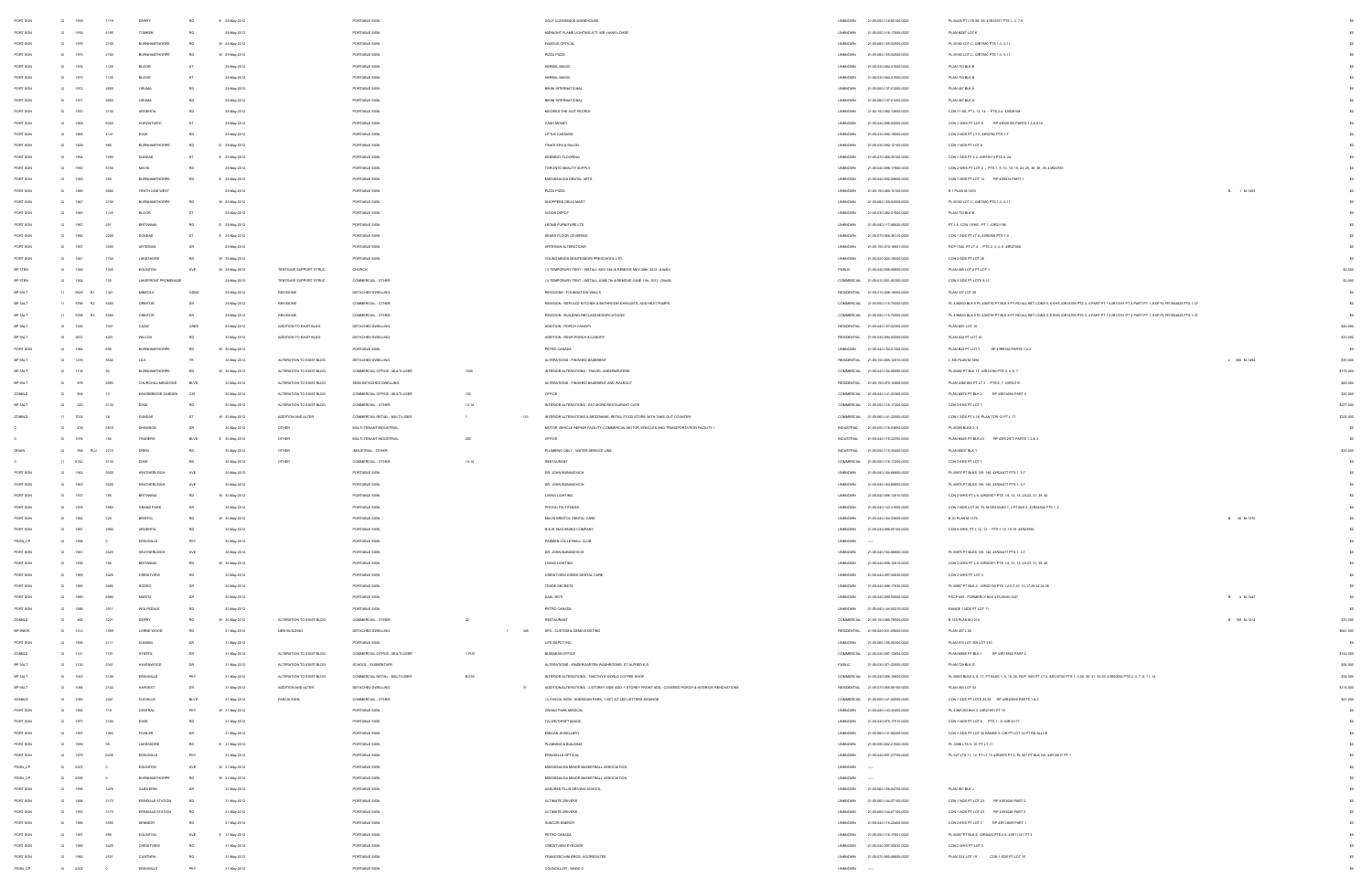| PORT SGN | 12 1991 1248                                                                                                                                                                                                                    | DUNDAS    |             | E 31-May-2012 |                           | PORTABLE SIGN      | DIXIE PAINT & WALLPAPER                            |                | 05-070-068-33400-0000    | CON 1 SDS PT LOT 6                                      |          |
|----------|---------------------------------------------------------------------------------------------------------------------------------------------------------------------------------------------------------------------------------|-----------|-------------|---------------|---------------------------|--------------------|----------------------------------------------------|----------------|--------------------------|---------------------------------------------------------|----------|
| PORT SGN | 12 1990 1965                                                                                                                                                                                                                    | BRITANNIA |             | W 31-May-2012 |                           | PORTABLE SIGN      | AAA TEEN DRIVERS                                   | <b>UNKNOWN</b> | 21-05-110-002-09610-000  | PLAN 548 PT BLK C                                       |          |
| PORT SGN | 1989 1965                                                                                                                                                                                                                       | BRITANNIA |             | W 31-May-2012 |                           | PORTABLE SIGN      | AAA TEEN DRIVERS                                   | unknown        | 21-05-110-002-09610-000u | PLAN 548 PT BLK C                                       |          |
| PSGN CP  | 2000 11:00:00 11:00:00 11:00:00 11:00:00 11:00:00 11:00:00 11:00:00 11:00:00 11:00:00 11:00:00 11:00:00 11:00:00 11:00:00 11:00:00 11:00:00 11:00:00 11:00:00 11:00:00 11:00:00 11:00:00 11:00:00 11:00:00 11:00:00 11:00:00 11 | MATHESON  | <b>BLVD</b> | E 31-May-2012 |                           | PORTABLE SIGN      | MISSISSAUGA FOOTBALL LEAGUE                        | UNKNOWN -----  |                          |                                                         |          |
| BP 3ALT  | 1137                                                                                                                                                                                                                            | EGLINTON  |             | W 31-May-2012 | ALTERATION TO EXIST BLDG. | COMMERCIAL - OTHER | FERIOR ALTERATIONS - INTERIOR-DEMO ONLY. SPEC-UNIT |                |                          | IP 43R14923 PARTS 6-9.14-16 RP 43R14629 PTS 4-7 9.15-21 | \$30,000 |
|          |                                                                                                                                                                                                                                 |           |             |               |                           |                    |                                                    |                |                          |                                                         |          |

Page 19 of 19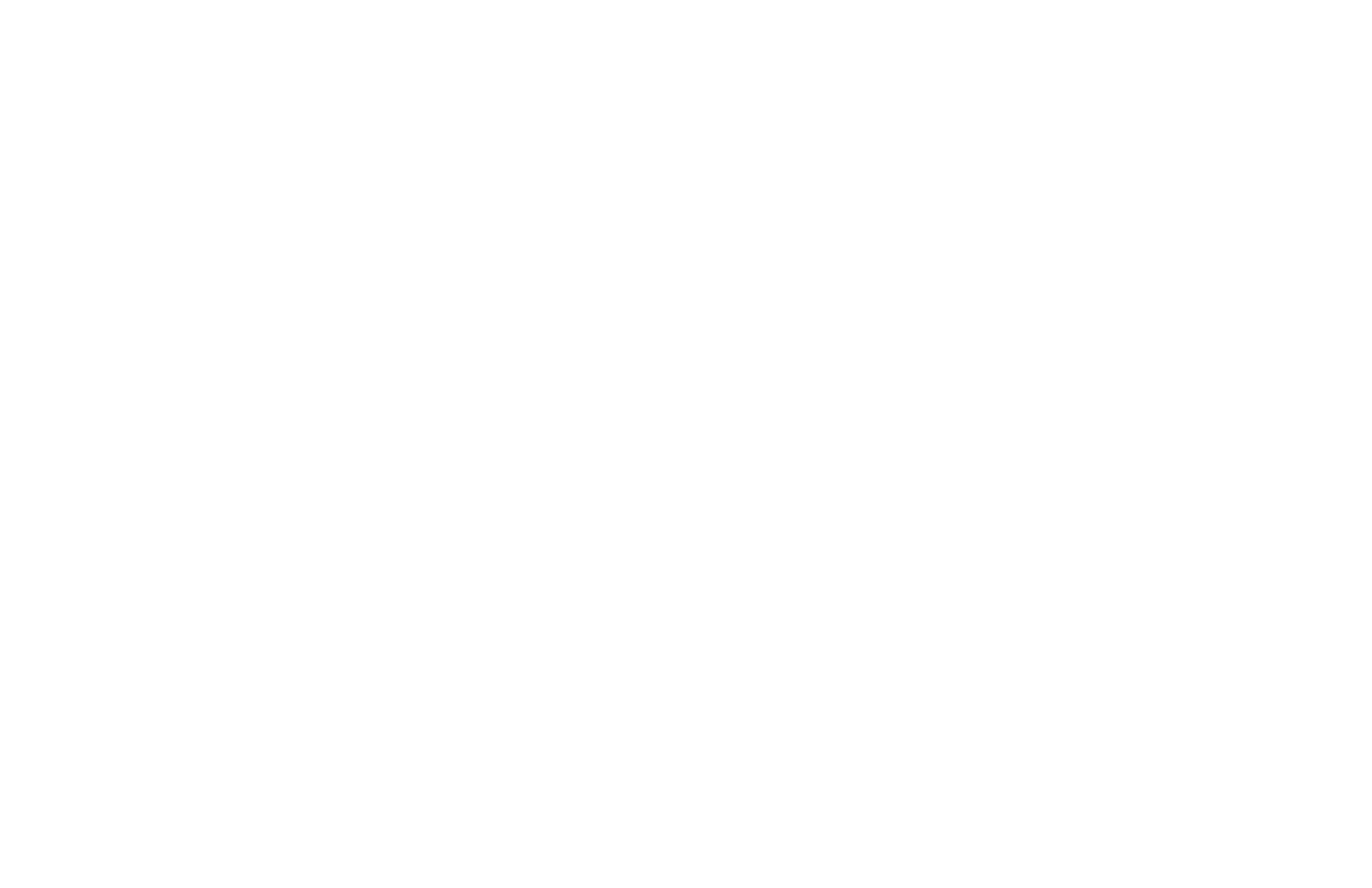

| <b>Summary Information</b>                                                                |                                                                                                                                 |                                                                   |                                                                                                                                                                                                                           |                        |
|-------------------------------------------------------------------------------------------|---------------------------------------------------------------------------------------------------------------------------------|-------------------------------------------------------------------|---------------------------------------------------------------------------------------------------------------------------------------------------------------------------------------------------------------------------|------------------------|
| <b>Total Construction Value for the Month</b>                                             | 60,181,000 CDN Dollars                                                                                                          |                                                                   | Note:<br>The City of Mississauga is concerned about protecting personal privacy. Therefore the data displayed below will not contain any 'owner' information or 'contact' information for applicants and property owners. |                        |
| <b>Total Permits Issued for the Month</b>                                                 | Permits                                                                                                                         |                                                                   | The data displayed represents that Building Permits issued for the Month ordered by the ISSUED DATE. Permits with zero dollar value are sign, pool, partial permits or revisions.                                         |                        |
| <b>Total New Residential Units for the Month</b>                                          | Res Units                                                                                                                       |                                                                   |                                                                                                                                                                                                                           |                        |
| 21,027<br><b>Total New Area for the Month</b>                                             | <b>Square Metres</b>                                                                                                            |                                                                   |                                                                                                                                                                                                                           |                        |
| <b>APPLICATION</b><br><b>ADDRESS</b><br><b>ISSUED</b><br>TYPE<br><b>DATE</b><br>OF PERMIT | <b>TYPE OF BUILDING</b><br>RES<br><b>NEW</b><br>APP<br><b>UNIT</b><br><b>UNITS<br/>CREATE</b><br><b>AREA</b><br>CREATED<br>(sm) | <b>DESCRIPTION</b>                                                | <b>LEGAL DESCRIPTION</b><br>LAND USE ASSESS ROLL<br>REG PLAN BUILDER<br>TYPE<br><b>NUMBER</b>                                                                                                                             | <b>CONSTR</b><br>VALUE |
| PSGN_CP 12 2072<br>CREDITVIEW RD 01-Jun-2012<br>$\sim$ 0                                  | PORTABLE SIGN                                                                                                                   | CORPORATE SERVICES - COMMUNICATIONS                               | <b>UNKNOWN</b><br>$\sim$                                                                                                                                                                                                  |                        |
| PSGN_CP 12 2071<br>$\overline{0}$<br>DERRY<br>RD E 01-Jun-2012                            | PORTABLE SIGN                                                                                                                   | CORPORATE SERVICES - COMMUNICATIONS                               | <b>UNKNOWN</b><br>$\sim$                                                                                                                                                                                                  |                        |
| PSGN_CP 12 2070<br>EGLINTON<br>AVE E 01-Jun-2012<br>$\overline{0}$                        | PORTABLE SIGN                                                                                                                   | CORPORATE SERVICES - COMMUNICATIONS                               | <b>UNKNOWN</b><br>$\sim$                                                                                                                                                                                                  |                        |
| LAKESHORE RD W 01-Jun-2012<br>PSGN_CP<br>12 2069                                          | PORTABLE SIGN                                                                                                                   | CORPORATE SERVICES - COMMUNICATIONS                               | <b>UNKNOWN</b><br>$\cdots$                                                                                                                                                                                                |                        |
| PSGN_CP<br>12 2068<br>HURONTARIO ST 01-Jun-2012                                           | PORTABLE SIGN                                                                                                                   | CORPORATE SERVICES - COMMUNICATIONS                               | <b>UNKNOWN</b><br>$\sim$                                                                                                                                                                                                  |                        |
| <b>DUNDAS</b><br>ST W 01-Jun-2012<br>PSGN_CP<br>12 2034                                   | PORTABLE SIGN                                                                                                                   | LIVING ARTS CENTRE                                                | <b>UNKNOWN</b><br>$\sim$                                                                                                                                                                                                  |                        |
| MATHESON<br>BLVDW 01-Jun-2012 ELECTROMAG LOCK DEVICE<br>FIRE<br>607<br>110<br>12          | COMMERCIAL - OTHER                                                                                                              | FIRE-ONLY - MAG LOCKS (4)                                         | COMMERCIAL 21-05-040-115-00950-0000 PLAN M832 PT BLK 2 RP 43R17361 PARTS 1-3                                                                                                                                              | \$80,00                |
| BP 9ALT<br>12 1268<br>2489<br>OLINDA<br>CRT 01-Jun-2012 FIRE DAMAGE REPAIR                | DETACHED DWELLING                                                                                                               | ALTERATIONS - FIRE DAMAGE REPAIR                                  | RESIDENTIAL 21-05-060-127-56434-0000 PLAN M222 PT BLK 1RP 43R13416 PTS 11,12                                                                                                                                              | \$33,00                |
| 6995<br>REXWOOD<br>01-Jun-2012 NEW BUILDING<br>BP 3NEW<br>12 776<br><b>RD</b>             | COMMERCIAL - OTHER<br>206                                                                                                       | NEW - CONVENIENCE RESTAURANT, HARVEYS                             | COMMERCIAL 21-05-050-117-27210-0000 PT BLK B, PLAN 919 - PTS 1 - 4, 43R13526                                                                                                                                              | \$389,00               |
| 01-Jun-2012 NEW BUILDING<br>BP 9NEW<br><b>CIDER MILL</b><br>12 1156<br>3350<br>PL.        | DETACHED DWELLING<br>$\overline{1}$<br>458                                                                                      | SFD - CUSTOM                                                      | RESIDENTIAL 21-05-060-153-23940-0000 RANGE 3 NDS, PT LT 3 - PT 2 43R32187                                                                                                                                                 | \$810,00               |
| CRES 01-Jun-2012 ALTERATION TO EXIST BLDG<br>BP 9ALT<br>3908<br>SEEBRING<br>12 980        | DETACHED DWELLING                                                                                                               | ALTERATIONS - LOAD-BEARING WALL REMOVAL (REMOVE 2-WALLS & 1-BEAM) | RESIDENTIAL 21-05-150-010-11325-0000 PLAN M602 LOT 87                                                                                                                                                                     | \$17,00                |
| BP 3ALT<br>12 918<br>6515<br>KITIMAT<br><b>RD</b><br>01-Jun-2012 ALTERATION TO EXIST BLDG | SINGLE TENANT INDUSTRIAL                                                                                                        | ALTERATIONS - 2ND-LEVEL WASHROOM RENO, CIBA VISION                | <b>INDUSTRIAL</b><br>21-05-110-002-37700-0000 PL M4 PT BLK B, CON 4 WHS PT L 7, 8, 43R1181 PTS 2, 3                                                                                                                       | \$27,00                |
| ZONBLD<br>CEREMONIAL DR 01-Jun-2012 ALTERATION TO EXIST BLDG<br>12 13<br>1075             | COMMERCIAL OFFICE - MULTI-USER 5                                                                                                | MEDICAL OFFICE                                                    | COMMERCIAL -----<br>PSCP 691 - FORMERLY PLAN M804 BLK 210                                                                                                                                                                 | \$41,00                |
| AVE  01-Jun-2012  ADDITION AND ALTER<br>BP 9ALT 12 751<br><b>HARRISON</b><br>14           | DETACHED DWELLING<br>70                                                                                                         | ADD/ALTER - 2ND-STOREY ADDITION, DECK, FRONT-PORCH & INTER-RENO   | RESIDENTIAL 21-05-090-007-11700-0000 PLAN G22 N PT LOT 49                                                                                                                                                                 | \$138,00               |
| HOUSDEMO 12 1416<br>2545<br>ARGYLE<br><b>RD</b><br>01-Jun-2012 DEMOLITION                 | DETACHED DWELLING<br>$-1$                                                                                                       | DEMOLITION - SFD & GARAGE-DETACHED                                | RESIDENTIAL 21-05-060-127-18600-0000 PLAN E23 PT LOT 19                                                                                                                                                                   | \$33,00                |
| 12 817<br>370<br>BRITANNIA<br>RD E 01-Jun-2012 OTHER                                      | MULTI-TENANT INDUSTRIAL<br>$1 - 2$                                                                                              | WHOLESALE DISTRIBUTION FACILITY WITH 20% ACCESSORY RETAIL SALES   | INDUSTRIAL 21-05-040-117-14120-0000 PLAN M425 PT BLK 9 RP 43R13126 PART 1                                                                                                                                                 |                        |
| SGNBLD 11 7084<br>4559<br>HURONTARIO ST 01-Jun-2012 FASCIA SIGN                           | COMMERCIAL RETAIL - MULTI-USER B-7A                                                                                             | (2) FASCIA SIGNS - KFC                                            | COMMERCIAL 21-05-040-094-18100-0000 PLAN M897 BLK 1                                                                                                                                                                       | \$20,00                |
| PSGN_CP<br>12 2057<br>$\overline{0}$<br>WINSTON CHUR BLVD 01-Jun-2012                     | PORTABLE SIGN                                                                                                                   | LIVING ARTS CENTRE                                                | <b>UNKNOWN</b><br>$\sim$                                                                                                                                                                                                  |                        |
| PSGN_CP 12 2037<br><b>ERIN MILLS</b><br>PKY 01-Jun-2012                                   | PORTABLE SIGN                                                                                                                   | LIVING ARTS CENTRE                                                | <b>UNKNOWN</b><br>$\sim$                                                                                                                                                                                                  |                        |
| PSGN_CP 12 2028<br><b>ERIN MILLS</b><br>PKY 01-Jun-2012                                   | PORTABLE SIGN                                                                                                                   | PAKMEN VOLLEYBALL CLUB                                            | <b>UNKNOWN</b><br>$\sim$                                                                                                                                                                                                  |                        |
| PSGN_CP 12 2031<br>QUEENSWAY<br>W 01-Jun-2012                                             | PORTABLE SIGN                                                                                                                   | LIVING ARTS CENTRE                                                | <b>UNKNOWN</b><br>$\sim$                                                                                                                                                                                                  |                        |
| PSGN_CP 12 2062<br>WINSTON CHUR BLVD 01-Jun-2012<br>$\sim$                                | PORTABLE SIGN                                                                                                                   | COMMUNITY SERVICES                                                | <b>UNKNOWN</b><br>$\sim$                                                                                                                                                                                                  |                        |
| <b>DERRY</b><br>RD W 01-Jun-2012<br>PSGN_CP 12 2061                                       | PORTABLE SIGN                                                                                                                   | COMMUNITY SERVICES                                                | <b>UNKNOWN</b><br>$\sim$                                                                                                                                                                                                  |                        |
| EGLINTON<br>PSGN_CP 12 2054<br>AVE W 01-Jun-2012<br>$\circ$                               | PORTABLE SIGN                                                                                                                   | REGION OF PEEL                                                    | <b>UNKNOWN</b><br>$\sim$                                                                                                                                                                                                  |                        |
| PSGN_CP 12 2053<br>BRITANNIA<br>RD W 01-Jun-2012<br>$\overline{0}$                        | PORTABLE SIGN                                                                                                                   | REGION OF PEEL                                                    | <b>UNKNOWN</b><br>$\sim$                                                                                                                                                                                                  |                        |
| PSGN_CP 12 2052<br>DIXIE<br><b>RD</b><br>01-Jun-2012                                      | PORTABLE SIGN                                                                                                                   | REGION OF PEEL                                                    | <b>UNKNOWN</b><br>$\sim$                                                                                                                                                                                                  |                        |
| PSGN_CP 12 2050<br>FOWLER<br>DR 01-Jun-2012<br>$\overline{0}$                             | PORTABLE SIGN                                                                                                                   | REGION OF PEEL                                                    | <b>UNKNOWN</b><br><b>Contract</b>                                                                                                                                                                                         |                        |
| PSGN_CP 12 2049<br>TENTH LINE WE!<br>01-Jun-2012<br>$^{\circ}$                            | PORTABLE SIGN                                                                                                                   | REGION OF PEEL                                                    | <b>UNKNOWN</b><br>$\sim$ 0.000 $\mu$                                                                                                                                                                                      |                        |
| LAKESHORE RD E 01-Jun-2012<br>PSGN_CP 12 2048                                             | PORTABLE SIGN                                                                                                                   | REGION OF PEEL                                                    | <b>UNKNOWN</b><br>$\sim$                                                                                                                                                                                                  |                        |
| PSGN_CP<br>12 2046<br>CENTRAL<br>PKY E 01-Jun-2012<br>$\overline{0}$                      | PORTABLE SIGN                                                                                                                   | REGION OF PEEL                                                    | <b>UNKNOWN</b><br>$\sim$                                                                                                                                                                                                  |                        |
| PSGN_CP<br>DIXIE<br>12 2045<br><b>RD</b><br>01-Jun-2012                                   | PORTABLE SIGN                                                                                                                   | REGION OF PEEL                                                    | <b>UNKNOWN</b><br>$\sim$                                                                                                                                                                                                  |                        |
| EGLINTON<br>AVE W 01-Jun-2012<br>PSGN_CP 12 2044                                          | PORTABLE SIGN                                                                                                                   | REGION OF PEEL                                                    | <b>UNKNOWN</b><br>$\sim$                                                                                                                                                                                                  |                        |
| PSGN_CP 12 2043<br>AIRPORT<br><b>RD</b><br>01-Jun-2012                                    | PORTABLE SIGN                                                                                                                   | REGION OF PEEL                                                    | <b>UNKNOWN</b><br>$\sim$                                                                                                                                                                                                  |                        |
| PSGN CP 12 2042 0 NINTH LINE<br>01-Jun-2012                                               | PORTABLE SIGN                                                                                                                   | REGION OF PEEL                                                    | <b>UNKNOWN</b>                                                                                                                                                                                                            |                        |

\$

 $$^{\circ}$ 

 $\mathbf{s}$ 

\$  $\ddot{\phantom{a}}$ \$

 $\ddot{\phantom{1}}$ 

 $$^{\circ}$ 

 $\mathbf{s}$ 

 $\mathcal{A}$  $$138,00$ 

 $$27,00$ 

 $$810,00$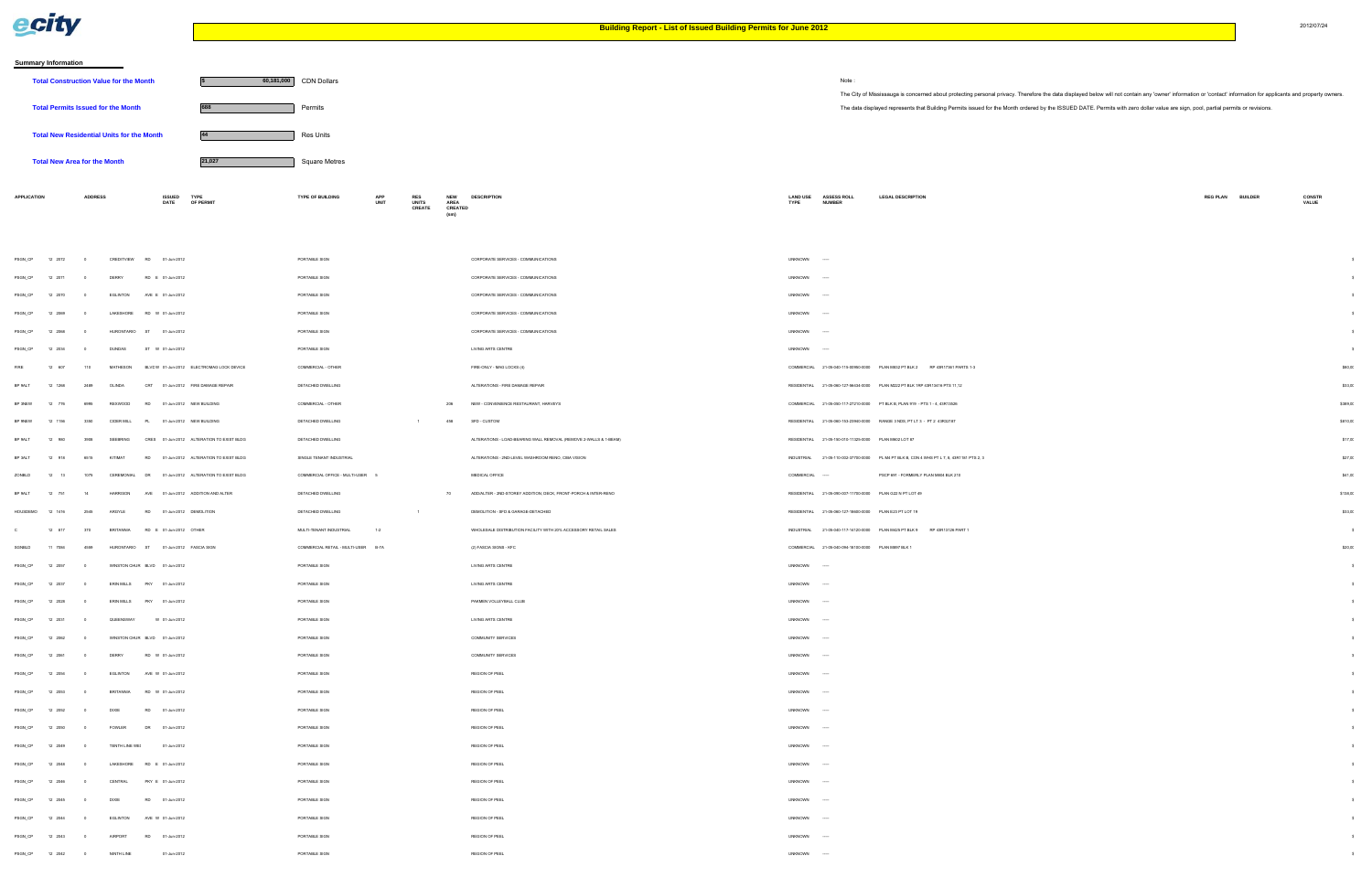| PSGN_CP 12 2041<br>$\overline{0}$    | DERRY<br>RD W 01-Jun-2012                               | PORTABLE SIGN                              | REGION OF PEEL                                                       | <b>UNKNOWN</b><br>- - - - -                                                                    |            |
|--------------------------------------|---------------------------------------------------------|--------------------------------------------|----------------------------------------------------------------------|------------------------------------------------------------------------------------------------|------------|
| PSGN_CP<br>12 2039                   | BURNHAMTHOR RD W 01-Jun-2012                            | PORTABLE SIGN                              | REGION OF PEEL                                                       | <b>UNKNOWN</b><br>$\sim$ 100 $\mu$                                                             |            |
| PSGN_CP 12 2038<br>$\sim$ 0          | <b>DUNDAS</b><br>ST W 01-Jun-2012                       | PORTABLE SIGN                              | REGION OF PEEL                                                       | UNKNOWN -----                                                                                  |            |
| PSGN_CP 12 2036<br>$\sim$ 0          | MAVIS<br>RD 01-Jun-2012                                 | PORTABLE SIGN                              | REGION OF PEEL                                                       | UNKNOWN -----                                                                                  |            |
| PSGN_CP<br>12 2035<br>$\overline{0}$ | BURNHAMTHOR RD E 01-Jun-2012                            | PORTABLE SIGN                              | REGION OF PEEL                                                       | <b>UNKNOWN</b><br>$\sim$                                                                       |            |
| PSGN_CP 12 2029<br>$\sim$            | LAKESHORE RD W 01-Jun-2012                              | PORTABLE SIGN                              | LIVING ARTS CENTRE                                                   | UNKNOWN -----                                                                                  |            |
| PSGN_CP 12 2063<br>$\sim$ 0          | EGLINTON AVE W 01-Jun-2012                              | PORTABLE SIGN                              | MISSISSAUGA MINOR BASKETBALL ASSOCIATION                             | UNKNOWN -----                                                                                  |            |
| PSGN_CP<br>12 2056<br>$\overline{0}$ | WINSTON CHUR BLVD 01-Jun-2012                           | PORTABLE SIGN                              | <b>LIVING ARTS CENTRE</b>                                            | <b>UNKNOWN</b><br>$\sim$                                                                       |            |
| PSGN_CP 12 2055<br>$\sim$            | <b>DERRY</b><br>RD W 01-Jun-2012                        | PORTABLE SIGN                              | <b>LIVING ARTS CENTRE</b>                                            | UNKNOWN -----                                                                                  |            |
| PSGN_CP 12 2051<br>$\sim$ 0          | MAVIS<br>RD 01-Jun-2012                                 | PORTABLE SIGN                              | LIVING ARTS CENTRE                                                   | UNKNOWN -----                                                                                  |            |
|                                      |                                                         |                                            |                                                                      |                                                                                                |            |
| PSGN_CP 12 2047<br>$\circ$           | HURONTARIO ST 01-Jun-2012                               | PORTABLE SIGN                              | LIVING ARTS CENTRE                                                   | <b>UNKNOWN</b><br>$\sim$                                                                       |            |
| PSGN_CP<br>12 2040                   | BURNHAMTHOR RD E 01-Jun-2012                            | PORTABLE SIGN                              | <b>LIVING ARTS CENTRE</b>                                            | <b>UNKNOWN</b><br>$\sim$ 100 $\mu$                                                             |            |
| PSGN_CP 12 2067<br>$\sim$            | BRITANNIA RD W 01-Jun-2012                              | PORTABLE SIGN                              | COMMUNITY SERVICES                                                   | UNKNOWN ------                                                                                 |            |
| PSGN_CP 12 2033<br>$\sim$ 0          | LAKESHORE RD E 01-Jun-2012                              | PORTABLE SIGN                              | REGION OF PEEL                                                       | UNKNOWN -----                                                                                  |            |
| PSGN_CP<br>12 2032                   | <b>ERIN MILLS</b><br>PKY 01-Jun-2012                    | PORTABLE SIGN                              | REGION OF PEEL                                                       | UNKNOWN -----                                                                                  |            |
| PSGN_CP 12 2030<br>$\sim$ 0          | <b>DIXIE</b><br>RD 01-Jun-2012                          | PORTABLE SIGN                              | REGION OF PEEL                                                       | UNKNOWN -----                                                                                  |            |
| PSGN_CP 12 2026<br>$\sim$ 0          | WINSTON CHUR BLVD 01-Jun-2012                           | PORTABLE SIGN                              | REGION OF PEEL                                                       | UNKNOWN -----                                                                                  |            |
| PSGN_CP 12 2025<br>$^{\circ}$        | <b>EGLINTON</b><br>AVE W 01-Jun-2012                    | PORTABLE SIGN                              | REGION OF PEEL                                                       | UNKNOWN -----                                                                                  |            |
| PSGN_CP<br>12 2024<br>$\overline{0}$ | AIRPORT<br>RD 01-Jun-2012                               | PORTABLE SIGN                              | REGION OF PEEL                                                       | <b>UNKNOWN</b><br>$\sim$                                                                       |            |
| PSGN_CP<br>12 2022<br>$\sim$         | PAISLEY<br>BLVDW 01-Jun-2012                            | PORTABLE SIGN                              | REGION OF PEEL                                                       | UNKNOWN -----                                                                                  |            |
| PSGN_CP 12 2021<br>$\sim$ 0          | QUEENSWAY<br>E 01-Jun-2012                              | PORTABLE SIGN                              | REGION OF PEEL                                                       | UNKNOWN -----                                                                                  |            |
| PSGN_CP<br>12 2020<br>$\overline{0}$ | LAKESHORE RD W 01-Jun-2012                              | PORTABLE SIGN                              | REGION OF PEEL                                                       | <b>UNKNOWN</b><br>$\sim$ 100 $\mu$                                                             |            |
| PSGN_CP<br>12 2019                   | MISSISSAUGA<br><b>RD</b><br>01-Jun-2012                 | PORTABLE SIGN                              | REGION OF PEEL                                                       | <b>UNKNOWN</b><br>- - - - -                                                                    |            |
| PSGN_CP 12 2018<br>$\sim$ 0          | HURONTARIO ST 01-Jun-2012                               | PORTABLE SIGN                              | REGION OF PEEL                                                       | UNKNOWN -----                                                                                  |            |
| PSGN_CP 12 2017<br>$\sim$ 0          | <b>DIXIE</b><br>RD 01-Jun-2012                          | PORTABLE SIGN                              | REGION OF PEEL                                                       | UNKNOWN -----                                                                                  |            |
|                                      |                                                         |                                            |                                                                      |                                                                                                |            |
| PSGN_CP<br>12 2016<br>$\overline{0}$ | WINSTON CHUR BLVD 01-Jun-2012                           | PORTABLE SIGN                              | REGION OF PEEL                                                       | <b>UNKNOWN</b><br>$\sim$                                                                       |            |
| PSGN_CP 12 2015<br>$\sim$ 0          | <b>DERRY</b><br>RD W 01-Jun-2012                        | PORTABLE SIGN                              | REGION OF PEEL                                                       | <b>UNKNOWN</b><br>$\sim$ 100 $\mu$                                                             |            |
| PSGN_CP 12 2014<br>$\sim$ 0          | BURNHAMTHOR RD W 01-Jun-2012                            | PORTABLE SIGN                              | REGION OF PEEL                                                       | UNKNOWN -----                                                                                  |            |
| PSGN_CP 12 2013<br>$\sim$ 0          | QUEENSWAY<br>W 01-Jun-2012                              | PORTABLE SIGN                              | REGION OF PEEL                                                       | <b>UNKNOWN</b>                                                                                 |            |
| PSGN CP<br>12 2012                   | SOUTHDOWN<br><b>RD</b><br>01-Jun-2012                   | PORTABLE SIGN                              | REGION OF PEEL                                                       | <b>UNKNOWN</b><br>$\sim$                                                                       |            |
| PSGN CP<br>12 2011                   | EASTGATE<br>PKY 01-Jun-2012                             | PORTABLE SIGN                              | REGION OF PEEL                                                       | UNKNOWN -----                                                                                  |            |
| PSGN_CP<br>12 2010                   | CAWTHRA<br>RD 01-Jun-2012                               | PORTABLE SIGN                              | REGION OF PEEL                                                       | UNKNOWN ----                                                                                   |            |
| PSGN_CP<br>12 2009                   | BURNHAMTHOR RD W 01-Jun-2012                            | PORTABLE SIGN                              | REGION OF PEEL                                                       | <b>UNKNOWN</b><br>$\sim$                                                                       |            |
| PSGN_CP<br>12 2008<br>$\sim$         | RD W 01-Jun-2012<br>BRITANNIA                           | PORTABLE SIGN                              | REGION OF PEEL                                                       | UNKNOWN -----                                                                                  |            |
| 12 2076<br>PSGN_CP                   | BRITANNIA<br>RD W 01-Jun-2012                           | PORTABLE SIGN                              | CORPORATE SERVICES - COMMUNICATIONS                                  | UNKNOWN ----                                                                                   |            |
| 12 2075<br>PSGN CP<br>$\overline{0}$ | WINSTON CHUR BLVD 01-Jun-2012                           | PORTABLE SIGN                              | CORPORATE SERVICES - COMMUNICATIONS                                  | <b>UNKNOWN</b><br>$\sim$                                                                       |            |
| PSGN_CP<br>12 2074                   | <b>BRITANNIA</b><br>RD W 01-Jun-2012                    | PORTABLE SIGN                              | CORPORATE SERVICES - COMMUNICATIONS                                  | <b>UNKNOWN</b><br>$\sim$                                                                       |            |
| PSGN_CP<br>12 2073<br>$\sim$         | NORTH SERVICE RD 01-Jun-2012                            | PORTABLE SIGN                              | CORPORATE SERVICES - COMMUNICATIONS                                  | UNKNOWN -----                                                                                  |            |
| BP 3NEW<br>3148<br>11 709            | 04-Jun-2012 NEW BUILDING<br>MAVIS<br><b>RD</b>          | SINGLE TENANT INDUSTRIAL<br>BLD-3<br>1.215 | NEW - 1 STOREY SELF STORAGE BUILDING #3, STRATEGIC STORAGE TRUST INC | INDUSTRIAL 21-05-040-143-23200-0000 CON 1 NDS PT LOT 21                                        | \$1,232,0  |
|                                      |                                                         |                                            |                                                                      |                                                                                                |            |
| 1930<br>SGNBLD<br>1230               | DR 04-Jun-2012 MULTIPLE SIGNS<br>FOWLER                 | COMMERCIAL - OTHER<br>C101                 | (4) FASCIA SIGNS - STARBUCKS                                         | COMMERCIAL 21-05-060-131-00200-0000 CON 1 SDS PT LOT 30 RANGE 3 CIR PT LOT 14 PT RD ALLCE      | \$100,00   |
| BP 3ALT<br>12 1092<br>670            | EGLINTON AVE W 04-Jun-2012 ALTERATION TO EXIST BLDG     | COMMERCIAL RETAIL - MULTI-USER 5           | INTERIOR ALTERATIONS - STARBUCKS COFFEE                              | COMMERCIAL 21-05-040-155-43700-0000 CON 2 NDS PT LOT 20 RP 43R20153 PART 1                     | \$77,00    |
| 2251<br>ZONBLD<br>11 6417            | DR   04-Jun-2012   ALTERATION TO EXIST BLDG<br>SPEAKMAN | COMMERCIAL OFFICE- SINGLE USER             | SCIENCE AND TECHNOLOGY FACILITY                                      | CON 1 SDS, PT LT 32, PL 718, PT BLK A - PTS 26-56 43R34203<br>COMMERCIAL ----                  | \$86,00    |
| BP 3ALT<br>12 308<br>100             | CITY CENTRE DR   04-Jun-2012   ALTERATION TO EXIST BLDG | COMMERCIAL RETAIL - MULTI-USER 1-708       | INTERIOR ALTERATIONS & RE-CLADDING - TARGET                          | COMMERCIAL 21-05-040-154-00453-0000 PL 43M1010 BLKS 19, 21, PT BLKS 1, 16, 20                  | \$5,902,00 |
| BP 3ALT<br>11 5218<br>10             | REID<br>DR   04-Jun-2012   ALTERATION TO EXIST BLDG     | APARTMENT (> 6 UNITS)<br>$\overline{2}$    | ALTERATIONS - CONVERT STORAGE AREAS TO CREATE (2) APARTMENT SUITES   | RESIDENTIAL 21-05-120-005-02400-0000 CON 4 WHS PT LOT 2 BLK A                                  | \$54,00    |
| 1497<br><b>RP 9ALT</b><br>12<br>769  | MILDMAY<br>CRT  04-Jun-2012  ADDITION AND ALTER         | DETACHED DWELLING<br>79                    | ADD & ALTS: 1 STOREY ADDITION, FRONT PORCH & INTERIOR ALTERATIONS    | RESIDENTIAL 21-05-020-035-08100-0000 PLAN 666 LOT 36                                           | \$163,00   |
| 1177<br>12<br>98                     | CENTRAL<br>PKY W 04-Jun-2012 OTHER                      | COMMERCIAL RETAIL - MULTI-USER 6           | FIRE ONLY - FIRE SUPPRESSION SYSTEM                                  | COMMERCIAL 21-05-040-144-09200-0000 RANGE 3 NDS PT LOTS 7,8                                    | \$30,00    |
| PORT SGN<br>777                      | <b>DUNDAS</b><br>ST W 04-Jun-2012                       | PORTABLE SIGN                              | GOODYEAR TIRE                                                        | UNKNOWN 21-05-040-141-14400-0000 RANGE 1 NDS PT LOT 11                                         |            |
| PORT SGN 12 2065<br>5885             | RODEO<br>DR 04-Jun-2012                                 | PORTABLE SIGN                              | TRADE SECRETS                                                        | UNKNOWN 21-05-040-098-17830-0000 PL M967 PT BLK 2 - 43R20150 PTS 1,2,5-7,10, 13-17,29-32,34-36 |            |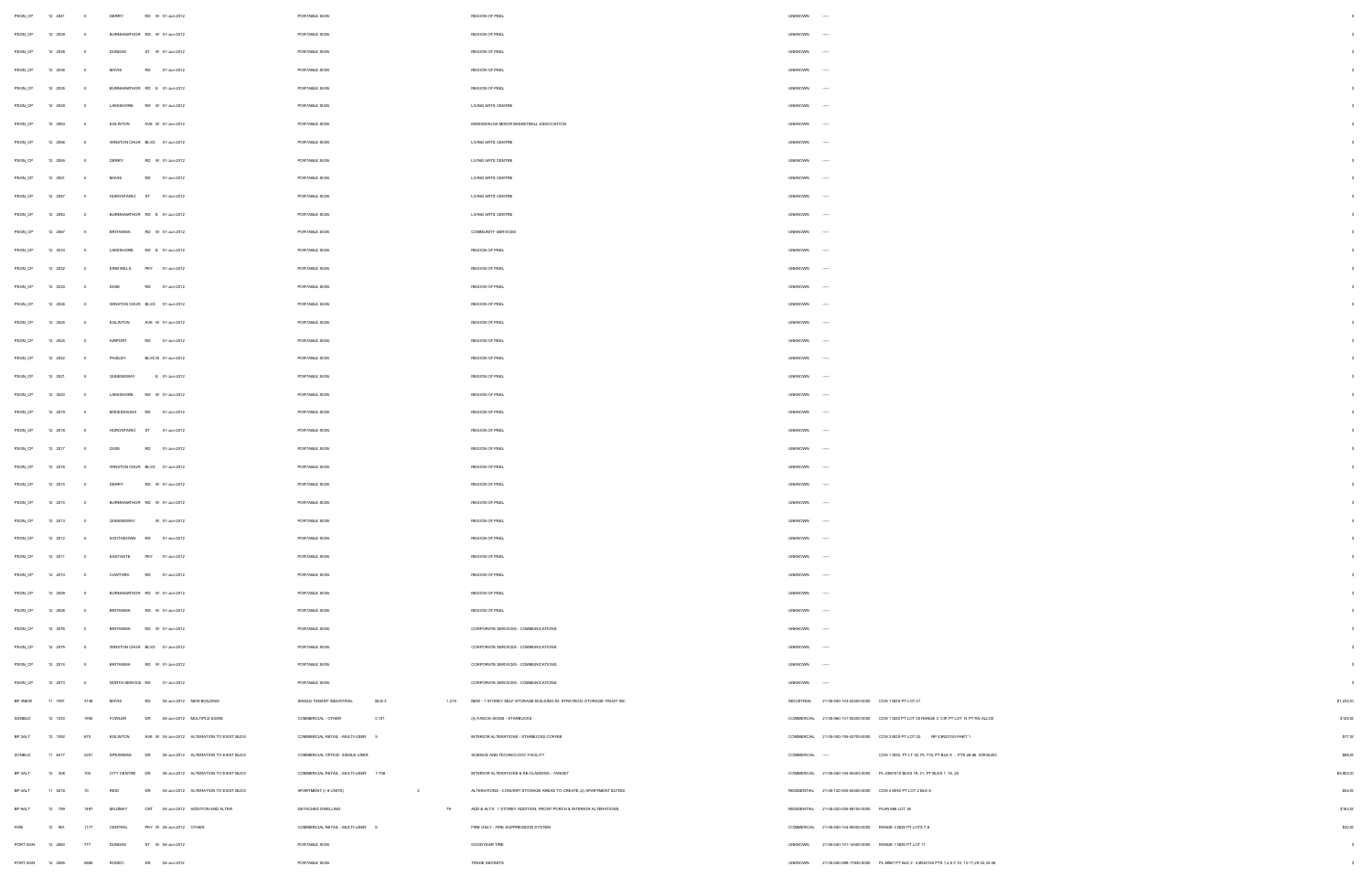- 
- 
- 
- 
- \$
- 
- 
- 
- 
- 
- $\ddot{S}$
- 
- 
- 
- \$632,00
	-
- 0 PL 43M674, PT BLKS 21, 35 PT 3 43R33724 Second to the second second second second second second second second second second second second second second second second second second second second second second second sec \$60,00
	- \$112,00
	-
	- \$27,00
	-
	-
	-
	- $\ddot{\phantom{1}}$
	-
	-
	-
	-
	-
	-
	-
	-
	- $\mathbf{s}$
	-

# $$1,333,00$

 $\ddot{\phantom{1}}$ 

- 
- 
- 
- \$16,00
- 
- 
- -
	-
- 
- 

# .<br>13R17654 PARTS 1-4,12, 28-31,35

- $0$   $\hbox{COM 4 EHS PT LOT 5}$   $\hbox{RP 43R 15366 PART 3}$   $\hbox{SP 43R 15366 PART 3}$ 
	-
	-
	-
	-
	-
- 0 PL M823 PT BLK 1, 43R16736 PTS 1, 2 & 5 S1,333,00
- $\,$  Deland 333 PT LOTS 14 15  $\,$  Section 4 15  $\,$  Section 4 16  $\,$  Section 4 16  $\,$  Section 4 16  $\,$  Section 4 16  $\,$  Section 4 16  $\,$  Section 4 16  $\,$  Section 4 16  $\,$  Section 4 16  $\,$  Section 4 16  $\,$  Sectio
- 0 PLAN M770 LOT 22 SHOOL SALES AND RESIDENCE A SHOOL SALES AND RELEASED A SHOOL SHOOL SHOOL SHOOL SHOOL SALES AND RELEASED A SHOOL SHOOL SHOOL SHOOL SHOOL SHOOL SHOOL SHOOL SHOOL SHOOL SHOOL SHOOL SHOOL SHOOL SHOOL SHOOL S
- 0 PLAN H21 PT LOT 122 S65,00
	-
	-
- 
- 
- 
- 
- 
- 
- 
- 
- 
- 
- -
- 
- 
- 
- 
- 
- 
- 
- 
- 
- 
- 
- -
- 
- 
- 
- 
- 
- 
- 
- 
- 
- 
- 
- 

| PORT SGN 12 2064 |         | 2575           | ST W 04-Jun-2012<br><b>DUNDAS</b>                     | PORTABLE SIGN                              | EPICURE THE GOURMET STORE                                              | <b>UNKNOWN</b><br>21-05-060-141-21410-0000 PLAN M432 BLK 12                                                                         |            |
|------------------|---------|----------------|-------------------------------------------------------|--------------------------------------------|------------------------------------------------------------------------|-------------------------------------------------------------------------------------------------------------------------------------|------------|
| PORT SGN         | 12 2059 | 1240           | <b>EGLINTON</b><br>AVE W 04-Jun-2012                  | PORTABLE SIGN                              | REXALL - PHARMA PLUS DRUGMART                                          | 21-05-040-144-06200-0000 RANGE 5 NDS PT LOT 7 RP 43R16932 PT OF PART 1 RP 43R17654 PARTS 1-4,12, 28-31,35<br><b>UNKNOWN</b>         |            |
| PORT SGN         | 12 2023 | 820            | BRITANNIA<br>RD W 04-Jun-2012                         | PORTABLE SIGN                              | HERITAGE HOUSE DENTAL                                                  | <b>UNKNOWN</b><br>21-05-040-098-17650-0000 PT LT 5 CON 2 WHS - PTS 1, 3 43R19916                                                    |            |
| PSGN CP          | 12 2085 | $\Omega$       | <b>EGLINTON</b><br>AVE W 04-Jun-2012                  | PORTABLE SIGN                              | CONGRESS OF BLACK WOMEN OF CANADA                                      | <b>UNKNOWN</b><br>$\sim$                                                                                                            |            |
| PSGN CP          | 12 2086 |                | MISSISSAUGA RD 04-Jun-2012                            | PORTABLE SIGN                              | COMMUNITY SERVICES                                                     | <b>UNKNOWN</b><br>$\sim$                                                                                                            |            |
| PSGN_CP          | 12 2082 |                | WINSTON CHUR BLVD 04-Jun-2012                         | PORTABLE SIGN                              | CHURCHILL MEADOWS CHRISTIAN CHURCH                                     | <b>UNKNOWN</b><br>$\sim$                                                                                                            |            |
| PSGN_CP          | 12 2081 | $\overline{0}$ | TENTH LINE WE!<br>04-Jun-2012                         | PORTABLE SIGN                              | CHURCHILL MEADOWS CHRISTIAN CHURCH                                     | <b>UNKNOWN</b>                                                                                                                      |            |
| PORT SGN         | 12 2066 | 3429           | FIELDGATE<br>DR.<br>04-Jun-2012                       |                                            |                                                                        | 21-05-030-072-09000-0000 PLAN 719 BLK J<br><b>UNKNOWN</b>                                                                           |            |
|                  |         |                |                                                       | PORTABLE SIGN                              | DR. GLICKMAN                                                           |                                                                                                                                     |            |
| PORT SGN 12 2005 |         | 1107           | LORNE PARK RD 04-Jun-2012                             | PORTABLE SIGN                              | LORNE PARK JEWELLERS                                                   | 21-05-020-032-01700-0000 PLAN 579 BLKS A-C,E-I PT BLKS J,,X,,Z RP 43R16894 PT PART 2<br><b>UNKNOWN</b>                              |            |
| PORT SGN 12 2001 |         | 3955           | ERIN CENTRE BLVD 04-Jun-2012                          | PORTABLE SIGN                              | QUALITY CLEANERS                                                       | 21-05-150-070-21818-0000 B 169 PLAN M-1733<br>B 169 M-1733<br><b>UNKNOWN</b>                                                        |            |
| PORT SGN         | 12 2004 | 4060           | DR 04-Jun-2012<br>RIDGEWAY                            | PORTABLE SIGN                              | CARPE DIEM FITNESS & WELLNESS                                          | 21-05-150-010-00158-0000 PL 43M781 BLKS 12-14, 28-30<br><b>UNKNOWN</b>                                                              |            |
| PORT SGN 12 2003 |         | 4060           | RIDGEWAY DR 04-Jun-2012                               | PORTABLE SIGN                              | CARPE DIEM FITNESS & WELLNESS                                          | 21-05-150-010-00158-0000 PL 43M781 BLKS 12-14, 28-30<br><b>UNKNOWN</b>                                                              |            |
| PSGN_CP          | 12 2077 | $\overline{0}$ | WINSTON CHUR BLVD 04-Jun-2012                         | PORTABLE SIGN                              | MISSISSAUGA MINOR BASKETBALL ASSOCIATION                               | <b>UNKNOWN</b><br>$\sim$                                                                                                            |            |
| FIRE             | 12 1158 | 33             | CITY CENTRE DR 04-Jun-2012 ELECTROMAG LOCK DEVICE     | COMMERCIAL OFFICE - MULTI-USER 480         | FIRE ONLY - (1) MAGLOCK                                                | COMMERCIAL 21-05-040-154-00415-0000 CON 2 NDS PT L 16, 43R1456 PT 23, PL M1010 B 2                                                  | \$23,00    |
| BP 3ALT          | 12 1040 | 6075           | RD 04-Jun-2012 ALTERATION TO EXIST BLDG<br>MAVIS      | COMMERCIAL RETAIL - MULTI-USER 1           | INTERIOR ALTERATIONS - BEST BUY                                        | B 5 M-1363<br>COMMERCIAL 21-05-040-175-73400-0000 PL 43M1363 BLK 10 PT BLK 5, 43R24920 PTS 1-11                                     | \$209,00   |
| BP 9NEW          | 12 1062 | 57             | BAY<br>ST 05-Jun-2012 NEW BUILDING                    | DETACHED DWELLING<br>$\overline{1}$<br>305 | NEW - SFD CUSTOM, FINISHED BASEMENT & DETACHED GARAGE.                 | RESIDENTIAL 21-05-090-005-13200-0000 PLAN 300W PT LOT 10                                                                            | \$632,00   |
| PORT SGN 12 2087 |         | 790            | BURNHAMTHOR RD W 05-Jun-2012                          | PORTABLE SIGN                              | MAVIS PHARMACY                                                         | 21-05-040-154-04830-0000 CON 1 NDS PT LOT 21 RP 43R7388 PART 1 TO PART 4<br><b>UNKNOWN</b>                                          |            |
| ZONBLD           | 12 975  | 3145           | DUNDAS<br>ST W 05-Jun-2012 ALTERATION TO EXIST BLDG   | COMMERCIAL RETAIL - MULTI-USER 11          | RETAIL SALES & WAREHOUSE                                               | COMMERCIAL 21-05-150-084-03102-0000 PL 43M674, PT BLKS 21, 35 - PT 3 43R33724                                                       | \$60,00    |
| ZONBLD           | 12 1045 | 2227           | SOUTH MILLWAY<br>05-Jun-2012 ALTERATION TO EXIST BLDG | COMMERCIAL OFFICE - MULTI-USER 303         | MEDICAL OFFICE                                                         | COMMERCIAL 21-05-060-155-50009-0000 PL M160 PT LTS C, D 43R7669 PTS 2-6, 43R7880 PT 4, 43R10192 PTS 1-9                             | \$162,0    |
| BP 3ALT          | 12 1140 | 5770           | HURONTARIO ST  05-Jun-2012 ALTERATION TO EXIST BLDG   | COMMERCIAL OFFICE - MULTI-USER 600         | INTERIOR ALTERATIONS - INVIS INC                                       | COMMERCIAL 21-05-040-115-01000-0000 PLAN M832 BLK 1 PLAN M900 PT BLK 12 43R23390 PTS 1-10, 15-18, 23, 24, 29, 31-34, 39, 41, 42, 47 | \$112,00   |
|                  |         |                |                                                       |                                            |                                                                        |                                                                                                                                     |            |
| BP 9ALT          | 12 1201 | 937            | PARTHIA<br>CRES 05-Jun-2012 ALTERATION TO EXIST BLDG  | DETACHED DWELLING                          | INTERIOR ALTERATIONS ON FIRST FLOOR & BASEMENT WASHROOM                | RESIDENTIAL 21-05-030-077-08600-0000 PLAN 670 LOT 130                                                                               | \$33,00    |
| BP 3ALT          | 12 1176 | 1256           | <b>EGLINTON</b><br>AVE W 05-Jun-2012 OTHER            | COMMERCIAL RETAIL-SINGLE USER              | EXTERIOR ALTERATIONS - RECLADDING OF MCDONALD'S RESTAURANT             | COMMERCIAL 21-05-040-144-06200-0000 RANGE 5 NDS PT LOT 7 RP 43R16932 PT OF PART 1 RP 43R17654 PARTS 1-4,12, 28-31,35                | \$27,00    |
|                  | 12 955  | 5153           | <b>TOMKEN</b><br>RD 05-Jun-2012 OTHER                 | MULTI-TENANT INDUSTRIAL<br>10              | MEDICAL OFFICE                                                         | INDUSTRIAL -----<br>PEEL CONDO PLAN 223                                                                                             |            |
|                  | 12 451  | 5930           | ATLANTIC<br>DR 05-Jun-2012 OTHER                      | MULTI-TENANT INDUSTRIAL<br>B               | WHOLESALE FACILITY COMMERCIAL MOTOR VEHICLES - NO OUTDOOR STORAGE      | INDUSTRIAL 21-05-050-116-05230-0000 CON 4 EHS PT LOT 5 RP 43R15366 PART 3                                                           |            |
| PLUM PT3         | 12 1468 | PLU 7120       | EDWARDS<br>BLVD 05-Jun-2012 OTHER                     | SINGLE TENANT INDUSTRIAL                   | INSTALL 2 BACKFLOW PREVENTERS (RP)                                     | INDUSTRIAL<br>21-05-040-117-24310-0000 PLAN M957 BLKS 9, 10                                                                         | \$30,00    |
| PSGN CP          | 12 2093 |                | WINSTON CHUR BLVD 05-Jun-2012                         | PORTABLE SIGN                              | COMMUNITY SERVICES                                                     | <b>UNKNOWN</b><br>$\sim$                                                                                                            |            |
| PORT SGN 12 2025 |         | 550            | <b>MATHESON</b><br>BLVDW 05-Jun-2012                  | PORTABLE SIGN                              | PIEL SUAVE MEDISPA                                                     | <b>UNKNOWN</b><br>21-05-040-098-17860-0000 PLAN M967 BLK 3                                                                          |            |
| PORT SGN         | 12 2058 | 6075           | MAVIS<br><b>RD</b><br>05-Jun-2012                     | PORTABLE SIGN                              | <b>RICKI'S</b>                                                         | B 5 M-1363<br><b>UNKNOWN</b><br>21-05-040-175-73400-0000 PL 43M1363 BLK 10 PT BLK 5, 43R24920 PTS 1-11                              |            |
| PORT SGN 12 2084 |         | 970            | SOUTHDOWN RD 05-Jun-2012                              | PORTABLE SIGN                              | MERIDIAN CREDIT UNION                                                  | 21-05-020-025-11650-0000 CON 3 SDS, PT LT 31 - PT 1 43R25635<br><b>UNKNOWN</b>                                                      |            |
| PORT SGN         | 12 2083 | 914            | BURNHAMTHOR RD W 05-Jun-2012                          | PORTABLE SIGN                              | NATURAL TOUCH REHAB                                                    | 21-05-040-154-04400-0000 CON 1 NDS PT LOT 22<br><b>UNKNOWN</b>                                                                      |            |
| PORT SGN 12 2089 |         | 1369           | DUNDAS<br>ST E 05-Jun-2012                            | PORTABLE SIGN                              | ECONOMY LUBE                                                           | 21-05-030-075-17700-0000 CON 1 NDS PT LOT 6<br><b>UNKNOWN</b>                                                                       |            |
| PORT SGN         | 12 2088 | 4120           | DIXIE<br>RD 05-Jun-2012                               | PORTABLE SIGN                              | LEZZET SHAWARMA                                                        | <b>UNKNOWN</b><br>21-05-030-092-24600-0000 PLAN 381 PT LTS 11-15, 43R16092 PTS 1, 2                                                 |            |
| PSGN_CP          | 12 2101 |                | MISSISSAUGA V. BLVD 05-Jun-2012                       | PORTABLE SIGN                              | CLARKSON SOCIETY OF ARTISTS                                            | <b>UNKNOWN</b><br>$\sim$                                                                                                            |            |
| PORT SGN 12 2027 |         | 550            | MATHESON BLVDW 05-Jun-2012                            | PORTABLE SIGN                              | PIEL SUAVE MEDISPA                                                     | UNKNOWN 21-05-040-098-17860-0000 PLAN M967 BLK 3                                                                                    |            |
|                  |         |                | BATTLEFORD RD 05-Jun-2012                             | PORTABLE SIGN                              | ECONOMY LUBE                                                           | 21-05-040-097-26800-0000 PLAN 927 LOT 9                                                                                             |            |
| PORT SGN         | 12 2080 | 2310           |                                                       |                                            |                                                                        | <b>UNKNOWN</b>                                                                                                                      |            |
| PORT SGN         | 12 2079 | 7091           | HURONTARIO ST 05-Jun-2012                             | PORTABLE SIGN                              | ECONOMY LUBE                                                           | 21-05-040-117-07900-0000 PLAN M957 BLK 53<br><b>UNKNOWN</b>                                                                         |            |
| PORT SGN 12 2078 |         | 5030           | TENTH LINE WE!<br>05-Jun-2012                         | PORTABLE SIGN                              | DR. STRAZZERI                                                          | B 120 M-1606<br>UNKNOWN 21-05-150-070-17746-0000 B 120 PLAN M-1606                                                                  |            |
| BP 3NEW          | 11 7140 | FDN 5045       | GLEN ERIN DR 05-Jun-2012 NEW BUILDING                 | COMMERCIAL OFFICE- SINGLE USER<br>551      | NEW - SUBSTATION & CONTROL CENTRE, HYDRO MISSISSAUGA - FOUNDATION ONLY | COMMERCIAL 21-05-040-098-10601-0000 PL M823 PT BLK 1, 43R16736 PTS 1, 2 & 5                                                         | \$1,333,00 |
| BP 9NEW          | 897     | 1295           |                                                       | DETACHED DWELLING<br>398<br>1              | SFD - CUSTOM                                                           | RESIDENTIAL 21-05-020-032-03700-0000 PLAN 489 LOT 1                                                                                 | \$572,00   |
| HVACHOUS 11 5961 |         | <b>HEA 769</b> | CARDINAL<br>PL 06-Jun-2012 REVISIONS                  | DETACHED DWELLING                          | <b>HVAC REVISION</b>                                                   | RESIDENTIAL 21-05-020-021-17200-0000 PLAN 333 PT LOTS 14 15                                                                         |            |
| BP 3ALT          | 12 1184 | 3515           |                                                       | GOVERNMENTAL                               | INTERIOR ALTERATIONS & (1) ROOFTOP UNIT                                | 21-05-040-144-04000-0000 CON 1 NDS PT LOT 21 RP 43R17040 PARTS 1,2<br><b>PUBLIC</b>                                                 | \$49.00    |
| BP 9ALT          | 12 811  | 4004           |                                                       | DETACHED DWELLING                          | INTERIOR ALTERATIONS                                                   | RESIDENTIAL 21-05-040-154-93916-0000 PLAN M770 LOT 22                                                                               | \$16,00    |
| BP 9ALT          | 12 1326 | 1625           | <b>BRAMSEY</b>                                        | DETACHED DWELLING                          | ALTERATIONS - LIVING-ROOM VAULTED CEILING                              | RESIDENTIAL 21-05-020-036-00600-0000 PLAN 574 LOT 142                                                                               | \$16,00    |
| ZONBLD           |         | 235            | LAKESHORE RD E 06-Jun-2012 ALTERATION TO EXIST BLDG   | COMMERCIAL RETAIL-SINGLE USER              | TAKE-OUT RESTAURANT                                                    | COMMERCIAL 21-05-090-002-24200-0000 PLAN H21 PT LOT 122                                                                             | \$65,00    |
| ZONBLD           | 12 1206 | 1705           | ARGENTIA RD 06-Jun-2012 ALTERATION TO EXIST BLDG      | MULTI-TENANT INDUSTRIAL<br>$\overline{2}$  | OFFICE                                                                 | INDUSTRIAL 21-05-040-097-24412-0000 PLAN M8 PT BLK V RP 43R8606 PARTS 1,2                                                           | \$264,00   |
| BP 3NEW          | 12 568  |                | FTR 3520 QUEENSTON DR 06-Jun-2012 ADDITION AND ALTER  | SCHOOL - ELEMENTARY<br>340                 | ADDITION & INTERIOR ALTERATIONS - QUEENSTON P.S., FOUNDATION TO ROOF   | PUBLIC<br>21-05-060-149-21600-0000 PLAN 597 BLK F                                                                                   | \$742,0    |
|                  |         |                | ZONBLD 12 1160 100 CITY CENTRE DR 06-Jun-2012 OTHER   | COMMERCIAL RETAIL - MULTI-USER 1-K08       | RETAIL SALES KIOSK                                                     | COMMERCIAL 21-05-040-154-00453-0000 PL 43M1010 BLKS 19, 21, PT BLKS 1, 16, 20                                                       | \$29,00    |
|                  |         |                |                                                       |                                            |                                                                        |                                                                                                                                     |            |

 $\ddot{\phantom{a}}$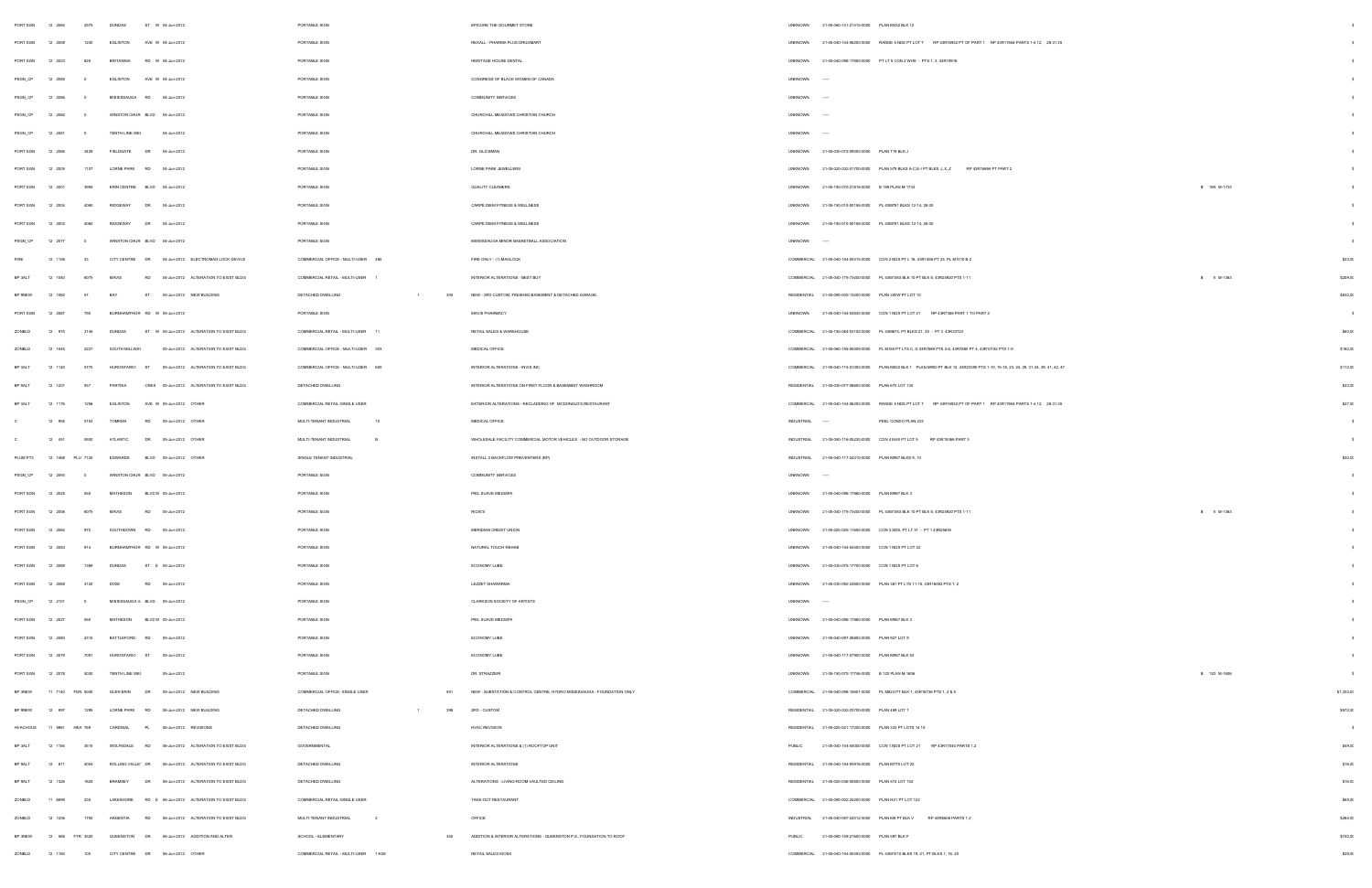|                  | 12 1162         | 460            | SILVER CREEK BLVD 06-Jun-2012 OTHER                  | SCHOOL - ELEMENTARY                         | FIRE ONLY - EMERGENCY LIGHT & EXIT SIGN UPGRADE                                           | 21-05-040-095-22400-0000 PLAN 903 BLK G<br>PUBLIC                                                       | \$29,00  |
|------------------|-----------------|----------------|------------------------------------------------------|---------------------------------------------|-------------------------------------------------------------------------------------------|---------------------------------------------------------------------------------------------------------|----------|
| BP 9ALT          | 11 5397         | 512            | HANCOCK<br>WAY 06-Jun-2012 OTHER                     | DETACHED DWELLING                           | ALTERATIONS - FRONT PORCH ADDITION & CANOPY FACADE                                        | RESIDENTIAL 21-05-020-027-25536-0000 L 91 PLAN M-1468<br>L 91 M-1468                                    | \$29,00  |
| BP 9ALT          | 12 1185         |                | THEODORE<br>DR 06-Jun-2012 OTHER                     | DETACHED DWELLING                           | ALTERATIONS - REPLACE REAR UPPER LEVEL DECK                                               | RESIDENTIAL 21-05-130-009-05200-0000 PLAN 529 LOT 5                                                     | \$16,00  |
| BP 3ALT          | 12 159          | 6740           |                                                      | COMMERCIAL RETAIL - MULTI-USER A            | INTERIOR ALTERATIONS, CHANGE OF USE, & (1) ROOFTOP EXHAUST - GOLFZON                      | COMMERCIAL 21-05-040-098-56920-0000 PL M182 LT 4, PT LT 1, 43R6079 PTS 1-6, 43R6209 PTS 1-9             | \$321,0  |
| SGNBLD           | 12 1262         | 6075           | 06-Jun-2012 FASCIA SIGN<br>MAVIS<br><b>RD</b>        | COMMERCIAL RETAIL - MULTI-USER 7            | (1) FASCIA SIGN - THE CHILDREN'S PLACE OUTLET                                             | COMMERCIAL 21-05-040-175-73400-0000 PL 43M1363 BLK 10 PT BLK 5, 43R24920 PTS 1-11<br>B 5 M-1363         | \$42,00  |
| SGNBLD           | 12 1211         | 6075           | <b>RD</b><br>06-Jun-2012 FASCIA SIGN<br>MAVIS        | COMMERCIAL RETAIL - MULTI-USER 1            | (1) FASCIA SIGN - BEST BUY                                                                | COMMERCIAL 21-05-040-175-73400-0000 PL 43M1363 BLK 10 PT BLK 5, 43R24920 PTS 1-11<br>B 5 M-1363         | \$27,00  |
| PORT SGN 12 2098 |                 | 3540           | HAWKESTONE RD 06-Jun-2012                            | PORTABLE SIGN                               | FIRST STUDENT CANADA                                                                      | 21-05-040-144-09806-0000 PLAN 963 PT BLK B, 43R2165 PARTS 1, 2<br><b>UNKNOWN</b>                        |          |
| PORT SGN         | 12 2097         | 3599           | WOLFEDALE<br>RD 06-Jun-2012                          | PORTABLE SIGN                               | FIRST STUDENT CANADA                                                                      | 21-05-040-144-04400-0000 CON 1 NDS PT LOT 21<br><b>UNKNOWN</b>                                          |          |
| PSGN_CP          | 12 2103         |                | <b>HURONTARIO</b><br><b>ST</b><br>06-Jun-2012        | PORTABLE SIGN                               | CLARKSON SOCIETY OF ARTISTS                                                               | <b>UNKNOWN</b>                                                                                          |          |
| PSGN_CP          | 12 2104         | $\Omega$       | QUEENSWAY<br>E 06-Jun-2012                           | PORTABLE SIGN                               | CLARKSON SOCIETY OF ARTISTS                                                               | <b>UNKNOWN</b><br>$\sim$                                                                                |          |
| PORT SGN 12 2106 |                 | 5602           | TENTH LINE WE!<br>06-Jun-2012                        | PORTABLE SIGN                               | M&M MEAT SHOPS                                                                            | 21-05-150-085-10100-0000 B 1 PLAN M-1493<br>B 1 M-1493<br><b>UNKNOWN</b>                                |          |
|                  | 12 2115         | $\overline{0}$ | WINSTON CHUR BLVD 06-Jun-2012                        | PORTABLE SIGN                               | COMMUNITY SERVICES                                                                        | <b>UNKNOWN</b><br>$\sim$                                                                                |          |
| PSGN_CP          |                 |                |                                                      |                                             |                                                                                           |                                                                                                         |          |
| PSGN_CP          | 12 2114         | $\overline{0}$ | WINSTON CHUR BLVD 06-Jun-2012                        | PORTABLE SIGN                               | COMMUNITY SERVICES                                                                        | <b>UNKNOWN</b><br>$\sim$                                                                                |          |
| PSGN_CP 12 2102  |                 | $\sim$         | <b>ERIN MILLS</b><br>PKY 06-Jun-2012                 | PORTABLE SIGN                               | CLARKSON SOCIETY OF ARTISTS                                                               | <b>UNKNOWN</b><br>$\sim$                                                                                |          |
| PORT SGN 12 2099 |                 | 4099           | PKY 06-Jun-2012<br><b>ERIN MILLS</b>                 | PORTABLE SIGN                               | PALMA PASTA                                                                               | 21-05-040-154-29800-0000 PLAN M247 BLK II<br><b>UNKNOWN</b>                                             |          |
| PORT SGN         | 12 2095         | 3200           | <b>ERIN MILLS</b><br>PKY 06-Jun-2012                 | PORTABLE SIGN                               | PIZZA N JOY                                                                               | <b>UNKNOWN</b><br>21-05-060-155-51701-0000 PLAN 915 PT BLKS N, G, X RP 43R4553 PARTS 1,3,5              |          |
| PORT SGN 12 2092 |                 | 2955           | ARGENTIA<br>RD 06-Jun-2012                           | PORTABLE SIGN                               | THERAPEUTIC KNEADS                                                                        | 21-05-040-098-05300-0000   CON 6 WHS PT L 13, 43R28710 PTS 1-6<br><b>UNKNOWN</b>                        |          |
| PORT SGN 12 2091 |                 | 1370           | <b>DUNDAS</b><br>ST E 06-Jun-2012                    | PORTABLE SIGN                               | WASH DEPOT                                                                                | 21-05-070-068-33900-0000 CON 1 SDS PT LOT 6 RP 43R570 PARTS 1 TO 22<br><b>UNKNOWN</b>                   |          |
| PORT SGN 12 2090 |                 | 347            | LAKESHORE<br>RD E 06-Jun-2012                        | PORTABLE SIGN                               | T-ZONE PORT CREDIT                                                                        | 21-05-010-002-18900-0000 CON 2 SDS PT LOT 13 RP 43R11172 PARTS 3,4,5<br><b>UNKNOWN</b>                  |          |
| PSGN_CP          | 12 2110         | $\overline{0}$ | MAVIS<br><b>RD</b><br>06-Jun-2012                    | PORTABLE SIGN                               | LIVING ARTS CENTRE                                                                        | <b>UNKNOWN</b><br>$\sim$                                                                                |          |
| PORT SGN 12 2109 |                 | 2350           | CAWTHRA<br>RD 06-Jun-2012                            | PORTABLE SIGN                               | EURO TILE FLOORING                                                                        | <b>UNKNOWN</b><br>21-05-010-060-07900-0000 CON 1 SDS PT LOT 11 PLAN TOR 14 PT LOT 16 RP 43R3348 PART 22 |          |
| PSGN_CP          | 12 2105         | $\Omega$       | EGLINTON<br>AVE E 06-Jun-2012                        | PORTABLE SIGN                               | MISSISSAUGA ITALIAN CANADIAN BENEVOLENT ASSOCIATION                                       | <b>UNKNOWN</b><br>$\sim$                                                                                |          |
| PORT SGN         | 12 2100         | 3437           | RD E 06-Jun-2012<br>DERRY                            | PORTABLE SIGN                               | HAKIM OPTICAL                                                                             | 21-05-050-117-17200-0000 CON 7 EHS PT LOT 11<br><b>UNKNOWN</b>                                          |          |
| PSGN_CP 12 2112  |                 | $\Omega$       | <b>TRUSCOTT</b><br>DR 06-Jun-2012                    | PORTABLE SIGN                               | MISSISSAUGA ARTS COUNCIL                                                                  | <b>UNKNOWN</b><br>$\sim$                                                                                |          |
| PSGN_CP          | 12 2111         | $\Omega$       | WINSTON CHUR BLVD 06-Jun-2012                        | PORTABLE SIGN                               | <b>LIVING ARTS CENTRE</b>                                                                 | <b>UNKNOWN</b><br>$\sim$                                                                                |          |
| BP 3ALT          |                 | 160            | BLVDE 06-Jun-2012 TENTS/AIR SUPPORT STRUC<br>TRADERS | MULTI-TENANT INDUSTRIAL<br>200              | REVISION - RELOCATION OF INTERIOR PARTITIONS & MECHANICAL - MSG MARSHALL & SWIFT BOECKH   | INDUSTRIAL 21-05-040-116-32350-0000 PLAN M425 PT BLK 43 RP 43R12973 PARTS 1,2,& 3                       |          |
| BP 9ALT          | 12 445          | 1625           | HOLBURNE<br>RD 06-Jun-2012 ADDITION TO EXIST BLDG    | DETACHED DWELLING<br>93                     | SECOND STOREY ADDITION, REAR (2) STOREY ADDITION & DECK                                   | RESIDENTIAL 21-05-070-161-03400-0000 PLAN 708 LOT 12                                                    | \$127,00 |
| ZONBLD           | 12 761          | 2355           | RD E 07-Jun-2012 ALTERATION TO EXIST BLDG<br>DERRY   | MULTI-TENANT INDUSTRIAL<br>$\overline{1}$   | OFFICE                                                                                    | <b>INDUSTRIAL</b><br>PEEL CONDO PLAN 404<br>$\sim$ 100 $\mu$                                            | \$98,00  |
| BP 9ALT          | 11 7059 R1 1643 |                | PRINCELEA<br>PL 07-Jun-2012 REVISIONS                | DETACHED DWELLING                           | REVISION - STEEL BEAM MODIFICATIONS                                                       | RESIDENTIAL 21-05-040-097-09242-0000 PLAN M642 LOT 43                                                   |          |
| BP 3ALT          | 12 1223         | 50             | DR E 07-Jun-2012 OTHER<br><b>ELM</b>                 | APARTMENT (> 6 UNITS)                       | ALTERATIONS - CORNER BALCONY REPAIRS, PCC-191                                             | RESIDENTIAL ----<br>PEEL CONDO PLAN 191<br>\$130,0                                                      |          |
|                  | 12 953          | 1820           | SHAWSON<br>DR  07-Jun-2012  OTHER                    | MULTI-TENANT INDUSTRIAL<br>$_{\rm 8}$       | RETAIL SALES OF MOTOR VEHICLES ACCESSORY TO MOTOR VEHICLE WHOLESALE AND LEASING OPERATION | PCP 520 FORMERLY - CON 4 EHS PT LOT 5 RP 43R14117 PART 3<br>INDUSTRIAL -----                            |          |
| BP 3ALT          | 11 5146         | 2000           | CREDIT VALLEY RD 07-Jun-2012 OTHER                   | COMMERCIAL OFFICE - MULTI-USER PHS-1 ONLY   | PARKING GARAGE REPAIR, PHASE ONE ONLY - PCC 294                                           | COMMERCIAL -----<br>PEEL CONDO PLAN 294                                                                 | \$33,00  |
| PSGN_CP          | 12 2121         |                | CONFEDERATIO PKY 07-Jun-2012                         | PORTABLE SIGN                               | COMMUNITY SERVICES                                                                        | UNKNOWN ----                                                                                            |          |
| PSGN_CP          | 12 2120         |                | MCLAUGHLIN RD 07-Jun-2012                            | PORTABLE SIGN                               | COMMUNITY SERVICES                                                                        | <b>UNKNOWN</b><br>$\sim$                                                                                |          |
| PSGN_CP          | 12 2129         | $\sim$ 0       | MATHESON BLVDE 07-Jun-2012                           | PORTABLE SIGN                               | COMMUNITY SERVICES                                                                        | <b>UNKNOWN</b><br>$\sim$ 100 $\mu$                                                                      |          |
| PSGN CP 12 2127  |                 | $\sim$ 0       | EASTGATE PKY 07-Jun-2012                             | PORTABLE SIGN                               | COMMUNITY SERVICES                                                                        | <b>UNKNOWN</b><br>$\sim$ $\sim$                                                                         |          |
| PSGN_CP          | 12 2126         | $\overline{0}$ | HURONTARIO ST 07-Jun-2012                            | PORTABLE SIGN                               | COMMUNITY SERVICES                                                                        | <b>UNKNOWN</b><br>$\sim$                                                                                |          |
| PSGN_CP          | 12 2128         | $\overline{0}$ | CAWTHRA<br>RD 07-Jun-2012                            | PORTABLE SIGN                               | COMMUNITY SERVICES                                                                        | <b>UNKNOWN</b><br>$\sim$                                                                                |          |
| PSGN_CP          | 12 2122         | $\sim$         | <b>KENNEDY</b><br>RD 07-Jun-2012                     | PORTABLE SIGN                               | COMMUNITY SERVICES                                                                        | <b>UNKNOWN</b><br>$\sim$                                                                                |          |
| PORT SGN 12 2116 |                 | 1970           | <b>DUNDAS</b><br>ST E 07-Jun-2012                    | PORTABLE SIGN                               | IN STYLE FURNITURE                                                                        | 21-05-070-068-37500-0000 PT LT 1 CON 1 SDS - PT 2 43R12339<br><b>UNKNOWN</b>                            |          |
| PORT SGN         | 12 2107         | 3250           | RIDGEWAY<br>DR 07-Jun-2012                           | PORTABLE SIGN                               | MAGNITUDE WELLBEING CENTRE                                                                | <b>UNKNOWN</b><br>21-05-150-084-02580-0000 RCP 1542, PT LT 9 - PTS 5-7 43R23862                         |          |
|                  |                 |                |                                                      |                                             |                                                                                           | 21-05-150-010-00160-0000 PLAN M781 BLK 10                                                               |          |
| PORT SGN 12 2113 |                 | 4010           | SLADEVIEW CRES 07-Jun-2012                           | PORTABLE SIGN<br>PORTABLE SIGN              | LOYOLA CATHOLIC SECONDARY SCHOOL                                                          | <b>UNKNOWN</b>                                                                                          |          |
| PORT SGN 12 2108 |                 | 2077           | ROYAL WINDSOI DR 07-Jun-2012                         |                                             | HARVEY'S                                                                                  | 21-05-020-025-08400-0000 CON 2 SDS PT LOT 31<br><b>UNKNOWN</b>                                          |          |
| PORT SGN 12 2096 |                 | 3130           | DIXIE<br><b>RD</b><br>07-Jun-2012                    | PORTABLE SIGN                               | VALUE VILLAGE                                                                             | 21-05-030-075-17600-0000 CON 1 NDS PT LOT 6<br><b>UNKNOWN</b>                                           |          |
| PORT SGN         | 12 2094         | 2425           | TRUSCOTT<br>DR 07-Jun-2012                           | PORTABLE SIGN                               | KUMON LEARNING CENTRE                                                                     | <b>UNKNOWN</b><br>21-05-020-044-12700-0000 PLAN 627 BLK B                                               |          |
| <b>FIRE</b>      | 12 857          | 2250           | HURONTARIO ST 07-Jun-2012 ELECTROMAG LOCK DEVICE     | PUBLIC/INSTIT (EXCEPT SCHOOLS) BSMT - 1-FLR | FIRE-ONLY - MAGLOCK (2)                                                                   | 21-05-060-125-07100-0000 CON 1 SDS PT LT 16<br>PUBLIC                                                   | \$40.00  |
| POOL             | 12 81           | 4235           | DR 07-Jun-2012 ABOVE GROUND POOL<br>ANGELONI         | DETACHED DWELLING                           |                                                                                           | RESIDENTIAL 21-05-040-094-90636-0000 PLAN M598 LOT 29                                                   |          |
| $\mathbf{C}$     | 12 1406         | 5950           | ATLANTIC<br>DR 07-Jun-2012 OTHER                     | MULTI-TENANT INDUSTRIAL<br>$-1$             | MOTOR-VEHICLE FACILITY                                                                    | INDUSTRIAL 21-05-050-116-05222-0000 CON 4 EHS, PT LT 5 - PT 1 43R16387                                  |          |

\$33,00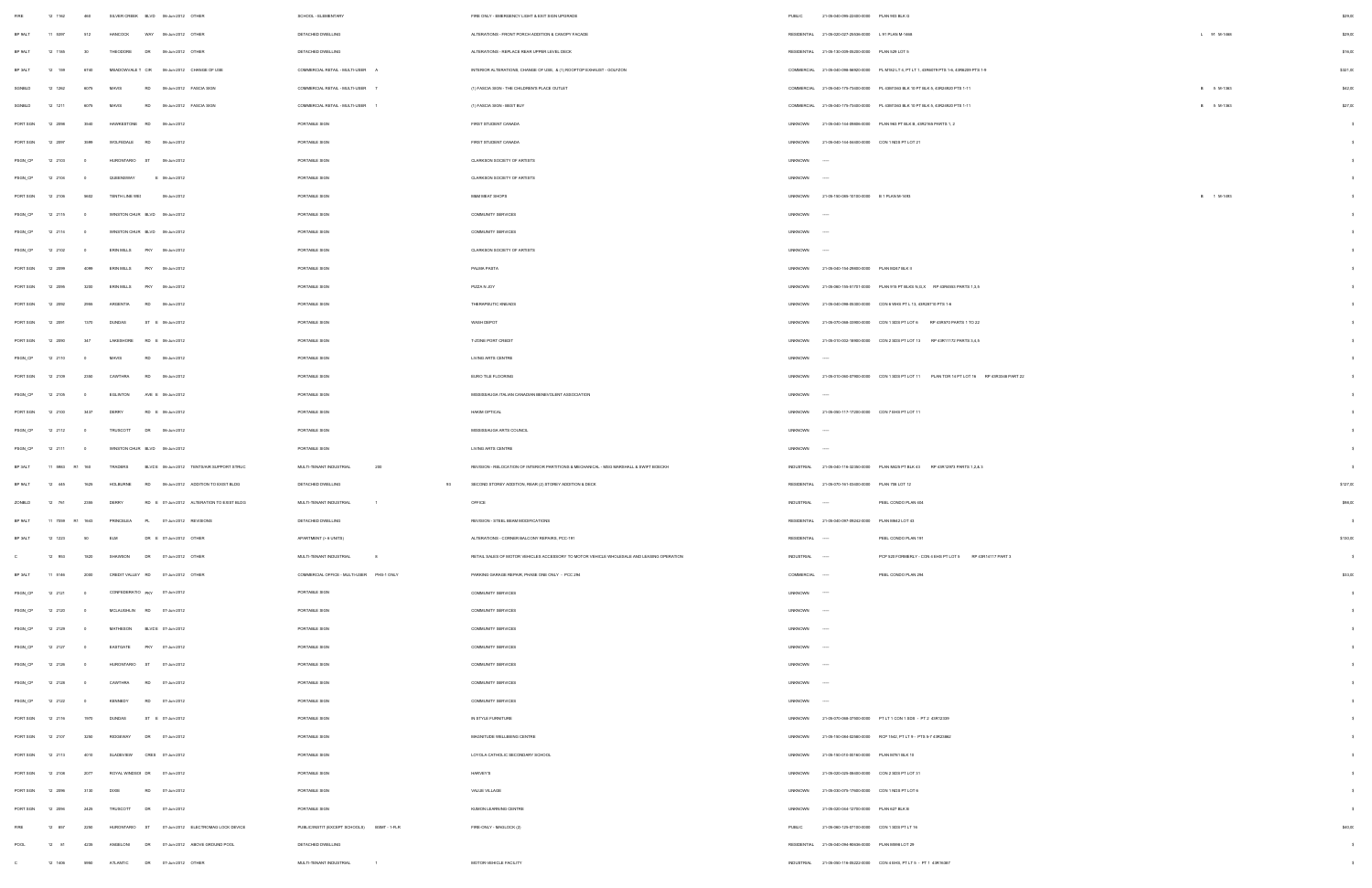| BP 9NEW       | 11 6868                   | 739             | SIR RICHARD'S RD   08-Jun-2012   NEW BUILDING                    | DETACHED DWELLING<br>501<br>$\overline{1}$ | NEW - SFD CUSTOM & DEMOLISH EXISTING SFD                                                                                      | RESIDENTIAL 21-05-060-126-21204-0000 RANGE 3 CIR, PT LT B, PL M12 LT 8, PT BLKS B, G, PTS 2, 3, 6, 43R33350 | \$899,00   |
|---------------|---------------------------|-----------------|------------------------------------------------------------------|--------------------------------------------|-------------------------------------------------------------------------------------------------------------------------------|-------------------------------------------------------------------------------------------------------------|------------|
|               | BP 3ALT  10 2459  R2  295 |                 | <b>ENFIELD</b><br>PL 08-Jun-2012 REVISIONS                       | COMMERCIAL RETAIL-SINGLE USER              | REVISION - 2ND-FLOOR PATIO & INTERIOR MODIFICATIONS                                                                           | COMMERCIAL 21-05-040-154-06670-0000 PLAN M492 BLK 18                                                        | \$52,00    |
| BP 3NEW       | 404                       | 286             | STATESMAN DR 08-Jun-2012 ADDITION TO EXIST BLDG                  | INDUSTRIAL - OTHER<br>331                  | ADDITION - 1 STOREY ADDITION FOR STEEL FABRICATION, TRESMAN STEEL INDUSTRIES LTD                                              | INDUSTRIAL 21-05-040-117-24374-0000 PLAN M957 BLK 31                                                        | \$368,00   |
| BP 3ALT       | 12 1183                   | 2660            | MATHESON BLVDE 08-Jun-2012 ALTERATION TO EXIST BLDG              | COMMERCIAL OFFICE-SINGLE USER #100         | INTERIOR ALTERATIONS - KRAFT CANADA                                                                                           | COMMERCIAL 21-05-050-115-78030-0000 PL 43M533, PT BLKS 3, 4 - PTS 5-8 43R27430                              | \$322,00   |
| BP 3ALT       | 12 687                    | 6745            | AVE 08-Jun-2012 ALTERATION TO EXIST BLDG<br>CENTURY              | COMMERCIAL OFFICE - MULTI-USER 4           | INTERIOR ALTERATIONS - DAY CARE "Change of use A2 for only unit 4"                                                            | COMMERCIAL 21-05-040-097-12920-0000 PLAN M275 PT LOT 2 RP 43R17175 PART 1                                   | \$484,00   |
| BP 9ALT       | 12 1447                   | 7321            | GLAMORGAN WAY 08-Jun-2012 ALTERATION TO EXIST BLDG               | DETACHED DWELLING                          | INTERIOR ALTERATIONS - REMOVE LOAD BEARING WALL                                                                               | RESIDENTIAL 21-05-040-225-26902-0000 L 155 PLAN M-1301<br>L 155 M-1301                                      | \$16,00    |
| BP 3ALT       | 12 1128                   | 2214            | <b>CLIFF</b><br>RD 08-Jun-2012 ALTERATION TO EXIST BLDG          | SCHOOL - ELEMENTARY                        | INTERIOR ALTERATIONS - FULL DAY KINDERGARTEN RENOVATION - ST TIMOTHY E.S.                                                     | PUBLIC<br>21-05-010-064-19000-0000 PLAN 315 PT LOT 1 PT LOT 2                                               | \$52,00    |
| BP 9ALT       | 12 1085                   | 1609            | MAGENTA CRT 08-Jun-2012 ALTERATION TO EXIST BLDG                 | DETACHED DWELLING                          | ALTERATION - NEW-DORMER AND REMOVE KITCHEN IN BASEMENT                                                                        | RESIDENTIAL 21-05-010-017-18700-0000 PLAN 584 LOT 6                                                         | \$28,00    |
| BP 3ALT       | 12 1170                   | 1520            | ST E 08-Jun-2012 ALTERATION TO EXIST BLDG<br><b>DUNDAS</b>       | COMMERCIAL RETAIL - MULTI-USER BLD-C5      | INTERIOR ALTERATIONS - LCBO STORE-627                                                                                         | COMMERCIAL 21-05-070-068-34611-0000 CON 1 SDS, PT LTS 4, 5 - PTS 1, 3-9, 14, 16 43R33993                    | \$730,00   |
| BP 9ALT       | 12 1311                   | 2682            | KINNERTON CRES 08-Jun-2012 ADDITION AND ALTER                    | DETACHED DWELLING<br>80                    | SECOND FLOOR ADDITION, FRONT PORCH, MUD ROOM, DECK & INTERIOR ALTERATIONS                                                     | RESIDENTIAL 21-05-060-135-08300-0000 PLAN 874 LOT 56                                                        | \$145,00   |
|               | BP 9DEMO 12 1417          | 1523            | DR 08-Jun-2012 DEMOLITION<br>RANDOR                              | DETACHED DWELLING<br>$\overline{1}$        | <b>DEMOLITION - SFD</b>                                                                                                       | RESIDENTIAL 21-05-020-035-15400-0000 PLAN 558 LOT 85                                                        | \$21,00    |
|               | 11 6697                   | <b>PLU 275</b>  | PRINCE OF WAL DR  08-Jun-2012  OTHER                             | <b>CITY</b>                                | NEW WATER METER FOR IRRIGATION SYSTEM IN PARK                                                                                 | 21-05-040-154-00409-0000 PLAN M1010 BLK 9<br>PUBLIC                                                         | \$50,00    |
| BP 9ALT       | 12 1145                   | 1088            | SAWYER<br>AVE 08-Jun-2012 OTHER                                  | DETACHED DWELLING                          | ADDITION - DECK                                                                                                               | RESIDENTIAL 21-05-070-162-02800-0000 PLAN K22 LOT 82                                                        | \$13,00    |
| BP 9ALT       | 12 260                    | 230             | PAISLEY<br>BLVDW 08-Jun-2012 OTHER                               | <b>ROW DWELLING</b><br>31                  | ALTERATION - REMOVE EXISTING REAR BALCONY & REPLACE WITH NEW BALCONY                                                          | RESIDENTIAL ----<br>PSCP 820 - FORMERLY RANGE 2 SDS, PT LT 15, PL 906, PT BLK A - PTS 1, 3, 4 43R29804      | \$13,00    |
|               | 11 7159                   | 6745            | CENTURY<br>AVE 08-Jun-2012 OTHER                                 | COMMERCIAL OFFICE - MULTI-USER 4           | DAY CARE                                                                                                                      | COMMERCIAL 21-05-040-097-12920-0000 PLAN M275 PT LOT 2 RP 43R17175 PART 1                                   |            |
| SGNBLD        | 12 1243                   | 980             | <b>DUNDAS</b><br>ST E 08-Jun-2012 PYLON SIGN                     | COMMERCIAL - OTHER                         | (1) GROUND SIGN - TRUTONE ELECTRONICS, INFLATABLE ROOFTOP BALLOON SIGNAGE                                                     | COMMERCIAL 21-05-070-068-32500-0000 CON 1 SDS PT LOT 8                                                      | \$21,00    |
| SGNBLD        | 12 1344                   | 7535            | NINTH LINE<br>08-Jun-2012 PYLON SIGN                             | CITY                                       | (1) GROUND SIGN - GARRY W. MORDEN CENTRE                                                                                      | 21-05-150-080-07500-0000 CON 10 NS PT LOT 13, 14 43R23554 PTS 3, 5<br>PUBLIC                                | \$22,00    |
| SGNBLD        | 12 1113                   | 6100            | <b>KENWAY</b><br>DR.<br>08-Jun-2012 FASCIA SIGN                  | COMMERCIAL - OTHER                         | (2) FASCIA SIGNS - SANMAR CANADA                                                                                              | COMMERCIAL 21-05-040-117-04191-0000 PL 43M862 PT BLK 8, 43R19688 PT 1 PART PT 2                             | \$45,00    |
|               | PORT SGN 12 2117          | 2565            | ARGENTIA RD 08-Jun-2012                                          | PORTABLE SIGN                              | HOLIDAY INN SELECT                                                                                                            | UNKNOWN 21-05-040-098-21600-0000 CON 5 WHS PT LT 11 SAVE & EXCEPT 43R21463 PTS 1, 2 PLAN M529 BLK 2         |            |
|               | PORT SGN 12 2137          | 325             | BURNHAMTHOR RD W 08-Jun-2012                                     | PORTABLE SIGN                              | YMCA                                                                                                                          | 21-05-040-154-00850-0000 CON 2 NDS PT LT 18, 43R13007 PTS 6, 16<br><b>UNKNOWN</b>                           |            |
| PORT SGN      | 12 2125                   | 2835            | ARGENTIA<br>RD 08-Jun-2012                                       | PORTABLE SIGN                              | DISTRIBUTION FLOOR N TECH                                                                                                     | <b>UNKNOWN</b><br>21-05-040-098-05020-0000 CON 6 WHS, PT L 12, 13 - PTS 4-6 43R28549                        |            |
|               | PORT SGN 12 2124          | 350             | BURNHAMTHOR RD E 08-Jun-2012                                     | PORTABLE SIGN                              | MONEY DIRECT BURNHAMTHORPE INC                                                                                                | 21-05-040-092-09600-0000 CON 1 NDS PT LOT 13 RP 43R674 PART 1<br><b>UNKNOWN</b>                             |            |
|               | PORT SGN 12 2119          | 660             | EGLINTON AVE W 08-Jun-2012                                       | PORTABLE SIGN                              | <b>BASKIN ROBBINS</b>                                                                                                         | 21-05-040-155-43700-0000 CON 2 NDS PT LOT 20 RP 43R20153 PART 1<br><b>UNKNOWN</b>                           |            |
|               | PORT SGN 12 2123          | 84              | SOUTH SERVICE RD 08-Jun-2012                                     | PORTABLE SIGN                              | TINY TREASURES MONTESSORI SCHOOL                                                                                              | 21-05-010-014-05500-0000 CON 2 SDS PT LOT 15<br><b>UNKNOWN</b>                                              |            |
|               | PORT SGN 12 2118          | 3100            | WINSTON CHUR BLVD 08-Jun-2012                                    | PORTABLE SIGN                              | LITTLE CAESARS PIZZA                                                                                                          | <b>UNKNOWN</b><br>21-05-150-084-01800-0000 PLAN M674 BLK 38                                                 |            |
|               |                           |                 |                                                                  |                                            |                                                                                                                               |                                                                                                             |            |
| PSGN CP       | 12 2135                   | $\sim$          | BRITANNIA RD W 08-Jun-2012                                       | PORTABLE SIGN                              | HOPE COMMUNITY CHURCH                                                                                                         | <b>UNKNOWN</b><br>$\sim$ 100 $\mu$                                                                          |            |
| PSGN CP       | 12 2134                   | $\sim$          | WINSTON CHUR BLVD 08-Jun-2012                                    | PORTABLE SIGN                              | HOPE COMMUNITY CHURCH                                                                                                         | <b>UNKNOWN</b><br>$\sim$                                                                                    |            |
|               | PSGN_CP 12 2133           | $\sim$ 0        | ERIN MILLS PKY 08-Jun-2012                                       | PORTABLE SIGN                              | CORPORATE SERVICES                                                                                                            | UNKNOWN -----                                                                                               |            |
| BP 3ALT       | 11 3570 R1 6310           |                 | <b>KESTREL</b><br>RD 08-Jun-2012 REVISIONS                       | SINGLE TENANT INDUSTRIAL                   | REVISIONS - MODIFICATIONS                                                                                                     | INDUSTRIAL 21-05-040-116-39300-0000 PLAN M449 PT BLK 8 RP 43R12283 PARTS 1,5,7                              |            |
| BP 9ALT       | 12 261                    | 230             | PAISLEY<br>BLVDW 08-Jun-2012 ADDITION TO EXIST BLDG              | CONDOMINIUM ROW DWELLING 5                 | ALTERATION - REMOVE EXISTING REAR BALCONY & REPLACE WITH NEW BALCONY                                                          | RESIDENTIAL ----<br>PSCP 820 - FORMERLY RANGE 2 SDS, PT LT 15, PL 906, PT BLK A - PTS 1, 3, 4 43R29804      | \$13.00    |
| BP 9NEW       | 12 602                    | 1393            | ALDO<br>DR 11-Jun-2012 NEW BUILDING                              | DETACHED DWELLING<br>525                   | NEW CUSTOM SFD WITH FINISHED BASEMENT & DEMOLITION OF EXISTING SFD & SHED                                                     | RESIDENTIAL 21-05-020-030-13500-0000 PLAN 420 LOT 5                                                         | \$1,101,00 |
| BP 9NEW       | 12 1155                   | 3353            | CIDER MILL PL 11-Jun-2012 NEW BUILDING                           | DETACHED DWELLING<br>435<br>$\overline{1}$ | NEW CUSTOM SFD                                                                                                                | RESIDENTIAL 21-05-060-153-23960-0000 RANGE 3 NDS, PT LT 3 - PT 3 43R32187                                   | \$771,00   |
| BP 9NEW       | 12 744                    | 2108            | <b>TOLMAN</b><br>RD 11-Jun-2012 NEW BUILDING                     | DETACHED DWELLING<br>$\overline{1}$<br>456 | NEW - SFD CUSTOM & DEMOLISH EXISTING SFD                                                                                      | RESIDENTIAL 21-05-070-055-18900-0000 PLAN 439 LOT 42                                                        | \$820,00   |
| <b>REPEAT</b> | 11 7154                   | 7131            | CRT 11-Jun-2012 NEW BUILDING<br>WRIGLEY                          | DETACHED DWELLING<br>280                   | SFD - REPEAT MODEL                                                                                                            | RESIDENTIAL 21-05-040-096-87477-0000 L 48 PLAN M-1759<br>L 48 M-1759 CROSSPOINT ESTATES INC                 | \$349,00   |
| <b>REPEAT</b> | 11 7153                   | 7135            | CRT 11-Jun-2012 NEW BUILDING<br>WRIGLEY                          | DETACHED DWELLING<br>280                   | SFD - REPEAT MODEL                                                                                                            | RESIDENTIAL 21-05-040-096-87476-0000 L 47 PLAN M-1759<br>L 47 M-1759 CROSSPOINT ESTATES INC                 | \$349,00   |
| REPEAT        | 11 7152                   | 7143            | CRT 11-Jun-2012 NEW BUILDING<br>WRIGLEY                          | DETACHED DWELLING<br>$-1$<br>280           | SFD - REPEAT MODEL                                                                                                            | RESIDENTIAL 21-05-040-096-87474-0000 L 45 PLAN M-1759<br>L 45 M-1759 CROSSPOINT ESTATES INC                 | \$349,00   |
| REPEAT        | 11 7149                   | 7139            | CRT 11-Jun-2012 NEW BUILDING<br>WRIGLEY                          | DETACHED DWELLING<br>261                   | SFD - REPEAT MODEL                                                                                                            | RESIDENTIAL 21-05-040-096-87475-0000 L 46 PLAN M-1759<br>L 46 M-1759 CROSSPOINT ESTATES INC                 | \$325,00   |
| <b>REPEAT</b> | 11 7148                   | 7151            | CRT 11-Jun-2012 NEW BUILDING<br>WRIGLEY                          | DETACHED DWELLING<br>261                   | SFD - REPEAT MODEL                                                                                                            | RESIDENTIAL 21-05-040-096-87472-0000 L 43 PLAN M-1759<br>L 43 M-1759 CROSSPOINT ESTATES INC                 | \$325,00   |
| REPEAT        | 11 7147                   | 7155            | WRIGLEY<br>CRT 11-Jun-2012 NEW BUILDING                          | DETACHED DWELLING<br>270<br>$\overline{1}$ | SFD - REPEAT MODEL                                                                                                            | RESIDENTIAL 21-05-040-096-87471-0000 L 42 PLAN M-1759<br>L 42 M-1759 CROSSPOINT ESTATES INC                 | \$337,00   |
| REPEAT        | 11 7146                   | 7159            | CRT 11-Jun-2012 NEW BUILDING<br>WRIGLEY                          | DETACHED DWELLING<br>270<br>$\overline{1}$ | SFD - REPEAT MODEL                                                                                                            | RESIDENTIAL 21-05-040-096-87470-0000 L 41 PLAN M-1759<br>L 41 M-1759 CROSSPOINT ESTATES INC                 | \$337,00   |
| REPEAT        | 11 7143                   | 7147            | CRT 11-Jun-2012 NEW BUILDING<br>WRIGLEY                          | DETACHED DWELLING<br>$-1$<br>256           | SFD - REPEAT MODEL                                                                                                            | RESIDENTIAL 21-05-040-096-87473-0000 L 44 PLAN M-1759<br>L 44 M-1759 CROSSPOINT ESTATES INC                 | \$319,00   |
| BP 3NEW       | 12                        | CON 2660        | MEADOWPINE BLVD 11-Jun-2012 ADDITION TO EXIST BLDG               | SINGLE TENANT INDUSTRIAL                   | CONDITIONAL PERMIT - ADDITION - 1 STY HI-RISE FREEZER, CONESTOGA COLD STORAGE, FOUNDATION ONLY, COMPLIANCE BY AUGUST 31, 2012 | INDUSTRIAL 21-05-040-098-02626-0000 PLAN M936 BLKS 14 TO 19                                                 |            |
|               | 12 1188                   | 6711            | MISSISSAUGA RD 11-Jun-2012 ALTERATION TO EXIST BLDG              | COMMERCIAL OFFICE - MULTI-USER 200         | <b>BUSINESS OFFICE</b>                                                                                                        | COMMERCIAL 21-05-040-097-24500-0000 PLAN M10 PT LOT 4                                                       | \$77,00    |
|               | 11 6700                   | <b>BAS 5931</b> | <b>TURNEY</b><br>DR 11-Jun-2012 ALTERATION TO EXIST BLDG         | DETACHED DWELLING                          | INTERIOR ALTERATIONS - BASEMENT APARTMENT                                                                                     | RESIDENTIAL 21-05-040-098-12006-0000 CON 5 WHS PT LOT 5 RP 43R15946 PART 4                                  | \$24,00    |
| BP 3ALT       | 12 1002                   | 3359            | MISSISSAUGA RD 11-Jun-2012 ALTERATION TO EXIST BLDG              | SCHOOL - OTHER                             | INT ALTS - LEVEL 1 STUDY SPACE REMEDIATION & FIRE CODE COMPLIANCE (LEVELS 1-4) & NEW EXIT STAIR FROM LEVEL 1                  | 21-05-060-153-10000-0000 RANGE 1 TO 3 NDS PT LTS 3-5 PLAN 550 PT BLK M, 43R31817 PARTS 4 5 AND 6<br>PUBLIC  | \$176,00   |
|               | 12<br>993                 | 11              | RIMINI<br>MEWS 11-Jun-2012 ALTERATION TO EXIST BLDG              | SINGLE TENANT INDUSTRIAL                   | ALTERATIONS - COOLER FIT-OUT                                                                                                  | INDUSTRIAL 21-05-110-002-37701-0000 PLAN M4 PT BLK C RP 43R1133 PARTS 2,3                                   | \$73,00    |
|               |                           |                 | BP 9ALT 12 1379 1720 DANTHORPE DR 11-Jun-2012 ADDITION AND ALTER | DETACHED DWELLING                          | 25 1 STOREY REAR ADDITION, FINISHED BASEMENT & INTERIOR ALTERATIONS                                                           | RESIDENTIAL 21-05-040-225-00886-0000 L 150 PLAN M-1207<br>L 150 M-1207                                      | \$61,00    |

\$899,00

 $$21,00$ 

 $$22,00$ 

 $$1,101,00$ 

\$77,00

 $$176,00$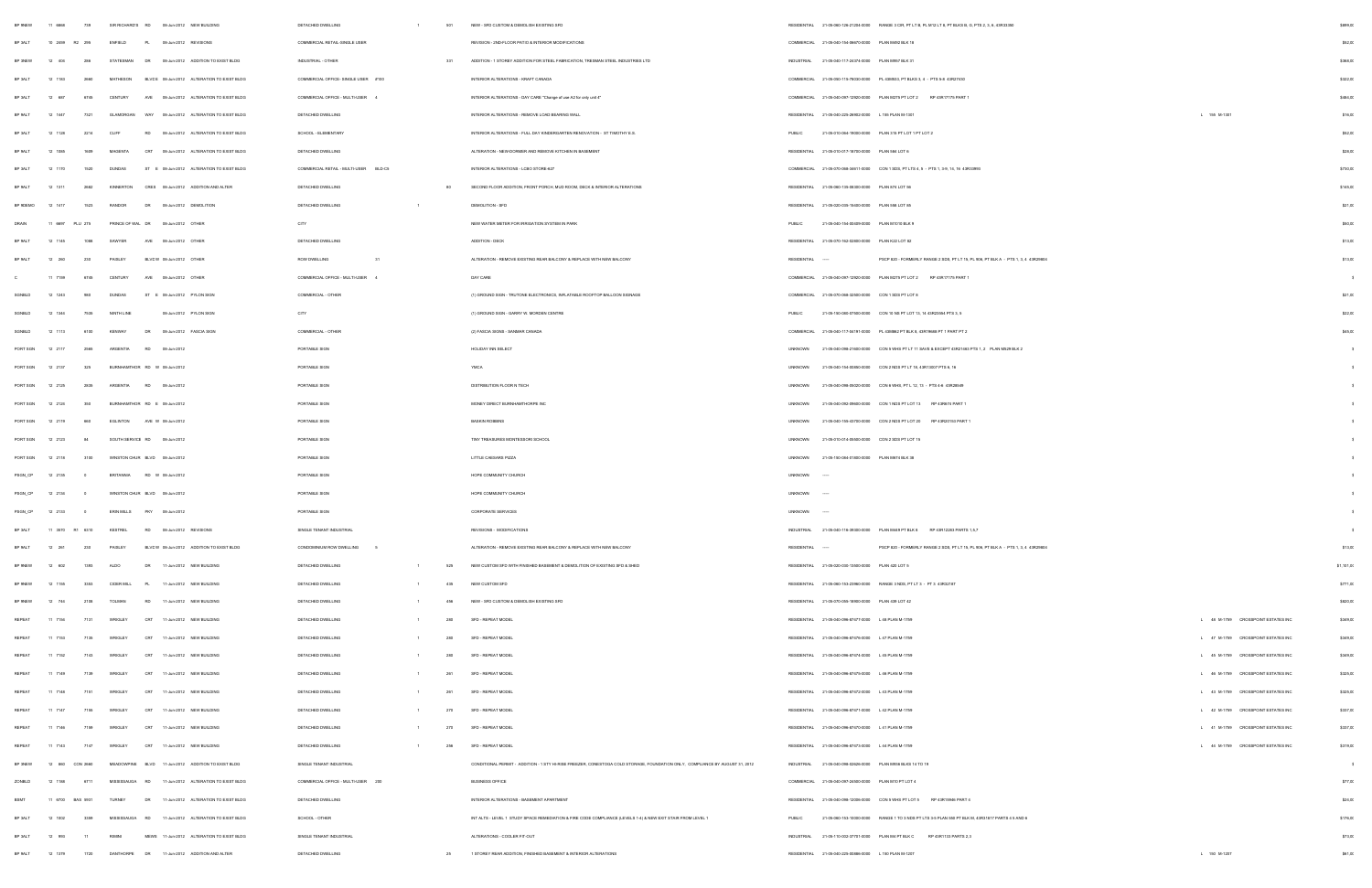|                  | PLUMHOUS 12 1538 PLU 120  | <b>VISTA</b><br>BLVD 11-Jun-2012 OTHER                               | DETACHED DWELLING                  | NEW 3/4 " WATER SERVICE                                                                  | RESIDENTIAL 21-05-130-008-12200-0000 PLAN 513 LOT 88                                                      | \$16,00 |
|------------------|---------------------------|----------------------------------------------------------------------|------------------------------------|------------------------------------------------------------------------------------------|-----------------------------------------------------------------------------------------------------------|---------|
| $\mathbf{C}$     | 12 830<br>6120            | MONTEVIDEO RD 11-Jun-2012 OTHER                                      | COMMERCIAL RETAIL - MULTI-USER 5   | PRIVATE CLUB                                                                             | COMMERCIAL 21-05-040-098-28915-0000 PLAN M138 LOT 2                                                       |         |
| PORT SGN         | 12 2146<br>3176           | RIDGEWAY<br>DR 11-Jun-2012                                           | PORTABLE SIGN                      | CREATIVE KIDS PLACE                                                                      | 21-05-150-084-02600-0000 PLAN M674 BLK 15 PT LT 12-14,16<br><b>UNKNOWN</b>                                |         |
| PORT SGN 12 2144 | 1119                      | <b>DERRY</b><br>RD E 11-Jun-2012                                     | PORTABLE SIGN                      | GOLF CLEARANCE WAREHOUSE                                                                 | 21-05-050-116-65100-0000 PL M435 PT LTS 58, 59, 43R12971 PTS 1, 3, 7-9<br><b>UNKNOWN</b>                  |         |
| PSGN_CP          | 12 2161<br>$\overline{0}$ | ERIN MILLS<br>PKY 11-Jun-2012                                        | PORTABLE SIGN                      | MISSISSAUGA FOOTBALL LEAGUE                                                              | <b>UNKNOWN</b><br>$\sim$                                                                                  |         |
| PSGN_CP          | 12 2160<br>$\overline{0}$ | <b>EGLINTON</b><br>AVE W 11-Jun-2012                                 | PORTABLE SIGN                      | SHORELINE TENNIS CLUB                                                                    | <b>UNKNOWN</b><br>$\sim$                                                                                  |         |
| PSGN_CP 12 2155  | $\sim$                    | MAVIS<br>RD 11-Jun-2012                                              | PORTABLE SIGN                      | PORT CREDIT BIA                                                                          | <b>UNKNOWN</b><br>$\sim$                                                                                  |         |
| PSGN_CP 12 2153  | $\sim$                    | ERIN MILLS<br>PKY 11-Jun-2012                                        | PORTABLE SIGN                      | PORT CREDIT BIA                                                                          | <b>UNKNOWN</b><br>$\sim$                                                                                  |         |
| PSGN_CP          | 12 2151<br>$\overline{0}$ | CAWTHRA<br><b>RD</b><br>11-Jun-2012                                  | PORTABLE SIGN                      | PORT CREDIT BIA                                                                          | <b>UNKNOWN</b><br>$\sim$                                                                                  |         |
| PSGN_CP 12 2150  | $\sim$                    | QUEENSWAY<br>E 11-Jun-2012                                           | PORTABLE SIGN                      | PORT CREDIT 175TH ANNIVERSARY COMMITTEE                                                  | <b>UNKNOWN</b><br>$\sim$                                                                                  |         |
| PSGN_CP 12 2149  | $\Omega$                  | ERIN MILLS<br>PKY 11-Jun-2012                                        | PORTABLE SIGN                      | PORT CREDIT BIA                                                                          | <b>UNKNOWN</b><br>$\sim$                                                                                  |         |
|                  |                           |                                                                      |                                    |                                                                                          |                                                                                                           |         |
| PSGN_CP          | 12 2147<br>$\overline{0}$ | QUEENSWAY<br>E 11-Jun-2012                                           | PORTABLE SIGN                      | PORT CREDIT BIA                                                                          | <b>UNKNOWN</b><br>$\sim$                                                                                  |         |
| PSGN_CP          | 12 2170<br>$\overline{0}$ | NORTH SERVICE RD 11-Jun-2012                                         | PORTABLE SIGN                      | PORT CREDIT BIA                                                                          | <b>UNKNOWN</b><br>$\sim$                                                                                  |         |
| PSGN_CP          | 12 2169<br>$\Omega$       | <b>DUNDAS</b><br>ST W 11-Jun-2012                                    | PORTABLE SIGN                      | VOLUNTEERING PEEL                                                                        | <b>UNKNOWN</b><br>$\sim$                                                                                  |         |
| PSGN_CP          | 12 2162<br>$\overline{0}$ | HURONTARIO ST<br>11-Jun-2012                                         | PORTABLE SIGN                      | SHORELINE TENNIS CLUB                                                                    | <b>UNKNOWN</b><br>$\sim$                                                                                  |         |
| PSGN_CP          | 12 2159<br>$\overline{0}$ | ARGENTIA<br>RD 11-Jun-2012                                           | PORTABLE SIGN                      | VOLUNTEERING PEEL                                                                        | <b>UNKNOWN</b><br>$\sim$                                                                                  |         |
| PSGN_CP          | 12 2157<br>$\Omega$       | EGLINTON AVE W 11-Jun-2012                                           | PORTABLE SIGN                      | WESTACRES TENNIS CLUB                                                                    | <b>UNKNOWN</b><br>$\sim$                                                                                  |         |
| PSGN_CP          | 12 2156<br>$\overline{0}$ | WINSTON CHUR BLVD 11-Jun-2012                                        | PORTABLE SIGN                      | PORT CREDIT BIA                                                                          | <b>UNKNOWN</b><br>$\sim$                                                                                  |         |
| PSGN_CP          | 12 2154<br>$^{\circ}$     | WINSTON CHUR BLVD 11-Jun-2012                                        | PORTABLE SIGN                      | PORT CREDIT BIA                                                                          | <b>UNKNOWN</b><br>$\sim$                                                                                  |         |
| PSGN_CP          | 12 2152                   | BURNHAMTHOR RD W 11-Jun-2012                                         | PORTABLE SIGN                      | PORT CREDIT BIA                                                                          | <b>UNKNOWN</b><br>$\sim$                                                                                  |         |
| PSGN_CP          | 12 2148<br>$\overline{0}$ | SOUTH SHERIDA WAY 11-Jun-2012                                        | PORTABLE SIGN                      | PORT CREDIT BIA                                                                          | <b>UNKNOWN</b><br>$\sim$                                                                                  |         |
| PSGN_CP 12 2175  | $\circ$                   | BRITANNIA<br>RD W 11-Jun-2012                                        | PORTABLE SIGN                      | COMMUNITY SERVICES - HERSHEY CENTRE                                                      | <b>UNKNOWN</b><br>$\sim$                                                                                  |         |
| PSGN_CP 12 2174  | $\overline{0}$            | <b>KENNEDY</b><br>RD 11-Jun-2012                                     | PORTABLE SIGN                      | COMMUNITY SERVICES - HERSHEY CENTRE                                                      | <b>UNKNOWN</b><br>$\sim$                                                                                  |         |
| PSGN_CP          | 12 2173<br>$\overline{0}$ | <b>EGLINTON</b><br>AVE W 11-Jun-2012                                 | PORTABLE SIGN                      | COMMUNITY SERVICES - HERSHEY CENTRE                                                      | <b>UNKNOWN</b><br>$\sim$                                                                                  |         |
| PSGN_CP 12 2171  | $\circ$                   | MATHESON BLVDE 11-Jun-2012                                           | PORTABLE SIGN                      | COMMUNITY SERVICES - HERSHEY CENTRE                                                      | <b>UNKNOWN</b><br>$\sim$                                                                                  |         |
| PORT SGN 12 2145 | 3955                      | ERIN CENTRE BLVD 11-Jun-2012                                         | PORTABLE SIGN                      | DR. MIRJAN                                                                               | 21-05-150-070-21818-0000 B 169 PLAN M-1733<br>B 169 M-1733<br><b>UNKNOWN</b>                              |         |
| PORT SGN         | 12 2143<br>2979           | <b>UNITY</b><br>GATE 11-Jun-2012                                     | PORTABLE SIGN                      | DR. SCHELLENBERG                                                                         | <b>UNKNOWN</b><br>21-05-040-145-01000-0000 PLAN M118 BLK B                                                |         |
| PORT SGN 12 2142 | 3135                      | ARGENTIA<br>RD 11-Jun-2012                                           | PORTABLE SIGN                      | SPORT MART                                                                               | 21-05-150-080-13800-0000   CON 11 NS, PT L 13, 14 - PTS 2-4 43R28108<br><b>UNKNOWN</b>                    |         |
| PORT SGN 12 2140 |                           | 2970 DREW<br>RD 11-Jun-2012                                          | PORTABLE SIGN                      | RAJIV MADAAN CGA                                                                         | UNKNOWN 21-05-050-113-06532-0000 PSCP 884 - FORMERLY 43M1593 PT BLK 2 - PT 1 43R29338                     |         |
| PSGN_CP 12 2158  | $\sim$                    | MAVIS<br>RD 11-Jun-2012                                              | PORTABLE SIGN                      | WESTACRES TENNIS CLUB                                                                    | <b>UNKNOWN</b><br>$\sim$                                                                                  |         |
| PORT SGN         | 12 2172<br>6700           | MONTEVIDEO RD 11-Jun-2012                                            | PORTABLE SIGN                      | MONTEVIDEO DRY CLEANERS                                                                  | <b>UNKNOWN</b><br>21-05-040-098-28900-0000 PLAN M21 LOT 209                                               |         |
| PORT SGN 12 2132 | 720                       | <b>BRISTOL</b><br>RD W 11-Jun-2012                                   | PORTABLE SIGN                      | SHOPPERS DRUG MART                                                                       | B 30 M-1370<br>21-05-040-164-53600-0000 B 30 PLAN M-1370<br><b>UNKNOWN</b>                                |         |
| PORT SGN         | 12 2131<br>7070           | SAINT BARBARA BLVD 11-Jun-2012                                       | PORTABLE SIGN                      | MEENA CLEANERS                                                                           | 21-05-040-098-59501-0000 CON 1 WHS W PT LOT 11, 43R32120, PTS 1-17, 19-25<br><b>UNKNOWN</b>               |         |
|                  |                           |                                                                      |                                    |                                                                                          |                                                                                                           |         |
| PORT SGN         | 12 2130<br>3221           | DERRY<br>RD W 11-Jun-2012                                            | PORTABLE SIGN                      | DR. GIRN'S DENTAL                                                                        | B 159 M-1214<br><b>UNKNOWN</b><br>21-05-150-080-76500-0000 B 159 PLAN M-1214                              |         |
| PORT SGN 12 2139 | 3980                      | GRAND PARK DR 11-Jun-2012                                            | PORTABLE SIGN                      | SHOPPERS DRUG MART                                                                       | 21-05-040-143-31500-0000 CON 1 NDS LOT 20 PL M1393 BLKS 1, 2 PT BLK 4 43R24554 PTS 1, 2<br><b>UNKNOWN</b> |         |
| PORT SGN         | 2273<br>12 2138           | <b>DUNDAS</b><br>ST W 11-Jun-2012                                    | PORTABLE SIGN                      | ONTARIO CARPET                                                                           | 21-05-060-141-20400-0000 PLAN 915 LOTS 335 TO 337 CON 1 NDS PT LOT 35<br><b>UNKNOWN</b>                   |         |
| POOL             | 5661<br>11 163            | BELL HARBOUR DR 11-Jun-2012 INGROUND POOL                            | DETACHED DWELLING                  |                                                                                          | RESIDENTIAL 21-05-040-108-00110-0000 PLAN M1000 LOT 121                                                   |         |
| POOL             | 2641<br>12                | QUAIL'S RUN<br>11-Jun-2012 INGROUND POOL                             | DETACHED DWELLING                  |                                                                                          | RESIDENTIAL 21-05-040-108-02363-0000 PLAN M1003 LOT 18                                                    |         |
| POOL             | 963<br>11 150             | <b>RIBSTON</b><br>RD 11-Jun-2012 INGROUND POOL                       | DETACHED DWELLING                  |                                                                                          | RESIDENTIAL 21-05-070-057-04200-0000 PLAN 520 LOT 5                                                       |         |
| POOL             | 993<br>12<br>14           | PORCUPINE AVE 11-Jun-2012 INGROUND POOL                              | DETACHED DWELLING                  |                                                                                          | RESIDENTIAL 21-05-020-019-17100-0000 PLAN 397 LOT 1                                                       |         |
| BP 3TEN          | 205<br>12 1384            | COURTNEYPARI DR W 11-Jun-2012 TENTS/AIR SUPPORT STRUC                | SINGLE TENANT INDUSTRIAL           | (1) TEMPORARY TENT - INSTALL JUNE 19th & REMOVE JUNE 21st, 2012 (1)40x100                | INDUSTRIAL 21-05-040-099-55051-0000 43M1544, PT BLK 5 - PTS 1, 5 43R31774                                 |         |
| <b>MECH</b>      | 12 30<br>HEA 1            | ROBERT SPECK PKY 11-Jun-2012 REVISIONS                               | COMMERCIAL OFFICE - MULTI-USER 960 | <b>HVAC REVISION</b>                                                                     | COMMERCIAL 21-05-040-094-24710-0000 PLAN M270 PT BLK A,BLK S                                              |         |
| HVACHOUS 11 4903 | <b>HEA 1416</b>           | RD 11-Jun-2012 REVISIONS<br>SHADOWA                                  | DETACHED DWELLING                  | HVAC REVISION - RELOCATE DUCTWORK                                                        | RESIDENTIAL 21-05-020-027-03400-0000 PLAN 599 LOT 38                                                      |         |
| PSS              | 12 1474<br>870            | MEADOW WOOD RD 11-Jun-2012 CLASS 4 PRIVATE SEWAGE SYSTEM             | DETACHED DWELLING                  | PRIVATE SEPTIC SYSTEM REPLACEMENT                                                        | RESIDENTIAL 21-05-020-021-11700-0000 PLAN D13 PT LOT 10                                                   | \$34,00 |
| BP 9ALT          | 12 1078<br>897            | CANYON<br>ST 12-Jun-2012 NEW BUILDING                                | RESIDENTIAL - OTHER                | NEW - POOL CABANA                                                                        | RESIDENTIAL 21-05-020-026-10842-0000 L 21 PLAN M-1565<br>L 21 M-1565                                      | \$17,00 |
| <b>FIRE</b>      | 12 479<br>5625            | TIMBERLEA BLVD 12-Jun-2012 SPRINKLERS                                | INDUSTRIAL - OTHER                 | FIRE ONLY - SPRINKLERS                                                                   | INDUSTRIAL 21-05-040-116-23620-0000 PLAN M699 BLK 9                                                       | \$20,00 |
| BP 9NEW          | 111<br>11 7065            | <b>TROY</b><br>ST 12-Jun-2012 NEW BUILDING                           | DETACHED DWELLING<br>$-1$<br>192   | NEW CUSTOM SFD/ DEMOLISH EXISTING SFD - PARTIAL EXISTING FOUNDATION WALLS TO BE RETAINED | RESIDENTIAL 21-05-010-010-04600-0000 PLAN C20 LOT 188                                                     | \$301,0 |
|                  |                           | BP 9ALT 12 1320 339 WINFIELD TERR 12-Jun-2012 ADDITION TO EXIST BLDG | DETACHED DWELLING                  | ADDITION - FRONT PORCH & EXPAND EXISTING COLD STORAGE                                    | RESIDENTIAL 21-05-040-155-41224-0000 PLAN M635 LOT 40                                                     | \$16,00 |

- 
- 
- 
- 
- . The contract of the contract of the contract of the contract of the contract of  $\S$ 
	-
	- \$
		-
	-
	-
- . The contract of the contract of the contract of the contract of the contract of  $\S$ 
	-
	-
	-
	-
- . The contract of the contract of the contract of the contract of the contract of  $\S$ 
	- \$
	- $\,$  Delan M118 BLK B  $\,$  Section 2 and 2 and 2 and 2 and 2 and 2 and 2 and 2 and 2 and 2 and 2 and 2 and 2 and 2 and 2 and 2 and 2 and 2 and 2 and 2 and 2 and 2 and 2 and 2 and 2 and 2 and 2 and 2 and 2 and 2 and 2 and
	- $\,$  PLAN M21 LOT 209  $\,$  s  $\,$  s  $\,$  s  $\,$  s  $\,$  s  $\,$  s  $\,$  s  $\,$  s  $\,$  s  $\,$  s  $\,$  s  $\,$  s  $\,$  s  $\,$  s  $\,$  s  $\,$  s  $\,$  s  $\,$  s  $\,$  s  $\,$  s  $\,$  s  $\,$  s  $\,$  s  $\,$  s  $\,$  s  $\,$  s  $\,$  s  $\,$  s  $\,$ 
		-
		- \$
	- \$
	- $\,$  PLAN 397 LOT 1  $\,$  Section 1  $\,$  Section 1  $\,$  Section 1  $\,$  Section 1  $\,$  Section 1  $\,$  Section 1  $\,$  Section 1  $\,$  Section 1  $\,$  Section 1  $\,$  Section 1  $\,$  Section 1  $\,$  Section 1  $\,$  Section 1  $\,$  S
	- 0 PLAN M270 PT BLK A,BLK S
		-
- 
-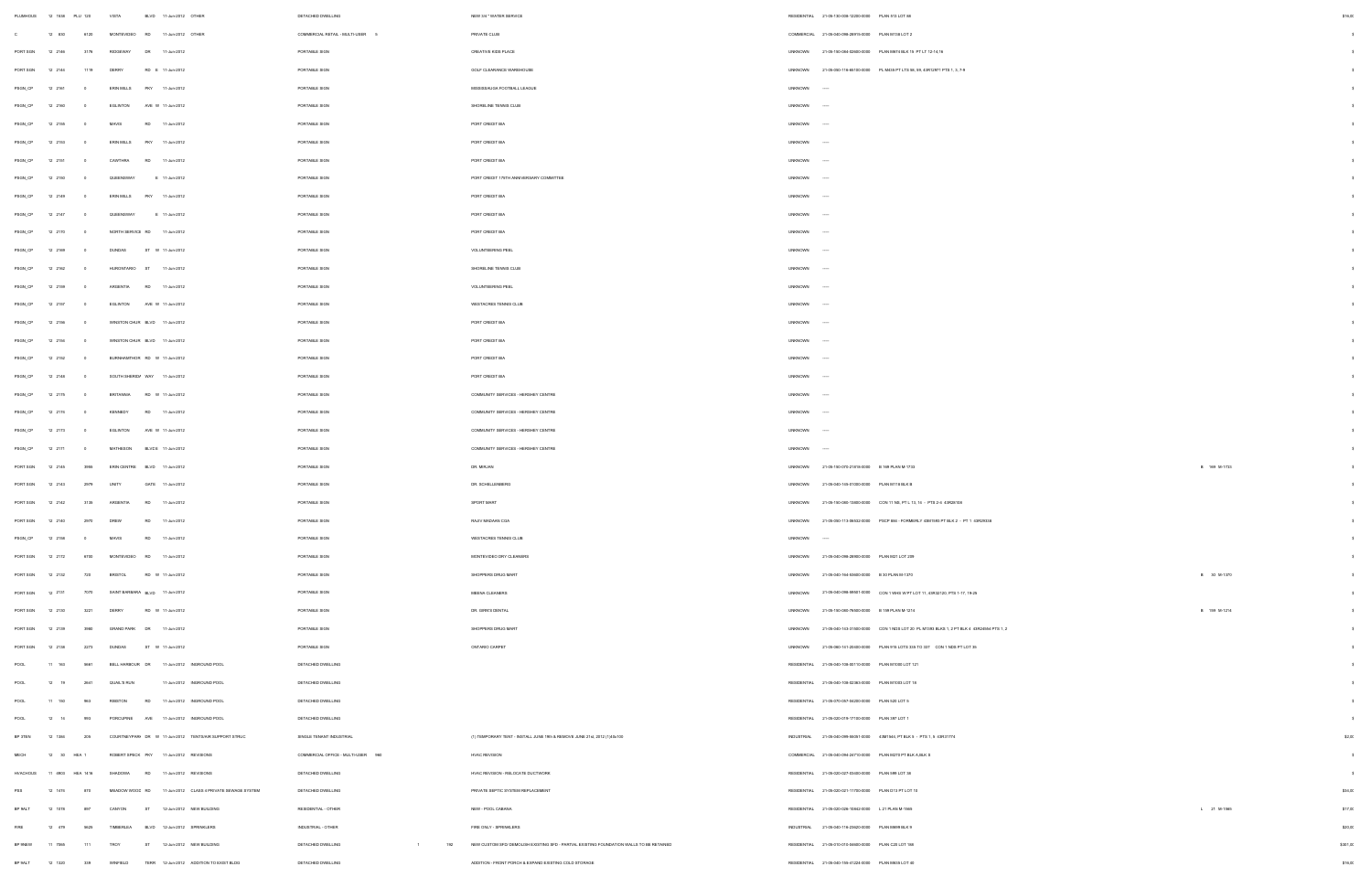\$  $\mathbf{s}$ 

| ZONBLD      | 12 505           | 1325           | <b>EGLINTON</b><br>AVE E 12-Jun-2012 ALTERATION TO EXIST BLDG | COMMERCIAL - OTHER<br>$7 - 11$                    | <b>BANQUET FACILITY</b>                                                                                               | COMMERCIAL 21-05-050-117-09600-0000 CON 3 EHS PT LOT 1 RP 43R12813 PARTS 1,2,3                                                                                          | \$144,0   |
|-------------|------------------|----------------|---------------------------------------------------------------|---------------------------------------------------|-----------------------------------------------------------------------------------------------------------------------|-------------------------------------------------------------------------------------------------------------------------------------------------------------------------|-----------|
| BP 3ALT     | 12 792           | 719            | CENTRAL<br>PKY W 12-Jun-2012 ALTERATION TO EXIST BLDG         | COMMERCIAL OFFICE - MULTI-USER 207-208            | ALTERATIONS - ENTRANCE OPENING BETWEEN UNITS, GRAND PARK MEDICAL PHARMACY                                             | COMMERCIAL 21-05-040-143-32400-0000 PL 43M1393 BLK 3, 43R21901 PT 15                                                                                                    | \$26,00   |
| BP 9ALT     | 12 1364          | 1302           | BRAMBLEWOOD LANE 12-Jun-2012 ALTERATION TO EXIST BLDG         | DETACHED DWELLING                                 | ALTERATIONS - REMOVE WALL IN KITCHEN                                                                                  | RESIDENTIAL 21-05-020-032-16200-0000 PLAN 820 LOT 37                                                                                                                    | \$16,00   |
| ZONBLD      | 12 1247          | 3170           | RIDGEWAY<br>DR 12-Jun-2012 ALTERATION TO EXIST BLDG           | MULTI-TENANT INDUSTRIAL<br>24                     | WAREHOUSING FACILITY                                                                                                  | INDUSTRIAL 21-05-150-084-02700-0000 PLAN M674 BLK 16                                                                                                                    | \$57,00   |
| ZONBLD      | 12 1246          | 40             | LAKESHORE RD E 12-Jun-2012 ALTERATION TO EXIST BLDG           | COMMERCIAL - OTHER                                | PATIO FOR RESTAURANT                                                                                                  | COMMERCIAL 21-05-090-003-06400-0000 PLAN 300E PCL 1                                                                                                                     | \$27,00   |
| BP 3ALT     | 12 58            | 7171           | RD 12-Jun-2012 ALTERATION TO EXIST BLDG<br><b>TORBRAM</b>     | MULTI-TENANT INDUSTRIAL<br>$4 - 5$                | INTERIOR ALTERAITONS - GURNAM & TALWINDER MUKHAL                                                                      | <b>INDUSTRIAL</b><br>PEEL CONDO PLAN 133<br>$\sim$                                                                                                                      | \$27,00   |
| <b>FIRE</b> | 12 1197          | 848            | BURNHAMTHOR RD W 12-Jun-2012 ALTERATION TO EXIST BLDG         | MULTI-TENANT INDUSTRIAL<br>2B                     | FIRE ONLY - FIRE SUPPRESSION SYSTEM                                                                                   | INDUSTRIAL 21-05-040-154-04800-0000 CON 1 NDS PT LT 22, 43R13216 PT 1                                                                                                   | \$30,00   |
| ZONBLD      | 11 7137          | 2355           | ROYAL WINDSOI DR 12-Jun-2012 ALTERATION TO EXIST BLDG         | MULTI-TENANT INDUSTRIAL<br>$5 - 6$<br>68          | WAREHOUSE FACILITY WITH ACCESSORY OFFICE                                                                              | <b>INDUSTRIAL</b><br>PEEL CONDO PLAN 475                                                                                                                                | \$67,00   |
| HOUSDEMO    | 12 1526          | 1392           | <b>DR</b><br>ALDO<br>12-Jun-2012 DEMOLITION                   | DETACHED DWELLING<br>$\overline{1}$               | DEMOLITION - SFD & SHED                                                                                               | RESIDENTIAL 21-05-020-030-14600-0000 CON 2-SDS PT 25                                                                                                                    | \$21,00   |
| BP 3ALT     | 11 5469          | $\overline{2}$ | ROBERT SPECK PKY 12-Jun-2012 OTHER                            | COMMERCIAL OFFICE - MULTI-USER LOBBY              | INTERIOR ALTERATIONS - ENTRANCE & CANOPY, OXFORD PROPERTIES GROUP                                                     | COMMERCIAL 21-05-040-094-24800-0000 PL M270 BLK B - 43R30517 PTS 1-6                                                                                                    | \$129,00  |
|             | 11 5393          | 5945           | <b>DIXIE</b><br><b>RD</b><br>12-Jun-2012 OTHER                | COMMERCIAL RETAIL - MULTI-USER A                  | RESTAURANT                                                                                                            | COMMERCIAL 21-05-050-116-07300-0000 CON 4 EHS PT LOT 5 RP 43R12919 PARTS 5,6                                                                                            |           |
|             | 11 5216          | 57             | ST N 12-Jun-2012 OTHER<br>QUEEN                               | COMMERCIAL - OTHER<br>$\overline{\mathbf{3}}$     | MOTOR VEHICLE SERVICE STATION & MOTOR VEHICLE RENTAL FACILITY                                                         | COMMERCIAL 21-05-110-002-06200-0000 PLAN 548 PT BLK C                                                                                                                   |           |
| SIGN BP     | 12 1358          | 100            | CITY CENTRE DR 12-Jun-2012 FASCIA SIGN                        | COMMERCIAL RETAIL - MULTI-USER 2-827              | (1) FASCIA SIGN - TUXEDO ROYALE                                                                                       | COMMERCIAL 21-05-040-154-00453-0000 PL 43M1010 BLKS 19, 21, PT BLKS 1, 16, 20                                                                                           | \$21,00   |
| SGNBLD      | 12 185           | 5570           | <b>EXPLORER</b><br>DR <sub>1</sub><br>12-Jun-2012 FASCIA SIGN | COMMERCIAL - OTHER                                | (1) FASCIA SIGN - TARGET                                                                                              | COMMERCIAL 21-05-050-115-63000-0000 PT BLK 5 PLAN M-793 - PTS 1-5, 8-15 43R23735                                                                                        | \$85,00   |
| PSGN_CP     | 12 2186          | $\circ$        | <b>EGLINTON</b><br>AVE E 12-Jun-2012                          | PORTABLE SIGN                                     | COMMUNITY SERVICES - HERSHEY CENTRE                                                                                   | <b>UNKNOWN</b><br>$\sim$                                                                                                                                                |           |
|             | PORT SGN 12 2180 | 2550           | ARGENTIA<br>RD 12-Jun-2012                                    | PORTABLE SIGN                                     | SHERWOOD PRINTING                                                                                                     | 21-05-040-098-21605-0000 PLAN M529 PT BLK 1<br><b>UNKNOWN</b>                                                                                                           |           |
|             | PORT SGN 12 2168 | 2969           | ARGENTIA<br>RD 12-Jun-2012                                    | PORTABLE SIGN                                     | <b>LICKS BURGERS</b>                                                                                                  | 21-05-040-098-05300-0000 CON 6 WHS PT L 13, 43R28710 PTS 1-6<br><b>UNKNOWN</b>                                                                                          |           |
| PORT SGN    | 12 2167          | 2969           | ARGENTIA<br><b>RD</b><br>12-Jun-2012                          | PORTABLE SIGN                                     | <b>LICKS BURGERS</b>                                                                                                  | 21-05-040-098-05300-0000 CON 6 WHS PT L 13, 43R28710 PTS 1-6<br><b>UNKNOWN</b>                                                                                          |           |
| PORT SGN    | 12 2166          | 2969           | ARGENTIA<br><b>RD</b><br>12-Jun-2012                          | PORTABLE SIGN                                     | <b>LICKS BURGERS</b>                                                                                                  | <b>UNKNOWN</b><br>21-05-040-098-05300-0000 CON 6 WHS PT L 13, 43R28710 PTS 1-6                                                                                          |           |
|             | PORT SGN 12 2165 | 816            | BRITANNIA<br>RD W 12-Jun-2012                                 | PORTABLE SIGN                                     | <b>DRUMSTICKS</b>                                                                                                     | PSCP 778 - FORMERLY CON 2 WHS PT L 5, 43R8711 PTS 8-11 LESS 43R23077 PT 1<br><b>UNKNOWN</b><br>$\sim$                                                                   |           |
|             |                  |                |                                                               | PORTABLE SIGN                                     | THERAPEUTIC KNEADS                                                                                                    | 21-05-040-098-05300-0000 CON 6 WHS PT L 13, 43R28710 PTS 1-6                                                                                                            |           |
| PORT SGN    | 12 2164          | 2955           | ARGENTIA<br><b>RD</b><br>12-Jun-2012                          |                                                   |                                                                                                                       | <b>UNKNOWN</b>                                                                                                                                                          |           |
|             | PORT SGN 12 2163 | 3100           | WINSTON CHUR BLVD 12-Jun-2012                                 | PORTABLE SIGN                                     | MIRROR IMAGES INC.                                                                                                    | <b>UNKNOWN</b><br>21-05-150-084-01800-0000 PLAN M674 BLK 38                                                                                                             |           |
|             | PORT SGN 12 2141 | 1900           | FOWLER<br>DR 12-Jun-2012                                      | PORTABLE SIGN                                     | VAN MILLS PHARMACY & MEDICAL CENTRE                                                                                   | 21-05-060-131-00200-0000  CON 1 SDS PT LOT 30 RANGE 3 CIR PT LOT 14 PT RD ALLCE<br><b>UNKNOWN</b>                                                                       |           |
|             | PORT SGN 12 2182 | 3955           | ERIN CENTRE BLVD 12-Jun-2012                                  | PORTABLE SIGN                                     | ERIN PHYSIOTERAPY                                                                                                     | 21-05-150-070-21818-0000 B 169 PLAN M-1733<br>B 169 M-1733<br><b>UNKNOWN</b>                                                                                            |           |
|             | PORT SGN 12 2179 | 3045           | MAVIS<br><b>RD</b><br>12-Jun-2012                             | PORTABLE SIGN                                     | ALTERED IMAGE                                                                                                         | 21-05-040-142-32000-0000 PL 43M-1332, PT B 3 LESS 43R27004, PTS 1-6<br>B 3 M-1332<br><b>UNKNOWN</b>                                                                     |           |
| PSGN_CP     | 12 2178          | $^{\circ}$     | GOREWAY<br>DR <sub>1</sub><br>12-Jun-2012                     | PORTABLE SIGN                                     | MALTON COMMUNITY FESTIVAL                                                                                             | <b>UNKNOWN</b><br>$\sim$                                                                                                                                                |           |
| PSGN CP     | 12 2177          | $\Omega$       | DERRY<br>RD E 12-Jun-2012                                     | PORTABLE SIGN                                     | MALTON COMMUNITY FESTIVAL                                                                                             | <b>UNKNOWN</b><br>$\sim$                                                                                                                                                |           |
|             | PSGN_CP 12 2176  | $\overline{0}$ | GOREWAY<br><b>DR</b><br>12-Jun-2012                           | PORTABLE SIGN                                     | MALTON COMMUNITY FESTIVAL                                                                                             | <b>UNKNOWN</b><br>$\sim$                                                                                                                                                |           |
|             | PORT SGN 12 2136 | 100            | MILVERTON DR 12-Jun-2012                                      | PORTABLE SIGN                                     | HEARTS CHILD CARE CENTRE                                                                                              | UNKNOWN 21-05-040-115-00950-0000 PLAN M832 PT BLK 2 RP 43R17361 PARTS 1-3                                                                                               |           |
|             | $12 \quad 3$     |                | 2182 ROBINWOOD CRT 12-Jun-2012 INGROUND POOL                  | DETACHED DWELLING                                 |                                                                                                                       | RESIDENTIAL 21-05-040-159-62000-0000 PLAN M871 LOT 39                                                                                                                   |           |
|             | 11 24            | 206            | DR 12-Jun-2012 INGROUND POOL<br>BRIARHILL                     | DETACHED DWELLING                                 |                                                                                                                       | RESIDENTIAL 21-05-010-013-18100-0000 PLAN 384 LOT 46 PT LOT 45 PT LOT 47                                                                                                |           |
| BP 3TEN     | 12 1420          | 1864           | 12-Jun-2012 TENTS/AIR SUPPORT STRUC<br>DEER'S WOLD            | <b>CITY</b>                                       | (1) TEMPORARY TENT - INSTALL JUNE 23rd & REMOVE JUNE 24th, 2012 (1)20x60                                              | 21-05-060-130-29600-0000 PLAN M115 BLK E<br>PUBLIC                                                                                                                      |           |
|             | 12 76            | 6129           | FULLERTON CRES 12-Jun-2012 SPA/WHIRLPOOL/HOTTUB               | DETACHED DWELLING                                 |                                                                                                                       | RESIDENTIAL 21-05-150-080-30700-0000 PLAN M347 PT LOT 143 PLAN 43R8508 PTS 20,21,22,23                                                                                  |           |
| BP 9ALT     |                  |                | 11 6198 R1 1472 SOUTHDOWN RD 12-Jun-2012 REVISIONS            | DETACHED DWELLING                                 | REVISION - BASEMENT MODIFICATIONS                                                                                     | RESIDENTIAL 21-05-020-040-14200-0000 PLAN 421 LOT 11                                                                                                                    |           |
| BP 9ALT     | 11 5865 R1 984   |                | HEDGE<br>DR 12-Jun-2012 REVISIONS                             | DETACHED DWELLING                                 | REVISION - SECOND FLOOR BEDROOM MODIFICATIONS                                                                         | RESIDENTIAL 21-05-070-057-14100-0000 PLAN 520 LOT 32                                                                                                                    |           |
|             | 10 1874          | COM 960        | <b>BLOOR</b><br>ST 12-Jun-2012 NEW BUILDING                   | APARTMENT (> 6 UNITS)                             | NEW - (2) STOREY APARTMENT, TERRACES ON BLOOR, COMPLETION                                                             | RESIDENTIAL 21-05-040-086-11800-0000 PLAN 879 BLK A<br>SENTREX HOMES INC                                                                                                |           |
| BP 3NEW     | 12 737           | 1079           | LAKESHORE RD E 13-Jun-2012 NEW BUILDING                       | COMMERCIAL - OTHER<br>875                         | NEW - 2 STOREY DAYCARE, LAKESIDE MONTESSORI SCHOOL                                                                    | COMMERCIAL 21-05-070-156-07900-0000 PLAN E21 LOTS 61 & 62                                                                                                               | \$1,654,0 |
| BP 3TEN     | 12 1385          | 355            | PRINCESS ROYA DR 13-Jun-2012 TENTS/AIR SUPPORT STRUC          | <b>CITY</b>                                       | (3) TEMPORARY TENTS - INSTALL JUNE 20th & REMOVE JUNE 21st, 2012 (1)20x80, (1)20x20, (1)10x10                         | 21-05-040-154-00800-0000 CON 2 NDS, PT L 18 - PTS 8, 9 43R27531<br>PUBLIC                                                                                               | \$6,00    |
| BP 3ALT     | 12 1295          | 5100           | ERIN MILLS PKY 13-Jun-2012 ALTERATION TO EXIST BLDG           | COMMERCIAL RETAIL - MULTI-USER R105A              | INTERIOR ALTERATIONS - REITMANS CANADA                                                                                | COMMERCIAL 21-05-040-098-10600-0000 PL M823 BLKS 4, 6, 17, PT BLKS 1, 5, 18, 20, RCP 1003 PT LT 2, 43R15700 PTS 1, 3-28, 30, 31, 33-35, 43R20654 PTS 2, 4, 7, 8, 11, 14 | \$187,00  |
| ZONBLD      | 11 6114          | 250            | SUPERIOR BLVD 13-Jun-2012 ALTERATION TO EXIST BLDG            | SINGLE TENANT INDUSTRIAL                          | MANUFACTURING FACILITY WITH ACCESSORY RETAIL SALES                                                                    | INDUSTRIAL 21-05-040-117-09346-0000 PLAN M901 BLK 21                                                                                                                    | \$148,0   |
|             | BP 9ALT 12 1312  |                | 1572 KEENLEYSIDE CRT 13-Jun-2012 ALTERATION TO EXIST BLDG     | DETACHED DWELLING                                 | INTERIOR ALTERATIONS                                                                                                  | RESIDENTIAL 21-05-010-018-10000-0000 PLAN 849 LOT 5                                                                                                                     | \$43,00   |
| BP 3ALT     | 12 1115          | 6675           | MONTEVIDEO RD 13-Jun-2012 ALTERATION TO EXIST BLDG            | SCHOOL - ELEMENTARY                               | INTERIOR ALTERATIONS - ST TERESA OF AVILA                                                                             | 21-05-040-098-29090-0000 PLAN M185 BLK D, LOT 2 RP 43R7739 PARTS 13,18<br>PUBLIC                                                                                        | \$120,00  |
| BP 9ALT     | 12 1413          | 1569           | ELITE<br>RD 13-Jun-2012 ADDITION AND ALTER                    | DETACHED DWELLING<br>20                           | ADD/ALTER - 1-STOREY ADDITION & INTERIOR-RENO                                                                         | RESIDENTIAL 21-05-020-035-11200-0000 PLAN 558 LOT 60                                                                                                                    | \$42,00   |
| ZONBLD      | 11 3813          | 1325           | <b>DERRY</b><br>RD E 13-Jun-2012 ADDITION AND ALTER           | MULTI-TENANT INDUSTRIAL<br>4, 1&2FL BLDG D<br>229 | 2ND FLOOR ADDITION & INT.ALTERATIONS - WHOLESALING FACILITY, SHOWROOM AND ACCESSORY OFFICE -MAXIMUM 20% SHOWROOM AREA | INDUSTRIAL -----<br>PSCP 756 - PT BLKS 13, 15 & BLK 16 PLAN M-733 - PT 3,4,5,8-12 43R22727                                                                              | \$437,0   |
|             |                  |                | PLUMHOUS 12 1574 DRA 1202 TECUMSEH PAR CRES 13-Jun-2012 OTHER | DETACHED DWELLING                                 | SEWER CONVERSION                                                                                                      | RESIDENTIAL 21-05-020-029-01100-0000 PLAN 330 PT LOT 16                                                                                                                 | \$16,00   |
| <b>FIRE</b> | 12 1278          | 158            | ST S 13-Jun-2012 OTHER<br>QUEEN                               | COMMERCIAL RETAIL - MULTI-USER                    | FIRE-ONLY - FIRE SUPPRESSION SYSTEM                                                                                   | COMMERCIAL 21-05-120-004-17300-0000 CON 5 WHS PT LT 4, PLAN STR4 LTS 3, 4, PT LTS 1, 2, 5, 8                                                                            | \$30,00   |
|             |                  |                | RAPID 12 1568 1734 ROWNTREE CRT 13-Jun-2012 OTHER             | DETACHED DWELLING                                 | WOOD DECK IN REAR                                                                                                     | RESIDENTIAL 21-05-030-096-32005-0000 PLAN M590 LOT 20                                                                                                                   | \$13,00   |

\$57,00

\$67,00

 $$129,00$ 

 $\ddot{\phantom{1}}$  $\ddot{s}$ 

 $\mathfrak{g}$ 

 $\ddot{\phantom{a}}$ 

\$187,00

\$43,00

\$42,00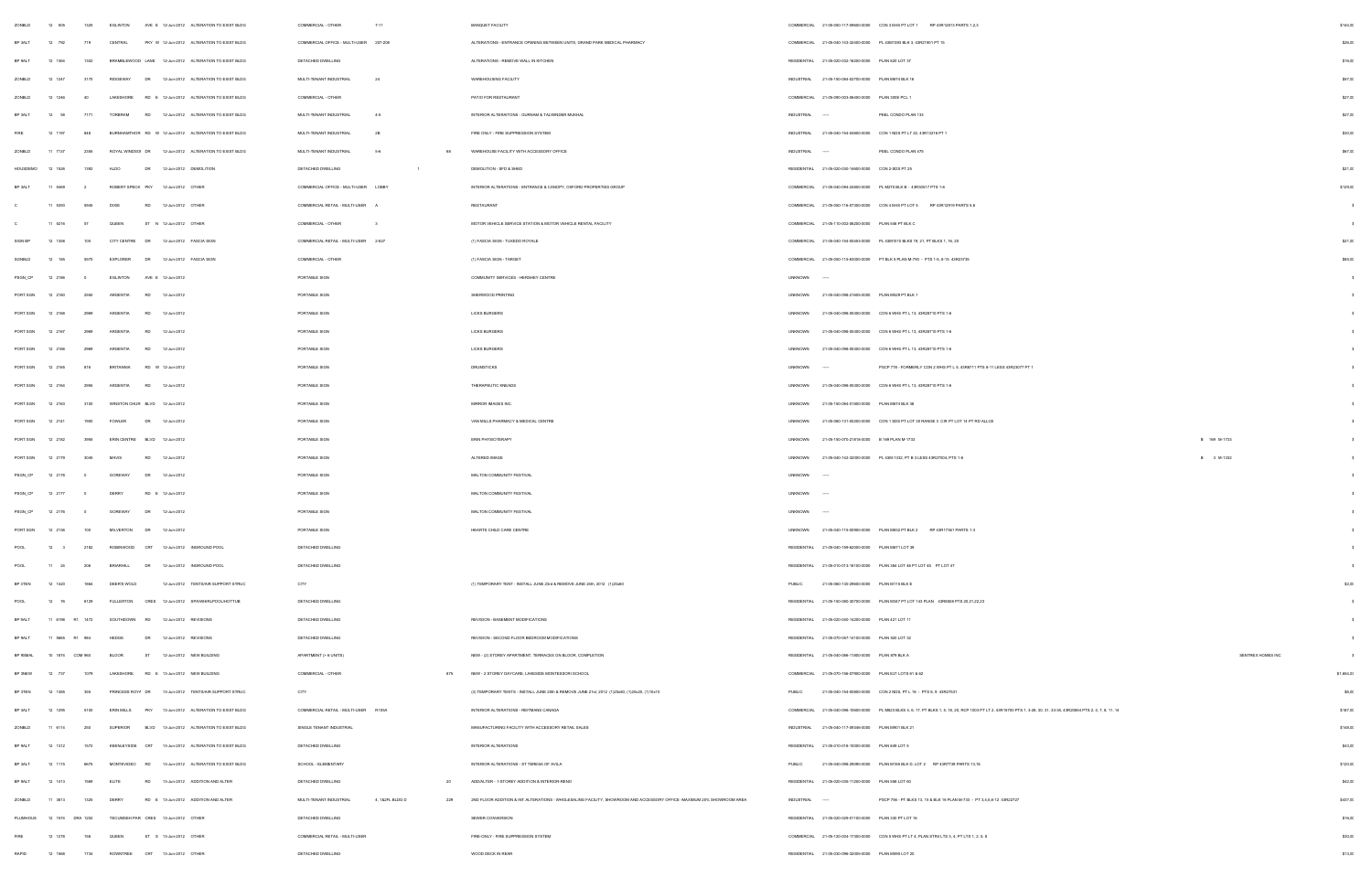| PORT SGN 12 2199<br>MAVIS<br><b>RD</b><br>13-Jun-2012<br>3611                                  | PORTABLE SIGN                              | LIATA COMPUTER CO. LTD.                                                                                             | 21-05-040-143-19800-0000 CON 1 NDS PT LOT 20<br><b>UNKNOWN</b>                                                                                                                    |                       |               |
|------------------------------------------------------------------------------------------------|--------------------------------------------|---------------------------------------------------------------------------------------------------------------------|-----------------------------------------------------------------------------------------------------------------------------------------------------------------------------------|-----------------------|---------------|
| PORT SGN<br>12 2206<br>325<br>CENTRAL<br>PKY W 13-Jun-2012                                     | PORTABLE SIGN                              | ACADEMY FOR MATH                                                                                                    | <b>UNKNOWN</b><br>21-05-040-143-08425-0000 PLAN M678 BLK 172                                                                                                                      |                       |               |
| PORT SGN 12 2193<br>7070<br>MCLAUGHLIN RD 13-Jun-2012                                          | PORTABLE SIGN                              | PRIME URGENT CARE                                                                                                   | 21-05-040-096-87100-0000 B 96 PLAN M-1483<br><b>UNKNOWN</b>                                                                                                                       | B 96 M-1483           | $\mathbf{S}$  |
| PORT SGN 12 2191<br>2905<br>ARGENTIA<br>RD 13-Jun-2012                                         | PORTABLE SIGN                              | KALSON MARKETING LTD.                                                                                               | 21-05-040-098-05060-0000 CON 6 WHS, PT LTS 12, 13 - PTS 1-10, 13, 14 43R30620<br><b>UNKNOWN</b>                                                                                   |                       |               |
| COURTNEYPARI DR E 13-Jun-2012<br>PORT SGN<br>12 2184                                           | PORTABLE SIGN                              | MUCHO BURRITO                                                                                                       | 21-05-040-117-07405-0000 PL 43M915 BLKS 11-13, 43R19175 PTS 1-11<br><b>UNKNOWN</b>                                                                                                |                       |               |
| PORT SGN 12 2181<br>3087<br>WINSTON CHUR BLVD 13-Jun-2012                                      | PORTABLE SIGN                              | HEART BEETS NATURAL MARKET INC                                                                                      | 21-05-060-154-11400-0000 CON 1 NDS PT LOT 35<br><b>UNKNOWN</b>                                                                                                                    |                       |               |
| PORT SGN 12 2197<br>7070<br>MCLAUGHLIN RD 13-Jun-2012                                          | PORTABLE SIGN                              | PRIME URGENT CARE                                                                                                   | 21-05-040-096-87100-0000 B 96 PLAN M-1483<br><b>UNKNOWN</b>                                                                                                                       | B 96 M-1483           | $\mathbf{s}$  |
| DIXIE<br><b>RD</b><br>13-Jun-2012<br>PORT SGN<br>12 2192<br>5165                               | PORTABLE SIGN                              | SWISS CHALET                                                                                                        | 21-05-050-115-19750-0000 PLAN 928 BLK A<br><b>UNKNOW</b>                                                                                                                          |                       |               |
| PORT SGN 12 2190<br>3105<br>ARGENTIA<br><b>RD</b><br>13-Jun-2012                               | PORTABLE SIGN                              | CIBC                                                                                                                | 21-05-150-080-13700-0000 CON 11 NS, PT L 13, 14 - PT PT 1 43R28108, 43R28958 PTS 2, 4<br><b>UNKNOWN</b>                                                                           |                       |               |
| <b>DR</b><br>PORT SGN<br>6990<br>FINANCIAL<br>13-Jun-2012<br>12 2188                           | PORTABLE SIGN                              | <b>BOMBAY CHUTNEY</b>                                                                                               | 21-05-040-097-11300-0000 PL M965 PT L 18, 43R24805 PTS 1-8, 14, 25-28, 43R25893 PTS 24-31<br><b>UNKNOWN</b>                                                                       |                       |               |
|                                                                                                |                                            |                                                                                                                     |                                                                                                                                                                                   |                       |               |
| MAVIS<br><b>RD</b><br>13-Jun-2012<br>PSGN CP<br>12 2209                                        | PORTABLE SIGN                              | COMMUNITY SERVICES                                                                                                  | <b>UNKNOWN</b><br>------                                                                                                                                                          |                       |               |
| <b>BLOOR</b><br><b>ST</b><br>13-Jun-2012<br>PORT SGN<br>2207<br>650                            | PORTABLE SIGN                              | GOLD & TIME JEWELLERY                                                                                               | 21-05-040-095-99104-0000 CON 1 NDS PT LOT 11 PLAN 922 BLK B RP 43R4537 PART 1 TO PART 3 PART 36 TO PART 39<br><b>UNKNOWN</b>                                                      |                       |               |
| ST W 13-Jun-2012<br>PORT SGN<br>12 2203<br>777<br>DUNDAS                                       | PORTABLE SIGN                              | <b>SUPERIOR TIRE</b>                                                                                                | 21-05-040-141-14400-0000 RANGE 1 NDS PT LOT 11<br><b>UNKNOWN</b>                                                                                                                  |                       |               |
| CREDITVIEW<br><b>RD</b><br>13-Jun-2012<br>PSGN CP<br>12 2210                                   | PORTABLE SIGN                              | COMMUNITY SERVICES                                                                                                  | <b>UNKNOWN</b><br>1.123                                                                                                                                                           |                       | $\mathcal{L}$ |
| SOUTH ALDO DR 13-Jun-2012 INGROUND POOL<br>POOL<br>12 24<br>1311                               | DETACHED DWELLING                          |                                                                                                                     | RESIDENTIAL 21-05-020-030-10600-0000 PLAN 336 PT LOT 16                                                                                                                           |                       | $\mathbf{S}$  |
| OLD CARRIAGE RD 13-Jun-2012 NEW BUILDING<br>BP 9NEW<br>11 6938<br>2587                         | DETACHED DWELLING<br>$\overline{1}$<br>317 | SFD - CUSTOM & DEMO-EXISTING, EXISTING FOUNDATION TO REMAIN                                                         | RESIDENTIAL 21-05-060-129-05000-0000 RANGE 1 SDS PT LOT 8                                                                                                                         |                       | \$482,00      |
| <b>DR</b><br>14-Jun-2012 NEW BUILDING<br>BP 9NEW<br>2191<br>PARKER<br>7090                     | DETACHED DWELLING<br>823<br>$\overline{1}$ | NEW CUSTOM SFD WITH FINISHED BASEMENT                                                                               | RESIDENTIAL 21-05-060-125-17600-0000 PLAN E-20 PT 16                                                                                                                              | GRANDEUR CUSTOM HOMES | \$1,638,00    |
| <b>HVACHOUS</b><br>359<br><b>HEA 1428</b><br><b>BUNSDEN</b><br>AVE 14-Jun-2012 REVISIONS<br>12 | DETACHED DWELLING<br>83                    | RE-LOCATE DUCTWORK                                                                                                  | RESIDENTIAL 21-05-060-130-05000-0000 PLAN 697 LOT 98                                                                                                                              |                       | $\mathbb{R}$  |
| 3359<br>MISSISSAUGA RD 14-Jun-2012 ALTERATION TO EXIST BLDG<br>BP 3ALT<br>416                  | SCHOOL - OTHER<br>4-FLR                    | INTERIOR ALTERATIONS - 1-CONDENSER UNIT, UFT WILLIAM G. DAVIS BLD                                                   | PUBLIC<br>21-05-060-153-10000-0000 RANGE 1 TO 3 NDS PT LTS 3-5 PLAN 550 PT BLK M, 43R31817 PARTS 4 5 AND 6                                                                        |                       | \$932,00      |
| W 14-Jun-2012 ALTERATION TO EXIST BLDG<br>BP 3ALT<br>1032<br>100<br>QUEENSWAY<br>- 12          | COMMERCIAL - OTHER                         | INTERIOR ALTERATIONS - EXISTING TIM HORTONS KIOSK                                                                   | COMMERCIAL 21-05-060-127-14000-0000 CON 1 SDS PT LT 16, RANGE 3 CIR PT LT 1, PL E20 PT LTS 6, 7, PL 571 PT BLK A, 43R28265 PT 1                                                   |                       | \$45,00       |
| ST W 14-Jun-2012 ALTERATION TO EXIST BLDG<br>QUEEN<br>BP 9ALT<br>928<br>- 12<br>1402           | 19C<br><b>ROW DWELLING</b>                 | INTERIOR ALTERATIONS                                                                                                | RESIDENTIAL ----<br>PCP 558 FORMERLY- CON 2 SDS PT LOTS 22,23 RP 43R15385 PART OF PTS 1,2, 3,4,5 & 14 RP 43R19662 PT 1                                                            |                       | \$16,00       |
| COURTNEYPARI DR E 14-Jun-2012 ALTERATION TO EXIST BLDG<br>BP 3ALT<br>1280                      | SINGLE TENANT INDUSTRIAL                   | INTERIOR ALTERATIONS - OFFICE IN WAREHOUSE AT REAR - SYNERGEX CORPORATION FACILITY                                  | INDUSTRIAL 21-05-050-116-31810-0000 CON 3 EHS PT LOT 7 RP 43R 7563 PARTS 1,2,3                                                                                                    |                       | \$27,00       |
| CITY CENTRE DR<br>14-Jun-2012 ALTERATION TO EXIST BLDG<br>BP 3ALT                              | COMMERCIAL RETAIL - MULTI-USER 1-848       | INTERIOR ALTERATIONS - McDONALDS (WALMART)                                                                          | COMMERCIAL 21-05-040-154-00453-0000 PL 43M1010 BLKS 19, 21, PT BLKS 1, 16, 20                                                                                                     |                       | \$220,00      |
| SHAWANAGA TR 14-Jun-2012 ADDITION AND ALTER<br>BP 9ALT<br>2301<br>12 1086                      | DETACHED DWELLING<br>7                     | ADD & ALTS - 2ND STOREY ADDITION & INTERIOR ALTERATIONS                                                             | RESIDENTIAL 21-05-060-129-10529-0000 PLAN M206 LOT 34                                                                                                                             |                       | \$17,00       |
| PLUM PT3<br>1587<br>DRA 1180<br>LORIMAR<br>DR.<br>14-Jun-2012 OTHER<br>12                      | SINGLE TENANT INDUSTRIAL                   | INSTALL NEW BACKFLOW PREVENTER (RP)                                                                                 | INDUSTRIAL 21-05-050-116-61400-0000 PLAN M435 LOT 56                                                                                                                              |                       | \$30,00       |
| 5330<br><b>BULLRUSH</b><br><b>DR</b><br>14-Jun-2012 OTHER<br>BP 9ALT<br>1430                   | SEMI-DETACHED DWELLING                     | ADDITION - REAR DECK                                                                                                | RESIDENTIAL 21-05-040-096-77008-0000 PLAN M1070 PT BLK 104 RP 43R20090 PART 23,74                                                                                                 |                       | \$13,00       |
| GATEHOUSE DR 14-Jun-2012 OTHER<br>BP 9ALT<br>12<br>1309<br>643                                 | DETACHED DWELLING                          | ALTS - REPLACE EXISTING ROOF/DECK OVER INDOOR POOL, (1) NEW DOOR & (2) NEW WINDOWS                                  | RESIDENTIAL 21-05-020-020-03400-0000 PLAN 744 LOT 9                                                                                                                               |                       | \$29,00       |
| PORT SGN 12 2189<br>BRITANNIA RD W 14-Jun-2012<br>775                                          | PORTABLE SIGN                              | VAN HEUSEN                                                                                                          | UNKNOWN 21-05-040-098-12910-0000 CON 2 WHS PT L 6, 43R25871 PTS 1-9, 13, 15, 20-23, 31, 39, 40                                                                                    |                       | $\mathbb{S}$  |
| PORT SGN 12 2183<br>5985<br>RODEO<br>DR 14-Jun-2012                                            | PORTABLE SIGN                              | <b>GRAFTON FRASER</b>                                                                                               | 21-05-040-098-17881-0000 PL 43M-967, PT BL 4, 43R21789, PTS 1-3, 5-7, 17-22, 25-33, PART PTS 4, 23<br><b>UNKNOWN</b>                                                              |                       |               |
| PORT SGN<br>RRITANNIA<br>RD W 14-Jun-2012<br>12 2198<br>775                                    | PORTABLE SIGN                              | VAN HEUSEN                                                                                                          | 21-05-040-098-12910-0000 CON 2 WHS PT L 6, 43R25871 PTS 1-9, 13, 15, 20-23, 31, 39, 40<br><b>UNKNOWN</b>                                                                          |                       |               |
| PORT SGN 12 2194<br>775<br>BRITANNIA RD W 14-Jun-2012                                          | PORTABLE SIGN                              | VAN HEUSEN                                                                                                          | 21-05-040-098-12910-0000 CON 2 WHS PT L 6, 43R25871 PTS 1-9, 13, 15, 20-23, 31, 39, 40<br><b>UNKNOWN</b>                                                                          |                       |               |
| RODEO<br>DR 14-Jun-2012<br>PORT SGN 12 2185<br>5950                                            | PORTABLE SIGN                              | GEOX                                                                                                                | 21-05-040-098-17815-0000 PL 43M967 PT BLK 1, 43R20537 PARTS 1, 3-14, PART PT 2<br><b>UNKNOWN</b>                                                                                  |                       |               |
| <b>PKY</b>                                                                                     |                                            | COMMUNITY SERVICES                                                                                                  |                                                                                                                                                                                   |                       |               |
| ERIN MILLS<br>14-Jun-2012<br>PSGN CP<br>12 2218                                                | PORTABLE SIGN                              |                                                                                                                     | <b>UNKNOWN</b><br>$\sim$                                                                                                                                                          |                       |               |
| PORT SGN 12 2212<br>1150<br>EGLINTON AVE E 14-Jun-2012                                         | PORTABLE SIGN                              | SMALL WUNDERS CHILD CARE                                                                                            | 21-05-030-094-19910-0000 CON 2 NDS PT LOT 7<br><b>UNKNOWN</b>                                                                                                                     |                       |               |
| 775<br>BRITANNIA RD W 14-Jun-2012<br>PORT SGN 12 2196                                          | PORTABLE SIGN                              | <b>CALVIN KLEIN</b>                                                                                                 | 21-05-040-098-12910-0000 CON 2 WHS PT L 6, 43R25871 PTS 1-9, 13, 15, 20-23, 31, 39, 40<br><b>UNKNOWN</b>                                                                          |                       |               |
| 775<br><b>BRITANNIA</b><br>RD W 14-Jun-2012<br>PORT SGN<br>12 2195                             | PORTABLE SIGN                              | <b>CALVIN KLEIN</b>                                                                                                 | 21-05-040-098-12910-0000 CON 2 WHS PT L 6, 43R25871 PTS 1-9, 13, 15, 20-23, 31, 39, 40<br><b>UNKNOWN</b>                                                                          |                       | $\mathbf{S}$  |
| PORT SGN 12 2187<br>775<br><b>BRITANNIA</b><br>RD W 14-Jun-2012                                | PORTABLE SIGN                              | <b>CALVIN KLEIN</b>                                                                                                 | <b>UNKNOWN</b><br>21-05-040-098-12910-0000 CON 2 WHS PT L 6, 43R25871 PTS 1-9, 13, 15, 20-23, 31, 39, 40                                                                          |                       | $\mathbf{S}$  |
| STAVEBANK RD 14-Jun-2012 TEMPORARY STRUCTURE<br>BP 3TEN<br>12 1486<br>22                       | <b>CITY</b>                                | (21) TEMPORARY TENTS - INSTALL JUNE 15th & REMOVE JUNE 22nd, 2012 (1)20x108, (9)10x10, (6)15x15, (4)20x20, (1)10x15 | 21-05-090-004-18000-0000 PLAN 300E PCL 7<br>PUBLIC                                                                                                                                |                       | \$42,00       |
| 14-Jun-2012 ADDITION TO EXIST BLDG<br>DR.<br>R1 5050<br>ORBITOR<br>BP 3NEW<br>11 6849          | COMMERCIAL - OTHER<br>139                  | REVISION - POOL ORIENTATION REVERSED WITHIN STRUCTURE & INTERIOR MODICATIONS                                        | COMMERCIAL 21-05-050-115-70000-0000 PL 43M533 BLK 9 PL 43M793 PT BLK 8 PT RD ALL BET CONS 5, 6 EHS 43R14769 PTS 3, 4 PART PT 1 43R15181 PT 2 PART PT 1, EXP PL PR1954625 PTS 1-37 |                       | $\mathbf{S}$  |
| 849<br>AVIATION<br>RD 15-Jun-2012 NEW BUILDING<br>BP 9NEW<br>12<br>821                         | DETACHED DWELLING<br>$\overline{1}$<br>309 | NEW CUSTOM SFD WITH PARTIAL FINISHED BASEMENT/ DEMOLISH EXISTING SFD                                                | RESIDENTIAL 21-05-010-001-03600-0000 PLAN A26 PT LOT 95                                                                                                                           |                       | \$478,00      |
| GATE 15-Jun-2012 REVISIONS<br>657<br>SANTEE<br>BP 9AL<br>- 12                                  | DETACHED DWELLING<br>60                    | REVISION - UNEXCAVATED BASEMENT TO FULL UNFINISHED BASEMENT                                                         | RESIDENTIAL 21-05-040-095-09500-0000 PLAN 883 LOT 71                                                                                                                              |                       |               |
| AVE N 15-Jun-2012 ADDITION TO EXIST BLDG<br>MAPLE                                              | DETACHED DWELLING                          | ALTER - BASEMENT APARTMENT, COVERED FRONT PORCH & DECK                                                              | RESIDENTIAL 21-05-090-007-22200-0000 PLAN 419 PT LOTS 10,11                                                                                                                       |                       | \$53,00       |
| AVE 15-Jun-2012 ALTERATION TO EXIST BLDG<br>3211<br>VALMARIE                                   | DETACHED DWELLING                          | ALTERATIONS - REMOVE LOAD BEARING WALL                                                                              | RESIDENTIAL 21-05-060-145-05500-0000 PLAN 745 LOT 292                                                                                                                             |                       | \$16,00       |
| ORR<br>RD 15-Jun-2012 ALTERATION TO EXIST BLDG<br>1620                                         | <b>CITY</b>                                | HVAC: ALTERATIONS: ELECTRIC TO FORCED AIR, ROOF REPAIRS, BRADLEY ANCHORAGE                                          | PUBLIC<br>21-05-020-022-11300-0000 CON 3 SDS PT LT 28, PT RD ALLOW, 43R21062 PT 2                                                                                                 |                       | \$158,00      |
| 12 1235<br>3413<br>WOLFEDALE<br>RD 15-Jun-2012 ALTERATION TO EXIST BLDG<br>ZONBLD              | INDUSTRIAL - OTHER<br>12                   | MOTOR VEHICLE SALES, LEASING AND/OR RENTAL FACILITY                                                                 | INDUSTRIAL 21-05-040-144-02800-0000 CON 1 NDS PT LOT 21                                                                                                                           |                       | \$210,00      |
| 3171<br>WOLFEDALE RD 15-Jun-2012 ALTERATION TO EXIST BLDG<br>ZONBLD<br>12 207                  | SINGLE TENANT INDUSTRIAL<br>99             | MANUFACTURING FACILITY                                                                                              | INDUSTRIAL 21-05-040-144-01001-0000 CON 1 NDS PCL 2 PT LOT 21                                                                                                                     |                       | \$60,00       |
|                                                                                                |                                            |                                                                                                                     |                                                                                                                                                                                   |                       |               |
| ST E 15-Jun-2012 ALTERATION TO EXIST BLDG<br><b>DUNDAS</b><br>BP 3ALT<br>12 1227<br>888        | COMMERCIAL RETAIL - MULTI-USER C3-4        | INTERIOR ALTERATIONS - DOWNSIZING STORAGE AREA, REGAL PALACE                                                        | COMMERCIAL 21-05-070-068-31601-0000 CON 1, SDS, PT LT 9, PLAN G-14, LOTS 17, 18, PT LOTS 13 - 16, ROAD CLOSED BY BY-LAW 1565, 43R21713 PTS 1 -13 (FORMERLY PCP 602)               |                       | \$27,00       |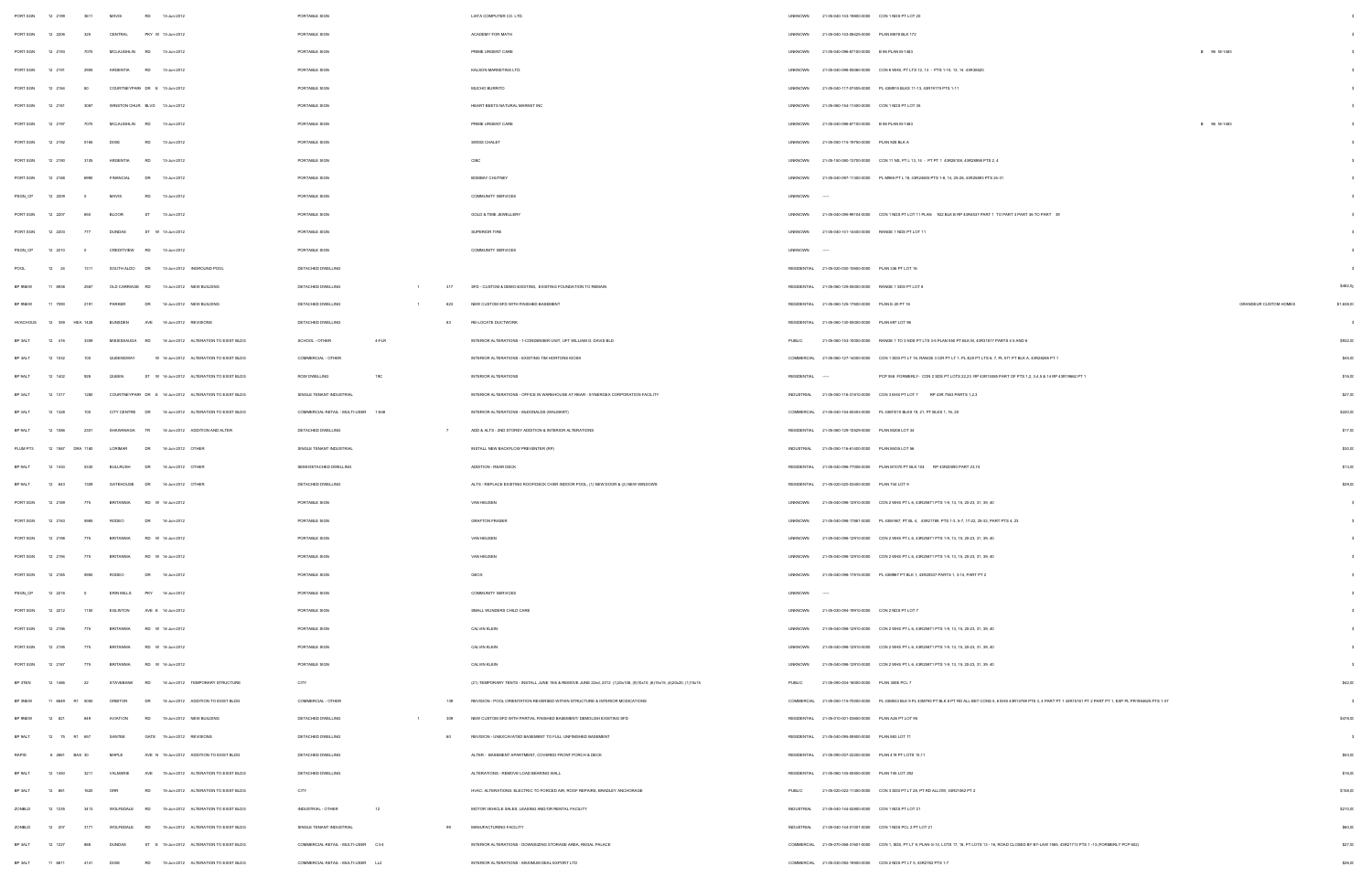| BP 9ALT 12 1361  |                      | 214     | DICKSON PARK CRES 15-Jun-2012 ADDITION AND ALTER              | DETACHED DWELLING<br>26                    | ADD &ALTS - FRONT GARAGE ADDITION, (1) STOREY REAR ADDITION, CONVERT EXISTING GARAGE TO BEDROOM & INTERIOR ALTERATIONS |                          | RESIDENTIAL 21-05-060-126-10000-0000 PLAN 615 LOT 24                                                                                                                    | \$98,00   |
|------------------|----------------------|---------|---------------------------------------------------------------|--------------------------------------------|------------------------------------------------------------------------------------------------------------------------|--------------------------|-------------------------------------------------------------------------------------------------------------------------------------------------------------------------|-----------|
| BP 3ALT          | 12 1459              | 200     | LAKESHORE RD E 15-Jun-2012 OTHER                              | COMMERCIAL RETAIL-SINGLE USER              | ALTERATIONS - VEHICLE DAMAGE REPAIR, LCBO                                                                              |                          | COMMERCIAL 21-05-090-003-03100-0000 PLAN F12 LOT 82 LOT 83 PT LOT 84                                                                                                    | \$27,00   |
| BP 9ALT          | 12 917               | 1786    | WILL SCARLETT DR 15-Jun-2012 OTHER                            | RESIDENTIAL - OTHER                        | NEW - SHED                                                                                                             |                          | RESIDENTIAL 21-05-060-130-21908-0000 PLAN M151 LOT 121                                                                                                                  | \$13,00   |
| PLUM PT3 12 1573 |                      | PLU 333 | COURTNEYPARI DR E 15-Jun-2012 OTHER                           | SINGLE TENANT INDUSTRIAL                   | PLUMBING ONLY - SANITARY BRANCH WITH FLOOR DRAINS                                                                      |                          | INDUSTRIAL 21-05-040-117-07470-0000 BLK 3 PLAN M915 - PTS 6 - 10 43R22195                                                                                               | \$27,00   |
| SIGN BP          | 12 1061              | 5044    | HURONTARIO ST 15-Jun-2012 PYLON SIGN                          | COMMERCIAL - OTHER                         | (1) CONSTRUCTION SIGN - PINNACLE                                                                                       |                          | COMMERCIAL 21-05-040-096-05401-0000 CON 1 WHS, PT LT 1 - PTS 11, 12 43R33929                                                                                            | \$23,00   |
| SGNBLD           | 12 1346              | 143     | LAKESHORE RD E 15-Jun-2012 FASCIA SIGN                        | COMMERCIAL - OTHER<br>143                  | (1) FASCIA SIGN - CULTURE RISING                                                                                       | COMMERCIAL ----          | PSCP 694 - FORMERLY PLAN 43M-1463, PT BLK 1 - PTS 4, 13, 15, 16 43R27003                                                                                                | \$21,00   |
| PORT SGN 12 2204 |                      | 6075    | MAVIS<br>RD 15-Jun-2012                                       | PORTABLE SIGN                              | <b>RICKI'S</b>                                                                                                         | <b>UNKNOWN</b>           | 21-05-040-175-73400-0000 PL 43M1363 BLK 10 PT BLK 5, 43R24920 PTS 1-11<br>B 5 M-1363                                                                                    |           |
| PORT SGN         | 12 2202              | 2980    | CROSSCURREN DR<br>15-Jun-2012                                 | PORTABLE SIGN                              | TOP HAT DRY CLEANERS                                                                                                   | <b>UNKNOWN</b>           | 21-05-040-157-72710-0000 PLAN M905 BLK 194                                                                                                                              |           |
| PORT SGN 12 2200 |                      | 3355    | THE COLLEGEW<br>15-Jun-2012                                   | PORTABLE SIGN                              | ANJUMAN SALON & SPA                                                                                                    | <b>UNKNOWN</b>           | 21-05-150-083-00900-0000 PLAN M695 BLK 1                                                                                                                                |           |
| PORT SGN 12 2205 |                      | 5955    | LATIMER<br>DR 15-Jun-2012                                     | PORTABLE SIGN                              | TUTTI FRUITTI                                                                                                          | <b>UNKNOWN</b>           | 21-05-040-098-17500-0000 CON 2 WHS PT L 5, 43R8711 PT PTS 1-3, 43R25225 PTS 11, 14 LESS 43R9138 PT 1, 43R25997 PTS 1, 2                                                 |           |
| PORT SGN 12 2201 |                      | 2555    | ERIN CENTRE BLVD 15-Jun-2012                                  | PORTABLE SIGN                              | TOP HAT CLEANERS                                                                                                       | <b>UNKNOWN</b>           | 21-05-040-159-40000-0000 PLAN M856 BLK 116                                                                                                                              |           |
| PORT SGN 12 2211 |                      | 325     | CENTRAL<br>PKY W 15-Jun-2012                                  | PORTABLE SIGN                              | JUST LIKE HOME LAUNDRY                                                                                                 | <b>UNKNOWN</b>           | 21-05-040-143-08425-0000 PLAN M678 BLK 172                                                                                                                              |           |
| PORT SGN 12 2208 |                      | 2555    | ERIN CENTRE BLVD 15-Jun-2012                                  | PORTABLE SIGN                              | <b>GURULUKSHMI</b>                                                                                                     | <b>UNKNOWN</b>           | 21-05-040-159-40000-0000 PLAN M856 BLK 116                                                                                                                              |           |
| PSGN CP 12 2219  |                      |         | <b>GLEN ERIN</b><br><b>DR</b><br>15-Jun-2012                  | PORTABLE SIGN                              | COUNCILLOR - WARD 9                                                                                                    | <b>UNKNOWN</b><br>$\sim$ |                                                                                                                                                                         |           |
| BP 9ALT          | 12 694               | 3205    | <b>FLYNN</b><br>CRES 15-Jun-2012 ADDITION TO EXIST BLDG       | DETACHED DWELLING<br>12                    | UNHEATED ADDITION - GARAGE EXTENSION                                                                                   |                          | RESIDENTIAL 21-05-060-151-04300-0000 LT 176 PL 550                                                                                                                      | \$16,00   |
| BP 9NEW          | 12 1236              | 1226    | MEREDITH<br>AVE 18-Jun-2012 NEW BUILDING                      | DETACHED DWELLING<br>$\blacksquare$<br>255 | SFD - CUSTOM & DEMO-EXISTING SFD & SHED                                                                                |                          | RESIDENTIAL 21-05-070-162-20100-0000 PLAN K22 PT LOT 153                                                                                                                | \$472,00  |
| BP 9ALT          | 12 970               | 2570    | 18-Jun-2012 FIRE DAMAGE REPAIR<br>WHALEY<br><b>DR</b>         | DETACHED DWELLING                          | ALTERATIONS - FIRE DAMAGE ROOF-REPAIR                                                                                  |                          | RESIDENTIAL 21-05-060-128-11000-0000 PLAN 401 LOT 8                                                                                                                     | \$33,00   |
| BP 9NEW          | 12 242               | 1441    | <b>INDIAN GROVE</b><br>18-Jun-2012 NEW BUILDING               | DETACHED DWELLING<br>385<br>$-1$           | SFD - CUSTOM                                                                                                           |                          | RESIDENTIAL 21-05-020-027-16100-0000 PLAN B17 LOT 15                                                                                                                    | \$554,00  |
| BP 3NEW          | 11 5187              | 6955    | KENDERRY GATE 18-Jun-2012 NEW BUILDING                        | INDUSTRIAL - OTHER<br>965                  | NEW - PRE-FAB STORAGE BUILDING, HYDRO ONE                                                                              |                          | INDUSTRIAL 21-05-040-117-24800-0000 PT LOT 10, CON 1 EHS - PTS - 10 - 14, 43R21424                                                                                      | \$813,00  |
| BP 3ALT          | 12 1287              | 5100    | PKY 18-Jun-2012 ALTERATION TO EXIST BLDG<br><b>ERIN MILLS</b> | COMMERCIAL RETAIL - MULTI-USER F014        | INTERIOR ALTERATIONS - BEST BUY MOBILE                                                                                 |                          | COMMERCIAL 21-05-040-098-10600-0000 PL M823 BLKS 4, 6, 17, PT BLKS 1, 5, 18, 20, RCP 1003 PT LT 2, 43R15700 PTS 1, 3-28, 30, 31, 33-35, 43R20654 PTS 2, 4, 7, 8, 11, 14 | \$36,00   |
| ZONBLD           | 12 1319              | 89      | W 18-Jun-2012 ALTERATION TO EXIST BLDG<br>QUEENSWAY           | COMMERCIAL OFFICE - MULTI-USER 504         | MEDICAL OFFICE                                                                                                         |                          | COMMERCIAL 21-05-060-127-07600-0000 CON 1 SDS PT LOT 16 RANGE 2 SDS PT LOT 16 RP 43R8389 PARTS 12 T0 18                                                                 | \$67,00   |
| BP 9ALT          | 12 1540              | 6175    | MCCRACKEN DR 18-Jun-2012 ALTERATION TO EXIST BLDG             | SEMI-DETACHED DWELLING                     | ALTERATIONS - REMOVE LOAD BEARING WALL & KITCHEN RENOVATIONS                                                           |                          | RESIDENTIAL 21-05-040-175-72362-0000 PLAN M1062 LOT 51                                                                                                                  | \$16,00   |
| BP 3ALT 12 802   |                      | 350     | BURNHAMTHOR RD W 18-Jun-2012 ALTERATION TO EXIST BLDG         | COMMERCIAL OFFICE - MULTI-USER 7TH FLOOR   | INTERIOR ALTERATIONS - ALLEGIS GROUP LTD                                                                               |                          | COMMERCIAL 21-05-040-143-25800-0000 PLAN M677 PT BLK 2 RP 43R14549 PART 1                                                                                               | \$45,00   |
| BP 9ALT 12 433   |                      | 1578    | ROBILLARD RD 18-Jun-2012 ADDITION AND ALTER                   | DETACHED DWELLING<br>30                    | UNHEATED ADDITION & ATTACHED GARAGE                                                                                    |                          | RESIDENTIAL 21-05-020-039-16100-0000 PLAN 656 LOT 10                                                                                                                    | \$46,00   |
| HOUSDEMO 12 1542 |                      | 876     | AVIATION<br>RD 18-Jun-2012 DEMOLITION                         | DETACHED DWELLING<br>$-1$                  | DEMOLITION - SFD, DETACHED GARAGE & CARPORT                                                                            |                          | RESIDENTIAL 21-05-010-001-07200-0000 PLAN C19 LOT 157                                                                                                                   | \$30,00   |
|                  |                      |         |                                                               |                                            |                                                                                                                        |                          |                                                                                                                                                                         |           |
| BP 9ALT          | 12 1289              | 3282    | TRELAWNY<br>CIR 18-Jun-2012 OTHER                             | DETACHED DWELLING                          | ALTERATIONS - GARAGE VEHICLE DAMAGE REPAIR                                                                             |                          | RESIDENTIAL 21-05-150-080-08424-0000 PLAN M579 LOT 24 PT BLK 55<br>RP 43R15790 PART 3                                                                                   | \$16,00   |
| BP 3ALT          | 12 1035              | 475     | COURTNEYPARI DR E 18-Jun-2012 OTHER                           | COMMERCIAL RETAIL-SINGLE USER              | EXTERIOR ALTERATIONS - CLADDING REPLACEMENT - TIM HORTON'S                                                             |                          | COMMERCIAL 21-05-040-117-09127-0000 PT BLK 5 PLAN M-915 - PTS 1, 3, 7, 8 43R22349                                                                                       | \$27,00   |
|                  | 12 1288              | 2100    | RD W 18-Jun-2012 OTHER<br>DERRY                               | COMMERCIAL OFFICE - MULTI-USER 110         | OFFICE                                                                                                                 |                          | COMMERCIAL 21-05-040-098-21210-0000 CON 5 WHS PT LT 11, 43R14863 PT PARTS 11-13, 15, 23, 25, 26                                                                         |           |
| BP 3ALT          | 11 6523              | 3171    | WOLFEDALE RD 18-Jun-2012 OTHER                                | MULTI-TENANT INDUSTRIAL                    | ALTERATIONS - DUST COLLECTOR, MIMICO PLYWOOD                                                                           |                          | INDUSTRIAL 21-05-040-144-01001-0000 CON 1 NDS PCL 2 PT LOT 21                                                                                                           | \$33,00   |
| BP 3ALT          | 12 729               | 5995    | 18-Jun-2012 OTHER<br>MAVIS<br><b>RD</b>                       | COMMERCIAL RETAIL-SINGLE USER              | EXTERIOR ALTERATIONS - FACADE IMPROVEMENTS - McDONALD'S                                                                |                          | COMMERCIAL 21-05-040-098-17801-0000 RP 43R20967 PARTS 1-6 14-18, PT.BLK. 1, PLAN M-967                                                                                  | \$123,00  |
| BP 9ALT          | 12 1476              | 1749    | ST E 18-Jun-2012 OTHER<br><b>DUNDAS</b>                       | DETACHED DWELLING<br>2540<br>30            | 13 EIGTH AVE - UNHEATED ADDITION (ENCLOSED EXISITNG WOOD DECK)                                                         |                          | RESIDENTIAL 21-05-030-068-16200-0000 CON 1 NDS PT LOT 3                                                                                                                 | \$33,00   |
| BP 3ALT          | 12 1307              | 6201    | VIPOND<br><b>DR</b><br>18-Jun-2012 OTHER                      | SINGLE TENANT INDUSTRIAL                   | ALTERATIONS - (8) ROOFTOP UNITS                                                                                        |                          | INDUSTRIAL 21-05-050-116-33340-0000 PLAN M687 BLK 5                                                                                                                     | \$177,00  |
| PORT SGN         | 12 2217              | 1135    | CENTRAL<br>PKY W 18-Jun-2012                                  | PORTABLE SIGN                              | SOMMERVILLE MANOR SCHOOL                                                                                               | <b>UNKNOWN</b>           | 21-05-040-144-09200-0000 RANGE 3 NDS PT LOTS 7,8                                                                                                                        |           |
| PORT SGN 12 2216 |                      | 755     | LAKESHORE RD E 18-Jun-2012                                    | PORTABLE SIGN                              | TRILLIUM LASER HAIR AND VEIN CLINIC                                                                                    | <b>UNKNOWN</b>           | 21-05-070-156-12500-0000 PLAN C23 LOT 58,59                                                                                                                             |           |
| PORT SGN 12 2214 |                      | 1201    | BRITANNIA<br>RD W 18-Jun-2012                                 | PORTABLE SIGN                              | <b>BOMBAY MEAT SHOP</b>                                                                                                | <b>UNKNOWN</b>           | 21-05-040-098-13300-0000 CON 3 WHS PT LOT 6 RP 43R14964 PART 1                                                                                                          |           |
| PSGN_CP          | 12 2220              |         | BRITANNIA<br>RD W 18-Jun-2012                                 | PORTABLE SIGN                              | STREETSVILLE BIA                                                                                                       | <b>UNKNOWN</b>           |                                                                                                                                                                         |           |
| PORT SGN 12 2221 |                      | 3221    | DERRY<br>RD W 18-Jun-2012                                     | PORTABLE SIGN                              | MEADOWVALE WEST FAMILY CHIROPRACTIC                                                                                    | <b>UNKNOWN</b>           | 21-05-150-080-76500-0000 B 159 PLAN M-1214<br>B 159 M-1214                                                                                                              |           |
| PORT SGN 12 2225 |                      | 426     | WATLINE<br>AVE 18-Jun-2012                                    | PORTABLE SIGN                              | DAVID ROBERTS FOOD CORPORATION                                                                                         | <b>UNKNOWN</b>           | 21-05-040-116-25010-0000 PT BLK 9 PLAN M-453 - PTS 3, 5 43R22525                                                                                                        |           |
| PORT SGN 12 2215 |                      | 1185    | <b>DUNDAS</b><br>ST E 18-Jun-2012                             | PORTABLE SIGN                              | JENNIFER'S NAILS & ESTHETICS                                                                                           | <b>UNKNOWN</b>           | 21-05-030-068-18110-0000 PLAN 455 LOTS 5,6,8,9 PT LOT 7                                                                                                                 |           |
| PORT SGN         | 12 2223              | 2057    | ROYAL WINDSOI DR 18-Jun-2012                                  | PORTABLE SIGN                              | <b>BLISS RELIANCE SPA</b>                                                                                              | <b>UNKNOWN</b>           | 21-05-020-025-08300-0000 CON 2 SDS PT LOT 31                                                                                                                            |           |
| PORT SGN         | 12 2222              | 4141    | DIXIE<br><b>RD</b><br>18-Jun-2012                             | PORTABLE SIGN                              | TD CANADA TRUST                                                                                                        | <b>UNKNOWN</b>           | 21-05-030-092-19500-0000 CON 2 NDS PT LT 5, 43R2782 PTS 1-7                                                                                                             |           |
| PSGN_CP          | 12 2221              |         | <b>ERIN MILLS</b><br>PKY 18-Jun-2012                          | PORTABLE SIGN                              | STREETSVILLE MEADOWVALE FOOTBALL LEAGUE                                                                                | <b>UNKNOWN</b><br>$\sim$ |                                                                                                                                                                         |           |
| PORT SGN         | 12 2224              | 2963    | ARGENTIA<br><b>RD</b><br>18-Jun-2012                          | PORTABLE SIGN                              | STARBUCKS COFFEE                                                                                                       | <b>UNKNOWN</b>           | 21-05-040-098-05300-0000 CON 6 WHS PT L 13, 43R28710 PTS 1-6                                                                                                            |           |
| PORT SGN 12 2213 |                      | 1201    | BRITANNIA RD W 18-Jun-2012                                    | PORTABLE SIGN                              | BOMBAY MEAT SHOP                                                                                                       | <b>UNKNOWN</b>           | 21-05-040-098-13300-0000 CON 3 WHS PT LOT 6 RP 43R14964 PART 1                                                                                                          |           |
| BP 3ALT          | 11 5785              | R1 1280 | MATHESON<br>BLVDE 18-Jun-2012 REVISIONS                       | COMMERCIAL - OTHER                         | REVISIONS - (2) NEW EXHAUST HOODS - JERUSALEM RESTAURANT                                                               |                          | COMMERCIAL 21-05-050-115-19900-0000 CON 3 EHS PT LOT 2 RP 43R7672 PART 1                                                                                                |           |
| BP 9ALT          | 12 1357              | 410     | CHANTENAY DR 18-Jun-2012 FIRE DAMAGE REPAIR                   | DETACHED DWELLING                          | ALTERATIONS - FIRE DAMAGE REPAIR                                                                                       |                          | RESIDENTIAL 21-05-010-062-10600-0000 PLAN 759 LOT 46                                                                                                                    | \$40,00   |
|                  | BP 3NEW 11 7093 3160 |         | MAVIS RD 18-Jun-2012 NEW BUILDING                             | SINGLE TENANT INDUSTRIAL<br>BLD-5          | 1,174 NEW - 1 STOREY SELF STORAGE BUILDING #5 - STRATEGIC STORAGE TRUST INC                                            |                          | INDUSTRIAL 21-05-040-143-23200-0000 CON 1 NDS PT LOT 21                                                                                                                 | \$1,190,0 |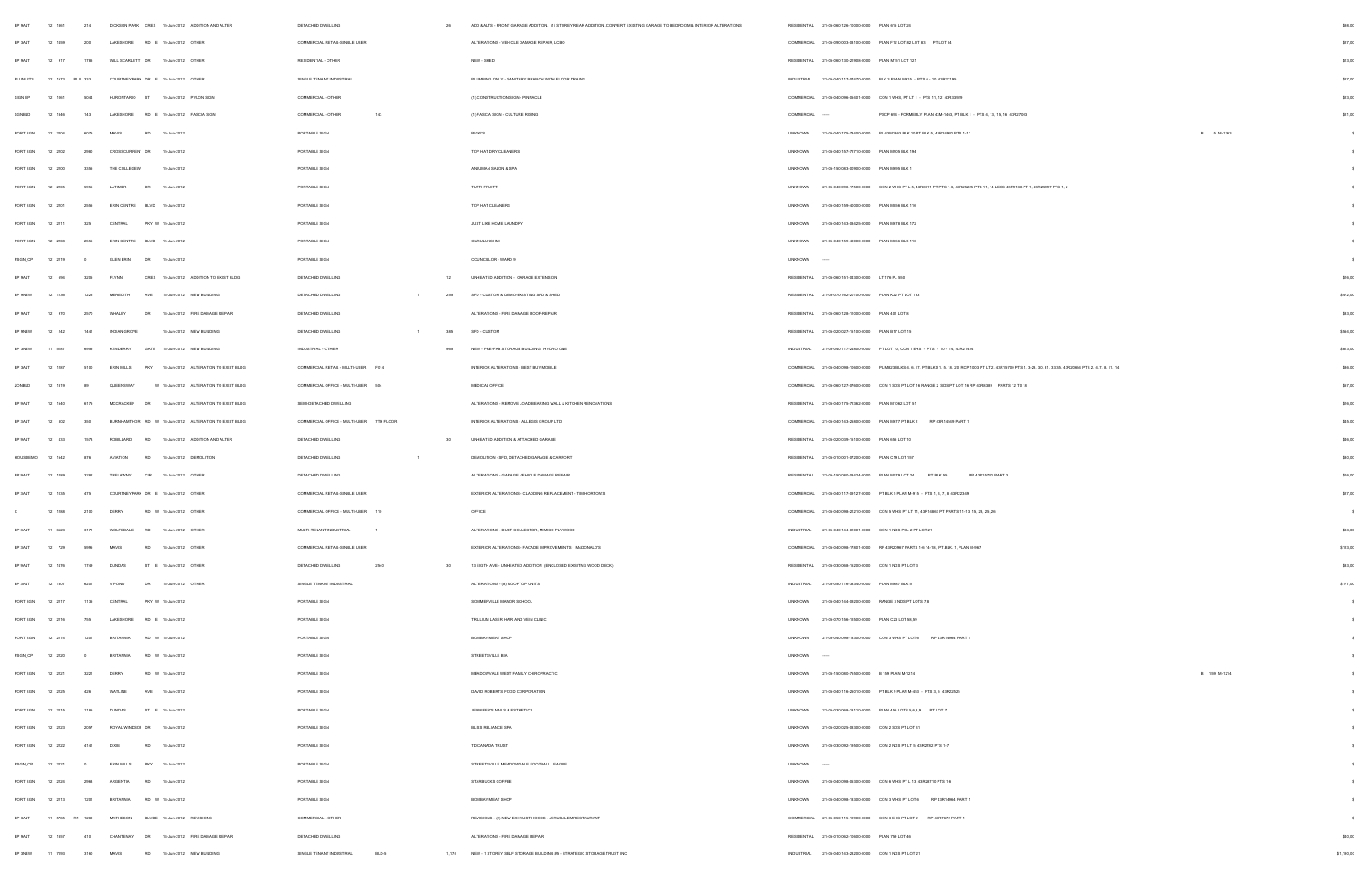| BP 3NEW          | 11 7092                   | 3154           | <b>RD</b><br>19-Jun-2012 NEW BUILDING<br>MAVIS                         | SINGLE TENANT INDUSTRIAL<br>BLDG 4<br>1,168                | NEW - 1 STOREY SELF STORAGE BUILDING #4, STRATEGIC STORAGE TRUST INC                               | <b>INDUSTRIAL</b><br>21-05-040-143-23200-0000 CON 1 NDS PT LOT 21                                                    |                         | \$1,184,00    |
|------------------|---------------------------|----------------|------------------------------------------------------------------------|------------------------------------------------------------|----------------------------------------------------------------------------------------------------|----------------------------------------------------------------------------------------------------------------------|-------------------------|---------------|
|                  |                           | 2238           | COUNCIL RING RD 19-Jun-2012 ABOVE GROUND POOL                          | SEMI-DETACHED DWELLING                                     |                                                                                                    | RESIDENTIAL 21-05-060-155-14600-0000 PLAN 915 PT LOT 269                                                             |                         | $\mathbf{S}$  |
| BP 9NEW          | 10 3151                   | 2375           | <b>DR</b><br>19-Jun-2012 NEW BUILDING<br>TRUSCOTT                      | CONDOMINIUM ROW DWELLING<br>$1 - 9$<br>1,615<br>$^{\circ}$ | NEW CONDOMINIUM ROW DWELLING (9 UNITS)                                                             | RESIDENTIAL 21-05-020-044-12600-0000 CON 2 SDS PT LOTS 32, 33                                                        | GRAND COMMUNITIES (CLAR | \$1,662,00    |
| BP 3ALT          | 12 1375                   | 2370           | 19-Jun-2012 ALTERATION TO EXIST BLDG<br><b>DIXIE</b><br><b>RD</b>      | SINGLE TENANT INDUSTRIAL                                   | ALTERATIONS - ONE (1) NEW BAG HOUSE (DUST COLLECTOR) AND NEW ROOF TOP UNIT                         | INDUSTRIAL 21-05-070-054-14300-0000 CON 1 SDS PT LT 6, 43R7098 PTS 2-5 PART PT 1                                     |                         | \$78,00       |
| BP 3ALT          |                           |                | PKY<br>19-Jun-2012 ALTERATION TO EXIST BLDG<br><b>ERIN MILLS</b>       | COMMERCIAL - OTHER<br>149A                                 | INTERIOR ALTERATIONS - SHERIDAN MISSISSAUGA LIBRARY                                                | COMMERCIAL 21-05-060-131-01200-0000 RANGE 3 CIR PT LOT 14 RP 43R14677 PARTS 1 TO 7 RP 43R14677 PARTS 8 TO 36         |                         | \$32,00       |
| ZONBLD           | 12 829                    | 6925           | AVE 19-Jun-2012 ALTERATION TO EXIST BLDG<br>CENTURY                    | COMMERCIAL OFFICE - MULTI-USER 1-6 FLRS                    | OFFICE                                                                                             | COMMERCIAL 21-05-040-097-30020-0000 PL M13, PT BLK A, PT BLK B - PTS 1, 2, 8 43R33277                                |                         | \$4,940,00    |
| ZONBLD           | 12 1296                   | 2225           | PKY 19-Jun-2012 ALTERATION TO EXIST BLDG<br><b>ERIN MILLS</b>          | COMMERCIAL RETAIL - MULTI-USER 1200B                       | OFFICE                                                                                             | COMMERCIAL 21-05-060-131-01200-0000 RANGE 3 CIR PT LOT 14 RP 43R14677 PARTS 1 TO 7 RP 43R14677 PARTS 8 TO 36         |                         | \$368,00      |
| SGNBLD           | 11 7139                   | <b>VAR 150</b> | LAKESHORE RD E 19-Jun-2012 OTHER                                       | COMMERCIAL - OTHER                                         | (2) FASCIA SIGN - PIONEER CANOPY SIGN AND CLEAN EXPRESS CARWASH                                    | COMMERCIAL 21-05-090-003-03802-0000 PLAN B10 PT BLK A                                                                |                         | \$20,00       |
| PLUM PT3 12 1636 |                           | PLU 3190       | RIDGEWAY<br>DR <sub>1</sub><br>19-Jun-2012 OTHER                       | MULTI-TENANT INDUSTRIAL                                    | INSTALL ONE BACKFLOW PREVENTER (DCVA)                                                              | 21-05-150-084-02600-0000 PLAN M674 BLK 15 PT LT 12-14,16<br>INDUSTRIAL                                               |                         | \$30,00       |
|                  | PLUM PT3 12 1634 PLU 4181 |                | SLADEVIEW CRES 19-Jun-2012 OTHER                                       | MULTI-TENANT INDUSTRIAL                                    | INSTALL ONE BACKFLOW PREVENTER (DCVA)                                                              | 21-05-150-010-00140-0000 PLAN M781 BLKS 20,21<br><b>INDUSTRIAL</b>                                                   |                         | \$30,00       |
| SGNBLD           |                           |                | 19-Jun-2012 FASCIA SIGN<br>STANDISH<br>CRT                             | COMMERCIAL OFFICE - MULTI-USER                             | (2) FASCIA SIGNS - KUEHNE & NAGEL                                                                  | COMMERCIAL 21-05-040-098-12360-0000 PLAN M1023 BLK 3                                                                 |                         | \$30,00       |
| PORT SGN         | 12 2241                   | 355            | PRINCESS ROYA DR 19-Jun-2012                                           | PORTABLE SIGN                                              | AMICA AT THE PARK                                                                                  | 21-05-040-154-00800-0000    CON 2 NDS, PT L 18 - PTS 8, 9 43R27531<br><b>UNKNOWN</b>                                 |                         | $\mathcal{L}$ |
| PORT SGN 12 2228 |                           | 1310           | <b>DUNDAS</b><br>ST E 19-Jun-2012                                      | PORTABLE SIGN                                              | ACADEMY OF LEARNING                                                                                | 21-05-070-068-33500-0000 PLAN 894 PT BLK A RP 43R1580 PARTS 1,2 RP 43R1966 PARTS 1,3<br><b>UNKNOWN</b>               |                         | $\mathbf{S}$  |
| PORT SGN         | 12 2227                   | 3100           | WINSTON CHUR BLVD 19-Jun-2012                                          | PORTABLE SIGN                                              | MIRROR IMAGES INC.                                                                                 | 21-05-150-084-01800-0000 PLAN M674 BLK 38<br><b>UNKNOWN</b>                                                          |                         | $\mathcal{L}$ |
| PORT SGN 12 2226 |                           | 3100           | WINSTON CHUR BLVD 19-Jun-2012                                          | PORTABLE SIGN                                              | MIRROR IMAGES INC.                                                                                 | 21-05-150-084-01800-0000 PLAN M674 BLK 38<br><b>UNKNOWN</b>                                                          |                         | $\mathcal{L}$ |
| PSGN_CP          | 12 2236                   |                | WINSTON CHUR BLVD 19-Jun-2012                                          | PORTABLE SIGN                                              | STREETSVILLE MEADOWVALE FOOTBALL LEAGUE                                                            | <b>UNKNOWN</b><br>$\sim$                                                                                             |                         |               |
| PSGN_CP 12 2234  |                           |                | <b>RD</b><br>KENNEDY<br>19-Jun-2012                                    | PORTABLE SIGN                                              | STREETSVILLE BIA                                                                                   | <b>UNKNOWN</b><br>$\sim$                                                                                             |                         | $\mathbb{S}$  |
| PSGN_CP          | 12 2233                   |                | HURONTARIO ST 19-Jun-2012                                              | PORTABLE SIGN                                              | STREETSVILLE BIA                                                                                   | <b>UNKNOWN</b><br>------                                                                                             |                         | $\mathcal{L}$ |
| PSGN_CP          | 12 2231                   |                | <b>TOMKEN</b><br><b>RD</b><br>19-Jun-2012                              | PORTABLE SIGN                                              | STREETSVILLE BIA                                                                                   | <b>UNKNOWN</b>                                                                                                       |                         |               |
| PSGN_CP          | 12 2240                   |                | BURNHAMTHOR RD E 19-Jun-2012                                           | PORTABLE SIGN                                              | COMMUNITY SERVICES - MISSISSAUGA VALLEY C.C.                                                       | <b>UNKNOWN</b><br>$\sim$                                                                                             |                         | $\mathcal{L}$ |
| POOL             | 12<br>16                  | 1403           | DR 19-Jun-2012 INGROUND POOL<br><b>BIRCHVIEW</b>                       | DETACHED DWELLING                                          |                                                                                                    | RESIDENTIAL 21-05-020-030-02700-0000 PLAN 336 LOT 33                                                                 |                         | $\mathbf{S}$  |
| POOL             | 12                        | 977            | FOCAL<br><b>RD</b><br>19-Jun-2012 INGROUND POOL                        | DETACHED DWELLING                                          |                                                                                                    | RESIDENTIAL 21-05-040-164-67548-0000 PLAN M975 LOT 69                                                                |                         | $\mathbb{R}$  |
| BP 9ALT          | 12 1178                   | 7221           | HERMITAGE<br><b>RD</b><br>19-Jun-2012 NEW BUILDING                     | GARAGE/CARPORT<br>49                                       | NEW - GARAGE DETACHED                                                                              | RESIDENTIAL 21-05-050-108-06600-0000 PLAN 566 LOT 79                                                                 |                         | \$30,00       |
| BP 9NEW          | 11 7071                   | 225            | MAPLEWOOD RD 20-Jun-2012 NEW BUILDING                                  | DETACHED DWELLING<br>$\overline{1}$<br>489                 | SFD - CUSTOM WITH FINISHED BASEMENT                                                                | RESIDENTIAL 21-05-010-013-12700-0000 PLAN 384 LOT 34 PT LOT 33                                                       |                         | \$970,00      |
| BP 3NEW          | 12 1516                   |                | BARONDALE<br>DR 20-Jun-2012 PORTABLE CLASSROOM                         | SCHOOL - ELEMENTARY                                        | (2) PORTABLE RELOCATES - BARONDALE P.S.                                                            | PUBLIC<br>21-05-040-170-31500-0000 PLAN M1021 BLK 21                                                                 |                         | \$57,00       |
| ZONBLD           | 12 1277                   | 5035           | <b>HURONTARIO</b><br><b>ST</b><br>20-Jun-2012 ALTERATION TO EXIST BLDG | COMMERCIAL RETAIL - MULTI-USER 7                           | RETAIL BAKERY                                                                                      | COMMERCIAL<br>21-05-040-117-04700-0000 CON 1 EHS PT LT 1 - 43R21489, PTS 1, 6, 7, 11, 12, 43R22278 PTS, 1, 2         |                         | \$73,00       |
| ZONBLD           | 12 1294                   | 2970           | 20-Jun-2012 ALTERATION TO EXIST BLDG<br>DREW<br><b>RD</b>              | COMMERCIAL OFFICE - MULTI-USER 211                         | <b>BUSINESS OFFICE</b>                                                                             | COMMERCIAL 21-05-050-113-06532-0000 PSCP 884 - FORMERLY 43M1593 PT BLK 2 - PT 1 43R29338                             |                         | \$35,00       |
| ZONBLD           | 12 603                    | 3400           | DR 20-Jun-2012 ALTERATION TO EXIST BLDG<br>RIDGEWAY                    | MULTI-TENANT INDUSTRIAL<br>$\overline{7}$                  | WAREHOUSE / DISTRIBUTION FACILITY                                                                  | INDUSTRIAL 21-05-150-010-00864-0000 RCP 1542, PT LT 9 - PTS 1-3, 12 43R30181                                         |                         | \$199,00      |
|                  | 12 1463                   |                | AVE 20-Jun-2012 ALTERATION TO EXIST BLDG<br><b>NIAR</b>                | DETACHED DWELLING                                          | ALTERATIONS - REMOVE LOAD BEARING WALL, RELOCATE EXISTING STAIRS & EXTERIOR ALTERATIONS            | RESIDENTIAL 21-05-010-009-04800-0000 PLAN F20 LOT 120                                                                |                         | \$16,00       |
|                  |                           |                | LAKESHORE RD W 20-Jun-2012 ALTERATION TO EXIST BLDG                    | COMMERCIAL - OTHER<br><b>BA01</b>                          | EXTERIOR & INTERIOR ALTERATIONS - RBC                                                              | COMMERCIAL 21-05-090-006-11801-0000 RANGE 1 CIR PT LTS 9, 10 - 43R20063 PTS 1-5, 7-16, 18                            |                         | \$247,00      |
| BP 3ALT          | 12 1226                   | 30             | COURTNEYPARI DR E 20-Jun-2012 ALTERATION TO EXIST BLDG                 | COMMERCIAL RETAIL-SINGLE USER                              | INTERIOR ALTERATIONS & EXTERIOR FACADE IMPROVEMENTS - McDONALD'S                                   | COMMERCIAL 21-05-040-117-07405-0000 PL 43M915 BLKS 11-13, 43R19175 PTS 1-11                                          |                         | \$263,00      |
| BP 3ALT          | 12 976                    | 1250           | EGLINTON AVE W 20-Jun-2012 ALTERATION TO EXIST BLDG                    | COMMERCIAL RETAIL - MULTI-USER                             | INTERIOR ALTERATIONS, NEW DEMISING WALL & REPLACE EXISTING ROOFTOP UNIT - ROGERS COMMUNICATION INC | COMMERCIAL 21-05-040-144-06200-0000 RANGE 5 NDS PT LOT 7 RP 43R16932 PT OF PART 1 RP 43R17654 PARTS 1-4,12, 28-31,35 |                         | \$138,00      |
|                  |                           | 3085           | HURONTARIO ST 20-Jun-2012 ALTERATION TO EXIST BLDG                     | COMMERCIAL RETAIL - MULTI-USER 10                          | PERSONAL SERVICE ESTABLISHMENT + RETAIL STORE                                                      | COMMERCIAL 21-05-040-094-13300-0000 CON 1 NDS PT LOT 15 PLAN 645 BLK A BLK B                                         |                         | \$31,00       |
| BP 3ALT          | 12 311                    | 315            | MATHESON BLVDE 20-Jun-2012 ADDITION AND ALTER                          | COMMERCIAL OFFICE- SINGLE USER                             | ADDITION/ALTERATIONS - NEW VESTIBULE & DEMOLISH EXISTING VESTIBULE                                 | COMMERCIAL 21-05-040-116-24070-0000 PLAN M364 PT BLK 20 RP 43R14572 PARTS 1 TO 3                                     |                         | \$26,00       |
| BP 9DEMO 12 1626 |                           | 12             | MINNEWAWA RD 20-Jun-2012 DEMOLITION                                    | DETACHED DWELLING                                          | DEMOLITION - DETACHED GARAGE                                                                       | RESIDENTIAL 21-05-090-002-13200-0000 PLAN H21 LOT 114                                                                |                         | \$12,00       |
| BP 3ALT          | 12 1314                   | 1024           | <b>DUNDAS</b><br>ST E 20-Jun-2012 OTHER                                | COMMERCIAL - OTHER                                         | ADDITION - SOLAR ROOFTOP PANELS                                                                    | COMMERCIAL 21-05-070-068-32700-0000 CON 1 SDS PT LOT 8                                                               |                         | \$65,00       |
| BP 3ALT          | 12 1355                   | 109            | <b>BRISTOL</b><br>RD E 20-Jun-2012 OTHER                               | APARTMENT (> 6 UNITS)<br>2-3 FLR                           | ALTERATIONS: REPAIR OF THE WATERPROOFING MEMBRANE & REPAIR OF THE WOOD JOIST & PLYWOOD FORMING     | RESIDENTIAL ----<br>PEEL CONDO PLAN 469                                                                              |                         | \$325,00      |
| BP 9ALT          | 12 1421                   | 147            | PINEWOOD TR 20-Jun-2012 OTHER                                          | DETACHED DWELLING                                          | ALTERATIONS - BASEMENT WALKOUT & POOL EQUIPMENT ROOM                                               | RESIDENTIAL 21-05-010-013-06900-0000 PLAN 328 LOT C                                                                  |                         | \$27,00       |
| BP 9ALT          | 11 6099                   | 1084           | CHERRIEBELL RD 20-Jun-2012 OTHER                                       | DETACHED DWELLING                                          | NEW COVERED PORCH & LANDING                                                                        | RESIDENTIAL 21-05-070-156-21700-0000 PLAN A20 LOT 29                                                                 |                         | \$13,00       |
| C.               | 12 810                    | 35             | <b>KING</b><br>ST E 20-Jun-2012 OTHER                                  | COMMERCIAL RETAIL - MULTI-USER 18                          | RETAIL STORE                                                                                       | COMMERCIAL 21-05-010-068-07600-0000 CON 1 NDS PT LOTS 14,15,16 RP 43R11667 PART 2,6 RP 43R12599 PART 1               |                         | $\mathbb{R}$  |
| <b>SGNBLE</b>    | 12 1068                   | 5995           | 20-Jun-2012 FASCIA SIGN<br>MAVIS<br><b>RD</b>                          | COMMERCIAL - OTHER                                         | (6) FASCIA SIGNS - McDONALD'S                                                                      | COMMERCIAL 21-05-040-098-17801-0000 RP 43R20967 PARTS 1-6 14-18, PT.BLK. 1, PLAN M-967                               |                         | \$126,00      |
| SGNBI D          |                           | <b>VAR 13</b>  | 20-Jun-2012 FASCIA SIGN<br><b>ST</b><br><b>MAIN</b>                    | COMMERCIAL RETAIL-SINGLE USER                              | (1) FASCIA SIGN - T-ZONE VIBRATION                                                                 | COMMERCIAL 21-05-120-005-08100-0000 PLAN STR 4 PT LOT 2 1ST BLK S MAIN                                               |                         | \$15,00       |
| PORT SGN 12 2248 |                           | 890            | OLD DERRY<br>RD 20-Jun-2012                                            | PORTABLE SIGN                                              | MEADOWVALE VILLAGE PUBLIC SCHOOL                                                                   | 21-05-040-098-24500-0000 CON 2 WHS PT LOT 10 PT BLK A<br><b>UNKNOWN</b>                                              |                         | $\sim$ 5      |
| PORT SGN         | 12 2237                   | 5636           | <b>GLEN ERIN</b><br>DR <sub>1</sub><br>20-Jun-2012                     | PORTABLE SIGN                                              | THOMAS GLEN ERIN ANIMAL HOSPITAL                                                                   | <b>UNKNOWN</b><br>21-05-040-108-10000-0000 PLAN M1077 BLK 99                                                         |                         | $\mathbf{S}$  |
| PSGN_CP 12 2246  |                           |                | DERRY<br>RD E 20-Jun-2012                                              | PORTABLE SIGN                                              | REGION OF PEEL                                                                                     | <b>UNKNOWN</b><br>$\sim$                                                                                             |                         | $\mathbf{S}$  |
| PORT SGN 12 2235 |                           | 5636           | GLEN ERIN DR 20-Jun-2012                                               | PORTABLE SIGN                                              | <b>LAVIDA MASSAGE</b>                                                                              | 21-05-040-108-10000-0000 PLAN M1077 BLK 99<br><b>UNKNOWN</b>                                                         |                         | $\mathbf{S}$  |
| PSGN_CP 12 2247  |                           | $\sim$         | DERRY<br>RD E 20-Jun-2012                                              | PORTABLE SIGN                                              | REGION OF PEEL                                                                                     | <b>UNKNOWN</b><br>$\sim$                                                                                             |                         | $\mathbf{S}$  |
|                  | PSGN CP 12 2244 0         |                | GOREWAY DR 20-Jun-2012                                                 | PORTABLE SIGN                                              | REGION OF PEEL                                                                                     | <b>UNKNOWN</b>                                                                                                       |                         |               |

- \$
- \$
- \$
- - \$
		-

| GRAND COMMUNITIES (CLAR |
|-------------------------|
|-------------------------|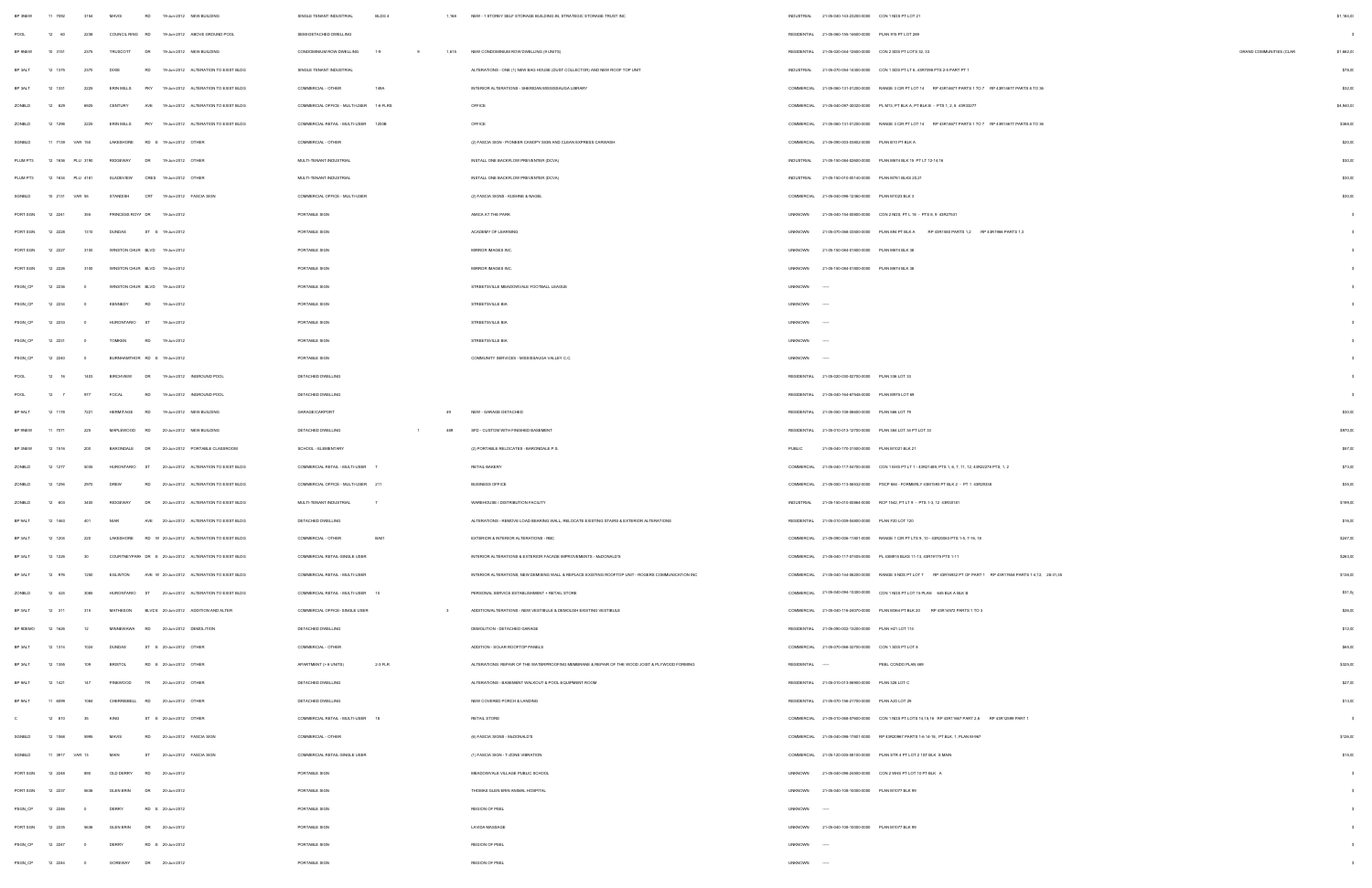| ÷                                          |                                                                                                 |                         | $\mathfrak s$  |
|--------------------------------------------|-------------------------------------------------------------------------------------------------|-------------------------|----------------|
|                                            | 05-050-116-16900-0000 CON 3 PT L 1, 43R24715 PTS 3-6                                            |                         | S.             |
| ÷.                                         |                                                                                                 |                         | $\mathfrak s$  |
|                                            |                                                                                                 |                         | $\mathfrak s$  |
| 05-040-170-00100-0000 PLAN M782 BLK 179    |                                                                                                 |                         | $\mathfrak s$  |
|                                            | 05-150-080-08582-0000 PSCP 836 - FORMERLY CON 10 NS PT LT 9, 43R14183 PT 1                      |                         | $\mathfrak s$  |
|                                            | 05-050-117-09125-0000 CON 4 EHS, PT L 1 - PTS 2, 3 43R25211                                     |                         | $\mathfrak s$  |
|                                            | 05-040-097-11460-0000 CON 4 WHS PT LOTS 11,12 RP 43R16448 PART 1                                |                         | \$2,00         |
|                                            | 05-050-118-05710-0000   CON 7 EHS PT LOT 9   RP 43R13201 PARTS 1-8                              |                         | \$2,00         |
| 05-010-065-08400-0000 PLAN 787 LOT 53      |                                                                                                 |                         | \$116,00       |
| 05-090-007-13400-0000 PLAN G22 LOT 35      |                                                                                                 |                         | \$16,00        |
|                                            | 05-070-167-17500-0000 CON 2 SDS PT LOT 6 PLAN 305 PT BLKS A,B                                   |                         | \$21,00        |
|                                            | 05-150-080-13600-0000    CON 11 NS PT L 13 - PTS 5, 9, 10 43R25818                              |                         | \$872,00       |
| 05-020-041-05800-0000 PLAN 587 LOT 50      |                                                                                                 |                         | \$48,00        |
| 05-040-099-04000-0000 PLAN TOR 5 PT LOT 41 |                                                                                                 |                         | \$26,00        |
|                                            | 05-040-098-21210-0000 CON 5 WHS PT LT 11, 43R14863 PT PARTS 11-13, 15, 23, 25, 26               |                         | \$210,00       |
| 05-040-154-00453-0000                      | PL 43M1010 BLKS 19, 21, PT BLKS 1, 16, 20                                                       |                         | \$46,00        |
| ÷.                                         | PEEL CONDO PLAN 313                                                                             |                         | \$87,00        |
|                                            | 05-050-118-06200-0000 CON 7 EHS PCL 34 PT LOTS 7,8                                              |                         | \$68,00        |
| 05-040-144-24668-0000 PLAN M934 LOT 66     |                                                                                                 |                         | \$16,00        |
|                                            | 05-010-018-02500-0000 PLAN 491 LOT 14 PT LOT 16,17                                              |                         | \$13,00        |
|                                            | 05-020-024-25313-0000 PLAN M264 PT BLK K RP 43R7333 PART 14 TO PART 16 PART 26                  |                         | \$10,00        |
| ÷,                                         | PEEL CONDO PLAN 173                                                                             |                         | \$13,00        |
| 05-070-164-00500-0000 PLAN K22 LOT 29      |                                                                                                 |                         | \$13,00        |
|                                            | 05-070-068-33202-0000 PTLT7 CON 1 SDS - PTS 1, 2, 6, 7, 10 43R13659                             |                         | \$65,00        |
|                                            | 05-040-154-00600-0000 PSCP 894 - FORMERLY CON 2 NDS, PT LT 18 - PTS 2, 4, 8, 9, 13, 14 43R31917 |                         | \$60,00        |
| 05-040-095-60700-0000 PLAN 957 BLK I       |                                                                                                 |                         | \$42,00        |
| 05-040-094-21500-0000 PLAN M143 BLKS I,J   | PLAN M159 BLKS H,I,S                                                                            |                         | \$21,00        |
| 05-040-108-10000-0000 PLAN M1077 BLK 99    |                                                                                                 |                         | $\mathfrak s$  |
| 05-030-092-19500-0000                      | CON 2 NDS PT LT 5, 43R2782 PTS 1-7                                                              |                         | $\mathfrak s$  |
|                                            | 05-150-070-16953-0000 CON 11 NS PT LOT 3 - 43R32749 PTS 1, 2, 5                                 |                         | $\mathfrak s$  |
| 05-040-154-05200-0000                      | CON 1 NDS PT LT 20, 43R11456 PT 1 LESS 43R31038 PT 1, 43R12972 PTS 1, 2                         |                         | $\mathfrak s$  |
| 05-040-155-43700-0000                      | CON 2 NDS PT LOT 20 RP 43R20153 PART 1                                                          |                         | $\mathfrak s$  |
| ÷                                          |                                                                                                 |                         | $\mathfrak s$  |
| 05-010-007-11800-0000 PLAN 460 LOT 163     |                                                                                                 |                         | \$491,00       |
|                                            | 05-040-144-25006-0000 RANGE 5 NDS PT LT 6, 43R22365 PTS 1-4, 6, 8-15                            |                         | $\mathfrak s$  |
|                                            |                                                                                                 |                         | $\mathfrak s$  |
| 05-050-115-24000-0000 PLAN M167 BLK H      |                                                                                                 |                         |                |
| 05-010-002-03400-0000 PLAN A26 LOT 26      |                                                                                                 |                         | \$27,00        |
|                                            | 05-040-154-00600-0000 CON 2 NDS, PT LT 18 - PTS 1, 6, 7 43R31917                                | DANIELS CCW CORPORATIOI | $\mathfrak s$  |
|                                            | 05-040-154-00600-0000 CON 2 NDS, PT LT 18 - PTS 1, 6, 7 43R31917                                | DANIELS CCW CORPORATIOI | $\mathfrak{s}$ |
| 05-040-068-21000-0000 CON 1 NDS PT LOT 10  |                                                                                                 |                         | \$32,00        |
|                                            | 05-020-024-15200-0000 CON 2 SDS PT LOT 29 RP 43R12090 PARTS 5,6                                 |                         | \$223,00       |
|                                            | 05-020-024-11600-0000 CON 2 SDS PT LOT 27 RP 43R3829 PART 1                                     |                         | \$27,00        |
| 05-150-085-00720-0000                      | B 243 PLAN M-1366                                                                               | B 243 M-1366            | \$20,00        |
|                                            | 06.040.117.04700.0000 CON 1 EUG DT IT 1 49D91480 DTC 1 & 7 11 19 49D9978 DTC 1 9                |                         | \$21.00        |

|             | PSGN_CP 12 2243        | $\sim$   | GOREWAY<br>DR 20-Jun-2012                                  | PORTABLE SIGN                        | REGION OF PEEL                                                                                               | <b>UNKNOWN</b><br>$\sim$                                                                                           |                         |          |
|-------------|------------------------|----------|------------------------------------------------------------|--------------------------------------|--------------------------------------------------------------------------------------------------------------|--------------------------------------------------------------------------------------------------------------------|-------------------------|----------|
| PSGN CP     | 12 2245                | $\Omega$ | MAVIS<br><b>RD</b><br>20-Jun-2012                          | PORTABLE SIGN                        | ERIN MILLS CO-OPERATIVE NURSERY SCHOOL INC.                                                                  | <b>UNKNOWN</b><br>$\sim$                                                                                           |                         |          |
| PORT SGN    | 12 2229                | 5170     | DIXIE<br><b>RD</b><br>20-Jun-2012                          | PORTABLE SIGN                        | DOWN UNDER BEDDING                                                                                           | 21-05-050-116-16900-0000 CON 3 PT L 1, 43R24715 PTS 3-6<br><b>UNKNOWN</b>                                          |                         |          |
| PSGN_CP     | 12 2252                | $\circ$  | BURNHAMTHOR RD E 20-Jun-2012                               | PORTABLE SIGN                        | COMMUNITY SERVICES                                                                                           | <b>UNKNOWN</b><br>$\sim$                                                                                           |                         |          |
| PSGN_CP     | 12 2249                | $\Omega$ | <b>EGLINTON</b><br>AVE E 20-Jun-2012                       | PORTABLE SIGN                        | FORUM ITALIA DAYCARE NON-PROFIT INC.                                                                         | <b>UNKNOWN</b><br>$\sim$                                                                                           |                         |          |
|             | PORT SGN 12 2230       | 60       | <b>BRISTOL</b><br>RD E 20-Jun-2012                         | PORTABLE SIGN                        | ACADEMY FOR MATHEMATICS & SCIENCE                                                                            | 21-05-040-170-00100-0000 PLAN M782 BLK 179<br><b>UNKNOWN</b>                                                       |                         |          |
| PORT SGN    | 12 2239                | 3899     | TRELAWNY<br>CIR 20-Jun-2012                                | PORTABLE SIGN                        | VISION CENTRE AT TRELAWNY                                                                                    | 21-05-150-080-08582-0000 PSCP 836 - FORMERLY CON 10 NS PT LT 9, 43R14183 PT 1<br><b>UNKNOWN</b>                    |                         |          |
|             |                        |          |                                                            |                                      |                                                                                                              |                                                                                                                    |                         |          |
| PORT SGN    | 12 2232                | 5110     | CREEKBANK<br>RD 20-Jun-2012                                | PORTABLE SIGN                        | HIGH POINT WELLNESS CLINIC                                                                                   | <b>UNKNOWN</b><br>21-05-050-117-09125-0000 CON 4 EHS, PT L 1 - PTS 2, 3 43R25211                                   |                         |          |
| BP 3TEN     | 12 1494                | 7333     | RD 20-Jun-2012 TENTS/AIR SUPPORT STRUC<br>MISSISSAUGA      | COMMERCIAL - OTHER                   | (1) TEMPORARY TENT - INSTALL JUNE 2nd & REMOVE JUNE 25th, 2012 (40x120)                                      | COMMERCIAL 21-05-040-097-11460-0000 CON 4 WHS PT LOTS 11,12 RP 43R16448 PART 1                                     |                         | \$2,00   |
| BP 3TEN     | 12 1366                | 6715     | RD 20-Jun-2012 TENTS/AIR SUPPORT STRUC<br>AIRPORT          | COMMERCIAL RETAIL - MULTI-USER       | (1) TEMPORARY TENT - INSTALL JUNE 28th & REMOVE JUNE 29th, 2012 (1)30x60                                     | COMMERCIAL 21-05-050-118-05710-0000 CON 7 EHS PT LOT 9 RP 43R13201 PARTS 1-8                                       |                         | \$2,00   |
| BP 9ALT     | 11 5641                | 357      | ABRUZ<br>BLVD 20-Jun-2012 ADDITION TO EXIST BLDG           | DETACHED DWELLING<br>70              | ADDITION - 1-STOREY / BASEMENT-FINISH                                                                        | RESIDENTIAL 21-05-010-065-08400-0000 PLAN 787 LOT 53                                                               |                         | \$116,00 |
| BP 9ALT     | 12 478                 | 41       | AVE 21-Jun-2012 NEW BUILDING<br><b>BENSON</b>              | GARAGE/CARPORT                       | NEW - DETACHED GARAGE & DEMOLISH EXISTING GARAGE                                                             | RESIDENTIAL 21-05-090-007-13400-0000 PLAN G22 LOT 35                                                               |                         | \$16,00  |
| <b>FIRE</b> | 12 1308                | 1250     | SOUTH SERVICE RD 21-Jun-2012 SPRINKLERS                    | COMMERCIAL RETAIL - MULTI-USER       | FIRE-ONLY - SPRINKLERS                                                                                       | COMMERCIAL 21-05-070-167-17500-0000 CON 2 SDS PT LOT 6 PLAN 305 PT BLKS A,B                                        |                         | \$21,00  |
| BP 3NEW     | 12 789                 | FTR 3160 | ARGENTIA<br>RD 21-Jun-2012 NEW BUILDING                    | COMMERCIAL - OTHER<br>BLD-G<br>675   | NEW - 1 STOREY COMMERCIAL SPEC BLDG & 4 DEMISING WALLS, FOUNDATION TO ROOF                                   | COMMERCIAL 21-05-150-080-13600-0000 CON 11 NS PT L 13 - PTS 5, 9, 10 43R25818                                      |                         | \$872,00 |
| BP 9ALT     | 12 954                 | 1244     | EPTON<br>CRES 21-Jun-2012 NEW BUILDING                     | GARAGE/CARPORT                       | NEW - DETACHED GARAGE & DEMOLISH EXISTING GARAGE                                                             | RESIDENTIAL 21-05-020-041-05800-0000 PLAN 587 LOT 50                                                               |                         | \$48,0   |
| BP 3ALT     | 12 808                 | 7060     | LANE 21-Jun-2012 ALTERATION TO EXIST BLDG<br>OLD MILL      | PUBLIC - OTHER                       | INTERIOR ALTERATIONS - CVCA MEADOWVALE WORKSHOP                                                              | 21-05-040-099-04000-0000 PLAN TOR 5 PT LOT 41<br>PUBLIC                                                            |                         | \$26,00  |
| BP 3ALT     | 12 1367                | 2100     | RD W 21-Jun-2012 ALTERATION TO EXIST BLDG<br>DERRY         | COMMERCIAL OFFICE - MULTI-USER 301   | INTERIOR ALTERATIONS - (3) DEMISING WALLS, SPEC-UNIT                                                         | COMMERCIAL 21-05-040-098-21210-0000 CON 5 WHS PT LT 11, 43R14863 PT PARTS 11-13, 15, 23, 25, 26                    |                         | \$210,00 |
| BP 3ALT     | 12 1376                | 100      | CITY CENTRE DR 21-Jun-2012 ALTERATION TO EXIST BLDG        | COMMERCIAL RETAIL - MULTI-USER 2-428 | INTERIOR ALTERATIONS - ROGERS STORE                                                                          | COMMERCIAL 21-05-040-154-00453-0000 PL 43M1010 BLKS 19, 21, PT BLKS 1, 16, 20                                      |                         | \$46,00  |
| ZONBLD      | 12 373                 | 3075     | RIDGEWAY DR 21-Jun-2012 ALTERATION TO EXIST BLDG           | COMMERCIAL RETAIL - MULTI-USER 20    | COMMERCIAL SCHOOL - EXPIRES MAY 31, 2017 per "A"-177/12                                                      | COMMERCIAL ----<br>PEEL CONDO PLAN 313                                                                             |                         | \$87,0   |
| <b>FIRE</b> | 12 64                  | 6390     | NORTHWEST DR 21-Jun-2012 OTHER                             | SINGLE TENANT INDUSTRIAL             | FIRE-ONLY- DUST COLLECTOR & SPRAY BOOTH                                                                      | INDUSTRIAL 21-05-050-118-06200-0000 CON 7 EHS PCL 34 PT LOTS 7,8                                                   |                         | \$68,00  |
| BP 9ALT     | 12 1419                | 4731     | RATHKEALE<br>RD 21-Jun-2012 OTHER                          | DETACHED DWELLING                    | ALTERATIONS - SIDE ENTRANCE TO GARAGE                                                                        | RESIDENTIAL 21-05-040-144-24668-0000 PLAN M934 LOT 66                                                              |                         | \$16,00  |
| BP 9ALT     | 12 1657                | 1561     | PINETREE CRES 21-Jun-2012 OTHER                            | DETACHED DWELLING                    | ADDITION - WOOD DECK IN REAR                                                                                 | RESIDENTIAL 21-05-010-018-02500-0000 PLAN 491 LOT 14 PT LOT 16,17                                                  |                         | \$13,00  |
|             |                        |          |                                                            | ROW DWELLING                         | ADDITION - DECK                                                                                              | RESIDENTIAL 21-05-020-024-25313-0000 PLAN M264 PT BLK K RP 43R7333 PART 14 TO PART 16 PART 26                      |                         |          |
| BP 9ALT     | 11 6623                | 1047     | LANE 21-Jun-2012 OTHER<br>RAINTREE                         |                                      |                                                                                                              |                                                                                                                    |                         | \$10,00  |
| BP 9ALT     | 12 1387                | 1060     | WALDEN<br>CIR 21-Jun-2012 OTHER                            | CONDOMINIUM ROW DWELLING<br>31       | ALTERATIONS - EXTERIOR BALCONY EXTENSION                                                                     | RESIDENTIAL ----<br>PEEL CONDO PLAN 173                                                                            |                         | \$13,00  |
| BP 9ALT     | 12 293                 | 991      | WALES<br>AVE 21-Jun-2012 OTHER                             | DETACHED DWELLING                    | ALTERATIONS - FRONT COVERED PORCH                                                                            | RESIDENTIAL 21-05-070-164-00500-0000 PLAN K22 LOT 29                                                               |                         | \$13,00  |
| SGNBLD      | 12 1279                | 1180     | <b>DUNDAS</b><br>ST E 21-Jun-2012 FASCIA SIGN              | COMMERCIAL RETAIL-SINGLE USER        | (3) FASCIA SIGNS - MARK'S WORK WAREHOUSE                                                                     | COMMERCIAL 21-05-070-068-33202-0000 PT LT 7 CON 1 SDS - PTS 1, 2, 6, 7, 10 43R13659                                |                         | \$65,0   |
| SGNBLD      | 12 483                 | 4175     | CONFEDERATIO PKY 21-Jun-2012 FASCIA SIGN                   | COMMERCIAL RETAIL - MULTI-USER 1-2   | (3) FASCIA SIGNS - WALK-IN CLINIC                                                                            | COMMERCIAL 21-05-040-154-00600-0000 PSCP 894 - FORMERLY CON 2 NDS, PT LT 18 - PTS 2, 4, 8, 9, 13, 14 43R31917      |                         | \$60,00  |
| SGNBLD      | 12 1305                | 1585     | MISSISSAUGA V. BLVD 21-Jun-2012 FASCIA SIGN                | COMMERCIAL OFFICE - MULTI-USER 4     | (2) FASCIA SIGNS - TD CANADA TRUST                                                                           | COMMERCIAL 21-05-040-095-60700-0000 PLAN 957 BLK I                                                                 |                         | \$42,00  |
| SGNBLD      | 12 1410                | 377      | BURNHAMTHOR RD E 21-Jun-2012 FASCIA SIGN                   | COMMERCIAL RETAIL - MULTI-USER 17    | (1) FASCIA SIGN - CONNECT HEARING                                                                            | COMMERCIAL 21-05-040-094-21500-0000 PLAN M143 BLKS I,J PLAN M159 BLKS H,I,S                                        |                         |          |
| PORT SGN    | 12 2256                | 5636     | GLEN ERIN DR 21-Jun-2012                                   | PORTABLE SIGN                        | LONGO'S                                                                                                      | 21-05-040-108-10000-0000 PLAN M1077 BLK 99<br><b>UNKNOWN</b>                                                       |                         |          |
| PORT SGN    | 12 2250                | 4141     | RD 21-Jun-2012<br><b>DIXIE</b>                             | PORTABLE SIGN                        | MARCA COLLEGE HAIR AND ESTHETICS                                                                             | 21-05-030-092-19500-0000 CON 2 NDS PT LT 5, 43R2782 PTS 1-7<br><b>UNKNOWN</b>                                      |                         |          |
| PORT SGN    | 12 2251                | 3030     | THOMAS<br>ST 21-Jun-2012                                   | PORTABLE SIGN                        | PANAGO PIZZA                                                                                                 | 21-05-150-070-16953-0000 CON 11 NS PT LOT 3 - 43R32749 PTS 1, 2, 5<br><b>UNKNOWN</b>                               |                         |          |
| PORT SGN    | 12 2242                | 600      | BURNHAMTHOR RD W 21-Jun-2012                               | PORTABLE SIGN                        | RATHBURN PHYSIOTHERAPY & SPORTS MEDICAL CLINIC                                                               | <b>UNKNOWN</b><br>21-05-040-154-05200-0000 CON 1 NDS PT LT 20, 43R11456 PT 1 LESS 43R31038 PT 1, 43R12972 PTS 1, 2 |                         |          |
| PORT SGN    | 12 2238                | 640      | <b>EGLINTON</b><br>AVE W 21-Jun-2012                       | PORTABLE SIGN                        | COMPUTERFS PLUS                                                                                              | 21-05-040-155-43700-0000 CON 2 NDS PT LOT 20 RP 43R20153 PART 1<br><b>UNKNOWN</b>                                  |                         |          |
|             | PSGN CP 12 2254        | $\circ$  | HURONTARIO ST 21-Jun-2012                                  | PORTABLE SIGN                        | VOLUNTEERING PEEL                                                                                            | <b>UNKNOWN</b><br>$\sim$                                                                                           |                         |          |
| BP 9NEW     | 12 1439                | 568      | LYND<br>AVE 21-Jun-2012 NEW BUILDING                       | DETACHED DWELLING<br>$-1$<br>269     | NEW CUSTOM SFD WITH FINISHED BASEMENT                                                                        | RESIDENTIAL 21-05-010-007-11800-0000 PLAN 460 LOT 163                                                              |                         | \$491,00 |
| BP 3NEW     | 10 1008                | COM 1555 | SOUTH PARADE CRT 22-Jun-2012 NEW BUILDING                  | APARTMENT (> 6 UNITS)                | NEW - 12-STOREY APT & LINKED 2 LEVEL PARKING GARAGE TO 1535 SOUTH PARADE CRT (SENIORS APARTMENT), COMPLETION | RESIDENTIAL 21-05-040-144-25006-0000 RANGE 5 NDS PT LT 6, 43R22365 PTS 1-4, 6, 8-15                                |                         |          |
|             | PORT SGN 12 2257       | 2470     | LUCKNOW DR 22-Jun-2012                                     | PORTABLE SIGN                        | THE PLACEMENT OFFICE                                                                                         | UNKNOWN 21-05-050-115-24000-0000 PLAN M167 BLK H                                                                   |                         |          |
|             |                        |          |                                                            |                                      |                                                                                                              |                                                                                                                    |                         |          |
| BP 9ALT     | 12 1360                | 645      | BYNGMOUNT AVE 22-Jun-2012 NEW BUILDING                     | GARAGE/CARPORT                       | NEW - DOUBLE CAR GARAGE                                                                                      | RESIDENTIAL 21-05-010-002-03400-0000 PLAN A26 LOT 26                                                               |                         | \$27,00  |
| BP 3NEW     | 10 754                 | COM 360  | SQUARE ONE DR 22-Jun-2012 NEW BUILDING                     | APARTMENT (> 6 UNITS)<br>PHS-2       | NEW - 32-STOREY APARTMENT CONDO (NO U/G PARKING), LIMELIGHT, COMPLETION                                      | RESIDENTIAL 21-05-040-154-00600-0000 CON 2 NDS, PT LT 18 - PTS 1, 6, 7 43R31917                                    | DANIELS CCW CORPORATIOI |          |
|             | BP 3NEW 10 753 COM 365 |          | PRINCE OF WAL DR 22-Jun-2012 NEW BUILDING                  | APARTMENT (> 6 UNITS)                | NEW - 22 STOREY APT CONDO, 3-LEVEL U/G PARKING, ACCESSORY RETAIL, LIMELIGHT PH 1 - COMPLETION                | RESIDENTIAL 21-05-040-154-00600-0000 CON 2 NDS, PT LT 18 - PTS 1, 6, 7 43R31917                                    | DANIELS CCW CORPORATION |          |
| BP 3ALT     | 12 1134                | 737      | ST E 22-Jun-2012 ALTERATION TO EXIST BLDG<br><b>DUNDAS</b> | CHURCH                               | ALTERATIONS - NEW CREMATOR ROOM, ST JOHN DIXIE CEMETERY & CREMATORIUM                                        | 21-05-040-068-21000-0000 CON 1 NDS PT LOT 10<br>PUBLIC                                                             |                         | \$32,00  |
| BP 3ALT     | 11 7138                | 1829     | LAKESHORE RD W 22-Jun-2012 ADDITION AND ALTER              | COMMERCIAL RETAIL-SINGLE USER<br>11  | ADD/ALT - DRIVE-THRU ADDITION, INTERIOR & EXTERIOR RENOVATIONS, McDONALDS                                    | COMMERCIAL 21-05-020-024-15200-0000 CON 2 SDS PT LOT 29 RP 43R12090 PARTS 5,6                                      |                         | \$223,00 |
| BP 3ALT     | 12 1269                | 1020     | JOHNSON'S LANE 22-Jun-2012 OTHER                           | COMMERCIAL RETAIL - MULTI-USER A5    | ALTERATIONS - VEHICLE DAMAGE REPAIR                                                                          | COMMERCIAL 21-05-020-024-11600-0000 CON 2 SDS PT LOT 27 RP 43R3829 PART 1                                          |                         | \$27,00  |
| SGNBLD      | 12 626                 | 3310     | MCDOWELL DR 22-Jun-2012 PYLON SIGN                         | SCHOOL - ELEMENTARY                  | (1) GROUND SIGN - CHURCHILL MEADOWS PUBLIC SCHOOL                                                            | 21-05-150-085-00720-0000 B 243 PLAN M-1366<br>PUBLIC                                                               | B 243 M-1366            | \$20,00  |
| SGNBLD      | 12 1276                | 5035     | HURONTARIO ST 22-Jun-2012 FASCIA SIGN                      | COMMERCIAL RETAIL - MULTI-USER 7     | (1) FASCIA SIGN - COBS BREAD                                                                                 | COMMERCIAL 21-05-040-117-04700-0000 CON 1 EHS PT LT 1 - 43R21489, PTS 1, 6, 7, 11, 12, 43R22278 PTS, 1, 2          |                         | \$21,00  |
|             |                        |          | SGNBLD 12 1056 3663 MAVIS RD 22-Jun-2012 FASCIA SIGN       | COMMERCIAL - OTHER<br><b>1A</b>      | (1) FASCIA SIGN - METALWORKS                                                                                 | COMMERCIAL 21-05-040-143-19800-0000 CON 1 NDS PT LOT 20                                                            |                         | \$21,00  |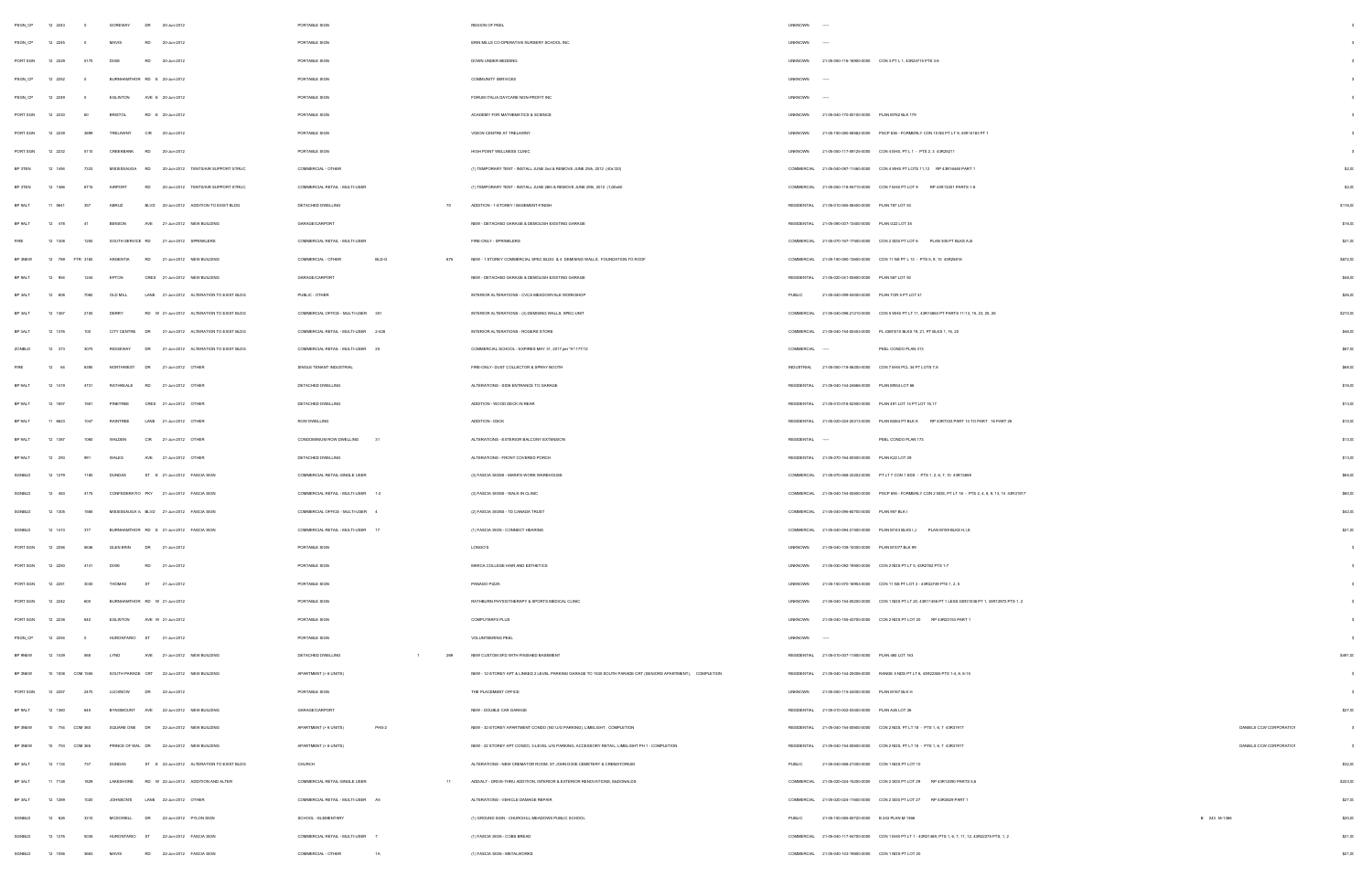- \$41,00
- 0 PLAN M230 PT LOT 3 RP 43R13226 PART 4 \$105,00
- $\,$  D  $\,$  PLAN 801 LOT 16  $\,$  S31,00  $\,$  S31,00  $\,$  S31,00  $\,$  S31,00  $\,$  S31,00  $\,$  S31,00  $\,$  S31,00  $\,$  S41,00  $\,$  S41,00  $\,$  S41,00  $\,$  S41,00  $\,$  S41,00  $\,$  S41,00  $\,$  S41,00  $\,$  S41,00  $\,$  S41,00
	-
	-
	-
	-
	- -
	-
	-
- -
	-
	-
	-
	- -
- 
- -
- 
- 
- 
- 
- 
- 
- 
- 
- 
- 
- 

| SGNBLD           | 12 1388                         | 115            | MATHESON BLVDW 22-Jun-2012 FASCIA SIGN                           | COMMERCIAL - OTHER                         | (2) FASCIA SIGNS - ROYAL LePAGE                                                                                | COMMERCIAL 21-05-040-115-00102-0000 PL 43M832, PT BLK 10 - PTS 2, 4 43R33076                                                              | \$42,00   |
|------------------|---------------------------------|----------------|------------------------------------------------------------------|--------------------------------------------|----------------------------------------------------------------------------------------------------------------|-------------------------------------------------------------------------------------------------------------------------------------------|-----------|
| PSGN_CP          | 12 2265                         | $\Omega$       | MAVIS<br>RD 22-Jun-2012                                          | PORTABLE SIGN                              | VOLUNTEERING PEEL                                                                                              | <b>UNKNOWN</b><br>$\sim$                                                                                                                  |           |
| PORT SGN         | 12 2258                         | 2980           | CROSSCURREN DR<br>22-Jun-2012                                    | PORTABLE SIGN                              | ELIZEE BEAUTY SALON                                                                                            | 21-05-040-157-72710-0000 PLAN M905 BLK 194<br><b>UNKNOWN</b>                                                                              |           |
| PSGN_CP 12 2259  |                                 | $^{\circ}$     | SOUTHDOWN RD<br>22-Jun-2012                                      | PORTABLE SIGN                              | LORNE PARK BAPTIST CHURCH                                                                                      | <b>UNKNOWN</b><br>$\sim$                                                                                                                  |           |
| PORT SGN         | 12 2255                         | 7015           | TRANMERE<br><b>DR</b><br>22-Jun-2012                             | PORTABLE SIGN                              | ADVANTAGE PERSONNEL                                                                                            | PEEL CONDO PLAN 324<br><b>UNKNOWN</b><br>$\sim$                                                                                           |           |
| PORT SGN         | 12 2253                         | 2292           | <b>DUNDAS</b><br>ST W 22-Jun-2012                                | PORTABLE SIGN                              | MIDAS / RBJT AUTOMOTIVE INC.                                                                                   | <b>UNKNOWN</b><br>21-05-060-141-22900-0000 CON 1 SDS PT LOT 32                                                                            |           |
|                  | PSGN_CP 12 2266                 | $\overline{0}$ | RD W 22-Jun-2012<br>DERRY                                        | PORTABLE SIGN                              | <b>VOLUNTEERING PEEL</b>                                                                                       | <b>UNKNOWN</b><br>$\sim$                                                                                                                  |           |
| PSGN CP          | 12 2262                         |                | HURONTARIO ST 22-Jun-2012                                        | PORTABLE SIGN                              | REGION OF PEEL                                                                                                 | <b>UNKNOWN</b><br>$\sim$                                                                                                                  |           |
|                  |                                 |                |                                                                  |                                            |                                                                                                                |                                                                                                                                           |           |
| PSGN_CP          | 12 2261                         |                | ERIN MILLS<br>PKY<br>22-Jun-2012                                 | PORTABLE SIGN                              | COUNCILLOR - WARD 9                                                                                            | <b>UNKNOWN</b>                                                                                                                            |           |
|                  | PSGN_CP 12 2260                 | $\circ$        | RD 22-Jun-2012<br><b>TOMKEN</b>                                  | PORTABLE SIGN                              | COMMUNITY SERVICES                                                                                             | <b>UNKNOWN</b><br>$\sim$                                                                                                                  |           |
| BP 3NEW          | 10 1007                         | COM 1535       | SOUTH PARADE CRT 22-Jun-2012 NEW BUILDING                        | APARTMENT (> 6 UNITS)                      | NEW - 10-STOREY APT & LINKED 2 LEVEL PARKING GARAGE TO 1555 SOUTH PARADE CRT. (APARTMENT BUILDING), COMPLETION | RESIDENTIAL 21-05-040-144-25010-0000 B 2 PLAN M-1237<br>B 2 M-1237                                                                        |           |
| BP 3ALT          | 12 1069                         | 6733           | MISSISSAUGA RD 25-Jun-2012 ALTERATION TO EXIST BLDG              | MULTI-TENANT INDUSTRIAL<br>606             | INTERIOR ALTERATIONS - EXPORT TRADERS                                                                          | INDUSTRIAL 21-05-040-097-26000-0000 PLAN M10 LOT 3                                                                                        | \$134,0   |
| PORT SGN 12 2268 |                                 | 2640           | THOMAS<br>ST 25-Jun-2012                                         | PORTABLE SIGN                              | THOMAS STREET MIDDLE SCHOOL                                                                                    | <b>UNKNOWN</b><br>21-05-040-106-02000-0000 PLAN M912 BLK 181                                                                              |           |
| BP 3ALT          | 12 1114                         | 3420           | MCDOWELL DR 25-Jun-2012 ALTERATION TO EXIST BLDG                 | SCHOOL - OTHER                             | INTERIOR ALTERATIONS - ST FAUSTINA C.S.                                                                        | B 245 M-1366<br>21-05-150-085-00670-0000 B 245 PLAN M-1366<br>PUBLIC                                                                      | \$112,0   |
| ZONBLD           | 12 1371                         | 6303           | RD 25-Jun-2012 ALTERATION TO EXIST BLDG<br>AIRPORT               | COMMERCIAL OFFICE - MULTI-USER 100         | OFFICE                                                                                                         | COMMERCIAL 21-05-050-113-00800-0000 PL 734 PT BLK H. I. 43R9418 PT 1                                                                      | \$211,00  |
| BP 3ALT          | 11 6419                         | 1940           | ARGENTIA<br>RD 25-Jun-2012 ALTERATION TO EXIST BLDG              | COMMERCIAL - OTHER                         | INTERIOR ALTERATIONS - WALMART CANADA CORP                                                                     | COMMERCIAL 21-05-040-097-24600-0000 CONS 4, 5 WHS PT LTS 8, 9, PL M9 PT BLK S 43R5987 PTS 1-4, 6-8, 43R8228 PT 1                          | \$26,00   |
| ZONBLD           | 12 1362                         | 100            | MILVERTON DR 25-Jun-2012 ALTERATION TO EXIST BLDG                | COMMERCIAL OFFICE - MULTI-USER 850         | <b>BUSINESS OFFICE</b>                                                                                         | COMMERCIAL 21-05-040-115-00950-0000 PLAN M832 PT BLK 2 RP 43R17361 PARTS 1-3                                                              | \$68,0    |
| ZONBLD           | 12 1228                         | 2810           | MATHESON BLVDE 25-Jun-2012 ALTERATION TO EXIST BLDG              | COMMERCIAL OFFICE - MULTI-USER 400-500     | <b>BUSINESS OFFICE</b>                                                                                         | COMMERCIAL 21-05-050-115-85010-0000 PL M584 PT BLK 1, 43R14955 PT 1                                                                       | \$464,00  |
| ZONBLD           | 12 1221                         | 10             | KINGSBRIDGE G CIR 25-Jun-2012 ALTERATION TO EXIST BLDG           | COMMERCIAL OFFICE - MULTI-USER 404         | OFFICE                                                                                                         | COMMERCIAL 21-05-040-141-03300-0000 PLAN M576 PT BLK 2 RP 43R14594 PART 4                                                                 | \$251,00  |
| BP 3ALT          | 12 1390                         | 5885           | RODEO<br>DR 25-Jun-2012 ALTERATION TO EXIST BLDG                 | COMMERCIAL RETAIL - MULTI-USER 1A          | INTERIOR ALTERATIONS - THE SOURCE                                                                              | COMMERCIAL 21-05-040-098-17830-0000 PL M967 PT BLK 2 - 43R20150 PTS 1,2,5-7,10, 13-17,29-32,34-36                                         | \$173,0   |
| ZONBLD           | 12 1096                         | 223            | CEREMONIAL DR 25-Jun-2012 ALTERATION TO EXIST BLDG               | COMMERCIAL RETAIL - MULTI-USER 2           | RETAIL SALES                                                                                                   | COMMERCIAL 21-05-040-163-32800-0000 PLAN M738 BLK 113                                                                                     | \$62,00   |
| BP 9ALT          | 12 1290                         | 2926           | GULFSTREAM WAY 25-Jun-2012 OTHER                                 | DETACHED DWELLING                          | ADDITION - SOLAR ROOFTOP PANELS                                                                                | RESIDENTIAL 21-05-040-157-72818-0000 PLAN M906 LOT 79                                                                                     | \$29,00   |
| BP 3ALT          | 12 1511                         |                | RD E 25-Jun-2012 OTHER<br><b>BRITANNIA</b>                       | COMMERCIAL OFFICE- SINGLE USER             | ADDITION - SOLAR ROOFTOP PANELS                                                                                | COMMERCIAL 21-05-040-117-14120-0000 PLAN M425 PT BLK 9 RP 43R13126 PART 1                                                                 | \$65,00   |
| SGNBLD           | 12 624                          | 2801           | CASTLEBRIDGE DR 25-Jun-2012 PYLON SIGN                           | SCHOOL - ELEMENTARY                        | (1) GROUND SIGN - CASTLEBRIDGE PUBLIC SCHOOL                                                                   | PUBLIC<br>21-05-040-108-09700-0000 PLAN M1079 BLK 2                                                                                       | \$20,00   |
| SGNBLD           | 12 285                          | VAR 5500       | <b>DIXIE</b><br>RD 25-Jun-2012 PYLON SIGN                        | COMMERCIAL RETAIL - MULTI-USER             | (2) GROUND SIGNS - 401 DIXIE AUTO MALL                                                                         | COMMERCIAL 21-05-050-116-20100-0000 CON 3 EHS PT LT 3, 43R14814 PTS 1, 2, 4                                                               | \$131,00  |
|                  |                                 | 7135           | PACIFIC<br>CIR 25-Jun-2012 PYLON SIGN                            | COMMERCIAL OFFICE- SINGLE USER             | (1) GROUND SIGN - BLUM, 3-SIDED SIGNAGE                                                                        | COMMERCIAL 21-05-040-116-31020-0000 PLAN M475 BLK 26                                                                                      | \$44,00   |
|                  | 12 1165                         | 6465           | AIRPORT<br><b>RD</b><br>25-Jun-2012 FASCIA SIGN                  | COMMERCIAL RETAIL - MULTI-USER 2           | (1) FASCIA SIGN - PAYLESS CAR RENTAL                                                                           | COMMERCIAL 21-05-050-113-01900-0000 CON 7 EHS PT LOT 8                                                                                    | \$20,00   |
| PORT SGN         |                                 | 6980           | MARITZ<br><b>DR</b>                                              |                                            |                                                                                                                | UNKNOWN 21-05-040-099-50000-0000 PSCP 805 - FORMERLY BLK 4 PLAN M-1447                                                                    |           |
|                  | 12 2270                         |                | 25-Jun-2012                                                      | PORTABLE SIGN                              | HEAR NOW HEARING HEALTH CENTRE                                                                                 | B 4 M-1447                                                                                                                                |           |
| PORT SGN         | 12 2278                         | 6900           | DR 25-Jun-2012<br><b>MILLCREEK</b>                               | PORTABLE SIGN                              | HEITMAN COSMETICS INC.                                                                                         | UNKNOWN 21-05-040-097-28550-0000 PT ROAD ALLOW BET CONS 5 AND 6 WHS, PLAN 981 PT LOT 5, PT BLK AX, PLAN M127 LOT 78, RP 43R7739 PART 2, 5 |           |
| PORT SGN         | 12 2267                         | 3145           | <b>DUNDAS</b><br>ST W 25-Jun-2012                                | PORTABLE SIGN                              | ARTISANO BAKERY                                                                                                | 21-05-150-084-03102-0000 PL 43M674, PT BLKS 21, 35 - PT 3 43R33724<br><b>UNKNOWN</b>                                                      |           |
| PORT SGN         | 12 2264                         | 5170           | DIXIE<br><b>RD</b><br>25-Jun-2012                                | PORTABLE SIGN                              | AIR COMBAT ZONE                                                                                                | 21-05-050-116-16900-0000 CON 3 PT L 1, 43R24715 PTS 3-6<br><b>UNKNOWN</b>                                                                 |           |
| PORT SGN 12 2263 |                                 | 4181           | SLADEVIEW CRES 25-Jun-2012                                       | PORTABLE SIGN                              | LITTLE ABACUS INC                                                                                              | 21-05-150-010-00140-0000 PLAN M781 BLKS 20,21<br><b>UNKNOWN</b>                                                                           |           |
| PORT SGN         | 12 2269                         | 1945           | <b>DUNDAS</b><br>ST E 25-Jun-2012                                | PORTABLE SIGN                              | CANADIAN BEAUTY COLLEGE                                                                                        | 21-05-030-068-15300-0000 CON 1 NDS PT LOT 1<br><b>UNKNOWN</b>                                                                             |           |
|                  |                                 |                | <b>RD</b><br>25-Jun-2012 ALTERATION TO EXIST BLDG<br><b>DREW</b> | COMMERCIAL RETAIL - MULTI-USER 157-A2      | WHOLESALE FACILITY, WAREHOUSING MAXIMUM 20% GFA TO BE ACCESSORY RETAIL AREA                                    | COMMERCIAL 21-05-050-113-06532-0000 PSCP 884 - FORMERLY 43M1593 PT BLK 2 - PT 1 43R29338                                                  | \$41,00   |
| BP 9NEW          | 12 1238                         | 1538           | DR 26-Jun-2012 NEW BUILDING<br><b>DOUGLAS</b>                    | DETACHED DWELLING<br>$\overline{1}$<br>553 | NEW CUSTOM SFD WITH FINISHED BASEMENT/ DEMOLISH EXISTING SFD & DETACHED GARAGE.                                | RESIDENTIAL 21-05-010-018-01400-0000 PLAN B-09 PT BLK D                                                                                   | \$1,122,0 |
| BP 3NEW          | 12 1520                         | 460            | SILVER CREEK BLVD 26-Jun-2012 PORTABLE CLASSROOM                 | SCHOOL - ELEMENTARY                        | (1) PORTABLE RELOCATE - SILVERCREEK P.S.                                                                       | 21-05-040-095-22400-0000 PLAN 903 BLK G<br>PUBLIC                                                                                         | \$29,00   |
| BP 3ALT          | 12 1248                         | 6750           | AVE 26-Jun-2012 ALTERATION TO EXIST BLDG<br>CENTURY              | COMMERCIAL OFFICE - MULTI-USER 200         | INTERIOR ALTERATIONS - WHIRLPOOL                                                                               | COMMERCIAL 21-05-040-097-30130-0000 PLAN M230 PT LOT 3 RP 43R13226 PART 4                                                                 | \$105,00  |
| BP 3ALT          | 12 1407                         | 100            | CITY CENTRE DR 26-Jun-2012 ALTERATION TO EXIST BLDG              | COMMERCIAL RETAIL - MULTI-USER 2-242       | INTERIOR ALTERATIONS - SPEC SUITE                                                                              | COMMERCIAL 21-05-040-154-00453-0000 PL 43M1010 BLKS 19, 21, PT BLKS 1, 16, 20                                                             | \$27,00   |
| <b>RP 9ALT</b>   | 12 1492                         | 820            | <b>TERLIN</b><br>BLVD 26-Jun-2012 ALTERATION TO EXIST BLDG       | DETACHED DWELLING                          | INTERIOR ALTERATIONS & REMOVE LOAD BEARING                                                                     | RESIDENTIAL 21-05-020-028-14600-0000 PLAN 801 LOT 16                                                                                      | \$31,0    |
| ZONBLD           | 11 3870                         | 2525           | DR 26-Jun-2012 ALTERATION TO EXIST BLDG<br><b>DUNWIN</b>         | MULTI-TENANT INDUSTRIAL                    | COMMERCIAL SCHOOL                                                                                              | INDUSTRIAL 21-05-060-155-03900-0000 PLAN 915 LOTS 270 TO 273                                                                              | \$163,00  |
| RAPID            | 4 2957                          | 6120           | SILKEN LAUMAN WAY 26-Jun-2012 ALTERATION TO EXIST BLDG           | DETACHED DWELLING                          | COVERED BASEMENT WALKOUT                                                                                       | RESIDENTIAL 21-05-040-175-06400-0000 PLAN M849 LOT 54                                                                                     | \$10,00   |
| ZONBLD           | 12 1169                         | 4040           | CREDITVIEW RD 26-Jun-2012 ALTERATION TO EXIST BLDG               | COMMERCIAL RETAIL - MULTI-USER 6           | MEDICAL OFFICE                                                                                                 | COMMERCIAL 21-05-040-154-02204-0000 RANGE 4 NDS PT LOT 7 PLAN M317 PT BLK 145 RP 43R10501 PART 4                                          | \$154,0   |
| BP 9ALT          | 12 1408                         | 4065           | WHEELWRIGHT CRES 26-Jun-2012 OTHER                               | DETACHED DWELLING                          | ADDITION - DECK                                                                                                | RESIDENTIAL 21-05-040-154-49700-0000 PLAN M245 LOT 191                                                                                    | \$16,00   |
| BP 9ALT          | 12 922                          | 999            | SOUTHFORK DR 26-Jun-2012 OTHER                                   | DETACHED DWELLING                          | ADDITION - SOLAR ROOFTOP PANELS                                                                                | RESIDENTIAL 21-05-040-145-00834-0000 L73 PLAN M-1342<br>L 73 M-1342                                                                       | \$29,00   |
| BP 9ALT          | 12 1318                         | 569            | YORKMINSTER CRES 26-Jun-2012 OTHER                               | DETACHED DWELLING                          | ALTERATIONS - BASEMENT WALKOUT                                                                                 | RESIDENTIAL 21-05-040-155-60100-0000 PLAN M728 LOT 82                                                                                     | \$16,00   |
| PLUM PT3         | 12 1650 PLU 4085                |                | SLADEVIEW CRES 26-Jun-2012 OTHER                                 | MULTI-TENANT INDUSTRIAL                    | INSTALL ONE BACKFLOW PREVENTER (DCVA)                                                                          | INDUSTRIAL 21-05-150-010-00130-0000 PLAN M781 PT BLKS 15,16,& 17 RP 43R21125 PARTS 1,2,12-15,20-27, 40,41,43-47                           | \$30,00   |
| PLUM PT3         | 12 1649                         | PLU 3135       | UNITY<br>DR.<br>26-Jun-2012 OTHER                                | MULTI-TENANT INDUSTRIAL                    | INSTALL ONE BACKFLOW PREVENTER (DCVA)                                                                          | INDUSTRIAL 21-05-150-010-10780-0000 PLAN M592 BLK 7                                                                                       | \$30,00   |
|                  |                                 |                |                                                                  |                                            |                                                                                                                |                                                                                                                                           |           |
|                  | PLUM PT3 12 1648 PLU 3165 UNITY |                | DR 26-Jun-2012 OTHER                                             | MULTI-TENANT INDUSTRIAL                    | INSTALL ONE BACKFLOW PREVENTER (DCVA)                                                                          | INDUSTRIAL 21-05-150-010-10790-0000 PLAN M592 BLK 6                                                                                       | \$30,00   |

 $\ddot{\phantom{1}}$ 

- 
- 
- 
- 
- 
- 
- 
- 
- 0 PLAN M738 BLK 113 Second Second Second Second Second Second Second Second Second Second Second Second Second Second Second Second Second Second Second Second Second Second Second Second Second Second Second Second Second
- \$131,000 PLAN M425 PT BLK 9 RP 43R13126 PART 1 SASS,000 PLAN M325 PT BLK 9 RP 43R13126 PART 1
- $0$  CON 7 EHS PT LOT 8  $$20,00$

## 5, PT BLK AX, PLAN M127 LOT 78, RP 43R7739 PART 2, 5

- 
- 
- $\ddot{\phantom{1}}$
- 
- 
- 
- 
- -
- $\mathbf{s}$
- 0 PL 734 PT BLK H, I, 43R9418 PT 1 \$211,00
	-
- \$68,00\$68,00
	- $$251,00$
	-
	- \$62,00
	-
	-
	- $$20,00$
	-
	-
	- \$
	- $\mathbf{s}$ 
		-
		- \$1,122,00
		- $$105,00$
	- \$31,00
- \$10,00\$10,00
	-
-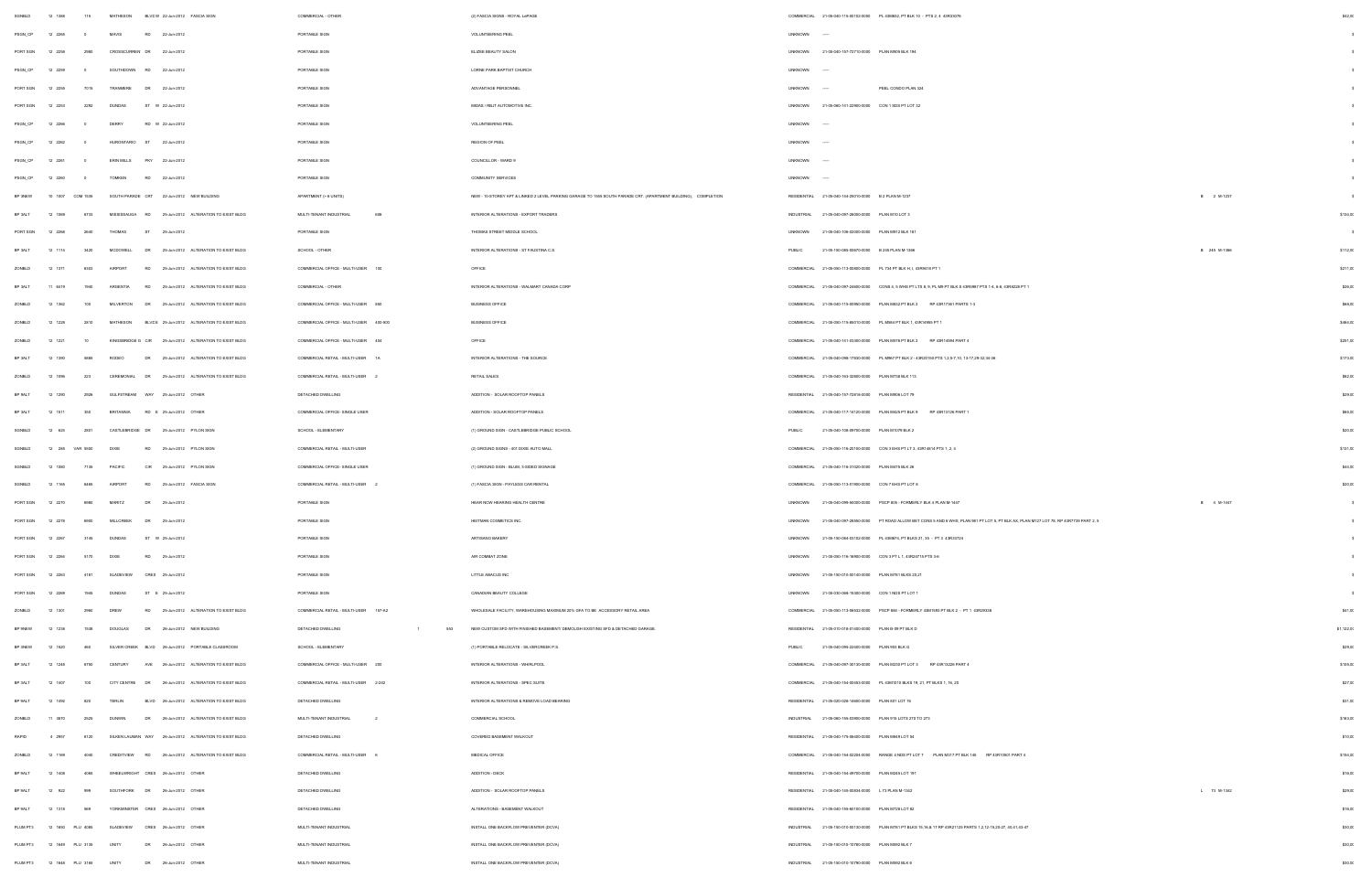$\mathbf{s}$ 

 $\ddot{\phantom{1}}$ 

|               | PLUM PT3 12 1647 PLU 3105 | <b>UNITY</b><br>DR 26-Jun-2012 OTHER                        | MULTI-TENANT INDUSTRIAL                       | INSTALL ONE BACKFLOW PREVENTER (DCVA)          | <b>INDUSTRIAL</b><br>21-05-150-010-10740-0000 PLAN M592 BLKS 8,9                                                                                | \$30,00                              |
|---------------|---------------------------|-------------------------------------------------------------|-----------------------------------------------|------------------------------------------------|-------------------------------------------------------------------------------------------------------------------------------------------------|--------------------------------------|
| PLUM PT3      |                           | 12 1646 PLU 4161 SLADEVIEW CRES 26-Jun-2012 OTHER           | MULTI-TENANT INDUSTRIAL                       | INSTALL ONE BACKFLOW PREVENTER (DCVA)          | 21-05-150-010-00140-0000 PLAN M781 BLKS 20,21<br>INDUSTRIAL                                                                                     | \$30,00                              |
| PLUM PT3      | 12 1645 PLU 4141          | SLADEVIEW CRES 26-Jun-2012 OTHER                            | MULTI-TENANT INDUSTRIAL                       | INSTALL ONE BACKFLOW PREVENTER (DCVA)          | 21-05-150-010-00144-0000 PLAN M781 BLKS 18,19,22 TO 24<br>INDUSTRIAL                                                                            | \$30,00                              |
| PLUM PT3      | 12 1644 PLU 4120          | SLADEVIEW CRES 26-Jun-2012 OTHER                            | MULTI-TENANT INDUSTRIAL                       | INSTALL ONE BACKFLOW PREVENTER (DCVA)          | <b>INDUSTRIAL</b><br>21-05-150-010-00108-0000 PL M781 BLKS 5, 35 AND PT BLKS 4, 6, 34, 36, 43R24548 PTS 1-9                                     | \$30,00                              |
| PLUM PT3      |                           | 12 1643 PLU 3176 RIDGEWAY<br>DR 26-Jun-2012 OTHER           | MULTI-TENANT INDUSTRIAL                       | INSTALL ONE BACKFLOW PREVENTER (DCVA)          | 21-05-150-084-02600-0000 PLAN M674 BLK 15 PT LT 12-14,16<br><b>INDUSTRIAL</b>                                                                   | \$30,00                              |
| PLUM PT3      | PLU 3345<br>12 1642       | RD 26-Jun-2012 OTHER<br>LAIRD                               | MULTI-TENANT INDUSTRIAL                       | INSTALL ONE BACKFLOW PREVENTER (DCVA)          | 21-05-150-084-01900-0000 PLAN M674 BLK 8<br><b>INDUSTRIAL</b>                                                                                   | \$30,00                              |
| PLUM PT3      | 12 1641 PLU 3375          | LAIRD<br>RD 26-Jun-2012 OTHER                               | MULTI-TENANT INDUSTRIAL                       | INSTALL ONE BACKFLOW PREVENTER (DCVA)          | 21-05-150-084-02000-0000 PLAN M674 BLK 9<br><b>INDUSTRIAL</b>                                                                                   | \$30,00                              |
| PLUM PT3      | PLU 3425<br>12 1640       | LAIRD<br><b>RD</b><br>26-Jun-2012 OTHER                     | MULTI-TENANT INDUSTRIAL                       | INSTALL ONE BACKFLOW PREVENTER (DCVA)          | <b>INDUSTRIAL</b><br>21-05-150-084-02100-0000 PLAN M674 BLKS 10,11                                                                              | \$30,00                              |
| PLUM PT3      | 12 1639 PLU 3170          | DR 26-Jun-2012 OTHER<br>RIDGEWAY                            | MULTI-TENANT INDUSTRIAL                       | INSTALL ONE BACKFLOW PREVENTER (DCVA)          | INDUSTRIAL 21-05-150-084-02700-0000 PLAN M674 BLK 16                                                                                            | \$30,00                              |
| SGNBLD        | 12 1335                   | 7125<br>MISSISSAUGA RD 26-Jun-2012 PYLON SIGN               | COMMERCIAL OFFICE - MULTI-USER                | (1) GROUND SIGN - (3) SIDED                    | COMMERCIAL 21-05-040-097-11310-0000 PL 43M964 LOTS 3, 10, PT LOTS 7-9, 43R20798 PTS 3, 4, 43R21829 PT PTS 5, 6, 8                               | \$21,00                              |
| SGNBLD        | 212                       | QUEEN<br>ST S 26-Jun-2012 FASCIA SIGN                       | COMMERCIAL RETAIL-SINGLE USER                 | (1) FASCIA SIGN - SALON BARDOT                 | COMMERCIAL 21-05-120-004-18100-0000 PLAN STR 1 PT LOT 22                                                                                        | \$20,00                              |
| PORT SGN      | 12 2275                   | RD W 26-Jun-2012<br>1865<br>LAKESHORE                       | PORTABLE SIGN                                 | GREAT GLASSES                                  | 21-05-020-024-15300-0000 CON 2 SDS PT L 29, 43R4543 PT 3, 43R12090 PTS 1, 2, 7-11, 22<br><b>UNKNOWN</b>                                         |                                      |
| PORT SGN      | 12 2273                   | 1403<br><b>DUNDAS</b><br>ST E 26-Jun-2012                   | PORTABLE SIGN                                 | <b>CASH MONEY</b>                              | 21-05-030-068-17800-0000   CON 1 NDS PT LOT 5   RP 43R9331 PART 1<br><b>UNKNOWN</b>                                                             |                                      |
| PORT SGN      | 3041<br>12 2271           | ARGENTIA<br>RD 26-Jun-2012                                  | PORTABLE SIGN                                 | DR ALEX PISTER                                 | 21-05-150-080-13700-0000   CON 11 NS, PT L 13, 14 - PT PT 1 43R28108, 43R28958 PTS 2, 4<br><b>UNKNOWN</b>                                       |                                      |
| PORT SGN      | 220<br>12 2284            | TRADERS<br>BLVDE 26-Jun-2012                                | PORTABLE SIGN                                 | PEEKABOO CHILD CARE                            | <b>UNKNOWN</b><br>21-05-040-116-32390-0000 PLAN M425 PT BLK 43 RP 43R13141 PART 1                                                               |                                      |
|               | PORT SGN 12 2276          | 5602<br>TENTH LINE WE!<br>26-Jun-2012                       | PORTABLE SIGN                                 | SHOPPERS BEST BARGAIN                          | 21-05-150-085-10100-0000 B 1 PLAN M-1493<br><b>UNKNOWN</b>                                                                                      | B 1 M-1493                           |
| PORT SGN      | 12 2274                   | BURNHAMTHOR RD W 26-Jun-2012<br>1170                        | PORTABLE SIGN                                 | QUALITY REST MATTRESS                          | 21-05-040-144-09000-0000 RANGE 3 NDS PT LOT 8 RP 43R7128 PARTS 3,4<br><b>UNKNOWN</b>                                                            |                                      |
| PORT SGN      | 12 2272                   | BURNHAMTHOR RD W 26-Jun-2012<br>1170                        | PORTABLE SIGN                                 | PIANOS PLUS                                    | 21-05-040-144-09000-0000 RANGE 3 NDS PT LOT 8 RP 43R7128 PARTS 3,4<br><b>UNKNOWN</b>                                                            |                                      |
| PSGN_CP       | 12 2293<br>$\Omega$       | WINSTON CHUR BLVD 26-Jun-2012                               | PORTABLE SIGN                                 | CHURCHILL MEADOWS CHRISTIAN CHURCH             | <b>UNKNOWN</b><br>$\sim$                                                                                                                        |                                      |
| PSGN_CP       | 12 2292<br>$\circ$        | DERRY<br>RD W 26-Jun-2012                                   | PORTABLE SIGN                                 | CHURCHILL MEADOWS CHRISTIAN CHURCH             | <b>UNKNOWN</b><br>$\sim$                                                                                                                        |                                      |
| PORT SGN      | 12 2279                   | LAKESHORE RD W 26-Jun-2012<br>1829                          | PORTABLE SIGN                                 | MCDONALDS RESTARUANTS                          | 21-05-020-024-15200-0000 CON 2 SDS PT LOT 29 RP 43R12090 PARTS 5,6<br><b>UNKNOWN</b>                                                            |                                      |
|               | 11 6678                   | 5800                                                        |                                               |                                                |                                                                                                                                                 |                                      |
| FIRE          |                           | AMBLER<br>DR 26-Jun-2012 ELECTROMAG LOCK DEVICE             | COMMERCIAL OFFICE - MULTI-USER 210            | FIRE ONLY - (1) MAGLOCK                        | COMMERCIAL 21-05-050-116-20520-0000 CON 3 EHS PT LOT 4 RP 43R5803 PART 1 TO PART 3                                                              | \$20,00                              |
| ZONBLD        | 12 1179                   | CENTURY<br>AVE 26-Jun-2012 ALTERATION TO EXIST BLDG<br>6750 | COMMERCIAL OFFICE - MULTI-USER 303            | OFFICE                                         | COMMERCIAL 21-05-040-097-30130-0000 PLAN M230 PT LOT 3 RP 43R13226 PART 4                                                                       | \$322,00                             |
|               |                           |                                                             |                                               |                                                |                                                                                                                                                 |                                      |
| BP 9NEW       | 12 871<br>216             | DONNELLY<br>DR 27-Jun-2012 NEW BUILDING                     | DETACHED DWELLING<br>531<br>$\sim$ 1          | NEW - SFD CUSTOM & DEMOLISH EXISTING SFD       | RESIDENTIAL 21-05-010-018-06800-0000 RANGE 2 CIR PT LT 5, PL 344 LT 12                                                                          | OAK HARBOUR DEVELOPMEI<br>\$1,057,00 |
| BP 9NEW       | 12 847<br>972             | THE GREENWAY<br>27-Jun-2012 TENTS/AIR SUPPORT STRUC         | DETACHED DWELLING                             | REVISION - RAISE BASEMENT HEIGHT MODIFICATIONS | RESIDENTIAL 21-05-010-002-15000-0000 PLAN 377 LOT 21                                                                                            |                                      |
| ZONBLD        | 223                       | CEREMONIAL<br>DR 27-Jun-2012 ALTERATION TO EXIST BLDG       | COMMERCIAL - OTHER<br>$\overline{\mathbf{3}}$ | RETAIL SALES                                   | COMMERCIAL 21-05-040-163-32800-0000 PLAN M738 BLK 113                                                                                           | \$45,00                              |
| <b>ZONBLD</b> | 12 1285                   | HURONTARIO ST 27-Jun-2012 ALTERATION TO EXIST BLDG<br>3660  | COMMERCIAL OFFICE - MULTI-USER 306            | OFFICE                                         | COMMERCIAL 21-05-040-141-03600-0000 CON 1 NDS PT LOT 16 RP43R12842 PARTS 1,2 RP43R13445 PARTS 1,2                                               | \$46,00                              |
|               | 12 1737                   | 3266<br>GWENDALE CRES 27-Jun-2012 DEMOLITION                | SEMI-DETACHED DWELLING                        | DEMOLITION OF ATTACHED GARAGE ONLY             | RESIDENTIAL 21-05-040-095-64700-0000 PLAN 922 PT LOT 129                                                                                        | \$13,00                              |
| BP 3ALT       | 11 6859<br>377            | BURNHAMTHOR RD E 27-Jun-2012 OTHER                          | COMMERCIAL RETAIL - MULTI-USER 2A             | ALTERATIONS - EXTERIOR FACADE                  | COMMERCIAL 21-05-040-094-21500-0000 PLAN M143 BLKS I,J PLAN M159 BLKS H,I,S                                                                     |                                      |
| BP 3ALT       | 12 1418                   | RD 27-Jun-2012 OTHER<br>3750<br>LAIRD                       | MULTI-TENANT INDUSTRIAL<br>$10 - 11$          | ADDITION - (2) ROOFTOP UNITS - ADVANCED ENERGY | INDUSTRIAL 21-05-150-010-00863-0000 RCP 1542, PT LT 9 - PTS 4-8, 11, 13, 14, PT OF 9 43R30181                                                   | \$44,00                              |
| PORT SGN      | 12 2286                   | ROYAL WINDSOI DR 27-Jun-2012<br>2666                        | PORTABLE SIGN                                 | OMAC BLACK BELT CLUB                           | 21-05-020-025-10600-0000 CON 3 SDS PT LT 35<br><b>UNKNOWN</b>                                                                                   |                                      |
| PSGN_CP       | 12 2299<br>$\circ$        | HURONTARIO ST<br>27-Jun-2012                                | PORTABLE SIGN                                 | CENTRE FOR EDUCATION & TRAINING                | <b>UNKNOWN</b><br>$\sim$                                                                                                                        |                                      |
| PORT SGN      | 6055                      | MAVIS<br><b>RD</b><br>27-Jun-2012                           | PORTABLE SIGN                                 | MANE SOCIETY SALON                             | <b>UNKNOWN</b><br>21-05-040-175-73400-0000 PL 43M1363 BLK 10 PT BLK 5, 43R24920 PTS 1-11                                                        | B 5 M-1363                           |
| PORT SGN      | 12 2290                   | 3010<br>THE COLLEGEW<br>27-Jun-2012                         | PORTABLE SIGN                                 | ERIN MILLS UNITED CHURCH                       | 21-05-150-083-01253-0000 PLAN M745 BLK 124<br><b>UNKNOWN</b>                                                                                    |                                      |
| PORT SGN      | 550<br>12 2288            | MATHESON BLVDW 27-Jun-2012                                  | PORTABLE SIGN                                 | PIEL SUAVE MEDISPA                             | 21-05-040-098-17860-0000 PLAN M967 BLK 3<br><b>UNKNOWN</b>                                                                                      |                                      |
| PORT SGN      | 550                       | MATHESON<br>BLVDW 27-Jun-2012                               | PORTABLE SIGN                                 | PIEL SUAVE MEDISPA                             | <b>UNKNOWN</b><br>21-05-040-098-17860-0000 PLAN M967 BLK 3                                                                                      |                                      |
| PORT SGN      | 12 2298<br>735            | TWAIN<br>AVE 27-Jun-2012                                    | PORTABLE SIGN                                 | GINO'S PIZZA                                   | 21-05-040-096-85900-0000 B 196 PLAN M-1422<br><b>UNKNOWN</b>                                                                                    | B 196 M-1422                         |
| PORT SGN      | 12 2297                   | 1970<br><b>DUNDAS</b><br>ST E 27-Jun-2012                   | PORTABLE SIGN                                 | IN STYLE FURNITURE                             | 21-05-070-068-37500-0000 PTLT1CON1SDS - PT2 43R12339<br><b>UNKNOWN</b>                                                                          |                                      |
| PORT SGN      | 12 2295<br>785            | <b>BRITANNIA</b><br>RD W 27-Jun-2012                        | PORTABLE SIGN                                 | <b>LIVING LIGHTING</b>                         | 21-05-040-098-12910-0000 CON 2 WHS PT L 6, 43R25871 PTS 1-9, 13, 15, 20-23, 31, 39, 40<br><b>UNKNOWN</b>                                        |                                      |
| PSGN_CP       | 12 2310<br>$\overline{0}$ | HURONTARIO ST 27-Jun-2012                                   | PORTABLE SIGN                                 | ROTARY CLUB OF MISSISSAUGA ,LAKESHORE          | <b>UNKNOWN</b><br>$\sim$                                                                                                                        |                                      |
| PSGN_CP       | 12 2309<br>$\Omega$       | LAKESHORE RD E 27-Jun-2012                                  | PORTABLE SIGN                                 | ROTARY CLUB OF MISSISSAUGA .LAKESHORE          | <b>UNKNOWN</b><br>$\sim$                                                                                                                        |                                      |
| PSGN_CP       | 12 2308<br>$\Omega$       | HURONTARIO ST 27-Jun-2012                                   | PORTABLE SIGN                                 | ROTARY CLUB OF MISSISSAUGA ,LAKESHORE          | <b>UNKNOWN</b><br>$\sim$                                                                                                                        |                                      |
| PORT SGN      | 12 2277                   | 1170<br>TYNEGROVE RD 27-Jun-2012                            | PORTABLE SIGN                                 | GOLDEN ORCHARD MONTESSORI SCHOOL               | 21-05-030-092-06000-0000 CON 2 NDS PT LT 7, 43R12708 PT 1<br><b>UNKNOWN</b>                                                                     |                                      |
| PORT SGN      | 12 2285                   | 3055<br><b>DUNDAS</b><br>ST W 27-Jun-2012                   | PORTABLE SIGN                                 | URBAN NATURE STORE                             | <b>UNKNOWN</b><br>21-05-150-010-03100-0000 PLAN 1542 LOTS 22,23 PLAN 380 LOTS 13,14,15                                                          |                                      |
| PORT SGN      | 12 2283<br>966            | ST E 27-Jun-2012<br><b>DUNDAS</b>                           | PORTABLE SIGN                                 | COMPUTER CITY PLUS                             | 21-05-070-068-32300-0000   CON 1 SDS PT LOTS 8,9   RP 43R15482 PARTS 1,2,83<br><b>UNKNOWN</b>                                                   |                                      |
|               | PORT SGN 12 2281<br>30    | <b>EGLINTON</b><br>AVE W 27-Jun-2012                        | PORTABLE SIGN                                 | SCRUFFY'S IRISH PUB                            | 21-05-040-141-03100-0000 CON 2 NDS PT LOT 16 RP 43R14629 PARTS 4,5,22 RP 43R14923 PARTS 6-9,14-16 RP 43R14629 PTS 4-7 9,15-21<br><b>UNKNOWN</b> |                                      |

\$

 $\overline{a}$ 

 $\ddot{S}$  $\overline{\phantom{a}}$ 

\$30,00

| 0 PLAN M592 BLKS 8,9                                                            |            | \$30,00      |
|---------------------------------------------------------------------------------|------------|--------------|
| 0 PLAN M781 BLKS 20.21                                                          |            | \$30.00      |
| 0 PLAN M781 BLKS 18.19.22 TO 24                                                 |            | \$30.00      |
| 0 PL M781 BLKS 5, 35 AND PT BLKS 4, 6, 34, 36, 43R24548 PTS 1-9                 |            | \$30,00      |
| 0 PLAN M674 BLK 15 PT LT 12-14.16                                               |            | \$30,00      |
| 0 PLAN M674 BLK 8                                                               |            | \$30,00      |
| 0 PLAN M674 BLK 9                                                               |            | \$30,00      |
| 0 PLAN M674 BLKS 10.11                                                          |            | \$30.00      |
| 0 PLAN M674 BLK 16                                                              |            | \$30,00      |
| 0 PL 43M964 LOTS 3, 10, PT LOTS 7-9, 43R20798 PTS 3, 4, 43R21829 PT PTS 5, 6, 8 |            | \$21,00      |
| 0 PLAN STR 1 PT LOT 22                                                          |            | \$20,00      |
| 0 CON 2 SDS PT L 29, 43R4543 PT 3, 43R12090 PTS 1, 2, 7-11, 22                  |            | <sup>s</sup> |
| 0 CON 1 NDS PT LOT 5 RP 43R9331 PART 1                                          |            | <sup>s</sup> |
| 0 CON 11 NS, PT L 13, 14 - PT PT 1 43R28108, 43R28958 PTS 2, 4                  |            | -S           |
| 0 PLAN M425 PT BLK 43 RP 43R13141 PART 1                                        |            | S.           |
| 0 B 1 PLAN M-1493                                                               | B 1 M-1493 | S.           |
|                                                                                 |            |              |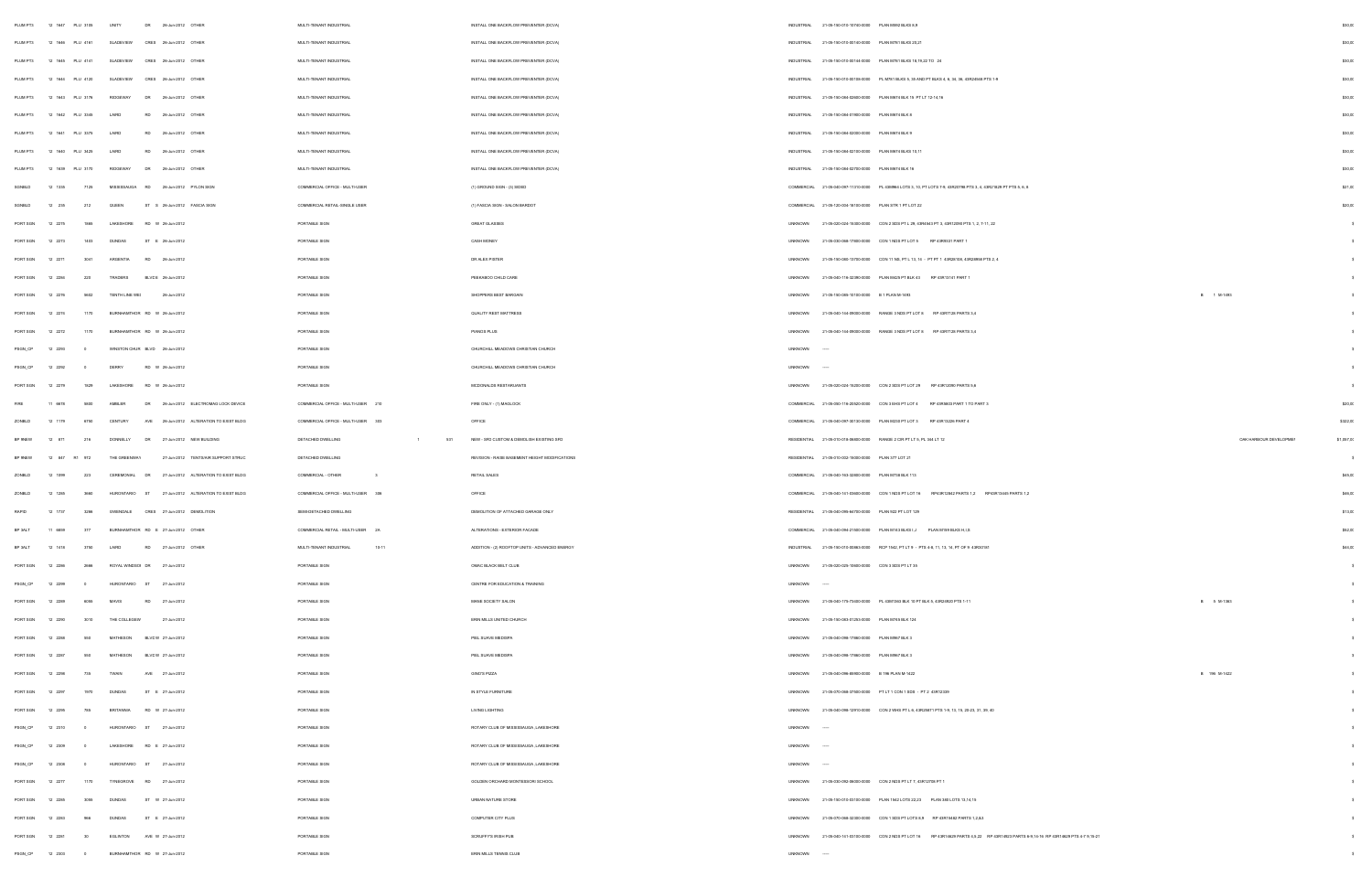- 
- 
- 
- $\ddot{\phantom{a}}$  $\overline{\mathbf{s}}$
- - $\ddot{\phantom{a}}$
- DANIELS CCW CORPORATION
- \$776,00

|                  | PSGN_CP 12 2302<br>$\sim$ 0 | BURNHAMTHOR RD W 27-Jun-2012                           | PORTABLE SIGN                              | ERIN MILLS TENNIS CLUB                                                                       | <b>UNKNOWN</b><br>$\sim$                                                                                                                       |                         |
|------------------|-----------------------------|--------------------------------------------------------|--------------------------------------------|----------------------------------------------------------------------------------------------|------------------------------------------------------------------------------------------------------------------------------------------------|-------------------------|
| PORT SGN 12 2282 | 5955                        | LATIMER<br><b>DR</b><br>27-Jun-2012                    | PORTABLE SIGN                              | LICKS                                                                                        | 21-05-040-098-17500-0000 CON 2 WHS PT L 5, 43R8711 PT PTS 1-3, 43R25225 PTS 11, 14 LESS 43R9138 PT 1, 43R25997 PTS 1, 2<br><b>UNKNOWN</b>      |                         |
| PORT SGN         | 12 2280<br>1599             | <b>HURONTARIO</b><br><b>ST</b><br>27-Jun-2012          | PORTABLE SIGN                              | CANADIAN ACADEMY OF DENTAL HYGIENE                                                           | <b>UNKNOWN</b><br>21-05-010-014-04800-0000 RANGE 2 CIR PT LOT 1 RP 43R2708 PARTS 1,2                                                           |                         |
| PSGN_CP 12 2305  | $\circ$                     | CAWTHRA<br><b>RD</b><br>27-Jun-2012                    | PORTABLE SIGN                              | ROTARY CLUB OF MISSISSAUGA ,LAKESHORE                                                        | <b>UNKNOWN</b><br>$\sim$                                                                                                                       |                         |
| PSGN_CP          | 12 2304<br>$\Omega$         | LAKESHORE<br>RD W 27-Jun-2012                          | PORTABLE SIGN                              | ROTARY CLUB OF MISSISSAUGA ,LAKESHORE                                                        | <b>UNKNOWN</b><br>$\sim$                                                                                                                       |                         |
| PORT SGN         | 785<br>12 2296              | <b>BRITANNIA</b><br>RD W 27-Jun-2012                   | PORTABLE SIGN                              | <b>LIVING LIGHTING</b>                                                                       | 21-05-040-098-12910-0000 CON 2 WHS PT L 6, 43R25871 PTS 1-9, 13, 15, 20-23, 31, 39, 40<br><b>UNKNOWN</b>                                       |                         |
| PORT SGN         | 6695<br>12 2291             | PACIFIC<br>CIR 27-Jun-2012                             | PORTABLE SIGN                              | JOHN G. HOFLAND (PACIFIC CRCL, MISS)                                                         | 21-05-040-116-30100-0000 PLAN M404 PT BLK 7 RP 43R11778 PART 1<br><b>UNKNOWN</b>                                                               |                         |
| BP 9NEW          | COM 370<br>11 3566          | SQUARE ONE DR 27-Jun-2012 NEW BUILDING                 | CONDOMINIUM ROW DWELLING<br>PHS-3          | NEW - 3 STOREY HORIZONTAL CONDOMINIUM APARTMENT TOWNHOUSES (28 UNITS) - PHASE 3 - COMPLETION | RESIDENTIAL 21-05-040-154-00600-0000 CON 2 NDS, PT LT 18 - PTS 1, 6, 7 43R31917                                                                | DANIELS CCW CORPORATIOI |
| BP 9NEW          | 36<br>12 1089               | CATTRICK<br>28-Jun-2012 NEW BUILDING<br>ST             | DETACHED DWELLING<br>420<br>$\overline{1}$ | SFD - CUSTOM, DEMO-EXISTING SFD & DETACHED GARAGE                                            | RESIDENTIAL 21-05-050-114-07800-0000 PLAN TOR 4 LOT 18                                                                                         | \$776,00                |
|                  | R1 6750<br>8 268            | MCLAUGHLIN RD 28-Jun-2012 REVISIONS                    | APARTMENT (> 6 UNITS)                      | REVISION TO SITE SERVICING                                                                   | RESIDENTIAL 21-05-040-096-14164-0000 B 82 PLAN M-1710                                                                                          | B 82 M-1710             |
| BP 9NEW          | 12 833<br>48                | CATTRICK<br>ST 28-Jun-2012 NEW BUILDING                | GARAGE/CARPORT                             | NEW - DETACHED GARAGE                                                                        | RESIDENTIAL 21-05-050-114-07200-0000 PLAN TOR 4 LOT 24                                                                                         | \$29,00                 |
|                  |                             |                                                        |                                            |                                                                                              |                                                                                                                                                |                         |
| BP 9ALT          | 11 6750<br>943              | WAY 28-Jun-2012 ADDITION TO EXIST BLDG<br>GASLIGHT     | DETACHED DWELLING<br>18                    | ADDITION - UNHEATED SUNROOM & REMOVAL OF SHED                                                | RESIDENTIAL 21-05-040-096-81809-0000 L36 PLAN M-1249                                                                                           | L 36 M-1249<br>\$35,00  |
| BP 3ALT          | 12 909<br>2530              | RD 28-Jun-2012 ALTERATION TO EXIST BLDG<br>STANFIELD   | SINGLE TENANT INDUSTRIAL                   | ALTERATIONS - ENCLOSING EXISTING PLATFORM                                                    | INDUSTRIAL 21-05-070-056-16300-0000 CON 1 SDS PT LOT 8                                                                                         | \$26,00                 |
| BP 3ALT          | 2485<br>12 1485             | HURONTARIO ST 28-Jun-2012 OTHER                        | APARTMENT (> 6 UNITS)                      | ALTERATIONS - PARKING GARAGE ROOF SLAB REPAIRS                                               | RESIDENTIAL 21-05-010-068-13000-0000 CON 1 SDS PT LOT 15                                                                                       | \$196,0                 |
| BP 3ALT          | 12 1260<br>5030             | MAINGATE<br>DR <sub>1</sub><br>28-Jun-2012 OTHER       | COMMERCIAL - OTHER                         | ADDITION - SOLAR ROOFTOP PANELS                                                              | COMMERCIAL 21-05-050-116-02400-0000 CON 3 EHS PCL 20 PT LOT 1 RP 43R1228 PART 1                                                                | \$65,0                  |
| SIGN BP          | 12 557<br>100               | CITY CENTRE DR 28-Jun-2012 FASCIA SIGN                 | COMMERCIAL RETAIL - MULTI-USER 1-144       | (1) FASCIA SIGN - CLAIRES                                                                    | COMMERCIAL 21-05-040-154-00453-0000 PL 43M1010 BLKS 19, 21, PT BLKS 1, 16, 20                                                                  | \$20,00                 |
| PORT SGN         | 600<br>12 2311              | MATHESON BLVDW 28-Jun-2012                             | PORTABLE SIGN                              | FITNESS SOURCE                                                                               | <b>UNKNOWN</b><br>21-05-040-098-17860-0000 PLAN M967 BLK 3                                                                                     |                         |
| PORT SGN 12 2301 | 2555                        | ERIN CENTRE BLVD 28-Jun-2012                           | PORTABLE SIGN                              | SPACE AGE SHELVING                                                                           | 21-05-040-159-40000-0000 PLAN M856 BLK 116<br><b>UNKNOWN</b>                                                                                   |                         |
| PSGN_CP 12 2316  | $\circ$                     | TENTH LINE WES<br>28-Jun-2012                          | PORTABLE SIGN                              | COUNCILLOR - WARD 10                                                                         | <b>UNKNOWN</b><br>$\sim$                                                                                                                       |                         |
| PORT SGN 12 2320 | 960                         | SOUTHDOWN RD 28-Jun-2012                               | PORTABLE SIGN                              | ARIZONA TAN                                                                                  | 21-05-020-025-11650-0000 CON 3 SDS, PT LT 31 - PT 1 43R25635<br><b>UNKNOWN</b>                                                                 |                         |
| PSGN_CP          | 12 2318<br>$\circ$          | HURONTARIO ST 28-Jun-2012                              | PORTABLE SIGN                              | ROTARY CLUB OF MISSISSAUGA ,LAKESHORE                                                        | <b>UNKNOWN</b>                                                                                                                                 |                         |
| PSGN_CP 12 2317  | $\circ$                     | LAKESHORE<br>RD E 28-Jun-2012                          | PORTABLE SIGN                              | ROTARY CLUB OF MISSISSAUGA ,LAKESHORE                                                        | <b>UNKNOWN</b><br>$\sim$                                                                                                                       |                         |
| PORT SGN 12 2307 | 3300                        | <b>RD</b><br>MAVIS<br>28-Jun-2012                      | PORTABLE SIGN                              | ADRIA AUTO BODY                                                                              | 21-05-040-143-22600-0000 CON 1 NDS PT L 21 LESS 43R24739 PTS 8, 13<br><b>UNKNOWN</b>                                                           |                         |
| PORT SGN         | 12 2294<br>5985             | RODEO<br>DR.<br>28-Jun-2012                            | PORTABLE SIGN                              | SUNDANCD SPA STORE                                                                           | <b>UNKNOWN</b><br>21-05-040-098-17881-0000 PL 43M-967, PT BL 4, 43R21789, PTS 1-3, 5-7, 17-22, 25-33, PART PTS 4, 23                           |                         |
| PORT SGN 12 2314 | 600                         | MATHESON<br>BLVDW 28-Jun-2012                          | PORTABLE SIGN                              | FITNESS SOURCE                                                                               | 21-05-040-098-17860-0000 PLAN M967 BLK 3<br><b>UNKNOWN</b>                                                                                     |                         |
| PORT SGN 12 2313 | 600                         | MATHESON BLVDW 28-Jun-2012                             | PORTABLE SIGN                              | COVERS                                                                                       | 21-05-040-098-17860-0000 PLAN M967 BLK 3<br><b>UNKNOWN</b>                                                                                     |                         |
| PORT SGN         | 12 2300<br>920              | SOUTHDOWN<br><b>RD</b><br>28-Jun-2012                  | PORTABLE SIGN                              | SHOPPERS DRUG MART                                                                           | 21-05-020-025-11650-0000 CON 3 SDS, PT LT 31 - PT 1 43R25635<br><b>UNKNOWN</b>                                                                 |                         |
| PORT SGN 12 2306 | 1705                        | ARGENTIA<br><b>RD</b><br>28-Jun-2012                   | PORTABLE SIGN                              | MEADOWVALE AUTO                                                                              | <b>UNKNOWN</b><br>21-05-040-097-24412-0000 PLAN M8 PT BLK V RP 43R8606 PARTS 1,2                                                               |                         |
| BP 9NEW          | 12 758<br>3359              | CIDER MILL PL 28-Jun-2012 NEW BUILDING                 | DETACHED DWELLING<br>HT<br>$\blacksquare$  | 487 SFD - CUSTOM                                                                             | RESIDENTIAL 21-05-060-153-23911-0000 RANGE 3 NDS, PT LT 3 - PT 4 43R32187                                                                      | \$848,00                |
| BP 9NEW          | 604<br>12 1404              | CRANLEIGH CRT 29-Jun-2012 NEW BUILDING                 | RESIDENTIAL - OTHER                        | NEW - GAZEBO WITH PLUMBING FIXTURES                                                          | RESIDENTIAL 21-05-020-026-10884-0000 L 42 PLAN M-1565                                                                                          | L 42 M-1565<br>\$16,00  |
| PSGN CP          | 12 2324                     | BRITANNIA<br>RD W 29-Jun-2012                          | PORTABLE SIGN                              | REGION OF PEEL                                                                               | <b>UNKNOWN</b><br>$\sim$                                                                                                                       |                         |
|                  |                             |                                                        |                                            |                                                                                              |                                                                                                                                                |                         |
|                  | <b>MEC 1771</b><br>12 1189  | AIMCO<br>BLVD 29-Jun-2012 ALTERATION TO EXIST BLDG     | SINGLE TENANT INDUSTRIAL                   | NEW DUST COLLECTOR WITH MAKE-UP AIR UNIT, NO CONCRETE PAD.                                   | INDUSTRIAL 21-05-050-115-19730-0000 PLAN 928 BLK G PT BLK F RP 43R786 PARTS 1,2                                                                | \$39,00                 |
| BP 3ALT          | 1680                        | RD 29-Jun-2012 ALTERATION TO EXIST BLDG<br><b>DREW</b> | SINGLE TENANT INDUSTRIAL                   | INTERIOR ALTS - DEMOLISH PARTITIONS & WASHROOMS & ENLARGE (2) EXISTING O/H LOADING DOORS     | INDUSTRIAL 21-05-050-115-26700-0000 PL M754 PT B 6, PL M276 BLK A                                                                              | \$52,00                 |
| BP 3ALT          | 450<br>12 1116              | AVE 29-Jun-2012 ALTERATION TO EXIST BLDG<br>HILLCREST  | SCHOOL - ELEMENTARY                        | INTERIOR ALTERATIONS - KINDERGARTEN CLASSROOMS - FATHER DANIEL ZANON E.S.                    | 21-05-040-142-31500-0000 B 7 PLAN M-1319<br>PUBLIC                                                                                             | B 7 M-1319<br>\$89,00   |
| ZONBLD           | 5055<br>12 1112             | SATELLITE<br>DR 29-Jun-2012 ALTERATION TO EXIST BLDG   | MULTI-TENANT INDUSTRIAL<br>- 5             | OFFICE, WAREHOUSE & DISTRIBUTION FACILITY                                                    | INDUSTRIAL 21-05-050-115-61601-0000 PL 43M793 PT OF B 8, 43R23160 PTS 1-12                                                                     | \$1,276,00              |
| BP 3ALT          | 12 908<br>5055              | SATELLITE<br>DR 29-Jun-2012 ALTERATION TO EXIST BLDG   | MULTI-TENANT INDUSTRIAL<br>$-5$            | ALTERATIONS - INTERIOR DEMO ONLY                                                             | INDUSTRIAL 21-05-050-115-61601-0000 PL 43M793 PT OF B 8, 43R23160 PTS 1-12                                                                     | \$26,00                 |
| BP 3ALT          | 5025<br>12 1448             | DR 29-Jun-2012 ALTERATION TO EXIST BLDG<br>ORBITOR     | MULTI-TENANT INDUSTRIAL<br>1, BLD-A,       | INTERIOR ALTERATIONS - (SUITE 200)                                                           | PEEL CONDO PLAN 431<br>INDUSTRIAL ----                                                                                                         | \$119,00                |
| BP 3ALT          | 12 1263<br>5950             | DR 29-Jun-2012 ALTERATION TO EXIST BLDG<br>RODEO       | COMMERCIAL RETAIL - MULTI-USER 3           | INTERIOR ALTERATIONS - UNDER ARMOUR                                                          | COMMERCIAL 21-05-040-098-17815-0000 PL 43M967 PT BLK 1, 43R20537 PARTS 1, 3-14, PART PT 2                                                      | \$298,00                |
| BP 3ALT          | 2100<br>12 1299             | HURONTARIO ST 29-Jun-2012 ALTERATION TO EXIST BLDG     | COMMERCIAL RETAIL - MULTI-USER 4           | INTERIOR ALTERATIONS - STARBUCKS                                                             | COMMERCIAL 21-05-060-125-08700-0000 CON 1 SDS, PT LT 16, PL C-24, PT LTS 1, 2, 21 - PTS 2, 3, 4 43R23843                                       | \$108,00                |
| BP 3ALT          | 12 1103<br>5099             | CREEKBANK RD 29-Jun-2012 ALTERATION TO EXIST BLDG      | COMMERCIAL - OTHER<br>P2 LEVEL             | INTERIOR ALTERATIONS - BELL CANADA                                                           | COMMERCIAL 21-05-050-117-09003-0000 CONS 4 AND 5 EHS PT LT 1, PT RD ALLOW, 43R25755 PTS 2, 13-23, 43-45, 47-87, 93-110, 43R31621 PTS 10-46, 52 | \$53,00                 |
| BP 3ALT          | 12 1359<br>50               | BURNHAMTHOR RD W 29-Jun-2012 ALTERATION TO EXIST BLDG  | COMMERCIAL OFFICE - MULTI-USER 1000        | INTERIOR ALTERATIONS - KNOWLEDGE FIRST FINANCIAL                                             | COMMERCIAL 21-05-040-154-06660-0000 PLAN M492 PT BLK 17                                                                                        | \$49,00                 |
| BP 9ALT          | 12 1393<br>266              | KENOLLIE AVE 29-Jun-2012 ADDITION AND ALTER            | DETACHED DWELLING<br>5                     | ADDITION, INTERIOR ALTERATIONS & RECLADDING                                                  | RESIDENTIAL 21-05-010-017-12600-0000 PLAN 565 LOT 20                                                                                           | \$145,0                 |
| BP 9ALT          | 12 1381<br>1555             | SAMUELSON CIR 29-Jun-2012 OTHER                        | DETACHED DWELLING                          | ALTERATIONS - UNCOVERED BASEMENT WALKOUT IN REAR YARD                                        | RESIDENTIAL 21-05-040-225-27400-0000 L 252 PLAN M-1301                                                                                         | L 252 M-1301<br>\$16,00 |
|                  | <b>BAS 740</b><br>12 1477   | ANNAMORE<br>RD 29-Jun-2012 OTHER                       | SEMI-DETACHED DWELLING<br>$1 -$            | ACCESSORY DWELLING UNIT                                                                      | RESIDENTIAL 21-05-040-089-02200-0000 PLAN 884 PT LOT 10 RP 43R416 PART 5                                                                       | \$104,00                |
| BP 9ALT          | 4180<br>11 6301             | SUGARBUSH RD 29-Jun-2012 OTHER                         | DETACHED DWELLING                          | ALTERATIONS - STAIRS THROUGH GARAGE INTO BASEMENT & EXIT DOOR                                | RESIDENTIAL 21-05-040-155-25410-0000 PLAN M306 PT BLK 77 RP 43R7728 PART 30                                                                    | \$13,00                 |
| BP 3ALT          | 50<br>12 1397               | <b>ELM</b><br>DR E 29-Jun-2012 OTHER                   | APARTMENT (> 6 UNITS)                      | ALTERATIONS - GARAGE ROOF SLAB REPAIRS                                                       | RESIDENTIAL ----<br>PEEL CONDO PLAN 191                                                                                                        | \$121,0                 |
| PSGN_CP          | 12 2360<br>$^{\circ}$       | <b>EGLINTON</b><br>AVE W 29-Jun-2012                   | PORTABLE SIGN                              | REGION OF PEEL                                                                               | <b>UNKNOWN</b><br>$\sim$                                                                                                                       |                         |
|                  | PSGN_CP 12 2359 0           | BRITANNIA RD W 29-Jun-2012                             | PORTABLE SIGN                              | REGION OF PEEL                                                                               | UNKNOWN -----                                                                                                                                  |                         |

- 
- 
- 
- $$26,00$
- 
- 0 CON 3 EHS PCL 20 PT LOT 1 RP 43R1228 PART 1 SECOND ASSAULT A SECOND RELEASED A SECOND RELEASED A SECOND RELEASED A SECOND RELEASED A SECOND RELEASED A SECOND RELEASED A SECOND RELEASED A SECOND RELEASED A SECOND RELEASED
	-
	- $\mathfrak{s}$
	-
	-
	-
	-
	-
	-
	-
	-
	-

- $\ddot{\phantom{a}}$
- 0 PL M754 PT B 6, PL M276 BLK A \$52,000 PL M376 BLK A \$52,000 PL M376 BLK A \$52,000 PL M754 PT B 6, PL M276 BLK A
	-
- 0 PL 43M793 PT OF B 8, 43R23160 PTS 1-12 \$1,276,00 \$1,276,00
	- $$119,00$
- 0 CON 1 SDS, PT LT 16, PL C-24, PT LTS 1, 2, 21 PTS 2, 3, 4 43R23843 STORE STORE STORE STORE STORE STORE STORE STORE STORE STORE STORE STORE STORE STORE STORE STORE STORE STORE STORE STORE STORE STORE STORE STORE STORE S \$108,00
	-
	- $$49,00$
	- - - - $\mathbf{s}$
- 

- 
- 
- 
- 
- 
- 
- 0 PLAN M306 PT BLK 77 RP 43R7728 PART 30 \$13,00
	-
	-
- 
- 
- 
- -
- 
- 
- 
- 
- 
- -
- 
- 
- 
- 
- -
- 
- 
- 
- 
- 
- 
- 
- 
- 
- 
- 
- 
- 
- 
- 
- 
- 
- 
- 
- 
- 
- 
- 
- 
- 
- 
- -
- 
- 
-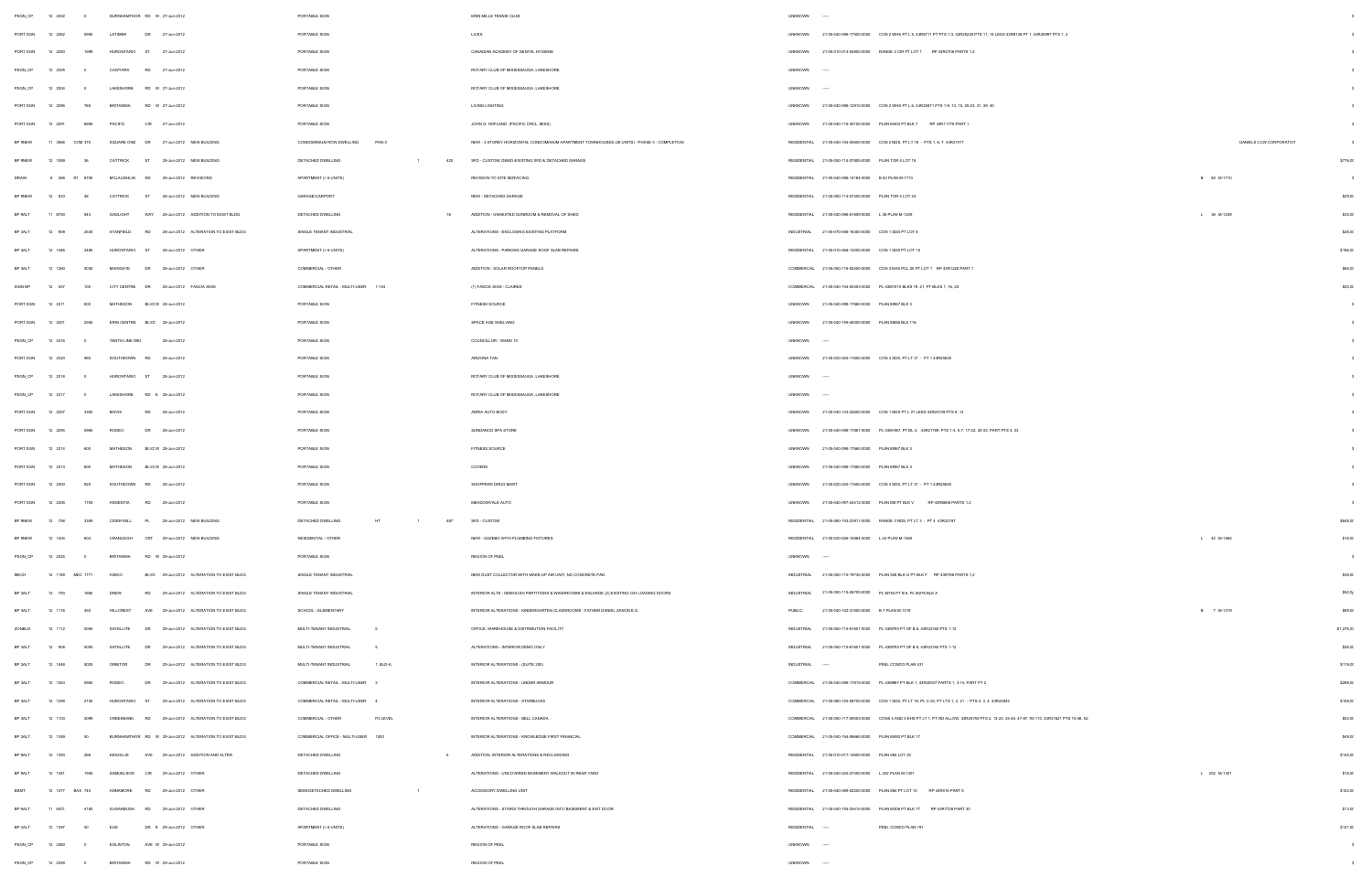- 
- 
- -
	-
	-
- 
- 
- 
- -
- 
- 
- 
- -
	-
	-
- \$
- - $\overline{\phantom{a}}$

Page 19 of 19

| PSGN_CP 12 2357<br>$\sim$ 0    | FOWLER<br>DR 29-Jun-2012                       | PORTABLE SIGN                    | REGION OF PEEL                                                                             | <b>UNKNOWN</b><br>. <u>.</u>                                                                       |          |
|--------------------------------|------------------------------------------------|----------------------------------|--------------------------------------------------------------------------------------------|----------------------------------------------------------------------------------------------------|----------|
| PSGN_CP 12 2356<br>$\sim$ 0    | TENTH LINE WES<br>29-Jun-2012                  | PORTABLE SIGN                    | REGION OF PEEL                                                                             | <b>UNKNOWN</b><br>$\sim$ $-$                                                                       |          |
| PSGN_CP 12 2355<br>$\sim$ 0    | LAKESHORE RD E 29-Jun-2012                     | PORTABLE SIGN                    | REGION OF PEEL                                                                             | UNKNOWN -----                                                                                      |          |
| PSGN_CP 12 2352<br>$\bullet$   | EGLINTON AVE W 29-Jun-2012                     | PORTABLE SIGN                    | REGION OF PEEL                                                                             | <b>UNKNOWN</b><br><b><i><u>Participate</u></i></b>                                                 |          |
| PSGN_CP 12 2351<br>$\sim$ 0    | AIRPORT<br>RD 29-Jun-2012                      | PORTABLE SIGN                    | REGION OF PEEL                                                                             | UNKNOWN ------                                                                                     |          |
| PSGN_CP 12 2350<br>$\sim$ 0    | NINTH LINE<br>29-Jun-2012                      | PORTABLE SIGN                    | REGION OF PEEL                                                                             | UNKNOWN -----                                                                                      |          |
| PSGN_CP 12 2348<br>$\sim$ 0    | BURNHAMTHOR RD W 29-Jun-2012                   | PORTABLE SIGN                    | REGION OF PEEL                                                                             | UNKNOWN -----                                                                                      |          |
| PSGN_CP 12 2347<br>$\sim$ 0    | <b>DUNDAS</b><br>ST W 29-Jun-2012              | PORTABLE SIGN                    | REGION OF PEEL                                                                             | <b>UNKNOWN</b><br>$\sim$                                                                           |          |
| PSGN_CP 12 2346<br>$\sim$      | RD 29-Jun-2012<br>MAVIS                        | PORTABLE SIGN                    | REGION OF PEEL                                                                             | UNKNOWN -----                                                                                      |          |
| PSGN_CP 12 2345<br>$\sim$      | BURNHAMTHOR RD E 29-Jun-2012                   | PORTABLE SIGN                    | REGION OF PEEL                                                                             | UNKNOWN -----                                                                                      |          |
| PSGN_CP 12 2344<br>$\sim$ 0    | LAKESHORE RD E 29-Jun-2012                     | PORTABLE SIGN                    | REGION OF PEEL                                                                             | <b>UNKNOWN</b><br>$\sim$                                                                           |          |
| PSGN_CP 12 2343<br>$^{\circ}$  | ERIN MILLS PKY 29-Jun-2012                     | PORTABLE SIGN                    | REGION OF PEEL                                                                             | UNKNOWN -----                                                                                      |          |
| PSGN_CP 12 2341<br>$\sim$      | WINSTON CHUR BLVD 29-Jun-2012                  | PORTABLE SIGN                    | REGION OF PEEL                                                                             | UNKNOWN -----                                                                                      |          |
| PSGN_CP 12 2340<br>$\sim$ 0    | EGLINTON<br>AVE W 29-Jun-2012                  | PORTABLE SIGN                    | REGION OF PEEL                                                                             | <b>UNKNOWN</b><br>$\sim$ $-$                                                                       |          |
| PSGN_CP 12 2339<br>$\sim$ 0    | AIRPORT<br>RD 29-Jun-2012                      | PORTABLE SIGN                    | REGION OF PEEL                                                                             | UNKNOWN ------                                                                                     |          |
| PSGN_CP 12 2338<br>$\sim$ 0    | PAISLEY<br>BLVDW 29-Jun-2012                   | PORTABLE SIGN                    | REGION OF PEEL                                                                             | UNKNOWN ------                                                                                     |          |
| PSGN_CP 12 2337<br>$\sim$      | E 29-Jun-2012<br>QUEENSWAY                     | PORTABLE SIGN                    | REGION OF PEEL                                                                             | UNKNOWN -----                                                                                      |          |
| PSGN_CP 12 2334<br>$\sim$ 0    | HURONTARIO ST 29-Jun-2012                      | PORTABLE SIGN                    | REGION OF PEEL                                                                             | UNKNOWN -----                                                                                      |          |
| PSGN_CP 12 2333<br>$\bullet$   | DIXIE<br>RD 29-Jun-2012                        | PORTABLE SIGN                    | REGION OF PEEL                                                                             | <b>UNKNOWN</b><br>$\sim$                                                                           |          |
| PSGN_CP 12 2330<br>$\sim$      | BURNHAMTHOR RD W 29-Jun-2012                   | PORTABLE SIGN                    | REGION OF PEEL                                                                             | UNKNOWN -----                                                                                      |          |
| PSGN_CP 12 2329<br>$\sim$ 0    | QUEENSWAY<br>W 29-Jun-2012                     | PORTABLE SIGN                    | REGION OF PEEL                                                                             | UNKNOWN -----                                                                                      |          |
| PSGN_CP 12 2328<br>$\sim$ 0    | SOUTHDOWN RD 29-Jun-2012                       | PORTABLE SIGN                    | REGION OF PEEL                                                                             | <b>UNKNOWN</b><br>$\sim$                                                                           |          |
| PSGN_CP 12 2327<br>$\sim$      | EASTGATE<br>PKY 29-Jun-2012                    | PORTABLE SIGN                    | REGION OF PEEL                                                                             | <b>UNKNOWN</b><br>$\sim$                                                                           |          |
| PORT SGN 12 2363<br>71         | ADMIRAL<br>BLVD 29-Jun-2012                    | PORTABLE SIGN                    | TROPHY FOODS INC                                                                           | UNKNOWN 21-05-040-117-07700-0000 PLAN M948 BLKS 6,7,9 & PT BLKS 5,8<br>RP 43R20784 PARTS 6,7,12.13 |          |
| PSGN_CP 12 2358<br>$\sim$ 0    | DIXIE<br>RD 29-Jun-2012                        | PORTABLE SIGN                    | REGION OF PEEL                                                                             | <b>UNKNOWN</b><br>$\sim$ $-$                                                                       |          |
| PSGN_CP 12 2354<br>$\sim$ 0    | CENTRAL<br>PKY E 29-Jun-2012                   | PORTABLE SIGN                    | REGION OF PEEL                                                                             | <b>UNKNOWN</b><br>$\sim$                                                                           |          |
| PSGN_CP 12 2353<br>$\sim$      | DIXIE<br>RD 29-Jun-2012                        | PORTABLE SIGN                    | REGION OF PEEL                                                                             | <b>UNKNOWN</b><br>$\sim$ $-$                                                                       |          |
| PSGN_CP 12 2349<br>$\sim$ 0    | DERRY<br>RD W 29-Jun-2012                      | PORTABLE SIGN                    | REGION OF PEEL                                                                             | UNKNOWN -----                                                                                      |          |
| PSGN_CP 12 2342<br>$\sim$ 0    | DIXIE<br>RD 29-Jun-2012                        | PORTABLE SIGN                    | REGION OF PEEL                                                                             | UNKNOWN -----                                                                                      |          |
| PSGN_CP 12 2336<br>$\sim$ 0    | LAKESHORE RD W 29-Jun-2012                     | PORTABLE SIGN                    | REGION OF PEEL                                                                             | <b>UNKNOWN</b><br>$\sim$ 100 $\mu$                                                                 |          |
| PSGN_CP 12 2335<br>$\sim$ 0    | MISSISSAUGA RD 29-Jun-2012                     | PORTABLE SIGN                    | REGION OF PEEL                                                                             | UNKNOWN -----                                                                                      |          |
| PSGN_CP 12 2332<br>$\sim$ 0    | WINSTON CHUR BLVD 29-Jun-2012                  | PORTABLE SIGN                    | REGION OF PEEL                                                                             | <b>UNKNOWN</b><br>$\cdots$                                                                         |          |
| PSGN_CP<br>12 2331<br>$\sim$ 0 | <b>DERRY</b><br>RD W 29-Jun-2012               | PORTABLE SIGN                    | REGION OF PEEL                                                                             | <b>UNKNOWN</b><br>$\sim$                                                                           |          |
| PSGN_CP 12 2326<br>$\sim$ 0    | CAWTHRA RD 29-Jun-2012                         | PORTABLE SIGN                    | REGION OF PEEL                                                                             | UNKNOWN -----                                                                                      |          |
| PSGN_CP 12 2325<br>$\sim$ 0    | BURNHAMTHOR RD W 29-Jun-2012                   | PORTABLE SIGN                    | REGION OF PEEL                                                                             | UNKNOWN -----                                                                                      |          |
| BP 9NEW 12 38<br>1504          | <b>KENMUIR</b><br>AVE 29-Jun-2012 NEW BUILDING | DETACHED DWELLING<br>$-1$<br>343 | NEW CUSTOM SFD (EXISTING FOUNDATION & PARTIAL WALL TO BE RETAINED) / DEMOLISH EXISTING SFD | RESIDENTIAL 21-05-010-007-19500-0000 PLAN F20 PT LOT 272                                           | \$562,00 |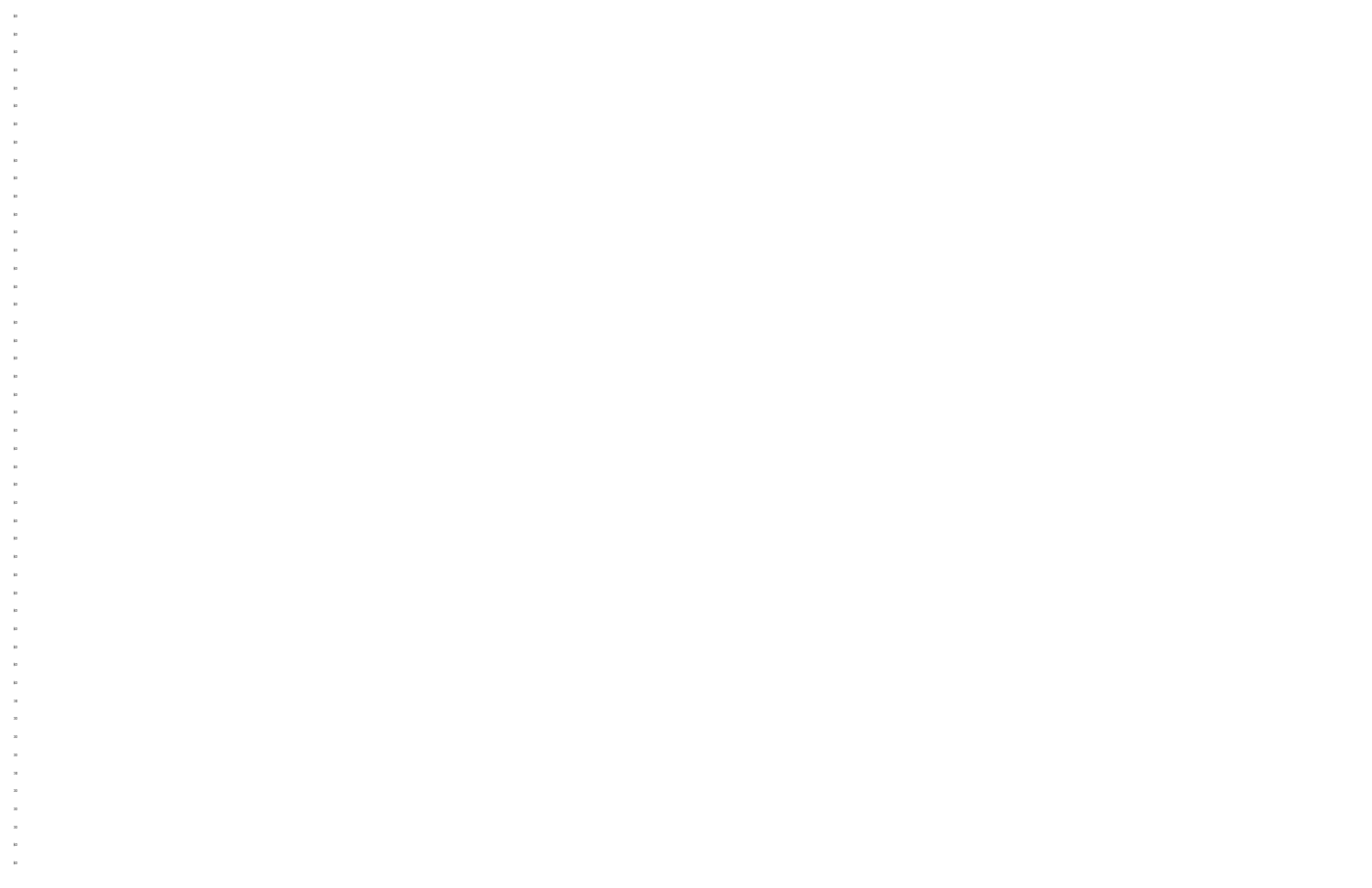- 
- 
- 
- 
- 
- 
- 
- 
- 
- 
- 
- 
- 
- 
- 
- 
- 
- 
- 
- 
- 
- 
- 
- 
- 
- 
- 
- 
- 
- 
- 
- 
- 
- 
- 
- 
- 
- 
- 
- -
- 
- -
- -
	-
	-
	- -
	- - - -
				- -
- 
- -
	-
- 
- 
- -
- 
- -
	-
- 
- 
- - -
	-
- 
- 
- 
- 
- 
- 
- 
- 
- 
-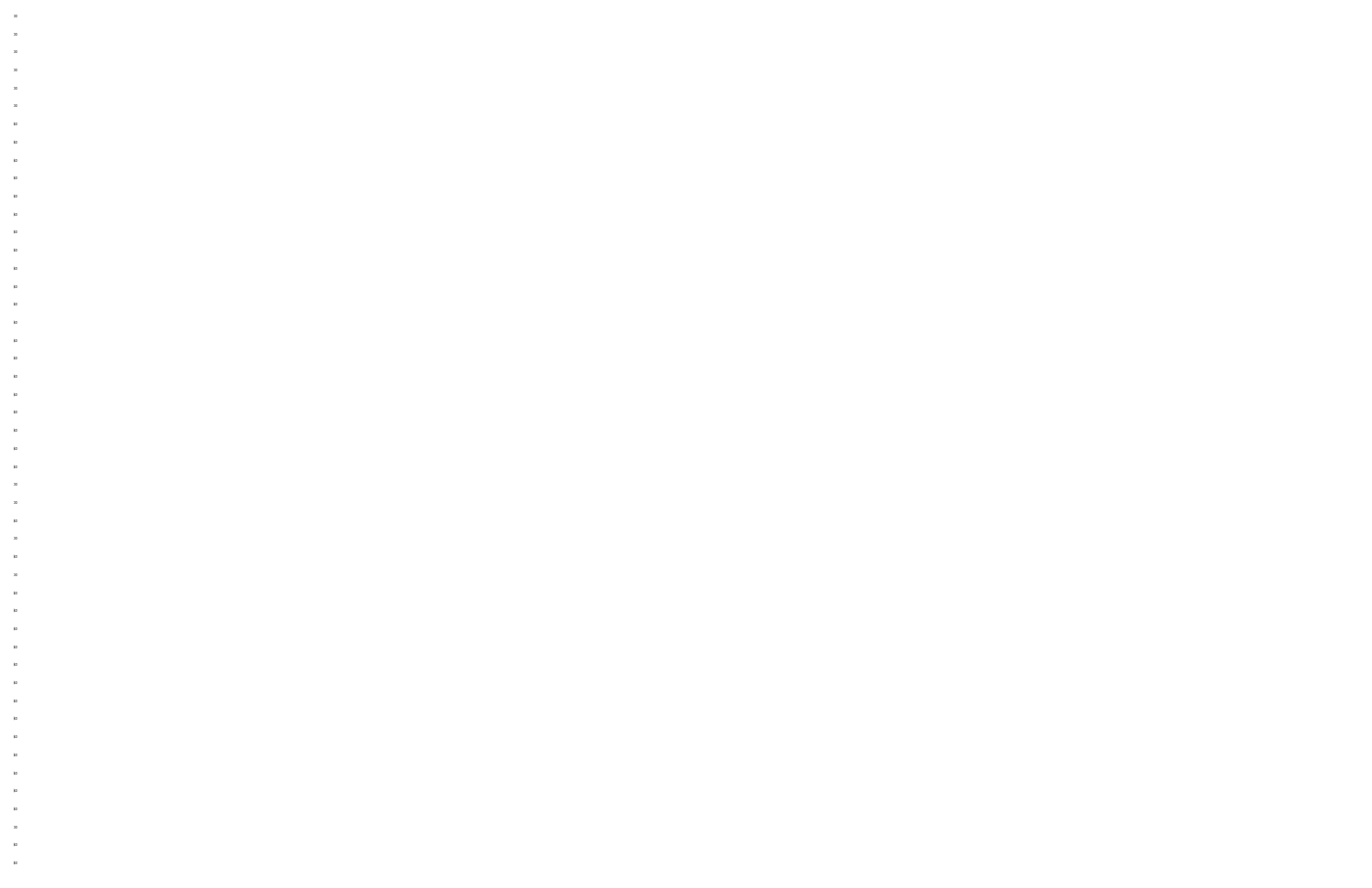- 
- 
- 
- 
- 
- 
- 
- 
- 
- 
- 
- 
- 
- 
- 
- 
- 
- 
- 
- 
- 
- 
- 
- 
- 
- 
- 
- 
- 
- 
- 
- 
- 
- 
- 
- 
- 
- 
- 
- 
- -
- 
- 
- 
- 
- -
- -
- 
- 
- - - -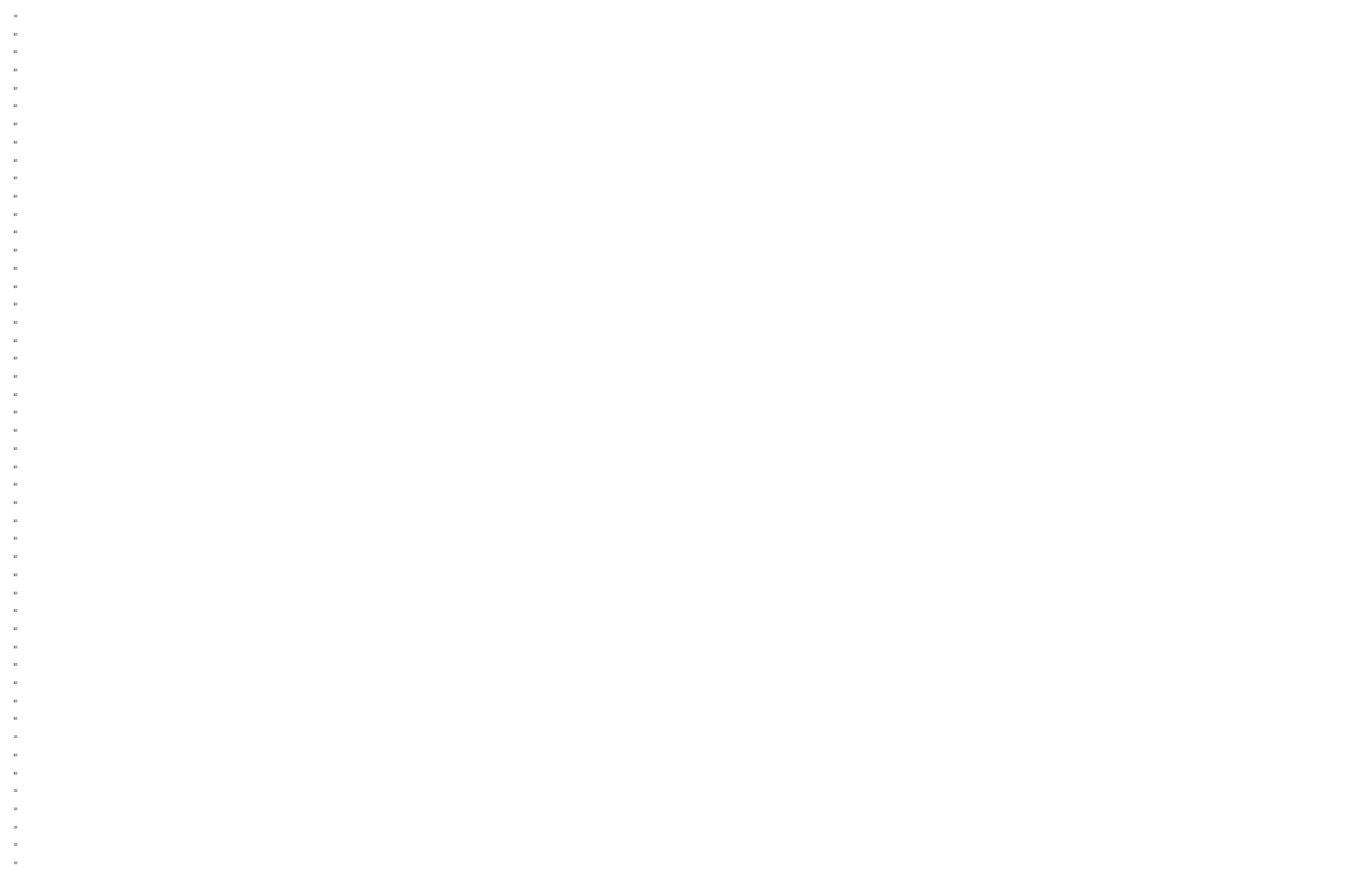- 
- 
- 
- 
- 
- 
- 
- 
- 
- 
- 
- 
- 
- 
- 
- 
- 
- 
- 
- 
- 
- 
- 
- 
- 
- 
- 
- 
- 
- 
- 
- 
- 
- 
- 
- 
- 
- 
- 
- 
- 
- 
- 
- -
	-
	- -
		-
	-
	- -
		-
		- - -
				-
				-
- 
- -
	-
- -
- -
	-
- - -
		- -
		-
- - - - - -
					-
					-
	-
- 
- 
- 
- 
-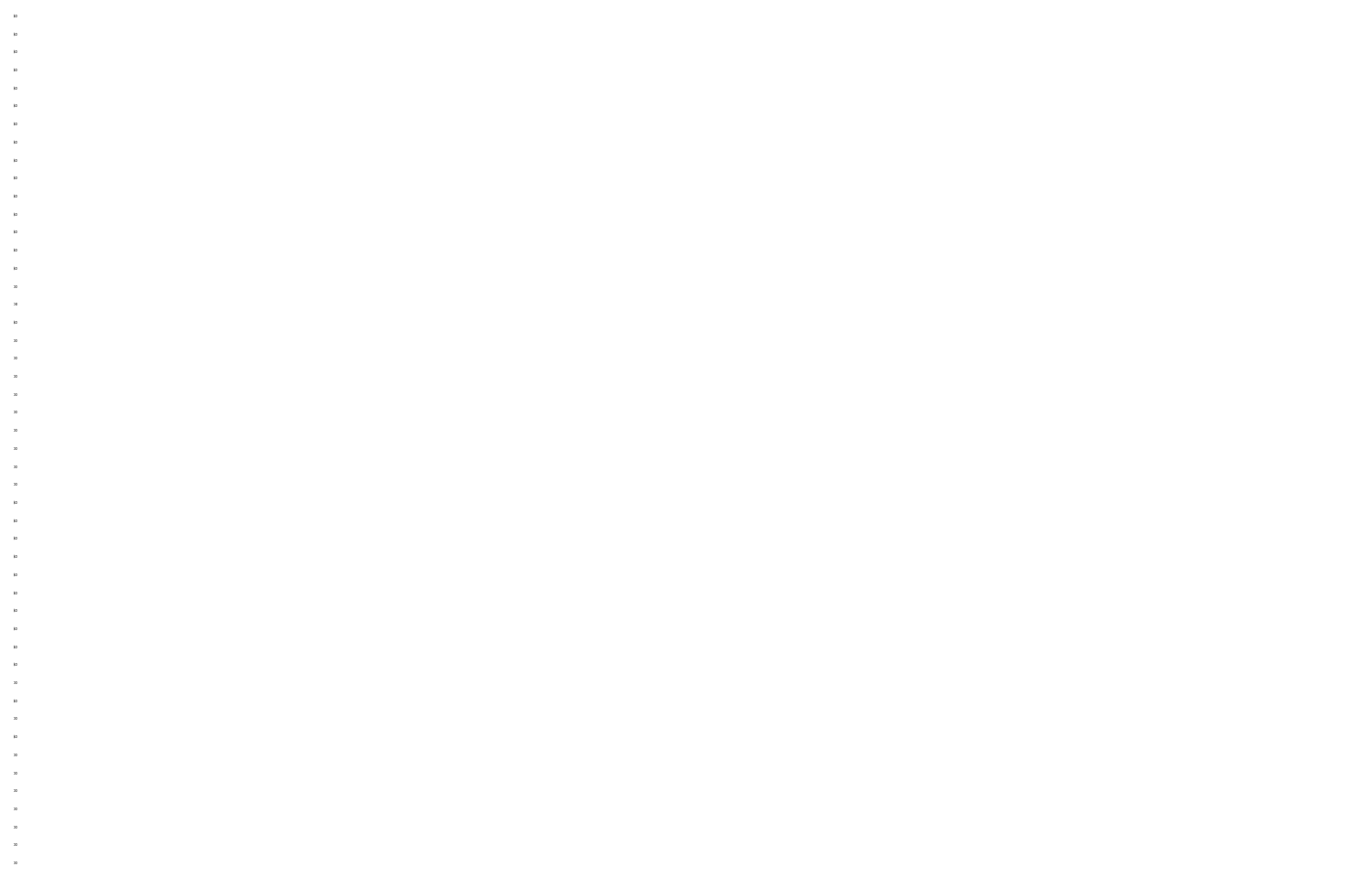- 
- 
- 
- 
- 
- 
- 
- 
- 
- 
- 
- 
- 
- 
- 
- 
- 
- 
- 
- 
- 
- 
- 
- 
- 
- 
- 
- 
- 
- 
- 
- 
- 
- 
- 
- 
- 
- 
- 
- 
- 
- 
- -
	-
- -
	-
	-
	-
	- -
		- - -
				- -
					- -
- -
	-
	-
	-
	-
	-
- -
	-
- 
- -
	-
	-
	-
- - - -
	-
	- -
- -
	-
- 
-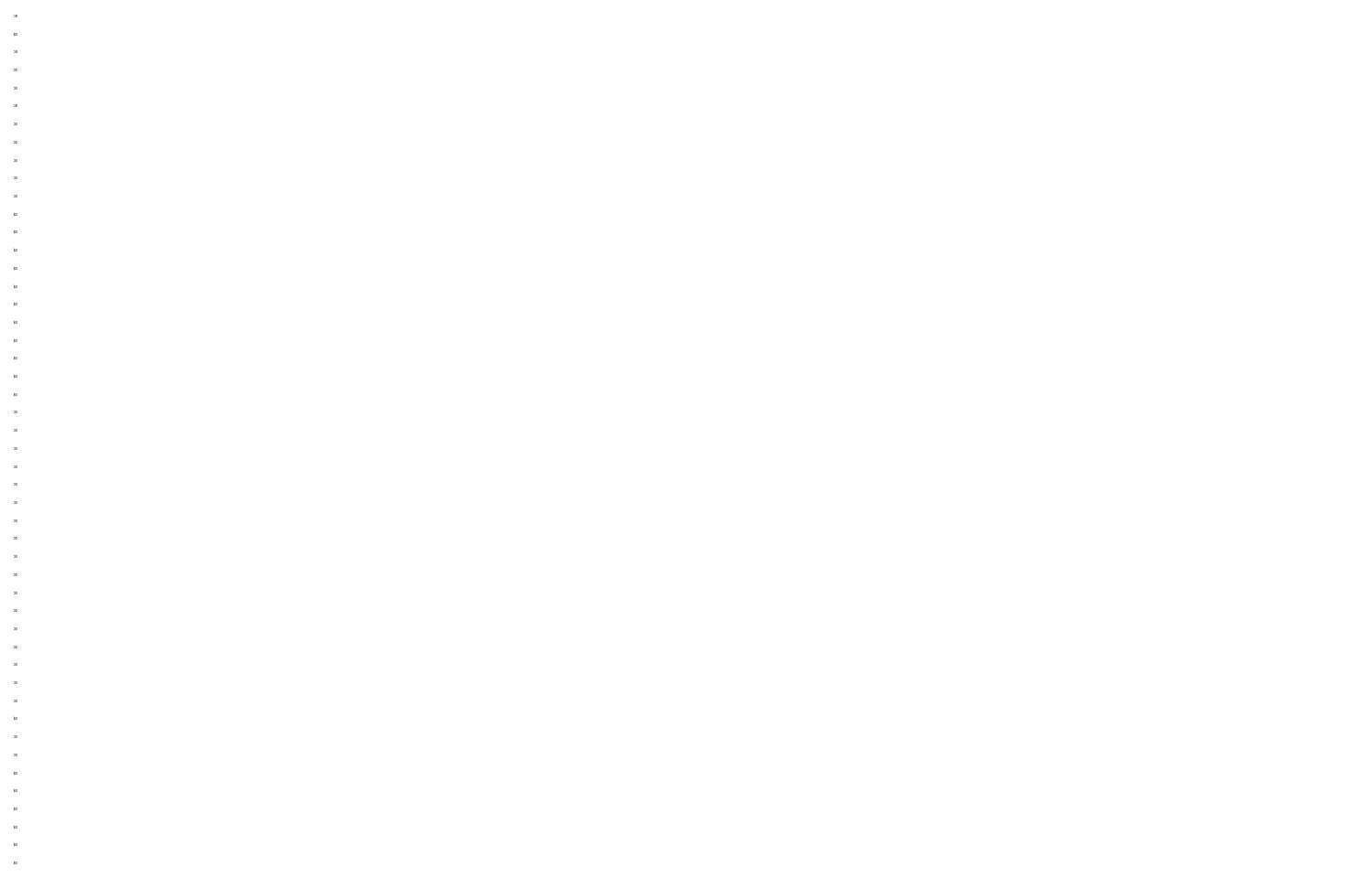- 
- 
- 
- 
- 
- 
- 
- 
- 
- 
- 
- 
- 
- 
- 
- 
- 
- 
- 
- 
- 
- 
- 
- 
- 
- 
- 
- 
- 
- 
- 
- 
- 
- 
- 
- 
- 
- 
- 
- 
- 
- 
- 
- -
	-
	-
	-
	-
	-
	- -
	-
	-
	- -
		- -
			-
			-
- 
- -
	-
	-
	-
	-
	-
	- -
- - -
- 
- 
- -
- 
- 
- 
- 
- 
- 
- 
-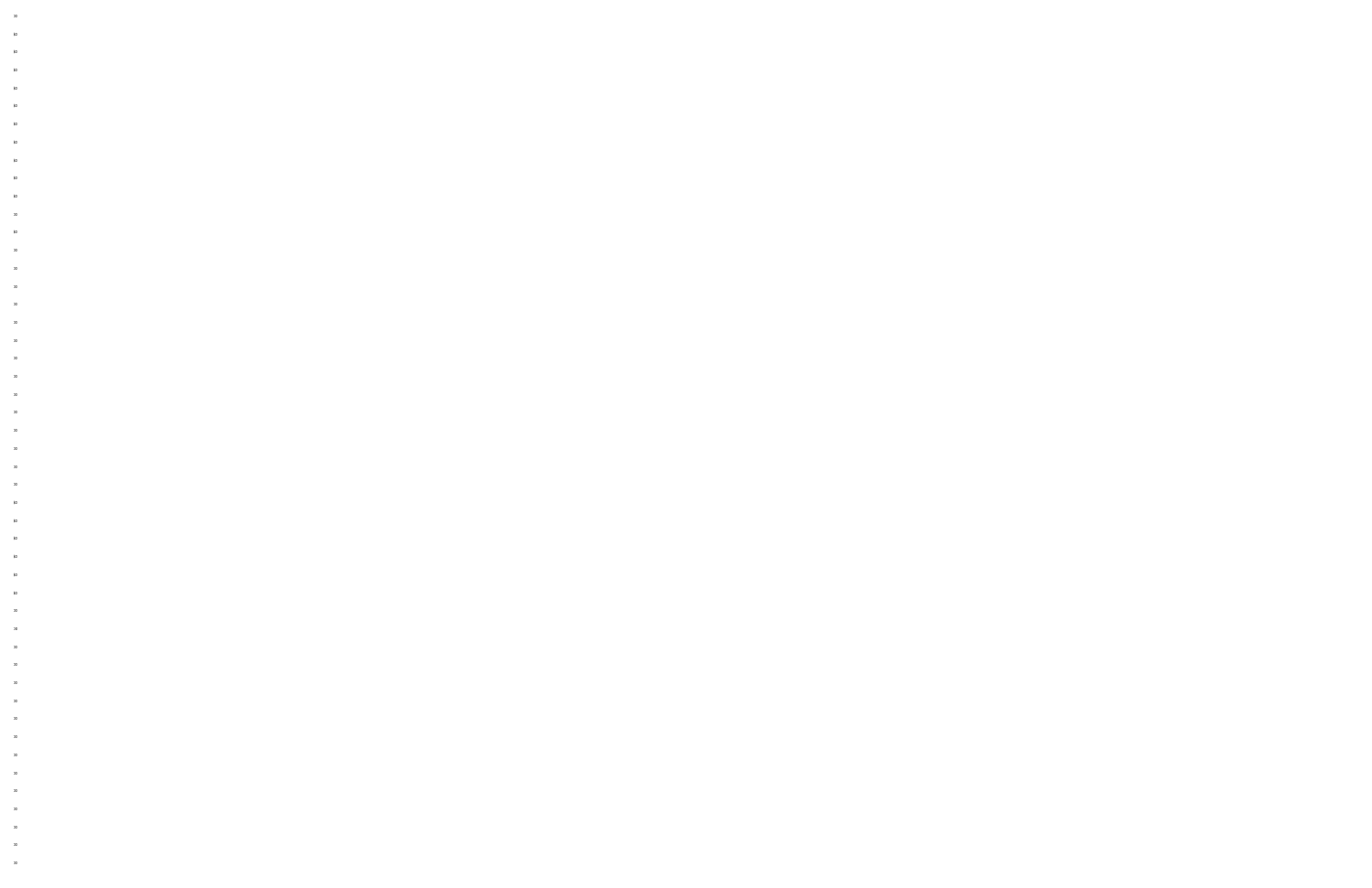- 
- 
- 
- 
- 
- 
- 
- 
- 
- 
- 
- 
- 
- 
- 
- 
- 
- 
- 
- 
- 
- 
- 
- 
- 
- 
- 
- 
- 
- 
- 
- 
- 
- 
- 
- 
- 
- 
- 
- 
- 
- 
- -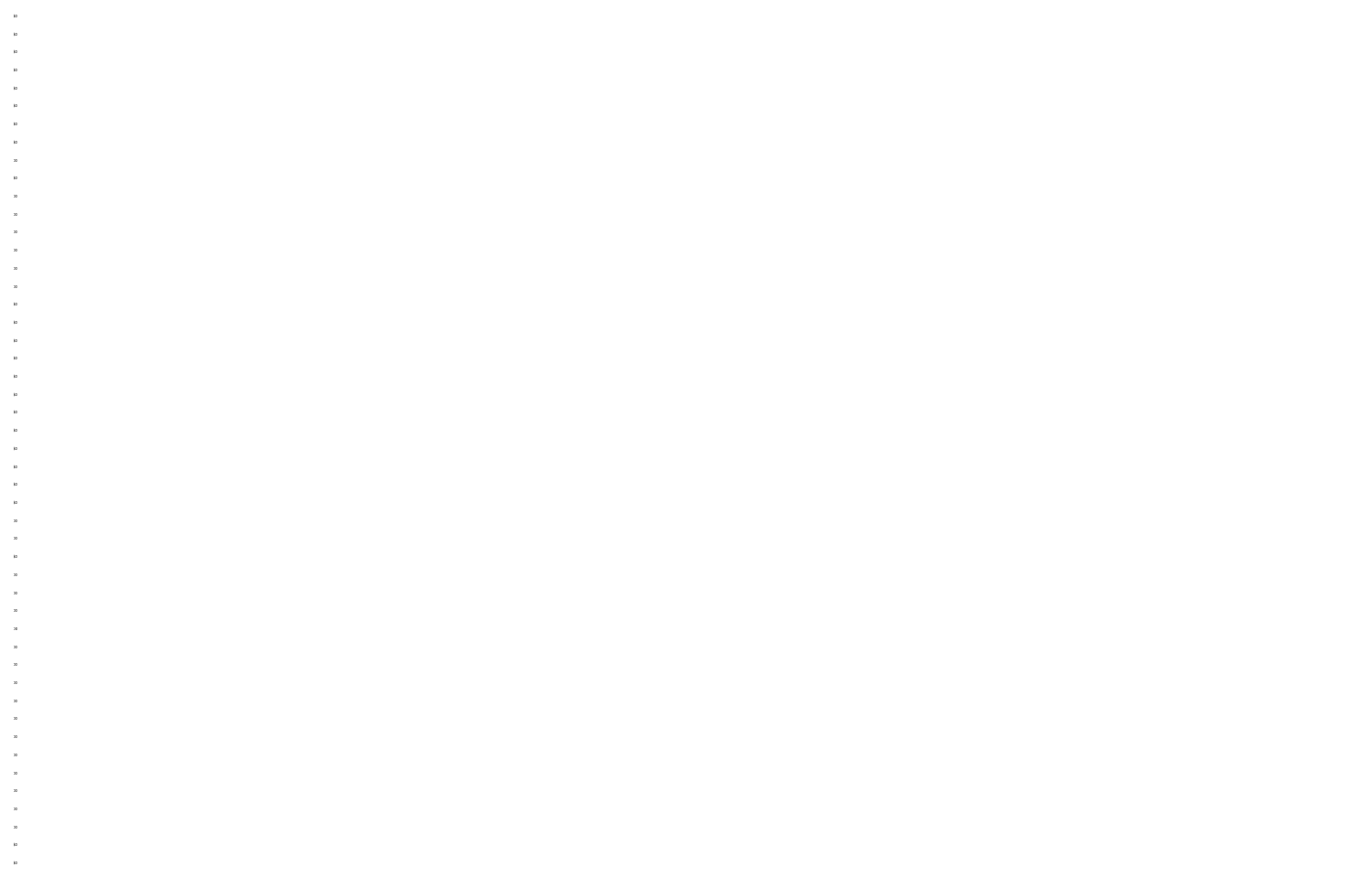- \$0
- \$0
- \$0
- 
- \$0
- \$0\$0
- \$0
- \$0
- \$0
- \$0
- \$0
- \$0
- \$0
- \$0
- \$0
- \$0
- \$0
- \$0
- \$0
- \$0\$0
- \$0
- \$0\$0
- \$0
- \$0
- \$0
- \$0\$0
- \$0
- \$0
- \$0\$0
- \$0
- \$0
- 00
- 
- 
- 
- -
- 
- 
- 
- 
- -
- 
- 
- 
- 
- 
- - - -
			-
			-
			-
			-
	-
	- -
- -
- 
- 
- 
- - -
- 
- 
- 
- 
- 
- 
- 
- 
- 
- -
	-
- -
- -
- 
- 
- 
- -
-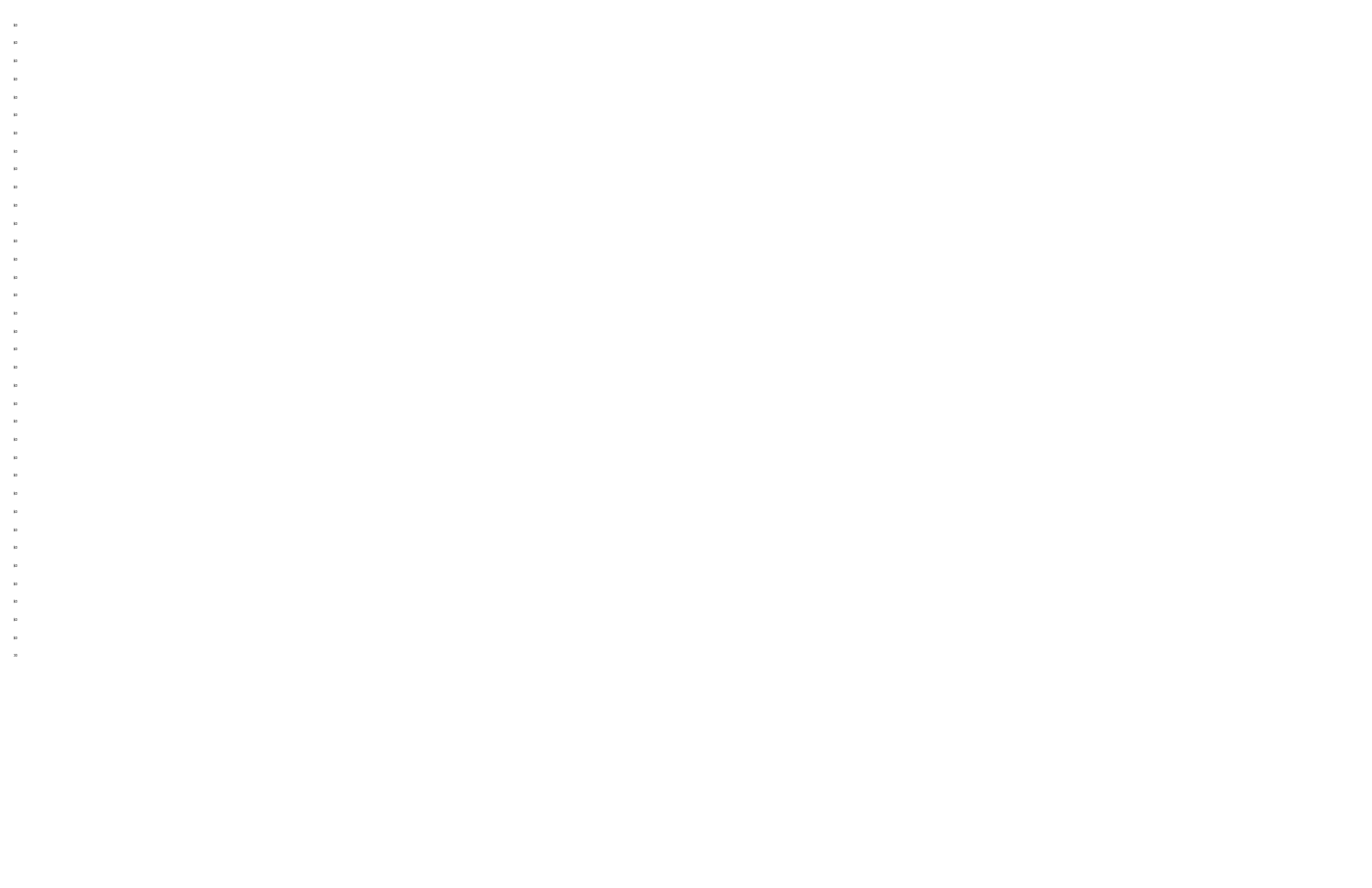ecity

| <b>APPLICATION</b> |                            |                    | DATE                           | OF PERMIT                | <b>TYPE OF BUILDING</b>        | APP<br>UNIT    | <b>NEW AREA</b><br><b>RES</b><br><b>UNITS</b><br>CREATED<br>CREATE<br>$(\mathsf{sm})$ | <b>DESCRIPTION</b>                                                                                                                                                  | <b>LAND USE</b><br><b>ASSESS ROLL</b><br><b>NUMBER</b> | <b>LEGAL DESCRIPTION</b>                                                                | <b>REG PLAN</b>      | <b>BUILDER</b>                | VALUE |                |
|--------------------|----------------------------|--------------------|--------------------------------|--------------------------|--------------------------------|----------------|---------------------------------------------------------------------------------------|---------------------------------------------------------------------------------------------------------------------------------------------------------------------|--------------------------------------------------------|-----------------------------------------------------------------------------------------|----------------------|-------------------------------|-------|----------------|
|                    |                            |                    |                                |                          |                                |                |                                                                                       |                                                                                                                                                                     |                                                        |                                                                                         |                      |                               |       |                |
|                    |                            |                    |                                |                          |                                |                |                                                                                       |                                                                                                                                                                     |                                                        |                                                                                         |                      |                               |       |                |
| BP 9NEW            | 12 1070<br>1527            | DOUGLAS            | DR.<br>03-Jul-2012             | NEW BUILDING             | DETACHED DWELLING              |                | 427<br>$\overline{1}$                                                                 | SFD - CUSTOM SFD WITH FINISHED BASEMENT/ DEMOLISH EXISTING SFD, DETACHED GARAGE & FRAME SHED.                                                                       | RESIDENTIAL 21-05-010-018-00500-0000                   | PLAN B9 PT BLK H                                                                        |                      |                               |       | \$903,000      |
|                    | 6725<br>12 366             | AIRPORT            | <b>RD</b><br>03-Jul-2012       | ELECTROMAG LOCK DEVICE   | COMMERCIAL OFFICE - MULTI-USER | 3RD FLR        |                                                                                       | FIRE ONLY - (2) MAGI OCKS                                                                                                                                           | COMMERCIAL 21-05-050-118-05710-0000                    | CON 7 EHS PT LOT 9 RP 43R13201 PARTS 1-8                                                |                      |                               |       | \$20,000       |
| BP 3NEW            | 9 5217 COM 4070            | CONFEDERATION      | <b>PKY</b><br>03-Jul-2012      | NEW BUILDING             | APARTMENT (> 6 UNITS)          |                |                                                                                       | NEW - 45 STOREY CONDO APT BLDG (453 UNITS), PARKING LEVELS 1-5, 1281.3m2 RETAIL, COMPLETION, PHASE 2                                                                | RESIDENTIAL 21-05-040-154-01260-0000                   | <b>B 4 PLAN M-1808</b>                                                                  | 4 M-1808<br>B        |                               |       | \$0            |
| BP 3NEW            | COM 235<br>12 826          | NAHANI             | <b>WAY</b><br>03-Jul-2012      | ADDITION TO EXIST BLDG   | SCHOOL - ELEMENTARY            |                |                                                                                       | ADDITON/ALTERATIONS - 1 STOREY 2 KINDERGARTEN ROOMS ADDN & CORRIDOR ALTERATIONS, COMPLETION                                                                         | PUBLIC<br>21-05-040-117-11510-0000                     | CON 1 EHS PT LT 1, BLK 107 PL M1228, 43R12862 PTS 1-3, 43R18504 PTS 7, 10-13, 15, 26 27 |                      |                               |       | \$0            |
| PLUM PT3           | 12 1806<br>PLU 3023        | PARKERHILL         | 03-Jul-2012<br><b>RD</b>       | ALTERATION TO EXIST BLDG | APARTMENT (> 6 UNITS)          |                |                                                                                       | INSTALL ONE NEW BACKFLOW PREVENTER (DCVA)                                                                                                                           | RESIDENTIAL 21-05-040-141-12500-0000                   | CON 1 NDS PT L 17, 43R20657 PTS 3, 4                                                    |                      |                               |       | \$39,000       |
| BP 3ALT            | 1300                       | CENTRAL            | PKY W 03-Jul-2012              | ALTERATION TO EXIST BLDG | COMMERCIAL OFFICE - MULTI-USER | 112, BLD-A     |                                                                                       | INTERIOR ALTERATIONS - SPEC UNIT (NO TENANT)                                                                                                                        | COMMERCIAL 21-05-040-154-04010-0000                    | RANGE 3 NDS PT LOTS 7,8 RP 43R13491 PARTS 1,2                                           |                      |                               |       | \$123,000      |
| ZONBLD             | 1515<br>12 145             | MATHESON           | BLVD E 03-Jul-2012             | ALTERATION TO EXIST BLDG | COMMERCIAL - OTHER             | <b>B1-B4</b>   |                                                                                       | RETAIL                                                                                                                                                              | COMMERCIAL 21-05-050-115-20510-0000                    | CON 4 EHS PT LT 2, 43R2759 PTS 4, 5, 43R-24789 PTS 19-22, LESS 43R24789, PTS 15-18      |                      |                               |       | \$250,000      |
| ZONBLD             | 1177<br>12 1161            | CENTRAL            | PKY W 03-Jul-2012              | ALTERATION TO EXIST BLDG | COMMERCIAL RETAIL - MULTI-USER | $\overline{a}$ |                                                                                       | MEDICAL OFFICE                                                                                                                                                      | COMMERCIAL 21-05-040-144-09200-0000                    | RANGE 3 NDS PT LOTS 7.8                                                                 |                      |                               |       | \$27,000       |
| BP 3ALT            | 12 820<br>16               | JAMES              | ST <sub>1</sub><br>03-Jul-2012 | ALTERATION TO EXIST BLDG | SINGLE TENANT INDUSTRIAL       |                |                                                                                       | FIRE DAMAGE REPAIR - REPLACE AND REINFORCE DAMAGED CEILING JOISTS DUE TO FIRE.                                                                                      | INDUSTRIAL 21-05-120-006-14700-0000                    | PLAN STR 4 LOTS 28 TO 30                                                                |                      |                               |       | \$26,000       |
| HOUSDEMO           | 1524<br>12 1668            | <b>NORTHMOUNT</b>  | AVE<br>03-Jul-2012             | DEMOLITION               | DETACHED DWELLING              |                |                                                                                       | DEMOLITION - SFD & SHED                                                                                                                                             | RESIDENTIAL 21-05-070-165-23900-0000                   | PLAN 308 LOT 32                                                                         |                      |                               |       | \$22,000       |
|                    | 6435<br>12 1437            | NORTHWEST          | <b>DR</b><br>03-Jul-2012       | OTHER                    | MULTI-TENANT INDUSTRIAL        |                |                                                                                       | MOTOR VEHICLE SALES, LEASING AND/OR RENTAL FACILITY - COMMERCIAL MOTOR VEHICLES                                                                                     | INDUSTRIAL 21-05-050-118-05501-0000                    | CON 7 EHS PT LTS 8, 9 - PCLS 43, 58                                                     |                      |                               |       |                |
|                    | 12 1374<br>60              | ABSOLUTE           | AVE<br>03-Jul-2012             | OTHER                    | APARTMENT (> 6 UNITS)          | 5301           |                                                                                       | OCCUPANCY - PRIOR TO COMPLETION - 53rd Floor (1-UNIT)                                                                                                               | <b>RESIDENTIAL</b>                                     | CON 2 NDS, PT LT 15 - PT 7 43R34213                                                     |                      |                               |       |                |
|                    | 12 1373<br>60              | ABSOLUTE           | AVE<br>03-Jul-2012             | OTHER                    | APARTMENT (> 6 UNITS)          | 4304           |                                                                                       | OCCUPANCY - PRIOR TO COMPLETION - 43rd Floor (1-UNIT)                                                                                                               | RESIDENTIAL -----                                      | CON 2 NDS, PT LT 15 - PT 7 43R34213                                                     |                      |                               |       |                |
| PORT SGN           | 4560<br>12 2321            | <b>DIXIE</b>       | <b>RD</b><br>03-Jul-2012       |                          | PORTABLE SIGN                  |                |                                                                                       | PEEKABOO CHILD CARE CENTRE                                                                                                                                          | UNKNOWN 21-05-030-092-22810-0000                       | CON 2 NDS PT LOT 6                                                                      |                      |                               |       |                |
| PSGN CP            | 12 2364                    | TRUSCOTT           | DR.<br>03-Jul-2012             |                          | PORTABLE SIGN                  |                |                                                                                       | LORNE PARK BAPTIST CHURCH                                                                                                                                           | <b>UNKNOWN</b><br>--                                   |                                                                                         |                      |                               |       |                |
| PORT SGN           | 12 2319<br>5895            | <b>DIXIE</b>       | RD 03-Jul-2012                 |                          | PORTABLE SIGN                  |                |                                                                                       | MASTER STEAKS LIMITED                                                                                                                                               | UNKNOWN 21-05-050-116-07000-0000                       | CON 4 EHS PT LOT 5                                                                      |                      |                               |       |                |
| PSGN_CP            | 12 2378                    | MAVIS              | <b>RD</b><br>03-Jul-2012       |                          | PORTABLE SIGN                  |                |                                                                                       | VIC JOHNSON COMMUNITY CENTRE                                                                                                                                        | <b>UNKNOWN</b>                                         |                                                                                         |                      |                               |       |                |
| PSGN_CP            | 12 2377                    | <b>BRITANNIA</b>   | RD W 03-Jul-2012               |                          | PORTABLE SIGN                  |                |                                                                                       | VIC JOHNSON COMMUNITY CENTRE                                                                                                                                        | <b>UNKNOWN</b>                                         |                                                                                         |                      |                               |       |                |
| PSGN CP            | 12 2376                    | EGLINTON           | AVE W 03-Jul-2012              |                          | PORTABLE SIGN                  |                |                                                                                       | VIC JOHNSON COMMUNITY CENTRE                                                                                                                                        | <b>UNKNOWN</b><br>--                                   |                                                                                         |                      |                               |       |                |
| PSGN CP            | 12 2369                    | QUEENSWAY          | E 03-Jul-2012                  |                          | PORTABLE SIGN                  |                |                                                                                       | ORCHESTRAS MISSISSAUGA                                                                                                                                              | <b>UNKNOWN</b><br>--                                   |                                                                                         |                      |                               |       |                |
| PSGN CP            | 12 2368                    | WINSTON CHURCHILL  | <b>BLVD</b><br>03-Jul-2012     |                          | PORTABLE SIGN                  |                |                                                                                       | ORCHESTRAS MISSISSAUGA                                                                                                                                              | <b>UNKNOWN</b><br>--                                   |                                                                                         |                      |                               |       |                |
| PSGN_CP            | 12 2366                    | <b>ERIN MILLS</b>  | PKY<br>03-Jul-2012             |                          | PORTABLE SIGN                  |                |                                                                                       | ORCHESTRAS MISSISSAUGA                                                                                                                                              | <b>UNKNOWN</b>                                         |                                                                                         |                      |                               |       |                |
| PSGN_CP            | 12 2365                    | WINSTON CHURCHILL  | <b>BLVD</b><br>03-Jul-2012     |                          | PORTABLE SIGN                  |                |                                                                                       | ORCHESTRAS MISSISSAUGA                                                                                                                                              | <b>LINKNOWN</b>                                        |                                                                                         |                      |                               |       |                |
| PORT SGN           | 12 2323<br>2050            | <b>DUNDA:</b>      | ST E 03-Jul-2012               |                          | PORTABLE SIGN                  |                |                                                                                       | SPORTS EXPERTS(FITNESS SOURCE)                                                                                                                                      | 21-05-070-068-37600-0000<br><b>UNKNOWN</b>             | CON 1 SDS PT LOT 1 RP 43R12583 PARTS 1,2                                                |                      |                               |       |                |
| PORT SGN           | 2050<br>12 2322            | <b>DUNDAS</b>      | ST E 03-Jul-2012               |                          | PORTABLE SIGN                  |                |                                                                                       | SPORTS EXPERTS(FITNESS SOURCE)                                                                                                                                      | UNKNOWN 21-05-070-068-37600-0000                       | CON 1 SDS PT LOT 1 RP 43R12583 PARTS 1,2                                                |                      |                               |       |                |
| BP 3NEW            | 9 5216 COM 4065            | <b>BRICKSTONE</b>  | MEWS 03-Jul-2012               | NEW BUILDING             | APARTMENT (> 6 UNITS)          |                |                                                                                       | NEW - 36 STY CONDO APT BLDG (298 UNITS) & 5-LEVEL U/G PARKING GARAGE, 323.6m2 RETAIL; COMPLETION PHS-1                                                              | RESIDENTIAL 21-05-040-154-01260-0000                   | <b>B 4 PLAN M-1808</b>                                                                  | 4 M-1808<br><b>B</b> |                               |       |                |
| BP 3NEW            | 11 5419 CON 55             | <b>EGLINTON</b>    | AVE W 04-Jul-2012              | NEW BUILDING             | APARTMENT (> 6 UNITS)          | BLD-B          |                                                                                       | CONDITIONAL PERMIT - NEW 24 STY CONDO(212 UNITS), 4 STOREY UNDERGROUND GARAGE & 4 STOREY AMENITY, UPTOWN MISSISSAUGA BLDG B, FOUNDATION ONLY, COMPL. BY NOV.30,2012 | RESIDENTIAL 21-05-040-098-05701-0000                   | CON 1 WHS, PT LT 1 - PT 6 43R33929                                                      |                      |                               |       | S <sub>0</sub> |
| PORT SGN           | 12 2379<br>1585            | MISSISSAUGA VALLEY | <b>BLVD</b><br>04-Jul-2012     |                          | PORTABLE SIGN                  |                |                                                                                       | NEW CHRIS CLEANERS                                                                                                                                                  | UNKNOWN 21-05-040-095-60700-0000                       | PLAN 957 BLK I                                                                          |                      |                               |       | \$0            |
| BP 9NEW            | 12 1194<br>22              | <b>JOYMAR</b>      | 04-Jul-2012<br>DR.             | NEW BUILDING             | DETACHED DWELLING              |                | 1<br>262                                                                              | SFD - CUSTOM SFD, DEMOLISH EXISTING SFD & ACCESSORY STRUCTURE (POOLHOUSE)                                                                                           | RESIDENTIAL 21-05-130-008-22400-0000                   | PLAN 529 LOT 51                                                                         |                      |                               |       | \$512,000      |
| BP 3NEW            | CON 339                    | RATHBURN           | RD W 04-Jul-2012               | NEW BUILDING             | APARTMENT (> 6 UNITS)          |                |                                                                                       | CONDITIONAL PERMIT - NEW 22 STY APARTMENT BLDG (352 UNITS) WITH 3 LEVEL U/G PARKING, THE MIRAGE "B" - FOUNDATION ONLY - COMPL. NOV.30,2012                          | RESIDENTIAL 21-05-040-155-35402-0000                   | PL 43M719 PT BLKS 129, 130 - 43R32507 PTS 4, 9-15, 18                                   |                      |                               |       | \$0            |
| BP 9ALT            | 1 6638                     | WILLIAM            | <b>ST</b><br>04-Jul-2012       | NEW BUILDING             | GARAGE/CARPORT                 |                |                                                                                       | NEW - GARAGE-DETACHED / DEMO-EXISTING                                                                                                                               | RESIDENTIAL 21-05-120-006-01800-0000                   | PLAN STR 2 LOT 75 PT LOT 76                                                             |                      |                               |       | \$45,000       |
| BP 9NEW            | 6628<br>12 296             | ROTHSCHILD         | TR.<br>04-Jul-2012             | NEW BUILDING             | DETACHED DWELLING              |                | $-1$<br>461                                                                           | SFD - CUSTOM                                                                                                                                                        | RESIDENTIAL 21-05-040-096-14038-0000                   | L 19 PLAN M-1710                                                                        |                      | 19 M-1710 1215846 ONTARIO LTD |       | \$812,000      |
| BP 3NEW            | 7180<br>10 3159            | PACIFIC            | CIR 04-Jul-2012                | <b>NEW BUILDING</b>      | INDUSTRIAL - OTHER             |                | 178                                                                                   | NEW - STORAGE FACILITY, RS RUSH TRANSFER EXPRESS INC                                                                                                                | INDUSTRIAL 21-05-040-116-31190-0000                    | PL M404 PT BLK 2, 43R12214 PTS 4, 5                                                     |                      |                               |       | \$176,000      |
|                    | BP 3NEW 11 7088 3136 MAVIS |                    | RD 04-Jul-2012                 | ADDITION TO EXIST BLDG   | SINGLE TENANT INDUSTRIAL       |                | 72                                                                                    | ADDITION - 1-STOREY ADDITION & 1-ROOF TOP UNIT, STRATEGIC STORAGE TRUST INC                                                                                         | INDUSTRIAL 21-05-040-143-23200-0000                    | CON 1 NDS PT LOT 21                                                                     |                      |                               |       | \$92,000       |
| ZONBLD             | 11 6667<br>1945            | <b>DUNDAS</b>      | ST E 04-Jul-2012               | ALTERATION TO EXIST BLDG | COMMERCIAL RETAIL - MULTI-USER | 1-3&BASEMENT   |                                                                                       | RETAIL SALES, ACCESSORY REPAIR AND STORAGE                                                                                                                          | COMMERCIAL 21-05-030-068-15300-0000                    | CON 1 NDS PT LOT 1                                                                      |                      |                               |       | \$2,104,000    |
| ZONBLD             | 5602<br>12 785             | TENTH LINE WEST    | 04-Jul-2012                    | ALTERATION TO EXIST BLDG | COMMERCIAL RETAIL - MULTI-USER | 110            |                                                                                       | MEDICAL OFFICE                                                                                                                                                      | COMMERCIAL 21-05-150-085-10100-0000                    | <b>B 1 PLAN M-1493</b>                                                                  | 1 M-1493<br>B        |                               |       | \$34,000       |
| ZONBLD             | 2100<br>12 1442            | DERRY              | RD W 04-Jul-2012               | ALTERATION TO EXIST BLDG | COMMERCIAL OFFICE - MULTI-USER |                |                                                                                       | OFFICE                                                                                                                                                              | COMMERCIAL 21-05-040-098-21210-0000                    | CON 5 WHS PT LT 11, 43R14863 PT PARTS 11-13, 15, 23, 25, 26                             |                      |                               |       | \$573,000      |
| BP 9ALT            | 7770<br>11 6672            | NETHERWOOD         | <b>RD</b><br>04-Jul-2012       | ALTERATION TO EXIST BLDG | DETACHED DWELLING              |                |                                                                                       | ALTERATIONS - SIDE-ENTRANCE                                                                                                                                         | RESIDENTIAL 21-05-050-119-12826-0000                   | PLAN 952 LOT 32                                                                         |                      |                               |       | \$29,000       |
| BP 3ALT            | 2585<br>12 140             | MEADOWPINE         | BLVD 04-Jul-2012               | ADDITION AND ALTER       | SINGLE TENANT INDUSTRIAL       |                | 30                                                                                    | ADD/ALT - MEZZANINE ADDITION & INTERIOR ALTERATIONS - THERAPURE BIOPHARMA INC                                                                                       | INDUSTRIAL 21-05-040-098-02674-0000                    | PLAN M936 B 1.2                                                                         |                      |                               |       | \$79,000       |
| HOUSDEMO           | 12 1784<br>2494            | MISSISSAUGA        | <b>RD</b><br>04-Jul-2012       | <b>DEMOLITION</b>        | DETACHED DWELLING              |                | $\overline{1}$                                                                        | DEMOLITION - SFD & ALUMINIUM SHED                                                                                                                                   | RESIDENTIAL 21-05-060-131-10100-0000                   | LT PT 12 RANGE 3CIR                                                                     |                      |                               |       | \$22,000       |
| FIRE               | 12 1453<br>1370            | <b>DUNDAS</b>      | ST E 04-Jul-2012               | OTHER                    | COMMERCIAL - OTHER             | 6              |                                                                                       | FIRE ONLY - FIRE SUPPRESSION SYSTEM                                                                                                                                 | COMMERCIAL 21-05-070-068-33900-0000                    | CON 1 SDS PT LOT 6 RP 43R570 PARTS 1 TO 22                                              |                      |                               |       | \$39,000       |
| SIGN BP            | 12 1193<br>100             | CITY CENTRE        | <b>DR</b><br>04-Jul-2012       | <b>FASCIA SIGN</b>       | COMMERCIAL RETAIL - MULTI-USER | 2-826          |                                                                                       | (1) FASCIA SIGN - MARLIN TRAVEL                                                                                                                                     | COMMERCIAL 21-05-040-154-00453-0000                    | PL 43M1010 BLKS 19, 21, PT BLKS 1, 16, 20                                               |                      |                               |       | \$21,000       |
| SGNBLD             | 6275                       | MILLCREEK          | 04-Jul-2012<br><b>DR</b>       | <b>FASCIA SIGN</b>       | COMMERCIAL - OTHER             |                |                                                                                       | (1) FASCIA SIGN - STANLEY BLACK AND DECKER                                                                                                                          | COMMERCIAL 21-05-040-098-61400-0000                    | <b>B 2 PLAN M-1780</b>                                                                  | 2 M-1780             |                               |       | \$45,000       |
| PSGN CP            | 12 2387                    | <b>LORNE PARK</b>  | <b>RD</b><br>04-Jul-2012       |                          | PORTABLE SIGN                  |                |                                                                                       | LORNE PARK BAPTIST CHURCH                                                                                                                                           | UNKNOWN -----                                          |                                                                                         |                      |                               |       | \$0            |
| PSGN CP            | 12 2384                    | SHERIDAN PARK      | <b>DR</b><br>04-Jul-2012       |                          | PORTABLE SIGN                  |                |                                                                                       | SHERIDAN HOMELANDS RATEPAYERS' ASSOCIATION                                                                                                                          | <b>UNKNOWN</b><br>--                                   |                                                                                         |                      |                               |       | S <sub>0</sub> |
| PORT SGN           | 12 2362<br>755             | QUEENSWAY          | E 04-Jul-2012                  |                          | PORTABLE SIGN                  |                |                                                                                       | VAN BUSKIRK DANCE STUDIO                                                                                                                                            | <b>UNKNOWN</b><br>21-05-070-060-05900-0000             | CON 1 SDS PT LOT 10 RP 43R11083 PART 2                                                  |                      |                               |       |                |
| PORT SGN           | 12 2372<br>3221            | DERRY              | RD W 04-Jul-2012               |                          | PORTABLE SIGN                  |                |                                                                                       | FIRST CHOICE HAIR CUTTERS                                                                                                                                           | <b>UNKNOWN</b><br>21-05-150-080-76500-0000             | B 159 PLAN M-1214                                                                       | B<br>159 M-1214      |                               |       |                |
| PORT SGN           | 12 2370<br>719             | CENTRAL            | PKY W 04-Jul-2012              |                          | PORTABLE SIGN                  |                |                                                                                       | PURIFIED H2O                                                                                                                                                        | <b>UNKNOWN</b><br>21-05-040-143-32400-0000             | PL 43M1393 BLK 3, 43R21901 PT 15                                                        |                      |                               |       | \$O            |
| PORT SGN           | 1801<br>12 2385            | LAKESHORE          | RD W 04-Jul-2012               |                          | PORTABLE SIGN                  |                |                                                                                       | NADIA'S ANTIQUES & GIFTS                                                                                                                                            | UNKNOWN 21-05-020-024-14900-0000                       | CON 2 SDS PT LOT 29 RP 43R11865 PART 1 REAR LOT                                         |                      |                               |       | \$0            |
|                    |                            |                    |                                |                          |                                |                |                                                                                       |                                                                                                                                                                     |                                                        |                                                                                         |                      |                               |       |                |

e the data displayed below will not contain any 'owner' information or 'contact' information for applicants and property owners.

by the ISSUED DATE. Permits with zero dollar value are sign, pool, partial permits or revisions.

| <b>Summary Information</b>                       |                                |                                                                                    |
|--------------------------------------------------|--------------------------------|------------------------------------------------------------------------------------|
| <b>Total Construction Value for the Month</b>    | 58,039,000 CDN Dollars         | Note:                                                                              |
|                                                  |                                | The City of Mississauga is concerned about protecting personal privacy. Therefore  |
| <b>Total Permits Issued for the Month</b>        | Permits                        | The data displayed represents that Building Permits issued for the Month ordered b |
| <b>Total New Residential Units for the Month</b> | Res Units                      |                                                                                    |
| <b>Total New Area for the Month</b>              | <b>Square Metres</b><br>19,787 |                                                                                    |
|                                                  |                                |                                                                                    |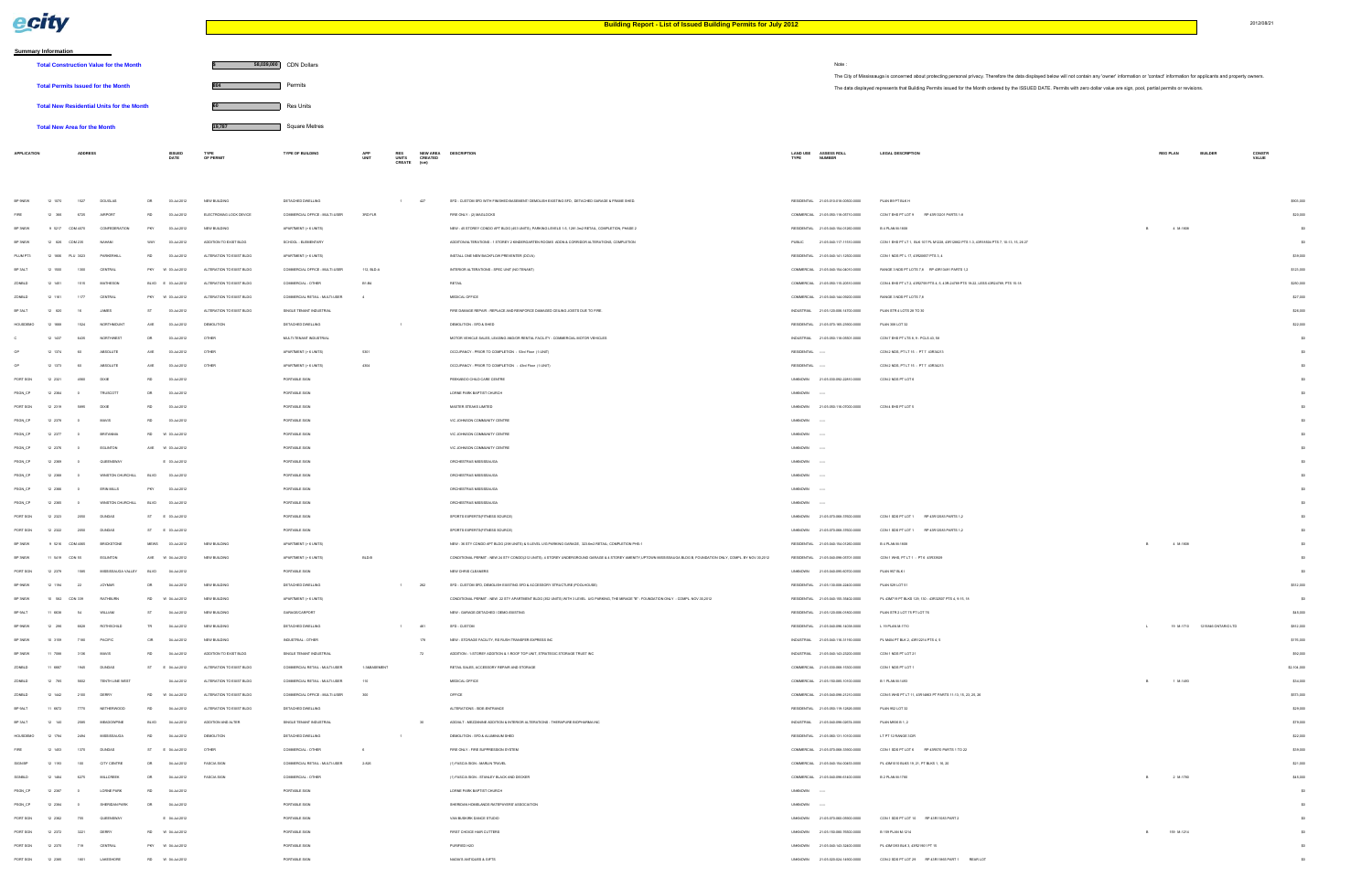| PORT SGN     | 12 2383          | 1801          | LAKESHORE                | RD W 04-Jul-2012           |                          | PORTABLE SIGN                  |                |             | NADIA'S ANTIQUES & GIFTS                                                                                                                                            | <b>UNKNOWN</b><br>21-05-020-024-14900-0000                          | CON 2 SDS PT LOT 29 RP 43R11865 PART 1 REAR LOT                                                                                               |                           |                        |                |
|--------------|------------------|---------------|--------------------------|----------------------------|--------------------------|--------------------------------|----------------|-------------|---------------------------------------------------------------------------------------------------------------------------------------------------------------------|---------------------------------------------------------------------|-----------------------------------------------------------------------------------------------------------------------------------------------|---------------------------|------------------------|----------------|
| PSGN_CP      | 12 2396          |               | <b>ERIN MILLS</b>        | PKY<br>04-Jul-2012         |                          | PORTABLE SIGN                  |                |             | MALTON CRICKET AND SPORTS CLUB                                                                                                                                      | <b>UNKNOWN</b>                                                      |                                                                                                                                               |                           |                        |                |
| PSGN_CP      | 12 239           |               | ARGENTIA                 | <b>RD</b><br>04-Jul-2012   |                          | PORTABLE SIGN                  |                |             | MALTON CRICKET AND SPORTS CLUB                                                                                                                                      | <b>UNKNOWN</b>                                                      |                                                                                                                                               |                           |                        |                |
| PSGN CP      | 12 2393          |               | MCLAUGHLIN               | <b>RD</b><br>04-Jul-2012   |                          | PORTABLE SIGN                  |                |             | MALTON CRICKET AND SPORTS CLUB                                                                                                                                      | <b>UNKNOWN</b><br>----                                              |                                                                                                                                               |                           |                        |                |
| PORT SGN     | 12 238           | 5606          | TENTH LINE WEST          | 04-Jul-2012                |                          | PORTABLE SIGN                  |                |             | <b>RIB CRIB</b>                                                                                                                                                     | 21-05-150-085-10100-0000<br><b>UNKNOWN</b>                          | B 1 PLAN M-1493                                                                                                                               | 1 M-1493<br>B             |                        |                |
| PORT SGN     | 12 237           |               | LAKESHORE                | RD W 04-Jul-2012           |                          | PORTABLE SIGN                  |                |             | DENTISTRY ON LAKESHORE                                                                                                                                              | <b>UNKNOWN</b><br>21-05-090-006-08105-0000                          | PL H22 BLK A LTS 66-72 PT LTS 73, 74, PT MAPLE AVE, 43R6908 PTS 1-3, 5, 7, PT PART 8                                                          |                           |                        |                |
| PORT SGN     | 12 2375          | 1125          | <b>BLOOR</b>             | <b>ST</b><br>04-Jul-2012   |                          | PORTABLE SIGN                  |                |             | VISION DEPOT                                                                                                                                                        | <b>UNKNOWN</b><br>21-05-030-082-01500-0000                          | PLAN 753 BLK B                                                                                                                                |                           |                        |                |
| PORT SGN     | 12 2374          | 2225          | <b>ERIN MILLS</b>        | PKY<br>04-Jul-2012         |                          | PORTABLE SIGN                  |                |             | BABY'S PALACE                                                                                                                                                       | <b>UNKNOWN</b><br>21-05-060-131-01200-0000                          | RANGE 3 CIR PT LOT 14 RP 43R14677 PARTS 1 TO 7 RP 43R14677 PARTS 8 TO 36                                                                      |                           |                        |                |
|              |                  |               |                          |                            |                          |                                |                |             |                                                                                                                                                                     |                                                                     |                                                                                                                                               |                           |                        |                |
| PORT SGN     | 12 237           | 2225          | ERIN MILLS               | PKY<br>04-Jul-2012         |                          | PORTABLE SIGN                  |                |             | BABY'S PALACE                                                                                                                                                       | 21-05-060-131-01200-0000<br><b>UNKNOWN</b>                          | RANGE 3 CIR PT LOT 14 RP 43R14677 PARTS 1 TO 7 RP 43R14677 PARTS 8 TO 36                                                                      |                           |                        |                |
| PORT SGN     | 12 236           | 5035          | <b>HURONTARIO</b>        | ST<br>04-Jul-2012          |                          | PORTABLE SIGN                  |                |             | FLOWERS BY MIRA                                                                                                                                                     | 21-05-040-117-04700-0000<br><b>UNKNOWN</b>                          | CON 1 EHS PT LT 1 - 43R21489, PTS 1, 6, 7, 11, 12, 43R22278 PTS, 1, 2                                                                         |                           |                        |                |
| PORT SGN     | 12 2382          | 600           | MATHESON                 | BLVD W 04-Jul-2012         |                          | PORTABLE SIGN                  |                |             | FITNESS SOURCE                                                                                                                                                      | 21-05-040-098-17860-0000<br><b>UNKNOWN</b>                          | PLAN M967 BLK 3                                                                                                                               |                           |                        |                |
| PORT SGN     | 12 2381          | 1020          | JOHNSON'S                | LANE 04-Jul-2012           |                          | PORTABLE SIGN                  |                |             | CALIFORNIA LASER MED SPA                                                                                                                                            | <b>UNKNOWN</b><br>21-05-020-024-11600-0000                          | CON 2 SDS PT LOT 27 RP 43R3829 PART 1                                                                                                         |                           |                        |                |
| PSGN CP      | 12 2394          |               | <b>EGLINTON</b>          | AVE W 04-Jul-2012          |                          | PORTABLE SIGN                  |                |             | MALTON CRICKET AND SPORTS CLUB                                                                                                                                      | <b>UNKNOWN</b><br>----                                              |                                                                                                                                               |                           |                        |                |
| PORT SGN     | 12 2361          | 755           | QUEENSWAY                | E 04-Jul-2012              |                          | PORTABLE SIGN                  |                |             | VAN BUSKIRK DANCE STUDIO                                                                                                                                            | <b>UNKNOWN</b><br>21-05-070-060-05900-0000                          | CON 1 SDS PT LOT 10 RP 43R11083 PART 2                                                                                                        |                           |                        |                |
| PORT SGN     | 12 2343          | 918           | <b>DUNDAS</b>            | ST E 04-Jul-2012           |                          | PORTABLE SIGN                  |                |             | DR. CAMINSCHI                                                                                                                                                       | 21-05-070-068-32000-0000<br><b>UNKNOWN</b>                          | CON 1 SDS PT LOT 9                                                                                                                            |                           |                        |                |
| BP 3NEW      | 11 5418          | CON 75        | EGLINTON                 | AVE W 04-Jul-2012          | NEW BUILDING             | APARTMENT (> 6 UNITS)          | BLD-A          |             | CONDITIONAL PERMIT - NEW 28 STY CONDO(251 UNITS), 4 STOREY UNDERGROUND GARAGE & 4 STOREY AMENITY, UPTOWN MISSISSAUGA BLDG A, FOUNDATION ONLY, COMPL. BY NOV.30,2012 | RESIDENTIAL 21-05-040-098-05701-0000                                | CON 1 WHS, PT LT 1 - PT 6 43R33929                                                                                                            |                           |                        | S <sub>0</sub> |
| BP 3NEW      | 11 7089          | 3142          | MAVIS                    | 05-Jul-2012<br><b>RD</b>   | NEW BUILDING             | SINGLE TENANT INDUSTRIAL       | BLDG 2         | 1,765       | NEW - 1 STOREY SELF STORAGE BUILDING, STRATEGIC STORAGE TRUST INC                                                                                                   | INDUSTRIAL 21-05-040-143-23200-0000                                 | CON 1 NDS PT LOT 21                                                                                                                           |                           |                        | \$1,790,000    |
| PSGN_CP      | 12 2399          |               | WINSTON CHURCHILL        | <b>BLVD</b><br>05-Jul-2012 |                          | PORTABLE SIGN                  |                |             | MALTON CRICKET AND SPORTS CLUB                                                                                                                                      | <b>UNKNOWN</b><br>----                                              |                                                                                                                                               |                           |                        | S <sub>0</sub> |
| BP 9NEW      | 12 1630          | 1551          | BALLYCLARE               | <b>DR</b><br>05-Jul-2012   | <b>NEW BUILDING</b>      | DETACHED DWELLING              |                | 1 253       | NEW CUSTOM SFD                                                                                                                                                      | RESIDENTIAL 21-05-060-153-12322-0000                                | PLAN 550 PT RLK L 43R11540 PART 5                                                                                                             |                           | POLMAT GROUP INC       | \$454,000      |
| BP 9NEW      | 12 1232          | 4444          | <b>JENKINS</b>           | CRES<br>05-Jul-2012        | <b>NEW BUILDING</b>      | DETACHED DWELLING              |                | 1<br>377    | NEW CUSTOM SFD WITH FINISHED BASEMENT                                                                                                                               | RESIDENTIAL 21-05-040-155-40050-0000                                | PLAN M573 LOT 210                                                                                                                             |                           | ALPHYN CONSTRUCTION IN | \$768,000      |
| BP 9NEW      | 8 276            | 6780          | MCLAUGHLIN               | <b>RD</b>                  | <b>NEW BUILDING</b>      | APARTMENT (> 6 UNITS)          |                | 12<br>1,884 | NEW - APARTMENT BUILDING WITH UNDERGROUND PARKING                                                                                                                   |                                                                     | B 82 PLAN M-1710                                                                                                                              | 82 M-1710                 | 1215846 ONTARIO LTD    |                |
|              |                  |               |                          | 05-Jul-2012                |                          |                                |                |             |                                                                                                                                                                     | RESIDENTIAL 21-05-040-096-14164-0000                                |                                                                                                                                               |                           |                        | \$2,681,000    |
| BP 9NEW      | 8                | 6760          | MCLAUGHLIN               | <b>RD</b><br>05-Jul-2012   | NEW BUILDING             | APARTMENT (> 6 UNITS)          |                | 12<br>2,145 | NEW - APARTMENT BUILDING WITH UNDERGROUND PARKING                                                                                                                   | RESIDENTIAL 21-05-040-096-14164-0000                                | B 82 PLAN M-1710                                                                                                                              | 82 M-1710<br>B            | 1215846 ONTARIO LTD    | \$2,997,000    |
| BP 9NEW      | 8 272            | 6750          | MCLAUGHLIN               | <b>RD</b><br>05-Jul-2012   | NEW BUILDING             | APARTMENT (> 6 UNITS)          |                | 12<br>2,135 | NEW - APARTMENT BUILDING WITH UNDERGROUND PARKING                                                                                                                   | RESIDENTIAL 21-05-040-096-14164-0000                                | B 82 PLAN M-1710                                                                                                                              | 82 M-1710<br><b>B</b>     | 1215846 ONTARIO LTD    | \$3,034,000    |
| BP 9ALT      | 12 1460          | 1619          | STOCKBRIDGE              | CRT<br>05-Jul-2012         | ADDITION TO EXIST BLDG   | DETACHED DWELLING              |                | 13          | ADDITION - BALCONY ENCLOSURE TO CREATE 2ND STOREY UNHEATED SUNROOM                                                                                                  | RESIDENTIAL 21-05-040-225-27914-0000                                | L 37 PLAN M-1301                                                                                                                              | 37 M-1301<br>$\mathbf{L}$ |                        | \$20,000       |
| PLUM PT3     | 12 1836          | <b>PLU 26</b> | PARK                     | ST E 05-Jul-2012           | ALTERATION TO EXIST BLDG | APARTMENT (> 6 UNITS)          |                |             | INSTALL NEW BACKFLOW PREVENTER (DCVA)                                                                                                                               | RESIDENTIAL 21-05-090-005-01500-0000                                | PLAN 300E LOT 10 PT LOT 11                                                                                                                    |                           |                        | \$39,000       |
| BP 3ALT      | 12 1515          | 4530          | <b>ERIN MILLS</b>        | PKY<br>05-Jul-2012         | ALTERATION TO EXIST BLDG | COMMERCIAL - OTHER             |                |             | INTERIOR ALTERATIONS - TIM HORTONS GAS BAR                                                                                                                          | COMMERCIAL 21-05-040-158-08100-0000                                 | PLAN M682 BLK 48                                                                                                                              |                           |                        | \$28,000       |
| ZONBLD       | 12               | 7380          | BREN                     | <b>RD</b><br>05-Jul-2012   | ALTERATION TO EXIST BLDG | MULTI-TENANT INDUSTRIAL        |                |             | WAREHOUSE/DISTRIBUTION FACILITY                                                                                                                                     | INDUSTRIAL 21-05-050-115-12305-0000                                 | CON 6 EHS PT LT 12 - 43R22614 PT 7, PART OF PT 2                                                                                              |                           |                        | \$60,000       |
| ZONBLD       |                  |               | SKYMARK                  | AVE<br>05-Jul-2012         | ALTERATION TO EXIST BLDG | COMMERCIAL OFFICE - MULTI-USER |                |             | OFFICE                                                                                                                                                              | $\begin{minipage}{.4\linewidth} COMMERCIAL & \cdots \end{minipage}$ | PEEL CONDO PLAN 437                                                                                                                           |                           |                        | \$80,000       |
| ZONBLD       | 12 145           |               | SYNTEX                   | <b>DR</b><br>05-Jul-2012   | ALTERATION TO EXIST BLDG | COMMERCIAL OFFICE - MULTI-USER | 103            |             | OFFICE                                                                                                                                                              | COMMERCIAL 21-05-040-097-12856-0000                                 | PL M589 PT BLK 1, 43R15682 PTS 1, 3                                                                                                           |                           |                        | \$220,000      |
| ZONBLD       | 12 1021          |               | PORT                     | ST E 05-Jul-2012           | ALTERATION TO EXIST BLDG | COMMERCIAL - OTHER             | G-H            |             | MEDICAL OFFICE - RESTRICTED                                                                                                                                         | COMMERCIAL -----                                                    | PSCP 745 & PT OF PSCP 760 - FORMERLY 43M1463 BLKS 4, 11, 13, 16, PT BLK 12, PL PC1 PT LT 1 & ST - PTS 4, 5, 11-13, 99, 176, 187 ETC. 43R29941 |                           |                        | \$61,000       |
| ZONBLD       | 12 1136          | 2500          | HURONTARIO               | <b>ST</b><br>05-Jul-2012   | ALTERATION TO EXIST BLDG | COMMERCIAL RETAIL - MULTI-USER |                |             | PERSONAL SERVICE ESTABLISHMENT                                                                                                                                      | COMMERCIAL 21-05-060-125-05700-0000                                 | CON 1 SDS PT LOT 16                                                                                                                           |                           |                        | \$32,000       |
| ZONBLD       | 12 1425          | 802           | SOUTHDOWN                | <b>RD</b><br>05-Jul-2012   | ALTERATION TO EXIST BLDG | MULTI-TENANT INDUSTRIAL        | C4             |             | MEDICAL CLINIC                                                                                                                                                      | INDUSTRIAL 21-05-020-024-04300-0000                                 | CON 3 SDS PT LOT 31                                                                                                                           |                           |                        | \$75,000       |
| PLUMHOUS     | 12 1849          | PLU 2618      | LUNDIGAN                 | DR<br>05-Jul-2012          | OTHER                    | DETACHED DWELLING              |                |             | REPLACE SANITARY SEWER AND WATER SERVICE                                                                                                                            | RESIDENTIAL 21-05-020-047-22400-0000                                | PLAN 626 LOT 50                                                                                                                               |                           |                        | \$16,000       |
|              |                  |               |                          |                            |                          |                                |                |             |                                                                                                                                                                     |                                                                     |                                                                                                                                               |                           |                        |                |
|              |                  | 405           | RATHBURN                 | <b>RD</b><br>E 05-Jul-2012 | OTHER                    | APARTMENT (> 6 UNITS)          |                |             | ALTERATIONS - UNDERGROUND PARKING GARAGE REPAIR                                                                                                                     | RESIDENTIAL 21-05-040-094-07829-0000                                | PLAN M143 PT BLK B                                                                                                                            |                           |                        | \$1,040,000    |
|              | 12 1700          | 365           | PRINCE OF WALES          | <b>DR</b><br>05-Jul-2012   | OTHER                    | APARTMENT (> 6 UNITS)          | 801-05,807-12  |             | OCCUPANCY - PRIOR TO COMPLETION - 8th FLOOR (11-UNITS)                                                                                                              | RESIDENTIAL 21-05-040-154-00600-0000                                | CON 2 NDS, PT LT 18 - PTS 1, 6, 7 43R31917                                                                                                    |                           |                        |                |
|              | 12 1699          | 365           | PRINCE OF WALES          | <b>DR</b><br>05-Jul-2012   | OTHER                    | APARTMENT (> 6 UNITS)          | 701-05, 707-12 |             | OCCUPANCY - PRIOR TO COMPLETION - 7th FLOOR (11-UNITS)                                                                                                              | RESIDENTIAL 21-05-040-154-00600-0000                                | CON 2 NDS, PT LT 18 - PTS 1, 6, 7 43R31917                                                                                                    |                           |                        |                |
|              | 12 1698          | 365           | PRINCE OF WALES          | DR<br>05-Jul-2012          | OTHER                    | APARTMENT (> 6 UNITS)          | 601-05, 607-11 |             | OCCUPANCY - PRIOR TO COMPLETION - 6th FLOOR (10-UNITS)                                                                                                              | RESIDENTIAL 21-05-040-154-00600-0000                                | CON 2 NDS, PT LT 18 - PTS 1, 6, 7 43R31917                                                                                                    |                           |                        |                |
|              | 12 1696          | 365           | PRINCE OF WALES          | DR<br>05-Jul-2012          | OTHER                    | APARTMENT (> 6 UNITS)          | 401-05.407-11  |             | OCCUPANCY - PRIOR TO COMPLETION - 4th FLOOR (10-UNITS)                                                                                                              | RESIDENTIAL 21-05-040-154-00600-0000                                | CON 2 NDS, PT LT 18 - PTS 1, 6, 7 43R31917                                                                                                    |                           |                        | \$0            |
|              |                  | 365           | PRINCE OF WALES          | <b>DR</b><br>05-Jul-2012   | OTHER                    | APARTMENT (> 6 UNITS)          | 301-05, 307-11 |             | OCCUPANCY - PRIOR TO COMPLETION - 3rd FLOOR - (10 UNITS)                                                                                                            | RESIDENTIAL 21-05-040-154-00600-0000                                | CON 2 NDS, PT LT 18 - PTS 1, 6, 7 43R31917                                                                                                    |                           |                        | S <sub>0</sub> |
|              | 12 169           | 365           | PRINCE OF WALES          | <b>DR</b><br>05-Jul-2012   | OTHER                    | APARTMENT (> 6 UNITS)          | $1-FLR$        |             | OCCUPANCY - PRIOR TO COMPLETION - GROUND LEVEL COMMON AREAS (661.63 m2 area)                                                                                        | RESIDENTIAL 21-05-040-154-00600-0000                                | CON 2 NDS, PT LT 18 - PTS 1, 6, 7 43R31917                                                                                                    |                           |                        | S <sub>0</sub> |
| SGNBLD       | 12 1365          |               | COURTNEYPARK             | DR E 05-Jul-2012           | <b>FASCIA SIGN</b>       | COMMERCIAL RETAIL - MULTI-USER | K6             |             | (2) FASCIA SIGNS - BOOSTER JUICE                                                                                                                                    | COMMERCIAL 21-05-040-117-07405-0000                                 | PL 43M915 BLKS 11-13, 43R19175 PTS 1-11                                                                                                       |                           |                        | \$27,000       |
| PORT SGN     | 12 2386          | 974           | LAKESHORE                | RD E 05-Jul-2012           |                          | PORTABLE SIGN                  |                |             | INTERIOR MANUFACTURING GROUP INC                                                                                                                                    | 21-05-070-156-14800-0000<br><b>UNKNOWN</b>                          | CON 3 SDS PT LOT 8 PLAN RR LOT 5 PT LOT 6                                                                                                     |                           |                        |                |
| PSGN_CP      | 12 2405          |               | WINSTON CHURCHILL        | <b>BLVD</b><br>05-Jul-2012 |                          | PORTABLE SIGN                  |                |             | MISSISSAUGA FOOTBALL LEAGUE                                                                                                                                         | <b>UNKNOWN</b><br>----                                              |                                                                                                                                               |                           |                        |                |
| PORT SGN     | 12 2397          | 1865          | LAKESHORE                | RD W 05-Jul-2012           |                          | PORTABLE SIGN                  |                |             | LAKESHORE DENTAL                                                                                                                                                    | 21-05-020-024-15300-0000<br><b>UNKNOWN</b>                          | CON 2 SDS PT L 29, 43R4543 PT 3, 43R12090 PTS 1, 2, 7-11, 22                                                                                  |                           |                        |                |
| PORT SGN     | 12 2390          | 3045          | MAVIS                    | <b>RD</b><br>05-Jul-2012   |                          | PORTABLE SIGN                  |                |             | <b>COURIER DEPOT</b>                                                                                                                                                | <b>UNKNOWN</b><br>21-05-040-142-32000-0000                          | PL 43M-1332, PT B 3 LESS 43R27004, PTS 1-6                                                                                                    | 3 M-1332<br>$\mathsf{B}$  |                        |                |
| PORT SGN     | 12 2380          | 6875          | MEADOWVALE TOWN CEN' CIR | 05-Jul-2012                |                          | PORTABLE SIGN                  |                |             | GOODLIVE FITNESS                                                                                                                                                    | <b>UNKNOWN</b><br>21-05-040-098-56920-0000                          | PL M182 LT 4, PT LT 1, 43R6079 PTS 1-6, 43R6209 PTS 1-9                                                                                       |                           |                        |                |
|              |                  |               |                          |                            |                          |                                |                |             |                                                                                                                                                                     |                                                                     |                                                                                                                                               |                           |                        |                |
| PORT SGN     | 12 2392          | 4120          | RIDGEWAY                 | <b>DR</b><br>05-Jul-2012   |                          | PORTABLE SIGN                  |                |             | STREETWISE AUTOMOTIVE                                                                                                                                               | 21-05-150-010-00144-0000<br><b>UNKNOWN</b>                          | PLAN M781 BLKS 18,19,22 TO 24                                                                                                                 |                           |                        |                |
| PORT SGN     | 12 2391          | 3375          | LAIRD                    | <b>RD</b><br>05-Jul-2012   |                          | PORTABLE SIGN                  |                |             | A FURNITURE PLACE                                                                                                                                                   | 21-05-150-084-02000-0000<br><b>UNKNOWN</b>                          | PLAN M674 BLK 9                                                                                                                               |                           |                        |                |
| PORT SGN     | 12 2389          | 415           | ANNAGEM                  | BLVD<br>05-Jul-2012        |                          | PORTABLE SIGN                  |                |             | GREDICO FOOTWEAR LTD.                                                                                                                                               | 21-05-040-117-03600-0000<br><b>UNKNOWN</b>                          | CON 1 EHS, PT L 8 - PT 3 43R29104                                                                                                             |                           |                        |                |
| BP 9NEW      | 12 1633          | 1545          | BALLYCLARE               | <b>DR</b><br>05-Jul-2012   | <b>NEW BUILDING</b>      | DETACHED DWELLING              |                | 1 258       | SFD - CUSTOM                                                                                                                                                        | RESIDENTIAL 21-05-060-153-12321-0000                                | PLAN 550 PT BLK I. 43R11540 PART 6. PLAN M208 PT BLK B. 43R11517 PART 1                                                                       |                           | POLMAT GROUP INC       | \$462,000      |
| BP 9NEW      | 12 1339          | 830           | <b>STARGAZER</b>         | <b>DR</b><br>06-Jul-2012   | <b>NEW BUILDING</b>      | DETACHED DWELLING              |                | 1 320       | NEW CUSTOM SFD                                                                                                                                                      | RESIDENTIAL 21-05-040-144-22619-0000                                | PLAN M890 LOT 70                                                                                                                              |                           |                        | \$574,000      |
| BP 3NEW      | 12 1519          | 3480          | ELLENGALE                | <b>DR</b><br>06-Jul-2012   | PORTABLE CLASSROOM       | SCHOOL - ELEMENTARY            |                |             | RELOCATE (1) PORTABLE - ELLENGALE PUBLIC SCHOOL                                                                                                                     | PUBLIC<br>21-05-060-145-16300-0000                                  | PLAN 774 PT BLK B                                                                                                                             |                           |                        | \$29,000       |
| BP 3ALT      | 12 1471          | 5676          | TIMBERLEA                | <b>BLVD</b><br>06-Jul-2012 | ALTERATION TO EXIST BLDG | SINGLE TENANT INDUSTRIAL       |                |             | INTERIOR ALTERATIONS - PPG AEROSPACE                                                                                                                                | INDUSTRIAL 21-05-040-116-23670-0000                                 | PL M699 PT B 4, 43R22163 PTS 2, 4-8, 10, 16                                                                                                   |                           |                        | \$123,000      |
| BP 3ALT      | 12 1764          | 1800          | THE COLLEGEWAY           | 06-Jul-2012                | ALTERATION TO EXIST BLDG | APARTMENT (> 6 UNITS)          | #206           |             | ALTERATIONS - EXTEND BALCONY RAILING                                                                                                                                | RESIDENTIAL -----                                                   | PEEL CONDO PLAN 447                                                                                                                           |                           |                        | \$28,000       |
| BP 9ALT      | 12 14            |               | COMANCHE                 | <b>RD</b><br>06-Jul-2012   | ADDITION AND ALTER       | DETACHED DWELLING              |                | 152         | ADDN/ALTS - REAR 1 STOREY ADDITION + 2ND FLR ADDN, BALCONY, WALK-OUT, ROOF REPLACEMENT AND EXTERIOR RECLADDING.                                                     | RESIDENTIAL 21-05-020-026-17800-0000                                | PLAN 667 L 21                                                                                                                                 |                           |                        | \$281,000      |
| BP 9ALT      | 12               | 758           | THIRD                    | <b>ST</b><br>06-Jul-2012   | ADDITION AND ALTER       | DETACHED DWELLING              |                |             | ALTERATIONS - PORCH & DETACHED GARAGE                                                                                                                               | RESIDENTIAL 21-05-070-165-09600-0000                                | PLAN C23 LOT 75                                                                                                                               |                           |                        | \$49,000       |
| RAPID        | 12 1827          | 4304          | BEACON                   | LANE 06-Jul-2012           | OTHER                    | DETACHED DWELLING              |                |             | REAR WOOD DECK                                                                                                                                                      | RESIDENTIAL 21-05-040-152-84597-0000                                | CON 2 NDS PT LOT 23 RP 43R12728 PART 8                                                                                                        |                           |                        | \$13,000       |
| <b>DRAIN</b> | 12 1785          | PLU 332       | LAKESHORE                | RD E 06-Jul-2012           | OTHER                    | COMMERCIAL - OTHER             |                |             | PLUMBING ONLY - INCREASE SIZE OF DOMESTIC WATER LINE                                                                                                                | COMMERCIAL 21-05-090-003-00300-0000                                 | PLAN F12 PT LOT 362                                                                                                                           |                           |                        | \$27,000       |
|              |                  |               |                          |                            |                          |                                |                |             |                                                                                                                                                                     |                                                                     |                                                                                                                                               |                           |                        |                |
| BP 9ALT      |                  | 3027          | PLUM TREE                | 06-Jul-2012<br>CRT         | OTHER                    | DETACHED DWELLING              |                |             | ALTERATIONS - (24) ROOFTOP SOLAR PANELS                                                                                                                             | RESIDENTIAL 21-05-150-081-36200-0000                                | PLAN M408 PT LOT 72                                                                                                                           |                           |                        | \$30,000       |
| PORT SGN     | 12 240           | 5985          | MAVIS                    | <b>RD</b><br>06-Jul-2012   |                          | PORTABLE SIGN                  |                |             | GREAT CANADIAN BAGEL                                                                                                                                                | 21-05-040-098-17801-0000<br><b>UNKNOWN</b>                          | RP 43R20967 PARTS 1-6 14-18, PT.BLK. 1, PLAN M-967                                                                                            |                           |                        |                |
| PORT SGN     | 12 2404          | 5130          | DIXIE                    | 06-Jul-2012<br><b>RD</b>   |                          | PORTABLE SIGN                  |                |             | EAT MORE RESTAURANT                                                                                                                                                 | 21-05-050-116-17200-0000<br><b>UNKNOWN</b>                          | CON 3 EHS PT LOT 1                                                                                                                            |                           |                        |                |
| PORT SGN     | 12 2402          | 550           | MATHESON                 | BLVD W 06-Jul-2012         |                          | PORTABLE SIGN                  |                |             | ELSHEIKH DENTAL CARE                                                                                                                                                | <b>UNKNOWN</b><br>21-05-040-098-17860-0000                          | PLAN M967 BLK 3                                                                                                                               |                           |                        | S <sub>0</sub> |
|              | PORT SGN 12 2401 | 550           | MATHESON                 | BLVD W 06-Jul-2012         |                          | PORTABLE SIGN                  |                |             | ELSHEIKH DENTAL CARE                                                                                                                                                | UNKNOWN 21-05-040-098-17860-0000                                    | PLAN M967 BLK 3                                                                                                                               |                           |                        | \$0            |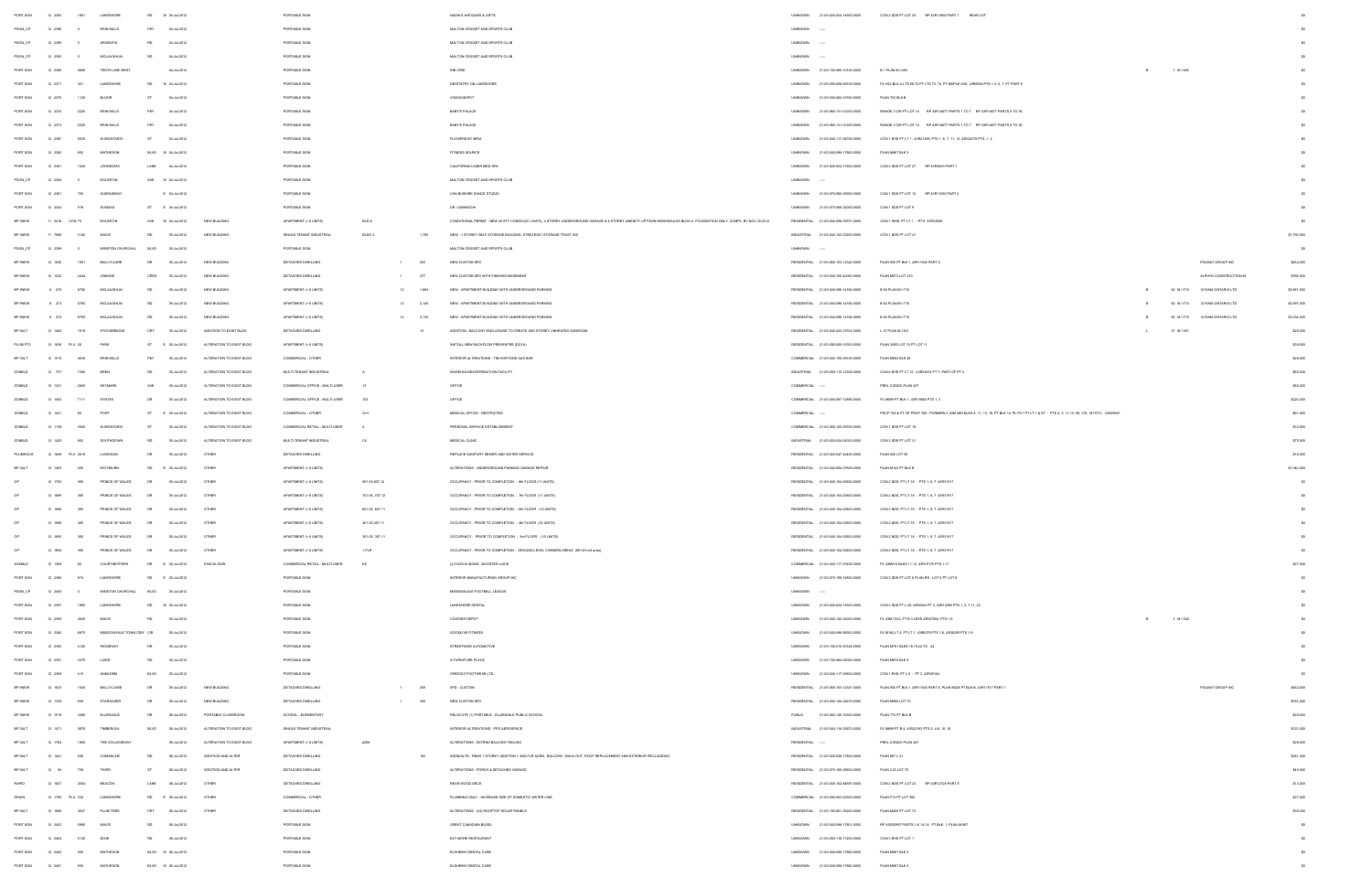| PSGN_CP             | 12 2409            | $\overline{0}$           | <b>ERIN MILLS</b>    | PKY<br>06-Jul-2012                           |                          | PORTABLE SIGN                  |                |     | MISSISSAUGA FOOTBALL LEAGUE                                                                                            | UNKNOWN -----                                                                       |                                                                                                                                     |           |             |
|---------------------|--------------------|--------------------------|----------------------|----------------------------------------------|--------------------------|--------------------------------|----------------|-----|------------------------------------------------------------------------------------------------------------------------|-------------------------------------------------------------------------------------|-------------------------------------------------------------------------------------------------------------------------------------|-----------|-------------|
| PSGN_CP             | 12 2408            | $\overline{0}$           | <b>ERIN MILLS</b>    | PKY 06-Jul-2012                              |                          | PORTABLE SIGN                  |                |     | LORNE PARK BAPTIST CHURCH                                                                                              | <b>UNKNOWN</b><br><b>CONTRACTOR</b>                                                 |                                                                                                                                     |           |             |
| PORT SGN            | 12 2398            | 650                      | MATHESON             | BLVD W 06-Jul-2012                           |                          | PORTABLE SIGN                  |                |     | ELSHEIKH DENTAL CARE                                                                                                   | 21-05-040-098-17860-0000<br><b>UNKNOWN</b>                                          | PLAN M967 BLK 3                                                                                                                     |           |             |
| PORT SGN            | 12 2407            | 5380                     | <b>TERRY FOX</b>     | WAY 06-Jul-2012                              |                          | PORTABLE SIGN                  |                |     | AKAL OPTICAL                                                                                                           | <b>UNKNOWN</b>                                                                      | PSCP 769 - FORMERLY PLAN M1161 BLK 79, PT BLK 78 - PTS 11 - 16 43R21392                                                             |           |             |
| PORT SGN            | 12 2400            | 550                      | MATHESON             | BLVD W 06-Jul-2012                           |                          | PORTABLE SIGN                  |                |     | ELSHEIKH DENTAL CARE                                                                                                   | 21-05-040-098-17860-0000<br><b>UNKNOWN</b>                                          | PLAN M967 BLK 3                                                                                                                     |           |             |
| PORT SGN            | 12 2411            | 2325                     | <b>HURONTARIO</b>    | <b>ST</b><br>06-Jul-2012                     |                          | PORTABLE SIGN                  |                |     | ONTARIO HEARING AID CENTRE                                                                                             | 21-05-010-068-12210-0000<br><b>UNKNOWN</b>                                          | CON 1 SDS PT LOT 15 RP 43R11702 PARTS 2,7,10 RP 43R12371 PARTS 5 TO 8                                                               |           |             |
| PORT SGN            | 12 2412            | 1646                     | <b>DUNDAS</b>        | ST W 06-Jul-2012                             |                          | PORTABLE SIGN                  |                |     | PIATTO BISTRO                                                                                                          | 21-05-060-141-24900-0000<br><b>UNKNOWN</b>                                          | PL TOR 7 PT L 1-5, 43R11072 PTS 2, 3                                                                                                |           |             |
|                     |                    | 5390                     |                      |                                              |                          |                                |                |     | CREATIVE NAIL AND SPA                                                                                                  |                                                                                     | PSCP 769 - FORMERLY PLAN M1161 BLK 79, PT BLK 78 - PTS 11 - 16 43R21392                                                             |           |             |
| PORT SGN            | 12 2406            |                          | <b>TERRY FOX</b>     | WAY<br>06-Jul-2012                           |                          | PORTABLE SIGN                  |                |     |                                                                                                                        | <b>UNKNOWN</b><br>----                                                              |                                                                                                                                     |           |             |
| FIRE                | 12 1163            | 460                      | SILVER CREEK         | <b>BLVD</b><br>06-Jul-2012                   | FIRE CODE RETROFIT       | SCHOOL - ELEMENTARY            |                |     | FIRE ONLY - (1) FIRE ALARM SYSTEM - SILVER CREEK PUBLIC SCHOOL                                                         | 21-05-040-095-22400-0000<br>PUBLIC                                                  | PLAN 903 BLK G                                                                                                                      |           | \$72,000    |
| BP 3NEW             | 12 1521            | 1065                     | MISSISSAUGA VALLEY   | <b>BLVD</b><br>06-Jul-2012                   | PORTABLE CLASSROOM       | SCHOOL - ELEMENTARY            |                |     | RELOCATE (1) PORTABLE - BRIARWOOD PUBLIC SCHOOL                                                                        | PUBLIC<br>21-05-040-095-60833-0000                                                  | PLAN 935 PT BLK H                                                                                                                   |           | \$29,000    |
| PLUM PT3            | 12 1681            | PLU 1010                 | <b>DREAM CREST</b>   | <b>RD</b><br>06-Jul-2012                     | ALTERATION TO EXIST BLDG | COMMERCIAL RETAIL - MULTI-USER |                |     | PLUMBING ONLY - 2 NEW HAND SINKS, 1 NEW DOUBLE SINK                                                                    | COMMERCIAL 21-05-040-096-60240-0000                                                 | PLAN M1033 BLK 102                                                                                                                  |           | \$21,000    |
| BP 9ALT             | 11 6602            | 1420                     | <b>LEWISHAM</b>      | 09-Jul-2012<br><b>DR</b>                     | ADDITION TO EXIST BLDG   | DETACHED DWELLING              |                | 39  | ADDITION - 1-STOREY ADDITION & PORCH                                                                                   | RESIDENTIAL 21-05-020-041-16200-0000                                                | PLAN 655 L 167                                                                                                                      |           | \$48,000    |
| BP 3NEW             | 12 1514            | 210                      | PAISLEY              | BLVD W 09-Jul-2012                           | PORTABLE CLASSROOM       | SCHOOL - ELEMENTARY            |                |     | (1) PORTABLE RELOCATE - FLORADALE P.S.                                                                                 | 21-05-060-125-04228-0000<br>PUBLIC                                                  | RANGE 2 SDS PT LOT 15, PL M249 PT BLK D - LESS 43R29804 PT 1                                                                        |           | \$29,000    |
| BP 3NEW             | 12 385             | FTR 2455                 | CASHMERE             | AVE<br>09-Jul-2012                           | ADDITION TO EXIST BLDG   | SCHOOL - ELEMENTARY            |                | 635 | ADDITION - 1-STOREY KINDERGARTEN ADDITION, CASHMERE AVENUE P.S. - FOUNDATION TO ROOF                                   | PUBLIC<br>21-05-060-128-95953-0000                                                  | PL M77 BLK B, PL M54 BLK B, PL M136 BLK B                                                                                           |           | \$1,201,000 |
| <b>MECHHOUS</b>     | 12 1773            | MEC 1290                 | CENTRAL              | PKY W 09-Jul-2012                            | ALTERATION TO EXIST BLDG | COMMERCIAL OFFICE - MULTI-USER | 5TH FLR        |     | ALTERATIONS - 5TH FLOOR MEN'S WASHROOM                                                                                 | COMMERCIAL 21-05-040-154-04030-0000                                                 | RANGE 3 NDS PT LOTS 7,8 RP 43R16525 PARTS 8,9,10,14                                                                                 |           | \$27,000    |
|                     |                    |                          |                      |                                              |                          |                                |                |     |                                                                                                                        |                                                                                     |                                                                                                                                     |           |             |
| BP 3ALT             | 12 1490            | 100                      | <b>MILVERTON</b>     | <b>DR</b><br>09-Jul-2012                     | ALTERATION TO EXIST BLDG | COMMERCIAL OFFICE - MULTI-USER | 608            |     | INTERIOR ALTERATIONS - SUMMIT ENERGY                                                                                   | COMMERCIAL 21-05-040-115-00950-0000                                                 | PLAN M832 PT BLK 2 RP 43R17361 PARTS 1-3                                                                                            |           | \$27,000    |
| ZONBLD              | 12 1240            | 5100                     | <b>ERIN MILLS</b>    | PKY<br>09-Jul-2012                           | ALTERATION TO EXIST BLDG | COMMERCIAL RETAIL - MULTI-USER | F12B           |     | TAKE-OUT RESTARUANT                                                                                                    | COMMERCIAL 21-05-040-098-10600-0000                                                 | PL M823 BLKS 4, 6, 17, PT BLKS 1, 5, 18, 20, RCP 1003 PT LT 2, 43R15700 PTS 1, 3-28, 30, 31, 33-35, 43R20854 PTS 2, 4, 7, 8, 11, 14 |           | \$58,000    |
| ZONBLD              | 11 6576            | 2155                     | <b>DUNWIN</b>        | <b>DR</b><br>09-Jul-2012                     | ALTERATION TO EXIST BLDG | COMMERCIAL OFFICE - MULTI-USER | $1-3, 13-14$   |     | <b>BUSIINESS OFFICE</b>                                                                                                | COMMERCIAL 21-05-060-155-00600-0000                                                 | PLAN 915 LOTS 306,307,308                                                                                                           |           | \$26,000    |
| BP 9ALT             |                    | 1023                     | BALDWIN              | 09-Jul-2012<br><b>RD</b>                     | ADDITION AND ALTER       | DETACHED DWELLING              |                | 40  | ADD/ALTER - 2ND-STOREY ADDITION, NEW ROOF & INTERIOR ALTERATIONS                                                       | RESIDENTIAL 21-05-070-057-19500-0000                                                | PLAN 493 LOT 9                                                                                                                      |           | \$87,000    |
| BP 9ALT             | 12 1588            | 2300                     | MARZIPAN             | CRT<br>09-Jul-2012                           | OTHER                    | RESIDENTIAL - OTHER            |                |     | ALTERATIONS - FOUNDATION STABILIZATION                                                                                 | RESIDENTIAL 21-05-040-098-95503-0000                                                | PLAN M445 PT LOT 137                                                                                                                |           | \$20,000    |
| BP 9ALT             | 12 1109            | 3151                     | <b>KEYNES</b>        | CRES<br>09-Jul-2012                          | OTHER                    | DETACHED DWELLING              |                |     | ADDITION - SOLAR ROOFTOP PANELS                                                                                        | RESIDENTIAL 21-05-150-080-46000-0000                                                | PLAN M347 PT LOT 115                                                                                                                |           | \$23,000    |
| BP 9ALT             | 12 715             | 3267                     | <b>MARTIN'S PINE</b> | CRES<br>09-Jul-2012                          | OTHER                    | SEMI-DETACHED DWELLING         |                |     | ALTERATIONS - REMOVE EXISTING 2ND FLOOR WINDOW @ FRONT ELEVATION & REPLACE TO SIDE ELEVATION                           | RESIDENTIAL 21-05-060-155-66400-0000                                                | PLAN 938 PT LOT 339 RP 43R742 PARTS 58.59                                                                                           |           | \$5,000     |
| SIGN BP             | 12 1353            | 5267                     | MISSISSAUGA          |                                              | <b>BILLBOARD SIGN</b>    | RESIDENTIAL - OTHER            |                |     | (1) CONSTRUCTION SITE SIGN - CREDIT MILLS DEVELOPMENT CORP                                                             |                                                                                     | CON 4 WHS PT LOT 2                                                                                                                  |           |             |
|                     |                    |                          |                      | <b>RD</b><br>09-Jul-2012                     |                          |                                |                |     |                                                                                                                        | RESIDENTIAL 21-05-040-097-10500-0000                                                |                                                                                                                                     |           | \$49,000    |
| SIGN BP             | 12 1436            | 6075                     | MAVIS                | <b>RD</b><br>09-Jul-2012                     | <b>FASCIA SIGN</b>       | COMMERCIAL RETAIL - MULTI-USER | 10             |     | (1) CANOPY SIGN - PENNINGTON'S                                                                                         | COMMERCIAL 21-05-040-175-73400-0000                                                 | PL 43M1363 BLK 10 PT BLK 5, 43R24920 PTS 1-11                                                                                       | 6 M-1363  | \$50,000    |
| SGNBLD              | 11 6355            | AR 6685                  | PACIFIC              | 09-Jul-2012<br>CIR                           | <b>FASCIA SIGN</b>       | INDUSTRIAL - OTHER             | $1 - 4$        |     | (1) FASCIA SIGN - FLEURA METZ CANADA LTD, ELECTRONIC SIGNAGE                                                           | INDUSTRIAL 21-05-040-116-30050-0000                                                 | PLAN M404 PT BLK 7 RP 43R11778 PARTS 2,3                                                                                            |           | \$27,000    |
| PORT SGN            | 12 2423            | 1380                     | CARDIFF              | BLVD 09-Jul-2012                             |                          | PORTABLE SIGN                  |                |     | DESIGN-A-SIGN                                                                                                          | 21-05-050-116-54640-0000<br><b>UNKNOWN</b>                                          | PLAN M733 BLK 12                                                                                                                    |           |             |
| PORT SGN            | 12 2425            | 7330                     | GOREWAY              | DR.<br>09-Jul-2012                           |                          | PORTABLE SIGN                  |                |     | HEAR NOW HEARING CENTRE INC.                                                                                           | 21-05-050-107-18210-0000<br><b>UNKNOWN</b>                                          | CON 7 EHS PT LOT 12 RP 43R13640 PART 2                                                                                              |           |             |
| PSGN_CP             | 12 2429            | $\overline{0}$           | <b>BURNHAMTHORPE</b> | RD W 09-Jul-2012                             |                          | PORTABLE SIGN                  |                |     | COMMUNITY SERVICES - ARTS & CULTURE                                                                                    | <b>UNKNOWN</b>                                                                      |                                                                                                                                     |           |             |
| PSGN_CP             | 12 2426            | $\circ$                  | <b>ERIN MILLS</b>    | PKY<br>09-Jul-2012                           |                          | PORTABLE SIGN                  |                |     | <b>COMMUNITY SERVICES - MUSEUMS</b>                                                                                    | <b>UNKNOWN</b>                                                                      |                                                                                                                                     |           |             |
| PSGN_CP             | 12 2424            | $\overline{\phantom{a}}$ | SOUTHDOWN            | <b>RD</b><br>09-Jul-2012                     |                          | PORTABLE SIGN                  |                |     | <b>COMMUNITY SERVICES - MUSEUMS</b>                                                                                    | <b>UNKNOWN</b>                                                                      |                                                                                                                                     |           |             |
|                     |                    |                          |                      |                                              |                          |                                |                |     |                                                                                                                        |                                                                                     |                                                                                                                                     |           |             |
| PORT SGN            | 12 2422            | 158                      | LAKESHORE            | RD E 09-Jul-2012                             |                          | PORTABLE SIGN                  |                |     | SCOTIA BANK INC                                                                                                        | 21-05-090-003-03500-0000<br><b>UNKNOWN</b>                                          | PLAN B10 LOTS 2,3 E 1/2 PT LOT 1                                                                                                    |           |             |
|                     |                    |                          | <b>DUNDAS</b>        | ST W 09-Jul-2012                             |                          |                                |                |     |                                                                                                                        |                                                                                     |                                                                                                                                     |           |             |
| PORT SGN            | 12 2415            | 165                      |                      |                                              |                          | PORTABLE SIGN                  |                |     | NATIONAL ACADEMY                                                                                                       | 21-05-040-141-12000-0000<br><b>UNKNOWN</b>                                          | CON 1 NDS PT LT 17 - 43R2754 PTS 1, 4-8, 10, 43R2833 PTS 1, 3, 4, 5                                                                 |           |             |
| PSGN CP             | 12 2431            | $^{\circ}$               | LAKESHORE            | RD W 09-Jul-2012                             |                          | PORTABLE SIGN                  |                |     | COMMUNITY SERVICES - MUSEUMS                                                                                           | <b>UNKNOWN</b>                                                                      |                                                                                                                                     |           |             |
| PORT SGN            | 12 2420            | 5955                     | LATIMER              | 09-Jul-2012<br>DR.                           |                          | PORTABLE SIGN                  |                |     | VILLA MADINE                                                                                                           | 21-05-040-098-17500-0000<br><b>UNKNOWN</b>                                          | CON 2 WHS PT L 5, 43R8711 PT PTS 1-3, 43R25225 PTS 11, 14 LESS 43R9138 PT 1, 43R25997 PTS 1, 2                                      |           |             |
| PORT SGN            | 12 2414            | 6981                     | MILLCREEK            | DR.<br>09-Jul-2012                           |                          | PORTABLE SIGN                  |                |     | BREAD'N OLIVE RESTAURANT                                                                                               | <b>UNKNOWN</b><br>21-05-040-098-22301-0000                                          | PLAN M802 BLK 1                                                                                                                     |           |             |
| PORT SGN            | 12 2413            | 3065                     | MAVIS                | <b>RD</b><br>09-Jul-2012                     |                          | PORTABLE SIGN                  |                |     | SUBWAY                                                                                                                 | UNKNOWN 21-05-040-142-31700-0000                                                    | BLKS 1, 2, PL M1332                                                                                                                 |           |             |
|                     |                    |                          |                      |                                              |                          |                                |                |     |                                                                                                                        |                                                                                     |                                                                                                                                     |           |             |
| PSGN_CP             | 12 2432            | $\sim$ 0                 | MAVIS                | 09-Jul-2012                                  |                          | PORTABLE SIGN                  |                |     | COMMUNITY SERVICES - ARTS & CULTURE                                                                                    | <b>UNKNOWN</b><br>----                                                              |                                                                                                                                     |           |             |
| PSGN_CP             | 12 2427            | $\sim$                   | <b>ERIN MILLS</b>    | PKY<br>09-Jul-2012                           |                          | PORTABLE SIGN                  |                |     | COMMUNITY SERVICES - ARTS & CULTURE                                                                                    | UNKNOWN -----                                                                       |                                                                                                                                     |           |             |
| BP 3NEW             | 12 1518            | 3240                     | ERIN CENTRE          | BLVD 09-Jul-2012                             | PORTABLE CLASSROOM       | SCHOOL - ELEMENTARY            |                |     | (3) PORTABLE RELOCATES - ERIN CENTRE M.S.                                                                              | PUBLIC<br>21-05-150-070-17300-0000                                                  | B 27 PLAN M-1607                                                                                                                    | 27 M-1607 | \$66,000    |
| BP 9ALT             | 12 183             | 732                      | VERMOUTH             | AVE 09-Jul-2012                              | ADDITION TO EXIST BLDG   | DETACHED DWELLING              |                | 23  | ADDITION - UNHEATED SUNROOM                                                                                            | RESIDENTIAL 21-05-040-091-08016-0000                                                | PLAN M194 LOT 10                                                                                                                    |           | \$25,000    |
| PLUM PT3            | 12 1774            | PLU 1270                 | CENTRAL              | PKY W 10-Jul-2012                            | ALTERATION TO EXIST BLDG | COMMERCIAL OFFICE - MULTI-USER | <b>GRD FLR</b> |     | PLUMBING ONLY - REPLACE (1) FIXTURE IN MEN'S WASHROOM                                                                  | COMMERCIAL 21-05-040-154-04020-0000                                                 | RANGE 3 NDS PT LOTS 7,8 RP 43R16525 PARTS 1 TO 7 & 11 TO 13                                                                         |           | \$27,000    |
| <b>MECH</b>         | 12 198             | <b>HEA 510</b>           | <b>DRIFTCURRENT</b>  | <b>DR</b><br>10-Jul-2012                     | <b>REVISIONS</b>         | COMMERCIAL RETAIL - MULTI-USER | 12             |     | KITCHEN EXHAUST REVISION - PIZZA KING                                                                                  | COMMERCIAL 21-05-040-117-50982-0000                                                 | B 10 PLAN M-1450<br>B                                                                                                               | 10 M-1450 | \$0         |
| BP 9ALT             | 12 1804            | 1290                     | <b>BRAMBLEWOOD</b>   | 10-Jul-2012<br>LANE                          | ALTERATION TO EXIST BLDG | DETACHED DWELLING              |                |     | ALTERATIONS - REMOVE (2) LOAD BEARING WALLS                                                                            | RESIDENTIAL 21-05-020-032-16500-0000                                                | PLAN 820 LOT 40                                                                                                                     |           | \$17,000    |
| BP 3ALT             | 12 1124            | 6781                     | HURONTARIO           | <b>ST</b><br>10-Jul-2012                     | ALTERATION TO EXIST BLDG | COMMERCIAL RETAIL - MULTI-USER |                |     | ALTERATIONS - NEW PATIO, ATMOSFERA RESTORANTE                                                                          | COMMERCIAL 21-05-040-117-07690-0000                                                 | PLAN M948 PT LT 10 - PTS 12-20 43R23675                                                                                             |           | \$39,000    |
|                     | 12 382             |                          |                      |                                              |                          |                                |                |     |                                                                                                                        |                                                                                     |                                                                                                                                     |           |             |
| BP 3ALT             |                    | 1515                     | MATHESON             | BLVD E 10-Jul-2012                           | ALTERATION TO EXIST BLDG | MULTI-TENANT INDUSTRIAL        | LOBBY          |     | INTERIOR ALTERATIONS - ELEVATOR & ELECTRICAL ROOM                                                                      | INDUSTRIAL 21-05-050-115-20510-0000                                                 | CON 4 EHS PT LT 2, 43R2759 PTS 4, 5, 43R-24789 PTS 19-22, LESS 43R24789, PTS 15-18                                                  |           | \$26,000    |
| BP 3ALT             | 12 1300            | 100                      | <b>MILVERTON</b>     | DR<br>10-Jul-2012                            | ALTERATION TO EXIST BLDG | COMMERCIAL OFFICE - MULTI-USER | 1ST FLOOR      |     | INTERIOR ALTERATIONS - ORACLE CANADA ULC.                                                                              | COMMERCIAL 21-05-040-115-00950-0000                                                 | PLAN M832 PT BLK 2 RP 43R17361 PARTS 1-3                                                                                            |           | \$493,000   |
| BP 3ALT             | 12 1100            | 3024                     | <b>HURONTARIO</b>    | <b>ST</b><br>10-Jul-2012                     | ALTERATION TO EXIST BLDG | COMMERCIAL - OTHER             | 206.206A.206B  |     | INTERIOR ALTERATIONS - DEMISING WALLS MODEL SUITE UNITS                                                                | COMMERCIAL 21-05-040-141-08800-0000                                                 | PL TOR 12 PT L 1-4, 21-28, 43R27390 PTS 1, 4, 7, 8, 11                                                                              |           | \$98,000    |
| BP 9ALT             | 12 1659            | 3363                     | <b>FOUNTAIN PARK</b> | AVE<br>10-Jul-2012                           | ALTERATION TO EXIST BLDG | SEMI-DETACHED DWELLING         |                |     | ALTERATIONS - FINISHED BASEMENT                                                                                        | RESIDENTIAL 21-05-150-070-12527-0000                                                | PLAN 43M1495, PT LT 182 - PT 23 43R27381                                                                                            |           | \$40,000    |
| BP 9ALT             | 12 1315            | 240                      | PINETREE             | WAY<br>10-Jul-2012                           | ADDITION AND ALTER       | DETACHED DWELLING              |                | 92  | ADD & ALTS - INTERIOR ALTERATIONS, NEW REAR PORCH, EXT OF GARAGE IN REAR, HEATED ADDITION & ALTERATIONS OF FRONT PORCH | RESIDENTIAL 21-05-010-018-14100-0000                                                | PLAN 341 PT LOT 9                                                                                                                   |           | \$159,000   |
| HOUSDEMO            | 12 1834            | 1394                     | QUEEN VICTORIA       | AVE<br>10-Jul-2012                           | DEMOLITION               | DETACHED DWELLING              | $\overline{1}$ |     | DEMOLITION - SFD & CARPORT                                                                                             | RESIDENTIAL 21-05-020-030-19000-0000                                                | PLAN H13 PT LOT 32                                                                                                                  |           | \$26,000    |
| HOUSDEMO            | 12 1816            | 1086                     | SHAW                 | 10-Jul-2012<br><b>DR</b>                     | DEMOLITION               | DETACHED DWELLING              |                |     | DEMOLITION - SFD & DETACHED GARAGE                                                                                     | RESIDENTIAL 21-05-010-003-21000-0000                                                | PLAN F20 LOT 68                                                                                                                     |           | \$26,000    |
|                     |                    |                          |                      |                                              |                          |                                |                |     |                                                                                                                        |                                                                                     |                                                                                                                                     |           |             |
| BP 9ALT             | 11 6688            | 926                      | <b>TENNYSON</b>      | AVE<br>10-Jul-2012                           | OTHER                    | DETACHED DWELLING              |                |     | ALTERATIONS - ROOF REPLACEMENT, PARTIAL EXT WALL RECONSTRUCTION AND INTERIOR ALTERATIONS                               | RESIDENTIAL 21-05-020-019-04300-0000                                                | CON 3 SDS PT LT 23                                                                                                                  |           | \$54,000    |
| BP 9ALT             | 12 1273            | 5877                     | <b>GLEN ERIN</b>     | <b>DR</b><br>10-Jul-2012                     | OTHER                    | DETACHED DWELLING              |                |     | ALTERATION - REAR BASEMENT ENTRANCE                                                                                    | RESIDENTIAL 21-05-040-108-04647-0000                                                | PLAN M1003 LOT 89                                                                                                                   |           | \$17,000    |
| BP 3ALT             | 12 1535            | 121                      | AGNES                | <b>ST</b><br>10-Jul-2012                     | OTHER                    | APARTMENT (> 6 UNITS)          |                |     | ALTERATIONS - BALCONY REPAIRS, 121 AGNES HOLDINGS INC                                                                  | RESIDENTIAL 21-05-040-142-03600-0000                                                | PLAN TOR 12 LOT 53 LOT 65 PT LOT 52                                                                                                 |           | \$300,000   |
| SGNBLD              | 12 1215            | 486                      | PAISLEY              | BLVD W 10-Jul-2012                           | PYLON SIGN               | SCHOOL - ELEMENTARY            |                |     | (1) GROUND SIGN - MARYFIX ELEMENTARY SCHOOL, DOUBLE-SIDED SIGNAGE                                                      | 21-05-060-125-04193-0000<br>PUBLIC                                                  | PL M54 BLK D, PL M78, BLK A, PL 967, BLK A                                                                                          |           | \$21,000    |
| PORT SGN            | 12 2417            | 7470                     | AIRPORT              | 10-Jul-2012<br><b>RD</b>                     |                          | PORTABLE SIGN                  |                |     | STONEHAVEN DENTISTRY                                                                                                   | 21-05-050-113-06200-0000<br><b>UNKNOWN</b>                                          | CON 6 EHS PT LOT 13                                                                                                                 |           |             |
| PORT SGN            | 12 2428            | 6970                     | LISGAR               | 10-Jul-2012<br><b>DR</b>                     |                          | PORTABLE SIGN                  |                |     | LISGAR WOOD MEDICAL CENTRE                                                                                             | 21-05-150-082-62100-0000<br><b>UNKNOWN</b>                                          | PLAN M1105 BLK 150                                                                                                                  |           |             |
| PORT SGN            | 12 2421            | 3185                     | UNITY                | <b>DR</b><br>10-Jul-2012                     |                          | PORTABLE SIGN                  |                |     | OXFORD LEARNING CENTRE                                                                                                 | 21-05-150-010-10800-0000<br><b>UNKNOWN</b>                                          | PLAN M592 BLK 5                                                                                                                     |           |             |
| PORT SGN            | 12 2419            | 656                      | SOUTHDOWN            | <b>RD</b><br>10-Jul-2012                     |                          | PORTABLE SIGN                  |                |     | MUSKET TRANSPORT LTD.                                                                                                  | 21-05-020-024-04820-0000<br><b>UNKNOWN</b>                                          | CON 3 SDS PT LOTS 31.32 RP 43R441 PART 4                                                                                            |           |             |
|                     |                    |                          |                      |                                              |                          |                                |                |     |                                                                                                                        |                                                                                     |                                                                                                                                     |           |             |
| PORT SGN            | 12 2418            | 2215                     | ROYAL WINDSOR        | <b>DR</b><br>10-Jul-2012                     |                          | PORTABLE SIGN                  |                |     | MUSKET TRANSPORT LTD.                                                                                                  | <b>UNKNOWN</b><br>21-05-020-025-09100-0000                                          | CON 2 SDS PT LOT 32 RP 43R7291 PART 2                                                                                               |           |             |
| PORT SGN<br>PSGN_CP | 12 2416<br>12 2453 | 2421<br>$\sim$ 0         | CAWTHRA<br>DERRY     | <b>RD</b><br>10-Jul-2012<br>RD W 10-Jul-2012 |                          | PORTABLE SIGN<br>PORTABLE SIGN |                |     | MUSKET TRANSPORT (CAWTHRA RD, MISS)<br>TEAM FUTURES SCHOOL OF GYMNASTICS                                               | <b>UNKNOWN</b><br>21-05-070-060-06200-0000<br>$\text{UNKNOWN} \qquad \qquad \cdots$ | CON 1 SDS PT LT 10 - PT 1, 43R21666                                                                                                 |           |             |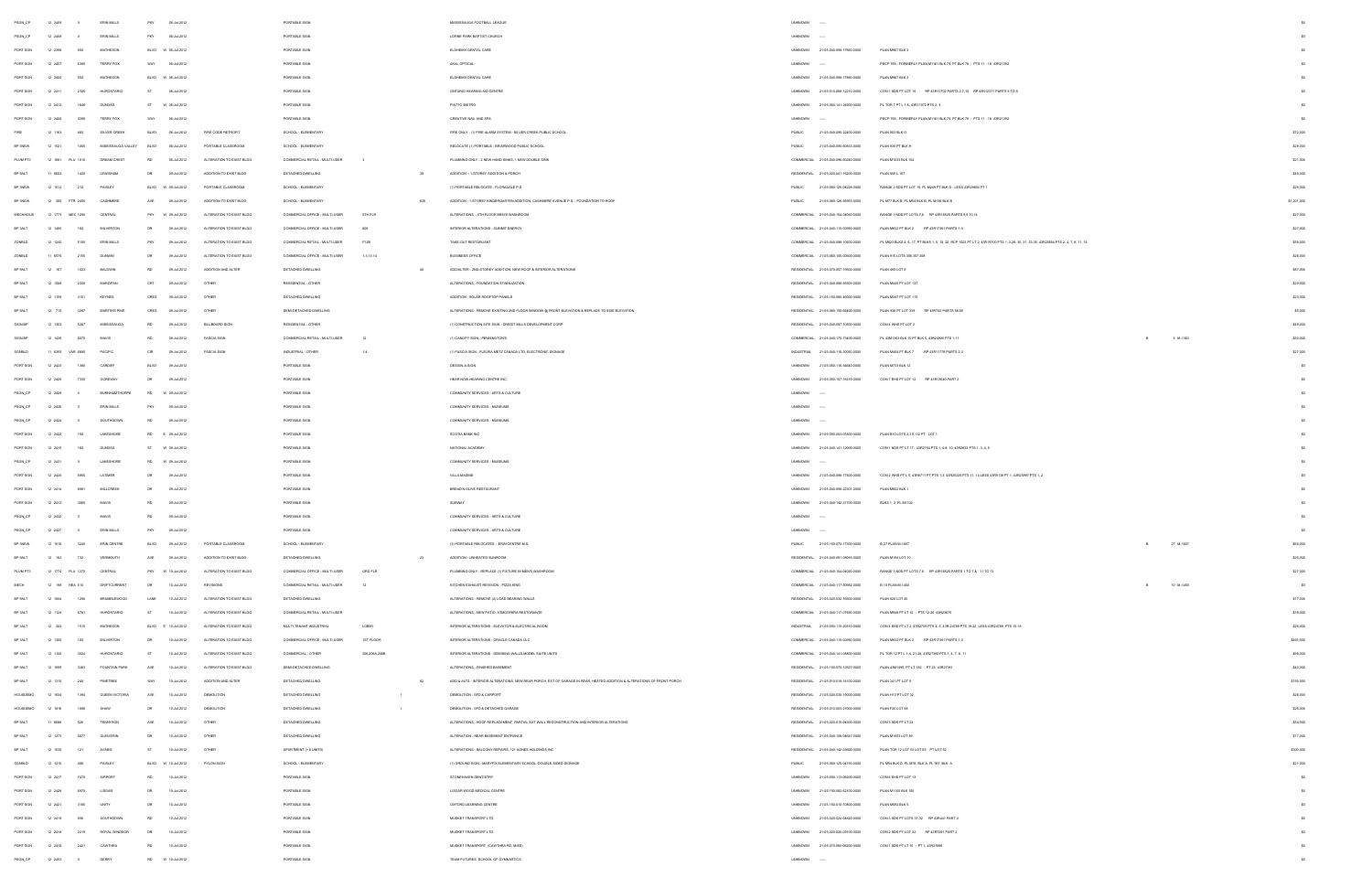| PSGN_CP         | 12 2449        | $\overline{0}$ | <b>ERIN MILLS</b>     | PKY<br>10-Jul-2012                            |                          | PORTABLE SIGN                  |                 | TEAM FUTURES SCHOOL OF GYMNASTICS                                                        | <b>UNKNOWN</b>                       |                                                                                      |            |
|-----------------|----------------|----------------|-----------------------|-----------------------------------------------|--------------------------|--------------------------------|-----------------|------------------------------------------------------------------------------------------|--------------------------------------|--------------------------------------------------------------------------------------|------------|
| PSGN_CP         | 12 2447        |                | BRITANNIA             | RD W 10-Jul-2012                              |                          | PORTABLE SIGN                  |                 | TEAM FUTURES SCHOOL OF GYMNASTICS                                                        | <b>UNKNOWN</b>                       |                                                                                      |            |
| PSGN_CP         | 12 2445        |                | <b>MAVIS</b>          | RD<br>10-Jul-2012                             |                          | PORTABLE SIGN                  |                 | MISSISSAUGA WARRIORS FOOTBALL CLUB                                                       | <b>UNKNOWN</b>                       |                                                                                      |            |
| PSGN_CP         | 12 2444        | $\overline{0}$ | ERIN MILLS            | PKY<br>10-Jul-2012                            |                          | PORTABLE SIGN                  |                 | MISSISSAUGA WARRIORS FOOTBALL CLUB                                                       | <b>UNKNOWN</b><br>-                  |                                                                                      |            |
|                 |                |                | ARGENTIA              | 10-Jul-2012                                   |                          | PORTABLE SIGN                  |                 | MISSISSAUGA WARRIORS FOOTBALL CLUB                                                       | <b>UNKNOWN</b>                       |                                                                                      |            |
| PSGN_CP         | 12 2443        | $^{\circ}$     |                       | <b>RD</b>                                     |                          |                                |                 |                                                                                          | -                                    |                                                                                      |            |
| PSGN_CP         | 12 2451        | $^{\circ}$     | <b>ERIN MILLS</b>     | PKY<br>10-Jul-2012                            |                          | PORTABLE SIGN                  |                 | TEAM FUTURES SCHOOL OF GYMNASTICS                                                        | <b>UNKNOWN</b><br>----               |                                                                                      |            |
| PSGN_CP         | 12 2433        | $\circ$        | BRITANNIA             | RD W 10-Jul-2012                              |                          | PORTABLE SIGN                  |                 | MEADOWVALE THEATRE ADVISORY BOARD                                                        | <b>UNKNOWN</b><br>----               |                                                                                      |            |
| PSGN_CP         | 12 2454        | $\circ$        | UNITY                 | DR .<br>10-Jul-2012                           |                          | PORTABLE SIGN                  |                 | TEAM FUTURES SCHOOL OF GYMNASTICS                                                        | <b>UNKNOWN</b>                       |                                                                                      |            |
| PSGN_CP         | 12 2452        |                | CREDITVIEW            | <b>RD</b><br>10-Jul-2012                      |                          | PORTABLE SIGN                  |                 | TEAM FUTURES SCHOOL OF GYMNASTICS                                                        | <b>UNKNOWN</b>                       |                                                                                      |            |
| PSGN_CP         | 12 2450        |                | ERIN MILLS            | PKY<br>10-Jul-2012                            |                          | PORTABLE SIGN                  |                 | TEAM FUTURES SCHOOL OF GYMNASTICS                                                        | <b>UNKNOWN</b>                       |                                                                                      |            |
| PSGN_CP         | 12 2448        | $\overline{0}$ | MAVIS                 | <b>RD</b><br>10-Jul-2012                      |                          | PORTABLE SIGN                  |                 | TEAM FUTURES SCHOOL OF GYMNASTICS                                                        | <b>UNKNOWN</b><br>-                  |                                                                                      |            |
| PSGN_CP         | 12 2446        | $^{\circ}$     | BRITANNIA             | RD W 10-Jul-2012                              |                          | PORTABLE SIGN                  |                 | MISSISSAUGA WARRIORS FOOTBALL CLUB                                                       | <b>UNKNOWN</b><br>$\cdots$           |                                                                                      |            |
| POOL            | 11 161         | 1411           | CAPTAIN               | CRT<br>10-Jul-2012                            | INGROUND POOL            | DETACHED DWELLING              |                 |                                                                                          | RESIDENTIAL 21-05-020-020-19400-0000 | PLAN 802 LOT 12                                                                      |            |
| POOL            | 11 143         | 547            | AMARONE               | CRT<br>10-Jul-2012                            | INGROUND POOL            | DETACHED DWELLING              |                 |                                                                                          | RESIDENTIAL 21-05-040-096-14110-0000 | L 55 PLAN M-1710<br>L.                                                               | 55 M-1710  |
| POOL            | $12 \qquad 12$ | 1779           | MELODY                | 10-Jul-2012<br><b>DR</b>                      | INGROUND POOL            | DETACHED DWELLING              |                 |                                                                                          | RESIDENTIAL 21-05-040-097-56800-0000 | PLAN M436 LOT 8                                                                      |            |
| POOL            | $12 \quad 3$   | 2480           | FIFTH LINE WEST       | 10-Jul-2012                                   | INGROUND POOL            | DETACHED DWELLING              |                 |                                                                                          | RESIDENTIAL 21-05-060-132-17900-0000 | PLAN 739 LOT 87                                                                      |            |
|                 |                |                |                       |                                               |                          | DETACHED DWELLING              |                 |                                                                                          |                                      |                                                                                      |            |
| POOL            | 12 30          | 2539           | CLEARY                | CRT<br>10-Jul-2012                            | INGROUND POOL            |                                |                 |                                                                                          | RESIDENTIAL 21-05-060-134-06900-0000 | PLAN 732 LOT 13                                                                      |            |
| POOL            | $12 \t 21$     | 3424           | TRELAWNY              | CIR<br>10-Jul-2012                            | INGROUND POOL            | DETACHED DWELLING              |                 |                                                                                          | RESIDENTIAL 21-05-150-082-09648-0000 | PLAN M954 LOT 60                                                                     |            |
| POOL            | 10 170         | 1476           | CARMEN                | <b>DR</b><br>10-Jul-2012                      | INGROUND POOL            | DETACHED DWELLING              |                 |                                                                                          | RESIDENTIAL 21-05-010-008-16100-0000 | PLAN 321 LOT 18                                                                      |            |
| BP 3TEN         | 12 1559        | 935            | <b>EGLINTON</b>       | AVE W 10-Jul-2012                             | TENTS/AIR SUPPORT STRUC  | CHURCH                         |                 | (1) TEMPORARY TENT - INSTALL AUGUST 3rd, 2012 & REMOVE AUGUST 16th, 2012 (40X60)         | PUBLIC<br>21-05-040-098-07101-0000   | CON 3 WHS PT LT 1                                                                    |            |
| BP 3TEN         | 12 1558        | 935            | <b>EGLINTON</b>       | AVE W 10-Jul-2012                             | TENTS/AIR SUPPORT STRUC  | CHURCH                         |                 | (1) TEMPORARY TENT - INSTALL JULY 19th, 2012 & REMOVE AUGUST 1st, 2012 (40x60)           | PUBLIC<br>21-05-040-098-07101-0000   | CON 3 WHS PT LT 1                                                                    | \$2,00     |
| BP 9ALT         |                |                | CAWTHRA               | 10-Jul-2012<br><b>RD</b>                      | TENTS/AIR SUPPORT STRUC  | <b>GARAGE/CARPORT</b>          |                 | REVISION - GARAGE HEIGHT & NEW DOOR                                                      | RESIDENTIAL 21-05-040-093-20600-0000 | PLAN A24 PT LOT 9                                                                    |            |
| ZONBLD          |                |                | <b>DUNDAS</b>         | ST W 10-Jul-2012                              | ALTERATION TO EXIST BLDG | COMMERCIAL - OTHER             | BLD-BC          | MEDICAL OFFICE                                                                           | COMMERCIAL 21-05-040-141-14400-0000  | RANGE 1 NDS PT LOT 11                                                                | \$215,000  |
| BP 3NEW         | 12 1019        | 3136           | ARGENTIA              | <b>RD</b><br>11-Jul-2012                      | NEW BUILDING             | COMMERCIAL RETAIL-SINGLE USER  | BLD-H<br>913    | NEW - COMMERCIAL SHELL RETAIL BUILDING                                                   | COMMERCIAL 21-05-150-080-13600-0000  | CON 11 NS PT L 13 - PTS 5, 9, 10 43R25818                                            | \$1,246,00 |
| BP 9ALT         | 12 145         | 2560           | WHALEY                | DR<br>11-Jul-2012                             | FIRE DAMAGE REPAIR       | DETACHED DWELLING              |                 | ALTERATIONS - FIRE DAMAGE REPAIR                                                         | RESIDENTIAL 21-05-060-128-11100-0000 | PLAN 401 LOT 9                                                                       | \$124,00   |
| BP 9ALT         | 12 1428        | 2970           | PETTIGREW             | CRES<br>11-Jul-2012                           | ALTERATION TO EXIST BLDG | DETACHED DWELLING              |                 | INT ALT - STAIRWELL FROM INSIDE GARAGE TO BASEMENT                                       | RESIDENTIAL 21-05-150-083-03400-0000 | PLAN M690 LOT 97                                                                     | \$16,00    |
| BP 9ALT         | 12 1678        | 2275           | CREDIT VALLEY         | <b>RD</b><br>11-Jul-2012                      | ALTERATION TO EXIST BLDG | ROW DWELLING                   | 36              | INTERIOR ALTERATIONS - FINISHED BASEMENT                                                 | RESIDENTIAL -----                    | PEEL CONDO PLAN 308                                                                  | \$25,00    |
| BP 3ALT         | 12 154         | 2366           | <b>DUNDAS</b>         | ST W 11-Jul-2012                              | ALTERATION TO EXIST BLDG | COMMERCIAL RETAIL-SINGLE USER  |                 | INTERIOR ALTERATIONS - 168 SUSHI                                                         | COMMERCIAL 21-05-060-141-22500-0000  | CON 1 SDS PT LOT 33 RP 43R2535 PARTS 2 TO 7                                          | \$27,00    |
| PLUMHOUS        | 12 1794        | PLU 1376       | AVON                  | 11-Jul-2012<br><b>DR</b>                      | ALTERATION TO EXIST BLDG | RESIDENTIAL - OTHER            |                 | PLUMBING ONLY FOR FUTURE CABANA                                                          | RESIDENTIAL 21-05-040-225-27090-0000 | L 183 PLAN M-1301                                                                    | 183 M-1301 |
|                 |                |                |                       |                                               |                          |                                |                 |                                                                                          |                                      | $\mathbf{L}$                                                                         | \$16,00    |
| ZONBLD          | 12 1009        | 5636           | <b>GLEN ERIN</b>      | <b>DR</b><br>11-Jul-2012                      | ALTERATION TO EXIST BLDG | COMMERCIAL RETAIL - MULTI-USER | 2A              | RESTAURANT                                                                               | COMMERCIAL 21-05-040-108-10000-0000  | PLAN M1077 BLK 99                                                                    | \$69,00    |
| BP 3ALT         | 7 8156         | 1287           | MATHESON              | BLVD E 11-Jul-2012                            |                          | SINGLE TENANT INDUSTRIAL       |                 |                                                                                          | INDUSTRIAL -----                     | PEEL CONDO PLAN 67                                                                   |            |
|                 |                |                |                       |                                               | ALTERATION TO EXIST BLDG |                                |                 | INTERIOR ALTERATIONS - PCP-67                                                            |                                      |                                                                                      | \$25,00    |
| BP 3ALT         | 12 1306        | 100            | CITY CENTRE           | DR.<br>11-Jul-2012                            | ALTERATION TO EXIST BLDG | COMMERCIAL RETAIL - MULTI-USER | $2 - 121$       | INTERIOR ALTERATIONS - LENSCRAFTERS                                                      | COMMERCIAL 21-05-040-154-00453-0000  | PL 43M1010 BLKS 19, 21, PT BLKS 1, 16, 20                                            | \$200,00   |
| RAPID           | 12 1738        | 2201           | FELINA                | CRT<br>11-Jul-2012                            | ADDITION AND ALTER       | DETACHED DWELLING              | 13              | NEW ROOF CANOPY AT FRONT ELEVATION & UNHEATED ADDITION AT REAR                           | RESIDENTIAL 21-05-010-060-09000-0000 | PLAN 778 LOT 42                                                                      | \$33,00    |
| BP 9ALT         | 12 1467        | 1325           | CANFORD               | CRES<br>11-Jul-2012                           | ADDITION AND ALTER       | DETACHED DWELLING              | 61              | INTERIOR ALTERATIONS & REAR ADDITION                                                     | RESIDENTIAL 21-05-020-040-20600-0000 | PLAN 655 LOT 38                                                                      | \$121,00   |
| HOUSDEMO        | 12 1872        | 2015           | SPRINGBANK            | 11-Jul-2012<br><b>RD</b>                      | DEMOLITION               | DETACHED DWELLING              | $\sim$ 1        | DEMOLITION - SFD                                                                         | RESIDENTIAL 21-05-060-130-07700-0000 | RANGE 3 CIR PT LOT 12                                                                | \$21,00    |
| OP              | 12 1703        | 365            | PRINCE OF WALES       | DR.<br>11-Jul-2012                            | OTHER                    | APARTMENT (> 6 UNITS)          | 1101-05,1107-12 | OCCUPANCY - PRIOR TO COMPLETION - 11th FLOOR (11-UNITS)                                  | RESIDENTIAL 21-05-040-154-00600-0000 | CON 2 NDS, PT LT 18 - PTS 1, 6, 7 43R31917                                           |            |
|                 |                |                |                       | OP 12:1702 365 PRINCE OF WALES DR 11-Jul-2012 | OTHER                    | APARTMENT (> 6 UNITS)          | 1001-05,1007-12 | OCCUPANCY - PRIOR TO COMPLETION - 10th FLOOR (11-UNITS)                                  | RESIDENTIAL 21-05-040-154-00600-0000 | CON 2 NDS PT I T 18 - PTS 1 6 7 43R31917                                             |            |
| OP              | 12 1701        | 365            | PRINCE OF WALES       | DR.<br>11-Jul-2012                            | OTHER                    | APARTMENT (> 6 UNITS)          | 901-05.907-12   | OCCUPANCY - PRIOR TO COMPLETION - 9th FLOOR (11-UNITS)                                   | RESIDENTIAL 21-05-040-154-00600-0000 | CON 2 NDS, PT LT 18 - PTS 1, 6, 7 43R31917                                           |            |
|                 | 12 1125        | PLU 7635       | DARCEL                | AVE<br>11-Jul-2012                            | OTHER                    | SCHOOL - SECONDARY             |                 | WATERMAIN REPLACEMENT - DARCEL SENIOR PUBLIC SCHOOL                                      | PUBLIC<br>21-05-050-100-25110-0000   | CON 8 EHS PT LOT 12 PT LOT 13                                                        | \$29,000   |
| SGNBLD          | 12 439         | <b>VAR 333</b> |                       |                                               |                          |                                |                 |                                                                                          |                                      |                                                                                      | \$80,00    |
|                 |                |                | LAKESHORE             | RD W 11-Jul-2012                              | <b>FASCIA SIGN</b>       | COMMERCIAL - OTHER             |                 | (4) FASCIA SIGN - PORT CREDIT WELLNESS CENTRE                                            | COMMERCIAL 21-05-090-006-08105-0000  | PL H22 BLK A LTS 66-72 PT LTS 73, 74, PT MAPLE AVE, 43R6908 PTS 1-3, 5, 7, PT PART 8 |            |
| SGNBLD          |                | 7170           | WEST CREDIT           | AVE<br>11-Jul-2012                            | <b>FASCIA SIGN</b>       | COMMERCIAL RETAIL - MULTI-USER |                 | (2) FASCIA SIGNS - INDOOR GOLF BACK NINE                                                 | COMMERCIAL 21-05-040-097-12866-0000  | PLAN M589 PT BLK 1 RP 43R15543 PART 1                                                | \$38,00    |
| SGNBLD          | 12 882         | 4090           | SLADEVIEW             | CRES<br>11-Jul-2012                           | <b>FASCIA SIGN</b>       | MULTI-TENANT INDUSTRIAL        |                 | (1) FASCIA SIGN - MAGNETEK                                                               | INDUSTRIAL 21-05-150-010-00115-0000  | PL M781 BLKS 6-8, 36-38 LESS 43R24548 PTS 1-3                                        | \$20,00    |
| PORT SGN        | 12 2457        | 1310           | <b>DUNDAS</b>         | ST E 11-Jul-2012                              |                          | PORTABLE SIGN                  |                 | FACTORY DIRECT                                                                           | UNKNOWN 21-05-070-068-33500-0000     | PLAN 894 PT BLK A RP 43R1580 PARTS 1,2 RP 43R1966 PARTS 1,3                          |            |
| PORT SGN        | 12 2430        | 6405           | <b>ERIN MILLS</b>     | PKY<br>11-Jul-2012                            |                          | PORTABLE SIGN                  |                 | <b>KRAZY CACTUS</b>                                                                      | UNKNOWN 21-05-040-097-27700-0000     | PL 927 LTS 11, 12, PT LT 13 43R9070 PT 2, PL 927 PT BLK DX, 43R12517 PT 1            |            |
| PSGN_CP         | 12 2456        |                | <b>HURONTARIO</b>     | <b>ST</b><br>11-Jul-2012                      |                          | PORTABLE SIGN                  |                 | <b>REGION OF PEEL</b>                                                                    | <b>UNKNOWN</b><br>----               |                                                                                      |            |
| <b>HVACHOUS</b> | 11 6976        | <b>HEA 592</b> | VANESSA               | CRES<br>11-Jul-2012                           | <b>REVISIONS</b>         | DETACHED DWELLING              |                 | <b>HVAC REVISION</b>                                                                     | RESIDENTIAL 21-05-020-027-06100-0000 | PLAN 599 LOT 76                                                                      |            |
| BP 9ALT         | 5 6306         | 872            | <b>NINTH</b>          | 11-Jul-2012<br><b>ST</b>                      | ADDITION TO EXIST BLDG   | DETACHED DWELLING              | 50              | SECOND STOREY ADDITION                                                                   | RESIDENTIAL 21-05-070-167-05600-0000 | PLAN D23 W PT LOT 68                                                                 | \$46,000   |
| BP 9NEW         | 12 358         | 2613           | FIFTH LINE WEST       | 12-Jul-2012                                   | NEW BUILDING             | DETACHED DWELLING              | $1$ $404$       | SFD - CUSTOM                                                                             | RESIDENTIAL 21-05-060-132-15900-0000 | PLAN 396 S PT LOT 1                                                                  | \$704,00   |
| SGNBLD          | 12 173         | 6390           | NORTHWES <sup>-</sup> | <b>DR</b><br>12-Jul-2012                      | MULTIPLE SIGNS           | SINGLE TENANT INDUSTRIAL       |                 | (3) MULTIPLE SIGNS - MITSUBISHI, 2-FASCIA, 1-PYLON (DOUBLE-SIDED SIGNAGE)                | INDUSTRIAL 21-05-050-118-06200-0000  | CON 7 EHS PCL 34 PT LOTS 7,8                                                         | \$64,00    |
| BP 9ALT         | 12 1449        | $\mathbf{3}$   | NORTH ALARTON         | <b>ST</b><br>12-Jul-2012                      | ALTERATION TO EXIST BLDG | DETACHED DWELLING              |                 | INTERIOR ALTERATIONS - KITCHEN & MAIN FLOOR BATHROOM AND CREATE NEW BATHROOM IN BASEMENT | RESIDENTIAL 21-05-050-114-18500-0000 | PLAN TOR 4 LOT 154                                                                   | \$25,00    |
| BP 3ALT         | 12 1572        | 775            | BRITANNIA             | RD W 12-Jul-2012                              | ALTERATION TO EXIST BLDG | COMMERCIAL RETAIL - MULTI-USER | 8, BLC-C        | INTERIOR ALTERATIONS - BASS-002 STORE                                                    | COMMERCIAL 21-05-040-098-12910-0000  | CON 2 WHS PT L 6, 43R25871 PTS 1-9, 13, 15, 20-23, 31, 39, 40                        | \$221,00   |
| BP 3ALT         | 12 1553        | 5925           | AIRPORT               | <b>RD</b><br>12-Jul-2012                      | ALTERATION TO EXIST BLDG | COMMERCIAL OFFICE - MULTI-USER | LOBBY           | INTERIOR ALTERATIONS - NEW CEILING TILE & LIGHT INSTALLATION                             | COMMERCIAL 21-05-050-113-00703-0000  | CON 7 EHS PT LOT 5 RP 43R13291 PARTS 2,6,8,10, 11,15,17,18,19                        |            |
|                 |                |                |                       |                                               |                          |                                |                 |                                                                                          |                                      |                                                                                      | \$27,00    |
| ZONBLD          | 12 1431        | 3375<br>100    | LAIRD                 | 12-Jul-2012<br><b>RD</b>                      | ALTERATION TO EXIST BLDG | MULTI-TENANT INDUSTRIAL        |                 | MANUFACTURING FACILITY WITH MAX. 20% ACCESSORY RETAIL                                    | INDUSTRIAL 21-05-150-084-02000-0000  | PLAN M674 BLK 9                                                                      | \$39,00    |
| BP 3ALT         |                |                | CITY CENTRE           | <b>DR</b><br>12-Jul-2012                      | ALTERATION TO EXIST BLDG | COMMERCIAL RETAIL - MULTI-USER | 2-806           | INTERIOR ALTERATIONS - RW & CO                                                           | COMMERCIAL 21-05-040-154-00453-0000  | PL 43M1010 BLKS 19, 21, PT BLKS 1, 16, 20                                            | \$228,00   |
| HOUSDEMO        | 12 1789        | 85             | HIGH                  | ST W 12-Jul-2012                              | DEMOLITION               | DETACHED DWELLING              | $\overline{1}$  | DEMOLITION - SFD & DETACHED GARAGE.                                                      | RESIDENTIAL 21-05-090-007-04500-0000 | PLAN F23 LOT 20 PT LOT 19                                                            | \$26,00    |
| HOUSDEMO        | 12 1788        | 81             | HIGH                  | ST W 12-Jul-2012                              | DEMOLITION               | DETACHED DWELLING              | $\overline{1}$  | DEMOLITION - SFD & DETACHED GARAGE                                                       | RESIDENTIAL 21-05-090-007-04700-0000 | PLAN F23 PT LOT 18 PT LOT 19                                                         | \$26,00    |
| BP 3ALT         | 12 1454        | 550            | WEBB                  | DR 12-Jul-2012                                | OTHER                    | APARTMENT (> 6 UNITS)          |                 | ALTERATIONS - EXTERIOR STAIRWELL CONCRETE REPAIR                                         | RESIDENTIAL -----                    | PEEL CONDO PLAN 409                                                                  | \$27,00    |
| SGNBLD          | 12 705         | 1425           | <b>DUNDAS</b>         | ST E 12-Jul-2012                              | <b>FASCIA SIGN</b>       | COMMERCIAL RETAIL-SINGLE USER  |                 | (1) FASCIA SIGN - DESIGNER GALLERY                                                       | COMMERCIAL 21-05-030-068-17500-0000  | CON 1 NDS PT LOT 5 RP 43R10104 PARTS 10 & 12 SAVE & EXCEPT PART 1 ON RP 43R11327     | \$40,00    |
| PSGN_CP         | 12 2474        |                | <b>DUNDAS</b>         | ST W 12-Jul-2012                              |                          | PORTABLE SIGN                  |                 | CORPORATE SERVICES - PUBLIC AFFAIRS                                                      | <b>UNKNOWN</b><br>$\cdots$           |                                                                                      |            |
| PSGN_CP         | 12 2473        | $\overline{0}$ | LAKESHORE             | RD W 12-Jul-2012                              |                          | PORTABLE SIGN                  |                 | MISSISSAUGA ARTS COUNCIL                                                                 | <b>UNKNOWN</b>                       |                                                                                      |            |
| PSGN_CP         | 12 2467        | $\overline{0}$ | <b>HURONTARIO</b>     | ST 12-Jul-2012                                |                          | PORTABLE SIGN                  |                 | MISSISSAUGA ARTS COUNCIL                                                                 | <b>UNKNOWN</b><br>----               |                                                                                      |            |
| PSGN_CP         | 12 2494        | $\sim$         | DERRY                 | RD E 12-Jul-2012                              |                          | PORTABLE SIGN                  |                 | MISSISSAUGA CHORAL SOCIETY                                                               | <b>UNKNOWN</b><br>$\cdots$           |                                                                                      |            |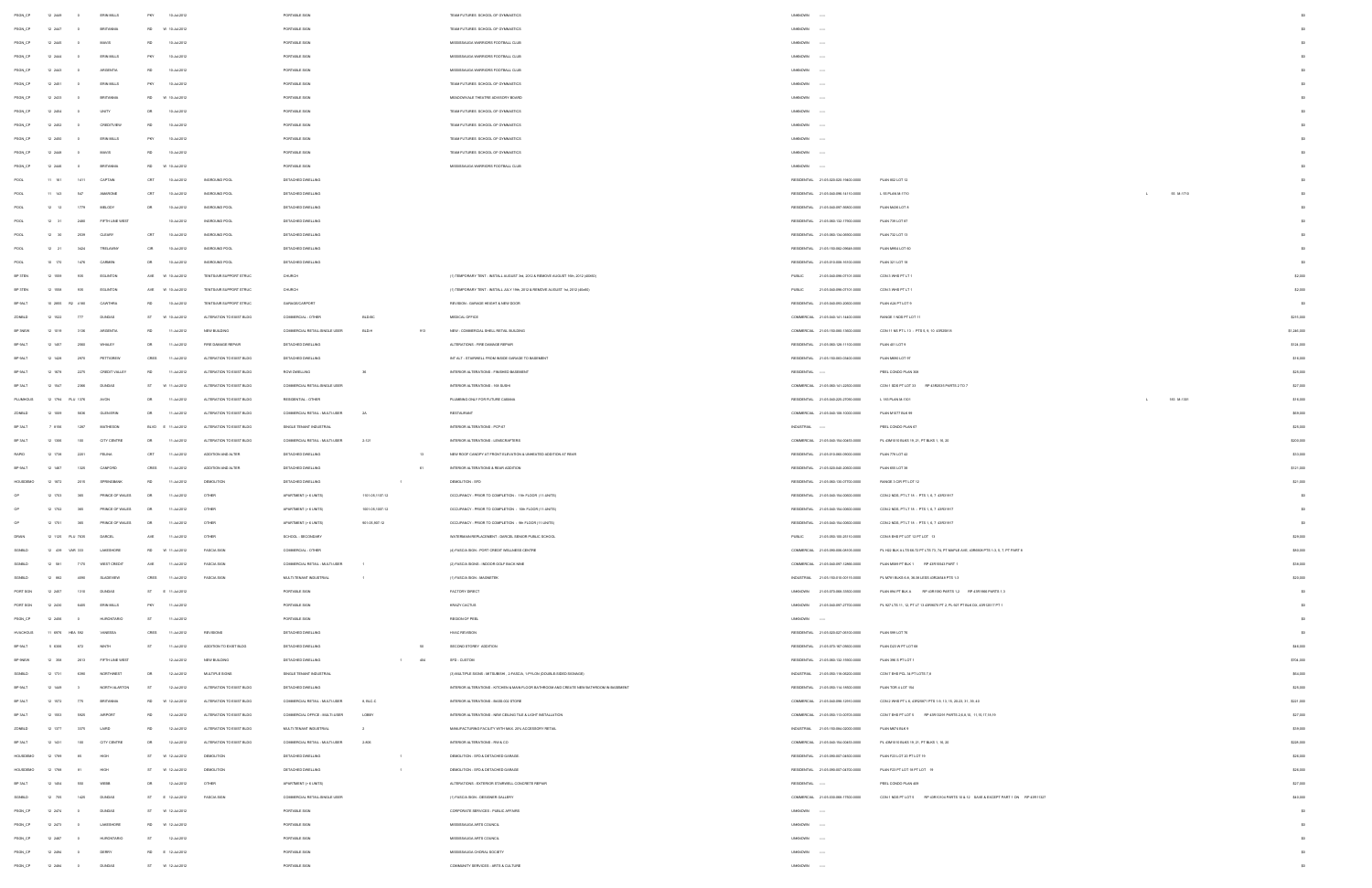| PSGN_CP  | 12 2483                      |          | BURNHAMTHORPE       | RD E 12-Jul-2012           |                                           | PORTABLE SIGN                    |                | COMMUNITY SERVICES - ARTS & CULTURE                                                                 | <b>UNKNOWN</b><br>-----                    |                                                                                    |          |
|----------|------------------------------|----------|---------------------|----------------------------|-------------------------------------------|----------------------------------|----------------|-----------------------------------------------------------------------------------------------------|--------------------------------------------|------------------------------------------------------------------------------------|----------|
| PSGN_CP  | 12 2482                      |          | CONFEDERATION       | PKY<br>12-Jul-2012         |                                           | PORTABLE SIGN                    |                | COMMUNITY SERVICES - ARTS & CULTURE                                                                 | <b>UNKNOWN</b><br>-                        |                                                                                    |          |
| PSGN_CP  | 12 2480                      |          | THE COLLEGEWAY      | 12-Jul-2012                |                                           | PORTABLE SIGN                    |                | <b>COMMUNITY SERVICES - MUSEUMS</b>                                                                 | <b>UNKNOWN</b><br>10000                    |                                                                                    |          |
| PSGN_CP  | 12 2472                      |          | EASTGATE            | PKY<br>12-Jul-2012         |                                           | PORTABLE SIGN                    |                | MISSISSAUGA FIGURE SKATING CLUB                                                                     | <b>UNKNOWN</b>                             |                                                                                    |          |
|          |                              |          | MCLAUGHLIN          | <b>RD</b>                  |                                           | PORTABLE SIGN                    |                | MISSISSAUGA FIGURE SKATING CLUB                                                                     |                                            |                                                                                    |          |
| PSGN_CP  | 12 2471                      |          |                     | 12-Jul-2012                |                                           |                                  |                |                                                                                                     | <b>UNKNOWN</b>                             |                                                                                    |          |
| PSGN_CP  | 12 2469                      |          | CAWTHRA             | <b>RD</b><br>12-Jul-2012   |                                           | PORTABLE SIGN                    |                | MISSISSAUGA FIGURE SKATING CLUB                                                                     | <b>UNKNOWN</b>                             |                                                                                    |          |
| PSGN_CP  | 12 2468                      |          | EGLINTON            | AVE W 12-Jul-2012          |                                           | PORTABLE SIGN                    |                | MISSISSAUGA FIGURE SKATING CLUB                                                                     | <b>UNKNOWN</b><br>$\sim$                   |                                                                                    |          |
| PORT SGN | 12 2442                      | 3029     | CLAYHILL            | 12-Jul-2012<br><b>RD</b>   |                                           | PORTABLE SIGN                    |                | SHOPPERS DRUG MART                                                                                  | 21-05-040-142-31200-0000<br><b>UNKNOWN</b> | B 11 PLAN M-1319<br>B 11 M-1319                                                    |          |
| PORT SGN | 12 2440                      | 5425     | CREDITVIEW          | <b>RD</b><br>12-Jul-2012   |                                           | PORTABLE SIGN                    |                | SHOPPERS DRUG MART                                                                                  | 21-05-040-097-00830-0000<br><b>UNKNOWN</b> | CON 3 WHS PT LOT 3                                                                 |          |
| PORT SGN | 12 2439                      | 4500     | DIXIE               | <b>RD</b><br>12-Jul-2012   |                                           | PORTABLE SIGN                    |                | <b>FUEL FITNESS</b>                                                                                 | <b>UNKNOWN</b><br>21-05-030-092-22900-0000 | CON 2 NDS PT LOT 6, 43R1212 PART PT 2                                              |          |
| PORT SGN | 12 2436                      | 2310     | BATTLEFORD          | <b>RD</b><br>12-Jul-2012   |                                           | PORTABLE SIGN                    |                | ECONOMY LUBE                                                                                        | <b>UNKNOWN</b><br>21-05-040-097-26800-0000 | PLAN 927 LOT 9                                                                     |          |
| PORT SGN | 12 2435                      | 7091     | <b>HURONTARIO</b>   | 12-Jul-2012<br>ST          |                                           | PORTABLE SIGN                    |                | ECONOMY LUBE                                                                                        | 21-05-040-117-07900-0000<br><b>UNKNOWN</b> | PLAN M957 BLK 53                                                                   |          |
| PORT SGN | 12 2434                      | 5602     | TENTH LINE WEST     | 12-Jul-2012                |                                           | PORTABLE SIGN                    |                | PIZZA PIZZA                                                                                         | 21-05-150-085-10100-0000<br><b>UNKNOWN</b> | <b>B 1 PLAN M-1493</b><br>1 M-1493<br>B                                            |          |
| PSGN_CP  | 12 2481                      |          | ERIN MILLS          | PKY<br>12-Jul-2012         |                                           | PORTABLE SIGN                    |                | COMMUNITY SERVICES - MUSEUMS                                                                        | <b>UNKNOWN</b><br>$\sim$                   |                                                                                    |          |
| PORT SGN | 12 2465                      | 980      | BURNHAMTHORPE       | RD E 12-Jul-2012           |                                           | PORTABLE SIGN                    |                | TINA'S SPA & SALON                                                                                  | 21-05-030-092-12100-0000<br><b>UNKNOWN</b> | CON 1 NDS PT LOT 8                                                                 |          |
|          |                              |          |                     |                            |                                           |                                  |                |                                                                                                     |                                            |                                                                                    |          |
| PORT SGN | 12 2455                      | 2970     | DREW                | <b>RD</b><br>12-Jul-2012   |                                           | PORTABLE SIGN                    |                | RAJIV MADAAN CGA                                                                                    | <b>UNKNOWN</b><br>21-05-050-113-06532-0000 | PSCP 884 - FORMERLY 43M1593 PT BLK 2 - PT 1 43R29338                               |          |
| PORT SGN | 12 2441                      | 720      | <b>BRISTOL</b>      | RD W 12-Jul-2012           |                                           | PORTABLE SIGN                    |                | MODEL CLEANERS                                                                                      | <b>UNKNOWN</b><br>21-05-040-164-53600-0000 | B 30 PLAN M-1370<br>30 M-1370<br><b>B</b>                                          |          |
| PORT SGN | 12 2438                      | 2655     | LIRUMA              | 12-Jul-2012<br><b>RD</b>   |                                           | PORTABLE SIGN                    |                | BIKINI INTERNATIONAL                                                                                | 21-05-060-137-01200-0000<br><b>UNKNOWN</b> | PLAN 467 BLK A                                                                     |          |
| PORT SGN | 12 2437                      | 2979     | UNITY               | 12-Jul-2012<br>GATE        |                                           | PORTABLE SIGN                    |                | DR. SCHELLENBERG                                                                                    | 21-05-040-145-01000-0000<br><b>UNKNOWN</b> | PLAN M118 BLK B                                                                    |          |
| PSGN_CP  | 12 2479                      |          | SOUTH SERVICE       | <b>RD</b><br>12-Jul-2012   |                                           | PORTABLE SIGN                    |                | CORPORATE SERVICES - PUBLIC AFFAIRS                                                                 | <b>UNKNOWN</b><br>$\cdots$                 |                                                                                    |          |
| PSGN_CP  | 12 2478                      |          | SOUTH SERVICE       | <b>RD</b><br>12-Jul-2012   |                                           | PORTABLE SIGN                    |                | CORPORATE SERVICES - PUBLIC AFFAIRS                                                                 | <b>UNKNOWN</b><br>-                        |                                                                                    |          |
| PSGN_CP  | 12 2477                      |          | <b>THOMAS</b>       | <b>ST</b><br>12-Jul-2012   |                                           | PORTABLE SIGN                    |                | CORPORATE SERVICES - PUBLIC AFFAIRS                                                                 | <b>UNKNOWN</b><br>-                        |                                                                                    |          |
| PSGN_CP  | 12 2476                      |          | BRITANNIA           | RD W 12-Jul-2012           |                                           | PORTABLE SIGN                    |                | CORPORATE SERVICES - PUBLIC AFFAIRS                                                                 | <b>UNKNOWN</b>                             |                                                                                    |          |
| PSGN_CP  | 12 2475                      |          | <b>HURONTARIO</b>   | 12-Jul-2012<br>ST          |                                           | PORTABLE SIGN                    |                | CORPORATE SERVICES - PUBLIC AFFAIRS                                                                 | <b>UNKNOWN</b>                             |                                                                                    |          |
| PSGN_CP  | 12 2470                      |          | HURONTARIO          | ST<br>12-Jul-2012          |                                           | PORTABLE SIGN                    |                | MISSISSAUGA ARTS COUNCIL                                                                            | <b>UNKNOWN</b>                             |                                                                                    |          |
|          |                              |          |                     |                            |                                           |                                  |                |                                                                                                     |                                            |                                                                                    |          |
| PORT SGN | 12 2458                      | 3100     | WINSTON CHURCHILL   | BLVD 12-Jul-2012           |                                           | PORTABLE SIGN                    |                | OH BOMBAY KITCHEN INC.                                                                              | UNKNOWN 21-05-150-084-01800-0000           | PLAN M674 BLK 38                                                                   |          |
| PSGN_CP  | 12 249                       |          | QUEENSWAY           | W 12-Jul-2012              |                                           | PORTABLE SIGN                    |                | MISSISSAUGA CHORAL SOCIETY                                                                          | <b>UNKNOWN</b><br>$\sim$                   |                                                                                    |          |
| PORT SGN | 12 2459                      | 2885     | ARGENTIA            | <b>RD</b><br>12-Jul-2012   |                                           | PORTABLE SIGN                    |                | KIDS PARADISE PLAYGROUND                                                                            | UNKNOWN 21-05-040-098-05060-0000           | CON 6 WHS, PT LTS 12, 13 - PTS 1-10, 13, 14 43R30620                               |          |
| POOL     | 12                           | 965      | DAVECATH            | <b>RD</b><br>12-Jul-2012   | INGROUND POOL                             | DETACHED DWELLING                |                |                                                                                                     | RESIDENTIAL 21-05-020-022-06300-0000       | PLAN 885 LOT 6                                                                     |          |
| POOL     | 12                           | 1545     | JALNA               | 12-Jul-2012<br>AVE         | INGROUND POOL                             | DETACHED DWELLING                |                |                                                                                                     | RESIDENTIAL 21-05-020-034-05000-0000       | PLAN 389 PT LOT 39                                                                 |          |
| BP 3TEN  | 12 1808                      | 115      | LAKEFRONT PROMENADE | 12-Jul-2012                | TENTS/AIR SUPPORT STRUC                   | CITY                             |                | (1) TEMPORARY TENT - INSTALL JULY 13th, 2012 & REMOVE JULY 25th, 2012 (40x80)                       | 21-05-010-001-00301-0000<br>PUBLIC         | PT WATER LOT CL 3751 IN FRONT OF CON 3 SDS PT LTS 9, 10 - PT 3 43R17018            |          |
|          |                              |          |                     |                            |                                           |                                  |                |                                                                                                     |                                            |                                                                                    |          |
| BP 9ALT  | 11 6399                      | R1 73    | <b>JOYMAR</b>       | <b>DR</b><br>12-Jul-2012   | <b>REVISIONS</b>                          | DETACHED DWELLING                |                | REVISION - SFD BUILDING HEIGHT & BASEMENT FLOOR PLAN MODIFICATIONS                                  | RESIDENTIAL 21-05-130-008-18000-0000       | PLAN 621 LOT 7                                                                     |          |
| BP 9ALT  | 12 1660                      | 26       | JOYMAR              | 12-Jul-2012<br><b>DR</b>   | ADDITION TO EXIST BLDG                    | DETACHED DWELLING                | 71             | HEATED ADDITION OVER NEW GARAGE & NEW BALCONY                                                       | RESIDENTIAL 21-05-130-008-22600-0000       | PLAN 529 LOT 53                                                                    | \$160,00 |
| C.       | 12 1926                      | 2560     | MATHESON            | BLVD E 13-Jul-2012         | ALTERATION TO EXIST BLDG                  | COMMERCIAL OFFICE - MULTI-USER   | 4TH&PT 3RD FLR | OFFICE                                                                                              | COMMERCIAL -----                           | PEEL CONDO PLAN 438                                                                |          |
|          |                              |          |                     |                            |                                           |                                  |                |                                                                                                     |                                            |                                                                                    |          |
| BP 9ALT  | 12 1826                      | 1010     | ARGUS               | DR.<br>13-Jul-2012         | FIRE DAMAGE REPAIR                        | DETACHED DWELLING                |                | ALTERATIONS - FIRE DAMAGE REPAIR                                                                    | RESIDENTIAL 21-05-030-081-18900-0000       | PLAN 670 L 168                                                                     | \$40,00  |
| BP 3ALT  | 12 1571                      | 1970     | <b>DUNDAS</b>       | ST E 13-Jul-2012           | ALTERATION TO EXIST BLDG                  | COMMERCIAL RETAIL - MULTI-USER   | $3-5$          | INTERIOR DEMOLITION - INTERIOR WALLS, FIXTURESETC.                                                  | COMMERCIAL 21-05-070-068-37500-0000        | PT LT 1 CON 1 SDS - PT 2 43R12339                                                  | \$51,00  |
|          | MECH 12 1570 HEA 1370 DUNDAS |          |                     |                            | ST E 13-Jul-2012 ALTERATION TO EXIST BLDG | COMMERCIAL RETAIL - MULTI-USER 6 |                | NEW KITCHEN EXHAUST                                                                                 | COMMERCIAL 21-05-070-068-33900-0000        | CON 1 SDS PT LOT 6 RP 43R570 PARTS 1 TO 22                                         | \$39,00  |
| BP 3ALT  | 12 1581                      | 1730     | LAKESHORE           | RD W 13-Jul-2012           | ALTERATION TO EXIST BLDG                  | COMMERCIAL RETAIL-SINGLE USER    |                | INTERIOR ALTERATIONS, EXTERIOR RECLADDING & REMOVE CANOPY                                           | COMMERCIAL 21-05-020-024-18100-0000        | CON 3 SDS PT LOT 28                                                                | \$370,00 |
| ZONBLD   | 12 1606                      | 1510     | <b>DUNDAS</b>       | ST E 13-Jul-2012           | ALTERATION TO EXIST BLDG                  | COMMERCIAL RETAIL - MULTI-USER   | 10, BLD-C6     | RETAIL                                                                                              | COMMERCIAL 21-05-070-068-34611-0000        | CON 1 SDS, PT LTS 4, 5 - PTS 1, 3-9, 14, 16 43R33993                               | \$288,00 |
| BP 3ALT  | 12 1541                      | 2560     | MATHESON            | BLVD E 13-Jul-2012         | ALTERATION TO EXIST BLDG                  | COMMERCIAL OFFICE - MULTI-USER   | 4TH&PT 3RD     | INTERIOR ALTERATIONS - REDKNEE INC.                                                                 | COMMERCIAL -----                           | PEEL CONDO PLAN 438                                                                | \$992,00 |
| BP 3NEW  | 12 907                       | FDN 1065 | MISSISSAUGA VALLEY  | <b>BLVD</b><br>13-Jul-2012 | ADDITION AND ALTER                        | SCHOOL - ELEMENTARY              | 213            | ADDITION/ALTERATIONS - KINDERGARTEN & CLASS ROOM ADDITION, BRIARWOOD PUBLIC SCHOOL, FOUNDATION ONLY | PUBLIC<br>21-05-040-095-60833-0000         | PLAN 935 PT BLK H                                                                  | \$436,00 |
| HOUSDEMO | 12 1892                      | 2132     | SPRINGBANK          | <b>RD</b><br>13-Jul-2012   | DEMOLITION                                | DETACHED DWELLING                | $\mathbf{A}$   | DEMOLITION - SFD & (2) ACCESSORY STRUCTURES                                                         | RESIDENTIAL 21-05-060-130-09000-0000       | RANGE 3 CIR PT LOT 13                                                              | \$22,00  |
| BP 9ALT  | 12 1039                      | 3683     | <b>EAST PARK</b>    | CRT<br>13-Jul-2012         | OTHER                                     | DETACHED DWELLING                |                | ADDITION - DECK                                                                                     | RESIDENTIAL 21-05-150-083-18000-0000       | PLAN M700 LOT 110                                                                  | \$16,00  |
| BP 9ALT  | 12 39                        | 11       | <b>BROADVIEW</b>    | AVE<br>13-Jul-2012         | OTHER                                     | SEMI-DETACHED DWELLING           |                | ALTERATIONS - BASEMENT WALKOUT                                                                      | RESIDENTIAL 21-05-090-008-00400-0000       | RANGE CIR PT LOT 12 - PT 2 43R24029                                                | \$13,00  |
| RAPID    | 12 1658                      | 933      | GOODWIN             | <b>RD</b><br>13-Jul-2012   | OTHER                                     | DETACHED DWELLING                |                | ADDITION - UPPER WOOD DECK IN REAR ONLY                                                             | RESIDENTIAL 21-05-010-001-01300-0000       | PLAN A26 PT LOTS 49,50                                                             | \$17,00  |
| BP 9ALT  | 12 1310                      | 1014     | ZANTE               | CRES<br>13-Jul-2012        | OTHER                                     | ROW DWELLING                     |                |                                                                                                     | RESIDENTIAL 21-05-020-032-23414-0000       | PLAN M209 PT BLK A RP 43R7192 PART 20 TO PART 21                                   |          |
|          |                              |          |                     |                            |                                           |                                  |                | ALTERATIONS - SIDE-GARAGE ENTRANCE (REVIEWED ONLY FOR SIDE DOOR TO GARAGE)                          |                                            |                                                                                    | \$17,00  |
| BP 9ALT  | 12 1724                      | 7150     | TERRAGAR            | <b>BLVD</b><br>13-Jul-2012 | OTHER                                     | DETACHED DWELLING                |                | ADDITION - DECK                                                                                     | RESIDENTIAL 21-05-150-080-76942-0000       | L 262 PLAN M-1213<br>262 M-1213<br><b>L</b>                                        | \$16,00  |
| BP 9ALT  | 12 1392                      | 5623     | PALMERSTON          | CRES<br>13-Jul-2012        | OTHER                                     | SEMI-DETACHED DWELLING           |                | ADDITION - PORCH COVER                                                                              | RESIDENTIAL 21-05-040-159-66338-0000       | PLAN M1128 PT BLK 150 RP 43R21024 PART 59                                          | \$16,00  |
| PORT SGN | 12 2492                      | 2273     | <b>DUNDAS</b>       | ST W 13-Jul-2012           |                                           | PORTABLE SIGN                    |                | PIZZA PIZZA LTD (DUNDAS W, MISS)                                                                    | UNKNOWN 21-05-060-141-20400-0000           | PLAN 915 LOTS 335 TO 337 CON 1 NDS PT LOT 35                                       |          |
| PORT SGN | 12 249                       | 2500     | <b>HURONTARIO</b>   | ST<br>13-Jul-2012          |                                           | PORTABLE SIGN                    |                | PIZZA PIZZA                                                                                         | 21-05-060-125-05700-0000<br><b>UNKNOWN</b> | CON 1 SDS PT LOT 16                                                                |          |
| PORT SGN | 12 2488                      | 2470     | <b>HURONTARIO</b>   | ST<br>13-Jul-2012          |                                           | PORTABLE SIGN                    |                | SHOPPERS DRUG MART                                                                                  | 21-05-060-125-05900-0000<br><b>UNKNOWN</b> | PLAN 500 PT BLK B - 43R33162 PTS 1, 2                                              |          |
| PORT SGN | 12 2487                      | 7125     | GOREWAY             | <b>DR</b><br>13-Jul-2012   |                                           | PORTABLE SIGN                    |                | PIZZA PIZZA                                                                                         | UNKNOWN 21-05-050-107-12300-0000           | PLAN 710 PT BLK D RP 43R14025 PART 1 & 2                                           |          |
| PORT SGN | 12 2493                      | 7171     | GOREWAY             | 13-Jul-2012<br><b>DR</b>   |                                           | PORTABLE SIGN                    |                | <b>JESSICA BEAUTY SALON</b>                                                                         | 21-05-050-107-12500-0000<br><b>UNKNOWN</b> | PL 710 PT BLK B                                                                    |          |
| PORT SGN | 12 249                       | 2760     | DERRY               | RD W 13-Jul-2012           |                                           | PORTABLE SIGN                    |                | PIZZA PIZZA LTD                                                                                     | <b>UNKNOWN</b><br>21-05-040-098-58900-0000 | PLAN M20 PT LOT 1 RP 43R10835 PARTS 1,2,3                                          |          |
| PORT SGN | 12 248                       | 295      | EGLINTON            | AVE E 13-Jul-2012          |                                           | PORTABLE SIGN                    |                | PIZZA PIZZA - H/O ACCOUNT                                                                           | 21-05-040-117-25400-0000<br><b>UNKNOWN</b> | PLAN M633 BLK 274                                                                  |          |
| PORT SGN | 12 2466                      | 1310     | <b>DUNDAS</b>       | ST E 13-Jul-2012           |                                           | PORTABLE SIGN                    |                | SOFT MOC                                                                                            | 21-05-070-068-33500-0000<br><b>UNKNOWN</b> | PLAN 894 PT BLK A RP 43R1580 PARTS 1,2 RP 43R1966 PARTS 1,3                        |          |
|          |                              |          |                     |                            |                                           |                                  |                |                                                                                                     |                                            |                                                                                    |          |
| PORT SGN | 12 2496                      | 5580     | <b>KENNEDY</b>      | <b>RD</b><br>13-Jul-2012   |                                           | PORTABLE SIGN                    |                | POSITIVE CHANGES                                                                                    | 21-05-040-117-04310-0000<br><b>UNKNOWN</b> | PLAN M364 PT BLK 12 RP 43R8968 PART 2                                              |          |
| PORT SGN | 12 2463                      | 2150     | BURNHAMTHORPE       | RD W 13-Jul-2012           |                                           | PORTABLE SIGN                    |                | PIZZA PIZZA                                                                                         | 21-05-060-155-52500-0000<br><b>UNKNOWN</b> | PL M160 LOT C, 43R7880 PTS 1-3, 5-11                                               |          |
| PORT SGN | 12 2461                      | 1403     | <b>DUNDAS</b>       | ST E 13-Jul-2012           |                                           | PORTABLE SIGN                    |                | PIZZA PIZZA                                                                                         | UNKNOWN 21-05-030-068-17800-0000           | CON 1 NDS PT LOT 5 RP 43R9331 PART 1                                               |          |
| PSGN_CP  | 12 2501                      |          | EASTGATE            | PKY 13-Jul-2012            |                                           | PORTABLE SIGN                    |                | ANIMAL AID FOUNDATION                                                                               | <b>UNKNOWN</b><br>----                     |                                                                                    |          |
| PORT SGN | 12 2500                      | 6655     | AIRPORT             | RD<br>13-Jul-2012          |                                           | PORTABLE SIGN                    |                | <b>MINACS</b>                                                                                       | UNKNOWN 21-05-050-118-05800-0000           | CON 7 EHS PT LOT 9 RP 43R11552 PARTS 1,2,3,4,5 RP 43R15587 SAVE & EXCEPT PARTS 1-9 |          |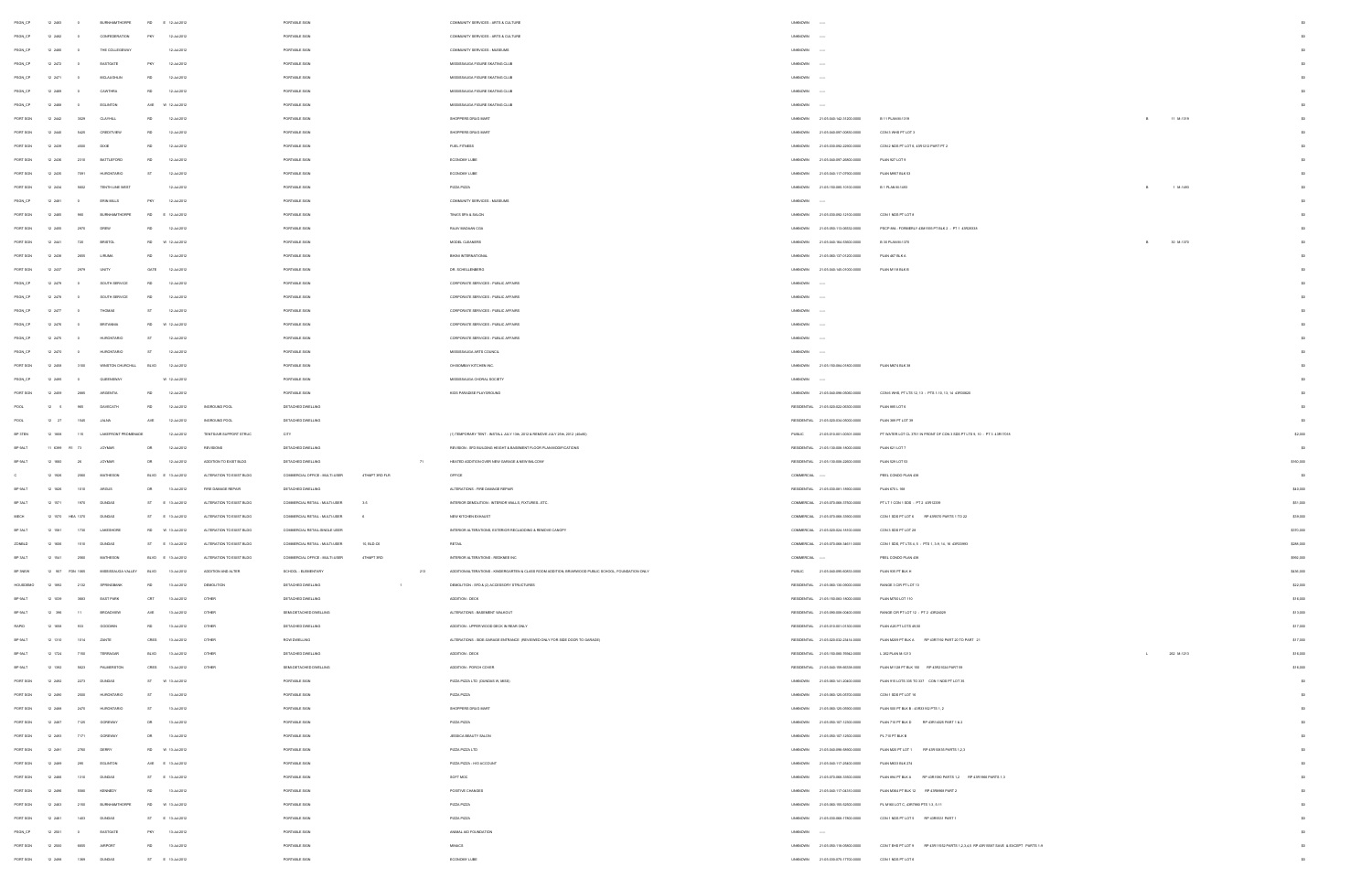| PORT SGN         | 12 2464 | 2150       | BURNHAMTHORPE        | RD W 13-Jul-2012               |                          | PORTABLE SIGN                  |                         |    | SOFTRON TAX                                                            | <b>UNKNOWN</b><br>21-05-060-155-52500-0000  | PL M160 LOT C, 43R7880 PTS 1-3, 5-11                                                            |          |
|------------------|---------|------------|----------------------|--------------------------------|--------------------------|--------------------------------|-------------------------|----|------------------------------------------------------------------------|---------------------------------------------|-------------------------------------------------------------------------------------------------|----------|
| PORT SGN         | 12 2462 | 1093       | <b>DUNDAS</b>        | ST W 13-Jul-2012               |                          | PORTABLE SIGN                  |                         |    | PIZZA PIZZA                                                            | <b>UNKNOWN</b><br>21-05-060-141-17000-0000  | RANGE 1 NDS PT LOT 8                                                                            |          |
| PORT SGN         | 12 2460 | 707        | LAKESHORE            | RD E 13-Jul-2012               |                          | PORTABLE SIGN                  |                         |    | PIZZA PIZZA                                                            | 21-05-070-156-13700-0000<br><b>UNKNOWN</b>  | PL C23 PT LTS 104-106 - 43R29625 PT 5                                                           |          |
| PORT SGN         | 12 2497 | 1107       | <b>LORNE PARK</b>    | <b>RD</b><br>13-Jul-2012       |                          | PORTABLE SIGN                  |                         |    | SUMMER ILLUSIONS                                                       | 21-05-020-032-01700-0000<br><b>UNKNOWN</b>  | PLAN 579 BLKS A-C,E-I PT BLKS J,,X,,Z RP 43R16894 PT PART 2                                     |          |
| BP 3ALT          | 12 1616 | 1665       | THE COLLEGEWAY       | 13-Jul-2012                    | ALTERATION TO EXIST BLDG | APARTMENT (> 6 UNITS)          | 1706                    |    | INTERIOR ALTERATIONS                                                   | RESIDENTIAL<br>$\sim$                       | PSCP 901 - FORMERLY PL M-199, PT BLKS 00, PP - PTS 10-17 43R33735                               |          |
| PSGN_CP          | 12 2512 | $^{\circ}$ | <b>EGLINTON</b>      | AVE W 15-Jul-2012              |                          | PORTABLE SIGN                  |                         |    | <b>COMMUNITY SERVICES - MUSEUMS</b>                                    | <b>UNKNOWN</b><br>1.111                     |                                                                                                 |          |
| PSGN_CP          | 12 2509 | $\sqrt{2}$ | <b>HURONTARIO</b>    | <b>ST</b><br>15-Jul-2012       |                          | PORTABLE SIGN                  |                         |    | <b>COMMUNITY SERVICES - MUSEUMS</b>                                    | <b>UNKNOWN</b><br>$\cdots$                  |                                                                                                 |          |
| PSGN_CP          | 12 2510 |            | <b>EGLINTON</b>      | AVE W 15-Jul-2012              |                          | PORTABLE SIGN                  |                         |    | <b>COMMUNITY SERVICES - MUSEUMS</b>                                    | <b>UNKNOWN</b><br>$\sim$                    |                                                                                                 |          |
| PSGN_CP          | 12 2511 |            | <b>DUNDAS</b>        | W 15-Jul-2012<br><b>ST</b>     |                          | PORTABLE SIGN                  |                         |    | COMMUNITY SERVICES - MUSEUMS                                           | <b>UNKNOWN</b>                              |                                                                                                 |          |
| BP 9ALT          |         | 3236       | SIR JOHN'S HOMESTEAD | 16-Jul-2012                    | ADDITION TO EXIST BLDG   | DETACHED DWELLING              |                         |    | ADDITION - 1 STOREY REAR ADDITION                                      | RESIDENTIAL 21-05-060-154-38300-0000        | PLAN M200 LOT 37                                                                                | \$35,00  |
| FIRE             |         | 2281       | NORTH SHERIDAN       | WAY<br>16-Jul-2012             | ELECTROMAG LOCK DEVICE   | SINGLE TENANT INDUSTRIAL       |                         |    | FIRE ONLY - (1) MAGLOCK                                                | INDUSTRIAL 21-05-060-131-05700-0000         | CON 1 SDS PT LOT 32 RP 43R20763 PARTS 1 & 2                                                     | \$15,00  |
| ZONBLD           | 12 1597 | 2400       | MEADOWPINE           | <b>BLVD</b><br>16-Jul-2012     | ALTERATION TO EXIST BLDG | COMMERCIAL OFFICE - MULTI-USER | 100-02,104              |    | OFFICE                                                                 | COMMERCIAL 21-05-040-098-02602-0000         | PL 43M852 B 25, 26, PT B 27 - 43R23850 PTS 5, 6, 7, 9-15                                        | \$268,00 |
| BP 3ALT          | 12 1190 | 100        | CITY CENTRE          | <b>DR</b><br>16-Jul-2012       | ALTERATION TO EXIST BLDG | COMMERCIAL RETAIL - MULTI-USER | 2-807                   |    | INTERIOR ALTERATIONS - LaSENZA                                         | COMMERCIAL 21-05-040-154-00453-0000         | PL 43M1010 BLKS 19, 21, PT BLKS 1, 16, 20                                                       | \$246,00 |
|                  | 12 855  | 6275       | <b>NORTHAM</b>       |                                |                          |                                |                         |    |                                                                        |                                             |                                                                                                 |          |
| BP 3ALT          |         |            |                      | <b>DR</b><br>16-Jul-2012       | ALTERATION TO EXIST BLDG | COMMERCIAL OFFICE - MULTI-USER | $\overline{\mathbf{3}}$ |    | INTERIOR ALTERATIONS - BRINKS CANADA LTD                               | COMMERCIAL 21-05-050-108-01800-0000         | PL 734 PT BLK E, 43R10551 PTS 1,2                                                               | \$136,00 |
| BP 9ALT          |         | 2225       | SIDNEY               | 16-Jul-2012<br><b>DR</b>       | ALTERATION TO EXIST BLDG | DETACHED DWELLING              |                         |    | ALTERATIONS - CONVERT EXISTING SUNROOM TO GARAGE SPACE                 | RESIDENTIAL 21-05-070-056-06400-0000        | CON 1 SDS PT LOT 6                                                                              | \$16,00  |
| BP 3ALT          | 12 1372 | 377        | BURNHAMTHORPE        | RD E 16-Jul-2012               | ALTERATION TO EXIST BLDG | COMMERCIAL RETAIL - MULTI-USER | 2A                      |    | INTERIOR ALTERATIONS - OUR CREPE INC.                                  | COMMERCIAL 21-05-040-094-21500-0000         | PLAN M143 BLKS I,J PLAN M159 BLKS H,I,S                                                         | \$75,00  |
| BP 3ALT          | 12      | 2470       | STANFIELD            | <b>RD</b><br>16-Jul-2012       | ALTERATION TO EXIST BLDG | MULTI-TENANT INDUSTRIAL        | B                       |    | INTERIOR ALTERATIONS - HIGGINS & BURKE GOURMET                         | INDUSTRIAL 21-05-070-056-16500-0000         | CON 1 SDS PT LOT 8 PT LOT 9 RP 43R15290 PARTS 3,4 & 5                                           | \$43,00  |
| BP 9ALT          | 12 1874 | 322        | LAKESHORE            | RD W 16-Jul-2012               | OTHER                    | APARTMENT (> 6 UNITS)          |                         |    | ALTERATIONS - VEHICLE IMPACT DAMAGE REPAIR                             | RESIDENTIAL 21-05-090-006-13300-0000        | PLAN 419 PT BLK C                                                                               | \$20,00  |
|                  | 11 4791 | 215        | LAKESHORE            | RD E 16-Jul-2012               | OTHER                    | COMMERCIAL RETAIL SINGLE USER  |                         |    | TAKE-OUT RESTAURANT                                                    | COMMERCIAL 21-05-090-002-23300-0000         | PLAN 313 PT LOT 1                                                                               |          |
| SGNBLD           | 12 1837 | 274        | QUEEN                | ST S 16-Jul-2012               | PYLON SIGN               | CHURCH                         |                         |    | (1) PYLON SIGN - STREETSVILLE UNITED CHURCH, SINGLE-SIDED SIGNAGE      | PUBLIC<br>21-05-120-004-19600-0000          | PLAN STR 4 BLK 1 LOTS 4-7                                                                       | \$21,00  |
| SGNBLD           | 12 1415 | 3065       | RIDGEWAY             | <b>DR</b><br>16-Jul-2012       | <b>FASCIA SIGN</b>       | COMMERCIAL RETAIL - MULTI-USER | 50                      |    | (1) FASCIA SIGN - ULTIMATE KARATE & KICKBOXING                         | COMMERCIAL                                  | PEEL CONDO PLAN 313                                                                             | \$21,00  |
| SGNBLD           | 12 1776 | 7496       | TRANMERE             | <b>DR</b><br>16-Jul-2012       | <b>FASCIA SIGN</b>       | INDUSTRIAL - OTHER             |                         |    | (1) FASCIA SIGN - DEL METALS                                           | INDUSTRIAL 21-05-050-115-30800-0000         | PLAN M276 PT LOTS 3,4 RP 43R9223 PART 9                                                         | \$32,00  |
| SGNBLD           | 12 1734 | 711        | GANA                 | CRT<br>16-Jul-2012             | <b>FASCIA SIGN</b>       | SINGLE TENANT INDUSTRIAL       |                         |    | (1) FASCIA SIGN - CAN ART                                              | INDUSTRIAL 21-05-040-116-20532-0000         | PLAN M706 LOT 32                                                                                | \$21,00  |
| PORT SGN         | 12 2514 | 765        | BRITANNIA            | RD W 16-Jul-2012               |                          | PORTABLE SIGN                  |                         |    | 2001 AUDIO VIDEO                                                       | 21-05-040-098-12910-0000<br><b>UNKNOWN</b>  | CON 2 WHS PT L 6, 43R25871 PTS 1-9, 13, 15, 20-23, 31, 39, 40                                   |          |
| PORT SGN         | 12 2524 | 4060       | RIDGEWAY             | DR.<br>16-Jul-2012             |                          | PORTABLE SIGN                  |                         |    | CARPE DIEM FITNESS & WELLNESS                                          | 21-05-150-010-00158-0000<br><b>UNKNOWN</b>  | PL 43M781 BLKS 12-14, 28-30                                                                     |          |
| PORT SGN         | 12 2508 | 3100       | WINSTON CHURCHILL    | <b>BLVD</b><br>16-Jul-2012     |                          | PORTABLE SIGN                  |                         |    | ALLI'S GROCERY                                                         | <b>LINKNOWN</b><br>21-05-150-084-01800-0000 | PLAN M674 BLK 38                                                                                |          |
| PORT SGN         | 12 2502 |            | BRITANNIA            | RD E 16-Jul-2012               |                          | PORTABLE SIGN                  |                         |    | QUALITY INN AIRPORT WEST                                               | <b>UNKNOWN</b><br>21-05-040-117-13950-0000  | PLAN M425 PT BLK 1 RP 43R13106 PART 1                                                           |          |
| PORT SGN         | 12 2485 | 5935       | MAVIS                | 16-Jul-2012<br><b>RD</b>       |                          | PORTABLE SIGN                  |                         |    | PEARLE VISION                                                          | 21-05-040-098-17805-0000<br><b>UNKNOW</b>   | PL M967 PT BLK 1 - 43R20246 PTS 1-12, 14-24                                                     |          |
| PORT SGN         | 12 2513 | 765        | BRITANNIA            | RD W 16-Jul-2012               |                          | PORTABLE SIGN                  |                         |    | 2001 AUDIO VIDEO                                                       | 21-05-040-098-12910-0000<br><b>UNKNOWN</b>  | CON 2 WHS PT L 6, 43R25871 PTS 1-9, 13, 15, 20-23, 31, 39, 40                                   |          |
| PORT SGN         | 12 2486 | 5935       | MAVIS                | 16-Jul-2012<br><b>RD</b>       |                          | PORTABLE SIGN                  |                         |    | PEARLE VISION                                                          | 21-05-040-098-17805-0000<br><b>UNKNOWN</b>  | PL M967 PT BLK 1 - 43R20246 PTS 1-12, 14-24                                                     |          |
| PORT SGN         | 12 2499 | 679        | LAKESHORE            | RD E 16-Jul-2012               |                          | PORTABLE SIGN                  |                         |    | <b>XCEL FITNESS</b>                                                    | <b>UNKNOWN</b><br>21-05-010-002-17200-0000  | CON 2 SDS PT LOT 11                                                                             |          |
| PORT SGN         | 12 2505 | 3030       | <b>THOMAS</b>        | <b>ST</b><br>16-Jul-2012       |                          | PORTABLE SIGN                  |                         |    | LENZSMITH OPTICAL                                                      | <b>UNKNOWN</b><br>21-05-150-070-16953-0000  | CON 11 NS PT LOT 3 - 43R32749 PTS 1, 2, 5                                                       |          |
|                  |         |            |                      |                                |                          |                                |                         |    |                                                                        |                                             |                                                                                                 |          |
| PORT SGN         | 12 2504 | 3030       | <b>THOMAS</b>        | <b>ST</b><br>16-Jul-2012       |                          | PORTABLE SIGN                  |                         |    | LENZSMITH OPTICAL                                                      | <b>UNKNOWN</b><br>21-05-150-070-16953-0000  | CON 11 NS PT LOT 3 - 43R32749 PTS 1, 2, 5                                                       |          |
| PORT SGN         | 12 2503 | 4646       | HERITAGE HILLS       | BLVD<br>16-Jul-2012            |                          | PORTABLE SIGN                  |                         |    | HERITAGE HILLS MEDICAL CLINIC                                          | 21-05-040-155-41400-0000<br><b>UNKNOWN</b>  | PLAN M635 BLK 174                                                                               |          |
| PORT SGN         | 12 2507 | 5935       | MAVIS                | 16-Jul-2012<br><b>RD</b>       |                          | PORTABLE SIGN                  |                         |    | BENIX & CO                                                             | 21-05-040-098-17805-0000<br><b>UNKNOWN</b>  | PL M967 PT BLK 1 - 43R20246 PTS 1-12, 14-24                                                     |          |
| PORT SGN         | 12 2506 | 5935       | MAVIS                | <b>RD</b><br>16-Jul-2012       |                          | PORTABLE SIGN                  |                         |    | BENIX & CO                                                             | 21-05-040-098-17805-0000<br><b>UNKNOWN</b>  | PL M967 PT BLK 1 - 43R20246 PTS 1-12, 14-24                                                     |          |
| PORT SGN 12 2527 |         | 2111       | <b>DUNWIN</b>        | DR<br>16-Jul-2012              |                          | PORTABLE SIGN                  |                         |    | FORGALI DESIGN CENTRE                                                  | UNKNOWN 21-05-060-155-00300-0000            | PLAN 915 LOT 309 LOT 310                                                                        |          |
| PSGN_CP          | 12 2526 | $\sim$     | <b>BURNHAMTHORPE</b> | RD E 16-Jul-2012               |                          | PORTABLE SIGN                  |                         |    | ANIMAL AID FOUNDATION                                                  | UNKNOWN -----                               |                                                                                                 |          |
| ZONBLD           | 12 1544 | 6775       | <b>FINANCIAL</b>     | <b>DR</b><br>16-Jul-2012       | ALTERATION TO EXIST BLDG | COMMERCIAL - OTHER             | 500-501                 |    | <b>BUSINESS OFFICE</b>                                                 | COMMERCIAL 21-05-040-097-07508-0000         | PL 43M965 LT 14, PT LT 15, 43R22135 PTS 1, 2                                                    | \$185,00 |
| BP 9NEW          | 12 51   | 1180       | <b>HAIG</b>          | 17-Jul-2012<br>BLVD            | NEW BUILDING             | GARAGE/CARPORT                 |                         |    | NEW - DETACHED GARAGE & DEMO EXISTING DETACHED GARAGE                  | RESIDENTIAL 21-05-070-159-34100-0000        | CON 2 SDS PT LOT 7                                                                              | \$20,00  |
| BP 3NEW          | 11 7140 | COM 5045   | <b>GLEN ERIN</b>     | 17-Jul-2012<br><b>DR</b>       | NEW BUILDING             | COMMERCIAL OFFICE- SINGLE USER |                         |    | NEW - SUBSTATION & CONTROL CENTRE, HYDRO MISSISSAUGA, COMPLETION       | COMMERCIAL 21-05-040-098-10601-0000         | PL M823 PT BLK 1, 43R16736 PTS 1, 2 & 5                                                         |          |
|                  | 12 1736 | 71         | LAKESHORE            | RD E 17-Jul-2012               | ADDITION TO EXIST BLDG   | COMMERCIAL RETAIL - MULTI-USER |                         |    | PATIO ACCESSORY TO RESTAURANT (construct April 15 - remove October 15) | COMMERCIAL 21-05-090-002-20800-0000         | PLAN 300E PT LOT 14                                                                             |          |
| BP 9ALT          | 12 990  | 5547       | SPANGLER             | DR.<br>17-Jul-2012             | ADDITION TO EXIST BLDG   | DETACHED DWELLING              |                         | 11 | UNHEATED REAR ADDITION                                                 | RESIDENTIAL 21-05-040-164-61213-0000        | PLAN M943 LOT 112                                                                               | \$25,00  |
| BP 9ALT          | 12 799  | 1040       | JOHNSON'S            | LANE 17-Jul-2012               | ADDITION TO EXIST BLDG   | SEMI-DETACHED DWELLING         |                         | 23 | ADDITION - 1 STOREY HEATED ADDITION                                    | RESIDENTIAL 21-05-020-033-01998-0000        | PT LT 1 PLAN M-1358 - PT 1 43R24089                                                             | \$50,00  |
| BP 9ALT          | 12 1569 | 1932       | TRUSCOTT             | DR.<br>17-Jul-2012             | ADDITION TO EXIST BLDG   | DETACHED DWELLING              |                         | 13 | ADDITION - 1-STOREY REAR ADDITION WITH BASEMENT & DECK                 | RESIDENTIAL 21-05-020-038-17500-0000        | PLAN 642 LOT 81                                                                                 | \$45,00  |
| BP 3ALT          | 12 911  | 100        | QUEENSWAY            | W 17-Jul-2012                  | ALTERATION TO EXIST BLDG | PUBLIC - OTHER                 | 5TH FLOOR               |    | ALTERATIONS - NEW AIR HANDLING UNIT                                    | PUBLIC<br>21-05-060-127-14000-0000          | CON 1 SDS PT LT 16, RANGE 3 CIR PT LT 1, PL E20 PT LTS 6, 7, PL 571 PT BLK A, 43R28265 PT 1     | \$39,00  |
| BP 9ALT          | 12 1769 | 6236       | MULBERRY             | CRES 17-Jul-2012               | ALTERATION TO EXIST BLDG | DETACHED DWELLING              |                         |    | INTERIOR ALTERATIONS                                                   | RESIDENTIAL 21-05-040-096-54028-0000        | PLAN M940 LOT 18                                                                                | \$315,00 |
| ZONBLD           | 12 1545 | 6315       | KESTREL              | 17-Jul-2012<br><b>RD</b>       | ALTERATION TO EXIST BLDG | SINGLE TENANT INDUSTRIAL       |                         |    | MANUFACTURING FACILITY                                                 | INDUSTRIAL 21-05-040-116-36600-0000         | PLAN M449 PT BLK 13 RP 43R12012 PARTS 2 TO 4                                                    | \$77,00  |
| BP 3ALT          | 12 1400 | 5770       | <b>HURONTARIO</b>    | <b>ST</b><br>17-Jul-2012       | ALTERATION TO EXIST BLDG | COMMERCIAL OFFICE - MULTI-USER | 104                     |    | INTERIOR ALTERATIONS - VANGUARD LAW GROUP                              | COMMERCIAL 21-05-040-115-01000-0000         | PLAN M832 BLK 1 PLAN M900 PT BLK 12 43R23390 PTS 1-10, 15-18, 23, 24, 29, 31-34, 39, 41, 42, 47 | \$86,00  |
| BP 3ALT          | 12 1119 | 6405       | <b>KESTREL</b>       | RD <sub>2</sub><br>17-Jul-2012 | ALTERATION TO EXIST BLDG | <b>GOVERNMENTAL</b>            |                         |    | INTERIOR ALTERATIONS                                                   | PUBLIC<br>21-05-040-116-36800-0000          | PLAN M449 PT BLK 11 RP 43R13576 PARTS 1.2 PLAN M664 PT BLK 18                                   | \$408,00 |
| BP 9ALT          | 12 1610 | 1632       | TRUSCOTT             | DR 1<br>17-Jul-2012            | ADDITION AND ALTER       | DETACHED DWELLING              |                         |    | ADDITION - FRONT & REAR PORCH AND BASEMENT WALKOUT                     | RESIDENTIAL 21-05-020-034-20000-0000        | PLAN 574 LOT 78                                                                                 | \$50,00  |
|                  | 12 1567 | 370        | BRITANNIA            | RD E 17-Jul-2012               | OTHER                    | MULTI-TENANT INDUSTRIAL        | $\overline{4}$          |    | WAREHOUSE/DISTRIBUTION FACILITY                                        | INDUSTRIAL 21-05-040-117-14120-0000         | PLAN M425 PT BLK 9 RP 43R13126 PART 1                                                           |          |
|                  |         |            |                      |                                |                          |                                |                         |    |                                                                        |                                             |                                                                                                 |          |
| SGNBLD           | 12 1598 | 100        | CITY CENTRE          | <b>DR</b><br>17-Jul-2012       | <b>FASCIA SIGN</b>       | COMMERCIAL RETAIL - MULTI-USER | $2-121$                 |    | (1) FASCIA SIGN - LENSCRAFTERS                                         | COMMERCIAL 21-05-040-154-00453-0000         | PL 43M1010 BLKS 19, 21, PT BLKS 1, 16, 20                                                       | \$21,00  |
| PSGN_CP          | 12 2577 |            | NORTH SERVICE        | <b>RD</b><br>17-Jul-2012       |                          | PORTABLE SIGN                  |                         |    | COMMUNITY LIVING MISSISSAUGA                                           | <b>UNKNOWN</b><br>-                         |                                                                                                 |          |
| PSGN_CP          | 12 2576 |            | CAWTHRA              | 17-Jul-2012<br><b>RD</b>       |                          | PORTABLE SIGN                  |                         |    | COMMUNITY LIVING MISSISSAUGA                                           | <b>UNKNOWN</b><br>$\sim$                    |                                                                                                 |          |
| PSGN_CP          | 12 2566 |            | DERRY                | RD W 17-Jul-2012               |                          | PORTABLE SIGN                  |                         |    | MIAG CENTRE FOR DIVERSE WOMEN & FAMILIES                               | <b>UNKNOWN</b><br>-----                     |                                                                                                 |          |
| PSGN_CP          | 12 2561 | $\sqrt{2}$ | <b>ERIN MILLS</b>    | PKY 17-Jul-2012                |                          | PORTABLE SIGN                  |                         |    | MIAG CENTRE FOR DIVERSE WOMEN & FAMILIES                               | <b>UNKNOWN</b><br>$\sim$                    |                                                                                                 |          |
| PSGN_CP          | 12 2574 |            | <b>ERIN MILLS</b>    | <b>PKY</b><br>17-Jul-2012      |                          | PORTABLE SIGN                  |                         |    | WHITEOAKS LORNE PARK COMMUNITY ASSOC                                   | <b>UNKNOWN</b>                              |                                                                                                 |          |
| PSGN_CP          | 12 2560 |            | NORTH SERVICE        | <b>RD</b><br>17-Jul-2012       |                          | PORTABLE SIGN                  |                         |    | CAREER POSSIBILITIES FOR NEWCOMERS                                     | <b>UNKNOWN</b>                              |                                                                                                 |          |
| PSGN_CP          | 12 2590 |            | <b>DUNDAS</b>        | ST W 17-Jul-2012               |                          | PORTABLE SIGN                  |                         |    | WHITEOAKS LORNE PARK COMMUNITY ASSOC                                   | <b>UNKNOWN</b>                              |                                                                                                 |          |
| PSGN_CP          | 12 2587 |            | <b>GLEN ERIN</b>     | <b>DR</b><br>17-Jul-2012       |                          | PORTABLE SIGN                  |                         |    | WHITEOAKS LORNE PARK COMMUNITY ASSOC                                   | <b>UNKNOWN</b><br>-                         |                                                                                                 |          |
| PSGN CP          | 12 2568 |            | <b>HURONTARIO</b>    | <b>ST</b><br>17-Jul-2012       |                          | PORTABLE SIGN                  |                         |    | WHITEOAKS LORNE PARK COMMUNITY ASSOC                                   | <b>UNKNOWN</b><br>1.1111                    |                                                                                                 |          |
| PSGN_CP 12 2567  |         | $\sim$     | LAKESHORE            | RD W 17-Jul-2012               |                          | PORTABLE SIGN                  |                         |    | CAREER POSSIBILITIES FOR NEWCOMERS                                     | UNKNOWN -----                               |                                                                                                 |          |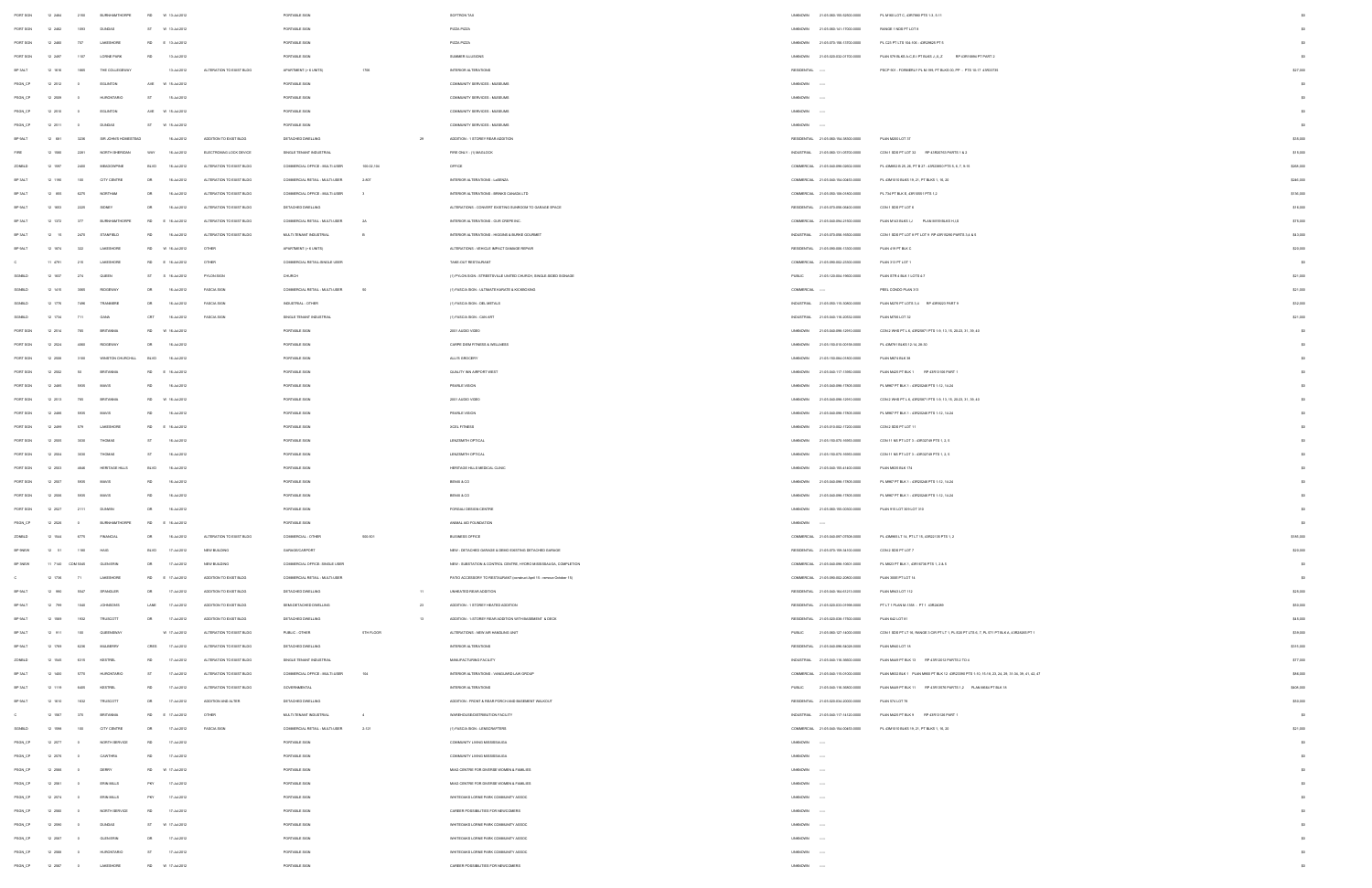| PSGN_CP                          | 12 2565<br>$\sim$ 0       | NORTH SERVICE        | <b>RD</b><br>17-Jul-2012                     | PORTABLE SIGN        | CAREER POSSIBILITIES FOR NEWCOMERS       | UNKNOWN -----                                                                                                 |
|----------------------------------|---------------------------|----------------------|----------------------------------------------|----------------------|------------------------------------------|---------------------------------------------------------------------------------------------------------------|
| PSGN_CP                          | 12 2563                   | HAIG                 | BLVD 17-Jul-2012                             | PORTABLE SIGN        | CAREER POSSIBILITIES FOR NEWCOMERS       | <b>UNKNOWN</b><br>----                                                                                        |
| PSGN_CP                          | 12 2562<br>$\Omega$       | QUEENSWAY            | E 17-Jul-2012                                | PORTABLE SIGN        | CAREER POSSIBILITIES FOR NEWCOMERS       | <b>UNKNOWN</b><br>-----                                                                                       |
| PSGN_CP                          | 12 2558<br>$\Omega$       | EASTGATE             | PKY 17-Jul-2012                              | PORTABLE SIGN        | CAREER POSSIBILITIES FOR NEWCOMERS       | <b>UNKNOWN</b><br>$\sim$                                                                                      |
| PSGN_CP                          | 12 2553                   | EGLINTON             | AVE E 17-Jul-2012                            | PORTABLE SIGN        | CAREER POSSIBILITIES FOR NEWCOMERS       | <b>UNKNOWN</b><br>$\sim$                                                                                      |
| PSGN_CP                          | 12 2551                   | HURONTARIO           | ST<br>17-Jul-2012                            | PORTABLE SIGN        | CAREER POSSIBILITIES FOR NEWCOMERS       | <b>UNKNOWN</b><br>$\sim$                                                                                      |
| PSGN_CP                          | 12 2541                   | EGLINTON             | AVE W 17-Jul-2012                            | PORTABLE SIGN        | ECOSOURCE MISSISSAUGA                    | <b>UNKNOWN</b><br>$\cdots$                                                                                    |
| PSGN_CP                          | 12 2538                   | <b>ERIN MILLS</b>    | PKY<br>17-Jul-2012                           | PORTABLE SIGN        | ECOSOURCE MISSISSAUGA                    | <b>UNKNOWN</b><br>----                                                                                        |
|                                  | 12 2535                   | <b>TOMKEN</b>        | 17-Jul-2012<br><b>RD</b>                     | PORTABLE SIGN        | ECOSOLIBOE MISSISSAUGA                   | <b>UNKNOWN</b><br>----                                                                                        |
| PSGN_CP                          |                           |                      |                                              |                      |                                          |                                                                                                               |
| PORT SGN                         | 12 2528<br>3425           | LAIRD                | RD 17-Jul-2012                               | PORTABLE SIGN        | THE PICTURE SHOPPE INC.                  | 21-05-150-084-02100-0000<br>PLAN M674 BLKS 10,11<br><b>UNKNOWN</b>                                            |
| PORT SGN                         | 12 2525<br>1310           | <b>DUNDAS</b>        | ST E 17-Jul-2012                             | PORTABLE SIGN        | SOFT MOC                                 | PLAN 894 PT BLK A RP 43R1580 PARTS 1,2 RP 43R1966 PARTS 1,3<br><b>UNKNOWN</b><br>21-05-070-068-33500-0000     |
| PORT SGN                         | 3055<br>12 2520           | <b>DUNDAS</b>        | ST W 17-Jul-2012                             | PORTABLE SIGN        | URBAN NATURE STORE                       | <b>UNKNOWN</b><br>21-05-150-010-03100-0000<br>PLAN 1542 LOTS 22,23 PLAN 380 LOTS 13,14,15                     |
| PORT SGN                         | 5885<br>12 2519           | RODEO                | DR<br>17-Jul-2012                            | PORTABLE SIGN        | <b>MOORES</b>                            | 21-05-040-098-17830-0000<br>PL M967 PT BLK 2 - 43R20150 PTS 1,2,5-7,10, 13-17,29-32,34-36<br><b>UNKNOWN</b>   |
| PSGN_CP                          | 12 2583                   | BRITANNIA            | RD W 17-Jul-2012                             | PORTABLE SIGN        | WHITEOAKS LORNE PARK COMMUNITY ASSOC     | <b>UNKNOWN</b><br>$\cdots$                                                                                    |
| PSGN_CP                          | 12 2582                   | <b>TOMKEN</b>        | 17-Jul-2012<br><b>RD</b>                     | PORTABLE SIGN        | WHITEOAKS LORNE PARK COMMUNITY ASSOC     | <b>UNKNOWN</b><br>-                                                                                           |
| $\ensuremath{\mathsf{PSGN\_CP}}$ | 12 2555                   | <b>ERIN MILLS</b>    | PKY<br>17-Jul-2012                           | PORTABLE SIGN        | CAREER POSSIBILITIES FOR NEWCOMERS       | <b>UNKNOWN</b>                                                                                                |
| PSGN_CP                          | 12 2570                   | <b>MAVIS</b>         | <b>RD</b><br>17-Jul-2012                     | PORTABLE SIGN        | WHITEOAKS LORNE PARK COMMUNITY ASSOC     | <b>UNKNOWN</b>                                                                                                |
| PSGN_CP                          | 12 2556                   | BURNHAMTHORPE        | <b>RD</b><br>W 17-Jul-2012                   | PORTABLE SIGN        | CAREER POSSIBILITIES FOR NEWCOMERS       | <b>UNKNOWN</b>                                                                                                |
| PSGN_CP                          | 12 2543                   | EGLINTON             | AVE W 17-Jul-2012                            | PORTABLE SIGN        | ECOSOURCE MISSISSAUGA                    | <b>UNKNOWN</b>                                                                                                |
| PSGN_CP                          | 12 2539                   | MCLAUGHLIN           | <b>RD</b><br>17-Jul-2012                     | PORTABLE SIGN        | ECOSOURCE MISSISSAUGA                    | <b>UNKNOWN</b><br>-                                                                                           |
| PSGN_CP                          | 12 2537                   | <b>DIXIE</b>         | 17-Jul-2012<br><b>RD</b>                     | PORTABLE SIGN        | ECOSOURCE MISSISSAUGA                    | <b>UNKNOWN</b><br>$\cdots$                                                                                    |
| PSGN_CP                          | 12 2534                   | DERRY                | RD W 17-Jul-2012                             | PORTABLE SIGN        | ECOSOLIBOE MISSISSAUGA                   | <b>UNKNOWN</b><br>$\cdots$                                                                                    |
| PSGN_CP                          | 12 2533<br>$\Omega$       | TENTH LINE WEST      | 17-Jul-2012                                  | PORTABLE SIGN        | ECOSOURCE MISSISSAUGA                    | <b>UNKNOWN</b><br>$\sim$                                                                                      |
| PSGN_CP                          | 12 2531                   | HURONTARIO           | ST<br>17-Jul-2012                            | PORTABLE SIGN        | ECOSOURCE MISSISSAUGA                    | <b>UNKNOWN</b><br>$\sim$                                                                                      |
|                                  |                           |                      |                                              |                      |                                          |                                                                                                               |
| PSGN_CP                          | 12 2529                   | MAVIS                | 17-Jul-2012<br><b>RD</b>                     | PORTABLE SIGN        | ECOSOURCE MISSISSAUGA                    | <b>UNKNOWN</b><br>$\sim$                                                                                      |
| PORT SGN                         | 5985<br>12 2515           | RODEO                | DR.<br>17-Jul-2012                           | PORTABLE SIGN        | SUNDANCD SPA STORE                       | PL 43M-967, PT BL 4, 43R21789, PTS 1-3, 5-7, 17-22, 25-33, PART PTS 4, 23<br>UNKNOWN 21-05-040-098-17881-0000 |
| PSGN CP                          | 12 2584<br>$^{\circ}$     | QUEENSWAY            | E 17-Jul-2012                                | PORTABLE SIGN        | SPEAKING FOR SUCCESS (TOASTMASTERS)      | <b>UNKNOWN</b><br>-                                                                                           |
| PSGN_CP                          | 12 2579<br>$\sim$         | QUEENSWAY            | E 17-Jul-2012                                | PORTABLE SIGN        | MIAG CENTRE FOR DIVERSE WOMEN & FAMILIES | <b>UNKNOWN</b><br>-----                                                                                       |
| $\ensuremath{\mathsf{PSGN\_CP}}$ | 12 2546<br>$\Omega$       | <b>HURONTARIO</b>    | <b>ST</b><br>17-Jul-2012                     | PORTABLE SIGN        | CITIZENS FOR THE ADVANCEMENT OF          | <b>UNKNOWN</b><br>$\sim$                                                                                      |
| PSGN_CP                          | 12 2540                   | DIXIE                | RD<br>17-Jul-2012                            | PORTABLE SIGN        | CITIZENS FOR THE ADVANCEMENT OF          | <b>UNKNOWN</b><br>$\sim$                                                                                      |
| PSGN_CP                          | 12 2536                   | TOMKEN               | 17-Jul-2012<br><b>RD</b>                     | PORTABLE SIGN        | CITIZENS FOR THE ADVANCEMENT OF          | <b>UNKNOWN</b><br>$\sim$                                                                                      |
| PSGN_CP                          | 12 2532                   | <b>HURONTARIO</b>    | ST<br>17-Jul-2012                            | PORTABLE SIGN        | CITIZENS FOR THE ADVANCEMENT OF          | <b>UNKNOWN</b><br>----                                                                                        |
| PSGN_CP                          | 12 2588                   | UNITY                | 17-Jul-2012<br>DR.                           | PORTABLE SIGN        | SPEAKING FOR SUCCESS (TOASTMASTERS)      | <b>UNKNOWN</b><br>----                                                                                        |
| PSGN_CP                          | 12 2585<br>$\Omega$       | TRUSCOTT             | 17-Jul-2012<br><b>DR</b>                     | PORTABLE SIGN        | SPEAKING FOR SUCCESS (TOASTMASTERS)      | <b>UNKNOWN</b><br>----                                                                                        |
| PSGN_CP                          | 12 2571<br>0              | <b>MAVIS</b>         | <b>RD</b><br>17-Jul-2012                     | PORTABLE SIGN        | COMMUNITY LIVING MISSISSAUGA             | <b>UNKNOWN</b><br>$\cdots$                                                                                    |
| PSGN_CP                          | 12 2564<br>$\sim$ 0       | TENTH LINE WEST      | 17-Jul-2012                                  | PORTABLE SIGN        | MIAG CENTRE FOR DIVERSE WOMEN & FAMILIES | <b>UNKNOWN</b>                                                                                                |
| PSGN_CP                          | 12 2557<br>$\sim$ 0       | <b>ERIN MILLS</b>    | PKY<br>17-Jul-2012                           | <b>PORTABLE SIGN</b> | MIAG CENTRE FOR DIVERSE WOMEN & FAMILIES | UNKNOWN                                                                                                       |
| PSGN_CP                          | 12 2554<br>$\sim$ 0       | <b>BURNHAMTHORPE</b> | RD W 17-Jul-2012                             | PORTABLE SIGN        | MIAG CENTRE FOR DIVERSE WOMEN & FAMILIES | UNKNOWN -----                                                                                                 |
| PSGN_CP                          | 12 2552<br>$\sim$         | LAKESHORE            | RD W 17-Jul-2012                             | PORTABLE SIGN        | MIAG CENTRE FOR DIVERSE WOMEN & FAMILIES | <b>UNKNOWN</b><br>$\cdots$                                                                                    |
| PORT SGN                         | 5985<br>12 2517           | RODEO                | DR 17-Jul-2012                               | PORTABLE SIGN        | SUNDANCD SPA STORE                       | PL 43M-967, PT BL 4, 43R21789, PTS 1-3, 5-7, 17-22, 25-33, PART PTS 4, 23<br>UNKNOWN 21-05-040-098-17881-0000 |
| PORT SGN                         | 12 2516<br>5985           | RODEO                | DR 17-Jul-2012                               | PORTABLE SIGN        | SUNDANCD SPA STORE                       | PL 43M-967, PT BL 4, 43R21789, PTS 1-3, 5-7, 17-22, 25-33, PART PTS 4, 23<br>UNKNOWN 21-05-040-098-17881-0000 |
|                                  | 3055                      | <b>DUNDAS</b>        |                                              |                      |                                          |                                                                                                               |
| PORT SGN                         | 12 2523                   |                      | ST W 17-Jul-2012                             | PORTABLE SIGN        | SYMPOSIUM CAFE                           | UNKNOWN 21-05-150-010-03100-0000<br>PLAN 1542 LOTS 22,23 PLAN 380 LOTS 13,14,15                               |
| PORT SGN                         | 12 25 22<br>3055          | <b>DUNDAS</b>        | ST W 17-Jul-2012                             | PORTABLE SIGN        | URBAN NATURE STORE                       | UNKNOWN 21-05-150-010-03100-0000<br>PLAN 1542 LOTS 22,23 PLAN 380 LOTS 13,14,15                               |
| PORT SGN                         | 3055<br>12 2521           | <b>DUNDAS</b>        | ST W 17-Jul-2012                             | PORTABLE SIGN        | CLASSIC BOWL                             | UNKNOWN 21-05-150-010-03100-0000<br>PLAN 1542 LOTS 22,23 PLAN 380 LOTS 13,14,15                               |
| PSGN_CP                          | 12 2589                   | NORTH SERVICE        | <b>RD</b><br>17-Jul-2012                     | PORTABLE SIGN        | SPEAKING FOR SUCCESS (TOASTMASTERS)      | <b>UNKNOWN</b><br>----                                                                                        |
| PSGN_CP                          | 12 2586                   | <b>ERIN MILLS</b>    | PKY<br>17-Jul-2012                           | PORTABLE SIGN        | SPEAKING FOR SUCCESS (TOASTMASTERS)      | <b>UNKNOWN</b><br>----                                                                                        |
| PSGN_CP                          | 12 2581<br>$\sim$         | QUEENSWAY            | E 17-Jul-2012                                | PORTABLE SIGN        | COMMUNITY LIVING MISSISSAUGA             | <b>UNKNOWN</b><br>----                                                                                        |
| PSGN_CP                          | 12 2573<br>$\circ$        | WINSTON CHURCHILL    | BLVD 17-Jul-2012                             | PORTABLE SIGN        | COMMUNITY LIVING MISSISSAUGA             | <b>UNKNOWN</b><br>$\cdots$                                                                                    |
| PSGN_CP                          | 12 2559<br>$^{\circ}$     | EGLINTON             | AVE W 17-Jul-2012                            | PORTABLE SIGN        | MIAG CENTRE FOR DIVERSE WOMEN & FAMILIES | <b>UNKNOWN</b><br>$\sim$                                                                                      |
| PSGN_CP                          | 12 2550<br>$\sim$         | NORTH SERVICE        | RD<br>17-Jul-2012                            | PORTABLE SIGN        | MIAG CENTRE FOR DIVERSE WOMEN & FAMILIES | <b>UNKNOWN</b><br>$\sim$                                                                                      |
| PSGN_CP                          | 12 2549<br>$\sim$         | HAIG                 | BLVD 17-Jul-2012                             | PORTABLE SIGN        | MIAG CENTRE FOR DIVERSE WOMEN & FAMILIES | <b>UNKNOWN</b><br>----                                                                                        |
| PSGN_CP                          | 12 2548<br>$\sim$         | NORTH SERVICE        | <b>RD</b><br>17-Jul-2012                     | PORTABLE SIGN        | CITIZENS FOR THE ADVANCEMENT OF          | UNKNOWN -----                                                                                                 |
| PSGN_CP                          | 12 2547<br>$\sim$         | EASTGATE             | PKY 17-Jul-2012                              | PORTABLE SIGN        | CITIZENS FOR THE ADVANCEMENT OF          | UNKNOWN ------                                                                                                |
| $\ensuremath{\mathsf{PSGN\_CP}}$ | 12 2545<br>$\sim$         | EGLINTON             | AVE W 17-Jul-2012                            | PORTABLE SIGN        | CITIZENS FOR THE ADVANCEMENT OF          | <b>UNKNOWN</b><br>$\sim$                                                                                      |
| PSGN_CP                          | 12 2544<br>$\overline{0}$ | MCLAUGHLIN           | <b>RD</b><br>17-Jul-2012                     | PORTABLE SIGN        | CITIZENS FOR THE ADVANCEMENT OF          | <b>UNKNOWN</b><br>$\sim$                                                                                      |
| PSGN_CP                          | 12 2542<br>$\sim$         | EGLINTON             | AVE E 17-Jul-2012                            | PORTABLE SIGN        | CITIZENS FOR THE ADVANCEMENT OF          | <b>UNKNOWN</b><br>$\sim$                                                                                      |
| PSGN_CP                          | 12 2530<br>$\sim$         | <b>HURONTARIO</b>    | <b>ST</b><br>17-Jul-2012                     | PORTABLE SIGN        | CITIZENS FOR THE ADVANCEMENT OF          | UNKNOWN -----                                                                                                 |
| PORT SGN                         | 12 2518<br>5985           | RODEO                | DR 17-Jul-2012                               | PORTABLE SIGN        | <b>GRAFTON FRASER</b>                    | UNKNOWN 21-05-040-098-17881-0000<br>PL 43M-967, PT BL 4, 43R21789, PTS 1-3, 5-7, 17-22, 25-33, PART PTS 4, 23 |
| PSGN_CP                          | 12 2580<br>$\sim$         | <b>HURONTARIO</b>    | <b>ST</b><br>17-Jul-2012                     | PORTABLE SIGN        | WHITEOAKS LORNE PARK COMMUNITY ASSOC     | <b>UNKNOWN</b><br>----                                                                                        |
|                                  |                           |                      |                                              |                      |                                          |                                                                                                               |
| PSGN_CP                          | 12 2578<br>$\circ$        | DIXIE                | <b>RD</b><br>17-Jul-2012                     | PORTABLE SIGN        | WHITEOAKS LORNE PARK COMMUNITY ASSOC     | <b>UNKNOWN</b><br>$\sim$                                                                                      |
| PSGN_CP                          | 12 2572<br>$\circ$        | <b>EGLINTON</b>      | AVE E 17-Jul-2012                            | PORTABLE SIGN        | WHITEOAKS LORNE PARK COMMUNITY ASSOC     | UNKNOWN -----                                                                                                 |
| BP 9ALT                          | 11 6957 R1 1460           | GREGWOOD             | <b>RD</b><br>17-Jul-2012<br><b>REVISIONS</b> | DETACHED DWELLING    | REVISION - RELOCATE 2ND FURNACE TO ATTIC | RESIDENTIAL 21-05-020-028-01900-0000<br>PLAN 425 LOT 60                                                       |

\$0\$0\$0\$0\$0\$0\$0\$0\$0\$0\$0\$0\$0\$0\$0\$0\$0\$0\$0\$0\$0\$0\$0\$0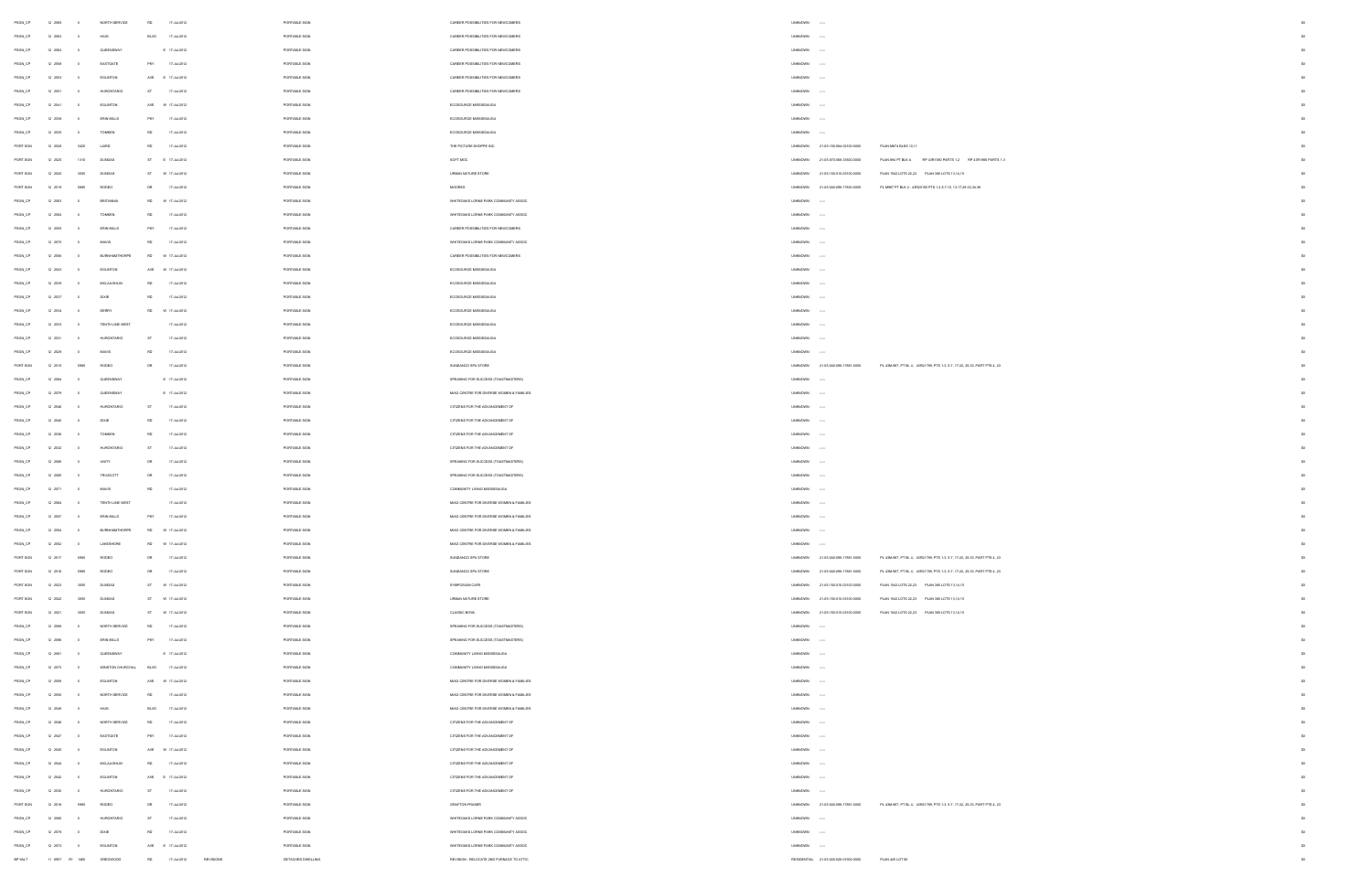| ZONBLD           | 12 1356  | 6020        | HURONTARIO               | <b>ST</b>        | 18-Jul-2012       | ALTERATION TO EXIST BLDG | COMMERCIAL RETAIL - MULTI-USER |                 |     | FINANCIAL INSTITUTION                                                                           |                | COMMERCIAL 21-05-040-096-04300-0000  | CON 1 WHS PT LOT 6 RP 43R20185 PARTS 1,3,6,8,10                                                                                               |            | \$81,00  |
|------------------|----------|-------------|--------------------------|------------------|-------------------|--------------------------|--------------------------------|-----------------|-----|-------------------------------------------------------------------------------------------------|----------------|--------------------------------------|-----------------------------------------------------------------------------------------------------------------------------------------------|------------|----------|
| PORT SGN         | 12 2569  | 80          | COURTNEYPARK             | <b>DR</b>        | E 18-Jul-2012     |                          | PORTABLE SIGN                  |                 |     | BOOSTER JUICE                                                                                   |                | UNKNOWN 21-05-040-117-07405-0000     | PL 43M915 BLKS 11-13, 43R19175 PTS 1-11                                                                                                       |            |          |
| BP 3ALT          | 12 1537  | 6875        | MEADOWVALE TOWN CEN CIR  |                  | 18-Jul-2012       | ALTERATION TO EXIST BLDG | COMMERCIAL - OTHER             | BLD-P           |     | INTERIOR ALTERATIONS - GOODLIFE FITNESS                                                         |                | COMMERCIAL 21-05-040-098-56920-0000  | PL M182 LT 4, PT LT 1, 43R6079 PTS 1-6, 43R6209 PTS 1-9                                                                                       |            | \$724,00 |
| BP 3ALT          | 12 1590  |             | ROBERT SPECK             | PKY              | 18-Jul-2012       | ALTERATION TO EXIST BLDG | COMMERCIAL OFFICE - MULTI-USER | 600             |     | INTERIOR ALTERATIONS - STORCK CANADA INC.                                                       |                | COMMERCIAL 21-05-040-094-24800-0000  | PL M270 BLK B - 43R30517 PTS 1-6                                                                                                              |            | \$280,00 |
| BP 3ALT          | 11 4792  | 5985        | MCLAUGHLIN               | <b>RD</b>        | 18-Jul-2012       | ALTERATION TO EXIST BLDG | SINGLE TENANT INDUSTRIAL       |                 |     | ALTERATIONS - SPRAY BOOTH, ORLANDO CORP                                                         |                | INDUSTRIAL 21-05-040-115-02300-0000  | PL M900 PT B 1, 2, 43R1780 PTS 1-4, 8-12, 43R19512 PTS 6-8                                                                                    |            | \$32,00  |
|                  |          |             |                          |                  |                   |                          |                                |                 |     |                                                                                                 |                |                                      |                                                                                                                                               |            |          |
| HOUSDEMO         | 12 1918  | 1198        | GARDEN                   | <b>RD</b>        | 18-Jul-2012       | DEMOLITION               | DETACHED DWELLING              |                 |     | DEMOLITION - SFD & SHEDS                                                                        |                | RESIDENTIAL 21-05-020-032-19500-0000 | PLAN 335 LOT 9                                                                                                                                |            | \$23,00  |
| FIRE             | 12 104   | 33          | <b>HURONTARIO</b>        | <b>ST</b>        | 18-Jul-2012       | OTHER                    | APARTMENT (> 6 UNITS)          |                 |     | FIRE ONLY - FIRE ALARM REVISION                                                                 |                | RESIDENTIAL 21-05-090-004-07910-0000 | CIR PT LT A - PTS 1-3, 7, 8 43R32961                                                                                                          |            | \$26,00  |
| SGNBLD           | 12 1338  | 1553        | <b>SHAWSON</b>           | <b>DR</b>        | 18-Jul-2012       | PYLON SIGN               | COMMERCIAL RETAIL - MULTI-USER |                 |     | (2) GROUND SIGNS - UNIPETRO DIXIE INC                                                           |                | COMMERCIAL 21-05-050-116-06900-0000  | CON 4 EHS PT LOT 5 RP 43R15425 PART 7                                                                                                         |            | \$223,00 |
| SGNBLD           | 12 1302  | 5050        | ORBITOR                  | <b>DR</b>        | 18-Jul-2012       | <b>FASCIA SIGN</b>       | COMMERCIAL - OTHER             |                 |     | (8) MULTIPLE SIGNS - TOWNEPLACE SUITES MARRIOTT, 6-FASCIA, 2-GROUND                             |                | COMMERCIAL 21-05-050-115-70000-0000  | PL 43M533 BLK 9 PL 43M793 PT BLK 8 PT RD ALL BET CONS 5, 6 EHS 43R14769 PTS 3, 4 PART PT 1 43R15181 PT 2 PART PT 1, EXP PL PR1954625 PTS 1-37 |            | \$221,00 |
| PORT SGN         | 12 2611  | 2355        | ROYAL WINDSOR            | <b>DR</b>        | 18-Jul-2012       |                          | PORTABLE SIGN                  |                 |     | YOSHUKAN KARATE                                                                                 | <b>UNKNOWN</b> |                                      | PEEL CONDO PLAN 475                                                                                                                           |            |          |
| PORT SGN         | 12 2608  | 1375        | SOUTHDOWN                | <b>RD</b>        | 18-Jul-2012       |                          | PORTABLE SIGN                  |                 |     | PIZZA PIZZA                                                                                     |                | UNKNOWN 21-05-020-040-12600-0000     | PLAN 681 BLK F                                                                                                                                |            |          |
| PORT SGN         | 12 2606  | 5425        | CREDITVIEW               | <b>RD</b>        | 18-Jul-2012       |                          | PORTABLE SIGN                  |                 |     | CREDITVIEW CLEANERS                                                                             | <b>UNKNOWN</b> | 21-05-040-097-00830-0000             | CON 3 WHS PT LOT 3                                                                                                                            |            |          |
| PORT SGN         | 12 2602  | 3221        | DERRY                    |                  | RD W 18-Jul-2012  |                          | PORTABLE SIGN                  |                 |     | LIONHEART PUB & RESTAURANT                                                                      | <b>UNKNOWN</b> | 21-05-150-080-76500-0000             | B 159 PLAN M-1214<br>B                                                                                                                        | 159 M-1214 |          |
|                  |          |             |                          |                  |                   |                          |                                |                 |     |                                                                                                 |                |                                      |                                                                                                                                               |            |          |
| PSGN_CP          | 12 260   |             | EASTGATE                 | PKY              | 18-Jul-2012       |                          | PORTABLE SIGN                  |                 |     | CORPORATE SERVICES - PUBLIC AFFAIRS                                                             | <b>UNKNOWN</b> |                                      |                                                                                                                                               |            |          |
| PSGN_CP          | 12 2607  |             | EASTGATE                 | PKY              | 18-Jul-2012       |                          | PORTABLE SIGN                  |                 |     | CORPORATE SERVICES - PUBLIC AFFAIRS                                                             | <b>UNKNOWN</b> |                                      |                                                                                                                                               |            |          |
| PSGN_CP          | 12 2604  |             | LAIRD                    | <b>RD</b>        | 18-Jul-2012       |                          | PORTABLE SIGN                  |                 |     | CORPORATE SERVICES - PUBLIC AFFAIRS                                                             | <b>UNKNOWN</b> |                                      |                                                                                                                                               |            |          |
| PSGN_CP          | 12 2603  |             | LAIRD                    | <b>RD</b>        | 18-Jul-2012       |                          | PORTABLE SIGN                  |                 |     | CORPORATE SERVICES - PUBLIC AFFAIRS                                                             | <b>UNKNOWN</b> |                                      |                                                                                                                                               |            |          |
| PSGN_CP          | 12 2601  |             | WINSTON CHURCHILL        | <b>BLVD</b>      | 18-Jul-2012       |                          | PORTABLE SIGN                  |                 |     | CORPORATE SERVICES - PUBLIC AFFAIRS                                                             | <b>UNKNOWN</b> |                                      |                                                                                                                                               |            |          |
| PSGN_CP          | 12 2600  |             | WINSTON CHURCHILL        | BLVD             | 18-Jul-2012       |                          | PORTABLE SIGN                  |                 |     | CORPORATE SERVICES - PUBLIC AFFAIRS                                                             | <b>UNKNOWN</b> |                                      |                                                                                                                                               |            |          |
| PSGN_CP          | 12 2599  |             | BURNHAMTHORPE            | <b>RD</b>        | W 18-Jul-2012     |                          | PORTABLE SIGN                  |                 |     | CORPORATE SERVICES - PUBLIC AFFAIRS                                                             | <b>UNKNOWN</b> |                                      |                                                                                                                                               |            |          |
| PSGN_CP          | 12 2596  |             | <b>BURNHAMTHORPE</b>     | <b>RD</b>        | W 18-Jul-2012     |                          | PORTABLE SIGN                  |                 |     | CORPORATE SERVICES - PUBLIC AFFAIRS                                                             | <b>UNKNOWN</b> |                                      |                                                                                                                                               |            |          |
|                  |          |             | RIDGEWAY                 | <b>DR</b>        | 18-Jul-2012       |                          | PORTABLE SIGN                  |                 |     | CORPORATE SERVICES - PUBLIC AFFAIRS                                                             | <b>UNKNOWN</b> |                                      |                                                                                                                                               |            |          |
| PSGN_CP          | 12 2597  |             |                          |                  |                   |                          |                                |                 |     |                                                                                                 |                | ----                                 |                                                                                                                                               |            |          |
| PSGN_CP          | 12 2595  | $\Omega$    | RIDGEWAY                 | <b>DR</b>        | 18-Jul-2012       |                          | PORTABLE SIGN                  |                 |     | CORPORATE SERVICES - PUBLIC AFFAIRS                                                             | <b>UNKNOWN</b> | -                                    |                                                                                                                                               |            |          |
| PSGN_CP          | 12 25 94 |             | <b>WINSTON CHURCHILL</b> | <b>BLVD</b>      | 18-Jul-2012       |                          | PORTABLE SIGN                  |                 |     | CORPORATE SERVICES - PUBLIC AFFAIRS                                                             | <b>UNKNOWN</b> | -                                    |                                                                                                                                               |            |          |
| PSGN_CP          | 12 2593  |             | WINSTON CHURCHILL        | BLVD             | 18-Jul-2012       |                          | PORTABLE SIGN                  |                 |     | CORPORATE SERVICES - PUBLIC AFFAIRS                                                             | <b>UNKNOWN</b> |                                      |                                                                                                                                               |            |          |
| PSGN_CP          | 12 2592  |             | BRITANNIA                | <b>RD</b>        | W 18-Jul-2012     |                          | PORTABLE SIGN                  |                 |     | CORPORATE SERVICES - PUBLIC AFFAIRS                                                             | <b>UNKNOWN</b> |                                      |                                                                                                                                               |            |          |
| PSGN_CP          | 12 2591  |             | <b>BRITANNIA</b>         |                  | RD W 18-Jul-2012  |                          | PORTABLE SIGN                  |                 |     | CORPORATE SERVICES - PUBLIC AFFAIRS                                                             | <b>UNKNOWN</b> |                                      |                                                                                                                                               |            |          |
| PORT SGN         | 12 2575  | 80          | COURTNEYPARK             |                  | DR E 18-Jul-2012  |                          | PORTABLE SIGN                  |                 |     | BOOSTER JUICE                                                                                   | <b>UNKNOWN</b> | 21-05-040-117-07405-0000             | PL 43M915 BLKS 11-13, 43R19175 PTS 1-11                                                                                                       |            |          |
| PORT SGN         | 12 2610  | 1211        | <b>HURONTARIO</b>        | <b>ST</b>        | 18-Jul-2012       |                          | PORTABLE SIGN                  |                 |     | HOUSE WARMINS                                                                                   | <b>UNKNOWN</b> | 21-05-010-014-01905-0000             | RANGE 1 CIR PT LOT 2                                                                                                                          |            |          |
| BP 3ALT          | 12 1332  | 6110        | CANTAY                   | <b>RD</b>        | 18-Jul-2012       | ALTERATION TO EXIST BLDG | SINGLE TENANT INDUSTRIAL       |                 |     | INTERIOR ALTERATIONS - SCI GROUP                                                                |                | INDUSTRIAL 21-05-040-098-12470-0000  | PL M1023 PT B 10,11 43R20960 PTS 2-8, 10-12, 15-17                                                                                            |            |          |
|                  |          |             |                          |                  |                   |                          |                                |                 |     |                                                                                                 |                |                                      |                                                                                                                                               |            |          |
| RAPID            | 12 2005  | 1826        | STONEPATH                | CRES             | 19-Jul-2012       | ADDITION TO EXIST BLDG   | DETACHED DWELLING              |                 |     | ADDITION - NEW CONCRETE PORCH & EXTERIOR REAR WALKOUT FACILITY BASEMENT                         |                | RESIDENTIAL 21-05-030-073-19100-0000 | PLAN 735 LOT 19                                                                                                                               |            | \$25,00  |
| PORT SGN         | 12 2596  | 2900        | ARGENTIA                 | <b>RD</b>        | 19-Jul-2012       |                          | PORTABLE SIGN                  |                 |     | DANCE PAC                                                                                       | <b>UNKNOWN</b> | 21-05-040-098-05100-0000             | CON 6 WHS, PT L 12, 13 - PTS 1-10, 15-19 43R23938                                                                                             |            |          |
| BP 3ALT          | 12 1203  | 2810        | ARGENTIA                 | <b>RD</b>        | 19-Jul-2012       | ALTERATION TO EXIST BLDG | MULTI-TENANT INDUSTRIAL        |                 |     | INTERIOR ALTERATIONS - CONCEPT CONTROLS INC                                                     | INDUSTRIAL     | 21-05-040-098-05085-0000             | CON 6 WHS, PT L 12 - PTS 4, 5, 10, 11, 16, 17, 19-22, 29-35, 39, 40, 43R25811                                                                 |            |          |
|                  | 12 1705  | 365         | PRINCE OF WALES          | <b>DR</b>        | 19-Jul-2012       | OTHER                    | APARTMENT (> 6 UNITS)          | 1301-05,1307-12 |     | OCCUPANCY - PRIOR TO COMPLETION - 13th FLOOR (11-UNITS)                                         |                | RESIDENTIAL 21-05-040-154-00600-0000 | CON 2 NDS, PT LT 18 - PTS 1, 6, 7 43R31917                                                                                                    |            |          |
|                  | 12 1704  | 365         | PRINCE OF WALES          | <b>DR</b>        | 19-Jul-2012       | OTHER                    | APARTMENT (> 6 UNITS)          | 1201-05,1207-12 |     | OCCUPANCY - PRIOR TO COMPLETION - 12th FLOOR (11-UNITS)                                         |                | RESIDENTIAL 21-05-040-154-00600-0000 | CON 2 NDS, PT LT 18 - PTS 1, 6, 7 43R31917                                                                                                    |            |          |
|                  | 12 1693  | 365         | PRINCE OF WALES          | <b>DR</b>        | 19-Jul-2012       | OTHER                    | APARTMENT (> 6 UNITS)          | P1-P2-LVL       |     | OCCUPANCY - PRIOR TO COMPLETION - P1-P2 PARKING LEVELS (2,315.87 m2 area)                       |                | RESIDENTIAL 21-05-040-154-00600-0000 | CON 2 NDS, PT LT 18 - PTS 1, 6, 7 43R31917                                                                                                    |            |          |
|                  | 12 1692  | 365         | PRINCE OF WALES          | <b>DR</b>        | 19-Jul-2012       | OTHER                    | APARTMENT (> 6 UNITS)          | P3-LVL          |     | OCCUPANCY - PRIOR TO COMPLETION - PARKING LEVEL-P3 (1,224.92 m2 area)                           |                | RESIDENTIAL 21-05-040-154-00600-0000 | CON 2 NDS, PT LT 18 - PTS 1, 6, 7 43R31917                                                                                                    |            |          |
|                  | 12 1443  | 469         | HENSALL                  | CIR              | 19-Jul-2012       | CHANGE OF USE            | COMMERCIAL RETAIL - MULTI-USER |                 |     | MOTOR VEHICLE SALES & MOTOR VEHICLE REPAIR FACILITY RESTRICTED                                  |                | COMMERCIAL 21-05-040-064-02300-0000  | CON 1 NDS PT LOT 12                                                                                                                           |            | \$32,00  |
| SGNBLD           |          |             | <b>HENSALI</b>           | CIR              | 19-Jul-2012       | <b>FASCIA SIGN</b>       | COMMERCIAL RETAIL-SINGLE USER  |                 |     | (5) FASCIA SIGN - READY PROPERTIES LTD                                                          |                | COMMERCIAL 21-05-010-064-01700-0000  | PLAN TOR 14 LOT 2 PT LOT 3                                                                                                                    |            | \$137,00 |
|                  |          | 6745        |                          |                  |                   |                          |                                |                 |     | (1) FASCIA SIGN - SIMPLY SMART CHILD CARE CENTRE                                                |                |                                      |                                                                                                                                               |            |          |
| SGNBLD           |          |             | CENTURY                  | AVE              | 19-Jul-2012       | <b>FASCIA SIGN</b>       | COMMERCIAL - OTHER             |                 |     |                                                                                                 |                | COMMERCIAL 21-05-040-097-12920-0000  | PLAN M275 PT LOT 2 RP 43R17175 PART 1                                                                                                         |            | \$21,00  |
| SIGN BP          | 12 1599  |             | CITY CENTRE              | <b>DR</b>        | 19-Jul-2012       | <b>FASCIA SIGN</b>       | COMMERCIAL RETAIL - MULTI-USER | $2 - 121$       |     | (3) FASCIA SIGN - LENS CRAFTERS                                                                 |                | COMMERCIAL 21-05-040-154-00453-0000  | PL 43M1010 BLKS 19, 21, PT BLKS 1, 16, 20                                                                                                     |            | \$55,00  |
| SGNBLD           | 12 1560  | 2805        | <b>EGLINTON</b>          |                  | AVE W 19-Jul-2012 | <b>FASCIA SIGN</b>       | COMMERCIAL - OTHER             |                 |     | (7) MULTIPLE SIGNS - LOBLAWS, 1-PYLON, 6-FASCIA                                                 |                | COMMERCIAL 21-05-040-098-10700-0000  | RCP 1003 PT LT 2, 43R23352 PTS 13, 15, 16, 26, 33-37, 41                                                                                      |            | \$114,00 |
| SGNBLD           | 11 4605  | VAR 5575    | <b>BONNIE</b>            | <b>ST</b>        | 19-Jul-2012       | <b>FASCIA SIGN</b>       | APARTMENT (> 6 UNITS)          |                 |     | (1) FASCIA - VIVA RETIREMENT COMMUNITIES                                                        |                | RESIDENTIAL 21-05-150-070-27731-0000 | B 287 PLAN M-1772<br>$\mathsf{B}$                                                                                                             | 287 M-1772 | \$117,00 |
| PORT SGN         | 12 2613  | 3050        | ARTESIAN                 | <b>DR</b>        | 19-Jul-2012       |                          | PORTABLE SIGN                  |                 |     | MONTESSORI WORKS                                                                                |                | UNKNOWN 21-05-150-010-16801-0000     | RCP 1542, PT LT 4 - PTS 2, 3, 4, 6 43R27406                                                                                                   |            |          |
| PORT SGN         | 12 2612  | 1075        | CEREMONIAL               | <b>DR</b>        | 19-Jul-2012       |                          | PORTABLE SIGN                  |                 |     | HEARTLAND WELLNESS CLINIC                                                                       | <b>UNKNOWN</b> |                                      | PSCP 691 - FORMERLY PLAN M804 BLK 210                                                                                                         |            |          |
| PORT SGN         | 12 2614  | 7330        | GOREWAY                  | <b>DR</b>        | 19-Jul-2012       |                          | PORTABLE SIGN                  |                 |     | GOREWAY PHYSIOTHERAPY                                                                           | <b>UNKNOWN</b> | 21-05-050-107-18210-0000             | CON 7 EHS PT LOT 12 RP 43R13640 PART 2                                                                                                        |            |          |
| PORT SGN         | 12 2615  | 1201        | BRITANNIA                | RD W 19-Jul-2012 |                   |                          | PORTABLE SIGN                  |                 |     | ARK PHYSIOTHERAPY                                                                               |                | UNKNOWN 21-05-040-098-13300-0000     | CON 3 WHS PT LOT 6 RP 43R14964 PART 1                                                                                                         |            |          |
| PORT SGN         | 12 2605  | 2900        | ARGENTIA                 | <b>RD</b>        | 19-Jul-2012       |                          | PORTABLE SIGN                  |                 |     | DANCE PAC                                                                                       |                | UNKNOWN 21-05-040-098-05100-0000     | CON 6 WHS, PT L 12, 13 - PTS 1-10, 15-19 43R23938                                                                                             |            |          |
| BP 9ALT          | 12 1845  | 2777        | <b>BUSHLAND</b>          | CRES             | 19-Jul-2012       | ADDITION TO EXIST BLDG   | DETACHED DWELLING              |                 | 97  | NEW FRONT PORCH, GARAGE EXTENSION, 2-STOREY ADDITION AT FRONT & SIDE, 1-STOREY ADDITION AT REAR |                | RESIDENTIAL 21-05-020-044-07800-0000 | PLAN 641 LOT 70                                                                                                                               |            | \$157,00 |
|                  |          |             |                          |                  |                   |                          |                                |                 |     |                                                                                                 |                |                                      |                                                                                                                                               |            |          |
| BP 9ALT          | 12 1209  | 12          | MINNEWAWA                | <b>RD</b>        | 20-Jul-2012       | NEW BUILDING             | GARAGE/CARPORT                 |                 | 50  | NEW - DETACHED GARAGE                                                                           |                | RESIDENTIAL 21-05-090-002-13200-0000 | PLAN H21 LOT 114                                                                                                                              |            | \$30,00  |
| BP 3ALT          | 12 83    |             | QUEEN                    |                  | ST S 20-Jul-2012  | <b>REVISIONS</b>         | COMMERCIAL OFFICE- SINGLE USER |                 | 81  | REVISION - STRUCTURAL FOUNDATION & FRAMING MODIFICATIONS                                        |                | COMMERCIAL 21-05-120-004-14800-0000  | PLAN STR 4 PT LOT 13                                                                                                                          |            |          |
| BP 3ALT          |          | 5110        | CREEKBANK                | <b>RD</b>        | 20-Jul-2012       | ALTERATION TO EXIST BLDG | MULTI-TENANT INDUSTRIAL        | 200             |     | ALTERATIONS - NEW EXIT DOOR, CENTRE FOR HEALTH & SAFETY INNOVATION                              |                | INDUSTRIAL 21-05-050-117-09125-0000  | CON 4 EHS, PT L 1 - PTS 2, 3 43R25211                                                                                                         |            | \$28,00  |
| BP 9ALT          | 12 1166  | 1168        | SYLVA                    | <b>RD</b>        | 20-Jul-2012       | ADDITION AND ALTER       | DETACHED DWELLING              |                 | 159 | (2) STOREY REAR ADDITION, FRONT PORCH & DECK                                                    |                | RESIDENTIAL 21-05-070-159-18700-0000 | PLAN 448 LOT 10                                                                                                                               |            | \$240,00 |
| SIGN BP          | 12 992   | 100         | CITY CENTRE              | DR               | 20-Jul-2012       | <b>FASCIA SIGN</b>       | COMMERCIAL RETAIL - MULTI-USER | 2-411A          |     | (3) FASCIA SIGNS - PANDORA                                                                      |                | COMMERCIAL 21-05-040-154-00453-0000  | PL 43M1010 BLKS 19, 21, PT BLKS 1, 16, 20                                                                                                     |            | \$63,00  |
| PORT SGN         | 12 2630  | 6465        | MILLCREEK                | DR               | 20-Jul-2012       |                          | PORTABLE SIGN                  |                 |     | ALL-RISKS INSURANCE                                                                             |                | UNKNOWN 21-05-040-097-27900-0000     | PLAN 927 PT LOTS 16.17 RP 43R8441 PART 1 RP 43R16892 PART 1                                                                                   |            |          |
| PORT SGN         | 12 2622  | 925         | RATHBURN                 | RD E 20-Jul-2012 |                   |                          | PORTABLE SIGN                  |                 |     | MARC'S NO FRILLS                                                                                | <b>UNKNOWN</b> | 21-05-040-093-36700-0000             | PLAN M367 BLK 30                                                                                                                              |            |          |
| PORT SGN         | 12 2617  | 5955        | LATIMER                  | <b>DR</b>        | 20-Jul-2012       |                          | PORTABLE SIGN                  |                 |     | TUTTI FRUITTI                                                                                   | <b>UNKNOWN</b> | 21-05-040-098-17500-0000             | CON 2 WHS PT L 5, 43R8711 PT PTS 1-3, 43R25225 PTS 11, 14 LESS 43R9138 PT 1, 43R25997 PTS 1, 2                                                |            |          |
| PORT SGN         | 12 2626  | 6065        | CREDITVIEW               | <b>RD</b>        | 20-Jul-2012       |                          | PORTABLE SIGN                  |                 |     | PIZZA PIZZA                                                                                     | <b>UNKNOWN</b> | 21-05-040-098-13500-0000             | CON 3 WHS PT LT 6, 43R18735 PT 2, 43R19876 PT 1                                                                                               |            |          |
|                  |          |             |                          |                  |                   |                          |                                |                 |     |                                                                                                 |                |                                      |                                                                                                                                               |            |          |
| PORT SGN         | 12 2621  | 1225        | <b>DUNDAS</b>            |                  | ST E 20-Jul-2012  |                          | PORTABLE SIGN                  |                 |     | RENT A CENTRE                                                                                   | <b>UNKNOWN</b> | 21-05-030-068-18000-0000             | CON 1 NDS PT LOT 7                                                                                                                            |            |          |
| PORT SGN         | 12 2627  | 7070        | SAINT BARBARA            | BLVD 20-Jul-2012 |                   |                          | PORTABLE SIGN                  |                 |     | DERRY VILLAGE PHYSIO CLINIC                                                                     | <b>UNKNOWN</b> | 21-05-040-098-59501-0000             | CON 1 WHS W PT LOT 11, 43R32120, PTS 1-17, 19-25                                                                                              |            |          |
| PORT SGN         | 12 2624  | 2273        | <b>DUNDAS</b>            | ST W 20-Jul-2012 |                   |                          | PORTABLE SIGN                  |                 |     | PARADISE LIGHTING                                                                               | <b>UNKNOWN</b> | 21-05-060-141-20400-0000             | PLAN 915 LOTS 335 TO 337 CON 1 NDS PT LOT 35                                                                                                  |            |          |
| PORT SGN         | 12 2631  | 2835        | ARGENTIA                 | <b>RD</b>        | 20-Jul-2012       |                          | PORTABLE SIGN                  |                 |     | DISTRIBUTION FLOOR N TECH                                                                       | <b>UNKNOWN</b> | 21-05-040-098-05020-0000             | CON 6 WHS, PT L 12, 13 - PTS 4-6 43R28549                                                                                                     |            |          |
| PORT SGN 12 2623 |          | 6970 LISGAR |                          | DR .             | 20-Jul-2012       |                          | PORTABLE SIGN                  |                 |     | DR. DALIA HENIEN                                                                                |                | UNKNOWN 21-05-150-082-62100-0000     | PLAN M1105 BLK 150                                                                                                                            |            |          |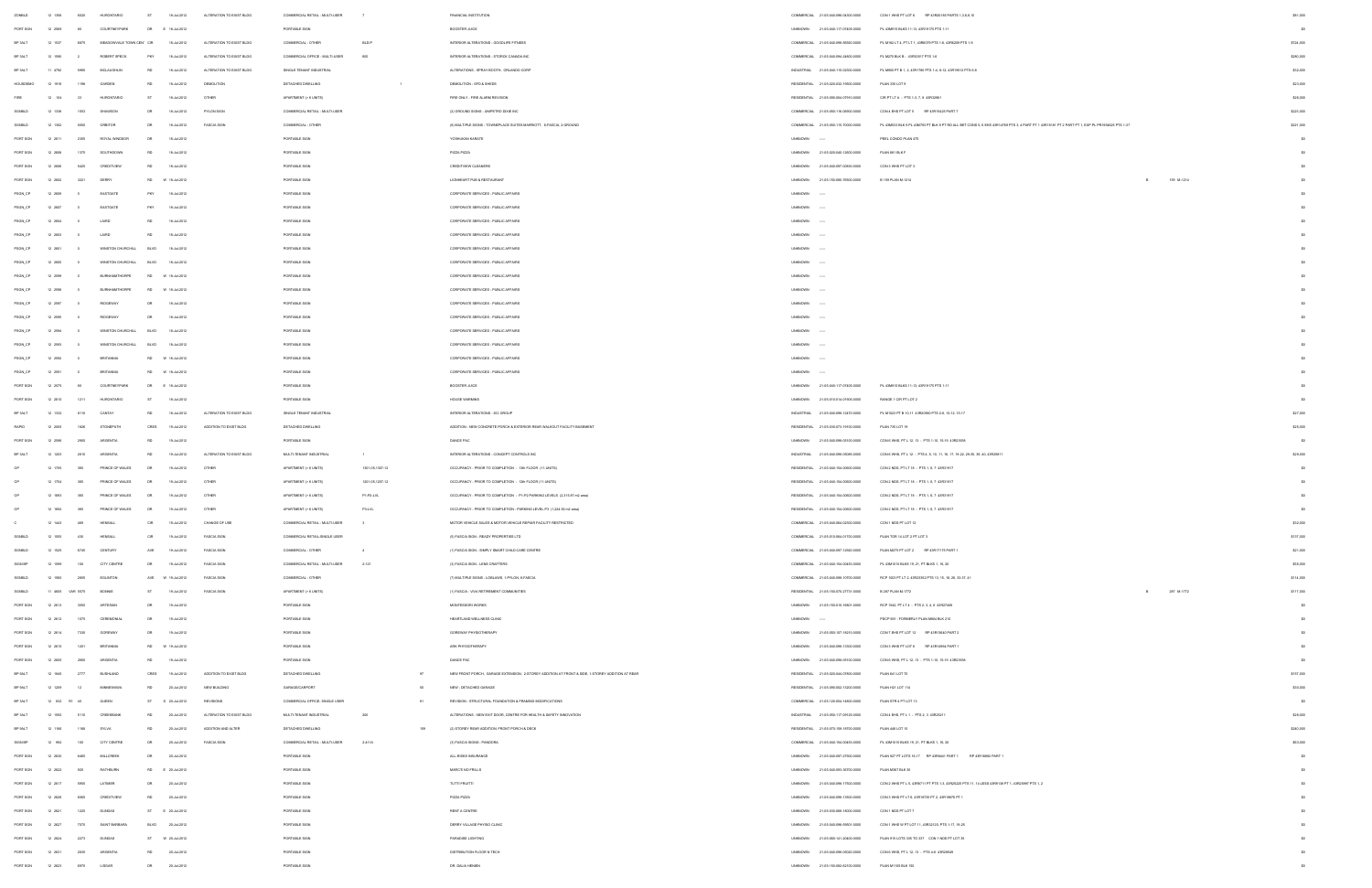| PORT SGN                         | 12 2625 | 6970           | <b>LISGAR</b>                  | DR .                                 | 20-Jul-2012          |                          | PORTABLE SIGN                  |                |     | DERRY WOOD YMCA                                                                                       | UNKNOWN 21-05-150-082-62100-0000                                               | PLAN M1105 BLK 150                                                      |                        |                       |
|----------------------------------|---------|----------------|--------------------------------|--------------------------------------|----------------------|--------------------------|--------------------------------|----------------|-----|-------------------------------------------------------------------------------------------------------|--------------------------------------------------------------------------------|-------------------------------------------------------------------------|------------------------|-----------------------|
| POOL                             | 12 15   | 599            | CHAGALL                        | CRT                                  | 20-Jul-2012          | INGROUND POOL            | DETACHED DWELLING              |                |     |                                                                                                       | RESIDENTIAL 21-05-040-164-60825-0000                                           | PLAN M804 LOT 96                                                        |                        |                       |
| POOL                             |         | 2966           | WISTERIA                       | CRT                                  | 20-Jul-2012          | INGROUND POOL            | DETACHED DWELLING              |                |     |                                                                                                       | RESIDENTIAL 21-05-040-107-99545-0000                                           | PLAN M1087 LOT 26                                                       |                        |                       |
| POOL                             |         | 5305           | MIDDLEBURY                     | <b>DR</b>                            | 20-Jul-2012          | INGROUND POOL            | DETACHED DWELLING              |                |     |                                                                                                       | RESIDENTIAL 21-05-040-107-31900-0000                                           | PLAN M910 LOT 172                                                       |                        |                       |
| POOL                             | 12 46   | 1463           | <b>RAVENSMOOR</b>              | CRES                                 | 20-Jul-2012          | INGROUND POOL            | DETACHED DWELLING              |                |     |                                                                                                       | RESIDENTIAL 21-05-040-160-55000-0000                                           | PLAN M654 LOT 73                                                        |                        |                       |
| POOL                             | 12 55   | 2797           | RAINBOW                        | CRES                                 | 20-Jul-2012          | INGROUND POOL            | DETACHED DWELLING              |                |     |                                                                                                       | RESIDENTIAL 21-05-040-145-98389-0000                                           | PLAN M995 LOT 23                                                        |                        |                       |
| POOL                             |         | 1230           | QUEEN VICTORIA                 | AVE                                  | 20-Jul-2012          | <b>INGROUND POOL</b>     | DETACHED DWELLING              |                |     |                                                                                                       | RESIDENTIAL 21-05-020-030-21350-0000                                           | PLAN H13, PT LOTS 49, 50 - PTS 2 - 4 43R28537                           |                        |                       |
| POOL                             | 12 51   | 907            | MANTLE                         | CRES                                 | 20-Jul-2012          | INGROUND POOL            | DETACHED DWELLING              |                |     |                                                                                                       | RESIDENTIAL 21-05-040-175-23115-0000                                           | LOT 29 PLAN M-1195                                                      | L.                     | 29 M-1195             |
| POOL                             |         | 7074           | DRUMCASHEL                     | CRT                                  | 20-Jul-2012          | INGROUND POOL            | DETACHED DWELLING              |                |     |                                                                                                       | RESIDENTIAL 21-05-040-225-00662-0000                                           | L 27 PLAN M-1207                                                        |                        | 27 M-1207             |
|                                  |         | 3469           | BEAU RIVAGE                    | CRES 20-Jul-2012                     |                      | INGROUND POOL            | DETACHED DWELLING              |                |     |                                                                                                       | RESIDENTIAL 21-05-150-083-98245-0000                                           | PLAN M744 LOT 5                                                         |                        |                       |
| POOL                             |         | 829            | CLARKSON                       | RD S 20-Jul-2012                     |                      | INGROUND POOL            | DETACHED DWELLING              |                |     |                                                                                                       | RESIDENTIAL 21-05-020-023-02510-0000                                           | CON 3 SDS PT LOT 28 RP 43R13562 PARTS 1,2                               |                        |                       |
| POOL                             | 12 29   | 3054           | <b>AUGUSTA</b>                 | DR.                                  | 20-Jul-2012          | INGROUND POOL            | DETACHED DWELLING              |                |     |                                                                                                       | RESIDENTIAL 21-05-150-081-65200-0000                                           | PLAN M424 LOT 57                                                        |                        |                       |
| POOL                             |         | 1734           | <b>ROWNTREE</b>                | CRT                                  | 20-Jul-2012          | INGROUND POOL            | DETACHED DWELLING              |                |     |                                                                                                       | RESIDENTIAL 21-05-030-096-32005-0000                                           | PLAN M590 LOT 20                                                        |                        |                       |
| POOL                             | 12 34   | 5116           | ANGEL STONE                    | <b>DR</b>                            | 20-Jul-2012          | INGROUND POOL            | <b>ROW DWELLING</b>            |                |     |                                                                                                       | RESIDENTIAL 21-05-150-070-26876-0000                                           | PLAN M1767 PT BLK 50 - PT 1 43R32955                                    |                        |                       |
| POOL                             | 12 38   | 1105           | DIAMOND                        | CRT                                  | 20-Jul-2012          | INGROUND POOL            | DETACHED DWELLING              |                |     |                                                                                                       | RESIDENTIAL 21-05-040-175-66700-0000                                           | PLAN M924 LOT 179                                                       |                        |                       |
| POOL                             | 12 58   | 5100           | ROTHESAY                       | CRT                                  | 20-Jul-2012          | INGROUND POOL            | DETACHED DWELLING              |                |     |                                                                                                       | RESIDENTIAL 21-05-040-097-15335-0000                                           | PLAN M784 LOT 2                                                         |                        |                       |
| POOL                             | 10 118  | 828            | TERLIN                         | BLVD 20-Jul-2012                     |                      | INGROUND POOL            | DETACHED DWELLING              |                |     |                                                                                                       | RESIDENTIAL 21-05-020-028-14500-0000                                           | PLAN 801 L 15                                                           |                        |                       |
| POOL                             | 12 105  | 7717           | <b>KITTRIDGE</b>               | DR 1                                 | 20-Jul-2012          | ABOVE GROUND POOL        | DETACHED DWELLING              |                |     |                                                                                                       | RESIDENTIAL 21-05-050-120-26401-0000                                           | PLAN 952 PT LOT 258 RP 43R908 PART 7                                    |                        |                       |
| POOL                             | 12 80   | 7119           | <b>UPTON</b>                   | CRES 20-Jul-2012                     |                      | ABOVE GROUND POOL        | DETACHED DWELLING              |                |     |                                                                                                       | RESIDENTIAL 21-05-040-225-00540-0000                                           | LOT 121 PLAN M-1207                                                     | L 121 M-1207           |                       |
| POOL                             | 12 61   | 1439           | <b>BOUGH BEECHES</b>           | BLVD 20-Jul-2012                     |                      | ABOVE GROUND POOL        | DETACHED DWELLING              |                |     |                                                                                                       | RESIDENTIAL 21-05-030-096-24394-0000                                           | PLAN M528 LOT 2                                                         |                        |                       |
|                                  |         |                |                                |                                      |                      |                          |                                |                |     |                                                                                                       | RESIDENTIAL 21-05-040-097-21020-0000                                           |                                                                         |                        |                       |
| POOL                             | 11 108  | 5132           | DURIE                          | <b>RD</b>                            | 20-Jul-2012          | ABOVE GROUND POOL        | DETACHED DWELLING              |                |     |                                                                                                       | RESIDENTIAL 21-05-030-073-01300-0000                                           | PLAN M713 LOT 22                                                        |                        |                       |
| BP 9ALT                          |         | 3643           | DENBURN                        | PL.                                  | 20-Jul-2012          | ADDITION TO EXIST BLDG   | DETACHED DWELLING              |                |     | ADDITION - 1 STOREY REAR HEATED ADDITION WITH BASEMENT                                                |                                                                                | PLAN 719 LOT 81                                                         |                        | \$26,00               |
| BP 9ALT                          | 12 777  | 3293           | FANLEAF                        | DR                                   | 23-Jul-2012          | ALTERATION TO EXIST BLDG | DETACHED DWELLING              |                |     | ALTERATIONS - FINISHED BASEMENT & SIDE-ENTRANCE                                                       | RESIDENTIAL 21-05-150-082-60920-0000                                           | PLAN M1119 LOT 35                                                       |                        | \$16,00               |
| BP 3NEW                          | 12 1391 | 1376           | GLENWOOD                       | <b>DR</b>                            | 23-Jul-2012          | PORTABLE CLASSROOM       | SCHOOL - ELEMENTARY            |                |     | (1) PORTABLE RELOCATE - KENOLLIE P.S.                                                                 | 21-05-010-017-08500-0000<br>PUBLIC                                             | PL D21 LTS 12, 13 PL 565 BLKS A, B                                      |                        | \$22,00               |
| ZONBLD                           | 12 1615 |                | ROBERT SPECK                   | <b>PKY</b>                           | 23-Jul-2012          | ALTERATION TO EXIST BLDG | COMMERCIAL OFFICE - MULTI-USER | 620 & 640      |     | OFFICE                                                                                                | COMMERCIAL 21-05-040-094-24800-0000                                            | PL M270 BLK B - 43R30517 PTS 1-6                                        |                        | \$168,00              |
| ZONBLD                           | 11 6698 | 2905           | <b>ARGENTIA</b>                | <b>RD</b>                            | 23-Jul-2012          | ALTERATION TO EXIST BLDG | MULTI-TENANT INDUSTRIAL        | $\overline{7}$ |     | WAREHOUSE/DISTRIBUTION FACILITY                                                                       | INDUSTRIAL 21-05-040-098-05060-0000                                            | CON 6 WHS, PT LTS 12, 13 - PTS 1-10, 13, 14 43R30620                    |                        | \$26,00               |
| BP 9ALT                          | 12 1861 | 1101           | STAGHORN                       | CRT                                  | 23-Jul-2012          | ALTERATION TO EXIST BLDG | SEMI-DETACHED DWELLING         |                |     | INTERIOR ALTERATIONS - REMOVE LOAD BEARING WALLS & REPLACE WITH BEAMS                                 | RESIDENTIAL 21-05-040-152-79602-0000                                           | PLAN M391 PT LOT 35 RP 43R11738 PART 1                                  |                        | \$17,00               |
| ZONBLD                           | 12 1557 | 1675           | THE CHASE                      |                                      | 23-Jul-2012          | ALTERATION TO EXIST BLDG | COMMERCIAL RETAIL - MULTI-USER | 18, 39         |     | FINANCIAL INSTITUTION                                                                                 | COMMERCIAL<br>$\cdots$                                                         | PCP 515 FORMERLY - PLAN M855 BLK 81                                     |                        | \$240,00              |
| BP 3ALT                          | 12 1455 | 3359           | MISSISSAUGA                    | <b>RD</b>                            | 23-Jul-2012          | ALTERATION TO EXIST BLDG | SCHOOL - OTHER                 | NORTH-BLD      |     | INTERIOR ALTERATIONS - PARTIAL DEMOLITION & RECONSTRUCT NEW EXTERIOR WALL, UofT MISSISSAUGA           | PUBLIC<br>21-05-060-153-10000-0000                                             | RANGE 1 TO 3 NDS PT LTS 3-5 PLAN 550 PT BLK M, 43R31817 PARTS 4 5 AND 6 |                        | \$100,00              |
| BP 9ALT                          | 11 6238 | 15             | PIONEER                        | <b>DR</b>                            | 23-Jul-2012          | ADDITION AND ALTER       | DETACHED DWELLING              |                | 175 | ADD/ALTER - 2ND-STOREY ADDITION, UNHEATED REAR-ADD, GARAGE EXTENSION, FINISHED BASEMENT & INTER-ALTER | RESIDENTIAL 21-05-130-008-15400-0000                                           | PLAN 592 LOT 7                                                          |                        | \$275,00              |
|                                  | 12 186  |                | BRANT                          | AVE                                  | 23-Jul-2012          | ADDITION AND ALTER       | DETACHED DWELLING              |                | 145 | ADD & ALTS - 2ND STOREY ADDITION, EXTERIOR CLADDING & RELOCATE STAIRS                                 | RESIDENTIAL 21-05-090-003-11100-0000                                           | PLAN F12 LOT 235                                                        |                        | \$190,00              |
| BP 9ALT                          |         |                |                                |                                      |                      |                          |                                |                |     |                                                                                                       |                                                                                |                                                                         |                        |                       |
| BP 9ALT                          | 12 881  | 1068           | HENLEY                         | <b>RD</b>                            | 23-Jul-2012          | ADDITION AND ALTER       | DETACHED DWELLING              |                | 64  | ADD/ALTER - 2ND-STOREY ADDITION, PORCH, DORMERS & DECK                                                | RESIDENTIAL 21-05-070-057-10100-0000                                           | PLAN 520 LOT 83                                                         |                        | \$120,00              |
| BP 9ALT                          | 12 1754 | 1215           | INDIAN                         | <b>RD</b>                            | 23-Jul-2012<br>OTHER |                          | DETACHED DWELLING              |                |     | ADDITION - DECK                                                                                       | RESIDENTIAL 21-05-020-026-04901-0000                                           | R 2-CIR PT 12                                                           |                        | \$16,00               |
|                                  | 12 1143 |                | <b>DUNDAS</b>                  | ST E 23-Jul-2012                     | OTHER                |                          | CITY                           |                |     | NEW STORM, 5 CATCHBASINS, 1 BACKFLOW PREVENTER                                                        | 21-05-010-068-27100-0000<br>PUBLIC                                             | PLAN TOR 12 CVS PT LOT 18                                               |                        | \$118,00              |
| BP 9ALT                          | 12 1723 |                | KENNINGHALL                    | CRES                                 | OTHER<br>23-Jul-2012 |                          | DETACHED DWELLING              |                |     | ADDITION - REAR DECK                                                                                  | RESIDENTIAL 21-05-040-097-36100-0000                                           | PLAN M204 LOT 9                                                         |                        | \$16,00               |
| BP 9ALT                          | 12 1766 | 5401           | BESSBOROUGH                    | CRT                                  | 23-Jul-2012<br>OTHER |                          | DETACHED DWELLING              |                |     | ADDITION - STEEL DECK                                                                                 | RESIDENTIAL 21-05-040-107-27900-0000                                           | PLAN M911 LOT 290                                                       |                        | \$20,00               |
| BP 9ALT                          | 11 3930 | 3359           | <b>SMOKE TREE</b>              | <b>RD</b>                            | OTHER<br>23-Jul-2012 |                          | DETACHED DWELLING              |                |     | ALTERATIONS - SIDE ENTRANCE                                                                           | RESIDENTIAL 21-05-150-080-77934-0000                                           | L 139 PLAN M-1213                                                       | <b>Lating Contract</b> | \$13,00<br>139 M-1213 |
| PSGN_CP                          | 12 2662 | $\sim$         | DIXIE                          | <b>RD</b>                            | 23-Jul-2012          |                          | PORTABLE SIGN                  |                |     | CORPORATE SERVICES - PUBLIC AFFAIRS                                                                   | <b>UNKNOWN</b><br>$\sim$                                                       |                                                                         |                        |                       |
| PSGN_CP                          | 12 2661 |                | DIXIE                          | <b>RD</b>                            | 23-Jul-2012          |                          | PORTABLE SIGN                  |                |     | CORPORATE SERVICES - PUBLIC AFFAIRS                                                                   | <b>UNKNOWN</b><br>$\sim$                                                       |                                                                         |                        |                       |
| PSGN_CP                          | 12 2660 |                | ERIN MILLS                     | PKY                                  | 23-Jul-2012          |                          | PORTABLE SIGN                  |                |     | ORCHESTRAS MISSISSAUGA                                                                                | <b>UNKNOWN</b>                                                                 |                                                                         |                        |                       |
| PSGN_CP                          | 12 2657 | $^{\circ}$     | WINSTON CHURCHILL              | <b>BLVD</b>                          | 23-Jul-2012          |                          | PORTABLE SIGN                  |                |     | ORCHESTRAS MISSISSAUGA                                                                                | <b>UNKNOWN</b><br>$\sim$                                                       |                                                                         |                        |                       |
| PSGN_CP                          | 12 2655 | $^{\circ}$     | MAVIS                          | <b>RD</b>                            | 23-Jul-2012          |                          | PORTABLE SIGN                  |                |     | ORCHESTRAS MISSISSAUGA                                                                                | <b>UNKNOWN</b><br>$\sim$                                                       |                                                                         |                        |                       |
| PSGN_CP                          | 12 2643 | $\overline{0}$ | MAVIS                          | <b>RD</b>                            | 23-Jul-2012          |                          | PORTABLE SIGN                  |                |     | BIG BROTHERS/SISTERS OF PEEL                                                                          | <b>UNKNOWN</b><br>-                                                            |                                                                         |                        |                       |
| PORT SGN                         | 12 2629 | 4099           | <b>ERIN MILLS</b>              | PKY 23-Jul-2012                      |                      |                          | PORTABLE SIGN                  |                |     | DR. VIVIANO                                                                                           | UNKNOWN 21-05-040-154-29800-0000                                               | PLAN M247 BLK II                                                        |                        |                       |
| PORT SGN                         | 12 2619 | 655            | QUEENSWAY                      | E 23-Jul-2012                        |                      |                          | PORTABLE SIGN                  |                |     | MISSISSAUGA KAR KARE CENTRES                                                                          | <b>UNKNOWN</b><br>21-05-010-060-08605-0000                                     | CON 1 SDS PT LOT 11 RP 43R5663 PART 7                                   |                        |                       |
| PORT SGN                         | 12 2616 | 1245           | EGLINTON                       | AVE W 23-Jul-2012                    |                      |                          | PORTABLE SIGN                  |                |     | CANADIAN COPTIC CENTRE                                                                                | 21-05-040-098-08600-0000<br><b>UNKNOWN</b>                                     | PLAN 465 LOT 2 PT LOT 1                                                 |                        |                       |
| PSGN_CP                          | 12 2658 |                | <b>BURNHAMTHORPE</b>           | RD W 23-Jul-2012                     |                      |                          | PORTABLE SIGN                  |                |     | VISUAL ARTS MISSISSAUGA                                                                               | <b>UNKNOWN</b>                                                                 |                                                                         |                        |                       |
|                                  | 12 2654 |                | WINSTON CHURCHILL              | BLVD 23-Jul-2012                     |                      |                          | PORTABLE SIGN                  |                |     | CORPORATE SERVICES - PUBLIC AFFAIRS                                                                   | <b>UNKNOWN</b><br>$\sim$                                                       |                                                                         |                        |                       |
| $\ensuremath{\mathsf{PSGN\_CP}}$ | 12 2650 |                | <b>BURNHAMTHORPE</b>           | RD E 23-Jul-2012                     |                      |                          |                                |                |     | CORPORATE SERVICES - PUBLIC AFFAIRS                                                                   | <b>UNKNOWN</b><br>$\cdots$                                                     |                                                                         |                        |                       |
| PSGN_CP                          | 12 2649 |                | <b>BURNHAMTHORPE</b>           | RD E 23-Jul-2012                     |                      |                          | PORTABLE SIGN<br>PORTABLE SIGN |                |     | CORPORATE SERVICES - PUBLIC AFFAIRS                                                                   | <b>UNKNOWN</b><br>$\cdots$                                                     |                                                                         |                        |                       |
| PSGN_CP                          |         |                | <b>BURNHAMTHORPE</b>           |                                      |                      |                          |                                |                |     |                                                                                                       | $\cdots$                                                                       |                                                                         |                        |                       |
| PSGN_CP                          | 12 2648 |                |                                | RD E 23-Jul-2012                     |                      |                          | PORTABLE SIGN                  |                |     | CORPORATE SERVICES - PUBLIC AFFAIRS                                                                   | <b>UNKNOWN</b>                                                                 |                                                                         |                        |                       |
| PSGN_CP                          | 12 2647 |                | ERIN MILLS                     | PKY                                  | 23-Jul-2012          |                          | PORTABLE SIGN                  |                |     | CORPORATE SERVICES - PUBLIC AFFAIRS                                                                   | <b>UNKNOWN</b>                                                                 |                                                                         |                        |                       |
| PSGN_CP                          | 12 2645 |                | ERIN MILLS                     | PKY                                  | 23-Jul-2012          |                          | PORTABLE SIGN                  |                |     | CORPORATE SERVICES - PUBLIC AFFAIRS                                                                   | <b>UNKNOWN</b>                                                                 |                                                                         |                        |                       |
| PSGN_CP                          | 12 2644 | $^{\circ}$     | WINSTON CHURCHILL              | <b>BLVD</b>                          | 23-Jul-2012          |                          | PORTABLE SIGN                  |                |     | CORPORATE SERVICES - PUBLIC AFFAIRS                                                                   | <b>UNKNOWN</b><br>$\sim$                                                       |                                                                         |                        |                       |
| PSGN_CP                          | 12 2642 | $^{\circ}$     | <b>BURNHAMTHORPE</b>           | RD E 23-Jul-2012                     |                      |                          | PORTABLE SIGN                  |                |     | CORPORATE SERVICES - PUBLIC AFFAIRS                                                                   | <b>UNKNOWN</b><br>-                                                            |                                                                         |                        |                       |
| PSGN_CP                          | 12 2640 | $\sqrt{2}$     | <b>BURNHAMTHORPE</b>           | RD E 23-Jul-2012                     |                      |                          | PORTABLE SIGN                  |                |     | CORPORATE SERVICES - PUBLIC AFFARIS                                                                   | <b>UNKNOWN</b><br>$\cdots$                                                     |                                                                         |                        |                       |
| PORT SGN                         | 12 2646 | 3180           | RIDGEWAY                       | <b>DR</b>                            | 23-Jul-2012          |                          | PORTABLE SIGN                  |                |     | AMIRA ENTERPRISES                                                                                     | <b>UNKNOWN</b><br>21-05-150-084-02600-0000                                     | PLAN M674 BLK 15 PT LT 12-14,16                                         |                        |                       |
| PORT SGN                         | 12 2633 | 77             | MATHESON                       | BLVD E 23-Jul-2012                   |                      |                          | PORTABLE SIGN                  |                |     | MASTER MECHANIC                                                                                       | <b>UNKNOWN</b><br>21-05-040-116-23800-0000                                     | PL M364 BLK 18, 43R9565 PTS 3-9                                         |                        |                       |
| PORT SGN                         | 12 2632 | 910            | SOUTHDOWN                      | <b>RD</b>                            | 23-Jul-2012          |                          | PORTABLE SIGN                  |                |     | WINE RACK (INSIDE METRO)                                                                              | 21-05-020-025-11650-0000<br><b>UNKNOWN</b>                                     | CON 3 SDS, PT LT 31 - PT 1 43R25635                                     |                        |                       |
| PORT SGN                         | 12 2628 | 960            | SOUTHDOWN                      | <b>RD</b>                            | 23-Jul-2012          |                          | PORTABLE SIGN                  |                |     | CHORIZO MEXICAN GRILL                                                                                 | 21-05-020-025-11650-0000<br><b>UNKNOWN</b>                                     | CON 3 SDS, PT LT 31 - PT 1 43R25635                                     |                        |                       |
| PORT SGN<br>PORT SGN 12 2618     | 12 2620 | 720            | COURTNEYPARK<br><b>BRISTOL</b> | DR E 23-Jul-2012<br>RD W 23-Jul-2012 |                      |                          | PORTABLE SIGN<br>PORTABLE SIGN |                |     | MUCHO BURRITO<br>LITTLE CAESARS PIZZA                                                                 | 21-05-040-117-07405-0000<br><b>UNKNOWN</b><br>UNKNOWN 21-05-040-164-53600-0000 | PL 43M915 BLKS 11-13, 43R19175 PTS 1-11<br>B 30 PLAN M-1370             | B                      | 30 M-1370             |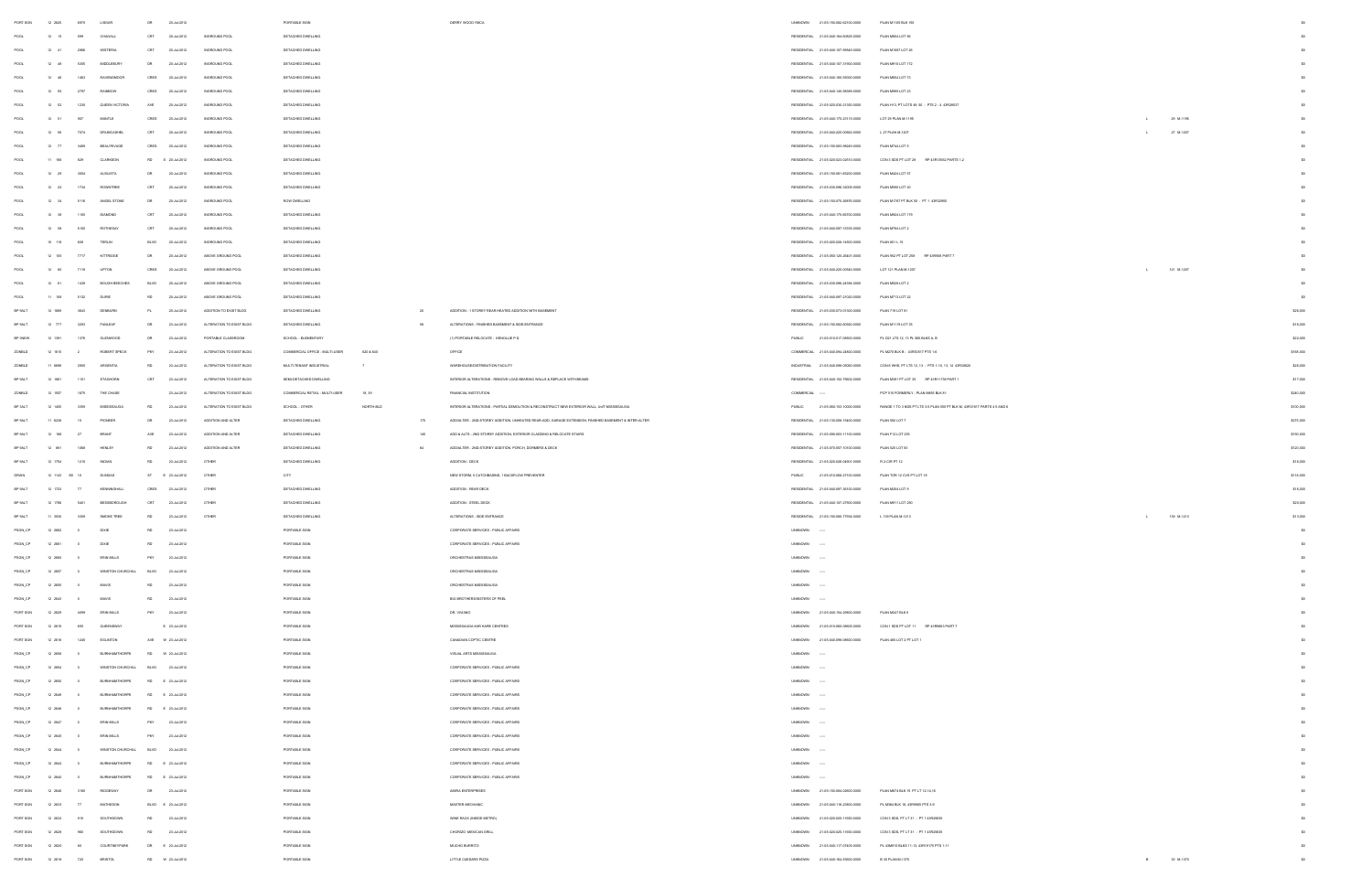| PSGN_CP             | 12 2639       | $^{\circ}$ | <b>HURONTARIO</b>       | 23-Jul-2012<br><b>ST</b>                |                          | PORTABLE SIGN                  |                        | COMMUNITY SERVICES - MUSEUMS                                                                 | <b>UNKNOWN</b>                                                               |                                                                                       |                                |
|---------------------|---------------|------------|-------------------------|-----------------------------------------|--------------------------|--------------------------------|------------------------|----------------------------------------------------------------------------------------------|------------------------------------------------------------------------------|---------------------------------------------------------------------------------------|--------------------------------|
| PSGN_CP             | 12 2638       | $\circ$    | <b>EGLINTON</b>         | AVE W 23-Jul-2012                       |                          | PORTABLE SIGN                  |                        | COMMUNITY SERVICES - MUSEUMS                                                                 | <b>UNKNOWN</b><br>-                                                          |                                                                                       |                                |
| PSGN_CP             | 12 2637       |            | <b>MAVIS</b>            | <b>RD</b><br>23-Jul-2012                |                          | PORTABLE SIGN                  |                        | COMMUNITY SERVICES - MUSEUMS                                                                 | <b>UNKNOWN</b>                                                               |                                                                                       |                                |
| PSGN_CP             | 12 2636       |            | <b>DUNDAS</b>           | ST W 23-Jul-2012                        |                          | PORTABLE SIGN                  |                        | <b>COMMUNITY SERVICES - MUSEUMS</b>                                                          | <b>UNKNOWN</b>                                                               |                                                                                       |                                |
| PSGN_CP             | 12 2635       |            | SOUTHDOWN               | 23-Jul-2012<br><b>RD</b>                |                          | PORTABLE SIGN                  |                        | <b>COMMUNITY SERVICES - MUSEUMS</b>                                                          | <b>UNKNOWN</b>                                                               |                                                                                       |                                |
| PSGN_CP             | 12 2634       | $\circ$    | SOUTH SHERIDAN          | WAY<br>23-Jul-2012                      |                          | PORTABLE SIGN                  |                        | COMMUNITY SERVICES - MUSEUMS                                                                 | <b>UNKNOWN</b><br>-                                                          |                                                                                       |                                |
| PSGN_CP             | 12 2659       | $^{\circ}$ | LAKESHORE               | W 23-Jul-2012<br><b>RD</b>              |                          | PORTABLE SIGN                  |                        | ORCHESTRAS MISSISSAUGA                                                                       | <b>UNKNOWN</b><br>-                                                          |                                                                                       |                                |
| POOL                | 11 153        | 164        | MAPLEWOOD               | <b>RD</b><br>23-Jul-2012                | INGROUND POOL            | DETACHED DWELLING              |                        |                                                                                              | RESIDENTIAL 21-05-010-013-16100-0000                                         | PLAN 384 LOT 4                                                                        |                                |
| BP 9ALT             | 3.44444       |            | WHITE CLOVER            | WAY<br>23-Jul-2012                      | <b>REVISIONS</b>         | DETACHED DWELLING              |                        | CANCELLED 2012-08-01 - REVISION TO MODEL 4003 - BASEMENT & GROUND FLOOR LAYOUT               | RESIDENTIAL 21-05-040-155-00616-0000                                         | L 3 PLAN M-1596                                                                       | 3 M-1596 RANDYLON DEVELOPMENT: |
| ZONBLD              |               | 1865       | LAKESHORE               | RD W 23-Jul-2012                        | ALTERATION TO EXIST BLDG | COMMERCIAL RETAIL - MULTI-USER | 13                     | RESTAURANT                                                                                   | COMMERCIAL 21-05-020-024-15300-0000                                          | CON 2 SDS PT L 29, 43R4543 PT 3, 43R12090 PTS 1, 2, 7-11, 22                          | \$90,00                        |
| BP 9NEW             |               |            | MELBA                   | <b>RD</b><br>24-Jul-2012                | NEW BUILDING             | DETACHED DWELLING              | $1$ 294 $\,$           | NEW CUSTOM SFD/ DEMOLISH EXISTING SFD - EXISTING FOUNDATION TO REMAIN                        | RESIDENTIAL 21-05-070-056-02600-0000                                         | PLAN 439 LOT 137                                                                      | \$553,00                       |
| BP 3ALT             |               | 4590       | THE GALLOPS             | 24-Jul-2012                             | PORTABLE CLASSROOM       | SCHOOL - ELEMENTARY            |                        | (1) PORTABLE RELOCATE - ST ROSE OF LIMA E.S.                                                 | 21-05-040-154-84399-0000<br>PUBLIC                                           | PLAN M548 BLK 57                                                                      | \$22,00                        |
| BP 9ALT             | 11 7076       | 190        | MAPLEWOOD               | <b>RD</b><br>24-Jul-2012                | ADDITION AND ALTER       | DETACHED DWELLING              | 239                    | ADDIALTS - 1&2 STOREY ADDITION, DECK, PORCH, BASEMENT W/O, GROUND FLR ALTS & EXTERIOR RECLAD | RESIDENTIAL 21-05-010-013-16400-0000                                         | PLAN 384 LOT 7                                                                        | \$427,00                       |
|                     | 12 1697       | 365        | PRINCE OF WALES         | <b>DR</b><br>24-Jul-2012                | OTHER                    | APARTMENT (> 6 UNITS)          | 501-505,507-511        | OCCUPANCY PRIOR TO COMPLETION - 5TH FLOOR (10 UNITS)                                         | RESIDENTIAL 21-05-040-154-00600-0000                                         | CON 2 NDS, PT LT 18 - PTS 1, 6, 7 43R31917                                            |                                |
| SIGN BP             |               |            | CITY CENTRE             | <b>DR</b><br>24-Jul-2012                | <b>FASCIA SIGN</b>       | COMMERCIAL RETAIL - MULTI-USER | 2-806                  | (1) FASCIA SIGN - RW & CO.                                                                   | COMMERCIAL 21-05-040-154-00453-0000                                          | PL 43M1010 BLKS 19, 21, PT BLKS 1, 16, 20                                             | \$21,00                        |
| PSGN_CP             | 12 2671       |            | <b>MAVIS</b>            | <b>RD</b><br>24-Jul-2012                |                          | PORTABLE SIGN                  |                        | BIG BROTHERS/SISTERS OF PEEL                                                                 | <b>UNKNOWN</b><br>-----                                                      |                                                                                       |                                |
| PORT SGN            | 12 2651       | 1151       | <b>DUNDAS</b>           | ST W 24-Jul-2012                        |                          | PORTABLE SIGN                  |                        | FRESHCO                                                                                      | 21-05-060-141-17100-0000<br><b>UNKNOWN</b>                                   | PLAN 745 BLK G                                                                        |                                |
| PORT SGN            | 12 2656       | 2290       | BATTLEFORD              | 24-Jul-2012<br><b>RD</b>                |                          | PORTABLE SIGN                  |                        | DIRECT MAZDA                                                                                 | 21-05-040-098-00810-0000<br><b>UNKNOWN</b>                                   | PLAN M1025 PT BLK 1 43R19501 PTS 1, 3-8                                               |                                |
| PORT SGN            | 12 2653       | 730        | LAKESHORE               | RD E 24-Jul-2012                        |                          | PORTABLE SIGN                  |                        | SAUCY KITCHEN INC                                                                            | 21-05-010-002-22600-0000<br><b>UNKNOWN</b>                                   | PLAN A26 PT LOTS 8,9,17,18 RP 43R10958 PARTS 2,3,4                                    |                                |
| PORT SGN            | 12 2652       | 615        | ORWELL                  | ST 24-Jul-2012                          |                          | PORTABLE SIGN                  |                        | ILSCO OF CANADA CO                                                                           | <b>UNKNOWN</b><br>21-05-010-060-08600-0000                                   | CON 1 SDS PT LOT 11 RP 43R3348 PART 10 PART 32                                        |                                |
| PORT SGN            | 12 2663       | 2400       | <b>DUNDAS</b>           | ST W 24-Jul-2012                        |                          | PORTABLE SIGN                  |                        | MARY BROWN'S                                                                                 | 21-05-060-141-22300-0000<br><b>UNKNOWN</b>                                   | CON 1 SDS PT LTS 33, 34, 43R13606 PTS 5, 6, 8-12, 15-18, 22-26, 43R17153 PT 2         |                                |
| PORT SGN            | 12 2665       | 201        | BRITANNIA               | RD E 24-Jul-2012                        |                          | PORTABLE SIGN                  |                        | LEONS FURNITURE LTD                                                                          | <b>UNKNOWN</b><br>21-05-040-117-06820-0000                                   | PT L 6, CON 1 EHS - PT 1, 43R21196                                                    |                                |
| PSGN_CP             | 12 2664       |            | BURNHAMTHORPE           | RD E 24-Jul-2012                        |                          | PORTABLE SIGN                  |                        | ORCHESTRAS MISSISSAUGA                                                                       | <b>UNKNOWN</b>                                                               |                                                                                       |                                |
| PSGN_CP             | 12 2668       |            | MCLAUGHLIN              | 24-Jul-2012<br><b>RD</b>                |                          | PORTABLE SIGN                  |                        | COMMUNITY SERVICES - FRANK MCKECHNIE CC                                                      | <b>UNKNOWN</b>                                                               |                                                                                       |                                |
| PSGN_CP             | 12 2667       |            | <b>HURONTARIO</b>       | ST<br>24-Jul-2012                       |                          | PORTABLE SIGN                  |                        | COMMUNITY SERVICES - FRANK MCKECHNIE CC                                                      | <b>UNKNOWN</b><br>--                                                         |                                                                                       |                                |
| PSGN_CP             | 12 2666       | $\Omega$   | <b>EGLINTON</b>         | AVE W 24-Jul-2012                       |                          | PORTABLE SIGN                  |                        | COMMUNITY SERVICES - FRANK MCKECHNIE CC                                                      | <b>UNKNOWN</b><br>$\cdots$                                                   |                                                                                       |                                |
| <b>FIRE</b>         | 12 1502       | 5100       | SPECTRUM                | WAY 24-Jul-2012                         | ELECTROMAG LOCK DEVICE   | COMMERCIAL OFFICE - MULTI-USER |                        | FIRE ONLY - (3) MAGLOCKS                                                                     | COMMERCIAL 21-05-050-115-60030-0000                                          | PT LTS 1, 2 CON 5 EHS - PTS 1 - 9, 43R22053                                           | \$30,000                       |
| BP 3NEW             | 12 1712       | 3545       | <b>MORNING STAR</b>     | <b>DR</b><br>24-Jul-2012                | PORTABLE CLASSROOM       | SCHOOL - SECONDARY             |                        | (1) PORTABLE RELOCATE - LINCOLN ALEXANDER S.S.                                               | PUBLIC<br>21-05-050-105-03500-0000                                           | CON 8 EHS PT LOT 13 PLAN 752 BLK H                                                    | \$22,00                        |
| BP 9ALT             | 12 1382       | 640        | RATHBURN                | RD E 24-Jul-2012                        | ADDITION TO EXIST BLDG   | ROW DWELLING                   | 10                     | ALTERATIONS - RECONSTRUCT EXISTING REAR YARD BALCONY                                         | <b>RESIDENTIAL</b>                                                           | PEEL CONDO PLAN 130                                                                   | \$17,00                        |
| BP 9ALT             |               | 3386       | CLANFIELD               | CRES<br>25-Jul-2012                     | ADDITION TO EXIST BLDG   | DETACHED DWELLING              | 46                     | ADDITION - REAR HEATED 1 STOREY ADDITION                                                     | RESIDENTIAL 21-05-040-086-15900-0000                                         | PLAN 701 LOT 214                                                                      | \$60,00                        |
| BP 3NEW             | 12 1715       | 1690       | MAZO                    | CRES 25-Jul-2012                        | PORTABLE CLASSROOM       | SCHOOL - ELEMENTARY            |                        | (2) PORTABLE RELOCATES - WHITEOAKS PUBLIC SCHOOL                                             | 21-05-020-034-16200-0000<br>PUBLIC                                           | CON 2 SDS PT LOT 28                                                                   | \$44,00                        |
| BP 3ALT             | 12 1745       | 4030       | DIXIE                   | <b>RD</b><br>25-Jul-2012                | ALTERATION TO EXIST BLDG | CHURCH                         |                        | ALTERATIONS - NEW STEEPLE, ST ANDREW ROMANIAN CHURCH                                         | PUBLIC<br>21-05-030-092-26200-0000                                           | CON 2 NDS PT LOT 6                                                                    | \$27,00                        |
| BP 9ALT             | 12 1928       | 82         | COMPASS                 | WAY<br>25-Jul-2012                      | ALTERATION TO EXIST BLDG | <b>ROW DWELLING</b>            | BLD-A4                 | INTERIOR ALTERATIONS - BEDROOM & BATHROOM IN LOFT & 2ND FLOOR LAUNDRY CLOSET                 | RESIDENTIAL -----                                                            | PSCP 683 - FORMERLY PLAN 43M-1463, PT BLK 1 - PTS 1, 2, 7, 11, 14, 18, 23,24 43R27003 | \$25,00                        |
| ZONBLD              | 12 1732       | 5055       | SATELLITE               | <b>DR</b><br>25-Jul-2012                | ALTERATION TO EXIST BLDG | MULTI-TENANT INDUSTRIAL        | 7                      | BUSINESS OFFICE ACCESSORY WAREHOUSE                                                          | INDUSTRIAL 21-05-050-115-61601-0000                                          | PL 43M793 PT OF B 8, 43R23160 PTS 1-12                                                | \$879,00                       |
| ZONBLD              | 12 1389       | 1177       | CENTRAL                 | PKY W 25-Jul-2012                       | ALTERATION TO EXIST BLDG | COMMERCIAL RETAIL - MULTI-USER | AS NOTED               | RETAIL STORE + ACCESSORY RESTAURANT (22 SEATS)                                               | COMMERCIAL 21-05-040-144-09200-0000                                          | RANGE 3 NDS PT LOTS 7,8                                                               | \$530,00                       |
| CONBLD              |               | 6925       |                         |                                         |                          |                                |                        |                                                                                              |                                                                              |                                                                                       |                                |
| HOUSDEMO 12 2192    |               |            | <b>CENTURY</b>          | AVE<br>25-Jul-2012                      | ALTERATION TO EXIST BLDG | COMMERCIAL OFFICE - MULTI-USER | 8-10 FLR               | OFFICE                                                                                       | COMMERCIAL 21-05-040-097-30020-0000                                          | PL M13, PT BLK A, PT BLK B - PTS 1, 2, 8 43R33277                                     | \$4,123,00                     |
| BP 9ALT             |               | 43         | MISSISSAUGA             | RD S 25-Jul-2012                        | DEMOLITION               | DETACHED DWELLING              |                        | DEMOLITION - SFD & SHED                                                                      | RESIDENTIAL 21-05-090-005-09800-0000                                         | PLAN 300W PT LOTS 9,10                                                                | \$22,00                        |
|                     | 12 1609       | 400        | LAURENTIAN              | AVE<br>25-Jul-2012                      | OTHER                    | DETACHED DWELLING              |                        | ALTERATIONS - BASEMENT WALKOUT                                                               | RESIDENTIAL 21-05-040-094-09231-0000                                         | PLAN M577 LOT 159                                                                     | \$16,00                        |
| BP 3ALT             | 12 1755       | 2465       | ARGENTIA                | <b>RD</b><br>25-Jul-2012                | OTHER                    | INDUSTRIAL - OTHER             | <b>U/G PARKING-LVL</b> | ALTERATIONS - NEW STORM WATER DRAINAGE PIT IN UNDERGROUND TELEPHONE ROOM                     | INDUSTRIAL 21-05-040-097-34736-0000                                          | PL M284 PT LT 1, PT BLKS D, F, 43R10234 PTS 3, 7, 8, PT PART 1                        | \$40,00                        |
| BP 9ALT             | 12 1873       | 420        | <b>HUNTINGTON RIDGE</b> | DR.<br>25-Jul-2012                      | OTHER                    | DETACHED DWELLING              |                        | ADDITION - SOLAR ROOFTOP PANELS (SOLAR ARREY, ROOF MOUNTED)                                  | RESIDENTIAL 21-05-040-155-43088-0000                                         | L 195 PLAN M-1693                                                                     | L 195 M-1693<br>\$29,00        |
| BP 9ALT             | 12 1383       | 640        | RATHBURN                | <b>RD</b><br>E 25-Jul-2012              | OTHER                    | ROW DWELLING                   | 11                     | ALTERATIONS - RECONSTRUCT EXISTING REAR DECK                                                 | RESIDENTIAL -----                                                            | PEEL CONDO PLAN 130                                                                   | \$17,00                        |
| PORT SGN            | 12 2670       | 2077       | ROYAL WINDSOR           | <b>DR</b><br>25-Jul-2012                |                          | PORTABLE SIGN                  |                        | <b>HARVEY'S</b>                                                                              | 21-05-020-025-08400-0000<br><b>UNKNOWN</b>                                   | CON 2 SDS PT LOT 31                                                                   |                                |
| PORT SGN            | 12 2669       | 802        | SOUTHDOWN               | RD<br>25-Jul-2012                       |                          | PORTABLE SIGN                  |                        | EMICHAEL PHARMACY                                                                            | UNKNOWN 21-05-020-024-04300-0000                                             | CON 3 SDS PT LOT 31                                                                   |                                |
| PSGN CP             | 12 2686       | $\circ$    |                         | WINSTON CHURCHILL BLVD 25-Jul-2012      |                          | PORTABLE SIGN                  |                        | COUNCILLOR - WARD 8                                                                          | <b>UNKNOWN</b><br>$\cdots$                                                   |                                                                                       |                                |
| PSGN_CP             | 12 2685       |            |                         | WINSTON CHURCHILL BLVD 25-Jul-2012      |                          | PORTABLE SIGN                  |                        | COUNCILLOR - WARD 8                                                                          | <b>UNKNOWN</b><br>$\cdots$                                                   |                                                                                       |                                |
| PORT SGN            | 12 2672       | 3045       | <b>MAVIS</b>            | <b>RD</b><br>25-Jul-2012                |                          | PORTABLE SIGN                  |                        | ALTERED IMAGE                                                                                | UNKNOWN 21-05-040-142-32000-0000                                             | PL 43M-1332. PT B 3 LESS 43R27004. PTS 1-6<br><b>B</b>                                | 3 M-1332                       |
|                     | 12 2684       |            | BRITANNIA               |                                         |                          |                                |                        | ECOSOURCE MISSISSAUGA                                                                        | <b>UNKNOWN</b>                                                               |                                                                                       |                                |
| PSGN_CP             | 12 2683       |            | TENTH LINE WEST         | RD W 25-Jul-2012                        |                          | PORTABLE SIGN                  |                        |                                                                                              | <b>UNKNOWN</b>                                                               |                                                                                       |                                |
| PSGN_CP<br>PORT SGN | 12 2674       | 3476       | <b>GLEN ERIN</b>        | 25-Jul-2012<br><b>DR</b><br>25-Jul-2012 |                          | PORTABLE SIGN<br>PORTABLE SIGN |                        | MIAG CENTRE FOR DIVERSE WOMEN & FAMILIES<br>GLENWAY DENTAL OFFICE                            | UNKNOWN 21-05-060-156-84700-0000                                             | PLAN 961 BLK J                                                                        |                                |
| PSGN_CP             | 12 2678       | $\circ$    | GOREWAY                 | <b>DR</b><br>25-Jul-2012                |                          | PORTABLE SIGN                  |                        | MALTON NEIGHBOURHOOD SERVICES                                                                | <b>UNKNOWN</b><br>--                                                         |                                                                                       |                                |
|                     | 12 2687       | $^{\circ}$ | <b>BURNHAMTHORPE</b>    | RD W 25-Jul-2012                        |                          | PORTABLE SIGN                  |                        | COUNCILLOR - WARD 8                                                                          | <b>UNKNOWN</b><br>$\cdots$                                                   |                                                                                       |                                |
| PSGN_CP<br>PSGN_CP  | 12 2677       | $\circ$    | <b>EGLINTON</b>         | AVE W 25-Jul-2012                       |                          | PORTABLE SIGN                  |                        | ORCHESTRAS MISSISSAUGA                                                                       | UNKNOWN -----                                                                |                                                                                       |                                |
| POOL                | 12 35         | 3260       | RYMAL                   | <b>RD</b><br>25-Jul-2012                | INGROUND POOL            | DETACHED DWELLING              |                        |                                                                                              | RESIDENTIAL 21-05-040-083-14000-0000                                         | PLAN 830 LOT 12                                                                       |                                |
| POOL                | 12 69         | 1601       | TROTWOOD                | AVE<br>25-Jul-2012                      | INGROUND POOL            | DETACHED DWELLING              |                        |                                                                                              | RESIDENTIAL 21-05-010-008-06600-0000                                         | PLAN F20 PT LOT 303                                                                   |                                |
| POOL                | 12 82         | 6693       | SNOW GOOSE LANES        | 25-Jul-2012                             | INGROUND POOL            | DETACHED DWELLING              |                        |                                                                                              | RESIDENTIAL 21-05-150-082-09164-0000                                         | PLAN M616 LOT 209                                                                     |                                |
| POOL                | 12 63         | 4093       | <b>BLUEGRASS</b>        | CRT<br>25-Jul-2012                      | INGROUND POOL            | DETACHED DWELLING              |                        |                                                                                              | RESIDENTIAL 21-05-040-152-39902-0000                                         | PLAN M315 PT BLK 65 PLAN M389 PT BLK 116 RP 43R11478 PARTS 3,4                        |                                |
| POOL                | 12 45         | 3035       | PETTIGREW               | CRES<br>25-Jul-2012                     | INGROUND POOL            | DETACHED DWELLING              |                        |                                                                                              | RESIDENTIAL 21-05-150-083-05800-0000                                         | PLAN M690 LOT 118                                                                     |                                |
| POOL                | 12 49         | 7363       | <b>BLACK WALNUT</b>     | <b>TR</b><br>25-Jul-2012                | INGROUND POOL            | DETACHED DWELLING              |                        |                                                                                              | RESIDENTIAL 21-05-150-080-77284-0000                                         | L 221 PLAN M-1213<br>$\mathbf{L}$                                                     | 221 M-1213                     |
| POOL                | 12 65         | 5326       | <b>FOXMILL</b>          | CRT                                     | INGROUND POOL            | DETACHED DWELLING              |                        |                                                                                              |                                                                              | PLAN M872 LOT 59                                                                      |                                |
| POOL                | 12 64         | 871        | PARKLAND                | 25-Jul-2012<br>AVE<br>25-Jul-2012       | INGROUND POOL            | DETACHED DWELLING              |                        |                                                                                              | RESIDENTIAL 21-05-040-159-51900-0000<br>RESIDENTIAL 21-05-020-019-11000-0000 | PLAN 394 LOT 19                                                                       |                                |
| POOL                | 12 57         | 3137       | KILBRIDE                | CRES<br>25-Jul-2012                     | INGROUND POOL            | DETACHED DWELLING              |                        |                                                                                              | RESIDENTIAL 21-05-150-080-61537-0000                                         | PLAN M382 PT LOT 155                                                                  |                                |
| POOL                | $12 \qquad 8$ | 604        | CRANLEIGH               | CRT<br>25-Jul-2012                      | INGROUND POOL            | DETACHED DWELLING              |                        |                                                                                              | RESIDENTIAL 21-05-020-026-10884-0000                                         | L 42 PLAN M-1565<br>$\mathbf{L}$                                                      | 42 M-1565                      |
| POOL                | 12 18         | 7199       | SECOND LINE WEST        | 25-Jul-2012                             | INGROUND POOL            | DETACHED DWELLING              |                        |                                                                                              | RESIDENTIAL 21-05-040-096-13806-0000                                         | CON 2 WHS, PT L 12 - PTS 1, 9 43R25106                                                |                                |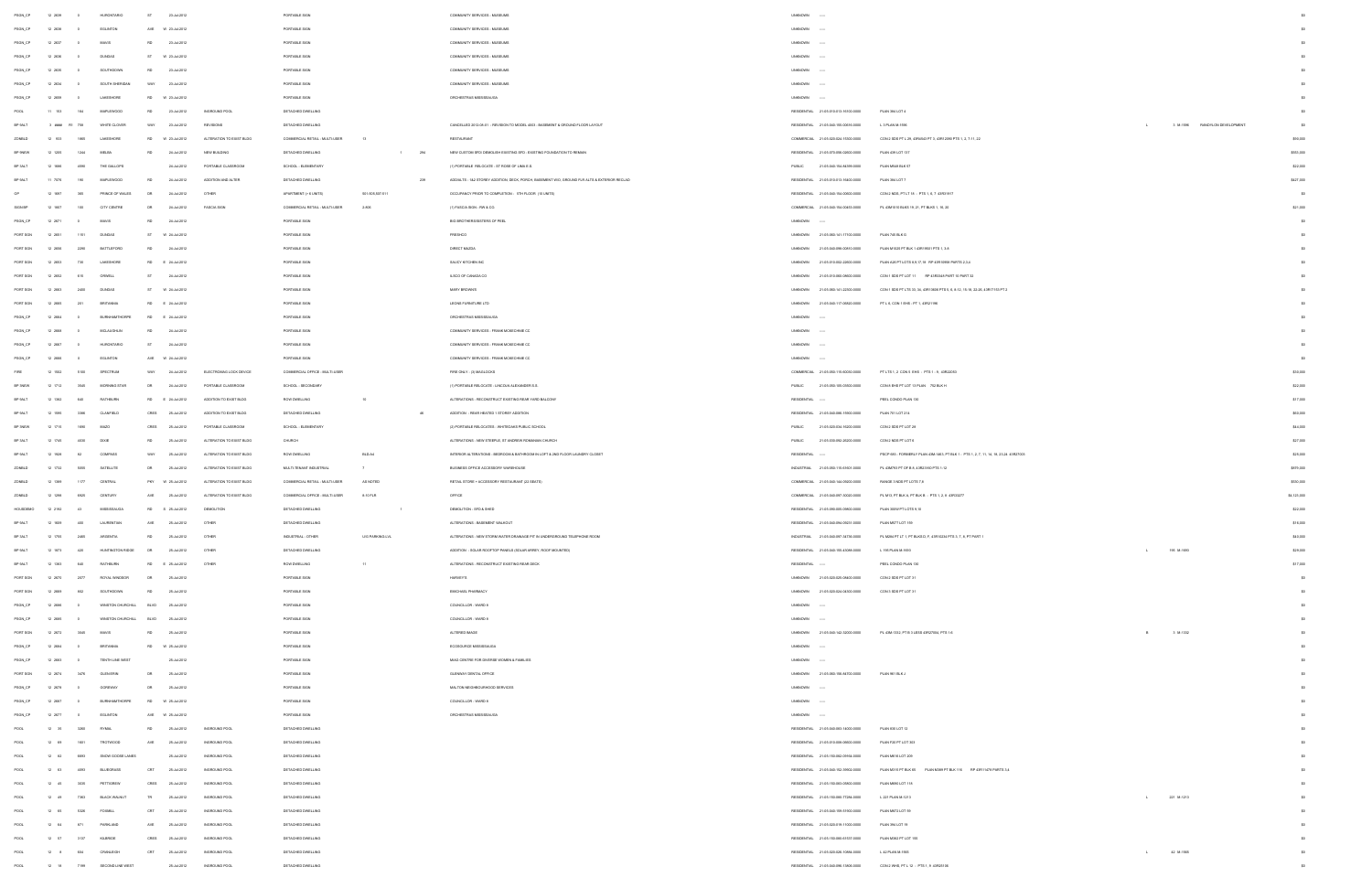| POOL                             | 12 17           | 7203           | SECOND LINE WEST            | 25-Jul-2012              | INGROUND POOL            | DETACHED DWELLING              |                |       |                                                                                                   | RESIDENTIAL 21-05-040-096-13804-0000       | CON 2 WHS, PT L 12 - PTS 2, 8 43R25106                                                |            |
|----------------------------------|-----------------|----------------|-----------------------------|--------------------------|--------------------------|--------------------------------|----------------|-------|---------------------------------------------------------------------------------------------------|--------------------------------------------|---------------------------------------------------------------------------------------|------------|
| POOL                             |                 |                | CANYON                      | <b>ST</b><br>25-Jul-2012 | INGROUND POOL            | DETACHED DWELLING              |                |       |                                                                                                   | RESIDENTIAL 21-05-020-026-10842-0000       | L 21 PLAN M-1565<br>L 21 M-1565                                                       |            |
| POOL                             |                 | 1499           | <b>GREGWOOD</b>             | <b>RD</b><br>25-Jul-2012 | INGROUND POOL            | DETACHED DWELLING              |                |       |                                                                                                   | RESIDENTIAL 21-05-020-028-01200-0000       | PLAN 425 LOT 22                                                                       |            |
| POOL                             |                 | 6252           | <b>MILLER'S</b>             | GROV<br>25-Jul-2012      | INGROUND POOL            | DETACHED DWELLING              |                |       |                                                                                                   | RESIDENTIAL 21-05-150-080-61125-0000       | PLAN M383 LOT 60                                                                      |            |
| POOL                             | 12 88           | 6601           | TENTH LINE WEST             | 25-Jul-2012              | INGROUND POOL            | DETACHED DWELLING              |                |       |                                                                                                   | RESIDENTIAL 21-05-150-080-08539-0000       | PLAN M616 LOT 31                                                                      |            |
| POOL                             | 12              | 3165           | ERINDALE STATION            | <b>RD</b><br>25-Jul-2012 | ABOVE GROUND POOL        | DETACHED DWELLING              |                |       |                                                                                                   | RESIDENTIAL 21-05-060-144-07010-0000       | RANGE 1 NDS PT LOT 9                                                                  |            |
| POOL                             | 12 84           | 132            | <b>HANSON</b>               | <b>RD</b><br>25-Jul-2012 | ABOVE GROUND POOL        | SEMI-DETACHED DWELLING         |                |       |                                                                                                   | RESIDENTIAL 21-05-040-143-03820-0000       | PLAN 941 PT LOT 1 RP 43R916 PARTS 1 TO 4                                              |            |
| POOL                             | 12 106          | 5661           | SIDMOUTH                    | <b>ST</b><br>25-Jul-2012 | ABOVE GROUND POOL        | DETACHED DWELLING              |                |       |                                                                                                   | RESIDENTIAL 21-05-040-096-74430-0000       | L 77 M-1229<br>L 77 PLAN M-1229                                                       |            |
| POOL                             | 12 108          | 3161           | GWENDALE                    | CRES<br>25-Jul-2012      | ABOVE GROUND POOL        | DETACHED DWELLING              |                |       |                                                                                                   | RESIDENTIAL 21-05-040-095-67100-0000       | PLAN 922 PT LOT 83                                                                    |            |
| POOL                             | 12              | 1740           | BOUGH BEECHES               | BLVD 25-Jul-2012         | SPA/WHIRLPOOL/HOTTUB     | DETACHED DWELLING              |                |       |                                                                                                   | RESIDENTIAL 21-05-030-096-12200-0000       | PLAN M57 LOT 168                                                                      |            |
| BP 3ALT                          |                 | 155            | MATHESON                    | BLVD W 25-Jul-2012       | <b>REVISIONS</b>         | COMMERCIAL OFFICE - MULTI-USER | 2-FLR          |       | REVISION - SUPPORT-STRUCTURE MODIFICATIONS                                                        | COMMERCIAL 21-05-040-115-00110-0000        | PL 43M832, PT BLK 10 - PTS 1, 3 43R33076                                              |            |
| BP 3NEW                          | 12 1714         | 70             | MINEOLA                     | RD E 25-Jul-2012         | PORTABLE CLASSROOM       | SCHOOL - ELEMENTARY            |                |       | (1) PORTABLE RELOCATE - PORT CREDIT P.S.                                                          | PUBLIC<br>21-05-010-011-15700-0000         | RANGE 1 CIR PT LOT 1 PT LOT 2                                                         | \$22,00    |
|                                  |                 | 920            | SOUTHDOWN                   | <b>RD</b>                | ALTERATION TO EXIST BLDG | COMMERCIAL - OTHER             | 7A+7B          |       |                                                                                                   | COMMERCIAL 21-05-020-025-11650-0000        | CON 3 SDS, PT LT 31 - PT 1 43R25635                                                   | \$120,00   |
| BP 3ALT                          | 12 1594         |                |                             | 25-Jul-2012              |                          |                                |                |       | INTERIOR ALTERATIONS - DEMISING WALL, ROGERS                                                      |                                            |                                                                                       |            |
| BP 3NEW                          | 12 1020         | 3126           | ARGENTIA                    | 26-Jul-2012<br><b>RD</b> | NEW BUILDING             | COMMERCIAL RETAIL-SINGLE USER  | BLD-B          | 2,619 | NEW - COMMERCIAL RETAIL BUILDING - MARSHALLS                                                      | COMMERCIAL 21-05-150-080-13600-0000        | CON 11 NS PT L 13 - PTS 5, 9, 10 43R25818                                             | \$4,767,00 |
| BP 3NEW                          | 12 1713         | 2473           | ROSEMARY                    | DR 1<br>26-Jul-2012      | PORTABLE CLASSROOM       | SCHOOL - ELEMENTARY            |                |       | (1) PORTABLE RELOCATE - HAWTHORN P.S.                                                             | PUBLIC<br>21-05-060-128-17300-0000         | RANGE 1 SDS PT LOT 10                                                                 | \$22,00    |
| ZONBLD                           | 12 1007         | 141            | BRUNEL                      | <b>RD</b><br>26-Jul-2012 | ALTERATION TO EXIST BLDG | COMMERCIAL OFFICE - MULTI-USER | 2ND FLOOR      |       | INTERIOR ALTS TO CREATE 3 SPEC SUITES 200, 201 AND 202. NEW OFFICE IN 201 & 202                   | COMMERCIAL 21-05-040-116-34405-0000        | PLAN M425 PT BLK 4 RP 43R14360 PART 1                                                 | \$223,00   |
| ZONBLD                           | 12 1304         | 7311           | KIMBEL                      | 26-Jul-2012<br><b>ST</b> | ALTERATION TO EXIST BLDG | MULTI-TENANT INDUSTRIAL        | $\overline{1}$ |       | WAREHOUSE/DISTRIBUTION FACILITY (NO OUTDOOR STORAGE)                                              | INDUSTRIAL 21-05-050-115-13701-0000        | PLAN 875 BLK C                                                                        | \$251,00   |
| BP 3ALT                          | 12 356          | 112            | QUEEN                       | ST S 26-Jul-2012         | ALTERATION TO EXIST BLDG | CITY                           |                |       | ALTERATIONS - ELEVATOR INSTALLATION, STREETSVILLE LIBRARY                                         | 21-05-120-004-16500-0000<br>PUBLIC         | PL STR 4 PT LTS 1, 2                                                                  | \$113,00   |
| BP 3ALT                          | 12 1394         | 5100           | SPECTRUM                    | WAY 26-Jul-2012          | ALTERATION TO EXIST BLDG | COMMERCIAL OFFICE - MULTI-USER | 4-FLR          |       | INTERIOR ALTERATIONS - INTUIT CANADA INC                                                          | COMMERCIAL 21-05-050-115-60030-0000        | PT LTS 1, 2 CON 5 EHS - PTS 1 - 9, 43R22053                                           | \$62,00    |
| BP 3ALT                          | 12 1341         | 3360           | WOLFEDALE                   | <b>RD</b><br>26-Jul-2012 | ADDITION AND ALTER       | COMMERCIAL - OTHER             |                | 364   | ADD/ALT - MEZZANINE ADDITION & INTERIOR ALTERATIONS - WOLFEDALE MULTI-SPORT RECREATIONAL FACILITY | COMMERCIAL 21-05-040-144-05000-0000        | CON 1 NDS PT LT 22 - 43R29832 PTS 2-4, 7-12                                           | \$3,306,00 |
| BP 3ALT                          | 12 1762         | 3610           | MAVIS                       | <b>RD</b><br>26-Jul-2012 | OTHER                    | SINGLE TENANT INDUSTRIAL       |                |       | ADDITION - SOLAR ROOFTOP PANELS                                                                   | INDUSTRIAL 21-05-040-143-20711-0000        | CON 1 NDS PT LOT 21 RP 43R1132 PART 11                                                | \$400,00   |
| PORT SGN                         | 12 2690         | 2350           | CAWTHRA                     | <b>RD</b><br>26-Jul-2012 |                          | PORTABLE SIGN                  |                |       | EURO TILE FLOORING                                                                                | <b>UNKNOWN</b><br>21-05-010-060-07900-0000 | CON 1 SDS PT LOT 11 PLAN TOR 14 PT LOT 16 RP 43R3348 PART 22                          |            |
| PORT SGN                         | 12 2692         | 2550           | ARGENTIA                    | 26-Jul-2012<br><b>RD</b> |                          | PORTABLE SIGN                  |                |       | THE MORTGAGE CENTRE                                                                               | 21-05-040-098-21605-0000<br><b>UNKNOWN</b> | PLAN M529 PT BLK 1                                                                    |            |
| PORT SGN                         | 12 2688         |                | <b>BRISTOL</b>              | RD E 26-Jul-2012         |                          | PORTABLE SIGN                  |                |       | CIBC                                                                                              | 21-05-040-170-00100-0000<br><b>UNKNOWN</b> | PLAN M782 BLK 179                                                                     |            |
| PSGN_CP                          | 12 2735         | $\overline{0}$ | BURNHAMTHORPE               | RD E 26-Jul-2012         |                          | PORTABLE SIGN                  |                |       | REGION OF PEEL                                                                                    | <b>UNKNOWN</b><br>$\sim$                   |                                                                                       |            |
| PSGN_CP                          | 12 2733         | $\sim$         | <b>ERIN MILLS</b>           | PKY 26-Jul-2012          |                          | PORTABLE SIGN                  |                |       | REGION OF PEEL                                                                                    | <b>UNKNOWN</b><br>$\sim$                   |                                                                                       |            |
| $\ensuremath{\mathsf{PSGN\_CP}}$ | 12 2731         | $\overline{0}$ | DIXIE                       | RD 3<br>26-Jul-2012      |                          | PORTABLE SIGN                  |                |       | REGION OF PEEL                                                                                    | <b>UNKNOWN</b><br>$\sim$                   |                                                                                       |            |
| $\ensuremath{\mathsf{PSGN\_CP}}$ | 12 2723         | $^{\circ}$     | PAISLEY                     | BLVD W 26-Jul-2012       |                          | PORTABLE SIGN                  |                |       | <b>REGION OF PEEL</b>                                                                             | <b>UNKNOWN</b><br>$\cdots$                 |                                                                                       |            |
| PSGN_CP                          | 12 2720         | $\sim$         | QUEENSWAY                   | E 26-Jul-2012            |                          | PORTABLE SIGN                  |                |       | REGION OF PEEL                                                                                    | <b>UNKNOWN</b><br>$\sim$                   |                                                                                       |            |
| PSGN_CP                          | 12 2716         | $\sim$         | MISSISSAUGA                 | 26-Jul-2012<br><b>RD</b> |                          | PORTABLE SIGN                  |                |       | REGION OF PEEL                                                                                    | <b>UNKNOWN</b><br>-----                    |                                                                                       |            |
| PSGN_CP                          | 12 2712         | $\sim$         | DIXIE                       | <b>RD</b><br>26-Jul-2012 |                          | PORTABLE SIGN                  |                |       | REGION OF PEEL                                                                                    | <b>UNKNOWN</b><br>-                        |                                                                                       |            |
|                                  |                 |                |                             |                          |                          | PORTABLE SIGN                  |                |       |                                                                                                   |                                            | PLAN 928 BLK A                                                                        |            |
| PORT SGN                         | 12 2675         | 5165           | <b>DIXIE</b>                | 26-Jul-2012<br>RD 3      |                          |                                |                |       | KANDAHAR KABOB                                                                                    | UNKNOWN 21-05-050-115-19750-0000           |                                                                                       |            |
| PSGN_CP                          | 12 2709         | $\sim$         | DERRY                       | RD W 26-Jul-2012         |                          | PORTABLE SIGN                  |                |       | REGION OF PEEL                                                                                    | <b>UNKNOWN</b><br>----                     |                                                                                       |            |
| PSGN_CP                          | 12 2707         | $\sim$ 0       | BURNHAMTHORPE               | RD W 26-Jul-2012         |                          | PORTABLE SIGN                  |                |       | <b>REGION OF PEEL</b>                                                                             | <b>UNKNOWN</b><br>$\sim$                   |                                                                                       |            |
| PSGN_CP                          | 12 2706         | $\sim$ 0       | BURNHAMTHORPE               | RD W 26-Jul-2012         |                          | PORTABLE SIGN                  |                |       | REGION OF PEEL                                                                                    | <b>UNKNOWN</b><br>-                        |                                                                                       |            |
| PSGN_CP 12 2705                  |                 | $\sim$ 0       | QUEENSWAY                   | W 26-Jul-2012            |                          | PORTABLE SIGN                  |                |       | REGION OF PEEL                                                                                    | <b>UNKNOWN</b><br>$\cdots$                 |                                                                                       |            |
|                                  |                 |                | PSGN CP 12 2704 0 QUEENSWAY | W 26-Jul-2012            |                          | PORTABLE SIGN                  |                |       | REGION OF PEEL                                                                                    | UNKNOWN -----                              |                                                                                       |            |
| PSGN_CP 12 2703                  |                 | $\sim$         | SOUTHDOWN                   | <b>RD</b><br>26-Jul-2012 |                          | PORTABLE SIGN                  |                |       | REGION OF PEEL                                                                                    | UNKNOWN -----                              |                                                                                       |            |
| PSGN_CP                          | 12 2702         |                | SOUTHDOWN                   | <b>RD</b><br>26-Jul-2012 |                          | PORTABLE SIGN                  |                |       | REGION OF PEEL                                                                                    | <b>UNKNOWN</b><br>$\cdots$                 |                                                                                       |            |
| PSGN_CP                          | 12 2699         |                | CAWTHRA                     | <b>RD</b><br>26-Jul-2012 |                          | PORTABLE SIGN                  |                |       | REGION OF PEEL                                                                                    | <b>UNKNOWN</b><br>$\sim$                   |                                                                                       |            |
| PSGN_CP                          | 12 2697         |                | BURNHAMTHORPE               | RD W 26-Jul-2012         |                          | PORTABLE SIGN                  |                |       | REGION OF PEEL                                                                                    | <b>UNKNOWN</b><br>$\sim$                   |                                                                                       |            |
| PSGN_CP                          | 12 2696         |                | BURNHAMTHORPE               | RD W 26-Jul-2012         |                          | PORTABLE SIGN                  |                |       | REGION OF PEEL                                                                                    | <b>UNKNOWN</b><br>$\cdots$                 |                                                                                       |            |
| PSGN_CP                          | 12 2695         |                | BRITANNIA                   | RD W 26-Jul-2012         |                          | PORTABLE SIGN                  |                |       | REGION OF PEEL                                                                                    | <b>UNKNOWN</b><br>$\cdots$                 |                                                                                       |            |
| PORT SGN                         | 12 2680         | 1744           | LAKESHORE                   | RD W 26-Jul-2012         |                          | PORTABLE SIGN                  |                |       | YOUNG MINDS MONTESSORI PRESCHOOL LTD.                                                             | 21-05-020-024-18000-0000<br><b>UNKNOWN</b> | CON 3 SDS PT LOT 28                                                                   |            |
| PORT SGN                         | 12 2676         | 1077           | NORTH SERVICE               | <b>RD</b><br>26-Jul-2012 |                          | PORTABLE SIGN                  |                |       | SHOPPERS DRUG MART                                                                                | 21-05-070-054-19700-0000<br><b>UNKNOWN</b> | CON 1 SDS PT LOTS 7, 8, PLAN 439 LOTS 1, 2, BLK A, PT LOTS 3 TO 11, PLAN 520 PT BLK A |            |
| PORT SGN                         | 12 2673         | 4141           | DIXIE                       | <b>RD</b><br>26-Jul-2012 |                          | PORTABLE SIGN                  |                |       | REGAL CHINESE BUFFET                                                                              | <b>UNKNOWN</b><br>21-05-030-092-19500-0000 | CON 2 NDS PT LT 5, 43R2782 PTS 1-7                                                    |            |
| $\ensuremath{\mathsf{PSGN\_CP}}$ | 12 2736         | $^{\circ}$     | BURNHAMTHORPE               | RD E 26-Jul-2012         |                          | PORTABLE SIGN                  |                |       | REGION OF PEEL                                                                                    | <b>UNKNOWN</b><br>$\sim$                   |                                                                                       |            |
| PSGN_CP                          | 12 2734         |                | LAKESHORE                   | RD E 26-Jul-2012         |                          | PORTABLE SIGN                  |                |       | REGION OF PEEL                                                                                    | <b>UNKNOWN</b>                             |                                                                                       |            |
| PSGN_CP                          | 12 2732         | $^{\circ}$     | DIXIE                       | <b>RD</b><br>26-Jul-2012 |                          | PORTABLE SIGN                  |                |       | REGION OF PEEL                                                                                    | <b>UNKNOWN</b><br>$\sim$                   |                                                                                       |            |
| PSGN_CP                          | 12 2730         |                | WINSTON CHURCHILL           | BLVD 26-Jul-2012         |                          | PORTABLE SIGN                  |                |       | REGION OF PEEL                                                                                    | <b>UNKNOWN</b><br>$\sim$                   |                                                                                       |            |
| PSGN_CP                          | 12 2729         | $^{\circ}$     | WINSTON CHURCHILL           | BLVD 26-Jul-2012         |                          | PORTABLE SIGN                  |                |       | REGION OF PEEL                                                                                    | <b>UNKNOWN</b><br>$\cdots$                 |                                                                                       |            |
| PSGN_CP                          | 12 2728         |                | <b>EGLINTON</b>             | AVE W 26-Jul-2012        |                          | PORTABLE SIGN                  |                |       | REGION OF PEEL                                                                                    | <b>UNKNOWN</b><br>$\sim$                   |                                                                                       |            |
| PSGN_CP                          | 12 2727         |                | <b>EGLINTON</b>             | AVE W 26-Jul-2012        |                          | PORTABLE SIGN                  |                |       | REGION OF PEEL                                                                                    | <b>UNKNOWN</b><br>$\cdots$                 |                                                                                       |            |
|                                  |                 |                |                             |                          |                          |                                |                |       |                                                                                                   |                                            |                                                                                       |            |
| PSGN_CP                          | 12 2726         |                | AIRPORT                     | 26-Jul-2012<br><b>RD</b> |                          | PORTABLE SIGN                  |                |       | REGION OF PEEL                                                                                    | <b>UNKNOWN</b><br>$\sim$                   |                                                                                       |            |
| PSGN_CP                          | 12 2724         | $^{\circ}$     | AIRPORT                     | 26-Jul-2012<br><b>RD</b> |                          | PORTABLE SIGN                  |                |       | REGION OF PEEL                                                                                    | <b>UNKNOWN</b><br>1.1111                   |                                                                                       |            |
| PSGN_CP                          | 12 2722         | $\sim$         | PAISLEY                     | BLVD W 26-Jul-2012       |                          | PORTABLE SIGN                  |                |       | REGION OF PEEL                                                                                    | <b>UNKNOWN</b><br>$\cdots$                 |                                                                                       |            |
| PSGN_CP                          | 12 2721         | $\sim$ 0       | QUEENSWAY                   | E 26-Jul-2012            |                          | PORTABLE SIGN                  |                |       | REGION OF PEEL                                                                                    | <b>UNKNOWN</b><br>----                     |                                                                                       |            |
| PSGN_CP                          | 12 2719         | $\sim$         | LAKESHORE                   | RD W 26-Jul-2012         |                          | PORTABLE SIGN                  |                |       | REGION OF PEEL                                                                                    | <b>UNKNOWN</b><br>----                     |                                                                                       |            |
| PSGN_CP                          | 12 2718         | $\sim$         | LAKESHORE                   | RD W 26-Jul-2012         |                          | PORTABLE SIGN                  |                |       | <b>REGION OF PEEL</b>                                                                             | <b>UNKNOWN</b><br>$\sim$                   |                                                                                       |            |
| PSGN_CP                          | 12 2717         |                | MISSISSAUGA                 | <b>RD</b><br>26-Jul-2012 |                          | PORTABLE SIGN                  |                |       | REGION OF PEEL                                                                                    | <b>UNKNOWN</b>                             |                                                                                       |            |
| PSGN_CP                          | 12 2715         |                | HURONTARIO                  | ST<br>26-Jul-2012        |                          | PORTABLE SIGN                  |                |       | REGION OF PEEL                                                                                    | <b>UNKNOWN</b><br>1.1111                   |                                                                                       |            |
|                                  | PSGN_CP 12 2714 | $\sim$ 0       | <b>HURONTARIO</b>           | ST<br>26-Jul-2012        |                          | PORTABLE SIGN                  |                |       | REGION OF PEEL                                                                                    | UNKNOWN ------                             |                                                                                       |            |
|                                  |                 |                |                             |                          |                          |                                |                |       |                                                                                                   |                                            |                                                                                       |            |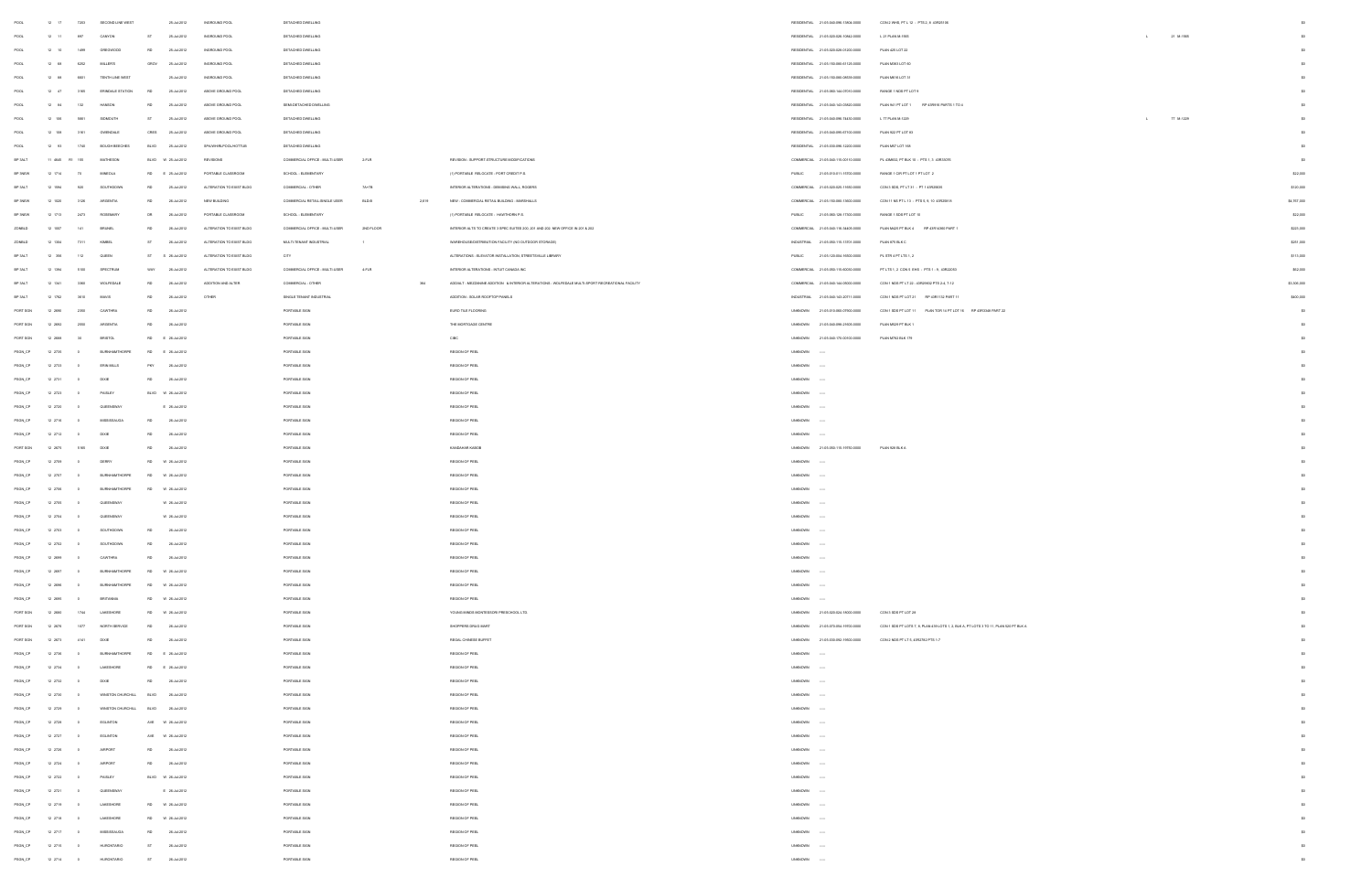| PSGN_CP                          | 12 2713 | $\sim$ 0       | DIXIE                              | <b>RD</b><br>26-Jul-2012       |                          | PORTABLE SIGN                  |                | REGION OF PEEL                                                    | UNKNOWN -----                        |                          |                                                                         |           |
|----------------------------------|---------|----------------|------------------------------------|--------------------------------|--------------------------|--------------------------------|----------------|-------------------------------------------------------------------|--------------------------------------|--------------------------|-------------------------------------------------------------------------|-----------|
| PSGN_CP 12 2711                  |         | $\sim$ 0       | WINSTON CHURCHILL BLVD 26-Jul-2012 |                                |                          | PORTABLE SIGN                  |                | <b>REGION OF PEEL</b>                                             | <b>UNKNOWN</b><br>$\cdots$           |                          |                                                                         |           |
| PSGN_CP                          | 12 2710 | $\sim$ 0       | WINSTON CHURCHILL                  | BLVD 26-Jul-2012               |                          | PORTABLE SIGN                  |                | REGION OF PEEL                                                    | <b>UNKNOWN</b><br>$\cdots$           |                          |                                                                         |           |
| PSGN_CP                          | 12 2708 | $\overline{0}$ | DERRY                              | RD W 26-Jul-2012               |                          | PORTABLE SIGN                  |                | REGION OF PEEL                                                    | <b>UNKNOWN</b>                       |                          |                                                                         |           |
| PSGN_CP                          | 12 2701 |                | EASTGATE                           | PKY 26-Jul-2012                |                          | PORTABLE SIGN                  |                | REGION OF PEEL                                                    | <b>UNKNOWN</b>                       |                          |                                                                         |           |
|                                  |         |                |                                    |                                |                          | PORTABLE SIGN                  |                | REGION OF PEEL                                                    |                                      |                          |                                                                         |           |
| PSGN_CP                          | 12 2700 | $^{\circ}$     | EASTGATE                           | PKY 26-Jul-2012                |                          |                                |                |                                                                   | <b>UNKNOWN</b><br>----               |                          |                                                                         |           |
| PSGN_CP                          | 12 2698 | $^{\circ}$     | CAWTHRA                            | 26-Jul-2012<br><b>RD</b>       |                          | PORTABLE SIGN                  |                | REGION OF PEEL                                                    | <b>UNKNOWN</b><br>----               |                          |                                                                         |           |
| PSGN_CP                          | 12 2694 | $\overline{0}$ | BRITANNIA                          | RD W 26-Jul-2012               |                          | PORTABLE SIGN                  |                | REGION OF PEEL                                                    | UNKNOWN -----                        |                          |                                                                         |           |
| PORT SGN                         | 12 2682 | 1590           | <b>DUNDAS</b>                      | ST E 26-Jul-2012               |                          | PORTABLE SIGN                  |                | WYNN FITNESS                                                      | UNKNOWN 21-05-070-068-35100-0000     |                          | CON 1 SDS PT L 4, 43R15013 PTS 9, 24                                    |           |
| PORT SGN                         | 12 2681 | 35             | <b>BRUNEL</b>                      | <b>RD</b><br>26-Jul-2012       |                          | PORTABLE SIGN                  |                | SAHARA PAK - INDIAN RESTAURANT INC.                               | <b>UNKNOWN</b>                       | 21-05-040-116-26900-0000 | PLAN M425 PT BLK 1 RP 43R14278 PARTS 1 & 2                              |           |
| PORT SGN                         | 12 2679 | 84             | SOUTH SERVICE                      | RD<br>26-Jul-2012              |                          | PORTABLE SIGN                  |                | TINY TREASURES MONTESSORI SCHOOL                                  | <b>UNKNOWN</b>                       | 21-05-010-014-05500-0000 | CON 2 SDS PT LOT 15                                                     |           |
| FIRE                             | 12 1735 | 1900           | MINNESOTA                          | CRT<br>26-Jul-2012             | ELECTROMAG LOCK DEVICE   | MULTI-TENANT INDUSTRIAL        |                | FIRE ONLY - (4) MAGLOCKS                                          | INDUSTRIAL 21-05-040-097-25900-0000  |                          | PLAN M10 LOT 2 RP 43R7908 PARTS 2,3                                     | \$40,000  |
| BP 3ALT                          | 12 1513 | ALT 3359       | MISSISSAUGA                        | <b>RD</b><br>26-Jul-2012       | ALTERATION TO EXIST BLDG | SCHOOL - OTHER                 |                | INTERIOR ALTERATIONS - TIM HORTONS - TAKE-OUT RESTAURANT          | PUBLIC                               | 21-05-060-153-10000-0000 | RANGE 1 TO 3 NDS PT LTS 3-5 PLAN 550 PT BLK M, 43R31817 PARTS 4 5 AND 6 | \$67,000  |
|                                  |         |                |                                    |                                |                          |                                |                |                                                                   |                                      |                          |                                                                         |           |
| BP 9ALT                          | 12 1925 | 1075           | ALEXANDRA                          | AVE<br>27-Jul-2012             | ADDITION TO EXIST BLDG   | DETACHED DWELLING              |                | ADDITION - COVERED DECK & EXTERIOR REAR DOOR                      | RESIDENTIAL 21-05-070-163-01600-0000 |                          | PLAN B21 LOT 27 S PT LOT 26                                             | \$17,000  |
| BP 3NEW                          | 12 1716 | 3520           | QUEENSTON                          | <b>DR</b><br>27-Jul-2012       | PORTABLE CLASSROOM       | SCHOOL - ELEMENTARY            |                | (2) PORTABLE RELOCATES - QUEENSTON DRIVE P.S.                     | PUBLIC                               | 21-05-060-149-21600-0000 | PLAN 597 BLK F                                                          | \$44,000  |
| BP 3ALT                          | 12 1399 | 7311           | KIMBEL                             | ST <sub>1</sub><br>27-Jul-2012 | ALTERATION TO EXIST BLDG | MULTI-TENANT INDUSTRIAL        | $\overline{1}$ | ALTERATIONS - RENOVATION TO EXISTING MEZZANINE, MIDLAND COURIER   | INDUSTRIAL 21-05-050-115-13701-0000  |                          | PLAN 875 BLK C                                                          | \$156,000 |
| ZONBLD                           | 12 1781 | 101            | QUEENSWAY                          | W 27-Jul-2012                  | ALTERATION TO EXIST BLDG | COMMERCIAL OFFICE - MULTI-USER | 102, 105       | MEDICAL OFFICE                                                    | COMMERCIAL 21-05-060-127-07700-0000  |                          | CON 1 SDS PT LOT 16 RANGE 2 SDS PT LOT 16 RP 43R8389 PARTS 1 T0 11      | \$27,000  |
| ZONBLD                           | 12 1614 | 1510           | <b>DUNDAS</b>                      | ST E 27-Jul-2012               | ALTERATION TO EXIST BLDG | COMMERCIAL RETAIL - MULTI-USER |                | RETAIL SALE & ANIMAL CARE ESTABLISHMENT                           | COMMERCIAL 21-05-070-068-34611-0000  |                          | CON 1 SDS, PT LTS 4, 5 - PTS 1, 3-9, 14, 16 43R33993                    | \$172,000 |
| BP 3ALT                          | 12 750  |                | <b>DUNDAS</b>                      | ST W 27-Jul-2012               | ALTERATION TO EXIST BLDG | COMMERCIAL RETAIL - MULTI-USER | $\overline{1}$ | INTERIOR ALTERATIONS, NEW KITCHEN EXHAUST & SINK - BOLLYWOOD RUSH | COMMERCIAL 21-05-060-141-32500-0000  |                          | CON 1 SDS PT L 16, PLAN TOR 12 PT L 17                                  | \$59,000  |
| ZONBLD                           | 12 1756 | 201            | CITY CENTRE                        | <b>DR</b><br>27-Jul-2012       | ALTERATION TO EXIST BLDG | COMMERCIAL OFFICE - MULTI-USER | 202, 700       | OFFICE                                                            |                                      |                          | CON 2 NDS PT LOTS 17,18 RP 43R5845 PARTS 1 TO 7 PLAN M1010 BLK 7        | \$463,000 |
|                                  |         |                |                                    |                                |                          |                                |                |                                                                   | COMMERCIAL 21-05-040-154-00449-0000  |                          |                                                                         |           |
| PLUM PT3                         | 11 5470 | DRA 4          | ROBERT SPECK                       | PKY<br>27-Jul-2012             | OTHER                    | COMMERCIAL OFFICE - MULTI-USER |                | REVISION TO BP # 11-5470 - (1) DRAIN                              | COMMERCIAL 21-05-040-094-25000-0000  |                          | PLAN M270 BLK D                                                         | \$27,000  |
|                                  | 12 1917 | 100            | CITY CENTRE                        | DR<br>27-Jul-2012              | OTHER                    | COMMERCIAL RETAIL - MULTI-USER | RMU-203        | RETAIL STORE                                                      | COMMERCIAL 21-05-040-154-00453-0000  |                          | PL 43M1010 BLKS 19, 21, PT BLKS 1, 16, 20                               |           |
| PSGN_CP                          | 12 2773 | $\overline{0}$ | NINTH LINE                         | 27-Jul-2012                    |                          | PORTABLE SIGN                  |                | COUNCILLOR - WARD 10                                              | <b>UNKNOWN</b><br>$\sim$             |                          |                                                                         |           |
| PSGN_CP                          | 12 2771 | $\overline{0}$ | NINTH LINE                         | 27-Jul-2012                    |                          | PORTABLE SIGN                  |                | COUNCILLOR - WARD 10                                              | <b>UNKNOWN</b><br>-                  |                          |                                                                         |           |
| PSGN_CP                          | 12 2770 | $^{\circ}$     | <b>EGLINTON</b>                    | AVE W 27-Jul-2012              |                          | PORTABLE SIGN                  |                | REGION OF PEEL                                                    | <b>UNKNOWN</b><br>----               |                          |                                                                         |           |
|                                  | 12 2769 | $\overline{0}$ | <b>EGLINTON</b>                    | AVE W 27-Jul-2012              |                          | PORTABLE SIGN                  |                | <b>REGION OF PEEL</b>                                             | <b>UNKNOWN</b><br>$\cdots$           |                          |                                                                         |           |
| PSGN_CP                          |         |                |                                    |                                |                          |                                |                |                                                                   |                                      |                          |                                                                         |           |
| PSGN_CP                          | 12 2768 | $\sim$ 0       | BRITANNIA                          | RD W 27-Jul-2012               |                          | PORTABLE SIGN                  |                | <b>REGION OF PEEL</b>                                             | <b>UNKNOWN</b><br>$\cdots$           |                          |                                                                         |           |
| PSGN_CP                          | 12 2766 | $\sim$ 0       | DIXIE                              | <b>RD</b><br>27-Jul-2012       |                          | PORTABLE SIGN                  |                | REGION OF PEEL                                                    | <b>UNKNOWN</b><br>$\cdots$           |                          |                                                                         |           |
| PSGN_CP                          | 12 2762 | $\overline{0}$ | TENTH LINE WEST                    | 27-Jul-2012                    |                          | PORTABLE SIGN                  |                | REGION OF PEEL                                                    | <b>UNKNOWN</b>                       |                          |                                                                         |           |
| PSGN_CP                          | 12 2761 | $\overline{0}$ | TENTH LINE WEST                    | 27-Jul-2012                    |                          | PORTABLE SIGN                  |                | REGION OF PEEL                                                    | <b>UNKNOWN</b><br>$\sim$             |                          |                                                                         |           |
| PSGN_CP                          | 12 2760 | $^{\circ}$     | TENTH LINE WEST                    | 27-Jul-2012                    |                          | PORTABLE SIGN                  |                | REGION OF PEEL                                                    | <b>UNKNOWN</b><br>----               |                          |                                                                         |           |
| PSGN_CP                          | 12 2759 | $^{\circ}$     | TENTH LINE WEST                    | 27-Jul-2012                    |                          | PORTABLE SIGN                  |                | REGION OF PEEL                                                    | <b>UNKNOWN</b><br>----               |                          |                                                                         |           |
| PSGN_CP                          | 12 2756 | $^{\circ}$     | CENTRAL                            | PKY E 27-Jul-2012              |                          | PORTABLE SIGN                  |                | REGION OF PEEL                                                    | <b>UNKNOWN</b><br>$\cdots$           |                          |                                                                         |           |
|                                  |         |                |                                    |                                |                          |                                |                |                                                                   |                                      |                          |                                                                         |           |
| PSGN_CP                          | 12 2755 |                | CENTRAL                            | PKY E 27-Jul-2012              |                          | PORTABLE SIGN                  |                | REGION OF PEEL                                                    | <b>UNKNOWN</b><br>$\sim$             |                          |                                                                         |           |
| PSGN_CP                          | 12 2753 | $^{\circ}$     | DIXIE                              | RD 27-Jul-2012                 |                          | PORTABLE SIGN                  |                | REGION OF PEEL                                                    | <b>UNKNOWN</b><br>-----              |                          |                                                                         |           |
| PSGN_CP                          | 12 2752 |                | EGLINTON                           | AVE W 27-Jul-2012              |                          | PORTABLE SIGN                  |                | REGION OF PEEL                                                    | <b>UNKNOWN</b>                       |                          |                                                                         |           |
| PSGN_CP 12 2751                  |         | $\sim$ 0       | EGLINTON                           | AVE W 27-Jul-2012              |                          | PORTABLE SIGN                  |                | REGION OF PEEL                                                    | <b>UNKNOWN</b><br>-----              |                          |                                                                         |           |
| PSGN_CP 12 2746                  |         | $\sim$ 0       | DERRY                              | RD W 27-Jul-2012               |                          | PORTABLE SIGN                  |                | REGION OF PEEL                                                    | UNKNOWN ------                       |                          |                                                                         |           |
| PSGN_CP                          | 12 2749 | $^{\circ}$     | <b>AIRPORT</b>                     | 27-Jul-2012<br><b>RD</b>       |                          | PORTABLE SIGN                  |                | REGION OF PEEL                                                    | <b>UNKNOWN</b><br>----               |                          |                                                                         |           |
|                                  |         | $\sim$         |                                    |                                |                          |                                |                |                                                                   | <b>UNKNOWN</b>                       |                          |                                                                         |           |
| PSGN_CP                          | 12 2744 |                | BURNHAMTHORPE                      | RD W 27-Jul-2012               |                          | PORTABLE SIGN                  |                | REGION OF PEEL                                                    |                                      |                          |                                                                         |           |
| PSGN_CP                          | 12 2743 | $\sim$         | BURNHAMTHORPE                      | RD W 27-Jul-2012               |                          | PORTABLE SIGN                  |                | REGION OF PEEL                                                    | <b>UNKNOWN</b>                       |                          |                                                                         |           |
| PSGN_CP                          | 12 2742 |                | <b>DUNDAS</b>                      | ST W 27-Jul-2012               |                          | PORTABLE SIGN                  |                | REGION OF PEEL                                                    | <b>UNKNOWN</b>                       |                          |                                                                         |           |
| PSGN_CP                          | 12 2741 |                | <b>DUNDAS</b>                      | ST W 27-Jul-2012               |                          | PORTABLE SIGN                  |                | REGION OF PEEL                                                    | <b>UNKNOWN</b><br>--                 |                          |                                                                         |           |
| PORT SGN                         | 12 2738 | 5925           | GROSSBEAK                          | DR 27-Jul-2012                 |                          | PORTABLE SIGN                  |                | BRITANNIA ITALIAN BAKERY                                          | UNKNOWN 21-05-150-090-40400-0000     |                          | PL M878 BLK 314, 43R17881 PTS 2-12                                      |           |
| PORT SGN                         | 12 2737 | 2575           | <b>DUNDAS</b>                      | ST W 27-Jul-2012               |                          | PORTABLE SIGN                  |                | HEARTH MANOR                                                      | UNKNOWN 21-05-060-141-21410-0000     |                          | PLAN M432 BLK 12                                                        |           |
| PORT SGN                         | 12 2689 | 5050           | CREEKBANK                          | RD 27-Jul-2012                 |                          | PORTABLE SIGN                  |                | COURTYARD MARRIOTT                                                | UNKNOWN 21-05-050-117-09140-0000     |                          | CON 4 EHS, PT LT 1 - 15-20, 23-26 43R29100                              |           |
|                                  |         |                |                                    |                                |                          | PORTABLE SIGN                  |                | REGION OF PEEL                                                    | <b>UNKNOWN</b><br>$\sim$             |                          |                                                                         |           |
| PSGN_CP                          | 12 2783 |                | LAKESHORE                          | RD E 27-Jul-2012               |                          |                                |                |                                                                   |                                      |                          |                                                                         |           |
| PSGN_CP                          | 12 2782 |                | <b>ERIN MILLS</b>                  | PKY<br>27-Jul-2012             |                          | PORTABLE SIGN                  |                | REGION OF PEEL                                                    | <b>UNKNOWN</b><br>$\sim$             |                          |                                                                         |           |
| PORT SGN                         | 12 2725 | 5170           | DIXIE                              | <b>RD</b><br>27-Jul-2012       |                          | PORTABLE SIGN                  |                | DOWN UNDER BEDDING                                                | <b>UNKNOWN</b>                       | 21-05-050-116-16900-0000 | CON 3 PT L 1, 43R24715 PTS 3-6                                          |           |
| PSGN_CP                          | 12 2786 | $^{\circ}$     | <b>ERIN MILLS</b>                  | PKY 27-Jul-2012                |                          | PORTABLE SIGN                  |                | TENDER YEARS CO-OPERATIVE NURSERY SCHOOL                          | <b>UNKNOWN</b><br>-                  |                          |                                                                         |           |
| PSGN_CP                          | 12 2774 | $\overline{0}$ | DERRY                              | RD W 27-Jul-2012               |                          | PORTABLE SIGN                  |                | COUNCILLOR - WARD 10                                              | <b>UNKNOWN</b><br>----               |                          |                                                                         |           |
| PSGN_CP                          | 12 2772 | $\sim$         | DERRY                              | RD W 27-Jul-2012               |                          | PORTABLE SIGN                  |                | COUNCILLOR - WARD 10                                              | <b>UNKNOWN</b><br>----               |                          |                                                                         |           |
| PSGN_CP                          | 12 2767 | $\sim$         | BRITANNIA                          | RD W 27-Jul-2012               |                          | PORTABLE SIGN                  |                | REGION OF PEEL                                                    | <b>UNKNOWN</b><br>1.111              |                          |                                                                         |           |
|                                  |         |                |                                    |                                |                          |                                |                |                                                                   |                                      |                          |                                                                         |           |
| PSGN_CP                          | 12 2765 |                | DIXIE                              | 27-Jul-2012<br><b>RD</b>       |                          | PORTABLE SIGN                  |                | REGION OF PEEL                                                    | <b>UNKNOWN</b>                       |                          |                                                                         |           |
| PSGN_CP                          | 12 2764 |                | FOWLER                             | DR<br>27-Jul-2012              |                          | PORTABLE SIGN                  |                | REGION OF PEEL                                                    | <b>UNKNOWN</b>                       |                          |                                                                         |           |
| $\ensuremath{\mathsf{PSGN\_CP}}$ | 12 2763 | $^{\circ}$     | FOWLER                             | DR 27-Jul-2012                 |                          | PORTABLE SIGN                  |                | REGION OF PEEL                                                    | <b>UNKNOWN</b><br>----               |                          |                                                                         |           |
| PSGN_CP                          | 12 2758 | $^{\circ}$     | LAKESHORE                          | RD E 27-Jul-2012               |                          | PORTABLE SIGN                  |                | REGION OF PEEL                                                    | <b>UNKNOWN</b><br>-                  |                          |                                                                         |           |
| PSGN_CP                          | 12 2757 | $^{\circ}$     | LAKESHORE                          | RD E 27-Jul-2012               |                          | PORTABLE SIGN                  |                | REGION OF PEEL                                                    | <b>UNKNOWN</b><br>----               |                          |                                                                         |           |
| PSGN_CP                          | 12 2754 |                | DIXIE                              | RD<br>27-Jul-2012              |                          | PORTABLE SIGN                  |                | REGION OF PEEL                                                    | <b>UNKNOWN</b><br>-----              |                          |                                                                         |           |
| PSGN_CP                          | 12 2750 | $\sim$         | AIRPORT                            | <b>RD</b><br>27-Jul-2012       |                          | PORTABLE SIGN                  |                | REGION OF PEEL                                                    | <b>UNKNOWN</b><br>$\sim$             |                          |                                                                         |           |
| PSGN_CP                          | 12 2748 | $\overline{0}$ | NINTH LINE                         | 27-Jul-2012                    |                          | PORTABLE SIGN                  |                | REGION OF PEEL                                                    | <b>UNKNOWN</b><br>$\cdots$           |                          |                                                                         |           |
|                                  |         |                |                                    |                                |                          |                                |                |                                                                   |                                      |                          |                                                                         |           |
| PSGN_CP                          | 12 2747 | $\sim$ 0       | NINTH LINE                         | 27-Jul-2012                    |                          | PORTABLE SIGN                  |                | REGION OF PEEL                                                    | <b>UNKNOWN</b><br>-                  |                          |                                                                         |           |
| PSGN_CP 12 2745                  |         | $\sim$ 0       | DERRY                              | RD W 27-Jul-2012               |                          | PORTABLE SIGN                  |                | REGION OF PEEL                                                    | <b>UNKNOWN</b><br>----               |                          |                                                                         |           |

\$0\$0\$0\$0\$0\$0\$0\$0\$0\$0\$0\$0\$0\$0\$0\$0\$67,000\$0\$0\$0\$0\$0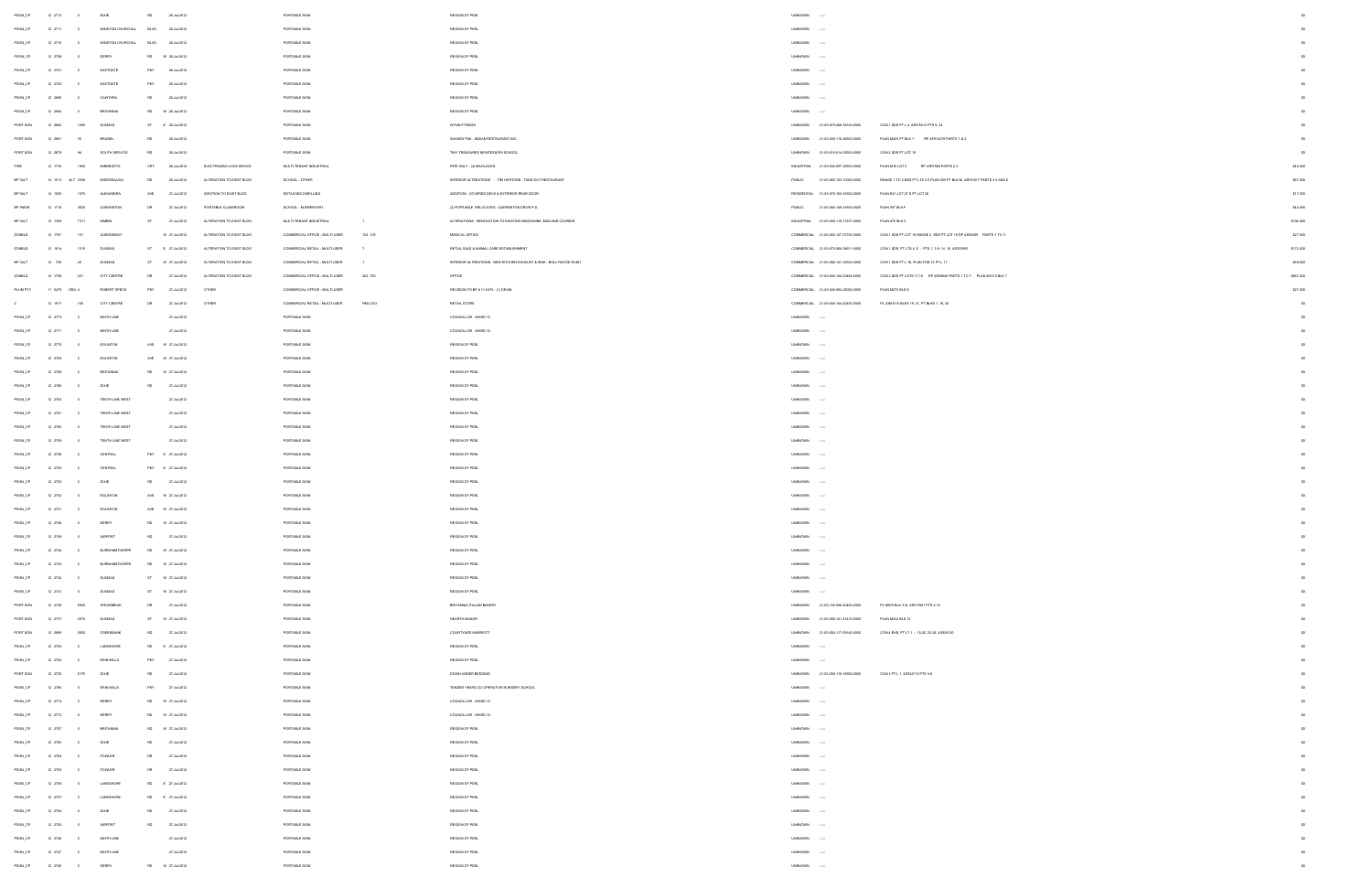|        |                                                                                   |                        | $\$0$                 |
|--------|-----------------------------------------------------------------------------------|------------------------|-----------------------|
|        |                                                                                   |                        | \$0                   |
| o      | CON 1 SDS PT LOT 32                                                               |                        | \$0                   |
| O      | CON 1 SDS PT LT 5, 43R18279 PART PT 1, EXP PL 2004606 PTS 1, 5                    |                        | \$0                   |
| 0      | PLAN M936 BLKS 14 TO 19                                                           |                        | $$0$<br>$$0$          |
| o      | PLAN 566 LOT 101                                                                  |                        | \$49,000              |
| o      | PLAN 449 LOT 15                                                                   |                        | \$30,000              |
| o      | <b>PLAN M781 BLK 10</b>                                                           |                        | \$0                   |
| O      | PLAN 732 LOT 43                                                                   |                        | \$40,000              |
| O      | CON 1 SDS, PT LTS 4, 5 - PTS 1, 3-9, 14, 16 43R33993                              |                        | \$80,000              |
| 0      | PLAN M145 BLK A                                                                   |                        | \$124,000             |
| o      | CON 2 SDS PT LOT 34 RP 43R20693 PART 1                                            |                        | \$92,000              |
| o      | RANGE 1 TO 3 NDS PT LTS 3-5 PLAN 550 PT BLK M, 43R31817 PARTS 4 5 AND 6           |                        | \$815,000             |
| o      | PLAN 444 LOT 74                                                                   |                        | \$20,000              |
| O<br>O | PLAN M10 LOT 2<br>RP 43R7908 PARTS 2,3<br>PLAN 460 LOT 165                        |                        | \$27,000<br>\$186,000 |
| 0      | <b>PLAN M656 LOT 82</b>                                                           |                        | \$16,000              |
| 0      | CON 6 WHS PT L 13, 43R28710 PTS 1-6                                               |                        | $$0$                  |
| o      | PSCP 884 - FORMERLY 43M1593 PT BLK 2 - PT 1 43R29338                              |                        | $\$0$                 |
| o      | PSCP 884 - FORMERLY 43M1593 PT BLK 2 - PT 1 43R29338                              |                        | \$0                   |
|        |                                                                                   |                        | \$0                   |
| 0      | CON 6 WHS PT L 13, 43R28710 PTS 1-6                                               |                        | \$0                   |
| O      | RANGE 5 NDS PT LOT 7 RP 43R16932 PT OF PART 1 RP 43R17654 PARTS 1-4,12, 28-31,35  |                        | $\$0$                 |
| 0      | PLAN M695 BLK 1                                                                   |                        | $\$0$                 |
| o      | CON 1 NDS PT LOT 11 PLAN 922 BLK B RP 43R4537 PART 1 TO PART 3 PART 36 TO PART 39 |                        | $\$0$                 |
| o      | PSCP 836 - FORMERLY CON 10 NS PT LT 9, 43R14183 PT 1                              |                        | \$0                   |
| o      | PSCP 836 - FORMERLY CON 10 NS PT LT 9, 43R14183 PT 1                              |                        | \$0                   |
| O      | CON 4 EHS PT LT 7, 43R1147 PTS 10, 23                                             |                        | \$0                   |
| 0<br>0 | PLAN 552 LOT 3<br>PLAN 759 LOT 184                                                |                        | $\$0$<br>$\$0$        |
| o      | PLAN M128 LOT 6                                                                   |                        | $\$0$                 |
| o      | PLAN D22 PT LOT 1                                                                 |                        | $\$0$                 |
| o      | CON 2 NDS PT LT 18, 43R9721 PT OF PART 1                                          |                        | \$20,000              |
| o      | PL 550 PT BLK 1 43R5150 PT 5                                                      | POLMAT GROUP INC       | \$492,000             |
| O      | CON 1 NDS, PT LOT 20 - PTS 1-8 43R24764                                           | PINNACLE INTERNATIONAL | $\$0$                 |
| 0      | 37 M-1249<br>L 37 PLAN M-1249<br>L.                                               |                        | $\$0$                 |
| o      | PLAN M492 PT BLK 17                                                               |                        | \$38,000              |
| o      | PLAN 466 BLK B                                                                    |                        | \$906,000             |
| O      | PLAN E21 LOT 1<br>PLAN D19 LOTS 73-75                                             |                        | \$39,000              |
| 0      | PLAN M197 LOT 92                                                                  |                        | \$170,000             |
| O      | PLAN 710 BLK A, PT LT 12 CON 8 EHS                                                |                        | \$100,000             |
| 0      | CON 4 WHS PT LOT 2 BLK B<br>PLAN 935 PT BLK H                                     |                        | \$47,000<br>\$0       |
| 0<br>O | PLAN F12 LOT 31                                                                   |                        | \$78,000              |
| o      | PL G22 PT LTS 64, 65                                                              |                        | \$26,000              |
| 0      | CON 2 NDS, PT LT 18 - PTS 1, 6, 7 43R31917                                        |                        | $$0$                  |
| O      | CON 2 NDS, PT LT 18 - PTS 1, 6, 7 43R31917                                        |                        | \$0                   |
| O      | CON 2 NDS, PT LT 18 - PTS 1, 6, 7 43R31917                                        |                        | $\$0$                 |
| O      | CON 2 NDS, PT LT 18 - PTS 1, 6, 7 43R31917                                        |                        | $$0$                  |
| O      | CON 2 NDS, PT LT 18 - PTS 1, 6, 7 43R31917                                        |                        | $\$0$                 |
| O      | CON 4 WHS PT LOTS 11,12 RP 43R16448 PART 1                                        |                        | \$27,000              |
| O      | PL 43M1010 BLKS 19, 21, PT BLKS 1, 16, 20                                         |                        | \$21,000              |
| o      | PLAN M425 PT BLK 1 RP 43R13106 PART 1                                             |                        | \$0                   |
|        | PEEL CONDO PLAN 380                                                               |                        | $\$0$                 |
| 0      | CON 1 SDS, PT LT 16, PL C-24, PT LTS 1, 2, 21 - PTS 2, 3, 4 43R23843              |                        | $\$0$                 |
| o      | CON 1 NDS PT LOT 6 PTS 1 - 8, 43R14171                                            |                        | $\$0$<br>$\$0$        |
|        |                                                                                   |                        | $\$0$                 |
| o      | CON 4 WHS PT LOT 1 RP 43R8989 PART 1                                              |                        | \$0                   |
| o      | RANGE 5 NDS PT LOT 7 RP 43R16932 PT OF PART 1 RP 43R17654 PARTS 1-4,12, 28-31,35  |                        | \$0                   |
|        |                                                                                   |                        |                       |

| PSGN_CP     | 12 2740    | $^{\circ}$      | MAVIS                    | <b>RD</b>   | 27-Jul-2012        |                           | PORTABLE SIGN                  |                    |       | REGION OF PEEL                                                                                                                            | <b>UNKNOWN</b>  |                                      |                                                                                   |                        |           |
|-------------|------------|-----------------|--------------------------|-------------|--------------------|---------------------------|--------------------------------|--------------------|-------|-------------------------------------------------------------------------------------------------------------------------------------------|-----------------|--------------------------------------|-----------------------------------------------------------------------------------|------------------------|-----------|
| PSGN_CP     | 12 2739    | $\circ$         | <b>MAVIS</b>             |             | RD 27-Jul-2012     |                           | PORTABLE SIGN                  |                    |       | <b>REGION OF PEEL</b>                                                                                                                     | <b>UNKNOWN</b>  |                                      |                                                                                   |                        |           |
| PORT SGN    | 12 2693    | 2292            | <b>DUNDAS</b>            |             | ST W 27-Jul-2012   |                           | PORTABLE SIGN                  |                    |       | MIDAS / RBJT AUTOMOTIVE INC.                                                                                                              |                 | UNKNOWN 21-05-060-141-22900-0000     | CON 1 SDS PT LOT 32                                                               |                        |           |
| PORT SGN    | 12 269     | 2301            | <b>DIXIE</b>             |             | RD 27-Jul-2012     |                           | PORTABLE SIGN                  |                    |       | NIGHTINGALE CORP                                                                                                                          | <b>UNKNOWN</b>  | 21-05-070-054-12800-0000             | CON 1 SDS PT LT 5, 43R18279 PART PT 1, EXP PL 2004606 PTS 1, 5                    |                        |           |
| PSGN_CP     | 12 2784    |                 | EGLINTON                 |             | AVE W 27-Jul-2012  |                           | PORTABLE SIGN                  |                    |       | ERINDALE HOCKEY ASSOCIATION                                                                                                               | <b>UNKNOWN</b>  |                                      |                                                                                   |                        |           |
| BP 3NEW     |            |                 | MEADOWPINE               | <b>BLVD</b> | 27-Jul-2012        | ADDITION TO EXIST BLDG    | SINGLE TENANT INDUSTRIAL       |                    |       | CONDITIONAL PERMIT - ADDITION - 1 STY HI-RISE FREEZER, CONESTOGA COLD STORAGE, FOUNDATION TO ROOF ONLY, COMPLIANCE BY SEPTEMBER 28, 2012. |                 | INDUSTRIAL 21-05-040-098-02626-0000  | PLAN M936 BLKS 14 TO 19                                                           |                        |           |
| BP 9NEW     |            | 3312            | ETUDE                    | <b>DR</b>   | 30-Jul-2012        | NEW BUILDING              | GARAGE/CARPORT                 |                    |       | NEW - DETACHED GARAGE & DEMOLISH EXISTING DETACHED GARAGE                                                                                 |                 | RESIDENTIAL 21-05-050-110-10900-0000 | PLAN 566 LOT 101                                                                  |                        |           |
| BP 9ALT     | 12 1815    | 993             | ALBERTSON                | CRES        | 30-Jul-2012        | FIRE DAMAGE REPAIR        | DETACHED DWELLING              |                    |       | ALTERATIONS - FIRE DAMAGE REPAIR                                                                                                          |                 | RESIDENTIAL 21-05-020-032-10500-0000 | PLAN 449 LOT 15                                                                   |                        | \$30,00   |
| BP 3NEW     | 10 3315    | COM 4010        | SLADEVIEW                | CRES        | 30-Jul-2012        | NEW BUILDING              | SCHOOL - SECONDARY             |                    |       | NEW - SCHOOL, LOYOLA CATHOLIC S.S. COMPLETION                                                                                             | PUBLIC          | 21-05-150-010-00160-0000             | PLAN M781 BLK 10                                                                  |                        |           |
| BP 9ALT     |            | 2598            | <b>MISENER</b>           | CRES        | 30-Jul-2012        | ADDITION TO EXIST BLDG    | DETACHED DWELLING              |                    | 31    | ADDITION - 1 STOREY REAR ADDITION                                                                                                         |                 | RESIDENTIAL 21-05-060-134-04100-0000 | PLAN 732 LOT 43                                                                   |                        | \$40,00   |
| ZONBLD      | 12 174     | 1510            | <b>DUNDAS</b>            |             | ST E 30-Jul-2012   | ALTERATION TO EXIST BLDG  | COMMERCIAL - OTHER             | 2, BLD-6           |       | RESTAURANT                                                                                                                                |                 | COMMERCIAL 21-05-070-068-34611-0000  | CON 1 SDS, PT LTS 4, 5 - PTS 1, 3-9, 14, 16 43R33993                              |                        | \$80,00   |
| BP 3ALT     |            |                 | <b>MEADOWS</b>           | <b>BLVD</b> | 30-Jul-2012        | ALTERATION TO EXIST BLDG  | SCHOOL - ELEMENTARY            |                    |       | INTERIOR ALTERATIONS & BARRIER FREE ACCESS RAMP,                                                                                          | PUBLIC          | 21-05-040-094-18500-0000             | PLAN M145 BLK A                                                                   |                        | \$124,00  |
| BP 3ALT     | 12 126     | 2463            | ROYAL WINDSOR            | <b>DR</b>   | 30-Jul-2012        | ALTERATION TO EXIST BLDG  | MULTI-TENANT INDUSTRIAL        | 1, 3               |       | ALTERATIONS - DEMISING WALL, CHANGE OF USE, (2) NEW EXTERIOR DOORS                                                                        |                 | INDUSTRIAL 21-05-020-025-09950-0000  | CON 2 SDS PT LOT 34 RP 43R20693 PART 1                                            |                        | \$92,00   |
| BP 3ALT     | 12 1533    | 3359            | MISSISSAUGA              | <b>RD</b>   | 30-Jul-2012        | ALTERATION TO EXIST BLDG  | SCHOOL - OTHER                 | <b>BLK J&amp;K</b> | 1,320 | INTERIOR ALTERATIONS - FOOD COURT RENOVATION                                                                                              | PUBLIC          | 21-05-060-153-10000-0000             | RANGE 1 TO 3 NDS PT LTS 3-5 PLAN 550 PT BLK M, 43R31817 PARTS 4 5 AND 6           |                        | \$815,00  |
| BP 9ALT     | 12 1075    | 1489            | <b>GLENWATSON</b>        | DR.         | 30-Jul-2012        | ALTERATION TO EXIST BLDG  | DETACHED DWELLING              |                    |       | ALTERATIONS - NEW MUDROOM & EXTERIOR REPAIRS                                                                                              |                 | RESIDENTIAL 21-05-070-159-00900-0000 | PLAN 444 LOT 74                                                                   |                        | \$20,00   |
| BP 3ALT     | 11 3730    | 1900            | MINNESOTA                | CRT         | 30-Jul-2012        | ALTERATION TO EXIST BLDG  | COMMERCIAL OFFICE - MULTI-USER | 200                |       | ALTERNATIVE SOLUTION - INTERIOR ALTERATIONS, KRUGER PRODUCTS LTD                                                                          |                 | COMMERCIAL 21-05-040-097-25900-0000  | PLAN M10 LOT 2<br>RP 43R7908 PARTS 2,3                                            |                        | \$27,00   |
| BP 9ALT     | 12 1843    | 1452            | RADCLIFFE                | <b>BLVD</b> | 30-Jul-2012        | ADDITION AND ALTER        | DETACHED DWELLING              |                    | 77    | ADD/ALTS- 1 STOREY REAR ADDITION, DECK, FRONT PORCH & BASEMENT WALKOUT                                                                    |                 | RESIDENTIAL 21-05-010-004-13800-0000 | PLAN 460 LOT 165                                                                  |                        | \$186,00  |
| BP 9ALT     |            | 4110            | CREDIT POINTE            | <b>DR</b>   | 30-Jul-2012        | OTHER                     | DETACHED DWELLING              |                    |       | INTERIOR ALTERATIONS - STAIRWELL FROM INSIDE GARAGE TO BASEMENT                                                                           |                 | RESIDENTIAL 21-05-040-160-17800-0000 | PLAN M656 LOT 82                                                                  |                        | \$16,00   |
| PORT SGN    | 12 2780    | 2963            | ARGENTIA                 | <b>RD</b>   | 30-Jul-2012        |                           | PORTABLE SIGN                  |                    |       | MUCHO BURRITO                                                                                                                             | <b>UNKNOWN</b>  | 21-05-040-098-05300-0000             | CON 6 WHS PT L 13, 43R28710 PTS 1-6                                               |                        |           |
| PORT SGN    |            | 2970            | <b>DREW</b>              | <b>RD</b>   | 30-Jul-2012        |                           | PORTABLE SIGN                  |                    |       | RAJIV MADAAN CGA                                                                                                                          |                 | 21-05-050-113-06532-0000             | PSCP 884 - FORMERLY 43M1593 PT BLK 2 - PT 1 43R29338                              |                        |           |
|             | 12 2788    |                 |                          |             |                    |                           |                                |                    |       |                                                                                                                                           | <b>UNKNOWN</b>  |                                      |                                                                                   |                        |           |
| PORT SGN    | 12 2787    | 2970            | <b>DREW</b>              | <b>RD</b>   | 30-Jul-2012        |                           | PORTABLE SIGN                  |                    |       | RAJIV MADAAN CGA                                                                                                                          | <b>UNKNOWN</b>  | 21-05-050-113-06532-0000             | PSCP 884 - FORMERLY 43M1593 PT BLK 2 - PT 1 43R29338                              |                        |           |
| PSGN_CP     | 12 2791    | $\Omega$        | QUEENSWAY                |             | E 30-Jul-2012      |                           | PORTABLE SIGN                  |                    |       | APPLEWOOD CO-OPERATIVE PRESCHOOL                                                                                                          | <b>UNKNOWN</b>  |                                      |                                                                                   |                        |           |
| PORT SGN    | 12 2781    | 2963            | ARGENTIA                 | <b>RD</b>   | 30-Jul-2012        |                           | PORTABLE SIGN                  |                    |       | MUCHO BURRITO                                                                                                                             | <b>UNKNOWN</b>  | 21-05-040-098-05300-0000             | CON 6 WHS PT L 13, 43R28710 PTS 1-6                                               |                        |           |
| PORT SGN    | 12 2777    | 1250            | EGLINTON                 |             | AVE W 30-Jul-2012  |                           | PORTABLE SIGN                  |                    |       | THE PIANO PLACE INC                                                                                                                       | <b>UNKNOWN</b>  | 21-05-040-144-06200-0000             | RANGE 5 NDS PT LOT 7 RP 43R16932 PT OF PART 1 RP 43R17654 PARTS 1-4,12, 28-31,35  |                        |           |
| PORT SGN    | 12 2776    | 3355            | THE COLLEGEWAY           |             | 30-Jul-2012        |                           | PORTABLE SIGN                  |                    |       | ANJUMAN SALON & SPA                                                                                                                       | <b>UNKNOWN</b>  | 21-05-150-083-00900-0000             | PLAN M695 BLK 1                                                                   |                        |           |
| PORT SGN    | 12 2785    | 650             | BLOOR                    | ST          | 30-Jul-2012        |                           | PORTABLE SIGN                  |                    |       | <b>GOLD &amp; TIME JEWELLERY</b>                                                                                                          | <b>UNKNOWN</b>  | 21-05-040-095-99104-0000             | CON 1 NDS PT LOT 11 PLAN 922 BLK B RP 43R4537 PART 1 TO PART 3 PART 36 TO PART 39 |                        |           |
| PORT SGN    | 12 2779    | 3899            | TRELAWNY                 | CIR         | 30-Jul-2012        |                           | PORTABLE SIGN                  |                    |       | TRELAWNY DENTAL CENTRE                                                                                                                    | <b>UNKNOWN</b>  | 21-05-150-080-08582-0000             | PSCP 836 - FORMERLY CON 10 NS PT LT 9, 43R14183 PT 1                              |                        |           |
| PORT SGN    | 12 2778    | 3899            | TRELAWNY                 | <b>CIR</b>  | 30-Jul-2012        |                           | PORTABLE SIGN                  |                    |       | TRELAWNY DENTAL CENTRE                                                                                                                    | <b>UNKNOWN</b>  | 21-05-150-080-08582-0000             | PSCP 836 - FORMERLY CON 10 NS PT LT 9, 43R14183 PT 1                              |                        |           |
| PORT SGN    | 12 2775    | 1535            | <b>MEYERSIDE</b>         | <b>DR</b>   | 30-Jul-2012        |                           | PORTABLE SIGN                  |                    |       | <b>D.K INTERNATIONAL</b>                                                                                                                  | <b>UNKNOWN</b>  | 21-05-050-116-31600-0000             | CON 4 EHS PT LT 7, 43R1147 PTS 10, 23                                             |                        |           |
| POOL        |            |                 | CROZIER                  | CRT         | 30-Jul-2012        | INGROUND POOL             | DETACHED DWELLING              |                    |       |                                                                                                                                           |                 | RESIDENTIAL 21-05-020-018-16200-0000 | PLAN 552 LOT 3                                                                    |                        |           |
| POOL        |            | 2240            | CAPULET                  | CRT         | 30-Jul-2012        | INGROUND POOL             | DETACHED DWELLING              |                    |       |                                                                                                                                           |                 | RESIDENTIAL 21-05-010-063-18400-0000 | PLAN 759 LOT 184                                                                  |                        |           |
| POOL        | $12 \t 42$ | 1290            | CERMEL                   | DR.         | 30-Jul-2012        | INGROUND POOL             | DETACHED DWELLING              |                    |       |                                                                                                                                           |                 | RESIDENTIAL 21-05-020-027-22100-0000 | PLAN M128 LOT 6                                                                   |                        |           |
| POOL        | $12$ $6$   | 2022            | LYNCHMERE                | AVE         | 30-Jul-2012        | INGROUND POOL             | DETACHED DWELLING              |                    |       |                                                                                                                                           |                 | RESIDENTIAL 21-05-060-126-06500-0000 | PLAN D22 PT LOT 1                                                                 |                        |           |
| BP 3TEN     | 12 2186    | 300             | CITY CENTRE              | DR.         | 30-Jul-2012        | TENTS/AIR SUPPORT STRUC   | <b>CITY</b>                    |                    |       | (12) TEMPORARY TENTS - INSTALL AUGUST 16th, 2012 & REMOVE AUGUST 20th, 2012                                                               | PUBLIC          | 21-05-040-154-00810-0000             | CON 2 NDS PT LT 18, 43R9721 PT OF PART 1                                          |                        | \$20,00   |
| BP 9NEW     | 12 1729    | 3032            | THE CREDIT WOODLANDS     |             | 30-Jul-2012        | <b>NEW BUILDING</b>       | DETACHED DWELLING              | 1                  | 267   | NEW CUSTOM SFD WITH PARTIAL FINISHED BASEMENT                                                                                             |                 | RESIDENTIAL 21-05-060-148-24500-0000 | PL 550 PT BLK 1 43R5150 PT 5                                                      | POLMAT GROUP INC       | \$492,00  |
| BP 3NEW     | 10 2269    | FTR 3985        | <b>GRAND PARK</b>        | <b>DR</b>   | 31-Jul-2012        | <b>NEW BUILDING</b>       | APARTMENT (> 6 UNITS)          |                    |       | NEW - 30 STOREY CONDO / 6-LEVEL U/G PARKING, GRAND PARK CONDO, FOUNDATION TO ROOF ONLY                                                    |                 | RESIDENTIAL 21-05-040-143-25950-0000 | CON 1 NDS, PT LOT 20 - PTS 1-8 43R24764                                           | PINNACLE INTERNATIONAL |           |
| POOL        | 12 111     | 947             | GASLIGHT                 | WAY         | 31-Jul-2012        | INGROUND POOL             | DETACHED DWELLING              |                    |       |                                                                                                                                           |                 | RESIDENTIAL 21-05-040-096-81810-0000 | L 37 PLAN M-1249<br>$\mathbf{L}_{\perp}$                                          | 37 M-1249              |           |
| BP 3ALT     | 12 1828    | 50              | BURNHAMTHORPE            |             | RD W 31-Jul-2012   | ALTERATION TO EXIST BLDG  | COMMERCIAL OFFICE - MULTI-USER | 800                |       | INTERIOR ALTERATIONS - ADESA CANADA                                                                                                       |                 | COMMERCIAL 21-05-040-154-06660-0000  | PLAN M492 PT BLK 17                                                               |                        | \$38,00   |
| BP 3ALT     | 12 1532    | 2180            | <b>HARVEST</b>           | <b>DR</b>   | 31-Jul-2012        | ALTERATION TO EXIST BLDG  | SCHOOL - ELEMENTARY            |                    |       | ALTERATIONS - INTERIOR RENOVATIONS & PARKING LOT EXPANSION, APPLWOOD ACRES D.C                                                            | PUBLIC          | 21-05-070-055-09000-0000             | PLAN 466 BLK B                                                                    |                        | \$906,000 |
| <b>MECH</b> | 12 1770    | <b>MEC 1099</b> | <b>EDGELEIGH</b>         | AVE         | 31-Jul-2012        | ALTERATION TO EXIST BLDG  | MULTI-TENANT INDUSTRIAL        | 103                |       | NEW KITCHEN EXHAUST - FAIR GROUNDS CAFE                                                                                                   |                 | INDUSTRIAL 21-05-070-161-22100-0000  | PLAN E21 LOT 1<br>PLAN D19 LOTS 73-75                                             |                        | \$39,00   |
| BP 9ALT     | 12 175     | 1869            | SNOW BUNTING             | CRT         | 31-Jul-2012        | ALTERATION TO EXIST BLDG. | DETACHED DWELLING              |                    |       | <b>INTERIOR ALTERATIONS</b>                                                                                                               |                 | RESIDENTIAL 21-05-060-154-30400-0000 | PLAN M197 LOT 92                                                                  |                        | \$170,00  |
| BP 3ALT     |            | 7205            | GOREWAY                  | <b>DR</b>   | 31-Jul-2012        | ALTERATION TO EXIST BLDG  | COMMERCIAL OFFICE - MULTI-USER |                    |       | ALTERATIONS - DEMOLISH SINGLE STRUCTURAL BAY & ERECT NEW EXTERIOR WALL                                                                    |                 | COMMERCIAL 21-05-050-107-12600-0000  | PLAN 710 BLK A. PT LT 12 CON 8 EHS                                                |                        | \$100,00  |
| BP 3ALT     | $12 \t 8$  | 14              | REID                     | <b>DR</b>   | 31-Jul-2012        | ALTERATION TO EXIST BLDG  | APARTMENT (> 6 UNITS)          | 2 89               |       | ALTERATIONS - LOCKER-ROOM CONVERSION TO TWO RESIDENTIAL UNITS                                                                             |                 | RESIDENTIAL 21-05-120-005-02300-0000 | CON 4 WHS PT LOT 2 BLK B                                                          |                        | \$47,00   |
| BP 3NEW     | 12 907     | COM 1065        | MISSISSAUGA VALLEY       | <b>BLVD</b> | 31-Jul-2012        | ADDITION AND ALTER        | SCHOOL - ELEMENTARY            |                    |       | ADDITION/ALTERATIONS - BRIARWOOD PUBLIC SCHOOL, COMPLETION                                                                                | PUBLIC          | 21-05-040-095-60833-0000             | PLAN 935 PT BLK H                                                                 |                        |           |
| BP 9ALT     | 12 1401    | 19              | ROSEWOOD                 | AVE         | 31-Jul-2012        | ADDITION AND ALTER        | DETACHED DWELLING              |                    | 45    | ADD/ALTER - 2ND-STOREY ADDITION, FRONT-BALCONY, 1-STOREY REAR ADDITION, DECK & INTERIOR-RENO                                              |                 | RESIDENTIAL 21-05-090-004-03500-0000 | PLAN F12 LOT 31                                                                   |                        | \$78,00   |
| HOUSDEMO    | 12 2234    | $\overline{7}$  | <b>HARRISON</b>          | AVE         | 31-Jul-2012        | DEMOLITION                | DETACHED DWELLING              | $\overline{1}$     |       | DEMOLITION - SED & GARAGE                                                                                                                 |                 | RESIDENTIAL 21-05-090-007-09900-0000 | PL G22 PT LTS 64, 65                                                              |                        | \$26,000  |
|             | 12 1710    | 365             | PRINCE OF WALES          | <b>DR</b>   | 31-Jul-2012        | OTHER                     | APARTMENT (> 6 UNITS)          | 1801-05.1807-12    |       | OCCUPANCY - PRIOR TO COMPLETION - 18th FLOOR (11-UNITS)                                                                                   |                 | RESIDENTIAL 21-05-040-154-00600-0000 | CON 2 NDS, PT LT 18 - PTS 1, 6, 7 43R31917                                        |                        |           |
|             | 12 1709    | 365             | PRINCE OF WALES          | <b>DR</b>   | 31-Jul-2012        | OTHER                     | APARTMENT (> 6 UNITS)          | 1701-05,1707-12    |       | OCCUPANCY - PRIOR TO COMPLETION - 17th FLOOR (11-UNITS)                                                                                   |                 | RESIDENTIAL 21-05-040-154-00600-0000 | CON 2 NDS, PT LT 18 - PTS 1, 6, 7 43R31917                                        |                        |           |
|             | 12 1708    | 365             | PRINCE OF WALES          | <b>DR</b>   | 31-Jul-2012        | OTHER                     | APARTMENT (> 6 UNITS)          | 1601-05,1607-12    |       | OCCUPANCY - PRIOR TO COMPLETION - 16th FLOOR (11-UNITS)                                                                                   |                 | RESIDENTIAL 21-05-040-154-00600-0000 | CON 2 NDS, PT LT 18 - PTS 1, 6, 7 43R31917                                        |                        |           |
|             | 12 1707    | 365             | PRINCE OF WALES          | <b>DR</b>   | 31-Jul-2012        | OTHER                     | APARTMENT (> 6 UNITS)          | 1501-05,1507-12    |       | OCCUPANCY - PRIOR TO COMPLETION - 15th FLOOR (11-UNITS)                                                                                   |                 | RESIDENTIAL 21-05-040-154-00600-0000 | CON 2 NDS, PT LT 18 - PTS 1, 6, 7 43R31917                                        |                        |           |
|             |            |                 |                          |             |                    |                           |                                |                    |       |                                                                                                                                           |                 |                                      |                                                                                   |                        |           |
|             | 12 1706    | 365             | PRINCE OF WALES          | <b>DR</b>   | 31-Jul-2012        | OTHER                     | APARTMENT (> 6 UNITS)          | 1401-05,1407-12    |       | OCCUPANCY - PRIOR TO COMPLETION - 14th FLOOR (11-UNITS)                                                                                   |                 | RESIDENTIAL 21-05-040-154-00600-0000 | CON 2 NDS, PT LT 18 - PTS 1, 6, 7 43R31917                                        |                        |           |
| FIRE        | 12 1506    | 7333            | MISSISSAUGA              | <b>RD</b>   | 31-Jul-2012        | OTHER                     | SINGLE TENANT INDUSTRIAL       |                    |       | FIRE-ONLY - FIRE-PROTECTION UPGRADE                                                                                                       |                 | INDUSTRIAL 21-05-040-097-11460-0000  | CON 4 WHS PT LOTS 11,12 RP 43R16448 PART 1                                        |                        |           |
| SIGN BP     | 12 1854    | 100             | CITY CENTRE              | <b>DR</b>   | 31-Jul-2012        | <b>FASCIA SIGN</b>        | COMMERCIAL RETAIL - MULTI-USER | $2 - 411$          |       | (1) FASCIA SIGN - LaSWISS                                                                                                                 |                 | COMMERCIAL 21-05-040-154-00453-0000  | PL 43M1010 BLKS 19, 21, PT BLKS 1, 16, 20                                         |                        | \$21,000  |
| PORT SGN    | 12 2799    | 50              | BRITANNIA                |             | RD E 31-Jul-2012   |                           | PORTABLE SIGN                  |                    |       | QUALITY INN AIRPORT WEST                                                                                                                  |                 | UNKNOWN 21-05-040-117-13950-0000     | PLAN M425 PT BLK 1 RP 43R13106 PART 1                                             |                        |           |
| PORT SGN    | 12 2796    | 2601            | MATHESON                 |             | BLVD E 31-Jul-2012 |                           | PORTABLE SIGN                  |                    |       | SUNGLASS SAFARI                                                                                                                           | <b>UNKNOWN</b>  |                                      | PEEL CONDO PLAN 380                                                               |                        |           |
| PORT SGN    | 12 2794    | 2090            | <b>HURONTARIO</b>        | <b>ST</b>   | 31-Jul-2012        |                           | PORTABLE SIGN                  |                    |       | HARBORN DENTAL                                                                                                                            | <b>UNKNOWN</b>  | 21-05-060-125-08700-0000             | CON 1 SDS, PT LT 16, PL C-24, PT LTS 1, 2, 21 - PTS 2, 3, 4 43R23843              |                        |           |
| PORT SGN    | 12 2795    | 3100            | DIXIE                    | <b>RD</b>   | 31-Jul-2012        |                           | PORTABLE SIGN                  |                    |       | CASH 4 U CORP                                                                                                                             |                 | UNKNOWN 21-05-030-075-17510-0000     | CON 1 NDS PT LOT 6 PTS 1 - 8, 43R14171                                            |                        |           |
| PSGN CP     | 12 2803    |                 | HURONTARIO               | <b>ST</b>   | 31-Jul-2012        |                           | PORTABLE SIGN                  |                    |       | MISSISSAUGA RINGETTE ASSOCIATION                                                                                                          | <b>UNKNOWN</b>  |                                      |                                                                                   |                        |           |
| PSGN CP     | 12 2802    | $^{\circ}$      | <b>WINSTON CHURCHILL</b> | <b>BLVD</b> | 31-Jul-2012        |                           | PORTABLE SIGN                  |                    |       | MISSISSAUGA RINGETTE ASSOCIATION                                                                                                          | <b>UNKNOWN</b>  | -----                                |                                                                                   |                        |           |
| PORT SGN    | 12 2793    | 5155            | MISSISSAUGA              | <b>RD</b>   | 31-Jul-2012        |                           | PORTABLE SIGN                  |                    |       | OLD BARBER HOUSE                                                                                                                          |                 | UNKNOWN 21-05-040-097-09900-0000     | CON 4 WHS PT LOT 1 RP 43R8989 PART 1                                              |                        |           |
|             |            |                 |                          |             |                    |                           |                                |                    |       |                                                                                                                                           |                 |                                      |                                                                                   |                        |           |
| PORT SGN    | 12 2792    | 1256            | <b>EGLINTON</b>          |             | AVE W 31-Jul-2012  |                           | PORTABLE SIGN                  |                    |       | MCDONALD'S RESTAURANT                                                                                                                     | <b>LINKNOWN</b> | 21-05-040-144-06200-0000             | RANGE 5 NDS PT LOT 7 RP 43R16932 PT OF PART 1 RP 43R17654 PARTS 1-4,12, 28-31,35  |                        |           |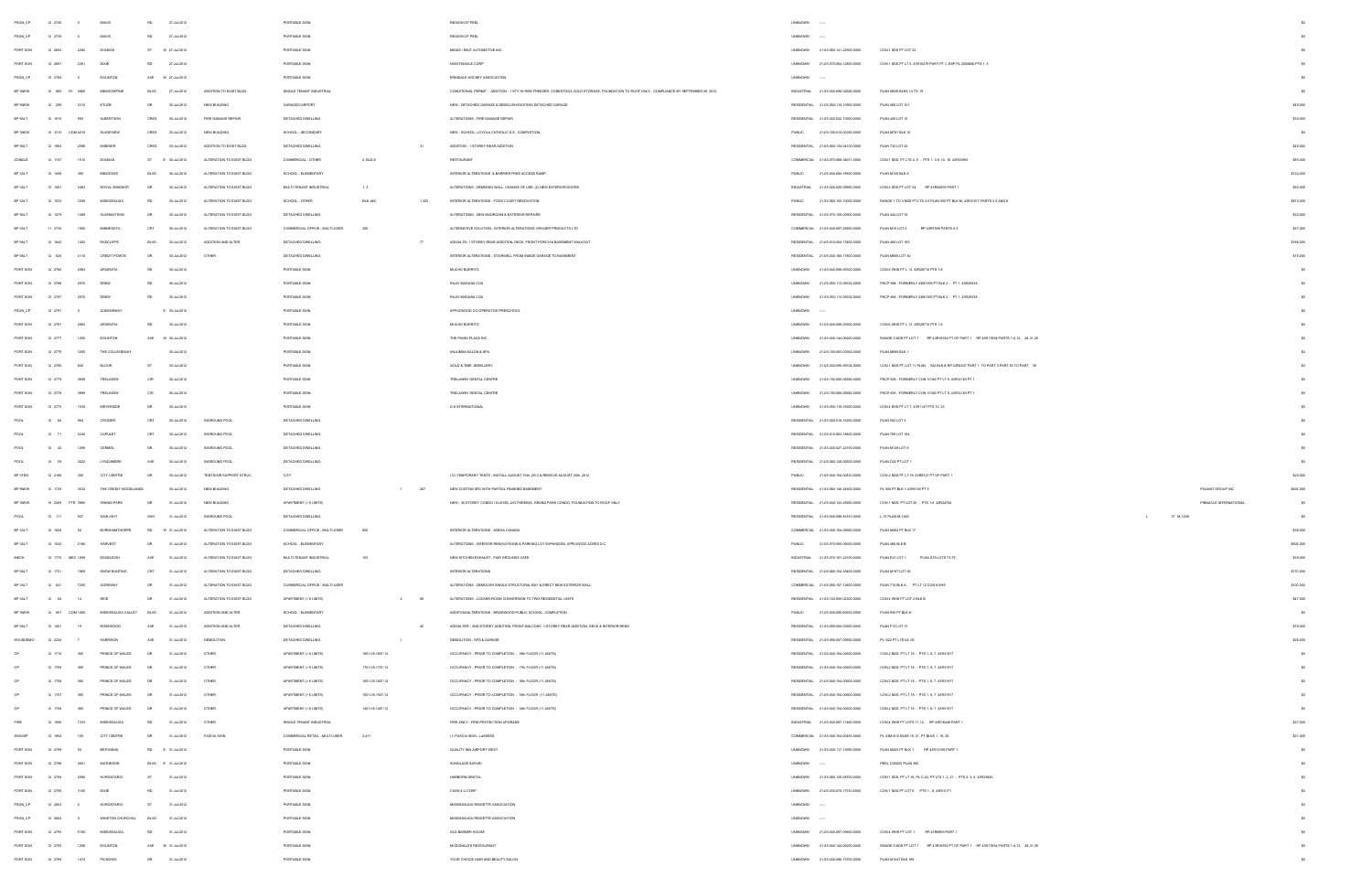$$0$ \$0

| PORT SGN 12 2790 1             |  | BRITANNIA                         | RD E 31-Jul-2012                   | PORTABLE SIGN     | LECLAIR'S FAMILY FURNITURE | <b>UNKNOWN</b>  | 21-05-040-117-14000-00L             | LAN M425 PT BLKS 4,5 RP 43R12051 PARTS 1,2,3,12, 13,14 |                  |          |
|--------------------------------|--|-----------------------------------|------------------------------------|-------------------|----------------------------|-----------------|-------------------------------------|--------------------------------------------------------|------------------|----------|
| PORT SGN 12 2800 820 BRITANNIA |  |                                   | RD W 31-Jul-2012                   | PORTABLE SIGN     | HERITAGE HOUSE DENTAL      | <b>UNKNOWN</b>  | 21-05-040-098-17650-0000            | PT LT 5 CON 2 WHS - PTS 1, 3 43R19916                  |                  |          |
| PORT SGN 12 2798 2760 DERRY    |  |                                   | RD W 31-Jul-2012                   | PORTABLE SIGN     | <b>HAIRWORKS</b>           | <b>LINKNOWN</b> | 21-05-040-098-58900-0000            | PLAN M20 PT L<br>RP 43R10835 PARTS 1.2.3               |                  |          |
|                                |  | PSGN_CP 12 2797 0 TENTH LINE WEST | 31-Jul-2012                        | PORTABLE SIGN     | 800 BLACK FOREST SQUADRON  |                 | UNKNOWN ------                      |                                                        |                  |          |
| BP 9NEW 12 1847                |  | 1557 BALLYCLARE                   | <b>NEW BUILDING</b><br>31-Jul-2012 | DETACHED DWELLING | SFD - CUSTOM               |                 | RESIDENTIAL 21-05-060-148-24510-000 | RP 43R11540 PART 4                                     | POLMAT GROUP INC | \$338,00 |

Page 23 of 23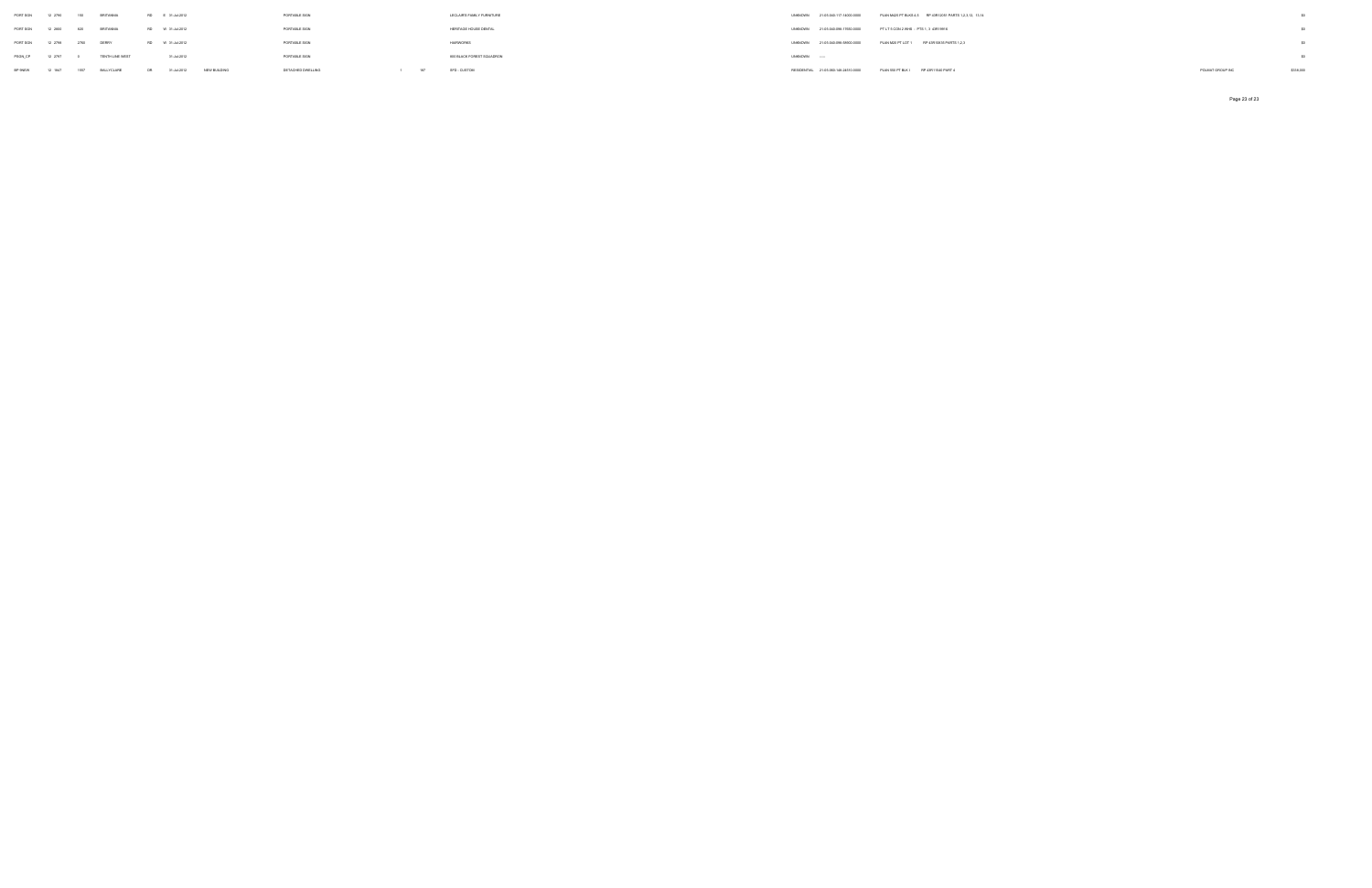ecity

| <b>APPLICATION</b>     | <b>ADDRESS</b> |                        | <b>ISSUED</b><br>DATE      | <b>TYPE</b><br>OF PERMIT | <b>TYPE OF BUILDING</b>        | UNIT            | <b>RES</b><br>UNITS AREA<br>CREATE CREATED<br>(s <sub>m</sub> ) | <b>NEW</b><br><b>DESCRIPTION</b>                                                                                                      | LAND USE ASSESS ROLL<br>TYPE<br><b>NUMBER</b> | <b>LEGAL DESCRIPTION</b>                                                                                                            | <b>REG PLAN</b><br><b>BUILDER</b> | <b>CONSTR</b><br>VALUE |           |
|------------------------|----------------|------------------------|----------------------------|--------------------------|--------------------------------|-----------------|-----------------------------------------------------------------|---------------------------------------------------------------------------------------------------------------------------------------|-----------------------------------------------|-------------------------------------------------------------------------------------------------------------------------------------|-----------------------------------|------------------------|-----------|
|                        |                |                        |                            |                          |                                |                 |                                                                 |                                                                                                                                       |                                               |                                                                                                                                     |                                   |                        |           |
| BP 3ALT<br>12<br>1814  | 2100           | DERRY                  | RD W 01-Aug-2012           | ALTERATION TO EXIST BLDG | COMMERCIAL OFFICE - MULTI-USER | 101,110 BLD-A   |                                                                 | INTERIOR ALTERATIONS - BD CANADA INC                                                                                                  | COMMERCIAL 21-05-040-098-21210-0000           | CON 5 WHS PT LT 11, 43R14863 PT PARTS 11-13, 15, 23, 25, 26                                                                         |                                   |                        | \$51,000  |
| HVACHOUS               | 2566           | STILLMEADOW            | 01-Aug-2012<br><b>RD</b>   | <b>REVISIONS</b>         | DETACHED DWELLING              |                 |                                                                 | REVISION - CHANGE FURNACE LOCATION IN BASEMENT                                                                                        | RESIDENTIAL 21-05-060-128-13600-0000          | PLAN 602 LOT 2                                                                                                                      |                                   |                        | \$17,000  |
| BP 3ALT<br>1820        | 2425           | MATHESON               | BLVD E 01-Aug-2012         | ALTERATION TO EXIST BLDG | COMMERCIAL OFFICE - MULTI-USER | 6-FLR           |                                                                 | CANC SEPT 24/2012 - ALTERATIONS - SPEC SUITE, NEW COMMON CORRIDORS                                                                    | COMMERCIAL 21-05-050-115-62100-0000           | PLAN M793 PT BLK 7 CON 5 EHS PT LOT 1PT RD ALLOW BETWEEN CON 5 & 6 EHS RP 43R15703 PARTS 1,2,10                                     |                                   |                        | \$243,000 |
| BP 3DEMO               | 4590           | THE GALLOPS            | 01-Aug-2012                | DEMOLITION               | SCHOOL - ELEMENTARY            |                 |                                                                 | DEMOLITION - (1) PORTABLE CLASSROOM                                                                                                   | PUBLIC<br>21-05-040-154-84399-0000            | PLAN M548 BLK 57                                                                                                                    |                                   |                        | \$21,000  |
| BP 3DEMO               | 4555           | <b>TOMKEN</b>          | RD.<br>01-Aug-2012         | DEMOLITION               | SCHOOL - SECONDARY             |                 |                                                                 | DEMOLITION - PORTABLE CLASSROOM (1)                                                                                                   | PUBLIC<br>21-05-030-093-11700-0000            | EXP PLAN 939692 PART LOT 1 RP 43R18517 PARTS 1,2,3 & 4 PHILIP POCOCK SECONDARY SCHOOL                                               |                                   |                        | \$21,000  |
|                        | 1765           | <b>SHAWSON</b>         | <b>DR</b><br>01-Aug-2012   | OTHER                    | MULTI-TENANT INDUSTRIAL        | $7 - 8$         |                                                                 | MOTOR-VEHICLE BODY REPAIR FACILITY, MOTOR VEHICLE REPAIR FACILITY-COMMERCIAL MOTOR VEHICLES, MOTOR VEHICLE REPAIR FACILITY-RESTRICTED | INDUSTRIAL 21-05-050-116-02625-0000           | CON 4 EHS PT LOT 5 RP 43260 PART 10                                                                                                 |                                   |                        | \$0       |
|                        | 1765           | SHAWSON                | DR.<br>01-Aug-2012         | OTHER                    | MULTI-TENANT INDUSTRIAL        | 17              |                                                                 | MOTOR-VEHICLE BODY REPAIR FACILITY                                                                                                    | INDUSTRIAL 21-05-050-116-02625-0000           | CON 4 EHS PT LOT 5 RP 43260 PART 10                                                                                                 |                                   |                        |           |
| MECH                   | 100            | CITY CENTRI            | <b>DR</b><br>01-Aug-2012   | OTHER                    | COMMERCIAL RETAIL - MULTI-USER | #2-806          |                                                                 | MECHANICAL - RELOCATE RESTROOM FIXTURES - RW & CO                                                                                     | COMMERCIAL 21-05-040-154-00453-0000           | PL 43M1010 BLKS 19, 21, PT BLKS 1, 16, 20                                                                                           |                                   |                        | \$27,000  |
| BP 9ALT                | 1581           | YEW                    | ST<br>01-Aug-2012          | OTHER                    | DETACHED DWELLING              |                 |                                                                 | NEW - CABANA                                                                                                                          | RESIDENTIAL 21-05-060-130-15900-0000          | PLAN 783 LOT 19                                                                                                                     |                                   |                        | \$16,000  |
| BP 9ALT                | 393            | TURNBERRY              | CRES<br>01-Aug-2012        | OTHER                    | DETACHED DWELLING              |                 |                                                                 | NEW WOODBURNING STOVE                                                                                                                 | RESIDENTIAL 21-05-040-170-40808-0000          | PLAN M1108 LOT 30                                                                                                                   |                                   |                        | \$10,000  |
| 2282                   |                | NORTH ALARTON          | 01-Aug-2012<br>ST          | OTHER                    | DETACHED DWELLING              |                 |                                                                 | NEW WOOD DECK IN REAR                                                                                                                 | RESIDENTIAL 21-05-050-114-18500-0000          | PLAN TOR 4 LOT 154                                                                                                                  |                                   |                        | \$12,000  |
| 12<br>2202             | 1376<br>DRA    | GLENWOOD               | <b>DR</b><br>01-Aug-2012   | OTHER                    | SCHOOL - ELEMENTARY            |                 |                                                                 | TWO (2) NEW CATCH BASINS - KENOLLIE PUBLIC SCHOOL                                                                                     | 21-05-010-017-08500-0000<br>PUBLIC            | PL D21 LTS 12, 13 PL 565 BLKS A, B                                                                                                  |                                   |                        | \$27,000  |
| BP 9ALT                | 847            | MAYS                   | CRES 01-Aug-2012           | OTHER                    | DETACHED DWELLING              |                 |                                                                 | ALTERATIONS - VEHICLE IMPACT DAMAGE REPAIR - RESTORE TO ORIGINAL                                                                      | RESIDENTIAL 21-05-040-175-23406-0000          | L 75 PLAN M-1273                                                                                                                    | L 75 M-1273                       |                        | \$10,000  |
| PORT SGN               |                | BRITANNIA              | RD E 01-Aug-2012           |                          | PORTABLE SIGN                  |                 |                                                                 | QUALITY INN AIRPORT WEST                                                                                                              | UNKNOWN 21-05-040-117-13950-0000              | PLAN M425 PT BLK 1 RP 43R13106 PART 1                                                                                               |                                   |                        |           |
| PSGN CF                |                | WINSTON CHURCHILI      | BLVD<br>01-Aug-2012        |                          | PORTABLE SIGN                  |                 |                                                                 | 800 BLACK FOREST SQUADRON                                                                                                             | <b>UNKNOWN</b>                                |                                                                                                                                     |                                   |                        |           |
| PORT SGN<br>2806       | 3105           | UNITY                  | <b>DR</b><br>01-Aug-2012   |                          | PORTABLE SIGN                  |                 |                                                                 | CLARKE ACADEMY OF DANCE                                                                                                               | UNKNOWN 21-05-150-010-10740-0000              | PLAN M592 BLKS 8,9                                                                                                                  |                                   |                        |           |
|                        | 1487           | SPRING GARDEN          | CRT<br>01-Aug-2012         | INGROUND POOL            | DETACHED DWELLING              |                 |                                                                 |                                                                                                                                       | RESIDENTIAL 21-05-040-099-20002-0000          | PLAN 43M1462, PART LOT 1 - PTS 1, 2, 3 43R25976                                                                                     |                                   |                        |           |
| POOL<br>11             | 1173           | <b>MONA</b>            | <b>RD</b><br>01-Aug-2012   | INGROUND POOL            | DETACHED DWELLING              |                 |                                                                 |                                                                                                                                       | RESIDENTIAL 21-05-010-015-07300-0000          | PLAN 323 PT LOTS 76,77                                                                                                              |                                   |                        |           |
| POOL                   | 1559           | CARRINGTO              | 01-Aug-2012<br><b>RD</b>   | INGROUND POOL            | DETACHED DWELLING              |                 |                                                                 |                                                                                                                                       | RESIDENTIAL 21-05-040-097-46622-0000          | L 23 PLAN M-1473                                                                                                                    | L 23 M-1473                       |                        |           |
| POOL<br>12             | 4845           | CREDITVIEW             | <b>RD</b><br>01-Aug-2012   | INGROUND POOL            | DETACHED DWELLING              |                 |                                                                 |                                                                                                                                       | RESIDENTIAL 21-05-040-144-25137-0000          | PLAN M917 LOT 12                                                                                                                    |                                   |                        |           |
| BP 3ALT                | 100            | QUEENSWAY              | W 01-Aug-2012              | ALTERATION TO EXIST BLDG | PUBLIC - OTHER                 | MAIN-LOBBY      |                                                                 | INTERIOR ALTERATIONS - TIM HORTONS                                                                                                    | 21-05-060-127-14000-0000<br>PUBLIC            | CON 1 SDS PT LT 16, RANGE 3 CIR PT LT 1, PL E20 PT LTS 6, 7, PL 571 PT BLK A, 43R28265 PT 1                                         |                                   |                        | \$92,000  |
| BP 9NEW                | 1301           | AMBLESIDE              | <b>DR</b><br>02-Aug-2012   | NEW BUILDING             | DETACHED DWELLING              |                 | 1 376                                                           | SFD - CUSTOM SFD WITH FINISHED BASEMENT & DEMOLISH EXISTING SFD                                                                       | RESIDENTIAL 21-05-020-031-01200-0000          | PLAN 489 LOT 23                                                                                                                     |                                   |                        | \$753,000 |
|                        | 516            | COMANCHI               | <b>RD</b><br>02-Aug-2012   | REVISIONS                | DETACHED DWELLING              |                 |                                                                 | REVISIONS - INCREASING BASEMENT AREA                                                                                                  | RESIDENTIAL 21-05-020-026-18100-0000          | PLAN 667 LOT 18                                                                                                                     |                                   |                        | \$17,000  |
| BP 3ALT                | 4310           | SHERWOODTOWNE          | <b>BLVD</b><br>02-Aug-2012 | ALTERATION TO EXIST BLDG | COMMERCIAL OFFICE - MULTI-USER | 100             |                                                                 | INTERIOR ALTERATIONS - BDC BUSINESS DEVELOPMENT BANK OF CANADA                                                                        | COMMERCIAL 21-05-040-094-66220-0000           | PLAN M401 PT BLK 5 RP 43R12078 PARTS 1,2,3,4                                                                                        |                                   |                        | \$28,000  |
| BP 3ALT                | 7311           | KIMBEL                 | ST<br>02-Aug-2012          | ALTERATION TO EXIST BLDG | MULTI-TENANT INDUSTRIAL        | $\overline{1}$  |                                                                 | INTERIOR ALTERATIONS - NEW DISPATCH OFFICE, MIDLAND COURIER INC                                                                       | INDUSTRIAL 21-05-050-115-13701-0000           | PLAN 875 BLK C                                                                                                                      |                                   |                        | \$27,000  |
| BP 9ALT<br><b>RRR</b>  | 996            | ALBERTSON              | CRES 02-Aug-2012           | ADDITION AND ALTER       | DETACHED DWELLING              |                 | 33                                                              | ADD/ALTERATIONS - 1 STY ADD, INT.ALTERATIONS, DECK, FINISHED BASEMENT & REFACE SFD                                                    | RESIDENTIAL 21-05-020-032-12400-0000          | PLAN 449 LOT 7                                                                                                                      |                                   |                        | \$159,000 |
| BP 9DEMO<br>1813       | 2114           | HURONTARIO             | ST<br>02-Aug-2012          | DEMOLITION               | COMMERCIAL OFFICE- SINGLE USER |                 |                                                                 | DEMOLITION - COMMERCIAL BUILDING                                                                                                      | COMMERCIAL 21-05-060-125-08400-0000           | CON 1 SDS PT LOT 16 PLAN C24 PT LOTS 18,19,22 RP 43R18068 PARTS 1,2,5                                                               |                                   |                        | \$27,000  |
| BP 9DEMO<br>1812       | 2124           | HURONTARIO             | 02-Aug-2012<br>ST          | DEMOLITION               | DETACHED DWELLING              |                 | $\overline{1}$                                                  | DEMOLITION - SFD & GARAGE                                                                                                             | RESIDENTIAL 21-05-060-125-08300-0000          | CON 1 SDS PT LOT 16 PLAN CON 24 PT LOT 22                                                                                           |                                   |                        | \$27,000  |
| BP 9DEMO<br>1811<br>12 | 2130           | HURONTARIO             | <b>ST</b><br>02-Aug-2012   | DEMOLITION               | DETACHED DWELLING              |                 | $-1$                                                            | DEMOLITION - SFD                                                                                                                      | RESIDENTIAL 21-05-060-125-08200-0000          | CON 1 SDS PT LOT 16                                                                                                                 |                                   |                        | \$21,000  |
|                        | 1765           | SHAWSON                | 02-Aug-2012<br>DR          | OTHER                    | MULTI-TENANT INDUSTRIAL        | $6\overline{6}$ |                                                                 | MOTOR VEHICLE REPAIR FACILITY-COMMERCIAL MOTOR VEHICLES, MOTOR VEHICLE REPAIR FACILITY-RESTRICTED                                     | INDUSTRIAL 21-05-050-116-02625-0000           | CON 4 EHS PT LOT 5 RP 43260 PART 10                                                                                                 |                                   |                        |           |
|                        | 1765           | SHAWSON                | <b>DR</b><br>02-Aug-2012   | OTHER                    | MULTI-TENANT INDUSTRIAL        | 13              |                                                                 | MOTOR VEHICLE REPAIR FACILITY-COMERCIAL MOTOR VEHICLES, MOTOR VEHICLE REPAIR FACILITY-RESTRICTED                                      | INDUSTRIAL 21-05-050-116-02625-0000           | CON 4 EHS PT LOT 5 RP 43260 PART 10                                                                                                 |                                   |                        |           |
|                        | 1765           | SHAWSON                | DR<br>02-Aug-2012          | OTHER                    | MULTI-TENANT INDUSTRIAL        | 15              |                                                                 | MOTOR VEHICLE REPAIR FACILITY-COMMERCIAL MOTOR VEHICLES, MOTOR VEHICLE REPAIR FACILITY-RESTRICTED                                     | INDUSTRIAL 21-05-050-116-02625-0000           | CON 4 EHS PT LOT 5 RP 43260 PART 10                                                                                                 |                                   |                        |           |
| 12<br>1146             | 5100           | <b>ERIN MILLS</b>      | PKY<br>02-Aug-2012         | OTHER                    | COMMERCIAL RETAIL - MULTI-USER | ZELLERS         |                                                                 | FIRE-ONLY - FIRE ALARM PANEL                                                                                                          | COMMERCIAL 21-05-040-098-10600-0000           | PL M823 BLKS 4, 6, 17, PT BLKS 1, 5, 18, 20, RCP 1003 PT LT 2, 43R15700 PTS 1, 3-28, 30, 31, 33-35, 43R20654 PTS 2, 4, 7, 8, 11, 14 |                                   |                        | \$55,000  |
| BP 9ALT<br>4618        | 1441           | <b>INDIAN GROV</b>     | 02-Aug-2012                | OTHER                    | DETACHED DWELLING              |                 |                                                                 | NEW - SHED                                                                                                                            | RESIDENTIAL 21-05-020-027-16100-0000          | PLAN B17 LOT 15                                                                                                                     |                                   |                        | \$16,000  |
| SGNBLD<br>127          |                | <b>DUNDAS</b>          | ST E 02-Aug-2012           | <b>FASCIA SIGN</b>       | COMMERCIAL - OTHER             |                 |                                                                 | (1) FASCIA SIGN - KFC, LED-ILLUMINATED SIGNAGE                                                                                        | COMMERCIAL 21-05-010-068-27600-0000           | PLAN E19 PT LOTS 1,20 RP 43R16703 PT 1 & 2                                                                                          |                                   |                        | \$21,000  |
| SGNBLD<br>12<br>2173   | $\overline{1}$ | <b>GLENN HAWTHORNE</b> | <b>BLVD</b><br>02-Aug-2012 | <b>FASCIA SIGN</b>       | COMMERCIAL - OTHER             |                 |                                                                 | (1) FASCIA SIGN - GLENN HURON PHARMACY                                                                                                | COMMERCIAL 21-05-040-163-01505-0000           | CON 1 WHS PT LT 2, PL M723 BLK 152, 43R19348 PTS 1-6                                                                                |                                   |                        | \$21,000  |
| PORT SGN 12<br>2809    | 6435           | DIXIE                  | 02-Aug-2012<br><b>RD</b>   |                          | PORTABLE SIGN                  |                 |                                                                 | NARULAS RESTAURANT                                                                                                                    | UNKNOWN 21-05-050-116-08200-0000              | PL M339 PT BLK 3, 43R12539 PTS 5, 7, 8, 43R27196 PT 1                                                                               |                                   |                        |           |
| PORT SGN<br>2808<br>12 | 4544           | <b>EASTGATE</b>        | PKY<br>02-Aug-2012         |                          | PORTABLE SIGN                  |                 |                                                                 | D'ANGELO BRANDS LTD.                                                                                                                  | UNKNOWN 21-05-030-094-11457-0000              | CON 2 NDS PT LOT 4 RP 43R8809 PART 5                                                                                                |                                   |                        |           |
| 2810<br>PSGN CP<br>12  | $\sim$         | CAWTHRA                | 02-Aug-2012<br><b>RD</b>   |                          | PORTABLE SIGN                  |                 |                                                                 | COOKSVILLE HOCKEY ASSOCIATION                                                                                                         | <b>UNKNOWN</b><br>--                          |                                                                                                                                     |                                   |                        |           |
| PORT SGN<br>2805       | 5980           | CHURCHILL MEADOWS      | <b>BLVD</b><br>02-Aug-2012 |                          | PORTABLE SIGN                  |                 |                                                                 | CANADIAN MUSCLE & JOINT CLINIC                                                                                                        | UNKNOWN 21-05-150-085-08870-0000              | B 446 PLAN M-1437                                                                                                                   | B 446 M-1437                      |                        |           |
| PORT SGN<br>2807       | 3130           | DIXIE                  | <b>RD</b><br>02-Aug-2012   |                          | PORTABLE SIGN                  |                 |                                                                 | VALUE VILLAGE                                                                                                                         | UNKNOWN 21-05-030-075-17600-0000              | CON 1 NDS PT LOT 6                                                                                                                  |                                   |                        |           |
| BP 3TEN<br>1987        | 5665           | MCLAUGHLIN             | <b>RD</b><br>02-Aug-2012   | TENTS/AIR SUPPORT STRUC  | COMMERCIAL - OTHER             |                 |                                                                 | (1) TEMPORARY TENT - INSTALL OCTOBER 15th, 2012 & REMOVE OCTOBER 22nd, 2012 (30x70)                                                   | COMMERCIAL 21-05-040-115-00395-0000           | PLAN M832 PT BLK 8, 43R15961 PTS 1-9, 43R16226 PTS 3, 6                                                                             |                                   |                        | \$2,000   |
| BP 9ALT<br>12<br>259   | 2286           | HOMELANDS              | <b>DR</b><br>02-Aug-2012   | ADDITION TO EXIST BLDG   | DETACHED DWELLING              |                 | 109                                                             | ADDITION - 2ND-STOREY ADDITION & 1 REAR ADDITION                                                                                      | RESIDENTIAL 21-05-060-140-24300-0000          | PLAN 755 LOT 281                                                                                                                    |                                   |                        | \$133,000 |
| 1507                   | 7333           | MISSISSAUG             | 03-Aug-2012<br><b>RD</b>   | OTHER                    | SINGLE TENANT INDUSTRIAL       |                 |                                                                 | FIRE-ONLY - SPRINKLERS                                                                                                                | INDUSTRIAL 21-05-040-097-11460-0000           | CON 4 WHS PT LOTS 11,12 RP 43R16448 PART 1                                                                                          |                                   |                        | \$27,000  |
| DRAIN<br>12<br>2257    | DRA 2500       | CAWTHRA                | <b>RD</b><br>03-Aug-2012   | OTHER                    | APARTMENT (> 6 UNITS)          |                 |                                                                 | DOWN PIPE EXTENSION TO STORM DRAINS                                                                                                   | RESIDENTIAL 21-05-010-060-07350-0000          | CON 1 SDS PT LOT 11 RP 43R10753 PARTS 1 TO 12.15 16                                                                                 |                                   |                        | \$41,000  |
| BP 9ALT                | 839            | CALDER                 | 03-Aug-2012<br><b>RD</b>   | OTHER                    | DETACHED DWELLING              |                 |                                                                 | ALTERATIONS - RELOCATE GARAGE DOOR ONLY                                                                                               | RESIDENTIAL 21-05-020-022-00200-0000          | PLAN 703 LOT 19                                                                                                                     |                                   |                        | \$17,000  |
| PORT SGN<br>2816       | 5700           | MAVIS                  | <b>RD</b><br>03-Aug-2012   |                          | PORTABLE SIGN                  |                 |                                                                 | RED APPLE CONVIENIENCE                                                                                                                | UNKNOWN 21-05-040-098-17900-0000              | CON 2 WHS PT LOT 4 - PTS 1, 9, 10, 18, 19, 24, 25, 36, 38, 39, 43R22763                                                             |                                   |                        | \$0       |
| PORT SGN               | 5700           | MAVIS                  | <b>RD</b><br>03-Aug-2012   |                          | PORTABLE SIGN                  |                 |                                                                 | RED APPLE CONVIENIENCE                                                                                                                | 21-05-040-098-17900-0000<br><b>UNKNOWN</b>    | CON 2 WHS PT LOT 4 - PTS 1, 9, 10, 18, 19, 24, 25, 36, 38, 39, 43R22763                                                             |                                   |                        |           |
| PORT SGN<br>2812       | 3476           | <b>GLEN ERIN</b>       | <b>DR</b><br>03-Aug-2012   |                          | PORTABLE SIGN                  |                 |                                                                 | ASSURED PLUS DRIVING SCHOOL                                                                                                           | UNKNOWN 21-05-060-156-84700-0000              | PLAN 961 BLK J                                                                                                                      |                                   |                        |           |
| BP 3TEN                | 5570           | EXPLORER               | <b>DR</b><br>03-Aug-2012   | TENTS/AIR SUPPORT STRUC  | COMMERCIAL OFFICE - MULTI-USER |                 |                                                                 | (2) TEMPORARY TENTS - INSTALL AUGUST 9th, 2012 & REMOVE AUGUST 16th, 2012 (1)30m x 25m, (1)40ft x 165ft                               | COMMERCIAL 21-05-050-115-63000-0000           | PT BLK 5 PLAN M-793 - PTS 1-5, 8-15 43R23735                                                                                        |                                   |                        |           |
| PORT SGN<br>2815<br>12 | 1599           | <b>HURONTARIO</b>      | <b>ST</b><br>03-Aug-2012   |                          | PORTABLE SIGN                  |                 |                                                                 | CANADIAN ACADEMY OF DENTAL HYGIENE                                                                                                    | UNKNOWN 21-05-010-014-04800-0000              | RANGE 2 CIR PT LOT 1 RP 43R2708 PARTS 1,2                                                                                           |                                   |                        |           |
| PORT SGN<br>2813       | 4120           | DIXIE                  | <b>RD</b><br>03-Aug-2012   |                          | PORTABLE SIGN                  |                 |                                                                 | WAVE MOBILE INC./WIND MOBILE                                                                                                          | 21-05-030-092-24600-0000<br><b>UNKNOWN</b>    | PLAN 381 PT LTS 11-15, 43R16092 PTS 1, 2                                                                                            |                                   |                        |           |
| PORT SGN<br>2814       | 6085           | CREDITVIEW             | 03-Aug-2012<br><b>RD</b>   |                          | PORTABLE SIGN                  |                 |                                                                 | UNIQUE OPTICAL                                                                                                                        | UNKNOWN 21-05-040-098-13500-0000              | CON 3 WHS PT LT 6, 43R18735 PT 2, 43R19876 PT 1                                                                                     |                                   |                        |           |
| PORT SGN<br>2820<br>12 | 7040           | TORBRAM                | <b>RD</b><br>03-Aug-2012   |                          | PORTABLE SIGN                  |                 |                                                                 | <b>CK LIQUIDATION</b>                                                                                                                 | UNKNOWN 21-05-050-115-24000-0000              | PLAN M167 BLK H                                                                                                                     |                                   |                        |           |
|                        |                |                        |                            |                          |                                |                 |                                                                 |                                                                                                                                       |                                               |                                                                                                                                     |                                   |                        |           |

cting personal privacy. Therefore the data displayed below will not contain any 'owner' information or 'contact' information for applicants and property owners.

its issued for the Month ordered by the ISSUED DATE. Permits with zero dollar value are sign, pool, partial permits or revisions.

| <b>Summary Information</b> |                                                  |                       |                   |                         |             |                            |                           |                    |                         |                                     |                                                     |
|----------------------------|--------------------------------------------------|-----------------------|-------------------|-------------------------|-------------|----------------------------|---------------------------|--------------------|-------------------------|-------------------------------------|-----------------------------------------------------|
|                            | <b>Total Construction Value for the Month</b>    |                       |                   | 83,700,000 CDN Dollars  |             |                            |                           |                    |                         |                                     | Note:                                               |
|                            |                                                  |                       |                   |                         |             |                            |                           |                    |                         |                                     | The City of Mississauga is concerned about protect  |
|                            | <b>Total Permits Issued for the Month</b>        |                       | 736               | Permits                 |             |                            |                           |                    |                         |                                     | The data displayed represents that Building Permits |
|                            | <b>Total New Residential Units for the Month</b> |                       |                   | <b>Res Units</b>        |             |                            |                           |                    |                         |                                     |                                                     |
|                            | <b>Total New Area for the Month</b>              |                       | 40,547            | <b>Square Metres</b>    |             |                            |                           |                    |                         |                                     |                                                     |
| <b>APPLICATION</b>         | <b>ADDRESS</b>                                   | <b>ISSUED</b><br>DATE | TYPE<br>OF PERMIT | <b>TYPE OF BUILDING</b> | APP<br>UNIT | <b>RES</b><br><b>UNITS</b> | <b>NEW</b><br><b>AREA</b> | <b>DESCRIPTION</b> | <b>LAND USE</b><br>TYPE | <b>ASSESS ROLL</b><br><b>NUMBER</b> | <b>LEGAL DESCRIPTION</b>                            |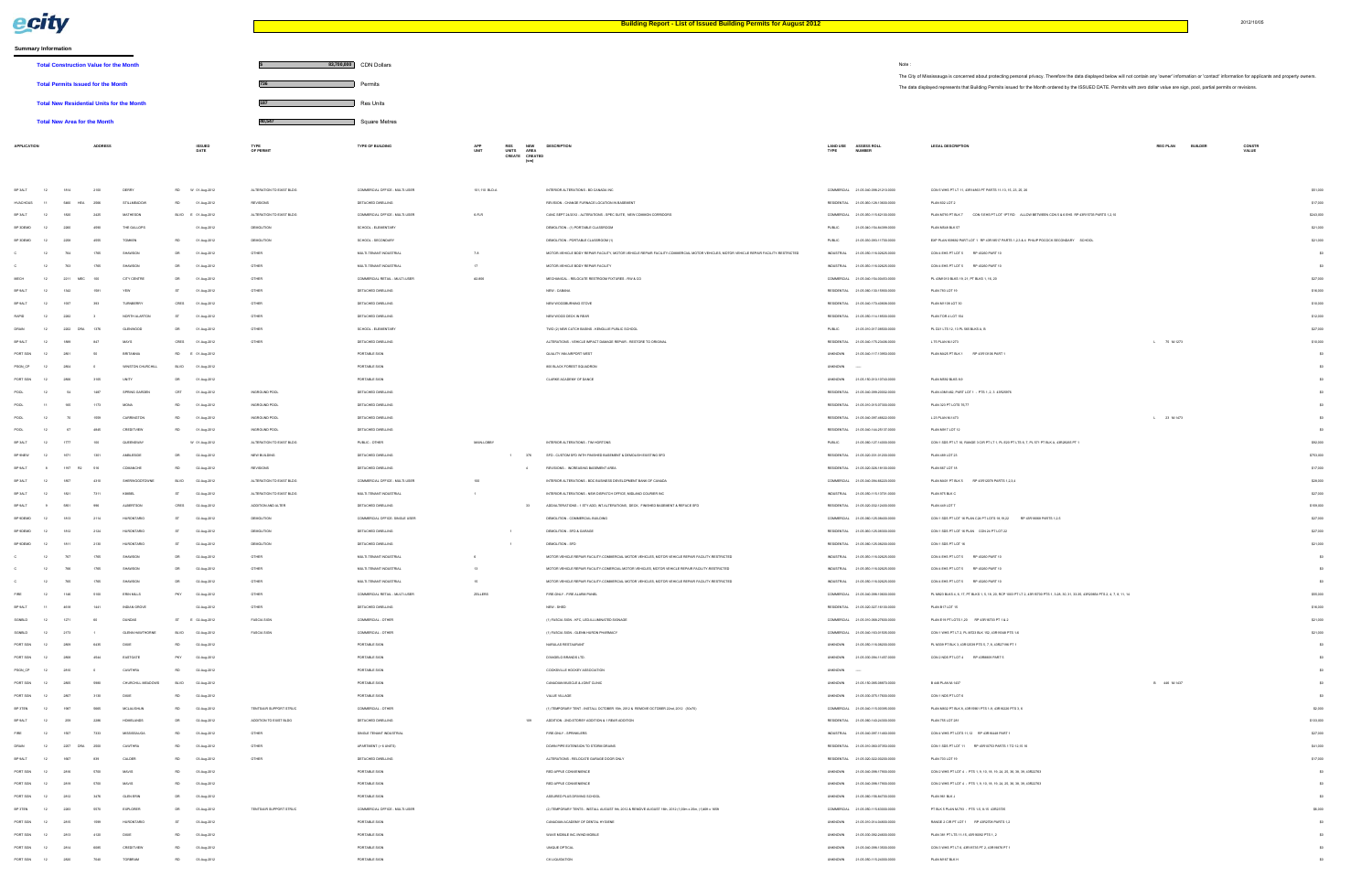| PSGN_CP         | 2817<br>12 | $\sim$                    | <b>ERIN MILLS</b>    | <b>PKY</b><br>03-Aug-2012 |                          | PORTABLE SIGN                  |                            | COMMUNITY SERVICES - MUSEUMS                                                                       | <b>UNKNOWN</b>                             |                                                                                                                                     |                               |
|-----------------|------------|---------------------------|----------------------|---------------------------|--------------------------|--------------------------------|----------------------------|----------------------------------------------------------------------------------------------------|--------------------------------------------|-------------------------------------------------------------------------------------------------------------------------------------|-------------------------------|
| PORT SGN        | 12<br>2811 | 3450                      | WOLFEDALE            | RD -<br>03-Aug-2012       |                          | PORTABLE SIGN                  |                            | AL EMAN ISLAMIC CENTRE INC.                                                                        | UNKNOWN 21-05-040-144-04750-0000           | PLAN 963 PT BLK C RP 43R8062 PARTS 1,2                                                                                              |                               |
| BP 9NEW         | 12<br>386  | 476                       | ARROWHEAD            | <b>RD</b><br>07-Aug-2012  | NEW BUILDING             | DETACHED DWELLING              |                            | 1 384 SFD - CUSTOM SFD & DEMO OF DETACHED GARAGE                                                   | RESIDENTIAL 21-05-020-026-16700-0000       | PLAN 361 LOT 8                                                                                                                      | CAMILLA HOMES LTD<br>\$551,00 |
| ZONBLD          | 12<br>1578 | 2480                      | CAWTHRA              | RD -<br>07-Aug-2012       | ALTERATION TO EXIST BLDG | MULTI-TENANT INDUSTRIAL        | 23                         | TAKE-OUT RESTAURANT                                                                                | INDUSTRIAL 21-05-010-060-07400-0000        | CON 1 SDS PT LOT 11                                                                                                                 | \$57,00                       |
| ZONBLD          | 1380<br>12 | 900                       | RATHBURN             | RD W 07-Aug-2012          | ALTERATION TO EXIST BLDG | COMMERCIAL RETAIL - MULTI-USER | D <sub>1</sub>             | PRIVATE CLUB                                                                                       | COMMERCIAL 21-05-040-152-07200-0000        | PLAN M302 BLK DD                                                                                                                    | \$103,00                      |
| BP 9ALT         |            | 3605                      | BAIRD                | CRT<br>07-Aug-2012        | ALTERATION TO EXIST BLDG | DETACHED DWELLING              |                            | ALTERATIONS - LOAD-BEARING WALL REMOVAL                                                            | RESIDENTIAL 21-05-150-083-68300-0000       | PLAN M693 LOT 16                                                                                                                    | \$25,00                       |
| ZONBLD          | 7722       | 6975                      | TRANMERE             | <b>DR</b><br>07-Aug-2012  | ALTERATION TO EXIST BLDG | MULTI-TENANT INDUSTRIAL        | $1-3$                      | MANUFACTURING FACILITY & WAREHOUSE/DISTRIBUTION FACILITY (NO OUTDOOR STORAGE)                      | INDUSTRIAL 21-05-050-115-31910-0000        | PL M789 PT BLK 1, PL M457 BLK 46                                                                                                    | \$272,00                      |
|                 |            |                           |                      |                           |                          |                                |                            |                                                                                                    |                                            |                                                                                                                                     |                               |
| BP 3ALT         | 1858<br>12 | 2185                      | NORTH SHERIDAN       | WAY<br>07-Aug-2012        | OTHER                    | SINGLE TENANT INDUSTRIAL       |                            | ALTERATIONS - (6) ROOFTOP UNITS, VOITH HYDRO                                                       | INDUSTRIAL 21-05-060-131-05500-0000        | CON 1 SDS PT LOT 32                                                                                                                 | \$133,00                      |
| POOL            | 12         | 2166                      | HILLFIELD            | CRT<br>07-Aug-2012        | INGROUND POOL            | DETACHED DWELLING              |                            |                                                                                                    | RESIDENTIAL 21-05-060-128-55300-0000       | PLAN 917 LOT 10                                                                                                                     |                               |
| BP 3ALT         | 1913<br>12 | 1935                      | DREW                 | 07-Aug-2012<br><b>RD</b>  | OTHER                    | MULTI-TENANT INDUSTRIAL        |                            | ALTERATIONS - SOLAR-ROOF PANELS, OLD COUNTRY SCOTTISH BAKERY                                       | INDUSTRIAL 21-05-050-115-28600-0000        | PLAN M276 LOT 46                                                                                                                    | \$65,00                       |
| SGNBLD          | 2171<br>12 | 3075                      | <b>RIDGEWAY</b>      | <b>DR</b><br>07-Aug-2012  | <b>FASCIA SIGN</b>       | COMMERCIAL - OTHER             |                            | (1) FASCIA SIGN - ERIN OAKS CHILDREN'S DENTISTRY                                                   | COMMERCIAL                                 | PEEL CONDO PLAN 313                                                                                                                 | \$21,00                       |
| SGNBLD          | 12<br>200  | 6291                      | ORDAN                | DR.<br>07-Aug-2012        | <b>FASCIA SIGN</b>       | SINGLE TENANT INDUSTRIAL       |                            | (1) FASCIA SIGN - BOMBARDIER                                                                       | INDUSTRIAL 21-05-050-116-31700-0000        | CON 3 EHS PT LOT 7 RP 43R6672 PARTS 1,2,3,4 RP 43R6504 PARTS 1,2,3,4                                                                | \$20,00                       |
| PSGN_CP         | 2830       | $\sim$                    | WINSTON CHURCHILL    | BLVD<br>07-Aug-2012       |                          | PORTABLE SIGN                  |                            | MISSISSAUGA YOUTH THEATRE, THE                                                                     | <b>UNKNOWN</b>                             |                                                                                                                                     |                               |
| PSGN CP         | 2829       | $\overline{0}$            | <b>ERIN MILLS</b>    | PKY<br>07-Aug-2012        |                          | PORTABLE SIGN                  |                            | VISUAL ARTS MISSISSAUGA                                                                            | <b>UNKNOWN</b><br>-----                    |                                                                                                                                     |                               |
| <b>PLUMHOUS</b> | 2285       | PHI<br>1067               | <b>GREENOAKS</b>     | DR.<br>07-Aug-2012        | OTHER                    | DETACHED DWELLING              |                            | SEWER CONVERSION                                                                                   | RESIDENTIAL 21-05-020-033-10300-0000       | PLAN 725 LOT 29                                                                                                                     | \$20,00                       |
| BP 9NEW         | 345        | 158                       | <b>BREEZY PINES</b>  | DR.<br>08-Aug-2012        | NEW BUILDING             | DETACHED DWELLING              | 1 246                      | SFD - CUSTOM WITH FINISHED BASEMENT, DEMO-EXSITING                                                 | RESIDENTIAL 21-05-060-126-02000-0000       | PLAN 571 LOT 6                                                                                                                      | \$472,00                      |
|                 |            |                           |                      |                           |                          |                                |                            |                                                                                                    |                                            |                                                                                                                                     |                               |
| BP 3NEW         |            | 8424 R3<br>$\overline{1}$ | HURONTARIO           | ST<br>08-Aug-2012         | <b>REVISIONS</b>         | APARTMENT (> 6 UNITS)          |                            | REVISION - MODIFICATIONS                                                                           | RESIDENTIAL 21-05-090-004-07902-0000       | PCP 908 - FORMERLY CIR PT LT A - PTS 4-6, 9 43R32961                                                                                |                               |
| PLUM PT3        | 2400<br>12 | PLU<br>380                | BRUNEL               | 08-Aug-2012<br><b>RD</b>  | ALTERATION TO EXIST BLDG | SINGLE TENANT INDUSTRIAL       |                            | INSTALL ONE BACKFLOW PREVENTER (DCVA)                                                              | INDUSTRIAL 21-05-040-116-33985-0000        | PLAN M425 PT BLK 19 RP 43R12647 PART 2                                                                                              | \$39,00                       |
| BP 3ALT         | 1510<br>12 | 3065                      | <b>RIDGEWAY</b>      | DR.<br>08-Aug-2012        | ALTERATION TO EXIST BLDG | COMMERCIAL - OTHER             | 35-39, 54                  | INTERIOR ALTERATIONS - HOSANNA EVANGELICAL FREE CHURCH                                             | COMMERCIAL -----                           | PEEL CONDO PLAN 313                                                                                                                 | \$135,00                      |
| BP 3NEW         | 12<br>1548 | 5785                      | WHITEHORN            | AVE<br>08-Aug-2012        | ALTERATION TO EXIST BLDG | SCHOOL - ELEMENTARY            |                            | ADDITION - 1-STOREY KINDERGARTEN CLASSROOM, WHITEHORN P.S.                                         | 21-05-040-096-72500-0000<br>PUBLIC         | B 133 PLAN M-1229                                                                                                                   | B 133 M-1229<br>\$91,00       |
| BP 3ALT         | 12<br>1536 | 285                       | ENFIELD              | PL<br>08-Aug-2012         | ALTERATION TO EXIST BLDG | COMMERCIAL RETAIL - MULTI-USER | 104                        | INTERIOR ALTERATIONS - DEMETRE CAFE                                                                | COMMERCIAL                                 | PEEL CONDO PLAN 389                                                                                                                 | \$125,00                      |
| BP 3ALT         | 12<br>1370 | 3050                      | VEGA                 | BLVD 08-Aug-2012          | ALTERATION TO EXIST BLDG | COMMERCIAL RETAIL - MULTI-USER | 8A, 8B                     | INTERIOR ALERATIONS - DEMISING-WALL, SEARS HOME                                                    | COMMERCIAL 21-05-150-084-00500-0000        | PLAN M674 BLK 1, 2, 28, 32, 36 PT BLK3, PL 154 PT LTS 11, 12 RP 43R970 PTS 1,2                                                      | \$490,00                      |
| BP 3ALT         |            | 5100                      | <b>ERIN MILLS</b>    | PKY<br>08-Aug-2012        | ALTERATION TO EXIST BLDG | COMMERCIAL RETAIL - MULTI-USER | <b>B216</b>                | INTERIOR ALTERATIONS - CLAIRE'S                                                                    | COMMERCIAL 21-05-040-098-10600-0000        | PL M823 BLKS 4, 6, 17, PT BLKS 1, 5, 18, 20, RCP 1003 PT LT 2, 43R15700 PTS 1, 3-28, 30, 31, 33-35, 43R20654 PTS 2, 4, 7, 8, 11, 14 | \$74,00                       |
| ZONBLD          | 7086       | 971                       | <b>BURNHAMTHORPE</b> | RD E 08-Aug-2012          | ALTERATION TO EXIST BLDG | SINGLE TENANT INDUSTRIAL       |                            | MOTOR VEHICLE SERVICE STATION W/ACC. RETAIL SALES OF MOTOR VEHICLES (MAX, 4 VEH. STORED/DISPLAYED) | INDUSTRIAL 21-05-030-092-06500-0000        | CON 2 NDS PT LOT 8                                                                                                                  | \$26,00                       |
| BP 9ALT         | 1818<br>12 | 1043                      | ALEXANDRA            | AVE<br>08-Aug-2012        | ALTERATION TO EXIST BLDG | DETACHED DWELLING              |                            | ALTERATIONS - FINISHED BASEMENT                                                                    | RESIDENTIAL 21-05-070-163-00800-0000       | PLAN B21 LOT 52                                                                                                                     | \$52,00                       |
|                 |            |                           |                      |                           |                          |                                |                            |                                                                                                    | RESIDENTIAL 21.05.060-132-02215-0000       |                                                                                                                                     |                               |
| BP 9ALT         | 6067<br>11 | 2425                      | <b>JARVIS</b>        | <b>ST</b><br>08-Aug-2012  | OTHER                    | DETACHED DWELLING              |                            | ADDITION - BALCONY / ENTRANCE                                                                      |                                            | PLAN M-48 L 12                                                                                                                      | \$16,00                       |
| BP 3ALT         | 2190       | 1146                      | CLARKSON             | RD N 08-Aug-2012          | OTHER                    | COMMERCIAL OFFICE- SINGLE USER |                            | ALTERATIONS - NEW WINDOW INSTALLATION, NARK INVESTMENTS LTD (DAYCARE & NURSERY)                    | COMMERCIAL 21-05-020-033-09000-0000        | PLAN G13 LOT 2                                                                                                                      | \$20,00                       |
|                 | 12<br>2262 | 735                       | <b>TWAIN</b>         | AVE 08-Aug-2012           | CHANGE OF USE            | COMMERCIAL - OTHER             | $C-18$                     | MEDICAL OFFICE                                                                                     | COMMERCIAL 21-05-040-096-85900-0000        | B 196 PLAN M-1422                                                                                                                   | B 196 M-1422                  |
| SGNBLD          | 2216       | 6515                      | <b>MISSISSAUGA</b>   | <b>RD</b><br>08-Aug-2012  | PYLON SIGN               | INDUSTRIAL - OTHER             |                            | (1) GROUND SIGN - PANEL REPLACEMENT ON EXISTING-GROUND SIGNAGE                                     | INDUSTRIAL 21-05-040-097-13200-0000        | CON 5 WHS PT LTS 8, 9, PT RD ALLCE PL M9 PT BLKS N, S, 43R17865 PTS 1-22                                                            | \$21,00                       |
| SGNBLD          | 1920       | 700                       | <b>BURNHAMTHORPE</b> | RD W 08-Aug-2012          | PYLON SIGN               | COMMERCIAL - OTHER             |                            | (1) GROUND SIGN - 700 BURNHAMTHORPE RD, MULTI-TENANT SIGNAGE                                       | COMMERCIAL 21-05-040-154-04900-0000        | CON 1 NDS PT LOT 21                                                                                                                 | \$27,00                       |
| PORT SGN        |            |                           | <b>BRITANNIA</b>     | RD E 08-Aug-2012          |                          | PORTABLE SIGN                  |                            | QUALITY INN AIRPORT WEST                                                                           | 21-05-040-117-13950-0000<br><b>UNKNOWN</b> | PLAN M425 PT BLK 1 RP 43R13106 PART 1                                                                                               |                               |
| PSGN CP         | 12<br>2853 | $\sim$                    | <b>DUNDAS</b>        | ST W 08-Aug-2012          |                          | PORTABLE SIGN                  |                            | COUNCILLOR - WARD 8                                                                                | <b>UNKNOWN</b>                             |                                                                                                                                     |                               |
| PSGN CP         | 12<br>2850 | $\sim$                    | TRUSCOTT             | DR.<br>08-Aug-2012        |                          | PORTABLE SIGN                  |                            | MINI SKOOL "A CHILD'S PLACE" INC.                                                                  | <b>UNKNOWN</b><br>----                     |                                                                                                                                     |                               |
| PSGN_CP         | 2842       | $\circ$                   | EGLINTON             |                           |                          | PORTABLE SIGN                  |                            | COMMUNITY SERVICES - HERSHEY CENTRE                                                                | <b>UNKNOWN</b>                             |                                                                                                                                     |                               |
|                 |            |                           |                      | AVE E 08-Aug-2012         |                          |                                |                            |                                                                                                    |                                            |                                                                                                                                     |                               |
| PSGN CP         | 12<br>284  | $\overline{0}$            | EGLINTON             | AVE E 08-Aug-2012         |                          | PORTABLE SIGN                  |                            | COMMUNITY SERVICES - HERSHEY CENTRE                                                                | <b>UNKNOWN</b><br>----                     |                                                                                                                                     |                               |
| PSGN_CP         | 12<br>2840 | $^{\circ}$                | MAVIS                | RD -<br>08-Aug-2012       |                          | PORTABLE SIGN                  |                            | COMMUNITY SERVICES - HERSHEY CENTRE                                                                | <b>UNKNOWN</b>                             |                                                                                                                                     |                               |
| PSGN CP         | 2839<br>12 | $\sim$                    | MAVIS                | <b>RD</b><br>08-Aug-2012  |                          | PORTABLE SIGN                  |                            | COMMUNITY SERVICES - HERSHEY CENTRE                                                                | <b>UNKNOWN</b><br>----                     |                                                                                                                                     |                               |
| PSGN_CP         | 2838<br>12 | $\sim$                    | <b>KENNEDY</b>       | RD -<br>08-Aug-2012       |                          | PORTABLE SIGN                  |                            | COMMUNITY SERVICES - HERSHEY CENTRE                                                                | <b>UNKNOWN</b>                             |                                                                                                                                     |                               |
| PORT SGN        | 2835<br>12 |                           | BURNHAMTHORPE        | RD E 08-Aug-2012          |                          | PORTABLE SIGN                  |                            | FABUTAN                                                                                            | UNKNOWN 21-05-030-092-12100-0000           | CON 1 NDS PT LOT 8                                                                                                                  |                               |
| PORT SGN 12     | 2834       | 6465                      | MILLCREEK            | DR.<br>08-Aug-2012        |                          | PORTABLE SIGN                  |                            | SIDLER CLARKE INC/747808 ONT LTD                                                                   | <b>UNKNOWN</b><br>21-05-040-097-27900-0000 | PLAN 927 PT LOTS 16,17 RP 43R8441 PART 1 RP 43R16892 PART 1                                                                         |                               |
| PORT SGN        | 12<br>2824 | 1650                      | DUNDAS               | ST E 08-Aug-2012          |                          | PORTABLE SIGN                  |                            | MARIE ANN LONGLADE SCHOOL OF DANCE                                                                 | 21-05-070-068-35180-0000<br><b>UNKNOWN</b> | CON 1 SDS PT LTS 3, 4, 43R15013 PT 14                                                                                               |                               |
| PORT SGN        | 2823       | 1650                      | <b>DUNDAS</b>        | ST E 08-Aug-2012          |                          | PORTABLE SIGN                  |                            | MARIE ANN LONGLADE SCHOOL OF DANCE                                                                 | <b>UNKNOWN</b><br>21-05-070-068-35180-0000 | CON 1 SDS PT LTS 3, 4, 43R15013 PT 14                                                                                               |                               |
| PORT SGN        | 2833<br>12 | 426                       | WATLINE              | AVE<br>08-Aug-2012        |                          | PORTABLE SIGN                  |                            | DAVID ROBERTS FOOD CORPORATION                                                                     | 21-05-040-116-25010-0000<br><b>UNKNOWN</b> | PT BLK 9 PLAN M-453 - PTS 3, 5 43R22525                                                                                             |                               |
| PORT SGN        | 12<br>2832 | 3200                      | <b>ERIN MILLS</b>    | PKY<br>08-Aug-2012        |                          | PORTABLE SIGN                  |                            | <b>GIANT TIGER</b>                                                                                 | <b>UNKNOWN</b><br>21-05-060-155-51701-0000 | PLAN 915 PT BLKS N, G, X RP 43R4553 PARTS 1, 3,5                                                                                    |                               |
|                 |            |                           |                      |                           |                          |                                |                            |                                                                                                    |                                            |                                                                                                                                     |                               |
| PSGN CP         | 12<br>2854 | $\sim$                    | QUEENSWAY            | W 08-Aug-2012             |                          | PORTABLE SIGN                  |                            | ERINDALE COOPERATIVE NURSERY SCHOOL                                                                | <b>UNKNOWN</b><br>----                     |                                                                                                                                     |                               |
| PORT SGN        | 12<br>2831 | 6460                      | MILLCREEK            | DR.<br>08-Aug-2012        |                          | PORTABLE SIGN                  |                            | CHURCH OF ST. ANTHONY & MARCORIOUS                                                                 | 21-05-040-097-28710-0000<br><b>UNKNOWN</b> | PLAN 927 PT LOT 20 RP 43R6132 PART 1 RP 43R16892 PART 4                                                                             |                               |
| PSGN CP         | 2843<br>12 | $\sim$                    | <b>EGLINTON</b>      | AVE W 08-Aug-2012         |                          | PORTABLE SIGN                  |                            | STREETSVILLE HISTORICAL SOCIETY. THE                                                               | <b>UNKNOWN</b><br>----                     |                                                                                                                                     |                               |
| PORT SGN        |            | 2416                      | <b>HAINES</b>        | <b>RD</b><br>08-Aug-2012  |                          | PORTABLE SIGN                  |                            | FINELLI AUTOMOTIVE LTD                                                                             | 21-05-070-060-02000-0000<br><b>UNKNOWN</b> | PLAN G14 PT LOT 24                                                                                                                  |                               |
| PSGN CP         | 2845<br>12 | $\sim$                    | <b>HURONTARIO</b>    | <b>ST</b><br>08-Aug-2012  |                          | PORTABLE SIGN                  |                            | COMMUNITY SERVICES - HERSHEY CENTRE                                                                | <b>UNKNOWN</b>                             |                                                                                                                                     |                               |
| PSGN_CP         | 12         | $\overline{0}$            | HURONTARIO           | ST<br>08-Aug-2012         |                          | PORTABLE SIGN                  |                            | COMMUNITY SERVICES - HERSHEY CENTRE                                                                | <b>UNKNOWN</b>                             |                                                                                                                                     |                               |
| PORT SGN        | 2818<br>12 | 1585                      | MISSISSAUGA VALLEY   | BLVD<br>08-Aug-2012       |                          | PORTABLE SIGN                  |                            | <b>WINE RACK</b>                                                                                   | 21-05-040-095-60700-0000<br><b>UNKNOWN</b> | PLAN 957 BLK I                                                                                                                      |                               |
| PORT SGN        | 2817       | 5130                      | DIXIE                | <b>RD</b><br>08-Aug-2012  |                          | PORTABLE SIGN                  |                            | EAT MORE RESTAURANT                                                                                | 21-05-050-116-17200-0000<br><b>UNKNOWN</b> | CON 3 EHS PT LOT 1                                                                                                                  |                               |
| PSGN CP         | 12<br>2837 | $\sim$                    | KENNEDY              | <b>RD</b><br>08-Aug-2012  |                          | PORTABLE SIGN                  |                            | COMMUNITY SERVICES - HERSHEY CENTRE                                                                | <b>UNKNOWN</b><br>1.1233333                |                                                                                                                                     |                               |
|                 |            |                           |                      |                           |                          |                                |                            |                                                                                                    |                                            |                                                                                                                                     |                               |
| PORT SGN        | 2822<br>12 | 3145                      | DUNDAS               | ST W 08-Aug-2012          |                          | PORTABLE SIGN                  |                            | INFUZION SALON & SPA                                                                               | UNKNOWN 21-05-150-084-03102-0000           | PL 43M674, PT BLKS 21, 35 - PT 3 43R33724                                                                                           |                               |
| PORT SGN        | 2826       | 5602                      | TENTH LINE WEST      | 08-Aug-2012               |                          | PORTABLE SIGN                  |                            | M&M MEAT SHOPS                                                                                     | UNKNOWN 21-05-150-085-10100-0000           | B 1 PLAN M-1493                                                                                                                     | B 1 M-1493                    |
| POOL            | 12         | 7149                      | WALDORF              | WAY<br>08-Aug-2012        | INGROUND POOL            | DETACHED DWELLING              |                            |                                                                                                    | RESIDENTIAL 21-05-040-225-25608-0000       | L 81 PLAN M-1241                                                                                                                    | L 81 M-1241                   |
| POOL            | 12<br>115  | 2159                      | WISEMAN              | CRT<br>08-Aug-2012        | ABOVE GROUND POOL        | SEMI-DETACHED DWELLING         |                            |                                                                                                    | RESIDENTIAL 21-05-020-041-20200-0000       | PLAN 655 PT LOT 12                                                                                                                  |                               |
| ZONBLD          | 1322<br>12 | 1280                      | MATHESON             | BLVD E 08-Aug-2012        | ALTERATION TO EXIST BLDG | COMMERCIAL - OTHER             |                            | PATIO                                                                                              | COMMERCIAL 21-05-050-115-19900-0000        | CON 3 EHS PT LOT 2 RP 43R7672 PART 1                                                                                                | \$70,00                       |
| ZONBLD          | 1901       | 5800                      | <b>EXPLORER</b>      | DR.<br>09-Aug-2012        | ALTERATION TO EXIST BLDG | COMMERCIAL OFFICE - MULTI-USER | 300 & 310                  | OFFICE                                                                                             | COMMERCIAL 21-05-050-115-65050-0000        | PL 43M793, PT B 3 - PTS 3-10 43R22713                                                                                               | \$992,00                      |
| POOL            | 12         | 5407                      | LOONLAKE             | AVE<br>09-Aug-2012        | INGROUND POOL            | DETACHED DWELLING              |                            |                                                                                                    | RESIDENTIAL 21-05-040-096-77501-0000       | PLAN M1173 LOT 12                                                                                                                   |                               |
| BP 3ALT         | 1750<br>12 | 50                        | ABSOLUTE             | AVE<br>09-Aug-2012        | ALTERATION TO EXIST BLDG | APARTMENT (> 6 UNITS)          | 49TH FLR<br>$\overline{4}$ | INT ALTS - ADD DEMISING WALLS TO CREATE 4 NEW UNITS.                                               | RESIDENTIAL 21-05-040-092-08810-0000       | CON 2 NDS PT LT 15, 43R32504 PTS 2-7, 43R32656 PTS 1-4                                                                              | \$610,00                      |
| ZONBLD          | 12         | 6750                      | WINSTON CHURCHILL    | BLVD                      | ALTERATION TO EXIST BLDG | COMMERCIAL RETAIL - MULTI-USER | $2 - 3$                    | <b>RETAIL STORE</b>                                                                                | COMMERCIAL 21-05-150-081-17400-0000        | PLAN M407 BLK 9                                                                                                                     |                               |
|                 | 1802       |                           |                      | 09-Aug-2012               |                          |                                |                            |                                                                                                    |                                            |                                                                                                                                     | \$155,00                      |
| BP 9ALT         | 2168<br>12 | 2383                      | ROBIN                | DR<br>09-Aug-2012         | ADDITION AND ALTER       | DETACHED DWELLING              | 8                          | ADDITION/ALTERATIONS - GARAGE EXTENSION & FRONT PORCH                                              | RESIDENTIAL 21-05-060-130-17500-0000       | PLAN 632 LOT 31 PT BLK A                                                                                                            | \$50,00                       |
| PORT SGN        | 12<br>2859 | 2460                      | THE COLLEGEWAY       | 09-Aug-2012               |                          | PORTABLE SIGN                  |                            | THE SALVATION ARMY ERIN MILLS DAYCARE                                                              | UNKNOWN 21-05-060-154-16600-0000           | PLAN 938 BLK H                                                                                                                      |                               |
| PSGN_CP         | 2858<br>12 | $\sim$                    | EGLINTON             | AVE W 09-Aug-2012         |                          | PORTABLE SIGN                  |                            | CHURCH OF VIRGIN MARY & ST. ATHANASIUS                                                             | <b>UNKNOWN</b>                             |                                                                                                                                     |                               |
| PORT SGN        | 2848<br>12 | 600                       | MATHESON             | BLVD W 09-Aug-2012        |                          | PORTABLE SIGN                  |                            | SIRENS                                                                                             | 21-05-040-098-17860-0000<br><b>UNKNOWN</b> | PLAN M967 BLK 3                                                                                                                     |                               |
| PSGN_CP         | 12<br>2864 | $\sim$                    | HURONTARIO           | ST<br>09-Aug-2012         |                          | PORTABLE SIGN                  |                            | CORPORATE SERVICES                                                                                 | <b>UNKNOWN</b>                             |                                                                                                                                     |                               |
| PSGN_CP 12      | 2865       | $\sim$ 0                  | <b>ERIN MILLS</b>    | PKY<br>09-Aug-2012        |                          | PORTABLE SIGN                  |                            | CORPORATE SERVICES                                                                                 | UNKNOWN -----                              |                                                                                                                                     |                               |
|                 |            |                           |                      |                           |                          |                                |                            |                                                                                                    |                                            |                                                                                                                                     |                               |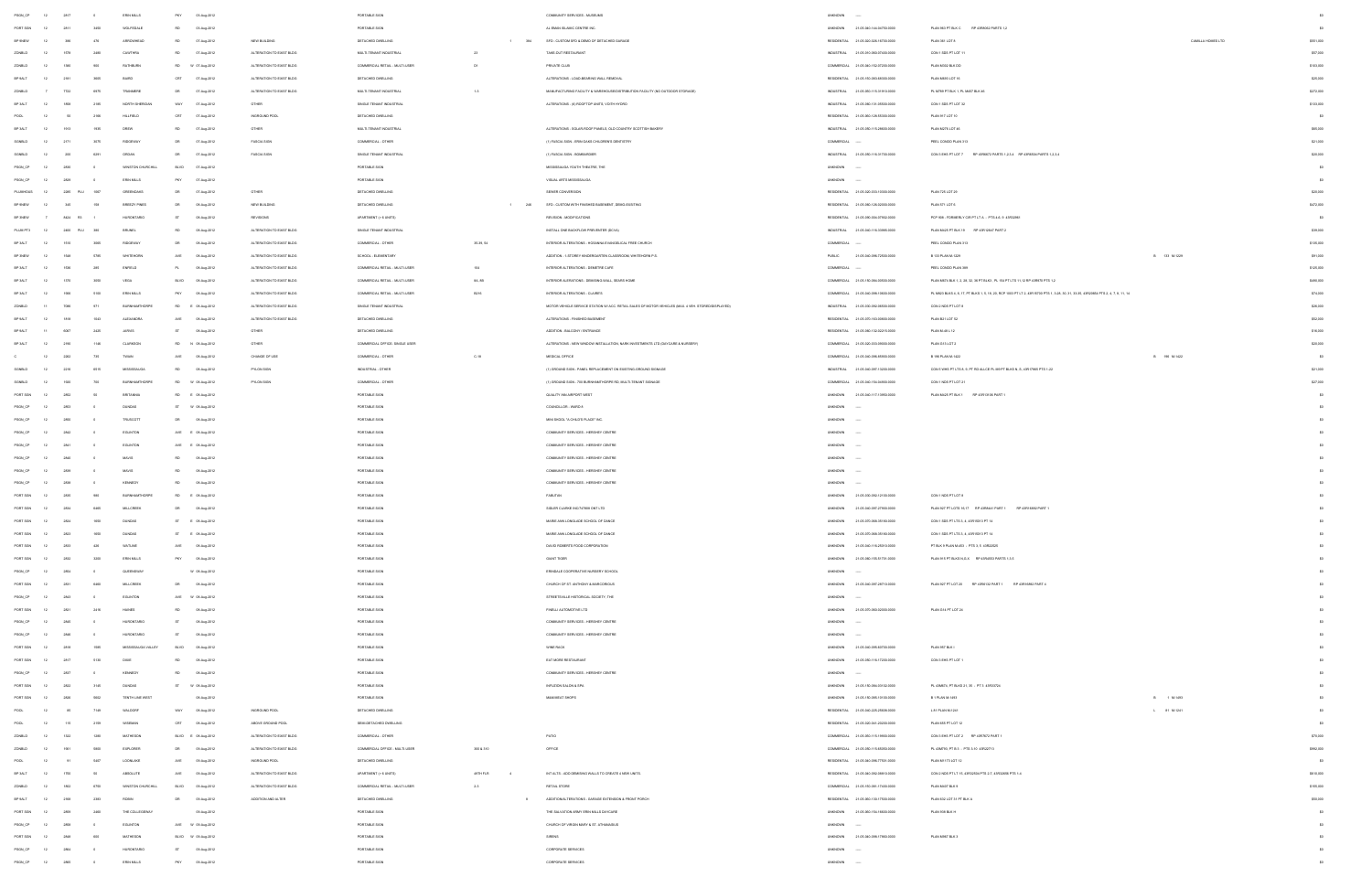| 21-05-040-097-28710-0000 | PLAN 927 PT LOT 20 RP 43R6132 PART 1 RP 43R16892 PART 4                                                                             |                  | \$0       |
|--------------------------|-------------------------------------------------------------------------------------------------------------------------------------|------------------|-----------|
| 21-05-010-002-17200-0000 | CON 2 SDS PT LOT 11                                                                                                                 |                  | \$0       |
| 21-05-040-143-22600-0000 | CON 1 NDS PT L 21 LESS 43R24739 PTS 8, 13                                                                                           |                  | \$0       |
| 21-05-010-060-08610-0000 | CON 1 SDS PT LOT 11 PLAN TOR 14 PT LOT 16 RP 43R3348 PARTS 12,13,18,19 21,25,37,38                                                  |                  | \$0       |
|                          |                                                                                                                                     |                  | \$0       |
| 21-05-040-098-56920-0000 | PL M182 LT 4, PT LT 1, 43R6079 PTS 1-6, 43R6209 PTS 1-9                                                                             |                  | \$0       |
| 21-05-040-098-56920-0000 | PL M182 LT 4, PT LT 1, 43R6079 PTS 1-6, 43R6209 PTS 1-9                                                                             |                  | \$0       |
| 21-05-060-127-09900-0000 | RANGE 2 SDS PT L 12, 43R13898 PTS 1, 2, 4, 6                                                                                        |                  | \$0       |
| 21-05-040-096-04300-0000 | CON 1 WHS PT LOT 6 RP 43R20185 PARTS 1,3,6,8,10                                                                                     |                  | \$0       |
| 21-05-040-098-10600-0000 | PL M823 BLKS 4, 6, 17, PT BLKS 1, 5, 18, 20, RCP 1003 PT LT 2, 43R15700 PTS 1, 3-28, 30, 31, 33-35, 43R20654 PTS 2, 4, 7, 8, 11, 14 |                  | \$143,000 |
| 21-05-060-133-00800-0000 | PLAN 471 LOT 1                                                                                                                      |                  | \$802,000 |
| 21-05-050-122-00300-0000 | PLAN 816 PT LOT 74                                                                                                                  |                  | \$150,000 |
| 21-05-040-096-03400-0000 | CON 1 WHS PT LTS 9, 10, 43R24851 PTS 11 16 17 19-21 30-32 36-40                                                                     |                  | \$251,000 |
| 21-05-070-068-34611-0000 | CON 1 SDS, PT LTS 4, 5 - PTS 1, 3-9, 14, 16 43R33993                                                                                |                  | \$80,000  |
| 21-05-050-115-18800-0000 | PL M276 LT 56, PT LT 57 - 43R14316 PTS 1, 2, 43R10606 PTS 1, 2                                                                      |                  | \$382,000 |
| 21-05-040-154-00453-0000 | PL 43M1010 BLKS 19, 21, PT BLKS 1, 16, 20                                                                                           |                  | \$91,000  |
| 21-05-060-149-21600-0000 | PLAN 597 BLK F                                                                                                                      |                  | $$0$      |
| 21-05-060-128-17300-0000 | RANGE 1 SDS PT LOT 10                                                                                                               |                  | \$70,000  |
| 21-05-090-007-07600-0000 | PLAN 300W LOT 1 TO LOT 7 RD ALLCE PT                                                                                                |                  | \$72,000  |
| 21-05-040-097-28710-0000 | PLAN 927 PT LOT 20 RP 43R6132 PART 1 RP 43R16892 PART 4                                                                             |                  | \$65,000  |
| 21-05-010-068-07600-0000 | CON 1 NDS PT LOTS 14,15,16 RP 43R11667 PART 2,6 RP 43R12599 PART 1                                                                  |                  | \$0       |
| 21-05-090-002-24501-0000 | PLAN H21 PT LOT 124 RP 43R8862 PART 2                                                                                               |                  | \$0       |
| 21-05-030-068-16700-0000 | CON 1 NDS PT LT 3 - 43R18890 PTS 1-3, PL 43M542 PT BLK 29                                                                           |                  | \$65,000  |
| 21-05-070-068-34611-0000 | CON 1 SDS, PT LTS 4, 5 - PTS 1, 3-9, 14, 16 43R33993                                                                                |                  | \$187,000 |
| 21-05-040-096-60240-0000 | PLAN M1033 BLK 102                                                                                                                  |                  | \$0       |
| 21-05-150-084-02700-0000 | PLAN M674 BLK 16                                                                                                                    |                  | \$0       |
|                          |                                                                                                                                     |                  | \$0       |
| $\cdots$                 |                                                                                                                                     |                  | \$0       |
|                          |                                                                                                                                     |                  | \$0       |
|                          |                                                                                                                                     |                  | \$0       |
|                          |                                                                                                                                     |                  | \$0       |
| 21-05-040-117-04700-0000 | CON 1 EHS PT LT 1 - 43R21489, PTS 1, 6, 7, 11, 12, 43R22278 PTS, 1, 2                                                               |                  | \$0       |
|                          |                                                                                                                                     |                  | \$0       |
| $\cdots$                 |                                                                                                                                     |                  | \$0       |
| 21-05-020-024-17500-0000 | PLAN 503 LOT 2 LOT 3 RP 43R12016 PART 13                                                                                            |                  | \$0       |
|                          |                                                                                                                                     |                  | \$0       |
|                          |                                                                                                                                     |                  | \$0       |
| $\cdots$                 |                                                                                                                                     |                  | \$0       |
|                          |                                                                                                                                     |                  | \$0       |
|                          |                                                                                                                                     |                  | \$0       |
|                          |                                                                                                                                     |                  | \$0       |
| 21-05-040-098-17650-0000 | PT LT 5 CON 2 WHS - PTS 1, 3 43R19916                                                                                               |                  | \$0       |
| 21-05-040-098-17650-0000 | PT LT 5 CON 2 WHS - PTS 1, 3 43R19916                                                                                               |                  | \$0       |
| 21-05-040-098-17881-0000 | PL 43M-967, PT BL 4, 43R21789, PTS 1-3, 5-7, 17-22, 25-33, PART PTS 4, 23                                                           |                  | \$0       |
| 21-05-150-010-00144-0000 | PLAN M781 BLKS 18,19,22 TO 24                                                                                                       |                  | \$0       |
| 21-05-040-108-19900-0000 | PLAN M1004 PT BLK 249 RP 43R20005 PARTS 2,3,4,5,8, 9,11                                                                             |                  | \$0       |
|                          |                                                                                                                                     |                  | \$0       |
|                          |                                                                                                                                     |                  | \$0       |
|                          |                                                                                                                                     |                  | \$0       |
| 21-05-040-093-12700-0000 | CON 2 NDS PT LT 9, 43R15782 PT 1                                                                                                    |                  | \$0       |
| 21-05-030-068-14200-0000 | CON 1 NDS PT LOT A RP 43R7093 PART 1                                                                                                |                  | \$0       |
| 21-05-040-097-25810-0000 | PL M10 PT LT 2 - 43R7908 PT 1                                                                                                       |                  | \$60,000  |
| 21-05-060-148-14600-0000 | LT 106 PL 597                                                                                                                       |                  | \$0       |
| 21-05-040-096-14114-0000 | L 57 PLAN M-1710<br>L 67 M-1710                                                                                                     |                  | \$0       |
| 21-05-060-125-16200-0000 | PLAN E20 PT LOT 10                                                                                                                  |                  | \$0       |
| 21-05-060-153-10000-0000 | RANGE 1 TO 3 NDS PT LTS 3-5 PLAN 550 PT BLK M, 43R31817 PARTS 4 5 AND 6                                                             |                  | \$55,000  |
| 21-05-070-165-17501-0000 | PLAN D23 PT LOT 39 PLAN 43R13820 PART 1                                                                                             | BIOCCA HOMES INC | \$477,000 |
| 21-05-030-093-04800-0000 | PL 381 PT LT 72 - 43R31262 PT 2                                                                                                     |                  | \$578,000 |
| 21-05-050-113-02800-0000 | CON 7 EHS PT LT 10, 43R3786 PTS 8, 9, 13                                                                                            |                  | \$145,000 |
| 21-05-010-016-04900-0000 | PLAN 323 PT LOT 81                                                                                                                  |                  | \$99,000  |
| 21-05-060-126-04300-0000 | PLAN E20 PT LOT 8                                                                                                                   |                  | \$16,000  |
| 21-05-010-064-13400-0000 | CON 1 SDS PT LT 13, PL 882 BLK A                                                                                                    |                  | \$70,000  |
|                          | PSCP 769 - FORMERLY PLAN M1161 BLK 79, PT BLK 78 - PTS 11 - 16 43R21392                                                             |                  | \$0       |
| $\cdots$                 |                                                                                                                                     |                  | \$0       |
|                          |                                                                                                                                     |                  | \$0       |
|                          | PSCP 778 - FORMERLY CON 2 WHS PT L 5, 43R8711 PTS 8-11 LESS 43R23077 PT 1                                                           |                  | \$0       |
| 21-05-150-081-17400-0000 | PLAN M407 BLK 9                                                                                                                     |                  | \$0       |
|                          |                                                                                                                                     |                  | \$0       |

| PORT SGN<br>12            | 2847         | 6460              | MILLCREEK                  | DR.<br>09-Aug-2012                           |                          | PORTABLE SIGN                       |              | <b>ERIN MILLS FITNESS</b>                                                                        | <b>UNKNOWN</b>                                   | 21-05-040-097-28710-0000 | PLAN 927 PT LOT 20 RP 43R6132 PART 1 RP 43R16892 PART 4                                                                             |                  |          |
|---------------------------|--------------|-------------------|----------------------------|----------------------------------------------|--------------------------|-------------------------------------|--------------|--------------------------------------------------------------------------------------------------|--------------------------------------------------|--------------------------|-------------------------------------------------------------------------------------------------------------------------------------|------------------|----------|
| PORT SGN                  |              | 579               | LAKESHORE                  | RD E 09-Aug-2012                             |                          | PORTABLE SIGN                       |              | XCEL FITNESS                                                                                     | <b>UNKNOWN</b>                                   | 21-05-010-002-17200-0000 | CON 2 SDS PT LOT 11                                                                                                                 |                  |          |
| PORT SGN<br>12            | 2849         | 3300              | MAVIS                      | <b>RD</b><br>09-Aug-2012                     |                          | PORTABLE SIGN                       |              | TRIPLE AUTOMOTIVE                                                                                | <b>UNKNOWN</b>                                   | 21-05-040-143-22600-0000 | CON 1 NDS PT L 21 LESS 43R24739 PTS 8.13                                                                                            |                  |          |
| PORT SGN<br>12            | 2836         | 2375              | TEDLO                      | ST<br>09-Aug-2012                            |                          | PORTABLE SIGN                       |              | TDS DANCE SPACE                                                                                  | <b>UNKNOWN</b>                                   | 21-05-010-060-08610-0000 | CON 1 SDS PT LOT 11 PLAN TOR 14 PT LOT 16 RP 43R3348 PARTS 12,13,18,19 21,25,37,38                                                  |                  |          |
| PSGN CP                   | 12<br>2866   | $\sim$            | DIXIE                      | <b>RD</b><br>09-Aug-2012                     |                          | PORTABLE SIGN                       |              | <b>COMMUNITY SERVICES</b>                                                                        | <b>UNKNOWN</b><br>----                           |                          |                                                                                                                                     |                  |          |
| PORT SGN<br>12            | 2828         | 6590              | MEADOWVALE TOWN CENTRE CIR | 09-Aug-2012                                  |                          | PORTABLE SIGN                       |              | CANADA'S PROFESSIONAL SCHOOL OF MUSIC & ART                                                      | <b>UNKNOWN</b>                                   | 21-05-040-098-56920-0000 | PL M182 LT 4, PT LT 1, 43R6079 PTS 1-6, 43R6209 PTS 1-9                                                                             |                  |          |
| PORT SGN<br>12            | 2851         | 6875              | MEADOWVALE TOWN CENTRE CIR | 09-Aug-2012                                  |                          | PORTABLE SIGN                       |              | <b>GOODLIVE FITNESS</b>                                                                          | UNKNOWN 21-05-040-098-56920-0000                 |                          | PL M182 LT 4, PT LT 1, 43R6079 PTS 1-6, 43R6209 PTS 1-9                                                                             |                  |          |
| PORT SGN<br>12            |              | 649               | QUEENSWAY                  | W 09-Aug-2012                                |                          | PORTABLE SIGN                       |              | MEADOW GREEN ACADEMY                                                                             | <b>UNKNOWN</b>                                   | 21-05-060-127-09900-0000 | RANGE 2 SDS PT L 12, 43R13898 PTS 1, 2, 4, 6                                                                                        |                  |          |
| PORT SGN                  | 2825         | 6020              | <b>HURONTARIO</b>          | ST<br>09-Aug-2012                            |                          | PORTABLE SIGN                       |              | STAG SHOP                                                                                        | <b>UNKNOWN</b>                                   | 21-05-040-096-04300-0000 | CON 1 WHS PT LOT 6 RP 43R20185 PARTS 1,3,6,8,10                                                                                     |                  |          |
| ZONBLD<br>12              | 1517         | 5100              | <b>ERIN MILLS</b>          | PKY<br>09-Aug-2012                           | ALTERATION TO EXIST BLDG | COMMERCIAL RETAIL - MULTI-USER      | B210/B211    | RETAIL STORE                                                                                     | COMMERCIAL 21-05-040-098-10600-0000              |                          | PL M823 BLKS 4, 6, 17, PT BLKS 1, 5, 18, 20, RCP 1003 PT LT 2, 43R15700 PTS 1, 3-28, 30, 31, 33-35, 43R20654 PTS 2, 4, 7, 8, 11, 14 |                  | \$143,00 |
| BP 9NEW                   | 1673         | 2125              | FOWLER                     | LANE<br>10-Aug-2012                          | NEW BUILDING             | DETACHED DWELLING                   | 1 395        | SFD - CUSTOM SFD WITH FINISHED BASEMENT/ DEMOLISH EXISTING                                       | RESIDENTIAL 21-05-060-133-00800-0000             |                          | PLAN 471 LOT 1                                                                                                                      |                  | \$802,00 |
| BP 9ALT<br>12             | 1830         | 7326              | REDFOX                     | <b>RD</b><br>10-Aug-2012                     | FIRE DAMAGE REPAIR       | SEMI-DETACHED DWELLING              |              | ALTERATIONS - FIRE DAMAGE REPAIR                                                                 | RESIDENTIAL 21-05-050-122-00300-0000             |                          | PLAN 816 PT LOT 74                                                                                                                  |                  | \$150,00 |
| BP 3ALT<br>12             | 1229         | 6800              | <b>MARITZ</b>              | DR.<br>10-Aug-2012                           | ALTERATION TO EXIST BLDG | SINGLE TENANT INDUSTRIAL            |              | ALTER - NEW CONVEYOR SUPPORT PLATFORM, METRUS SOUTH PROPERTIES LTD                               | INDUSTRIAL 21-05-040-096-03400-0000              |                          | CON 1 WHS PT LTS 9, 10, 43R24851 PTS 11 16 17 19-21 30-32 36-40                                                                     |                  | \$251,00 |
| ZONBLD<br>12              | 1914         | 1510              | DUNDAS                     | ST E 10-Aug-2012                             | ALTERATION TO EXIST BLDG | COMMERCIAL RETAIL - MULTI-USER      | 8, BLD-C6    | PERSONAL SERVICE ESTABLISHMENT                                                                   | COMMERCIAL 21-05-070-068-34611-0000              |                          | CON 1 SDS, PT LTS 4, 5 - PTS 1, 3-9, 14, 16 43R33993                                                                                |                  | \$80,00  |
| BP 3ALT<br>12             | 535          | 7400              | <b>BRAMALEA</b>            | <b>RD</b><br>10-Aug-2012                     | ALTERATION TO EXIST BLDG | MULTI-TENANT INDUSTRIAL             | A            | ALTS - INT-RENO & ROOF-TOP UNITS FOR WAREHOUSE FACILITY, XS CARGO                                | INDUSTRIAL 21-05-050-115-18800-0000              |                          | PL M276 LT 56, PT LT 57 - 43R14316 PTS 1, 2, 43R10606 PTS 1, 2                                                                      |                  | \$382,00 |
| BP 3ALT                   | 1919         | 100               | CITY CENTRE                | <b>DR</b><br>10-Aug-2012                     | ALTERATION TO EXIST BLDG | COMMERCIAL RETAIL - MULTI-USER      | $2 - 312$    | INTERIOR ALTERATIONS - "M" MENDOCINO                                                             | COMMERCIAL 21-05-040-154-00453-0000              |                          | PL 43M1010 BLKS 19, 21, PT BLKS 1, 16, 20                                                                                           |                  | \$91,00  |
| BP 3NEW                   | 568 COM      | 3520              | QUEENSTON                  | DR.<br>10-Aug-2012                           | ADDITION AND ALTER       | SCHOOL - ELEMENTARY                 |              | ADDITION & INTERIOR ALTERATIONS - QUEENSTON PUBLIC SCHOOL, COMPLETION                            | PUBLIC                                           | 21-05-060-149-21600-0000 | PLAN 597 BLK F                                                                                                                      |                  |          |
| 12                        | 1498         | 2473              | ROSEMARY                   | DR.<br>10-Aug-2012                           | OTHER                    | SCHOOL - OTHER                      |              | FIRE-ONLY - FIRE ALARM SYSTEM                                                                    | PUBLIC                                           | 21-05-060-128-17300-0000 | RANGE 1 SDS PT LOT 10                                                                                                               |                  | \$70,00  |
| 12                        | 1497         | 30                | JOHN                       | ST N 10-Aug-2012                             | OTHER                    | SCHOOL - OTHER                      |              | FIRE-ONLY - FIRE ALARM SYSTEM                                                                    | PUBLIC                                           | 21-05-090-007-07600-0000 | PLAN 300W LOT 1 TO LOT 7 RD ALLCE PT                                                                                                |                  | \$72,00  |
| BP 3ALT<br>12             | 2198         | 6460              | MILLCREEK                  | <b>DR</b><br>10-Aug-2012                     | OTHER                    | CHURCH                              |              | ALTERATIONS - SOLAR-ROOF TOP PANELS, THE CHURCH OF THE VIRGIN MARY                               | PUBLIC                                           | 21-05-040-097-28710-0000 | PLAN 927 PT LOT 20 RP 43R6132 PART 1 RP 43R16892 PART 4                                                                             |                  | \$65,00  |
| 12                        | 303          | 35                | KING                       | ST E 10-Aug-2012                             | OTHER                    | COMMERCIAL - OTHER                  | 14           | OUTDOOR PATIO (ANCILLARY TO EXISTING RESTAURANT)                                                 | COMMERCIAL 21-05-010-068-07600-0000              |                          | CON 1 NDS PT LOTS 14,15,16 RP 43R11667 PART 2,6 RP 43R12599 PART 1                                                                  |                  |          |
| 12                        | 1885         | 243               | LAKESHORE                  | RD E 10-Aug-2012                             | OTHER                    | COMMERCIAL RETAIL-SINGLE USER       |              | RETAIL STORE                                                                                     | COMMERCIAL 21-05-090-002-24501-0000              |                          | PLAN H21 PT LOT 124 RP 43R8862 PART 2                                                                                               |                  |          |
| BP 3ALT<br>12             | 2184         | 1699              | DUNDAS                     | ST E 10-Aug-2012                             | OTHER                    | CHURCH                              |              | ALTERATIONS - SOLAR-ROOF PANELS, THE CHURCH OF THE VIRGIN MARY                                   | PUBLIC                                           | 21-05-030-068-16700-0000 | CON 1 NDS PT LT 3 - 43R18890 PTS 1-3, PL 43M542 PT BLK 29                                                                           |                  |          |
| SGNBLD<br>12              | 1884         | 1520              | <b>DUNDAS</b>              | ST E 10-Aug-2012                             | <b>FASCIA SIGN</b>       | COMMERCIAL RETAIL-SINGLE USER       |              | (9) FASCIA SIGNS - LCBO                                                                          | COMMERCIAL 21-05-070-068-34611-0000              |                          | CON 1 SDS, PT LTS 4, 5 - PTS 1, 3-9, 14, 16 43R33993                                                                                |                  | \$187,00 |
| PORT SGN                  |              | 1010              | DREAM CREST                | <b>RD</b><br>10-Aug-2012                     |                          | PORTABLE SIGN                       |              | KUMON LEARNING CENTRE                                                                            | <b>UNKNOWN</b>                                   | 21-05-040-096-60240-0000 | PLAN M1033 BLK 102                                                                                                                  |                  |          |
| PORT SGN<br>12            | 2855         | 3150              | RIDGEWAY                   | <b>DR</b><br>10-Aug-2012                     |                          | PORTABLE SIGN                       |              | HOT SHOTS                                                                                        | <b>UNKNOWN</b>                                   | 21-05-150-084-02700-0000 | PLAN M674 BLK 16                                                                                                                    |                  |          |
| PSGN_CP<br>12             |              | $\sim$            | HURONTARIO                 | ST<br>10-Aug-2012                            |                          | PORTABLE SIGN                       |              | MISSISSAUGA ARTS COUNCIL                                                                         | <b>UNKNOWN</b>                                   |                          |                                                                                                                                     |                  |          |
| PSGN_CP<br>12             | 2874         | $\sim$            | BURNHAMTHORPE              | RD E 10-Aug-2012                             |                          | PORTABLE SIGN                       |              | MISSISSAUGA ARTS COUNCIL                                                                         | <b>UNKNOWN</b><br>10000                          |                          |                                                                                                                                     |                  |          |
| PSGN_CP<br>12             | 287          | $\sim$            | SOUTHDOWN                  | <b>RD</b><br>10-Aug-2012                     |                          | PORTABLE SIGN                       |              | MISSISSAUGA ARTS COUNCIL                                                                         | <b>UNKNOWN</b>                                   |                          |                                                                                                                                     |                  |          |
| PSGN CP<br>12             | 2872         | $\sim$            | <b>ERIN MILLS</b>          | <b>PKY</b><br>10-Aug-2012                    |                          | PORTABLE SIGN                       |              | COOKSVILLE HOCKEY ASSOCIATION                                                                    | <b>UNKNOWN</b><br>$\sim$                         |                          |                                                                                                                                     |                  |          |
| PSGN_CP<br>12             |              | $\sim$            | CAWTHRA                    | <b>RD</b><br>10-Aug-2012                     |                          | PORTABLE SIGN                       |              | MINI SKOOL "A CHILD'S PLACE" INC.                                                                | <b>UNKNOWN</b><br>----                           |                          |                                                                                                                                     |                  |          |
| PORT SGN                  |              | 5035              | <b>HURONTARIO</b>          | ST<br>10-Aug-2012                            |                          | PORTABLE SIGN                       |              | COBS BREAD                                                                                       | UNKNOWN 21-05-040-117-04700-0000                 |                          | CON 1 EHS PT LT 1 - 43R21489, PTS 1, 6, 7, 11, 12, 43R22278 PTS, 1, 2                                                               |                  |          |
| PSGN CP                   |              | $\circ$           | BURNHAMTHORPE              | RD W 10-Aug-2012                             |                          | PORTABLE SIGN                       |              | MISSISSAUGA MINOR BASKETBALL ASSOCIATION                                                         | <b>UNKNOWN</b>                                   |                          |                                                                                                                                     |                  |          |
| PSGN_CP                   | 288          | $\sim$            | MAVIS                      | <b>RD</b><br>10-Aug-2012                     |                          | PORTABLE SIGN                       |              | MISSISSAUGA MINOR BASKETBALL ASSOCIATION                                                         | <b>UNKNOWN</b>                                   |                          |                                                                                                                                     |                  |          |
| PORT SGN<br>12            | 2885         | 1834              | LAKESHORE                  | RD W 10-Aug-2012                             |                          | PORTABLE SIGN                       |              | LA FELICITA RESTAURANT AND BAKERY LTD.                                                           | UNKNOWN 21-05-020-024-17500-0000                 |                          | PLAN 503 LOT 2 LOT 3 RP 43R12016 PART 13                                                                                            |                  |          |
|                           | 2881         |                   | TENTH LINE WEST            |                                              |                          |                                     |              |                                                                                                  |                                                  |                          |                                                                                                                                     |                  |          |
| PSGN_CP<br>12             |              | $\sim$            |                            | 10-Aug-2012<br>RD W 10-Aug-2012              |                          | PORTABLE SIGN<br>PORTABLE SIGN      |              | COOKSVILLE HOCKEY ASSOCIATION<br>COOKSVILLE HOCKEY ASSOCIATION                                   | <b>UNKNOWN</b>                                   |                          |                                                                                                                                     |                  |          |
| PSGN CP<br>12             | 2880<br>2879 | $\sim$<br>$\sim$  | BRITANNIA<br>DERRY         |                                              |                          |                                     |              |                                                                                                  | <b>UNKNOWN</b><br><b>BERNI</b><br><b>UNKNOWN</b> |                          |                                                                                                                                     |                  |          |
| PSGN_CP<br>12<br>PSGN CP  | 12<br>2877   | $\sim$ 0          | <b>EGLINTON</b>            | RD W 10-Aug-2012<br>AVE W 10-Aug-2012        |                          | PORTABLE SIGN<br>PORTABLE SIGN      |              | COOKSVILLE HOCKEY ASSOCIATION<br>COOKSVILLE HOCKEY ASSOCIATION                                   | <b>UNKNOWN</b>                                   |                          |                                                                                                                                     |                  |          |
| PSGN_CP 12 2876           |              | $\sim$ 0          | KENNEDY                    | <b>RD</b>                                    |                          | PORTABLE SIGN                       |              | COOKSVILLE HOCKEY ASSOCIATION                                                                    |                                                  |                          |                                                                                                                                     |                  |          |
| 12                        | 2875         | $\sim$            | SOUTH SHERIDAN             | 10-Aug-2012<br>WAY 10-Aug-2012               |                          | PORTABLE SIGN                       |              | CLARKSON CO-OP NURSERY SCHOOL INC.                                                               | <b>UNKNOWN</b><br><b>UNKNOWN</b>                 |                          |                                                                                                                                     |                  |          |
| PSGN_CP<br>PORT SGN<br>12 | 2870         | 820               | BRITANNIA                  | RD W 10-Aug-2012                             |                          | PORTABLE SIGN                       |              | HERITAGE HOUSE DENTAL                                                                            | <b>BERNI</b><br><b>UNKNOWN</b>                   | 21-05-040-098-17650-0000 | PT LT 5 CON 2 WHS - PTS 1, 3 43R19916                                                                                               |                  |          |
| PORT SGN<br>12            |              | 820               | BRITANNIA                  | RD W 10-Aug-2012                             |                          | PORTABLE SIGN                       |              | HERITAGE HOUSE DENTAL                                                                            | <b>UNKNOWN</b>                                   | 21-05-040-098-17650-0000 | PT LT 5 CON 2 WHS - PTS 1, 3 43R19916                                                                                               |                  |          |
| PORT SGN<br>12            | 2863         | 5985              | RODEO                      | DR.<br>10-Aug-2012                           |                          | PORTABLE SIGN                       |              | <b>GRAFTON FRASER</b>                                                                            | <b>UNKNOWN</b>                                   | 21-05-040-098-17881-0000 | PL 43M-967, PT BL 4, 43R21789, PTS 1-3, 5-7, 17-22, 25-33, PART PTS 4, 23                                                           |                  |          |
| PORT SGN<br>12            | 2856         | 4120              | <b>RIDGEWAY</b>            | <b>DR</b><br>10-Aug-2012                     |                          | PORTABLE SIGN                       |              | STREETWISE AUTOMOTIVE                                                                            | <b>UNKNOWN</b>                                   | 21-05-150-010-00144-0000 | PLAN M781 BLKS 18, 19, 22 TO 24                                                                                                     |                  |          |
| PORT SGN                  |              | 2520              | BRITANNIA                  |                                              |                          | PORTABLE SIGN                       |              |                                                                                                  | <b>UNKNOWN</b>                                   | 21-05-040-108-19900-0000 | PLAN M1004 PT BLK 249 RP 43R20005 PARTS 2,3,4,5,8, 9,11                                                                             |                  |          |
|                           | 12<br>2883   | $\sim$            | <b>DUNDAS</b>              | RD W 10-Aug-2012<br>ST W 10-Aug-2012         |                          | PORTABLE SIGN                       |              | MR. LUBE<br>COOKSVILLE HOCKEY ASSOCIATION                                                        | <b>UNKNOWN</b><br>10000                          |                          |                                                                                                                                     |                  |          |
| PSGN_CP                   | 12<br>2882   | $\sim$            |                            |                                              |                          | PORTABLE SIGN                       |              | COOKSVILLE HOCKEY ASSOCIATION                                                                    |                                                  |                          |                                                                                                                                     |                  |          |
| PSGN_CP<br>PSGN_CP<br>12  | 2878         | $\sim$            | CAWTHRA<br>BURNHAMTHORPE   | <b>RD</b><br>10-Aug-2012<br>RD W 10-Aug-2012 |                          | PORTABLE SIGN                       |              | MISSISSAUGA ARTS COUNCIL                                                                         | <b>UNKNOWN</b><br><b>UNKNOWN</b><br>----         |                          |                                                                                                                                     |                  |          |
| PORT SGN                  |              | 4926              | <b>TOMKEY</b>              | <b>RD</b><br>10-Aug-2012                     |                          | PORTABLE SIGN                       |              | MR LUBE                                                                                          | <b>UNKNOWN</b>                                   | 21-05-040-093-12700-0000 | CON 2 NDS PT LT 9, 43R15782 PT 1                                                                                                    |                  |          |
| PORT SGN<br>12            | 2860         | 2191              | <b>DUNDAS</b>              | ST E 10-Aug-2012                             |                          | PORTABLE SIGN                       |              | MR LUBE                                                                                          | <b>UNKNOWN</b>                                   | 21-05-030-068-14200-0000 | CON 1 NDS PT LOT A RP 43R7093 PART 1                                                                                                |                  |          |
| 12                        | 1882         | 1919              | MINNESOT/                  | CRT<br>10-Aug-2012                           | ELECTROMAG LOCK DEVICE   | MULTI-TENANT INDUSTRIAL             | 5-FLR        | FIRE-ONLY - MAGLOCKS (6)                                                                         | <b>INDUSTRIAL</b>                                | 21-05-040-097-25810-0000 | PL M10 PT LT 2 - 43R7908 PT 1                                                                                                       |                  |          |
| POOL<br>12                | 114          | 3507              | THE CREDIT WOODLANDS       | 10-Aug-2012                                  | INGROUND POOL            | DETACHED DWELLING                   |              |                                                                                                  | RESIDENTIAL 21-05-060-148-14600-0000             |                          | LT 106 PL 597                                                                                                                       |                  |          |
| 12                        | 94           | 573               | <b>AMARONE</b>             | CRT                                          | INGROUND POOL            | DETACHED DWELLING                   |              |                                                                                                  | RESIDENTIAL 21-05-040-096-14114-0000             |                          | L 57 PLAN M-1710                                                                                                                    | L 67 M-1710      |          |
| POOL<br>11                | 164          |                   | GORDON                     | 10-Aug-2012                                  | INGROUND POOL            | DETACHED DWELLING                   |              |                                                                                                  | RESIDENTIAL 21-05-060-125-16200-0000             |                          | PLAN E20 PT LOT 10                                                                                                                  |                  |          |
| POOL<br>BP 3ALT           | 1539         | 2100<br>3359      | MISSISSAUG/                | <b>DR</b><br>10-Aug-2012<br><b>RD</b>        | ALTERATION TO EXIST BLDG |                                     |              |                                                                                                  | PUBLIC                                           |                          |                                                                                                                                     |                  |          |
| 12<br>BP 9NEW             | 1929         | 1367              | NORTHMOUNT                 | 10-Aug-2012                                  | NEW BUILDING             | SCHOOL - OTHER<br>DETACHED DWELLING | N-BLD        | INTERIOR ALTERATIONS - UFT MISSISSAUGA<br>NEW CUSTOM SFD/ DEMOLISH EXISTING SFD AND FRAME GARAGE |                                                  | 21-05-060-153-10000-0000 | RANGE 1 TO 3 NDS PT LTS 3-5 PLAN 550 PT BLK M, 43R31817 PARTS 4 5 AND 6<br>PLAN D23 PT LOT 39 PLAN 43R13820 PART 1                  | BIOCCA HOMES INC | \$55,00  |
|                           |              |                   |                            | AVE<br>13-Aug-2012                           |                          |                                     | 1 249        |                                                                                                  | RESIDENTIAL 21-05-070-165-17501-0000             |                          |                                                                                                                                     |                  | \$477,00 |
| BP 9NEW                   |              | 4200              | <b>HICKORY</b>             | <b>DR</b><br>13-Aug-2012                     | NEW BUILDING             | DETACHED DWELLING                   | 1 332        | NEW CUSTOM SFD                                                                                   | RESIDENTIAL 21-05-030-093-04800-0000             |                          | PL 381 PT LT 72 - 43R31262 PT 2                                                                                                     |                  | \$578,00 |
| BP 3ALT                   | <b>RAI</b>   | 6900              | AIRPORT                    | <b>RD</b><br>13-Aug-2012                     | ALTERATION TO EXIST BLDG | COMMERCIAL - OTHER                  | 2-FLR, LOBBY | ALTERATIONS - LOBBY & COMMON-CORRIDOR, TICC LTD                                                  | COMMERCIAL 21-05-050-113-02800-0000              |                          | CON 7 EHS PT LT 10, 43R3786 PTS 8, 9, 13                                                                                            |                  | \$145,00 |
| BP 9ALT<br>12             | 1198         | 115               | INGLEWOOD                  | <b>DR</b><br>13-Aug-2012                     | ADDITION AND ALTER       | DETACHED DWELLING                   | 39           | ADD/ALTER - 2 STOREY ADDITION, (2) PORCHES & INTERIOR ALTERATIONS                                | RESIDENTIAL 21-05-010-016-04900-0000             |                          | PLAN 323 PT LOT 81                                                                                                                  |                  | \$99,00  |
| PLUMHOUS                  | 2491         | <b>DRA</b><br>202 | <b>ISABELLA</b>            | AVE<br>13-Aug-2012                           | OTHER                    | DETACHED DWELLING                   |              | SEWER CONVERSION                                                                                 | RESIDENTIAL 21-05-060-126-04300-0000             |                          | PLAN E20 PT LOT 8                                                                                                                   |                  | \$16,00  |
| <b>FIRE</b><br>12         | 1499         | 2389              | CLIFE                      | <b>RD</b><br>13-Aug-2012                     | OTHER                    | SCHOOL - OTHER                      |              | FIRE-ONLY - FIRE ALARM SYSTEM                                                                    | PUBLIC                                           | 21-05-010-064-13400-0000 | CON 1 SDS PT LT 13, PL 882 BLK A                                                                                                    |                  | \$70,00  |
| PORT SGN<br>12            | 2890         | 5390              | <b>TERRY FOX</b>           | WAY<br>13-Aug-2012                           |                          | PORTABLE SIGN                       |              | OPEN SPACE LEARNING CENTRE                                                                       | <b>UNKNOWN</b>                                   |                          | PSCP 769 - FORMERLY PLAN M1161 BLK 79, PT BLK 78 - PTS 11 - 16 43R21392                                                             |                  |          |
| PSGN CP<br>12             | 2895         | $\sim$            | WINSTON CHURCHILL          | BLVD<br>13-Aug-2012                          |                          | PORTABLE SIGN                       |              | MEADOWEST CO-OPERATIVE PRESCHOOL INC.                                                            | <b>UNKNOWN</b><br>----                           |                          |                                                                                                                                     |                  |          |
| PSGN_CP<br>12             | 2891         | $\sim$            | HURONTARIO                 | <b>ST</b><br>13-Aug-2012                     |                          | PORTABLE SIGN                       |              | <b>COMMUNITY SERVICES</b>                                                                        | <b>UNKNOWN</b>                                   |                          |                                                                                                                                     |                  |          |
| PORT SGN<br>12            |              | 816               | BRITANNIA                  | RD W 13-Aug-2012                             |                          | PORTABLE SIGN                       |              | SILVER SPOON RESTAURANT                                                                          | <b>UNKNOWN</b><br>---                            |                          | PSCP 778 - FORMERLY CON 2 WHS PT L 5, 43R8711 PTS 8-11 LESS 43R23077 PT 1                                                           |                  |          |
| PORT SGN                  | 2888         | 6750              | WINSTON CHURCHILL          | BLVD<br>13-Aug-2012                          |                          | PORTABLE SIGN                       |              | MEENA CLEANERS                                                                                   | UNKNOWN 21-05-150-081-17400-0000                 |                          | PLAN M407 BLK 9                                                                                                                     |                  |          |
| PSGN CP 12                | 2896         | $\sim$            | WINSTON CHURCHILL          | BLVD<br>13-Aug-2012                          |                          | PORTABLE SIGN                       |              | MEADOWEST CO-OPERATIVE PRESCHOOL INC.                                                            | UNKNOWN -----                                    |                          |                                                                                                                                     |                  |          |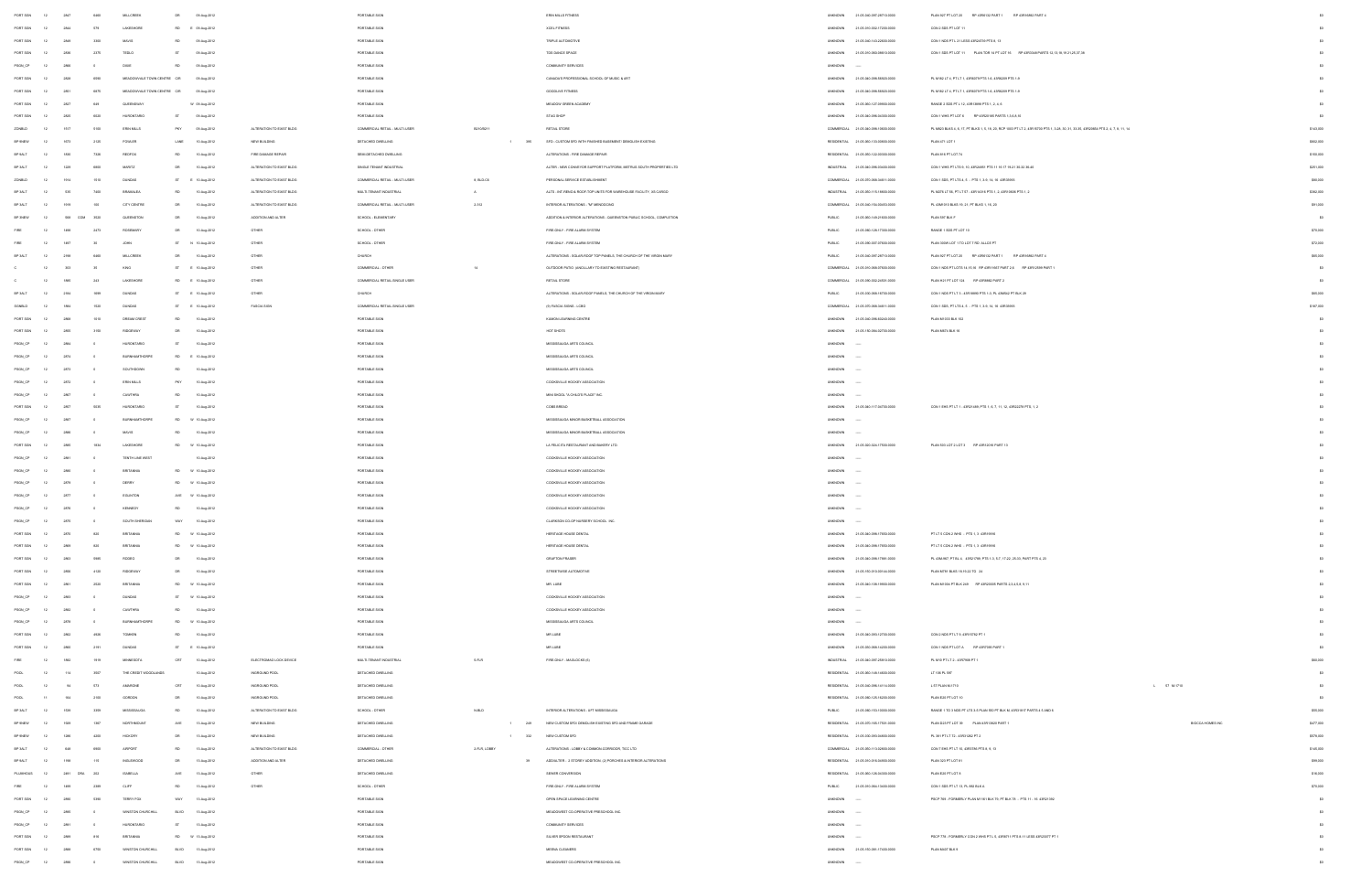|                 | 2892        | 3100               | DIXIE               | RD -<br>13-Aug-2012        |                          | PORTABLE SIGN                  |                | TALIZE/THRIFT MAGIC                                                                                             | <b>UNKNOWN</b><br>21-05-030-075-17510-0000 | CON 1 NDS PT LOT 6 PTS 1 - 8, 43R14171                                                |              |                                 |
|-----------------|-------------|--------------------|---------------------|----------------------------|--------------------------|--------------------------------|----------------|-----------------------------------------------------------------------------------------------------------------|--------------------------------------------|---------------------------------------------------------------------------------------|--------------|---------------------------------|
| PORT SGN<br>12  | 2871        | 128                | QUEEN               | ST S 13-Aug-2012           |                          | PORTABLE SIGN                  |                | HOT HOUNDS                                                                                                      | UNKNOWN 21-05-120-004-17300-0000           | CON 5 WHS PT LT 4, PLAN STR4 LTS 3, 4, PT LTS 1, 2, 5, 8                              |              |                                 |
| BP 9ALT<br>12   | 2196        | 7390               | <b>BYBROOK</b>      | <b>DR</b><br>14-Aug-2012   | ADDITION TO EXIST BLDG   | SEMI-DETACHED DWELLING         |                | ALTERATONS - NEW EXTERIOR STAIR FACILITY IN BASEMENT                                                            | RESIDENTIAL 21-05-050-107-44100-0000       | PLAN 946 PT LOT 178 RP 43R1409 PART 18                                                |              | \$17,00                         |
| BP 9ALT<br>12   | 751         | 14                 | <b>HARRISON</b>     | AVE<br>14-Aug-2012         | <b>REVISIONS</b>         | DETACHED DWELLING              |                | REVISIONS - CONVERT 2ND FLOOR CLOSET INTO WASHROOM                                                              | RESIDENTIAL 21-05-090-007-11700-0000       | PLAN G22 N PT LOT 49                                                                  |              |                                 |
| BP 9ALT<br>12   | 1894        | 1511               | TROTWOOD            | AVE<br>14-Aug-2012         | ALTERATION TO EXIST BLDG | DETACHED DWELLING              |                | $\sim$<br>(1) STOREY HEATED REAR ADDITION, FRONT PORCH & REAR DECK                                              | RESIDENTIAL 21-05-010-008-05200-0000       | PLAN F20 PT LOT 275                                                                   |              | \$49,00                         |
| BP 3ALT<br>12   |             | 201                | CITY CENTRE         | DR.<br>14-Aug-2012         | ALTERATION TO EXIST BLDG | COMMERCIAL OFFICE - MULTI-USER | 11TH FLOOR     | INTERIOR ALTERATIONS - PUBLIC CORRIDOR & ELEVATOR LOBBY                                                         | COMMERCIAL 21-05-040-154-00449-0000        | CON 2 NDS PT LOTS 17,18  RP 43R5845 PARTS 1 TO 7  PLAN M1010 BLK 7                    |              | \$49,00                         |
| ZONBLD          | <b>1865</b> | 6835               | CENTURY             | AVE<br>14-Aug-2012         | ALTERATION TO EXIST BLDG | MULTI-TENANT INDUSTRIAL        | 100            | OFFICE                                                                                                          | INDUSTRIAL 21-05-040-097-29900-0000        | PLAN M13 PT BLK C RP 43R3996 PARTS 1,2                                                |              | \$837,00                        |
| BP 9ALT<br>12   | 1584        | 916                | SONOMA              | CRT<br>14-Aug-2012         | ALTERATION TO EXIST BLDG | SEMI-DETACHED DWELLING         | BLD-R          | ALTERATIONS - FINISHED BASEMENT                                                                                 | RESIDENTIAL 21-05-040-145-00954-0000       | PT LT 63 PLAN M-1342 - PT 57 43R24130                                                 |              | \$44,00                         |
| BP 9ALT<br>9    | 3755        | 6502               | VALIANT             | <b>HTS</b><br>14-Aug-2012  | ALTERATION TO EXIST BLDG | DETACHED DWELLING              |                | ALTERATIONS - FINISHED BASEMENT & WALKOUT IN GARAGE                                                             | RESIDENTIAL 21-05-040-099-07202-0000       | L 105 PLAN M-1291                                                                     | L 105 M-1291 | \$37,00                         |
| 12              | 1936        | 180                | SUPERIOR            | BLVD<br>14-Aug-2012        | OTHER                    | INDUSTRIAL - OTHER             |                | MOTOR VEHICLE REPAIR FACILITY - RESTRICTED                                                                      | INDUSTRIAL 21-05-040-117-09340-0000        | PLAN M901 BLK 18                                                                      |              |                                 |
| 12              | 1130<br>PLU | 525                | <b>MEADOWS</b>      | BLVD<br>14-Aug-2012        | OTHER                    | CONDOMINIUM ROW DWELLING       |                | NEW WATERMAIN                                                                                                   | RESIDENTIAL                                | PEEL CONDO PLAN 189                                                                   |              | \$196,00                        |
| RAPID<br>12     | 2278        | 1590               | PINETREE            | CRES<br>14-Aug-2012        | OTHER                    | DETACHED DWELLING              |                | ADDITION - REAR WOOD DECK                                                                                       | RESIDENTIAL 21-05-010-018-03500-0000       | PLAN 491 LOT 5                                                                        |              | \$17,00                         |
| PLUMHOUS<br>12  | 2507        | DRA<br>1195        | <b>GREENOAKS</b>    | DR<br>14-Aug-2012          | OTHER                    | DETACHED DWELLING              |                | SEWER CONVERSION                                                                                                | RESIDENTIAL 21-05-020-033-12000-0000       | PLAN 725 L 42                                                                         |              | \$16,00                         |
| <b>HVACHOUS</b> |             | <b>HEA</b><br>6936 | YARROW              | AVE<br>14-Aug-2012         | OTHER                    | SEMI-DETACHED DWELLING         |                | <b>FURNACE REPLACEMENT</b>                                                                                      | RESIDENTIAL 21-05-150-082-61310-0000       | PLAN M1105 PT LOT 115 RP 43R20582 PART 4                                              |              | \$22,00                         |
| SGNBLD          |             | 3100               | DIXIE               | <b>RD</b><br>14-Aug-2012   | <b>FASCIA SIGN</b>       | COMMERCIAL RETAIL-SINGLE USER  |                | (3) FASCIA SIGNS - REXALL DRUG STORE                                                                            | COMMERCIAL 21-05-030-075-17510-0000        | CON 1 NDS PT LOT 6 PTS 1 - 8, 43R14171                                                |              | \$63,00                         |
| SGNBLD          | 2268        | 1399               | CAWTHRA             | <b>RD</b><br>14-Aug-2012   | <b>FASCIA SIGN</b>       | PUBLIC/INSTIT (EXCEPT SCHOOLS) |                | (1) FASCIA SIGN - CARMEN CORBASSON COMMUNITY CENTRE                                                             | 21-05-070-167-14300-0000<br>PUBLIC         | CON 2 SDS PT LT 10, PL B10093 PT 1, 43R11614 PT 6                                     |              | \$26,00                         |
| PORT SGN        |             | 1575               | CLARKSON            | RD N 14-Aug-2012           |                          | PORTABLE SIGN                  |                | CANDANCE ACADEMY                                                                                                | 21-05-020-033-05800-0000<br><b>UNKNOWN</b> | PLAN 558 PT BLK A                                                                     |              |                                 |
| PORT SGN        | 2903        | 5636               | <b>GLEN ERIN</b>    | <b>DR</b><br>14-Aug-2012   |                          | PORTABLE SIGN                  |                | FANTASTIC SALON& SPA                                                                                            | 21-05-040-108-10000-0000<br><b>UNKNOWN</b> | PLAN M1077 BLK 99                                                                     |              |                                 |
| PORT SGN        |             | 3045               | <b>MAVE</b>         | <b>RD</b><br>14-Aug-2012   |                          | PORTABLE SIGN                  |                | COURIER DEPOT                                                                                                   | 21-05-040-142-32000-0000<br><b>UNKNOWN</b> | PL 43M-1332, PT B 3 LESS 43R27004, PTS 1-6                                            | B 3 M-1332   |                                 |
| PSGN_CP<br>12   | 2917        | $\bullet$          | NINTH LINE          | 14-Aug-2012                |                          | PORTABLE SIGN                  |                | COUNCILLOR - WARD 10                                                                                            | <b>UNKNOWN</b>                             |                                                                                       |              |                                 |
| PSGN CP<br>12   | 2915        | $\bullet$          | TENTH LINE WEST     | 14-Aug-2012                |                          | PORTABLE SIGN                  |                | COUNCILLOR - WARD 10                                                                                            | <b>UNKNOWN</b><br>----                     |                                                                                       |              |                                 |
| PORT SGN<br>12  | 2900        | 2111               | <b>DUNWIN</b>       | DR<br>14-Aug-2012          |                          | PORTABLE SIGN                  |                | LITE DEPOT INC.                                                                                                 | UNKNOWN 21-05-060-155-00300-0000           | PLAN 915 LOT 309 LOT 310                                                              |              |                                 |
| PORT SGN        |             | 1140               | BURNHAMTHORPE       | RD W 14-Aug-2012           |                          | PORTABLE SIGN                  |                | THE UPS STORE                                                                                                   | 21-05-040-144-09000-0000<br><b>UNKNOWN</b> | RANGE 3 NDS PT LOT 8 RP 43R7128 PARTS 3,4                                             |              |                                 |
| PSGN_CP         | 2916        | $\Omega$           | NINTH LINE          | 14-Aug-2012                |                          | PORTABLE SIGN                  |                | COUNCILLOR - WARD 10                                                                                            | <b>UNKNOWN</b>                             |                                                                                       |              |                                 |
| PORT SGN<br>12  |             | 980                | EGLINTON            | AVE E 14-Aug-2012          |                          | PORTABLE SIGN                  |                | MONEY MART                                                                                                      | 21-05-030-094-10210-0000<br><b>UNKNOWN</b> | CON 2 NDS PT L 8 43R10751 PT PART 1, LESS 43R26012                                    |              |                                 |
| PORT SGN<br>12  | 2902        | 720                | <b>BRISTOL</b>      | RD W 14-Aug-2012           |                          | PORTABLE SIGN                  |                | PUBLIC MOBILE                                                                                                   | <b>UNKNOWN</b><br>21-05-040-164-53600-0000 | B 30 PLAN M-1370                                                                      | B 30 M-1370  |                                 |
| PORT SGN<br>12  |             | 3015               | WINSTON CHURCHILL   | <b>BLVD</b><br>14-Aug-2012 |                          | PORTABLE SIGN                  |                | BUDUCHNIST CREDIT UNION                                                                                         | 21-05-060-141-21800-0000<br><b>UNKNOWN</b> | CON 1 NDS PT LOT 35 RP 43R1550 PART 1                                                 |              |                                 |
| PORT SGN<br>12  | 2901        | 1510               | DUNDAS              | ST E 14-Aug-2012           |                          | PORTABLE SIGN                  |                | <b>GREAT CLIPS</b>                                                                                              | <b>UNKNOWN</b><br>21-05-070-068-34611-0000 | CON 1 SDS, PT LTS 4, 5 - PTS 1, 3-9, 14, 16 43R33993                                  |              |                                 |
| PORT SGN<br>12  | 2899        | 3221               | DERRY               | RD W 14-Aug-2012           |                          | PORTABLE SIGN                  |                | ARCO BUSINESS SOLUTIONS                                                                                         | UNKNOWN 21-05-150-080-76500-0000           | B 159 PLAN M-1214                                                                     | B 159 M-1214 |                                 |
| PORT SGN        |             | 3413               | FIELDGATE           | DR.<br>14-Aug-2012         |                          | PORTABLE SIGN                  |                | TAEKWONDO CANADA                                                                                                | <b>UNKNOWN</b><br>21-05-030-072-09000-0000 | PLAN 719 BLK J                                                                        |              |                                 |
| PLUMHOUS        |             | PLU<br>211         | CHALFIELD           | LANE<br>14-Aug-2012        | ALTERATION TO EXIST BLDG | SEMI-DETACHED DWELLING         |                | RELOCATE WASHING MACHINE TO MAIN FLOOR                                                                          | RESIDENTIAL 21-05-040-094-63300-0000       | PLAN M257 PT LOT 169                                                                  |              |                                 |
| BP 9NEW         |             | 7582               | CHINOOP             | <b>DR</b><br>15-Aug-2012   | NEW BUILDING             | DETACHED DWELLING              | 1 333          | NEW CUSTOM SFD & DEMOLISH EXISTING SFD                                                                          | RESIDENTIAL 21-05-050-112-16700-0000       | PLAN 578 LOT 25                                                                       |              | \$607,00                        |
| BP 3TEN<br>12   | 2370        | 5800               | <b>MCLAUGHLIN</b>   | <b>RD</b><br>15-Aug-2012   | TENTS/AIR SUPPORT STRUC  | COMMERCIAL - OTHER             |                | (1) TEMPORARY TENT - INSTALL AUGUST 29th 2012 & REMOVE SEPT 11th, 2012 (20x40)                                  | COMMERCIAL 21-05-040-098-17860-0000        | PLAN M967 BLK 3                                                                       |              | \$2,00                          |
| BP 9ALT<br>12   |             | $\overline{1}$     | SHADY LAWN          | CRT<br>15-Aug-2012         | ADDITION TO EXIST BLDG   | DETACHED DWELLING              |                | ADDITION - CANOPY INSTALLATION                                                                                  | RESIDENTIAL 21-05-110-002-00200-0000       | PLAN 548 LOT 33                                                                       |              | \$10,00                         |
| BP 9ALT<br>12   | 1395        | 28                 | ELMWOOD             | AVE N 15-Aug-2012          | ADDITION TO EXIST BLDG   | DETACHED DWELLING              |                | 21<br>ADDITION - HEATED ADDITION & WRAP-AROUND DECK                                                             | RESIDENTIAL 21-05-090-004-00200-0000       | LT 50 PL F12                                                                          |              | \$39,00                         |
| BP 9ALT<br>12   | 2239        | 5836               | TENTH LINE WEST     | 15-Aug-2012                | ALTERATION TO EXIST BLDG | STREET ROW DWELLING            |                | ALTERATIONS - FINISHED BASEMENT                                                                                 | RESIDENTIAL 21-05-150-085-02113-0000       | PT BLK 241 PLAN M-1366 - PTS 21, 22 43R25002                                          |              | \$38,00                         |
| ZONBLD<br>12    | 746         | 1325               | <b>EGLINTON</b>     | AVE E 15-Aug-2012          | ALTERATION TO EXIST BLDG | COMMERCIAL RETAIL - MULTI-USER | 15             | TAKE-OUT RESTAURANT. RETAIL SALES, WHOLESALING FACILITY                                                         | COMMERCIAL 21-05-050-117-09600-0000        | CON 3 EHS PT LOT 1 RP 43R12813 PARTS 1,2,3                                            |              | \$77,00                         |
| ZONBLD<br>12    |             |                    |                     |                            |                          |                                |                |                                                                                                                 |                                            |                                                                                       |              |                                 |
|                 |             | 1133               | DUNDAS              | ST E 15-Aug-2012           | ALTERATION TO EXIST BLDG | COMMERCIAL RETAIL - MULTI-USER | $\overline{2}$ | TAKE-OUT RESTAURANT                                                                                             | COMMERCIAL 21-05-030-068-18600-0000        | PLAN 455 LOTS 1,2 PT LOT 16                                                           |              | \$38,00                         |
| BP 3ALT         |             | 7175               | PACIFIC             | CIR<br>15-Aug-2012         | ADDITION AND ALTER       | SINGLE TENANT INDUSTRIAL       |                | ADDITION/ALTERATIONS - NEW MEZZANINE & INTERIOR ALTERATIONS<br>208                                              | INDUSTRIAL 21-05-040-116-29600-0000        | PLAN M404 PT BLK 1 RP43R 16162 PARTS 1 & 2                                            |              | \$135,00                        |
| HOUSDEMO 12     | 2496        | 1369               | ALEXANDRA           | AVE<br>15-Aug-2012         | DEMOLITION               | DETACHED DWELLING              | $-1$           | DEMOLITION - SFD                                                                                                | RESIDENTIAL 21-05-070-163-06000-0000       | PLAN D23 LOT 10                                                                       |              | \$21,00                         |
| HOUSDEMO<br>12  | 647         | 3015               | <b>MCNAUGHTON</b>   | AVE 15-Aug-2012            | DEMOLITION               | DETACHED DWELLING              | $\overline{1}$ | <b>DEMOLITION - SFD</b>                                                                                         | RESIDENTIAL 21-05-050-111-08800-0000       | PLAN 436 LOT 51                                                                       |              |                                 |
| BP 9ALT         |             | 5284               | HOLLYPOINT          | AVE<br>15-Aug-2012         | OTHER                    | DETACHED DWELLING              |                | ALTERATIONS - SIDE ENTRANCE                                                                                     | RESIDENTIAL 21-05-040-145-00556-0000       | L 66 PLAN M-1335                                                                      | L 66 M-1335  | \$16,00                         |
| BP 9ALT         |             | 4577               | LONGMOOR            | <b>RD</b><br>15-Aug-2012   | OTHER                    | DETACHED DWELLING              |                | ADDITION - ROOF OVER DECK                                                                                       | RESIDENTIAL 21-05-040-158-72400-0000       | PLAN M686 LOT 24                                                                      |              | \$13,00                         |
| BP 3ALT         | 1907        | 2121               | ROCHE               | CRT<br>15-Aug-2012         | OTHER                    | APARTMENT (> 6 UNITS)          |                | ALTERATIONS - UNDERGROUND PARKING GARAGE REPAIRS                                                                | RESIDENTIAL                                | PEEL CONDO PLAN 43                                                                    |              | \$28,00                         |
| SGNBLD<br>12    | 1924        | 670                | EGLINTON            | AVE W 15-Aug-2012          | <b>FASCIA SIGN</b>       | COMMERCIAL RETAIL - MULTI-USER | -6             | (3) FASCIA SIGN - STARBUCKS                                                                                     | COMMERCIAL 21-05-040-155-43700-0000        | CON 2 NDS PT LOT 20 RP 43R20153 PART 1                                                |              | \$63,00                         |
| PORT SGN<br>12  | 2914        | 801                | MATHESON            | BLVD W 15-Aug-2012         |                          | PORTABLE SIGN                  |                | MATHESON MEDICAL CENTRE                                                                                         | UNKNOWN 21-05-040-098-17930-0000           | CON 2 WHS PT LOT 4 - PT 3 43R22763                                                    |              |                                 |
| PORT SGN<br>12  | 2905        | 6465               | MILLCREEK           | DR.<br>15-Aug-2012         |                          | PORTABLE SIGN                  |                | MONEY MART                                                                                                      | <b>UNKNOWN</b><br>21-05-040-097-27900-0000 | PLAN 927 PT LOTS 16,17 RP 43R8441 PART 1 RP 43R16892 PART 1                           |              |                                 |
| PSGN CP         |             |                    | CAWTHRA             | <b>RD</b><br>15-Aug-2012   |                          | PORTABLE SIGN                  |                | OAKRIDGETENNIS CLUB                                                                                             | <b>UNKNOWN</b><br>----                     |                                                                                       |              |                                 |
| PORT SGN        | 2924        | 2327               | STANFIELD           | RD -<br>15-Aug-2012        |                          | PORTABLE SIGN                  |                | WEDLOCK PAPER CONVERTERS LTD.                                                                                   | <b>UNKNOWN</b><br>21-05-070-056-14900-0000 | CON 1 SDS PT LOT 7                                                                    |              |                                 |
| PORT SGN        | 2913        | 1100               | DUNDAS              | ST W 15-Aug-2012           |                          | PORTABLE SIGN                  |                | ERINDALE SCHOOL OF MUSIC                                                                                        | 21-05-060-141-28300-0000<br><b>UNKNOWN</b> | RANGE 1 SDS PT LOT 8 - 43R32059, PTS 4, 5, 10                                         |              |                                 |
| PORT SGN        | 2912        | 5606               | TENTH LINE WEST     | 15-Aug-2012                |                          | PORTABLE SIGN                  |                | WILD WINGS                                                                                                      | <b>UNKNOWN</b><br>21-05-150-085-10100-0000 | B 1 PLAN M-1493                                                                       | B 1 M-1493   |                                 |
| PORT SGN<br>12  |             | 40                 | <b>DUNDAS</b>       | ST E 15-Aug-2012           |                          | PORTABLE SIGN                  |                | MONEY MART                                                                                                      | 21-05-010-068-27500-0000<br><b>UNKNOWN</b> | PL E19 PT LOT 1, PL TOR 12 PT VILLAGE LOTS 18, 19, 43R21500 PTS 1-7, 13, 14           |              |                                 |
| PORT SGN<br>12  | 2910        | 1077               | NORTH SERVICE       | <b>RD</b><br>15-Aug-2012   |                          | PORTABLE SIGN                  |                | MONEY MART                                                                                                      | <b>UNKNOWN</b><br>21-05-070-054-19700-0000 | CON 1 SDS PT LOTS 7, 8, PLAN 439 LOTS 1, 2, BLK A, PT LOTS 3 TO 11, PLAN 520 PT BLK A |              |                                 |
| PORT SGN<br>12  | 2905        | 1437               | <b>DUNDAS</b>       | ST E 15-Aug-2012           |                          | PORTABLE SIGN                  |                | DALMAO & ROMAN DPC                                                                                              | 21-05-030-068-17600-0000<br><b>UNKNOWN</b> | CON 1 NDS PT LOT 5 RP 43R16840 PART 1                                                 |              |                                 |
| PSGN_CP<br>12   | 2919        |                    | CAWTHRA             | <b>RD</b><br>15-Aug-2012   |                          | PORTABLE SIGN                  |                | PLANNING AND BUILDING                                                                                           | <b>UNKNOWN</b>                             |                                                                                       |              |                                 |
| PORT SGN        |             | 80                 | KING                | ST W 15-Aug-2012           |                          | PORTABLE SIGN                  |                | TINY TREASURE MISSISSAUGA DAY CARE                                                                              | UNKNOWN 21-05-060-128-08900-0000           | CON 1 SDS PT LOT 16                                                                   |              |                                 |
| PSGN_CP         | 2926        | $\Omega$           | BURNHAMTHORPE       | RD W 15-Aug-2012           |                          | PORTABLE SIGN                  |                | OAKRIDGETENNIS CLUB                                                                                             | <b>UNKNOWN</b>                             |                                                                                       |              |                                 |
| PORT SGN        | 2906        | 1370               | DUNDAS              | ST E 15-Aug-2012           |                          | PORTABLE SIGN                  |                | WASH DEPOT                                                                                                      | UNKNOWN 21-05-070-068-33900-0000           | CON 1 SDS PT LOT 6 RP 43R570 PARTS 1 TO 22                                            |              |                                 |
| PORT SGN        |             | 3375               | LAIRD               | <b>RD</b><br>15-Aug-2012   |                          | PORTABLE SIGN                  |                | LEATHER SOFA CENTRE                                                                                             | 21-05-150-084-02000-0000<br><b>UNKNOWN</b> | PLAN M674 BLK 9                                                                       |              |                                 |
| 12              | 434         | 1100               | CAVE!               | <b>ST</b><br>15-Aug-2012   | ELECTROMAG LOCK DEVICE   | APARTMENT (> 6 UNITS)          |                | FIRE ONLY - (3) MAGLOCKS                                                                                        | RESIDENTIAL 21-05-010-200-00101-0000       | PEEL CONDO PLAN 94 LEVEL 1 UNIT 1                                                     |              |                                 |
| BP 9ALT         | 1908        | 7228               | PALLET              | CRT<br>15-Aug-2012         | ADDITION TO EXIST BLDG   | RESIDENTIAL - OTHER            |                | ADDITION - SUNROOM ADDITION<br>14                                                                               | RESIDENTIAL 21-05-040-225-01584-0000       | PLAN M-1413 PT BLK 4 - PTS 68-71 43R24900                                             |              | \$20,00                         |
| BP 3NEW<br>12   | 789 COM     | 3160               | ARGENTIA            | RD.<br>16-Aug-2012         | NEW BUILDING             | COMMERCIAL - OTHER             | BLD-G          | NEW - 1 STOREY COMMERCIAL SPEC BLDG & 4 DEMISING WALLS, COMPLETION                                              | COMMERCIAL 21-05-150-080-13600-0000        | CON 11 NS PT L 13 - PTS 5, 9, 10 43R25818                                             |              |                                 |
| SGNBLD          | 1470        | 6995               | REXWOOD             | <b>RD</b><br>16-Aug-2012   | MULTIPLE SIGNS           | COMMERCIAL RETAIL-SINGLE USER  |                | (7) MULTIPLE SIGNS - HARVEYS, 4-FASCIA, 2-DIRECTIONAL, 1-MENU                                                   | COMMERCIAL 21-05-050-117-27210-0000        | PT BLK B, PLAN 919 - PTS 1 - 4, 43R13526                                              |              | \$147,00                        |
| <b>MECHHOUS</b> | 2546        | <b>MEC</b><br>261  | WILDWOOD            | TR.<br>16-Aug-2012         | ALTERATION TO EXIST BLDG | DETACHED DWELLING              |                | 3-PIECE WASHROOM, 1 EXHAUST FAN, 1 BAR SINK IN BASEMENT                                                         | RESIDENTIAL 21-05-040-170-40000-0000       | PLAN M1021 LOT 1                                                                      |              | \$26,00                         |
| BP 3ALT         |             |                    | <b>BURNHAMTHORP</b> | RD -<br>W 16-Aug-2012      | ALTERATION TO EXIST BLDG | COMMERCIAL OFFICE - MULTI-USER | 603            | INTERIOR ALTERATIONS - NATIONAL BANK                                                                            | COMMERCIAL 21-05-040-143-25800-0000        | PLAN M677 PT BLK 2 RP 43R14549 PART 1                                                 |              | \$30,00                         |
| BP 9ALT         |             | 1504               | RANDOR              | <b>DR</b><br>16-Aug-2012   | ADDITION AND ALTER       | DETACHED DWELLING              |                | HEATED 1 STY & 2ND STY ADDITION, FINISHED BASEMENT, (2) PORCHES, BASEMENT WALKOUT & INTERIOR ALTERATIONS<br>199 | RESIDENTIAL 21-05-020-035-16600-0000       | PLAN 574 LOT 126                                                                      |              |                                 |
| BP 9ALT         | 1932        | 24                 | <b>AMITY</b>        | <b>RD</b><br>16-Aug-2012   | ADDITION AND ALTER       | DETACHED DWELLING              |                | 2ND FLOOR ADDITION, INTERIOR ALTERATIONS, FINISHED BASEMENT & WALKOUT<br>130                                    | RESIDENTIAL 21-05-120-005-12600-0000       | PLAN 563 LOT 11                                                                       |              | \$667,00<br>\$300,00<br>\$30,00 |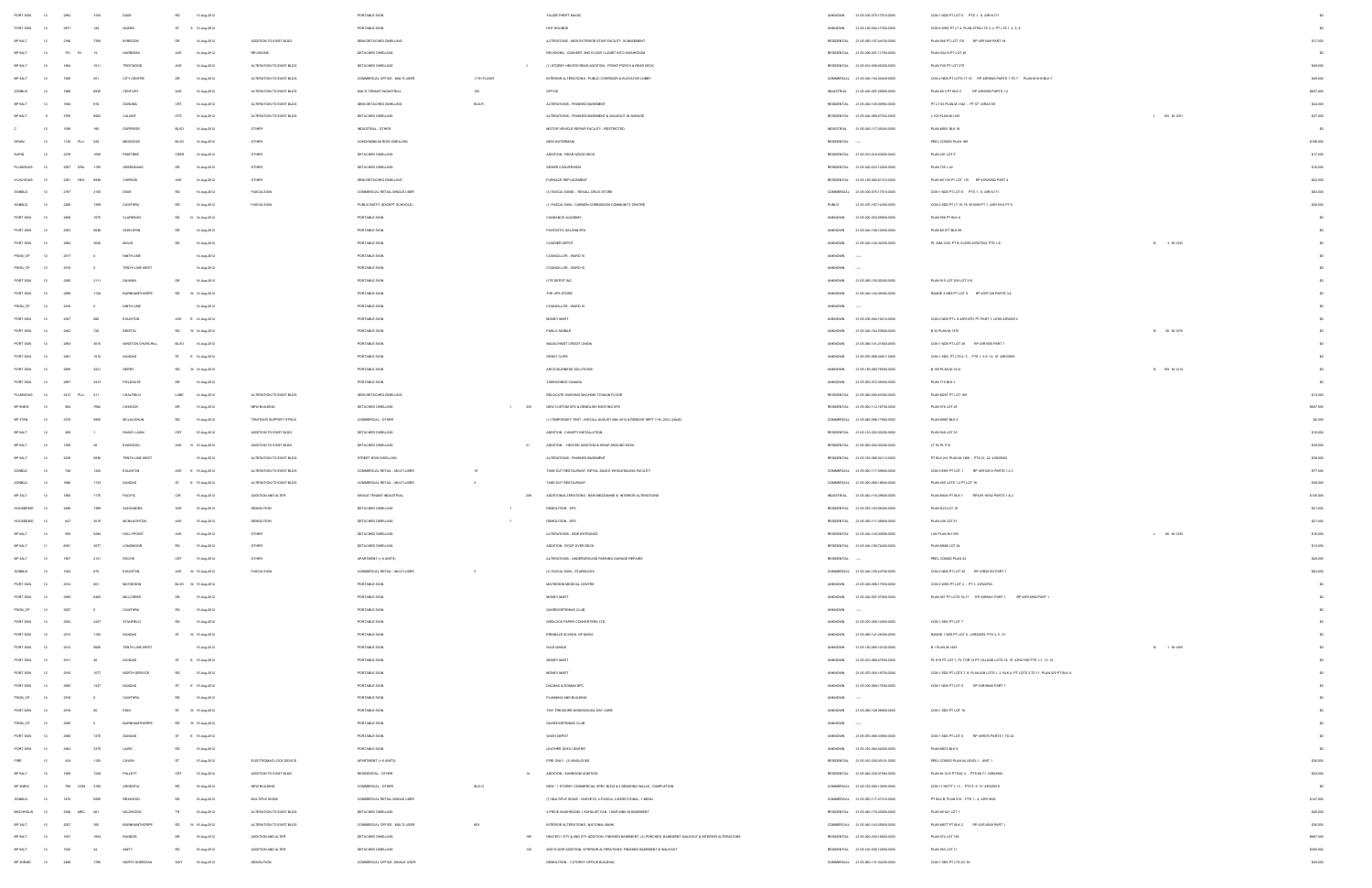| SGNBLD                  | 2235<br>12         | 6986           | FINANCIAL                    | 16-Aug-2012<br>DR                       | <b>FASCIA SIGN</b>       | COMMERCIAL OFFICE- SINGLE USER | (2) FASCIA SIGNS - ESCAPE 2-OASIS WELLNESS CLINIC        |                           | COMMERCIAL 21-05-040-097-11300-0000  | PL M965 PT L 18, 43R24805 PTS 1-8, 14, 25-28, 43R25893 PTS 24-31                                         |                                    |
|-------------------------|--------------------|----------------|------------------------------|-----------------------------------------|--------------------------|--------------------------------|----------------------------------------------------------|---------------------------|--------------------------------------|----------------------------------------------------------------------------------------------------------|------------------------------------|
| PSGN CP                 | 2959<br>12         | $\sim$         | WINSTON CHURCHILL            | <b>BLVD</b><br>16-Aug-2012              |                          | PORTABLE SIGN                  | PORT CREDIT 175TH ANNIVERSARY COMMITTEE                  | <b>UNKNOWN</b>            |                                      |                                                                                                          |                                    |
| PSGN_CP                 |                    | $\,$ 0         | MCLAUGHLIN                   | <b>RD</b><br>16-Aug-2012                |                          | PORTABLE SIGN                  | SOUTHSIDE SHUFFLE BLUES & JAZZ FESTIVAL                  | <b>UNKNOWN</b>            |                                      |                                                                                                          |                                    |
| PORT SGN                | 2933<br>12         | 2970           | DREW                         | <b>RD</b><br>16-Aug-2012                |                          | PORTABLE SIGN                  | RAJIV MADAAN CGA                                         |                           | UNKNOWN 21-05-050-113-06532-0000     | PSCP 884 - FORMERLY 43M1593 PT BLK 2 - PT 1 43R29338                                                     |                                    |
| PORT SGN                | 12                 | 622            | <b>BLOOR</b>                 | ST<br>16-Aug-2012                       |                          | PORTABLE SIGN                  | HOT IN ROLL                                              | <b>UNKNOWN</b>            | 21-05-040-095-99104-0000             | CON 1 NDS PT LOT 11 PLAN 922 BLK B RP 43R4537 PART 1 TO PART 3 PART 36 TO PART 39                        |                                    |
| PSGN_CP                 | 12<br>2943         | $\circ$        | <b>DERRY</b>                 | RD E 16-Aug-2012                        |                          | PORTABLE SIGN                  | MISSISSAUGA BOARD OF CHINESE PROFESSIONALS               | <b>UNKNOWN</b><br>1.11111 |                                      |                                                                                                          |                                    |
| PSGN_CP                 | 12<br>2942         | $\bullet$      | $\sf DIXIE$                  | <b>RD</b><br>16-Aug-2012                |                          | PORTABLE SIGN                  | MISSISSAUGA CHINESE BUSINESS ASSOCIATION                 | <b>UNKNOWN</b><br>----    |                                      |                                                                                                          |                                    |
| PORT SGN                | 12<br>2930         | 6920           | MILLCREEK                    | DR<br>16-Aug-2012                       |                          | PORTABLE SIGN                  | PLAY & LEARN CHILDREN'S CENTRE                           | <b>UNKNOWN</b>            | 21-05-040-097-28550-0000             | PT ROAD ALLOW BET CONS 5 AND 6 WHS, PLAN 981 PT LOT 5, PT BLK AX, PLAN M127 LOT 78, RP 43R7739 PART 2, 5 |                                    |
| PORT SGN                | 12                 | 60             | DUNDAS                       | ST E 16-Aug-2012                        |                          | PORTABLE SIGN                  | CASH CONVERTERS                                          |                           | UNKNOWN 21-05-010-068-27600-0000     | PLAN E19 PT LOTS 1,20 RP 43R16703 PT 1 & 2                                                               |                                    |
| PSGN_CP                 | 12<br>2946         | $\sim$         | <b>TOMKEN</b>                | <b>RD</b><br>16-Aug-2012                |                          | PORTABLE SIGN                  | <b>CORPORATE SERVICES</b>                                | <b>UNKNOWN</b>            |                                      |                                                                                                          |                                    |
| PSGN_CP                 | 12<br>2937         | $\bullet$      | LAKESHORE                    | RD W 16-Aug-2012                        |                          | PORTABLE SIGN                  | MISSISSAUGA MINOR BASKETBALL ASSOCIATION                 | <b>UNKNOWN</b>            |                                      |                                                                                                          |                                    |
| PSGN_CP                 | 12<br>2935         | $^{\circ}$     | MATHESON                     | BLVD E 16-Aug-2012                      |                          | PORTABLE SIGN                  | MISSISSAUGA MINOR BASKETBALL ASSOCIATION                 | <b>UNKNOWN</b>            |                                      |                                                                                                          |                                    |
| PORT SGN                | 12<br>2923         | 3173           | CAWTHRA                      | <b>RD</b><br>16-Aug-2012                |                          | PORTABLE SIGN                  | THE SALVATION ARMY                                       |                           | UNKNOWN 21-05-040-084-06302-0000     | CON 1 NDS PT LT 10, PL 830 BLK B, 43R5247 PT 1                                                           |                                    |
| PSGN_CP                 | 12<br>2956         | $\circ$        | MAVIS                        | <b>RD</b><br>16-Aug-2012                |                          | PORTABLE SIGN                  | SOUTHSIDE SHUFFLE BLUES & JAZZ FESTIVAL                  | <b>UNKNOWN</b>            |                                      |                                                                                                          |                                    |
| PSGN CP                 | 12<br>2951         | $\bullet$      | MISSISSAUGA                  | <b>RD</b><br>16-Aug-2012                |                          | PORTABLE SIGN                  | SOUTHSIDE SHUFFLE BLUES & JAZZ FESTIVAL                  | <b>UNKNOWN</b><br>----    |                                      |                                                                                                          |                                    |
| PSGN_CP                 | 2938               | $\overline{0}$ | MISSISSAUGA VALLEY           | BLVD<br>16-Aug-2012                     |                          | PORTABLE SIGN                  | DIXIE BLOOR NEIGHBOURHOOD CENTRE                         | <b>UNKNOWN</b>            |                                      |                                                                                                          |                                    |
| PSGN CP                 | 12                 | $^{\circ}$     | QUEENSWAY                    | W 16-Aug-2012                           |                          | PORTABLE SIGN                  | PORT CREDIT 175TH ANNIVERSARY COMMITTEE                  | <b>UNKNOWN</b>            |                                      |                                                                                                          |                                    |
| PSGN_CP                 | 2950               | $\circ$        | TENTH LINE WEST              | 16-Aug-2012                             |                          | PORTABLE SIGN                  | SOUTHSIDE SHUFFLE BLUES & JAZZ FESTIVAL                  | <b>UNKNOWN</b>            |                                      |                                                                                                          |                                    |
| PSGN CP                 | 12<br>2958         | $\bullet$      | <b>DUNDAS</b>                | ST E 16-Aug-2012                        |                          | PORTABLE SIGN                  | PORT CREDIT 175TH ANNIVERSARY COMMITTEE                  | <b>UNKNOWN</b><br>----    |                                      |                                                                                                          |                                    |
| PSGN_CP                 | 12                 | $\circ$        | EGLINTON                     | AVE W 16-Aug-2012                       |                          | PORTABLE SIGN                  | SOUTHSIDE SHUFFLE BLUES & JAZZ FESTIVAL                  | <b>UNKNOWN</b>            |                                      |                                                                                                          |                                    |
| PSGN_CP                 | 12<br>2954         | $\circ$        | MATHESON                     | BLVD E 16-Aug-2012                      |                          | PORTABLE SIGN                  | SOUTHSIDE SHUFFLE BLUES & JAZZ FESTIVAL                  | <b>UNKNOWN</b><br>1.11111 |                                      |                                                                                                          |                                    |
| PSGN_CP                 | 12                 | $\overline{0}$ | EGLINTON                     | AVE W 16-Aug-2012                       |                          | PORTABLE SIGN                  | MISSISSAUGA CHINESE BUSINESS ASSOCIATION                 | <b>UNKNOWN</b>            |                                      |                                                                                                          |                                    |
| PSGN_CP                 | 12<br>2934         | $\circ$        | MAVIS                        | <b>RD</b><br>16-Aug-2012                |                          | PORTABLE SIGN                  | REGION OF PEEL                                           | <b>UNKNOWN</b><br>$\sim$  |                                      |                                                                                                          |                                    |
| PSGN_CP                 | 12<br>2936         | $\circ$        | WINSTON CHURCHILL            | BLVD<br>16-Aug-2012                     |                          | PORTABLE SIGN                  | MISSISSAUGA MINOR BASKETBALL ASSOCIATION                 | <b>UNKNOWN</b><br>----    |                                      |                                                                                                          |                                    |
| PORT SGN                | 12<br>2929         | 5425           | DIXIE                        | <b>RD</b><br>16-Aug-2012                |                          | PORTABLE SIGN                  | ADS EMPLOYMENT SERVICES                                  |                           | LINKNOWN 21-05-050-116-05800-0000    | CON 4 EHS PT L 3 - LESS 43R23133 PT 1                                                                    |                                    |
| PORT SGN                | 2928               | 4099           | ERIN MILLS                   | PKY<br>16-Aug-2012                      |                          | PORTABLE SIGN                  | THE FRAMING EDGE                                         | <b>UNKNOWN</b>            | 21-05-040-154-29800-0000             | PLAN M247 BLK II                                                                                         |                                    |
| PSGN_CP                 | 12<br>2960         | $\circ$        | LAKESHORE                    | RD E 16-Aug-2012                        |                          | PORTABLE SIGN                  | PORT CREDIT 175TH ANNIVERSARY COMMITTEE                  | <b>UNKNOWN</b>            |                                      |                                                                                                          |                                    |
| PSGN_CP                 | 12<br>2957         | $\circ$        | EGLINTON                     | AVE E 16-Aug-2012                       |                          | PORTABLE SIGN                  | PORT CREDIT 175TH ANNIVERSARY COMMITTEE                  | <b>UNKNOWN</b>            |                                      |                                                                                                          |                                    |
|                         | 12<br>2953         | $\circ$        | DERRY                        |                                         |                          | PORTABLE SIGN                  | SOUTHSIDE SHUFFLE BLUES & JAZZ FESTIVAL                  | <b>UNKNOWN</b><br>$\sim$  |                                      |                                                                                                          |                                    |
| PSGN_CP                 | 12                 |                |                              | RD E 16-Aug-2012                        |                          |                                |                                                          |                           |                                      |                                                                                                          |                                    |
| PSGN_CP                 | 12<br>2932         | $\circ$<br>719 | WINSTON CHURCHILL<br>CENTRAL | BLVD<br>16-Aug-2012                     |                          | PORTABLE SIGN                  | CORPORATE SERVICES                                       | <b>UNKNOWN</b>            | UNKNOWN 21-05-040-143-32400-0000     | PL 43M1393 BLK 3, 43R21901 PT 15                                                                         |                                    |
| PORT SGN                |                    |                |                              | PKY W 16-Aug-2012                       |                          | PORTABLE SIGN                  | AKAL OPTICAL                                             |                           |                                      |                                                                                                          |                                    |
| POOL                    | 12<br>113          | 2435           | POPLAR                       | CRES<br>16-Aug-2012                     | INGROUND POOL            | DETACHED DWELLING              |                                                          |                           | RESIDENTIAL 21-05-020-048-33000-0000 | PLAN M49 LOT 178                                                                                         |                                    |
| POOL                    | 12<br>109          | 4538           | <b>BISMARK</b>               | CRES<br>16-Aug-2012                     | INGROUND POOL            | DETACHED DWELLING              |                                                          |                           | RESIDENTIAL 21-05-040-155-39930-0000 | PLAN M574 LOT 137                                                                                        | L 40 M-1190                        |
| POOL                    | 12                 | 262            | COSSACK                      | CRT<br>16-Aug-2012                      | INGROUND POOL            | DETACHED DWELLING              |                                                          |                           | RESIDENTIAL 21-05-040-143-04007-0000 | L 40 PLAN M-1190                                                                                         |                                    |
|                         |                    |                |                              |                                         |                          |                                |                                                          |                           |                                      |                                                                                                          |                                    |
| POOL                    | 12                 | 2126           | HAYGATE                      | CRES<br>16-Aug-2012                     | INGROUND POOL            | DETACHED DWELLING              |                                                          |                           | RESIDENTIAL 21-05-060-133-12300-0000 | PLAN 739 LOT 84                                                                                          |                                    |
| BP 9ALT                 | 2168<br>10         | 4820           | LIGHTHOUSE                   | CRT<br>16-Aug-2012                      | ADDITION TO EXIST BLDG   | DETACHED DWELLING<br>65        | ADDITION - 1-STOREY & BASEMENT                           |                           | RESIDENTIAL 21-05-040-155-42952-0000 | L 127 PLAN M-1693                                                                                        | L 127 M-1693<br>\$77,00            |
| BP 9NEW                 | 1675<br>12         | 3271           | SILVERADO                    | DR<br>17-Aug-2012                       | NEW BUILDING             | DETACHED DWELLING<br>1277      | SFD - CUSTOM & DEMO-EXISTING                             |                           | RESIDENTIAL 21-05-040-095-11700-0000 | PLAN 883 LOT 65                                                                                          | ROYAL LEGACY HOMES ENT<br>\$511,00 |
| POOL                    | 12<br>110          | 1776           | CHALKDENE                    | GROV<br>17-Aug-2012                     | INGROUND POOL            | DETACHED DWELLING              |                                                          |                           | RESIDENTIAL 21-05-030-096-42300-0000 | PLAN M57 LOT 183                                                                                         |                                    |
| ZONBLD                  | 12<br>1527         | 660            | EGLINTON                     | AVE W 17-Aug-2012                       | ALTERATION TO EXIST BLDG | COMMERCIAL - OTHER<br>8        | RETAIL                                                   |                           | COMMERCIAL 21-05-040-155-43700-0000  | CON 2 NDS PT LOT 20 RP 43R20153 PART 1                                                                   | \$130,00                           |
| BP 3ALT                 | 12<br>2495         | 1900           | NORTH SHERIDAN               | WAY<br>17-Aug-2012                      | ALTERATION TO EXIST BLDG | APARTMENT (> 6 UNITS)          | ALTS - (2) NEW DHW HEATER REPLACEMENTS                   |                           | RESIDENTIAL 21-05-060-131-04800-0000 | CON 1 SDS PT LOTS 29,30 RP 43R12985 PARTS 1,2                                                            | \$78,00                            |
| BP 3ALT                 | 12<br>1898         | 350            | RATHBURN                     | RD W 17-Aug-2012                        | ALTERATION TO EXIST BLDG | APARTMENT (> 6 UNITS)          | ALTERATIONS - CANOPY REMOVAL & NEW PRIVACY WALL          | RESIDENTIAL -----         |                                      | PEEL CONDO PLAN 417                                                                                      | \$30,00                            |
| BP 9ALT                 | 12                 | 4154           | ROCKWOOD                     | <b>RD</b><br>17-Aug-2012                | ALTERATION TO EXIST BLDG | DETACHED DWELLING              | ALTERATIONS - LOAD-BEARING WALL REMOVAL & ALTERATIONS    |                           | RESIDENTIAL 21-05-030-092-19018-0000 | PLAN M494 LOT 23                                                                                         | \$16,00                            |
| HOUSDEMO                | 2510               | 1394           | VICTOR                       | AVE<br>17-Aug-2012                      | DEMOLITION               | DETACHED DWELLING<br>1         | DEMOLITION - SFD                                         |                           | RESIDENTIAL 21-05-010-017-03400-0000 | PLAN E13 LOT 67 PT LOT 66                                                                                | \$21,00                            |
| BP 3DEMO                | 2509<br>12         | 5881           | CREDITVIEW                   | <b>RD</b><br>17-Aug-2012                | DEMOLITION               | CHURCH                         | DEMOLITION - CHURCH                                      | PUBLIC                    | 21-05-040-097-01300-0000             | CON 3 WHS PT LOT 5                                                                                       |                                    |
| BP 3ALT                 | 2175<br>12         | 1130           | DUNDAS                       | ST E 17-Aug-2012                        | OTHER                    | COMMERCIAL RETAIL-SINGLE USER  | EXTERIOR ALTERATIONS - NEW FACADE                        |                           | COMMERCIAL 21-05-070-068-33202-0000  | PT LT 7 CON 1 SDS - PTS 1, 2, 6, 7, 10 43R13659                                                          | \$29,00<br>\$27,00                 |
| <b>FIRE</b>             | 12<br>1990         | 3359           | MISSISSAUGA                  | <b>RD</b><br>17-Aug-2012                | OTHER                    | SCHOOL - OTHER                 | FIRE-ONLY - FIRE ALARM PANEL                             | PUBLIC                    | 21-05-060-153-10000-0000             | RANGE 1 TO 3 NDS PT LTS 3-5 PLAN 550 PT BLK M, 43R31817 PARTS 4 5 AND 6                                  | \$30,00                            |
| BP 3ALT                 | 1720<br>12         | 2441           | ROYAL WINDSOR                | DR<br>17-Aug-2012                       | OTHER                    | SINGLE TENANT INDUSTRIAL       | INTERIOR ALTERATIONS - EXTENSION OF EXISTING WALL & SLAB |                           | INDUSTRIAL 21-05-020-025-09900-0000  | CON 2 SDS PT LOT 33                                                                                      | \$27,00                            |
| PORT SGN                | 12<br>2973         | 71             | ADMIRAL                      | BLVD 17-Aug-2012                        |                          | PORTABLE SIGN                  | TROPHY FOODS INC                                         |                           | UNKNOWN 21-05-040-117-07700-0000     | PLAN M948 BLKS 6.7.9 & PT BLKS 5.8<br>RP 43R20784 PARTS 6.7.12.13                                        |                                    |
| PSGN_CP                 | 12<br>2970         | $\circ$        | QUEENSWAY                    | E 17-Aug-2012                           |                          | PORTABLE SIGN                  | MISSISSAUGA ARTS COUNCIL                                 | <b>UNKNOWN</b><br>----    |                                      |                                                                                                          |                                    |
| PORT SGN                | 12<br>2949         | 6750           | WINSTON CHURCHILL            | BLVD 17-Aug-2012                        |                          | PORTABLE SIGN                  | DR. M. SIRISKO                                           |                           | UNKNOWN 21-05-150-081-17400-0000     | PLAN M407 BLK 9                                                                                          |                                    |
| PSGN_CP                 | 12<br>2980         | $\circ$        | EGLINTON                     | AVE W 17-Aug-2012                       |                          | PORTABLE SIGN                  | COMMUNITY SERVICES - HERSHEY CENTRE                      | <b>UNKNOWN</b>            |                                      |                                                                                                          |                                    |
| PSGN_CP                 | 12<br>2982         | $\circ$        | CONFEDERATION                | PKY<br>17-Aug-2012                      |                          | PORTABLE SIGN                  | COMMUNITY SERVICES - HERSHEY CENTRE                      | <b>UNKNOWN</b>            |                                      |                                                                                                          |                                    |
| PSGN_CP                 | 12                 | $\circ$        | TOMKEN                       | <b>RD</b><br>17-Aug-2012                |                          | PORTABLE SIGN                  | COMMUNITY SERVICES - HERSHEY CENTRE                      | <b>UNKNOWN</b>            |                                      |                                                                                                          |                                    |
| PSGN_CP                 | 12<br>2978         | $\circ$        | <b>TOMKEN</b>                | <b>RD</b><br>17-Aug-2012                |                          | PORTABLE SIGN                  | COMMUNITY SERVICES - HERSHEY CENTRE                      | <b>UNKNOWN</b><br>$\sim$  |                                      |                                                                                                          |                                    |
| PSGN_CP                 | 12<br>2976         | $\circ$        | MCLAUGHLIN                   | <b>RD</b><br>17-Aug-2012                |                          | PORTABLE SIGN                  | COMMUNITY SERVICES - HERSHEY CENTRE                      | <b>UNKNOWN</b>            |                                      |                                                                                                          |                                    |
| PSGN_CP                 | 12<br>2975         | $\sim$         | MATHESON                     | BLVD E 17-Aug-2012                      |                          | PORTABLE SIGN                  | COMMUNITY SERVICES - HERSHEY CENTRE                      | <b>UNKNOWN</b><br>--      |                                      |                                                                                                          |                                    |
| PORT SGN                | 12<br>2948         | 71             | ADMIRAL                      | BLVD 17-Aug-2012                        |                          | PORTABLE SIGN                  | TROPHY FOODS INC                                         | <b>UNKNOWN</b>            | 21-05-040-117-07700-0000             | PLAN M948 BLKS 6,7,9 & PT BLKS 5,8<br>RP 43R20784 PARTS 6,7,12.13                                        |                                    |
| PSGN_CP                 | 12<br>2969         | $^{\circ}$     | BRITANNIA                    | RD W 17-Aug-2012                        |                          | PORTABLE SIGN                  | MISSISSAUGA ARTS COUNCIL                                 | <b>UNKNOWN</b>            |                                      |                                                                                                          |                                    |
| PORT SGN                | 12                 | 1051           | EGLINTON                     | AVE W 17-Aug-2012                       |                          | PORTABLE SIGN                  | SPIRIT OF MATH SCHOOL MISSISSAUGA WEST                   |                           | UNKNOWN 21-05-040-098-07600-0000     | PLAN 465 LOT 9                                                                                           |                                    |
| PSGN_CP                 | 12<br>2968         | $\circ$        | <b>ERIN MILLS</b>            | PKY<br>17-Aug-2012                      |                          | PORTABLE SIGN                  | SOUTHSIDE SHUFFLE BLUES & JAZZ FESTIVAL                  | <b>UNKNOWN</b>            |                                      |                                                                                                          |                                    |
| PSGN CP                 | 12                 | $\bullet$      | ERIN MILLS                   | PKY<br>17-Aug-2012                      |                          | PORTABLE SIGN                  | SOUTHSIDE SHUFFLE BLUES & JAZZ FESTIVAL                  | <b>UNKNOWN</b><br>-       |                                      |                                                                                                          |                                    |
| PSGN_CP                 | 12<br>2988         | $\circ$        | BURNHAMTHORPE                | RD E 17-Aug-2012                        |                          | PORTABLE SIGN                  | MISSISSAUGA VALLEY SENIORS                               | <b>UNKNOWN</b>            |                                      |                                                                                                          |                                    |
| PSGN CP                 | 12<br>2979         | $\bullet$      | <b>EGLINTON</b>              | AVE W 17-Aug-2012                       |                          | PORTABLE SIGN                  | COMMUNITY SERVICES - HERSHEY CENTRE                      | <b>UNKNOWN</b><br>--      |                                      |                                                                                                          |                                    |
| PSGN_CP                 | 12<br>2977         | $\circ$        | <b>HURONTARIO</b>            | ST<br>17-Aug-2012                       |                          | PORTABLE SIGN                  | COMMUNITY SERVICES - HERSHEY CENTRE                      | <b>UNKNOWN</b>            |                                      |                                                                                                          |                                    |
| PORT SGN                | 12<br>2947         | 6400           | <b>ERIN MILLS</b>            | PKY<br>17-Aug-2012                      |                          | PORTABLE SIGN                  | PETRO                                                    |                           | UNKNOWN 21-05-040-097-26500-0000     | PLAN 927 PT LOT 10 BLKS F,G PLAN M187 PT LOT 1 PT BLK A RP 43R9479 PARTS 3,4,5,6                         |                                    |
| PORT SGN                | 12<br>2940         | 1420           | BURNHAMTHORPE                | RD E 17-Aug-2012                        |                          | PORTABLE SIGN                  | DIPIKA DARNERLA, MPP                                     | <b>UNKNOWN</b>            | 21-05-030-092-14200-0000             | CON 1 NDS PT LOT 5 RP 43R17102 PART 1                                                                    |                                    |
| PORT SGN<br>PORT SGN 12 | 2939<br>12<br>2963 | 1900<br>2133   | LAKESHORE<br>ROYAL WINDSOR   | RD W 17-Aug-2012<br>DR 1<br>17-Aug-2012 |                          | PORTABLE SIGN<br>PORTABLE SIGN | MONEY MART<br>CHRISTINA PORA CLASSICAL DANCE ACADEMY     | UNKNOWN -----             | UNKNOWN 21-05-020-023-54000-0000     | PLAN 913 BLK A<br>PEEL CONDO PLAN 224                                                                    |                                    |

\$0\$0\$0

\$0\$0\$0\$0\$0\$0\$0\$0\$0\$0\$0\$0\$0\$0\$0\$0\$0\$0\$0\$0\$0\$0\$0\$0\$0\$0\$0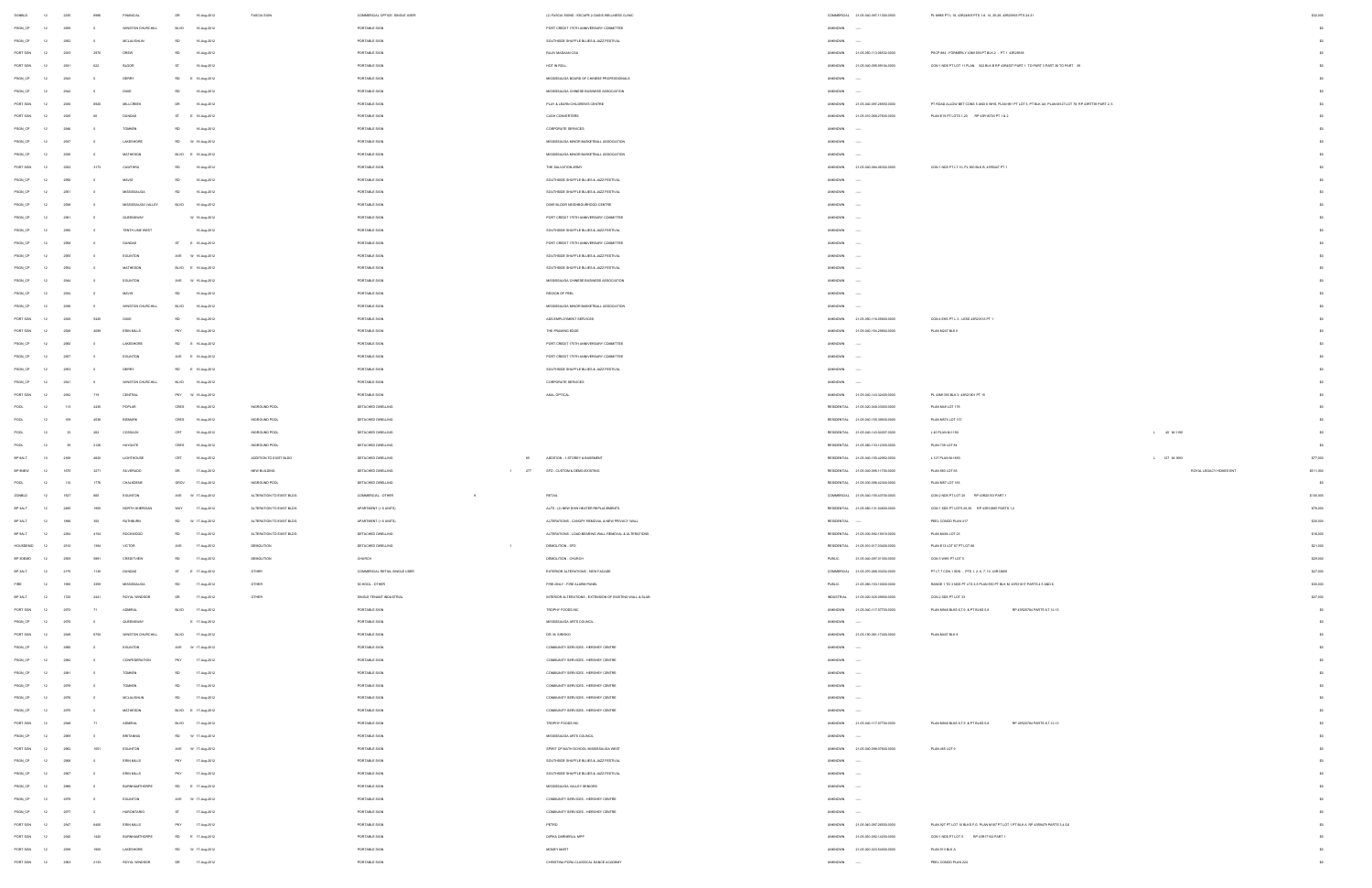| PORT SGN               | 2922<br>12   | 980           | BURNHAMTHORPE            | RD E 17-Aug-2012                             |                          | PORTABLE SIGN                  |                | MONEY MART                                                         | UNKNOWN 21-05-030-092-12100-0000           | CON 1 NDS PT LOT 8                                                            |                                        |
|------------------------|--------------|---------------|--------------------------|----------------------------------------------|--------------------------|--------------------------------|----------------|--------------------------------------------------------------------|--------------------------------------------|-------------------------------------------------------------------------------|----------------------------------------|
| PORT SGN               |              |               | ERIN CENTRE              | BLVD 17-Aug-2012                             |                          | PORTABLE SIGN                  |                | SKINN LASER CLINIC                                                 | <b>UNKNOWN</b><br>21-05-040-159-40000-0000 | PLAN M856 BLK 116                                                             |                                        |
| PORT SGN               | 294          | 3100          | DIXIE                    | RD 17-Aug-2012                               |                          | PORTABLE SIGN                  |                | CASH 4 U CORP                                                      | 21-05-030-075-17510-0000<br><b>UNKNOWN</b> | CON 1 NDS PT LOT 6 PTS 1 - 8, 43R14171                                        |                                        |
| PORT SGN               | 2920         | 719           | CENTRAL                  | PKY W 17-Aug-2012                            |                          | PORTABLE SIGN                  |                | GRAND PARK PHARMACY                                                | 21-05-040-143-32400-0000<br><b>UNKNOWN</b> | PL 43M1393 BLK 3, 43R21901 PT 15                                              |                                        |
| PSGN_CP                | 2974<br>12   |               | <b>ERIN MILLS</b>        | PKY 17-Aug-2012                              |                          | PORTABLE SIGN                  |                | PORTICO COMMUNITY CHURCH                                           | <b>UNKNOWN</b>                             |                                                                               |                                        |
| PSGN_CP                | 2972         |               | QUEENSWAY                | W 17-Aug-2012                                |                          | PORTABLE SIGN                  |                | DIXIE BLOOR NEIGHBOURHOOD CENTRE                                   | <b>UNKNOWN</b>                             |                                                                               |                                        |
|                        |              |               |                          |                                              |                          |                                |                | MISSISSAUGA ARTS COUNCIL                                           |                                            |                                                                               |                                        |
| PSGN CP                | 2971<br>12   |               | <b>EGLINTON</b>          | AVE E 17-Aug-2012                            |                          | PORTABLE SIGN                  |                |                                                                    | <b>UNKNOWN</b><br>----                     |                                                                               |                                        |
| POOL                   | 12           | 1419          | WOODEDEN                 | 17-Aug-2012<br><b>DR</b>                     | INGROUND POOL            | DETACHED DWELLING              |                |                                                                    | RESIDENTIAL 21-05-020-028-05000-0000       | PLAN 425 L 46                                                                 | so                                     |
| BP 9NEW                |              | 6995          | RAYAH                    | CRT<br>17-Aug-2012                           | NEW BUILDING             | DETACHED DWELLING              | LOT 3<br>408   | SFD - CUSTOM SFD, FINISHED BASEMENT & COMMON ELEMENT ROAD          | RESIDENTIAL 21-05-040-096-02653-0000       | L 3 PLAN M-1814                                                               | L 3 M-1814 HUSH HOMES INC<br>\$814,000 |
| BP 3ALT                |              | 6660          | FINANCIAL                | 20-Aug-2012<br>DR.                           | ALTERATION TO EXIST BLDG | SINGLE TENANT INDUSTRIAL       |                | ALTERATIONS - CONRETE BLOCK WALL & 2 DUST COLLECTION SYSTEMS       | INDUSTRIAL 21-05-040-097-11264-0000        | PT LT 1, PL M-965, 43R22246 PTS 1, 3, 5-8, 10, 13-20, 43R22415 PT 15          | \$99,000                               |
| <b>MECH</b>            | 6032         | 3115          | WINSTON CHURCHILL        | BLVD<br>20-Aug-2012                          | <b>REVISIONS</b>         | COMMERCIAL - OTHER             | $\mathbf{3}$   | REVISION TO BP # 11-6032 HEA - KITCHEN EXHAUST                     | COMMERCIAL 21-05-060-154-11500-0000        | CON 1 NDS PT LOT 35 RP 43R10840 PARTS 1,2,3 RP 43R15535 PARTS 1 TO 4, 7 TO 10 |                                        |
| BP 9ALT                | 2483         | 1309          | DUPREE                   | 20-Aug-2012<br>PL                            | ALTERATION TO EXIST BLDG | DETACHED DWELLING              |                | ALTERATIONS - REMOVE LOAD BEARING WALL                             | RESIDENTIAL 21-05-020-037-12800-0000       | PLAN 681 LOT 21                                                               | \$36,000                               |
| BP 9ALT                | 2391         | 4230          | MARBLETHORN              | CRT<br>20-Aug-2012                           | ALTERATION TO EXIST BLDG | DETACHED DWELLING              |                | INTERIOR ALTERATIONS - ENTRANCE OPENING FROM DINING TO FAMILY ROOM | RESIDENTIAL 21-05-030-096-71100-0000       | PLAN M60 LOT 606                                                              | \$16,000                               |
| ZONBLD                 | 1283         | 2330          | MILLRACE                 | CRT<br>20-Aug-2012                           | ALTERATION TO EXIST BLDG | COMMERCIAL OFFICE - MULTI-USER |                | MANUFACTURING FACILITY                                             | COMMERCIAL 21-05-040-097-34600-0000        | PLAN 947 BLKS C,D                                                             | \$250,000                              |
| BP 9ALT                | 2404         | 2488          | HORNSGATE                | 20-Aug-2012<br><b>DR</b>                     | ALTERATION TO EXIST BLDG | DETACHED DWELLING              |                | INT ALTS - FOUNDATION WALL REINFORCEMENT WITH STEELE POSTS         | RESIDENTIAL 21-05-060-135-16900-0000       | PLAN 874 LOT 115                                                              | \$16,000                               |
| BP 9ALT                | 1052         | 546           | DESBOROUGH               | 20-Aug-2012<br>DR.                           | OTHER                    | DETACHED DWELLING              |                | ALTERATIONS - REAR BASEMENT WALKOUT                                | RESIDENTIAL 21-05-040-155-52100-0000       | PLAN M728 LOT 6                                                               | \$20,000                               |
| BP 3ALT                |              | 830           | <b>PAISLE</b>            | BLVD W 20-Aug-2012                           | OTHER                    | CITY                           |                | ALTERATIONS - DECK REPLACEMENT, CREDIT VALLEY TENNIS CLUB          | PUBLIC<br>21-05-060-125-04160-0000         | RANGE 1 SDS PT LT 10 43R1896 PTS 2, 7, 8                                      | \$27,000                               |
| SGNBLD                 | 2210         | 5055          | SATELLITE                | 20-Aug-2012<br>DR.                           | <b>FASCIA SIGN</b>       | COMMERCIAL RETAIL - MULTI-USER |                | (2) FASCIA SIGN - PURE TECHNOLOGIES                                | COMMERCIAL 21-05-050-115-61601-0000        | PL 43M793 PT OF B 8, 43R23160 PTS 1-12                                        | \$42,000                               |
| PSGN_CP                |              |               | SOUTH SERVICE            | <b>RD</b><br>20-Aug-2012                     |                          | PORTABLE SIGN                  |                | SOUTHSIDE SHUFFLE BLUES & JAZZ FESTIVAL                            | <b>UNKNOWN</b>                             |                                                                               |                                        |
| PSGN_CP                | 2996         |               | <b>ERIN MILLS</b>        | <b>PKY</b><br>20-Aug-2012                    |                          | PORTABLE SIGN                  |                | OAKRIDGE PARK HOCKEY LEAGUE                                        | <b>UNKNOWN</b>                             |                                                                               |                                        |
|                        |              |               |                          |                                              |                          |                                |                |                                                                    |                                            |                                                                               |                                        |
| PORT SGN               |              | 3100          | RIDGEWA                  | <b>DR</b><br>20-Aug-2012                     |                          | PORTABLE SIGN                  |                | EPIC BASKET                                                        | <b>UNKNOWN</b>                             | PEEL CONDO PLAN 311                                                           |                                        |
| PORT SGN               | 2985         | 3955          | <b>ERIN CENTRE</b>       | BLVD 20-Aug-2012                             |                          | PORTABLE SIGN                  |                | DR. MIRJAN                                                         | UNKNOWN 21-05-150-070-21818-0000           | B 169 M-1733<br>B 169 PLAN M-1733                                             |                                        |
| PSGN_CP                | 2993         |               |                          | RD W 20-Aug-2012                             |                          | PORTABLE SIGN                  |                | OAKRIDGETENNIS CLUB                                                | <b>UNKNOWN</b>                             |                                                                               |                                        |
| PORT SGN               | 2964         | 10            | KINGSBRIDGE GARDEN       | CIR<br>20-Aug-2012                           |                          | PORTABLE SIGN                  |                | THE PEOPLE BANK                                                    | UNKNOWN 21-05-040-141-03300-0000           | PLAN M576 PT BLK 2 RP 43R14594 PART 4                                         |                                        |
|                        | 112          | 980           | FREDONIA                 | 20-Aug-2012<br>DR                            | INGROUND POOL            | DETACHED DWELLING              |                |                                                                    | RESIDENTIAL 21-05-060-127-71608-0000       | RANGE 2 S.D.S. RACEY TRACT - PT LT 9 - PT 12 43R30659                         |                                        |
|                        |              | 181           | INDIAN VALLEY            | TR<br>20-Aug-2012                            | INGROUND POOL            | DETACHED DWELLING              |                |                                                                    | RESIDENTIAL 21-05-010-017-14800-0000       | PLAN B-09 PT BLK G                                                            |                                        |
|                        |              | 7007          | <b>ESTORI</b>            | 20-Aug-2012<br><b>RD</b>                     | OTHER POOL               | DETACHED DWELLING              |                |                                                                    | RESIDENTIAL 21-05-040-098-40100-0000       | PLAN M20 LOT 32                                                               |                                        |
| BP 3ALT                | 1846         | 1970          | DUNDAS                   | ST E 20-Aug-2012                             | ALTERATION TO EXIST BLDG | COMMERCIAL RETAIL - MULTI-USER | $1-3/4A & 1-5$ | INTERIOR ALTERATIONS & DEMISING WALL, SPEC-SUITES                  | COMMERCIAL 21-05-070-068-37500-0000        | PT LT 1 CON 1 SDS - PT 2 43R12339                                             | \$60,000                               |
| BP 9ALT                |              | 5512          | WOODCHASE                | CRES 21-Aug-2012                             | ADDITION TO EXIST BLDG   | DETACHED DWELLING              | 33             | HEATED (1) STOREY REAR ADDITION                                    | RESIDENTIAL 21-05-040-170-34262-0000       | PLAN M1102 LOT 26                                                             | \$43,000                               |
| BP 3ALT                | 916          | 3575          | <b>FIELDGATE</b>         | DR 21-Aug-2012                               | ALTERATION TO EXIST BLDG | SCHOOL - SECONDARY             |                | ALTERATIONS - DUST COLLECTOR & CONC-PAD, GLENFOREST S.S.           | PUBLIC<br>21-05-030-072-09200-0000         | PLAN 719 BLK A                                                                | \$78,000                               |
| BP 3ALT                | 1833         | 6700          | EDENWOO                  | DR.                                          | ALTERATION TO EXIST BLDG | SCHOOL - ELEMENTARY            | 2ND FLOOR      | INTERIOR ALTERATIONS - SCIENCE ROOM - MEADOWVALE P.S.              | PUBLIC<br>21-05-150-080-23880-0000         | PLAN M405 BLK 19                                                              | \$216,000                              |
|                        |              |               |                          | 21-Aug-2012                                  |                          |                                |                |                                                                    |                                            |                                                                               |                                        |
| BP 3ALT                | 2494         | 1185          | VANROSE                  | <b>ST</b><br>21-Aug-2012                     | ALTERATION TO EXIST BLDG | APARTMENT (> 6 UNITS)          |                | INTERIOR ALTERATIONS - REPLACE (2) DHW HEATERS - LAS AMERICAS      | RESIDENTIAL 21-05-040-144-24866-0000       | PLAN M938 PT BLK 175 RP 43R19655 PARTS 3,4                                    | \$78,000                               |
| ZONBLD                 | 2172<br>12   | 2000          | ARGENTIA                 | <b>RD</b><br>21-Aug-2012                     | ALTERATION TO EXIST BLDG | COMMERCIAL OFFICE - MULTI-USER | 100 BLD-4      | <b>BUSINESS OFFICE</b>                                             | COMMERCIAL 21-05-040-097-34800-0000        | PLAN M30 BLK C RP 43R3506 PART 1 RP 43R2278 PART 1 RP 43R2838 PART 1          | \$62,000                               |
| HOUSDEMO               | 2550         | 130           | CHURCH                   | 21-Aug-2012<br><b>ST</b>                     | DEMOLITION               | DETACHED DWELLING              | $\overline{1}$ | <b>DEMOLITION - SFD</b>                                            | RESIDENTIAL 21-05-120-004-02500-0000       | PL STR 4 BLK 4, N LTS 1-3 LOT MAIN                                            | \$21,000                               |
|                        |              |               |                          |                                              |                          |                                |                |                                                                    |                                            |                                                                               |                                        |
| BP 3ALT                |              | 2875          | ARGENTIA                 | <b>RD</b><br>21-Aug-2012                     | OTHER                    | MULTI-TENANT INDUSTRIAL        |                | ADDITION - ROOF MOUNT SOLAR PV SYSTEM                              | INDUSTRIAL 21-05-040-098-05060-0000        | CON 6 WHS, PT LTS 12, 13 - PTS 1-10, 13, 14 43R30620                          | \$65,000                               |
| PLUMHOUS               | 2570         |               | <b>DUNBAR</b>            | <b>RD</b><br>21-Aug-2012                     | OTHER                    | DETACHED DWELLING              |                | SEWER CONVERSION                                                   | RESIDENTIAL 21-05-060-128-07500-0000       | PLAN 500 LOT 20                                                               | \$16,000                               |
| BP 9ALT                |              | 730           | GLENLEVEN                | CRES 21-Aug-2012                             | OTHER                    | DETACHED DWELLING              |                | FIRE DAMAGE - RECONSTRUCTION OF EXISTING SHED DUE TO FIRE          | RESIDENTIAL 21-05-020-019-20200-0000       | PLAN 631 LOT 20                                                               | \$15,000                               |
| BP 9ALT                | 2409         | 965           | DAVECAT                  | 21-Aug-2012<br><b>RD</b>                     | OTHER                    | DETACHED DWELLING              |                | ADDITION - REAR DECK                                               | RESIDENTIAL 21-05-020-022-06300-0000       | PLAN 885 LOT 6                                                                | \$16,000                               |
| HVAC PT3               | 10           | 1585 MEC 5086 | CREDITVIEW               | RD 21-Aug-2012                               | OTHER                    | COMMERCIAL RETAIL-SINGLE USER  |                | NEW ROOFTOP UNIT - EXISTING OPENING                                | COMMERCIAL 21-05-040-097-09701-0000        | PLAN M642 BLK 237                                                             | \$22,000                               |
| DRAIN 12 2362 PLU 1707 |              |               | SISMET                   | 21-Aug-2012<br><b>RD</b>                     | OTHER                    | APARTMENT (> 6 UNITS)          |                | REPLACE EXISTING FIRE LINE & HYDRANT (ON PRIVATE PROPERTY SIDE)    | RESIDENTIAL -----                          | PEEL CONDO PLAN 153                                                           | \$80,000                               |
| SGNBLD                 | 12<br>1911   | 1680          |                          | <b>RD</b>                                    |                          |                                |                |                                                                    |                                            |                                                                               |                                        |
|                        |              |               | DREW                     | 21-Aug-2012                                  | <b>FASCIA SIGN</b>       | COMMERCIAL - OTHER             |                | (1) FASCIA/SIGN - PODS MOVING & STORAGE                            | COMMERCIAL 21-05-050-115-26700-0000        | PL M754 PT B 6, PL M276 BLK A                                                 | \$21,000                               |
| PORT SGN               |              |               | ARGENTIA                 | 21-Aug-2012<br><b>RD</b>                     |                          | PORTABLE SIGN                  |                | MEADOWVALE TOYOTA                                                  | UNKNOWN 21-05-040-098-05107-0000           | CON 6 WHS, PT L 13 - PTS 1-3, 16, 30, 31 43R24278                             |                                        |
| PSGN CP                | 3025<br>12   |               | SOUTH SHERIDAN           | WAY<br>21-Aug-2012                           |                          | PORTABLE SIGN                  |                | WOODLANDS COMMUNITY SCHOOL COUNCIL                                 | <b>UNKNOWN</b>                             |                                                                               |                                        |
| PSGN_CP                | 3019         |               | EGLINTON                 | AVE W 21-Aug-2012                            |                          | PORTABLE SIGN                  |                | WOODLANDS COMMUNITY SCHOOL COUNCIL                                 | <b>UNKNOWN</b>                             |                                                                               |                                        |
| PSGN_CP                | 12<br>3014   |               | <b>DIXIE</b>             | RD 21-Aug-2012                               |                          | PORTABLE SIGN                  |                | CENTRE FOR EDUCATION & TRAINING                                    | <b>UNKNOWN</b>                             |                                                                               |                                        |
| PORT SGN               |              | 3045          | CLAYHILI                 | <b>RD</b><br>21-Aug-2012                     |                          | PORTABLE SIGN                  |                | SUBWAY SANDWICH                                                    | 21-05-040-142-31200-0000<br><b>UNKNOWN</b> | B 11 PLAN M-1319<br>B 11 M-1319                                               |                                        |
| PORT SGN               | 2989         | 1800          | BRITANNIA                | RD E 21-Aug-2012                             |                          | PORTABLE SIGN                  |                | SHIFT RECYCLING INC                                                | 21-05-050-117-16100-0000<br><b>UNKNOWN</b> | CON 4 EHS PT LOT 5                                                            |                                        |
| PORT SGN               |              | 2905          | ARGENTIA                 | <b>RD</b><br>21-Aug-2012                     |                          | PORTABLE SIGN                  |                | CARPET ONE FLOOR & HOME                                            | 21-05-040-098-05060-0000<br><b>UNKNOWN</b> | CON 6 WHS, PT LTS 12, 13 - PTS 1-10, 13, 14 43R30620                          |                                        |
| PORT SGN               | 2987<br>12   | 5425          | CREDITVIEW               | <b>RD</b><br>21-Aug-2012                     |                          | PORTABLE SIGN                  |                | CREDITVIEW EYECARE                                                 | <b>UNKNOWN</b><br>21-05-040-097-00830-0000 | CON 3 WHS PT LOT 3                                                            |                                        |
| PORT SGN               | 3005         | 2057          | ROYAL WINDSOR            | DR.<br>21-Aug-2012                           |                          | PORTABLE SIGN                  |                | BLISS RELIANCE SPA                                                 | 21-05-020-025-08300-0000<br><b>UNKNOWN</b> | CON 2 SDS PT LOT 31                                                           |                                        |
| PSGN CP                | 2999         |               | <b>EGLINTON</b>          | AVE E 21-Aug-2012                            |                          | PORTABLE SIGN                  |                | DIXIE SOCCER CLUB INC                                              | <b>UNKNOWN</b>                             |                                                                               |                                        |
| PORT SGN               |              | 1475          | DUNDAS                   | ST E 21-Aug-2012                             |                          | PORTABLE SIGN                  |                | FUTURE SHOP                                                        | 21-05-030-068-17400-0000<br><b>UNKNOWN</b> | CON 1 NDS PT LT 5, 43R10104 PTS 11-15                                         |                                        |
| PORT SGN               | 2983         | 918           | <b>DUNDAS</b>            | ST E 21-Aug-2012                             |                          | PORTABLE SIGN                  |                | DR. CAMINSCHI                                                      | <b>UNKNOWN</b><br>21-05-070-068-32000-0000 | CON 1 SDS PT LOT 9                                                            |                                        |
|                        |              |               |                          |                                              |                          |                                |                |                                                                    |                                            |                                                                               |                                        |
| PSGN_CP                | 3008         |               | NINTH LINE               | 21-Aug-2012                                  |                          | PORTABLE SIGN                  |                | COUNCILLOR - WARD 10                                               | <b>UNKNOWN</b>                             |                                                                               |                                        |
| PSGN_CP                | 3024         |               | QUEENSWAY                | W 21-Aug-2012                                |                          | PORTABLE SIGN                  |                | WOODLANDS COMMUNITY SCHOOL COUNCIL                                 | <b>UNKNOWN</b><br>$\sim$                   |                                                                               |                                        |
| PSGN_CP                | 3020         |               | EGLINTON                 | AVE W 21-Aug-2012                            |                          | PORTABLE SIGN                  |                | WOODLANDS COMMUNITY SCHOOL COUNCIL                                 | <b>UNKNOWN</b>                             |                                                                               |                                        |
| PSGN_CP                | 12<br>3018   | $\sim$        | THE COLLEGEWAY           | 21-Aug-2012                                  |                          | PORTABLE SIGN                  |                | CENTRE FOR EDUCATION & TRAINING                                    | <b>UNKNOWN</b><br>$\sim$                   |                                                                               |                                        |
| PSGN CP                | 3017<br>12   |               | <b>GLEN ERIN</b>         | 21-Aug-2012<br>DR.                           |                          | PORTABLE SIGN                  |                | CENTRE FOR EDUCATION & TRAINING                                    | <b>UNKNOWN</b>                             |                                                                               |                                        |
| PSGN_CP                | 3015         |               | <b>ERIN MILLS</b>        | PKY<br>21-Aug-2012                           |                          | PORTABLE SIGN                  |                | CENTRE FOR EDUCATION & TRAINING                                    | <b>UNKNOWN</b>                             |                                                                               |                                        |
| PSGN CP                | 3013         |               | HURONTARIO               | 21-Aug-2012<br><b>ST</b>                     |                          | PORTABLE SIGN                  |                | CENTRE FOR EDUCATION & TRAINING                                    | <b>UNKNOWN</b>                             |                                                                               |                                        |
| PORT SGN               |              | 510           | DRIFTCURRENT             | <b>DR</b><br>21-Aug-2012                     |                          | PORTABLE SIGN                  |                | FAMILY DENTAL CENTRE                                               | <b>UNKNOWN</b><br>21-05-040-117-50982-0000 | B 10 PLAN M-1450<br>B 10 M-1450                                               |                                        |
| PORT SGN               | 2986         | 5425          | CREDITVIEW               | <b>RD</b><br>21-Aug-2012                     |                          | PORTABLE SIGN                  |                | BEAUSKIN LASER CLINIC                                              | 21-05-040-097-00830-0000<br><b>UNKNOWN</b> | CON 3 WHS PT LOT 3                                                            |                                        |
| PSGN_CP                | 3026         |               | <b>WINSTON CHURCHILL</b> | BLVD 21-Aug-2012                             |                          | PORTABLE SIGN                  |                | WOODLANDS COMMUNITY SCHOOL COUNCIL                                 | <b>UNKNOWN</b>                             |                                                                               |                                        |
| PSGN CP                | 3023<br>12   |               | DUNDAS                   | ST W 21-Aug-2012                             |                          | PORTABLE SIGN                  |                | WOODLANDS COMMUNITY SCHOOL COUNCIL                                 | <b>UNKNOWN</b><br>----                     |                                                                               |                                        |
| PSGN_CP                | 3022<br>12   |               | <b>TOMKEN</b>            | RD 21-Aug-2012                               |                          | PORTABLE SIGN                  |                | WOODLANDS COMMUNITY SCHOOL COUNCIL                                 | <b>UNKNOWN</b>                             |                                                                               |                                        |
| PSGN CP                | 3021<br>12   | $\sim$        | <b>EGLINTON</b>          | AVE E 21-Aug-2012                            |                          | PORTABLE SIGN                  |                | WOODLANDS COMMUNITY SCHOOL COUNCIL                                 | <b>UNKNOWN</b>                             |                                                                               |                                        |
|                        |              |               | BURNHAMTHORPE            |                                              |                          |                                |                |                                                                    |                                            |                                                                               |                                        |
| PSGN_CP<br>PSGN_CP 12  | 3016<br>3012 |               | MCLAUGHLIN               | RD W 21-Aug-2012<br>21-Aug-2012<br><b>RD</b> |                          | PORTABLE SIGN<br>PORTABLE SIGN |                | CENTRE FOR EDUCATION & TRAINING<br>CENTRE FOR EDUCATION & TRAINING | <b>UNKNOWN</b><br>UNKNOWN -----            |                                                                               |                                        |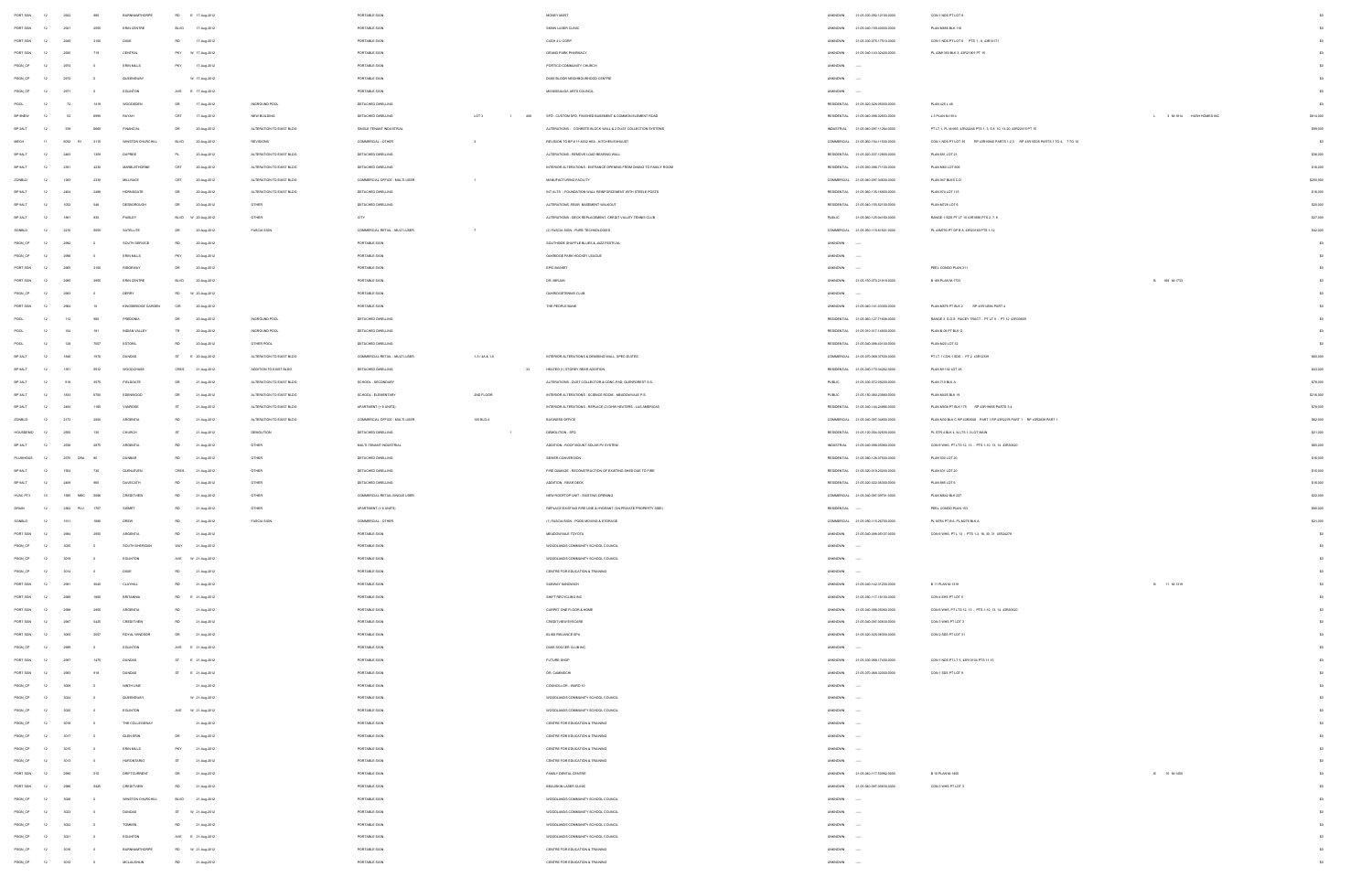| PSGN_CP            | 3011       | $\sim$             | MISSISSAUGA                           | <b>RD</b>        | 21-Aug-2012                |                          | PORTABLE SIGN                  |                       | CENTRE FOR EDUCATION & TRAINING                                                                          | <b>UNKNOWN</b>                                                         |                                                                                                                                     |                        |
|--------------------|------------|--------------------|---------------------------------------|------------------|----------------------------|--------------------------|--------------------------------|-----------------------|----------------------------------------------------------------------------------------------------------|------------------------------------------------------------------------|-------------------------------------------------------------------------------------------------------------------------------------|------------------------|
| PSGN CP<br>12      | 3010       | $\sim$             | WINSTON CHURCHILL                     | BLVD             | 21-Aug-2012                |                          | PORTABLE SIGN                  |                       | CENTRE FOR EDUCATION & TRAINING                                                                          | <b>UNKNOWN</b><br>--                                                   |                                                                                                                                     |                        |
| PSGN CP            | 12<br>2998 | $\sim$             | TENTH LINE WEST                       |                  | 21-Aug-2012                |                          | PORTABLE SIGN                  |                       | COUNCILLOR - WARD 10                                                                                     | <b>UNKNOWN</b><br>$\sim$                                               |                                                                                                                                     |                        |
| PORT SGN           | 12<br>3009 | 6435               | <b>ERIN MILLS</b>                     | PKY              | 21-Aug-2012                |                          | PORTABLE SIGN                  |                       | ERIN MILLS OPTICAL                                                                                       | UNKNOWN 21-05-040-097-27700-0000                                       | PL 927 LTS 11, 12, PT LT 13 43R9070 PT 2, PL 927 PT BLK DX, 43R12517 PT 1                                                           |                        |
|                    | 1142<br>12 | 2233               | ARGENTIA                              | <b>RD</b>        | 21-Aug-2012                | FIRE CODE RETROFIT       | COMMERCIAL OFFICE - MULTI-USER |                       | FIRE-ONLY - FIRE ALARM SYSTEM (1)                                                                        | COMMERCIAL 21-05-040-097-34727-0000                                    | PLAN M288 LOT 5                                                                                                                     | \$55,000               |
| BP 3TEN            |            | 3025               | <b>RIDGEWAY</b>                       | DR.              | 21-Aug-2012                | TENTS/AIR SUPPORT STRUC  | COMMERCIAL - OTHER             |                       | (1) TEMPORARY TENT - INSTALL AUGUST 24th, 2012 & REMOVE SEPT. 6th, 2012 (20x40)                          | COMMERCIAL 21-05-150-084-03103-0000                                    | PL 43M674, PT BLKS 21, 35 - PT 4 43R33724                                                                                           | \$2,000                |
| BP 9ALT            | 6282       | 2193<br><b>R1</b>  | SPRINGBANK                            | <b>RD</b>        | 21-Aug-2012                | <b>REVISIONS</b>         | DETACHED DWELLING              |                       | REVISION - SFD-DOWNSIZING MODIFICATIONS                                                                  | RESIDENTIAL 21-05-060-130-08800-0000                                   | PLAN 353 LOT 6                                                                                                                      | so                     |
| BP 9NEW            | 12<br>226  | 1557               | SPRING                                | <b>RD</b>        | 22-Aug-2012                | NEW BUILDING             | DETACHED DWELLING              | 1 530                 | SFD - CUSTOM SFD WITH FINISHED BASEMENT                                                                  | RESIDENTIAL 21-05-020-034-01300-0000                                   | PLAN 389 LOT 55                                                                                                                     | \$1,110,000            |
| PORT SGN           | 305        | 1380               | CARDIFI                               | BLVD             | 22-Aug-2012                |                          | PORTABLE SIGN                  |                       | DESIGN-A-SIGN                                                                                            | 21-05-050-116-54640-0000<br><b>UNKNOWN</b>                             | PLAN M733 BLK 12                                                                                                                    | \$0                    |
| BP 3ALT            | 12<br>2195 | 100                | CITY CENTRE                           | <b>DR</b>        | 22-Aug-2012                | ALTERATION TO EXIST BLDG | COMMERCIAL RETAIL - MULTI-USER | $2 - 246$             | INTERIOR ALTERATIONS - GODIVA CHOCOLATES                                                                 | COMMERCIAL 21-05-040-154-00453-0000                                    | PL 43M1010 BLKS 19, 21, PT BLKS 1, 16, 20                                                                                           | \$41,000               |
| BP 9ALT            | 247        | 3277               | HUXLEY                                | DR               | 22-Aug-2012                | ALTERATION TO EXIST BLDG | DETACHED DWELLING              |                       | ALTERATIONS - BASEMENT-FINISHED                                                                          | RESIDENTIAL 21-05-150-083-36900-0000                                   | PLAN M692 LOT 141                                                                                                                   | \$32,000               |
| BP 3ALT            | 12<br>1921 | 6745               | CENTURY                               |                  | AVE 22-Aug-2012            | ALTERATION TO EXIST BLDG | COMMERCIAL OFFICE - MULTI-USER | $\sim$                | ALTERATIONS - ROOFTOP UNIT, SIMPLYSMART CHILD CARE CENTRE INC.                                           | COMMERCIAL 21-05-040-097-12920-0000                                    | PLAN M275 PT LOT 2 RP 43R17175 PART 1                                                                                               | \$44,000               |
| ZONBLD             | 1743       | 160                | TRADERS                               |                  | BLVD E 22-Aug-2012         | ALTERATION TO EXIST BLDG | COMMERCIAL OFFICE - MULTI-USER | $202\,$               | <b>BUSINESS OFFICE</b>                                                                                   | COMMERCIAL 21-05-040-116-32350-0000                                    | PLAN M425 PT BLK 43 RP 43R12973 PARTS 1,2,& 3                                                                                       | \$434,000              |
| BP 3ALT            | 1838<br>12 | 3359               | MISSISSAUGA                           | <b>RD</b>        | 22-Aug-2012                | ALTERATION TO EXIST BLDG | SCHOOL - OTHER                 | CAFETERIA             | NEW - KIOSK SUBWAY KIOSK, UFT ERINDALE CAMPUS                                                            | 21-05-060-153-10000-0000<br>PUBLIC                                     | RANGE 1 TO 3 NDS PT LTS 3-5 PLAN 550 PT BLK M, 43R31817 PARTS 4 5 AND 6                                                             | \$27,000               |
| BP 3DEMO           |            | 1220               | CRESTLAWN                             | DR               | 22-Aug-2012                | DEMOLITION               | INDUSTRIAL - OTHER             |                       | DEMOLITION - EXISTING STEEL STRUCTURE DUE TO FIRE-DAMAGE                                                 | INDUSTRIAL 21-05-030-094-20103-0000                                    | CON 2 NDS PT LOT 7                                                                                                                  | \$30,000               |
| BP 9ALT            | 2166<br>12 | 5373               | VAIL                                  | CRT              | 22-Aug-2012                | OTHER                    | DETACHED DWELLING              |                       | ADDITION - DECK                                                                                          | RESIDENTIAL 21-05-040-159-56910-0000                                   | L 8 PLAN M-1294                                                                                                                     | L 8 M-1294<br>\$17,000 |
| <b>RAIN</b>        | 12         | 7100<br>1159 CON   | WEST CREDIT                           | AVE              | 22-Aug-2012                | OTHER                    | COMMERCIAL OFFICE- SINGLE USER |                       | CONDITIONAL PERMIT - SITE SERVICING FOR A NEW FOUR (4) STOREY OFFICE BLDG, COMPLIANCE BY OCTOBER 26,2012 | COMMERCIAL -----                                                       | PL 43M-589, PT BLK 1 - PTS 5-7 43R34501                                                                                             | \$0                    |
| RAPID              | 2580<br>12 | 2007               | THE CHASE                             |                  | 22-Aug-2012                | OTHER                    | DETACHED DWELLING              |                       | ADDITION - WOOD DECK IN REAR                                                                             | RESIDENTIAL 21-05-040-154-84032-0000                                   | PLAN M549 LOT 127                                                                                                                   | \$16,000               |
| <b>RAPID</b>       | 2579       | 3842               | <b>BAYSWATER</b>                      | ${\tt CRES}$     | 22-Aug-2012                | OTHER                    | DETACHED DWELLING              |                       | ADDITION - WOOD DECK                                                                                     | RESIDENTIAL 21-05-050-106-19800-0000                                   | PLAN 752 LOT 227                                                                                                                    | \$16,000               |
| SGNBLD             | 1912<br>12 | 1075               | CEREMONIAL                            | DR               | 22-Aug-2012                | PYLON SIGN               | COMMERCIAL - OTHER             |                       | (1) PYLON/SIGN - GOLD-GATE PLAZA, MULTI-TENANT SIGNAGE                                                   | COMMERCIAL ----                                                        | PSCP 691 - FORMERLY PLAN M804 BLK 210                                                                                               | \$48,000               |
| SGNBLD             | 12<br>1903 | 3024               | <b>HURONTARIO</b>                     | <b>ST</b>        | 22-Aug-2012                | <b>FASCIA SIGN</b>       | COMMERCIAL OFFICE - MULTI-USER | 12                    | (1) FASCIA SIGN - ICIC BANK                                                                              | COMMERCIAL 21-05-040-141-08800-0000                                    | PL TOR 12 PT L 1-4, 21-28, 43R27390 PTS 1, 4, 7, 8, 11                                                                              | \$16,000               |
| PORT SGN           | 3048<br>12 | 1338               | CLARKSON                              |                  | RD N 22-Aug-2012           |                          | PORTABLE SIGN                  |                       | WHITE OAKS MONTESSORI SCHOOL LTD                                                                         | UNKNOWN 21-05-020-033-07400-0000                                       | CON 2 SDS PT LOT 29                                                                                                                 |                        |
| PSGN CP            |            | $\overline{0}$     | MISSISSAUGA                           | <b>RD</b>        | 22-Aug-2012                |                          | PORTABLE SIGN                  |                       | CHILD DEVELOPMENT RESOURCE CONNECTION PEEL                                                               | <b>UNKNOWN</b><br>---                                                  |                                                                                                                                     |                        |
| PSGN_CP            | 3042       | $\sim$             | EGLINTON                              |                  | AVE E 22-Aug-2012          |                          | PORTABLE SIGN                  |                       | CHILD DEVELOPMENT RESOURCE CONNECTION PEEL                                                               | <b>UNKNOWN</b>                                                         |                                                                                                                                     |                        |
| PSGN CP            | 3039       | $\sim$             | WINSTON CHURCHILL                     | BLVD             | 22-Aug-2012                |                          | PORTABLE SIGN                  |                       | FAMILY EDUCATION CENTRE                                                                                  | <b>UNKNOWN</b><br>--                                                   |                                                                                                                                     |                        |
| PSGN_CP            | 3038       | $\overline{0}$     | EGLINTON                              |                  | AVE W 22-Aug-2012          |                          | PORTABLE SIGN                  |                       | FAMILY EDUCATION CENTRE                                                                                  | <b>UNKNOWN</b>                                                         |                                                                                                                                     |                        |
| PSGN CP            | 12<br>3034 | $\sim$             | THE COLLEGEWAY                        |                  | 22-Aug-2012                |                          | PORTABLE SIGN                  |                       | FAMILY EDUCATION CENTRE                                                                                  | <b>UNKNOWN</b><br>--                                                   |                                                                                                                                     |                        |
| PSGN_CP            | 12<br>3031 | $\sim$             | <b>GLEN ERIN</b>                      | DR.              | 22-Aug-2012                |                          | PORTABLE SIGN                  |                       | FAMILY EDUCATION CENTRE                                                                                  | <b>UNKNOWN</b><br>$\sim$                                               |                                                                                                                                     |                        |
| PSGN CP            | 12<br>3029 | $\sim$             | <b>HURONTARIO</b>                     | ST               | 22-Aug-2012                |                          | PORTABLE SIGN                  |                       | FAMILY EDUCATION CENTRE                                                                                  | UNKNOWN -----                                                          |                                                                                                                                     |                        |
| PSGN_CP            | 3028       | $\circ$            | DIXIE                                 | <b>RD</b>        | 22-Aug-2012                |                          | PORTABLE SIGN                  |                       | WOODLANDS COMMUNITY SCHOOL COUNCIL                                                                       | <b>UNKNOWN</b>                                                         |                                                                                                                                     |                        |
| PSGN CP            |            |                    | DUNDAS                                |                  | ST E 22-Aug-2012           |                          | PORTABLE SIGN                  |                       | WOODLANDS COMMUNITY SCHOOL COUNCIL                                                                       | <b>UNKNOWN</b><br>1.111                                                |                                                                                                                                     |                        |
| PORT SGN           | 300        | 3955               | <b>ERIN CENTRE</b>                    | <b>BLVD</b>      | 22-Aug-2012                |                          | PORTABLE SIGN                  |                       | QUALITY CLEANERS                                                                                         | <b>UNKNOWN</b><br>21-05-150-070-21818-0000                             | B 169 PLAN M-1733                                                                                                                   | B 169 M-1733           |
| PORT SGN           | 3004       | 3030               | THOMAS                                | <b>ST</b>        | 22-Aug-2012                |                          | PORTABLE SIGN                  |                       | <b>BISTRO NARRA</b>                                                                                      | 21-05-150-070-16953-0000<br><b>UNKNOWN</b>                             | CON 11 NS PT LOT 3 - 43R32749 PTS 1, 2, 5                                                                                           |                        |
| PORT SGN           |            | 6991               | MILLCREEK                             | ${\sf DR}$       | 22-Aug-2012                |                          | PORTABLE SIGN                  |                       | UNIVERSAL FLOORING                                                                                       | 21-05-040-098-22301-0000<br><b>UNKNOWN</b>                             | PLAN M802 BLK 1                                                                                                                     |                        |
| PSGN CP            | 3045<br>12 | $\sim$             | <b>TOMKEN</b>                         | <b>RD</b>        | 22-Aug-2012                |                          | PORTABLE SIGN                  |                       | CHILD DEVELOPMENT RESOURCE CONNECTION PEEL                                                               | <b>UNKNOWN</b><br>1.111                                                |                                                                                                                                     |                        |
| PSGN_CP            |            | $\circ$            | QUEENSWAY                             |                  | W 22-Aug-2012              |                          | PORTABLE SIGN                  |                       | CHILD DEVELOPMENT RESOURCE CONNECTION PEEL                                                               | <b>UNKNOWN</b><br>1.11                                                 |                                                                                                                                     |                        |
| PSGN CP            | 12<br>3037 | $\sim$             | <b>ERIN MILLS</b>                     | <b>PKY</b>       | 22-Aug-2012                |                          | PORTABLE SIGN                  |                       | FAMILY EDUCATION CENTRE                                                                                  | UNKNOWN -----                                                          |                                                                                                                                     |                        |
| PORT SGN           | 12<br>3002 | 3025               | RIDGEWAY                              | DR               | 22-Aug-2012                |                          | PORTABLE SIGN                  |                       | THE BRICK                                                                                                | UNKNOWN 21-05-150-084-03103-0000                                       | PL 43M674, PT BLKS 21, 35 - PT 4 43R33724                                                                                           |                        |
| PORT SGN           | 3049<br>12 | 989                | <b>DERRY</b>                          |                  | RD E 22-Aug-2012           |                          | PORTABLE SIGN                  |                       | AZTRIX SOLUTION / 2100458 ONT. LTD.                                                                      | UNKNOWN 21-05-040-116-20519-0000                                       | PLAN M706 LOT 19                                                                                                                    |                        |
| PSGN_CP 12         | 3046       | $\sim$ 0           | DUNDAS                                |                  | ST E 22-Aug-2012           |                          | PORTABLE SIGN                  |                       | CHILD DEVELOPMENT RESOURCE CONNECTION PEEL                                                               | UNKNOWN -----                                                          |                                                                                                                                     |                        |
| PSGN_CP            | 12<br>3043 | $\sim$             | WINSTON CHURCHILL                     |                  | BLVD 22-Aug-2012           |                          | PORTABLE SIGN                  |                       | CHILD DEVELOPMENT RESOURCE CONNECTION PEEL                                                               | UNKNOWN -----                                                          |                                                                                                                                     |                        |
| PSGN_CP            |            | $\sim$             | SOUTH SHERIDAN                        | WAY              | 22-Aug-2012                |                          | PORTABLE SIGN                  |                       | CHILD DEVELOPMENT RESOURCE CONNECTION PEEL                                                               | <b>UNKNOWN</b><br>1.111                                                |                                                                                                                                     |                        |
| PSGN CP            | 12<br>3035 | $\sim$             | <b>DUNDAS</b>                         |                  | ST W 22-Aug-2012           |                          | PORTABLE SIGN                  |                       | FAMILY EDUCATION CENTRE                                                                                  | <b>UNKNOWN</b><br>--                                                   |                                                                                                                                     |                        |
| PSGN_CP            | 3033<br>12 | $\sim$             | EGLINTON                              |                  | AVE W 22-Aug-2012          |                          | PORTABLE SIGN                  |                       | FAMILY EDUCATION CENTRE                                                                                  | <b>UNKNOWN</b>                                                         |                                                                                                                                     |                        |
| PSGN_CP            | 3032<br>12 | $\sim$             | BURNHAMTHORPE                         |                  | RD W 22-Aug-2012           |                          | PORTABLE SIGN                  |                       | FAMILY EDUCATION CENTRE                                                                                  | <b>UNKNOWN</b>                                                         |                                                                                                                                     |                        |
| PSGN CP            | 3030<br>12 | $\sim$             | MCLAUGHLIN                            |                  | RD 22-Aug-2012             |                          | PORTABLE SIGN                  |                       | FAMILY EDUCATION CENTRE                                                                                  | UNKNOWN -----                                                          |                                                                                                                                     |                        |
| PORT SGN           | 2994       | 6991               | MILLCREEK                             | DR.              | 22-Aug-2012                |                          | PORTABLE SIGN                  |                       | GOOD LIFE FITNESS                                                                                        | UNKNOWN 21-05-040-098-22301-0000                                       | PLAN M802 BLK 1                                                                                                                     |                        |
| PORT SGN           |            | 7015               | TRANMERE                              | DR.              | 22-Aug-2012                |                          | PORTABLE SIGN                  |                       | ADVANTAGE PERSONNEL                                                                                      | <b>UNKNOWN</b><br>---                                                  | PEEL CONDO PLAN 324                                                                                                                 |                        |
| PORT SGN           | 3000       | 374                | LAKESHORE                             |                  | RD E 22-Aug-2012           |                          | PORTABLE SIGN                  |                       | MARCOS PHARMACY                                                                                          | UNKNOWN<br>21-05-010-002-19300-0000                                    | CON 3 SDS PT LOT 12                                                                                                                 |                        |
| BP 3NEW            | 3945       | 570<br>COM         | LOLITA                                |                  | GDNS 22-Aug-2012           | NEW BUILDING             | APARTMENT (> 6 UNITS)          | 180-UNITS             | NEW- 4 STOREY CONDO WITH 1 LEVEL U/G PARKING, COMPLETION                                                 | RESIDENTIAL 21-05-040-091-06300-0000                                   | CON 1 NDS PT L 11, PL 903 BLK EX, 43R27235 PTS 1, 2, 8-11                                                                           |                        |
| BP 9NEW            | 1004       | 7536               | REDSTONE                              | <b>RD</b>        | 23-Aug-2012                | NEW BUILDING             | DETACHED DWELLING              | $1 \qquad \qquad 316$ | SFD - CUSTOM                                                                                             | RESIDENTIAL 21-05-050-112-27800-0000                                   | PLAN 578 LOT 122                                                                                                                    | \$577,000              |
| <b>HVACHOUS</b>    | 4355       | 3299<br><b>HEA</b> | <b>JOAN</b>                           | DR.              | 23-Aug-2012                | <b>REVISIONS</b>         | DETACHED DWELLING              |                       | REVISION - REDESIGN DUCTWORK                                                                             | RESIDENTIAL 21-05-040-142-13400-0000                                   | PLAN 433 LOT 15                                                                                                                     | \$0                    |
| ZONBLD             | 1869       | 6755               | MISSISSAUGA                           | <b>RD</b>        | 23-Aug-2012                | ALTERATION TO EXIST BLDG | COMMERCIAL OFFICE - MULTI-USER | 425, 415              | OFFICE (#425) & SPEC SUITE (#415)                                                                        | COMMERCIAL 21-05-040-097-26000-0000                                    | PLAN M10 LOT 3                                                                                                                      | \$507,000              |
| ZONBLD             | 12<br>2183 | 6205               | AIRPORT                               | <b>RD</b>        | 23-Aug-2012                | ALTERATION TO EXIST BLDG | COMMERCIAL - OTHER             | 102, BLD-A            | <b>BUSINESS OFFICE</b>                                                                                   | COMMERCIAL 21-05-050-108-00600-0000                                    | PLAN 734 BLK A                                                                                                                      | \$27,000               |
| BP 3ALT            | 222        | 6350               | CANTAY                                | <b>RD</b>        | 23-Aug-2012                | ALTERATION TO EXIST BLDG | SINGLE TENANT INDUSTRIAL       |                       | INTERIOR ALTERATIONS - PANALPINA INC                                                                     | INDUSTRIAL 21-05-040-175-73200-0000                                    | B 7 PLAN M-1363                                                                                                                     | B 7 M-1363<br>\$93,000 |
| ZONBLD             |            | 720                | BURNHAMTHORPE                         |                  | RD W 23-Aug-2012           | ALTERATION TO EXIST BLDG | COMMERCIAL - OTHER             | 31                    | RESTAURANT                                                                                               | COMMERCIAL 21-05-040-154-04850-0000                                    | CON 1 NDS PT LOT 21 RP 43R2799 PART 2                                                                                               | \$70,000               |
| ZONBLD             |            | 3750               | LAIRD                                 | <b>RD</b>        | 23-Aug-2012                | ALTERATION TO EXIST BLDG | MULTI-TENANT INDUSTRIAL        | 6-8 BLD-A             | WHOLESALE WAREHOUSE, STORAGE & DISTRIBUTION FACILITY                                                     | INDUSTRIAL 21-05-150-010-00863-0000                                    | RCP 1542, PT LT 9 - PTS 4-8, 11, 13, 14, PT OF 9 43R30181                                                                           | \$750,000              |
| BP 3ALT            | 12<br>2167 | 2399               | CAWTHRA                               | <b>RD</b>        | 23-Aug-2012                | ALTERATION TO EXIST BLDG | COMMERCIAL - OTHER             | 26                    | INTERIOR ALTERATIONS - ISHTAR                                                                            | COMMERCIAL 21-05-070-060-06100-0000                                    | CON 1 SDS PT LOT 10, 43R15976 PTS 1-4                                                                                               | \$60,000               |
| HOUSDEMO           | 1219       | 7536               | REDSTONE                              | <b>RD</b>        | 23-Aug-2012                | DEMOLITION               | DETACHED DWELLING              | $-1$                  | DEMOLITION - SFD                                                                                         | RESIDENTIAL 21-05-050-112-27800-0000                                   | PLAN 578 LOT 122                                                                                                                    | \$21,000               |
|                    | 12<br>2277 | 6733               | MISSISSAUGA                           | <b>RD</b>        | 23-Aug-2012                | OTHER                    | MULTI-TENANT INDUSTRIAL        | 606                   | OFFICE (FOR WHOLESALE OF MOTOR VEHICLES)                                                                 | INDUSTRIAL 21-05-040-097-26000-0000                                    | PLAN M10 LOT 3                                                                                                                      | \$0                    |
|                    | 12<br>2401 | 326                | SUPERIOR                              | <b>BLVD</b>      | 23-Aug-2012                | OTHER                    | SINGLE TENANT INDUSTRIAL       |                       | WAREHOUSE FACILITY, MANUFACTURING FACILITY                                                               | INDUSTRIAL 21-05-040-117-09352-0000                                    | PL M901 LTS 24-26                                                                                                                   |                        |
| BP 9ALT            | 12<br>347  | 5446               | STARWOOD                              | <b>DR</b>        | 23-Aug-2012                | OTHER                    | SEMI-DETACHED DWELLING         |                       | ALTERATIONS - SIDE-ENTRANCE                                                                              | RESIDENTIAL 21-05-040-164-79954-0000                                   | PLAN M1370 PT LT 3 - PT 3 43R24717                                                                                                  | \$10,000               |
|                    | 11<br>5964 | 806                | SOUTHDOWN                             | <b>RD</b>        | 23-Aug-2012                | OTHER                    | INDUSTRIAL - OTHER             |                       | FIRE-ONLY - FIRE SUPPRESSION SYSTEM                                                                      | INDUSTRIAL 21-05-020-024-04300-0000                                    | CON 3 SDS PT LOT 31                                                                                                                 | \$40,000               |
| SGNBLD<br>PORT SGN | 12<br>242  | 4188<br>7447       | <b>LIVING ARTS</b><br><b>BRAMALE/</b> | DR.<br><b>RD</b> | 23-Aug-2012                | <b>FASCIA SIGN</b>       | APARTMENT (> 6 UNITS)          |                       | (4) FASCIA SIGNS - 360 SQUARE ONE DRIVE & 365 PRINCE OF WALES DRIVE                                      | RESIDENTIAL 21-05-040-154-00600-0000<br><b>UNKNOWN</b>                 | CON 2 NDS, PT LT 18 - PTS 1, 6, 7 43R31917                                                                                          | \$109,000              |
| PORT SGN           | 3058       | 3980               | <b>GRAND PARK</b>                     | DR.              | 23-Aug-2012<br>23-Aug-2012 |                          | PORTABLE SIGN<br>PORTABLE SIGN |                       | NORAMPAC<br>SHOPPERS DRUG MART                                                                           | 21-05-050-115-18000-0000<br>21-05-040-143-31500-0000<br><b>UNKNOWN</b> | CON 5 EHS PT LOTS 13,14 RP 43R2560 PART 1 RP 43R3931 PARTS 1 TO 5<br>CON 1 NDS LOT 20 PL M1393 BLKS 1, 2 PT BLK 4 43R24554 PTS 1, 2 | \$0                    |
| PORT SGN           | 3055<br>12 | 3221               | <b>DERRY</b>                          |                  | RD W 23-Aug-2012           |                          | PORTABLE SIGN                  |                       | MEADOWVALE WEST FAMILY CHIROPRACTIC                                                                      | 21-05-150-080-76500-0000<br><b>UNKNOWN</b>                             | B 159 PLAN M-1214                                                                                                                   | B 159 M-1214           |
| PORT SGN 12        | 3052       | 3300               | RIDGEWAY                              |                  | DR 23-Aug-2012             |                          | PORTABLE SIGN                  |                       | <b>ITALTILE</b>                                                                                          | UNKNOWN 21-05-150-084-01870-0000                                       | REG COMP PLAN 1542 PT LT 9 - PTS 2, 3, 8 43R25148                                                                                   | \$0                    |
|                    |            |                    |                                       |                  |                            |                          |                                |                       |                                                                                                          |                                                                        |                                                                                                                                     |                        |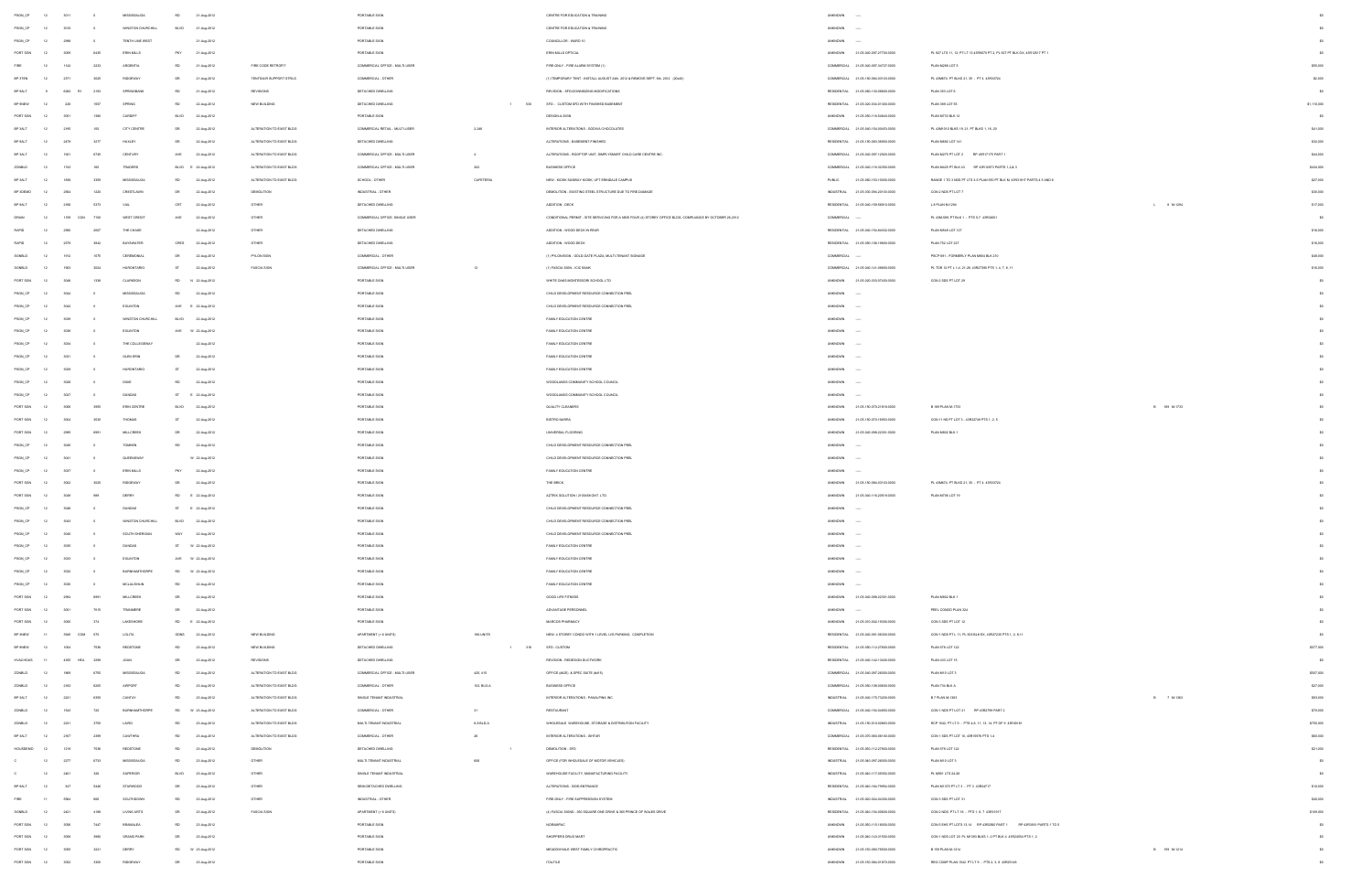| PORT SGN<br>12 | 3050        | 6750           | WINSTON CHURCHILL    | BLVD<br>23-Aug-2012        |                          | PORTABLE SIGN                  |                 | MEENA CLEANERS                                                                            | 21-05-150-081-17400-0000<br><b>UNKNOWN</b> | PLAN M407 BLK 9                                                                                          |                         |
|----------------|-------------|----------------|----------------------|----------------------------|--------------------------|--------------------------------|-----------------|-------------------------------------------------------------------------------------------|--------------------------------------------|----------------------------------------------------------------------------------------------------------|-------------------------|
| PORT SGN       | 3036        | 6980           | <b>MARITZ</b>        | DR<br>23-Aug-2012          |                          | PORTABLE SIGN                  |                 | HEAR NOW HEARING HEALTH CENTRE                                                            | <b>UNKNOWN</b><br>21-05-040-099-50000-0000 | PSCP 805 - FORMERLY BLK 4 PLAN M-1447                                                                    | B 4 M-1447              |
| PORT SGN       |             | 1900           | FOWLER               | DR<br>23-Aug-2012          |                          | PORTABLE SIGN                  |                 | EMILIAN JEWELLERY                                                                         | 21-05-060-131-00200-0000<br><b>UNKNOWN</b> | CON 1 SDS PT LOT 30 RANGE 3 CIR PT LOT 14 PT RD ALLCE                                                    |                         |
| PSGN_CP<br>12  | 3060        | $\circ$        | THOMAS               | <b>ST</b><br>23-Aug-2012   |                          | PORTABLE SIGN                  |                 | OAKRIDGETENNIS CLUB                                                                       | <b>UNKNOWN</b>                             |                                                                                                          |                         |
| PORT SGN<br>12 | 3054        | 117            | QUEEN                | ST S 23-Aug-2012           |                          | PORTABLE SIGN                  |                 | BEAUTY SUPPLY OUTLET                                                                      | UNKNOWN 21-05-120-004-09900-0000           | PLAN STR 4 LOTS 1,2 5TH BLK N MAIN RP 43R2845 PART 1                                                     |                         |
| PORT SGN       | 3053        | 1077           | NORTH SERVICE        | <b>RD</b><br>23-Aug-2012   |                          | PORTABLE SIGN                  |                 | WEIGHT WATCHERS                                                                           | <b>UNKNOWN</b><br>21-05-070-054-19700-0000 | CON 1 SDS PT LOTS 7, 8, PLAN 439 LOTS 1, 2, BLK A, PT LOTS 3 TO 11, PLAN 520 PT BLK A                    |                         |
| PORT SGN       |             | 801            | DUNDAS               | ST E 23-Aug-2012           |                          | PORTABLE SIGN                  |                 | EXTREME TAN                                                                               | 21-05-040-068-20300-0000<br><b>UNKNOWN</b> | CON 1 NDS PT LOT 10 RP 43R14243 PARTS 1,6,10,11, 17-20                                                   |                         |
| BP 9AL         |             | 5563           | MILLBROOK            | LANE<br>23-Aug-2012        | ADDITION TO EXIST BLDG   | DETACHED DWELLING              |                 | ADDITION - ROOF OVER EXISTING DECK                                                        | RESIDENTIAL 21-05-040-161-07800-0000       | PLAN M710 LOT 165                                                                                        | \$29,00                 |
| BP 9NEW        | 2272        | $\overline{7}$ | <b>HARRISON</b>      | AVE<br>24-Aug-2012         | NEW BUILDING             | SEMI-DETACHED DWELLING         | 2               | 399 NEW CUSTOM SEMI-DETACHED                                                              | RESIDENTIAL 21-05-090-007-09900-0000       | PL G22 PT LTS 64, 65                                                                                     | \$771,000               |
| PORT SGN       |             | 3434           | CAWTHRA              | <b>RD</b><br>24-Aug-2012   |                          | PORTABLE SIGN                  |                 | MISSISSAUGA CITY BAPTIST CHURCH                                                           | 21-05-040-089-23700-0000<br><b>UNKNOWN</b> | PLAN 326 PT BLK A                                                                                        | \$0                     |
| BP 3ALT<br>12  | 1835        | 100            | <b>MILVERTON</b>     | <b>DR</b><br>24-Aug-2012   | ALTERATION TO EXIST BLDG | COMMERCIAL OFFICE - MULTI-USER | 404             | INTERIOR ALTERATIONS - NETAPP                                                             | COMMERCIAL 21-05-040-115-00950-0000        | PLAN M832 PT BLK 2 RP 43R17361 PARTS 1-3                                                                 | \$57,000                |
| BP 9ALT        |             | 5384           | <b>FLATFORD</b>      | <b>RD</b><br>24-Aug-2012   | ALTERATION TO EXIST BLDG | DETACHED DWELLING              |                 | ALTERATIONS - BASEMENT WASHROOM                                                           | RESIDENTIAL 21-05-040-096-61879-0000       | PLAN M1161 LOT 29                                                                                        | \$16,000                |
| BP 9ALT<br>12  | 1863        | 24             | <b>MOHAWK</b>        | AVE<br>24-Aug-2012         | ALTERATION TO EXIST BLDG | DETACHED DWELLING              |                 | INTERIOR ALTERATIONS - BASEMENT UNDERPINNING, (1) NEW BASEMENT WINDOW & FINISHED BASEMENT | RESIDENTIAL 21-05-090-003-09600-0000       | PLAN F12 LOT 254                                                                                         | \$46,000                |
| BP 9ALT        |             | 1836           | <b>BICKFORD</b>      | DR<br>24-Aug-2012          | ALTERATION TO EXIST BLDG | DETACHED DWELLING              |                 | INTERIOR GROUND FLOOR ALTERATIONS                                                         | RESIDENTIAL 21-05-020-039-08600-0000       | PLAN 531 LOT 33                                                                                          | \$18,000                |
| BP 3ALT        | 123'        | 200            | COURTNEYPARK         | DR W 24-Aug-2012           | ALTERATION TO EXIST BLDG | SINGLE TENANT INDUSTRIAL       |                 | INTERIOR ALTERATIONS - SCM SUPPLY CHAIN MGMT LTD                                          | INDUSTRIAL 21-05-040-099-30285-0000        | PL 43M-1544, PT BLK 2 - PTS 1-7 43R31398                                                                 | \$540,000               |
|                |             | 6230           | SHAWSON              | DR<br>24-Aug-2012          | OTHER                    | SINGLE TENANT INDUSTRIAL       |                 | ALTERATIONS - VEHICLE IMPACT DAMAAGE REPAIR (Rear Loading Doors)                          | INDUSTRIAL 21-05-050-116-39220-0000        | PLAN M241 PT BLK D RP 43R7174 PART 3                                                                     | \$32,000                |
| 12             | 1844        | 93             | <b>DUNDAS</b>        | ST E 24-Aug-2012           | OTHER                    | COMMERCIAL OFFICE - MULTI-USER | 112             | COMMERCIAL SCHOOL                                                                         | COMMERCIAL 21-05-040-068-26200-0000        | CON 1 NDS PT LOT 15 PLAN 637 BLK E                                                                       | SO.                     |
| SGNBLD         |             | 1400           | BRITANNIA            | RD E 24-Aug-2012           | <b>FASCIA SIGN</b>       | COMMERCIAL - OTHER             |                 | (3) FASCIA SIGNS - (2)FLYING J & LOGO + (1)TRAVEL PLAZA                                   | COMMERCIAL 21-05-050-117-14600-0000        | CON 3 EHS PT L 5, 43R17762 PT 1                                                                          | \$63,000                |
| SGNBLD<br>12   | 1612        | 555            | SECRETARIAT          | CRT<br>24-Aug-2012         | <b>FASCIA SIGN</b>       | SINGLE TENANT INDUSTRIAL       | BLD-C           | (1) FASCIA SIGN - RMG REVEAL MARKETING GROUP                                              | INDUSTRIAL 21-05-040-117-03200-0000        | PL 43M1418, PT B 2 - PTS 1-4 43R29205 (43R29627 PTS 17-20)                                               | \$23,000                |
| PSGN CP<br>12  |             | $\overline{0}$ | SOUTH SHERIDAN       | WAY<br>24-Aug-2012         |                          | PORTABLE SIGN                  |                 | HEART AND STROKE PEEL                                                                     | <b>UNKNOWN</b><br>----                     |                                                                                                          |                         |
| PORT SGN       | 3065        | 6750           | WINSTON CHURCHILL    | <b>BLVD</b><br>24-Aug-2012 |                          | PORTABLE SIGN                  |                 | OXFORD LEARNING CENTRE                                                                    | UNKNOWN 21-05-150-081-17400-0000           | PLAN M407 BLK 9                                                                                          |                         |
| PORT SGN<br>12 | 3068        | 6675           | FALCONER             | DR<br>24-Aug-2012          |                          | PORTABLE SIGN                  |                 | JYOT'S BEAUTY SALON                                                                       | 21-05-040-097-22104-0000<br><b>UNKNOWN</b> | PL M5, PT BLK D - PT 3 43R33033                                                                          |                         |
| PORT SGN<br>12 | 3064        | 3185           | UNITY                | <b>DR</b><br>24-Aug-2012   |                          | PORTABLE SIGN                  |                 | OXFORD LEARNING CENTRE                                                                    | <b>UNKNOWN</b><br>21-05-150-010-10800-0000 | PLAN M592 BLK 5                                                                                          |                         |
| PORT SGN<br>12 |             | 5650           | HURONTARIO           | ST<br>24-Aug-2012          |                          | PORTABLE SIGN                  |                 | PEEL DISTRICT SCHOOL BOARD                                                                | 21-05-040-096-04602-0000<br><b>UNKNOWN</b> | CON 1 WHS PT LOT 4 RP 43R10393 PART 2                                                                    |                         |
| PSGN_CP        | 3076        | $\overline{0}$ | <b>ERIN MILLS</b>    | PKY<br>24-Aug-2012         |                          | PORTABLE SIGN                  |                 | HEART AND STROKE PEEL                                                                     | <b>UNKNOWN</b>                             |                                                                                                          |                         |
| PORT SGN       |             | 2970           | DREW                 | <b>RD</b><br>24-Aug-2012   |                          | PORTABLE SIGN                  |                 | RAJIV MADAAN CGA                                                                          | 21-05-050-113-06532-0000<br><b>UNKNOWN</b> | PSCP 884 - FORMERLY 43M1593 PT BLK 2 - PT 1 43R29338                                                     |                         |
|                | 3074        |                |                      |                            |                          |                                |                 |                                                                                           |                                            |                                                                                                          |                         |
| PORT SGN       |             | 4646           | HERITAGE HILLS       | BLVD<br>24-Aug-2012        |                          | PORTABLE SIGN                  |                 | NATIONAL ACADEMY OF MUSIC                                                                 | <b>UNKNOWN</b><br>21-05-040-155-41400-0000 | PLAN M635 BLK 174                                                                                        |                         |
| PORT SGN       |             | 6900           | MILLCREEK            | DR<br>24-Aug-2012          |                          | PORTABLE SIGN                  |                 | HEITMAN COSMETICS INC.                                                                    | 21-05-040-097-28550-0000<br><b>UNKNOWN</b> | PT ROAD ALLOW BET CONS 5 AND 6 WHS, PLAN 981 PT LOT 5, PT BLK AX, PLAN M127 LOT 78, RP 43R7739 PART 2, 5 |                         |
| PORT SGN       | 3063        | 3087           | WINSTON CHURCHILL    | <b>BLVD</b><br>24-Aug-2012 |                          | PORTABLE SIGN                  |                 | HEART BEETS NATURAL MARKET INC                                                            | <b>UNKNOWN</b><br>21-05-060-154-11400-0000 | CON 1 NDS PT LOT 35                                                                                      |                         |
| BP 9NEW<br>12  | 1676        | 1554           | <b>GLENHILL</b>      | CRES<br>24-Aug-2012        | NEW BUILDING             | DETACHED DWELLING              |                 | 1 443 NEW CUSTOM SFD                                                                      | RESIDENTIAL 21-05-020-031-04600-0000       | PLAN 457 LOT 54                                                                                          | \$772,000               |
| BP 9NEW        | 1118        | 92             | PINETREE             | WAY<br>27-Aug-2012         | NEW BUILDING             | DETACHED DWELLING              | 1 317           | SFD - CUSTOM & DEMO-EXISTING                                                              | RESIDENTIAL 21-05-010-018-15200-0000       | RANGE 2 CIR PT LOT 2                                                                                     | \$580,000               |
| 10             |             | 1217           | LORNE PARK           | <b>RD</b><br>27-Aug-2012   | INGROUND POOL            | DETACHED DWELLING              |                 |                                                                                           | RESIDENTIAL 21-05-020-032-02800-0000       | CON 2-SDS PT 25                                                                                          | \$0                     |
| BP 3ALT        |             | 2100           | DERRY                | RD W 27-Aug-2012           | ALTERATION TO EXIST BLDG | COMMERCIAL OFFICE - MULTI-USER | 401, BLD-A      | INTERIOR ALTERATIONS - ST JUDE MEDICAL CANADA INC                                         | COMMERCIAL 21-05-040-098-21210-0000        | CON 5 WHS PT LT 11, 43R14863 PT PARTS 11-13, 15, 23, 25, 26                                              | \$27,000                |
| BP 3ALT<br>12  | 2240        | 2225           | <b>ERIN MILLS</b>    | PKY<br>27-Aug-2012         | OTHER                    | COMMERCIAL - OTHER             |                 | ALTERATIONS - PARKING GARAGE REPAIRS, SHERIDAN CENTRE                                     | COMMERCIAL 21-05-060-131-01200-0000        | RANGE 3 CIR PT LOT 14 RP 43R14677 PARTS 1 TO 7 RP 43R14677 PARTS 8 TO 36                                 | \$100,000               |
| 12             | 1604        | 6435           | DIXIE                | <b>RD</b><br>27-Aug-2012   | OTHER                    | MULTI-TENANT INDUSTRIAL        | $16 - 17$       | WAREHOUSE FACILITY                                                                        | INDUSTRIAL 21-05-050-116-08200-0000        | PL M339 PT BLK 3, 43R12539 PTS 5, 7, 8, 43R27196 PT 1                                                    |                         |
| PORT SGN<br>12 | 3073        | 1224           | <b>DUNDAS</b>        | ST E 27-Aug-2012           |                          | PORTABLE SIGN                  |                 | KINGDOM COVENANT MINISTRIES                                                               | UNKNOWN 21-05-070-068-33300-0000           | CON 1 SDS PT LOT 7                                                                                       |                         |
| PSGN_CP        |             | $\sim$         | <b>TOMKEN</b>        | <b>RD</b><br>27-Aug-2012   |                          | PORTABLE SIGN                  |                 | COMMUNITY SERVICES - HERSHEY CENTRE                                                       | <b>UNKNOWN</b><br>----                     |                                                                                                          |                         |
| PSGN CP<br>12  | 3082        | $\overline{0}$ | SOUTHDOWN            | <b>RD</b><br>27-Aug-2012   |                          | PORTABLE SIGN                  |                 | CORPORATE SERVICES - PUBLIC AFFAIRS                                                       | <b>UNKNOWN</b><br>--                       |                                                                                                          |                         |
| PSGN_CP<br>12  |             | $\circ$        | <b>ERIN MILLS</b>    | PKY<br>27-Aug-2012         |                          | PORTABLE SIGN                  |                 | CORPORATE SERVICES - PUBLIC AFFAIRS                                                       | <b>UNKNOWN</b>                             |                                                                                                          |                         |
| PSGN CP 12     | 3084        | $\sim$         | <b>KENNEDY</b>       | <b>RD</b><br>27-Aug-2012   |                          | PORTABLE SIGN                  |                 | COMMUNITY SERVICES - HERSHEY CENTRE                                                       | <b>UNKNOWN</b><br>$\sim$                   |                                                                                                          |                         |
| PSGN_CP<br>12  | 3083        | $\circ$        | BRITANNIA            | RD W 27-Aug-2012           |                          | PORTABLE SIGN                  |                 | COMMUNITY SERVICES - HERSHEY CENTRE                                                       | <b>UNKNOWN</b>                             |                                                                                                          |                         |
| PORT SGN       | 3057        | 2301           | ROYAL WINDSOR        | <b>DR</b><br>27-Aug-2012   |                          | PORTABLE SIGN                  |                 | STUDIO PAVAS                                                                              | 21-05-020-025-09310-0000<br><b>UNKNOWN</b> | CON 2 SDS PT LOT 32 RP 43R3924 PARTS 1,2,3,5                                                             |                         |
| PORT SGN       | 3070        | 720            | BURNHAMTHORPE        | RD W 27-Aug-2012           |                          | PORTABLE SIGN                  |                 | THE PAINT PEOPLE DECORATIVE CENTRE                                                        | 21-05-040-154-04850-0000<br><b>UNKNOWN</b> | CON 1 NDS PT LOT 21 RP 43R2799 PART 2                                                                    |                         |
| PORT SGN<br>12 | 3059        | 151            | LAKESHORE            | RD W 27-Aug-2012           |                          | PORTABLE SIGN                  |                 | FIRST UNITED CHURCH                                                                       | 21-05-090-006-08800-0000<br><b>UNKNOWN</b> | PL 300W PT LTS 9, 10 S TORONTO ST, PTS LTS 9, 10 N PORT ST - PTS 8-14 43R29715                           |                         |
| PSGN CP<br>12  |             | $\overline{0}$ | LAKESHORE            | RD W 27-Aug-2012           |                          | PORTABLE SIGN                  |                 | HEART AND STROKE PEEL                                                                     | <b>UNKNOWN</b><br>--                       |                                                                                                          |                         |
| PSGN_CP<br>12  | 3086        | $\sim$         | SOUTHDOWN            | RD 27-Aug-2012             |                          | PORTABLE SIGN                  |                 | HEART AND STROKE PEEL                                                                     | <b>UNKNOWN</b>                             |                                                                                                          |                         |
| PSGN CP<br>12  | 3078        | $\sim$         | BURNHAMTHORPE        | RD E 27-Aug-2012           |                          | PORTABLE SIGN                  |                 | ANIMAL AID FOUNDATION                                                                     | <b>UNKNOWN</b><br>--                       |                                                                                                          |                         |
| PSGN_CP<br>12  | 3079        | $\overline{0}$ | LAKESHORE            | RD W 27-Aug-2012           |                          | PORTABLE SIGN                  |                 | CORPORATE SERVICES - PUBLIC AFFAIRS                                                       | <b>UNKNOWN</b><br>$\sim$                   |                                                                                                          |                         |
| PORT SGN       |             | 720            | BURNHAMTHORPE        | RD W 27-Aug-2012           |                          | PORTABLE SIGN                  |                 | THE PAINT PEOPLE DECORATIVE CENTRE                                                        | UNKNOWN 21-05-040-154-04850-0000           | CON 1 NDS PT LOT 21 RP 43R2799 PART 2                                                                    |                         |
| PORT SGN       |             | 5602           | TENTH LINE WEST      | 27-Aug-2012                |                          | PORTABLE SIGN                  |                 | SUBWAY                                                                                    | <b>UNKNOWN</b><br>21-05-150-085-10100-0000 | B 1 PLAN M-1493                                                                                          | B 1 M-1493              |
| PORT SGN<br>12 | 3072        | 1225           | DUNDAS               | ST E 27-Aug-2012           |                          | PORTABLE SIGN                  |                 | RENT A CENTRE                                                                             | 21-05-030-068-18000-0000<br><b>UNKNOWN</b> | CON 1 NDS PT LOT 7                                                                                       |                         |
| PSGN_CP<br>12  | 3080        | $\sim$         | DERRY                | RD E 27-Aug-2012           |                          | PORTABLE SIGN                  |                 | CORPORATE SERVICES - PUBLIC AFFAIRS                                                       | <b>UNKNOWN</b>                             |                                                                                                          |                         |
| PORT SGN<br>12 | 3069        | 1036           | LAKESHORE            | RD E 27-Aug-2012           |                          | PORTABLE SIGN                  |                 | MEDLEY AUCTIONS                                                                           | UNKNOWN 21-05-070-156-15000-0000           | CON 3 SDS PT LOT 8                                                                                       |                         |
| POOL<br>12     |             | 5323           | QUARTERMAL           | CRES<br>27-Aug-2012        | INGROUND POOL            | DETACHED DWELLING              |                 |                                                                                           | RESIDENTIAL 21-05-040-107-99562-0000       | PLAN M1087 LOT 41                                                                                        |                         |
| ZONBLD<br>12   | 1664        | 3050           | VEGA                 | BLVD 27-Aug-2012           | ALTERATION TO EXIST BLDG | COMMERCIAL RETAIL - MULTI-USER | 88              | RETAIL SALES                                                                              | COMMERCIAL 21-05-150-084-00500-0000        | PLAN M674 BLK 1, 2, 28, 32, 36 PT BLK3, PL 154 PT LTS 11,12 RP 43R970 PTS 1,2                            | \$454,000               |
| BP 9NEW        | 506         | 1369           | WILSON               | AVE<br>28-Aug-2012         | NEW BUILDING             | DETACHED DWELLING              | $1$ $301$       | SFD - CUSTOM                                                                              | RESIDENTIAL 21-05-010-012-20400-0000       | PLAN C25 LOT 59                                                                                          | \$433,000               |
| BP 9ALT        |             | 3195           | <b>MARTIN'S PINE</b> | CRT<br>28-Aug-2012         | FIRE DAMAGE REPAIR       | DETACHED DWELLING              |                 | ATLERATIONS - FIRE DAMAGE REPAIR                                                          | RESIDENTIAL 21-05-060-155-72509-0000       | PLAN 938 LOT 6                                                                                           | \$325,000               |
| BP 9ALT        |             | 2043           | TENOGA               | DR<br>28-Aug-2012          | ALTERATION TO EXIST BLDG | DETACHED DWELLING              |                 | INTERIOR ALTERATIONS & REMOVE LOAD BEARING WALL                                           | RESIDENTIAL 21-05-060-129-13000-0000       | PLAN 697 LOT 58                                                                                          | \$25,000                |
| PLUM PT3       | PHI<br>2591 | 76             | <b>KING</b>          | ST E 28-Aug-2012           | ALTERATION TO EXIST BLDG | APARTMENT (> 6 UNITS)          |                 | DOMESTIC HOT WATER RISER REPLACEMENT                                                      | RESIDENTIAL -----                          | PEEL CONDO PLAN 423                                                                                      | \$649,000               |
| BP 3ALT        |             | 7050           | TELFORD              | WAY<br>28-Aug-2012         | ALTERATION TO EXIST BLDG | COMMERCIAL OFFICE - MULTI-USER | 100A,B &2ND FLR | INTERIOR ALTERAITONS - DEMISING-WALL, 3 SPEC-UNITS                                        | COMMERCIAL 21-05-050-115-31880-0000        | CON 4 EHS PT LOT 11 PLAN M789 BLK 3                                                                      | \$70,000                |
| ZONBLD         | 1531        | 35             | THOMAS               | <b>ST</b><br>28-Aug-2012   | ALTERATION TO EXIST BLDG | COMMERCIAL OFFICE - MULTI-USER | 2-FLR           | PERSONAL SERVICE ESTABLISHMENT                                                            | COMMERCIAL 21-05-120-005-06100-0000        | PLAN STR 4 BLK 2 PT LTS 2, 3                                                                             | \$44,000                |
| BP 3ALT        | 2264        | 1684           | LAKESHORE            | RD W 28-Aug-2012           | ALTERATION TO EXIST BLDG | COMMERCIAL - OTHER             | 20, BLD-B       | INTERIOR ALTERATIONS - OXFORD LEARNING CENTRE                                             | COMMERCIAL 21-05-020-024-19200-0000        | PLAN D13 PT LOTS 1,2 RP 43R5531 PT LOTS 1 TO 4 RP 43R7740 PT LOTS 1,2                                    | \$30,000                |
| BP 3ALT<br>12  | 1938        | 5935           | <b>AIRPORT</b>       | <b>RD</b><br>28-Aug-2012   | ALTERATION TO EXIST BLDG | COMMERCIAL OFFICE - MULTI-USER | 200             | INTERIOR ALTERATIONS - CONAGRA FOODS INC                                                  | COMMERCIAL 21-05-050-113-00702-0000        | CON 7 EHS PT LOT 5 RP 43R13291 PARTS 1,4,5,7,9                                                           | \$44,000                |
| PLUM PT3<br>12 | 2637<br>PLU | 1050           | SHAWNMAR             | <b>RD</b><br>28-Aug-2012   | OTHER                    | ROW DWELLING                   |                 | EMERGENCY WATERMAIN REPAIR                                                                | RESIDENTIAL -----                          | PEEL CONDO PLAN 181                                                                                      | \$27,000                |
| BP 9ALT        | 6745        | 3656           | ST.LAURENT           | CRT<br>28-Aug-2012         | OTHER                    | DETACHED DWELLING              |                 | ADDITION - 2ND STOREY BALCONY                                                             | RESIDENTIAL 21-05-150-083-32500-0000       | PLAN M700 LOT 24                                                                                         | \$13,000                |
|                |             | 7103           | BENJAMIN             | CRT<br>28-Aug-2012         | OTHER                    | DETACHED DWELLING              |                 | ALTERATIONS - SIDE ENTRANCE                                                               | RESIDENTIAL 21-05-040-098-59594-0000       | L 92 PLAN M-1758                                                                                         | L 92 M-1758<br>\$13,000 |
| SGNBLD         | 1841        | 5885           | RODEO                | DR.<br>28-Aug-2012         | <b>FASCIA SIGN</b>       | COMMERCIAL RETAIL - MULTI-USER | <b>1A</b>       | (1) FASCIA SIGN - THE SOURCE                                                              | COMMERCIAL 21-05-040-098-17830-0000        | PL M967 PT BLK 2 - 43R20150 PTS 1,2,5-7,10, 13-17,29-32,34-36                                            | \$32,000                |
| SGNBLD<br>12   | 2219        | 1256           | EGLINTON             | AVE W 28-Aug-2012          | <b>FASCIA SIGN</b>       | COMMERCIAL RETAIL-SINGLE USER  |                 | (6) FASCIA SIGNS - McDONALDS                                                              | COMMERCIAL 21-05-040-144-06200-0000        | RANGE 5 NDS PT LOT 7 RP 43R16932 PT OF PART 1 RP 43R17654 PARTS 1-4,12, 28-31,35                         | \$84,000                |
|                |             |                |                      |                            |                          |                                |                 |                                                                                           |                                            |                                                                                                          |                         |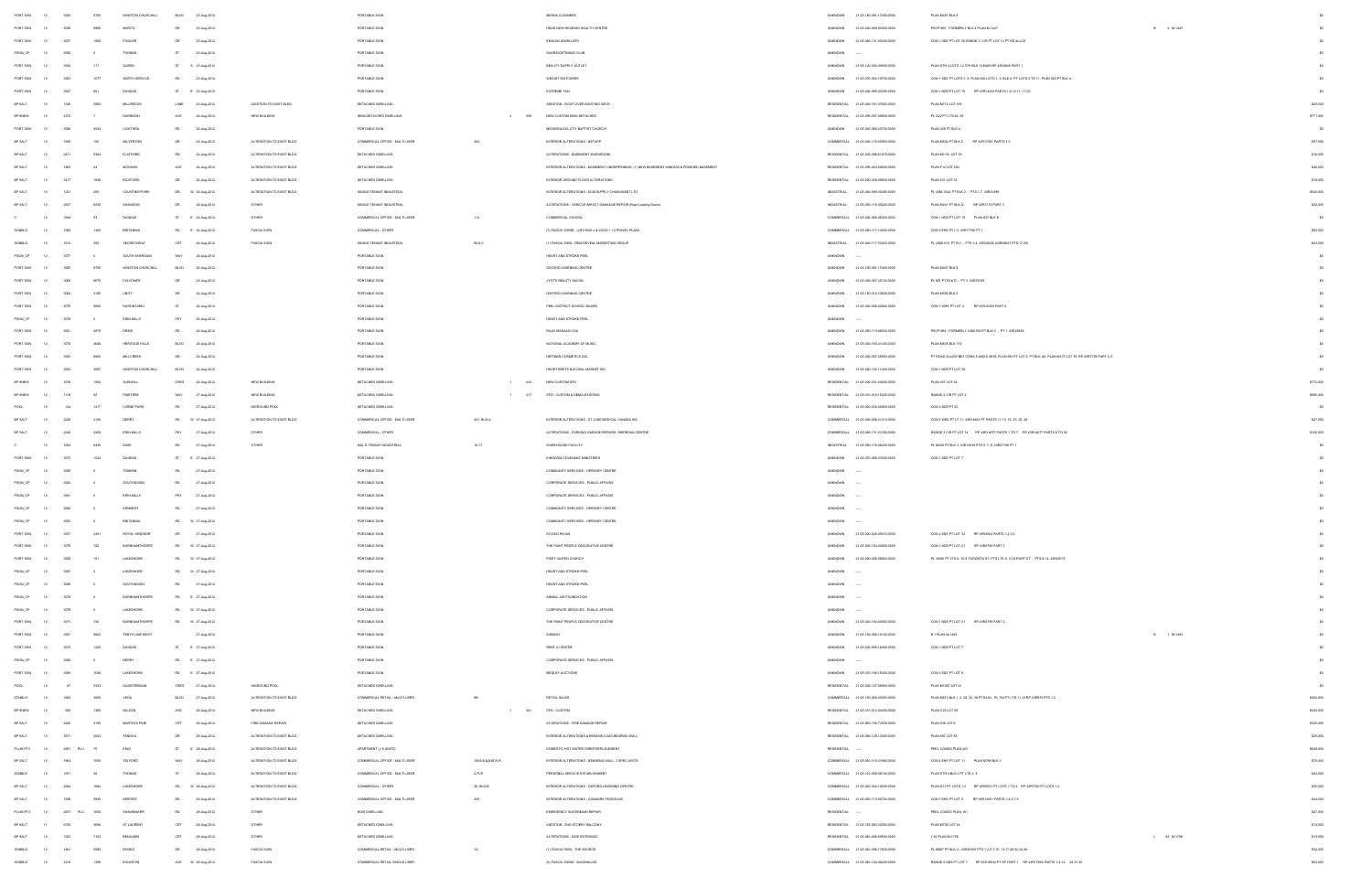| PSGN_CP       |                   |            | HURONTARIO          | 28-Aug-2012<br><b>ST</b>   |                          | PORTABLE SIGN                         |                       | DIXIE SOCCER CLUB INC.                                                    | <b>UNKNOWN</b>                             |                                          |                                    |            |
|---------------|-------------------|------------|---------------------|----------------------------|--------------------------|---------------------------------------|-----------------------|---------------------------------------------------------------------------|--------------------------------------------|------------------------------------------|------------------------------------|------------|
| PSGN_CP<br>12 | 3088              | $\sim$     | MAVIS               | <b>RD</b><br>28-Aug-2012   |                          | PORTABLE SIGN                         |                       | <b>LIVING ARTS CENTRE</b>                                                 | UNKNOWN -----                              |                                          |                                    |            |
| BP 9ALT       | 2933<br><b>R1</b> | 1420       | APPLEWOOD           | <b>RD</b><br>28-Aug-2012   | REVISIONS                | DETACHED DWELLING                     |                       | REVISION - ROOF & HEATING MODIFICATIONS                                   | RESIDENTIAL 21-05-070-160-09300-0000       | PLAN 422 LOT 37                          |                                    |            |
|               |                   |            |                     |                            |                          |                                       |                       |                                                                           |                                            |                                          |                                    |            |
| BP 9ALT       |                   | 1583       | ASGARD              | DR.<br>28-Aug-2012         | ADDITION TO EXIST BLDG   | DETACHED DWELLING                     | 31                    | ADDITION - 1 STOREY REAR ADDITION & DECK                                  | RESIDENTIAL 21-05-070-165-11700-0000       | PLAN 482 LOT 5                           |                                    | \$50,00    |
| BP 9NEW       |                   | 1198       | GARDEN              | <b>RD</b><br>29-Aug-2012   | NEW BUILDING             | DETACHED DWELLING                     | 1 468                 | NEW CUSTOM SFD WITH FINISHED BASEMENT                                     | RESIDENTIAL 21-05-020-032-19500-0000       | PLAN 335 LOT 9                           |                                    | \$1,067,00 |
| PSGN CP       | 3100              | $\sim$     | WINSTON CHURCHILL   | <b>BLVD</b><br>29-Aug-2012 |                          | PORTABLE SIGN                         |                       | THE INTERNATIONAL SOCCER CLUB                                             | <b>UNKNOWN</b><br>----                     |                                          |                                    |            |
| BP 9ALT       |                   | 2400       | YEOVIL              | <b>RD</b><br>29-Aug-2012   | ALTERATION TO EXIST BLDG | SEMI-DETACHED DWELLING                |                       | ALTERATIONS - BASEMENT BATHROOM                                           | RESIDENTIAL 21-05-020-046-14400-0000       | PLAN 672 PT LOT 50                       |                                    | \$17,00    |
| BP 3ALT       | 2212              | 2132       | DUNDAS              | ST W 29-Aug-2012           | ALTERATION TO EXIST BLDG | PUBLIC - OTHER                        |                       | INTERIOR ALTERATIONS - BARRIER FREE DOOR - ERIN MILLS LODGE               | PUBLIC<br>21-05-060-141-23100-0000         | CON 1 SDS PT LOT 31                      |                                    | \$27,00    |
|               |                   |            |                     |                            |                          |                                       |                       |                                                                           |                                            |                                          |                                    |            |
| ZONBLD        |                   |            | <b>ROBERT SPECK</b> | PKY<br>29-Aug-2012         | ALTERATION TO EXIST BLDG | COMMERCIAL OFFICE - MULTI-USER<br>106 |                       | RESTAURANT                                                                | COMMERCIAL 21-05-040-094-24710-0000        | PLAN M270 PT BLK A,BLK S                 |                                    | \$123,00   |
| SGNBLD        |                   | 2420       | MOTORWAY            | BLVD<br>29-Aug-2012        | <b>FASCIA SIGN</b>       | COMMERCIAL RETAIL-SINGLE USER         |                       | (2) FASCIA SIGNS - MISSISSAUGA VOLKSWAGON                                 | COMMERCIAL 21-05-060-155-10200-0000        | PLAN 915 LOTS 358,359                    |                                    | \$42,00    |
| PSGN CP<br>12 | 3111              | $\sim$     | <b>ERIN MILLS</b>   | <b>PKY</b><br>29-Aug-2012  |                          | PORTABLE SIGN                         |                       | MEADOWVALE BINGO SPONSORS' ASSOCIATION                                    | <b>UNKNOWN</b><br>-----                    |                                          |                                    |            |
| PSGN_CP       | 3109              | $\sim$     | <b>ERIN MILLS</b>   | PKY<br>29-Aug-2012         |                          | PORTABLE SIGN                         |                       | MEADOWVALE BINGO SPONSORS' ASSOCIATION                                    | <b>UNKNOWN</b>                             |                                          |                                    |            |
| PSGN CP       |                   |            | <b>ERIN MILLS</b>   | PKY<br>29-Aug-2012         |                          | PORTABLE SIGN                         |                       | MEADOWVALE BINGO SPONSORS' ASSOCIATION                                    | <b>UNKNOWN</b>                             |                                          |                                    |            |
|               |                   |            |                     |                            |                          |                                       |                       |                                                                           |                                            |                                          |                                    |            |
| PORT SGN      |                   | 4120       | <b>DIXIE</b>        | <b>RD</b><br>29-Aug-2012   |                          | PORTABLE SIGN                         |                       | ROCKWEST DENTAL                                                           | <b>UNKNOWN</b><br>21-05-030-092-24600-0000 | PLAN 381 PT LTS 11-15, 43R16092 PTS 1, 2 |                                    |            |
| PORT SGN      | 3092              | 1020       | <b>JOHNSON'S</b>    | LANE<br>29-Aug-2012        |                          | PORTABLE SIGN                         |                       | CALIFORNIA LASER MED SPA                                                  | 21-05-020-024-11600-0000<br><b>UNKNOWN</b> | CON 2 SDS PT LOT 27 RP 43R3829 PART 1    |                                    |            |
| PSGN_CP       |                   |            | EASTGATE            | PKY<br>29-Aug-2012         |                          | PORTABLE SIGN                         |                       | DIXIE SOCCER CLUB INC.                                                    | <b>UNKNOWN</b>                             |                                          |                                    |            |
| PORT SGN      |                   | 60         | <b>BRISTOL</b>      | RD E 29-Aug-2012           |                          | PORTABLE SIGN                         |                       | ACADEMY FOR MATHEMATICS & SCIENCE                                         | 21-05-040-170-00100-0000<br><b>UNKNOWN</b> | PLAN M782 BLK 179                        |                                    |            |
| PORT SGN      | 3090              | 900        | RATHBURN            | RD W 29-Aug-2012           |                          | PORTABLE SIGN                         |                       | BV CLEANERS                                                               | <b>UNKNOWN</b><br>21-05-040-152-07200-0000 | PLAN M302 BLK DD                         |                                    |            |
| PSGN CP<br>12 | 3099              | $^{\circ}$ | <b>ERIN MILLS</b>   | PKY<br>29-Aug-2012         |                          | PORTABLE SIGN                         |                       | THE INTERNATIONAL SOCCER CLUB                                             | <b>UNKNOWN</b><br>-----                    |                                          |                                    |            |
|               |                   |            |                     |                            |                          |                                       |                       |                                                                           |                                            |                                          |                                    |            |
| PSGN_CP       |                   | $\sim$     | MAVIS               | <b>RD</b><br>29-Aug-2012   |                          | PORTABLE SIGN                         |                       | THE INTERNATIONAL SOCCER CLUB                                             | <b>UNKNOWN</b>                             |                                          |                                    |            |
| PSGN_CP       | 3102              | $\sim$     | WINSTON CHURCHILL   | BLVD 29-Aug-2012           |                          | PORTABLE SIGN                         |                       | LIVING ARTS CENTRE                                                        | <b>UNKNOWN</b>                             |                                          |                                    |            |
| PSGN_CP       |                   |            | EGLINTON            | AVE W 29-Aug-2012          |                          | PORTABLE SIGN                         |                       | LIVING ARTS CENTRE                                                        | <b>UNKNOWN</b>                             |                                          |                                    |            |
| PSGN_CP<br>12 | 3112              | $\sim$     | <b>ERIN MILLS</b>   | PKY<br>29-Aug-2012         |                          | PORTABLE SIGN                         |                       | GERMAN CANADIAN CLUB HANSA                                                | <b>UNKNOWN</b>                             |                                          |                                    |            |
| PSGN_CP       |                   |            | ERIN MILLS          | PKY<br>29-Aug-2012         |                          | PORTABLE SIGN                         |                       | MISSISSAGUA CLUB ITALIA                                                   | <b>UNKNOWN</b>                             |                                          |                                    |            |
|               |                   |            |                     |                            |                          |                                       |                       |                                                                           |                                            |                                          |                                    |            |
| PSGN_CP<br>12 | 3114              | $\sim$     | <b>ERIN MILLS</b>   | PKY<br>29-Aug-2012         |                          | PORTABLE SIGN                         |                       | <b>GERMAN CANADIAN CLUB HANSA</b>                                         | <b>UNKNOWN</b>                             |                                          |                                    |            |
| PSGN_CP       |                   |            | ERIN MILLS          | PKY<br>29-Aug-2012         |                          | PORTABLE SIGN                         |                       | MEADOWVALE BINGO SPONSORS' ASSOCIATION                                    | <b>UNKNOWN</b>                             |                                          |                                    |            |
| PSGN_CP<br>12 | 3110              | $\sim$     | <b>ERIN MILLS</b>   | PKY<br>29-Aug-2012         |                          | PORTABLE SIGN                         |                       | GERMAN CANADIAN CLUB HANSA                                                | <b>UNKNOWN</b><br>----                     |                                          |                                    |            |
| PSGN_CP       | 3108              | $\sim$     | <b>ERIN MILLS</b>   | PKY<br>29-Aug-2012         |                          | PORTABLE SIGN                         |                       | MISSISSAUGA CANOE CLUB                                                    | <b>UNKNOWN</b>                             |                                          |                                    |            |
| PSGN_CP       | 3107              | $^{\circ}$ | <b>ERIN MILLS</b>   | PKY<br>29-Aug-2012         |                          | PORTABLE SIGN                         |                       | MEADOWVALE BINGO SPONSORS' ASSOCIATION                                    | <b>UNKNOWN</b>                             |                                          |                                    |            |
|               |                   |            |                     |                            |                          |                                       |                       |                                                                           |                                            |                                          |                                    |            |
| PSGN_CP       |                   |            | ERIN MILLS          | PKY<br>29-Aug-2012         |                          | PORTABLE SIGN                         |                       | MISSISSAGUA CLUB ITALIA                                                   | <b>UNKNOWN</b>                             |                                          |                                    |            |
| PSGN_CP       | 3097              | $\sim$     | MISSISSAUGA         | <b>RD</b><br>29-Aug-2012   |                          | PORTABLE SIGN                         |                       | PORTICO COMMUNITY CHURCH                                                  | <b>UNKNOWN</b>                             |                                          |                                    |            |
| PSGN_CP       |                   |            | ERIN MILLS          | PKY<br>29-Aug-2012         |                          | PORTABLE SIGN                         |                       | THE INTERNATIONAL SOCCER CLUB                                             | <b>UNKNOWN</b>                             |                                          |                                    |            |
| PSGN_CP       |                   | $\sim$     | MATHESON            | BLVD E 29-Aug-2012         |                          | PORTABLE SIGN                         |                       | DIXIE SOCCER CLUB INC.                                                    | <b>UNKNOWN</b>                             |                                          |                                    |            |
| BP 9NEW       | 2006              | 4323       | WILCOX              | 29-Aug-2012<br><b>RD</b>   | NEW BUILDING             | DETACHED DWELLING                     | 1 314                 | NEW CUSTOM SFD WITH PARTIAL FINISHED BASEMENT/ DEMOLITION OF EXISTING SFD | RESIDENTIAL 21-05-040-094-03200-0000       | PLAN A24 PT LOT 13                       |                                    | \$581,00   |
|               |                   |            |                     |                            |                          |                                       |                       |                                                                           |                                            |                                          |                                    |            |
| BP 9NEW       | 2098              | 3222       | EDWYNA              | 30-Aug-2012<br>DR.         | NEW BUILDING             | DETACHED DWELLING                     | 1 243                 | SFD - REPEAT MODEL                                                        | RESIDENTIAL -----                          | L 138 PLAN M-1894                        | L 138 M-1894 PENNGROVE POINT HOMES | \$392,00   |
| BP 9NEW<br>12 | 2097              | 3240       |                     |                            | NEW BUILDING             |                                       |                       | SFD - REPEAT MODEL                                                        |                                            |                                          |                                    | \$392,00   |
|               |                   |            | EDWYNA              | <b>DR</b><br>30-Aug-2012   |                          | DETACHED DWELLING<br>1 243            |                       |                                                                           | RESIDENTIAL -----                          | L 134 PLAN M-1894                        | L 134 M-1894 PENNGROVE POINT HOMES |            |
| BP 9NEW       | 2096              | 5579       | ETHAN               | DR<br>30-Aug-2012          | NEW BUILDING             | DETACHED DWELLING                     | 1243                  | SFD - REPEAT MODEL                                                        | RESIDENTIAL -----                          | L 127 PLAN M-1894                        | L 127 M-1894 PENNGROVE POINT HOMES | \$392,00   |
| BP 9NEW       |                   | 5563       | ETHAN               | DR.<br>30-Aug-2012         | NEW BUILDING             | DETACHED DWELLING                     | 1 243                 | SFD - REPEAT MODEL                                                        | RESIDENTIAL -----                          | L 123 PLAN M-1894                        | L 123 M-1894 PENNGROVE POINT HOMES | \$392,00   |
|               |                   |            |                     |                            |                          |                                       |                       |                                                                           |                                            |                                          |                                    |            |
| BP 9NEW       |                   | 5560       | <b>ETHAN</b>        | <b>DR</b><br>30-Aug-2012   | NEW BUILDING             | DETACHED DWELLING<br>$\sim$ 1         | 243                   | SFD - REPEAT MODEL                                                        | <b>RESIDENTIAL</b>                         | L 87 PLAN M-1894                         | L 87 M-1894 PENNGROVE POINT HOMES  | \$392,00   |
| BP 9NEW<br>12 | 2093              | 5548       | ETHAN               | <b>DR</b><br>30-Aug-2012   | NEW BUILDING             | DETACHED DWELLING                     | 1243                  | SFD - REPEAT MODEL                                                        | RESIDENTIAL -----                          | L 84 PLAN M-1894                         | L 84 M-1894 PENNGROVE POINT HOMES  | \$392,00   |
| BP 9NEW       |                   | 5540       | ETHAN               | DR<br>30-Aug-2012          | NEW BUILDING             | DETACHED DWELLING                     | 1243                  | SFD - REPEAT MODEL                                                        | RESIDENTIAL -----                          | L 82 PLAN M-1894                         | L 82 M-1894 PENNGROVE POINT HOMES  | \$392,00   |
| BP 9NEW       |                   | 5528       | ETHAN               | <b>DR</b><br>30-Aug-2012   | NEW BUILDING             | DETACHED DWELLING                     | 1243                  | SFD - REPEAT MODEL                                                        | RESIDENTIAL -----                          | L 79 PLAN M-1894                         | L 79 M-1894 PENNGROVE POINT HOMES  | \$392,00   |
| BP 9NEW       |                   | 5512       | ETHAN               | DR<br>30-Aug-2012          | NEW BUILDING             | DETACHED DWELLING                     | 1243                  | SFD - REPEAT MODEL                                                        | RESIDENTIAL -----                          | L 75 PLAN M-1894                         | L 75 M-1894 PENNGROVE POINT HOMES  | \$392,00   |
| 12            | 2089              |            |                     |                            |                          |                                       |                       |                                                                           |                                            |                                          |                                    |            |
| BP 9NEW       |                   | 5504       | ETHAN               | <b>DR</b><br>30-Aug-2012   | NEW BUILDING             | DETACHED DWELLING                     | 1 243                 | SFD - REPEAT MODEL                                                        | RESIDENTIAL -----                          | L 73 PLAN M-1894                         | L 73 M-1894 PENNGROVE POINT HOMES  | \$392,00   |
| BP 9NEW<br>12 | 2088              | 3125       | GORETTI             | PL .<br>30-Aug-2012        | NEW BUILDING             | DETACHED DWELLING                     | 1243                  | SFD - REPEAT MODEL                                                        | RESIDENTIAL -----                          | L 69 PLAN M-1894                         | L 69 M-1894 PENNGROVE POINT HOMES  | \$392,00   |
| BP 9NEW       |                   | 3141       | <b>GORETTI</b>      | PL.<br>30-Aug-2012         | NEW BUILDING             | DETACHED DWELLING                     | 1 243                 | SFD - REPEAT MODEL                                                        | RESIDENTIAL -----                          | L 65 PLAN M-1894                         | L 65 M-1894 PENNGROVE POINT HOMES  | \$392,00   |
| BP 9NEW       |                   | 3153       | GORETTI             | PL .<br>30-Aug-2012        | NEW BUILDING             | DETACHED DWELLING                     | 1243                  | SFD - REPEAT MODEL                                                        | RESIDENTIAL -----                          | L 62 PLAN M-1894                         | L 62 M-1894 PENNGROVE POINT HOMES  | \$392,00   |
| BP 9NEW       | 2085              | 3165       | <b>GORETTI</b>      | PL .<br>30-Aug-2012        | NEW BUILDING             | DETACHED DWELLING                     | 1 243                 | SFD - REPEAT MODEL                                                        | RESIDENTIAL -----                          | L 59 PLAN M-1894                         | L 59 M-1894 PENNGROVE POINT HOMES  | \$392,00   |
|               |                   |            |                     |                            |                          |                                       |                       |                                                                           |                                            |                                          |                                    |            |
| BP 9NEW       |                   | 3156       | GORETTI             | PL .<br>30-Aug-2012        | NEW BUILDING             | DETACHED DWELLING                     | 1243                  | SFD - REPEAT MODEL                                                        | RESIDENTIAL -----                          | L 47 PLAN M-1894                         | L 47 M-1894 PENNGROVE POINT HOMES  | \$392,00   |
| BP 9NEW<br>12 | 2083              | 3144       | <b>GORETTI</b>      | PL.<br>30-Aug-2012         | NEW BUILDING             | DETACHED DWELLING                     | 1 243                 | SFD - REPEAT MODEL                                                        | RESIDENTIAL -----                          | L 44 PLAN M-1894                         | L 44 M-1894 PENNGROVE POINT HOMES  | \$392,00   |
| BP 9NEW       |                   | 3136       | GORETTI             | PL<br>30-Aug-2012          | NEW BUILDING             | DETACHED DWELLING                     | 1243                  | SFD - REPEAT MODEL                                                        | RESIDENTIAL -----                          | L 42 PLAN M-1894                         | L 42 M-1894 PENNGROVE POINT HOMES  | \$392,00   |
| BP 9NEW<br>12 | 2081              | 3124       | <b>GORETTI</b>      | PL 9<br>30-Aug-2012        | NEW BUILDING             | DETACHED DWELLING                     | 1 243                 | SFD - NEW MODEL                                                           | RESIDENTIAL -----                          | L 39 PLAN M-1894                         | L 39 M-1894 PENNGROVE POINT HOMES  | \$424,00   |
| BP 9NEW       |                   | 5487       | OSCAR PETERSON      | <b>BLVD</b><br>30-Aug-2012 | NEW BUILDING             | DETACHED DWELLING                     | 1234                  | SFD - REPEAT MODEL, BAY WINDOW OPTION                                     | RESIDENTIAL -----                          | L 168 PLAN M-1894                        | L 168 M-1894 PENNGROVE POINT HOMES | \$377,00   |
| BP 9NEW       | 2079              | 5475       | OSCAR PETERSON      |                            | NEW BUILDING             | DETACHED DWELLING                     | 1 234                 | SFD - REPEAT MODEL, BAY WINDOW OPTION                                     | RESIDENTIAL -----                          | L 164 PLAN M-1894                        | L 164 M-1894 PENNGROVE POINT HOMES |            |
|               |                   |            |                     | BLVD 30-Aug-2012           |                          |                                       |                       |                                                                           |                                            |                                          |                                    | \$377,00   |
| BP 9NEW       |                   | 5463       | OSCAR PETERSON      | BLVD<br>30-Aug-2012        | NEW BUILDING             | DETACHED DWELLING                     | 1234                  | SFD - REPEAT MODEL, BAY WINDOW OPTION                                     | RESIDENTIAL -----                          | L 160 PLAN M-1894                        | L 160 M-1894 PENNGROVE POINT HOMES | \$377,00   |
| BP 9NEW       | 2077              | 5478       | OSCAR PETERSON      | <b>BLVD</b><br>30-Aug-2012 | <b>NEW BUILDING</b>      | DETACHED DWELLING                     | 1 234                 | SFD - REPEAT MODEL, BAY WINDOW OPTION                                     | RESIDENTIAL -----                          | L 152 PLAN M-1894                        | L 152 M-1894 PENNGROVE POINT HOMES | \$377,00   |
| BP 9NEW       | 2076              | 5504       | OSCAR PETERSON      | BLVD<br>30-Aug-2012        | NEW BUILDING             | DETACHED DWELLING                     | 1234                  | SFD - REPEAT MODEL, BAY WINDOW OPTION                                     | RESIDENTIAL -----                          | L 145 PLAN M-1894                        | L 145 M-1894 PENNGROVE POINT HOMES | \$377,00   |
| BP 9NEW       | 2075              | 3216       | EDWYNA              | 30-Aug-2012<br>DR.         | NEW BUILDING             | DETACHED DWELLING<br>$1 -$            | 234                   | SFD - REPEAT MODEL, BAY WINDOW OPTION                                     | RESIDENTIAL -----                          | L 139 PLAN M-1894                        | L 139 M-1894 PENNGROVE POINT HOMES | \$377,00   |
| BP 9NEW<br>12 | 2074              | 3244       | EDWYNA              | <b>DR</b><br>30-Aug-2012   | NEW BUILDING             | DETACHED DWELLING                     | $1$ 234               | SFD - REPEAT MODEL, BAY WINDOW OPTION                                     | RESIDENTIAL -----                          | L 133 PLAN M-1894                        | L 133 M-1894 PENNGROVE POINT HOMES | \$377,00   |
|               |                   |            |                     |                            |                          |                                       |                       |                                                                           |                                            |                                          |                                    |            |
| BP 9NEW<br>12 | 2073              | 5583       | ETHAN               | DR<br>30-Aug-2012          | NEW BUILDING             | DETACHED DWELLING                     | $1 \qquad \qquad 234$ | SFD - REPEAT MODEL, BAY WINDOW OPTION                                     | RESIDENTIAL -----                          | L 128 PLAN M-1894                        | L 128 M-1894 PENNGROVE POINT HOMES | \$377,00   |
| BP 9NEW<br>12 | 2072              | 5571       | ETHAN               | DR.<br>30-Aug-2012         | NEW BUILDING             | DETACHED DWELLING                     | 1 234                 | SFD - REPEAT MODEL, BAY WINDOW OPTION                                     | RESIDENTIAL -----                          | L 125 PLAN M-1894                        | L 125 M-1894 PENNGROVE POINT HOMES | \$377,00   |
| BP 9NEW       | 2071              | 5556       | ETHAN               | DR<br>30-Aug-2012          | NEW BUILDING             | DETACHED DWELLING                     | 1234                  | SFD - REPEAT MODEL, BAY WINDOW OPTION                                     | RESIDENTIAL -----                          | L 86 PLAN M-1894                         | L 86 M-1894 PENNGROVE POINT HOMES  | \$377,00   |
| BP 9NEW       | <b>2070</b>       | 5544       | ETHAN               | <b>DR</b><br>30-Aug-2012   | NEW BUILDING             | DETACHED DWELLING                     | 1 234                 | SFD - REPEAT MODEL, BAY WINDOW OPTION                                     | RESIDENTIAL -----                          | L 83 PLAN M-1894                         | L 83 M-1894 PENNGROVE POINT HOMES  | \$377,00   |
| BP 9NEW       |                   | 5536       | ETHAN               | DR                         | NEW BUILDING             | DETACHED DWELLING                     | 1 234                 | SFD - REPEAT MODEL, BAY WINDOW OPTION                                     | RESIDENTIAL -----                          | L 81 PLAN M-1894                         | L 81 M-1894 PENNGROVE POINT HOMES  |            |
|               |                   |            |                     | 30-Aug-2012                |                          |                                       |                       |                                                                           |                                            |                                          |                                    | \$377,00   |
| BP 9NEW       | 2068              | 5524       | ETHAN               | DR.<br>30-Aug-2012         | NEW BUILDING             | DETACHED DWELLING                     | 1 234                 | SFD - REPEAT MODEL, BAY WINDOW OPTION                                     | RESIDENTIAL -----                          | L 78 PLAN M-1894                         | L 78 M-1894 PENNGROVE POINT HOMES  | \$377,00   |
| BP 9NEW       |                   | 5516       | ETHAN               | DR<br>30-Aug-2012          | NEW BUILDING             | DETACHED DWELLING<br>$1 -$            | 234                   | SFD - REPEAT MODEL, BAY WINDOW OPTION                                     | RESIDENTIAL -----                          | L 76 PLAN M-1894                         | L 76 M-1894 PENNGROVE POINT HOMES  | \$377,00   |
| BP 9NEW       | 2066              | 5508       | ETHAN               | <b>DR</b><br>30-Aug-2012   | NEW BUILDING             | DETACHED DWELLING                     | 1234                  | SFD - REPEAT MODEL, BAY WINDOW OPTION                                     | RESIDENTIAL -----                          | L 74 PLAN M-1894                         | L 74 M-1894 PENNGROVE POINT HOMES  | \$377,00   |
| BP 9NEW 12    | 2065              | 3145       | <b>GORETTI</b>      | PL<br>30-Aug-2012          | NEW BUILDING             | DETACHED DWELLING                     | $1 \qquad \qquad 234$ | SFD - REPEAT MODEL, BAY WINDOW OPTION                                     | RESIDENTIAL -----                          | L 64 PLAN M-1894                         | L 64 M-1894 PENNGROVE POINT HOMES  | \$377,00   |

|                       |                    |              |            |                       | \$0       |
|-----------------------|--------------------|--------------|------------|-----------------------|-----------|
|                       |                    |              |            |                       | \$0       |
|                       |                    |              |            |                       | \$0       |
|                       |                    |              |            |                       | \$ű       |
|                       |                    |              |            |                       | \$0       |
|                       |                    |              |            |                       | \$0       |
|                       |                    |              |            |                       | \$0       |
|                       |                    |              |            |                       | \$0       |
|                       |                    |              |            |                       | \$0       |
|                       |                    |              |            |                       | \$0       |
|                       |                    |              |            |                       | \$0       |
| 05-040-094-03200-0000 | PLAN A24 PT LOT 13 |              |            |                       | \$581,000 |
|                       | L 138 PLAN M-1894  | L            | 138 M-1894 | PENNGROVE POINT HOMES | \$392,000 |
|                       | L 134 PLAN M-1894  | L            | 134 M-1894 | PENNGROVE POINT HOMES | \$392,000 |
|                       | L 127 PLAN M-1894  | L            | 127 M-1894 | PENNGROVE POINT HOMES | \$392,000 |
|                       | L 123 PLAN M-1894  | L            | 123 M-1894 | PENNGROVE POINT HOMES | \$392,000 |
|                       | L 87 PLAN M-1894   | $\mathbf{L}$ | 87 M-1894  | PENNGROVE POINT HOMES | \$392,000 |
|                       | L 84 PLAN M-1894   | $\mathbf{L}$ | 84 M-1894  | PENNGROVE POINT HOMES | \$392,000 |
|                       | L 82 PLAN M-1894   | $\mathbf{L}$ | 82 M-1894  | PENNGROVE POINT HOMES | \$392,000 |
|                       | L 79 PLAN M-1894   | $\mathbf{L}$ | 79 M-1894  | PENNGROVE POINT HOMES | \$392,000 |
|                       | L 75 PLAN M-1894   | $\mathsf{L}$ | 75 M-1894  | PENNGROVE POINT HOMES | \$392,000 |
|                       | L 73 PLAN M-1894   | $\mathsf{L}$ | 73 M-1894  | PENNGROVE POINT HOMES | \$392,000 |
|                       | L 69 PLAN M-1894   | $\mathsf L$  | 69 M-1894  | PENNGROVE POINT HOMES | \$392,000 |
|                       | L 65 PLAN M-1894   | $\mathbf{L}$ | 65 M-1894  | PENNGROVE POINT HOMES | \$392,000 |
|                       | L 62 PLAN M-1894   | $\mathsf{L}$ | 62 M-1894  | PENNGROVE POINT HOMES | \$392,000 |
|                       | L 59 PLAN M-1894   | $\mathsf L$  | 59 M-1894  | PENNGROVE POINT HOMES | \$392,000 |
|                       | L 47 PLAN M-1894   | L            | 47 M-1894  | PENNGROVE POINT HOMES | \$392,000 |
|                       | L 44 PLAN M-1894   | Ĺ            | 44 M-1894  | PENNGROVE POINT HOMES | \$392,000 |
|                       | L 42 PLAN M-1894   | $\mathbf{L}$ | 42 M-1894  | PENNGROVE POINT HOMES | \$392,000 |
|                       | L 39 PLAN M-1894   | $\mathsf L$  | 39 M-1894  | PENNGROVE POINT HOMES | \$424,000 |
|                       | 1 168 PLAN M-1894  | $\mathbf{L}$ | 168 M-1894 | PENNGROVE POINT HOMES | \$377,000 |
|                       | L 164 PLAN M-1894  | $\mathsf L$  | 164 M-1894 | PENNGROVE POINT HOMES | \$377,000 |
|                       | L 160 PLAN M-1894  | L            | 160 M-1894 | PENNGROVE POINT HOMES | \$377,000 |
|                       | L 152 PLAN M-1894  | $\mathsf{L}$ | 152 M-1894 | PENNGROVE POINT HOMES | \$377,000 |
|                       | L 145 PLAN M-1894  | L            | 145 M-1894 | PENNGROVE POINT HOMES | \$377,000 |
|                       | L 139 PLAN M-1894  | L            | 139 M-1894 | PENNGROVE POINT HOMES | \$377,000 |
|                       | L 133 PLAN M-1894  | $\mathsf{L}$ | 133 M-1894 | PENNGROVE POINT HOMES | \$377,000 |
|                       | L 128 PLAN M-1894  | L            | 128 M-1894 | PENNGROVE POINT HOMES | \$377,000 |
|                       | L 125 PLAN M-1894  | L            | 125 M-1894 | PENNGROVE POINT HOMES | \$377,000 |
|                       | L 86 PLAN M-1894   | $\mathsf{L}$ | 86 M-1894  | PENNGROVE POINT HOMES | \$377,000 |
|                       | L 83 PLAN M-1894   | $\mathbf{L}$ | 83 M-1894  | PENNGROVE POINT HOMES | \$377,000 |
|                       | L 81 PLAN M-1894   | $\mathsf{L}$ | 81 M-1894  | PENNGROVE POINT HOMES | \$377,000 |
|                       | 178 PLAN M-1894    | $\mathbf{L}$ | 78 M-1894  | PENNGROVE POINT HOMES | \$377,000 |
|                       | L 76 PLAN M-1894   | L            | 76 M-1894  | PENNGROVE POINT HOMES | \$377,000 |
|                       | L 74 PLAN M-1894   | L            | 74 M-1894  | PENNGROVE POINT HOMES | \$377,000 |
|                       |                    |              |            |                       |           |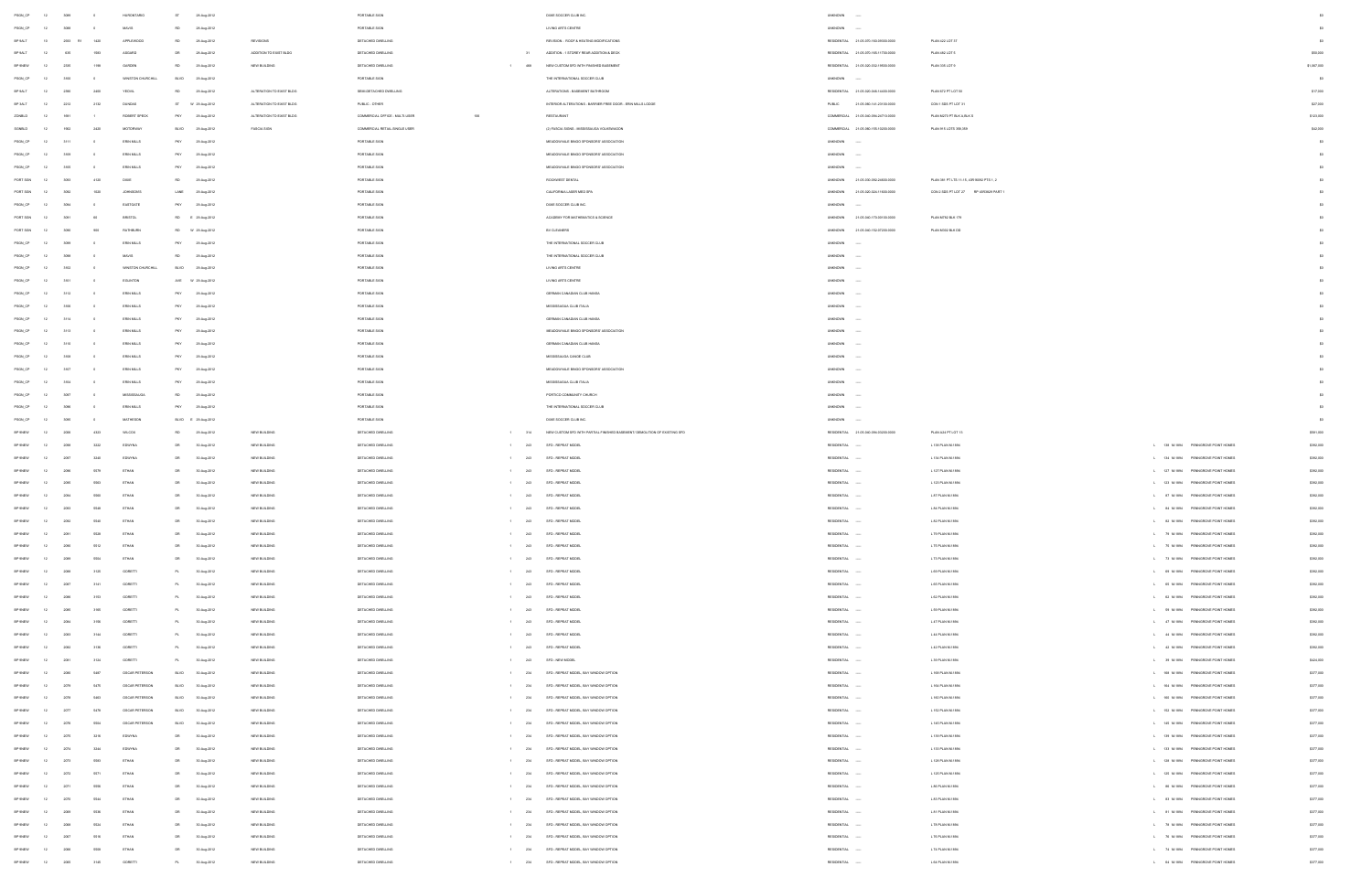\$620,000 \$345,000 \$319,000 \$342,000  $$338,000$ \$338,000  $$338,000$ \$361,000 \$361,000 \$361,000 \$361,000 \$361,000 \$361,000 \$361,000 \$361,000 \$361,000  $$361,000$ \$361,000 \$361,000 \$361,000 \$377,000 \$25,000

| BP 9NEW        |      | 3157     | GORETTI              | PL                 | 30-Aug-2012 | NEW BUILDING             | DETACHED DWELLING              | 1234                  |     | SFD - REPEAT MODEL, BAY WINDOW OPTION         | RESIDENTIAL                                | L 61 PLAN M-1894                                                                           | L 61 M-1894 PENNGROVE POINT HOMES  | \$377,00 |
|----------------|------|----------|----------------------|--------------------|-------------|--------------------------|--------------------------------|-----------------------|-----|-----------------------------------------------|--------------------------------------------|--------------------------------------------------------------------------------------------|------------------------------------|----------|
| BP 9ALT        |      | 1301     | GATEHOUSE            | <b>DR</b>          | 30-Aug-2012 | ADDITION TO EXIST BLDG   | DETACHED DWELLING              |                       |     | ADDITION - GROUND ELOOR BALCONY               | RESIDENTIAL 21-05-020-020-03301-0000       | RP 744, PT LT 10 - PTS 1, 2 43R32433                                                       |                                    | \$16,00  |
| BP 9ALT        |      | 947      | THE GREENWAY         |                    | 30-Aug-2012 | ADDITION TO EXIST BLDG   | DETACHED DWELLING              |                       | 292 | ADDITION - 2 STOREY ADDITION & COVERED PORCH  | RESIDENTIAL 21-05-010-002-14400-0000       | PLAN 377 LOT 5                                                                             |                                    | \$368,00 |
| BP 9ALT<br>12  | 2493 | 1454     | <b>ESTES</b>         | CRES 30-Aug-2012   |             | ALTERATION TO EXIST BLDG | DETACHED DWELLING              |                       |     | ALTERATIONS - NEW LOAD BEARING BEAM           | RESIDENTIAL 21-05-040-097-55098-0000       | PLAN M941 LOT 9                                                                            |                                    | \$16,00  |
|                |      |          |                      |                    |             |                          |                                |                       |     |                                               |                                            |                                                                                            |                                    |          |
| BP 3ALT        | 2269 | 2680     | MATHESON             | BLVD E 30-Aug-2012 |             | ALTERATION TO EXIST BLDG | COMMERCIAL OFFICE - MULTI-USER | 102                   |     | INTERIOR ALTERATIONS - INTELLIGENT OFFICE LTD | COMMERCIAL 21-05-050-115-78025-0000        | PL 43M533, PT BLKS 3, 4 - PTS 3, 4, 9, 10 43R27430                                         |                                    | \$107,00 |
| 12             | 2602 | 1510     | <b>DUNDAS</b>        | ST E 30-Aug-2012   |             | OTHER                    | COMMERCIAL - OTHER             | 6, BLD-C6             |     | RETAIL SALES                                  | COMMERCIAL 21-05-070-068-34611-0000        | CON 1 SDS, PT LTS 4, 5 - PTS 1, 3-9, 14, 16 43R33993                                       |                                    |          |
| BP 9ALT        |      | 3030     | BREAKWATER           | CRT                | 30-Aug-2012 | OTHER                    | CONDOMINIUM ROW DWELLING       | 295                   |     | ALTERATIONS - VEHICLE DAMAGE REPAIR           | <b>RESIDENTIAL</b>                         | PSCP 737 - FORMERLY PL 43M1320, PT BLKS 1, 2, PL C26, PT LTS 2, 8 - PTS 1-3, 5-12 43R28050 |                                    | \$16,00  |
| PORT SGN       | 3127 | 3015     | WINSTON CHURCHILL    | <b>BLVD</b>        | 30-Aug-2012 |                          | PORTABLE SIGN                  |                       |     | COSMOS HAIR DESIGN                            | <b>UNKNOWN</b><br>21-05-060-141-21800-0000 | CON 1 NDS PT LOT 35 RP 43R1550 PART 1                                                      |                                    |          |
| PSGN CP<br>12  | 3119 | $\sim$   | DIXIE                | <b>RD</b>          | 30-Aug-2012 |                          | PORTABLE SIGN                  |                       |     | MISSISSAUGA SPORTS COUNCIL (SPOCOM)           | <b>UNKNOWN</b><br>-----                    |                                                                                            |                                    |          |
| PORT SGN       | 3126 | 1170     | <b>BURNHAMTHORPS</b> | RD W 30-Aug-2012   |             |                          | PORTABLE SIGN                  |                       |     | <b>BIKRAM YOGA</b>                            | <b>UNKNOWN</b><br>21-05-040-144-09000-0000 | RANGE 3 NDS PT LOT 8 RP 43R7128 PARTS 3,4                                                  |                                    |          |
|                |      |          |                      |                    |             |                          |                                |                       |     |                                               |                                            |                                                                                            |                                    |          |
| PORT SGN<br>12 | 3122 | 30       | COURTNEYPARK         | DR E 30-Aug-2012   |             |                          | PORTABLE SIGN                  |                       |     | MCDONALDS                                     | 21-05-040-117-07405-0000<br><b>UNKNOWN</b> | PL 43M915 BLKS 11-13, 43R19175 PTS 1-11                                                    |                                    |          |
| PSGN_CP        | 3118 | $\sim$   | CAWTHRA              | <b>RD</b>          | 30-Aug-2012 |                          | PORTABLE SIGN                  |                       |     | MISSISSAUGA SPORTS COUNCIL (SPOCOM)           | <b>UNKNOWN</b>                             |                                                                                            |                                    |          |
| PSGN CP<br>12  | 3115 | $\sim$ 0 | MCLAUGHLIN           | <b>RD</b>          | 30-Aug-2012 |                          | PORTABLE SIGN                  |                       |     | MISSISSAUGA SPORTS COUNCIL (SPOCOM)           | <b>UNKNOWN</b><br>-----                    |                                                                                            |                                    |          |
| PSGN_CP        | 3123 | $\sim$   | WINSTON CHURCHILL    | <b>BLVD</b>        | 30-Aug-2012 |                          | PORTABLE SIGN                  |                       |     | COMMUNITY SERVICES - SOUTH COMMON CC          | <b>UNKNOWN</b>                             |                                                                                            |                                    |          |
| PSGN CP        | 3116 | $\sim$   | NORTH SHERIDAN       | WAY                | 30-Aug-2012 |                          | PORTABLE SIGN                  |                       |     | MISSISSAUGA SPORTS COUNCIL (SPOCOM)           | <b>UNKNOWN</b>                             |                                                                                            |                                    |          |
| PORT SGN       |      | 1170     | TYNEGROVE            | <b>RD</b>          | 30-Aug-2012 |                          | PORTABLE SIGN                  |                       |     | GOLDEN ORCHARD MONTESSORI SCHOOL              | <b>UNKNOWN</b><br>21-05-030-092-06000-0000 | CON 2 NDS PT LT 7, 43R12708 PT 1                                                           |                                    |          |
| PSGN CP        | 3124 | $\sim$   | WINSTON CHURCHILL    | BLVD               | 30-Aug-2012 |                          | PORTABLE SIGN                  |                       |     | COMMUNITY SERVICES - SOUTH COMMON CC          | <b>UNKNOWN</b>                             |                                                                                            |                                    |          |
|                |      |          |                      |                    |             |                          |                                |                       |     |                                               |                                            |                                                                                            |                                    |          |
| PSGN_CP        | 3117 | $\sim$   | SOUTHDOWN            | <b>RD</b>          | 30-Aug-2012 |                          | PORTABLE SIGN                  |                       |     | MISSISSAUGA SPORTS COUNCIL (SPOCOM)           | <b>UNKNOWN</b>                             |                                                                                            |                                    |          |
| PSGN_CP<br>12  | 3125 | $\sim$   | <b>ERIN MILLS</b>    | PKY                | 30-Aug-2012 |                          | PORTABLE SIGN                  |                       |     | COMMUNITY SERVICES - SOUTH COMMON CC          | <b>UNKNOWN</b><br>-----                    |                                                                                            |                                    |          |
| PSGN_CP        |      |          | ERIN MILLS           | PKY                | 30-Aug-2012 |                          | PORTABLE SIGN                  |                       |     | COMMUNITY SERVICES - SOUTH COMMON CC          | <b>UNKNOWN</b>                             |                                                                                            |                                    |          |
| PSGN CP<br>12  | 3120 | $\sim$   | RIDGEWAY             | DR.                | 30-Aug-2012 |                          | PORTABLE SIGN                  |                       |     | COMMUNITY SERVICES - SOUTH COMMON CC          | <b>UNKNOWN</b><br>$\sim$                   |                                                                                            |                                    |          |
| POOL<br>12     |      | 5476     | ANTREX               | CRES               | 30-Aug-2012 | ABOVE GROUND POOL        | DETACHED DWELLING              |                       |     |                                               | RESIDENTIAL 21-05-040-170-34068-0000       | PLAN M1099 LOT 74                                                                          |                                    |          |
| BP 9ALT        |      | 439      | MARE                 | AVE                | 30-Aug-2012 | NEW BUILDING             | GARAGE/CARPORT                 |                       |     | NEW - DETACHED GARAGE                         | RESIDENTIAL 21-05-010-009-00800-0000       | PLAN F20 LOT 102                                                                           |                                    | \$25,00  |
| BP 9NEW        |      | 3152     | GORETTI              | PL                 | 30-Aug-2012 | NEW BUILDING             | DETACHED DWELLING              | $-1$                  | 234 | SFD - REPEAT MODEL, BAY WINDOW OPTION         | RESIDENTIAL                                | L 46 PLAN M-1894                                                                           | L 46 M-1894 PENNGROVE POINT HOMES  | \$377,00 |
|                |      |          |                      |                    |             |                          |                                |                       |     |                                               |                                            |                                                                                            |                                    |          |
| BP 9NEW        | 2062 | 3140     | <b>GORETTI</b>       | PL                 | 30-Aug-2012 | <b>NEW BUILDING</b>      | DETACHED DWELLING              | 1234                  |     | SFD - REPEAT MODEL. BAY WINDOW OPTION         | RESIDENTIAL -----                          | L 43 PLAN M-1894                                                                           | L 43 M-1894 PENNGROVE POINT HOMES  | \$377,00 |
| BP 9NEW        |      | 3128     | GORETTI              | PL                 | 30-Aug-2012 | NEW BUILDING             | DETACHED DWELLING              | $-1$                  | 234 | SFD - NEW MODEL, BAY WINDOW OPTION            | <b>RESIDENTIAL</b>                         | L 40 PLAN M-1894                                                                           | L 40 M-1894 PENNGROVE POINT HOMES  | \$407,00 |
| BP 9NEW        | 2060 | 5509     | OSCAR PETERSON       | BLVD               | 30-Aug-2012 | <b>NEW BUILDING</b>      | DETACHED DWELLING              | 1224                  |     | SFD - REPEAT MODEL                            | RESIDENTIAL -----                          | L 175 PLAN M-1894                                                                          | L 175 M-1894 PENNGROVE POINT HOMES | \$361,00 |
| BP 9NEW        |      | 5503     | OSCAR PETERSON       | BLVD               | 30-Aug-2012 | NEW BUILDING             | DETACHED DWELLING              | $-1$                  | 224 | SFD - REPEAT MODEL                            | RESIDENTIAL -----                          | L 173 PLAN M-1894                                                                          | L 173 M-1894 PENNGROVE POINT HOMES | \$361,00 |
| BP 9NEW        | 2058 | 5493     | OSCAR PETERSON       | <b>BLVD</b>        | 30-Aug-2012 | NEW BUILDING             | DETACHED DWELLING              | 1224                  |     | SFD - REPEAT MODEL                            | RESIDENTIAL -----                          | L 170 PLAN M-1894                                                                          | L 170 M-1894 PENNGROVE POINT HOMES | \$361,00 |
| BP 9NEW        |      | 5467     | OSCAR PETERSON       | <b>BLVD</b>        | 30-Aug-2012 | NEW BUILDING             | DETACHED DWELLING              | 1224                  |     | SFD - REPEAT MODEL                            | RESIDENTIAL -----                          | L 161 PLAN M-1894                                                                          | L 161 M-1894 PENNGROVE POINT HOMES | \$361,00 |
| BP 9NEW        | 2056 | 5460     | OSCAR PETERSON       | <b>BLVD</b>        | 30-Aug-2012 | <b>NEW BUILDING</b>      | DETACHED DWELLING              | 1224                  |     | SFD - REPEAT MODEL                            | RESIDENTIAL -----                          | L 156 PLAN M-1894                                                                          | L 156 M-1894 PENNGROVE POINT HOMES | \$361,00 |
|                |      |          |                      |                    |             |                          |                                |                       |     |                                               |                                            |                                                                                            |                                    |          |
| BP 9NEW        |      | 5498     | OSCAR PETERSON       | <b>BLVD</b>        | 30-Aug-2012 | NEW BUILDING             | DETACHED DWELLING              | $-1$                  | 224 | SFD - REPEAT MODEL                            | RESIDENTIAL -----                          | L 147 PLAN M-1894                                                                          | L 147 M-1894 PENNGROVE POINT HOMES | \$361,00 |
| BP 9NEW        |      | 5508     | OSCAR PETERSON       | <b>BLVD</b>        | 30-Aug-2012 | NEW BUILDING             | DETACHED DWELLING              | $1 -$                 | 224 | SFD - REPEAT MODEL                            | RESIDENTIAL -----                          | L 144 PLAN M-1894                                                                          | L 144 M-1894 PENNGROVE POINT HOMES | \$361,00 |
| BP 9NEW        | 2053 | 3212     | EDWYNA               | <b>DR</b>          | 30-Aug-2012 | NEW BUILDING             | DETACHED DWELLING              | 1224                  |     | SFD - REPEAT MODEL                            | RESIDENTIAL -----                          | L 140 PLAN M-1894                                                                          | L 140 M-1894 PENNGROVE POINT HOMES | \$361,00 |
| BP 9NEW        | 2052 | 3236     | EDWYNA               | DR.                | 30-Aug-2012 | NEW BUILDING             | DETACHED DWELLING              | 1                     | 224 | SFD - REPEAT MODEL                            | RESIDENTIAL -----                          | L 135 PLAN M-1894                                                                          | L 135 M-1894 PENNGROVE POINT HOMES | \$361,00 |
| BP 9NEW        | 205  | 3250     | EDWYNA               | <b>DR</b>          | 30-Aug-2012 | NEW BUILDING             | DETACHED DWELLING              | 1224                  |     | SFD - REPEAT MODEL                            | RESIDENTIAL -----                          | L 132 PLAN M-1894                                                                          | L 132 M-1894 PENNGROVE POINT HOMES | \$361,00 |
| BP 9NEW        | 2050 | 5587     | ETHAN                | DR.                | 30-Aug-2012 | NEW BUILDING             | DETACHED DWELLING              | 1224                  |     | SFD - REPEAT MODEL                            | RESIDENTIAL -----                          | L 129 PLAN M-1894                                                                          | L 129 M-1894 PENNGROVE POINT HOMES | \$361,00 |
| BP 9NEW<br>12  | 2049 | 5575     | ETHAN                | <b>DR</b>          | 30-Aug-2012 | NEW BUILDING             | DETACHED DWELLING              | 1224                  |     | SFD - REPEAT MODEL                            | RESIDENTIAL -----                          | L 126 PLAN M-1894                                                                          | L 126 M-1894 PENNGROVE POINT HOMES | \$361,00 |
|                |      |          |                      |                    |             |                          |                                |                       |     |                                               |                                            |                                                                                            |                                    |          |
| BP 9NEW        | 2048 | 5567     | <b>ETHAN</b>         | DR.                | 30-Aug-2012 | NEW BUILDING             | DETACHED DWELLING              | 1224                  |     | SFD - REPEAT MODEL                            | <b>RESIDENTIAL</b>                         | L 124 PLAN M-1894                                                                          | L 124 M-1894 PENNGROVE POINT HOMES | \$361,00 |
| BP 9NEW<br>12  | 2047 | 5469     | MEADOWCREST          | AVE                | 30-Aug-2012 | NEW BUILDING             | DETACHED DWELLING              | $1$ 224               |     | SFD - REPEAT MODEL                            | RESIDENTIAL -----                          | L 98 PLAN M-1894                                                                           | L 98 M-1894 PENNGROVE POINT HOMES  | \$361,00 |
| BP 9NEW        |      | 5564     | ETHAN                | DR.                | 30-Aug-2012 | NEW BUILDING             | DETACHED DWELLING              | 1224                  |     | SFD - REPEAT MODEL                            | RESIDENTIAL -----                          | L 88 PLAN M-1894                                                                           | L 88 M-1894 PENNGROVE POINT HOMES  | \$361,00 |
| BP 9NEW        |      | 5552     | ETHAN                | <b>DR</b>          | 30-Aug-2012 | NEW BUILDING             | DETACHED DWELLING              | 1 224                 |     | SFD - REPEAT MODEL                            | RESIDENTIAL -----                          | L 85 PLAN M-1894                                                                           | L 85 M-1894 PENNGROVE POINT HOMES  | \$361,00 |
| BP 9NEW        |      | 5532     | <b>ETHAN</b>         | DR                 | 30-Aug-2012 | NEW BUILDING             | DETACHED DWELLING              | 1224                  |     | SFD - REPEAT MODEL                            | RESIDENTIAL -----                          | L 80 PLAN M-1894                                                                           | L 80 M-1894 PENNGROVE POINT HOMES  | \$361,00 |
| BP 9NEW        |      | 5520     | ETHAN                | <b>DR</b>          | 30-Aug-2012 | NEW BUILDING             | DETACHED DWELLING              | 1 224                 |     | SFD - REPEAT MODEL                            | RESIDENTIAL -----                          | L 77 PLAN M-1894                                                                           | L 77 M-1894 PENNGROVE POINT HOMES  | \$361,00 |
|                |      |          |                      |                    |             |                          |                                |                       |     |                                               |                                            |                                                                                            |                                    |          |
| BP 9NEW        |      | 5500     | ETHAM                | <b>DR</b>          | 30-Aug-2012 | NEW BUILDING             | DETACHED DWELLING              | 1 224                 |     | SFD - REPEAT MODEL                            | RESIDENTIAL -----                          | L 72 PLAN M-1894                                                                           | L 72 M-1894 PENNGROVE POINT HOMES  | \$361,00 |
| BP 9NEW<br>12  | 2041 | 3121     | <b>GORETTI</b>       | PL                 | 30-Aug-2012 | NEW BUILDING             | DETACHED DWELLING              | $1 \qquad \qquad 224$ |     | SFD - REPEAT MODEL                            | RESIDENTIAL -----                          | L 70 PLAN M-1894                                                                           | L 70 M-1894 PENNGROVE POINT HOMES  | \$361,00 |
| BP 9NEW        |      | 3137     | GORETTI              | PL .               | 30-Aug-2012 | NEW BUILDING             | DETACHED DWELLING              | 1224                  |     | SFD - REPEAT MODEL                            | RESIDENTIAL -----                          | L 66 PLAN M-1894                                                                           | L 66 M-1894 PENNGROVE POINT HOMES  | \$361,00 |
| BP 9NEW        | 2039 | 3149     | <b>GORETTI</b>       | PL                 | 30-Aug-2012 | NEW BUILDING             | DETACHED DWELLING              | $1 \qquad \qquad 224$ |     | SFD - REPEAT MODEL                            | RESIDENTIAL -----                          | L 63 PLAN M-1894                                                                           | L 63 M-1894 PENNGROVE POINT HOMES  | \$361,00 |
| BP 9NEW        |      | 3161     | GORETTI              | PL                 | 30-Aug-2012 | NEW BUILDING             | DETACHED DWELLING              | 1224                  |     | SFD - REPEAT MODEL                            | RESIDENTIAL -----                          | L 60 PLAN M-1894                                                                           | L 60 M-1894 PENNGROVE POINT HOMES  | \$361,00 |
| BP 9NEW        | 2037 | 3148     | <b>GORETTI</b>       | PL .               | 30-Aug-2012 | NEW BUILDING             | DETACHED DWELLING              | $1 \qquad \qquad 224$ |     | SFD - REPEAT MODEL                            | RESIDENTIAL -----                          | L 45 PLAN M-1894                                                                           | L 45 M-1894 PENNGROVE POINT HOMES  | \$361,00 |
| BP 9NEW        |      | 3132     | GORETTI              | PL                 | 30-Aug-2012 | NEW BUILDING             | DETACHED DWELLING              | 1224                  |     | SFD - REPEAT MODEL                            | RESIDENTIAL -----                          | L 41 PLAN M-1894                                                                           | L 41 M-1894 PENNGROVE POINT HOMES  | \$361,00 |
|                |      |          |                      |                    |             |                          |                                |                       |     |                                               |                                            |                                                                                            |                                    |          |
| BP 9NEW        | 2035 | 3120     | <b>GORETTI</b>       | PL                 | 30-Aug-2012 | NEW BUILDING             | DETACHED DWELLING              | $1 \qquad \qquad 224$ |     | SFD - NEW MODEL                               | RESIDENTIAL -----                          | L 38 PLAN M-1894                                                                           | L 38 M-1894 PENNGROVE POINT HOMES  | \$390,00 |
| BP 9NEW        |      | 5511     | OSCAR PETERSON       | BLVD               | 30-Aug-2012 | NEW BUILDING             | DETACHED DWELLING              | 1210                  |     | SFD - REPEAT MODEL                            | RESIDENTIAL -----                          | L 176 PLAN M-1894                                                                          | L 176 M-1894 PENNGROVE POINT HOMES | \$338,00 |
| BP 9NEW        | 2033 | 5485     | OSCAR PETERSON       | <b>BLVD</b>        | 30-Aug-2012 | NEW BUILDING             | DETACHED DWELLING              | 1 210                 |     | SFD - REPEAT MODEL                            | RESIDENTIAL -----                          | L 167 PLAN M-1894                                                                          | L 167 M-1894 PENNGROVE POINT HOMES | \$338,00 |
| BP 9NEW        |      | 5469     | OSCAR PETERSON       | BLVD               | 30-Aug-2012 | NEW BUILDING             | DETACHED DWELLING              | 1210                  |     | SFD - REPEAT MODEL                            | RESIDENTIAL -----                          | L 162 PLAN M-1894                                                                          | L 162 M-1894 PENNGROVE POINT HOMES | \$338,00 |
| BP 9NEW        |      | 5473     | <b>MEADOWCREST</b>   | AVE                | 30-Aug-2012 | NEW BUILDING             | DETACHED DWELLING              | 1 210                 |     | SFD - REPEAT MODEL                            | RESIDENTIAL -----                          | L 97 PLAN M-1894                                                                           | L 97 M-1894 PENNGROVE POINT HOMES  | \$338,00 |
|                |      | 5489     | MEADOWCREST          | AVE                | 30-Aug-2012 | NEW BUILDING             | DETACHED DWELLING              | 1210                  |     | SFD - REPEAT MODEL                            | RESIDENTIAL -----                          | L 93 PLAN M-1894                                                                           | L 93 M-1894 PENNGROVE POINT HOMES  | \$338,00 |
|                |      |          |                      |                    |             |                          |                                |                       |     |                                               |                                            |                                                                                            |                                    |          |
| BP 9NEW        |      | 3117     | <b>GORETTI</b>       | PL                 | 30-Aug-2012 | NEW BUILDING             | DETACHED DWELLING              | 1210                  |     | SFD - NEW MODEL                               | RESIDENTIAL -----                          | L 71 PLAN M-1894                                                                           | L 71 M-1894 PENNGROVE POINT HOMES  | \$366,00 |
| BP 9NEW        | 2028 | 5515     | OSCAR PETERSON       | BLVD               | 30-Aug-2012 | NEW BUILDING             | DETACHED DWELLING              | 1 196                 |     | SFD - NEW MODEL                               | RESIDENTIAL -----                          | L 177 PLAN M-1894                                                                          | L 177 M-1894 PENNGROVE POINT HOMES | \$342,00 |
| BP 9NEW        | 2027 | 5479     | OSCAR PETERSON       | BLVD               | 30-Aug-2012 | NEW BUILDING             | DETACHED DWELLING              | 1 198                 |     | SFD - REPEAT MODEL                            | RESIDENTIAL -----                          | L 165 PLAN M-1894                                                                          | L 165 M-1894 PENNGROVE POINT HOMES | \$319,00 |
| BP 9NEW        | 2026 | 3208     | EDWYNA               | DR.                | 30-Aug-2012 | NEW BUILDING             | DETACHED DWELLING              | 1 198                 |     | SFD - REPEAT MODEL                            | RESIDENTIAL -----                          | L 141 PLAN M-1894                                                                          | L 141 M-1894 PENNGROVE POINT HOMES | \$319,00 |
| BP 9NEW        | 2025 | 3254     | EDWYNA               | DR.                | 30-Aug-2012 | NEW BUILDING             | DETACHED DWELLING              | 1 198                 |     | SFD - REPEAT MODEL                            | RESIDENTIAL -----                          | L 131 PLAN M-1894                                                                          | L 131 M-1894 PENNGROVE POINT HOMES | \$319,00 |
| BP 9NEW        | 2024 | 5485     | <b>MEADOWCREST</b>   | AVE                | 30-Aug-2012 | NEW BUILDING             | DETACHED DWELLING              | 1 198                 |     | SFD - NEW MODEL                               | RESIDENTIAL -----                          | L 94 PLAN M-1894                                                                           | L 94 M-1894 PENNGROVE POINT HOMES  | \$345,00 |
| BP 9NEW        | 2023 | 5648     | ETHAN                | DR                 | 30-Aug-2012 | NEW BUILDING             | SEMI-DETACHED DWELLING         | 2 384                 |     | SEMI-DETACHED - REPEAT MODEL                  | RESIDENTIAL -----                          | L 286 PLAN M-1894                                                                          | L 286 M-1894 PENNGROVE POINT HOMES | \$620,00 |
|                |      |          |                      |                    |             |                          |                                |                       |     |                                               |                                            |                                                                                            |                                    |          |
| BP 9NEW        |      | 5528     | OSCAR PETERSON       | BLVD 30-Aug-2012   |             | NEW BUILDING             | SEMI-DETACHED DWELLING         | 2 384                 |     | SEMI-DETACHED - REPEAT MODEL                  | RESIDENTIAL -----                          | L 260 PLAN M-1894                                                                          | L 260 M-1894 PENNGROVE POINT HOMES | \$620,00 |
| BP 9NEW        |      | 3460     | PARK HEIGHTS         | WAY                | 30-Aug-2012 | NEW BUILDING             | SEMI-DETACHED DWELLING         | $2 -$                 | 384 | SEMI-DETACHED - REPEAT MODEL                  | RESIDENTIAL -----                          | L 244 PLAN M-1894                                                                          | L 244 M-1894 PENNGROVE POINT HOMES | \$62,00  |
| BP 9NEW        | 2020 | 3484     | PARK HEIGHTS         | WAY                | 30-Aug-2012 | NEW BUILDING             | SEMI-DETACHED DWELLING         | 2 384                 |     | SEMI-DETACHED - NEW MODEL                     | RESIDENTIAL -----                          | L 236 PLAN M-1894                                                                          | L 236 M-1894 PENNGROVE POINT HOMES | \$670,00 |
| BP 9NEW 12     | 2019 | 5534     | OSCAR PETERSON       | BLVD 30-Aug-2012   |             | NEW BUILDING             | SEMI-DETACHED DWELLING         | 2 365                 |     | SEMI-DETACHED - REPEAT MODEL                  | RESIDENTIAL -----                          | L 258 PLAN M-1894                                                                          | L 258 M-1894 PENNGROVE POINT HOMES | \$588,00 |
|                |      |          |                      |                    |             |                          |                                |                       |     |                                               |                                            |                                                                                            |                                    |          |

| ł                        | 46 M-1894  | PENNGROVE POINT HOMES | \$377,000 |
|--------------------------|------------|-----------------------|-----------|
| i                        | 43 M-1894  | PENNGROVE POINT HOMES | \$377,000 |
| ł                        | 40 M-1894  | PENNGROVE POINT HOMES | \$407,000 |
| $\overline{\phantom{a}}$ | 175 M-1894 | PENNGROVE POINT HOMES | \$361,000 |
|                          | 173 M-1894 | PENNGROVE POINT HOMES | \$361,000 |
| ł                        | 170 M-1894 | PENNGROVE POINT HOMES | \$361,000 |
| $\overline{\phantom{a}}$ | 161 M-1894 | PENNGROVE POINT HOMES | \$361,000 |
| ł                        | 156 M-1894 | PENNGROVE POINT HOMES | \$361,000 |
| ł                        | 147 M-1894 | PENNGROVE POINT HOMES | \$361,000 |
| $\overline{\phantom{a}}$ | 144 M-1894 | PENNGROVE POINT HOMES | \$361,000 |
| i                        | 140 M-1894 | PENNGROVE POINT HOMES | \$361,000 |
| $\overline{\phantom{a}}$ | 135 M-1894 | PENNGROVE POINT HOMES | \$361,000 |
| $\overline{\phantom{a}}$ | 132 M-1894 | PENNGROVE POINT HOMES | \$361,000 |
| ł                        | 129 M-1894 | PENNGROVE POINT HOMES | \$361,000 |
| ł                        | 126 M-1894 | PENNGROVE POINT HOMES | \$361,000 |
| $\overline{\phantom{a}}$ | 124 M-1894 | PENNGROVE POINT HOMES | \$361,000 |
| ł                        | 98 M-1894  | PENNGROVE POINT HOMES | \$361,000 |
| ł                        | 88 M-1894  | PENNGROVE POINT HOMES | \$361,000 |
| ł                        | 85 M-1894  | PENNGROVE POINT HOMES | \$361,000 |
| $\overline{\phantom{a}}$ | 80 M-1894  | PENNGROVE POINT HOMES | \$361,000 |
| Ļ                        | 77 M-1894  | PENNGROVE POINT HOMES | \$361,000 |
| ŗ                        | 72 M-1894  | PENNGROVE POINT HOMES | \$361,000 |
| $\overline{\phantom{a}}$ | 70 M-1894  | PENNGROVE POINT HOMES | \$361,000 |
| ł                        | 66 M-1894  | PENNGROVE POINT HOMES | \$361,000 |
| ł                        | 63 M-1894  | PENNGROVE POINT HOMES | \$361,000 |
| $\overline{a}$           | 60 M-1894  | PENNGROVE POINT HOMES | \$361,000 |
| ł                        | 45 M-1894  | PENNGROVE POINT HOMES | \$361,000 |
| ł                        | 41 M-1894  | PENNGROVE POINT HOMES | \$361,000 |
| $\overline{\phantom{a}}$ | 38 M-1894  | PENNGROVE POINT HOMES | \$390,000 |
| $\overline{\phantom{a}}$ | 176 M-1894 | PENNGROVE POINT HOMES | \$338,000 |
| ł                        | 167 M-1894 | PENNGROVE POINT HOMES | \$338,000 |
| $\overline{\phantom{a}}$ | 162 M-1894 | PENNGROVE POINT HOMES | \$338,000 |
| $\overline{\phantom{a}}$ | 97 M-1894  | PENNGROVE POINT HOMES | \$338,000 |
| i,                       | 93 M-1894  | PENNGROVE POINT HOMES | \$338,000 |
| ŗ                        | 71 M-1894  | PENNGROVE POINT HOMES | \$366,000 |
| $\overline{\phantom{a}}$ | 177 M-1894 | PENNGROVE POINT HOMES | \$342,000 |
| ł                        | 165 M-1894 | PENNGROVE POINT HOMES | \$319,000 |
| ŗ                        | 141 M-1894 | PENNGROVE POINT HOMES | \$319,000 |
| $\overline{\phantom{a}}$ | 131 M-1894 | PENNGROVE POINT HOMES | \$319,000 |
| ł                        | 94 M-1894  | PENNGROVE POINT HOMES | \$345,000 |
| ł                        | 286 M-1894 | PENNGROVE POINT HOMES | \$620,000 |
| $\overline{\phantom{a}}$ | 260 M-1894 | PENNGROVE POINT HOMES | \$620,000 |
| $\overline{\phantom{a}}$ | 244 M-1894 | PENNGROVE POINT HOMES | \$62,000  |
| ł                        | 236 M-1894 | PENNGROVE POINT HOMES | \$670,000 |
| í,                       | 258 M-1894 | PENNGROVE POINT HOMES | \$588,000 |

\$0\$0 $\mathbf{s}$ <sup>0</sup> \$0\$0\$0\$0\$0\$0 $\ddot{\text{sn}}$ \$0\$0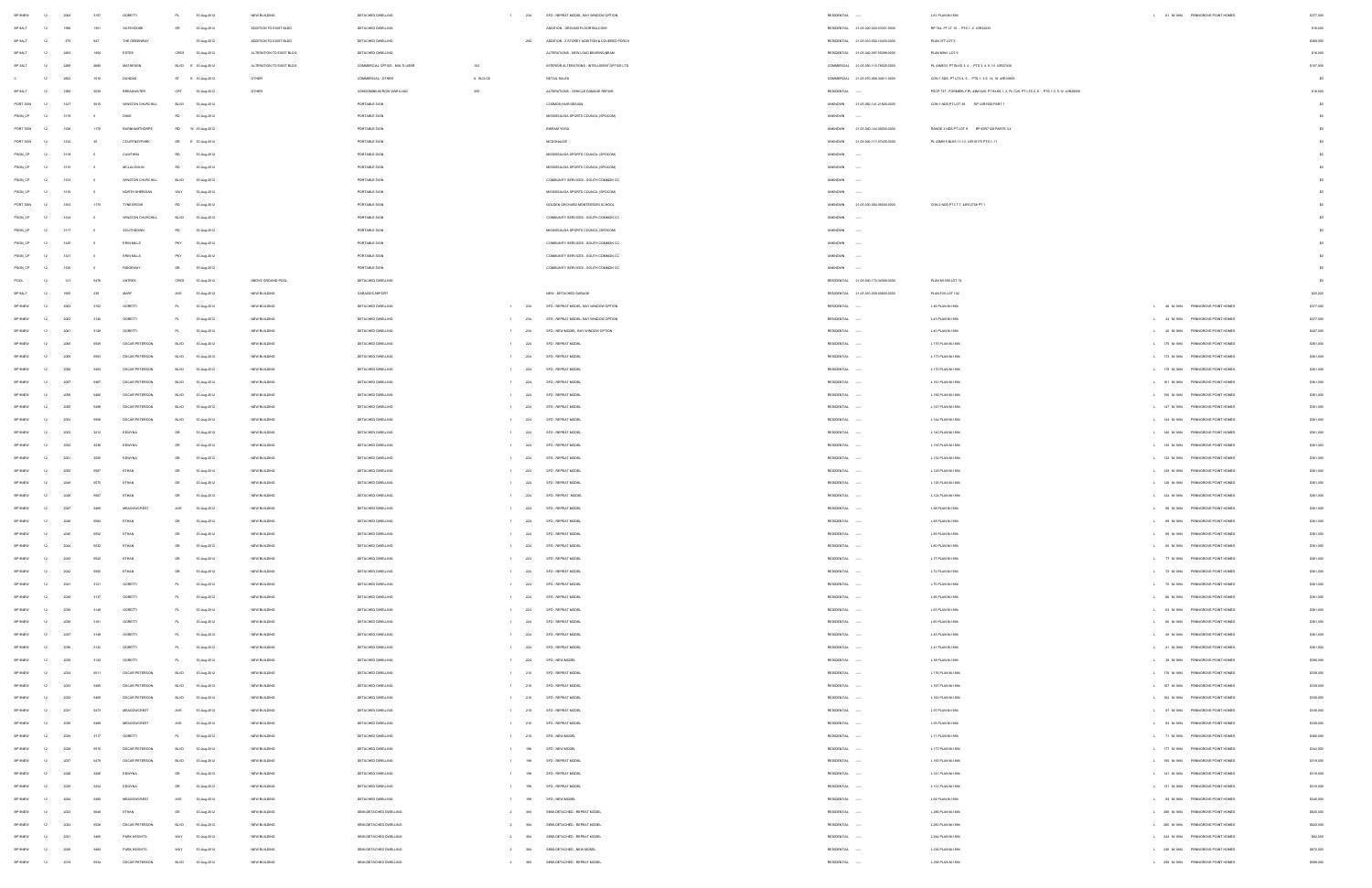| BP 9NEW               | 2018<br>12         |                    | PARK HEIGHTS                  | WAY<br>30-Aug-2012                   | NEW BUILDING             | SEMI-DETACHED DWELLING         |           | 2 365                 | SEMI-DETACHED - REPEAT MODEL                                               | RESIDENTIAL                                | L 242 PLAN M-1894                                                                                                                   | L 242 M-1894 PENNGROVE POINT HOMES | \$588,00 |
|-----------------------|--------------------|--------------------|-------------------------------|--------------------------------------|--------------------------|--------------------------------|-----------|-----------------------|----------------------------------------------------------------------------|--------------------------------------------|-------------------------------------------------------------------------------------------------------------------------------------|------------------------------------|----------|
| BP 9NEW               |                    |                    | PARK HEIGHTS                  | WAY<br>30-Aug-2012                   | NEW BUILDING             | SEMI-DETACHED DWELLING         |           | 2 365                 | SEMI-DETACHED - NEW MODEL                                                  | RESIDENTIAL -----                          | L 234 PLAN M-1894                                                                                                                   | L 234 M-1894 PENNGROVE POINT HOMES | \$636,00 |
| BP 9NEW               | 2016               | 5551               | <b>MEADOWCREST</b>            | AVE<br>30-Aug-2012                   | NEW BUILDING             | SEMI-DETACHED DWELLING         |           | 350<br>$\overline{2}$ | SEMI-DETACHED - REPEAT MODEL                                               | <b>RESIDENTIAL</b>                         | L 319 PLAN M-1894                                                                                                                   | L 319 M-1894 PENNGROVE POINT HOMES | \$564,00 |
|                       | 2015               |                    |                               |                                      |                          |                                |           |                       |                                                                            |                                            |                                                                                                                                     |                                    |          |
| BP 9NEW               |                    | 5522               | OSCAR PETERSON                | <b>BLVD</b><br>30-Aug-2012           | NEW BUILDING             | SEMI-DETACHED DWELLING         |           | 2 350                 | SEMI-DETACHED - REPEAT MODEL                                               | RESIDENTIAL -----                          | L 262 PLAN M-1894                                                                                                                   | L 262 M-1894 PENNGROVE POINT HOMES | \$564,00 |
| BP 9NEW               | 2014               | 3454               | PARK HEIGHTS                  | WAY<br>30-Aug-2012                   | NEW BUILDING             | SEMI-DETACHED DWELLING         |           | 350<br>$\overline{2}$ | SEMI-DETACHED - REPEAT MODEL                                               | <b>RESIDENTIAL</b>                         | L 246 PLAN M-1894                                                                                                                   | L 246 M-1894 PENNGROVE POINT HOMES | \$564,00 |
| BP 9NEW               | 2013<br>12         | 5573               | OSCAR PETERSON                | <b>BLVD</b><br>30-Aug-2012           | NEW BUILDING             | SEMI-DETACHED DWELLING         |           | 2<br>350              | SEMI-DETACHED - NEW MODEL                                                  | RESIDENTIAL -----                          | L 217 PLAN M-1894                                                                                                                   | L 217 M-1894 PENNGROVE POINT HOMES | \$610,00 |
| BP 9NEW               | 12<br>2012         | 5555               | OSCAR PETERSON                | BLVD<br>30-Aug-2012                  | NEW BUILDING             | SEMI-DETACHED DWELLING         |           | 329<br>$\overline{2}$ | SEMI-DETACHED - NEW MODEL                                                  | <b>RESIDENTIAL</b>                         | L 211 PLAN M-1894                                                                                                                   | L 211 M-1894 PENNGROVE POINT HOMES | \$572,00 |
| BP 9NEW               | 12<br>2011         | 5540               | OSCAR PETERSON                | <b>BLVD</b><br>30-Aug-2012           | NEW BUILDING             | SEMI-DETACHED DWELLING         |           | 2 317                 | SEMI-DETACHED - REPEAT MODEL                                               | RESIDENTIAL -----                          | L 256 PLAN M-1894                                                                                                                   | L 256 M-1894 PENNGROVE POINT HOMES | \$512,00 |
| BP 9NEW               | 12<br>2010         | 3448               | PARK HEIGHTS                  | WAY<br>30-Aug-2012                   | NEW BUILDING             | SEMI-DETACHED DWELLING         |           | 2 317                 | SEMI-DETACHED - NEW MODEL                                                  | <b>RESIDENTIAL</b>                         | L 248 PLAN M-1894                                                                                                                   | L 248 M-1894 PENNGROVE POINT HOMES | \$553,00 |
| BP 9NEW               |                    | 5546               | OSCAR PETERSON                | BLVD<br>30-Aug-2012                  | NEW BUILDING             | SEMI-DETACHED DWELLING         |           | 2 304                 | SEMI-DETACHED - REPEAT MODEL                                               | RESIDENTIAL                                | L 254 PLAN M-1894                                                                                                                   | L 254 M-1894 PENNGROVE POINT HOMES | \$490,00 |
| BP 9NEW               |                    | 5579               | OSCAR PETERSON                | BLVD<br>30-Aug-2012                  | NEW BUILDING             | SEMI-DETACHED DWELLING         |           | $\overline{2}$<br>304 | SEMI-DETACHED - NEW MODEL                                                  | RESIDENTIAL                                | L 219 PLAN M-1894                                                                                                                   | L 219 M-1894 PENNGROVE POINT HOMES | \$530,00 |
| BP 9NEW               | 2105               | 5499               | OSCAR PETERSON                | <b>BLVD</b><br>30-Aug-2012           | NEW BUILDING             | DETACHED DWELLING              |           | 1243                  | SFD - REPEAT MODEL                                                         | RESIDENTIAL -----                          | L 172 PLAN M-1894                                                                                                                   | L 172 M-1894 PENNGROVE POINT HOMES | \$392,00 |
| BP 9NEW               |                    | 5491               | OSCAR PETERSON                | BLVD<br>30-Aug-2012                  | NEW BUILDING             | DETACHED DWELLING              |           | $1 -$<br>243          | SFD - REPEAT MODEL                                                         | <b>RESIDENTIAL</b>                         | L 169 PLAN M-1894                                                                                                                   | L 169 M-1894 PENNGROVE POINT HOMES | \$392,00 |
| BP 9NEW               | 2103               | 5481               | OSCAR PETERSON                | BLVD<br>30-Aug-2012                  | NEW BUILDING             | DETACHED DWELLING              |           | 1<br>243              | SFD - REPEAT MODEL                                                         | RESIDENTIAL -----                          | L 166 PLAN M-1894                                                                                                                   | L 166 M-1894 PENNGROVE POINT HOMES | \$392,00 |
|                       |                    |                    |                               |                                      |                          |                                |           |                       |                                                                            |                                            |                                                                                                                                     |                                    |          |
| BP 9NEW               |                    | 5473               | OSCAR PETERSON                | BLVD<br>30-Aug-2012                  | NEW BUILDING             | DETACHED DWELLING              |           | $-1$<br>243           | SFD - REPEAT MODEL                                                         | RESIDENTIAL                                | L 163 PLAN M-1894                                                                                                                   | L 163 M-1894 PENNGROVE POINT HOMES | \$392,00 |
| BP 9NEW               | 12<br>2101         | 5461               | <b>OSCAR PETERSON</b>         | <b>BLVD</b><br>30-Aug-2012           | NEW BUILDING             | DETACHED DWELLING              |           | 1243                  | SFD - REPEAT MODEL                                                         | RESIDENTIAL -----                          | L 159 PLAN M-1894                                                                                                                   | L 159 M-1894 PENNGROVE POINT HOMES | \$392,00 |
| BP 9NEW               |                    | 5462               | OSCAR PETERSON                | BLVD<br>30-Aug-2012                  | NEW BUILDING             | DETACHED DWELLING              |           | $1 -$<br>243          | SFD - REPEAT MODEL                                                         | RESIDENTIAL                                | L 155 PLAN M-1894                                                                                                                   | L 155 M-1894 PENNGROVE POINT HOMES | \$392,00 |
| BP 9NEW               |                    | 5502               | <b>OSCAR PETERSON</b>         | <b>BLVD</b><br>30-Aug-2012           | NEW BUILDING             | DETACHED DWELLING              |           | 1243                  | SFD - REPEAT MODEL                                                         | RESIDENTIAL -----                          | L 146 PLAN M-1894                                                                                                                   | L 146 M-1894 PENNGROVE POINT HOMES | \$392,00 |
| BP 9ALT               | 1172               |                    | <b>NINTE</b>                  | ST<br>31-Aug-2012                    | NEW BUILDING             | GARAGE/CARPORT                 |           |                       | NEW - GARAGE DETACHED                                                      | RESIDENTIAL 21-05-070-167-02700-0000       | PLAN D23 LOT 95                                                                                                                     |                                    | \$16,00  |
| PSGN_CP               | 3132<br>12         | $\circ$            | BURNHAMTHORPE                 | RD E 31-Aug-2012                     |                          | PORTABLE SIGN                  |           |                       | MISSISSAUGA SPORTS COUNCIL (SPOCOM)                                        | <b>UNKNOWN</b>                             |                                                                                                                                     |                                    |          |
| BP 9NEW               |                    | 5497               | OSCAR PETERSON                | <b>BLVD</b><br>31-Aug-2012           | NEW BUILDING             | DETACHED DWELLING              |           | 1234                  | SFD - REPEAT MODEL                                                         | <b>RESIDENTIAL</b>                         | L 171 PLAN M-1894                                                                                                                   | L 171 M-1894 PENNGROVE POINT HOMES | \$377,00 |
| BP 9NEW               | 2385               | 5679               | ETHAM                         | DR<br>31-Aug-2012                    | NEW BUILDING             | SEMI-DETACHED DWELLING         |           | $\overline{2}$<br>386 | SEMI-DETACHED - REPEAT MODEL                                               | <b>RESIDENTIAL</b>                         | L 327 PLAN M-1894                                                                                                                   | L 327 M-1894 PENNGROVE POINT HOMES | \$623,00 |
| BP 9NEW               |                    | 3496               | PARK HEIGHTS                  | WAY<br>31-Aug-2012                   | NEW BUILDING             | SEMI-DETACHED DWELLING         |           | $\overline{2}$<br>386 | SEMI-DETACHED - REPEAT MODEL                                               | RESIDENTIAL -----                          | L 232 PLAN M-1894                                                                                                                   | L 232 M-1894 PENNGROVE POINT HOMES | \$623,00 |
| BP 9NEW               | 12<br>2383         | 3459               | PARK HEIGHTS                  | WAY<br>31-Aug-2012                   | NEW BUILDING             | SEMI-DETACHED DWELLING         |           | 2<br>386              | SEMI-DETACHED - NEW MODEL                                                  | <b>RESIDENTIAL</b>                         | L 229 PLAN M-1894                                                                                                                   | L 229 M-1894 PENNGROVE POINT HOMES | \$673,00 |
|                       |                    |                    |                               |                                      |                          |                                |           |                       |                                                                            |                                            |                                                                                                                                     |                                    |          |
| BP 9NEW               | 12<br>2382         | 3436               | PARK HEIGHTS                  | WAY<br>31-Aug-2012                   | NEW BUILDING             | SEMI-DETACHED DWELLING         |           | 2 391                 | SEMI-DETACHED - REPEAT MODEL                                               | RESIDENTIAL -----                          | L 252 PLAN M-1894                                                                                                                   | L 252 M-1894 PENNGROVE POINT HOMES | \$630,00 |
| BP 9NEW               | 12                 | 3442               | PARK HEIGHTS                  | WAY<br>31-Aug-2012                   | NEW BUILDING             | SEMI-DETACHED DWELLING         |           | 2<br>391              | SEMI-DETACHED - REPEAT MODEL                                               | <b>RESIDENTIAL</b>                         | L 250 PLAN M-1894                                                                                                                   | L 250 M-1894 PENNGROVE POINT HOMES | \$630,00 |
| BP 9NEW               |                    | 5567               | OSCAR PETERSON                | <b>BLVD</b><br>31-Aug-2012           | NEW BUILDING             | SEMI-DETACHED DWELLING         |           | $\overline{2}$<br>391 | SEMI-DETACHED - REPEAT MODEL                                               | RESIDENTIAL -----                          | L 215 PLAN M-1894                                                                                                                   | L 215 M-1894 PENNGROVE POINT HOMES | \$630,00 |
| BP 9NEW               | 2379               | 5561               | OSCAR PETERSON                | BLVD<br>31-Aug-2012                  | NEW BUILDING             | SEMI-DETACHED DWELLING         |           | 391<br>$\overline{2}$ | SEMI-DETACHED - NEW MODEL                                                  | <b>RESIDENTIAL</b>                         | L 213 PLAN M-1894                                                                                                                   | L 213 M-1894 PENNGROVE POINT HOMES | \$681,00 |
| BP 9NEW               | 2378<br>12         | 5598               | MEADOWCREST                   | AVE<br>31-Aug-2012                   | NEW BUILDING             | SEMI-DETACHED DWELLING         |           | $\overline{2}$<br>382 | SEMI-DETACHED - REPEAT MODEL                                               | RESIDENTIAL -----                          | L 342 PLAN M-1894                                                                                                                   | L 342 M-1894 PENNGROVE POINT HOMES | \$616,00 |
| BP 9NEW               | 2377               | 5549               | OSCAR PETERSON                | BLVD<br>31-Aug-2012                  | NEW BUILDING             | SEMI-DETACHED DWELLING         |           | 382<br>$\overline{2}$ | SEMI-DETACHED - NEW MODEL                                                  | <b>RESIDENTIAL</b>                         | L 209 PLAN M-1894                                                                                                                   | L 209 M-1894 PENNGROVE POINT HOMES | \$665,00 |
| BP 9NEW               |                    | 5550               | MEADOWCREST                   | AVE<br>31-Aug-2012                   | NEW BUILDING             | SEMI-DETACHED DWELLING         |           | $\overline{2}$<br>365 | SEMI-DETACHED - REPEAT MODEL                                               | RESIDENTIAL -----                          | L 358 PLAN M-1894                                                                                                                   | L 358 M-1894 PENNGROVE POINT HOMES | \$588,00 |
| BP 9NEW               | 2304               | 5574               | <b>MEADOWCREST</b>            | AVE<br>31-Aug-2012                   | NEW BUILDING             | SEMI-DETACHED DWELLING         |           | $\overline{2}$<br>365 | SEMI-DETACHED - REPEAT MODEL                                               | <b>RESIDENTIAL</b>                         | L 350 PLAN M-1894                                                                                                                   | L 350 M-1894 PENNGROVE POINT HOMES | \$588,00 |
| BP 9NEW               | 12<br>2303         | 5562               | MEADOWCREST                   | AVE<br>31-Aug-2012                   | NEW BUILDING             | SEMI-DETACHED DWELLING         |           | 2 329                 | SEMI-DETACHED - REPEAT MODEL                                               | RESIDENTIAL -----                          | L 354 PLAN M-1894                                                                                                                   | L 354 M-1894 PENNGROVE POINT HOMES | \$530,00 |
| BP 9NEW               |                    | 5586               | MEADOWCREST                   | AVE<br>31-Aug-2012                   | NEW BUILDING             | SEMI-DETACHED DWELLING         |           | 2 329                 | SEMI-DETACHED - REPEAT MODEL                                               | <b>RESIDENTIAL</b>                         | L 346 PLAN M-1894                                                                                                                   | L 346 M-1894 PENNGROVE POINT HOMES | \$530,00 |
|                       |                    |                    |                               |                                      |                          |                                |           |                       |                                                                            |                                            |                                                                                                                                     |                                    |          |
| BP 9NEW               |                    | 5556               | MEADOWCREST                   | AVE<br>31-Aug-2012                   | <b>NEW BUILDING</b>      | SEMI-DETACHED DWELLING         |           | 2 384                 | SEMI-DETACHED - REPEAT MODEL                                               | RESIDENTIAL -----                          | L 356 PLAN M-1894                                                                                                                   | L 356 M-1894 PENNGROVE POINT HOMES | \$620,00 |
| BP 9NEW               |                    | 5580               | MEADOWCREST                   | AVE<br>31-Aug-2012                   | NEW BUILDING             | SEMI-DETACHED DWELLING         |           | $\overline{2}$<br>350 | SEMI-DETACHED - REPEAT MODEL                                               | RESIDENTIAL -----                          | L 348 PLAN M-1894                                                                                                                   | L 348 M-1894 PENNGROVE POINT HOMES | \$564,00 |
| BP 9NEW               | 6776               | 2372               | EDENHURST                     | DR.<br>31-Aug-2012                   | <b>NEW BUILDING</b>      | DETACHED DWELLING              |           | 1 188                 | NEW - SED CUSTOM WITH FINISHED BASEMENT & DEMOLISH EXISTING SED            | RESIDENTIAL 21-05-010-066-18100-0000       | PLAN 576 LOT 35                                                                                                                     |                                    | \$685,00 |
| BP 9NEW               | 12<br>2116         | 5474               | OSCAR PETERSON                | BLVD<br>31-Aug-2012                  | NEW BUILDING             | DETACHED DWELLING              |           | $1 -$<br>237          | SFD - REPEAT MODEL                                                         | RESIDENTIAL                                | L 153 PLAN M-1894                                                                                                                   | L 153 M-1894 PENNGROVE POINT HOMES | \$382,00 |
| BP 9NEW 12            |                    |                    |                               |                                      |                          |                                |           |                       |                                                                            |                                            |                                                                                                                                     |                                    |          |
|                       | 2115               | 5493               | <b>MEADOWCREST</b>            | AVE<br>31-Aug-2012                   | NEW BUILDING             | DETACHED DWELLING              |           | 1 237                 | SFD - REPEAT MODEL                                                         | RESIDENTIAL -----                          | L 92 PLAN M-1894                                                                                                                    | L 92 M-1894 PENNGROVE POINT HOMES  | \$382,00 |
| BP 9NEW 12 2114 5576  |                    |                    | ETHAN                         | DR 31-Aug-2012                       | NEW BUILDING             | DETACHED DWELLING              |           |                       | 1 237 SFD - NEW MODEL                                                      | RESIDENTIAL -----                          | L 91 PLAN M-1894                                                                                                                    | L 91 M-1894 PENNGROVE POINT HOMES  | \$412,00 |
| BP 9NEW               | 2113<br>12         | 3226               | EDWYNA                        | <b>DR</b><br>31-Aug-2012             | NEW BUILDING             | DETACHED DWELLING              |           |                       | 1 234 SFD - REPEAT MODEL                                                   | RESIDENTIAL -----                          | L 137 PLAN M-1894                                                                                                                   | L 137 M-1894 PENNGROVE POINT HOMES | \$387,00 |
| BP 9NEW               | 12<br>2112         | 3230               | EDWYNA                        | DR<br>31-Aug-2012                    | NEW BUILDING             | DETACHED DWELLING              |           | $1 \qquad \qquad 234$ | SFD - REPEAT MODEL                                                         | <b>RESIDENTIAL</b>                         | L 136 PLAN M-1894                                                                                                                   | L 136 M-1894 PENNGROVE POINT HOMES | \$387,00 |
| BP 9NEW               |                    | 5477               | MEADOWCREST                   | AVE<br>31-Aug-2012                   | NEW BUILDING             | DETACHED DWELLING              |           | $1 \qquad \qquad 234$ | SFD - REPEAT MODEL                                                         | RESIDENTIAL -----                          | L 96 PLAN M-1894                                                                                                                    | L 96 M-1894 PENNGROVE POINT HOMES  | \$387,00 |
|                       | 2110               |                    |                               |                                      |                          |                                |           |                       |                                                                            |                                            |                                                                                                                                     |                                    |          |
| BP 9NEW               |                    | 5481               | MEADOWCREST                   | AVE<br>31-Aug-2012                   | NEW BUILDING             | DETACHED DWELLING              |           | $1 \qquad \qquad 234$ | SFD - REPEAT MODEL                                                         | <b>RESIDENTIAL</b>                         | L 95 PLAN M-1894                                                                                                                    | L 95 M-1894 PENNGROVE POINT HOMES  | \$387,00 |
| BP 9NEW               | 2109               | 3129               | GORETTI                       | PL<br>31-Aug-2012                    | NEW BUILDING             | DETACHED DWELLING              |           | $1 \qquad \qquad 234$ | SFD - REPEAT MODEL                                                         | RESIDENTIAL                                | L 68 PLAN M-1894                                                                                                                    | L 68 M-1894 PENNGROVE POINT HOMES  | \$387,00 |
| BP 9NEW               | 2108<br>12         | 3133               | GORETTI                       | PL<br>31-Aug-2012                    | NEW BUILDING             | DETACHED DWELLING              |           | 1 234                 | SFD - REPEAT MODEL                                                         | RESIDENTIAL -----                          | L 67 PLAN M-1894                                                                                                                    | L 67 M-1894 PENNGROVE POINT HOMES  | \$387,00 |
| BP 9NEW               | 12<br>2107         | 3169               | GORETTI                       | PL<br>31-Aug-2012                    | NEW BUILDING             | DETACHED DWELLING              |           | 1<br>234              | SFD - REPEAT MODEL                                                         | <b>RESIDENTIAL</b>                         | L 58 PLAN M-1894                                                                                                                    | L 58 M-1894 PENNGROVE POINT HOMES  | \$387,00 |
| BP 9NEW               | 2106<br>12         | 3173               | GORETTI                       | PL<br>31-Aug-2012                    | NEW BUILDING             | DETACHED DWELLING              |           | 1 234                 | SFD - NEW MODEL                                                            | RESIDENTIAL -----                          | L 57 PLAN M-1894                                                                                                                    | L 57 M-1894 PENNGROVE POINT HOMES  | \$417,00 |
| ZONBLD                | 2229<br>12         | 5100               | <b>ERIN MILLS</b>             | PKY<br>31-Aug-2012                   | ALTERATION TO EXIST BLDG | COMMERCIAL RETAIL - MULTI-USER | E-233A    |                       | <b>RETAIL STORE</b>                                                        | COMMERCIAL 21-05-040-098-10600-0000        | PL M823 BLKS 4, 6, 17, PT BLKS 1, 5, 18, 20, RCP 1003 PT LT 2, 43R15700 PTS 1, 3-28, 30, 31, 33-35, 43R20654 PTS 2, 4, 7, 8, 11, 14 |                                    | \$26,00  |
| BP 3ALT               | 12<br>2365         | 1680               | MATTAWA                       | AVE<br>31-Aug-2012                   | OTHER                    | SINGLE TENANT INDUSTRIAL       |           |                       | ALTERATIONS - PV SOLAR ROOFTOP SYSTEM, BNAI FISHEL CORP                    | INDUSTRIAL 21-05-070-068-35130-0000        | CON 1 SDS PT LTS 3, 4, 43R15013 PTS 8, 17, 43R29272 PTS 1, 3-6                                                                      |                                    | \$100,00 |
| SIGN BP               | 12<br>2542         | 100                | CITY CENTRE                   | DR<br>31-Aug-2012                    | <b>FASCIA SIGN</b>       | COMMERCIAL RETAIL - MULTI-USER | 2-309A    |                       | (1) FASCIA SIGN - TEAVANA                                                  | COMMERCIAL 21-05-040-154-00453-0000        | PL 43M1010 BLKS 19, 21, PT BLKS 1, 16, 20                                                                                           |                                    | \$21,00  |
| SGNBLD                | 12                 | 1170               | BURNHAMTHORPE                 | RD W 31-Aug-2012                     | <b>FASCIA SIGN</b>       | COMMERCIAL - OTHER             | 33, BLD-A |                       | (1) FASCIA SIGN - BANK OF CHINA                                            | COMMERCIAL 21-05-040-144-09000-0000        | RANGE 3 NDS PT LOT 8 RP 43R7128 PARTS 3,4                                                                                           |                                    | \$21,00  |
| PSGN_CP               | 3129<br>12         | $\circ$            | EGLINTON                      | AVE W 31-Aug-2012                    |                          | PORTABLE SIGN                  |           |                       | HABITAT FOR HUMANITY                                                       | <b>UNKNOWN</b>                             |                                                                                                                                     |                                    |          |
| PSGN CP               | 12<br>3140         | $\bullet$          | EGLINTON                      | AVE E 31-Aug-2012                    |                          | PORTABLE SIGN                  |           |                       | CORPORATE SERVICES - PUBLIC AFFAIRS                                        | <b>UNKNOWN</b><br>----                     |                                                                                                                                     |                                    |          |
|                       | 12                 |                    |                               |                                      |                          |                                |           |                       |                                                                            |                                            |                                                                                                                                     |                                    |          |
| PORT SGN              | 3144               | 325                | BURNHAMTHORPE                 | RD W 31-Aug-2012                     |                          | PORTABLE SIGN                  |           |                       | <b>YMCA</b>                                                                | <b>UNKNOWN</b><br>21-05-040-154-00850-0000 | CON 2 NDS PT LT 18, 43R13007 PTS 6, 16                                                                                              |                                    |          |
| PSGN_CP               | 3139<br>12         | $\circ$            | HURONTARIO                    | ST<br>31-Aug-2012                    |                          | PORTABLE SIGN                  |           |                       | CORPORATE SERVICES - PUBLIC AFFAIRS                                        | <b>UNKNOWN</b><br>---                      |                                                                                                                                     |                                    |          |
| PSGN_CP               | 3138<br>12         | $\circ$            | BRITANNIA                     | RD W 31-Aug-2012                     |                          | PORTABLE SIGN                  |           |                       | CORPORATE SERVICES - PUBLIC AFFAIRS                                        | <b>UNKNOWN</b>                             |                                                                                                                                     |                                    |          |
| PSGN_CP               | 12<br>3134         | $\sim$             | NORTH SERVICE                 | RD -<br>31-Aug-2012                  |                          | PORTABLE SIGN                  |           |                       | CORPORATE SERVICES - PUBLIC AFFAIRS                                        | <b>UNKNOWN</b><br>--                       |                                                                                                                                     |                                    |          |
| PSGN_CP               | 3141<br>12         | $\circ$            | <b>DERRY</b>                  | RD E 31-Aug-2012                     |                          | PORTABLE SIGN                  |           |                       | CORPORATE SERVICES - PUBLIC AFFAIRS                                        | <b>UNKNOWN</b>                             |                                                                                                                                     |                                    |          |
| PSGN_CP               | 12<br>3137         | $^{\circ}$         | WINSTON CHURCHILL             | BLVD 31-Aug-2012                     |                          | PORTABLE SIGN                  |           |                       | CORPORATE SERVICES - PUBLIC AFFAIRS                                        | <b>UNKNOWN</b><br>$\sim$                   |                                                                                                                                     |                                    |          |
| PSGN_CP               | 3136<br>12         |                    | BRITANNIA                     | RD W 31-Aug-2012                     |                          | PORTABLE SIGN                  |           |                       | CORPORATE SERVICES - PUBLIC AFFAIRS                                        | <b>UNKNOWN</b>                             |                                                                                                                                     |                                    |          |
| PSGN_CP               | 12<br>3135         | $\circ$            | <b>ERIN MILLS</b>             | <b>PKY</b><br>31-Aug-2012            |                          | PORTABLE SIGN                  |           |                       | CORPORATE SERVICES - PUBLIC AFFAIRS                                        | <b>UNKNOWN</b><br>$\sim$                   |                                                                                                                                     |                                    |          |
| PSGN_CP               | 12<br>3130         | $\circ$            | HURONTARIO                    | <b>ST</b><br>31-Aug-2012             |                          | PORTABLE SIGN                  |           |                       | HABITAT FOR HUMANITY                                                       | <b>UNKNOWN</b>                             |                                                                                                                                     |                                    |          |
| PSGN_CP               | 12<br>3151         | $\circ$            | CREDITVIEW                    | <b>RD</b><br>31-Aug-2012             |                          | PORTABLE SIGN                  |           |                       | CORPORATE SERVICES - PUBLIC AFFAIRS                                        | <b>UNKNOWN</b><br>--                       |                                                                                                                                     |                                    |          |
| PSGN_CP               | 12<br>3150         | $\circ$            | SOUTHDOWN                     | RD -<br>31-Aug-2012                  |                          | PORTABLE SIGN                  |           |                       | CORPORATE SERVICES - PUBLIC AFFAIRS                                        | <b>UNKNOWN</b>                             |                                                                                                                                     |                                    |          |
| PSGN CP               | 12<br>3149         | $\sim$             | BURNHAMTHORPE                 | RD E 31-Aug-2012                     |                          | PORTABLE SIGN                  |           |                       | CORPORATE SERVICES - PUBLIC AFFAIRS                                        | <b>UNKNOWN</b><br>$\sim$                   |                                                                                                                                     |                                    |          |
|                       |                    |                    |                               |                                      |                          |                                |           |                       |                                                                            |                                            |                                                                                                                                     |                                    |          |
| PSGN_CP<br>PSGN_CP 12 | 12<br>3148<br>3146 | $\circ$<br>$\circ$ | EGLINTON<br><b>ERIN MILLS</b> | AVE W 31-Aug-2012<br>PKY 31-Aug-2012 |                          | PORTABLE SIGN<br>PORTABLE SIGN |           |                       | CORPORATE SERVICES - PUBLIC AFFAIRS<br>CORPORATE SERVICES - PUBLIC AFFAIRS | <b>UNKNOWN</b><br>UNKNOWN -----            |                                                                                                                                     |                                    |          |

|                       | L 242 PLAN M-1894                                                                                                                   | $\mathsf{L}$ | 242 M-1894 | PENNGROVE POINT HOMES                                       | \$588,000              |
|-----------------------|-------------------------------------------------------------------------------------------------------------------------------------|--------------|------------|-------------------------------------------------------------|------------------------|
|                       | L 234 PLAN M-1894                                                                                                                   | L.           | 234 M-1894 | PENNGROVE POINT HOMES                                       | \$636,000              |
|                       | L 319 PLAN M-1894                                                                                                                   | $\mathsf{L}$ | 319 M-1894 | PENNGROVE POINT HOMES                                       | \$564,000              |
|                       | L 262 PLAN M-1894                                                                                                                   | $\mathbf{L}$ | 262 M-1894 | PENNGROVE POINT HOMES                                       | \$564,000              |
|                       | L 246 PLAN M-1894                                                                                                                   | $\mathsf L$  | 246 M-1894 | PENNGROVE POINT HOMES                                       | \$564,000              |
|                       | L 217 PLAN M-1894                                                                                                                   | $\mathbf{L}$ | 217 M-1894 | PENNGROVE POINT HOMES                                       | \$610,000              |
|                       | L 211 PLAN M-1894                                                                                                                   | $\mathsf{L}$ | 211 M-1894 | PENNGROVE POINT HOMES                                       | \$572,000              |
|                       | L 256 PLAN M-1894                                                                                                                   | $\mathsf{L}$ | 256 M-1894 | PENNGROVE POINT HOMES                                       | \$512,000              |
|                       | L 248 PLAN M-1894                                                                                                                   | $\mathsf{L}$ | 248 M-1894 | PENNGROVE POINT HOMES                                       | \$553,000              |
|                       | L 254 PLAN M-1894                                                                                                                   | $\mathbf{L}$ | 254 M-1894 | PENNGROVE POINT HOMES                                       | \$490,000              |
|                       | L 219 PLAN M-1894                                                                                                                   | $\mathsf{L}$ | 219 M-1894 | PENNGROVE POINT HOMES                                       | \$530,000              |
|                       | L 172 PLAN M-1894                                                                                                                   | $\mathbf{L}$ | 172 M-1894 | PENNGROVE POINT HOMES                                       | \$392,000              |
|                       | L 169 PLAN M-1894                                                                                                                   | L            | 169 M-1894 | PENNGROVE POINT HOMES                                       | \$392,000              |
|                       | L 166 PLAN M-1894                                                                                                                   | $\mathsf L$  | 166 M-1894 | PENNGROVE POINT HOMES                                       | \$392,000              |
|                       | L 163 PLAN M-1894                                                                                                                   | $\mathsf L$  | 163 M-1894 | PENNGROVE POINT HOMES                                       | \$392,000              |
|                       | L 159 PLAN M-1894                                                                                                                   | $\mathbf{L}$ | 159 M-1894 | PENNGROVE POINT HOMES                                       | \$392,000              |
|                       | L 155 PLAN M-1894                                                                                                                   | L            | 155 M-1894 | PENNGROVE POINT HOMES                                       | \$392,000              |
|                       | L 146 PLAN M-1894                                                                                                                   | $\mathbf{L}$ | 146 M-1894 | PENNGROVE POINT HOMES                                       | \$392,000              |
| 05-070-167-02700-0000 | PLAN D23 LOT 95                                                                                                                     |              |            |                                                             | \$16,000               |
|                       |                                                                                                                                     |              |            |                                                             | \$0                    |
|                       | L 171 PLAN M-1894                                                                                                                   | $\mathbf{L}$ | 171 M-1894 | PENNGROVE POINT HOMES                                       | \$377,000              |
|                       | L 327 PLAN M-1894                                                                                                                   | $\mathsf{L}$ | 327 M-1894 | PENNGROVE POINT HOMES                                       | \$623,000              |
|                       | L 232 PLAN M-1894                                                                                                                   | $\mathbf{L}$ | 232 M-1894 | PENNGROVE POINT HOMES                                       | \$623,000              |
|                       | L 229 PLAN M-1894                                                                                                                   | $\mathsf L$  | 229 M-1894 | PENNGROVE POINT HOMES                                       | \$673,000              |
|                       | L 252 PLAN M-1894                                                                                                                   | $\mathbf{L}$ | 252 M-1894 | PENNGROVE POINT HOMES                                       | \$630,000              |
|                       | L 250 PLAN M-1894                                                                                                                   | $\mathsf{L}$ | 250 M-1894 | PENNGROVE POINT HOMES                                       | \$630,000              |
|                       | L 215 PLAN M-1894                                                                                                                   | $\mathbf{L}$ | 215 M-1894 | PENNGROVE POINT HOMES                                       | \$630,000              |
|                       | L 213 PLAN M-1894                                                                                                                   | $\mathsf L$  | 213 M-1894 | PENNGROVE POINT HOMES                                       | \$681,000              |
|                       | L 342 PLAN M-1894                                                                                                                   | $\mathbf{L}$ | 342 M-1894 | PENNGROVE POINT HOMES                                       | \$616,000              |
|                       | L 209 PLAN M-1894                                                                                                                   | $\mathsf L$  | 209 M-1894 | PENNGROVE POINT HOMES                                       | \$665,000              |
|                       | L 358 PLAN M-1894                                                                                                                   | $\mathbf{L}$ | 358 M-1894 | PENNGROVE POINT HOMES                                       | \$588,000              |
|                       | L 350 PLAN M-1894                                                                                                                   | $\mathsf{L}$ | 350 M-1894 | PENNGROVE POINT HOMES                                       | \$588,000              |
|                       | L 354 PLAN M-1894                                                                                                                   | $\mathsf{L}$ | 354 M-1894 | PENNGROVE POINT HOMES                                       | \$530,000              |
|                       | L 346 PLAN M-1894                                                                                                                   | L            | 346 M-1894 | PENNGROVE POINT HOMES                                       | \$530,000              |
|                       | L 356 PLAN M-1894                                                                                                                   | $\mathbf{L}$ | 356 M-1894 | PENNGROVE POINT HOMES                                       | \$620,000              |
|                       | L 348 PLAN M-1894                                                                                                                   | L            | 348 M-1894 | PENNGROVE POINT HOMES                                       | \$564,000              |
| 05-010-066-18100-0000 | PLAN 576 LOT 35                                                                                                                     |              |            |                                                             | \$685,000              |
|                       | L 153 PLAN M-1894                                                                                                                   | L            | 153 M-1894 | PENNGROVE POINT HOMES                                       | \$382,000              |
|                       | L 92 PLAN M-1894                                                                                                                    | $\mathbf{L}$ | 92 M-1894  | PENNGROVE POINT HOMES                                       |                        |
|                       | L 91 PLAN M-1894                                                                                                                    | $\mathsf L$  | 91 M-1894  | PENNGROVE POINT HOMES                                       | \$382,000<br>\$412,000 |
|                       |                                                                                                                                     |              |            |                                                             |                        |
|                       | L 137 PLAN M-1894                                                                                                                   |              |            | L 137 M-1894 PENNGROVE POINT HOMES<br>PENNGROVE POINT HOMES | \$387,000              |
|                       | L 136 PLAN M-1894                                                                                                                   | L.           | 136 M-1894 |                                                             | \$387,000              |
|                       | L 96 PLAN M-1894                                                                                                                    | $\mathsf{L}$ | 96 M-1894  | PENNGROVE POINT HOMES                                       | \$387,000              |
|                       | L 95 PLAN M-1894                                                                                                                    | $\mathsf L$  | 95 M-1894  | PENNGROVE POINT HOMES                                       | \$387,000              |
|                       | L 68 PLAN M-1894                                                                                                                    | $\mathsf{L}$ | 68 M-1894  | PENNGROVE POINT HOMES                                       | \$387,000              |
|                       | L 67 PLAN M-1894                                                                                                                    | $\mathbf{L}$ | 67 M-1894  | PENNGROVE POINT HOMES                                       | \$387,000              |
|                       | L 58 PLAN M-1894                                                                                                                    | $\mathsf L$  | 58 M-1894  | PENNGROVE POINT HOMES                                       | \$387,000              |
|                       | L 57 PLAN M-1894                                                                                                                    | $\mathbf{L}$ |            | 57 M-1894 PENNGROVE POINT HOMES                             | \$417,000              |
| 05-040-098-10600-0000 | PL M823 BLKS 4, 6, 17, PT BLKS 1, 5, 18, 20, RCP 1003 PT LT 2, 43R15700 PTS 1, 3-28, 30, 31, 33-35, 43R20654 PTS 2, 4, 7, 8, 11, 14 |              |            |                                                             | \$26,000               |
|                       |                                                                                                                                     |              |            |                                                             |                        |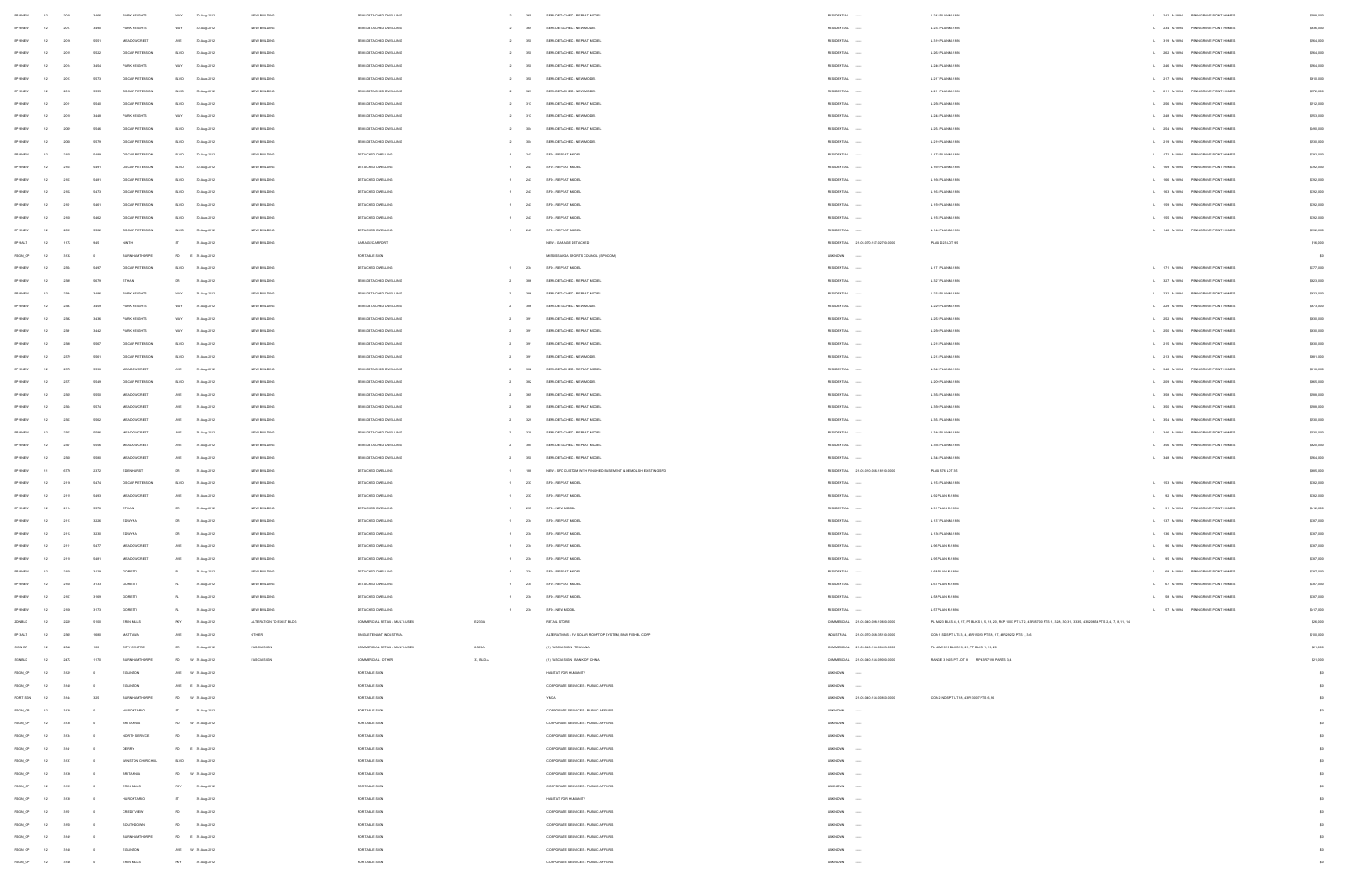HABITAT FOR HUMANITY UNKNOWN 235 BLVD 31-Aug-2012 NEW BUILDING NEW BOILDING DETACHED DWELLING

BP 9NEW 12

Page 21 of 21

PSGN\_CP 12 RD W3131 0 DERRY 31-Aug-2012 PORTABLE SIGN

-----

2355 5505 OSCAR PETERSON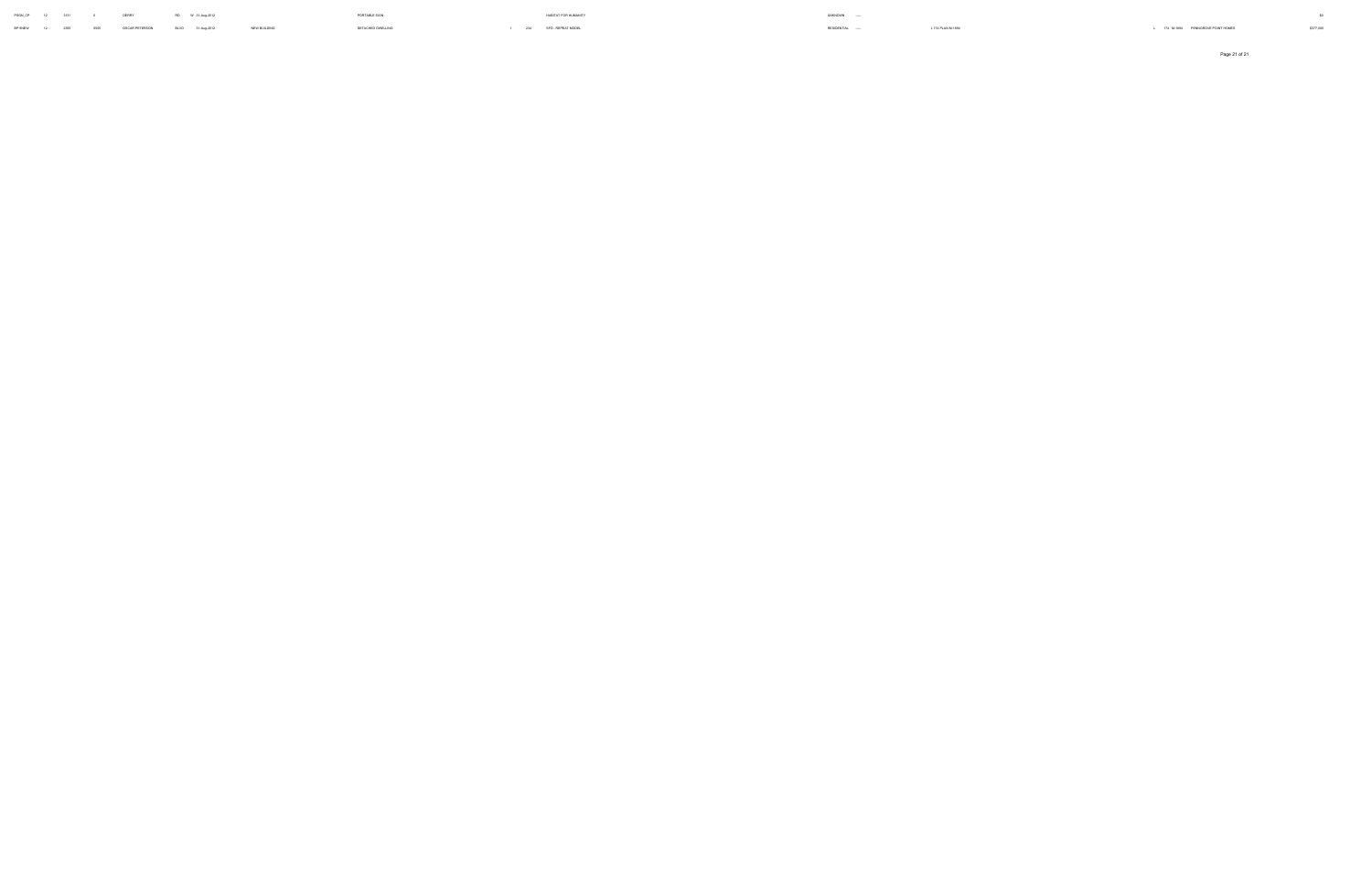ecity

| BP 9NEW          | 12 1980                   | 3243     | STONEY                         | CRES 04-Sep-2012                 | NEW BUILDING        | SEMI-DETACHED DWELLING                                          | 2 354                 | SEMI-DETACHED - REPEAT MODEL                                                       | RESIDENTIAL -----                              | L 207 PLAN M-1894                                                                | L 207 M-1894              | <b>FALLINGWATER ESTATES LTD</b>                             | \$571,0            |
|------------------|---------------------------|----------|--------------------------------|----------------------------------|---------------------|-----------------------------------------------------------------|-----------------------|------------------------------------------------------------------------------------|------------------------------------------------|----------------------------------------------------------------------------------|---------------------------|-------------------------------------------------------------|--------------------|
| BP 9ALT          | 12 769                    | 1497     | <b>MILDMAY</b>                 | CRT 04-Sep-2012                  | <b>REVISIONS</b>    | DETACHED DWELLING                                               |                       | REVISION TO BP #12-769                                                             | RESIDENTIAL 21-05-020-035-08100-0000           | PLAN 666 LOT 36                                                                  |                           |                                                             |                    |
| BP 9NEW          | 12 1978                   | 3271     | STONEY                         | CRES 04-Sep-2012                 | NEW BUILDING        | SEMI-DETACHED DWELLING                                          | 2 354                 | SEMI-DETACHED - REPEAT MODEL                                                       | RESIDENTIAL                                    | L 198 PLAN M-1894                                                                | L 198 M-1894              | FALLINGWATER ESTATES LTD                                    | \$571,0            |
| BP 9NEW          | 12 1977                   | 3279     | <b>STONEY</b>                  | CRES 04-Sep-2012                 | <b>NEW BUILDING</b> | SEMI-DETACHED DWELLING                                          | 2 354                 | SEMI-DETACHED - REPEAT MODEL                                                       | RESIDENTIAL -----                              | L 195 PLAN M-1894                                                                | L 195 M-1894              | <b>FALLINGWATER ESTATES LTD</b>                             | \$571,0            |
| BP 9NEW          | 12 1976                   | 3076     | OZZIE                          | DR 04-Sep-2012                   | NEW BUILDING        | SEMI-DETACHED DWELLING                                          | $\overline{2}$<br>354 | SEMI-DETACHED - REPEAT MODEL                                                       | RESIDENTIAL -----                              | L 185 PLAN M-1894                                                                | L 185 M-1894              | FALLINGWATER ESTATES LTD                                    | \$571,0            |
| BP 9NEW          | 12 1975                   | 3088     | OZZIE                          | DR 04-Sep-2012                   | NEW BUILDING        | SEMI-DETACHED DWELLING                                          | $\overline{2}$<br>354 | SEMI-DETACHED - NEW MODEL                                                          | <b>RESIDENTIAL</b><br>$\sim$                   | L 181 PLAN M-1894                                                                | L 181 M-1894              | FALLINGWATER ESTATES LTD                                    | \$617,0            |
| BP 9NEW          | 12 1955                   | 3181     | <b>GORETTI</b>                 | PL 04-Sep-2012                   | NEW BUILDING        | DETACHED DWELLING                                               | 1 223                 | SFD - REPEAT MODEL                                                                 | RESIDENTIAL -----                              | L 55 PLAN M-1894                                                                 | L 55 M-1894               | <b>FALLINGWATER ESTATES LTD</b>                             | \$359,0            |
| BP 9NEW          | 12 1954                   | 3184     | <b>GORETTI</b>                 | PL 04-Sep-2012                   | NEW BUILDING        | DETACHED DWELLING                                               | 1 223                 | SFD - NEW MODEL                                                                    | RESIDENTIAL -----                              | L 54 PLAN M-1894                                                                 | L 54 M-1894               | <b>FALLINGWATER ESTATES LTD</b>                             | \$388,0            |
| BP 9NEW          | 12 1953                   | 3194     | SOUTHWIND                      | RD 04-Sep-2012                   | NEW BUILDING        | DETACHED DWELLING                                               | $1 -$<br>280          | SFD - NEW MODEL                                                                    | RESIDENTIAL -----                              | L 22 PLAN M-1894                                                                 | L 22 M-1894               | FALLINGWATER ESTATES LTD                                    | \$488,0            |
| BP 9NEW          | 12 1952                   | 3167     | SOUTHWIND                      | RD 04-Sep-2012                   | NEW BUILDING        | DETACHED DWELLING                                               | 1 276                 | NEW - REPEAT MODEL                                                                 | RESIDENTIAL<br>----                            | L 24 PLAN M-1894                                                                 | L 24 M-1894               | FALLINGWATER ESTATES LTD                                    | \$444,0            |
| BP 9NEW          | 12 1951                   | 3186     | SOLITHWIND                     | RD 04-Sep-2012                   | NEW BUILDING        | DETACHED DWELLING                                               | 1 275                 | SFD - REPEAT MODEL                                                                 | RESIDENTIAL -----                              | L 20 PLAN M-1894                                                                 | L 20 M-1894               | FALLINGWATER ESTATES LTD.                                   | \$444,0            |
| BP 9NEW          | 12 1950                   | 3170     | SOUTHWIND                      | RD 04-Sep-2012                   | NEW BUILDING        | DETACHED DWELLING                                               | 1 275                 | SFD - REPEAT MODEL                                                                 | RESIDENTIAL -----                              | L 16 PLAN M-1894                                                                 | L 16 M-1894               | <b>FALLINGWATER ESTATES LTD</b>                             | \$444,0            |
| BP 9NEW          | 12 1949                   | 3162     | SOUTHWIND                      | RD 04-Sep-2012                   | NEW BUILDING        | DETACHED DWELLING                                               | 1 276                 | SFD - REPEAT MODEL                                                                 | RESIDENTIAL -----                              | L 14 PLAN M-1894                                                                 | L 14 M-1894               | FALLINGWATER ESTATES LTD                                    | \$444,0            |
| BP 9NEW          | 12 1948                   | 3150     | SOUTHWIND                      | RD 04-Sep-2012                   | NEW BUILDING        | DETACHED DWELLING                                               | 1 275                 | SFD - REPEAT MODEL                                                                 | RESIDENTIAL -----                              | L 11 PLAN M-1894                                                                 | L 11 M-1894               | FALLINGWATER ESTATES LTD.                                   | \$444,0            |
| BP 9NEW          | 12 1947                   | 3134     | SOUTHWIND                      | RD 04-Sep-2012                   | NEW BUILDING        | DETACHED DWELLING                                               | 1 275                 | SFD - REPEAT MODEL                                                                 | RESIDENTIAL -----                              | L 7 PLAN M-1894                                                                  | L 7 M-1894                | <b>FALLINGWATER ESTATES LTD</b>                             | \$444,0            |
| BP 9NEW          | 12 1946                   | 3130     | SOUTHWIND                      | RD 04-Sep-2012                   | NEW BUILDING        | DETACHED DWELLING                                               | 1 276                 | SFD - NEW MODEL                                                                    | RESIDENTIAL -----                              | L 6 PLAN M-1894                                                                  | L 6 M-1894                | FALLINGWATER ESTATES LTD                                    | \$480,0            |
| BP 9NEW          | 12 1945                   | 3190     | SOUTHWIND                      | RD 04-Sep-2012                   | NEW BUILDING        | DETACHED DWELLING                                               | $1 -$<br>260          | SFD - REPEAT MODEL                                                                 | RESIDENTIAL                                    | L 21 PLAN M-1894                                                                 | L 21 M-1894               | FALLINGWATER ESTATES LTD                                    | \$420,0            |
| BP 9NEW          | 12 1944                   | 3174     | SOUTHWIND                      | RD 04-Sep-2012                   | NEW BUILDING        | DETACHED DWELLING                                               | $1 -$<br>260          | SFD - REPEAT MODEL                                                                 | RESIDENTIAL<br>1000                            | L 17 PLAN M-1894                                                                 | L 17 M-1894               | <b>FALLINGWATER ESTATES LTD</b>                             | \$420,0            |
| BP 9NEW          | 12 1943                   | 3166     | SOUTHWIND                      | RD 04-Sep-2012                   | NEW BUILDING        | DETACHED DWELLING                                               | 1 260                 | SFD - REPEAT MODEL                                                                 | RESIDENTIAL -----                              | L 15 PLAN M-1894                                                                 | L 15 M-1894               | <b>FALLINGWATER ESTATES LTD</b>                             | \$420,0            |
| BP 9NEW          | 12 1942                   | 3158     | SOUTHWIND                      | RD 04-Sep-2012                   | NEW BUILDING        | DETACHED DWELLING                                               | $1$ 260               | SFD - REPEAT MODEL                                                                 | RESIDENTIAL -----                              | L 13 PLAN M-1894                                                                 | L 13 M-1894               | FALLINGWATER ESTATES LTD                                    | \$420,0            |
| BP 9NEW          | 12 1941                   | 3154     | SOUTHWIND                      | RD 04-Sep-2012                   | NEW BUILDING        | DETACHED DWELLING                                               | $1 -$<br>260          | SFD - REPEAT MODEL                                                                 | <b>RESIDENTIAL</b>                             | L 12 PLAN M-1894                                                                 | L 12 M-1894               | FALLINGWATER ESTATES LTD                                    | \$420,0            |
| BP 9NEW          | 12 1940                   | 3138     | SOUTHWIND                      | RD 04-Sep-2012                   | NEW BUILDING        | DETACHED DWELLING                                               | 1 260                 | SFD - NEW MODEL                                                                    | RESIDENTIAL -----                              | L 8 PLAN M-1894                                                                  | L 8 M-1894                | <b>FALLINGWATER ESTATES LTD</b>                             | \$454,0            |
| BP 9NEW          | 12 2237                   | 1364     | LUDBROOK                       | CRT 04-Sep-2012                  | NEW BUILDING        | GARAGE/CARPORT                                                  |                       | NEW - DETACHED GARAGE & DEMOLISH EXISTING GARAGE                                   | RESIDENTIAL 21-05-020-041-03600-0000           | PLAN 655 L 81                                                                    |                           |                                                             | \$44,0             |
| BP 9SMAL         | 12 587                    | 130      | CHURCH                         | ST 04-Sep-2012                   | NEW BUILDING        | COMMERCIAL - OTHER<br>$1 - 8$                                   | 4<br>762              | NEW - COMMERCIAL BUILDING WITH 4 RENTAL APARTMENT UNITS - RIOCOLA DEVELOPMENTS INC | COMMERCIAL 21-05-120-004-02500-0000            | PL STR 4 BLK 4, N LTS 1-3 LOT MAIN                                               |                           |                                                             | \$995,0            |
| BP 9NEW          | 12 1996                   | 5461     | MEADOWCREST                    | AVE 04-Sep-2012                  | NEW BUILDING        | DETACHED DWELLING                                               | 1 256                 | SFD - REPEAT MODEL                                                                 | RESIDENTIAL -----                              | L 100 PLAN M-1894                                                                | L 100 M-1894              | FALLINGWATER ESTATES LTD                                    | \$413,0            |
| BP 9NEW          | 12 1995                   | 3123     | SOUTHWIND                      | RD 04-Sep-2012                   | <b>NEW BUILDING</b> | DETACHED DWELLING                                               | 1 256                 | SFD - REPEAT MODEL                                                                 | RESIDENTIAL -----                              | L 35 PLAN M-1894                                                                 | L 35 M-1894               | <b>FALLINGWATER ESTATES LTD</b>                             | \$413,0            |
| BP 9NEW          | 12 1994                   | 3131     | SOUTHWIND                      | RD 04-Sep-2012                   | NEW BUILDING        | DETACHED DWELLING                                               | $-1$<br>256           | SFD - REPEAT MODEL                                                                 | RESIDENTIAL -----                              | L 33 PLAN M-1894                                                                 | L 33 M-1894               | FALLINGWATER ESTATES LTD                                    | \$413,0            |
| BP 9NEW          |                           | 3139     | SOUTHWIND                      |                                  | NEW BUILDING        | DETACHED DWELLING                                               | $1 -$<br>256          | SFD - REPEAT MODEL                                                                 | <b>RESIDENTIAL</b><br>$\sim$                   | L 31 PLAN M-1894                                                                 |                           | FALLINGWATER ESTATES LTD                                    |                    |
| BP 9NEW          |                           | 3155     | SOUTHWIND                      | RD 04-Sep-2012                   | NEW BUILDING        | DETACHED DWELLING                                               |                       |                                                                                    | RESIDENTIAL -----                              |                                                                                  | L 31 M-1894               |                                                             | \$413,0            |
| BP 9NEW          | 12 1992<br>12 1991        | 3118     |                                | RD 04-Sep-2012<br>RD 04-Sep-2012 | NEW BUILDING        | DETACHED DWELLING                                               | 1 256<br>1256         | SFD - REPEAT MODEL<br>SFD - NEW MODEL                                              | RESIDENTIAL -----                              | L 27 PLAN M-1894<br>L 3 PLAN M-1894                                              | L 27 M-1894<br>L 3 M-1894 | <b>FALLINGWATER ESTATES LTD</b><br>FALLINGWATER ESTATES LTD | \$413,0<br>\$446,0 |
| BP 3ALT          | 12 1613                   | 6415     | SOUTHWIND<br><b>ERIN MILLS</b> |                                  |                     | ALTERATION TO EXIST BLD COMMERCIAL - OTHER<br>$B-1$             |                       | INTERIOR ALTERATIONS - TANGERINE RESTAURANT                                        | COMMERCIAL 21-05-040-097-27700-0000            | PL 927 LTS 11, 12, PT LT 13 43R9070 PT 2, PL 927 PT BLK DX, 43R12517 PT 1        |                           |                                                             |                    |
|                  |                           |          |                                | PKY 04-Sep-2012                  |                     |                                                                 |                       |                                                                                    |                                                |                                                                                  |                           |                                                             | \$66,0             |
|                  |                           |          |                                |                                  |                     |                                                                 |                       |                                                                                    |                                                |                                                                                  |                           |                                                             |                    |
| ZONBLD           | 12 2275                   | 2500     | <b>HURONTARIO</b>              | ST 04-Sep-2012                   |                     | ALTERATION TO EXIST BLD COMMERCIAL RETAIL - MULTI-USER C3       |                       | FINAICIAL INSTITUTION                                                              | COMMERCIAL 21-05-060-125-05700-0000            | CON 1 SDS PT LOT 16                                                              |                           |                                                             | \$37,0             |
| BP 3ALT          | 12 2289                   | 420      | BRITANNIA                      | RD E 04-Sep-2012                 |                     | ALTERATION TO EXIST BLDI COMMERCIAL OFFICE - MULTI-USER 108.201 |                       | INTERIOR ALTERATIONS - PIVOTAL INTEGRATED HR SOLUTIONS                             | COMMERCIAL 21-05-040-116-34800-0000            | PT BLK 9 PLAN M-425 - PT 1, 43R15605                                             |                           |                                                             | \$142,0            |
| BP 3ALT          | 12 2294                   | 6733     | MISSISSAUG/                    | RD 04-Sep-2012                   |                     | ALTERATION TO EXIST BLD COMMERCIAL OFFICE - MULTI-USER 604, 606 |                       | ALTERATIONS - OPENING BETWEEN UNITS                                                | COMMERCIAL 21-05-040-097-26000-0000            | PLAN M10 LOT 3                                                                   |                           |                                                             |                    |
| HOUSDEMO         | 12 1054                   | 7216     | AIRPOR                         | RD 04-Sep-2012                   | DEMOLITION          | DETACHED DWELLING                                               |                       | DEMOLITION - SFD                                                                   | RESIDENTIAL 21-05-050-113-07200-0000           | CON 6 EHS PT LOT 12                                                              |                           |                                                             | \$27,0<br>\$21,0   |
| HOUSDEMO         | 12 1053                   | 7236     | AIRPORT                        | RD 04-Sep-2012                   | DEMOLITION          | DETACHED DWELLING                                               | $\sim$                | <b>DEMOLITION - SFD</b>                                                            | <b>RESIDENTIAL</b><br>21-05-050-113-07100-0000 | CON 6 EHS PT LT 12, LESS 43R23708 PT 4                                           |                           |                                                             |                    |
| PORT SGN         | 12 3155                   | 5380     | <b>TERRY FOX</b>               | WAY 04-Sep-2012                  |                     | PORTABLE SIGN                                                   |                       | POPULAR PIZZA                                                                      | <b>UNKNOWN</b>                                 | PSCP 769 - FORMERLY PLAN M1161 BLK 79, PT BLK 78 - PTS 11 - 16 43R21392          |                           |                                                             | \$21,0             |
| PORT SGN         | 12 3142                   | 5950     | RODEO                          | DR 04-Sep-2012                   |                     | PORTABLE SIGN                                                   |                       | DANIER LEATHER                                                                     | 21-05-040-098-17815-0000<br><b>UNKNOWN</b>     | PL 43M967 PT BLK 1, 43R20537 PARTS 1, 3-14, PART PT 2                            |                           |                                                             |                    |
| PORT SGN         | 12 3147                   | 6075     | <b>MAVIS</b>                   | RD 04-Sep-2012                   |                     | PORTABLE SIGN                                                   |                       | <b>RICKI'S</b>                                                                     | <b>UNKNOWN</b><br>21-05-040-175-73400-0000     | PL 43M1363 BLK 10 PT BLK 5, 43R24920 PTS 1-11                                    | B 5 M-1363                |                                                             |                    |
| PORT SGN         | 12 3145                   | 6155     | <b>FREEMONT</b>                | BLVD 04-Sep-2012                 |                     | PORTABLE SIGN                                                   |                       | MATTEL CANADA                                                                      | <b>UNKNOWN</b><br>21-05-040-098-12460-0000     | PL M1023 PT B 10, 11, 43R20960 PTS 1, 5, 9, 14, 26 - 28                          |                           |                                                             |                    |
| PORT SGN 12 3133 |                           | 720      | <b>BRISTOL</b>                 | RD W 04-Sep-2012                 |                     | PORTABLE SIGN                                                   |                       | LITTLE CAESARS PIZZA                                                               | 21-05-040-164-53600-0000<br><b>UNKNOWN</b>     | B 30 PLAN M-1370                                                                 | B 30 M-1370               |                                                             |                    |
| PSGN_CP          | 12 3159                   |          | EGLINTON                       | AVE W 04-Sep-2012                |                     | PORTABLE SIGN                                                   |                       | MISSISSAUGA SAILING CLUB                                                           | <b>UNKNOWN</b>                                 |                                                                                  |                           |                                                             |                    |
| PSGN_CP 12 3154  |                           | $\sim$ 0 | WINSTON CHURCHILL              | BLVD 04-Sep-2012                 |                     | PORTABLE SIGN                                                   |                       | STREETSVILLE MEADOWVALE FIGURE SKATING CLUB                                        | <b>UNKNOWN</b><br>-----                        |                                                                                  |                           |                                                             |                    |
|                  | PSGN_CP 12 3153           | $\sim$ 0 | <b>ERIN MILLS</b>              | PKY 04-Sep-2012                  |                     | PORTABLE SIGN                                                   |                       | HABITAT FOR HUMANITY                                                               | <b>UNKNOWN</b>                                 |                                                                                  |                           |                                                             |                    |
|                  | PSGN_CP 12 3160 0         |          | <b>MAVIS</b>                   | RD 04-Sep-2012                   |                     | PORTABLE SIGN                                                   |                       | MISSISSAUGA SAILING CLUB                                                           | <b>UNKNOWN</b><br>--                           |                                                                                  |                           |                                                             |                    |
| PORT SGN         | 12 3143                   | 165      | <b>DUNDAS</b>                  | ST W 04-Sep-2012                 |                     | PORTABLE SIGN                                                   |                       | NATIONAL ACADEMY                                                                   | 21-05-040-141-12000-0000<br><b>UNKNOWN</b>     | CON 1 NDS PT LT 17 - 43R2754 PTS 1, 4-8, 10, 43R2833 PTS 1, 3, 4, 5              |                           |                                                             |                    |
| PORT SGN 12 3152 |                           | 3045     | <b>MAVIS</b>                   | RD 04-Sep-2012                   |                     | PORTABLE SIGN                                                   |                       | ALTERED IMAGE                                                                      | <b>UNKNOWN</b><br>21-05-040-142-32000-0000     | PL 43M-1332, PT B 3 LESS 43R27004, PTS 1-6                                       | B 3 M-1332                |                                                             |                    |
| PORT SGN 12 3128 |                           | 6221     | <b>KENNEDY</b>                 | RD 04-Sep-2012                   |                     | PORTABLE SIGN                                                   |                       | SAKSCO GOURMET BASKET SUPPLIED                                                     | 21-05-040-117-01410-0000<br><b>UNKNOWN</b>     | PT B 4, PLAN M-902 - PTS 5 & 6, 43R21612                                         |                           |                                                             |                    |
| BP 9ALT          | 11 5901                   | R1 5840  | <b>WHITEHORN</b>               | AVE 04-Sep-2012                  |                     | TENTS/AIR SUPPORT STRUI SEMI-DETACHED DWELLING                  |                       | REVISION - INSULATION & WALKOUT LANDING MODIFICATIONS                              | 21-05-040-096-79299-0000<br><b>RESIDENTIAL</b> | PLAN 43M1470, PART LOT 175 - PT 24 43R27099                                      |                           |                                                             |                    |
|                  | HVACHOUS 12 254 HEA 1043  |          | ROOSEVELT                      | RD 04-Sep-2012                   | <b>REVISIONS</b>    | DETACHED DWELLING                                               |                       | <b>HVAC REVISION</b>                                                               | RESIDENTIAL 21-05-010-004-00600-0000           | PLAN 371 LOT 23                                                                  |                           |                                                             |                    |
|                  | HVACHOUS 10 3227 HEA 1362 |          | <b>STAVEBANK</b>               | RD 04-Sep-2012                   | <b>REVISIONS</b>    | DETACHED DWELLING                                               |                       | HVAC REVISION - DUCTWORK RELOCATION                                                | RESIDENTIAL 21-05-010-015-20000-0000           | R 2-CIR PT 3                                                                     |                           |                                                             |                    |
| BP 9NEW          | 12 1979                   | 3255     | STONEY                         | CRES 04-Sep-2012                 | NEW BUILDING        | SEMI-DETACHED DWELLING                                          | 2 354                 | SEMI-DETACHED - REPEAT MODEL                                                       | RESIDENTIAL<br>--                              | L 203 PLAN M-1894                                                                | L 203 M-1894              | FALLINGWATER ESTATES LTD                                    | \$571,0            |
| ZONBLD           | 11 6622                   | 2601     | MATHESON                       | BLVD E 05-Sep-2012               |                     | ALTERATION TO EXIST BLD MULTI-TENANT INDUSTRIAL<br>203-04       |                       | OFFICE                                                                             | <b>INDUSTRIAL</b><br>----                      | PEEL CONDO PLAN 380                                                              |                           |                                                             | \$26,0             |
|                  | HVACHOUS 12 2719 HEA 20   |          | <b>MINEOLA</b>                 | RD E 05-Sep-2012                 | OTHER               | CONDOMINIUM ROW DWELLING<br>39                                  |                       | FURNACE REPLACEMENT (FROM MID-EFFICIENCY TO HIGH EFFICIENCY)                       | RESIDENTIAL -----                              | PEEL CONDO PLAN 154                                                              |                           |                                                             | \$22,0             |
|                  | HVACHOUS 12 2721 HEA 4635 |          | <b>REGENTS</b>                 | TERR 05-Sep-2012                 | OTHER               | CONDOMINIUM ROW DWELLING<br>- 90                                |                       | FURNACE REPLACEMENT (CHANGE TO HIGH EFFICIENCY FURNACE)                            | RESIDENTIAL -----                              | PEEL CONDO PLAN 284                                                              |                           |                                                             |                    |
| BP 9ALT          | 12 2603                   | 3137     | OSBOURN                        | RD 05-Sep-2012                   | OTHER               | DETACHED DWELLING                                               |                       | ALTERATIONS - GARAGE-ENTRANCE                                                      | RESIDENTIAL 21-05-150-010-11613-0000           | PLAN M603 LOT 14                                                                 |                           |                                                             |                    |
| SGNBLD           | 12 232 VAR 6965           |          | PROFESSIONA                    | CRT 05-Sep-2012                  | PYLON SIGN          | CHURCH                                                          |                       | (1) PYLON SIGN - LIGHT KOREAN PRESBYTERIAN CHURCH                                  | PUBLIC<br>21-05-050-117-26300-0000             | PLAN M926 PT BLK 1, 20 - 43R17511 PT 4                                           |                           |                                                             |                    |
| SGNBLD           | 12 2169                   | 5950     | RODEO                          | DR 05-Sep-2012                   | <b>FASCIA SIGN</b>  | COMMERCIAL RETAIL - MULTI-USER 3                                |                       | (1) FASCIA SIGN - UNDER ARMOUR                                                     | COMMERCIAL 21-05-040-098-17815-0000            | PL 43M967 PT BLK 1, 43R20537 PARTS 1, 3-14, PART PT 2                            |                           |                                                             |                    |
| SGNBLD           | 12 2563                   | 1250     | EGLINTON                       | AVE W 05-Sep-2012                | <b>FASCIA SIGN</b>  | COMMERCIAL RETAIL - MULTI-USER A16                              |                       | (1) FASCIA SIGN - ROGERS                                                           | COMMERCIAL 21-05-040-144-06200-0000            | RANGE 5 NDS PT LOT 7 RP 43R16932 PT OF PART 1 RP 43R17654 PARTS 1-4,12, 28-31,35 |                           |                                                             |                    |
| SGNBLD           | 12 1893                   | 2366     | <b>DUNDAS</b>                  | ST W 05-Sep-2012                 | <b>FASCIA SIGN</b>  | COMMERCIAL RETAIL-SINGLE USER                                   |                       | (2) FASCIA SIGN - 168 SUSHI ASIAN BUFFET BAR                                       | COMMERCIAL 21-05-060-141-22500-0000            | CON 1 SDS PT LOT 33 RP 43R2535 PARTS 2 TO 7                                      |                           |                                                             |                    |
| PORT SGN 12 3174 |                           | 2979     | UNITY                          | GATE 05-Sep-2012                 |                     | PORTABLE SIGN                                                   |                       | DR. SCHELLENBERG                                                                   | <b>UNKNOWN</b><br>21-05-040-145-01000-0000     | PLAN M118 BLK B                                                                  |                           |                                                             | \$21,0             |
|                  | PORT SGN 12 3176          | 2400     | MOTORWAY                       | BLVD 05-Sep-2012                 |                     | PORTABLE SIGN                                                   |                       | ERIN MILLS MAZDA                                                                   | UNKNOWN 21-05-060-155-10100-0000               | PLAN 915 LOT 360 & LOT 361                                                       |                           |                                                             |                    |

Therefore the data displayed below will not contain any 'owner' information or 'contact' information for applicants and property owners.

ordered by the ISSUED DATE. Permits with zero dollar value are sign, pool, partial permits or revisions.

|                    | <b>Summary Information</b>                       |                       |                          |                           |                    |                                             |                                                 |                    |  |  |                         |                                     |                          |  |                                                                                                                                                                  |  |                 |
|--------------------|--------------------------------------------------|-----------------------|--------------------------|---------------------------|--------------------|---------------------------------------------|-------------------------------------------------|--------------------|--|--|-------------------------|-------------------------------------|--------------------------|--|------------------------------------------------------------------------------------------------------------------------------------------------------------------|--|-----------------|
|                    | <b>Total Construction Value for the Month</b>    |                       |                          | \$148,866,420 CDN Dollars |                    |                                             |                                                 |                    |  |  |                         | Note:                               |                          |  |                                                                                                                                                                  |  |                 |
|                    |                                                  |                       |                          |                           |                    |                                             |                                                 |                    |  |  |                         |                                     |                          |  | The City of Mississauga is concerned about protecting personal privacy. Therefore the data displayed below will not contain any 'owner' information or 'contact' |  |                 |
|                    | <b>Total Permits Issued for the Month</b>        |                       | 876 Permits              |                           |                    |                                             |                                                 |                    |  |  |                         |                                     |                          |  | The data displayed represents that Building Permits issued for the Month ordered by the ISSUED DATE. Permits with zero dollar value are sign, pool, partial p    |  |                 |
|                    | <b>Total New Residential Units for the Month</b> |                       | 337                      | <b>Res Units</b>          |                    |                                             |                                                 |                    |  |  |                         |                                     |                          |  |                                                                                                                                                                  |  |                 |
|                    | <b>Total New Area for the Month</b>              |                       |                          | 78,077 Square Metres      |                    |                                             |                                                 |                    |  |  |                         |                                     |                          |  |                                                                                                                                                                  |  |                 |
| <b>APPLICATION</b> | <b>ADDRESS</b>                                   | <b>ISSUED</b><br>DATE | <b>TYPE</b><br>OF PERMIT | <b>TYPE OF BUILDING</b>   | APP<br><b>UNIT</b> | <b>RES</b><br><b>UNITS</b><br><b>CREATE</b> | <b>NEW AREA</b><br>CREATED<br>(s <sub>m</sub> ) | <b>DESCRIPTION</b> |  |  | <b>LAND USE</b><br>TYPE | <b>ASSESS ROLL</b><br><b>NUMBER</b> | <b>LEGAL DESCRIPTION</b> |  |                                                                                                                                                                  |  | <b>REG PLAN</b> |

| <b>SESS ROLL</b><br><b>IMBER</b>               | <b>LEGAL DESCRIPTION</b>                                                                                                         | <b>REG PLAN</b>              | <b>BUILDER</b>                                       | <b>CONSTR</b><br>VALUE         |
|------------------------------------------------|----------------------------------------------------------------------------------------------------------------------------------|------------------------------|------------------------------------------------------|--------------------------------|
|                                                |                                                                                                                                  |                              |                                                      |                                |
|                                                | L 207 PLAN M-1894                                                                                                                | L 207 M-1894                 | <b>FALLINGWATER ESTATES LTD</b>                      | \$571,00                       |
| 05-020-035-08100-0000                          | PLAN 666 LOT 36                                                                                                                  |                              |                                                      | $\sqrt{2}$                     |
|                                                | L 198 PLAN M-1894                                                                                                                | L 198 M-1894                 | FALLINGWATER ESTATES LTD                             | \$571,00                       |
|                                                | L 195 PLAN M-1894                                                                                                                | L 195 M-1894                 | FALLINGWATER ESTATES LTD                             | \$571,00                       |
|                                                | L 185 PLAN M-1894                                                                                                                | L 185 M-1894                 | <b>FALLINGWATER ESTATES LTD</b>                      | \$571,00                       |
|                                                | L 181 PLAN M-1894                                                                                                                | L 181 M-1894                 | FALLINGWATER ESTATES LTD                             | \$617,00                       |
|                                                | L 55 PLAN M-1894                                                                                                                 | 55 M-1894<br>L               | FALLINGWATER ESTATES LTD                             | \$359,00                       |
|                                                | L 54 PLAN M-1894                                                                                                                 | 54 M-1894<br>L               | FALLINGWATER ESTATES LTD                             | \$388,00                       |
|                                                | L 22 PLAN M-1894                                                                                                                 | L 22 M-1894                  | FALLINGWATER ESTATES LTD                             | \$488.00                       |
|                                                | L 24 PLAN M-1894                                                                                                                 | 24 M-1894<br>L.              | <b>FALLINGWATER ESTATES LTD</b>                      | \$444,00                       |
|                                                | L 20 PLAN M-1894                                                                                                                 | 20 M-1894<br>L               | FALLINGWATER ESTATES LTD                             | \$444,00                       |
|                                                | L 16 PLAN M-1894                                                                                                                 | L.<br>16 M-1894              | FALLINGWATER ESTATES LTD                             | \$444,00                       |
|                                                | L 14 PLAN M-1894                                                                                                                 | 14 M-1894<br>L.              | <b>FALLINGWATER ESTATES LTD</b>                      | \$444.00                       |
|                                                | L 11 PLAN M-1894                                                                                                                 | 11 M-1894<br>L               | FALLINGWATER ESTATES LTD                             | \$444,00                       |
|                                                | L 7 PLAN M-1894                                                                                                                  | L.<br>7 M-1894               | <b>FALLINGWATER ESTATES LTD</b>                      | \$444,00                       |
|                                                | L 6 PLAN M-1894                                                                                                                  | 6 M-1894<br>L.               | <b>FALLINGWATER ESTATES LTD</b>                      | \$480,00                       |
|                                                | L 21 PLAN M-1894                                                                                                                 | 21 M-1894<br>L.              | FALLINGWATER ESTATES LTD                             | \$420,00                       |
|                                                | L 17 PLAN M-1894<br>L 15 PLAN M-1894                                                                                             | 17 M-1894<br>L.<br>L.        | FALLINGWATER ESTATES LTD<br>FALLINGWATER ESTATES LTD | \$420,00                       |
|                                                | L 13 PLAN M-1894                                                                                                                 | 15 M-1894<br>13 M-1894<br>L. | FALLINGWATER ESTATES LTD                             | \$420,00<br>\$420.00           |
|                                                | L 12 PLAN M-1894                                                                                                                 | 12 M-1894<br>L.              | FALLINGWATER ESTATES LTD                             | \$420,00                       |
|                                                | L 8 PLAN M-1894                                                                                                                  | r.<br>8 M-1894               | <b>FALLINGWATER ESTATES LTD</b>                      | \$454,00                       |
| 05-020-041-03600-0000                          | PLAN 655 L 81                                                                                                                    |                              |                                                      | \$44.00                        |
| 05-120-004-02500-0000                          | PL STR 4 BLK 4, N LTS 1-3 LOT MAIN                                                                                               |                              |                                                      | \$995,00                       |
|                                                | L 100 PLAN M-1894                                                                                                                | L 100 M-1894                 | FALLINGWATER ESTATES LTD                             | \$413,00                       |
|                                                | L 35 PLAN M-1894                                                                                                                 | 35 M-1894<br>г               | <b>FALLINGWATER ESTATES LTD</b>                      | \$413,00                       |
|                                                | L 33 PLAN M-1894                                                                                                                 | 33 M-1894<br>L.              | FALLINGWATER ESTATES LTD                             | \$413,00                       |
| ł,                                             | L 31 PLAN M-1894                                                                                                                 | 31 M-1894<br>L.              | FALLINGWATER ESTATES LTD                             | \$413,00                       |
|                                                | L 27 PLAN M-1894                                                                                                                 | 27 M-1894<br>L               | FALLINGWATER ESTATES LTD                             | \$413,00                       |
|                                                | L 3 PLAN M-1894                                                                                                                  | 3 M-1894<br>L.               | <b>FALLINGWATER ESTATES LTD</b>                      | \$446.00                       |
| 05-040-097-27700-0000                          | PL 927 LTS 11, 12, PT LT 13 43R9070 PT 2, PL 927 PT BLK DX, 43R12517 PT 1                                                        |                              |                                                      | \$66,00                        |
| 05-060-125-05700-0000                          | CON 1 SDS PT LOT 16                                                                                                              |                              |                                                      | \$37,00                        |
| 05-040-116-34800-0000                          | PT BLK 9 PLAN M-425 - PT 1, 43R15605                                                                                             |                              |                                                      | \$142,00                       |
| 05-040-097-26000-0000                          | PLAN M10 LOT 3                                                                                                                   |                              |                                                      | \$27,00                        |
| 05-050-113-07200-0000                          | CON 6 EHS PT LOT 12                                                                                                              |                              |                                                      | \$21,00                        |
| 05-050-113-07100-0000                          | CON 6 EHS PT LT 12, LESS 43R23708 PT 4                                                                                           |                              |                                                      | \$21,00                        |
| 05-040-098-17815-0000                          | PSCP 769 - FORMERLY PLAN M1161 BLK 79, PT BLK 78 - PTS 11 - 16 43R21392<br>PL 43M967 PT BLK 1, 43R20537 PARTS 1, 3-14, PART PT 2 |                              |                                                      | $\mathfrak s$<br>$\mathfrak s$ |
| 05-040-175-73400-0000                          | PL 43M1363 BLK 10 PT BLK 5, 43R24920 PTS 1-11                                                                                    | 5 M-1363<br>в                |                                                      | $\mathfrak s$                  |
| 05-040-098-12460-0000                          | PL M1023 PT B 10, 11, 43R20960 PTS 1, 5, 9, 14, 26 - 28                                                                          |                              |                                                      | $\mathfrak s$                  |
| 05-040-164-53600-0000                          | B 30 PLAN M-1370                                                                                                                 | B 30 M-1370                  |                                                      |                                |
|                                                |                                                                                                                                  |                              |                                                      | $\ddot{\mathbf{z}}$            |
|                                                |                                                                                                                                  |                              |                                                      | $\mathfrak s$                  |
|                                                |                                                                                                                                  |                              |                                                      | $\mathfrak s$                  |
|                                                |                                                                                                                                  |                              |                                                      | $\mathfrak s$                  |
| 05-040-141-12000-0000                          | CON 1 NDS PT LT 17 - 43R2754 PTS 1, 4-8, 10, 43R2833 PTS 1, 3, 4, 5                                                              |                              |                                                      | $\mathfrak s$                  |
| 05-040-142-32000-0000                          | PL 43M-1332, PT B 3 LESS 43R27004, PTS 1-6                                                                                       | B 3 M-1332                   |                                                      | $\mathfrak s$                  |
| 05-040-117-01410-0000                          | PT B 4, PLAN M-902 - PTS 5 & 6, 43R21612                                                                                         |                              |                                                      | $\mathbf{S}$                   |
| 05-040-096-79299-0000                          | PLAN 43M1470, PART LOT 175 - PT 24 43R27099                                                                                      |                              |                                                      | $\mathfrak{g}$                 |
| 05-010-004-00600-0000                          | PLAN 371 LOT 23                                                                                                                  |                              |                                                      | $\mathfrak{g}$                 |
| 05-010-015-20000-0000                          | R <sub>2</sub> -CIRPT <sub>3</sub>                                                                                               |                              |                                                      | $\mathfrak s$                  |
| ł,                                             | L 203 PLAN M-1894                                                                                                                | L 203 M-1894                 | <b>FALLINGWATER ESTATES LTD</b>                      | \$571,00                       |
| ł,                                             | PEEL CONDO PLAN 380                                                                                                              |                              |                                                      | \$26,00                        |
|                                                | PEEL CONDO PLAN 154                                                                                                              |                              |                                                      | \$22,00                        |
|                                                | PEEL CONDO PLAN 284                                                                                                              |                              |                                                      | \$10,00                        |
| 05-150-010-11613-0000<br>05-050-117-26300-0000 | PLAN M603 LOT 14<br>PLAN M926 PT BLK 1, 20 - 43R17511 PT 4                                                                       |                              |                                                      | \$16,00<br>\$59,00             |
| 05-040-098-17815-0000                          | PL 43M967 PT BLK 1, 43R20537 PARTS 1, 3-14, PART PT 2                                                                            |                              |                                                      | \$43,00                        |
| 05-040-144-06200-0000                          | RANGE 5 NDS PT LOT 7 RP 43R16932 PT OF PART 1 RP 43R17654 PARTS 1-4,12, 28-31,35                                                 |                              |                                                      | \$21,00                        |
|                                                |                                                                                                                                  |                              |                                                      |                                |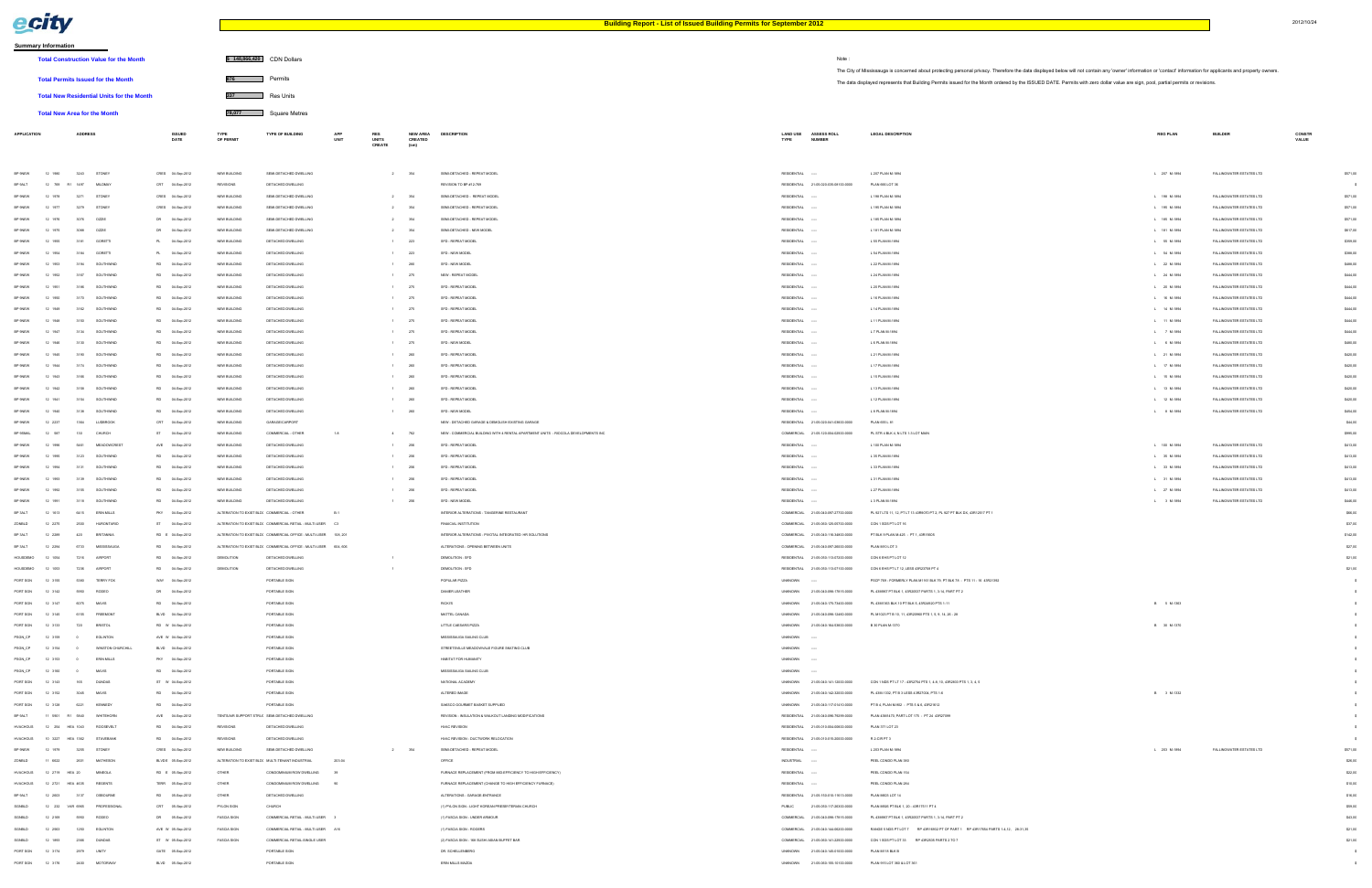| PORT SGN 12 3158           |         | 2085 | <b>HURONTARIO</b>     | ST 05-Sep-2012           |                          | PORTABLE SIGN                         |                 | PCL CONSTRUCTORS                                                                              | <b>UNKNOWN</b>     | 21-05-010-068-10200-0000             | PLAN B27 PT LOT 3 RP43R15510 PRTS 27.31.33.35.36.37, & 38 |              |                                 |         |
|----------------------------|---------|------|-----------------------|--------------------------|--------------------------|---------------------------------------|-----------------|-----------------------------------------------------------------------------------------------|--------------------|--------------------------------------|-----------------------------------------------------------|--------------|---------------------------------|---------|
| PORT SGN 12 3161           |         | 925  | RATHBURN              | RD E 05-Sep-2012         |                          | PORTABLE SIGN                         |                 | MARC'S NO FRILLS                                                                              | <b>UNKNOWN</b>     | 21-05-040-093-36700-0000             | PLAN M367 BLK 30                                          |              |                                 |         |
| PORT SGN                   | 12 3169 | 2575 | <b>DUNDAS</b>         | ST W 05-Sep-2012         |                          | PORTABLE SIGN                         |                 | HEARTH MANOR                                                                                  | <b>UNKNOWN</b>     | 21-05-060-141-21410-0000             | PLAN M432 BLK 12                                          |              |                                 |         |
|                            |         |      |                       |                          |                          |                                       |                 |                                                                                               |                    |                                      | CON 1 NDS PT LOT 21 RP 43R7388 PART 1 TO PART 4           |              |                                 |         |
| PORT SGN 12 3156           |         | 790  | <b>BURNHAMTHORPE</b>  | RD W 05-Sep-2012         |                          | PORTABLE SIGN                         |                 | NEW BEST CARE MEDICAL CLINIC                                                                  | <b>UNKNOWN</b>     | 21-05-040-154-04830-0000             |                                                           |              |                                 |         |
| PORT SGN                   | 12 3157 | 117  | QUEEN                 | ST S 05-Sep-2012         |                          | PORTABLE SIGN                         |                 | STREETSVILLE DENTAL                                                                           | <b>UNKNOWN</b>     | 21-05-120-004-09900-0000             | PLAN STR 4 LOTS 1,2 5TH BLK N MAIN RP 43R2845 PART 1      |              |                                 |         |
| PORT SGN                   | 12 3175 | 7070 | SAINT BARBAR          | BLVD 05-Sep-2012         |                          | PORTABLE SIGN                         |                 | LITTLE CAESARS                                                                                | <b>UNKNOWN</b>     | 21-05-040-098-59501-0000             | CON 1 WHS W PT LOT 11, 43R32120, PTS 1-4, 9, 19           |              |                                 |         |
| PORT SGN                   | 12 3172 | 1100 | <b>BURNHAMTHORPE</b>  | RD W 05-Sep-2012         |                          | PORTABLE SIGN                         |                 | THE CURRENCY EXCHANGE                                                                         | <b>UNKNOWN</b>     | 21-05-040-144-09000-0000             | RANGE 3 NDS PT LOT 8 RP 43R7128 PARTS 3,4                 |              |                                 |         |
| PSGN CP                    | 12 3166 |      | <b>HURONTARIO</b>     | ST 05-Sep-2012           |                          | PORTABLE SIGN                         |                 | THE INTERNATIONAL SOCCER CLUB                                                                 | <b>UNKNOWN</b>     | --                                   |                                                           |              |                                 |         |
|                            |         |      |                       |                          |                          |                                       |                 |                                                                                               |                    |                                      |                                                           |              |                                 |         |
| PSGN CP                    | 12 3165 |      | WINSTON CHURCHILL     | BLVD 05-Sep-2012         |                          | PORTABLE SIGN                         |                 | THE INTERNATIONAL SOCCER CLUB                                                                 | <b>UNKNOWN</b>     | ----                                 |                                                           |              |                                 |         |
| BP 3TEN                    | 12 2616 |      | STAVEBANK             | RD 05-Sep-2012           | TEMPORARY STRUCTURE CITY |                                       |                 | (11) TEMPORARY TENTS - INSTALL SEPT 5th & REMOVE SEPT 10th, 2012 (3)20x80, (3)20x60, (5)20x40 | PUBLIC             | 21-05-090-004-18000-0000             | PLAN 300E PCL 7                                           |              |                                 |         |
| POOL                       | 12 120  | 7264 | HARDING               | CRES 05-Sep-2012         | INGROUND POOL            | DETACHED DWELLING                     |                 |                                                                                               |                    | RESIDENTIAL 21-05-150-082-14300-0000 | PLAN M669 LOT 110                                         |              |                                 |         |
| POOL                       | 12      | 5407 | BIMINI                | CRT 05-Sep-2012          | INGROUND POOL            | DETACHED DWELLING                     |                 |                                                                                               | <b>RESIDENTIAL</b> | 21-05-040-159-55904-0000             | L 7 PLAN M-1390                                           | L 7 M-1390   |                                 |         |
| POOL                       | 12      | 1159 | WILDFIELD             | CRES 05-Sep-2012         | INGROUND POOL            | DETACHED DWELLING                     |                 |                                                                                               |                    | RESIDENTIAL 21-05-020-029-19100-0000 | PLAN 623 LOT 48                                           |              |                                 |         |
|                            |         |      | <b>IVYGATE</b>        |                          |                          |                                       |                 |                                                                                               |                    |                                      |                                                           |              |                                 |         |
| POOL                       | 12 20   | 1845 |                       | CRT 05-Sep-2012          | INGROUND POOL            | DETACHED DWELLING                     |                 |                                                                                               |                    | RESIDENTIAL 21-05-060-153-10150-0000 | L 9 PLAN M-1777                                           | L 9 M-1777   |                                 |         |
| POOL                       | 12 9    | 7009 | LESSARD               | LANE 05-Sep-2012         | INGROUND POOL            | DETACHED DWELLING                     |                 |                                                                                               |                    | RESIDENTIAL 21-05-040-096-81640-0000 | L 72 PLAN M-1249                                          | L 72 M-1249  |                                 |         |
| POOL                       | 12      | 2944 | CARTWRIGHT            | CRES 05-Sep-2012         | INGROUND POOL            | DETACHED DWELLING                     |                 |                                                                                               |                    | RESIDENTIAL 21-05-040-107-99400-0000 | PLAN M1089 LOT 59                                         |              |                                 |         |
| POOL                       | 12      | 1376 | AVON                  | DR 05-Sep-2012           | INGROUND POOL            | SEMI-DETACHED DWELLING                |                 |                                                                                               |                    | RESIDENTIAL 21-05-040-225-27090-0000 | L 183 PLAN M-1301                                         | L 183 M-1301 |                                 |         |
| POOL                       | 12      | 3303 | <b>LARURNUM</b>       | CRES 05-Sep-2012         | INGROUND POOL            | DETACHED DWELLING                     |                 |                                                                                               |                    | RESIDENTIAL 21-05-150-080-77994-0000 | L 173 PLAN M-1213                                         | L 173 M-1213 |                                 |         |
|                            |         |      |                       |                          |                          |                                       |                 |                                                                                               |                    |                                      |                                                           |              |                                 |         |
| POOL                       | 12      | 1809 | MATENA                | AVE 05-Sep-2012          | ABOVE GROUND POOL        | DETACHED DWELLING                     |                 |                                                                                               |                    | RESIDENTIAL 21-05-020-023-15100-0000 | PLAN 829 LOT 40                                           |              |                                 |         |
| POOL                       | 12      | 1567 | BLANEFIELD            | RD 05-Sep-2012           | ABOVE GROUND POOL        | DETACHED DWELLING                     |                 |                                                                                               |                    | RESIDENTIAL 21-05-010-004-10300-0000 | PLAN B19 PT LOT 213                                       |              |                                 |         |
| BP 9NEW                    | 12 2432 | 3202 | FDWYNA                | DR 05-Sep-2012           | NEW BUILDING             | DETACHED DWELLING                     | 1 217           | NEW CUSTOM SFD                                                                                | RESIDENTIAL        | $\sim$                               | L 142 PLAN M-1894                                         | L 142 M-1894 | <b>FALLINGWATER ESTATES LTD</b> | \$378,0 |
| BP 9NEW                    | 12 2427 | 3247 | STONEY                | CRES 05-Sep-2012         | <b>NEW BUILDING</b>      | SEMI-DETACHED DWELLING                | 2 364           | SEMI-DETACHED - REPEAT MODEL                                                                  | RESIDENTIAL -----  |                                      | L 206 PLAN M-1894                                         | L 206 M-1894 | <b>FALLINGWATER ESTATES LTD</b> | \$587,0 |
|                            |         |      |                       |                          |                          |                                       |                 |                                                                                               |                    |                                      |                                                           |              |                                 |         |
| BP 9NEW                    | 12 2426 | 3259 | STONE                 | CRES 05-Sep-2012         | NEW BUILDING             | SEMI-DETACHED DWELLING                | 2 364           | SEMI-DETACHED - REPEAT MODEL                                                                  | RESIDENTIAL ----   |                                      | L 202 PLAN M-1894                                         | L 202 M-1894 | FALLINGWATER ESTATES LTD        | \$576,0 |
| BP 9NEW                    |         | 3265 | STONE                 | CRES 05-Sep-2012         | NEW BUILDING             | SEMI-DETACHED DWELLING<br>2           | 36              | SEMI-DETACHED - REPEAT MODEL                                                                  | RESIDENTIAL -----  |                                      | L 200 PLAN M-1894                                         | L 200 M-1894 | FALLINGWATER ESTATES LTD        | \$587,0 |
| BP 9NEW                    | 12 2424 | 3068 | OZZIE                 | DR 05-Sep-2012           | NEW BUILDING             | SEMI-DETACHED DWELLING<br>2           | 364             | SEMI-DETACHED - REPEAT MODEL                                                                  | RESIDENTIAL        | $\sim$                               | L 188 PLAN M-1894                                         | L 188 M-1894 | <b>FALLINGWATER ESTATES LTD</b> | \$587,0 |
| BP 9NEW                    | 12 2423 | 3080 | OZZIE                 | DR 05-Sep-2012           | <b>NEW BUILDING</b>      | SEMI-DETACHED DWELLING                | 2 364           | SEMI-DETACHED - NEW MODEL                                                                     | RESIDENTIAL -----  |                                      | L 184 PLAN M-1894                                         | L 184 M-1894 | <b>FALLINGWATER ESTATES LTD</b> | \$634,0 |
| BP 9NEW                    | 12 2004 | 5480 | OSCAR PETERSON        | BLVD 05-Sep-2012         | <b>NEW BUILDING</b>      | DETACHED DWELLING                     | 1 262           | SFD - REPEAT MODEL                                                                            | RESIDENTIAL -----  |                                      | L 151 PLAN M-1894                                         | L 151 M-1894 | FALLINGWATER ESTATES LTD        | \$423,0 |
|                            |         |      |                       |                          |                          |                                       |                 |                                                                                               |                    |                                      |                                                           |              |                                 |         |
| BP 9NEW                    |         | 5496 | <b>OSCAR PETERSON</b> | BLVD 05-Sep-2012         | NEW BUILDING             | DETACHED DWELLING<br>1                | 262             | SFD - REPEAT MODEL                                                                            | RESIDENTIAL -----  |                                      | L 148 PLAN M-1894                                         | L 148 M-1894 | <b>FALLINGWATER ESTATES LTD</b> | \$423,0 |
| BP 9NEW                    | 12 2299 | 5568 | <b>MEADOWCREST</b>    | AVE 05-Sep-2012          | NEW BUILDING             | SEMI-DETACHED DWELLING                | 2 317           | SEMI-DETACHED - REPEAT MODEL                                                                  | RESIDENTIAL -----  |                                      | L 352 PLAN M-1894                                         | L 352 M-1894 | PENNGROVE POINT HOMES LTD       | \$512,0 |
| BP 9NEW                    | 12 2298 | 5592 | MEADOWCRES'           | AVE 05-Sep-2012          | <b>NEW BUILDING</b>      | SEMI-DETACHED DWELLING                | 2 304           | SEMI-DETACHED - REPEAT MODEL                                                                  | RESIDENTIAL -----  |                                      | L 344 PLAN M-1894                                         | L 344 M-1894 | PENNGROVE POINT HOMES LTD       | \$490,0 |
| BP 9NEW                    | 12      | 5572 | ETHAN                 | DR<br>05-Sep-2012        | NEW BUILDING             | DETACHED DWELLING<br>$1 -$            | 262             | SFD - REPEAT MODEL                                                                            | RESIDENTIAL        |                                      | L 90 PLAN M-1894                                          | L 90 M-1894  | FALLINGWATER ESTATES LTD        | \$423,0 |
|                            |         |      |                       |                          |                          |                                       |                 |                                                                                               |                    |                                      |                                                           |              |                                 |         |
| BP 9NEW                    | 12 2001 | 5568 | ETHAN                 | DR 05-Sep-2012           | NEW BUILDING             | DETACHED DWELLING                     | 1 262           | SFD - REPEAT MODEL                                                                            | RESIDENTIAL -----  |                                      | L 89 PLAN M-1894                                          | L 89 M-1894  | <b>FALLINGWATER ESTATES LTD</b> | \$423,0 |
| BP 9NEW                    | 12 2000 | 3127 | SOUTHWIND             | RD 05-Sep-2012           | NEW BUILDING             | DETACHED DWELLING                     | 1 262           | SFD - REPEAT MODEL                                                                            | RESIDENTIAL -----  |                                      | L 34 PLAN M-1894                                          | L 34 M-1894  | <b>FALLINGWATER ESTATES LTD</b> | \$423,0 |
| BP 9NEW                    | 12 1999 | 3135 | SOUTHWIND             | RD 05-Sep-2012           | NEW BUILDING             | DETACHED DWELLING                     | 1 262           | SFD - REPEAT MODEL                                                                            | RESIDENTIAL -----  |                                      | L 32 PLAN M-1894                                          | L 32 M-1894  | FALLINGWATER ESTATES LTD        | \$423,0 |
| BP 9NEW                    |         | 3151 | SOUTHWIND             | RD 05-Sep-2012           | NEW BUILDING             | DETACHED DWELLING<br>$1 - 1$          | 262             | SFD - REPEAT MODEL                                                                            | RESIDENTIAL -----  |                                      | L 28 PLAN M-1894                                          | L 28 M-1894  | FALLINGWATER ESTATES LTD        | \$423,0 |
| BP 9NEW                    | 12 1997 | 3114 | SOUTHWIND             | RD 05-Sep-2012           | NEW BUILDING             | DETACHED DWELLING                     | 1 262           | SFD - NEW MODEL                                                                               | RESIDENTIAL -----  |                                      | L 2 PLAN M-1894                                           | L 2 M-1894   | <b>FALLINGWATER ESTATES LTD</b> | \$457,0 |
|                            |         |      |                       |                          |                          |                                       |                 |                                                                                               |                    |                                      |                                                           |              |                                 |         |
| BP 9NEW                    | 12 216  | 5504 | MEADOWCRES'           | AVE 05-Sep-2012          | NEW BUILDING             | SEMI-DETACHED DWELLING                | 2 335           | SEMI-DETACHED - REPEAT MODEL                                                                  | RESIDENTIAL -----  |                                      | L 373 PLAN M-1894                                         | L 373 M-1894 | FALLINGWATER ESTATES LTD        | \$540,0 |
| BP 9NEW                    | 12 2160 | 5557 | MEADOWCREST           | AVE 05-Sep-2012          | NEW BUILDING             | SEMI-DETACHED DWELLING<br>2           | 33              | SEMI-DETACHED - REPEAT MODEL                                                                  | RESIDENTIAL -----  |                                      | L 321 PLAN M-1894                                         | L 321 M-1894 | FALLINGWATER ESTATES LTD        | \$540,0 |
| BP 9NEW                    | 12 2159 | 5602 | <b>FTHAN</b>          | DR 05-Sep-2012           | NEW BUILDING             | SEMI-DETACHED DWELLING                | 2 335           | SEMI-DETACHED - REPEAT MODEL                                                                  | RESIDENTIAL -----  |                                      | L 301 PLAN M-1894                                         | L 301 M-1894 | <b>FALLINGWATER ESTATES LTD</b> | \$540,0 |
| BP 9NEW                    | 12 2158 | 3257 | EDWYNA                | DR 05-Sep-2012           | NEW BUILDING             | SEMI-DETACHED DWELLING<br>2           | 335             | SEMI-DETACHED - NEW MODEL                                                                     | RESIDENTIAL -----  |                                      | L 281 PLAN M-1894                                         | L 281 M-1894 | <b>FALLINGWATER ESTATES LTD</b> | \$583,0 |
|                            |         |      |                       |                          |                          |                                       |                 |                                                                                               |                    |                                      |                                                           |              |                                 |         |
| BP 9NEW                    | 12 2155 | 5589 | MEADOWCRES'           | AVE 05-Sep-2012          | NEW BUILDING             | SEMI-DETACHED DWELLING                | 2 334           | SEMI-DETACHED - REPEAT MODEL                                                                  | RESIDENTIAL -----  |                                      | L 333 PLAN M-1894                                         | L 333 M-1894 | FALLINGWATER ESTATES LTD        | \$538,0 |
| BP 9NEW                    | 12 2154 | 5577 | MEADOWCRES            | AVE 05-Sep-2012          | NEW BUILDING             | SEMI-DETACHED DWELLING                | 2 334           | SEMI-DETACHED - REPEAT MODEL                                                                  | RESIDENTIAL -----  |                                      | L 329 PLAN M-1894                                         | L 329 M-1894 | FALLINGWATER ESTATES LTD        | \$538,0 |
| BP 9NEW                    | 12 2153 | 5533 | MEADOWCRES'           | AVE 05-Sep-2012          | NEW BUILDING             | SEMI-DETACHED DWELLING<br>2           | 33 <sub>6</sub> | SEMI-DETACHED - REPEAT MODEL                                                                  | RESIDENTIAL -----  |                                      | L 313 PLAN M-1894                                         | L 313 M-1894 | <b>FALLINGWATER ESTATES LTD</b> | \$538,0 |
| BP 9NEW                    | 12 2152 | 5521 | MEADOWCREST           | AVE 05-Sep-2012          | NEW BUILDING             | SEMI-DETACHED DWELLING                | 2 334           | SEMI-DETACHED - REPEAT MODEL                                                                  | RESIDENTIAL -----  |                                      | L 309 PLAN M-1894                                         | L 309 M-1894 | FALLINGWATER ESTATES LTD        | \$538,0 |
| BP 9NEW 12 2151            |         | 5515 | MEADOWCREST           | AVE 05-Sep-2012          | NEW BUILDING             | SEMI-DETACHED DWELLING<br>2           | 334             | SEMI-DETACHED - REPEAT MODEL                                                                  | RESIDENTIAL        |                                      | L 307 PLAN M-1894                                         | L 307 M-1894 | <b>FALLINGWATER ESTATES LTD</b> | \$538,0 |
|                            |         |      |                       |                          |                          |                                       |                 |                                                                                               |                    |                                      |                                                           |              |                                 |         |
| BP 9NEW                    | 12 2150 | 5614 | ETHAN                 | DR 05-Sep-2012           | NEW BUILDING             | SEMI-DETACHED DWELLING                | 2 334           | SEMI-DETACHED - REPEAT MODEL                                                                  | RESIDENTIAL -----  |                                      | L 297 PLAN M-1894                                         | L 297 M-1894 | FALLINGWATER ESTATES LTD        | \$538,0 |
| BP 9NEW                    | 12 2149 | 5632 | ETHAN                 | DR 05-Sep-2012           | <b>NEW BUILDING</b>      | SEMI-DETACHED DWELLING                | 2 334           | SEMI-DETACHED - REPEAT MODEL                                                                  | RESIDENTIAL -----  |                                      | L 291 PLAN M-1894                                         | L 291 M-1894 | <b>FALLINGWATER ESTATES LTD</b> | \$538,0 |
| BP 9NEW                    | 12 2148 | 3251 | EDWYNA                | DR 05-Sep-2012           | <b>NEW BUILDING</b>      | SEMI-DETACHED DWELLING                | $2$ $34$        | SEMI-DETACHED - REPEAT MODEL                                                                  | RESIDENTIAL -----  |                                      | L 279 PLAN M-1894                                         | L 279 M-1894 | FALLINGWATER ESTATES LTD        | \$538,0 |
| BP 9NEW                    | 12 2147 | 3227 | <b>EDWYN</b>          | <b>DR</b><br>05-Sep-2012 | NEW BUILDING             | SEMI-DETACHED DWELLING<br>2           | 33 <sub>6</sub> | SEMI-DETACHED - REPEAT MODEL                                                                  | RESIDENTIAL -----  |                                      | L 271 PLAN M-1894                                         | L 271 M-1894 | FALLINGWATER ESTATES LTD        | \$538,0 |
|                            |         |      |                       |                          |                          |                                       |                 |                                                                                               |                    |                                      |                                                           |              |                                 |         |
| BP 9NEW                    | 12 2146 | 3215 | <b>FDWYNA</b>         | DR 05-Sep-2012           | NEW BUILDING             | SEMI-DETACHED DWELLING<br>2           | 334             | SEMI-DETACHED - NEW MODEL                                                                     | RESIDENTIAL -----  |                                      | L 267 PLAN M-1894                                         | L 267 M-1894 | <b>FALLINGWATER ESTATES LTD</b> | \$582,0 |
| BP 9NEW                    | 12 2145 | 5595 | <b>MEADOWCREST</b>    | AVE 05-Sep-2012          | NEW BUILDING             | SEMI-DETACHED DWELLING                | 2 324           | SEMI-DETACHED - REPEAT MODEL                                                                  | RESIDENTIAL -----  |                                      | L 335 PLAN M-1894                                         | L 335 M-1894 | <b>FALLINGWATER ESTATES LTD</b> | \$522,0 |
| BP 9NEW                    | 12 2144 | 5583 | MEADOWCRES'           | AVE 05-Sep-2012          | <b>NEW BUILDING</b>      | SEMI-DETACHED DWELLING<br>$2^{\circ}$ | 324             | SEMI-DETACHED - REPEAT MODEL                                                                  | RESIDENTIAL -----  |                                      | L 331 PLAN M-1894                                         | L 331 M-1894 | FALLINGWATER ESTATES LTD        | \$522,0 |
| BP 9NEW                    | 12 2143 | 5545 | MEADOWCRES'           | AVE 05-Sep-2012          | NEW BUILDING             | SEMI-DETACHED DWELLING<br>2           | 324             | SEMI-DETACHED - REPEAT MODEL- WALKOUT BASEMENT                                                | RESIDENTIAL -----  |                                      | L 317 PLAN M-1894                                         | L 317 M-1894 | <b>FALLINGWATER ESTATES LTD</b> | \$522,0 |
| BP 9NEW                    | 12 2142 | 5539 | MEADOWCREST           | AVE 05-Sep-2012          | <b>NEW BUILDING</b>      | SEMI-DETACHED DWELLING                | 2 324           | SEMI-DETACHED - REPEAT MODEL - WALKOUT BASEMENT                                               | RESIDENTIAL -----  |                                      | L 315 PLAN M-1894                                         | L 315 M-1894 | <b>FALLINGWATER ESTATES LTD</b> | \$522,0 |
|                            |         |      |                       |                          |                          |                                       |                 |                                                                                               |                    |                                      |                                                           |              |                                 |         |
| BP 9NEW                    | 12 2141 | 5509 | MEADOWCREST           | AVE 05-Sep-2012          | <b>NEW BUILDING</b>      | SEMI-DETACHED DWELLING                | 2 324           | SEMI-DETACHED - REPEAT MODEL                                                                  | RESIDENTIAL -----  |                                      | L 305 PLAN M-1894                                         | L 305 M-1894 | FALLINGWATER ESTATES LTD        | \$522,0 |
| BP 9NEW                    | 12 214  | 5608 | ETHAN                 | DR 05-Sep-2012           | NEW BUILDING             | SEMI-DETACHED DWELLING<br>2           | 324             | SEMI-DETACHED - REPEAT MODEL                                                                  | RESIDENTIAL        | -                                    | L 299 PLAN M-1894                                         | L 299 M-1894 | FALLINGWATER ESTATES LTD        | \$522,0 |
| BP 9NEW                    | 12 2139 | 5626 | ETHAN                 | DR 05-Sep-2012           | NEW BUILDING             | SEMI-DETACHED DWELLING<br>$2^{\circ}$ | 324             | SEMI-DETACHED - REPEAT MODEL                                                                  | RESIDENTIAL -----  |                                      | L 293 PLAN M-1894                                         | L 293 M-1894 | FALLINGWATER ESTATES LTD.       | \$522,0 |
| BP 9NEW                    | 12 2138 | 5644 | ETHAN                 | DR 05-Sep-2012           | NEW BUILDING             | SEMI-DETACHED DWELLING                | $2^{2}$ 324     | SEMI-DETACHED - REPEAT MODEL                                                                  | RESIDENTIAL -----  |                                      | L 287 PLAN M-1894                                         | L 287 M-1894 | <b>FALLINGWATER ESTATES LTD</b> | \$522,0 |
|                            |         |      |                       |                          |                          |                                       |                 |                                                                                               |                    |                                      |                                                           |              |                                 |         |
| BP 9NEW                    | 12 2137 | 3221 | EDWYNA                | DR 05-Sep-2012           | <b>NEW BUILDING</b>      | SEMI-DETACHED DWELLING                | 2 324           | SEMI-DETACHED - REPEAT MODEL                                                                  | RESIDENTIAL -----  |                                      | L 269 PLAN M-1894                                         | L 269 M-1894 | FALLINGWATER ESTATES LTD        | \$522,0 |
| BP 9NEW                    | 12 2136 | 3209 | EDWYNA                | DR 05-Sep-2012           | NEW BUILDING             | SEMI-DETACHED DWELLING<br>2           | 324             | SEMI-DETACHED - NEW MODEL                                                                     | RESIDENTIAL        | --                                   | L 265 PLAN M-1894                                         | L 265 M-1894 | FALLINGWATER ESTATES LTD        | \$564,0 |
| BP 9NEW                    | 12 2135 | 5516 | MEADOWCRES'           | AVE 05-Sep-2012          | NEW BUILDING             | 2<br>SEMI-DETACHED DWELLING           | 309             | SEMI-DETACHED - REPEAT MODEL                                                                  | RESIDENTIAL -----  |                                      | L 369 PLAN M-1894                                         | L 369 M-1894 | <b>FALLINGWATER ESTATES LTD</b> | \$498,0 |
| BP 9NEW                    | 12 2134 | 5522 | MEADOWCRES'           | AVE 05-Sep-2012          | <b>NEW BUILDING</b>      | SEMI-DETACHED DWELLING<br>2           | 309             | SEMI-DETACHED - REPEAT MODEL                                                                  | RESIDENTIAL -----  |                                      | L 367 PLAN M-1894                                         | L 367 M-1894 | FALLINGWATER ESTATES LTD        | \$498,0 |
| BP 9NEW                    | 12 2133 | 5540 | MEADOWCRES'           | AVE 05-Sep-2012          | NEW BUILDING             | SEMI-DETACHED DWELLING<br>2           | 309             | SEMI-DETACHED - REPEAT MODEL                                                                  | RESIDENTIAL -----  |                                      | L 361 PLAN M-1894                                         | L 361 M-1894 | FALLINGWATER ESTATES LTD        | \$498,0 |
|                            |         |      |                       |                          |                          |                                       |                 |                                                                                               |                    |                                      |                                                           |              |                                 |         |
| BP 9NEW                    | 12 2132 | 5601 | MEADOWCRES'           | AVE 05-Sep-2012          | NEW BUILDING             | SEMI-DETACHED DWELLING<br>2           | 309             | SEMI-DETACHED - REPEAT MODEL                                                                  | RESIDENTIAL -----  |                                      | L 337 PLAN M-1894                                         | L 337 M-1894 | FALLINGWATER ESTATES LTD        | \$498,0 |
| BP 9NEW                    | 12 2131 | 5527 | <b>MEADOWCREST</b>    | AVE 05-Sep-2012          | <b>NEW BUILDING</b>      | SEMI-DETACHED DWELLING<br>2           | 309             | SEMI-DETACHED - REPEAT MODEL                                                                  | RESIDENTIAL -----  |                                      | L 311 PLAN M-1894                                         | L 311 M-1894 | <b>FALLINGWATER ESTATES LTD</b> | \$498,0 |
| BP 9NEW                    | 12 2130 | 5620 | ETHAN                 | DR 05-Sep-2012           | NEW BUILDING             | SEMI-DETACHED DWELLING<br>$2^{\circ}$ | 309             | SEMI-DETACHED - REPEAT MODEL                                                                  | RESIDENTIAL -----  |                                      | L 295 PLAN M-1894                                         | L 295 M-1894 | FALLINGWATER ESTATES LTD        | \$498,0 |
| BP 9NEW                    | 12 2129 | 5638 | ETHAN                 | DR 05-Sep-2012           | NEW BUILDING             | SEMI-DETACHED DWELLING<br>2           | 309             | SEMI-DETACHED - REPEAT MODEL                                                                  | RESIDENTIAL -----  |                                      | L 289 PLAN M-1894                                         | L 289 M-1894 | FALLINGWATER ESTATES LTD        | \$498,0 |
|                            |         |      |                       |                          |                          |                                       |                 |                                                                                               |                    |                                      |                                                           |              |                                 |         |
| BP 9NEW                    | 12 2128 | 3245 | FDWYNA                | DR 05-Sep-2012           | <b>NEW BUILDING</b>      | SEMI-DETACHED DWELLING<br>2           | 309             | SEMI-DETACHED - REPEAT MODEL                                                                  | RESIDENTIAL -----  |                                      | L 277 PLAN M-1894                                         | L 277 M-1894 | <b>FALLINGWATER ESTATES LTD</b> | \$498,0 |
| BP 9NEW                    | 12 2127 | 3239 | EDWYNA                | DR 05-Sep-2012           | <b>NEW BUILDING</b>      | SEMI-DETACHED DWELLING<br>$2^{\circ}$ | 309             | SEMI-DETACHED - NEW MODEL                                                                     | RESIDENTIAL -----  |                                      | L 275 PLAN M-1894                                         | L 275 M-1894 | FALLINGWATER ESTATES LTD        | \$538,0 |
| BP 9NEW                    | 12 2126 | 5510 | MEADOWCRES'           | AVE 05-Sep-2012          | NEW BUILDING             | SEMI-DETACHED DWELLING                | 2 295           | SEMI-DETACHED - REPEAT MODEL                                                                  | RESIDENTIAL -----  |                                      | L 371 PLAN M-1894                                         | L 371 M-1894 | FALLINGWATER ESTATES LTD        | \$475,0 |
| BP 9NEW                    | 12 2125 | 5528 | MEADOWCRES'           | AVE 05-Sep-2012          | <b>NEW BUILDING</b>      | SEMI-DETACHED DWELLING                | 1 296           | SEMI-DETACHED - REPEAT MODEL                                                                  | RESIDENTIAL -----  |                                      | L 365 PLAN M-1894                                         | L 365 M-1894 | <b>FALLINGWATER ESTATES LTD</b> | \$475,0 |
| BP 9NEW                    | 12 2124 | 5534 | MEADOWCREST           | AVE 05-Sep-2012          | <b>NEW BUILDING</b>      | SEMI-DETACHED DWELLING                | 1 296           | SEMI-DETACHED - REPEAT MODEL                                                                  | RESIDENTIAL -----  |                                      | L 363 PLAN M-1894                                         | L 363 M-1894 | <b>FALLINGWATER ESTATES LTD</b> | \$475,0 |
|                            |         |      |                       |                          |                          |                                       |                 |                                                                                               |                    |                                      |                                                           |              |                                 |         |
| BP 9NEW                    | 12 2123 | 5546 | MEADOWCRES'           | AVE 05-Sep-2012          | <b>NEW BUILDING</b>      | SEMI-DETACHED DWELLING                | 2 295           | SEMI-DETACHED - REPEAT MODEL                                                                  | RESIDENTIAL -----  |                                      | L 359 PLAN M-1894                                         | L 359 M-1894 | FALLINGWATER ESTATES LTD        | \$475,0 |
| BP 9NEW                    | 12 2122 | 3233 | EDWYNA                | DR 05-Sep-2012           | NEW BUILDING             | SEMI-DETACHED DWELLING<br>2           |                 | SEMI-DETACHED - NEW MODEL                                                                     | RESIDENTIAL -----  |                                      | L 273 PLAN M-1894                                         | L 273 M-1894 | FALLINGWATER ESTATES LTD        | \$513,0 |
| BP 9NEW                    | 12 2121 | 5484 | <b>OSCAR PETERSON</b> | BLVD 05-Sep-2012         | NEW BUILDING             | DETACHED DWELLING<br>$1 -$            | 242             | NEW SFD - CUSTOM                                                                              | RESIDENTIAL -----  |                                      | L 150 PLAN M-1894                                         | L 150 M-1894 | <b>FALLINGWATER ESTATES LTD</b> | \$421,0 |
| BP 9NEW 12 2119 6559 ETHAN |         |      |                       | DR 05-Sep-2012           | <b>NEW BUILDING</b>      | DETACHED DWELLING                     | 1 255           | NEW SFD - CUSTOM                                                                              | RESIDENTIAL -----  |                                      | L 122 PLAN M-1894                                         | L 122 M-1894 | FALLINGWATER ESTATES LTD        | \$444,0 |
|                            |         |      |                       |                          |                          |                                       |                 |                                                                                               |                    |                                      |                                                           |              |                                 |         |

\$538,00

| 05-040-159-55904-0000 | L 7 PLAN M-1390     |              | 7 M-1390         |                                 |          |
|-----------------------|---------------------|--------------|------------------|---------------------------------|----------|
| 05-020-029-19100-0000 | PLAN 623 LOT 48     |              |                  |                                 |          |
| 05-060-153-10150-0000 | L 9 PLAN M-1777     | L.           | 9 M-1777         |                                 |          |
| 05-040-096-81640-0000 | L 72 PLAN M-1249    | L            | 72 M-1249        |                                 |          |
| 05-040-107-99400-0000 | PLAN M1089 LOT 59   |              |                  |                                 |          |
| 05-040-225-27090-0000 | L 183 PLAN M-1301   |              | L 183 M-1301     |                                 |          |
| 05-150-080-77994-0000 | L 173 PLAN M-1213   |              | L 173 M-1213     |                                 |          |
| 05-020-023-15100-0000 | PLAN 829 LOT 40     |              |                  |                                 |          |
| 05-010-004-10300-0000 | PLAN B19 PT LOT 213 |              |                  |                                 |          |
|                       | L 142 PLAN M-1894   |              | L 142 M-1894     | FALLINGWATER ESTATES LTD        | \$378,00 |
|                       | L 206 PLAN M-1894   |              | $L = 206$ M-1894 | FALLINGWATER ESTATES LTD        | \$587,00 |
|                       | L 202 PLAN M-1894   |              | L 202 M-1894     | <b>FALLINGWATER ESTATES LTD</b> | \$576,00 |
|                       | L 200 PLAN M-1894   |              | 1 200 M-1894     | FALLINGWATER ESTATES LTD.       | \$587.00 |
|                       | L 188 PLAN M-1894   |              | L 188 M-1894     | <b>FALLINGWATER ESTATES LTD</b> | \$587,00 |
|                       | L 184 PLAN M-1894   |              | L 184 M-1894     | FALLINGWATER ESTATES LTD        | \$634,00 |
|                       | L 151 PLAN M-1894   |              | L 151 M-1894     | <b>FALLINGWATER ESTATES LTD</b> | \$423,00 |
|                       | L 148 PLAN M-1894   |              | L 148 M-1894     | FALLINGWATER ESTATES LTD        | \$423,00 |
|                       | L 352 PLAN M-1894   |              | L 352 M-1894     | PENNGROVE POINT HOMES LTD       | \$512,00 |
|                       | L 344 PLAN M-1894   |              | L 344 M-1894     | PENNGROVE POINT HOMES LTD       | \$490,00 |
|                       | L 90 PLAN M-1894    |              | L 90 M-1894      | <b>FALLINGWATER ESTATES LTD</b> | \$423,00 |
|                       | L 89 PLAN M-1894    | L.           | 89 M-1894        | <b>FALLINGWATER ESTATES LTD</b> | \$423,00 |
|                       | L 34 PLAN M-1894    | L.           | 34 M-1894        | <b>FALLINGWATER ESTATES LTD</b> | \$423,00 |
|                       | L 32 PLAN M-1894    |              | L 32 M-1894      | FALLINGWATER ESTATES LTD.       | \$423,00 |
|                       | L 28 PLAN M-1894    | $\mathbf{L}$ | 28 M-1894        | <b>FALLINGWATER ESTATES LTD</b> | \$423,00 |
|                       | L 2 PLAN M-1894     | L.           | 2 M-1894         | <b>FALLINGWATER ESTATES LTD</b> | \$457,00 |
|                       | L 373 PLAN M-1894   |              | L 373 M-1894     | <b>FALLINGWATER ESTATES LTD</b> | \$540,00 |
|                       | L 321 PLAN M-1894   |              | L 321 M-1894     | <b>FALLINGWATER ESTATES LTD</b> | \$540,00 |
|                       | L 301 PLAN M-1894   |              | L 301 M-1894     | FALLINGWATER ESTATES LTD        | \$540,00 |
|                       | L 281 PLAN M-1894   |              | L 281 M-1894     | FALLINGWATER ESTATES LTD        | \$583,00 |
|                       | L 333 PLAN M-1894   |              | $L = 333$ M-1894 | <b>FALLINGWATER ESTATES LTD</b> | \$538,00 |
|                       | L 329 PLAN M-1894   |              | L 329 M-1894     | FALLINGWATER ESTATES LTD        | \$538.00 |
|                       | L 313 PLAN M-1894   |              | L 313 M-1894     | FALLINGWATER ESTATES LTD        | \$538,00 |
|                       | L 309 PLAN M-1894   |              | $L = 309$ M-1894 | <b>FALLINGWATER ESTATES LTD</b> | \$538,00 |
|                       | L 307 PLAN M-1894   |              | L 307 M-1894     | <b>FALLINGWATER ESTATES LTD</b> | \$538,00 |
|                       | L 297 PLAN M-1894   |              | L 297 M-1894     | FALLINGWATER ESTATES LTD        | \$538,00 |
|                       | L 291 PLAN M-1894   |              | L 291 M-1894     | FALLINGWATER ESTATES LTD        | \$538,00 |
|                       | L 279 PLAN M-1894   |              | L 279 M-1894     | <b>FALLINGWATER ESTATES LTD</b> | \$538,00 |
|                       | L 271 PLAN M-1894   |              | L 271 M-1894     | <b>FALLINGWATER ESTATES LTD</b> | \$538,00 |
|                       | L 267 PLAN M-1894   |              | L 267 M-1894     | FALLINGWATER ESTATES LTD        | \$582,00 |
|                       | L 335 PLAN M-1894   |              | $L = 335$ M-1894 | FALLINGWATER ESTATES LTD        | \$522,00 |
|                       | L 331 PLAN M-1894   |              | L 331 M-1894     | <b>FALLINGWATER ESTATES LTD</b> | \$522,00 |
|                       | L 317 PLAN M-1894   |              | L 317 M-1894     | <b>FALLINGWATER ESTATES LTD</b> | \$522,00 |
|                       | L 315 PLAN M-1894   |              | $L = 315$ M-1894 | FALLINGWATER ESTATES LTD        | \$522,00 |
|                       | L 305 PLAN M-1894   |              | $L = 305$ M-1894 | FALLINGWATER ESTATES LTD        | \$522,00 |
|                       | L 299 PLAN M-1894   |              | L 299 M-1894     | FALLINGWATER ESTATES LTD        | \$522.00 |
|                       | L 293 PLAN M-1894   |              | L 293 M-1894     | FALLINGWATER ESTATES LTD        | \$522,00 |
|                       | L 287 PLAN M-1894   |              | L 287 M-1894     | FALLINGWATER ESTATES LTD        | \$522,00 |
|                       | L 269 PLAN M-1894   |              | L 269 M-1894     | <b>FALLINGWATER ESTATES LTD</b> | \$522,00 |
|                       | L 265 PLAN M-1894   |              | L 265 M-1894     | <b>FALLINGWATER ESTATES LTD</b> | \$564.00 |
|                       | L 369 PLAN M-1894   |              | L 369 M-1894     | FALLINGWATER ESTATES LTD        | \$498,00 |
|                       | L 367 PLAN M-1894   |              | L 367 M-1894     | FALLINGWATER ESTATES LTD.       | \$498,00 |
|                       | 1.361 PLAN M-1894   |              | L 361 M-1894     | <b>FALLINGWATER ESTATES LTD</b> | \$498.00 |
|                       | L 337 PLAN M-1894   |              | L 337 M-1894     | <b>FALLINGWATER ESTATES LTD</b> | \$498,00 |
|                       | L 311 PLAN M-1894   |              | L 311 M-1894     | FALLINGWATER ESTATES LTD        | \$498,00 |
|                       | L 295 PLAN M-1894   |              | L 295 M-1894     | <b>FALLINGWATER ESTATES LTD</b> | \$498,00 |
|                       | L 289 PLAN M-1894   |              | 1 289 M-1894     | FALLINGWATER ESTATES LTD.       | \$498.00 |
|                       | L 277 PLAN M-1894   |              | L 277 M-1894     | <b>FALLINGWATER ESTATES LTD</b> | \$498,00 |
|                       | L 275 PLAN M-1894   |              | L 275 M-1894     | <b>FALLINGWATER ESTATES LTD</b> | \$538,00 |
|                       | L 371 PLAN M-1894   |              | L 371 M-1894     | <b>FALLINGWATER ESTATES LTD</b> | \$475,00 |
|                       | L 365 PLAN M-1894   |              | L 365 M-1894     | FALLINGWATER ESTATES LTD        | \$475,00 |
|                       | L 363 PLAN M-1894   |              | $L = 363$ M-1894 | FALLINGWATER ESTATES LTD        | \$475,00 |
|                       | L 359 PLAN M-1894   |              | L 359 M-1894     | <b>FALLINGWATER ESTATES LTD</b> | \$475,00 |
|                       | L 273 PLAN M-1894   |              | L 273 M-1894     | <b>FALLINGWATER ESTATES LTD</b> | \$513,00 |
|                       | L 150 PLAN M-1894   |              | L 150 M-1894     | FALLINGWATER ESTATES LTD        | \$421,00 |
|                       |                     |              |                  |                                 |          |

\$587,00

\$378,00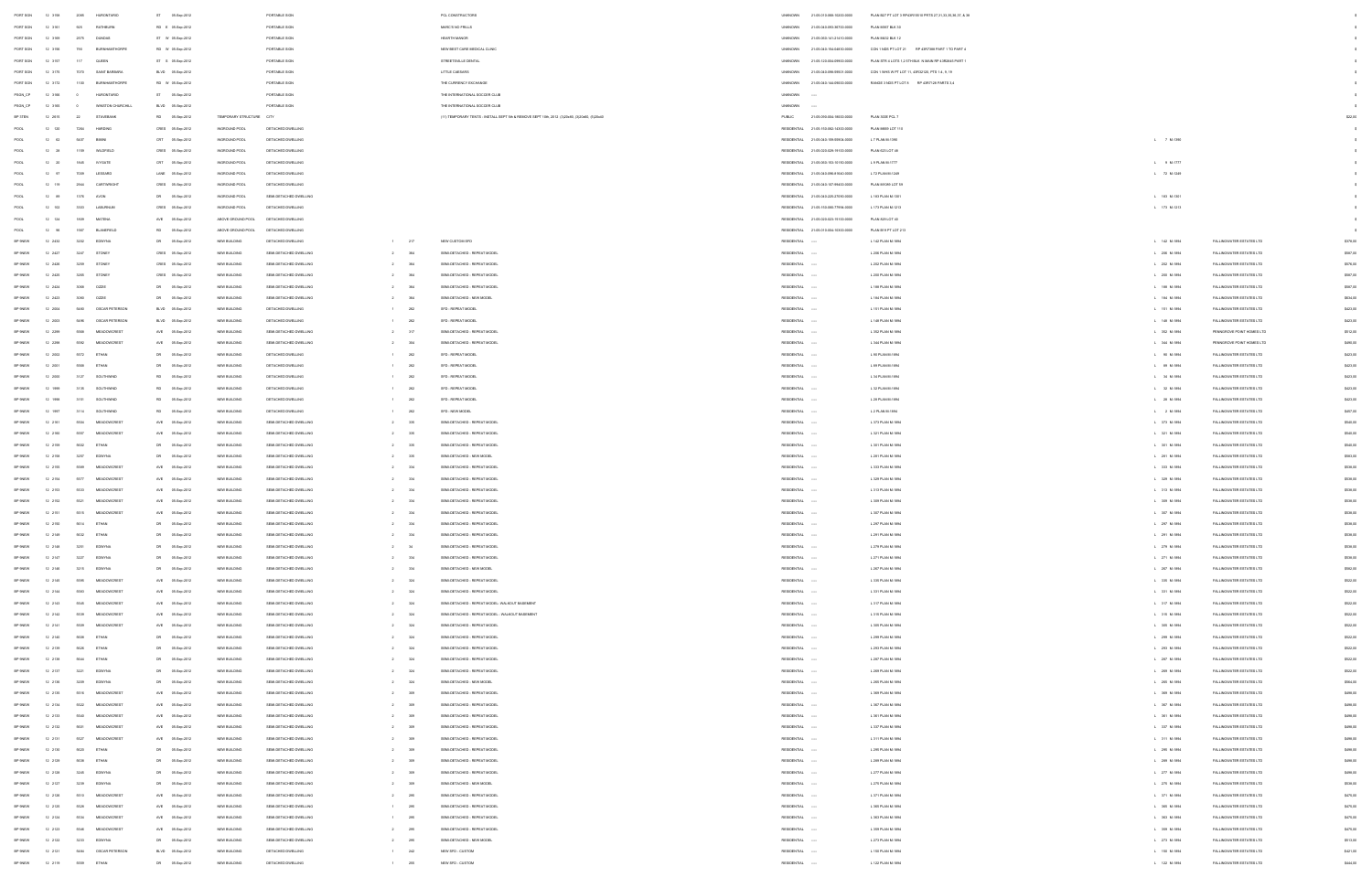|                                                | L 23 PLAN M-1894<br>1 1 PLAN M-1894                                                      |    | L 23 M-1894                  | FALLINGWATER ESTATES LTD<br><b>FALLINGWATER ESTATES LTD</b>        | \$411,00               |
|------------------------------------------------|------------------------------------------------------------------------------------------|----|------------------------------|--------------------------------------------------------------------|------------------------|
|                                                | CON 4 EHS, PT LT 1                                                                       | L. | 1 M-1894                     |                                                                    | \$445,00<br>\$1,083,00 |
| 05-030-094-30501-0000                          | 43M1503, PT BLK 4 - PT 2 43R31238                                                        |    |                              |                                                                    | \$405,00               |
| 05-030-094-30501-0000                          | 43M1503, PT BLK 4 - PT 2 43R31238                                                        |    |                              |                                                                    | \$354,00               |
| 05-050-113-02800-0000                          | CON 7 EHS PT LT 10, 43R3786 PTS 8, 9, 13                                                 |    |                              |                                                                    | \$185,00               |
| 05-040-098-17805-0000                          | PL M967 PT BLK 1 - 43R20246 PTS 1-12, 14-24                                              |    |                              |                                                                    | \$272,00               |
|                                                | PL 43M-589, PT BLK 1 - PTS 1-4 43R34501                                                  |    |                              |                                                                    | \$4,016,00             |
| 05-090-001-09600-0000                          | LT 42 PL H21                                                                             |    |                              |                                                                    | \$864,00               |
| 05-040-117-04310-0000                          | PLAN M364 PT BLK 12 RP 43R8968 PART 2                                                    |    |                              |                                                                    | f,                     |
| 05-040-145-00618-0000                          | PT LT 149 PLAN M-1280 - PT 2 43R23268                                                    |    |                              |                                                                    | \$17,00                |
| 05-040-095-39400-0000                          | PLAN 903 PT LOT 142                                                                      |    |                              |                                                                    | \$13,00                |
| ł,                                             | PSCP 935 - FORMERLY CON 2 NDS, PT LT 18 - PTS 2, 9, ETC. 43R34708                        |    |                              |                                                                    |                        |
|                                                | PEEL CONDO PLAN 492                                                                      |    |                              |                                                                    |                        |
| 05-040-154-00600-0000                          | CON 2 NDS, PT LT 18 - PTS 1, 6, 7 43R31917                                               |    |                              |                                                                    |                        |
| 05-040-154-00600-0000                          | CON 2 NDS, PT LT 18 - PTS 1, 6, 7 43R31917                                               |    |                              |                                                                    |                        |
| 05-040-154-00600-0000                          | CON 2 NDS, PT LT 18 - PTS 1, 6, 7 43R31917                                               |    |                              |                                                                    |                        |
| 05-040-154-00600-0000                          | CON 2 NDS, PT LT 18 - PTS 1, 6, 7 43R31917<br>CON 2 NDS, PT LT 18 - PTS 1, 6, 7 43R31917 |    |                              |                                                                    |                        |
| 05-040-154-00600-0000<br>05-040-154-00600-0000 | CON 2 NDS, PT LT 18 - PTS 1, 6, 7 43R31917                                               |    |                              |                                                                    |                        |
| 05-040-154-00600-0000                          | CON 2 NDS, PT LT 18 - PTS 1, 6, 7 43R31917                                               |    |                              |                                                                    |                        |
|                                                | PSCP 935 - FORMERLY CON 2 NDS, PT LT 18 - PTS 2, 9, ETC. 43R34708                        |    |                              |                                                                    |                        |
| 05-050-115-21355-0000                          | CON 4 EHS PT LT 2 - PTS 2, 8 43R24967, 43R27957 PTS 1-3                                  |    |                              |                                                                    | \$40,00                |
|                                                |                                                                                          |    |                              |                                                                    |                        |
| 05-060-141-22300-0000                          | CON 1 SDS PT LTS 33, 34, 43R13606 PTS 5, 6, 8-12, 15-18, 22-26, 43R17153 PT 2            |    |                              |                                                                    |                        |
|                                                |                                                                                          |    |                              |                                                                    |                        |
|                                                |                                                                                          |    |                              |                                                                    |                        |
|                                                |                                                                                          |    |                              |                                                                    |                        |
| 05-040-098-12910-0000                          | CON 2 WHS PT L 6, 43R25871 PTS 1-9, 13, 15, 20-23, 31, 39, 40                            |    |                              |                                                                    |                        |
| 05-040-098-12910-0000                          | CON 2 WHS PT L 6, 43R25871 PTS 1-9, 13, 15, 20-23, 31, 39, 40                            |    |                              |                                                                    |                        |
| 05-040-098-08600-0000                          | PLAN 465 LOT 2 PT LOT 1                                                                  |    |                              |                                                                    |                        |
| 05-150-081-17400-0000                          | PLAN M407 BLK 9                                                                          |    |                              |                                                                    |                        |
| 05-060-132-10510-0000                          | RANGE 1 SDS PT LOT 2 RP 43R18003 PARTS 3,5,6                                             |    |                              |                                                                    |                        |
|                                                |                                                                                          |    |                              |                                                                    |                        |
|                                                |                                                                                          |    |                              |                                                                    |                        |
|                                                |                                                                                          |    |                              |                                                                    |                        |
|                                                |                                                                                          |    |                              |                                                                    |                        |
|                                                |                                                                                          |    |                              |                                                                    |                        |
|                                                |                                                                                          |    |                              |                                                                    |                        |
|                                                |                                                                                          |    |                              |                                                                    |                        |
|                                                |                                                                                          |    |                              |                                                                    |                        |
| 05-120-004-09900-0000                          | PLAN STR 4 LOTS 1,2 5TH BLK N MAIN RP 43R2845 PART 1                                     |    |                              |                                                                    |                        |
|                                                |                                                                                          |    |                              |                                                                    |                        |
| 05-040-143-08425-0000                          | <b>PLAN M678 BLK 172</b>                                                                 |    |                              |                                                                    |                        |
|                                                |                                                                                          |    |                              |                                                                    |                        |
| 05-050-116-08200-0000                          | PL M339 PT BLK 3, 43R12539 PTS 5, 7, 8, 43R27196 PT 1                                    |    |                              |                                                                    | ś                      |
| 05-030-092-19500-0000                          | CON 2 NDS PT LT 5, 43R2782 PTS 1-7                                                       |    |                              |                                                                    |                        |
| 05-070-055-18900-0000                          | PLAN 439 LOT 42                                                                          |    |                              |                                                                    | \$26,00                |
|                                                | L 223 PLAN M-1894                                                                        |    | L 223 M-1894                 | PENNGROVE POINT HOMES LTD                                          | \$623,00               |
| 05-050-117-14400-0000                          | PLAN M395 PT BLK 18<br>RP 43R13338 PARTS 1 TO 4                                          |    |                              |                                                                    |                        |
|                                                | L 323 PLAN M-1894                                                                        |    | $L = 323$ M-1894             | PENNGROVE POINT HOMES LTD                                          | \$620,00               |
|                                                | L 227 PLAN M-1894                                                                        |    | L 227 M-1894                 | PENNGROVE POINT HOMES LTD                                          | \$620,00               |
|                                                | L 325 PLAN M-1894                                                                        |    | L 325 M-1894                 | PENNGROVE POINT HOMES LTD                                          | \$574,00               |
|                                                | L 225 PLAN M-1894                                                                        |    | L 225 M-1894                 | PENNGROVE POINT HOMES LTD                                          | \$574,00               |
|                                                | PL 43M-589, PT BLK 1 - PTS 5-7 43R34501                                                  |    |                              |                                                                    |                        |
|                                                | L 100 PLAN M-1894                                                                        |    | L 100 M-1894                 | FALLINGWATER ESTATES LTD                                           | \$413,00               |
|                                                | L 30 PLAN M-1894                                                                         |    | L 30 M-1894                  | <b>FALLINGWATER ESTATES LTD</b>                                    | \$413,00               |
|                                                | L 118 PLAN M-1894                                                                        |    | L 118 M-1894                 | FALLINGWATER ESTATES LTD                                           | \$411,00               |
|                                                | L 116 PLAN M-1894<br>L 113 PLAN M-1894                                                   |    | L 116 M-1894<br>L 113 M-1894 | <b>FALLINGWATER ESTATES LTD</b><br><b>FALLINGWATER ESTATES LTD</b> | \$411,00<br>\$411,00   |
|                                                | L 108 PLAN M-1894                                                                        |    | L 108 M-1894                 | FALLINGWATER ESTATES LTD                                           | \$411,00               |
|                                                | L 107 PLAN M-1894                                                                        |    | $L = 107$ M-1894             | FALLINGWATER ESTATES LTD                                           | \$411,00               |
|                                                |                                                                                          |    |                              |                                                                    |                        |

|  | 1 323 M-1894 | PENNGROVE POINT HOMES LTD       |
|--|--------------|---------------------------------|
|  | L 227 M-1894 | PENNGROVE POINT HOMES LTD.      |
|  | L 325 M-1894 | PENNGROVE POINT HOMES LTD.      |
|  | L 225 M-1894 | PENNGROVE POINT HOMES LTD       |
|  |              |                                 |
|  | I 100 M-1894 | <b>FALLINGWATER ESTATES LTD</b> |
|  | 1 30 M-1894  | <b>FALLINGWATER ESTATES LTD</b> |
|  | I 118 M-1894 | <b>FALLINGWATER ESTATES LTD</b> |
|  | I 116 M-1894 | <b>FALLINGWATER ESTATES LTD</b> |
|  | 1 113 M-1894 | <b>FALLINGWATER ESTATES LTD</b> |
|  | I 108 M-1894 | <b>FALLINGWATER ESTATES LTD</b> |
|  | 1 107 M-1894 | <b>FALLINGWATER ESTATES LTD</b> |
|  | 1 104 M-1894 | <b>FALLINGWATER ESTATES LTD</b> |

| BP 9NEW             | 12 2118            | 3171         | SOUTHWIND                         | RD 05-Sep-2012                    | NEW BUILDING                  | DETACHED DWELLING                                                  |                 | 1<br>256                       | SFD - REPEAT MODEL                                                                                                                    | RESIDENTIAL ----- |                                      | L 23 PLAN M-1894                                                              | L 23 M-1894                  | <b>FALLINGWATER ESTATES LTD</b> | \$411,0            |
|---------------------|--------------------|--------------|-----------------------------------|-----------------------------------|-------------------------------|--------------------------------------------------------------------|-----------------|--------------------------------|---------------------------------------------------------------------------------------------------------------------------------------|-------------------|--------------------------------------|-------------------------------------------------------------------------------|------------------------------|---------------------------------|--------------------|
| BP 9NEW             | 12 2117            | 3110         | SOUTHWIND                         | RD 05-Sep-2012                    | NEW BUILDING                  | DETACHED DWELLING                                                  |                 | $-1$<br>256                    | SFD - NEW MODEL                                                                                                                       | RESIDENTIAL ----- |                                      | L 1 PLAN M-1894                                                               | L 1 M-1894                   | FALLINGWATER ESTATES LTD        | \$445,0            |
| BP 3NEW             | 10 2045            | 1915         | <b>EGLINTON</b>                   | AVE E 05-Sep-2012                 | NEW BUILDING                  | CITY                                                               |                 | 658                            | NEW - BUS TRANSIT TERMINAL, ETOBICOKE CREEK STATION                                                                                   | PUBLIC            | --                                   | CON 4 EHS, PT LT 1                                                            |                              |                                 | \$1,083,0          |
| BP 3NEW             | 10 2044            | 4652         | <b>TAHOE</b>                      | BLVD 05-Sep-2012                  | NEW BUILDING                  | CITY                                                               |                 | 246                            | NEW - BUS RAPID TRANSIT STATION TAHOE-STATION                                                                                         | PUBLIC            | 21-05-030-094-30501-0000             | 43M1503, PT BLK 4 - PT 2 43R31238                                             |                              |                                 | \$405,0            |
| BP 3NEW             | 10 2043            | 4650         | TAHOE                             | BLVD 05-Sep-2012                  | NEW BUILDING                  | CITY                                                               |                 | 215                            | NEW - BUS RAPID TRANSIT STATION, TAHOE STATION                                                                                        | PUBLIC            | 21-05-030-094-30501-0000             | 43M1503, PT BLK 4 - PT 2 43R31238                                             |                              |                                 | \$354,0            |
| BP 3ALT             | 12 513             | 6900         | <b>AIRPORT</b>                    | RD 05-Sep-2012                    |                               | ALTERATION TO EXIST BLD INDUSTRIAL - OTHER                         | 2-FLR           |                                | INTERIOR ALTERATIONS - CORRIDORS & WASHROOMS AND (1) DEMISING WALL                                                                    | <b>INDUSTRIAL</b> | 21-05-050-113-02800-0000             | CON 7 EHS PT LT 10, 43R3786 PTS 8, 9, 13                                      |                              |                                 | \$185,0            |
| ZONBLD              | 12 2170            | 5935         | MAVIS                             | RD 05-Sep-2012                    |                               | ALTERATION TO EXIST BLD/ COMMERCIAL RETAIL - MULTI-USER 2A         |                 |                                | RESTAURANT                                                                                                                            |                   | COMMERCIAL 21-05-040-098-17805-0000  | PL M967 PT RLK 1 - 43R20246 PTS 1-12 14-24                                    |                              |                                 | \$272,0            |
| BP 3ALT             | 12 2213            | 2185         | DERRY                             | RD W 05-Sep-2012                  |                               | ALTERATION TO EXIST BLDI COMMERCIAL OFFICE- SINGLE USER FLOORS 1-3 |                 |                                | INTERIOR ALTERATIONS - ENERSOURCE CORP                                                                                                | COMMERCIAL        | 1000                                 | PL 43M-589, PT BLK 1 - PTS 1-4 43R34501                                       |                              |                                 | \$4,016,0          |
| BP 9NEW             | 12 1583            | 57           | CUMBERLAND                        | DR 06-Sep-2012                    | NEW BUILDING                  | DETACHED DWELLING                                                  |                 | 1 401                          | SFD - CUSTOM & DEMOLISH EXISTING SFD & GARAGE                                                                                         |                   | RESIDENTIAL 21-05-090-001-09600-0000 | LT 42 PL H21                                                                  |                              |                                 | \$864,0            |
| PORT SGN            | 12 3179            | 5580         | KENNEDY                           | RD 06-Sep-2012                    |                               | PORTABLE SIGN                                                      |                 |                                | POSITIVE CHANGES                                                                                                                      | <b>UNKNOWN</b>    | 21-05-040-117-04310-0000             | PLAN M364 PT BLK 12 RP 43R8968 PART 2                                         |                              |                                 |                    |
| BP 9ALT             | 12 2477            | 5381         | <b>HOLLYPOINT</b>                 | AVE 06-Sep-2012                   | <b>OTHER</b>                  | SEMI-DETACHED DWELLING                                             |                 |                                | ALTERATIONS - SIDE GARAGE ENTRANCE                                                                                                    |                   | RESIDENTIAL 21-05-040-145-00618-0000 | PT LT 149 PLAN M-1280 - PT 2 43R23268                                         |                              |                                 | \$17.0             |
| BP 9ALT             | 12 525             | 482          | <b>GINGER DOWNS</b>               | 06-Sep-2012                       | OTHER                         | SEMI-DETACHED DWELLING                                             |                 |                                | ADDITION - DECK                                                                                                                       |                   | RESIDENTIAL 21-05-040-095-39400-0000 | PLAN 903 PT LOT 142                                                           |                              |                                 |                    |
|                     |                    | 365          | PRINCE OF WALES                   | DR 06-Sep-2012                    | OTHER                         | APARTMENT (> 6 UNITS)                                              | AS-NOTED        |                                | OCCUPANCY - PRIOR TO COMPLETION - RETAIL UNITS (1,302.90m2 area) AREAS - SOUTHERN & CENTRAL RETAIL UNITS (REFER TO DRAWINGS PROVIDED) | RESIDENTIAL ----- |                                      | PSCP 935 - FORMERLY CON 2 NDS, PT LT 18 - PTS 2, 9, ETC. 43R34708             |                              |                                 |                    |
|                     | 12 2589            | 1550         | SOUTH GATEWAY                     | RD 06-Sep-2012                    | OTHER                         | COMMERCIAL OFFICE - MULTI-USER 200-202                             |                 |                                | COMMERCIAL SCHOOL                                                                                                                     | COMMERCIAL -----  |                                      | PEEL CONDO PLAN 492                                                           |                              |                                 |                    |
| $\Omega$            | 12 2526            | 360          | SQUARE ONE                        | DR 06-Sep-2012                    | OTHER                         | APARTMENT (> 6 UNITS)                                              | 4-FLR           |                                | OCCUPANCY - PRIOR TO COMPLETION - 4TH FLOOR (9 UNITS) UNITS #401, 402, 403, 404, 405, 408, 407, 409 & 410                             |                   | RESIDENTIAL 21-05-040-154-00600-0000 | CON 2 NDS, PT LT 18 - PTS 1, 6, 7 43R31917                                    |                              |                                 |                    |
|                     | 12 2519            | 360          | SQUARE ONE                        | DR 06-Sep-2012                    | OTHER                         | APARTMENT (> 6 UNITS)                                              | 13-FLR          |                                | OCCUPANCY - PRIOR TO COMPLETION - 13TH FLOOR (11 UNITS) UNITS #1301, 1302, 1303, 1304, 1305, 1306, 1307, 1308, 1309, 1310 & 1312      |                   | RESIDENTIAL 21-05-040-154-00600-0000 | CON 2 NDS, PT LT 18 - PTS 1, 6, 7 43R31917                                    |                              |                                 |                    |
|                     | 12 2518            | 360          | SQUARE ONE                        | DR 06-Sep-2012                    | OTHER                         | APARTMENT (> 6 UNITS)                                              | 12-FLR          |                                | OCCUPANCY - PRIOR TO COMPLETION - 12TH FLOOR (11 UNITS) UNITS #1201, 1202, 1203, 1204, 1205, 1206, 1207, 1208, 1209, 1210 & 1212      |                   | RESIDENTIAL 21-05-040-154-00600-0000 | CON 2 NDS, PT LT 18 - PTS 1, 6, 7 43R31917                                    |                              |                                 |                    |
|                     | 12 2517            | 360          | SQUARE ONE                        | DR 06-Sep-2012                    | OTHER                         | APARTMENT (> 6 UNITS)                                              | $11-FLR$        |                                | OCCUPANCY - PRIOR TO COMPLETION - 11TH FLOOR (11 UNITS) UNITS #1101, 1102, 1103, 1104, 1105, 1106, 1107, 1108, 1109, 1110 & 1112      |                   | RESIDENTIAL 21-05-040-154-00600-0000 | CON 2 NDS, PT LT 18 - PTS 1, 6, 7 43R31917                                    |                              |                                 |                    |
|                     | 12 2516            | 360          | SQUARE ONE                        | DR 06-Sep-2012                    | OTHER                         | APARTMENT (> 6 UNITS)                                              | 10-FLR          |                                | OCCUPANCY - PRIOR TO COMPLETION - 10TH FLOOR (11 UNITS) UNITS #1001, 1002, 1003, 1004, 1005, 1006, 1007, 1008, 1009, 1010 & 1012      |                   | RESIDENTIAL 21-05-040-154-00600-0000 | CON 2 NDS, PT LT 18 - PTS 1, 6, 7 43R31917                                    |                              |                                 |                    |
|                     | 12 2513            | 360          | SQUARE ONE                        | DR 06-Sep-2012                    | OTHER                         | APARTMENT (> 6 UNITS)                                              | 7-FLR           |                                | OCCUPANCY - PRIOR TO COMPLETION - 7TH FLOOR (11 UNITS) UNITS #701, 702, 703, 704, 705, 706, 707, 708, 709, 710 & 712                  |                   | RESIDENTIAL 21-05-040-154-00600-0000 | CON 2 NDS, PT LT 18 - PTS 1, 6, 7 43R31917                                    |                              |                                 |                    |
|                     | 12 2511            | 360          | SQUARE ONE                        | DR 06-Sep-2012                    | OTHER                         | APARTMENT (> 6 UNITS)                                              | NORTH-TWR LOBBY |                                | OCCUPANCY - PRIOR TO COMPLETION - NORTH TOWER LOBBY (600m2 AREA)                                                                      |                   | RESIDENTIAL 21-05-040-154-00600-0000 | CON 2 NDS, PT LT 18 - PTS 1, 6, 7 43R31917                                    |                              |                                 |                    |
| OP                  | 12 1852            | 365          | PRINCE OF WALES                   | DR 06-Sep-2012                    | OTHER                         | APARTMENT (> 6 UNITS)                                              | 2ND-FLR         |                                | OCCUPANCY - PRIOR TO COMPLETION - 2nd FLOOR (290m2 area)                                                                              | RESIDENTIAL ----- |                                      | PSCP 935 - FORMERLY CON 2 NDS, PT LT 18 - PTS 2, 9, ETC, 43R34708             |                              |                                 |                    |
| PLU/BLDG            | 12 2689            | PLU 1980     | MATHESON                          | BLVDE 06-Sep-2012                 | OTHER                         | MULTI-TENANT INDUSTRIAL                                            |                 |                                | BACKFLOW PREVENTER                                                                                                                    | INDUSTRIAL        | 21-05-050-115-21355-0000             | CON 4 EHS PT LT 2 - PTS 2, 8 43R24967, 43R27957 PTS 1-3                       |                              |                                 |                    |
| PSGN_CP             | 12 3198            |              | <b>EGLINTON</b>                   | AVE W 06-Sep-2012                 |                               | PORTABLE SIGN                                                      |                 |                                | COMMUNITY SERVICES - ARTS & CULTURE                                                                                                   | <b>UNKNOWN</b>    |                                      |                                                                               |                              |                                 |                    |
| PORT SGN            | 12 3162            | 2400         | <b>DUNDAS</b>                     | ST W 06-Sep-2012                  |                               | PORTABLE SIGN                                                      |                 |                                | NAIL CONCEPT                                                                                                                          | <b>UNKNOWN</b>    | 21-05-060-141-22300-0000             | CON 1 SDS PT LTS 33, 34, 43R13606 PTS 5, 6, 8-12, 15-18, 22-26, 43R17153 PT 2 |                              |                                 |                    |
| PSGN_CP             | 12 3196            |              | <b>ERIN MILLS</b>                 | PKY 06-Sep-2012                   |                               | PORTABLE SIGN                                                      |                 |                                | <b>COMMUNITY SERVICES</b>                                                                                                             | <b>UNKNOWN</b>    |                                      |                                                                               |                              |                                 |                    |
| PSGN CP             | 12 3195            |              | WINSTON CHURCHILL                 | BLVD 06-Sep-2012                  |                               | PORTABLE SIGN                                                      |                 |                                | CHURCHILL MEADOWS CHRISTIAN CHURCH                                                                                                    | <b>UNKNOWN</b>    | --                                   |                                                                               |                              |                                 |                    |
| PSGN_CP             | 12 3193            |              | <b>ERIN MILLS</b>                 | PKY 06-Sep-2012                   |                               | PORTABLE SIGN                                                      |                 |                                | CHURCHILL MEADOWS CHRISTIAN CHURCH                                                                                                    | <b>UNKNOWN</b>    |                                      |                                                                               |                              |                                 |                    |
| PORT SGN            | 12 3164            | 785          | BRITANNIA                         | RD W 06-Sep-2012                  |                               | PORTABLE SIGN                                                      |                 |                                | <b>LIVING LIGHTING</b>                                                                                                                | <b>UNKNOWN</b>    | 21-05-040-098-12910-0000             | CON 2 WHS PT L 6, 43R25871 PTS 1-9, 13, 15, 20-23, 31, 39, 40                 |                              |                                 |                    |
| PORT SGN            | 12 3163            | 785          | BRITANNIA                         | RD W 06-Sep-2012                  |                               | PORTABLE SIGN                                                      |                 |                                | <b>LIVING LIGHTING</b>                                                                                                                | <b>UNKNOWN</b>    | 21-05-040-098-12910-0000             | CON 2 WHS PT L 6, 43R25871 PTS 1-9, 13, 15, 20-23, 31, 39, 40                 |                              |                                 |                    |
| PORT SGN            | 12 3170            | 1245         | EGLINTON                          | AVE W 06-Sep-2012                 |                               | PORTABLE SIGN                                                      |                 |                                | CANADIAN COPTIC CENTRE                                                                                                                | <b>UNKNOWN</b>    | 21-05-040-098-08600-0000             | PLAN 465 LOT 2 PT LOT 1                                                       |                              |                                 |                    |
| PORT SGN            | 12 3167            | 6750         | WINSTON CHURCHILL                 | BLVD 06-Sep-2012                  |                               | PORTABLE SIGN                                                      |                 |                                | COSTI IMMIGRANT SERVICES                                                                                                              | <b>UNKNOWN</b>    | 21-05-150-081-17400-0000             | PLAN M407 BLK 9                                                               |                              |                                 |                    |
| PORT SGN            | 12 3181            | 1960         | <b>DUNDAS</b>                     | ST W 06-Sep-2012                  |                               | PORTABLE SIGN                                                      |                 |                                | SHERWOOD OPTOMETRIST                                                                                                                  | <b>UNKNOWN</b>    | 21-05-060-132-10510-0000             | RANGE 1 SDS PT LOT 2 RP 43R18003 PARTS 3.5.6                                  |                              |                                 |                    |
| PSGN CP             | 12 3192            |              | <b>ERIN MILLS</b>                 | PKY 06-Sep-2012                   |                               | PORTABLE SIGN                                                      |                 |                                | COMMUNITY SERVICES - REC. & PARKS                                                                                                     | <b>UNKNOWN</b>    | --                                   |                                                                               |                              |                                 |                    |
| PSGN_CP             | 12 3191            |              | HURONTARIO                        | ST 06-Sep-2012                    |                               | PORTABLE SIGN                                                      |                 |                                | COMMUNITY SERVICES - REC. & PARKS                                                                                                     | <b>UNKNOWN</b>    |                                      |                                                                               |                              |                                 |                    |
| PSGN_CP             | 12 3190            |              | <b>ERIN MILLS</b>                 | PKY 06-Sep-2012                   |                               | PORTABLE SIGN                                                      |                 |                                | COMMUNITY SERVICES - REC. & PARKS                                                                                                     | <b>UNKNOWN</b>    | --                                   |                                                                               |                              |                                 |                    |
| PSGN CP             | 12 3188            |              | SOUTHDOWN                         | RD 06-Sep-2012                    |                               | PORTABLE SIGN                                                      |                 |                                | COMMUNITY SERVICES - REC. & PARKS                                                                                                     | <b>UNKNOWN</b>    | --                                   |                                                                               |                              |                                 |                    |
| PSGN_CP             | 12 3187            |              | <b>MISSISSAUG</b>                 | RD 06-Sep-2012                    |                               | PORTABLE SIGN                                                      |                 |                                | COMMUNITY SERVICES - REC. & PARKS                                                                                                     | <b>UNKNOWN</b>    |                                      |                                                                               |                              |                                 |                    |
| PSGN_CP             | 12 3186            |              | <b>ERIN MILLS</b>                 | PKY 06-Sep-2012                   |                               | PORTABLE SIGN                                                      |                 |                                | COMMUNITY SERVICES - REC. & PARKS                                                                                                     | <b>UNKNOWN</b>    |                                      |                                                                               |                              |                                 |                    |
| PSGN_CP             | 12 3185            | $^{\circ}$   | DERRY                             | RD W 06-Sep-2012                  |                               | PORTABLE SIGN                                                      |                 |                                | <b>GRACE COMMUNITY CHURCH</b>                                                                                                         | <b>UNKNOWN</b>    | --                                   |                                                                               |                              |                                 |                    |
| PSGN CP             | 12 3184            |              | <b>DUNDAS</b>                     | ST W 06-Sep-2012                  |                               | PORTABLE SIGN                                                      |                 |                                | COMMUNITY SERVICES - REC. & PARKS                                                                                                     | <b>UNKNOWN</b>    |                                      |                                                                               |                              |                                 |                    |
| PSGN_CP             | 12 3182            |              | AIRPOR'                           | RD 06-Sep-2012                    |                               | PORTABLE SIGN                                                      |                 |                                | COMMUNITY SERVICES - REC. & PARKS                                                                                                     | <b>UNKNOWN</b>    |                                      |                                                                               |                              |                                 |                    |
| PORT SGN            | 12 3178            | 117          | QUEEN                             | ST S 06-Sep-2012                  |                               | PORTABLE SIGN                                                      |                 |                                | SAUCY RESTAURANT                                                                                                                      | <b>LINKNOWN</b>   | 21-05-120-004-09900-0000             | PLAN STR 4 LOTS 1,2 5TH BLK N MAIN RP 43R2845 PART 1                          |                              |                                 |                    |
|                     |                    |              | PSGN CP 12 3194 0 TENTH LINE WEST | 06-Sep-2012                       |                               | PORTABLE SIGN                                                      |                 |                                | CHURCHILL MEADOWS CHRISTIAN CHURCH                                                                                                    | UNKNOWN -----     |                                      |                                                                               |                              |                                 |                    |
| PORT SGN            | 12 3171            |              | 325 CENTRAL                       | PKY W 06-Sep-2012                 |                               | <b>PORTABLE SIGN</b>                                               |                 |                                |                                                                                                                                       | <b>UNKNOWN</b>    | 21-05-040-143-08425-0000             | PLAN M678 BLK 172                                                             |                              |                                 |                    |
| PSGN_CP 12 3189     |                    | $\sim$ 0     | BRITANNIA                         | RD W 06-Sep-2012                  |                               | PORTABLE SIGN                                                      |                 |                                | COMMUNITY SERVICES - REC. & PARKS                                                                                                     | <b>UNKNOWN</b>    | --                                   |                                                                               |                              |                                 |                    |
| PSGN_CP             | 12 3183            | $^{\circ}$   | BURNHAMTHORPE                     | RD E 06-Sep-2012                  |                               | PORTABLE SIGN                                                      |                 |                                | COMMUNITY SERVICES - REC. & PARKS                                                                                                     | <b>UNKNOWN</b>    | --                                   |                                                                               |                              |                                 |                    |
| PORT SGN            | 12 3177            | 6435         | <b>DIXIE</b>                      | RD 06-Sep-2012                    |                               | PORTABLE SIGN                                                      |                 |                                | MAXXLIQUIDATORS AUCTIONMAXX                                                                                                           | <b>UNKNOWN</b>    | 21-05-050-116-08200-0000             | PL M339 PT BLK 3, 43R12539 PTS 5, 7, 8, 43R27196 PT 1                         |                              |                                 |                    |
| PORT SGN            | 12 3173            | 4141         | <b>DIXIE</b>                      | RD 06-Sep-2012                    |                               | PORTABLE SIGN                                                      |                 |                                | KUMON MATH & READING                                                                                                                  | <b>UNKNOWN</b>    | 21-05-030-092-19500-0000             | CON 2 NDS PT LT 5, 43R2782 PTS 1-7                                            |                              |                                 |                    |
| BP 9ALT             | 12 2418            | 2108         | <b>TOLMAN</b>                     | RD 06-Sep-2012                    | NEW BUILDING                  | GARAGE/CARPORT                                                     |                 |                                | NEW - DETACHED GARAGE                                                                                                                 |                   | RESIDENTIAL 21-05-070-055-18900-0000 | PLAN 439 LOT 42                                                               |                              | PENNGROVE POINT HOMES LTD       |                    |
| BP 9NEW             | 12 2387            | 3441         | <b>PARK HEIGHTS</b>               | WAY 07-Sep-2012                   | NEW BUILDING                  | SEMI-DETACHED DWELLING                                             |                 | 2 358                          | SEMI-DETACHED - CUSTOM                                                                                                                | RESIDENTIAL ----- | INDUSTRIAL 21-05-050-117-14400-0000  | L 223 PLAN M-1894                                                             | L 223 M-1894                 |                                 | \$623,0            |
| BP 3ALT<br>UNISSRPT | 11 5746<br>12 2700 | 1180<br>5667 | BRITANNIA<br>ETHAN                | RD E 07-Sep-2012                  | <b>REVISIONS</b>              | MULTI-TENANT INDUSTRIAL<br>SEMI-DETACHED DWELLING                  |                 |                                | REVISIONS - RE-LOCATE DEMISING WALL<br>SEMI-DETACHED - REPEAT MODEL                                                                   | RESIDENTIAL ----- |                                      | PLAN M395 PT BLK 18 RP 43R13338 PARTS 1 TO 4                                  |                              | PENNGROVE POINT HOMES LTD       |                    |
| UNISSRPT            | 12 2699            | 3453         | <b>PARK HEIGHTS</b>               | DR 07-Sep-2012<br>WAY 07-Sep-2012 | NEW BUILDING<br>NEW BUILDING  | SEMI-DETACHED DWELLING                                             |                 | 2 384<br>$\overline{2}$<br>384 | SEMI-DETACHED - REPEAT MODEL                                                                                                          | RESIDENTIAL ----- |                                      | L 323 PLAN M-1894<br>L 227 PLAN M-1894                                        | L 323 M-1894                 | PENNGROVE POINT HOMES LTD       | \$620,0<br>\$620,0 |
| <b>UNISSRPT</b>     | 12 2698            | 5673         | ETHAN                             | DR 07-Sep-2012                    | NEW BUILDING                  | SEMI-DETACHED DWELLING                                             |                 | $\overline{2}$<br>356          | SEMI-DETACHED - REPEAT MODEL                                                                                                          | RESIDENTIAL ----- |                                      | L 325 PLAN M-1894                                                             | L 227 M-1894<br>L 325 M-1894 | PENNGROVE POINT HOMES LTD       | \$574,0            |
| <b>UNISSRPT</b>     | 12 2697            | 3447         | PARK HEIGHTS                      | WAY 07-Sep-2012                   | NEW BUILDING                  | SEMI-DETACHED DWELLING                                             |                 | 2 356                          | SEMI-DETACHED - REPEAT MODEL                                                                                                          | RESIDENTIAL ----- |                                      | L 225 PLAN M-1894                                                             | L 225 M-1894                 | PENNGROVE POINT HOMES LTD       | \$574,0            |
| BP 3NEW             | 12 1687            | CON 7100     | WEST CREDIT                       | AVE 07-Sep-2012                   | NEW BUILDING                  | COMMERCIAL OFFICE - MULTI-USER                                     |                 |                                | CONDITIONAL PERMIT - NEW - FOUR STOREY SHELL OFFICE BLD, FOUNDATION ONLY, COMPLIANCE BY NOVEMBER 30, 2012                             | COMMERCIAL -----  |                                      | PL 43M-589, PT BLK 1 - PTS 5-7 43R34501                                       |                              |                                 |                    |
| BP 9NEW             | 12 2607            | 5461         | MEADOWCREST                       | AVE 07-Sep-2012                   | NEW BUILDING                  | DETACHED DWELLING                                                  |                 | 1 256                          | SFD - REPEAT MODEL                                                                                                                    | RESIDENTIAL ----- |                                      | L 100 PLAN M-1894                                                             | L 100 M-1894                 | <b>FALLINGWATER ESTATES LTD</b> | \$413,0            |
| BP 9NEW             | 12 2606            | 3143         | SOUTHWIND                         | RD 07-Sep-2012                    | NEW BUILDING                  | DETACHED DWELLING                                                  |                 | 1256                           | SFD - REPEAT MODEL                                                                                                                    | RESIDENTIAL ----- |                                      | L 30 PLAN M-1894                                                              | L 30 M-1894                  | FALLINGWATER ESTATES LTD        | \$413,0            |
| BP 9NEW             | 12 2438            | 5432         | MEADOWCREST                       | AVE 07-Sep-2012                   | NEW BUILDING                  | DETACHED DWELLING                                                  |                 | $-1$<br>255                    | SFD - REPEAT MODEL                                                                                                                    | RESIDENTIAL ----- |                                      | L 118 PLAN M-1894                                                             | L 118 M-1894                 | FALLINGWATER ESTATES LTD        | \$411,0            |
| BP 9NEW             | 12 2437            | 5440         | MEADOWCREST                       | AVE 07-Sep-2012                   | NEW BUILDING                  | DETACHED DWELLING                                                  |                 | <b>11.11.11.11</b><br>255      | SFD - REPEAT MODEL                                                                                                                    | RESIDENTIAL ----- |                                      | L 116 PLAN M-1894                                                             | L 116 M-1894                 | <b>FALLINGWATER ESTATES LTD</b> | \$411,0            |
| BP 9NEW             | 12 2436            | 5452         | MEADOWCREST                       | AVE 07-Sep-2012                   | NEW BUILDING                  | DETACHED DWELLING                                                  |                 | 1 255                          | SFD - REPEAT MODEL                                                                                                                    | RESIDENTIAL ----- |                                      | L 113 PLAN M-1894                                                             | L 113 M-1894                 | FALLINGWATER ESTATES LTD        | \$411,0            |
| BP 9NEW             | 12 2435            | 5472         | MEADOWCREST                       | AVE 07-Sep-2012                   | NEW BUILDING                  | DETACHED DWELLING                                                  |                 | $-1$<br>255                    | SFD - REPEAT MODEL                                                                                                                    | RESIDENTIAL ----- |                                      | L 108 PLAN M-1894                                                             | L 108 M-1894                 | FALLINGWATER ESTATES LTD        | \$411,0            |
| BP 9NEW             | 12 2434            | 5476         | MEADOWCREST                       | AVE 07-Sep-2012                   | <b>NEW BUILDING</b>           | DETACHED DWELLING                                                  |                 | <b>11.11.11.11</b><br>255      | SFD - REPEAT MODEL                                                                                                                    | RESIDENTIAL ----- |                                      | L 107 PLAN M-1894                                                             | L 107 M-1894                 | <b>FALLINGWATER ESTATES LTD</b> | \$411,0            |
| BP 9NEW             | 12 2433            | 5488         | MEADOWCREST                       | AVE 07-Sep-2012                   | NEW BUILDING                  | DETACHED DWELLING                                                  |                 | 1 255                          | SFD - NEW MODEL                                                                                                                       | RESIDENTIAL ----- |                                      | L 104 PLAN M-1894                                                             | L 104 M-1894                 | <b>FALLINGWATER ESTATES LTD</b> | \$444,0            |
| BP 3NEW             | 12 941             | 6890         | <b>GLEN ERIN</b>                  | DR 07-Sep-2012                    | ADDITION TO EXIST BLDG CHURCH |                                                                    |                 |                                | ADDITION/ALTERATIONS - NORTH SANCTUARY ADD, NEW CLERESTORY AT NAVE CENTRE & MECHANICAL UNIT - ST. JOHN OF THE CROSS                   | PUBLIC            | 21-05-040-098-57600-0000             | PLAN M29 LOT 3                                                                |                              |                                 | \$216,0            |
| BP 3ALT             | 12 2271            | 2116         | BURNHAMTHORPE                     | RD W 07-Sep-2012                  |                               | ALTERATION TO EXIST BLDI COMMERCIAL - OTHER                        | 1, BLD-N        |                                | INTERIOR ALTERATIONS - ROGERS COMMUNICATION INC                                                                                       |                   | COMMERCIAL 21-05-060-155-52500-0000  | PL M160 LOT C, 43R7880 PTS 1-3, 5-11                                          |                              |                                 | \$301,0            |
| ZONBLD              | 12 2388            | 1177         | CENTRAL                           | PKY W 07-Sep-2012                 |                               | ALTERATION TO EXIST BLD/ COMMERCIAL OFFICE - MULTI-USER 8          |                 |                                | MEDICAL OFFICE                                                                                                                        |                   | COMMERCIAL 21-05-040-144-09200-0000  | RANGE 3 NDS PT LOTS 7,8                                                       |                              |                                 | \$86,0             |
| BP 9ALT             | 12 1429            | 17           | PREMIUM                           | WAY 07-Sep-2012                   | OTHER                         | ROW DWELLING                                                       |                 |                                | ADDITION - (2) DECKS                                                                                                                  |                   | RESIDENTIAL 21-05-060-125-21209-0000 | RANGE 3 CIR PT LT 1 - PTS 5, 13, 22 43R33274                                  |                              |                                 | \$20.0             |
| BP 3ALT             | 12 1101            | 3100         | KIRWIN                            | AVE 07-Sep-2012                   | OTHER                         | APARTMENT (> 6 UNITS)                                              |                 |                                | ALTS - REPAIR & WATERPROOFING OF GARAGE ROOF SLAB                                                                                     | RESIDENTIAL       |                                      | PEEL CONDO PLAN 115                                                           |                              |                                 | \$1,500,0          |
| PORT SGN            | 12 3197            | 1764         | LAKESHORE                         | RD W 07-Sep-2012                  |                               | PORTABLE SIGN                                                      |                 |                                | PAINTSCAPES INC.                                                                                                                      | <b>UNKNOWN</b>    | 21-05-020-024-17900-0000             | CON 3 SDS PT LOT 28                                                           |                              |                                 |                    |
| PSGN_CP             | 12 3212            | $^{\circ}$   | <b>BRISTOL</b>                    | RD W 07-Sep-2012                  |                               | PORTABLE SIGN                                                      |                 |                                | COMMUNITY SERVICES - ARTS & CULTURE                                                                                                   | <b>UNKNOWN</b>    | --                                   |                                                                               |                              |                                 |                    |
| PSGN CP             | 12 3210            |              | CAWTHRA                           | RD 07-Sep-2012                    |                               | PORTABLE SIGN                                                      |                 |                                | COMMUNITY SERVICES - ARTS & CULTURE                                                                                                   | <b>UNKNOWN</b>    | --                                   |                                                                               |                              |                                 |                    |
| PORT SGN            | 12 3180            | 670          | EGLINTON                          | AVE W 07-Sep-2012                 |                               | PORTABLE SIGN                                                      |                 |                                | <b>FUTURE GADGETS</b>                                                                                                                 | <b>UNKNOWN</b>    | 21-05-040-155-43700-0000             | CON 2 NDS PT LOT 20 RP 43R20153 PART 1                                        |                              |                                 |                    |
| PSGN_CP             | 12 3209            | $^{\circ}$   | <b>ERIN MILLS</b>                 | PKY 07-Sep-2012                   |                               | PORTABLE SIGN                                                      |                 |                                | COMMUNITY SERVICES - ARTS & CULTURE                                                                                                   | <b>UNKNOWN</b>    | $\sim$                               |                                                                               |                              |                                 |                    |
| PSGN CP 12 3201     |                    | $\sim$ 0     | <b>BURNHAMTHORPE</b>              | RD W 07-Sep-2012                  |                               | PORTABLE SIGN                                                      |                 |                                | COMMUNITY SERVICES - ARTS & CULTURE                                                                                                   | UNKNOWN -----     |                                      |                                                                               |                              |                                 |                    |
|                     |                    |              |                                   |                                   |                               |                                                                    |                 |                                |                                                                                                                                       |                   |                                      |                                                                               |                              |                                 |                    |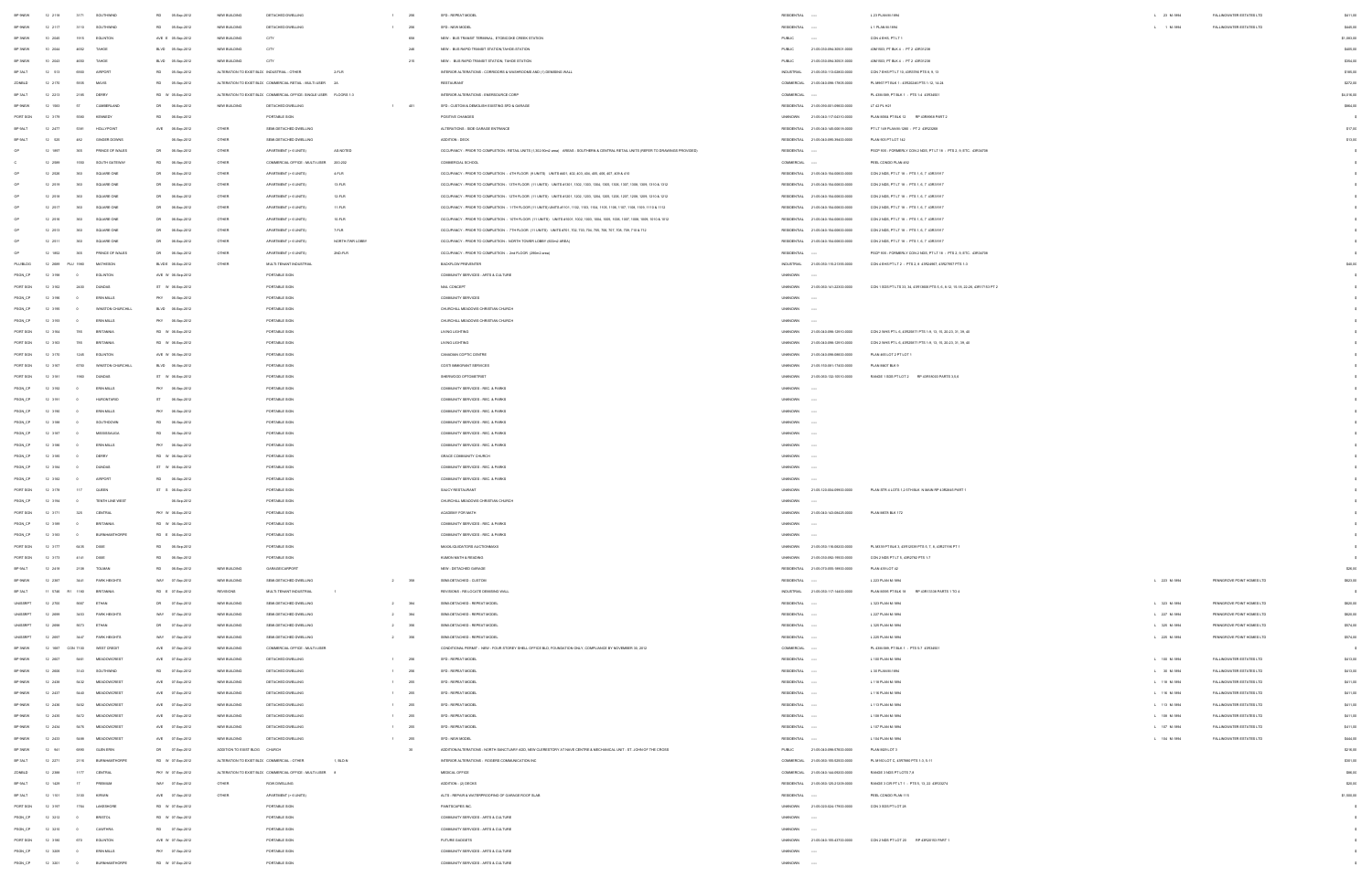| PSGN_CP         | 12 3208           | $\sim$          | <b>ERIN MILLS</b>     | PKY 07-Sep-2012          |                     | PORTABLE SIGN                                                       |                                                                                                                                                                                                                                             | GRACE COMMUNITY CHURCH                                                                                               | <b>UNKNOWN</b><br>--                       |                                                                                                                                          |              |                                 |           |
|-----------------|-------------------|-----------------|-----------------------|--------------------------|---------------------|---------------------------------------------------------------------|---------------------------------------------------------------------------------------------------------------------------------------------------------------------------------------------------------------------------------------------|----------------------------------------------------------------------------------------------------------------------|--------------------------------------------|------------------------------------------------------------------------------------------------------------------------------------------|--------------|---------------------------------|-----------|
|                 | 12 2296           | 1855            | <b>MINNESOT/</b>      | CRT 07-Sep-2012          |                     | ELECTROMAG LOCK DEVICI COMMERCIAL OFFICE - MULTI-USER 1ST & 2ND FLR |                                                                                                                                                                                                                                             | FIRE ONLY - (14) MAGLOCKS                                                                                            | COMMERCIAL 21-05-040-097-25700-0000        | PLAN M10 LOT 1                                                                                                                           |              |                                 |           |
| BP 3TEN         | 12 2490           | 385             | SOUTHDOWN             | RD 07-Sep-2012           |                     | TENTS/AIR SUPPORT STRUI COMMERCIAL - OTHER                          |                                                                                                                                                                                                                                             | (6) TEMPORARY TENTS - INSTALL SEPT 10th & REMOVE SEPT 23rd, 2012 (2)82x115, (2)40x80, (2)40x32                       | COMMERCIAL 21-05-020-024-02400-0000        | PLAN 312, BLK A, ALL PLAN 324, TORONTO CON 4 SDS LOT 29 AND PT LOT 28, TORONTO CON 3 SDS PT LOTS 28-30, PT RD ALLOW BET CONS 3 AND 4 SDS |              |                                 |           |
|                 |                   |                 |                       |                          |                     |                                                                     |                                                                                                                                                                                                                                             |                                                                                                                      |                                            |                                                                                                                                          |              |                                 | \$12,0    |
| <b>HVACHOUS</b> | 10 2243           | <b>HEA 2221</b> | DIXIE                 | RD 07-Sep-2012           | <b>REVISIONS</b>    | DETACHED DWELLING                                                   |                                                                                                                                                                                                                                             | <b>HVAC REVISION</b>                                                                                                 | RESIDENTIAL 21-05-070-054-12310-0000       | CON 1 SDS, PT LT 5 - PT 2 43R31289                                                                                                       |              |                                 | \$20,0    |
| BP 9NEW         |                   | 3435            | PARK HEIGHTS          | WAY 07-Sep-2012          | NEW BUILDING        | SEMI-DETACHED DWELLING                                              | 2 386                                                                                                                                                                                                                                       | SEMI-DETACHED - CUSTOM                                                                                               | <b>RESIDENTIAL</b>                         | L 221 PLAN M-1894                                                                                                                        | L 221 M-1894 | PENNGROVE POINT HOMES LTD       | \$673,0   |
|                 |                   |                 |                       |                          |                     |                                                                     |                                                                                                                                                                                                                                             |                                                                                                                      | <b>UNKNOWN</b>                             |                                                                                                                                          |              |                                 |           |
| PORT SGN        | 12 3214           | 7015            | KENNEDY               | RD 10-Sep-2012           |                     | PORTABLE SIGN                                                       |                                                                                                                                                                                                                                             | PETRO                                                                                                                | 21-05-040-117-23901-0000                   | CON 2 EHS PT LT 11, 43R17852 PT 1                                                                                                        |              |                                 |           |
| PORT SGN        | 12 3203           | 6355            | KENNEDY               | RD 10-Sep-2012           |                     | PORTABLE SIGN                                                       |                                                                                                                                                                                                                                             | COFFEE TIME                                                                                                          | 21-05-040-117-01430-0000<br><b>UNKNOWN</b> | PL 43R908, BLK 2                                                                                                                         |              |                                 |           |
| PSGN CP         | 12 3227           |                 | <b>EGLINTON</b>       | AVE W 10-Sep-2012        |                     | PORTABLE SIGN                                                       |                                                                                                                                                                                                                                             | VIC JOHNSON COMMUNITY CENTRE                                                                                         | <b>UNKNOWN</b>                             |                                                                                                                                          |              |                                 |           |
|                 |                   |                 |                       |                          |                     |                                                                     |                                                                                                                                                                                                                                             |                                                                                                                      |                                            |                                                                                                                                          |              |                                 |           |
| PORT SGN        | 12 3211           | 6650            | <b>TOMKEN</b>         | RD 10-Sep-2012           |                     | PORTABLE SIGN                                                       |                                                                                                                                                                                                                                             | HOME DECOR INC                                                                                                       | 21-05-040-116-30000-0000<br><b>UNKNOWN</b> | CON 2 EHS PT L 9, PL M404 B 5, 43R15215 PTS 1-3, 43R11778 PTS 4-7                                                                        |              |                                 |           |
| PORT SGN        | 12 3205           | 1020            | <b>BREVIK</b>         | PL 10-Sep-2012           |                     | PORTABLE SIGN                                                       |                                                                                                                                                                                                                                             | SUPRAMATIC INC.                                                                                                      | <b>UNKNOWN</b><br>21-05-050-116-47200-0000 | PLAN M326 LOTS 17.18                                                                                                                     |              |                                 |           |
| PORT SGN        | 12 3213           | 980             | SOUTHDOWN             | RD 10-Sep-2012           |                     | PORTABLE SIGN                                                       |                                                                                                                                                                                                                                             | PET VALUE                                                                                                            | 21-05-020-025-11650-0000<br><b>UNKNOWN</b> | CON 3 SDS, PT LT 31 - PT 1 43R25635                                                                                                      |              |                                 |           |
|                 |                   |                 |                       |                          |                     |                                                                     |                                                                                                                                                                                                                                             |                                                                                                                      |                                            |                                                                                                                                          |              |                                 |           |
| PORT SGN        | 12 3206           | 3425            | LAIRD                 | RD 10-Sep-2012           |                     | PORTABLE SIGN                                                       |                                                                                                                                                                                                                                             | THE PICTURE SHOPPE INC.                                                                                              | 21-05-150-084-02100-0000<br><b>UNKNOWN</b> | PLAN M674 BLKS 10,11                                                                                                                     |              |                                 |           |
| PORT SGN        | 12 3204           | 2760            | DERRY                 | RD W 10-Sep-2012         |                     | PORTABLE SIGN                                                       |                                                                                                                                                                                                                                             | GLOSS NAILS & SPA                                                                                                    | <b>UNKNOWN</b><br>21-05-040-098-58900-0000 | PLAN M20 PT LOT 1 RP 43R10835 PARTS 1,2,3                                                                                                |              |                                 |           |
| PORT SGN        | 12 3215           | 790             | BURNHAMTHORPE         | RD W 10-Sep-2012         |                     | PORTABLE SIGN                                                       |                                                                                                                                                                                                                                             | MAVIS PHARMACY                                                                                                       | <b>UNKNOWN</b><br>21-05-040-154-04830-0000 | CON 1 NDS PT LOT 21 RP 43R7388 PART 1 TO PART 4                                                                                          |              |                                 |           |
|                 |                   |                 |                       |                          |                     |                                                                     |                                                                                                                                                                                                                                             |                                                                                                                      |                                            |                                                                                                                                          |              |                                 |           |
| PORT SGN        | 12 3202           | 3190            | RIDGEWAY              | DR 10-Sep-2012           |                     | PORTABLE SIGN                                                       |                                                                                                                                                                                                                                             | JUNE LAWRENCE SCHOOL OF DANCE                                                                                        | 21-05-150-084-02600-0000<br><b>UNKNOWN</b> | PLAN M674 BLK 15 PT LT 12-14,16                                                                                                          |              |                                 |           |
| POOL            |                   | 1943            | BOUGH BEECHES         | BLVD 10-Sep-2012         |                     | SPA/WHIRLPOOL/HOTTUB DETACHED DWELLING                              |                                                                                                                                                                                                                                             |                                                                                                                      | RESIDENTIAL<br>21-05-030-096-20100-0000    | PL M59 L 404 PT BLK VV, 43R8371 PT 4                                                                                                     |              |                                 |           |
| BP 3NEW         | 12 1867           | FTR 300         | PENDANT               | DR 10-Sep-2012           | NEW BUILDING        | SINGLE TENANT INDUSTRIAL                                            | 8,826                                                                                                                                                                                                                                       | NEW - 1 STOREY SHELL INDUSTRIAL SPEC BLDG. FOUNDATION TO ROOF                                                        | INDUSTRIAL<br>21-05-040-117-04054-0000     | PL 43M980 PT BLK 6 - PTS 10-13, PT PTS 8, 9 43R31958                                                                                     |              |                                 | \$8,032,0 |
|                 |                   |                 |                       |                          |                     |                                                                     |                                                                                                                                                                                                                                             |                                                                                                                      |                                            |                                                                                                                                          |              |                                 |           |
| BP 9NEW         | 12 1111           | 1331            | <b>TROTWOOD</b>       | AVE 10-Sep-2012          | NEW BUILDING        | DETACHED DWELLING                                                   | 1 <sup>1</sup><br>328                                                                                                                                                                                                                       | SFD - CUSTOM WITH FINISHED BASEMENT/ DEMOLISH EXISTING SFD & GARAGE                                                  | 21-05-010-008-02600-0000<br>RESIDENTIAL    | PLAN F20 PT LOT 219                                                                                                                      |              |                                 | \$646,0   |
| BP 9NEW         | 12 1974           | 3058            | OZZIE                 | <b>DR</b><br>10-Sep-2012 | NEW BUILDING        | SEMI-DETACHED DWELLING                                              | $\overline{2}$                                                                                                                                                                                                                              | SEMI-DETACHED - REPEAT MODEL                                                                                         | RESIDENTIAL                                | L 191 PLAN M-1894                                                                                                                        | L 191 M-1894 | FALLINGWATER ESTATES LTD        | \$636,0   |
| BP 9NEW         | 12 1973           | 3064            | 077IF                 | DR 10-Sep-2012           | <b>NEW BUILDING</b> | SEMI-DETACHED DWELLING                                              | $\overline{2}$                                                                                                                                                                                                                              | SEMI-DETACHED - REPEAT MODEL                                                                                         | RESIDENTIAL -----                          | L 189 PLAN M-1894                                                                                                                        | L 189 M-1894 | <b>FALLINGWATER ESTATES LTD</b> | \$636,0   |
|                 |                   |                 |                       |                          |                     |                                                                     |                                                                                                                                                                                                                                             |                                                                                                                      |                                            |                                                                                                                                          |              |                                 |           |
| BP 9NEW         | 12 1972           | 3092            | OZZIE                 | DR 10-Sep-2012           | NEW BUILDING        | SEMI-DETACHED DWELLING                                              | $\overline{2}$                                                                                                                                                                                                                              | SEMI-DETACHED - NEW MODEL                                                                                            | RESIDENTIAL -----                          | L 180 PLAN M-1894                                                                                                                        | L 180 M-1894 | <b>FALLINGWATER ESTATES LTD</b> | \$688,0   |
| BP 9NEW         |                   | 5428            | MEADOWCRES'           | AVE 10-Sep-2012          | NEW BUILDING        | DETACHED DWELLING                                                   | 1<br>243                                                                                                                                                                                                                                    | SFD - REPEAT MODEL                                                                                                   | RESIDENTIAL -----                          | L 119 PLAN M-1894                                                                                                                        | L 119 M-1894 | FALLINGWATER ESTATES LTD        | \$392,0   |
| BP 9NEW         | 12 1970           | 5436            | MEADOWCRES'           | AVE 10-Sep-2012          | NEW BUILDING        | DETACHED DWELLING                                                   | 1                                                                                                                                                                                                                                           | SFD - REPEAT MODEL                                                                                                   | RESIDENTIAL -----                          | L 117 PLAN M-1894                                                                                                                        | L 117 M-1894 | <b>FALLINGWATER ESTATES LTD</b> | \$392,0   |
|                 |                   |                 |                       |                          |                     |                                                                     |                                                                                                                                                                                                                                             |                                                                                                                      |                                            |                                                                                                                                          |              |                                 |           |
| BP 9NEW         | 12 1969           | 5444            | MEADOWCREST           | AVE 10-Sep-2012          | <b>NEW BUILDING</b> | DETACHED DWELLING                                                   | $-1$<br>243                                                                                                                                                                                                                                 | SFD - REPEAT MODEL                                                                                                   | RESIDENTIAL -----                          | L 115 PLAN M-1894                                                                                                                        | L 115 M-1894 | <b>FALLINGWATER ESTATES LTD</b> | \$392,0   |
| BP 9NEW         | 12 1968           | 5448            | MEADOWCREST           | AVE 10-Sep-2012          | NEW BUILDING        | DETACHED DWELLING                                                   | $-1$<br>243                                                                                                                                                                                                                                 | SFD - REPEAT MODEL                                                                                                   | RESIDENTIAL -----                          | L 114 PLAN M-1894                                                                                                                        | L 114 M-1894 | <b>FALLINGWATER ESTATES LTD</b> | \$392,0   |
| BP 9NEW         | 12 1967           | 5464            | MEADOWCREST           | AVE 10-Sep-2012          | <b>NEW BUILDING</b> | DETACHED DWELLING                                                   | $-1$<br>243                                                                                                                                                                                                                                 | SFD - REPEAT MODEL                                                                                                   | RESIDENTIAL -----                          | L 110 PLAN M-1894                                                                                                                        | L 110 M-1894 | FALLINGWATER ESTATES LTD        | \$392,0   |
|                 |                   |                 |                       |                          |                     |                                                                     |                                                                                                                                                                                                                                             |                                                                                                                      |                                            |                                                                                                                                          |              |                                 |           |
| BP 9NEW         |                   | 5468            | MEADOWCRES'           | AVE 10-Sep-2012          | NEW BUILDING        | DETACHED DWELLING                                                   | $-1$                                                                                                                                                                                                                                        | SFD - REPEAT MODEL                                                                                                   | RESIDENTIAL -----                          | L 109 PLAN M-1894                                                                                                                        | L 109 M-1894 | <b>FALLINGWATER ESTATES LTD</b> | \$392,0   |
| BP 9NEW         | 12 1965           | 5480            | MEADOWCREST           | AVE 10-Sep-2012          | NEW BUILDING        | DETACHED DWELLING                                                   | $\sim$ 1<br>243                                                                                                                                                                                                                             | SFD - REPEAT MODEL                                                                                                   | RESIDENTIAL -----                          | L 106 PLAN M-1894                                                                                                                        | L 106 M-1894 | <b>FALLINGWATER ESTATES LTD</b> | \$392,0   |
|                 |                   |                 |                       |                          |                     |                                                                     |                                                                                                                                                                                                                                             |                                                                                                                      |                                            |                                                                                                                                          |              |                                 |           |
| BP 9NEW         | 12 1964           | 5484            | MEADOWCREST           | AVE 10-Sep-2012          | <b>NEW BUILDING</b> | DETACHED DWELLING                                                   | $-1$<br>243                                                                                                                                                                                                                                 | SFD - NEW MODEL                                                                                                      | RESIDENTIAL -----                          | L 105 PLAN M-1894                                                                                                                        | L 105 M-1894 | FALLINGWATER ESTATES LTD        | \$424,0   |
| BP 9NEW         |                   | 5457            | MEADOWCRES'           | AVE 10-Sep-2012          | NEW BUILDING        | DETACHED DWELLING                                                   | $-1$                                                                                                                                                                                                                                        | SFD - REPEAT MODEL                                                                                                   | RESIDENTIAL -----                          | L 101 PLAN M-1894                                                                                                                        | L 101 M-1894 | <b>FALLINGWATER ESTATES LTD</b> | \$423,0   |
| BP 9NEW         | 12 2608           | 3115            | SOUTHWIND             | RD 10-Sep-2012           | <b>NEW BUILDING</b> | DETACHED DWELLING                                                   | $\sim$ 1<br>262                                                                                                                                                                                                                             | SFD - REPEAT MODEL                                                                                                   | RESIDENTIAL -----                          | L 37 PLAN M-1894                                                                                                                         | L 37 M-1894  | <b>FALLINGWATER ESTATES LTD</b> | \$423,0   |
|                 |                   |                 |                       |                          |                     |                                                                     |                                                                                                                                                                                                                                             |                                                                                                                      |                                            |                                                                                                                                          |              |                                 |           |
| BP 9NEW         | 12 2439           | 5456            | <b>OSCAR PETERSON</b> | BLVD 10-Sep-2012         | NEW BUILDING        | DETACHED DWELLING                                                   | <b>COLLECTION</b><br>238                                                                                                                                                                                                                    | SFD - NEW MODEL                                                                                                      | RESIDENTIAL -----                          | L 157 PLAN M-1894                                                                                                                        | L 157 M-1894 | <b>FALLINGWATER ESTATES LTD</b> | \$414,0   |
| BP 9NEW         | 12 2431           | 5457            | OSCAR PETERSON        | BLVD 10-Sep-2012         | NEW BUILDING        | DETACHED DWELLING                                                   | $-1$<br>263                                                                                                                                                                                                                                 | NEW CUSTOM SFD                                                                                                       | RESIDENTIAL -----                          | L 158 PLAN M-1894                                                                                                                        | L 158 M-1894 | FALLINGWATER ESTATES LTD        | \$458,0   |
| BP 9NEW         | 12 2430           | 5466            | OSCAR PETERSON        | BLVD 10-Sep-2012         | NEW BUILDING        | DETACHED DWELLING                                                   | $-1$<br>233                                                                                                                                                                                                                                 | NEW CUSTOM SFD                                                                                                       | RESIDENTIAL                                | L 154 PLAN M-1894                                                                                                                        | L 154 M-1894 | <b>FALLINGWATER ESTATES LTD</b> | \$406,0   |
|                 |                   |                 |                       |                          |                     |                                                                     |                                                                                                                                                                                                                                             |                                                                                                                      |                                            |                                                                                                                                          |              |                                 |           |
| BP 9NEW         | 12 2429           | 5420            | MEADOWCREST           | AVE 10-Sep-2012          | <b>NEW BUILDING</b> | DETACHED DWELLING                                                   | <b>Contract of the Contract</b><br>237                                                                                                                                                                                                      | NEW CUSTOM SFD                                                                                                       | RESIDENTIAL -----                          | L 121 PLAN M-1894                                                                                                                        | L 121 M-1894 | <b>FALLINGWATER ESTATES LTD</b> | \$414,0   |
| BP 9NEW         | 12 2331           | 5517            | OSCAR PETERSON        | BLVD 10-Sep-2012         | <b>NEW BUILDING</b> | DETACHED DWELLING                                                   | $1 -$<br>224                                                                                                                                                                                                                                | SFD - REPEAT MODEL                                                                                                   | RESIDENTIAL -----                          | L 178 PLAN M-1894                                                                                                                        | L 178 M-1894 | FALLINGWATER ESTATES LTD        | \$360,0   |
| BP 9NEW         | 12 2330           | 3258            | EDWYNA                | 10-Sep-2012              | NEW BUILDING        | DETACHED DWELLING                                                   | $-1$<br>224                                                                                                                                                                                                                                 | SFD - REPEAT MODEL                                                                                                   | RESIDENTIAL                                | L 130 PLAN M-1894                                                                                                                        | L 130 M-1894 | FALLINGWATER ESTATES LTD        | \$360,0   |
|                 |                   |                 |                       |                          |                     |                                                                     |                                                                                                                                                                                                                                             |                                                                                                                      |                                            |                                                                                                                                          |              |                                 |           |
| BP 9NEW         | 12 2329           | 5496            | MEADOWCREST           | AVE 10-Sep-2012          | <b>NEW BUILDING</b> | DETACHED DWELLING                                                   | <b>Contract Contract</b><br>220                                                                                                                                                                                                             | SFD - NEW MODEL                                                                                                      | RESIDENTIAL -----                          | L 102 PLAN M-1894                                                                                                                        | L 102 M-1894 | <b>FALLINGWATER ESTATES LTD</b> | \$384,0   |
| BP 9NEW         | 12 2328           | 5510            | <b>OSCAR PETERSON</b> | BLVD 10-Sep-2012         | NEW BUILDING        | DETACHED DWELLING                                                   | $1 -$<br>268                                                                                                                                                                                                                                | SFD - REPEAT MODEL                                                                                                   | RESIDENTIAL -----                          | L 143 PLAN M-1894                                                                                                                        | L 143 M-1894 | <b>FALLINGWATER ESTATES LTD</b> | \$433,0   |
| BP 9NEW         | 12 2327           | 5424            | MEADOWCREST           | AVE 10-Sep-2012          | NEW BUILDING        | DETACHED DWELLING                                                   | 1<br>268                                                                                                                                                                                                                                    | SFD - REPEAT MODEL                                                                                                   | RESIDENTIAL -----                          | L 120 PLAN M-1894                                                                                                                        | L 120 M-1894 | FALLINGWATER ESTATES LTD        | \$433,0   |
|                 |                   |                 |                       |                          |                     |                                                                     |                                                                                                                                                                                                                                             |                                                                                                                      |                                            |                                                                                                                                          |              |                                 |           |
| BP 9NEW         | 12 2326           | 5456            | MEADOWCREST           | AVE 10-Sep-2012          | NEW BUILDING        | DETACHED DWELLING                                                   | $-1$                                                                                                                                                                                                                                        | SFD - REPEAT MODEL                                                                                                   | RESIDENTIAL -----                          | L 112 PLAN M-1894                                                                                                                        | L 112 M-1894 | FALLINGWATER ESTATES LTD        | \$433,0   |
| BP 9NEW         | 12 2325           | 5460            | MEADOWCREST           | AVE 10-Sep-2012          | <b>NEW BUILDING</b> | DETACHED DWELLING                                                   | <b>Contract of the Contract</b><br>268                                                                                                                                                                                                      | SFD - REPEAT MODEL                                                                                                   | RESIDENTIAL -----                          | L 111 PLAN M-1894                                                                                                                        | L 111 M-1894 | FALLINGWATER ESTATES LTD.       | \$433,0   |
| BP 9NEW         | 12 2324           | 5492            | MEADOWCREST           | AVE 10-Sep-2012          | NEW BUILDING        | DETACHED DWELLING                                                   | 1 <sup>1</sup><br>268                                                                                                                                                                                                                       | SFD - REPEAT MODEL                                                                                                   | RESIDENTIAL -----                          | L 103 PLAN M-1894                                                                                                                        | L 103 M-1894 | <b>FALLINGWATER ESTATES LTD</b> | \$433,0   |
|                 |                   |                 |                       |                          |                     |                                                                     |                                                                                                                                                                                                                                             |                                                                                                                      |                                            |                                                                                                                                          |              |                                 |           |
| BP 9NEW         | 12 2323           | 3177            | GORETTI               | PL 10-Sep-2012           | NEW BUILDING        | DETACHED DWELLING                                                   | $-1$                                                                                                                                                                                                                                        | SFD - REPEAT MODEL                                                                                                   | RESIDENTIAL -----                          | L 56 PLAN M-1894                                                                                                                         | L 56 M-1894  | <b>FALLINGWATER ESTATES LTD</b> | \$433,0   |
| BP 9NEW 12 2322 |                   | 3172            | GORETTI               | PL 10-Sep-2012           | NEW BUILDING        | DETACHED DWELLING                                                   | <b>Contract of the Contract of the Contract of the Contract of the Contract of the Contract of the Contract of the Contract of the Contract of the Contract of the Contract of the Contract of the Contract of the Contract of t</b><br>268 | SFD - REPEAT MODEL                                                                                                   | RESIDENTIAL ----                           | L 51 PLAN M-1894                                                                                                                         | L 51 M-1894  | <b>FALLINGWATER ESTATES LTD</b> | \$433,0   |
| BP 9NEW         | 12 2321           | 3168            | <b>GORETTI</b>        | PL 10-Sep-2012           | NEW BUILDING        | DETACHED DWELLING                                                   | 1 <sup>1</sup><br>268                                                                                                                                                                                                                       | SFD - NEW MODEL                                                                                                      | RESIDENTIAL -----                          | L 50 PLAN M-1894                                                                                                                         | L 50 M-1894  | <b>FALLINGWATER ESTATES LTD</b> | \$468.0   |
|                 |                   |                 |                       |                          |                     |                                                                     |                                                                                                                                                                                                                                             |                                                                                                                      |                                            |                                                                                                                                          |              |                                 |           |
| BP 9NEW         | 12 2320           | 3180            | GORETTI               | PL 10-Sep-2012           | NEW BUILDING        | DETACHED DWELLING                                                   | $-1$<br>234                                                                                                                                                                                                                                 | SFD - REPEAT MODEL                                                                                                   | RESIDENTIAL -----                          | L 53 PLAN M-1894                                                                                                                         | L 53 M-1894  | FALLINGWATER ESTATES LTD        | \$377,0   |
| BP 9NEW         | 12 2319           | 3176            | GORETT                | PL 10-Sep-2012           | NEW BUILDING        | DETACHED DWELLING                                                   | $1 -$<br>236                                                                                                                                                                                                                                | SFD - REPEAT MODEL                                                                                                   | RESIDENTIAL -----                          | L 52 PLAN M-1894                                                                                                                         | L 52 M-1894  | FALLINGWATER ESTATES LTD        | \$380,0   |
| BP 9NEW         | 12 2318           | 3164            | GORETTI               | PL 10-Sep-2012           | <b>NEW BUILDING</b> | DETACHED DWELLING                                                   | $1 -$<br>234                                                                                                                                                                                                                                | SFD - REPEAT MODEL                                                                                                   | RESIDENTIAL -----                          | L 49 PLAN M-1894                                                                                                                         | L 49 M-1894  | <b>FALLINGWATER ESTATES LTD</b> | \$377,0   |
|                 |                   |                 |                       |                          |                     |                                                                     |                                                                                                                                                                                                                                             |                                                                                                                      |                                            |                                                                                                                                          |              |                                 |           |
| BP 9NEW         | 12 2317           | 3160            | <b>GORETTI</b>        | PL 10-Sep-2012           | NEW BUILDING        | DETACHED DWELLING                                                   | 1 <sup>1</sup><br>234                                                                                                                                                                                                                       | SFD - NEW MODEL                                                                                                      | RESIDENTIAL -----                          | L 48 PLAN M-1894                                                                                                                         | L 48 M-1894  | <b>FALLINGWATER ESTATES LTD</b> | \$407,0   |
| BP 9NEW         | 12 2316           | 5465            | MEADOWCRES'           | AVE 10-Sep-2012          | NEW BUILDING        | DETACHED DWELLING                                                   | $-1$<br>234                                                                                                                                                                                                                                 | SFD - REPEAT MODEL                                                                                                   | RESIDENTIAL -----                          | L 99 PLAN M-1894                                                                                                                         | L 99 M-1894  | FALLINGWATER ESTATES LTD        | \$378,0   |
| BP 9NEW         | 12 2315           | 3119            | SOUTHWIND             | RD 10-Sep-2012           | NEW BUILDING        | DETACHED DWELLING                                                   | $-1$<br>234                                                                                                                                                                                                                                 | SFD - REPEAT MODEL                                                                                                   | RESIDENTIAL -----                          | L 36 PLAN M-1894                                                                                                                         | L 36 M-1894  | FALLINGWATER ESTATES LTD        | \$378,0   |
|                 |                   |                 |                       |                          |                     |                                                                     |                                                                                                                                                                                                                                             |                                                                                                                      |                                            |                                                                                                                                          |              |                                 |           |
| BP 9NEW         | 12 2314           | 3147            | SOUTHWIND             | RD 10-Sep-2012           | NEW BUILDING        | DETACHED DWELLING                                                   | 1 <sup>1</sup><br>234                                                                                                                                                                                                                       | SFD - REPEAT MODEL                                                                                                   | RESIDENTIAL -----                          | L 29 PLAN M-1894                                                                                                                         | L 29 M-1894  | <b>FALLINGWATER ESTATES LTD</b> | \$378,0   |
| BP 9NEW         | 12 2164           | 5503            | MEADOWCREST           | AVE 10-Sep-2012          | NEW BUILDING        | SEMI-DETACHED DWELLING                                              | $\overline{2}$<br>335                                                                                                                                                                                                                       | SEMI-DETACHED - REPEAT MODEL                                                                                         | RESIDENTIAL -----                          | L 303 PLAN M-1894                                                                                                                        | L 303 M-1894 | FALLINGWATER ESTATES LTD        | \$540,0   |
| BP 9NEW         | 12 2163           | 5656            | ETHAI                 |                          |                     | SEMI-DETACHED DWELLING                                              | 2                                                                                                                                                                                                                                           | SEMI-DETACHED - REPEAT MODEL                                                                                         | RESIDENTIAL -----                          |                                                                                                                                          |              | FALLINGWATER ESTATES LTD        |           |
|                 |                   |                 |                       | DR 10-Sep-2012           | NEW BUILDING        |                                                                     |                                                                                                                                                                                                                                             |                                                                                                                      |                                            | L 283 PLAN M-1894                                                                                                                        | L 283 M-1894 |                                 | \$540,0   |
| BP 9NEW         | 12 2162           | 3203            | EDWYNA                | DR 10-Sep-2012           | NEW BUILDING        | SEMI-DETACHED DWELLING                                              | $\overline{2}$<br>335                                                                                                                                                                                                                       | SEMI-DETACHED - NEW MODEL                                                                                            | RESIDENTIAL -----                          | L 263 PLAN M-1894                                                                                                                        | L 263 M-1894 | <b>FALLINGWATER ESTATES LTD</b> | \$583,0   |
| BP 9NEW         | 12 2157           | 3474            | PARK HEIGHTS          | WAY 10-Sep-2012          | NEW BUILDING        | SEMI-DETACHED DWELLING                                              | $\overline{2}$<br>377                                                                                                                                                                                                                       | SEMI-DETACHED - REPEAT MODEL                                                                                         | RESIDENTIAL -----                          | L 239 PLAN M-1894                                                                                                                        | L 239 M-1894 | <b>FALLINGWATER ESTATES LTD</b> | \$607,0   |
|                 |                   |                 |                       |                          |                     |                                                                     |                                                                                                                                                                                                                                             |                                                                                                                      |                                            |                                                                                                                                          |              |                                 |           |
| BP 9NEW         | 12 2156           | 3480            | PARK HEIGHTS          | WAY 10-Sep-2012          | NEW BUILDING        | SEMI-DETACHED DWELLING                                              | $\overline{2}$<br>377                                                                                                                                                                                                                       | SEMI-DETACHED - NEW MODEL                                                                                            | RESIDENTIAL -----                          | L 237 PLAN M-1894                                                                                                                        | L 237 M-1894 | FALLINGWATER ESTATES LTD        | \$657,0   |
| BP 9ALT         | 12 2549           | 3649            | GREENBOWER            | CRT 10-Sep-2012          |                     | ALTERATION TO EXIST BLD DETACHED DWELLING                           |                                                                                                                                                                                                                                             | (1) STOREY HEATED ADDITION                                                                                           | RESIDENTIAL 21-05-060-156-49300-0000       | PLAN 961 LOT 326                                                                                                                         |              |                                 | \$20,0    |
| BP 9ALT         | 12 2199           | 884             | BLYLEVEN              | BLVD 10-Sep-2012         |                     | ALTERATION TO EXIST BLD DETACHED DWELLING                           |                                                                                                                                                                                                                                             | ALTERATIONS - NEW SIDE DOOR ENTRANCE                                                                                 | RESIDENTIAL 21-05-040-175-23222-0000       | L 13 PLAN M-1273                                                                                                                         | L 13 M-1273  |                                 | \$16,0    |
|                 |                   |                 |                       |                          |                     |                                                                     |                                                                                                                                                                                                                                             |                                                                                                                      |                                            |                                                                                                                                          |              |                                 |           |
| ZONBLD          | 11 7104           | 3767            | <b>NASHUA</b>         | DR 10-Sep-2012           |                     | ALTERATION TO EXIST BLD SINGLE TENANT INDUSTRIAL                    |                                                                                                                                                                                                                                             | WAREHOUSE/DISTRIBUTION & MANUFACTURING FACILITY                                                                      | INDUSTRIAL 21-05-050-117-27200-0000        | PL 919 PT BLK B, PL M35 PT BLK A, 43R8708 PTS 1, 2, 43R2105 PTS 1, 2                                                                     |              |                                 | \$1,000,0 |
| ZONBLD          | 12 1822           | 2400            | <b>DUNDAS</b>         | ST W 10-Sep-2012         |                     | ALTERATION TO EXIST BLD COMMERCIAL RETAIL - MULTI-USER              |                                                                                                                                                                                                                                             | RETAIL                                                                                                               | COMMERCIAL<br>21-05-060-141-22300-0000     | CON 1 SDS PT LTS 33, 34, 43R13606 PTS 5, 6, 8-12, 15-18, 22-26, 43R17153 PT 2                                                            |              |                                 | \$49,0    |
| <b>BPC</b>      | 93 2305           | 3075            | RIDGEWAY              | DR 10-Sep-2012           |                     | ADDITION AND ALTER MULTI-TENANT INDUSTRIAL<br>#25                   | 79                                                                                                                                                                                                                                          | ADDITION/ALTERATIONS - 2ND STOREY ADD & INT. ALTERATIONS, BEVERAGE/FOOD PREPARATION ESTABLISHMENT                    | INDUSTRIAL<br>$\sim$                       | PEEL CONDO PLAN 313                                                                                                                      |              |                                 | \$70,0    |
|                 |                   |                 |                       |                          |                     |                                                                     |                                                                                                                                                                                                                                             |                                                                                                                      |                                            |                                                                                                                                          |              |                                 |           |
| BP 9ALT         | 12 1576           | 1565            | <b>EGLINTON</b>       | AVE W 10-Sep-2012        | OTHER               | BLD-2<br>STREET ROW DWELLING                                        |                                                                                                                                                                                                                                             | ADDITION - REAR DECK                                                                                                 | RESIDENTIAL 21-05-040-098-09233-0000       | RP 301, PT LTS 6, 7 - PT 12 43R33667                                                                                                     |              |                                 | \$16.0    |
|                 | 12 2527           | 360             | SQUARE ONE            | DR 10-Sep-2012           | OTHER               | APARTMENT (> 6 UNITS)<br>5-FLR                                      |                                                                                                                                                                                                                                             | OCCUPANCY - PRIOR TO COMPLETION - 5th FLOOR (9-UNITS) UNITS #501, 502, 503, 504, 505, 506, 507, 509 & 510            | RESIDENTIAL 21-05-040-154-00600-0000       | CON 2 NDS, PT LT 18 - PTS 1, 6, 7 43R31917                                                                                               |              |                                 |           |
|                 | 12 2525           | 360             | SQUARE ONE            | DR 10-Sep-2012           | OTHER               | APARTMENT (> 6 UNITS)<br>$3-FLR$                                    |                                                                                                                                                                                                                                             | OCCUPANCY - PRIOR TO COMPLETION - 3rd FLOOR (10-UNITS) UNITS #301, 302, 303, 304, 305, 306, 307, 308, 310 & 311      | RESIDENTIAL 21-05-040-154-00600-0000       | CON 2 NDS, PT LT 18 - PTS 1, 6, 7 43R31917                                                                                               |              |                                 |           |
|                 |                   |                 |                       |                          |                     |                                                                     |                                                                                                                                                                                                                                             |                                                                                                                      |                                            |                                                                                                                                          |              |                                 |           |
|                 | 12 2515           | 360             | SQUARE ONE            | DR 10-Sep-2012           | OTHER               | APARTMENT (> 6 UNITS)<br>9-FLR                                      |                                                                                                                                                                                                                                             | OCCUPANCY - PRIOR TO COMPLETION - 9th FLOOR (11-UNITS) UNITS #901, 902, 903, 904, 905, 906, 907, 908, 909, 910 & 912 | RESIDENTIAL 21-05-040-154-00600-0000       | CON 2 NDS, PT LT 18 - PTS 1, 6, 7 43R31917                                                                                               |              |                                 |           |
|                 | 12 25 12          | 360             | SQUARE ONE            | DR 10-Sep-2012           | <b>OTHER</b>        | 6-FLR<br>APARTMENT (> 6 UNITS)                                      |                                                                                                                                                                                                                                             | OCCUPANCY - PRIOR TO COMPLETION - 6th FLOOR (11-UNITS) UNITS #601, 602, 603, 604, 605, 606, 607, 608, 609, 611 & 612 | RESIDENTIAL 21-05-040-154-00600-0000       | CON 2 NDS, PT LT 18 - PTS 1, 6, 7 43R31917                                                                                               |              |                                 |           |
| SIGN BP         | 12 2530           | 100             | CITY CENTRE           | DR 10-Sep-2012           | <b>FASCIA SIGN</b>  | COMMERCIAL RETAIL - MULTI-USER 2-312                                |                                                                                                                                                                                                                                             | (2) FASCIA SIGNS - M FOR MENDOCINO                                                                                   | COMMERCIAL 21-05-040-154-00453-0000        | PL 43M1010 BLKS 19, 21, PT BLKS 1, 16, 20                                                                                                |              |                                 |           |
|                 |                   |                 |                       |                          |                     |                                                                     |                                                                                                                                                                                                                                             |                                                                                                                      |                                            |                                                                                                                                          |              |                                 |           |
| SGNBLD          | 12 2486           | 100             | CITY CENTRE           | DR 10-Sep-2012           | <b>FASCIA SIGN</b>  | COMMERCIAL RETAIL - MULTI-USER 2-123                                |                                                                                                                                                                                                                                             | (1) FASCIA SIGN - AYCE SUSHI                                                                                         | COMMERCIAL 21-05-040-154-00453-0000        | PL 43M1010 BLKS 19, 21, PT BLKS 1, 16, 20                                                                                                |              |                                 |           |
| SGNBLD          | 12 2208           | 377             | BURNHAMTHORPE         | RD E 10-Sep-2012         | <b>FASCIA SIGN</b>  | COMMERCIAL - OTHER<br><b>2A</b>                                     |                                                                                                                                                                                                                                             | (2) FASCIA SIGN - OUR CREPE                                                                                          | COMMERCIAL 21-05-040-094-21500-0000        | PLAN M143 BLKS I.J PLAN M159 BLKS H.I.S                                                                                                  |              |                                 |           |
| SGNBLD          | 12 2201           | 1010            | DREAM CREST           | RD 10-Sep-2012           | <b>FASCIA SIGN</b>  | COMMERCIAL RETAIL - MULTI-USER 3                                    |                                                                                                                                                                                                                                             | (1) FASCIA SIGN - PROBERRY                                                                                           | COMMERCIAL 21-05-040-096-60240-0000        | PLAN M1033 BLK 102                                                                                                                       |              |                                 |           |
|                 |                   |                 |                       |                          |                     |                                                                     |                                                                                                                                                                                                                                             |                                                                                                                      |                                            |                                                                                                                                          |              |                                 |           |
| SGNBLD          | 12 2574           | 6141            | VIPOND                | DR 10-Sep-2012           | <b>FASCIA SIGN</b>  | SINGLE TENANT INDUSTRIAL                                            |                                                                                                                                                                                                                                             | (1) FASCIA SIGN - SCI WHITE GLOVE                                                                                    | INDUSTRIAL 21-05-050-116-33340-0000        | PLAN M687 BLK 5                                                                                                                          |              |                                 |           |
| SGNBLD          | 12 209            | VAR 7020        | SAINT RARRARA         | BLVD 10-Sep-2012         | DIRECTIONAL SIGN    | COMMERCIAL - OTHER                                                  |                                                                                                                                                                                                                                             | (2) DIRECTIONAL SIGNS - ROYAL BANK                                                                                   | COMMERCIAL 21-05-040-098-59501-0000        | CON 1 WHS W PT LOT 11, 43R32120, PTS 1-4, 9, 19                                                                                          |              |                                 |           |
| PORT SGN        | 12 3219           | 3105            | <b>DUNDAS</b>         | ST W 10-Sep-2012         |                     | PORTABLE SIGN                                                       |                                                                                                                                                                                                                                             | <b>COMPLETE COMMUNICATIONS</b>                                                                                       | <b>UNKNOWN</b><br>21-05-150-010-03100-0000 | PLAN 1542 LOTS 22,23 PLAN 380 LOTS 13,14,15                                                                                              |              |                                 |           |
|                 |                   |                 |                       |                          |                     |                                                                     |                                                                                                                                                                                                                                             |                                                                                                                      |                                            |                                                                                                                                          |              |                                 |           |
|                 | PSGN_CP 12 3226 0 |                 | BRITANNIA             | RD W 10-Sep-2012         |                     | PORTABLE SIGN                                                       |                                                                                                                                                                                                                                             | VIC JOHNSON COMMUNITY CENTRE                                                                                         | UNKNOWN -----                              |                                                                                                                                          |              |                                 |           |

| PENNGROVE POINT HOMES LTD |
|---------------------------|
|---------------------------|

\$ \$1,000,00<br>\$49,00<br>\$70,00<br>\$16,00 \$607,00 \$540,00 \$378,00 \$378,00 \$377,00 \$377,00 \$433,00  $$433,00$ \$433,00

 $$433,00$ 

|                                                 | \$8,032,00 |
|-------------------------------------------------|------------|
|                                                 | \$646.00   |
| 191 M-1894<br><b>FALLINGWATER ESTATES LTD</b>   | \$636.00   |
| 189 M-1894<br><b>FALLINGWATER ESTATES LTD</b>   | \$636.00   |
| 180 M-1894<br><b>FALLINGWATER ESTATES LTD</b>   | \$688,00   |
| 119 M-1894<br><b>FALLINGWATER ESTATES LTD</b>   | \$392.00   |
| 117 M-1894<br><b>FALLINGWATER ESTATES LTD</b>   | \$392.00   |
| 115 M-1894<br><b>FALLINGWATER ESTATES LTD</b>   | \$392,00   |
| 114 M-1894<br><b>FALLINGWATER ESTATES LTD</b>   | \$392,00   |
| 110 M-1894<br><b>FALLINGWATER ESTATES LTD</b>   | \$392.00   |
| 109 M-1894<br>FALLINGWATER ESTATES LTD          | \$392,00   |
| 106 M-1894<br>FALLINGWATER ESTATES LTD          | \$392,00   |
| 105 M-1894<br><b>FALLINGWATER ESTATES LTD</b>   | \$424,00   |
| 101 M-1894<br><b>FALLINGWATER ESTATES LTD</b>   | \$423.00   |
| 37 M-1894<br><b>FALLINGWATER ESTATES LTD</b>    | \$423.00   |
| 157 M-1894<br><b>FALLINGWATER ESTATES LTD</b>   | \$414,00   |
| 158 M-1894<br><b>FALLINGWATER ESTATES LTD</b>   | \$458.00   |
| 154 M-1894<br><b>FALLINGWATER ESTATES LTD</b>   | \$406.00   |
| 121 M-1894<br><b>FALLINGWATER ESTATES LTD</b>   | \$414,00   |
| 178 M-1894<br><b>FALLINGWATER ESTATES LTD</b>   | \$360,00   |
| 130 M-1894<br><b>FALLINGWATER ESTATES LTD</b>   | \$360,00   |
| 102 M-1894<br><b>FALLINGWATER ESTATES LTD</b>   | \$384.00   |
| 143 M-1894<br>FALLINGWATER ESTATES LTD          | \$433,00   |
| 120 M-1894<br><b>FALLINGWATER ESTATES LTD</b>   | \$433,00   |
| 112 M-1894<br><b>FALLINGWATER ESTATES LTD</b>   | \$433.00   |
| 111 M-1894<br><b>FALLINGWATER ESTATES LTD</b>   | \$433.00   |
| 103 M-1894<br><b>FALLINGWATER ESTATES LTD</b>   | \$433.00   |
| 56 M-1894<br><b>FALLINGWATER ESTATES LTD</b>    | \$433.00   |
| 51 M-1894<br><b>FALLINGWATER ESTATES LTD</b>    | \$433.00   |
| 50 M-1894<br><b>FALLINGWATER ESTATES LTD</b>    | \$468.00   |
| 53 M-1894<br><b>FALLINGWATER ESTATES LTD</b>    | \$377,00   |
| 52 M-1894<br><b>FALLINGWATER ESTATES LTD</b>    | \$380,00   |
| 49 M-1894<br><b>FALLINGWATER ESTATES LTD</b>    | \$377.00   |
| 48 M-1894<br>FALLINGWATER ESTATES LTD           | \$407,00   |
| 99 M-1894<br><b>FALLINGWATER ESTATES LTD</b>    | \$378,00   |
| 36 M-1894<br><b>FALLINGWATER ESTATES LTD</b>    | \$378.00   |
| 29 M-1894<br><b>FALLINGWATER ESTATES LTD</b>    | \$378.00   |
| 303 M-1894<br><b>FALLINGWATER ESTATES LTD</b>   | \$540,00   |
| 283 M-1894<br><b>FALLINGWATER ESTATES LTD</b>   | \$540,00   |
| 263 M-1894<br><b>FALLINGWATER ESTATES LTD</b>   | \$583.00   |
| L 239 M-1894<br><b>FALLINGWATER ESTATES LTD</b> | \$607,00   |
| 0.071111000<br><b>CALLINIONALES</b>             | ones or    |

\$423,00

 $$392,00$ 

\$8,032,00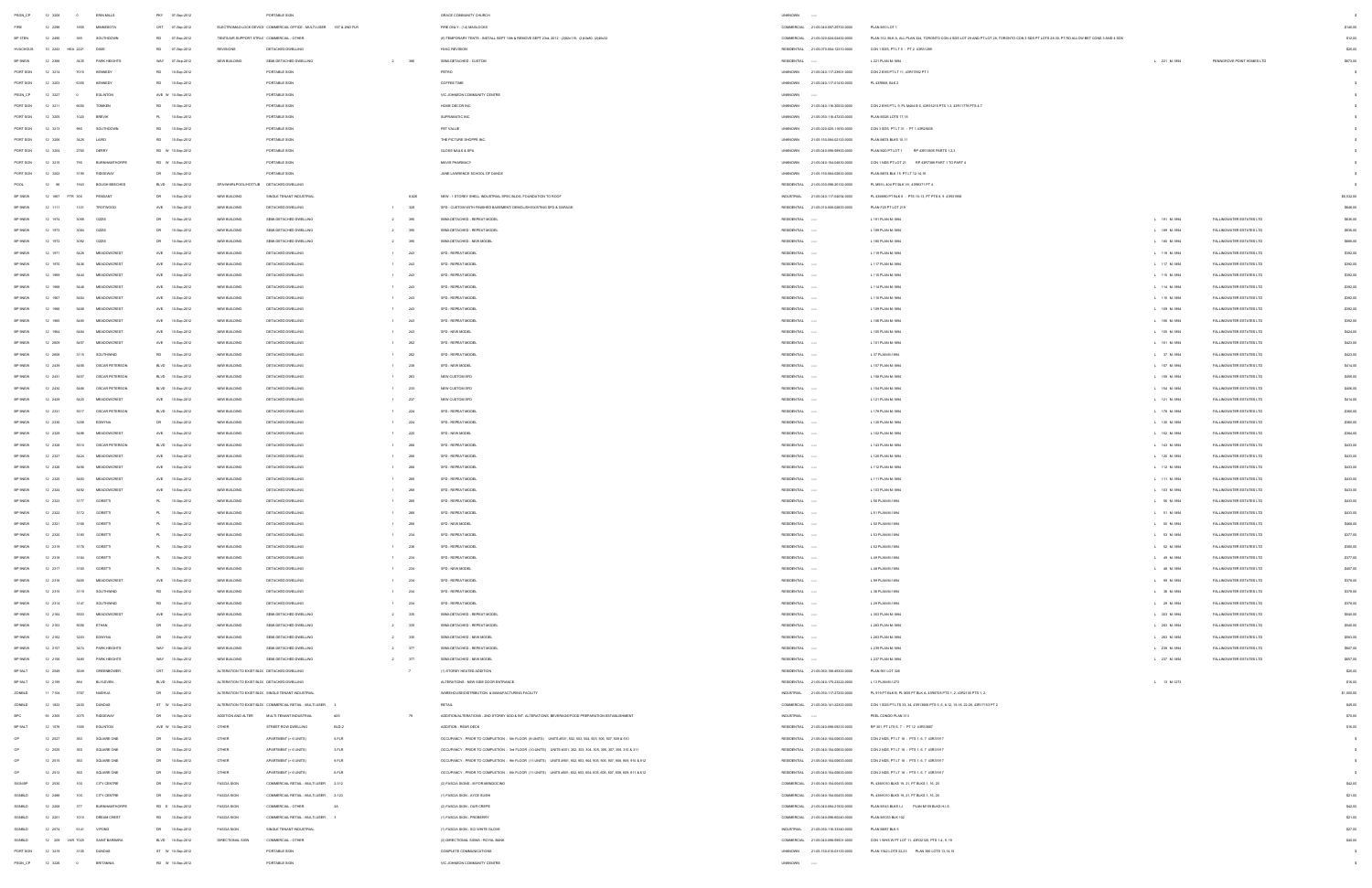\$3,187,00 \$2,219,00 \$646,00 \$601,00 \$601,00  $$601,00$ \$606,00 \$606,00 \$606,00 \$660,00 \$614,00 \$541,00 \$561,00 \$561,00 \$580,00 \$660,00 \$705,00 \$470,00 \$470,00 \$470,00 \$470,00 \$650,00

| PSGN_CP 12 3224    |                    | $\sim$       | <b>ERIN MILLS</b>                  | PKY 10-Sep-2012                  |                              | PORTABLE SIGN                                                   |                                |                                         | VIC JOHNSON COMMUNITY CENTRE                                                                             | <b>UNKNOWN</b>                             |                                                                          |                              |                                                             |                        |
|--------------------|--------------------|--------------|------------------------------------|----------------------------------|------------------------------|-----------------------------------------------------------------|--------------------------------|-----------------------------------------|----------------------------------------------------------------------------------------------------------|--------------------------------------------|--------------------------------------------------------------------------|------------------------------|-------------------------------------------------------------|------------------------|
| PORT SGN           | 12 3222            | 1590         | <b>DUNDAS</b>                      | ST E 10-Sep-2012                 |                              | PORTABLE SIGN                                                   |                                |                                         | ELITE TRAINING                                                                                           | UNKNOWN 21-05-070-068-35100-0000           | CON 1 SDS PT L 4, 43R15013 PTS 9, 24                                     |                              |                                                             |                        |
| PORT SGN           | 12 3220            | 205          | <b>MATHESON</b>                    | BLVD E 10-Sep-2012               |                              | PORTABLE SIGN                                                   |                                |                                         | ICC INTERNATIONAL COMPLIANCE CENTRE INC                                                                  | <b>UNKNOWN</b><br>21-05-040-116-23900-0000 | PLAN M364 PT BLK 19 43R14332 PARTS 1-6                                   |                              |                                                             |                        |
| PORT SGN           | 12 3199            | 6610         | <b>TURNER VALLEY</b>               | RD 10-Sep-2012                   |                              | PORTABLE SIGN                                                   |                                |                                         | ACTIVA CLINICS                                                                                           | <b>UNKNOWN</b><br>21-05-040-097-35006-0000 | PL M30 PT BLK B - 43R4371 PTS 1, 2, 43R-6975 PTS 2, 3                    |                              |                                                             |                        |
| BP 9NEW            | 12 2610            | 5607         | <b>MEADOWCREST</b>                 | AVE 11-Sep-2012                  | NEW BUILDING                 | SEMI-DETACHED DWELLING                                          |                                | 2 325                                   | NEW CUSTOM SEMI-DETACHED                                                                                 | RESIDENTIAL                                | L 339 PLAN M-1894                                                        | L 339 M-1894                 | <b>FALLINGWATER ESTATES LTD</b>                             |                        |
| BP 3TEN            | 12 2597            | 6695         | AIRPORT                            | RD 11-Sep-2012                   |                              | TENTS/AIR SUPPORT STRU COMMERCIAL OFFICE - MULTI-USER           |                                |                                         | (1) TEMPORARY TENT - INSTALL SEPT 11th & REMOVE SEPT 13th, 2012 (20x90)                                  | COMMERCIAL 21-05-050-118-05715-0000        | CON 7 EHS PT LOT 9 RP 43R13201 PART 9                                    |                              |                                                             |                        |
| BP 9NEW            | 12 2120            | 5492         | OSCAR PETERSON                     | BLVD 11-Sep-2012                 | NEW BUILDING                 | DETACHED DWELLING                                               |                                | 1 242                                   | SFD - CUSTOM                                                                                             | RESIDENTIAL                                | L 149 PLAN M-1894                                                        | L 149 M-1894                 | FALLINGWATER ESTATES LTD                                    | \$421,0                |
| BP 9ALT            | 12 1556            | 3354         | CARILLION                          | AVE 11-Sep-2012                  |                              | ADDITION TO EXIST BLDG DETACHED DWELLING                        |                                |                                         | ADDITION - UNHEATED SUNROOM & DECK                                                                       | RESIDENTIAL 21-05-060-146-10700-0000       | PLAN 774 PT LOT 176                                                      |                              |                                                             | \$41,0                 |
| BP 3ALT            | 12 2410            | 6733         | MISSISSAUGA                        | RD 11-Sep-2012                   |                              | ALTERATION TO EXIST BLD COMMERCIAL OFFICE - MULTI-USER 310, 312 |                                |                                         | INTERIOR ALTERATIONS - WHEELS LEASING CANADA                                                             | COMMERCIAL 21-05-040-097-26000-0000        | PLAN M10 LOT 3                                                           |                              |                                                             | \$101,0                |
| BP 3ALT            | 12 942             | 3135         | UNITY                              | DR 11-Sep-2012                   |                              | ALTERATION TO EXIST BLD INDUSTRIAL - OTHER                      | 3 & 4                          |                                         | INTERIOR ALTERATIONS & ADDITIONAL WASHROOMS - ERIN MILLS SOCCER CLUB                                     | INDUSTRIAL 21-05-150-010-10780-0000        | PLAN M592 BLK 7                                                          |                              |                                                             |                        |
| BP 3ALT            | 12 1934            | 825          | BRITANNIA                          | RD W 11-Sep-2012                 |                              | ALTERATION TO EXIST BLD/ COMMERCIAL RETAIL-SINGLE USER BLD-E    |                                |                                         | INTERIOR ALTERATIONS - FIONN McCOOL'S                                                                    | COMMERCIAL 21-05-040-098-12910-0000        | CON 2 WHS PT L 6, 43R25871 PTS 1-9, 13, 15, 20-23, 31, 39, 40            |                              |                                                             | \$296,0                |
| BP 9ALT            | 12 1752            | 38           | BRIARWOOD                          | AVE 11-Sep-2012                  |                              | ADDITION AND ALTER DETACHED DWELLING                            |                                | 112                                     | <b>ADDITION/ALTERATIONS</b>                                                                              | RESIDENTIAL 21-05-090-003-13800-0000       | PLAN F12 LOT 176                                                         |                              |                                                             | \$300,0                |
|                    | 12 1327            | 2700         | LAKESHORE                          | RD W 11-Sep-2012                 | OTHER                        | CITY                                                            |                                |                                         | BANQUET HALL/CONFERENCE CENTRE/CONVENTION CENTRE/OFFICE                                                  | PUBLIC<br>21-05-020-025-06000-0000         | CON 4 SDS PT LT 35 - PTS 5 - 7 43R22402                                  |                              |                                                             |                        |
| PORT SGN           | 12 3225            | 5170         | DIXIE                              | RD 11-Sep-2012                   |                              | PORTABLE SIGN                                                   |                                |                                         | HITCH CITY                                                                                               | <b>UNKNOWN</b><br>21-05-050-116-16900-0000 | CON 3 PT L 1, 43R24715 PTS 3-6                                           |                              |                                                             |                        |
| PSGN_CP            | 12 3231            |              | <b>THOMAS</b>                      | ST 11-Sep-2012                   |                              | PORTABLE SIGN                                                   |                                |                                         | <b>COMMUNITY SERVICES</b>                                                                                | <b>UNKNOWN</b>                             |                                                                          |                              |                                                             |                        |
| PSGN_CP            | 12 3234            |              | <b>ERIN MILLS</b>                  | PKY 11-Sep-2012                  |                              | PORTABLE SIGN                                                   |                                |                                         | <b>CORPORATE SERVICES</b>                                                                                | <b>UNKNOWN</b>                             |                                                                          |                              |                                                             |                        |
| PSGN CP            | 12 3233            |              | EGLINTON                           | AVE W 11-Sep-2012                |                              | PORTABLE SIGN                                                   |                                |                                         | CORPORATE SERVICES                                                                                       | <b>UNKNOWN</b><br>---                      |                                                                          |                              |                                                             |                        |
| PSGN_CP            | 12 3239            |              | WINSTON CHURCHILL                  | BLVD 11-Sep-2012                 |                              | PORTABLE SIGN                                                   |                                |                                         | COUNCILLOR - WARD 9                                                                                      | <b>UNKNOWN</b>                             |                                                                          |                              |                                                             |                        |
| PORT SGN           | 12 3229            | 1865         | LAKESHORE                          | RD W 11-Sep-2012                 |                              | PORTABLE SIGN                                                   |                                |                                         | <b>GREAT GLASSES</b>                                                                                     | 21-05-020-024-15300-0000<br><b>UNKNOWN</b> | CON 2 SDS PT L 29, 43R4543 PT 3, 43R12090 PTS 1, 2, 7-11, 22             |                              |                                                             |                        |
| PORT SGN           | 12 3221            | 2225         | <b>ERIN MILLS</b>                  | PKY 11-Sep-2012                  |                              | PORTABLE SIGN                                                   |                                |                                         | WINE RACK                                                                                                | 21-05-060-131-01200-0000<br><b>UNKNOWN</b> | RANGE 3 CIR PT LOT 14 RP 43R14677 PARTS 1 TO 7 RP 43R14677 PARTS 8 TO 36 |                              |                                                             |                        |
| PORT SGN           | 12 3217            | 3065         | MAVIS                              | RD 11-Sep-2012                   |                              | PORTABLE SIGN                                                   |                                |                                         | SUBWAY                                                                                                   | 21-05-040-142-31700-0000<br><b>UNKNOWN</b> | BLKS 1, 2, PL M1332                                                      |                              |                                                             |                        |
| PORT SGN           | 12 3200            | 5885         | RODEO                              | DR 11-Sep-2012                   |                              | PORTABLE SIGN                                                   |                                |                                         | THE SOURCE                                                                                               | <b>UNKNOWN</b><br>21-05-040-098-17830-0000 | PL M967 PT BLK 2 - 43R20150 PTS 1,2,5-7,10, 13-17,29-32,34-36            |                              |                                                             |                        |
| PSGN CP            | 12 3241            |              | CREDITVIEW                         | RD 11-Sep-2012                   |                              | PORTABLE SIGN                                                   |                                |                                         | PAKMEN VOLLEYBALL CLUB                                                                                   | <b>UNKNOWN</b>                             |                                                                          |                              |                                                             |                        |
| PSGN CP            | 12 3232            |              | MAVIS                              | RD 11-Sep-2012                   |                              | PORTABLE SIGN                                                   |                                |                                         | DIXIE BLOOR NEIGHBOURHOOD CENTRE                                                                         | <b>UNKNOWN</b>                             |                                                                          |                              |                                                             |                        |
| PORT SGN           | 12 3207            | 6695         | PACIFIC                            | CIR 11-Sep-2012                  |                              | PORTABLE SIGN                                                   |                                |                                         | JOHN G. HOFLAND (PACIFIC CRCL, MISS)                                                                     | 21-05-040-116-30100-0000<br><b>UNKNOWN</b> | PLAN M404 PT BLK 7 RP 43R11778 PART 1                                    |                              |                                                             |                        |
| PSGN_CP            | 12 3230            |              | <b>WINSTON CHURCHILL</b>           | BLVD 11-Sep-2012                 |                              | PORTABLE SIGN                                                   |                                |                                         | <b>COMMUNITY SERVICES</b>                                                                                | <b>UNKNOWN</b>                             |                                                                          |                              |                                                             |                        |
| PORT SGN           | 12 3228            | 1310         | <b>DUNDAS</b>                      | ST E 11-Sep-2012                 |                              | PORTABLE SIGN                                                   |                                |                                         | AUTO DENT MAGICIANS                                                                                      | 21-05-070-068-33500-0000<br><b>UNKNOWN</b> | PLAN 894 PT BLK A RP 43R1580 PARTS 1,2 RP 43R1966 PARTS 1,3              |                              |                                                             |                        |
| PORT SGN           | 12 3223            | 4560         | <b>DIXIE</b>                       | RD 11-Sep-2012                   |                              | PORTABLE SIGN                                                   |                                |                                         | PEEKABOO CHILD CARE CENTRE                                                                               | <b>UNKNOWN</b><br>21-05-030-092-22810-0000 | CON 2 NDS PT LOT 6                                                       |                              |                                                             |                        |
| PORT SGN           | 12 3218            | 201          | RRITANNIA                          | RD E 11-Sep-2012                 |                              | PORTABLE SIGN                                                   |                                |                                         | LEONS FURNITURE LTD                                                                                      | <b>UNKNOWN</b><br>21-05-040-117-06820-0000 | PT L 6, CON 1 EHS - PT 1, 43R21196                                       |                              |                                                             |                        |
| PORT SGN           | 12 3216            | 6745         | CENTURY                            | AVE 11-Sep-2012                  |                              | PORTABLE SIGN                                                   |                                |                                         | SIMPLY SMART CHILD CARE CENTRE INC.                                                                      | <b>UNKNOWN</b><br>21-05-040-097-12920-0000 | PLAN M275 PT LOT 2<br>RP 43R17175 PART 1                                 |                              |                                                             |                        |
| BP 3TEN            | 12 2720            | 923          | PINE VALLEY                        | CIR 11-Sep-2012                  |                              | TENTS/AIR SUPPORT STRUI RESIDENTIAL - OTHER                     |                                |                                         | (1) TEMPORARY TENT - INSTALL SEPT 7th & REMOVE SEPT 13th, 2012 (20x70)                                   | RESIDENTIAL 21-05-040-096-89686-0000       | B 44 PLAN M-1626                                                         | B 44 M-1626                  |                                                             |                        |
| BP 9NEW            | 12 2428            | 3050         | OZZIE                              | DR 11-Sep-2012                   | NEW BUILDING                 | SEMI-DETACHED DWELLING                                          |                                | 2 373                                   | SEMI-DETACHED - NEW MODEL                                                                                | <b>RESIDENTIAL</b>                         | L 194 PLAN M-1894                                                        | L 194 M-1894                 | FALLINGWATER ESTATES LTD                                    |                        |
| BP 9NEW            | 12 1963            | 3159         | SOUTHWIND                          | RD 12-Sep-2012                   | NEW BUILDING                 | DETACHED DWELLING                                               |                                | $-1$<br>277                             | SFD - REPEAT MODEL - WITH STANDARD FINISHED BASEMENT                                                     | <b>RESIDENTIAL</b><br>1000                 | L 26 PLAN M-1894                                                         | L 26 M-1894                  | FALLINGWATER ESTATES LTD                                    | \$470,0                |
| BP 9ALT            | 11 6310            | 3057         | WINDWOOD                           | DR 12-Sep-2012                   | <b>REVISIONS</b>             | DETACHED DWELLING                                               |                                |                                         | REVISION - ENLARGE REAR ADDITION TO ACCOMMODATE INTERIOR STAIRS TO BASEMENT                              | RESIDENTIAL 21-05-040-100-03300-0000       | PLAN M147 LOT 135                                                        |                              |                                                             |                        |
| BP 9NEW            |                    | 3182         | SOUTHWIND                          | RD 12-Sep-2012                   | NEW BUILDING                 | DETACHED DWELLING                                               |                                | 1277                                    | SFD - REPEAT MODEL - WITH STANDARD FINISHED BASEMENT                                                     | RESIDENTIAL -----                          | L 19 PLAN M-1894                                                         | L 19 M-1894                  | FALLINGWATER ESTATES LTD                                    | \$470,0                |
| BP 9NEW            | 12 1960            | 3178         | SOUTHWIND                          | RD 12-Sep-2012                   | NEW BUILDING                 | DETACHED DWELLING                                               |                                | $1 -$<br>277                            | SFD - REPEAT MODEL - WITH STANDARD FINISHED BASEMENT                                                     | RESIDENTIAL -----                          | L 18 PLAN M-1894                                                         | L 18 M-1894                  | <b>FALLINGWATER ESTATES LTD</b>                             | \$470,0                |
| BP 9NEW            | 12 1959            | 3146         | SOUTHWIND                          | RD 12-Sep-2012                   | NEW BUILDING                 | DETACHED DWELLING                                               |                                | 1 277                                   | SFD - REPEAT MODEL - WITH STANDARD FINISHED BASEMENT                                                     | RESIDENTIAL -----                          | L 10 PLAN M-1894                                                         | L 10 M-1894                  | <b>FALLINGWATER ESTATES LTD</b>                             | \$470,0                |
| BP 9NEW            | 12 1958            | 3142         | SOUTHWIND                          | RD 12-Sep-2012                   | NEW BUILDING                 | DETACHED DWELLING                                               |                                | 1277                                    | SFD - REPEAT MODEL - WITH STANDARD FINISHED BASEMENT                                                     | RESIDENTIAL -----                          | L 9 PLAN M-1894                                                          | L 9 M-1894                   | FALLINGWATER ESTATES LTD                                    | \$470,0                |
| BP 9NEW            | 12 1957            | 3126         | SOUTHWIND                          | RD 12-Sep-2012                   | NEW BUILDING                 | DETACHED DWELLING                                               |                                | $-1$<br>277                             | SFD - REPEAT MODEL - WITH STANDARD FINISHED BASEMENT                                                     | RESIDENTIAL -----                          | L 5 PLAN M-1894                                                          | L 5 M-1894                   | FALLINGWATER ESTATES LTD                                    | \$470,0                |
| BP 9NEW            | 12 1956            | 3122         | SOUTHWIND                          | RD 12-Sep-2012                   | NEW BUILDING                 | DETACHED DWELLING                                               |                                | 1 277                                   | SFD - NEW MODEL - WITH STANDARD FINISHED BASEMENT                                                        | RESIDENTIAL -----                          | L 4 PLAN M-1894                                                          | L 4 M-1894                   | <b>FALLINGWATER ESTATES LTD</b>                             | \$506,0                |
| BP 9NEW            | 12 2469            | 5493         | TENTH LINE WEST                    | 12-Sep-2012                      | NEW BUILDING                 | SEMI-DETACHED DWELLING                                          |                                | $\overline{2}$<br>379                   | NEW CUSTOM SEMI-DETACHED WITH DETACHED GARAGE                                                            | RESIDENTIAL -----                          | L 376 PLAN M-1894                                                        | L 376 M-1894                 | <b>FALLINGWATER ESTATES LTD</b>                             | \$705,0                |
| BP 9NEW            | 12 2468            | 5317         | TENTH LINE WEST                    | 12-Sep-2012                      | NEW BUILDING                 | SEMI-DETACHED DWELLING                                          |                                | $\overline{2}$<br>351                   | NEW CUSTOM SEMI-DETACHED WITH DETACHED GARAGE                                                            | RESIDENTIAL -----                          | L 432 PLAN M-1894                                                        | L 432 M-1894                 | FALLINGWATER ESTATES LTD                                    | \$655,0                |
| BP 9NEW            | 12 2467            | 5389         | TENTH LINE WEST                    | 12-Sep-2012                      | <b>NEW BUILDING</b>          | SEMI-DETACHED DWELLING                                          |                                | $\overline{2}$                          | SEMI-DETACHED WITH DETACHED GARAGE - REPEAT MODEL                                                        | RESIDENTIAL -----                          | L 408 PLAN M-1894                                                        | L 408 M-1894                 | <b>FALLINGWATER ESTATES LTD</b>                             | \$660,0                |
| BP 9NEW 12 2466    |                    |              | 5403 TENTH LINE WEST               | 12-Sep-2012                      | NEW BUILDING                 | SEMI-DETACHED DWELLING                                          |                                | 2 382                                   | SEMI-DETACHED WITH DETACHED GARAGE - NEW MODEL                                                           | RESIDENTIAL -----                          | L 406 PLAN M-1894                                                        | L 406 M-1894                 | <b>FALLINGWATER ESTATES LTD</b>                             | \$710,0                |
| BP 9NEW            | 12 2465            |              | TENTH LINE WES                     | 12-Sep-201                       | <b>NEW BUILDIN</b>           | SEMI-DETACHED DWELLING                                          |                                |                                         | EMI-DETACHED WITH DETACHED GARAGE - REPEAT MODEI                                                         | RESIDENTIAL                                | L 390 PLAN M-1894                                                        | L 390 M-1894                 | <b>FALLINGWATER ESTATES LTD</b>                             |                        |
| BP 9NEW            | 12 2464            | 5457         | TENTH LINE WEST                    | 12-Sep-2012                      | NEW BUILDING                 | SEMI-DETACHED DWELLING                                          |                                | $\overline{2}$<br>332                   | SEMI-DETACHED WITH DETACHED GARAGE - NEW MODEL                                                           | RESIDENTIAL -----                          | L 388 PLAN M-1894                                                        | L 388 M-1894                 | FALLINGWATER ESTATES LTD                                    | \$621,0                |
| BP 9NEW            | 12 2463            | 5447         | TENTH LINE WEST                    | 12-Sep-2012                      | NEW BUILDING                 | SEMI-DETACHED DWELLING                                          |                                | $\overline{2}$<br>320                   | SEMI-DETACHED WITH DETACHED GARAGE - REPEAT MODE                                                         | RESIDENTIAL -----                          | L 391 PLAN M-1894                                                        | L 391 M-1894                 | <b>FALLINGWATER ESTATES LTD</b>                             | \$561,0                |
| BP 9NEW            | 12 2462            | 5465         | <b>TENTH LINE WEST</b>             | 12-Sep-2012                      | NEW BUILDING                 | SEMI-DETACHED DWELLING                                          |                                | $\overline{2}$<br>320                   | SEMI-DETACHED WITH DETACHED GARAGE - REPEAT MODEL                                                        | RESIDENTIAL -----                          | L 385 PLAN M-1894                                                        | L 385 M-1894                 | FALLINGWATER ESTATES LTD                                    | \$561,0                |
| BP 9NEW            | 12 2461            | 5477         | TENTH LINE WEST                    | 12-Sep-2012                      | NEW BUILDING                 | SEMI-DETACHED DWELLING                                          |                                | $\overline{2}$<br>320                   | SEMI-DETACHED WITH DETACHED GARAGE - REPEAT MODEL                                                        | RESIDENTIAL -----                          | L 381 PLAN M-1894                                                        | L 381 M-1894                 | FALLINGWATER ESTATES LTD                                    | \$561,0                |
| BP 9NEW            | 12 2460            | 5483         | TENTH LINE WEST                    | 12-Sep-2012                      | NEW BUILDING                 | SEMI-DETACHED DWELLING                                          |                                | $\overline{2}$<br>320                   | SEMI-DETACHED WITH DETACHED GARAGE - NEW MODEL                                                           | RESIDENTIAL -----                          | L 379 PLAN M-1894                                                        | L 379 M-1894                 | FALLINGWATER ESTATES LTD                                    | \$603,0                |
| BP 9NEW            | 12 2459            | 5471         | TENTH LINE WEST                    | 12-Sep-2012                      | NEW BUILDING                 | SEMI-DETACHED DWELLING                                          |                                | $\overline{2}$<br>308                   | SEMI-DETACHED WITH DETACHED GARAGE - REPEAT MODEL                                                        | RESIDENTIAL -----                          | L 383 PLAN M-1894                                                        | L 383 M-1894                 | <b>FALLINGWATER ESTATES LTD</b>                             | \$541,0                |
| BP 9NEW            | 12 2458            | 5487         | TENTH LINE WEST                    | 12-Sep-2012                      | NEW BUILDING                 | SEMI-DETACHED DWELLING                                          |                                | $\overline{2}$<br>308                   | SEMI-DETACHED WITH DETACHED GARAGE - NEW MODEL                                                           | RESIDENTIAL -----                          | L 378 PLAN M-1894                                                        | L 378 M-1894                 | <b>FALLINGWATER ESTATES LTD</b>                             | \$581,0                |
| BP 9NEW            | 12 2456            | 5355         | TENTH LINE WEST                    | 12-Sep-2012                      | NEW BUILDING                 | SEMI-DETACHED DWELLING                                          |                                | $\overline{2}$<br>353<br>$\overline{2}$ | SEMI-DETACHED WITH DETACHED GARAGE - REPEAT MODEL                                                        | RESIDENTIAL -----<br>RESIDENTIAL -----     | L 419 PLAN M-1894<br>L 409 PLAN M-1894                                   | L 419 M-1894                 | FALLINGWATER ESTATES LTD                                    | \$614,0                |
| BP 9NEW            | 12 2455            | 5385         | TENTH LINE WEST                    | 12-Sep-2012<br>12-Sep-2012       | NEW BUILDING                 | SEMI-DETACHED DWELLING                                          |                                | 353                                     | SEMI-DETACHED WITH DETACHED GARAGE - REPEAT MODE                                                         |                                            |                                                                          | L 409 M-1894                 | <b>FALLINGWATER ESTATES LTD</b>                             | \$614,0                |
| BP 9NEW<br>BP 9NEW | 12 2454            | 5429         | TENTH LINE WEST                    |                                  |                              |                                                                 |                                |                                         |                                                                                                          |                                            |                                                                          |                              |                                                             | \$660,0                |
|                    |                    |              |                                    |                                  | NEW BUILDING                 | SEMI-DETACHED DWELLING                                          |                                | $\overline{2}$<br>353                   | SEMI-DETACHED WITH DETACHED GARAGE - NEW MODEL                                                           | RESIDENTIAL -----                          | L 397 PLAN M-1894                                                        | L 397 M-1894                 | <b>FALLINGWATER ESTATES LTD</b>                             |                        |
| BP 9NEW            | 12 2453            | 5331         | TENTH LINE WEST                    | 12-Sep-2012                      | NEW BUILDING                 | SEMI-DETACHED DWELLING                                          |                                | $\overline{2}$<br>348                   | SEMI-DETACHED WITH DETACHED GARAGE - REPEAT MODEL                                                        | RESIDENTIAL -----                          | L 427 PLAN M-1894                                                        | L 427 M-1894                 | FALLINGWATER ESTATES LTD                                    | \$606,0                |
|                    |                    | 5349         | TENTH LINE WEST                    | 12-Sep-2012                      | <b>NEW BUILDING</b>          | SEMI-DETACHED DWELLING                                          |                                | $\overline{2}$                          | SEMI-DETACHED WITH DETACHED GARAGE - REPEAT MODEL                                                        | RESIDENTIAL -----                          | L 421 PLAN M-1894                                                        | L 421 M-1894                 | FALLINGWATER ESTATES LTD                                    | \$606,0                |
| BP 9NEW            | 12 2451            | 5367         | TENTH LINE WEST                    | 12-Sep-2012                      | NEW BUILDING                 | SEMI-DETACHED DWELLING                                          |                                | $\overline{2}$<br>348                   | SEMI-DETACHED WITH DETACHED GARAGE - REPEAT MODE                                                         | RESIDENTIAL -----                          | L 415 PLAN M-1894                                                        | L 415 M-1894                 | <b>FALLINGWATER ESTATES LTD</b>                             | \$606,0                |
| BP 9NEW            | 12 2450            | 5373         | TENTH LINE WEST                    | 12-Sep-2012                      | NEW BUILDING                 | SEMI-DETACHED DWELLING                                          |                                | $\overline{2}$<br>348                   | SEMI-DETACHED WITH DETACHED GARAGE - REPEAT MODEL                                                        | RESIDENTIAL -----                          | L 413 PLAN M-1894                                                        | L 413 M-1894                 | <b>FALLINGWATER ESTATES LTD</b>                             | \$606,0                |
| BP 9NEW            | 12 2449            | 5411         | TENTH LINE WEST                    | 12-Sep-2012                      | NEW BUILDING                 | SEMI-DETACHED DWELLING                                          |                                | $\overline{2}$                          | SEMI-DETACHED WITH DETACHED GARAGE - REPEAT MODEL                                                        | RESIDENTIAL -----                          | L 403 PLAN M-1894                                                        | L 403 M-1894                 | FALLINGWATER ESTATES LTD                                    | \$606,0                |
| BP 9NEW            | 12 2448            | 5435         | TENTH LINE WEST                    | 12-Sep-2012                      | NEW BUILDING                 | SEMI-DETACHED DWELLING                                          |                                | $\overline{2}$<br>348                   | SEMI-DETACHED WITH DETACHED GARAGE - NEW MODEL                                                           | RESIDENTIAL ----                           | L 396 PLAN M-1894                                                        | L 395 M-1894                 | <b>FALLINGWATER ESTATES LTD</b>                             | \$606,0                |
| BP 9NEW            | 12 2447            | 5325         | TENTH LINE WEST                    | 12-Sep-2012                      | NEW BUILDING                 | SEMI-DETACHED DWELLING                                          |                                | $\overline{2}$<br>345                   | SEMI-DETACHED - REPEAT MODEL. WITH DETACHED GARAGE                                                       | RESIDENTIAL -----                          | L 429 PLAN M-1894                                                        | L 429 M-1894                 | <b>FALLINGWATER ESTATES LTD</b>                             | \$601,0                |
| BP 9NEW            | 12 2446            | 5337         | TENTH LINE WEST                    | 12-Sep-2012                      | NEW BUILDING                 | SEMI-DETACHED DWELLING                                          |                                | $\overline{2}$                          | SEMI-DETACHED - REPEAT MODEL, WITH DETACHED GARAGE                                                       | RESIDENTIAL -----                          | L 425 PLAN M-1894                                                        | L 425 M-1894                 | FALLINGWATER ESTATES LTD                                    | \$601,0                |
| BP 9NEW            | 12 2445<br>12 2444 | 5343<br>5361 | TENTH LINE WEST<br>TENTH LINE WEST | 12-Sep-2012                      | NEW BUILDING                 | SEMI-DETACHED DWELLING                                          |                                | $\overline{2}$<br>345                   | SEMI-DETACHED - REPEAT MODEL WITH DETACHED GARAGE                                                        | RESIDENTIAL<br>$\cdots$                    | L 423 PLAN M-1894                                                        | L 423 M-1894                 | FALLINGWATER ESTATES LTD                                    | \$601,0                |
| BP 9NEW            | 12 2443            | 5379         | TENTH LINE WEST                    | 12-Sep-2012                      | NEW BUILDING<br>NEW BUILDING | SEMI-DETACHED DWELLING                                          |                                | $\overline{2}$<br>345                   | SEMI-DETACHED - REPEAT MODEL, WITH DETACHED GARAGE<br>SEMI-DETACHED - REPEAT MODEL. WITH DETACHED GARAGE | RESIDENTIAL -----<br>RESIDENTIAL -----     | L 417 PLAN M-1894<br>L 411 PLAN M-1894                                   | L 417 M-1894                 | <b>FALLINGWATER ESTATES LTD</b>                             | \$601,0                |
| BP 9NEW            |                    | 5417         |                                    | 12-Sep-2012                      |                              | SEMI-DETACHED DWELLING                                          |                                | $\overline{2}$<br>345                   |                                                                                                          |                                            |                                                                          | L 411 M-1894                 | <b>FALLINGWATER ESTATES LTD</b>                             | \$601,0                |
| BP 9NEW            | 12 2442            |              | TENTH LINE WEST                    | 12-Sep-2012                      | NEW BUILDING                 | SEMI-DETACHED DWELLING                                          |                                | $\overline{2}$                          | SEMI-DETACHED - REPEAT MODEL, WITH DETACHED GARAGE                                                       | RESIDENTIAL -----                          | L 401 PLAN M-1894                                                        | L 401 M-1894                 | FALLINGWATER ESTATES LTD                                    | \$601,0                |
| BP 9NEW<br>BP 9NEW | 12 2440            | 5423<br>5441 | TENTH LINE WEST<br>TENTH LINE WEST | 12-Sep-2012<br>12-Sep-2012       | NEW BUILDING<br>NEW BUILDING | SEMI-DETACHED DWELLING<br>SEMI-DETACHED DWELLING                |                                | $\overline{2}$<br>$\overline{2}$<br>345 | SEMI-DETACHED - REPEAT MODEL, WITH DETACHED GARAGE<br>SEMI-DETACHED - NEW MODEL, WITH DETACHED GARAGE    | RESIDENTIAL -----<br>RESIDENTIAL -----     | L 399 PLAN M-1894<br>L 393 PLAN M-1894                                   | L 399 M-1894<br>L 393 M-1894 | FALLINGWATER ESTATES LTD<br><b>FALLINGWATER ESTATES LTD</b> | \$601,0<br>\$646,0     |
| BP 9NEW            | 12 2313            | 5618         | LUCY                               | DR 12-Sep-2012                   | NEW BUILDING                 | STREET ROW DWELLING                                             | LOTS #474-476                  | 630<br>3                                | STREET ROW DWELLING - BLOCK 8 (3 UNITS)                                                                  | RESIDENTIAL -----                          |                                                                          |                              |                                                             |                        |
| BP 9NEW            | 12 2312            | 560          | <b>BONNIE</b>                      |                                  |                              |                                                                 |                                | 6                                       |                                                                                                          |                                            | L 474 PLAN M-1894                                                        | L 474 M-1894                 | PENNGROVE POINT HOMES LTD                                   | \$1,098,0              |
|                    | 12 2311            | 5587         | <b>BONNIE</b>                      | 12-Sep-2012                      | NEW BUILDING                 | STREET ROW DWELLING                                             | LOTS #468-473                  | 1,274                                   | STREET ROW DWELLING - BLOCK 7 (6 UNITS)                                                                  | RESIDENTIAL -----<br>RESIDENTIAL -----     | L 468 PLAN M-1894                                                        | L 468 M-1894                 | PENNGROVE POINT HOMES LTD<br>PENNGROVE POINT HOMES LTD      | \$2,219,0              |
| BP 9NEW<br>BP 9NEW | 12 2310            | 5590         | BONNIE                             | ST 12-Sep-2012<br>ST 12-Sep-2012 | NEW BUILDING<br>NEW BUILDING | STREET ROW DWELLING<br>STREET ROW DWELLING                      | LOTS #462-467<br>LOTS #453-461 | 6 1,175<br>9<br>1.829                   | STREET ROW DWELLING - BLOCK 6 (6 UNITS)<br>STREET ROW DWELLING - BLOCK 5 (9 UNITS)                       | RESIDENTIAL -----                          | L 462 PLAN M-1894<br>L 461 PLAN M-1894                                   | L 462 M-1894<br>L 461 M-1894 | PENNGROVE POINT HOMES LTD                                   | \$2,047,0<br>\$3,187,0 |
| BP 9NEW            | 12 2309            | 3426         | <b>STONEY</b>                      | CRES 12-Sep-2012                 | NEW BUILDING                 | STREET ROW DWELLING                                             | LOTS #449-452                  | 4<br>821                                | STREET ROW DWELLING - BLOCK 4 (4 UNITS)                                                                  | RESIDENTIAL -----                          | L 449 PLAN M-1894                                                        | L 449 M-1894                 | PENNGROVE POINT HOMES LTD                                   | \$1,429,0              |
| BP 9NEW            | 12 2308            | 3420         | <b>STONEY</b>                      | CRES 12-Sep-2012                 | NEW BUILDING                 | STREET ROW DWELLING                                             | LOTS #446-448                  | 3<br>647                                | STREET ROW DWELLING - BLOCK 3 (3 UNITS)                                                                  | RESIDENTIAL -----                          | L 446 PLAN M-1894                                                        | L 446 M-1894                 | PENNGROVE POINT HOMES LTD                                   | \$1,126,0              |

|    |             |                                 | ś          |
|----|-------------|---------------------------------|------------|
| Ŕ  | 44 M-1626   |                                 | \$2.00     |
| L  | 194 M-1894  | <b>FALLINGWATER ESTATES LTD</b> | \$650,00   |
| L  | 26 M-1894   | <b>FALLINGWATER ESTATES LTD</b> | \$470,00   |
|    |             |                                 | ś          |
| Ĺ  | 19 M-1894   | <b>FALLINGWATER ESTATES LTD</b> | \$470.00   |
| L  | 18 M-1894   | <b>FALLINGWATER ESTATES LTD</b> | \$470,00   |
| L. | 10 M-1894   | <b>FALLINGWATER ESTATES LTD</b> | \$470.00   |
| L  | 9 M-1894    | <b>FALLINGWATER ESTATES LTD</b> | \$470,00   |
| L  | 5 M-1894    | <b>FALLINGWATER ESTATES LTD</b> | \$470.00   |
| L. | 4 M-1894    | <b>FALLINGWATER ESTATES LTD</b> | \$506.00   |
| L  | 376 M-1894  | <b>FALLINGWATER ESTATES LTD</b> | \$705,00   |
| L  | 432 M-1894  | <b>FALLINGWATER ESTATES LTD</b> | \$655,00   |
| L  | 408 M-1894  | <b>FALLINGWATER ESTATES LTD</b> | \$660,00   |
| L  | 406 M-1894  | <b>FALLINGWATER ESTATES LTD</b> | \$710.00   |
| L  | 390 M-1894  | <b>FALLINGWATER ESTATES LTD</b> | \$580,00   |
| L  | 388 M-1894  | <b>FALLINGWATER ESTATES LTD</b> | \$621.00   |
| L  | 391 M-1894  | <b>FALLINGWATER ESTATES LTD</b> | \$561.00   |
| L. | 385 M-1894  | <b>FALLINGWATER ESTATES LTD</b> | \$561,00   |
| L  | 381 M-1894  | <b>FALLINGWATER ESTATES LTD</b> | \$561.00   |
| L  | 379 M-1894  | <b>FALLINGWATER ESTATES LTD</b> | \$603,00   |
| L  | 383 M-1894  | <b>FALLINGWATER ESTATES LTD</b> | \$541,00   |
| L  | 378 M-1894  | <b>FALLINGWATER ESTATES LTD</b> | \$581,00   |
| L  | 419 M-1894  | <b>FALLINGWATER ESTATES LTD</b> | \$614.00   |
| L  | 409 M-1894  | <b>FALLINGWATER ESTATES LTD</b> | \$614,00   |
| L. | 397 M-1894  | <b>FALLINGWATER ESTATES LTD</b> | \$660.00   |
| L  | 427 M-1894  | <b>FALLINGWATER ESTATES LTD</b> | \$606,00   |
| L. | 421 M-1894  | <b>FALLINGWATER ESTATES LTD</b> | \$606.00   |
| L  | 415 M-1894  | <b>FALLINGWATER ESTATES LTD</b> | \$606,00   |
| L  | 413 M-1894  | <b>FALLINGWATER ESTATES LTD</b> | \$606,00   |
| L  | 403 M-1894  | <b>FALLINGWATER ESTATES LTD</b> | \$606,00   |
| L  | 395 M-1894  | <b>FALLINGWATER ESTATES LTD</b> | \$606,00   |
| L  | 429 M-1894  | <b>FALLINGWATER ESTATES LTD</b> | \$601.00   |
| L  | 425 M-1894  | <b>FALLINGWATER ESTATES LTD</b> | \$601,00   |
| L. | 423 M-1894  | <b>FALLINGWATER ESTATES LTD</b> | \$601.00   |
| L  | 417 M-1894  | <b>FALLINGWATER ESTATES LTD</b> | \$601.00   |
| L  | 411 M-1894  | <b>FALLINGWATER ESTATES LTD</b> | \$601,00   |
| L  | 401 M-1894  | <b>FALLINGWATER ESTATES LTD</b> | \$601,00   |
| L  | 399 M-1894  | <b>FALLINGWATER ESTATES LTD</b> | \$601,00   |
| L  | 393 M-1894  | <b>FALLINGWATER ESTATES LTD</b> | \$646.00   |
| L  | 474 M-1894  | PENNGROVE POINT HOMES LTD       | \$1,098,00 |
| L  | 468 M-1894  | PENNGROVE POINT HOMES LTD       | \$2,219.00 |
| L  | 462 M-1894  | PENNGROVE POINT HOMES LTD       | \$2,047,00 |
| L. | 461 M-1894  | PENNGROVE POINT HOMES LTD       | \$3,187,00 |
| L. | 449 M-1894  | PENNGROVE POINT HOMES LTD       | \$1,429,00 |
| L  | 446 M-1894  | PENNGROVE POINT HOMES LTD       | \$1,126,00 |
| a. | 100 11:00 1 | DEMICROSE DOMETICAN             | 60.000.00  |

 $$421,00$ 

\$566,00

 $\overline{\phantom{a}}$ 

 $$1,126,00$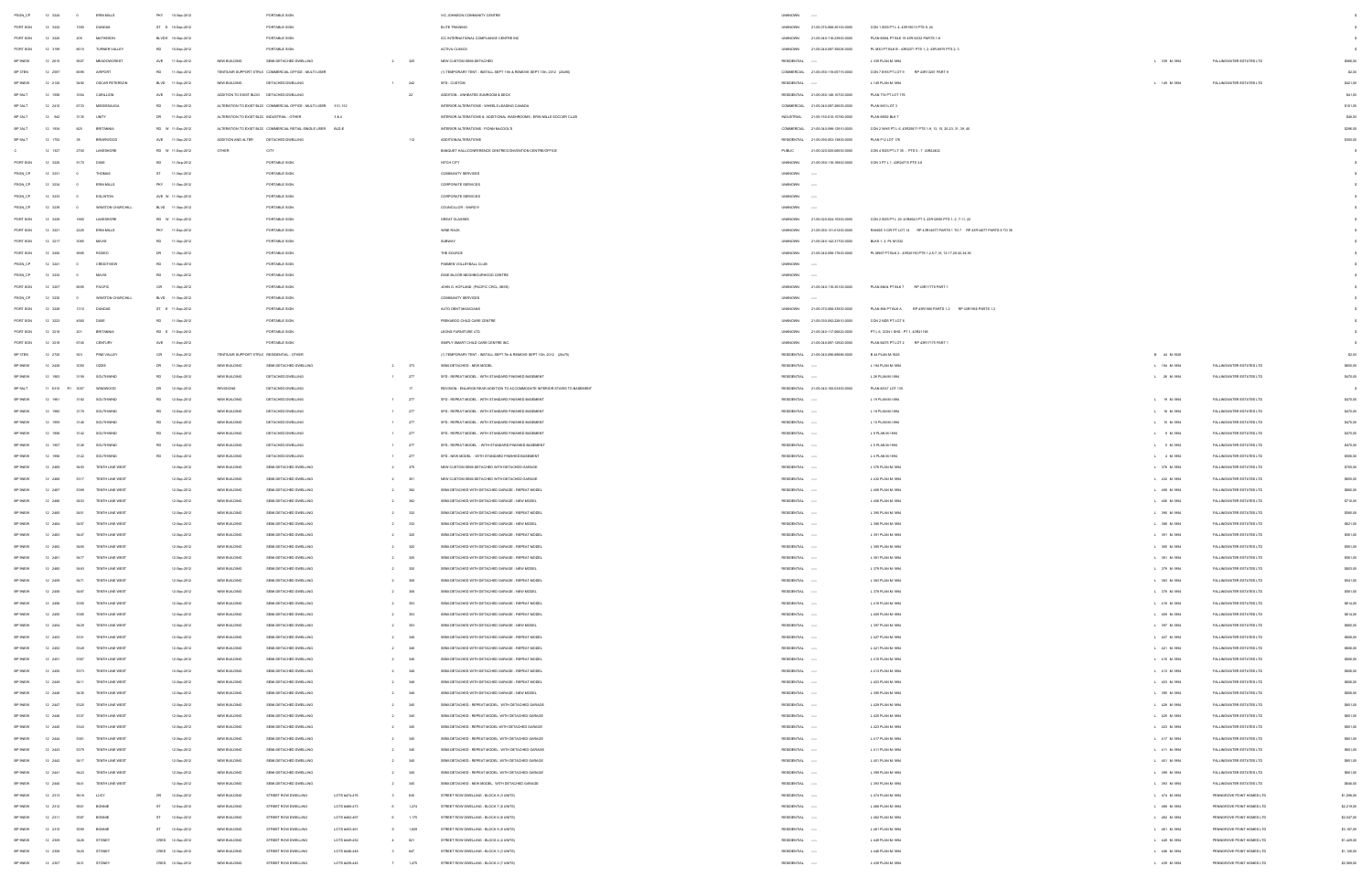| BP 9NEW              | 12 2306 | 3237            | STONEY                                | CRES 12-Sep-2012  | NEW BUILDING       | STREET ROW DWELLING                                                 | LOTS #433-438  | 6 1,240              | STREET ROW DWELLING - BLOCK 1 (6 UNITS)                                                                                                                       | RESIDENTIAL -----                    |                          | L 433 PLAN M-1894                                                                                                   | L 433 M-1894 | PENNGROVE POINT HOMES LTD       | \$2,160,0 |
|----------------------|---------|-----------------|---------------------------------------|-------------------|--------------------|---------------------------------------------------------------------|----------------|----------------------|---------------------------------------------------------------------------------------------------------------------------------------------------------------|--------------------------------------|--------------------------|---------------------------------------------------------------------------------------------------------------------|--------------|---------------------------------|-----------|
| BP 9NEW              | 12 2266 | 2543            | ARGYLE                                | RD 12-Sep-2012    | NEW BUILDING       | DETACHED DWELLING                                                   |                | 1 302                | NEW CUSTOM SFD                                                                                                                                                | RESIDENTIAL 21-05-060-127-18600-0000 |                          | PLAN E23 PT LOT 19                                                                                                  |              | TRI-PHASE ENVIRONMENTAL INC     | \$526,0   |
| BP 9ALT              | 12 2545 | 2171            | HILLFIELD                             | CRT 12-Sep-2012   |                    | ADDITION TO EXIST BLDG DETACHED DWELLING                            |                | 19                   | ADDITION - (2) STOREY ADDITION & PORCH                                                                                                                        | RESIDENTIAL 21-05-060-128-55600-0000 |                          | PLAN 917 LOT 13                                                                                                     |              |                                 | \$40,0    |
| ZONBLD               | 11 6386 | 6033            | SHAWSON                               | DR 12-Sep-2012    |                    | ALTERATION TO EXIST BLD MULTI-TENANT INDUSTRIAL                     |                |                      | WAREHOUSE FACILITLY & BUSINESS OFFICE                                                                                                                         | INDUSTRIAL<br>----                   |                          | PEEL CONDO PLAN 426                                                                                                 |              |                                 | \$112,0   |
| BP 9ALT              |         | 1182            | <b>TECUMSEH PARK</b>                  | DR 12-Sep-2012    |                    | ALTERATION TO EXIST BLD DETACHED DWELLING                           |                |                      | ALTERATIONS - REMEDIAL STRUCTURAL REPAIRS                                                                                                                     | RESIDENTIAL 21-05-020-029-05900-0000 |                          | PLAN 330 PT LOT 11                                                                                                  |              |                                 | \$100,0   |
| ZONBLD               | 12 2194 | 3160            | ARGENTIA                              | RD 12-Sep-2012    |                    | ALTERATION TO EXIST BLD/ COMMERCIAL RETAIL - MULTI-USER BLD-G       |                |                      | PERSONAL SERVICE ESTABLISHMENT                                                                                                                                | COMMERCIAL 21-05-150-080-13600-0000  |                          | CON 11 NS PT L 13 - PTS 5, 9, 10 43R25818                                                                           |              |                                 |           |
| FIRE                 | 12 2406 | 6363            | MILLCREEK                             | DR 12-Sep-2012    | <b>OTHER</b>       | SINGLE TENANT INDUSTRIAL                                            |                |                      | FIRE-ONLY - (HVLS) HIGH VOLUME LOW SPEED FANS INSTALLATION                                                                                                    | INDUSTRIAL                           | 21-05-040-097-29200-0000 | PL 927 PT LTS 3, 15                                                                                                 |              |                                 |           |
|                      | 12 2588 | 7171            | TORBRAM                               | RD 12-Sep-2012    | CHANGE OF USE      | MULTI-TENANT INDUSTRIAL                                             |                |                      | MANUFACTURING FACILITY                                                                                                                                        | INDUSTRIAL                           |                          | PEEL CONDO PLAN 133                                                                                                 |              |                                 |           |
| PORT SGN             | 12 3235 | 5035            | <b>HURONTARIO</b>                     | ST 12-Sep-2012    |                    | PORTABLE SIGN                                                       |                |                      | COBS BREAD                                                                                                                                                    | <b>UNKNOWN</b>                       | 21-05-040-117-04700-0000 | CON 1 EHS PT LT 1 - 43R21489, PTS 1, 6, 7, 11, 12, 43R22278 PTS, 1, 2                                               |              |                                 |           |
| PORT SGN             | 12 3240 | 3360            | WOLFEDALE                             | RD 12-Sep-2012    |                    | PORTABLE SIGN                                                       |                |                      | CANLANSPORTSPLEX                                                                                                                                              | <b>UNKNOWN</b>                       | 21-05-040-144-05000-0000 | CON 1 NDS PT LT 22 - 43R29832 PTS 2-4, 7-12                                                                         |              |                                 |           |
| PORT SGN             | 12 3237 | 5980            | CHURCHILL MEADOWS                     | BLVD 12-Sep-2012  |                    | PORTABLE SIGN                                                       |                |                      | CHURCHILL MEADOWS DENTAL                                                                                                                                      | <b>UNKNOWN</b>                       | 21-05-150-085-08870-0000 | B 446 PLAN M-1437                                                                                                   | B 446 M-1437 |                                 |           |
| PORT SGN             | 12 3236 | 6485            | MISSISSAUGA                           | RD 12-Sep-2012    |                    | PORTABLE SIGN                                                       |                |                      | ST LOUIS BAR AND GRILL                                                                                                                                        | <b>UNKNOWN</b>                       | 21-05-110-002-07900-0000 | CON 4 WHS PT L 8, PL M4 PT BLK A, 43R2494 PTS 16, 20, 24, 27, 43R15805 PT 1                                         |              |                                 |           |
| PORT SGN             | 12 3238 | 6750            | MISSISSAUGA                           | RD 12-Sep-2012    |                    | PORTABLE SIGN                                                       |                |                      | CLUB MEADOWVALE (MISSISSAUGA RD)                                                                                                                              | <b>UNKNOWN</b>                       | 21-05-040-097-12910-0000 | PL M275 LTS 1, 2, 43R13587 PTS 3-5                                                                                  |              |                                 |           |
| PSGN CP              | 12 3248 | $^{\circ}$      | <b>WINSTON CHURCHILL</b>              | BLVD 12-Sep-2012  |                    | PORTABLE SIGN                                                       |                |                      | COMMUNITY SERVICES - SOUTH COMMON CO                                                                                                                          | <b>UNKNOWN</b>                       |                          |                                                                                                                     |              |                                 |           |
| PSGN CP              | 12 3247 | $^{\circ}$      | <b>ERIN MILLS</b>                     | PKY 12-Sep-2012   |                    | PORTABLE SIGN                                                       |                |                      | COMMUNITY SERVICES - SOUTH COMMON CC                                                                                                                          | <b>UNKNOWN</b><br>--                 |                          |                                                                                                                     |              |                                 |           |
|                      |         |                 |                                       |                   |                    |                                                                     |                |                      |                                                                                                                                                               |                                      |                          |                                                                                                                     |              |                                 |           |
| PSGN_CP              | 12 3246 |                 | MAVIS                                 | RD 12-Sep-2012    |                    | PORTABLE SIGN                                                       |                |                      | VIC JOHNSON COMMUNITY CENTRE                                                                                                                                  | <b>UNKNOWN</b>                       |                          |                                                                                                                     |              |                                 |           |
| PSGN_CP              | 12 3245 |                 | <b>ERIN MILLS</b>                     | PKY 12-Sep-2012   |                    | PORTABLE SIGN                                                       |                |                      | VIC JOHNSON COMMUNITY CENTRE                                                                                                                                  | <b>UNKNOWN</b>                       |                          |                                                                                                                     |              |                                 |           |
| POOL                 | 12 126  | 6082            | LEESIDE                               | CRES 12-Sep-2012  | INGROUND POOL      | DETACHED DWELLING                                                   |                |                      |                                                                                                                                                               | RESIDENTIAL 21-05-040-108-01446-0000 |                          | PLAN M1004 LOT 57                                                                                                   |              |                                 |           |
| POOL                 | 12 127  | 5958            | LEESIDE                               | CRES 12-Sep-2012  | INGROUND POOL      | DETACHED DWELLING                                                   |                |                      |                                                                                                                                                               | RESIDENTIAL 21-05-040-108-01473-0000 |                          | PLAN M1004 LOT 162                                                                                                  |              |                                 |           |
| BP 9NEW              | 12 1962 | 3163            | SOUTHWIND                             | RD 12-Sep-2012    | NEW BUILDING       | DETACHED DWELLING                                                   |                | $\sim$ $\sim$<br>277 | SFD - REPEAT MODEL - WITH STANDARD FINISHED BASEMENT                                                                                                          | <b>RESIDENTIAL</b>                   |                          | L 25 PLAN M-1894                                                                                                    | L 25 M-1894  | <b>FALLINGWATER ESTATES LTD</b> |           |
| BP 3NEW              | 11 4561 | 5345            | CREEKBANK                             | RD 13-Sep-2012    | NEW BUILDING       | SINGLE TENANT INDUSTRIAL                                            |                | 93                   | NEW - FABRIC STORAGE STRUCTURE, INFRASTRUCTURE HEALTH & SAFETY ASSOCIATION                                                                                    | INDUSTRIAL 21-05-050-115-21360-0000  |                          | CON 4 EHS PT LT 2 - PTS 1, 3-7 43R24967                                                                             |              |                                 | \$82,0    |
| BP 3ALT              | 12 1204 |                 | LAKESHORE                             | RD W 13-Sep-2012  | <b>REVISIONS</b>   | COMMERCIAL - OTHER                                                  | BA0            |                      | REVISION - INTERIOR MODIFICATIONS                                                                                                                             | COMMERCIAL 21-05-090-006-11801-0000  |                          | RANGE 1 CIR PT LTS 9, 10 - 43R20063 PTS 1-5, 7-16, 18                                                               |              |                                 |           |
| BP 3ALT              | 12 2534 | 1830            | MEADOWVALE                            | BLVD 13-Sep-2012  |                    | ALTERATION TO EXIST BLD SCHOOL - ELEMENTARY                         |                |                      | INTERIOR ALTERATIONS - ECOLE ELEMENTAIRE CATHOLIQUE ANGE GABRIEL                                                                                              | PUBLIC                               | 21-05-040-097-11342-0000 | PLAN M964 PT LOT 6 RP 43R19067 PARTS 3 TO 6                                                                         |              |                                 |           |
| BP 3ALT              | 12 2554 | 1759            | <b>BLOOR</b>                          | ST 13-Sep-2012    |                    | ALTERATION TO EXIST BLD APARTMENT (> 6 UNITS)                       | GRND & 8TH FLR |                      | INTERIOR ALTERATIONS - FIRE RATING IN CORRIDORS                                                                                                               | RESIDENTIAL 21-05-030-072-00600-0000 |                          | PLAN 719 PT BLK G                                                                                                   |              |                                 |           |
| ZONBLD               | 12 2244 | 2000            | ARGENTIA                              | RD 13-Sep-2012    |                    | ALTERATION TO EXIST BLD COMMERCIAL OFFICE - MULTI-USER 203, PLAZA 1 |                |                      | <b>BUSINESS OFFICE</b>                                                                                                                                        | COMMERCIAL 21-05-040-097-34800-0000  |                          | PLAN M30 BLK C RP 43R3506 PART 1 RP 43R2278 PART 1 RP 43R2838 PART 1                                                |              |                                 |           |
| HOUSDEMO             | 12 2742 | 1406            | WOODEDEN                              | DR 13-Sep-2012    | DEMOLITION         | DETACHED DWELLING                                                   |                | 1                    | <b>DEMOLITION - SFD</b>                                                                                                                                       | RESIDENTIAL 21-05-020-028-06900-0000 |                          | PLAN 425 LOT 43                                                                                                     |              |                                 |           |
| HOUSDEMO             | 12 2752 |                 | FOREST                                | AVE 13-Sep-2012   | DEMOLITION         | DETACHED DWELLING                                                   |                |                      | DEMOLITION - SFD, GARAGE & SHED                                                                                                                               | RESIDENTIAL 21-05-090-004-08000-0000 |                          | LT 327 PL F12                                                                                                       |              |                                 | \$27,0    |
| BP 3ALT              | 12 2501 | 77              | CITY CENTRE                           | DR 13-Sep-2012    | OTHER              | COMMERCIAL OFFICE - MULTI-USER                                      |                |                      | ALTERATIONS - GARAGE ROOF SLAB WATERPROOFING REPAIRS                                                                                                          | COMMERCIAL 21-05-040-154-00410-0000  |                          | CON 2 NDS PT LOT 16 RP 43R13482 PARTS 2.5.6.7 PLAN M1010 BLK 5                                                      |              |                                 | \$147.0   |
| BP 3ALT              | 12 2487 | 33              | CENTRAL                               | PKY W 13-Sep-2012 | OTHER              | APARTMENT (> 6 UNITS)                                               |                |                      | ALTERATIONS - BALCONY REPAIRS & GUARD RAIL REPLACEMENTS                                                                                                       | RESIDENTIAL 21-05-040-143-08301-0000 |                          | PLAN 836 BLK B                                                                                                      |              |                                 | \$183,0   |
| SGNBLD               | 12 2274 | 2875            | ARGENTIA                              | RD 13-Sep-2012    | <b>FASCIA SIGN</b> | MULTI-TENANT INDUSTRIAL                                             |                |                      | (2) FASCIA SIGNS - FRONIUS CANADA                                                                                                                             | INDUSTRIAL 21-05-040-098-05060-0000  |                          | CON 6 WHS, PT LTS 12, 13 - PTS 1-10, 13, 14 43R30620                                                                |              |                                 | \$140,0   |
| SGNBLD               | 12 523  | VAR 1500        | <b>DUNDAS</b>                         | ST E 13-Sep-2012  | <b>FASCIA SIGN</b> | COMMERCIAL RETAIL-SINGLE USER                                       |                |                      | (1) FASCIA SIGN - WALMART SUPERCENTRE                                                                                                                         | COMMERCIAL 21-05-070-068-34611-0000  |                          | CON 1 SDS, PT LTS 4, 5 - PTS 1, 3-9, 14, 16 43R33993                                                                |              |                                 |           |
| SGNBLD               | 12 2596 | 333             | LAKESHORE                             | RD W 13-Sep-2012  | <b>FASCIA SIGN</b> | COMMERCIAL OFFICE - MULTI-USER B                                    |                |                      | (2) FASCIA SIGNS - DERMAEDGE                                                                                                                                  | COMMERCIAL 21-05-090-006-08105-0000  |                          | PL H22 BLK A LTS 66-72 PT LTS 73, 74, PT MAPLE AVE, 43R6908 PTS 1-3, 5, 7, PT PART 8                                |              |                                 |           |
| SGNBLD               | 12 402  | 7050            | MCLAUGHLIN                            | RD 13-Sep-2012    | <b>FASCIA SIGN</b> | COMMERCIAL RETAIL-SINGLE USER                                       |                |                      | (8) FASCIA SIGNS - McDONALD'S                                                                                                                                 | COMMERCIAL 21-05-040-096-87100-0000  |                          | B 96 PLAN M-1483                                                                                                    | B 96 M-1483  |                                 | \$160,0   |
| PSGN_CP              | 12 3255 | $\overline{0}$  | CREDITVIEW                            | RD 13-Sep-2012    |                    | PORTABLE SIGN                                                       |                |                      | COUNCILLOR - WARD 11                                                                                                                                          | <b>UNKNOWN</b>                       |                          |                                                                                                                     |              |                                 |           |
|                      | 12 3250 | 2050            | <b>DUNDAS</b>                         |                   |                    |                                                                     |                |                      |                                                                                                                                                               | <b>UNKNOWN</b>                       | 21-05-070-068-37600-0000 | CON 1 SDS PT LOT 1 RP 43R12583 PARTS 1,2                                                                            |              |                                 |           |
| PORT SGN             |         |                 |                                       | ST E 13-Sep-2012  |                    | PORTABLE SIGN                                                       |                |                      | CASA LEATHER LINE                                                                                                                                             |                                      |                          |                                                                                                                     |              |                                 |           |
| PORT SGN             | 12 3243 | 35              | <b>BRUNEI</b>                         | RD 13-Sep-2012    |                    | PORTABLE SIGN                                                       |                |                      | SAHARA PAK - INDIAN RESTAURANT INC.                                                                                                                           | <b>UNKNOWN</b>                       | 21-05-040-116-26900-0000 | PLAN M425 PT BLK 1 RP 43R14278 PARTS 1 & 2                                                                          |              |                                 |           |
| PORT SGN             | 12 3242 | 1965            | BRITANNIA                             | RD W 13-Sep-2012  |                    | PORTABLE SIGN                                                       |                |                      | CAROLYN'S MODEL & TALENT AGENCY                                                                                                                               | <b>UNKNOWN</b>                       | 21-05-110-002-09610-0000 | PLAN 548 PT BLK C                                                                                                   |              |                                 |           |
| PSGN_CP              | 12 3258 | $\overline{0}$  | BURNHAMTHORPE                         | RD E 13-Sep-2012  |                    | PORTABLE SIGN                                                       |                |                      | <b>COMMUNITY SERVICES</b>                                                                                                                                     | <b>UNKNOWN</b>                       |                          |                                                                                                                     |              |                                 |           |
| PORT SGN             | 12 3249 | 6435            | DIXIE                                 | RD 13-Sep-2012    |                    | PORTABLE SIGN                                                       |                |                      | NARULAS RESTAURANT                                                                                                                                            | <b>UNKNOWN</b>                       | 21-05-050-116-08200-0000 | PL M339 PT BLK 3, 43R12539 PTS 5, 7, 8, 43R27196 PT 1                                                               |              |                                 |           |
| PORT SGN             | 12 3244 | 816             | BRITANNIA                             | RD W 13-Sep-2012  |                    | PORTABLE SIGN                                                       |                |                      | <b>DRUMSTICKS</b>                                                                                                                                             | <b>UNKNOWN</b><br>----               |                          | PSCP 778 - FORMERLY CON 2 WHS PT L 5, 43R8711 PTS 8-11 LESS 43R23077 PT 1                                           |              |                                 |           |
| BP 3TEN              | 12 2647 | 6880            | <b>FINANCIA</b>                       | DR 13-Sep-2012    |                    | TENTS/AIR SUPPORT STRUI COMMERCIAL OFFICE- SINGLE USER              |                |                      | (2) TEMPORARY TENTS - INSTALL SEPT 18th & REMOVE SEPT 20th, 2012 (20x80)                                                                                      | COMMERCIAL 21-05-040-097-56801-0000  |                          | PL M965 LTS 9-11, PT LTS 7, 8, 18, PT RD ALLOW BET LTS 10, 11 - 43R20668 PTS 19-22, 43R-30807 PTS 3, 4, 8, 9, 13-15 |              |                                 |           |
| <b>HVACHOUS</b>      | 9 5860  | <b>HEA 2701</b> | MISSISSAUGA                           | RD 13-Sep-2012    | <b>REVISIONS</b>   | DETACHED DWELLING                                                   |                |                      | <b>HVAC REVISION</b>                                                                                                                                          | RESIDENTIAL 21-05-060-131-08800-0000 |                          | RANGE 2 SDS PT LT 3, 43R33178 PT 1                                                                                  |              |                                 |           |
| BP 9ALT              | 12 452  | R1 3076         | <b>O'HAGAN</b>                        | DR 13-Sep-2012    | <b>REVISIONS</b>   | DETACHED DWELLING                                                   |                |                      | REVISION - STRUCTURAL MODIFICATIONS                                                                                                                           | RESIDENTIAL 21-05-060-150-19200-0000 |                          | PLAN 550 LOT 81                                                                                                     |              |                                 |           |
| ZONBLD               | 12 2336 | 5060            | SPECTRUM                              | WAY 13-Sep-2012   |                    | ALTERATION TO EXIST BLD/ COMMERCIAL OFFICE - MULTI-USER 400+410     |                |                      | <b>BUSINESS OFFICE</b>                                                                                                                                        | COMMERCIAL 21-05-050-115-60040-0000  |                          | CON 5 EHS PT LT 1, 43R23854 PTS 2-7, PART PT 1                                                                      |              |                                 |           |
| BP 9ALT 12 2622 1114 |         |                 | INDIAN                                | RD 14-Sep-2012    |                    | ADDITION TO EXIST RLDC DETACHED DWELLING.                           |                | 22                   | (1) STOREY I INHEATED REAR ADDITION.                                                                                                                          | RESIDENTIAL 21-05-020-026-09501-0000 |                          | CON 2 SDS PT LOT 24 RP 43R15602 PARTS 2,3,4                                                                         |              |                                 |           |
|                      |         |                 | HVACHOUS 12 350 HEA 687 SIR RICHARD'S | RD  14-Sep-2012   | <b>REVISIONS</b>   | DETACHED DWELLING                                                   |                |                      | REVISED HVAC SYSTEM                                                                                                                                           | RESIDENTIAL 21-05-060-126-21000-0000 |                          | R 3-CIR PT A PCL-3                                                                                                  |              |                                 |           |
| BP 3ALT              | 12 2478 | 5825            | <b>EXPLORER</b>                       | DR 14-Sep-2012    |                    | ALTERATION TO EXIST BLD COMMERCIAL OFFICE- SINGLE USER GROUND FLOOR |                |                      | INTERIOR ALTERATIONS                                                                                                                                          | COMMERCIAL 21-05-050-115-67000-0000  |                          | PL M793 BLK 14, PT BLK 16 - 43R25928 PTS 1-9                                                                        |              |                                 | \$971.0   |
| BP 3ALT              | 12 1916 | 5695            | RIVER GROVE                           | AVE 14-Sep-2012   |                    | ALTERATION TO EXIST BLD COMMERCIAL - OTHER                          |                |                      | INTERIOR ALTERATIONS - SPEC-UNIT                                                                                                                              | COMMERCIAL 21-05-040-161-71000-0000  |                          | PLAN M711 BLK 196                                                                                                   |              |                                 |           |
| BP 3ALT              | 12 2508 | 1680            | TECH                                  | AVE 14-Sep-2012   |                    | ALTERATION TO EXIST BLD COMMERCIAL OFFICE - MULTI-USER 2            |                |                      | INTERIOR ALTERATIONS - RECKITT BENCHKISER                                                                                                                     | COMMERCIAL 21-05-050-117-09175-0000  |                          | CON 4 EHS, PART LOT 1 - PT 6 43R25211, LESS 43R27620                                                                |              |                                 |           |
| BP 9ALT              | 12 2662 | 4167            | MARBLETHORNE                          | CRT 14-Sep-2012   |                    | ALTERATION TO EXIST BLD DETACHED DWELLING                           |                |                      | INTERIOR ATLERATIONS - REMOVE (2) LOAD-BEARING WALLS                                                                                                          | RESIDENTIAL 21-05-030-096-68400-0000 |                          | PLAN M60 LOT 590                                                                                                    |              |                                 |           |
| BP 9ALT              | 10 547  |                 | WHITTIER                              | CRES 14-Sep-2012  |                    | ALTERATION TO EXIST BLD DETACHED DWELLING                           |                |                      | REVISION - GARAGE ROOF MODIFICATIONS                                                                                                                          | RESIDENTIAL 21-05-020-019-07300-0000 |                          | PLAN B88 LOT 25 BLK A                                                                                               |              |                                 |           |
| BP 3NEW              | 12 1905 |                 | <b>DUNDAS</b>                         | ST E 14-Sep-2012  | OTHER              | CITY                                                                |                |                      | ALTERATIONS - METAL SHADE STRUCTURE (PUBLIC WALKWAY)                                                                                                          | PUBLIC                               | 21-05-010-068-27100-0000 | PLAN TOR 12 CVS PT LOT 18                                                                                           |              |                                 |           |
| BP 3ALT              | 12 2407 | -6              | ANN                                   | ST 14-Sep-2012    | <b>OTHER</b>       | APARTMENT (> 6 UNITS)                                               |                |                      | ALTERATIONS - CLADDING INSTALLATION, BALCONY GUARD & WINDOW REPLACEMENT, HARBOURVIEW APARTMENTS                                                               | RESIDENTIAL 21-05-090-003-04100-0000 |                          | PLAN 300E PT LOT 1                                                                                                  |              |                                 | \$235.0   |
|                      |         |                 |                                       |                   |                    |                                                                     |                |                      |                                                                                                                                                               |                                      |                          |                                                                                                                     |              |                                 |           |
| BP 9ALT              | 12 2667 | 1315            | CROSSFIELD BEND                       | 14-Sep-2012       | <b>OTHER</b>       | DETACHED DWELLING                                                   |                |                      | ALTERATIONS - FIRE DAMAGE REPAIR - ROOF REPLACEMENT                                                                                                           | RESIDENTIAL 21-05-010-009-21000-0000 |                          | PLAN 453 LOT 52                                                                                                     |              |                                 | \$54,0    |
|                      | 12 2505 | 1220            | AEROWOOD                              | DR 14-Sep-2012    | CHANGE OF USE      | MULTI-TENANT INDUSTRIAL                                             |                |                      | MOTOR-VEHICLE REPAIR FACILITY - RESTRICTED + MOTOR VEHICLE REPAIR FACILITY - COMMERCIAL VEHICLES + MOTOR VEHICLE SALES, LEASING, RENTAL - COMMERCIAL VEHICLES | INDUSTRIAL 21-05-050-116-01660-0000  |                          | CON 3 EHS PT LOT 3                                                                                                  |              |                                 |           |
| SGNBLD               | 12 1722 | 6925            | CENTURY                               | AVE 14-Sep-2012   | <b>FASCIA SIGN</b> | COMMERCIAL - OTHER                                                  |                |                      | (2) FASCIA SIGN - GOLDER & ASSOCIATES                                                                                                                         | COMMERCIAL 21-05-040-097-30020-0000  |                          | PL M13, PT BLK A, PT BLK B - PTS 1, 2, 8 43R33277                                                                   |              |                                 | \$147.0   |
| SGNBLD               | 12 578  | VAR 6205        | AIRPORT                               | RD 14-Sep-2012    | <b>FASCIA SIGN</b> | COMMERCIAL OFFICE - MULTI-USER                                      |                |                      | (1) FASCIA SIGN - RBC                                                                                                                                         | COMMERCIAL 21-05-050-108-00600-0000  |                          | PLAN 734 BLK A                                                                                                      |              |                                 | \$29.0    |
| SGNBLD               | 12 2624 | 1510            | <b>DUNDAS</b>                         | ST E 14-Sep-2012  | <b>FASCIA SIGN</b> | COMMERCIAL RETAIL - MULTI-USER 2                                    |                |                      | (1) FASCIA SIGN - BOOSTER JUICE                                                                                                                               | COMMERCIAL 21-05-070-068-34611-0000  |                          | CON 1 SDS, PT LTS 4, 5 - PTS 1, 3-9, 14, 16 43R33993                                                                |              |                                 |           |
| SGNBLD               | 12 850  | <b>VAR 6465</b> | AIRPORT                               | RD 14-Sep-2012    | <b>FASCIA SIGN</b> | COMMERCIAL - OTHER                                                  |                |                      | (2) FASCIA SIGNS - NU HOTEL                                                                                                                                   | COMMERCIAL 21-05-050-113-01900-0000  |                          | CON 7 EHS PT LOT 8                                                                                                  |              |                                 |           |
| SGNBLD               | 12 702  | VAR 155         | SOUARE ONE                            | DR 14-Sep-2012    | <b>FASCIA SIGN</b> | COMMERCIAL RETAIL-SINGLE USER                                       |                |                      | (1) FASCIA SIGN - THE CAFE WHOLEFOODS MARKET                                                                                                                  | COMMERCIAL 21-05-040-154-00455-0000  |                          | CON 2 NDS, PT LT 16, PL 43M-1010, PT BLK 16 - PTS 1-7, 18 43R33444                                                  |              |                                 |           |
| PORT SGN             | 12 3267 | 4030            | <b>TOMKEN</b>                         | RD 14-Sep-2012    |                    | PORTABLE SIGN                                                       |                |                      | APPLEWOOD HEIGHTS GOSPEL HALL                                                                                                                                 | <b>UNKNOWN</b>                       | 21-05-040-093-17200-0000 | CON 2 NDS PT LOT 9                                                                                                  |              |                                 |           |
| PORT SGN             | 12 3253 | 1510            | <b>DUNDAS</b>                         | ST E 14-Sep-2012  |                    | PORTABLE SIGN                                                       |                |                      | <b>GREAT CLIPS</b>                                                                                                                                            | <b>UNKNOWN</b>                       | 21-05-070-068-34611-0000 | CON 1 SDS, PT LTS 4, 5 - PTS 1, 3-9, 14, 16 43R33993                                                                |              |                                 |           |
| PSGN CP              | 12 3283 | $^{\circ}$      | WINSTON CHURCHILL                     | BLVD 14-Sep-2012  |                    | PORTABLE SIGN                                                       |                |                      | CORPORATE SERVICES - PUBLIC AFFAIRS                                                                                                                           | <b>UNKNOWN</b>                       |                          |                                                                                                                     |              |                                 |           |
| PSGN CP              | 12 3281 | $^{\circ}$      | <b>HURONTARIO</b>                     | ST 14-Sep-2012    |                    | PORTABLE SIGN                                                       |                |                      | <b>COMMUNITY SERVICES</b>                                                                                                                                     | <b>UNKNOWN</b><br><b>CONTRACTOR</b>  |                          |                                                                                                                     |              |                                 |           |
| PSGN CP              | 12 3286 | $^{\circ}$      | WINSTON CHURCHILL                     | BLVD 14-Sep-2012  |                    | PORTABLE SIGN                                                       |                |                      | VIC JOHNSON COMMUNITY CENTRE                                                                                                                                  | <b>UNKNOWN</b><br>--                 |                          |                                                                                                                     |              |                                 |           |
| PORT SGN             | 12 3260 | 5700            | MAVIS                                 | RD 14-Sep-2012    |                    | PORTABLE SIGN                                                       |                |                      | RED APPLE CONVIENIENCE                                                                                                                                        | <b>UNKNOWN</b>                       | 21-05-040-098-17900-0000 | CON 2 WHS PT LOT 4 - PTS 1, 9, 10, 18, 19, 24, 25, 36, 38, 39, 43R22763                                             |              |                                 |           |
| PORT SGN             | 12 3259 | 670             | EGLINTON                              | AVE W 14-Sep-2012 |                    | PORTABLE SIGN                                                       |                |                      | <b>STARBUCKS</b>                                                                                                                                              | <b>UNKNOWN</b>                       | 21-05-040-155-43700-0000 | CON 2 NDS PT LOT 20 RP 43R20153 PART 1                                                                              |              |                                 |           |
| PSGN CP              | 12 3295 | $\overline{0}$  | <b>EGLINTON</b>                       | AVE W 14-Sep-2012 |                    | PORTABLE SIGN                                                       |                |                      | <b>COMMUNITY SERVICES</b>                                                                                                                                     | <b>UNKNOWN</b><br><b>CONTRACTOR</b>  |                          |                                                                                                                     |              |                                 |           |
| PORT SGN             | 12 3254 | 128             | QUEEN                                 | ST S 14-Sep-2012  |                    | PORTABLE SIGN                                                       |                |                      | SHOPPERS DRUG MART                                                                                                                                            | <b>UNKNOWN</b>                       | 21-05-120-004-17300-0000 | CON 5 WHS PT LT 4, PLAN STR4 LTS 3, 4, PT LTS 1, 2, 5, 8                                                            |              |                                 |           |
| PORT SGN             | 12 3252 | 3221            | DERRY                                 | RD W 14-Sep-2012  |                    | PORTABLE SIGN                                                       |                |                      | LIONHEART PUB & RESTAURANT                                                                                                                                    | <b>UNKNOWN</b>                       | 21-05-150-080-76500-0000 | B 159 PLAN M-1214                                                                                                   | B 159 M-1214 |                                 |           |
| PSGN CP              | 12 3289 | $^{\circ}$      | LAKESHORE                             | RD W 14-Sep-2012  |                    | PORTABLE SIGN                                                       |                |                      | <b>COMMUNITY SERVICES</b>                                                                                                                                     | <b>UNKNOWN</b>                       |                          |                                                                                                                     |              |                                 |           |
| PSGN CP              | 12 3294 | $^{\circ}$      | CREDITVIEW                            | RD 14-Sep-2012    |                    | PORTABLE SIGN                                                       |                |                      | CORPORATE SERVICES - PUBLIC AFFAIRS                                                                                                                           | <b>UNKNOWN</b>                       |                          |                                                                                                                     |              |                                 |           |
|                      | 12 3291 | $\overline{0}$  | DERRY                                 | RD E 14-Sep-2012  |                    | PORTABLE SIGN                                                       |                |                      | CORPORATE SERVICES - PUBLIC AFFAIRS                                                                                                                           | <b>UNKNOWN</b>                       |                          |                                                                                                                     |              |                                 |           |
| PSGN_CP              |         |                 | BURNHAMTHORPE                         |                   |                    |                                                                     |                |                      | <b>COMMUNITY SERVICES</b>                                                                                                                                     | <b>UNKNOWN</b>                       |                          |                                                                                                                     |              |                                 |           |
| PSGN CP              | 12 3290 | $\overline{0}$  |                                       | RD E 14-Sep-2012  |                    | PORTABLE SIGN                                                       |                |                      |                                                                                                                                                               |                                      |                          |                                                                                                                     |              |                                 |           |
| PSGN CP 12 3288      |         | $\overline{0}$  | <b>EGLINTON</b>                       | AVE E 14-Sep-2012 |                    | PORTABLE SIGN                                                       |                |                      | CORPORATE SERVICES - PUBLIC AFFAIRS                                                                                                                           | <b>UNKNOWN</b>                       |                          |                                                                                                                     |              |                                 |           |
| PSGN_CP 12 3287      |         | $\sim$ 0        | TRUSCOTT                              | DR 14-Sep-2012    |                    | PORTABLE SIGN                                                       |                |                      | CORPORATE SERVICES - PUBLIC AFFAIRS                                                                                                                           | UNKNOWN ------                       |                          |                                                                                                                     |              |                                 |           |

|                       | L 433 PLAN M-1894                                                                                                   | $L = 433$ M-1894  | PENNGROVE POINT HOMES LTD       | \$2,160,00                  |
|-----------------------|---------------------------------------------------------------------------------------------------------------------|-------------------|---------------------------------|-----------------------------|
| 05-060-127-18600-0000 | PLAN E23 PT LOT 19                                                                                                  |                   | TRI-PHASE ENVIRONMENTAL INC     | \$526,00                    |
| 05-060-128-55600-0000 | PLAN 917 LOT 13                                                                                                     |                   |                                 | \$40,00                     |
|                       | PEEL CONDO PLAN 426                                                                                                 |                   |                                 | \$112,00                    |
| 05-020-029-05900-0000 | PLAN 330 PT LOT 11                                                                                                  |                   |                                 | \$100,00                    |
|                       |                                                                                                                     |                   |                                 |                             |
| 05-150-080-13600-0000 | CON 11 NS PT L 13 - PTS 5, 9, 10 43R25818                                                                           |                   |                                 | \$70,00                     |
| 05-040-097-29200-0000 | PL 927 PT LTS 3, 15                                                                                                 |                   |                                 | \$50,00                     |
|                       | PEEL CONDO PLAN 133                                                                                                 |                   |                                 | $\mathfrak s$               |
| 05-040-117-04700-0000 | CON 1 EHS PT LT 1 - 43R21489, PTS 1, 6, 7, 11, 12, 43R22278 PTS, 1, 2                                               |                   |                                 | $\mathfrak{g}$              |
| 05-040-144-05000-0000 | CON 1 NDS PT LT 22 - 43R29832 PTS 2-4, 7-12                                                                         |                   |                                 | $\mathfrak s$               |
| 05-150-085-08870-0000 | B 446 PLAN M-1437                                                                                                   | B 446 M-1437      |                                 | $\mathfrak{g}$              |
|                       |                                                                                                                     |                   |                                 |                             |
| 05-110-002-07900-0000 | CON 4 WHS PT L 8, PL M4 PT BLK A, 43R2494 PTS 16, 20, 24, 27, 43R15805 PT 1                                         |                   |                                 | $\mathfrak{g}$              |
| 05-040-097-12910-0000 | PL M275 LTS 1, 2, 43R13587 PTS 3-5                                                                                  |                   |                                 | $\mathfrak s$               |
|                       |                                                                                                                     |                   |                                 | $\mathfrak{g}$              |
|                       |                                                                                                                     |                   |                                 | $\mathfrak{g}$              |
|                       |                                                                                                                     |                   |                                 | $\mathfrak{g}$              |
|                       |                                                                                                                     |                   |                                 |                             |
|                       |                                                                                                                     |                   |                                 | $\mathfrak{g}$              |
| 05-040-108-01446-0000 | PLAN M1004 LOT 57                                                                                                   |                   |                                 | $\mathfrak{g}$              |
| 05-040-108-01473-0000 | PLAN M1004 LOT 162                                                                                                  |                   |                                 | $\cdot$                     |
|                       | L 25 PLAN M-1894                                                                                                    | $L = 25 M - 1894$ | <b>FALLINGWATER ESTATES LTD</b> | \$470,00                    |
| 05-050-115-21360-0000 | CON 4 EHS PT LT 2 - PTS 1, 3-7 43R24967                                                                             |                   |                                 | \$82,00                     |
| 05-090-006-11801-0000 | RANGE 1 CIR PT LTS 9, 10 - 43R20063 PTS 1-5, 7-16, 18                                                               |                   |                                 | $\sqrt{2}$                  |
|                       |                                                                                                                     |                   |                                 |                             |
| 05-040-097-11342-0000 | PLAN M964 PT LOT 6 RP 43R19067 PARTS 3 TO 6                                                                         |                   |                                 | \$49,00                     |
| 05-030-072-00600-0000 | PLAN 719 PT BLK G                                                                                                   |                   |                                 | \$74,00                     |
| 05-040-097-34800-0000 | PLAN M30 BLK C RP 43R3506 PART 1 RP 43R2278 PART 1 RP 43R2838 PART 1                                                |                   |                                 | \$70,00                     |
| 05-020-028-06900-0000 | PLAN 425 LOT 43                                                                                                     |                   |                                 | \$21,00                     |
| 05-090-004-08000-0000 | LT 327 PL F12                                                                                                       |                   |                                 | \$27,00                     |
|                       |                                                                                                                     |                   |                                 |                             |
| 05-040-154-00410-0000 | CON 2 NDS PT LOT 16 RP 43R13482 PARTS 2,5,6,7 PLAN M1010 BLK 5                                                      |                   |                                 | \$147,00                    |
| 05-040-143-08301-0000 | PLAN 836 BLK B                                                                                                      |                   |                                 | \$183,00                    |
| 05-040-098-05060-0000 | CON 6 WHS, PT LTS 12, 13 - PTS 1-10, 13, 14 43R30620                                                                |                   |                                 | \$140,00                    |
| 05-070-068-34611-0000 | CON 1 SDS, PT LTS 4, 5 - PTS 1, 3-9, 14, 16 43R33993                                                                |                   |                                 | \$84,00                     |
| 05-090-006-08105-0000 | PL H22 BLK A LTS 66-72 PT LTS 73, 74, PT MAPLE AVE, 43R6908 PTS 1-3, 5, 7, PT PART 8                                |                   |                                 | \$55,00                     |
|                       |                                                                                                                     | B 96 M-1483       |                                 |                             |
| 05-040-096-87100-0000 | <b>B 96 PLAN M-1483</b>                                                                                             |                   |                                 | \$160,00                    |
|                       |                                                                                                                     |                   |                                 | $\mathfrak{g}$              |
| 05-070-068-37600-0000 | CON 1 SDS PT LOT 1 RP 43R12583 PARTS 1,2                                                                            |                   |                                 | $\cdot$                     |
| 05-040-116-26900-0000 | PLAN M425 PT BLK 1 RP 43R14278 PARTS 1 & 2                                                                          |                   |                                 | $\cdot$                     |
| 05-110-002-09610-0000 | PLAN 548 PT BLK C                                                                                                   |                   |                                 | $\mathfrak{g}$              |
|                       |                                                                                                                     |                   |                                 | $\mathcal{L}_{\mathcal{A}}$ |
|                       |                                                                                                                     |                   |                                 |                             |
| 05-050-116-08200-0000 | PL M339 PT BLK 3, 43R12539 PTS 5, 7, 8, 43R27196 PT 1                                                               |                   |                                 | $\mathcal{L}_{\mathcal{A}}$ |
|                       | PSCP 778 - FORMERLY CON 2 WHS PT L 5, 43R8711 PTS 8-11 LESS 43R23077 PT 1                                           |                   |                                 | $\mathfrak s$               |
| 05-040-097-56801-0000 | PL M965 LTS 9-11, PT LTS 7, 8, 18, PT RD ALLOW BET LTS 10, 11 - 43R20668 PTS 19-22, 43R-30807 PTS 3, 4, 8, 9, 13-15 |                   |                                 | \$4,00                      |
| 05-060-131-08800-0000 | RANGE 2 SDS PT LT 3, 43R33178 PT 1                                                                                  |                   |                                 | $\mathcal{L}_{\mathcal{A}}$ |
| 05-060-150-19200-0000 | PLAN 550 LOT 81                                                                                                     |                   |                                 | $\cdot$                     |
|                       |                                                                                                                     |                   |                                 |                             |
| 05-050-115-60040-0000 | CON 5 EHS PT LT 1, 43R23854 PTS 2-7, PART PT 1                                                                      |                   |                                 | \$540,00                    |
| 05-020-026-09501-0000 | CON 2 SDS PT LOT 24<br>RP 43R15602 PARTS 2,3,4                                                                      |                   |                                 | \$50,00                     |
| 05-060-126-21000-0000 | R 3-CIR PT A PCL-3                                                                                                  |                   |                                 | $\cdot$                     |
| 05-050-115-67000-0000 | PL M793 BLK 14, PT BLK 16 - 43R25928 PTS 1-9                                                                        |                   |                                 | \$971,00                    |
| 05-040-161-71000-0000 | PLAN M711 BLK 196                                                                                                   |                   |                                 | \$60,00                     |
|                       |                                                                                                                     |                   |                                 |                             |
| 05-050-117-09175-0000 | CON 4 EHS, PART LOT 1 - PT 6 43R25211, LESS 43R27620                                                                |                   |                                 | \$36,00                     |
| 05-030-096-68400-0000 | PLAN M60 LOT 590                                                                                                    |                   |                                 | \$16,00                     |
| 05-020-019-07300-0000 | PLAN B88 LOT 25 BLK A                                                                                               |                   |                                 | $\cdot$                     |
| 05-010-068-27100-0000 | PLAN TOR 12 CVS PT LOT 18                                                                                           |                   |                                 | \$57,00                     |
| 05-090-003-04100-0000 | PLAN 300E PT LOT 1                                                                                                  |                   |                                 | \$235,00                    |
| 05-010-009-21000-0000 | PLAN 453 LOT 52                                                                                                     |                   |                                 | \$54,00                     |
|                       |                                                                                                                     |                   |                                 |                             |
| 05-050-116-01660-0000 | CON 3 EHS PT LOT 3                                                                                                  |                   |                                 | $\frac{4}{3}$               |
| 05-040-097-30020-0000 | PL M13, PT BLK A, PT BLK B - PTS 1, 2, 8 43R33277                                                                   |                   |                                 | \$147,00                    |
| 05-050-108-00600-0000 | PLAN 734 BLK A                                                                                                      |                   |                                 | \$29,00                     |
| 05-070-068-34611-0000 | CON 1 SDS, PT LTS 4, 5 - PTS 1, 3-9, 14, 16 43R33993                                                                |                   |                                 | \$21,00                     |
| 05-050-113-01900-0000 | CON 7 EHS PT LOT 8                                                                                                  |                   |                                 | \$40,00                     |
|                       |                                                                                                                     |                   |                                 |                             |
| 05-040-154-00455-0000 | CON 2 NDS, PT LT 16, PL 43M-1010, PT BLK 16 - PTS 1-7, 18 43R33444                                                  |                   |                                 | \$20,00                     |
| 05-040-093-17200-0000 | CON 2 NDS PT LOT 9                                                                                                  |                   |                                 | $\mathfrak s$               |
| 05-070-068-34611-0000 | CON 1 SDS, PT LTS 4, 5 - PTS 1, 3-9, 14, 16 43R33993                                                                |                   |                                 | $\frac{4}{3}$               |
|                       |                                                                                                                     |                   |                                 | $\mathfrak s$               |
|                       |                                                                                                                     |                   |                                 | $\mathfrak s$               |
|                       |                                                                                                                     |                   |                                 |                             |
|                       |                                                                                                                     |                   |                                 | $\mathfrak{g}$              |
| 05-040-098-17900-0000 | CON 2 WHS PT LOT 4 - PTS 1, 9, 10, 18, 19, 24, 25, 36, 38, 39, 43R22763                                             |                   |                                 | $\sqrt{2}$                  |
| 05-040-155-43700-0000 | CON 2 NDS PT LOT 20 RP 43R20153 PART 1                                                                              |                   |                                 | $\mathfrak s$               |
|                       |                                                                                                                     |                   |                                 | $\mathfrak{g}$              |
| 05-120-004-17300-0000 | CON 5 WHS PT LT 4, PLAN STR4 LTS 3, 4, PT LTS 1, 2, 5, 8                                                            |                   |                                 | $\mathfrak{g}^-$            |
| 05-150-080-76500-0000 | B 159 PLAN M-1214                                                                                                   | B 159 M-1214      |                                 | $\mathfrak{g}$              |
|                       |                                                                                                                     |                   |                                 |                             |
|                       |                                                                                                                     |                   |                                 | $\mathfrak s$               |
|                       |                                                                                                                     |                   |                                 | $\mathbf{I}$                |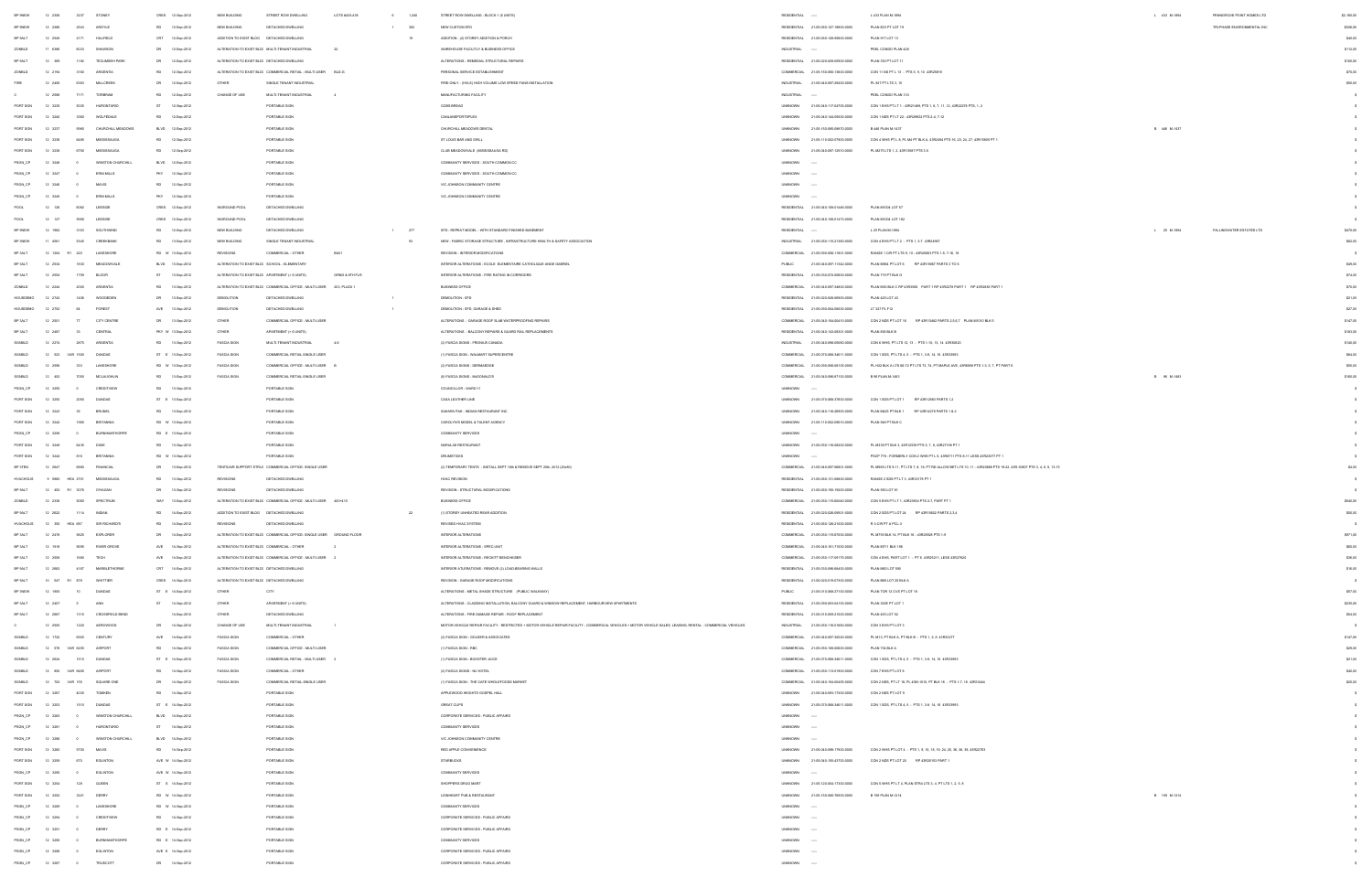| PSGN_CP 12 3285              |         | $\sim$ 0       | HURONTARIO                         | ST 14-Sep-2012     |                                          | PORTABLE SIGN                                                   |       | CORPORATE SERVICES - PUBLIC AFFAIRS                                         | <b>UNKNOWN</b>        |                                      |                                                                                |                |           |
|------------------------------|---------|----------------|------------------------------------|--------------------|------------------------------------------|-----------------------------------------------------------------|-------|-----------------------------------------------------------------------------|-----------------------|--------------------------------------|--------------------------------------------------------------------------------|----------------|-----------|
| PSGN_CP 12 3284              |         | $\sim$ 0       | BRITANNIA                          | RD W 14-Sep-2012   |                                          | PORTABLE SIGN                                                   |       | CORPORATE SERVICES - PUBLIC AFFAIRS                                         | <b>UNKNOWN</b>        |                                      |                                                                                |                |           |
| PSGN_CP 12 3282              |         | $\overline{0}$ | BRITANNIA                          | RD W 14-Sep-2012   |                                          | PORTABLE SIGN                                                   |       | CORPORATE SERVICES - PUBLIC AFFARIS                                         | <b>UNKNOWN</b>        |                                      |                                                                                |                |           |
| PSGN_CP                      | 12 3280 |                | NORTH SERVICE                      | RD 14-Sep-2012     |                                          | PORTABLE SIGN                                                   |       | CORPORATE SERVICES - PUBLIC AFFARIS                                         | <b>UNKNOWN</b>        |                                      |                                                                                |                |           |
| PORT SGN                     | 12 3257 | 1325           | <b>INDIAN</b>                      | RD 14-Sep-2012     |                                          | PORTABLE SIGN                                                   |       | LORNE PARK PUBLIC SCHOOL                                                    |                       | UNKNOWN 21-05-020-026-05800-0000     | RANGE 2 CIR PT LOTS 12.13                                                      |                |           |
| PSGN_CP 12 3293              |         | $^{\circ}$     | EGLINTON                           | AVE W 14-Sep-2012  |                                          | PORTABLE SIGN                                                   |       | <b>COMMUNITY SERVICES</b>                                                   | <b>UNKNOWN</b>        |                                      |                                                                                |                |           |
| PSGN CP 12 3292              |         | $\sim$         | <b>ERIN MILLS</b>                  | PKY 14-Sep-2012    |                                          | PORTABLE SIGN                                                   |       | <b>COMMUNITY SERVICES</b>                                                   | <b>UNKNOWN</b>        |                                      |                                                                                |                |           |
| PORT SGN                     | 12 3251 | 3221           | DERRY                              | RD W 14-Sep-2012   |                                          | PORTABLE SIGN                                                   |       | PACE FITNESS                                                                | <b>UNKNOWN</b>        | 21-05-150-080-76500-0000             | B 159 PLAN M-1214                                                              | B 159 M-1214   |           |
| PSGN_CP                      | 12 3266 |                | CENTRAL                            | PKY W 14-Sep-2012  |                                          | PORTABLE SIGN                                                   |       | COMMUNITY SERVICES - HERSHEY CENTRE                                         | <b>UNKNOWN</b>        |                                      |                                                                                |                |           |
| PSGN_CP 12 3265              |         | $\sim$         | <b>EGLINTON</b>                    | AVE W 14-Sep-2012  |                                          | PORTABLE SIGN                                                   |       | COMMUNITY SERVICES - HERSHEY CENTRE                                         | <b>UNKNOWN</b><br>--  |                                      |                                                                                |                |           |
| PSGN_CP                      | 12 3264 |                | <b>HURONTARIO</b>                  | ST 14-Sep-2012     |                                          | PORTABLE SIGN                                                   |       | COMMUNITY SERVICES - HERSHEY CENTRE                                         | <b>UNKNOWN</b>        |                                      |                                                                                |                |           |
| PSGN_CP                      | 12 3263 |                | CAWTHRA                            | RD 14-Sep-2012     |                                          | PORTABLE SIGN                                                   |       | COMMUNITY SERVICES - HERSHEY CENTRE                                         | <b>UNKNOWN</b>        |                                      |                                                                                |                |           |
| PSGN_CP 12 3262              |         | $\overline{0}$ | <b>MAVIS</b>                       | RD 14-Sep-2012     |                                          | PORTABLE SIGN                                                   |       | COMMUNITY SERVICES - HERSHEY CENTRE                                         | <b>UNKNOWN</b><br>$-$ |                                      |                                                                                |                |           |
| PSGN CP                      | 12 3261 | $\overline{0}$ | KENNEDY                            | RD 14-Sep-2012     |                                          | PORTABLE SIGN                                                   |       | COMMUNITY SERVICES - HERSHEY CENTRE                                         | <b>UNKNOWN</b><br>--  |                                      |                                                                                |                |           |
| POOL                         | 10 39   |                | CUMBERLAND                         | DR 14-Sep-2012     | INGROUND POOL                            | DETACHED DWELLING                                               |       |                                                                             |                       | RESIDENTIAL 21-05-090-001-15400-0000 | PLAN H21 LOT 237 WATER LOT 352                                                 |                |           |
| BP 3ALT                      | 12 2475 | 3662           | <b>HURONTARIO</b>                  | ST 14-Sep-2012     |                                          | ALTERATION TO EXIST BLD COMMERCIAL RETAIL - MULTI-USER          |       | INTERIOR ALTERATIONS - (1) DEMISING-WALL, SPEC-UNIT                         |                       | COMMERCIAL 21-05-040-154-06700-0000  | PSCP 913 - FORMERLY PL 43M492 PT BLK 21, 43R12738 PTS 3, 4                     |                |           |
| BP 9NEW                      | 12 1044 | 279            | ANGELENE                           | ST 17-Sep-2012     | NEW BUILDING                             | DETACHED DWELLING                                               | 1 253 | NEW CUSTOM SFD                                                              |                       | RESIDENTIAL 21-05-010-011-00300-0000 | PLAN 510 LOT 5                                                                 | PRESTIGE HOMES | \$440.0   |
| HVACHOUS 8 1197              |         | <b>HEA 516</b> | COMANCHE                           | RD 17-Sep-2012     | <b>REVISIONS</b>                         | DETACHED DWELLING<br>2-FLR                                      |       | HVAC REVISION - CHANGE DUCT SIZE ON 2ND FLOOR                               |                       | RESIDENTIAL 21-05-020-026-18100-0000 | PLAN 667 LOT 18                                                                |                |           |
| BP 3ALT                      | 12 2541 |                | CITY CENTRE                        | DR 17-Sep-2012     |                                          | ALTERATION TO EXIST BLD/ COMMERCIAL OFFICE - MULTI-USER 805     |       | INTERIOR ALTERATIONS - EXPORT DEVELOPMENT CANADA                            |                       | COMMERCIAL 21-05-040-154-00420-0000  | CON 2 NDS PT LT 16, 43R18147 PTS 1-4, PT PART 5, 43R19350 PT 1, 43R30009 PT 14 |                | \$3,741,0 |
| BP 9ALT                      | 11 6011 | 668            | LEATHERLEAF                        | DR 17-Sep-2012     | <b>OTHER</b>                             | DETACHED DWELLING                                               |       | ADDITION - DECK                                                             |                       | RESIDENTIAL 21-05-040-117-50888-0000 | L 51 PLAN M-1212                                                               | L 51 M-1212    | \$13,0    |
| PLU/BLDG                     | 12 2794 | PLU 1660       | MATHESON                           | BLVD 17-Sep-2012   | OTHER                                    | SINGLE TENANT INDUSTRIAL                                        |       | <b>EMERGENCY FIREMAIN REPAIR</b>                                            |                       | INDUSTRIAL 21-05-050-115-20410-0000  | PLAN 924 PT BLK B RP 43R1193 PARTS 2,4                                         |                | \$31,0    |
| BP 9ALT                      | 12 1853 | 1674           | COPSEHOLM                          | TR 17-Sep-2012     | OTHER                                    | DETACHED DWELLING                                               |       | ALTERATIONS - UNDERPINNING OF FOUNDATION WALL & BASEMENT WALKOUT.           |                       | RESIDENTIAL 21-05-030-096-41147-0000 | PLAN M519 LOT 39                                                               |                |           |
| SGNBLD                       | 12 2422 | 1730           | LAKESHORE                          | RD W 17-Sep-2012   | <b>FASCIA SIGN</b>                       | COMMERCIAL OFFICE- SINGLE USER                                  |       | (5) FASCIA SIGNS - RBC ROYAL BANK                                           |                       | COMMERCIAL 21-05-020-024-18100-0000  | CON 3 SDS PT LOT 28                                                            |                | \$105.0   |
| PSGN CP                      | 12 3308 | $\sim$         | GOREWAY                            | DR 17-Sep-2012     |                                          | PORTABLE SIGN                                                   |       | MALTON SOCCER CLUB                                                          | <b>UNKNOWN</b>        |                                      |                                                                                |                |           |
| PORT SGN 12 3276             |         | 991            | MATHESON                           | BLVD E 17-Sep-2012 |                                          | PORTABLE SIGN                                                   |       | <b>FITNESS NATION</b>                                                       | <b>UNKNOWN</b>        | 21-05-040-116-22310-0000             | PLAN M219 PT BLK D RP 43R5694 PARTS 68,77                                      |                |           |
| PORT SGN                     | 12 3273 | 2310           | BATTLEFORD                         | RD 17-Sep-2012     |                                          | PORTABLE SIGN                                                   |       | ECONOMY LUBE                                                                | <b>UNKNOWN</b>        | 21-05-040-097-26800-0000             | PLAN 927 LOT 9                                                                 |                |           |
| PORT SGN                     | 12 3272 | 5602           | TENTH LINE WEST                    | 17-Sep-2012        |                                          | PORTABLE SIGN                                                   |       | SHOPPERS BEST BARGAIN                                                       | <b>UNKNOWN</b>        | 21-05-150-085-10100-0000             | B 1 PLAN M-1493                                                                | B 1 M-1493     |           |
| PORT SGN                     | 12 3271 | 3041           | ARGENTIA                           | RD 17-Sep-2012     |                                          | PORTABLE SIGN                                                   |       | DR ALEX PISTER                                                              | <b>UNKNOWN</b>        | 21-05-150-080-13700-0000             | CON 11 NS, PT L 13, 14 - PT PT 1 43R28108, 43R28958 PTS 2, 4                   |                |           |
| PORT SGN                     | 12 3269 | 755            | LAKESHORE                          | RD E 17-Sep-2012   |                                          | PORTABLE SIGN                                                   |       | TRILLIUM LASER HAIR AND VEIN CLINIC                                         | <b>UNKNOWN</b>        | 21-05-070-156-12500-0000             | PLAN C23 LOT 58,59                                                             |                |           |
| PORT SGN                     | 12 3297 | 4120           | DIXIE                              | RD 17-Sep-2012     |                                          | PORTABLE SIGN                                                   |       | ROCKWEST DENTAL                                                             | <b>UNKNOWN</b>        | 21-05-030-092-24600-0000             | PLAN 381 PT LTS 11-15, 43R16092 PTS 1, 2                                       |                |           |
| PORT SGN 12 3296             |         | 3030           | <b>THOMAS</b>                      | ST 17-Sep-2012     |                                          | PORTABLE SIGN                                                   |       | FIRST CHOICE HAIRCUTTERS                                                    | <b>UNKNOWN</b>        | 21-05-150-070-16953-0000             | CON 11 NS PT LOT 3 - 43R32749 PTS 1, 2, 5                                      |                |           |
| PORT SGN 12 3278             |         | 6750           | WINSTON CHURCHILL                  | BLVD 17-Sep-2012   |                                          | PORTABLE SIGN                                                   |       | MONEY MART                                                                  | <b>UNKNOWN</b>        | 21-05-150-081-17400-0000             | PLAN M407 BLK 9                                                                |                |           |
| PORT SGN                     | 12 3277 | 6750           | WINSTON CHURCHILL                  | BLVD 17-Sep-2012   |                                          | PORTABLE SIGN                                                   |       | MONEY MART                                                                  | <b>UNKNOWN</b>        | 21-05-150-081-17400-0000             | PLAN M407 BLK 9                                                                |                |           |
| PORT SGN                     | 12 3275 | 7091           | <b>HURONTARIO</b>                  | ST 17-Sep-2012     |                                          | PORTABLE SIGN                                                   |       | ECONOMY LUBE                                                                | <b>UNKNOWN</b>        | 21-05-040-117-07900-0000             | PLAN M957 BLK 53                                                               |                |           |
| PORT SGN 12 3274             |         | 1170           | <b>BURNHAMTHORPE</b>               | RD W 17-Sep-2012   |                                          | PORTABLE SIGN                                                   |       | PIANOS PLUS                                                                 | <b>UNKNOWN</b>        | 21-05-040-144-09000-0000             | RANGE 3 NDS PT LOT 8 RP 43R7128 PARTS 3,4                                      |                |           |
| PORT SGN                     | 12 3279 | 75             | DERRY                              | RD W 17-Sep-2012   |                                          | PORTABLE SIGN                                                   |       | MISSISSAUGA CONVENTION CENTRE (DERRY RD, MISS)                              | <b>UNKNOWN</b>        | 21-05-040-098-18200-0000             | CON 1 WHS PT LOT 11 43R20834 PARTS 1, 2, 3, 11, 12, 13                         |                |           |
|                              |         | 2980           | CROSSCURRENT                       |                    |                                          | PORTABLE SIGN                                                   |       | DR KENNETH QUAN                                                             | <b>UNKNOWN</b>        | 21-05-040-157-72710-0000             | PLAN M905 BLK 194                                                              |                |           |
| PORT SGN<br>PORT SGN 12 3268 | 12 3270 |                | <b>DUNDAS</b>                      | DR 17-Sep-2012     |                                          | PORTABLE SIGN                                                   |       | ACADEMY OF LEARNING                                                         |                       |                                      | PLAN 894 PT BLK A RP 43R1580 PARTS 1,2 RP 43R1966 PARTS 1,3                    |                |           |
|                              |         | 1310           |                                    | ST E 17-Sep-2012   |                                          |                                                                 |       |                                                                             | <b>UNKNOWN</b>        | 21-05-070-068-33500-0000             |                                                                                |                |           |
| PORT SGN 12 3305             |         | 3030           | ARTESIAN                           | DR 17-Sep-2012     |                                          | PORTABLE SIGN                                                   |       | PETRO                                                                       | <b>UNKNOWN</b>        | 21-05-150-010-16800-0000             | RCP 1542, PT LT 4 - PTS 1, 5 43R27406                                          |                |           |
| PORT SGN                     | 12 3256 | 802            | SOUTHDOWN                          | RD 17-Sep-2012     |                                          | PORTABLE SIGN                                                   |       | EMICHAEL PHARMACY                                                           | <b>UNKNOWN</b>        | 21-05-020-024-04300-0000             | CON 3 SDS PT LOT 31                                                            |                |           |
| POOL                         | 12 92   | 3922           | <b>RENFREW</b>                     | CRES 17-Sep-2012   | INGROUND POOL                            | DETACHED DWELLING                                               |       |                                                                             |                       | RESIDENTIAL 21-05-150-010-12833-0000 | PLAN M640 LOT 231                                                              |                |           |
| POOL                         | 12 100  | 224            | DONNELLY                           | DR 17-Sep-2012     | INGROUND POOL                            | DETACHED DWELLING                                               |       |                                                                             |                       | RESIDENTIAL 21-05-010-018-06700-0000 | PLAN 344 L 13                                                                  |                |           |
| BP 9ALT                      | 12 1679 | 3543           | <b>ENNISKILLEN</b>                 | CIR 17-Sep-2012    | ADDITION TO EXIST BLDG DETACHED DWELLING |                                                                 | 62    | ADDITION - 2ND STOREY ADDITION                                              |                       | RESIDENTIAL 21-05-060-151-15600-0000 | LT 265 PL 550                                                                  |                |           |
| BP 9ALT 12 453               |         | 1513           | BLANEFIELD                         | RD 18-Sep-2012     | ADDITION TO EXIST BLDG DETACHED DWELLING |                                                                 | 63    | ADDITION - 2 STY SIDE ADDITION WITH GARAGE, COVERED FRONT PORCH & REAR DECK |                       | RESIDENTIAL 21-05-010-004-09200-0000 | PLAN B19 PT LOT 202                                                            |                | \$133,0   |
|                              |         |                | BP 3ALT 12 2356 1250 SOUTH SERVICE | RD 18-Sep-2012     |                                          | ALTERATION TO EXIST BLD COMMERCIAL RETAIL - MULTI-USER K-03     |       | INTERIOR ALTERATIONS - KERNELS                                              |                       | COMMERCIAL 21-05-070-167-17500-0000  | CON 2 SDS PT LOT 6 PLAN 305 PT BLKS A,B                                        |                | \$27.0    |
| ZONBLD                       | 12 1097 | 2400           | <b>DUNDAS</b>                      | ST W 18-Sep-2012   |                                          | ALTERATION TO EXIST BLD COMMERCIAL RETAIL - MULTI-USER 4        |       | TAKE-OUT RESTAURANT                                                         |                       | COMMERCIAL 21-05-060-141-22300-0000  | CON 1 SDS PT LTS 33, 34, 43R13606 PTS 5, 6, 8-12, 15-18, 22-26, 43R17153 PT 2  |                |           |
| BP 3ALT                      | 12 2291 | 2180           | MEADOWVALE                         | BLVD 18-Sep-2012   |                                          | ALTERATION TO EXIST BLD/ COMMERCIAL OFFICE - MULTI-USER 200/202 |       | INTERIOR ALTERATIONS & DEMISING WALL TO CREATE SUITE 202 -SPEC SUITE        |                       | COMMERCIAL 21-05-040-097-12852-0000  | PLAN M589 PT BLK 1 RE 43R15275 PARTS 1,2                                       |                | \$169,0   |
| BP 3ALT                      | 12 1848 | 6745           | CENTURY                            | AVE 18-Sep-2012    |                                          | ALTERATION TO EXIST BLD/ COMMERCIAL OFFICE - MULTI-USER 3       |       | INTERIOR ALTERATIONS - MATTHEWS SOUTHWEST                                   |                       | COMMERCIAL 21-05-040-097-12920-0000  | PLAN M275 PT LOT 2 RP 43R17175 PART 1                                          |                | \$244,0   |
| ZONBLD                       | 12 2165 | 3160           | <b>ARGENTIA</b>                    | RD 18-Sep-2012     |                                          | ALTERATION TO EXIST BLD. COMMERCIAL RETAIL - MULTI-USER 1 BLD-G |       | TAKE-OUT RESTAURANT                                                         |                       | COMMERCIAL 21-05-150-080-13600-0000  | CON 11 NS PT L 13 - PTS 5, 9, 10 43R25818                                      |                | \$52.0    |
| BP 3ALT                      | 12 2337 | 2585           | MEADOWPINE                         | BLVD 18-Sep-2012   |                                          | ALTERATION TO EXIST BLD SINGLE TENANT INDUSTRIAL<br>2-FLR       |       | ALTERATIONS - CLEANROOM INSTALLATION, THERAPURE BIOPHARMA INC               |                       | INDUSTRIAL 21-05-040-098-02674-0000  | PLAN M936 B 1, 2                                                               |                |           |
| HOUSDEMO                     | 12 2783 |                | CUMBERLAND                         | DR 18-Sep-2012     | DEMOLITION                               | DETACHED DWELLING                                               |       | DEMOLITION - SFD & (3) ACCESSORY STRUCTURES                                 |                       | RESIDENTIAL 21-05-090-001-15500-0000 | PLAN H21 LOT 238 WATER LOT 351                                                 |                |           |
| HOUSDEMO                     | 12 2826 | 494            | AVONWOOD                           | DR 18-Sep-2012     | DEMOLITION                               | DETACHED DWELLING<br>$\sim$                                     |       | DEMOLITION - SFD & SHED                                                     |                       | RESIDENTIAL 21-05-010-005-19100-0000 | PLAN 512 LOT 26                                                                |                |           |
| BP 9ALT                      | 12 2621 | 1531           | MERROW                             | RD 18-Sep-2012     | OTHER                                    | DETACHED DWELLING                                               |       | ADDITION - DECK                                                             |                       | RESIDENTIAL 21-05-020-035-13600-0000 | PLAN 558 LOT 73                                                                |                | \$16.0    |
|                              | 11 7008 | 1945           | <b>DUNDAS</b>                      | ST E 18-Sep-2012   | OTHER                                    | COMMERCIAL RETAIL - MULTI-USER 4                                |       | HOME FURNISHING STORE                                                       |                       | COMMERCIAL 21-05-030-068-15300-0000  | CON 1 NDS PT LOT 1                                                             |                |           |
|                              | 11 7007 | 1945           | <b>DUNDAS</b>                      | ST E 18-Sep-2012   | <b>OTHER</b>                             | COMMERCIAL RETAIL - MULTI-USER 5                                |       | HOME FURNISHING STORE                                                       |                       | COMMERCIAL 21-05-030-068-15300-0000  | CON 1 NDS PT LOT 1                                                             |                |           |
| <b>FIRE</b>                  | 12 2408 | 3023           | PARKERHILL                         | RD 18-Sep-2012     | <b>OTHER</b>                             | APARTMENT (> 6 UNITS)                                           |       | FIRE-ONLY - FIRE ALARM PANEL                                                |                       | RESIDENTIAL 21-05-040-141-12500-0000 | CON 1 NDS PT L17 43R20657 PTS 3 4                                              |                |           |
| SGNBLD                       | 12 1014 | VAR 6875       | MEADOWVALE TOWN CENTRE             | CIR 18-Sep-2012    | <b>FASCIA SIGN</b>                       | COMMERCIAL - OTHER                                              |       | (3) FASCIA SIGNS - GOODLIFE FITNESS                                         |                       | COMMERCIAL 21-05-040-098-56920-0000  | PL M182 LT 4, PT LT 1, 43R6079 PTS 1-6, 43R6209 PTS 1-9                        |                |           |
| PSGN CP                      | 12 3335 | $\sim$         | WINSTON CHURCHILL                  | BLVD 18-Sep-2012   |                                          | PORTABLE SIGN                                                   |       | MISSISSAUGA SPORTS COUNCIL (SPOCOM)                                         | <b>UNKNOWN</b>        |                                      |                                                                                |                |           |
| PORT SGN                     | 12 3328 | 5165           | DIXIE                              | RD 18-Sep-2012     |                                          | PORTABLE SIGN                                                   |       | KANDAHAR KABOB                                                              | <b>UNKNOWN</b>        | 21-05-050-115-19750-0000             | PLAN 928 BLK A                                                                 |                |           |
| PORT SGN 12 3314             |         | 2835           | ARGENTIA                           | RD 18-Sep-2012     |                                          | PORTABLE SIGN                                                   |       | DISTRIBUTION FLOOR N TECH                                                   | <b>UNKNOWN</b>        | 21-05-040-098-05020-0000             | CON 6 WHS, PT L 12, 13 - PTS 4-6 43R28549                                      |                |           |
| PORT SGN                     | 12 3319 | 4106           | CAWTHRA                            | RD 18-Sep-2012     |                                          | PORTABLE SIGN                                                   |       | PETRO CANADA (CAWTHRA RD)                                                   | <b>UNKNOWN</b>        | 21-05-040-093-21500-0000             | PLAN A24 PT LOT 7 RP 43R990 PART 2                                             |                |           |
| PORT SGN                     | 12 3318 | 1175           | <b>HURONTARIO</b>                  | ST 18-Sep-2012     |                                          | PORTABLE SIGN                                                   |       | PETRO CANADA                                                                | <b>UNKNOWN</b>        | 21-05-010-014-01500-0000             | PLAN C20 LOTS 6 TO 9                                                           |                |           |
| PORT SGN                     | 12 3315 | 996            | EGLINTON                           | AVE E 18-Sep-2012  |                                          | PORTABLE SIGN                                                   |       | PETRO CANADA                                                                | <b>UNKNOWN</b>        | 21-05-050-116-17801-0000             | PL M267 PT BLK E. 43R8425 PTS 4-6, 43R11141 PT 3                               |                |           |
| PSGN CP                      | 12 3336 |                | CAWTHRA                            | RD 18-Sep-2012     |                                          | PORTABLE SIGN                                                   |       | DIXIE TABLE TENNIS CLUB                                                     | <b>UNKNOWN</b>        |                                      |                                                                                |                |           |
| PSGN_CP                      | 12 3333 |                | MCLAUGHLIN                         | RD 18-Sep-2012     |                                          | PORTABLE SIGN                                                   |       | MISSISSAUGA SPORTS COUNCIL (SPOCOM)                                         | <b>UNKNOWN</b>        |                                      |                                                                                |                |           |
| PORT SGN                     | 12 3301 | 6055           | MAVIS                              | RD 18-Sep-2012     |                                          | PORTABLE SIGN                                                   |       | <b>SKECHERS</b>                                                             | <b>UNKNOWN</b>        | 21-05-040-175-73400-0000             | PL 43M1363 BLK 10 PT BLK 5, 43R24920 PTS 1-11                                  | B 5 M-1363     |           |
| PSGN CP                      | 12 3334 | $\sim$         | NORTH SHERIDAN                     | WAY 18-Sep-2012    |                                          | PORTABLE SIGN                                                   |       | MISSISSAUGA SPORTS COUNCIL (SPOCOM)                                         | <b>UNKNOWN</b>        |                                      |                                                                                |                |           |
| PORT SGN                     | 12 3311 | 6221           | KENNEDY                            | RD 18-Sep-2012     |                                          | PORTABLE SIGN                                                   |       | SAKSCO GOURMET BASKET SUPPLIED                                              | <b>UNKNOWN</b>        | 21-05-040-117-01410-0000             | PT B 4, PLAN M-902 - PTS 5 & 6, 43R21612                                       |                |           |
| PSGN_CP                      | 12 3337 | $^{\circ}$     | DIXIE                              | RD 18-Sep-2012     |                                          | PORTABLE SIGN                                                   |       | ROTARY CLUB OF MISSISSAUGA MEADOWVALE                                       | <b>UNKNOWN</b>        |                                      |                                                                                |                |           |
| PORT SGN                     | 12 3322 | 2391           | LAKESHORE                          | RD W 18-Sep-2012   |                                          | PORTABLE SIGN                                                   |       | <b>HOLCIM CANADA INC</b>                                                    | <b>UNKNOWN</b>        | 21-05-020-025-05210-0000             | CON 3 SDS PT LTS 33, 34, 43R6030 PTS 1-3                                       |                |           |
|                              |         |                |                                    |                    |                                          |                                                                 |       |                                                                             |                       |                                      |                                                                                |                |           |
| PORT SGN                     | 12 3300 | 6055           | MAVIS                              | RD 18-Sep-2012     |                                          | PORTABLE SIGN                                                   |       | <b>SKECHERS</b>                                                             | <b>UNKNOWN</b>        | 21-05-040-175-73400-0000             | PL 43M1363 BLK 10 PT BLK 5, 43R24920 PTS 1-11                                  | B 5 M-1363     |           |
| PORT SGN                     | 12 3299 | 6055           | <b>MAVIS</b>                       | RD 18-Sep-2012     |                                          | PORTABLE SIGN                                                   |       | SKECHERS                                                                    | <b>UNKNOWN</b>        | 21-05-040-175-73400-0000             | PL 43M1363 BLK 10 PT BLK 5, 43R24920 PTS 1-11                                  | B 5 M-1363     |           |
| PORT SGN                     | 12 3298 | 3300           | <b>MAVIS</b>                       | RD 18-Sep-2012     |                                          | PORTABLE SIGN                                                   |       | TRIPLE AUTOMOTIVE                                                           | <b>UNKNOWN</b>        | 21-05-040-143-22600-0000             | CON 1 NDS PT L 21 LESS 43R24739 PTS 8, 13                                      |                |           |
| PORT SGN                     | 12 3320 | 3300           | RIDGEWAY                           | DR 18-Sep-2012     |                                          | PORTABLE SIGN                                                   |       | <b>ITALTILE</b>                                                             | <b>UNKNOWN</b>        | 21-05-150-084-01870-0000             | REG COMP PLAN 1542 PT LT 9 - PTS 2, 3, 8 43R25148                              |                |           |
| PSGN CP                      | 12 3331 | $\sim$         | UNITY                              | DR 18-Sep-2012     |                                          | PORTABLE SIGN                                                   |       | ERIN MILLS SOCCER CLUB                                                      | <b>UNKNOWN</b>        |                                      |                                                                                |                |           |
| PORT SGN 12 3317             |         |                | 6009 HURONTARIO                    | ST 18-Sep-2012     |                                          | PORTABLE SIGN                                                   |       | PETRO CANADA (HURONTARIO ST)                                                |                       | UNKNOWN 21-05-040-117-06600-0000     | CON 1 EHS PT LOT 6                                                             |                |           |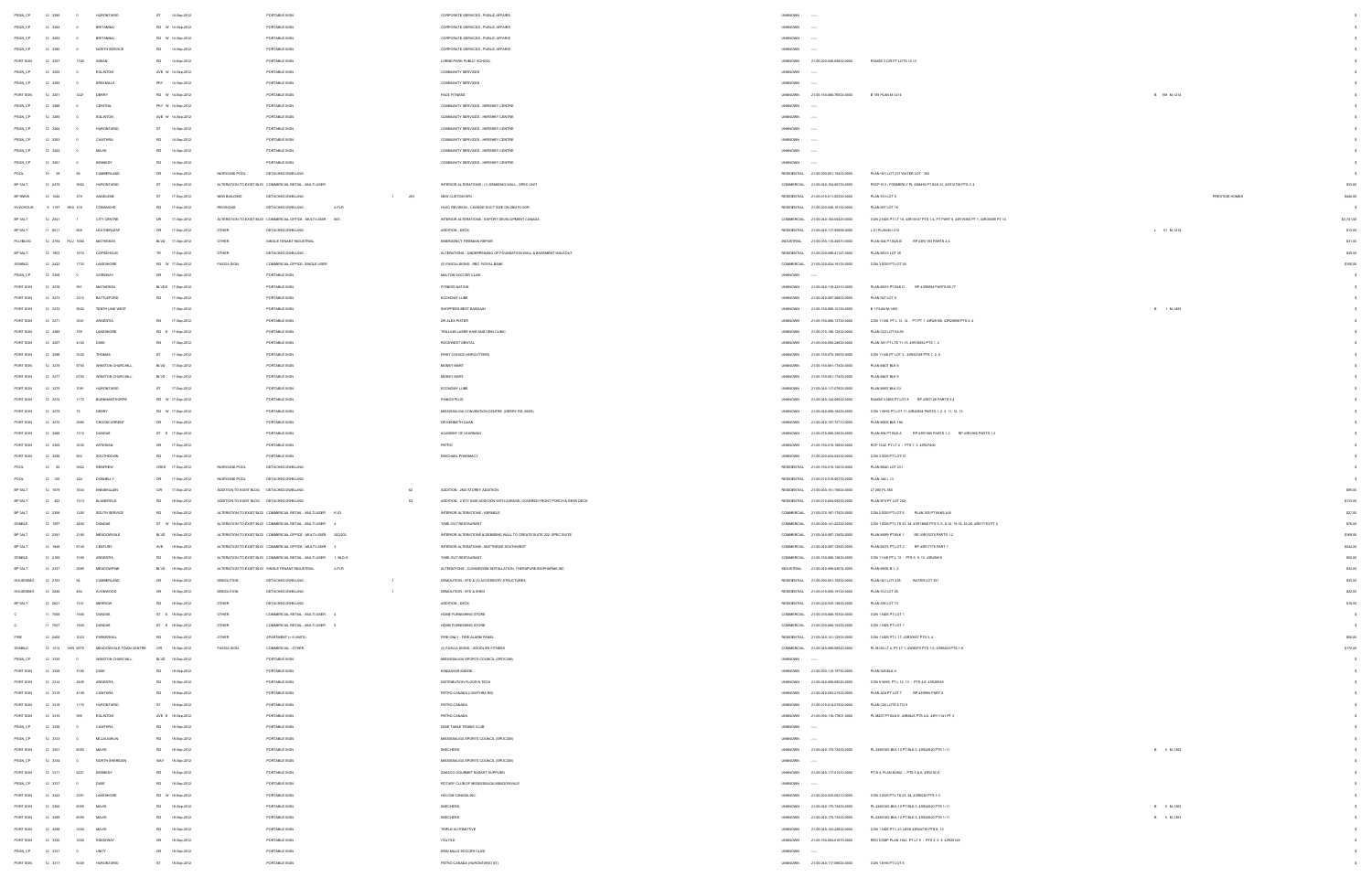| PORT SGN 12 3316  |                          | 3380                     | <b>DIXIE</b>         | RD 18-Sep-2012    |                    | PORTABLE SIGN                                                     | PETRO CANADA                                                | UNKNOWN 21-05-030-075-17300-0000           | PLAN 726 BLK C                                                           |            |
|-------------------|--------------------------|--------------------------|----------------------|-------------------|--------------------|-------------------------------------------------------------------|-------------------------------------------------------------|--------------------------------------------|--------------------------------------------------------------------------|------------|
| PORT SGN 12 3313  |                          | 3011                     | WOLFEDALE            | RD 18-Sep-2012    |                    | PORTABLE SIGN                                                     | PETRO CANADA                                                | 21-05-040-144-00210-0000<br><b>UNKNOWN</b> | RANGE 1 NDS PT LOT 11                                                    |            |
| PORT SGN 12 3312  |                          | 695                      | <b>BURNHAMTHORPE</b> | RD W 18-Sep-2012  |                    | PORTABLE SIGN                                                     | PETRO CANADA                                                | <b>UNKNOWN</b><br>21-05-040-154-01302-0000 | PLAN B22 PT LOT 7 RP 43R9332 PARTS 1,2,3                                 |            |
| PORT SGN 12 3310  |                          | 2125                     | <b>DUNDAS</b>        | ST W 18-Sep-2012  |                    | PORTABLE SIGN                                                     | PETRO                                                       | 21-05-060-141-19900-0000<br><b>UNKNOWN</b> | CON 1 NDS PT LOT 31                                                      |            |
| PORT SGN          | 12 3309                  | 2100                     | BURNHAMTHORPE        | RD W 18-Sep-2012  |                    | PORTABLE SIGN                                                     | PETRO                                                       | 21-05-060-155-53110-0000<br><b>UNKNOWN</b> | PLAN M198 BLK C, PT BLK D, PT BLK S, 43R9842 PARTS 1,2 43R9100 PARTS 1,2 |            |
| PORT SGN          | 12 3307                  | 1520                     | BRITANNIA            | RD W 18-Sep-2012  |                    | PORTABLE SIGN                                                     | PETRO                                                       | 21-05-040-098-16900-0000<br><b>UNKNOWN</b> | CON 4 WHS PT LOT 5 RP 43R 16004 PART 2                                   |            |
| PORT SGN 12 3306  |                          | 6035                     | CREDITVIEW           | RD 18-Sep-2012    |                    | PORTABLE SIGN                                                     | PETRO                                                       | <b>UNKNOWN</b><br>21-05-040-098-13700-0000 | CON 3 WHS PT L 6, 43R24680 PT 5                                          |            |
| <b>BSMT</b>       | 12 743<br><b>BAS 427</b> |                          | <b>EVERTON</b>       | DR 18-Sep-2012    | FIRE CODE RETROFIT | DETACHED DWELLING                                                 | ALTERATIONS - BASEMENT APARTMENT                            | RESIDENTIAL 21-05-040-096-10218-0000       | PLAN M663 LOT 67                                                         |            |
| <b>HVACHOUS</b>   | 11 7157                  | <b>HEA 1271</b>          | MINEOLA              | GDNS 18-Sep-2012  | <b>REVISIONS</b>   | DETACHED DWELLING                                                 | HVAC REVISION                                               | RESIDENTIAL 21-05-010-008-18200-0000       | PLAN 337 LOT 43                                                          |            |
| BP 3ALT           | 12 2214                  | 5450                     | EXPLORER             | DR 19-Sep-2012    |                    | ALTERATION TO EXIST BLD COMMERCIAL OFFICE - MULTI-USER 503        | INTERIOR ALTERATIONS - DIMENSIONAL STRATEGIES               | COMMERCIAL 21-05-050-115-71000-0000        | PLAN M533 PT BLK 1 RP 43R13140 PARTS 1,2                                 | \$246,0    |
| BP 3ALT           | 10 1751                  | R1 7295                  | WEST CREDIT          | AVE 19-Sep-2012   | <b>REVISIONS</b>   | SINGLE TENANT INDUSTRIAL                                          | REVISION - INTERIOR MODIFICATIONS                           | INDUSTRIAL 21-05-040-097-12550-0000        | CON 5 WHS, PT LTS 12, 13 - PTS 2, 8, 9, 12 43R32440                      |            |
| DRAIN             | 12 1927                  | SS 5875                  | EXPLORER             | DR 19-Sep-2012    | OTHER              | COMMERCIAL OFFICE - MULTI-USER                                    | SITE SERVICING                                              | COMMERCIAL 21-05-050-115-67000-0000        | PL M793 BLK 14, PT BLK 16 - 43R25928 PTS 1-9                             | \$321,0    |
| BP 9ALT           | 12 2675                  | 41                       | BAY                  | ST 19-Sep-2012    | OTHER              | DETACHED DWELLING                                                 | ADDITION - REBUILD EXISTING COVERED PORCH                   | RESIDENTIAL 21-05-090-005-13500-0000       | PLAN 300W LOT 6                                                          |            |
| SGNBLD            | 12 2189                  | 2980                     | DREW                 | RD 19-Sep-2012    | <b>FASCIA SIGN</b> | COMMERCIAL RETAIL - MULTI-USER                                    | (1) FASCIA SIGN - SEQUENCE BY ROOHI                         | COMMERCIAL 21-05-050-113-06532-0000        | PSCP 884 - FORMERLY 43M1593 PT BLK 2 - PT 1 43R29338                     | \$21,0     |
| PSGN CP           | 12 3365                  | $^{\circ}$               | MISSISSAUGA          | RD 19-Sep-2012    |                    | PORTABLE SIGN                                                     | MUSLIM COMMUNITY SERVICES                                   | <b>UNKNOWN</b><br>$\sim$                   |                                                                          |            |
| PSGN CP           | 12 3361                  |                          | QUEENSWAY            | W 19-Sep-2012     |                    | PORTABLE SIGN                                                     | MUSLIM COMMUNITY SERVICES                                   | <b>UNKNOWN</b>                             |                                                                          |            |
| PORT SGN          | 12 3341                  | 3200                     | <b>ERIN MILLS</b>    | PKY 19-Sep-2012   |                    | PORTABLE SIGN                                                     | <b>GIANT TIGER</b>                                          | 21-05-060-155-51701-0000<br><b>UNKNOWN</b> | PLAN 915 PT BLKS N, G, X RP 43R4553 PARTS 1,3,5                          |            |
| PORT SGN          | 12 3338                  | 1870                     | MATHESON             | BLVD 19-Sep-2012  |                    | PORTABLE SIGN                                                     | HILTON GARDEN INN                                           | <b>UNKNOWN</b><br>21-05-050-116-05420-0000 | CON 4 EHS, PT LT 1 - PTS 1, 2 43R31056                                   |            |
| PORT SGN          | 12 3329                  | 5425                     | DIXIE                | RD 19-Sep-2012    |                    | PORTABLE SIGN                                                     | ADS EMPLOYMENT SERVICES                                     | 21-05-050-116-05800-0000<br><b>UNKNOWN</b> | CON 4 EHS PT L 3 - LESS 43R23133 PT 1                                    |            |
| PSGN_CP           | 12 3362                  | $\overline{0}$           | SOUTH SHERIDAN       | WAY 19-Sep-2012   |                    | PORTABLE SIGN                                                     | MUSLIM COMMUNITY SERVICES                                   | <b>UNKNOWN</b><br>----                     |                                                                          |            |
| PSGN_CP           | 12 3357                  | $\sim$                   | <b>DUNDAS</b>        | ST W 19-Sep-2012  |                    | PORTABLE SIGN                                                     | ROTARY CLUB OF MISSISSAUGA MEADOWVALE                       | <b>UNKNOWN</b><br>$\sim$                   |                                                                          |            |
| PSGN_CP           | 12 3350                  | $^{\circ}$               | <b>HURONTARIO</b>    | ST 19-Sep-2012    |                    | PORTABLE SIGN                                                     | WHITEOAKS LORNE PARK COMMUNITY ASSOCIATION                  | <b>UNKNOWN</b><br>1.1111                   |                                                                          |            |
| PSGN CP           | 12 3366                  | $\sim$                   | TOMKEN               | RD 19-Sep-2012    |                    | PORTABLE SIGN                                                     | MUSLIM COMMUNITY SERVICES                                   | <b>UNKNOWN</b>                             |                                                                          |            |
| PSGN_CP           | 12 3363                  |                          | EGLINTON             | AVE E 19-Sep-2012 |                    | PORTABLE SIGN                                                     | MUSLIM COMMUNITY SERVICES                                   | <b>UNKNOWN</b>                             |                                                                          |            |
| PSGN_CP           | 12 3358                  |                          | <b>ERIN MILLS</b>    | PKY 19-Sep-2012   |                    | PORTABLE SIGN                                                     | ROTARY CLUB OF MISSISSAUGA MEADOWVALE                       | <b>UNKNOWN</b>                             |                                                                          |            |
| PORT SGN 12 3321  |                          | 1970                     | <b>DUNDAS</b>        | ST E 19-Sep-2012  |                    | PORTABLE SIGN                                                     | IN STYLE FURNITURE                                          | UNKNOWN 21-05-070-068-37500-0000           | PT LT 1 CON 1 SDS - PT 2 43R12339                                        |            |
| PSGN CP           | 12 3344                  | $\sim$                   | BURNHAMTHORPE        | RD E 19-Sep-2012  |                    | PORTABLE SIGN                                                     | MISSISSAUGA SOCCER CLUB                                     | <b>UNKNOWN</b>                             |                                                                          |            |
| PSGN_CP           | 12 3343                  | $^{\circ}$               | BURNHAMTHORPE        | RD W 19-Sep-2012  |                    | PORTABLE SIGN                                                     | MISSISSAUGA SOCCER CLUB                                     | <b>UNKNOWN</b>                             |                                                                          |            |
| PSGN CP           | 12 3342                  | $\sim$ 0                 | QUEENSWAY            | E 19-Sep-2012     |                    | PORTABLE SIGN                                                     | MISSISSAUGA SOCCER CLUB                                     | <b>UNKNOWN</b><br>$\sim$                   |                                                                          |            |
| PORT SGN          | 12 3347                  | 5130                     | DIXIE                | RD 19-Sep-2012    |                    | PORTABLE SIGN                                                     | MAP BUSINESS FURNITURE                                      | <b>UNKNOWN</b><br>21-05-050-116-17200-0000 | CON 3 EHS PT LOT 1                                                       |            |
| PORT SGN          | 12 3326                  | 6970                     | LISGAR               | DR 19-Sep-2012    |                    | PORTABLE SIGN                                                     | SHORTY'S MEAT COMPANY                                       | <b>UNKNOWN</b><br>21-05-150-082-62100-0000 | PLAN M1105 BLK 150                                                       |            |
| PORT SGN 12 3324  |                          | 7089                     | TORRRAM              | RD 19-Sep-2012    |                    | PORTABLE SIGN                                                     | NU-WAY AUTO                                                 | <b>UNKNOWN</b><br>21-05-050-115-14205-0000 | CON 6 EHS PT LOT 11 RP 43R14975 PARTS 1,2                                |            |
| PORT SGN 12 3304  |                          | 6750                     | WINSTON CHURCHILL    | BLVD 19-Sep-2012  |                    | PORTABLE SIGN                                                     | MEENA CLEANERS                                              | 21-05-150-081-17400-0000<br><b>UNKNOWN</b> | PLAN M407 BLK 9                                                          |            |
| PORT SGN          | 12 3303                  | 6055                     | MAVIS                | RD 19-Sep-2012    |                    | PORTABLE SIGN                                                     | <b>SKECHERS</b>                                             | 21-05-040-175-73400-0000<br><b>UNKNOWN</b> | PL 43M1363 BLK 10 PT BLK 5, 43R24920 PTS 1-11                            | B 5 M-1363 |
| PSGN_CP           | 12 3367                  | $\sim$                   | <b>DUNDAS</b>        | ST E 19-Sep-2012  |                    | PORTABLE SIGN                                                     | MUSLIM COMMUNITY SERVICES                                   | <b>UNKNOWN</b>                             |                                                                          |            |
| PSGN_CP           | 12 3364                  | $\sim$                   | WINSTON CHURCHILL    | BLVD 19-Sep-2012  |                    | PORTABLE SIGN                                                     | MUSLIM COMMUNITY SERVICES                                   | <b>UNKNOWN</b><br>--                       |                                                                          |            |
| PSGN CP           | 12 3360                  | $\sim$                   | WINSTON CHURCHILL    | BLVD 19-Sep-2012  |                    | PORTABLE SIGN                                                     | MUSLIM COMMUNITY SERVICES                                   | <b>UNKNOWN</b>                             |                                                                          |            |
| PSGN_CP           | 12 3359                  | $\sim$                   | EGLINTON             | AVE W 19-Sep-2012 |                    | PORTABLE SIGN                                                     | ROTARY CLUB OF MISSISSAUGA MEADOWVALE                       | <b>UNKNOWN</b>                             |                                                                          |            |
| PSGN_CP           | 12 3356                  | $^{\circ}$               | THE COLLEGEWAY       | 19-Sep-2012       |                    | PORTABLE SIGN                                                     | ROTARY CLUB OF MISSISSAUGA MEADOWVALE                       | <b>UNKNOWN</b>                             |                                                                          |            |
| PSGN_CP           | 12 3355                  | $\sim$                   | <b>EGLINTON</b>      | AVE W 19-Sep-2012 |                    | PORTABLE SIGN                                                     | ROTARY CLUB OF MISSISSAUGA MEADOWVALE                       | <b>UNKNOWN</b>                             |                                                                          |            |
| PSGN CP           | 12 3354                  | $\sim$                   | DIXIE                | RD 19-Sep-2012    |                    | PORTABLE SIGN                                                     | WHITEOAKS LORNE PARK COMMUNITY ASSOCIATION                  | <b>UNKNOWN</b>                             |                                                                          |            |
| PSGN_CP           | 12 3353                  | $\overline{\phantom{0}}$ | BURNHAMTHORPE        | RD W 19-Sep-2012  |                    | PORTABLE SIGN                                                     | WHITEOAKS LORNE PARK COMMUNITY ASSOCIATION                  | <b>UNKNOWN</b>                             |                                                                          |            |
| PSGN_CP           | 12 3352                  | $\sim$                   | <b>GLEN ERIN</b>     | DR 19-Sep-2012    |                    | PORTABLE SIGN                                                     | WHITEOAKS LORNE PARK COMMUNITY ASSOCIATION                  | <b>UNKNOWN</b>                             |                                                                          |            |
| PSGN_CP 12 3351   |                          | $\sim$ 0                 | MCLAUGHLIN           | RD 19-Sep-2012    |                    | PORTABLE SIGN                                                     | WHITEOAKS LORNE PARK COMMUNITY ASSOCIATION                  | <b>UNKNOWN</b>                             |                                                                          |            |
| PSGN_CP 12 3345 0 |                          |                          | LAKESHORE            | RD E 19-Sep-2012  |                    | PORTABLE SIGN                                                     | REGION OF PEEL                                              | <b>UNKNOWN</b>                             |                                                                          |            |
| PORT SGN 12 3340  |                          | 2350                     | CAWTHRA              | RD 19-Sep-2012    |                    | PORTABLE SIGN                                                     | EURO TILE FLOORING                                          | UNKNOWN 21-05-010-060-07900-0000           | CON 1 SDS PT LOT 11 PLAN TOR 14 PT LOT 16 RP 43R3348 PART 22             |            |
| PORT SGN 12 3348  |                          | 1369                     | <b>DUNDAS</b>        | ST E 19-Sep-2012  |                    | PORTABLE SIGN                                                     | ECONOMY LUBE                                                | 21-05-030-075-17700-0000<br><b>UNKNOWN</b> | CON 1 NDS PT LOT 6                                                       |            |
| PORT SGN 12 3332  |                          | 3425                     | WINSTON CHURCHILL    | BLVD 19-Sep-2012  |                    | PORTABLE SIGN                                                     | PETRO                                                       | 21-05-060-154-17400-0000<br><b>UNKNOWN</b> | PLAN 961 BLK L                                                           |            |
| PORT SGN          | 12 3325                  | 2155                     | LEANNE               | BLVD 19-Sep-2012  |                    | PORTABLE SIGN                                                     | 241 PIZZA                                                   | 21-05-060-132-23200-0000<br><b>UNKNOWN</b> | PLAN M234 BLK B                                                          |            |
| PORT SGN          | 12 3323                  | 6385                     | KENNEDY              | RD 19-Sep-2012    |                    | PORTABLE SIGN                                                     | AIMCO / ARTISTREE OF CANADA ULC'S                           | <b>UNKNOWN</b><br>21-05-040-117-01440-0000 | PLAN M902 BLK 1                                                          |            |
| PORT SGN 12 3302  |                          | 6055                     | <b>MAVIS</b>         | RD 19-Sep-2012    |                    | PORTABLE SIGN                                                     | <b>SKECHERS</b>                                             | 21-05-040-175-73400-0000<br><b>UNKNOWN</b> | PL 43M1363 BLK 10 PT BLK 5, 43R24920 PTS 1-11                            | B 5 M-1363 |
| PORT SGN          | 12 3327                  | 6460                     | MILLCREEK            | DR 19-Sep-2012    |                    | PORTABLE SIGN                                                     | ERIN MILLS FITNESS                                          | 21-05-040-097-28710-0000<br><b>UNKNOWN</b> | PLAN 927 PT LOT 20 RP 43R6132 PART 1 RP 43R16892 PART 4                  |            |
| PORT SGN          | 12 3339                  | 3200                     | <b>ERIN MILLS</b>    | PKY 19-Sep-2012   |                    | PORTABLE SIGN                                                     | PIZZA N JOY                                                 | <b>UNKNOWN</b><br>21-05-060-155-51701-0000 | PLAN 915 PT BLKS N, G, X RP 43R4553 PARTS 1, 3,5                         |            |
| PORT SGN 12 3330  |                          | 6905                     | MILLCREEK            | DR 19-Sep-2012    |                    | PORTABLE SIGN                                                     | ACADEMY OF MARTIAL ARTS                                     | UNKNOWN 21-05-040-098-22325-0000           | PLAN M802 BLK 8                                                          |            |
| BP 3ALT           | 11 6643                  | 3120                     | ARGENTIA             | RD 19-Sep-2012    |                    | TENTS/AIR SUPPORT STRUI COMMERCIAL OFFICE- SINGLE USER            | REVISIONS - INTERIOR OFFICE LAYOUT, CREATING (2) NEW OFFICE | COMMERCIAL 21-05-150-080-13600-0000        | CON 11 NS PT L 13 - PTS 5, 9, 10 43R25818                                |            |
| BP 3ALT           | 12 2412                  |                          | BURNHAMTHORPE        | RD W 19-Sep-2012  |                    | ALTERATION TO EXIST BLD/ COMMERCIAL OFFICE - MULTI-USER 1202+1204 | INTERIOR ALTERATIONS - OPENING BETWEEN UNITS                | COMMERCIAL 21-05-040-154-06690-0000        | PL M492 PT BLK 17, 43R14746 PTS 3, 4, 6, 7                               |            |
| PSGN CP           | 12 3369                  | $\sim$ 0                 | BRITANNIA            | RD W 20-Sep-2012  |                    | PORTABLE SIGN                                                     | REGION OF PEEL                                              | UNKNOWN -----                              |                                                                          |            |
| <b>BSMT</b>       | 12 1462                  | BAS 3475                 | <b>GALENA</b>        | CRES 20-Sep-2012  |                    | FIRE CODE RETROFIT SEMI-DETACHED DWELLING                         | <b>BASEMENT APARMENT</b>                                    | RESIDENTIAL 21-05-040-091-36600-0000       | PLAN 935 PT LOT 205 RP 43R1050 PART 5 PART 6                             | \$105.0    |
| POOL              | 12 125                   | 806                      | GREYCEDAR            | CRES 20-Sep-2012  | INGROUND POOL      | DETACHED DWELLING                                                 |                                                             | RESIDENTIAL 21-05-040-093-78124-0000       | PLAN M359 PT LOT 29                                                      |            |
| POOL              | 12 116                   | 1550                     | ESTES                | CRES 20-Sep-2012  | ABOVE GROUND POOL  | DETACHED DWELLING                                                 |                                                             | RESIDENTIAL 21-05-040-097-55012-0000       | PLAN M959 LOT 31                                                         |            |
| SGN               | 99 3176                  | 309                      | RATHBURN             | RD W 20-Sep-2012  | MULTIPLE SIGNS     | COMMERCIAL - OTHER                                                | FASCIA - FAMOUS PLAYERS, (4) ILLUMINATED                    | COMMERCIAL 21-05-040-154-00402-0000        | PLAN M1010 BLKS 11, 14                                                   |            |
| PSGN CP           | 12 3484                  |                          | ERIN MILLS           | PKY 20-Sep-2012   |                    | PORTABLE SIGN                                                     | MEADOWVALE THEATRE ADVISORY BOARD                           | <b>UNKNOWN</b><br>--                       |                                                                          |            |
| PSGN_CP           | 12 3458                  |                          | EGLINTON             | AVE W 20-Sep-2012 |                    | PORTABLE SIGN                                                     | REGION OF PEEL                                              | <b>UNKNOWN</b>                             |                                                                          |            |
| PSGN_CP           | 12 3457                  | $^{\circ}$               | EGLINTON             | AVE W 20-Sep-2012 |                    | PORTABLE SIGN                                                     | REGION OF PEEL                                              | <b>UNKNOWN</b>                             |                                                                          |            |
| PSGN CP           | 12 3456                  | $^{\circ}$               | <b>AIRPORT</b>       | RD 20-Sep-2012    |                    | PORTABLE SIGN                                                     | REGION OF PEEL                                              | <b>UNKNOWN</b><br>--                       |                                                                          |            |
| PSGN CP           | 12 3454                  |                          | AIRPORT              | RD 20-Sep-2012    |                    | PORTABLE SIGN                                                     | REGION OF PEEL                                              | <b>UNKNOWN</b>                             |                                                                          |            |
| PSGN_CP           | 12 3449                  |                          | DERRY                | RD W 20-Sep-2012  |                    | PORTABLE SIGN                                                     | REGION OF PEEL                                              | <b>UNKNOWN</b>                             |                                                                          |            |
| PSGN_CP           | 12 3447                  | $^{\circ}$               | <b>BURNHAMTHORPE</b> | RD W 20-Sep-2012  |                    | PORTABLE SIGN                                                     | REGION OF PEEL                                              | <b>UNKNOWN</b>                             |                                                                          |            |
| PSGN CP           | 12 3446                  | $\sim$                   | BURNHAMTHORPE        | RD W 20-Sep-2012  |                    | PORTABLE SIGN                                                     | REGION OF PEEL                                              | <b>UNKNOWN</b>                             |                                                                          |            |
| PSGN_CP           | 12 3445                  |                          | BURNHAMTHORPE        | RD W 20-Sep-2012  |                    | PORTABLE SIGN                                                     | REGION OF PEEL                                              | <b>UNKNOWN</b>                             |                                                                          |            |
| PSGN_CP           | 12 3444                  | $\sim$                   | <b>DUNDAS</b>        | ST W 20-Sep-2012  |                    | PORTABLE SIGN                                                     | REGION OF PEEL                                              | <b>UNKNOWN</b>                             |                                                                          |            |
| PSGN_CP           | 12 3443                  | $^{\circ}$               | <b>DUNDAS</b>        | ST W 20-Sep-2012  |                    | PORTABLE SIGN                                                     | REGION OF PEEL                                              | <b>UNKNOWN</b>                             |                                                                          |            |
| PSGN CP           | 12 3442                  | $\sim$                   | <b>DUNDAS</b>        | ST W 20-Sep-2012  |                    | PORTABLE SIGN                                                     | REGION OF PEEL                                              | <b>UNKNOWN</b>                             |                                                                          |            |
| PSGN_CP           | 12 3431                  |                          | <b>ERIN MILLS</b>    | PKY 20-Sep-2012   |                    | PORTABLE SIGN                                                     | REGION OF PEEL                                              | <b>UNKNOWN</b>                             |                                                                          |            |
| PSGN_CP 12 3429   |                          | $\sim$                   | DIXIE                | RD 20-Sep-2012    |                    | PORTABLE SIGN                                                     | REGION OF PEEL                                              | <b>UNKNOWN</b><br>$\sim$                   |                                                                          |            |
|                   |                          |                          |                      | RD 20-Sep-2012    |                    | PORTABLE SIGN                                                     | REGION OF PEEL                                              | UNKNOWN -----                              |                                                                          |            |
|                   | PSGN_CP 12 3427 0 DIXIE  |                          |                      |                   |                    |                                                                   |                                                             |                                            |                                                                          |            |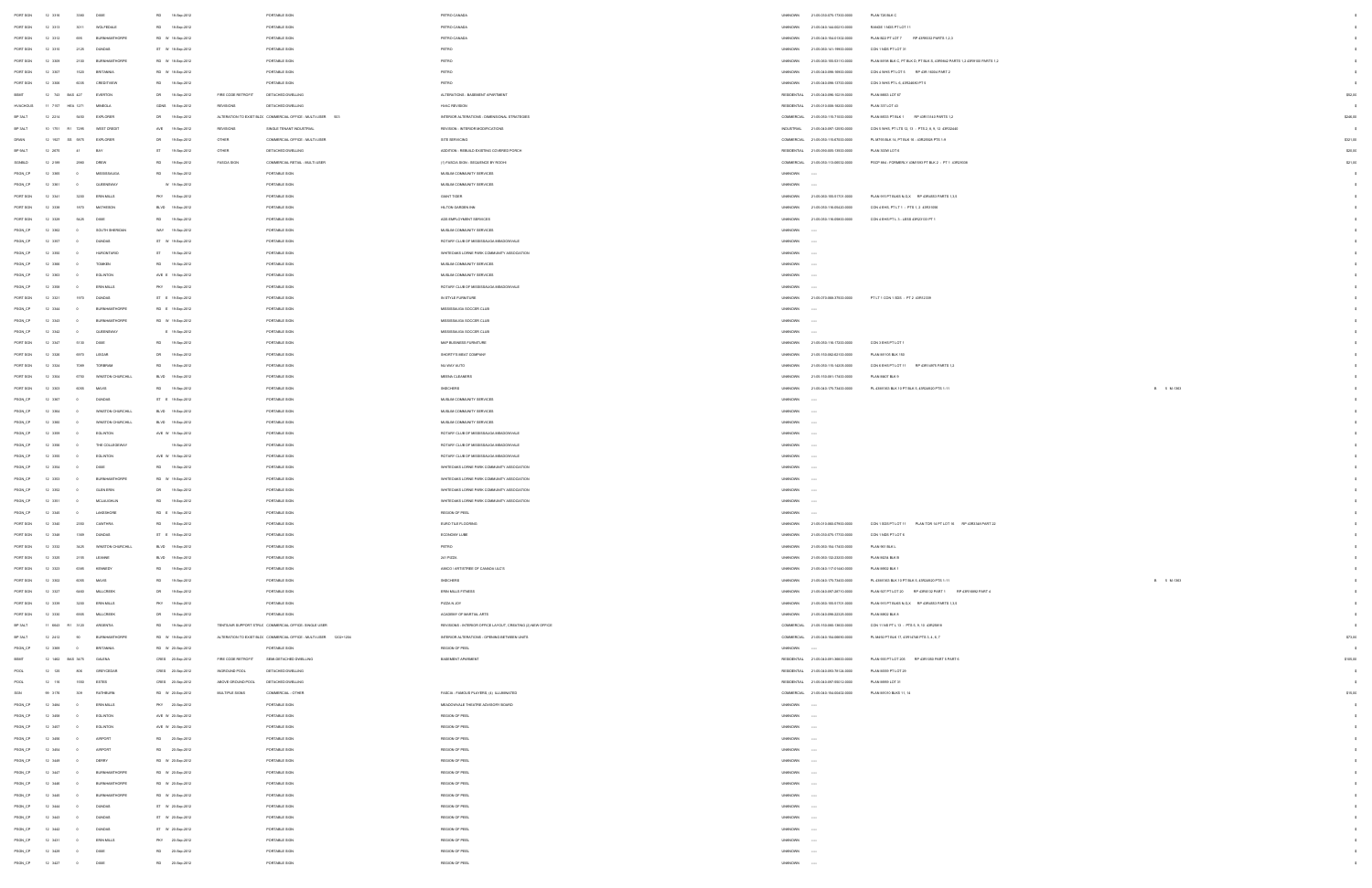| PSGN_CP 12 3425                    |                             | $\sim$ 0                 | WINSTON CHURCHILL               | BLVD 20-Sep-2012                                                               |               | PORTABLE SIGN                                                                                       | REGION OF PEEL                                                                                      | UNKNOWN -----                                                               |                                                                                                                 |
|------------------------------------|-----------------------------|--------------------------|---------------------------------|--------------------------------------------------------------------------------|---------------|-----------------------------------------------------------------------------------------------------|-----------------------------------------------------------------------------------------------------|-----------------------------------------------------------------------------|-----------------------------------------------------------------------------------------------------------------|
| PSGN_CP 12 3424                    |                             |                          | WINSTON CHURCHILL               | BLVD 20-Sep-2012                                                               |               | PORTABLE SIGN                                                                                       | REGION OF PEEL                                                                                      | <b>UNKNOWN</b><br>$\sim$                                                    |                                                                                                                 |
| PSGN_CP 12 3423                    |                             | $\sim$                   | WINSTON CHURCHILL               | BLVD 20-Sep-2012                                                               |               | PORTABLE SIGN                                                                                       | REGION OF PEEL                                                                                      | UNKNOWN -----                                                               |                                                                                                                 |
| PSGN_CP<br>PSGN_CP                 | 12 3422<br>12 3421          |                          | EGLINTON<br><b>EGLINTON</b>     | AVE W 20-Sep-2012<br>AVE W 20-Sep-2012                                         |               | PORTABLE SIGN<br>PORTABLE SIGN                                                                      | REGION OF PEEL<br>REGION OF PEEL                                                                    | <b>UNKNOWN</b><br><b>UNKNOWN</b><br>$\sim$                                  |                                                                                                                 |
| PSGN_CP 12 3420                    |                             |                          | EGLINTON                        | AVE W 20-Sep-2012                                                              |               | PORTABLE SIGN                                                                                       | REGION OF PEEL                                                                                      | UNKNOWN -----                                                               |                                                                                                                 |
| PSGN_CP 12 3419                    |                             |                          | AIRPORT                         | RD 20-Sep-2012                                                                 |               | PORTABLE SIGN                                                                                       | REGION OF PEEL                                                                                      | UNKNOWN -----                                                               |                                                                                                                 |
| PSGN_CP                            | 12 3416                     |                          | AIRPORT                         | RD 20-Sep-2012                                                                 |               | PORTABLE SIGN                                                                                       | REGION OF PEEL                                                                                      | <b>UNKNOWN</b><br>$\sim$                                                    |                                                                                                                 |
| PSGN_CP 12 3411                    |                             |                          | PAISLEY                         | BLVD W 20-Sep-2012                                                             |               | PORTABLE SIGN                                                                                       | REGION OF PEEL                                                                                      | UNKNOWN ----                                                                |                                                                                                                 |
| PSGN_CP 12 3410                    |                             | $^{\circ}$               | QUEENSWAY                       | E 20-Sep-2012                                                                  |               | PORTABLE SIGN                                                                                       | REGION OF PEEL                                                                                      | UNKNOWN -----                                                               |                                                                                                                 |
| PSGN_CP<br>PSGN_CP 12 3407         | 12 3408                     |                          | QUEENSWAY<br>LAKESHORE          | E 20-Sep-2012<br>RD W 20-Sep-2012                                              |               | PORTABLE SIGN<br>PORTABLE SIGN                                                                      | REGION OF PEEL<br>REGION OF PEEL                                                                    | <b>UNKNOWN</b><br>$\sim$<br>UNKNOWN -----                                   |                                                                                                                 |
| PSGN_CP 12 3406                    |                             |                          | LAKESHORE                       | RD W 20-Sep-2012                                                               |               | PORTABLE SIGN                                                                                       | REGION OF PEEL                                                                                      | UNKNOWN -----                                                               |                                                                                                                 |
| PSGN_CP                            | 12 3405                     |                          | LAKESHORE                       | RD W 20-Sep-2012                                                               |               | PORTABLE SIGN                                                                                       | REGION OF PEEL                                                                                      | UNKNOWN -----                                                               |                                                                                                                 |
| PSGN_CP                            | 12 3404                     |                          | MISSISSAUGA                     | RD 20-Sep-2012                                                                 |               | PORTABLE SIGN                                                                                       | REGION OF PEEL                                                                                      | <b>UNKNOWN</b><br>$\sim$                                                    |                                                                                                                 |
| PSGN_CP 12 3403                    |                             |                          | MISSISSAUG/                     | RD 20-Sep-2012                                                                 |               | PORTABLE SIGN                                                                                       | REGION OF PEEL                                                                                      | <b>UNKNOWN</b><br>$\sim$                                                    |                                                                                                                 |
| PSGN_CP                            | 12 3402                     |                          | MISSISSAUGA                     | RD 20-Sep-2012                                                                 |               | PORTABLE SIGN                                                                                       | REGION OF PEEL                                                                                      | UNKNOWN -----                                                               |                                                                                                                 |
| PSGN_CP                            | 12 3401                     |                          | HURONTARIO<br><b>HURONTARIO</b> | ST 20-Sep-2012                                                                 |               | PORTABLE SIGN                                                                                       | REGION OF PEEL                                                                                      | <b>UNKNOWN</b><br>--                                                        |                                                                                                                 |
| PSGN_CP 12 3400<br>PSGN_CP         | 12 3399                     | $^{\circ}$               | <b>HURONTARIO</b>               | ST 20-Sep-2012<br>ST 20-Sep-2012                                               |               | PORTABLE SIGN<br>PORTABLE SIGN                                                                      | REGION OF PEEL<br>REGION OF PEEL                                                                    | UNKNOWN ------<br>UNKNOWN -----                                             |                                                                                                                 |
| PSGN_CP                            | 12 3398                     |                          | DIXIE                           | RD 20-Sep-2012                                                                 |               | PORTABLE SIGN                                                                                       | REGION OF PEEL                                                                                      | <b>UNKNOWN</b><br>--                                                        |                                                                                                                 |
| PSGN_CP                            | 12 3397                     |                          | <b>DIXIE</b>                    | RD 20-Sep-2012                                                                 |               | PORTABLE SIGN                                                                                       | REGION OF PEEL                                                                                      | <b>UNKNOWN</b><br>$\sim$                                                    |                                                                                                                 |
| PSGN_CP                            | 12 3396                     |                          | DIXIE                           | RD 20-Sep-2012                                                                 |               | PORTABLE SIGN                                                                                       | REGION OF PEEL                                                                                      | <b>UNKNOWN</b><br>$\sim$                                                    |                                                                                                                 |
| PSGN_CP                            | 12 3395                     | $\sim$                   | WINSTON CHURCHILL               | BLVD 20-Sep-2012                                                               |               | PORTABLE SIGN                                                                                       | REGION OF PEEL                                                                                      | UNKNOWN -----                                                               |                                                                                                                 |
| PSGN CP 12 3394                    |                             |                          | WINSTON CHURCHILL               | BLVD 20-Sep-2012                                                               |               | PORTABLE SIGN                                                                                       | REGION OF PEEL                                                                                      | UNKNOWN -----                                                               |                                                                                                                 |
| PSGN_CP<br>PSGN_CP                 | 12 3393<br>12 3392          |                          | WINSTON CHURCHILL<br>DERRY      | BLVD 20-Sep-2012<br>RD W 20-Sep-2012                                           |               | PORTABLE SIGN<br>PORTABLE SIGN                                                                      | REGION OF PEEL<br>REGION OF PEEL                                                                    | <b>UNKNOWN</b><br><b>UNKNOWN</b><br>$\sim$                                  |                                                                                                                 |
| PSGN_CP 12 3391                    |                             |                          | DERRY                           | RD W 20-Sep-2012                                                               |               | PORTABLE SIGN                                                                                       | REGION OF PEEL                                                                                      | UNKNOWN -----                                                               |                                                                                                                 |
| PSGN_CP                            | 12 3390                     |                          | DERRY                           | RD W 20-Sep-2012                                                               |               | PORTABLE SIGN                                                                                       | REGION OF PEEL                                                                                      | <b>UNKNOWN</b>                                                              |                                                                                                                 |
| PSGN_CP                            | 12 3389                     |                          | BURNHAMTHORPE                   | RD W 20-Sep-2012                                                               |               | PORTABLE SIGN                                                                                       | REGION OF PEEL                                                                                      | <b>UNKNOWN</b><br>$\sim$                                                    |                                                                                                                 |
| PSGN CP                            | 12 3388                     | $^{\circ}$               | BURNHAMTHORPE                   | RD W 20-Sep-2012                                                               |               | PORTABLE SIGN                                                                                       | REGION OF PEEL                                                                                      | UNKNOWN -----                                                               |                                                                                                                 |
| PSGN_CP                            | 12 3387                     |                          | BURNHAMTHORPE                   | RD W 20-Sep-2012                                                               |               | PORTABLE SIGN                                                                                       | REGION OF PEEL                                                                                      | UNKNOWN -----                                                               |                                                                                                                 |
| PSGN_CP                            | 12 3386                     |                          | QUEENSWAY<br>QUEENSWAY          | W 20-Sep-2012<br>W 20-Sep-2012                                                 |               | PORTABLE SIGN<br>PORTABLE SIGN                                                                      | REGION OF PEEL<br>REGION OF PEEL                                                                    | <b>UNKNOWN</b><br>$\sim$<br><b>UNKNOWN</b><br>$\sim$                        |                                                                                                                 |
| PSGN_CP 12 3385<br>PSGN_CP 12 3384 |                             |                          | QUEENSWAY                       | W 20-Sep-2012                                                                  |               | PORTABLE SIGN                                                                                       | REGION OF PEEL                                                                                      | UNKNOWN -----                                                               |                                                                                                                 |
| PSGN_CP                            | 12 3383                     |                          | SOUTHDOWN                       | RD 20-Sep-2012                                                                 |               | PORTABLE SIGN                                                                                       | REGION OF PEEL                                                                                      | <b>UNKNOWN</b><br>$\sim$                                                    |                                                                                                                 |
| PSGN_CP                            | 12 3382                     |                          | SOUTHDOWN                       | RD 20-Sep-2012                                                                 |               | PORTABLE SIGN                                                                                       | REGION OF PEEL                                                                                      | UNKNOWN -----                                                               |                                                                                                                 |
| PSGN_CP 12 3381                    |                             |                          | SOUTHDOWN                       | RD 20-Sep-2012                                                                 |               | PORTABLE SIGN                                                                                       | REGION OF PEEL                                                                                      | UNKNOWN -----                                                               |                                                                                                                 |
| PSGN_CP                            | 12 3380                     |                          | EASTGATE                        | PKY 20-Sep-2012                                                                |               | PORTABLE SIGN                                                                                       | REGION OF PEEL                                                                                      | UNKNOWN -----                                                               |                                                                                                                 |
| PSGN_CP                            | 12 3379                     |                          | EASTGATE                        | PKY 20-Sep-2012                                                                |               | PORTABLE SIGN                                                                                       | REGION OF PEEL                                                                                      | <b>UNKNOWN</b>                                                              |                                                                                                                 |
| PSGN_CP 12 3378<br>PSGN_CP         | 12 3377                     | $^{\circ}$               | EASTGATE<br>CAWTHRA             | PKY 20-Sep-2012<br>RD 20-Sep-2012                                              |               | PORTABLE SIGN<br>PORTABLE SIGN                                                                      | REGION OF PEEL<br>REGION OF PEEL                                                                    | <b>UNKNOWN</b><br>$\sim$<br><b>UNKNOWN</b><br>$\sim$                        |                                                                                                                 |
| PSGN_CP                            | 12 3376                     |                          | CAWTHRA                         | RD 20-Sep-2012                                                                 |               | PORTABLE SIGN                                                                                       | REGION OF PEEL                                                                                      | <b>UNKNOWN</b><br>--                                                        |                                                                                                                 |
| PSGN_CP 12 3375                    |                             | $\sim$ 0 $\sim$          | CAWTHRA                         | RD 20-Sep-2012                                                                 |               | PORTABLE SIGN                                                                                       | REGION OF PEEL                                                                                      | UNKNOWN ------                                                              |                                                                                                                 |
| PSGN_CP                            | 12 3374                     |                          | BURNHAMTHORPE                   | RD W 20-Sep-2012                                                               |               | PORTABLE SIGN                                                                                       | <b>REGION OF PEEL</b>                                                                               | <b>UNKNOWN</b>                                                              |                                                                                                                 |
| PSGN_CP 12 3373                    |                             | $\sim$ 0                 | BURNHAMTHORPE                   | RD W 20-Sep-2012                                                               |               | PORTABLE SIGN                                                                                       | REGION OF PEEL                                                                                      | UNKNOWN -----                                                               |                                                                                                                 |
| PSGN_CP                            | 12 3372                     | $\sim$ 0                 | BURNHAMTHORPE                   | RD W 20-Sep-2012                                                               |               | PORTABLE SIGN                                                                                       | REGION OF PEEL                                                                                      | <b>UNKNOWN</b><br>$\sim$                                                    |                                                                                                                 |
| PSGN_CP<br>PSGN_CP                 | 12 3371<br>12 3370          | $^{\circ}$<br>$^{\circ}$ | BRITANNIA<br>BRITANNIA          | RD W 20-Sep-2012<br>RD W 20-Sep-2012                                           |               | PORTABLE SIGN<br>PORTABLE SIGN                                                                      | REGION OF PEEL<br>REGION OF PEEL                                                                    | <b>UNKNOWN</b><br>$\sim$<br>UNKNOWN -----                                   |                                                                                                                 |
| BP 9ALT                            | 12 1895                     | 1256                     | WOODLAND                        | AVE 20-Sep-2012                                                                |               | ADDITION TO EXIST BLDG DETACHED DWELLING                                                            | ADDITION - (2) NEW FRONT DORMERS                                                                    | RESIDENTIAL 21-05-010-015-11600-0000                                        | RANGE 1 CIR PT LOTS 4,5                                                                                         |
| BP 9ALT                            | 12 2736                     | 4290                     | SHELBY                          | CRES 20-Sep-2012                                                               |               | ADDITION TO EXIST BLDG SEMI-DETACHED DWELLING                                                       | ADDITION - 2ND-STOREY ADDITION OVER EXISTING GARAGE                                                 | RESIDENTIAL 21-05-040-093-43400-0000                                        | PLAN M361 PT LOT 3                                                                                              |
| BP 9ALT                            | 12 2228                     | 3329                     | FOLKWAY                         | DR 20-Sep-2012                                                                 |               | ADDITION TO EXIST BLDG DETACHED DWELLING<br>16                                                      | (1) STOREY REAR YARD HEATED ADDITION                                                                | RESIDENTIAL 21-05-040-146-52300-0000                                        | PLAN M123 LOT 883                                                                                               |
| <b>MECH</b>                        | 12 2334                     | <b>MEC 2225</b>          | <b>ERIN MILLS</b>               | PKY 20-Sep-2012                                                                |               | ALTERATION TO EXIST BLD COMMERCIAL RETAIL - MULTI-USER 1200B                                        | TWO (2) ROOF TOP CONDENSER UNITS                                                                    | COMMERCIAL 21-05-060-131-01200-0000                                         | RANGE 3 CIR PT LOT 14 RP 43R14677 PARTS 1 TO 7 RP 43R14677 PARTS 8 TO 36                                        |
| BP 3ALT                            | 12 2587                     | 2360                     | DIXIE                           | RD 20-Sep-2012                                                                 |               | ALTERATION TO EXIST BLD SINGLE TENANT INDUSTRIAL                                                    | INTERIOR ALTERATIONS TO EXISTING WASHROOMS                                                          | INDUSTRIAL 21-05-070-054-14300-0000                                         | CON 1 SDS PT LT 6, 43R7098 PTS 2-5 PART PT 1                                                                    |
| <b>HVACHOUS</b><br>ZONBLD          | 12 2852 HEA 1610<br>12 1888 | 1261                     | HOLBURNE<br>SOUTHDOWN           | RD 20-Sep-2012<br>RD 20-Sep-2012                                               |               | ALTERATION TO EXIST BLD DETACHED DWELLING<br>ALTERATION TO EXIST BLD COMMERCIAL OFFICE- SINGLE USER | HVAC CONVERSION FROM HOT WATER BOILER TO FORCED AIR SYSTEM<br>OFFICE                                | RESIDENTIAL 21-05-070-161-04500-0000<br>COMMERCIAL 21-05-020-040-12500-0000 | PLAN 708 LOT 1<br>\$22,0<br>CON 2 SDS PT LOT 30<br>\$157,0                                                      |
| ZONBLD                             | 12 2225                     | 2555                     | ERIN CENTRE                     | BLVD 20-Sep-2012                                                               |               | ALTERATION TO EXIST BLDI COMMERCIAL RETAIL - MULTI-USER 16-19                                       | MEDICAL OFFICE                                                                                      | COMMERCIAL 21-05-040-159-40000-0000                                         | PLAN M856 BLK 116<br>\$396,0                                                                                    |
| DRAIN                              | 12 1591                     | CON 7333                 | GOREWAY                         | DR 20-Sep-2012<br>OTHER                                                        |               | COMMERCIAL RETAIL-SINGLE USER                                                                       | CONDITIONAL PERMIT - SITE SERVICING FOR NEW COMMERCIAL RETAIL BLDG, COMPLIANCE BY NOVEMBER 30, 2012 | COMMERCIAL 21-05-050-107-12600-0000                                         | PLAN 710 BLK A, PT LT 12 CON 8 EHS                                                                              |
|                                    | 12 2684                     | 5450                     | <b>EXPLORER</b>                 | DR 20-Sep-2012<br>OTHER                                                        |               | COMMERCIAL OFFICE - MULTI-USER 503                                                                  | OFFICE                                                                                              | COMMERCIAL 21-05-050-115-71000-0000                                         | PLAN M533 PT BLK 1 RP 43R13140 PARTS 1,2                                                                        |
| BP 9ALT                            | 11 6701                     | 427                      | <b>EVERTON</b>                  | DR 20-Sep-2012<br>OTHER                                                        |               | DETACHED DWELLING                                                                                   | ALTERATIONS - BASEMENT WALKOUT & REAR DECK                                                          | RESIDENTIAL 21-05-040-096-10218-0000                                        | PLAN M663 LOT 67                                                                                                |
| ZONBLD<br>SGNBLD                   | 6 139                       | 209<br>775               | QUEEN<br>BRITANNIA              | ST S 20-Sep-2012                                                               | CHANGE OF USE | COMMERCIAL RETAIL - MULTI-USER A                                                                    | COMMERICAL SCHOOL                                                                                   | COMMERCIAL 21-05-120-004-08000-0000                                         | PLAN STR 4 PT LOT 1 1ST BLK N MAIN                                                                              |
| SGNBLD                             | 12 2566<br>12 665 VAR 33    |                          | <b>HURONTARIO</b>               | RD W 20-Sep-2012<br><b>FASCIA SIGN</b><br>ST 20-Sep-2012<br><b>FASCIA SIGN</b> |               | COMMERCIAL RETAIL - MULTI-USER 8, BLD-C<br>COMMERCIAL - OTHER                                       | (1) FASCIA SIGN - G.H. BASS & CO<br>(4) FASCIA SIGNS - PORT CREDIT RESIDENCE                        | COMMERCIAL 21-05-040-098-12910-0000<br>COMMERCIAL 21-05-090-004-07910-0000  | CON 2 WHS PT L 6, 43R25871 PTS 1-9, 13, 15, 20-23, 31, 39, 40<br>\$21,0<br>CIR PT LT A - PTS 1-3, 7, 8 43R32961 |
| SIGN BP                            | 12 2703                     | 100                      | CITY CENTRE                     | DR 20-Sep-2012<br><b>FASCIA SIGN</b>                                           |               | COMMERCIAL RETAIL - MULTI-USER 2-907A                                                               | (1) FASCIA SIGN - DAVID'S TEA                                                                       | COMMERCIAL 21-05-040-154-00453-0000                                         | PL 43M1010 BLKS 19, 21, PT BLKS 1, 16, 20<br>\$21,0                                                             |
| PSGN_CP                            | 12 3455                     |                          | AIRPORT                         | RD 20-Sep-2012                                                                 |               | PORTABLE SIGN                                                                                       | REGION OF PEEL                                                                                      | <b>UNKNOWN</b><br>$\sim$                                                    |                                                                                                                 |
| PSGN_CP                            | 12 3453                     | $^{\circ}$               | NINTH LINE                      | 20-Sep-2012                                                                    |               | PORTABLE SIGN                                                                                       | REGION OF PEEL                                                                                      | UNKNOWN -----                                                               |                                                                                                                 |
| PSGN_CP                            | 12 3452                     | $\sim$                   | NINTH LINE                      | 20-Sep-2012                                                                    |               | PORTABLE SIGN                                                                                       | REGION OF PEEL                                                                                      | UNKNOWN -----                                                               |                                                                                                                 |
| PSGN_CP                            | 12 3451                     | $\sim$                   | NINTH LINE                      | 20-Sep-2012                                                                    |               | PORTABLE SIGN                                                                                       | REGION OF PEEL                                                                                      | <b>UNKNOWN</b><br>--                                                        |                                                                                                                 |
| PSGN_CP<br>PSGN_CP                 | 12 3450<br>12 3448          | $\sim$<br>$\sim$         | DERRY<br>DERRY                  | RD W 20-Sep-2012<br>RD W 20-Sep-2012                                           |               | PORTABLE SIGN<br>PORTABLE SIGN                                                                      | REGION OF PEEL<br>REGION OF PEEL                                                                    | <b>UNKNOWN</b><br><b>UNKNOWN</b><br>--                                      |                                                                                                                 |
| PSGN_CP                            | 12 3441                     |                          | MAVIS                           | RD 20-Sep-2012                                                                 |               | PORTABLE SIGN                                                                                       | REGION OF PEEL                                                                                      | <b>UNKNOWN</b><br>--                                                        |                                                                                                                 |
| PSGN_CP                            | 12 3440                     | $\sim$                   | MAVIS                           | RD 20-Sep-2012                                                                 |               | PORTABLE SIGN                                                                                       | REGION OF PEEL                                                                                      | <b>UNKNOWN</b>                                                              |                                                                                                                 |
| PSGN_CP                            | 12 3439                     | $^{\circ}$               | <b>MAVIS</b>                    | RD 20-Sep-2012                                                                 |               | PORTABLE SIGN                                                                                       | REGION OF PEEL                                                                                      | <b>UNKNOWN</b>                                                              |                                                                                                                 |
| PSGN_CP                            | 12 3438                     | $\sim$ 0                 | <b>BURNHAMTHORPE</b>            | RD E 20-Sep-2012                                                               |               | PORTABLE SIGN                                                                                       | REGION OF PEEL                                                                                      | <b>UNKNOWN</b><br>--                                                        |                                                                                                                 |
| PSGN_CP 12 3437                    |                             | $\sim$                   | BURNHAMTHORPE                   | RD E 20-Sep-2012                                                               |               | PORTABLE SIGN                                                                                       | REGION OF PEEL                                                                                      | UNKNOWN -----                                                               |                                                                                                                 |
| PSGN_CP 12 3436                    |                             | $\sim$ 0                 | BURNHAMTHORPE                   | RD E 20-Sep-2012                                                               |               | PORTABLE SIGN                                                                                       | REGION OF PEEL                                                                                      | UNKNOWN -----                                                               |                                                                                                                 |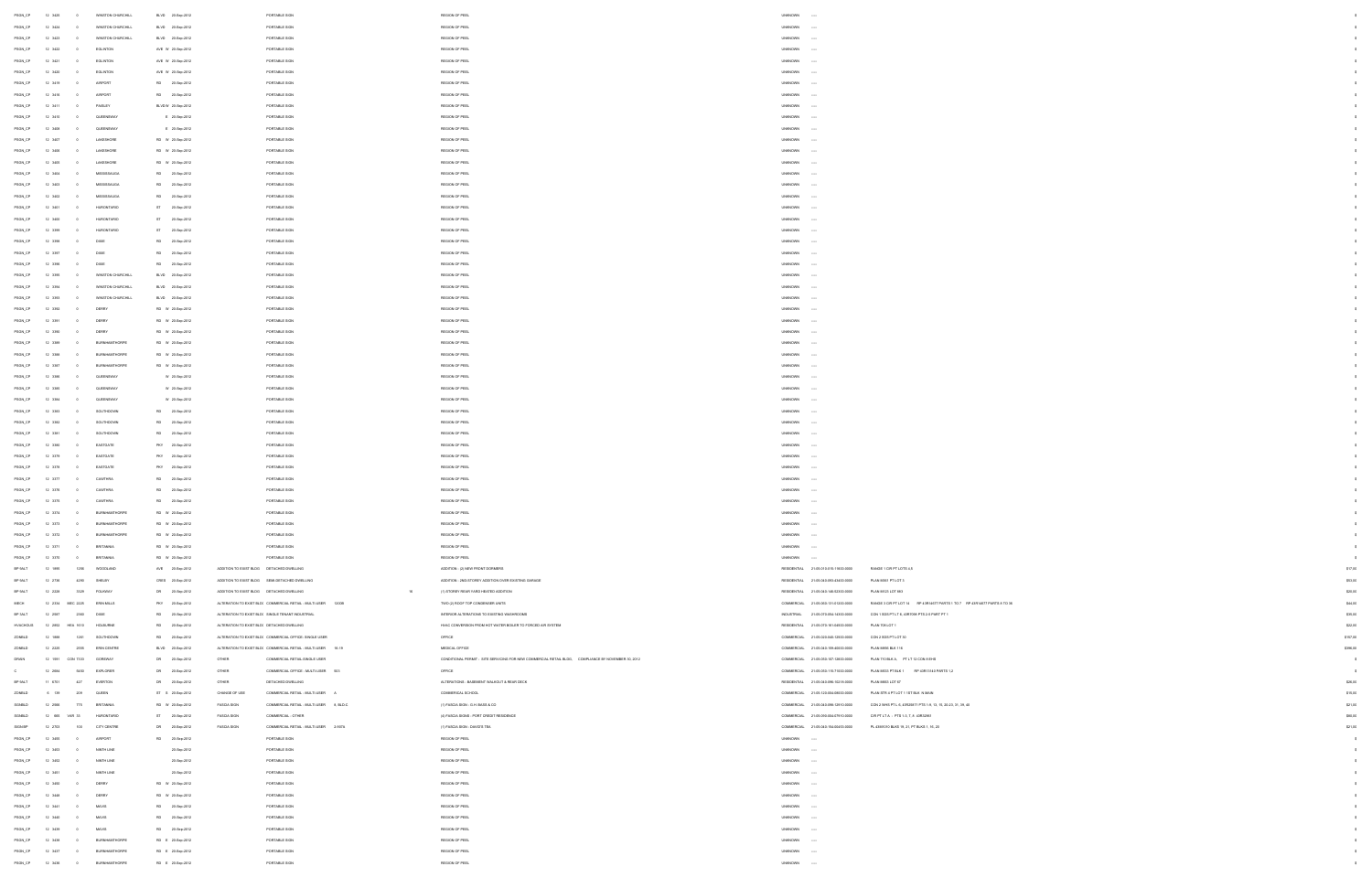| 05-150-010-00140-0000 | PLAN M781 BLKS 20,21                                                                               |          |
|-----------------------|----------------------------------------------------------------------------------------------------|----------|
| í.                    |                                                                                                    |          |
| 05-150-080-65300-0000 | PLAN M386 BLK 85                                                                                   |          |
|                       |                                                                                                    |          |
|                       |                                                                                                    |          |
|                       |                                                                                                    |          |
|                       |                                                                                                    |          |
|                       |                                                                                                    |          |
|                       |                                                                                                    |          |
|                       |                                                                                                    |          |
|                       |                                                                                                    |          |
|                       |                                                                                                    |          |
|                       |                                                                                                    |          |
|                       |                                                                                                    |          |
|                       |                                                                                                    |          |
|                       |                                                                                                    |          |
|                       |                                                                                                    |          |
|                       |                                                                                                    |          |
|                       |                                                                                                    |          |
|                       |                                                                                                    |          |
|                       |                                                                                                    |          |
|                       |                                                                                                    |          |
|                       |                                                                                                    |          |
|                       |                                                                                                    |          |
|                       |                                                                                                    |          |
|                       |                                                                                                    |          |
|                       |                                                                                                    |          |
|                       |                                                                                                    |          |
|                       |                                                                                                    |          |
|                       |                                                                                                    | f,       |
|                       |                                                                                                    |          |
|                       |                                                                                                    | ś        |
|                       |                                                                                                    | ś        |
| 05-040-097-11300-0000 | PL M965 PT L 18, 43R24805 PTS 1-8, 14, 25-28, 43R25893 PTS 24-31                                   | \$84,00  |
|                       |                                                                                                    |          |
| 05-020-024-15300-0000 | CON 2 SDS PT L 29, 43R4543 PT 3, 43R12090 PTS 1, 2, 7-11, 22                                       | J.       |
|                       |                                                                                                    |          |
| 05-120-004-16300-0000 | PLAN STR 2 LOT 1                                                                                   | \$16,00  |
| 05-020-027-02800-0000 | PLAN 599 LOT 51                                                                                    | \$65,00  |
| 05-060-130-12930-0000 | PLAN 331 PT LOT 14 RP 43R7413 PART 1                                                               | \$23,00  |
|                       | PCP 661 FORMERLY - PT LT 1 PLAN M576 - PT 1 43R24758                                               | \$327,00 |
|                       |                                                                                                    |          |
| 05-040-096-73592-0000 | PLAN M1047 LOT 169                                                                                 | \$20,00  |
| 05-030-094-30500-0000 | PL M-1503, PT BLK 4<br>B 4 M-1503                                                                  | \$84,00  |
| 05-150-010-00158-0000 | PL 43M781 BLKS 12-14, 28-30                                                                        |          |
| 05-050-116-31600-0000 | CON 4 EHS PT LT 7, 43R1147 PTS 10, 23                                                              |          |
| 05-030-075-16300-0000 | CON 1 NDS PT LOT 5 RP 43R16505 PARTS 1,2                                                           |          |
|                       |                                                                                                    |          |
| 05-040-146-38700-0000 | PLAN M122 BLK ZZ                                                                                   |          |
| ۰                     |                                                                                                    |          |
| ł,                    |                                                                                                    |          |
| ł,                    |                                                                                                    |          |
|                       |                                                                                                    |          |
|                       |                                                                                                    |          |
|                       |                                                                                                    |          |
|                       |                                                                                                    |          |
|                       |                                                                                                    |          |
|                       |                                                                                                    |          |
|                       |                                                                                                    |          |
|                       |                                                                                                    |          |
|                       |                                                                                                    |          |
|                       |                                                                                                    |          |
|                       |                                                                                                    |          |
| 05-040-096-04602-0000 | CON 1 WHS PT LOT 4 RP 43R10393 PART 2                                                              | ś        |
| 05-020-025-09700-0000 | CON 2 SDS PT LOT 33                                                                                | ś        |
|                       |                                                                                                    |          |
| ł.                    |                                                                                                    | ś        |
| ł,                    | CON 2 NDS, PT LT 15 - PT 7 43R34213                                                                | \$120,00 |
| 05-020-019-13600-0000 | PLAN 417 LOT 25                                                                                    | ś        |
| 05-060-137-14500-0000 | PLAN 755 LOT 6                                                                                     | \$27,00  |
| 05-090-002-02500-0000 | PLAN H21 LOT 206                                                                                   | \$703,00 |
|                       |                                                                                                    | ś        |
| 05-150-083-03600-0000 | PLAN M690 LOT 95                                                                                   |          |
| 05-060-134-05000-0000 | PLAN 732 LOT 34                                                                                    | \$16,00  |
| 05-050-115-62100-0000 | PLAN M793 PT BLK 7<br>CON 5 EHS PT LOT 1PT RD ALLOW BETWEEN CON 5 & 6 EHS RP 43R15703 PARTS 1,2,10 | \$41,00  |
| 05-150-083-00900-0000 | PLAN M695 BLK 1                                                                                    | \$65,00  |
| 05-060-126-21400-0000 | PLAN 694 LOT 14                                                                                    | \$66,00  |
| 05-060-154-20603-0000 | PLAN M309 LOT 27                                                                                   | \$10,00  |

| PSGN_CP 12 3435    |                    | $\sim$ 0        | LAKESHORE                | RD E 20-Sep-2012                 |                                           | PORTABLE SIGN                                                         |                                  | REGION OF PEEL                                                                                                     | <b>UNKNOWN</b><br>--                                                         |                          |                                                                                                 |            |                   |
|--------------------|--------------------|-----------------|--------------------------|----------------------------------|-------------------------------------------|-----------------------------------------------------------------------|----------------------------------|--------------------------------------------------------------------------------------------------------------------|------------------------------------------------------------------------------|--------------------------|-------------------------------------------------------------------------------------------------|------------|-------------------|
| PSGN_CP 12 3434    |                    | $\overline{0}$  | LAKESHORE                | RD E 20-Sep-2012                 |                                           | PORTABLE SIGN                                                         |                                  | REGION OF PEEL                                                                                                     | <b>UNKNOWN</b>                                                               |                          |                                                                                                 |            |                   |
| PSGN_CP 12 3433    |                    | $\overline{0}$  | LAKESHORE                | RD E 20-Sep-2012                 |                                           | PORTABLE SIGN                                                         |                                  | REGION OF PEEL                                                                                                     | <b>UNKNOWN</b>                                                               |                          |                                                                                                 |            |                   |
| PSGN_CP 12 3432    |                    | $\overline{0}$  | ERIN MILLS               | PKY 20-Sep-2012                  |                                           | PORTABLE SIGN                                                         |                                  | REGION OF PEEL                                                                                                     | <b>UNKNOWN</b>                                                               |                          |                                                                                                 |            |                   |
| PSGN_CP 12 3430    |                    | $\overline{0}$  | <b>ERIN MILLS</b>        | PKY 20-Sep-2012                  |                                           | PORTABLE SIGN                                                         |                                  | REGION OF PEEL                                                                                                     | <b>UNKNOWN</b>                                                               |                          |                                                                                                 |            |                   |
| PSGN_CP 12 3426    |                    | $^{\circ}$      | DIXIE                    | RD 20-Sep-2012                   |                                           | PORTABLE SIGN                                                         |                                  | REGION OF PEEL                                                                                                     | <b>UNKNOWN</b>                                                               |                          |                                                                                                 |            |                   |
| PSGN_CP 12 3417    |                    | $\overline{0}$  | AIRPORT                  | RD 20-Sep-2012                   |                                           | PORTABLE SIGN                                                         |                                  | REGION OF PEEL                                                                                                     | <b>UNKNOWN</b>                                                               |                          |                                                                                                 |            |                   |
| PSGN_CP 12 3415    |                    | $\overline{0}$  | PAISLEY                  | BLVD W 20-Sep-2012               |                                           | PORTABLE SIGN                                                         |                                  | REGION OF PEEL                                                                                                     | <b>UNKNOWN</b>                                                               |                          |                                                                                                 |            |                   |
| PSGN_CP            | 12 3414            | $\overline{0}$  | PAISLEY                  | BLVD W 20-Sep-2012               |                                           | PORTABLE SIGN                                                         |                                  | REGION OF PEEL                                                                                                     | <b>UNKNOWN</b>                                                               |                          |                                                                                                 |            |                   |
| PSGN_CP 12 3409    |                    | $^{\circ}$      | QUEENSWAY                | E 20-Sep-2012                    |                                           | PORTABLE SIGN                                                         |                                  | REGION OF PEEL                                                                                                     | <b>UNKNOWN</b><br>--                                                         |                          |                                                                                                 |            |                   |
|                    |                    |                 |                          |                                  |                                           |                                                                       |                                  |                                                                                                                    |                                                                              |                          |                                                                                                 |            |                   |
| PORT SGN 12 3346   |                    | 4181            | SLADEVIEW                | CRES 20-Sep-2012                 |                                           | PORTABLE SIGN                                                         |                                  | LITTLE ABACUS INC                                                                                                  | UNKNOWN 21-05-150-010-00140-0000                                             |                          | PLAN M781 BLKS 20,21                                                                            |            |                   |
| PSGN_CP 12 3459    |                    | $^{\circ}$      | EGLINTON                 | AVE W 20-Sep-2012                |                                           | PORTABLE SIGN                                                         |                                  | REGION OF PEEL                                                                                                     | <b>UNKNOWN</b>                                                               |                          |                                                                                                 |            |                   |
| PORT SGN 12 3418   |                    | 6536            | WINSTON CHURCHILL        | BLVD 20-Sep-2012                 |                                           | PORTABLE SIGN                                                         |                                  | PETRO                                                                                                              | <b>UNKNOWN</b>                                                               | 21-05-150-080-65300-0000 | PLAN M386 BLK 85                                                                                |            |                   |
| PSGN_CP 12 3482    |                    | $\overline{0}$  | EGLINTON                 | AVE W 20-Sep-2012                |                                           | PORTABLE SIGN                                                         |                                  | REGION OF PEEL                                                                                                     | <b>UNKNOWN</b>                                                               |                          |                                                                                                 |            |                   |
| PSGN_CP 12 3481    |                    | $\overline{0}$  | EGLINTON                 | AVE W 20-Sep-2012                |                                           | PORTABLE SIGN                                                         |                                  | REGION OF PEEL                                                                                                     | <b>UNKNOWN</b>                                                               |                          |                                                                                                 |            |                   |
| PSGN_CP            | 12 3480            | $\overline{0}$  | EGLINTON                 | AVE W 20-Sep-2012                |                                           | PORTABLE SIGN                                                         |                                  | REGION OF PEEL                                                                                                     | <b>UNKNOWN</b>                                                               |                          |                                                                                                 |            |                   |
| PSGN_CP 12 3479    |                    | $\overline{0}$  | BRITANNIA                | RD W 20-Sep-2012                 |                                           | PORTABLE SIGN                                                         |                                  | REGION OF PEEL                                                                                                     | <b>UNKNOWN</b><br>--                                                         |                          |                                                                                                 |            |                   |
| PSGN_CP 12 3477    |                    | $\bullet$       | BRITANNIA                | RD W 20-Sep-2012                 |                                           | PORTABLE SIGN                                                         |                                  | REGION OF PEEL                                                                                                     | <b>UNKNOWN</b>                                                               |                          |                                                                                                 |            |                   |
|                    | 12 3476            | $\overline{0}$  | DIXIE                    | RD 20-Sep-2012                   |                                           | PORTABLE SIGN                                                         |                                  | REGION OF PEEL                                                                                                     | <b>UNKNOWN</b>                                                               |                          |                                                                                                 |            |                   |
| PSGN_CP            |                    |                 |                          |                                  |                                           |                                                                       |                                  |                                                                                                                    |                                                                              |                          |                                                                                                 |            |                   |
| PSGN_CP 12 3474    |                    | $\sim$          | <b>DIXIE</b>             | RD 20-Sep-2012                   |                                           | PORTABLE SIGN                                                         |                                  | REGION OF PEEL                                                                                                     | UNKNOWN -----                                                                |                          |                                                                                                 |            |                   |
| PSGN_CP 12 3462    |                    | $\sim$          | DIXIE                    | RD 20-Sep-2012                   |                                           | PORTABLE SIGN                                                         |                                  | REGION OF PEEL                                                                                                     | <b>UNKNOWN</b><br>--                                                         |                          |                                                                                                 |            |                   |
| PSGN_CP            | 12 3460            | $\overline{0}$  | DIXIE                    | RD 20-Sep-2012                   |                                           | PORTABLE SIGN                                                         |                                  | REGION OF PEEL                                                                                                     | <b>UNKNOWN</b>                                                               |                          |                                                                                                 |            |                   |
| PSGN_CP 12 3478    |                    | $\sim$          | BRITANNIA                | RD W 20-Sep-2012                 |                                           | PORTABLE SIGN                                                         |                                  | REGION OF PEEL                                                                                                     | <b>UNKNOWN</b>                                                               |                          |                                                                                                 |            |                   |
| PSGN_CP 12 3475    |                    | $\overline{0}$  | DIXIE                    | RD 20-Sep-2012                   |                                           | PORTABLE SIGN                                                         |                                  | REGION OF PEEL                                                                                                     | <b>UNKNOWN</b><br>--                                                         |                          |                                                                                                 |            |                   |
| PSGN_CP 12 3473    |                    | $\overline{0}$  | FOWLER                   | DR 20-Sep-2012                   |                                           | PORTABLE SIGN                                                         |                                  | REGION OF PEEL                                                                                                     | <b>UNKNOWN</b><br>--                                                         |                          |                                                                                                 |            |                   |
| PSGN_CP            | 12 3472            | $\circ$         | FOWLER                   | DR 20-Sep-2012                   |                                           | PORTABLE SIGN                                                         |                                  | REGION OF PEEL                                                                                                     | <b>UNKNOWN</b>                                                               |                          |                                                                                                 |            |                   |
| PSGN_CP 12 3471    |                    | $\overline{0}$  | <b>FOWLER</b>            | DR 20-Sep-2012                   |                                           | PORTABLE SIGN                                                         |                                  | REGION OF PEEL                                                                                                     | <b>UNKNOWN</b>                                                               |                          |                                                                                                 |            |                   |
| PSGN_CP 12 3470    |                    | $\bullet$       | TENTH LINE WEST          | 20-Sep-2012                      |                                           | PORTABLE SIGN                                                         |                                  | REGION OF PEEL                                                                                                     | <b>UNKNOWN</b>                                                               |                          |                                                                                                 |            |                   |
|                    |                    |                 |                          |                                  |                                           |                                                                       |                                  |                                                                                                                    | --                                                                           |                          |                                                                                                 |            |                   |
| PSGN_CP            | 12 3469            | $\circ$         | TENTH LINE WEST          | 20-Sep-2012                      |                                           | PORTABLE SIGN                                                         |                                  | REGION OF PEEL                                                                                                     | <b>UNKNOWN</b>                                                               |                          |                                                                                                 |            |                   |
| PSGN_CP 12 3468    |                    | $\overline{0}$  | LAKESHORE                | RD E 20-Sep-2012                 |                                           | PORTABLE SIGN                                                         |                                  | REGION OF PEEL                                                                                                     | <b>UNKNOWN</b>                                                               |                          |                                                                                                 |            |                   |
| PSGN_CP            | 12 3467            | $^{\circ}$      | LAKESHORE                | RD E 20-Sep-2012                 |                                           | PORTABLE SIGN                                                         |                                  | REGION OF PEEL                                                                                                     | <b>UNKNOWN</b><br>--                                                         |                          |                                                                                                 |            |                   |
| PSGN_CP 12 3466    |                    | $\overline{0}$  | LAKESHORE                | RD E 20-Sep-2012                 |                                           | PORTABLE SIGN                                                         |                                  | REGION OF PEEL                                                                                                     | <b>UNKNOWN</b>                                                               |                          |                                                                                                 |            |                   |
| PSGN_CP            | 12 3465            | $\overline{0}$  | CENTRAL                  | PKY E 20-Sep-2012                |                                           | PORTABLE SIGN                                                         |                                  | REGION OF PEEL                                                                                                     | <b>UNKNOWN</b>                                                               |                          |                                                                                                 |            |                   |
| PSGN_CP            | 12 3464            | $\overline{0}$  | CENTRAL                  | PKY E 20-Sep-2012                |                                           | PORTABLE SIGN                                                         |                                  | REGION OF PEEL                                                                                                     | <b>UNKNOWN</b>                                                               |                          |                                                                                                 |            |                   |
| PSGN_CP 12 3463    |                    | $^{\circ}$      | CENTRAL                  | PKY E 20-Sep-2012                |                                           | PORTABLE SIGN                                                         |                                  | REGION OF PEEL                                                                                                     | <b>UNKNOWN</b>                                                               |                          |                                                                                                 |            |                   |
| PSGN_CP 12 3461    |                    | $\overline{0}$  | DIXIE                    | RD 20-Sep-2012                   |                                           | PORTABLE SIGN                                                         |                                  | REGION OF PEEL                                                                                                     | <b>UNKNOWN</b><br>----                                                       |                          |                                                                                                 |            |                   |
|                    |                    | $\overline{0}$  | BURNHAMTHORPE            |                                  |                                           |                                                                       |                                  |                                                                                                                    | <b>UNKNOWN</b>                                                               |                          |                                                                                                 |            |                   |
| PSGN_CP            | 12 3428            |                 |                          | RD E 20-Sep-2012                 |                                           | PORTABLE SIGN                                                         |                                  | MISSISSAUGA SPORTS COUNCIL (SPOCOM)                                                                                |                                                                              |                          |                                                                                                 |            |                   |
|                    |                    |                 |                          |                                  |                                           |                                                                       |                                  |                                                                                                                    |                                                                              |                          |                                                                                                 |            |                   |
| ZONBLD             | 11 5976            | 6974            | <b>FINANCIAL</b>         | DR 21-Sep-2012                   |                                           | ALTERATION TO EXIST BLD COMMERCIAL - OTHER                            |                                  | RESTAURANT (NO PATIO)                                                                                              | COMMERCIAL 21-05-040-097-11300-0000                                          |                          | PL M965 PT L 18, 43R24805 PTS 1-8, 14, 25-28, 43R25893 PTS 24-31                                |            |                   |
| MEC/BLDG 12 933    |                    | <b>HEA 1865</b> | LAKESHORE                | RD W 21-Sep-2012                 | <b>REVISIONS</b>                          | COMMERCIAL RETAIL - MULTI-USER 13                                     |                                  | <b>HVAC REVISION</b>                                                                                               | COMMERCIAL 21-05-020-024-15300-0000                                          |                          | CON 2 SDS PT L 29, 43R4543 PT 3, 43R12090 PTS 1, 2, 7-11, 22                                    |            |                   |
| BP 3ALT            | 11 3783            | 100             | QUEEN                    | ST S 21-Sep-2012                 |                                           | ALTERATION TO EXIST BLD COMMERCIAL OFFICE - MULTI-USER 101 (BSMT)     |                                  | INTERIOR ALTERATIONS - STREETSVILLE FAMILY DENTAL                                                                  | COMMERCIAL 21-05-120-004-16300-0000                                          |                          | PLAN STR 2 LOT 1                                                                                |            |                   |
| BP 9ALT            | 12 1554            | 1367            | SHADOWA                  | RD 21-Sep-2012                   | ADDITION AND ALTER                        | DETACHED DWELLING                                                     |                                  | ADDITION + ALTS - REAR PORCH ENCLOSURE + CATHEDRAL CEILING + EXT. ALTS                                             | RESIDENTIAL 21-05-020-027-02800-0000                                         |                          | PLAN 599 LOT 51                                                                                 |            |                   |
| HOUSDEMO 12 2809   |                    | 2425            | <b>DOULTON</b>           | DR 21-Sep-2012                   | DEMOLITION                                | DETACHED DWELLING                                                     | 1                                | DEMOLITION - SFD & (2) ACCESSORY STRUCTURES                                                                        | RESIDENTIAL 21-05-060-130-12930-0000                                         |                          | PLAN 331 PT LOT 14 RP 43R7413 PART 1                                                            |            |                   |
| BP 3ALT            | 12 1727            | 25              | KINGSBRIDGE GARDEN       | CIR 21-Sep-2012                  | OTHER                                     | APARTMENT (> 6 UNITS)                                                 |                                  | ALTS - PARKING GARAGE WATERPROOF REPAIRS, DEL PROPERTY MGMT INC                                                    | RESIDENTIAL -----                                                            |                          | PCP 661 FORMERLY - PT LT 1 PLAN M576 - PT 1 43R24758                                            |            | \$23,0<br>\$327,0 |
|                    |                    |                 |                          |                                  |                                           |                                                                       |                                  |                                                                                                                    |                                                                              |                          |                                                                                                 |            |                   |
| BP 9ALT 12 2188    |                    | 5605            | TAW                      | AVE 21-Sep-2012                  | OTHER                                     | DETACHED DWELLING                                                     |                                  | ALTERATIONS - SIDE ENTRANCE                                                                                        | RESIDENTIAL 21-05-040-096-73592-0000                                         |                          | PLAN M1047 LOT 169                                                                              |            | \$20,0            |
| SGNBLD             | 12 240 VAR 4701    |                 | <b>TAHOE</b>             | BLVD 21-Sep-2012                 | <b>FASCIA SIGN</b>                        | COMMERCIAL OFFICE- SINGLE USER                                        |                                  | (4) FASCIA SIGNS - RIM                                                                                             | COMMERCIAL 21-05-030-094-30500-0000                                          |                          | PL M-1503, PT BLK 4                                                                             | B 4 M-1503 |                   |
| PORT SGN 12 3349   |                    | 3995            | SLADEVIEW                | CRES 21-Sep-2012                 |                                           | PORTABLE SIGN                                                         |                                  | ROCK PRO                                                                                                           | UNKNOWN 21-05-150-010-00158-0000                                             |                          | PL 43M781 BLKS 12-14, 28-30                                                                     |            |                   |
| PORT SGN           | 12 3483            | 1535            | MEYERSIDE                | DR 21-Sep-2012                   |                                           | PORTABLE SIGN                                                         |                                  | D.K INTERNATIONAL                                                                                                  | <b>UNKNOWN</b>                                                               | 21-05-050-116-31600-0000 | CON 4 EHS PT LT 7, 43R1147 PTS 10, 23                                                           |            |                   |
| PORT SGN 12 3413   |                    | 3615            | DIXIE                    | RD 21-Sep-2012                   |                                           | PORTABLE SIGN                                                         |                                  | <b>COURTESEY CLEANERS</b>                                                                                          | <b>UNKNOWN</b>                                                               | 21-05-030-075-16300-0000 | CON 1 NDS PT LOT 5 RP 43R16505 PARTS 1.2                                                        |            |                   |
| PORT SGN 12 3412   |                    | 4140            | <b>ERIN MILLS</b>        | PKY 21-Sep-2012                  |                                           | PORTABLE SIGN                                                         |                                  | PETRO                                                                                                              | <b>UNKNOWN</b>                                                               | 21-05-040-146-38700-0000 | PLAN M122 BLK ZZ                                                                                |            |                   |
| PSGN CP            | 12 3495            | $\overline{0}$  | WINSTON CHURCHILL        | BLVD 21-Sep-2012                 |                                           | PORTABLE SIGN                                                         |                                  | <b>LIVING ARTS CENTRE</b>                                                                                          | <b>UNKNOWN</b><br>-----                                                      |                          |                                                                                                 |            |                   |
| PSGN_CP            | 12 3494            | $\circ$         | BURNHAMTHORPE            | RD E 21-Sep-2012                 |                                           | PORTABLE SIGN                                                         |                                  | <b>LIVING ARTS CENTRE</b>                                                                                          | <b>UNKNOWN</b>                                                               |                          |                                                                                                 |            |                   |
|                    |                    | $^{\circ}$      | <b>HILLCREST</b>         |                                  |                                           | PORTABLE SIGN                                                         |                                  | <b>LIVING ARTS CENTRE</b>                                                                                          | <b>UNKNOWN</b>                                                               |                          |                                                                                                 |            |                   |
| PSGN_CP<br>PSGN CP | 12 3492<br>12 3490 | $\overline{0}$  | TENTH LINE WEST          | AVE 21-Sep-2012<br>21-Sep-2012   |                                           | PORTABLE SIGN                                                         |                                  | <b>LIVING ARTS CENTRE</b>                                                                                          | <b>UNKNOWN</b><br>--                                                         |                          |                                                                                                 |            |                   |
|                    |                    |                 |                          |                                  |                                           |                                                                       |                                  |                                                                                                                    |                                                                              |                          |                                                                                                 |            |                   |
| PSGN_CP            | 12 3487            |                 | ERIN MILLS               | PKY 21-Sep-2012                  |                                           | PORTABLE SIGN                                                         |                                  | <b>LIVING ARTS CENTRE</b>                                                                                          | <b>UNKNOWN</b>                                                               |                          |                                                                                                 |            |                   |
| PSGN_CP            | 12 3485            | $\overline{0}$  | QUEENSWAY                | E 21-Sep-2012                    |                                           | PORTABLE SIGN                                                         |                                  | <b>LIVING ARTS CENTRE</b>                                                                                          | <b>UNKNOWN</b>                                                               |                          |                                                                                                 |            |                   |
| PSGN CP            | 12 3496            | $^{\circ}$      | SOUTH SHERIDAN           | WAY 21-Sep-2012                  |                                           | PORTABLE SIGN                                                         |                                  | HEART AND STROKE PEEL                                                                                              | <b>UNKNOWN</b><br>--                                                         |                          |                                                                                                 |            |                   |
| PSGN_CP            | 12 3493            | $^{\circ}$      | <b>ERIN MILLS</b>        | PKY 21-Sep-2012                  |                                           | PORTABLE SIGN                                                         |                                  | <b>LIVING ARTS CENTRE</b>                                                                                          | <b>UNKNOWN</b>                                                               |                          |                                                                                                 |            |                   |
| PSGN_CP            | 12 3491            |                 | LAKESHORE                | RD W 21-Sep-2012                 |                                           | PORTABLE SIGN                                                         |                                  | <b>LIVING ARTS CENTRE</b>                                                                                          | <b>UNKNOWN</b>                                                               |                          |                                                                                                 |            |                   |
| PSGN_CP            | 12 3489            | $^{\circ}$      | MCLAUGHLIN               | RD 21-Sep-2012                   |                                           | PORTABLE SIGN                                                         |                                  | <b>LIVING ARTS CENTRE</b>                                                                                          | <b>UNKNOWN</b>                                                               |                          |                                                                                                 |            |                   |
| PSGN CP            | 12 3488            | $^{\circ}$      | BURNHAMTHORPE            | RD E 21-Sep-2012                 |                                           | PORTABLE SIGN                                                         |                                  | <b>LIVING ARTS CENTRE</b>                                                                                          | <b>UNKNOWN</b><br>--                                                         |                          |                                                                                                 |            |                   |
| PSGN_CP            | 12 3486            | $\circ$         | <b>DUNDAS</b>            | ST W 21-Sep-2012                 |                                           | PORTABLE SIGN                                                         |                                  | <b>LIVING ARTS CENTRE</b>                                                                                          | <b>UNKNOWN</b><br>----                                                       |                          |                                                                                                 |            |                   |
| PORT SGN           | 12 3368            | 5650            | <b>HURONTARIO</b>        | ST 21-Sep-2012                   |                                           | PORTABLE SIGN                                                         |                                  | PEEL DISTRICT SCHOOL BOARD                                                                                         | <b>UNKNOWN</b>                                                               | 21-05-040-096-04602-0000 | CON 1 WHS PT LOT 4 RP 43R10393 PART 2                                                           |            |                   |
| PORT SGN           | 12 3481            | 2385            | ROYAL WINDSOR            |                                  |                                           | PORTABLE SIGN                                                         |                                  | BELL SPORTS                                                                                                        | <b>UNKNOWN</b>                                                               | 21-05-020-025-09700-0000 | CON 2 SDS PT LOT 33                                                                             |            |                   |
|                    |                    |                 |                          | DR 21-Sep-2012                   |                                           |                                                                       |                                  |                                                                                                                    |                                                                              |                          |                                                                                                 |            |                   |
| PSGN CP            | 12 3497            | $\overline{0}$  | WINSTON CHURCHILL        | BLVD 21-Sep-2012                 |                                           | PORTABLE SIGN                                                         |                                  | MEADOWVALE THEATRE ADVISORY BOARD                                                                                  | <b>UNKNOWN</b><br>--                                                         |                          |                                                                                                 |            |                   |
|                    | 12 2590            | 60              | ABSOLUTE                 | AVE 21-Sep-2012                  |                                           | ELECTROMAG LOCK DEVICI APARTMENT (> 6 UNITS)                          | FLRS 55 & 56                     | FIRE ONLY - (6) MAGLOCKS & (12) MANUAL-PULL STATIONS                                                               | RESIDENTIAL -----                                                            |                          | CON 2 NDS, PT LT 15 - PT 7 43R34213                                                             |            |                   |
| <b>HVACHOUS</b>    | 12 944             | <b>HEA 832</b>  | PARKLAND                 | AVE 21-Sep-2012                  | <b>REVISIONS</b>                          | DETACHED DWELLING                                                     |                                  | <b>HVAC REVISION</b>                                                                                               | RESIDENTIAL 21-05-020-019-13600-0000                                         |                          | PLAN 417 LOT 25                                                                                 |            |                   |
| BP 9ALT            | 12 2701            | 2214            | WAYCROSS                 | CRES 21-Sep-2012                 | ALTERATION TO EXIST BLD DETACHED DWELLING |                                                                       |                                  | INTERIOR ALTERATIONS - NEW CEILING JOISTS & BEAM AND NEW PERMIETER INTERIOR WALL                                   | RESIDENTIAL 21-05-060-137-14500-0000                                         |                          | PLAN 755 LOT 6                                                                                  |            | \$27,0            |
| BP 9NEW            | 12 2586            | 46              | ONAWAY                   | RD 24-Sep-2012                   | <b>NEW BUILDING</b>                       | DETACHED DWELLING                                                     | $1$ 343                          | NEW CUSTOM SFD WITH FINISHED BASEMENT/ DEMOLISH EXISTING SFD                                                       | RESIDENTIAL 21-05-090-002-02500-0000                                         |                          | PLAN H21 LOT 206                                                                                |            | \$703,0           |
| POOL               | 12 141             | 2962            | PETTIGREW                | CRES 24-Sep-2012                 |                                           | SPA/WHIRLPOOL/HOTTUB DETACHED DWELLING                                |                                  |                                                                                                                    | RESIDENTIAL 21-05-150-083-03600-0000                                         |                          | PLAN M690 LOT 95                                                                                |            |                   |
| MECHHOUS 12 2865   |                    | <b>MEC 2550</b> | <b>MISENER</b>           | CRES 24-Sep-2012                 | ALTERATION TO EXIST BLD DETACHED DWELLING |                                                                       |                                  | RELOCATE FIXTURES IN 2ND FLOOR BATHROOM                                                                            | RESIDENTIAL 21-05-060-134-05000-0000                                         |                          | PLAN 732 LOT 34                                                                                 |            | \$16,0            |
| BP 3ALT            | 12 2616            | 2425            | MATHESON                 | BLVD E 24-Sep-2012               |                                           | ALTERATION TO EXIST BLD COMMERCIAL OFFICE - MULTI-USER 6TH FLOOR      |                                  | INTERIOR ALTERATIONS - ELEVATORY LOBBY - SPEC UNITS                                                                | COMMERCIAL 21-05-050-115-62100-0000                                          |                          | PLAN M793 PT BLK 7 CON 5 EHS PT LOT 1PT RD ALLOW BETWEEN CON 5 & 6 EHS RP 43R15703 PARTS 1,2,10 |            |                   |
|                    | 12 2373            | 3355            |                          |                                  |                                           |                                                                       |                                  |                                                                                                                    |                                                                              |                          | PLAN M695 BLK 1                                                                                 |            |                   |
| BP 3ALT            |                    |                 | THE COLLEGEWAY           | 24-Sep-2012                      |                                           | ALTERATION TO EXIST BLDI COMMERCIAL RETAIL - MULTI-USER 29, 29A & 29B |                                  | INTERIOR ALTERATIONS - (2) DEMISING WALLS - SPEC UNITS                                                             | COMMERCIAL 21-05-150-083-00900-0000                                          |                          |                                                                                                 |            |                   |
| BP 9ALT            | 12 2782            | 658             | SIR RICHARD'S            | RD 24-Sep-2012                   |                                           | ALTERATION TO EXIST BLD DETACHED DWELLING                             |                                  | INTERIOR ALTERATIONS - CATHEDERAL CEILINGS & WASHROOM IN LOWER LEVEL                                               | RESIDENTIAL 21-05-060-126-21400-0000                                         |                          | PLAN 694 LOT 14                                                                                 |            |                   |
| BP 9ALT            | 12 2818            | 2010            | BURBANK                  | DR 24-Sep-2012                   | <b>OTHER</b>                              | DETACHED DWELLING                                                     |                                  | ALTERATIONS - MOTOR VEHICLE IMPACT REPAIR (FRONT OF GARAGE CENTRE PILLAR)                                          | RESIDENTIAL 21-05-060-154-20603-0000                                         |                          | PLAN M309 LOT 27                                                                                |            |                   |
| OP                 | 12 2522<br>12 2521 | 360<br>360      | SQUARE ONE<br>SQUARE ONE | DR 24-Sep-2012<br>DR 24-Sep-2012 | OTHER<br>OTHER                            | APARTMENT (> 6 UNITS)<br>APARTMENT (> 6 UNITS)                        | 1601-1610&1612<br>1501-1510&1512 | OCCUPANCY - PRIOR TO COMPLETION - 16th FLOOR (11-UNITS)<br>OCCUPANCY - PRIOR TO COMPLETION - 15th FLOOR (11-UNITS) | RESIDENTIAL 21-05-040-154-00600-0000<br>RESIDENTIAL 21-05-040-154-00600-0000 |                          | CON 2 NDS, PT LT 18 - PTS 1, 6, 7 43R31917<br>CON 2 NDS, PT LT 18 - PTS 1, 6, 7 43R31917        |            |                   |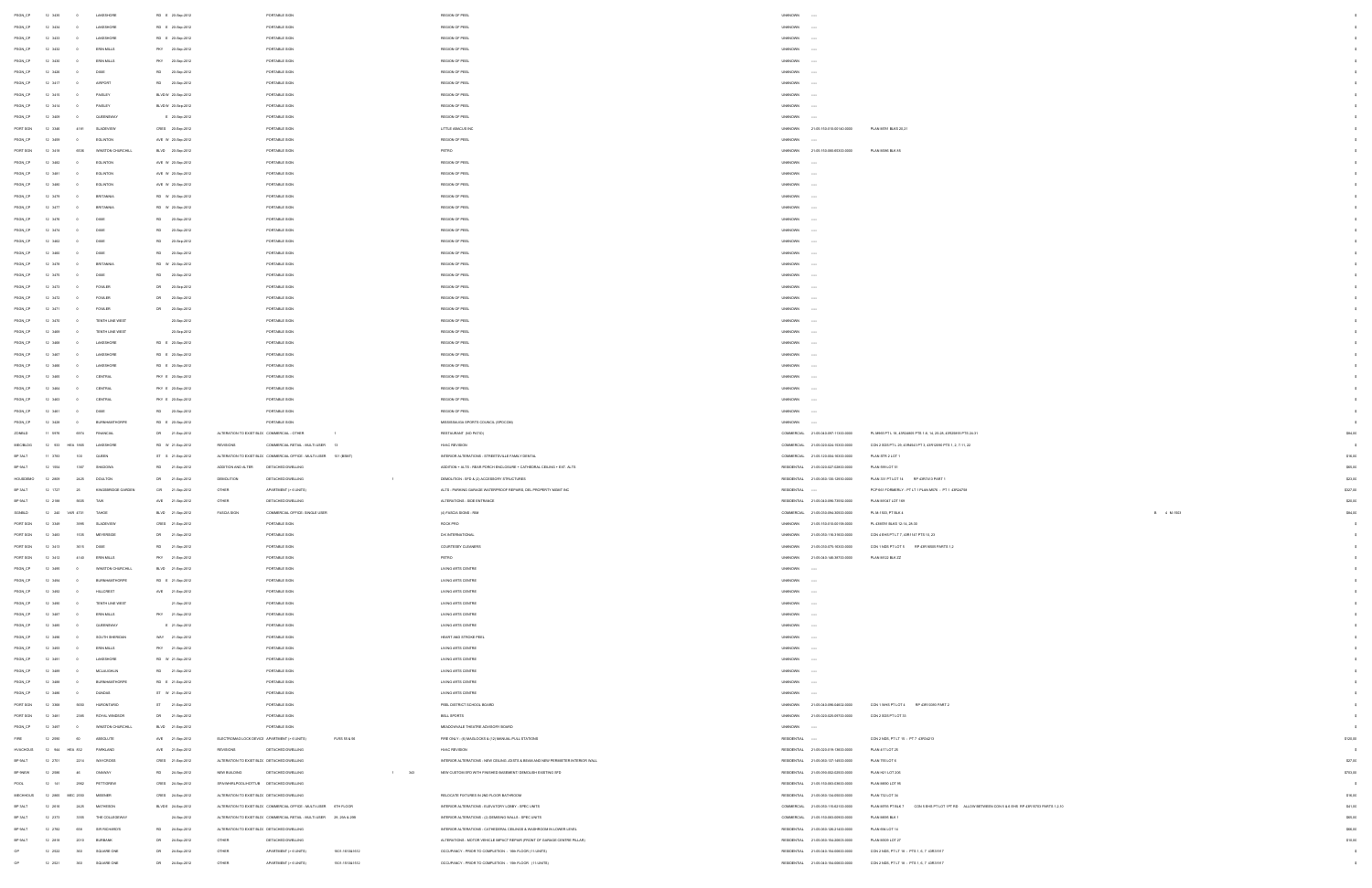\$  $$21,00$  $$272,00$ 

|                             | 12 2520 | 360            | SQUARE ONE             | DR 24-Sep-2012     | OTHER                                         | APARTMENT (> 6 UNITS)                                           | 1401-1410&1412 |       | OCCUPANCY - PRIOR TO COMPLETION - 14th FLOOR (11-UNITS)                                                                                            |                    | RESIDENTIAL 21-05-040-154-00600-0000 | CON 2 NDS, PT LT 18 - PTS 1, 6, 7 43R31917                                                                                               |              |                                       |           |
|-----------------------------|---------|----------------|------------------------|--------------------|-----------------------------------------------|-----------------------------------------------------------------|----------------|-------|----------------------------------------------------------------------------------------------------------------------------------------------------|--------------------|--------------------------------------|------------------------------------------------------------------------------------------------------------------------------------------|--------------|---------------------------------------|-----------|
| OP                          | 12 2514 | 360            | SQUARE ONE             | DR 24-Sep-2012     | OTHER                                         | APARTMENT (> 6 UNITS)                                           | 801-810&81     |       | OCCUPANCY - PRIOR TO COMPLETION - 8TH FLOOR (11-UNITS)                                                                                             |                    | RESIDENTIAL 21-05-040-154-00600-0000 | CON 2 NDS, PT LT 18 - PTS 1, 6, 7 43R31917                                                                                               |              |                                       |           |
| SGNBLD                      | 12 2665 | 1248           | <b>DUNDAS</b>          | ST E 24-Sep-2012   | <b>FASCIA SIGN</b>                            | COMMERCIAL RETAIL - MULTI-USER                                  |                |       | (2) FASCIA SIGNS - THE CHESTERFIELD SHOP                                                                                                           |                    | COMMERCIAL 21-05-070-068-33400-0000  | CON 1 SDS PT LOT 6                                                                                                                       |              |                                       |           |
| PSGN CP 12 3522             |         |                | EGLINTON               | AVE W 24-Sep-2012  |                                               | PORTABLE SIGN                                                   |                |       | PAKMEN VOLLEYBALL CLUB                                                                                                                             | <b>UNKNOWN</b>     |                                      |                                                                                                                                          |              |                                       |           |
|                             |         | $^{\circ}$     |                        |                    |                                               |                                                                 |                |       |                                                                                                                                                    |                    |                                      |                                                                                                                                          |              |                                       |           |
| PORT SGN                    | 12 3521 | 215            | TRADERS                | BLVD E 24-Sep-2012 |                                               | PORTABLE SIGN                                                   |                |       | ARCTIC KINGDOM                                                                                                                                     | <b>UNKNOWN</b>     | 21-05-040-116-33250-0000             | PLAN M425 PT BLK 21 RP 43R14385 PART 1                                                                                                   |              |                                       |           |
| PORT SGN                    | 12 3504 | 7070           | MCLAUGHLIN             | RD 24-Sep-2012     |                                               | PORTABLE SIGN                                                   |                |       | PRIME URGENT CARE                                                                                                                                  | UNKNOWN            | 21-05-040-096-87100-0000             | B 96 PLAN M-1483                                                                                                                         | B 96 M-1483  |                                       |           |
| PORT SGN 12 3503            |         | 6740           | MEADOWVALE TOWN CENTRE | CIR 24-Sep-2012    |                                               | PORTABLE SIGN                                                   |                |       | <b>GOLFZON PARK</b>                                                                                                                                | <b>UNKNOWN</b>     | 21-05-040-098-56920-0000             | PLM182   T 4 PT   T 1 43R6079 PTS 1-6 43R6209 PTS 1-9                                                                                    |              |                                       |           |
| PSGN_CP 12 3515             |         |                | MISSISSAUGA            | RD 24-Sep-2012     |                                               | PORTABLE SIGN                                                   |                |       | PAKMEN VOLLEYBALL CLUB                                                                                                                             | <b>UNKNOWN</b>     |                                      |                                                                                                                                          |              |                                       |           |
| PSGN_CP 12 3513             |         | $\sim$         | DIXIE                  | RD 24-Sep-2012     |                                               | PORTABLE SIGN                                                   |                |       | PAKMEN VOLLEYBALL CLUB                                                                                                                             | UNKNOWN            |                                      |                                                                                                                                          |              |                                       |           |
| PSGN_CP                     | 12 3511 | $\sim$         | WINSTON CHURCHILL      | BLVD 24-Sep-2012   |                                               | PORTABLE SIGN                                                   |                |       | PAKMEN VOLLEYBALL CLUB                                                                                                                             | <b>UNKNOWN</b>     |                                      |                                                                                                                                          |              |                                       |           |
| PSGN_CP 12 3510             |         | $\overline{0}$ | <b>MAVIS</b>           | RD 24-Sep-2012     |                                               | PORTABLE SIGN                                                   |                |       | PAKMEN VOLLEYBALL CLUB                                                                                                                             | <b>UNKNOWN</b>     |                                      |                                                                                                                                          |              |                                       |           |
|                             |         | $\overline{0}$ | MAVIS                  |                    |                                               | PORTABLE SIGN                                                   |                |       | PAKMEN VOLLEYBALL CLUB                                                                                                                             | UNKNOWN            |                                      |                                                                                                                                          |              |                                       |           |
| PSGN_CP                     | 12 3520 |                |                        | RD 24-Sep-2012     |                                               |                                                                 |                |       |                                                                                                                                                    |                    |                                      |                                                                                                                                          |              |                                       |           |
| BP 3TEN                     | 12 2747 | 385            | SOUTHDOWN              | RD 24-Sep-2012     |                                               | TEMPORARY STRUCTURE SINGLE TENANT INDUSTRIAL                    |                |       | (6) TEMPORARY TENTS - INSTALL SEPT 24th & REMOVE OCT 30th, 2012  2(82x115), 2(40x80), 2(40x32)                                                     | <b>INDUSTRIAL</b>  | 21-05-020-024-02400-0000             | PLAN 312, BLK A, ALL PLAN 324, TORONTO CON 4 SDS LOT 29 AND PT LOT 28, TORONTO CON 3 SDS PT LOTS 28-30, PT RD ALLOW BET CONS 3 AND 4 SDS |              |                                       |           |
| BP 3TEN                     | 12 2803 | 5705           | <b>LONG VALLEY</b>     | RD 24-Sep-2012     | TENTS/AIR SUPPORT STRUI COMMERCIAL - OTHER    |                                                                 |                |       | (1) TEMPORARY TENT - INSTALL SEPT 17th & REMOVE SEPT 24th, 2012 (30x60)                                                                            | COMMERCIAL         |                                      | PL 43M1762, PT BLK 3 - PTS 14-19 43R34191                                                                                                |              |                                       |           |
| BP 9ALT                     | 12 1984 | 19             | HIAWATHA               | PKY 24-Sep-2012    | ADDITION TO EXIST BLDG DETACHED DWELLING      |                                                                 |                | 108   | ADDITION - 2 STOREY HEATED REAR ADDITION                                                                                                           |                    | RESIDENTIAL 21-05-090-001-04300-0000 | PLAN H21 PT LOT 164                                                                                                                      |              |                                       | \$138,0   |
| BP 9NEW                     | 11 6175 | 358            | <b>INDIAN VALLE</b>    | TR 25-Sep-2012     | NEW BUILDING                                  | DETACHED DWELLING                                               | $1 -$          | 433   | NEW CUSTOM SFD WITH FINISHED BASEMENT                                                                                                              |                    | RESIDENTIAL 21-05-010-015-16815-0000 | PL B09, PT BLK E - PT 1 43R33283                                                                                                         |              | STEPHEN PAUL GREER & JOANNA TOPP GREI | \$847,0   |
| POOL                        | 11 79   | 3439           | NIGHTHAWK              | TR 25-Sep-2012     | SPA/WHIRLPOOL/HOTTUB DETACHED DWELLING        |                                                                 |                |       |                                                                                                                                                    | RESIDENTIAL        | 21-05-150-090-56921-0000             | PLAN M883 LOT 184                                                                                                                        |              |                                       |           |
| BP 3NEW                     | 12 1378 | 3730           | CORLISS                | CRES 25-Sep-2012   | ADDITION TO EXIST BLDG SCHOOL - ELEMENTARY    |                                                                 |                | 597   | ADDITION/ALTERATIONS - 2 NEW KINDERGARTEN CLASSES. COMPUTER LAB & ELEVATOR. RENOVATE EXIST.LIBRARY & DEMOLISH & REBUILD STAIRSWELLS - CORLISS P.S. | PUBLIC             | 21-05-050-106-16100-0000             | PLAN 752 BLK F                                                                                                                           |              |                                       | \$1,191.0 |
| BP 3ALT                     | 12 1746 | 3662           | <b>HURONTARIO</b>      | ST 25-Sep-2012     | ALTERATION TO EXIST BLD APARTMENT (> 6 UNITS) |                                                                 |                |       | INTERIOR ALTERATIONS - SPOTLITE HAIR STUDIO                                                                                                        | RESIDENTIAL        | 21-05-040-154-06700-0000             | PSCP 913 - FORMERLY PL 43M492 PT BLK 21, 43R12738 PTS 3, 4                                                                               |              |                                       | \$33,0    |
| BP 3ALT                     | 12 2650 | 1065           | CANADIAN               | PL 25-Sep-2012     |                                               | ALTERATION TO EXIST BLD/ COMMERCIAL OFFICE - MULTI-USER 308     |                |       | INTERIOR ALTERATIONS TO EXISTING BUSINESS TAX OFFICE                                                                                               | COMMERCIAL         | 21-05-030-093-00301-0000             | PSCP 883 - FORMERLY CON 2 NDS, PT LT 8 - PTS 3-13, 17 43R33211                                                                           |              |                                       |           |
|                             |         |                |                        |                    |                                               |                                                                 |                |       |                                                                                                                                                    |                    |                                      |                                                                                                                                          |              |                                       |           |
| ZONBLD                      | 12 1865 | 2985           | DREW                   | RD 25-Sep-2012     |                                               | ALTERATION TO EXIST BLD. MULTI-TENANT INDUSTRIAL                | 105            |       | OFFICE                                                                                                                                             | <b>INDUSTRIAL</b>  | ----                                 | PSCP 822 - FORMERLY PL M1593, PT BLK 1 - PT 3, 43R28519                                                                                  |              |                                       | \$43.0    |
| BP 3ALT                     | 12 2593 | 1820           | MATHESON               | BLVD 25-Sep-2012   |                                               | ALTERATION TO EXIST BLD MULTI-TENANT INDUSTRIAL                 |                |       | INTERIOR ALTERATIONS - BALLY TECHNOLOGIES INC.                                                                                                     | INDUSTRIAL         | 21-05-050-116-05400-0000             | CON 4 EHS, PT LT 1 - PTS 2, 3, 4 43R30968 LESS 43R31056 PTS 1, 2                                                                         |              |                                       | \$133.0   |
| BP 9ALT                     | 12 2709 | 576            | VANESS/                | CRES 25-Sep-2012   | ADDITION AND ALTER                            | DETACHED DWELLING                                               |                | 238   | ADDITION & ALTERATIONS - 2ND STOREY ADDITION & GROUND FLOOR RENOVATIONS                                                                            | <b>RESIDENTIAL</b> | 21-05-020-027-06300-0000             | PLAN 599 L 74                                                                                                                            |              |                                       | \$340,0   |
| DRAIN                       | 12 470  | SS 2700        | LAKESHORE              | RD W 25-Sep-2012   | OTHER                                         | CITY                                                            |                |       | SITE SERVICING - BELL GAIRDNER ESTATE                                                                                                              | PUBLIC             | 21-05-020-025-06000-0000             | CON 4 SDS PT LT 35 - PTS 5 - 7 43R22402                                                                                                  |              |                                       | \$83,0    |
| BP 9ALT                     | 12 362  | 1577           | LEWES                  | WAY 25-Sep-2012    | OTHER                                         | SEMI-DETACHED DWELLING                                          |                |       | ADDITION - DECK                                                                                                                                    | RESIDENTIAL        | 21-05-030-096-93914-0000             | PLAN M292 PT LOT 67 RP 43R8903 PART 3                                                                                                    |              |                                       |           |
| BP 3ALT                     | 12 2598 | 1801           | COURTNEYPARK           | DR E 25-Sep-2012   | OTHER                                         | SINGLE TENANT INDUSTRIAL                                        |                |       | ALTERATIONS - (1) ROOFTOP UNIT REPLACEMENT                                                                                                         | <b>INDUSTRIAL</b>  | 21-05-050-116-48500-0000             | PLAN M339 BLK 1                                                                                                                          |              |                                       |           |
| SGNBLD                      | 12 2764 | 395            | PENDANT                | DR 25-Sep-2012     | <b>FASCIA SIGN</b>                            | COMMERCIAL - OTHER                                              |                |       | (1) FASCIA SIGN - OMEGA FOOD IMPORTERS                                                                                                             |                    | COMMERCIAL 21-05-040-117-04087-0000  | 43M980, PT B 1 - PTS 1-5, 8 43R29383                                                                                                     |              |                                       |           |
|                             |         |                |                        |                    |                                               |                                                                 |                |       |                                                                                                                                                    |                    |                                      |                                                                                                                                          |              |                                       |           |
| SGNBLD                      | 12 2369 | 1510           | <b>DUNDAS</b>          | ST E 25-Sep-2012   | <b>FASCIA SIGN</b>                            | COMMERCIAL RETAIL - MULTI-USER 9                                |                |       | (1) FASCIA SIGN - GREAT CLIPS                                                                                                                      |                    | COMMERCIAL 21-05-070-068-34611-0000  | CON 1 SDS, PT LTS 4, 5 - PTS 1, 3-9, 14, 16 43R33993                                                                                     |              |                                       |           |
| PORT SGN                    | 12 3517 | 3221           | DERRY                  | RD W 25-Sep-2012   |                                               | PORTABLE SIGN                                                   |                |       | PACE FITNESS                                                                                                                                       | <b>UNKNOWN</b>     | 21-05-150-080-76500-0000             | B 159 PLAN M-1214                                                                                                                        | B 159 M-1214 |                                       |           |
| PORT SGN                    | 12 3516 | 5425           | CREDITVIEW             | RD 25-Sep-2012     |                                               | PORTABLE SIGN                                                   |                |       | CREDITVIEW CREEK DENTAL CARE                                                                                                                       | UNKNOWN            | 21-05-040-097-00830-0000             | CON 3 WHS PT LOT 3                                                                                                                       |              |                                       |           |
| PORT SGN                    | 12 3507 | 350            | BURNHAMTHORPE          | RD E 25-Sep-2012   |                                               | PORTABLE SIGN                                                   |                |       | MONEY DIRECT BURNHAMTHORPE INC                                                                                                                     | UNKNOWN            | 21-05-040-092-09600-0000             | CON 1 NDS PT LOT 13 RP 43R674 PART 1                                                                                                     |              |                                       |           |
| PORT SGN 12 3506            |         | 350            | <b>BURNHAMTHORPE</b>   | RD E 25-Sep-2012   |                                               | PORTABLE SIGN                                                   |                |       | MONEY DIRECT BURNHAMTHORPE INC                                                                                                                     | <b>UNKNOWN</b>     | 21-05-040-092-09600-0000             | CON 1 NDS PT LOT 13 RP 43R674 PART 1                                                                                                     |              |                                       |           |
| PORT SGN 12 3519            |         | 5602           | TENTH LINE WEST        | 25-Sep-2012        |                                               | PORTABLE SIGN                                                   |                |       | PIZZA PIZZA                                                                                                                                        | <b>UNKNOWN</b>     | 21-05-150-085-10100-0000             | B 1 PLAN M-1493                                                                                                                          | B 1 M-1493   |                                       |           |
|                             | 12 3518 | 80             | <b>COURTNEYPARK</b>    |                    |                                               | PORTABLE SIGN                                                   |                |       | MUCHO BURRITO                                                                                                                                      | UNKNOWN            | 21-05-040-117-07405-0000             | PL 43M915 BLKS 11-13, 43R19175 PTS 1-11                                                                                                  |              |                                       |           |
| PORT SGN                    |         |                |                        | DR E 25-Sep-2012   |                                               |                                                                 |                |       |                                                                                                                                                    |                    |                                      |                                                                                                                                          |              |                                       |           |
| PORT SGN                    | 12 3514 | 720            | <b>BRISTOL</b>         | RD W 25-Sep-2012   |                                               | PORTABLE SIGN                                                   |                |       | MAVIS BRISTOL DENTAL CARE                                                                                                                          | <b>UNKNOWN</b>     | 21-05-040-164-53600-0000             | B 30 PLAN M-1370                                                                                                                         | B 30 M-1370  |                                       |           |
| PORT SGN                    | 12 3509 | 730            | LAKESHORE              | RD E 25-Sep-2012   |                                               | PORTABLE SIGN                                                   |                |       | SAUCY KITCHEN INC                                                                                                                                  | <b>UNKNOWN</b>     | 21-05-010-002-22600-0000             | PLAN A26 PT LOTS 8,9,17,18 RP 43R10958 PARTS 2,3,4                                                                                       |              |                                       |           |
| PORT SGN                    | 12 3508 | 350            | BURNHAMTHORPE          | RD E 25-Sep-2012   |                                               | PORTABLE SIGN                                                   |                |       | MONEY DIRECT BURNHAMTHORPE INC                                                                                                                     | <b>UNKNOWN</b>     | 21-05-040-092-09600-0000             | CON 1 NDS PT LOT 13 RP 43R674 PART 1                                                                                                     |              |                                       |           |
| PORT SGN                    | 12 3505 | 3495           | LAIRD                  | RD 25-Sep-2012     |                                               | PORTABLE SIGN                                                   |                |       | DESIGN CARPET AND HARDWOOD LTD                                                                                                                     | UNKNOWN            | 21-05-150-084-02300-0000             | PLAN M674 BLKS 12,13,14                                                                                                                  |              |                                       |           |
| PORT SGN                    | 12 3512 | 405            | BRITANNIA              | RD E 25-Sep-2012   |                                               | PORTABLE SIGN                                                   |                |       | SPORTS THERAPY CLINIC                                                                                                                              | <b>UNKNOWN</b>     | 21-05-040-117-13810-0000             | PL M425 PT BLKS 11, 12, CON 1 EHS PT LT 5, 43R13889 PTS 2-4                                                                              |              |                                       |           |
| BP 9NEW                     | 12 2254 | 1086           | SHAW                   | DR 25-Sep-2012     | NEW BUILDING                                  | DETACHED DWELLING                                               |                | 1 354 | SFD - CUSTOM                                                                                                                                       |                    | RESIDENTIAL 21-05-010-003-21000-0000 | PLAN F20 LOT 68                                                                                                                          |              |                                       |           |
| BP 9NEW                     | 12 1672 | 1471           | <b>BLANEFIELD</b>      | RD 26-Sep-2012     | NEW BUILDING                                  | DETACHED DWELLING                                               |                | 1 390 | NEW CUSTOM SFD WITH FINISHED BASEMENT/ DEMOLISH EXISTING SFD                                                                                       |                    | RESIDENTIAL 21-05-010-004-08400-0000 | PLAN B19 PT LOT 194                                                                                                                      |              |                                       |           |
|                             |         |                |                        |                    |                                               |                                                                 |                |       |                                                                                                                                                    |                    |                                      |                                                                                                                                          |              |                                       |           |
| SGNBLD                      | 12 2256 | 7280           | DIXIE                  | RD 26-Sep-2012     | MULTIPLE SIGNS                                | COMMERCIAL - OTHER                                              |                |       | (10) MULTIPLE SIGNS - ESSO, 2-GROUND, 8-FASCIA                                                                                                     | COMMERCIAL         | 21-05-050-116-12100-0000             | CON 3 EHS PT L 12, PT 4 43R23177                                                                                                         |              |                                       |           |
| BP 3ALT                     | 12 96   | 1551           | CATERPILLAR            | RD 26-Sep-2012     |                                               | ALTERATION TO EXIST BLD SINGLE TENANT INDUSTRIAL                |                |       | ALTERATIONS - SPRAY ROOTH FOR MANUFACTURING FACILITY. AVA KITCHEN & RATHS                                                                          |                    | INDUSTRIAL 21-05-070-053-13000-0000  | CON 1 SDS PT L 4. 43R16585 PTS 4-20, 25-28                                                                                               |              |                                       | \$34,0    |
| BP 3ALT 12 2553             |         | 6509 AIRPORT   |                        | RD 26-Sep-2012     |                                               | ALTERATION TO EXIST BLD/ COMMERCIAL OFFICE- SINGLE USER 1-2 FLR |                |       | INTERIOR ALTERATIONS - LaFARGE NORTH AMERICA                                                                                                       |                    |                                      | COMMERCIAL 21-05-050-113-02011-0000 CON 7 EHS, PT LT 8 - PTS 3, 8-24 43R33184                                                            |              |                                       | \$290,43  |
| BP 3ALT 12 2502 719 CENTRAL |         |                |                        | PKY W 26-Sep-2012  |                                               | ALTERATION TO EVIST RED. COMMERCIAL RETAIL, MILLTURER 210       |                |       | INTERIOR ALTERATIONS - SPEC LINIT                                                                                                                  |                    | COMMERCIAL 21-05-040-143-32400-0000  | 21 TO 1001003 PLK 3 43021001 DT 15                                                                                                       |              |                                       |           |
| ZONBLD                      | 7 6481  |                | 1332 KHALSA            | DR 26-Sep-2012     |                                               | ALTERATION TO EXIST BLD MULTI-TENANT INDUSTRIAL                 | $16 - 17$      | 178   | REUPHOLSTERY/REFINISH/REPAIR OF FURNITURE and WAREHOUSE / DISTRIBUTION FACILITY - no retail sales                                                  | INDUSTRIAL -----   |                                      | PSCP 756 - PT BLKS 13, 15 & BLK 16 PLAN M-733 - PT 3.4.5.8-12 43R22727                                                                   |              |                                       | \$272,0   |
|                             | 12 2293 | 6925           | <b>CENTURY</b>         | AVE 26-Sep-2012    | OTHER                                         | COMMERCIAL - OTHER                                              |                |       | TAKE-OUT RESTAURANT (ACCESSORY TO OFFICE BUILDING)                                                                                                 |                    | COMMERCIAL 21-05-040-097-30020-0000  | PL M13, PT BLK A, PT BLK B - PTS 1, 2, 8 43R33277                                                                                        |              |                                       |           |
| DRAIN                       | 12 2796 | SS 3500        | <b>RIDGEWA</b>         | DR 26-Sep-2012     | OTHER                                         | MULTI-TENANT INDUSTRIAL                                         |                |       | SITE SERVICING FOR 3 NEW INDUSTRIAL BUILDINGS (3500 & 3600 RIDGEWAY DR & 3755 LAIRD RD)                                                            | <b>INDUSTRIAL</b>  | 21-05-150-010-00863-0000             | RCP 1542, PT LT 9 - PTS 4-8, 11, 13, 14, PT OF 9 43R30181                                                                                |              |                                       | \$125,0   |
| SGNBLD                      | 12 2576 | 157            | LAKESHORE              | RD W 26-Sep-2012   | PYLON SIGN                                    | CHURCH                                                          |                |       | (1) GROUND SIGN - THE FREEDOM CENTRE INTERNATIONAL                                                                                                 | PUBLIC             | 21-05-090-006-08820-0000             | PL 300W PT LTS 9, 10 S TORONTO ST - PTS 15-20 43R29715                                                                                   |              |                                       |           |
|                             |         |                |                        |                    |                                               |                                                                 |                |       |                                                                                                                                                    |                    |                                      |                                                                                                                                          |              |                                       |           |
| SGNBLD                      | 12 2706 | 920            | SOUTHDOWN              | RD 26-Sep-2012     | <b>FASCIA SIGN</b>                            | COMMERCIAL - OTHER                                              |                |       | (1) FASCIA SIGN - ROGERS                                                                                                                           |                    | COMMERCIAL 21-05-020-025-11650-0000  | CON 3 SDS, PT LT 31 - PT 1 43R25635                                                                                                      |              |                                       | \$21.0    |
| PORT SGN                    | 12 3525 | 3050           | ARGENTIA               | RD 26-Sep-2012     |                                               | PORTABLE SIGN                                                   |                |       | WEST MISSISSAUGA MEDICAL                                                                                                                           | <b>UNKNOWN</b>     | 21-05-150-080-13804-0000             | CON 11 NS PT L 13 - PTS 1-4 43R25818                                                                                                     |              |                                       |           |
| PORT SGN                    | 12 3537 | 6435           | <b>ERIN MILLS</b>      | PKY 26-Sep-2012    |                                               | PORTABLE SIGN                                                   |                |       | LEARN N GROW CHILD CARE                                                                                                                            | <b>UNKNOWN</b>     | 21-05-040-097-27700-0000             | PL 927 LTS 11, 12, PT LT 13 43R9070 PT 2, PL 927 PT BLK DX, 43R12517 PT 1                                                                |              |                                       |           |
| PORT SGN                    | 12 3528 | 970            | SOUTHDOWN              | RD 26-Sep-2012     |                                               | PORTABLE SIGN                                                   |                |       | MERIDIAN CREDIT UNION                                                                                                                              | <b>UNKNOWN</b>     | 21-05-020-025-11650-0000             | CON 3 SDS, PT LT 31 - PT 1 43R25635                                                                                                      |              |                                       |           |
| PORT SGN 12 3536            |         | 3100           | WINSTON CHURCHILL      | BLVD 26-Sep-2012   |                                               | PORTABLE SIGN                                                   |                |       | OH BOMBAY KITCHEN INC.                                                                                                                             | <b>UNKNOWN</b>     | 21-05-150-084-01800-0000             | PLAN M674 BLK 38                                                                                                                         |              |                                       |           |
| PORT SGN                    | 12 3535 | 6981           | MILLCREEK              | DR 26-Sep-2012     |                                               | PORTABLE SIGN                                                   |                |       | QUALITY TOUCH PHYSIOTHERAPY                                                                                                                        | <b>UNKNOWN</b>     | 21-05-040-098-22301-0000             | PLAN M802 BLK 1                                                                                                                          |              |                                       |           |
| PORT SGN                    | 12 3534 | 3100           | WINSTON CHURCHILL      | BLVD 26-Sep-2012   |                                               | PORTABLE SIGN                                                   |                |       | OH BOMBAY KITCHEN INC.                                                                                                                             | <b>UNKNOWN</b>     | 21-05-150-084-01800-0000             | PLAN M674 BLK 38                                                                                                                         |              |                                       |           |
| PORT SGN 12 3533            |         | 5732           | KENNEDY                | RD 26-Sep-2012     |                                               | PORTABLE SIGN                                                   |                |       | ELLIOTT HOUSE RESTAURANT & CHEF SCHOOL                                                                                                             | <b>UNKNOWN</b>     | 21-05-040-117-04300-0000             | CON 1 EHS PT LOT 4                                                                                                                       |              |                                       |           |
|                             |         |                |                        |                    |                                               |                                                                 |                |       |                                                                                                                                                    |                    |                                      |                                                                                                                                          |              |                                       |           |
| PORT SGN                    | 12 3545 | 815            | BRITANNIA              | RD W 26-Sep-2012   |                                               | PORTABLE SIGN                                                   |                |       | MR. SUB                                                                                                                                            | <b>UNKNOWN</b>     | 21-05-040-098-12910-0000             | CON 2 WHS PT L 6, 43R25871 PTS 1-9, 13, 15, 20-23, 31, 39, 40                                                                            |              |                                       |           |
| PORT SGN                    | 12 3542 | 6677           | MEADOWVALE TOWN CENTRE | CIR 26-Sep-2012    |                                               | PORTABLE SIGN                                                   |                |       | UPS STORE                                                                                                                                          | <b>UNKNOWN</b>     | 21-05-040-098-56920-0000             | PL M182 LT 4, PT LT 1, 43R6079 PTS 1-6, 43R6209 PTS 1-9                                                                                  |              |                                       |           |
| PORT SGN                    | 12 3540 | 450            | DERR'                  | RD W 26-Sep-2012   |                                               | PORTABLE SIGN                                                   |                |       | PETRO CANADA                                                                                                                                       | UNKNOWN            | 21-05-040-099-55900-0000             | B 172 PLAN M-1484                                                                                                                        | B 172 M-1484 |                                       |           |
| PORT SGN                    | 12 3527 | 1900           | LAKESHORE              | RD W 26-Sep-2012   |                                               | PORTABLE SIGN                                                   |                |       | PHARMASAVE                                                                                                                                         | <b>UNKNOWN</b>     | 21-05-020-023-54000-0000             | PLAN 913 BLK A                                                                                                                           |              |                                       |           |
| PORT SGN                    | 12 3526 | 5155           | <b>MISSISSAUG</b>      | RD 26-Sep-2012     |                                               | PORTABLE SIGN                                                   |                |       | OLD BARBER HOUSE                                                                                                                                   | <b>UNKNOWN</b>     | 21-05-040-097-09900-0000             | CON 4 WHS PT LOT 1 RP 43R8989 PART 1                                                                                                     |              |                                       |           |
| PORT SGN                    | 12 3539 | 6655           | AIRPORT                | RD 26-Sep-2012     |                                               | PORTABLE SIGN                                                   |                |       | <b>MINACS</b>                                                                                                                                      | UNKNOWN            | 21-05-050-118-05800-0000             | CON 7 EHS PT LOT 9 RP 43R11552 PARTS 1,2,3,4,5 RP 43R15587 SAVE & EXCEPT PARTS 1-9                                                       |              |                                       |           |
| PORT SGN                    | 12 3532 | 2601           | MATHESON               | BLVD E 26-Sep-2012 |                                               | PORTABLE SIGN                                                   |                |       | LA SCALA RESTAURANT                                                                                                                                | <b>UNKNOWN</b>     |                                      | PEEL CONDO PLAN 380                                                                                                                      |              |                                       |           |
| PORT SGN                    | 12 3531 | 5900           |                        | RD 26-Sep-2012     |                                               | PORTABLE SIGN                                                   |                |       | STAPLES BUSINESS DEPOT                                                                                                                             |                    | 21-05-040-098-17450-0000             | CON 2 WHS, PT L 5, 43R23913 PTS 9,20,29,37,43,45,46,57 43R24274 PTS 14-23                                                                |              |                                       |           |
|                             |         |                | MAVIS                  |                    |                                               |                                                                 |                |       |                                                                                                                                                    | <b>UNKNOWN</b>     |                                      |                                                                                                                                          |              |                                       |           |
| PSGN_CP                     | 12 3546 |                | MISSISSAUGA VALLEY     | BLVD 26-Sep-2012   |                                               | PORTABLE SIGN                                                   |                |       | COMMUNITY SERVICES                                                                                                                                 | <b>UNKNOWN</b>     |                                      |                                                                                                                                          |              |                                       |           |
| PORT SGN                    | 12 3530 | 3145           | <b>DUNDAS</b>          | ST W 26-Sep-2012   |                                               | PORTABLE SIGN                                                   |                |       | INFUZION SALON & SPA                                                                                                                               | <b>UNKNOWN</b>     | 21-05-150-084-03102-0000             | PL 43M674, PT BLKS 21, 35 - PT 3 43R33724                                                                                                |              |                                       |           |
| PORT SGN 12 3529            |         | 960            | SOUTHDOWN              | RD 26-Sep-2012     |                                               | PORTABLE SIGN                                                   |                |       | ARIZONA TAN                                                                                                                                        | <b>UNKNOWN</b>     | 21-05-020-025-11650-0000             | CON 3 SDS, PT LT 31 - PT 1 43R25635                                                                                                      |              |                                       |           |
| PORT SGN                    | 12 3524 | 1900           | FOWLER                 | DR 26-Sep-2012     |                                               | PORTABLE SIGN                                                   |                |       | ALICJA SPA                                                                                                                                         | <b>UNKNOWN</b>     | 21-05-060-131-00200-0000             | CON 1 SDS PT LOT 30 RANGE 3 CIR PT LOT 14 PT RD ALLCE                                                                                    |              |                                       |           |
| PORT SGN                    | 12 3523 | 719            | CENTRAL                | PKY W 26-Sep-2012  |                                               | PORTABLE SIGN                                                   |                |       | AKAL OPTICAL                                                                                                                                       | <b>UNKNOWN</b>     | 21-05-040-143-32400-0000             | PL 43M1393 BLK 3, 43R21901 PT 15                                                                                                         |              |                                       |           |
| FIRE                        | 12 2581 | 6925           | CENTURY                | AVE 26-Sep-2012    |                                               | ELECTROMAG LOCK DEVICI COMMERCIAL OFFICE - MULTI-USER 8-10 FLR  |                |       | FIRE ONLY - (12) MAGLOCKS                                                                                                                          |                    | COMMERCIAL 21-05-040-097-30020-0000  | PL M13, PT BLK A, PT BLK B - PTS 1, 2, 8 43R33277                                                                                        |              |                                       |           |
| ZONBLD                      | 12 2643 | 6725           | AIRPOR®                | RD 26-Sep-2012     | ALTERATION TO EXIST BLD COMMERCIAL - OTHER    |                                                                 | 200            |       | OFFICE - WINNERS HOMESENSE                                                                                                                         |                    | COMMERCIAL 21-05-050-118-05710-0000  | CON 7 EHS PT LOT 9 RP 43R13201 PARTS 1-8                                                                                                 |              |                                       |           |
|                             |         |                |                        |                    |                                               |                                                                 |                |       |                                                                                                                                                    |                    |                                      |                                                                                                                                          |              |                                       |           |
| BP 9ALT                     | 11 7017 | 940            | BEXHILL                | RD 27-Sep-2012     | ADDITION TO EXIST BLDG DETACHED DWELLING      |                                                                 |                |       | 2ND STOREY REAR ADDITION                                                                                                                           | RESIDENTIAL        | 21-05-020-020-02505-0000             | CON 3 SDS, PT LT 26 - PT 1 43R32876                                                                                                      |              |                                       |           |
| BP 9ALT 12 741              |         | R1 883         | RIBSTON                | RD 27-Sep-2012     | <b>REVISIONS</b>                              | DETACHED DWELLING                                               |                |       | REVISION - ELEVATION HEIGHT                                                                                                                        |                    | RESIDENTIAL 21-05-070-057-04800-0000 | PLAN 481 LOT 139                                                                                                                         |              |                                       |           |
| PLU/BLDG 12 2922 PLU 80     |         |                | <b>COURTNEYPARK</b>    | DR E 27-Sep-2012   |                                               | ALTERATION TO EXIST BLD MULTI-TENANT INDUSTRIAL                 | $K-3$          |       | REMOVE SINK & CAP EXISTING WATER LINE - CAFE SPICE                                                                                                 |                    | INDUSTRIAL 21-05-040-117-07405-0000  | PL 43M915 BLKS 11-13, 43R19175 PTS 1-11                                                                                                  |              |                                       | \$27,0    |
| ZONBLD 12 1386 1959 MATTAWA |         |                |                        | AVE 27-Sep-2012    |                                               | ALTERATION TO EXIST BLDI SINGLE TENANT INDUSTRIAL               |                |       | MANUFACTURING FACILITY                                                                                                                             |                    |                                      | INDUSTRIAL 21-05-070-053-15700-0000 PLAN 598 LT 23, PT LT 41 - PTS 2, 3 43R27477                                                         |              |                                       | \$302,0   |

\$224,00

\$

\$

\$

\$\$

 $$22,00$ 

 $$1,191,00$ 

 $\ddot{ }$ 

 $\rightarrow$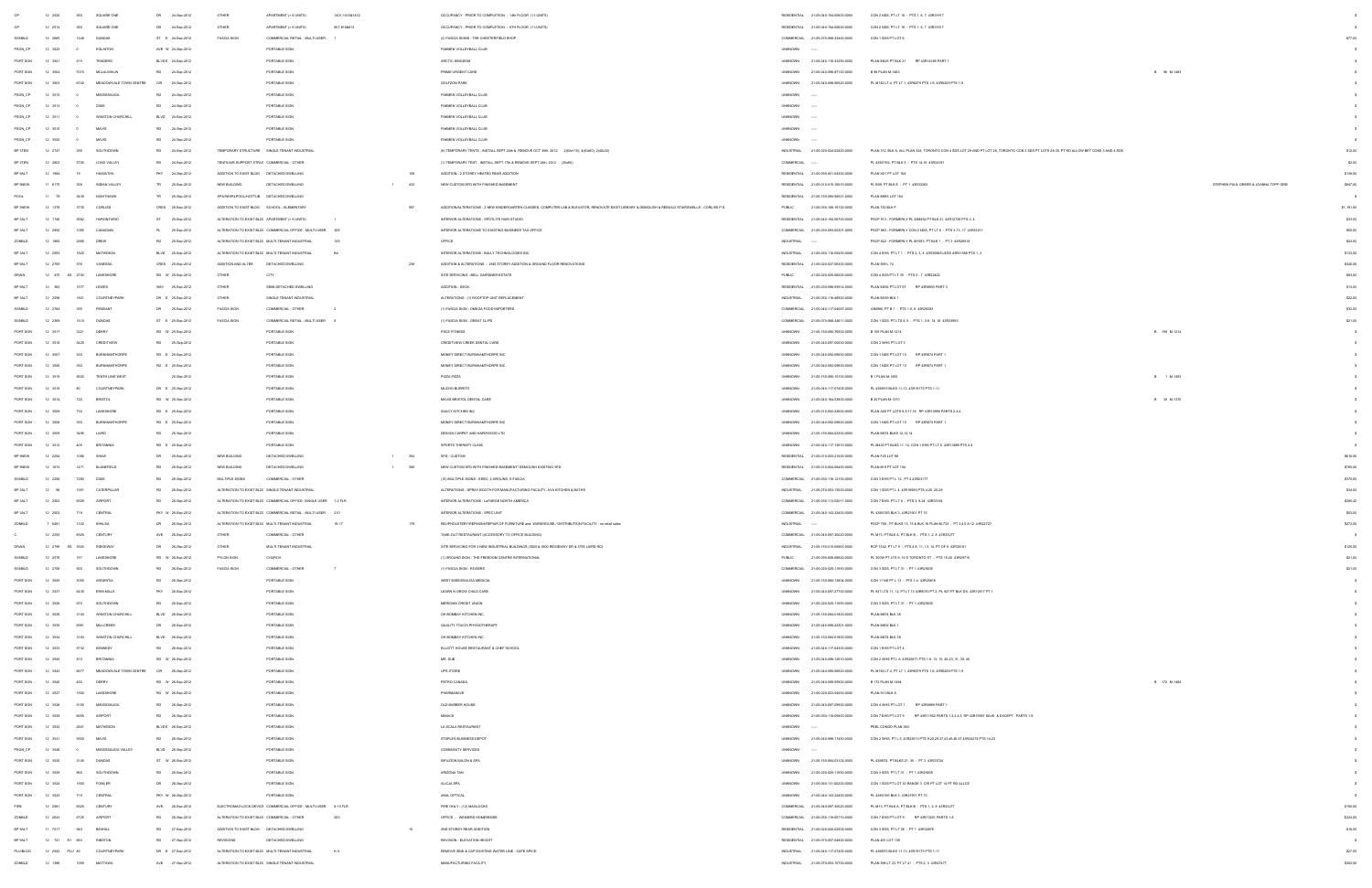| BP 9ALT                       | 12 946  | 967      | LAKESHORE                      | RD W 27-Sep-2012   | ADDITION AND ALTER | DETACHED DWELLING                                           |                     | ADD & ALTS - 2ND STOREY REAR ADDITION, INCREASE ROOF HEIGHT & INTERIOR ALTERATIONS                                                               | RESIDENTIAL 21-05-020-024-08900-0000           | CON 2 SDS PT LOT 23                                                                |            |         |
|-------------------------------|---------|----------|--------------------------------|--------------------|--------------------|-------------------------------------------------------------|---------------------|--------------------------------------------------------------------------------------------------------------------------------------------------|------------------------------------------------|------------------------------------------------------------------------------------|------------|---------|
|                               | 2 1790  |          | TUSCADER                       | CRES 27-Sep-2012   | OTHER              | DETACHED DWELLING                                           |                     | ALTERATIONS - WHEELCHAIR RAMP INSTALLATION                                                                                                       | <b>RESIDENTIAL</b><br>21-05-040-117-25807-0000 | PLAN M633 LOT 16                                                                   |            |         |
|                               | 12 2639 | 6191     | ATLANTIC                       | DR 27-Sep-2012     | OTHER              | SINGLE TENANT INDUSTRIAL                                    |                     | MOTOR-VEHICLE SALES, LEASING / RENTAL FACILTIY - COMMERCIAL VEHICLES & MOTOR-VEHICLE REPAIR FACILTY-COMMERCIAL VEHICLES                          | INDUSTRIAL 21-05-050-116-05160-0000            | PLAN M363 LOT 14                                                                   |            |         |
|                               |         | 1110     | CAVEN                          | ST 27-Sep-2012     | OTHER              | APARTMENT (> 6 UNITS)                                       |                     | FIRE-ONLY - FIRE PANEL REPLACEMENT                                                                                                               | RESIDENTIAL 21-05-010-003-13500-0000           | CON 2 SDS PT LOT 11 PLAN B19 LOT 121 TO 123 PT LOT 120                             |            |         |
| SGNBLD                        |         | 6925     | <b>CENTUR</b>                  | AVE 27-Sep-2012    | <b>FASCIA SIGN</b> | COMMERCIAL OFFICE - MULTI-USER 8-10 FLR                     |                     | (2) FASCIA SIGNS - INTACT INSURANCE                                                                                                              | 21-05-040-097-30020-0000<br>COMMERCIAL         | PL M13, PT BLK A, PT BLK B - PTS 1, 2, 8 43R33277                                  |            |         |
| PORT SGN                      | 12 3553 | 3570     | BALA                           | DR 27-Sep-2012     |                    | PORTABLE SIGN                                               |                     | COUNCILLOR SUE MCFADDEN                                                                                                                          | <b>UNKNOWN</b><br>21-05-150-070-16950-0000     | CON 10 NS, PT LOT 3 - PT 2 43R25493                                                |            |         |
| PORT SGN                      | 12 3552 | 3570     | BALA                           | DR 27-Sep-2012     |                    | PORTABLE SIGN                                               |                     | COUNCILLOR SUE MCFADDEN                                                                                                                          | <b>UNKNOWN</b><br>21-05-150-070-16950-0000     | CON 10 NS PT LOT 3 - PT 2 43R25493                                                 |            |         |
| PORT SGN                      |         | 3105     | <b>UNIT</b>                    | DR 27-Sep-2012     |                    | PORTABLE SIGN                                               |                     | EVOLUTION MARTIAL ARTS                                                                                                                           | 21-05-150-010-10740-0000<br><b>UNKNOWN</b>     | PLAN M592 BLKS 8,9                                                                 |            |         |
| PORT SGN                      | 12 3538 | 2555     | <b>ERIN CENTRI</b>             | BLVD 27-Sep-2012   |                    | PORTABLE SIGN                                               |                     | TOP HAT CLEANERS                                                                                                                                 | <b>UNKNOWN</b><br>21-05-040-159-40000-0000     | PLAN M856 BLK 116                                                                  |            |         |
| PORT SGN                      | 12 3543 | 1775     | <b>BONHILI</b>                 | RD 27-Sep-2012     |                    | PORTABLE SIGN                                               |                     | PMF PLUMBING SUPPLIES                                                                                                                            | <b>UNKNOWN</b><br>21-05-050-116-35000-0000     | CON 4 EHS PT LT 7, 43R16887 PTS 1, 3, 7-13, 43R14339 PTS 1, 5, 7, 43R13312 PTS 1-9 |            |         |
| PORT SGN                      | 12 3556 | 3045     | MAVIS                          | RD 27-Sep-2012     |                    | PORTABLE SIGN                                               |                     | COURIER DEPOT                                                                                                                                    | 21-05-040-142-32000-0000<br><b>UNKNOWN</b>     | PL 43M-1332, PT B 3 LESS 43R27004, PTS 1-6                                         | B 3 M-1332 |         |
|                               |         |          | <b>RIDGEWA</b>                 |                    |                    |                                                             |                     |                                                                                                                                                  |                                                |                                                                                    |            |         |
| PORT SGN                      |         | 4120     |                                | DR 27-Sep-2012     |                    | PORTABLE SIGN                                               |                     | STREETWISE AUTOMOTIVE                                                                                                                            | <b>UNKNOWN</b><br>21-05-150-010-00144-0000     | PL M781 BLKS 18, 19, 22-24                                                         |            |         |
| PORT SGN                      | 12 3549 | 3355     | THE COLLEGEWAY                 | 27-Sep-2012        |                    | PORTABLE SIGN                                               |                     | <b>KUMON</b>                                                                                                                                     | <b>UNKNOWN</b><br>21-05-150-083-00900-0000     | PLAN M695 BLK 1                                                                    |            |         |
| PORT SGN                      | 12 3554 | 1020     | JOHNSON'S                      | LANE 27-Sep-2012   |                    | PORTABLE SIGN                                               |                     | CLARKSON DENTAL CENTRE                                                                                                                           | <b>UNKNOWN</b><br>21-05-020-024-11600-0000     | CON 2 SDS PT LOT 27 RP 43R3829 PART 1                                              |            |         |
| ZONBLD                        |         | 1100     | CENTRAL                        | PKY W 27-Sep-2012  |                    | ALTERATION TO EXIST BLD/ COMMERCIAL RETAIL - MULTI-USER 2+3 |                     | MEDICAL OFFICE                                                                                                                                   | 21-05-040-144-09201-0000<br>COMMERCIAL         | RANGE 3 NDS PT LOTS 7,8 RP 43R6422 PARTS 4 TO 11                                   |            |         |
| BP 3NEW                       | 9 4018  | CON 2750 | DREW                           | RD 28-Sep-2012     | NEW BUILDING       | SINGLE TENANT INDUSTRIA                                     |                     | CONDITIONAL PERMIT - NEW - 1 STOREY SPEC INDUSTRIAL BLDG, TENANT NOT DETERMINED, FOUNDATION TO ROOF ONLY,  **** COMPLIANCE BY NOV. 30, 2012 **** | INDUSTRIAL<br>21-05-050-115-12307-0000         | CON 6 EHS PT LT 12, 43R22614 PT 8, PART OF PT 3                                    |            |         |
| <b>HVACHOUS</b>               | 12 721  |          | CAWTHRA                        | RD 28-Sep-2012     | <b>REVISIONS</b>   | DETACHED DWELLING                                           |                     | HVAC REVISION - RELOCATE FURNACE                                                                                                                 | <b>RESIDENTIAL</b><br>21-05-040-089-22000-0000 | PLAN 326 PT BLK A                                                                  |            |         |
| BP 3ALT                       | 12 1739 | 2645     | MEADOWVALE                     | BLVD 28-Sep-2012   |                    | ALTERATION TO EXIST BLD SINGLE TENANT INDUSTRIAL            |                     | ALTERATIONS - DEMISING WALL & EXTERIOR NEW DOOR                                                                                                  | INDUSTRIAL<br>21-05-040-098-02054-0000         | PT LT 13, CON 5, W.H.S. - PT 13, 43R22341                                          |            |         |
| BP 3ALT                       |         | 6285     | NORTHAM                        | DR 28-Sep-2012     |                    | ALTERATION TO EXIST BLD/ COMMERCIAL OFFICE - MULTI-USER 108 |                     | INTERIOR ALTERATIONS - KRONES MACHINERY CO LTD                                                                                                   | COMMERCIAL<br>21-05-050-108-01800-0000         | PL 734 PT BLK E, 43R10551 PTS 1,2                                                  |            |         |
| BP 3ALT                       | 12 2506 | 6665     | MILLCREEK                      | DR 28-Sep-2012     |                    | ALTERATION TO EXIST BLD MULTI-TENANT INDUSTRIAL             | 1, BLD-A            | INTERIOR ALTERATIONS - DEMISING WALL. SPEC UNIT                                                                                                  | INDUSTRIAL<br>21-05-040-097-28500-0000         | PLAN 981 LOT 10                                                                    |            | \$202.0 |
|                               |         | 4065     | <b>BRICKSTONE</b>              | MEWS 28-Sep-2012   | OTHER              | APARTMENT (> 6 UNITS)                                       | 501-03, 505-08      | OCCUPANCY - PRIOR TO COMPLETION - 5th FLOOR (7-UNITS)                                                                                            | <b>RESIDENTIAL</b><br>21-05-040-154-01260-0000 | B 4 PLAN M-1808                                                                    | B 4 M-1808 |         |
|                               |         | 4065     | <b>BRICKSTONE</b>              | MEWS 28-Sep-2012   | OTHER              | APARTMENT (> 6 UNITS)                                       | 401-02, 404-06      | OCCUPANCY - PRIOR TO COMPLETION - 4th FLOOR (5-UNITS)                                                                                            | RESIDENTIAL 21-05-040-154-01260-0000           | <b>B 4 PLAN M-1808</b>                                                             | B 4 M-1808 |         |
|                               |         | 4065     | <b>BRICKSTONE</b>              | MEWS 28-Sep-2012   | OTHER              | APARTMENT (> 6 UNITS)                                       | 301-12, 314-15      | OCCUPANCY - PRIOR TO COMPLETION - 3rd FLOOR (13-UNITS)                                                                                           | RESIDENTIAL 21-05-040-154-01260-0000           | <b>B 4 PLAN M-1808</b>                                                             | B 4 M-1808 |         |
|                               |         | 4065     | <b>BRICKSTONE</b>              | MEWS 28-Sep-2012   | OTHER              | APARTMENT (> 6 UNITS)                                       | 201-2,04-138215     | OCCUPANCY - PRIOR TO COMPLETION 2ND FLOOR (13-UNITS)                                                                                             | <b>RESIDENTIAL</b><br>21-05-040-154-01260-0000 | B 4 PLAN M-1808                                                                    | B 4 M-1808 |         |
|                               | 12 1797 | 515      | CURRAN                         | PL 28-Sep-2012     | OTHER              | APARTMENT (> 6 UNITS)                                       | COMMON-AREA         | OCCUPANCY - PRIOR TO COMPLETION - COMMERCIAL UNIT, CORRIDOR, GARBAGE ROOM, MOVING ROOM, ELEVATOR & LOBBY (361,76m2 area as per plan)             | RESIDENTIAL 21-05-040-154-01260-0000           | <b>B 4 PLAN M-1808</b>                                                             | B 4 M-1808 |         |
|                               |         | 4065     | <b>BRICKSTONE</b>              | MEWS 28-Sep-2012   | OTHER              | APARTMENT (> 6 UNITS)                                       | 1001-03,1005-08     | OCCUPANCY - PRIOR TO COMPLETION - 10th FLOOR (7-UNITS)                                                                                           | RESIDENTIAL 21-05-040-154-01260-0000           | <b>B 4 PLAN M-1808</b>                                                             | B 4 M-1808 |         |
|                               |         | 4065     | <b>BRICKSTONE</b>              | MEWS 28-Sep-2012   | OTHER              | APARTMENT (> 6 UNITS)                                       | 901-03, 905-08      | OCCUPANCY - PRIOR TO COMPLETION - 9th FLOOR (7-UNITS)                                                                                            | 21-05-040-154-01260-0000<br><b>RESIDENTIAL</b> | <b>B 4 PLAN M-1808</b>                                                             | B 4 M-1808 |         |
|                               | 12 1876 | 4065     | <b>BRICKSTONE</b>              | MEWS 28-Sep-2012   | OTHER              | APARTMENT (> 6 UNITS)                                       | 801-03, 805-08      | OCCUPANCY - PRIOR TO COMPLETION - 8th FLOOR (7-UNITS)                                                                                            | RESIDENTIAL 21-05-040-154-01260-0000           | <b>B 4 PLAN M-1808</b>                                                             | B 4 M-1808 |         |
|                               |         | 4065     | <b>BRICKSTONE</b>              | MEWS 28-Sep-2012   | OTHER              | APARTMENT (> 6 UNITS)                                       | 701-03, 705-08      | OCCUPANCY - PRIOR TO COMPLETION - 7th FLOOR (7 UNITS)                                                                                            | RESIDENTIAL 21-05-040-154-01260-0000           | <b>B 4 PLAN M-1808</b>                                                             | B 4 M-1808 |         |
|                               |         | 4065     | <b>BRICKSTONE</b>              | MEWS 28-Sep-2012   | OTHER              | APARTMENT (> 6 UNITS)                                       | P-LVL-5             | OCCUPANCY - PRIOR TO COMPLETION - PARKING LEVEL 5                                                                                                | 21-05-040-154-01260-0000<br><b>RESIDENTIAL</b> | <b>B 4 PLAN M-1808</b>                                                             | B 4 M-1808 |         |
|                               |         | 4065     | <b>BRICKSTONE</b>              | MEWS 28-Sep-2012   | OTHER              | APARTMENT (> 6 UNITS)                                       | P-LVL-4             | OCCUPANCY - PRIOR TO COMPLETION - PARKING LEVEL 4                                                                                                | RESIDENTIAL 21-05-040-154-01260-0000           | B 4 PLAN M-1808                                                                    | B 4 M-1808 |         |
|                               |         | 4065     | <b>BRICKSTONE</b>              |                    | OTHER              | APARTMENT (> 6 UNITS)                                       | P-LVL-3             | OCCUPANCY - PRIOR TO COMPLETION - PARKING LEVEL 3                                                                                                | RESIDENTIAL 21-05-040-154-01260-0000           | <b>B 4 PLAN M-1808</b>                                                             | B 4 M-1808 |         |
|                               |         |          |                                | MEWS 28-Sep-2012   |                    |                                                             |                     |                                                                                                                                                  |                                                |                                                                                    |            |         |
|                               |         | 4065     | <b>BRICKSTONE</b>              | MEWS 28-Sep-2012   | OTHER              | APARTMENT (> 6 UNITS)                                       | P-LVL-2             | OCCUPANCY - PRIOR TO COMPLETION - PARKING LEVEL 2                                                                                                | 21-05-040-154-01260-0000<br>RESIDENTIAL        | B 4 PLAN M-1808                                                                    | B 4 M-1808 |         |
|                               |         | 4065     | <b>BRICKSTON</b>               | MEWS 28-Sep-2012   | OTHER              | APARTMENT (> 6 UNITS)                                       | P-LVL-1             | OCCUPANCY - PRIOR TO COMPLETION - PARKING LEVEL 1                                                                                                | 21-05-040-154-01260-0000<br><b>RESIDENTIAL</b> | <b>B 4 PLAN M-1808</b>                                                             | B 4 M-1808 |         |
|                               | 12 2678 | 4065     | <b>BRICKSTONE</b>              | MEWS 28-Sep-2012   | OTHER              | APARTMENT (> 6 UNITS)                                       | <b>GROUND FLOOR</b> | OCCUPANCY - PRIOR TO COMPLETION - GROUND FLOOR (2759.52 m2 area)                                                                                 | RESIDENTIAL 21-05-040-154-01260-0000           | B 4 PLAN M-1808                                                                    | B 4 M-1808 |         |
|                               |         | 4065     | <b>BRICKSTONE</b>              | MEWS 28-Sep-2012   | OTHER              | APARTMENT (> 6 UNITS)                                       | 2001-03,2005-08     | OCCUPANCY - PRIOR TO COMPLETION - 20th FLOOR (7-UNITS)                                                                                           | 21-05-040-154-01260-0000<br>RESIDENTIAL        | B 4 PLAN M-1808                                                                    | B 4 M-1808 |         |
|                               |         | 4065     | <b>BRICKSTONE</b>              | MEWS 28-Sep-2012   | OTHER              | APARTMENT (> 6 UNITS)                                       | 1901-03,1905-08     | OCCUPANCY - PRIOR TO COMPLETION - 19th FLOOR (7-UNITS)                                                                                           | <b>RESIDENTIAL</b><br>21-05-040-154-01260-0000 | <b>B 4 PLAN M-1808</b>                                                             | B 4 M-1808 |         |
|                               |         | 4065     | <b>BRICKSTONE</b>              | MEWS 28-Sep-2012   | OTHER              | APARTMENT (> 6 UNITS)                                       | 1801-03.1805-08     | OCCUPANCY - PRIOR TO COMPLETION - 18th FLOOR (7-UNITS)                                                                                           | RESIDENTIAL 21-05-040-154-01260-0000           | B 4 PLAN M-1808                                                                    | B 4 M-1808 |         |
|                               | 12 2351 | 4065     | <b>BRICKSTONE</b>              | MEWS 28-Sep-2012   | OTHER              | APARTMENT (> 6 UNITS)                                       | 1701-03.1705-08     | OCCUPANCY - PRIOR TO COMPLETION - 7th FLOOR (7-UNITS)                                                                                            | RESIDENTIAL 21-05-040-154-01260-0000           | <b>B 4 PLAN M-1808</b>                                                             | B 4 M-1808 |         |
|                               |         | 4065     | <b>BRICKSTONE</b>              | MEWS 28-Sep-2012   | OTHER              | APARTMENT (> 6 UNITS)                                       | 1601-03,1605-08     | OCCUPANCY - PRIOR TO COMPLETION - 16th FLOOR (7-UNITS)                                                                                           | RESIDENTIAL 21-05-040-154-01260-0000           | B 4 PLAN M-1808                                                                    | B 4 M-1808 |         |
|                               | 12 234  | 4065     | <b>BRICKSTONE</b>              | MEWS 28-Sep-2012   | OTHER              | APARTMENT (> 6 UNITS)                                       | 1501-03,1505-08     | OCCUPANCY - PRIOR TO COMPLETION - 15th FLOOR (7-UNITS)                                                                                           | RESIDENTIAL 21-05-040-154-01260-0000           | <b>B 4 PLAN M-1808</b>                                                             | B 4 M-1808 |         |
|                               |         | 4065     | <b>BRICKSTONE</b>              | MEWS 28-Sep-2012   | OTHER              | APARTMENT (> 6 UNITS)                                       | 1401-03,1405-08     | OCCUPANCY - PRIOR TO COMPLETION - 14th FLOOR (7-UNITS)                                                                                           | RESIDENTIAL 21-05-040-154-01260-0000           | B 4 PLAN M-1808                                                                    | B 4 M-1808 |         |
|                               | 12 2346 | 4065     | <b>BRICKSTONE</b>              | MEWS 28-Sep-2012   | OTHER              | APARTMENT (> 6 UNITS)                                       | 1201-03.1205-08     | OCCUPANCY - PRIOR TO COMPLETION - 12th FLOOR (7-UNITS)                                                                                           | RESIDENTIAL 21-05-040-154-01260-0000           | B 4 PLAN M-1808                                                                    | B 4 M-1808 |         |
|                               | 12 2345 | 4065     | <b>BRICKSTONE</b>              | MEWS 28-Sep-2012   | OTHER              | APARTMENT (> 6 UNITS)                                       | 1101-03,1105-08     | OCCUPANCY - PRIOR TO COMPLETION - 11th FLOOR (7-UNITS)                                                                                           | RESIDENTIAL 21-05-040-154-01260-0000           | <b>B 4 PLAN M-1808</b>                                                             | B 4 M-1808 |         |
|                               | 12 1851 | 4065     | <b>BRICKSTONE</b>              | MEWS 28-Sep-2012   | OTHER              | APARTMENT (> 6 UNITS)                                       | 601-03, 605-08      | OCCUPANCY - PRIOR TO COMPLETION - 6th FLOOR (7 UNITS)                                                                                            | RESIDENTIAL 21-05-040-154-01260-0000           | <b>B 4 PLAN M-1808</b>                                                             | B 4 M-1808 |         |
| BP 9ALT 12 2800 7258 GAGLIANO |         |          |                                | DR 28-Sep-2012     | OTHER              | SEMI-DETACHED DWELLING                                      |                     | ADDITION - REAR WOOD DECK (DEMOLISH EXISTING)                                                                                                    | RESIDENTIAL 21-05-040-096-83803-0000           | PL 43M1528, PT L 29 - PT 28 43R27717                                               |            |         |
| SGNBLD                        | 12 2484 | 2360     | MEADOWPINE                     | BLVD 28-Sep-2012   | <b>FASCIA SIGN</b> | COMMERCIAL OFFICE - MULTI-USER 1,4 BLD-2                    |                     | (1) FASCIA SIGN - UNILEVER CANADA                                                                                                                | COMMERCIAL 21-05-040-098-02604-0000            | PL 43M852 B 28, PT B 27                                                            |            | \$27,0  |
| PORT SGN                      |         | 2021     | CLIFF                          | RD 28-Sep-2012     |                    | PORTABLE SIGN                                               |                     | MAMA ROSA PIZZA & SUBMARINES                                                                                                                     | 21-05-010-064-09300-0000<br><b>UNKNOWN</b>     | PLAN B27 PT LOT 13                                                                 |            |         |
| PORT SGN                      | 12 3548 | 3030     | THOMAS                         | ST 28-Sep-2012     |                    | PORTABLE SIGN                                               |                     | <b>BISTRO NARRA</b>                                                                                                                              | <b>UNKNOWN</b><br>21-05-150-070-16953-0000     | CON 11 NS PT LOT 3 - 43R32749 PTS 1, 2, 5                                          |            |         |
| PORT SGN 12 3551              |         | 4141     | DIXIE                          | RD 28-Sep-2012     |                    | PORTABLE SIGN                                               |                     | MARCA COLLEGE HAIR AND ESTHETICS                                                                                                                 | UNKNOWN 21-05-030-092-19500-0000               | CON 2 NDS PT LT 5, 43R2782 PTS 1-7                                                 |            |         |
| PORT SGN 12 3550              |         | 3355     | <b>HURONTARIO</b>              | ST 28-Sep-2012     |                    | PORTABLE SIGN                                               |                     | SOFT TOUCH SPA                                                                                                                                   | 21-05-040-095-88810-0000<br><b>UNKNOWN</b>     | CON I NDS PT LT 15, PL M272 PT BLK A, 43R9523 PT 1                                 |            |         |
| PORT SGN                      | 12 3547 | 2980     | CROSSCURRENT                   | DR 28-Sep-2012     |                    | PORTABLE SIGN                                               |                     | TOP HAT DRY CLEANERS                                                                                                                             | 21-05-040-157-72710-0000<br><b>UNKNOWN</b>     | PLAN M905 BLK 194                                                                  |            |         |
| PORT SGN 12 3555              |         | 2601     | <b>MATHESON</b>                | BLVD E 28-Sep-2012 |                    | PORTABLE SIGN                                               |                     | SUNGLASS SAFARI                                                                                                                                  | <b>UNKNOWN</b><br>$\sim$                       | PEEL CONDO PLAN 380                                                                |            |         |
|                               |         |          | BP 9ALT 12 2793 3034 PETTIGREW | CRES 28-Sep-2012   |                    | ADDITION TO EXIST BLDG DETACHED DWELLING                    |                     | ALTERATIONS - BASEMENT COLD CELLAR                                                                                                               | RESIDENTIAL 21-05-150-083-02500-0000           | PLAN M690 LOT 127                                                                  |            | \$16,0  |
|                               |         |          |                                |                    |                    |                                                             |                     |                                                                                                                                                  |                                                |                                                                                    |            |         |

| b. | CON 2 SDS PT LOT 23                                                                |              |            | \$120,00                 |
|----|------------------------------------------------------------------------------------|--------------|------------|--------------------------|
| b. | PLAN M633 LOT 16                                                                   |              |            | \$16,00                  |
| b. | PLAN M363 LOT 14                                                                   |              |            | $\mathfrak s$            |
| 'n | CON 2 SDS PT LOT 11 PLAN B19 LOT 121 TO 123 PT LOT 120                             |              |            | \$27,00                  |
|    | PL M13, PT BLK A, PT BLK B - PTS 1, 2, 8 43R33277                                  |              |            | \$129,00                 |
|    | CON 10 NS, PT LOT 3 - PT 2 43R25493                                                |              |            | $\mathfrak s$            |
| b  | CON 10 NS, PT LOT 3 - PT 2 43R25493                                                |              |            | $\mathfrak{g}$           |
| h  | PLAN M592 BLKS 8.9                                                                 |              |            | $\mathbf{I}$             |
| b  | PLAN M856 BLK 116                                                                  |              |            | $\mathfrak s$            |
| h  | CON 4 EHS PT LT 7, 43R16887 PTS 1, 3, 7-13, 43R14339 PTS 1, 5, 7, 43R13312 PTS 1-9 |              |            | $\mathfrak s$            |
| h  | PL 43M-1332, PT B 3 LESS 43R27004, PTS 1-6                                         |              | B 3 M-1332 | $\mathfrak s$            |
| h  | PL M781 BLKS 18, 19, 22-24                                                         |              |            | $\mathfrak s$            |
| h  | PLAN M695 BLK 1                                                                    |              |            | $\mathfrak{g}$           |
| b  | CON 2 SDS PT LOT 27 RP 43R3829 PART 1                                              |              |            | $\,$ $\,$                |
|    | RANGE 3 NDS PT LOTS 7,8 RP 43R6422 PARTS 4 TO 11                                   |              |            | \$110,00                 |
|    | CON 6 EHS PT LT 12, 43R22614 PT 8, PART OF PT 3                                    |              |            | $\mathbf{I}$             |
| h  | PLAN 326 PT BLK A                                                                  |              |            | $\mathbf{I}$             |
| b. | PT LT 13, CON 5, W.H.S. - PT 13, 43R22341                                          |              |            | \$386.00                 |
| h  | PL 734 PT BLK E, 43R10551 PTS 1,2                                                  |              |            | \$153.00                 |
| b  | PLAN 981 LOT 10                                                                    |              |            | \$202.00                 |
| h  | <b>B 4 PLAN M-1808</b>                                                             | <b>B</b>     | 4 M-1808   | $\mathbf{I}$             |
| b  | <b>B 4 PLAN M-1808</b>                                                             | $\mathsf B$  | 4 M-1808   | $\mathfrak s$            |
|    | <b>B 4 PLAN M-1808</b>                                                             | $\mathsf B$  | 4 M-1808   | $\mathfrak s$            |
|    | <b>B 4 PLAN M-1808</b>                                                             | $\mathsf B$  | 4 M-1808   | $\mathfrak s$            |
|    | <b>B 4 PLAN M-1808</b>                                                             | $_{\rm B}$   | $4 M-1808$ | $\mathfrak s$            |
| b  | <b>B 4 PLAN M-1808</b>                                                             | $\mathsf B$  | 4 M-1808   | $\mathfrak s$            |
| ń  | <b>B 4 PLAN M-1808</b>                                                             | B            | 4 M-1808   | $\mathbf{S}$             |
| b  | <b>B 4 PLAN M-1808</b>                                                             | $\mathsf B$  | 4 M-1808   | $\mathfrak s$            |
| h  | <b>B 4 PLAN M-1808</b>                                                             | $\mathsf{B}$ | 4 M-1808   | $\mathbf{s}$             |
| b  | <b>B 4 PLAN M-1808</b>                                                             | $\mathbf{B}$ | 4 M-1808   | $\mathbf{s}$             |
| 'n | <b>B 4 PLAN M-1808</b>                                                             | $\mathsf{B}$ | 4 M-1808   | $\mathbf{I}$             |
| b  | <b>B 4 PLAN M-1808</b>                                                             | $\mathsf B$  | 4 M-1808   | $\mathbf{I}$             |
|    | <b>B 4 PLAN M-1808</b>                                                             | $\mathsf B$  | 4 M-1808   | ś                        |
|    | <b>B 4 PLAN M-1808</b>                                                             | $\mathsf B$  | 4 M-1808   | $\mathfrak{g}$           |
| b  | <b>B 4 PLAN M-1808</b>                                                             | $\mathsf B$  | 4 M-1808   | $\mathfrak{g}$           |
|    | <b>B 4 PLAN M-1808</b>                                                             | $\mathsf B$  | 4 M-1808   | $\mathfrak s$            |
| b  | <b>B 4 PLAN M-1808</b>                                                             | $\mathsf B$  | 4 M-1808   | $\mathbf{I}$             |
| h  | <b>B 4 PLAN M-1808</b>                                                             | $\mathsf B$  | 4 M-1808   | $\mathfrak s$            |
| b  | <b>B 4 PLAN M-1808</b>                                                             | B            | 4 M-1808   | $\mathbf{s}$             |
| ń  | R 4 PLAN M-1808                                                                    | $\mathbb{R}$ | 4 M-1808   | $\overline{\phantom{a}}$ |
| h  | <b>B 4 PLAN M-1808</b>                                                             | $\mathsf{B}$ | 4 M-1808   | $\mathbf{s}$             |
|    | <b>B 4 PLAN M-1808</b>                                                             | $\mathsf B$  | 4 M-1808   | $\mathfrak{g}$           |
|    | <b>B 4 PLAN M-1808</b>                                                             | $\mathsf B$  | 4 M-1808   | $\mathfrak s$            |
|    | <b>B 4 PLAN M-1808</b>                                                             | $_{\rm B}$   | 4 M-1808   | $\mathfrak{g}$           |
|    | <b>B 4 PLAN M-1808</b>                                                             |              | B 4 M-1808 | $\mathfrak s$            |
|    | PL 43M1528, PT L 29 - PT 28 43R27717                                               |              |            | \$16,00                  |
|    | PL 43M852 B 28, PT B 27                                                            |              |            | \$27,00                  |
|    | PLAN B27 PT LOT 13                                                                 |              |            | $\mathbf{r}$             |
|    |                                                                                    |              |            |                          |

Page 25 of 25

 $$16,00$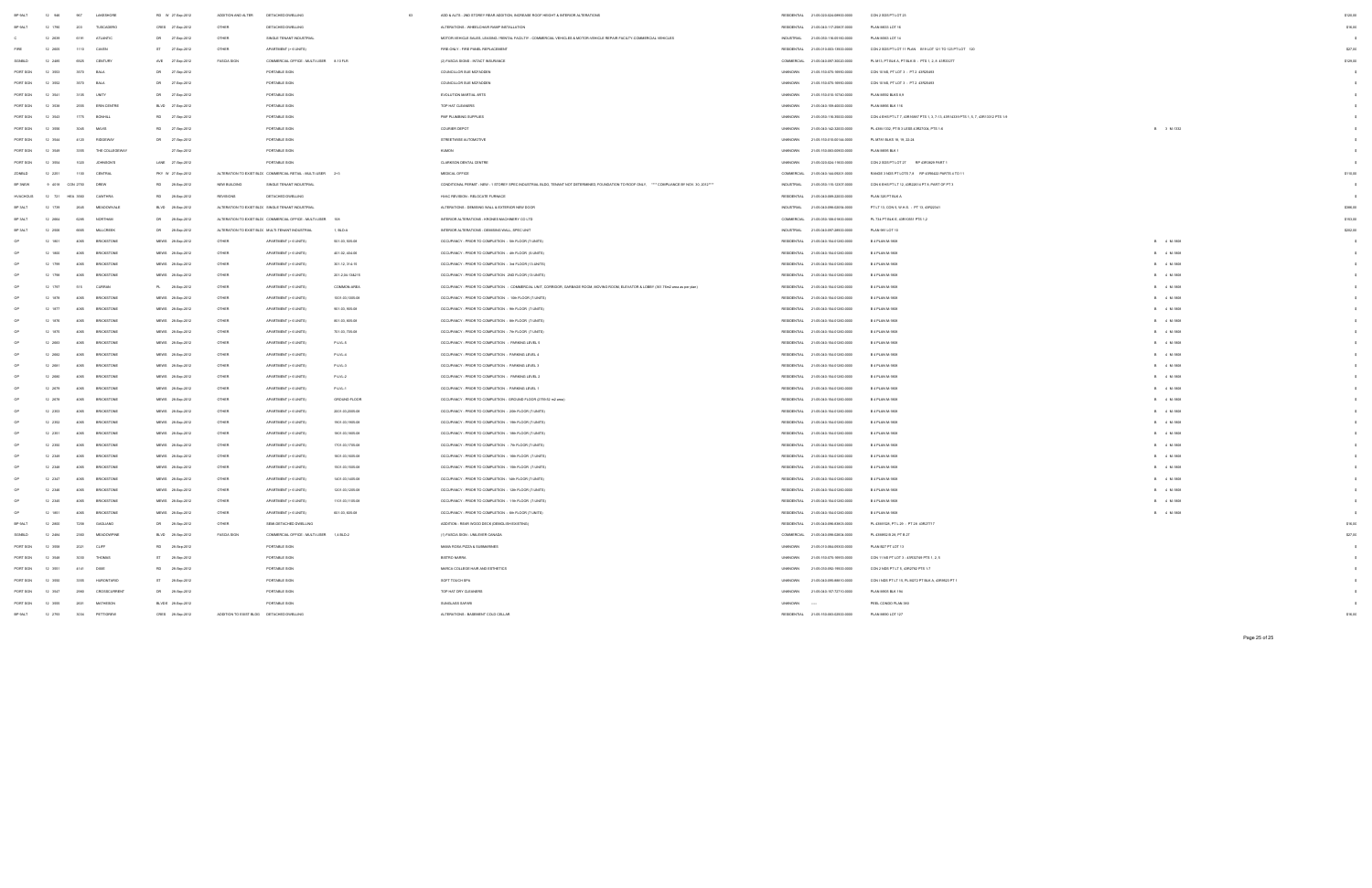\$0\$0\$0\$0\$0\$0\$0\$00000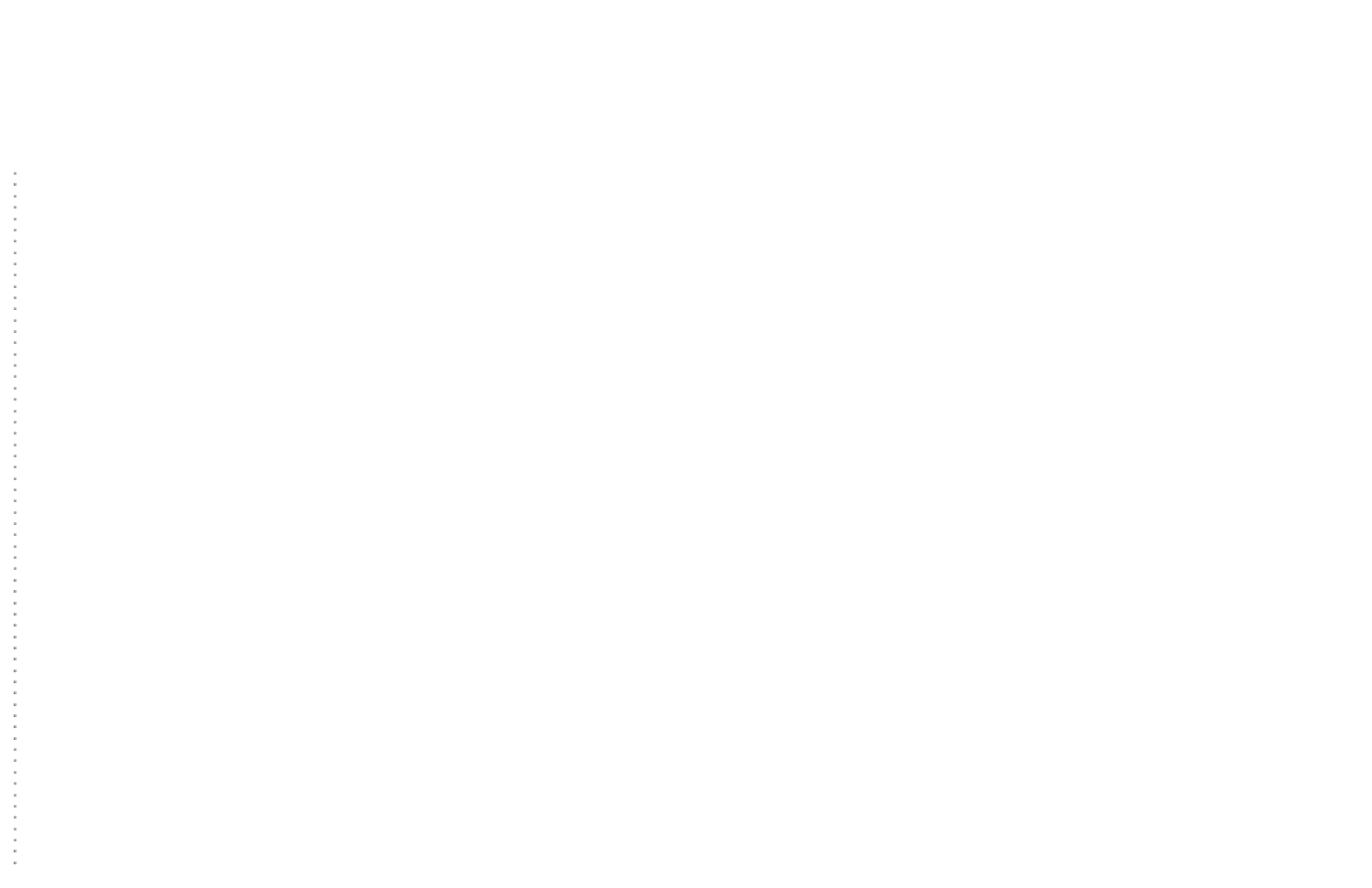0000\$0\$0\$0\$0\$0\$0\$0\$0\$0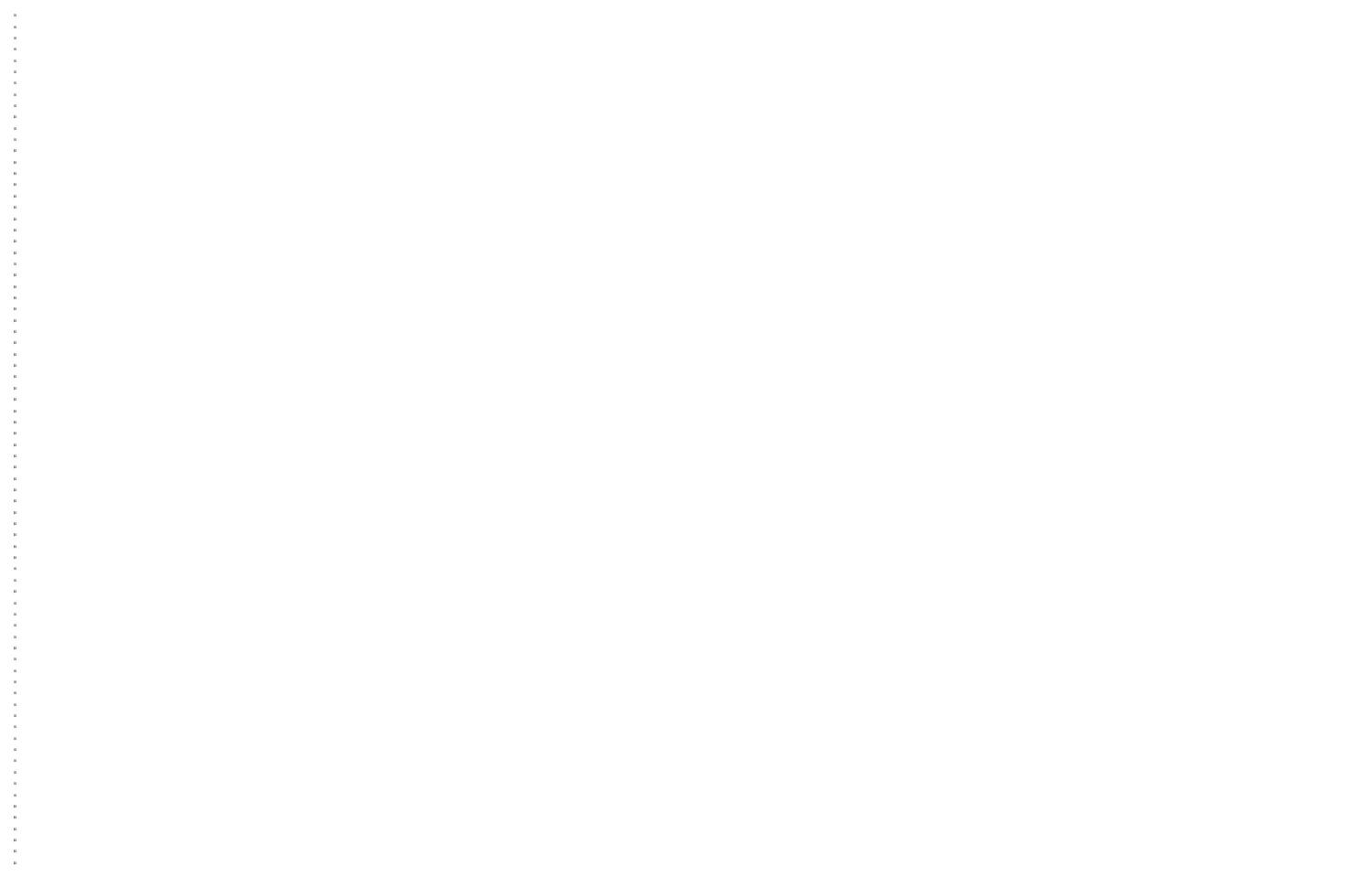\$0\$000\$0\$0\$0\$0\$0\$0\$0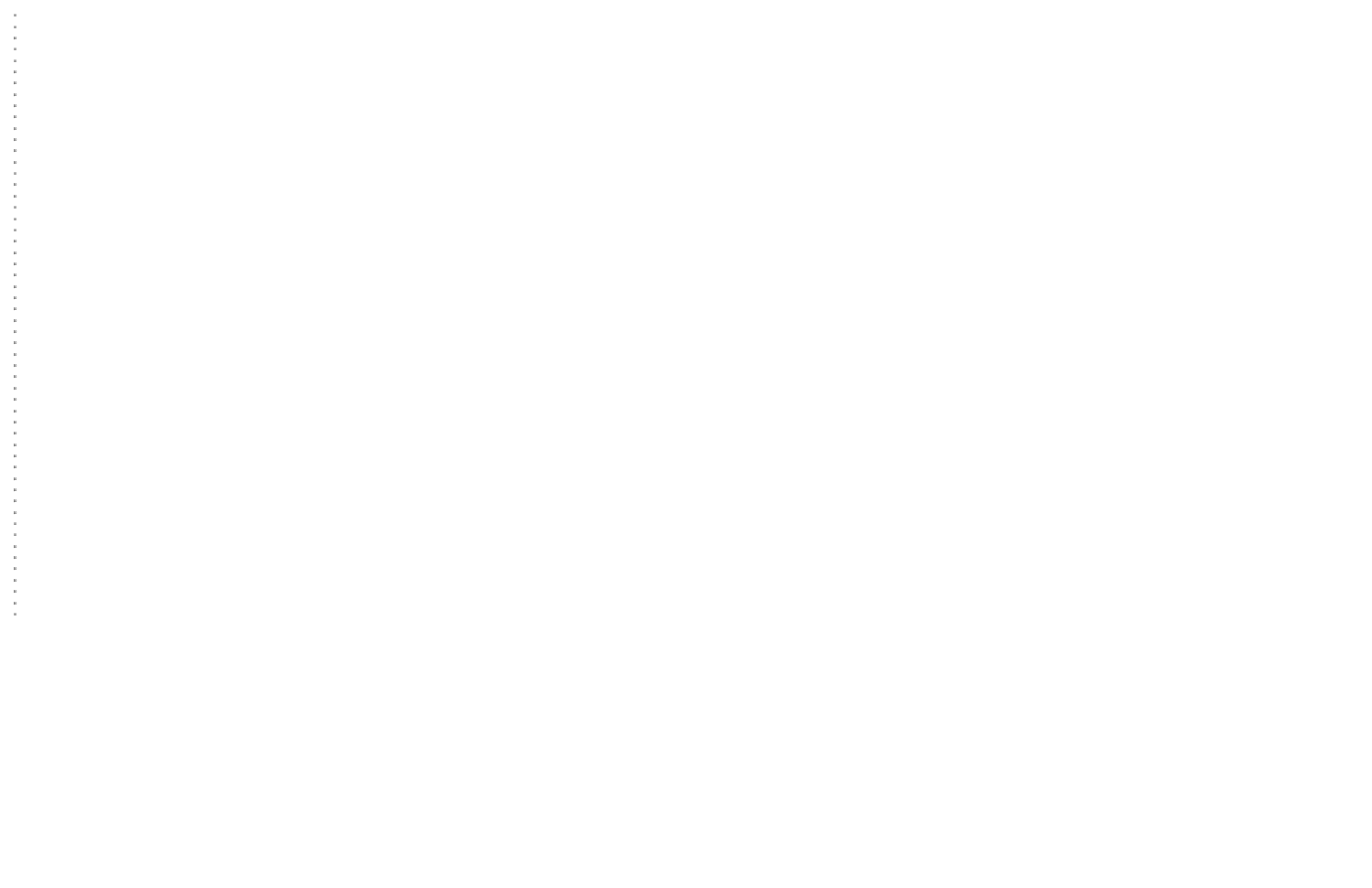ecity

| <b>APPLICATION</b>                                           | <b>ADDRESS</b>                  | <b>ISSUED</b><br>DATE                                | <b>TYPE</b><br>OF PERMIT     | <b>TYPE OF BUILDING</b>                             | AP<br>UND                        | <b>RES</b><br><b>NEW AREA</b><br><b>UNITS</b><br><b>CREATED</b><br><b>CREATE</b><br>(sm) | <b>DESCRIPTION</b>                                                                                                                                                                                                                                                         | <b>LAND USE</b><br>TYPE                  | <b>ASSESS ROLL</b><br>NUMBER                         | <b>LEGAL DESCRIPTION</b>                                                                    | REG PLAN BUILDER            | <b>CONSTR</b><br>VALUE |                                  |
|--------------------------------------------------------------|---------------------------------|------------------------------------------------------|------------------------------|-----------------------------------------------------|----------------------------------|------------------------------------------------------------------------------------------|----------------------------------------------------------------------------------------------------------------------------------------------------------------------------------------------------------------------------------------------------------------------------|------------------------------------------|------------------------------------------------------|---------------------------------------------------------------------------------------------|-----------------------------|------------------------|----------------------------------|
|                                                              |                                 |                                                      |                              |                                                     |                                  |                                                                                          |                                                                                                                                                                                                                                                                            |                                          |                                                      |                                                                                             |                             |                        |                                  |
| BP 9NEW 12 1725                                              | 62<br>FOREST                    | AVE<br>01-Oct-2012                                   | <b>NEW BUILDING</b>          | SEMI-DETACHED DWELLING                              |                                  | 2<br>348                                                                                 | NEW - CUSTOM SEMI-DETACHED                                                                                                                                                                                                                                                 | <b>RESIDENTIAL</b>                       | 21-05-090-004-08000-0000                             | LT 327 PL F12                                                                               | WOODCASTLE CONSTRUCTION LTD |                        | \$650,000                        |
| BP 3NEW 12                                                   | <b>ELM</b><br>100               | DR W 01-Oct-2012                                     | PORTABLE CLASSROOM           | SCHOOL - OTHER                                      |                                  |                                                                                          | (1) PORTABLE RELOCATE - ADULT EDUCATION CENTRE SOUTH                                                                                                                                                                                                                       | PUBLIC                                   | 21-05-040-143-18000-0000                             | CON 1 NDS PT LOT 16                                                                         |                             |                        | \$22,000                         |
| BP 9ALT<br>1309                                              | SALTMARSH<br>6231               | CRT<br>01-Oct-2012                                   | ADDITION TO EXIST BLDG       | DETACHED DWELLING                                   |                                  | 9                                                                                        | ADDITION - UNHEATED SUNROOM ENCLOSURE                                                                                                                                                                                                                                      | <b>RESIDENTIAL</b>                       | 21-05-150-090-55200-0000                             | PLAN M788 LOT 305                                                                           |                             |                        | \$16,000                         |
| BP 3ALT 12<br>473                                            | 2682<br>LAKESHORE               | RD W 01-Oct-2012                                     | ALTERATION TO EXIST BLDG     | PUBLIC - OTHER                                      | COACH-HOUSE                      |                                                                                          | INTERIOR ALTERATIONS - BELL GAIRDNER ESTATE                                                                                                                                                                                                                                | PUBLIC                                   | 21-05-020-025-06000-0000                             | CON 4 SDS PT LT 35 - PTS 5 - 7 43R22402                                                     |                             |                        | \$93,000                         |
| BP 3ALT 12 2286                                              | MATHESON<br>550                 | BLVD E 01-Oct-2012                                   | ALTERATION TO EXIST BLDG     | MULTI-TENANT INDUSTRIAL                             | $4 - 5$                          |                                                                                          | INTERIOR ALTERATIONS - DEMISING WALL BETWEEN SUITE 4 & 5 TO CREATE SPEC UNITS (1-4) AND (5-6)                                                                                                                                                                              | <b>INDUSTRIA</b>                         | 21-05-040-117-00820-0000                             | CON 2 EHS PT L 3, 43R25072 PTS 1-13, 15-28, 30-55                                           |                             |                        | \$21,000                         |
| ZONBLD<br>2642                                               | 6285<br><b>NORTHAM</b>          | <b>DR</b><br>01-Oct-2012                             | ALTERATION TO EXIST BLDG     | COMMERCIAL - OTHER                                  | 112, 200                         |                                                                                          | OFFICE                                                                                                                                                                                                                                                                     | COMMERCIAL                               | 21-05-050-108-01800-0000                             | PL 734 PT BLK E, 43R10551 PTS 1,2                                                           |                             |                        | \$500,000                        |
| BP 3ALT                                                      | 2700<br>LAKESHORE               | <b>RD</b><br>W 01-Oct-2012                           | ALTERATION TO EXIST BLDG     | PUBLIC - OTHER                                      | MANOR-HOUSE                      |                                                                                          | INTERIOR ALTERATIONS - BELL GAIRDNER ESTATE                                                                                                                                                                                                                                | PUBLIC                                   | 21-05-020-025-06000-0000                             | CON 4 SDS PT LT 35 - PTS 5 - 7 43R22402                                                     |                             |                        | \$278,000                        |
| BP 3ALT<br>12 2644                                           | 7333<br><b>MISSISSAUG</b>       | <b>RD</b><br>01-Oct-2012                             | ALTERATION TO EXIST BLDG     | COMMERCIAL OFFICE- SINGLE USER                      | 4-FLR                            |                                                                                          | INTERIOR ALTERATIONS - GLAXOSMITHKLINE                                                                                                                                                                                                                                     | COMMERCIAL                               | 21-05-040-097-11460-0000                             | CON 4 WHS PT LOTS 11,12 RP 43R16448 PART 1                                                  |                             |                        | \$46,000                         |
| BP 3ALT<br>3934                                              | 3185<br>UNITY                   | DR.<br>01-Oct-2012                                   | ALTERATION TO EXIST BLDG     | COMMERCIAL - OTHER                                  |                                  |                                                                                          | ALTERATIONS - INTERIOR ALTERATIONS & MEZZININE. CLUB VALUE CLEANERS                                                                                                                                                                                                        | COMMERCIAL                               | 21-05-150-010-10800-0000                             | PLAN M592 BLK 5                                                                             |                             |                        | \$20,000                         |
| BP 9ALT 12 1414                                              | 1320<br><b>BUNSDEN</b>          | AVE<br>01-Oct-2012                                   | ADDITION AND ALTER           | DETACHED DWELLING                                   |                                  |                                                                                          | ADDITION - SECOND STOREY ADDITION OVER EXISTING GARAGE,, NEW PORCH & INTERIOR ALTERATIONS                                                                                                                                                                                  | <b>RESIDENTIAL</b>                       | 21-05-060-130-05209-0000                             | PLAN M351 LOT 1                                                                             |                             |                        | \$150,000                        |
| BP 9ALT<br>12 2368                                           | <b>HIAWATHA</b>                 | PKY<br>01-Oct-2012                                   | ADDITION AND ALTER           | DETACHED DWELLING                                   |                                  | 146                                                                                      | HEATED ADDITION, WASHROOM IN BASEMENT, EXTEND SECOND FLOOR DECK & ADDITIONAL BALCONY ON SECOND FLOOR                                                                                                                                                                       | <b>RESIDENTIAL</b>                       | 21-05-090-001-05600-0000                             | PLAN H21 LOT 81                                                                             |                             |                        | \$203,000                        |
| BP 9ALT<br>2636<br>12                                        | 1510<br>STAVEBANK               | <b>RD</b><br>01-Oct-2012                             | ADDITION AND ALTER           | DETACHED DWELLING                                   |                                  | 216                                                                                      | ADD/ALTS - ADDITION TO FIRST FLOOR & SECOND FLOOR, BASEMENT FINISHED & FRONT PORCH                                                                                                                                                                                         | <b>RESIDENTIAL</b>                       | 21-05-010-015-18800-0000                             | PLAN 559 LOT 4                                                                              |                             |                        | \$504,000                        |
| HOUSDEMO 12<br>2950                                          | 1373<br>KENMUIR                 | AVE<br>01-Oct-2012                                   | DEMOLITION                   | DETACHED DWELLING                                   |                                  | $\overline{1}$                                                                           | DEMOLITION - SFD                                                                                                                                                                                                                                                           | <b>RESIDENTIAL</b>                       | 21-05-010-007-13000-0000                             | PLAN F20 PT LOT 233                                                                         |                             |                        | \$21,000                         |
| HOUSDEMO 12<br>2926                                          | 1604<br>SPRING                  | <b>RD</b><br>01-Oct-2012                             | DEMOLITION                   | DETACHED DWELLING                                   |                                  |                                                                                          | DEMOLITION - SFD                                                                                                                                                                                                                                                           | <b>RESIDENTIAL</b>                       | 21-05-020-034-01900-0000                             | PLAN 389 LOT 60                                                                             |                             |                        | \$21,000                         |
| HOUSDEMO 12<br>2912                                          | <b>JOYMAR</b>                   | 01-Oct-2012<br><b>DR</b>                             | DEMOLITION                   | DETACHED DWELLING                                   |                                  | $\mathbf{1}$                                                                             | DEMOLITION - SFD & GARAGE                                                                                                                                                                                                                                                  | <b>RESIDENTIAL</b>                       | 21-05-130-008-20800-0000                             | PLAN 415 LOT 9                                                                              |                             |                        | \$26,000                         |
| HOUSDEMO 12 2927                                             | <b>DOULTON</b><br>2430          | <b>DR</b><br>01-Oct-2012                             | DEMOLITION                   | DETACHED DWELLING                                   |                                  |                                                                                          | DEMOLITION - SFD                                                                                                                                                                                                                                                           | <b>RESIDENTIAL</b>                       | 21-05-060-130-12110-0000                             | PLAN 331 LOT 10 PT LOT 11                                                                   |                             |                        | \$21,000                         |
| HOUSDEMO 12 2971                                             | 909<br>GOODWIN                  | <b>RD</b><br>01-Oct-2012                             | DEMOLITION                   | DETACHED DWELLING                                   |                                  |                                                                                          | DEMOLITION - SFD & GARAGE-DETACHED                                                                                                                                                                                                                                         | RESIDENTIAL                              | 21-05-010-001-00700-0000                             | PLAN A26 PT LOTS 53,54                                                                      |                             |                        | \$26,000                         |
|                                                              | <b>TRANMER</b>                  | 01-Oct-2012                                          | OTHER                        | INDUSTRIAL - OTHER                                  |                                  |                                                                                          | SITE SERVICING FOR 7425 AND 7405 TRANMERE DR.                                                                                                                                                                                                                              | <b>INDUSTRIA</b>                         | 21-05-050-115-29000-0000                             | PLAN M276 LTS 50, 51 RP 43R8927 PTS 1 - 4                                                   |                             |                        | \$250,000                        |
| BP 3ALT<br>12 2178                                           | 3215<br><b>ERINDALE STATION</b> | 01-Oct-2012<br><b>RD</b>                             | OTHER                        | INDUSTRIAL - OTHER                                  |                                  |                                                                                          | ALTERATIONS - RE-CLADDING EXTERIOR & CONCRETE REPAIRS                                                                                                                                                                                                                      | <b>INDUSTRIA</b>                         | 21-05-060-144-07400-0000                             | CON 1 NDS PT LOT 23                                                                         |                             |                        | \$96,000                         |
| 12 2670                                                      | 6341<br><b>MISSISSAUGA</b>      | <b>RD</b><br>01-Oct-2012                             | CHANGE OF USE                | SCHOOL - OTHER                                      |                                  |                                                                                          | PRIVATE SCHOOL, COMMERCIAL SCHOOL AND PLACE OF RELIGIOUS ASSEMBLY                                                                                                                                                                                                          | PUBLIC                                   | 21-05-110-002-07110-0000                             | CON 4 WHS PT LOT 7 PLAN M4 BLKS I,C PT BLK D RP 43R556 PARTS 1 TO 4 RP 43R1673 PARTS 1 TO 4 |                             |                        |                                  |
| PORT SGN 12<br>3557                                          | 6221<br><b>KENNEDY</b>          | <b>RD</b><br>01-Oct-2012                             |                              | PORTABLE SIGN                                       |                                  |                                                                                          | SAKSCO GOURMET BASKET SUPPLIED                                                                                                                                                                                                                                             | <b>UNKNOWN</b>                           | 21-05-040-117-01410-0000                             | PT B 4, PLAN M-902 - PTS 5 & 6, 43R21612                                                    |                             |                        |                                  |
| PORT SGN 12 3559                                             | MATHESON<br>77                  | BLVD E 01-Oct-2012                                   |                              | PORTABLE SIGN                                       |                                  |                                                                                          | MASTER MECHANIC                                                                                                                                                                                                                                                            | <b>UNKNOWN</b>                           | 21-05-040-116-23800-0000                             | PL M364 BLK 18, 43R9565 PTS 3-9                                                             |                             |                        |                                  |
| POOL 12<br>74                                                | 4038<br>BRIDLEPATH              | <b>TR</b><br>01-Oct-2012                             | INGROUND POOL                | DETACHED DWELLING                                   |                                  |                                                                                          |                                                                                                                                                                                                                                                                            | <b>RESIDENTIAL</b>                       | 21-05-040-153-28400-0000                             | PLAN M334 LOT 40                                                                            |                             |                        |                                  |
| POOL<br>12                                                   | 3164<br>OSBOURNE                | <b>RD</b><br>01-Oct-2012                             | SPA/WHIRLPOOL/HOTTUB         | DETACHED DWELLING                                   |                                  |                                                                                          |                                                                                                                                                                                                                                                                            | <b>RESIDENTIAL</b>                       | 21-05-150-010-11670-0000                             | PLAN M603 LOT 47                                                                            |                             |                        |                                  |
| BP 9NEW<br>4529                                              | 1303<br><b>TECUMSEH PAR</b>     | <b>DR</b><br>01-Oct-2012                             | NEW BUILDING                 | DETACHED DWELLING                                   |                                  | 1<br>518                                                                                 | NEW - SFD CUSTOM WITH FINISHED BASEMENT                                                                                                                                                                                                                                    | <b>RESIDENTIAL</b>                       | 21-05-020-029-02300-0000                             | PLAN 330 PT 26,27                                                                           | COULSON FINE HOMES LTD      |                        | \$774,000                        |
| BP 9NEW 12<br>1487                                           | BYNGMOUNT<br>689                | AVE<br>02-Oct-2012                                   | <b>NEW BUILDING</b>          | DETACHED DWELLING                                   |                                  | 1<br>282                                                                                 | NEW - SFD CUSTOM WITH FINISHED BASEMENT & DEMOLISH EXISTING SFD AND SHED                                                                                                                                                                                                   | <b>RESIDENTIAL</b>                       | 21-05-010-002-02601-0000                             | PL A-26, PT LTS 19, 20 - PT 1 43R30924                                                      | 1666665 ONTARIO INC         |                        | \$552,000                        |
| BP 9ALT<br>167<br>12                                         | BALDWIN<br>1023                 | <b>RD</b><br>02-Oct-2012                             | TENTS/AIR SUPPORT STRUC      | DETACHED DWELLING                                   |                                  | 40                                                                                       | REVISION - CONVENTIONAL FRAMING MODIFICATIONS                                                                                                                                                                                                                              | RESIDENTIAL                              | 21-05-070-057-19500-0000                             | PLAN 493 LOT 9                                                                              |                             |                        | S <sub>0</sub>                   |
| 2769<br>BP 3NEW 12                                           | <b>RIDGEWAY</b><br>3500         | <b>DR</b><br>02-Oct-2012                             | <b>NEW BUILDING</b>          | MULTI-TENANT INDUSTRIAL                             | BLD-E                            | 8,089                                                                                    | NEW - INDUSTRIAL SPEC BUILDING 'E'                                                                                                                                                                                                                                         | <b>INDUSTRIAL</b>                        | 21-05-150-010-00863-0000                             | RCP 1542, PT LT 9 - PTS 4-8, 11, 13, 14, PT OF 9 43R30181                                   |                             |                        | \$7,360,000                      |
| BP 3NEW 12 2768                                              | 3755<br>LAIRE                   | 02-Oct-2012<br><b>RD</b>                             | <b>NEW BUILDING</b>          | MULTI-TENANT INDUSTRIAL                             | BLD-D                            | 10,240                                                                                   | NEW - INDUSTRIAL SPEC BUILDING 'D'                                                                                                                                                                                                                                         | <b>INDUSTRIA</b>                         | 21-05-150-010-00863-0000                             | RCP 1542, PT LT 9 - PTS 4-8, 11, 13, 14, PT OF 9 43R30181                                   |                             |                        | \$8,653,000                      |
| BP 3NEW 12 2767                                              | 3600<br>RIDGEWAY                | <b>DR</b><br>02-Oct-2012                             | <b>NEW BUILDING</b>          | MULTI-TENANT INDUSTRIAL                             | BLD-C                            | 9,872                                                                                    | NEW - INDUSTRIAL SPEC BUILDING 'C'                                                                                                                                                                                                                                         | INDUSTRIAL                               | 21-05-150-010-00863-0000                             | RCP 1542, PT LT 9 - PTS 4-8, 11, 13, 14, PT OF 9 43R30181                                   |                             |                        | \$8,983,000                      |
| BP 9ALT<br>2886                                              | ROSEGATE<br>2186                | <b>DR</b><br>02-Oct-2012                             | ADDITION TO EXIST BLDG       | DETACHED DWELLING                                   |                                  |                                                                                          | ALTERATINS - MOTOR-VEHICLE DAMAGE REPAIR-GARAGE WALL                                                                                                                                                                                                                       | <b>RESIDENTIAL</b>                       | 21-05-040-159-09700-0000                             | PLAN M857 LOT 91                                                                            |                             |                        | \$20,000                         |
| ONBLD<br>2656                                                | 2555<br><b>ERIN CENTRI</b>      | BLVD<br>02-Oct-2012                                  | ALTERATION TO EXIST BLDG     | COMMERCIAL - OTHER                                  |                                  |                                                                                          | RESTAURANT                                                                                                                                                                                                                                                                 | COMMERCIAL                               | 21-05-040-159-40000-0000                             | PLAN M856 BLK 116                                                                           |                             |                        | \$56,000                         |
| BP PLUM 12 1488                                              | MCLAUGHLIN<br>PLU 7070          | 02-Oct-2012<br><b>RD</b>                             | ALTERATION TO EXIST BLDG     | COMMERCIAL RETAIL-SINGLE USER                       |                                  |                                                                                          | PLUMBING ONLY - NO FRILLS                                                                                                                                                                                                                                                  | COMMERCIAL                               | 21-05-040-096-87100-0000                             | B 96 PLAN M-1483                                                                            | B 96 M-1483                 |                        | \$27,000                         |
| BP 9ALT 12 2723                                              | FELDWOOD<br>2058                | <b>RD</b><br>02-Oct-2012                             | ADDITION AND ALTER           | DETACHED DWELLING                                   |                                  | 218                                                                                      | ADD & ALTS - 2nd STY ADDITION, 2 STY REAR ADDITION, FRONT PORCH, NEW COLUMNS & ROOF, REAR DECK & INTERIOR ALTERATIONS                                                                                                                                                      | <b>RESIDENTIAL</b>                       | 21-05-070-052-01200-0000                             | <b>PLAN 707 LOT 22</b>                                                                      |                             |                        | \$373,000                        |
| HOUSDEMO 12<br>2966                                          | 925<br>LONGFELLOW               | AVE<br>02-Oct-2012                                   | DEMOLITION                   | DETACHED DWELLING                                   |                                  | $\sim$                                                                                   | DEMOLITION - SFD, DETACHED GARAGED & SHED (GREATER 10 SQ.M)                                                                                                                                                                                                                | <b>RESIDENTIAL</b>                       | 21-05-020-019-01200-0000                             | PLAN A23 LOT 69,85 PT LOT 70,84                                                             |                             |                        | \$27,000                         |
| BP 9ALT<br>12 2830                                           | 1836<br><b>BICKFORD</b>         | <b>DR</b><br>02-Oct-2012                             | OTHER                        | DETACHED DWELLING                                   |                                  |                                                                                          | ADDITION - DECK                                                                                                                                                                                                                                                            | <b>RESIDENTIAL</b>                       | 21-05-020-039-08600-0000                             | PLAN 531 LOT 33                                                                             |                             |                        | \$12,000                         |
| PORT SGN 12 3565                                             | 510<br>DRIFTCURRENT             | <b>DR</b><br>02-Oct-2012                             |                              | PORTABLE SIGN                                       |                                  |                                                                                          | KING PIZA                                                                                                                                                                                                                                                                  | <b>UNKNOWN</b>                           | 21-05-040-117-50982-0000                             | B 10 PLAN M-1450                                                                            | B 10 M-1450                 |                        |                                  |
| PORT SGN 12 3581                                             | 3100<br><b>RIDGEWAY</b>         | DR.<br>02-Oct-2012                                   |                              | PORTABLE SIGN                                       |                                  |                                                                                          | AUTHENTIC STITCH                                                                                                                                                                                                                                                           | <b>UNKNOWN</b>                           | ----                                                 | PEEL CONDO PLAN 311                                                                         |                             |                        |                                  |
| PSGN_CP 12 3572                                              | <b>BRITANNIA</b>                | <b>RD</b><br>W 02-Oct-2012                           |                              | PORTABLE SIGN                                       |                                  |                                                                                          | COMMUNITY SERVICES - REC. & PARKS                                                                                                                                                                                                                                          | <b>UNKNOWN</b>                           |                                                      |                                                                                             |                             |                        |                                  |
| PSGN_CP 12 3571 0                                            | MISSISSAUGA                     | <b>RD</b><br>02-Oct-2012                             |                              | PORTABLE SIGN                                       |                                  |                                                                                          | COMMUNITY SERVICES - REC. & PARKS                                                                                                                                                                                                                                          | <b>UNKNOWN</b>                           | --                                                   |                                                                                             |                             |                        |                                  |
| PORT SGN 12 3573 600 MATHESON                                |                                 | RLVD W 02-0el-2012                                   |                              | PORTABLE SIGN                                       |                                  |                                                                                          | PARTY PACKAGERS                                                                                                                                                                                                                                                            | <b>LINKNOWN</b>                          | 21-05-040-098-17860-0000                             | PLAN M967 BLK 3                                                                             |                             |                        |                                  |
| PORT SGN 12 3567                                             | 6970 LISGAR                     | <b>DR</b><br>02-Oct-2012                             |                              | PORTABLE SIGN                                       |                                  |                                                                                          | DR. DALIA HENIEN                                                                                                                                                                                                                                                           | <b>UNKNOWN</b>                           | 21-05-150-082-62100-0000                             | PLAN M1105 BLK 150                                                                          |                             |                        |                                  |
| PORT SGN 12 3562                                             | 1075<br>CEREMONIA               | 02-Oct-2012                                          |                              | PORTABLE SIGN                                       |                                  |                                                                                          | HEARTLAND WELLNESS CLINIC                                                                                                                                                                                                                                                  | <b>UNKNOWN</b>                           |                                                      | PSCP 691 - FORMERLY PLAN M804 BLK 210                                                       |                             |                        |                                  |
| PORT SGN 12 3561                                             | 2400<br><b>DUNDAS</b>           | W 02-Oct-2012<br><b>ST</b>                           |                              | PORTABLE SIGN                                       |                                  |                                                                                          | NAIL CONCEPT                                                                                                                                                                                                                                                               | <b>UNKNOWN</b>                           | 21-05-060-141-22300-0000                             | CON 1 SDS PT LTS 33, 34, 43R13606 PTS 5, 6, 8-12, 15-18, 22-26, 43R17153 PT 2               |                             |                        |                                  |
| PORT SGN 12 3577                                             | 5665<br>MCLAUGHLIN              | <b>RD</b><br>02-Oct-2012                             |                              | PORTABLE SIGN                                       |                                  |                                                                                          | GREENHAWK HARNESS AND ESQUESTRIAN SUPPLIES                                                                                                                                                                                                                                 | <b>UNKNOWN</b>                           | 21-05-040-115-00395-0000                             | PLAN M832 PT BLK 8, 43R15961 PTS 1-9, 43R16226 PTS 3, 6                                     |                             |                        |                                  |
| PORT SGN 12 3560                                             | 1090<br>DUNDA:                  | ST E 02-Oct-2012                                     |                              | PORTABLE SIGN                                       |                                  |                                                                                          | TREBOR PERSONNEL INC                                                                                                                                                                                                                                                       | <b>UNKNOWN</b>                           | 21-05-070-068-33000-0000                             | CON 1 SDS PT LOT 8 RP 43R1164 PART 2 RP 43R4508 PART 4                                      |                             |                        |                                  |
| PORT SGN 12 3579                                             | 6608<br>DIXIE                   | <b>RD</b><br>02-Oct-2012                             |                              | PORTABLE SIGN                                       |                                  |                                                                                          | PRINCESS AUTO<br>NEW CHRIS CLEANERS                                                                                                                                                                                                                                        | <b>UNKNOWN</b>                           | 21-05-050-116-14250-0000                             | CON 3 EHS, PART LOT 9, 43M757, PART BLOCK 5 - PARTS 1, 4, 5 43R25492                        |                             |                        |                                  |
| PORT SGN 12 3568                                             | 1585<br>MISSISSAUGA VALLEY      | <b>BLVD</b><br>02-Oct-2012                           |                              | PORTABLE SIGN                                       |                                  |                                                                                          |                                                                                                                                                                                                                                                                            | <b>UNKNOWN</b>                           | 21-05-040-095-60700-0000                             | PLAN 957 BLK I                                                                              |                             |                        |                                  |
| PORT SGN 12 3566                                             | 2225<br><b>ERIN MILLS</b>       | PKY<br>02-Oct-2012                                   |                              | PORTABLE SIGN                                       |                                  |                                                                                          | MCDONALD'S                                                                                                                                                                                                                                                                 | <b>UNKNOWN</b>                           | 21-05-060-131-01200-0000                             | RANGE 3 CIR PT LOT 14 RP 43R14677 PARTS 1 TO 7 RP 43R14677 PARTS 8 TO 36                    |                             |                        |                                  |
| FIRE<br>12 2671                                              | 6925<br>CENTURY                 | AVE<br>02-Oct-2012                                   | ELECTROMAG LOCK DEVICE       | COMMERCIAL - OTHER                                  | $1-6$ FLR                        |                                                                                          | FIRE ONLY - (11) MAGLOCKS                                                                                                                                                                                                                                                  | COMMERCIAL                               | 21-05-040-097-30020-0000                             | PL M13, PT BLK A, PT BLK B - PTS 1, 2, 8 43R33277<br>PL A-26, PT LT 19 - PT 2 43R30924      |                             |                        | \$110,000                        |
| BP 9NEW 12 1651                                              | 691<br>BYNGMOUNT                | AVE<br>02-Oct-2012                                   | <b>NEW BUILDING</b>          | DETACHED DWELLING                                   |                                  | $1 \qquad \qquad 282$                                                                    | SFD - CUSTOM SFD WITH PARTIAL FINISHED BASEMENT<br>****COMPLIANCE BY NOVEMBER 30, 2012 ****                                                                                                                                                                                | <b>RESIDENTIAL</b>                       | 21-05-010-002-02602-0000                             |                                                                                             | 1666665 ONTARIO INC         |                        | \$509,000                        |
| BP 3NEW 12 1791 CON 7333                                     | GOREWAY                         | DR.<br>03-Oct-2012                                   | NEW BUILDING                 | COMMERCIAL RETAIL-SINGLE USER                       |                                  |                                                                                          | CONDITIONAL PERMIT - NEW COMMERCIAL RETAIL STORE, WALMART, FOUNDATION ONLY                                                                                                                                                                                                 | COMMERCIAL                               | 21-05-050-107-12600-0000                             | PLAN 710 BLK A. PT LT 12 CON 8 EHS                                                          |                             |                        | S <sub>0</sub>                   |
| PORT SGN 12 3585<br>BP 3NEW 12 1795 CON 3255 ARGENTIA        | 5170<br>DIXIE                   | <b>RD</b><br>03-Oct-2012<br>03-Oct-2012<br><b>RD</b> | <b>NEW BUILDING</b>          | PORTABLE SIGN<br>SINGLE TENANT INDUSTRIAL           | BLD-A                            |                                                                                          | DOWN UNDER BEDDING<br>CONDITIONAL PERMIT - NEW SPEC SHELL INDUSTRIAL BUILDING WITH OFFICE, BLDG A, FOUNDATION ONLY, "COMPLIANCE BY DECEMBER 14, 2012**                                                                                                                     | <b>UNKNOWN</b><br>INDUSTRIAL             | 21-05-050-116-16900-0000<br>21-05-150-080-06913-0000 | CON 3 PT L 1, 43R24715 PTS 3-6<br>CON 10 NS PT LTS 13, 14, 43R33791 PTS 1, 2                |                             |                        | S <sub>0</sub><br>S <sub>0</sub> |
|                                                              |                                 |                                                      |                              |                                                     |                                  |                                                                                          |                                                                                                                                                                                                                                                                            |                                          | 21-05-050-115-67000-0000                             |                                                                                             |                             |                        |                                  |
| BP 3NEW 12 2531 FDN 5875 EXPLORER<br>BP 9NEW 12 2560         | 1524<br>NORTHMOUN               | DR.<br>03-Oct-2012<br>AVE<br>03-Oct-2012             | NEW BUILDING<br>NEW BUILDING | COMMERCIAL OFFICE - MULTI-USER<br>DETACHED DWELLING | PHASE-II                         | 5,030<br>$1 -$<br>283                                                                    | NEW - 3-STOREY OFFICE BUILDING - FOUNDATION ONLY<br>SFD - CUSTOM                                                                                                                                                                                                           | COMMERCIAL<br><b>RESIDENTIAL</b>         | 21-05-070-165-23900-0000                             | PL M793 BLK 14, PT BLK 16 - 43R25928 PTS 1-9<br>PLAN 308 LOT 32                             | <b>BIOCCA HOMES INC</b>     |                        | \$7,417,000<br>\$493,000         |
| BP 9NEW 12 1900                                              | 1523<br>RANDOR                  | <b>DR</b>                                            | <b>NEW BUILDING</b>          | DETACHED DWELLING                                   |                                  | $1 -$                                                                                    | NEW CUSTOM SFD WITH FINISHED BASEMENT                                                                                                                                                                                                                                      | RESIDENTIAL                              | 21-05-020-035-15400-0000                             | PLAN 558 LOT 85                                                                             |                             |                        | \$577,000                        |
|                                                              |                                 | 03-Oct-2012                                          | <b>NEW BUILDING</b>          |                                                     |                                  | 290                                                                                      |                                                                                                                                                                                                                                                                            |                                          |                                                      |                                                                                             |                             |                        |                                  |
| BP 3NEW 12 2281 CON 5005 HARVARD<br>BP 3NEW 12 2280 CON 5035 | <b>HARVARD</b>                  | 03-Oct-2012<br><b>RD</b><br><b>RD</b><br>03-Oct-2012 | <b>NEW BUILDING</b>          | APARTMENT (> 6 UNITS)<br>APARTMENT (> 6 UNITS)      | PHASE-3, BLD-3<br>PHASE-2, BLD-1 |                                                                                          | CONDITIONAL PERMIT - NEW 4-STOREY CONDO (BLD-3) & 1-LEVEL UIG PARKING, FOUNDATION ONLY,<br>*****COMPLIANCE BY JANUARY 31, 2013 *****<br>CONDITIONAL PERMIT - NEW 4-STOREY CONDO (BLD-1) & 1-LEVEL U/G PARKING, FOUNDATION ONLY,<br>***COMPLIANCE BY JANUARY 31, 2013 ***** | <b>RESIDENTIAL</b><br><b>RESIDENTIAL</b> | 21-05-150-070-26901-0000<br>21-05-150-070-26901-0000 | CON 11 NS, PT LT 1 - PTS 2, 3, 7 43R34035<br>CON 11 NS, PT LT 1 - PTS 2, 3, 7 43R34035      |                             |                        | S <sub>0</sub>                   |
| BP 3NEW 12 2279 CON 5025                                     | HARVARD                         | <b>RD</b><br>03-Oct-2012                             | NEW BUILDING                 | APARTMENT (> 6 UNITS)                               | PHASE-1, BLD-2                   |                                                                                          | CONDITIONAL PERMIT - NEW 4-STOREY CONDO (BLDG 2) & 1-LEVEL U/G PARKING, FOUNDATION ONLY,<br>*****COMPLIANCE BY JANUARY 31, 2013 ****                                                                                                                                       | <b>RESIDENTIAL</b>                       | 21-05-150-070-26901-0000                             | CON 11 NS, PT LT 1 - PTS 2, 3, 7 43R34035                                                   |                             |                        |                                  |
| BP 9NEW<br>6041                                              | <b>MISSISSAUG</b>               | RD          S           03-Oct-2012                  | <b>NEW BUILDING</b>          | DETACHED DWELLING                                   |                                  | $1 -$<br>278                                                                             | SFD - CUSTOM                                                                                                                                                                                                                                                               | <b>RESIDENTIAL</b>                       | 21-05-090-005-09800-0000                             | PLAN 300W PT LOTS 9,10                                                                      |                             |                        | \$400,000                        |
| BP 3ALT 10 1357                                              | 1105<br>CLARKSON                | RD N 03-Oct-2012                                     | ADDITION TO EXIST BLDG       | COMMERCIAL - OTHER                                  |                                  | 271                                                                                      | ADDITION - 2ND STOREY ADDITION TO AUTO REPAIR BLDG, CLARKSON FINE CARS                                                                                                                                                                                                     | COMMERCIAL                               | 21-05-020-033-03000-0000                             | CON 2 SDS PT LOT 28                                                                         |                             |                        | \$267,000                        |
|                                                              |                                 |                                                      |                              |                                                     |                                  |                                                                                          |                                                                                                                                                                                                                                                                            |                                          |                                                      |                                                                                             |                             |                        |                                  |

onal privacy. Therefore the data displayed below will not contain any 'owner' information or 'contact' information for applicants and property owners.

for the Month ordered by the ISSUED DATE. Permits with zero dollar value are sign, pool, partial permits or revisions.

| <b>Summary Information</b>                       |                       |                          |                         |                    |                            |                                           |                    |  |  |                         |                                     |                                                               |
|--------------------------------------------------|-----------------------|--------------------------|-------------------------|--------------------|----------------------------|-------------------------------------------|--------------------|--|--|-------------------------|-------------------------------------|---------------------------------------------------------------|
| <b>Total Construction Value for the Month</b>    |                       |                          | 77,889,000 CDN Dollars  |                    |                            |                                           |                    |  |  |                         | Note:                               |                                                               |
| <b>Total Permits Issued for the Month</b>        |                       | 553                      | Permits                 |                    |                            |                                           |                    |  |  |                         |                                     | The City of Mississauga is concerned about protecting perso   |
| <b>Total New Residential Units for the Month</b> |                       | 34                       | Res Units               |                    |                            |                                           |                    |  |  |                         |                                     | The data displayed represents that Building Permits issued fr |
| <b>Total New Area for the Month</b>              |                       | 51,181                   | <b>Square Metres</b>    |                    |                            |                                           |                    |  |  |                         |                                     |                                                               |
| <b>ADDRESS</b><br><b>APPLICATION</b>             | <b>ISSUED</b><br>DATE | <b>TYPE</b><br>OF PERMIT | <b>TYPE OF BUILDING</b> | APP<br><b>UNIT</b> | <b>RES</b><br><b>UNITS</b> | <b>NEW AREA</b><br>CREATED<br>CREATE (sm) | <b>DESCRIPTION</b> |  |  | <b>LAND USE</b><br>TYPE | <b>ASSESS ROLL</b><br><b>NUMBER</b> | <b>LEGAL DESCRIPTION</b>                                      |
|                                                  |                       |                          |                         |                    |                            |                                           |                    |  |  |                         |                                     |                                                               |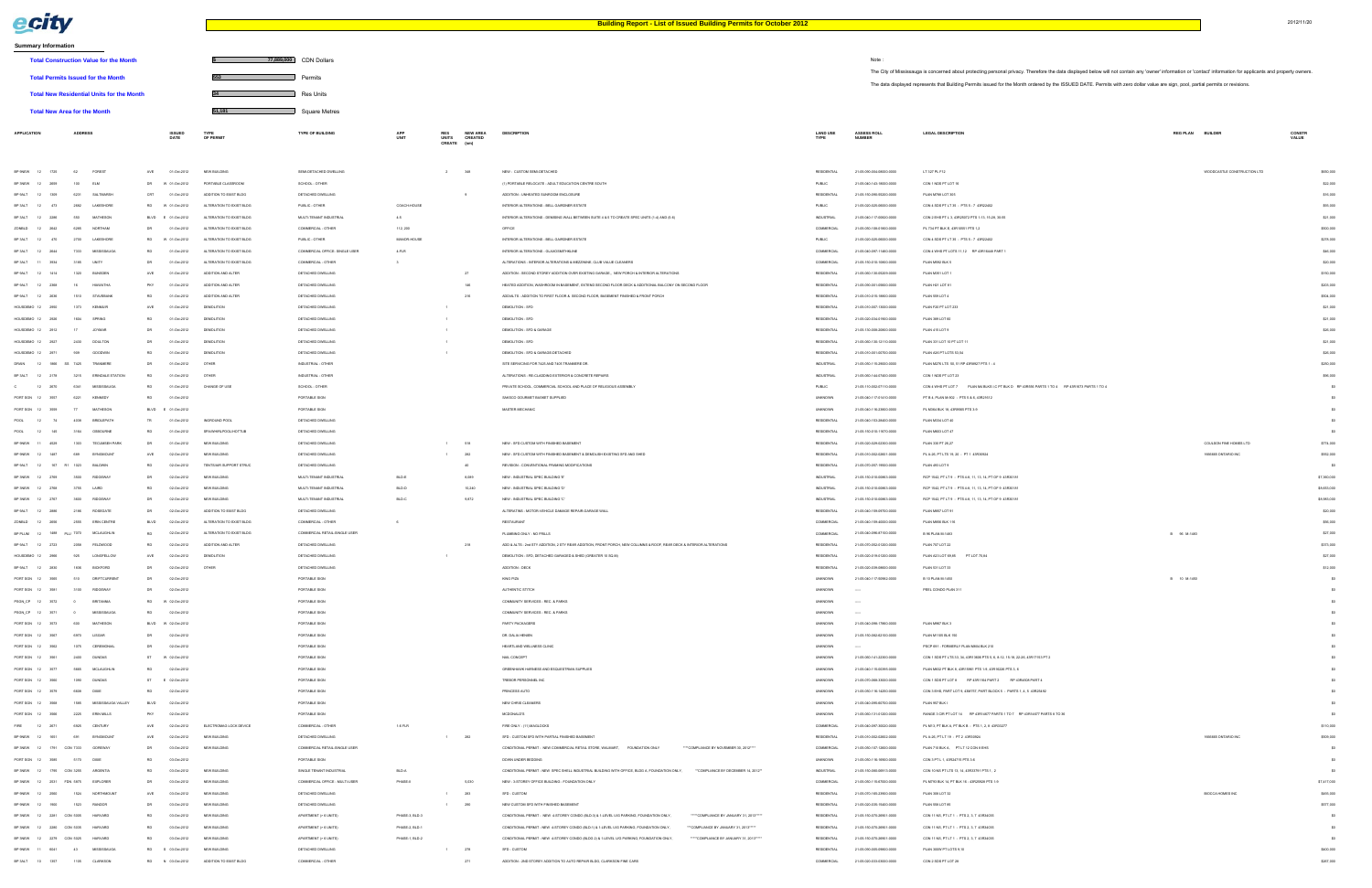| MEC/BLDG 12 2786 MEC 5900    |                 | <b>HURONTARIO</b>        | <b>ST</b>   | 03-Oct-2012        | ALTERATION TO EXIST BLDG | COMMERCIAL OFFICE- SINGLE USER |              |     | (3) CONDENSER UNITS - CITIBANK REALTY LTD                                                                                          | <b>COMMERCIAL</b>  | 21-05-040-115-01200-0000 | PLAN M900 LOT 11                                                                            |                        | \$300,000 |
|------------------------------|-----------------|--------------------------|-------------|--------------------|--------------------------|--------------------------------|--------------|-----|------------------------------------------------------------------------------------------------------------------------------------|--------------------|--------------------------|---------------------------------------------------------------------------------------------|------------------------|-----------|
| BP 9ALT<br>12                |                 | SNOW BUNTING             | CRT         | 03-Oct-2012        | ALTERATION TO EXIST BLDG | DETACHED DWELLING              |              |     | ALTERATIONS - REMOVE LOAD BEARING WALL                                                                                             | RESIDENTIAL        | 21-05-060-154-29100-0000 | PLAN M197 LOT 79                                                                            |                        | \$16,000  |
| BP 9ALT<br>12<br><b>2838</b> | 3607            | <b>FLAMEWOOD</b>         | <b>DR</b>   | 03-Oct-2012        | ALTERATION TO EXIST BLDG | DETACHED DWELLING              |              |     | ALTERATIONS - ONE NEW WINDOW IN FAMILY ROOM & INTERIOR RENOVATIONS                                                                 | RESIDENTIAL        | 21-05-040-086-18600-0000 | PLAN 785 LOT 209                                                                            |                        | \$33,000  |
| ZONBLD<br>11<br>4498         | 5120            | DIXIE                    | <b>RD</b>   | 03-Oct-2012        | ALTERATION TO EXIST BLDG | COMMERCIAL - OTHER             |              |     | RESTAURANT / RECREATIONAL ESTABLISHMENT                                                                                            | COMMERCIAL         | 21-05-050-116-17200-0000 | CON 3 EHS PT LOT 1                                                                          |                        | \$33,000  |
| BP 3DEMO 12<br>2964          | 2477            | LAKESHORE                |             | RD W 03-Oct-2012   | DEMOLITION               | COMMERCIAL - OTHER             |              |     | DEMOLITION - (2) STOREY HOTEL, RESTAURANT, (3) CAR GARAGE & GARBAGE SHED (ALL ACCESSORY STRUCTURES AS HI-LIGHTED)                  | COMMERCIAL         | 21-05-020-025-05500-0000 | CON 3 SDS PT LT 34, 43R8727 PT 1                                                            |                        | \$100,000 |
| 12                           | 4646            | HERITAGE HILLS           | BLVD        | 03-Oct-2012        | OTHER                    | COMMERCIAL - OTHER             | $6 - 7$      |     | FIRE ONLY - FIRE SUPPRESSION SYSTEM                                                                                                | COMMERCIAL         | 21-05-040-155-41400-0000 | PLAN M635 BLK 174                                                                           |                        | \$40,000  |
| 12<br>287 <sup>-</sup>       | 1250            | <b>FGI INTON</b>         |             | AVE W 03-Oct-2012  | OTHER                    | COMMERCIAL - OTHER             | AR           |     | COMMERCIAL SCHOOL                                                                                                                  | COMMERCIAL         | 21-05-040-144-06200-0000 | RANGE 5 NDS PT LOT 7 RP 43R16932 PT OF PART 1 RP 43R17654 PARTS 1-4.12. 28-31.35            |                        |           |
| 12 2551                      | 3355            | THE COLLEGEWAY           |             | 03-Oct-2012        | OTHER                    | COMMERCIAL RETAIL - MULTI-USER | 29           |     | COMMERCIAL SCHOOL                                                                                                                  | COMMERCIAL         | 21-05-150-083-00900-0000 | PLAN M695 BLK 1                                                                             |                        |           |
|                              |                 |                          |             |                    |                          |                                |              |     |                                                                                                                                    |                    |                          |                                                                                             |                        |           |
| SGNBLD 12 2205               | 220             | LAKESHORE                |             | RD W 03-Oct-2012   | <b>FASCIA SIGN</b>       | COMMERCIAL - OTHER             |              |     | (5) FASCIA SIGN - RBC ROYAL BANK                                                                                                   | COMMERCIAL         | 21-05-090-006-11801-0000 | RANGE 1 CIR PT LTS 9, 10 - 43R20063 PTS 1-5, 7-16, 18                                       |                        | \$105,000 |
| PORT SGN 12 3578             | 2150            | <b>JURNHAMTHORP</b>      | <b>RD</b>   | W 03-Oct-2012      |                          | PORTABLE SIGN                  |              |     | SOFTRON TAX                                                                                                                        | <b>UNKNOWN</b>     | 21-05-060-155-52500-0000 | PL M160 LOT C, 43R7880 PTS 1-3, 5-11                                                        |                        |           |
| PORT SGN 12 3574             | 2150            | BURNHAMTHORPE            |             | RD W 03-Oct-2012   |                          | PORTABLE SIGN                  |              |     | FAMOUS OPTICAL                                                                                                                     | UNKNOWN            | 21-05-060-155-52500-0000 | PL M160 LOT C: 43R7880 PTS 1-3, 5-11                                                        |                        |           |
| PORT SGN 12<br>3586          | 5935            | MAVIS                    | <b>RD</b>   | 03-Oct-2012        |                          | PORTABLE SIGN                  |              |     | PANERA BREAD                                                                                                                       | <b>UNKNOWN</b>     | 21-05-040-098-17805-0000 | PL M967 PT BLK 1 - 43R20246 PTS 1-12, 14-24                                                 |                        |           |
| PORT SGN 12<br>3576          | 1010            | DREAM CREST              |             | 03-Oct-2012        |                          | PORTABLE SIGN                  |              |     | DREAMCREST PHARMACY                                                                                                                | <b>UNKNOWN</b>     | 21-05-040-096-60240-0000 | PLAN M1033 BLK 102                                                                          |                        |           |
| PORT SGN 12<br>3563          | 6685            | <b>KENNEDY</b>           | <b>RD</b>   | 03-Oct-2012        |                          | PORTABLE SIGN                  |              |     | PREMIER GIFT                                                                                                                       | <b>UNKNOWN</b>     | 21-05-040-117-01900-0000 | PLAN M1011 BLKS 18,19,20 PART BLKS 15,16,17 RP43R20859 PARTS 2,3,4                          |                        |           |
| PORT SGN 12 3582             | 7035            | EDWARDS                  | BLVD        | 03-Oct-2012        |                          | PORTABLE SIGN                  |              |     | MONTE CARLO INN                                                                                                                    | UNKNOWN            | 21-05-040-117-24214-0000 | PL 43M957, PT B 50 - PTS 27-33 43R29245                                                     |                        |           |
| PORT SGN 12 3575             |                 | <b>DUNDAS</b>            |             | ST W 03-Oct-2012   |                          | PORTABLE SIGN                  |              |     | <b>DIMPLES BEAUITY</b>                                                                                                             | <b>UNKNOWN</b>     | 21-05-040-141-14400-0000 | RANGE 1 NDS PT LOT 11                                                                       |                        |           |
| PORT SGN 12<br>3583          |                 | <b>GLENN HAWTHORNI</b>   | BLVD        | 03-Oct-2012        |                          | PORTABLE SIGN                  |              |     | <b>GLEN-HURON MEDICAL CENTRE</b>                                                                                                   | <b>UNKNOWN</b>     | 21-05-040-163-01505-0000 | CON 1 WHS PT LT 2, PL M723 BLK 152, 43R19348 PTS 1-6                                        |                        |           |
| PORT SGN 12 3584             | 512             | <b>BRISTOL</b>           |             | RD W 03-Oct-2012   |                          | PORTABLE SIGN                  |              |     | <b>BRISTOL BAR &amp; GRILL</b>                                                                                                     | <b>UNKNOWN</b>     | 21-05-040-164-54690-0000 | PLAN M1073 BLK 19 PT OF BLK 131 RP 43R865                                                   |                        |           |
| PORT SGN 12 3564             | 325             | CENTRAL                  |             | PKY W 03-Oct-2012  |                          | PORTABLE SIGN                  |              |     | ACADEMY FOR MATH                                                                                                                   | <b>UNKNOWN</b>     | 21-05-040-143-08425-0000 | PLAN M678 BLK 172                                                                           |                        |           |
| BP 3NEW 12<br>1796           | CON 3275        | <b>ARGENTI</b>           | <b>RD</b>   | 03-Oct-2012        | NEW BUILDING             | SINGLE TENANT INDUSTRIAL       | BLD-B        |     | CONDITIONAL PERMIT - NEW SPEC SHELL INDUSTRIAL BUILDING WITH OFFICE, BLDG B, FOUNDATION ONLY,<br>"COMPLIANCE BY DECEMBER 14, 2012" | <b>INDUSTRIA</b>   | 21-05-150-080-06913-0000 | CON 10 NS PT LTS 13, 14, 43R33791 PTS 1, 2                                                  |                        |           |
| BP 9NEW 12 1153              | 3505            | <b>JOAN</b>              | <b>DR</b>   | 04-Oct-2012        | <b>NEW BUILDING</b>      | DETACHED DWELLING              | 1            | 400 | NEW CUSTOM SED WITH PARTIAL FINISHED BASEMENT/ DEMOLISH EXISTING SED.                                                              | RESIDENTIAL        | 21-05-040-142-16000-0000 | PLAN 386 LOT 38                                                                             |                        | \$752,000 |
| BP 9SMAL 12<br>2395          | 1910            | <b>BROAD HOLLOW</b>      | GATE        | 04-Oct-2012        | PORTABLE CLASSROOM       | PUBLIC - OTHER                 |              |     | (1) NEW PORTABLE CLASSROOM                                                                                                         | PUBLIC             | 21-05-060-154-32500-0000 | PLAN M199 BLK LL                                                                            |                        | \$55,000  |
|                              |                 |                          |             |                    |                          |                                |              |     |                                                                                                                                    |                    |                          |                                                                                             |                        |           |
| BP 9ALT<br>12<br>2376        | 2599            | ARGYLE                   | <b>RD</b>   | 04-Oct-2012        | ADDITION TO EXIST BLDG   | INDUSTRIAL - OTHER             |              | 180 | ADDITION AND PARTIAL DEMOLITION - AUTOMOTIVE DETAILING AND RETAIL SALES OF AUTOMOBILES PER 'A'-320/11-ALL CAR CLEANING INDOORS     | INDUSTRIAL         | 21-05-060-127-19300-0000 | PLAN E23 PT LOT 16                                                                          |                        | \$234,000 |
| CONBLD<br>12                 | 2475            | <b>SKYMAR</b>            | AVE         | 04-Oct-2012        | ALTERATION TO EXIST BLDG | MULTI-TENANT INDUSTRIAL        | 4, GRD FL    |     | <b>BUSINESS OFFICE</b>                                                                                                             | <b>INDUSTRIAL</b>  | 21-05-050-115-70100-0000 | PL M533 BLK 13, PL M793 PT BLK 7, PT RD ALLOW BET CONS 5, 6 EHS, 43R15703 PTS 3, 6-9        |                        | \$267,000 |
| ZONBLD<br>12<br>2259         |                 | MATHESON                 |             | BLVD W 04-Oct-2012 | ALTERATION TO EXIST BLDG | COMMERCIAL OFFICE - MULTI-USER | 211          |     | OFFICE                                                                                                                             | COMMERCIAL         | 21-05-040-115-00102-0000 | PL 43M832, PT BLK 10 - PTS 2, 4 43R33076                                                    |                        | \$122,000 |
| BP 9ALT<br>12<br>2761        | 662             | GREYCEDAR                | CRES        | 04-Oct-2012        | ADDITION AND ALTER       | SEMI-DETACHED DWELLING         |              |     | ADDITION/ALTERATIONS - 2ND-STOREY ADDITION & INTERIOR-RENO                                                                         | RESIDENTIAL        | 21-05-040-093-78019-0000 | PLAN M359 PT LOT 102 PLAN 43R8578 PARTS 9.10                                                |                        | \$60,000  |
| BP 9ALT<br>11<br>4829        | 2394            | YORKTOWN                 | CIR         | 04-Oct-2012        | ADDITION AND ALTER       | DETACHED DWELLING              |              |     | ADD & ALTS - 1 STOREY ADDITION, DECK & FINISHED BASEMENT                                                                           | RESIDENTIAL        | 21-05-040-159-65713-0000 | PLAN M1128 LOT 37                                                                           |                        | \$154,000 |
| BP 9ALT 12 2702              | 5149            | CHURCHILL MEADOWS        | BLVD        | 04-Oct-2012        | OTHER                    | DETACHED DWELLING              |              |     | ALTERATIONS - SIDE ENTRANCE                                                                                                        | <b>RESIDENTIAL</b> | 21-05-150-070-14152-0000 | L 166 PLAN M-1665                                                                           | L 166 M-1665           | \$12,000  |
| BP 3ALT<br>12<br>2837        | 3163            | <b>WINSTON CHURCHILL</b> | <b>BLVD</b> | 04-Oct-2012        | OTHER                    | COMMERCIAL - OTHER             |              |     | ADDITION - ROOFTOP SOLAR PANELS - LONGO'S                                                                                          | COMMERCIAL         | 21-05-060-154-11800-0000 | CON 1 NDS PT LT 35, 43R15105 PTS 1-3                                                        |                        | \$65,000  |
| BP 9ALT<br>12<br>2638        | 1288            | <b>KILLAB</b>            | <b>DR</b>   | 04-Oct-2012        | OTHER                    | DETACHED DWELLING              |              |     | ALTERATIONS - GARAGE ENTRANCE                                                                                                      | RESIDENTIAL        | 21-05-040-175-52902-0000 | PT BLK 26 PLAN M-1167 - PTS 44 & 45, 43R21319                                               |                        | \$16,000  |
| SGNBLD<br>11                 | 3075            | <b>THOMAS</b>            | <b>ST</b>   | 04-Oct-2012        | PYLON SIGN               | ROW DWELLING                   |              |     | (1) GROUND SIGN - DANIELS, CONSTRUCTION SIGNAGE                                                                                    | <b>RESIDENTIAL</b> |                          | PL 43M1762, PT BLK 3 - PTS 14-19 43R34191                                                   |                        | \$45,000  |
| SGNBLD<br>12<br>2849         | 2740            | MATHESON                 |             | BLVD E 04-Oct-2012 | <b>FASCIA SIGN</b>       | MULTI-TENANT INDUSTRIAL        |              |     | (1) FASCIA SIGN - MELLOWHAWK LOGISTICS INC                                                                                         | <b>INDUSTRIAL</b>  | 21-05-050-115-86000-0000 | PLAN M584 PT BLK 1 RP 43R12395 PART 1                                                       |                        | \$21,000  |
| SGNBLD 12<br>1405            | 4188            | LIVING ARTS              | <b>DR</b>   | 04-Oct-2012        | <b>FASCIA SIGN</b>       | COMMERCIAL - OTHER             |              |     | (15) FASCIA SIGN - 360 SQUARE ONE DR & 365 PRINCE OF WALES DR                                                                      | COMMERCIAL         | 21-05-040-154-00600-0000 | CON 2 NDS, PT LT 18 - PTS 1, 6, 7 43R31917                                                  |                        | \$315,000 |
| SGNBLD 12<br>2902            | 2116            | BURNHAMTHORPE            |             | RD W 04-Oct-2012   | <b>FASCIA SIGN</b>       | COMMERCIAL RETAIL - MULTI-USER | $N-1$        |     | (5) FASCIA SIGN - ROGERS FIDO                                                                                                      | COMMERCIAL         | 21-05-060-155-52500-0000 | PL M160 LOT C, 43R7880 PTS 1-3, 5-11                                                        |                        | \$108,000 |
| PORT SGN 12                  |                 |                          | <b>RD</b>   | 04-Oct-2012        |                          | PORTABLE SIGN                  |              |     | SAKSCO GOURMET BASKET SUPPLIED                                                                                                     | <b>UNKNOWN</b>     | 21-05-040-117-01410-0000 | PT B 4, PLAN M-902 - PTS 5 & 6, 43R21612                                                    |                        |           |
| PORT SGN 12<br>3591          | 2970            | DREW                     | <b>RD</b>   | 04-Oct-2012        |                          | PORTABLE SIGN                  |              |     | RAJIV MADAAN CGA                                                                                                                   | UNKNOWN            | 21-05-050-113-06532-0000 | PSCP 884 - FORMERLY 43M1593 PT BLK 2 - PT 1 43R29338                                        |                        |           |
|                              |                 |                          |             |                    |                          |                                |              |     |                                                                                                                                    |                    |                          |                                                                                             |                        |           |
| PORT SGN 12 3596             | 5335            | OSCAR PETERSON           | BLVD        | 04-Oct-2012        |                          | PORTABLE SIGN                  |              |     | COUNCILLOR SUE MCFADDEN                                                                                                            | <b>UNKNOWN</b>     | 21-05-150-070-22482-0000 | B 292 PLAN M-1700                                                                           | B 292 M-1700           |           |
| PORT SGN 12                  |                 | BANCROF                  | DR.         | 04-Oct-2012        |                          | PORTABLE SIGN                  |              |     | VOLVO OF MISSISSAUGA                                                                                                               | <b>UNKNOWN</b>     | 21-05-040-175-24200-0000 | PL 43M1397, PT BLK 190 - PTS 1, 11, 12, 17, 18 43R28375                                     |                        |           |
| PORT SGN 12 3588             | 1107            | <b>LORNE PARK</b>        | <b>RD</b>   | 04-Oct-2012        |                          | PORTABLE SIGN                  |              |     | TU CASA                                                                                                                            | <b>UNKNOWN</b>     | 21-05-020-032-01700-0000 | PLAN 579 BLKS A-C,E-I PT BLKS J,,X,,Z RP 43R16894 PT PART 2                                 |                        |           |
| PORT SGN 12 3587             | 3427            | <b>DERRY</b>             |             | RD E 04-Oct-2012   |                          | PORTABLE SIGN                  |              |     | <b>MONEY MART</b>                                                                                                                  | UNKNOWN            | 21-05-050-117-17500-0000 | CON 7 EHS PT LOT 11 RP 43R14875 PART 4                                                      |                        |           |
| PORT SGN 12 3580             | 5980            | CHURCHILL MEADOWS        | BLVD        | 04-Oct-2012        |                          | PORTABLE SIGN                  |              |     | CANADIAN MUSCLE & JOINT CLINIC                                                                                                     | <b>UNKNOWN</b>     | 21-05-150-085-08870-0000 | B 446 PLAN M-1437                                                                           | B 446 M-1437           |           |
| PORT SGN 12<br>3570          | 3173            | ERINDALE STATION         | <b>RD</b>   | 04-Oct-2012        |                          | PORTABLE SIGN                  |              |     | ERINDALE VILLAGE DENTAL                                                                                                            | <b>UNKNOWN</b>     | 21-05-060-144-07100-0000 | CON 1 NDS PT LOT 23 RP 43R3048 PART 2                                                       |                        |           |
| PORT SGN 12 3569             | 5636            | GLEN FRIN                | <b>DR</b>   | 04-Oct-2012        |                          | PORTABLE SIGN                  |              |     | SUBWAY                                                                                                                             | <b>UNKNOWN</b>     | 21-05-040-108-10000-0000 | PLAN M1077 BLK 99                                                                           |                        |           |
| PSGN_CP 12 3597              | $\sim$ 0        | <b>HURONTARIO</b>        | <b>ST</b>   | 04-Oct-2012        |                          | PORTABLE SIGN                  |              |     | ST. ANDREW'S MEMORIAL PRESBYTERIAN CHURCH                                                                                          | <b>UNKNOWN</b>     | ----                     |                                                                                             |                        |           |
| PORT SGN 12 3592             |                 | <b>BRISTOL</b>           |             | E 04-Oct-2012      |                          | <b>PORTABLE SIGN</b>           |              |     | VALUE VILLAGE                                                                                                                      |                    | 21-05-040-170-00100-0000 | PLAN M782 BLK 179                                                                           |                        |           |
| POOL 12 148                  |                 | 6462 SNOW GOOSE LANES    |             | 04-Oct-2012        | <b>INGROUND POOL</b>     | DETACHED DWELLING              |              |     |                                                                                                                                    | RESIDENTIAL        | 21-05-150-082-09269-0000 | PLAN M616 LOT 288                                                                           |                        |           |
| HVACHOUS 12 1156 HEA 3350    |                 | <b>CIDER MILI</b>        | PL          | 04-Oct-2012        | <b>REVISIONS</b>         | DETACHED DWELLING              |              |     | <b>HVAC REVISION</b>                                                                                                               | RESIDENTIAL        | 21-05-060-153-23940-0000 | RANGE 3 NDS, PT LT 3 - PT 2 43R32187                                                        |                        |           |
| BP 9NEW 12<br>1257           | 1425            | TROTWOOD                 | AVE         | 04-Oct-2012        | <b>NEW BUILDING</b>      | DETACHED DWELLING              | $-1$         | 287 | NEW - SFD CUSTOM                                                                                                                   | RESIDENTIAL        | 21-05-010-008-04110-0000 | PL F20, PT LT 247 - PT 2 43R34076                                                           | CLASSIC HOMESTYLES INC | \$512,000 |
| BP 9ALT<br>12                | 1245            | AKEBREEZ                 | <b>DR</b>   | 05-Oct-2012        | ADDITION TO EXIST BLDG   | DETACHED DWELLING              |              | 107 | ADDITION - TWO (2) STOREY REAR ADDITION & CONCRETE PORCH                                                                           | <b>RESIDENTIAL</b> | 21-05-010-009-13700-0000 | PLAN 343 PT LOT 3                                                                           |                        | \$153,000 |
| BP 3NEW 12 2960              | 498             | HARTSDALE                | AVE         | 05-Oct-2012        | PORTABLE CLASSROOM       | SCHOOL - ELEMENTARY            |              |     | RELOCATE (1) PORTABLE CLASSROOM - JANET I McDONALD P.S.                                                                            | PUBLIC             | 21-05-010-006-00210-0000 | CON 2 SDS PT LOT 12 PLAN 372 PT BLK C RP 43R1189 PART 4 TO 7                                |                        | \$22,000  |
|                              |                 |                          |             |                    |                          |                                |              |     | ALTERATIONS - INTERIOR ALTERATIONS & (1) ROOF-TOP UNIT SPEC-UNIT                                                                   |                    |                          |                                                                                             |                        | \$113,000 |
| BP 3ALT 12 2732              | 3105            | UNITY                    | <b>DR</b>   | 05-Oct-2012        | ALTERATION TO EXIST BLDG | INDUSTRIAL - OTHER             | $\mathbf{d}$ |     |                                                                                                                                    | INDUSTRIAL         | 21-05-150-010-10740-0000 | PLAN M592 BLKS 8.9                                                                          |                        |           |
| BP 3ALT<br>12<br>1728        | 6341            | MISSISSAUGA              | <b>RD</b>   | 05-Oct-2012        | ALTERATION TO EXIST BLDG | COMMERCIAL - OTHER             |              |     | INTERIOR ALTERATIONS - COPTIC ORTHODOX PATRIARCHATE OF ALEXANDRA                                                                   | COMMERCIAL         | 21-05-110-002-07110-0000 | CON 4 WHS PT LOT 7 PLAN M4 BLKS I,C PT BLK D RP 43R556 PARTS 1 TO 4 RP 43R1673 PARTS 1 TO 4 |                        | \$88,000  |
| SGNBLD 12 2252               | 170             | CHURCH                   | <b>ST</b>   | 05-Oct-2012        | PYLON SIGN               | SCHOOL - OTHER                 |              |     | (1) PYLON SIGN - KENDELLHURST ACADEMY                                                                                              | PUBLIC             | 21-05-120-004-02900-0000 | PL STR-4, LTS 5, 6, PT LTS 3, 4, WATER ST, CHURCH ST, MAIDEN LANE                           |                        | \$21,000  |
| SGNBLD 12<br>2669            | 2020            | MEADOWVALE               |             | BLVD 05-Oct-2012   | PYLON SIGN               | COMMERCIAL - OTHER             |              |     | (1) GROUND SIGN - MARY KAY                                                                                                         | COMMERCIAL         | 21-05-040-097-12890-0000 | PLAN M589 PT B 5, 43R20319 PTS 1-3                                                          |                        | \$21,000  |
| SGNBLD 12 2907               | 3662            | <b>HURONTARIO</b>        | <b>ST</b>   | 05-Oct-2012        | <b>FASCIA SIGN</b>       | COMMERCIAL - OTHER             |              |     | (1) FASCIA SIGN - SPOTLITE HAIR STUDIO                                                                                             | COMMERCIAL         | 21-05-040-154-06700-0000 | PSCP 913 - FORMERLY PL 43M492 PT BLK 21, 43R12738 PTS 3, 4                                  |                        | \$21,000  |
| PORT SGN 12 3606             | 2385            | <b>BURNHAMTHORPE</b>     |             | RD W 05-Oct-2012   |                          | PORTABLE SIGN                  |              |     | GLEN GATE MEDICAL CLINIC                                                                                                           | <b>UNKNOWN</b>     | 21-05-040-146-60400-0000 | RA BET CONS 1&2 NDS - 43R5421 PT 2, PL M-123 BLKS AAAA, SSS                                 |                        |           |
| PORT SGN 12 3601             | 1256            | <b>EGLINTON</b>          |             | AVE W 05-Oct-2012  |                          | PORTABLE SIGN                  |              |     | MATHNASIUM                                                                                                                         | <b>UNKNOWN</b>     | 21-05-040-144-06200-0000 | RANGE 5 NDS PT LOT 7 RP 43R16932 PT OF PART 1 RP 43R17654 PARTS 1-4.12. 28-31.35            |                        |           |
| PSGN CP 12 3604              | $\Omega$        | <b>EGLINTON</b>          |             | AVE W 05-Oct-2012  |                          | PORTABLE SIGN                  |              |     | COMMUNITY SERVICES - REC. & PARKS                                                                                                  | UNKNOWN            | -                        |                                                                                             |                        |           |
| PSGN CP 12 3603              | $\circ$         | <b>BRISTOL</b>           |             | RD W 05-Oct-2012   |                          | PORTABLE SIGN                  |              |     | COMMUNITY SERVICES - REC. & PARKS                                                                                                  | <b>UNKNOWN</b>     | -----                    |                                                                                             |                        |           |
| PSGN_CP 12 3602              |                 | <b>ERIN MILLS</b>        | PKY         | 05-Oct-2012        |                          | PORTABLE SIGN                  |              |     | COMMUNITY SERVICES - REC. & PARKS                                                                                                  | <b>UNKNOWN</b>     |                          |                                                                                             |                        |           |
| PORT SGN 12 3614             | 1107            | <b>LORNE PARK</b>        | <b>RD</b>   | 05-Oct-2012        |                          | PORTABLE SIGN                  |              |     | TU CASA                                                                                                                            | UNKNOWN            | 21-05-020-032-01700-0000 | PLAN 579 BLKS A-C,E-I PT BLKS J,,X,,Z RP 43R16894 PT PART 2                                 |                        |           |
| PORT SGN 12 3598             | 1224            | <b>DUNDAS</b>            |             | ST W 05-Oct-2012   |                          | PORTABLE SIGN                  |              |     | SUSAN'S FINE LINGERIE                                                                                                              | <b>UNKNOWN</b>     | 21-05-060-141-27400-0000 | RANGE 1 SDS PT LOT 7 RP 43R12380 PARTS 6,7,8,9,10 & 11                                      |                        |           |
| PORT SGN 12                  | 1370            | <b>DUNDAS</b>            |             | ST E 05-Oct-2012   |                          | PORTABLE SIGN                  |              |     | WASH DEPOT                                                                                                                         | <b>UNKNOWN</b>     | 21-05-070-068-33900-0000 | CON 1 SDS PT LOT 6 RP 43R570 PARTS 1 TO 22                                                  |                        |           |
| PORT SGN 12 3600             | 735             | <b>TWAIN</b>             | AVE         | 05-Oct-2012        |                          | PORTABLE SIGN                  |              |     | GINO'S PIZZA                                                                                                                       | <b>UNKNOWN</b>     | 21-05-040-096-85900-0000 | B 196 PLAN M-1422                                                                           | B 196 M-1422           |           |
| PORT SGN 12 3599             | 60              | <b>BRISTOL</b>           |             | RD E 05-Oct-2012   |                          | PORTABLE SIGN                  |              |     | 2 FOR 1 PIZZA                                                                                                                      | UNKNOWN            | 21-05-040-170-00100-0000 | PLAN M782 BLK 179                                                                           |                        |           |
|                              |                 |                          |             |                    |                          |                                |              |     |                                                                                                                                    |                    |                          |                                                                                             |                        |           |
| PORT SGN 12 3595             | 1224            | <b>DUNDAS</b>            |             | ST W 05-Oct-2012   |                          | PORTABLE SIGN                  |              |     | SUSAN'S FINE LINGERIE                                                                                                              | <b>UNKNOWN</b>     | 21-05-060-141-27400-0000 | RANGE 1 SDS PT LOT 7 RP 43R12380 PARTS 6,7,8,9,10 & 11                                      |                        |           |
| POOL                         |                 | BOB-O-LIN                | <b>RD</b>   | 05-Oct-2012        | INGROUND POOL            | DETACHED DWELLING              |              |     |                                                                                                                                    | <b>RESIDENTIAL</b> | 21-05-020-021-03600-0000 | PLAN 333 PT LOT 53 PT LOT 54                                                                |                        |           |
| BP 9ALT 12<br>2569           | 4091            | <b>LASTRADA</b>          | <b>HTS</b>  | 05-Oct-2012        | ALTERATION TO EXIST BLDG | DETACHED DWELLING              |              |     | ALTERATIONS - BASEMENT-FINSIHED & GARAGE ENTRANCE                                                                                  | RESIDENTIAL        | 21-05-040-152-84301-0000 | PLAN M391 LOT 174                                                                           |                        | \$41,000  |
| BP 9NEW 12<br>2748           | 909             | GOODWIN                  | <b>RD</b>   | 09-Oct-2012        | <b>NEW BUILDING</b>      | DETACHED DWELLING              | $1 - 1$      | 350 | NEW CUSTOM SFD                                                                                                                     | RESIDENTIAL        | 21-05-010-001-00700-0000 | PLAN A26 PT LOTS 53,54                                                                      | 1812108 ONTARIO INC    | \$653,000 |
| 12 2668                      | 3341            | <b>HAVENWOOD</b>         | <b>DR</b>   | 09-Oct-2012        | FIRE CODE RETROFIT       | SCHOOL - ELEMENTARY            |              |     | FIRE-ONLY - FIRE ALARM PANEL & REMOTE ANNUNCIATOR                                                                                  | PUBLIC             | 21-05-030-071-02500-0000 | PLAN 729 BLK G                                                                              |                        | \$55,000  |
| ZONBLD 12 1891               | 3355            | THE COLLEGEWAY           |             | 09-Oct-2012        | ALTERATION TO EXIST BLDG | MULTI-TENANT INDUSTRIAL        | 19-21        |     | PLACE OF RELIGIOUS ASSEMBLY                                                                                                        | <b>INDUSTRIAL</b>  | 21-05-150-083-00900-0000 | PLAN M695 BLK 1                                                                             |                        | \$27,000  |
| HVACHOUS 12 2918             | <b>HEA 6240</b> | MONTEVIDEO               | <b>RD</b>   | 09-Oct-2012        | ALTERATION TO EXIST BLDG | CONDOMINIUM ROW DWELLING       | 10           |     | NEW FURNANCE AND DUCTWORK/ REPLACE EXISTING ELECTRICAL HEATING SYSTEM                                                              | RESIDENTIAL        | -                        | PEEL CONDO PLAN 164                                                                         |                        | \$36,000  |
| BP 9ALT<br>12<br>2653        | 2622            | WIDEMARR                 | <b>RD</b>   | 09-Oct-2012        | ALTERATION TO EXIST BLDG | SEMI-DETACHED DWELLING         |              |     | ALTERATIONS - FINISHED BASEMENT                                                                                                    | RESIDENTIAL        | 21-05-020-040-28800-0000 | PLAN 925 PT LOT 24                                                                          |                        | \$40,000  |
| ZONBLD<br>12<br>1412         |                 | DREW                     | <b>RD</b>   | 09-Oct-2012        | ALTERATION TO EXIST BLDG | MULTI-TENANT INDUSTRIAL        | 157B, BLD-B  |     | MANUFACTURING AND WAREHOUSING FACILITY                                                                                             | <b>INDUSTRIAL</b>  | 21-05-050-113-06532-0000 | PSCP 884 - FORMERLY 43M1593 PT BLK 2 - PT 1 43R29338                                        |                        | \$60,000  |
|                              | 2960            |                          |             |                    |                          |                                |              |     |                                                                                                                                    |                    |                          |                                                                                             |                        |           |
| HVACHOUS 12 2978 HEA 2348    |                 | <b>FDENHURS</b>          | <b>DR</b>   | 09-Oct-2012        | ALTERATION TO EXIST BLDG | DETACHED DWELLING              |              |     | CANC OCT 9/2012 - NEW HVAC SYSTEM (CONVERT FROM ELECTRIC BASEBOARD HEATERS TO FURNACE)                                             | RESIDENTIAL        | 21-05-010-066-18500-0000 | PLAN 576 LOT 31                                                                             |                        | \$32,000  |
| BP 3ALT 12 2776              | 5560            | <b>EXPLORER</b>          | <b>DR</b>   | 09-Oct-2012        | ALTERATION TO EXIST BLDG | INDUSTRIAL - OTHER             | 3RD FLOOR    |     | INTERIOR ALTERATIONS - KRAFT CANADA                                                                                                | <b>INDUSTRIAL</b>  | 21-05-050-115-63000-0000 | PT BLK 5 PLAN M-793 - PTS 1-5, 8-15 43R23735                                                |                        | \$324,000 |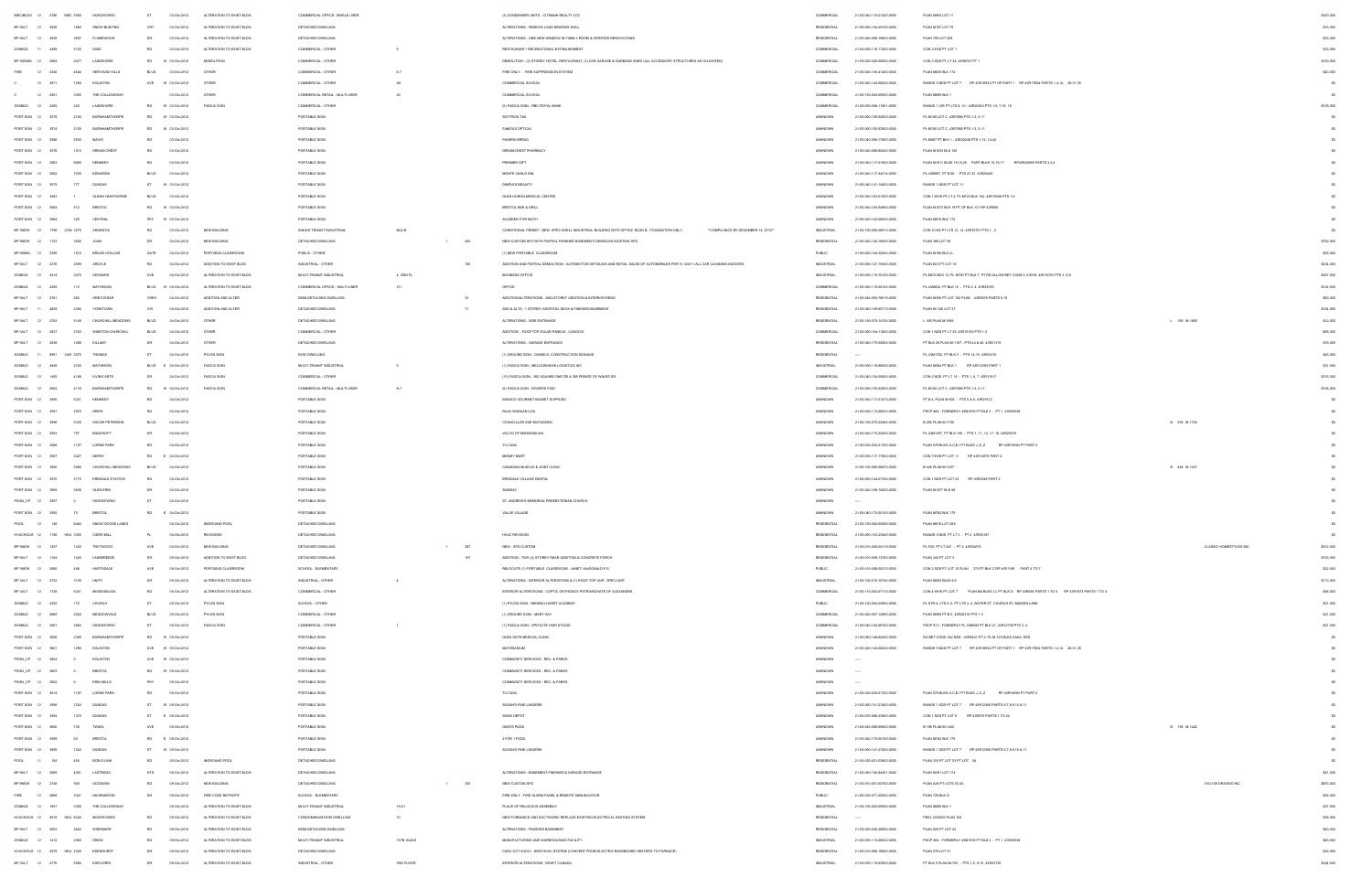| SGNBLD 12 1915                | 11             | WENONAH                    | 09-Oct-2012<br>DR 1                 | OTHER                    | DETACHED DWELLING              |                | ALTERATIONS - ROOF REPLACEMENT                                         | RESIDENTIAL        | 21-05-090-001-01700-0000 | PLAN H-21 L 315                                                             |                                                |
|-------------------------------|----------------|----------------------------|-------------------------------------|--------------------------|--------------------------------|----------------|------------------------------------------------------------------------|--------------------|--------------------------|-----------------------------------------------------------------------------|------------------------------------------------|
|                               | 30             | COURTNEYPARK               | DR E 09-Oct-2012                    | <b>FASCIA SIGN</b>       | COMMERCIAL - OTHER             |                | (8) FASCIA SIGNS - McDONALD'S                                          | COMMERCIAL         | 21-05-040-117-07405-0000 | PL 43M915 BLKS 11-13, 43R19175 PTS 1-11                                     | \$168,000                                      |
| PSGN_CP 12 3622               |                | MEADOWVALE                 | <b>BLVD</b><br>09-Oct-2012          |                          | PORTABLE SIGN                  |                | MEADOWVALE BINGO SPONSORS' ASSOCIATION                                 | <b>UNKNOWN</b>     |                          |                                                                             |                                                |
|                               |                |                            |                                     |                          |                                |                |                                                                        |                    |                          |                                                                             |                                                |
| PSGN_CP 12 3621               |                | MEADOWVALE                 | BLVD 09-Oct-2012                    |                          | PORTABLE SIGN                  |                | MEADOWVALE BINGO SPONSORS' ASSOCIATION                                 | <b>UNKNOWN</b>     |                          |                                                                             |                                                |
| PORT SGN 12 3611              | 3675           | TAMARACK                   | GATE 09-Oct-2012                    |                          | PORTABLE SIGN                  |                | PNEUMA ACUPUNCTURE AND WELLNESS CENTR                                  | <b>UNKNOWN</b>     | 21-05-060-156-84500-0000 | PLAN 961 PT BLK A RP 43R3618 PART 1                                         |                                                |
| PORT SGN 12 3605              | 592            | <b>RATHBURN</b>            | RD W 09-Oct-2012                    |                          | PORTABLE SIGN                  |                | TANNED BODIES                                                          | <b>UNKNOW</b>      | 21-05-040-155-03300-0000 | PLAN M307 BLK 101                                                           |                                                |
| PORT SGN 12 3613              | 128            | QUEEN                      | ST          S           09-Oct-2012 |                          | PORTABLE SIGN                  |                | HOT HOUNDS                                                             | <b>UNKNOWN</b>     | 21-05-120-004-17300-0000 | CON 5 WHS PT LT 4, PLAN STR4 LTS 3, 4, PT LTS 1, 2, 5, 8                    |                                                |
| BP 9ALT 12 2908               | 379            | JANENE                     | CRT<br>09-Oct-2012                  | ADDITION TO EXIST BLDG   | DETACHED DWELLING              |                | ADDITION - 2nd FLOOR REAR BALCONY & SHADE STRUCTURE                    | RESIDENTIAL        | 21-05-040-095-99314-0000 | PLAN M258 LOT 14                                                            |                                                |
|                               |                |                            |                                     |                          |                                |                |                                                                        |                    |                          |                                                                             |                                                |
| ZONBLD 12 2652                | 4099           | <b>ERIN MILLS</b>          | PKY<br>10-Oct-2012                  | ALTERATION TO EXIST BLDG | COMMERCIAL RETAIL - MULTI-USER |                | MEDICAL OFFICE                                                         | COMMERCIAL         | 21-05-040-154-29800-0000 | PLAN M247 BLK II                                                            | \$80,000                                       |
| HVACHOUS 12 1339              | <b>HEA 830</b> | STARGAZER                  | DR<br>10-Oct-2012                   | <b>REVISIONS</b>         | DETACHED DWELLING              |                | HVAC REVISION                                                          | <b>RESIDENTIAL</b> | 21-05-040-144-22619-0000 | PLAN M890 LOT 70                                                            |                                                |
| 12 2959<br>C.                 | 719            | CENTRAL                    | PKY W 10-Oct-2012                   | OTHER                    | COMMERCIAL - OTHER             | 210            | COMMERCIAL SCHOOL                                                      | COMMERCIAL         | 21-05-040-143-32400-0000 | PL 43M1393 BLK 3, 43R21901 PT 15                                            |                                                |
| BP 3ALT 12 2833               | 2001           | BONNYMEDE                  | <b>DR</b><br>10-Oct-2012            | OTHER                    | APARTMENT (> 6 UNITS)          |                | ALTERATIONS - RESTORATION & PROTECTION OF THE BUILDING CLADDING SYSTEM | RESIDENTIAL        |                          | PEEL CONDO PLAN 105                                                         | \$27,000                                       |
| BP 3ALT<br>12<br>2944         | 3050           | ARGENTIA                   | <b>RD</b><br>10-Oct-2012            | OTHER                    | COMMERCIAL RETAIL-SINGLE USER  |                | ROOFTOP SOLAR PANELS - LOBLAWS COMPANIES LTD                           | COMMERCIAL         | 21-05-150-080-13804-0000 | CON 11 NS PT L 13 - PTS 1-4 43R25818                                        | \$1,097,000                                    |
|                               |                |                            |                                     |                          |                                |                |                                                                        |                    |                          |                                                                             |                                                |
| BP 3ALT 12 2943               | 3045           | MAVIS                      | <b>RD</b><br>10-Oct-2012            | OTHER                    | COMMERCIAL RETAIL-SINGLE USER  |                | ROOFTOP SOLAR PANELS - LOBLAWS COMPANIES LTD                           | COMMERCIAL         | 21-05-040-142-32000-0000 | PL 43M-1332, PT B 3 LESS 43R27004, PTS 1-6                                  | B 3 M-1332<br>\$403,000                        |
| BP 3ALT 12 2779               | 1140           | <b>BURNHAMTHORPE</b>       | RD W 10-Oct-2012                    | OTHER                    | COMMERCIAL - OTHER             |                | ALTER - EXTERIOR SUSPENDED WALKWAY REPAIRS, PETROCOM MID-MARKET REIT   | COMMERCIAL         | 21-05-040-144-09000-0000 | RANGE 3 NDS PT LOT 8 RP 43R7128 PARTS 3,4                                   | \$338,000                                      |
| SGNBLD 12 2243                | 6974           | FINANCIAL                  | <b>DR</b><br>10-Oct-2012            | <b>FASCIA SIGN</b>       | COMMERCIAL RETAIL - MULTI-USER |                | (4) FASCIA SIGN - STARBUCKS COFFEE CO                                  | COMMERCIAL         | 21-05-040-097-11300-0000 | PL M965 PT L 18, 43R24805 PTS 1-8, 14, 25-28, 43R25893 PTS 24-31            | \$22,000                                       |
| SIGN BP<br>12 2707            | 100            | CITY CENTRE                | <b>DR</b><br>10-Oct-2012            | <b>FASCIA SIGN</b>       | COMMERCIAL RETAIL - MULTI-USER | 2-246          | (1) FASCIA SIGN - GODIVA                                               | COMMERCIAL         | 21-05-040-154-00453-0000 | PL 43M1010 BLKS 19, 21, PT BLKS 1, 16, 20                                   | \$21,000                                       |
| SGNBLD 12 2802                | 6740           | MEADOWVALE TOWN CENTRE CIR | 10-Oct-2012                         | <b>FASCIA SIGN</b>       | INDUSTRIAL - OTHER             | A              | (1) FASCIA SIGN - GOLFZON PARK                                         | <b>INDUSTRIAL</b>  | 21-05-040-098-56920-0000 | PL M182 LT 4, PT LT 1, 43R6079 PTS 1-6, 43R6209 PTS 1-9                     | \$21,000                                       |
|                               |                |                            |                                     |                          |                                |                |                                                                        |                    |                          |                                                                             |                                                |
| PORT SGN 12 3617              | 2301           | DIXIE                      | <b>RD</b><br>10-Oct-2012            |                          | PORTABLE SIGN                  |                | NIGHTINGALE CORP                                                       | <b>UNKNOWN</b>     | 21-05-070-054-12800-0000 | CON 1 SDS PT LT 5, 43R18279 PART PT 1, EXP PL 2004606 PTS 1, 5              |                                                |
| PORT SGN 12 3616              | 1900           | FOWLER                     | 10-Oct-2012<br>DR                   |                          | PORTABLE SIGN                  |                | VAN MILLS PHARMACY & MEDICAL CENTRE                                    | <b>UNKNOWN</b>     | 21-05-060-131-00200-0000 | CON 1 SDS PT LOT 30 RANGE 3 CIR PT LOT 14 PT RD ALLCE                       |                                                |
| PORT SGN 12 3620              | 1705           | <b>ARGENTIA</b>            | <b>RD</b><br>10-Oct-2012            |                          | PORTABLE SIGN                  |                | MEADOWVALE AUTO                                                        | <b>UNKNOWN</b>     | 21-05-040-097-24412-0000 | PLAN M8 PT BLK V RP 43R8606 PARTS 1,2                                       |                                                |
| PORT SGN 12 3632              | 3130           | DIXIE                      | <b>RD</b><br>10-Oct-2012            |                          | PORTABLE SIGN                  |                | VALUE VILLAGE                                                          | <b>UNKNOWN</b>     | 21-05-030-075-17600-0000 | CON 1 NDS PT LOT 6                                                          |                                                |
| PSGN CP 12 3631               |                | CONFEDERATION              | PKY<br>10-Oct-2012                  |                          | PORTABLE SIGN                  |                | VOLUNTEERING PEEL                                                      | <b>UNKNOWN</b>     |                          |                                                                             |                                                |
|                               |                |                            |                                     |                          |                                |                |                                                                        |                    |                          |                                                                             |                                                |
| PORT SGN 12 3608              |                | <b>DUNDAS</b>              | ST E 10-Oct-2012                    |                          | PORTABLE SIGN                  |                | MONEY MART                                                             | <b>UNKNOWN</b>     | 21-05-010-068-27500-0000 | PL E19 PT LOT 1, PL TOR 12 PT VILLAGE LOTS 18, 19, 43R21500 PTS 1-7, 13, 14 |                                                |
| PORT SGN 12 3607              | 5606           | TENTH LINE WEST            | 10-Oct-2012                         |                          | PORTABLE SIGN                  |                | WILD WINGS                                                             | <b>UNKNOWN</b>     | 21-05-150-085-10100-0000 | B 1 PLAN M-1493                                                             | B 1 M-1493                                     |
| PORT SGN 12 3623              | 6750           | WINSTON CHURCHILL          | <b>BLVD</b><br>10-Oct-2012          |                          | PORTABLE SIGN                  |                | MEENA CLEANERS                                                         | <b>UNKNOWN</b>     | 21-05-150-081-17400-0000 | PLAN M407 BLK 9                                                             |                                                |
| PORT SGN 12 3626              | 512            | <b>BRISTOL</b>             | RD W 10-Oct-2012                    |                          | PORTABLE SIGN                  |                | BRISTOL BAR & GRILL                                                    | <b>UNKNOWN</b>     | 21-05-040-164-54690-0000 | PLAN M1073 BLK 19 PT OF BLK 131 RP 43R865                                   |                                                |
| PSGN_CP 12 3635               |                | <b>CAWTHRA</b>             | <b>RD</b><br>10-Oct-2012            |                          | PORTABLE SIGN                  |                | COMMUNITY SERVICES - REC. & PARKS                                      | <b>UNKNOW</b>      |                          |                                                                             |                                                |
|                               |                |                            |                                     |                          |                                |                |                                                                        |                    |                          |                                                                             |                                                |
| PSGN_CP 12 3634               |                | PREMIUM                    | 10-Oct-2012<br>WAY                  |                          | PORTABLE SIGN                  |                | COMMUNITY SERVICES - REC. & PARKS                                      | <b>UNKNOWN</b>     |                          |                                                                             |                                                |
| PSGN CP 12 3630               | $^{\circ}$     | BURNHAMTHORPE              | RD W 10-Oct-2012                    |                          | PORTABLE SIGN                  |                | DREW HILDEBRAND TEEN BENEFIT FUND                                      | <b>UNKNOWN</b>     | -----                    |                                                                             |                                                |
| PSGN_CP 12 3629               |                | MAVIS                      | <b>RD</b><br>10-Oct-2012            |                          | PORTABLE SIGN                  |                | DREW HILDEBRAND TEEN BENEFIT FUND                                      | <b>UNKNOW</b>      |                          |                                                                             |                                                |
| PORT SGN 12 3612              | 719            | CENTRAL                    | PKY W 10-Oct-2012                   |                          | PORTABLE SIGN                  |                | <b>GRAND PARK MEDICAL</b>                                              | <b>UNKNOWN</b>     | 21-05-040-143-32400-0000 | PL 43M1393 BLK 3, 43R21901 PT 15                                            |                                                |
|                               | 710            | GANA                       | CRT<br>10-Oct-2012                  |                          | PORTABLE SIGN                  |                | CHRISTMAS TRADITIONS                                                   |                    | 21-05-040-116-20502-0000 |                                                                             |                                                |
| PORT SGN 12 3610              |                |                            |                                     |                          |                                |                |                                                                        | <b>UNKNOWN</b>     |                          | PLAN M706 LOT 2                                                             |                                                |
| PORT SGN 12 3609              | 7235           | <b>BELLSHIRE</b>           | GATE<br>10-Oct-2012                 |                          | PORTABLE SIGN                  |                | H & M HAIR & SPA                                                       | <b>UNKNOWN</b>     | 21-05-040-225-28630-0000 | B 337 PLAN M-1301                                                           | B 337 M-1301                                   |
| PORT SGN 12 3618              | 1900           | FOWLER                     | 10-Oct-2012<br><b>DR</b>            |                          | PORTABLE SIGN                  |                | VAN MILLS PHARMACY & MEDICAL CENTRE                                    | <b>UNKNOW</b>      | 21-05-060-131-00200-0000 | CON 1 SDS PT LOT 30 RANGE 3 CIR PT LOT 14 PT RD ALLCE                       |                                                |
| PSGN_CP 12 3627               | $\sim$         | <b>HURONTARIO</b>          | 10-Oct-2012<br><b>ST</b>            |                          | PORTABLE SIGN                  |                | <b>YMCA</b>                                                            | <b>UNKNOWN</b>     |                          |                                                                             |                                                |
| PORT SGN 12 3615              | 3135           | UNITY                      | <b>DR</b><br>10-Oct-2012            |                          | PORTABLE SIGN                  |                | ATLAS STONE & TILE                                                     | <b>UNKNOWN</b>     | 21-05-150-010-10780-0000 | PLAN M592 BLK 7                                                             |                                                |
| BP 9ALT<br>12 2983            | 1791           | <b>FOLKWAY</b>             | <b>DR</b><br>10-Oct-2012            | ALTERATION TO EXIST BLDG | DETACHED DWELLING              |                | ALTERATIONS - REMOVE LOADBEARING WALL & REPLACE WITH A BEAM            | <b>RESIDENTIAL</b> | 21-05-040-154-24509-0000 | PLAN M246 PT BLK P RP 43R9741 PARTS 3,4                                     | \$17,000                                       |
|                               |                |                            |                                     |                          |                                |                |                                                                        |                    |                          |                                                                             |                                                |
| BP 3NEW 12 1602               | 7425           | TRANMFRE                   | <b>DR</b><br>11-Oct-2012            | <b>NEW BUILDING</b>      | SINGLE TENANT INDUSTRIAL       | 3,252<br>A     | NEW - INDUSTRIAL SHELL, SPEC BUILDING 'A'                              | <b>INDUSTRIAL</b>  | 21-05-050-115-29000-0000 | PLAN M276 LTS 50, 51 RP 43R8927 PTS 1 - 4                                   | \$2,959,000                                    |
| FIRE<br>12 1607               | 1645           | <b>ENTERPRISE</b>          | <b>RD</b><br>11-Oct-2012            | SPRINKLERS               | INDUSTRIAL - OTHER             |                | FIRE-ONLY - SPRINKLERS                                                 | INDUSTRIAL         | 21-05-050-116-06840-0000 | PLAN M596 PT BLK 4 RP 43R12790 PART 7                                       | \$117,000                                      |
| ZONBLD 12 2236                | 1510           | <b>DUNDAS</b>              | ST E 11-Oct-2012                    | ALTERATION TO EXIST BLDG | COMMERCIAL RETAIL - MULTI-USER | 1, BLD-C6      | RESTAURANT                                                             | COMMERCIAL         | 21-05-070-068-34611-0000 | CON 1 SDS, PT LTS 4, 5 - PTS 1, 3-9, 14, 16 43R33993                        | \$120,000                                      |
| BP 3ALT<br>12<br>2611         | 5055           | SATELLITE                  | DR<br>11-Oct-2012                   | ALTERATION TO EXIST BLDG | INDUSTRIAL - OTHER             | $6 - 8$        | INTERIOR ALTERATIONS - SPEC UNIT                                       | <b>INDUSTRIAL</b>  | 21-05-050-115-61601-0000 | PL 43M793 PT OF B 8, 43R23160 PTS 1-12                                      | \$41,000                                       |
| ZONBLD 12 2754                | 2100           | <b>HURONTARIO</b>          | 11-Oct-2012<br>ST                   | ALTERATION TO EXIST BLDG | COMMERCIAL OFFICE - MULTI-USER |                | MEDICAL OFFICE                                                         | COMMERCIAL         | 21-05-060-125-08700-0000 | CON 1 SDS, PT LT 16, PL C-24, PT LTS 1, 2, 21 - PTS 2, 3, 4 43R23843        | \$27,000                                       |
|                               |                |                            |                                     |                          |                                |                |                                                                        |                    |                          |                                                                             |                                                |
| BP 9ALT 12 2711               | 2774           | <b>BARNSTONE</b>           | CRES 11-Oct-2012                    | ALTERATION TO EXIST BLDG | DETACHED DWELLING              |                | INTERIOR ALTERATIONS - FINISHED BASEMENT & (3) NEW WINDOWS             | RESIDENTIAL        | 21-05-060-136-02500-0000 | PLAN 874 LOT 247                                                            | \$59,000                                       |
| BP 9ALT 12 2733 2389 CONQUEST |                |                            | DR 11-Oct-2012                      | OTHER                    | DETACHED DWELLING              |                | ALTERATIONS - INTERIOR & EXTERIOR RENO                                 | <b>RESIDENTIAL</b> | 21-05-060-127-27800-0000 | PLAN M-45 L 133                                                             |                                                |
| FIRE 12 866                   | 1551           | CATERPILLAR                | <b>RD</b><br>11-Oct-2012            | OTHER                    | SINGLE TENANT INDUSTRIAL       |                | FIRE-ONLY - EXTERIOR DUST COLLECTOR ON EXISTING CONCRETE PAD           | <b>INDUSTRIAL</b>  | 21-05-070-053-13000-0000 | CON 1 SDS PT L 4, 43R16585 PTS 4-20, 25-28                                  | \$32,000                                       |
| SGNBLD<br>12<br>2938          | 620            | <b>TWAIN</b>               | AVE<br>11-Oct-2012                  | PYLON SIGN               | SCHOOL - ELEMENTARY            |                | (1) GROUND SIGN - DOUBLE SIDED SIGNAGE                                 | PUBLIC             | 21-05-040-096-85755-0000 | B 193 PLAN M-1452                                                           | B 193 M-1452<br>\$26,000                       |
| SGNBLD 12 2799                | 2100           | <b>HURONTARIO</b>          | <b>ST</b><br>11-Oct-2012            | <b>FASCIA SIGN</b>       | COMMERCIAL - OTHER             |                | (2) FASCIA SIGNS - FOCUS PHYSIOTHERAPHY                                | COMMERCIAL         | 21-05-060-125-08700-0000 | CON 1 SDS, PT LT 16, PL C-24, PT LTS 1, 2, 21 - PTS 2, 3, 4 43R23843        |                                                |
|                               |                |                            |                                     |                          |                                |                |                                                                        |                    |                          |                                                                             |                                                |
| SGNBLD 12 2753                | 6185           | MAVIS                      | <b>RD</b><br>11-Oct-2012            |                          |                                |                |                                                                        |                    |                          |                                                                             | \$22,000                                       |
| PSGN_CP 12 3651               |                | <b>EGLINTON</b>            |                                     | <b>FASCIA SIGN</b>       | INDUSTRIAL - OTHER             |                | (1) FASCIA SIGN - DART                                                 | <b>INDUSTRIAL</b>  | 21-05-040-175-73100-0000 | PL 43M-1363, PT BLK 3 - PTS 2-5, 10 43R27447                                | \$34,000                                       |
| PSGN_CP 12 3650               |                |                            | AVE W 11-Oct-2012                   |                          | PORTABLE SIGN                  |                | COMMUNITY SERVICES - ARTS & CULTURE                                    | <b>UNKNOWN</b>     |                          |                                                                             |                                                |
| PSGN CP 12 3648               |                | <b>ERIN MILLS</b>          | <b>PKY</b><br>11-Oct-2012           |                          | PORTABLE SIGN                  |                | COMMUNITY SERVICES - ARTS & CULTURE                                    | <b>UNKNOWN</b>     | $\sim$                   |                                                                             |                                                |
|                               | $^{\circ}$     | SOUTHDOWN                  | <b>RD</b><br>11-Oct-2012            |                          | PORTABLE SIGN                  |                | COMMUNITY SERVICES - ARTS & CULTURE                                    | <b>UNKNOWN</b>     | -----                    |                                                                             |                                                |
|                               | $^{\circ}$     | <b>BURNHAMTHORPE</b>       |                                     |                          |                                |                | COMMUNITY SERVICES - REC. & PARKS                                      | <b>UNKNOWN</b>     |                          |                                                                             |                                                |
| PSGN_CP 12 3646               |                |                            | RD E 11-Oct-2012                    |                          | PORTABLE SIGN                  |                |                                                                        |                    |                          |                                                                             |                                                |
| PORT SGN 12 3644              | 3030           | <b>THOMAS</b>              | 11-Oct-2012<br><b>ST</b>            |                          | PORTABLE SIGN                  |                | LENZSMITH OPTICAL                                                      | <b>UNKNOWN</b>     | 21-05-150-070-16953-0000 | CON 11 NS PT LOT 3 - 43R32749 PTS 1, 2, 5                                   |                                                |
| PORT SGN 12 3624              | 1705           | ARGENTIA                   | <b>RD</b><br>11-Oct-2012            |                          | PORTABLE SIGN                  |                | MEADOWVALE AUTO                                                        | <b>UNKNOWN</b>     | 21-05-040-097-24412-0000 | PLAN M8 PT BLK V RP 43R8606 PARTS 1,2                                       |                                                |
| PSGN_CP 12<br>3649            |                | <b>ERIN MILLS</b>          | 11-Oct-2012<br>PKY                  |                          | PORTABLE SIGN                  |                | COMMUNITY SERVICES - ARTS & CULTURE                                    | <b>UNKNOW</b>      |                          |                                                                             |                                                |
| PORT SGN 12 3647              | 2575           | <b>DUNDAS</b>              | ST W 11-Oct-2012                    |                          | PORTABLE SIGN                  |                | EPICURE THE GOURMET STORE                                              | <b>UNKNOWN</b>     | 21-05-060-141-21410-0000 | PLAN M432 BLK 12                                                            |                                                |
| PORT SGN 12 3633              | 6225           | MISSISSAUGA                | 11-Oct-2012<br><b>RD</b>            |                          | PORTABLE SIGN                  |                | STREETSVILLE HYUNDAI                                                   | <b>UNKNOWN</b>     | 21-05-110-002-06611-0000 | CON 4 WHS PT LT 7, 43R1731 PT 6                                             |                                                |
|                               |                |                            |                                     |                          |                                |                |                                                                        |                    |                          |                                                                             |                                                |
| PORT SGN 12 3619              | 2900           | ARGENTIA                   | 11-Oct-2012<br><b>RD</b>            |                          | PORTABLE SIGN                  |                | DANCE PAC                                                              | <b>UNKNOWN</b>     | 21-05-040-098-05100-0000 | CON 6 WHS, PT L 12, 13 - PTS 1-10, 15-19 43R23938                           |                                                |
| PORT SGN 12 3625              | 5980           | CHURCHILL MEADOWS          | BLVD<br>11-Oct-2012                 |                          | PORTABLE SIGN                  |                | LUCA PIZZA                                                             | <b>UNKNOWN</b>     | 21-05-150-085-08870-0000 | B 446 PLAN M-1437                                                           | B 446 M-1437                                   |
| PORT SGN 12 3628              | 5977           | DIXIE                      | <b>RD</b><br>11-Oct-2012            |                          | PORTABLE SIGN                  |                | NORMA JEAN'S                                                           | <b>UNKNOWN</b>     | 21-05-050-116-07500-0000 | CON 4 EHS PT LOT 5 RP 43R8174 PART 3                                        |                                                |
| HVACHOUS 11 5460              | 2566           | STILLMEADOW                | 11-Oct-2012<br><b>RD</b>            | <b>REVISIONS</b>         | DETACHED DWELLING              |                | HVAC REVISION - DUCTWORK RELOCATION                                    | <b>RESIDENTIAL</b> | 21-05-060-128-13600-0000 | PLAN 602 LOT 2                                                              |                                                |
| BP 9NEW<br>12 2267            | 2547           | ARGYLE                     | 11-Oct-2012<br><b>RD</b>            | <b>NEW BUILDING</b>      | DETACHED DWELLING              | 303            | SFD - CUSTOM                                                           | <b>RESIDENTIAL</b> |                          | PL E23, PT LT 19 - PT 2 43R34814                                            | TRI-PHASE ENVIRONMENTAL INC<br>\$528,000       |
|                               |                | TRANMERE                   |                                     |                          |                                |                |                                                                        |                    |                          |                                                                             |                                                |
| BP 3NEW 12 1603               | 7405           |                            | <b>DR</b><br>12-Oct-2012            | <b>NEW BUILDING</b>      | INDUSTRIAL - OTHER             | BLD-B<br>4,738 | NEW - INDUSTRIAL SHELL, SPEC BUILDING 'B'                              | <b>INDUSTRIAL</b>  | 21-05-050-115-29000-0000 | PLAN M276 LTS 50, 51 RP 43R8927 PTS 1 - 4                                   | \$4,312,000                                    |
| BP 9NEW 12 1132               | 1394           | VICTOR                     | AVE<br>12-Oct-2012                  | <b>NEW BUILDING</b>      | DETACHED DWELLING              | 263<br>$-1$    | SFD - CUSTOM WITH FINISHED BASEMENT                                    | RESIDENTIAL        | 21-05-010-017-03400-0000 | PLAN E13 LOT 67 PT LOT 66                                                   | <b>GRANDBURY CUSTOM HOMES INC</b><br>\$531,000 |
| PLUMHOUS 12 3056              | PLU 1010       | ARGUS                      | DR.<br>12-Oct-2012                  | ALTERATION TO EXIST BLDG | DETACHED DWELLING              |                | PLUMBING ONLY - ADD A SHOWER TO EXISTING 2 PIECE WASHROOM              | RESIDENTIAL        | 21-05-030-081-18900-0000 | PLAN 670 L 168                                                              | \$17,000                                       |
| BP 3ALT 12 2716               | 777            | <b>DUNDAS</b>              | ST W 12-Oct-2012                    | ALTERATION TO EXIST BLDG | COMMERCIAL OFFICE- SINGLE USER | BLD-BC         | INTERIOR ALTERATIONS - DR JOSE ABITBOL DENTAL                          | COMMERCIAL         | 21-05-040-141-14400-0000 | RANGE 1 NDS PT LOT 11                                                       | \$57,000                                       |
| BP 3ALT 12 2578               | 2965           | <b>HAZELTON</b>            | PL                                  | ALTERATION TO EXIST BLDG |                                | $B-1$          | ALTERATIONS - INSTALL NEW COOLERS & FREEZERS, APNA FARMS               | COMMERCIAL         | 21-05-040-098-10870-0000 |                                                                             |                                                |
|                               |                |                            | 12-Oct-2012                         |                          | COMMERCIAL RETAIL - MULTI-USER |                |                                                                        |                    |                          | RCP 1003, PT LT 2 - PT 1 43R25449                                           | \$120,000                                      |
| BP 3ALT 12 2232               | 1067           | <b>DUNDAS</b>              | ST W 12-Oct-2012                    | ALTERATION TO EXIST BLDG | COMMERCIAL - OTHER             |                | ALTERATIONS - KITCHEN EXHAUST SYSTEM, MASTER CHOICE PIZZA & WINGS      | COMMERCIAL         | 21-05-060-141-16908-0000 | PLAN 364 PT LOTS 1, 2, RD146 PTS 4, 22, 25, 36, 52                          | \$40,000                                       |
| BP 3ALT 12 1422               | 1744           | LAKESHORE                  | RD W 12-Oct-2012                    | OTHER                    | COMMERCIAL RETAIL - MULTI-USER | $1-2A$         | ADDITION - NEW CANOPY OVER EXISTING PATIO                              | COMMERCIAL         | 21-05-020-024-18000-0000 | CON 3 SDS PT LOT 28                                                         | \$35,000                                       |
| BP 9ALT 12 2498               | 2324           | <b>ROSEMARY</b>            | <b>DR</b><br>12-Oct-2012            | OTHER                    | DETACHED DWELLING              |                | ADDITION - (1) STOREY REAR YARD DECK                                   | <b>RESIDENTIAL</b> | 21-05-060-127-21012-0000 | RANGE 2, S.D.S, RACEY TRACT - PT LT 9 - PT 3 43R30289                       | \$13,000                                       |
| SGNBLD 12 1217                | VAR 1140       | <b>BURNHAMTHORPE</b>       | RD W 12-Oct-2012                    | <b>FASCIA SIGN</b>       | COMMERCIAL OFFICE - MULTI-USER | 223            | (1) FASCIA SIGN - TORONTO INTERNATIONAL ACADEMY                        | COMMERCIAL         | 21-05-040-144-09000-0000 | RANGE 3 NDS PT LOT 8 RP 43R7128 PARTS 3.4                                   | \$21,000                                       |
| SGNBLD 12 2567                | 1510           | <b>DUNDAS</b>              | ST E 12-Oct-2012                    | <b>FASCIA SIGN</b>       | COMMERCIAL RETAIL - MULTI-USER | 6, BLD-C6      | (1) FASCIA SIGN - SALLY'S BEAUTY SUPPLY                                | COMMERCIAL         | 21-05-070-068-34611-0000 | CON 1 SDS, PT LTS 4, 5 - PTS 1, 3-9, 14, 16 43R33993                        |                                                |
|                               |                |                            |                                     |                          |                                |                |                                                                        |                    |                          |                                                                             | \$21,000                                       |
| SGNBLD 10 3469                | 1310           | <b>DUNDAS</b>              | ST E 12-Oct-2012                    | <b>FASCIA SIGN</b>       | COMMERCIAL RETAIL - MULTI-USER |                | (27) FASCIA SIGNS - 1310 DUNDAS ST E, (VARIOUS SIGNAGE)                | COMMERCIAL         | 21-05-070-068-33500-0000 | PLAN 894 PT BLK A RP 43R1580 PARTS 1,2 RP 43R1966 PARTS 1,3                 | \$405,000                                      |
| PORT SGN 12<br>3652           | 929            | OLD DERRY                  | <b>RD</b><br>12-Oct-2012            |                          | PORTABLE SIGN                  |                | ROTHERGLEN SCHOOL MEADOWVALE ELEMENTARY CAMPUS                         | <b>UNKNOWN</b>     | 21-05-040-098-19600-0000 | CON 2 WHS, PT L 11 - 43R25249, PTS 10-13 - LESS 43R24966 PT                 |                                                |
| PORT SGN 12 3638              | 3022           | WINSTON CHURCHILL          | <b>BLVD</b><br>12-Oct-2012          |                          | PORTABLE SIGN                  |                | ISTOR SELF STORAGE                                                     | <b>UNKNOWN</b>     | 21-05-150-010-09070-0000 | PL 380 LTS 8, 9 - 43R32139 PT 1                                             |                                                |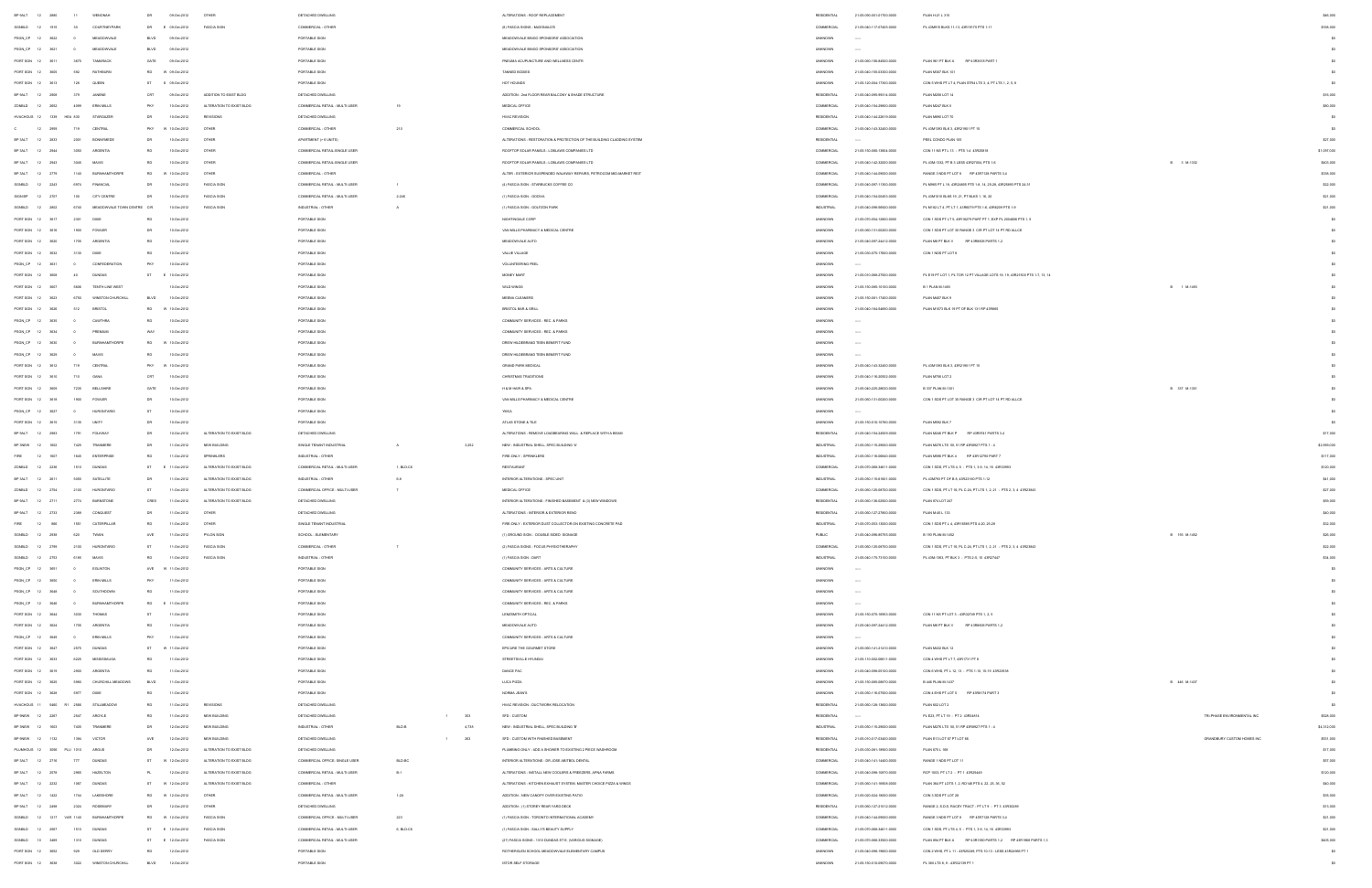| PORT SGN 12 3637                    | 4646           | <b>HERITAGE HILLS</b> | <b>BLVD</b><br>12-Oct-2012 |                  |                          | PORTABLE SIGN                  |         |     | CANADIAN PURE FILTERED WATER                                                         | <b>UNKNOWN</b>    | 21-05-040-155-41400-0000             | <b>PLAN M635 BLK 174</b>                                                                             |                                       |
|-------------------------------------|----------------|-----------------------|----------------------------|------------------|--------------------------|--------------------------------|---------|-----|--------------------------------------------------------------------------------------|-------------------|--------------------------------------|------------------------------------------------------------------------------------------------------|---------------------------------------|
| PORT SGN 12<br>3654                 | 3043           | UNIVERSAL             | 12-Oct-2012<br><b>DR</b>   |                  |                          | PORTABLE SIGN                  |         |     | FIELDING GROUP LTD.                                                                  | <b>UNKNOWN</b>    | 21-05-030-069-07900-0000             | PLAN 760 PT BLKS B,C                                                                                 |                                       |
| PORT SGN 12 3653                    | 392            | GIBRALTAR             | DR.<br>12-Oct-2012         |                  |                          | PORTABLE SIGN                  |         |     | <b>COCKTAILS BAR &amp; GRILL</b>                                                     | <b>UNKNOWN</b>    | 21-05-040-117-09514-0000             | PLAN M922 BLK 17                                                                                     |                                       |
| PORT SGN 12 3636                    | 1146           | CLARKSON              | RD N 12-Oct-2012           |                  |                          | PORTABLE SIGN                  |         |     | CLARKSON ANGELS CHILD & EDUCATION CENTRE                                             | <b>UNKNOWN</b>    | 21-05-020-033-09000-0000             | PLAN G13 LOT 2                                                                                       |                                       |
| PSGN CP 12 3659                     |                | MATHESON              | BLVD E 12-Oct-2012         |                  |                          | PORTABLE SIGN                  |         |     | ANIMAL AID FOUNDATION                                                                | <b>UNKNOWN</b>    |                                      |                                                                                                      |                                       |
| POOL<br>12                          | 147            | PINEWOOD              | <b>TR</b>                  | 12-Oct-2012      | INGROUND POOL            | DETACHED DWELLING              |         |     |                                                                                      | <b>RESIDENTIA</b> | 21-05-010-013-06900-0000             | PLAN 328 LOT C                                                                                       |                                       |
| POOL<br>12                          | 1840           | <b>IVYGATE</b>        | CRT<br>12-Oct-2012         |                  | <b>INGROUND POOL</b>     | DETACHED DWELLING              |         |     |                                                                                      | RESIDENTIAL       | 21-05-060-153-10145-0000             | L 8 PLAN M-1777                                                                                      | L 8 M-1777                            |
| POOL<br>12<br>118                   | 1769           | COVINGTON             | TERR<br>12-Oct-2012        |                  | <b>INGROUND POOL</b>     | DETACHED DWELLING              |         |     |                                                                                      | RESIDENTIAL       | 21-05-040-160-32000-0000             | PLAN M655 BLK 110 RP 43R15161 PART 7                                                                 |                                       |
| POOL<br>11<br>149                   | 1293           | INDIAN                | <b>RD</b><br>12-Oct-2012   |                  | INGROUND POOL            | DETACHED DWELLING              |         |     |                                                                                      | RESIDENTIAL       | 21-05-020-026-05600-0000             | R 2-CIR PT 13                                                                                        |                                       |
| POOL                                | 4071           | TAFFEY                | CRES<br>12-Oct-2012        |                  | ABOVE GROUND POOL        | SEMI-DETACHED DWELLING         |         |     |                                                                                      | <b>RESIDENTIA</b> | 21-05-040-145-07900-0000             | PLAN M118 PT LOT 1 RP 43R4298 PART 1 PART 9                                                          |                                       |
| BP 9NEW 12<br>430                   | 1618           | <b>EXBURY</b>         | CRES<br>15-Oct-2012        |                  | NEW BUILDING             | GARAGE/CARPORT                 |         |     | NEW - DETACHED GARAGE                                                                | RESIDENTIAL       | 21-05-010-006-15400-0000             | PLAN 460 LOT 32                                                                                      | \$16,000                              |
| HVACHOUS 12 75                      | <b>HEA 657</b> | SANTEE                | GATE<br>15-Oct-2012        | <b>REVISIONS</b> |                          | DETACHED DWELLING              |         |     | HVAC REVISION - RELOCATE DUCTWORK                                                    | RESIDENTIAL       | 21-05-040-095-09500-0000             | PLAN 883 LOT 71                                                                                      |                                       |
| BP 3NEW 12 2575                     | 5980           | CHURCHILL MEADOWS     | BLVD<br>15-Oct-2012        |                  | ADDITION TO EXIST BLDG   | COMMERCIAL RETAIL - MULTI-USER |         | 9   | ADDITION - NEW GARBAGE ENCLOSURE                                                     | COMMERCIA         | 21-05-150-085-08870-0000             | B 446 PLAN M-1437                                                                                    | B 446 M-1437<br>\$27,000              |
| BP 9ALT<br>12 2816                  | 1256           | <b>ECHO</b>           | <b>DR</b><br>15-Oct-2012   |                  | ADDITION TO EXIST BLDG   | DETACHED DWELLING              |         |     | ADDITION - 1-STOREY ADDITION                                                         | RESIDENTIAL       | 21-05-020-020-08400-0000             | PLAN 394 LOT 2                                                                                       | \$110,000                             |
| BP 3ALT 12 2897                     | 71             | <b>KING</b>           | ST W 15-Oct-2012           |                  | ALTERATION TO EXIST BLDG | COMMERCIAL - OTHER             |         |     | ALTERATIONS - PARKING GARAGE REPAIRS, PRO-MED 71 KING INC.                           | COMMERCIAL        | 21-05-060-141-31901-0000             | CON 1 SDS PT LOT 16 RP43R14374 PARTS 10,11,12,13                                                     | \$350,000                             |
| BP 3ALT 12 2856                     | 6141           | VIPOND                | <b>DR</b><br>15-Oct-2012   |                  | ALTERATION TO EXIST BLDG | SINGLE TENANT INDUSTRIAL       |         |     | INTERIOR ALTERATIONS - (2) WASHROOMS, (1) JANITOR SINK, RELOCATION OF PARTITION WALL | INDUSTRIAL        | 21-05-050-116-33340-0000             | PLAN M687 BLK 5                                                                                      | \$27,000                              |
| BP 9ALT<br>12 2957                  | 6038           | <b>CLOVER RIDGE</b>   | CRES<br>15-Oct-2012        |                  | ALTERATION TO EXIST BLDG | SEMI-DETACHED DWELLING         |         |     | ALTERATIONS - REMOVE LOAD BEARING WALL                                               | RESIDENTIAL       | 21-05-150-082-75122-0000             | PLAN M1111 PT BLK 44 RP 43R20436 PARTS 81 & 159                                                      | \$17,000                              |
| BP 9ALT 12 1131                     | 2589           | TRIDENT               | AVE<br>15-Oct-2012         |                  | ALTERATION TO EXIST BLDG | DETACHED DWELLING              |         |     | ALTERATIONS - FINISHED BASEMENT                                                      | RESIDENTIAL       | 21-05-060-128-89600-0000             | PLAN M54 LOT 102                                                                                     | \$114,000                             |
| BP 9ALT 12<br>2889                  | 1164           | CROSSFIELD BEND       |                            | 15-Oct-2012      | ADDITION AND ALTER       | DETACHED DWELLING              |         | 44  | ADD/ALTER - 2nd STOREY ADDITION, FINISHED BASEMENT, NEW PORCH & INTERIOR ALTERATIONS | RESIDENTIAL       | 21-05-010-009-22100-0000             | PLAN C20 PT LOT 138                                                                                  | \$121,000                             |
| BP 9ALT<br>12                       | 2118           | OBECK                 | CRES<br>15-Oct-2012        |                  | ADDITION AND ALTER       | DETACHED DWELLING              |         | 157 | ADD/ALTER - 2ND STOREY ADDITION, (2) PORCHES & BASEMENT WALKOUT                      | RESIDENTIAL       | 21-05-060-129-15900-0000             | PLAN 697 LOT 120                                                                                     | \$333,000                             |
| BP 9ALT 12 2504                     | 2380           | MISSISSAUGA           | <b>RD</b><br>15-Oct-2012   |                  | ADDITION AND ALTER       | DETACHED DWELLING              |         |     | INTERIOR & EXTERIOR ALTERATIONS - NEW FRONT BALCONY, ROOF PORCH & FAKE DORMERS       | RESIDENTIAL       | 21-05-060-131-11010-0000             | RANGE 3 CIR PT LOT 11 RP 43R10466 PART 2                                                             | \$148,000                             |
| BP 3ALT 12 2568                     | 295            | ENFIELD               | PL<br>15-Oct-2012          | OTHER            |                          | COMMERCIAL - OTHER             |         |     | ALTERATIONS - EXTERIOR FACADE REPLACEMENT                                            | COMMERCIAL        | 21-05-040-154-06670-0000             | PLAN M492 BLK 18                                                                                     | \$30,000                              |
| 12<br>FIRE<br>1832                  | 6900           | <b>AIRPORT</b>        | <b>RD</b><br>15-Oct-2012   | OTHER            |                          | COMMERCIAL - OTHER             | 6.7     |     | FIRE-ONLY - FIRE ALARM SYSTEM                                                        | COMMERCIAL        | 21-05-050-113-02800-0000             | CON 7 EHS PT LT 10, 43R3786 PTS 8, 9, 13                                                             | \$72,000                              |
| DRAIN<br>12 2877                    | 2930           | <b>ARGENTI</b>        | <b>RD</b><br>15-Oct-2012   | OTHER            |                          |                                |         |     |                                                                                      | COMMERCIAL        |                                      |                                                                                                      |                                       |
|                                     |                |                       |                            |                  |                          | COMMERCIAL - OTHER             |         |     | SITE SERVICING - A & W RESTAURANT                                                    |                   | 21-05-040-098-05105-0000             | CON 6 WHS, PT L 12, 13 - PTS 4-15, 17-25 43R24278                                                    | \$83,000                              |
| BP 9ALT 12 3008                     | 5303           | SNOWRIRE              | CRT<br>15-Oct-2012         | OTHER            |                          | DETACHED DWELLING              |         |     | ADDITION - DECK                                                                      | RESIDENTIAL       | 21-05-040-107-21022-0000             | L 22 PLAN M-1792                                                                                     | L 22 M-1792<br>\$12,000               |
| PORT SGN 12 3664                    | 2111           | <b>DUNWIN</b>         | <b>DR</b><br>15-Oct-2012   |                  |                          | PORTABLE SIGN                  |         |     | LITE DEPOT INC.                                                                      | <b>UNKNOWN</b>    | 21-05-060-155-00300-0000             | PLAN 915 LOT 309 LOT 310                                                                             |                                       |
| PORT SGN 12 3661                    | 650            | <b>BLOOR</b>          | 15-Oct-2012<br><b>ST</b>   |                  |                          | PORTABLE SIGN                  |         |     | <b>GOLD &amp; TIME JEWELLERY</b>                                                     | <b>UNKNOWN</b>    | 21-05-040-095-99104-0000             | CON 1 NDS PT LOT 11 PLAN 922 BLK B RP 43R4537 PART 1 TO PART 3 PART 36 TO PART 39                    |                                       |
| PORT SGN 12 3656                    | 626            | <b>BURNHAMTHORPE</b>  | RD W 15-Oct-2012           |                  |                          | PORTABLE SIGN                  |         |     | <b>BIG BIRD'S BALLROOM</b>                                                           | <b>UNKNOWN</b>    | 21-05-040-154-05100-0000             | CON 1 NDS PT LOT 20 - PT 1 43R24756                                                                  |                                       |
| PORT SGN 12 3660                    | 650            | <b>BLOOR</b>          | <b>ST</b><br>15-Oct-2012   |                  |                          | PORTABLE SIGN                  |         |     | <b>GOLD &amp; TIME JEWELLERY</b>                                                     | <b>UNKNOWN</b>    | 21-05-040-095-99104-0000             | CON 1 NDS PT LOT 11 PLAN 922 BLK B RP 43R4537 PART 1 TO PART 3 PART 36 TO PART 39                    |                                       |
| PORT SGN 12 3658                    | 1745           | <b>DUNDAS</b>         | ST W 15-Oct-2012           |                  |                          | PORTABLE SIGN                  |         |     | ST. PETER'S ANGLICAN CHURCH                                                          | <b>UNKNOWN</b>    | 21-05-060-153-12700-0000             | RANGE 1 NDS PT LOT 3                                                                                 |                                       |
| PSGN_CP 12 3666                     |                | LAKESHOR              | RD E 15-Oct-2012           |                  |                          | PORTABLE SIGN                  |         |     | COUNCILLOR - WARD 1                                                                  | <b>UNKNOWN</b>    |                                      |                                                                                                      |                                       |
| PSGN_CP 12 3665                     |                | CAWTHRA               | <b>RD</b><br>15-Oct-2012   |                  |                          | PORTABLE SIGN                  |         |     | COUNCILLOR - WARD 1                                                                  | <b>UNKNOWN</b>    |                                      |                                                                                                      |                                       |
| PORT SGN 12 3645                    | 6400           | MILLCREEK             | 15-Oct-2012<br><b>DR</b>   |                  |                          | PORTABLE SIGN                  |         |     | JUST LIKE HOME COIN LAUNDRY                                                          | <b>UNKNOWN</b>    | 21-05-040-097-28800-0000             | PLAN 927 LOT 14 PT LOT 13 RP 43R9070 PART 1                                                          |                                       |
| PORT SGN 12 3643                    | 2150           | <b>DUNDAS</b>         | ST E 15-Oct-2012           |                  |                          | PORTABLE SIGN                  |         |     | MOORES SUITS                                                                         | <b>UNKNOWN</b>    | 21-05-070-068-38100-0000             | CON 1 SDS PT LOT A                                                                                   |                                       |
| PORT SGN 12                         |                | COURTNEYPARK          | DR E 15-Oct-2012           |                  |                          | PORTABLE SIGN                  |         |     | MCDONALDS                                                                            | <b>UNKNOW</b>     | 21-05-040-117-07405-0000             | PL 43M915 BLKS 11-13, 43R19175 PTS 1-11                                                              |                                       |
| PORT SGN 12 3641                    | 6040           | <b>GLEN ERIN</b>      | <b>DR</b><br>15-Oct-2012   |                  |                          | PORTABLE SIGN                  |         |     | SHOPPERS DRUG MART                                                                   | <b>UNKNOWN</b>    | 21-05-040-100-50100-0000             | PLAN M43 BLK N                                                                                       |                                       |
| PORT SGN 12 3640                    | 6040           | <b>GLEN ERIN</b>      | 15-Oct-2012<br><b>DR</b>   |                  |                          | PORTABLE SIGN                  |         |     | SHOPPERS DRUG MART                                                                   | <b>UNKNOWN</b>    | 21-05-040-100-50100-0000             | PLAN M43 BLK N                                                                                       |                                       |
|                                     |                |                       |                            |                  |                          |                                |         |     |                                                                                      |                   |                                      |                                                                                                      |                                       |
|                                     |                |                       |                            |                  |                          |                                |         |     |                                                                                      |                   |                                      |                                                                                                      |                                       |
| PORT SGN 12 3655                    | 720            | <b>BRISTOL</b>        | W 15-Oct-2012<br><b>RD</b> |                  |                          | PORTABLE SIGN                  |         |     | LITTLE CAESARS PIZZA                                                                 | <b>UNKNOW</b>     | 21-05-040-164-53600-0000             | B 30 PLAN M-1370                                                                                     | B 30 M-1370                           |
| PORT SGN 12 3657                    | 5636           | <b>GLEN ERIN</b>      | <b>DR</b><br>15-Oct-2012   |                  |                          | PORTABLE SIGN                  |         |     | THOMAS GLEN ERIN ANIMAL HOSPITAL                                                     | <b>UNKNOWN</b>    | 21-05-040-108-10000-0000             | PLAN M1077 BLK 99                                                                                    |                                       |
| PORT SGN 12 3663                    | 2979           | UNITY                 | <b>GATE</b><br>15-Oct-2012 |                  |                          | PORTABLE SIGN                  |         |     | PREMIER CLEANERS                                                                     | <b>UNKNOWN</b>    | 21-05-040-145-01000-0000             | PLAN M118 BLK B                                                                                      |                                       |
| PORT SGN 12 3639                    | 6020           | <b>HURONTARIO</b>     | 15-Oct-2012<br><b>ST</b>   |                  |                          | PORTABLE SIGN                  |         |     | STAG SHOP                                                                            | <b>UNKNOWN</b>    | 21-05-040-096-04300-0000             | CON 1 WHS PT LOT 6 RP 43R20185 PARTS 1,3,6,8,10                                                      |                                       |
| POOL<br>12                          | 1279           | HAIG                  | 15-Oct-2012<br>BLVD        |                  | INGROUND POOL            | DETACHED DWELLING              |         |     |                                                                                      | RESIDENTIAL       | 21-05-070-159-23602-0000             | PL 382, PT LT 6 - PT 1 43R09357                                                                      |                                       |
| BP 9NEW 12 2685                     |                | ORIOLI                | AVE<br>15-Oct-2012         |                  | <b>NEW BUILDING</b>      | DETACHED DWELLING              | 1       | 303 | NEW CUSTOM SFD/ DEMOLITION OF EXISTING SFD & DETACHED GARAGE                         | RESIDENTIAL       | 21-05-010-016-01900-0000             | PLAN 323 PT 40,41                                                                                    | <b>GOLD RIBBON HOMES</b><br>\$571,000 |
| BP 9NEW 12 994                      |                | 1373 KENMUIR          | AVE                        | 16-Oct-2012      | <b>NEW BUILDING</b>      | DETACHED DWELLING              | 1 279   |     | SFD - CUSTOM                                                                         | RESIDENTIAL       | 21-05-010-007-13000-0000             | PLAN F20 PT LOT 233                                                                                  | SHYAMORA HOMES INC<br>\$486,000       |
| POOL 12 143                         |                |                       |                            |                  |                          |                                |         |     |                                                                                      |                   |                                      | LAN M616 LOT 27                                                                                      |                                       |
| BP 9NEW 12 2600                     | 7633           | <b>REDSTONE</b>       | <b>RD</b>                  | 16-Oct-2012      | <b>NEW BUILDING</b>      | DETACHED DWELLING              | 1 352   |     | NEW - CUSTOM SFD AND DEMOLISH EXISTING SFD & DETACHED GARAGE                         | RESIDENTIAL       | 21-05-050-112-20600-0000             | PLAN 578 LOT 44                                                                                      | \$657,000                             |
| BP 9NEW 12 460                      | 2494           | MISSISSAUGA           | <b>RD</b>                  | 16-Oct-2012      | <b>NEW BUILDING</b>      | DETACHED DWELLING              | $1 -$   | 584 | SFD - CUSTOM WITH FINISHED BASEMENT. DEMO-EXISTING SFD & SHED                        | RESIDENTIAL       | 21-05-060-131-10100-0000             | LT PT 12 RANGE 3CIR                                                                                  | \$1,161,000                           |
| BP 9ALT<br>544                      | 284            | MISSISSAUGA VALLEY    | BLVD<br>16-Oct-2012        |                  | ADDITION TO EXIST BLDG   | GARAGE/CARPORT                 |         |     | ADDITION - CARPORT                                                                   | RESIDENTIAL       | 21-05-040-095-56600-0000             | PLAN 903 L 290                                                                                       | \$16,000                              |
| BP 3ALT 12 2750                     | 2025           | MEADOWVALE            | BLVD<br>16-Oct-2012        |                  | ALTERATION TO EXIST BLDG | INDUSTRIAL - OTHER             |         |     | ALTERATIONS - (1) ROOFTOP UNIT & INTERIOR ALTERATIONS - SPP CANADA AIRCRAFT INC      | INDUSTRIAL        | 21-05-040-097-12700-0000             | PLAN M589 BLOCK 4 LESS 43R25857 PTS 27, 28                                                           | \$160,000                             |
| ZONBLD 12 1909                      | 6525           | NORTHWEST             | DR .<br>16-Oct-2012        |                  | ALTERATION TO EXIST BLDG | SINGLE TENANT INDUSTRIAL       |         |     | MANUFACTURING FACILITY                                                               | INDUSTRIAL        | 21-05-050-118-05600-0000             | CON 7 EHS PT LOT 9 RP 43R18825 PART 1                                                                | \$200,000                             |
| BP 3ALT 12 2342                     | 90             | <b>DUNDAS</b>         | ST E 16-Oct-2012           |                  | ALTERATION TO EXIST BLDG | COMMERCIAL RETAIL-SINGLE USER  |         |     | ALTERATIONS - REPLACE KITCHEN EXHAUST & FIRE SUPRESSION SYSTEM - MARIO'S BBQ         | COMMERCIAL        | 21-05-010-068-27800-0000             | PLAN TOR 12 CVS PT LOTS 21. 22 PLAN E19 PT LOT 20                                                    | \$78,000                              |
| BP 3ALT 12 2737                     | 90             | BURNHAMTHORPE         | RD W 16-Oct-2012           |                  | ALTERATION TO EXIST BLDG | COMMERCIAL OFFICE - MULTI-USER | 1404    |     | INTERIOR ALTERATIONS - 20TH-CENTURY FOX                                              | COMMERCIAL        | 21-05-040-154-06690-0000             | PL M492 PT BLK 17, 43R14746 PTS 3, 4, 6, 7                                                           | \$62,000                              |
| BP 3ALT 12 2473                     | 1510           | <b>DUNDAS</b>         | ST E 16-Oct-2012           |                  | ALTERATION TO EXIST BLDG | COMMERCIAL RETAIL - MULTI-USER | 2,3,4,5 |     | (3) DEMISING-WALLS, SPEC-UNITS 3,4,5, RE-NUMBER BLDG C6 UNITS                        | COMMERCIAL        | 21-05-070-068-34611-0000             | CON 1 SDS, PT LTS 4, 5 - PTS 1, 3-9, 14, 16 43R33993                                                 | \$98,000                              |
| ZONBLD 12 2287                      | 26             | <b>EGLINTON</b>       | AVE W 16-Oct-2012          |                  | ALTERATION TO EXIST BLDG | COMMERCIAL RETAIL-SINGLE USER  |         |     | <b>RETAIL SALES</b>                                                                  | COMMERCIAL        | 21-05-040-141-03100-0000             | CON 2 NDS PT LOT 16 RP 43R14629 PARTS 4,5,22 RP 43R14923 PARTS 6-9,14-16 RP 43R14629 PTS 4-7 9,15-21 | \$274,000                             |
| BP 9ALT 12 2888                     | 1680           | LINCOLNSHIRE          | BLVD 16-Oct-2012           |                  | ADDITION AND ALTER       | DETACHED DWELLING              |         | 40  | ADD & ALTS - EXTEND EXISTING GARAGE AND CONSTRUCT BEDROOM & BATHROOM ABOVE           | RESIDENTIAL       | 21-05-070-157-12800-0000             | PLAN 501 LOT 77                                                                                      | \$63,000                              |
| HOUSDEMO 12 3045                    | 3281           | CAWTHR                | <b>RD</b>                  | 16-Oct-2012      | DEMOLITION               | DETACHED DWELLING              |         |     | <b>DEMOLITION - SFD</b>                                                              | RESIDENTIAL       | 21-05-040-089-15400-0000             | PLAN A25 PT LOT 1                                                                                    | \$21,000                              |
|                                     | 26             | <b>LAKESHORE</b>      |                            |                  |                          |                                |         |     |                                                                                      |                   |                                      |                                                                                                      |                                       |
| BP 3ALT 12 1423                     |                |                       | RD E 16-Oct-2012           | OTHER            |                          | COMMERCIAL - OTHER             |         |     | ADDITION - NEW CANOPY OVER EXISTING RESTAURANT PATIO - PAPA GIUSEPPE                 | COMMERCIAL        | 21-05-090-003-06500-0000             | PLAN 300E L MARSH                                                                                    | \$27,000                              |
| BP 9SMAL 12 2270                    | 2268           | LAKESHORE             | RD W 16-Oct-2012           | OTHER            |                          | CITY                           |         |     | NEW - (2) PICNIC SHELTERS, LAKESIDE PARK                                             | PUBLIC            | 21-05-020-025-07700-0000             | CON 4 SDS PT LTS 31, 32, 43R17869 PTS 2, 3                                                           | \$43,000                              |
| SGNBLD 12 2552                      | 11             | PEARL                 | <b>ST</b>                  | 16-Oct-2012      | <b>FASCIA SIGN</b>       | COMMERCIAL RETAIL - MULTI-USER |         |     | (1) FASCIA SIGN - SHAWARMA PITA & GRILL                                              | COMMERCIAL        | 21-05-120-004-18000-0000             | PLAN STR 1 PT LOT 22                                                                                 | \$21,000                              |
| PORT SGN 12 3677                    | 6085           | CREDITVIEW            | 16-Oct-2012<br><b>RD</b>   |                  |                          | PORTABLE SIGN                  |         |     | PHARMA PLUS                                                                          | <b>UNKNOW</b>     | 21-05-040-098-13500-0000             | CON 3 WHS PT LT 6, 43R18735 PT 2, 43R19876 PT 1                                                      |                                       |
| PSGN CP 12 3673                     | $\sim$         | <b>EGLINTON</b>       | AVE W 16-Oct-2012          |                  |                          | PORTABLE SIGN                  |         |     | LIVING ARTS CENTRE                                                                   | <b>UNKNOWN</b>    |                                      |                                                                                                      |                                       |
| PORT SGN 12 3668                    | 2400           | <b>DUNDAS</b>         | ST W 16-Oct-2012           |                  |                          | PORTABLE SIGN                  |         |     | FOREST OF FLOWERS                                                                    | <b>UNKNOWN</b>    | 21-05-060-141-22300-0000             | CON 1 SDS PT LTS 33, 34, 43R13606 PTS 5, 6, 8-12, 15-18, 22-26, 43R17153 PT 2                        |                                       |
| PORT SGN 12 3667                    | 2400           | <b>DUNDAS</b>         | ST W 16-Oct-2012           |                  |                          | PORTABLE SIGN                  |         |     | FOREST OF FLOWERS                                                                    | <b>UNKNOWN</b>    | 21-05-060-141-22300-0000             | CON 1 SDS PT LTS 33, 34, 43R13606 PTS 5, 6, 8-12, 15-18, 22-26, 43R17153 PT 2                        |                                       |
| PORT SGN 12 3662                    | 1785           | LAKESHOR              | RD W 16-Oct-2012           |                  |                          | PORTABLE SIGN                  |         |     | TIM HORTONS                                                                          | <b>UNKNOWN</b>    | 21-05-020-024-14600-0000             | CON 2 SDS PT LOT 29                                                                                  |                                       |
| PORT SGN 12 3669                    | 2565           | ARGENTIA              | <b>RD</b><br>16-Oct-2012   |                  |                          | PORTABLE SIGN                  |         |     | HOLIDAY INN SELECT                                                                   | <b>UNKNOWN</b>    | 21-05-040-098-21600-0000             | CON 5 WHS PT LT 11 SAVE & EXCEPT 43R21463 PTS 1, 2 PLAN M529 BLK 2                                   |                                       |
| PSGN CP 12 3681                     |                | MCLAUGHLIN            | <b>RD</b><br>16-Oct-2012   |                  |                          | PORTABLE SIGN                  |         |     | MEADOWVALE THEATRE ADVISORY BOARD                                                    | <b>UNKNOWN</b>    |                                      |                                                                                                      |                                       |
| PORT SGN 12 3680                    | 3045           | MAVIS                 | 16-Oct-2012<br><b>RD</b>   |                  |                          | PORTABLE SIGN                  |         |     | LOBLAWS                                                                              | <b>UNKNOWN</b>    | 21-05-040-142-32000-0000             | PL 43M-1332, PT B 3 LESS 43R27004, PTS 1-6                                                           | B 3 M-1332                            |
| PSGN_CP 12 3675                     | $\sim$         | MAVIS                 | <b>RD</b><br>16-Oct-2012   |                  |                          | PORTABLE SIGN                  |         |     | <b>LIVING ARTS CENTRE</b>                                                            | <b>UNKNOWN</b>    |                                      |                                                                                                      |                                       |
| PORT SGN 12 3670                    | 2180           | CREDIT VALLEY         | <b>RD</b><br>16-Oct-2012   |                  |                          | PORTABLE SIGN                  |         |     | SUPER CREDIT VALLEY CLEANERS                                                         | <b>UNKNOWN</b>    | 21-05-040-154-84470-0000             | PLAN M547 BLK 144 PT BLK 143 RP 43R11848 PART 1                                                      |                                       |
| PSGN_CP 12 3687                     |                | MAVIS                 | 16-Oct-2012<br><b>RD</b>   |                  |                          | PORTABLE SIGN                  |         |     | COMMUNITY SERVICES - FRANK MCKECHNIE CC                                              | <b>UNKNOW</b>     |                                      |                                                                                                      |                                       |
| PSGN_CP 12 3685                     | $\circ$        | <b>EGLINTON</b>       | AVE E 16-Oct-2012          |                  |                          | PORTABLE SIGN                  |         |     | COMMUNITY SERVICES - FRANK MCKECHNIE CC                                              | <b>UNKNOWN</b>    | -                                    |                                                                                                      |                                       |
| PSGN CP 12 3684                     | $^{\circ}$     | <b>HURONTARIO</b>     | 16-Oct-2012<br><b>ST</b>   |                  |                          | PORTABLE SIGN                  |         |     | COMMUNITY SERVICES - FRANK MCKECHNIE CC                                              | <b>UNKNOWN</b>    |                                      |                                                                                                      |                                       |
| PSGN CP 12 3676                     | $\sim$         | EGLINTON              | AVE W 16-Oct-2012          |                  |                          | PORTABLE SIGN                  |         |     | LIVING ARTS CENTRE                                                                   | <b>UNKNOWN</b>    | -                                    |                                                                                                      |                                       |
| PORT SGN 12 3674                    | 1020           | JOHNSON'S             | LANE<br>16-Oct-2012        |                  |                          |                                |         |     |                                                                                      | <b>UNKNOW</b>     | 21-05-020-024-11600-0000             |                                                                                                      |                                       |
|                                     | 1020           | <b>JOHNSON'S</b>      | 16-Oct-2012<br>LANE        |                  |                          | PORTABLE SIGN                  |         |     | DYNAMIC CHIRIOPRACTIC<br>DYNAMIC CHIROPRACTIC                                        | <b>UNKNOWN</b>    |                                      | CON 2 SDS PT LOT 27 RP 43R3829 PART 1                                                                |                                       |
| PORT SGN 12 3672<br>PSGN CP 12 3686 | $\sim$         | MCLAUGHLIN            | <b>RD</b><br>16-Oct-2012   |                  |                          | PORTABLE SIGN<br>PORTABLE SIGN |         |     | COMMUNITY SERVICES - FRANK MCKECHNIE CC                                              | <b>UNKNOWN</b>    | 21-05-020-024-11600-0000<br>$\cdots$ | CON 2 SDS PT LOT 27 RP 43R3829 PART 1                                                                |                                       |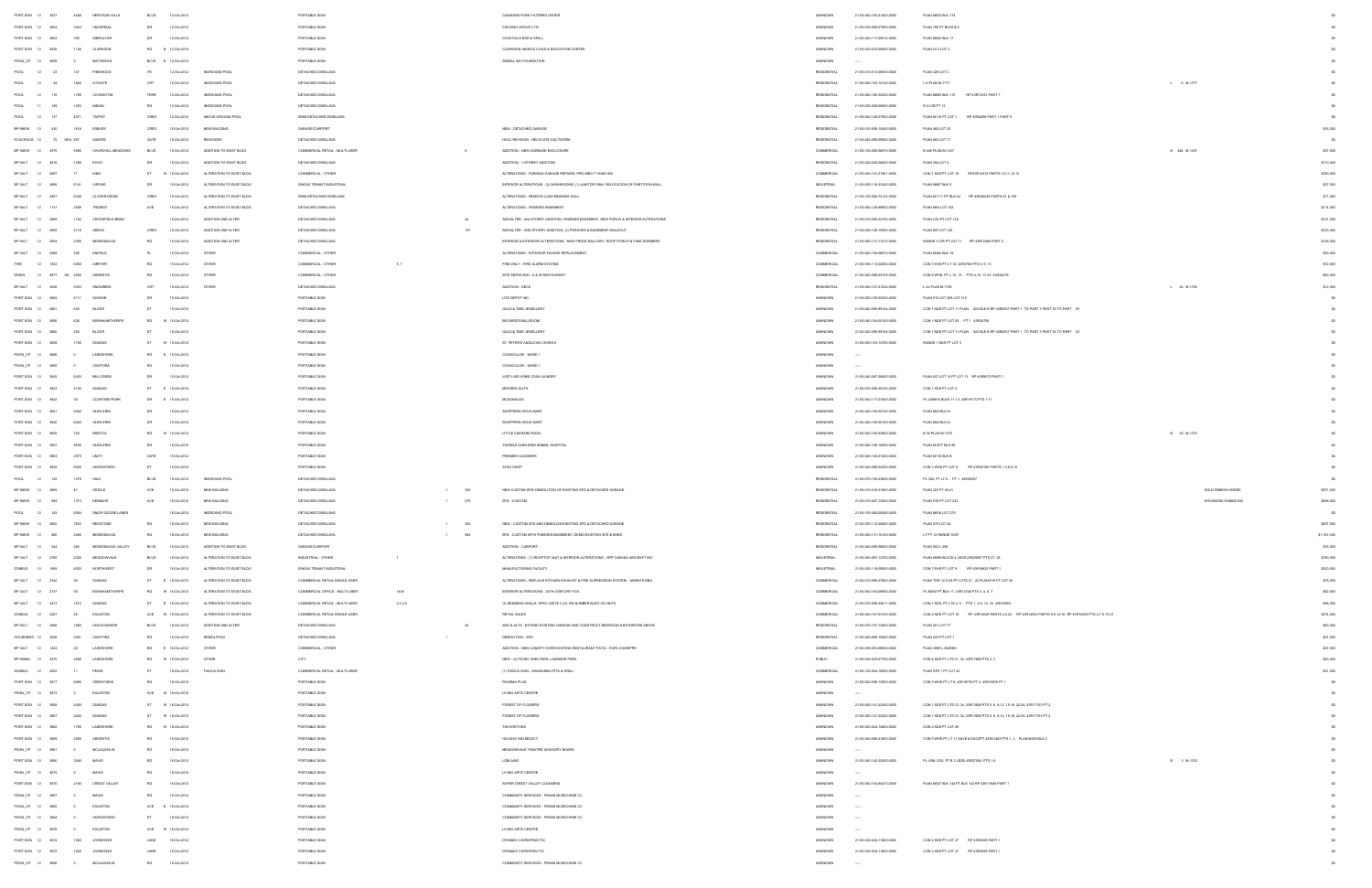| PSGN_CP 12 3683      |         | $\sim$         | KENNEDY                    | <b>RD</b>                          | 16-Oct-2012       |                          | PORTABLE SIGN                  |             |     | COMMUNITY SERVICES - FRANK MCKECHNIE CC                                                                                             | <b>UNKNOWN</b>     |                          |                                                                                                                                |                         |
|----------------------|---------|----------------|----------------------------|------------------------------------|-------------------|--------------------------|--------------------------------|-------------|-----|-------------------------------------------------------------------------------------------------------------------------------------|--------------------|--------------------------|--------------------------------------------------------------------------------------------------------------------------------|-------------------------|
| BP 9NEW 12           | 2480    | 1841           | HINDHEAD                   | <b>RD</b>                          | 16-Oct-2012       | <b>NEW BUILDING</b>      | DETACHED DWELLING              | 1           | 362 | SFD - CUSTOM RETAIN EXISTING FOUNDATION                                                                                             | <b>RESIDENTIAL</b> | 21-05-020-037-07600-0000 | PLAN 600 LOT 11                                                                                                                | \$644,000               |
| BP 9NEW 12 2836      |         | 2686           | <b>CRYSTALBURN</b>         | AVE                                | 17-Oct-2012       | NEW BUILDING             | DETACHED DWELLING              | $1 -$       | 193 | SFD - CUSTOM SFD WITH FINISHED BASEMENT (EXISTING FOUNDATION TO REMAIN)                                                             | RESIDENTIAL        | 21-05-060-128-73726-0000 | PLAN M81 LOT 16                                                                                                                | \$403,000               |
| <b>SP SALT</b><br>12 | 404     |                | <b>STATESMAI</b>           | <b>DR</b>                          | 17-Oct-2012       | <b>REVISIONS</b>         | INDUSTRIAL - OTHER             |             |     | REVISION - EXTERIOR-FINISH & ADDITION PARTIAL-EXTENSION MODIFICATIONS                                                               | <b>INDUSTRIA</b>   | 21-05-040-117-24374-0000 | PLAN M957 BLK 31                                                                                                               |                         |
| ZONBLD<br>12         | 2692    | 1248           | <b>DUNDAS</b>              | <b>ST</b>                          | E 17-Oct-2012     | ALTERATION TO EXIST BLDG | COMMERCIAL RETAIL - MULTI-USER | $8 - 9$     |     | RECREATIONAL ESTABLISHMENT                                                                                                          | COMMERCIA          | 21-05-070-068-33400-0000 | CON 1 SDS PT LOT 6                                                                                                             | \$302,000               |
| BP 3ALT 12 1982      |         | 2555           | DIXIE                      | <b>RD</b>                          | 17-Oct-2012       | ALTERATION TO EXIST BLDG | MULTI-TENANT INDUSTRIAL        | 7B & 8      |     | INTERIOR ALTERATIONS - 2-DEMISING WALL. SPEC-UNIT 7B                                                                                | INDUSTRIAL         | 21-05-070-054-13400-0000 | CON 1 SDS PT LT 5, 43R8344 PT 5                                                                                                | \$42,000                |
| HVACHOUS 12          | 2973    |                | <b>MOHAWK</b>              | AVE                                | 17-Oct-2012       | ALTERATION TO EXIST BLDG | DETACHED DWELLING              |             |     | HEATING-ONLY - NEW RADIANT FLOOR HEATING & BOILER REPLACEMENT                                                                       | RESIDENTIAL        | 21-05-090-003-09600-0000 | PLAN F12 LOT 254                                                                                                               | \$38,000                |
| ZONBLD               | 4996    | 800            | SOUTHDOWN                  | <b>RD</b>                          | 17-Oct-2012       | ALTERATION TO EXIST BLDG | MULTI-TENANT INDUSTRIAL        |             |     | HEALTH PRODUCTS WHOLESALING FACILITY (MAX 29% ACCESSORY RETAIL - 'A' 325/12)                                                        | INDUSTRIAL         | 21-05-020-024-04300-0000 | CON 3 SDS PT LOT 31                                                                                                            | \$33,000                |
|                      | 12 2795 | 6870           | GOREWAY                    | <b>DR</b>                          | 17-Oct-2012       | OTHER                    | INDUSTRIAL - OTHER             | 101, 200    |     | MEDICAL OFFICE                                                                                                                      | <b>INDUSTRIA</b>   | 21-05-050-107-20200-0000 | PLAN 919 PT BLK E RP 43R7830 PART                                                                                              |                         |
|                      | 12 1721 | 1074           | WESTPORT                   | CRES                               | 17-Oct-2012       | OTHER                    | SINGLE TENANT INDUSTRIAL       |             |     | MANUFACTURING FACILITY & WARHOUSE & DISTRIBUTION FACILITY                                                                           | INDUSTRIAL         | 21-05-050-116-40800-0000 | PLAN M240 LOT 6                                                                                                                |                         |
| FIRE<br>12           | 1871    | 2300           | EGLINTON                   |                                    | AVE W 17-Oct-2012 | OTHER                    | PUBLIC/INSTIT (EXCEPT SCHOOLS) |             |     | FIRE-ONLY - FIRE ALARM PANEL REPLACEMENT                                                                                            | PUBLIC             | 21-05-040-155-01650-0000 | PLAN 1003 PT LOT 8 PLAN 43R 12977 PART 1                                                                                       | \$55,000                |
| SGNBLD<br>12         | 1582    | 309            | <b>RATHRURN</b>            |                                    | RD W 17-Oct-2012  | <b>FASCIA SIGN</b>       | COMMERCIAL - OTHER             |             |     | (3) FASCIA SIGNS - CINEPLEX                                                                                                         | COMMERCIA          | 21-05-040-154-00402-0000 | PLAN M1010 BLKS 11, 14                                                                                                         | \$202,000               |
| PORT SGN 12          | 3696    | 5170           | <b>DIXIE</b>               | <b>RD</b>                          | 17-Oct-2012       |                          | PORTABLE SIGN                  |             |     | DOWN UNDER BEDDING                                                                                                                  | <b>UNKNOWN</b>     | 21-05-050-116-16900-0000 | CON 3 PT L 1, 43R24715 PTS 3-6                                                                                                 |                         |
|                      |         |                |                            |                                    |                   |                          |                                |             |     |                                                                                                                                     |                    |                          |                                                                                                                                |                         |
| PORT SGN 12          | 3679    | 1201           | BRITANNIA                  | <b>RD</b>                          | W 17-Oct-2012     |                          | PORTABLE SIGN                  |             |     | <b>BOMBAY MEAT SHOP</b>                                                                                                             | <b>UNKNOWN</b>     | 21-05-040-098-13300-0000 | CON 3 WHS PT LOT 6 RP 43R14964 PART 1                                                                                          |                         |
| PORT SGN 12          | 3671    | 6750           |                            | <b>RD</b>                          | 17-Oct-2012       |                          | PORTABLE SIGN                  |             |     | CLUB MEADOWVALE (MISSISSAUGA RD)                                                                                                    | <b>UNKNOW</b>      | 21-05-040-097-12910-0000 | PL M275 LTS 1, 2, 43R13587 PTS 3-5                                                                                             |                         |
| PORT SGN 12 3691     |         | 71             | <b>ADMIRAL</b>             | <b>BLVD</b>                        | 17-Oct-2012       |                          | PORTABLE SIGN                  |             |     | TROPHY FOODS INC                                                                                                                    | UNKNOWN            | 21-05-040-117-07700-0000 | PLAN M948 BLKS 6,7,9 & PT BLKS 5,8<br>RP 43R20784 PARTS 6,7,12.13                                                              |                         |
| PORT SGN 12          | 3692    | 5980           | MCLAUGHLIN                 | <b>RD</b>                          | 17-Oct-2012       |                          | PORTABLE SIGN                  |             |     | <b>CONCEPT LIGHTING</b>                                                                                                             | <b>UNKNOWN</b>     | 21-05-040-098-17881-0000 | PL 43M-967, PT BL 4, 43R21789, PTS 1-3, 5-7, 17-22, 25-33, PART PTS 4, 23                                                      |                         |
| PORT SGN 12          |         | 6985           | DAVAND                     | <b>DR</b>                          | 17-Oct-2012       |                          | PORTABLE SIGN                  |             |     | NEW CITY PIZZA                                                                                                                      | <b>UNKNOWN</b>     | 21-05-050-116-49200-0000 | PLAN M346 PT BLK 3 RP 43R 14948 PARTS 1-4                                                                                      |                         |
| PORT SGN 12          | 3689    | 6390           | TERRY FO                   | WAY                                | 17-Oct-2012       |                          | PORTABLE SIGN                  |             |     | CREATIVE NAIL AND SPA                                                                                                               | UNKNOWN            |                          | PSCP 769 - FORMERLY PLAN M1161 BLK 79, PT BLK 78 - PTS 11 - 16 43R21392                                                        |                         |
| PORT SGN 12          | 3693    | 5980           | MCLAUGHLIN                 | <b>RD</b>                          | 17-Oct-2012       |                          | PORTABLE SIGN                  |             |     | <b>CONCEPT LIGHTING</b>                                                                                                             | <b>UNKNOWN</b>     | 21-05-040-098-17881-0000 | PL 43M-967 PT RL 4 43R21789 PTS 1-3 5-7 17-22 25-33 PART PTS 4 23                                                              |                         |
| PORT SGN 12          | 3688    | 5380           | TERRY FO                   | WAY                                | 17-Oct-2012       |                          | PORTABLE SIGN                  |             |     | POPULAR PIZZA                                                                                                                       | <b>UNKNOWN</b>     |                          | PSCP 769 - FORMERLY PLAN M1161 BLK 79, PT BLK 78 - PTS 11 - 16 43R21392                                                        |                         |
| PORT SGN 12          | 3682    | 6590           | MEADOWVALE TOWN CENTRE CIR |                                    | 17-Oct-2012       |                          | PORTABLE SIGN                  |             |     | GLOBAL PET FOODS                                                                                                                    | <b>UNKNOWN</b>     | 21-05-040-098-56920-0000 | PL M182 LT 4, PT LT 1, 43R6079 PTS 1-6, 43R6209 PTS 1-9                                                                        |                         |
| POOL<br>12           | 117     | 1475           | ROYAL OAKS                 | <b>RD</b>                          | 17-Oct-2012       | INGROUND POOL            | DETACHED DWELLING              |             |     |                                                                                                                                     | RESIDENTIAL        | 21-05-020-030-18703-0000 | PLAN M-62 L 34                                                                                                                 |                         |
| POOL 12              | 73      | 12             | SHADY LAW                  | CRT                                | 17-Oct-2012       | <b>INGROUND POOL</b>     | DETACHED DWELLING              |             |     |                                                                                                                                     | RESIDENTIAL        | 21-05-110-002-01800-0000 | PLAN 548 LOT 46                                                                                                                |                         |
| MEC/BLDG 12          | 832     | HEA 40         | QUEEN                      | ST          S          17-Oct-2012 |                   | <b>REVISIONS</b>         | COMMERCIAL OFFICE- SINGLE USER |             |     | HVAC REVISION - DUCT WORK LAYOUT CHANGE                                                                                             | COMMERCIAL         | 21-05-120-004-14800-0000 | PLAN STR 4 PT LOT 13                                                                                                           |                         |
| <b>SP 9NEW</b>       |         |                | HELI                       | CRT                                | 17-Oct-2012       | NEW BUILDING             | DETACHED DWELLING              | 1           | 344 | SFD - CUSTOM WITH FINISHED BASEMENT (EXISTING FOUNDATION TO BE RETAINED)                                                            | <b>RESIDENTIA</b>  | 21-05-020-035-20400-0000 | PLAN 574 LOT 51                                                                                                                | \$662,000               |
|                      |         |                |                            |                                    |                   |                          |                                |             |     |                                                                                                                                     |                    |                          |                                                                                                                                |                         |
| BP 9ALT              | 2762    | 642            | THIRD                      | <b>ST</b>                          | 18-Oct-2012       | <b>NEW BUILDING</b>      | GARAGE/CARPORT                 |             |     | NEW - DETACHED GARAGE                                                                                                               | <b>RESIDENTIAL</b> | 21-05-010-004-04000-0000 | PLAN B19 LOT 49 TO 51                                                                                                          | \$34,000                |
| MECH<br>12           | 1007    | <b>HEA 141</b> | <b>BRUNEL</b>              | <b>RD</b>                          | 18-Oct-2012       | <b>REVISIONS</b>         | COMMERCIAL OFFICE - MULTI-USER | 2-FLR       |     | HEATING-REVISION - RELOCATE DUCTWORK - PRUDENTIAL PROPERTY MANAGEMENT                                                               | COMMERCIAL         | 21-05-040-116-34405-0000 | PLAN M425 PT BLK 4 RP 43R14360 PART 1                                                                                          |                         |
| <b>SP SALT</b>       |         |                | CITY CENTRI                | <b>DR</b>                          | 18-Oct-2012       | ALTERATION TO EXIST BLDG | COMMERCIAL OFFICE - MULTI-USER |             |     | INTERIOR ALTS - DEMISING WALL - LEXMAN MGMT SERVICES LTD/PALLETT VALO                                                               | COMMERCIA          | 21-05-040-154-00410-0000 | CON 2 NDS PT LOT 16 RP 43R13482 PARTS 2,5,6,7 PLAN M1010 BLK 5                                                                 | \$1,310,000             |
| ZONBLD<br>12         | 2533    | 925            | <b>RATHBURN</b>            |                                    | RD E 18-Oct-2012  | ALTERATION TO EXIST BLDG | COMMERCIAL RETAIL - MULTI-USER | B1-B2       |     | RECREATIONAL ESTABLISHMENT                                                                                                          | COMMERCIA          | 21-05-040-093-36700-0000 | PLAN M367 BLK 30                                                                                                               | \$191,000               |
| ZONBLD 12            | 1887    | 5359           | TIMBERLEA                  | <b>BLVD</b>                        | 18-Oct-2012       | ALTERATION TO EXIST BLDG | CHURCH                         | 61          |     | PLACE OF RELIGIOUS ASSEMBLY                                                                                                         | PUBLIC             | $\sim$                   | PEEL CONDO PLAN 297                                                                                                            | \$125,000               |
| BP 3ALT 12           | 286     | 2550           | MEADOWVALE                 | BLVD                               | 18-Oct-2012       | OTHER                    | INDUSTRIAL - OTHER             |             |     | ALTERATIONS - RE-CONFIGURE EXTERIOR STAIRS                                                                                          | <b>INDUSTRIAL</b>  | 21-05-040-098-02600-0000 | CON 6 WHS PT LOTS 12,13                                                                                                        | \$27,000                |
| BP 3ALT<br>12        | 35      |                | COURTNEYPARI               | <b>DR</b>                          | E 18-Oct-2012     | OTHER                    | COMMERCIAL RETAIL - MULTI-USER | $C1-C2$     |     | (3) KITCHEN EXHAUST WITH OPENING AND SUPPORTS TO EXISTING ROOF FOR WASABI JAPANESE RESTAURANT                                       | COMMERCIA          | 21-05-040-117-07405-0000 | PL 43M915 BLKS 11-13, 43R19175 PTS 1-11                                                                                        | \$98,000                |
| BP 9ALT 12 3054      |         | 1315           | CROSSFIELD BEND            |                                    | 18-Oct-2012       | OTHER                    | DETACHED DWELLING              |             |     | ALTERATIONS - ROOF OVER EXISTING FRONT PORCH                                                                                        | RESIDENTIAL        | 21-05-010-009-21000-0000 | PLAN 453 LOT 52                                                                                                                | \$17,000                |
|                      | 12 292  | 1365           | MID-WAY                    | BLVD                               | 18-Oct-2012       | OTHER                    | MULTI-TENANT INDUSTRIAL        |             |     | WAREHOUSE, WHOLESALE, DISTRIBUTION FACILITY, MOTOR VEHICLE REPAIR FACILITY RESTRICTED                                               | <b>INDUSTRIAL</b>  |                          | PEEL CONDO PLAN 365                                                                                                            |                         |
| BP 3ALT<br>12        | 2676    | 1765           | <b>SHAWSON</b>             | <b>DR</b>                          | 18-Oct-2012       | OTHER                    | SINGLE TENANT INDUSTRIAL       |             |     | ALTERATIONS - INCREASE SERVICE DOOR OPENING                                                                                         | <b>INDUSTRIA</b>   | 21-05-050-116-02625-0000 | CON 4 EHS PT LOT 5 RP 43260 PART 10                                                                                            | \$27,000                |
| BP 3ALT 12 2715      |         | 2155           | <b>BURNHAMTHORPS</b>       | <b>RD</b>                          | W 18-Oct-2012     | OTHER                    | APARTMENT (> 6 UNITS)          |             |     | ALTERATIONS - PARKING GARAGE REPAIRS, PCC-393                                                                                       | RESIDENTIAL        |                          | PEEL CONDO PLAN 393                                                                                                            | \$364,000               |
|                      |         | 5843           |                            |                                    |                   |                          |                                |             |     |                                                                                                                                     |                    |                          |                                                                                                                                |                         |
|                      |         |                |                            |                                    |                   |                          |                                |             |     |                                                                                                                                     |                    |                          |                                                                                                                                |                         |
| BP 9ALT 12           | 2996    |                | PRAIRIE                    | <b>CIR</b>                         | 18-Oct-2012       | OTHER                    | DETACHED DWELLING              |             |     | ADDITION - SOLAR ROOFTOP PANELS                                                                                                     | RESIDENTIAL        | 21-05-150-090-16110-0000 | 43M878, PT BLK 315 - PTS 6, 7, 14, 15, 19 43R29455                                                                             | \$29,000                |
| BP 3NEW 12           | 2705    | 3233           | <b>ERIN MILLS</b>          | PKY                                | 18-Oct-2012       | OTHER                    | COMMERCIAL RETAIL-SINGLE USER  |             |     | NEW - GAS STATION CANOPY & DEMOLISH EXISTING CANOPY                                                                                 | COMMERCIAL         | 21-05-060-155-53000-0000 | PL 915 PT BLK O, 43R860 PART PTS 1, 3                                                                                          | \$162,000               |
| BP 9ALT<br>12        |         | 7230           | <b>DISHLEY</b>             | CRT                                | 18-Oct-2012       | OTHER                    | DETACHED DWELLING              |             |     | ADDITION - SOLAR ROOFTOP PANELS                                                                                                     | <b>RESIDENTIAL</b> | 21-05-040-225-26328-0000 | L 53 PLAN M-1284                                                                                                               | L 53 M-1284<br>\$29,000 |
| BP 3ALT 12 3033      |         | 850            | <b>ENOLA</b>               | AVE                                | 18-Oct-2012       | OTHER                    | CITY                           |             |     | ADD & ALTS - NEW WOOD DECK & STAIR REPLACEMENT, THE COACH HOUSE                                                                     | PUBLIC             | 21-05-010-002-11300-0000 | CON 3 SDS PT LOTS 12,13                                                                                                        | \$27,000                |
| SGNBLD<br>12         | 2948    | 5815           | COOPERS                    | AVE                                | 18-Oct-2012       | PYLON SIGN               | SINGLE TENANT INDUSTRIAL       |             |     | (1) GROUND SIGN - MARK IV                                                                                                           | INDUSTRIAL         | 21-05-040-116-35312-0000 | PLAN M425 PT BLK 14 PR 43R12034 PART                                                                                           | \$21,000                |
| PORT SGN 12 3702     |         | 5855           | <b>TERRY FO</b>            | WAY                                | 18-Oct-2012       |                          | PORTABLE SIGN                  |             |     | ELECTROLUX HOME CARE PRODUCTS CANADA INC                                                                                            | <b>UNKNOWN</b>     | 21-05-040-098-17400-0000 | CON 2 WHS PT LT 5 - PTS 1, 2, 6-9 43R29794                                                                                     |                         |
| PSGN_CP 12 3711      |         | $\sim$ 0       | <b>EGLINTON</b>            |                                    | AVE W 18-Oct-2012 |                          | PORTABLE SIGN                  |             |     | STREETSVILLE BIA                                                                                                                    | <b>UNKNOWN</b>     | $\sim$                   |                                                                                                                                |                         |
| PSGN_CP 12 3710      |         |                | <b>ERIN MILLS</b>          |                                    | 18-Oct-2012       |                          | PORTABLE SIGN                  |             |     | <b>STREETSVILLE BIA</b>                                                                                                             | <b>UNKNOW</b>      |                          |                                                                                                                                |                         |
| PSGN_CP 12 3700      |         | $\sim$ 0       | MAVIS                      | <b>RD</b>                          | 18-Oct-2012       |                          | PORTABLE SIGN                  |             |     | COMMUNITY SERVICES                                                                                                                  | <b>UNKNOWN</b>     | -                        |                                                                                                                                |                         |
| PSGN_CP 12 3699      |         |                | BURNHAMTHORPE              | RD E 18-Oct-2012                   |                   |                          | PORTABLE SIGN                  |             |     | COMMUNITY SERVICES                                                                                                                  | <b>UNKNOWN</b>     |                          |                                                                                                                                |                         |
| PSGN CP 12           | 3698    |                | MAVIS                      | <b>RD</b>                          | 18-Oct-2012       |                          | PORTABLE SIGN                  |             |     | <b>COMMUNITY SERVICES</b>                                                                                                           | <b>UNKNOWN</b>     | $\sim$                   |                                                                                                                                |                         |
| PSGN CP 12 3697      |         |                | DERRY                      | RD E 18-Oct-2012                   |                   |                          | PORTABLE SIGN                  |             |     | <b>COMMUNITY SERVICES</b>                                                                                                           | <b>UNKNOWN</b>     | $\sim$                   |                                                                                                                                |                         |
| PORT SGN 12 3694     |         | 803            | <b>DUNDAS</b>              | ST E 18-Oct-2012                   |                   |                          | PORTABLE SIGN                  |             |     | TEXAS LONGHORN                                                                                                                      | <b>UNKNOWN</b>     | 21-05-040-068-20300-0000 | CON 1 NDS PT LOT 10 RP 43R14243 PARTS 1,6,10,11, 17-20                                                                         |                         |
|                      |         |                |                            |                                    |                   |                          |                                |             |     |                                                                                                                                     |                    |                          |                                                                                                                                |                         |
| PORT SGN 12          | 3703    | 5855           | <b>TERRY FO</b>            | WAY                                | 18-Oct-2012       |                          | PORTABLE SIGN                  |             |     | ELECTROLUX HOME CARE PRODUCTS CANADA INC                                                                                            | <b>UNKNOWN</b>     | 21-05-040-098-17400-0000 | CON 2 WHS PT LT 5 - PTS 1, 2, 6-9 43R29794                                                                                     |                         |
| PORT SGN 12          | 3695    | 3045           | CLAYHILL                   | <b>RD</b>                          | 18-Oct-2012       |                          | PORTABLE SIGN                  |             |     | SAN FRANCISCO FOOD                                                                                                                  | <b>UNKNOWN</b>     | 21-05-040-142-31200-0000 | B 11 PLAN M-1319                                                                                                               | B 11 M-1319             |
| PORT SGN 12 3701     |         | 660            | <b>EGLINTON</b>            | AVE W 18-Oct-2012                  |                   |                          | PORTABLE SIGN                  |             |     | MAVIS DENTAL CENTRE                                                                                                                 | <b>UNKNOWN</b>     | 21-05-040-155-43700-0000 | CON 2 NDS PT LOT 20 RP 43R20153 PART 1                                                                                         |                         |
| <b>IRE</b><br>12     | 1524    | 6430           | VIPOND                     | <b>DR</b>                          | 18-Oct-2012       | ELECTROMAG LOCK DEVICE   | SINGLE TENANT INDUSTRIAL       |             |     | FIRE-ONLY - MAGLOCKS (2)                                                                                                            | <b>INDUSTRIA</b>   | 21-05-050-116-33100-0000 | PLAN M354 PT BLK E                                                                                                             | \$20,000                |
| BP 9ALT 12 1212 R1   |         | 1559           | LORNE WOOD                 | <b>RD</b>                          | 18-Oct-2012       | TENTS/AIR SUPPORT STRUC  | DETACHED DWELLING              |             |     | REVISIONS - RECONFIGURE MUD ROOM/RELOCATE LAUNDRY ROOM TO 2ND FLOOR/ADD SKYLIGHT                                                    | <b>RESIDENTIAL</b> | 21-05-020-031-05600-0000 | PLAN 457 L 62                                                                                                                  |                         |
| BP 9ALT 12 2726      |         | 4478           | <b>GLADEBROOK</b>          | CRES                               | 18-Oct-2012       | ADDITION TO EXIST BLDG   | DETACHED DWELLING              |             |     | ADDITION - REAR DECK                                                                                                                | RESIDENTIAL        | 21-05-040-144-11713-0000 | PLAN M888 LOT 160                                                                                                              | \$16,000                |
| BP 9ALT 12           | 924     | 3188           | SIR JOHN'S HOMESTEAD       |                                    | 19-Oct-2012       | ADDITION TO EXIST BLDG   | DETACHED DWELLING              |             |     | ADDITION - FRONT PORCH                                                                                                              | RESIDENTIAL        | 21-05-060-154-38700-0000 | PLAN M200 LOT 41                                                                                                               | \$16,000                |
| SGNBLD               | 1345    | 1919           | <b>MINNESOTA</b>           | CRT                                | 19-Oct-2012       | MULTIPLE SIGNS           | COMMERCIAL OFFICE - MULTI-USER |             |     | (3) MULTIPLE SIGNS - DUPONT, 2-FASCIA, 1-GROUND                                                                                     | COMMERCIA          | 21-05-040-097-25810-0000 | PL M10 PT LT 2 - 43R7908 PT 1                                                                                                  | \$108,000               |
| ZONBLD 12            | 2397    | 2980           | DREW                       | <b>RD</b>                          | 19-Oct-2012       | ALTERATION TO EXIST BLDG | COMMERCIAL OFFICE - MULTI-USER | 241,243,245 |     | PRIVATE CLUB                                                                                                                        | COMMERCIA          | 21-05-050-113-06532-0000 | PSCP 884 - FORMERLY 43M1593 PT BLK 2 - PT 1 43R29338                                                                           | \$144,000               |
| BP 3ALT 12 2811      |         | 920            | SOUTHDOWN                  | <b>RD</b>                          | 19-Oct-2012       | ALTERATION TO EXIST BLDG | COMMERCIAL - OTHER             | 7B. BLD-H   |     | INTERIOR ALTERATIONS - SPEC-UNIT                                                                                                    | COMMERCIAL         | 21-05-020-025-11650-0000 | CON 3 SDS, PT LT 31 - PT 1 43R25635                                                                                            | \$30,000                |
| BP 3ALT<br>12        | 2416    | 2100           | SYNTEX                     | CRT                                | 19-Oct-2012       | ALTERATION TO EXIST BLDG | SINGLE TENANT INDUSTRIAL       |             |     | INTERIOR ALTERATIONS - CONVERT (2) EXISTING ROOMS TO ACCOMODATE A COATING PAN ROOM & SERVICE SPACE                                  | INDUSTRIAL         | 21-05-040-098-22410-0000 | CON 5 WHS PT LTS 10, 11, PT RD ALLOW BET LTS 10, 11 (CLOSED), 43R6595 PTS 1-3, 43R6596 PTS 1-3 EXCEPT 43R25746 PTS 6-8, 12, 13 | \$27,000                |
| ZONBLD 12 2855       |         | 100            | CITY CENTRE                | <b>DR</b>                          | 19-Oct-2012       | ALTERATION TO EXIST BLDG | COMMERCIAL RETAIL - MULTI-USER | 2-907A      |     | <b>RETAIL STORE</b>                                                                                                                 | COMMERCIAL         | 21-05-040-154-00453-0000 | PL 43M1010 BLKS 19, 21, PT BLKS 1, 16, 20                                                                                      | \$64,000                |
| ZONBLD 12 2594       |         | 785            | BRITANNIA                  | RD W 19-Oct-2012                   |                   | ALTERATION TO EXIST BLDG | COMMERCIAL - OTHER             | 15          |     | MEDICAL OFFICE                                                                                                                      | COMMERCIAL         | 21-05-040-098-12910-0000 | CON 2 WHS PT L 6, 43R25871 PTS 1-9, 13, 15, 20-23, 31, 39, 40                                                                  |                         |
| BP 9ALT 12 2763      |         | 10             | DE JONG                    | <b>DR</b>                          | 19-Oct-2012       | ADDITION AND ALTER       | DETACHED DWELLING              |             |     | ADDITION/ALTERATIONS - REAR 1 STY ADDITION & INTERIOR ALTERATIONS                                                                   | RESIDENTIAL        | 21-05-130-007-16600-0000 | PLAN 513 LOT 153                                                                                                               | \$241,000<br>\$52,000   |
|                      |         |                |                            |                                    |                   |                          |                                |             |     |                                                                                                                                     |                    |                          |                                                                                                                                |                         |
| BP 9ALT 12           | 2829    |                | CUMBERLAND                 | <b>DR</b>                          | 19-Oct-2012       | ADDITION AND ALTER       | DETACHED DWELLING              |             | 156 | ADD & ALTS - 2 STOREY FRONT ADDITION WITH FINISHED BASEMENT, (1) CAR ATTACHED GARAGE, FRONT PORCH, REAR DECK & INTERIOR ALTERATIONS | <b>RESIDENTIAL</b> | 21-05-090-001-15200-0000 | PLAN H21 LOT 235 WATER LOT 354                                                                                                 | \$378,000               |
| BP 3ALT 12 2991      |         | 65             | PARK                       |                                    | ST E 19-Oct-2012  | OTHER                    | APARTMENT (> 6 UNITS)          |             |     | ALTERATIONS - GUARD RAILING REPLACEMENT                                                                                             | <b>RESIDENTIAL</b> | 21-05-090-005-02900-0000 | PLAN 300E LOT 7 TO 9                                                                                                           | \$156,000               |
| BP 3ALT 12 3046      |         | 28             | HELENE                     | <b>ST</b>                          | N 19-Oct-2012     | OTHER                    | APARTMENT (> 6 UNITS)          |             |     | ALTERATIONS - BALCONY GUARD REPAIRS                                                                                                 | RESIDENTIAL        | 21-05-090-004-14300-0000 | PLAN 300E LOT 6 PT LOT 7                                                                                                       | \$156,000               |
| PORT SGN 12 3704     |         | 2915           | ARGENTI/                   | <b>RD</b>                          | 19-Oct-2012       |                          | PORTABLE SIGN                  |             |     | SHAWF APPLIANCES AND PARTS                                                                                                          | <b>UNKNOWN</b>     | 21-05-040-098-05060-0000 | CON 6 WHS, PT LTS 12, 13 - PTS 1-10, 13, 14 43R30620                                                                           |                         |
| PORT SGN 12 3716     |         | 5977           | DIXIE                      | <b>RD</b>                          | 19-Oct-2012       |                          | PORTABLE SIGN                  |             |     | CASH 4 YOU                                                                                                                          | <b>UNKNOWN</b>     | 21-05-050-116-07500-0000 | CON 4 EHS PT LOT 5 RP 43R8174 PART 3                                                                                           |                         |
| PORT SGN 12 3715     |         | 3190           | <b>RIDGEWAY</b>            | <b>DR</b>                          | 19-Oct-2012       |                          | PORTABLE SIGN                  |             |     | PRO-DOOR & DOCK SYSTEMS                                                                                                             | <b>UNKNOWN</b>     | 21-05-150-084-02600-0000 | PLAN M674 BLK 15 PT LT 12-14,16                                                                                                |                         |
| PSGN_CP 12 3724      |         |                | BRITANNIA                  |                                    | RD W 19-Oct-2012  |                          | PORTABLE SIGN                  |             |     | CORPORATE SERVICES - PUBLIC AFFAIRS                                                                                                 | <b>UNKNOWN</b>     | -                        |                                                                                                                                |                         |
| PORT SGN 12 3712     |         | 980            | <b>BURNHAMTHORPE</b>       | <b>RD</b>                          | E 19-Oct-2012     |                          | PORTABLE SIGN                  |             |     | TINA'S SPA & SALON                                                                                                                  | <b>UNKNOWN</b>     | 21-05-030-092-12100-0000 | CON 1 NDS PT LOT 8                                                                                                             |                         |
| PSGN_CP 12 3723      |         |                | NORTH SERVICE              | <b>RD</b>                          | 19-Oct-2012       |                          | PORTABLE SIGN                  |             |     | CORPORATE SERVICES - PUBLIC AFFAIRS                                                                                                 | <b>UNKNOWN</b>     |                          |                                                                                                                                |                         |
| PSGN CP 12 3722      |         |                | LAKESHORE                  | RD E 19-Oct-2012                   |                   |                          | PORTABLE SIGN                  |             |     | CITY MANAGER'S OFFICE                                                                                                               | <b>UNKNOWN</b>     |                          |                                                                                                                                |                         |
| PORT SGN 12 3713     |         | 980            | BURNHAMTHORPE              | RD E 19-Oct-2012                   |                   |                          | PORTABLE SIGN                  |             |     | TINA'S SPA & SALON                                                                                                                  | <b>UNKNOWN</b>     | 21-05-030-092-12100-0000 | CON 1 NDS PT LOT 8                                                                                                             |                         |
| PORT SGN 12 3706     |         | 3041           | ARGENTI/                   | <b>RD</b>                          | 19-Oct-2012       |                          | PORTABLE SIGN                  |             |     | ROGERS WIRELESS                                                                                                                     | <b>UNKNOWN</b>     | 21-05-150-080-13700-0000 | CON 11 NS, PT L 13, 14 - PT PT 1 43R28108, 43R28958 PTS 2, 4                                                                   |                         |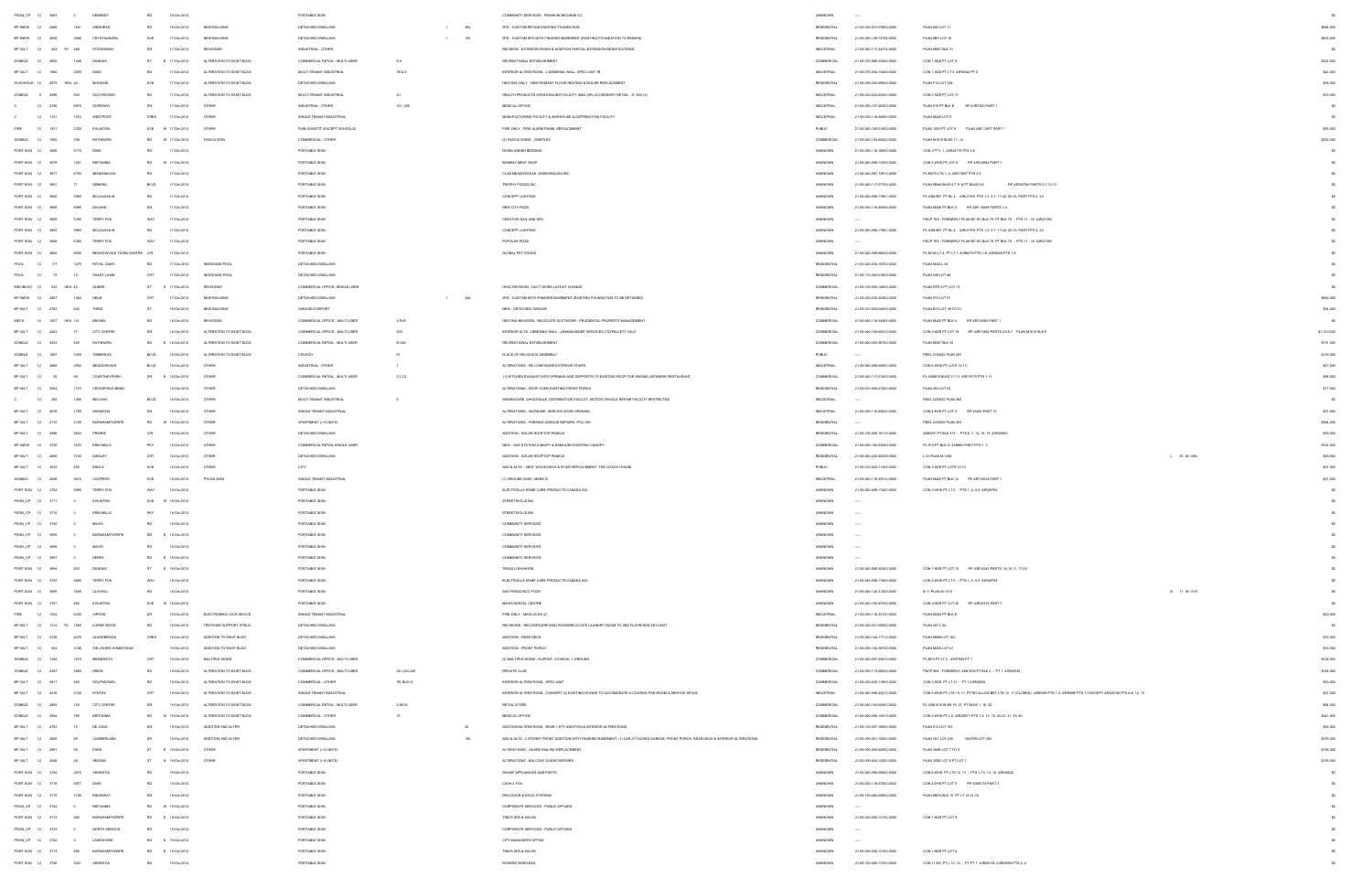|                                                      |                                                                                                                                                 | \$0                  |
|------------------------------------------------------|-------------------------------------------------------------------------------------------------------------------------------------------------|----------------------|
|                                                      |                                                                                                                                                 | \$0                  |
| 21-05-040-154-04850-0000                             | CON 1 NDS PT LOT 21 RP 43R2799 PART 2                                                                                                           | \$0                  |
| 21-05-040-154-04850-0000                             | CON 1 NDS PT LOT 21 RP 43R2799 PART 2                                                                                                           | \$0                  |
| 21-05-030-068-18000-0000                             | CON 1 NDS PT LOT 7                                                                                                                              | \$0                  |
| 21-05-040-144-09000-0000                             | RANGE 3 NDS PT LOT 8 RP 43R7128 PARTS 3,4                                                                                                       | \$0                  |
|                                                      |                                                                                                                                                 | \$0                  |
|                                                      |                                                                                                                                                 | \$0                  |
| <br>                                                 |                                                                                                                                                 | \$0<br>\$0           |
|                                                      |                                                                                                                                                 | \$0                  |
|                                                      |                                                                                                                                                 | \$0                  |
|                                                      |                                                                                                                                                 | \$0                  |
|                                                      |                                                                                                                                                 | \$0                  |
|                                                      |                                                                                                                                                 | \$0                  |
|                                                      |                                                                                                                                                 | \$0                  |
| 21-05-020-035-00900-0000                             | PLAN 365 PT LOT 11                                                                                                                              | \$0                  |
| 21-05-040-098-21210-0000                             | CON 5 WHS PT LT 11, 43R14863 PT PARTS 11-13, 15, 23, 25, 26                                                                                     | \$77,000             |
| 21-05-010-008-04600-0000                             | PLAN F20 PT LOT 263                                                                                                                             | \$687,000            |
| 21-05-070-054-14300-0000<br>21-05-040-115-01000-0000 | CON 1 SDS PT LT 6, 43R7098 PTS 2-5 PART PT 1<br>PLAN M832 BLK 1 PLAN M900 PT BLK 12 43R23390 PTS 1-10, 15-18, 23, 24, 29, 31-34, 39, 41, 42, 47 | \$0<br>\$60,000      |
| 21-05-070-167-17500-0000                             | CON 2 SDS PT LOT 6 PLAN 305 PT BLKS A,B                                                                                                         | \$137,000            |
| 21-05-040-116-23000-0000                             | PLAN M219 PT BLK H RP 43R6987 PARTS 2,6                                                                                                         | \$385,000            |
| 21-05-040-096-03720-0000                             | CON 1 WHS, PT L 9 - PTS 1, 8 43R29429                                                                                                           | \$27,000             |
| 21-05-040-098-12910-0000                             | CON 2 WHS PT L 6, 43R25871 PTS 1-9, 13, 15, 20-23, 31, 39, 40                                                                                   | \$211,000            |
| 21-05-040-094-24800-0000                             | PL M270 BLK B - 43R30517 PTS 1-6                                                                                                                | \$85,000             |
| 21-05-010-066-05200-0000                             | PLAN 706 LOT 37                                                                                                                                 | \$100,000            |
| 21-05-050-116-36000-0000                             | CON 4 EHS PT LT 7, 43R2675 PT 1                                                                                                                 | \$0                  |
| 21-05-050-116-05400-0000                             | CON 4 EHS, PT LT 1 - PTS 2, 3, 4 43R30968 LESS 43R31056 PTS 1, 2                                                                                | \$27,000             |
| 21-05-020-024-15300-0000                             | PEEL CONDO PLAN 311<br>CON 2 SDS PT L 29, 43R4543 PT 3, 43R12090 PTS 1, 2, 7-11, 22                                                             | \$0<br>\$0           |
|                                                      |                                                                                                                                                 | \$0                  |
| 21-05-040-098-12460-0000                             | PL M1023 PT B 10, 11, 43R20960 PTS 1, 5, 9, 14, 26 - 28                                                                                         | \$0                  |
|                                                      |                                                                                                                                                 | \$0                  |
|                                                      |                                                                                                                                                 | \$0                  |
|                                                      |                                                                                                                                                 | \$0                  |
|                                                      |                                                                                                                                                 | \$0                  |
|                                                      |                                                                                                                                                 | \$0                  |
| 21-05-040-116-34800-0000                             | PT BLK 9 PLAN M-425 - PT 1, 43R15605                                                                                                            | \$0                  |
| 21-05-050-117-09140-0000                             | CON 4 EHS, PT LT 1 - 15-20, 23-26 43R29100                                                                                                      | \$0<br>\$0           |
|                                                      |                                                                                                                                                 | \$0                  |
| 21-05-040-143-03500-0000                             | PLAN 495 LOT 31                                                                                                                                 | \$0                  |
| 21-05-020-028-04100-0000                             | PLAN 392 LOT 4                                                                                                                                  | \$692,000            |
| 21-05-090-001-11500-0000                             | PLAN H21 LOT 4                                                                                                                                  | \$516,000            |
| 21-05-010-068-12210-0000                             | CON 1 SDS PT LOT 15 RP 43R11702 PARTS 2,7,10 RP 43R12371 PARTS 5 TO 8                                                                           | \$0                  |
| 21-05-040-154-00410-0000                             | CON 2 NDS PT LOT 16 RP 43R13482 PARTS 2,5,6,7 PLAN M1010 BLK 5                                                                                  | \$60,000             |
| 21-05-150-080-63946-0000                             | PLAN M385 PT BLK 168 RP 43R10279 PARTS30,31,32                                                                                                  | \$17,000             |
| 21-05-040-094-24800-0000<br>21-05-030-092-35209-0000 | PL M270 BLK B - 43R30517 PTS 1-6<br>PLAN M320 PT BLK 77 RP 43R7932 PART 15                                                                      | \$96,000<br>\$17,000 |
| 21-05-090-003-03000-0000                             | PL F12 PT LTS 120-122                                                                                                                           | \$28,000             |
| 21-05-110-002-06900-0000                             | CON 4 WHS PT LT 7, 43R13325 PT 4, 43R15628 PT 2                                                                                                 | \$0                  |
| 21-05-040-097-30125-0000                             | PLAN M230 LT 2, PT LT 3, 43R13226 PTS 1-3                                                                                                       | \$30,000             |
| 21-05-040-161-47100-0000                             | PLAN M710 LOT 8                                                                                                                                 | \$29,000             |
| 21-05-030-092-19500-0000                             | CON 2 NDS PT LT 5, 43R2782 PTS 1-7                                                                                                              | \$0                  |
| 21-05-040-141-03100-0000                             | CON 2 NDS PT LOT 16 RP 43R14629 PARTS 4,5,22 RP 43R14923 PARTS 6-9,14-16 RP 43R14629 PTS 4-7 9,15-21                                            | \$102,000            |
| 21-05-060-141-24900-0000                             | PL TOR 7 PT L 1-5, 43R11072 PTS 2, 3                                                                                                            | \$0                  |
|                                                      |                                                                                                                                                 | \$0                  |
| 21-05-040-098-05060-0000<br>                         | CON 6 WHS, PT LTS 12, 13 - PTS 1-10, 13, 14 43R30620                                                                                            | \$0<br>\$0           |
| 21-05-070-054-19700-0000                             | CON 1 SDS PT LOTS 7, 8, PLAN 439 LOTS 1, 2, BLK A, PT LOTS 3 TO 11, PLAN 520 PT BLK A                                                           | \$0                  |
| 21-05-040-143-08425-0000                             | PLAN M678 BLK 172                                                                                                                               | \$0                  |
|                                                      |                                                                                                                                                 | \$0                  |
| 21-05-040-098-17421-0000                             | CON 2 WHS, PT LT 5 - PT 3, 43R31266                                                                                                             | \$28,000             |
| 21-05-040-098-21200-0000                             | CON 5 WHS PT LT 11, 43R14863 PTS 6-10                                                                                                           | \$80,000             |
| 21-05-050-117-09110-0000                             | CON 4 EHS, PT L 1 - PT 1 43R25211                                                                                                               | \$330,000            |
| 21-05-050-108-01800-0000                             | PL 734 PT BLK E, 43R10551 PTS 1,2                                                                                                               | \$147,000            |
| 21-05-040-097-28500-0000                             | PLAN 981 LOT 10                                                                                                                                 | \$37,000             |
| 21-05-060-154-11500-0000<br>21-05-070-068-34611-0000 | CON 1 NDS PT LOT 35 RP 43R10840 PARTS 1,2,3 RP 43R15535 PARTS 1 TO 4, 7 TO 10<br>CON 1 SDS, PT LTS 4, 5 - PTS 1, 3-9, 14, 16 43R33993           | \$39,000<br>\$21,000 |
| 21-05-040-154-00453-0000                             | PL 43M1010 BLKS 19, 21, PT BLKS 1, 16, 20                                                                                                       | \$172,000            |
| 21-05-020-040-14700-0000                             | CON 2 SDS PT LT 31 PL 655 PT BLK C                                                                                                              | \$129,000            |
| 21-05-040-093-17200-0000                             | CON 2 NDS PT LOT 9                                                                                                                              | \$0                  |
|                                                      |                                                                                                                                                 | \$0                  |
| 21-05-030-082-01500-0000                             | <b>PLAN 753 RLK B</b>                                                                                                                           | s0                   |

| PSGN_CP 12 3732                      | $\sim$ 0        | CREDITVIEW          | <b>RD</b>                    | 19-Oct-2012                     |                          | PORTABLE SIGN                  |                | CORPORATE SERVICES - PUBLIC AFFAIRS                                           | <b>UNKNOWN</b>     |                          |                                                                                                      |              |
|--------------------------------------|-----------------|---------------------|------------------------------|---------------------------------|--------------------------|--------------------------------|----------------|-------------------------------------------------------------------------------|--------------------|--------------------------|------------------------------------------------------------------------------------------------------|--------------|
| PSGN_CP 12 3731                      | $\sim$ 0        | DERRY               |                              | RD E 19-Oct-2012                |                          | PORTABLE SIGN                  |                | CORPORATE SERVICES - PUBLIC AFFAIRS                                           | <b>UNKNOWN</b>     |                          |                                                                                                      |              |
| PORT SGN 12 3709                     | 720             | BURNHAMTHORPE       |                              | RD W 19-Oct-2012                |                          | PORTABLE SIGN                  |                | THE PAINT PEOPLE DECORATIVE CENTRE                                            | <b>UNKNOWN</b>     | 21-05-040-154-04850-0000 | CON 1 NDS PT LOT 21 RP 43R2799 PART 2                                                                |              |
| PORT SGN 12 3708                     | 720             | BURNHAMTHORPE       |                              | RD W 19-Oct-2012                |                          | PORTABLE SIGN                  |                | THE PAINT PEOPLE DECORATIVE CENTRE                                            | <b>UNKNOWN</b>     | 21-05-040-154-04850-0000 | CON 1 NDS PT LOT 21 RP 43R2799 PART 2                                                                |              |
| PORT SGN 12 3707                     | 1225            | <b>DUNDAS</b>       |                              | ST E 19-Oct-2012                |                          | PORTABLE SIGN                  |                | THE SHOE CLUB                                                                 | <b>UNKNOW!</b>     | 21-05-030-068-18000-0000 | CON 1 NDS PT LOT 7                                                                                   |              |
| PORT SGN 12 3705                     | 1170            | BURNHAMTHORPE       |                              | RD W 19-Oct-2012                |                          | PORTABLE SIGN                  |                | <b>QUALITY REST MATTRESS</b>                                                  | <b>UNKNOWN</b>     | 21-05-040-144-09000-0000 | RANGE 3 NDS PT LOT 8 RP 43R7128 PARTS 3,4                                                            |              |
| PSGN CP 12 3728                      | $\sim$ 0        | LAKESHORE           |                              | RD W 19-Oct-2012                |                          | PORTABLE SIGN                  |                | COMMUNICATIONS/PUBLIC AFFAIRS                                                 | <b>UNKNOWN</b>     |                          |                                                                                                      |              |
| PSGN_CP 12 3727                      | $\sim$ 0        | WINSTON CHURCHILL   | <b>BLVD</b>                  | 19-Oct-2012                     |                          | PORTABLE SIGN                  |                | COMMUNICATIONS/PUBLIC AFFAIRS                                                 | <b>UNKNOWN</b>     |                          |                                                                                                      |              |
| PSGN_CP 12 3725                      | $\sim$ 0        | WINSTON CHURCHILL   | BLVD                         | 19-Oct-2012                     |                          | PORTABLE SIGN                  |                | CORPORATE SERVICES - PUBLIC AFFAIRS                                           | <b>UNKNOWN</b>     |                          |                                                                                                      |              |
| PSGN_CP 12 3720                      | 0               | CAWTHRA             | <b>RD</b>                    | 19-Oct-2012                     |                          | PORTABLE SIGN                  |                | CITY MANAGER'S OFFICE                                                         | <b>UNKNOWN</b>     |                          |                                                                                                      |              |
| PSGN_CP 12 3719                      | $^{\circ}$      | LAKESHORE           |                              | RD W 19-Oct-2012                |                          | PORTABLE SIGN                  |                | CITY MANAGER'S OFFICE                                                         | <b>UNKNOWN</b>     |                          |                                                                                                      |              |
|                                      | $\sim$ 0        | <b>HURONTARIO</b>   | <b>ST</b>                    | 19-Oct-2012                     |                          |                                |                |                                                                               |                    |                          |                                                                                                      |              |
| PSGN_CP 12 3718                      |                 |                     |                              |                                 |                          | PORTABLE SIGN                  |                | CITY MANAGER'S OFFICE                                                         | <b>UNKNOWN</b>     |                          |                                                                                                      |              |
| PSGN_CP 12 3717                      | 0               | LAKESHORE           |                              | RD W 19-Oct-2012                |                          | PORTABLE SIGN                  |                | CITY MANAGER'S OFFICE                                                         | <b>UNKNOW</b>      |                          |                                                                                                      |              |
| PSGN_CP 12 3730                      | $\sim$ 0        | BURNHAMTHORPE       |                              | RD E 19-Oct-2012                |                          | PORTABLE SIGN                  |                | <b>COMMUNITY SERVICES</b>                                                     | <b>UNKNOWN</b>     |                          |                                                                                                      |              |
| PSGN_CP 12 3729                      | $\sim$ 0        | <b>HURONTARIO</b>   | ST <sub>1</sub>              | 19-Oct-2012                     |                          | PORTABLE SIGN                  |                | CORPORATE SERVICES - PUBLIC AFFAIRS                                           | <b>UNKNOWN</b>     |                          |                                                                                                      |              |
| PSGN_CP 12 3726                      | $\overline{0}$  | BRITANNIA           |                              | RD W 19-Oct-2012                |                          | PORTABLE SIGN                  |                | CORPORATE SERVICES - PUBLIC AFFAIRS                                           | <b>UNKNOWN</b>     |                          |                                                                                                      |              |
| POOL<br>10<br>27                     | 1469            | CRESCENT            | <b>RD</b>                    | 19-Oct-2012                     | INGROUND POOL            | DETACHED DWELLING              |                |                                                                               | <b>RESIDENTIAL</b> | 21-05-020-035-00900-0000 | PLAN 365 PT LOT 11                                                                                   |              |
| ZONBLD 12 2389                       | 2050            | DERRY               |                              | RD W 19-Oct-2012                | ALTERATION TO EXIST BLDG | COMMERCIAL OFFICE - MULTI-USER | 100, 130 BLD-B | <b>BUSINESS OFFICE</b>                                                        | COMMERCIAL         | 21-05-040-098-21210-0000 | CON 5 WHS PT LT 11, 43R14863 PT PARTS 11-13, 15, 23, 25, 26                                          | \$77,000     |
| BP 9NEW<br>2854                      | 1473            | TROTWOOD            | AVE                          | 22-Oct-2012                     | NEW BUILDING             | DETACHED DWELLING              | 1 339          | NEW CUSTOM SFD WITH FINISHED BASEMENT                                         | <b>RESIDENTIAL</b> | 21-05-010-008-04600-0000 | PLAN F20 PT LOT 263                                                                                  | \$687,000    |
| BP 3ALT 12 1375 R1 2370              |                 | DIXIE               | <b>RD</b>                    | 22-Oct-2012                     | <b>REVISIONS</b>         | SINGLE TENANT INDUSTRIAL       |                | REVISION - STRUCTURAL ROOF-DESIGN MODIFICATIONS                               | <b>INDUSTRIAL</b>  | 21-05-070-054-14300-0000 | CON 1 SDS PT LT 6, 43R7098 PTS 2-5 PART PT 1                                                         |              |
| BP 3ALT 12 2773                      | 5770            | <b>HURONTARIO</b>   | ST                           | 22-Oct-2012                     | ALTERATION TO EXIST BLDG | COMMERCIAL OFFICE - MULTI-USER | 8TH FLOOR      | INTERIOR ALTERATIONS - (1) NEW DEMISING WALL, SPEC UNIT                       | COMMERCIAL         | 21-05-040-115-01000-0000 | PLAN M832 BLK 1 PLAN M900 PT BLK 12 43R23390 PTS 1-10, 15-18, 23, 24, 29, 31-34, 39, 41, 42, 47      | \$60,000     |
| BP 3ALT<br>12                        | 1250            | SOUTH SERVICE       | <b>RD</b>                    | 22-Oct-2012                     | ALTERATION TO EXIST BLDG | COMMERCIAL RETAIL - MULTI-USER | 55             | INTERIOR ALTERATIONS - ROCKPORT DIXIE MALL                                    | COMMERCIAL         | 21-05-070-167-17500-0000 | CON 2 SDS PT LOT 6 PLAN 305 PT BLKS A,B                                                              | \$137,000    |
| ZONBLD<br>2595                       | 5080            | TIMBERLE/           | BLVD                         | 22-Oct-2012                     | ALTERATION TO EXIST BLDG | COMMERCIAL OFFICE - MULTI-USER | $30 + 31$      | WAREHOUSE/DISTRIBUTION FACILITY                                               | COMMERCIAL         | 21-05-040-116-23000-0000 | PLAN M219 PT BLK H RP 43R6987 PARTS 2,6                                                              | \$385,000    |
| BP 3ALT 12 2729                      | 6710            | MARITZ              | <b>DR</b>                    | 22-Oct-2012                     | ALTERATION TO EXIST BLDG | MULTI-TENANT INDUSTRIAL        | 2, BLD-A       | INTERIOR ALTEATIONS - SPEC UNIT                                               | <b>INDUSTRIAL</b>  | 21-05-040-096-03720-0000 | CON 1 WHS, PT L 9 - PTS 1, 8 43R29429                                                                | \$27,000     |
| ZONBLD 12 2798                       | 775             | BRITANNIA           |                              | RD W 22-Oct-2012                | ALTERATION TO EXIST BLDG | COMMERCIAL - OTHER             | 10             | RETAIL STORE                                                                  | COMMERCIAL         | 21-05-040-098-12910-0000 | CON 2 WHS PT L 6, 43R25871 PTS 1-9, 13, 15, 20-23, 31, 39, 40                                        | \$211,000    |
| BP 3ALT<br>12<br>2801                |                 | ROBERT SPECK        | PKY                          | 22-Oct-2012                     | ALTERATION TO EXIST BLDG | COMMERCIAL OFFICE - MULTI-USER | 4-FLR          | INTERIOR ALTERATIONS - THE BANK OF NOVA SCOTIA                                | COMMERCIAL         | 21-05-040-094-24800-0000 | PL M270 BLK B - 43R30517 PTS 1-6                                                                     | \$85,000     |
| BP 9ALT<br>12<br>2930                | 2420            | ARBORDALE           | <b>DR</b>                    | 22-Oct-2012                     | ADDITION AND ALTER       | DETACHED DWELLING              | 50             | ADDITION/ALTERATIONS - 2ND STOREY ADDITION & INTERIOR ALTERATIONS             | <b>RESIDENTIAL</b> | 21-05-010-066-05200-0000 | PLAN 706 LOT 37                                                                                      | \$100,000    |
| 12 3024                              | 6325            | DIXIE               | <b>RD</b>                    | 22-Oct-2012                     | OTHER                    | MULTI-TENANT INDUSTRIAL        |                | TRUCK TERMINAL                                                                | <b>INDUSTRIAL</b>  | 21-05-050-116-36000-0000 | CON 4 EHS PT LT 7, 43R2675 PT 1                                                                      |              |
|                                      |                 |                     |                              |                                 |                          |                                |                |                                                                               |                    |                          |                                                                                                      |              |
| BP 3ALT 12 2470                      | 1820            | MATHESON            | BLVD                         | 22-Oct-2012                     | OTHER                    | MULTI-TENANT INDUSTRIAL        | <b>B4</b>      | ADDITION - NEW DOCK LEVELER & OVERHEAD DOOR                                   | <b>INDUSTRIAL</b>  | 21-05-050-116-05400-0000 | CON 4 EHS, PT LT 1 - PTS 2, 3, 4 43R30968 LESS 43R31056 PTS 1, 2                                     | \$27,000     |
| PORT SGN 12 3741                     | 3100            | <b>RIDGEWAY</b>     | <b>DR</b>                    | 22-Oct-2012                     |                          | PORTABLE SIGN                  |                | COMPLETE FOOTCARE CLINIC                                                      | <b>UNKNOWN</b>     |                          | PEEL CONDO PLAN 311                                                                                  |              |
| PORT SGN 12 3737                     | 1865            | LAKESHORE           |                              | RD W 22-Oct-2012                |                          | PORTABLE SIGN                  |                | LAKESHORE DENTAL                                                              | <b>UNKNOWN</b>     | 21-05-020-024-15300-0000 | CON 2 SDS PT L 29, 43R4543 PT 3, 43R12090 PTS 1, 2, 7-11, 22                                         |              |
| PSGN CP 12 3738                      | $\sim$ 0        | <b>ERIN MILLS</b>   | PKY                          | 22-Oct-2012                     |                          | PORTABLE SIGN                  |                | DIXIE BLOOR NEIGHBOURHOOD CENTRE                                              | <b>UNKNOWN</b>     |                          |                                                                                                      |              |
| PORT SGN 12 3733                     | 6155            | FREEMONT            | <b>BLVD</b>                  | 22-Oct-2012                     |                          | PORTABLE SIGN                  |                | MATTEL CANADA                                                                 | <b>UNKNOW!</b>     | 21-05-040-098-12460-0000 | PL M1023 PT B 10, 11, 43R20960 PTS 1, 5, 9, 14, 26 - 28                                              |              |
| PSGN_CP 12 3735                      | $\overline{0}$  | <b>ERIN MILLS</b>   | PKY                          | 22-Oct-2012                     |                          | PORTABLE SIGN                  |                | COMMUNITY SERVICES - CLARKSON C C                                             | <b>UNKNOWN</b>     |                          |                                                                                                      |              |
| PSGN_CP 12 3734                      | $\sim$          | SOUTHDOWN           | <b>RD</b>                    | 22-Oct-2012                     |                          | PORTABLE SIGN                  |                | COMMUNITY SERVICES - CLARKSON C C                                             | <b>UNKNOW</b>      |                          |                                                                                                      |              |
| PSGN_CP 12 3744                      |                 | SOUTHDOWN           | <b>RD</b>                    | 22-Oct-2012                     |                          | PORTABLE SIGN                  |                | CORPORATE SERVICES - PUBLIC AFFAIRS                                           | <b>UNKNOWN</b>     |                          |                                                                                                      |              |
| PSGN_CP 12 3743                      | $\sim$          | CAWTHR/             | <b>RD</b>                    | 22-Oct-2012                     |                          | PORTABLE SIGN                  |                | CORPORATE SERVICES - PUBLIC AFFAIRS                                           | <b>UNKNOWN</b>     |                          |                                                                                                      |              |
| PSGN_CP 12 3742                      | $\sim$ 0        | DIXIE               | <b>RD</b>                    | 22-Oct-2012                     |                          | PORTABLE SIGN                  |                |                                                                               | <b>UNKNOWN</b>     |                          |                                                                                                      |              |
|                                      |                 |                     |                              |                                 |                          |                                |                | <b>COMMUNITY SERVICES</b>                                                     |                    |                          |                                                                                                      |              |
| PORT SGN 12 3714                     | 420             | BRITANNIA           |                              | RD E 22-Oct-2012                |                          | PORTABLE SIGN                  |                | PIVOTAL INTEGRATED HR SOLUTIONS                                               | <b>UNKNOWN</b>     | 21-05-040-116-34800-0000 |                                                                                                      |              |
|                                      |                 |                     | <b>RD</b>                    |                                 |                          |                                |                |                                                                               |                    |                          | PT BLK 9 PLAN M-425 - PT 1, 43R15605                                                                 |              |
| PORT SGN 12 3721                     | 5050            | CREEKBANK           |                              | 22-Oct-2012                     |                          | PORTABLE SIGN                  |                | COURTYARD MARRIOTT                                                            | <b>UNKNOWN</b>     | 21-05-050-117-09140-0000 | CON 4 EHS, PT LT 1 - 15-20, 23-26 43R29100                                                           |              |
| PSGN_CP 12 3739                      |                 | <b>ERIN MILLS</b>   | PKY                          | 22-Oct-2012                     |                          | PORTABLE SIGN                  |                | DIXIE BLOOR NEIGHBOURHOOD CENTRE                                              | <b>UNKNOWN</b>     |                          |                                                                                                      |              |
| PSGN_CP 12 3736                      |                 | MISSISSAUGA         | <b>RD</b>                    | 22-Oct-2012                     |                          | PORTABLE SIGN                  |                | PLASP CHILD CARE                                                              | <b>UNKNOWN</b>     |                          |                                                                                                      |              |
| POOL 12 150                          | 3581            | PALGRAVE            | <b>RD</b>                    | 22-Oct-2012                     | ABOVE GROUND POOL        | DETACHED DWELLING              |                |                                                                               | RESIDENTIAL        | 21-05-040-143-03500-0000 | PLAN 495 LOT 31                                                                                      |              |
| BP 9NEW 12 1330 1295 WOODEDEN        |                 |                     | <b>DR</b>                    | 22-Oct-2012 NEW BUILDING        |                          | DETACHED DWELLING              | 1 374          | SFD - CUSTOM & DEMOLISH EXISTING SFD                                          | RESIDENTIAL        | 21-05-020-028-04100-0000 | PLAN 392 LOT 4                                                                                       | \$692,000    |
| BP 9NEW 12 2666 8 CUMBERLAND         |                 |                     | no company of the company of | 23-Oct-2012                     | <b>NEW BUILDING</b>      | DETACHED DWELLING              | 1 280          | NEW CUSTOM SFD/ DEMOLISH EXISTING SFD                                         |                    | 21-05-090-001-11500-0000 | <b>PLAN H21 LOT 4</b>                                                                                |              |
| PORT SGN 12 3746                     | 2325            | <b>HURONTARIO</b>   | ST <sub>1</sub>              | 23-Oct-2012                     |                          | PORTABLE SIGN                  |                | ONTARIO HEARING AID CENTRE                                                    | <b>UNKNOWN</b>     | 21-05-010-068-12210-0000 | CON 1 SDS PT LOT 15 RP 43R11702 PARTS 2.7.10 RP 43R12371 PARTS 5 TO 8                                |              |
| BP 3ALT 12 2873                      | 77              | CITY CENTRE         | <b>DR</b>                    | 23-Oct-2012                     | ALTERATION TO EXIST BLDG | COMMERCIAL - OTHER             | 301/302        | INTERIOR ALTERATIONS - DEMISING WALL TO CREATE (2) NEW SPEC UNITS - 301 & 302 | COMMERCIAL         | 21-05-040-154-00410-0000 | CON 2 NDS PT LOT 16 RP 43R13482 PARTS 2,5,6,7 PLAN M1010 BLK 5                                       | \$60,000     |
| BP 9ALT<br>3055                      | 6462            | COLEBROOK           | CRES                         | 23-Oct-2012                     | ALTERATION TO EXIST BLDG | DETACHED DWELLING              |                | ALTERATIONS - BATHROOM RENOVATION                                             | RESIDENTIAL        | 21-05-150-080-63946-0000 | PLAN M385 PT BLK 168 RP 43R10279 PARTS30,31,32                                                       | \$17,000     |
| ZONBLD 12 2920                       | $\sim$          | <b>ROBERT SPECK</b> | PKY                          | 23-Oct-2012                     | ALTERATION TO EXIST BLDG | COMMERCIAL OFFICE - MULTI-USER | 640            | OFFICE                                                                        | COMMERCIAL         | 21-05-040-094-24800-0000 | PL M270 BLK B - 43R30517 PTS 1-6                                                                     | \$96,000     |
| BP 9ALT 12 3029                      | 4173            | PASCAL              | CRT                          | 23-Oct-2012                     | ADDITION AND ALTER       | DETACHED DWELLING              |                | ALTERATIONS - BASEMENT WALKOUT & PORTION OF WOOD DECK AS GUARDS               | RESIDENTIAL        | 21-05-030-092-35209-0000 | PLAN M320 PT BLK 77 RP 43R7932 PART 15                                                               | \$17,000     |
| BP 3ALT 12 2915                      | 206             | LAKESHORE           |                              | RD E 23-Oct-2012                | OTHER                    | COMMERCIAL - OTHER             |                | ALTERATION - ENTRANCE CANOPY RETROFIT                                         | COMMERCIAL         | 21-05-090-003-03000-0000 | PL F12 PT LTS 120-122                                                                                | \$28,000     |
| 12<br>3018                           | 6295            | <b>MISSISSAUG</b>   | <b>RD</b>                    | 23-Oct-2012                     | OTHER                    | INDUSTRIAL - OTHER             | 2ND FLOOR      | MOTOR VEHICLE SALES, LEASING, AND/OR RENTAL FACILITY - RESTRICTED             | INDUSTRIAL         | 21-05-110-002-06900-0000 | CON 4 WHS PT LT 7, 43R13325 PT 4, 43R15628 PT 2                                                      |              |
| BP 3ALT 12 2843                      | 6820            | CENTURY             | AVE                          | 23-Oct-2012                     | OTHER                    | INDUSTRIAL - OTHER             |                | ALTERATIONS - DEMOLISH PEDESTRIAN WALKWAY (ROOF & WALLS BETWEEN BUILDING      | <b>INDUSTRIAL</b>  | 21-05-040-097-30125-0000 | PLAN M230 LT 2, PT LT 3, 43R13226 PTS 1-3                                                            | \$30,000     |
| BP 9ALT 12<br>3052                   | 1637            | <b>BRISTOL</b>      |                              | RD W 23-Oct-2012                | OTHER                    | DETACHED DWELLING              |                | ADDITION - SOLAR ROOFTOP PANELS                                               | RESIDENTIAL        | 21-05-040-161-47100-0000 | PLAN M710 LOT 8                                                                                      | \$29,000     |
| 12 3115                              | 4141            | DIXIE               | <b>RD</b>                    | 23-Oct-2012                     | OTHER                    | COMMERCIAL RETAIL - MULTI-USER | $18 + 19$      | RETAIL SALES                                                                  | COMMERCIAL         | 21-05-030-092-19500-0000 | CON 2 NDS PT LT 5, 43R2782 PTS 1-7                                                                   |              |
| SGNBLD 12 2717                       | 26              | EGLINTON            |                              | AVE W 23-Oct-2012               | <b>FASCIA SIGN</b>       | COMMERCIAL RETAIL-SINGLE USER  |                | (4) FASCIA SIGNS - MASTERMIND TOYS                                            | COMMERCIAL         | 21-05-040-141-03100-0000 | CON 2 NDS PT LOT 16 RP 43R14629 PARTS 4,5,22 RP 43R14923 PARTS 6-9,14-16 RP 43R14629 PTS 4-7 9,15-21 | \$102,000    |
| PORT SGN 12 3753                     | 1646            | <b>DUNDAS</b>       |                              | ST W 23-Oct-2012                |                          | PORTABLE SIGN                  |                | PIATTO BISTRO                                                                 | <b>UNKNOWN</b>     | 21-05-060-141-24900-0000 | PL TOR 7 PT L 1-5, 43R11072 PTS 2, 3                                                                 |              |
| PSGN_CP 12 3755                      |                 | SOUTH SERVICE       | <b>RD</b>                    | 23-Oct-2012                     |                          | PORTABLE SIGN                  |                | CREDIT RESERVE ASSOC.                                                         | <b>UNKNOWN</b>     |                          |                                                                                                      |              |
|                                      |                 |                     | <b>RD</b>                    |                                 |                          |                                |                |                                                                               |                    |                          |                                                                                                      |              |
| PORT SGN 12 3740                     | 2895            | ARGENTIA            |                              | 23-Oct-2012                     |                          | PORTABLE SIGN                  |                | BUSY BEE MACHINE TOOLS LTD.                                                   | <b>UNKNOW!</b>     | 21-05-040-098-05060-0000 | CON 6 WHS, PT LTS 12, 13 - PTS 1-10, 13, 14 43R30620                                                 |              |
| PSGN CP 12 3750                      | $\sim$          | <b>ERIN MILLS</b>   | PKY                          | 23-Oct-2012                     |                          | PORTABLE SIGN                  |                | CORPORATE SERVICES - PUBLIC AFFAIRS                                           | <b>UNKNOWN</b>     |                          |                                                                                                      |              |
| PORT SGN 12 3745                     | 1077            | NORTH SERVICE       | <b>RD</b>                    | 23-Oct-2012                     |                          | PORTABLE SIGN                  |                | MOKSHA YOGA MISSISSAUGA                                                       | <b>UNKNOWN</b>     | 21-05-070-054-19700-0000 | CON 1 SDS PT LOTS 7, 8, PLAN 439 LOTS 1, 2, BLK A, PT LOTS 3 TO 11, PLAN 520 PT BLK A                |              |
| PORT SGN 12 3752                     | 325             | CENTRAL             |                              | PKY W 23-Oct-2012               |                          | PORTABLE SIGN                  |                | JUST LIKE HOME LAUNDRY                                                        | <b>UNKNOWN</b>     | 21-05-040-143-08425-0000 | PLAN M678 BLK 172                                                                                    |              |
| PSGN CP 12 3747                      | $\sim$          | <b>TOMKEN</b>       | <b>RD</b>                    | 23-Oct-2012                     |                          | PORTABLE SIGN                  |                | REGION OF PEEL                                                                | <b>UNKNOWN</b>     |                          |                                                                                                      |              |
| BP 3ALT 12 2879                      | 800             | MATHESON            |                              | BLVD W 23-Oct-2012              | ALTERATION TO EXIST BLDG | COMMERCIAL RETAIL-SINGLE USER  |                | INTERIOR ALTERATIONS - McDONALD'S RESTAURANT                                  | COMMERCIAL         | 21-05-040-098-17421-0000 | CON 2 WHS, PT LT 5 - PT 3, 43R31266                                                                  | \$28,000     |
| BP 3ALT<br>2937                      | 7070            | MISSISSAUGA         | <b>RD</b>                    | 24-Oct-2012                     | ALTERATION TO EXIST BLDG | INDUSTRIAL - OTHER             |                | INTERIOR ALTERATIONS - HOFFMAN LaROCHE                                        | INDUSTRIAL         | 21-05-040-098-21200-0000 | CON 5 WHS PT LT 11, 43R14863 PTS 6-10                                                                | \$80,000     |
|                                      | 1625            | TECH                | AVE                          | 24-Oct-2012                     | ELECTROMAG LOCK DEVICE   | SINGLE TENANT INDUSTRIAL       |                | FIRE ONLY - (33) MAGLOCKS                                                     | INDUSTRIAL         | 21-05-050-117-09110-0000 | CON 4 EHS, PT L 1 - PT 1 43R25211                                                                    | \$330,000    |
| BP 3ALT<br>12 2923                   | 6305            | NORTHAM             | DR.                          | 24-Oct-2012                     | ALTERATION TO EXIST BLDG | MULTI-TENANT INDUSTRIAL        | $1 - 2$        | INTERIOR ALTERATIONS - SPEC UNIT                                              | <b>INDUSTRIAL</b>  | 21-05-050-108-01800-0000 | PL 734 PT BLK E, 43R10551 PTS 1,2                                                                    | \$147,000    |
| BP 3ALT 12 2744                      | 6685            | MILLCREEK           | <b>DR</b>                    | 24-Oct-2012                     | ALTERATION TO EXIST BLDG | MULTI-TENANT INDUSTRIAL        | $3 - 5$        | INTERIOR ALTERATIONS - GWL LIFE ASSURANCE & LONDON LIFE INSURANCE             | <b>INDUSTRIAL</b>  | 21-05-040-097-28500-0000 | PLAN 981 LOT 10                                                                                      | \$37,000     |
| <b>MECH</b><br>2497                  | <b>HEA 3115</b> | WINSTON CHURCHILL   | <b>BLVD</b>                  | 24-Oct-2012                     | OTHER                    | COMMERCIAL RETAIL - MULTI-USER |                | ADDITIONAL KITCHEN EXHAUST CANOPY IN EXISTING RESTAURANT                      | COMMERCIAL         | 21-05-060-154-11500-0000 | CON 1 NDS PT LOT 35 RP 43R10840 PARTS 1,2,3 RP 43R15535 PARTS 1 TO 4, 7 TO 10                        | \$39,000     |
| SGNBLD<br>12 3057                    | 1510            | <b>DUNDAS</b>       |                              | ST E 24-Oct-2012                | <b>FASCIA SIGN</b>       | COMMERCIAL RETAIL - MULTI-USER |                | (1) FASCIA SIGN - NICE ONE NAILS                                              | COMMERCIAL         | 21-05-070-068-34611-0000 | CON 1 SDS, PT LTS 4, 5 - PTS 1, 3-9, 14, 16 43R33993                                                 | \$21,000     |
| SGNBLD 12 2806                       | 100             | <b>CITY CENTRE</b>  | DR.                          | 24-Oct-2012                     | <b>FASCIA SIGN</b>       | COMMERCIAL RETAIL - MULTI-USER | 1-708          | (6) FASCIA SIGNS - TARGET, 4-EXTERIOR & 2 INTERIOR SIGNAGE                    | COMMERCIAL         | 21-05-040-154-00453-0000 | PL 43M1010 BLKS 19, 21, PT BLKS 1, 16, 20                                                            | \$172,000    |
| 5923<br>SGNBLD<br>11                 | VAR 1212        | SOUTHDOWN           | <b>RD</b>                    | 24-Oct-2012                     | <b>FASCIA SIGN</b>       | COMMERCIAL - OTHER             |                | (8) MULTIPLE SIGNS - CANADIAN TIRE, 1-GROUND, 5-FASCIA, 2-CANOPY              | COMMERCIAL         | 21-05-020-040-14700-0000 | CON 2 SDS PT LT 31 PL 655 PT BLK C                                                                   | \$129,000    |
| PORT SGN 12 3756                     | 4030            | <b>TOMKEN</b>       | <b>RD</b>                    | 24-Oct-2012                     |                          | PORTABLE SIGN                  |                | APPLEWOOD HEIGHTS GOSPEL HALL                                                 | <b>UNKNOWN</b>     | 21-05-040-093-17200-0000 | CON 2 NDS PT LOT 9                                                                                   |              |
| PSGN CP 12 3776                      | 0 <sup>1</sup>  | <b>ERIN MILLS</b>   | PKY                          | 24-Oct-2012                     |                          | PORTABLE SIGN                  |                | <b>COMMUNITY SERVICES</b>                                                     | <b>UNKNOWN</b>     |                          |                                                                                                      |              |
|                                      | 1125            | <b>BLOOR</b>        | ST 5                         |                                 |                          |                                |                | VISION DEPOT                                                                  | <b>UNKNOWN</b>     | 21-05-030-082-01500-0000 |                                                                                                      |              |
| PORT SGN 12 3759<br>PORT SGN 12 3758 | 3221            | DERRY               |                              | 24-Oct-2012<br>RD W 24-Oct-2012 |                          | PORTABLE SIGN<br>PORTABLE SIGN |                | DR. GIRN'S DENTAL                                                             | <b>UNKNOWN</b>     | 21-05-150-080-76500-0000 | PLAN 753 BLK B<br>B 159 PLAN M-1214                                                                  | B 159 M-1214 |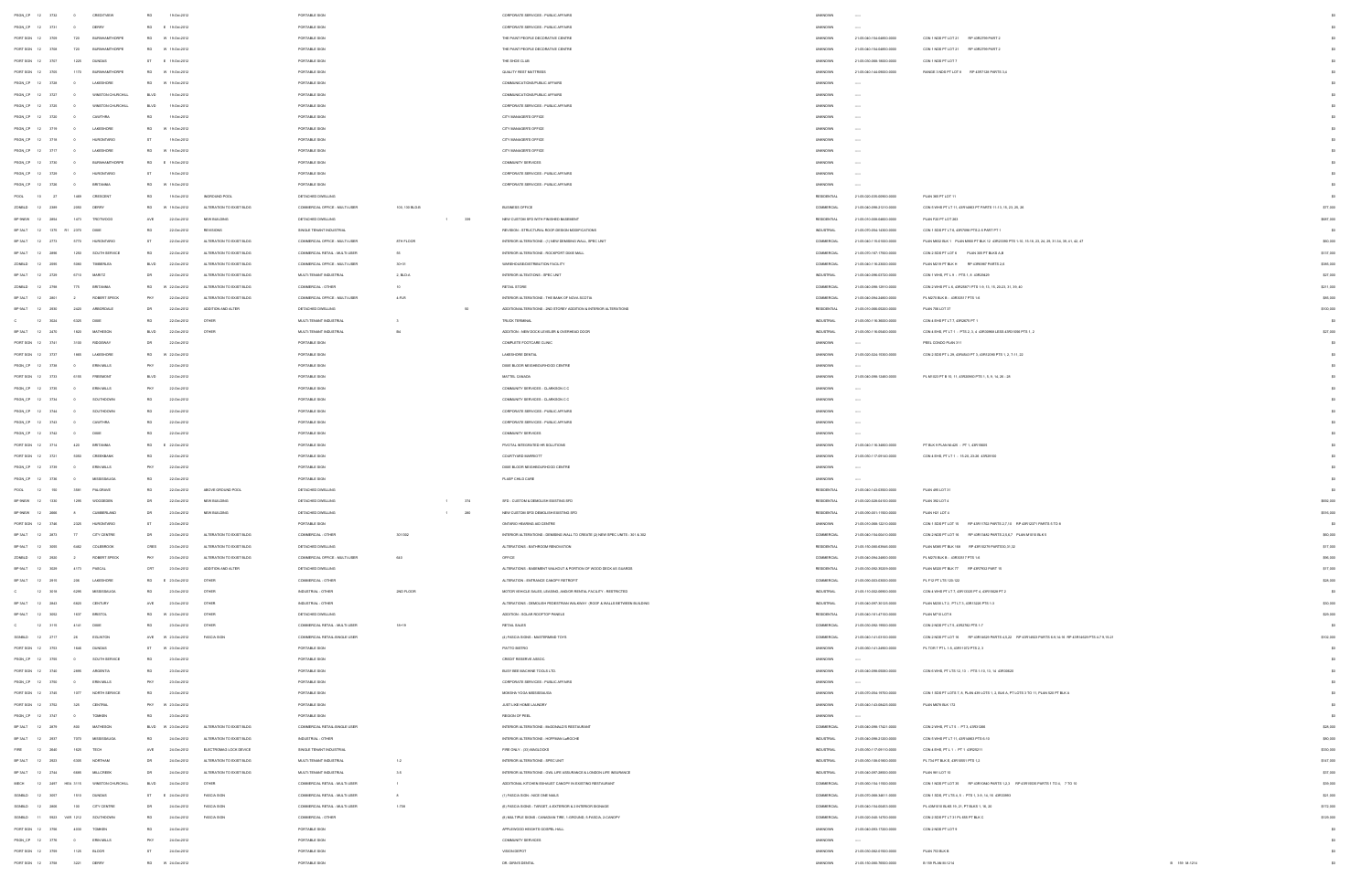| PORT SGN 12 3757<br>7070            | SAINT BARBARA         | BLVD 24-Oct-2012               |                                        | PORTABLE SIGN                  |           |       | <b>IMAGE OPTICAL</b>                                                                                                                      | <b>UNKNOWN</b>     | 21-05-040-098-59501-0000                             | CON 1 WHS W PT LOT 11, 43R32120, PTS 1-4, 9, 19                                                                                     |                      |
|-------------------------------------|-----------------------|--------------------------------|----------------------------------------|--------------------------------|-----------|-------|-------------------------------------------------------------------------------------------------------------------------------------------|--------------------|------------------------------------------------------|-------------------------------------------------------------------------------------------------------------------------------------|----------------------|
| PORT SGN 12 3748<br>6745            | CENTURY               | AVE 24-Oct-2012                |                                        | PORTABLE SIGN                  |           |       | SIMPLY SMART CHILD CARE CENTRE INC.                                                                                                       | <b>UNKNOWN</b>     | 21-05-040-097-12920-0000                             | PLAN M275 PT LOT 2 RP 43R17175 PART 1                                                                                               |                      |
| PSGN_CP 12 3778                     | <b>HURONTARIO</b>     | 24-Oct-2012<br>ST              |                                        | PORTABLE SIGN                  |           |       | <b>COMMUNITY SERVICES</b>                                                                                                                 | <b>UNKNOW</b>      |                                                      |                                                                                                                                     |                      |
| 4141<br>PORT SGN 12 3763            | <b>DIXIE</b>          | RD <sub>2</sub><br>24-Oct-2012 |                                        | PORTABLE SIGN                  |           |       | <b>GAMESTREET VIDEO GAMES</b>                                                                                                             | <b>UNKNOWN</b>     | 21-05-030-092-19500-0000                             | CON 2 NDS PT LT 5, 43R2782 PTS 1-7                                                                                                  |                      |
| PSGN CP 12 3777                     | <b>DUNDAS</b>         | ST W 24-Oct-2012               |                                        | PORTABLE SIGN                  |           |       | <b>COMMUNITY SERVICES</b>                                                                                                                 | <b>UNKNOWN</b>     |                                                      |                                                                                                                                     |                      |
| PSGN_CP 12 3780                     | EGLINTON              | AVE W 24-Oct-2012              |                                        | PORTABLE SIGN                  |           |       | COMMUNITY SERVICES                                                                                                                        | <b>UNKNOW</b>      |                                                      |                                                                                                                                     |                      |
| PSGN_CP 12 3779<br>$\overline{0}$   | MAVIS                 | <b>RD</b><br>24-Oct-2012       |                                        | PORTABLE SIGN                  |           |       | <b>COMMUNITY SERVICES</b>                                                                                                                 | <b>UNKNOWN</b>     |                                                      |                                                                                                                                     |                      |
| PSGN_CP 12 3762<br>$\sim$ 0         | MISSISSAUGA VALLEY    | <b>BLVD</b><br>24-Oct-2012     |                                        | PORTABLE SIGN                  |           |       | <b>COMMUNITY SERVICES</b>                                                                                                                 | <b>UNKNOWN</b>     |                                                      |                                                                                                                                     |                      |
| PORT SGN 12 3760<br>10              | KINGSBRIDGE GARDEN    | CIR<br>24-Oct-2012             |                                        | PORTABLE SIGN                  |           |       | THE CATHOLIC FAMILY SERVICES PEEL DUFFERIN                                                                                                | <b>UNKNOWN</b>     | 21-05-040-141-03300-0000                             | PLAN M576 PT BLK 2 RP 43R14594 PART 4                                                                                               |                      |
| 3535<br>ZONBLD                      | LAIRE                 | 24-Oct-2012                    | ALTERATION TO EXIST BLDG               | SINGLE TENANT INDUSTRIAL       |           |       | MANUFACTURING FACILITY + WAREHOUSE FACILITY                                                                                               | INDUSTRIAL         | 21-05-150-084-02580-0000                             | RCP 1542, PT LT 9 - PTS 5-7 43R23862                                                                                                |                      |
| BP 9ALT 12 3066<br>2395             | BROMSGROVE            | <b>RD</b><br>25-Oct-2012       | ALTERATION TO EXIST BLDG               | ROW DWELLING                   |           |       | INTERIOR ALTERATIONS - REMOVE LOAD BEARING WALL                                                                                           | RESIDENTIAL        |                                                      | PEEL CONDO PLAN 24                                                                                                                  | \$12,000             |
| PORT SGN 12 3764<br>5925            | GROSSBEAK             | <b>DR</b><br>25-Oct-2012       |                                        | PORTABLE SIGN                  |           |       | BRITANNIA MEDICAL FACILITY                                                                                                                | <b>UNKNOWN</b>     | 21-05-150-090-40400-0000                             | PL M878 BLK 314, 43R17881 PTS 2-12                                                                                                  |                      |
| BP 3ALT 12 2848<br>1640             | <b>ENTERPRISE</b>     | <b>RD</b><br>25-Oct-2012       | ALTERATION TO EXIST BLDG               | SINGLE TENANT INDUSTRIAL       | 1ST FLOOR |       | INTERIOR ALTERATIONS - STRONGCO                                                                                                           | INDUSTRIAL         | 21-05-050-116-06700-0000                             | CON 4 EHS PT LOTS 4,5 RP 43R8732 PARTS 2 TO 5 PLAN M596 BLK 1                                                                       | \$210,000            |
| BP 3ALT 12 2792<br>1240             | <b>EGLINTON</b>       | AVE W 25-Oct-2012              | ALTERATION TO EXIST BLDG               | COMMERCIAL - OTHER             | BLDG C    |       | ALTERATIONS - EXTERIOR FACADE UPGRADE INTERIOR DEMOLITION ONLY                                                                            | COMMERCIAL         | 21-05-040-144-06200-0000                             | RANGE 5 NDS PT LOT 7 RP 43R16932 PT OF PART 1 RP 43R17654 PARTS 1-4,12, 28-31,35                                                    | \$90,000             |
| ZONBLD 12 2263<br>7330              | PACIFIC               | CIR<br>25-Oct-2012             | ALTERATION TO EXIST BLDG               | SINGLE TENANT INDUSTRIAL       |           |       | WAREHOUSE/DISTRIBUTION FACILITY                                                                                                           | INDUSTRIAL         | 21-05-040-116-29896-0000                             | CON 2 EHS PT LOT 9 RP 43R14783 PART 2                                                                                               | \$1,420,000          |
| BP 3ALT 12 2884<br>6925             | <b>CENTUR</b>         | AVE<br>25-Oct-2012             | ALTERATION TO EXIST BLDG               | INDUSTRIAL - OTHER             | $1-FLR$   |       | INTERIOR ALTERATIONS - TIM HORTONS                                                                                                        | INDUSTRIAL         | 21-05-040-097-30020-0000                             | PL M13, PT BLK A, PT BLK B - PTS 1, 2, 8 43R33277                                                                                   | \$66,000             |
| HOUSDEMO 12 3096<br>1301            | <b>MINNEWASK</b>      | TR.<br>25-Oct-2012             | DEMOLITION                             | DETACHED DWELLING              |           |       | DEMOLITION - SFD                                                                                                                          | RESIDENTIAL        | 21-05-010-009-17900-0000                             | PLAN 453 LOT 5                                                                                                                      | \$22,000             |
| HOUSDEMO 12 2862<br>1047            | <b>ATWATER</b>        | AVE<br>25-Oct-2012             | <b>DEMOLITION</b>                      | DETACHED DWELLING              |           |       | DEMOLITION - SFD                                                                                                                          | <b>RESIDENTIAL</b> | 21-05-070-166-09400-0000                             | PLAN K22 PT LOT 116                                                                                                                 | \$21,000             |
| 212<br>BP 3ALT 12 2916              | LAKESHORE             | RD E 25-Oct-2012               | OTHER                                  | COMMERCIAL - OTHER             |           |       | ALTER - ENTRANCE CANOPY ALTERATIONS, STARLIGHT INVESTMENTS                                                                                | COMMERCIAL         | 21-05-090-003-02900-0000                             | PL F12 PT LTS 122-124                                                                                                               | \$28,000             |
| DRA 5815<br><b>DRAIN</b><br>12 3023 | COOPERS               | AVE<br>25-Oct-2012             | OTHER                                  | SINGLE TENANT INDUSTRIAL       |           |       | NEW CATCH BASIN                                                                                                                           | <b>INDUSTRIAL</b>  | 21-05-040-116-35312-0000                             | PLAN M425 PT BLK 14 PR 43R12034 PART 1                                                                                              | \$21,000             |
| BP 9ALT<br>3543<br>12<br>3025       | <b>ENNISKILLEN</b>    | CIR<br>25-Oct-2012             | OTHER                                  | DETACHED DWELLING              |           |       | ADDITION - GAZEBO ROOF OVER EXISTING DECK                                                                                                 | <b>RESIDENTIAL</b> | 21-05-060-151-15600-0000                             | LT 265 PL 550                                                                                                                       | \$16,000             |
| BP 9ALT 12 3047<br>1070             | <b>FELICITY</b>       | CRES<br>25-Oct-2012            | OTHER                                  | STREET ROW DWELLING            | 12, BLD-3 |       | ADDITION - SOLAR ROOFTOP PANELS                                                                                                           | RESIDENTIAL        | 21-05-040-096-75122-0000                             | PL 43M1034, PT BLK 130 - PTS 12, 55 43R30692                                                                                        | \$35,000             |
| 2850<br>12 2936                     | ARGENTIA              | <b>RD</b><br>25-Oct-2012       | OTHER                                  | MULTI-TENANT INDUSTRIAL        |           |       | OFFICE W/ ACCESSORY WAREHOUSE/DISTRIBUTION                                                                                                | INDUSTRIAL         | 21-05-040-098-05080-0000                             | CON 6 WHS, PT L 12 - PTS 1-3, 7-9, 13-15, 27, 28 43R25811                                                                           |                      |
| SGNBLD<br>12<br>734<br>1455         | COURTNEYPARK          | DR E 25-Oct-2012               | PYLON SIGN                             | SINGLE TENANT INDUSTRIAL       |           |       | 1 GROUND SIGN - MARVIN WINDOWS & DOORS                                                                                                    | <b>INDUSTRIAL</b>  | 21-05-050-116-33400-0000                             | PLAN M354 PT BLK D                                                                                                                  |                      |
| SGNBLD 12 3028<br>3160              | ARGENTIA              | 25-Oct-2012<br><b>RD</b>       | <b>FASCIA SIGN</b>                     | COMMERCIAL RETAIL - MULTI-USER |           |       | (2) FASCIA SIGN - GREAT CLIPS                                                                                                             | COMMERCIA          | 21-05-150-080-13600-0000                             | CON 11 NS PT L 13 - PTS 5, 9, 10 43R25818                                                                                           | \$42,000             |
| PSGN_CP 12 3782<br>$\sim$ 0         | WINSTON CHURCHILL     | <b>BLVD</b><br>25-Oct-2012     |                                        | PORTABLE SIGN                  |           |       | CITY CENTRE MUSICAL PRODUCTIONS                                                                                                           | UNKNOWN            |                                                      |                                                                                                                                     |                      |
| PORT SGN 12 3775                    | 1930<br>FOWLER        | 25-Oct-2012<br>DR.             |                                        | PORTABLE SIGN                  |           |       | <b>STARBUCKS</b>                                                                                                                          | <b>UNKNOWN</b>     | 21-05-060-131-00200-0000                             | CON 1 SDS PT LOT 30 RANGE 3 CIR PT LOT 14 PT RD ALLCE                                                                               |                      |
| PORT SGN 12 3749<br>6980            | <b>MARITZ</b>         | <b>DR</b><br>25-Oct-2012       |                                        | PORTABLE SIGN                  |           |       | FALCON VISION CENTRE                                                                                                                      | <b>UNKNOW</b>      | 21-05-040-099-50000-0000                             | PSCP 805 - FORMERLY BLK 4 PLAN M-1447<br>B 4 M-1447                                                                                 |                      |
| PORT SGN 12 3773<br>2550            | MATHESON              | BLVD E 25-Oct-2012             |                                        | PORTABLE SIGN                  |           |       | MYMA FOOTWEAR                                                                                                                             | UNKNOWN            |                                                      | PEEL CONDO PLAN 438                                                                                                                 |                      |
| PORT SGN 12 3766<br>5425            | CREDITVIEW            | <b>RD</b><br>25-Oct-2012       |                                        | PORTABLE SIGN                  |           |       | SHOPPERS DRUG MART                                                                                                                        | <b>UNKNOWN</b>     | 21-05-040-097-00830-0000                             | CON 3 WHS PT LOT 3                                                                                                                  |                      |
|                                     |                       |                                |                                        |                                |           |       |                                                                                                                                           |                    |                                                      |                                                                                                                                     |                      |
| PORT SGN 12 3765<br>1140            | BURNHAMTHORPE         | RD W 25-Oct-2012               |                                        | PORTABLE SIGN                  |           |       | THE UPS STORE                                                                                                                             | <b>UNKNOW</b>      | 21-05-040-144-09000-0000                             | RANGE 3 NDS PT LOT 8 RP 43R7128 PARTS 3,4                                                                                           |                      |
| PORT SGN 12 3790<br>3041            | ARGENTIA              | <b>RD</b><br>25-Oct-2012       |                                        | PORTABLE SIGN                  |           |       | DR ALEX PISTER                                                                                                                            | <b>UNKNOWN</b>     | 21-05-150-080-13700-0000                             | CON 11 NS, PT L 13, 14 - PT PT 1 43R28108, 43R28958 PTS 2, 4                                                                        |                      |
| PORT SGN 12 3781<br>4099            | <b>ERIN MILLS</b>     | 25-Oct-2012<br>PKY             |                                        | PORTABLE SIGN                  |           |       | PALMA PASTA                                                                                                                               | <b>UNKNOWN</b>     | 21-05-040-154-29800-0000                             | PLAN M247 BLK II                                                                                                                    |                      |
| PORT SGN 12 3774<br>3360            | WOLFEDALE             | <b>RD</b><br>25-Oct-2012       |                                        | PORTABLE SIGN                  |           |       | CANLANSPORTSPLEX                                                                                                                          | <b>UNKNOWN</b>     | 21-05-040-144-05000-0000                             | CON 1 NDS PT LT 22 - 43R29832 PTS 2-4, 7-12                                                                                         |                      |
| PORT SGN 12 3772<br>2206            | <b>DUNDAS</b>         | ST E 25-Oct-2012               |                                        | PORTABLE SIGN                  |           |       | <b>BOUNTY DINING</b>                                                                                                                      | <b>UNKNOW</b>      | 21-05-070-068-38300-0000                             | CON 1 SDS PT LOT A                                                                                                                  |                      |
| PORT SGN 12 3771<br>700             | BURNHAMTHORPE         | RD W 25-Oct-2012               |                                        | PORTABLE SIGN                  |           |       | MONEY EXCHANGE WORLD                                                                                                                      | <b>UNKNOWN</b>     | 21-05-040-154-04900-0000                             | CON 1 NDS PT LOT 21                                                                                                                 |                      |
| PORT SGN 12 3769<br>5606            | TENTH LINE WEST       | 25-Oct-2012                    |                                        | PORTABLE SIGN                  |           |       | WILD WINGS                                                                                                                                | <b>UNKNOWN</b>     | 21-05-150-085-10100-0000                             | <b>B 1 PLAN M-1493</b><br>B 1 M-1493                                                                                                |                      |
| PORT SGN 12 3768                    | 5700<br>MAVIS         | 25-Oct-2012<br><b>RD</b>       |                                        | PORTABLE SIGN                  |           |       | SUNSET TAN                                                                                                                                | <b>UNKNOWN</b>     | 21-05-040-098-17900-0000                             | CON 2 WHS PT LOT 4 - PTS 1, 9, 10, 18, 19, 24, 25, 36, 38, 39, 43R22763                                                             |                      |
| PORT SGN 12 3767<br>5700            | MAVIS                 | 25-Oct-2012<br><b>RD</b>       |                                        | PORTABLE SIGN                  |           |       | SUNSET TAN                                                                                                                                | <b>UNKNOWN</b>     | 21-05-040-098-17900-0000                             | CON 2 WHS PT LOT 4 - PTS 1, 9, 10, 18, 19, 24, 25, 36, 38, 39, 43R22763                                                             |                      |
| PORT SGN 12 3761<br>5665            | MCLAUGHLIN            | <b>RD</b><br>25-Oct-2012       |                                        | PORTABLE SIGN                  |           |       | GREENHAWK HARNESS AND ESQUESTRIAN SUPPLIES                                                                                                | UNKNOWN            | 21-05-040-115-00395-0000                             | PLAN M832 PT BLK 8, 43R15961 PTS 1-9, 43R16226 PTS 3, 6                                                                             |                      |
| BP 9ALT 12 3061<br>5952             | CHIDHAM               | CRES<br>25-Oct-2012            | ALTERATION TO EXIST BLDG               | DETACHED DWELLING              |           |       | INTERIOR ALTERATIONS - BATHROOM RENOVATION & NEW ENTRANCE DOOR FROM GARAGE                                                                | <b>RESIDENTIAL</b> | 21-05-040-100-51206-0000                             | PLAN M196 PT BLK G RP 43R6373 PARTS 2,2A,2B                                                                                         | \$16,000             |
| BP 9NEW 12 2858<br>876              | <b>AVIATION</b>       | <b>RD</b><br>26-Oct-2012       | NEW BUILDING                           | DETACHED DWELLING              |           | 1278  | NEW CUSTOM SFD                                                                                                                            | <b>RESIDENTIAL</b> | 21-05-010-001-07200-0000                             | PLAN C19 LOT 157                                                                                                                    | \$485,000            |
| PSGN_CP 12 3796 0                   | <b>ERIN MILLS</b>     | PKY<br>26-Oct-2012             |                                        | PORTABLE SIGN                  |           |       | MEADOWVALE THEATRE ADVISORY BOARD                                                                                                         | <b>UNKNOWN</b>     | $\sim$                                               |                                                                                                                                     |                      |
| RP 3NEW 12 385 COM 2455 CASHMERE    |                       |                                | AVE 26-Oct-2012 ADDITION TO EXIST BLDG | SCHOOL - ELEMENTARY            |           |       | ADDITION - 1-STOREY KINDERGARTEN ADDITION, CASHMERE AVENUE P.S. COMPLETION                                                                | PUBLIC             | 21-05-060-128-95953-0000                             | PL M77 BLK B. PL M54 BLK B. PL M136 BLK B                                                                                           |                      |
| ZONBLD 12 2357<br>2885              | ARGENTIA              | 26-Oct-2012<br><b>RD</b>       | ALTERATION TO EXIST BLDG               | MULTI-TENANT INDUSTRIAL        | $5 + 6$   |       | WHOLESALE STORAGE WAREHOUSE AND DISTRIBUTION WITH ACCESSORY RETAIL SHOWROOM (MAXIMUM 20% GFA RETAIL SHOWROOM)                             | <b>INDUSTRIAL</b>  | 21-05-040-098-05060-0000                             | CON 6 WHS, PT LTS 12, 13 - PTS 1-10, 13, 14 43R30620                                                                                | \$38,000             |
| PLU/BLDG 12<br>3069<br>MFC 7120     | <b>HURONTARIO</b>     | 26-Oct-2012<br><b>ST</b>       | ALTERATION TO EXIST BLDG               | COMMERCIAL OFFICE- SINGLE USER |           |       | ADD NEW SINK IN GROUND FLOOR CAFETERIA                                                                                                    | COMMERCIAL         | 21-05-040-098-95400-0000                             | PL 43M-1704, BLK 3, PT BLK 2<br>B 3 M-1704                                                                                          | \$27,000             |
| BP 9ALT<br>12 3071<br>4059          | MARIGOLD              | CRES 26-Oct-2012               | ALTERATION TO EXIST BLDG               | DETACHED DWELLING              |           |       | ALTER - BASEMENT-FINISHED (NOT APPROVED AS SECOND-DWELLING UNIT                                                                           | RESIDENTIAL        | 21-05-040-145-40300-0000                             | PLAN M119 LOT 213                                                                                                                   | \$34,000             |
| BP 3ALT 12 2500<br>1695             | THE COLLEGEWAY        | 26-Oct-2012                    | ALTERATION TO EXIST BLDG               | COMMERCIAL - OTHER             | BLD-B     |       | INTERIOR ALTERATIONS -NEW BAR SINK (GLENERIN INN)                                                                                         | COMMERCIAL         | 21-05-060-155-52489-0000                             | PL M-199, PT BLKS 00, PP - PTS 1-9 43R33735                                                                                         | \$27,000             |
| 5178<br>BP 9ALT                     | <b>MONTCLAIR</b>      | <b>DR</b><br>26-Oct-2012       | ALTERATION TO EXIST BLDG               | DETACHED DWELLING              |           |       | ALTER - LOAD-BEARING WALL REMOVAL, REPLACING WITH BEAMS & BAY WINDOW IN REAR                                                              | <b>RESIDENTIAL</b> | 21-05-040-159-12600-0000                             | PLAN M857 LOT 90                                                                                                                    | \$17,000             |
| BP 9ALT<br>915<br>12 2981           | MISSISSAUGA VALLEY    | <b>BLVD</b><br>26-Oct-2012     | OTHER                                  | DETACHED DWELLING              |           |       | ALTERATIONS - ROOF REPLACEMENT (RAFTERS, PLYWOOD, SHINGLES ONLY)                                                                          | <b>RESIDENTIAL</b> | 21-05-040-090-03400-0000                             | PLAN 562 LOT 5                                                                                                                      | \$39,000             |
| VAR 6275<br>SGNBLD 12 1933          | <b>MILLCREEK</b>      | 26-Oct-2012<br>DR 3            | <b>FASCIA SIGN</b>                     | COMMERCIAL - OTHER             |           |       | (1) FASCIA SIGN - DEWALT FACTORY SERVICE                                                                                                  | COMMERCIAL         | 21-05-040-098-61400-0000                             | B 2 M-1780<br>B 2 PLAN M-1780                                                                                                       | \$21,000             |
| 925<br>SGNBLD<br>12                 | <b>RATHBURN</b>       | RD E 26-Oct-2012               | <b>FASCIA SIGN</b>                     | COMMERCIAL RETAIL - MULTI-USER | B1-B2     |       | (1) FASCIA SIGN - ANY TIME FITNESS                                                                                                        | COMMERCIAL         |                                                      |                                                                                                                                     |                      |
| SGNBLD<br>703<br>VAR 1530<br>12     | <b>DUNDAS</b>         | ST E 26-Oct-2012               | DIRECTIONAL SIGN                       | COMMERCIAL RETAIL-SINGLE USER  |           |       |                                                                                                                                           |                    |                                                      |                                                                                                                                     |                      |
| PORT SGN 12 3788<br>6485            |                       |                                |                                        |                                |           |       | (3) DIRECTIONAL SIGNS - RBC                                                                                                               | COMMERCIAL         | 21-05-040-093-36700-0000<br>21-05-070-068-34611-0000 | PLAN M367 BLK 30                                                                                                                    | \$21,000<br>\$60,000 |
| PORT SGN 12 3787<br>7200            | <b>MISSISSAUGA</b>    | <b>RD</b><br>26-Oct-2012       |                                        | PORTABLE SIGN                  |           |       | ST LOUIS BAR AND GRILL                                                                                                                    | <b>UNKNOWN</b>     | 21-05-110-002-07900-0000                             | CON 1 SDS, PT LTS 4, 5 - PTS 1, 3-9, 14, 16 43R33993<br>CON 4 WHS PT L 8, PL M4 PT BLK A, 43R2494 PTS 16, 20, 24, 27, 43R15805 PT 1 |                      |
|                                     | GOREWAY               | DR.<br>26-Oct-2012             |                                        | PORTABLE SIGN                  |           |       | CIMT COLLEGE                                                                                                                              | <b>UNKNOWN</b>     | 21-05-050-107-18500-0000                             | CON 7 EHS PT LOT 11                                                                                                                 |                      |
|                                     |                       |                                |                                        |                                |           |       |                                                                                                                                           |                    |                                                      |                                                                                                                                     |                      |
| PORT SGN 12 3785                    | 7171<br>GOREWAY       | 26-Oct-2012<br><b>DR</b>       |                                        | PORTABLE SIGN                  |           |       | CASH NOW                                                                                                                                  | <b>UNKNOWN</b>     | 21-05-050-107-12500-0000                             | PL 710 PT BLK B                                                                                                                     |                      |
| BP 3NEW 11 3941<br>COM 1907         | <b>LAKESHORE</b>      | RD W 26-Oct-2012               | <b>NEW BUILDING</b>                    | APARTMENT (> 6 UNITS)          |           |       | NEW - 8-STOREY APARTMENT BLD, 1-LVL U/G PARKING, WALDEN CIRCLE RETIREMENT HOME, COMPLETION                                                | <b>RESIDENTIAL</b> | 21-05-020-024-15800-0000                             | CON 2 SDS PT LOT 29 PT LOT 30                                                                                                       |                      |
| BP 9ALT<br>12 3080                  | 1510<br>POINT-O-WOODS | <b>RD</b><br>29-Oct-2012       | ALTERATION TO EXIST BLDG               | DETACHED DWELLING              |           |       | ALTERATIONS - NEW LOAD BEARING BEAM AND ENLARGE & RELOCATE (2) EXISTING WINDOWS                                                           | RESIDENTIAL        | 21-05-010-017-18612-0000                             | PLAN B-09 PT BLK H                                                                                                                  |                      |
| PORT SGN 12<br>801<br>3798          | <b>DUNDAS</b>         | ST E 29-Oct-2012               |                                        | PORTABLE SIGN                  |           |       | PIZZAVILLE                                                                                                                                | <b>UNKNOWN</b>     | 21-05-040-068-20300-0000                             | CON 1 NDS PT LOT 10 RP 43R14243 PARTS 1,6,10,11, 17-20                                                                              |                      |
| ZONBLD<br>12<br>2688<br>3160        | ARGENTIA              | 29-Oct-2012<br><b>RD</b>       | ALTERATION TO EXIST BLDG               | COMMERCIAL RETAIL - MULTI-USER | 3, BLD-G  |       | PERSONAL SERVICE ESTABLISHMENT                                                                                                            | COMMERCIAL         | 21-05-150-080-13600-0000                             | CON 11 NS PT L 13 - PTS 5, 9, 10 43R25818                                                                                           | \$58,000             |
| ZONBLD 12 1060<br>2340              | <b>COUNCIL RING</b>   | RD -<br>29-Oct-2012            | ALTERATION TO EXIST BLDG               | COMMERCIAL RETAIL - MULTI-USER | 107       |       | TAKE-OUT RESTAURANT "A" 436/10 for 60m separation                                                                                         | COMMERCIAL         | 21-05-060-155-12400-0000                             | PLAN 915 BLK S                                                                                                                      | \$84,000             |
| BP 9ALT<br>12 2218                  | 1452<br>SKYLINE       | DR.<br>29-Oct-2012             | ADDITION AND ALTER                     | DETACHED DWELLING              |           | 125   | ADD/ALTER - 2ND-STOREY ADDITION, PORCH, DECK,FRONT/ REAR ADDITION ON MAIIN FLOOR, ATTACHED GARAGE EXTENSION, FINISHED BASEMENT & INT ALTS | RESIDENTIAL        | 21-05-070-158-06400-0000                             | PLAN 444 LOT 84                                                                                                                     | \$397,000            |
| BP 9ALT<br>6581<br>3211             | ANGEL PASS            | DR.<br>29-Oct-2012             | OTHE                                   | DETACHED DWELLING              |           |       | ALTERATIONS - BASEMENT ENTRANCE                                                                                                           | <b>RESIDENTIA</b>  | 21-05-150-010-17856-0000                             | L 19 PLAN M-1499<br>L 19 M-1499                                                                                                     | \$13,000             |
| BP 9ALT 12 2419<br>230              | PAISLEY               | BLVD W 29-Oct-2012             | <b>OTHER</b>                           | ROW DWELLING                   | 12        |       | ALTERATIONS - NEW BALCONY IN REAR YARD                                                                                                    | <b>RESIDENTIAL</b> |                                                      | PSCP 820 - FORMERLY RANGE 2 SDS, PT LT 15, PL 906, PT BLK A - PTS 1, 3, 4 43R29804                                                  | \$17,000             |
| PORT SGN 12 3792<br>49              | MATHESON              | BLVD E 29-Oct-2012             |                                        | PORTABLE SIGN                  |           |       | POMODORO                                                                                                                                  | UNKNOWN            | 21-05-040-116-23800-0000                             | PL M364 BLK 18, 43R9565 PTS 3-9                                                                                                     |                      |
| PORT SGN 12 3794<br>3437            | FIELDGATE             | 29-Oct-2012<br>DR.             |                                        | PORTABLE SIGN                  |           |       | EXTRA CARE DRY CLEANERS                                                                                                                   | <b>UNKNOWN</b>     | 21-05-030-072-09000-0000                             | PLAN 719 BLK J                                                                                                                      |                      |
| PORT SGN 12 3797<br>6325            | DIXIE                 | <b>RD</b><br>29-Oct-2012       |                                        | PORTABLE SIGN                  |           |       | <b>B2B FREIGHTWAY INC.</b>                                                                                                                | <b>UNKNOWN</b>     | 21-05-050-116-36000-0000                             | CON 4 EHS PT LT 7, 43R2675 PT 1                                                                                                     |                      |
| PORT SGN 12 3791<br>1280            | MATHESON              | BLVD E 29-Oct-2012             |                                        | PORTABLE SIGN                  |           |       | JERUSALEM RESTAURANT                                                                                                                      | <b>UNKNOWN</b>     | 21-05-050-115-19900-0000                             | CON 3 EHS PT LOT 2 RP 43R7672 PART 1                                                                                                |                      |
| 1077<br>PORT SGN 12 3789            | NORTH SERVICE         | 29-Oct-2012<br><b>RD</b>       |                                        | PORTABLE SIGN                  |           |       | CALIFORNIA'S BAR & GRILL                                                                                                                  | <b>UNKNOWN</b>     | 21-05-070-054-19700-0000                             | CON 1 SDS PT LOTS 7, 8, PLAN 439 LOTS 1, 2, BLK A, PT LOTS 3 TO 11, PLAN 520 PT BLK A                                               |                      |
| PORT SGN 12 3783<br>120             | TRADERS               | BLVD E 29-Oct-2012             |                                        | PORTABLE SIGN                  |           |       | CJ'S                                                                                                                                      | <b>UNKNOWN</b>     | 21-05-040-116-32310-0000                             | PSCP 817 - FORMERLY PL M425 PT BLK 43, PLAN M364 PT BLK 2, 43R13391 PTS 1, 2                                                        |                      |
| PORT SGN 12 3793<br>5130            | DIXIE                 | <b>RD</b><br>29-Oct-2012       |                                        | PORTABLE SIGN                  |           |       | EAT MORE RESTAURANT                                                                                                                       | <b>UNKNOWN</b>     | 21-05-050-116-17200-0000                             | CON 3 EHS PT LOT 1                                                                                                                  |                      |
| PORT SGN 12 3784<br>2555            | <b>ERIN CENTRE</b>    | <b>BLVD</b><br>29-Oct-2012     |                                        | PORTABLE SIGN                  |           |       | MEDICAL CENTRE                                                                                                                            | UNKNOWN            | 21-05-040-159-40000-0000                             | <b>PLAN M856 BLK 116</b>                                                                                                            |                      |
| PORT SGN 12 3795<br>1375            | SOUTHDOWN             | 29-Oct-2012<br><b>RD</b>       |                                        | PORTABLE SIGN                  |           |       | UPS STORE                                                                                                                                 | <b>UNKNOWN</b>     | 21-05-020-040-12600-0000                             | PLAN 681 BLK F                                                                                                                      |                      |
| PORT SGN 12 3786<br>1540            | <b>DUNDAS</b>         | ST E 29-Oct-2012               |                                        | PORTABLE SIGN                  |           |       | TD CANADA TRUST                                                                                                                           | <b>UNKNOWN</b>     | 21-05-070-068-34611-0000                             | CON 1 SDS, PT LTS 4, 5 - PTS 1, 3-9, 14, 16 43R33993                                                                                |                      |
| 12 2749<br>3355<br>ZONBLD           | THE COLLEGEWAY        | 29-Oct-2012                    | ALTERATION TO EXIST BLDG               | COMMERCIAL - OTHER             | 29A       |       | MEDICAL OFFICE                                                                                                                            | COMMERCIAL         | 21-05-150-083-00900-0000                             | PLAN M695 BLK 1                                                                                                                     | \$60,000             |
| BP 9NEW 12 1753 1406 WOODEDEN       |                       | DR 30-Oct-2012 NEW BUILDING    |                                        | DETACHED DWELLING              |           | 1 314 | SFD - CUSTOM SFD                                                                                                                          | RESIDENTIAL        | 21-05-020-028-06900-0000                             | PLAN 425 LOT 43                                                                                                                     | \$548,000            |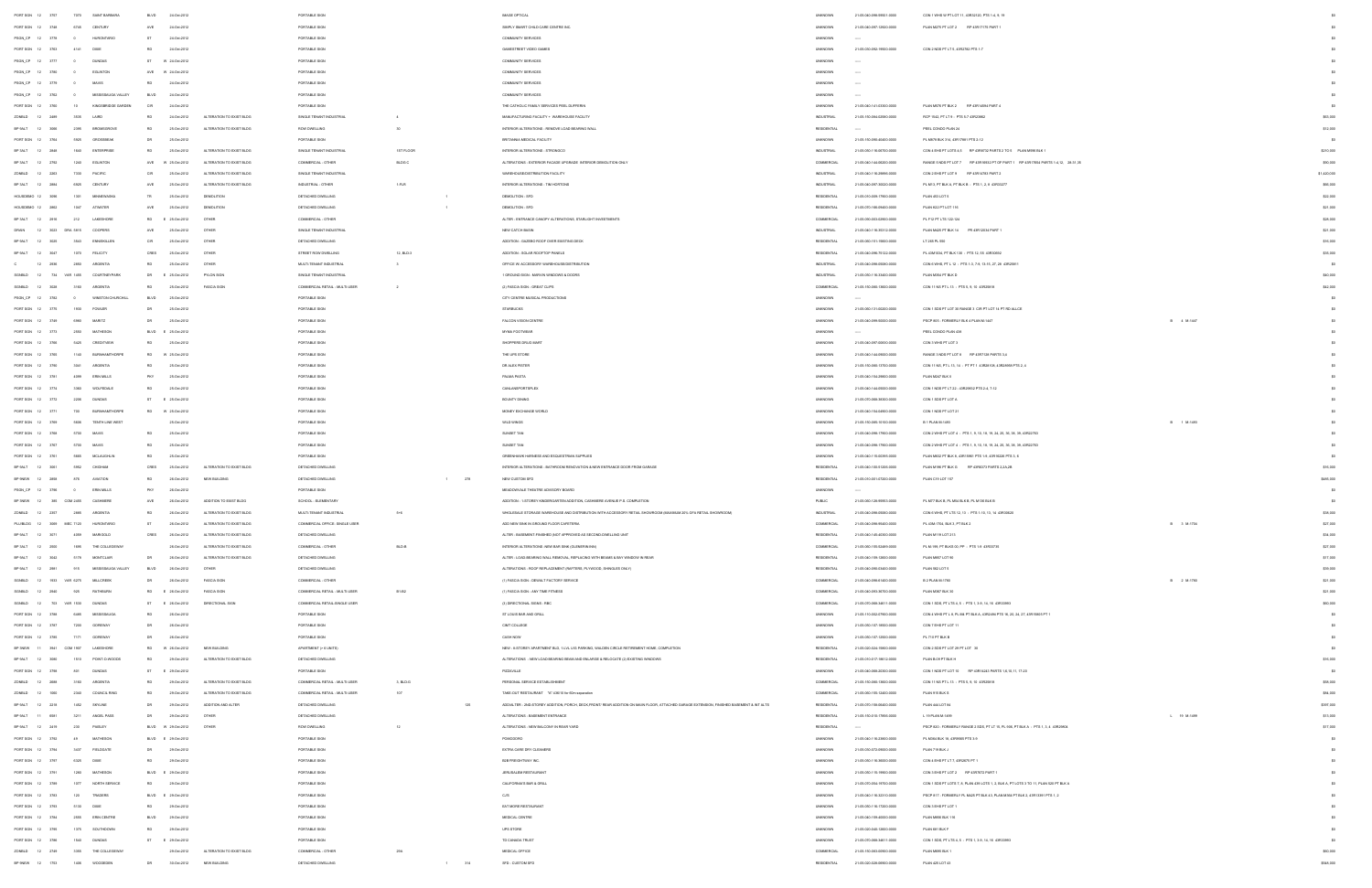| PORT SGN 12 3805        | 5980        | CHURCHILL MEADOWS | <b>BLVD</b> | 30-Oct-2012       |                          | PORTABLE SIGN                  |       | CHURCHILL MEADOWS DENTAL                                                                           | <b>UNKNOWN</b>     | 21-05-150-085-08870-0000 | B 446 PLAN M-1437                                                                     | B 446 M-1437 |           |
|-------------------------|-------------|-------------------|-------------|-------------------|--------------------------|--------------------------------|-------|----------------------------------------------------------------------------------------------------|--------------------|--------------------------|---------------------------------------------------------------------------------------|--------------|-----------|
| BP 3ALT<br>2649<br>12   | 6780        | CREDITVIEW        | <b>RD</b>   | 30-Oct-2012       | ALTERATION TO EXIST BLDG | SINGLE TENANT INDUSTRIAL       |       | ALTER - (8) LOADING DOCKS, (3) UNIT HEATERS, (1) DOUBLE CB'S, 2 MANHOLES, GREYSON CONSTRUCTION LTD | INDUSTRIAL         | 21-05-040-097-07590-0000 | PT LT 19 PL M965 - PTS 3-5, 10, 11 43R22254, 43R22415, PT 24                          |              | \$218,000 |
| BP 3ALT<br>2245         | 6033        | SHAWSON           | DR.         | 30-Oct-2012       | ALTERATION TO EXIST BLDG | MULTI-TENANT INDUSTRIAL        | 28-29 | ALTERATIONS - MEZZANINE REMOVAL & INTERIOR-RENO, SONEIL ACADEMY OF LEARNING INC                    | INDUSTRIAL         |                          | PEEL CONDO PLAN 426                                                                   |              | \$117,000 |
| BP 9ALT 12<br>2730      | 432         | BOB-O-LINK        | <b>RD</b>   | 30-Oct-2012       | ADDITION AND ALTER       | DETACHED DWELLING              | 158   | ADD/ALTER - EXTEND EXISTING POOL AREA, NEW CARPORT & BALCONY                                       | RESIDENTIAL        | 21-05-020-021-06400-0000 | PLAN 333 PT LOT 65                                                                    |              | \$202,000 |
| BP 9ALT 12<br>2995      | 2200        | SHARDAWN          | <b>MEWS</b> | 30-Oct-2012       | OTHER                    | DETACHED DWELLING              |       | ADDITION - DECK REPLACEMENT                                                                        | <b>RESIDENTIAL</b> | 21-05-060-127-04700-0000 | PLAN 869 LOT 11                                                                       |              | \$16,000  |
| PORT SGN 12<br>3812     | 3355        | THE COLLEGEWAY    |             | 30-Oct-2012       |                          | PORTABLE SIGN                  |       | <b>KUMON</b>                                                                                       | <b>UNKNOWN</b>     | 21-05-150-083-00900-0000 | PLAN M695 BLK 1                                                                       |              |           |
| PORT SGN 12 3810        | 1150        | <b>EGLINTON</b>   |             | AVE E 30-Oct-2012 |                          | PORTABLE SIGN                  |       | MAGNETO ELECTRIC                                                                                   | <b>LINKNOWN</b>    | 21-05-030-094-19910-0000 | CON 2 NDS PT LOT 7                                                                    |              |           |
| PORT SGN 12<br>3800     | 4181        | SLADEVIEW         | CRES        | 30-Oct-2012       |                          | PORTABLE SIGN                  |       | LITTLE ABACUS INC                                                                                  | <b>UNKNOWN</b>     | 21-05-150-010-00140-0000 | PLAN M781 BLKS 20,21                                                                  |              |           |
| PORT SGN 12 3808        | 6750        | MISSISSAUGA       | RD 3        | 30-Oct-2012       |                          | PORTABLE SIGN                  |       | DELTA MEADOWVALE HOTEL                                                                             | <b>UNKNOWN</b>     | 21-05-040-097-12910-0000 | PL M275 LTS 1, 2, 43R13587 PTS 3-5                                                    |              |           |
| PORT SGN 12 3804        | 1370        | <b>DUNDAS</b>     |             | ST E 30-Oct-2012  |                          | PORTABLE SIGN                  |       | FIRST CHOICE HAIRCUTTERS                                                                           | <b>UNKNOWN</b>     | 21-05-070-068-33900-0000 | CON 1 SDS PT LOT 6 RP 43R570 PARTS 1 TO 22                                            |              |           |
| PORT SGN 12<br>3803     | 1077        | NORTH SERVICE     | <b>RD</b>   | 30-Oct-2012       |                          | PORTABLE SIGN                  |       | SHOPPERS DRUG MART                                                                                 | <b>UNKNOWN</b>     | 21-05-070-054-19700-0000 | CON 1 SDS PT LOTS 7, 8, PLAN 439 LOTS 1, 2, BLK A, PT LOTS 3 TO 11, PLAN 520 PT BLK A |              |           |
| PORT SGN 12<br>3802     | 5965        | DIXIE             | <b>RD</b>   | 30-Oct-2012       |                          | PORTABLE SIGN                  |       | HUSKY (REID)                                                                                       | <b>UNKNOWN</b>     | 21-05-050-116-07400-0000 | CON 4 EHS PT LOT 5                                                                    |              |           |
| PORT SGN 12 3809        | 80          | COURTNEYPARK      |             | DR E 30-Oct-2012  |                          | PORTABLE SIGN                  |       | SHOELESS JOE'S                                                                                     | <b>UNKNOWN</b>     | 21-05-040-117-07405-0000 | PL 43M915 BLKS 11-13, 43R19175 PTS 1-11                                               |              |           |
| PORT SGN 12<br>3801     | 6750        | WINSTON CHURCHILL | <b>BLVD</b> | 30-Oct-2012       |                          | PORTABLE SIGN                  |       | DR. M. SIRISKO                                                                                     | <b>UNKNOWN</b>     | 21-05-150-081-17400-0000 | PLAN M407 BLK 9                                                                       |              |           |
| PORT SGN 12<br>3806     | 3200        | <b>ERIN MILLS</b> | PKY         | 30-Oct-2012       |                          | PORTABLE SIGN                  |       | <b>GIANT TIGER</b>                                                                                 | <b>UNKNOWN</b>     | 21-05-060-155-51701-0000 | PLAN 915 PT BLKS N,G,X RP 43R4553 PARTS 1,3,5                                         |              |           |
| PORT SGN 12<br>3799     | 918         | <b>DUNDAS</b>     |             | ST E 30-Oct-2012  |                          | PORTABLE SIGN                  |       | DR. CAMINSCHI                                                                                      | <b>UNKNOWN</b>     | 21-05-070-068-32000-0000 | CON 1 SDS PT LOT 9                                                                    |              |           |
| ZONBLD 12 2538          | 2555        | DIXIE             | <b>RD</b>   | 30-Oct-2012       | ALTERATION TO EXIST BLDG | COMMERCIAL RETAIL - MULTI-USER |       | MEDICAL OFFICE                                                                                     | COMMERCIAL         | 21-05-070-054-13400-0000 | CON 1 SDS PT LT 5, 43R8344 PT 5                                                       |              | \$75,000  |
| BP 3ALT 12 2872         | 90          | BURNHAMTHORPE     |             | RD W 31-Oct-2012  | ALTERATION TO EXIST BLDG | COMMERCIAL - OTHER             | 1504  | INTERIOR ALTERATIONS - DAVID APLIN GORUP                                                           | COMMERCIAL         | 21-05-040-154-06690-0000 | PL M492 PT BLK 17, 43R14746 PTS 3, 4, 6, 7                                            |              | \$140,000 |
| BP 3NEW 12<br>2961      | 2365        | CREDIT VALLEY     | <b>RD</b>   | 31-Oct-2012       | PORTABLE CLASSROOM       | SCHOOL - ELEMENTARY            |       | (1) PORTABLE RELOCATE - CREDIT VALLEY P.S.                                                         | PUBLIC             | 21-05-040-158-12000-0000 | CON 2 NDS PLAN 1003 PT LOT 12 PLAN M735 BLK 3                                         |              | \$2,00    |
| ZONBLD 6 2233           | 3620        | LAIRD             | <b>RD</b>   | 31-Oct-2012       | ALTERATION TO EXIST BLDG | INDUSTRIAL - OTHER             | $5-6$ | WHOLESALING, WAREHOUSE & DISTRIBUTION FACILITY (NO RETAIL SALES)                                   | INDUSTRIAL         | 21-05-150-010-01865-0000 | RCP 1542, PT L 9 - PTS 2-4 43R27494                                                   |              | \$394,000 |
| BP 3ALT<br>3090         | 5130        | DIXIE             | <b>RD</b>   | 31-Oct-2012       | OTHER                    | COMMERCIAL - OTHER             |       | ADDITION - EXTERIOR CANOPY INSTALLATION, EAT MORE RESTAURANT CAFE                                  | COMMERCIAL         | 21-05-050-116-17200-0000 | CON 3 EHS PT LOT 1                                                                    |              | \$30,000  |
| 12 1159<br><b>DRAIN</b> | 7100<br>22. | WEST CREDIT       | AVE         | 31-Oct-2012       | OTHER                    | COMMERCIAL OFFICE- SINGLE USER |       | SITE SERVICING - FOR A NEW FOUR (4) STOREY OFFICE BLDG                                             | COMMERCIAL         |                          | PL 43M-589, PT BLK 1 - PTS 5-7 43R34501                                               |              | \$42,000  |
| BP 9ALT<br>12<br>2962   | 4684        | ROSEBUSH          | <b>RD</b>   | 31-Oct-2012       | OTHER                    | DETACHED DWELLING              |       | ALTERATIONS - GARAGE BASEMENT-ENTRANCE                                                             | <b>RESIDENTIAL</b> | 21-05-040-144-25520-0000 | PLAN M921 LOT 28                                                                      |              | \$17,000  |
| BP 9ALT                 | 4530        | CENTRETOWN        | WAY         | 31-Oct-2012       | OTHER                    | DETACHED DWELLING              |       | ADDITION - DECK                                                                                    | RESIDENTIAL        | 21-05-040-155-54068-0000 | L 74 PLAN M-1781                                                                      | L 74 M-1781  | \$5,00    |
| PSGN_CP 12 3820         |             | WINSTON CHURCHILL | <b>BLVD</b> | 31-Oct-2012       |                          | PORTABLE SIGN                  |       | <b>LIVING ARTS CENTRE</b>                                                                          | <b>UNKNOWN</b>     |                          |                                                                                       |              |           |
| PSGN CP 12 3817         |             | <b>ERIN MILLS</b> | PKY         | 31-Oct-2012       |                          | PORTABLE SIGN                  |       | LIVING ARTS CENTRE                                                                                 | <b>UNKNOWN</b>     | <b>STATISTICS</b>        |                                                                                       |              |           |
| PORT SGN 12 3824        | 2501        | ARGENTIA          | <b>RD</b>   | 31-Oct-2012       |                          | PORTABLE SIGN                  |       | FOUR POINTS BY SHERATON                                                                            | <b>UNKNOWN</b>     | 21-05-040-097-34734-0000 | PLAN M499 BLK 1 PLAN M284 PT BLK D RP 43R13938 PARTS 1,2                              |              |           |
| PORT SGN 12 3807        | 6460        | MILLCREEK         | DR.         | 31-Oct-2012       |                          | PORTABLE SIGN                  |       | CHURCH OF ST. ANTHONY & MARCORIOUS                                                                 | UNKNOW             | 21-05-040-097-28710-0000 | PLAN 927 PT LOT 20 RP 43R6132 PART 1 RP 43R16892 PART 4                               |              |           |
| PSGN_CP 12 3814         |             | LAKESHORE         |             | RD W 31-Oct-2012  |                          | PORTABLE SIGN                  |       | LIVING ARTS CENTRE                                                                                 | <b>UNKNOWN</b>     | <b>STATE</b>             |                                                                                       |              |           |
| PORT SGN 12 3811        | 3025        | <b>RIDGEWAY</b>   | <b>DR</b>   | 31-Oct-2012       |                          | PORTABLE SIGN                  |       | THE BRICK                                                                                          | <b>UNKNOWN</b>     | 21-05-150-084-03103-0000 | PL 43M674, PT BLKS 21, 35 - PT 4 43R33724                                             |              |           |
| PORT SGN 12<br>3825     | 5580        | KENNEDY           | <b>RD</b>   | 31-Oct-2012       |                          | PORTABLE SIGN                  |       | POSITIVE CHANGES                                                                                   | <b>UNKNOWN</b>     | 21-05-040-117-04310-0000 | PLAN M364 PT BLK 12 RP 43R8968 PART 2                                                 |              |           |
| PORT SGN 12 3813        | 1256        | <b>EGLINTON</b>   |             | AVE W 31-Oct-2012 |                          | PORTABLE SIGN                  |       | MATHNASIUM                                                                                         | <b>LINKNOWN</b>    | 21-05-040-144-06200-0000 | RANGE 5 NDS PT LOT 7 RP 43R16932 PT OF PART 1 RP 43R17654 PARTS 1-4,12, 28-31,35      |              |           |
| PSGN_CP 12<br>3819      |             | BURNHAMTHORPE     |             | RD E 31-Oct-2012  |                          | PORTABLE SIGN                  |       | <b>LIVING ARTS CENTRE</b>                                                                          | <b>UNKNOWN</b>     |                          |                                                                                       |              |           |
| PSGN CP 12<br>3815      |             | <b>HILLCREST</b>  | AVE         | 31-Oct-2012       |                          | PORTABLE SIGN                  |       | LIVING ARTS CENTRE                                                                                 | <b>UNKNOWN</b>     |                          |                                                                                       |              |           |
| BP 3ALT 8 1202          | 6400        | NORTHAM           | DR          | 31-Oct-2012       | ALTERATION TO EXIST BLDG | SINGLE TENANT INDUSTRIAL       |       | ALTERATIONS - DIP-TANK, O.H. CRANE/OVEN, CHALMERS SUSPENSION INC                                   | INDUSTRIAL         | 21-05-050-118-09000-0000 | CON 7 EHS PCL 32 PT LOT 7 PT LOT 8 RP 43R850 PART 4 TO PART 6                         |              | \$74,000  |
|                         |             |                   |             |                   |                          |                                |       |                                                                                                    |                    |                          |                                                                                       |              |           |

Page 16 of 16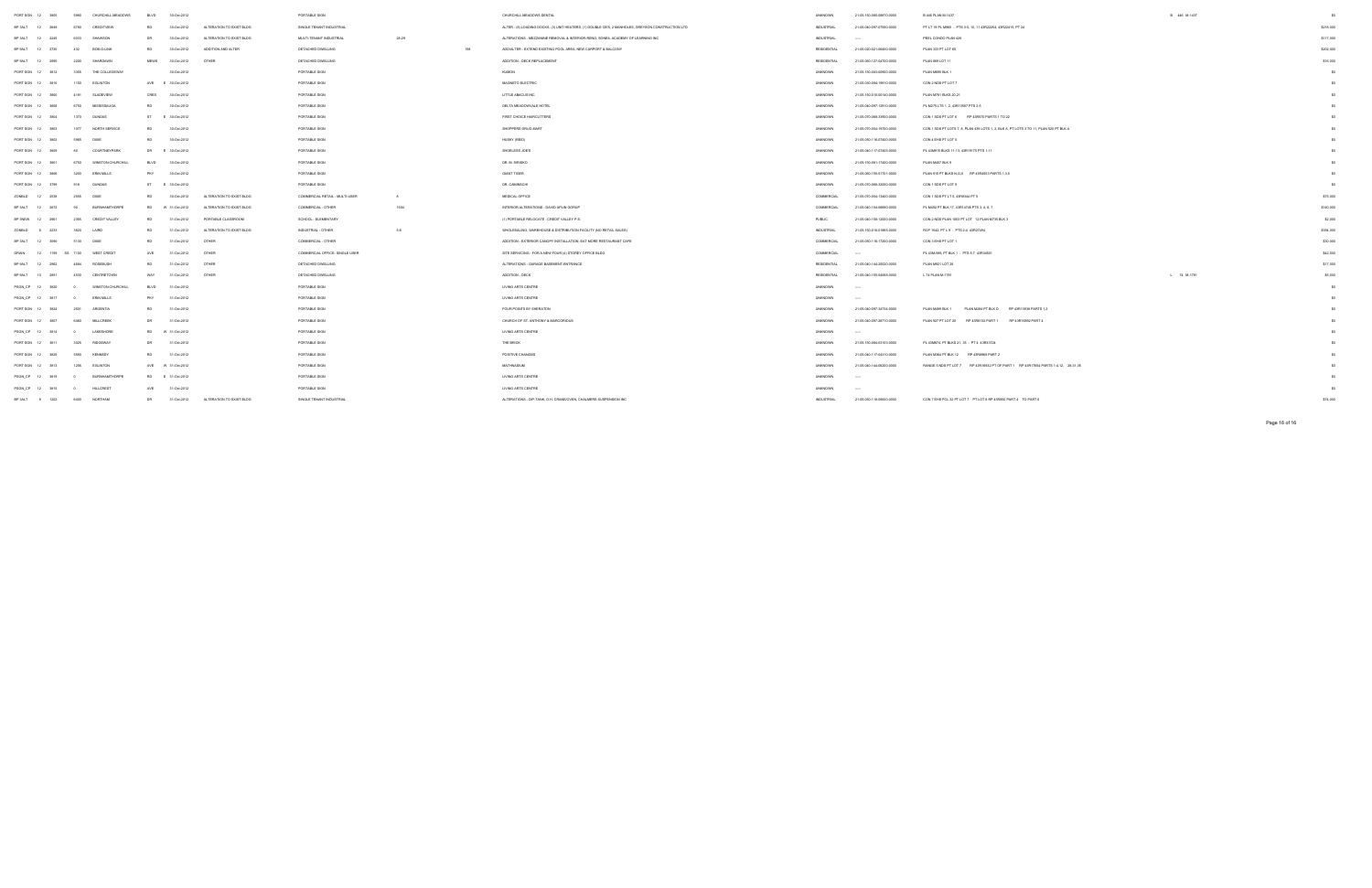ecity

|                    | <b>Summary Information</b>          |                          |                                                  |                                     |                          |                                |                 |                                                      |                                                                                          |                                  |                                      |                                                                                                                                                                            |                                   |
|--------------------|-------------------------------------|--------------------------|--------------------------------------------------|-------------------------------------|--------------------------|--------------------------------|-----------------|------------------------------------------------------|------------------------------------------------------------------------------------------|----------------------------------|--------------------------------------|----------------------------------------------------------------------------------------------------------------------------------------------------------------------------|-----------------------------------|
|                    |                                     |                          | <b>Total Construction Value for the Month</b>    |                                     |                          | 72,549,000 CDN Dollars         |                 |                                                      |                                                                                          |                                  | Note:                                | The City of Mississauga is concerned about protecting personal privacy. Therefore the data displayed below will not contain any 'owner' information or 'contact' informati |                                   |
|                    |                                     |                          | <b>Total Permits Issued for the Month</b>        |                                     | 741                      | Permits                        |                 |                                                      |                                                                                          |                                  | owners.                              | The data displayed represents that Building Permits issued for the Month ordered by the ISSUED DATE. Permits with zero dollar value are sign, pool, partial permits or     |                                   |
|                    |                                     |                          | <b>Total New Residential Units for the Month</b> |                                     |                          | Res Units                      |                 |                                                      |                                                                                          |                                  |                                      |                                                                                                                                                                            |                                   |
|                    | <b>Total New Area for the Month</b> |                          |                                                  |                                     | 21,147                   | <b>Square Metres</b>           |                 |                                                      |                                                                                          |                                  |                                      |                                                                                                                                                                            |                                   |
| APPLICATION        |                                     | <b>ADDRESS</b>           |                                                  | <b>ISSUED</b><br><b>DATE</b>        | <b>TYPE</b><br>OF PERMIT | <b>TYPE OF BUILDING</b>        | APP<br>UNIT     | RES<br><b>UNITS</b><br><b>CREATED</b><br>CREATE (sm) | <b>NEW AREA DESCRIPTION</b>                                                              | <b>LAND USE</b><br><b>TYPE</b>   | <b>ASSESS ROLL</b><br><b>NUMBER</b>  | <b>LEGAL DESCRIPTION</b>                                                                                                                                                   | <b>BUILDER</b><br><b>REG PLAN</b> |
| BP 9NEW            | 11 7097                             | 1394                     | QUEEN VICTORIA                                   | AVE  01-Nov-2012                    | NEW BUILDING             | DETACHED DWELLING              |                 | $\blacksquare$<br>334                                | SFD - CUSTOM                                                                             |                                  | RESIDENTIAL 21-05-020-030-19000-0000 | PLAN H13 PT LOT 32                                                                                                                                                         |                                   |
| PSGN_CP            | 12 3832                             |                          | <b>GLEN ERIN</b>                                 | DR 01-Nov-2012                      |                          | PORTABLE SIGN                  |                 |                                                      | DIXIE BLOOR NEIGHBOURHOOD CENTRE                                                         | <b>UNKNOWN</b>                   | $\sim$                               |                                                                                                                                                                            |                                   |
| ZONBLD             | 12 2980                             | 5770                     | <b>HURONTARIO</b>                                | ST 01-Nov-2012                      | ALTERATION TO EXIST BLDG | COMMERCIAL - OTHER             | 801             |                                                      | <b>BUSINESS OFFICE</b>                                                                   |                                  | COMMERCIAL 21-05-040-115-01000-0000  | PLAN M832 BLK 1 PLAN M900 PT BLK 12 43R23390 PTS 1-10, 15-18, 23, 24, 29, 31-34, 39, 41, 42, 47                                                                            |                                   |
| BP 9ALT            | 12 3030                             | 2392                     | DELKUS                                           | CRES 01-Nov-2012                    | ALTERATION TO EXIST BLDG | SEMI-DETACHED DWELLING         |                 |                                                      | INTERIOR ALTERATIONS - REMOVE LOAD BEARING WALLS & REPLACE WITH BEAMS                    |                                  | RESIDENTIAL 21-05-010-060-12200-0000 | PLAN 778 PT LOT 101                                                                                                                                                        |                                   |
| ZONBLD             | 12 2558                             | 2800                     | <b>SKYMARK</b>                                   | AVE  01-Nov-2012                    | ALTERATION TO EXIST BLDG | COMMERCIAL OFFICE - MULTI-USER | 10A             |                                                      | <b>BUSINESS OFFICE</b>                                                                   | COMMERCIAL                       | $\cdots$                             | PEEL CONDO PLAN 437                                                                                                                                                        |                                   |
| ZONBLD             | 12 2925                             | 60                       | <b>DUNDAS</b>                                    | ST E 01-Nov-2012                    | ALTERATION TO EXIST BLDG | COMMERCIAL RETAIL - MULTI-USER |                 |                                                      | MEDICAL OFFICE                                                                           |                                  | COMMERCIAL 21-05-010-068-27600-0000  | PLAN E19 PT LOTS 1,20 RP 43R16703 PT 1 & 2                                                                                                                                 |                                   |
| BP 9ALT            | 12 2247                             | 3949                     | BEECHNUT                                         | ROW 01-Nov-2012                     | ALTERATION TO EXIST BLDG | DETACHED DWELLING              |                 |                                                      | INTERIOR ALTERATIONS - FINISHED BASEMENT, BASEMENT WALKOUT & SIDE ENTRANCE THRU GARAGE   |                                  | RESIDENTIAL 21-05-150-082-71312-0000 | PLAN M1109 LOT 67                                                                                                                                                          |                                   |
| BP 3ALT            | 12 2562                             | 4188                     | <b>LIVING ARTS</b>                               | DR 01-Nov-2012                      | ALTERATION TO EXIST BLDG | COMMERCIAL RETAIL - MULTI-USER |                 |                                                      | INTERIOR ALTERATIONS - (6) NEW DEMISING WALLS, SPEC UNITS                                | COMMERCIAL                       |                                      | CON 2 NDS, PT LT 18 - PTS 3, 18, 20 ETC. 43R34708                                                                                                                          |                                   |
| ZONBLD             | 12 2929                             | 4365                     | <b>BRANDON GATE</b>                              | DR  01-Nov-2012                     | ALTERATION TO EXIST BLDG | COMMERCIAL OFFICE - MULTI-USER |                 |                                                      | DENTIST OFFICE                                                                           |                                  | COMMERCIAL 21-05-050-107-23200-0000  | PLAN 946 BLK T                                                                                                                                                             |                                   |
| HOUSDEMO           | 12 155                              | 1569                     | CORMACK                                          | CRES 01-Nov-2012                    | DEMOLITION               | DETACHED DWELLING              |                 | $\overline{1}$                                       | DEMOLITION - SED & REAR GARAGE                                                           |                                  | RESIDENTIAL 21-05-070-158-13100-0000 | CON 2 SDS PT LT 5 - 43R34528, PTS 1, 2                                                                                                                                     |                                   |
| BP 3ALT            | 12 3005                             | 391                      | MATHESON                                         | BLVDE 01-Nov-2012                   | DEMOLITION               | COMMERCIAL RETAIL-SINGLE USER  |                 |                                                      | INTERIOR ALTERATIONS - REMOVAL OF PARTITION WALLS                                        |                                  | COMMERCIAL 21-05-040-116-24095-0000  | PL M364 PT B 20, 43R13425 PTS 3, 4, 43R14674 PTS 3, 4                                                                                                                      |                                   |
|                    | 12 998                              | 7605                     | DANBRO                                           | CRES 01-Nov-2012                    | OTHER                    | COMMERCIAL - OTHER             | BLD-H           |                                                      | PLACE OF RELIGOUS ASSEMBLY                                                               |                                  | COMMERCIAL 21-05-040-098-02755-0000  | PLAN M852 PT BLK 3 & 4 RP 43R16974 PARTS34,35.53-54 1/10TH INTEREST OF PARTS 43 TO 46,49,50,55,56,57                                                                       |                                   |
| SGNBLD             | 12 3176                             | 2400                     | <b>DUNDAS</b>                                    | ST W 01-Nov-2012                    | OTHER                    | COMMERCIAL RETAIL - MULTI-USER |                 |                                                      | (1) INFLATABLE SIGN - SANTA ROOF SIGNAGE                                                 |                                  | COMMERCIAL 21-05-060-141-22300-0000  | CON 1 SDS PT LTS 33, 34, 43R13606 PTS 5, 6, 8-12, 15-18, 22-26, 43R17153 PT 2                                                                                              |                                   |
| BP 9ALT            | 12 3017                             | 3575                     | CHERRINGTON                                      | CRES 01-Nov-2012                    | OTHER                    | DETACHED DWELLING              |                 |                                                      | INTERIOR ALTERATIONS - EXTEND STORAGE ROOM & (3) NEW WINDOWS                             |                                  | RESIDENTIAL 21-05-150-083-01702-0000 | PLAN M747 LOT 85                                                                                                                                                           |                                   |
| OP                 | 12 2845                             | 4065                     | <b>BRICKSTONE</b>                                | MEWS 01-Nov-2012                    | OTHER                    | APARTMENT (> 6 UNITS)          | 3001-03.3005-08 |                                                      | OCCUPANCY PRIOR TO COMPLETION - 30TH ELOOR (7 UNITS)                                     |                                  | RESIDENTIAL 21-05-040-154-01260-0000 | B 4 PLAN M-1808                                                                                                                                                            | B 4 M-1808                        |
|                    | 12 1627                             | 1776                     | MEYERSIDE                                        | DR  01-Nov-2012                     | OTHER                    | MULTI-TENANT INDUSTRIAL        | 485             |                                                      | MOTOR-VEHICLE REPAIR FACILITY (RESTRICTED)                                               |                                  | INDUSTRIAL 21-05-050-116-31100-0000  | CON 4 EHS PT LOT 7 RP 43R1643 PARTS 24.25                                                                                                                                  |                                   |
| SGNBLD             | 12 2997                             | 2476                     | ARGENTIA                                         | RD 01-Nov-2012                      | <b>BILLBOARD SIGN</b>    | MULTI-TENANT INDUSTRIAL        |                 |                                                      | (1) BILLBOARD SIGN - SAFE SELF STORAGE                                                   | <b>INDUSTRIAL</b>                | 21-05-040-097-34740-0000             | PLAN M499 PT BLK 2 RP 43R14983 PARTS 1,2,13                                                                                                                                |                                   |
| SGNBLD             | 12 2939                             | 2524                     | <b>BROMSGROVE</b>                                | RD 01-Nov-2012                      | PYLON SIGN               | SCHOOL - SECONDARY             |                 |                                                      | (1) GROUND SIGN - CLARKSON S.S. (LED MESSAGE SIGNAGE)                                    | PUBLIC                           | 21-05-020-040-18200-0000             | CON 2 SDS PCL 1 PT LOT 34                                                                                                                                                  |                                   |
| SGNBLD             | 12 3099                             | 3355                     | THE COLLEGEWAY                                   | 01-Nov-2012                         | <b>FASCIA SIGN</b>       | COMMERCIAL RETAIL - MULTI-USER | 29              |                                                      | (1) FASCIA SIGN - KUMON                                                                  |                                  | COMMERCIAL 21-05-150-083-00900-0000  | PLAN M695 BLK 1                                                                                                                                                            |                                   |
| SGNBLD             | 12 3112                             | 1065                     | NORTH SERVICE                                    | RD 01-Nov-2012                      | <b>FASCIA SIGN</b>       | COMMERCIAL RETAIL-SINGLE USER  |                 |                                                      | (4) FASCIA SIGNS - TD CANADA TRUST                                                       |                                  | COMMERCIAL 21-05-070-054-19700-0000  | CON 1 SDS PT LOTS 7. 8. PLAN 439 LOTS 1, 2, BLK A, PT LOTS 3 TO 11, PLAN 520 PT BLK A                                                                                      |                                   |
| PSGN CP            | 12 3844                             | $\overline{0}$           | <b>WINSTON CHURCHILL</b>                         | BLVD 01-Nov-2012                    |                          | PORTABLE SIGN                  |                 |                                                      | INDIA RAINBOW COMMUNITY SERVICES OF PEEL                                                 | <b>UNKNOWN</b>                   | $\sim$                               |                                                                                                                                                                            |                                   |
| PSGN_CP            | 12 3866                             |                          | <b>DUNDAS</b>                                    | ST E 01-Nov-2012                    |                          | PORTABLE SIGN                  |                 |                                                      | KAINAT INTERNATIONAL COMMUNITY SERVICES INC                                              | <b>UNKNOWN</b>                   | $\sim$                               |                                                                                                                                                                            |                                   |
| PSGN_CP            | 12 3865                             |                          | TOMKEN                                           | RD 01-Nov-2012                      |                          | PORTABLE SIGN                  |                 |                                                      | KAINAT INTERNATIONAL COMMUNITY SERVICES INC.                                             | <b>UNKNOWN</b>                   |                                      |                                                                                                                                                                            |                                   |
| PSGN_CP            | 12 3861                             | $\bullet$                | SOUTH SHERIDAN                                   | WAY 01-Nov-2012<br>ST W 01-Nov-2012 |                          | PORTABLE SIGN<br>PORTABLE SIGN |                 |                                                      | KAINAT INTERNATIONAL COMMUNITY SERVICES INC.<br>MISSISSAUGA PARENT CHILD RESOURCE CENTRE | <b>UNKNOWN</b>                   | $\sim$                               |                                                                                                                                                                            |                                   |
| PSGN CP<br>PSGN CP | 12 3856<br>12 3851                  | $\sim$ 0<br>$\sim$ 0     | <b>DUNDAS</b><br><b>BURNHAMTHORPE</b>            | RD W 01-Nov-2012                    |                          | PORTABLE SIGN                  |                 |                                                      | MISSISSAUGA PARENT CHILD RESOURCE CENTRE                                                 | <b>UNKNOWN</b><br><b>UNKNOWN</b> | -----<br>$\sim$                      |                                                                                                                                                                            |                                   |
| PSGN_CP            | 12 3841                             | $\overline{0}$           | QUEENSWAY                                        | W 01-Nov-2012                       |                          | PORTABLE SIGN                  |                 |                                                      | INDIA RAINBOW COMMUNITY SERVICES OF PEEL                                                 | <b>UNKNOWN</b>                   |                                      |                                                                                                                                                                            |                                   |
| PSGN_CP            | 12 3840                             |                          | WINSTON CHURCHILL                                | BLVD 01-Nov-2012                    |                          | PORTABLE SIGN                  |                 |                                                      | INDIA RAINBOW COMMUNITY SERVICES OF PEEL                                                 | <b>UNKNOWN</b>                   |                                      |                                                                                                                                                                            |                                   |
| PSGN_CP            | 12 3835                             | $\overline{\phantom{0}}$ | <b>EGLINTON</b>                                  | AVE W 01-Nov-2012                   |                          | PORTABLE SIGN                  |                 |                                                      | VOLUNTEERING PEEL                                                                        | <b>UNKNOWN</b>                   |                                      |                                                                                                                                                                            |                                   |
|                    | PORT SGN 12 3852                    | 2835                     | ARGENTIA                                         | RD 01-Nov-2012                      |                          | PORTABLE SIGN                  |                 |                                                      | MANUFLOW                                                                                 |                                  | UNKNOWN 21-05-040-098-05020-0000     | CON 6 WHS, PT L 12, 13 - PTS 4-6 43R28549                                                                                                                                  |                                   |
| PORT SGN           | 12 3822                             | 4200                     | SLADEVIEW                                        | CRES 01-Nov-2012                    |                          | PORTABLE SIGN                  |                 |                                                      | <b>FAMBRO INC</b>                                                                        | <b>UNKNOWN</b>                   | 21-05-150-010-00101-0000             | 43M781, PT BLKS 1, 31 - PTS 26-29 43R24548                                                                                                                                 |                                   |
| PSGN_CP            | 12 3831                             | $\overline{0}$           | MCLAUGHLIN                                       | RD 01-Nov-2012                      |                          | PORTABLE SIGN                  |                 |                                                      | DIXIE BLOOR NEIGHBOURHOOD CENTRE                                                         | <b>UNKNOWN</b>                   | $\sim$                               |                                                                                                                                                                            |                                   |
| PSGN_CP            | 12 3830                             |                          | <b>HURONTARIO</b>                                | ST 01-Nov-2012                      |                          | PORTABLE SIGN                  |                 |                                                      | DIXIE BLOOR NEIGHBOURHOOD CENTRE                                                         | <b>UNKNOWN</b>                   |                                      |                                                                                                                                                                            |                                   |
| PORT SGN           | 12 3821                             | 2300                     | HOGAN                                            | DR 01-Nov-2012                      |                          | PORTABLE SIGN                  |                 |                                                      | KUEHNE & NAGEL                                                                           | <b>UNKNOWN</b>                   | 21-05-040-098-61000-0000             | B 1 PLAN M-1780                                                                                                                                                            | B 1 M-1780                        |
| PSGN CP            | 12 3864                             | $\overline{0}$           | MISSISSAUGA                                      | RD 01-Nov-2012                      |                          | PORTABLE SIGN                  |                 |                                                      | KAINAT INTERNATIONAL COMMUNITY SERVICES INC.                                             | <b>UNKNOWN</b>                   | $\sim$                               |                                                                                                                                                                            |                                   |
| PSGN CP            | 12 3859                             | $^{\circ}$               | WINSTON CHURCHILL                                | BLVD 01-Nov-2012                    |                          | PORTABLE SIGN                  |                 |                                                      | KAINAT INTERNATIONAL COMMUNITY SERVICES INC.                                             | <b>UNKNOWN</b>                   | $\sim$                               |                                                                                                                                                                            |                                   |
| PSGN_CP            | 12 3858                             |                          | <b>EGLINTON</b>                                  | AVE W 01-Nov-2012                   |                          | PORTABLE SIGN                  |                 |                                                      | MISSISSAUGA PARENT CHILD RESOURCE CENTRE                                                 | <b>UNKNOWN</b>                   |                                      |                                                                                                                                                                            |                                   |
| PSGN_CP            | 12 3854                             |                          | EGLINTON                                         | AVE W 01-Nov-2012                   |                          | PORTABLE SIGN                  |                 |                                                      | MISSISSAUGA PARENT CHILD RESOURCE CENTRE                                                 | <b>UNKNOWN</b>                   |                                      |                                                                                                                                                                            |                                   |
| PSGN_CP            | 12 3849                             | $\bullet$                | MCLAUGHLIN                                       | RD 01-Nov-2012                      |                          | PORTABLE SIGN                  |                 |                                                      | MISSISSAUGA PARENT CHILD RESOURCE CENTRE                                                 | <b>UNKNOWN</b>                   | $\sim$                               |                                                                                                                                                                            |                                   |
| PSGN_CP            | 12 3847                             | $\overline{0}$           | DUNDAS                                           | ST E 01-Nov-2012                    |                          | PORTABLE SIGN                  |                 |                                                      | INDIA RAINBOW COMMUNITY SERVICES OF PEEL                                                 | <b>UNKNOWN</b>                   | ----                                 |                                                                                                                                                                            |                                   |
| PORT SGN           | 12 3818                             | 1245                     | <b>EGLINTON</b>                                  | AVE W 01-Nov-2012                   |                          | PORTABLE SIGN                  |                 |                                                      | CHURCH OF VIRGIN MARY & ST. ATHANASIUS                                                   | <b>UNKNOWN</b>                   | 21-05-040-098-08600-0000             | PLAN 465 LOT 2 PT LOT 1                                                                                                                                                    |                                   |
| PORT SGN           | 12 3816                             | 3437                     | FIELDGATE                                        | DR 01-Nov-2012                      |                          | PORTABLE SIGN                  |                 |                                                      | EXTRA CARE DRY CLEANERS                                                                  | <b>UNKNOWN</b>                   | 21-05-030-072-09000-0000             | PLAN 719 BLK J                                                                                                                                                             |                                   |
| PSGN_CP            | 12 3863                             |                          | WINSTON CHURCHILL                                | BLVD 01-Nov-2012                    |                          | PORTABLE SIGN                  |                 |                                                      | KAINAT INTERNATIONAL COMMUNITY SERVICES INC.                                             | <b>UNKNOWN</b>                   |                                      |                                                                                                                                                                            |                                   |
| PSGN_CP            | 12 3862                             | $\bullet$                | EGLINTON                                         | AVE E 01-Nov-2012                   |                          | PORTABLE SIGN                  |                 |                                                      | KAINAT INTERNATIONAL COMMUNITY SERVICES INC.                                             | <b>UNKNOWN</b>                   | $\sim$                               |                                                                                                                                                                            |                                   |
| PSGN CP            | 12 3860                             | $\overline{0}$           | QUEENSWAY                                        | W 01-Nov-2012                       |                          | PORTABLE SIGN                  |                 |                                                      | KAINAT INTERNATIONAL COMMUNITY SERVICES INC.                                             | <b>UNKNOWN</b>                   | $\sim$                               |                                                                                                                                                                            |                                   |
| PSGN CP            | 12 3857                             | $\overline{0}$           | ERIN MILLS                                       | PKY 01-Nov-2012                     |                          | PORTABLE SIGN                  |                 |                                                      | MISSISSAUGA PARENT CHILD RESOURCE CENTRE                                                 | <b>UNKNOWN</b>                   | $\sim$                               |                                                                                                                                                                            |                                   |
| PSGN_CP            | 12 3855                             |                          | THE COLLEGEWAY                                   | 01-Nov-2012                         |                          | PORTABLE SIGN                  |                 |                                                      | MISSISSAUGA PARENT CHILD RESOURCE CENTRE                                                 | <b>UNKNOWN</b>                   |                                      |                                                                                                                                                                            |                                   |
| PSGN_CP            | 12 3853                             |                          | DIXIE                                            | RD 01-Nov-2012                      |                          | PORTABLE SIGN                  |                 |                                                      | MISSISSAUGA PARENT CHILD RESOURCE CENTRE                                                 | <b>UNKNOWN</b>                   |                                      |                                                                                                                                                                            |                                   |
| PSGN_CP            | 12 3850                             | $\overline{\phantom{0}}$ | <b>GLEN ERIN</b>                                 | DR  01-Nov-2012                     |                          | PORTABLE SIGN                  |                 |                                                      | MISSISSAUGA PARENT CHILD RESOURCE CENTRE                                                 | <b>UNKNOWN</b>                   | $\sim$                               |                                                                                                                                                                            |                                   |
| PSGN CP            | 12 3848                             | $\overline{0}$           | <b>HURONTARIO</b>                                | ST 01-Nov-2012                      |                          | PORTABLE SIGN                  |                 |                                                      | MISSISSAUGA PARENT CHILD RESOURCE CENTRE                                                 | <b>UNKNOWN</b>                   | $\sim$                               |                                                                                                                                                                            |                                   |
| PSGN CP            | 12 3846                             | $^{\circ}$               | <b>TOMKEN</b>                                    | RD 01-Nov-2012                      |                          | PORTABLE SIGN                  |                 |                                                      | INDIA RAINBOW COMMUNITY SERVICES OF PEEL                                                 | <b>UNKNOWN</b>                   | ----                                 |                                                                                                                                                                            |                                   |
| PSGN_CP            | 12 3842                             | $\overline{0}$           | SOUTH SHERIDAN                                   | WAY 01-Nov-2012                     |                          | PORTABLE SIGN                  |                 |                                                      | INDIA RAINBOW COMMUNITY SERVICES OF PEEL                                                 | <b>UNKNOWN</b>                   |                                      |                                                                                                                                                                            |                                   |
| PSGN_CP            | 12 3839                             |                          | EGLINTON                                         | AVE W 01-Nov-2012                   |                          | PORTABLE SIGN                  |                 |                                                      | INDIA RAINBOW COMMUNITY SERVICES OF PEEL                                                 | <b>UNKNOWN</b>                   |                                      |                                                                                                                                                                            |                                   |
| PSGN_CP            | 12 3838                             | $\bullet$                | ERIN MILLS<br><b>DUNDAS</b>                      | PKY 01-Nov-2012<br>ST W 01-Nov-2012 |                          | PORTABLE SIGN<br>PORTABLE SIGN |                 |                                                      | VOLUNTEERING PEEL<br><b>VOLUNTEERING PEEL</b>                                            | <b>UNKNOWN</b>                   | $\sim$                               |                                                                                                                                                                            |                                   |
| PSGN_CP<br>PSGN CP | 12 3837<br>12 3836                  | $^{\circ}$<br>$\sim$ 0   | THE COLLEGEWAY                                   | 01-Nov-2012                         |                          | PORTABLE SIGN                  |                 |                                                      | <b>VOLUNTEERING PEEL</b>                                                                 | <b>UNKNOWN</b><br><b>UNKNOWN</b> | $\sim$<br>$-$                        |                                                                                                                                                                            |                                   |
|                    | PSGN_CP 12 3834                     | $\sim$ 0                 | DIXIE                                            | RD 01-Nov-2012                      |                          | PORTABLE SIGN                  |                 |                                                      | DIXIE BLOOR NEIGHBOURHOOD CENTRE                                                         | <b>UNKNOWN</b>                   | $\sim$                               |                                                                                                                                                                            |                                   |
|                    |                                     |                          |                                                  |                                     |                          |                                |                 |                                                      |                                                                                          |                                  |                                      |                                                                                                                                                                            |                                   |

tecting personal privacy. Therefore the data displayed below will not contain any 'owner' information or 'contact' information for applicants a

mits issued for the Month ordered by the ISSUED DATE. Permits with zero dollar value are sign, pool, partial permits or revisions.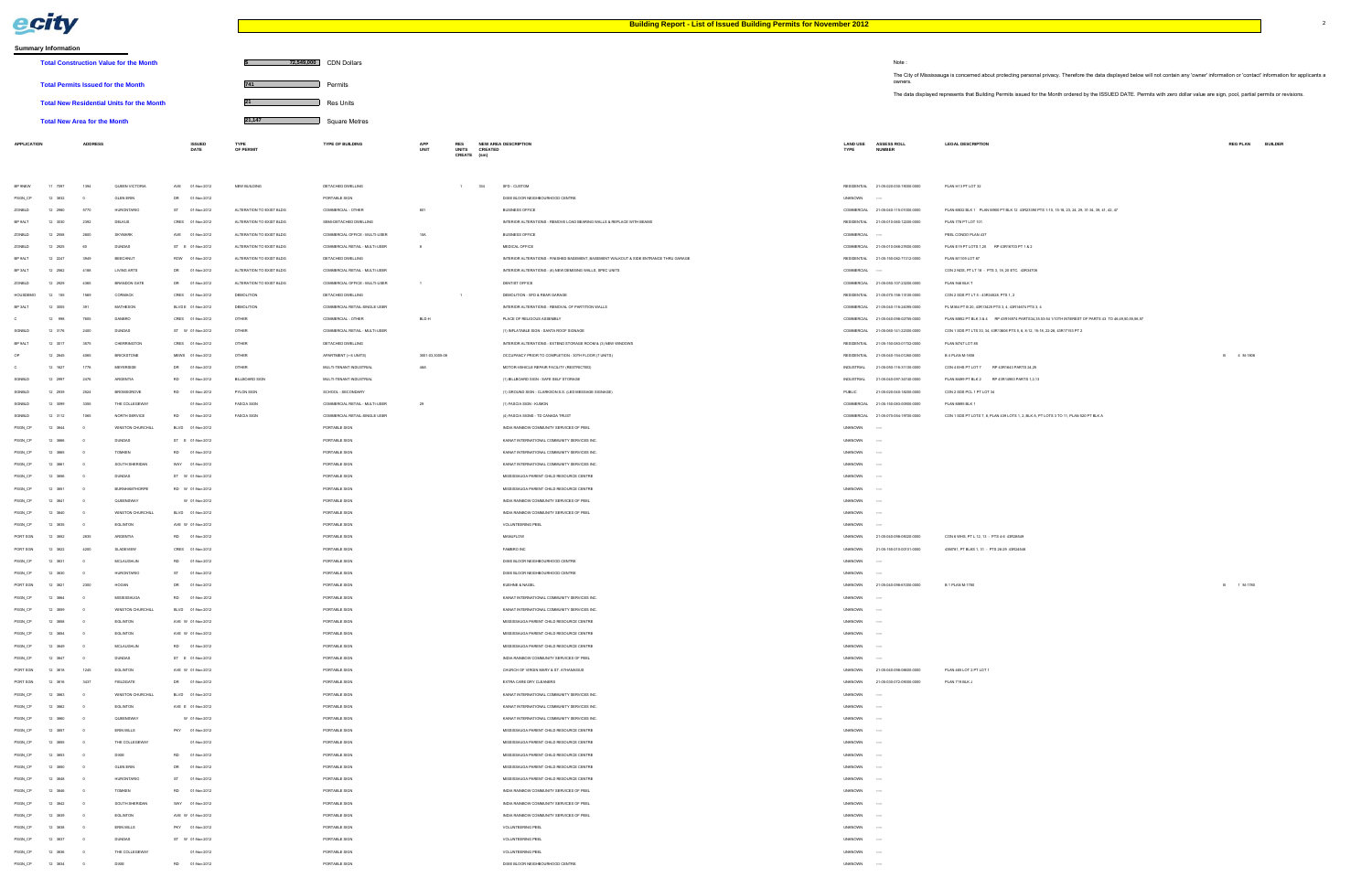| PSGN_CP          | 12 3845   |                 | MISSISSAUGA         | RD 01-Nov-2012           |                           | PORTABLE SIGN                  |                |     | INDIA RAINBOW COMMUNITY SERVICES OF PEEL                                                                                      | <b>UNKNOWN</b>    | $\sim$                               |                                                                                |                    |
|------------------|-----------|-----------------|---------------------|--------------------------|---------------------------|--------------------------------|----------------|-----|-------------------------------------------------------------------------------------------------------------------------------|-------------------|--------------------------------------|--------------------------------------------------------------------------------|--------------------|
| PSGN_CP          | 12 3833   |                 | BURNHAMTHORPE       | RD W 01-Nov-2012         |                           | PORTABLE SIGN                  |                |     | DIXIE BLOOR NEIGHBOURHOOD CENTRE                                                                                              | <b>UNKNOWN</b>    |                                      |                                                                                |                    |
| PORT SGN         | 12 3823   | 5950            | RODEO               | DR 01-Nov-2012           |                           | PORTABLE SIGN                  |                |     | <b>DANIER LEATHER</b>                                                                                                         | <b>UNKNOWN</b>    | 21-05-040-098-17815-0000             | PL 43M967 PT BLK 1, 43R20537 PARTS 1, 3-14, PART PT 2                          |                    |
| PSGN_CP          | 12 3843   |                 | <b>EGLINTON</b>     | AVE E 01-Nov-2012        |                           | PORTABLE SIGN                  |                |     | INDIA RAINBOW COMMUNITY SERVICES OF PEEL                                                                                      | <b>UNKNOWN</b>    |                                      |                                                                                |                    |
|                  |           |                 |                     |                          |                           |                                |                |     |                                                                                                                               |                   |                                      |                                                                                |                    |
| BP 3ALT          |           | ALT<br>3450     | RIDGEWAY            | DR 01-Nov-2012           | ALTERATION TO EXIST BLDG  | INDUSTRIAL - OTHER             | $\overline{2}$ |     | INTERIOR ALTERATIONS, YORKVILLE AUTO LEASING / 1329390 ONTARIO INC MOTOR -VEHICLE RENTAL FACILITY WITH ANCILLARY RETAIL SALES | <b>INDUSTRIAL</b> | 21-05-150-010-00864-0000             | RCP 1542, PT LT 9 - PTS 1-3, 12 43R30181                                       |                    |
| BP 9NEW          |           | 1047            | ATWATER             | AVE 02-Nov-2012          | NEW BUILDING              | DETACHED DWELLING              | 1 352          |     | NEW CUSTOM SFD WITH FINISHED BASEMENT                                                                                         |                   | RESIDENTIAL 21-05-070-166-09400-0000 | PLAN K22 PT LOT 116                                                            | 1058849 ONTARIO IN |
| BP 3ALT          | 12        | 1919            | MINNESOTA           | CRT 02-Nov-2012          | <b>REVISIONS</b>          | COMMERCIAL OFFICE - MULTI-USER | 2-4 FLR        |     | REVISION - 4-FLR EXPANSION MODIFICATIONS                                                                                      |                   | COMMERCIAL 21-05-040-097-25810-0000  | PL M10 PT LT 2 - 43R7908 PT 1                                                  |                    |
| ZONBLD           |           | 3750            | LAIRD               | RD 02-Nov-2012           | ALTERATION TO EXIST BLDG  | COMMERCIAL - OTHER             | 15. BLD-A      |     | WAREHOUSE FACILITY                                                                                                            |                   | COMMERCIAL 21-05-150-010-00863-0000  | RCP 1542, PT LT 9 - PTS 4-8, 11, 13, 14, PT OF 9 43R30181                      |                    |
| ZONBLD           | 12 2900   | 2575            | <b>DUNDAS</b>       | ST W 02-Nov-2012         | ALTERATION TO EXIST BLDG  | COMMERCIAL OFFICE - MULTI-USER | 13-15, BLD-B   |     | <b>BUSINESS OFFICE</b>                                                                                                        | COMMERCIAL        | 21-05-060-141-21410-0000             | PLAN M432 BLK 12                                                               |                    |
| BP 9ALT          | 12        | 766             | WOBURN WOODS        | LANE 02-Nov-2012         | ALTERATION TO EXIST BLDG  | DETACHED DWELLING              |                |     | INTERIOR ALTERATIONS - BASEMENT ENTRANCE & INTERIOR-RENO                                                                      |                   | RESIDENTIAL 21-05-040-152-82745-0000 | PLAN M503 LOT 73                                                               |                    |
|                  |           |                 |                     |                          |                           |                                |                |     |                                                                                                                               |                   |                                      |                                                                                |                    |
| ZONBLD           | 12 1195   | 925             | RATHBURN            | RD E 02-Nov-2012         | ALTERATION TO EXIST BLDG  | COMMERCIAL RETAIL - MULTI-USER | C7             |     | TAKE-OUT RESTAURANT                                                                                                           |                   | COMMERCIAL 21-05-040-093-36700-0000  | PLAN M367 BLK 30                                                               |                    |
| ZONBLD           | 12 2710   | 3100            | DIXIE               | RD 02-Nov-2012           | ALTERATION TO EXIST BLDG  | COMMERCIAL - OTHER             | 9,11,11A       |     | RETAIL SALES                                                                                                                  |                   | COMMERCIAL 21-05-030-075-17510-0000  | CON 1 NDS PT LOT 6 PTS 1 - 8, 43R14171                                         |                    |
| BP 3ALT          | 12 2979   | 1133            | <b>DUNDAS</b>       | ST E 02-Nov-2012         | ALTERATION TO EXIST BLDG  | COMMERCIAL RETAIL - MULTI-USER | $7 - 8$        |     | INTERIOR ALTERATIONS - DEMISING WALL & NEW ROOFTOP UNIT, SPEC UNIT                                                            |                   | COMMERCIAL 21-05-030-068-18600-0000  | PLAN 455 LOTS 1 2 PT LOT 16                                                    |                    |
| BP 9ALT          | 12 1446   | 181             | KENOLLIE            | AVE 02-Nov-2012          | ADDITION AND ALTER        | DETACHED DWELLING              |                |     | ADDITION/ALTERATIONS - 2ND-STOREY ADDITION & ENCLOSED BALCONY                                                                 | RESIDENTIAL       | 21-05-010-017-11000-0000             | PLAN E-13 L 4,5                                                                |                    |
| PLUMHOUS         | 12 3102   | <b>DRA 900</b>  | MISSISSAUGA HEIGHTS | <b>DR</b><br>02-Nov-2012 | OTHER                     | DETACHED DWELLING              |                |     | SEWER CONVERSION                                                                                                              | RESIDENTIAL       | 21-05-060-127-07000-0000             | PLAN 342 PT LOT 1 PT LOT 2                                                     |                    |
|                  |           |                 |                     |                          |                           |                                |                |     |                                                                                                                               |                   |                                      |                                                                                |                    |
|                  |           | DRA 1538        | SHAWSON             | DR 02-Nov-2012           | OTHER                     | COMMERCIAL - OTHER             |                |     | DRAINAGE FOR NEW PARKING LOT FOR EXISTING BEST WESTERN HOTEL                                                                  |                   | COMMERCIAL 21-05-050-116-06995-0000  | CON 4 EHS PT LT 5 - 43R15425 PART 5, PL M596 BLK 17                            |                    |
| BP 3ALT          |           | 875             | ENOLA               | AVE 02-Nov-2012          | OTHER                     | CITY                           |                |     | ALTERATIONS - NEW CONCRETE FRONT STEPS, DERRY HOUSE                                                                           | PUBLIC            | 21-05-010-002-11610-0000             | CON 3 SDS PT LT 12, 43R3526 PTS 1-5                                            |                    |
| SGNBLD           | 12 3051   | 3945            | <b>DOUG LEAVENS</b> | BLVD 02-Nov-2012         | <b>FASCIA SIGN</b>        | COMMERCIAL RETAIL - MULTI-USER |                |     | (1) FASCIA SIGN - PHARMASAVE                                                                                                  |                   | COMMERCIAL 21-05-150-082-70425-0000  | B 88 PLAN M-1221                                                               | B 88 M-1221        |
| PSGN_CP          | 12 3872   |                 | MAVIS               | RD 02-Nov-2012           |                           | PORTABLE SIGN                  |                |     | PLASP CHILD CARE                                                                                                              | <b>UNKNOWN</b>    |                                      |                                                                                |                    |
|                  | 12 3874   |                 | BURNHAMTHORPE       | RD W 02-Nov-2012         |                           | PORTABLE SIGN                  |                |     | PLASP CHILD CARE                                                                                                              | <b>UNKNOWN</b>    |                                      |                                                                                |                    |
| PSGN_CP          |           |                 |                     |                          |                           |                                |                |     |                                                                                                                               |                   |                                      |                                                                                |                    |
| PSGN CP          | 12 3873   |                 | EGLINTON            | AVE W 02-Nov-2012        |                           | PORTABLE SIGN                  |                |     | PLASP CHILD CARE                                                                                                              | <b>UNKNOWN</b>    | $\sim$                               |                                                                                |                    |
| PORT SGN         |           | 4120            | RIDGEWAY            | DR 02-Nov-2012           |                           | PORTABLE SIGN                  |                |     | STREETWISE AUTOMOTIVE                                                                                                         | <b>UNKNOWN</b>    | 21-05-150-010-00144-0000             | PL M781 BLKS 18, 19, 22-24                                                     |                    |
| PORT SGN         | 12 3829   | 7330            | GOREWAY             | DR 02-Nov-2012           |                           | PORTABLE SIGN                  |                |     | HEAR NOW HEARING CENTRE INC.                                                                                                  | <b>UNKNOWN</b>    | 21-05-050-107-18210-0000             | CON 7 EHS PT LOT 12 RP 43R13640 PART 2                                         |                    |
| PORT SGN         | 12 3827   | 75              | DERRY               | RD W 02-Nov-2012         |                           | PORTABLE SIGN                  |                |     | MISSISSAUGA CONVENTION CENTRE (DERRY RD. MISS)                                                                                | <b>UNKNOWN</b>    | 21-05-040-098-18200-0000             | CON 1 WHS PT LOT 11 43R20834 PARTS 1, 2, 3, 11, 12, 13                         |                    |
| PORT SGN         | 12 3826   | 3100            | WINSTON CHURCHILL   | BLVD 02-Nov-2012         |                           | PORTABLE SIGN                  |                |     | MIRROR IMAGES INC.                                                                                                            | <b>UNKNOWN</b>    | 21-05-150-084-01800-0000             | PLAN M674 BLK 38                                                               |                    |
|                  |           |                 |                     |                          |                           |                                |                |     |                                                                                                                               |                   |                                      |                                                                                |                    |
| PSGN CP          | 12 3885   |                 | <b>ERIN MILLS</b>   | PKY 02-Nov-2012          |                           | PORTABLE SIGN                  |                |     | COMMUNITY SERVICES - MEADOWVALE THEATRE                                                                                       | <b>UNKNOWN</b>    | $\cdots$                             |                                                                                |                    |
| PSGN CP          | 12        |                 | WINSTON CHURCHILL   | BLVD 02-Nov-2012         |                           | PORTABLE SIGN                  |                |     | COMMUNITY SERVICES - MEADOWVALE THEATRE                                                                                       | <b>UNKNOWN</b>    | $\sim$                               |                                                                                |                    |
| POOL             | 12<br>134 | 3982            | <b>BAGGINS</b>      | CRT 02-Nov-2012          | INGROUND POOL             | DETACHED DWELLING              |                |     |                                                                                                                               |                   | RESIDENTIAL 21-05-150-082-61540-0000 | PLAN M1105 LOT 20                                                              |                    |
| ZONBLD           | 12 2892   | 3770            | LAIRD               | RD 02-Nov-2012           | ALTERATION TO EXIST BLDG  | COMMERCIAL - OTHER             | 7-10, BLD-A    |     | WAREHOUSING. DISTRIBUTION & MANUFACTURING FACILITY                                                                            |                   | COMMERCIAL 21-05-150-010-00863-0000  | RCP 1542, PT LT 9 - PTS 4-8, 11, 13, 14, PT OF 9 43R30181                      |                    |
|                  |           |                 |                     |                          |                           |                                |                |     |                                                                                                                               |                   |                                      |                                                                                |                    |
| BP 9ALT          |           | 1278            | CERMEL              | DR.<br>05-Nov-2012       | ALTERATION TO EXIST BLDG  | DETACHED DWELLING              |                |     | INTERIOR ALTERATIONS & REMOVE WALL ON GROUND FLOOR                                                                            | RESIDENTIAL       | 21-05-020-027-22300-0000             | PLAN M128 LOT 88                                                               |                    |
| <b>HVACHOUS</b>  | 12 1084   | <b>HEA 2142</b> | <b>HARVEST</b>      | DR 05-Nov-2012           | <b>REVISIONS</b>          | DETACHED DWELLING              |                |     | HVAC REVISION - CHANGE FURNACE LOCATION                                                                                       |                   | RESIDENTIAL 21-05-070-055-09100-0000 | PLAN 463 LOT 33                                                                |                    |
| BP 3ALT          | 12        | 2810            | MATHESON            | BLVD E 05-Nov-2012       | ALTERATION TO EXIST BLDG  | COMMERCIAL OFFICE - MULTI-USER | 8-FLR          |     | INTERIOR ALTERATIONS - EXCEL FUNDS MANAGEMENT INC                                                                             |                   | COMMERCIAL 21-05-050-115-85010-0000  | PL M584 PT BLK 1, 43R14955 PT 1                                                |                    |
| BP 3ALT          | 12 2774   | 2500            | <b>HURONTARIO</b>   | ST 05-Nov-2012           | ALTERATION TO EXIST BLDG  | COMMERCIAL RETAIL - MULTI-USER | 6              |     | INTERIOR & EXTERIOR FACADE ALTERATIONS - McDONALD'S                                                                           |                   | COMMERCIAL 21-05-060-125-05700-0000  | CON 1 SDS PT LOT 16                                                            |                    |
| BP 3ALT          | 12 3009   | 6711            | MISSISSAUGA         | RD 05-Nov-2012           | ALTERATION TO EXIST BLDG  | COMMERCIAL OFFICE - MULTI-USER | 104            |     | INTERIOR ALTERATIONS - MANULIFE REAL ESTATE                                                                                   | COMMERCIAL        | 21-05-040-097-24500-0000             | PLAN M10 PT LOT 4                                                              |                    |
| BP 3ALT          | 12 3026   | 201             | CITY CENTRE         | DR.                      | ALTERATION TO EXIST BLDG  | COMMERCIAL OFFICE - MULTI-USER | 402/403        |     |                                                                                                                               |                   | COMMERCIAL 21-05-040-154-00449-0000  | CON 2 NDS PT LOTS 17,18 RP 43R5845 PARTS 1 TO 7 PLAN M1010 BLK 7               |                    |
|                  |           |                 |                     | 05-Nov-2012              |                           |                                |                |     | INTERIOR ALTERATIONS - (1) DEMISING WALL TO CREATE A SPEC SUITE FOR UNIT #402                                                 |                   |                                      |                                                                                |                    |
| ZONBLD           | 12 2881   |                 | CITY CENTRE         | DR 05-Nov-2012           | ALTERATION TO EXIST BLDG  | COMMERCIAL OFFICE - MULTI-USER | 300            |     | OFFICE                                                                                                                        |                   | COMMERCIAL 21-05-040-154-00420-0000  | CON 2 NDS PT LT 16, 43R18147 PTS 1-4, PT PART 5, 43R19350 PT 1, 43R30009 PT 14 |                    |
| BP 3ALT          | 12 2955   | 300             | CITY CENTRE         | DR 05-Nov-2012           | ALTERATION TO EXIST BLDG  | CITY                           | P1 LEVEL       |     | INTERIOR ALTERATIONS - REC & PARKS CHANGE ROOM, SHOWER ADDITION                                                               | PUBLIC            | 21-05-040-154-00810-0000             | CON 2 NDS PT LT 18, 43R9721 PT OF PART 1                                       |                    |
| BP 3ALT          | 12 2292   | 14              | <b>STAVEBANK</b>    | RD S 05-Nov-2012         | ALTERATION TO EXIST BLDG. | COMMERCIAL RETAIL-SINGLE USER  |                |     | INTERIOR ALTERATIONS - SNUG HARBOUR SEAFOOD BAR & GRILL                                                                       | COMMERCIAL        | 21-05-090-002-17600-0000             | PL 300E PT LT 21-29 PT LT 32-47 LOCATION CODE 4767 LOTS 3 & 4                  |                    |
| ZONBLD           | 11 4918   | 1332            | KHALSA              | DR 05-Nov-2012           | ADDITION AND ALTER        | MULTI-TENANT INDUSTRIAL        | 13             | 92  | INTERIOR ALTERATIONS & MEZZANINE - MANUFACTURING FACILITY                                                                     | INDUSTRIAL        |                                      | PSCP 756 - PT BLKS 13, 15 & BLK 16 PLAN M-733 - PT 3,4,5,8-12 43R22727         |                    |
| BP 9ALT          | 12 2690   | 527             | ROSSELLINI          | DR.                      | OTHER                     | SEMI-DETACHED DWELLING         |                |     | ALTERATIONS - SIDE ENTRANCE                                                                                                   | RESIDENTIAL       | 21-05-040-096-86356-0000             | PLAN M-1452 PT LT 5 - PTS 10, 11, 12 43R25784                                  |                    |
|                  |           |                 |                     | 05-Nov-2012              |                           |                                |                |     |                                                                                                                               |                   |                                      |                                                                                |                    |
| PORT SGN         | 12 3870   | 6085            | BELGRAVE            | RD 05-Nov-2012           |                           | PORTABLE SIGN                  |                |     | RMP ATHLETIC LOCKER                                                                                                           | <b>UNKNOWN</b>    | 21-05-040-175-73425-0000             | PL 43M1363 PT BLKS 6, 8, 43R33498 PTS 8, 9                                     |                    |
| PORT SGN         | 12 3883   | 925             | MID-WA'             | BLVD 05-Nov-2012         |                           | PORTABLE SIGN                  |                |     | CAN-MEX IMPORTS INC.                                                                                                          | <b>UNKNOWN</b>    | 21-05-040-116-29170-0000             | PL M404 PT B 2, 43R11803 PTS 2, 3, 7, 9                                        |                    |
| PORT SGN         | 12 3878   | 2111            | <b>DUNWIN</b>       | DR 05-Nov-2012           |                           | PORTABLE SIGN                  |                |     | <b>TASCO APPLIANCES</b>                                                                                                       | <b>UNKNOWN</b>    | 21-05-060-155-00300-0000             | PLAN 915 LOT 309 LOT 310                                                       |                    |
| PORT SGN         |           | 245             | MATHESON            | BLVD E 05-Nov-2012       |                           | PORTABLE SIGN                  |                |     | TRUST ACCOUNTING & FINANCIAL SERVICES INC                                                                                     | <b>UNKNOWN</b>    | 21-05-040-116-23900-0000             | PLAN M364 PT BLK 19 43R14332 PARTS 1-6                                         |                    |
| PORT SGN         | 12 3877   | 3065            | MAVIS               | RD 05-Nov-2012           |                           | PORTABLE SIGN                  |                |     | SUBWAY                                                                                                                        | <b>UNKNOWN</b>    | 21-05-040-142-31700-0000             | BLKS 1, 2, PL M1332                                                            |                    |
|                  |           |                 |                     |                          |                           |                                |                |     |                                                                                                                               |                   |                                      |                                                                                |                    |
| PORT SGN         | 12 386    | 3050            | ARTESIAN            | DR 05-Nov-2012           |                           | PORTABLE SIGN                  |                |     | MR. INDIA GROCERS                                                                                                             | <b>UNKNOWN</b>    | 21-05-150-010-16810-0000             | RCP 1542, PT LT 4 - PTS 2, 3, 4, 6 43R27406                                    |                    |
| PORT SGN         |           |                 | <b>DIXIE</b>        | RD 05-Nov-2012           |                           | PORTABLE SIGN                  |                |     | TALIZE/THRIFT MAGIC                                                                                                           | <b>UNKNOWN</b>    | 21-05-030-075-17510-0000             | CON 1 NDS PT LOT 6 PTS 1 - 8, 43R14171                                         |                    |
| PORT SGN         | 12 3886   | 6055            | MAVIS               | RD 05-Nov-2012           |                           | PORTABLE SIGN                  |                |     | <b>REEBOK</b>                                                                                                                 | <b>UNKNOWN</b>    | 21-05-040-175-73400-0000             | PL 43M1363 BLK 10 PT BLK 5, 43R24920 PTS 1-11                                  | B 5 M-1363         |
| PORT SGN         | 12 3879   | 3221            | <b>DERRY</b>        | RD W 05-Nov-2012         |                           | PORTABLE SIGN                  |                |     | PROGRESSIVE REHAB                                                                                                             | <b>UNKNOWN</b>    | 21-05-150-080-76500-0000             | B 159 PLAN M-1214                                                              | B 159 M-1214       |
| PORT SGN         | 12 3868   | 2979            | <b>UNITY</b>        | GATE 05-Nov-2012         |                           | PORTABLE SIGN                  |                |     | DR. SCHELLENBERG                                                                                                              | <b>UNKNOWN</b>    | 21-05-040-145-01000-0000             | PLAN M118 BLK B                                                                |                    |
|                  |           |                 |                     |                          |                           |                                |                |     |                                                                                                                               |                   |                                      |                                                                                |                    |
| PORT SGN         | 12 3880   | 3150            | RIDGEWAY            | DR 05-Nov-2012           |                           | PORTABLE SIGN                  |                |     | HOT SHOTS                                                                                                                     | <b>UNKNOWN</b>    | 21-05-150-084-02700-0000             | PLAN M674 BLK 16                                                               |                    |
| PORT SGN         |           | 5650            | HURONTARIO          | ST 05-Nov-2012           |                           | PORTABLE SIGN                  |                |     | PEEL DISTRICT SCHOOL BOARD                                                                                                    | <b>UNKNOWN</b>    | 21-05-040-096-04602-0000             | CON 1 WHS PT LOT 4 RP 43R10393 PART 2                                          |                    |
| PORT SGN         | 12 3881   | 3150            | <b>RIDGEWAY</b>     | DR 05-Nov-2012           |                           | PORTABLE SIGN                  |                |     | HOT SHOTS                                                                                                                     | <b>UNKNOWN</b>    | 21-05-150-084-02700-0000             | PLAN M674 BLK 16                                                               |                    |
| PSGN_CP          | 12 3888   |                 | TRUSCOTT            | DR 05-Nov-2012           |                           | PORTABLE SIGN                  |                |     | MINI SKOOL "A CHILD'S PLACE" INC.                                                                                             | <b>UNKNOWN</b>    |                                      |                                                                                |                    |
|                  |           | 1590            |                     |                          |                           |                                |                |     |                                                                                                                               |                   |                                      |                                                                                |                    |
| PORT SGN         |           |                 | DUNDAS              | ST E 05-Nov-2012         |                           | PORTABLE SIGN                  |                |     | NAUGHTY NADZ                                                                                                                  | <b>UNKNOWN</b>    | 21-05-070-068-35100-0000             | CON 1 SDS PT L 4, 43R15013 PTS 9, 24                                           |                    |
| PORT SGN         | 12 3876   | 1380            | CARDIFF             | BLVD 05-Nov-2012         |                           | PORTABLE SIGN                  |                |     | MAVELOUS KITCHEN                                                                                                              | <b>UNKNOWN</b>    | 21-05-050-116-54640-0000             | PLAN M733 BLK 12                                                               |                    |
| PORT SGN         | 12 3875   | 628             | BURNHAMTHORPE       | RD W 05-Nov-2012         |                           | PORTABLE SIGN                  |                |     | MR LUBE                                                                                                                       | <b>UNKNOWN</b>    | 21-05-040-154-05000-0000             | CON 1 NDS PT LOT 20                                                            |                    |
| PORT SGN         | 12 3893   | 5650            | <b>HURONTARIO</b>   | ST 05-Nov-2012           |                           | PORTABLE SIGN                  |                |     | PEEL DISTRICT SCHOOL BOARD                                                                                                    | <b>UNKNOWN</b>    | 21-05-040-096-04602-0000             | CON 1 WHS PT LOT 4 RP 43R10393 PART 2                                          |                    |
| PORT SGN         | 12 387    | 6085            | BELGRAVE            | RD 05-Nov-2012           |                           | PORTABLE SIGN                  |                |     | RMP ATHLETIC LOCKER                                                                                                           | <b>UNKNOWN</b>    | 21-05-040-175-73425-0000             | PL 43M1363 PT BLKS 6, 8, 43R33498 PTS 8, 9                                     |                    |
|                  |           |                 |                     |                          |                           |                                |                |     |                                                                                                                               |                   |                                      |                                                                                |                    |
| PORT SGN         |           |                 | <b>GRAND PARK</b>   | DR.<br>05-Nov-2012       |                           | PORTABLE SIGN                  |                |     | MR. INDIA GROCERS                                                                                                             | <b>UNKNOWN</b>    | 21-05-040-143-31500-0000             | CON 1 NDS LOT 20 PL M1393 BLKS 1, 2 PT BLK 4 43R24554 PTS 1, 2                 |                    |
| <b>FIRE</b>      | 12 2808   | 4640            | KIMBERMOUNT         | AVE 05-Nov-2012          | FIRE CODE RETROFIT        | APARTMENT (> 6 UNITS)          |                |     | FIRE ONLY - (1) FIRE ALARM PANEL                                                                                              | RESIDENTIAL       | $\cdots$                             | PCC 655 - FORMERLY RCP 1003, PT LOT 12, 43R25854 PTS 1-4                       |                    |
| POOL             | 12<br>175 | 1689            | SHERWAY             | DR 05-Nov-2012           | INGROUND POOL             | DETACHED DWELLING              |                |     |                                                                                                                               |                   | RESIDENTIAL 21-05-070-052-03100-0000 | PLAN 685 BLK C                                                                 |                    |
| BP 3ALT          | 12 3001   | 100             | CITY CENTRE         | DR 05-Nov-2012           | ALTERATION TO EXIST BLDG  | COMMERCIAL RETAIL - MULTI-USER | $1-113/1-114$  |     | INTERIOR ALTERATIONS - THE BAY OPTICAL                                                                                        |                   | COMMERCIAL 21-05-040-154-00453-0000  | PL 43M1010 BLKS 19, 21, PT BLKS 1, 16, 20                                      |                    |
| BP 9NEW          | 12 2797   | 1392            | ALDO                | DR 06-Nov-2012           | NEW BUILDING              | DETACHED DWELLING              | $-1$           | 603 | NEW CUSTOM SFD WITH FINISHED BASEMENT                                                                                         | RESIDENTIAL       | 21-05-020-030-14600-0000             | CON 2-SDS PT 25                                                                |                    |
|                  |           |                 |                     |                          |                           |                                |                |     |                                                                                                                               |                   |                                      |                                                                                |                    |
| FIRE             | 12 2625   | 2455            | CASHMERE            | AVE 06-Nov-2012          | SPRINKLERS                | SCHOOL - OTHER                 |                |     | FIRE ONLY - SPRINKLERS                                                                                                        | PUBLIC            | 21-05-060-128-95953-0000             | PL M77 BLK B, PL M54 BLK B, PL M136 BLK B                                      |                    |
| ZONBLD           | 12 2651   | 1865            | LAKESHORE           | RD W 06-Nov-2012         | ALTERATION TO EXIST BLDG  | COMMERCIAL RETAIL - MULTI-USER | 12             |     | RETAIL                                                                                                                        |                   | COMMERCIAL 21-05-020-024-15300-0000  | CON 2 SDS PT L 29, 43R4543 PT 3, 43R12090 PTS 1, 2, 7-11, 22                   |                    |
| ZONBLD           | 12 2654   | 2085            | HURONTARIO          | ST 06-Nov-2012           | ALTERATION TO EXIST BLDG  | COMMERCIAL OFFICE - MULTI-USER | 202, 207       |     | <b>BUSINESS OFFICE</b>                                                                                                        |                   | COMMERCIAL 21-05-010-068-10200-0000  | PLAN B27 PT LOT 3 RP43R15510 PRTS 27,31,33,35,36,37, & 38                      |                    |
| BP 9ALT          | 12 2745   | 4192            | SUGARBUSH           | RD 06-Nov-2012           | ALTERATION TO EXIST BLDG  | DETACHED DWELLING              |                |     | NEW ROOF OVER EXISTING REAR WOOD DECK.                                                                                        |                   | RESIDENTIAL 21-05-040-155-25407-0000 | PLAN M306 PT BLK 77 RP 43R7728 PART 27                                         |                    |
|                  | 12 3144   | 1373            | GLENWOOD            |                          | DEMOLITION                |                                | $\overline{1}$ |     | DEMOLITION - SFD                                                                                                              | RESIDENTIAL       | 21-05-010-017-06000-0000             | R 2-CIR PT 3                                                                   |                    |
| HOUSDEMO         |           |                 |                     | DR 06-Nov-2012           |                           | DETACHED DWELLING              |                |     |                                                                                                                               |                   |                                      |                                                                                |                    |
| HOUSDEMO         | 12 3143   | 1570            | WATERSEDGE          | RD 06-Nov-2012           | DEMOLITION                | DETACHED DWELLING              | $1 -$          |     | DEMOLITION - SFD                                                                                                              |                   | RESIDENTIAL 21-05-020-022-12700-0000 | PLAN 468 LOT 8                                                                 |                    |
|                  |           |                 |                     |                          |                           |                                |                |     |                                                                                                                               |                   |                                      |                                                                                |                    |
| BP 9DEMO 12 3163 |           | 194             | BURNHAMTHORPE       | RD W 06-Nov-2012         | DEMOLITION                | COMMERCIAL - OTHER             |                |     | DEMOLITION - FIRE DAMAGED SALES TRAILER                                                                                       |                   | COMMERCIAL 21-05-040-154-06200-0000  | PL B25 PT LTS 26, 27, 43R4155 PT PT 1, 43R17682 PT 5                           |                    |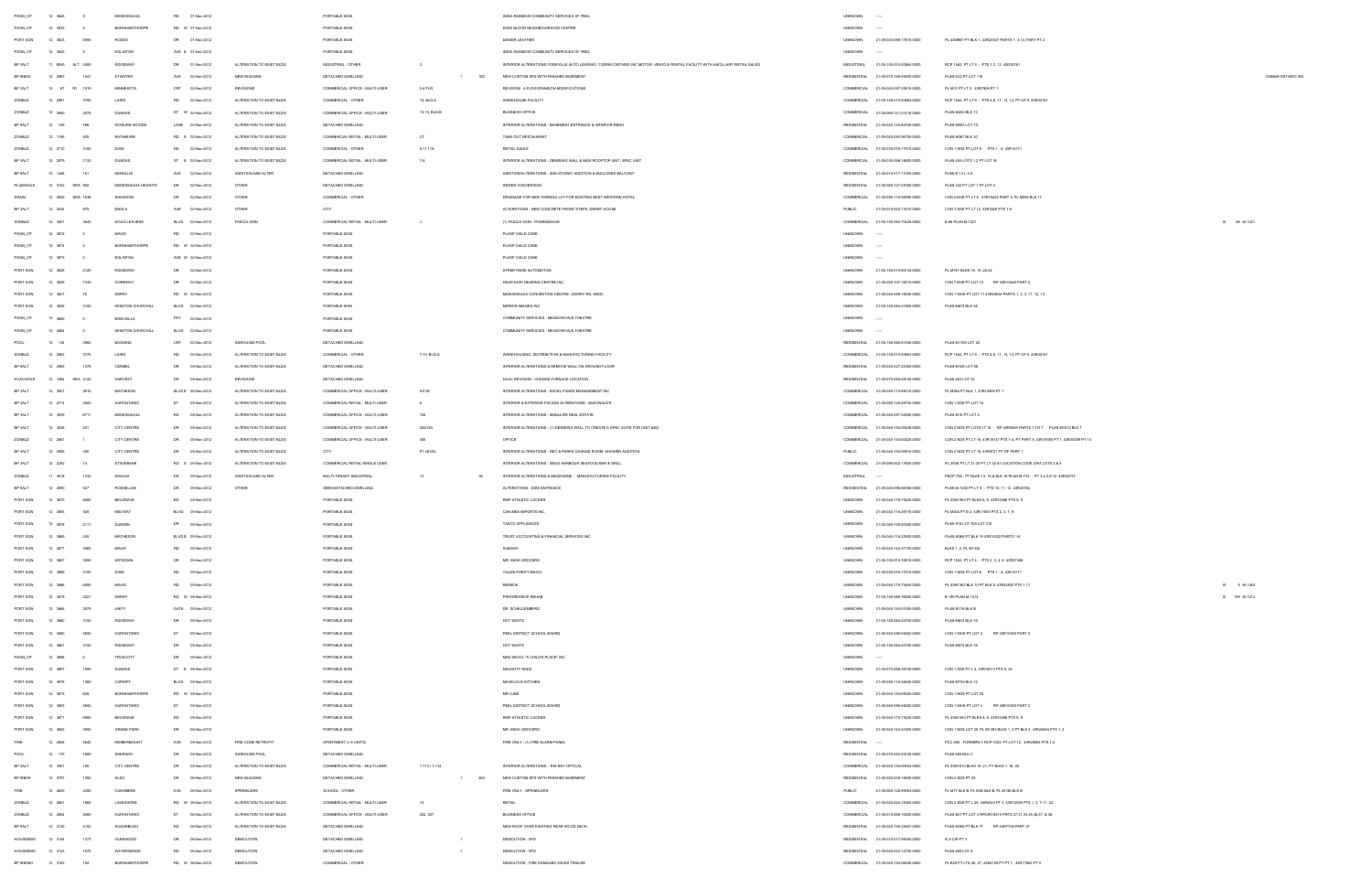| PLU/BLDG                      | 12 3248 PLU 3575 |                | KANEFF                          | CRES 06-Nov-2012                   | OTHER                                          | APARTMENT (> 6 UNITS)                               |                |       | PLG-ONLY - BACKFLOW PREVENTOR                                                                      | RESIDENTIAL -----                          |                                                                 | PEEL CONDO PLAN 265                                                              |  |
|-------------------------------|------------------|----------------|---------------------------------|------------------------------------|------------------------------------------------|-----------------------------------------------------|----------------|-------|----------------------------------------------------------------------------------------------------|--------------------------------------------|-----------------------------------------------------------------|----------------------------------------------------------------------------------|--|
| BP 3ALT                       | 12 3040          | 3025           | THE CREDIT WOODLANDS            | 06-Nov-2012                        | OTHER                                          | APARTMENT (> 6 UNITS)                               |                |       | ALTERATIONS - GARAGE ROOF SLAB REPAIRS                                                             | RESIDENTIAL<br>$\sim$                      |                                                                 | PEEL CONDO PLAN 143                                                              |  |
| SGNBLD                        | 12 2751          | 3150           | <b>ARGENTIA</b>                 | RD 06-Nov-2012                     | PYLON SIGN                                     | COMMERCIAL - OTHER                                  |                |       | (1) PYLON SIGN - MULTI-TENANT SIGNAGE                                                              |                                            | COMMERCIAL 21-05-150-080-13600-0000                             | CON 11 NS PT L 13 - PTS 5, 9, 10 43R25818                                        |  |
|                               |                  |                |                                 |                                    |                                                |                                                     |                |       |                                                                                                    |                                            |                                                                 |                                                                                  |  |
| PORT SGN                      | 12 3901          | 6415           | <b>ERIN MILLS</b>               | PKY 06-Nov-2012                    |                                                | PORTABLE SIGN                                       |                |       | CAZ'S GREAT FISH                                                                                   | <b>UNKNOWN</b>                             | 21-05-040-097-27700-0000                                        | PL 927 LTS 11, 12, PT LT 13 43R9070 PT 2, PL 927 PT BLK DX, 43R12517 PT 1        |  |
| PORT SGN                      | 12 3897          | 1801           | LAKESHORE                       | RD W 06-Nov-2012                   |                                                | PORTABLE SIGN                                       |                |       | NADIA'S ANTIQUES & GIFTS                                                                           | <b>UNKNOWN</b>                             | 21-05-020-024-14900-0000                                        | CON 2 SDS PT LOT 29 RP 43R11865 PART 1 REAR LOT                                  |  |
| PSGN_CP                       | 12 3911          |                | MAVIS                           | RD 06-Nov-2012                     |                                                | PORTABLE SIGN                                       |                |       | <b>COMMUNITY SERVICES</b>                                                                          | <b>UNKNOWN</b><br>$\overline{\phantom{a}}$ |                                                                 |                                                                                  |  |
| PSGN_CP                       | 12 3910          |                | <b>HURONTARIO</b>               | ST 06-Nov-2012                     |                                                | PORTABLE SIGN                                       |                |       | <b>COMMUNITY SERVICES</b>                                                                          | <b>UNKNOWN</b><br>$\overline{\phantom{a}}$ |                                                                 |                                                                                  |  |
|                               |                  |                |                                 |                                    |                                                |                                                     |                |       |                                                                                                    |                                            |                                                                 |                                                                                  |  |
| PSGN_CP                       | 12 3909          |                | DERRY                           | RD W 06-Nov-2012                   |                                                | PORTABLE SIGN                                       |                |       | <b>COMMUNITY SERVICES</b>                                                                          | <b>UNKNOWN</b><br>$\sim$                   |                                                                 |                                                                                  |  |
| PORT SGN                      | 12 3896          | 6600           | DIXIE                           | RD 06-Nov-2012                     |                                                | PORTABLE SIGN                                       |                |       | MABE CANADA INC.                                                                                   | <b>UNKNOWN</b>                             | 21-05-050-116-14400-0000                                        | CON 3 EHS PT L 8, 43R9821 PTS 2, 3 LESS 43R23633 PTS 1, 3, LESS 43R9821 PT 1     |  |
| PSGN_CP                       | 12 3907          |                | <b>HURONTARIO</b>               | ST 06-Nov-2012                     |                                                | PORTABLE SIGN                                       |                |       | COMMUNITY SERVICES - CLARKSON C C                                                                  | <b>UNKNOWN</b>                             |                                                                 |                                                                                  |  |
|                               |                  |                |                                 |                                    |                                                |                                                     |                |       |                                                                                                    |                                            |                                                                 |                                                                                  |  |
| PSGN_CP                       | 12 3906          |                | DUNDAS                          | ST W 06-Nov-2012                   |                                                | PORTABLE SIGN                                       |                |       | MISSISSAUGA GIRLS SOFTBALL ASSOC (MGSA)                                                            | <b>UNKNOWN</b><br>$\sim$                   |                                                                 |                                                                                  |  |
| PSGN_CP                       | 12 3905          |                | CAWTHRA                         | RD 06-Nov-2012                     |                                                | PORTABLE SIGN                                       |                |       | MISSISSAUGA GIRLS SOFTBALL ASSOC (MGSA)                                                            | <b>UNKNOWN</b><br>$\sim$                   |                                                                 |                                                                                  |  |
| PSGN_CP                       | 12 3904          |                | <b>EGLINTON</b>                 | AVE E 06-Nov-2012                  |                                                | PORTABLE SIGN                                       |                |       | MISSISSAUGA GIRLS SOFTBALL ASSOC (MGSA)                                                            | <b>UNKNOWN</b><br>$\sim$                   |                                                                 |                                                                                  |  |
| PSGN_CP                       | 12 3903          |                | DUNDAS                          | ST W 06-Nov-2012                   |                                                | PORTABLE SIGN                                       |                |       | MISSISSAUGA MAJORS BASEBELL ASSOCIATION                                                            | <b>UNKNOWN</b>                             |                                                                 |                                                                                  |  |
|                               |                  |                |                                 |                                    |                                                |                                                     |                |       |                                                                                                    |                                            |                                                                 |                                                                                  |  |
| PSGN_CP                       | 12 3902          |                | CAWTHRA                         | RD 06-Nov-2012                     |                                                | PORTABLE SIGN                                       |                |       | MISSISSAUGA MAJORS BASEBELL ASSOCIATION                                                            | <b>UNKNOWN</b><br>$\sim$                   |                                                                 |                                                                                  |  |
| PSGN_CP                       | 12 3900          |                | <b>EGLINTON</b>                 | AVE E 06-Nov-2012                  |                                                | PORTABLE SIGN                                       |                |       | MISSISSAUGA MAJORS BASEBELL ASSOCIATION                                                            | <b>UNKNOWN</b><br>$\sim$                   |                                                                 |                                                                                  |  |
| PSGN_CP                       | 12 3914          |                | <b>HURONTARIO</b>               | ST 06-Nov-2012                     |                                                | PORTABLE SIGN                                       |                |       | HEARTLAND A CHURCH CONNECTED                                                                       | <b>UNKNOWN</b><br>$\sim$                   |                                                                 |                                                                                  |  |
| PORT SGN                      | 12 3912          | 1250           | <b>EGLINTON</b>                 | AVE W 06-Nov-2012                  |                                                | PORTABLE SIGN                                       |                |       | CREDITVIEW OPTICAL                                                                                 | <b>UNKNOWN</b>                             | 21-05-040-144-06200-0000                                        | RANGE 5 NDS PT LOT 7 RP 43R16932 PT OF PART 1 RP 43R17654 PARTS 1-4,12, 28-31,35 |  |
|                               |                  |                |                                 |                                    |                                                |                                                     |                |       |                                                                                                    |                                            |                                                                 |                                                                                  |  |
| PORT SGN                      | 12 3894          | 700            | <b>BURNHAMTHORPE</b>            | RD W 06-Nov-2012                   |                                                | PORTABLE SIGN                                       |                |       | MONEY EXCHANGE WORLD                                                                               | <b>UNKNOWN</b>                             | 21-05-040-154-04900-0000                                        | CON 1 NDS PT LOT 21                                                              |  |
| PORT SGN                      | 12 3892          | 2900           | ARGENTIA                        | RD 06-Nov-2012                     |                                                | PORTABLE SIGN                                       |                |       | JUBILEE VICTORY CHURCH                                                                             | <b>UNKNOWN</b>                             | 21-05-040-098-05100-0000                                        | CON 6 WHS, PT L 12, 13 - PTS 1-10, 15-19 43R23938                                |  |
| PORT SGN                      | 12 3891          | 733            | CENTRAL                         | PKY W 06-Nov-2012                  |                                                | PORTABLE SIGN                                       |                |       | A & W FOOD SERVICES OF CANADA                                                                      | <b>UNKNOWN</b>                             | 21-05-040-143-32400-0000                                        | PL 43M1393 BLK 3, 43R21901 PT 15                                                 |  |
|                               |                  |                |                                 |                                    |                                                |                                                     |                |       | COUNCILLOR - WARD 1                                                                                |                                            |                                                                 |                                                                                  |  |
| PSGN CP                       | 12 3908          |                | LAKESHORE                       | RD W 06-Nov-2012                   |                                                | PORTABLE SIGN                                       |                |       |                                                                                                    | <b>UNKNOWN</b><br>$\overline{\phantom{a}}$ |                                                                 |                                                                                  |  |
| PORT SGN                      | 12 3895          | 4926           | <b>TOMKEN</b>                   | RD 06-Nov-2012                     |                                                | PORTABLE SIGN                                       |                |       | MR LUBE                                                                                            | <b>UNKNOWN</b>                             | 21-05-040-093-12700-0000                                        | CON 2 NDS PT LT 9, 43R15782 PT 1                                                 |  |
| POOL                          | 12               | 5401           | <b>BESSBOROUGH</b>              | CRT 06-Nov-2012                    | INGROUND POOL                                  | DETACHED DWELLING                                   |                |       |                                                                                                    | RESIDENTIAL                                | 21-05-040-107-27900-0000                                        | PLAN M911 LOT 290                                                                |  |
| POOL                          | 12<br>142        | 4432           | ROMFIELD                        | CRES 06-Nov-2012                   | INGROUND POOL                                  | DETACHED DWELLING                                   |                |       |                                                                                                    | <b>RESIDENTIAL</b>                         | 21-05-040-158-28000-0000                                        | PLAN M683 LOT 11                                                                 |  |
|                               |                  |                |                                 |                                    |                                                |                                                     |                |       |                                                                                                    |                                            |                                                                 |                                                                                  |  |
| POOL                          | 12 149           | 4360           | IDLEWILDE                       | CRES 06-Nov-2012                   | INGROUND POOL                                  | DETACHED DWELLING                                   |                |       |                                                                                                    |                                            | RESIDENTIAL 21-05-040-158-40500-0000                            | PLAN M681 LOT 43                                                                 |  |
| POOL                          | 12<br>152        | 6505           | SNOW GOOSE LANES                | 06-Nov-2012                        | INGROUND POOL                                  | DETACHED DWELLING                                   |                |       |                                                                                                    |                                            | RESIDENTIAL 21-05-150-082-09254-0000                            | PLAN M616 LOT 273                                                                |  |
| POOL                          | 11 115           | 235            | <b>WINTERBORNE</b>              | GATE 06-Nov-2012                   | INGROUND POOL                                  | DETACHED DWELLING                                   |                |       |                                                                                                    | RESIDENTIAL<br>$\sim$                      |                                                                 | PVLCP 777 - FORMERLY RANGE 3 CIR PT LT 2 - 43R13164 PTS 1-4                      |  |
|                               |                  |                |                                 |                                    |                                                |                                                     |                |       |                                                                                                    |                                            |                                                                 |                                                                                  |  |
| POOL                          | 12               | 6384           | OSPREY                          | BLVD 06-Nov-2012                   | ABOVE GROUND POOL                              | DETACHED DWELLING                                   |                |       |                                                                                                    | RESIDENTIAL                                | 21-05-150-090-34918-0000                                        | PLAN M883 LOT 425                                                                |  |
| BP 3NEW                       | 10 3489          | 1801           | COURTNEYPARK                    | DR E 06-Nov-2012                   | <b>REVISIONS</b>                               | SINGLE TENANT INDUSTRIAL                            |                |       | REVISION - NEW FOUNDATION TO BE CONSTRUCTED ON TOP OF EXISTING FLOATING SLAB FOUNDATION            | <b>INDUSTRIAL</b>                          | 21-05-050-116-48500-0000                                        | PLAN M339 BLK 1                                                                  |  |
| BP 9ALT                       | 12 3166          | 990            | <b>MARYGRACE</b>                |                                    | FIRE DAMAGE REPAIR                             | SEMI-DETACHED DWELLING                              |                |       | ALTERATIONS - FIRE DAMAGE REPAIR                                                                   |                                            | RESIDENTIAL 21-05-040-165-01030-0000                            | PLAN 43M1502, PART LOT 15 - PT 54 43R27233                                       |  |
| BP 9NEW                       | 12 2405          | 2216           | CAMILLA                         | RD 06-Nov-2012                     | NEW BUILDING                                   | DETACHED DWELLING                                   | $-1$ $ \cdot$  | 492   | NEW CUSTOM SFD/ DEMOLISH EXISTING SFD AND SHED                                                     |                                            | RESIDENTIAL 21-05-010-067-22100-0000                            | PLAN B27 PT LOT 2                                                                |  |
|                               |                  |                |                                 |                                    |                                                |                                                     |                |       |                                                                                                    |                                            |                                                                 |                                                                                  |  |
| BP 3NEW                       | 12 1687          | FTR 7100       | <b>WEST CREDIT</b>              | AVE 07-Nov-2012                    | NEW BUILDING                                   | COMMERCIAL OFFICE - MULTI-USER                      |                | 9,259 | NEW - FOUR-STOREY SHELL OFFICE BLD, FOUNDATION TO ROOF                                             | COMMERCIAL<br>$\sim$                       |                                                                 | PL 43M-589, PT BLK 1 - PTS 5-7 43R34501                                          |  |
| POOL                          | 12<br>122        | 638            | CRANLEIGH                       | CRT 07-Nov-2012                    | INGROUND POOL                                  | DETACHED DWELLING                                   |                |       |                                                                                                    | <b>RESIDENTIAL</b>                         | 21-05-020-026-10876-0000                                        | L 38 PLAN M-1565<br>L 38 M-156                                                   |  |
| BP 3ALT                       | 12 2770          | $20^{\circ}$   | CITY CENTRE                     | DR 07-Nov-2012                     | ALTERATION TO EXIST BLDG                       | COMMERCIAL OFFICE - MULTI-USER                      | 10-FLR         |       | INTERIOR ALTERATIONS - XEROX CORP                                                                  |                                            | COMMERCIAL 21-05-040-154-00449-0000                             | CON 2 NDS PT LOTS 17,18 RP 43R5845 PARTS 1 TO 7 PLAN M1010 BLK 7                 |  |
| BP 9ALT                       | 12 2619          | 400            | LOUIS                           | DR 07-Nov-2012                     | ADDITION AND ALTER                             | DETACHED DWELLING                                   |                | 44    | ADD/ALTER - 1-STOREY ADDITION, FRONT PORCH, 2ND-STOREY ADDITION OVER GARAGE & EXTERIOR ALTERATIONS |                                            | RESIDENTIAL 21-05-060-128-32900-0000                            | PLAN 906 LOT 7                                                                   |  |
|                               |                  |                |                                 |                                    |                                                |                                                     |                |       |                                                                                                    |                                            |                                                                 |                                                                                  |  |
| BP 9ALT                       | 12 1015          | 1606           | TROTWOOD                        | AVE 07-Nov-2012                    | ADDITION AND ALTER                             | DETACHED DWELLING                                   |                | 153   | (2) STOREY ADDITION & INTERIOR ALTERATIONS                                                         |                                            | RESIDENTIAL 21-05-010-008-07800-0000                            | PLAN F20 PT LOT 302                                                              |  |
|                               | 12 3130          | 2525           | <b>DUNWIN</b>                   | DR 07-Nov-2012                     | OTHER                                          | MULTI-TENANT INDUSTRIAL                             | $\overline{7}$ |       | MANUFACTURING FACILITY                                                                             | <b>INDUSTRIAL</b>                          | 21-05-060-155-03900-0000                                        | PLAN 915 LOTS 270 TO 273                                                         |  |
| SGNBLD                        | 12 3129          | 1250           | EGLINTON                        | AVE W 07-Nov-2012                  | <b>FASCIA SIGN</b>                             | COMMERCIAL - OTHER                                  | A8             |       | (1) FASCIA SIGN - MATHNASIUM, THE MATH LEARNING CENTRE                                             | COMMERCIAL                                 | 21-05-040-144-06200-0000                                        | RANGE 5 NDS PT LOT 7 RP 43R16932 PT OF PART 1 RP 43R17654 PARTS 1-4,12, 28-31,35 |  |
|                               |                  |                |                                 |                                    |                                                |                                                     |                |       |                                                                                                    |                                            |                                                                 |                                                                                  |  |
| PSGN_CP                       | 12 3929          |                | ERIN MILLS                      | PKY 07-Nov-2012                    |                                                | PORTABLE SIGN                                       |                |       | PORT CREDIT VILLAGE RESIDENTS ASSOCATION                                                           | <b>UNKNOWN</b>                             |                                                                 |                                                                                  |  |
| PSGN_CP 12 3936               |                  | $\overline{0}$ |                                 |                                    |                                                | PORTABLE SIGN                                       |                |       | MIRANET - MISSISSAUGA RESIDENTS'                                                                   | UNKNOWN -----                              |                                                                 |                                                                                  |  |
| PSGN_CP                       | 12 3933          |                | <b>HURONTARIO</b>               | ST 07-Nov-2012                     |                                                |                                                     |                |       |                                                                                                    | <b>UNKNOWN</b>                             |                                                                 |                                                                                  |  |
| PSGN_CP                       | 12 3928          | $\overline{0}$ | MAVIS                           | RD 07-Nov-2012                     |                                                | PORTABLE SIGN                                       |                |       | PARK ROYAL COMMUNITY ASSOCIATION INCORPORATED                                                      |                                            |                                                                 |                                                                                  |  |
|                               |                  | $\sim$         | WINSTON CHURCHILL               |                                    |                                                |                                                     |                |       | PORT CREDIT VILLAGE RESIDENTS ASSOCATION                                                           | <b>UNKNOWN</b><br>$\sim$                   |                                                                 |                                                                                  |  |
| PSGN_CP                       |                  |                |                                 | BLVD 07-Nov-2012                   |                                                | PORTABLE SIGN                                       |                |       |                                                                                                    |                                            |                                                                 |                                                                                  |  |
| PORT SGN                      | 12 3926          |                | NORTH SERVICE                   | RD 07-Nov-2012                     |                                                | PORTABLE SIGN                                       |                |       | PORT CREDIT VILLAGE RESIDENTS ASSOCATION                                                           | <b>UNKNOWN</b>                             |                                                                 |                                                                                  |  |
|                               | 12 3913          | 3285           | MAVIS                           | RD 07-Nov-2012                     |                                                | PORTABLE SIGN                                       |                |       | WHITEOAK FORD LINCOLN                                                                              | <b>UNKNOWN</b>                             | 21-05-040-143-19010-0000                                        | CON 1 NDS PT LOTS 18,19,20 RP43R15672 PTS 1 TO 36, RP43R17418 PTS 1 TO 3         |  |
|                               | 12 3938          | $\sim$         | NORTH SERVICE                   | RD 07-Nov-2012                     |                                                | PORTABLE SIGN                                       |                |       | MIRANET - MISSISSALIGA RESIDENTS'                                                                  | <b>UNKNOWN</b><br>$\overline{\phantom{a}}$ |                                                                 |                                                                                  |  |
|                               | 12 3935          |                |                                 | PKY 07-Nov-2012                    |                                                | PORTABLE SIGN                                       |                |       |                                                                                                    | <b>UNKNOWN</b><br>$\overline{\phantom{a}}$ |                                                                 |                                                                                  |  |
|                               |                  |                | <b>ERIN MILLS</b>               |                                    |                                                |                                                     |                |       | PARK ROYAL COMMUNITY ASSOCIATION INCORPORATED                                                      |                                            |                                                                 |                                                                                  |  |
| PSGN_CP<br>PSGN_CP<br>PSGN_CP | 12 3934          |                | <b>BRITANNIA</b>                | RD W 07-Nov-2012                   |                                                | PORTABLE SIGN                                       |                |       | PARK ROYAL COMMUNITY ASSOCIATION INCORPORATED                                                      | <b>UNKNOWN</b><br>$\sim$                   |                                                                 |                                                                                  |  |
| PORT SGN                      | 12 3932          | 5636           | <b>GLEN ERIN</b>                | DR 07-Nov-2012                     |                                                | PORTABLE SIGN                                       |                |       | DRYCLEANING DEPOT                                                                                  | <b>UNKNOWN</b>                             | 21-05-040-108-10000-0000                                        | PLAN M1077 BLK 99                                                                |  |
|                               | 12 3899          | 755            | LAKESHORE                       | RD E 07-Nov-2012                   |                                                | PORTABLE SIGN                                       |                |       | TRILLIUM LASER HAIR AND VEIN CLINIC                                                                | <b>UNKNOWN</b>                             | 21-05-070-156-12500-0000                                        | PLAN C23 LOT 58,59                                                               |  |
| PORT SGN                      | 12 3920          |                | <b>TOMKEN</b>                   | RD 07-Nov-2012                     |                                                | PORTABLE SIGN                                       |                |       | <b>COMMUNITY SERVICES</b>                                                                          | <b>UNKNOWN</b><br>$\overline{\phantom{a}}$ |                                                                 |                                                                                  |  |
| PSGN_CP                       |                  |                |                                 |                                    |                                                |                                                     |                |       |                                                                                                    |                                            |                                                                 |                                                                                  |  |
| PSGN_CP                       | 12 3919          |                | <b>BURNHAMTHORPE</b>            | RD E 07-Nov-2012                   |                                                | PORTABLE SIGN                                       |                |       | COMMUNITY SERVICES                                                                                 | <b>UNKNOWN</b><br>$\overline{\phantom{a}}$ |                                                                 |                                                                                  |  |
| PSGN_CP                       | 12 3918          |                | WINSTON CHURCHILL               | BLVD 07-Nov-2012                   |                                                | PORTABLE SIGN                                       |                |       | COMMUNITY SERVICES                                                                                 | <b>UNKNOWN</b><br>$\sim$                   |                                                                 |                                                                                  |  |
| PSGN_CP                       | 12 3917          |                | <b>HURONTARIO</b>               | ST 07-Nov-2012                     |                                                | PORTABLE SIGN                                       |                |       | COMMUNITY SERVICES                                                                                 | <b>UNKNOWN</b>                             |                                                                 |                                                                                  |  |
|                               |                  |                |                                 |                                    |                                                |                                                     |                |       |                                                                                                    |                                            |                                                                 |                                                                                  |  |
| PSGN_CP                       | 12 3916          |                | <b>ERIN MILLS</b>               | PKY 07-Nov-2012                    |                                                | PORTABLE SIGN                                       |                |       | COMMUNITY SERVICES                                                                                 | <b>UNKNOWN</b><br>$\sim$                   |                                                                 |                                                                                  |  |
| PSGN_CP                       | 12 3915          |                | <b>EGLINTON</b>                 | AVE W 07-Nov-2012                  |                                                | PORTABLE SIGN                                       |                |       | <b>COMMUNITY SERVICES</b>                                                                          | <b>UNKNOWN</b><br>$\cdots$                 |                                                                 |                                                                                  |  |
| PSGN_CP                       | 12 3937          |                | MAVIS                           | RD 07-Nov-2012                     |                                                | PORTABLE SIGN                                       |                |       | MIRANET - MISSISSAUGA RESIDENTS'                                                                   | <b>UNKNOWN</b><br>$\sim$                   |                                                                 |                                                                                  |  |
| PSGN_CP                       | 12 3931          | $\Omega$       | <b>HURONTARIO</b>               | ST 07-Nov-2012                     |                                                | PORTABLE SIGN                                       |                |       | PARK ROYAL COMMUNITY ASSOCIATION INCORPORATED                                                      | <b>UNKNOWN</b><br>$\sim$                   |                                                                 |                                                                                  |  |
|                               |                  |                |                                 |                                    |                                                |                                                     |                |       |                                                                                                    |                                            |                                                                 |                                                                                  |  |
| PORT SGN                      | 12 3924          | 6974           | FINANCIAL                       | DR 07-Nov-2012                     |                                                | PORTABLE SIGN                                       |                |       | STARBUCKS                                                                                          | <b>UNKNOWN</b>                             | 21-05-040-097-11300-0000                                        | PL M965 PT L 18, 43R24805 PTS 1-8, 14, 25-28, 43R25893 PTS 24-31                 |  |
|                               | 12 3947          |                | LAKESHORE                       | RD W 07-Nov-2012                   |                                                | PORTABLE SIGN                                       |                |       | MISSISSAUGA GIRLS SOFTBALL ASSOC (MGSA)                                                            | <b>UNKNOWN</b><br>$\sim$                   |                                                                 |                                                                                  |  |
| PSGN_CP<br>PSGN_CP            | 12 3946          |                | LAKESHORE                       | RD W 07-Nov-2012                   |                                                | PORTABLE SIGN                                       |                |       | MISSISSAUGA MAJORS BASEBELL ASSOCIATION                                                            | <b>UNKNOWN</b><br>$\sim$                   |                                                                 |                                                                                  |  |
|                               | 12 3944          |                | <b>HURONTARIO</b>               | ST 07-Nov-2012                     |                                                | PORTABLE SIGN                                       |                |       | MISSISSAUGA MAJORS BASEBELL ASSOCIATION                                                            | <b>UNKNOWN</b><br>$\overline{\phantom{a}}$ |                                                                 |                                                                                  |  |
| PSGN_CP                       |                  |                |                                 |                                    |                                                |                                                     |                |       |                                                                                                    |                                            |                                                                 |                                                                                  |  |
| PSGN_CP                       | 12 3943          |                | <b>BURNHAMTHORPE</b>            | RD E 07-Nov-2012                   |                                                | PORTABLE SIGN                                       |                |       | MISSISSAUGA MAJORS BASEBELL ASSOCIATION                                                            | <b>UNKNOWN</b><br>$\sim$                   |                                                                 |                                                                                  |  |
| PSGN_CP                       | 12 3942          |                | <b>BURNHAMTHORPE</b>            | RD E 07-Nov-2012                   |                                                | PORTABLE SIGN                                       |                |       | MISSISSAUGA MAJORS BASEBELL ASSOCIATION                                                            | <b>UNKNOWN</b>                             |                                                                 |                                                                                  |  |
| PSGN_CP                       | 12 3927          |                | CAWTHRA                         | RD 07-Nov-2012                     |                                                | PORTABLE SIGN                                       |                |       | PORT CREDIT VILLAGE RESIDENTS ASSOCATION                                                           | <b>UNKNOWN</b><br>$\sim$                   |                                                                 |                                                                                  |  |
|                               | 12 3898          | 80             | COURTNEYPARK                    |                                    |                                                |                                                     |                |       | <b>MONTANA'S</b>                                                                                   | <b>UNKNOWN</b>                             | 21-05-040-117-07405-0000                                        |                                                                                  |  |
| PORT SGN                      |                  |                |                                 | DR E 07-Nov-2012                   |                                                | PORTABLE SIGN                                       |                |       |                                                                                                    |                                            |                                                                 | PL 43M915 BLKS 11-13, 43R19175 PTS 1-11                                          |  |
| <b>FIRE</b>                   | 12 3053          | 2200           | <b>EGLINTON</b>                 | AVE W 07-Nov-2012                  | ELECTROMAG LOCK DEVICE                         | PUBLIC - OTHER                                      |                |       | FIRE-ONLY - (1) MAGLOCK                                                                            | PUBLIC                                     | 21-05-040-155-01600-0000                                        | CON 2 NDS PT LTS 14,15 PL 1003, 43R10237 PTS 1,3                                 |  |
| BP 3ALT                       | 12 2898          | 180            | DERRY                           | RD E 07-Nov-2012                   | ALTERATION TO EXIST BLDG                       | COMMERCIAL OFFICE- SINGLE USER                      |                |       | INTERIOR ALTERATIONS - PEEL REGIONAL POLICE                                                        |                                            | COMMERCIAL 21-05-040-117-24700-0000                             | CON 1 EHS PT LOT 10                                                              |  |
| BP 9ALT                       | 12 275           | 646            | THAMESFORD                      |                                    | ADDITION TO EXIST BLDG                         | DETACHED DWELLING                                   |                |       | ADDITION - COVERED PORCH                                                                           | <b>RESIDENTIAL</b>                         | 21-05-040-155-64200-0000                                        | PLAN M729 LOT 16                                                                 |  |
|                               |                  |                |                                 |                                    |                                                |                                                     |                |       |                                                                                                    |                                            |                                                                 |                                                                                  |  |
| BP 3NEW<br>BP 3ALT 12 2180    | 12 3038          | 2665<br>5875   | ERIN CENTRE<br><b>FALBOURNE</b> | BLVD 08-Nov-2012<br>ST 08-Nov-2012 | PORTABLE CLASSROOM<br>ALTERATION TO EXIST BLDG | SCHOOL - SECONDARY<br>COMMERCIAL RETAIL-SINGLE USER |                |       | (2) PORTABLE RELOCATES - JOHN FRASER S.S.<br>INTERIOR ALTERATIONS - SPRINKLER ROOM                 | PUBLIC                                     | 21-05-040-107-08500-0000<br>COMMERCIAL 21-05-040-115-01780-0000 | PLAN M909 BLK 62<br>PL M900 PT BLKS 5, 7, PL M832 PT B 3, 43R20741 PTS 1-10      |  |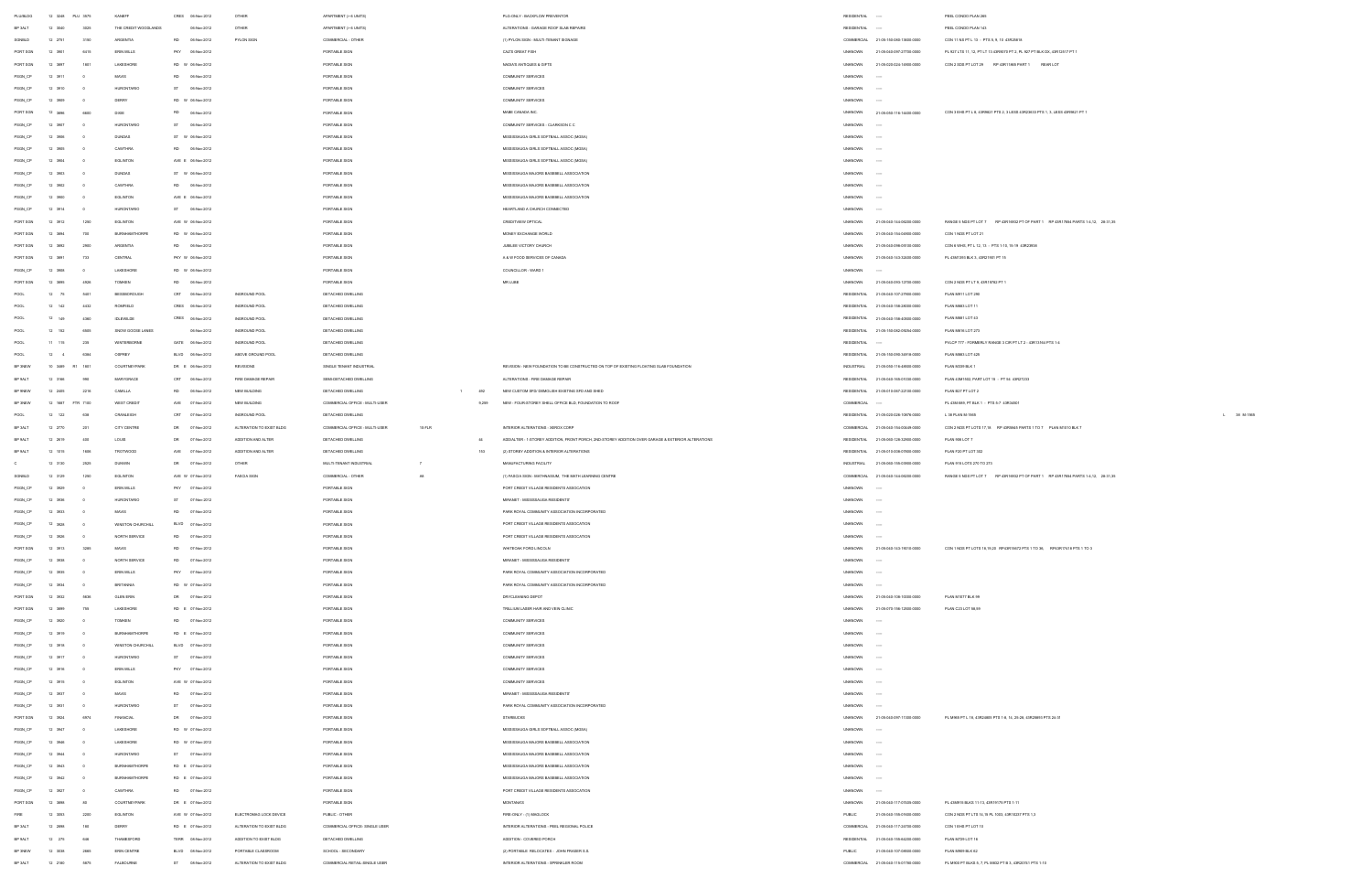| BP 3ALT         | 12 2561 | 2465            | <b>DUNWIN</b>        | 08-Nov-2012<br>DR.             | ALTERATION TO EXIST BLDG | SINGLE TENANT INDUSTRIAL       |                 | INTERIOR ALTERATIONS & NEW ROOFTOP UNT - KABAN MONTESSORI PRESCHOOL                                                       | <b>INDUSTRIAL</b>  | 21-05-060-155-03500-0000             | PLAN 915 LOTS 274 TO 280                                                                        |            |
|-----------------|---------|-----------------|----------------------|--------------------------------|--------------------------|--------------------------------|-----------------|---------------------------------------------------------------------------------------------------------------------------|--------------------|--------------------------------------|-------------------------------------------------------------------------------------------------|------------|
|                 | 12 3127 | 360             | SQUARE ONE           | 08-Nov-2012<br>DR.             | OTHER                    | APARTMENT (> 6 UNITS)          | 2501-10, 2512   | OCCUPANCY PRIOR TO COMPLETION - 25th FLOOR (11-UNITS)                                                                     | RESIDENTIAL        |                                      | PSCP 938 - FORMERLY CON 2 NDS, PT LT 18 - PTS 1, 17, 21 ETC. 43R34708                           |            |
|                 | 12 3126 | 360             | SQUARE ONE           | DR.<br>08-Nov-2012             | OTHER                    | APARTMENT (> 6 UNITS)          | 2401-10, 2412   | OCCUPANCY PRIOR TO COMPLETION - 24th FLOOR (11-UNITS)                                                                     | RESIDENTIAL        | - -                                  | PSCP 938 - FORMERLY CON 2 NDS, PT LT 18 - PTS 1, 17, 21 ETC. 43R34708                           |            |
|                 |         |                 |                      |                                |                          |                                |                 |                                                                                                                           |                    |                                      |                                                                                                 |            |
|                 | 12 3125 | 360             | <b>SQUARE ONE</b>    | DR 08-Nov-2012                 | OTHER                    | APARTMENT (> 6 UNITS)          | 2301-10, 2312   | OCCUPANCY PRIOR TO COMPLETION - 23rd FLOOR (11-UNITS)                                                                     | RESIDENTIAL        | $\sim$                               | PSCP 938 - FORMERLY CON 2 NDS, PT LT 18 - PTS 1, 17, 21 ETC, 43R34708                           |            |
|                 | 12 3124 | 360             | SQUARE ONE           | DR 08-Nov-2012                 | OTHER                    | APARTMENT (> 6 UNITS)          | 2201-10, 2212   | OCCUPANCY PRIOR TO COMPLETION - 22nd FLOOR (11-UNITS)                                                                     | RESIDENTIAL        | $\sim$                               | PSCP 938 - FORMERLY CON 2 NDS, PT LT 18 - PTS 1, 17, 21 ETC. 43R34708                           |            |
|                 | 12 3123 | 360             | SQUARE ONE           | DR 08-Nov-2012                 | OTHER                    | APARTMENT (> 6 UNITS)          | 2101-10, 2112   | OCCUPANCY PRIOR TO COMPLETION - 21st FLOOR (11-UNITS)                                                                     | RESIDENTIAL        |                                      | PSCP 938 - FORMERLY CON 2 NDS, PT LT 18 - PTS 1, 17, 21 ETC. 43R34708                           |            |
|                 | 12 3122 | 360             | SQUARE ONE           | DR.<br>08-Nov-2012             | OTHER                    | APARTMENT (> 6 UNITS)          | 2001-10, 2012   | OCCUPANCY PRIOR TO COMPLETION - 20th FLOOR (11-UNITS)                                                                     | RESIDENTIAL        |                                      | PSCP 938 - FORMERLY CON 2 NDS, PT LT 18 - PTS 1, 17, 21 ETC. 43R34708                           |            |
|                 |         |                 |                      |                                |                          |                                |                 |                                                                                                                           |                    |                                      |                                                                                                 |            |
|                 | 12 3121 | 360             | SQUARE ONE           | DR 08-Nov-2012                 | OTHER                    | APARTMENT (> 6 UNITS)          | 1901-1910, 1912 | OCCUPANCY PRIOR TO COMPLETION - 19th FLOOR (11-UNITS)                                                                     | RESIDENTIAL        | $\sim$                               | PSCP 938 - FORMERLY CON 2 NDS, PT LT 18 - PTS 1, 17, 21 ETC. 43R34708                           |            |
|                 | 12 2524 | 360             | <b>SQUARE ONE</b>    | DR 08-Nov-2012                 | OTHER                    | APARTMENT (> 6 UNITS)          | 1801-1810&1812  | OCCUPANCY PRIOR TO COMPLETION - 18th FLOOR (11-UNITS)                                                                     | RESIDENTIAL        | $\sim$                               | PSCP 938 - FORMERLY CON 2 NDS, PT LT 18 - PTS 1, 17, 21 ETC, 43R34708                           |            |
|                 | 12 2523 | 360             | SQUARE ONE           | DR 08-Nov-2012                 | OTHER                    | APARTMENT (> 6 UNITS)          | 1701-1710&1712  | OCCUPANCY PRIOR TO COMPLETION - 17th FLOOR (11-UNITS)                                                                     | <b>RESIDENTIAL</b> | $\sim$                               | PSCP 938 - FORMERLY CON 2 NDS, PT LT 18 - PTS 1, 17, 21 ETC, 43R34708                           |            |
|                 |         |                 |                      |                                |                          |                                |                 |                                                                                                                           |                    |                                      |                                                                                                 |            |
| SGNBLD          | 12 280  | 2500            | <b>HURONTARIO</b>    | ST <sub>1</sub><br>08-Nov-2012 | <b>FASCIA SIGN</b>       | COMMERCIAL RETAIL - MULTI-USER |                 | (2) FASCIA SIGNS - McDONALD'S                                                                                             | COMMERCIAL         | 21-05-060-125-05700-0000             | CON 1 SDS PT LOT 16                                                                             |            |
| PORT SGN        | 12 3921 | 5985            | MAVIS                | RD 08-Nov-2012                 |                          | PORTABLE SIGN                  |                 | GREAT CANADIAN BAGEL                                                                                                      | <b>UNKNOWN</b>     | 21-05-040-098-17801-0000             | RP 43R20967 PARTS 1-6 14-18, PT.BLK. 1, PLAN M-967                                              |            |
| PSGN CP         | 12 396  |                 | AQUITAINE            | AVE 08-Nov-2012                |                          | PORTABLE SIGN                  |                 | COMMUNITY SERVICES                                                                                                        | <b>UNKNOWN</b>     | $\sim$                               |                                                                                                 |            |
| PORT SGN        | 12 3957 | 60              | SOUTH SERVICE        | RD 08-Nov-2012                 |                          | PORTABLE SIGN                  |                 | QUEEN ELIZABETH SENIOR PUBLIC SCHOOL                                                                                      | <b>UNKNOWN</b>     | 21-05-010-014-05300-0000             | CON 2 SDS PT LOT 15                                                                             |            |
|                 |         |                 |                      |                                |                          |                                |                 |                                                                                                                           |                    |                                      |                                                                                                 |            |
| PORT SGN        | 12 3925 | 6460            | <b>MILLCREEK</b>     | DR 08-Nov-2012                 |                          | PORTABLE SIGN                  |                 | <b>ERIN MILLS FITNESS</b>                                                                                                 | <b>UNKNOWN</b>     | 21-05-040-097-28710-0000             | PLAN 927 PT LOT 20 RP 43R6132 PART 1<br>RP 43R16892 PART 4                                      |            |
| PORT SGN        | 12 3922 | 6980            | MARITZ               | DR 08-Nov-2012                 |                          | PORTABLE SIGN                  |                 | HEAR NOW HEARING HEALTH CENTRE                                                                                            | <b>UNKNOWN</b>     | 21-05-040-099-50000-0000             | PSCP 805 - FORMERLY BLK 4 PLAN M-1447                                                           | B 4 M-144  |
| PSGN_CP         | 12 3953 |                 | <b>BURNHAMTHORPE</b> | RD E 08-Nov-2012               |                          | PORTABLE SIGN                  |                 | MISSISSAUGA MAJORS BASEBELL ASSOCIATION                                                                                   | <b>UNKNOWN</b>     |                                      |                                                                                                 |            |
|                 |         |                 |                      |                                |                          |                                |                 |                                                                                                                           |                    |                                      |                                                                                                 |            |
| PSGN CP         | 12 3951 | $\overline{0}$  | LAKESHORE            | RD E 08-Nov-2012               |                          | PORTABLE SIGN                  |                 | MISSISSAUGA MAJORS BASEBELL ASSOCIATION                                                                                   | <b>UNKNOWN</b>     | $\sim$                               |                                                                                                 |            |
| PSGN_CP         | 12 3950 | $\overline{0}$  | LAKESHORE            | RD E 08-Nov-2012               |                          | PORTABLE SIGN                  |                 | MISSISSAUGA GIRLS SOFTBALL ASSOC (MGSA)                                                                                   | <b>UNKNOWN</b>     | $\overline{\phantom{a}}$             |                                                                                                 |            |
| PSGN_CP         | 12 3949 | $\overline{0}$  | <b>HURONTARIO</b>    | ST 08-Nov-2012                 |                          | PORTABLE SIGN                  |                 | MISSISSAUGA GIRLS SOFTBALL ASSOC (MGSA)                                                                                   | <b>UNKNOWN</b>     | $\overline{\phantom{a}}$             |                                                                                                 |            |
| PORT SGN        | 12 3945 | 1585            | MISSISSAUGA VALLEY   | BLVD 08-Nov-2012               |                          | PORTABLE SIGN                  |                 | NEW CHRIS CLEANERS                                                                                                        | <b>UNKNOWN</b>     | 21-05-040-095-60700-0000             | PLAN 957 BLK I                                                                                  |            |
|                 |         |                 |                      |                                |                          |                                |                 |                                                                                                                           |                    |                                      |                                                                                                 |            |
| PORT SGN        | 12 3930 | 2090            | <b>HURONTARIO</b>    | ST 08-Nov-2012                 |                          | PORTABLE SIGN                  |                 | HARBORN DENTAL                                                                                                            | <b>UNKNOWN</b>     | 21-05-060-125-08700-0000             | CON 1 SDS, PT LT 16, PL C-24, PT LTS 1, 2, 21 - PTS 2, 3, 4 43R23843                            |            |
| PORT SGN        | 12 3948 | 2980            | DREW                 | RD 08-Nov-2012                 |                          | PORTABLE SIGN                  |                 | RHYTHM PLUS VIDEO                                                                                                         | <b>UNKNOWN</b>     | 21-05-050-113-06532-0000             | PSCP 884 - FORMERLY 43M1593 PT BLK 2 - PT 1 43R29338                                            |            |
| PORT SGN        | 12 3940 | 777             | <b>DUNDAS</b>        | ST W 08-Nov-2012               |                          | PORTABLE SIGN                  |                 | CMC MEDICAL CENTRE                                                                                                        | <b>UNKNOWN</b>     | 21-05-040-141-14400-0000             | RANGE 1 NDS PT LOT 11                                                                           |            |
|                 |         |                 |                      |                                |                          |                                |                 |                                                                                                                           |                    |                                      |                                                                                                 |            |
| PSGN_CP         | 12 3966 |                 | LAKESHORE            | RD W 08-Nov-2012               |                          | PORTABLE SIGN                  |                 | <b>COMMUNITY SERVICES</b>                                                                                                 | <b>UNKNOWN</b>     |                                      |                                                                                                 |            |
| PORT SGN        | 12 3923 | 6460            | MILLCREEK            | DR 08-Nov-2012                 |                          | PORTABLE SIGN                  |                 | ERIN MILLS FITNESS                                                                                                        | <b>UNKNOWN</b>     | 21-05-040-097-28710-0000             | PLAN 927 PT LOT 20<br>RP 43R6132 PART 1 RP 43R16892 PART 4                                      |            |
| PORT SGN        | 12 394  | 1655            | <b>DUNDAS</b>        | ST E 08-Nov-2012               |                          | PORTABLE SIGN                  |                 | LE CHATEAU                                                                                                                | <b>UNKNOWN</b>     | 21-05-030-068-26900-0000             | PLAN M447 BLK 129                                                                               |            |
|                 |         |                 |                      |                                |                          |                                |                 |                                                                                                                           |                    |                                      |                                                                                                 |            |
| PORT SGN        | 12 3939 | 600             | MATHESON             | BLVD W 08-Nov-2012             |                          | PORTABLE SIGN                  |                 | COVERS                                                                                                                    | <b>UNKNOWN</b>     | 21-05-040-098-17860-0000             | PLAN M967 BLK 3                                                                                 |            |
| BP 3ALT         | 11 5469 | R1 2            | <b>ROBERT SPECK</b>  | PKY 08-Nov-2012                | <b>REVISIONS</b>         | COMMERCIAL OFFICE - MULTI-USER | LOBBY           | <b>REVISIONS - LOBBY RENOVATIONS</b>                                                                                      |                    | COMMERCIAL 21-05-040-094-24800-0000  | PL M270 BLK B - 43R30517 PTS 1-6                                                                |            |
| MECHHOUS        | 12 3240 | <b>HEA 1268</b> | NORTHAVEN            | DR 08-Nov-2012                 | ALTERATION TO EXIST BLDG | DETACHED DWELLING              |                 | FURNACE REPLACEMENT & NEW DUCTS                                                                                           | <b>RESIDENTIAL</b> | 21-05-010-004-21200-0000             | PLAN 412 LOT 37                                                                                 |            |
| BP 3NEW         | 12 1791 | R1 7333         | GOREWAY              |                                | NEW BUILDING             | COMMERCIAL RETAIL-SINGLE USER  |                 | CONDITIONAL PERMIT - NEW COMMERCIAL RETAIL STORE, WALMART, *** FOUNDATION TO ROOF ONLY***, COMPLIANCE BY JANUARY 28, 2013 | COMMERCIAL         | 21-05-050-107-12600-0000             |                                                                                                 |            |
|                 |         |                 |                      | DR 09-Nov-2012                 |                          |                                |                 |                                                                                                                           |                    |                                      | PLAN 710 BLK A, PT LT 12 CON 8 EHS                                                              |            |
| BP 9ALT         | 10 1044 | R1 1470         | TROTWOOD             | AVE 09-Nov-2012                | <b>REVISIONS</b>         | DETACHED DWELLING              |                 | REVISION - DECK & DRIVEWAY MODIFICATIONS                                                                                  |                    | RESIDENTIAL 21-05-010-008-10100-0000 | PLAN F20 PT LOTS 258,262                                                                        |            |
| BP 9NEW         | 12 2807 | 1424            | <b>HAIG</b>          | BLVD 09-Nov-2012               | NEW BUILDING             | DETACHED DWELLING              | 1 348           | NEW CUSTOM SFD - PARTIAL EXISTING FOUNDATION WALLS AND PARTIAL EXTERIOR WALLS TO BE RETAINED.                             |                    | RESIDENTIAL 21-05-070-159-30600-0000 | PLAN 348 LOT 8                                                                                  |            |
| ZONBLD          | 12 2618 | 1510            | DUNDAS               | ST E 09-Nov-2012               | ALTERATION TO EXIST BLDG | COMMERCIAL RETAIL - MULTI-USER | 3, BLD-C6       | RESTAURANT                                                                                                                |                    | COMMERCIAL 21-05-070-068-34611-0000  | CON 1 SDS, PT LTS 4, 5 - PTS 1, 3-9, 14, 16 43R33993                                            |            |
|                 |         |                 |                      |                                |                          |                                |                 |                                                                                                                           |                    |                                      |                                                                                                 |            |
| BP 3ALT         | 12 3035 | 2425            | <b>MATHESON</b>      | BLVD E 09-Nov-2012             | OTHER                    | COMMERCIAL OFFICE - MULTI-USER | 400/401         | INTERIOR ALTERATIONS - SUITE SEPARATION TO CREATE A SPEC SUITE                                                            | COMMERCIAL         | 21-05-050-115-62100-0000             | PLAN M793 PT BLK 7 CON 5 EHS PT LOT 1PT RD ALLOW BETWEEN CON 5 & 6 EHS RP 43R15703 PARTS 1,2,10 |            |
|                 | 12 3190 | 6665            | MILLCREEK            | DR 09-Nov-2012                 | OTHER                    | MULTI-TENANT INDUSTRIAL        | $\overline{1}$  | <b>BUSINESS OFFICE</b>                                                                                                    | <b>INDUSTRIAL</b>  | 21-05-040-097-28500-0000             | PLAN 981 LOT 10                                                                                 |            |
| BP 9ALT         | 12 3077 | 29              | PARK                 | ST E 09-Nov-2012               | OTHER                    | RESIDENTIAL - OTHER            |                 | ATLERATIONS - BALCONY GUARD REPLACEMENTS & CONCRETE REPAIRS                                                               | RESIDENTIAL        | 21-05-090-005-02000-0000             | PLAN 300E LOT 14                                                                                |            |
|                 | 12 3111 | 2900            | ARGENTIA             | RD 09-Nov-2012                 | OTHER                    | MULTI-TENANT INDUSTRIAL        |                 | WAREHOUSE & DISTRIBUTION FACILITY                                                                                         | <b>INDUSTRIAL</b>  | 21-05-040-098-05100-0000             | CON 6 WHS, PT L 12, 13 - PTS 1-10, 15-19 43R23938                                               |            |
|                 |         |                 |                      |                                |                          |                                |                 |                                                                                                                           |                    |                                      |                                                                                                 |            |
| SGNBLD          | 12 2539 | 6925            | CENTURY              | AVE 09-Nov-2012                | PYLON SIGN               | COMMERCIAL OFFICE - MULTI-USER |                 | (1) GROUND SIGN - 6925 CENTURY AVE. MULTI-TENANT SIGNAGE                                                                  |                    | COMMERCIAL 21-05-040-097-30020-0000  | PL M13, PT BLK A, PT BLK B - PTS 1, 2, 8 43R33277                                               |            |
| SGNBLD          | 12 712  | 5130            | DIXIE                | RD 09-Nov-2012                 | <b>FASCIA SIGN</b>       | COMMERCIAL - OTHER             |                 | (1) FASCIA SIGNS - EAT MORE RESTAURANT                                                                                    |                    | COMMERCIAL 21-05-050-116-17200-0000  | CON 3 EHS PT LOT 1                                                                              |            |
| PSGN_CP         | 12 3982 |                 | EGLINTON             | AVE W 09-Nov-2012              |                          | PORTABLE SIGN                  |                 | LIVING ARTS CENTRE                                                                                                        | <b>UNKNOWN</b>     | $\sim$                               |                                                                                                 |            |
|                 |         |                 |                      |                                |                          |                                |                 |                                                                                                                           |                    |                                      |                                                                                                 |            |
| PORT SGN        | 12 3956 | 2760            | DERRY                | RD W 09-Nov-2012               |                          | PORTABLE SIGN                  |                 | PIZZA PIZZA LTD                                                                                                           | <b>UNKNOWN</b>     | 21-05-040-098-58900-0000             | PLAN M20 PT LOT 1 RP 43R10835 PARTS 1,2,3                                                       |            |
| PORT SGN        | 12 3955 | 295             | EGLINTON             | AVE E 09-Nov-2012              |                          | PORTABLE SIGN                  |                 | PIZZA PIZZA - H/O ACCOUNT                                                                                                 | <b>UNKNOWN</b>     | 21-05-040-117-25400-0000             | PLAN M633 BLK 274                                                                               |            |
| PSGN CP         | 12 3983 |                 | TENTH LINE WEST      | 09-Nov-2012                    |                          | PORTABLE SIGN                  |                 | LIVING ARTS CENTRE                                                                                                        | <b>UNKNOWN</b>     | $\sim$                               |                                                                                                 |            |
|                 |         |                 |                      |                                |                          |                                |                 |                                                                                                                           | <b>UNKNOWN</b>     | $\sim$                               |                                                                                                 |            |
| PSGN_CP         | 12 3980 | $\overline{0}$  | <b>EGLINTON</b>      | AVE W 09-Nov-2012              |                          | PORTABLE SIGN                  |                 | <b>LIVING ARTS CENTRE</b>                                                                                                 |                    |                                      |                                                                                                 |            |
| PORT SGN        | 12 3952 | 7065            | PACIFIC              | CIR 09-Nov-2012                |                          | PORTABLE SIGN                  |                 | SILVER BUD FLORAL                                                                                                         | <b>UNKNOWN</b>     |                                      | PEEL CONDO PLAN 339                                                                             |            |
| PORT SGN        | 12 3959 | 7070            | MCLAUGHLIN           | RD 09-Nov-2012                 |                          | PORTABLE SIGN                  |                 | PIZZA PIZZA                                                                                                               | <b>UNKNOWN</b>     | 21-05-040-096-87100-0000             | B 96 PLAN M-1483                                                                                | B 96 M-148 |
| PORT SGN        | 12 3954 | 5165            | DIXIE                | RD 09-Nov-2012                 |                          | PORTABLE SIGN                  |                 | SWISS CHALET                                                                                                              | <b>UNKNOWN</b>     | 21-05-050-115-19750-0000             | PLAN 928 BLK A                                                                                  |            |
|                 |         |                 |                      |                                |                          |                                |                 |                                                                                                                           |                    |                                      |                                                                                                 |            |
| PSGN_CP         | 12 3976 |                 | <b>BURNHAMTHORPE</b> | RD E 09-Nov-2012               |                          | PORTABLE SIGN                  |                 | LIVING ARTS CENTRE                                                                                                        | <b>UNKNOWN</b>     | $\sim$                               |                                                                                                 |            |
| PSGN_CP         | 12 3973 | $\sim$          | QUEENSWAY            | E 09-Nov-2012                  |                          | PORTABLE SIGN                  |                 | <b>LIVING ARTS CENTRE</b>                                                                                                 | <b>UNKNOWN</b>     | $\sim$                               |                                                                                                 |            |
| PSGN_CP         | 12 3988 |                 | WINSTON CHURCHILL    | BLVD 09-Nov-2012               |                          | PORTABLE SIGN                  |                 | STREETSVILLE HISTORICAL SOCIETY, THE                                                                                      | <b>UNKNOWN</b>     |                                      |                                                                                                 |            |
| PSGN_CP         | 12 3987 |                 | TENTH LINE WEST      | 09-Nov-2012                    |                          | PORTABLE SIGN                  |                 | STREETSVILLE HISTORICAL SOCIETY, THE                                                                                      | <b>UNKNOWN</b>     |                                      |                                                                                                 |            |
|                 |         |                 |                      |                                |                          |                                |                 |                                                                                                                           |                    |                                      |                                                                                                 |            |
| PSGN_CP         | 12 3986 |                 | QUEENSWAY            | E 09-Nov-2012                  |                          | PORTABLE SIGN                  |                 | STREETSVILLE HISTORICAL SOCIETY, THE                                                                                      | <b>UNKNOWN</b>     | $\sim$                               |                                                                                                 |            |
| PSGN_CP         | 12 3985 | $\sim$          | MISSISSAUGA          | RD 09-Nov-2012                 |                          | PORTABLE SIGN                  |                 | STREETSVILLE BIA                                                                                                          | <b>UNKNOWN</b>     | $\sim$                               |                                                                                                 |            |
| PSGN_CP         | 12 3984 |                 | CAWTHRA              | RD 09-Nov-2012                 |                          | PORTABLE SIGN                  |                 | STREETSVILLE BIA                                                                                                          | <b>UNKNOWN</b>     | $\sim$                               |                                                                                                 |            |
|                 |         |                 |                      |                                |                          |                                |                 |                                                                                                                           |                    |                                      |                                                                                                 |            |
| PSGN_CP         | 12 3981 |                 | MAVIS                | RD 09-Nov-2012                 |                          | PORTABLE SIGN                  |                 | LIVING ARTS CENTRE                                                                                                        | <b>UNKNOWN</b>     | $\sim$                               |                                                                                                 |            |
| PSGN_CP         | 12 3979 |                 | EGLINTON             | AVE W 09-Nov-2012              |                          | PORTABLE SIGN                  |                 | STREETSVILLE BIA                                                                                                          | <b>UNKNOWN</b>     |                                      |                                                                                                 |            |
| PSGN_CP         | 12 3977 |                 | DERRY                | RD W 09-Nov-2012               |                          | PORTABLE SIGN                  |                 | <b>LIVING ARTS CENTRE</b>                                                                                                 | <b>UNKNOWN</b>     | - -                                  |                                                                                                 |            |
|                 |         |                 |                      |                                |                          |                                |                 |                                                                                                                           |                    |                                      |                                                                                                 |            |
| PSGN_CP         |         |                 |                      |                                |                          |                                |                 |                                                                                                                           |                    |                                      |                                                                                                 |            |
| PORT SGN        | 12 3974 |                 | DUNDAS               | ST W 09-Nov-2012               |                          | PORTABLE SIGN                  |                 | LIVING ARTS CENTRE                                                                                                        | <b>UNKNOWN</b>     | $\sim$                               |                                                                                                 |            |
|                 | 12 3962 | 1403            | <b>DUNDAS</b>        | ST E 09-Nov-2012               |                          | PORTABLE SIGN                  |                 | CASH MONEY                                                                                                                | <b>UNKNOWN</b>     | 21-05-030-068-17800-0000             | CON 1 NDS PT LOT 5 RP 43R9331 PART 1                                                            |            |
| PORT SGN        | 12 3958 | 1585            | MISSISSAUGA VALLEY   | BLVD 09-Nov-2012               |                          | PORTABLE SIGN                  |                 | PIZZA PIZZA                                                                                                               | <b>UNKNOWN</b>     | 21-05-040-095-60700-0000             | PLAN 957 BLK I                                                                                  |            |
|                 | 12 3978 |                 |                      | BLVD 09-Nov-2012               |                          |                                |                 | LIVING ARTS CENTRE                                                                                                        | <b>UNKNOWN</b>     |                                      |                                                                                                 |            |
| PSGN_CP         |         |                 | WINSTON CHURCHILL    |                                |                          | PORTABLE SIGN                  |                 |                                                                                                                           |                    |                                      |                                                                                                 |            |
| PSGN_CP         | 12 3975 | $\overline{0}$  | ERIN MILLS           | PKY 09-Nov-2012                |                          | PORTABLE SIGN                  |                 | LIVING ARTS CENTRE                                                                                                        | <b>UNKNOWN</b>     | $\sim$                               |                                                                                                 |            |
| PORT SGN        | 12 3964 | 700             | <b>BURNHAMTHORPE</b> | RD W 09-Nov-2012               |                          | PORTABLE SIGN                  |                 | MONEY EXCHANGE WORLD                                                                                                      | <b>UNKNOWN</b>     | 21-05-040-154-04900-0000             | CON 1 NDS PT LOT 21                                                                             |            |
| PORT SGN        | 12 3960 | 6970            | LISGAR               | DR 09-Nov-2012                 |                          | PORTABLE SIGN                  |                 | KERO CLEANER                                                                                                              | <b>LINKNOWN</b>    | 21-05-150-082-62100-0000             | PLAN M1105 BLK 150                                                                              |            |
|                 |         |                 |                      |                                |                          |                                |                 |                                                                                                                           |                    |                                      |                                                                                                 |            |
| PORT SGN        | 12 3961 | 3945            | <b>DOUG LEAVENS</b>  | BLVD 09-Nov-2012               |                          | PORTABLE SIGN                  |                 | PIZZA DEPOT                                                                                                               | <b>UNKNOWN</b>     | 21-05-150-082-70425-0000             | <b>B 88 PLAN M-1221</b>                                                                         | B 88 M-122 |
| BP 3ALT         | 10 2884 | R1 6925         | CENTURY              | AVE 09-Nov-2012                | TENTS/AIR SUPPORT STRUC  | COMMERCIAL - OTHER             | PHS-2           | REVISION - ALTERATIONS MODIFICATIONS                                                                                      |                    | COMMERCIAL 21-05-040-097-30020-0000  | PL M13, PT BLK A, PT BLK B - PTS 1, 2, 8 43R33277                                               |            |
| <b>HVACHOUS</b> | 12 1001 | HEA 601         | DRYMEN               | CRES 09-Nov-2012               | <b>REVISIONS</b>         | DETACHED DWELLING              |                 | <b>HVAC REVISION</b>                                                                                                      |                    | RESIDENTIAL 21-05-010-006-06300-0000 | PLAN 460 LOT 108                                                                                |            |
|                 | 11 6132 |                 | <b>DUNWIN</b>        |                                | <b>REVISIONS</b>         | MULTI-TENANT INDUSTRIAL        |                 |                                                                                                                           |                    |                                      |                                                                                                 |            |
| BP 3ALT         |         | R1 2525         |                      | DR 09-Nov-2012                 |                          |                                |                 | REVISION - INTERIOR DEMOLITION MODIFICATIONS - MODEL SUITE                                                                |                    | INDUSTRIAL 21-05-060-155-03900-0000  | PLAN 915 LOTS 270 TO 273                                                                        |            |
| BP 9NEW         | 12 2771 | 2015            | SPRINGBANK           | RD 09-Nov-2012                 | NEW BUILDING             | DETACHED DWELLING              | $1 -$<br>441    | SFD - CUSTOM WITH PARTIAL FINISHED BASEMENT                                                                               |                    | RESIDENTIAL 21-05-060-130-07700-0000 | RANGE 3 CIR PT LOT 12                                                                           |            |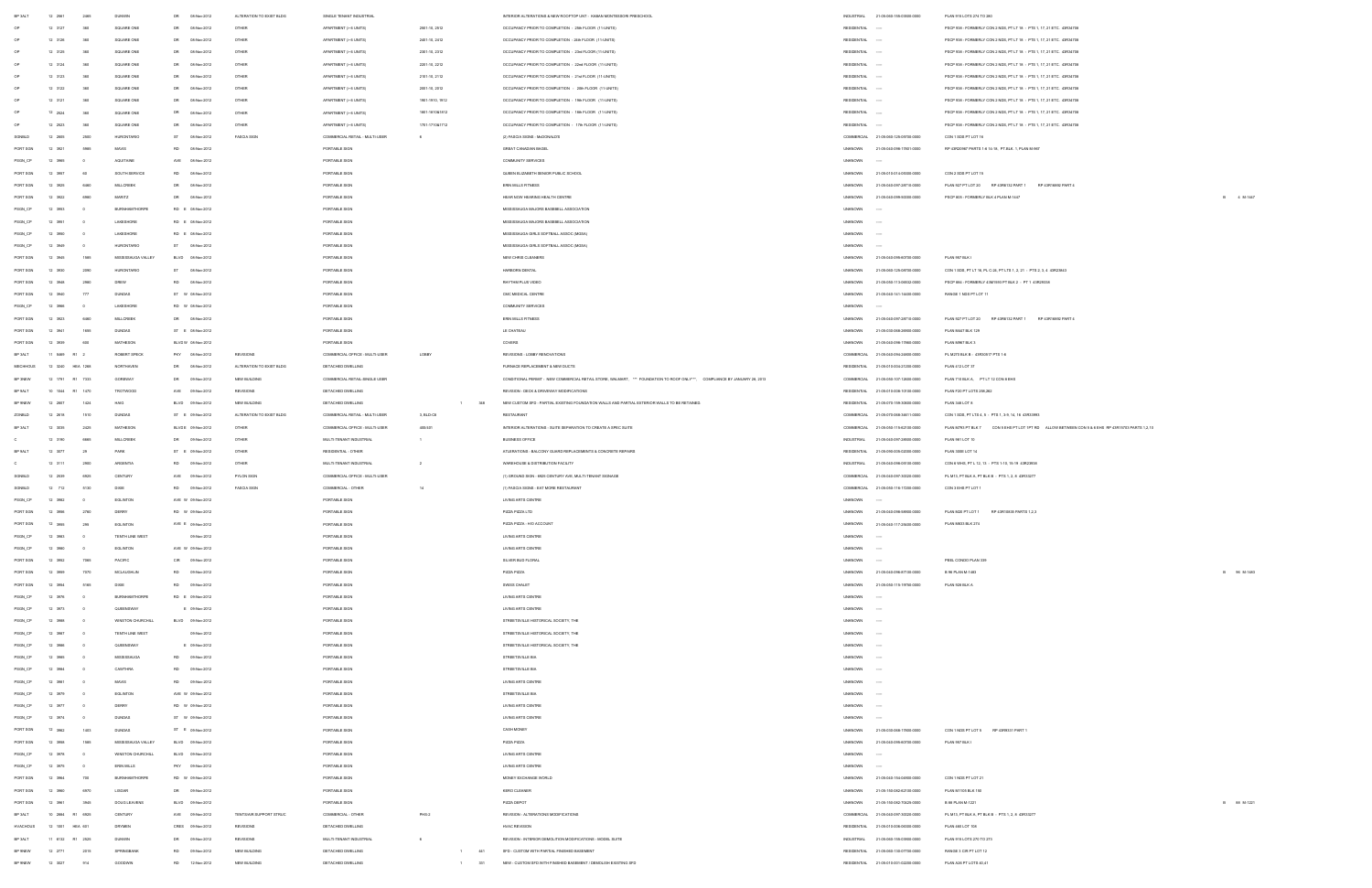| RAPID        | 12 1284           | R1 915     | HEDGE                | DR.<br>12-Nov-2012                | TENTS/AIR SUPPORT STRUC  | DETACHED DWELLING              |               | <b>REVISION - DECK MODIFICATIONS</b>                                                                      |                                                |                    | RESIDENTIAL 21-05-070-057-12300-0000 | PLAN 481 LOT 32                                                         |            |
|--------------|-------------------|------------|----------------------|-----------------------------------|--------------------------|--------------------------------|---------------|-----------------------------------------------------------------------------------------------------------|------------------------------------------------|--------------------|--------------------------------------|-------------------------------------------------------------------------|------------|
| BP 9NEW      | 12 2265           | 40         | THEODORE             | DR 12-Nov-2012                    | NEW BUILDING             | DETACHED DWELLING              | 1 414         | NEW CUSTOM SFD AND DETACHED GARAGE/ DEMO EXISTING SFD AND DETACHED GARAGE                                 |                                                |                    | RESIDENTIAL 21-05-130-009-05700-0000 | PLAN 529 LOT 10                                                         |            |
| BP 3ALT      | 12 3086           | 7333       | MISSISSAUGA          | <b>RD</b><br>12-Nov-2012          | ALTERATION TO EXIST BLDG | SINGLE TENANT INDUSTRIAL       | 1ST FLOOR     | INTERIOR ALTERATIONS - GLAXOSMITHKLINE                                                                    |                                                | INDUSTRIAL         | 21-05-040-097-11460-0000             | CON 4 WHS PT LOTS 11,12 RP 43R16448 PART 1                              |            |
| BP 3ALT      | 12 3062           | 2900       | ARGENTIA             | RD 12-Nov-2012                    | ALTERATION TO EXIST BLDG | MULTI-TENANT INDUSTRIAL        | 15-16         | INTERIOR ALTERATIONS - NEW OPENING BETWEEN UNITS:15 & 16, "SPEC. UNIT"                                    |                                                | <b>INDUSTRIAL</b>  | 21-05-040-098-05100-0000             | CON 6 WHS, PT L 12, 13 - PTS 1-10, 15-19 43R23938                       |            |
| <b>DRAIN</b> | 11 6783           | CON 3071   | CAWTHRA              | RD 12-Nov-2012                    | OTHER                    | CONDOMINIUM ROW DWELLING       |               | CONDITIONAL PERMIT - SITE SERVICING FOR 3071, 3077 & 3083 CAWTHRA RD,                                     | ******* COMPLIANCE BY JANUARY 28, 2013 ******* | RESIDENTIAL        | 21-05-040-089-13300-0000             | CON 1 NDS PT LOT 10 - 43R33532 PT 1                                     |            |
| BP 3ALT      | 12 484            | 1257       | LAKESHORE            | RD E 12-Nov-2012                  | OTHER                    | APARTMENT (> 6 UNITS)          |               | ALTERATIONS - COMMUNICATION TOWER, BELL CANADA                                                            |                                                | <b>RESIDENTIAL</b> | 21-05-070-156-04700-0000             | PLAN H23 LOT 10 LOT 15 TO LOT 18 PT LOT 7 TO PT LOT 9                   |            |
| SGNBLD       | 12 2949           | 2025       | MEADOWVALE           | BLVD 12-Nov-2012                  | <b>FASCIA SIGN</b>       | MULTI-TENANT INDUSTRIAL        |               | (2) FASCIA SIGNS -SPPCA (CANADA AIRCRAFT INC)                                                             |                                                | INDUSTRIAL         | 21-05-040-097-12700-0000             | PLAN M589 BLOCK 4 LESS 43R25857 PTS 27, 28                              |            |
| PORT SGN     | 12 3990           | 325        | CENTRAL              | PKY W 12-Nov-2012                 |                          | PORTABLE SIGN                  |               | ACADEMY FOR MATH                                                                                          |                                                | <b>UNKNOWN</b>     | 21-05-040-143-08425-0000             | PLAN M678 BLK 172                                                       |            |
| PORT SGN     | 12 3972           | 970        | SOUTHDOWN            | RD 12-Nov-2012                    |                          | PORTABLE SIGN                  |               | MERIDIAN CREDIT UNION                                                                                     |                                                | <b>UNKNOWN</b>     | 21-05-020-025-11650-0000             | CON 3 SDS, PT LT 31 - PT 1 43R25635                                     |            |
| PSGN CP      | 12 399            |            | <b>EGLINTON</b>      | AVE W 12-Nov-2012                 |                          | PORTABLE SIGN                  |               | FORUM ITALIA DAYCARE NON-PROFIT INC                                                                       |                                                | <b>UNKNOWN</b>     | $\overline{\phantom{a}}$             |                                                                         |            |
| PORT SGN     | 12 3970           | 2900       | <b>ARGENTIA</b>      | RD 12-Nov-2012                    |                          | PORTABLE SIGN                  |               | JUBILEE VICTORY CHURCH                                                                                    |                                                | <b>UNKNOWN</b>     | 21-05-040-098-05100-0000             | CON 6 WHS, PT L 12, 13 - PTS 1-10, 15-19 43R23938                       |            |
| PORT SGN     | 12 3968           | 1401       | MATHESON             | BLVD E 12-Nov-2012                |                          | PORTABLE SIGN                  |               | MISSISSAUGA KAR KARE                                                                                      |                                                | <b>UNKNOWN</b>     | 21-05-050-115-19890-0000             | CON 3 EHS, PT LT 2 - PT 4 RD224                                         |            |
| PORT SGN     | 12 3963           | 2150       | <b>BURNHAMTHORPE</b> | RD W 12-Nov-2012                  |                          | PORTABLE SIGN                  |               | PIZZA PIZZA                                                                                               |                                                | <b>UNKNOWN</b>     | 21-05-060-155-52500-0000             | PL M160 LOT C, 43R7880 PTS 1-3, 5-11                                    |            |
| PSGN CP      | 12 3994           |            | DUNDAS               | ST W 12-Nov-2012                  |                          | PORTABLE SIGN                  |               | HEARTLAND A CHURCH CONNECTED                                                                              |                                                | <b>UNKNOWN</b>     | $\sim$                               |                                                                         |            |
| PORT SGN     | 12 3989           | 600        | <b>BURNHAMTHORPE</b> | RD W 12-Nov-2012                  |                          | PORTABLE SIGN                  |               | RATHBURN PHYSIOTHERAPY & SPORTS MEDICAL CLINIC                                                            |                                                | <b>UNKNOWN</b>     | 21-05-040-154-05200-0000             | CON 1 NDS PT LT 20, 43R11456 PT 1 LESS 43R31038 PT 1, 43R12972 PTS 1, 2 |            |
| PORT SGN     | 12 397            | 60         | <b>BRISTOL</b>       | RD E 12-Nov-2012                  |                          | PORTABLE SIGN                  |               | 2 FOR 1 PIZZA                                                                                             |                                                | <b>UNKNOWN</b>     | 21-05-040-170-00100-0000             | PLAN M782 BLK 179                                                       |            |
| PORT SGN     | 12 3969           | 6085       | CREDITVIEW           | RD 12-Nov-2012                    |                          | PORTABLE SIGN                  |               | UNIQUE OPTICAL                                                                                            |                                                | <b>UNKNOWN</b>     | 21-05-040-098-13500-0000             | CON 3 WHS PT LT 6, 43R18735 PT 2, 43R19876 PT 1                         |            |
| PORT SGN     |                   | 3173       | CAWTHRA              | RD 12-Nov-2012                    |                          | PORTABLE SIGN                  |               | THE SALVATION ARMY                                                                                        |                                                | <b>UNKNOWN</b>     | 21-05-040-084-06302-0000             | CON 1 NDS PT LT 10, PL 830 BLK B, 43R5247 PT 1                          |            |
| BP 9NEW      | 12 306            | 506        | ARROWHEAD            | RD 12-Nov-2012                    | NEW BUILDING             | DETACHED DWELLING              | $1$ 452       | SFD - CUSTOM WITH FINISHED BASEMENT/ DEMOLISH EXISTING SFD & GARAGE                                       |                                                | RESIDENTIAL        | 21-05-020-026-16400-0000             | PLAN 361 L 11                                                           |            |
| BP 3NEW      | 12 1867           | COM 300    | PENDANT              | DR 13-Nov-2012                    | NEW BUILDING             | SINGLE TENANT INDUSTRIAL       |               | NEW - 1 STOREY INDUSTRIAL SPEC BUILDING - COMPLETION                                                      |                                                | <b>INDUSTRIAL</b>  | 21-05-040-117-04054-0000             | PL 43M980 PT BLK 6 - PTS 10-13, PT PTS 8, 9 43R31958                    |            |
| <b>FIRE</b>  |                   |            | CITY CENTRE          |                                   | SPRINKLERS               | COMMERCIAL RETAIL - MULTI-USER | $2 - 246$     | FIRE-ONLY - SPRINKLER RELOCATE                                                                            |                                                |                    | COMMERCIAL 21-05-040-154-00453-0000  | PL 43M1010 BLKS 19, 21, PT BLKS 1, 16, 20                               |            |
| BP 9ALT      | 12 3085<br>3 6591 | 100<br>217 | COSSACK              | DR 13-Nov-2012<br>CRT 13-Nov-2012 | ADDITION TO EXIST BLDG   | DETACHED DWELLING              |               | ADDITION - BALCONY DECK                                                                                   |                                                |                    | RESIDENTIAL 21-05-040-143-04040-0000 | L 8 PLAN M-1190                                                         |            |
|              |                   |            |                      |                                   |                          |                                |               |                                                                                                           |                                                |                    |                                      |                                                                         | L 8 M-119  |
| ZONBLD       | 12 241            | 7070       | MISSISSAUGA          | RD  13-Nov-2012                   | ALTERATION TO EXIST BLDG | COMMERCIAL OFFICE - MULTI-USER | C-02, 1-2 FLR | OFFICE                                                                                                    |                                                |                    | COMMERCIAL 21-05-040-098-21200-0000  | CON 5 WHS PT LT 11, 43R14863 PTS 6-10                                   |            |
| BP 3ALT      | 920               | 271        | LAKESHORE            | RD E 13-Nov-2012                  | ALTERATION TO EXIST BLDG | COMMERCIAL - OTHER             |               | INTERIOR ALTERATIONS - REPAIR TO SAFE CONDITION - FIRE SEPARATION BETWEEN 1ST & 2ND FLOORS - GITTA'S      |                                                |                    | COMMERCIAL 21-05-090-002-25900-0000  | PLAN H21 PT LOT 131                                                     |            |
|              | 12 884            | BD         | ABSOLUTE             | AVE 13-Nov-2012                   | OTHER                    | APARTMENT (> 6 UNITS)          | 101           | OCCUPANCY PRIOR TO COMPLETION - 1st FLOOR (1 UNIT)                                                        |                                                |                    | RESIDENTIAL 21-05-040-092-08811-0000 | PSCP 850 - FORMERLY PT LT 15, CON 2 NDS - PT 1 43R32504                 |            |
|              | 12 3242           | 1151       | <b>DUNDAS</b>        | ST W 13-Nov-2012                  | OTHER                    | COMMERCIAL RETAIL - MULTI-USER | 20            | TAKE-OUT RESTAURANT                                                                                       |                                                |                    | COMMERCIAL 21-05-060-141-17100-0000  | PLAN 745 BLK G                                                          |            |
| BP 3ALT      | 12 2557           | 1050       | <b>DUNDAS</b>        | ST E 13-Nov-2012                  | OTHER                    | COMMERCIAL RETAIL-SINGLE USER  |               | EXTERIOR ALTERATIONS - RE-CLADDING                                                                        |                                                |                    | COMMERCIAL 21-05-070-068-32800-0000  | CON 1 SDS PT LT 8, 43R2740 PTS 1, 2                                     |            |
| BP 9ALT      | 10 3215           | 1316       | ERINMORE             | DR 13-Nov-2012                    | OTHER                    | SEMI-DETACHED DWELLING         |               | NEW FRONT PORCH                                                                                           |                                                | RESIDENTIAL        | 21-05-060-151-19000-0000             | PLAN 711 PT LOT 30                                                      |            |
| BP 3ALT      | 10 1349           | 885        | AVONHEAD             | RD 13-Nov-2012                    | MEZZANINE                | SINGLE TENANT INDUSTRIAL       |               | ALTERATIONS - RACKING SYSTEM, CANADIAN FRUIT & PRODUCE CO INC                                             |                                                | INDUSTRIAL         | 21-05-020-025-11700-0000             | CON 3 SDS, PT LT 32 - PTS 1 - 3, 43R21957                               |            |
| SGNBLD       | 12 3106           | 2290       | BATTLEFORD           | RD 13-Nov-2012                    | PYLON SIGN               | COMMERCIAL - OTHER             |               | (1) GROUND SIGN - DIRECT MAZDA                                                                            |                                                | COMMERCIAL         | 21-05-040-098-00810-0000             | PLAN M1025 PT BLK 1 43R19501 PTS 1, 3-8                                 |            |
| SGNBLD       | 7 7874            | VAR 5600   | CANCROSS             | CRT 13-Nov-2012                   | <b>FASCIA SIGN</b>       | SINGLE TENANT INDUSTRIAL       |               | (1) FASCIA SIGN - THE CO-OPERATORS                                                                        |                                                | <b>INDUSTRIAL</b>  | 21-05-040-115-00101-0000             | PL M832 PT BLK 10, 43R16064 PTS 1, 2, 4-7                               |            |
| PORT SGN     | 12 3997           | 719        | CENTRAL              | PKY W 13-Nov-2012                 |                          | PORTABLE SIGN                  |               | AKAL OPTICAL                                                                                              |                                                | <b>UNKNOWN</b>     | 21-05-040-143-32400-0000             | PL 43M1393 BLK 3, 43R21901 PT 15                                        |            |
| PSGN_CP      | 12 4009           |            | EGLINTON             | AVE W 13-Nov-2012                 |                          | PORTABLE SIGN                  |               | ERIN MILLS SOCCER CLUB                                                                                    |                                                | <b>UNKNOWN</b>     |                                      |                                                                         |            |
| PORT SGN     | 12 399            | 3300       | MAVIS                | RD 13-Nov-2012                    |                          | PORTABLE SIGN                  |               | ADRIA AUTO BODY                                                                                           |                                                | <b>UNKNOWN</b>     | 21-05-040-143-22600-0000             | CON 1 NDS PT L 21 LESS 43R24739 PTS 8, 13                               |            |
| PORT SGN     | 12 3998           | 6970       | LISGAR               | DR 13-Nov-2012                    |                          | PORTABLE SIGN                  |               | DR. DALIA HENIEN                                                                                          |                                                | <b>UNKNOWN</b>     | 21-05-150-082-62100-0000             | PLAN M1105 BLK 150                                                      |            |
| PSGN_CP      | 12 4000           | $\sim$     | <b>BRITANNIA</b>     | RD W 13-Nov-2012                  |                          | PORTABLE SIGN                  |               | CROSS OF LIFE LUTHERAN CHURCH                                                                             |                                                | <b>UNKNOWN</b>     |                                      |                                                                         |            |
| PORT SGN     | 12 3995           | 3100       | HURONTARIO           | ST 13-Nov-2012                    |                          | PORTABLE SIGN                  |               | THOMAS L. KENNEDY SCHOOL                                                                                  |                                                | <b>UNKNOWN</b>     | 21-05-040-141-08200-0000             | CON 1 NDS PT LOT 16 PLAN TOR 12 LOT 10                                  |            |
| PORT SGN     | 12 3993           | 980        | PACIFIC              | GATE 13-Nov-2012                  |                          | PORTABLE SIGN                  |               | <b>GREEN IMPORT LIMITED</b>                                                                               |                                                | <b>UNKNOWN</b>     | 21-05-040-116-30310-0000             | PLAN M475 BLK 3                                                         |            |
| PORT SGN     | 12 3992           | 3415       | DIXIE                | RD 13-Nov-2012                    |                          | PORTABLE SIGN                  |               | THE UPS STORE                                                                                             |                                                | <b>UNKNOWN</b>     | 21-05-030-072-01200-0000             | PLAN 729 BLK A PLAN 733 BLK H                                           |            |
| BP 9NEW      | 12 2785           | 959        | <b>HAMPTON</b>       | CRES 13-Nov-2012                  | NEW BUILDING             | DETACHED DWELLING              | 239<br>1      | NEW CUSTOM SFD WITH PARTIAL FINISHED BASEMENT                                                             |                                                |                    | RESIDENTIAL 21-05-010-001-09600-0000 | PLAN C19 PT LOT 84                                                      |            |
| ZONBLD       | 12 3091           | 6711       | MISSISSAUGA          | RD  14-Nov-2012                   | ALTERATION TO EXIST BLDG | MULTI-TENANT INDUSTRIAL        | 106/112       | OFFICE                                                                                                    |                                                |                    | INDUSTRIAL 21-05-040-097-24500-0000  | PLAN M10 PT LOT 4                                                       |            |
| <b>MECH</b>  | 12 1532 HEA 2180  |            | <b>HARVEST</b>       | DR 14-Nov-2012                    | <b>REVISIONS</b>         | SCHOOL - ELEMENTARY            |               | HVAC REVISION - APPLEWOOD SCHOOL                                                                          |                                                | PUBLIC             | 21-05-070-055-09000-0000             | PLAN 466 BLK B                                                          |            |
| BP 9ALT      | 12 3078           | 2357       | CLIFF                | RD 14-Nov-2012                    | ADDITION AND ALTER       | DETACHED DWELLING              | 95            | ADD/ALTER - GARAGE ADDITION, 2ND-STOREY ADDITION & INTERIOR-ALTERATIONS                                   |                                                |                    | RESIDENTIAL 21-05-010-064-13200-0000 | CON 1 SDS PT LOT 13                                                     |            |
| <b>FIRE</b>  | 12 2866           | 5255       | SATELLITE            | 14-Nov-2012<br>DR.                | OTHER                    | INDUSTRIAL - OTHER             |               | FIRE-ONLY - FIRE ALARM REPLACEMENT                                                                        |                                                | INDUSTRIAL         | 21-05-050-115-63050-0000             | PL M793 PT B 5, 43R18324 PTS 16, 19                                     |            |
| PORT SGN     | 12 4015           | 2150       | <b>BURNHAMTHORPE</b> | RD W 14-Nov-2012                  |                          | PORTABLE SIGN                  |               | SOUTH COMMON SHOPPING CENTRE                                                                              |                                                | <b>UNKNOWN</b>     | 21-05-060-155-52500-0000             | PL M160 LOT C. 43R7880 PTS 1-3, 5-11                                    |            |
| PORT SGN     | 12 4010           | 3100       | DIXIE                | RD  14-Nov-2012                   |                          | PORTABLE SIGN                  |               | CASH 4 U CORP                                                                                             |                                                | <b>UNKNOWN</b>     | 21-05-030-075-17510-0000             | CON 1 NDS PT LOT 6 PTS 1 - 8, 43R14171                                  |            |
| PSGN_CP      | 12 4019           |            | CAWTHRA              | RD  14-Nov-2012                   |                          | PORTABLE SIGN                  |               | <b>LIVING ARTS CENTRE</b>                                                                                 |                                                | <b>UNKNOWN</b>     |                                      |                                                                         |            |
| PORT SGN     | 12 4016           | 1900       | FOWLER               | DR 14-Nov-2012                    |                          | PORTABLE SIGN                  |               | EMILIAN JEWELLERY                                                                                         |                                                | <b>UNKNOWN</b>     | 21-05-060-131-00200-0000             | CON 1 SDS PT LOT 30 RANGE 3 CIR PT LOT 14 PT RD ALLCE                   |            |
| PORT SGN     | 12 4011           | 880        | <b>BURNHAMTHORPE</b> | RD W 14-Nov-2012                  |                          | PORTABLE SIGN                  |               | MIDAS                                                                                                     |                                                | <b>UNKNOWN</b>     | 21-05-040-154-04700-0000             | CON 1 NDS PT LOT 22                                                     |            |
| PSGN CP      | 12 4013           |            | DERRY                | RD W 14-Nov-2012                  |                          | PORTABLE SIGN                  |               | COUNCILLOR - WARD 10                                                                                      |                                                | <b>UNKNOWN</b>     | $\overline{\phantom{a}}$             |                                                                         |            |
| PSGN_CP      | 12 4014           |            | NINTH LINE           | 14-Nov-2012                       |                          | PORTABLE SIGN                  |               | COUNCILLOR - WARD 10                                                                                      |                                                | <b>UNKNOWN</b>     | $\sim$                               |                                                                         |            |
| PORT SGN     | 12 3999           | 1585       | MISSISSAUGA VALLEY   | BLVD 14-Nov-2012                  |                          | PORTABLE SIGN                  |               | WINE RACK                                                                                                 |                                                | <b>UNKNOWN</b>     | 21-05-040-095-60700-0000             | PLAN 957 BLK I                                                          |            |
| PORT SGN     | 12 4012           | 405        | <b>BRITANNIA</b>     | RD E 14-Nov-2012                  |                          | PORTABLE SIGN                  |               | SPORTS THERAPY CLINIC                                                                                     |                                                | <b>UNKNOWN</b>     | 21-05-040-117-13810-0000             | PL M425 PT BLKS 11, 12, CON 1 EHS PT LT 5, 43R13889 PTS 2-4             |            |
| PORT SGN     | 12 4008           | 2150       | <b>BURNHAMTHORPE</b> | RD W 14-Nov-2012                  |                          | PORTABLE SIGN                  |               | FAMOUS OPTICAL                                                                                            |                                                | <b>UNKNOWN</b>     | 21-05-060-155-52500-0000             | PL M160 LOT C, 43R7880 PTS 1-3, 5-11                                    |            |
| PORT SGN     |                   | 2550       | <b>HURONTARIO</b>    | ST 14-Nov-2012                    |                          | PORTABLE SIGN                  |               | <b>GSM CELLPHONES</b>                                                                                     |                                                |                    | 21-05-060-125-05500-0000             | CON 1 SDS PT LOT 16                                                     |            |
|              | 12 4006           |            |                      |                                   |                          |                                |               |                                                                                                           |                                                | <b>UNKNOWN</b>     |                                      |                                                                         |            |
| PORT SGN     | 12 4003           | 224        | LAKESHORE            | RD W 14-Nov-2012                  |                          | PORTABLE SIGN                  |               | <b>GLOBAL PET FOODS</b>                                                                                   |                                                | <b>UNKNOWN</b>     | 21-05-090-006-11801-0000             | RANGE 1 CIR PT LTS 9, 10 - 43R20063 PTS 1-5, 7-16, 18                   |            |
| PORT SGN     | 12 4001           | 3375       | <b>LAIRD</b>         | RD  14-Nov-2012                   |                          | PORTABLE SIGN                  |               | A FURNITURE PLACE                                                                                         |                                                | <b>LINKNOWN</b>    | 21-05-150-084-02000-0000             | PLAN M674 BLK 9                                                         |            |
| PSGN_CP      | 12 4018           |            | DERRY                | RD W 14-Nov-2012                  |                          | PORTABLE SIGN                  |               | CROSS OF LIFE LUTHERAN CHURCH                                                                             |                                                | <b>UNKNOWN</b>     |                                      |                                                                         |            |
| PORT SGN     | 12 4007           | 2500       | <b>HURONTARIO</b>    | ST 14-Nov-2012                    |                          | PORTABLE SIGN                  |               | PIZZA PIZZA                                                                                               |                                                | <b>UNKNOWN</b>     | 21-05-060-125-05700-0000             | CON 1 SDS PT LOT 16                                                     |            |
| PORT SGN     | 12 4005           | 3185       | UNITY                | DR 14-Nov-2012                    |                          | PORTABLE SIGN                  |               | OXFORD LEARNING CENTRE                                                                                    |                                                | <b>UNKNOWN</b>     | 21-05-150-010-10800-0000             | PLAN M592 BLK 5                                                         |            |
| PORT SGN     | 12 4004           | 7070       | MCLAUGHLIN           | RD  14-Nov-2012                   |                          | PORTABLE SIGN                  |               | PRIME URGENT CARE                                                                                         |                                                | <b>LINKNOWN</b>    | 21-05-040-096-87100-0000             | B 96 PLAN M-1483                                                        | B 96 M-148 |
| PORT SGN     | 12 4002           | 228        | LAKESHORE            | RD W 14-Nov-2012                  |                          | PORTABLE SIGN                  |               | SUN SHADES                                                                                                |                                                | <b>UNKNOWN</b>     | 21-05-090-006-11801-0000             | RANGE 1 CIR PT LTS 9, 10 - 43R20063 PTS 1-5, 7-16, 18                   |            |
| PSGN_CP      | 12 4024           |            | QUEENSWAY            | E 14-Nov-2012                     |                          | PORTABLE SIGN                  |               | MISSISSAUGA CHORAL SOCIETY                                                                                |                                                | <b>UNKNOWN</b>     |                                      |                                                                         |            |
| BP 3ALT      | 12 1298           | 6925       | CENTURY              | AVE 14-Nov-2012                   | TENTS/AIR SUPPORT STRUC  | COMMERCIAL OFFICE - MULTI-USER | $9-FLR$       | REVISIONS - TO ACCOMMODATE OPEN WORKSTATION AREA WITH MEETING ROOM, FILING & COPY AREA - INTACT INSURANCE |                                                |                    | COMMERCIAL 21-05-040-097-30020-0000  | PL M13, PT BLK A, PT BLK B - PTS 1, 2, 8 43R33277                       |            |
| BP 3ALT      | 12 1270           | 6981       | MILLCREEK            | DR 14-Nov-2012                    | ALTERATION TO EXIST BLDG | COMMERCIAL RETAIL - MULTI-USER | $1-5$         | INTERIOR ALTERATIONS - BREAD N OLIVE                                                                      |                                                |                    | COMMERCIAL 21-05-040-098-22301-0000  | PLAN M802 BLK 1                                                         |            |
| BP 3ALT      | 12 1910           | 100        | CITY CENTRE          | DR 15-Nov-2012                    | ALTERATION TO EXIST BLDG | COMMERCIAL RETAIL - MULTI-USER | FOOD-COURT    | INTERIOR ALTERATIONS - FOOD COURT EXPANSION & NEW MALL WASHROOM                                           |                                                | COMMERCIAL         | 21-05-040-154-00453-0000             | PL 43M1010 BLKS 19, 21, PT BLKS 1, 16, 20                               |            |
| PORT SGN     | 12 4020           | 3599       | WOLFEDALE            | RD 15-Nov-2012                    |                          | PORTABLE SIGN                  |               | FIRST STUDENT CANADA                                                                                      |                                                | <b>UNKNOWN</b>     | 21-05-040-144-04400-0000             | CON 1 NDS PT LOT 21                                                     |            |
| ZONBLD       | 12 2273           | 3611       | MAVIS                | RD  15-Nov-2012                   | ALTERATION TO EXIST BLDG | MULTI-TENANT INDUSTRIAL        | 6-7 BLD-A     | WAREHOUSE, WHOLESALE AND DISTRIBUTION FACILITY (NO RETAIL SALES)                                          |                                                | <b>INDUSTRIAL</b>  | 21-05-040-143-19800-0000             | CON 1 NDS PT LOT 20                                                     |            |
| BP 9ALT      | 12 3037           | 1114       | <b>INDIAN</b>        | RD 15-Nov-2012                    | OTHER                    | DETACHED DWELLING              |               | ADDITION - DECK                                                                                           |                                                | RESIDENTIAL        | 21-05-020-026-09501-0000             | CON 2 SDS PT LOT 24 RP 43R15602 PARTS 2,3,4                             |            |
| <b>DRAIN</b> | 12 2755           | SS 155     | LAKEFRONT PROMENADE  | 15-Nov-2012                       | OTHER                    | CITY                           |               | SITE SERVICING - LAKEFRONT PROMENADE PARK SPRAY PAD                                                       |                                                | PUBLIC             | 21-05-010-001-00300-0000             | CON 3 SDS PT LOTS 9-12                                                  |            |
| <b>BSMT</b>  | 11 6778 BAS 5285  |            | NASKAPI              | CRT 15-Nov-2012                   | OTHER                    | DETACHED DWELLING              |               | BASEMENT APARTMENT - SIDE DOOR ENTRANCE & WINDOW INSTALLATION                                             |                                                |                    | RESIDENTIAL 21-05-040-163-70300-0000 | PLAN M738 LOT 76                                                        |            |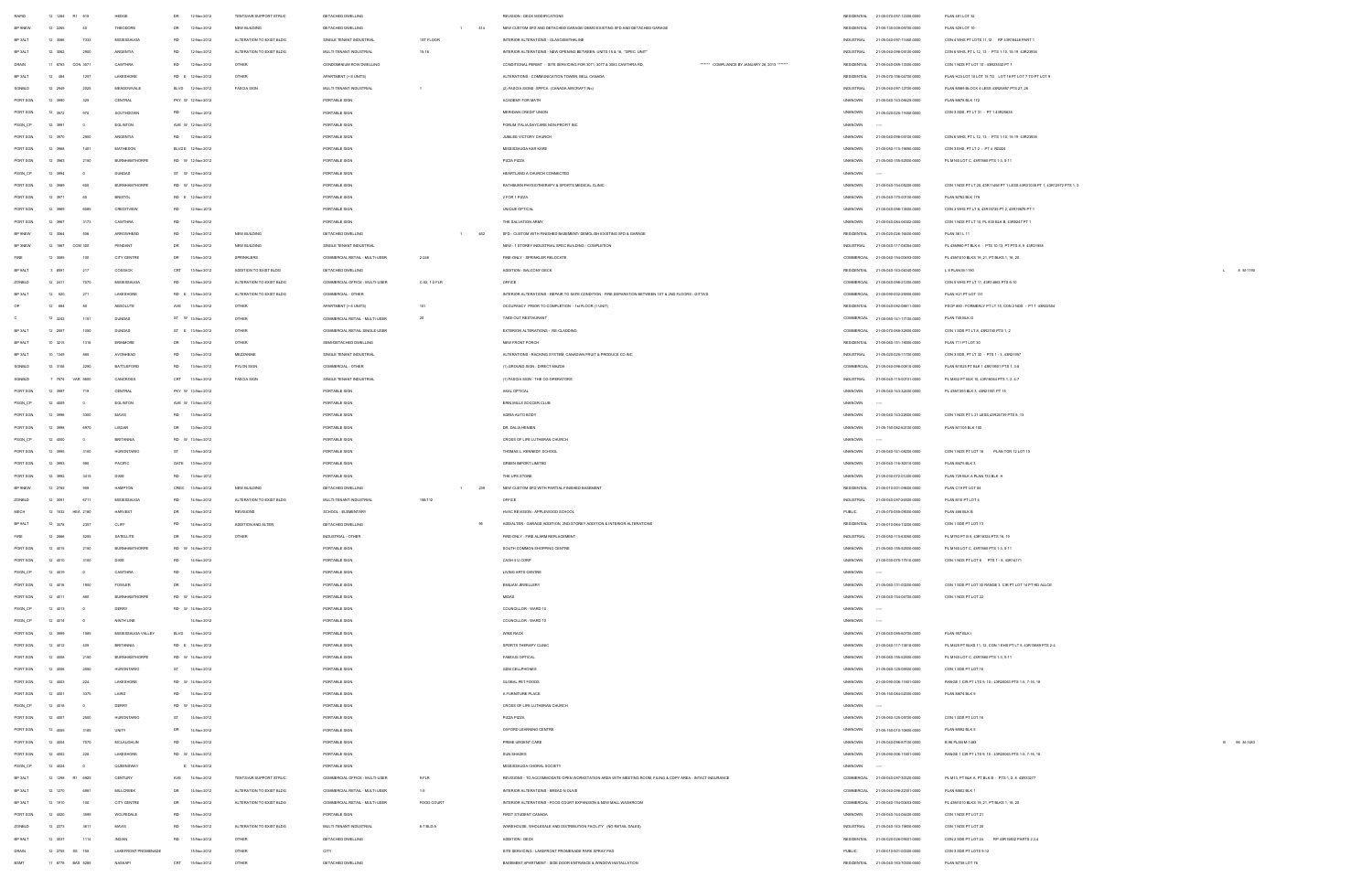| SGNBLD            | 12 3212 | 5055                     | SATELLITE            | DR 15-Nov-2012     | <b>FASCIA SIGN</b>       | MULTI-TENANT INDUSTRIAL        |              |       | (1) FASCIA SIGN - PATTERSON DENTAL/DENTAIRE                         | <b>INDUSTRIAL</b> | 21-05-050-115-61601-0000             | PL 43M793 PT OF B 8, 43R23160 PTS 1-12                                           |            |
|-------------------|---------|--------------------------|----------------------|--------------------|--------------------------|--------------------------------|--------------|-------|---------------------------------------------------------------------|-------------------|--------------------------------------|----------------------------------------------------------------------------------|------------|
| PSGN_CP           | 12 4040 | $\overline{0}$           | WINSTON CHURCHILL    | BLVD 15-Nov-2012   |                          | PORTABLE SIGN                  |              |       | COMMUNITY SERVICES                                                  | <b>UNKNOWN</b>    |                                      |                                                                                  |            |
| PSGN_CP           | 12 4036 | $\overline{0}$           | MISSISSAUGA          | RD  15-Nov-2012    |                          | PORTABLE SIGN                  |              |       | <b>COMMUNITY SERVICES</b>                                           | <b>UNKNOWN</b>    | $\sim$                               |                                                                                  |            |
| PORT SGN          | 12 4039 | 3045                     | MAVIS                | RD 15-Nov-2012     |                          | PORTABLE SIGN                  |              |       | LOBLAWS                                                             | <b>UNKNOWN</b>    | 21-05-040-142-32000-0000             | PL 43M-1332, PT B 3 LESS 43R27004, PTS 1-6                                       | B 3 M-133  |
| PORT SGN          | 12 4026 | 2760                     | DERRY                | RD W 15-Nov-2012   |                          | PORTABLE SIGN                  |              |       | <b>HAIRWORKS</b>                                                    | <b>UNKNOWN</b>    | 21-05-040-098-58900-0000             | PLAN M20 PT LOT 1 RP 43R10835 PARTS 1,2,3                                        |            |
| PSGN_CP           | 12 4034 | $\circ$                  | <b>BRITANNIA</b>     | RD W 15-Nov-2012   |                          | PORTABLE SIGN                  |              |       | COUNCILLOR - WARD 9                                                 | <b>UNKNOWN</b>    |                                      |                                                                                  |            |
| PORT SGN          | 12 4023 | 3163                     | WINSTON CHURCHILL    | BLVD 15-Nov-2012   |                          | PORTABLE SIGN                  |              |       | SHOPPERS DRUG MART                                                  | <b>UNKNOWN</b>    | 21-05-060-154-11800-0000             | CON 1 NDS PT LT 35, 43R15105 PTS 1-3                                             |            |
|                   |         |                          |                      |                    |                          |                                |              |       |                                                                     |                   |                                      |                                                                                  |            |
| PSGN_CP           | 12 4033 | $\overline{0}$           | ERIN MILLS           | PKY 15-Nov-2012    |                          | PORTABLE SIGN                  |              |       | COUNCILLOR - WARD 9                                                 | <b>UNKNOWN</b>    | $\sim$                               |                                                                                  |            |
| PSGN_CP           | 12 4035 | $\overline{0}$           | WINSTON CHURCHILL    | BLVD 15-Nov-2012   |                          | PORTABLE SIGN                  |              |       | COUNCILLOR - WARD 9                                                 | <b>UNKNOWN</b>    | $\sim$                               |                                                                                  |            |
| PORT SGN          | 12 4029 | 1510                     | DREW                 | RD 15-Nov-2012     |                          | PORTABLE SIGN                  |              |       | AZUBA RESTAURANT                                                    | <b>UNKNOWN</b>    | 21-05-050-115-26400-0000             | PLAN M754 BLK 9                                                                  |            |
| PORT SGN          | 12 4017 | 5885                     | RODEO                | DR 15-Nov-2012     |                          | PORTABLE SIGN                  |              |       | THYME MATERNITY                                                     | <b>UNKNOWN</b>    | 21-05-040-098-17830-0000             | PL M967 PT BLK 2 - 43R20150 PTS 1,2,5-7,10, 13-17,29-32,34-36                    |            |
| PSGN_CP           | 12 4032 |                          | <b>ERIN MILLS</b>    | PKY 15-Nov-2012    |                          | PORTABLE SIGN                  |              |       | SOLEL CONGREGATION OF MISSISSAUGA (FOLKWAY DR, MISS)                | <b>UNKNOWN</b>    |                                      |                                                                                  |            |
| PORT SGN          | 12 4028 | 3495                     | LAIRD                | RD  15-Nov-2012    |                          | PORTABLE SIGN                  |              |       | DESIGN CARPET AND HARDWOOD LTD                                      | <b>UNKNOWN</b>    | 21-05-150-084-02300-0000             | PLAN M674 BLKS 12,13,14                                                          |            |
| PORT SGN          | 12 4027 | 1250                     | <b>EGLINTON</b>      | AVE W 15-Nov-2012  |                          | PORTABLE SIGN                  |              |       | THE PIANO PLACE INC                                                 | <b>UNKNOWN</b>    | 21-05-040-144-06200-0000             | RANGE 5 NDS PT LOT 7 RP 43R16932 PT OF PART 1 RP 43R17654 PARTS 1-4.12. 28-31.35 |            |
| PSGN_CP           | 12 4038 | $\sim$                   | <b>EGLINTON</b>      | AVE W 15-Nov-2012  |                          | PORTABLE SIGN                  |              |       | <b>COMMUNITY SERVICES</b>                                           | <b>UNKNOWN</b>    |                                      |                                                                                  |            |
| PSGN_CP           | 12 4037 | $\overline{0}$           | WINSTON CHURCHILL    | BLVD 15-Nov-2012   |                          | PORTABLE SIGN                  |              |       | COMMUNITY SERVICES                                                  | <b>UNKNOWN</b>    |                                      |                                                                                  |            |
|                   |         |                          |                      |                    |                          |                                |              |       |                                                                     |                   |                                      |                                                                                  |            |
| PORT SGN          | 12 4025 | 1107                     | <b>LORNE PARK</b>    | RD  15-Nov-2012    |                          | PORTABLE SIGN                  |              |       | LORNE PARK JEWELLERS                                                | <b>UNKNOWN</b>    | 21-05-020-032-01700-0000             | PLAN 579 BLKS A-C,E-I PT BLKS J,,X,,Z RP 43R16894 PT PART 2                      |            |
| PORT SGN          | 12 4022 | 5035                     | HURONTARIO           | ST 15-Nov-2012     |                          | PORTABLE SIGN                  |              |       | SERVICE ONTARIO                                                     | <b>UNKNOWN</b>    | 21-05-040-117-04700-0000             | CON 1 EHS PT LT 1 - 43R21489, PTS 1, 6, 7, 11, 12, 43R22278 PTS, 1, 2            |            |
| PORT SGN          | 12 4021 | 5035                     | <b>HURONTARIO</b>    | ST 15-Nov-2012     |                          | PORTABLE SIGN                  |              |       | <b>FLOWERS BY MIRA</b>                                              | <b>UNKNOWN</b>    | 21-05-040-117-04700-0000             | CON 1 EHS PT LT 1 - 43R21489, PTS 1, 6, 7, 11, 12, 43R22278 PTS, 1, 2            |            |
| ZONBLD            | 12 2179 | 223                      | CEREMONIAL           | DR 15-Nov-2012     | ALTERATION TO EXIST BLDG | COMMERCIAL RETAIL - MULTI-USER | $11 - 12$    |       | RETAIL STORE - NO SEATING                                           | COMMERCIAL        | 21-05-040-163-32800-0000             | PLAN M738 BLK 113                                                                |            |
| PSGN_CP           | 12 4074 | $\overline{0}$           | WINSTON CHURCHILL    | BLVD 16-Nov-2012   |                          | PORTABLE SIGN                  |              |       | REGION OF PEEL                                                      | <b>UNKNOWN</b>    | $\sim$                               |                                                                                  |            |
| PSGN_CP           | 12 4070 |                          | DERRY                | RD W 16-Nov-2012   |                          | PORTABLE SIGN                  |              |       | REGION OF PEEL                                                      | <b>UNKNOWN</b>    | $\sim$                               |                                                                                  |            |
| PSGN_CP           | 12 4068 | $\overline{0}$           | DERRY                | RD W 16-Nov-2012   |                          | PORTABLE SIGN                  |              |       | REGION OF PEEL                                                      | <b>UNKNOWN</b>    | $\sim$                               |                                                                                  |            |
| PSGN_CP           | 12 4067 | $\sim$                   | <b>BURNHAMTHORPE</b> | RD W 16-Nov-2012   |                          | PORTABLE SIGN                  |              |       | REGION OF PEEL                                                      | <b>UNKNOWN</b>    | $\sim$                               |                                                                                  |            |
| PSGN_CP           | 12 4064 | $\overline{0}$           | QUEENSWAY            | W 16-Nov-2012      |                          | PORTABLE SIGN                  |              |       | REGION OF PEEL                                                      | <b>UNKNOWN</b>    | $\overline{\phantom{a}}$             |                                                                                  |            |
|                   |         |                          |                      |                    |                          |                                |              |       |                                                                     |                   |                                      |                                                                                  |            |
| PSGN_CP           | 12 4054 | $\overline{0}$           | CAWTHRA              | RD  16-Nov-2012    |                          | PORTABLE SIGN                  |              |       | REGION OF PEEL                                                      | <b>UNKNOWN</b>    | $\overline{\phantom{a}}$             |                                                                                  |            |
| PSGN_CP           | 12 4048 | $\overline{\phantom{0}}$ | <b>BRITANNIA</b>     | RD W 16-Nov-2012   |                          | PORTABLE SIGN                  |              |       | REGION OF PEEL                                                      | <b>UNKNOWN</b>    | $\sim$                               |                                                                                  |            |
| PSGN_CP           | 12 4118 | $\overline{0}$           | <b>BURNHAMTHORPE</b> | RD E 16-Nov-2012   |                          | PORTABLE SIGN                  |              |       | REGION OF PEEL                                                      | <b>UNKNOWN</b>    | $\cdots$                             |                                                                                  |            |
| PSGN_CP           | 12 4114 | $\sim$ 0                 | LAKESHORE            | RD E 16-Nov-2012   |                          | PORTABLE SIGN                  |              |       | REGION OF PEEL                                                      | <b>UNKNOWN</b>    | $\sim$                               |                                                                                  |            |
| PSGN_CP           | 12 4113 | $\sim$ 0                 | LAKESHORE            | RD E 16-Nov-2012   |                          | PORTABLE SIGN                  |              |       | <b>REGION OF PEEL</b>                                               | <b>UNKNOWN</b>    | $\sim$                               |                                                                                  |            |
| PSGN_CP           | 12 4105 | $\overline{0}$           | WINSTON CHURCHILL    | BLVD 16-Nov-2012   |                          | PORTABLE SIGN                  |              |       | REGION OF PEEL                                                      | <b>UNKNOWN</b>    | $\sim$                               |                                                                                  |            |
| PSGN_CP           | 12 4104 | $\overline{\phantom{0}}$ | WINSTON CHURCHILL    | BLVD 16-Nov-2012   |                          | PORTABLE SIGN                  |              |       | REGION OF PEEL                                                      | <b>UNKNOWN</b>    | $\sim$                               |                                                                                  |            |
| PSGN_CP           | 12 4117 | $\overline{0}$           | <b>BURNHAMTHORPE</b> | RD E 16-Nov-2012   |                          | PORTABLE SIGN                  |              |       | REGION OF PEEL                                                      | <b>UNKNOWN</b>    | $\cdots$                             |                                                                                  |            |
| PSGN_CP           | 12 4116 | $\sim$ 0                 | <b>BURNHAMTHORPE</b> | RD E 16-Nov-2012   |                          | PORTABLE SIGN                  |              |       | <b>REGION OF PEEL</b>                                               | <b>UNKNOWN</b>    | $\sim$                               |                                                                                  |            |
|                   | 12 4111 | $\sim$                   | <b>ERIN MILLS</b>    | PKY 16-Nov-2012    |                          | PORTABLE SIGN                  |              |       | REGION OF PEEL                                                      | <b>UNKNOWN</b>    | $\sim$                               |                                                                                  |            |
| PSGN_CP           |         |                          |                      |                    |                          |                                |              |       |                                                                     |                   |                                      |                                                                                  |            |
| PSGN_CP           | 12 4108 | $\overline{0}$           | DIXIE                | RD 16-Nov-2012     |                          | PORTABLE SIGN                  |              |       | REGION OF PEEL                                                      | <b>UNKNOWN</b>    | $\sim$                               |                                                                                  |            |
| PSGN_CP           | 12 4120 |                          | MAVIS                | RD  16-Nov-2012    |                          | PORTABLE SIGN                  |              |       | REGION OF PEEL                                                      | <b>UNKNOWN</b>    | $\sim$                               |                                                                                  |            |
| PSGN_CP           | 12 4119 | $\sim$                   | MAVIS                | RD 16-Nov-2012     |                          | PORTABLE SIGN                  |              |       | REGION OF PEEL                                                      | <b>UNKNOWN</b>    | $\cdots$                             |                                                                                  |            |
| PSGN_CP           | 12 4115 | $\sim$ 0                 | LAKESHORE            | RD E 16-Nov-2012   |                          | PORTABLE SIGN                  |              |       | <b>REGION OF PEEL</b>                                               | <b>UNKNOWN</b>    | $\sim$                               |                                                                                  |            |
| PSGN_CP           | 12 4112 | $\overline{0}$           | <b>ERIN MILLS</b>    | PKY 16-Nov-2012    |                          | PORTABLE SIGN                  |              |       | REGION OF PEEL                                                      | <b>UNKNOWN</b>    | $\sim$                               |                                                                                  |            |
| PSGN_CP           | 12 4110 | $\overline{0}$           | <b>ERIN MILLS</b>    | PKY 16-Nov-2012    |                          | PORTABLE SIGN                  |              |       | REGION OF PEEL                                                      | <b>UNKNOWN</b>    | $\sim$                               |                                                                                  |            |
| PSGN_CP 12 4109 0 |         |                          | DIXIE                | RD 16-Nov-2012     |                          | PORTABLE SIGN                  |              |       | REGION OF PEEL                                                      | <b>UNKNOWN</b>    | $\sim$                               |                                                                                  |            |
| PSGN_CP           | 12 4107 | $\overline{0}$           | DIXIE                | RD 16-Nov-2012     |                          | PORTABLE SIGN                  |              |       | REGION OF PEEL                                                      | <b>UNKNOWN</b>    | $\cdots$                             |                                                                                  |            |
| PSGN_CP           | 12 4106 | $\overline{0}$           | WINSTON CHURCHILL    | BLVD 16-Nov-2012   |                          | PORTABLE SIGN                  |              |       | <b>REGION OF PEEL</b>                                               | <b>UNKNOWN</b>    | $\sim$                               |                                                                                  |            |
|                   |         |                          |                      |                    |                          |                                |              |       | MISSISSAUGA CHORAL SOCIETY                                          |                   |                                      |                                                                                  |            |
| PSGN_CP           | 12 4099 | $\sim$                   | LAKESHORE            | RD E 16-Nov-2012   |                          | PORTABLE SIGN                  |              |       |                                                                     | <b>UNKNOWN</b>    | $\sim$                               |                                                                                  |            |
| PORT SGN          | 12 4042 | 1075                     | QUEENSWAY            | E 16-Nov-2012      |                          | PORTABLE SIGN                  |              |       | MEGA WHEELZ                                                         | <b>UNKNOWN</b>    | 21-05-070-056-17200-0000             | CON 1 SDS PT LT 8 - 43R4650 PT 1                                                 |            |
| PORT SGN          | 12 4031 | 2301                     | DIXIE                | RD 16-Nov-2012     |                          | PORTABLE SIGN                  |              |       | NIGHTINGALE CORP                                                    | <b>UNKNOWN</b>    | 21-05-070-054-12800-0000             | CON 1 SDS PT LT 5, 43R18279 PART PT 1, EXP PL 2004606 PTS 1, 5                   |            |
| PORT SGN          | 12 4041 | 4665                     | CENTRAL              | PKY E 16-Nov-2012  |                          | PORTABLE SIGN                  |              |       | MUM'S FLOWERS                                                       | <b>UNKNOWN</b>    | 21-05-040-094-09510-0000             | PLAN M578 BLK 287                                                                |            |
| PORT SGN          | 12 4045 | 6435                     | DIXIE                | RD 16-Nov-2012     |                          | PORTABLE SIGN                  |              |       | CARIBBEAN DESIRE                                                    | <b>UNKNOWN</b>    | 21-05-050-116-08200-0000             | PL M339 PT BLK 3, 43R12539 PTS 5, 7, 8, 43R27196 PT 1                            |            |
| BP 9NEW           | 11 7118 | 1639                     | CAROLYN              | RD 16-Nov-2012     | NEW BUILDING             | DETACHED DWELLING              | $\sim$ 1     | 341   | NEW CUSTOM SFD                                                      | RESIDENTIAL       | $\sim$                               | PL A-15, PT LT 4 - PT 1 43R32068                                                 |            |
| BP 9NEW           | 11 7116 | 1637                     | CAROLYN              | RD  16-Nov-2012    | NEW BUILDING             | DETACHED DWELLING              | $-1$         | 334   | NEW CUSTOM SFD                                                      | RESIDENTIAL       |                                      | PL A-15, PT LT 4 - PTS 2, 3 43R32068                                             |            |
| BP 3NEW           | 9 4018  | 2750                     | DREW                 | RD  16-Nov-2012    | NEW BUILDING             | SINGLE TENANT INDUSTRIAL       |              | 4,750 | NEW - 1 STOREY INDUSTRIAL BUILDING - WESTERN LOGISTICS              | <b>INDUSTRIAL</b> | 21-05-050-115-12307-0000             | CON 6 EHS PT LT 12, 43R22614 PT 8, PART OF PT 3                                  |            |
| BP 9ALT           | 12 3092 | 7145                     | WALDORF              | WAY 16-Nov-2012    | ADDITION TO EXIST BLDG   | DETACHED DWELLING              |              |       | ADDITION - 1-STOREY REAR DECK                                       |                   | RESIDENTIAL 21-05-040-225-25606-0000 | L 82 PLAN M-1241                                                                 | L 82 M-124 |
| BP 9ALT           | 12 3168 | 1182                     | <b>HAIG</b>          | BLVD 16-Nov-2012   | ADDITION TO EXIST BLDG   | DETACHED DWELLING              |              |       | ADDITION - UNHEATED SUNROOM                                         |                   | RESIDENTIAL 21-05-070-159-34000-0000 | CON 2 SDS PT LOT 7 RP 43R18012 PART 1                                            |            |
|                   |         |                          |                      |                    |                          |                                |              |       |                                                                     |                   |                                      |                                                                                  |            |
| <b>MECHHOUS</b>   | 12 3332 | MEC 2342                 | DELKUS               | CRES 16-Nov-2012   | ALTERATION TO EXIST BLDG | SEMI-DETACHED DWELLING         |              |       | 5 NEW FIXTURES IN BASEMENT + EXHAUST FAN                            |                   | RESIDENTIAL 21-05-010-060-13100-0000 | PLAN 778 PT LOT 97                                                               |            |
| BP 3ALT           | 12 299  | 4141                     | DIXIE                | RD  16-Nov-2012    | ALTERATION TO EXIST BLDG | COMMERCIAL RETAIL - MULTI-USER | 18+19, BLD-A |       | INTERIOR ALTERATIONS - TENANT EXPANSION - LA IMAGE CLOTHING CO LTD  |                   | COMMERCIAL 21-05-030-092-19500-0000  | CON 2 NDS PT LT 5, 43R2782 PTS 1-7                                               |            |
| BP 3ALT           | 12 3065 | 195                      | LAKESHORE            | RD E 16-Nov-2012   | ALTERATION TO EXIST BLDG | COMMERCIAL RETAIL - MULTI-USER | 195-197      |       | INTERIOR ALTERATIONS - CREATE NEW OPENING - SPEC SUITE              |                   | COMMERCIAL 21-05-090-002-22900-0000  | PLAN 313 LOTS 7 TO 10                                                            |            |
| BP 9ALT           | 12 2882 | 5388                     | <b>GLEN ERIN</b>     | DR 16-Nov-2012     | ALTERATION TO EXIST BLDG | DETACHED DWELLING              |              |       | INT ALTS - FINISHED BASEMENT, NEW STAIRCASE & (2) WINDOW EXPANSIONS |                   | RESIDENTIAL 21-05-040-107-04000-0000 | PLAN M911 LOT 260                                                                |            |
|                   | 12 3259 | 2895                     | <b>ARGENTIA</b>      | RD 16-Nov-2012     | OTHER                    | INDUSTRIAL - OTHER             | 6            |       | WHOLESALING FACILITY, WARHOUSE FACILITY, (NO RETAIL SALES)          | <b>INDUSTRIAL</b> | 21-05-040-098-05060-0000             | CON 6 WHS, PT LTS 12, 13 - PTS 1-10, 13, 14 43R30620                             |            |
| BP 9ALT           | 11 6490 | 2365                     | <b>BUTTONBUSH</b>    | CRES 16-Nov-2012   | OTHER                    | SEMI-DETACHED DWELLING         |              |       | ALTERATIONS - BASEMENT WALKOUT                                      |                   | RESIDENTIAL 21-05-060-155-41900-0000 | PLAN 915 PT LOT 196                                                              |            |
| BP 9ALT           | 12 3183 | 2339                     | <b>BANKSIDE</b>      | DR 16-Nov-2012     | OTHER                    | DETACHED DWELLING              |              |       | ADDITION - REAR DECK & BALCONY                                      | RESIDENTIAL       | 21-05-040-098-99759-0000             | L 50 PLAN M-1245                                                                 | L 50 M-124 |
| PORT SGN          | 12 4101 | 400                      | MATHESON             | BLVD E 16-Nov-2012 |                          | PORTABLE SIGN                  |              |       | CORE OPTIMAL HEALTH & PERFORMANCE CENTRE                            | <b>UNKNOWN</b>    | 21-05-040-116-24200-0000             | PLAN M364 BLK 13                                                                 |            |
| PORT SGN          | 12 4071 | 4140                     | ERIN MILLS           | PKY 16-Nov-2012    |                          | PORTABLE SIGN                  |              |       | PRO OIL & LUBE                                                      | <b>UNKNOWN</b>    | 21-05-040-146-38700-0000             | PLAN M122 BLK ZZ                                                                 |            |
|                   |         |                          |                      |                    |                          |                                |              |       |                                                                     |                   |                                      |                                                                                  |            |
| PORT SGN          | 12 4046 | 2350                     | CAWTHRA              | RD 16-Nov-2012     |                          | PORTABLE SIGN                  |              |       | EURO TILE FLOORING                                                  | <b>UNKNOWN</b>    | 21-05-010-060-07900-0000             | CON 1 SDS PT LOT 11 PLAN TOR 14 PT LOT 16 RP 43R3348 PART 22                     |            |
| PORT SGN          | 12 4100 | 3050                     | <b>ARGENTIA</b>      | RD 16-Nov-2012     |                          | PORTABLE SIGN                  |              |       | LOBLAWS                                                             | <b>UNKNOWN</b>    | 21-05-150-080-13804-0000             | CON 11 NS PT L 13 - PTS 1-4 43R25818                                             |            |
| PSGN_CP           | 12 4098 | $\overline{0}$           | EGLINTON             | AVE W 16-Nov-2012  |                          | PORTABLE SIGN                  |              |       | REGION OF PEEL                                                      | <b>UNKNOWN</b>    | $\sim$                               |                                                                                  |            |
| PSGN_CP           | 12 4095 |                          | AIRPORT              | RD  16-Nov-2012    |                          | PORTABLE SIGN                  |              |       | REGION OF PEEL                                                      | <b>UNKNOWN</b>    | $\sim$                               |                                                                                  |            |
| PSGN_CP           | 12 4093 | $\overline{0}$           | AIRPORT              | RD 16-Nov-2012     |                          | PORTABLE SIGN                  |              |       | REGION OF PEEL                                                      | <b>UNKNOWN</b>    | ----                                 |                                                                                  |            |
| PSGN_CP           | 12 4086 | $\sim$                   | LAKESHORE            | RD W 16-Nov-2012   |                          | PORTABLE SIGN                  |              |       | <b>REGION OF PEEL</b>                                               | <b>UNKNOWN</b>    | $\sim$                               |                                                                                  |            |
| PSGN_CP           | 12 4085 | $\overline{0}$           | LAKESHORE            | RD W 16-Nov-2012   |                          | PORTABLE SIGN                  |              |       | REGION OF PEEL                                                      | <b>UNKNOWN</b>    | $\sim$                               |                                                                                  |            |
| PSGN_CP           | 12 4083 | $\overline{0}$           | MISSISSAUGA          | RD  16-Nov-2012    |                          | PORTABLE SIGN                  |              |       | REGION OF PEEL                                                      | <b>UNKNOWN</b>    | $\sim$                               |                                                                                  |            |
|                   |         |                          |                      |                    |                          |                                |              |       |                                                                     |                   |                                      |                                                                                  |            |

TRUIMPH HOMES (UXBRIDGE)

TRUIMPH HOMES (UXBRIDGE)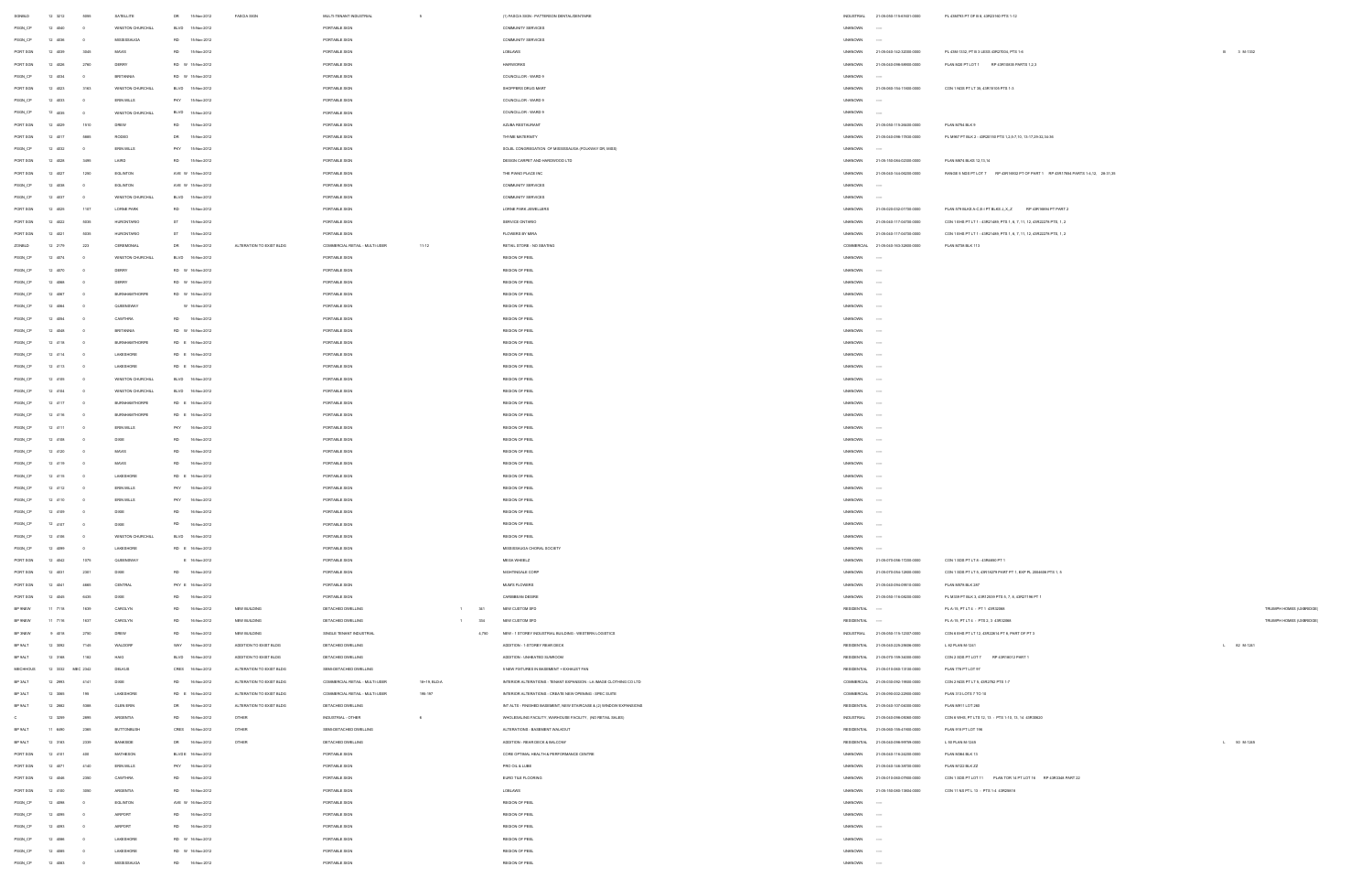| PSGN_CP     | 12 4077    | $\overline{0}$           | DIXIE                | RD 16-Nov-2012           |                          | PORTABLE SIGN                  |                |     | REGION OF PEEL                                                                | <b>UNKNOWN</b>    | $\sim$                               |                                                                         |
|-------------|------------|--------------------------|----------------------|--------------------------|--------------------------|--------------------------------|----------------|-----|-------------------------------------------------------------------------------|-------------------|--------------------------------------|-------------------------------------------------------------------------|
| PSGN_CP     | 12 4069    |                          | DERRY                | RD W 16-Nov-2012         |                          | PORTABLE SIGN                  |                |     | REGION OF PEEL                                                                | <b>UNKNOWN</b>    | $\overline{\phantom{a}}$             |                                                                         |
| PSGN_CP     | 12<br>4061 | $\overline{0}$           | SOUTHDOWN            | <b>RD</b><br>16-Nov-2012 |                          | PORTABLE SIGN                  |                |     | REGION OF PEEL                                                                | <b>UNKNOWN</b>    | $\sim$                               |                                                                         |
| PSGN_CP     | 12 4057    | $\Omega$                 | EASTGATE             | PKY<br>16-Nov-2012       |                          | PORTABLE SIGN                  |                |     | REGION OF PEEL                                                                | <b>UNKNOWN</b>    | -----                                |                                                                         |
| PSGN_CP     | 12 4056    | $\circ$                  | EASTGATE             | PKY 16-Nov-2012          |                          | PORTABLE SIGN                  |                |     | REGION OF PEEL                                                                | <b>UNKNOWN</b>    | $\overline{\phantom{a}}$             |                                                                         |
| PSGN_CP     | 12<br>405  |                          | <b>BURNHAMTHORPE</b> | RD W 16-Nov-2012         |                          | PORTABLE SIGN                  |                |     | REGION OF PEEL                                                                | <b>UNKNOWN</b>    | $\sim$                               |                                                                         |
| PSGN_CP     | 12<br>4050 |                          | <b>BURNHAMTHORPE</b> | RD W 16-Nov-2012         |                          | PORTABLE SIGN                  |                |     | REGION OF PEEL                                                                | <b>UNKNOWN</b>    | $\overline{\phantom{a}}$             |                                                                         |
| PORT SGN    | 12<br>4043 | 1090                     | DUNDAS               | ST E 16-Nov-2012         |                          | PORTABLE SIGN                  |                |     | TREBOR PERSONNEL INC                                                          | <b>UNKNOWN</b>    | 21-05-070-068-33000-0000             | CON 1 SDS PT LOT 8 RP 43R1164 PART 2 RP 43R4508 PART 4                  |
| PORT SGN    | 12 4103    | 2100                     | <b>BURNHAMTHORPE</b> | RD W 16-Nov-2012         |                          | PORTABLE SIGN                  |                |     | PETRO                                                                         | <b>UNKNOWN</b>    | 21-05-060-155-53110-0000             | PLAN M198 BLK C, PT BLK D, PT BLK S, 43R9842 PARTS 1,2 43R9100 PARTS 1, |
|             |            |                          |                      | ST E 16-Nov-2012         |                          |                                |                |     |                                                                               |                   |                                      |                                                                         |
| PORT SGN    | 12 4102    | 1334                     | <b>DUNDAS</b>        |                          |                          | PORTABLE SIGN                  |                |     | PETRO CANADA                                                                  | <b>UNKNOWN</b>    | 21-05-070-068-33700-0000             | CON 1 SDS PT LOT 6                                                      |
| PORT SGN    | 12<br>4030 | 2885                     | ARGENTIA             | <b>RD</b><br>16-Nov-2012 |                          | PORTABLE SIGN                  |                |     | GOLDA'S KITCHEN INC.                                                          | <b>UNKNOWN</b>    | 21-05-040-098-05060-0000             | CON 6 WHS, PT LTS 12, 13 - PTS 1-10, 13, 14 43R30620                    |
| PSGN_CP     | 12<br>4094 |                          | AIRPORT              | <b>RD</b><br>16-Nov-2012 |                          | PORTABLE SIGN                  |                |     | REGION OF PEEL                                                                | <b>UNKNOWN</b>    | $\overline{\phantom{a}}$             |                                                                         |
| PSGN_CP     | 12 4091    | $\overline{0}$           | PAISLEY              | BLVDW 16-Nov-2012        |                          | PORTABLE SIGN                  |                |     | REGION OF PEEL                                                                | <b>UNKNOWN</b>    | $\overline{\phantom{a}}$             |                                                                         |
| PSGN_CP     | 12 4090    | $\Omega$                 | PAISLEY              | BLVDW 16-Nov-2012        |                          | PORTABLE SIGN                  |                |     | REGION OF PEEL                                                                | <b>UNKNOWN</b>    | $\sim$                               |                                                                         |
| PSGN_CP     | 12 4088    | $\Omega$                 | QUEENSWAY            | E 16-Nov-2012            |                          | PORTABLE SIGN                  |                |     | REGION OF PEEL                                                                | <b>UNKNOWN</b>    | $\sim$                               |                                                                         |
| PSGN_CP     | 12<br>4087 | $\overline{0}$           | LAKESHORE            | RD W 16-Nov-2012         |                          | PORTABLE SIGN                  |                |     | REGION OF PEEL                                                                | <b>UNKNOWN</b>    | $\overline{\phantom{a}}$             |                                                                         |
| PSGN_CP     | 12<br>4084 | $\overline{0}$           | MISSISSAUGA          | <b>RD</b><br>16-Nov-2012 |                          | PORTABLE SIGN                  |                |     | REGION OF PEEL                                                                | <b>UNKNOWN</b>    | $\overline{\phantom{a}}$             |                                                                         |
| PSGN_CP     | 12<br>4082 | $\overline{0}$           | MISSISSAUGA          | <b>RD</b><br>16-Nov-2012 |                          | PORTABLE SIGN                  |                |     | REGION OF PEEL                                                                | <b>UNKNOWN</b>    | $\sim$                               |                                                                         |
| PSGN_CP     | 12 4081    | $\Omega$                 | <b>HURONTARIO</b>    | <b>ST</b><br>16-Nov-2012 |                          | PORTABLE SIGN                  |                |     | REGION OF PEEL                                                                | <b>UNKNOWN</b>    | -----                                |                                                                         |
| PSGN_CP     | 12 4078    | $\Omega$                 | DIXIE                | <b>RD</b><br>16-Nov-2012 |                          | PORTABLE SIGN                  |                |     | REGION OF PEEL                                                                | <b>UNKNOWN</b>    | $\sim$                               |                                                                         |
| PSGN_CP     | 12<br>4076 |                          | DIXIE                | <b>RD</b><br>16-Nov-2012 |                          | PORTABLE SIGN                  |                |     | REGION OF PEEL                                                                | <b>UNKNOWN</b>    | $\sim$                               |                                                                         |
| PSGN_CP     | 12<br>4075 |                          | WINSTON CHURCHILL    | BLVD<br>16-Nov-2012      |                          | PORTABLE SIGN                  |                |     | REGION OF PEEL                                                                | <b>UNKNOWN</b>    | $\overline{\phantom{a}}$             |                                                                         |
| PSGN_CP     | 12 4073    | $\overline{0}$           | WINSTON CHURCHILL    | BLVD 16-Nov-2012         |                          | PORTABLE SIGN                  |                |     | REGION OF PEEL                                                                | <b>UNKNOWN</b>    | $\sim$                               |                                                                         |
|             |            |                          |                      | RD W 16-Nov-2012         |                          |                                |                |     |                                                                               |                   |                                      |                                                                         |
| PSGN_CP     | 12 4066    | $\circ$                  | <b>BURNHAMTHORPE</b> |                          |                          | PORTABLE SIGN                  |                |     | REGION OF PEEL                                                                | <b>UNKNOWN</b>    | -----                                |                                                                         |
| PSGN_CP     | 12 4065    | $\Omega$                 | <b>BURNHAMTHORPE</b> | RD W 16-Nov-2012         |                          | PORTABLE SIGN                  |                |     | REGION OF PEEL                                                                | <b>UNKNOWN</b>    | $\sim$                               |                                                                         |
| PSGN_CP     | 12<br>4063 | $\overline{0}$           | QUEENSWAY            | W 16-Nov-2012            |                          | PORTABLE SIGN                  |                |     | REGION OF PEEL                                                                | <b>UNKNOWN</b>    | $\sim$                               |                                                                         |
| PSGN_CP     | 12<br>4062 |                          | QUEENSWAY            | W 16-Nov-2012            |                          | PORTABLE SIGN                  |                |     | REGION OF PEEL                                                                | <b>UNKNOWN</b>    | $\overline{\phantom{a}}$             |                                                                         |
| PSGN_CP     | 12 4060    | $\overline{0}$           | SOUTHDOWN            | <b>RD</b><br>16-Nov-2012 |                          | PORTABLE SIGN                  |                |     | REGION OF PEEL                                                                | <b>UNKNOWN</b>    | $\sim$                               |                                                                         |
| PSGN_CP     | 12 4059    | $\Omega$                 | SOUTHDOWN            | <b>RD</b><br>16-Nov-2012 |                          | PORTABLE SIGN                  |                |     | REGION OF PEEL                                                                | <b>UNKNOWN</b>    | $\sim$                               |                                                                         |
| PSGN_CP     | 12 4058    | $\Omega$                 | EASTGATE             | PKY<br>16-Nov-2012       |                          | PORTABLE SIGN                  |                |     | REGION OF PEEL                                                                | <b>UNKNOWN</b>    | $\sim$                               |                                                                         |
| PSGN_CP     | 12<br>4055 | $\overline{0}$           | CAWTHRA              | <b>RD</b><br>16-Nov-2012 |                          | PORTABLE SIGN                  |                |     | REGION OF PEEL                                                                | <b>UNKNOWN</b>    | $\overline{\phantom{a}}$             |                                                                         |
| PSGN_CP     | 12 4053    | $\overline{0}$           | CAWTHRA              | <b>RD</b><br>16-Nov-2012 |                          | PORTABLE SIGN                  |                |     | REGION OF PEEL                                                                | <b>UNKNOWN</b>    | $\overline{\phantom{a}}$             |                                                                         |
| PSGN_CP     | 12 4052    | $\overline{0}$           | <b>BURNHAMTHORPE</b> | RD W 16-Nov-2012         |                          | PORTABLE SIGN                  |                |     | REGION OF PEEL                                                                | <b>UNKNOWN</b>    | $\sim$                               |                                                                         |
| PSGN_CP     | 12 4049    | $\Omega$                 | <b>BRITANNIA</b>     | RD W 16-Nov-2012         |                          | PORTABLE SIGN                  |                |     | REGION OF PEEL                                                                | <b>UNKNOWN</b>    | -----                                |                                                                         |
| PSGN_CP     | 12 4047    | $\Omega$                 | RRITANNIA            | RD W 16-Nov-2012         |                          | PORTABLE SIGN                  |                |     | REGION OF PEEL                                                                | <b>UNKNOWN</b>    | $\sim$                               |                                                                         |
|             |            |                          |                      |                          |                          |                                |                |     |                                                                               |                   |                                      |                                                                         |
| PORT SGN    | 12         | 2980                     | DREW                 | <b>RD</b><br>16-Nov-2012 |                          | PORTABLE SIGN                  |                |     | RHYTHM PLUS VIDEO                                                             | <b>UNKNOWN</b>    | 21-05-050-113-06532-0000             | PSCP 884 - FORMERLY 43M1593 PT BLK 2 - PT 1 43R29338                    |
| PSGN_CP     | 12<br>4097 |                          | EGLINTON             | AVE W 16-Nov-2012        |                          | PORTABLE SIGN                  |                |     | REGION OF PEEL                                                                | <b>UNKNOWN</b>    | $\overline{\phantom{a}}$             |                                                                         |
| PSGN_CP     | 12<br>4096 |                          | EGLINTON             | AVE W 16-Nov-2012        |                          | PORTABLE SIGN                  |                |     | REGION OF PEEL                                                                | <b>UNKNOWN</b>    | $\sim$                               |                                                                         |
| PSGN CP     | 12 4092    | $\circ$                  | PAISLEY              | BLVDW 16-Nov-2012        |                          | PORTABLE SIGN                  |                |     | REGION OF PEEL                                                                | <b>UNKNOWN</b>    | -----                                |                                                                         |
| PSGN_CP     | 12 4089    | $\Omega$                 | QUEENSWAY            | E 16-Nov-2012            |                          | PORTABLE SIGN                  |                |     | REGION OF PEEL                                                                | <b>UNKNOWN</b>    | $\overline{\phantom{a}}$             |                                                                         |
| PSGN_CP     | 12 4080    | $\overline{0}$           | <b>HURONTARIO</b>    | ST 16-Nov-2012           |                          | PORTABLE SIGN                  |                |     | REGION OF PEEL                                                                | <b>UNKNOWN</b>    | $\sim$                               |                                                                         |
| PSGN_CP     | 12 4079    | $\sim$                   |                      | <b>ST</b><br>16-Nov-2012 |                          | PORTABLE SIGN                  |                |     | REGION OF PEEL                                                                |                   |                                      |                                                                         |
| BP 3NEW     | 11 6459    | 7280                     | DIXIE                | <b>RD</b><br>19-Nov-2012 | NEW BUILDING             | COMMERCIAL - OTHER             |                | 330 | NEW - GAS STATION & CONVENIENCE STORE, ESSO ON THE RUN                        |                   | COMMERCIAL 21-05-050-116-12100-0000  | CON 3 EHS PT L 12, PT 4 43R23177                                        |
| <b>FIRE</b> | 12 2403    | 2735                     | MATHESON             | BLVD E 19-Nov-2012       | SPRINKLERS               | SINGLE TENANT INDUSTRIAL       |                |     | FIRE-ONLY - SPRINKLER SYSTEM UPGRADE                                          |                   | INDUSTRIAL 21-05-050-115-81400-0000  | PLAN M584 PT BLK 5 RP 43R14182 PART 1                                   |
| BP 9ALT     | 12 3141    | 1431                     | SAGINAW              | CRES 19-Nov-2012         | ADDITION TO EXIST BLDG   | DETACHED DWELLING              |                | 18  | ADDITION - ONE STOREY HEATED REAR ADDITION                                    |                   | RESIDENTIAL 21-05-020-031-19400-0000 | PLAN 730 LOT 6                                                          |
| MECHHOUS    | 12 3223    | MEC 2193                 | SPRINGBANK           | <b>RD</b><br>19-Nov-2012 | ALTERATION TO EXIST BLDG | DETACHED DWELLING              |                |     | <b>HVAC REVISION</b>                                                          |                   | RESIDENTIAL 21-05-060-130-08800-0000 | PLAN 353 LOT 6                                                          |
| BP 3ALT     | 12 3076    | 2285                     | SPEAKMAN             | DR<br>19-Nov-2012        | ALTERATION TO EXIST BLDG | COMMERCIAL OFFICE - MULTI-USER | 1-FLR          |     | INTERIOR ALTERATIONS - CANDU ENERGY INC                                       | COMMERCIAL        | 21-05-060-141-01500-0000             | CON 1 SDS PT LTS 32, 33, PL 718 PT BLK A, 43R8025 PTS 2, 3, 5, 6        |
| BP 9ALT     | 12 3252    | 2408                     | CHILSWORTHY          | AVE<br>19-Nov-2012       | ALTERATION TO EXIST BLDG | DETACHED DWELLING              |                |     | INTERIOR ALTERATIONS                                                          |                   | RESIDENTIAL 21-05-060-128-97309-0000 | PLAN M136 LOT 10                                                        |
|             |            | 77                       |                      |                          | ALTERATION TO EXIST BLDG | COMMERCIAL OFFICE - MULTI-USER | 301            |     | <b>BUSINESS OFFICE</b>                                                        |                   | COMMERCIAL 21-05-040-154-00410-0000  | CON 2 NDS PT LOT 16 RP 43R13482 PARTS 2,5,6,7 PLAN M1010 BLK 5          |
| ZONBLD      | 12 2963    |                          | CITY CENTRE          | DR.<br>19-Nov-2012       |                          |                                |                |     |                                                                               |                   |                                      |                                                                         |
| BP 3ALT     | 12 2660    | 2800                     | SPEAKMAN             | <b>DR</b><br>19-Nov-2012 | ALTERATION TO EXIST BLDG | COMMERCIAL OFFICE- SINGLE USER |                |     | ALTERATIONS - FITNESS CENTRE EXPANSION. HATCH LTD                             |                   | COMMERCIAL 21-05-060-141-00600-0000  | PLAN 823 PT BLK B & C RP 43R17528 PARTS 1 TO 4                          |
| ZONBLD      | 12 1473    | 7270                     | TORBRAM              | <b>RD</b><br>19-Nov-2012 | ALTERATION TO EXIST BLDG | COMMERCIAL RETAIL - MULTI-USER | 101, 7B        |     | ACCOUNTING OFFICE IN UNIT 101 ONLY                                            |                   | COMMERCIAL 21-05-050-115-16710-0000  | PLAN 964 BLKS O, P, Q                                                   |
| BP 3ALT     | 12 1386    | ALT 1959                 | <b>MATTAWA</b>       | AVE<br>19-Nov-2012       | ALTERATION TO EXIST BLDG | SINGLE TENANT INDUSTRIAL       |                |     | INTERIOR ALTERATIONS                                                          | <b>INDUSTRIAL</b> | 21-05-070-053-15700-0000             | PLAN 598 LT 23, PT LT 41 - PTS 2, 3 43R27477                            |
| ZONBLD      | 12 1424    | 25                       | WATLINE              | AVE<br>19-Nov-2012       | ALTERATION TO EXIST BLDG | COMMERCIAL OFFICE - MULTI-USER | 402            |     | REAL ESTATE OFFICE                                                            | COMMERCIAL        | 21-05-040-116-26050-0000             | PLAN M364 PT BLK 1 RP 43R14241 PART 1                                   |
| BP 3ALT     | 9 4151     | 6600                     | GOREWAY              | <b>DR</b><br>19-Nov-2012 | ALTERATION TO EXIST BLDG | MULTI-TENANT INDUSTRIAL        | D              |     | ALTERATIONS - SHELF/RACK STORAGE SYSTEM, FEDEX                                | <b>INDUSTRIAL</b> | 21-05-050-100-03202-0000             | CON 8 EHS PT LTS 8, 9, 43R4909 PT PART 2, 43R9989 PT 7, 43R23917 PT 3   |
| HOUSDEMO    | 12 3258    | 29                       | WENONAH              | DR<br>19-Nov-2012        | DEMOLITION               | DETACHED DWELLING              | $\overline{1}$ |     | DEMOLITION - SFD & DETACHED GARAGE                                            |                   | RESIDENTIAL 21-05-090-001-00800-0000 | LT 293 PL H21                                                           |
| BP 9ALT     | 12 3021    | 1282                     | KILLABY              | DR<br>19-Nov-2012        | OTHER                    | ROW DWELLING                   |                |     | ALTERATIONS - EXTERIOR DOOR FROM SIDE OF GARAGE & DOOR FROM GARAGE INTO HOUSE | RESIDENTIAL       | 21-05-040-175-52908-0000             | PT BLK 26 PLAN M-1167 - PTS 54-57, 43R21319                             |
| SGNBLD      | 12 112     | VAR 6531                 | MISSISSAUGA          | <b>RD</b><br>19-Nov-2012 | <b>FASCIA SIGN</b>       | COMMERCIAL RETAIL-SINGLE USER  |                |     | (3) FASCIA SIGN - WALKERS FISH MARKET                                         | COMMERCIAL        | 21-05-040-097-13210-0000             | CON 4, 5 WHS PT LTS 8, 9, PT CLOSED RD ALLOW BET CONS 4, 5, RP M9 PT B  |
| SGNBLD      | 12 3243    | 3445                     | <b>HURONTARIO</b>    | ST<br>19-Nov-2012        | <b>FASCIA SIGN</b>       | COMMERCIAL - OTHER             |                |     | 1-MENU BOARD, 1-PREVIEW BOARD - TIM HORTON'S                                  |                   | COMMERCIAL 21-05-040-094-15810-0000  | CON 1 NDS PT L 15, PL 922 PT BLK N, 43R694 PTS 1, 3                     |
| PSGN_CP     | 12 4124    | $\overline{0}$           | QUEENSWAY            | E 19-Nov-2012            |                          | PORTABLE SIGN                  |                |     | COMMUNITY SERVICES                                                            | <b>UNKNOWN</b>    | 1.121                                |                                                                         |
| PSGN_CP     | 12 4147    | $\Omega$                 | <b>EGLINTON</b>      | AVE W 19-Nov-2012        |                          | PORTABLE SIGN                  |                |     | REGION OF PEEL                                                                | <b>UNKNOWN</b>    | $\overline{\phantom{a}}$             |                                                                         |
| PSGN_CP     | 12 4146    | $\overline{0}$           | AIRPORT              | <b>RD</b><br>19-Nov-2012 |                          | PORTABLE SIGN                  |                |     | REGION OF PEEL                                                                | <b>UNKNOWN</b>    |                                      |                                                                         |
| PSGN_CP     | 12 4144    | $\overline{0}$           | AIRPORT              | <b>RD</b><br>19-Nov-2012 |                          | PORTABLE SIGN                  |                |     | REGION OF PEEL                                                                | <b>UNKNOWN</b>    | $\overline{\phantom{a}}$             |                                                                         |
|             |            |                          |                      |                          |                          |                                |                |     |                                                                               |                   |                                      |                                                                         |
| PSGN_CP     | 12 4140    | $\overline{0}$           | DERRY                | RD W 19-Nov-2012         |                          | PORTABLE SIGN                  |                |     | REGION OF PEEL                                                                | <b>UNKNOWN</b>    | -----                                |                                                                         |
| PSGN_CP     | 12 4137    | $\circ$                  | <b>BURNHAMTHORPE</b> | RD W 19-Nov-2012         |                          | PORTABLE SIGN                  |                |     | REGION OF PEEL                                                                | <b>UNKNOWN</b>    | -----                                |                                                                         |
| PSGN_CP     | 12 4136    | $\overline{0}$           | <b>BURNHAMTHORPE</b> | RD W 19-Nov-2012         |                          | PORTABLE SIGN                  |                |     | REGION OF PEEL                                                                | <b>UNKNOWN</b>    | $\overline{\phantom{a}}$             |                                                                         |
| PSGN_CP     | 12 4134    | $\overline{0}$           | <b>BURNHAMTHORPE</b> | RD W 19-Nov-2012         |                          | PORTABLE SIGN                  |                |     | REGION OF PEEL                                                                | <b>UNKNOWN</b>    |                                      |                                                                         |
| PSGN_CP     | 12 4129    | $\circ$                  | EGLINTON             | AVE W 19-Nov-2012        |                          | PORTABLE SIGN                  |                |     | COMMUNITY SERVICES                                                            | <b>UNKNOWN</b>    |                                      |                                                                         |
| PSGN_CP     | 12 4121    | $\overline{0}$           | MAVIS                | 19-Nov-2012<br><b>RD</b> |                          | PORTABLE SIGN                  |                |     | REGION OF PEEL                                                                | <b>UNKNOWN</b>    | -----                                |                                                                         |
| PSGN_CP     | 12 4128    | $\overline{0}$           | <b>EGLINTON</b>      | AVE W 19-Nov-2012        |                          | PORTABLE SIGN                  |                |     | <b>COMMUNITY SERVICES</b>                                                     | <b>UNKNOWN</b>    | -----                                |                                                                         |
| PSGN_CP     | 12 4127    | $\circ$                  | ERIN MILLS           | PKY 19-Nov-2012          |                          | PORTABLE SIGN                  |                |     | <b>COMMUNITY SERVICES</b>                                                     | <b>UNKNOWN</b>    | $\overline{\phantom{a}}$             |                                                                         |
|             | 12 4126    | $\overline{\phantom{a}}$ | SOUTHDOWN            | RD 19-Nov-2012           |                          | PORTABLE SIGN                  |                |     | COMMUNITY SERVICES                                                            | <b>UNKNOWN</b>    | $\sim$                               |                                                                         |

(3) OSED RD ALLOW BET CONS 4, 5, RP M9 PT BLK 5, 43R5944 PT 1, 43R16890 PT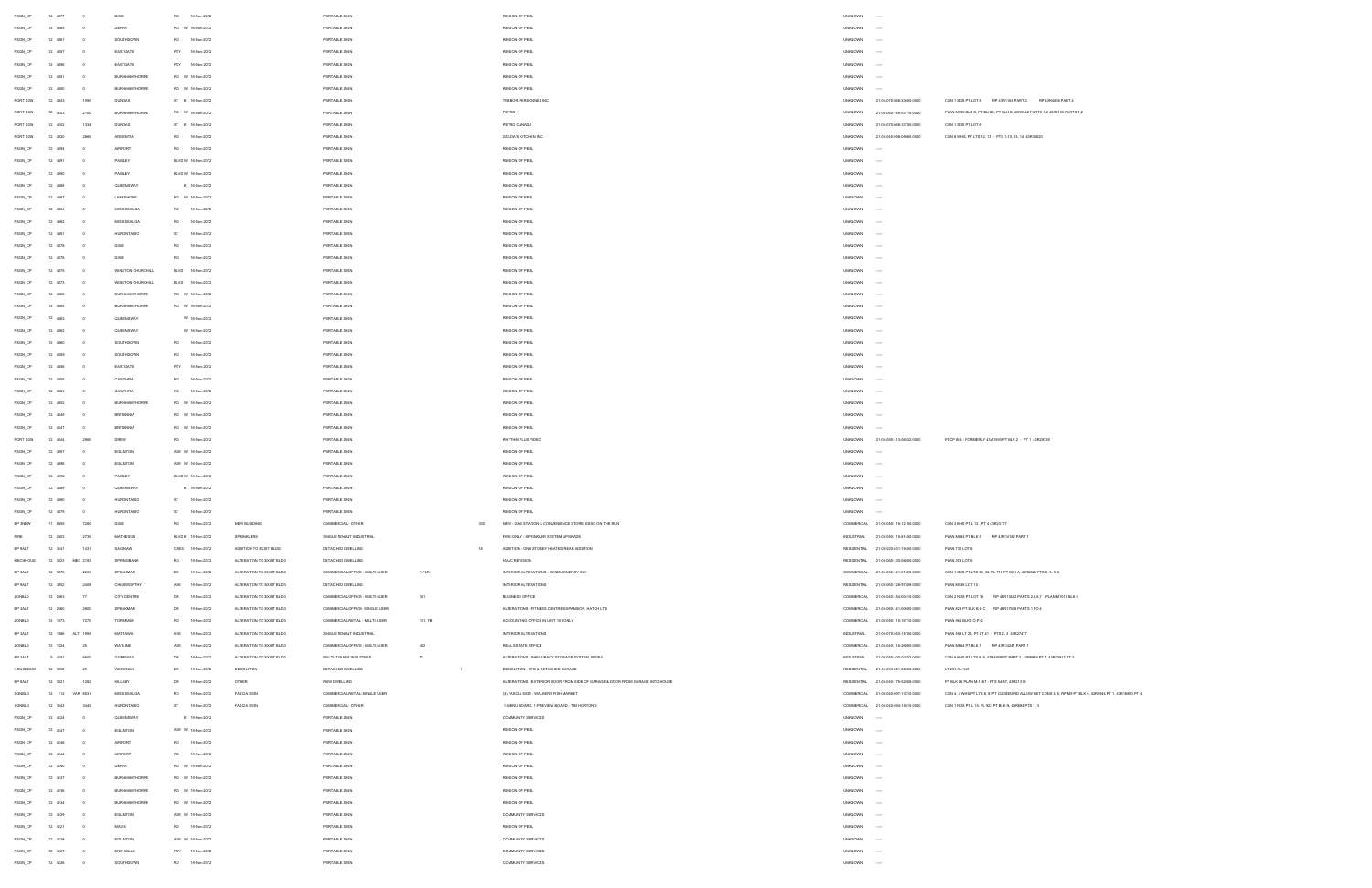| PSGN_CP             | 12 4123            |                          | <b>ERIN MILLS</b>           | PKY 19-Nov-2012                      |                          | PORTABLE SIGN                  |                |     | COMMUNITY SERVICES                                                                       | <b>UNKNOWN</b>                   | $\sim$                               |                                                                                             |           |
|---------------------|--------------------|--------------------------|-----------------------------|--------------------------------------|--------------------------|--------------------------------|----------------|-----|------------------------------------------------------------------------------------------|----------------------------------|--------------------------------------|---------------------------------------------------------------------------------------------|-----------|
| PSGN_CP             | 12 4149            |                          | EGLINTON                    | AVE W 19-Nov-2012                    |                          | PORTABLE SIGN                  |                |     | REGION OF PEEL                                                                           | <b>UNKNOWN</b>                   |                                      |                                                                                             |           |
| PSGN_CP             | 12 4148            | $\overline{0}$           | EGLINTON                    | AVE W 19-Nov-2012                    |                          | PORTABLE SIGN                  |                |     | REGION OF PEEL                                                                           | <b>UNKNOWN</b>                   | $\sim$                               |                                                                                             |           |
| PSGN_CP             | 12 4145            | $\mathbf{a}$             | AIRPORT                     | RD 19-Nov-2012                       |                          | PORTABLE SIGN                  |                |     | REGION OF PEEL                                                                           | <b>UNKNOWN</b>                   | $\sim$                               |                                                                                             |           |
| PSGN_CP             | 12 4143            | $\mathbf{a}$             | NINTH LINE                  | 19-Nov-2012                          |                          | PORTABLE SIGN                  |                |     | REGION OF PEEL                                                                           | <b>UNKNOWN</b>                   | $\sim$                               |                                                                                             |           |
| PSGN_CP             | 12 4142            | $\overline{0}$           | NINTH LINE                  | 19-Nov-2012                          |                          | PORTABLE SIGN                  |                |     | REGION OF PEEL                                                                           | <b>UNKNOWN</b>                   | $\overline{\phantom{a}}$             |                                                                                             |           |
| PSGN_CP             | 12 4122            | $\overline{0}$           | LAKESHORE                   | RD W 19-Nov-2012                     |                          | PORTABLE SIGN                  |                |     | COMMUNITY SERVICES                                                                       | <b>UNKNOWN</b>                   | $\overline{\phantom{a}}$             |                                                                                             |           |
| PSGN_CP             | 12 4141            | $\overline{0}$           | NINTH LINE                  | 19-Nov-2012                          |                          | PORTABLE SIGN                  |                |     | REGION OF PEEL                                                                           | <b>UNKNOWN</b>                   | $\sim$                               |                                                                                             |           |
| PSGN_CP             | 12 4139            | $^{\circ}$               | DERRY                       | RD W 19-Nov-2012                     |                          | PORTABLE SIGN                  |                |     | REGION OF PEEL                                                                           | <b>UNKNOWN</b>                   | $\sim$                               |                                                                                             |           |
| PSGN_CP             | 12 4138            |                          | DERRY                       | RD W 19-Nov-2012                     |                          | PORTABLE SIGN                  |                |     | REGION OF PEEL                                                                           | <b>UNKNOWN</b>                   | $\sim$                               |                                                                                             |           |
| PSGN_CP             | 12 4133            |                          | <b>DUNDAS</b>               | ST W 19-Nov-2012                     |                          | PORTABLE SIGN                  |                |     | REGION OF PEEL                                                                           | <b>UNKNOWN</b>                   | $\sim$                               |                                                                                             |           |
| PSGN_CP             | 12 4132            | $\overline{0}$           | <b>DUNDAS</b>               | ST W 19-Nov-2012<br>ST W 19-Nov-2012 |                          | PORTABLE SIGN<br>PORTABLE SIGN |                |     | REGION OF PEEL<br>REGION OF PEEL                                                         | <b>UNKNOWN</b>                   | $\sim$                               |                                                                                             |           |
| PSGN_CP             | 12 4131<br>12 4135 | $\sim$                   | DUNDAS<br><b>ERIN MILLS</b> | PKY 19-Nov-2012                      |                          | PORTABLE SIGN                  |                |     | COMMUNITY SERVICES                                                                       | <b>UNKNOWN</b><br><b>UNKNOWN</b> | $\sim$<br>$\sim$                     |                                                                                             |           |
| PSGN_CP<br>PSGN_CP  | 12 4125            | $\bullet$                | EGLINTON                    | AVE W 19-Nov-2012                    |                          | PORTABLE SIGN                  |                |     | COMMUNITY SERVICES                                                                       | <b>UNKNOWN</b>                   | $\sim$                               |                                                                                             |           |
| POOL                | 12 131             | 7080                     | SECOND LINE WEST            | 19-Nov-2012                          | INGROUND POOL            | DETACHED DWELLING              |                |     |                                                                                          |                                  | RESIDENTIAL 21-05-040-099-03250-0000 | PLAN TOR-5, PT LTS 12, 13 - PT 1 43R30952                                                   |           |
| BP 9ALT             | 12 3301            | 2593                     | THORN LODGE                 | DR.<br>19-Nov-2012                   | FIRE DAMAGE REPAIR       | DETACHED DWELLING              |                |     | INTERIOR ALTERATIONS - FIRE DAMAGE REPAIR TO CHIMNEY AREA                                | RESIDENTIAL                      | 21-05-060-136-14800-0000             | PLAN 824 LOT 160                                                                            |           |
| BP 9ALT             | 12 2998            | 1205                     | <b>RAVINE</b>               | DR 19-Nov-2012                       | ADDITION TO EXIST BLDG   | DETACHED DWELLING              |                | 46  | ADDITION - HEATED ADDITION & GARAGE & REMOVE EXISTING GARAGE                             | RESIDENTIAL                      | 21-05-020-033-19800-0000             | CON 2SDS PT LOTS 27,28 PLAN B24 PT LOTS 10,11 RP 43R14694 PART 2                            |           |
| BP 9NEW             | 12 2968            | 29                       | WENONAH                     | DR 20-Nov-2012                       | NEW BUILDING             | DETACHED DWELLING              | 1 303          |     | SFD - CUSTOM                                                                             |                                  | RESIDENTIAL 21-05-090-001-00800-0000 | LT 293 PL H21                                                                               |           |
| BP 9ALT             | 12 2363            | 4101                     | <b>WESTMINSTER</b>          | PL 20-Nov-2012                       | ALTERATION TO EXIST BLDG | ROW DWELLING                   | 12, 54         |     | ALTERATIONS - UNDERPINNING EXISTING FOUNDATION                                           | RESIDENTIAL                      | $\sim$                               | PEEL CONDO PLAN 363                                                                         |           |
| BP 3ALT             | 12 2398            | 6715                     | AIRPORT                     | RD 20-Nov-2012                       | ALTERATION TO EXIST BLDG | COMMERCIAL OFFICE - MULTI-USER | 6TH FLR.       |     | INTERIOR ALTERATIONS - WINNERS                                                           |                                  | COMMERCIAL 21-05-050-118-05710-0000  | CON 7 EHS PT LOT 9 RP 43R13201 PARTS 1-8                                                    |           |
| BP 3ALT             | 12 3119            |                          | CITY CENTRE                 | DR 20-Nov-2012                       | ALTERATION TO EXIST BLDG | COMMERCIAL OFFICE - MULTI-USER | 801            |     | INTERIOR ALTERATIONS - BDO DUNWOODY LTD                                                  |                                  | COMMERCIAL 21-05-040-154-00420-0000  | CON 2 NDS PT LT 16, 43R18147 PTS 1-4, PT PART 5, 43R19350 PT 1, 43R30009 PT 14              |           |
| BP 3ALT             | 12 3079            | 6075                     | MAVIS                       | RD 20-Nov-2012                       | ALTERATION TO EXIST BLDG | COMMERCIAL - OTHER             |                |     | INTERIOR ALTERATIONS - BEST BUY CANADA LTD                                               |                                  | COMMERCIAL 21-05-040-175-73400-0000  | PL 43M1363 BLK 10 PT BLK 5, 43R24920 PTS 1-11                                               | B 5 M-136 |
| BP 3ALT             | 12 2956            | 6560                     | KENNEDY                     | RD 20-Nov-2012                       | ALTERATION TO EXIST BLDG | COMMERCIAL - OTHER             | 1-FLR          |     | INTERIOR ALTERATIONS - CML HEALTHCARE                                                    |                                  | COMMERCIAL 21-05-040-117-07450-0000  | PT BLK 6 PLAN M-915 - PTS 1, 2, 3 43R23803                                                  |           |
| ZONBLD              | 12 2835            | 1140                     | <b>BURNHAMTHORPE</b>        | RD W 20-Nov-2012                     | ALTERATION TO EXIST BLDG | COMMERCIAL OFFICE - MULTI-USER | 110, 111 & 112 |     | OFFICE (REAL ESTATE)                                                                     |                                  | COMMERCIAL 21-05-040-144-09000-0000  | RANGE 3 NDS PT LOT 8 RP 43R7128 PARTS 3,4                                                   |           |
| ZONBLD              | 10 1487            | 3750                     | LAIRD                       | RD 20-Nov-2012                       | ALTERATION TO EXIST BLDG | MULTI-TENANT INDUSTRIAL        |                |     | WAREHOUSE/DISTRIBUTION FACILITY / WHOLESALE FACILITY                                     | <b>INDUSTRIAL</b>                | 21-05-150-010-00863-0000             | RCP 1542, PT LT 9 - PTS 4-8, 11, 13, 14, PT OF 9 43R30181                                   |           |
| BP 3ALT             | 12 3147            | 7360                     | BRAMALEA                    | RD 20-Nov-2012                       | OTHER                    | INDUSTRIAL - OTHER             | BLD - A-G      |     | ADDITION - SOLAR ROOFTOP PANELS (BUILDINGS - A,B,C,D,E,F,G)                              | INDUSTRIAL                       | 21-05-050-115-28710-0000             | PL M276 PT L 47, 48 43R15350, PTS 4-19                                                      |           |
| BP 9ALT             | 12 3310            | 11                       | DE JONG                     | DR 20-Nov-2012                       | OTHER                    | DETACHED DWELLING              |                |     | ADDITION - SOLAR ROOFTOP PANELS                                                          |                                  | RESIDENTIAL 21-05-130-007-15800-0000 | PLAN 513 LOT 143                                                                            |           |
| BP 9ALT             | 12 3257            | 2600                     | <b>GLENGARRY</b>            | RD 20-Nov-2012                       | OTHER                    | STREET ROW DWELLING            | 11             |     | ALTERATION - ENLARGE BASEMENT WINDOW                                                     |                                  | RESIDENTIAL 21-05-060-128-22800-0000 | PSCP 866 - FORMERLY RANGE 1 SDS PT LOT 8                                                    |           |
| SGNBLD              | 12 3249            | 925                      | RATHBURN                    | RD E 20-Nov-2012                     | PYLON SIGN               | COMMERCIAL RETAIL - MULTI-USER |                |     | (2) GROUND SIGNS - MULTI-TENANT SIGNAGE                                                  |                                  | COMMERCIAL 21-05-040-093-36700-0000  | PLAN M367 BLK 30                                                                            |           |
| PORT SGN            | 12 4175            | 1201                     | <b>BRITANNIA</b>            | RD W 20-Nov-2012                     |                          | PORTABLE SIGN                  |                |     | RIVERGROVE ANIMAL HOSPITAL                                                               | <b>UNKNOWN</b>                   | 21-05-040-098-13300-0000             | CON 3 WHS PT LOT 6 RP 43R14964 PART 1                                                       |           |
| PSGN_CP             | 12 4172            | $\overline{0}$           | EGLINTON                    | AVE W 20-Nov-2012                    |                          | PORTABLE SIGN                  |                |     | REGION OF PEEL                                                                           | <b>UNKNOWN</b>                   |                                      |                                                                                             |           |
| PSGN_CP             | 12 4171            | $\overline{0}$           | EGLINTON                    | AVE W 20-Nov-2012                    |                          | PORTABLE SIGN                  |                |     | REGION OF PEEL                                                                           | <b>UNKNOWN</b>                   | $\sim$                               |                                                                                             |           |
| PSGN_CP             | 12 4169            |                          | BRITANNIA                   | RD W 20-Nov-2012                     |                          | PORTABLE SIGN                  |                |     | REGION OF PEEL                                                                           | <b>UNKNOWN</b>                   | $\sim$                               |                                                                                             |           |
| PSGN_CP             | 12 4166            |                          | DIXIE                       | RD 20-Nov-2012                       |                          | PORTABLE SIGN                  |                |     | REGION OF PEEL                                                                           | <b>UNKNOWN</b>                   | $\sim$                               |                                                                                             |           |
| PSGN_CP             | 12 4155            |                          | CENTRAL                     | PKY E 20-Nov-2012                    |                          | PORTABLE SIGN                  |                |     | REGION OF PEEL                                                                           | <b>UNKNOWN</b>                   |                                      |                                                                                             |           |
| PSGN_CP             | 12 4152            |                          | DIXIE                       | RD 20-Nov-2012                       |                          | PORTABLE SIGN                  |                |     | REGION OF PEEL                                                                           | <b>UNKNOWN</b>                   |                                      |                                                                                             |           |
| PSGN_CP             | 12 4150            | $\overline{0}$           | DIXIE                       | RD 20-Nov-2012                       |                          | PORTABLE SIGN                  |                |     | REGION OF PEEL                                                                           | <b>UNKNOWN</b>                   | $\sim$                               |                                                                                             |           |
| PORT SGN            | 12 4176            | 3400                     | <b>RIDGEWAY</b>             | DR 20-Nov-2012                       |                          | PORTABLE SIGN                  |                |     | FLITE HOCKEY INC.                                                                        |                                  | UNKNOWN 21-05-150-010-00864-0000     | RCP 1542, PT LT 9 - PTS 1-3, 12 43R30181                                                    |           |
| PORT SGN            | 12 4174            | 4120                     | DIXIE                       | RD 20-Nov-2012                       |                          | PORTABLE SIGN                  |                |     | WAVE MOBILE INC./WIND MOBILE                                                             | <b>UNKNOWN</b>                   | 21-05-030-092-24600-0000             | PLAN 381 PT LTS 11-15, 43R16092 PTS 1, 2                                                    |           |
| PSGN_CP 12 4173     |                    | $\sim$ 0                 | EGLINTON                    | AVE W 20-Nov-2012                    |                          | PORTABLE SIGN                  |                |     | REGION OF PEEL                                                                           | <b>UNKNOWN</b>                   | $\sim$                               |                                                                                             |           |
| PSGN_CP             | 12 4163            |                          | <b>FOWLER</b>               | DR 20-Nov-2012                       |                          | PORTABLE SIGN                  |                |     | REGION OF PEEL                                                                           | UNKNOWN                          |                                      |                                                                                             |           |
| PSGN_CP             | 12 4162            | $\overline{0}$<br>$\sim$ | FOWLER<br>TENTH LINE WEST   | DR 20-Nov-2012<br>20-Nov-2012        |                          | PORTABLE SIGN<br>PORTABLE SIGN |                |     | REGION OF PEEL<br>REGION OF PEEL                                                         | <b>UNKNOWN</b><br><b>UNKNOWN</b> | $\sim$                               |                                                                                             |           |
| PSGN_CP             | 12 4160<br>12 4130 |                          | DREW                        |                                      |                          |                                |                |     |                                                                                          | <b>UNKNOWN</b>                   | $\sim$<br>21-05-050-113-06532-0000   | PSCP 884 - FORMERLY 43M1593 PT BLK 2 - PT 1 43R29338                                        |           |
| PORT SGN<br>PSGN_CP | 12 4159            | 2970                     | TENTH LINE WEST             | RD 20-Nov-2012<br>20-Nov-2012        |                          | PORTABLE SIGN<br>PORTABLE SIGN |                |     | RAJIV MADAAN CGA<br>REGION OF PEEL                                                       | <b>UNKNOWN</b>                   |                                      |                                                                                             |           |
| PSGN_CP             | 12 4157            | $\overline{0}$           | LAKESHORE                   | RD E 20-Nov-2012                     |                          | PORTABLE SIGN                  |                |     | REGION OF PEEL                                                                           | <b>UNKNOWN</b>                   |                                      |                                                                                             |           |
| PSGN_CP             | 12 4156            | $\overline{0}$           | LAKESHORE                   | RD E 20-Nov-2012                     |                          | PORTABLE SIGN                  |                |     | REGION OF PEEL                                                                           | <b>UNKNOWN</b>                   | $\sim$                               |                                                                                             |           |
| PSGN_CP             | 12 4151            | $\mathbf{a}$             | DIXIE                       | RD 20-Nov-2012                       |                          | PORTABLE SIGN                  |                |     | REGION OF PEEL                                                                           | <b>UNKNOWN</b>                   | $\sim$                               |                                                                                             |           |
| PORT SGN            | 12 4072            | 2520                     | <b>BRITANNIA</b>            | RD W 20-Nov-2012                     |                          | PORTABLE SIGN                  |                |     | MR. LUBE                                                                                 | <b>UNKNOWN</b>                   | 21-05-040-108-19900-0000             | PLAN M1004 PT BLK 249 RP 43R20005 PARTS 2,3,4,5,8, 9,11                                     |           |
| PSGN_CP             | 12 4170            |                          | <b>BRITANNIA</b>            | RD W 20-Nov-2012                     |                          | PORTABLE SIGN                  |                |     | REGION OF PEEL                                                                           | <b>UNKNOWN</b>                   |                                      |                                                                                             |           |
| PSGN_CP             | 12 4168            |                          | <b>BRITANNIA</b>            | RD W 20-Nov-2012                     |                          | PORTABLE SIGN                  |                |     | REGION OF PEEL                                                                           | <b>UNKNOWN</b>                   |                                      |                                                                                             |           |
| PSGN_CP             | 12 4167            |                          | DIXIE                       | RD 20-Nov-2012                       |                          | PORTABLE SIGN                  |                |     | REGION OF PEEL                                                                           | <b>UNKNOWN</b>                   | $\sim$                               |                                                                                             |           |
| PSGN_CP             | 12 4165            |                          | DIXIE                       | RD 20-Nov-2012                       |                          | PORTABLE SIGN                  |                |     | REGION OF PEEL                                                                           | <b>UNKNOWN</b>                   | $\sim$                               |                                                                                             |           |
| PSGN_CP             | 12 4164            | $\sim$                   | FOWLER                      | DR 20-Nov-2012                       |                          | PORTABLE SIGN                  |                |     | REGION OF PEEL                                                                           | <b>UNKNOWN</b>                   | $\sim$                               |                                                                                             |           |
| PSGN_CP             | 12 4161            | $\overline{0}$           | TENTH LINE WEST             | 20-Nov-2012                          |                          | PORTABLE SIGN                  |                |     | REGION OF PEEL                                                                           | <b>UNKNOWN</b>                   |                                      |                                                                                             |           |
| PSGN_CP             | 12 4158            |                          | LAKESHORE                   | RD E 20-Nov-2012                     |                          | PORTABLE SIGN                  |                |     | REGION OF PEEL                                                                           | <b>UNKNOWN</b>                   | $\sim$                               |                                                                                             |           |
| PSGN_CP             | 12 4154            | $\overline{0}$           | CENTRAL                     | PKY E 20-Nov-2012                    |                          | PORTABLE SIGN                  |                |     | REGION OF PEEL                                                                           | <b>UNKNOWN</b>                   | $\sim$                               |                                                                                             |           |
| PSGN_CP             | 12 4153            | $\sim$                   | CENTRAL                     | PKY E 20-Nov-2012                    |                          | PORTABLE SIGN                  |                |     | <b>REGION OF PEEL</b>                                                                    | <b>UNKNOWN</b>                   | 1.121                                |                                                                                             |           |
| MECH                | 11 4422            | <b>MEC 100</b>           | QUEENSWAY                   | W 20-Nov-2012                        | <b>REVISIONS</b>         | PUBLIC - OTHER                 |                |     | REVISION - ADD SMOKE DAMPERS - TRILLIUM HEALTH CENTRE, CARDIAC SHORT STAY UNIT EXPANSION | PUBLIC                           | 21-05-060-127-14000-0000             | CON 1 SDS PT LT 16, RANGE 3 CIR PT LT 1, PL E20 PT LTS 6, 7, PL 571 PT BLK A, 43R28265 PT 1 |           |
| BP 9NEW             | 12 3032            |                          | MAPLE                       | AVE S 21-Nov-2012                    | NEW BUILDING             | DETACHED DWELLING              | 1278           |     | SFD - CUSTOM & DEMOLISH EXISTING SFD                                                     | RESIDENTIAL                      | 21-05-090-005-20800-0000             | PLAN H22 LOT 78                                                                             |           |
| PORT SGN            | 12 4199            | 151                      | LAKESHORE                   | RD W 21-Nov-2012                     |                          | PORTABLE SIGN                  |                |     | FIRST UNITED CHURCH                                                                      | <b>UNKNOWN</b>                   | 21-05-090-006-08800-0000             | PL 300W PT LTS 9, 10 S TORONTO ST, PTS LTS 9, 10 N PORT ST - PTS 8-14 43R29715              |           |
| MEC/BLDG            | 12 3175            | HEA 3176                 | RIDGEWAY                    | DR 21-Nov-2012                       | ALTERATION TO EXIST BLDG | MULTI-TENANT INDUSTRIAL        | 60-62          |     | NEW ROOF TOP UNIT                                                                        | INDUSTRIAL                       | 21-05-150-084-02600-0000             | PLAN M674 BLK 15 PT LT 12-14,16                                                             |           |
| BP 3ALT             | 12 2474            | 3185                     | UNITY                       | DR 21-Nov-2012                       | ALTERATION TO EXIST BLDG | MULTI-TENANT INDUSTRIAL        | $\overline{2}$ |     | INTERIOR ALTERATIONS - NEW KITCHEN ADDED TO EXISTING EDEN FOOD BANK                      |                                  | INDUSTRIAL 21-05-150-010-10800-0000  | PLAN M592 BLK 5                                                                             |           |
| BP 3NEW             | 12 1749            | 3136                     | MAVIS                       | RD 21-Nov-2012                       | ALTERATION TO EXIST BLDG | SINGLE TENANT INDUSTRIAL       | LOADING-DOCK   | 163 | ADDITION&ALTERATIONS - CARPORT AND NEW INTERIOR GARBAGE STORAGE ROOM                     | INDUSTRIAL                       | 21-05-040-143-23200-0000             | CON 1 NDS PT LOT 21                                                                         |           |
| BP 3ALT             | 12 3133            | 5050                     | CREEKBANK                   | RD 21-Nov-2012                       | ALTERATION TO EXIST BLDG | APARTMENT (> 6 UNITS)          |                |     | INTERIOR ALTERATIONS - GENISIS HOSPITALITY                                               |                                  | RESIDENTIAL 21-05-050-117-09140-0000 | CON 4 EHS, PT LT 1 - 15-20, 23-26 43R29100                                                  |           |
| BP 3ALT             | 12 3151            | 1950                     | MEADOWVALE                  | BLVD 21-Nov-2012                     | ALTERATION TO EXIST BLDG | COMMERCIAL OFFICE- SINGLE USER | GROUND FLOOR   |     | INTERIOR ALTERATIONS - MICROSOFT CANADA                                                  |                                  | COMMERCIAL 21-05-040-097-11310-0000  | PL 43M964 LOTS 3, 10, PT LOTS 7-9, 43R20798 PTS 3, 4, 43R21829 PT PTS 5, 6, 8               |           |
| HOUSDEMO            | 12 3313            | 60                       | FOREST                      | AVE 21-Nov-2012                      | DEMOLITION               | DETACHED DWELLING              | $\overline{1}$ |     | DEMOLITION - SFD AND TWO SHEDS                                                           |                                  | RESIDENTIAL 21-05-090-004-08100-0000 | LT 328 PL F12                                                                               |           |
| BP 9ALT             | 12 2284            | 460                      | DALMUIR                     | MEWS 21-Nov-2012                     | OTHER                    | DETACHED DWELLING              |                |     | ALTERATIONS - ROOF-CANOPY OVER EXISTING DECK                                             |                                  | RESIDENTIAL 21-05-040-170-41001-0000 | PLAN M1108 PT BLK 206 RP 43R20815 PART 1                                                    |           |
| BP 9ALT             | 12 3247            | 1232                     | SHERWOOD MILLS              | BLVD 21-Nov-2012                     | OTHER                    | DETACHED DWELLING              |                |     | ALTERATIONS - SIDE ENTRANCE                                                              |                                  | RESIDENTIAL 21-05-040-096-63065-0000 | PLAN M1036 LOT 20                                                                           |           |
| BP 3ALT             | 12 2986            | 1771                     | AIMCO                       | BLVD 21-Nov-2012                     | OTHER                    | SINGLE TENANT INDUSTRIAL       |                |     | ALTERATIONS - STORAGE RACK SYSTEM, BENSION TIRE INC                                      |                                  | INDUSTRIAL 21-05-050-115-19730-0000  | PLAN 928 BLK G PT BLK F RP 43R786 PARTS 1,2                                                 |           |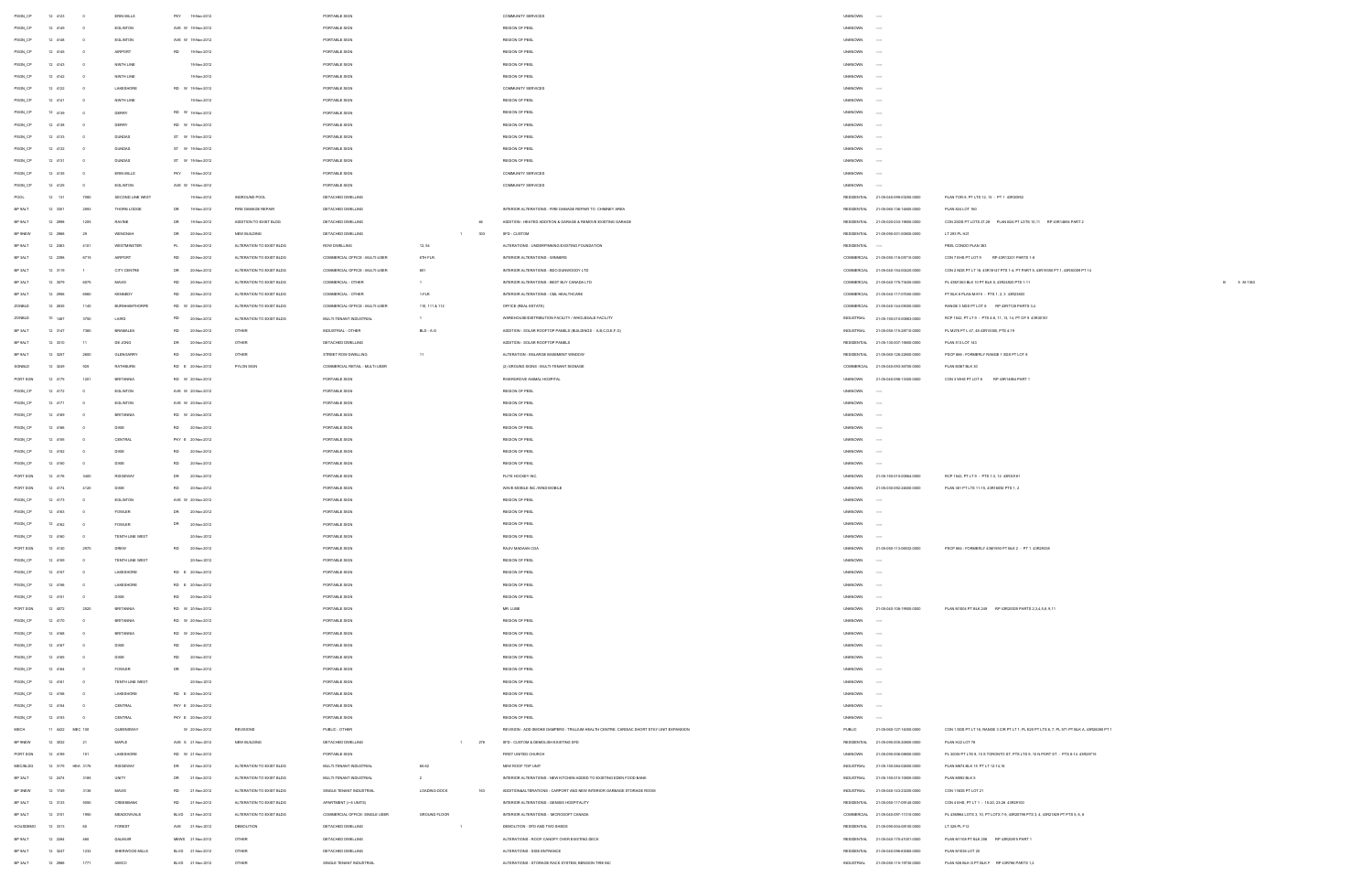BLD-C RETAIL STORE AND RESTAURANT COMMERCIAL RANGE 5 NDS PT LOT 7 RP 43R16932 PT OF PART 1 RP 43R17654 PARTS 1-4,12, 28-31,35

| FIRE                   | 12 2655    | 300            | CITY CENTRE                            | DR 21-Nov-2012           | OTHER                     | CITY                           | 12TH FLOOR | FIRE-ONLY - FIRE SUPPRESSION SYSTEM                                                                                            | PUBLIC             | 21-05-040-154-00810-0000             | CON 2 NDS PT LT 18, 43R9721 PT OF PART 1                                    |
|------------------------|------------|----------------|----------------------------------------|--------------------------|---------------------------|--------------------------------|------------|--------------------------------------------------------------------------------------------------------------------------------|--------------------|--------------------------------------|-----------------------------------------------------------------------------|
| BP 9ALT                | 12<br>3269 | 3413           | <b>BERTRAND</b>                        | <b>RD</b><br>21-Nov-2012 | OTHER                     | DETACHED DWELLING              |            | ALTERATIONS - FIRE DAMAGE REPAIR                                                                                               |                    | RESIDENTIAL 21-05-150-010-12524-0000 | PLAN M639 LOT 143                                                           |
| PSGN_CP                | 12<br>4207 |                | <b>HURONTARIO</b>                      | 21-Nov-2012<br><b>ST</b> |                           | PORTABLE SIGN                  |            | COUNCILLOR - WARD 1                                                                                                            | <b>UNKNOWN</b>     |                                      |                                                                             |
| PORT SGN               | 12         | 3437           | DERRY                                  | RD E 21-Nov-2012         |                           | PORTABLE SIGN                  |            | <b>HAKIM OPTICAL</b>                                                                                                           | <b>UNKNOWN</b>     | 21-05-050-117-17200-0000             | CON 7 EHS PT LOT 11                                                         |
| PORT SGN               | 12<br>4188 | 550            | PENDANT                                | DR 21-Nov-2012           |                           | PORTABLE SIGN                  |            | STAPLES H/O                                                                                                                    | <b>UNKNOWN</b>     | 21-05-040-117-04045-0000             | PL M980, BLKS 3, 4                                                          |
|                        |            |                |                                        |                          |                           |                                |            |                                                                                                                                |                    |                                      |                                                                             |
| PSGN_CP                | 12<br>4197 | $\Omega$       | <b>EGLINTON</b>                        | AVE W 21-Nov-2012        |                           | PORTABLE SIGN                  |            | CHURCHILL MEADOWS CHRISTIAN CHURCH                                                                                             | <b>UNKNOWN</b>     | $\sim$                               |                                                                             |
| PORT SGN               | 12<br>4195 | 2955           | ARGENTIA                               | <b>RD</b><br>21-Nov-2012 |                           | PORTABLE SIGN                  |            | THERAPEUTIC KNEADS                                                                                                             | <b>LINKNOWN</b>    | 21-05-040-098-05300-0000             | CON 6 WHS PT L 13, 43R28710 PTS 1-6                                         |
| PORT SGN               |            | 980            | SOUTHDOWN                              | 21-Nov-2012<br><b>RD</b> |                           | PORTABLE SIGN                  |            | PET VALUE                                                                                                                      | <b>UNKNOWN</b>     | 21-05-020-025-11650-0000             | CON 3 SDS, PT LT 31 - PT 1 43R25635                                         |
| PSGN_CP                | 12<br>4205 | $\overline{0}$ | CAWTHRA                                | 21-Nov-2012<br><b>RD</b> |                           | PORTABLE SIGN                  |            | <b>COMMUNITY SERVICES</b>                                                                                                      | <b>UNKNOWN</b>     | $\sim$                               |                                                                             |
| PSGN_CP                | 12<br>4204 | $\overline{0}$ | LAKESHORE                              | RD W 21-Nov-2012         |                           | PORTABLE SIGN                  |            | COMMUNITY SERVICES                                                                                                             | <b>UNKNOWN</b>     | $\sim$                               |                                                                             |
| PORT SGN               | 12         | 550            | MATHESON                               | BLVD W 21-Nov-2012       |                           | PORTABLE SIGN                  |            | MEDICAL MART                                                                                                                   | <b>UNKNOWN</b>     | 21-05-040-098-17860-0000             | PLAN M967 BLK 3                                                             |
| PORT SGN               | 12         | 796            | <b>BURNHAMTHORPE</b>                   | RD W 21-Nov-2012         |                           | PORTABLE SIGN                  |            | MCDONALD'S                                                                                                                     | <b>UNKNOWN</b>     | 21-05-040-154-04810-0000             | CON 1 NDS PCL 2 PT LOT 21                                                   |
| PSGN_CP                | 12         |                | WINSTON CHURCHILL                      | BLVD 21-Nov-2012         |                           | PORTABLE SIGN                  |            | CHURCHILL MEADOWS CHRISTIAN CHURCH                                                                                             | <b>UNKNOWN</b>     |                                      |                                                                             |
| PORT SGN               | 12<br>4194 | 6535           | MILLCREEK                              | 21-Nov-2012<br><b>DR</b> |                           | PORTABLE SIGN                  |            | KEYNOTES SCHOOL OF MUSIC                                                                                                       | <b>UNKNOWN</b>     | 21-05-040-097-28000-0000             | PLAN 927 PT LOTS 16,17 RP 43R8441 PARTS 2,4 TO 22 & 24 TO 34                |
| PSGN CP                | 12 4206    | $\Omega$       | LAKESHORE                              | RD W 21-Nov-2012         |                           | PORTABLE SIGN                  |            | COUNCILLOR - WARD 1                                                                                                            | <b>UNKNOWN</b>     | $\overline{\phantom{a}}$             |                                                                             |
| ZONBLD                 | 12 512     | 6900           | <b>AIRPORT</b>                         | RD 21-Nov-2012           | ALTERATION TO EXIST BLDG  | MULTI-TENANT INDUSTRIAL        | 250        | <b>BUSINESS OFFICE</b>                                                                                                         | <b>INDUSTRIAL</b>  | 21-05-050-113-02800-0000             | CON 7 EHS PT LT 10, 43R3786 PTS 8, 9, 13                                    |
| BP 3ALT                | 12 3241    | 7070           | MISSISSAUGA                            | <b>RD</b><br>22-Nov-2012 | ALTERATION TO EXIST BLDG  | COMMERCIAL - OTHER             | 3RD FLOOR  | INTERIOR ALTERATIONS - INTERIOR DEMOLITION TO CREATE SPEC SUITE                                                                | COMMERCIAL         | 21-05-040-098-21200-0000             | CON 5 WHS PT LT 11, 43R14863 PTS 6-10                                       |
|                        | 12<br>135  | 1256           | SAYERS                                 | <b>RD</b>                | INGROUND POOL             | DETACHED DWELLING              |            |                                                                                                                                | <b>RESIDENTIAL</b> | 21-05-020-033-20501-0000             | PL 389, PT LT 71 - PT 2 43R31176                                            |
| POOL                   |            |                |                                        | 22-Nov-2012              |                           |                                |            |                                                                                                                                |                    |                                      |                                                                             |
| ZONBLD                 | 12<br>2482 | 6765           | INVADER                                | CRES 22-Nov-2012         | ALTERATION TO EXIST BLDG  | MULTI-TENANT INDUSTRIAL        |            | RECREATIONAL ESTABLISHMENT                                                                                                     | <b>INDUSTRIAL</b>  | 21-05-050-116-65500-0000             | PLAN M479 PT LOTS 3,4 RP 43R16514 PARTS 2,6,10,12 & 1/5 PART 7              |
| BP 3ALT                | 12 3165    | 87             | MATHESON                               | BLVD E 22-Nov-2012       | ALTERATION TO EXIST BLDG. | COMMERCIAL - OTHER             |            | INTERIOR ALTERATIONS - MANDARIN BUFFET RESTAURANT                                                                              |                    | COMMERCIAL 21-05-040-116-23800-0000  | PL M364 BLK 18, 43R9565 PTS 3-9                                             |
| BP 3ALT                | 12<br>3152 | $\overline{z}$ | <b>ROBERT SPECK</b>                    | PKY<br>22-Nov-2012       | ALTERATION TO EXIST BLDG  | COMMERCIAL - OTHER             | 750        | INTERIOR ALTERATIONS - REGUS BUSINESS CENTRE                                                                                   | COMMERCIAL         | 21-05-040-094-24800-0000             | PL M270 BLK B - 43R30517 PTS 1-6                                            |
| PORT SGN               | 12         | 2310           | BATTLEFORD                             | <b>RD</b><br>22-Nov-2012 |                           | PORTABLE SIGN                  |            | ECONOMY LUBE                                                                                                                   | <b>UNKNOWN</b>     | 21-05-040-097-26800-0000             | PLAN 927 LOT 9                                                              |
| PORT SGN               | 12         | 1077           | NORTH SERVICE                          | 22-Nov-2012<br><b>RD</b> |                           | PORTABLE SIGN                  |            | LITTLE CAESARS PIZZA                                                                                                           | <b>UNKNOWN</b>     | 21-05-070-054-19700-0000             | CON 1 SDS PT LOTS 7, 8, PLAN 439 LOTS 1, 2, BLK A, PT LOTS 3 TO 11, PLAN 52 |
| PORT SGN               | 12         | 5700           | MAVIS                                  | 22-Nov-2012<br><b>RD</b> |                           | PORTABLE SIGN                  |            | SUNSET TAN                                                                                                                     | <b>UNKNOWN</b>     | 21-05-040-098-17900-0000             | CON 2 WHS PT LOT 4 - PTS 1, 9, 10, 18, 19, 24, 25, 36, 38, 39, 43R22763     |
| PSGN_CP                | 12 4219    | $\sqrt{2}$     | <b>MAVIS</b>                           | 22-Nov-2012<br><b>RD</b> |                           | PORTABLE SIGN                  |            | COMMUNITY SERVICES - HERSHEY CENTRE                                                                                            | <b>UNKNOWN</b>     | $\sim$                               |                                                                             |
| PSGN_CP                | 12 4216    | $\Omega$       | <b>BURNHAMTHORPE</b>                   | RD E 22-Nov-2012         |                           | PORTABLE SIGN                  |            | COMMUNITY SERVICES - HERSHEY CENTRE                                                                                            | <b>UNKNOWN</b>     | $\sim$                               |                                                                             |
| PORT SGN               | 12<br>4202 | 707            | LAKESHORE                              | RD E 22-Nov-2012         |                           | PORTABLE SIGN                  |            | PIZZA PIZZA                                                                                                                    | <b>LINKNOWN</b>    | 21-05-070-156-13700-0000             | PL C23 PT LTS 104-106 - 43R29625 PT 5                                       |
| PORT SGN               |            | 5700           | MAVIS                                  | 22-Nov-2012<br><b>RD</b> |                           | PORTABLE SIGN                  |            | TORONTO BARBER                                                                                                                 | <b>UNKNOWN</b>     | 21-05-040-098-17900-0000             | CON 2 WHS PT LOT 4 - PTS 1, 9, 10, 18, 19, 24, 25, 36, 38, 39, 43R22763     |
|                        |            |                |                                        |                          |                           |                                |            |                                                                                                                                |                    |                                      |                                                                             |
| PSGN_CP                | 12<br>421  |                | KENNEDY                                | 22-Nov-2012<br><b>RD</b> |                           | PORTABLE SIGN                  |            | COMMUNITY SERVICES - HERSHEY CENTRE                                                                                            | <b>UNKNOWN</b>     | $\sim$                               |                                                                             |
| PORT SGN               | 12<br>4201 | 7091           | <b>HURONTARIO</b>                      | <b>ST</b><br>22-Nov-2012 |                           | PORTABLE SIGN                  |            | ECONOMY LUBE                                                                                                                   | <b>UNKNOWN</b>     | 21-05-040-117-07900-0000             | PLAN M957 BLK 53                                                            |
| PORT SGN               | 12<br>419  | 6550           | MEADOWVALE TOWN CENTRE CIR             | 22-Nov-2012              |                           | PORTABLE SIGN                  |            | PIZZA PIZZA                                                                                                                    | <b>UNKNOWN</b>     | 21-05-040-098-56920-0000             | PL M182 LT 4, PT LT 1, 43R6079 PTS 1-6, 43R6209 PTS 1-9                     |
| PORT SGN               | 12<br>4190 | 6065           | CREDITVIEW                             | <b>RD</b><br>22-Nov-2012 |                           | PORTABLE SIGN                  |            | PIZZA PIZZA                                                                                                                    | <b>UNKNOWN</b>     | 21-05-040-098-13500-0000             | CON 3 WHS PT LT 6, 43R18735 PT 2, 43R19876 PT 1                             |
| PSGN_CP                | 12<br>4220 |                | MAVIS                                  | 22-Nov-2012<br><b>RD</b> |                           | PORTABLE SIGN                  |            | COMMUNITY SERVICES - HERSHEY CENTRE                                                                                            | <b>UNKNOWN</b>     |                                      |                                                                             |
| PSGN_CP                | 12<br>4214 | $\overline{0}$ | EGLINTON                               | AVE E 22-Nov-2012        |                           | PORTABLE SIGN                  |            | COMMUNITY SERVICES - HERSHEY CENTRE                                                                                            | <b>UNKNOWN</b>     | $\sim$                               |                                                                             |
| PORT SGN               | 12<br>4203 | 1093           | <b>DUNDAS</b>                          | ST W 22-Nov-2012         |                           | PORTABLE SIGN                  |            | PIZZA PIZZA                                                                                                                    | <b>UNKNOWN</b>     | 21-05-060-141-17000-0000             | RANGE 1 NDS PT LOT 8                                                        |
| PORT SGN               | 12<br>4192 | 6550           | MEADOWVALE TOWN CENTRE CIR 22-Nov-2012 |                          |                           | PORTABLE SIGN                  |            | NARDINIS SALON & SPA                                                                                                           | <b>LINKNOWN</b>    | 21-05-040-098-56920-0000             | PL M182 LT 4. PT LT 1. 43R6079 PTS 1-6. 43R6209 PTS 1-9                     |
| PORT SGN               | 12<br>4180 | 1369           | <b>DUNDAS</b>                          | ST E 22-Nov-2012         |                           | PORTABLE SIGN                  |            | ECONOMY LUBE                                                                                                                   | <b>LINKNOWN</b>    | 21-05-030-075-17700-0000             | CON 1 NDS PT LOT 6                                                          |
| PORT SGN               | 12         | 1125           | <b>BLOOR</b>                           | <b>ST</b><br>22-Nov-2012 |                           | PORTABLE SIGN                  |            | VISION DEPOT                                                                                                                   | <b>UNKNOWN</b>     | 21-05-030-082-01500-0000             | PLAN 753 BLK B                                                              |
| PSGN_CP                | 12<br>4217 |                | WINSTON CHURCHILL                      | BLVD 22-Nov-2012         |                           | PORTABLE SIGN                  |            | COUNCILLOR - WARD 9                                                                                                            | <b>UNKNOWN</b>     | $\sim$                               |                                                                             |
|                        |            |                |                                        |                          |                           |                                |            | COMMUNITY SERVICES - HERSHEY CENTRE                                                                                            |                    |                                      |                                                                             |
| PSGN CP                | 12 4213    | $\Omega$       | <b>EGLINTON</b>                        | AVE E 22-Nov-2012        |                           | PORTABLE SIGN                  |            |                                                                                                                                | <b>UNKNOWN</b>     | $\sim$                               |                                                                             |
| PORT SGN               | 12 4187    | 975            | MID-WAY                                | BLVD 22-Nov-2012         |                           | PORTABLE SIGN                  |            | APEX ELEGANCE INC.                                                                                                             | <b>UNKNOWN</b>     | 21-05-050-116-65300-0000             | PLAN M479 LOT 1                                                             |
| PORT SGN               | 12 4186    | 1475           | <b>DUNDAS</b>                          | ST E 22-Nov-201          |                           | PORTABLE SIGN                  |            | <b>FUTURE SHOP</b>                                                                                                             | <b>UNKNOWN</b>     | 21-05-030-068-17400-0000             | CON 1 NDS PT LT 5, 43R10104 PTS 11-15                                       |
| PORT SGN               | 12 4183    | 1599           | <b>HURONTARIO</b>                      | 22-Nov-2012<br><b>ST</b> |                           | PORTABLE SIGN                  |            | CANADIAN ACADEMY OF DENTAL HYGIENE                                                                                             | <b>UNKNOWN</b>     | 21-05-010-014-04800-0000             | RANGE 2 CIR PT LOT 1 RP 43R2708 PARTS 1,2                                   |
| PORT SGN               | 12 4182    | 660            | EGLINTON                               | AVE W 22-Nov-2012        |                           | PORTABLE SIGN                  |            | HOME MDART                                                                                                                     | <b>UNKNOWN</b>     | 21-05-040-155-43700-0000             | CON 2 NDS PT LOT 20 RP 43R20153 PART 1                                      |
| PORT SGN               | 12 4181    | 1829           | LAKESHORE                              | RD W 22-Nov-2012         |                           | PORTABLE SIGN                  |            | MCDONALDS RESTARUANTS                                                                                                          | <b>UNKNOWN</b>     | 21-05-020-024-15200-0000             | CON 2 SDS PT LOT 29 RP 43R12090 PARTS 5.6                                   |
| PSGN_CP                | 12 4215    | $\circ$        | <b>BURNHAMTHORPE</b>                   | RD E 22-Nov-2012         |                           | PORTABLE SIGN                  |            | COMMUNITY SERVICES - HERSHEY CENTRE                                                                                            | <b>UNKNOWN</b>     | $\sim$                               |                                                                             |
| PSGN_CP                | 12 4212    | $\circ$        | KENNEDY                                | RD 22-Nov-2012           |                           | PORTABLE SIGN                  |            | COMMUNITY SERVICES - HERSHEY CENTRE                                                                                            | <b>UNKNOWN</b>     | $\sim$                               |                                                                             |
| POOL                   | 12<br>40   | 1205           | <b>TECUMSEH PARK</b>                   | 22-Nov-2012<br><b>DR</b> | INGROUND POOL             | DETACHED DWELLING              |            |                                                                                                                                | <b>RESIDENTIAL</b> | 21-05-020-029-00901-0000             | PLAN 330 PT LOT 17 RP 43R3269 PART 2                                        |
| POOL                   | 12<br>78   | 245            | WINTERBORNE                            | GATE 22-Nov-2012         | INGROUND POOL             | DETACHED DWELLING              |            |                                                                                                                                | RESIDENTIAL        | $\sim$                               | PVLCP 777 - FORMERLY RANGE 3 CIR PT LT 2 - 43R13164 PTS 1-4                 |
| BP 3ALT                | 12 3156    | 350            | <b>BURNHAMTHORPE</b>                   | RD W 22-Nov-2012         | ALTERATION TO EXIST BLDG. | COMMERCIAL OFFICE - MULTI-USER | 500        | INTERIOR ALTERATIONS - CGC A USG COMPANY                                                                                       |                    | COMMERCIAL 21-05-040-143-25800-0000  | PLAN M677 PT BLK 2 RP 43R14549 PART 1                                       |
|                        | 12<br>49   | 86             | <b>HAMMOND</b>                         |                          | NEW BUILDING              | GARAGE/CARPORT                 | 35         | NEW - DETACHED GARAGE                                                                                                          |                    | RESIDENTIAL 21-05-130-007-03900-0000 | PLAN 477 LOT 41                                                             |
| BP 9ALT<br><b>FIRE</b> | 12 2556    | 5825           | <b>EXPLORER</b>                        | RD 23-Nov-2012           | FLECTROMAG LOCK DEVICE    | COMMERCIAL OFFICE - MULTI-USER |            | FIRE ONLY - MAGLOCK                                                                                                            |                    | COMMERCIAL 21-05-050-115-67000-0000  | PL M793 BLK 14, PT BLK 16 - 43R25928 PTS 1-9                                |
|                        |            |                |                                        | <b>DR</b><br>23-Nov-2012 |                           |                                |            |                                                                                                                                |                    |                                      |                                                                             |
| BP 3NEW                | 12 2693    | CON 3359       | MISSISSAUGA                            | 23-Nov-2012<br><b>RD</b> | NEW BUILDING              | SCHOOL - OTHER                 | NORTH-BLDG | CONDITIONAL PERMIT - NEW FOOD SERVICE FACILITY, UFT MISSISSAUGA (NORTH-BLDG), FOUNDATION ONLY, COMPLIANCE BY FEBRUARY 28, 2013 | PUBLIC             | 21-05-060-153-10000-0000             | RANGE 1 TO 3 NDS PT LTS 3-5 PLAN 550 PT BLK M, 43R31817 PARTS 4 5 AND 6     |
| BP 3ALT                | 12 3184    | 2785           | SKYMARK                                | AVE 23-Nov-2012          | ALTERATION TO EXIST BLDG  | COMMERCIAL RETAIL - MULTI-USER | $13 - 14$  | ALTERATIONS - NEW CONCRETE VAULT, BAXTER CORP                                                                                  | COMMERCIAL         | 21-05-050-115-81000-0000             | PLAN M584 BLK 6                                                             |
| ZONBLD                 | 12 2777    | 1240           | <b>EGLINTON</b>                        | AVE W 23-Nov-2012        | ALTERATION TO EXIST BLDG  | COMMERCIAL - OTHER             | BLD-C      | RETAIL STORE AND RESTAURANT                                                                                                    |                    | COMMERCIAL 21-05-040-144-06200-0000  | RANGE 5 NDS PT LOT 7 RP 43R16932 PT OF PART 1 RP 43R17654 PARTS             |
| PLU/BLDG               | 12 3371    | PLU 28         | <b>ELM</b>                             | DR W 23-Nov-2012         | ALTERATION TO EXIST BLDG  | COMMERCIAL - OTHER             |            | ONE NEW HAND SINK ON GROUND FLOOR                                                                                              |                    | COMMERCIAL 21-05-040-143-18700-0000  | PLAN 376 LOT 24                                                             |
| ZONBLD                 | 12<br>1981 | 100            | CITY CENTRE                            | <b>DR</b><br>23-Nov-2012 | ALTERATION TO EXIST BLDG  | COMMERCIAL RETAIL - MULTI-USER | $2 - 824$  | RESTAURANT W/ ACCESSORY OUTDOOR PATIO                                                                                          | COMMERCIAL         | 21-05-040-154-00453-0000             | PL 43M1010 BLKS 19, 21, PT BLKS 1, 16, 20                                   |
| BP 3ALT                | 12 3160    | 6665           | MILLCREEK                              | 23-Nov-2012<br><b>DR</b> | ALTERATION TO EXIST BLDG  | MULTI-TENANT INDUSTRIAL        | 2, BLD-A   | INTERIOR ALTERATIONS - SPEC UNIT                                                                                               | <b>INDUSTRIAL</b>  | 21-05-040-097-28500-0000             | PLAN 981 LOT 10                                                             |
| ZONBLD                 | 11<br>4962 | 6982           | <b>FOREST PARK</b>                     | 23-Nov-2012<br><b>DR</b> | ALTERATION TO EXIST BLDG  | DETACHED DWELLING              |            | RESIDENT PHYSICIAN, DENTIST, DRUGLESS PRACTIONER OR HEALTH PROFESSIONAL                                                        | RESIDENTIAL        | 21-05-150-082-60551-0000             | PLAN M1072 LOT 130                                                          |
| <b>DRAIN</b>           | 12 3011    | CON 1300       | <b>GRANROCK</b>                        | CRES 23-Nov-2012         | OTHER                     | STREET ROW DWELLING            |            | CONDITIONAL PERMIT - SITE SERVICING FOR 15 BLOCKS OF COMMON ELEMENT TOWNHOUSES.<br>***** COMPLIANCE BY FEBRUARY 28, 2013 ***** | RESIDENTIAL        | 21-05-040-097-01300-0000             | CON 3 WHS PT LOT 5                                                          |
| PLUMHOUS               | 12 3364    | PLU 2177       | SHEROBEE                               | RD 23-Nov-2012           | OTHER                     | APARTMENT (> 6 UNITS)          |            | NEW BACKFLOW PREVENTER (DCVA)                                                                                                  |                    | RESIDENTIAL 21-05-010-054-25400-0000 | PLAN 942 BLK D                                                              |
|                        | 12 1323    |                | CROSSCREEK                             |                          | OTHER                     | DETACHED DWELLING              |            | ALTERATIONS - NEW SHED & BASEMENT WALKOUT                                                                                      |                    | RESIDENTIAL 21-05-040-144-15502-0000 | PLAN M889 LOT 112                                                           |
| BP 9ALT                |            | 4625           |                                        | CRT<br>23-Nov-2012       |                           |                                |            |                                                                                                                                |                    |                                      |                                                                             |
|                        | 11 4778    | 300            | CITY CENTRE                            | 23-Nov-2012<br>DR        | OTHER                     | CITY                           | AS-NOTED   | OCCUPANCY PRIOR TO COMPLETION - 5 LOCATIONS (7,498 m2 area) - AS PER DRAWING PROVIDED                                          | PUBLIC             | 21-05-040-154-00810-0000             | CON 2 NDS PT LT 18, 43R9721 PT OF PART 1                                    |
| OP                     | 11 4777    | 301            | <b>BURNHAMTHORPE</b>                   | RD W 23-Nov-2012         | OTHER                     | CITY                           | AS-NOTED   | OCCUPANCY PRIOR TO COMPLETION - 4 LOCATIONS (11,400 m24 area) - AS PER DRAWING PROVIDED                                        | PUBLIC             | 21-05-040-154-00809-0000             | CON 2 NDS PT LT 18, 43R9721 PT OF PARTS 1-3, 43R13128 PT 36, 43R13393 PT 3  |
| SGNBLD                 | 9 6775     | 100            | CITY CENTRE                            | DR 23-Nov-2012           | <b>FASCIA SIGN</b>        | COMMERCIAL - OTHER             | 1-150      | (1) FASCIA SIGN - KERNELS                                                                                                      |                    | COMMERCIAL 21-05-040-154-00453-0000  | PL 43M1010 BLKS 19, 21, PT BLKS 1, 16, 20                                   |
| SGNBLD                 | 12 3206    | 6150           | KENNEDY                                | <b>RD</b><br>23-Nov-2012 | <b>FASCIA SIGN</b>        | COMMERCIAL - OTHER             |            | (1) FASCIA SIGN - XeMODex TECHNOLOGY                                                                                           | COMMERCIAL         | 21-05-040-117-04100-0000             | PLAN M862 BLK 1                                                             |
| PORT SGN               | 12<br>4228 | 4010           | SLADEVIEW                              | CRES 23-Nov-2012         |                           | PORTABLE SIGN                  |            | LOYOLA CATHOLIC SECONDARY SCHOOL                                                                                               | <b>UNKNOWN</b>     | 21-05-150-010-00160-0000             | PLAN M781 BLK 10                                                            |
| PORT SGN               | 12<br>4226 | 6275           | NORTHWEST                              | 23-Nov-2012<br><b>DR</b> |                           | PORTABLE SIGN                  |            | <b>STAPLES</b>                                                                                                                 | <b>UNKNOWN</b>     | 21-05-050-118-07000-0000             | CON 8 SDS PT LOT 6,7 RP 43R8695 PARTS 1,14 RP 43R8829 PART 1                |
| PORT SGN               | 12 4210    | 2980           | DREW                                   | 23-Nov-2012<br><b>RD</b> |                           | PORTABLE SIGN                  |            | SAVE TAX SOLUTIONS                                                                                                             | <b>UNKNOWN</b>     | 21-05-050-113-06532-0000             | PSCP 884 - FORMERLY 43M1593 PT BLK 2 - PT 1 43R29338                        |
| PORT SGN               | 12 4209    | 3899           | TRELAWNY                               | CIR<br>23-Nov-2012       |                           | PORTABLE SIGN                  |            | VISION CENTRE AT TRELAWNY                                                                                                      | <b>UNKNOWN</b>     | 21-05-150-080-08582-0000             | PSCP 836 - FORMERLY CON 10 NS PT LT 9, 43R14183 PT 1                        |
| PSGN_CP                | 12 4227    | $\sim$         | <b>WINSTON CHURCHILL</b>               | BLVD 23-Nov-2012         |                           | PORTABLE SIGN                  |            | CHURCHILL MEADOWS CHRISTIAN CHURCH                                                                                             | <b>UNKNOWN</b>     | $\sim$                               |                                                                             |
|                        |            |                |                                        |                          |                           |                                |            |                                                                                                                                |                    |                                      |                                                                             |

39 LOTS 1, 2, BLK A, PT LOTS 3 TO 11, PLAN 520 PT BLK A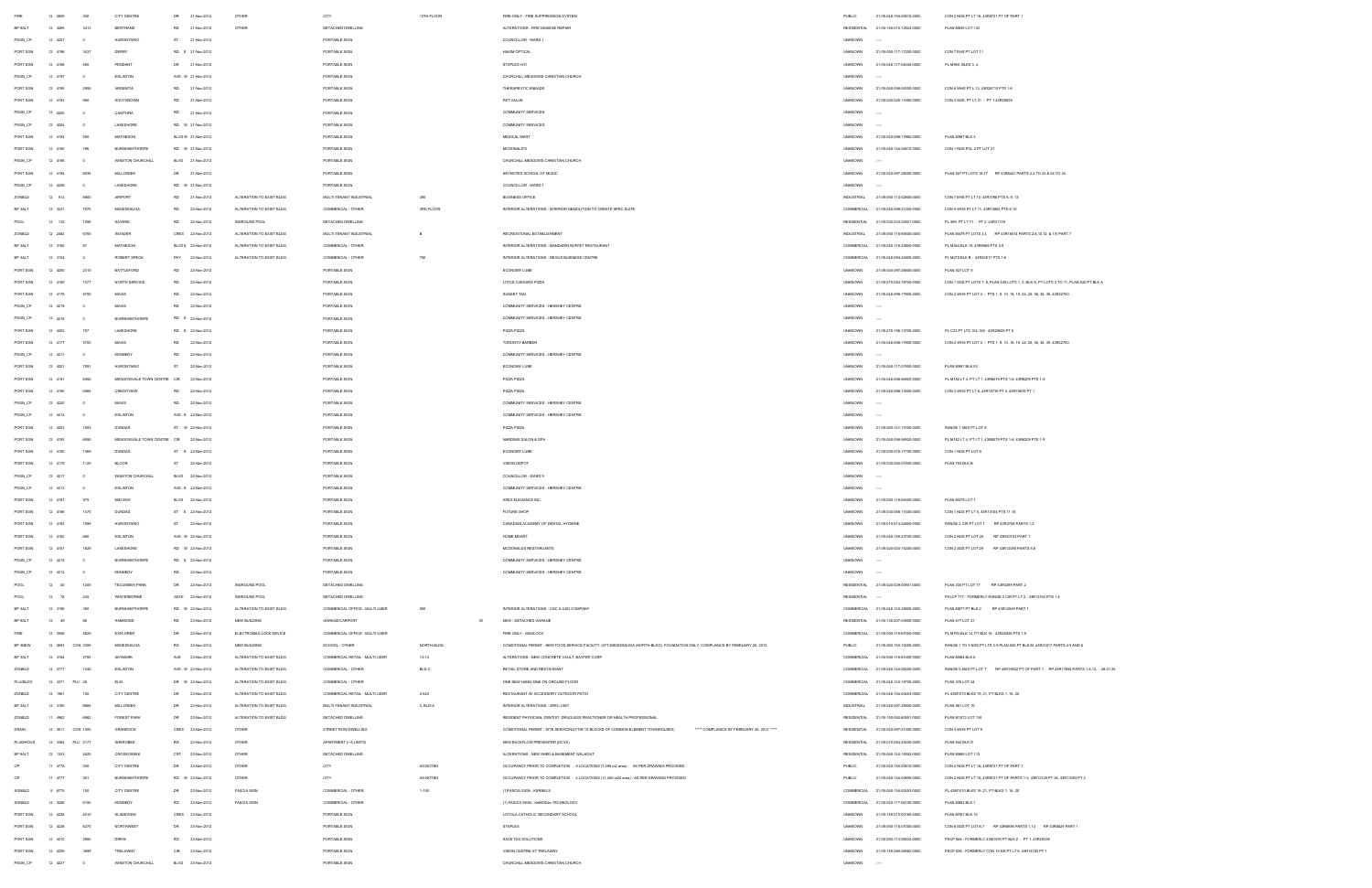MCDONALDS UNKNOWN PLAN 919 PT BLKS A,AX RP 43R1699 PART 1 RP 43R4191 PART 1 RP 43R10989 PART 1

## R1699 PART 1 RP 43R4191 PART 1 RP 43R10989 PART 1

- 
- 

# 19 LOTS 1, 2, BLK A, PT LOTS 3 TO 11, PLAN 520 PT BLK A

| PORT SGN        | 12 4222 | 3510              | DERRY                | RD E 23-Nov-2012   |                          | PORTABLE SIGN                  |                | MCDONALDS                                                                                        | <b>UNKNOWN</b>    | 21-05-050-117-26510-0000             | PLAN 919 PT BLKS A,AX RP 43R1699 PART 1 RP 43R4191 PART 1 RP 43R10989 PART 1                                                    |                    |
|-----------------|---------|-------------------|----------------------|--------------------|--------------------------|--------------------------------|----------------|--------------------------------------------------------------------------------------------------|-------------------|--------------------------------------|---------------------------------------------------------------------------------------------------------------------------------|--------------------|
|                 | 12 4225 |                   |                      |                    |                          |                                |                |                                                                                                  |                   |                                      |                                                                                                                                 |                    |
| PORT SGN        |         | 6991              | MILLCREEK            | DR 23-Nov-2012     |                          | PORTABLE SIGN                  |                | UNIVERSAL FLOORING                                                                               | <b>UNKNOWN</b>    | 21-05-040-098-22301-0000             | PLAN M802 BLK 1                                                                                                                 |                    |
| PORT SGN        | 12 4224 | 165               | <b>DUNDAS</b>        | ST W 23-Nov-2012   |                          | PORTABLE SIGN                  |                | NATIONAL ACADEMY                                                                                 | <b>UNKNOWN</b>    | 21-05-040-141-12000-0000             | CON 1 NDS PT LT 17 - 43R2754 PTS 1, 4-8, 10, 43R2833 PTS 1, 3, 4, 5                                                             |                    |
| PORT SGN        | 12 4223 | 1020              | JOHNSON'S            | LANE 23-Nov-2012   |                          | PORTABLE SIGN                  |                | DYNAMIC CHIROPRACTIC                                                                             | <b>UNKNOWN</b>    | 21-05-020-024-11600-0000             | CON 2 SDS PT LOT 27 RP 43R3829 PART 1                                                                                           |                    |
| PORT SGN        | 12 4208 | 1020              | JOHNSON'S            | LANE 23-Nov-2012   |                          | PORTABLE SIGN                  |                | CLARKSON DENTAL CENTRE                                                                           | <b>UNKNOWN</b>    | 21-05-020-024-11600-0000             | CON 2 SDS PT LOT 27 RP 43R3829 PART 1                                                                                           |                    |
| PORT SGN        | 12 4230 | 2225              | <b>ERIN MILLS</b>    | PKY 23-Nov-2012    |                          | PORTABLE SIGN                  |                | WINE RACK                                                                                        | <b>UNKNOWN</b>    | 21-05-060-131-01200-0000             | RANGE 3 CIR PT LOT 14 RP 43R14677 PARTS 1 TO 7 RP 43R14677 PARTS 8 TO 36                                                        |                    |
| PORT SGN        | 12 4229 | 4010              | SLADEVIEW            | CRES 23-Nov-2012   |                          | PORTABLE SIGN                  |                | LOYOLA CATHOLIC SECONDARY SCHOOL                                                                 | <b>UNKNOWN</b>    | 21-05-150-010-00160-0000             | PLAN M781 BLK 10                                                                                                                |                    |
|                 |         |                   |                      |                    |                          |                                |                |                                                                                                  |                   |                                      |                                                                                                                                 |                    |
| PORT SGN        | 12 4221 | 3510              | DERRY                | RD E 23-Nov-2012   |                          | PORTABLE SIGN                  |                | <b>MCDONALDS</b>                                                                                 | <b>UNKNOWN</b>    | 21-05-050-117-26510-0000             | PLAN 919 PT BLKS AAX RP 43R1699 PART 1 RP 43R4191 PART 1 RP 43R10989 PART 1                                                     |                    |
| PORT SGN        | 12 4218 | 2980              | DREW                 | RD 23-Nov-2012     |                          | PORTABLE SIGN                  |                | SAVE TAX SOLUTIONS                                                                               | <b>UNKNOWN</b>    | 21-05-050-113-06532-0000             | PSCP 884 - FORMERLY 43M1593 PT BLK 2 - PT 1 43R29338                                                                            |                    |
| BP 9NEW         |         | 6827              | SECOND LINE WEST     | 23-Nov-2012        | NEW BUILDING             | DETACHED DWELLING              | $1 - 1$<br>341 | NEW CUSTOM SFD                                                                                   | RESIDENTIAL       | 21-05-040-096-12251-0000             | CON 2 WHS, PT LT 10 - PTS 1, 3 43R32254 - LESS 43R33159 PTS 1, 2                                                                |                    |
| BP 3ALT         | 12 318  | 450               | <b>DERRY</b>         | RD W 26-Nov-2012   | ALTERATION TO EXIST BLDG | COMMERCIAL RETAIL-SINGLE USER  |                | ALTERATIONS - REPLACE EXISTING CARWASH CONVEYOR & REPLACE HYDRONIC HEATING TO SUIT, PETRO CANADA |                   | COMMERCIAL 21-05-040-099-55900-0000  | B 172 PLAN M-1484                                                                                                               | B 172 M-1484       |
| SGNBLD          | 12 3179 | 450               | <b>DERRY</b>         | RD W 26-Nov-2012   | MULTIPLE SIGNS           | COMMERCIAL OFFICE- SINGLE USER |                | (2) FASCIA SIGNS - PETRO CANADA                                                                  |                   | COMMERCIAL 21-05-040-099-55900-0000  | B 172 PLAN M-1484                                                                                                               | B 172 M-1484       |
|                 |         |                   |                      |                    |                          |                                |                |                                                                                                  |                   |                                      |                                                                                                                                 |                    |
| PORT SGN        | 12 4234 | 3221              | DERRY                | RD W 26-Nov-2012   |                          | PORTABLE SIGN                  |                | MEADOWVALE WEST FAMILY CHIROPRACTIC                                                              | <b>UNKNOWN</b>    | 21-05-150-080-76500-0000             | B 159 PLAN M-1214                                                                                                               | B 159 M-1214       |
| PORT SGN        | 12 4236 | 1224              | <b>DUNDAS</b>        | ST E 26-Nov-2012   |                          | PORTABLE SIGN                  |                | KINGDOM COVENANT MINISTRIES                                                                      | <b>UNKNOWN</b>    | 21-05-070-068-33300-0000             | CON 1 SDS PT LOT 7                                                                                                              |                    |
| PSGN_CP         | 12 4249 |                   | QUEENSWAY            | E 26-Nov-2012      |                          | PORTABLE SIGN                  |                | COMMUNITY SERVICES                                                                               | <b>UNKNOWN</b>    |                                      |                                                                                                                                 |                    |
| PSGN_CP         | 12 4245 |                   | SOUTHDOWN            | RD 26-Nov-2012     |                          | PORTABLE SIGN                  |                | COMMUNITY SERVICES - PLANNING & ADMINISTRATION                                                   | <b>UNKNOWN</b>    | $\sim$                               |                                                                                                                                 |                    |
|                 | 12 4243 |                   | HURONTARIO           | ST 26-Nov-2012     |                          | PORTABLE SIGN                  |                | CORPORATE SERVICES                                                                               | <b>UNKNOWN</b>    |                                      |                                                                                                                                 |                    |
| PSGN_CP         |         |                   |                      |                    |                          |                                |                |                                                                                                  |                   | $\sim$                               |                                                                                                                                 |                    |
| PSGN_CP         | 12 4242 |                   | DERRY                | RD W 26-Nov-2012   |                          | PORTABLE SIGN                  |                | COMMUNITY SERVICES - PLANNING & ADMINISTRATION                                                   | <b>UNKNOWN</b>    | $\overline{\phantom{a}}$             |                                                                                                                                 |                    |
| PORT SGN        | 12 4239 | 6045              | CREDITVIEW           | RD 26-Nov-2012     |                          | PORTABLE SIGN                  |                | COCO NAILS                                                                                       | <b>UNKNOWN</b>    | 21-05-040-098-13500-0000             | CON 3 WHS PT LT 6, 43R18735 PT 2, 43R19876 PT 1                                                                                 |                    |
| PORT SGN        | 12 4232 | 1225              | DUNDAS               | ST E 26-Nov-2012   |                          | PORTABLE SIGN                  |                | <b>STITCHES</b>                                                                                  | <b>UNKNOWN</b>    | 21-05-030-068-18000-0000             | CON 1 NDS PT LOT 7                                                                                                              |                    |
| PORT SGN        | 12 4231 | 6750              | MISSISSAUGA          | RD 26-Nov-2012     |                          | PORTABLE SIGN                  |                | DELTA MEADOWVALE HOTEL                                                                           | <b>UNKNOWN</b>    | 21-05-040-097-12910-0000             | PL M275 LTS 1, 2, 43R13587 PTS 3-5                                                                                              |                    |
| PSGN CP         | 12 4252 |                   | <b>DUNDAS</b>        | ST W 26-Nov-2012   |                          | PORTABLE SIGN                  |                | COMMUNITY SERVICES - HERSHEY CENTRE                                                              | <b>UNKNOWN</b>    |                                      |                                                                                                                                 |                    |
|                 |         |                   |                      |                    |                          |                                |                |                                                                                                  |                   | $\sim$                               |                                                                                                                                 |                    |
| PSGN_CP         | 12 4251 |                   | <b>DUNDAS</b>        | ST W 26-Nov-2012   |                          | PORTABLE SIGN                  |                | COMMUNITY SERVICES - HERSHEY CENTRE                                                              | <b>UNKNOWN</b>    | $\overline{\phantom{a}}$             |                                                                                                                                 |                    |
| PORT SGN        | 12 4233 | 2150              | <b>DUNDAS</b>        | ST E 26-Nov-2012   |                          | PORTABLE SIGN                  |                | MOORES SUITS                                                                                     | <b>UNKNOWN</b>    | 21-05-070-068-38100-0000             | CON 1 SDS PT LOT A                                                                                                              |                    |
| PSGN_CP         | 12 4250 |                   | <b>TOMKEN</b>        | RD 26-Nov-2012     |                          | PORTABLE SIGN                  |                | COMMUNITY SERVICES                                                                               | <b>UNKNOWN</b>    |                                      |                                                                                                                                 |                    |
| PORT SGN        |         | 1945              | DUNDAS               | ST E 26-Nov-2012   |                          | PORTABLE SIGN                  |                | CANADIAN BEAUTY COLLEGE                                                                          | <b>UNKNOWN</b>    | 21-05-030-068-15300-0000             | CON 1 NDS PT LOT 1                                                                                                              |                    |
|                 |         | 2225              |                      |                    |                          |                                |                |                                                                                                  |                   |                                      | RANGE 3 CIR PT LOT 14 RP 43R14677 PARTS 1 TO 7 RP 43R14677 PARTS 8 TO 36                                                        |                    |
| PORT SGN        | 12 4246 |                   | <b>ERIN MILLS</b>    | PKY 26-Nov-2012    |                          | PORTABLE SIGN                  |                | MCDONALD'S                                                                                       | <b>UNKNOWN</b>    | 21-05-060-131-01200-0000             |                                                                                                                                 |                    |
| MEC/BLDG        | 11 5119 | 2222<br><b>R1</b> | SOUTH SHERIDAN       | WAY 26-Nov-2012    | <b>REVISIONS</b>         | COMMERCIAL RETAIL - MULTI-USER | 204            | HVAC REVISION - DUCT LAYOUT CHANGE                                                               |                   | COMMERCIAL 21-05-020-048-14810-0000  | CON 2 SDS PT LT 32 - PTS 1 - 5 43R23275                                                                                         |                    |
| BP 3ALT         | 12 3075 | 55                | CITY CENTRE          | DR 26-Nov-2012     | ALTERATION TO EXIST BLDG | COMMERCIAL OFFICE - MULTI-USER | 200, 2ND FLOOR | INTERIOR ALTERATIONS - TRIOS COLLEGE                                                             |                   | COMMERCIAL 21-05-040-154-00400-0000  | CON 2 NDS PT LOT 16 RP 43R1456 PARTS 21,22 PLAN M1010 BLK 3                                                                     |                    |
| BP 9NEW         | 12 2934 | 1033              | SHAW                 | DR 27-Nov-2012     | NEW BUILDING             | DETACHED DWELLING              | 189<br>$1 -$   | NEW CUSTOM SFD & DEMOLISH EXISTING SFD AND 10x10 SHED                                            | RESIDENTIAL       | 21-05-010-003-19700-0000             | PLAN F20 PT LOT 41                                                                                                              | 1812108 ONTARIO IN |
| <b>DRAIN</b>    | 9 3802  |                   | EAST                 | AVE 27-Nov-2012    | <b>REVISIONS</b>         | PUBLIC - OTHER                 |                | REVISED SITE SERVICING                                                                           | PUBLIC            | 21-05-070-164-19700-0000             | CON 3 SDS PT LTS 9, 10, 43R298 PTS 3-13                                                                                         |                    |
|                 | 12 2878 | 111               |                      |                    | ALTERATION TO EXIST BLDG |                                |                |                                                                                                  |                   |                                      | PLAN STR 4 LOTS 1,2 5TH BLK N MAIN RP 43R2845 PART 1                                                                            |                    |
| BP 3ALT         |         |                   | QUEEN                | ST S 27-Nov-2012   |                          | COMMERCIAL - OTHER             |                | INTERIOR ALTERATIONS - SAUCY GRILL (WHOLE-BUILDING)                                              |                   | COMMERCIAL 21-05-120-004-09900-0000  |                                                                                                                                 |                    |
| BP 9ALT         | 12 2976 | 428               | CLAIRCREST           | AVE 27-Nov-2012    | ADDITION AND ALTER       | DETACHED DWELLING              | 85             | ADD & ALTS - 2ND STOREY ADDITION, NEW FRONT PORCH & INTERIOR ALTERATIONS                         |                   | RESIDENTIAL 21-05-010-064-01100-0000 | PLAN 617 LOT 12                                                                                                                 |                    |
|                 | 12 1935 | 3115              | <b>DUNDAS</b>        | ST W 27-Nov-2012   | OTHER                    | COMMERCIAL RETAIL - MULTI-USER |                | RESTAURANT (ACCESSORY RESTAURANT INSIDE STARSKY FOODS                                            |                   | COMMERCIAL 21-05-150-010-03100-0000  | PLAN 1542 LOTS 22,23 PLAN 380 LOTS 13,14,15                                                                                     |                    |
| PLUMHOUS        | 12 3394 | PLU 3038          | CANTELON             | CRES 27-Nov-2012   | OTHER                    | DETACHED DWELLING              |                | SANITARY LINE REPAIR                                                                             | RESIDENTIAL       | 21-05-150-080-62953-0000             | PLAN M384 PT LOT 73                                                                                                             |                    |
| PLUMHOUS        | 12      | PLU 2211          | SHEROBEE             | RD 27-Nov-2012     | OTHER                    | APARTMENT (> 6 UNITS)          |                | NEW BACKFLOW PREVENTER (DCVA)                                                                    | RESIDENTIAL       | 21-05-010-054-25600-0000             | CON 1 SDS PT LOT 15                                                                                                             |                    |
|                 |         |                   |                      |                    |                          |                                |                |                                                                                                  |                   |                                      |                                                                                                                                 |                    |
| PLUMHOUS        | 12 3365 | PLU 2170          | SHEROBEE             | RD 27-Nov-2012     | OTHER                    | APARTMENT (> 6 UNITS)          |                | NEW BACKFLOW PREVENTER (DCVA)                                                                    |                   | RESIDENTIAL 21-05-010-054-25700-0000 | PLAN 942 L PT BLK A                                                                                                             |                    |
|                 | 12 3211 | 3015              | PARKERHILL           | RD 27-Nov-2012     | OTHER                    | APARTMENT (> 6 UNITS)          |                | FIRE ONLY - FIRE ALARM PANEL REPLACMENT                                                          |                   | RESIDENTIAL 21-05-040-141-12501-0000 | CON 1 NDS PT LOT 17 RP 43R20657 PARTS 1,25 99 YEAR LEASE                                                                        |                    |
| SIGN BP         | 12 2573 | 100               | CITY CENTRE          | DR 27-Nov-2012     | <b>FASCIA SIGN</b>       | COMMERCIAL RETAIL - MULTI-USER | $2 - 824$      | (2) FASCIA SIGNS - SOLITH ST BURGER CO. 1-FASCIA 1-BLADE SIGN                                    |                   | COMMERCIAL 21-05-040-154-00453-0000  | PL 43M1010 BLKS 19, 21, PT BLKS 1, 16, 20                                                                                       |                    |
| SGNBLD          | 12 2572 | 100               | CITY CENTRE          | DR.<br>27-Nov-2012 | <b>FASCIA SIGN</b>       | COMMERCIAL RETAIL - MULTI-USER | $2 - 824$      | (2) FASCIA SIGN - SOUTH ST BURGER CO                                                             |                   | COMMERCIAL 21-05-040-154-00453-0000  | PL 43M1010 BLKS 19, 21, PT BLKS 1, 16, 20                                                                                       |                    |
| PSGN_CP         | 12 4253 |                   | ARGENTIA             | RD 27-Nov-2012     |                          | PORTABLE SIGN                  |                | COUNCILLOR - WARD 9                                                                              | <b>UNKNOWN</b>    | $\sim$                               |                                                                                                                                 |                    |
| PORT SGN        | 12 4237 | 2150              | <b>BURNHAMTHORPE</b> | RD W 27-Nov-2012   |                          | PORTABLE SIGN                  |                | TEDDY 'N' ME                                                                                     | <b>UNKNOWN</b>    | 21-05-060-155-52500-0000             | PL M160 LOT C, 43R7880 PTS 1-3, 5-11                                                                                            |                    |
|                 |         |                   |                      |                    |                          |                                |                |                                                                                                  |                   |                                      |                                                                                                                                 |                    |
| PORT SGN        | 12 4258 | 3476              | <b>GLEN ERIN</b>     | DR 27-Nov-2012     |                          | PORTABLE SIGN                  |                | ASSURED PLUS DRIVING SCHOOL                                                                      | <b>UNKNOWN</b>    | 21-05-060-156-84700-0000             | PLAN 961 BLK J                                                                                                                  |                    |
| PORT SGN        | 12 4255 | 2290              | <b>BATTLEFORD</b>    | RD 27-Nov-2012     |                          | PORTABLE SIGN                  |                | DIRECT MAZDA                                                                                     | <b>LINKNOWN</b>   | 21-05-040-098-00810-0000             | PLAN M1025 PT BLK 1 43R19501 PTS 1, 3-8                                                                                         |                    |
| PORT SGN        |         | 6155              | FREEMONT             | BLVD 27-Nov-2012   |                          | PORTABLE SIGN                  |                | MATTEL CANADA                                                                                    | <b>UNKNOWN</b>    | 21-05-040-098-12460-0000             | PL M1023 PT B 10, 11, 43R20960 PTS 1, 5, 9, 14, 26 - 28                                                                         |                    |
| PORT SGN        | 12 4240 | 2425              | TRUSCOTT             | DR 27-Nov-2012     |                          | PORTABLE SIGN                  |                | KUMON LEARNING CENTRE                                                                            | <b>UNKNOWN</b>    | 21-05-020-044-12700-0000             | PLAN 627 BLK B                                                                                                                  |                    |
| PORT SGN        | 12 4235 | 7070              | SAINT BARBARA        | BLVD 27-Nov-2012   |                          | PORTABLE SIGN                  |                | LITTLE CAESARS                                                                                   | <b>UNKNOWN</b>    | 21-05-040-098-59501-0000             | CON 1 WHS W PT LOT 11, 43R32120, PTS 1-4, 9, 19                                                                                 |                    |
|                 |         |                   |                      |                    |                          |                                |                |                                                                                                  |                   |                                      |                                                                                                                                 |                    |
| PORT SGN        | 12 4261 | 620               | <b>BLOOR</b>         | ST 27-Nov-2012     |                          | PORTABLE SIGN                  |                | <b>CARAFE WINEMAKERS</b>                                                                         | <b>UNKNOWN</b>    | 21-05-040-095-99104-0000             | CON 1 NDS PT LOT 11 PLAN 922 BLK B RP 43R4537 PART 1 TO PART 3 PART 36 TO PART 39                                               |                    |
| PORT SGN        | 12 4248 | 30                | <b>BRISTOL</b>       | RD E 27-Nov-2012   |                          | PORTABLE SIGN                  |                | MONTFORT RESTAURANT                                                                              | <b>UNKNOWN</b>    | 21-05-040-170-00100-0000             | PLAN M782 BLK 179                                                                                                               |                    |
| PORT SGN        | 12 4247 | 960               | SOUTHDOWN            | RD 27-Nov-2012     |                          | PORTABLE SIGN                  |                | ARIZONA TAN                                                                                      | <b>UNKNOWN</b>    | 21-05-020-025-11650-0000             | CON 3 SDS, PT LT 31 - PT 1 43R25635                                                                                             |                    |
| PORT SGN        | 12 4260 | 670               | <b>EGLINTON</b>      | AVE W 27-Nov-2012  |                          | PORTABLE SIGN                  |                | MCDONALDS                                                                                        | <b>UNKNOWN</b>    | 21-05-040-155-43700-0000             | CON 2 NDS PT LOT 20 RP 43R20153 PART 1                                                                                          |                    |
| PORT SGN        | 12 4238 | 790               | BURNHAMTHORPE        | RD W 27-Nov-2012   |                          | PORTABLE SIGN                  |                | MAVIS PHARMACY                                                                                   | <b>UNKNOWN</b>    | 21-05-040-154-04830-0000             | CON 1 NDS PT LOT 21 RP 43R7388 PART 1 TO PART 4                                                                                 |                    |
|                 |         |                   |                      |                    |                          |                                |                |                                                                                                  |                   |                                      |                                                                                                                                 |                    |
| PORT SGN        | 12 4262 | 3425              | LAIRD                | RD 27-Nov-2012     |                          | PORTABLE SIGN                  |                | THE PICTURE SHOPPE INC.                                                                          | <b>UNKNOWN</b>    | 21-05-150-084-02100-0000             | PLAN M674 BLKS 10.11                                                                                                            |                    |
| PORT SGN        | 12 4256 | 2421              | CAWTHRA              | RD 27-Nov-2012     |                          | PORTABLE SIGN                  |                | MUSKET TRANSPORT (CAWTHRA RD, MISS)                                                              | <b>UNKNOWN</b>    | 21-05-070-060-06200-0000             | CON 1 SDS PT LT 10 - PT 1, 43R21666                                                                                             |                    |
| PORT SGN        | 12 4259 | 5665              | MCLAUGHLIN           | RD 27-Nov-2012     |                          | PORTABLE SIGN                  |                | GREENHAWK HARNESS AND ESQUESTRIAN SUPPLIES                                                       | <b>UNKNOWN</b>    | 21-05-040-115-00395-0000             | PLAN M832 PT BLK 8, 43R15961 PTS 1-9, 43R16226 PTS 3, 6                                                                         |                    |
| PORT SGN        | 12 4257 | 3450              | WOLFEDALE            | RD 27-Nov-2012     |                          | PORTABLE SIGN                  |                | AL EMAN ISLAMIC CENTRE INC.                                                                      | <b>UNKNOWN</b>    | 21-05-040-144-04750-0000             | PLAN 963 PT BLK C RP 43R8062 PARTS 1,2                                                                                          |                    |
|                 |         |                   |                      |                    |                          |                                |                |                                                                                                  |                   |                                      |                                                                                                                                 |                    |
| PORT SGN        | 12 4254 | 1077              | NORTH SERVICE        | RD 27-Nov-2012     |                          | PORTABLE SIGN                  |                | MOKSHA YOGA MISSISSAUGA                                                                          | <b>UNKNOWN</b>    | 21-05-070-054-19700-0000             | CON 1 SDS PT LOTS 7, 8, PLAN 439 LOTS 1, 2, BLK A, PT LOTS 3 TO 11, PLAN 520 PT BLK A                                           |                    |
| BP 3ALT         | 12 3178 | 2000              | ARGENTIA             | RD 27-Nov-2012     | ALTERATION TO EXIST BLDG | COMMERCIAL - OTHER             | 101            | INTERIOR ALTERATIONS - SCOTTS CANADA LTD                                                         |                   | COMMERCIAL 21-05-040-097-34800-0000  | PLAN M30 BLK C RP 43R3506 PART 1 RP 43R2278 PART 1 RP 43R2838 PART 1                                                            |                    |
| ZONBLD          | 12 3185 | 888               | <b>DUNDAS</b>        | ST E 28-Nov-2012   | ALTERATION TO EXIST BLDG | COMMERCIAL OFFICE - MULTI-USER | <b>B1-B1</b>   | MEDICAL OFFICE                                                                                   |                   | COMMERCIAL 21-05-070-068-31601-0000  | CON 1, SDS, PT LT 9, PLAN G-14, LOTS 17, 18, PT LOTS 13 - 16, ROAD CLOSED BY BY-LAW 1565, 43R21713 PTS 1 -13 (FORMERLY PCP 602) |                    |
| SGNBLD          | 12 2970 | 2185              | DERRY                | RD W 28-Nov-2012   | MULTIPLE SIGNS           | COMMERCIAL OFFICE - MULTI-USER |                | (2) MULTIPLE SIGNS - ENERSOURCE, 1-FASCIA, 1-GROUND                                              | COMMERCIAL        |                                      | PL 43M-589, PT BLK 1 - PTS 1-4 43R34501                                                                                         |                    |
|                 |         | 1151              |                      |                    |                          | RESIDENTIAL - OTHER            |                |                                                                                                  |                   |                                      |                                                                                                                                 |                    |
| BP 9ALT         |         |                   | GARDEN               | RD 28-Nov-2012     | OTHER                    |                                |                | NEW - SHED                                                                                       |                   | RESIDENTIAL 21-05-020-032-18600-0000 | PLAN 335 LOT 18                                                                                                                 |                    |
| SGNBLD          | 12 3146 | 6070              | <b>KESTREL</b>       | RD 28-Nov-2012     | <b>FASCIA SIGN</b>       | SINGLE TENANT INDUSTRIAL       |                | (1) FASCIA SIGN - JVC KENWOOD                                                                    | <b>INDUSTRIAL</b> | 21-05-040-116-39900-0000             | PLAN M449 BLK 2                                                                                                                 |                    |
| SGNBLD          | 12 3082 | 5935              | MAVIS                | RD 28-Nov-2012     | <b>FASCIA SIGN</b>       | COMMERCIAL - OTHER             | 2A             | (2) FASCIA SIGN - PANTERA BREAD                                                                  |                   | COMMERCIAL 21-05-040-098-17805-0000  | PL M967 PT BLK 1 - 43R20246 PTS 1-12, 14-24                                                                                     |                    |
| PORT SGN        | 12 4276 | 5025              | <b>HEATHERLEIGH</b>  | AVE 28-Nov-2012    |                          | PORTABLE SIGN                  |                | DR. JOHN BUBANOVICH                                                                              | <b>UNKNOWN</b>    | 21-05-040-164-68800-0000             | PL M975 PT BLKS 139, 140, 43R24477 PTS 1, 3-7                                                                                   |                    |
| PSGN_CP         | 12 4271 |                   | SOUTHDOWN            | RD 28-Nov-2012     |                          | PORTABLE SIGN                  |                | THEATRE UNLIMTED                                                                                 | <b>UNKNOWN</b>    |                                      |                                                                                                                                 |                    |
|                 |         |                   |                      |                    |                          |                                |                |                                                                                                  |                   |                                      |                                                                                                                                 |                    |
| PSGN_CP         | 12 4270 |                   | <b>ERIN MILLS</b>    | PKY 28-Nov-2012    |                          | PORTABLE SIGN                  |                | THEATRE UNLIMTED                                                                                 | <b>UNKNOWN</b>    | -----                                |                                                                                                                                 |                    |
| PSGN CP         | 12 4267 |                   | SOUTHDOWN            | RD 28-Nov-2012     |                          | PORTABLE SIGN                  |                | THEATRE UNLIMTED                                                                                 | <b>UNKNOWN</b>    | $\sim$                               |                                                                                                                                 |                    |
| PORT SGN        | 12 4275 | 5500              | <b>ROSE CHERRY</b>   | PL 28-Nov-2012     |                          | PORTABLE SIGN                  |                | HERSHEY CENTRE                                                                                   | <b>UNKNOWN</b>    | 21-05-040-116-22370-0000             | CON 2 EHS, PART LOTS 3, 4, 5 - PTS 1, 3 43R23229                                                                                |                    |
| PSGN_CP         | 12 4272 |                   | <b>ERIN MILLS</b>    | PKY 28-Nov-2012    |                          | PORTABLE SIGN                  |                | THEATRE UNLIMTED                                                                                 | <b>UNKNOWN</b>    |                                      |                                                                                                                                 |                    |
|                 |         |                   |                      |                    |                          |                                |                |                                                                                                  |                   |                                      |                                                                                                                                 |                    |
| PSGN_CP         | 12 4268 |                   | <b>ERIN MILLS</b>    | PKY 28-Nov-2012    |                          | PORTABLE SIGN                  |                | THEATRE UNLIMTED                                                                                 | <b>UNKNOWN</b>    |                                      |                                                                                                                                 |                    |
| PSGN_CP 12 4266 |         | $\sim$ 0          | <b>ERIN MILLS</b>    | PKY 28-Nov-2012    |                          | PORTABLE SIGN                  |                | THEATRE UNLIMTED                                                                                 | UNKNOWN -----     |                                      |                                                                                                                                 |                    |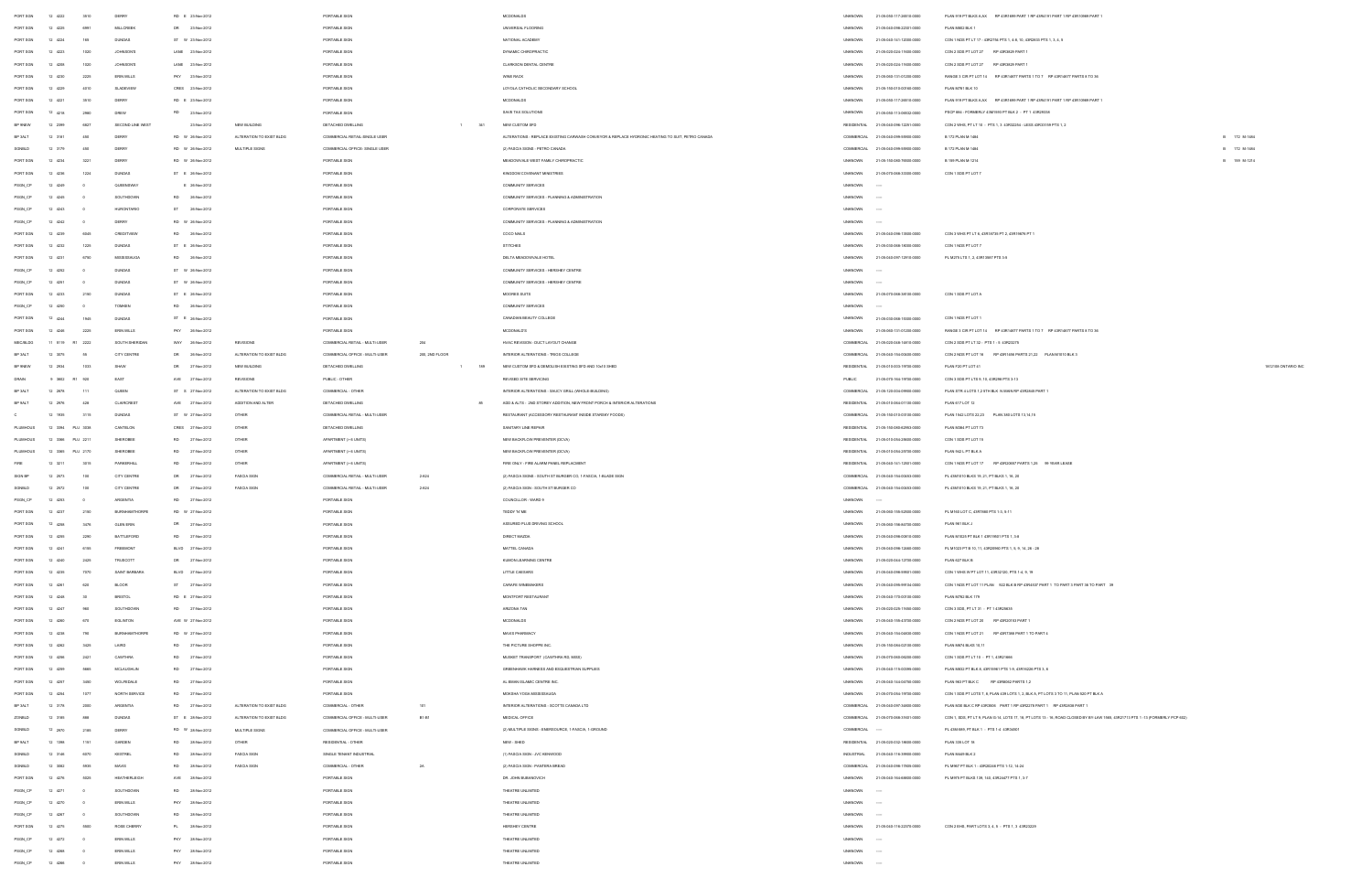(2) FASCIA SIGN - McDONALD'S COMMERCIAL RANGE 5 NDS PT LOT 7 RP 43R16932 PT OF PART 1 RP 43R17654 PARTS 1-4,12, 28-31,35

| PORT SGN        | 12 4278     | 4495                   | <b>TOMKEN</b>              | 28-Nov-2012<br><b>RD</b>    |                               | PORTABLE SIGN                  |                | HERSHEY CENTRE                                                                                  | <b>UNKNOWN</b>     | 21-05-030-093-11500-0000             | CON 2 NDS LT 8, 43R11745 PTS 1-9, 43R18517 PTS 5-8, 10, 11, 13, 15-17       |
|-----------------|-------------|------------------------|----------------------------|-----------------------------|-------------------------------|--------------------------------|----------------|-------------------------------------------------------------------------------------------------|--------------------|--------------------------------------|-----------------------------------------------------------------------------|
| PORT SGN        | 12 4264     | 5380                   | <b>TERRY FOX</b>           | WAY 28-Nov-2012             |                               | PORTABLE SIGN                  |                | AKAL OPTICAL                                                                                    | <b>UNKNOWN</b>     |                                      | PSCP 769 - FORMERLY PLAN M1161 BLK 79, PT BLK 78 - PTS 11 - 16 43R21392     |
| PORT SGN        | 12 4263     | 6650                   | MEADOWVALE TOWN CENTRE CIR | 28-Nov-2012                 |                               | PORTABLE SIGN                  |                | MCDONALDS RESTAURANT                                                                            | <b>LINKNOWN</b>    | 21-05-040-098-56920-0000             | PLM182 LT 4 PT LT 1 43R6079 PTS 1-6 43R6209 PTS 1-9                         |
| PSGN CF         | 12<br>4277  |                        | DERRY                      | RD W 28-Nov-2012            |                               | PORTABLE SIGN                  |                | GRACE COMMUNITY CHURCH                                                                          | <b>UNKNOWN</b>     | $\sim$                               |                                                                             |
| PORT SGN        | 12          | 5390                   | <b>TERRY FOX</b>           | WAY<br>28-Nov-2012          |                               | PORTABLE SIGN                  |                | CREATIVE NAIL AND SPA                                                                           | <b>UNKNOWN</b>     |                                      | PSCP 769 - FORMERLY PLAN M1161 BLK 79, PT BLK 78 - PTS 11 - 16 43R21392     |
| <b>FIRE</b>     | 12 308      | 100                    | CITY CENTRE                | <b>DR</b><br>28-Nov-2012    | FIRE CODE RETROFIT            | COMMERCIAL RETAIL - MULTI-USER | 1-708          | FIRE ONLY - SPRINKLER SYSTEM - ELECTRICAL AND EMERGENCY GENERATOR FOR TARGET                    |                    | COMMERCIAL 21-05-040-154-00453-0000  | PL 43M1010 BLKS 19, 21, PT BLKS 1, 16, 20                                   |
| POOL            | 12<br>90    | 902                    | MARAMIS                    | CRT<br>28-Nov-2012          | SPA/WHIRLPOOL/HOTTUB          | DETACHED DWELLING              |                |                                                                                                 |                    | RESIDENTIAL 21-05-020-024-32200-0000 | PLAN M452 LOT 2 RP 43R9920 PART 16                                          |
| BP 3ALT         | 12 2813     | 3650                   | <b>DERRY</b>               | RD E 28-Nov-2012            | ALTERATION TO EXIST BLDG      | COMMERCIAL RETAIL-SINGLE USER  |                | ALTER - FACADE-RENO (NORTH, EAST & WEST ELEVATIONS) & INTERIOR ALTERATIONS, TIM HORTONS         | COMMERCIAL         | 21-05-050-117-27250-0000             | PT BLK A, PL 919, 43R21513 PTS 1, 2, 43R20402 PT 16                         |
| ZONBLD          | 12<br>1181  | 7280                   | DIXIE                      | 29-Nov-2012<br><b>RD</b>    | ALTERATION TO EXIST BLDG      | COMMERCIAL RETAIL - MULTI-USER |                | TAKE-OUT RESTAURANT                                                                             | COMMERCIAL         | 21-05-050-116-12100-0000             | CON 3 EHS PT L 12, PT 4 43R23177                                            |
| BP 9ALT         | 12 259      | R <sub>1</sub><br>2286 | HOMEL ANDS                 | <b>DR</b><br>29-Nov-2012    | <b>REVISIONS</b>              | DETACHED DWELLING              |                | REVISION - STRUCTURAL & HVAC MODIFICATIONS                                                      | <b>RESIDENTIAL</b> | 21-05-060-140-24300-0000             | PLAN 755 LOT 281                                                            |
| BP 3ALT         | 12 3109     | 1200                   | AEROWOOD                   | DR.<br>29-Nov-2012          | ALTERATION TO EXIST BLDG      | COMMERCIAL RETAIL - MULTI-USER | 23             | INTERIOR ALTERATIONS - SPEC UNIT                                                                |                    | COMMERCIAL 21-05-050-116-01655-0000  | CON 3 EHS PT LOT 3 RP 43R1411 PART 9 TO PART 11 RP 43R1844 PART             |
| ZONBLD          | 12          |                        | CITY CENTRE                | DR<br>29-Nov-2012           | ALTERATION TO EXIST BLDG      | COMMERCIAL - OTHER             | 101            | RESTAURANT (SIT DOWN WITH TAKE-OUT)                                                             | COMMERCIAL         | 21-05-040-154-00420-0000             | CON 2 NDS PT LT 16, 43R18147 PTS 1-4, PT PART 5, 43R19350 PT 1, 43R30009 PT |
| BP 9ALT         | 12 3236     | 3278                   | <b>RESPOND</b>             | <b>RD</b><br>29-Nov-2012    | OTHER                         | SEMI-DETACHED DWELLING         |                | ALTERATIONS - SIDE DOOR ENTRANCE                                                                | <b>RESIDENTIAL</b> | 21-05-150-070-18603-0000             | PLAN M1635 PT LT 102 - PTS 7.8 43R29541                                     |
| BP 9ALT         | 12 3328     | 2785                   | ANDORRA                    | CIR<br>29-Nov-2012          | OTHER                         | SEMI-DETACHED DWELLING         |                | FIRE DAMAGE REPAIR - BASEMENT CEILING, MAIN FLOOR & INTERIOR FINISHES                           | RESIDENTIAL        | 21-05-040-101-32900-0000             | PLAN M148 PT LOT 79 RP 43R4929 PART 1                                       |
| PORT SGN        | 12<br>4274  | 1535                   | MEYERSIDE                  | DR<br>29-Nov-2012           |                               | PORTABLE SIGN                  |                | D.K INTERNATIONAL                                                                               | <b>UNKNOWN</b>     | 21-05-050-116-31600-0000             | CON 4 EHS PT LT 7, 43R1147 PTS 10, 23                                       |
| PORT SGN        |             | 3176                   | RIDGEWAY                   | DR<br>29-Nov-2012           |                               | PORTABLE SIGN                  |                | CREATIVE KIDS PLACE                                                                             | <b>UNKNOWN</b>     | 21-05-150-084-02600-0000             | PLAN M674 BLK 15 PT LT 12-14,16                                             |
| PORT SGN        | 12 4287     | 405                    | RRITANNIA                  | RD F 29-Nov-2012            |                               | PORTABLE SIGN                  |                | SPORTS THERAPY CLINIC                                                                           | <b>LINKNOWN</b>    | 21-05-040-117-13810-0000             | PL M425 PT RLKS 11 12 CON 1 FHS PT LT 5 43R13889 PTS 2-4                    |
| PORT SGN        | 12<br>4284  | 4495                   | <b>TOMKEN</b>              | <b>RD</b><br>29-Nov-2012    |                               | PORTABLE SIGN                  |                | HERSHEY CENTRE                                                                                  | <b>UNKNOWN</b>     | 21-05-030-093-11500-0000             | CON 2 NDS LT 8, 43R11745 PTS 1-9, 43R18517 PTS 5-8, 10, 11, 13, 15-17       |
| PORT SGN        | 12          | 5500                   | ROSE CHERRY                | 29-Nov-2012<br>PL           |                               | PORTABLE SIGN                  |                | HERSHEY CENTRE                                                                                  | <b>UNKNOWN</b>     | 21-05-040-116-22370-0000             | CON 2 EHS, PART LOTS 3, 4, 5 - PTS 1, 3 43R23229                            |
| PORT SGN        | 12<br>4282  | 5500                   | <b>ROSE CHERRY</b>         | 29-Nov-2012<br>PL.          |                               | PORTABLE SIGN                  |                | HERSHEY CENTRE                                                                                  | <b>LINKNOWN</b>    | 21-05-040-116-22370-0000             | CON 2 EHS, PART LOTS 3, 4, 5 - PTS 1, 3 43R23229                            |
| PORT SGN        | 12<br>4269  | 5067                   | DIXIE                      | RD.<br>29-Nov-2012          |                               | PORTABLE SIGN                  |                | QUESADA MEXICAN GRILL                                                                           | <b>LINKNOWN</b>    | 21-05-050-116-05410-0000             | CON 4 PT I T 1 - PTS 1 4 43R30071                                           |
| PORT SGN        | -12<br>4279 | 3145                   | <b>DUNDAS</b>              | ST W 29-Nov-2012            |                               | PORTABLE SIGN                  |                | SCHOLAR'S CHOICE                                                                                | <b>UNKNOWN</b>     | 21-05-150-084-03102-0000             | PL 43M674, PT BLKS 21, 35 - PT 3 43R33724                                   |
| ZONBLD          | 12 3226     | 90                     | MATHESON                   | BLVD W 29-Nov-2012          | ALTERATION TO EXIST BLDG      | COMMERCIAL OFFICE - MULTI-USER | 350            | <b>BUSINESS OFFICE</b>                                                                          | COMMERCIAL         | 21-05-040-115-00950-0000             | PLAN M832 PT BLK 2 RP 43R17361 PARTS 1-3                                    |
| BP 9ALT         | 12 3386     | 638                    | MISSISSAUGA VALLEY         | BLVD 30-Nov-2012            | ALTERATION TO EXIST BLDG.     | DETACHED DWELLING              |                | ALTERATIONS - CHANGE EXISTING PATIO DOOR TO A WINDOW                                            |                    | RESIDENTIAL 21-05-040-095-58505-0000 | PLAN 922 LOT 137                                                            |
| PSS             | 12 3403     | PSS 925                | LONGFELLOW                 | AVE<br>30-Nov-2012          | CLASS 4 PRIVATE SEWAGE SYSTEM | DETACHED DWELLING              |                | NEW SEPTIC SYSTEM                                                                               | RESIDENTIAL        | 21-05-020-019-01200-0000             | PLAN A23 LOT 69.85 PT LOT 70.84                                             |
| BP 9ALT         | 12 3149     | 2049                   | TOLMAN                     | 30-Nov-2012<br><b>RD</b>    | ALTERATION TO EXIST BLDG      | DETACHED DWELLING              |                | ALTERATIONS - REMOVE LOAD BEARING WALL                                                          | RESIDENTIAL        | 21-05-070-055-18100-0000             | PLAN 439 LOT 52                                                             |
| BP 9ALT         | 12 2772     | 2400                   | <b>GLENGARRY</b>           | <b>RD</b><br>30-Nov-2012    | ADDITION AND ALTER            | DETACHED DWELLING              | 285            | ADDITION - SECOND STOREY, REAR OF GARAGE, (2) PORCHES & BASEMENT WALKOUT & INTERIOR ALTERATIONS |                    | RESIDENTIAL 21-05-060-128-24400-0000 | PLAN 366 PT LOT 2                                                           |
| BP 9ALT         | 12 3291     | 2179                   | <b>ROBIN</b>               | <b>DR</b><br>30-Nov-2012    | <b>OTHER</b>                  | DETACHED DWELLING              |                | ADDITION - SOLAR ROOFTOP PANELS                                                                 | RESIDENTIAL        | 21-05-060-130-19520-0000             | PLAN M515 LOT 20                                                            |
|                 |             |                        |                            |                             |                               |                                |                |                                                                                                 |                    |                                      |                                                                             |
| BP 9ALT         | 12<br>3202  | 3524                   | PALGRAVE                   | 30-Nov-2012<br><b>RD</b>    | OTHER                         | DETACHED DWELLING              |                | ADDITION - ROOF CANOPY IN REAR YARD                                                             | RESIDENTIAL        | 21-05-040-143-03622-0000             | PLAN M22 LOT 13                                                             |
| BP 3ALT         | 12 325      | 2076                   | SHEROBEE                   | <b>RD</b><br>30-Nov-2012    | OTHER                         | APARTMENT (> 6 UNITS)          |                | ADDITION - (3) ROOFTOP ANTENNAS                                                                 | <b>RESIDENTIAL</b> |                                      | PEEL CONDO PLAN 300                                                         |
| SGNBLD          | 12 2839     | 1510                   | <b>DUNDAS</b>              | ST E 30-Nov-2012            | <b>FASCIA SIGN</b>            | COMMERCIAL - OTHER             | $\overline{7}$ | (1) FASCIA SIGN - PET VALU YOUR PET - YOUR STORE                                                |                    | COMMERCIAL 21-05-070-068-34611-0000  | CON 1 SDS, PT LTS 4, 5 - PTS 1, 3-9, 14, 16 43R33993                        |
| SGNBLD          | 12 2582     | VAR 1256               | <b>EGLINTON</b>            | AVE W 30-Nov-2012           | <b>FASCIA SIGN</b>            | COMMERCIAL RETAIL - MULTI-USER |                | (2) FASCIA SIGN - McDONALD'S                                                                    |                    | COMMERCIAL 21-05-040-144-06200-0000  | RANGE 5 NDS PT LOT 7 RP 43R16932 PT OF PART 1 RP 43R17654 PARTS             |
| SGNBLD          | 3083<br>12  | 1820                   | MATHESON                   | BLVD 30-Nov-2012            | <b>FASCIA SIGN</b>            | COMMERCIAL - OTHER             |                | (1) FASCIA SIGN - BALLY TECHNOLOGIES                                                            | COMMERCIAL         | 21-05-050-116-05400-0000             | CON 4 EHS, PT LT 1 - PTS 2, 3, 4 43R30968 LESS 43R31056 PTS 1, 2            |
| PORT SGN        | 12          | 1900                   | <b>DUNDAS</b>              | ST E 30-Nov-2012            |                               | PORTABLE SIGN                  |                | CHELLSEY INSTITUTE OF AESTHETICS                                                                | <b>UNKNOWN</b>     | 21-05-070-068-36800-0000             | CON 1 SDS PT LT 2, 43R21580, PT 1                                           |
| PSGN CP         | 12 4301     | $\sqrt{2}$             | WINSTON CHURCHILL          | <b>BI VD</b><br>30-Nov-2012 |                               | PORTABLE SIGN                  |                | ISTAR YOUTH IN THE ARTS                                                                         | <b>LINKNOWN</b>    | $\sim$                               |                                                                             |
| PSGN CP         | 12 4300     | $\Omega$               | TRUSCOTT                   | <b>DR</b><br>30-Nov-2012    |                               | PORTABLE SIGN                  |                | ISTAR YOUTH IN THE ARTS                                                                         | <b>UNKNOWN</b>     | $\overline{\phantom{a}}$             |                                                                             |
| PORT SGN        | 12          |                        | <b>GLENN HAWTHORNE</b>     | <b>BLVD</b><br>30-Nov-2012  |                               | PORTABLE SIGN                  |                | <b>GLEN-HURON MEDICAL CENTRE</b>                                                                | <b>UNKNOWN</b>     | 21-05-040-163-01505-0000             | CON 1 WHS PT LT 2, PL M723 BLK 152, 43R19348 PTS 1-6                        |
| PORT SGN        | 12<br>4286  | 2531                   | CAWTHRA                    | <b>RD</b><br>30-Nov-2012    |                               | PORTABLE SIGN                  |                | FRANCESCHINI BROS. AGGREGATES                                                                   | <b>LINKNOWN</b>    | 21-05-070-060-06600-0000             | PLAN G14 LOT 19 CON 1 SDS PT LOT 10                                         |
| PSGN CP         | 12 4305     | $\sqrt{2}$             | <b>DUNDAS</b>              | ST W 30-Nov-2012            |                               | PORTABLE SIGN                  |                | COUNCILLOR - WARD 8                                                                             | <b>UNKNOWN</b>     | $\sim$                               |                                                                             |
| PORT SGN        | 12          | 1900                   | FOWLER                     | <b>DR</b><br>30-Nov-2012    |                               | PORTABLE SIGN                  |                | ALICJA SPA                                                                                      | <b>UNKNOWN</b>     | 21-05-060-131-00200-0000             | CON 1 SDS PT LOT 30 RANGE 3 CIR PT LOT 14 PT RD ALLCE                       |
| PSGN_CP         | 12<br>4302  |                        | <b>ERIN MILLS</b>          | PKY<br>30-Nov-2012          |                               | PORTABLE SIGN                  |                | ISTAR YOUTH IN THE ARTS                                                                         | <b>UNKNOWN</b>     |                                      |                                                                             |
| PORT SGN        | 12 4293     | 1865                   | LAKESHORE                  | RD W 30-Nov-2012            |                               | PORTABLE SIGN                  |                | DEALS & MORE SALES                                                                              | <b>UNKNOWN</b>     | 21-05-020-024-15300-0000             | CON 2 SDS PT L 29, 43R4543 PT 3, 43R12090 PTS 1, 2, 7-11, 22                |
| FIRE            | 12 3220     | 6755                   | MISSISSAUGA                | <b>RD</b><br>30-Nov-2012    | ELECTROMAG LOCK DEVICE        | COMMERCIAL OFFICE - MULTI-USER | 425            | FIRE ONLY - (2) MAGLOCKS                                                                        |                    | COMMERCIAL 21-05-040-097-26000-0000  | PLAN M10 LOT 3                                                              |
| <b>HVACHOUS</b> | 12 748      | <b>HEA 1455</b>        | <b>GLENBURNIE</b>          | <b>RD</b><br>30-Nov-2012    | <b>REVISIONS</b>              | DETACHED DWELLING              |                | HVAC REVISION TO BP # 12-748                                                                    |                    | RESIDENTIAL 21-05-010-016-18700-0000 | PLAN G20 LOT 17 PT LOT 16                                                   |
| ZONBLD          | 12 3118     | 980                    | <b>BURNHAMTHORPE</b>       | RD E 30-Nov-2012            | ALTERATION TO EXIST BLDG      | COMMERCIAL OFFICE - MULTI-USER |                | MEDICAL OFFICE                                                                                  |                    | COMMERCIAL 21-05-030-092-12100-0000  | CON 1 NDS PT LOT 8                                                          |

1<br>101 RESTAURANT FRAME FOR DOWN TO A 2 NOSE PTS 14, 43R30009 PT 14, PT PART 5, 43R19350 PT

Page 21 of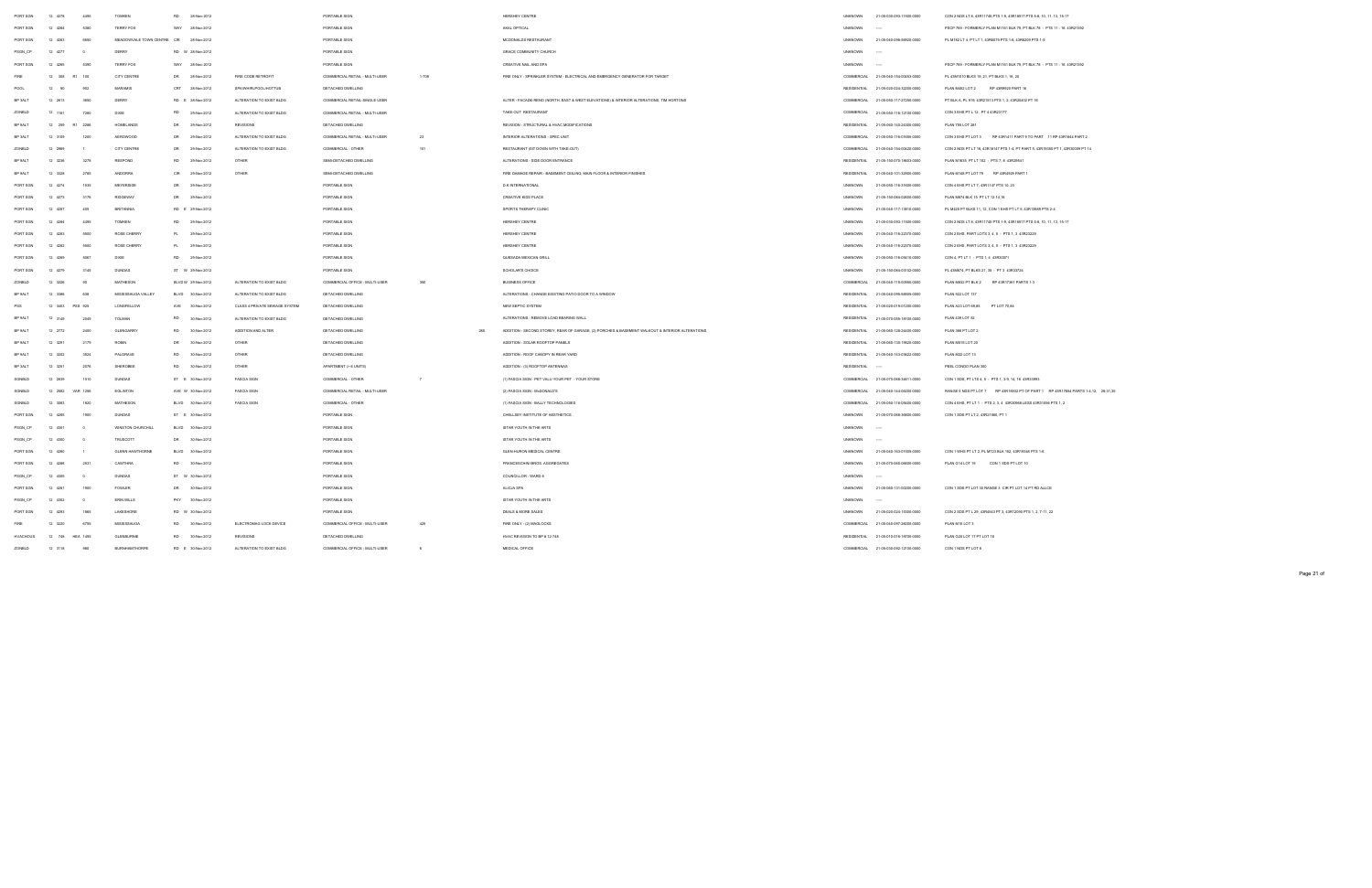\$0\$0

\$0

\$0\$0

\$0

\$0

\$0

\$0

\$0

\$0\$0

\$0

\$0\$0

\$0

\$0

\$0\$0

\$0

\$0

\$0

\$0\$0

\$0

\$0

\$0\$0

\$26,000\$27.00

**892.00** 

\$75.00 \$75,00

\$0

\$0

\$0\$0

\$0

\$0

\$0

\$0

\$84,000\$0

\$38,000 \$21,000

\$0\$68,000

\$17,000\$0

\$0\$21,000

\$17,000\$165,000

\$0\$620,000

**CONSTR VALUE**

\$195.00

\$505,000

and property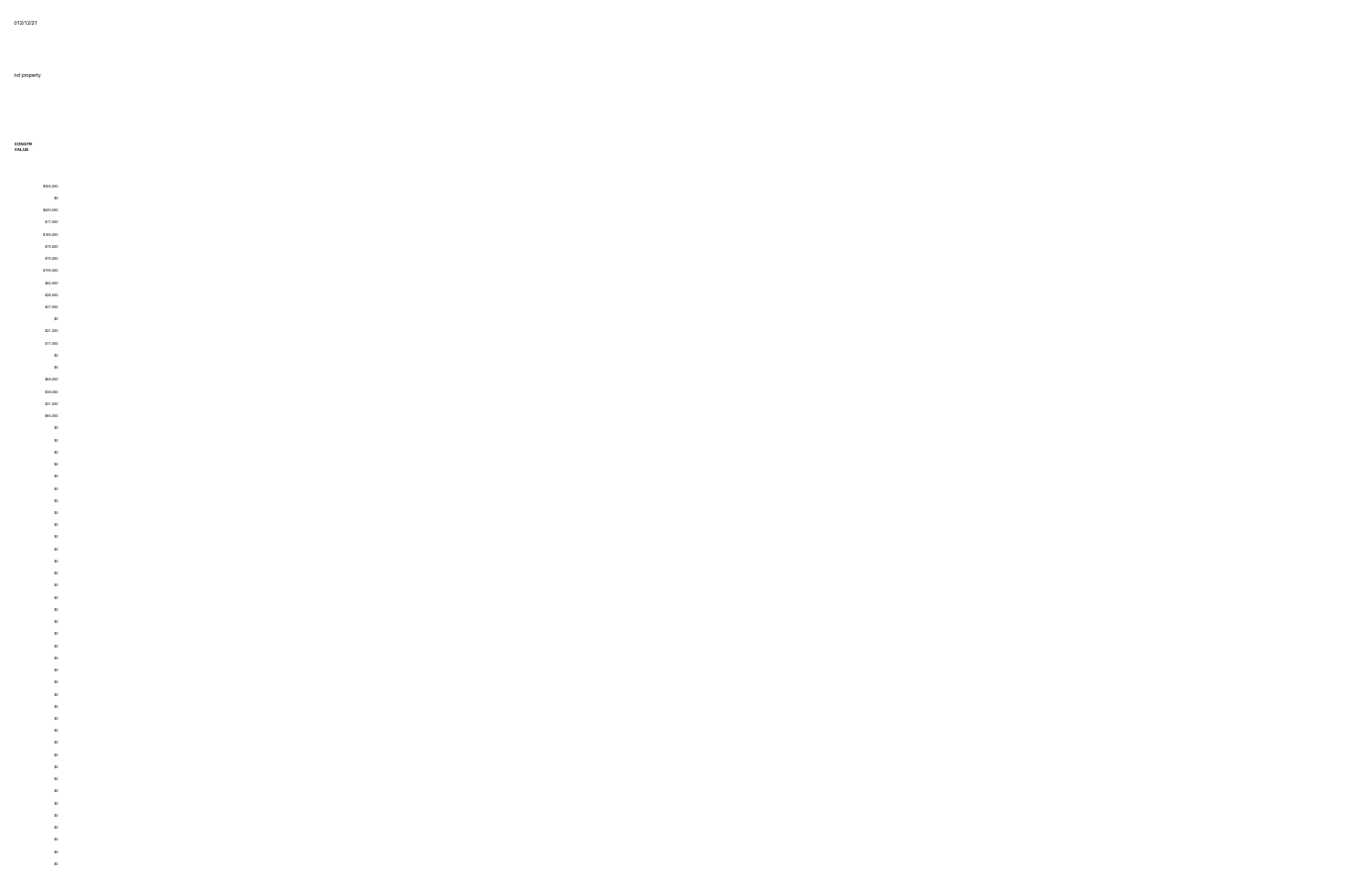\$21,000 \$27,000 \$17,000 \$21,000 \$198,000 \$101,000 \$1,179,000 \$21,000  $\epsilon$ 0 \$29,000 \$55,000 \$0 \$0  $\mathbf{s}$ \$0  $$0$ \$0 \$0\$0 \$0 \$0 \$0 \$0 \$0 \$0 \$0\$0 \$0 \$0 \$0 \$17,000 \$0 \$287,000 \$142,000 \$792,000 \$105,000 \$64,000 \$33,000 \$559,000 \$215,000 \$38,000 \$0 \$0 \$272,000 \$0 \$0\$0 \$0 $$0$ \$0 \$0 \$0 \$27,000 \$0 \$41,000 \$21,000 \$44,000 \$95,000 \$327,000 \$54,000 \$26,000 \$55,000 \$239,000 \$167,000 \$709,000 \$0 \$26,000 \$0\$0\$0\$0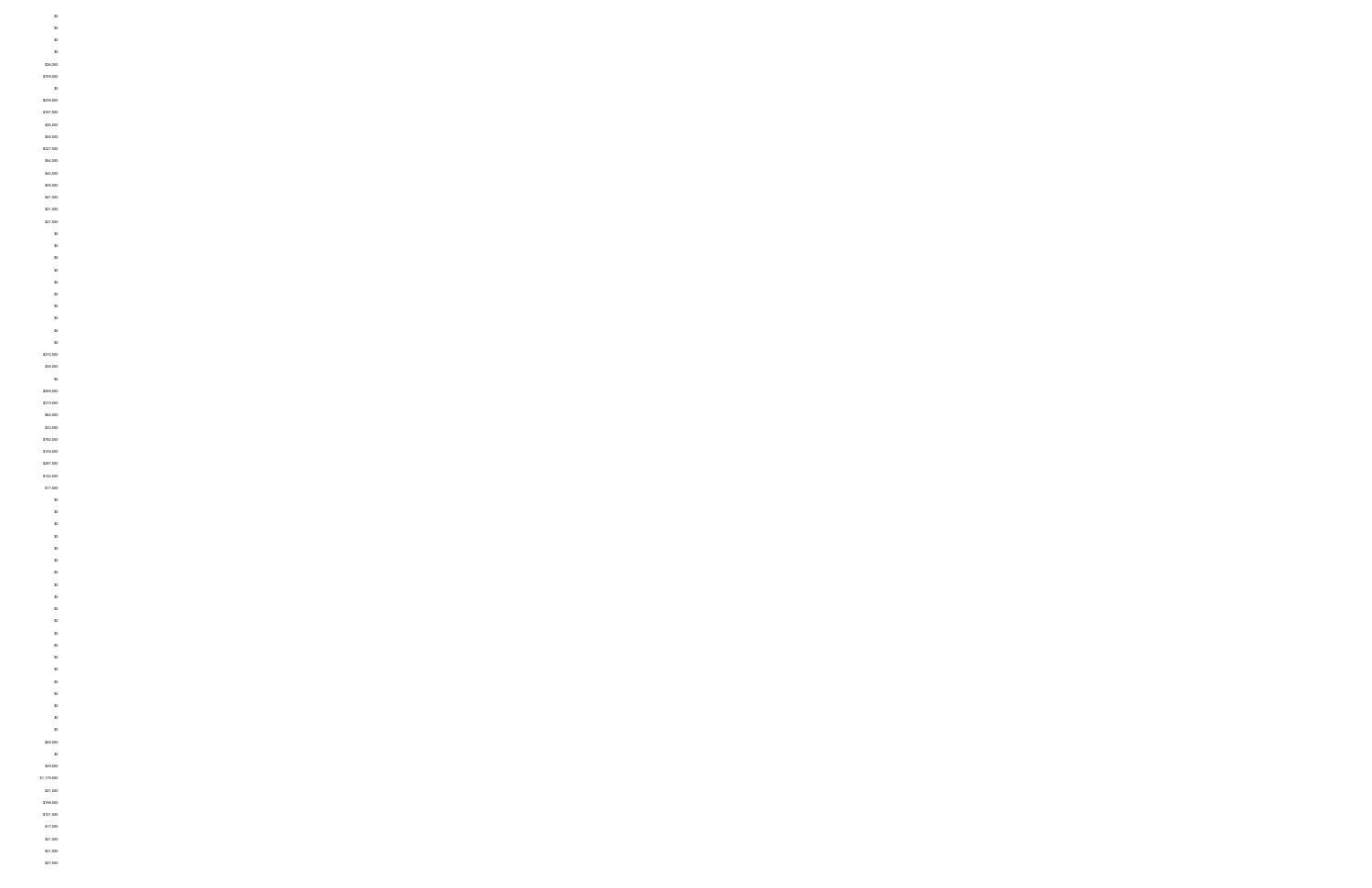\$421,000

\$44,000

\$20,00 \$10,000\$253,000\$0\$0\$0\$0\$0\$0\$0\$0\$0\$0\$0\$0\$0\$0\$0\$0\$0\$0\$0\$0\$0 $\mathsf{sn}$ \$0\$0\$0\$21,000\$0\$0\$255,000\$0\$1,122,000 \$74,000 \$13,804,000 \$0\$65,000 \$901,000 \$0\$0\$0\$0\$0\$0\$0\$0\$0\$0\$0\$0\$0\$0\$0\$0\$0\$0\$0\$0\$0 \$0\$0\$0 \$0\$0\$146,000\$0\$40,000 \$53,000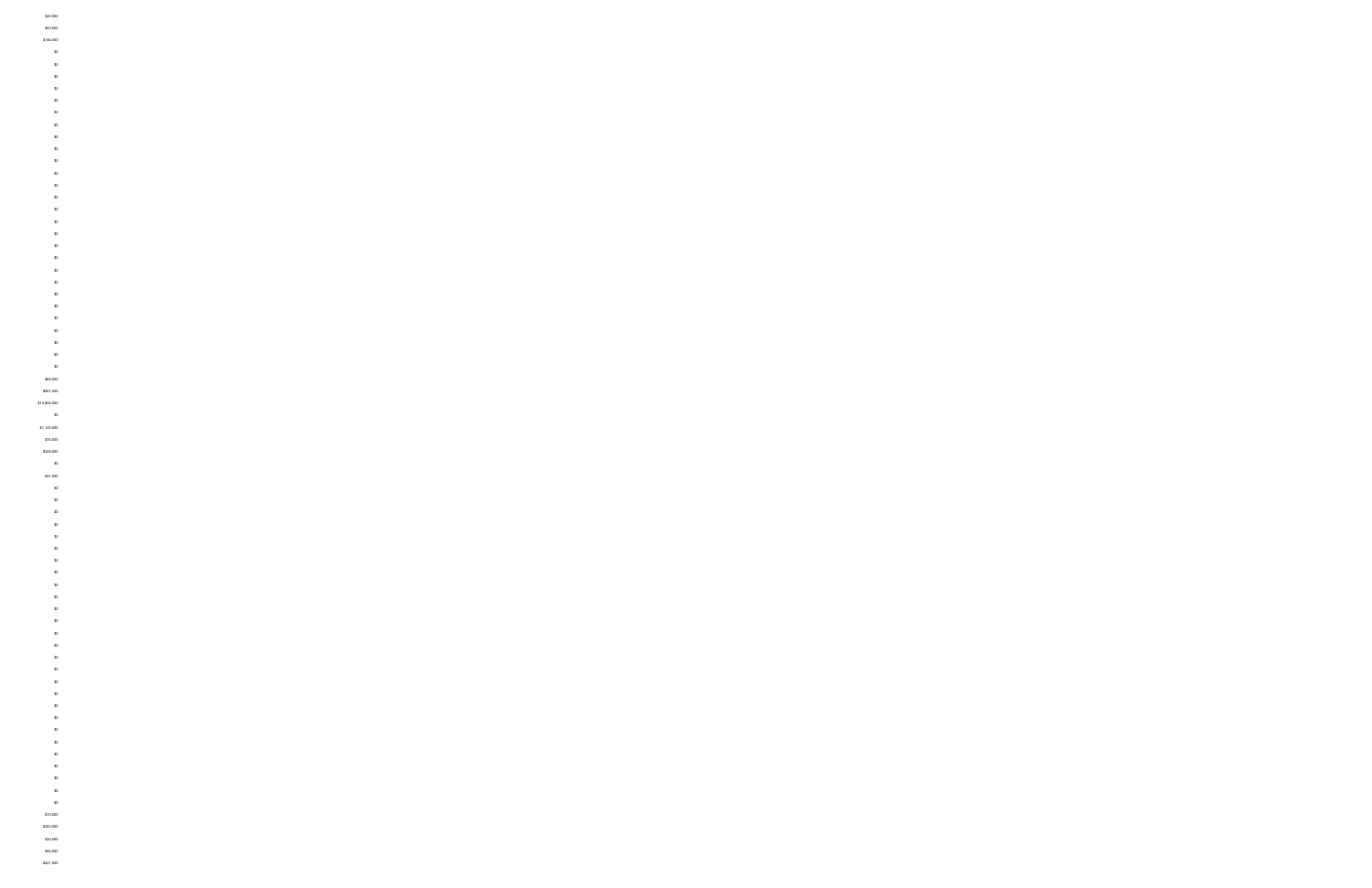\$774,000\$685,000

\$0\$0\$0\$0\$0\$0\$0\$0\$0\$0\$0\$0\$0\$0\$0\$0\$0\$0\$0\$0\$0\$0\$0\$0\$0\$0\$0**\$20.00** \$0\$0\$0\$50,000\$0\$130,000\$93,000 \$87,000 \$0\$606,000 \$17,000\$0\$0\$0\$0\$0\$0\$0\$0\$0\$0\$0\$0\$0\$0\$0\$0\$0\$0\$0\$21,000\$0\$0\$0\$0\$0\$0\$0\$0\$0\$53,000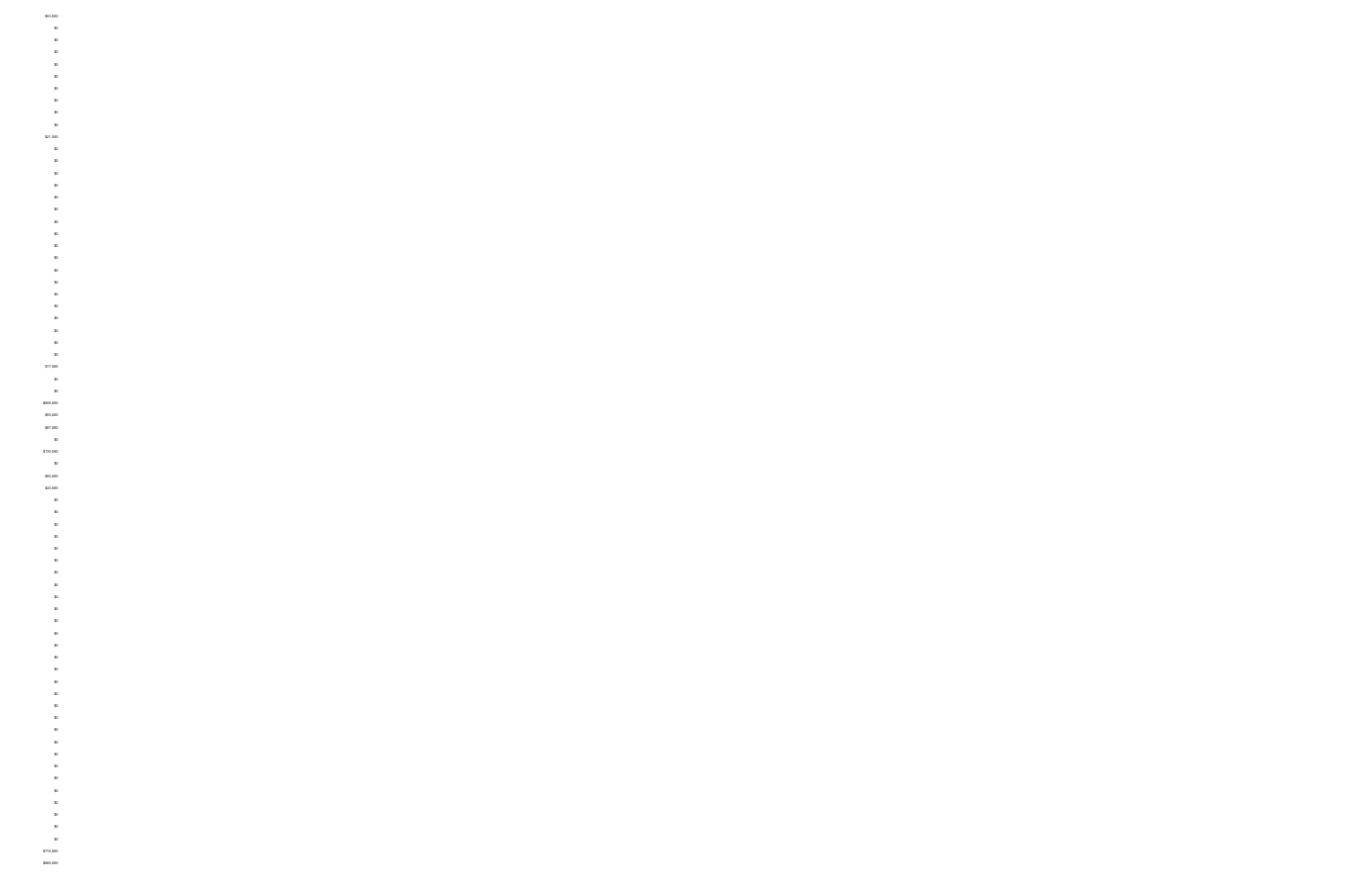\$16,000

\$60,000

\$17,000 \$0\$31,000 \$96,000\$9,823,000\$0\$0\$0\$0\$0**so** \$0 $$0$ \$0\$0 \$0 \$0 \$0 \$0 \$0 \$0  $$0$ \$0 \$0 \$252,000 \$55,000 \$0\$99,000 \$0\$421,000 \$0 \$0\$0\$0\$0 \$0 \$0 \$8,000 \$0 \$82,000 \$37,000 \$27,000 \$10,000 \$0\$0 \$8,524,000 \$112,000 \$30,000 \$8,000\$970,000 \$0\$0\$0\$0\$0\$0\$0\$0 \$0 $$0$ \$43,000 \$0 \$0 \$0\$33,000 \$172,000 \$27,000 \$0 \$779,000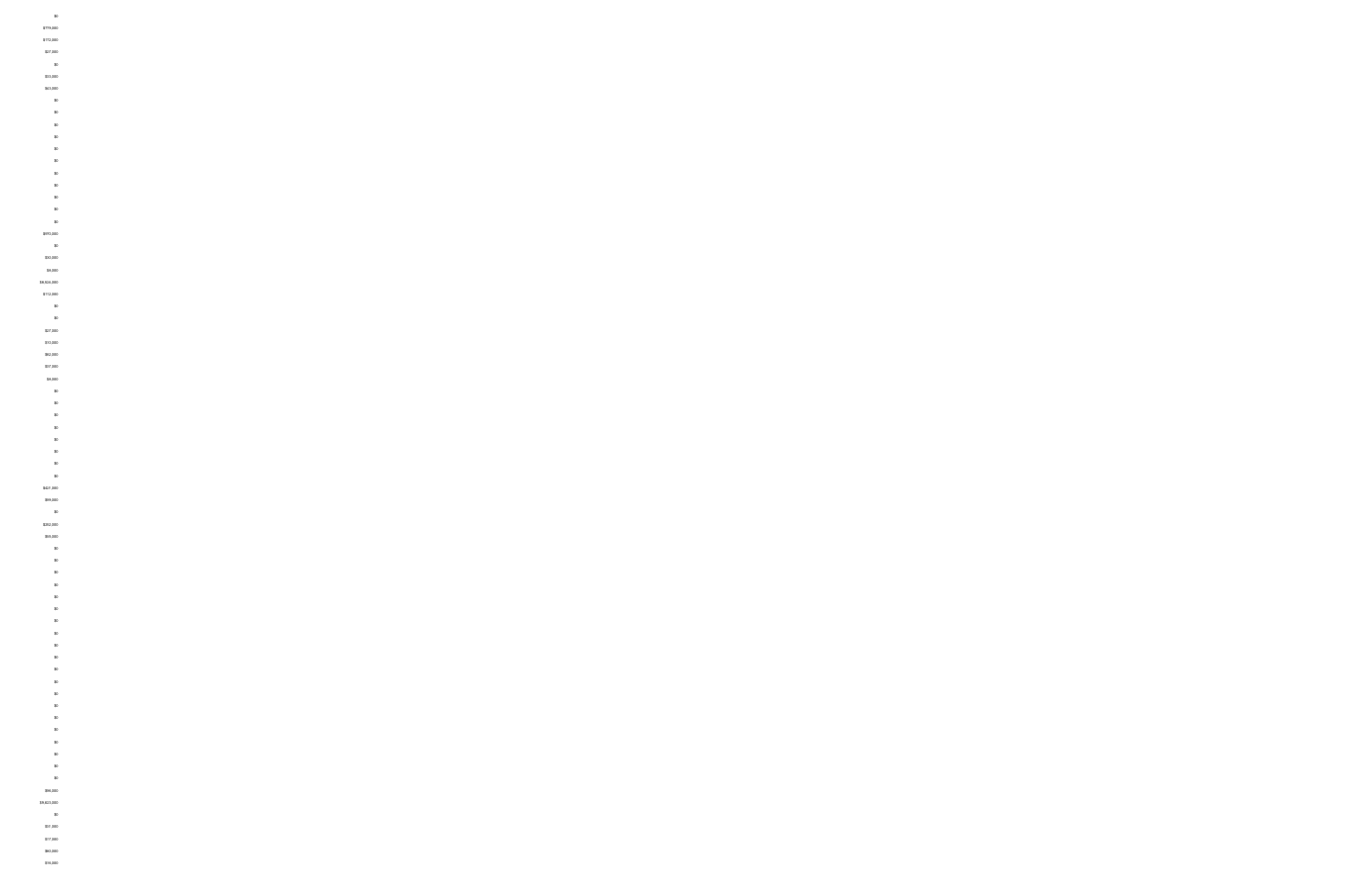\$0

\$0\$0

\$0

\$0\$0\$0\$0\$0\$25,000\$0\$0\$13,000\$27,000\$36,000 \$20,000 \$120,000 \$13,000 \$16,000 \$480,000 \$6,175,000 \$490,000\$0\$0\$0\$0\$0\$0\$0\$0\$0\$0\$0\$0\$0\$0\$0\$0\$0\$0\$0\$0\$0\$0\$0\$0\$0\$0\$0\$0\$0\$0\$0\$85,000\$0\$0\$0\$0\$0\$0\$0\$0\$0\$0\$0\$0\$0\$0\$0\$0\$21,000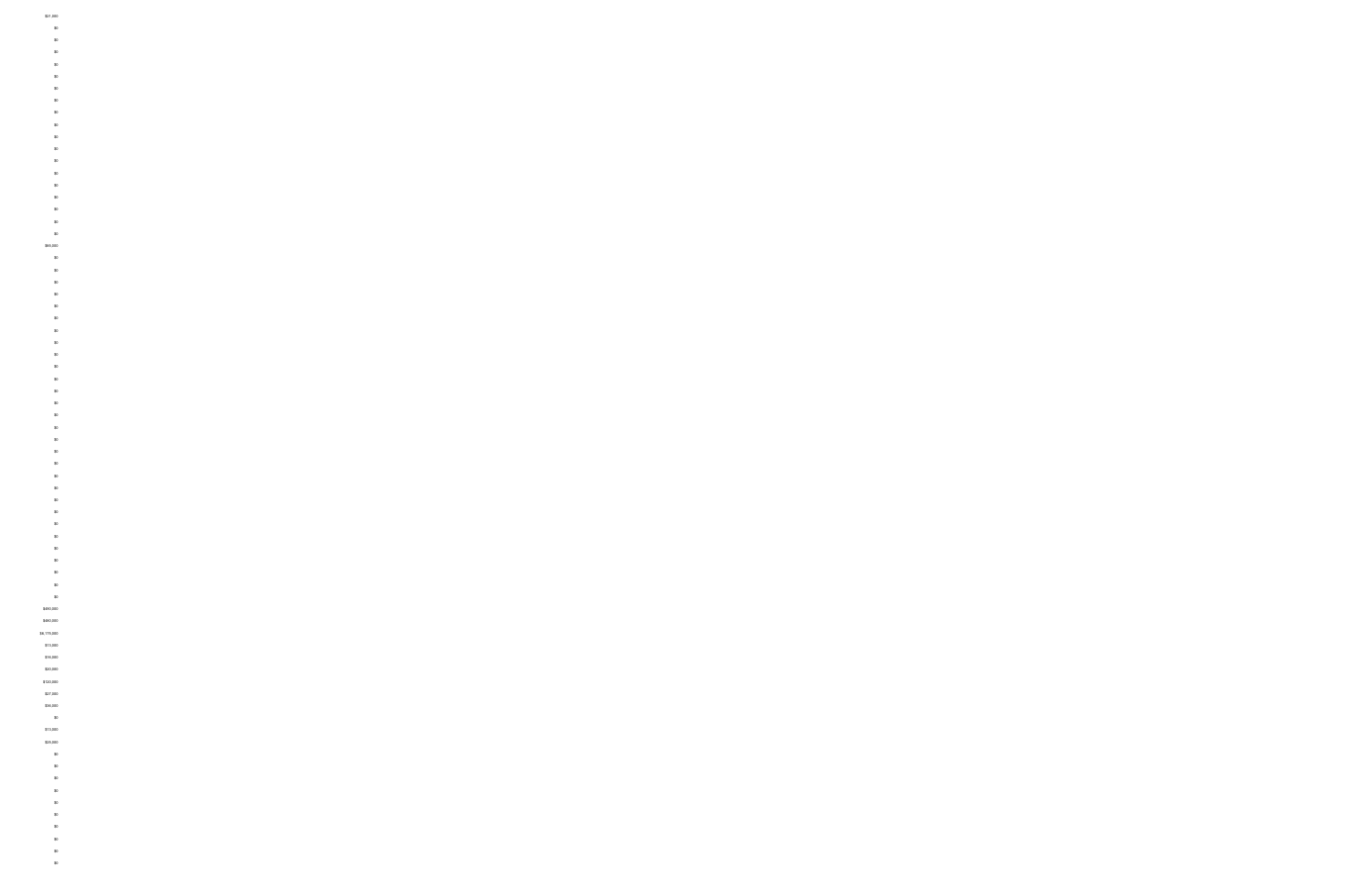\$0\$0

\$0\$0

\$0

\$0\$0\$0\$0\$0\$0\$0\$42,000 \$0\$13,000 \$82,000 \$82,000 \$26,000 \$302,000 \$43,000 \$51,000 \$125,000 \$13,000 \$482,000 \$20,000 \$543,000\$27,000 \$30,000 \$600,000 \$0\$0\$0\$0\$0\$0\$0\$0\$0\$0\$0\$0\$0\$0\$0\$0\$0\$0\$0\$0\$0\$0\$0\$0\$0\$0\$0\$0\$0\$0\$0\$0\$0\$0\$0\$0\$0\$0\$0\$0\$0\$0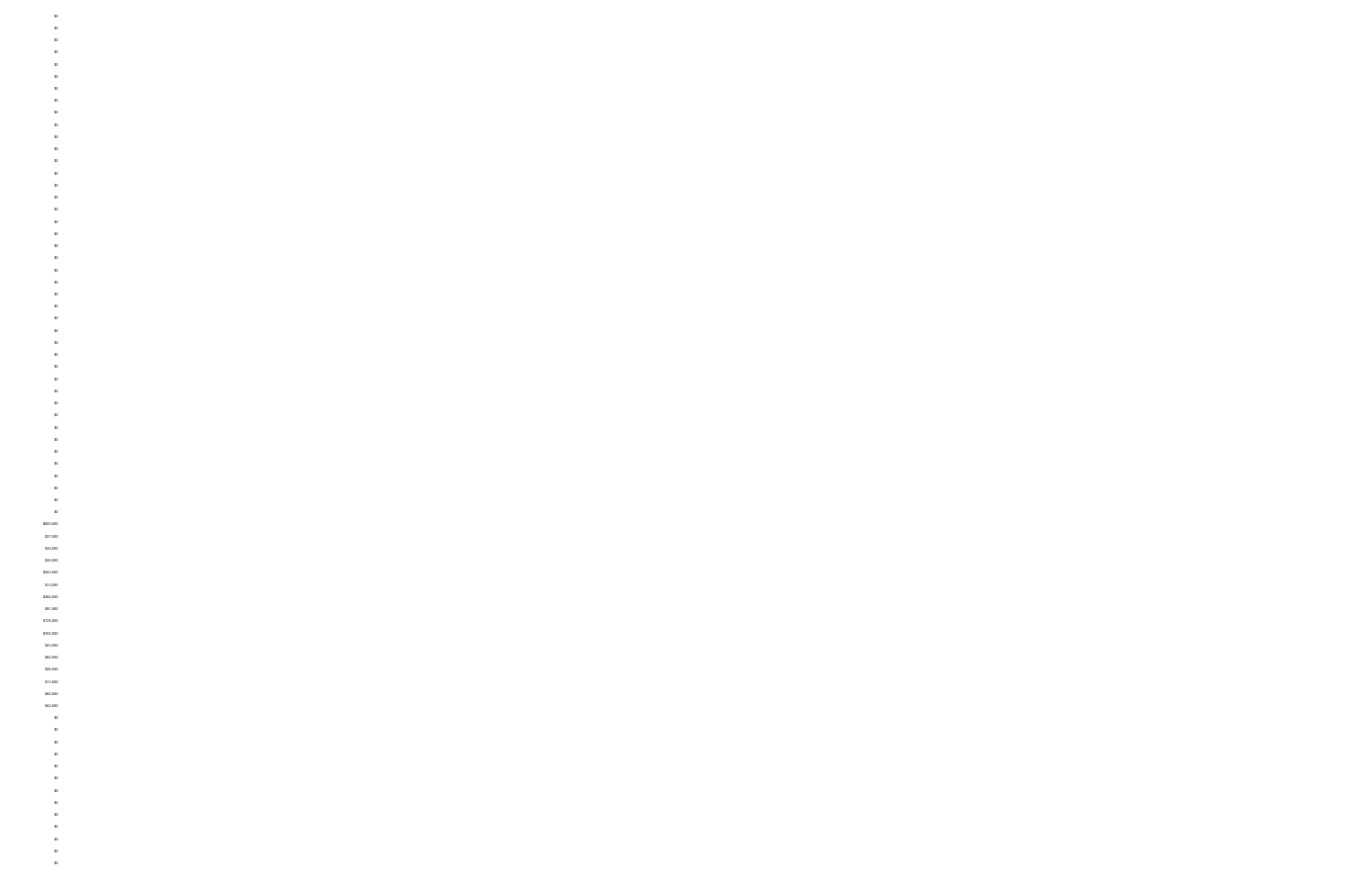\$27,000

\$20,000

\$12,000 \$22,000 \$455,000 \$687,000 \$39,000 \$85,000 \$0\$22,000 \$0\$0\$512,000\$0\$0\$0\$0 \$0 \$0 \$0 \$0\$0 \$0 $$0$ \$0 \$0 $$0$ \$0 \$0 \$0 **so** \$0 \$0 $$0$ \$0 \$0 $$0$ \$0 \$0 \$0 \$0 \$6,000 \$157,000 \$280,000 \$10,000 \$60,000 \$310,000 \$30,000 \$348,000 \$600,000 \$381,000 \$572,000 \$50,000 \$15,000 \$116,000 \$0\$0\$0\$0\$0  $$0$ \$0 \$0\$0\$0 \$0\$0 \$0\$0\$0\$0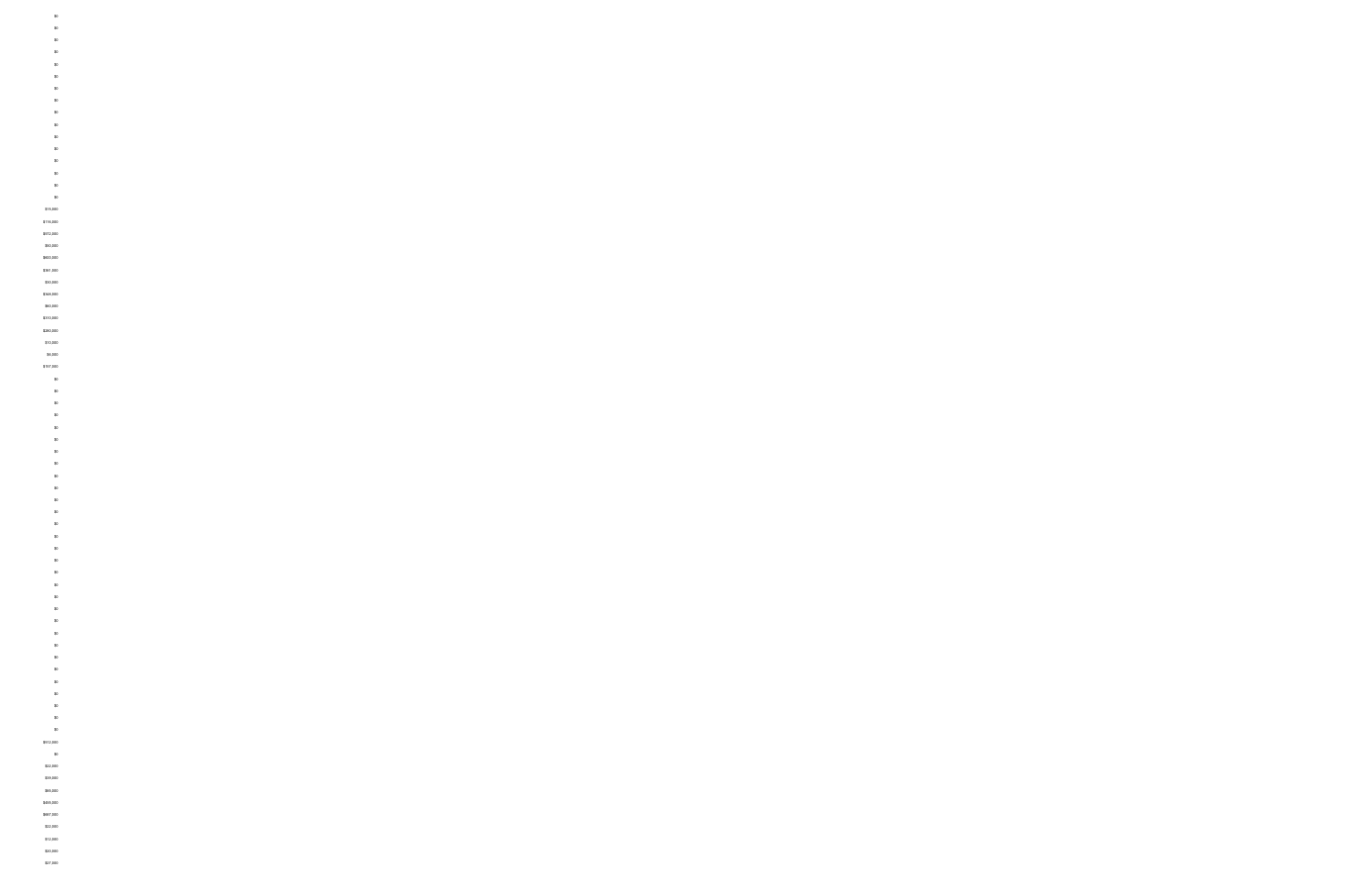\$0\$0

\$0

\$21,000\$0\$0\$0\$3,00 \$20,000 \$0\$0\$39,000 \$27,000 \$35,000 \$21,000 \$110,000 \$30,000 \$2,618,000 \$10,000 \$0 \$88,000 \$20,000 \$0\$0\$0\$0\$0\$0\$0\$0\$0\$0\$0\$0\$0\$0\$0\$0\$0\$0\$0\$0\$0\$0\$0\$0\$0\$0\$0\$35,000 \$30,000 \$0\$0\$677,000 \$800,000\$120,000 \$0\$0\$0\$0\$0\$0\$0 \$0 \$0\$0\$0\$0\$20,000\$0\$30,000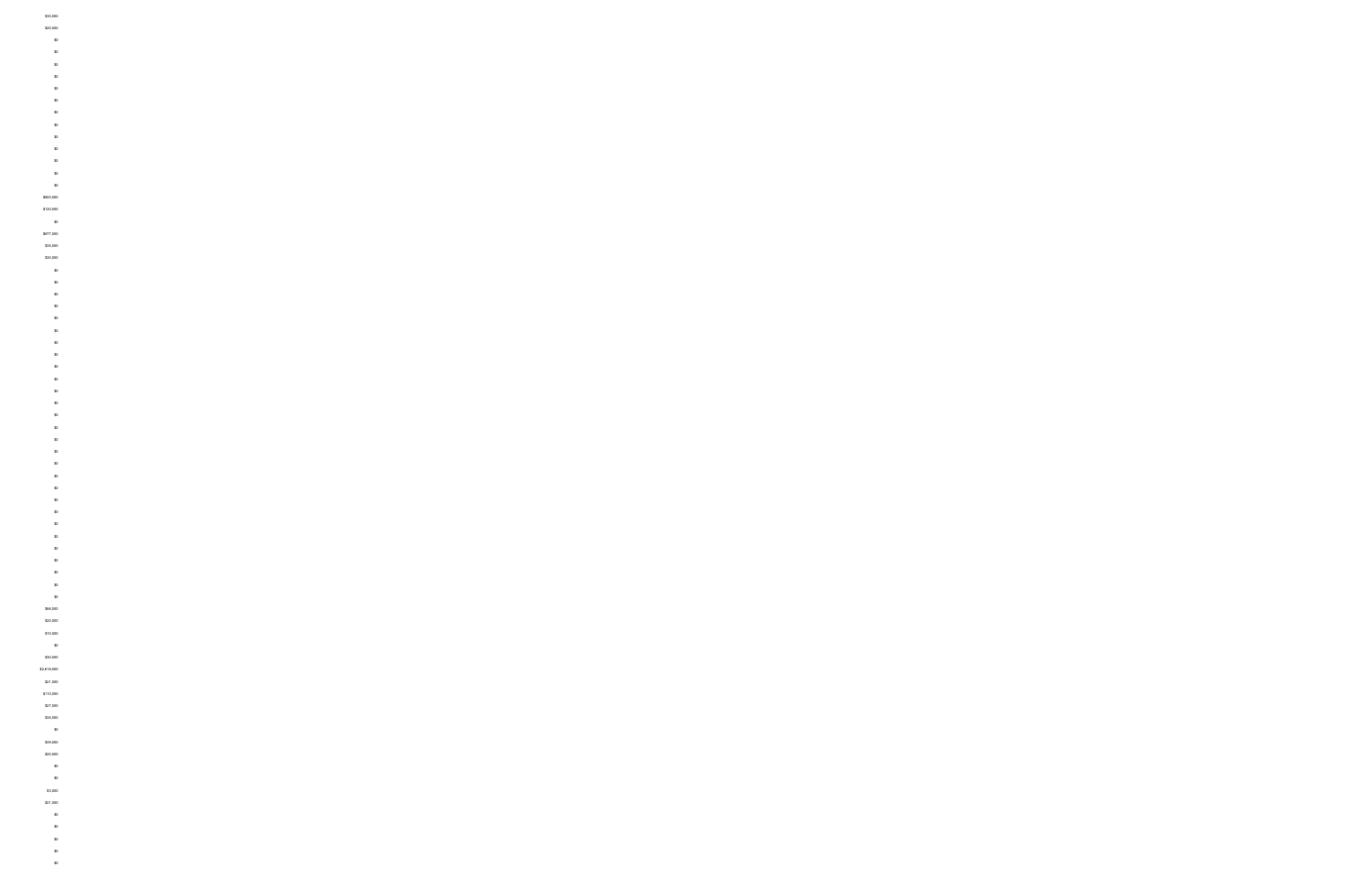\$0

\$0

\$0\$0\$0\$0\$0\$32,000 \$42,000 \$0\$75,000 \$16,000 \$27,000 \$79,000 \$0\$0 $\mathsf{S}^0$ \$0**so** \$0\$0\$0 **so** \$0**so** \$0\$0 $\mathbf{s}$ \$0\$0\$21,000 \$0 \$71,000 \$21,000 \$39,000 \$16,000 \$39,000 \$141,000 \$0 \$0 \$50,000 \$27,000 \$329,000 \$0\$0\$0\$0\$0\$0\$0\$0\$0\$0\$0\$0\$0\$0\$0\$0\$83,000 \$245,000\$593,000 \$0\$0 \$0\$0\$0\$0\$0\$0\$0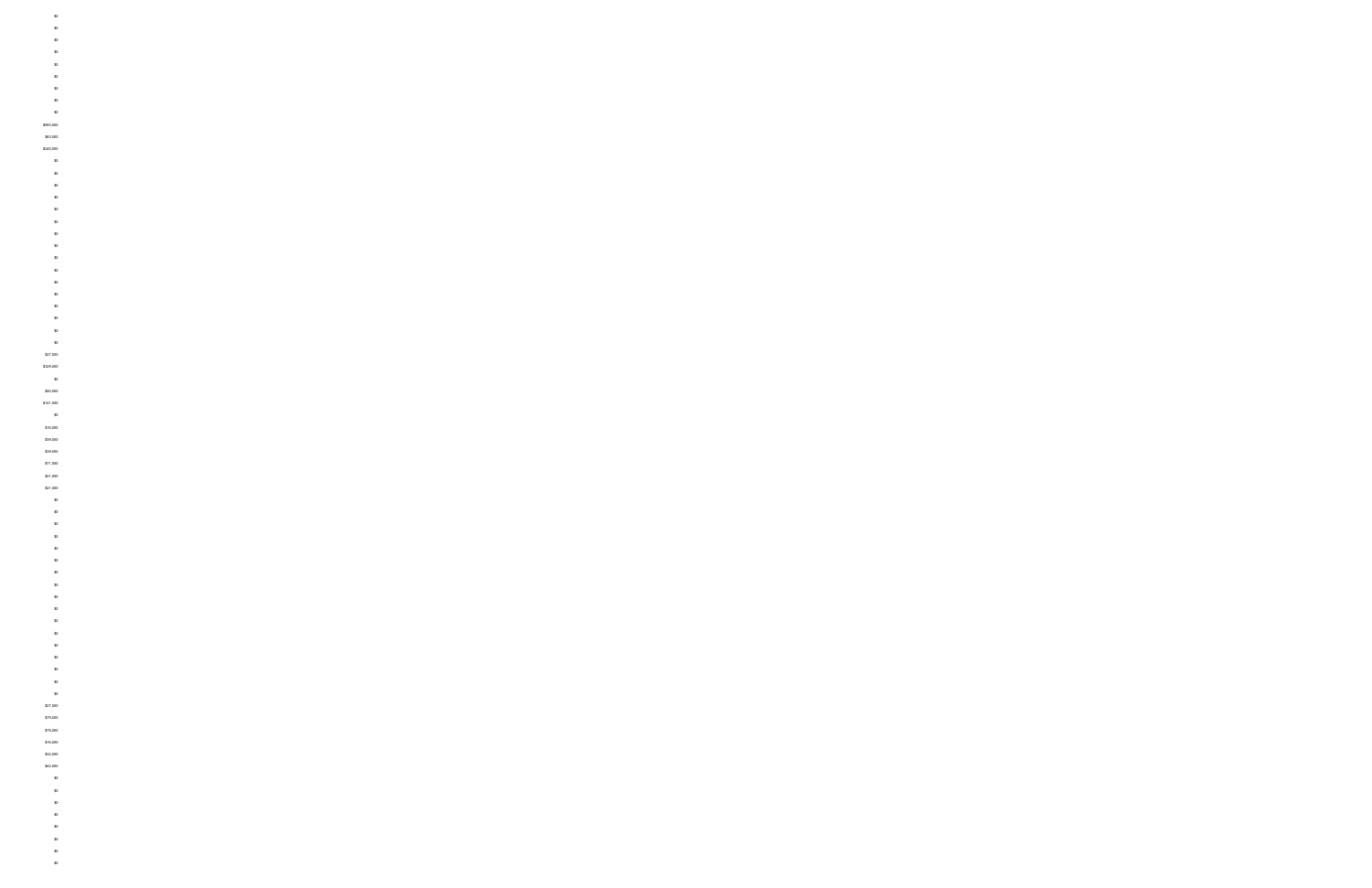21

\$61,000 \$10,000\$0\$0

\$0\$0 $\mathbf{s}$ \$0**so**  $\mathbf{s}$ \$0\$55,000 \$0\$30,000 \$21,000 \$16,000 \$30,000 \$464,000 \$30,000 \$67,000\$21,000 \$131,000 \$17,000 \$0\$0\$0\$0\$0\$0\$0\$0\$16,000 \$20,000 \$95,000 \$132,000 \$38,000  $$0$ \$0\$188,000 \$32,000 \$0\$0\$0\$0\$0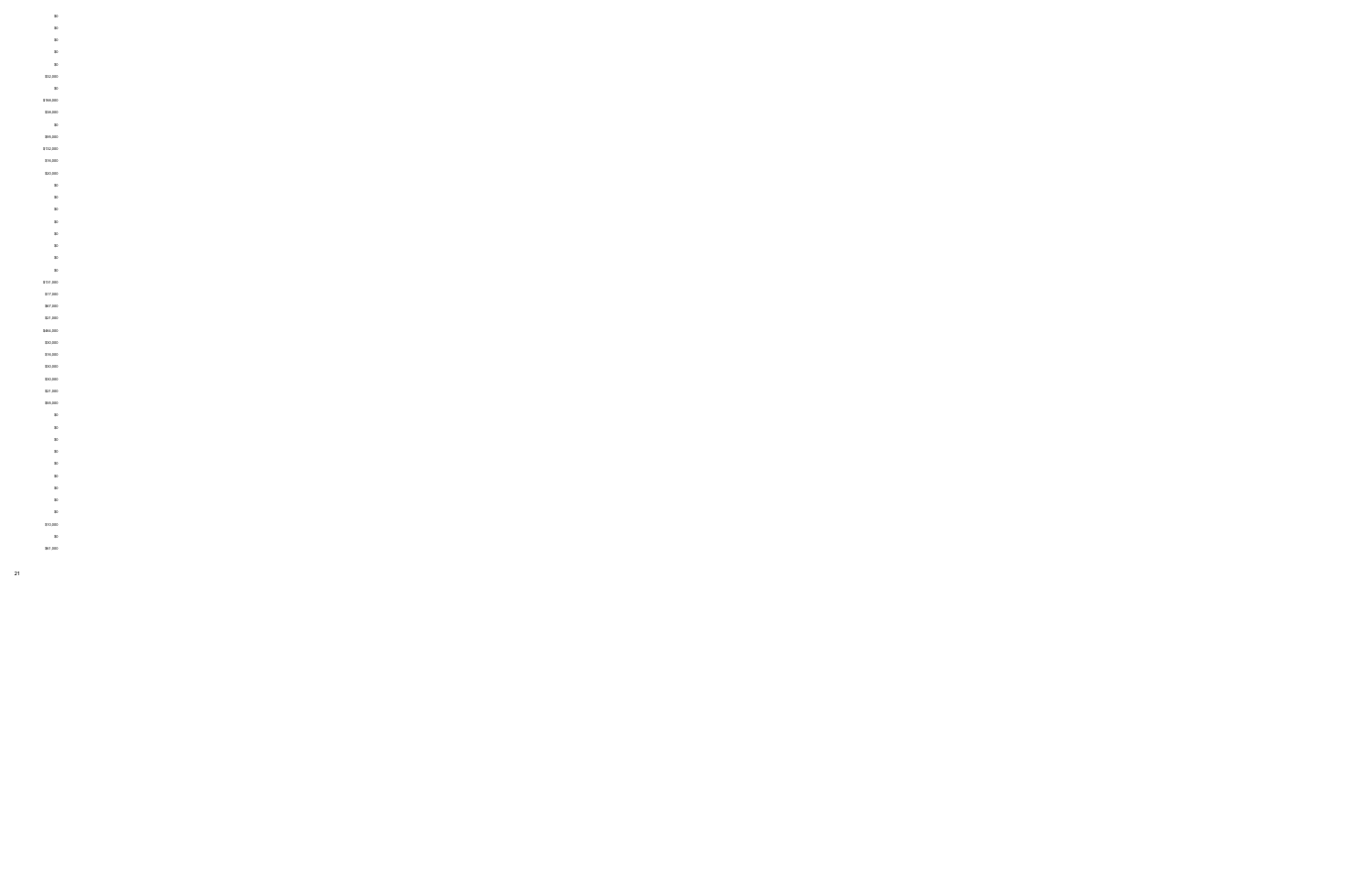ecity

BP 9NEW 10 3146 277 PINETREE WAY

BP 3ALT 12 BLVD E

OP 12 2635 4065 BRICKSTONE MEWS

OP 12 2746 4065 BRICKSTONE MEWS

OP 12 AVE

OP 12 AVE

BP 3ALT 12 2729 R1 6710 MARITZ

OP 12 3415 50 ABSOLUTE

```
 3404, 34-FLR OCCUPANCY - PRIOR TO COMPLETION - 34th FLOOR (1-UNIT) RESIDENTIAL PSCP 939 - FORMERLY CON 2 NDS PT LT 15, 43R32504 PTS 2-7, 43R32656 PTS 1-4
```
icerned about protecting personal privacy. Therefore the data displayed below will not contain any 'owner' information or 'contact' information for applicants and property

s that Building Permits issued for the Month ordered by the ISSUED DATE. Permits with zero dollar value are sign, pool, partial permits or revisions.

| <b>APPLICATION</b>    | <b>ADDRESS</b>                       | <b>ISSUED</b><br><b>DATE</b>                  | <b>TYPE</b><br>OF PERMIT                  | <b>TYPE OF BUILDING</b>        | <b>RES</b><br><b>APP</b><br><b>UNIT</b> | <b>NEW</b><br><b>DESCRIPTION</b>                                      | <b>LAND USE</b><br>TYPE | <b>ASSESS ROLL</b><br><b>NUMBER</b>                  | <b>LEGAL DESCRIPTION</b>                                                                                                            | REG PLAN BUILDER | <b>CONSTR</b><br>VALUE |
|-----------------------|--------------------------------------|-----------------------------------------------|-------------------------------------------|--------------------------------|-----------------------------------------|-----------------------------------------------------------------------|-------------------------|------------------------------------------------------|-------------------------------------------------------------------------------------------------------------------------------------|------------------|------------------------|
|                       |                                      |                                               |                                           |                                |                                         | <b>UNITS AREA<br/>CREATE CREATED</b><br>(s <sub>m</sub> )             |                         |                                                      |                                                                                                                                     |                  |                        |
|                       |                                      |                                               |                                           |                                |                                         |                                                                       |                         |                                                      |                                                                                                                                     |                  |                        |
| BP 3NEW<br>12         | 2930<br>1763<br>ARGENTIA             | <b>RD</b><br>03-Dec-2012                      | NEW BUILDING                              | COMMERCIAL RETAIL-SINGLE USER  |                                         | NEW - FAST FOOD RESTAURANT, A&W RESTAURANT<br>173                     | COMMERCIAL              | 21-05-040-098-05105-0000                             | CON 6 WHS, PT L 12, 13 - PTS 4-15, 17-25 43R24278                                                                                   |                  | \$337,00               |
| PORT SGN<br>12        | 1745<br><b>DUNDAS</b>                | ST W 03-Dec-2012                              |                                           | PORTABLE SIGN                  |                                         | ST. PETER'S ANGLICAN CHURCH                                           | <b>UNKNOWN</b>          | 21-05-060-153-12700-0000                             | RANGE 1 NDS PT LOT 3                                                                                                                |                  |                        |
| BP 3ALT               | 6675<br>MILLOREEN                    |                                               | ALTERATION TO EXIST BLDG                  | COMMERCIAL - OTHER             | 2, BLD-B                                | INTERIOR ALTERATIONS                                                  | COMMERCIAL              |                                                      |                                                                                                                                     |                  |                        |
| BP 3ALT               | 6515                                 | DR<br>03-Dec-2012<br><b>RD</b><br>03-Dec-2012 | OTHER                                     | SINGLE TENANT INDUSTRIAL       |                                         | INTERIOR ALTERATIONS - INSTALL 1 HOUR FIRE SEPARATION                 |                         | 21-05-040-097-28500-0000                             | PLAN 981 LOT 10                                                                                                                     |                  | \$40,00<br>\$27,00     |
|                       |                                      |                                               |                                           |                                |                                         |                                                                       | <b>INDUSTRIAL</b>       | 21-05-110-002-37700-0000                             | PL M4 PT BLK B, CON 4 WHS PT L 7, 8, 43R1181 PTS 2, 3                                                                               |                  |                        |
| OTHER                 | 839<br>WESTPORT<br>11340             | CRES 03-Dec-2012                              | OTHER                                     | SINGLE TENANT INDUSTRIAL       |                                         | SPRAY BOOTH                                                           | INDUSTRIAL              | 21-05-050-116-41800-0000                             | PLAN M240 LOT 30                                                                                                                    |                  | \$20,00                |
| SIGN BP               | 5100<br><b>ERIN MILLS</b>            | PKY<br>03-Dec-2012                            | <b>FASCIA SIGN</b>                        | COMMERCIAL - OTHER             | B-235                                   | (2) FASCIA SIGNS - TIMOTHY'S WORLD COFFEE                             | COMMERCIAL              | 21-05-040-098-10600-0000                             | PL M823 BLKS 4, 6, 17, PT BLKS 1, 5, 18, 20, RCP 1003 PT LT 2, 43R15700 PTS 1, 3-28, 30, 31, 33-35, 43R20654 PTS 2, 4, 7, 8, 11, 14 |                  | \$42,00                |
| SGNBLD<br>12          | BURNHAMTHORPE                        | RD E 03-Dec-2012                              | <b>FASCIA SIGN</b>                        | COMMERCIAL RETAIL - MULTI-USER |                                         | (1) FASCIA SIGN - EASY HEALTH CENTRE                                  | COMMERCIAL              | 21-05-040-094-21500-0000                             | PLAN M143 BLKS I,J PLAN M159 BLKS H,I,S                                                                                             |                  | \$21,00                |
| SGNBLD                | 3355<br>THE COLLEGEWAY               | 03-Dec-2012                                   | <b>FASCIA SIGN</b>                        | COMMERCIAL RETAIL - MULTI-USER | 29-A                                    | (1) FASCIA SIGN - THERAHANDS HEALTH CLINIC                            | COMMERCIAL              | 21-05-150-083-00900-0000                             | PLAN M695 BLK 1                                                                                                                     |                  | \$21,00                |
| PORT SGN              | 1105                                 | E 03-Dec-2012                                 |                                           | PORTABLE SIGN                  |                                         | AGS AUTO GLASS SPECIALISTS INC.                                       | <b>UNKNOW?</b>          | 21-05-070-056-17200-0000                             | CON 1 SDS PT LT 8 - 43R4650 PT 1                                                                                                    |                  |                        |
| PORT SGN<br>12        | 3135<br>UNITY<br>4310                | DR 03-Dec-2012                                |                                           | PORTABLE SIGN                  |                                         | ERIN MILLS SOCCER CLUB                                                | <b>UNKNOWN</b>          | 21-05-150-010-10780-0000                             | PLAN M592 BLK 7                                                                                                                     |                  |                        |
| PORT SGN              | 4099<br><b>ERIN MILL</b>             | 03-Dec-2012<br>PKY                            |                                           | PORTABLE SIGN                  |                                         | MICHAEL ANGELO'S                                                      | <b>UNKNOWN</b>          | 21-05-040-154-29800-0000                             | PLAN M247 BLK II                                                                                                                    |                  |                        |
| PORT SGN              | 3476<br><b>GLEN ERI</b>              | <b>DR</b><br>03-Dec-2012                      |                                           | PORTABLE SIGN                  |                                         | MR.BIGS FAMILY RESTAURANT                                             | <b>UNKNOWN</b>          | 21-05-060-156-84700-0000                             | PLAN 961 BLK J                                                                                                                      |                  |                        |
| PORT SGN<br>12        | 1233<br>DERRY                        | RD E 03-Dec-2012                              |                                           | PORTABLE SIGN                  |                                         | RED ROSE CONVENTION CENTRE                                            | <b>UNKNOWN</b>          | 21-05-050-117-23700-0000                             | CON 3 EHS PT LOT 11                                                                                                                 |                  |                        |
| PORT SGN              | 7125<br><b>GOREWA</b>                | 03-Dec-2012<br>DR .                           |                                           | PORTABLE SIGN                  |                                         | PIZZA PIZZA                                                           | <b>UNKNOWN</b>          | 21-05-050-107-12300-0000                             | PLAN 710 PT BLK D RP 43R14025 PART 1 & 2                                                                                            |                  |                        |
| PORT SGN<br>12        | 1510<br><b>DUNDAS</b>                | ST E 03-Dec-2012                              |                                           | PORTABLE SIGN                  |                                         | <b>GREAT CLIPS</b>                                                    | <b>UNKNOWN</b>          | 21-05-070-068-34611-0000                             | CON 1 SDS, PT LTS 4, 5 - PTS 1, 3-9, 14, 16 43R33993                                                                                |                  |                        |
| BP 9ALT<br>12         | MAPLE                                | AVE N 03-Dec-2012                             | ADDITION TO EXIST BLDG                    | PORTABLE SIGN                  |                                         | ADDITION - 1 STOREY REAR UNHEATED ADDITION<br>24                      | <b>UNKNOWN</b>          | 21-05-090-007-19700-0000                             | PLAN 419 LOT 33                                                                                                                     |                  |                        |
| BP 3ALT<br>12         | 4260<br>CAWTHRA                      | <b>RD</b><br>04-Dec-2012                      | ALTERATION TO EXIST BLDG                  | CHURCH                         |                                         | INTERIOR ALTERATIONS - ALL NEW WASHROOMS, ELEVATOR AND MACHINERY ROOM | PUBLIC                  | 21-05-040-093-19700-0000                             | PLAN A12 PT LOT 12 RP 43R6744 PART 3                                                                                                |                  | \$27.00                |
| PORT SGN              | 5935<br><b>MAVIS</b>                 | RD 04-Dec-2012                                |                                           | PORTABLE SIGN                  |                                         | INTERNATIONAL CLOTHIERS                                               | <b>UNKNOWN</b>          | 21-05-040-098-17805-0000                             | PL M967 PT BLK 1 - 43R20246 PTS 1-12, 14-24                                                                                         |                  |                        |
| ZONBLD                | 1420<br>BURNHAMTHORP                 | RD E 04-Dec-2012                              | ALTERATION TO EXIST BLDG                  | COMMERCIAL OFFICE - MULTI-USER |                                         | MEDICAL OFFICE                                                        | COMMERCIAL              | 21-05-030-092-14200-0000                             | CON 1 NDS PT LOT 5 RP 43R17102 PART                                                                                                 |                  | \$38,00                |
| ZONBLD<br>11          | 1420<br>BURNHAMTHORPE<br>6716        | RD E 04-Dec-2012                              | ALTERATION TO EXIST BLDG.                 | COMMERCIAL OFFICE - MULTI-USER | 420                                     | MEDICAL OFFICE                                                        | COMMERCIAL              | 21-05-030-092-14200-0000                             | CON 1 NDS PT LOT 5 RP 43R17102 PART                                                                                                 |                  | \$49,00                |
| ZONBLD                | 1420<br>BURNHAMTHORP                 | RD E 04-Dec-2012                              | ALTERATION TO EXIST BLDG                  | COMMERCIAL OFFICE - MULTI-USER | 418                                     | MEDICAL OFFICE                                                        | COMMERCIAL              | 21-05-030-092-14200-0000                             | CON 1 NDS PT LOT 5 RP 43R17102 PART 1                                                                                               |                  | \$52,00                |
| ZONBLD<br>11          | 1420<br>BURNHAMTHORPE                | RD E 04-Dec-2012                              | ALTERATION TO EXIST BLDG                  | COMMERCIAL OFFICE - MULTI-USER | 417                                     | MEDICAL OFFICE                                                        | COMMERCIAL              | 21-05-030-092-14200-0000                             | CON 1 NDS PT LOT 5 RP 43R17102 PART 1                                                                                               |                  | \$27,00                |
| ZONBLD<br>12          | 1680<br>LAKESHORE                    | RD W 04-Dec-2012                              | ALTERATION TO EXIST BLDG                  | COMMERCIAL RETAIL - MULTI-USER | $\mathbf{a}$                            | RECREATIONAL ESTABLISHMENT                                            | COMMERCIAL              | 21-05-020-024-19200-0000                             | PLAN D13 PT LOTS 1,2 RP 43R5531 PT LOTS 1 TO 4 RP 43R7740 PT LOTS 1,2                                                               |                  | \$180,00               |
| BP 3ALT               | 600<br><b>MATHESON</b>               | BLVD W 04-Dec-2012                            | ALTERATION TO EXIST BLDG                  | COMMERCIAL RETAIL - MULTI-USER | 1A                                      | INTERIOR ALTERATIONS - PUMA                                           | COMMERCIAL              | 21-05-040-098-17860-0000                             | PLAN M967 BLK 3                                                                                                                     |                  | \$348,00               |
| 12                    | 6375                                 |                                               | ALTERATION TO EXIST BLDG                  |                                | 400, BLD-B                              |                                                                       |                         |                                                      | CON 4 FHS PT I T 7 43R2675 PT 1                                                                                                     |                  |                        |
| ZONBLD                | <b>DIXIE</b><br>3255                 | <b>RD</b><br>04-Dec-2012                      |                                           | MULTI-TENANT INDUSTRIAL        |                                         | <b>BUSINESS OFFICE</b>                                                | INDUSTRIAL              | 21-05-050-116-36000-0000                             |                                                                                                                                     |                  | \$89,00                |
| <b>PLU/BLDG</b><br>12 | PLU 5935<br>2170<br>MAVIS            | <b>RD</b><br>04-Dec-2012                      | ALTERATION TO EXIST BLDG                  | COMMERCIAL RETAIL - MULTI-USER |                                         | REVISION - DRAIN RELOCATION & NEW SUMP PUMP, PANERA BREAD             | COMMERCIAL              | 21-05-040-098-17805-0000                             | PL M967 PT BLK 1 - 43R20246 PTS 1-12, 14-24                                                                                         |                  |                        |
| BP 3ALT<br>12         | 1680<br>LAKESHORE<br>3173            | RD W 04-Dec-2012                              | ALTERATION TO EXIST BLDG                  | COMMERCIAL RETAIL - MULTI-USER | 3,5                                     | DEMISING-WALL ONLY BETWEEN UNIT 3 & 5 - SPEC SUITE UNIT 5             | COMMERCIAL              | 21-05-020-024-19200-0000                             | PLAN D13 PT LOTS 1,2 RP 43R5531 PT LOTS 1 TO 4 RP 43R7740 PT LOTS 1,2                                                               |                  | \$33,00                |
| ZONBLD                | 1420<br><b>BURNHAMTHORPE</b><br>6712 | RD E 04-Dec-2012                              | ALTERATION TO EXIST BLDG                  | COMMERCIAL OFFICE - MULTI-USER | 360                                     | MEDICAL OFFICE                                                        | COMMERCIAL              | 21-05-030-092-14200-0000                             | CON 1 NDS PT LOT 5 RP 43R17102 PART 1                                                                                               |                  | \$35,00                |
| ZONBLD                | 1420<br>BURNHAMTHORP                 | RD E 04-Dec-2012                              | ALTERATION TO EXIST BLDG                  | COMMERCIAL OFFICE - MULTI-USER | 355                                     | MEDICAL OFFICE                                                        | COMMERCIAL              | 21-05-030-092-14200-0000                             | CON 1 NDS PT LOT 5 RP 43R17102 PART 1                                                                                               |                  | \$48,00                |
| ZONBLD<br>12          | 2900<br>ARGENTIA<br>3105             | RD <sub>2</sub><br>04-Dec-2012                | ALTERATION TO EXIST BLDG                  | MULTI-TENANT INDUSTRIAL        | 15-16                                   | SCIENCE AND TECHNOLOGY FACILITY                                       | INDUSTRIAL              | 21-05-040-098-05100-0000                             | CON 6 WHS, PT L 12, 13 - PTS 1-10, 15-19 43R23938                                                                                   |                  | \$800,00               |
| BP 3ALT<br>12         | 4141<br><b>DIXIE</b>                 | <b>RD</b><br>04-Dec-2012                      | DEMOLITION                                | COMMERCIAL RETAIL - MULTI-USER | 1B-1C, BLD-B                            | INTERIOR DEMOLITION ONLY TO CREATE (1) SPEC SUITE 1B/1C               | COMMERCIAL              | 21-05-030-092-04100-0000                             | CON 2 NDS PT LT 5, 43R2945 PT OF PTS 1-4, 43R3451 PT OF PT 1                                                                        |                  | \$30,00                |
| 12                    | LAKESHORE<br>59                      | RD E 04-Dec-2012                              | CHANGE OF USE                             | COMMERCIAL RETAIL - MULTI-USER |                                         | TAKE OUT RESTAURANT                                                   | COMMERCIAL              | 21-05-090-002-20500-0000                             | PLAN 300E PT LOT 15                                                                                                                 |                  |                        |
| PSGN_CP<br>12         | WINSTON CHURCHILL<br>4329<br>0       | BLVD 04-Dec-2012                              |                                           | PORTABLE SIGN                  |                                         | COMMUNITY SERVICES - ARTS & CULTURE                                   | <b>UNKNOW!</b>          |                                                      |                                                                                                                                     |                  |                        |
| PORT SGN              | 1834<br>LAKESHORE                    | RD W 04-Dec-2012                              |                                           | PORTABLE SIGN                  |                                         | LA FELICITA RESTAURANT AND BAKERY LTD                                 | <b>UNKNOW</b>           | 21-05-020-024-17500-0000                             | PLAN 503 LOT 2 LOT 3 RP 43R12016 PART 13                                                                                            |                  |                        |
| PSGN CP<br>12         | TRUSCOTT<br>$\Omega$                 | DR 04-Dec-2012                                |                                           | PORTABLE SIGN                  |                                         | CLARKSON CO-OP NURSERY SCHOOL INC.                                    | <b>UNKNOWN</b>          |                                                      |                                                                                                                                     |                  |                        |
| PORT SGN              | 777<br><b>DUNDAS</b>                 | ST W 04-Dec-2012                              |                                           | PORTABLE SIGN                  |                                         | OIL CHANGERS                                                          | UNKNOWN                 | 21-05-040-141-14400-0000                             | RANGE 1 NDS PT LOT 11                                                                                                               |                  |                        |
| PORT SGN              | 3221<br>DERRY                        | RD W 04-Dec-2012                              |                                           | PORTABLE SIGN                  |                                         | DR. GIRN'S DENTAL                                                     | <b>UNKNOWN</b>          | 21-05-150-080-76500-0000                             | B 159 PLAN M-1214                                                                                                                   | B 159 M-1214     |                        |
| PORT SGN<br>12        | 3221<br>DERRY<br>4320                | RD W 04-Dec-2012                              |                                           | PORTABLE SIGN                  |                                         | QUIZNO'S SUBS                                                         | <b>UNKNOWN</b>          | 21-05-150-080-76500-0000                             | B 159 PLAN M-1214                                                                                                                   | B 159 M-1214     |                        |
| PORT SGN<br>12        | 3221<br>DERR'                        | RD W 04-Dec-2012                              |                                           | PORTABLE SIGN                  |                                         | PACE FITNESS                                                          | <b>UNKNOW?</b>          | 21-05-150-080-76500-0000                             | B 159 PLAN M-1214                                                                                                                   | B 159 M-1214     |                        |
| PORT SGN<br>12        | 1403 DUNDAS<br>4315                  | ST E 04-Dec-2012                              |                                           | PORTABLE SIGN                  |                                         | PIZZA PIZZA                                                           | <b>UNKNOWN</b>          | 21-05-030-068-17800-0000                             | CON 1 NDS PT LOT 5 RP 43R9331 PART 1                                                                                                |                  |                        |
| PORT SGN<br>12        | 5425<br>CREDITVIEW                   | 04-Dec-2012<br><b>RD</b>                      |                                           | PORTABLE SIGN                  |                                         | BEAUSKIN LASER CLINIC                                                 | UNKNOWN                 | 21-05-040-097-00830-0000                             | CON 3 WHS PT LOT 3                                                                                                                  |                  |                        |
| PORT SGN<br>12        | 5955<br>LATIMER                      | <b>DR</b><br>04-Dec-2012                      |                                           | PORTABLE SIGN                  |                                         | MARBLE SLAB                                                           | <b>UNKNOWN</b>          | 21-05-040-098-17500-0000                             | CON 2 WHS PT L 5, 43R8711 PT PTS 1-3, 43R25225 PTS 11, 14 LESS 43R9138 PT 1, 43R25997 PTS 1, 2                                      |                  |                        |
| PORT SGN<br>12        | 4296<br>776<br>BRITANNIA             | RD W 04-Dec-2012                              |                                           | PORTABLE SIGN                  |                                         | VAN HEUSEN                                                            | <b>UNKNOWN</b>          | 21-05-040-098-12910-0000                             | CON 2 WHS PT L 6, 43R25871 PTS 1-9, 13, 15, 20-23, 31, 39, 40                                                                       |                  |                        |
| PORT SGN              | 12 4289<br>6400 MILLCREEK            | <b>DR</b><br>04-Dec-2012                      |                                           | PORTABLE SIGN                  |                                         | PARTS SOURCE                                                          | <b>UNKNOWN</b>          | 21-05-040-097-28800-0000                             | PLAN 927 LOT 14 PT LOT 13 RP 43R9070 PART                                                                                           |                  |                        |
| PORT SGN              | 12 4324<br>3041 ARGENTIA             | RD 04-Dec-2012                                |                                           | PORTABLE SIGN                  |                                         | TRADE SECRETS                                                         | <b>UNKNOWN</b>          | 21-05-150-080-13700-0000                             | CON 11 NS, PT L 13, 14 - PT PT 1 43R28108, 43R28958 PTS 2, 4                                                                        |                  |                        |
| PORT SGN<br>12        | 1100 BURNHAMTHORPE<br>4321           | RD W 04-Dec-2012                              |                                           | PORTABLE SIGN                  |                                         | UPTOWN COMMUNICATIONS                                                 | <b>UNKNOWN</b>          |                                                      | RANGE 3 NDS PT LOT 8 RP 43R7128 PARTS 3,4                                                                                           |                  |                        |
| PORT SGN<br>12        | 1140<br>BURNHAMTHORPE<br>4319        | RD W 04-Dec-2012                              |                                           | PORTABLE SIGN                  |                                         | THE UPS STORE                                                         |                         | 21-05-040-144-09000-0000<br>21-05-040-144-09000-0000 | RANGE 3 NDS PT LOT 8 RP 43R7128 PARTS 3,4                                                                                           |                  |                        |
|                       |                                      |                                               |                                           |                                |                                         |                                                                       | <b>UNKNOWN</b>          |                                                      |                                                                                                                                     |                  |                        |
| PORT SGN<br>12        | 4317<br>777<br><b>DUNDAS</b>         | ST W 04-Dec-2012                              |                                           | PORTABLE SIGN                  |                                         | OIL CHANGERS                                                          | <b>UNKNOWN</b>          | 21-05-040-141-14400-0000                             | RANGE 1 NDS PT LOT 11                                                                                                               |                  |                        |
| PORT SGN<br>12        | 2150<br>4314<br><b>BURNHAMTHORP</b>  | RD W 04-Dec-2012                              |                                           | PORTABLE SIGN                  |                                         | MR.SOUVLAKI                                                           | <b>UNKNOWN</b>          | 21-05-060-155-52500-0000                             | PL M160 LOT C, 43R7880 PTS 1-3, 5-11                                                                                                |                  |                        |
| PORT SGN<br>12        | 720<br>4312<br><b>BRISTOL</b>        | RD W 04-Dec-2012                              |                                           | PORTABLE SIGN                  |                                         | MODEL CLEANERS                                                        | <b>UNKNOWN</b>          | 21-05-040-164-53600-0000                             | B 30 PLAN M-1370                                                                                                                    | B 30 M-1370      |                        |
| PORT SGN<br>12        | 6055<br>4309<br><b>MAVIS</b>         | RD 04-Dec-2012                                |                                           | PORTABLE SIGN                  |                                         | LAURIER OPTICAL                                                       | <b>UNKNOWN</b>          | 21-05-040-175-73400-0000                             | PL 43M1363 BLK 10 PT BLK 5, 43R24920 PTS 1-11                                                                                       | B 5 M-1363       |                        |
| PORT SGN<br>12        | 3135<br>ARGENTIA<br>4316             | RD 04-Dec-2012                                |                                           | PORTABLE SIGN                  |                                         | MOORES THE SUIT PEOPLE                                                | <b>UNKNOWN</b>          | 21-05-150-080-13800-0000                             | CON 11 NS, PT L 13, 14 - PTS 2-4 43R28108                                                                                           |                  |                        |
| PORT SGN<br>12        | 2225 ERIN MILLS<br>4311              | PKY 04-Dec-2012                               |                                           | PORTABLE SIGN                  |                                         | LAURA SECORD                                                          | <b>UNKNOWN</b>          | 21-05-060-131-01200-0000                             | RANGE 3 CIR PT LOT 14 RP 43R14677 PARTS 1 TO 7 RP 43R14677 PARTS 8 TO 36                                                            |                  |                        |
| PORT SGN<br>12        | 550<br>4304<br><b>MATHESON</b>       | BLVD W 04-Dec-2012                            |                                           | PORTABLE SIGN                  |                                         | PIEL SUAVE MEDISPA                                                    | UNKNOWN                 | 21-05-040-098-17860-0000                             | PLAN M967 BLK 3                                                                                                                     |                  |                        |
| PORT SGN<br>12        | 550 MATHESON<br>4303                 | BLVD W 04-Dec-2012                            |                                           | PORTABLE SIGN                  |                                         | PIEL SUAVE MEDISPA                                                    | <b>UNKNOWN</b>          | 21-05-040-098-17860-0000                             | PLAN M967 BLK 3                                                                                                                     |                  |                        |
| PORT SGN<br>12        | 775 BRITANNIA<br>4297                | RD W 04-Dec-2012                              |                                           | PORTABLE SIGN                  |                                         | CALVIN KLEIN                                                          | <b>UNKNOWN</b>          | 21-05-040-098-12910-0000                             | CON 2 WHS PT L 6, 43R25871 PTS 1-9, 13, 15, 20-23, 31, 39, 40                                                                       |                  |                        |
| PORT SGN<br>12        | 1655 DUNDAS<br>4295                  | ST E 04-Dec-2012                              |                                           | PORTABLE SIGN                  |                                         | LE CHATEAU                                                            | <b>UNKNOWN</b>          | 21-05-030-068-26900-0000                             | PLAN M447 BLK 129                                                                                                                   |                  |                        |
| ZONBLD                | 11 6718 1420 BURNHAMTHORPE           |                                               | RD E 04-Dec-2012 ALTERATION TO EXIST BLDG | COMMERCIAL OFFICE - MULTI-USER | 370                                     | MEDICAL OFFICE                                                        | COMMERCIAL              | 21-05-030-092-14200-0000                             | CON 1 NDS PT LOT 5 RP 43R17102 PART 1                                                                                               |                  | \$37,00                |

|                              |                                 |             | DATE                                 | OF PERMIT                                            | <b>TYPE OF BUILDING</b>                                   | <b>RES</b><br>APP<br><b>UNIT</b> | <b>NEW</b><br>UNITS AREA<br>CREATE CREATED<br>(s <sub>m</sub> ) | <b>DESCRIPTION</b>                                                    | <b>LAND USE</b><br><b>TYPE</b>   | <b>ASSESS ROLL</b><br><b>NUMBER</b>                  | <b>LEGAL DESCRIPTION</b>                                                                                                                                                                 | REG PLAN BUILDER | <b>CONSTR</b><br>VALUE |
|------------------------------|---------------------------------|-------------|--------------------------------------|------------------------------------------------------|-----------------------------------------------------------|----------------------------------|-----------------------------------------------------------------|-----------------------------------------------------------------------|----------------------------------|------------------------------------------------------|------------------------------------------------------------------------------------------------------------------------------------------------------------------------------------------|------------------|------------------------|
|                              |                                 |             |                                      |                                                      |                                                           |                                  |                                                                 |                                                                       |                                  |                                                      |                                                                                                                                                                                          |                  |                        |
| 1763                         | 2930 ARGENTIA                   | <b>RD</b>   | 03-Dec-2012                          | NEW BUILDING                                         | COMMERCIAL RETAIL-SINGLE USER                             |                                  | 173                                                             | NEW - FAST FOOD RESTAURANT, A&W RESTAURANT                            | COMMERCIAL                       | 21-05-040-098-05105-0000                             | CON 6 WHS, PT L 12, 13 - PTS 4-15, 17-25 43R24278                                                                                                                                        |                  | \$337,000              |
| 4291<br>3229                 | 1745 DUNDAS<br>6675 MILLCREEK   | <b>DR</b>   | ST W 03-Dec-2012<br>03-Dec-2012      | ALTERATION TO EXIST BLDG                             | PORTABLE SIGN<br>COMMERCIAL - OTHER                       | 2, BLD-B                         |                                                                 | ST. PETER'S ANGLICAN CHURCH<br>INTERIOR ALTERATIONS                   | <b>UNKNOWN</b><br>COMMERCIAL     | 21-05-060-153-12700-0000<br>21-05-040-097-28500-0000 | RANGE 1 NDS PT LOT 3<br>PLAN 981 LOT 10                                                                                                                                                  |                  | \$O<br>\$40,000        |
| 2528                         | 6515 KITIMAT                    | <b>RD</b>   | 03-Dec-2012                          | OTHER                                                | SINGLE TENANT INDUSTRIAL                                  |                                  |                                                                 | INTERIOR ALTERATIONS - INSTALL 1 HOUR FIRE SEPARATION                 | INDUSTRIAL                       | 21-05-110-002-37700-0000                             | PL M4 PT BLK B, CON 4 WHS PT L 7, 8, 43R1181 PTS 2, 3                                                                                                                                    |                  | \$27,000               |
| 1340                         | 839 WESTPORT                    | CRES        | 03-Dec-2012                          | OTHER                                                | SINGLE TENANT INDUSTRIAL                                  |                                  |                                                                 | SPRAY BOOTH                                                           | INDUSTRIAL                       | 21-05-050-116-41800-0000                             | PLAN M240 LOT 30                                                                                                                                                                         |                  | \$20,000               |
| 5100                         | <b>ERIN MILLS</b>               | PKY         | 03-Dec-2012                          | <b>FASCIA SIGN</b>                                   | COMMERCIAL - OTHER                                        | B-235                            |                                                                 | (2) FASCIA SIGNS - TIMOTHY'S WORLD COFFEE                             | COMMERCIAL                       | 21-05-040-098-10600-0000                             | PL M823 BLKS 4, 6, 17, PT BLKS 1, 5, 18, 20, RCP 1003 PT LT 2, 43R15700 PTS 1, 3-28, 30, 31, 33-35, 43R20654 PTS 2, 4, 7, 8, 11, 14                                                      |                  | \$42,000               |
|                              | 2177 VAR 377 BURNHAMTHORP       |             | RD E 03-Dec-2012                     | <b>FASCIA SIGN</b>                                   | COMMERCIAL RETAIL - MULTI-USER                            | $\overline{2}$                   |                                                                 | (1) FASCIA SIGN - EASY HEALTH CENTRE                                  | COMMERCIAL                       | 21-05-040-094-21500-0000                             | PLAN M143 BLKS I,J PLAN M159 BLKS H,I,S                                                                                                                                                  |                  | \$21,000               |
| 3300                         | 3355 THE COLLEGEWAY             |             | 03-Dec-2012                          | <b>FASCIA SIGN</b>                                   | COMMERCIAL RETAIL - MULTI-USER                            | 29-A                             |                                                                 | (1) FASCIA SIGN - THERAHANDS HEALTH CLINIC                            | COMMERCIAL                       | 21-05-150-083-00900-0000                             | PLAN M695 BLK 1                                                                                                                                                                          |                  | \$21,000               |
| 4298<br>1105                 | QUEENSWAY                       |             | E 03-Dec-2012                        |                                                      | PORTABLE SIGN                                             |                                  |                                                                 | AGS AUTO GLASS SPECIALISTS INC                                        | <b>UNKNOWN</b>                   | 21-05-070-056-17200-0000                             | CON 1 SDS PT LT 8 - 43R4650 PT 1                                                                                                                                                         |                  |                        |
| 4310                         | 3135 UNITY                      | DR.         | 03-Dec-2012                          |                                                      | PORTABLE SIGN                                             |                                  |                                                                 | ERIN MILLS SOCCER CLUB                                                | <b>UNKNOWN</b>                   | 21-05-150-010-10780-0000                             | PLAN M592 BLK 7                                                                                                                                                                          |                  |                        |
| 4306                         | 4099 ERIN MILLS                 | PKY         | 03-Dec-2012                          |                                                      | PORTABLE SIGN                                             |                                  |                                                                 | MICHAEL ANGELO'S                                                      | <b>UNKNOWN</b>                   | 21-05-040-154-29800-0000                             | PLAN M247 BLK II                                                                                                                                                                         |                  |                        |
| 4292                         | 3476 GLEN ERIN                  | DR.         | 03-Dec-2012                          |                                                      | PORTABLE SIGN                                             |                                  |                                                                 | MR.BIGS FAMILY RESTAURANT                                             | <b>UNKNOWN</b>                   | 21-05-060-156-84700-0000                             | PLAN 961 BLK J                                                                                                                                                                           |                  |                        |
| 1233<br>1307                 | DERRY                           |             | RD E 03-Dec-2012                     |                                                      | PORTABLE SIGN                                             |                                  |                                                                 | RED ROSE CONVENTION CENTRE                                            | <b>UNKNOWN</b>                   | 21-05-050-117-23700-0000                             | CON 3 EHS PT LOT 11                                                                                                                                                                      |                  |                        |
| 4290<br>4288                 | 7125 GOREWAY<br>1510 DUNDA:     | <b>DR</b>   | 03-Dec-2012<br>ST E 03-Dec-2012      |                                                      | PORTABLE SIGN<br>PORTABLE SIGN                            |                                  |                                                                 | PIZZA PIZZA<br><b>GREAT CLIPS</b>                                     | <b>UNKNOWN</b><br><b>UNKNOWN</b> | 21-05-050-107-12300-0000<br>21-05-070-068-34611-0000 | PLAN 710 PT BLK D RP 43R14025 PART 1 & 2<br>CON 1 SDS, PT LTS 4, 5 - PTS 1, 3-9, 14, 16 43R33993                                                                                         |                  |                        |
| 15                           | MAPLE                           |             |                                      | ADDITION TO EXIST BLDG                               | PORTABLE SIGN                                             |                                  | 24                                                              | ADDITION - 1 STOREY REAR UNHEATED ADDITION                            | <b>UNKNOWN</b>                   | 21-05-090-007-19700-0000                             | PLAN 419 LOT 33                                                                                                                                                                          |                  | \$26,000               |
| 3022                         | 4260 CAWTHRA                    | <b>RD</b>   | 04-Dec-2012                          | ALTERATION TO EXIST BLDG                             | CHURCH                                                    |                                  |                                                                 | INTERIOR ALTERATIONS - ALL NEW WASHROOMS, ELEVATOR AND MACHINERY ROOM | PUBLIC                           | 21-05-040-093-19700-0000                             | PLAN A12 PT LOT 12 RP 43R6744 PART 3                                                                                                                                                     |                  | \$27,000               |
| 5935                         | MAVIS                           | <b>RD</b>   | 04-Dec-2012                          |                                                      | PORTABLE SIGN                                             |                                  |                                                                 | INTERNATIONAL CLOTHIERS                                               | <b>UNKNOWN</b>                   | 21-05-040-098-17805-0000                             | PL M967 PT BLK 1 - 43R20246 PTS 1-12, 14-24                                                                                                                                              |                  |                        |
| 6717<br>1420                 | <b>BURNHAMTHORP</b>             |             | RD E 04-Dec-2012                     | ALTERATION TO EXIST BLDG                             | COMMERCIAL OFFICE - MULTI-USER                            | 330                              |                                                                 | MEDICAL OFFICE                                                        | COMMERCIAL                       | 21-05-030-092-14200-0000                             | CON 1 NDS PT LOT 5 RP 43R17102 PART 1                                                                                                                                                    |                  | \$38,000               |
| 6716                         | 1420 BURNHAMTHORPE              |             | RD E 04-Dec-2012                     | ALTERATION TO EXIST BLDG                             | COMMERCIAL OFFICE - MULTI-USER                            | 420                              |                                                                 | MEDICAL OFFICE                                                        | COMMERCIAL                       | 21-05-030-092-14200-0000                             | CON 1 NDS PT LOT 5 RP 43R17102 PART                                                                                                                                                      |                  | \$49,000               |
| 6715<br>1420                 | <b>BURNHAMTHORP</b>             |             | RD E 04-Dec-2012                     | ALTERATION TO EXIST BLDG                             | COMMERCIAL OFFICE - MULTI-USER                            | 418                              |                                                                 | MEDICAL OFFICE                                                        | COMMERCIAL                       | 21-05-030-092-14200-0000                             | CON 1 NDS PT LOT 5 RP 43R17102 PART 1                                                                                                                                                    |                  | \$52,000               |
| 6714                         | 1420 BURNHAMTHORPE              |             | RD E 04-Dec-2012                     | ALTERATION TO EXIST BLDG                             | COMMERCIAL OFFICE - MULTI-USER                            | 417                              |                                                                 | MEDICAL OFFICE                                                        | COMMERCIAL                       | 21-05-030-092-14200-0000                             | CON 1 NDS PT LOT 5 RP 43R17102 PART 1                                                                                                                                                    |                  | \$27,000               |
| 1680                         | LAKESHORE                       |             | RD W 04-Dec-2012                     | ALTERATION TO EXIST BLDG                             | COMMERCIAL RETAIL - MULTI-USER                            | 3                                |                                                                 | RECREATIONAL ESTABLISHMENT                                            | COMMERCIAL                       | 21-05-020-024-19200-0000                             | PLAN D13 PT LOTS 1,2 RP 43R5531 PT LOTS 1 TO 4 RP 43R7740 PT LOTS 1,2                                                                                                                    |                  | \$180,000              |
| 3214<br>600                  | <b>MATHESON</b>                 |             | BLVD W 04-Dec-2012                   | ALTERATION TO EXIST BLDG                             | COMMERCIAL RETAIL - MULTI-USER                            | <b>1A</b>                        |                                                                 | INTERIOR ALTERATIONS - PUMA                                           | COMMERCIAL                       | 21-05-040-098-17860-0000                             | PLAN M967 BLK 3                                                                                                                                                                          |                  | \$348,000              |
| 3255                         | 6375 DIXIE                      | <b>RD</b>   | 04-Dec-2012                          | ALTERATION TO EXIST BLDG                             | MULTLTENANT INDUSTRIAL                                    | 400, BLD-B                       |                                                                 | <b>BUSINESS OFFICE</b>                                                | INDUSTRIAL                       | 21-05-050-116-36000-0000                             | CON 4 FHS PT LT 7 43R2675 PT 1                                                                                                                                                           |                  | \$89,000               |
| 2170 PLU 5935                | MAVIS                           | <b>RD</b>   | 04-Dec-2012                          | ALTERATION TO EXIST BLDG                             | COMMERCIAL RETAIL - MULTI-USER                            | 2A                               |                                                                 | REVISION - DRAIN RELOCATION & NEW SUMP PUMP, PANERA BREAD             | COMMERCIAL                       | 21-05-040-098-17805-0000                             | PL M967 PT BLK 1 - 43R20246 PTS 1-12, 14-24                                                                                                                                              |                  |                        |
| 3173                         | 1680 LAKESHORE                  |             | RD W 04-Dec-2012                     | ALTERATION TO EXIST BLDG                             | COMMERCIAL RETAIL - MULTI-USER                            | 3,5                              |                                                                 | DEMISING-WALL ONLY BETWEEN UNIT 3 & 5 - SPEC SUITE UNIT 5             | COMMERCIAL                       | 21-05-020-024-19200-0000                             | PLAN D13 PT LOTS 1,2 RP 43R5531 PT LOTS 1 TO 4 RP 43R7740 PT LOTS 1,2                                                                                                                    |                  | \$33,000               |
| 6712<br>1420                 | <b>BURNHAMTHORP</b>             |             | RD E 04-Dec-2012                     | ALTERATION TO EXIST BLDG                             | COMMERCIAL OFFICE - MULTI-USER                            | 360                              |                                                                 | MEDICAL OFFICE                                                        | COMMERCIAL                       | 21-05-030-092-14200-0000                             | CON 1 NDS PT LOT 5 RP 43R17102 PART                                                                                                                                                      |                  | \$35,000               |
| 6711<br>1420<br>3105<br>2900 | BURNHAMTHORPE<br>ARGENTIA       | RD 3        | RD E 04-Dec-2012<br>04-Dec-2012      | ALTERATION TO EXIST BLDG<br>ALTERATION TO EXIST BLDG | COMMERCIAL OFFICE - MULTI-USER<br>MULTI-TENANT INDUSTRIAL | 355<br>15-16                     |                                                                 | MEDICAL OFFICE<br>SCIENCE AND TECHNOLOGY FACILITY                     | COMMERCIAL<br>INDUSTRIAL         | 21-05-030-092-14200-0000<br>21-05-040-098-05100-0000 | CON 1 NDS PT LOT 5 RP 43R17102 PART 1<br>CON 6 WHS, PT L 12, 13 - PTS 1-10, 15-19 43R23938                                                                                               |                  | \$48,000<br>\$800,000  |
| 3157<br>4141                 | DIXIE                           | <b>RD</b>   | 04-Dec-2012                          | DEMOLITION                                           | COMMERCIAL RETAIL - MULTI-USER                            | 1B-1C, BLD-B                     |                                                                 | INTERIOR DEMOLITION ONLY TO CREATE (1) SPEC SUITE 1B/1C               | COMMERCIAL                       | 21-05-030-092-04100-0000                             | CON 2 NDS PT LT 5, 43R2945 PT OF PTS 1-4, 43R3451 PT OF PT 1                                                                                                                             |                  | \$30,000               |
| 2577<br>69                   | LAKESHORE                       |             | RD E 04-Dec-2012                     | CHANGE OF USE                                        | COMMERCIAL RETAIL - MULTI-USER                            |                                  |                                                                 | TAKE OUT RESTAURANT                                                   | COMMERCIAL                       | 21-05-090-002-20500-0000                             | PLAN 300E PT LOT 15                                                                                                                                                                      |                  |                        |
| 4329<br>$\sim$ 0             | WINSTON CHURCHILI               | <b>BLVD</b> | 04-Dec-2012                          |                                                      | PORTABLE SIGN                                             |                                  |                                                                 | COMMUNITY SERVICES - ARTS & CULTURE                                   | <b>UNKNOWN</b>                   |                                                      |                                                                                                                                                                                          |                  |                        |
| 4308<br>1834                 | LAKESHORE                       |             | RD W 04-Dec-2012                     |                                                      | PORTABLE SIGN                                             |                                  |                                                                 | LA FELICITA RESTAURANT AND BAKERY LTD                                 | <b>UNKNOWN</b>                   | 21-05-020-024-17500-0000                             | PLAN 503 LOT 2 LOT 3 RP 43R12016 PART 13                                                                                                                                                 |                  |                        |
| 4327<br>$\sim$ 0             | TRUSCOT                         |             | DR 04-Dec-2012                       |                                                      | PORTABLE SIGN                                             |                                  |                                                                 | CLARKSON CO-OP NURSERY SCHOOL INC.                                    | <b>UNKNOWN</b>                   |                                                      |                                                                                                                                                                                          |                  |                        |
| 777<br>4323                  | DUNDA:                          |             | ST W 04-Dec-2012                     |                                                      | PORTABLE SIGN                                             |                                  |                                                                 | OIL CHANGERS                                                          | <b>UNKNOWN</b>                   | 21-05-040-141-14400-0000                             | RANGE 1 NDS PT LOT 11                                                                                                                                                                    |                  |                        |
| 4322                         | 3221 DERRY                      |             | RD W 04-Dec-2012                     |                                                      | PORTABLE SIGN                                             |                                  |                                                                 | DR. GIRN'S DENTAL                                                     | <b>UNKNOWN</b>                   | 21-05-150-080-76500-0000                             | B 159 PLAN M-1214                                                                                                                                                                        | B 159 M-1214     |                        |
| 3221<br>4320                 | DERRY                           |             | RD W 04-Dec-2012                     |                                                      | PORTABLE SIGN                                             |                                  |                                                                 | QUIZNO'S SUBS                                                         | <b>UNKNOWN</b>                   | 21-05-150-080-76500-0000                             | B 159 PLAN M-1214                                                                                                                                                                        | B 159 M-1214     |                        |
| 4318                         | 3221 DERRY                      |             | RD W 04-Dec-2012                     |                                                      | PORTABLE SIGN                                             |                                  |                                                                 | PACE FITNESS                                                          | <b>UNKNOWN</b>                   | 21-05-150-080-76500-0000                             | B 159 PLAN M-1214                                                                                                                                                                        | B 159 M-1214     |                        |
| 4315                         | 1403 DUNDAS                     |             | ST E 04-Dec-2012                     |                                                      | PORTABLE SIGN                                             |                                  |                                                                 | PIZZA PIZZA                                                           | <b>UNKNOWN</b>                   | 21-05-030-068-17800-0000                             | CON 1 NDS PT LOT 5 RP 43R9331 PART 1                                                                                                                                                     |                  |                        |
| 4313                         | 5425 CREDITVIEW                 | <b>RD</b>   | 04-Dec-2012                          |                                                      | PORTABLE SIGN                                             |                                  |                                                                 | BEAUSKIN LASER CLINIC                                                 | <b>UNKNOWN</b>                   | 21-05-040-097-00830-0000                             | CON 3 WHS PT LOT 3                                                                                                                                                                       |                  |                        |
| 4299<br>4296                 | 5955 LATIMER                    | DR.         | 04-Dec-2012<br>RD W 04-Dec-2012      |                                                      | PORTABLE SIGN<br>PORTABLE SIGN                            |                                  |                                                                 | MARBLE SLAB<br>VAN HEUSEN                                             | <b>UNKNOWN</b><br><b>UNKNOWN</b> | 21-05-040-098-17500-0000                             | CON 2 WHS PT L 5, 43R8711 PT PTS 1-3, 43R25225 PTS 11, 14 LESS 43R9138 PT 1, 43R25997 PTS 1, 2<br>21-05-040-098-12910-0000 CON 2 WHS PT L 6, 43R25871 PTS 1-9, 13, 15, 20-23, 31, 39, 40 |                  |                        |
| 4289                         | 775 BRITANNIA<br>6400 MILLCREEK | <b>DR</b>   | 04-Dec-2012                          |                                                      | PORTABLE SIGN                                             |                                  |                                                                 | PARTS SOURCE                                                          | <b>UNKNOWN</b>                   | 21-05-040-097-28800-0000                             | PLAN 927 LOT 14 PT LOT 13 RP 43R9070 PART 1                                                                                                                                              |                  |                        |
| 4324                         | 3041 ARGENTIA                   | <b>RD</b>   | 04-Dec-2012                          |                                                      | PORTABLE SIGN                                             |                                  |                                                                 | TRADE SECRETS                                                         | <b>UNKNOWN</b>                   | 21-05-150-080-13700-0000                             | CON 11 NS, PT L 13, 14 - PT PT 1 43R28108, 43R28958 PTS 2, 4                                                                                                                             |                  |                        |
| 4321                         | 1100 BURNHAMTHORPE              |             | RD W 04-Dec-2012                     |                                                      | PORTABLE SIGN                                             |                                  |                                                                 | UPTOWN COMMUNICATIONS                                                 | <b>UNKNOWN</b>                   | 21-05-040-144-09000-0000                             | RANGE 3 NDS PT LOT 8 RP 43R7128 PARTS 3,4                                                                                                                                                |                  |                        |
| 4319                         | 1140 BURNHAMTHORPE              |             | RD W 04-Dec-2012                     |                                                      | PORTABLE SIGN                                             |                                  |                                                                 | THE UPS STORE                                                         | <b>UNKNOWN</b>                   | 21-05-040-144-09000-0000                             | RANGE 3 NDS PT LOT 8 RP 43R7128 PARTS 3,4                                                                                                                                                |                  |                        |
| 4317<br>777                  | <b>DUNDAS</b>                   |             | ST W 04-Dec-2012                     |                                                      | PORTABLE SIGN                                             |                                  |                                                                 | OIL CHANGERS                                                          | <b>UNKNOWN</b>                   | 21-05-040-141-14400-0000                             | RANGE 1 NDS PT LOT 11                                                                                                                                                                    |                  |                        |
| 4314                         | 2150 BURNHAMTHORPE              |             | RD W 04-Dec-2012                     |                                                      | PORTABLE SIGN                                             |                                  |                                                                 | MR.SOUVLAKI                                                           | <b>UNKNOWN</b>                   | 21-05-060-155-52500-0000                             | PL M160 LOT C, 43R7880 PTS 1-3, 5-11                                                                                                                                                     |                  |                        |
| 720<br>4312                  | <b>BRISTOL</b>                  |             | RD W 04-Dec-2012                     |                                                      | PORTABLE SIGN                                             |                                  |                                                                 | MODEL CLEANERS                                                        | <b>UNKNOWN</b>                   | 21-05-040-164-53600-0000                             | B 30 PLAN M-1370                                                                                                                                                                         | B 30 M-1370      |                        |
| 6055<br>4309                 | MAVIS                           | <b>RD</b>   | 04-Dec-2012                          |                                                      | PORTABLE SIGN                                             |                                  |                                                                 | LAURIER OPTICAL                                                       | <b>UNKNOWN</b>                   | 21-05-040-175-73400-0000                             | PL 43M1363 BLK 10 PT BLK 5, 43R24920 PTS 1-11                                                                                                                                            | B 5 M-1363       |                        |
| 4316                         | 3135 ARGENTIA                   | <b>RD</b>   | 04-Dec-2012                          |                                                      | PORTABLE SIGN                                             |                                  |                                                                 | MOORES THE SUIT PEOPLE                                                | <b>UNKNOWN</b>                   | 21-05-150-080-13800-0000                             | CON 11 NS, PT L 13, 14 - PTS 2-4 43R28108                                                                                                                                                |                  |                        |
| 4311                         | 2225 ERIN MILLS                 | PKY         | 04-Dec-2012                          |                                                      | PORTABLE SIGN                                             |                                  |                                                                 | LAURA SECORD                                                          | <b>UNKNOWN</b>                   | 21-05-060-131-01200-0000                             | RANGE 3 CIR PT LOT 14 RP 43R14677 PARTS 1 TO 7 RP 43R14677 PARTS 8 TO 36                                                                                                                 |                  |                        |
| 4304                         | 550 MATHESON                    |             | BLVD W 04-Dec-2012                   |                                                      | PORTABLE SIGN                                             |                                  |                                                                 | PIEL SUAVE MEDISPA                                                    | <b>UNKNOWN</b>                   | 21-05-040-098-17860-0000                             | PLAN M967 BLK 3                                                                                                                                                                          |                  |                        |
| 4303                         | 550 MATHESON                    |             | BLVD W 04-Dec-2012                   |                                                      | PORTABLE SIGN                                             |                                  |                                                                 | PIEL SUAVE MEDISPA                                                    | <b>UNKNOWN</b>                   | 21-05-040-098-17860-0000                             | PLAN M967 BLK 3                                                                                                                                                                          |                  |                        |
| 775<br>4297<br>4295          | BRITANNIA<br>1655 DUNDAS        |             | RD W 04-Dec-2012<br>ST E 04-Dec-2012 |                                                      | PORTABLE SIGN<br>PORTABLE SIGN                            |                                  |                                                                 | CALVIN KLEIN<br>LE CHATEAU                                            | <b>UNKNOWN</b><br><b>UNKNOWN</b> | 21-05-040-098-12910-0000<br>21-05-030-068-26900-0000 | CON 2 WHS PT L 6, 43R25871 PTS 1-9, 13, 15, 20-23, 31, 39, 40<br>PLAN M447 BLK 129                                                                                                       |                  |                        |
| 6718                         | 1420 BURNHAMTHORPE              |             | RD E 04-Dec-2012                     | ALTERATION TO EXIST BLDG                             | COMMERCIAL OFFICE - MULTI-USER                            | 370                              |                                                                 | MEDICAL OFFICE                                                        | COMMERCIAL                       | 21-05-030-092-14200-0000                             | CON 1 NDS PT LOT 5 RP 43R17102 PART 1                                                                                                                                                    |                  | \$37,000               |
| 277<br>3146                  | PINETREE                        | WAY         | 05-Dec-2012                          | NEW BUILDING                                         | DETACHED DWELLING                                         |                                  | 1<br>342                                                        | NEW - CUSTOM SFD & DEMOLISH EXISTING SFD AND SHED                     | RESIDENTIAL                      | 21-05-010-018-12900-0000                             | PLAN 713 LOT 6                                                                                                                                                                           |                  | \$512,000              |
| 2729 R1 6710 MARITZ          |                                 | DR 1        | 05-Dec-2012                          | <b>REVISIONS</b>                                     | MULTI-TENANT INDUSTRIAL                                   | 2. BLD-A                         |                                                                 | REVISIONS - NEW STORAGE ROOM                                          | INDUSTRIAL                       | 21-05-040-096-03720-0000                             | CON 1 WHS, PT L 9 - PTS 1, 8 43R29429                                                                                                                                                    |                  |                        |
| 3264<br>2660                 | <b>MATHESON</b>                 |             | BLVD E 05-Dec-2012                   | ALTERATION TO EXIST BLDG                             | COMMERCIAL OFFICE- SINGLE USER                            |                                  |                                                                 | INTERIOR ALTERATIONS - KRAFT CANADA                                   | COMMERCIAL                       | 21-05-050-115-78030-0000                             | PL 43M533, PT BLKS 3, 4 - PTS 5-8 43R27430                                                                                                                                               |                  | \$98,000               |
| 2635                         | 4065 BRICKSTONE                 |             | MEWS 05-Dec-2012                     | OTHER                                                | APARTMENT (> 6 UNITS)                                     | 3101-03,3105-08                  |                                                                 | OCCUPANCY - PRIOR TO COMPLETION - 31st FLOOR (7-UNITS)                | RESIDENTIAL                      | 21-05-040-154-01260-0000                             | <b>B 4 PLAN M-1808</b>                                                                                                                                                                   | B 4 M-1808       |                        |
| 4065<br>2746                 | BRICKSTONE                      | <b>MEWS</b> | 05-Dec-2012                          | OTHER                                                | APARTMENT (> 6 UNITS)                                     | 3601-03,3605-08                  |                                                                 | OCCUPANCY - PRIOR TO COMPLETION - 36th FLOOR (7-UNITS)                | <b>RESIDENTIAL</b>               | 21-05-040-154-01260-0000                             | B 4 PLAN M-1808                                                                                                                                                                          | B 4 M-1808       |                        |
| 3417                         | 50 ABSOLUTE                     | AVE         | 05-Dec-2012                          | OTHER                                                | APARTMENT (> 6 UNITS)                                     | 202, 2-FLR                       |                                                                 | OCCUPANCY - PRIOR TO COMPLETION - 2nd FLOOR (1-UNIT)                  | RESIDENTIAL                      | 21-05-040-092-08810-0000                             | PSCP 939 - FORMERLY CON 2 NDS PT LT 15, 43R32504 PTS 2-7, 43R32656 PTS 1-4                                                                                                               |                  |                        |
| 3416                         | 50 ABSOLUTE                     | AVE         | 05-Dec-2012                          | OTHER                                                | APARTMENT (> 6 UNITS)                                     | 3404, 34-FLR                     |                                                                 | OCCUPANCY - PRIOR TO COMPLETION - 34th FLOOR (1-UNIT)                 | RESIDENTIAL                      | 21-05-040-092-08810-0000                             | PSCP 939 - FORMERLY CON 2 NDS PT LT 15, 43R32504 PTS 2-7, 43R32656 PTS 1-4                                                                                                               |                  | \$0                    |
| 3415 50 ABSOLUTE             |                                 |             | AVE 05-Dec-2012                      | OTHER                                                | APARTMENT (> 6 UNITS)                                     | 305, 3-FLR                       |                                                                 | OCCUPANCY - PRIOR TO COMPLETION - 3rd FLOOR (1-UNIT)                  | <b>RESIDENTIAL</b>               |                                                      | 21-05-040-092-08810-0000 PSCP 939 - FORMERLY CON 2 NDS PT LT 15, 43R32504 PTS 2-7, 43R32656 PTS 1-4                                                                                      |                  | \$0                    |

| <b>Summary Information</b>                       |                                |                                           |
|--------------------------------------------------|--------------------------------|-------------------------------------------|
| <b>Total Construction Value for the Month</b>    | 30,193,000 CDN Dollars         | Note:                                     |
| <b>Total Permits Issued for the Month</b>        | 350<br>Permits                 | The City of Mississauga is con<br>owners. |
| <b>Total New Residential Units for the Month</b> | Res Units<br>13                | The data displayed represents             |
| <b>Total New Area for the Month</b>              | 12,465<br><b>Square Metres</b> |                                           |
|                                                  |                                |                                           |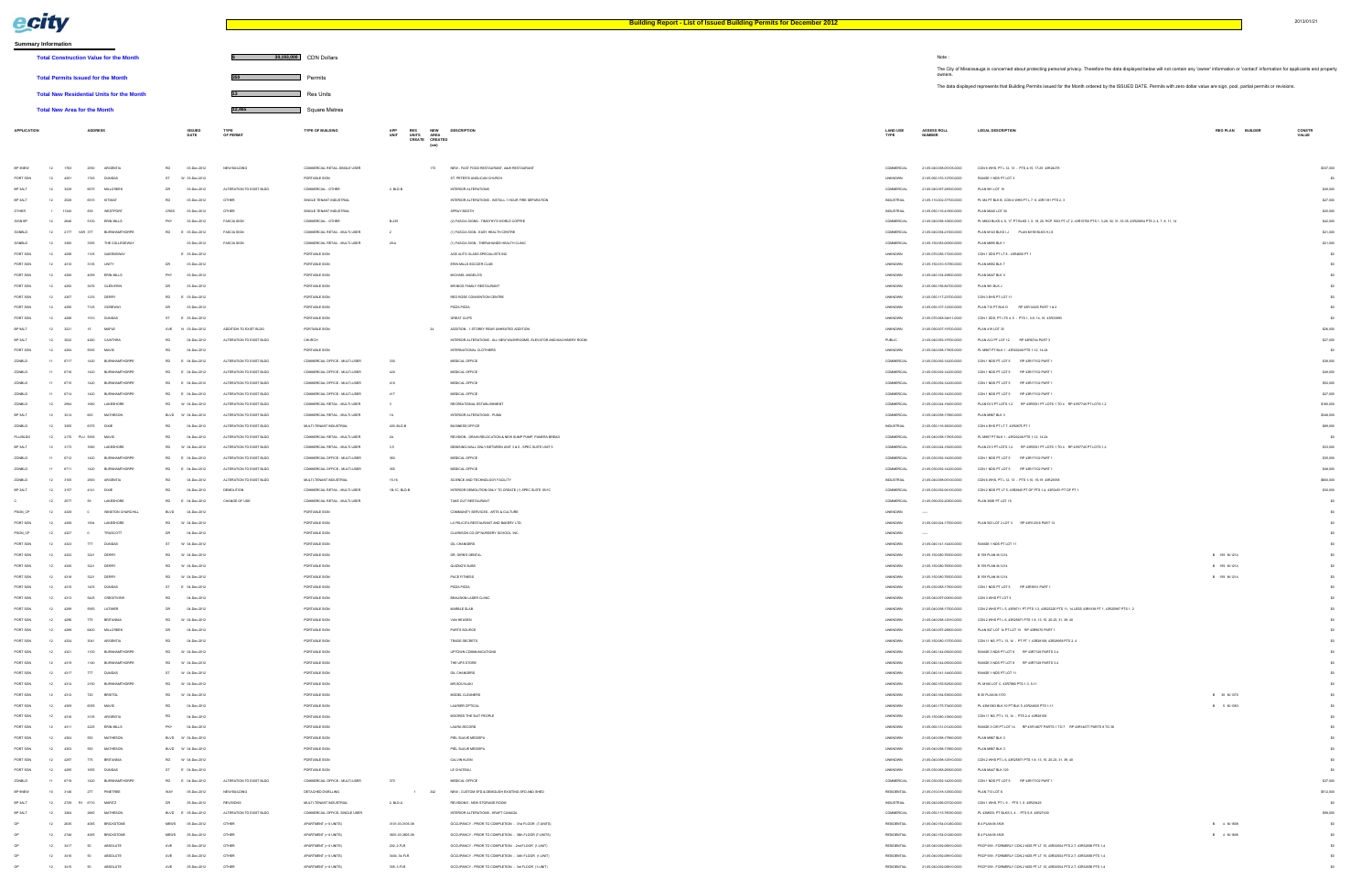\$68,000 \$0\$0 $\boldsymbol{\mathsf{s}}$ \$0\$0\$0 \$0\$0  $\boldsymbol{\mathsf{s}}$  $\boldsymbol{\mathsf{s}}$ \$524,000  $\boldsymbol{\mathsf{s}}$ \$0 \$0  $\boldsymbol{\mathsf{s}}$ \$0 \$0 \$59,000 \$0 \$0  $\boldsymbol{\mathsf{s}}$ \$0\$0\$0 \$0  $\mathfrak{so}% =\mathfrak{so}_{2}\otimes_{\mathbb{Z}}\mathfrak{so}_{2}$ \$0  $\boldsymbol{\mathsf{s}}$ 

|                 | 12      | 3414<br>50         | ABSOLUTE           | AVE<br>05-Dec-2012             | OTHER                     | APARTMENT (> 6 UNITS)          | 3707, 37-FLR    | OCCUPANCY - PRIOR TO COMPLETION - 37th FLOOR (1-UNIT)                                                                                                                                                                          | RESIDENTIAL        | 21-05-040-092-08810-0000 | PSCP 939 - FORMERLY CON 2 NDS PT LT 15, 43R32504 PTS 2-7, 43R32656 PTS 1-4                                                     |                        |
|-----------------|---------|--------------------|--------------------|--------------------------------|---------------------------|--------------------------------|-----------------|--------------------------------------------------------------------------------------------------------------------------------------------------------------------------------------------------------------------------------|--------------------|--------------------------|--------------------------------------------------------------------------------------------------------------------------------|------------------------|
|                 |         | 4065<br>2847       | <b>BRICKSTONE</b>  | MEWS 05-Dec-2012               | OTHER                     | APARTMENT (> 6 UNITS)          | AS-NOTED        | OCCUPANCY PRIOR COMPLETION - 35 UNITS UNITS# 203, 303, 403, 504, 604, 704, 804, 904, 1004, 1104, 1204, 1404, 1504, 1604, 1704, 1804, 1804, 1904, 1204, 1204, 1204, 1804, 1804, 1804, 1804, 1804, 1804, 2004, 2204, 2304, 2304, | RESIDENTIAL        | 21-05-040-154-01260-0000 | <b>B 4 PLAN M-1808</b>                                                                                                         | B 4 M-1808             |
|                 |         |                    |                    |                                |                           |                                |                 |                                                                                                                                                                                                                                |                    |                          |                                                                                                                                |                        |
|                 | 12      | 3373<br>7025       | <b>TOMKEN</b>      | <b>RD</b><br>05-Dec-2012       | OTHER                     | MULTI-TENANT INDUSTRIAL        | $15 - 16$       | MANUFACTURING FACILITY + TAKE-OUT RESTAURANT                                                                                                                                                                                   | INDUSTRIAL         | 21-05-050-116-61100-0000 | PL 43M435 PT L 61 - PTS 1-5 43R24264                                                                                           |                        |
|                 |         | 1705<br>738        | ARGENTIA           | <b>RD</b><br>05-Dec-2012       | OTHER                     | MULTI-TENANT INDUSTRIAL        | $10 - 12$       | OCCUPANCY - PRIOR TO COMPLETION - RECEIVING & WAREHOUSE AREA (1200m2)                                                                                                                                                          | INDUSTRIAL         | 21-05-040-097-24412-0000 | PLAN M8 PT BLK V RP 43R8606 PARTS 1,2                                                                                          |                        |
|                 | 12      | 2759<br>4065       | <b>BRICKSTONE</b>  | MEWS 05-Dec-2012               | OTHER                     | APARTMENT (> 6 UNITS)          | 3201-03.3205-08 | OCCUPANCY - PRIOR TO COMPLETION - 32nd FLOOR (7-UNITS)                                                                                                                                                                         | RESIDENTIAL        | 21-05-040-154-01260-0000 | B 4 PLAN M-1808                                                                                                                | B 4 M-1808             |
|                 |         | 2758<br>4065       | <b>BRICKSTONE</b>  | <b>MEWS</b><br>05-Dec-2012     | OTHER                     | APARTMENT (> 6 UNITS)          | 3301-03,3305-08 | OCCUPANCY - PRIOR TO COMPLETION - 33rd FLOOR (7-UNITS)                                                                                                                                                                         | <b>RESIDENTIAL</b> | 21-05-040-154-01260-0000 | <b>B 4 PLAN M-1808</b>                                                                                                         | B 4 M-1808             |
|                 | 12      | 4065<br>2757       | <b>BRICKSTONE</b>  | MEWS 05-Dec-2012               | OTHER                     | APARTMENT (> 6 UNITS)          | 3401-03,3405-08 | OCCUPANCY - PRIOR TO COMPLETION - 34th FLOOR (7-UNITS)                                                                                                                                                                         | <b>RESIDENTIAL</b> | 21-05-040-154-01260-0000 | B 4 PLAN M-1808                                                                                                                | B 4 M-1808             |
| OP              |         | 4065<br>2756       | <b>BRICKSTONE</b>  | MEWS 05-Dec-2012               | OTHER                     | APARTMENT (> 6 UNITS)          | 3501-03,3505-08 | OCCUPANCY - PRIOR TO COMPLETION - 35th FLOOR (7-UNITS)                                                                                                                                                                         | <b>RESIDENTIAL</b> | 21-05-040-154-01260-0000 | B 4 PLAN M-1808                                                                                                                | B 4 M-1808             |
|                 |         | 7166               |                    |                                |                           |                                |                 |                                                                                                                                                                                                                                |                    |                          |                                                                                                                                |                        |
| BP 9ALT         |         | 5373               | SAINT BARBARA      | BLVD 05-Dec-2012               | OTHER                     | DETACHED DWELLING              |                 | ALTERATIONS - SIDE ENTRANCE & (2) BASEMENT WINDOWS                                                                                                                                                                             | <b>RESIDENTIAL</b> | 21-05-040-096-87510-0000 | L 81 PLAN M-1759                                                                                                               | L 81 M-1759            |
| BP 9ALT         |         | 644<br>5935        | TWAIN              | AVE 05-Dec-2012                | OTHER                     | DETACHED DWELLING              |                 | ALTERATIONS - SIDE ENTRANCE                                                                                                                                                                                                    | RESIDENTIAL        | 21-05-040-096-85980-0000 | L 40 PLAN M-1687                                                                                                               | L 40 M-1687<br>\$13.00 |
| PORT SGN        |         | 4331<br>158        | LAKESHOP           | RD E 05-Dec-2012               |                           | PORTABLE SIGN                  |                 | SCOTIA BANK INC                                                                                                                                                                                                                | <b>UNKNOWN</b>     | 21-05-090-003-03500-0000 | PLAN B10 LOTS 2,3 E 1/2 PT LOT 1                                                                                               |                        |
| PORT SGN        | 12      | 35<br>4337         | BRUNEL             | RD 3<br>05-Dec-2012            |                           | PORTABLE SIGN                  |                 | SAHARA PAK - INDIAN RESTAURANT INC.                                                                                                                                                                                            | <b>UNKNOWN</b>     | 21-05-040-116-26900-0000 | PLAN M425 PT BLK 1 RP 43R14278 PARTS 1 & 2                                                                                     |                        |
| PORT SGN        | 12      | 4190<br>4335       | SLADEVIEW          | CRES 06-Dec-2012               |                           | PORTABLE SIGN                  |                 | MANJAKS GYMNASTICS                                                                                                                                                                                                             | <b>UNKNOW?</b>     | 21-05-150-010-00102-0000 | 43M781, PT BLKS 1, 31 - PTS 23-25, 30-33 43R24548                                                                              |                        |
| PSGN CP         | 12      | $\circ$<br>4334    | BURNHAMTHORPE      | RD E 05-Dec-2012               |                           | PORTABLE SIGN                  |                 | COUNCILLOR - WARD 3                                                                                                                                                                                                            | <b>UNKNOWN</b>     |                          |                                                                                                                                |                        |
|                 |         |                    |                    | PKY 05-Dec-2012                |                           |                                |                 | <b>GRACE COMMUNITY CHURCH</b>                                                                                                                                                                                                  |                    |                          |                                                                                                                                |                        |
| PSGN_CP         | 12      | 4336<br>$\circ$    | <b>ERIN MILLS</b>  |                                |                           | PORTABLE SIGN                  |                 |                                                                                                                                                                                                                                | <b>UNKNOWN</b>     | $\sim$                   |                                                                                                                                |                        |
| PORT SGN        |         | 3631<br>4328       | DIXIE              | 05-Dec-2012<br><b>RD</b>       |                           | PORTABLE SIGN                  |                 | <b>GALERIA FLOWERS</b>                                                                                                                                                                                                         | <b>UNKNOWN</b>     | 21-05-030-075-16300-0000 | CON 1 NDS PT LOT 5 RP 43R16505 PARTS 1,2                                                                                       |                        |
| PORT SGN        |         | 2077<br>4325       | ROYAL WINDSOR      | DR<br>05-Dec-2012              |                           | PORTABLE SIGN                  |                 | <b>HARVEY'S</b>                                                                                                                                                                                                                | <b>UNKNOWN</b>     | 21-05-020-025-08400-0000 | CON 2 SDS PT LOT 31                                                                                                            |                        |
| PORT SGN        | 12      | 3045<br>4326       | MAVIS              | RD 05-Dec-2012                 |                           | PORTABLE SIGN                  |                 | LOBLAWS                                                                                                                                                                                                                        | <b>UNKNOW?</b>     | 21-05-040-142-32000-0000 | PL 43M-1332, PT B 3 LESS 43R27004, PTS 1-6                                                                                     | B 3 M-1332             |
| PSGN CP         | 12      | $\circ$<br>4333    | BURNHAMTHORPE      | RD W 05-Dec-2012               |                           | PORTABLE SIGN                  |                 | ART GALLERY OF MISSISSAUGA                                                                                                                                                                                                     | <b>UNKNOWN</b>     |                          |                                                                                                                                |                        |
| PORT SGN        | 12      | 3200<br>4330       | <b>ERIN MILLS</b>  | PKY 05-Dec-2012                |                           | PORTABLE SIGN                  |                 | PIZZA N JOY                                                                                                                                                                                                                    | <b>UNKNOWN</b>     | 21-05-060-155-51701-0000 | PLAN 915 PT BLKS N, G, X RP 43R4553 PARTS 1,3,5                                                                                |                        |
|                 |         |                    |                    |                                |                           |                                |                 |                                                                                                                                                                                                                                |                    |                          |                                                                                                                                |                        |
|                 |         | 2100               | <b>SYNTEX</b>      | CRT<br>05-Dec-2012             | ELECTROMAG LOCK DEVICE    | SINGLE TENANT INDUSTRIAL       |                 | FIRE ONLY - (10) MAGLOCKS                                                                                                                                                                                                      | INDUSTRIAL         | 21-05-040-098-22410-0000 | CON 5 WHS PT LTS 10, 11, PT RD ALLOW BET LTS 10, 11 (CLOSED), 43R6595 PTS 1-3, 43R6596 PTS 1-3 EXCEPT 43R25746 PTS 6-8, 12, 13 | \$120,00               |
| ZONBLD          |         | 5099<br>3039       | CREEKBANK          | <b>RD</b><br>05-Dec-2012       | ALTERATION TO EXIST BLDG  | COMMERCIAL OFFICE - MULTI-USER | 1ST FLOOR       | RETAIL SALES                                                                                                                                                                                                                   | COMMERCIAL         | 21-05-050-117-09003-0000 | CONS 4 AND 5 EHS PT LT 1, PT RD ALLOW, 43R25755 PTS 2, 13-23, 43-45, 47-87, 93-110, 43R31621 PTS 10-46, 52                     | \$59,00                |
| BP 9NEW         |         | 941                | <b>REFOHWOOD</b>   | AVE<br>06-Dec-2012             | NEW BUILDING              | DETACHED DWELLING              | 1 251           | NEW CUSTOM SFD/ DEMOLISH EXISTING SFD                                                                                                                                                                                          | <b>RESIDENTIAL</b> | 21-05-010-002-07800-0000 | PLAN C19 PT LOT 48                                                                                                             | \$464,00               |
| SGNBLD          |         | 5525               | AMBLER             | DR<br>06-Dec-2012              | MULTIPLE SIGNS            | COMMERCIAL - OTHER             |                 | 6 FASCIA SIGNS & 1 GROUND SIGN - DIXIE MITSUBISHI MOTORS                                                                                                                                                                       | COMMERCIAL         | 21-05-050-116-16000-0000 | CON 3 EHS PT LT 3 - 43R14814 PT PART 11, PTS 5-7, 12-14, 16-26                                                                 | \$153,00               |
| BP 9ALT         |         | 5703               | KELDREW            | AVE 06-Dec-2012                | ALTERATION TO EXIST BLDG. | SEMI-DETACHED DWELLING         |                 | ALTERATIONS - GARAGE ENTRANCE                                                                                                                                                                                                  | RESIDENTIAL        | 21-05-150-085-10487-0000 | PLAN 43M1461, PART LOT 9 - PTS 2, 3 43R25983                                                                                   | \$5,00                 |
| ZONBLD          |         | 55                 | <b>CITY CENTRI</b> | DR.<br>06-Dec-2012             | ALTERATION TO EXIST BLDG  | COMMERCIAL OFFICE - MULTI-USER | 701             | <b>BUSINESS OFFICE</b>                                                                                                                                                                                                         | COMMERCIAL         | 21-05-040-154-00400-0000 | CON 2 NDS PT LOT 16 RP 43R1456 PARTS 21,22 PLAN M1010 BLK 3                                                                    | \$148,00               |
|                 |         |                    |                    |                                |                           |                                |                 |                                                                                                                                                                                                                                |                    |                          |                                                                                                                                |                        |
| ZONBLD          |         | 63<br>3254         | OAKWOOD            |                                | ALTERATION TO EXIST BLDG  | DETACHED DWELLING              |                 | RESIDENT PHYSICIAN                                                                                                                                                                                                             | <b>RESIDENTIAL</b> | 21-05-090-001-17500-0000 | PLAN 690 LOT 5                                                                                                                 | \$162,00               |
| BP 3ALT         |         | 2680               | MATHESON           | BLVD E 06-Dec-2012             | ALTERATION TO EXIST BLDG  | COMMERCIAL OFFICE - MULTI-USER | 202             | INTERIOR ALTERATIONS - AXENTIA SOLUTIONS CORP                                                                                                                                                                                  | COMMERCIAL         | 21-05-050-115-78025-0000 | PL 43M533, PT BLKS 3, 4 - PTS 3, 4, 9, 10 43R27430                                                                             | \$309,00               |
| BP 3ALT         |         | 6580               | NORTHWEST          | DR<br>06-Dec-2012              | ALTERATION TO EXIST BLDG  | INDUSTRIAL - OTHER             | 291             | ALTERATIONS - EXIT CORRIDOR                                                                                                                                                                                                    | <b>INDUSTRIAL</b>  | 21-05-050-118-05805-0000 | CON 7 EHS BLK B1 PCL 68 PT LOT 9                                                                                               | \$58,00                |
| <b>FIRE</b>     |         | 1065<br>1071       | MISSISSAUGA VALLEY | BLVD 06-Dec-2012               | OTHER                     | SCHOOL - ELEMENTARY            |                 | FIRE-ONLY - FIRE ALARM SYSTEM                                                                                                                                                                                                  | PUBLIC             | 21-05-040-095-60833-0000 | PLAN 935 PT BLK H                                                                                                              | \$80,00                |
| BP 9ALT         |         | 132                | <b>HANSON</b>      | <b>RD</b><br>06-Dec-2012       | OTHER                     | SEMI-DETACHED DWELLING         |                 | ADDITION - REAR DECK                                                                                                                                                                                                           | <b>RESIDENTIAL</b> | 21-05-040-143-03820-0000 | PLAN 941 PT LOT 1 RP 43R916 PARTS 1 TO 4                                                                                       | \$12,00                |
| SGNBLD          | 12      | VAR 3015<br>1782   | <b>THOMAS</b>      | ST .<br>06-Dec-2012            | <b>FASCIA SIGN</b>        | COMMERCIAL - OTHER             |                 | (1) FASCIA SIGN - PIONEER, GAS-BAR CANOPY SIGNAGE                                                                                                                                                                              | COMMERCIAL         | 21-05-150-070-20450-0000 | B 4 PLAN M-1762                                                                                                                | B 4 M-1762<br>\$10,00  |
|                 |         |                    |                    |                                |                           |                                |                 |                                                                                                                                                                                                                                |                    |                          |                                                                                                                                |                        |
| SGNBLD          |         | 3155               | 1510 DUNDAS        | ST E 06-Dec-2012               | <b>FASCIA SIGN</b>        | COMMERCIAL RETAIL - MULTI-USER | $\overline{1}$  | (2) FASCIA SIGNS - SUNSET GRILL RESTAURANT                                                                                                                                                                                     | COMMERCIAL         | 21-05-070-068-34611-0000 | CON 1 SDS, PT LTS 4, 5 - PTS 1, 3-9, 14, 16 43R33993                                                                           | \$44,00                |
| PORT SGN        | 12      | 4342               | 2110 DUNDAS        | ST E 06-Dec-2012               |                           | PORTABLE SIGN                  |                 | DUNDAS CARPET                                                                                                                                                                                                                  | <b>UNKNOWN</b>     | 21-05-070-068-37900-0000 | CON 1 SDS PT LOT A                                                                                                             |                        |
| PORT SGN        | 12      | 4340               | 1185 DUNDAS        | ST E 06-Dec-2012               |                           | PORTABLE SIGN                  |                 | ADEPT DRIVERS EDUCATION                                                                                                                                                                                                        | <b>UNKNOWN</b>     | 21-05-030-068-18110-0000 | PLAN 455 LOTS 5.6.8.9 PT LOT 7                                                                                                 |                        |
| PORT SGN        |         | 3030<br>4339       | <b>THOMA:</b>      | 06-Dec-2012<br>ST <sub>1</sub> |                           | PORTABLE SIGN                  |                 | WINGS UP                                                                                                                                                                                                                       | <b>UNKNOW</b>      | 21-05-150-070-16953-0000 | CON 11 NS PT LOT 3 - 43R32749 PTS 1, 2, 5                                                                                      |                        |
| PSGN CP         | 12      | $\circ$<br>4348    | DERRY              | RD W 06-Dec-2012               |                           | PORTABLE SIGN                  |                 | <b>LIVING ARTS CENTRE</b>                                                                                                                                                                                                      | <b>UNKNOW!</b>     |                          |                                                                                                                                |                        |
| PSGN_CP         | 12      | 4346<br>$\circ$    | <b>ERIN MILLS</b>  | PKY 06-Dec-2012                |                           | PORTABLE SIGN                  |                 | <b>LIVING ARTS CENTRE</b>                                                                                                                                                                                                      | <b>UNKNOW?</b>     |                          |                                                                                                                                |                        |
|                 |         |                    |                    |                                |                           |                                |                 |                                                                                                                                                                                                                                |                    |                          |                                                                                                                                |                        |
| PSGN CP         | 12      | $^{\circ}$<br>4345 | <b>DUNDAS</b>      | ST W 06-Dec-2012               |                           | PORTABLE SIGN                  |                 | LIVING ARTS CENTRE                                                                                                                                                                                                             | <b>UNKNOWN</b>     | 1.11                     |                                                                                                                                |                        |
| PSGN CP         | 12      | $\circ$<br>4343    | QUEENSWAY          | E 06-Dec-2012                  |                           | PORTABLE SIGN                  |                 | <b>LIVING ARTS CENTRE</b>                                                                                                                                                                                                      | <b>UNKNOWN</b>     | <b>STATE</b>             |                                                                                                                                |                        |
|                 |         |                    |                    |                                |                           |                                |                 |                                                                                                                                                                                                                                |                    |                          |                                                                                                                                |                        |
| PORT SGN        |         | 1695<br>4344       | THE COLLEGEWAY     | 06-Dec-2012                    |                           | PORTABLE SIGN                  |                 | <b>GLENERIN INN</b>                                                                                                                                                                                                            | <b>UNKNOWN</b>     | 21-05-060-155-52489-0000 | PL M-199, PT BLKS 00, PP - PTS 1-9 43R33735                                                                                    |                        |
| PORT SGN        | 12      | 735<br>4341        | TWAIN              | AVE 06-Dec-2012                |                           | PORTABLE SIGN                  |                 | <b>GINO'S PIZZA</b>                                                                                                                                                                                                            | <b>UNKNOWN</b>     | 21-05-040-096-85900-0000 | B 196 PLAN M-1422                                                                                                              | B 196 M-1422           |
| PORT SGN        | 12      | 4338               | 5027 HURONTARIO    |                                |                           | PORTABLE SIGN                  |                 | <b>HENRY'S</b>                                                                                                                                                                                                                 | <b>UNKNOW?</b>     | 21-05-040-117-12100-0000 | CON 1 EHS PT LOT 1 PT 2, 43R21489                                                                                              |                        |
|                 |         |                    |                    | ST 06-Dec-2012                 |                           |                                |                 |                                                                                                                                                                                                                                |                    |                          |                                                                                                                                |                        |
| PSGN CP         | 12      | $\circ$<br>4347    | BURNHAMTHORPE      | RD E 06-Dec-2012               |                           | PORTABLE SIGN                  |                 | <b>LIVING ARTS CENTRE</b>                                                                                                                                                                                                      | <b>UNKNOWN</b>     |                          |                                                                                                                                |                        |
| BP 3ALT         | 12      | 7333<br>3231       | MISSISSAUG/        | <b>RD</b><br>06-Dec-2012       | ALTERATION TO EXIST BLDG  | INDUSTRIAL - OTHER             | BLDG 3          | ALTERATIONS - NEW DIESEL STORAGE TANK ROOM IN EXISTING BLDG & EXTERIOR FILL STATION - GLAXOSMITHKLINE CANADA                                                                                                                   | INDUSTRIAL         | 21-05-040-097-11460-0000 | CON 4 WHS PT LOTS 11.12 RP 43R16448 PART 1                                                                                     |                        |
| BP 9NEW         | 12      | 2827<br>494        | AVONWOOD           | DR.<br>07-Dec-2012             | NEW BUILDING              | DETACHED DWELLING              | 1 301           | NEW - CUSTOM SFD                                                                                                                                                                                                               | <b>RESIDENTIAL</b> | 21-05-010-005-19100-0000 | PLAN 512 LOT 26                                                                                                                | \$524,00               |
| BP 3ALT         |         | 6089<br>2100       | SYNTEX             | 07-Dec-2012                    | REVISION:                 | SINGLE TENANT INDUSTRIA        |                 | REVISION - ALTERATIONS TO CONSTRUCT 2-STOREY SUITE MODIFICATIONS (REDUCTION IN SIZE FROM ORIGINAL                                                                                                                              | INDUSTRIAL         | 21-05-040-098-22410-0000 | CON 5 WHS PT LTS 10, 11, PT RD ALLOW BET LTS 10, 11 (CLOSED), 43R6595 PTS 1-3, 43R6596 PTS 1-3 EXCEPT 43R25746 PTS 6-8, 12, 13 |                        |
| BP 9ALT         | 12 3298 |                    | 2173 FLORIAN       | RD 07-Dec-2012                 | ADDITION AND ALTER        | DETACHED DWELLING              | 171             | ADDITION /ALTERATIONS - FRONT PORCH, REAR MUDROOM, 2ND STOREY ADDITION & INTERIOR ALTERATIONS.                                                                                                                                 | <b>RESIDENTIAL</b> | 21-05-010-065-00700-0000 | PLAN 551 LOT 61                                                                                                                | \$234,00               |
| SGNBLD          |         | 3304<br>785        | BRITANNIA          | RD W 07-Dec-2012               | <b>FASCIA SIGN</b>        | COMMERCIAL - OTHER             |                 | (1) FASCIA SIGN - CANADIAN BLOOD SERVICE CLINIC                                                                                                                                                                                | COMMERCIAL         | 21-05-040-098-12910-0000 | CON 2 WHS PT L 6, 43R25871 PTS 1-9, 13, 15, 20-23, 31, 39, 40                                                                  | \$34,00                |
| PORT SGN        | 12      | 4350               | 1970 DUNDAS        | ST E 07-Dec-2012               |                           | PORTABLE SIGN                  |                 | IN STYLE FURNITURE                                                                                                                                                                                                             | <b>UNKNOWN</b>     | 21-05-070-068-37500-0000 |                                                                                                                                |                        |
|                 |         |                    |                    |                                |                           |                                |                 |                                                                                                                                                                                                                                |                    |                          | PT LT 1 CON 1 SDS - PT 2 43R12339                                                                                              |                        |
| PORT SGN        | 12      | 3100<br>4349       | DIXIE              | RD 07-Dec-2012                 |                           | PORTABLE SIGN                  |                 | PIZZA NOVA                                                                                                                                                                                                                     | <b>UNKNOWN</b>     | 21-05-030-075-17510-0000 | CON 1 NDS PT LOT 6 PTS 1 - 8, 43R14171                                                                                         |                        |
| PSGN CP         | 12      | $\circ$<br>4370    | KENNEDY            | RD 07-Dec-2012                 |                           | PORTABLE SIGN                  |                 | COMMUNITY SERVICES - FRANK MCKECHNIE CC                                                                                                                                                                                        | <b>UNKNOWN</b>     | -                        |                                                                                                                                |                        |
| PSGN_CP         | 12      | $\circ$<br>4358    | <b>HURONTARIO</b>  | ST 07-Dec-2012                 |                           | PORTABLE SIGN                  |                 | COMMUNITY SERVICES - FRANK MCKECHNIE CC                                                                                                                                                                                        | <b>UNKNOWN</b>     | $\cdots$                 |                                                                                                                                |                        |
| PORT SGN        | 12      | 325<br>4361        | CENTRAL            | PKY W 07-Dec-2012              |                           | PORTABLE SIGN                  |                 | JUST LIKE HOME LAUNDRY                                                                                                                                                                                                         | <b>UNKNOWN</b>     | 21-05-040-143-08425-0000 | <b>PLAN M678 BLK 172</b>                                                                                                       |                        |
| PSGN_CP         | 12      | 4379<br>$\circ$    | MCLAUGHLIN         | RD 07-Dec-2012                 |                           | PORTABLE SIGN                  |                 | COMMUNITY SERVICES - FRANK MCKECHNIE CC                                                                                                                                                                                        | <b>UNKNOW!</b>     |                          |                                                                                                                                |                        |
|                 | 12      | 4378<br>$\circ$    |                    |                                |                           |                                |                 |                                                                                                                                                                                                                                |                    |                          |                                                                                                                                |                        |
| PSGN_CP         |         |                    | EGLINTON           | AVE E 07-Dec-2012              |                           | PORTABLE SIGN                  |                 | COMMUNITY SERVICES - FRANK MCKECHNIE CC                                                                                                                                                                                        | <b>UNKNOW</b>      |                          |                                                                                                                                |                        |
| PSGN CP         | 12      | $\circ$<br>4377    | <b>HURONTARIO</b>  | ST 07-Dec-2012                 |                           | PORTABLE SIGN                  |                 | COMMUNITY SERVICES - FRANK MCKECHNIE CC                                                                                                                                                                                        | <b>UNKNOWN</b>     | $\sim$                   |                                                                                                                                |                        |
| PSGN_CP         | 12      | $\circ$<br>4376    | KENNEDY            | RD 07-Dec-2012                 |                           | PORTABLE SIGN                  |                 | COMMUNITY SERVICES - FRANK MCKECHNIE CC                                                                                                                                                                                        | <b>UNKNOWN</b>     |                          |                                                                                                                                |                        |
| PSGN CP         | 12      | 4375<br>$\sim$     | MAVIS              | RD 07-Dec-2012                 |                           | PORTABLE SIGN                  |                 | COMMUNITY SERVICES - FRANK MCKECHNIE CC                                                                                                                                                                                        | <b>UNKNOWN</b>     | 1.11                     |                                                                                                                                |                        |
| PORT SGN        | 12      | 4354<br>321        | LAKESHORE          | RD W 07-Dec-2012               |                           | PORTABLE SIGN                  |                 | SHOPPERS DRUG MART                                                                                                                                                                                                             | <b>UNKNOWN</b>     | 21-05-090-006-08105-0000 | PL H22 BLK A LTS 66-72 PT LTS 73, 74, PT MAPLE AVE, 43R6908 PTS 1-3, 5, 7, PT PART 8                                           |                        |
| PSGN_CP         | 12      | 4352<br>$\circ$    | EGLINTON           | AVE W 07-Dec-2012              |                           | PORTABLE SIGN                  |                 | HOPE COMMUNITY CHURCH                                                                                                                                                                                                          | <b>UNKNOWN</b>     | -                        |                                                                                                                                |                        |
| PSGN CP         | 12      | $\circ$<br>4351    | TENTH LINE WEST    | 07-Dec-2012                    |                           | PORTABLE SIGN                  |                 |                                                                                                                                                                                                                                | <b>UNKNOWN</b>     | ----                     |                                                                                                                                |                        |
|                 |         |                    |                    |                                |                           |                                |                 | HOPE COMMUNITY CHURCH                                                                                                                                                                                                          |                    |                          |                                                                                                                                |                        |
| PSGN_CP         |         | 4368<br>$\circ$    | MCLAUGHLIN         | RD 07-Dec-2012                 |                           | PORTABLE SIGN                  |                 | COMMUNITY SERVICES - FRANK MCKECHNIE CC                                                                                                                                                                                        | <b>UNKNOWN</b>     | $\sim$                   |                                                                                                                                |                        |
| PSGN CP         | 12      | $\circ$<br>4367    | EGLINTON           | AVE E 07-Dec-2012              |                           | PORTABLE SIGN                  |                 | COMMUNITY SERVICES - FRANK MCKECHNIE CC                                                                                                                                                                                        | <b>UNKNOWN</b>     | 1.11                     |                                                                                                                                |                        |
| PSGN_CP         | 12      | 4366<br>$\circ$    | <b>HURONTARIO</b>  | ST 07-Dec-2012                 |                           | PORTABLE SIGN                  |                 | COMMUNITY SERVICES - FRANK MCKECHNIE CC                                                                                                                                                                                        | <b>UNKNOW!</b>     | <b>STATE</b>             |                                                                                                                                |                        |
| PSGN_CP         | 12      | 4365<br>$\circ$    | KENNEDY            | RD 07-Dec-2012                 |                           | PORTABLE SIGN                  |                 | COMMUNITY SERVICES - FRANK MCKECHNIE CC                                                                                                                                                                                        | <b>UNKNOWN</b>     |                          |                                                                                                                                |                        |
| PSGN CP         | 12      | $\circ$<br>4363    | MCLAUGHLIN         | RD 07-Dec-2012                 |                           | PORTABLE SIGN                  |                 | COMMUNITY SERVICES - FRANK MCKECHNIE CC                                                                                                                                                                                        | <b>UNKNOWN</b>     | $\cdots$                 |                                                                                                                                |                        |
| PORT SGN        | 12      | 1170<br>4353       | BURNHAMTHORPE      | RD W 07-Dec-2012               |                           | PORTABLE SIGN                  |                 | CYCLEPATH                                                                                                                                                                                                                      | <b>UNKNOWN</b>     | 21-05-040-144-09000-0000 | RANGE 3 NDS PT LOT 8 RP 43R7128 PARTS 3,4                                                                                      |                        |
|                 |         |                    |                    |                                |                           |                                |                 |                                                                                                                                                                                                                                |                    |                          |                                                                                                                                |                        |
| PSGN CP         | 12      | $\circ$<br>4380    | MAVIS              | RD 07-Dec-2012                 |                           | PORTABLE SIGN                  |                 | COMMUNITY SERVICES - FRANK MCKECHNIE CC                                                                                                                                                                                        | <b>UNKNOWN</b>     |                          |                                                                                                                                |                        |
| PSGN_CP         | 12      | 4373<br>$\circ$    | MCLAUGHLIN         | RD 07-Dec-2012                 |                           | PORTABLE SIGN                  |                 | COMMUNITY SERVICES - FRANK MCKECHNIE CC                                                                                                                                                                                        | <b>UNKNOW!</b>     | <b>STATE</b>             |                                                                                                                                |                        |
| PSGN_CP         | 12      | 4372<br>$\circ$    | <b>EGLINTON</b>    | AVE E 07-Dec-2012              |                           | PORTABLE SIGN                  |                 | COMMUNITY SERVICES - FRANK MCKECHNIE CC                                                                                                                                                                                        | <b>UNKNOWN</b>     | $\cdots$                 |                                                                                                                                |                        |
| PSGN CP         | 12      | $\circ$<br>4371    | <b>HURONTARIO</b>  | ST 07-Dec-2012                 |                           | PORTABLE SIGN                  |                 | COMMUNITY SERVICES - FRANK MCKECHNIE CC                                                                                                                                                                                        | <b>UNKNOWN</b>     | ----                     |                                                                                                                                |                        |
| PSGN_CP         | 12      | $^{\circ}$<br>4369 | MAVIS              | RD 07-Dec-2012                 |                           | PORTABLE SIGN                  |                 | COMMUNITY SERVICES - FRANK MCKECHNIE CC                                                                                                                                                                                        | <b>UNKNOWN</b>     | $\sim$                   |                                                                                                                                |                        |
| PSGN CP         | 12      | $\circ$<br>4364    | MAVIS              | RD 07-Dec-2012                 |                           | PORTABLE SIGN                  |                 | COMMUNITY SERVICES - ICELAND                                                                                                                                                                                                   | <b>UNKNOWN</b>     | 1.11                     |                                                                                                                                |                        |
| PSGN_CP         | 12      | 4362<br>$\circ$    | <b>EGLINTON</b>    | AVE E 07-Dec-2012              |                           | PORTABLE SIGN                  |                 | COMMUNITY SERVICES - FRANK MCKECHNIE CC                                                                                                                                                                                        | <b>UNKNOWN</b>     | $\cdots$                 |                                                                                                                                |                        |
|                 |         |                    |                    |                                |                           |                                |                 |                                                                                                                                                                                                                                |                    |                          |                                                                                                                                |                        |
| PSGN_CP         | 12      | 4356<br>$\circ$    | <b>KENNEDY</b>     | RD 07-Dec-2012                 |                           | PORTABLE SIGN                  |                 | COMMUNITY SERVICES - FRANK MCKECHNIE CC                                                                                                                                                                                        | <b>UNKNOWN</b>     | 1.111                    |                                                                                                                                |                        |
| <b>HVACHOUS</b> | 12      | 1932<br>HEA 24     | AMITY              | RD 07-Dec-2012                 | <b>REVISIONS</b>          | DETACHED DWELLING              |                 | HVAC LAYOUT REVISION                                                                                                                                                                                                           | RESIDENTIAL        | 21-05-120-005-12600-0000 | PLAN 563 LOT 11                                                                                                                |                        |
| ZONBLD          |         | 33                 | <b>CITY CENTRE</b> | DR.<br>07-Dec-2012             | ALTERATION TO EXIST BLDG  | COMMERCIAL OFFICE - MULTI-USER | 605             | OFFICE                                                                                                                                                                                                                         | COMMERCIAL         | 21-05-040-154-00415-0000 | CON 2 NDS PT L 16, 43R1456 PT 23, PL M1010 B 2                                                                                 | \$68,00                |
| BP 3NEW         | 12 2559 |                    | 2225 DUNDAS        | ST E 10-Dec-2012               | <b>NEW BUILDING</b>       | COMMERCIAL OFFICE - MULTI-USER |                 | 875 NEW - COMMERCIAL SPEC BUILDING                                                                                                                                                                                             | COMMERCIAL         | 21-05-030-068-14000-0000 | CON 1 NDS PT LT A, 43R14640 PTS 1, 2                                                                                           | \$1,194,00             |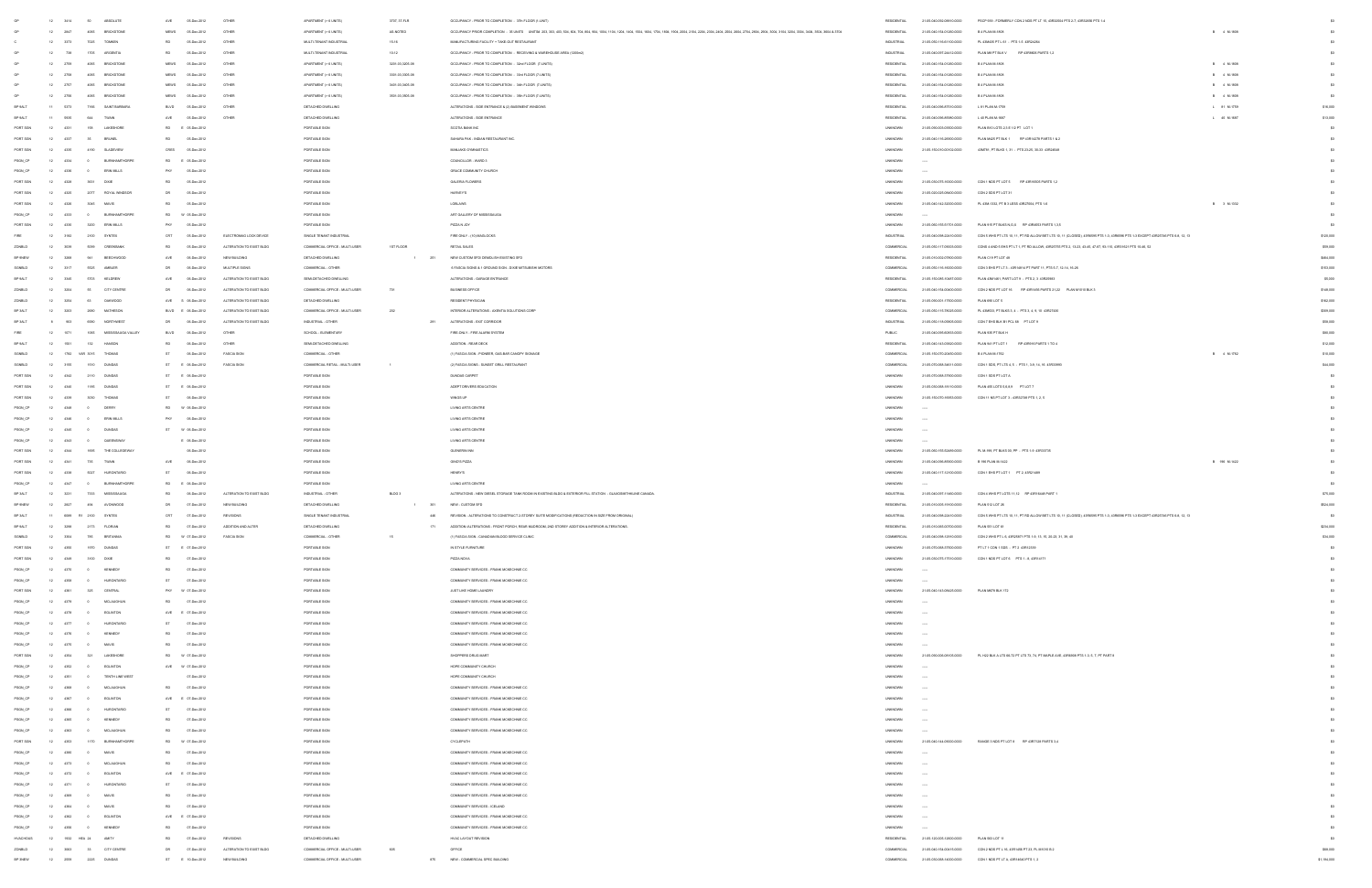| BP 3ALT                           | 12<br>3292 | 90         | BURNHAMTHORPE          |                 | RD W 10-Dec-2012   | ALTERATION TO EXIST BLDG | COMMERCIAL OFFICE - MULTI-USER | 210             | INTERIOR ALTERATIONS - COMMUNITY DOOR SERVICES NETWORK                           | COMMERCIAL         | 21-05-040-154-06690-0000 | PL M492 PT BLK 17, 43R14746 PTS 3, 4, 6, 7                                                                                          | \$27,00  |
|-----------------------------------|------------|------------|------------------------|-----------------|--------------------|--------------------------|--------------------------------|-----------------|----------------------------------------------------------------------------------|--------------------|--------------------------|-------------------------------------------------------------------------------------------------------------------------------------|----------|
| ZONBLD                            |            | 3085       | HURONTARIO             | <b>ST</b>       | 10-Dec-2012        | ALTERATION TO EXIST BLDG | COMMERCIAL RETAIL - MULTI-USER | 23C             | PERSONAL SERVICE ESTABLISHMENT                                                   | COMMERCIAL         | 21-05-040-094-13300-0000 | CON 1 NDS PT LOT 15 PLAN 645 BLK A BLK B                                                                                            | \$102,00 |
| <b>PLU/BLDG</b>                   | 12<br>3404 | PLU 215    | LAKESHORE              |                 | RD E 10-Dec-2012   | ALTERATION TO EXIST BLDG | COMMERCIAL - OTHER             |                 | NEW FIXTURES & GREASE INTERCEPTOR - EXISTING TAKE OUT RESTAURANT                 | COMMERCIAL         | 21-05-090-002-23300-0000 | PLAN 313 PT LOT 1                                                                                                                   | \$27,00  |
| BP 3ALT                           |            |            | SUPERIOR               | BLVD            | 10-Dec-2012        | ALTERATION TO EXIST BLDG | MULTI-TENANT INDUSTRIAL        | $\overline{1}$  | INTERIOR ALTERATIONS - FINICA FOODS SPECIALTIES LTD                              | <b>INDUSTRIAL</b>  | 21-05-040-117-07650-0000 | PLAN M901 BLK 14                                                                                                                    | \$926,00 |
|                                   |            |            |                        |                 |                    |                          |                                |                 |                                                                                  |                    |                          |                                                                                                                                     |          |
| ZONBLD                            |            | 2525       | <b>DUNWIN</b>          | DR 1            | 10-Dec-2012        | ALTERATION TO EXIST BLDG | INDUSTRIAL - OTHER             | $8 - 10$        | MANUFACTURING FACILITY                                                           | INDUSTRIAL         | 21-05-060-155-03900-0000 | PLAN 915 LOTS 270 TO 273                                                                                                            | \$60,00  |
| BP 3ALT                           | 3114       | 1133       | <b>DUNDAS</b>          |                 | ST E 10-Dec-2012   | ALTERATION TO EXIST BLDG | COMMERCIAL RETAIL - MULTI-USER | $_{\rm 8}$      | INTERIOR ALTERATIONS - DUNDAS PHARMACY                                           | COMMERCIAL         | 21-05-030-068-18600-0000 | PLAN 455 LOTS 1,2 PT LOT 16                                                                                                         | \$57,00  |
|                                   | 338        | 4065       | <b>BRICKSTONE</b>      | MEWS            | 10-Dec-2012        | OTHER                    | APARTMENT (> 6 UNITS)          | 105             | OCCUPANCY PRIOR TO COMPLETION - 1st FLOOR (1-UNIT)                               | RESIDENTIAL        | 21-05-040-154-01260-0000 | B 4 PLAN M-1808<br>B 4 M-1808                                                                                                       |          |
|                                   |            |            |                        |                 |                    |                          |                                |                 |                                                                                  |                    |                          |                                                                                                                                     |          |
|                                   | 338        | 4065       | <b>BRICKSTONE</b>      | <b>MEWS</b>     | 10-Dec-2012        | OTHER                    | APARTMENT (> 6 UNITS)          | 104             | OCCUPANCY PRIOR TO COMPLETION - 1st FLOOR (1-UNIT)                               | RESIDENTIAL        | 21-05-040-154-01260-0000 | B 4 PLAN M-1808<br>B 4 M-1808                                                                                                       |          |
|                                   |            | 4065       | <b>BRICKSTON</b>       | <b>MEWS</b>     | 10-Dec-2012        | OTHER                    | APARTMENT (> 6 UNITS)          |                 | OCCUPANCY PRIOR TO COMPLETION - 1st FLOOR (1-UNIT)                               | <b>RESIDENTIA</b>  | 21-05-040-154-01260-0000 | <b>B 4 PLAN M-1808</b><br>B 4 M-1808                                                                                                |          |
|                                   | 3379       | 4065       | <b>BRICKSTONE</b>      | <b>MEWS</b>     | 10-Dec-2012        | OTHER                    | APARTMENT (> 6 UNITS)          | 102             | OCCUPANCY PRIOR TO COMPLETION - 1st FLOOR (1-UNIT)                               | RESIDENTIAL        | 21-05-040-154-01260-0000 | B 4 PLAN M-1808<br>B 4 M-1808                                                                                                       |          |
|                                   |            |            |                        |                 |                    |                          |                                |                 |                                                                                  |                    |                          |                                                                                                                                     |          |
| BP 9ALT                           |            | 4721       | COLOMBO                | CRES            | 10-Dec-2012        | OTHER                    | SEMI-DETACHED DWELLING         |                 | ALTERATIONS - SIDE DOOR ENTRANCE                                                 | <b>RESIDENTIA</b>  | 21-05-150-010-04858-0000 | PL 43M1554, PT L 25 - PT 8 43R28324                                                                                                 |          |
| BP 9ALT                           | 335        | 1183       | SATURNIA               | CRES            | 10-Dec-2012        | OTHER                    | SEMI-DETACHED DWELLING         |                 | ADDITION - SOLAR ROOFTOP PANELS                                                  | <b>RESIDENTIAL</b> | 21-05-030-077-12600-0000 | PLAN 670 PT LOT 41                                                                                                                  | \$33.00  |
| OTHER                             | 665        | 6380       | NORTHWES'              | <b>DR</b>       | 10-Dec-2012        | OTHER                    | SINGLE TENANT INDUSTRIAL       |                 | SPRAY BOOTH                                                                      | INDUSTRIAL         | 21-05-050-118-06300-0000 | CON 7 EHS PCL 23 PT LOT 7                                                                                                           | \$21,00  |
|                                   |            |            |                        |                 |                    |                          |                                |                 |                                                                                  |                    |                          |                                                                                                                                     |          |
| SGNBLI                            |            | 3360       | WOLFEDAL               | <b>RD</b>       | 10-Dec-2012        | PYLON SIGN               | MULTI-TENANT INDUSTRIAL        |                 | (1) GROUND SIGN - MULTI-TENANT SIGNAGE                                           | INDUSTRIAL         | 21-05-040-144-05000-0000 | CON 1 NDS PT LT 22 - 43R29832 PTS 2-4, 7-12                                                                                         | \$29,00  |
| SGNBLD                            |            | 925        | RATHBURN               |                 | RD E 10-Dec-2012   | <b>FASCIA SIGN</b>       | COMMERCIAL RETAIL - MULTI-USER | C1              | (1) FASCIA SIGN - TOMKEN CENTRE DENTISTRY                                        | COMMERCIAL         | 21-05-040-093-36700-0000 | PLAN M367 BLK 30                                                                                                                    | \$21,00  |
| SGNBLD                            |            | 415        | ANNAGEM                | BLVD            | 10-Dec-2012        | <b>FASCIA SIGN</b>       | COMMERCIAL - OTHER             |                 | (1) FASCIA SIGN - GREDICO FOOTWEAR LTD                                           | COMMERCIAL         | 21-05-040-117-03600-0000 | CON 1 EHS, PT L 8 - PT 3 43R29104                                                                                                   |          |
|                                   |            |            |                        |                 |                    |                          |                                |                 |                                                                                  |                    |                          |                                                                                                                                     |          |
| PORT SGN                          | 438        | 1077       | NORTH SERVICE          | <b>RD</b>       | 10-Dec-2012        |                          | PORTABLE SIGN                  |                 | LITTLE CAESARS PIZZA                                                             | <b>UNKNOWN</b>     | 21-05-070-054-19700-0000 | CON 1 SDS PT LOTS 7, 8, PLAN 439 LOTS 1, 2, BLK A, PT LOTS 3 TO 11, PLAN 520 PT BLK A                                               |          |
| PORT SGN                          | 12<br>438  | 6610       | <b>TURNER VALLEY</b>   | RD 3            | 10-Dec-2012        |                          | PORTABLE SIGN                  |                 | ACTIVA CLINICS                                                                   | <b>UNKNOWN</b>     | 21-05-040-097-35006-0000 | PL M30 PT BLK B - 43R4371 PTS 1, 2, 43R-6975 PTS 2, 3                                                                               |          |
| PORT SGN                          |            | 1150       | <b>EGLINTON</b>        |                 | AVE E 10-Dec-201:  |                          |                                |                 | MAGNETO ELECTRIC                                                                 | <b>UNKNOW</b>      |                          | CON 2 NDS PT LOT 7                                                                                                                  |          |
|                                   |            |            |                        |                 |                    |                          | PORTABLE SIGN                  |                 |                                                                                  |                    | 21-05-030-094-19910-0000 |                                                                                                                                     |          |
| PORT SGN                          |            | 2111       | <b>DUNWIN</b>          | DR <sub>1</sub> | 10-Dec-2012        |                          | PORTABLE SIGN                  |                 | LITE DEPOT INC.                                                                  | <b>UNKNOWN</b>     | 21-05-060-155-00300-0000 | PLAN 915 LOT 309 LOT 310                                                                                                            |          |
| PORT SGN                          | 4359       | 4141       | DIXIE                  | <b>RD</b>       | 10-Dec-2012        |                          | PORTABLE SIGN                  |                 | LITTLE CAESARS                                                                   | <b>UNKNOWN</b>     | 21-05-030-092-19500-0000 | CON 2 NDS PT LT 5, 43R2782 PTS 1-7                                                                                                  |          |
|                                   |            |            |                        |                 |                    |                          |                                |                 |                                                                                  |                    |                          |                                                                                                                                     |          |
| PORT SGN                          | 435        | 4141       | DIXIE                  | <b>RD</b>       | 10-Dec-2012        |                          | PORTABLE SIGN                  |                 | LITTLE CAESARS                                                                   | <b>UNKNOWN</b>     | 21-05-030-092-19500-0000 | CON 2 NDS PT LT 5, 43R2782 PTS 1-7                                                                                                  |          |
| PSGN CP                           | 12<br>4396 | $^{\circ}$ | <b>EGLINTON</b>        |                 | AVE E 10-Dec-2012  |                          | PORTABLE SIGN                  |                 | APPLEWOOD CO-OPERATIVE PRESCHOOL                                                 | <b>UNKNOWN</b>     |                          |                                                                                                                                     |          |
| PORT SGN                          |            | 426        | WATLIN                 | AVE             | 10-Dec-201         |                          | PORTABLE SIGN                  |                 | DAVID ROBERTS FOOD CORPORATION                                                   | <b>UNKNOW</b>      | 21-05-040-116-25010-0000 | PT BLK 9 PLAN M-453 - PTS 3, 5 43R22525                                                                                             |          |
|                                   |            |            |                        |                 |                    |                          |                                |                 |                                                                                  |                    |                          |                                                                                                                                     |          |
| PORT SGN                          |            | 5100       | <b>ERIN MILLS</b>      | PKY             | 10-Dec-2012        |                          | PORTABLE SIGN                  |                 | ERIN MILLS TOWN CENTRE MANAGEMENT                                                | <b>UNKNOWN</b>     | 21-05-040-098-10600-0000 | PL M823 BLKS 4, 6, 17, PT BLKS 1, 5, 18, 20, RCP 1003 PT LT 2, 43R15700 PTS 1, 3-28, 30, 31, 33-35, 43R20654 PTS 2, 4, 7, 8, 11, 14 |          |
| PORT SGN                          | 4355       | 1375       | SOUTHDOWN              | <b>RD</b>       | 10-Dec-201         |                          | PORTABLE SIGN                  |                 | PIZZA PIZZA                                                                      | <b>UNKNOW</b>      | 21-05-020-040-12600-0000 | PLAN 681 BLK F                                                                                                                      |          |
| PORT SGN                          | 438        | 5100       | <b>ERIN MILLS</b>      | PKY             | 10-Dec-2012        |                          | PORTABLE SIGN                  |                 | ERIN MILLS TOWN CENTRE MANAGEMENT                                                | <b>UNKNOWN</b>     | 21-05-040-098-10600-0000 | PL M823 BLKS 4, 6, 17, PT BLKS 1, 5, 18, 20, RCP 1003 PT LT 2, 43R15700 PTS 1, 3-28, 30, 31, 33-35, 43R20654 PTS 2, 4, 7, 8, 11, 14 |          |
|                                   |            |            |                        |                 |                    |                          |                                |                 |                                                                                  |                    |                          |                                                                                                                                     |          |
| PORT SGN                          | 12<br>438  | 5100       | <b>ERIN MILLS</b>      |                 | PKY 10-Dec-2012    |                          | PORTABLE SIGN                  |                 | ERIN MILLS TOWN CENTRE MANAGEMENT                                                | <b>UNKNOWN</b>     | 21-05-040-098-10600-0000 | PL M823 BLKS 4, 6, 17, PT BLKS 1, 5, 18, 20, RCP 1003 PT LT 2, 43R15700 PTS 1, 3-28, 30, 31, 33-35, 43R20654 PTS 2, 4, 7, 8, 11, 14 |          |
| PORT SGN                          |            | 1590       |                        |                 | ST E 10-Dec-201    |                          | PORTABLE SIGN                  |                 | DEWITHS BOXING STUDIO                                                            | <b>UNKNOW</b>      | 21-05-070-068-35100-0000 | CON 1 SDS PT L 4, 43R15013 PTS 9, 24                                                                                                |          |
| PORT SGN                          |            | 2555       | <b>ERIN CENTRE</b>     |                 | BLVD 10-Dec-2012   |                          | PORTABLE SIGN                  |                 | SKINN LASER CLINIC                                                               | <b>UNKNOWN</b>     | 21-05-040-159-40000-0000 | PLAN M856 BLK 116                                                                                                                   |          |
|                                   |            |            |                        |                 |                    |                          |                                |                 |                                                                                  |                    |                          |                                                                                                                                     |          |
| PORT SGN                          | 4382       | 6055       | MAVIS                  | <b>RD</b>       | 10-Dec-201         |                          | PORTABLE SIGN                  |                 | REEBOK                                                                           | <b>UNKNOWN</b>     | 21-05-040-175-73400-0000 | PL 43M1363 BLK 10 PT BLK 5, 43R24920 PTS 1-11<br>B 5 M-1363                                                                         |          |
|                                   | 3279       | 77         | CITY CENTRE            | <b>DR</b>       | 10-Dec-2012        | ELECTROMAG LOCK DEVICE   | COMMERCIAL OFFICE - MULTI-USER |                 | FIRE ONLY - (1) MAGLOCK                                                          | COMMERCIAL         | 21-05-040-154-00410-0000 | CON 2 NDS PT LOT 16 RP 43R13482 PARTS 2,5,6,7 PLAN M1010 BLK 5                                                                      | \$22.00  |
| BP 3NEW                           | 330        | 1690       | <b>MAZO</b>            | CRES            | 10-Dec-2012        | PORTABLE CLASSROOM       | SCHOOL - ELEMENTARY            |                 | (5) PORTABLE RELOCATES - WHITEOAKS P.S.                                          | PUBLIC             | 21-05-020-034-16200-0000 | CON 2 SDS PT LOT 28                                                                                                                 | \$110,00 |
|                                   |            |            |                        |                 |                    |                          |                                |                 |                                                                                  |                    |                          |                                                                                                                                     |          |
| BP 9ALT                           |            |            | TAMBOURIN              | TERR            | 11-Dec-2012        | ADDITION TO EXIST BLDG   | DETACHED DWELLING              |                 | ADDITION - UNHEATED REAR SUNROOM                                                 | <b>RESIDENTIA</b>  | 21-05-040-099-30701-0000 | PLAN 43M1475, PT LOT 77 - PT 5 43R26086                                                                                             | \$30,00  |
| PORT SGN                          | 439        | 720        | <b>BRISTOL</b>         |                 | RD W 11-Dec-2012   |                          | PORTABLE SIGN                  |                 | PUBLIC MOBILE                                                                    | <b>UNKNOWN</b>     | 21-05-040-164-53600-0000 | B 30 M-1370<br>B 30 PLAN M-1370                                                                                                     |          |
| BP 3ALT                           | 3235       | 77         | CITY CENTRE            | DR.             | 11-Dec-2012        | ALTERATION TO EXIST BLDG | COMMERCIAL OFFICE - MULTI-USER |                 | INTERIOR ALTERATIONS - KEY FINANCIAL GROUP LTD                                   | COMMERCIAL         | 21-05-040-154-00410-0000 | CON 2 NDS PT LOT 16 RP 43R13482 PARTS 2,5,6,7 PLAN M1010 BLK 5                                                                      | \$43,00  |
|                                   |            |            |                        |                 |                    |                          |                                |                 |                                                                                  |                    |                          |                                                                                                                                     |          |
| BP 3ALT                           | 309        | 75         | COURTNEYPARK           |                 | DR W 11-Dec-2012   | ALTERATION TO EXIST BLDG | COMMERCIAL OFFICE - MULTI-USER | $_{3}$          | INTERIOR ALTERATIONS - NEW SUITE SEPARATION (RE-LOCATING)                        | COMMERCIAL         | 21-05-040-099-56801-0000 | CON 1 WHS PT LT 8, PL 43M1544 PT BLK 4 - PTS 1-5 43R31456                                                                           | \$175,00 |
| ZONBLD                            |            | 4646       | <b>HERITAGE HILLS</b>  |                 | BLVD 11-Dec-2012   | ALTERATION TO EXIST BLDG | COMMERCIAL RETAIL - MULTI-USER | 17-19           | RETAIL STORE                                                                     | COMMERCIAL         | 21-05-040-155-41400-0000 | PLAN M635 BLK 174                                                                                                                   | \$66,00  |
| BP 3ALT                           |            |            | LAKESHOR               |                 | RD E 11-Dec-2012   | ALTERATION TO EXIST BLDG |                                |                 | INTERIOR ALTERATIONS - YEH! FROZEN YOGURT                                        | COMMERCIAL         |                          | PLAN 300E PT LOT 15                                                                                                                 | \$53,00  |
|                                   |            |            |                        |                 |                    |                          | COMMERCIAL - OTHER             |                 |                                                                                  |                    | 21-05-090-002-20500-0000 |                                                                                                                                     |          |
| BP 9ALT                           |            | 2971       | ARVIDA                 | CIR             | 11-Dec-2012        | ALTERATION TO EXIST BLDG | SEMI-DETACHED DWELLING         |                 | INTERIOR ALTERATIONS - NEW BASMENT BATHROOM & ENLARGE OPENING                    | RESIDENTIAL        | 21-05-040-098-60844-0000 | PLAN M29 PT LOT 104 RP 43R2330 PART 8                                                                                               | \$16,00  |
|                                   | 2620       | 7605       | <b>DANRRO</b>          | CRES            | 11-Dec-2012        | ADDITION AND ALTER       | CHURCH                         | BLG-H           | CHANGE OF USE / ALTERATIONS - GRACE & TRUTH MESSAGE TABERNACKLE                  | PUBLIC             | 21-05-040-098-02755-0000 | PLAN M852 PT BLK 3 & 4 RP 43R16974 PARTS34,35.53-54 1/10TH INTEREST OF PARTS 43 TO 46,49,50,55,56,57                                | \$358,00 |
| BP 3ALT                           |            |            |                        |                 |                    |                          |                                |                 |                                                                                  |                    |                          |                                                                                                                                     |          |
|                                   |            |            |                        |                 |                    |                          |                                |                 |                                                                                  |                    |                          |                                                                                                                                     |          |
|                                   | 343        | 4065       | BRICKSTONE             | MEWS            | 11-Dec-2012        | OTHER                    | APARTMENT (> 6 UNITS)          | 3701-08         | OCCUPANCY PRIOR TO COMPLETION - 37th FLOOR (8-UNITS)                             | RESIDENTIAL        | 21-05-040-154-01260-0000 | B 4 PLAN M-1808<br>B 4 M-1808                                                                                                       |          |
| BP 3ALT                           | 3309<br>12 | 7333       | MISSISSAUGA            | <b>RD</b>       | 11-Dec-2012        | OTHER                    | INDUSTRIAL - OTHER             |                 | REMOVE BELOW GRADE STORAGE TANKS                                                 | INDUSTRIAL         | 21-05-040-097-11460-0000 | CON 4 WHS PT LOTS 11,12 RP 43R16448 PART 1                                                                                          | \$30,00  |
|                                   |            |            |                        |                 |                    |                          |                                |                 |                                                                                  |                    |                          |                                                                                                                                     |          |
| BP 9ALT                           |            | 3036       | <b>ILOMA</b>           | CRT             | 11-Dec-2012        | OTHER                    | DETACHED DWELLING              |                 | ALTERATIONS - SIDE DOOR ENTRANCE                                                 | <b>RESIDENTIA</b>  | 21-05-150-081-83300-0000 | PLAN M424 PT LOT 131                                                                                                                | \$5,00   |
| SGNBLD                            |            | 925        | RATHBURN               |                 | RD E 11-Dec-2012   | <b>FASCIA SIGN</b>       | COMMERCIAL RETAIL - MULTI-USER | <b>B3</b>       | (1) FASCIA SIGN - ABSOLUT DESI BAR & GRIL                                        | COMMERCIAL         | 21-05-040-093-36700-0000 | PLAN M367 BLK 30                                                                                                                    | \$21,00  |
| SGNBLD                            | 12 3318    |            | 925 RATHBURN           |                 | RD E 11-Dec-2012   | <b>FASCIA SIGN</b>       | COMMERCIAL RETAIL - MULTI-USER | <b>B5</b>       | (1) FASCIA SIGN - TOMKEN-RATHBURN VETERINARY CLINIC                              | COMMERCIAL         | 21-05-040-093-36700-0000 | PLAN M367 BLK 30                                                                                                                    | \$21,00  |
|                                   |            |            |                        |                 |                    |                          |                                |                 |                                                                                  |                    |                          |                                                                                                                                     |          |
| PORT SGN                          |            |            | CHURCHILL MEADOWS      | <b>BLVD</b>     | 11-Dec-201         |                          | PORTABLE SIGN                  |                 | CANADIAN MUSCLE & JOINT CLINIC                                                   | <b>JNKNOWI</b>     | 21-05-150-085-08870-0000 | B 446 PLAN M-1437<br>B 446 M-1437                                                                                                   |          |
| PORT SGN                          | 12 4392    |            | 1680 LAKESHORE         |                 | RD W 11-Dec-2012   |                          | PORTABLE SIGN                  |                 | POWER YOGA CANADA                                                                | <b>UNKNOWN</b>     | 21-05-020-024-19200-0000 | PLAN D13 PT LOTS 1,2 RP 43R5531 PT LOTS 1 TO 4 RP 43R7740 PT LOTS 1.2                                                               |          |
| PORT SGN                          |            | 2480       | MEADOWVALE             |                 | BLVD 11-Dec-2012   |                          | PORTABLE SIGN                  |                 | GE TECHNOLOGY / PEEL CHILDERN'S AID FOUNDATION                                   | <b>UNKNOWN</b>     | 21-05-040-098-02580-0000 | PL M852 BLKS 34, 35, 36, 47, 55, 56, 57, 58 PT BLKS 37, 46, 43R22692 PTS 2, 3, 7, 8, 9                                              |          |
|                                   |            |            |                        |                 |                    |                          |                                |                 |                                                                                  |                    |                          |                                                                                                                                     |          |
| PORT SGN                          | 12<br>439  | 1201       | BRITANNIA              |                 | RD W 11-Dec-2012   |                          | PORTABLE SIGN                  |                 | ST MARY'S PHARMACY                                                               | <b>UNKNOWN</b>     | 21-05-040-098-13300-0000 | CON 3 WHS PT LOT 6 RP 43R14964 PART 1                                                                                               |          |
| PORT SGN                          | 12<br>4390 | 1077       | NORTH SERVICE          |                 | RD 11-Dec-2012     |                          | PORTABLE SIGN                  |                 | LITTLE CAESARS PIZZA                                                             | <b>UNKNOWN</b>     | 21-05-070-054-19700-0000 | CON 1 SDS PT LOTS 7, 8, PLAN 439 LOTS 1, 2, BLK A, PT LOTS 3 TO 11, PLAN 520 PT BLK A                                               |          |
| PORT SGN                          | 12<br>4388 | 1185       | <b>DUNDAS</b>          |                 | ST E 11-Dec-2012   |                          | PORTABLE SIGN                  |                 | SHAN TAX SERVICES INC                                                            | <b>UNKNOWN</b>     | 21-05-030-068-18110-0000 | PLAN 455 LOTS 5,6,8,9 PT LOT 7                                                                                                      |          |
|                                   | 12         |            |                        |                 |                    |                          |                                |                 |                                                                                  |                    |                          |                                                                                                                                     |          |
| PORT SGN                          | 4395       | 60         | <b>DUNDAS</b>          |                 | ST E 11-Dec-2012   |                          | PORTABLE SIGN                  |                 | CASH CONVERTERS                                                                  | <b>UNKNOWN</b>     | 21-05-010-068-27600-0000 | PLAN E19 PT LOTS 1,20 RP 43R16703 PT 1 & 2                                                                                          |          |
| PORT SGN                          |            | 150        | BRITANNIA              |                 | RD E 11-Dec-2012   |                          | PORTABLE SIGN                  |                 | LECLAIR'S FAMILY FURNITURE                                                       | <b>UNKNOWN</b>     | 21-05-040-117-14000-0000 | PLAN M425 PT BLKS 4,5 RP 43R12051 PARTS 1,2,3,12, 13,14                                                                             |          |
| PORT SGN                          | 439        | 6435       | DIXIE                  |                 | RD 11-Dec-2012     |                          | PORTABLE SIGN                  |                 | NARULAS RESTAURANT                                                               | <b>UNKNOWN</b>     | 21-05-050-116-08200-0000 | PL M339 PT BLK 3, 43R12539 PTS 5, 7, 8, 43R27196 PT 1                                                                               |          |
| BP 9ALT                           | 3369       | 5315       | SNOWRIRD               | CRT             | 11-Dec-2012        | ADDITION TO EXIST BLDG   | DETACHED DWELLING              |                 | ADDITION - ONE-STOREY DECK                                                       | <b>RESIDENTIAL</b> | 21-05-040-107-21025-0000 | L 25 PLAN M-1792<br>L 25 M-1792                                                                                                     | \$12,00  |
|                                   |            |            |                        |                 |                    |                          |                                |                 |                                                                                  |                    |                          |                                                                                                                                     |          |
| ZONBLD                            | 330        | 6400       | MILLCREEK              | DR.             | 12-Dec-2012        | ALTERATION TO EXIST BLDG | COMMERCIAL OFFICE - MULTI-USER | 15              | MEDICAL OFFICE                                                                   | COMMERCIAL         | 21-05-040-097-28800-0000 | PLAN 927 LOT 14 PT LOT 13 RP 43R9070 PART 1                                                                                         | \$92,00  |
| ZONBLD                            | 3216       | 2680       | <b>SKYMARK</b>         |                 | AVE 12-Dec-2012    | ALTERATION TO EXIST BLDG | COMMERCIAL OFFICE - MULTI-USER | 520             | <b>BUSINESS OFFICE</b>                                                           | COMMERCIAL         | 21-05-050-115-79530-0000 | PLAN M533 PT BLK 10 RP 43R14673 PARTS 1,2                                                                                           | \$221,00 |
| BP 9ALT                           |            | 2090       | <b>STONEHOUSE</b>      | ${\tt CRES}$    | 12-Dec-2012        | OTHER                    | DETACHED DWELLING              |                 | IMPACT DAMAGE ALTERATIONS - (7) ROOF TRUSS REPAIRS - SFD & GARAGE                | <b>RESIDENTIAL</b> | 21-05-060-129-12100-0000 | PL 352 PT BLK A, PL 351 BLK A                                                                                                       | \$25,00  |
|                                   | 4103       |            |                        |                 |                    |                          |                                |                 |                                                                                  |                    |                          |                                                                                                                                     |          |
| BP 9ALT                           |            | 2122       | GORDON                 | DR              | 12-Dec-2012        | OTHER                    | RESIDENTIAL - OTHER            |                 | NEW - SHED                                                                       | RESIDENTIAL        | 21-05-060-125-16000-0000 | PLAN E20 PCL 5 PT LOT 10                                                                                                            | \$8,00   |
| SGNBLD                            | 12<br>3174 |            | 1865 LAKESHORE         |                 | RD W 12-Dec-2012   | <b>FASCIA SIGN</b>       | COMMERCIAL - OTHER             | 12              | (1) FASCIA SIGN - CLARKSON REMEDY'S RX                                           | COMMERCIAL         | 21-05-020-024-15300-0000 | CON 2 SDS PT L 29, 43R4543 PT 3, 43R12090 PTS 1, 2, 7-11, 22                                                                        | \$21,00  |
| SGNBLD                            | 12<br>3138 | 6677       | MEADOWVALE TOWN CENTRE | CIR             | 12-Dec-2012        | DIRECTORY SIGN           | COMMERCIAL - OTHER             |                 | (2) GROUND SIGNS - TIM HORTONS 1-MENU-BOARD, 1-PREVIEW MENU                      | COMMERCIAL         | 21-05-040-098-56920-0000 | PL M182 LT 4, PT LT 1, 43R6079 PTS 1-6, 43R6209 PTS 1-9                                                                             | \$55,00  |
| BP 3TEN                           | 12<br>3456 | 301        | BURNHAMTHORPE          |                 | RD W 12-Dec-2012   | TEMPORARY STRUCTURE      | CITY                           |                 | (2) TEMPORARY TENTS - INSTALL DEC. 2nd & REMOVE DEC. 15th. 2012 (2)20x40         | PUBLIC             | 21-05-040-154-00809-0000 | CON 2 NDS PT LT 18, 43R9721 PT OF PARTS 1-3, 43R13128 PT 36, 43R13393 PT 2                                                          |          |
|                                   |            |            |                        |                 |                    |                          |                                |                 |                                                                                  |                    |                          |                                                                                                                                     | \$4,00   |
| PSGN_CP                           |            |            | NINTH LINE             |                 | 12-Dec-2012        |                          | PORTABLE SIGN                  |                 | COUNCILLOR - WARD 10                                                             | <b>UNKNOWN</b>     |                          |                                                                                                                                     |          |
| PORT SGN                          | 12         | 4060       | RIDGEWAY               |                 | DR 12-Dec-2012     |                          | PORTABLE SIGN                  |                 | CARPE DIEM FITNESS & WELLNESS                                                    | <b>UNKNOWN</b>     | 21-05-150-010-00158-0000 | PL 43M781 BLKS 12-14, 28-30                                                                                                         |          |
|                                   | 12<br>4411 | $\sim$     |                        |                 |                    |                          |                                |                 |                                                                                  |                    |                          |                                                                                                                                     |          |
| PSGN_CP                           |            |            | DERRY                  |                 | RD W 12-Dec-2012   |                          | PORTABLE SIGN                  |                 | COUNCILLOR - WARD 10                                                             | <b>UNKNOWN</b>     |                          |                                                                                                                                     |          |
| PSGN CP                           | 12<br>4410 | $\circ$    | EGLINTON               |                 | AVE W 12-Dec-2012  |                          | PORTABLE SIGN                  |                 | APPLEWOOD CO-OPERATIVE PRESCHOOL                                                 | <b>UNKNOWN</b>     | -                        |                                                                                                                                     |          |
| PSGN CP                           | 12<br>4409 | $^{\circ}$ | <b>BURNHAMTHORPE</b>   |                 | RD E 12-Dec-2012   |                          | PORTABLE SIGN                  |                 | APPLEWOOD CO-OPERATIVE PRESCHOOL                                                 | <b>UNKNOWN</b>     |                          |                                                                                                                                     |          |
|                                   |            |            |                        |                 |                    |                          |                                |                 |                                                                                  |                    |                          |                                                                                                                                     |          |
| PORT SGN                          |            | 1015       | MATHESON               |                 | BLVD E 12-Dec-2012 |                          | PORTABLE SIGN                  |                 | ELIZABETH STUART DISCOUNT BRIDAL                                                 | <b>UNKNOWN</b>     |                          | PEEL CONDO PLAN 229                                                                                                                 |          |
| BP 3ALT                           | 3399       | 2240       | ARGENTIA               |                 | RD 13-Dec-2012     | ALTERATION TO EXIST BLDG | SINGLE TENANT INDUSTRIAL       |                 | INTERIOR ALTERATIONS - DEMOLITION ONLY, SPEC-UNIT                                | INDUSTRIAL         | 21-05-040-097-34759-0000 | PLAN M284 LOT 15                                                                                                                    | \$32.00  |
| BP 3ALT                           | 12<br>2884 |            | 6925 CENTURY           | AVE             | 13-Dec-2012        | <b>REVISIONS</b>         | COMMERCIAL RETAIL - MULTI-USER | 1-FLR           | REVISION - INTERIOR ALTERATIONS FOR TIM HORTON'S                                 | COMMERCIAL         | 21-05-040-097-30020-0000 | PL M13, PT BLK A, PT BLK B - PTS 1, 2, 8 43R33277                                                                                   |          |
|                                   |            |            |                        |                 |                    |                          |                                |                 |                                                                                  |                    |                          |                                                                                                                                     |          |
| BP 3ALT                           | 3295       | 5600       | EXPLORER               | DR              | 13-Dec-2012        | ALTERATION TO EXIST BLDG | COMMERCIAL OFFICE - MULTI-USER | 102             | INTERIOR ALTERATIONS - TARGET CANADA                                             | COMMERCIAL         | 21-05-050-115-63000-0000 | PT BLK 5 PLAN M-793 - PTS 1-5, 8-15 43R23735                                                                                        | \$180,00 |
| ZONBLD                            |            | 3397       | AMERICAN               | DR 3            | 13-Dec-2012        | ALTERATION TO EXIST BLDG | MULTI-TENANT INDUSTRIAL        | 9-11            | SCIENCE AND TECHNOLOGY FACILTY                                                   | INDUSTRIAL         | 21-05-050-108-01801-0000 | PL 734 PT BLK E. 43R10551 PTS 3-5                                                                                                   | \$217,00 |
| ZONBLE                            |            | 1100       | BURNHAMTHORE           |                 | RD W 13-Dec-2012   | ALTERATION TO EXIST BLDG | MULTI-TENANT INDUSTRIAL        | $27 - 30$       | REAL ESTATE OFFICE                                                               | <b>INDUSTRIAL</b>  |                          |                                                                                                                                     |          |
|                                   |            |            |                        |                 |                    |                          |                                |                 |                                                                                  |                    | 21-05-040-144-09000-0000 | RANGE 3 NDS PT LOT 8 RP 43R7128 PARTS 3,4                                                                                           | \$176,00 |
| BP 9ALT                           | 1768       | 3173       | RESOLUTE               | DR.             | 13-Dec-2012        | ADDITION AND ALTER       | DETACHED DWELLING              | 28              | ADDITION/ALTERATIONS - 1-STOREY ADDITION, DECK, UNDERPINNING & 1-BACKWATER-VALVE | RESIDENTIAL        | 21-05-030-076-18500-0000 | PLAN 624 LOT 47                                                                                                                     | \$107,00 |
| BP 3ALT                           | 3336       | 7070       | <b>MISSISSAUGA</b>     | RD .            | 13-Dec-2012        | DEMOLITION               | COMMERCIAL - OTHER             | <b>BSMT-LVL</b> | INTERIOR DEMOLITION - GARDEN LEVEL                                               | COMMERCIAL         | 21-05-040-098-21200-0000 | CON 5 WHS PT LT 11, 43R14863 PTS 6-10                                                                                               | \$55,00  |
| HOUSDEMO                          | 346        | 101        | EAGLEWOOD              | <b>BLVD</b>     | 13-Dec-2012        | DEMOLITION               | DETACHED DWELLING              |                 | DEMOLITION - SFD & SHED                                                          | RESIDENTIAL        | 21-05-010-010-14800-0000 | PLAN C20 LOT 94                                                                                                                     |          |
|                                   |            |            |                        |                 |                    |                          |                                |                 |                                                                                  |                    |                          |                                                                                                                                     | \$22,00  |
| BP 3ALT                           | 3312<br>12 | 55         | PARK                   |                 | ST E 13-Dec-2012   | OTHER                    | APARTMENT (> 6 UNITS)          |                 | ALTERATIONS - PARKING GARAGE REPAIRS                                             | RESIDENTIAL        | 21-05-090-005-02900-0000 | PLAN 300E LOT 7 TO 9                                                                                                                | \$208,00 |
| BP 9ALT                           | 12         | 33         | ARCH                   | <b>RD</b>       | 13-Dec-2012        | OTHER                    | DETACHED DWELLING              |                 | ALTERATIONS - COVERED PORCH & ROOF GARAGE GABLE                                  | <b>RESIDENTIAL</b> | 21-05-120-005-19900-0000 | PLAN 476 LOT 18                                                                                                                     | \$26,00  |
| PLU/BLDG 12 3520 PLU 7210 TORBRAM |            |            |                        |                 | RD 13-Dec-2012     | OTHER                    | SINGLE TENANT INDUSTRIAL       |                 | INSTALL ONE BACKFLOW PREVENTER (DCVA)                                            | <b>INDUSTRIAL</b>  | 21-05-050-115-16720-0000 | PLAN 964 BLK M                                                                                                                      | \$30,00  |

\$0 \$0  $\boldsymbol{\epsilon}$ \$0 \$0 \$0  $\boldsymbol{\epsilon}$ \$92,000  $\boldsymbol{\epsilon}$ \$0 \$0\$0 \$0 \$0  $\boldsymbol{\epsilon}$ \$0  $\boldsymbol{\epsilon}$ \$0  $\mathbf{S}$ \$0 \$0 \$0  $\mathbf{S}$  $\mathbf{S}$ \$0 \$0 \$0 $\mathbf{S}$ \$0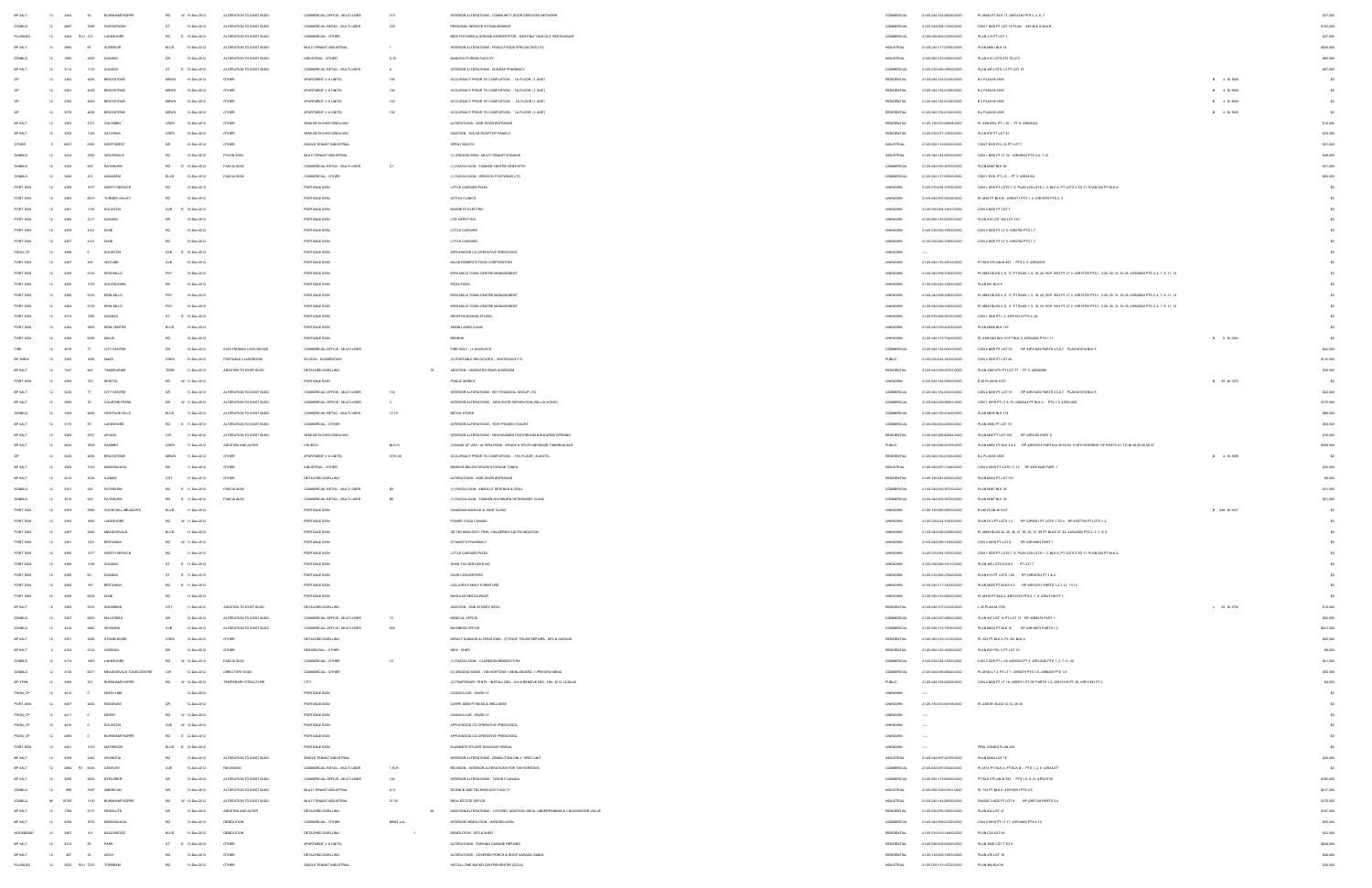| SGNBLD          | 3400<br>12      |                | 1510 DUNDAS        |                 | ST E 13-Dec-2012  | <b>FASCIA SIGN</b>        | COMMERCIAL - OTHER             | 3 BLD C6     | (1) FASCIA SIGN - THAI EXPRESS                                                                                                      | COMMERCIAL         | 21-05-070-068-34611-0000 | CON 1 SDS, PT LTS 4, 5 - PTS 1, 3-9, 14, 16 43R33993                                                       | \$21,00    |
|-----------------|-----------------|----------------|--------------------|-----------------|-------------------|---------------------------|--------------------------------|--------------|-------------------------------------------------------------------------------------------------------------------------------------|--------------------|--------------------------|------------------------------------------------------------------------------------------------------------|------------|
| SIGN            | 10<br>2253      | VAR 4175       | CONFEDERATION      | PKY             | 13-Dec-2012       | <b>FASCIA SIGN</b>        | UNKNOWN FROM DATA CONVERSION   |              | (5) AWNING FASCIA SIGNS - CHICAGO TOWER                                                                                             | <b>UNKNOWN</b>     | 21-05-040-154-00600-0000 | PSCP 894 - FORMERLY CON 2 NDS, PT LT 18 - PTS 2, 4, 8, 9, 13, 14 43R31917                                  | \$20.00    |
| PORT SGN        | 12<br>4404      | 5035           | HURONTARIO         |                 | ST 13-Dec-201     |                           | PORTABLE SIGN                  |              | EUROPEAN TOUCH                                                                                                                      | <b>UNKNOWN</b>     | 21-05-040-117-04700-0000 | CON 1 EHS PT LT 1 - 43R21489, PTS 1, 6, 7, 11, 12, 43R22278 PTS, 1, 2                                      |            |
| PORT SGN        | 4415<br>12      | 2200           | <b>DUNDAS</b>      |                 | ST E 13-Dec-2012  |                           | PORTABLE SIGN                  |              | SLEEP FACTORY                                                                                                                       | <b>UNKNOWN</b>     | 21-05-070-068-38110-0000 | CON 1 SDS PT LT A, 43R6356 PTS 1-9                                                                         |            |
|                 |                 |                |                    |                 |                   |                           |                                |              |                                                                                                                                     |                    |                          |                                                                                                            |            |
| PSGN_CP         | 12              |                | EGLINTON           |                 | AVE W 13-Dec-2012 |                           | PORTABLE SIGN                  |              | LIVING ARTS CENTRE                                                                                                                  | <b>UNKNOW?</b>     |                          |                                                                                                            |            |
| PSGN CP         | 12<br>4413      | $^{\circ}$     | MAVIS              |                 | RD 13-Dec-201     |                           | PORTABLE SIGN                  |              | LIVING ARTS CENTRE                                                                                                                  | <b>UNKNOWN</b>     | ----                     |                                                                                                            |            |
| PORT SGN        | 4408<br>12      | 3450           | WOLFEDALE          | RD 3            | 13-Dec-201        |                           | PORTABLE SIGN                  |              | AL EMAN ISLAMIC CENTRE INC                                                                                                          | <b>UNKNOWN</b>     | 21-05-040-144-04750-0000 | PLAN 963 PT BLK C RP 43R8062 PARTS 1,2                                                                     |            |
| PORT SGN        | 12<br>4416      | 2273           | DUNDAS             |                 | ST W 13-Dec-201   |                           | PORTABLE SIGN                  |              | ONTARIO CARPET                                                                                                                      | <b>UNKNOWN</b>     | 21-05-060-141-20400-0000 | PLAN 915 LOTS 335 TO 337 CON 1 NDS PT LOT 35                                                               |            |
|                 |                 |                |                    |                 |                   |                           |                                |              |                                                                                                                                     |                    |                          |                                                                                                            |            |
| PORT SGN        | $12-12$<br>4403 | 6085           | BELGRAVE           |                 | RD  13-Dec-201    |                           | PORTABLE SIGN                  |              | RMP ATHLETIC LOCKER                                                                                                                 | <b>UNKNOWN</b>     | 21-05-040-175-73425-0000 | PL 43M1363 PT BLKS 6, 8, 43R33498 PTS 8, 9                                                                 |            |
| PORT SGN        |                 | 6750           | WINSTON CHURCHIL   | <b>BLVD</b>     | 13-Dec-201        |                           | PORTABLE SIGN                  |              | MEENA CLEANERS                                                                                                                      | <b>UNKNOWN</b>     | 21-05-150-081-17400-0000 | PLAN M407 BLK 9                                                                                            |            |
| PORT SGN        | 12<br>4405      | 5035           | <b>HURONTARIO</b>  |                 | ST 13-Dec-201     |                           | PORTABLE SIGN                  |              | EUROPEAN TOUCH                                                                                                                      | <b>UNKNOWN</b>     | 21-05-040-117-04700-0000 | CON 1 EHS PT LT 1 - 43R21489, PTS 1, 6, 7, 11, 12, 43R22278 PTS, 1, 2                                      |            |
| PORT SGN        | 12<br>4402      | 6085           | BELGRAVE           | RD 3            | 13-Dec-201        |                           | PORTABLE SIGN                  |              | RMP ATHLETIC LOCKER                                                                                                                 | <b>UNKNOWN</b>     | 21-05-040-175-73425-0000 | PL 43M1363 PT BLKS 6, 8, 43R33498 PTS 8, 9                                                                 |            |
|                 |                 |                |                    |                 |                   |                           |                                |              |                                                                                                                                     |                    |                          |                                                                                                            |            |
| ZONBLD          | 3145<br>12      | 3176           | <b>RIDGEWAY</b>    | DR.             | 13-Dec-2012       | ALTERATION TO EXIST BLDG  | MULTI-TENANT INDUSTRIAL        | 64-65, BLD-D | WAREHOUSE / DISTRIBUTION FACILITY                                                                                                   | INDUSTRIAL         | 21-05-150-084-02600-0000 | PLAN M674 BLK 15 PT LT 12-14,16                                                                            | \$210.00   |
| MEC/BLDG        | 12<br>3406      | MEC<br>1940    | ARGENTIA           | <b>RD</b>       | 14-Dec-201        | ALTERATION TO EXIST BLDG  | COMMERCIAL OFFICE- SINGLE USER |              | TWO (2) NEW ROOFTOP UNITS & 2 NEW A/C UNITS IN OFFICE AREA. - WALMART CANADA HEAD OFFICE                                            | COMMERCIAL         | 21-05-040-097-24600-0000 | CONS 4, 5 WHS PT LTS 8, 9, PL M9 PT BLK S 43R5987 PTS 1-4, 6-8, 43R8228 PT 1                               |            |
| BP 3ALT         | 3338            | 6789           | AIRPORT            | <b>RD</b>       | 14-Dec-201        | ALTERATION TO EXIST BLDG  | MULTI-TENANT INDUSTRIAL        |              | INTERIOR DEMOLITION ONLY - (2) WAREHOUSE OFFICES HUNA TRANSPORT INC                                                                 | <b>INDUSTRIAL</b>  | 21-05-050-118-05700-0000 | CON 7 EHS PCL 69 PT LOT 9,10                                                                               | \$30,00    |
|                 |                 |                |                    |                 |                   |                           |                                |              |                                                                                                                                     |                    |                          |                                                                                                            |            |
| BP 9ALT         | 12<br>3234      | 5963           | CHALFONT           |                 | CRES 14-Dec-2012  | OTHER                     | <b>ROW DWELLING</b>            |              | ALTERATIONS - BASEMENT WALKOUT                                                                                                      | RESIDENTIAL        | 21-05-150-085-02349-0000 | PLAN 43M1354, B 83 - PTS 17, 18 43R25825                                                                   | \$16,00    |
| BP 9ALT         | 3514<br>12      | 5035           | OSCAR PETERSON     | <b>BLVD</b>     | 14-Dec-2012       | OTHER                     | CONDOMINIUM ROW DWELLING       |              | VEHICLE IMPACT DAMAGE REPAIR TO MULTIPLE HORIZONTAL DWELLING                                                                        | <b>RESIDENTIAL</b> | 21-05-150-070-15802-0000 | PSCP 858 - FORMERLY CON 11 NS, PT LT 1 - 43R31953 PT OF PARTS 1, 2                                         | \$20,00    |
| <b>HVACHOUS</b> | 12<br>3445      | <b>HEA 742</b> | <b>DUCHESS</b>     | <b>DR</b>       | 14-Dec-201        | OTHER                     | DETACHED DWELLING              |              | REPLACEMENT FURNACE AND DUCTWORK.                                                                                                   | <b>RESIDENTIAL</b> | 21-05-070-058-19480-0000 | PLAN M1170 LOT 4                                                                                           | \$20,00    |
| BP 9ALT         | 2782<br>12      | R1 658         | SIR RICHARD'S      | <b>RD</b>       | 14-Dec-2012       | REVISIONS                 | DETACHED DWELLING              |              | REVISION - NEW FRONT PORCH + DEMO OF EXISTING POOL ENCLOSURE + ROOF REPAIR                                                          | <b>RESIDENTIAL</b> | 21-05-060-126-21400-0000 | PLAN 694 LOT 14                                                                                            |            |
|                 |                 |                |                    |                 |                   |                           |                                |              |                                                                                                                                     |                    |                          |                                                                                                            |            |
| PSGN_CP         |                 |                | WINSTON CHURCHIL   | <b>BLVD</b>     | 14-Dec-201        |                           | PORTABLE SIGN                  |              | COUNCILLOR - WARD 9                                                                                                                 | <b>UNKNOW?</b>     |                          |                                                                                                            |            |
| PORT SGN        | 12<br>4418      | 6435           | <b>ERIN MILLS</b>  |                 | PKY 14-Dec-201    |                           | PORTABLE SIGN                  |              | GUITAR WORLD                                                                                                                        | <b>UNKNOWN</b>     | 21-05-040-097-27700-0000 | PL 927 LTS 11, 12, PT LT 13 43R9070 PT 2, PL 927 PT BLK DX, 43R12517 PT 1                                  |            |
| PORT SGN        | 4419<br>12      | 3663           | MAVIS              | <b>RD</b>       | 14-Dec-201        |                           | PORTABLE SIGN                  |              | <b>LIBERTY TIRES</b>                                                                                                                | <b>UNKNOWN</b>     | 21-05-040-143-19800-0000 | CON 1 NDS PT LOT 20                                                                                        |            |
|                 |                 |                |                    |                 |                   |                           |                                |              |                                                                                                                                     |                    |                          |                                                                                                            |            |
| POOL            | 12<br>130       | 2324           | ROSEMARY           | <b>DR</b>       | 14-Dec-2012       | INGROUND POOL             | DETACHED DWELLING              |              |                                                                                                                                     | <b>RESIDENTIAL</b> | 21-05-060-127-21012-0000 | RANGE 2, S.D.S, RACEY TRACT - PT LT 9 - PT 3 43R30289                                                      |            |
| POOL            | 12<br>159       | 1931           | LENARTHUR          | <b>DR</b>       | 14-Dec-2012       | INGROUND POOL             | DETACHED DWELLING              |              |                                                                                                                                     | <b>RESIDENTIAL</b> | 21-05-020-040-02700-0000 | PLAN 700 LOT 45                                                                                            |            |
| SGNBLD          | 12<br>3287      | 5870           | <b>KENNED</b>      | <b>RD</b>       | 14-Dec-201        | PYLON SIGN                | COMMERCIAL - OTHER             |              | (1) GROUND SIGN - SHERWOOD HEIGHTS SCHOOL                                                                                           | COMMERCIAL         | 21-05-040-116-34801-0000 | PT BLK 9 PLAN M-425 - PT 2, 43R15605                                                                       |            |
| BP 3ALT         | 12<br>3142      | 7111           | SYNTEX             | DR.             | 17-Dec-2012       | ALTERATION TO EXIST BLDG  | COMMERCIAL OFFICE - MULTI-USER | 102          | INTERIOR ALTERATIONS - BELLISIO FOODS                                                                                               | COMMERCIAL         | 21-05-040-097-12856-0000 | PL M589 PT BLK 1, 43R15682 PTS 1, 3                                                                        | \$52,00    |
|                 |                 |                |                    |                 |                   |                           |                                |              |                                                                                                                                     |                    |                          |                                                                                                            |            |
|                 | 12<br>2974      | 1535           | SOUTH PARADI       | CRT             | 17-Dec-2012       | ELECTROMAG LOCK DEVICE    | APARTMENT (> 6 UNITS)          |              | FIRE ONLY - (3) MAGLOCKS                                                                                                            | <b>RESIDENTIAL</b> | 21-05-040-144-25010-0000 | <b>B 2 PLAN M-1237</b><br>B 2 M-1237                                                                       | \$45,00    |
| BP 9DEMO        | 12<br>3108      | 1725           | <b>MISSISSAUGA</b> | <b>RD</b>       | 17-Dec-201        | DEMOLITION                | PUBLIC - OTHER                 |              | DEMOLITION OF PUMPHOUSE                                                                                                             | PUBLIC             | 21-05-060-131-06400-0000 | RANGE 3 CIR PT LOT 1 TO PT LOT 13 PLAN B20 LOT 1 TO LOT 6 LOT 24 TO LOT 31 LOT 43 PT LOT 7 PT LOT 8 PT LOT | \$27,00    |
| BP 3ALT         | 3159<br>12      | 2441           | ROYAL WINDSOR      | <b>DR</b>       | 17-Dec-201        | MEZZANINE                 | SINGLE TENANT INDUSTRIAL       | 38           | ALTERATIONS - NEW UNMANNED STEEL MEZZANINE, IPEX INC                                                                                | <b>INDUSTRIAL</b>  | 21-05-020-025-09900-0000 | CON 2 SDS PT LOT 33                                                                                        | \$75,00    |
|                 |                 |                |                    |                 |                   |                           |                                |              |                                                                                                                                     |                    |                          |                                                                                                            |            |
| SGNBLD          | 12              |                | AIRPORT            | <b>RD</b>       | 17-Dec-201        | PYLON SIGN                | COMMERCIAL - OTHER             |              | (7) GROUND SIGNS - INTERNATIONAL CENTRE                                                                                             | COMMERCIAL         | 21-05-050-113-02800-0000 | CON 7 EHS PT LT 10, 43R3786 PTS 8, 9, 13                                                                   | \$622,00   |
| PORT SGN        | 12<br>4429      | 950            | SOUTHDOWN          |                 | RD 17-Dec-201     |                           | PORTABLE SIGN                  |              | HERBAL MAGIC                                                                                                                        | <b>UNKNOWN</b>     | 21-05-020-025-11650-0000 | CON 3 SDS, PT LT 31 - PT 1 43R25635                                                                        |            |
| PORT SGN        | 12<br>4427      | 1201           | <b>BRITANNIA</b>   |                 | RD W 17-Dec-201   |                           | PORTABLE SIGN                  |              | VINTNERS CELLAR                                                                                                                     | <b>UNKNOW?</b>     | 21-05-040-098-13300-0000 | CON 3 WHS PT LOT 6 RP 43R14964 PART 1                                                                      |            |
| PORT SGN        | 12              | 808            | BRITANNIA          |                 | RD W 17-Dec-2012  |                           | PORTABLE SIGN                  |              | ROGERS                                                                                                                              | <b>UNKNOWN</b>     | -                        | PSCP 778 - FORMERLY CON 2 WHS PT L 5, 43R8711 PTS 8-11 LESS 43R23077 PT 1                                  |            |
|                 |                 |                |                    |                 |                   |                           |                                |              |                                                                                                                                     |                    |                          |                                                                                                            |            |
| PORT SGN        | 12<br>4426      | 5950           | <b>BODEC</b>       |                 | DR 17-Dec-201     |                           | PORTABLE SIGN                  |              | GEOX                                                                                                                                | <b>UNKNOWN</b>     | 21-05-040-098-17815-0000 | PL 43M967 PT BLK 1, 43R20537 PARTS 1, 3-14, PART PT 2                                                      |            |
| PORT SGN        | 4425            | 6970           | LISGAR             | <b>DR</b>       | 17-Dec-201        |                           | PORTABLE SIGN                  |              | LISGAR WOOD MEDICAL CENTRE                                                                                                          | <b>UNKNOWN</b>     | 21-05-150-082-62100-0000 | PLAN M1105 BLK 150                                                                                         |            |
| PORT SGN        | 12<br>4424      | 6970           | LISGAR             | DR.             | 17-Dec-201        |                           | PORTABLE SIGN                  |              | LISGAR WOOD MEDICAL CENTRE                                                                                                          | <b>UNKNOWN</b>     | 21-05-150-082-62100-0000 | PLAN M1105 BLK 150                                                                                         |            |
| PORT SGN        | 12<br>4417      | 3939           | <b>NASHL</b>       | <b>DR</b>       | 17-Dec-201        |                           | PORTABLE SIGN                  |              | OCEANLAND DISTRIBUTION SERVICES                                                                                                     | <b>UNKNOWN</b>     | 21-05-050-117-27180-0000 | PL M35 PT BLK A, 43R8456 PTS 1-29                                                                          |            |
|                 |                 |                |                    |                 |                   |                           |                                |              |                                                                                                                                     |                    |                          |                                                                                                            |            |
| PORT SGN        | 12<br>4423      | 5950           | RODEO              | DR.             | 17-Dec-2012       |                           | PORTABLE SIGN                  |              | DANIER LEATHER                                                                                                                      | <b>UNKNOWN</b>     | 21-05-040-098-17815-0000 | PL 43M967 PT BLK 1, 43R20537 PARTS 1, 3-14, PART PT 2                                                      |            |
| PORT SGN        | 4420<br>12      | 5425           | CREDITVIEW         | <b>RD</b>       | 17-Dec-201        |                           | PORTABLE SIGN                  |              | CREDITVIEW CLEANERS                                                                                                                 | <b>UNKNOWN</b>     | 21-05-040-097-00830-0000 | CON 3 WHS PT LOT 3                                                                                         |            |
|                 | 2975<br>12      | 1555           | SOUTH PARADI       | CRT             | 17-Dec-201        | ELECTROMAG LOCK DEVICE    | APARTMENT (> 6 UNITS)          |              | FIRE ONLY - (3) MAGLOCKS                                                                                                            | <b>RESIDENTIA</b>  | 21-05-040-144-25006-0000 | RANGE 5 NDS PT LT 6, 43R22365 PTS 1-4, 6, 8-15                                                             |            |
|                 |                 |                |                    |                 |                   |                           |                                |              |                                                                                                                                     |                    |                          |                                                                                                            |            |
| ZONBLD          | 12<br>2261      | 1250           | SOUTH SERVICE      |                 | RD 17-Dec-2012    | ALTERATION TO EXIST BLDG. | COMMERCIAL RETAIL - MULTI-USER | 111A 114     | RETAIL                                                                                                                              | COMMERCIAL         | 21-05-070-167-17500-0000 | CON 2 SDS PT LOT 6 PLAN 305 PT BLKS A.B                                                                    | \$307,00   |
| BP 3ALT         | 12<br>3161      | 6150           | KENNEDY            | <b>RD</b>       | 18-Dec-2012       | ALTERATION TO EXIST BLDG  | MULTI-TENANT INDUSTRIAL        | 10-11        | INTERIOR ALTERATIONS & (1) NEW ROOFTOP UNIT - SPEC UNIT                                                                             | <b>INDUSTRIAL</b>  | 21-05-040-117-04100-0000 | PLAN M862 BLK                                                                                              | \$114,00   |
| HOUSDEMO        | 12<br>3505      | 1049           | GREAVES            | AVE             | 18-Dec-2012       | DEMOLITION                | DETACHED DWELLING              |              | DEMOLITION - SFD & GARAGE                                                                                                           | <b>RESIDENTIAL</b> | 21-05-070-164-20100-0000 | PLAN C23 LOT 37                                                                                            | \$26,00    |
|                 |                 |                | <b>STANDISK</b>    |                 |                   |                           |                                |              |                                                                                                                                     |                    |                          |                                                                                                            |            |
| SGNBLD          | 12<br>3397      |                |                    | CRT             | 18-Dec-2012       | PYLON SIGN                | COMMERCIAL - OTHER             |              | (1) GROUND SIGN - REVERA HOME HEALTH RETIREMENT LIVING                                                                              | COMMERCIAL         | 21-05-040-098-12360-0000 | PLAN M1023 BLK 3                                                                                           | \$21,00    |
| SGNBLD          | 12              | 3360           | WOLFEDAL           |                 | 18-Dec-2012       | <b>FASCIA SIGN</b>        | COMMERCIAL - OTHER             |              | (2) FASCIA SIGNS - CANLAN SPORTSPLEX                                                                                                | COMMERCIA          | 21-05-040-144-05000-0000 | CON 1 NDS PT LT 22 - 43R29832 PTS 2-4, 7-12                                                                | \$80,00    |
| PSGN CP         | 12 4431         | $\sim$ 0       | <b>EGLINTON</b>    |                 | AVE W 18-Dec-2012 |                           | PORTABLE SIGN                  |              | NORTH MISSISSAUGA SOCCER CLUB                                                                                                       | <b>UNKNOWN</b>     |                          |                                                                                                            |            |
| BP 9ALT         | 8258            |                | GREYCEDAR          | CRES            | 18-Dec-2012       | <b>REVISION:</b>          | DETACHED DWELLING              |              | REVISION - ROOF CONSTRUCTION MODIFICATIONS                                                                                          | <b>RESIDENTIAL</b> | 21-05-040-093-78115-0000 | PLAN M359 PT LOT 34                                                                                        |            |
|                 |                 |                |                    |                 |                   |                           |                                |              |                                                                                                                                     |                    |                          |                                                                                                            |            |
| PSGN CP         | 12<br>4432      | $\sim$ 0       | ARGENTIA           |                 | RD 18-Dec-2012    |                           | PORTABLE SIGN                  |              | NORTH MISSISSAUGA SOCCER CLUB                                                                                                       | <b>UNKNOWN</b>     | ----                     |                                                                                                            |            |
| PSGN_CP         | 4430<br>12      | $\sim$ 0       | MCLAUGHLIN         | RD 3            | 18-Dec-201        |                           | PORTABLE SIGN                  |              | NORTH MISSISSAUGA SOCCER CLUB                                                                                                       | <b>UNKNOWN</b>     | $\sim$                   |                                                                                                            |            |
| PORT SGN        | 12<br>4428      | 3087           | WINSTON CHURCHILL  | <b>BLVD</b>     | 18-Dec-2012       |                           | PORTABLE SIGN                  |              | HEART BEETS NATURAL MARKET INC                                                                                                      | <b>UNKNOW?</b>     | 21-05-060-154-11400-0000 | CON 1 NDS PT LOT 35                                                                                        |            |
| PSGN CP         | 12<br>4433      | $\sim$ 0       | <b>ERIN MILLS</b>  |                 | PKY 18-Dec-201    |                           | PORTABLE SIGN                  |              | NORTH MISSISSAUGA SOCCER CLUB                                                                                                       | <b>UNKNOWN</b>     | 1.111                    |                                                                                                            |            |
|                 |                 |                |                    |                 |                   |                           |                                |              |                                                                                                                                     |                    |                          |                                                                                                            |            |
|                 | 3187<br>12      | 2515           | <b>HURONTARIO</b>  | <b>ST</b>       | 18-Dec-2012       | FIRE CODE RETROFIT        | COMMERCIAL RETAIL - MULTI-USER |              | FIRE ONLY - FIRE ALARM PANEL                                                                                                        | COMMERCIAL         | 21-05-010-068-13400-0000 | PLAN TO 12 PT LOT 20 RP 43R493 PARTS 4,10,12,13, 14 RP 43R11369 PART 1                                     |            |
| PORT SGN        | 12<br>4435      | 3100           | DIXIE              | RD 3            | 18-Dec-201        |                           | PORTABLE SIGN                  |              | TALIZE/THRIFT MAGIC                                                                                                                 | <b>UNKNOWN</b>     | 21-05-030-075-17510-0000 | CON 1 NDS PT LOT 6 PTS 1 - 8, 43R14171                                                                     |            |
| BP 3NEW         | $12-12$<br>860  | 2660           | MEADOWPINE         |                 | BLVD 19-Dec-2012  | ADDITION TO EXIST BLDG    | SINGLE TENANT INDUSTRIAL       | 5.637        | ADDITION - 1 STOREY HI-RISE FREEZER, CONESTOGA COLD STORAGE                                                                         | <b>INDUSTRIAL</b>  | 21-05-040-098-02626-0000 | PLAN M936 BLKS 14 TO 19                                                                                    | \$5,496,00 |
|                 |                 |                |                    |                 |                   |                           |                                |              |                                                                                                                                     |                    |                          |                                                                                                            |            |
| <b>HVACHOUS</b> |                 | HEA 9          | CUMBERLAND         |                 | 19-Dec-2012       | <b>REVISION:</b>          | DETACHED DWELLING              |              | HVAC REVISION - ADD MAKE-UP AIR SYSTEM                                                                                              | <b>RESIDENTIAL</b> | 21-05-090-001-15300-0000 | PLAN H21 LOT 236 WATER LOT 353                                                                             |            |
| BP 3ALT         | 12<br>3067      | 6660           | MILLCREEK          | DR <sub>1</sub> | 19-Dec-2012       | ALTERATION TO EXIST BLDG  | MULTI-TENANT INDUSTRIAL        | B            | INTERIOR ALTERATIONS AND (1) ROOFTOP UNIT                                                                                           | INDUSTRIAL         | 21-05-040-097-28590-0000 | PL 981 LTS 1, 2, PT LT 3 PT BLK AX, PR M-127, BLK 1, PT RD ALLOW BET CONS 5, 6 WHS                         | \$317,00   |
| ZONBLD          | 12<br>3350      | 6509           | <b>MISSISSAUG</b>  | <b>RD</b>       | 19-Dec-2012       | ALTERATION TO EXIST BLDG  | MULTI-TENANT INDUSTRIAL        | $\mathbf{C}$ | RECREATIONAL ESTABLISHMENT                                                                                                          | INDUSTRIAL         | 21-05-040-097-13200-0000 | CON 5 WHS PT LTS 8, 9, PT RD ALLCE PL M9 PT BLKS N, S, 43R17865 PTS 1-22                                   | \$27,00    |
| ZONBLD          | 3322<br>12      | 5895           | KENNEDY            | <b>RD</b>       | 19-Dec-2012       | ALTERATION TO EXIST BLDG  | SINGLE TENANT INDUSTRIAL       |              | OFFICE                                                                                                                              | INDUSTRIAL         | 21-05-040-116-35610-0000 | PL 43M425, PT BLKS 16, 17 - PTS 1, 2 43R14478                                                              | \$318,00   |
|                 |                 |                |                    |                 |                   |                           |                                |              |                                                                                                                                     |                    |                          |                                                                                                            |            |
| PLU/BLDG        | 12<br>2687      | R1 3085        | <b>HURONTARIO</b>  | <b>ST</b>       | 19-Dec-2012       | ALTERATION TO EXIST BLDG  | COMMERCIAL RETAIL - MULTI-USER | 23C          | REVISION TO PLUMBING ONLY                                                                                                           | COMMERCIAL         | 21-05-040-094-13300-0000 | CON 1 NDS PT LOT 15 PLAN 645 BLK A BLK B                                                                   |            |
| ZONBLD          |                 | 7070           | MISSISSAUG         | <b>RD</b>       | 19-Dec-201        | ALTERATION TO EXIST BLDG  | COMMERCIAL - OTHER             | 3RD FLR      | OFFICE                                                                                                                              | COMMERCIAL         | 21-05-040-098-21200-0000 | CON 5 WHS PT LT 11, 43R14863 PTS 6-10                                                                      | \$3,498,00 |
| BP 3ALT         | 12<br>2921      | 5570           | TIMBERLEA          |                 | BLVD 19-Dec-2012  | ALTERATION TO EXIST BLDG  | SINGLE TENANT INDUSTRIAL       | 30           | ALTERATIONS - RACKING STORAGE SYSTEM (29.7 M2). CASCADE CANADA                                                                      | INDUSTRIAL         | 21-05-040-116-22800-0000 | PLAN M218 PT BLK A RP 43R5695 PART 1 TO PART 3                                                             | \$27,00    |
| BP 9ALT         | 12<br>2864      |                | <b>JOYCELYN</b>    | <b>DR</b>       | 19-Dec-2012       | ADDITION AND ALTER        | DETACHED DWELLING              |              | ADD/ALTER - UNDERPINNING OF EXISTING SFD, NEW FRONT AND EXTERIOR PORCH, 1 STOREY ADDITION WITH BELOW GRADE ATTACHED GARAGE          | <b>RESIDENTIAL</b> | 21-05-130-009-08800-0000 | PLAN 530 LOT 5                                                                                             | \$272,00   |
|                 |                 |                |                    |                 |                   |                           |                                |              |                                                                                                                                     |                    |                          |                                                                                                            |            |
| BP 9ALT         | 8920            | 441            | <b>NIAR</b>        |                 | AVE 19-Dec-2012   | ADDITION AND ALTER        | DETACHED DWELLING              | 105          | ADDN & INT ALTS - REAR DECK, REAR 1 & 2 STOREY ADDITION, FRONT 2 STOREY ADDITION, SIDE YARD 2 STOREY ADDITION WITH ATTACHED GARAGE. | <b>RESIDENTIAL</b> | 21-05-010-009-04300-0000 | PLAN F20 LOT 127                                                                                           | \$150,00   |
| BP 9ALT         | 12<br>3449      | 3220           | DOVETAIL           |                 | MEWS 19-Dec-2012  | OTHER                     | DETACHED DWELLING              |              | ALTERATIONS - FIRE DAMAGE REPAIR                                                                                                    | <b>RESIDENTIAL</b> | 21-05-150-083-97938-0000 | PLAN M742 LOT 81                                                                                           | \$37,00    |
|                 | 3072<br>12      | 1965           | BRITANNIA          |                 | RD W 19-Dec-2012  | OTHER                     | COMMERCIAL RETAIL - MULTI-USER | 201          | COMMERCIAL SCHOOL                                                                                                                   | COMMERCIAL         | 21-05-110-002-09610-0000 | PLAN 548 PT BLK C                                                                                          |            |
|                 |                 |                |                    |                 |                   |                           |                                |              |                                                                                                                                     |                    |                          |                                                                                                            |            |
|                 | 12<br>3353      | 1040           | <b>MEYERSIDE</b>   | DR.             | 19-Dec-2012       | OTHER                     | SINGLE TENANT INDUSTRIAL       |              | WHOLESALE & DISTRIBUTION FACILITY                                                                                                   | INDUSTRIAL         | 21-05-050-116-29400-0000 | PLAN M241 PT BLK D RP 43R7565 PARTS 2.7                                                                    |            |
|                 | 12<br>3286      | 6363           | MILLCREEK          | <b>DR</b>       | 19-Dec-2012       | OTHER                     | SINGLE TENANT INDUSTRIAL       |              | FIRE ONLY - (4) FIRE HOUSE RACKS INSTALLATION                                                                                       | <b>INDUSTRIAL</b>  | 21-05-040-097-29200-0000 | PL 927 PT LTS 3, 15                                                                                        | \$27.00    |
| SGNBLD          | 12<br>3474      | 925            | RATHBURN           |                 | RD E 19-Dec-2012  | <b>FASCIA SIGN</b>        | COMMERCIAL - OTHER             |              | (3) FASCIA SIGN - FAMILY PRACTICE DR PETER SY                                                                                       | COMMERCIAL         | 21-05-040-093-36700-0000 | PLAN M367 BLK 30                                                                                           | \$63.00    |
| PORT SGN        | $12-12$<br>4440 | 2550           | ARGENTIA           | RD 3            | 19-Dec-201        |                           | PORTABLE SIGN                  |              | THE MORTGAGE CENTRE                                                                                                                 | <b>UNKNOWN</b>     | 21-05-040-098-21605-0000 | PLAN M529 PT BLK 1                                                                                         |            |
|                 |                 |                |                    |                 |                   |                           |                                |              |                                                                                                                                     |                    |                          |                                                                                                            |            |
| PORT SGN        | 12              |                | KINGSBRIDGE GARDEN | CIR             | 19-Dec-2012       |                           | PORTABLE SIGN                  |              | CROCODILE ROCK                                                                                                                      | <b>UNKNOWN</b>     | 21-05-040-141-03300-0000 | PLAN M576 PT BLK 2 RP 43R14594 PART 4                                                                      |            |
| PORT SGN        | 12<br>4434      | 3300           | MAVIS              |                 | RD 19-Dec-2012    |                           | PORTABLE SIGN                  |              | ADRIA AUTO BODY                                                                                                                     | <b>UNKNOWN</b>     | 21-05-040-143-22600-0000 | CON 1 NDS PT L 21 LESS 43R24739 PTS 8.13                                                                   |            |
| PSGN_CP         | 4439<br>12      |                | WINSTON CHURCHILL  |                 | BLVD 19-Dec-201   |                           | PORTABLE SIGN                  |              | NORTH MISSISSAUGA SOCCER CLUB                                                                                                       | <b>UNKNOWN</b>     |                          |                                                                                                            |            |
| PORT SGN        | 12              | 2835           | ARGENTIA           |                 | RD 19-Dec-201     |                           | PORTABLE SIGN                  |              | MANUFLOW                                                                                                                            |                    | 21-05-040-098-05020-0000 | CON 6 WHS, PT L 12, 13 - PTS 4-6 43R28549                                                                  |            |
|                 | 4436            |                |                    |                 |                   |                           |                                |              |                                                                                                                                     | <b>UNKNOWN</b>     |                          |                                                                                                            |            |
| PORT SGN        |                 | 801            | DUNDAS             |                 | ST E 19-Dec-2012  |                           | PORTABLE SIGN                  |              | <b>EXTREME TAN</b>                                                                                                                  | <b>UNKNOWN</b>     | 21-05-040-068-20300-0000 | CON 1 NDS PT LOT 10 RP 43R14243 PARTS 1,6,10,11, 17-20                                                     |            |
|                 | 4437<br>$12-12$ |                | <b>MYRON</b>       | <b>DR</b>       | 19-Dec-2012       | INGROUND POOL             | DETACHED DWELLING              |              |                                                                                                                                     | <b>RESIDENTIAL</b> | 21-05-070-159-16900-0000 | PLAN 545 LOT 13                                                                                            |            |
| POOL            | 12<br>154       | 1502           |                    |                 |                   |                           |                                |              |                                                                                                                                     |                    |                          |                                                                                                            |            |
| POOL            | 12<br>151       | 3902           | <b>MIDHURST</b>    |                 | LANE 19-Dec-2012  | INGROUND POOL             | SEMI-DETACHED DWELLING         |              |                                                                                                                                     | RESIDENTIAL        | 21-05-040-091-69300-0000 | PLAN M189 PT LOT 5 RP 43R5400 PART 4                                                                       |            |
|                 |                 |                |                    |                 |                   |                           |                                |              |                                                                                                                                     |                    |                          |                                                                                                            |            |
| POOL            | 12<br>153       | 1677           | <b>MISSENDEN</b>   | CRES            | 19-Dec-2012       | INGROUND POOL             | DETACHED DWELLING              |              |                                                                                                                                     | RESIDENTIAL        | 21-05-020-020-12500-0000 | PLAN 761 LOT 34                                                                                            |            |
| POOL            | 12<br>162       | 5147           | <b>ROTHESAY</b>    | CRT             | 19-Dec-2012       | INGROUND POOL             | DETACHED DWELLING              |              |                                                                                                                                     | <b>RESIDENTIAL</b> | 21-05-040-097-15305-0000 | PLAN M784 LOT 31                                                                                           |            |
| POOL            | 12 158          |                | 269 PINETREE       |                 | WAY 19-Dec-2012   | INGROUND POOL             | DETACHED DWELLING              |              |                                                                                                                                     | RESIDENTIAL        | 21-05-010-018-12800-0000 | PLAN 713 LOT 5                                                                                             |            |